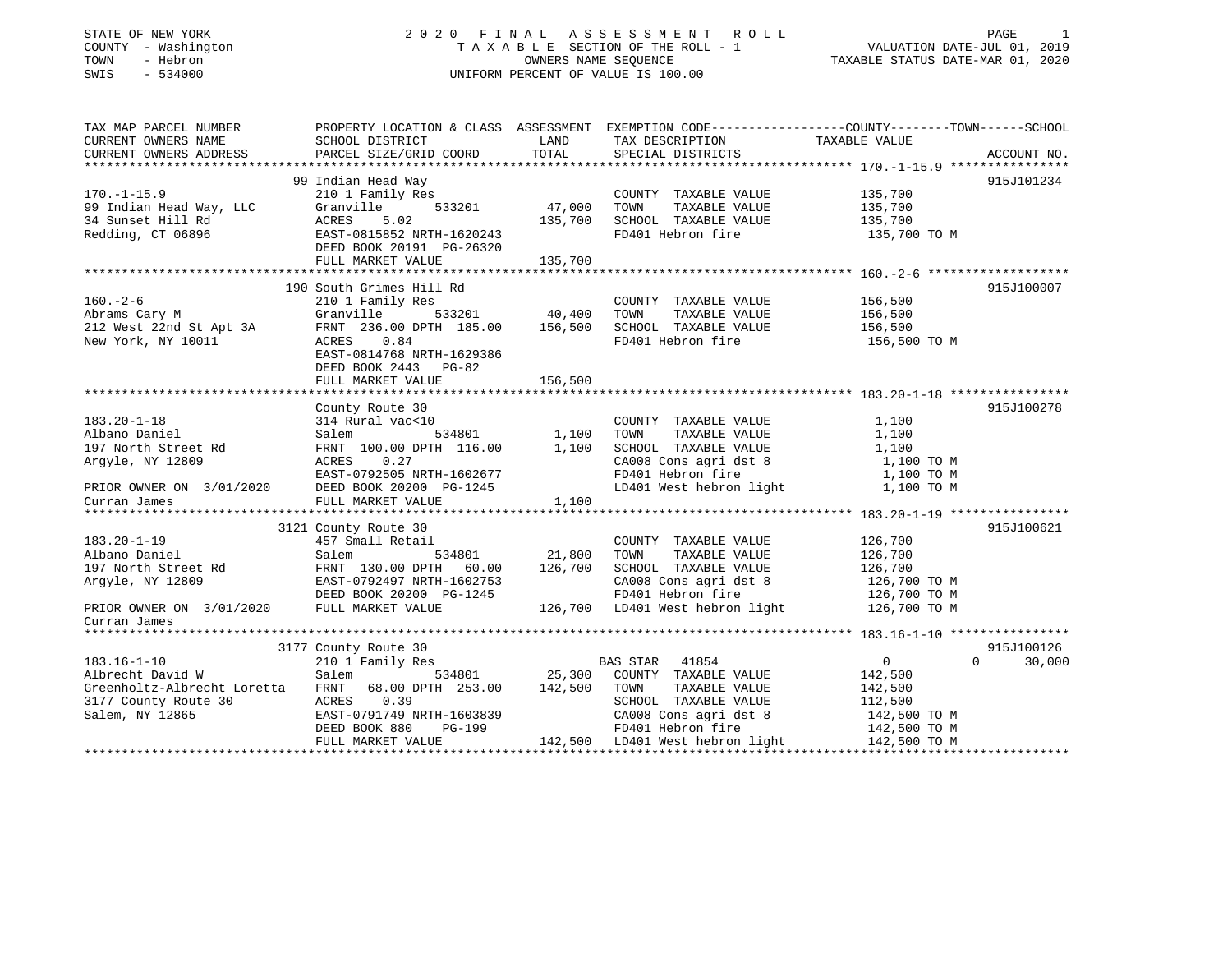### STATE OF NEW YORK 2 0 2 0 F I N A L A S S E S S M E N T R O L L PAGE 2 COUNTY - Washington T A X A B L E SECTION OF THE ROLL - 1 VALUATION DATE-JUL 01, 2019 TOWN - Hebron OWNERS NAME SEQUENCE TAXABLE STATUS DATE-MAR 01, 2020 SWIS - 534000 UNIFORM PERCENT OF VALUE IS 100.00

| TAX MAP PARCEL NUMBER<br>CURRENT OWNERS NAME                                                | SCHOOL DISTRICT                                                                                                                                                                                            | PROPERTY LOCATION & CLASS ASSESSMENT EXEMPTION CODE-----------------COUNTY--------TOWN------SCHOOL<br>LAND<br>TAX DESCRIPTION<br>TOTAL                                                                                                                                                                                                                                                                                                   | TAXABLE VALUE                                                                                                                                                                                                                                      |
|---------------------------------------------------------------------------------------------|------------------------------------------------------------------------------------------------------------------------------------------------------------------------------------------------------------|------------------------------------------------------------------------------------------------------------------------------------------------------------------------------------------------------------------------------------------------------------------------------------------------------------------------------------------------------------------------------------------------------------------------------------------|----------------------------------------------------------------------------------------------------------------------------------------------------------------------------------------------------------------------------------------------------|
| CURRENT OWNERS ADDRESS                                                                      | PARCEL SIZE/GRID COORD                                                                                                                                                                                     | SPECIAL DISTRICTS                                                                                                                                                                                                                                                                                                                                                                                                                        | ACCOUNT NO.                                                                                                                                                                                                                                        |
|                                                                                             | 1139 Patterson Hill Rd                                                                                                                                                                                     |                                                                                                                                                                                                                                                                                                                                                                                                                                          | 915J100165                                                                                                                                                                                                                                         |
| $183. - 1 - 31$<br>Aldrich Corrina<br>Campbell Paul                                         | 210 1 Family Res<br>Salem<br>ACRES                                                                                                                                                                         | Family Res<br>534801 56,900 COUNTY TAXABLE VALUE<br>4.90 BANK 40 56,900 COUNTY TAXABLE VALUE<br>107025 NTERN 16666626                                                                                                                                                                                                                                                                                                                    | $\Omega$<br>$\overline{0}$<br>30,000<br>81,900<br>81,900                                                                                                                                                                                           |
| 1139 Patterson Hill Rd<br>Salem, NY 12865                                                   | EAST-0787935 NRTH-1601307<br>FULL MARKET VALUE                                                                                                                                                             | SCHOOL TAXABLE VALUE<br>FD401 Hebron fire<br>81,900                                                                                                                                                                                                                                                                                                                                                                                      | 51,900<br>81,900 TO M                                                                                                                                                                                                                              |
|                                                                                             |                                                                                                                                                                                                            |                                                                                                                                                                                                                                                                                                                                                                                                                                          |                                                                                                                                                                                                                                                    |
|                                                                                             | 587 Callaway Rd                                                                                                                                                                                            | 70 PCT OF VALUE USED FOR EXEMPTION PURPOSES                                                                                                                                                                                                                                                                                                                                                                                              | 915J100490                                                                                                                                                                                                                                         |
| $167. - 1 - 49$<br>Allen James D<br>Allen Virginia T<br>587 Callaway Rd<br>Argyle, NY 12809 | 240 Rural res<br>Salem<br>Salem 534801 97,200 AGED-CO 41802<br>ACRES 23.20 162,600 AGED-TOWN 41803<br>EAST-0787059 NRTH-1618016 AGED-SCH 41804<br>DEED BOOK 870 PG-224 ENH STAR 41834<br>FULL MARKET VALUE | VET WAR CT 41121<br>534801 97,200 AGED-CO 41802<br>162,600 AGED-TOWN 41803<br>162,600 COUNTY TAXABLE VALUE<br>TOWN<br>TAXABLE VALUE<br>SCHOOL TAXABLE VALUE<br>FD401 Hebron fire                                                                                                                                                                                                                                                         | 17,073<br>17,073<br>- 0<br>48,374<br>$\overline{0}$<br>$\overline{0}$<br>$\overline{0}$<br>$\overline{0}$<br>33,861<br>51,219<br>$\overline{0}$<br>$\Omega$<br>$\overline{0}$<br>69,800<br>$\Omega$<br>97,153<br>111,666<br>41,581<br>162,600 TO M |
|                                                                                             |                                                                                                                                                                                                            |                                                                                                                                                                                                                                                                                                                                                                                                                                          |                                                                                                                                                                                                                                                    |
|                                                                                             | 763 Chamberlin Mills Rd                                                                                                                                                                                    | 177.-1-36.2 $\begin{array}{@{}lllllllllll@{}}\text{763} \text{ Chamberlin Mils Rd} & \text{BAS STAR} & \text{41854} \\\text{Allen Joel} & \text{210} & \text{534801} & \text{37,200} & \text{COUNTY} & \text{TAXABLE VALUE} \\\text{Allen Susan} & \text{ACRES} & 1.74 BANK & 997 & 87,200 & \text{TOWN} & \text{TAXABLE VALUE} \\\text{763} \text{ Chamberlin Mils Rd} & \text{EAST-0805323 NRTH-1613043} & \text{SCHOOL TAXABLE VALUE$ | 915J101364<br>$\overline{0}$<br>$\Omega$<br>30,000<br>87,200<br>87,200<br>87,200<br>57,200<br>87,200 TO M                                                                                                                                          |
|                                                                                             |                                                                                                                                                                                                            |                                                                                                                                                                                                                                                                                                                                                                                                                                          |                                                                                                                                                                                                                                                    |
| $177. - 1 - 3.2$<br>Allen John<br>Allen Isabelle<br>122 Middle Rd<br>Salem, NY 12865        | 122 Middle Rd<br>210 1 Family Res<br>534801<br>Salem<br>ACRES 9.30<br>EAST-0804533 NRTH-1615333<br>DEED BOOK 386<br>PG-785                                                                                 | AGED-TOWN 41803<br>53,900 AGE-CO/SCH 41805<br>129,600 ENH STAR 41834<br>COUNTY TAXABLE VALUE<br>TOWN<br>TAXABLE VALUE                                                                                                                                                                                                                                                                                                                    | 915J101245<br>58,320<br>$\overline{0}$<br>$\overline{0}$<br>64,800<br>$\overline{0}$<br>64,800<br>$\Omega$<br>64,800<br>$\overline{0}$<br>64,800<br>71,280                                                                                         |
|                                                                                             | FULL MARKET VALUE                                                                                                                                                                                          | 129,600 SCHOOL TAXABLE VALUE<br>FD401 Hebron fire                                                                                                                                                                                                                                                                                                                                                                                        | 71,280<br>0<br>129,600 TO M                                                                                                                                                                                                                        |
|                                                                                             |                                                                                                                                                                                                            |                                                                                                                                                                                                                                                                                                                                                                                                                                          |                                                                                                                                                                                                                                                    |
| $183.20 - 1 - 11$<br>Allen Phillip J<br>24 Chamberlin Mills Rd<br>Salem, NY 12865           | 24 Chamberlin Mills Rd<br>210 1 Family Res<br>534801<br>Salem<br>959/134<br>FRNT 133.00 DPTH 155.00<br>ACRES<br>0.47<br>EAST-0793172 NRTH-1602993<br>DEED BOOK 1959 PG-221                                 | BAS STAR 41854<br>27,300 COUNTY TAXABLE VALUE<br>73,700 TOWN<br>TAXABLE VALUE<br>SCHOOL TAXABLE VALUE<br>CAUU8 CONS agri dst 8<br>FD401 Hebron fire<br>LD401 West hebron light                                                                                                                                                                                                                                                           | 915J100580<br>$\overline{0}$<br>$\Omega$<br>30,000<br>73,700<br>73,700<br>43,700<br>73,700 TO M<br>73,700 TO M                                                                                                                                     |
|                                                                                             | FULL MARKET VALUE                                                                                                                                                                                          | 73,700                                                                                                                                                                                                                                                                                                                                                                                                                                   | 73,700 TO M                                                                                                                                                                                                                                        |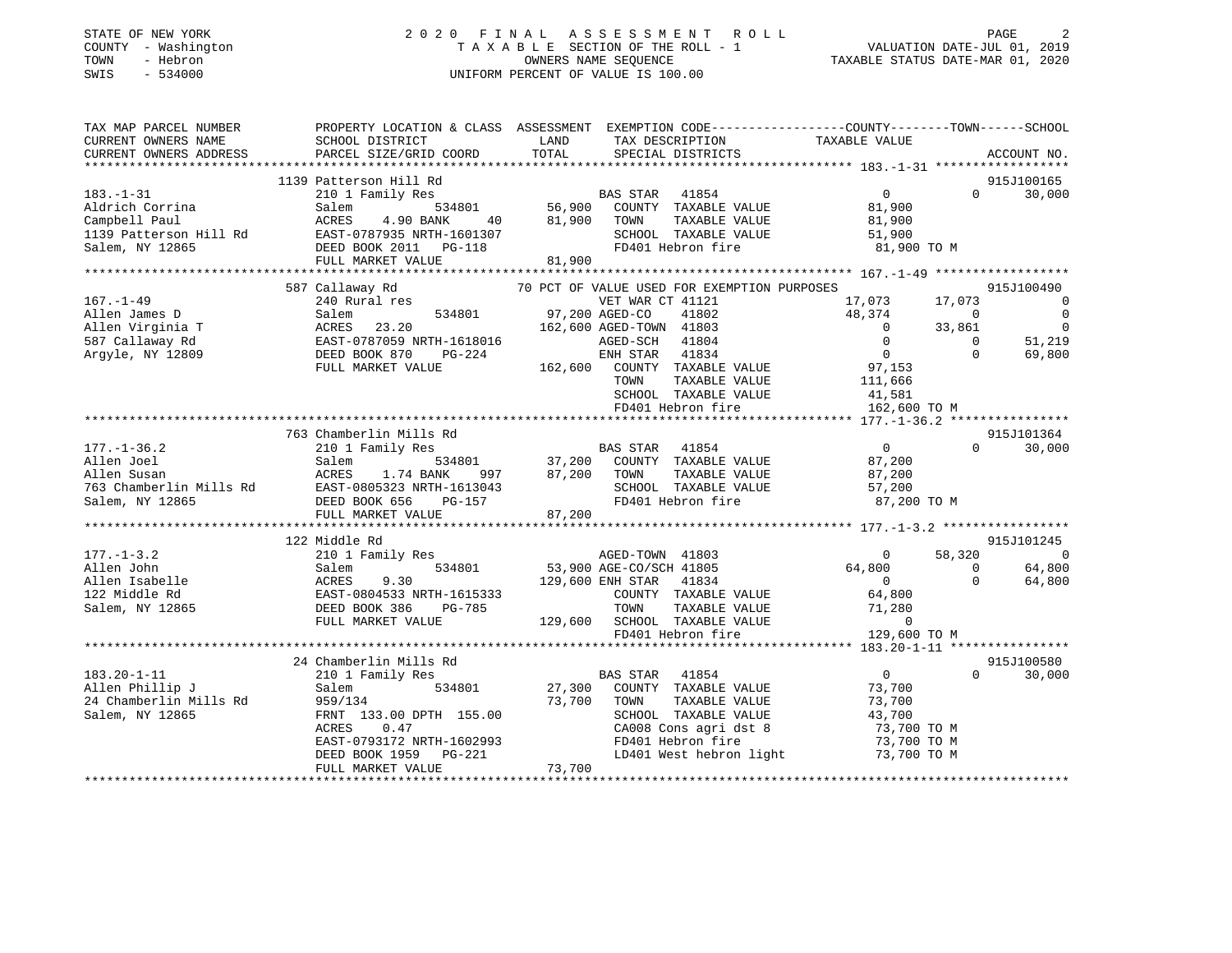### STATE OF NEW YORK 2 0 2 0 F I N A L A S S E S S M E N T R O L L PAGE 3 COUNTY - Washington T A X A B L E SECTION OF THE ROLL - 1 VALUATION DATE-JUL 01, 2019 TOWN - Hebron OWNERS NAME SEQUENCE TAXABLE STATUS DATE-MAR 01, 2020 SWIS - 534000 UNIFORM PERCENT OF VALUE IS 100.00

| CURRENT OWNERS NAME<br>SCHOOL DISTRICT<br>TAXABLE VALUE<br>LAND<br>TAX DESCRIPTION<br>TOTAL<br>CURRENT OWNERS ADDRESS<br>PARCEL SIZE/GRID COORD<br>SPECIAL DISTRICTS<br>Blossom Rd<br>$186. - 1 - 12$<br>314 Rural vac<10<br>COUNTY TAXABLE VALUE<br>30,900<br>,<br>534801 30,900<br>Alonzo John A C<br>TAXABLE VALUE<br>30,900<br>TOWN<br>Salem<br>SCHOOL TAXABLE VALUE<br>6553 Hidden Beach Dr<br>ACRES<br>8.66<br>30,900<br>30,900<br>Orlando, FL 32819<br>EAST-0819298 NRTH-1606751<br>FD401 Hebron fire<br>30,900 TO M<br>DEED BOOK 758<br>PG-148<br>FULL MARKET VALUE<br>30,900<br>************<br>*******************************<br>Sheldon Rd<br>$170. - 1 - 13.71$<br>322 Rural vac>10<br>COUNTY TAXABLE VALUE<br>105,600<br>534801<br>Ams Jeffrey<br>105,600<br>TOWN<br>TAXABLE VALUE<br>105,600<br>Salem<br>SCHOOL TAXABLE VALUE 105,600<br>PO Box 702<br>Lot 1<br>105,600<br>Wells, VT 05774<br>ACRES 60.14<br>105,600 TO M | ACCOUNT NO.<br>915J101492 |
|------------------------------------------------------------------------------------------------------------------------------------------------------------------------------------------------------------------------------------------------------------------------------------------------------------------------------------------------------------------------------------------------------------------------------------------------------------------------------------------------------------------------------------------------------------------------------------------------------------------------------------------------------------------------------------------------------------------------------------------------------------------------------------------------------------------------------------------------------------------------------------------------------------------------------------------|---------------------------|
|                                                                                                                                                                                                                                                                                                                                                                                                                                                                                                                                                                                                                                                                                                                                                                                                                                                                                                                                          |                           |
|                                                                                                                                                                                                                                                                                                                                                                                                                                                                                                                                                                                                                                                                                                                                                                                                                                                                                                                                          |                           |
|                                                                                                                                                                                                                                                                                                                                                                                                                                                                                                                                                                                                                                                                                                                                                                                                                                                                                                                                          |                           |
|                                                                                                                                                                                                                                                                                                                                                                                                                                                                                                                                                                                                                                                                                                                                                                                                                                                                                                                                          |                           |
|                                                                                                                                                                                                                                                                                                                                                                                                                                                                                                                                                                                                                                                                                                                                                                                                                                                                                                                                          |                           |
|                                                                                                                                                                                                                                                                                                                                                                                                                                                                                                                                                                                                                                                                                                                                                                                                                                                                                                                                          |                           |
|                                                                                                                                                                                                                                                                                                                                                                                                                                                                                                                                                                                                                                                                                                                                                                                                                                                                                                                                          |                           |
|                                                                                                                                                                                                                                                                                                                                                                                                                                                                                                                                                                                                                                                                                                                                                                                                                                                                                                                                          |                           |
|                                                                                                                                                                                                                                                                                                                                                                                                                                                                                                                                                                                                                                                                                                                                                                                                                                                                                                                                          |                           |
|                                                                                                                                                                                                                                                                                                                                                                                                                                                                                                                                                                                                                                                                                                                                                                                                                                                                                                                                          |                           |
|                                                                                                                                                                                                                                                                                                                                                                                                                                                                                                                                                                                                                                                                                                                                                                                                                                                                                                                                          |                           |
|                                                                                                                                                                                                                                                                                                                                                                                                                                                                                                                                                                                                                                                                                                                                                                                                                                                                                                                                          |                           |
|                                                                                                                                                                                                                                                                                                                                                                                                                                                                                                                                                                                                                                                                                                                                                                                                                                                                                                                                          |                           |
|                                                                                                                                                                                                                                                                                                                                                                                                                                                                                                                                                                                                                                                                                                                                                                                                                                                                                                                                          |                           |
|                                                                                                                                                                                                                                                                                                                                                                                                                                                                                                                                                                                                                                                                                                                                                                                                                                                                                                                                          |                           |
|                                                                                                                                                                                                                                                                                                                                                                                                                                                                                                                                                                                                                                                                                                                                                                                                                                                                                                                                          |                           |
|                                                                                                                                                                                                                                                                                                                                                                                                                                                                                                                                                                                                                                                                                                                                                                                                                                                                                                                                          |                           |
|                                                                                                                                                                                                                                                                                                                                                                                                                                                                                                                                                                                                                                                                                                                                                                                                                                                                                                                                          |                           |
| CA008 Cons agri dst 8<br>FD401 Hebron fire<br>105,600 TO M<br>EAST-0818465 NRTH-1618302                                                                                                                                                                                                                                                                                                                                                                                                                                                                                                                                                                                                                                                                                                                                                                                                                                                  |                           |
| DEED BOOK 20191 PG-30329                                                                                                                                                                                                                                                                                                                                                                                                                                                                                                                                                                                                                                                                                                                                                                                                                                                                                                                 |                           |
| 105,600<br>FULL MARKET VALUE                                                                                                                                                                                                                                                                                                                                                                                                                                                                                                                                                                                                                                                                                                                                                                                                                                                                                                             |                           |
|                                                                                                                                                                                                                                                                                                                                                                                                                                                                                                                                                                                                                                                                                                                                                                                                                                                                                                                                          |                           |
|                                                                                                                                                                                                                                                                                                                                                                                                                                                                                                                                                                                                                                                                                                                                                                                                                                                                                                                                          |                           |
| Sheldon Rd                                                                                                                                                                                                                                                                                                                                                                                                                                                                                                                                                                                                                                                                                                                                                                                                                                                                                                                               |                           |
| $170. - 1 - 13.72$<br>322 Rural vac>10<br>COUNTY TAXABLE VALUE 54,000                                                                                                                                                                                                                                                                                                                                                                                                                                                                                                                                                                                                                                                                                                                                                                                                                                                                    |                           |
| Ams Jeffrey<br>534801<br>54,000<br>TOWN<br>TAXABLE VALUE<br>54,000<br>Salem                                                                                                                                                                                                                                                                                                                                                                                                                                                                                                                                                                                                                                                                                                                                                                                                                                                              |                           |
| 54,000<br>SCHOOL TAXABLE VALUE<br>CRAOS GODA DOM: Act 8 54,000<br>PO Box 702<br>lot 2<br>54,000                                                                                                                                                                                                                                                                                                                                                                                                                                                                                                                                                                                                                                                                                                                                                                                                                                          |                           |
| Wells, VT 05774<br>ACRES 23.26<br>54,000 TO M                                                                                                                                                                                                                                                                                                                                                                                                                                                                                                                                                                                                                                                                                                                                                                                                                                                                                            |                           |
| CA008 Cons agri dst 8<br>FD401 Hebron fire<br>EAST-0818900 NRTH-1616335<br>54,000 TO M                                                                                                                                                                                                                                                                                                                                                                                                                                                                                                                                                                                                                                                                                                                                                                                                                                                   |                           |
|                                                                                                                                                                                                                                                                                                                                                                                                                                                                                                                                                                                                                                                                                                                                                                                                                                                                                                                                          |                           |
| DEED BOOK 20191 PG-30329                                                                                                                                                                                                                                                                                                                                                                                                                                                                                                                                                                                                                                                                                                                                                                                                                                                                                                                 |                           |
| FULL MARKET VALUE<br>54,000                                                                                                                                                                                                                                                                                                                                                                                                                                                                                                                                                                                                                                                                                                                                                                                                                                                                                                              |                           |
|                                                                                                                                                                                                                                                                                                                                                                                                                                                                                                                                                                                                                                                                                                                                                                                                                                                                                                                                          |                           |
| 273 County Route 31                                                                                                                                                                                                                                                                                                                                                                                                                                                                                                                                                                                                                                                                                                                                                                                                                                                                                                                      | 915J100006                |
| $176. - 1 - 33$<br>54,185<br>140 Truck crops<br>AG DIST<br>41720<br>54,185                                                                                                                                                                                                                                                                                                                                                                                                                                                                                                                                                                                                                                                                                                                                                                                                                                                               | 54,185                    |
| 121,400 ENH STAR 41834<br>Andersen Robt R<br>534801<br>$\overline{0}$<br>$\Omega$<br>Salem                                                                                                                                                                                                                                                                                                                                                                                                                                                                                                                                                                                                                                                                                                                                                                                                                                               | 69,800                    |
| 227,900 COUNTY TAXABLE VALUE<br>173,715<br>Andersen Lucille                                                                                                                                                                                                                                                                                                                                                                                                                                                                                                                                                                                                                                                                                                                                                                                                                                                                              |                           |
| ACRES 48.20<br>31 EAST-0793947 NRTH-1612945<br>TAXABLE VALUE<br>273 County Route 31<br>TOWN<br>173,715                                                                                                                                                                                                                                                                                                                                                                                                                                                                                                                                                                                                                                                                                                                                                                                                                                   |                           |
|                                                                                                                                                                                                                                                                                                                                                                                                                                                                                                                                                                                                                                                                                                                                                                                                                                                                                                                                          |                           |
| Salem, NY 12865<br>DEED BOOK 424 PG-929<br>SCHOOL TAXABLE VALUE<br>103,915                                                                                                                                                                                                                                                                                                                                                                                                                                                                                                                                                                                                                                                                                                                                                                                                                                                               |                           |
| 227,900 CA008 Cons agri dst 8<br>FULL MARKET VALUE<br>173,715 TO M                                                                                                                                                                                                                                                                                                                                                                                                                                                                                                                                                                                                                                                                                                                                                                                                                                                                       |                           |
| 54,185 EX<br>MAY BE SUBJECT TO PAYMENT                                                                                                                                                                                                                                                                                                                                                                                                                                                                                                                                                                                                                                                                                                                                                                                                                                                                                                   |                           |
| FD401 Hebron fire<br>227,900 TO M<br>UNDER AGDIST LAW TIL 2024                                                                                                                                                                                                                                                                                                                                                                                                                                                                                                                                                                                                                                                                                                                                                                                                                                                                           |                           |
|                                                                                                                                                                                                                                                                                                                                                                                                                                                                                                                                                                                                                                                                                                                                                                                                                                                                                                                                          |                           |
| 1303 Big Burch Hill Rd                                                                                                                                                                                                                                                                                                                                                                                                                                                                                                                                                                                                                                                                                                                                                                                                                                                                                                                   |                           |
| $142. - 3 - 8.9$<br>210 1 Family Res<br>BAS STAR 41854<br>$\overline{0}$<br>$\Omega$                                                                                                                                                                                                                                                                                                                                                                                                                                                                                                                                                                                                                                                                                                                                                                                                                                                     | 30,000                    |
| 533201<br>44,800 COUNTY TAXABLE VALUE                                                                                                                                                                                                                                                                                                                                                                                                                                                                                                                                                                                                                                                                                                                                                                                                                                                                                                    |                           |
| Anderson Matthew<br>1303 Big Burch Hill Rd<br>Granville<br>78,800                                                                                                                                                                                                                                                                                                                                                                                                                                                                                                                                                                                                                                                                                                                                                                                                                                                                        |                           |
| $142.-1-8.9$<br>78,800<br>TAXABLE VALUE<br>78,800<br>TOWN                                                                                                                                                                                                                                                                                                                                                                                                                                                                                                                                                                                                                                                                                                                                                                                                                                                                                |                           |
| Granville, NY 12832<br>ACRES 2.99<br>SCHOOL TAXABLE VALUE<br>48,800                                                                                                                                                                                                                                                                                                                                                                                                                                                                                                                                                                                                                                                                                                                                                                                                                                                                      |                           |
| EAST-0802751 NRTH-1641579<br>FD401 Hebron fire<br>78,800 TO M                                                                                                                                                                                                                                                                                                                                                                                                                                                                                                                                                                                                                                                                                                                                                                                                                                                                            |                           |
| DEED BOOK 667<br>$PG-114$                                                                                                                                                                                                                                                                                                                                                                                                                                                                                                                                                                                                                                                                                                                                                                                                                                                                                                                |                           |
| 78,800<br>FULL MARKET VALUE                                                                                                                                                                                                                                                                                                                                                                                                                                                                                                                                                                                                                                                                                                                                                                                                                                                                                                              |                           |
|                                                                                                                                                                                                                                                                                                                                                                                                                                                                                                                                                                                                                                                                                                                                                                                                                                                                                                                                          |                           |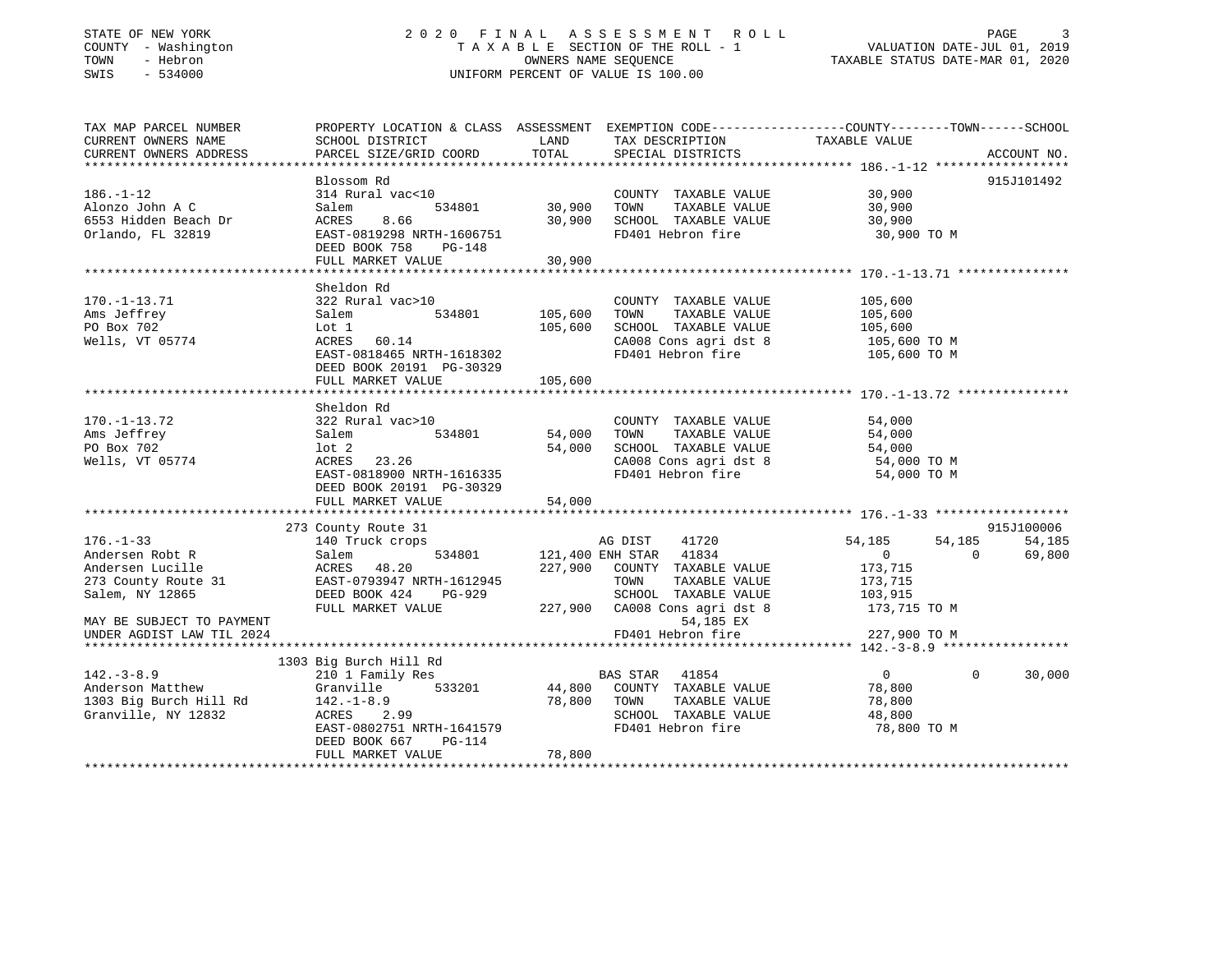### STATE OF NEW YORK 2 0 2 0 F I N A L A S S E S S M E N T R O L L PAGE 4COUNTY - Washington T A X A B L E SECTION OF THE ROLL - 1 VALUATION DATE-JUL 01, 2019 OWNERS NAME SEQUENCE TAXABLE STATUS DATE-MAR 01, 2020 SWIS - 534000 UNIFORM PERCENT OF VALUE IS 100.00

# VALUATION DATE-JUL 01, 2019

| TAX MAP PARCEL NUMBER<br>CURRENT OWNERS NAME<br>CURRENT OWNERS ADDRESS | PROPERTY LOCATION & CLASS ASSESSMENT EXEMPTION CODE----------------COUNTY-------TOWN------SCHOOL<br>SCHOOL DISTRICT<br>PARCEL SIZE/GRID COORD | LAND<br>TOTAL | TAX DESCRIPTION<br>SPECIAL DISTRICTS       | TAXABLE VALUE              | ACCOUNT NO. |
|------------------------------------------------------------------------|-----------------------------------------------------------------------------------------------------------------------------------------------|---------------|--------------------------------------------|----------------------------|-------------|
|                                                                        |                                                                                                                                               |               |                                            |                            |             |
|                                                                        | Liebig Rd/e Off                                                                                                                               |               |                                            |                            | 915J101631  |
| $143. - 1 - 39.9$                                                      | 314 Rural vac<10                                                                                                                              |               | COUNTY TAXABLE VALUE                       | 4,500                      |             |
| Anderson Paul M                                                        | 533201<br>Granville                                                                                                                           | 4,500         | TAXABLE VALUE<br>TOWN                      | 4,500                      |             |
| 118 Kellerton Ct                                                       | Lot 9                                                                                                                                         | 4,500         | SCHOOL TAXABLE VALUE                       | 4,500                      |             |
| Winnabow, NC 28479                                                     | ACRES<br>5.60                                                                                                                                 |               | FD401 Hebron fire                          | 4,500 TO M                 |             |
|                                                                        | EAST-0807533 NRTH-1642755                                                                                                                     |               |                                            |                            |             |
| MAY BE SUBJECT TO PAYMENT                                              | DEED BOOK 20200 PG-785                                                                                                                        |               |                                            |                            |             |
| UNDER AGDIST LAW TIL 2022                                              | FULL MARKET VALUE                                                                                                                             | 4,500         |                                            |                            |             |
|                                                                        |                                                                                                                                               |               |                                            |                            |             |
|                                                                        | 3954 County Route 30                                                                                                                          |               |                                            |                            |             |
| $167. - 1 - 28.1$                                                      |                                                                                                                                               |               |                                            | 121,700                    |             |
|                                                                        | 210 1 Family Res<br>534801                                                                                                                    |               | COUNTY TAXABLE VALUE                       |                            |             |
| Angrisano Frank D                                                      | Salem                                                                                                                                         | 21,500        | TAXABLE VALUE<br>TOWN                      | 121,700                    |             |
| Angrisano Christine A                                                  | sub lot 2                                                                                                                                     | 121,700       | SCHOOL TAXABLE VALUE                       | 121,700                    |             |
| 3954 County Route 30                                                   | FRNT 114.00 DPTH 92.00                                                                                                                        |               | FD401 Hebron fire                          | 121,700 TO M               |             |
| Salem, NY 12865                                                        | EAST-0789078 NRTH-1621226                                                                                                                     |               |                                            |                            |             |
|                                                                        | DEED BOOK 3753 PG-248                                                                                                                         |               |                                            |                            |             |
|                                                                        | FULL MARKET VALUE                                                                                                                             | 121,700       |                                            |                            |             |
|                                                                        |                                                                                                                                               |               |                                            |                            |             |
|                                                                        | 193 Benn Rd                                                                                                                                   |               |                                            |                            | 915J101520  |
| $160. - 1 - 9.3$                                                       | 210 1 Family Res                                                                                                                              |               | ENH STAR 41834                             | $\overline{0}$<br>$\Omega$ | 69,800      |
| Anoe Syndonna M                                                        | 534801<br>Salem                                                                                                                               |               | 55,800 COUNTY TAXABLE VALUE                | 161,800                    |             |
| 193 Benn Rd                                                            | ACRES<br>4.70                                                                                                                                 | 161,800       | TOWN<br>TAXABLE VALUE                      | 161,800                    |             |
| Granville, NY 12832                                                    | EAST-0806223 NRTH-1625850                                                                                                                     |               | SCHOOL TAXABLE VALUE                       | 92,000                     |             |
|                                                                        | DEED BOOK 950<br>PG-161                                                                                                                       |               | FD401 Hebron fire                          | 161,800 TO M               |             |
|                                                                        | FULL MARKET VALUE                                                                                                                             | 161,800       |                                            |                            |             |
|                                                                        |                                                                                                                                               |               |                                            |                            |             |
|                                                                        | 171 Benn Rd                                                                                                                                   |               |                                            |                            | 915J100489  |
| $160. - 1 - 10$                                                        | 314 Rural vac<10                                                                                                                              |               | COUNTY TAXABLE VALUE                       | 1,700                      |             |
| Anoe Syndonna M                                                        | 534801<br>Salem                                                                                                                               | 1,700         | TOWN<br>TAXABLE VALUE                      | 1,700                      |             |
| 193 Benn Rd                                                            | 2.00<br>ACRES                                                                                                                                 | 1,700         | SCHOOL TAXABLE VALUE                       | 1,700                      |             |
| Granville, NY 12832                                                    | EAST-0805455 NRTH-1626601                                                                                                                     |               | FD401 Hebron fire                          | 1,700 TO M                 |             |
|                                                                        | DEED BOOK 943<br>PG-150                                                                                                                       |               |                                            |                            |             |
|                                                                        | FULL MARKET VALUE                                                                                                                             | 1,700         |                                            |                            |             |
|                                                                        |                                                                                                                                               |               |                                            |                            |             |
|                                                                        | Benn Rd                                                                                                                                       |               |                                            |                            |             |
| $169. - 1 - 3.3$                                                       | 314 Rural vac<10                                                                                                                              |               | COUNTY TAXABLE VALUE                       | 36,000                     |             |
| Anoe Syndonna M                                                        | 534801                                                                                                                                        | 36,000        | TOWN<br>TAXABLE VALUE                      | 36,000                     |             |
| 193 Benn Rd                                                            | Salem<br>ACRES 11.90                                                                                                                          | 36,000        | SCHOOL TAXABLE VALUE                       | 36,000                     |             |
|                                                                        |                                                                                                                                               |               |                                            |                            |             |
| Granville, NY 12832                                                    | EAST-0805871 NRTH-1626300                                                                                                                     |               | CA008 Cons agri dst 8<br>FD401 Hebron fire | 36,000 TO M                |             |
|                                                                        | DEED BOOK 950<br>$PG-67$                                                                                                                      |               |                                            | 36,000 TO M                |             |
|                                                                        | FULL MARKET VALUE                                                                                                                             | 36,000        |                                            |                            |             |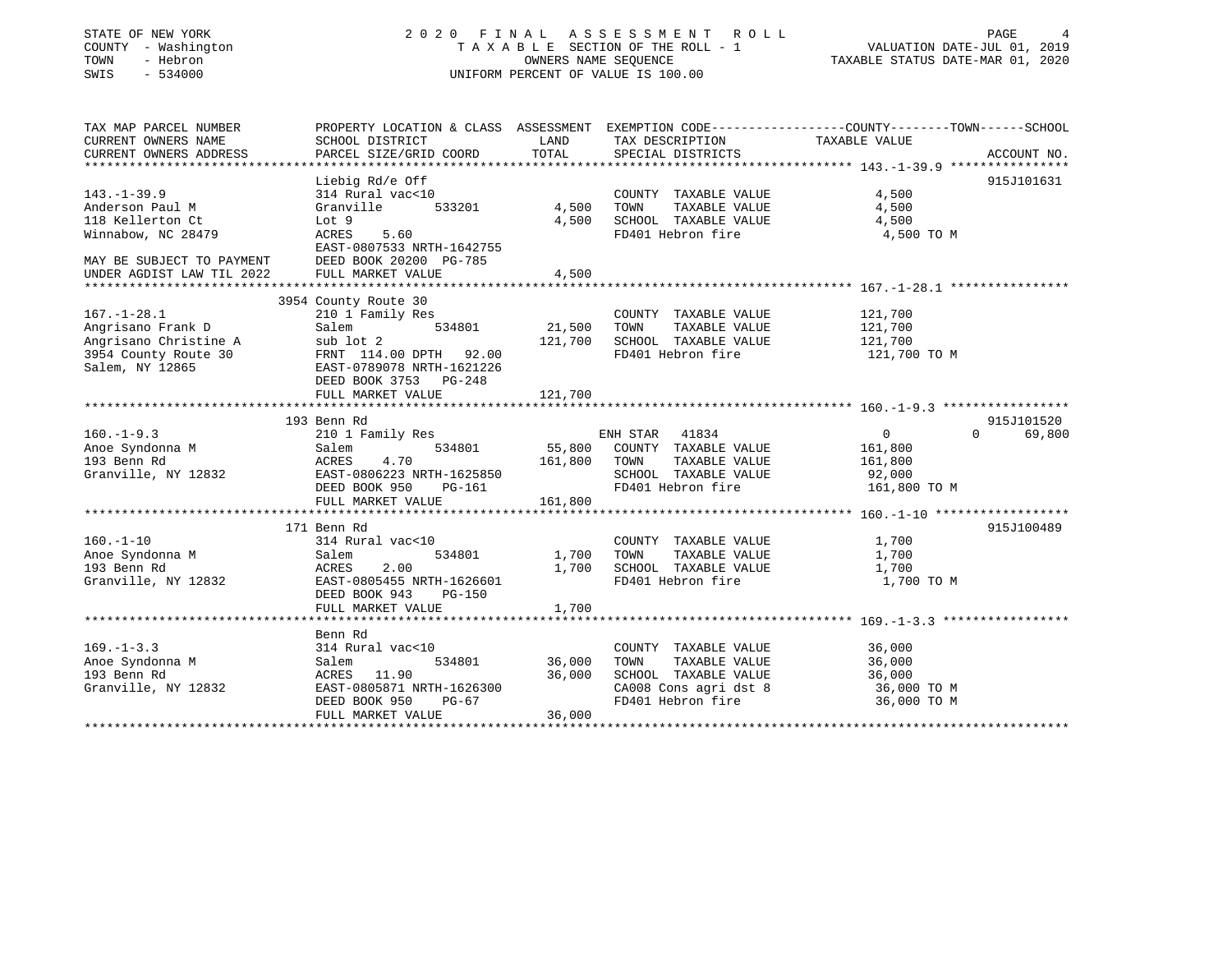### STATE OF NEW YORK 2 0 2 0 F I N A L A S S E S S M E N T R O L L PAGE 5 COUNTY - Washington T A X A B L E SECTION OF THE ROLL - 1 VALUATION DATE-JUL 01, 2019 TOWN - Hebron OWNERS NAME SEQUENCE TAXABLE STATUS DATE-MAR 01, 2020 SWIS - 534000 UNIFORM PERCENT OF VALUE IS 100.00

| TAXABLE VALUE<br>CURRENT OWNERS NAME<br>SCHOOL DISTRICT<br>LAND<br>TAX DESCRIPTION<br>TOTAL<br>PARCEL SIZE/GRID COORD<br>CURRENT OWNERS ADDRESS<br>SPECIAL DISTRICTS<br>ACCOUNT NO.<br>1171 Bogtown Rd<br>915J100194<br>78,800<br>$184. - 1 - 10$<br>260 Seasonal res<br>COUNTY TAXABLE VALUE<br>69,500<br>534801<br>78,800<br>Anolfo Louis<br>Salem<br>TOWN<br>TAXABLE VALUE<br>SCHOOL TAXABLE VALUE<br>9 Hausman St<br>ACRES 10.51<br>78,800<br>78,800<br>EAST-0803332 NRTH-1607862<br>FD401 Hebron fire<br>Brooklyn, NY 11222<br>78,800 TO M<br>DEED BOOK 3103 PG-302<br>FULL MARKET VALUE<br>78,800<br>State Route 22<br>314 Rural vac<10<br>COUNTY TAXABLE VALUE<br>26,900<br>186.-1-29<br>Antoniadis Mihail G<br>50-55 194th St<br>534801<br>TAXABLE VALUE<br>26,900<br>Salem<br>26,900 SCHOOL TAXABLE VALUE 26,900<br>6.18<br>ACRES<br>FD401 Hebron fire 26,900 TO M<br>Fresh Meadows, NY 11365<br>EAST-0816224 NRTH-1607405<br>DEED BOOK 879<br>PG-200<br>FULL MARKET VALUE<br>26,900<br>3732 County Route 30 70 PCT OF VALUE USED FOR EXEMPTION PURPOSES<br>915J100142<br>47,373 29,100<br>VET COM CT 41131<br>$175. - 1 - 4$<br>240 Rural res<br>$\overline{\phantom{0}}$<br>al res<br>534801 168,500 VET DIS CT 41141<br>- 534801 270 700 BAS STAR 41854<br>$\overline{0}$<br>56,847<br>56,847<br>Arend James<br>Salem<br>Arend Debra Sue<br>ACRES 74.40<br>$\overline{0}$<br>30,000<br>$\overline{0}$<br>3732 County Route 30 EAST-0790011 NRTH-1616392<br>COUNTY TAXABLE VALUE<br>166,480<br>Salem, NY 12865<br>DEED BOOK 900<br>$PG-48$<br>TOWN<br>TAXABLE VALUE<br>184,753<br>270,700 SCHOOL TAXABLE VALUE 240,700<br>FULL MARKET VALUE<br>FD401 Hebron fire<br>270,700 TO M<br>915J100068<br>3602 County Route 30<br>$175. - 1 - 5.1$<br>COUNTY TAXABLE VALUE 471,800<br>283 Res w/Comuse<br>$534801$ 107,500 TOWN<br>TAXABLE VALUE<br>471,800<br>Armstrong Nancy<br>Salem<br>3602 County Route 30<br>48.30<br>471,800<br>SCHOOL TAXABLE VALUE 471,800<br>ACRES<br>Salem, NY 12865<br>EAST-0791544 NRTH-1614503<br>FD401 Hebron fire<br>471,800 TO M<br>DEED BOOK 3465 PG-336<br>471,800<br>FULL MARKET VALUE<br>815J101735<br>22 Bogtown Ln<br>30,000<br><b>BAS STAR</b> 41854<br>$0 \qquad \qquad$<br>$\Omega$<br>210 1 Family Res<br>58,300 COUNTY TAXABLE VALUE<br>Armstrong Robert J<br>534801<br>183,200<br>Salem<br>183,200 TOWN<br>22 Bogtown Ln<br>557/280<br>TAXABLE VALUE<br>183,200<br>Salem, NY 12865<br>ACRES 5.40<br>SCHOOL TAXABLE VALUE<br>153,200<br>EAST-0803651 NRTH-1605858<br>FD401 Hebron fire<br>183,200 TO M<br>DEED BOOK 911<br>PG-61<br>183,200<br>FULL MARKET VALUE | TAX MAP PARCEL NUMBER |  | PROPERTY LOCATION & CLASS ASSESSMENT EXEMPTION CODE---------------COUNTY-------TOWN-----SCHOOL |
|-----------------------------------------------------------------------------------------------------------------------------------------------------------------------------------------------------------------------------------------------------------------------------------------------------------------------------------------------------------------------------------------------------------------------------------------------------------------------------------------------------------------------------------------------------------------------------------------------------------------------------------------------------------------------------------------------------------------------------------------------------------------------------------------------------------------------------------------------------------------------------------------------------------------------------------------------------------------------------------------------------------------------------------------------------------------------------------------------------------------------------------------------------------------------------------------------------------------------------------------------------------------------------------------------------------------------------------------------------------------------------------------------------------------------------------------------------------------------------------------------------------------------------------------------------------------------------------------------------------------------------------------------------------------------------------------------------------------------------------------------------------------------------------------------------------------------------------------------------------------------------------------------------------------------------------------------------------------------------------------------------------------------------------------------------------------------------------------------------------------------------------------------------------------------------------------------------------------------------------------------------------------------------------------------------------------------------------------------------------------------------------------------------------------------------------------------------------------------------------------------------------------------------------------------------------------------------------------------------------------|-----------------------|--|------------------------------------------------------------------------------------------------|
|                                                                                                                                                                                                                                                                                                                                                                                                                                                                                                                                                                                                                                                                                                                                                                                                                                                                                                                                                                                                                                                                                                                                                                                                                                                                                                                                                                                                                                                                                                                                                                                                                                                                                                                                                                                                                                                                                                                                                                                                                                                                                                                                                                                                                                                                                                                                                                                                                                                                                                                                                                                                                 |                       |  |                                                                                                |
|                                                                                                                                                                                                                                                                                                                                                                                                                                                                                                                                                                                                                                                                                                                                                                                                                                                                                                                                                                                                                                                                                                                                                                                                                                                                                                                                                                                                                                                                                                                                                                                                                                                                                                                                                                                                                                                                                                                                                                                                                                                                                                                                                                                                                                                                                                                                                                                                                                                                                                                                                                                                                 |                       |  |                                                                                                |
|                                                                                                                                                                                                                                                                                                                                                                                                                                                                                                                                                                                                                                                                                                                                                                                                                                                                                                                                                                                                                                                                                                                                                                                                                                                                                                                                                                                                                                                                                                                                                                                                                                                                                                                                                                                                                                                                                                                                                                                                                                                                                                                                                                                                                                                                                                                                                                                                                                                                                                                                                                                                                 |                       |  |                                                                                                |
|                                                                                                                                                                                                                                                                                                                                                                                                                                                                                                                                                                                                                                                                                                                                                                                                                                                                                                                                                                                                                                                                                                                                                                                                                                                                                                                                                                                                                                                                                                                                                                                                                                                                                                                                                                                                                                                                                                                                                                                                                                                                                                                                                                                                                                                                                                                                                                                                                                                                                                                                                                                                                 |                       |  |                                                                                                |
|                                                                                                                                                                                                                                                                                                                                                                                                                                                                                                                                                                                                                                                                                                                                                                                                                                                                                                                                                                                                                                                                                                                                                                                                                                                                                                                                                                                                                                                                                                                                                                                                                                                                                                                                                                                                                                                                                                                                                                                                                                                                                                                                                                                                                                                                                                                                                                                                                                                                                                                                                                                                                 |                       |  |                                                                                                |
|                                                                                                                                                                                                                                                                                                                                                                                                                                                                                                                                                                                                                                                                                                                                                                                                                                                                                                                                                                                                                                                                                                                                                                                                                                                                                                                                                                                                                                                                                                                                                                                                                                                                                                                                                                                                                                                                                                                                                                                                                                                                                                                                                                                                                                                                                                                                                                                                                                                                                                                                                                                                                 |                       |  |                                                                                                |
|                                                                                                                                                                                                                                                                                                                                                                                                                                                                                                                                                                                                                                                                                                                                                                                                                                                                                                                                                                                                                                                                                                                                                                                                                                                                                                                                                                                                                                                                                                                                                                                                                                                                                                                                                                                                                                                                                                                                                                                                                                                                                                                                                                                                                                                                                                                                                                                                                                                                                                                                                                                                                 |                       |  |                                                                                                |
|                                                                                                                                                                                                                                                                                                                                                                                                                                                                                                                                                                                                                                                                                                                                                                                                                                                                                                                                                                                                                                                                                                                                                                                                                                                                                                                                                                                                                                                                                                                                                                                                                                                                                                                                                                                                                                                                                                                                                                                                                                                                                                                                                                                                                                                                                                                                                                                                                                                                                                                                                                                                                 |                       |  |                                                                                                |
|                                                                                                                                                                                                                                                                                                                                                                                                                                                                                                                                                                                                                                                                                                                                                                                                                                                                                                                                                                                                                                                                                                                                                                                                                                                                                                                                                                                                                                                                                                                                                                                                                                                                                                                                                                                                                                                                                                                                                                                                                                                                                                                                                                                                                                                                                                                                                                                                                                                                                                                                                                                                                 |                       |  |                                                                                                |
|                                                                                                                                                                                                                                                                                                                                                                                                                                                                                                                                                                                                                                                                                                                                                                                                                                                                                                                                                                                                                                                                                                                                                                                                                                                                                                                                                                                                                                                                                                                                                                                                                                                                                                                                                                                                                                                                                                                                                                                                                                                                                                                                                                                                                                                                                                                                                                                                                                                                                                                                                                                                                 |                       |  |                                                                                                |
|                                                                                                                                                                                                                                                                                                                                                                                                                                                                                                                                                                                                                                                                                                                                                                                                                                                                                                                                                                                                                                                                                                                                                                                                                                                                                                                                                                                                                                                                                                                                                                                                                                                                                                                                                                                                                                                                                                                                                                                                                                                                                                                                                                                                                                                                                                                                                                                                                                                                                                                                                                                                                 |                       |  |                                                                                                |
|                                                                                                                                                                                                                                                                                                                                                                                                                                                                                                                                                                                                                                                                                                                                                                                                                                                                                                                                                                                                                                                                                                                                                                                                                                                                                                                                                                                                                                                                                                                                                                                                                                                                                                                                                                                                                                                                                                                                                                                                                                                                                                                                                                                                                                                                                                                                                                                                                                                                                                                                                                                                                 | $186. - 1 - 29$       |  |                                                                                                |
|                                                                                                                                                                                                                                                                                                                                                                                                                                                                                                                                                                                                                                                                                                                                                                                                                                                                                                                                                                                                                                                                                                                                                                                                                                                                                                                                                                                                                                                                                                                                                                                                                                                                                                                                                                                                                                                                                                                                                                                                                                                                                                                                                                                                                                                                                                                                                                                                                                                                                                                                                                                                                 |                       |  |                                                                                                |
|                                                                                                                                                                                                                                                                                                                                                                                                                                                                                                                                                                                                                                                                                                                                                                                                                                                                                                                                                                                                                                                                                                                                                                                                                                                                                                                                                                                                                                                                                                                                                                                                                                                                                                                                                                                                                                                                                                                                                                                                                                                                                                                                                                                                                                                                                                                                                                                                                                                                                                                                                                                                                 |                       |  |                                                                                                |
|                                                                                                                                                                                                                                                                                                                                                                                                                                                                                                                                                                                                                                                                                                                                                                                                                                                                                                                                                                                                                                                                                                                                                                                                                                                                                                                                                                                                                                                                                                                                                                                                                                                                                                                                                                                                                                                                                                                                                                                                                                                                                                                                                                                                                                                                                                                                                                                                                                                                                                                                                                                                                 |                       |  |                                                                                                |
|                                                                                                                                                                                                                                                                                                                                                                                                                                                                                                                                                                                                                                                                                                                                                                                                                                                                                                                                                                                                                                                                                                                                                                                                                                                                                                                                                                                                                                                                                                                                                                                                                                                                                                                                                                                                                                                                                                                                                                                                                                                                                                                                                                                                                                                                                                                                                                                                                                                                                                                                                                                                                 |                       |  |                                                                                                |
|                                                                                                                                                                                                                                                                                                                                                                                                                                                                                                                                                                                                                                                                                                                                                                                                                                                                                                                                                                                                                                                                                                                                                                                                                                                                                                                                                                                                                                                                                                                                                                                                                                                                                                                                                                                                                                                                                                                                                                                                                                                                                                                                                                                                                                                                                                                                                                                                                                                                                                                                                                                                                 |                       |  |                                                                                                |
|                                                                                                                                                                                                                                                                                                                                                                                                                                                                                                                                                                                                                                                                                                                                                                                                                                                                                                                                                                                                                                                                                                                                                                                                                                                                                                                                                                                                                                                                                                                                                                                                                                                                                                                                                                                                                                                                                                                                                                                                                                                                                                                                                                                                                                                                                                                                                                                                                                                                                                                                                                                                                 |                       |  |                                                                                                |
|                                                                                                                                                                                                                                                                                                                                                                                                                                                                                                                                                                                                                                                                                                                                                                                                                                                                                                                                                                                                                                                                                                                                                                                                                                                                                                                                                                                                                                                                                                                                                                                                                                                                                                                                                                                                                                                                                                                                                                                                                                                                                                                                                                                                                                                                                                                                                                                                                                                                                                                                                                                                                 |                       |  |                                                                                                |
|                                                                                                                                                                                                                                                                                                                                                                                                                                                                                                                                                                                                                                                                                                                                                                                                                                                                                                                                                                                                                                                                                                                                                                                                                                                                                                                                                                                                                                                                                                                                                                                                                                                                                                                                                                                                                                                                                                                                                                                                                                                                                                                                                                                                                                                                                                                                                                                                                                                                                                                                                                                                                 |                       |  |                                                                                                |
|                                                                                                                                                                                                                                                                                                                                                                                                                                                                                                                                                                                                                                                                                                                                                                                                                                                                                                                                                                                                                                                                                                                                                                                                                                                                                                                                                                                                                                                                                                                                                                                                                                                                                                                                                                                                                                                                                                                                                                                                                                                                                                                                                                                                                                                                                                                                                                                                                                                                                                                                                                                                                 |                       |  |                                                                                                |
|                                                                                                                                                                                                                                                                                                                                                                                                                                                                                                                                                                                                                                                                                                                                                                                                                                                                                                                                                                                                                                                                                                                                                                                                                                                                                                                                                                                                                                                                                                                                                                                                                                                                                                                                                                                                                                                                                                                                                                                                                                                                                                                                                                                                                                                                                                                                                                                                                                                                                                                                                                                                                 |                       |  |                                                                                                |
|                                                                                                                                                                                                                                                                                                                                                                                                                                                                                                                                                                                                                                                                                                                                                                                                                                                                                                                                                                                                                                                                                                                                                                                                                                                                                                                                                                                                                                                                                                                                                                                                                                                                                                                                                                                                                                                                                                                                                                                                                                                                                                                                                                                                                                                                                                                                                                                                                                                                                                                                                                                                                 |                       |  |                                                                                                |
|                                                                                                                                                                                                                                                                                                                                                                                                                                                                                                                                                                                                                                                                                                                                                                                                                                                                                                                                                                                                                                                                                                                                                                                                                                                                                                                                                                                                                                                                                                                                                                                                                                                                                                                                                                                                                                                                                                                                                                                                                                                                                                                                                                                                                                                                                                                                                                                                                                                                                                                                                                                                                 |                       |  |                                                                                                |
|                                                                                                                                                                                                                                                                                                                                                                                                                                                                                                                                                                                                                                                                                                                                                                                                                                                                                                                                                                                                                                                                                                                                                                                                                                                                                                                                                                                                                                                                                                                                                                                                                                                                                                                                                                                                                                                                                                                                                                                                                                                                                                                                                                                                                                                                                                                                                                                                                                                                                                                                                                                                                 |                       |  |                                                                                                |
|                                                                                                                                                                                                                                                                                                                                                                                                                                                                                                                                                                                                                                                                                                                                                                                                                                                                                                                                                                                                                                                                                                                                                                                                                                                                                                                                                                                                                                                                                                                                                                                                                                                                                                                                                                                                                                                                                                                                                                                                                                                                                                                                                                                                                                                                                                                                                                                                                                                                                                                                                                                                                 |                       |  |                                                                                                |
|                                                                                                                                                                                                                                                                                                                                                                                                                                                                                                                                                                                                                                                                                                                                                                                                                                                                                                                                                                                                                                                                                                                                                                                                                                                                                                                                                                                                                                                                                                                                                                                                                                                                                                                                                                                                                                                                                                                                                                                                                                                                                                                                                                                                                                                                                                                                                                                                                                                                                                                                                                                                                 |                       |  |                                                                                                |
|                                                                                                                                                                                                                                                                                                                                                                                                                                                                                                                                                                                                                                                                                                                                                                                                                                                                                                                                                                                                                                                                                                                                                                                                                                                                                                                                                                                                                                                                                                                                                                                                                                                                                                                                                                                                                                                                                                                                                                                                                                                                                                                                                                                                                                                                                                                                                                                                                                                                                                                                                                                                                 |                       |  |                                                                                                |
|                                                                                                                                                                                                                                                                                                                                                                                                                                                                                                                                                                                                                                                                                                                                                                                                                                                                                                                                                                                                                                                                                                                                                                                                                                                                                                                                                                                                                                                                                                                                                                                                                                                                                                                                                                                                                                                                                                                                                                                                                                                                                                                                                                                                                                                                                                                                                                                                                                                                                                                                                                                                                 |                       |  |                                                                                                |
|                                                                                                                                                                                                                                                                                                                                                                                                                                                                                                                                                                                                                                                                                                                                                                                                                                                                                                                                                                                                                                                                                                                                                                                                                                                                                                                                                                                                                                                                                                                                                                                                                                                                                                                                                                                                                                                                                                                                                                                                                                                                                                                                                                                                                                                                                                                                                                                                                                                                                                                                                                                                                 |                       |  |                                                                                                |
|                                                                                                                                                                                                                                                                                                                                                                                                                                                                                                                                                                                                                                                                                                                                                                                                                                                                                                                                                                                                                                                                                                                                                                                                                                                                                                                                                                                                                                                                                                                                                                                                                                                                                                                                                                                                                                                                                                                                                                                                                                                                                                                                                                                                                                                                                                                                                                                                                                                                                                                                                                                                                 |                       |  |                                                                                                |
|                                                                                                                                                                                                                                                                                                                                                                                                                                                                                                                                                                                                                                                                                                                                                                                                                                                                                                                                                                                                                                                                                                                                                                                                                                                                                                                                                                                                                                                                                                                                                                                                                                                                                                                                                                                                                                                                                                                                                                                                                                                                                                                                                                                                                                                                                                                                                                                                                                                                                                                                                                                                                 |                       |  |                                                                                                |
|                                                                                                                                                                                                                                                                                                                                                                                                                                                                                                                                                                                                                                                                                                                                                                                                                                                                                                                                                                                                                                                                                                                                                                                                                                                                                                                                                                                                                                                                                                                                                                                                                                                                                                                                                                                                                                                                                                                                                                                                                                                                                                                                                                                                                                                                                                                                                                                                                                                                                                                                                                                                                 |                       |  |                                                                                                |
|                                                                                                                                                                                                                                                                                                                                                                                                                                                                                                                                                                                                                                                                                                                                                                                                                                                                                                                                                                                                                                                                                                                                                                                                                                                                                                                                                                                                                                                                                                                                                                                                                                                                                                                                                                                                                                                                                                                                                                                                                                                                                                                                                                                                                                                                                                                                                                                                                                                                                                                                                                                                                 |                       |  |                                                                                                |
|                                                                                                                                                                                                                                                                                                                                                                                                                                                                                                                                                                                                                                                                                                                                                                                                                                                                                                                                                                                                                                                                                                                                                                                                                                                                                                                                                                                                                                                                                                                                                                                                                                                                                                                                                                                                                                                                                                                                                                                                                                                                                                                                                                                                                                                                                                                                                                                                                                                                                                                                                                                                                 |                       |  |                                                                                                |
|                                                                                                                                                                                                                                                                                                                                                                                                                                                                                                                                                                                                                                                                                                                                                                                                                                                                                                                                                                                                                                                                                                                                                                                                                                                                                                                                                                                                                                                                                                                                                                                                                                                                                                                                                                                                                                                                                                                                                                                                                                                                                                                                                                                                                                                                                                                                                                                                                                                                                                                                                                                                                 | $184. - 1 - 13.3$     |  |                                                                                                |
|                                                                                                                                                                                                                                                                                                                                                                                                                                                                                                                                                                                                                                                                                                                                                                                                                                                                                                                                                                                                                                                                                                                                                                                                                                                                                                                                                                                                                                                                                                                                                                                                                                                                                                                                                                                                                                                                                                                                                                                                                                                                                                                                                                                                                                                                                                                                                                                                                                                                                                                                                                                                                 |                       |  |                                                                                                |
|                                                                                                                                                                                                                                                                                                                                                                                                                                                                                                                                                                                                                                                                                                                                                                                                                                                                                                                                                                                                                                                                                                                                                                                                                                                                                                                                                                                                                                                                                                                                                                                                                                                                                                                                                                                                                                                                                                                                                                                                                                                                                                                                                                                                                                                                                                                                                                                                                                                                                                                                                                                                                 |                       |  |                                                                                                |
|                                                                                                                                                                                                                                                                                                                                                                                                                                                                                                                                                                                                                                                                                                                                                                                                                                                                                                                                                                                                                                                                                                                                                                                                                                                                                                                                                                                                                                                                                                                                                                                                                                                                                                                                                                                                                                                                                                                                                                                                                                                                                                                                                                                                                                                                                                                                                                                                                                                                                                                                                                                                                 |                       |  |                                                                                                |
|                                                                                                                                                                                                                                                                                                                                                                                                                                                                                                                                                                                                                                                                                                                                                                                                                                                                                                                                                                                                                                                                                                                                                                                                                                                                                                                                                                                                                                                                                                                                                                                                                                                                                                                                                                                                                                                                                                                                                                                                                                                                                                                                                                                                                                                                                                                                                                                                                                                                                                                                                                                                                 |                       |  |                                                                                                |
|                                                                                                                                                                                                                                                                                                                                                                                                                                                                                                                                                                                                                                                                                                                                                                                                                                                                                                                                                                                                                                                                                                                                                                                                                                                                                                                                                                                                                                                                                                                                                                                                                                                                                                                                                                                                                                                                                                                                                                                                                                                                                                                                                                                                                                                                                                                                                                                                                                                                                                                                                                                                                 |                       |  |                                                                                                |
|                                                                                                                                                                                                                                                                                                                                                                                                                                                                                                                                                                                                                                                                                                                                                                                                                                                                                                                                                                                                                                                                                                                                                                                                                                                                                                                                                                                                                                                                                                                                                                                                                                                                                                                                                                                                                                                                                                                                                                                                                                                                                                                                                                                                                                                                                                                                                                                                                                                                                                                                                                                                                 |                       |  |                                                                                                |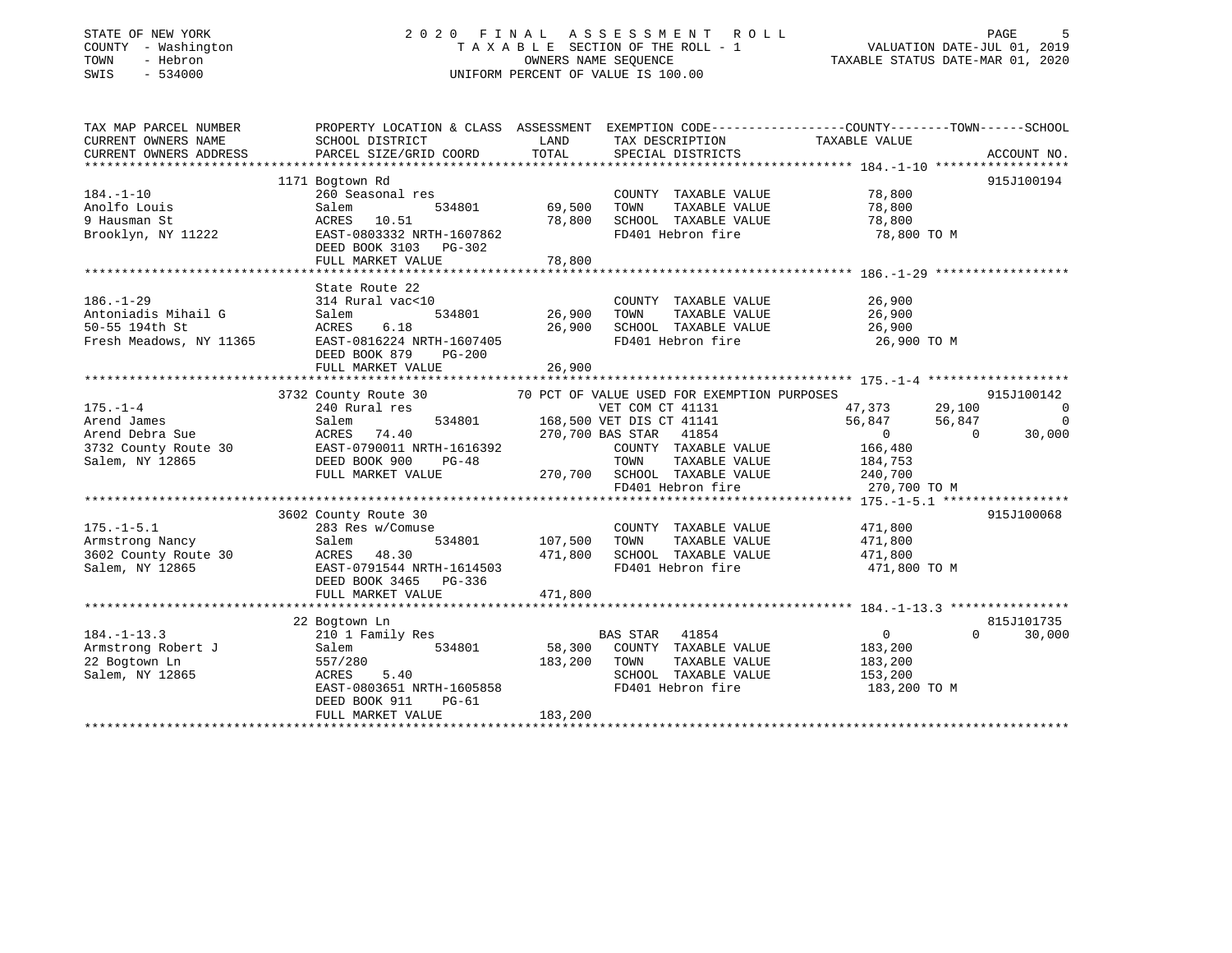### STATE OF NEW YORK 2 0 2 0 F I N A L A S S E S S M E N T R O L L PAGE 6 COUNTY - Washington T A X A B L E SECTION OF THE ROLL - 1 VALUATION DATE-JUL 01, 2019 TOWN - Hebron OWNERS NAME SEQUENCE TAXABLE STATUS DATE-MAR 01, 2020 SWIS - 534000 UNIFORM PERCENT OF VALUE IS 100.00

| TAX MAP PARCEL NUMBER<br>CURRENT OWNERS NAME<br>CURRENT OWNERS ADDRESS<br>************************* | PROPERTY LOCATION & CLASS ASSESSMENT EXEMPTION CODE----------------COUNTY-------TOWN------SCHOOL<br>SCHOOL DISTRICT<br>PARCEL SIZE/GRID COORD            | LAND<br>TOTAL                | TAX DESCRIPTION<br>SPECIAL DISTRICTS                                                                                                                       | TAXABLE VALUE                                                          |                    | ACCOUNT NO.          |
|-----------------------------------------------------------------------------------------------------|----------------------------------------------------------------------------------------------------------------------------------------------------------|------------------------------|------------------------------------------------------------------------------------------------------------------------------------------------------------|------------------------------------------------------------------------|--------------------|----------------------|
|                                                                                                     |                                                                                                                                                          |                              |                                                                                                                                                            |                                                                        |                    |                      |
| $184. - 1 - 13.1$<br>Armstrong Timothy<br>Armstrong Deborah<br>44 Bogtown Ln<br>Salem, NY 12865     | 44 Bogtown Ln<br>240 Rural res<br>534801<br>Salem<br>ACRES 10.70<br>EAST-0803366 NRTH-1606100<br>DEED BOOK 557<br>PG-280<br>FULL MARKET VALUE            | 69,900<br>193,100<br>193,100 | <b>BAS STAR</b><br>41854<br>COUNTY TAXABLE VALUE<br>TAXABLE VALUE<br>TOWN<br>SCHOOL TAXABLE VALUE<br>FD401 Hebron fire                                     | $\overline{0}$<br>193,100<br>193,100<br>163,100<br>193,100 TO M        | $\Omega$           | 915J101072<br>30,000 |
|                                                                                                     |                                                                                                                                                          |                              |                                                                                                                                                            |                                                                        |                    |                      |
| $168. - 1 - 14.6$<br>Arnold Cameron T<br>160 Crosier Rd<br>Salem, NY 12865                          | 160 Crosier Rd<br>240 Rural res<br>Salem<br>534801<br>ACRES 18.46 BANK<br>999<br>EAST-0792598 NRTH-1618830<br>DEED BOOK 3526 PG-233<br>FULL MARKET VALUE | 87,000<br>184,400<br>184,400 | COUNTY TAXABLE VALUE<br>TOWN<br>TAXABLE VALUE<br>SCHOOL TAXABLE VALUE<br>CA008 Cons agri dst 8<br>FD401 Hebron fire                                        | 184,400<br>184,400<br>184,400<br>184,400 TO M<br>184,400 TO M          |                    |                      |
|                                                                                                     | 291 Pine Hill Rd                                                                                                                                         |                              | 98 PCT OF VALUE USED FOR EXEMPTION PURPOSES                                                                                                                |                                                                        |                    |                      |
| $169. - 1 - 12.1$<br>Ashton Sherman<br>291 Pine Hill Rd<br>Salem, NY 12865                          | 210 1 Family Res<br>533201<br>Granville<br>2.44 BANK<br>ACRES<br>EAST-0812579 NRTH-1624565<br>DEED BOOK 752<br>PG-309<br>FULL MARKET VALUE               |                              | VET WAR CT 41121<br>39,500 ENH STAR 41834<br>40 111,200 COUNTY TAXABLE VALUE<br>TOWN<br>TAXABLE VALUE<br>SCHOOL TAXABLE VALUE<br>111,200 FD401 Hebron fire | 16,346<br>$\overline{0}$<br>94,854<br>94,854<br>41,400<br>111,200 TO M | 16,346<br>$\Omega$ | 69,800               |
|                                                                                                     |                                                                                                                                                          |                              |                                                                                                                                                            |                                                                        |                    |                      |
|                                                                                                     | 55 James Rd                                                                                                                                              |                              |                                                                                                                                                            |                                                                        |                    |                      |
| $159. - 1 - 36.2$<br>Aubin Charles<br>Aubin Carol<br>55 James Rd<br>Salem, NY 12865                 | 270 Mfg housing<br>533801<br>Hartford<br>ACRES<br>2.69<br>EAST-0791609 NRTH-1628991<br>DEED BOOK 2331 PG-90<br>FULL MARKET VALUE                         | 40,200<br>57,600<br>57,600   | BAS STAR 41854<br>COUNTY TAXABLE VALUE<br>TOWN<br>TAXABLE VALUE<br>SCHOOL TAXABLE VALUE<br>FD401 Hebron fire                                               | $\overline{0}$<br>57,600<br>57,600<br>27,600<br>57,600 TO M            | $\Omega$           | 30,000               |
|                                                                                                     |                                                                                                                                                          |                              |                                                                                                                                                            |                                                                        |                    |                      |
| $175. - 1 - 21$<br>Austin Jeremy J<br>Humphrey Carrie G<br>PO Box 386<br>Salem, NY 12865            | 89 Thunder Way<br>260 Seasonal res<br>Salem<br>534801<br>ACRES<br>50.00<br>EAST-0788049 NRTH-1610176<br>DEED BOOK 2210 PG-186<br>FULL MARKET VALUE       | 64,900<br>78,400<br>78,400   | <b>BAS STAR</b><br>41854<br>COUNTY TAXABLE VALUE<br>TAXABLE VALUE<br>TOWN<br>SCHOOL TAXABLE VALUE<br>FD401 Hebron fire                                     | $\overline{0}$<br>78,400<br>78,400<br>48,400<br>78,400 TO M            | $\Omega$           | 915J100070<br>30,000 |
|                                                                                                     |                                                                                                                                                          |                              |                                                                                                                                                            |                                                                        |                    |                      |
| $177. - 1 - 38$<br>Ayers Bruce<br>34 Middle Rd<br>Salem, NY 12865                                   | 34 Middle Rd<br>210 1 Family Res<br>534801<br>Salem<br>ACRES<br>1.20<br>EAST-0804678 NRTH-1613187<br>DEED BOOK 958<br>PG-297<br>FULL MARKET VALUE        | 35,600<br>75,200<br>75,200   | ENH STAR<br>41834<br>COUNTY TAXABLE VALUE<br>TOWN<br>TAXABLE VALUE<br>SCHOOL TAXABLE VALUE<br>FD401 Hebron fire                                            | $\overline{0}$<br>75,200<br>75,200<br>5,400<br>75,200 TO M             | $\Omega$           | 915J100103<br>69,800 |
|                                                                                                     |                                                                                                                                                          |                              |                                                                                                                                                            |                                                                        |                    |                      |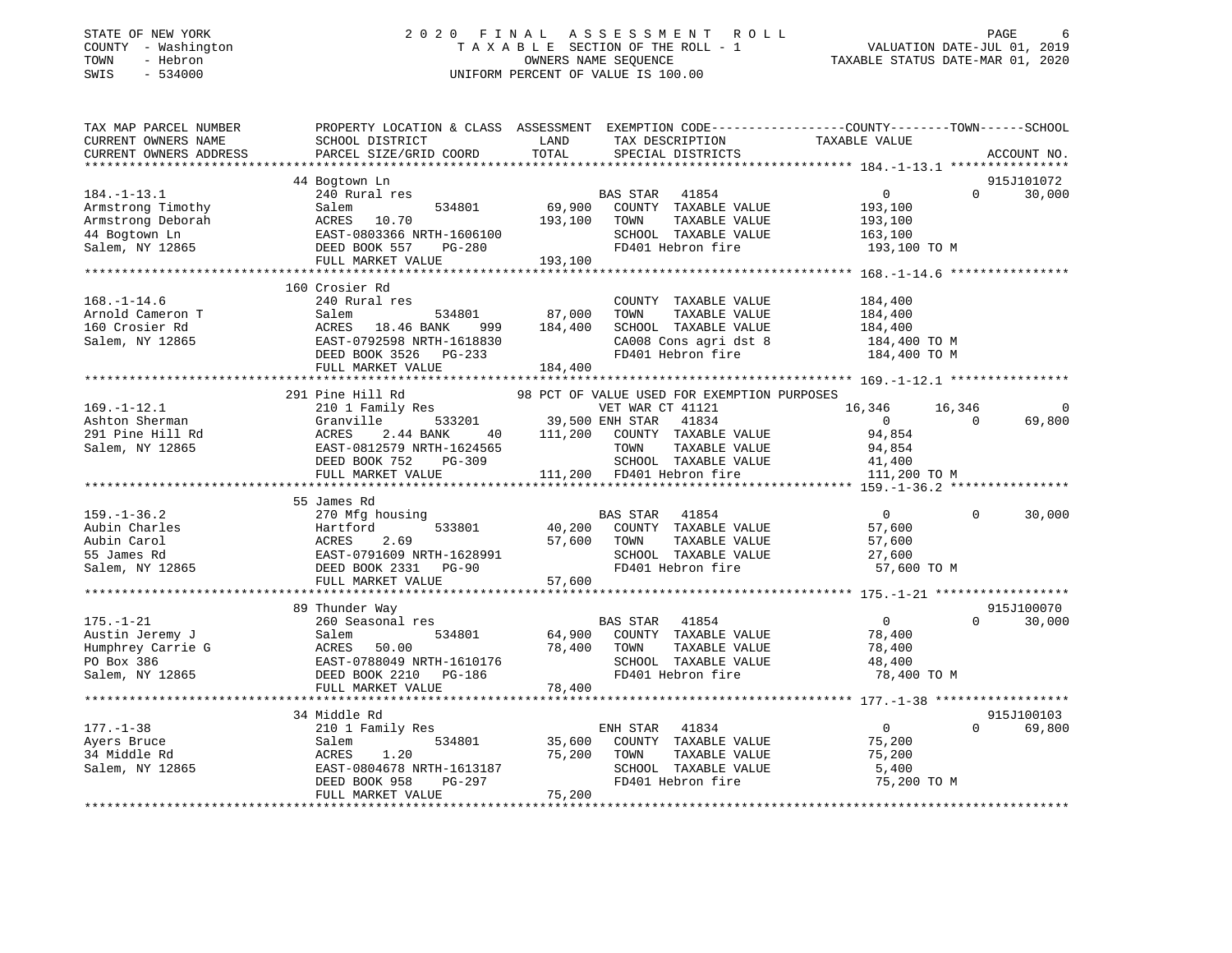### STATE OF NEW YORK 2 0 2 0 F I N A L A S S E S S M E N T R O L L PAGE 7 COUNTY - Washington T A X A B L E SECTION OF THE ROLL - 1 VALUATION DATE-JUL 01, 2019 TOWN - Hebron OWNERS NAME SEQUENCE TAXABLE STATUS DATE-MAR 01, 2020 SWIS - 534000 UNIFORM PERCENT OF VALUE IS 100.00

| TAX MAP PARCEL NUMBER<br>CURRENT OWNERS NAME<br>CURRENT OWNERS ADDRESS | SCHOOL DISTRICT<br>PARCEL SIZE/GRID COORD          | LAND<br>TOTAL  | PROPERTY LOCATION & CLASS ASSESSMENT EXEMPTION CODE----------------COUNTY-------TOWN------SCHOOL<br>TAX DESCRIPTION<br>SPECIAL DISTRICTS | TAXABLE VALUE    | ACCOUNT NO.                |
|------------------------------------------------------------------------|----------------------------------------------------|----------------|------------------------------------------------------------------------------------------------------------------------------------------|------------------|----------------------------|
|                                                                        |                                                    |                |                                                                                                                                          |                  |                            |
|                                                                        | Sheldon Rd                                         |                |                                                                                                                                          |                  | 915J100643                 |
| $177. - 1 - 20$                                                        | 322 Rural vac>10                                   |                | COUNTY TAXABLE VALUE                                                                                                                     | 34,400           |                            |
| Aylmer Michael J                                                       | 534801<br>Salem                                    | 34,400         | TOWN<br>TAXABLE VALUE                                                                                                                    | 34,400           |                            |
| 29 Sheldon Rd                                                          | ACRES 10.90 BANK                                   | 998 34,400     | SCHOOL TAXABLE VALUE                                                                                                                     | 34,400           |                            |
| Salem, NY 12865                                                        | EAST-0815824 NRTH-1616140<br>DEED BOOK 3270 PG-292 |                | FD401 Hebron fire                                                                                                                        | 34,400 TO M      |                            |
|                                                                        | FULL MARKET VALUE                                  | 34,400         |                                                                                                                                          |                  |                            |
|                                                                        |                                                    |                |                                                                                                                                          |                  |                            |
|                                                                        | 29 Sheldon Rd                                      |                |                                                                                                                                          |                  | 915J101610                 |
| $177. - 1 - 20.1$                                                      | 210 1 Family Res                                   |                | <b>BAS STAR</b><br>41854                                                                                                                 | $\overline{0}$   | $\Omega$<br>30,000         |
| Aylmer Michael J                                                       | 534801<br>Salem                                    | 35,900         | COUNTY TAXABLE VALUE                                                                                                                     | 139,700          |                            |
| 29 Sheldon Rd                                                          | 998<br>ACRES<br>1.30 BANK                          | 139,700        | TOWN<br>TAXABLE VALUE                                                                                                                    | 139,700          |                            |
| Salem, NY 12865                                                        | EAST-0816033 NRTH-1615855                          |                | SCHOOL TAXABLE VALUE                                                                                                                     | 109,700          |                            |
|                                                                        | DEED BOOK 3270 PG-292                              |                | FD401 Hebron fire                                                                                                                        | 139,700 TO M     |                            |
|                                                                        | FULL MARKET VALUE                                  | 139,700        |                                                                                                                                          |                  |                            |
|                                                                        |                                                    |                |                                                                                                                                          |                  |                            |
|                                                                        | 163 County Route 28                                |                |                                                                                                                                          |                  | 915J100288                 |
| $152. - 2 - 15$                                                        | 210 1 Family Res                                   |                | BAS STAR 41854                                                                                                                           | 0                | $\Omega$<br>30,000         |
| Bailey Bobbie Jo                                                       | Granville<br>533201                                | 41,300         | COUNTY TAXABLE VALUE                                                                                                                     | 131,000          |                            |
| 163 County Route 28                                                    | 1.10 BANK<br>ACRES<br>999                          | 131,000        | TAXABLE VALUE<br>TOWN                                                                                                                    | 131,000          |                            |
| Granville, NY 12832                                                    | EAST-0810743 NRTH-1642575                          |                | SCHOOL TAXABLE VALUE                                                                                                                     | 101,000          |                            |
|                                                                        | DEED BOOK 20191 PG-27084                           |                | FD401 Hebron fire                                                                                                                        | 131,000 TO M     |                            |
|                                                                        | FULL MARKET VALUE                                  | 131,000        |                                                                                                                                          |                  |                            |
|                                                                        |                                                    |                |                                                                                                                                          |                  |                            |
|                                                                        | 7 Chamberlin Mills Rd                              |                | 90 PCT OF VALUE USED FOR EXEMPTION PURPOSES                                                                                              |                  | 915J100015                 |
| $183.20 - 1 - 7$                                                       | 210 1 Family Res                                   |                | VET WAR CT 41121                                                                                                                         | 11,205<br>11,205 | $\overline{0}$             |
| Bain Allan                                                             | 534801<br>Salem                                    | 36,000 AGED-CO | 41802                                                                                                                                    | 31,748           | $\overline{0}$<br>$\Omega$ |
| Bain Kathy                                                             | 476/331                                            |                | 83,000 AGED-SCH 41804                                                                                                                    | $\overline{0}$   | $\mathbf 0$<br>14,940      |
| 7 Chamberlin Mills Rd                                                  | ACRES<br>3.00                                      |                | ENH STAR 41834                                                                                                                           | $\mathbf 0$      | 68,060<br>$\Omega$         |
| Salem, NY 12865                                                        | EAST-0792505 NRTH-1603007                          |                | COUNTY TAXABLE VALUE                                                                                                                     | 40,047           |                            |
|                                                                        | DEED BOOK 434<br>$PG-4$                            |                | TOWN<br>TAXABLE VALUE                                                                                                                    | 71,795           |                            |
|                                                                        | FULL MARKET VALUE                                  | 83,000         | SCHOOL TAXABLE VALUE                                                                                                                     | $\overline{0}$   |                            |
|                                                                        |                                                    |                | CA008 Cons agri dst 8                                                                                                                    | 83,000 TO M      |                            |
|                                                                        |                                                    |                | FD401 Hebron fire                                                                                                                        | 83,000 TO M      |                            |
|                                                                        |                                                    |                | LD401 West hebron light                                                                                                                  | 83,000 TO M      |                            |
|                                                                        |                                                    |                |                                                                                                                                          |                  |                            |
|                                                                        | 362 Indian Head Way                                |                |                                                                                                                                          |                  | 915J101476                 |
| $170. - 1 - 13.13$                                                     | 210 1 Family Res                                   |                | COUNTY TAXABLE VALUE                                                                                                                     | 110,100          |                            |
| Bain Georgia                                                           | Granville<br>533201                                | 47,400         | TOWN<br>TAXABLE VALUE                                                                                                                    | 110,100          |                            |
| 362 Indian Head Way                                                    | ACRES<br>5.26 BANK<br>999                          | 110,100        | SCHOOL TAXABLE VALUE                                                                                                                     | 110,100          |                            |
| Salem, NY 12865                                                        | EAST-0816735 NRTH-1618417                          |                | FD401 Hebron fire                                                                                                                        | 110,100 TO M     |                            |
|                                                                        | DEED BOOK 3988<br>PG-238                           |                |                                                                                                                                          |                  |                            |
|                                                                        | FULL MARKET VALUE                                  | 110,100        |                                                                                                                                          |                  |                            |
|                                                                        |                                                    |                |                                                                                                                                          |                  |                            |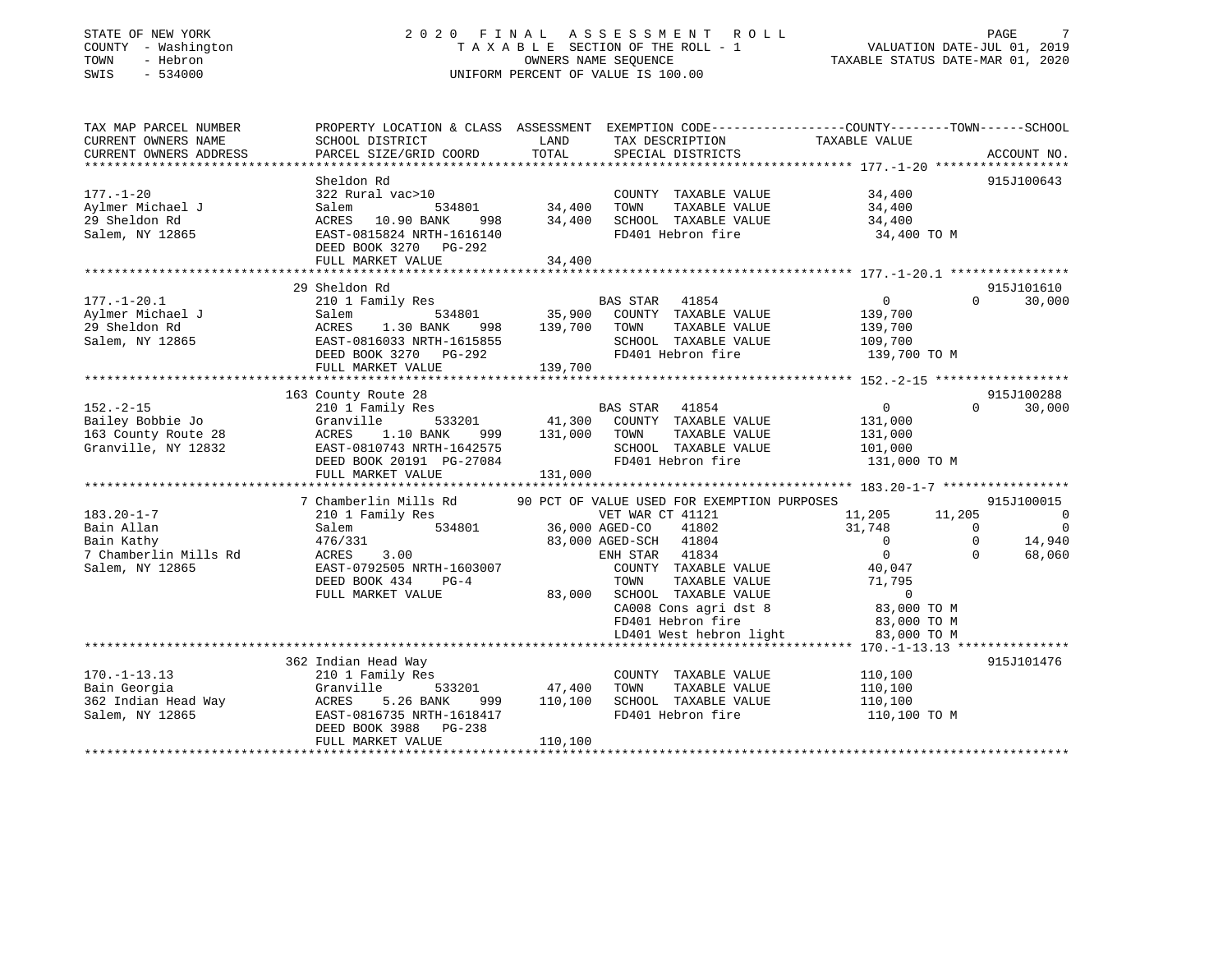### STATE OF NEW YORK 2 0 2 0 F I N A L A S S E S S M E N T R O L L PAGE 8 COUNTY - Washington T A X A B L E SECTION OF THE ROLL - 1 VALUATION DATE-JUL 01, 2019 TOWN - Hebron OWNERS NAME SEQUENCE TAXABLE STATUS DATE-MAR 01, 2020 SWIS - 534000 UNIFORM PERCENT OF VALUE IS 100.00UNIFORM PERCENT OF VALUE IS 100.00

| TAX MAP PARCEL NUMBER                                                                                                                                                                                                             | PROPERTY LOCATION & CLASS ASSESSMENT EXEMPTION CODE---------------COUNTY-------TOWN------SCHOOL |               |                                                      |                      |                    |
|-----------------------------------------------------------------------------------------------------------------------------------------------------------------------------------------------------------------------------------|-------------------------------------------------------------------------------------------------|---------------|------------------------------------------------------|----------------------|--------------------|
| CURRENT OWNERS NAME                                                                                                                                                                                                               | SCHOOL DISTRICT                                                                                 | LAND          | TAX DESCRIPTION                                      | TAXABLE VALUE        |                    |
| CURENT OWNERS ADDRESS DEARCEL SIZE/GRID COORD TOTAL SPECIAL DISTRICTS CORNERT OWNERS ADDRESS DEARCEL SIZE/GRID COORD TOTAL SPECIAL DISTRICTS ACCOUNT NO.<br>EXAMPLE SEXUAL SEXUAL SEXUAL SEXUAL SEXUAL SEXUAL SEXUAL DISTRICTS AC |                                                                                                 |               |                                                      |                      |                    |
|                                                                                                                                                                                                                                   | 4294 County Route 30                                                                            |               |                                                      |                      | 915J100507         |
| $158. - 1 - 4$                                                                                                                                                                                                                    | 240 Rural res                                                                                   |               | BAS STAR 41854                                       | $\overline{0}$       | $\Omega$<br>30,000 |
| Bain Ronald                                                                                                                                                                                                                       |                                                                                                 |               | 533801 136,400 COUNTY TAXABLE VALUE 367,400          |                      |                    |
|                                                                                                                                                                                                                                   | Harttora<br>ACRES 42.80                                                                         |               |                                                      | 367,400              |                    |
|                                                                                                                                                                                                                                   |                                                                                                 |               | SCHOOL TAXABLE VALUE 337,400                         |                      |                    |
|                                                                                                                                                                                                                                   |                                                                                                 |               | CA008 Cons agri dst 8 367,400 TO M                   |                      |                    |
|                                                                                                                                                                                                                                   |                                                                                                 |               |                                                      | 367,400 TO M         |                    |
| Bain Ronard<br>Bain Sharon<br>4294 County Route 30 EAST-0786269 NRTH-1628854 SCHOOL TAXABLE VALUE<br>Salem, NY 12865 PULL MARKET VALUE 367,400 FD401 Hebron fire<br>FULL MARKET VALUE 367,400 FD401 Hebron fire                   |                                                                                                 |               |                                                      |                      |                    |
|                                                                                                                                                                                                                                   | 6945 State Route 22                                                                             |               |                                                      |                      | 915J101119         |
| $161. - 2 - 10.15$                                                                                                                                                                                                                | 270 Mfg housing                                                                                 |               | COUNTY TAXABLE VALUE 62,500                          |                      |                    |
| Baker Antoinette                                                                                                                                                                                                                  | Granville                                                                                       | 533201 40,700 | TOWN                                                 | TAXABLE VALUE 62,500 |                    |
|                                                                                                                                                                                                                                   |                                                                                                 | 62,500        | SCHOOL TAXABLE VALUE 62,500                          |                      |                    |
|                                                                                                                                                                                                                                   |                                                                                                 |               | FD401 Hebron fire                                    | 62,500 TO M          |                    |
|                                                                                                                                                                                                                                   | DEED BOOK 2199 PG-250                                                                           |               |                                                      |                      |                    |
|                                                                                                                                                                                                                                   | FULL MARKET VALUE                                                                               | 62,500        |                                                      |                      |                    |
|                                                                                                                                                                                                                                   |                                                                                                 |               |                                                      |                      |                    |
|                                                                                                                                                                                                                                   | 6570 State Route 22                                                                             |               |                                                      |                      | 915J100019         |
| $177. - 1 - 18$                                                                                                                                                                                                                   | 210 1 Family Res                                                                                |               | ENH STAR 41834<br>534801 39,100 COUNTY TAXABLE VALUE | $\overline{0}$       | 64,900<br>$\Omega$ |
| Baker Fred Jr                                                                                                                                                                                                                     | Salem                                                                                           |               |                                                      | 64,900               |                    |
| 6570 State Route 22                                                                                                                                                                                                               | 2.30<br>ACRES                                                                                   |               | 64,900 TOWN<br>TAXABLE VALUE                         | 64,900               |                    |
| Salem, NY 12865                                                                                                                                                                                                                   |                                                                                                 |               |                                                      | $\overline{0}$       |                    |
|                                                                                                                                                                                                                                   | EAST-0815408 NRTH-1616246<br>DEED BOOK 400 PG-407                                               |               | SCHOOL TAXABLE VALUE<br>FD401 Hebron fire            | 64,900 TO M          |                    |
|                                                                                                                                                                                                                                   | FULL MARKET VALUE                                                                               | 64,900        |                                                      |                      |                    |
|                                                                                                                                                                                                                                   |                                                                                                 |               |                                                      |                      |                    |
|                                                                                                                                                                                                                                   | Mountainside Meadows Way                                                                        |               |                                                      |                      | 915J101793         |
| $170. - 1 - 12.7$                                                                                                                                                                                                                 | 314 Rural vac<10                                                                                |               | COUNTY TAXABLE VALUE 25,900                          |                      |                    |
| Baker Glen                                                                                                                                                                                                                        | 534801 25,900 TOWN<br>Salem                                                                     |               |                                                      |                      |                    |
| 9915 State Route 22                                                                                                                                                                                                               | Lot 7                                                                                           | 25,900        |                                                      |                      |                    |
| Middle Granville, NY 12849                                                                                                                                                                                                        | 5.59<br>ACRES                                                                                   |               | CA008 Cons agri dst 8 25,900 TO M                    |                      |                    |
|                                                                                                                                                                                                                                   | EAST-0816838 NRTH-1617205                                                                       |               | FD401 Hebron fire                                    | 25,900 TO M          |                    |
|                                                                                                                                                                                                                                   | DEED BOOK 2421 PG-327                                                                           |               |                                                      |                      |                    |
|                                                                                                                                                                                                                                   | FULL MARKET VALUE                                                                               | 25,900        |                                                      |                      |                    |
|                                                                                                                                                                                                                                   |                                                                                                 |               |                                                      |                      |                    |
|                                                                                                                                                                                                                                   | Mountainside Meadows Way                                                                        |               |                                                      |                      | 915J101794         |
| $170. - 1 - 12.8$                                                                                                                                                                                                                 | 314 Rural vac<10                                                                                |               | COUNTY TAXABLE VALUE                                 | 26,000<br>26.000     |                    |
| Baker Glen                                                                                                                                                                                                                        | Salem<br>534801                                                                                 | 26,000        | TAXABLE VALUE<br>TOWN                                | 26,000               |                    |
| 9915 State Route 22                                                                                                                                                                                                               | Lot 5                                                                                           | 26,000        | SCHOOL TAXABLE VALUE                                 | 26,000               |                    |
| Middle Granville, NY 12849                                                                                                                                                                                                        | 5.64<br>ACRES                                                                                   |               | CA008 Cons agri dst 8 $26,000$ TO M                  |                      |                    |
|                                                                                                                                                                                                                                   | EAST-0816512 NRTH-1617174                                                                       |               | FD401 Hebron fire                                    | 26,000 TO M          |                    |
|                                                                                                                                                                                                                                   | DEED BOOK 2421 PG-327                                                                           |               |                                                      |                      |                    |
|                                                                                                                                                                                                                                   | FULL MARKET VALUE                                                                               | 26,000        |                                                      |                      |                    |
|                                                                                                                                                                                                                                   |                                                                                                 |               |                                                      |                      |                    |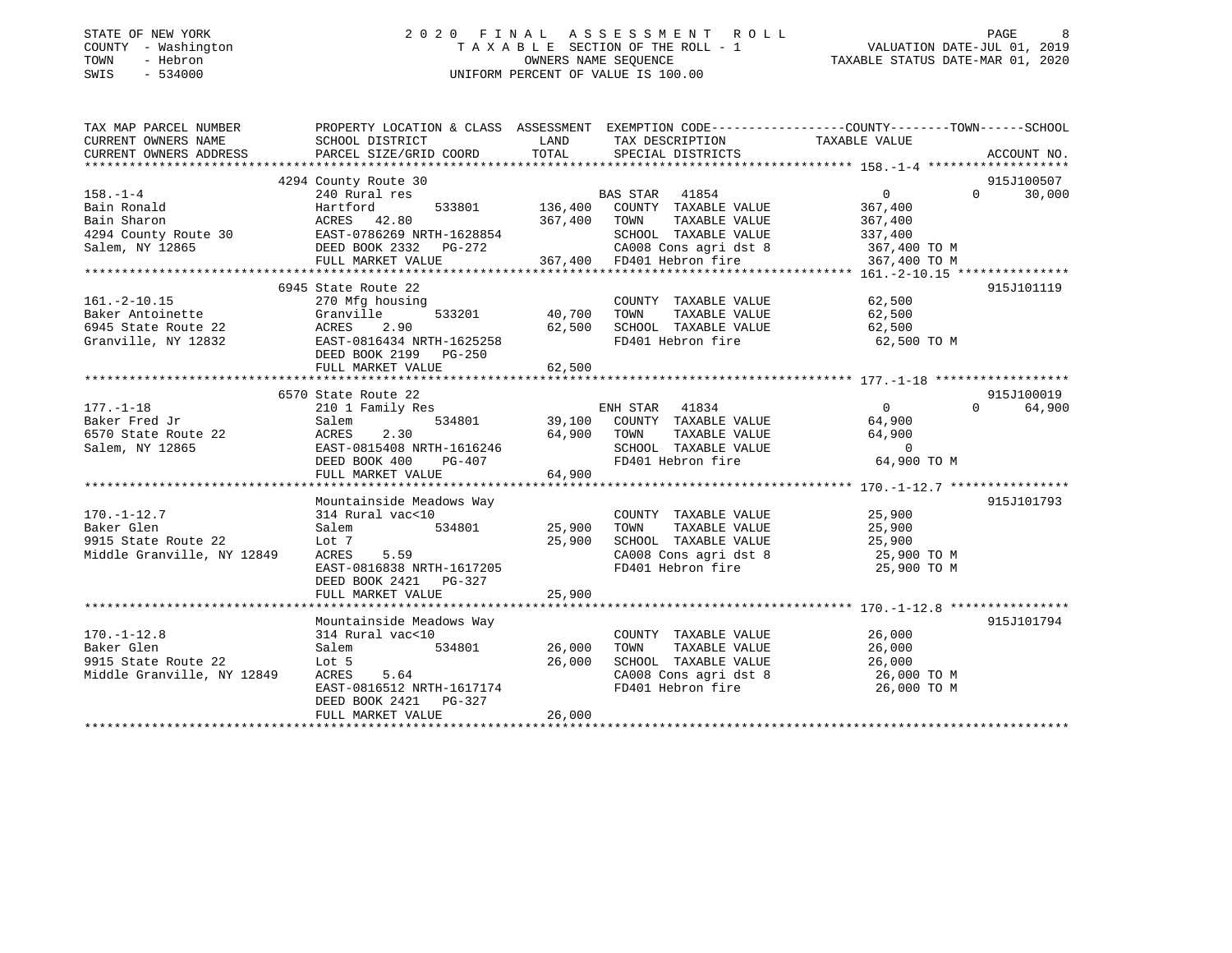### STATE OF NEW YORK 2 0 2 0 F I N A L A S S E S S M E N T R O L L PAGE 9 COUNTY - Washington T A X A B L E SECTION OF THE ROLL - 1 VALUATION DATE-JUL 01, 2019 TOWN - Hebron OWNERS NAME SEQUENCE TAXABLE STATUS DATE-MAR 01, 2020 SWIS - 534000 UNIFORM PERCENT OF VALUE IS 100.00

| TAX MAP PARCEL NUMBER<br>CURRENT OWNERS NAME | PROPERTY LOCATION & CLASS ASSESSMENT EXEMPTION CODE----------------COUNTY-------TOWN-----SCHOOL<br>SCHOOL DISTRICT | LAND<br>TOTAL                        | TAX DESCRIPTION TAXABLE VALUE                 |                  |                    |
|----------------------------------------------|--------------------------------------------------------------------------------------------------------------------|--------------------------------------|-----------------------------------------------|------------------|--------------------|
| CURRENT OWNERS ADDRESS                       | PARCEL SIZE/GRID COORD                                                                                             |                                      | SPECIAL DISTRICTS                             |                  | ACCOUNT NO.        |
|                                              | 97 Bromley Ln                                                                                                      |                                      |                                               |                  | 915J101339         |
| $178. - 1 - 11.1$                            | 210 1 Family Res                                                                                                   |                                      | <b>BAS STAR</b><br>41854                      | $\overline{0}$   | 30,000<br>$\Omega$ |
| Baker Michael                                | Salem<br>534801                                                                                                    | 48,800                               | COUNTY TAXABLE VALUE                          | 178,500          |                    |
| Baker Diana                                  | $1$ ot $2$                                                                                                         | 178,500                              | TOWN<br>TAXABLE VALUE                         | 178,500          |                    |
| 97 Bromley Ln                                | ACRES<br>6.10                                                                                                      |                                      | SCHOOL TAXABLE VALUE                          | 148,500          |                    |
| Granville, NY 12832                          | EAST-0820211 NRTH-1614406<br>DEED BOOK 503<br>PG-914                                                               |                                      | FD401 Hebron fire                             | 178,500 TO M     |                    |
|                                              |                                                                                                                    |                                      |                                               |                  |                    |
|                                              |                                                                                                                    |                                      |                                               |                  |                    |
| $178. - 1 - 11.4$                            | Bromley Ln                                                                                                         |                                      |                                               |                  |                    |
| Baker Michael                                | 314 Rural vac<10<br>Salem<br>534801                                                                                | 14,300                               | COUNTY TAXABLE VALUE<br>TAXABLE VALUE<br>TOWN | 14,300<br>14,300 |                    |
| Baker Diana                                  | lot 1                                                                                                              | 14,300                               | SCHOOL TAXABLE VALUE                          | 14,300           |                    |
| 97 Bromley Ln                                | ACRES<br>1.42                                                                                                      |                                      | FD401 Hebron fire                             | 14,300 TO M      |                    |
| Granville, NY 12832                          | EAST-0819962 NRTH-1614090<br>DEED BOOK 503<br>PG-914                                                               |                                      |                                               |                  |                    |
|                                              | FULL MARKET VALUE                                                                                                  | 14,300                               |                                               |                  |                    |
|                                              |                                                                                                                    |                                      |                                               |                  |                    |
|                                              | 26 Wolfe Ln                                                                                                        |                                      |                                               |                  | 915J100620         |
| $158. - 1 - 11$                              | 260 Seasonal res                                                                                                   |                                      | COUNTY TAXABLE VALUE                          | 79,300           |                    |
| Baker Richard P                              | Hartford                                                                                                           | з<br>533801                   60,700 | TOWN<br>TAXABLE VALUE                         | 79,300           |                    |
| 9400 Woodington Dr                           | 891/198, 891/193,891/189 79,300                                                                                    |                                      | SCHOOL TAXABLE VALUE                          | 79,300           |                    |
| Potomac, MD 20854                            | 6.50<br>ACRES<br>EAST-0790285 NRTH-1631282<br>DEED BOOK 891<br>PG-196                                              |                                      | FD401 Hebron fire                             | 79,300 TO M      |                    |
|                                              | FULL MARKET VALUE                                                                                                  | 79,300                               |                                               |                  |                    |
|                                              |                                                                                                                    |                                      |                                               |                  |                    |
|                                              | 147 East Green Pond Way                                                                                            |                                      |                                               |                  | 915J100021         |
| $143. - 1 - 12$                              | 260 Seasonal res - WTRFNT                                                                                          |                                      | COUNTY TAXABLE VALUE                          | 110,600          |                    |
| Baker Sally C                                | 533201<br>Granville                                                                                                | 71,300 TOWN                          | TAXABLE VALUE                                 | 110,600          |                    |
|                                              |                                                                                                                    | 110,600                              | SCHOOL TAXABLE VALUE 110,600                  |                  |                    |
|                                              |                                                                                                                    |                                      | FD401 Hebron fire                             | 110,600 TO M     |                    |
| Rotterdam, NY 12306                          | DEED BOOK 871<br>PG-252<br>FULL MARKET VALUE                                                                       | 110,600                              |                                               |                  |                    |
|                                              |                                                                                                                    |                                      |                                               |                  |                    |
|                                              | 87 & 88 Thunder Way                                                                                                |                                      |                                               |                  | 915J101603         |
| $175. - 1 - 12.7$                            | 210 1 Family Res                                                                                                   |                                      | COUNTY TAXABLE VALUE                          | 191,500          |                    |
| Baker Wendell                                | Salem<br>534801                                                                                                    | 59,100                               | TAXABLE VALUE<br>TOWN                         | 191,500          |                    |
| Baker Cindy                                  | ACRES 15.78                                                                                                        | 191,500                              | SCHOOL TAXABLE VALUE                          | 191,500          |                    |
| PO Box 179                                   | EAST-0789155 NRTH-1610336                                                                                          |                                      | FD401 Hebron fire                             | 191,500 TO M     |                    |
| North River, NY 12856                        | DEED BOOK 573<br><b>PG-188</b>                                                                                     |                                      |                                               |                  |                    |
|                                              | FULL MARKET VALUE                                                                                                  | 191,500                              |                                               |                  |                    |
|                                              |                                                                                                                    |                                      |                                               |                  |                    |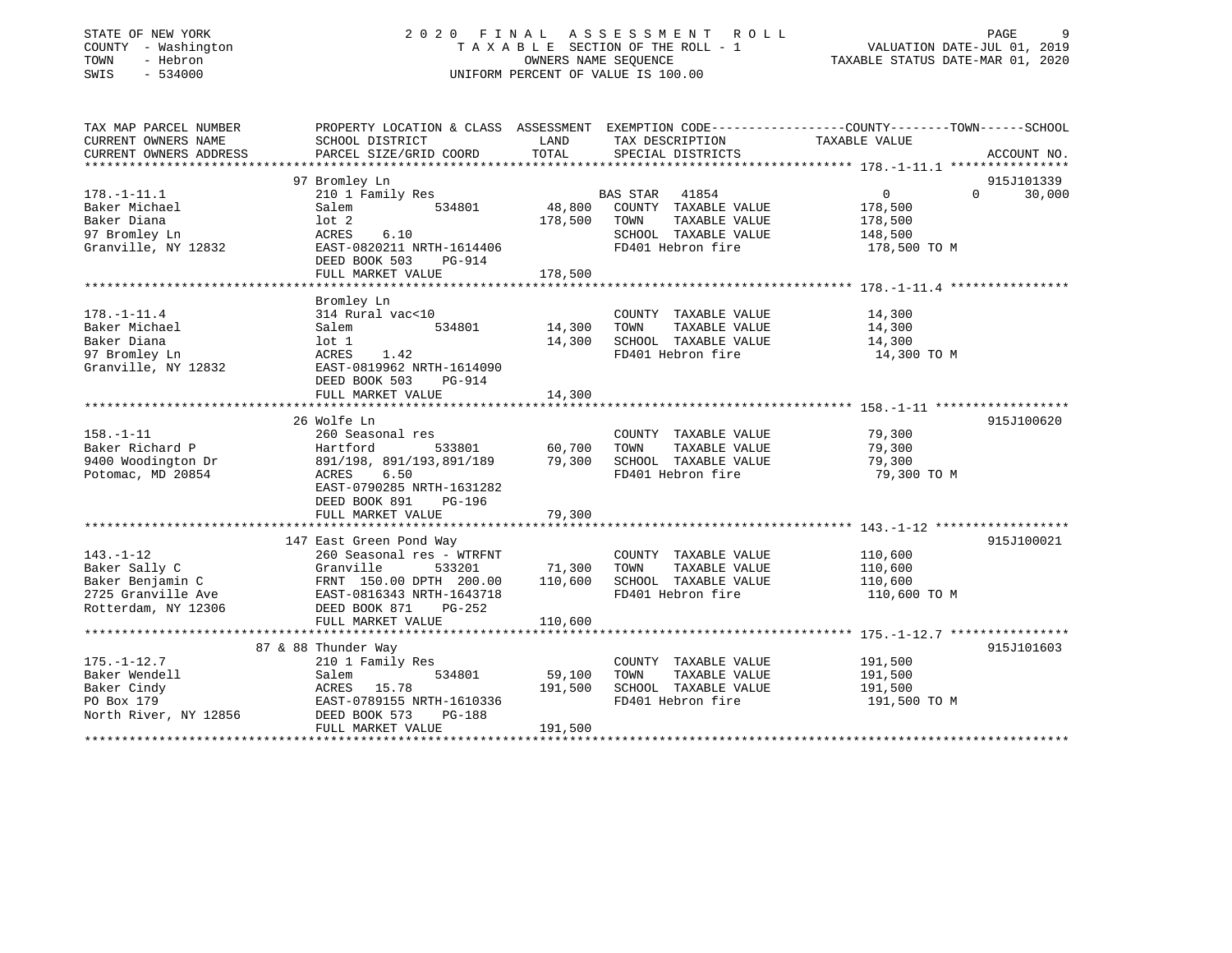| STATE OF NEW YORK<br>COUNTY - Washington<br>TOWN<br>- Hebron<br>SWIS<br>$-534000$ | 2020 FINAL ASSESSMENT ROLL<br>TAXABLE SECTION OF THE ROLL - 1<br>OWNERS NAME SEQUENCE<br>UNIFORM PERCENT OF VALUE IS 100.00 |               |                                      | PAGE<br>10<br>VALUATION DATE-JUL 01, 2019<br>TAXABLE STATUS DATE-MAR 01, 2020 |                    |  |
|-----------------------------------------------------------------------------------|-----------------------------------------------------------------------------------------------------------------------------|---------------|--------------------------------------|-------------------------------------------------------------------------------|--------------------|--|
| TAX MAP PARCEL NUMBER                                                             | PROPERTY LOCATION & CLASS ASSESSMENT EXEMPTION CODE----------------COUNTY-------TOWN-----SCHOOL                             |               |                                      |                                                                               |                    |  |
| CURRENT OWNERS NAME<br>CURRENT OWNERS ADDRESS<br>**********************           | SCHOOL DISTRICT<br>PARCEL SIZE/GRID COORD                                                                                   | LAND<br>TOTAL | TAX DESCRIPTION<br>SPECIAL DISTRICTS | TAXABLE VALUE                                                                 | ACCOUNT NO.        |  |
|                                                                                   | 7008 State Route 22                                                                                                         |               |                                      |                                                                               |                    |  |
| $161 - 2 - 7.2$                                                                   | 270 Mfg housing                                                                                                             |               | BAS STAR<br>41854                    | $\overline{0}$                                                                | $\Omega$<br>30,000 |  |
| Ballantine Scott E                                                                | Granville<br>533201                                                                                                         | 37,000        | COUNTY TAXABLE VALUE                 | 48,600                                                                        |                    |  |
| 7008 State Route 22                                                               | lot A                                                                                                                       | 48,600        | TOWN<br>TAXABLE VALUE                | 48,600                                                                        |                    |  |
| Granville, NY 12832                                                               | 1.67<br>ACRES                                                                                                               |               | SCHOOL TAXABLE VALUE                 | 18,600                                                                        |                    |  |
|                                                                                   | EAST-0817630 NRTH-1626535                                                                                                   |               | FD401 Hebron fire                    | 48,600 TO M                                                                   |                    |  |
|                                                                                   | DEED BOOK 916<br>PG-316<br>FULL MARKET VALUE                                                                                | 48,600        |                                      |                                                                               |                    |  |
|                                                                                   |                                                                                                                             |               |                                      |                                                                               |                    |  |
|                                                                                   | 1286 Big Burch Hill Rd                                                                                                      |               |                                      |                                                                               | 915J101093         |  |
| $142.-3-8.3$                                                                      | 210 1 Family Res                                                                                                            |               | BAS STAR 41854                       | $\Omega$                                                                      | $\Omega$<br>30,000 |  |
| Barbato Lisa                                                                      | 533201<br>Granville                                                                                                         | 51,700        | COUNTY TAXABLE VALUE                 | 121,800                                                                       |                    |  |
| 1286 Big Burch Hill Rd                                                            | $142. - 1 - 8.3$                                                                                                            | 121,800       | TOWN<br>TAXABLE VALUE                | 121,800                                                                       |                    |  |
| Granville, NY 12832                                                               | ACRES<br>3.90                                                                                                               |               | SCHOOL TAXABLE VALUE                 | 91,800                                                                        |                    |  |
|                                                                                   | EAST-0801501 NRTH-1640589                                                                                                   |               | FD401 Hebron fire                    | 121,800 TO M                                                                  |                    |  |
|                                                                                   | DEED BOOK 3254 PG-34                                                                                                        |               |                                      |                                                                               |                    |  |
|                                                                                   | FULL MARKET VALUE                                                                                                           | 121,800       |                                      |                                                                               |                    |  |
|                                                                                   | 66 James Rd                                                                                                                 |               |                                      |                                                                               | 915J101271         |  |
| $159. - 1 - 33$                                                                   | 210 1 Family Res                                                                                                            |               | COUNTY TAXABLE VALUE                 | 158,500                                                                       |                    |  |
| Bardin Jeffrey A                                                                  |                                                                                                                             | 47,200        | TOWN<br>TAXABLE VALUE                | 158,500                                                                       |                    |  |
| Bardin Renee L                                                                    |                                                                                                                             | 158,500       | SCHOOL TAXABLE VALUE                 | 158,500                                                                       |                    |  |
| 66 James Rd                                                                       |                                                                                                                             |               | FD401 Hebron fire                    | 158,500 TO M                                                                  |                    |  |
| Salem, NY 12865                                                                   | Hartford 533801<br>ACRES 5.12<br>EAST-0792533 NRTH-1629314<br>DEED BOOK 3647 PG-198                                         |               |                                      |                                                                               |                    |  |
|                                                                                   | FULL MARKET VALUE                                                                                                           | 158,500       |                                      |                                                                               |                    |  |
|                                                                                   | ******************************                                                                                              |               |                                      |                                                                               |                    |  |
|                                                                                   | 102 Ferguson Ln                                                                                                             |               |                                      |                                                                               | 915J100399         |  |
| $184. - 1 - 1$                                                                    | 322 Rural vac>10                                                                                                            |               | AG DIST<br>41720                     | 96,606                                                                        | 96,606<br>96,606   |  |
| Bardin Judith Mceachron                                                           | Salem<br>534801                                                                                                             |               | 202,200 FOR 480A 47460               | 75,000                                                                        | 75,000<br>75,000   |  |
| 649 Cones Pt Rd                                                                   | 767/338; Forest 772/280                                                                                                     | 202,200       | COUNTY TAXABLE VALUE                 | 30,594                                                                        |                    |  |
| Poultney, VT 05764                                                                | FRNT 392.00 DPTH                                                                                                            |               | TAXABLE VALUE<br>TOWN                | 30,594                                                                        |                    |  |
|                                                                                   | 86.20<br>ACRES                                                                                                              |               | SCHOOL TAXABLE VALUE                 | 30,594                                                                        |                    |  |
| MAY BE SUBJECT TO PAYMENT                                                         | EAST-0795546 NRTH-1605515                                                                                                   |               | CA008 Cons agri dst 8                | 105,594 TO M                                                                  |                    |  |
| UNDER RPTL480A UNTIL 2029                                                         | DEED BOOK 767<br>PG-340                                                                                                     |               | 96,606 EX                            |                                                                               |                    |  |
|                                                                                   | FULL MARKET VALUE                                                                                                           | 202,200       | FD401 Hebron fire                    | 202,200 TO M                                                                  |                    |  |
|                                                                                   | 3139 County Route 30                                                                                                        |               |                                      |                                                                               | 915J100632         |  |
| $183.20 - 1 - 24$                                                                 | 210 1 Family Res                                                                                                            |               | COUNTY TAXABLE VALUE                 | 122,800                                                                       |                    |  |
| Bardin Stephen                                                                    |                                                                                                                             | 24,800        | TOWN<br>TAXABLE VALUE                | 122,800                                                                       |                    |  |
| Bardin Judith                                                                     | Salem 534801<br>FRNT 100.00 DPTH 162.00<br>ACRES 0.37                                                                       | 122,800       | SCHOOL TAXABLE VALUE                 | 122,800                                                                       |                    |  |
| 175 Ferguson Ln                                                                   |                                                                                                                             |               | CA008 Cons agri dst 8                | 122,800 TO M                                                                  |                    |  |
| Salem, NY 12865                                                                   | EAST-0792048 NRTH-1602800                                                                                                   |               | FD401 Hebron fire                    | 122,800 TO M                                                                  |                    |  |
|                                                                                   | DEED BOOK 2175<br>PG-270                                                                                                    |               | LD401 West hebron light              | 122,800 TO M                                                                  |                    |  |
|                                                                                   | FULL MARKET VALUE                                                                                                           | 122,800       |                                      |                                                                               |                    |  |
|                                                                                   |                                                                                                                             |               |                                      |                                                                               |                    |  |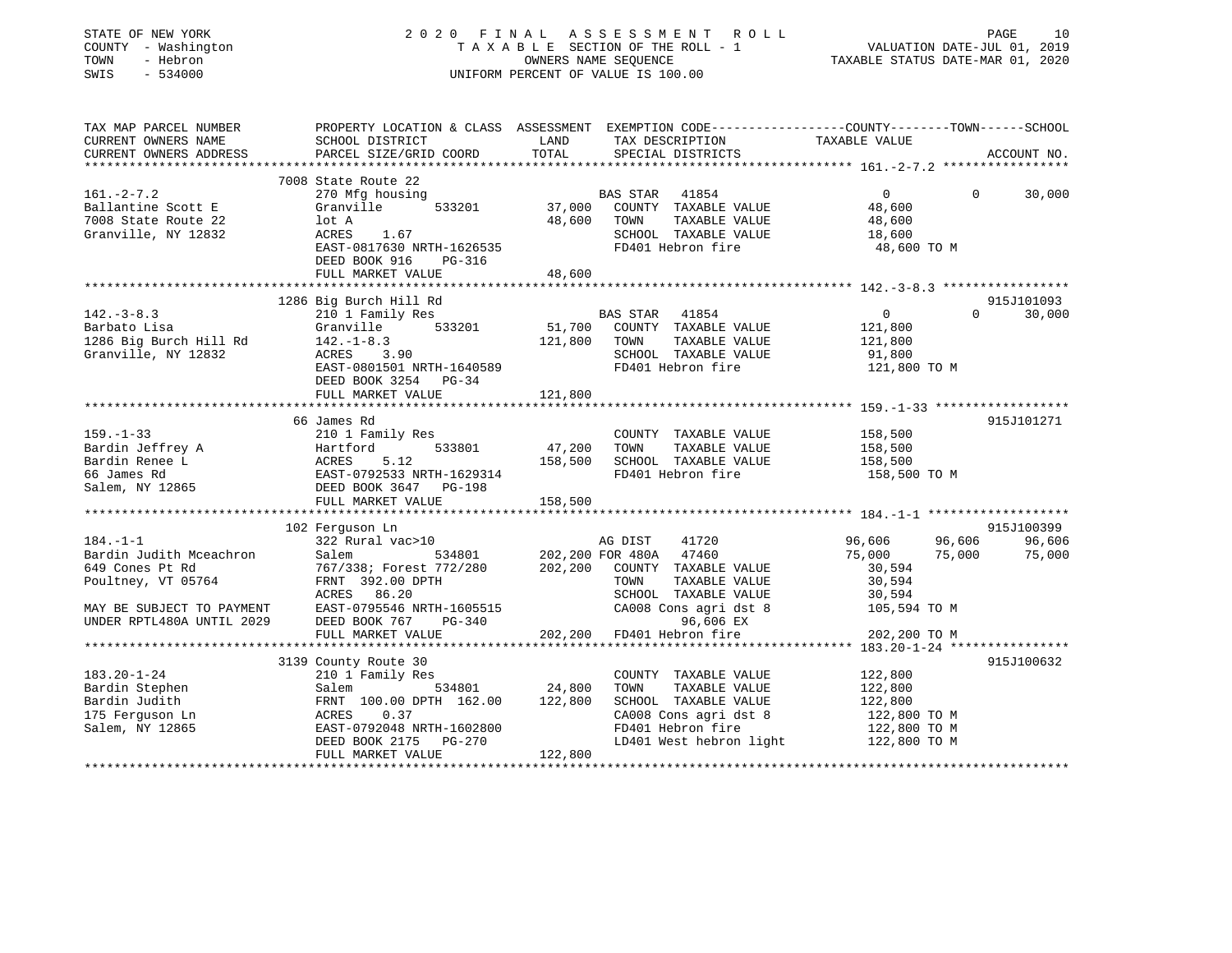| STATE OF NEW YORK<br>COUNTY - Washington<br>TOWN<br>- Hebron<br>SWIS<br>$-534000$ |                                              | 2020 FINAL ASSESSMENT ROLL<br>TAXABLE SECTION OF THE ROLL - 1<br>OWNERS NAME SEQUENCE<br>UNIFORM PERCENT OF VALUE IS 100.00 |                                                                                                                                    | PAGE 11<br>VALUATION DATE-JUL 01, 2019<br>TAXABLE STATUS DATE 115 |
|-----------------------------------------------------------------------------------|----------------------------------------------|-----------------------------------------------------------------------------------------------------------------------------|------------------------------------------------------------------------------------------------------------------------------------|-------------------------------------------------------------------|
| TAX MAP PARCEL NUMBER<br>CURRENT OWNERS NAME<br>CURRENT OWNERS ADDRESS            | SCHOOL DISTRICT<br>PARCEL SIZE/GRID COORD    | LAND<br>TOTAL<br>SPECIAL DISTRICTS                                                                                          | PROPERTY LOCATION & CLASS ASSESSMENT EXEMPTION CODE---------------COUNTY-------TOWN-----SCHOOL<br>TAX DESCRIPTION<br>TAXABLE VALUE | ACCOUNT NO.                                                       |
|                                                                                   | 26 Liebig Rd                                 |                                                                                                                             |                                                                                                                                    | 915J100027                                                        |
| $152. - 1 - 6$                                                                    | 210 1 Family Res                             | VET WAR CT 41121                                                                                                            | 15,465                                                                                                                             | 15,465<br>$\circ$                                                 |
| Bardin William                                                                    | 533201<br>Granville                          | 23,500 BAS STAR 41854                                                                                                       | $\overline{0}$                                                                                                                     | $\overline{0}$<br>30,000                                          |
| 26 Liebig Rd                                                                      | 1898/133                                     | 103,100 COUNTY TAXABLE VALUE                                                                                                | 87,635                                                                                                                             |                                                                   |
| Granville, NY 12832                                                               | FRNT 132.00 DPTH 107.00                      | TOWN                                                                                                                        | TAXABLE VALUE<br>87,635                                                                                                            |                                                                   |
|                                                                                   | ACRES 0.32                                   | SCHOOL TAXABLE VALUE                                                                                                        | 73,100                                                                                                                             |                                                                   |
|                                                                                   | EAST-0805516 NRTH-1638085                    | FD401 Hebron fire                                                                                                           | 103,100 TO M                                                                                                                       |                                                                   |
|                                                                                   | DEED BOOK 3026 PG-48<br>FULL MARKET VALUE    |                                                                                                                             |                                                                                                                                    |                                                                   |
|                                                                                   |                                              | 103,100                                                                                                                     |                                                                                                                                    |                                                                   |
|                                                                                   | 361 Little Burch Hill Rd                     |                                                                                                                             |                                                                                                                                    | 915J101683                                                        |
| $151. - 1 - 22.24$                                                                | 210 1 Family Res                             | AGED-CO<br>41802                                                                                                            | 32,550                                                                                                                             | $\mathbf 0$<br>$\overline{0}$                                     |
| Barendse Robert A                                                                 | Granville<br>533201                          | 61,400 ENH STAR 41834                                                                                                       | $\overline{0}$                                                                                                                     | $\Omega$<br>69,800                                                |
| 361 Little Burch Hill Rd                                                          | Lot 4                                        | 108,500<br>COUNTY TAXABLE VALUE                                                                                             | 75,950                                                                                                                             |                                                                   |
| Granville, NY 12832                                                               | ACRES 6.82                                   | TOWN                                                                                                                        | TAXABLE VALUE<br>108,500                                                                                                           |                                                                   |
|                                                                                   | EAST-0801457 NRTH-1637435                    | SCHOOL TAXABLE VALUE                                                                                                        | 38,700                                                                                                                             |                                                                   |
|                                                                                   | DEED BOOK 597<br>PG-311<br>FULL MARKET VALUE | FD401 Hebron fire<br>108,500                                                                                                | 108,500 TO M                                                                                                                       |                                                                   |
|                                                                                   |                                              |                                                                                                                             |                                                                                                                                    |                                                                   |
|                                                                                   | Chamberlin Mills Rd                          |                                                                                                                             |                                                                                                                                    | 915J100671                                                        |
| $177. - 1 - 28$                                                                   | 322 Rural vac>10                             | AG DIST<br>41720                                                                                                            | 159,383                                                                                                                            | 159,383 159,383                                                   |
| Baric Nicolas                                                                     | 534801<br>Salem                              | 197,000<br>COUNTY TAXABLE VALUE                                                                                             | 37,617                                                                                                                             |                                                                   |
| 333 Tiplady Rd                                                                    | 3271/286                                     | 197,000<br>TOWN                                                                                                             | TAXABLE VALUE<br>37,617                                                                                                            |                                                                   |
| Salem, NY 12865                                                                   | ACRES 83.60                                  | SCHOOL TAXABLE VALUE                                                                                                        | 37,617                                                                                                                             |                                                                   |
|                                                                                   | EAST-0813805 NRTH-1613435                    | CA008 Cons agri dst 8                                                                                                       | 37,617 TO M                                                                                                                        |                                                                   |
| MAY BE SUBJECT TO PAYMENT<br>UNDER AGDIST LAW TIL 2024                            | DEED BOOK 3793 PG-266                        |                                                                                                                             | 159,383 EX                                                                                                                         |                                                                   |
|                                                                                   | FULL MARKET VALUE                            | 197,000 FD401 Hebron fire                                                                                                   | 197,000 TO M                                                                                                                       |                                                                   |
|                                                                                   | 333 Tiplady Rd                               |                                                                                                                             |                                                                                                                                    | 915J101358                                                        |
| $177. - 1 - 53$                                                                   | 241 Rural res&ag                             | AG DIST<br>41720                                                                                                            | 207,056                                                                                                                            | 207,056 207,056                                                   |
| Baric Nicolas                                                                     | Salem 534801                                 | 313,500 COUNTY TAXABLE VALUE                                                                                                | 203,544                                                                                                                            |                                                                   |
| 322 West 57th St                                                                  | ACRES 158.40                                 | 410,600<br>TOWN                                                                                                             | TAXABLE VALUE<br>203,544                                                                                                           |                                                                   |
| New York, NY 10019                                                                | EAST-0814555 NRTH-1611181                    | SCHOOL TAXABLE VALUE                                                                                                        | 203,544                                                                                                                            |                                                                   |
|                                                                                   | DEED BOOK 3512 PG-250                        | CA008 Cons agri dst 8                                                                                                       | 203,544 TO M                                                                                                                       |                                                                   |
| MAY BE SUBJECT TO PAYMENT                                                         | FULL MARKET VALUE                            | 410,600                                                                                                                     | 207,056 EX                                                                                                                         |                                                                   |
| UNDER AGDIST LAW TIL 2024                                                         |                                              | FD401 Hebron fire                                                                                                           | 410,600 TO M                                                                                                                       |                                                                   |
|                                                                                   | State Route 22                               |                                                                                                                             |                                                                                                                                    | 915J100560                                                        |
| $178. - 1 - 14$                                                                   | 314 Rural vac<10                             | AG DIST<br>41720                                                                                                            | 5,393                                                                                                                              | 5,393<br>5,393                                                    |
| Baric Nicolas                                                                     | Salem<br>534801                              | 7,700<br>COUNTY TAXABLE VALUE                                                                                               | 2,307                                                                                                                              |                                                                   |
| 322 West 57th St                                                                  | ACRES<br>7.40                                | 7,700<br>TOWN                                                                                                               | TAXABLE VALUE<br>2,307                                                                                                             |                                                                   |
| New York, NY 10019                                                                | EAST-0816286 NRTH-1611288                    | SCHOOL TAXABLE VALUE                                                                                                        | 2,307                                                                                                                              |                                                                   |
|                                                                                   | DEED BOOK 3512 PG-250                        | CA008 Cons agri dst 8                                                                                                       |                                                                                                                                    | 2,307 TO M                                                        |
| MAY BE SUBJECT TO PAYMENT                                                         | FULL MARKET VALUE                            | 7,700                                                                                                                       | 5,393 EX                                                                                                                           |                                                                   |
| UNDER AGDIST LAW TIL 2024                                                         |                                              | FD401 Hebron fire                                                                                                           |                                                                                                                                    | 7,700 TO M                                                        |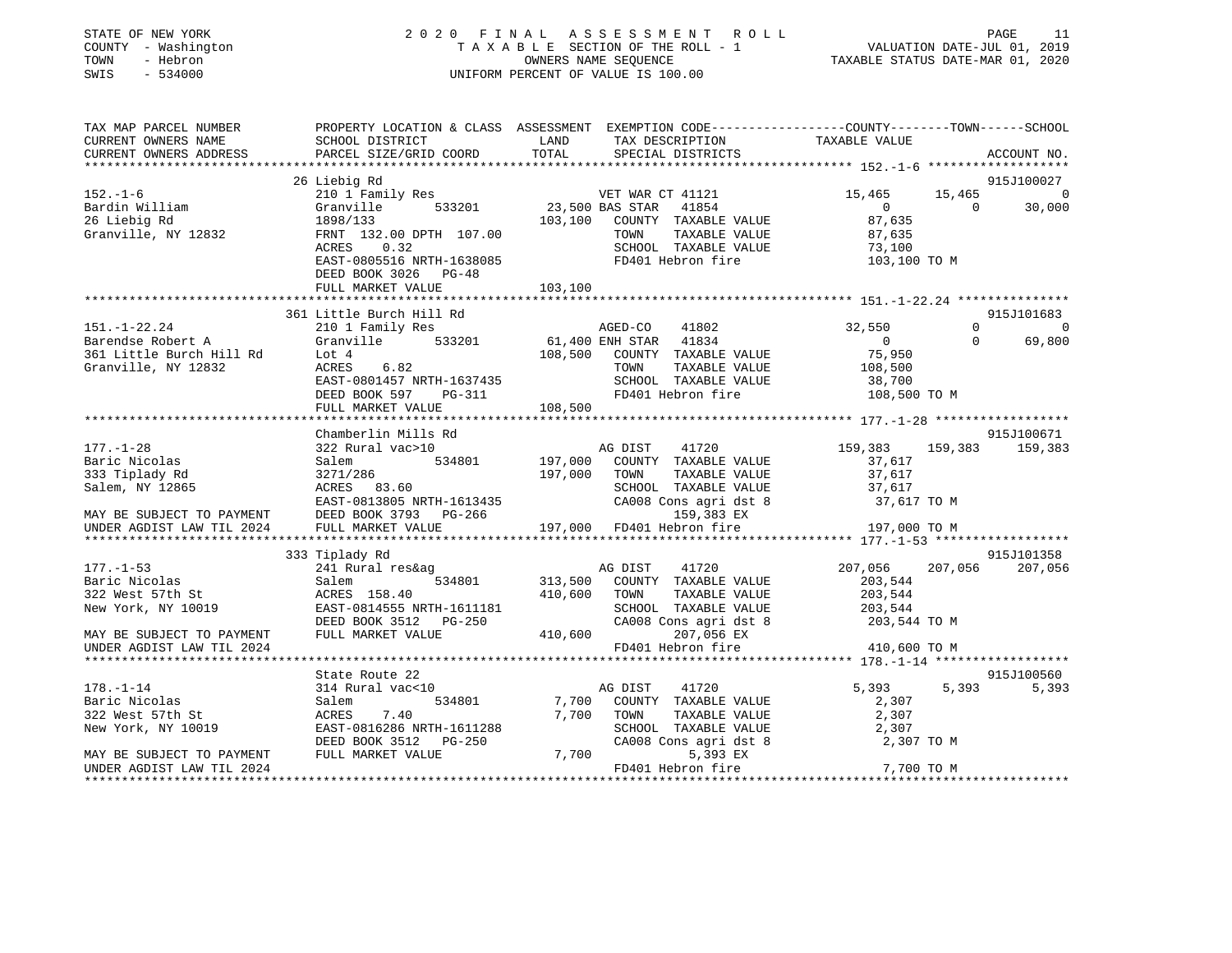### STATE OF NEW YORK 2 0 2 0 F I N A L A S S E S S M E N T R O L L PAGE 12 COUNTY - Washington T A X A B L E SECTION OF THE ROLL - 1 VALUATION DATE-JUL 01, 2019 TOWN - Hebron OWNERS NAME SEQUENCE TAXABLE STATUS DATE-MAR 01, 2020 SWIS - 534000 UNIFORM PERCENT OF VALUE IS 100.00

| TAX MAP PARCEL NUMBER<br>CURRENT OWNERS NAME<br>CURRENT OWNERS ADDRESS                                             | SCHOOL DISTRICT<br>PARCEL SIZE/GRID COORD                                                                                                                                | LAND<br>TOTAL           | TAX DESCRIPTION<br>SPECIAL DISTRICTS                                                                                                           | PROPERTY LOCATION & CLASS ASSESSMENT EXEMPTION CODE----------------COUNTY-------TOWN------SCHOOL<br>TAXABLE VALUE | ACCOUNT NO.        |
|--------------------------------------------------------------------------------------------------------------------|--------------------------------------------------------------------------------------------------------------------------------------------------------------------------|-------------------------|------------------------------------------------------------------------------------------------------------------------------------------------|-------------------------------------------------------------------------------------------------------------------|--------------------|
|                                                                                                                    |                                                                                                                                                                          |                         |                                                                                                                                                |                                                                                                                   |                    |
|                                                                                                                    | Barkley Lk                                                                                                                                                               |                         |                                                                                                                                                |                                                                                                                   | 915J101159         |
| $183.2 - 1 - 37$<br>Barkley Estates Inc<br>c/o MaryAnn Campbell                                                    | 315 Underwtr 1nd - WTRFNT<br>534801<br>Salem<br>453/954 477/514                                                                                                          | 64,200<br>64,200        | COUNTY TAXABLE VALUE<br>TOWN<br>TAXABLE VALUE<br>SCHOOL TAXABLE VALUE                                                                          | 64,200<br>64,200<br>64,200                                                                                        |                    |
| 2216 County Route 47<br>Salem, NY 12865                                                                            | 53.00<br>ACRES<br>EAST-0787027 NRTH-1607218<br>FULL MARKET VALUE                                                                                                         | 64,200                  | FD401 Hebron fire                                                                                                                              | 64,200 TO M                                                                                                       |                    |
|                                                                                                                    |                                                                                                                                                                          |                         |                                                                                                                                                |                                                                                                                   |                    |
| $177. - 1 - 5.1$<br>Barnes Anthony<br>Barnes Roxie Lee<br>206-14 46th Ave<br>Bayside, NY 11361                     | Middle Rd/e Off<br>323 Vacant rural<br>534801<br>Salem<br>No Deeded R O W<br>ACRES<br>12.00<br>EAST-0809132 NRTH-1617791<br>DEED BOOK 392<br>PG-985<br>FULL MARKET VALUE | 9,700<br>9,700<br>9,700 | COUNTY TAXABLE VALUE<br>TAXABLE VALUE<br>TOWN<br>SCHOOL TAXABLE VALUE<br>CA008 Cons agri dst 8<br>FD401 Hebron fire                            | 9,700<br>9,700<br>9,700<br>9,700 TO M<br>9,700 TO M                                                               | 915J100037         |
|                                                                                                                    | 169 County Route 28                                                                                                                                                      |                         |                                                                                                                                                |                                                                                                                   | 915J100039         |
| $152. - 2 - 14$<br>Barnes Marion<br>899 State Route 22A<br>Hampton, NY 12837<br>PRIOR OWNER ON 3/01/2020           | 210 1 Family Res<br>Granville<br>533201<br>Trans Exempt Repay 2020<br>ACRES<br>1.10<br>EAST-0810808 NRTH-1642768<br>DEED BOOK 2020<br>PG-200                             | 41,300<br>107,400       | COUNTY TAXABLE VALUE<br>TOWN<br>TAXABLE VALUE<br>SCHOOL TAXABLE VALUE<br>FD401 Hebron fire<br>TE533 trans exempt flag                          | 107,400<br>107,400<br>107,400<br>107,400 TO M<br>$.00$ MT                                                         |                    |
| Moore Kayla M                                                                                                      | FULL MARKET VALUE                                                                                                                                                        | 107,400                 |                                                                                                                                                |                                                                                                                   |                    |
|                                                                                                                    |                                                                                                                                                                          |                         |                                                                                                                                                |                                                                                                                   |                    |
|                                                                                                                    | 3180 County Route 30                                                                                                                                                     |                         |                                                                                                                                                |                                                                                                                   | 915J100038         |
| $183.16 - 1 - 18$<br>Barnes Revocable Trust<br>Barnes Frederick Trustee<br>3180 County Route 30<br>Salem, NY 12865 | 210 1 Family Res<br>534801<br>Salem<br>$183.16 - 1 - 18. - 1$<br>ACRES<br>7.77<br>EAST-0792491 NRTH-1604139<br>DEED BOOK 3915<br>$PG-40$                                 | 193,900                 | VET COM CT 41131<br>51,400 BAS STAR<br>41854<br>COUNTY TAXABLE VALUE<br>TAXABLE VALUE<br>TOWN<br>SCHOOL TAXABLE VALUE<br>CA008 Cons agri dst 8 | 29,100<br>48,475<br>$\Omega$<br>$\Omega$<br>145,425<br>164,800<br>163,900<br>193,900 TO M                         | $\Omega$<br>30,000 |
|                                                                                                                    | FULL MARKET VALUE                                                                                                                                                        | 193,900                 | FD401 Hebron fire                                                                                                                              | 193,900 TO M                                                                                                      |                    |
|                                                                                                                    |                                                                                                                                                                          |                         | LD401 West hebron light                                                                                                                        | 193,900 TO M                                                                                                      |                    |
|                                                                                                                    |                                                                                                                                                                          |                         |                                                                                                                                                |                                                                                                                   |                    |
| $153. - 1 - 12.2$<br>Bartholomew James F<br>Bartholomew Vicki L<br>1073 Smith Rd<br>Granville, NY 12832            | 1073 Smith Rd<br>210 1 Family Res<br>Granville<br>533201<br>FRNT 320.00 DPTH 100.00<br>0.73<br>ACRES<br>EAST-0816679 NRTH-1635970<br>DEED BOOK 742<br>PG-233             | 39,900<br>65,300        | COUNTY TAXABLE VALUE<br>TAXABLE VALUE<br>TOWN<br>SCHOOL TAXABLE VALUE<br>CA008 Cons agri dst 8<br>FD401 Hebron fire                            | 65,300<br>65,300<br>65,300<br>65,300 TO M<br>65,300 TO M                                                          | 915J101195         |
|                                                                                                                    | FULL MARKET VALUE                                                                                                                                                        | 65,300                  |                                                                                                                                                |                                                                                                                   |                    |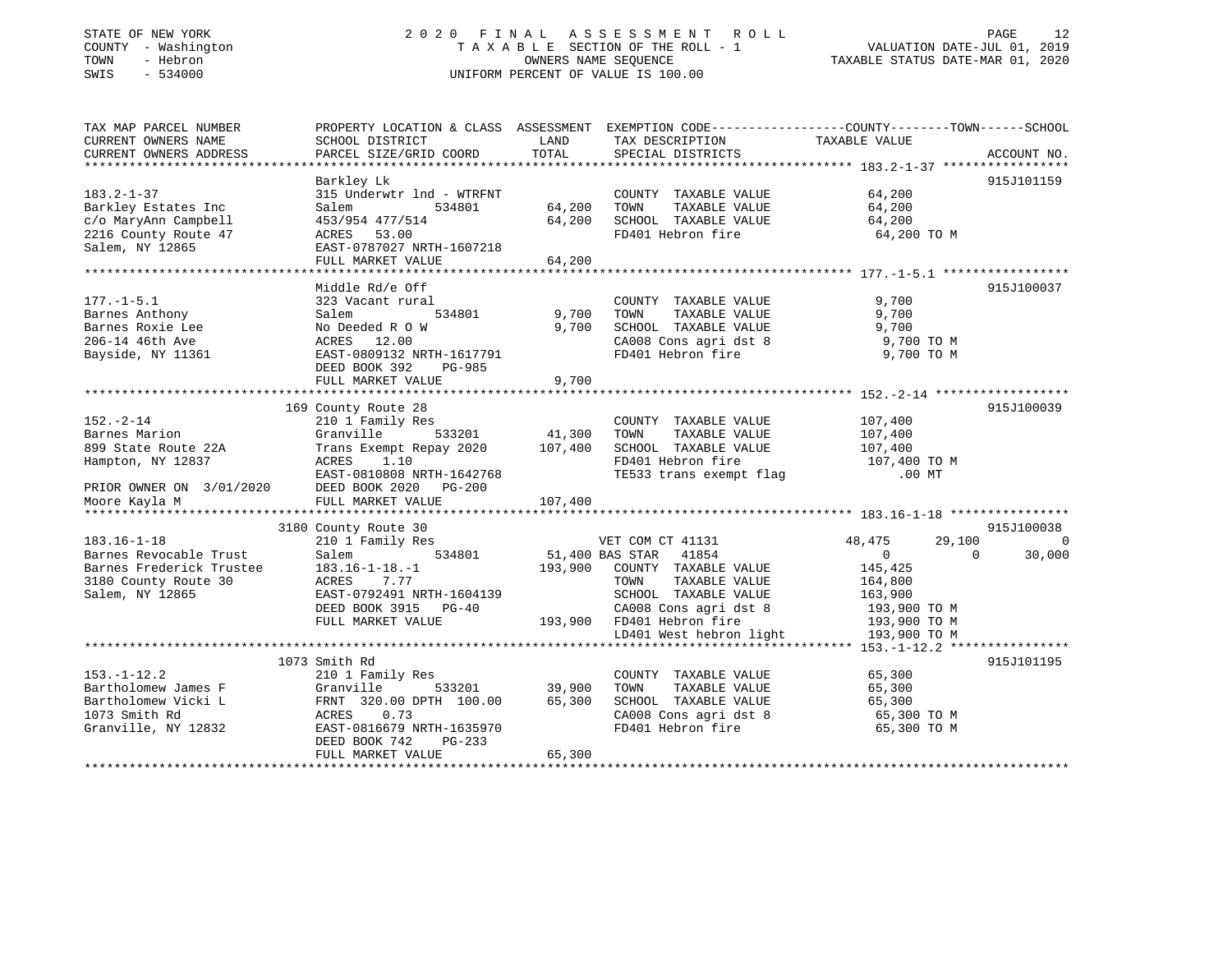| STATE OF NEW YORK |        |          |              |
|-------------------|--------|----------|--------------|
| COUNTY            |        |          | - Washington |
| TOWN              |        | - Hebron |              |
| <b>CMTC</b>       | $\sim$ | 534000   |              |

### STATE OF NEW YORK 2 0 2 0 F I N A L A S S E S S M E N T R O L L PAGE 13 COUNTY - Washington T A X A B L E SECTION OF THE ROLL - 1 VALUATION DATE-JUL 01, 2019 TOWN - Hebron OWNERS NAME SEQUENCE TAXABLE STATUS DATE-MAR 01, 2020 SWIS - 534000 UNIFORM PERCENT OF VALUE IS 100.00

| TAX MAP PARCEL NUMBER       |                                                                                                                | PROPERTY LOCATION & CLASS ASSESSMENT EXEMPTION CODE----------------COUNTY-------TOWN------SCHOOL                                                                                                                                     |                                                          |                          |
|-----------------------------|----------------------------------------------------------------------------------------------------------------|--------------------------------------------------------------------------------------------------------------------------------------------------------------------------------------------------------------------------------------|----------------------------------------------------------|--------------------------|
| CURRENT OWNERS NAME         | SCHOOL DISTRICT                                                                                                | LAND<br>TAX DESCRIPTION                                                                                                                                                                                                              | TAXABLE VALUE                                            |                          |
|                             |                                                                                                                |                                                                                                                                                                                                                                      |                                                          |                          |
|                             |                                                                                                                |                                                                                                                                                                                                                                      |                                                          |                          |
|                             | 6154 State Route 22                                                                                            | 310 1 Family Res<br>210 1 Family Res<br>534801 539,300 AGE-CO/SCH 41805 28,800 0<br>534801 57,600 ENH STAR 41834 0<br>28,800 0<br>28,800 0<br>28,800 0<br>28,800 0<br>28,800 0<br>28,800 0<br>28,800 0<br>28,800 0<br>28,800 0       |                                                          | 915J101439               |
| $185. - 1 - 18$             |                                                                                                                |                                                                                                                                                                                                                                      | 23,040                                                   | $\overline{0}$           |
| Basiroglou Athanasios Salem |                                                                                                                |                                                                                                                                                                                                                                      |                                                          | 28,800                   |
|                             |                                                                                                                |                                                                                                                                                                                                                                      |                                                          |                          |
|                             |                                                                                                                |                                                                                                                                                                                                                                      |                                                          |                          |
|                             |                                                                                                                |                                                                                                                                                                                                                                      |                                                          |                          |
|                             |                                                                                                                |                                                                                                                                                                                                                                      |                                                          |                          |
|                             |                                                                                                                |                                                                                                                                                                                                                                      |                                                          |                          |
|                             |                                                                                                                | Basin's proposed and the control of the control of the control of the control of the control of the control of the control of the control of the control of the control of the control of the control of the control of the co       |                                                          |                          |
|                             | State Route 22                                                                                                 |                                                                                                                                                                                                                                      |                                                          | 915J101440               |
| $185. - 1 - 19$             | 312 Vac w/imprv                                                                                                | COUNTY TAXABLE VALUE 19,000                                                                                                                                                                                                          |                                                          |                          |
|                             |                                                                                                                | 534801 16,400 TOWN                                                                                                                                                                                                                   |                                                          |                          |
|                             | Basiroglou Athanasios 534801<br>6154 State Route 22 16 ACRES 2.06<br>Salem, NY 12865 EAST-0815451 NRTH-1606107 | 16,400 TOWN TAXABLE VALUE 19,000<br>19,000 SCHOOL TAXABLE VALUE 19,000<br>FD401 Hebron fire 19,000 TO M                                                                                                                              |                                                          |                          |
|                             |                                                                                                                | an Salaman<br>1970 - Paris Barat Barat Barat Barat Barat Barat Barat Barat Barat Barat Barat Barat Barat Barat Barat Barat<br>1971 - Paris Barat Barat Barat Barat Barat Barat Barat Barat Barat Barat Barat Barat Barat Barat Barat |                                                          |                          |
|                             | DEED BOOK 2569 PG-116                                                                                          |                                                                                                                                                                                                                                      |                                                          |                          |
|                             | FULL MARKET VALUE                                                                                              | 19,000                                                                                                                                                                                                                               |                                                          |                          |
|                             |                                                                                                                |                                                                                                                                                                                                                                      |                                                          |                          |
|                             | 47 Valley View Way                                                                                             |                                                                                                                                                                                                                                      |                                                          |                          |
| $168. - 1 - 18.12$          | vaiicy view way<br>270 Mfg housing                                                                             | COUNTY TAXABLE VALUE 76,400                                                                                                                                                                                                          |                                                          |                          |
|                             | 270 Mfg housing<br>Hartford 533801 37,500 TOWN                                                                 |                                                                                                                                                                                                                                      |                                                          |                          |
|                             |                                                                                                                |                                                                                                                                                                                                                                      |                                                          |                          |
|                             |                                                                                                                | 100.1-12.1886 100.12.1886 100.12.1886 100.12.1886 100.12.1886 100.12.1886 100.12.1886 100.12.1886 100.12.1886<br>200.12.1886 100.12.1886 100.13.1886 100.13.1886 100.13.1886 100.13.1886 100.13.1886 100.13.1886 100.13.1886 1<br>   |                                                          |                          |
|                             |                                                                                                                |                                                                                                                                                                                                                                      |                                                          |                          |
|                             |                                                                                                                |                                                                                                                                                                                                                                      |                                                          |                          |
|                             |                                                                                                                |                                                                                                                                                                                                                                      |                                                          |                          |
|                             | County Route 31                                                                                                |                                                                                                                                                                                                                                      |                                                          | 915J100303               |
|                             |                                                                                                                | COUNTY TAXABLE VALUE 99,000                                                                                                                                                                                                          |                                                          |                          |
|                             | 151.-1-26<br>212 Vac w/imprv<br>212 Vac w/imprv 533201 97,800 TOWN<br>312 Vac w/imprv 533201 97,800 TOWN       | TAXABLE VALUE 99,000                                                                                                                                                                                                                 |                                                          |                          |
|                             |                                                                                                                | 99,000<br>SCHOOL TAXABLE VALUE 99,000                                                                                                                                                                                                |                                                          |                          |
|                             | Passett Kathryn E<br>24 Lewis Hill Ln<br>24 Lewis Hill Ln<br>24 Lewis Hill Ln<br>24 Lewis Hill Ln              | FD401 Hebron fire                                                                                                                                                                                                                    | 99,000 TO M                                              |                          |
| Greenwich, NY 12834         | DEED BOOK 786<br>PG-329                                                                                        |                                                                                                                                                                                                                                      |                                                          |                          |
|                             | FULL MARKET VALUE                                                                                              | 99,000                                                                                                                                                                                                                               |                                                          |                          |
|                             |                                                                                                                |                                                                                                                                                                                                                                      |                                                          |                          |
|                             | 4037 County Route 30                                                                                           |                                                                                                                                                                                                                                      |                                                          | 915J100182               |
| $167. - 1 - 38$             | 210 1 Family Res                                                                                               |                                                                                                                                                                                                                                      |                                                          | $\overline{\phantom{0}}$ |
| Batchelder Ashley V         | Hartford                                                                                                       | VET COM CT 41131<br>VET DIS CT 41141<br>533801 28,300 VET DIS CT 41141                                                                                                                                                               | 29,600             29,100<br>23,680               23,680 | $\overline{0}$           |
| 4037 County Route 30        |                                                                                                                | FRNT 250.00 DPTH $100.00$ $118,400$ COUNTY TAXABLE VALUE 65,120                                                                                                                                                                      |                                                          |                          |
| Salem, NY 12865             | BANK 998                                                                                                       | TAXABLE VALUE<br>TOWN                                                                                                                                                                                                                | 65,620                                                   |                          |
|                             | EAST-0787998 NRTH-1622891                                                                                      | SCHOOL TAXABLE VALUE 118,400                                                                                                                                                                                                         |                                                          |                          |
|                             | DEED BOOK 3171 PG-33                                                                                           | FD401 Hebron fire 118,400 TO M                                                                                                                                                                                                       |                                                          |                          |
|                             | FULL MARKET VALUE                                                                                              | $33$<br>$118,400$                                                                                                                                                                                                                    |                                                          |                          |
|                             |                                                                                                                |                                                                                                                                                                                                                                      |                                                          |                          |
|                             |                                                                                                                |                                                                                                                                                                                                                                      |                                                          |                          |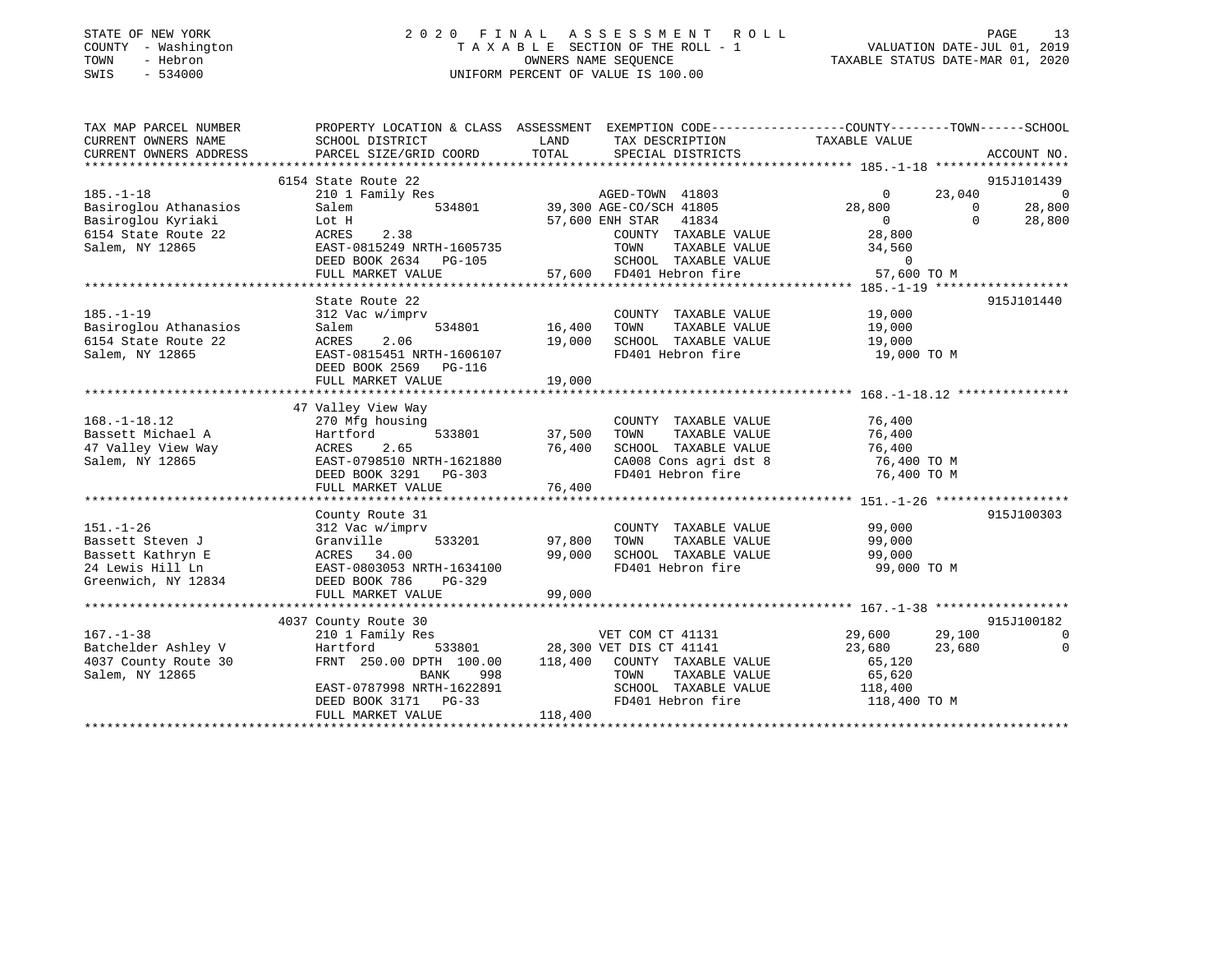| STATE OF NEW YORK<br>COUNTY - Washington<br>TOWN<br>- Hebron<br>SWIS<br>$-534000$ |                                                                                                                    | OWNERS NAME SEQUENCE | 2020 FINAL ASSESSMENT<br>R O L L<br>TAXABLE SECTION OF THE ROLL - 1<br>UNIFORM PERCENT OF VALUE IS 100.00 | VALUATION DATE-JUL 01, 2019<br>TAXABLE STATUS DATE-MAR 01, 2020 | PAGE                     | 14                |
|-----------------------------------------------------------------------------------|--------------------------------------------------------------------------------------------------------------------|----------------------|-----------------------------------------------------------------------------------------------------------|-----------------------------------------------------------------|--------------------------|-------------------|
| TAX MAP PARCEL NUMBER<br>CURRENT OWNERS NAME                                      | PROPERTY LOCATION & CLASS ASSESSMENT EXEMPTION CODE---------------COUNTY-------TOWN------SCHOOL<br>SCHOOL DISTRICT | LAND                 | TAX DESCRIPTION                                                                                           | TAXABLE VALUE                                                   |                          |                   |
| CURRENT OWNERS ADDRESS                                                            | PARCEL SIZE/GRID COORD                                                                                             | TOTAL                | SPECIAL DISTRICTS                                                                                         |                                                                 |                          | ACCOUNT NO.       |
|                                                                                   | 6709 State Route 22                                                                                                |                      |                                                                                                           |                                                                 |                          | 915J100542        |
| $169. - 1 - 23$                                                                   | 210 1 Family Res                                                                                                   |                      | COUNTY TAXABLE VALUE                                                                                      | 44,800                                                          |                          |                   |
| Bates Donald J                                                                    | 533201 33,300<br>Granville                                                                                         |                      | TOWN<br>TAXABLE VALUE                                                                                     | 44,800                                                          |                          |                   |
| 174 Butler Rd                                                                     | FRNT 170.00 DPTH 145.00                                                                                            | 44,800               | SCHOOL TAXABLE VALUE                                                                                      | 44,800                                                          |                          |                   |
| Fort Edward, NY 12828                                                             | ACRES<br>0.57<br>EAST-0815229 NRTH-1619603<br>DEED BOOK 2592 PG-55                                                 |                      | FD401 Hebron fire                                                                                         | 44,800 TO M                                                     |                          |                   |
|                                                                                   | FULL MARKET VALUE                                                                                                  | 44,800               |                                                                                                           |                                                                 |                          |                   |
|                                                                                   | 3801 County Route 30                                                                                               |                      |                                                                                                           |                                                                 |                          | 915J100388        |
| $175. - 1 - 2$                                                                    | 240 Rural res                                                                                                      |                      | 41854<br><b>BAS STAR</b>                                                                                  | $\overline{0}$                                                  | $\Omega$                 | 30,000            |
| Batz Rachel                                                                       | 534801<br>Salem                                                                                                    | 86,200               | COUNTY TAXABLE VALUE                                                                                      | 131,200                                                         |                          |                   |
| Simpson Adam                                                                      | ACRES 37.68                                                                                                        | 131,200              | TAXABLE VALUE<br>TOWN                                                                                     | 131,200                                                         |                          |                   |
| 3801 County Route 30                                                              | EAST-0788065 NRTH-1617523                                                                                          |                      | SCHOOL TAXABLE VALUE                                                                                      | 101,200                                                         |                          |                   |
| Salem, NY 12865                                                                   | DEED BOOK 20200 PG-1096<br>FULL MARKET VALUE                                                                       |                      | CA008 Cons agri dst 8<br>131,200 FD401 Hebron fire                                                        | 131,200 TO M<br>131,200 TO M                                    |                          |                   |
| PRIOR OWNER ON 3/01/2020<br>Mancini Nicholas M LE                                 |                                                                                                                    |                      |                                                                                                           |                                                                 |                          |                   |
|                                                                                   | 132 Mcknight Hill Rd                                                                                               |                      |                                                                                                           |                                                                 |                          | 915J100423        |
| $176. - 1 - 8$                                                                    | 240 Rural res                                                                                                      |                      | <b>BAS STAR</b><br>41854                                                                                  | $\overline{0}$                                                  | $\Omega$                 | 30,000            |
| Bauer Rob                                                                         | Salem<br>534801                                                                                                    | 271,500              | COUNTY TAXABLE VALUE                                                                                      | 414,600                                                         |                          |                   |
| Subers Peter                                                                      | ACRES 115.90                                                                                                       | 414,600              | TOWN<br>TAXABLE VALUE                                                                                     | 414,600                                                         |                          |                   |
| 132 Mcknight Hill Rd                                                              | EAST-0802435 NRTH-1615749                                                                                          |                      | SCHOOL TAXABLE VALUE                                                                                      | 384,600                                                         |                          |                   |
| Salem, NY 12865                                                                   | DEED BOOK 545<br>PG-176                                                                                            |                      | FD401 Hebron fire                                                                                         | 414,600 TO M                                                    |                          |                   |
|                                                                                   | FULL MARKET VALUE                                                                                                  | 414,600              |                                                                                                           |                                                                 |                          |                   |
|                                                                                   | 183 Darfler Rd                                                                                                     |                      |                                                                                                           |                                                                 |                          |                   |
| $159. - 1 - 24.2$                                                                 | 283 Res w/Comuse                                                                                                   |                      | COUNTY TAXABLE VALUE                                                                                      | 151,900                                                         |                          |                   |
| Beadnell Jason                                                                    | 533801<br>Hartford                                                                                                 | 43,400               | TOWN<br>TAXABLE VALUE                                                                                     | 151,900                                                         |                          |                   |
| 7176 State Route 40                                                               | 3201/237                                                                                                           | 151,900              | SCHOOL TAXABLE VALUE                                                                                      | 151,900                                                         |                          |                   |
| Argyle, NY 12809                                                                  | ACRES<br>3.50                                                                                                      |                      | CA008 Cons agri dst 8                                                                                     | 151,900 TO M                                                    |                          |                   |
|                                                                                   | EAST-0797480 NRTH-1629457<br>DEED BOOK 2721 PG-236                                                                 |                      | FD401 Hebron fire                                                                                         | 151,900 TO M                                                    |                          |                   |
|                                                                                   | FULL MARKET VALUE                                                                                                  | 151,900              |                                                                                                           |                                                                 |                          |                   |
|                                                                                   |                                                                                                                    |                      |                                                                                                           |                                                                 |                          |                   |
| $170. - 2 - 1$                                                                    | 111 Higgins Rd<br>210 1 Family Res                                                                                 |                      | AGED-TOWN 41803                                                                                           | $\overline{0}$                                                  | 43,965                   | 915J101035<br>- 0 |
| Beattie Virginia M                                                                | 533201<br>Granville                                                                                                |                      | 46,100 AGE-CO/SCH 41805                                                                                   | 48,850                                                          | $\overline{\phantom{0}}$ | 48,850            |
| 111 Higgins Rd                                                                    | ACRES<br>4.70                                                                                                      |                      | 97,700 ENH STAR<br>41834                                                                                  | $\overline{0}$                                                  | 0                        | 48,850            |
| Granville, NY 12832                                                               | EAST-0819651 NRTH-1625581                                                                                          |                      | COUNTY TAXABLE VALUE                                                                                      | 48,850                                                          |                          |                   |
|                                                                                   | DEED BOOK 917<br>PG-96                                                                                             |                      | TOWN<br>TAXABLE VALUE                                                                                     | 53,735                                                          |                          |                   |
|                                                                                   | FULL MARKET VALUE                                                                                                  | 97,700               | SCHOOL TAXABLE VALUE                                                                                      | $\mathbf{0}$                                                    |                          |                   |
|                                                                                   |                                                                                                                    |                      | FD401 Hebron fire                                                                                         | 97,700 TO M                                                     |                          |                   |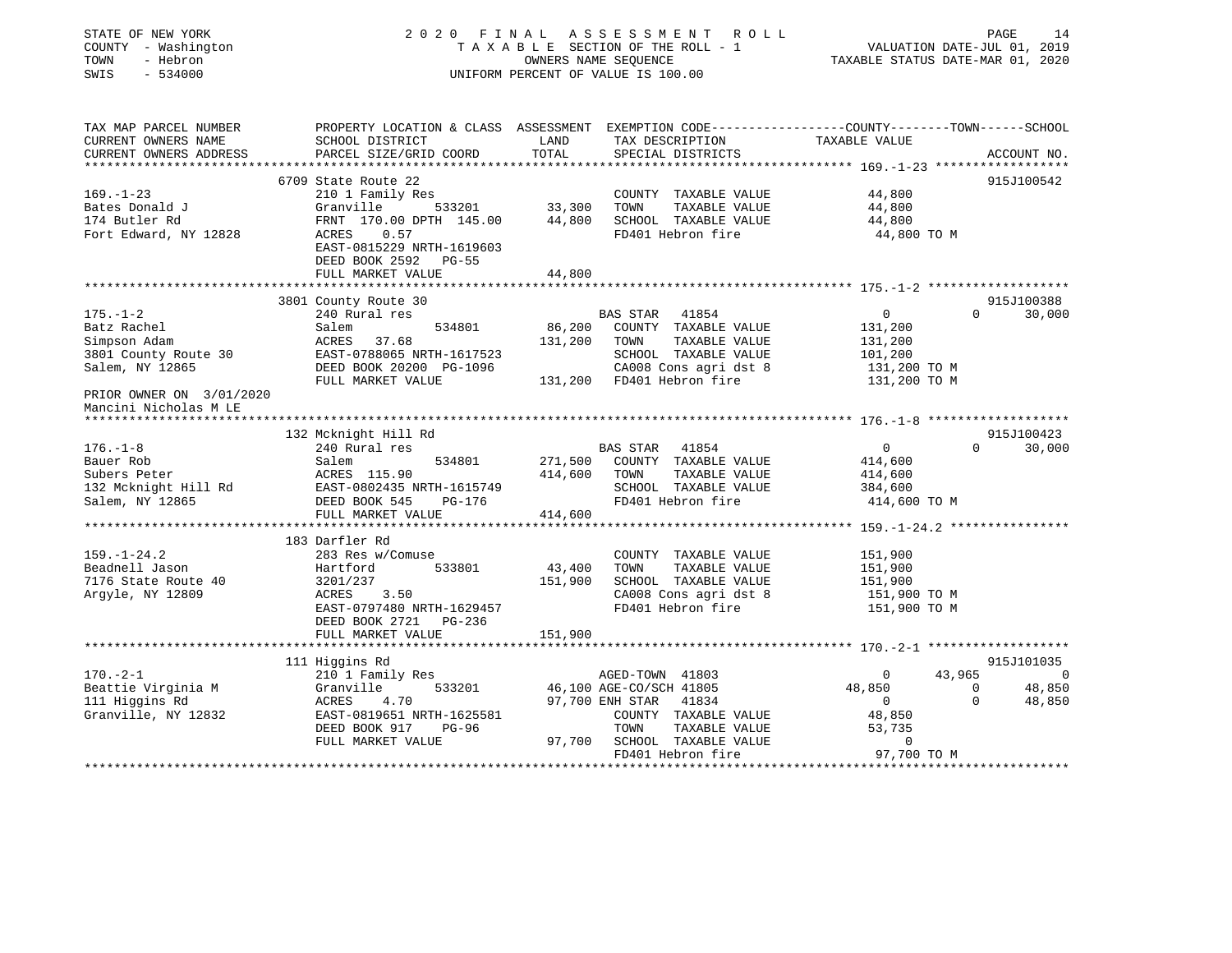## STATE OF NEW YORK 2 0 2 0 F I N A L A S S E S S M E N T R O L L PAGE 15COUNTY - Washington  $T A X A B L E$  SECTION OF THE ROLL - 1<br>TOWN - Hebron  $\cdot$  OWNERS NAME SEQUENCE SWIS - 534000 UNIFORM PERCENT OF VALUE IS 100.00

# VALUATION DATE-JUL 01, 2019

TAXABLE STATUS DATE-MAR 01, 2020

| TAX MAP PARCEL NUMBER<br>CURRENT OWNERS NAME<br>CURRENT OWNERS ADDRESS<br>******************** | PROPERTY LOCATION & CLASS ASSESSMENT<br>SCHOOL DISTRICT<br>PARCEL SIZE/GRID COORD<br>********************                                                                          | LAND<br>TOTAL<br>************* | TAX DESCRIPTION<br>SPECIAL DISTRICTS                                                                                | EXEMPTION CODE-----------------COUNTY-------TOWN------SCHOOL<br>TAXABLE VALUE<br>ACCOUNT NO.       |
|------------------------------------------------------------------------------------------------|------------------------------------------------------------------------------------------------------------------------------------------------------------------------------------|--------------------------------|---------------------------------------------------------------------------------------------------------------------|----------------------------------------------------------------------------------------------------|
| $151. - 1 - 12.2$<br>Becker George R<br>1422 Co Rt 31<br>Granville, NY 12832                   | County Route 31<br>314 Rural vac<10<br>Granville<br>533201<br>ACRES<br>1.50<br>EAST-0806216 NRTH-1637374<br>DEED BOOK 601<br>PG-197<br>FULL MARKET VALUE                           | 12,900<br>12,900<br>12,900     | COUNTY TAXABLE VALUE<br>TAXABLE VALUE<br>TOWN<br>SCHOOL TAXABLE VALUE<br>FD401 Hebron fire                          | 915J101136<br>12,900<br>12,900<br>12,900<br>12,900 TO M                                            |
| $152. - 1 - 11$<br>Becker George R<br>1422 County Route 31<br>Granville, NY 12832              | 1422 County Route 31<br>210 1 Family Res<br>533201<br>Granville<br>ACRES<br>2.50<br>EAST-0806287 NRTH-1637571<br>DEED BOOK 3388 PG-342                                             | 34,700<br>101,400              | COUNTY TAXABLE VALUE<br>TAXABLE VALUE<br>TOWN<br>SCHOOL TAXABLE VALUE<br>FD401 Hebron fire                          | 915J100045<br>101,400<br>101,400<br>101,400<br>101,400 TO M                                        |
|                                                                                                | FULL MARKET VALUE                                                                                                                                                                  | 101,400                        |                                                                                                                     |                                                                                                    |
| $176. - 1 - 25.1$<br>Becker Thomas P<br>516 Chamberlin Mills Rd<br>Salem, NY 12865             | 516 Chamberlin Mills Rd<br>240 Rural res<br>Salem<br>534801<br>470/340<br>ACRES<br>47.90 BANK<br>997<br>EAST-0799266 NRTH-1611606<br>DEED BOOK 20191 PG-25738<br>FULL MARKET VALUE | 146,600<br>269,300<br>269,300  | COUNTY TAXABLE VALUE<br>TOWN<br>TAXABLE VALUE<br>SCHOOL TAXABLE VALUE<br>CA008 Cons agri dst 8<br>FD401 Hebron fire | 915J100022<br>269,300<br>269,300<br>269,300<br>269,300 ТО М<br>269,300 TO M                        |
|                                                                                                |                                                                                                                                                                                    |                                |                                                                                                                     |                                                                                                    |
| $170. - 2 - 6$<br>Beebe Glen L<br>Beebe Bonnie L<br>137 Higgins Rd<br>Granville, NY 12832      | 137 Higgins Rd<br>210 1 Family Res<br>Granville<br>533201<br>7.80<br>ACRES<br>EAST-0820089 NRTH-1625267<br>DEED BOOK 432<br>PG-1041<br>FULL MARKET VALUE                           | 51,500<br>126,100<br>126,100   | BAS STAR 41854<br>COUNTY TAXABLE VALUE<br>TAXABLE VALUE<br>TOWN<br>SCHOOL TAXABLE VALUE<br>FD401 Hebron fire        | 915J100047<br>$\overline{0}$<br>$\Omega$<br>30,000<br>126,100<br>126,100<br>96,100<br>126,100 TO M |
|                                                                                                |                                                                                                                                                                                    |                                |                                                                                                                     |                                                                                                    |
| $170. - 2 - 2$<br>Beebe Victor<br>Beebe Joyce<br>117 Higgins Rd<br>Granville, NY 12832         | 117 Higgins Rd<br>270 Mfg housing<br>Granville<br>533201<br>3.70<br>ACRES<br>EAST-0819636 NRTH-1625273<br>DEED BOOK 432<br>PG-1043<br>FULL MARKET VALUE                            | 43,100<br>53,100<br>53,100     | BAS STAR<br>41854<br>COUNTY TAXABLE VALUE<br>TAXABLE VALUE<br>TOWN<br>SCHOOL TAXABLE VALUE<br>FD401 Hebron fire     | 915J100049<br>$\overline{0}$<br>$\Omega$<br>30,000<br>53,100<br>53,100<br>23,100<br>53,100 TO M    |
|                                                                                                | ***********************                                                                                                                                                            |                                |                                                                                                                     |                                                                                                    |
| $143. - 1 - 47$<br>Bell Gary S<br>Bell Laura M<br>10 Ringler Dr<br>East Northport, NY 11731    | 20 Crystal View Way<br>210 1 Family Res<br>Granville<br>533201<br>Lot 2-Phase 1<br>ACRES<br>3.55<br>EAST-0811341 NRTH-1645080<br>DEED BOOK 3581<br>PG-129                          | 49,900<br>170,600              | COUNTY TAXABLE VALUE<br>TAXABLE VALUE<br>TOWN<br>SCHOOL TAXABLE VALUE<br>FD401 Hebron fire                          | 915J101651<br>170,600<br>170,600<br>170,600<br>170,600 TO M                                        |
|                                                                                                | FULL MARKET VALUE                                                                                                                                                                  | 170,600                        |                                                                                                                     |                                                                                                    |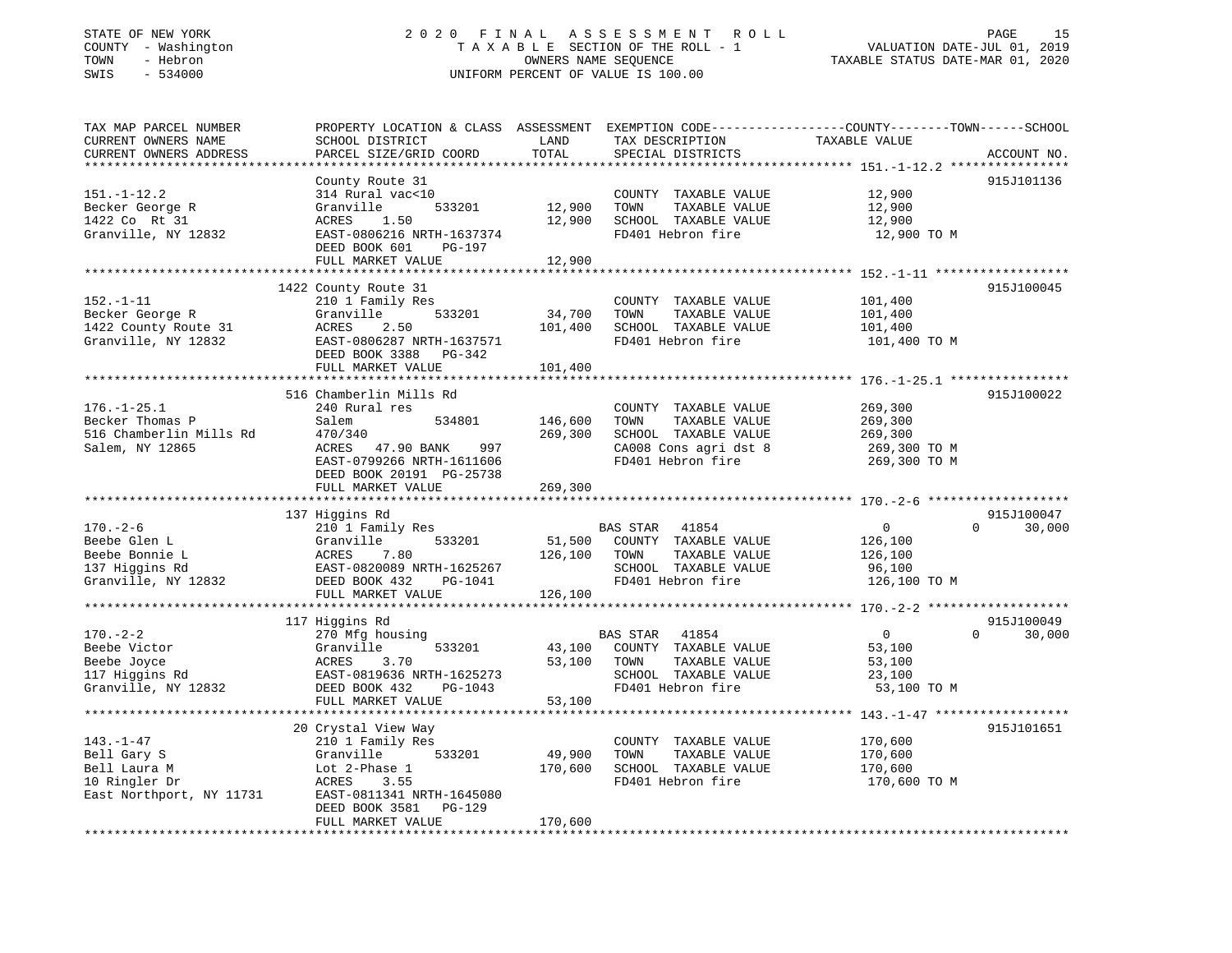| STATE OF NEW YORK<br>COUNTY - Washington<br>- Hebron<br>TOWN<br>SWIS<br>$-534000$ |                                                                      |               | 2020 FINAL ASSESSMENT ROLL<br>TAXABLE SECTION OF THE ROLL - 1<br>OWNERS NAME SEQUENCE<br>UNIFORM PERCENT OF VALUE IS 100.00 | PAGE<br>16<br>VALUATION DATE-JUL 01, 2019<br>TAXABLE STATUS DATE-MAR 01, 2020                                                  |
|-----------------------------------------------------------------------------------|----------------------------------------------------------------------|---------------|-----------------------------------------------------------------------------------------------------------------------------|--------------------------------------------------------------------------------------------------------------------------------|
| TAX MAP PARCEL NUMBER<br>CURRENT OWNERS NAME<br>CURRENT OWNERS ADDRESS            | SCHOOL DISTRICT<br>PARCEL SIZE/GRID COORD                            | LAND<br>TOTAL | TAX DESCRIPTION<br>SPECIAL DISTRICTS                                                                                        | PROPERTY LOCATION & CLASS ASSESSMENT EXEMPTION CODE---------------COUNTY-------TOWN-----SCHOOL<br>TAXABLE VALUE<br>ACCOUNT NO. |
| ********************                                                              |                                                                      | **********    |                                                                                                                             |                                                                                                                                |
|                                                                                   | 257 Campbell Ln                                                      |               |                                                                                                                             | 915J100395                                                                                                                     |
| $168. - 1 - 1$                                                                    | 270 Mfg housing                                                      |               | COUNTY TAXABLE VALUE                                                                                                        | 66,100                                                                                                                         |
| Benard Stephen P                                                                  | Hartford<br>533801                                                   | 57,100        | TOWN<br>TAXABLE VALUE                                                                                                       | 66,100                                                                                                                         |
| PO Box 6495                                                                       | 75 Ad                                                                | 66,100        | SCHOOL TAXABLE VALUE                                                                                                        | 66,100                                                                                                                         |
| Rutland, VT 05702                                                                 | ACRES<br>67.40<br>EAST-0793642 NRTH-1624314<br>DEED BOOK 3542 PG-206 |               | CA008 Cons agri dst 8<br>FD401 Hebron fire                                                                                  | 66,100 TO M<br>66,100 TO M                                                                                                     |
|                                                                                   | FULL MARKET VALUE                                                    | 66,100        |                                                                                                                             |                                                                                                                                |
|                                                                                   |                                                                      |               |                                                                                                                             |                                                                                                                                |
|                                                                                   | 257 Campbell Ln                                                      |               |                                                                                                                             | 915J101346                                                                                                                     |
| $168. - 1 - 2.1$                                                                  | 314 Rural vac<10                                                     |               | COUNTY TAXABLE VALUE                                                                                                        | 4,900                                                                                                                          |
| Benard Stephen P                                                                  | Hartford<br>533801                                                   | 4,900         | TAXABLE VALUE<br>TOWN                                                                                                       | 4,900                                                                                                                          |
| PO Box 6495                                                                       | ACRES<br>6.00                                                        | 4,900         | SCHOOL TAXABLE VALUE                                                                                                        | 4,900                                                                                                                          |
| Rutland, VT 05702                                                                 | EAST-0793542 NRTH-1623202                                            |               | CA008 Cons agri dst 8<br>FD401 Hebron fire                                                                                  | 4,900 TO M                                                                                                                     |
|                                                                                   | DEED BOOK 3542 PG-206<br>FULL MARKET VALUE                           | 4,900         |                                                                                                                             | 4,900 TO M                                                                                                                     |
|                                                                                   |                                                                      |               |                                                                                                                             |                                                                                                                                |
|                                                                                   | Campbell Ln/n Off                                                    |               |                                                                                                                             |                                                                                                                                |
| $168. - 1 - 2.2$                                                                  | 322 Rural vac>10                                                     |               | COUNTY TAXABLE VALUE                                                                                                        | 49,200                                                                                                                         |
| Benard Stephen P                                                                  | Hartford<br>533801                                                   | 49,200        | TOWN<br>TAXABLE VALUE                                                                                                       | 49,200                                                                                                                         |
| PO Box 6495                                                                       | ACRES 61.49                                                          | 49,200        | SCHOOL TAXABLE VALUE                                                                                                        | 49,200                                                                                                                         |
| Rutland, VT 05702                                                                 | EAST-0795159 NRTH-1625959                                            |               | CA008 Cons agri dst 8                                                                                                       | 49,200 TO M                                                                                                                    |
|                                                                                   | DEED BOOK 3542 PG-206                                                |               | FD401 Hebron fire                                                                                                           | 49,200 TO M                                                                                                                    |
|                                                                                   | FULL MARKET VALUE                                                    | 49,200        |                                                                                                                             |                                                                                                                                |
|                                                                                   |                                                                      |               |                                                                                                                             |                                                                                                                                |
|                                                                                   | 4019 County Route 30<br>210 1 Family Res                             |               |                                                                                                                             | 915J101212<br>$\overline{0}$<br>$\Omega$<br>30,000                                                                             |
| $167. - 1 - 33.1$<br>Bender Robert E                                              | Salem<br>534801                                                      | 42,900        | BAS STAR<br>41854<br>COUNTY TAXABLE VALUE                                                                                   | 118,800                                                                                                                        |
| 4019 County Route 30                                                              | 5.55 BANK<br>999<br>ACRES                                            | 118,800       | TOWN<br>TAXABLE VALUE                                                                                                       | 118,800                                                                                                                        |
| Salem, NY 12865                                                                   | EAST-0787807 NRTH-1622518                                            |               | SCHOOL TAXABLE VALUE                                                                                                        | 88,800                                                                                                                         |
|                                                                                   | DEED BOOK 896<br>$PG-19$                                             |               | FD401 Hebron fire                                                                                                           | 118,800 TO M                                                                                                                   |
|                                                                                   | FULL MARKET VALUE                                                    | 118,800       |                                                                                                                             |                                                                                                                                |
|                                                                                   |                                                                      |               |                                                                                                                             |                                                                                                                                |
|                                                                                   | 158 Halls Pond Rd                                                    |               |                                                                                                                             | 915J101398                                                                                                                     |
| $167.-1-10.1$                                                                     | 210 1 Family Res                                                     |               | BAS STAR<br>41854                                                                                                           | $\mathbf{0}$<br>$\Omega$<br>30,000                                                                                             |
| Benson Craig                                                                      | Hartford<br>533801                                                   | 42,500        | COUNTY TAXABLE VALUE                                                                                                        | 97,700                                                                                                                         |
| Bensen Marsha                                                                     | ACRES<br>1.50 BANK<br>999                                            | 97,700        | TAXABLE VALUE<br>TOWN                                                                                                       | 97,700                                                                                                                         |
| 158 Halls Pond Rd                                                                 | EAST-0791487 NRTH-1623713                                            |               | SCHOOL TAXABLE VALUE                                                                                                        | 67,700                                                                                                                         |
| Salem, NY 12865                                                                   | DEED BOOK 2411    PG-125                                             |               | FD401 Hebron fire                                                                                                           | 97,700 TO M                                                                                                                    |
|                                                                                   | FULL MARKET VALUE                                                    | 97,700        |                                                                                                                             |                                                                                                                                |
|                                                                                   | Rykowski Ln                                                          |               |                                                                                                                             | 915J100440                                                                                                                     |
| $161. - 2 - 4$                                                                    | 322 Rural vac>10                                                     |               | COUNTY TAXABLE VALUE                                                                                                        | 37,000                                                                                                                         |
| Bentley John                                                                      | Granville<br>533201                                                  | 37,000        | TOWN<br>TAXABLE VALUE                                                                                                       | 37,000                                                                                                                         |
| PO Box 42                                                                         | ACRES<br>29.90                                                       | 37,000        | SCHOOL TAXABLE VALUE                                                                                                        | 37,000                                                                                                                         |
| Salem, NY 12865                                                                   | EAST-0820762 NRTH-1626231                                            |               | FD401 Hebron fire                                                                                                           | 37,000 TO M                                                                                                                    |
|                                                                                   | DEED BOOK 3630 PG-196                                                |               |                                                                                                                             |                                                                                                                                |
|                                                                                   | FULL MARKET VALUE                                                    | 37,000        |                                                                                                                             |                                                                                                                                |
|                                                                                   |                                                                      |               |                                                                                                                             |                                                                                                                                |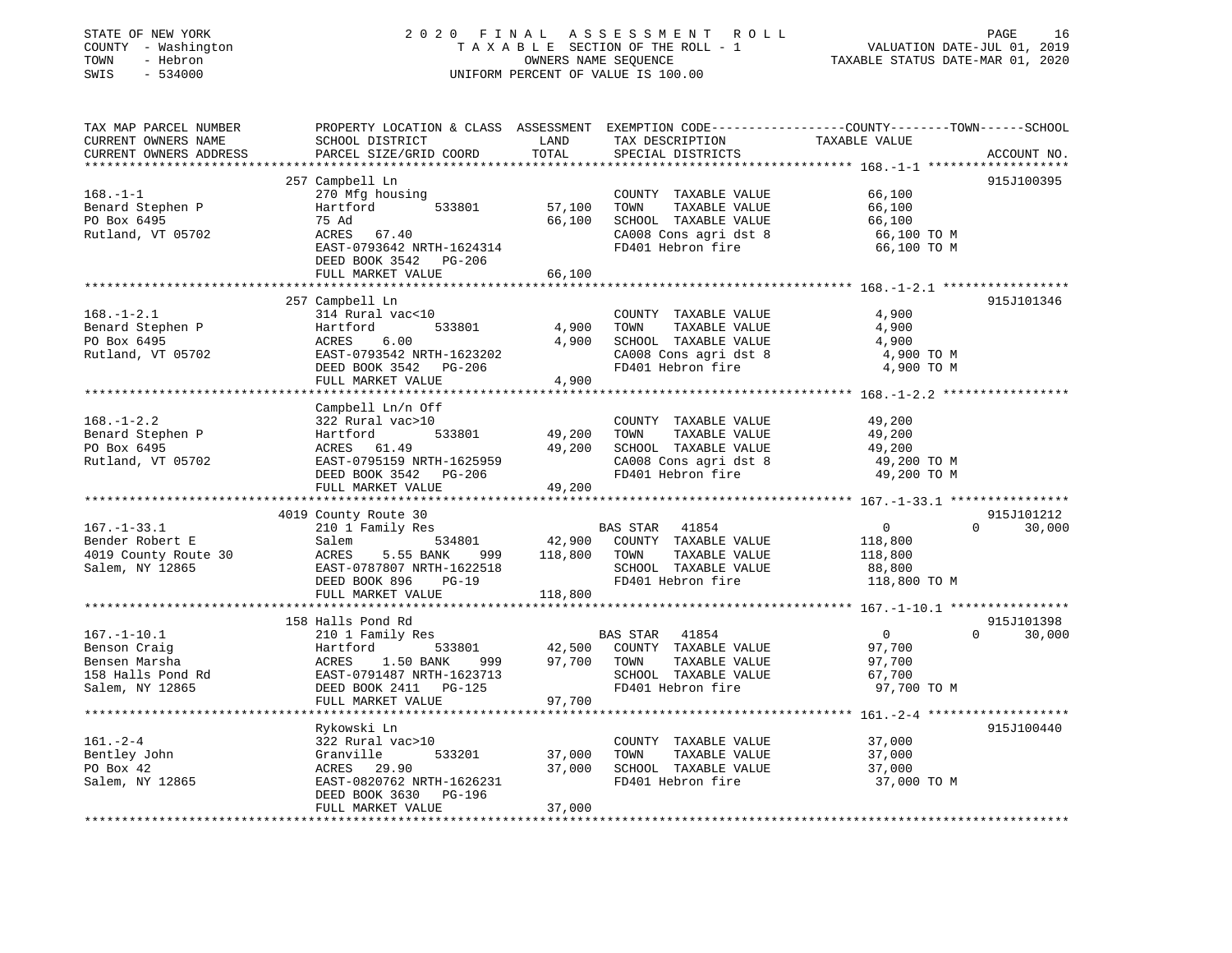### STATE OF NEW YORK 2 0 2 0 F I N A L A S S E S S M E N T R O L L PAGE 17 COUNTY - Washington T A X A B L E SECTION OF THE ROLL - 1 VALUATION DATE-JUL 01, 2019 TOWN - Hebron OWNERS NAME SEQUENCE TAXABLE STATUS DATE-MAR 01, 2020 SWIS - 534000 UNIFORM PERCENT OF VALUE IS 100.00

| TAX MAP PARCEL NUMBER  | PROPERTY LOCATION & CLASS ASSESSMENT    |         | EXEMPTION CODE-----------------COUNTY--------TOWN------SCHOOL |                |                    |
|------------------------|-----------------------------------------|---------|---------------------------------------------------------------|----------------|--------------------|
| CURRENT OWNERS NAME    | SCHOOL DISTRICT                         | LAND    | TAX DESCRIPTION                                               | TAXABLE VALUE  |                    |
| CURRENT OWNERS ADDRESS | PARCEL SIZE/GRID COORD                  | TOTAL   | SPECIAL DISTRICTS                                             |                | ACCOUNT NO.        |
|                        |                                         |         |                                                               |                |                    |
| $144. - 1 - 37.7$      | East Green Pond Way<br>314 Rural vac<10 |         | COUNTY TAXABLE VALUE                                          | 36,600         | 915J101451         |
|                        |                                         | 36,600  |                                                               |                |                    |
| Bergman Robert         | Granville<br>533201                     |         | TOWN<br>TAXABLE VALUE                                         | 36,600         |                    |
| Bergman Linda          | Lot C                                   | 36,600  | SCHOOL TAXABLE VALUE                                          | 36,600         |                    |
| 15 Oak St              | Parcel With Water Righrs                |         | FD401 Hebron fire                                             | 36,600 TO M    |                    |
| Fort Edward, NY 12828  | 5.10<br>ACRES                           |         |                                                               |                |                    |
|                        | EAST-0817426 NRTH-1642092               |         |                                                               |                |                    |
|                        | DEED BOOK 525<br><b>PG-178</b>          |         |                                                               |                |                    |
|                        | FULL MARKET VALUE                       | 36,600  |                                                               |                |                    |
|                        |                                         |         |                                                               |                |                    |
|                        | East Green Pond Way                     |         |                                                               |                | 915J101452         |
| $144. - 1 - 37.8$      | 314 Rural vac<10                        |         | COUNTY TAXABLE VALUE                                          | 36,600         |                    |
| Bergman Robert         | 533201<br>Granville                     | 36,600  | TOWN<br>TAXABLE VALUE                                         | 36,600         |                    |
| Bergman Linda          | 5.10<br>ACRES                           | 36,600  | SCHOOL TAXABLE VALUE                                          | 36,600         |                    |
| 15 Oak St              | EAST-0817784 NRTH-1641889               |         | FD401 Hebron fire                                             | 36,600 TO M    |                    |
| Fort Edward, NY 12828  | DEED BOOK 525<br>PG-181                 |         |                                                               |                |                    |
|                        | FULL MARKET VALUE                       | 36,600  |                                                               |                |                    |
|                        |                                         |         |                                                               |                |                    |
|                        | 252 Gilchrist Rd                        |         |                                                               |                |                    |
| $175. - 1 - 25.5$      | 210 1 Family Res                        |         | <b>BAS STAR</b><br>41854                                      | $\overline{0}$ | $\Omega$<br>30,000 |
| Bermes Lisa M          | 534801<br>Salem                         | 28,900  | COUNTY TAXABLE VALUE                                          | 189,200        |                    |
| 252 Gilchrist Rd       | 3.06 Ac Deed                            | 189,200 | TOWN<br>TAXABLE VALUE                                         | 189,200        |                    |
| Argyle, NY 12809       | 2.80<br>ACRES                           |         | SCHOOL TAXABLE VALUE                                          | 159,200        |                    |
|                        | EAST-0785906 NRTH-1613932               |         | FD401 Hebron fire                                             | 189,200 TO M   |                    |
|                        | DEED BOOK 1996<br>PG-112                |         |                                                               |                |                    |
|                        | FULL MARKET VALUE                       | 189,200 |                                                               |                |                    |
|                        |                                         |         |                                                               |                |                    |
|                        | 209 Higgins Rd                          |         |                                                               |                | 915J101819         |
| $170. - 2 - 33$        | 242 Rurl res&rec                        |         | COUNTY TAXABLE VALUE                                          | 200,300        |                    |
| Bernard Peter J        | Granville<br>533201                     | 55,300  | TOWN<br>TAXABLE VALUE                                         | 200,300        |                    |
| 209 Higgins Rd         | Lot 23                                  | 200,300 | SCHOOL TAXABLE VALUE                                          | 200,300        |                    |
| Granville, NY 12832    | ACRES<br>10.17                          |         | FD401 Hebron fire                                             | 200,300 TO M   |                    |
|                        | EAST-0820615 NRTH-1624399               |         |                                                               |                |                    |
|                        |                                         |         |                                                               |                |                    |
|                        | DEED BOOK 3527 PG-123                   |         |                                                               |                |                    |
|                        | FULL MARKET VALUE                       | 200,300 |                                                               |                |                    |
|                        |                                         |         |                                                               |                |                    |
| $169. - 1 - 3.2$       | 177 Benn Rd                             |         |                                                               |                | 915J101297         |
|                        | 270 Mfg housing                         |         | COUNTY TAXABLE VALUE                                          | 49,000         |                    |
| Bigelow Bowman J       | Salem<br>534801                         | 36,900  | TOWN<br>TAXABLE VALUE                                         | 49,000         |                    |
| Henry Gail L           | ACRES<br>1.63                           | 49,000  | SCHOOL TAXABLE VALUE                                          | 49,000         |                    |
| 177 Benn Rd            | EAST-0805706 NRTH-1625863               |         | CA008 Cons agri dst 8                                         | 49,000 TO M    |                    |
| Granville, NY 12832    | DEED BOOK 20200 PG-1083                 |         | FD401 Hebron fire                                             | 49,000 TO M    |                    |
|                        | FULL MARKET VALUE                       | 49,000  |                                                               |                |                    |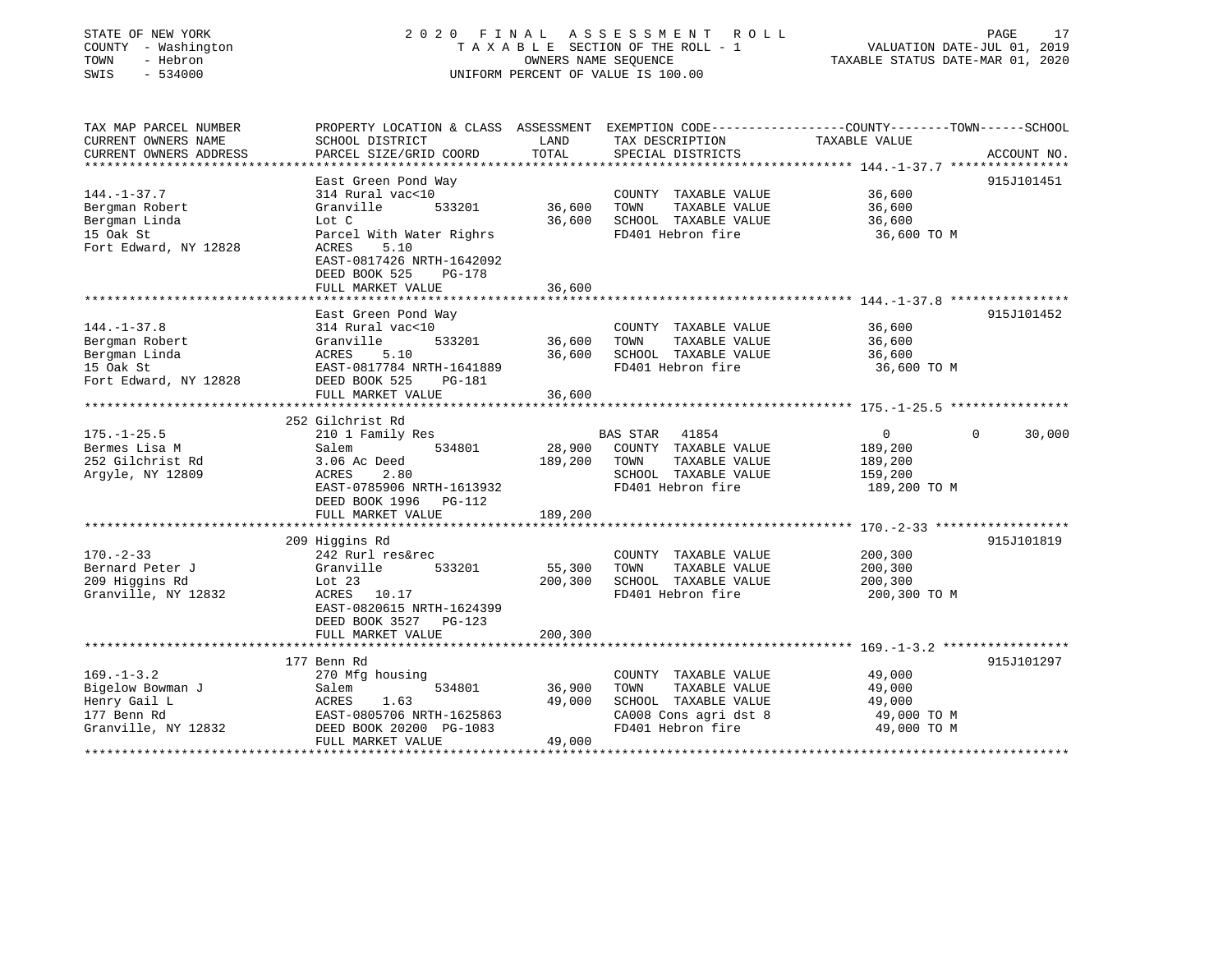| STATE OF NEW YORK<br>COUNTY - Washington<br>- Hebron<br>TOWN<br>SWIS<br>$-534000$  | 2020 FINAL                                                                                                                                                       | A S S E S S M E N T<br>ROLL<br>TAXABLE SECTION OF THE ROLL - 1<br>OWNERS NAME SEOUENCE<br>UNIFORM PERCENT OF VALUE IS 100.00                                                        | PAGE<br>18<br>VALUATION DATE-JUL 01, 2019<br>TAXABLE STATUS DATE-MAR 01, 2020                                           |
|------------------------------------------------------------------------------------|------------------------------------------------------------------------------------------------------------------------------------------------------------------|-------------------------------------------------------------------------------------------------------------------------------------------------------------------------------------|-------------------------------------------------------------------------------------------------------------------------|
| TAX MAP PARCEL NUMBER<br>CURRENT OWNERS NAME<br>CURRENT OWNERS ADDRESS             | SCHOOL DISTRICT<br>PARCEL SIZE/GRID COORD                                                                                                                        | PROPERTY LOCATION & CLASS ASSESSMENT EXEMPTION CODE----------------COUNTY-------TOWN------SCHOOL<br>TAX DESCRIPTION<br>LAND<br>TOTAL<br>SPECIAL DISTRICTS                           | TAXABLE VALUE<br>ACCOUNT NO.                                                                                            |
|                                                                                    |                                                                                                                                                                  |                                                                                                                                                                                     |                                                                                                                         |
|                                                                                    | 1045 County Route 31                                                                                                                                             |                                                                                                                                                                                     | 915J100082                                                                                                              |
| $159. - 1 - 17$<br>Bilodeau Eric<br>1045 County Route 31<br>Granville, NY 12832    | 270 Mfg housing<br>Granville<br>533201<br>Trans Exempt Repay 2020<br>ACRES<br>2.10<br>EAST-0803009 NRTH-1628566<br>DEED BOOK 20191 PG-27639<br>FULL MARKET VALUE | CW_10_VET/ 41151<br>38,600 CW_10_VET/ 41151<br>58,000<br>COUNTY TAXABLE VALUE<br>TOWN<br>TAXABLE VALUE<br>SCHOOL TAXABLE VALUE<br>CA008 Cons agri dst 8<br>58,000 FD401 Hebron fire | 5,800<br>5,800<br>$\mathbf 0$<br>$\Omega$<br>5,800<br>5,800<br>46,400<br>46,400<br>58,000<br>58,000 TO M<br>58,000 TO M |
|                                                                                    |                                                                                                                                                                  | TE533 trans exempt flag                                                                                                                                                             | $.00$ MT                                                                                                                |
| $168. - 1 - 18.1$                                                                  | 12 Waites Way<br>210 1 Family Res                                                                                                                                | BAS STAR<br>41854                                                                                                                                                                   | 915J101761<br>$\mathbf 0$<br>$\Omega$<br>30,000                                                                         |
| Bishop Charles R<br>Bishop Debra J<br>12 Waites Way<br>Salem, NY 12865             | Hartford<br>533801<br>ACRES<br>3.04<br>EAST-0796682 NRTH-1620260<br>DEED BOOK 1734 PG-49<br>FULL MARKET VALUE                                                    | 47,200<br>COUNTY TAXABLE VALUE<br>101,500<br>TOWN<br>TAXABLE VALUE<br>SCHOOL TAXABLE VALUE<br>CA008 Cons agri dst 8<br>101,500 FD401 Hebron fire                                    | 101,500<br>101,500<br>71,500<br>101,500 TO M<br>101,500 TO M                                                            |
|                                                                                    |                                                                                                                                                                  |                                                                                                                                                                                     |                                                                                                                         |
|                                                                                    | 1218 Chamberlin Mills Rd                                                                                                                                         |                                                                                                                                                                                     | 915J100124                                                                                                              |
| $177. - 1 - 26.1$<br>Bishop Joseph P<br>7313 State Route 22<br>Granville, NY 12832 | 242 Rurl res&rec<br>Salem<br>534801<br>20.75 BANK<br>ACRES<br>999<br>EAST-0814620 NRTH-1614583<br>DEED BOOK 3886 PG-279<br>FULL MARKET VALUE                     | COUNTY TAXABLE VALUE<br>92,100<br>TAXABLE VALUE<br>TOWN<br>165,600<br>SCHOOL TAXABLE VALUE<br>FD401 Hebron fire<br>165,600                                                          | 165,600<br>165,600<br>165,600<br>165,600 TO M                                                                           |
|                                                                                    | Chamberlain Mills Rd Off                                                                                                                                         |                                                                                                                                                                                     | 915J100475                                                                                                              |
| $177. - 1 - 44$<br>Bishop Lori<br>26 Button Rd<br>Granville, NY 12832              | 323 Vacant rural<br>534801<br>Salem<br>No Deeded R O W<br>ACRES<br>8.00<br>EAST-0807068 NRTH-1608914<br>DEED BOOK 3283 PG-59                                     | COUNTY TAXABLE VALUE<br>6,500<br>TOWN<br>TAXABLE VALUE<br>6.500<br>SCHOOL TAXABLE VALUE<br>FD401 Hebron fire                                                                        | 6,500<br>6,500<br>6,500<br>6,500 TO M                                                                                   |
|                                                                                    | FULL MARKET VALUE                                                                                                                                                | 6,500                                                                                                                                                                               |                                                                                                                         |
|                                                                                    | 1841 County Route 31                                                                                                                                             |                                                                                                                                                                                     | 915J100060                                                                                                              |
| $152. - 2 - 22$<br>Bishop Mary<br>1841 County Route 31<br>Granville, NY 12832      | 270 Mfg housing<br>Granville<br>533201<br>ACRES<br>1.61<br>EAST-0814526 NRTH-1641026<br>DEED BOOK 739<br>PG-336<br>FULL MARKET VALUE                             | ENH STAR<br>41834<br>42,800<br>COUNTY TAXABLE VALUE<br>78,600<br>TOWN<br>TAXABLE VALUE<br>SCHOOL TAXABLE VALUE<br>FD401 Hebron fire<br>78,600                                       | $\Omega$<br>$\Omega$<br>69,800<br>78,600<br>78,600<br>8,800<br>78,600 TO M                                              |

\*\*\*\*\*\*\*\*\*\*\*\*\*\*\*\*\*\*\*\*\*\*\*\*\*\*\*\*\*\*\*\*\*\*\*\*\*\*\*\*\*\*\*\*\*\*\*\*\*\*\*\*\*\*\*\*\*\*\*\*\*\*\*\*\*\*\*\*\*\*\*\*\*\*\*\*\*\*\*\*\*\*\*\*\*\*\*\*\*\*\*\*\*\*\*\*\*\*\*\*\*\*\*\*\*\*\*\*\*\*\*\*\*\*\*\*\*\*\*\*\*\*\*\*\*\*\*\*\*\*\*\*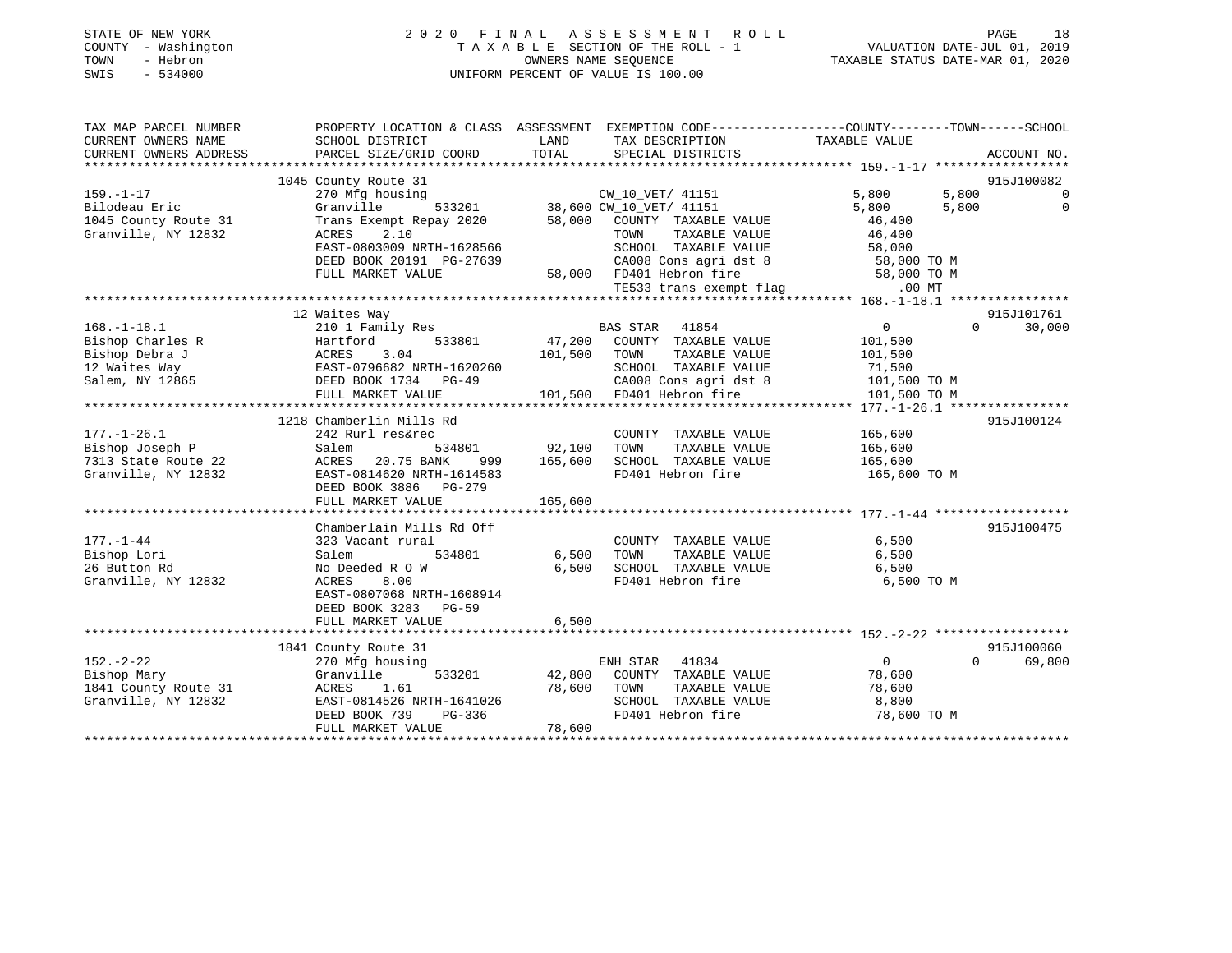### STATE OF NEW YORK 2 0 2 0 F I N A L A S S E S S M E N T R O L L PAGE 19 COUNTY - Washington T A X A B L E SECTION OF THE ROLL - 1 VALUATION DATE-JUL 01, 2019 TOWN - Hebron OWNERS NAME SEQUENCE TAXABLE STATUS DATE-MAR 01, 2020 SWIS - 534000 UNIFORM PERCENT OF VALUE IS 100.00

| TAX MAP PARCEL NUMBER<br>CURRENT OWNERS NAME | SCHOOL DISTRICT                                                                                   | LAND    | PROPERTY LOCATION & CLASS ASSESSMENT EXEMPTION CODE----------------COUNTY-------TOWN------SCHOOL<br>TAX DESCRIPTION | TAXABLE VALUE  |          |             |
|----------------------------------------------|---------------------------------------------------------------------------------------------------|---------|---------------------------------------------------------------------------------------------------------------------|----------------|----------|-------------|
| CURRENT OWNERS ADDRESS                       | PARCEL SIZE/GRID COORD                                                                            | TOTAL   | SPECIAL DISTRICTS                                                                                                   |                |          | ACCOUNT NO. |
|                                              |                                                                                                   |         |                                                                                                                     |                |          |             |
|                                              | 7311&7313 State Route 22                                                                          |         |                                                                                                                     |                |          | 915J100358  |
| $161. - 1 - 1.1$                             | 433 Auto body                                                                                     |         | COUNTY TAXABLE VALUE                                                                                                | 314,500        |          |             |
| Bishop William                               | 533201<br>Granville                                                                               | 65,700  | TOWN<br>TAXABLE VALUE                                                                                               | 314,500        |          |             |
| Bishop Lori                                  | ACRES 16.69                                                                                       | 314,500 | SCHOOL TAXABLE VALUE                                                                                                | 314,500        |          |             |
| 26 Button Rd                                 | EAST-0818961 NRTH-1633556<br>12832 DEED BOOK 839 PG-185                                           |         | FD401 Hebron fire                                                                                                   | 314,500 TO M   |          |             |
| Granville, NY 12832                          |                                                                                                   |         |                                                                                                                     |                |          |             |
|                                              | FULL MARKET VALUE                                                                                 | 314,500 |                                                                                                                     |                |          |             |
|                                              |                                                                                                   |         |                                                                                                                     |                |          |             |
|                                              | 26 Button Rd                                                                                      |         |                                                                                                                     |                |          |             |
| $152. - 2 - 22.1$                            | 240 Rural res                                                                                     |         | <b>BAS STAR</b><br>41854                                                                                            | $\mathbf 0$    | $\Omega$ | 30,000      |
| Bishop William R                             |                                                                                                   | 90,200  | COUNTY TAXABLE VALUE                                                                                                | 270,600        |          |             |
| Bishop Lori S                                |                                                                                                   | 270,600 | TOWN<br>TAXABLE VALUE                                                                                               | 270,600        |          |             |
| 26 Button Rd                                 |                                                                                                   |         | SCHOOL TAXABLE VALUE                                                                                                | 240,600        |          |             |
| Granville, NY 12832                          |                                                                                                   |         | FD401 Hebron fire                                                                                                   | 270,600 TO M   |          |             |
|                                              | R<br>MCRES 19.90<br>EAST-0814806 NRTH-1641357<br>PEED BOOK 714 PG-29<br>PEED BOOK 714 PG-29       | 270,600 |                                                                                                                     |                |          |             |
|                                              |                                                                                                   |         |                                                                                                                     |                |          |             |
|                                              | 1274 Bogtown Rd                                                                                   |         |                                                                                                                     |                |          | 915J101322  |
| $176. - 1 - 17.1$                            | 322 Rural vac>10                                                                                  |         | COUNTY TAXABLE VALUE                                                                                                | 101,600        |          |             |
| Bisson Donald A Jr                           | Salem<br>534801                                                                                   | 101,600 | TOWN<br>TAXABLE VALUE                                                                                               | 101,600        |          |             |
|                                              |                                                                                                   | 101,600 | SCHOOL TAXABLE VALUE                                                                                                | 101,600        |          |             |
|                                              |                                                                                                   |         | FD401 Hebron fire                                                                                                   | 101,600 TO M   |          |             |
|                                              |                                                                                                   |         |                                                                                                                     |                |          |             |
|                                              | FULL MARKET VALUE                                                                                 | 101,600 |                                                                                                                     |                |          |             |
|                                              |                                                                                                   |         |                                                                                                                     |                |          |             |
|                                              | 1327 Patterson Hill Rd                                                                            |         |                                                                                                                     |                |          | 915J100312  |
| $183.16 - 1 - 5$                             | 210 1 Family Res                                                                                  |         | BAS STAR 41854                                                                                                      | $\overline{0}$ | $\Omega$ | 30,000      |
| Bisson Monica                                | 534801<br>Salem                                                                                   | 23,000  | COUNTY TAXABLE VALUE                                                                                                | 104,500        |          |             |
| 1327 Patterson Hill Rd                       | FRNT 99.00 DPTH 132.00 104,500                                                                    |         | TOWN<br>TAXABLE VALUE                                                                                               | 104,500        |          |             |
| Salem, NY 12865                              | 0.30<br>ACRES                                                                                     |         | SCHOOL TAXABLE VALUE                                                                                                | 74,500         |          |             |
|                                              | EAST-0791696 NRTH-1604149                                                                         |         | CA008 Cons agri dst 8                                                                                               | 104,500 TO M   |          |             |
|                                              | DEED BOOK 2354 PG-301                                                                             |         | FD401 Hebron fire                                                                                                   | $104,500$ TO M |          |             |
|                                              | FULL MARKET VALUE                                                                                 |         | 104,500 LD401 West hebron light                                                                                     | 104,500 TO M   |          |             |
|                                              |                                                                                                   |         |                                                                                                                     |                |          |             |
|                                              | 43 Clark Way                                                                                      |         |                                                                                                                     |                |          |             |
| $169. - 1 - 18.36$                           | 210 1 Family Res                                                                                  |         | COUNTY TAXABLE VALUE                                                                                                | 79,000         |          |             |
| Blanchard Timothy R                          |                                                                                                   | 16,600  | TAXABLE VALUE<br>TOWN                                                                                               | 79,000         |          |             |
| Allen Martha L                               | R Granville 533201<br>FRNT 156.00 DPTH 266.00<br>ACRES 0.56 BANK 999<br>EAST-0815565 NRTH-1623146 | 79,000  | SCHOOL TAXABLE VALUE<br>FD401 Hebron fire                                                                           | 79,000         |          |             |
| 43 Clark Way                                 |                                                                                                   |         |                                                                                                                     | 79,000 TO M    |          |             |
| Salem, NY 12865                              | EAST-0815565 NRTH-1623146<br>DEED BOOK 3958<br>PG-328                                             |         |                                                                                                                     |                |          |             |
|                                              | FULL MARKET VALUE                                                                                 | 79,000  |                                                                                                                     |                |          |             |
|                                              |                                                                                                   |         |                                                                                                                     |                |          |             |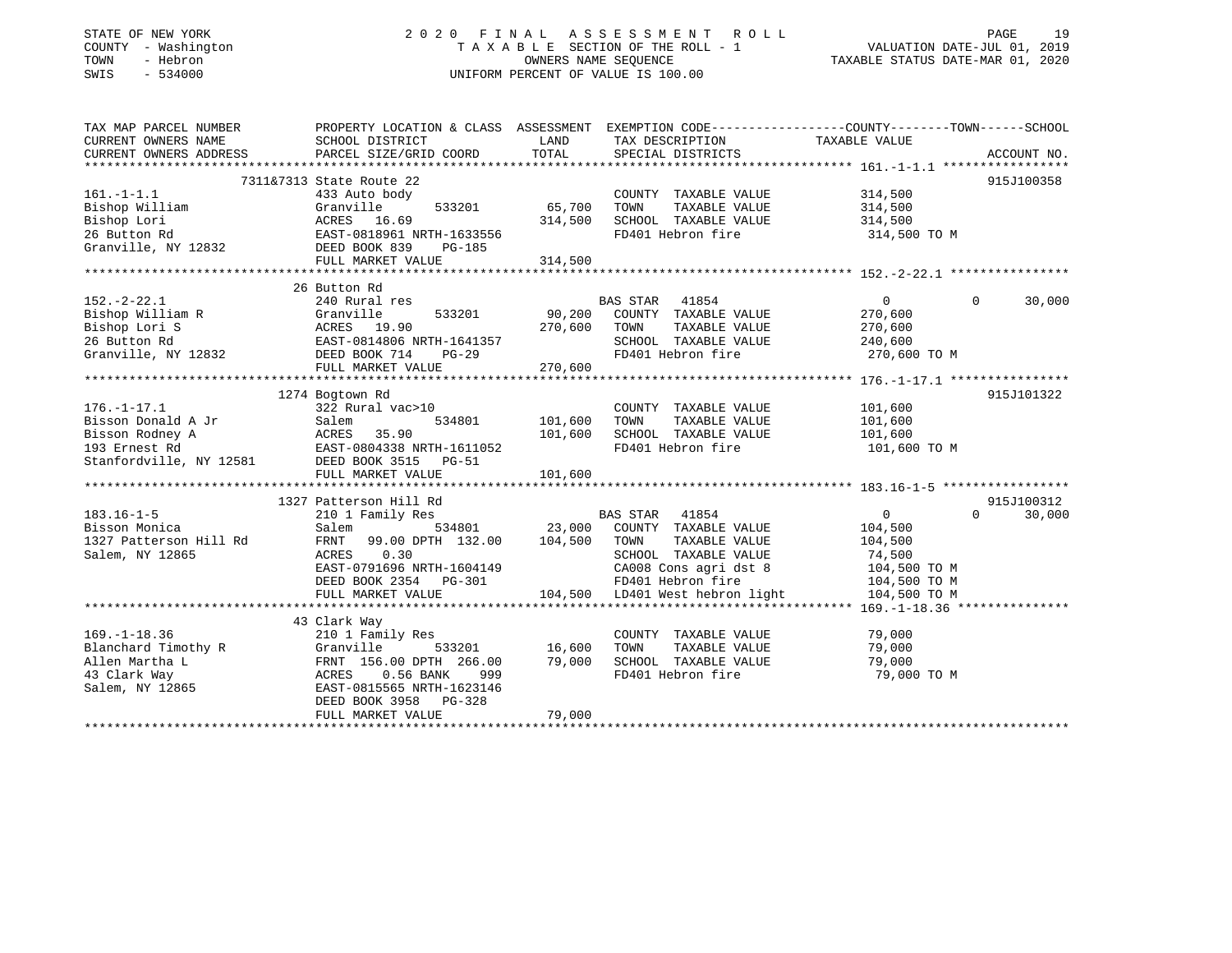### STATE OF NEW YORK 2 0 2 0 F I N A L A S S E S S M E N T R O L L PAGE 20 COUNTY - Washington T A X A B L E SECTION OF THE ROLL - 1 VALUATION DATE-JUL 01, 2019 TOWN - Hebron OWNERS NAME SEQUENCE TAXABLE STATUS DATE-MAR 01, 2020 SWIS - 534000 UNIFORM PERCENT OF VALUE IS 100.00

| TAX MAP PARCEL NUMBER<br>CURRENT OWNERS NAME | SCHOOL DISTRICT                                 | LAND    | TAX DESCRIPTION                        | PROPERTY LOCATION & CLASS ASSESSMENT EXEMPTION CODE----------------COUNTY-------TOWN------SCHOOL<br>TAXABLE VALUE |             |
|----------------------------------------------|-------------------------------------------------|---------|----------------------------------------|-------------------------------------------------------------------------------------------------------------------|-------------|
| CURRENT OWNERS ADDRESS                       | PARCEL SIZE/GRID COORD                          | TOTAL   | SPECIAL DISTRICTS                      |                                                                                                                   | ACCOUNT NO. |
|                                              | 3638 County Route 30                            |         |                                        |                                                                                                                   | 915J100538  |
| $175. - 1 - 15.1$                            | 210 1 Family Res                                |         | BAS STAR 41854                         | $\overline{0}$<br>$\Omega$                                                                                        | 30,000      |
| Bleier Daniel M                              | 534801<br>Salem                                 | 50,000  | COUNTY TAXABLE VALUE                   | 199,500                                                                                                           |             |
| Weinstein Francine                           | 3.57<br>ACRES                                   | 199,500 | TAXABLE VALUE<br>TOWN                  | 199,500                                                                                                           |             |
| 3638 County Route 30                         | EAST-0790740 NRTH-1614191                       |         | SCHOOL TAXABLE VALUE                   | 169,500                                                                                                           |             |
| Salem, NY 12865                              | DEED BOOK 891<br>PG-282                         |         | FD401 Hebron fire                      | 199,500 TO M                                                                                                      |             |
|                                              | FULL MARKET VALUE                               | 199,500 |                                        |                                                                                                                   |             |
|                                              |                                                 |         |                                        |                                                                                                                   |             |
|                                              | 51 Wolfe Ln                                     |         |                                        |                                                                                                                   | 915J100188  |
| $158. - 1 - 8$                               | 210 1 Family Res                                |         | COUNTY TAXABLE VALUE                   | 167,400                                                                                                           |             |
| Blinstrubas Robert                           | Hartford<br>533801                              | 51,600  | TOWN<br>TAXABLE VALUE                  | 167,400                                                                                                           |             |
| Blinstrubas Linda                            | 997<br>3.88 BANK<br>ACRES                       | 167,400 | SCHOOL TAXABLE VALUE                   | 167,400                                                                                                           |             |
| 21 Maple Dr                                  | EAST-0789836 NRTH-1629679                       |         | FD401 Hebron fire                      | 167,400 TO M                                                                                                      |             |
| Prospect, CT 06712                           | DEED BOOK 3164 PG-315                           |         |                                        |                                                                                                                   |             |
|                                              | FULL MARKET VALUE                               | 167,400 |                                        |                                                                                                                   |             |
|                                              |                                                 |         |                                        |                                                                                                                   |             |
|                                              | Halls Pond Rd                                   |         |                                        |                                                                                                                   | 915J101075  |
| $158. - 1 - 9$                               | 314 Rural vac<10                                |         | COUNTY TAXABLE VALUE                   | 3,400                                                                                                             |             |
| Blinstrubas Robert                           | 533801<br>Hartford<br>Hartfo<br>ACRES<br>EAST-( | 3,400   | TOWN<br>TAXABLE VALUE                  | 3,400                                                                                                             |             |
| Blinstrubas Linda                            | 4.14 BANK<br>997                                | 3,400   | SCHOOL TAXABLE VALUE                   | 3,400                                                                                                             |             |
| 21 Maple Dr                                  | EAST-0790135 NRTH-1629667                       |         | FD401 Hebron fire                      | 3,400 TO M                                                                                                        |             |
| Prospect, CT 06712                           | DEED BOOK 3164 PG-315                           |         |                                        |                                                                                                                   |             |
|                                              | FULL MARKET VALUE                               | 3,400   |                                        |                                                                                                                   |             |
|                                              |                                                 |         |                                        |                                                                                                                   | 915J101338  |
|                                              | 6555 State Route 22                             |         |                                        | $\overline{0}$<br>$\Omega$                                                                                        | 30,000      |
| $177. - 1 - 14.1$<br>Blockburger Dennis F    | 210 1 Family Res<br>534801                      | 29,800  | BAS STAR 41854<br>COUNTY TAXABLE VALUE |                                                                                                                   |             |
|                                              | Salem                                           |         | TOWN                                   | 48,700                                                                                                            |             |
| 6555 State Route 22<br>Salem, NY 12865       | FRNT<br>86.00 DPTH 200.00<br>0.37<br>ACRES      | 48,700  | TAXABLE VALUE<br>SCHOOL TAXABLE VALUE  | 48,700<br>18,700                                                                                                  |             |
|                                              | EAST-0815183 NRTH-1615781                       |         | FD401 Hebron fire                      | 48,700 TO M                                                                                                       |             |
|                                              | DEED BOOK 3433 PG-332                           |         |                                        |                                                                                                                   |             |
|                                              | FULL MARKET VALUE                               | 48,700  |                                        |                                                                                                                   |             |
|                                              |                                                 |         |                                        |                                                                                                                   |             |
|                                              | 52 Indian Head Way                              |         |                                        |                                                                                                                   | 915J101137  |
| $170. - 1 - 13.3$                            | 210 1 Family Res                                |         | COUNTY TAXABLE VALUE                   | 83,800                                                                                                            |             |
| Bloom Bridget A                              | Granville<br>533201                             | 41,400  | TOWN<br>TAXABLE VALUE                  | 83,800                                                                                                            |             |
| 34 Esopus Ave                                | ACRES<br>3.12                                   | 83,800  | SCHOOL TAXABLE VALUE                   | 83,800                                                                                                            |             |
| Ulster Park, NY 12487                        | EAST-0816460 NRTH-1619205                       |         | FD401 Hebron fire                      | 83,800 TO M                                                                                                       |             |
|                                              | DEED BOOK 850<br>PG-146                         |         |                                        |                                                                                                                   |             |
|                                              | FULL MARKET VALUE                               | 83,800  |                                        |                                                                                                                   |             |
|                                              |                                                 |         |                                        |                                                                                                                   |             |
|                                              | 3649 County Route 30                            |         |                                        |                                                                                                                   | 915J100516  |
| $175. - 1 - 16$                              | 210 1 Family Res                                |         | COUNTY TAXABLE VALUE                   | 114,500                                                                                                           |             |
| Bloom Roger F                                | 534801<br>Salem                                 | 56,900  | TOWN<br>TAXABLE VALUE                  | 114,500                                                                                                           |             |
| 54 Riverside Dr Apt 15D                      | ACRES<br>4.91                                   | 114,500 | SCHOOL TAXABLE VALUE                   | 114,500                                                                                                           |             |
| New York, NY 10024                           | EAST-0790180 NRTH-1614203                       |         | FD401 Hebron fire                      | 114,500 TO M                                                                                                      |             |
|                                              | DEED BOOK 3747 PG-263                           |         |                                        |                                                                                                                   |             |
|                                              | FULL MARKET VALUE                               | 114,500 |                                        |                                                                                                                   |             |
|                                              |                                                 |         |                                        |                                                                                                                   |             |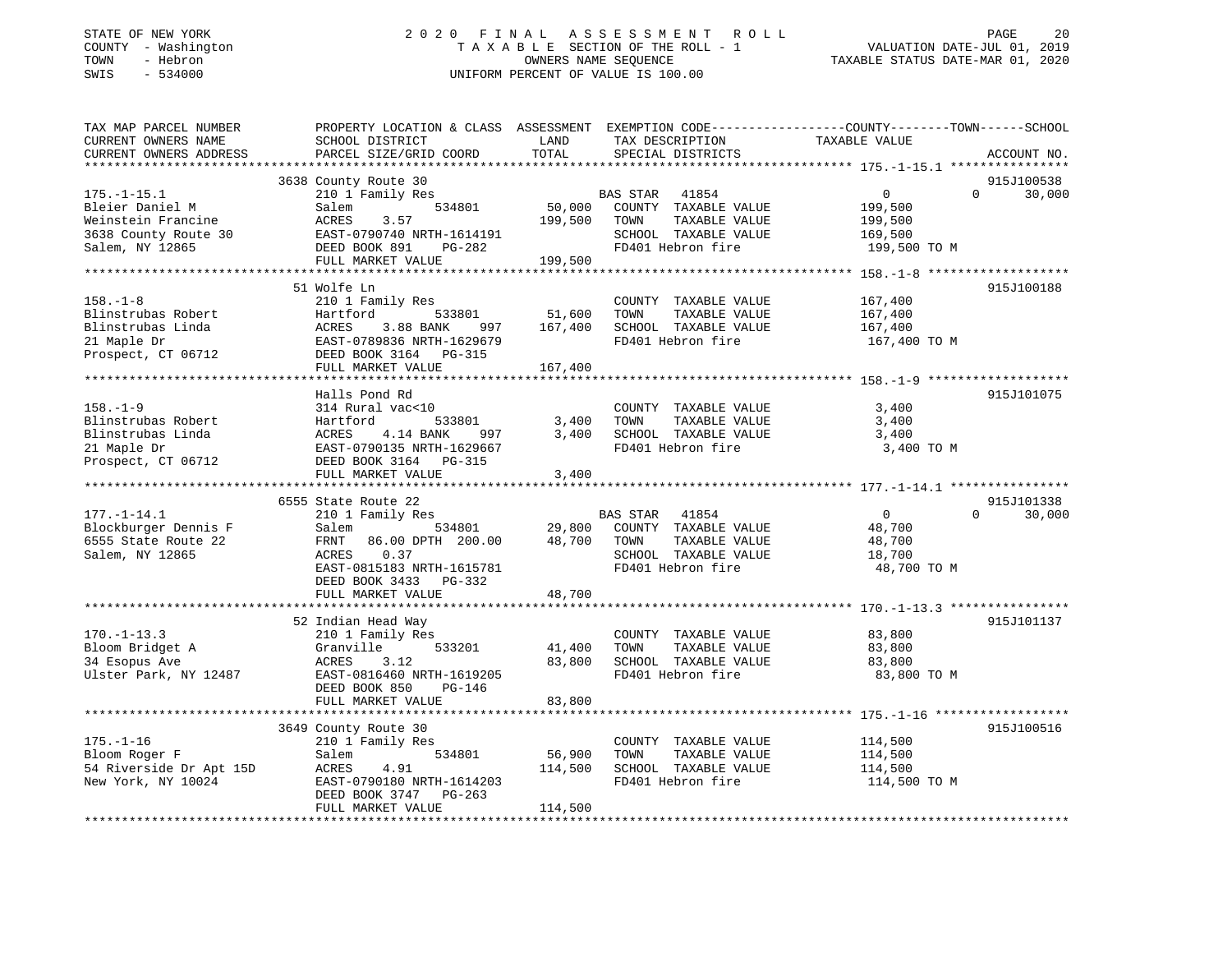### STATE OF NEW YORK 2 0 2 0 F I N A L A S S E S S M E N T R O L L PAGE 21 COUNTY - Washington T A X A B L E SECTION OF THE ROLL - 1 VALUATION DATE-JUL 01, 2019 TOWN - Hebron OWNERS NAME SEQUENCE TAXABLE STATUS DATE-MAR 01, 2020 SWIS - 534000 UNIFORM PERCENT OF VALUE IS 100.00

| TAX MAP PARCEL NUMBER<br>CURRENT OWNERS NAME | PROPERTY LOCATION & CLASS ASSESSMENT EXEMPTION CODE---------------COUNTY-------TOWN-----SCHOOL<br>SCHOOL DISTRICT | LAND    | TAX DESCRIPTION       | TAXABLE VALUE |             |
|----------------------------------------------|-------------------------------------------------------------------------------------------------------------------|---------|-----------------------|---------------|-------------|
| CURRENT OWNERS ADDRESS                       | PARCEL SIZE/GRID COORD                                                                                            | TOTAL   | SPECIAL DISTRICTS     |               | ACCOUNT NO. |
|                                              |                                                                                                                   |         |                       |               |             |
|                                              | 169 Thunder Way                                                                                                   |         |                       |               | 915J101479  |
| $175. - 1 - 12.5$                            | 242 Rurl res&rec                                                                                                  |         | COUNTY TAXABLE VALUE  | 93,100        |             |
| Blust Linda                                  | Salem<br>534801                                                                                                   | 42,600  | TOWN<br>TAXABLE VALUE | 93,100        |             |
| 1957 Route 17K                               | ACRES<br>26.00 BANK<br>999                                                                                        | 93,100  | SCHOOL TAXABLE VALUE  | 93,100        |             |
| Montgomery, NY 12549                         | EAST-0788932 NRTH-1611185<br>DEED BOOK 1984 PG-124                                                                |         | FD401 Hebron fire     | 93,100 TO M   |             |
|                                              | FULL MARKET VALUE                                                                                                 | 93,100  |                       |               |             |
|                                              |                                                                                                                   |         |                       |               |             |
|                                              | 45 Center Way                                                                                                     |         |                       |               | 915J101737  |
| $185. - 1 - 14.3$                            | 312 Vac w/imprv                                                                                                   |         | COUNTY TAXABLE VALUE  | 28,300        |             |
| Bodkin Gary S                                | Salem<br>534801                                                                                                   | 26,900  | TAXABLE VALUE<br>TOWN | 28,300        |             |
| Bodkin Terry L                               | ROW                                                                                                               | 28,300  | SCHOOL TAXABLE VALUE  | 28,300        |             |
| 261 Kilburn Rd                               | 6.17<br>ACRES                                                                                                     |         | CA008 Cons agri dst 8 | 28,300 TO M   |             |
| PO Box 138                                   | EAST-0816058 NRTH-1604001                                                                                         |         | FD401 Hebron fire     | 28,300 TO M   |             |
| Cossayuna, NY 12823                          | DEED BOOK 3575 PG-89                                                                                              |         |                       |               |             |
|                                              | FULL MARKET VALUE                                                                                                 | 28,300  |                       |               |             |
|                                              |                                                                                                                   |         |                       |               |             |
|                                              | 95 Higgins Rd                                                                                                     |         |                       |               | 915J101113  |
| $161. - 2 - 10.3$                            | 270 Mfg housing                                                                                                   |         | COUNTY TAXABLE VALUE  | 63,900        |             |
| Boques Paul E                                | 533201<br>Granville                                                                                               | 55,000  | TAXABLE VALUE<br>TOWN | 63,900        |             |
| 7 Tudor Ln                                   | 881/177                                                                                                           | 63,900  | SCHOOL TAXABLE VALUE  | 63,900        |             |
| Naugatuck, CT 06770                          | Dr $29/Lot$ 3                                                                                                     |         | FD401 Hebron fire     | 63,900 TO M   |             |
|                                              | ACRES 10.00                                                                                                       |         |                       |               |             |
|                                              | EAST-0819035 NRTH-1626333                                                                                         |         |                       |               |             |
|                                              | DEED BOOK 2127 PG-103                                                                                             |         |                       |               |             |
|                                              | FULL MARKET VALUE                                                                                                 | 63,900  |                       |               |             |
|                                              |                                                                                                                   |         |                       |               |             |
|                                              | 9 Sutliff Ln                                                                                                      |         |                       |               | 915J100058  |
| $176. - 1 - 4$                               | 210 1 Family Res                                                                                                  |         | COUNTY TAXABLE VALUE  | 45,000        |             |
| Bohley Fredrick J Sr                         | 534801<br>Salem                                                                                                   | 26,800  | TAXABLE VALUE<br>TOWN | 45,000        |             |
| 30 State Route 22                            | 580/116                                                                                                           | 45,000  | SCHOOL TAXABLE VALUE  | 45,000        |             |
| Eagle Bridge, NY 12057                       | FRNT 350.00 DPTH 135.00                                                                                           |         | FD401 Hebron fire     | 45,000 TO M   |             |
|                                              | EAST-0793853 NRTH-1615108                                                                                         |         |                       |               |             |
|                                              |                                                                                                                   |         |                       |               |             |
|                                              | DEED BOOK 3950 PG-144                                                                                             |         |                       |               |             |
|                                              | FULL MARKET VALUE                                                                                                 | 45,000  |                       |               |             |
|                                              | 3495 County Route 30                                                                                              |         |                       |               | 915J101138  |
|                                              | 240 Rural res                                                                                                     |         |                       |               |             |
| $175. - 1 - 12.2$                            |                                                                                                                   |         | COUNTY TAXABLE VALUE  | 139,500       |             |
| Bohley William F                             | Salem<br>534801                                                                                                   | 81,500  | TOWN<br>TAXABLE VALUE | 139,500       |             |
| 3495 County Route 30                         | ACRES 18.46 BANK<br>999                                                                                           | 139,500 | SCHOOL TAXABLE VALUE  | 139,500       |             |
| Salem, NY 12832                              | EAST-0791281 NRTH-1611167                                                                                         |         | CA008 Cons agri dst 8 | 139,500 TO M  |             |
|                                              | DEED BOOK 3675 PG-212                                                                                             |         | FD401 Hebron fire     | 139,500 TO M  |             |
|                                              | FULL MARKET VALUE                                                                                                 | 139,500 |                       |               |             |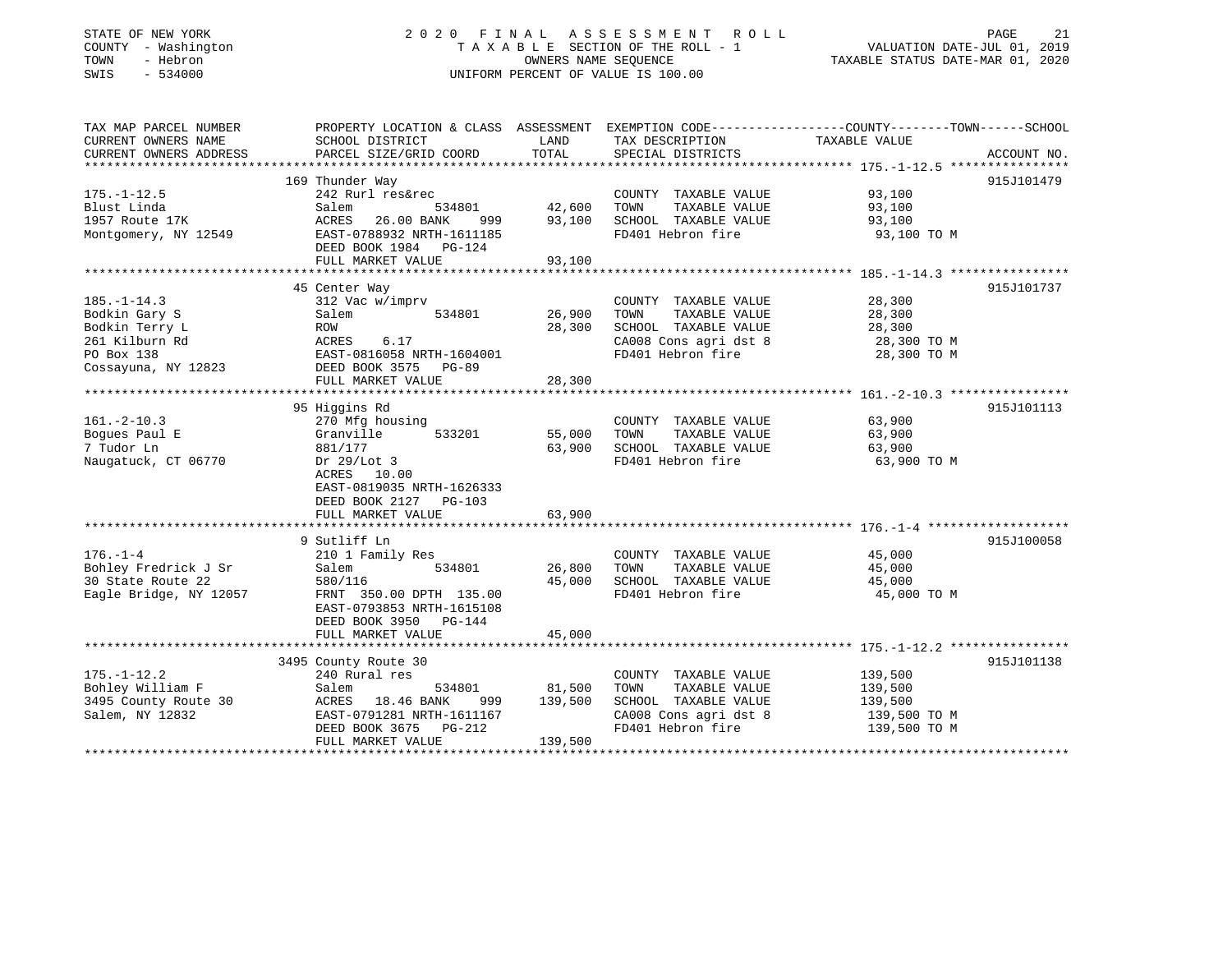| STATE OF NEW YORK |          |              |
|-------------------|----------|--------------|
| COUNTY            |          | - Washington |
| TOWN              | - Hebron |              |
| <b>CMTC</b>       | $\sim$   | 534000       |

### STATE OF NEW YORK 2 0 2 0 F I N A L A S S E S S M E N T R O L L PAGE 22 COUNTY - Washington T A X A B L E SECTION OF THE ROLL - 1 VALUATION DATE-JUL 01, 2019 OWNERS NAME SEQUENCE TAXABLE STATUS DATE-MAR 01, 2020 SWIS - 534000 UNIFORM PERCENT OF VALUE IS 100.00

| TAX MAP PARCEL NUMBER                         | PROPERTY LOCATION & CLASS ASSESSMENT EXEMPTION CODE----------------COUNTY-------TOWN------SCHOOL                                                                                                                                                                                                                                                                                                                |               |                                                                                                                                                                                       |                     |          |                |
|-----------------------------------------------|-----------------------------------------------------------------------------------------------------------------------------------------------------------------------------------------------------------------------------------------------------------------------------------------------------------------------------------------------------------------------------------------------------------------|---------------|---------------------------------------------------------------------------------------------------------------------------------------------------------------------------------------|---------------------|----------|----------------|
| CURRENT OWNERS NAME<br>CURRENT OWNERS ADDRESS | SCHOOL DISTRICT<br>PARCEL SIZE/GRID COORD                                                                                                                                                                                                                                                                                                                                                                       | LAND<br>TOTAL | TAX DESCRIPTION<br>SPECIAL DISTRICTS                                                                                                                                                  | TAXABLE VALUE       |          | ACCOUNT NO.    |
|                                               |                                                                                                                                                                                                                                                                                                                                                                                                                 |               |                                                                                                                                                                                       |                     |          |                |
|                                               | 1017 Callaway Rd                                                                                                                                                                                                                                                                                                                                                                                                |               |                                                                                                                                                                                       |                     |          | 915J100064     |
| $167. - 1 - 59$                               | 210 1 Family Res                                                                                                                                                                                                                                                                                                                                                                                                |               | BAS STAR 41854                                                                                                                                                                        | $\overline{0}$      |          | $0 \t 30,000$  |
| Bolio Aaron                                   | Argyle 532001 47,000                                                                                                                                                                                                                                                                                                                                                                                            |               | COUNTY TAXABLE VALUE                                                                                                                                                                  | 92,900              |          |                |
| 1017 Callaway Rd                              | ACRES 3.00 BANK                                                                                                                                                                                                                                                                                                                                                                                                 | 999 92,900    | TOWN<br>TAXABLE VALUE                                                                                                                                                                 | 92,900              |          |                |
| Argyle, NY 12809                              | EAST-0783278 NRTH-1623968                                                                                                                                                                                                                                                                                                                                                                                       |               | SCHOOL TAXABLE VALUE 62,900                                                                                                                                                           |                     |          |                |
|                                               | DEED BOOK 2626 PG-152                                                                                                                                                                                                                                                                                                                                                                                           | 92,900        | FD401 Hebron fire                                                                                                                                                                     | 92,900 TO M         |          |                |
|                                               | FULL MARKET VALUE                                                                                                                                                                                                                                                                                                                                                                                               |               |                                                                                                                                                                                       |                     |          |                |
|                                               | 618 Tiplady Rd                                                                                                                                                                                                                                                                                                                                                                                                  |               |                                                                                                                                                                                       |                     |          | 915J101408     |
| $178. - 1 - 34$                               | 260 Seasonal res                                                                                                                                                                                                                                                                                                                                                                                                |               | VET WAR CT 41121                                                                                                                                                                      | 15,390 15,390       |          | $\overline{0}$ |
| Bolt Frederick                                | Salem                                                                                                                                                                                                                                                                                                                                                                                                           |               | 534801 57,900 AGED-ALL 41800                                                                                                                                                          |                     | 43,605   | 51,300         |
| 618 Tiplady Rd                                | Lot 21                                                                                                                                                                                                                                                                                                                                                                                                          |               | 102,600 ENH STAR 41834                                                                                                                                                                | $43,605$<br>0       | $\sim$ 0 | 51,300         |
| Granville, NY 12832                           | ACRES 11.82                                                                                                                                                                                                                                                                                                                                                                                                     |               | COUNTY TAXABLE VALUE                                                                                                                                                                  | 43,605              |          |                |
|                                               | EAST-0820190 NRTH-1610832                                                                                                                                                                                                                                                                                                                                                                                       |               | TAXABLE VALUE<br>TOWN                                                                                                                                                                 | 43,605              |          |                |
|                                               | DEED BOOK 3785 PG-205                                                                                                                                                                                                                                                                                                                                                                                           |               | ${\tt SCHOOD\quad} {\tt TAXABLE\quad} {\tt VALUE} \qquad \qquad {\tt 0} \\ {\tt FD401\quad} {\tt Hebron \:} {\tt fire} \qquad \qquad {\tt 102,600\  \, TO\,} {\tt M} \qquad \qquad }$ |                     |          |                |
|                                               | $\begin{array}{ccccccccccc} \text{Lieb} & \text{Lieb} & \text{Lieb} & \text{Lieb} & \text{Lieb} & \text{Lieb} & \text{Lieb} & \text{Lieb} & \text{Lieb} & \text{Lieb} & \text{Lieb} & \text{Lieb} & \text{Lieb} & \text{Lieb} & \text{Lieb} & \text{Lieb} & \text{Lieb} & \text{Lieb} & \text{Lieb} & \text{Lieb} & \text{Lieb} & \text{Lieb} & \text{Lieb} & \text{Lieb} & \text{Lieb} & \text{Lieb} & \text{$ |               |                                                                                                                                                                                       |                     |          |                |
|                                               |                                                                                                                                                                                                                                                                                                                                                                                                                 |               |                                                                                                                                                                                       |                     |          |                |
| $183.2 - 1 - 27$                              | 100 Barkley Ln<br>210 1 Family Res                                                                                                                                                                                                                                                                                                                                                                              |               | COUNTY TAXABLE VALUE                                                                                                                                                                  | 176,600             |          | 915J101148     |
| Bombard Jason                                 | Salem<br>534801                                                                                                                                                                                                                                                                                                                                                                                                 | 46,000        | TOWN<br>TAXABLE VALUE                                                                                                                                                                 | 176,600             |          |                |
| 100 Barkley Ln                                | lake access                                                                                                                                                                                                                                                                                                                                                                                                     | 176,600       | SCHOOL TAXABLE VALUE                                                                                                                                                                  | 176,600             |          |                |
| Salem, NY 12865                               | 2.62 BANK 999<br>ACRES                                                                                                                                                                                                                                                                                                                                                                                          |               | FD401 Hebron fire                                                                                                                                                                     | 176,600 ТО М        |          |                |
|                                               | EAST-0787000 NRTH-1605779                                                                                                                                                                                                                                                                                                                                                                                       |               |                                                                                                                                                                                       |                     |          |                |
|                                               | DEED BOOK 3893 PG-1                                                                                                                                                                                                                                                                                                                                                                                             |               |                                                                                                                                                                                       |                     |          |                |
|                                               | FULL MARKET VALUE                                                                                                                                                                                                                                                                                                                                                                                               | 176,600       |                                                                                                                                                                                       |                     |          |                |
|                                               |                                                                                                                                                                                                                                                                                                                                                                                                                 |               |                                                                                                                                                                                       |                     |          |                |
|                                               | 6 Shale Mountain Way                                                                                                                                                                                                                                                                                                                                                                                            |               |                                                                                                                                                                                       |                     |          | 915J100676     |
| $185. - 1 - 14.9$<br>Booska Steven            | 210 1 Family Res                                                                                                                                                                                                                                                                                                                                                                                                |               | COUNTY TAXABLE VALUE<br>TAXABLE VALUE<br>TOWN                                                                                                                                         | 40,000              |          |                |
| 4177 County Route 48                          | 534801 10,500<br>Salem<br>Thompson Sub/ 29#87 Lot 1                                                                                                                                                                                                                                                                                                                                                             | 40,000        | SCHOOL TAXABLE VALUE                                                                                                                                                                  | 40,000<br>40,000    |          |                |
| Argyle, NY 12809                              | ACRES<br>6.14                                                                                                                                                                                                                                                                                                                                                                                                   |               | CA008 Cons agri dst 8                                                                                                                                                                 | 40,000 TO M         |          |                |
|                                               | EAST-0814767 NRTH-1604440                                                                                                                                                                                                                                                                                                                                                                                       |               | FD401 Hebron fire                                                                                                                                                                     | 40,000 TO M         |          |                |
|                                               | DEED BOOK 3777 PG-207                                                                                                                                                                                                                                                                                                                                                                                           |               |                                                                                                                                                                                       |                     |          |                |
|                                               | FULL MARKET VALUE                                                                                                                                                                                                                                                                                                                                                                                               | 40,000        |                                                                                                                                                                                       |                     |          |                |
|                                               |                                                                                                                                                                                                                                                                                                                                                                                                                 |               |                                                                                                                                                                                       |                     |          |                |
|                                               | State Route 22                                                                                                                                                                                                                                                                                                                                                                                                  |               |                                                                                                                                                                                       |                     |          | 915J101026     |
| $144. - 1 - 27$                               | 314 Rural vac<10                                                                                                                                                                                                                                                                                                                                                                                                |               | COUNTY TAXABLE VALUE                                                                                                                                                                  | 7,700               |          |                |
| Bouret George H                               | 533201<br>Granville                                                                                                                                                                                                                                                                                                                                                                                             | 7,700         | TOWN<br>TAXABLE VALUE                                                                                                                                                                 | 7,700               |          |                |
| 7676 State Route 22<br>Granville, NY 12832    | FRNT 130.00 DPTH 208.00                                                                                                                                                                                                                                                                                                                                                                                         | 7,700         | SCHOOL TAXABLE VALUE<br>FD401 Hebron fire                                                                                                                                             | 7,700<br>7,700 TO M |          |                |
|                                               | ACRES<br>0.62<br>EAST-0820456 NRTH-1642851                                                                                                                                                                                                                                                                                                                                                                      |               |                                                                                                                                                                                       |                     |          |                |
|                                               | DEED BOOK 908<br>PG-323                                                                                                                                                                                                                                                                                                                                                                                         |               |                                                                                                                                                                                       |                     |          |                |
|                                               | FULL MARKET VALUE                                                                                                                                                                                                                                                                                                                                                                                               | 7,700         |                                                                                                                                                                                       |                     |          |                |
|                                               |                                                                                                                                                                                                                                                                                                                                                                                                                 |               |                                                                                                                                                                                       |                     |          |                |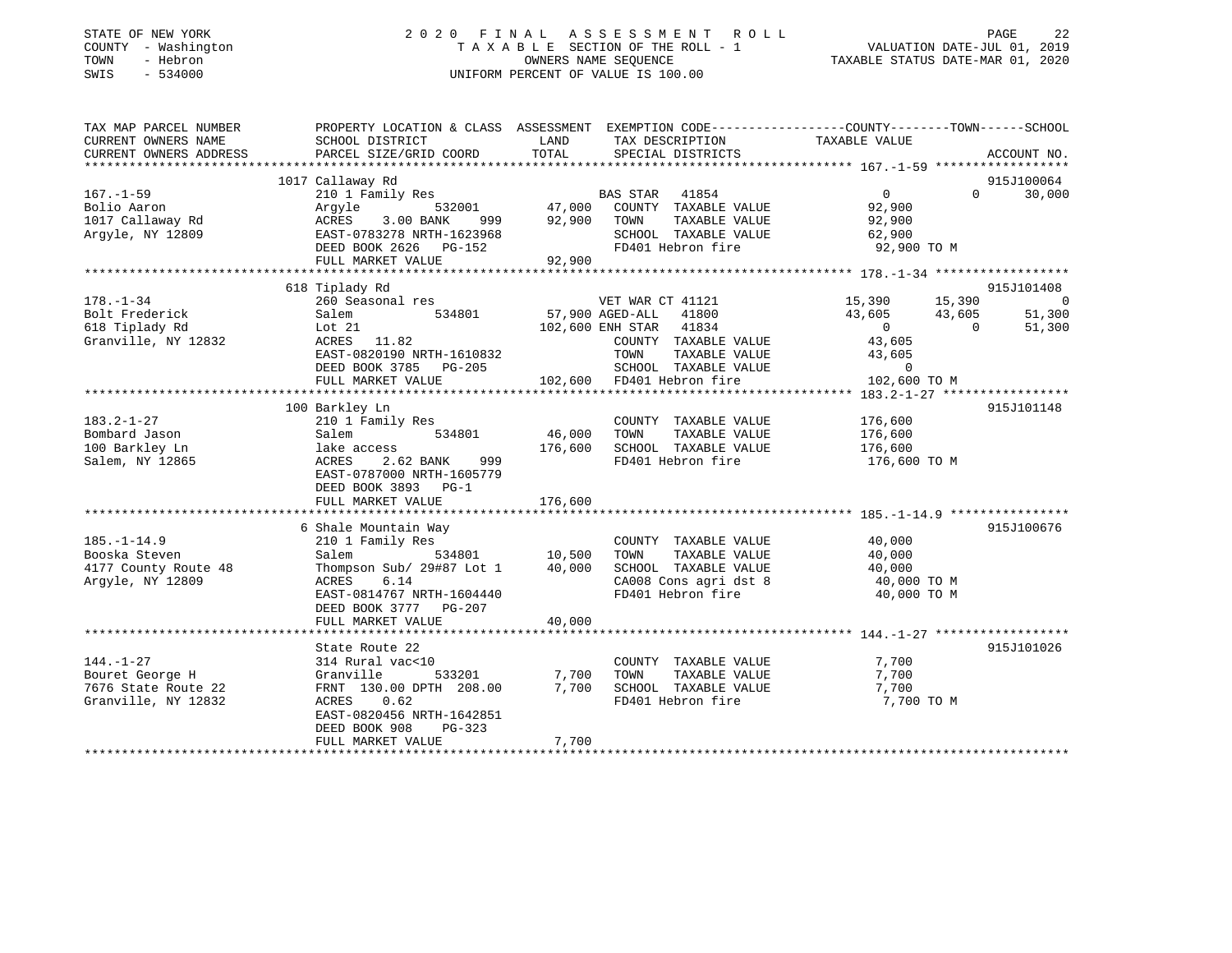| STATE OF NEW YORK |        |              |
|-------------------|--------|--------------|
| COUNTY            |        | - Washingtor |
| TOWN              |        | - Hebron     |
| <b>CMTC</b>       | $\sim$ | 534000       |

## STATE OF NEW YORK 2 0 2 0 F I N A L A S S E S S M E N T R O L L PAGE 23COUNTY A X A B L E SECTION OF THE ROLL - 1 OWNERS NAME SEQUENCE SWIS - 534000 UNIFORM PERCENT OF VALUE IS 100.00

TAXABLE STATUS DATE-MAR 01, 2020

| TAX MAP PARCEL NUMBER    | PROPERTY LOCATION & CLASS ASSESSMENT EXEMPTION CODE---------------COUNTY-------TOWN-----SCHOOL |         |                                               |                |                    |
|--------------------------|------------------------------------------------------------------------------------------------|---------|-----------------------------------------------|----------------|--------------------|
| CURRENT OWNERS NAME      | SCHOOL DISTRICT                                                                                | LAND    | TAX DESCRIPTION                               | TAXABLE VALUE  |                    |
| CURRENT OWNERS ADDRESS   | PARCEL SIZE/GRID COORD                                                                         | TOTAL   | SPECIAL DISTRICTS                             |                | ACCOUNT NO.        |
|                          |                                                                                                |         |                                               |                |                    |
|                          | 7676 State Route 22                                                                            |         |                                               |                | 915J100612         |
| $144. - 1 - 28$          | 210 1 Family Res                                                                               |         |                                               | $\overline{0}$ | $\Omega$<br>30,000 |
| Bouret George H          | Granville<br>533201                                                                            |         | BAS STAR 41854<br>37,400 COUNTY TAXABLE VALUE | 103,800        |                    |
| 7676 State Route 22      | ACRES<br>1.80                                                                                  | 103,800 | TOWN<br>TAXABLE VALUE                         | 103,800        |                    |
| Granville, NY 12832      | EAST-0820381 NRTH-1642621                                                                      |         | SCHOOL TAXABLE VALUE                          | 73,800         |                    |
|                          | DEED BOOK 879<br>PG-167                                                                        |         | FD401 Hebron fire                             | 103,800 TO M   |                    |
|                          | FULL MARKET VALUE                                                                              | 103,800 |                                               |                |                    |
|                          |                                                                                                |         |                                               |                |                    |
|                          | East Green Pond Way                                                                            |         |                                               |                | 915J101447         |
| $144. - 1 - 37.3$        | 314 Rural vac<10                                                                               |         | COUNTY TAXABLE VALUE                          | 36,600         |                    |
| Bourn Calvin L           | 533201<br>Granville                                                                            | 36,600  | TOWN<br>TAXABLE VALUE                         | 36,600         |                    |
| 21 Raceville Rd          | Water Rights                                                                                   | 36,600  | SCHOOL TAXABLE VALUE                          | 36,600         |                    |
| Hampton, NY 12837        | ACRES 5.10                                                                                     |         | FD401 Hebron fire                             | 36,600 TO M    |                    |
|                          | EAST-0817217 NRTH-1642849                                                                      |         |                                               |                |                    |
|                          | DEED BOOK 763<br>PG-106                                                                        |         |                                               |                |                    |
|                          | FULL MARKET VALUE                                                                              | 36,600  |                                               |                |                    |
|                          |                                                                                                |         |                                               |                |                    |
|                          | 20 Middle Rd                                                                                   |         |                                               |                | 915J100255         |
| $177. - 1 - 39$          | 210 1 Family Res                                                                               |         | COUNTY TAXABLE VALUE                          | 135,500        |                    |
| Boutsikaris Costa N      | Salem<br>534801                                                                                | 50,500  | TOWN<br>TAXABLE VALUE                         | 135,500        |                    |
| Boutsikaris Nina         | 584/223 748/254<br>ACRES      7.20                                                             | 135,500 | SCHOOL TAXABLE VALUE                          | 135,500        |                    |
| 321 Front St             | ACRES 7.20                                                                                     |         | FD401 Hebron fire                             | 135,500 TO M   |                    |
| Nyack, NY 10960          | EAST-0804886 NRTH-1613124                                                                      |         |                                               |                |                    |
|                          | DEED BOOK 3216 PG-1                                                                            |         |                                               |                |                    |
|                          | FULL MARKET VALUE                                                                              | 135,500 |                                               |                |                    |
|                          |                                                                                                |         |                                               |                |                    |
|                          | 226 Little Burch Hill Rd                                                                       |         |                                               |                | 915J101284         |
| $151. - 1 - 16.5$        | 210 1 Family Res                                                                               |         | COUNTY TAXABLE VALUE                          | 103,600        |                    |
| Bowcock John P Jr        | 533201<br>Granville                                                                            | 57,500  | TOWN<br>TAXABLE VALUE                         | 103,600        |                    |
| Bowcock Loree            | 5.06<br>ACRES 5.06<br>EAST-0800470 NRTH-1634324                                                | 103,600 | SCHOOL TAXABLE VALUE                          | 103,600        |                    |
| 26 Halliday Rd           |                                                                                                |         | FD401 Hebron fire                             | 103,600 TO M   |                    |
| Coram, NY 11727          | DEED BOOK 517<br>$PG-47$                                                                       |         |                                               |                |                    |
|                          | FULL MARKET VALUE                                                                              | 103,600 |                                               |                |                    |
|                          |                                                                                                |         |                                               |                |                    |
|                          | Rykowski Ln                                                                                    |         |                                               |                | 915J101586         |
| $161. - 2 - 3.12$        | 314 Rural vac<10                                                                               |         | COUNTY TAXABLE VALUE                          | 5,400          |                    |
| Brace Aaron S            | 533201<br>Granville                                                                            | 5,400   | TOWN<br>TAXABLE VALUE                         | 5,400          |                    |
| Brace Dorothy L          | ACRES 6.70                                                                                     | 5,400   | SCHOOL TAXABLE VALUE                          | 5,400          |                    |
| 873 South Rd             | EAST-0822441 NRTH-1627235                                                                      |         | FD401 Hebron fire                             | 5,400 TO M     |                    |
| East Arlington, VT 05252 | DEED BOOK 772<br>PG-225                                                                        |         |                                               |                |                    |
|                          | FULL MARKET VALUE                                                                              | 5,400   |                                               |                |                    |
|                          |                                                                                                |         |                                               |                |                    |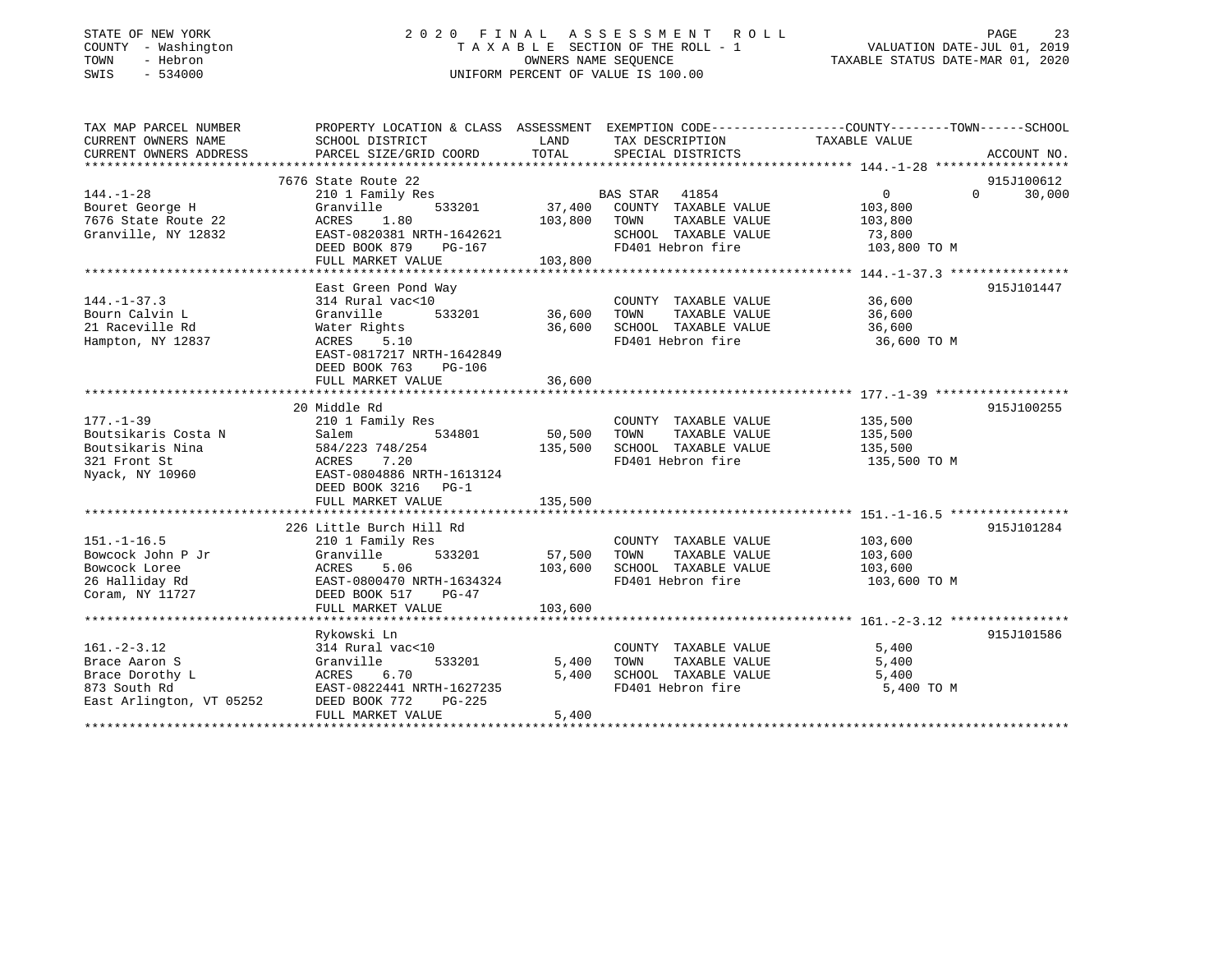| STATE OF NEW YORK<br>- Washington<br>COUNTY<br>- Hebron<br>TOWN<br>$-534000$<br>SWIS | 2020<br>TAXABLE                              | FINAL<br>OWNERS NAME SEOUENCE<br>UNIFORM PERCENT OF VALUE IS 100.00 | A S S E S S M E N T | R O L L<br>SECTION OF THE ROLL - 1 | TAXABLE STATUS DATE-MAR 01, 2020                             | PAGE<br>VALUATION DATE-JUL 01, | 2.4<br>2019 |
|--------------------------------------------------------------------------------------|----------------------------------------------|---------------------------------------------------------------------|---------------------|------------------------------------|--------------------------------------------------------------|--------------------------------|-------------|
| TAX MAP PARCEL NUMBER<br>CURRENT OWNERS NAME                                         | PROPERTY LOCATION & CLASS<br>SCHOOL DISTRICT | ASSESSMENT<br>LAND                                                  | EXEMPTION CODE-     | TAX DESCRIPTION                    | -------------COUNTY--------TOWN------SCHOOL<br>TAXABLE VALUE |                                |             |
| CURRENT OWNERS ADDRESS                                                               | PARCEL SIZE/GRID COORD                       | TOTAL                                                               |                     | SPECIAL DISTRICTS                  |                                                              | ACCOUNT NO.                    |             |
|                                                                                      | 459 Mountainside Meadows Way                 |                                                                     |                     |                                    |                                                              | 915J101790                     |             |
| $170. - 1 - 12.4$                                                                    | 210 1 Family Res                             |                                                                     | BAS STAR            | 41854                              |                                                              | $\Omega$                       | 30,000      |
| Brace Michelle R                                                                     | Salem<br>534801                              | 42,400                                                              | COUNTY              | TAXABLE VALUE                      | 102,800                                                      |                                |             |
| Townsend Gregg R                                                                     | Lot 1                                        | 102,800                                                             | TOWN                | TAXABLE VALUE                      | 102,800                                                      |                                |             |

| Townsend Gregg R<br>459 Mountainside Meadows Way<br>Salem, NY 12865 | Lot 1<br>ACRES<br>3.46 BANK 999<br>EAST-0815618 NRTH-1617704<br>DEED BOOK 3904 PG-16<br>FULL MARKET VALUE | 102,800<br>102,800 | TAXABLE VALUE<br>TOWN<br>SCHOOL TAXABLE VALUE<br>CA008 Cons agri dst 8<br>FD401 Hebron fire | 102,800<br>72,800<br>102,800 TO M<br>102,800 TO M |                |
|---------------------------------------------------------------------|-----------------------------------------------------------------------------------------------------------|--------------------|---------------------------------------------------------------------------------------------|---------------------------------------------------|----------------|
|                                                                     | 1143 Bogtown Rd                                                                                           |                    | 89 PCT OF VALUE USED FOR EXEMPTION PURPOSES                                                 |                                                   | 915J100023     |
| $184. - 1 - 11$                                                     | 240 Rural res                                                                                             |                    | VET WAR CT 41121                                                                            | 21,974<br>17,460                                  | $\overline{0}$ |
| Brandt Joanne                                                       | 534801 72,800 ENH STAR 41834<br>Salem                                                                     |                    |                                                                                             | $\overline{0}$<br>$\Omega$                        | 69,800         |
| PO Box 111                                                          | ACRES 12.00 BANK                                                                                          |                    | 999 164,600 COUNTY TAXABLE VALUE                                                            | 142,626                                           |                |
| Salem, NY 12865                                                     | EAST-0803357 NRTH-1607335                                                                                 |                    | TOWN                                                                                        | TAXABLE VALUE 147,140                             |                |
|                                                                     | DEED BOOK 812<br>$PG-32$                                                                                  |                    | SCHOOL TAXABLE VALUE                                                                        | 94,800                                            |                |
|                                                                     |                                                                                                           |                    |                                                                                             |                                                   |                |
|                                                                     |                                                                                                           |                    |                                                                                             |                                                   |                |
|                                                                     | 6293 State Route 22                                                                                       |                    |                                                                                             |                                                   | 915J101547     |
| $185. - 1 - 24$                                                     | 210 1 Family Res                                                                                          |                    | COUNTY TAXABLE VALUE 183,500                                                                |                                                   |                |
| Bratton Debra R                                                     | 534801<br>Salem                                                                                           | 51,700 TOWN        | TAXABLE VALUE                                                                               | 183,500                                           |                |
| Bratton Lanny I                                                     | 183,500                                                                                                   |                    | SCHOOL TAXABLE VALUE                                                                        | 183,500                                           |                |
| 120 Airstrip Rd                                                     | ACRES 4.47<br>EAST-0815847 NRTH-1609629<br>12842 DEED BOOK 3167 PG-284                                    |                    | FD401 Hebron fire                                                                           | 183,500 TO M                                      |                |
| Indian Lake, NY 12842                                               |                                                                                                           |                    |                                                                                             |                                                   |                |
|                                                                     | FULL MARKET VALUE                                                                                         | 183,500            |                                                                                             |                                                   |                |
|                                                                     |                                                                                                           |                    |                                                                                             |                                                   |                |
|                                                                     | State Route 22                                                                                            |                    |                                                                                             |                                                   | 915J101901     |
| $185. - 1 - 29$                                                     | 314 Rural vac<10                                                                                          |                    | COUNTY TAXABLE VALUE                                                                        |                                                   |                |
| Bratton Debra R                                                     | Salem<br>534801                                                                                           | 20,500             | TAXABLE VALUE<br>TOWN                                                                       | 20,500<br>20,500<br>20,500                        |                |
| Bratton Lanny I                                                     | lot 8                                                                                                     | 20,500             | SCHOOL TAXABLE VALUE                                                                        | 20,500                                            |                |
| 120 Airstrip Rd                                                     | ACRES<br>3.49                                                                                             |                    | FD401 Hebron fire                                                                           | 20,500 TO M                                       |                |
| Indian Lake, NY 12842                                               | EAST-0815736 NRTH-1609218                                                                                 |                    |                                                                                             |                                                   |                |
|                                                                     | DEED BOOK 3167 PG-284                                                                                     |                    |                                                                                             |                                                   |                |
|                                                                     | FULL MARKET VALUE                                                                                         | 20,500             |                                                                                             |                                                   |                |
|                                                                     |                                                                                                           |                    |                                                                                             |                                                   |                |
|                                                                     | 14 Sheldon Rd                                                                                             |                    |                                                                                             |                                                   | 915J101357     |
| $177. - 1 - 23$                                                     | 210 1 Family Res                                                                                          |                    | COUNTY TAXABLE VALUE                                                                        | 84,000                                            |                |
| Braymer Eric T                                                      | 534801<br>Salem                                                                                           | 33,900             | TAXABLE VALUE<br>TOWN                                                                       | 84,000                                            |                |
| 14 Sheldon Rd                                                       | 1668/101                                                                                                  | 84,000             | SCHOOL TAXABLE VALUE                                                                        | 84,000                                            |                |
| Granville, NY 12832                                                 | FRNT 185.00 DPTH 173.00<br>0.73                                                                           |                    | FD401 Hebron fire                                                                           | 84,000 TO M                                       |                |
|                                                                     | ACRES<br>EAST-0815683 NRTH-1615538                                                                        |                    |                                                                                             |                                                   |                |
|                                                                     | DEED BOOK 2230 PG-119                                                                                     |                    |                                                                                             |                                                   |                |
|                                                                     | FULL MARKET VALUE                                                                                         | 84,000             |                                                                                             |                                                   |                |
|                                                                     |                                                                                                           |                    |                                                                                             |                                                   |                |
|                                                                     |                                                                                                           |                    |                                                                                             |                                                   |                |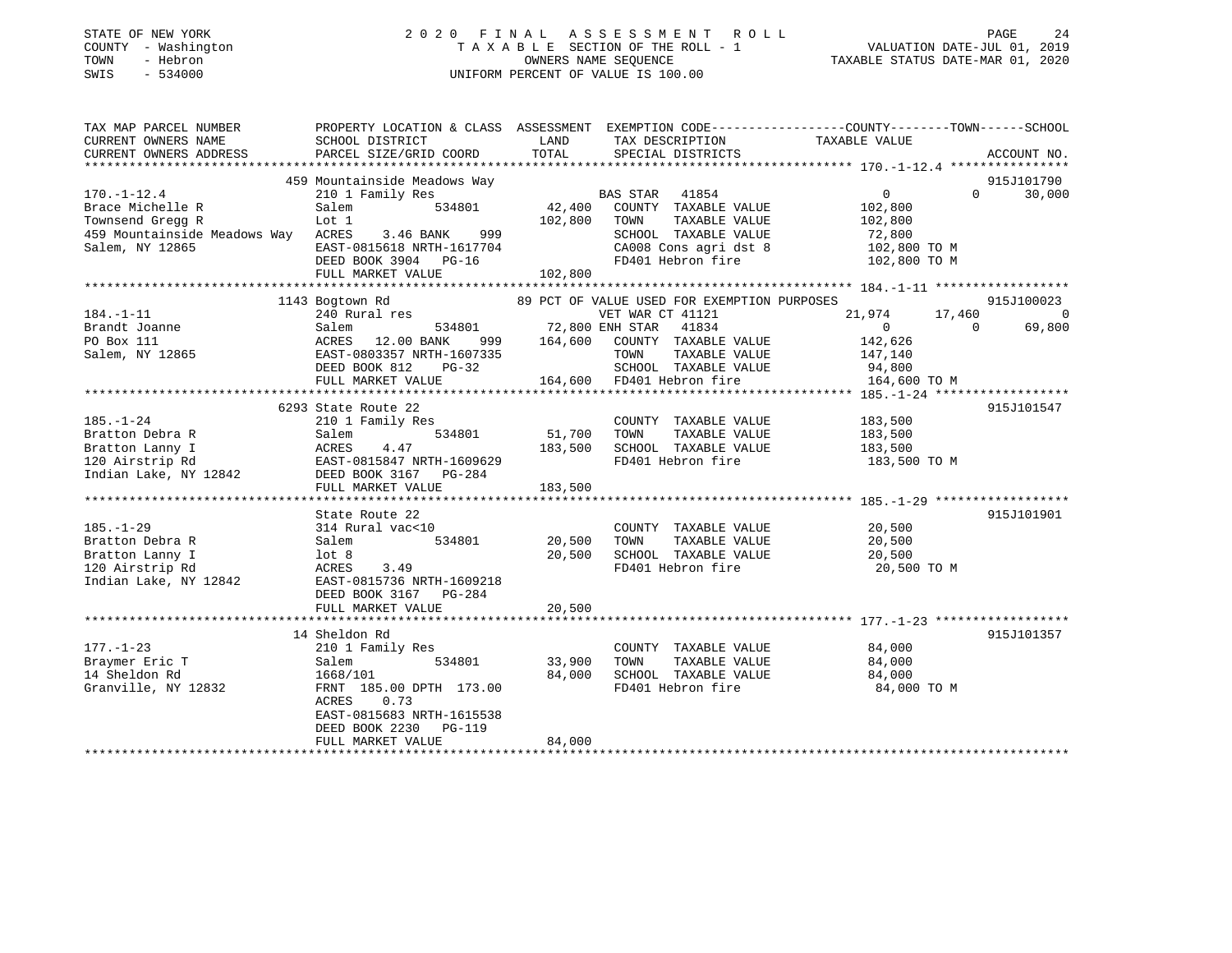### STATE OF NEW YORK 2 0 2 0 F I N A L A S S E S S M E N T R O L L PAGE 25 COUNTY - Washington T A X A B L E SECTION OF THE ROLL - 1 VALUATION DATE-JUL 01, 2019 TOWN - Hebron OWNERS NAME SEQUENCE TAXABLE STATUS DATE-MAR 01, 2020 SWIS - 534000 UNIFORM PERCENT OF VALUE IS 100.00

| TAX MAP PARCEL NUMBER<br>CURRENT OWNERS NAME<br>CURRENT OWNERS ADDRESS | SCHOOL DISTRICT<br>PARCEL SIZE/GRID COORD    | LAND<br>TOTAL | TAX DESCRIPTION TAXABLE VALUE<br>SPECIAL DISTRICTS | PROPERTY LOCATION & CLASS ASSESSMENT EXEMPTION CODE----------------COUNTY-------TOWN------SCHOOL<br>ACCOUNT NO. |
|------------------------------------------------------------------------|----------------------------------------------|---------------|----------------------------------------------------|-----------------------------------------------------------------------------------------------------------------|
|                                                                        |                                              |               |                                                    |                                                                                                                 |
|                                                                        | 37 Hebron Hills Rd                           |               |                                                    | 915J100138                                                                                                      |
| $183. - 1 - 41$                                                        | 210 1 Family Res                             |               | COUNTY TAXABLE VALUE                               | 184,900                                                                                                         |
| Braymer Zachary D                                                      | 534801<br>Salem                              | 54,800        | TAXABLE VALUE<br>TOWN                              | 184,900                                                                                                         |
| 37 Hebron Hills Rd                                                     | ACRES<br>4.50 BANK                           | 999 184,900   | SCHOOL TAXABLE VALUE                               | 184,900                                                                                                         |
| Salem, NY 12865                                                        | EAST-0788077 NRTH-1602700                    |               | FD401 Hebron fire                                  | 184,900 TO M                                                                                                    |
|                                                                        | DEED BOOK 2895 PG-170                        |               |                                                    |                                                                                                                 |
|                                                                        | FULL MARKET VALUE                            | 184,900       |                                                    |                                                                                                                 |
|                                                                        |                                              |               |                                                    |                                                                                                                 |
|                                                                        | 9 Sawmill Rd                                 |               |                                                    | 915J100102                                                                                                      |
| $153. - 1 - 9.1$                                                       | 210 1 Family Res                             |               | COUNTY TAXABLE VALUE                               | 98,400                                                                                                          |
| Brayton Thomas                                                         | Granville                                    |               | TOWN<br>TAXABLE VALUE                              | 98,400                                                                                                          |
| 2349 Clark Rd                                                          | Byrd Sub/ Dr29\#77 98,400                    |               | SCHOOL TAXABLE VALUE                               | 98,400                                                                                                          |
| Canastota, NY 13032                                                    | 2839/331                                     |               | FD401 Hebron fire                                  | 98,400 TO M                                                                                                     |
|                                                                        | 5.11<br>ACRES                                |               |                                                    |                                                                                                                 |
|                                                                        | EAST-0819699 NRTH-1637622                    |               |                                                    |                                                                                                                 |
|                                                                        | DEED BOOK 3239 PG-290                        |               |                                                    |                                                                                                                 |
|                                                                        | FULL MARKET VALUE                            | 98,400        |                                                    |                                                                                                                 |
|                                                                        |                                              |               |                                                    | 915J100226                                                                                                      |
| $153. - 1 - 5$                                                         | 7586 State Route 22<br>242 Rurl res&rec      |               | COUNTY TAXABLE VALUE                               | 105,200                                                                                                         |
| Breeyear Daniel E                                                      | Granville<br>533201                          | 86,900        | TOWN<br>TAXABLE VALUE                              | 105,200                                                                                                         |
| Breeyear Renee D                                                       |                                              | 105,200       | SCHOOL TAXABLE VALUE                               | 105,200                                                                                                         |
| 19 Prospect St                                                         | ag commit 705/350<br>ACRES 58.40 BANK<br>999 |               | FD401 Hebron fire                                  | 105,200 TO M                                                                                                    |
| Fort Edward, NY 12828                                                  | EAST-0820192 NRTH-1639521                    |               |                                                    |                                                                                                                 |
|                                                                        | DEED BOOK 3994 PG-30                         |               |                                                    |                                                                                                                 |
|                                                                        | FULL MARKET VALUE                            | 105,200       |                                                    |                                                                                                                 |
|                                                                        |                                              |               |                                                    |                                                                                                                 |
|                                                                        | 151 East Green Pond Way                      |               |                                                    | 915J100073                                                                                                      |
| $143. - 1 - 11$                                                        | 260 Seasonal res - WTRFNT                    |               | COUNTY TAXABLE VALUE                               | 99,500                                                                                                          |
| Brennen Joseph                                                         | Granville<br>533201                          | 74,500        | TAXABLE VALUE<br>TOWN                              | 99,500                                                                                                          |
| Brennen Margery LE                                                     | 1.20<br>ACRES                                | 99,500        | SCHOOL TAXABLE VALUE                               | 99,500                                                                                                          |
| 1 Brenda Dr                                                            | EAST-0816390 NRTH-1643921                    |               | FD401 Hebron fire                                  | 99,500 TO M                                                                                                     |
| Hudson Falls, NY 12839                                                 | DEED BOOK 591<br>PG-273                      |               |                                                    |                                                                                                                 |
|                                                                        | FULL MARKET VALUE                            | 99,500        |                                                    |                                                                                                                 |
|                                                                        |                                              |               |                                                    |                                                                                                                 |
|                                                                        | State Route 22                               |               |                                                    | 915J101104                                                                                                      |
| $177. - 1 - 26.4$                                                      | 312 Vac w/imprv                              |               | COUNTY TAXABLE VALUE                               | 41,400                                                                                                          |
| Brenner Jon M                                                          | Salem<br>534801                              | 38,800        | TAXABLE VALUE<br>TOWN                              | 41,400                                                                                                          |
| Brenner Annette M                                                      | ACRES 13.65                                  | 41,400        | SCHOOL TAXABLE VALUE                               | 41,400                                                                                                          |
| 1600 Sherman Ave                                                       | EAST-0815076 NRTH-1613481                    |               | FD401 Hebron fire                                  | 41,400 TO M                                                                                                     |
| Hamden, CT 06514                                                       | DEED BOOK 1803 PG-331                        |               |                                                    |                                                                                                                 |
|                                                                        | FULL MARKET VALUE                            | 41,400        |                                                    |                                                                                                                 |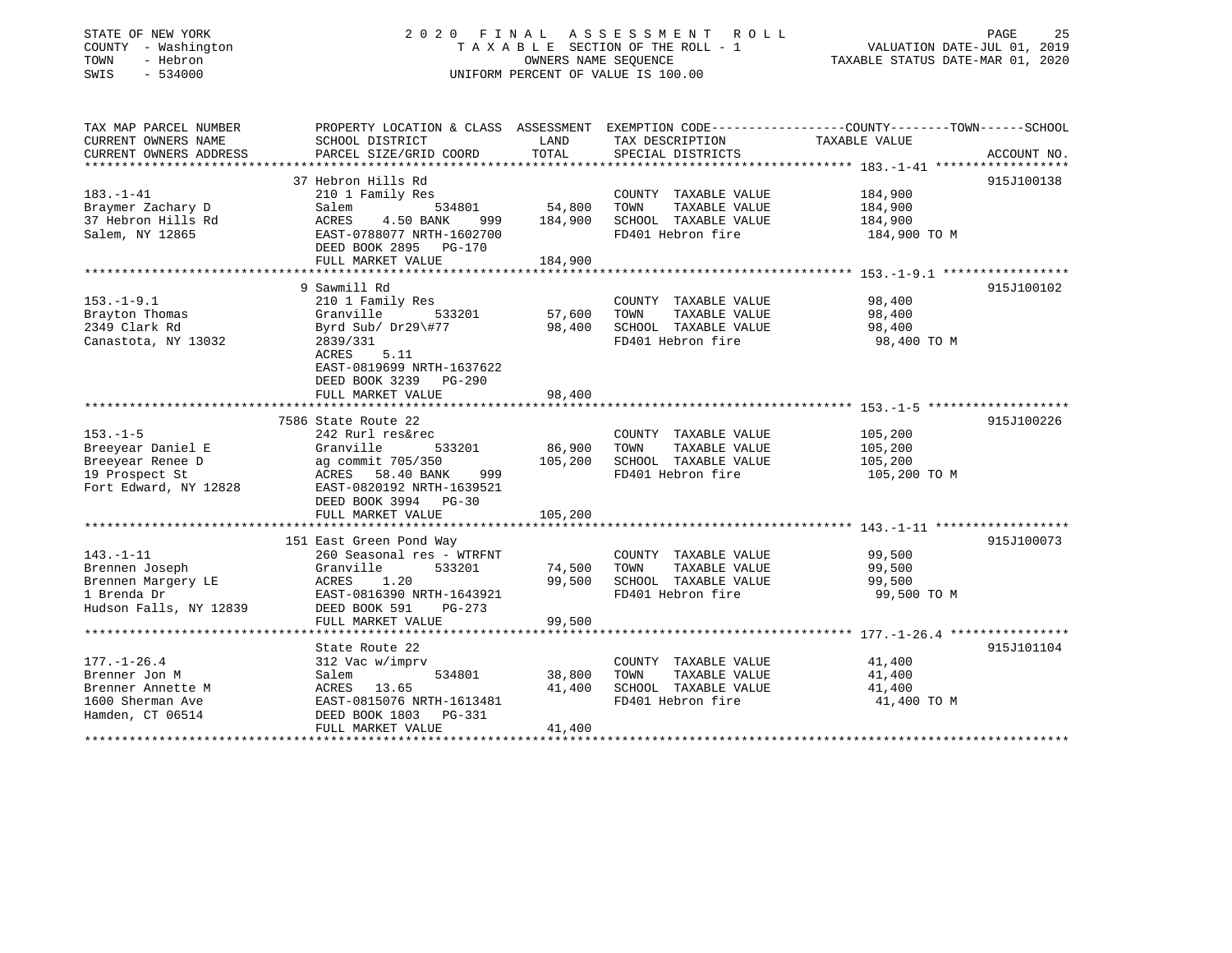STATE OF NEW YORK 2 0 2 0 F I N A L A S S E S S M E N T R O L L PAGE 26 COUNTY - Washington T A X A B L E SECTION OF THE ROLL - 1 VALUATION DATE-JUL 01, 2019 TOWN - Hebron OWNERS NAME SEQUENCE TAXABLE STATUS DATE-MAR 01, 2020 SWIS - 534000 UNIFORM PERCENT OF VALUE IS 100.00 TAX MAP PARCEL NUMBER PROPERTY LOCATION & CLASS ASSESSMENT EXEMPTION CODE------------------COUNTY--------TOWN------SCHOOL

| TAX MAP PARCEL NUMBER                                                           | PROPERTY LOCATION & CLASS ASSESSMENT EXEMPTION CODE------------------COUNTY-------TOWN------SCHOOL                                                                                                                                                                     |                               |                                                                                                                                                                                                                                  |                                  |             |
|---------------------------------------------------------------------------------|------------------------------------------------------------------------------------------------------------------------------------------------------------------------------------------------------------------------------------------------------------------------|-------------------------------|----------------------------------------------------------------------------------------------------------------------------------------------------------------------------------------------------------------------------------|----------------------------------|-------------|
|                                                                                 |                                                                                                                                                                                                                                                                        |                               |                                                                                                                                                                                                                                  |                                  |             |
|                                                                                 |                                                                                                                                                                                                                                                                        |                               |                                                                                                                                                                                                                                  |                                  | ACCOUNT NO. |
|                                                                                 | CURRENT OWNERS ADDRESS PARCEL SIZE/GRID COORD TOTAL SPECIAL DISTRICTS TAXABLE VALUE TAXABLE VALUE PARCEL SIZE/GRID COORD TOTAL SPECIAL DISTRICTS                                                                                                                       |                               |                                                                                                                                                                                                                                  |                                  |             |
|                                                                                 | 1230 Smith Rd                                                                                                                                                                                                                                                          |                               |                                                                                                                                                                                                                                  |                                  | 915J100645  |
| $152. - 2 - 27$                                                                 | 240 Rural res                                                                                                                                                                                                                                                          |                               | COUNTY TAXABLE VALUE 133,500                                                                                                                                                                                                     |                                  |             |
|                                                                                 |                                                                                                                                                                                                                                                                        |                               |                                                                                                                                                                                                                                  |                                  |             |
|                                                                                 | $533201$ $85,300$<br>11 $122,500$                                                                                                                                                                                                                                      |                               | 85,300 TOWN TAXABLE VALUE 133,500<br>133,500 SCHOOL TAXABLE VALUE 133,500                                                                                                                                                        |                                  |             |
| 152.-2-2/<br>Bresson Cindy (1997) Granville<br>1230 Smith Rd (1998) ACRES 24.11 |                                                                                                                                                                                                                                                                        |                               | FD401 Hebron fire 313,500 TO M                                                                                                                                                                                                   |                                  |             |
|                                                                                 | Granville, NY 12832 EAST-0816516 NRTH-1639878<br>DEED BOOK 3630 PG-193                                                                                                                                                                                                 |                               |                                                                                                                                                                                                                                  |                                  |             |
| MAY BE SUBJECT TO PAYMENT                                                       |                                                                                                                                                                                                                                                                        |                               |                                                                                                                                                                                                                                  |                                  |             |
|                                                                                 | FULL MARKET VALUE                                                                                                                                                                                                                                                      | 133,500                       |                                                                                                                                                                                                                                  |                                  |             |
| UNDER AGDIST LAW TIL 2022                                                       |                                                                                                                                                                                                                                                                        |                               |                                                                                                                                                                                                                                  |                                  |             |
|                                                                                 |                                                                                                                                                                                                                                                                        |                               |                                                                                                                                                                                                                                  |                                  |             |
|                                                                                 | 1117 Chamberlin Mills Rd                                                                                                                                                                                                                                               |                               |                                                                                                                                                                                                                                  |                                  | 915J101829  |
| $177. - 1 - 28.1$                                                               | 241 Rural res&ag                                                                                                                                                                                                                                                       |                               | EXAMPLE THE STRIP OF THE STRIP OF THE STRIP OF THE STRIP OF THE STRIP OF THE STRIP OF THE STRIP OF THE STRIP O<br>The STRIP OF THE STRIP OF THE STRIP OF THE STRIP OF THE STRIP OF THE STRIP OF THE STRIP OF THE STRIP OF THE ST | 26,810<br>26,810                 | 26,810      |
| Brillon Irrevocable Trust Jose Salem                                            |                                                                                                                                                                                                                                                                        |                               |                                                                                                                                                                                                                                  | $\overline{0}$<br>$\overline{0}$ | 30,000      |
|                                                                                 |                                                                                                                                                                                                                                                                        |                               |                                                                                                                                                                                                                                  |                                  |             |
|                                                                                 |                                                                                                                                                                                                                                                                        |                               |                                                                                                                                                                                                                                  |                                  |             |
|                                                                                 |                                                                                                                                                                                                                                                                        |                               |                                                                                                                                                                                                                                  |                                  |             |
|                                                                                 |                                                                                                                                                                                                                                                                        |                               |                                                                                                                                                                                                                                  |                                  |             |
|                                                                                 |                                                                                                                                                                                                                                                                        |                               |                                                                                                                                                                                                                                  |                                  |             |
|                                                                                 | EXECUTION JORNAL PRINCIPLE MATRIE VALUE<br>1117 Chamberlin Mills Rd<br>Salem, NY 12865 acres 6.78 SCHOOL TAXABLE VALUE<br>MAY BE SUBJECT TO PAYMENT DEED BOOK 3974 PG-38 273,200 FD401 Hebron fire<br>117 Chamberlin Mills Rd<br>Salem,                                |                               |                                                                                                                                                                                                                                  |                                  |             |
|                                                                                 |                                                                                                                                                                                                                                                                        |                               |                                                                                                                                                                                                                                  |                                  |             |
|                                                                                 | Chamberlin Mills Rd                                                                                                                                                                                                                                                    |                               |                                                                                                                                                                                                                                  |                                  |             |
|                                                                                 | 322 Rural vac>10                                                                                                                                                                                                                                                       |                               | COUNTY TAXABLE VALUE                                                                                                                                                                                                             | 72,600                           |             |
|                                                                                 | Salem                                                                                                                                                                                                                                                                  | 0 COUNT<br>534801 72,600 TOWN |                                                                                                                                                                                                                                  |                                  |             |
| <br>Brillon Joseph E<br>Brillon Sally<br>1117 Chamboriis                        |                                                                                                                                                                                                                                                                        |                               | 72,600 TOWN TAXABLE VALUE 72,600<br>72,600 SCHOOL TAXABLE VALUE 72,600<br>CA008 CA008 agri dst 8 72,600 TO M                                                                                                                     |                                  |             |
|                                                                                 | Brillon Sally 127/265<br>1117 Chamberlin Mills Rd FRNT 225.00 DPTH<br>Salem, NY 12865 ACRES 33.10                                                                                                                                                                      |                               |                                                                                                                                                                                                                                  |                                  |             |
|                                                                                 |                                                                                                                                                                                                                                                                        |                               |                                                                                                                                                                                                                                  |                                  |             |
|                                                                                 |                                                                                                                                                                                                                                                                        |                               | FD401 Hebron fire                                                                                                                                                                                                                | 72,600 TO M                      |             |
|                                                                                 | EAST-0812620 NRTH-1614612                                                                                                                                                                                                                                              |                               |                                                                                                                                                                                                                                  |                                  |             |
|                                                                                 | DEED BOOK 727 PG-259                                                                                                                                                                                                                                                   |                               |                                                                                                                                                                                                                                  |                                  |             |
|                                                                                 | FULL MARKET VALUE                                                                                                                                                                                                                                                      | 72,600                        |                                                                                                                                                                                                                                  |                                  |             |
|                                                                                 |                                                                                                                                                                                                                                                                        |                               |                                                                                                                                                                                                                                  |                                  |             |
|                                                                                 | 117 Tiplady Rd                                                                                                                                                                                                                                                         |                               |                                                                                                                                                                                                                                  |                                  | 915J100609  |
| $177. - 1 - 29$                                                                 | 242 Rurl res&rec                                                                                                                                                                                                                                                       |                               | COUNTY TAXABLE VALUE                                                                                                                                                                                                             | 232,200                          |             |
| Brock David B                                                                   |                                                                                                                                                                                                                                                                        |                               |                                                                                                                                                                                                                                  |                                  |             |
| Brock Debra A                                                                   |                                                                                                                                                                                                                                                                        |                               |                                                                                                                                                                                                                                  |                                  |             |
| 9654 Camp Rd                                                                    | Salem 534801 176,800 TOWN TAXABLE VALUE 232,200<br>Converted Barn Residence 232,200 SCHOOL TAXABLE VALUE 232,200<br>ACRES 63.00 FD401 Hebron fire 232,200 TO M<br>Salem 534801<br>Converted Barn Residence<br>ACRES 63.00<br>DH 43050 EAST-0810210 NRTH-1611218        |                               |                                                                                                                                                                                                                                  |                                  |             |
| Mount Vernon, OH 43050                                                          |                                                                                                                                                                                                                                                                        |                               |                                                                                                                                                                                                                                  |                                  |             |
|                                                                                 | DEED BOOK 3941 PG-322                                                                                                                                                                                                                                                  |                               |                                                                                                                                                                                                                                  |                                  |             |
|                                                                                 | FULL MARKET VALUE                                                                                                                                                                                                                                                      | 232,200                       |                                                                                                                                                                                                                                  |                                  |             |
|                                                                                 |                                                                                                                                                                                                                                                                        |                               |                                                                                                                                                                                                                                  |                                  |             |
|                                                                                 |                                                                                                                                                                                                                                                                        |                               |                                                                                                                                                                                                                                  |                                  |             |
|                                                                                 | Chamberlin Mills Rd                                                                                                                                                                                                                                                    |                               |                                                                                                                                                                                                                                  |                                  |             |
| $184. - 1 - 19.10$                                                              | $\begin{tabular}{lllllll} 312\text{ Vac } \text{w}/\text{imprv} & \multicolumn{2}{c }{\text{COUNTY}}\\ \text{Salem} & \multicolumn{2}{c }{\text{534801}} & \multicolumn{2}{c }{\text{41,000}} & \multicolumn{2}{c }{\text{COUNTY}}\\ \end{tabular}$<br>312 Vac w/imprv |                               | COUNTY TAXABLE VALUE 43,000<br>TOWN TAXABLE VALUE 43,000                                                                                                                                                                         |                                  |             |
| Bronzino Brian M Jr                                                             | 100 10<br>ACRES 7.09 1000 3CHOOL TAXABLE VALUE 43,000<br>EAST-0796734 NRTH-1603095 FD401 Hebron fire 43,000 TO M<br>DEED BOOK 4015 PG-325<br>FD401 Hebron fire 43,000 TO M<br>FD401 Hebron fire 43,000 TO M<br>FD401 Hebron fire 43,000 TO                             |                               |                                                                                                                                                                                                                                  |                                  |             |
| 9 Bacon St                                                                      |                                                                                                                                                                                                                                                                        |                               |                                                                                                                                                                                                                                  |                                  |             |
| Glens Falls, NY 12801                                                           |                                                                                                                                                                                                                                                                        |                               |                                                                                                                                                                                                                                  |                                  |             |
|                                                                                 | EAST-0796734 NRTH-1603095<br>MAY BE SUBJECT TO PAYMENT DEED BOOK 4015 PG-325                                                                                                                                                                                           |                               |                                                                                                                                                                                                                                  |                                  |             |
|                                                                                 |                                                                                                                                                                                                                                                                        |                               |                                                                                                                                                                                                                                  |                                  |             |
| UNDER AGDIST LAW TIL 2023                                                       | FULL MARKET VALUE                                                                                                                                                                                                                                                      | 43,000                        |                                                                                                                                                                                                                                  |                                  |             |
|                                                                                 |                                                                                                                                                                                                                                                                        |                               |                                                                                                                                                                                                                                  |                                  |             |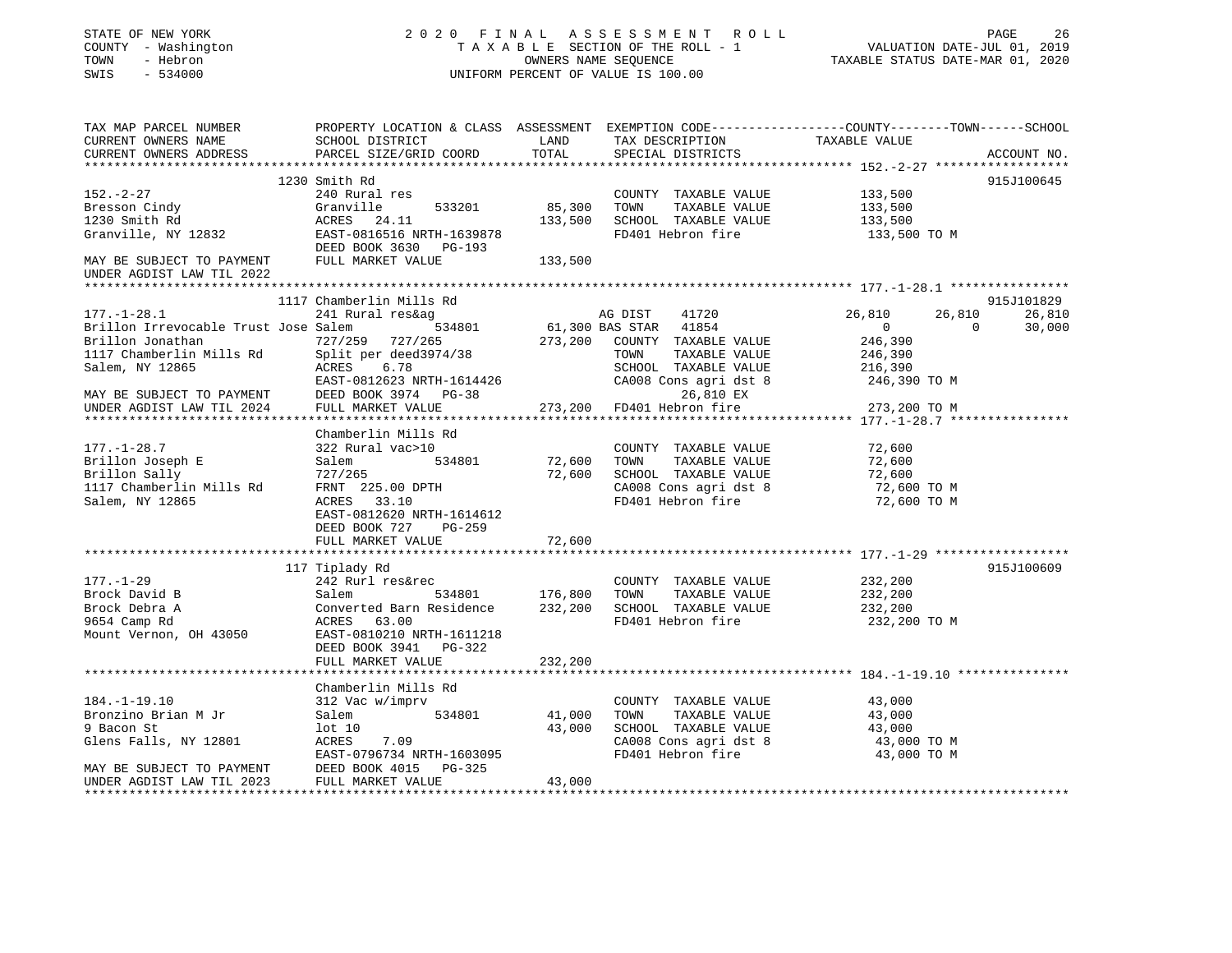### STATE OF NEW YORK 2 0 2 0 F I N A L A S S E S S M E N T R O L L PAGE 27 COUNTY - Washington T A X A B L E SECTION OF THE ROLL - 1 VALUATION DATE-JUL 01, 2019 TOWN - Hebron OWNERS NAME SEQUENCE TAXABLE STATUS DATE-MAR 01, 2020 SWIS - 534000 UNIFORM PERCENT OF VALUE IS 100.00UNIFORM PERCENT OF VALUE IS 100.00

| TAX MAP PARCEL NUMBER                 | PROPERTY LOCATION & CLASS ASSESSMENT EXEMPTION CODE---------------COUNTY-------TOWN------SCHOOL |         |                       |                |                      |
|---------------------------------------|-------------------------------------------------------------------------------------------------|---------|-----------------------|----------------|----------------------|
| CURRENT OWNERS NAME                   | SCHOOL DISTRICT                                                                                 | LAND    | TAX DESCRIPTION       | TAXABLE VALUE  |                      |
| CURRENT OWNERS ADDRESS                | PARCEL SIZE/GRID COORD                                                                          | TOTAL   | SPECIAL DISTRICTS     |                | ACCOUNT NO.          |
|                                       |                                                                                                 |         |                       |                |                      |
|                                       | 40 Barkley Ln                                                                                   |         |                       |                | 915J101169           |
| $183.2 - 1 - 33$                      | 242 Rurl res&rec - WTRFNT                                                                       |         | COUNTY TAXABLE VALUE  | 674,000        |                      |
| Brooks Randolph                       | Salem<br>534801                                                                                 | 143,800 | TAXABLE VALUE<br>TOWN | 674,000        |                      |
| Brooks Bonnie N                       | ACRES 13.35                                                                                     | 674,000 | SCHOOL TAXABLE VALUE  | 674,000        |                      |
| 40 Barkley Ln                         | EAST-0786028 NRTH-1606290                                                                       |         | FD401 Hebron fire     | 674,000 TO M   |                      |
| Salem, NY 12865 DEED BOOK 1975 PG-319 |                                                                                                 |         |                       |                |                      |
|                                       | FULL MARKET VALUE                                                                               | 674,000 |                       |                |                      |
|                                       |                                                                                                 |         |                       |                |                      |
|                                       | 325 Darfler Rd                                                                                  |         |                       |                | 915J101209           |
| $159. - 1 - 4.2$                      | 270 Mfg housing                                                                                 |         | AGED-CO<br>41802      | 14,960         | $\Omega$<br>$\Omega$ |
| Brosseau George                       | 533801<br>Hartford                                                                              |         | 35,000 ENH STAR 41834 | $\overline{0}$ | $\Omega$<br>69,800   |
| Brosseau Muriel                       | Easement 2688/227                                                                               | 74,800  | COUNTY TAXABLE VALUE  | 59,840         |                      |
| 325 Darfler Rd                        | ACRES<br>1.00                                                                                   |         | TOWN<br>TAXABLE VALUE | 74,800         |                      |
| Granville, NY 12832                   | EAST-0797041 NRTH-1632481                                                                       |         | SCHOOL TAXABLE VALUE  | 5,000          |                      |
|                                       | PG-284<br>DEED BOOK 840                                                                         |         | FD401 Hebron fire     | 74,800 TO M    |                      |
|                                       | FULL MARKET VALUE                                                                               | 74,800  |                       |                |                      |
|                                       |                                                                                                 |         |                       |                |                      |
|                                       | 78 Pine Hill Rd                                                                                 |         |                       |                | 915J100661           |
| $160. - 1 - 6$                        | 280 Res Multiple                                                                                |         | COUNTY TAXABLE VALUE  | 322,200        |                      |
| Brown Jeffrey D                       | 534801<br>Salem                                                                                 | 171,300 | TOWN<br>TAXABLE VALUE | 322,200        |                      |
| Brown Sandra L                        | 488/342 552/271                                                                                 | 322,200 | SCHOOL TAXABLE VALUE  | 322,200        |                      |
| 80 Pine Hill Rd                       | ACRES 121.60                                                                                    |         | FD401 Hebron fire     | 322,200 TO M   |                      |
| Granville, NY 12832                   | EAST-0808271 NRTH-1626069                                                                       |         |                       |                |                      |
|                                       | DEED BOOK 20200 PG-1794                                                                         |         |                       |                |                      |
| PRIOR OWNER ON 3/01/2020              | FULL MARKET VALUE                                                                               | 322,200 |                       |                |                      |
| Stertsios Vasili                      |                                                                                                 |         |                       |                |                      |
|                                       |                                                                                                 |         |                       |                |                      |
|                                       | Patterson Hill Rd                                                                               |         |                       |                | 915J101505           |
| $183. - 1 - 32.3$                     | 314 Rural vac<10                                                                                |         | COUNTY TAXABLE VALUE  | 25,900         |                      |
| Brown Mary Beth                       | 534801<br>Salem                                                                                 | 25,900  | TOWN<br>TAXABLE VALUE | 25,900         |                      |
| 401 Elm St                            | ACRES<br>2.96                                                                                   | 25,900  | SCHOOL TAXABLE VALUE  | 25,900         |                      |
| Leadville, CO 80461                   | EAST-0788427 NRTH-1601525                                                                       |         | FD401 Hebron fire     | 25,900 TO M    |                      |
|                                       | DEED BOOK 725<br>PG-150                                                                         |         |                       |                |                      |
|                                       | FULL MARKET VALUE                                                                               | 25,900  |                       |                |                      |
|                                       |                                                                                                 |         |                       |                |                      |
|                                       | 1140 Patterson Hill Rd                                                                          |         |                       |                | 915J101545           |
| $183. - 1 - 32.6$                     | 210 1 Family Res                                                                                |         | BAS STAR 41854        | $\overline{0}$ | $\Omega$<br>30,000   |
| Brown Marybeth                        | Salem<br>534801                                                                                 | 46,700  | COUNTY TAXABLE VALUE  | 114,700        |                      |
| 401 Elm St                            | 2.88<br>ACRES                                                                                   | 114,700 | TOWN<br>TAXABLE VALUE | 114,700        |                      |
| Leadville, CO 80461                   | EAST-0788401 NRTH-1601704                                                                       |         | SCHOOL TAXABLE VALUE  | 84,700         |                      |
|                                       | DEED BOOK 716<br>$PG-67$                                                                        |         | FD401 Hebron fire     | 114,700 TO M   |                      |
|                                       | FULL MARKET VALUE                                                                               | 114,700 |                       |                |                      |
|                                       |                                                                                                 |         |                       |                |                      |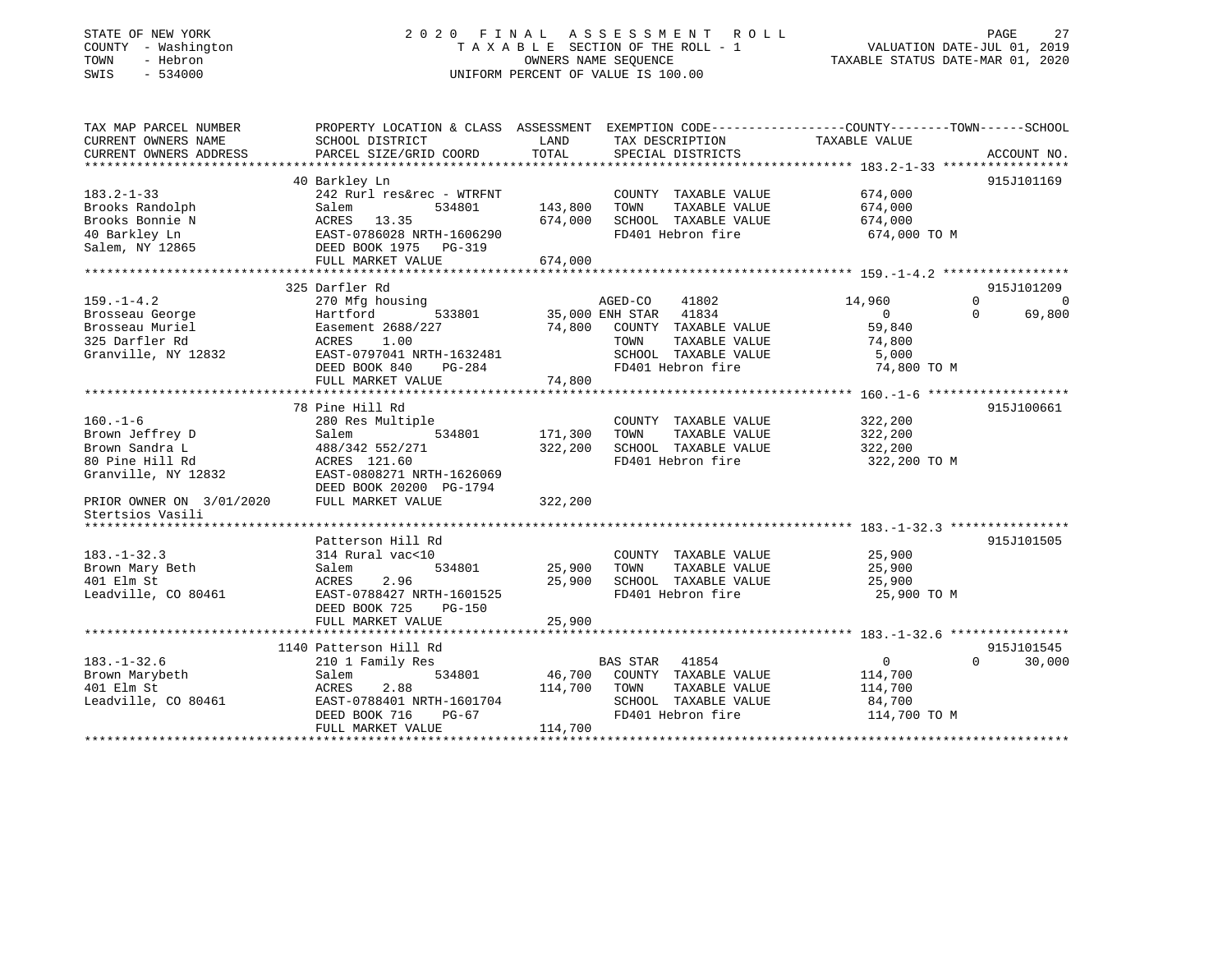| STATE OF NEW YORK<br>COUNTY - Washington<br>TOWN<br>- Hebron<br>SWIS<br>$-534000$ | 2020 FINAL ASSESSMENT ROLL<br>TAXABLE SECTION OF THE ROLL - 1<br>OWNERS NAME SEQUENCE<br>UNIFORM PERCENT OF VALUE IS 100.00 |                                       |                                      |                                                               | PAGE<br>28<br>VALUATION DATE-JUL 01, 2019<br>TAXABLE STATUS DATE-MAR 01, 2020 |  |  |
|-----------------------------------------------------------------------------------|-----------------------------------------------------------------------------------------------------------------------------|---------------------------------------|--------------------------------------|---------------------------------------------------------------|-------------------------------------------------------------------------------|--|--|
| TAX MAP PARCEL NUMBER                                                             | PROPERTY LOCATION & CLASS ASSESSMENT EXEMPTION CODE----------------COUNTY-------TOWN------SCHOOL                            |                                       |                                      |                                                               |                                                                               |  |  |
| CURRENT OWNERS NAME<br>CURRENT OWNERS ADDRESS                                     | SCHOOL DISTRICT<br>PARCEL SIZE/GRID COORD                                                                                   | LAND<br>TOTAL                         | TAX DESCRIPTION<br>SPECIAL DISTRICTS | TAXABLE VALUE                                                 | ACCOUNT NO.                                                                   |  |  |
|                                                                                   |                                                                                                                             |                                       |                                      | ********************* 175.-1-12.1 ****************            |                                                                               |  |  |
|                                                                                   | 83 Thunder Way                                                                                                              |                                       |                                      |                                                               | 915J100593                                                                    |  |  |
| $175. - 1 - 12.1$                                                                 | 271 Mfg housings                                                                                                            |                                       | COUNTY TAXABLE VALUE                 | 35,400                                                        |                                                                               |  |  |
| Brown Rose                                                                        | 534801<br>Salem                                                                                                             | 19,500                                | TOWN<br>TAXABLE VALUE                | 35,400                                                        |                                                                               |  |  |
| 68 Thunder Way                                                                    | 769/328                                                                                                                     | 35,400                                | SCHOOL TAXABLE VALUE                 | 35,400                                                        |                                                                               |  |  |
| Salem, NY 12865                                                                   | ACRES<br>4.85<br>EAST-0790196 NRTH-1610392<br>DEED BOOK 936<br>PG-194<br>FULL MARKET VALUE                                  | 35,400                                | FD401 Hebron fire                    | 35,400 TO M                                                   |                                                                               |  |  |
|                                                                                   |                                                                                                                             |                                       |                                      |                                                               |                                                                               |  |  |
|                                                                                   | 1091 County Route 31                                                                                                        |                                       |                                      |                                                               | 915J100080                                                                    |  |  |
| $159. - 1 - 16$                                                                   | 240 Rural res                                                                                                               |                                       | COUNTY TAXABLE VALUE                 | 167,200                                                       |                                                                               |  |  |
| Brown Sharon L                                                                    | Granville<br>533201                                                                                                         | 130,800                               | TOWN<br>TAXABLE VALUE                | 167,200                                                       |                                                                               |  |  |
| Syperski Wendy                                                                    | ACRES 40.00                                                                                                                 | 167,200                               | SCHOOL TAXABLE VALUE                 | 167,200                                                       |                                                                               |  |  |
| 37 Frye Rd                                                                        | EAST-0802353 NRTH-1628691                                                                                                   |                                       | CA008 Cons agri dst 8                | 167,200 TO M                                                  |                                                                               |  |  |
| Bolton, MA 01740                                                                  | DEED BOOK 3865 PG-37                                                                                                        |                                       | FD401 Hebron fire                    | 167,200 TO M                                                  |                                                                               |  |  |
|                                                                                   | FULL MARKET VALUE<br>*********************                                                                                  | 167,200                               |                                      | ******************************** 167.-1-33.7 **************** |                                                                               |  |  |
|                                                                                   | 4011 County Route 30                                                                                                        |                                       |                                      |                                                               | 915J101593                                                                    |  |  |
| $167. - 1 - 33.7$                                                                 | 210 1 Family Res                                                                                                            |                                       | COUNTY TAXABLE VALUE                 | 112,900                                                       |                                                                               |  |  |
| Brown Ton                                                                         | Salem<br>534801                                                                                                             | 33,400                                | TOWN<br>TAXABLE VALUE                | 112,900                                                       |                                                                               |  |  |
| Brown Miquel                                                                      | Lot C                                                                                                                       | 112,900                               | SCHOOL TAXABLE VALUE                 | 112,900                                                       |                                                                               |  |  |
| 6254 97th Pl                                                                      | 2.07<br>ACRES                                                                                                               |                                       | FD401 Hebron fire                    | 112,900 TO M                                                  |                                                                               |  |  |
| Rego Park, NY 11374                                                               | EAST-0787970 NRTH-1622181<br>DEED BOOK 2844 PG-1                                                                            |                                       |                                      |                                                               |                                                                               |  |  |
|                                                                                   | FULL MARKET VALUE                                                                                                           | 112,900                               |                                      |                                                               |                                                                               |  |  |
|                                                                                   |                                                                                                                             |                                       |                                      |                                                               |                                                                               |  |  |
|                                                                                   | Warnick Rd                                                                                                                  |                                       |                                      |                                                               | 915J101675                                                                    |  |  |
| $167. - 1 - 33.8$                                                                 | 312 Vac w/imprv                                                                                                             |                                       | COUNTY TAXABLE VALUE                 | 18,300                                                        |                                                                               |  |  |
| Brown Ton                                                                         | Salem<br>534801                                                                                                             | 17,800                                | TOWN<br>TAXABLE VALUE                | 18,300                                                        |                                                                               |  |  |
| Brown Miguel                                                                      | contract 611/29                                                                                                             | 18,300                                | SCHOOL TAXABLE VALUE                 | 18,300                                                        |                                                                               |  |  |
| 6254 97th Pl<br>Rego Park, NY 11374                                               | Lot D<br>ACRES<br>2.54                                                                                                      |                                       | FD401 Hebron fire                    | 18,300 TO M                                                   |                                                                               |  |  |
|                                                                                   | EAST-0787665 NRTH-1622024<br>DEED BOOK 2844 PG-1                                                                            |                                       |                                      |                                                               |                                                                               |  |  |
|                                                                                   | FULL MARKET VALUE                                                                                                           | 18,300                                |                                      |                                                               |                                                                               |  |  |
|                                                                                   |                                                                                                                             |                                       |                                      |                                                               |                                                                               |  |  |
|                                                                                   | 210 Little Burch Hill Rd                                                                                                    |                                       |                                      |                                                               | 915J101004                                                                    |  |  |
| $151.-1-18.1$                                                                     | 312 Vac w/imprv                                                                                                             |                                       | 41834<br>ENH STAR                    | $\overline{0}$<br>$\Omega$                                    | 35,700                                                                        |  |  |
| Bruce Richard Craig                                                               | 533201<br>Granville                                                                                                         | 42,600                                | COUNTY TAXABLE VALUE                 | 47,600                                                        |                                                                               |  |  |
| 210 Little Burch Hill Rd                                                          | ACRES<br>7.80                                                                                                               | 47,600                                | TAXABLE VALUE<br>TOWN                | 47,600                                                        |                                                                               |  |  |
| Granville, NY 12832                                                               | EAST-0799939 NRTH-1634159                                                                                                   |                                       | SCHOOL TAXABLE VALUE                 | 11,900                                                        |                                                                               |  |  |
|                                                                                   | DEED BOOK 2176<br>PG-202<br>FULL MARKET VALUE                                                                               | 47,600                                | FD401 Hebron fire                    | 47,600 TO M                                                   |                                                                               |  |  |
| ************************                                                          |                                                                                                                             | + + + + + + + + + + + + + + + + + + + |                                      |                                                               |                                                                               |  |  |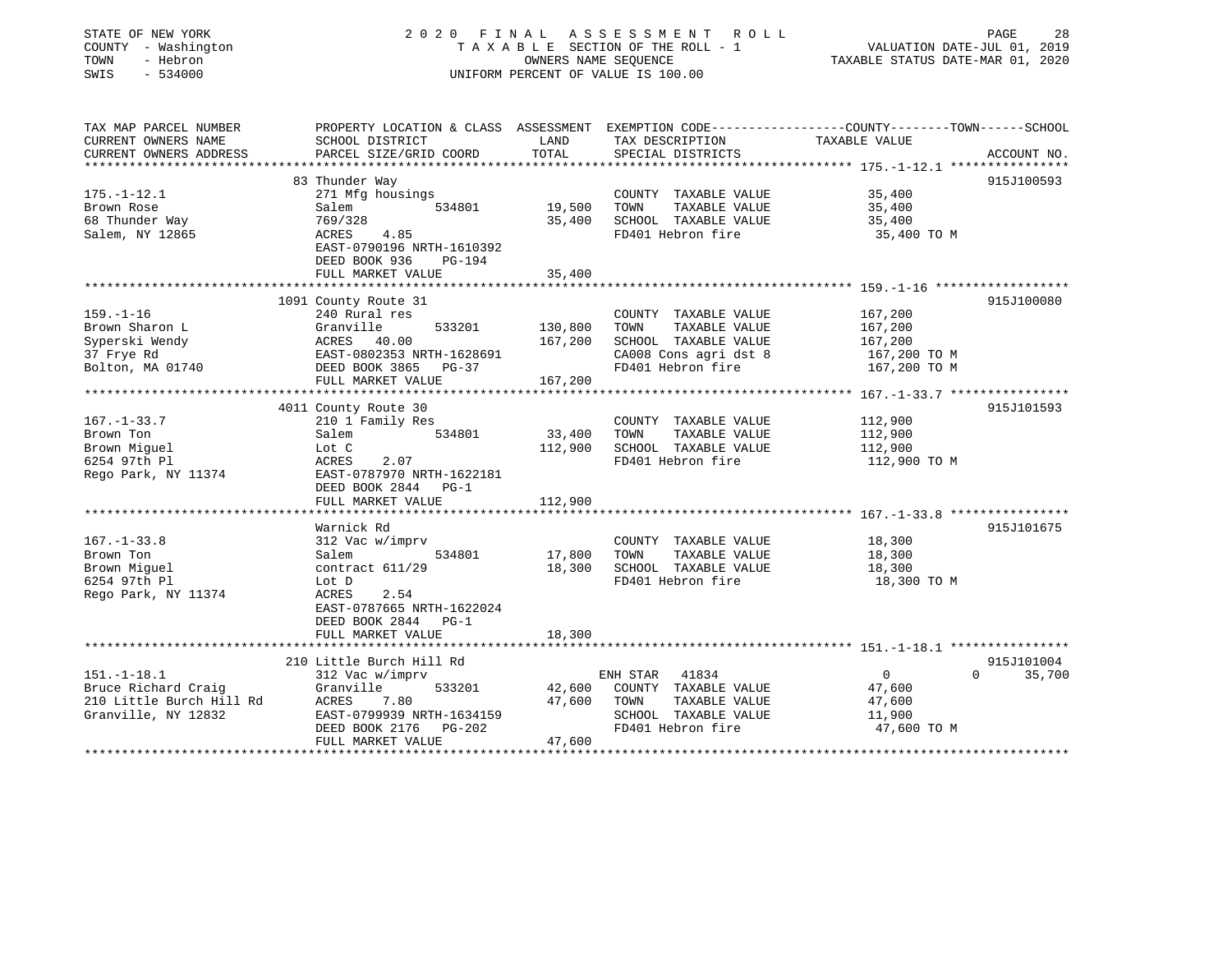### STATE OF NEW YORK 2 0 2 0 F I N A L A S S E S S M E N T R O L L PAGE 29 COUNTY - Washington T A X A B L E SECTION OF THE ROLL - 1 VALUATION DATE-JUL 01, 2019 TOWN - Hebron OWNERS NAME SEQUENCE TAXABLE STATUS DATE-MAR 01, 2020 SWIS - 534000 UNIFORM PERCENT OF VALUE IS 100.00

| TAX MAP PARCEL NUMBER     | PROPERTY LOCATION & CLASS ASSESSMENT EXEMPTION CODE----------------COUNTY-------TOWN------SCHOOL                                 |         |                                                 |               |        |             |
|---------------------------|----------------------------------------------------------------------------------------------------------------------------------|---------|-------------------------------------------------|---------------|--------|-------------|
| CURRENT OWNERS NAME       | SCHOOL DISTRICT                                                                                                                  | LAND    | TAX DESCRIPTION                                 | TAXABLE VALUE |        |             |
| CURRENT OWNERS ADDRESS    | PARCEL SIZE/GRID COORD                                                                                                           | TOTAL   | SPECIAL DISTRICTS                               |               |        | ACCOUNT NO. |
|                           |                                                                                                                                  |         |                                                 |               |        |             |
|                           | 3442 County Route 30                                                                                                             |         |                                                 |               |        | 915J100517  |
| $175. - 1 - 8$            | 210 1 Family Res                                                                                                                 |         | COUNTY TAXABLE VALUE                            | 165,000       |        |             |
| Bruning Kathryn           | 534801<br>Salem                                                                                                                  | 47,500  | TOWN<br>TAXABLE VALUE                           | 165,000       |        |             |
| 3442 County Route 30      | ACRES<br>3.10                                                                                                                    | 165,000 | SCHOOL TAXABLE VALUE                            | 165,000       |        |             |
| Salem, NY 12865           | EAST-0790972 NRTH-1609370<br>EAST-0790972 NRTH-1609370<br>DEED BOOK 20200 PG-1059                                                |         | CA008 Cons agri dst 8                           | 165,000 TO M  |        |             |
|                           |                                                                                                                                  |         | FD401 Hebron fire                               | 165,000 TO M  |        |             |
|                           | FULL MARKET VALUE                                                                                                                | 165,000 |                                                 |               |        |             |
|                           |                                                                                                                                  |         |                                                 |               |        |             |
|                           | 538 County Route 31                                                                                                              |         |                                                 |               |        | 915J100067  |
| $168. - 1 - 13$           | 241 Rural res&ag                                                                                                                 |         | AG DIST<br>41720                                | 77,892        | 77,892 | 77,892      |
| Brunn Michael             | Salem                                                                                                                            |         | 534801 150,800 COUNTY TAXABLE VALUE             | 197,108       |        |             |
| Brunn Katherine E Trustee | Family Irrevocable Trust                                                                                                         | 275,000 | TOWN<br>TAXABLE VALUE                           | 197,108       |        |             |
| 538 Co Rt 31              | ACRES 50.00                                                                                                                      |         | SCHOOL TAXABLE VALUE                            | 197,108       |        |             |
| Salem, NY 12831           | EAST-0796039 NRTH-1618850                                                                                                        |         | CA008 Cons agri dst 8                           | 197,108 TO M  |        |             |
|                           | DEED BOOK 3695 PG-158                                                                                                            |         | 77,892 EX                                       |               |        |             |
| MAY BE SUBJECT TO PAYMENT | FULL MARKET VALUE                                                                                                                |         | 1992 EX //<br>275,000 FD401 Hebron fire 275,000 | 275,000 TO M  |        |             |
| UNDER AGDIST LAW TIL 2024 |                                                                                                                                  |         |                                                 |               |        |             |
|                           |                                                                                                                                  |         |                                                 |               |        |             |
|                           | 19 Waites Way                                                                                                                    |         |                                                 |               |        | 915J100409  |
| $168. - 1 - 18.5$         | 210 1 Family Res                                                                                                                 |         | COUNTY TAXABLE VALUE                            | 85,400        |        |             |
|                           |                                                                                                                                  | 42,400  | TOWN<br>TAXABLE VALUE                           | 85,400        |        |             |
|                           |                                                                                                                                  | 85,400  | SCHOOL TAXABLE VALUE                            | 85,400        |        |             |
|                           | EAST-0796943 NRTH-1620019                                                                                                        |         | CA008 Cons agri dst 8                           | 85,400 TO M   |        |             |
|                           | Buckley Greg T<br>Buckley Patricia A<br>PO Box 1178 EAST-0796943 NRTH-1620019<br>West Brookfield, MA 01585 DEED BOOK 3356 PG-163 |         | FD401 Hebron fire                               | 85,400 TO M   |        |             |
|                           | FULL MARKET VALUE                                                                                                                | 85,400  |                                                 |               |        |             |
|                           |                                                                                                                                  |         |                                                 |               |        |             |
|                           | 758 Tiplady Rd                                                                                                                   |         |                                                 |               |        | 915J101253  |
| $178. - 1 - 8.3$          | 240 Rural res                                                                                                                    |         | FOR 480A 47460                                  | 80,000        | 80,000 | 80,000      |
| Budzinski Jeffrey M       | 534801<br>Salem                                                                                                                  | 151,400 | COUNTY TAXABLE VALUE                            | 184,000       |        |             |
| Koritz Sara H             | 3648/343                                                                                                                         | 264,000 | TOWN<br>TAXABLE VALUE                           | 184,000       |        |             |
| 133 St. James Pl          | 3923/112 Forest Tax                                                                                                              |         | SCHOOL TAXABLE VALUE                            | 184,000       |        |             |
| Buffalo, NY 14222         | ACRES 50.30                                                                                                                      |         | FD401 Hebron fire                               | 264,000 TO M  |        |             |
|                           | EAST-0822555 NRTH-1611106                                                                                                        |         |                                                 |               |        |             |
| MAY BE SUBJECT TO PAYMENT | DEED BOOK 3727 PG-261                                                                                                            |         |                                                 |               |        |             |
| UNDER RPTL480A UNTIL 2029 | FULL MARKET VALUE                                                                                                                | 264,000 |                                                 |               |        |             |
|                           |                                                                                                                                  |         |                                                 |               |        |             |
|                           | Tiplady Rd/s Off                                                                                                                 |         |                                                 |               |        | 915J101254  |
| $178. - 1 - 8.4$          | 314 Rural vac<10                                                                                                                 |         | FOR 480A 47460                                  | 5,300         | 5,300  | 5,300       |
| Budzinski Jeffrey M       | Salem<br>534801                                                                                                                  |         | 7,200 COUNTY TAXABLE VALUE                      | 1,900         |        |             |
| Koritz Sara H             | 3923/112 Forest Tax                                                                                                              |         | 7,200 TOWN<br>TAXABLE VALUE                     | 1,900         |        |             |
| 133 St. James Pl          | 3648/343                                                                                                                         |         | SCHOOL TAXABLE VALUE                            | 1,900         |        |             |
| Buffalo, NY 14222         | 8.90<br>ACRES                                                                                                                    |         | FD401 Hebron fire                               | 7,200 TO M    |        |             |
|                           | EAST-0822794 NRTH-1610262                                                                                                        |         |                                                 |               |        |             |
| MAY BE SUBJECT TO PAYMENT | DEED BOOK 3727 PG-261                                                                                                            |         |                                                 |               |        |             |
| UNDER RPTL480A UNTIL 2029 | FULL MARKET VALUE                                                                                                                | 7,200   |                                                 |               |        |             |
|                           |                                                                                                                                  |         |                                                 |               |        |             |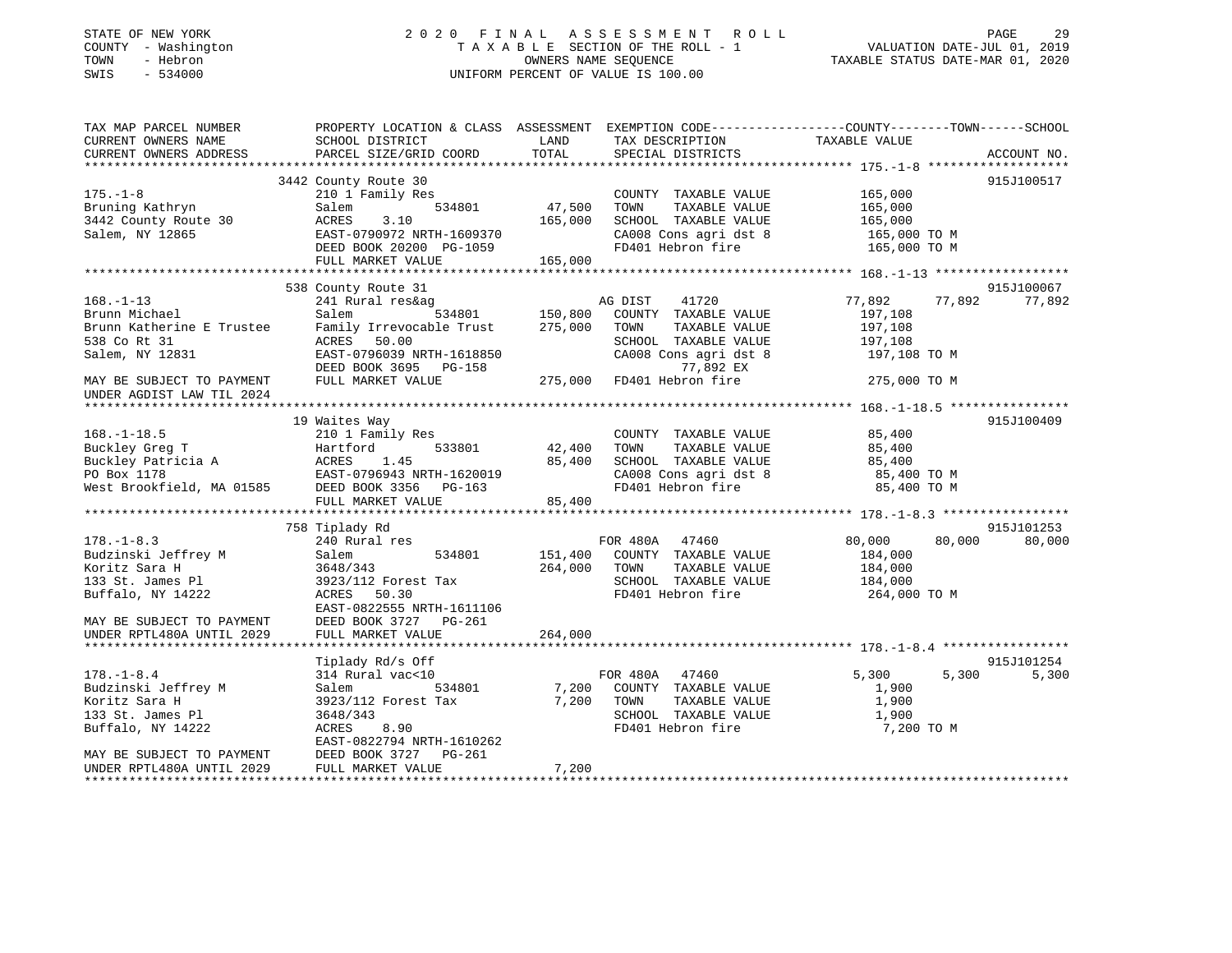### STATE OF NEW YORK 2 0 2 0 F I N A L A S S E S S M E N T R O L L PAGE 30 COUNTY - Washington T A X A B L E SECTION OF THE ROLL - 1 VALUATION DATE-JUL 01, 2019 TOWN - Hebron OWNERS NAME SEQUENCE TAXABLE STATUS DATE-MAR 01, 2020 SWIS - 534000 UNIFORM PERCENT OF VALUE IS 100.00

| TAX MAP PARCEL NUMBER                                                | PROPERTY LOCATION & CLASS ASSESSMENT EXEMPTION CODE-----------------COUNTY--------TOWN------SCHOOL                                                                                                                                             |             |                                                                  |                            |          |                 |
|----------------------------------------------------------------------|------------------------------------------------------------------------------------------------------------------------------------------------------------------------------------------------------------------------------------------------|-------------|------------------------------------------------------------------|----------------------------|----------|-----------------|
|                                                                      |                                                                                                                                                                                                                                                |             |                                                                  |                            |          |                 |
|                                                                      |                                                                                                                                                                                                                                                |             |                                                                  |                            |          |                 |
|                                                                      | 151 Higgins Rd                                                                                                                                                                                                                                 |             |                                                                  |                            |          | 915J100592      |
| $170. - 2 - 5$                                                       | 270 Mfg housing<br>270 Mfg housing<br>35,000 COUNTY TAXABLE VALUE 73,700<br>ACRES 1.00 73,700 TOWN TAXABLE VALUE 73,700<br>EAST-0819717 NRTH-1624820 SCHOOL TAXABLE VALUE 43,700                                                               |             |                                                                  | $\overline{0}$             | $\Omega$ | 30,000          |
| Burch Andre<br>Burch Andre<br>151 Higgins Rd<br>Granville, NY 12832  |                                                                                                                                                                                                                                                |             |                                                                  |                            |          |                 |
|                                                                      |                                                                                                                                                                                                                                                |             |                                                                  |                            |          |                 |
|                                                                      |                                                                                                                                                                                                                                                |             |                                                                  |                            |          |                 |
|                                                                      |                                                                                                                                                                                                                                                |             |                                                                  | 73,700 TO M                |          |                 |
|                                                                      | ACRES<br>EAST-0819717 NRTH-1624820<br>DEED BOOK 3399 PG-159<br>FD401 Hebron fire<br>FD401 Hebron fire<br>FD401 Hebron fire<br>73,700                                                                                                           |             |                                                                  |                            |          |                 |
|                                                                      |                                                                                                                                                                                                                                                |             |                                                                  |                            |          |                 |
|                                                                      | Big Burch Hill Rd                                                                                                                                                                                                                              |             |                                                                  |                            |          | 915J100095      |
| $151. - 1 - 3$                                                       | 312 Vac w/imprv                                                                                                                                                                                                                                |             | AG DIST 41720                                                    | 117,659                    |          | 117,659 117,659 |
| Burch Brian S<br>Burch Linda<br>183 Pope Hill Rd<br>Arygle, NY 12809 | Hartford                                                                                                                                                                                                                                       |             | 533801 203,200 COUNTY TAXABLE VALUE                              | 99,341                     |          |                 |
|                                                                      |                                                                                                                                                                                                                                                |             | TAXABLE VALUE                                                    | 99,341                     |          |                 |
|                                                                      |                                                                                                                                                                                                                                                |             | SCHOOL TAXABLE VALUE 99,341<br>CA008 Cons agri dst 8 99,341 TO M |                            |          |                 |
|                                                                      |                                                                                                                                                                                                                                                |             |                                                                  |                            |          |                 |
|                                                                      |                                                                                                                                                                                                                                                |             |                                                                  |                            |          |                 |
| MAY BE SUBJECT TO PAYMENT                                            | ACRES 86.70<br>EAST-0799070 NRTH-1639362<br>DEED BOOK 2653 PG-14<br>FULL MARKET VALUE<br>PLATE POOK 2008 CONS agri dst 8<br>PULL MARKET VALUE<br>PLATE 217,000<br>PLATE PLATE PLATE PLATE PLATE PLATE PLATE<br>PLATE PLATE PLATE PLATE PLATE P |             | FD401 Hebron fire                                                | 217,000 TO M               |          |                 |
| UNDER AGDIST LAW TIL 2024                                            |                                                                                                                                                                                                                                                |             |                                                                  |                            |          |                 |
|                                                                      |                                                                                                                                                                                                                                                |             |                                                                  |                            |          |                 |
|                                                                      | Little Burch Hill Rd                                                                                                                                                                                                                           |             |                                                                  |                            |          | 915J100089      |
| $151.-1-20.2$                                                        |                                                                                                                                                                                                                                                |             |                                                                  | 39,192                     | 39,192   | 39,192          |
| Burch Duane L                                                        |                                                                                                                                                                                                                                                |             |                                                                  | 6,508                      |          |                 |
| Burch Stephanie M<br>1466 Burch Rd                                   | 2875/47                                                                                                                                                                                                                                        | 45,700 TOWN | TOWN       TAXABLE  VALUE<br>SCHOOL    TAXABLE  VALUE            | 6,508<br>6,508             |          |                 |
|                                                                      | Lot 1<br>$ACRES$ 17.70                                                                                                                                                                                                                         |             |                                                                  |                            |          |                 |
| Granville, NY 12832                                                  |                                                                                                                                                                                                                                                |             | CA008 Cons agri dst 8                                            | 6,508 TO M                 |          |                 |
|                                                                      |                                                                                                                                                                                                                                                |             | 39,192 EX                                                        |                            |          |                 |
| MAY BE SUBJECT TO PAYMENT                                            | EAST-0797819 NRTH-1635347<br>DEED BOOK 3618 PG-107 PD401 Hebron fire<br>FULL MARKET VALUE 45,700                                                                                                                                               |             |                                                                  | 45,700 TO M                |          |                 |
| UNDER AGDIST LAW TIL 2024                                            |                                                                                                                                                                                                                                                |             |                                                                  |                            |          |                 |
|                                                                      |                                                                                                                                                                                                                                                |             |                                                                  |                            |          | 915J100094      |
| 151.-1-21                                                            | Big Burch Hill Rd/s Off<br>322 Rural vac>10                                                                                                                                                                                                    |             | AGRI-D IND 41730                                                 | 18,937 18,937              |          | 18,937          |
|                                                                      |                                                                                                                                                                                                                                                |             |                                                                  |                            |          |                 |
| Burch Duane L<br>Burch Stephanie M                                   | Hartford 533801 40,900 COINTY TAXABLE VALUE<br>USDA#2929 40,900 TOWN TAXABLE VALUE<br>ACRES 51.00 5CHOOL TAXABLE VALUE                                                                                                                         |             |                                                                  | 21,963<br>21,963           |          |                 |
| 1466 Burch Hill Rd                                                   | USDA#2929<br>ACRES 51.00                                                                                                                                                                                                                       |             |                                                                  |                            |          |                 |
| Granville, NY 12832                                                  | EAST-0798044 NRTH-1636639                                                                                                                                                                                                                      |             | SCHOOL TAXABLE VALUE<br>FD401 Hebron fire                        | 21,963<br>40,900 TO M      |          |                 |
|                                                                      | DEED BOOK 1747 PG-60                                                                                                                                                                                                                           |             |                                                                  |                            |          |                 |
| MAY BE SUBJECT TO PAYMENT                                            | FULL MARKET VALUE                                                                                                                                                                                                                              | 40,900      |                                                                  |                            |          |                 |
| UNDER AGDIST LAW TIL 2027                                            |                                                                                                                                                                                                                                                |             |                                                                  |                            |          |                 |
|                                                                      |                                                                                                                                                                                                                                                |             |                                                                  |                            |          |                 |
|                                                                      | Big Burch Hill Rd/n Off                                                                                                                                                                                                                        |             |                                                                  |                            |          | 915J100096      |
| $142. - 3 - 12$                                                      | 322 Rural vac>10                                                                                                                                                                                                                               |             |                                                                  | 12,880 12,880 12,880       |          |                 |
| Burch Gary                                                           | Hartford                                                                                                                                                                                                                                       |             | 0<br>533801 17,300 COUNTY TAXABLE VALUE                          | 4,420                      |          |                 |
| Burch Donna                                                          | Forest Tax 3494/101 17,300 TOWN                                                                                                                                                                                                                |             |                                                                  | 4,420                      |          |                 |
| 1678 Burch Rd                                                        | 142.-1-12                                                                                                                                                                                                                                      |             | TOWN       TAXABLE  VALUE<br>SCHOOL    TAXABLE  VALUE            | 4,420                      |          |                 |
| Granville, NY 12832                                                  | ACRES 21.50                                                                                                                                                                                                                                    |             | CA008 Cons agri dst 8<br>CA008 Cons agri dst 8                   | 17,300 TO M<br>17,300 TO M |          |                 |
|                                                                      | EAST-0796958 NRTH-1641500                                                                                                                                                                                                                      |             | FD401 Hebron fire                                                | 17,300 TO M                |          |                 |
| MAY BE SUBJECT TO PAYMENT                                            | DEED BOOK 776<br>$PG-65$                                                                                                                                                                                                                       |             |                                                                  |                            |          |                 |
| UNDER RPTL480A UNTIL 2029                                            | FULL MARKET VALUE                                                                                                                                                                                                                              | 17,300      |                                                                  |                            |          |                 |
|                                                                      |                                                                                                                                                                                                                                                |             |                                                                  |                            |          |                 |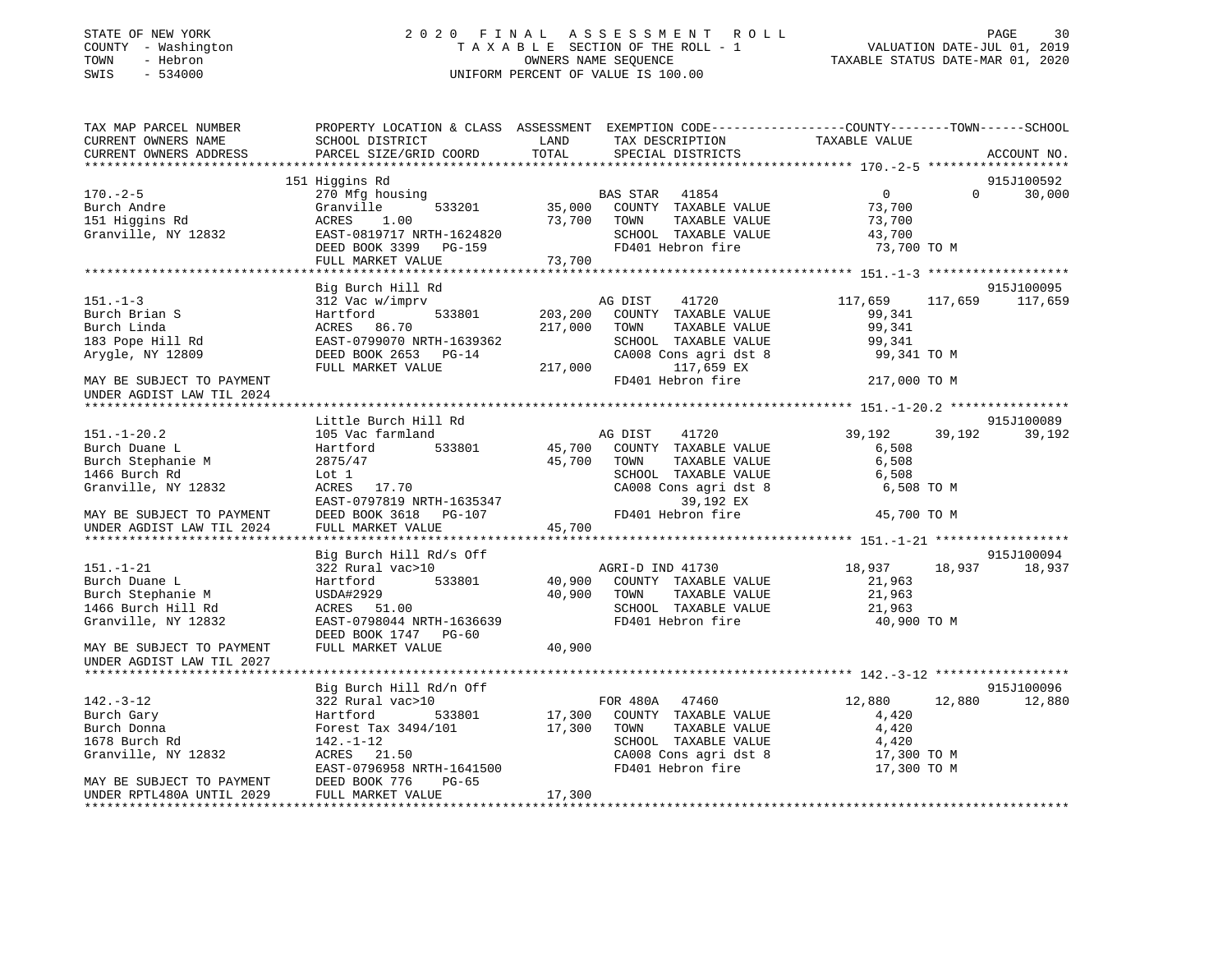| STATE OF NEW YORK<br>COUNTY - Washington<br>- Hebron<br>TOWN<br>SWIS<br>$-534000$ |                                                                                                                                               |               | 2020 FINAL ASSESSMENT ROLL<br>TAXABLE SECTION OF THE ROLL - 1<br>OWNERS NAME SEQUENCE<br>UNIFORM PERCENT OF VALUE IS 100.00 | PAGE 31<br>VALUATION DATE-JUL 01, 2019<br>TAXABLE STATUS DATE-MAR 01, 2020 |         |               |
|-----------------------------------------------------------------------------------|-----------------------------------------------------------------------------------------------------------------------------------------------|---------------|-----------------------------------------------------------------------------------------------------------------------------|----------------------------------------------------------------------------|---------|---------------|
| TAX MAP PARCEL NUMBER<br>CURRENT OWNERS NAME<br>CURRENT OWNERS ADDRESS            | PROPERTY LOCATION & CLASS ASSESSMENT EXEMPTION CODE----------------COUNTY-------TOWN------SCHOOL<br>SCHOOL DISTRICT<br>PARCEL SIZE/GRID COORD | LAND<br>TOTAL | TAX DESCRIPTION<br>SPECIAL DISTRICTS                                                                                        | TAXABLE VALUE                                                              |         | ACCOUNT NO.   |
| **********************                                                            |                                                                                                                                               |               |                                                                                                                             |                                                                            |         |               |
|                                                                                   | Lily Pond Rd/s Off                                                                                                                            |               |                                                                                                                             |                                                                            |         | 915J101046    |
| $142. - 3 - 13$                                                                   | 322 Rural vac>10                                                                                                                              |               | FOR 480A 47460                                                                                                              | 11,200                                                                     |         | 11,200 11,200 |
| Burch Gary E Sr                                                                   | 533801<br>Hartford                                                                                                                            |               | 15,000 COUNTY TAXABLE VALUE<br>15,000 TOWN TAXABLE VALUE                                                                    | 3,800                                                                      |         |               |
| Burch Donna A                                                                     | $142. - 1 - 13$                                                                                                                               |               |                                                                                                                             | 3,800                                                                      |         |               |
| 1678 Burch Rd<br>Granville, NY 12832                                              | ACRES 18.70                                                                                                                                   |               | SCHOOL TAXABLE VALUE<br>CA008 Cons agri dst 8                                                                               | 3,800<br>15,000 TO M                                                       |         |               |
|                                                                                   |                                                                                                                                               |               | FD401 Hebron fire                                                                                                           | 15,000 TO M                                                                |         |               |
| MAY BE SUBJECT TO PAYMENT<br>UNDER RPTL480A UNTIL 2029                            | EAST-0796796 NRTH-1642409<br>DEED BOOK 3753 PG-271<br>FULL MARKET VALUE 15,000                                                                |               |                                                                                                                             |                                                                            |         |               |
|                                                                                   |                                                                                                                                               |               |                                                                                                                             |                                                                            |         |               |
|                                                                                   | Lily Pond Rd                                                                                                                                  |               |                                                                                                                             |                                                                            |         |               |
| $142. - 3 - 2.3$                                                                  | 322 Rural vac>10                                                                                                                              |               | FOR 480A 47460<br>24,100 COUNTY TAXABLE VALUE                                                                               |                                                                            | 18,000  | 18,000        |
| Burch Gary Jr<br>1395 Burch Rd                                                    | Hartford 533801<br>ROW 944/267                                                                                                                | 24,100        | TAXABLE VALUE<br>TOWN                                                                                                       | 6,100<br>6,100                                                             |         |               |
| Granville, NY 12832                                                               | ROW 958/248                                                                                                                                   |               | SCHOOL TAXABLE VALUE                                                                                                        | 6,100                                                                      |         |               |
|                                                                                   |                                                                                                                                               |               | CA008 Cons agri dst 8                                                                                                       | 24,100 TO M                                                                |         |               |
| MAY BE SUBJECT TO PAYMENT                                                         | 142.-1-2.3<br>ACRES 30.05                                                                                                                     |               | FD401 Hebron fire                                                                                                           | 24,100 TO M                                                                |         |               |
| UNDER RPTL480A UNTIL 2029                                                         | EAST-0798611 NRTH-1642606                                                                                                                     |               |                                                                                                                             |                                                                            |         |               |
|                                                                                   | DEED BOOK 2918 PG-240                                                                                                                         |               |                                                                                                                             |                                                                            |         |               |
|                                                                                   | FULL MARKET VALUE                                                                                                                             | 24,100        |                                                                                                                             |                                                                            |         |               |
|                                                                                   | Big Burch Hill Rd Off N                                                                                                                       |               |                                                                                                                             |                                                                            |         |               |
| $142.-3-12.1$                                                                     | 322 Rural vac>10                                                                                                                              |               | FOR 480A 47460                                                                                                              | 12,800                                                                     | 12,800  | 12,800        |
| Burch Gary Jr                                                                     | Hartford<br>533801                                                                                                                            |               | 17,300 COUNTY TAXABLE VALUE                                                                                                 | 4,500                                                                      |         |               |
| 1395 Burch Rd                                                                     | ACRES 21.50                                                                                                                                   |               | 17,300 TOWN<br>TAXABLE VALUE                                                                                                | 4,500                                                                      |         |               |
| Granville, NY 12832                                                               | EAST-0797557 NRTH-1642762                                                                                                                     |               | SCHOOL TAXABLE VALUE                                                                                                        | 4,500                                                                      |         |               |
|                                                                                   | DEED BOOK 2918 PG-240                                                                                                                         |               | CA008 Cons agri dst 8                                                                                                       | 17,300 TO M                                                                |         |               |
| MAY BE SUBJECT TO PAYMENT<br>UNDER RPTL480A UNTIL 2029                            | FULL MARKET VALUE                                                                                                                             |               | 17,300 FD401 Hebron fire                                                                                                    | 17,300 TO M                                                                |         |               |
|                                                                                   |                                                                                                                                               |               |                                                                                                                             |                                                                            |         |               |
| $159. - 1 - 24.1$                                                                 | Darfler Rd<br>312 Vac w/imprv                                                                                                                 |               |                                                                                                                             | 107,000                                                                    | 107,000 | 107,000       |
| Burch Gary Sr                                                                     |                                                                                                                                               |               |                                                                                                                             | 43,200                                                                     |         |               |
| Burch Gary Jr                                                                     |                                                                                                                                               |               |                                                                                                                             | 43,200                                                                     |         |               |
| 1678 Burch Rd                                                                     | 014400 149,500 149,500 149,500 149,500 FORES 91.50<br>Forest Tax 3496/292 150,200 TOWN TAXABLE VALUE<br>ACRES 91.50                           |               | SCHOOL TAXABLE VALUE                                                                                                        | 43,200                                                                     |         |               |
| Granville, NY 12832                                                               | EAST-0796022 NRTH-1629221                                                                                                                     |               | CA008 Cons agri dst 8                                                                                                       | 150,200 TO M                                                               |         |               |
|                                                                                   | DEED BOOK 3211 PG-41                                                                                                                          |               | FD401 Hebron fire                                                                                                           | 150,200 TO M                                                               |         |               |
| MAY BE SUBJECT TO PAYMENT<br>UNDER RPTL480A UNTIL 2029                            | FULL MARKET VALUE                                                                                                                             | 150,200       |                                                                                                                             |                                                                            |         |               |
|                                                                                   |                                                                                                                                               |               |                                                                                                                             |                                                                            |         |               |
| $177. - 1 - 3.20$                                                                 | 14 Woodcutters Way<br>271 Mfg housings                                                                                                        |               | COUNTY TAXABLE VALUE                                                                                                        | 137,300                                                                    |         | 915J100004    |
| Burch Gregory A                                                                   | 534801<br>Salem                                                                                                                               | 47,100        | TOWN<br>TAXABLE VALUE                                                                                                       | 137,300                                                                    |         |               |
| PO Box 272                                                                        | Lot 8                                                                                                                                         | 137,300       | SCHOOL TAXABLE VALUE                                                                                                        | 137,300                                                                    |         |               |
| Salem, NY 12865                                                                   | 5.08<br>ACRES                                                                                                                                 |               | CA008 Cons agri dst 8                                                                                                       | 137,300 TO M                                                               |         |               |
|                                                                                   | EAST-0805917 NRTH-1616496                                                                                                                     |               | FD401 Hebron fire                                                                                                           | 137,300 TO M                                                               |         |               |
|                                                                                   | DEED BOOK 2503 PG-234                                                                                                                         |               |                                                                                                                             |                                                                            |         |               |
|                                                                                   | FULL MARKET VALUE                                                                                                                             | 137,300       |                                                                                                                             |                                                                            |         |               |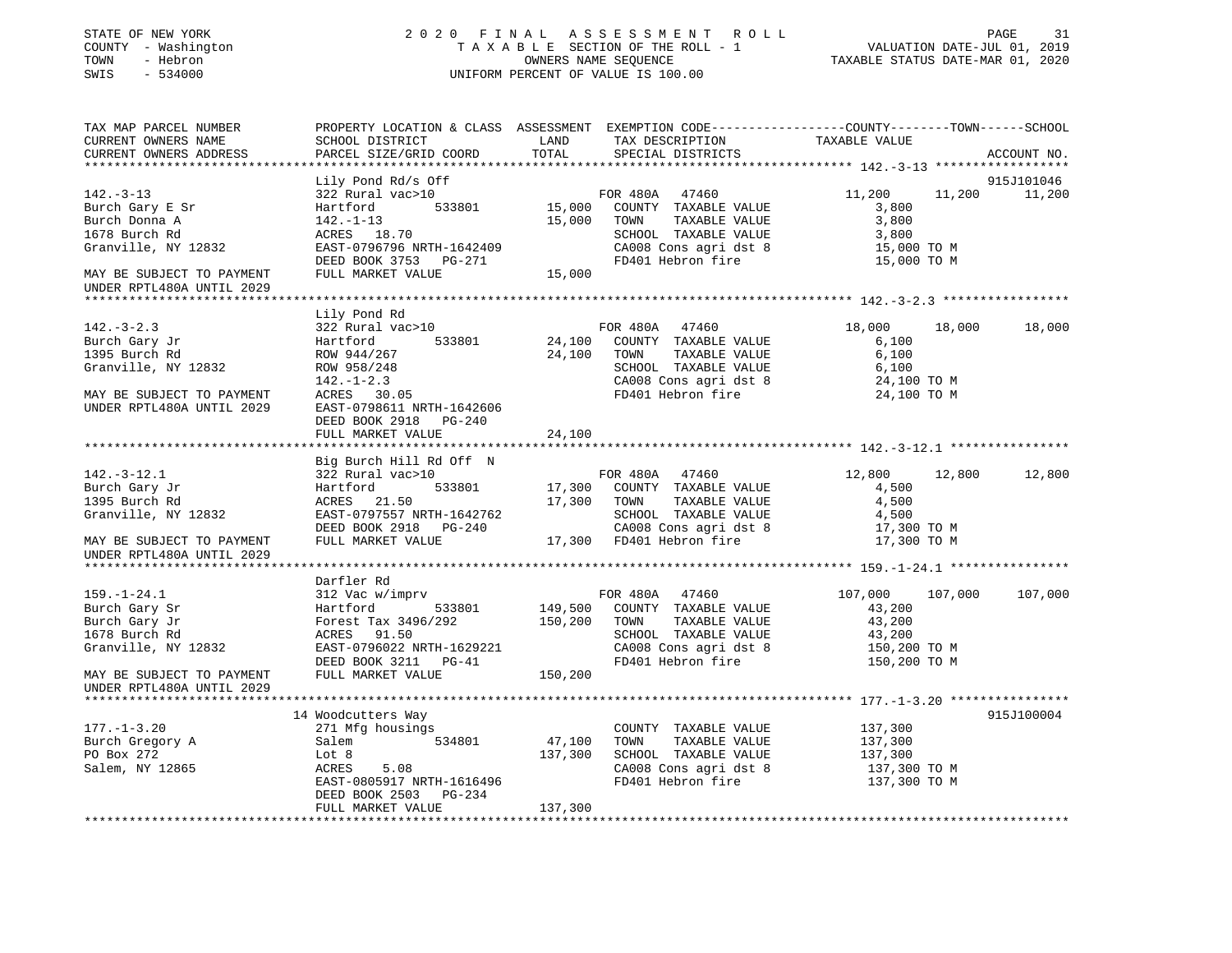| STATE OF NEW YORK                                      |                                                                                                  |              | 2020 FINAL ASSESSMENT ROLL         |                                  | 32<br>PAGE  |
|--------------------------------------------------------|--------------------------------------------------------------------------------------------------|--------------|------------------------------------|----------------------------------|-------------|
| COUNTY - Washington                                    |                                                                                                  |              | TAXABLE SECTION OF THE ROLL - 1    | VALUATION DATE-JUL 01, 2019      |             |
| TOWN<br>- Hebron                                       |                                                                                                  |              | OWNERS NAME SEOUENCE               | TAXABLE STATUS DATE-MAR 01, 2020 |             |
| SWIS<br>$-534000$                                      |                                                                                                  |              | UNIFORM PERCENT OF VALUE IS 100.00 |                                  |             |
|                                                        |                                                                                                  |              |                                    |                                  |             |
| TAX MAP PARCEL NUMBER                                  | PROPERTY LOCATION & CLASS ASSESSMENT EXEMPTION CODE----------------COUNTY-------TOWN------SCHOOL |              |                                    |                                  |             |
| CURRENT OWNERS NAME                                    | SCHOOL DISTRICT                                                                                  | LAND         | TAX DESCRIPTION                    | TAXABLE VALUE                    |             |
| CURRENT OWNERS ADDRESS                                 | PARCEL SIZE/GRID COORD                                                                           | TOTAL        | SPECIAL DISTRICTS                  |                                  | ACCOUNT NO. |
|                                                        |                                                                                                  |              |                                    |                                  |             |
|                                                        | 48 Woodcutters Way                                                                               |              |                                    |                                  | 915J100004  |
| $177. - 1 - 3.22$                                      | 270 Mfg housing                                                                                  |              | <b>BAS STAR</b><br>41854           | $\overline{0}$<br>$\Omega$       | 30,000      |
| Burch Michael                                          | Salem<br>534801                                                                                  |              | 47,200 COUNTY TAXABLE VALUE        | 63,200                           |             |
| Donna Burch                                            | Lot 10 Lentine Sub/ 29#90                                                                        |              | TAXABLE VALUE<br>63,200 TOWN       | 63,200                           |             |
| PO Box 137                                             | ACRES<br>5.10                                                                                    |              | SCHOOL TAXABLE VALUE               | 33,200                           |             |
| Salem, NY 12865                                        | EAST-0806368 NRTH-1617213                                                                        |              | CA008 Cons agri dst 8              | 63,200 TO M                      |             |
|                                                        | DEED BOOK 1789 PG-142                                                                            |              | FD401 Hebron fire                  | 63,200 TO M                      |             |
|                                                        | FULL MARKET VALUE                                                                                | 63,200       |                                    |                                  |             |
|                                                        |                                                                                                  |              |                                    |                                  |             |
|                                                        | Bogtown Rd                                                                                       |              |                                    |                                  | 915J101280  |
| $184. - 1 - 13.2$                                      | 314 Rural vac<10                                                                                 |              | COUNTY TAXABLE VALUE               | 37,300                           |             |
| Burke Jeremiah P                                       | 534801<br>Salem                                                                                  | 37,300 TOWN  | TAXABLE VALUE                      | 37,300                           |             |
| 509 State Route 67                                     | ACRES<br>5.40                                                                                    |              | 37,300 SCHOOL TAXABLE VALUE        | 37,300                           |             |
|                                                        | EAST-0804020 NRTH-1606195                                                                        |              | FD401 Hebron fire                  | 37,300 TO M                      |             |
| Malta, NY 12020                                        |                                                                                                  |              |                                    |                                  |             |
|                                                        | DEED BOOK 482<br>PG-277                                                                          |              |                                    |                                  |             |
|                                                        | FULL MARKET VALUE                                                                                | 37,300       |                                    |                                  |             |
|                                                        |                                                                                                  |              |                                    |                                  |             |
|                                                        | 400 Mcknight Hill Rd                                                                             |              |                                    |                                  | 915J101341  |
| $168. - 1 - 12.2$                                      | 270 Mfg housing                                                                                  |              | FOR 480A<br>47460                  | 117,000<br>117,000               | 117,000     |
| Burke, Sr. William D                                   | Salem<br>534801                                                                                  |              | 146,700 COUNTY TAXABLE VALUE       | 33,600                           |             |
| Burke John M                                           | ACRES 100.60                                                                                     | 150,600 TOWN | TAXABLE VALUE                      | 33,600                           |             |
| Attn: David W. Burke                                   | EAST-0799177 NRTH-1618774                                                                        |              | SCHOOL TAXABLE VALUE               | 33,600                           |             |
| 15 Orchard Ter                                         | DEED BOOK 2605 PG-215                                                                            |              | FD401 Hebron fire                  | 150,600 TO M                     |             |
| Essex Junction, VT 05452                               | FULL MARKET VALUE                                                                                | 150,600      |                                    |                                  |             |
| MAY BE SUBJECT TO PAYMENT<br>UNDER RPTL480A UNTIL 2029 |                                                                                                  |              |                                    |                                  |             |
|                                                        | 115 Middle Rd                                                                                    |              |                                    |                                  |             |
|                                                        |                                                                                                  |              |                                    |                                  | 915J100357  |
| $176. - 1 - 12$                                        | 322 Rural vac>10                                                                                 |              | COUNTY TAXABLE VALUE               | 93,500                           |             |
| Burns Kenneth P                                        | Salem<br>534801                                                                                  | 93,500       | TOWN<br>TAXABLE VALUE              | 93,500                           |             |
| 25 Carriage Dr                                         | ACRES<br>50.00                                                                                   | 93,500       | SCHOOL TAXABLE VALUE               | 93,500                           |             |
| Seymour, CT 06483                                      | EAST-0804021 NRTH-1614270                                                                        |              | FD401 Hebron fire                  | 93,500 TO M                      |             |

\*\*\*\*\*\*\*\*\*\*\*\*\*\*\*\*\*\*\*\*\*\*\*\*\*\*\*\*\*\*\*\*\*\*\*\*\*\*\*\*\*\*\*\*\*\*\*\*\*\*\*\*\*\*\*\*\*\*\*\*\*\*\*\*\*\*\*\*\*\*\*\*\*\*\*\*\*\*\*\*\*\*\*\*\*\*\*\*\*\*\*\*\*\*\*\*\*\*\*\*\*\*\* 170.-2-18.1 \*\*\*\*\*\*\*\*\*\*\*\*\*\*\*\*

\*\*\*\*\*\*\*\*\*\*\*\*\*\*\*\*\*\*\*\*\*\*\*\*\*\*\*\*\*\*\*\*\*\*\*\*\*\*\*\*\*\*\*\*\*\*\*\*\*\*\*\*\*\*\*\*\*\*\*\*\*\*\*\*\*\*\*\*\*\*\*\*\*\*\*\*\*\*\*\*\*\*\*\*\*\*\*\*\*\*\*\*\*\*\*\*\*\*\*\*\*\*\*\*\*\*\*\*\*\*\*\*\*\*\*\*\*\*\*\*\*\*\*\*\*\*\*\*\*\*\*\*

DEED BOOK 3999 PG-31

DEED BOOK 3242 PG-186

Higgins Rd

FULL MARKET VALUE 93,500

FULL MARKET VALUE 25,000

170.-2-18.1 314 Rural vac<10 COUNTY TAXABLE VALUE 25,000 Burns Sean Salem 534801 25,000 TOWN TAXABLE VALUE 25,000 Pentcheva Maria ACRES 5.01 25,000 SCHOOL TAXABLE VALUE 25,000 81 Collingswood Dr EAST-0820768 NRTH-1620681 FD401 Hebron fire 25,000 TO M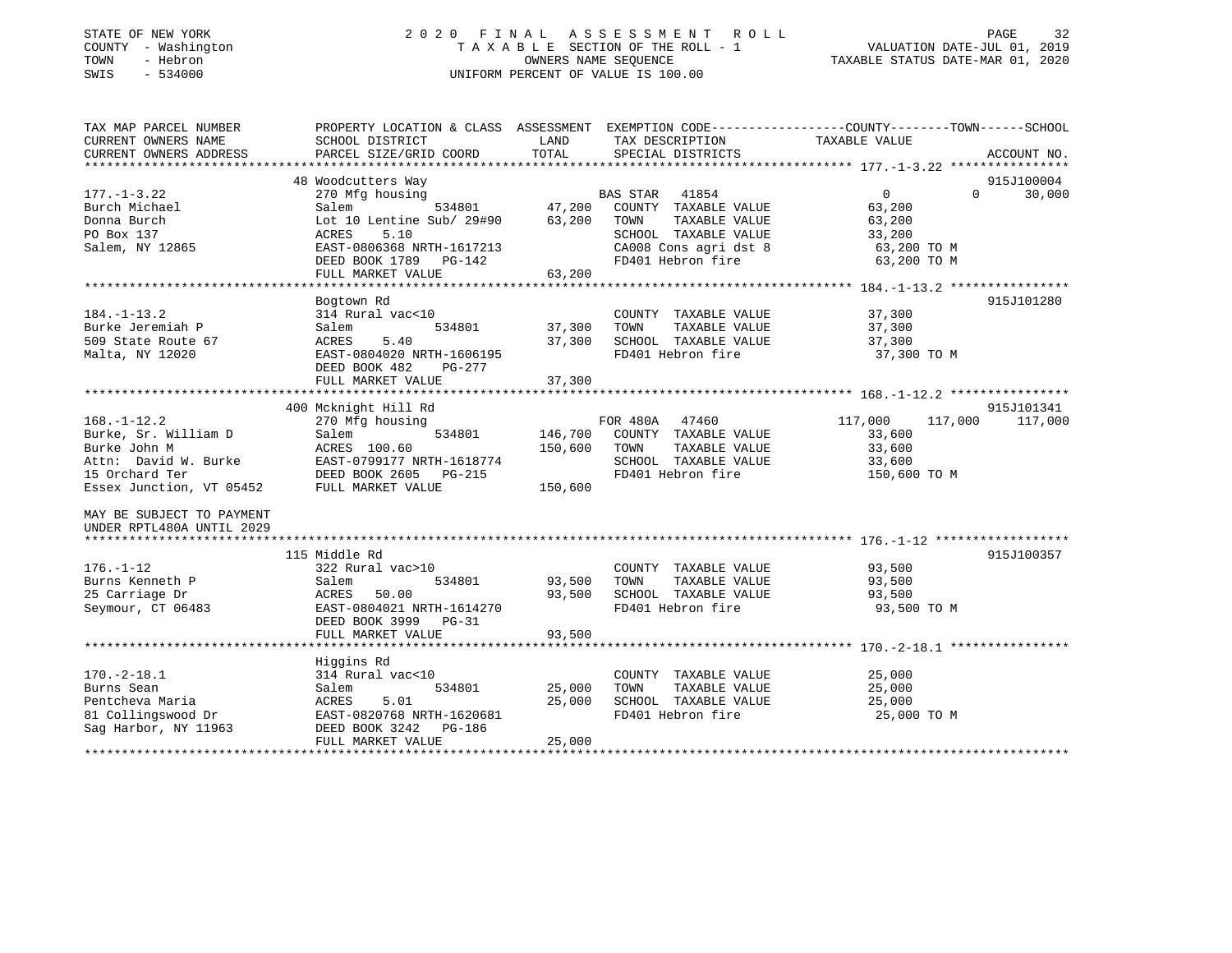### STATE OF NEW YORK 2 0 2 0 F I N A L A S S E S S M E N T R O L L PAGE 33 COUNTY - Washington T A X A B L E SECTION OF THE ROLL - 1 VALUATION DATE-JUL 01, 2019 TOWN - Hebron OWNERS NAME SEQUENCE TAXABLE STATUS DATE-MAR 01, 2020 SWIS - 534000 UNIFORM PERCENT OF VALUE IS 100.00

| TAX MAP PARCEL NUMBER                 | PROPERTY LOCATION & CLASS ASSESSMENT EXEMPTION CODE---------------COUNTY-------TOWN------SCHOOL |         |                                                                                                                    |                       |            |
|---------------------------------------|-------------------------------------------------------------------------------------------------|---------|--------------------------------------------------------------------------------------------------------------------|-----------------------|------------|
| CURRENT OWNERS NAME                   | SCHOOL DISTRICT                                                                                 |         | LAND TAX DESCRIPTION TAXABLE VALUE                                                                                 |                       |            |
| CURRENT OWNERS ADDRESS                |                                                                                                 |         |                                                                                                                    |                       |            |
|                                       |                                                                                                 |         |                                                                                                                    |                       |            |
|                                       | 218 Chamberlin Mills Rd                                                                         |         |                                                                                                                    |                       | 915J100076 |
| $184. - 1 - 5$                        | 240 Rural res                                                                                   |         | COUNTY TAXABLE VALUE 538,200                                                                                       |                       |            |
| Burr Nathan                           | 534801 227,800<br>Salem                                                                         |         | TOWN                                                                                                               | TAXABLE VALUE 538,200 |            |
| 218 Chamberlin Mills Rd               | ACRES 92.00                                                                                     | 538,200 | SCHOOL TAXABLE VALUE                                                                                               | 538,200               |            |
| Salem, NY 12865                       | EAST-0798169 NRTH-1604688                                                                       |         | CA008 Cons agri dst 8 538,200 TO M                                                                                 |                       |            |
|                                       | DEED BOOK 4009 PG-125                                                                           |         | FD401 Hebron fire 538,200 TO M                                                                                     |                       |            |
|                                       | FULL MARKET VALUE                                                                               | 538,200 |                                                                                                                    |                       |            |
|                                       |                                                                                                 |         |                                                                                                                    |                       |            |
|                                       | State Route 22                                                                                  |         |                                                                                                                    |                       | 915J101747 |
| $186. - 1 - 25$                       | 314 Rural vac<10                                                                                |         | 0 COUNTY TAXABLE VALUE $25,000$<br>534801 25,000 TOWN TAXABLE VALUE $25,000$<br>25,000 SCHOOL TAXABLE VALUE 25,000 |                       |            |
| Buthier Jean Paul<br>93 4th Ave #152K | Salem                                                                                           |         |                                                                                                                    |                       |            |
|                                       | ACRES 5.03                                                                                      |         |                                                                                                                    |                       |            |
| New York, NY 10003                    | EAST-0816399 NRTH-1608974                                                                       |         | FD401 Hebron fire 25,000 TO M                                                                                      |                       |            |
|                                       | DEED BOOK 1795 PG-177                                                                           |         |                                                                                                                    |                       |            |
|                                       | FULL MARKET VALUE                                                                               | 25,000  |                                                                                                                    |                       |            |
|                                       | Wood Way                                                                                        |         |                                                                                                                    |                       |            |
| $186. - 1 - 23$                       | 314 Rural vac<10                                                                                |         | COUNTY TAXABLE VALUE 27,700                                                                                        |                       |            |
| Buthier Jean-Paul                     | Salem                                                                                           |         | 534801 27,700 TOWN TAXABLE VALUE 27,700                                                                            |                       |            |
|                                       |                                                                                                 |         |                                                                                                                    |                       |            |
| 93 4th Ave #152K                      | ACRES 6.70<br>EAST-0816717 NRTH-1609581<br>EAST-0816717 NRTH-1609581 FD401 Hebron fire 27,700   |         | FD401 Hebron fire                                                                                                  | 27,700 TO M           |            |
| New York, NY 10003                    | DEED BOOK 836 PG-85                                                                             |         |                                                                                                                    |                       |            |
|                                       | FULL MARKET VALUE                                                                               | 27,700  |                                                                                                                    |                       |            |
|                                       |                                                                                                 |         |                                                                                                                    |                       |            |
|                                       | State Route 22                                                                                  |         |                                                                                                                    |                       |            |
| $186. - 1 - 23.1$                     | 314 Rural vac<10                                                                                |         | COUNTY TAXABLE VALUE 13,900                                                                                        |                       |            |
| Buthier Jean-Paul                     | Salem                                                                                           |         | 534801 13,900 TOWN TAXABLE VALUE 13,900                                                                            |                       |            |
|                                       |                                                                                                 |         |                                                                                                                    | 13,900                |            |
|                                       |                                                                                                 |         | FD401 Hebron fire                                                                                                  | 13,900 TO M           |            |
|                                       | DEED BOOK 822 PG-259                                                                            |         |                                                                                                                    |                       |            |
|                                       | FULL MARKET VALUE 13,900                                                                        |         |                                                                                                                    |                       |            |
|                                       |                                                                                                 |         |                                                                                                                    |                       |            |
|                                       | 6288 State Route 22                                                                             |         |                                                                                                                    |                       |            |
| $186. - 1 - 24$                       | 210 1 Family Res                                                                                |         | COUNTY TAXABLE VALUE 121,600                                                                                       |                       |            |
|                                       |                                                                                                 |         | TOWN TAXABLE VALUE 121,600                                                                                         |                       |            |
| Buthier Jean-Paul<br>93 4th Ave #152K | Salem 534801 46,400 TOWN TAXABLE VALUE<br>ACRES 4.80 BANK 998 121,600 SCHOOL TAXABLE VALUE      |         |                                                                                                                    | 121,600               |            |
| New York, NY 10003                    | EAST-0816429 NRTH-1609253                                                                       |         | FD401 Hebron fire                                                                                                  | 121,600 TO M          |            |
|                                       | DEED BOOK 747 PG-69                                                                             |         |                                                                                                                    |                       |            |
|                                       | FULL MARKET VALUE                                                                               | 121,600 |                                                                                                                    |                       |            |
|                                       |                                                                                                 |         |                                                                                                                    |                       |            |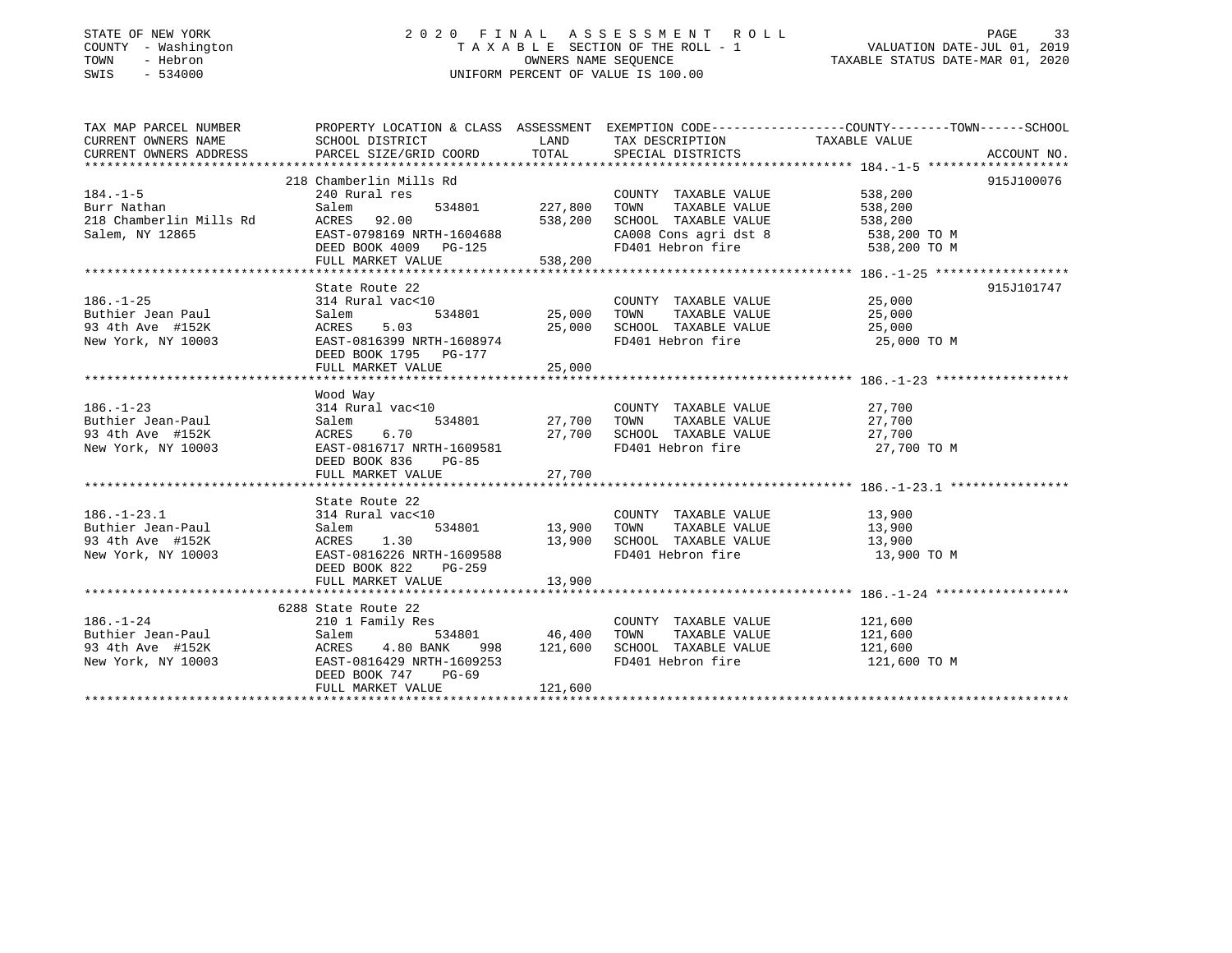### STATE OF NEW YORK 2 0 2 0 F I N A L A S S E S S M E N T R O L L PAGE 34 COUNTY - Washington T A X A B L E SECTION OF THE ROLL - 1 VALUATION DATE-JUL 01, 2019 TOWN - Hebron OWNERS NAME SEQUENCE TAXABLE STATUS DATE-MAR 01, 2020 SWIS - 534000 UNIFORM PERCENT OF VALUE IS 100.00

| TAX MAP PARCEL NUMBER                        | PROPERTY LOCATION & CLASS ASSESSMENT EXEMPTION CODE---------------COUNTY-------TOWN------SCHOOL |         |                              |                    |                             |
|----------------------------------------------|-------------------------------------------------------------------------------------------------|---------|------------------------------|--------------------|-----------------------------|
| CURRENT OWNERS NAME                          | SCHOOL DISTRICT                                                                                 | LAND    | TAX DESCRIPTION              | TAXABLE VALUE      |                             |
| CURRENT OWNERS ADDRESS                       | PARCEL SIZE/GRID COORD                                                                          | TOTAL   | SPECIAL DISTRICTS            |                    | ACCOUNT NO.                 |
|                                              |                                                                                                 |         |                              |                    |                             |
|                                              | 69 Warner Rd                                                                                    |         |                              |                    | 915J100062                  |
| $144. - 1 - 33$                              | 283 Res w/Comuse                                                                                |         | BAS STAR 41854               | $\overline{0}$     | $0 \qquad \qquad$<br>30,000 |
| Butler Richard W                             | 533201<br>Granville                                                                             | 68,000  | COUNTY TAXABLE VALUE         | 235,100            |                             |
| Butler Pamela                                | 9.80<br>ACRES                                                                                   | 235,100 | TAXABLE VALUE<br>TOWN        | 235,100            |                             |
| 69 Warner Rd                                 | EAST-0819140 NRTH-1640879                                                                       |         | SCHOOL TAXABLE VALUE         | 205,100            |                             |
| Granville, NY 12832                          | DEED BOOK 447 PG-564                                                                            |         | CA001 Cons agri dst 1        | 235,100 TO         |                             |
|                                              | FULL MARKET VALUE                                                                               |         | 235,100 FD401 Hebron fire    | 235,100 TO M       |                             |
|                                              |                                                                                                 |         |                              |                    |                             |
|                                              | 171 Barkley Ln                                                                                  |         |                              |                    | 915J101095                  |
| $183.2 - 1 - 19$                             | 260 Seasonal res - WTRFNT                                                                       |         | COUNTY TAXABLE VALUE         | 188,800            |                             |
| Buttgereit Michael G                         | Salem 534801                                                                                    | 103,400 | TOWN<br>TAXABLE VALUE        | 188,800            |                             |
| Buttgereit Marjorie A                        | FRNT 204.00 DPTH 213.00                                                                         | 188,800 | SCHOOL TAXABLE VALUE         | 188,800            |                             |
| 2 Lace Ln                                    | ACRES<br>0.84                                                                                   |         | FD401 Hebron fire            | 188,800 TO M       |                             |
| Westbury, NY 11590                           | EAST-0788014 NRTH-1607222                                                                       |         |                              |                    |                             |
|                                              | DEED BOOK 835<br>$PG-60$                                                                        |         |                              |                    |                             |
|                                              | FULL MARKET VALUE                                                                               | 188,800 |                              |                    |                             |
|                                              |                                                                                                 |         |                              |                    |                             |
|                                              | 1845 County Route 31                                                                            |         |                              |                    | 915J100101                  |
| $152. - 2 - 21$                              | 210 1 Family Res                                                                                |         | COUNTY TAXABLE VALUE 67,200  |                    |                             |
| Button Stephen R                             | 533201<br>Granville                                                                             | 39,900  | TOWN<br>TAXABLE VALUE        | 67,200             |                             |
| Button Robert J                              | w479/130                                                                                        | 67,200  | SCHOOL TAXABLE VALUE         | 67,200             |                             |
| 18669 E Mazatzal Cir<br>Pio Verde - AZ 85263 | FRNT 221.00 DPTH 144.00                                                                         |         | FD401 Hebron fire            | 67,200 TO M        |                             |
| Rio Verde, AZ 85263                          | EAST-0814742 NRTH-1640977                                                                       |         |                              |                    |                             |
|                                              | DEED BOOK 2306 PG-11                                                                            |         |                              |                    |                             |
|                                              | FULL MARKET VALUE                                                                               | 67,200  |                              |                    |                             |
|                                              |                                                                                                 |         |                              |                    |                             |
|                                              | 88 Button Rd                                                                                    |         |                              |                    | 915J101578                  |
| $143. - 1 - 29.4$                            | 120 Field crops                                                                                 |         | 41720<br>AG DIST             | 206,090<br>206,090 | 206,090                     |
| Byrd Construction Corp                       | 533201<br>Granville                                                                             |         | 284,300 COUNTY TAXABLE VALUE | 139,110            |                             |
| 76 Crystal Vw                                | ACRES 126.60                                                                                    | 345,200 | TOWN<br>TAXABLE VALUE        | 139,110            |                             |
| Granville, NY 12832                          | EAST-0813758 NRTH-1643665                                                                       |         | SCHOOL TAXABLE VALUE         | 139,110            |                             |
|                                              | DEED BOOK 570<br>PG-294                                                                         |         | CA008 Cons agri dst 8        | 139,110 TO M       |                             |
| MAY BE SUBJECT TO PAYMENT                    | FULL MARKET VALUE                                                                               | 345,200 | 206,090 EX                   |                    |                             |
| UNDER AGDIST LAW TIL 2024                    |                                                                                                 |         | FD401 Hebron fire            | 345,200 TO M       |                             |
|                                              |                                                                                                 |         |                              |                    |                             |
|                                              | Crystal View Way                                                                                |         |                              |                    | 915J101646                  |
| $143. - 1 - 42$                              | 314 Rural vac<10                                                                                |         | COUNTY TAXABLE VALUE         | 39,400             |                             |
| Byrd Construction Corp                       | Granville<br>533201                                                                             | 39,400  | TOWN<br>TAXABLE VALUE        | 39,400             |                             |
| 76 Crystal Vw                                | ag commit 705/59                                                                                | 39,400  | SCHOOL TAXABLE VALUE         | 39,400             |                             |
| Granville, NY 12832                          | Lot 5-Phase 1                                                                                   |         | CA008 Cons agri dst 8        | 39,400 TO M        |                             |
|                                              | ACRES<br>6.37                                                                                   |         | FD401 Hebron fire            | 39,400 TO M        |                             |
|                                              | EAST-0810059 NRTH-1644630                                                                       |         |                              |                    |                             |
|                                              | PG-294<br>DEED BOOK 570                                                                         |         |                              |                    |                             |
|                                              | FULL MARKET VALUE                                                                               | 39,400  |                              |                    |                             |
|                                              |                                                                                                 |         |                              |                    |                             |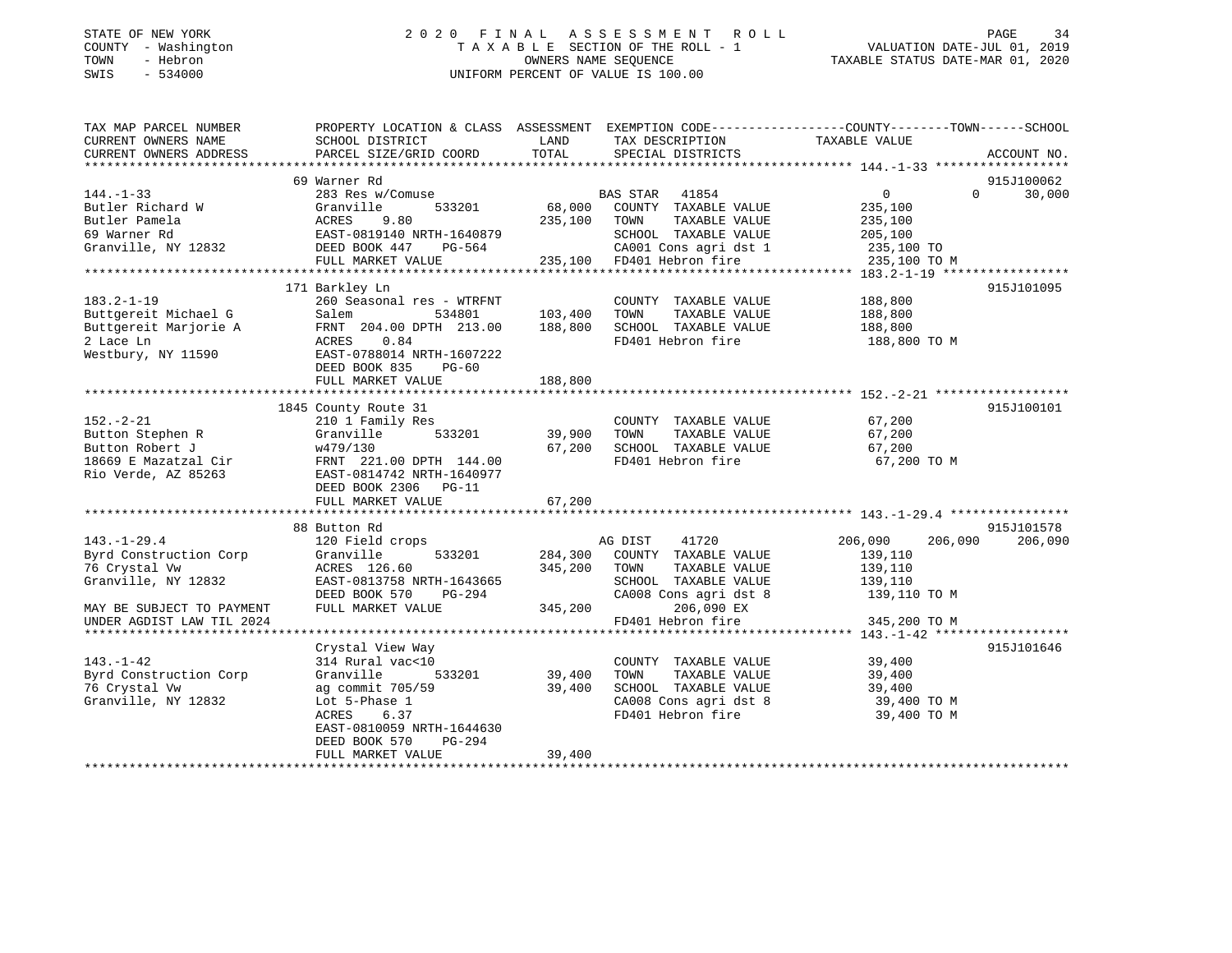| STATE OF NEW YORK<br>COUNTY - Washington<br>- Hebron<br>TOWN<br>SWIS<br>$-534000$ |                                                                                                                                                                          | 2020 FINAL ASSESSMENT ROLL<br>TAXABLE SECTION OF THE ROLL - 1<br>OWNERS NAME SEOUENCE<br>UNIFORM PERCENT OF VALUE IS 100.00 |                                                                                                                     |                                                           | PAGE<br>35<br>VALUATION DATE-JUL 01, 2019<br>TAXABLE STATUS DATE-MAR 01, 2020 |
|-----------------------------------------------------------------------------------|--------------------------------------------------------------------------------------------------------------------------------------------------------------------------|-----------------------------------------------------------------------------------------------------------------------------|---------------------------------------------------------------------------------------------------------------------|-----------------------------------------------------------|-------------------------------------------------------------------------------|
| TAX MAP PARCEL NUMBER                                                             | PROPERTY LOCATION & CLASS ASSESSMENT EXEMPTION CODE----------------COUNTY-------TOWN------SCHOOL                                                                         |                                                                                                                             |                                                                                                                     |                                                           |                                                                               |
| CURRENT OWNERS NAME<br>CURRENT OWNERS ADDRESS                                     | SCHOOL DISTRICT<br>PARCEL SIZE/GRID COORD                                                                                                                                | LAND<br>TOTAL                                                                                                               | TAX DESCRIPTION<br>SPECIAL DISTRICTS                                                                                | TAXABLE VALUE                                             | ACCOUNT NO.                                                                   |
|                                                                                   |                                                                                                                                                                          |                                                                                                                             |                                                                                                                     |                                                           |                                                                               |
| $143. - 1 - 43$<br>Byrd Construction Corp                                         | Crystal View Way<br>314 Rural vac<10<br>Granville<br>533201                                                                                                              | 36,600                                                                                                                      | COUNTY TAXABLE VALUE<br>TOWN<br>TAXABLE VALUE                                                                       | 36,600<br>36,600                                          | 915J101647                                                                    |
| 76 Crystal Vw<br>Granville, NY 12832                                              | ag commit 705/59<br>Lot 6-Phase 1<br>ACRES<br>5.10                                                                                                                       | 36,600                                                                                                                      | SCHOOL TAXABLE VALUE<br>CA008 Cons agri dst 8<br>FD401 Hebron fire                                                  | 36,600<br>36,600 TO M<br>36,600 TO M                      |                                                                               |
|                                                                                   | EAST-0810374 NRTH-1644561<br>DEED BOOK 570<br>PG-294<br>FULL MARKET VALUE                                                                                                | 36,600                                                                                                                      |                                                                                                                     |                                                           |                                                                               |
|                                                                                   |                                                                                                                                                                          |                                                                                                                             |                                                                                                                     |                                                           |                                                                               |
|                                                                                   | Crystal View Way                                                                                                                                                         |                                                                                                                             |                                                                                                                     |                                                           | 915J101650                                                                    |
| $143. - 1 - 46$                                                                   | 314 Rural vac<10                                                                                                                                                         |                                                                                                                             | COUNTY TAXABLE VALUE                                                                                                | 36,600                                                    |                                                                               |
| Byrd Construction Corp                                                            | Granville<br>533201                                                                                                                                                      | 36,600                                                                                                                      | TOWN<br>TAXABLE VALUE                                                                                               | 36,600                                                    |                                                                               |
| 76 Crystal Vw                                                                     | ag commit 705/59                                                                                                                                                         | 36,600                                                                                                                      | SCHOOL TAXABLE VALUE                                                                                                | 36,600                                                    |                                                                               |
| Granville, NY 12832                                                               | Lot 8 Phase 1<br>ACRES<br>5.10<br>EAST-0811123 NRTH-1644676<br>DEED BOOK 570<br>PG-294<br>FULL MARKET VALUE                                                              | 36,600                                                                                                                      | CA008 Cons agri dst 8<br>FD401 Hebron fire                                                                          | 36,600 TO M<br>36,600 TO M                                |                                                                               |
|                                                                                   |                                                                                                                                                                          |                                                                                                                             |                                                                                                                     |                                                           |                                                                               |
| $143. - 1 - 49$<br>Byrd Construction Corp<br>76 Crystal Vw<br>Granville, NY 12832 | County Route 28<br>314 Rural vac<10<br>Granville<br>533201<br>Lot 9-Phase 1<br>Ag Commit 705/61<br>2.52<br>ACRES<br>EAST-0811282 NRTH-1644487<br>DEED BOOK 570<br>PG-294 | 24,700<br>24,700                                                                                                            | COUNTY TAXABLE VALUE<br>TOWN<br>TAXABLE VALUE<br>SCHOOL TAXABLE VALUE<br>CA008 Cons agri dst 8<br>FD401 Hebron fire | 24,700<br>24,700<br>24,700<br>24,700 TO M<br>24,700 TO M  | 915J101653                                                                    |
|                                                                                   | FULL MARKET VALUE                                                                                                                                                        | 24,700                                                                                                                      |                                                                                                                     |                                                           |                                                                               |
|                                                                                   |                                                                                                                                                                          |                                                                                                                             |                                                                                                                     |                                                           |                                                                               |
| $143. - 1 - 50$<br>Byrd Construction Corp<br>76 Crystal Vw<br>Granville, NY 12832 | County Route 28<br>314 Rural vac<10<br>Granville<br>533201<br>ag commit 705/61<br>Lot 16-Phase 2<br>ACRES<br>6.23                                                        | 39,100<br>39,100                                                                                                            | AG DIST<br>41720<br>COUNTY TAXABLE VALUE<br>TOWN<br>TAXABLE VALUE<br>SCHOOL TAXABLE VALUE<br>CA008 Cons agri dst 8  | 36,348<br>36,348<br>2,752<br>2,752<br>2,752<br>2,752 TO M | 915J101654<br>36,348                                                          |
| MAY BE SUBJECT TO PAYMENT<br>UNDER AGDIST LAW TIL 2024                            | EAST-0811670 NRTH-1644039<br>PG-294<br>DEED BOOK 570<br>FULL MARKET VALUE                                                                                                | 39,100                                                                                                                      | 36,348 EX<br>FD401 Hebron fire                                                                                      | 39,100 TO M                                               |                                                                               |

\*\*\*\*\*\*\*\*\*\*\*\*\*\*\*\*\*\*\*\*\*\*\*\*\*\*\*\*\*\*\*\*\*\*\*\*\*\*\*\*\*\*\*\*\*\*\*\*\*\*\*\*\*\*\*\*\*\*\*\*\*\*\*\*\*\*\*\*\*\*\*\*\*\*\*\*\*\*\*\*\*\*\*\*\*\*\*\*\*\*\*\*\*\*\*\*\*\*\*\*\*\*\*\*\*\*\*\*\*\*\*\*\*\*\*\*\*\*\*\*\*\*\*\*\*\*\*\*\*\*\*\*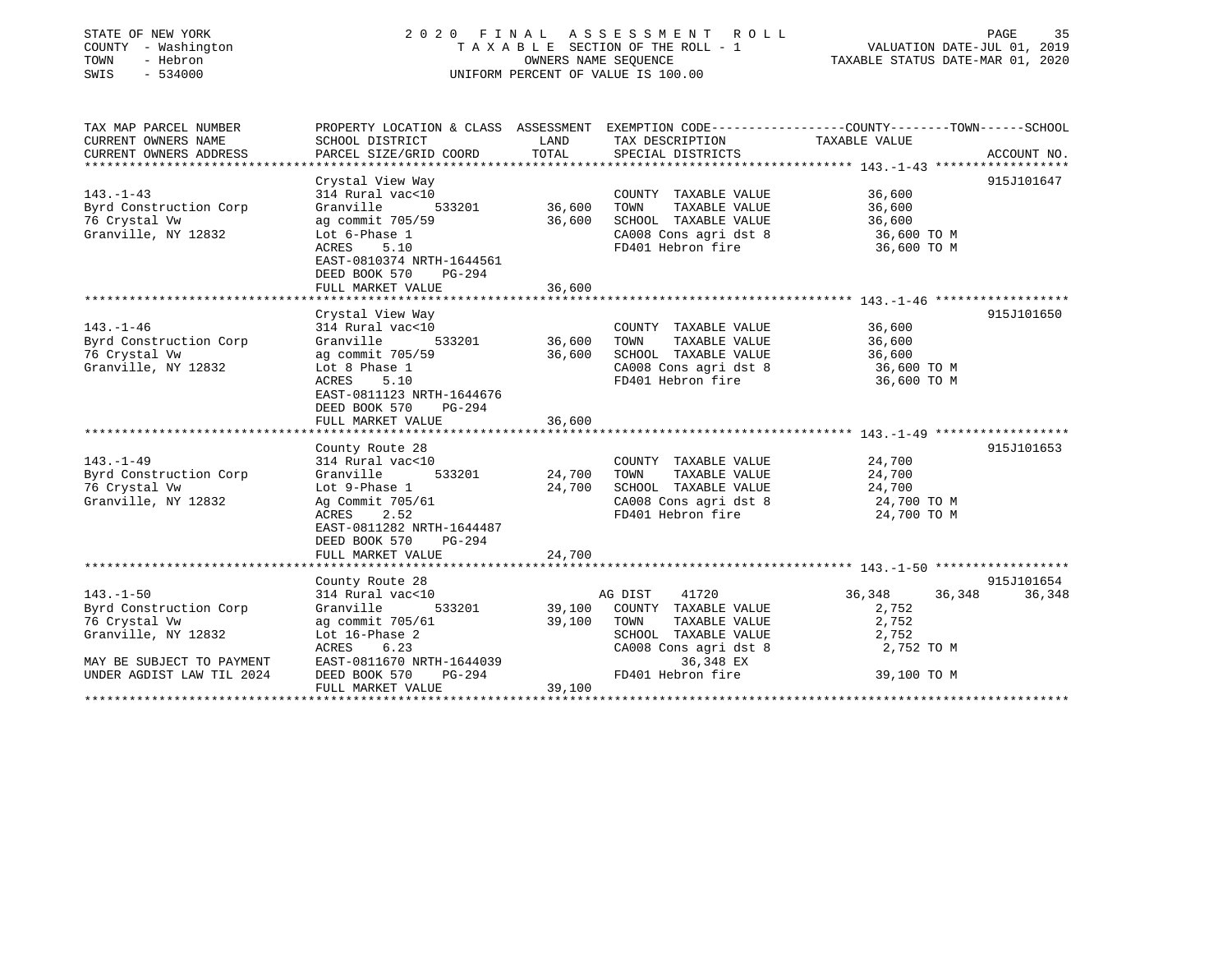### STATE OF NEW YORK 2 0 2 0 F I N A L A S S E S S M E N T R O L L PAGE 36COUNTY - Washington T A X A B L E SECTION OF THE ROLL - 1 VALUATION DATE-JUL 01, 2019 OWNERS NAME SEQUENCE TAXABLE STATUS DATE-MAR 01, 2020 SWIS - 534000 UNIFORM PERCENT OF VALUE IS 100.00

## VALUATION DATE-JUL 01, 2019

| TAX MAP PARCEL NUMBER                                                                                                                                                                                                                     |                              |                                                                                                                                                                                                                                                | PROPERTY LOCATION & CLASS ASSESSMENT EXEMPTION CODE---------------COUNTY-------TOWN------SCHOOL                                                                                                                                                       |  |
|-------------------------------------------------------------------------------------------------------------------------------------------------------------------------------------------------------------------------------------------|------------------------------|------------------------------------------------------------------------------------------------------------------------------------------------------------------------------------------------------------------------------------------------|-------------------------------------------------------------------------------------------------------------------------------------------------------------------------------------------------------------------------------------------------------|--|
|                                                                                                                                                                                                                                           |                              |                                                                                                                                                                                                                                                |                                                                                                                                                                                                                                                       |  |
|                                                                                                                                                                                                                                           | Button Rd                    |                                                                                                                                                                                                                                                | 915J101655                                                                                                                                                                                                                                            |  |
| 143.-1-51<br>Byrd Construction Corp                                                                                                                                                                                                       |                              |                                                                                                                                                                                                                                                | 314 Rural vac<10<br>35,667<br>35,667<br>36,667<br>36,667<br>35,667<br>35,667<br>35,667<br>35,667<br>35,667<br>35,667<br>35,667<br>35,667<br>35,667<br>35,667<br>35,667<br>35,667<br>35,667<br>35,667<br>35,687<br>35,687<br>35,687<br>35,687<br>35,68 |  |
| 76 Crystal Vw                                                                                                                                                                                                                             | ag commit 705/61 38,400 TOWN |                                                                                                                                                                                                                                                |                                                                                                                                                                                                                                                       |  |
| 2832<br>Granville, NY 12832                                                                                                                                                                                                               |                              |                                                                                                                                                                                                                                                |                                                                                                                                                                                                                                                       |  |
|                                                                                                                                                                                                                                           |                              |                                                                                                                                                                                                                                                | TOWN TAXABLE VALUE 2,733<br>SCHOOL TAXABLE VALUE 2,733<br>CA008 Cons agri dst 8 2,733 TO M                                                                                                                                                            |  |
| MAY BE SUBJECT TO PAYMENT                                                                                                                                                                                                                 |                              |                                                                                                                                                                                                                                                |                                                                                                                                                                                                                                                       |  |
| UNDER AGDIST LAW TIL 2024                                                                                                                                                                                                                 |                              |                                                                                                                                                                                                                                                |                                                                                                                                                                                                                                                       |  |
|                                                                                                                                                                                                                                           |                              | Lot 15-Phase 2<br>ACRES 5.89<br>EAST-0811926 NRTH-1643801<br>DEED BOOK 570 PG-294<br>FULL MARKET VALUE<br>PULL MARKET VALUE<br>2,733 TO M<br>2,733 TO M<br>2,733 TO M<br>38,400<br>FULL MARKET VALUE<br>38,400                                 |                                                                                                                                                                                                                                                       |  |
|                                                                                                                                                                                                                                           |                              |                                                                                                                                                                                                                                                |                                                                                                                                                                                                                                                       |  |
|                                                                                                                                                                                                                                           | Button Rd                    |                                                                                                                                                                                                                                                | 915J101656                                                                                                                                                                                                                                            |  |
| $143. - 1 - 52$<br>Byrd Construction Corp                                                                                                                                                                                                 |                              |                                                                                                                                                                                                                                                | 314 Rural vac<10<br>314 Rural vac<10<br>36,600 COUNTY TAXABLE VALUE 34,227 34,227 34,227<br>34,227 373                                                                                                                                                |  |
|                                                                                                                                                                                                                                           |                              |                                                                                                                                                                                                                                                |                                                                                                                                                                                                                                                       |  |
|                                                                                                                                                                                                                                           |                              |                                                                                                                                                                                                                                                |                                                                                                                                                                                                                                                       |  |
|                                                                                                                                                                                                                                           |                              | The Crystal Vw and Commit 705/61<br>Granville, NY 12832<br>MAY BE SUBJECT TO PAYMENT<br>MAY BE SUBJECT TO PAYMENT<br>MAY BE SUBJECT TO PAYMENT<br>MAY BE SUBJECT TO PAYMENT<br>EAST-0812194 NRTH-1643557<br>EAST-0812194 NRTH-1643557<br>ACRES |                                                                                                                                                                                                                                                       |  |
|                                                                                                                                                                                                                                           |                              |                                                                                                                                                                                                                                                |                                                                                                                                                                                                                                                       |  |
| UNDER AGDIST LAW TIL 2024                                                                                                                                                                                                                 |                              |                                                                                                                                                                                                                                                |                                                                                                                                                                                                                                                       |  |
|                                                                                                                                                                                                                                           |                              |                                                                                                                                                                                                                                                | Granville, NY 12832 Lot and MATE SCHOOL TAXABLE VALUE<br>MAY BE SUBJECT TO PAYMENT RAST-0812194 NRTH-1643557 26.000 CONS ANALY 2024 DEED BOOK 570 PG-294 FD401 Hebron fire 36,600 TO M<br>FULL MARKET VALUE 36,600 M<br>************                  |  |
|                                                                                                                                                                                                                                           |                              |                                                                                                                                                                                                                                                |                                                                                                                                                                                                                                                       |  |
|                                                                                                                                                                                                                                           | Button Rd                    |                                                                                                                                                                                                                                                | 915J101657                                                                                                                                                                                                                                            |  |
| $143. - 1 - 53$                                                                                                                                                                                                                           |                              |                                                                                                                                                                                                                                                | Button Ku<br>314 Rural vac<10 11 AG DIST 41720 34,133 34,133 34,133 34,133<br>Granville 533201 36,600 COUNTY TAXABLE VALUE 2,467                                                                                                                      |  |
| Byrd Construction Corp Granville                                                                                                                                                                                                          |                              |                                                                                                                                                                                                                                                |                                                                                                                                                                                                                                                       |  |
|                                                                                                                                                                                                                                           |                              |                                                                                                                                                                                                                                                |                                                                                                                                                                                                                                                       |  |
|                                                                                                                                                                                                                                           |                              |                                                                                                                                                                                                                                                |                                                                                                                                                                                                                                                       |  |
|                                                                                                                                                                                                                                           |                              |                                                                                                                                                                                                                                                |                                                                                                                                                                                                                                                       |  |
|                                                                                                                                                                                                                                           |                              |                                                                                                                                                                                                                                                |                                                                                                                                                                                                                                                       |  |
|                                                                                                                                                                                                                                           |                              |                                                                                                                                                                                                                                                |                                                                                                                                                                                                                                                       |  |
| 36,600 TOWN TRANSLE VALUE<br>To Crystal Vw a commit 705/61 36,600 TOWN TRANSLE VALUE<br>Granville, NY 12832 Lot 13-Phase 2<br>ACRES 5.10 CA008 Cons agri dst 8 2,467<br>MAY BE SUBJECT TO PAYMENT EAST-0812314 NRTH-1643256 34,133 EX<br> |                              |                                                                                                                                                                                                                                                |                                                                                                                                                                                                                                                       |  |
|                                                                                                                                                                                                                                           | Button Rd                    |                                                                                                                                                                                                                                                | 915J101658                                                                                                                                                                                                                                            |  |
| $143. - 1 - 54$                                                                                                                                                                                                                           |                              |                                                                                                                                                                                                                                                |                                                                                                                                                                                                                                                       |  |
| Byrd Construction Corp                                                                                                                                                                                                                    | Granville                    | 533201 36,600 COUNTY TAXABLE VALUE                                                                                                                                                                                                             | 2,294                                                                                                                                                                                                                                                 |  |
|                                                                                                                                                                                                                                           |                              |                                                                                                                                                                                                                                                |                                                                                                                                                                                                                                                       |  |
|                                                                                                                                                                                                                                           |                              |                                                                                                                                                                                                                                                |                                                                                                                                                                                                                                                       |  |
|                                                                                                                                                                                                                                           |                              |                                                                                                                                                                                                                                                |                                                                                                                                                                                                                                                       |  |
|                                                                                                                                                                                                                                           |                              |                                                                                                                                                                                                                                                |                                                                                                                                                                                                                                                       |  |
|                                                                                                                                                                                                                                           |                              |                                                                                                                                                                                                                                                | T6 Crystal W and the commit the commit of the state of the set of the set of the set of the set of the set of the set of the set of the set of the set of the set of the set of the set of the set of the set of the set of th                        |  |
|                                                                                                                                                                                                                                           |                              |                                                                                                                                                                                                                                                |                                                                                                                                                                                                                                                       |  |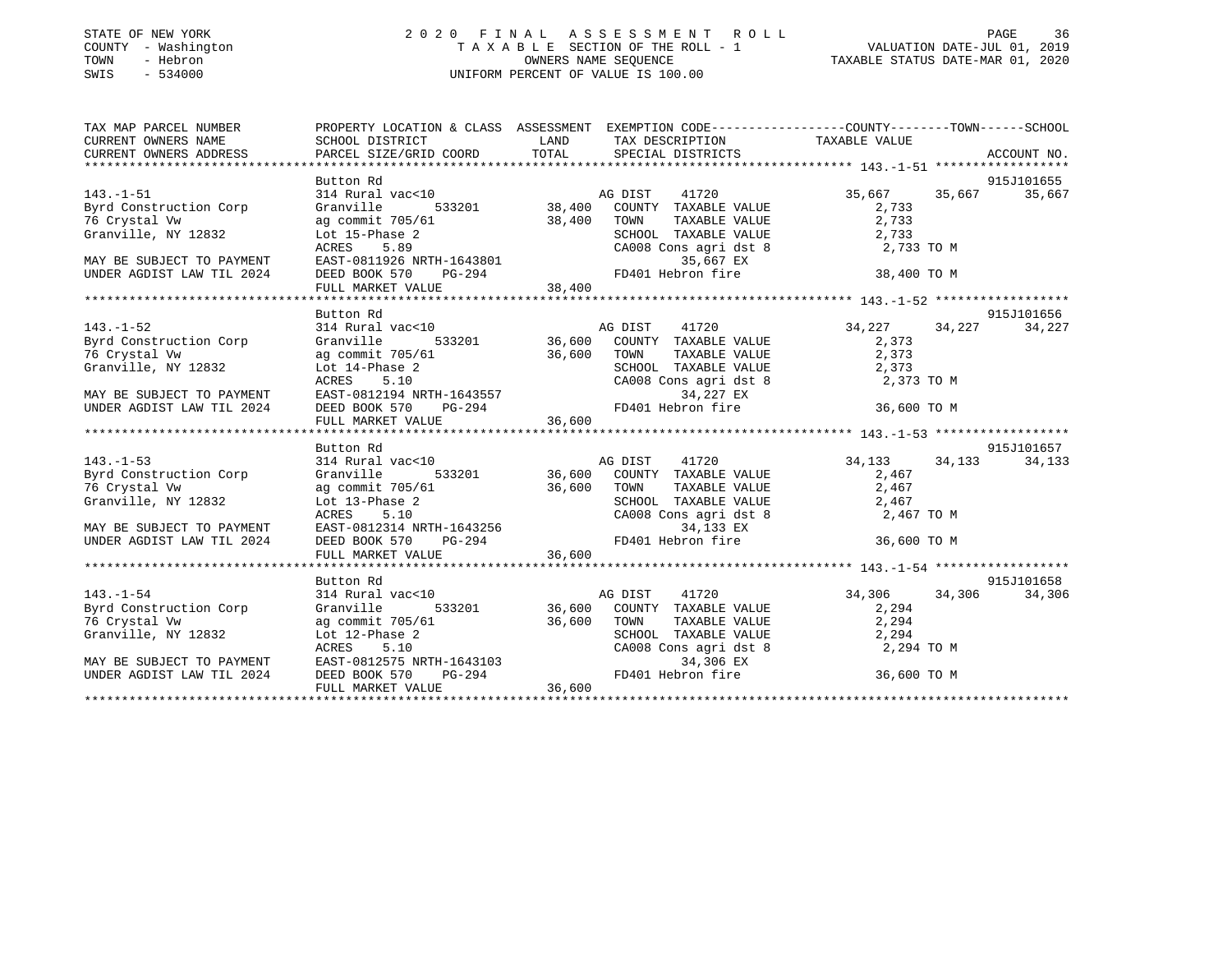#### STATE OF NEW YORK 2 0 2 0 F I N A L A S S E S S M E N T R O L L PAGE 37 COUNTY - Washington T A X A B L E SECTION OF THE ROLL - 1 VALUATION DATE-JUL 01, 2019 TOWN - Hebron OWNERS NAME SEQUENCE TAXABLE STATUS DATE-MAR 01, 2020 SWIS - 534000 UNIFORM PERCENT OF VALUE IS 100.00

| TAX MAP PARCEL NUMBER      | PROPERTY LOCATION & CLASS ASSESSMENT EXEMPTION CODE---------------COUNTY-------TOWN-----SCHOOL |         |                       |                    |             |
|----------------------------|------------------------------------------------------------------------------------------------|---------|-----------------------|--------------------|-------------|
| CURRENT OWNERS NAME        | SCHOOL DISTRICT                                                                                | LAND    | TAX DESCRIPTION       | TAXABLE VALUE      |             |
| CURRENT OWNERS ADDRESS     | PARCEL SIZE/GRID COORD                                                                         | TOTAL   | SPECIAL DISTRICTS     |                    | ACCOUNT NO. |
|                            |                                                                                                |         |                       |                    |             |
|                            | Button Rd                                                                                      |         |                       |                    | 915J101659  |
| $143. - 1 - 55$            | 314 Rural vac<10                                                                               |         | AG DIST<br>41720      | 22,183<br>22,183   | 22,183      |
| Byrd Construction Corp     | Granville<br>533201                                                                            | 23,700  | COUNTY TAXABLE VALUE  | 1,517              |             |
| 76 Crystal Vw              | ag commit 705/61                                                                               | 23,700  | TAXABLE VALUE<br>TOWN | 1,517              |             |
| Granville, NY 12832        |                                                                                                |         | SCHOOL TAXABLE VALUE  |                    |             |
|                            | Lot 11-Phase 2                                                                                 |         |                       | 1,517              |             |
|                            | 2.13<br>ACRES                                                                                  |         | CA008 Cons agri dst 8 | 1,517 TO M         |             |
| MAY BE SUBJECT TO PAYMENT  | EAST-0812888 NRTH-1642951                                                                      |         | 22,183 EX             |                    |             |
| UNDER AGDIST LAW TIL 2024  | DEED BOOK 570<br>PG-294                                                                        |         | FD401 Hebron fire     | 23,700 TO M        |             |
|                            | FULL MARKET VALUE                                                                              | 23,700  |                       |                    |             |
|                            | ********************                                                                           |         |                       |                    |             |
|                            | Button Rd                                                                                      |         |                       |                    | 915J101660  |
| $143. - 1 - 56$            | 314 Rural vac<10                                                                               |         | AG DIST<br>41720      | 40,202<br>40,202   | 40,202      |
| Byrd Construction Corp     | Granville<br>533201                                                                            | 44,600  | COUNTY TAXABLE VALUE  | 4,398              |             |
| 76 Crystal Vw              | ag commit 705/63                                                                               | 44,600  | TOWN<br>TAXABLE VALUE | 4,398              |             |
| Granville, NY 12832        | Lot 10-Phase 2                                                                                 |         | SCHOOL TAXABLE VALUE  | 4,398              |             |
|                            | 8.71<br>ACRES                                                                                  |         | CA008 Cons agri dst 8 | 4,398 TO M         |             |
| MAY BE SUBJECT TO PAYMENT  | EAST-0813354 NRTH-1642372                                                                      |         | 40,202 EX             |                    |             |
|                            |                                                                                                |         |                       |                    |             |
| UNDER AGDIST LAW TIL 2024  | DEED BOOK 570<br>PG-294                                                                        |         | FD401 Hebron fire     | 44,600 TO M        |             |
|                            | FULL MARKET VALUE                                                                              | 44,600  |                       |                    |             |
|                            |                                                                                                |         |                       |                    |             |
|                            | Button Rd/w Off                                                                                |         |                       |                    | 915J101661  |
| $143. - 1 - 57$            | 314 Rural vac<10                                                                               |         | COUNTY TAXABLE VALUE  | 23,600             |             |
| Byrd Construction Corp     | 533201<br>Granville                                                                            | 23,600  | TOWN<br>TAXABLE VALUE | 23,600             |             |
| 76 Crystal Vw              | ag commit 705/63                                                                               | 23,600  | SCHOOL TAXABLE VALUE  | 23,600             |             |
| Granville, NY 12832        | Lot 9-Phase 2                                                                                  |         | CA008 Cons agri dst 8 | 23,600 TO M        |             |
|                            | 7.64<br>ACRES                                                                                  |         | FD401 Hebron fire     | 23,600 TO M        |             |
|                            | EAST-0813068 NRTH-1641734                                                                      |         |                       |                    |             |
|                            | DEED BOOK 570<br>PG-294                                                                        |         |                       |                    |             |
|                            | FULL MARKET VALUE                                                                              | 23,600  |                       |                    |             |
|                            |                                                                                                |         |                       |                    |             |
|                            | 7442 State Route 22                                                                            |         |                       |                    | 915J100102  |
| $153. - 1 - 9$             | 120 Field crops                                                                                |         | AG DIST<br>41720      | 285,233<br>285,233 | 285,233     |
|                            |                                                                                                |         |                       |                    |             |
| Byrd Construction Corp     | Granville<br>533201                                                                            | 470,400 | COUNTY TAXABLE VALUE  | 209,767            |             |
| 76 Crystal Vw              | Ag Commit 705/59                                                                               | 495,000 | TOWN<br>TAXABLE VALUE | 209,767            |             |
| Granville, NY 12832        | ACRES 347.80                                                                                   |         | SCHOOL TAXABLE VALUE  | 209,767            |             |
|                            | EAST-0821301 NRTH-1636556                                                                      |         | CA008 Cons agri dst 8 | 209,767 TO M       |             |
| MAY BE SUBJECT TO PAYMENT  | DEED BOOK 427<br>$PG-43$                                                                       |         | 285,233 EX            |                    |             |
| UNDER AGDIST LAW TIL 2024  | FULL MARKET VALUE                                                                              | 495,000 | FD401 Hebron fire     | 495,000 TO M       |             |
|                            |                                                                                                |         |                       |                    |             |
|                            | Smith Rd/e Off                                                                                 |         |                       |                    | 915J101040  |
| $153. - 1 - 14$            | 323 Vacant rural                                                                               |         | COUNTY TAXABLE VALUE  | 3,300              |             |
| Byrd Construction Corp     | 533201<br>Granville                                                                            | 3,300   | TOWN<br>TAXABLE VALUE | 3,300              |             |
| 76 Crystal Vw              | No Deeded R O W                                                                                | 3,300   | SCHOOL TAXABLE VALUE  | 3,300              |             |
| Granville, NY 12832        | 4.00<br>ACRES                                                                                  |         | FD401 Hebron fire     | 3,300 TO M         |             |
|                            | EAST-0817575 NRTH-1638681                                                                      |         |                       |                    |             |
|                            | DEED BOOK 427<br>$PG-43$                                                                       |         |                       |                    |             |
|                            | FULL MARKET VALUE                                                                              | 3,300   |                       |                    |             |
| ************************** |                                                                                                |         |                       |                    |             |
|                            |                                                                                                |         |                       |                    |             |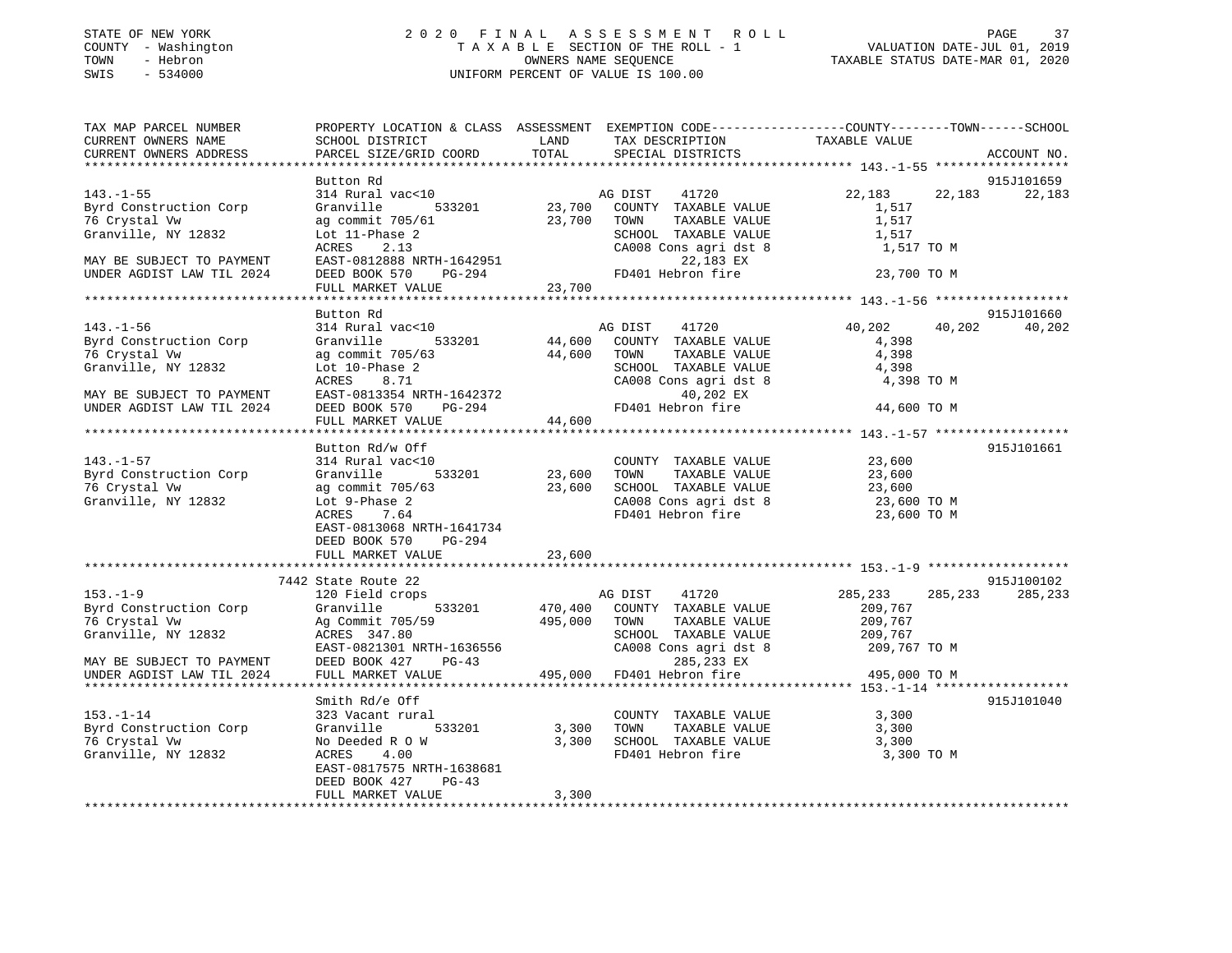#### STATE OF NEW YORK 2 0 2 0 F I N A L A S S E S S M E N T R O L L PAGE 38COUNTY - Washington T A X A B L E SECTION OF THE ROLL - 1 VALUATION DATE-JUL 01, 2019 OWNERS NAME SEQUENCE TAXABLE STATUS DATE-MAR 01, 2020 SWIS - 534000 UNIFORM PERCENT OF VALUE IS 100.00

# VALUATION DATE-JUL 01, 2019

| TAX MAP PARCEL NUMBER                | PROPERTY LOCATION & CLASS ASSESSMENT EXEMPTION CODE----------------COUNTY-------TOWN------SCHOOL                                                                                                                                  |         |                                                                                                                                                     |                                                               |             |
|--------------------------------------|-----------------------------------------------------------------------------------------------------------------------------------------------------------------------------------------------------------------------------------|---------|-----------------------------------------------------------------------------------------------------------------------------------------------------|---------------------------------------------------------------|-------------|
| CURRENT OWNERS NAME                  | SCHOOL DISTRICT                                                                                                                                                                                                                   | LAND    | TAX DESCRIPTION TAXABLE VALUE                                                                                                                       |                                                               |             |
| CURRENT OWNERS ADDRESS               | PARCEL SIZE/GRID COORD                                                                                                                                                                                                            | TOTAL   | SPECIAL DISTRICTS                                                                                                                                   |                                                               | ACCOUNT NO. |
|                                      |                                                                                                                                                                                                                                   |         |                                                                                                                                                     |                                                               |             |
|                                      | 458 Pine Hill Rd                                                                                                                                                                                                                  |         | $\begin{array}{lll} \text{COUNTY} & \text{TAXABLE VALUE} & & & 47,400 \\ \text{---} & \text{---} & \text{---} & \text{VAILIE} & & & \\ \end{array}$ |                                                               | 915J100465  |
| $169. - 1 - 32$                      | 312 Vac w/imprv                                                                                                                                                                                                                   |         |                                                                                                                                                     |                                                               |             |
| Cady Timothy                         | $534801$ 27,300<br>Salem                                                                                                                                                                                                          |         |                                                                                                                                                     |                                                               |             |
|                                      |                                                                                                                                                                                                                                   |         | SCHOOL TAXABLE VALUE 47,400                                                                                                                         |                                                               |             |
|                                      |                                                                                                                                                                                                                                   |         | FD401 Hebron fire                                                                                                                                   | 47,400 TO M                                                   |             |
|                                      | Cady Lesa (2008)<br>2 South St (2008)<br>2 South St (2008)<br>2 Cromwell, CT 06416 (2008)<br>2 DEED BOOK 3067 PG-342                                                                                                              |         |                                                                                                                                                     |                                                               |             |
|                                      | FULL MARKET VALUE                                                                                                                                                                                                                 | 47,400  |                                                                                                                                                     |                                                               |             |
|                                      |                                                                                                                                                                                                                                   |         |                                                                                                                                                     |                                                               |             |
|                                      | 78 Warner Rd                                                                                                                                                                                                                      |         |                                                                                                                                                     |                                                               |             |
| $153. - 1 - 5.7$                     | 210 1 Family Res                                                                                                                                                                                                                  |         | BAS STAR 41854                                                                                                                                      | $\overline{0}$<br>$\Omega$                                    | 30,000      |
| Cahn Donald J                        | Granville 533201 59,400                                                                                                                                                                                                           |         | COUNTY TAXABLE VALUE 124,600                                                                                                                        |                                                               |             |
| Cahn Candis S                        | lot 7<br>ACRES 5.93                                                                                                                                                                                                               | 124,600 | TOWN<br>TOWN TAXABLE VALUE 124,600<br>SCHOOL TAXABLE VALUE 94,600                                                                                   |                                                               |             |
| 78 Warner Rd                         |                                                                                                                                                                                                                                   |         |                                                                                                                                                     |                                                               |             |
|                                      | Granville, NY 12832 EAST-0819456 NRTH-1640089                                                                                                                                                                                     |         | FD401 Hebron fire 124,600 TO M                                                                                                                      |                                                               |             |
|                                      | DEED BOOK 807 PG-38                                                                                                                                                                                                               |         |                                                                                                                                                     |                                                               |             |
|                                      | FULL MARKET VALUE                                                                                                                                                                                                                 | 124,600 |                                                                                                                                                     |                                                               |             |
|                                      |                                                                                                                                                                                                                                   |         |                                                                                                                                                     |                                                               |             |
|                                      | 12 Shale Mtn Way                                                                                                                                                                                                                  |         |                                                                                                                                                     |                                                               | 915J100676  |
| $185. - 1 - 14.6$                    | 270 Mfg housing<br>Salem 534801 6534801 6534801 6534801 653481 66.600 66.11 66.600 66.11 66.600 66.11 66.600 66.11 66.11 66.11 66.11 66.11 66.11 66.11 66.11 66.11 66.11 66.11 66.11 66.11 66.11 66.11 66.11 66.11 66.11 66.11 66 |         |                                                                                                                                                     | $\begin{smallmatrix}0\98\, ,000\end{smallmatrix}$<br>$\Omega$ | 30,000      |
| Cameron David                        |                                                                                                                                                                                                                                   |         |                                                                                                                                                     |                                                               |             |
|                                      |                                                                                                                                                                                                                                   |         | TAXABLE VALUE<br>TOWN                                                                                                                               | 98,000                                                        |             |
| 8 High St<br>Hoosick Falls, NY 12090 | Thompson Sub/ 29#87 Lot 3 98,000<br>ACRES 4.85 BANK 6<br>EAST-0815268 NRTH-1603877                                                                                                                                                |         | SCHOOL TAXABLE VALUE 68,000<br>CA008 Cons agri dst 8 98,000 TO M                                                                                    |                                                               |             |
|                                      |                                                                                                                                                                                                                                   |         |                                                                                                                                                     |                                                               |             |
|                                      | DEED BOOK 1766 PG-227                                                                                                                                                                                                             |         | FD401 Hebron fire 98,000 TO M                                                                                                                       |                                                               |             |
|                                      | FULL MARKET VALUE                                                                                                                                                                                                                 | 98,000  |                                                                                                                                                     |                                                               |             |
|                                      |                                                                                                                                                                                                                                   |         |                                                                                                                                                     |                                                               |             |
|                                      | 140 Callaway Rd                                                                                                                                                                                                                   |         |                                                                                                                                                     |                                                               | 915J101534  |
| $175. - 1 - 32$                      | 210 1 Family Res                                                                                                                                                                                                                  |         | COUNTY TAXABLE VALUE 185,400                                                                                                                        |                                                               |             |
| Cameron John                         | Salem 534801 67,100                                                                                                                                                                                                               |         | TOWN                                                                                                                                                |                                                               |             |
| 562 Colebrook Rd                     | Lot E                                                                                                                                                                                                                             | 185,400 |                                                                                                                                                     | TAXABLE VALUE 185,400<br>TAXABLE VALUE 185,400                |             |
| Gansevoort, NY 12831                 | 9.43<br>ACRES                                                                                                                                                                                                                     |         | SCHOOL TAXABLE VALUE<br>FD401 Hebron fire                                                                                                           | 185,400 TO M                                                  |             |
|                                      | EAST-0787150 NRTH-1616971                                                                                                                                                                                                         |         |                                                                                                                                                     |                                                               |             |
|                                      | DEED BOOK 3592 PG-83                                                                                                                                                                                                              |         |                                                                                                                                                     |                                                               |             |
|                                      | FULL MARKET VALUE                                                                                                                                                                                                                 | 185,400 |                                                                                                                                                     |                                                               |             |
|                                      |                                                                                                                                                                                                                                   |         |                                                                                                                                                     |                                                               |             |
|                                      | 1406 Dunnigan Rd                                                                                                                                                                                                                  |         |                                                                                                                                                     |                                                               |             |
| $184. - 1 - 19.9$                    | 314 Rural vac<10                                                                                                                                                                                                                  |         | COUNTY TAXABLE VALUE                                                                                                                                |                                                               |             |
| Cameron Scott B                      | 534801 17,600<br>Salem                                                                                                                                                                                                            |         | TOWN<br>TAXABLE VALUE                                                                                                                               | 17,600<br>17,600                                              |             |
|                                      |                                                                                                                                                                                                                                   |         |                                                                                                                                                     |                                                               |             |
|                                      |                                                                                                                                                                                                                                   |         | SCHOOL TAXABLE VALUE 17,600<br>CA008 Cons agri dst 8 17,600 TO M                                                                                    |                                                               |             |
|                                      |                                                                                                                                                                                                                                   |         | CA008 Cons agri dst 8<br>FD401 Hebron fire                                                                                                          | 17,600 TO M                                                   |             |
|                                      | FULL MARKET VALUE                                                                                                                                                                                                                 | 17,600  |                                                                                                                                                     |                                                               |             |
|                                      |                                                                                                                                                                                                                                   |         |                                                                                                                                                     |                                                               |             |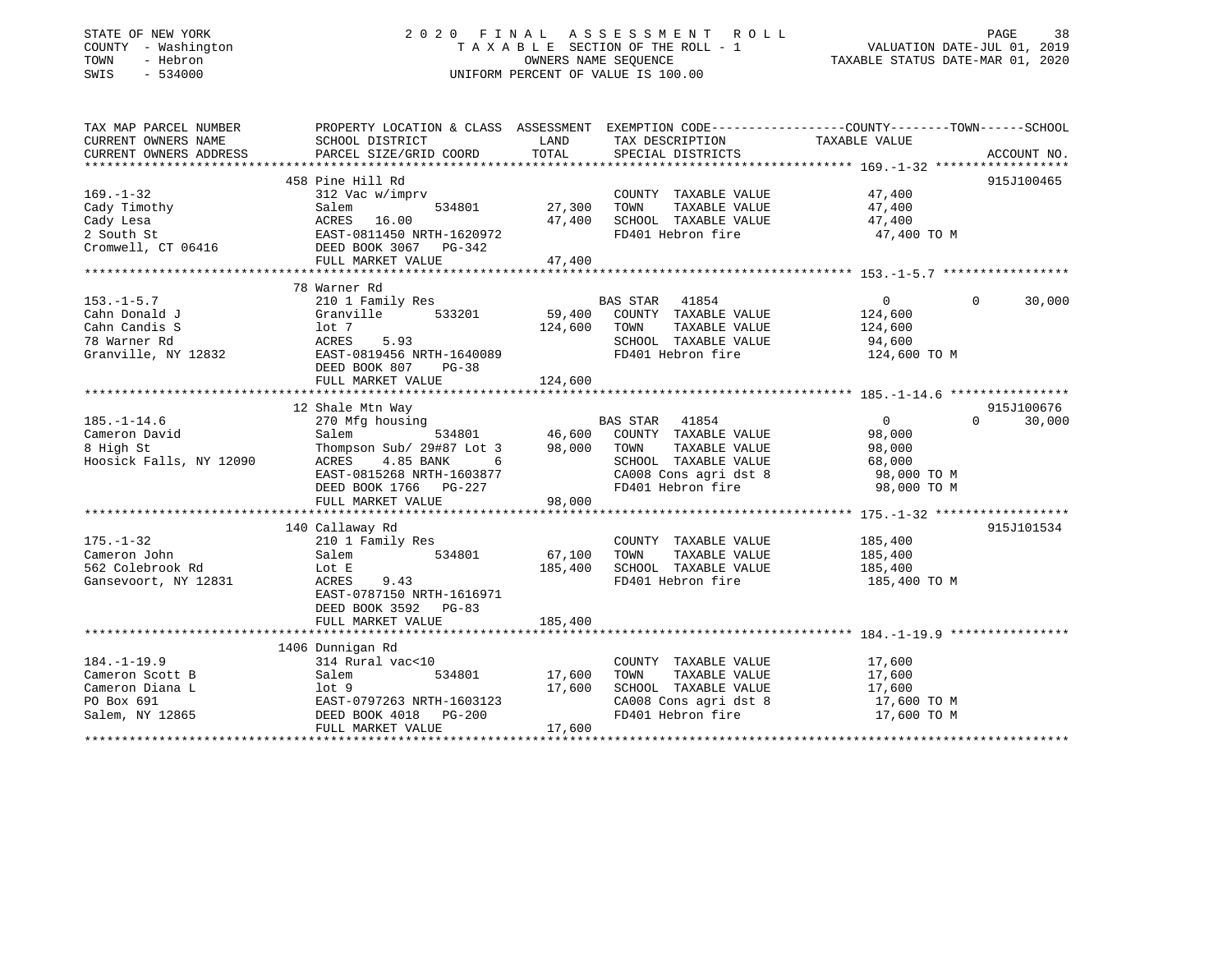| PROPERTY LOCATION & CLASS ASSESSMENT EXEMPTION CODE----------------COUNTY-------TOWN------SCHOOL<br>TAX MAP PARCEL NUMBER<br>TAX DESCRIPTION TAXABLE VALUE<br>CURRENT OWNERS NAME<br>SCHOOL DISTRICT<br>LAND<br>TOTAL<br>CURRENT OWNERS ADDRESS<br>PARCEL SIZE/GRID COORD<br>SPECIAL DISTRICTS<br>ACCOUNT NO.<br>15 Shale Mtn Way<br>915J100676<br>30,000<br>$185. - 1 - 14.8$<br>210 1 Family Res<br>BAS STAR<br>41854<br>$\mathbf{0}$<br>$\Omega$<br>46,800 COUNTY TAXABLE VALUE<br>Cameron Scott B<br>Salem<br>534801<br>210,700<br>PO Box 691<br>lot 2<br>210,700<br>TOWN<br>TAXABLE VALUE<br>210,700<br>Salem, NY 12865<br>ACRES<br>4.93<br>SCHOOL TAXABLE VALUE<br>180,700<br>EAST-0815282 NRTH-1604452<br>CA008 Cons agri dst 8<br>210,700 TO M<br>DEED BOOK 946 PG-289<br>FD401 Hebron fire<br>210,700 TO M<br>FULL MARKET VALUE<br>210,700<br>1546 Big Burch Hill Rd<br>$152. - 2 - 37.2$<br>241 Rural res&ag<br>AG DIST<br>41720<br>34,044<br>34,044<br>34,044<br>Campbell Brian R<br>533201<br>92,600 BAS STAR 41854<br>$\overline{0}$<br>30,000<br>Granville<br>$\overline{0}$<br>Campell Mary Kay<br>ACRES<br>297,100<br>21.00<br>COUNTY TAXABLE VALUE<br>263,056<br>1546 Big Burch Hill Rd<br>EAST-0806549 NRTH-1639577<br>TOWN<br>TAXABLE VALUE<br>263,056<br>Granville, NY 12832<br>DEED BOOK 881<br>PG-291<br>SCHOOL TAXABLE VALUE<br>233,056<br>FULL MARKET VALUE<br>297,100 CA008 Cons agri dst 8<br>263,056 TO M<br>34,044 EX<br>MAY BE SUBJECT TO PAYMENT<br>UNDER AGDIST LAW TIL 2024<br>FD401 Hebron fire<br>297,100 TO M<br>148 Campbell Ln<br>915J100108<br>112 Dairy farm<br>$168. - 1 - 2$<br>AG DIST<br>41720<br>301,227<br>301, 227 301, 227<br>462,100<br>Campbell Brian R<br>533801<br>COUNTY TAXABLE VALUE<br>365,873<br>Hartford<br>1546 Big Burch Hill Rd<br>667,100<br>TAXABLE VALUE<br>2916/286<br>TOWN<br>365,873<br>ACRES 311.10<br>Granville, NY 12832<br>SCHOOL TAXABLE VALUE<br>365,873<br>EAST-0796781 NRTH-1624651<br>CA008 Cons agri dst 8<br>365,873 TO M<br>DEED BOOK 4008 PG-9<br>301,227 EX<br>MAY BE SUBJECT TO PAYMENT<br>UNDER AGDIST LAW TIL 2024<br>FULL MARKET VALUE<br>667,100<br>FD401 Hebron fire<br>667,100 TO M<br>1098 Patterson Hill Rd<br>915J100107<br>$183. - 1 - 33$<br>105 Vac farmland<br>95,094<br>95,094<br>95,094<br>AG DIST<br>41720<br>Campbell David<br>Greenwich<br>533401<br>103,900<br>COUNTY TAXABLE VALUE<br>8,806<br>103,900<br>Campbell Terry L<br>ACRES<br>27.50<br>TOWN<br>TAXABLE VALUE<br>8,806<br>647 Bunker Hill Rd<br>EAST-0787754 NRTH-1600026<br>SCHOOL TAXABLE VALUE<br>8,806<br>CA004 Cons agri dst 4<br>Salem, NY 12865<br>DEED BOOK 818<br>PG-157<br>8,806 TO M<br>95,094 EX<br>FULL MARKET VALUE<br>103,900<br>FD401 Hebron fire<br>103,900 TO M<br>MAY BE SUBJECT TO PAYMENT<br>UNDER AGDIST LAW TIL 2024<br>Presbytery Ln<br>$176. - 1 - 6.4$<br>322 Rural vac>10<br>AGRI-D IND 41730<br>225,261<br>225,261<br>225,261<br>Campbell David T<br>320,600<br>COUNTY TAXABLE VALUE<br>Salem<br>534801<br>95,339<br>Campbell Terry L<br>ACRES 346.21<br>320,600<br>TOWN<br>TAXABLE VALUE<br>95,339<br>647 Bunker Hill Rd<br>SCHOOL TAXABLE VALUE<br>EAST-0799547 NRTH-1615507<br>95,339<br>Salem, NY 12865<br>DEED BOOK 3592    PG-214<br>FD401 Hebron fire<br>320,600 TO M<br>FULL MARKET VALUE<br>320,600<br>MAY BE SUBJECT TO PAYMENT<br>UNDER AGDIST LAW TIL 2027 | STATE OF NEW YORK<br>COUNTY - Washington<br>TOWN<br>- Hebron<br>$-534000$<br>SWIS | 2020 FINAL ASSESSMENT ROLL<br>TAXABLE SECTION OF THE ROLL - 1<br>OWNERS NAME SEOUENCE<br>UNIFORM PERCENT OF VALUE IS 100.00 | 39<br>PAGE<br>VALUATION DATE-JUL 01, 2019<br>TAXABLE STATUS DATE-MAR 01, 2020 |
|-----------------------------------------------------------------------------------------------------------------------------------------------------------------------------------------------------------------------------------------------------------------------------------------------------------------------------------------------------------------------------------------------------------------------------------------------------------------------------------------------------------------------------------------------------------------------------------------------------------------------------------------------------------------------------------------------------------------------------------------------------------------------------------------------------------------------------------------------------------------------------------------------------------------------------------------------------------------------------------------------------------------------------------------------------------------------------------------------------------------------------------------------------------------------------------------------------------------------------------------------------------------------------------------------------------------------------------------------------------------------------------------------------------------------------------------------------------------------------------------------------------------------------------------------------------------------------------------------------------------------------------------------------------------------------------------------------------------------------------------------------------------------------------------------------------------------------------------------------------------------------------------------------------------------------------------------------------------------------------------------------------------------------------------------------------------------------------------------------------------------------------------------------------------------------------------------------------------------------------------------------------------------------------------------------------------------------------------------------------------------------------------------------------------------------------------------------------------------------------------------------------------------------------------------------------------------------------------------------------------------------------------------------------------------------------------------------------------------------------------------------------------------------------------------------------------------------------------------------------------------------------------------------------------------------------------------------------------------------------------------------------------------------------------------------------------------------------------------------------------------------------------------------------------------------------------------------------------------------------------------------------------------------------------------------------------------------------------------------------------|-----------------------------------------------------------------------------------|-----------------------------------------------------------------------------------------------------------------------------|-------------------------------------------------------------------------------|
|                                                                                                                                                                                                                                                                                                                                                                                                                                                                                                                                                                                                                                                                                                                                                                                                                                                                                                                                                                                                                                                                                                                                                                                                                                                                                                                                                                                                                                                                                                                                                                                                                                                                                                                                                                                                                                                                                                                                                                                                                                                                                                                                                                                                                                                                                                                                                                                                                                                                                                                                                                                                                                                                                                                                                                                                                                                                                                                                                                                                                                                                                                                                                                                                                                                                                                                                                                 |                                                                                   |                                                                                                                             |                                                                               |
|                                                                                                                                                                                                                                                                                                                                                                                                                                                                                                                                                                                                                                                                                                                                                                                                                                                                                                                                                                                                                                                                                                                                                                                                                                                                                                                                                                                                                                                                                                                                                                                                                                                                                                                                                                                                                                                                                                                                                                                                                                                                                                                                                                                                                                                                                                                                                                                                                                                                                                                                                                                                                                                                                                                                                                                                                                                                                                                                                                                                                                                                                                                                                                                                                                                                                                                                                                 |                                                                                   |                                                                                                                             |                                                                               |
|                                                                                                                                                                                                                                                                                                                                                                                                                                                                                                                                                                                                                                                                                                                                                                                                                                                                                                                                                                                                                                                                                                                                                                                                                                                                                                                                                                                                                                                                                                                                                                                                                                                                                                                                                                                                                                                                                                                                                                                                                                                                                                                                                                                                                                                                                                                                                                                                                                                                                                                                                                                                                                                                                                                                                                                                                                                                                                                                                                                                                                                                                                                                                                                                                                                                                                                                                                 |                                                                                   |                                                                                                                             |                                                                               |
|                                                                                                                                                                                                                                                                                                                                                                                                                                                                                                                                                                                                                                                                                                                                                                                                                                                                                                                                                                                                                                                                                                                                                                                                                                                                                                                                                                                                                                                                                                                                                                                                                                                                                                                                                                                                                                                                                                                                                                                                                                                                                                                                                                                                                                                                                                                                                                                                                                                                                                                                                                                                                                                                                                                                                                                                                                                                                                                                                                                                                                                                                                                                                                                                                                                                                                                                                                 |                                                                                   |                                                                                                                             |                                                                               |
|                                                                                                                                                                                                                                                                                                                                                                                                                                                                                                                                                                                                                                                                                                                                                                                                                                                                                                                                                                                                                                                                                                                                                                                                                                                                                                                                                                                                                                                                                                                                                                                                                                                                                                                                                                                                                                                                                                                                                                                                                                                                                                                                                                                                                                                                                                                                                                                                                                                                                                                                                                                                                                                                                                                                                                                                                                                                                                                                                                                                                                                                                                                                                                                                                                                                                                                                                                 |                                                                                   |                                                                                                                             |                                                                               |
|                                                                                                                                                                                                                                                                                                                                                                                                                                                                                                                                                                                                                                                                                                                                                                                                                                                                                                                                                                                                                                                                                                                                                                                                                                                                                                                                                                                                                                                                                                                                                                                                                                                                                                                                                                                                                                                                                                                                                                                                                                                                                                                                                                                                                                                                                                                                                                                                                                                                                                                                                                                                                                                                                                                                                                                                                                                                                                                                                                                                                                                                                                                                                                                                                                                                                                                                                                 |                                                                                   |                                                                                                                             |                                                                               |
|                                                                                                                                                                                                                                                                                                                                                                                                                                                                                                                                                                                                                                                                                                                                                                                                                                                                                                                                                                                                                                                                                                                                                                                                                                                                                                                                                                                                                                                                                                                                                                                                                                                                                                                                                                                                                                                                                                                                                                                                                                                                                                                                                                                                                                                                                                                                                                                                                                                                                                                                                                                                                                                                                                                                                                                                                                                                                                                                                                                                                                                                                                                                                                                                                                                                                                                                                                 |                                                                                   |                                                                                                                             |                                                                               |
|                                                                                                                                                                                                                                                                                                                                                                                                                                                                                                                                                                                                                                                                                                                                                                                                                                                                                                                                                                                                                                                                                                                                                                                                                                                                                                                                                                                                                                                                                                                                                                                                                                                                                                                                                                                                                                                                                                                                                                                                                                                                                                                                                                                                                                                                                                                                                                                                                                                                                                                                                                                                                                                                                                                                                                                                                                                                                                                                                                                                                                                                                                                                                                                                                                                                                                                                                                 |                                                                                   |                                                                                                                             |                                                                               |
|                                                                                                                                                                                                                                                                                                                                                                                                                                                                                                                                                                                                                                                                                                                                                                                                                                                                                                                                                                                                                                                                                                                                                                                                                                                                                                                                                                                                                                                                                                                                                                                                                                                                                                                                                                                                                                                                                                                                                                                                                                                                                                                                                                                                                                                                                                                                                                                                                                                                                                                                                                                                                                                                                                                                                                                                                                                                                                                                                                                                                                                                                                                                                                                                                                                                                                                                                                 |                                                                                   |                                                                                                                             |                                                                               |
|                                                                                                                                                                                                                                                                                                                                                                                                                                                                                                                                                                                                                                                                                                                                                                                                                                                                                                                                                                                                                                                                                                                                                                                                                                                                                                                                                                                                                                                                                                                                                                                                                                                                                                                                                                                                                                                                                                                                                                                                                                                                                                                                                                                                                                                                                                                                                                                                                                                                                                                                                                                                                                                                                                                                                                                                                                                                                                                                                                                                                                                                                                                                                                                                                                                                                                                                                                 |                                                                                   |                                                                                                                             |                                                                               |
|                                                                                                                                                                                                                                                                                                                                                                                                                                                                                                                                                                                                                                                                                                                                                                                                                                                                                                                                                                                                                                                                                                                                                                                                                                                                                                                                                                                                                                                                                                                                                                                                                                                                                                                                                                                                                                                                                                                                                                                                                                                                                                                                                                                                                                                                                                                                                                                                                                                                                                                                                                                                                                                                                                                                                                                                                                                                                                                                                                                                                                                                                                                                                                                                                                                                                                                                                                 |                                                                                   |                                                                                                                             |                                                                               |
|                                                                                                                                                                                                                                                                                                                                                                                                                                                                                                                                                                                                                                                                                                                                                                                                                                                                                                                                                                                                                                                                                                                                                                                                                                                                                                                                                                                                                                                                                                                                                                                                                                                                                                                                                                                                                                                                                                                                                                                                                                                                                                                                                                                                                                                                                                                                                                                                                                                                                                                                                                                                                                                                                                                                                                                                                                                                                                                                                                                                                                                                                                                                                                                                                                                                                                                                                                 |                                                                                   |                                                                                                                             |                                                                               |
|                                                                                                                                                                                                                                                                                                                                                                                                                                                                                                                                                                                                                                                                                                                                                                                                                                                                                                                                                                                                                                                                                                                                                                                                                                                                                                                                                                                                                                                                                                                                                                                                                                                                                                                                                                                                                                                                                                                                                                                                                                                                                                                                                                                                                                                                                                                                                                                                                                                                                                                                                                                                                                                                                                                                                                                                                                                                                                                                                                                                                                                                                                                                                                                                                                                                                                                                                                 |                                                                                   |                                                                                                                             |                                                                               |
|                                                                                                                                                                                                                                                                                                                                                                                                                                                                                                                                                                                                                                                                                                                                                                                                                                                                                                                                                                                                                                                                                                                                                                                                                                                                                                                                                                                                                                                                                                                                                                                                                                                                                                                                                                                                                                                                                                                                                                                                                                                                                                                                                                                                                                                                                                                                                                                                                                                                                                                                                                                                                                                                                                                                                                                                                                                                                                                                                                                                                                                                                                                                                                                                                                                                                                                                                                 |                                                                                   |                                                                                                                             |                                                                               |
|                                                                                                                                                                                                                                                                                                                                                                                                                                                                                                                                                                                                                                                                                                                                                                                                                                                                                                                                                                                                                                                                                                                                                                                                                                                                                                                                                                                                                                                                                                                                                                                                                                                                                                                                                                                                                                                                                                                                                                                                                                                                                                                                                                                                                                                                                                                                                                                                                                                                                                                                                                                                                                                                                                                                                                                                                                                                                                                                                                                                                                                                                                                                                                                                                                                                                                                                                                 |                                                                                   |                                                                                                                             |                                                                               |
|                                                                                                                                                                                                                                                                                                                                                                                                                                                                                                                                                                                                                                                                                                                                                                                                                                                                                                                                                                                                                                                                                                                                                                                                                                                                                                                                                                                                                                                                                                                                                                                                                                                                                                                                                                                                                                                                                                                                                                                                                                                                                                                                                                                                                                                                                                                                                                                                                                                                                                                                                                                                                                                                                                                                                                                                                                                                                                                                                                                                                                                                                                                                                                                                                                                                                                                                                                 |                                                                                   |                                                                                                                             |                                                                               |
|                                                                                                                                                                                                                                                                                                                                                                                                                                                                                                                                                                                                                                                                                                                                                                                                                                                                                                                                                                                                                                                                                                                                                                                                                                                                                                                                                                                                                                                                                                                                                                                                                                                                                                                                                                                                                                                                                                                                                                                                                                                                                                                                                                                                                                                                                                                                                                                                                                                                                                                                                                                                                                                                                                                                                                                                                                                                                                                                                                                                                                                                                                                                                                                                                                                                                                                                                                 |                                                                                   |                                                                                                                             |                                                                               |
|                                                                                                                                                                                                                                                                                                                                                                                                                                                                                                                                                                                                                                                                                                                                                                                                                                                                                                                                                                                                                                                                                                                                                                                                                                                                                                                                                                                                                                                                                                                                                                                                                                                                                                                                                                                                                                                                                                                                                                                                                                                                                                                                                                                                                                                                                                                                                                                                                                                                                                                                                                                                                                                                                                                                                                                                                                                                                                                                                                                                                                                                                                                                                                                                                                                                                                                                                                 |                                                                                   |                                                                                                                             |                                                                               |
|                                                                                                                                                                                                                                                                                                                                                                                                                                                                                                                                                                                                                                                                                                                                                                                                                                                                                                                                                                                                                                                                                                                                                                                                                                                                                                                                                                                                                                                                                                                                                                                                                                                                                                                                                                                                                                                                                                                                                                                                                                                                                                                                                                                                                                                                                                                                                                                                                                                                                                                                                                                                                                                                                                                                                                                                                                                                                                                                                                                                                                                                                                                                                                                                                                                                                                                                                                 |                                                                                   |                                                                                                                             |                                                                               |
|                                                                                                                                                                                                                                                                                                                                                                                                                                                                                                                                                                                                                                                                                                                                                                                                                                                                                                                                                                                                                                                                                                                                                                                                                                                                                                                                                                                                                                                                                                                                                                                                                                                                                                                                                                                                                                                                                                                                                                                                                                                                                                                                                                                                                                                                                                                                                                                                                                                                                                                                                                                                                                                                                                                                                                                                                                                                                                                                                                                                                                                                                                                                                                                                                                                                                                                                                                 |                                                                                   |                                                                                                                             |                                                                               |
|                                                                                                                                                                                                                                                                                                                                                                                                                                                                                                                                                                                                                                                                                                                                                                                                                                                                                                                                                                                                                                                                                                                                                                                                                                                                                                                                                                                                                                                                                                                                                                                                                                                                                                                                                                                                                                                                                                                                                                                                                                                                                                                                                                                                                                                                                                                                                                                                                                                                                                                                                                                                                                                                                                                                                                                                                                                                                                                                                                                                                                                                                                                                                                                                                                                                                                                                                                 |                                                                                   |                                                                                                                             |                                                                               |
|                                                                                                                                                                                                                                                                                                                                                                                                                                                                                                                                                                                                                                                                                                                                                                                                                                                                                                                                                                                                                                                                                                                                                                                                                                                                                                                                                                                                                                                                                                                                                                                                                                                                                                                                                                                                                                                                                                                                                                                                                                                                                                                                                                                                                                                                                                                                                                                                                                                                                                                                                                                                                                                                                                                                                                                                                                                                                                                                                                                                                                                                                                                                                                                                                                                                                                                                                                 |                                                                                   |                                                                                                                             |                                                                               |
|                                                                                                                                                                                                                                                                                                                                                                                                                                                                                                                                                                                                                                                                                                                                                                                                                                                                                                                                                                                                                                                                                                                                                                                                                                                                                                                                                                                                                                                                                                                                                                                                                                                                                                                                                                                                                                                                                                                                                                                                                                                                                                                                                                                                                                                                                                                                                                                                                                                                                                                                                                                                                                                                                                                                                                                                                                                                                                                                                                                                                                                                                                                                                                                                                                                                                                                                                                 |                                                                                   |                                                                                                                             |                                                                               |
|                                                                                                                                                                                                                                                                                                                                                                                                                                                                                                                                                                                                                                                                                                                                                                                                                                                                                                                                                                                                                                                                                                                                                                                                                                                                                                                                                                                                                                                                                                                                                                                                                                                                                                                                                                                                                                                                                                                                                                                                                                                                                                                                                                                                                                                                                                                                                                                                                                                                                                                                                                                                                                                                                                                                                                                                                                                                                                                                                                                                                                                                                                                                                                                                                                                                                                                                                                 |                                                                                   |                                                                                                                             |                                                                               |
|                                                                                                                                                                                                                                                                                                                                                                                                                                                                                                                                                                                                                                                                                                                                                                                                                                                                                                                                                                                                                                                                                                                                                                                                                                                                                                                                                                                                                                                                                                                                                                                                                                                                                                                                                                                                                                                                                                                                                                                                                                                                                                                                                                                                                                                                                                                                                                                                                                                                                                                                                                                                                                                                                                                                                                                                                                                                                                                                                                                                                                                                                                                                                                                                                                                                                                                                                                 |                                                                                   |                                                                                                                             |                                                                               |
|                                                                                                                                                                                                                                                                                                                                                                                                                                                                                                                                                                                                                                                                                                                                                                                                                                                                                                                                                                                                                                                                                                                                                                                                                                                                                                                                                                                                                                                                                                                                                                                                                                                                                                                                                                                                                                                                                                                                                                                                                                                                                                                                                                                                                                                                                                                                                                                                                                                                                                                                                                                                                                                                                                                                                                                                                                                                                                                                                                                                                                                                                                                                                                                                                                                                                                                                                                 |                                                                                   |                                                                                                                             |                                                                               |
|                                                                                                                                                                                                                                                                                                                                                                                                                                                                                                                                                                                                                                                                                                                                                                                                                                                                                                                                                                                                                                                                                                                                                                                                                                                                                                                                                                                                                                                                                                                                                                                                                                                                                                                                                                                                                                                                                                                                                                                                                                                                                                                                                                                                                                                                                                                                                                                                                                                                                                                                                                                                                                                                                                                                                                                                                                                                                                                                                                                                                                                                                                                                                                                                                                                                                                                                                                 |                                                                                   |                                                                                                                             |                                                                               |
|                                                                                                                                                                                                                                                                                                                                                                                                                                                                                                                                                                                                                                                                                                                                                                                                                                                                                                                                                                                                                                                                                                                                                                                                                                                                                                                                                                                                                                                                                                                                                                                                                                                                                                                                                                                                                                                                                                                                                                                                                                                                                                                                                                                                                                                                                                                                                                                                                                                                                                                                                                                                                                                                                                                                                                                                                                                                                                                                                                                                                                                                                                                                                                                                                                                                                                                                                                 |                                                                                   |                                                                                                                             |                                                                               |
|                                                                                                                                                                                                                                                                                                                                                                                                                                                                                                                                                                                                                                                                                                                                                                                                                                                                                                                                                                                                                                                                                                                                                                                                                                                                                                                                                                                                                                                                                                                                                                                                                                                                                                                                                                                                                                                                                                                                                                                                                                                                                                                                                                                                                                                                                                                                                                                                                                                                                                                                                                                                                                                                                                                                                                                                                                                                                                                                                                                                                                                                                                                                                                                                                                                                                                                                                                 |                                                                                   |                                                                                                                             |                                                                               |
|                                                                                                                                                                                                                                                                                                                                                                                                                                                                                                                                                                                                                                                                                                                                                                                                                                                                                                                                                                                                                                                                                                                                                                                                                                                                                                                                                                                                                                                                                                                                                                                                                                                                                                                                                                                                                                                                                                                                                                                                                                                                                                                                                                                                                                                                                                                                                                                                                                                                                                                                                                                                                                                                                                                                                                                                                                                                                                                                                                                                                                                                                                                                                                                                                                                                                                                                                                 |                                                                                   |                                                                                                                             |                                                                               |
|                                                                                                                                                                                                                                                                                                                                                                                                                                                                                                                                                                                                                                                                                                                                                                                                                                                                                                                                                                                                                                                                                                                                                                                                                                                                                                                                                                                                                                                                                                                                                                                                                                                                                                                                                                                                                                                                                                                                                                                                                                                                                                                                                                                                                                                                                                                                                                                                                                                                                                                                                                                                                                                                                                                                                                                                                                                                                                                                                                                                                                                                                                                                                                                                                                                                                                                                                                 |                                                                                   |                                                                                                                             |                                                                               |
|                                                                                                                                                                                                                                                                                                                                                                                                                                                                                                                                                                                                                                                                                                                                                                                                                                                                                                                                                                                                                                                                                                                                                                                                                                                                                                                                                                                                                                                                                                                                                                                                                                                                                                                                                                                                                                                                                                                                                                                                                                                                                                                                                                                                                                                                                                                                                                                                                                                                                                                                                                                                                                                                                                                                                                                                                                                                                                                                                                                                                                                                                                                                                                                                                                                                                                                                                                 |                                                                                   |                                                                                                                             |                                                                               |
|                                                                                                                                                                                                                                                                                                                                                                                                                                                                                                                                                                                                                                                                                                                                                                                                                                                                                                                                                                                                                                                                                                                                                                                                                                                                                                                                                                                                                                                                                                                                                                                                                                                                                                                                                                                                                                                                                                                                                                                                                                                                                                                                                                                                                                                                                                                                                                                                                                                                                                                                                                                                                                                                                                                                                                                                                                                                                                                                                                                                                                                                                                                                                                                                                                                                                                                                                                 |                                                                                   |                                                                                                                             |                                                                               |
|                                                                                                                                                                                                                                                                                                                                                                                                                                                                                                                                                                                                                                                                                                                                                                                                                                                                                                                                                                                                                                                                                                                                                                                                                                                                                                                                                                                                                                                                                                                                                                                                                                                                                                                                                                                                                                                                                                                                                                                                                                                                                                                                                                                                                                                                                                                                                                                                                                                                                                                                                                                                                                                                                                                                                                                                                                                                                                                                                                                                                                                                                                                                                                                                                                                                                                                                                                 |                                                                                   |                                                                                                                             |                                                                               |
|                                                                                                                                                                                                                                                                                                                                                                                                                                                                                                                                                                                                                                                                                                                                                                                                                                                                                                                                                                                                                                                                                                                                                                                                                                                                                                                                                                                                                                                                                                                                                                                                                                                                                                                                                                                                                                                                                                                                                                                                                                                                                                                                                                                                                                                                                                                                                                                                                                                                                                                                                                                                                                                                                                                                                                                                                                                                                                                                                                                                                                                                                                                                                                                                                                                                                                                                                                 |                                                                                   |                                                                                                                             |                                                                               |
|                                                                                                                                                                                                                                                                                                                                                                                                                                                                                                                                                                                                                                                                                                                                                                                                                                                                                                                                                                                                                                                                                                                                                                                                                                                                                                                                                                                                                                                                                                                                                                                                                                                                                                                                                                                                                                                                                                                                                                                                                                                                                                                                                                                                                                                                                                                                                                                                                                                                                                                                                                                                                                                                                                                                                                                                                                                                                                                                                                                                                                                                                                                                                                                                                                                                                                                                                                 |                                                                                   |                                                                                                                             |                                                                               |
|                                                                                                                                                                                                                                                                                                                                                                                                                                                                                                                                                                                                                                                                                                                                                                                                                                                                                                                                                                                                                                                                                                                                                                                                                                                                                                                                                                                                                                                                                                                                                                                                                                                                                                                                                                                                                                                                                                                                                                                                                                                                                                                                                                                                                                                                                                                                                                                                                                                                                                                                                                                                                                                                                                                                                                                                                                                                                                                                                                                                                                                                                                                                                                                                                                                                                                                                                                 |                                                                                   |                                                                                                                             |                                                                               |
|                                                                                                                                                                                                                                                                                                                                                                                                                                                                                                                                                                                                                                                                                                                                                                                                                                                                                                                                                                                                                                                                                                                                                                                                                                                                                                                                                                                                                                                                                                                                                                                                                                                                                                                                                                                                                                                                                                                                                                                                                                                                                                                                                                                                                                                                                                                                                                                                                                                                                                                                                                                                                                                                                                                                                                                                                                                                                                                                                                                                                                                                                                                                                                                                                                                                                                                                                                 |                                                                                   |                                                                                                                             |                                                                               |
|                                                                                                                                                                                                                                                                                                                                                                                                                                                                                                                                                                                                                                                                                                                                                                                                                                                                                                                                                                                                                                                                                                                                                                                                                                                                                                                                                                                                                                                                                                                                                                                                                                                                                                                                                                                                                                                                                                                                                                                                                                                                                                                                                                                                                                                                                                                                                                                                                                                                                                                                                                                                                                                                                                                                                                                                                                                                                                                                                                                                                                                                                                                                                                                                                                                                                                                                                                 |                                                                                   |                                                                                                                             |                                                                               |
|                                                                                                                                                                                                                                                                                                                                                                                                                                                                                                                                                                                                                                                                                                                                                                                                                                                                                                                                                                                                                                                                                                                                                                                                                                                                                                                                                                                                                                                                                                                                                                                                                                                                                                                                                                                                                                                                                                                                                                                                                                                                                                                                                                                                                                                                                                                                                                                                                                                                                                                                                                                                                                                                                                                                                                                                                                                                                                                                                                                                                                                                                                                                                                                                                                                                                                                                                                 |                                                                                   |                                                                                                                             |                                                                               |
|                                                                                                                                                                                                                                                                                                                                                                                                                                                                                                                                                                                                                                                                                                                                                                                                                                                                                                                                                                                                                                                                                                                                                                                                                                                                                                                                                                                                                                                                                                                                                                                                                                                                                                                                                                                                                                                                                                                                                                                                                                                                                                                                                                                                                                                                                                                                                                                                                                                                                                                                                                                                                                                                                                                                                                                                                                                                                                                                                                                                                                                                                                                                                                                                                                                                                                                                                                 |                                                                                   |                                                                                                                             |                                                                               |
|                                                                                                                                                                                                                                                                                                                                                                                                                                                                                                                                                                                                                                                                                                                                                                                                                                                                                                                                                                                                                                                                                                                                                                                                                                                                                                                                                                                                                                                                                                                                                                                                                                                                                                                                                                                                                                                                                                                                                                                                                                                                                                                                                                                                                                                                                                                                                                                                                                                                                                                                                                                                                                                                                                                                                                                                                                                                                                                                                                                                                                                                                                                                                                                                                                                                                                                                                                 |                                                                                   |                                                                                                                             |                                                                               |
| *****************                                                                                                                                                                                                                                                                                                                                                                                                                                                                                                                                                                                                                                                                                                                                                                                                                                                                                                                                                                                                                                                                                                                                                                                                                                                                                                                                                                                                                                                                                                                                                                                                                                                                                                                                                                                                                                                                                                                                                                                                                                                                                                                                                                                                                                                                                                                                                                                                                                                                                                                                                                                                                                                                                                                                                                                                                                                                                                                                                                                                                                                                                                                                                                                                                                                                                                                                               |                                                                                   |                                                                                                                             |                                                                               |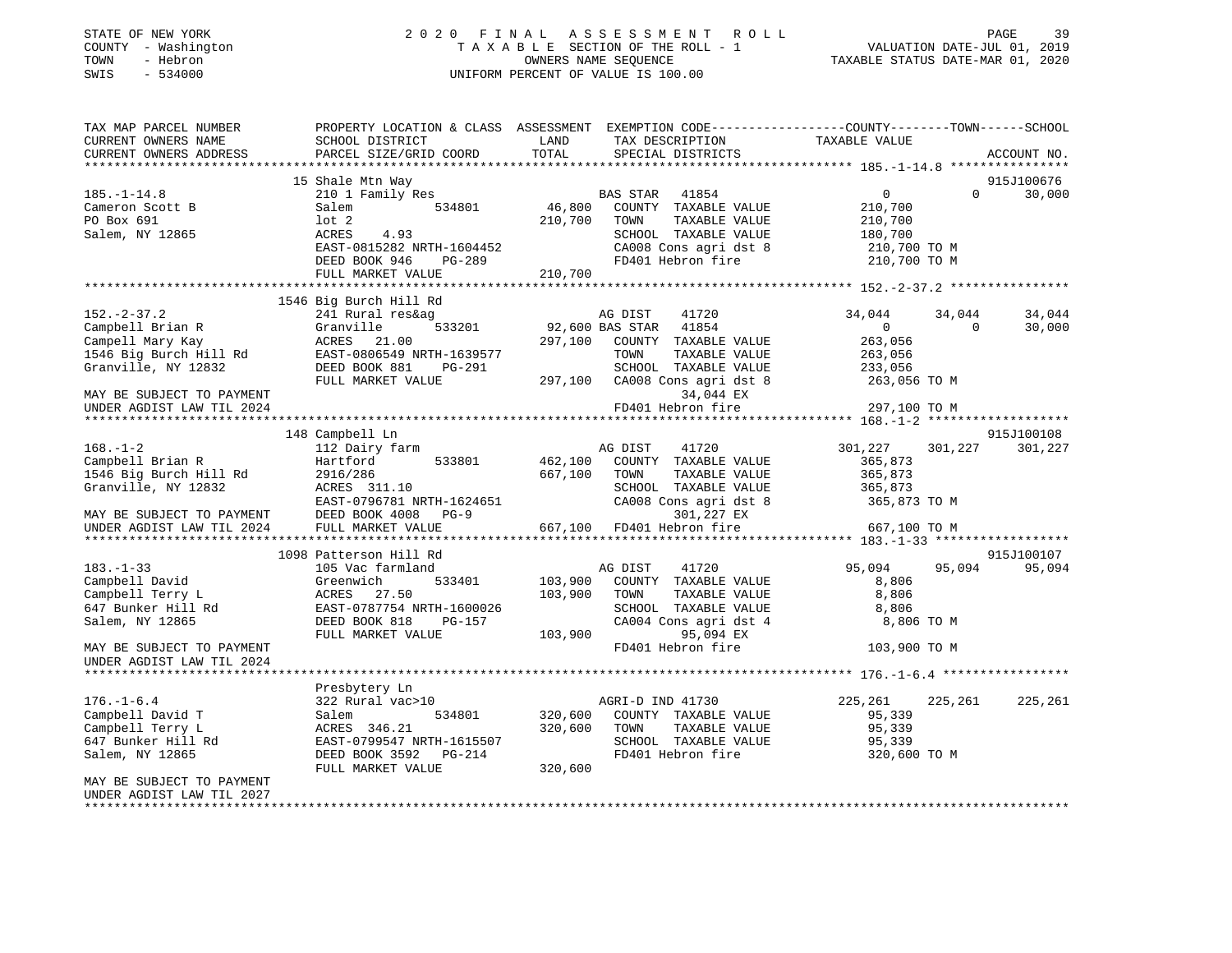| STATE OF NEW YORK<br>COUNTY - Washington<br>- Hebron<br>TOWN<br>SWIS<br>$-534000$   | 2020 FINAL                                                                                                                                                              |                            | A S S E S S M E N T<br>ROLL<br>TAXABLE SECTION OF THE ROLL - 1<br>OWNERS NAME SEQUENCE<br>UNIFORM PERCENT OF VALUE IS 100.00 | TAXABLE STATUS DATE-MAR 01, 2020                         |              | PAGE<br>40<br>VALUATION DATE-JUL 01, 2019 |
|-------------------------------------------------------------------------------------|-------------------------------------------------------------------------------------------------------------------------------------------------------------------------|----------------------------|------------------------------------------------------------------------------------------------------------------------------|----------------------------------------------------------|--------------|-------------------------------------------|
| TAX MAP PARCEL NUMBER<br>CURRENT OWNERS NAME<br>CURRENT OWNERS ADDRESS              | PROPERTY LOCATION & CLASS ASSESSMENT EXEMPTION CODE----------------COUNTY-------TOWN------SCHOOL<br>SCHOOL DISTRICT<br>PARCEL SIZE/GRID COORD                           | LAND<br>TOTAL              | TAX DESCRIPTION<br>SPECIAL DISTRICTS                                                                                         | TAXABLE VALUE                                            |              | ACCOUNT NO.                               |
| ***********************                                                             |                                                                                                                                                                         |                            |                                                                                                                              |                                                          |              |                                           |
| $152 - 2 - 37$<br>Campbell Dennis J<br>1517 County Route 31<br>Granville, NY 12832  | 1517 County Route 31<br>210 1 Family Res<br>Granville<br>533201<br>2922/109<br>ACRES<br>2.00<br>EAST-0807329 NRTH-1639537<br>DEED BOOK 4007 PG-309<br>FULL MARKET VALUE | 44,000<br>83,600<br>83,600 | COUNTY TAXABLE VALUE<br>TOWN<br>TAXABLE VALUE<br>SCHOOL TAXABLE VALUE<br>CA008 Cons agri dst 8<br>FD401 Hebron fire          | 83,600<br>83,600<br>83,600<br>83,600 TO M<br>83,600 TO M |              | 915J100110                                |
|                                                                                     |                                                                                                                                                                         |                            |                                                                                                                              |                                                          |              |                                           |
| $176. - 1 - 24$                                                                     | 535 Chamberlin Mills Rd<br>241 Rural res&ag                                                                                                                             |                            | AG DIST<br>41720                                                                                                             | 120,078                                                  | 120,078      | 915J100106<br>120,078                     |
| Campbell Family Irrevoc. Trust Salem                                                | 534801                                                                                                                                                                  |                            | 262,500 BAS STAR<br>41854                                                                                                    | $\mathbf{0}$                                             | $\mathbf{0}$ | 30,000                                    |
| Shikrallah Marjorie J Trustee Forest Tax 3378/128<br>535 Chamberlin Mills Rd        | 764/153                                                                                                                                                                 |                            | 375,900 FOR 480A<br>47460<br>COUNTY TAXABLE VALUE                                                                            | 55,000<br>200,822                                        | 55,000       | 55,000                                    |
| Salem, NY 12865                                                                     | ACRES 108.40                                                                                                                                                            |                            | TAXABLE VALUE<br>TOWN                                                                                                        | 200,822                                                  |              |                                           |
| MAY BE SUBJECT TO PAYMENT<br>UNDER RPTL480A UNTIL 2029                              | EAST-0800789 NRTH-1609872<br>DEED BOOK 20200 PG-1240<br>FULL MARKET VALUE                                                                                               | 375,900                    | SCHOOL TAXABLE VALUE<br>CA008 Cons agri dst 8<br>120,078 EX                                                                  | 170,822<br>255,822 TO M                                  |              |                                           |
|                                                                                     |                                                                                                                                                                         |                            | FD401 Hebron fire                                                                                                            | 375,900 TO M                                             |              |                                           |
|                                                                                     |                                                                                                                                                                         |                            |                                                                                                                              |                                                          |              |                                           |
|                                                                                     | 7212 State Route 22                                                                                                                                                     |                            |                                                                                                                              |                                                          |              | 915J101203                                |
| $161. - 1 - 13$                                                                     | 210 1 Family Res                                                                                                                                                        |                            | COUNTY TAXABLE VALUE                                                                                                         | 78,300                                                   |              |                                           |
| Campbell Kelsey<br>7212 State Route 22                                              | Granville<br>533201<br>ACRES<br>4.14 BANK<br>999                                                                                                                        | 44,400<br>78,300           | TOWN<br>TAXABLE VALUE<br>SCHOOL TAXABLE VALUE                                                                                | 78,300<br>78,300                                         |              |                                           |
| Granville, NY 12832                                                                 | EAST-0819470 NRTH-1631653<br>DEED BOOK 3680 PG-282                                                                                                                      |                            | FD401 Hebron fire                                                                                                            | 78,300 TO M                                              |              |                                           |
|                                                                                     | FULL MARKET VALUE                                                                                                                                                       | 78,300                     |                                                                                                                              |                                                          |              |                                           |
|                                                                                     |                                                                                                                                                                         |                            |                                                                                                                              |                                                          |              |                                           |
|                                                                                     | 2290 County Route 47                                                                                                                                                    |                            |                                                                                                                              |                                                          |              | 915J100034                                |
| $183.2 - 1 - 16$<br>Campbell Mary Emma LE<br>Edwards Laurie<br>2290 County Route 47 | 240 Rural res<br>- WTRFNT<br>534801<br>Salem<br>18.10<br>ACRES<br>EAST-0788276 NRTH-1608615                                                                             | 154,200<br>259,200         | ENH STAR<br>41834<br>COUNTY TAXABLE VALUE<br>TOWN<br>TAXABLE VALUE<br>SCHOOL TAXABLE VALUE                                   | $\overline{0}$<br>259,200<br>259,200<br>189,400          | $\Omega$     | 69,800                                    |
| Salem, NY 12865                                                                     | DEED BOOK 1681 PG-58                                                                                                                                                    |                            | FD401 Hebron fire                                                                                                            | 259,200 TO M                                             |              |                                           |
|                                                                                     | FULL MARKET VALUE                                                                                                                                                       | 259,200                    |                                                                                                                              |                                                          |              |                                           |
|                                                                                     | 708 County Route 31                                                                                                                                                     |                            |                                                                                                                              |                                                          |              |                                           |
| $168. - 1 - 2.3$                                                                    | 241 Rural res&ag                                                                                                                                                        |                            | AG DIST<br>41720                                                                                                             | 33,918                                                   | 33,918       | 33,918                                    |
| Campbell Matthew                                                                    | Hartford<br>533801                                                                                                                                                      |                            | 78,500 BAS STAR<br>41854                                                                                                     | $\overline{0}$                                           | $\Omega$     | 30,000                                    |
| 708 County Route 31                                                                 | ACRES 14.60                                                                                                                                                             | 191,000                    | COUNTY TAXABLE VALUE                                                                                                         | 157,082                                                  |              |                                           |
| Salem, NY 12865                                                                     | EAST-0798399 NRTH-1622571<br>DEED BOOK 2676 PG-201                                                                                                                      |                            | TOWN<br>TAXABLE VALUE<br>SCHOOL TAXABLE VALUE                                                                                | 157,082<br>127,082                                       |              |                                           |
| MAY BE SUBJECT TO PAYMENT<br>UNDER AGDIST LAW TIL 2024                              | FULL MARKET VALUE                                                                                                                                                       |                            | 191,000 CA008 Cons agri dst 8<br>33,918 EX                                                                                   | 157,082 TO M                                             |              |                                           |

\*\*\*\*\*\*\*\*\*\*\*\*\*\*\*\*\*\*\*\*\*\*\*\*\*\*\*\*\*\*\*\*\*\*\*\*\*\*\*\*\*\*\*\*\*\*\*\*\*\*\*\*\*\*\*\*\*\*\*\*\*\*\*\*\*\*\*\*\*\*\*\*\*\*\*\*\*\*\*\*\*\*\*\*\*\*\*\*\*\*\*\*\*\*\*\*\*\*\*\*\*\*\*\*\*\*\*\*\*\*\*\*\*\*\*\*\*\*\*\*\*\*\*\*\*\*\*\*\*\*\*\*

FD401 Hebron fire 191,000 TO M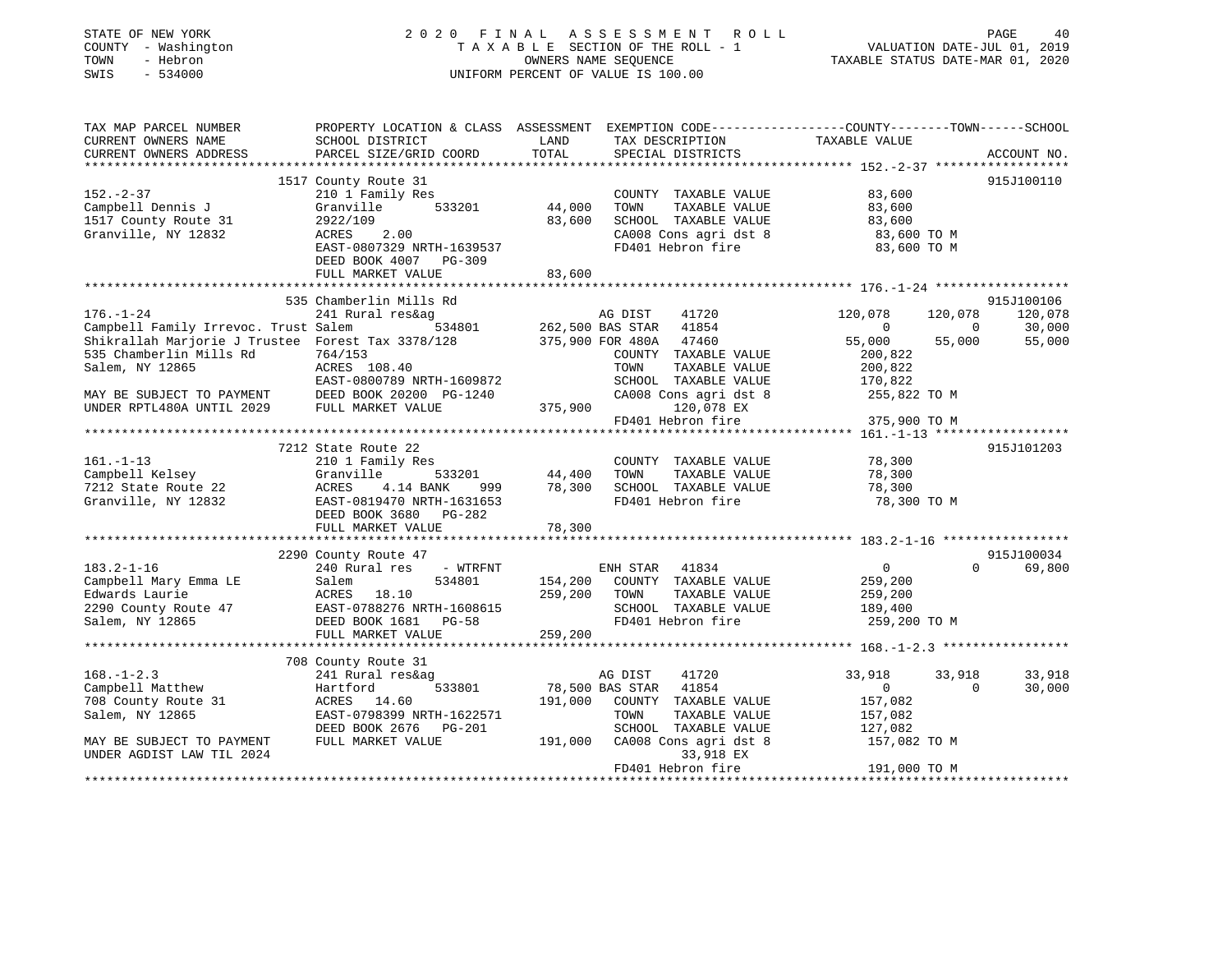| STATE OF NEW YORK |  |              |
|-------------------|--|--------------|
| COUNTY            |  | - Washington |
| TOWN              |  | - Hebron     |
| SMTS              |  | $-534000$    |

### STATE OF NEW YORK 2 0 2 0 F I N A L A S S E S S M E N T R O L L PAGE 41T A X A B L E SECTION OF THE ROLL - 1<br>OWNERS NAME SEQUENCE SWIS - 534000 UNIFORM PERCENT OF VALUE IS 100.00

## VALUATION DATE-JUL 01, 2019

TAXABLE STATUS DATE-MAR 01, 2020

| TAX MAP PARCEL NUMBER<br>CURRENT OWNERS NAME<br>CURRENT OWNERS ADDRESS | PROPERTY LOCATION & CLASS ASSESSMENT EXEMPTION CODE----------------COUNTY-------TOWN------SCHOOL<br>SCHOOL DISTRICT<br>PARCEL SIZE/GRID COORD | LAND<br>TOTAL | TAX DESCRIPTION<br>SPECIAL DISTRICTS       | TAXABLE VALUE      | ACCOUNT NO. |
|------------------------------------------------------------------------|-----------------------------------------------------------------------------------------------------------------------------------------------|---------------|--------------------------------------------|--------------------|-------------|
|                                                                        |                                                                                                                                               |               |                                            |                    |             |
|                                                                        | Patterson Hill Rd                                                                                                                             |               |                                            |                    | 915J100001  |
| $183. - 1 - 35$                                                        | 105 Vac farmland                                                                                                                              |               | AGRI-D IND 41730                           | 113,539<br>113,539 | 113,539     |
| Campbell Paul                                                          | Salem<br>534801                                                                                                                               | 141,800       | COUNTY TAXABLE VALUE                       | 28,261             |             |
| 1139 Patterson Hill Rd                                                 | Ag Commit 684/175                                                                                                                             | 141,800       | TOWN<br>TAXABLE VALUE                      | 28,261             |             |
| Salem, NY 12865                                                        | ACRES 45.50                                                                                                                                   |               | SCHOOL TAXABLE VALUE                       | 28,261             |             |
|                                                                        | EAST-0787282 NRTH-1601118                                                                                                                     |               | FD401 Hebron fire                          | 141,800 TO M       |             |
| MAY BE SUBJECT TO PAYMENT                                              | PG-284<br>DEED BOOK 846                                                                                                                       |               |                                            |                    |             |
| UNDER AGDIST LAW TIL 2027                                              | FULL MARKET VALUE                                                                                                                             | 141,800       |                                            |                    |             |
|                                                                        |                                                                                                                                               |               |                                            |                    |             |
|                                                                        | County Route 31                                                                                                                               |               |                                            |                    |             |
| $152. - 2 - 37.4$                                                      | 105 Vac farmland                                                                                                                              |               | COUNTY TAXABLE VALUE                       | 7,400              |             |
| Campbell Rea                                                           | 533201<br>Granville                                                                                                                           | 7,400         | TAXABLE VALUE<br>TOWN                      | 7,400              |             |
| Campbell Carol                                                         | FRNT 415.00 DPTH 210.00                                                                                                                       | 7,400         | SCHOOL TAXABLE VALUE                       | 7,400              |             |
| 148 E Campbell Ln                                                      | EAST-0808470 NRTH-1639872                                                                                                                     |               |                                            | 7,400 TO M         |             |
| Salem, NY 12865                                                        | DEED BOOK 429<br>PG-1062                                                                                                                      |               | CA008 Cons agri dst 8<br>FD401 Hebron fire | 7,400 TO M         |             |
|                                                                        | FULL MARKET VALUE                                                                                                                             | 7,400         |                                            |                    |             |
|                                                                        |                                                                                                                                               |               |                                            |                    |             |
|                                                                        | 2216 County Route 47                                                                                                                          |               |                                            |                    | 915J101156  |
| $183.2 - 1 - 7$                                                        | 210 1 Family Res - WTRFNT                                                                                                                     |               | COUNTY TAXABLE VALUE                       | 329,500            |             |
| Campbell Richard B                                                     | 534801<br>Salem                                                                                                                               | 33,300        | TAXABLE VALUE<br>TOWN                      | 329,500            |             |
| Campbell Mary Ann C                                                    | 3549/217                                                                                                                                      | 329,500       | SCHOOL TAXABLE VALUE                       | 329,500            |             |
| 2216 County Route 47                                                   | ACRES 1.86                                                                                                                                    |               | FD401 Hebron fire                          | 329,500 TO M       |             |
| Salem, NY 12865                                                        | EAST-0786787 NRTH-1607814                                                                                                                     |               |                                            |                    |             |
|                                                                        | DEED BOOK 3407 PG-96                                                                                                                          |               |                                            |                    |             |
|                                                                        | FULL MARKET VALUE                                                                                                                             | 329,500       |                                            |                    |             |
|                                                                        |                                                                                                                                               |               |                                            |                    |             |
|                                                                        | County Route 47                                                                                                                               |               |                                            |                    | 915J101003  |
| $183.2 - 1 - 17$                                                       | 314 Rural vac<10                                                                                                                              |               | COUNTY TAXABLE VALUE                       | 20,600             |             |
| Campbell Richard T LE                                                  | 534801<br>Salem                                                                                                                               | 20,600        | TOWN<br>TAXABLE VALUE                      | 20,600             |             |
| Campbell Mary Emma LE                                                  | 1.20<br>ACRES                                                                                                                                 | 20,600        | SCHOOL TAXABLE VALUE                       | 20,600             |             |
| 2290 County Route 47                                                   | EAST-0788848 NRTH-1608220                                                                                                                     |               | FD401 Hebron fire                          | 20,600 TO M        |             |
| Salem, NY 12865                                                        | DEED BOOK 1681 PG-58                                                                                                                          |               |                                            |                    |             |
|                                                                        | FULL MARKET VALUE                                                                                                                             | 20,600        |                                            |                    |             |
|                                                                        |                                                                                                                                               |               |                                            |                    |             |
|                                                                        | 696 Chamberlin Mills Rd                                                                                                                       |               |                                            |                    | 915J100374  |
| $176. - 1 - 16$                                                        | 210 1 Family Res                                                                                                                              |               | COUNTY TAXABLE VALUE                       | 38,800             |             |
| Canalini Mario                                                         | 534801<br>Salem                                                                                                                               | 24,100        | TOWN<br>TAXABLE VALUE                      | 38,800             |             |
| 76-04 68th Ave                                                         | FRNT 80.00 DPTH<br>70.00                                                                                                                      | 38,800        | SCHOOL TAXABLE VALUE                       | 38,800             |             |
| Middle Village, NY 11379                                               | EAST-0803738 NRTH-1612238                                                                                                                     |               | FD401 Hebron fire                          | 38,800 TO M        |             |
|                                                                        | DEED BOOK 3450 PG-301                                                                                                                         |               |                                            |                    |             |
|                                                                        | FULL MARKET VALUE                                                                                                                             | 38,800        |                                            |                    |             |
|                                                                        |                                                                                                                                               |               |                                            |                    |             |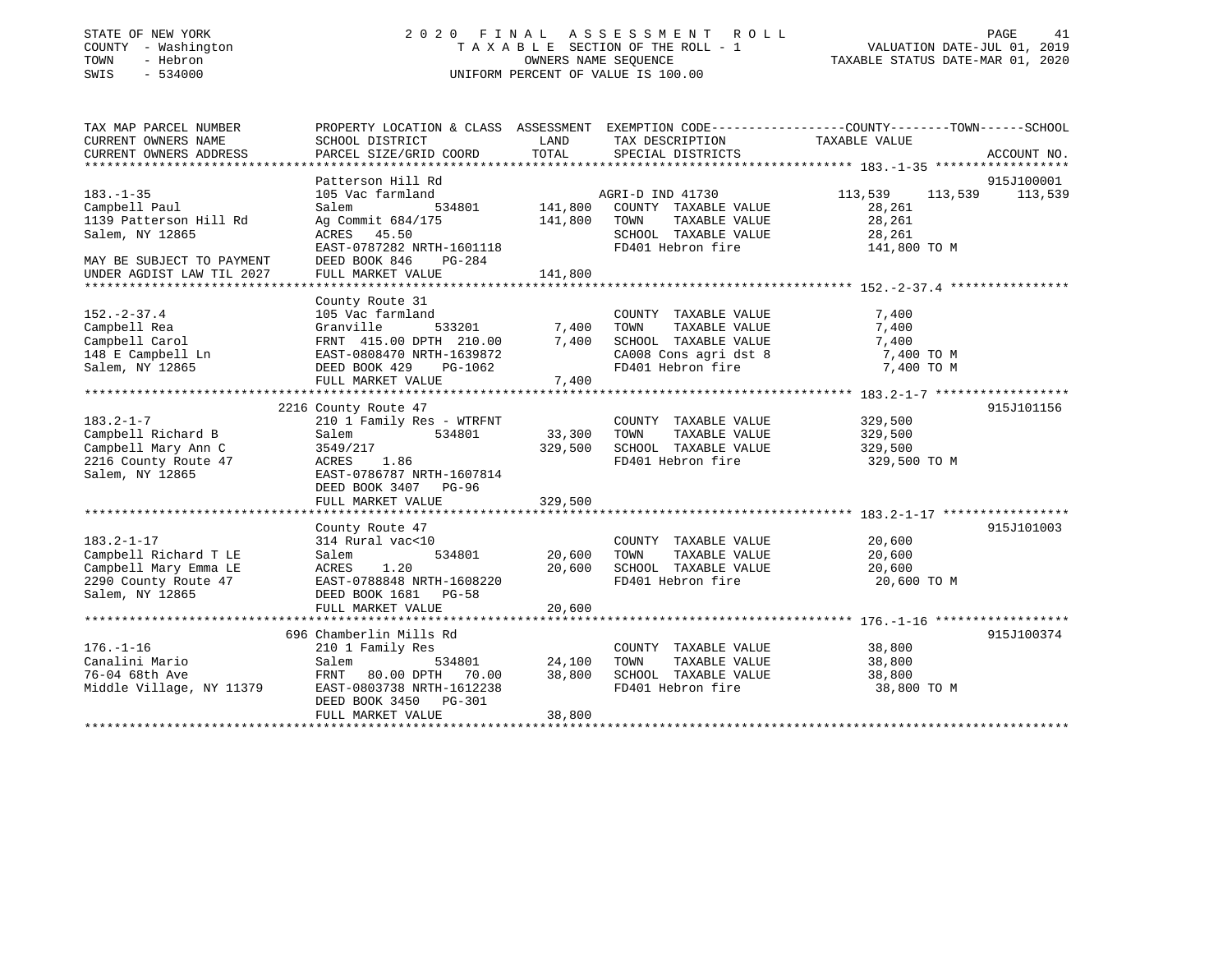#### STATE OF NEW YORK 2 0 2 0 F I N A L A S S E S S M E N T R O L L PAGE 42 COUNTY - Washington T A X A B L E SECTION OF THE ROLL - 1 VALUATION DATE-JUL 01, 2019 TOWN - Hebron OWNERS NAME SEQUENCE TAXABLE STATUS DATE-MAR 01, 2020 SWIS - 534000 UNIFORM PERCENT OF VALUE IS 100.00

| TAX MAP PARCEL NUMBER<br>CURRENT OWNERS NAME<br>CURRENT OWNERS ADDRESS                                 | PROPERTY LOCATION & CLASS ASSESSMENT EXEMPTION CODE---------------COUNTY-------TOWN-----SCHOOL<br>SCHOOL DISTRICT<br>PARCEL SIZE/GRID COORD                                 | LAND<br>TOTAL              | TAX DESCRIPTION<br>SPECIAL DISTRICTS                                                       | TAXABLE VALUE                             | ACCOUNT NO. |
|--------------------------------------------------------------------------------------------------------|-----------------------------------------------------------------------------------------------------------------------------------------------------------------------------|----------------------------|--------------------------------------------------------------------------------------------|-------------------------------------------|-------------|
|                                                                                                        |                                                                                                                                                                             |                            |                                                                                            |                                           |             |
| $152 - 2 - 6$<br>Cappiello Vito M<br>15 Nicole Ct<br>Copiague, NY 11726                                | Everetts Heights Way<br>314 Rural vac<10<br>Granville<br>533201<br>ACRES<br>3.03<br>EAST-0809829 NRTH-1641967<br>DEED BOOK 908<br>PG-47<br>FULL MARKET VALUE                | 26,200<br>26,200<br>26,200 | COUNTY TAXABLE VALUE<br>TOWN<br>TAXABLE VALUE<br>SCHOOL TAXABLE VALUE<br>FD401 Hebron fire | 26,200<br>26,200<br>26,200<br>26,200 TO M | 915J100113  |
|                                                                                                        | Everetts Heights Way                                                                                                                                                        |                            |                                                                                            |                                           | 915J100114  |
| $152. - 2 - 7$<br>Cappiello Vito M<br>15 Nicole Ct<br>Copiague, NY 11726                               | 314 Rural vac<10<br>Granville<br>533201<br>ACRES<br>3.01<br>EAST-0809936 NRTH-1642335<br>DEED BOOK 430<br>PG-555<br>FULL MARKET VALUE                                       | 26,100<br>26,100<br>26,100 | COUNTY TAXABLE VALUE<br>TAXABLE VALUE<br>TOWN<br>SCHOOL TAXABLE VALUE<br>FD401 Hebron fire | 26,100<br>26,100<br>26,100<br>26,100 TO M |             |
|                                                                                                        |                                                                                                                                                                             |                            |                                                                                            |                                           |             |
| $161. - 1 - 1.2$<br>Carman Lawrence T<br>Carman Linda J<br>1358 County Route 24<br>Granville, NY 12832 | State Route 22<br>314 Rural vac<10<br>Granville<br>533201<br>filed survey 12630<br>ACRES<br>7.02<br>EAST-0822165 NRTH-1632561<br>DEED BOOK 3419 PG-237<br>FULL MARKET VALUE | 5,700<br>5,700<br>5,700    | COUNTY TAXABLE VALUE<br>TOWN<br>TAXABLE VALUE<br>SCHOOL TAXABLE VALUE<br>FD401 Hebron fire | 5,700<br>5,700<br>5,700<br>5,700 TO M     | 915J101132  |
|                                                                                                        | State Route 22                                                                                                                                                              |                            |                                                                                            |                                           | 915J101293  |
| $161. - 1 - 1.5$<br>Carman Lawrence T<br>Carman Linda J<br>1358 County Route 24<br>Granville, NY 12832 | 322 Rural vac>10<br>Granville<br>533201<br>Koutrakos Sub/ 29-86<br>Lot 2A filed survey 12630<br>ACRES 17.65<br>EAST-0820891 NRTH-1633041<br>DEED BOOK 3419 PG-237           | 45,200<br>45,200           | COUNTY TAXABLE VALUE<br>TOWN<br>TAXABLE VALUE<br>SCHOOL TAXABLE VALUE<br>FD401 Hebron fire | 45,200<br>45,200<br>45,200<br>45,200 TO M |             |
|                                                                                                        | FULL MARKET VALUE                                                                                                                                                           | 45,200                     |                                                                                            |                                           |             |
| $161. - 1 - 1.6$<br>Carman Lawrence T<br>Carman Linda J<br>1358 County Route 24<br>Granville, NY 12832 | State Route 22<br>322 Rural vac>10<br>Granville<br>533201<br>filed survey 12630<br>ACRES 34.65<br>EAST-0820693 NRTH-1632633                                                 | 69,900<br>69,900           | COUNTY TAXABLE VALUE<br>TOWN<br>TAXABLE VALUE<br>SCHOOL TAXABLE VALUE<br>FD401 Hebron fire | 69,900<br>69,900<br>69,900<br>69,900 TO M | 915J101294  |
|                                                                                                        | DEED BOOK 3419 PG-237<br>FULL MARKET VALUE                                                                                                                                  | 69,900                     |                                                                                            |                                           |             |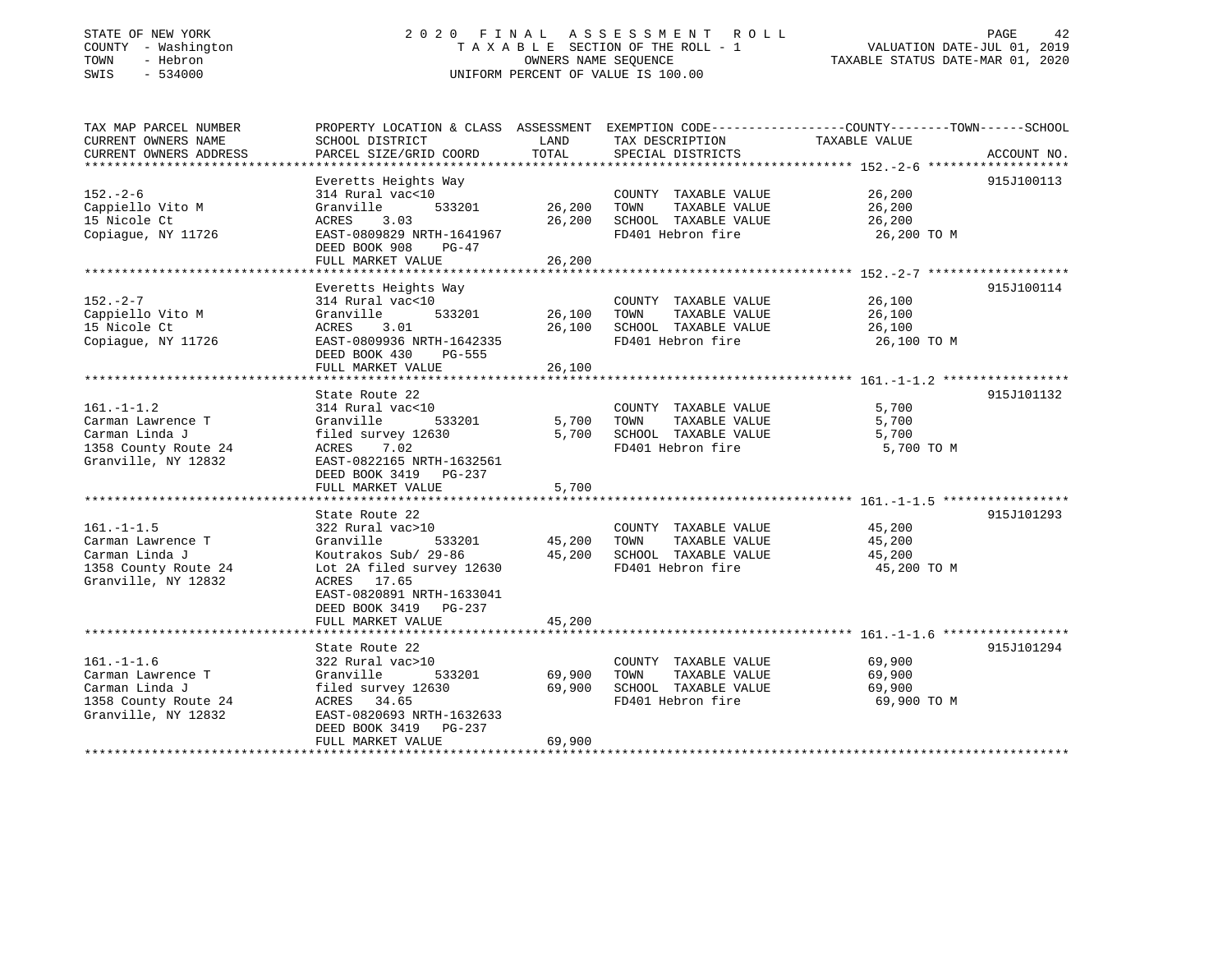| STATE OF NEW YORK<br>COUNTY - Washington<br>- Hebron<br>TOWN<br>$-534000$<br>SWIS |                                                                                                 | TAXABLE SECTION OF THE ROLL - 1<br>OWNERS NAME SEOUENCE<br>UNIFORM PERCENT OF VALUE IS 100.00 |                        | 2020 FINAL ASSESSMENT ROLL          | TAXABLE STATUS DATE-MAR 01, 2020 |          | PAGE<br>43<br>VALUATION DATE-JUL 01, 2019 |
|-----------------------------------------------------------------------------------|-------------------------------------------------------------------------------------------------|-----------------------------------------------------------------------------------------------|------------------------|-------------------------------------|----------------------------------|----------|-------------------------------------------|
| TAX MAP PARCEL NUMBER                                                             | PROPERTY LOCATION & CLASS ASSESSMENT EXEMPTION CODE---------------COUNTY-------TOWN------SCHOOL |                                                                                               |                        |                                     |                                  |          |                                           |
| CURRENT OWNERS NAME                                                               | SCHOOL DISTRICT                                                                                 | LAND                                                                                          |                        | TAX DESCRIPTION                     | TAXABLE VALUE                    |          |                                           |
| CURRENT OWNERS ADDRESS                                                            | PARCEL SIZE/GRID COORD                                                                          | TOTAL                                                                                         |                        | SPECIAL DISTRICTS                   |                                  |          | ACCOUNT NO.                               |
|                                                                                   |                                                                                                 |                                                                                               |                        |                                     |                                  |          |                                           |
|                                                                                   | 30 County Route 28                                                                              |                                                                                               |                        |                                     |                                  |          | 915J100117                                |
| $152 - 2 - 35$                                                                    | 241 Rural res&ag                                                                                |                                                                                               | AG DIST                | 41720                               | 39,730                           | 39,730   | 39,730                                    |
| Carr William Bradley                                                              | 533201<br>Granville                                                                             |                                                                                               | 100,400 ENH STAR 41834 |                                     | $\Omega$                         | $\Omega$ | 69,800                                    |
| 30 County Route 28                                                                | Life Estate                                                                                     | 202,000                                                                                       |                        | COUNTY TAXABLE VALUE                | 162,270                          |          |                                           |
| Granville, NY 12832                                                               | ACRES 24.80                                                                                     |                                                                                               | TOWN                   | TAXABLE VALUE                       | 162,270                          |          |                                           |
|                                                                                   | EAST-0809446 NRTH-1639990                                                                       |                                                                                               |                        | SCHOOL TAXABLE VALUE                | 92,470                           |          |                                           |
| MAY BE SUBJECT TO PAYMENT                                                         | DEED BOOK 3756 PG-255                                                                           |                                                                                               |                        | CA008 Cons agri dst 8               | 162,270 TO M                     |          |                                           |
| UNDER AGDIST LAW TIL 2024                                                         | FULL MARKET VALUE                                                                               | 202,000                                                                                       |                        | 39,730 EX                           |                                  |          |                                           |
|                                                                                   |                                                                                                 |                                                                                               |                        | FD401 Hebron fire                   | 202,000 TO M                     |          |                                           |
|                                                                                   |                                                                                                 |                                                                                               |                        |                                     |                                  |          |                                           |
|                                                                                   | Little Burch Hill Rd                                                                            |                                                                                               |                        |                                     |                                  |          |                                           |
| $151. - 1 - 20.3$                                                                 | 322 Rural vac>10                                                                                |                                                                                               | AG DIST                | 41720                               | 111,569                          | 111,569  | 111,569                                   |
| Carreira Randall                                                                  | Hartford<br>533801                                                                              | 130,500                                                                                       |                        | COUNTY TAXABLE VALUE                | 18,931                           |          |                                           |
| Carreira Nancy                                                                    | Lot 2                                                                                           | 130,500                                                                                       | TOWN                   | TAXABLE VALUE                       | 18,931                           |          |                                           |
| 19 New Preston Hill Rd                                                            | ACRES<br>50.37<br>EAST-0798343 NRTH-1633445                                                     |                                                                                               |                        | SCHOOL TAXABLE VALUE                | 18,931                           |          |                                           |
| New Preston, CT 06777                                                             | DEED BOOK 2939 PG-38                                                                            |                                                                                               |                        | CA008 Cons agri dst 8<br>111,569 EX | 18,931 TO M                      |          |                                           |
| MAY BE SUBJECT TO PAYMENT                                                         | FULL MARKET VALUE                                                                               | 130,500                                                                                       |                        | FD401 Hebron fire                   | 130,500 TO M                     |          |                                           |
| UNDER AGDIST LAW TIL 2024                                                         |                                                                                                 |                                                                                               |                        |                                     |                                  |          |                                           |
|                                                                                   |                                                                                                 |                                                                                               |                        |                                     |                                  |          |                                           |
|                                                                                   | Chamberlin Mills Rd                                                                             |                                                                                               |                        |                                     |                                  |          | 915J101302                                |
| $176. - 1 - 15.4$                                                                 | 323 Vacant rural                                                                                |                                                                                               |                        | COUNTY TAXABLE VALUE                | 600                              |          |                                           |
| Carroll Thomas D                                                                  | Salem<br>534801                                                                                 | 600                                                                                           | TOWN                   | TAXABLE VALUE                       | 600                              |          |                                           |
| Carroll Colleen M                                                                 | 1.00<br>ACRES                                                                                   | 600                                                                                           |                        | SCHOOL TAXABLE VALUE                | 600                              |          |                                           |
| 1315 Bogtown Rd                                                                   | EAST-0803432 NRTH-1611880                                                                       |                                                                                               |                        | FD401 Hebron fire                   |                                  | 600 TO M |                                           |
| Salem, NY 12865                                                                   | DEED BOOK 3889 PG-66                                                                            |                                                                                               |                        |                                     |                                  |          |                                           |
|                                                                                   | FULL MARKET VALUE                                                                               | 600                                                                                           |                        |                                     |                                  |          |                                           |
|                                                                                   |                                                                                                 |                                                                                               |                        |                                     |                                  |          |                                           |
|                                                                                   | 1315 Bogtown Rd                                                                                 |                                                                                               |                        |                                     |                                  |          | 915J100273                                |
| $176. - 1 - 21$                                                                   | 240 Rural res                                                                                   |                                                                                               | AGRI-D IND 41730       |                                     | 58,741                           | 58,741   | 58,741                                    |
| Carroll Thomas D                                                                  | 534801<br>Salem                                                                                 | 115,400                                                                                       |                        | COUNTY TAXABLE VALUE                | 190,359                          |          |                                           |
| Carroll Colleen M                                                                 | 519/187                                                                                         | 249,100                                                                                       | TOWN                   | TAXABLE VALUE                       | 190,359                          |          |                                           |
| 1315 Bogtown Rd                                                                   | ACRES 37.90 BANK<br>999                                                                         |                                                                                               |                        | SCHOOL TAXABLE VALUE                | 190,359                          |          |                                           |
| Salem, NY 12865                                                                   | EAST-0803034 NRTH-1610771                                                                       |                                                                                               |                        | FD401 Hebron fire                   | 249,100 TO M                     |          |                                           |
|                                                                                   | DEED BOOK 3890 PG-148                                                                           |                                                                                               |                        |                                     |                                  |          |                                           |
| MAY BE SUBJECT TO PAYMENT                                                         | FULL MARKET VALUE                                                                               | 249,100                                                                                       |                        |                                     |                                  |          |                                           |
| UNDER AGDIST LAW TIL 2027                                                         |                                                                                                 |                                                                                               |                        |                                     |                                  |          |                                           |
|                                                                                   |                                                                                                 |                                                                                               |                        |                                     |                                  |          |                                           |
|                                                                                   | 11 Pfiitze Rd                                                                                   |                                                                                               |                        |                                     |                                  |          | 915L100499                                |
| $183. - 1 - 24$                                                                   | 210 1 Family Res                                                                                |                                                                                               |                        | COUNTY TAXABLE VALUE                | 111,400                          |          |                                           |

|                        | II FLIILLE RU             |                                 | フエコロエリいキング   |
|------------------------|---------------------------|---------------------------------|--------------|
| $183. - 1 - 24$        | 210 1 Family Res          | TAXABLE VALUE<br>COUNTY         | 111,400      |
| Carroll Wanda L        | 534801<br>Salem           | 43,600<br>TAXABLE VALUE<br>TOWN | 111,400      |
| Carroll Dennis J       | ACRES<br>1.88             | 111,400<br>SCHOOL TAXABLE VALUE | 111,400      |
| 240 Main St            | EAST-0791936 NRTH-1599937 | CA008 Cons agri dst 8           | 111,400 TO M |
| Hudson Falls, NY 12839 | DEED BOOK 3857 PG-198     | FD401 Hebron fire               | 111,400 TO M |
|                        | FULL MARKET VALUE         | 111,400                         |              |
|                        |                           |                                 |              |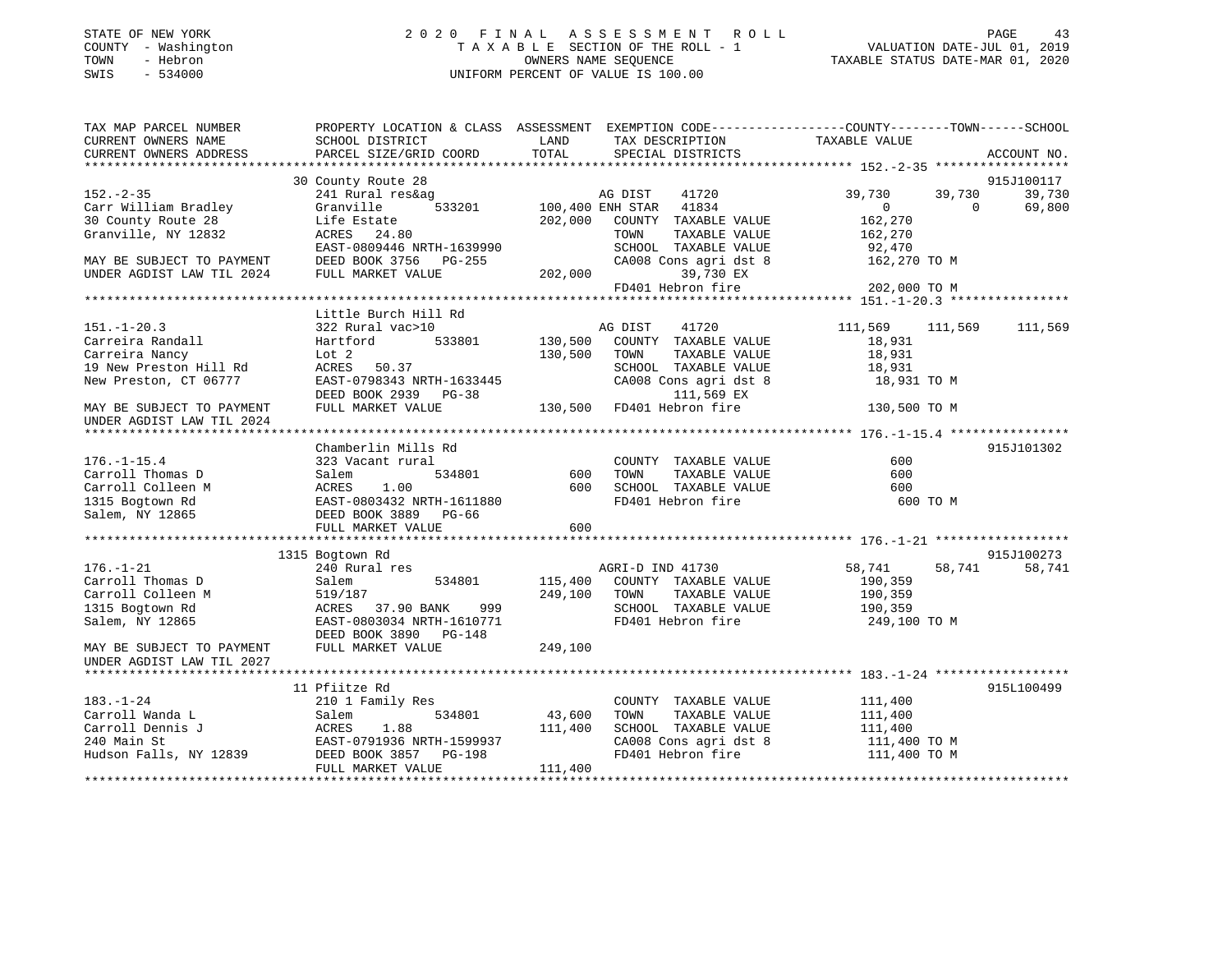#### STATE OF NEW YORK 2 0 2 0 F I N A L A S S E S S M E N T R O L L PAGE 44 COUNTY - Washington T A X A B L E SECTION OF THE ROLL - 1 VALUATION DATE-JUL 01, 2019 TOWN - Hebron OWNERS NAME SEQUENCE TAXABLE STATUS DATE-MAR 01, 2020 SWIS - 534000 UNIFORM PERCENT OF VALUE IS 100.00

| TAX MAP PARCEL NUMBER<br>CURRENT OWNERS NAME<br>CURRENT OWNERS ADDRESS                                                                                                                                                                        | SCHOOL DISTRICT<br>PARCEL SIZE/GRID COORD                         | <b>LAND</b><br>TOTAL   | TAX DESCRIPTION TAXABLE VALUE SPECIAL DISTRICTS                                                    | PROPERTY LOCATION & CLASS ASSESSMENT EXEMPTION CODE----------------COUNTY-------TOWN------SCHOOL | ACCOUNT NO. |
|-----------------------------------------------------------------------------------------------------------------------------------------------------------------------------------------------------------------------------------------------|-------------------------------------------------------------------|------------------------|----------------------------------------------------------------------------------------------------|--------------------------------------------------------------------------------------------------|-------------|
|                                                                                                                                                                                                                                               |                                                                   |                        |                                                                                                    |                                                                                                  |             |
|                                                                                                                                                                                                                                               | Chamberlin Mills Rd                                               |                        |                                                                                                    |                                                                                                  | 915J101363  |
| $177. - 1 - 36.1$                                                                                                                                                                                                                             | 314 Rural vac<10                                                  |                        | COUNTY TAXABLE VALUE                                                                               | 6,300                                                                                            |             |
| Carusone John S                                                                                                                                                                                                                               | Salem                                                             |                        | TAXABLE VALUE<br>TOWN                                                                              | 6,300                                                                                            |             |
|                                                                                                                                                                                                                                               |                                                                   |                        | SCHOOL TAXABLE VALUE                                                                               | 6,300                                                                                            |             |
|                                                                                                                                                                                                                                               |                                                                   |                        | FD401 Hebron fire                                                                                  | 6,300 TO M                                                                                       |             |
|                                                                                                                                                                                                                                               |                                                                   |                        |                                                                                                    |                                                                                                  |             |
| Muller Michael J<br>Muller Michael J<br>12 E Washington St<br>12 E Washington St<br>132.00 DPTH 170.00<br>5,300<br>12 E Washington St<br>EAST-0805315 NRTH-1612741<br>DEED BOOK 599 PG-80<br>Glens Falls, NY 12801<br>FULL MARKET VALUE 6,300 |                                                                   |                        |                                                                                                    |                                                                                                  |             |
|                                                                                                                                                                                                                                               |                                                                   |                        |                                                                                                    |                                                                                                  |             |
|                                                                                                                                                                                                                                               | 248 Gilchrist Rd                                                  |                        |                                                                                                    |                                                                                                  |             |
| $175. - 1 - 25.3$                                                                                                                                                                                                                             | 210 1 Family Res                                                  |                        | COUNTY TAXABLE VALUE                                                                               | 215,700                                                                                          |             |
|                                                                                                                                                                                                                                               |                                                                   | ,<br>534801     35,200 | TOWN<br>TAXABLE VALUE                                                                              | 215,700                                                                                          |             |
|                                                                                                                                                                                                                                               |                                                                   | 215,700                | SCHOOL TAXABLE VALUE 215,700                                                                       |                                                                                                  |             |
|                                                                                                                                                                                                                                               |                                                                   |                        | FD401 Hebron fire                                                                                  | 215,700 TO M                                                                                     |             |
| 175.-1-25.3<br>Cary Herbert Salem 534801<br>Cary Rose ACRES 5.60<br>PO Box 111 EAST-0785689 NRTH-1613619<br>Granville, NY 12832 DEED BOOK 3159 PG-21                                                                                          |                                                                   |                        |                                                                                                    |                                                                                                  |             |
|                                                                                                                                                                                                                                               | FULL MARKET VALUE                                                 | 215,700                |                                                                                                    |                                                                                                  |             |
|                                                                                                                                                                                                                                               |                                                                   |                        |                                                                                                    |                                                                                                  |             |
|                                                                                                                                                                                                                                               | 3264 County Route 30                                              |                        |                                                                                                    |                                                                                                  | 915J101204  |
|                                                                                                                                                                                                                                               | County Route 30<br>210 1 Family Res                               |                        | COUNTY TAXABLE VALUE 86,400                                                                        |                                                                                                  |             |
| $183. - 1 - 15$                                                                                                                                                                                                                               |                                                                   |                        |                                                                                                    |                                                                                                  |             |
|                                                                                                                                                                                                                                               |                                                                   | 534801 47,000          |                                                                                                    |                                                                                                  |             |
|                                                                                                                                                                                                                                               |                                                                   |                        |                                                                                                    |                                                                                                  |             |
|                                                                                                                                                                                                                                               |                                                                   |                        |                                                                                                    |                                                                                                  |             |
|                                                                                                                                                                                                                                               |                                                                   |                        |                                                                                                    |                                                                                                  |             |
|                                                                                                                                                                                                                                               |                                                                   |                        |                                                                                                    |                                                                                                  |             |
| Cary Rose Cary Rose ACRES 3.00 534801 47,000 TOWN TAXABLE VALUE 86,400<br>Cary Rose ACRES 3.00 86,400 SCHOOL TAXABLE VALUE 86,400<br>FO Box 111 EAST-0791459 NRTH-1605998 CA008 Cons agri dst 8 86,400 TO M<br>FULL MARKET VALUE 86,          |                                                                   |                        |                                                                                                    |                                                                                                  |             |
|                                                                                                                                                                                                                                               | 3262 County Route 30                                              |                        |                                                                                                    |                                                                                                  | 915J100633  |
| $183.-1-16.1$                                                                                                                                                                                                                                 | 314 Rural vac<10                                                  |                        | COUNTY TAXABLE VALUE                                                                               | 21,700                                                                                           |             |
|                                                                                                                                                                                                                                               | 534801 21,700                                                     |                        | TAXABLE VALUE<br>TOWN                                                                              |                                                                                                  |             |
|                                                                                                                                                                                                                                               |                                                                   | 21,700                 |                                                                                                    | 21,700<br>21,700                                                                                 |             |
|                                                                                                                                                                                                                                               |                                                                   |                        |                                                                                                    |                                                                                                  |             |
| Cary Herbert Salem 534801 21,700<br>Cary Rose ACRES 4.00 21,700<br>PO Box 111 EAST-0791505 NRTH-1605724<br>Granville, NY 12832 DEED BOOK 20191 PG-25986                                                                                       |                                                                   |                        | SCHOOL TAXABLE VALUE $21,700$<br>CA008 Cons agridst 8 21,700 TO M<br>FD401 Hebron fire 21,700 TO M |                                                                                                  |             |
|                                                                                                                                                                                                                                               |                                                                   |                        |                                                                                                    |                                                                                                  |             |
|                                                                                                                                                                                                                                               |                                                                   |                        |                                                                                                    |                                                                                                  |             |
|                                                                                                                                                                                                                                               | 1245&1274 Dunnigan Rd 25 PCT OF VALUE USED FOR EXEMPTION PURPOSES |                        |                                                                                                    |                                                                                                  | 915J100118  |
| 184.-1-17 112 Dairy farm MG DIST 41720<br>Cary Irrevocable Trust Ruth A Salem 534801 515,400 AGED-ALL 41800                                                                                                                                   |                                                                   |                        |                                                                                                    | 270,684 270,684 270,684                                                                          |             |
|                                                                                                                                                                                                                                               |                                                                   |                        |                                                                                                    | $83,338$ $83,338$ $83,338$<br>0 0 69,800                                                         |             |
|                                                                                                                                                                                                                                               | Irrevocable Trust 666,700 ENH STAR 41834                          |                        |                                                                                                    |                                                                                                  |             |
|                                                                                                                                                                                                                                               |                                                                   |                        | COUNTY TAXABLE VALUE                                                                               |                                                                                                  |             |
|                                                                                                                                                                                                                                               |                                                                   |                        | TAXABLE VALUE<br>TOWN                                                                              | 312,678<br>312,678                                                                               |             |
| Salem, NY 12865                                                                                                                                                                                                                               | DEED BOOK 3258 PG-295                                             |                        |                                                                                                    | 242,878                                                                                          |             |
|                                                                                                                                                                                                                                               | FULL MARKET VALUE                                                 |                        | SCHOOL TAXABLE VALUE<br>666,700 CA008 Cons agri dst 8                                              | 396,016 TO M                                                                                     |             |
| MAY BE SUBJECT TO PAYMENT                                                                                                                                                                                                                     |                                                                   |                        | 270,684 EX                                                                                         |                                                                                                  |             |
| UNDER AGDIST LAW TIL 2024                                                                                                                                                                                                                     |                                                                   |                        | FD401 Hebron fire                                                                                  | 666,700 TO M                                                                                     |             |
|                                                                                                                                                                                                                                               |                                                                   |                        |                                                                                                    |                                                                                                  |             |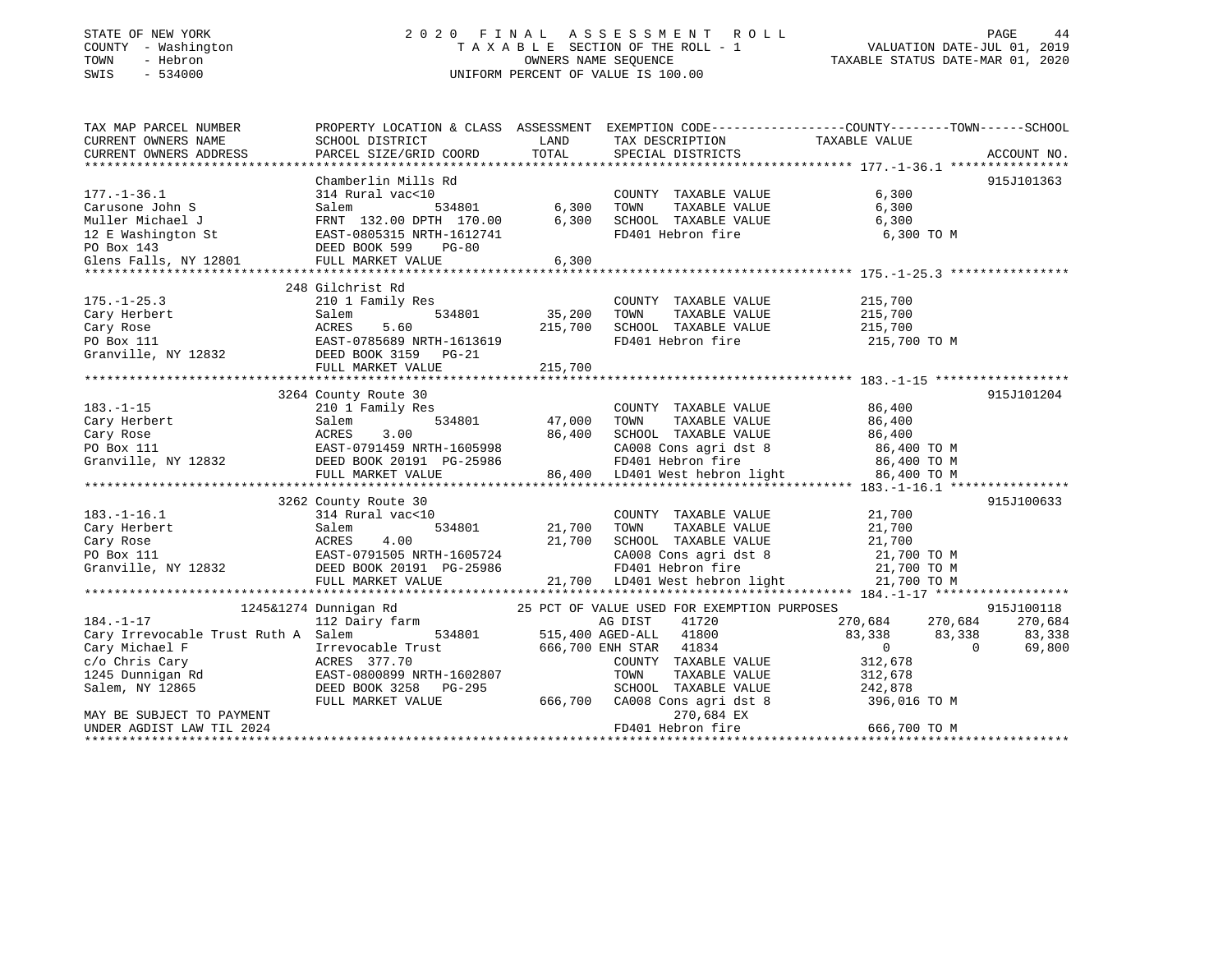### STATE OF NEW YORK 2 0 2 0 F I N A L A S S E S S M E N T R O L L PAGE 45COUNTY - Washington  $T A X A B L E$  SECTION OF THE ROLL - 1<br>TOWN - Hebron  $\cdot$  OWNERS NAME SEQUENCE SWIS - 534000 UNIFORM PERCENT OF VALUE IS 100.00

TAXABLE STATUS DATE-MAR 01, 2020

| TAX MAP PARCEL NUMBER                     | PROPERTY LOCATION & CLASS ASSESSMENT EXEMPTION CODE---------------COUNTY-------TOWN------SCHOOL                                        |                       |                                                                                           |                    |            |
|-------------------------------------------|----------------------------------------------------------------------------------------------------------------------------------------|-----------------------|-------------------------------------------------------------------------------------------|--------------------|------------|
| CURRENT OWNERS NAME                       | SCHOOL DISTRICT                                                                                                                        |                       | LAND TAX DESCRIPTION TAXABLE VALUE                                                        |                    |            |
|                                           |                                                                                                                                        |                       |                                                                                           |                    |            |
|                                           |                                                                                                                                        |                       |                                                                                           |                    |            |
|                                           | 15 Chamberlin Mills Rd                                                                                                                 |                       |                                                                                           |                    | 915J100426 |
| $183.20 - 1 - 9$                          | 210 1 Family Res                                                                                                                       |                       | COUNTY TAXABLE VALUE 120,800                                                              |                    |            |
| Cary Kathleen M                           | Salem                                                                                                                                  |                       | TAXABLE VALUE<br>TOWN                                                                     | 120,800            |            |
|                                           |                                                                                                                                        |                       | SCHOOL TAXABLE VALUE 120,800                                                              |                    |            |
|                                           |                                                                                                                                        |                       |                                                                                           | 120,800 TO M       |            |
|                                           |                                                                                                                                        |                       | CA008 Cons agri dst 8<br>FD401 Hebron fire                                                | 120,800 TO M       |            |
|                                           |                                                                                                                                        |                       |                                                                                           |                    |            |
|                                           |                                                                                                                                        |                       |                                                                                           |                    |            |
|                                           | 498 Chamberlin Mills Rd                                                                                                                |                       |                                                                                           |                    | 915J101506 |
| $184. - 2 - 1$                            | 242 Rurl res&rec                                                                                                                       | COUNTY<br>91,100 TOWN | COUNTY TAXABLE VALUE                                                                      | 127,500            |            |
|                                           | 534801                                                                                                                                 |                       | TAXABLE VALUE                                                                             | 127,500            |            |
| 184.-2-1<br>Casalino Ronald E             | 242 Rurl res&:<br>Salem<br>ACRES    39.78                                                                                              |                       | 127,500 SCHOOL TAXABLE VALUE 127,500                                                      |                    |            |
| Oakville, CT 06779                        | EAST-0799988 NRTH-1609148                                                                                                              |                       |                                                                                           |                    |            |
|                                           | EAS1-0799988 NRTH-1609148<br>DEED BOOK 543 PG-337                                                                                      |                       | CA008 Cons agri dst 8 127,500 TO M<br>FD401 Hebron fire 127,500 TO M<br>FD401 Hebron fire |                    |            |
|                                           | FULL MARKET VALUE                                                                                                                      | 127,500               |                                                                                           |                    |            |
|                                           |                                                                                                                                        |                       |                                                                                           |                    |            |
|                                           | 181 County Route 31                                                                                                                    |                       |                                                                                           |                    | 915J100122 |
| $176. - 1 - 31$                           | 240 Rural res                                                                                                                          |                       | COUNTY TAXABLE VALUE 189,500                                                              |                    |            |
| Cavender James C                          |                                                                                                                                        | 534801 124,600        | TOWN      TAXABLE  VALUE<br>SCHOOL    TAXABLE  VALUE                                      | 189,500<br>189,500 |            |
| Cavender Ted M                            | Salem<br>454/52                                                                                                                        | 189,500               |                                                                                           |                    |            |
| 167 Grosvenor St                          |                                                                                                                                        |                       | CA008 Cons agri dst 8 189,500 TO M                                                        |                    |            |
| Athens, OH 45701                          | 105<br>ACRES 97.40<br>EAST-0794542 NRTH-1611153<br>DEED BOOK 855 PG-33                                                                 |                       | FD401 Hebron fire                                                                         | 189,500 TO M       |            |
|                                           | DEED BOOK 855 PG-33                                                                                                                    |                       |                                                                                           |                    |            |
|                                           |                                                                                                                                        |                       |                                                                                           |                    |            |
|                                           |                                                                                                                                        |                       |                                                                                           |                    |            |
|                                           | 248 County Route 31                                                                                                                    |                       |                                                                                           |                    | 915J100293 |
| $176. - 1 - 32$                           | 242 Rurl res&rec                                                                                                                       |                       | COUNTY TAXABLE VALUE 238,300                                                              |                    |            |
| Cavender Ted M                            | 534801 227,300 TOWN                                                                                                                    |                       | TAXABLE VALUE                                                                             | 238,300            |            |
| 7684 Dalglen Dr                           | 242 Rurl<br>Salem<br>484/896                                                                                                           | 238,300               | SCHOOL TAXABLE VALUE 238,300                                                              |                    |            |
| Reynoldsburg, OH 43068                    | 484/896<br>ACRES 130.00                                                                                                                |                       | CA008 Cons agri dst 8 $238,300$ TO M                                                      |                    |            |
|                                           | EAST-0795131 NRTH-1611983                                                                                                              |                       | FD401 Hebron fire                                                                         | 238,300 TO M       |            |
|                                           | DEED BOOK 1930 PG-136                                                                                                                  |                       |                                                                                           |                    |            |
|                                           |                                                                                                                                        |                       |                                                                                           |                    |            |
|                                           |                                                                                                                                        |                       |                                                                                           |                    |            |
|                                           | 344 Liebig Rd                                                                                                                          |                       |                                                                                           |                    | 935J101624 |
| $143. - 1 - 39.2$                         | 210 1 Family Res                                                                                                                       |                       | VET WAR CT 41121                                                                          | 28, 215 17, 460    | $\Omega$   |
| Tas.-1-39.2<br>Cavitt Charles R Granville |                                                                                                                                        |                       | 533201 57,600 COUNTY TAXABLE VALUE                                                        | 159,885            |            |
|                                           |                                                                                                                                        |                       | 999 188,100 TOWN TAXABLE VALUE 170,640                                                    |                    |            |
|                                           |                                                                                                                                        |                       | SCHOOL TAXABLE VALUE                                                                      | 188,100            |            |
|                                           | Meachem-Cavitt Carol A ACRES 5.10 BANK 999 188<br>344 Liebig Rd EAST-0806649 NRTH-1645122<br>Granville, NY 12832 DEED BOOK 3905 PG-152 |                       | FD401 Hebron fire                                                                         | 188,100 TO M       |            |
|                                           | FULL MARKET VALUE                                                                                                                      | 188,100               |                                                                                           |                    |            |
|                                           |                                                                                                                                        |                       |                                                                                           |                    |            |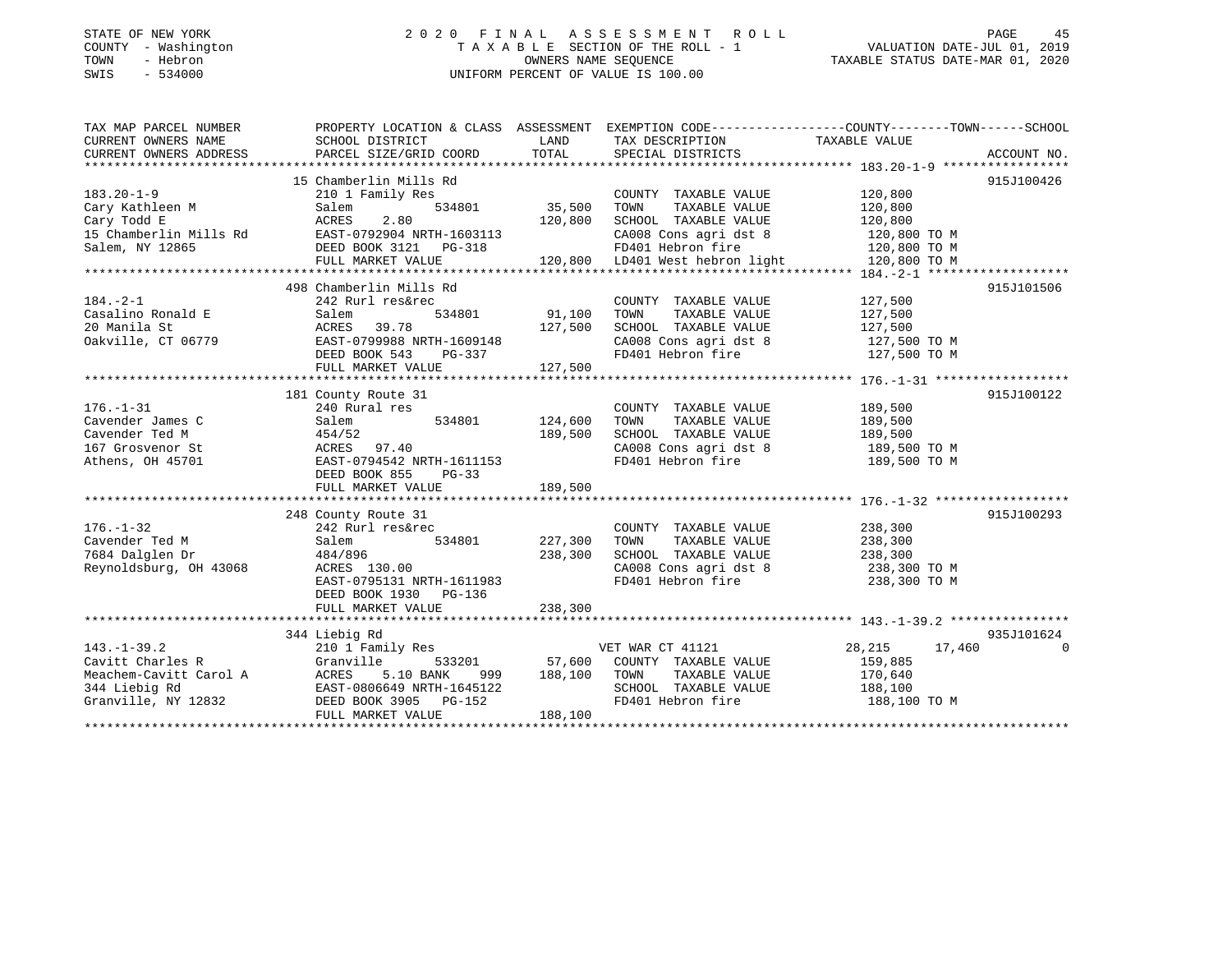#### STATE OF NEW YORK 2 0 2 0 F I N A L A S S E S S M E N T R O L L PAGE 46 COUNTY - Washington T A X A B L E SECTION OF THE ROLL - 1 VALUATION DATE-JUL 01, 2019 TOWN - Hebron OWNERS NAME SEQUENCE TAXABLE STATUS DATE-MAR 01, 2020 SWIS - 534000 UNIFORM PERCENT OF VALUE IS 100.00

| TAX MAP PARCEL NUMBER                                                                                                                                                                                                          | PROPERTY LOCATION & CLASS ASSESSMENT EXEMPTION CODE----------------COUNTY-------TOWN------SCHOOL |                             |                                       |                         |            |
|--------------------------------------------------------------------------------------------------------------------------------------------------------------------------------------------------------------------------------|--------------------------------------------------------------------------------------------------|-----------------------------|---------------------------------------|-------------------------|------------|
| CURRENT OWNERS NAME                                                                                                                                                                                                            | SCHOOL DISTRICT                                                                                  | LAND                        | TAX DESCRIPTION                       | TAXABLE VALUE           |            |
| CONNERS ADDRESS DARCEL SIZE/GRID COORD TOTAL SPECIAL DISTRICTS CONNERS ADDRESS DARCEL SIZE/GRID COORD TOTAL SPECIAL DISTRICTS ACCOUNT NO.<br>CURRENT OWNERS ADDRESS PARCEL SIZE/GRID COORD TOTAL SPECIAL DISTRICTS ACCOUNT NO. |                                                                                                  |                             |                                       |                         |            |
|                                                                                                                                                                                                                                |                                                                                                  |                             |                                       |                         |            |
|                                                                                                                                                                                                                                | 6318 State Route 22                                                                              |                             |                                       |                         | 915J101494 |
| $186. - 1 - 14$                                                                                                                                                                                                                | 240 Rural res                                                                                    |                             | COUNTY TAXABLE VALUE 144,200          |                         |            |
| Cerone Linda                                                                                                                                                                                                                   | 534801<br>Salem                                                                                  | 63,400                      | TAXABLE VALUE<br>TOWN                 | 144,200                 |            |
| PO Box 66                                                                                                                                                                                                                      | ACRES 15.28                                                                                      | 144,200                     | SCHOOL TAXABLE VALUE 144,200          |                         |            |
| Salem, NY 12865                                                                                                                                                                                                                | EAST-0816825 NRTH-1610030                                                                        |                             | FD401 Hebron fire                     | 144,200 TO M            |            |
|                                                                                                                                                                                                                                | DEED BOOK 2238<br>PG-160                                                                         |                             |                                       |                         |            |
|                                                                                                                                                                                                                                | FULL MARKET VALUE                                                                                | 144,200                     |                                       |                         |            |
|                                                                                                                                                                                                                                |                                                                                                  |                             |                                       |                         |            |
|                                                                                                                                                                                                                                | 132 Higgins Rd                                                                                   |                             |                                       |                         |            |
| $161.-2-10.25$                                                                                                                                                                                                                 | 210 1 Family Res                                                                                 |                             | COUNTY TAXABLE VALUE 120,400          |                         |            |
|                                                                                                                                                                                                                                | 533201                                                                                           |                             | TOWN                                  |                         |            |
| Chainao Robert Jr                                                                                                                                                                                                              | Granville                                                                                        | 37,200<br>120,400           | TAXABLE VALUE<br>SCHOOL TAXABLE VALUE | 120,400                 |            |
| 132 Higgins Rd<br>Granville, NY 12832                                                                                                                                                                                          | 929/58                                                                                           |                             |                                       | 120,400                 |            |
|                                                                                                                                                                                                                                | Lot F                                                                                            |                             | FD401 Hebron fire                     | 120,400 TO M            |            |
|                                                                                                                                                                                                                                | 1.72<br>ACRES                                                                                    |                             |                                       |                         |            |
|                                                                                                                                                                                                                                | EAST-0819048 NRTH-1624915                                                                        |                             |                                       |                         |            |
|                                                                                                                                                                                                                                | DEED BOOK 3447 PG-301                                                                            |                             |                                       |                         |            |
|                                                                                                                                                                                                                                | FULL MARKET VALUE                                                                                | 120,400                     |                                       |                         |            |
|                                                                                                                                                                                                                                |                                                                                                  |                             |                                       |                         |            |
|                                                                                                                                                                                                                                | Gilchrist Rd/s Off                                                                               |                             |                                       |                         | 915J100254 |
| $175. - 1 - 19$                                                                                                                                                                                                                | 260 Seasonal res                                                                                 | COUNTY<br>97,500       TOWN | COUNTY TAXABLE VALUE                  | 103,700                 |            |
| Chandler Kevin                                                                                                                                                                                                                 | 534801<br>Salem                                                                                  |                             | TAXABLE VALUE                         | 103,700                 |            |
| Chandler Jacqulyn<br>29 Allen Rd<br>29 Allen Rd<br>29 AcRES<br>29 ACRES<br>29 EAST-0786941 NRTH-1612242                                                                                                                        |                                                                                                  |                             | 103,700 SCHOOL TAXABLE VALUE 103,700  |                         |            |
|                                                                                                                                                                                                                                |                                                                                                  |                             | FD401 Hebron fire                     | 103,700 TO M            |            |
|                                                                                                                                                                                                                                |                                                                                                  |                             |                                       |                         |            |
|                                                                                                                                                                                                                                | DEED BOOK 3008 PG-106                                                                            |                             |                                       |                         |            |
|                                                                                                                                                                                                                                | FULL MARKET VALUE                                                                                | 103,700                     |                                       |                         |            |
|                                                                                                                                                                                                                                |                                                                                                  |                             |                                       |                         |            |
|                                                                                                                                                                                                                                | Emsig Ln/n Off                                                                                   |                             |                                       |                         | 915J100212 |
| $142. - 3 - 3.3$                                                                                                                                                                                                               |                                                                                                  |                             |                                       | 13,630<br>13,630        | 13,630     |
| Chaplin Gordon                                                                                                                                                                                                                 |                                                                                                  |                             |                                       | 20,570                  |            |
| 328 E 18th St                                                                                                                                                                                                                  |                                                                                                  | $34,200$ TOWN               | TAXABLE VALUE                         | 20,570                  |            |
| New York, NY 10003                                                                                                                                                                                                             | 142.-1-3.3<br>ACRES 42.70                                                                        |                             | SCHOOL TAXABLE VALUE                  | 20,570                  |            |
|                                                                                                                                                                                                                                |                                                                                                  |                             | FD401 Hebron fire                     | 34,200 TO M             |            |
| EAST-0801504 NRTH-1644626<br>MAY BE SUBJECT TO PAYMENT DEED BOOK 835 PG-239<br>UNDER AGDIST LAW TIL 2027 FULL MARKET VALUE 34,200                                                                                              |                                                                                                  |                             |                                       |                         |            |
|                                                                                                                                                                                                                                |                                                                                                  |                             |                                       |                         |            |
|                                                                                                                                                                                                                                |                                                                                                  |                             |                                       |                         |            |
|                                                                                                                                                                                                                                | 102 Emsig Ln                                                                                     |                             |                                       |                         | 915J101495 |
| $142.-3-3.4$                                                                                                                                                                                                                   | 241 Rural res&ag                                                                                 |                             | AG DIST<br>41720                      | 127,984 127,984 127,984 |            |
| Chaplin Gordon                                                                                                                                                                                                                 | 533801<br>Hartford                                                                               | 276,400                     | COUNTY TAXABLE VALUE                  | 462,116                 |            |
| 328 E 18th St                                                                                                                                                                                                                  | $142. - 1 - 3.4$                                                                                 | 590,100                     | TOWN<br>TAXABLE VALUE                 | 462,116                 |            |
|                                                                                                                                                                                                                                |                                                                                                  |                             | SCHOOL TAXABLE VALUE                  | 462,116                 |            |
|                                                                                                                                                                                                                                |                                                                                                  |                             |                                       | 462,116 TO M            |            |
|                                                                                                                                                                                                                                | EAST-0800024 NRTH-1643642                                                                        |                             | CA008 Cons agri dst 8                 |                         |            |
|                                                                                                                                                                                                                                | PG-326                                                                                           |                             | 127,984 EX                            |                         |            |
| UNDER AGDIST LAW TIL 2024                                                                                                                                                                                                      | FULL MARKET VALUE                                                                                |                             | 590,100 FD401 Hebron fire             | 590,100 TO M            |            |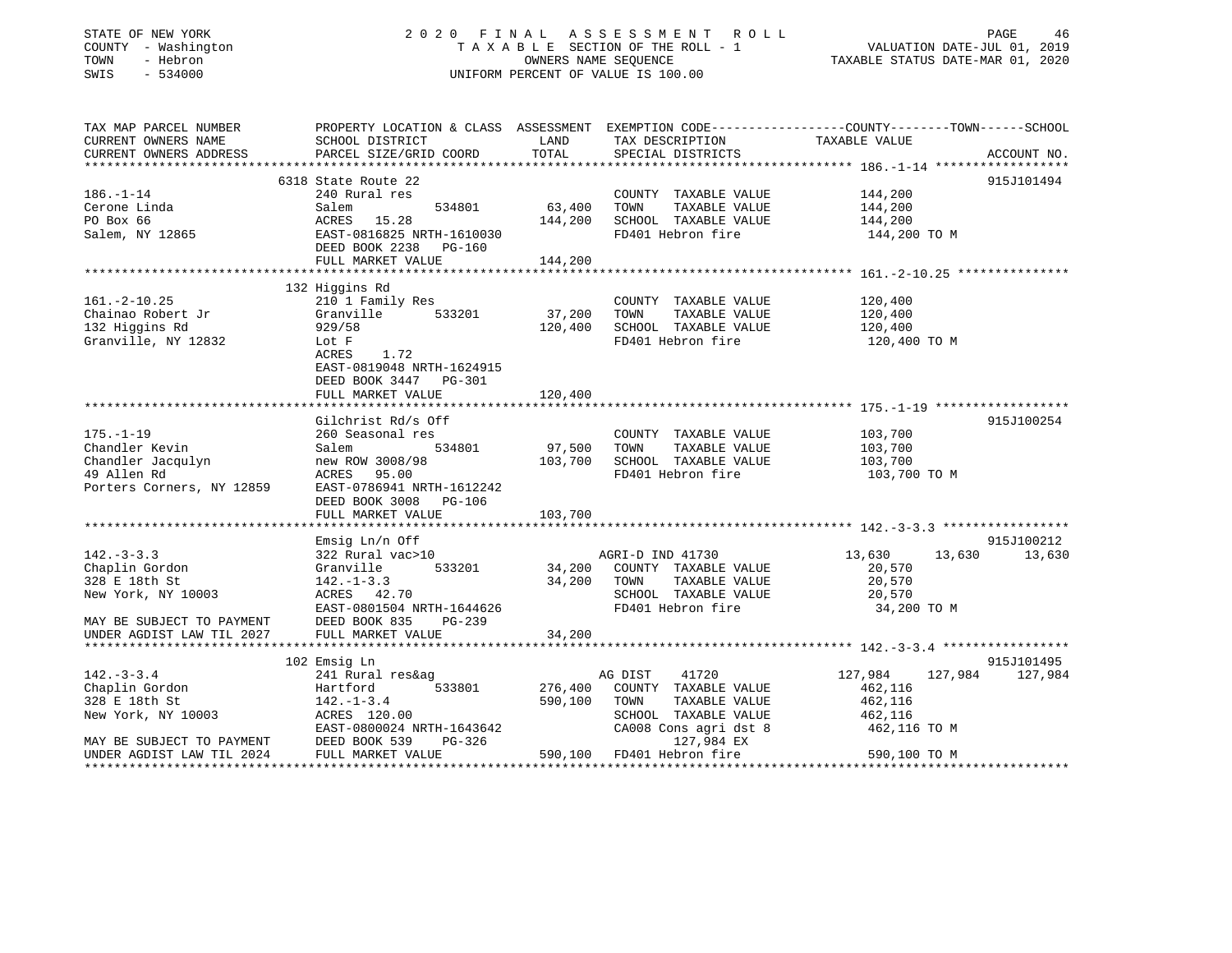### STATE OF NEW YORK 2 0 2 0 F I N A L A S S E S S M E N T R O L L PAGE 47COUNTY - Washington  $T A X A B L E$  SECTION OF THE ROLL - 1<br>TOWN - Hebron  $\cdot$  OWNERS NAME SEQUENCE SWIS - 534000 UNIFORM PERCENT OF VALUE IS 100.00

VALUATION DATE-JUL 01, 2019

TAXABLE STATUS DATE-MAR 01, 2020

| TAX MAP PARCEL NUMBER<br>CURRENT OWNERS NAME           | PROPERTY LOCATION & CLASS ASSESSMENT EXEMPTION CODE---------------COUNTY-------TOWN------SCHOOL<br>SCHOOL DISTRICT | LAND    | TAX DESCRIPTION       | TAXABLE VALUE      |             |
|--------------------------------------------------------|--------------------------------------------------------------------------------------------------------------------|---------|-----------------------|--------------------|-------------|
| CURRENT OWNERS ADDRESS                                 | PARCEL SIZE/GRID COORD                                                                                             | TOTAL   | SPECIAL DISTRICTS     |                    | ACCOUNT NO. |
|                                                        | Emsig Ln Off                                                                                                       |         |                       |                    | 915J101496  |
| $142. - 3 - 3.5$                                       | 910 Priv forest                                                                                                    |         | COUNTY TAXABLE VALUE  | 6,600              |             |
| Chaplin Gordon                                         | 533201<br>Granville                                                                                                | 6,600   | TOWN<br>TAXABLE VALUE | 6,600              |             |
| 328 E 18th St                                          | $142.-1-3.5$                                                                                                       | 6,600   | SCHOOL TAXABLE VALUE  | 6,600              |             |
| New York, NY 10003                                     | ACRES 2.30                                                                                                         |         | CA008 Cons agri dst 8 | 6,600 TO M         |             |
|                                                        | EAST-0801030 NRTH-1645192                                                                                          |         | FD401 Hebron fire     | 6,600 TO M         |             |
|                                                        | DEED BOOK 539<br>PG-326                                                                                            |         |                       |                    |             |
|                                                        | FULL MARKET VALUE                                                                                                  | 6,600   |                       |                    |             |
|                                                        |                                                                                                                    |         |                       |                    |             |
|                                                        | Big Burch Hill Rd                                                                                                  |         |                       |                    |             |
| $142. - 3 - 3.6$                                       | 260 Seasonal res                                                                                                   |         | AGRI-D IND 41730      | 101,454<br>101,454 | 101,454     |
| Chaplin Gordon                                         | Hartford<br>533801                                                                                                 | 184,600 | COUNTY TAXABLE VALUE  | 91,846             |             |
| 328 E 18th St                                          | $142. - 1 - 3.6$                                                                                                   | 193,300 | TOWN<br>TAXABLE VALUE | 91,846             |             |
| New York, NY 10003                                     | ACRES 77.40                                                                                                        |         | SCHOOL TAXABLE VALUE  | 91,846             |             |
|                                                        | EAST-0801160 NRTH-1642732                                                                                          |         | FD401 Hebron fire     | 193,300 TO M       |             |
| MAY BE SUBJECT TO PAYMENT<br>UNDER AGDIST LAW TIL 2027 | DEED BOOK 835<br>PG-239<br>FULL MARKET VALUE                                                                       | 193,300 |                       |                    |             |
|                                                        |                                                                                                                    |         |                       |                    |             |
|                                                        | Chamberlin Mills Rd                                                                                                |         |                       |                    | 915J101510  |
| $184. - 2 - 10$                                        | 322 Rural vac>10                                                                                                   |         | COUNTY TAXABLE VALUE  | 51,800             |             |
| Chapman Gary                                           | 534801<br>Salem                                                                                                    | 51,800  | TAXABLE VALUE<br>TOWN | 51,800             |             |
| Chapman Teresa                                         | Lot 10                                                                                                             | 51,800  | SCHOOL TAXABLE VALUE  | 51,800             |             |
| 963 Cedar Mountain Rd                                  | ACRES 21.72                                                                                                        |         | CA008 Cons agri dst 8 | 51,800 TO M        |             |
| Fair Haven, VT 05743                                   | EAST-0798307 NRTH-1605450                                                                                          |         | FD401 Hebron fire     | 51,800 TO M        |             |
|                                                        | DEED BOOK 1686 PG-1                                                                                                |         |                       |                    |             |
|                                                        | FULL MARKET VALUE                                                                                                  | 51,800  |                       |                    |             |
|                                                        |                                                                                                                    |         |                       |                    |             |
|                                                        | 6452 State Route 22                                                                                                |         |                       |                    | 915J100558  |
| $178. - 1 - 2.1$                                       | 241 Rural res&ag                                                                                                   |         | AGRI-D IND 41730      | 57,998<br>57,998   | 57,998      |
| Charlie's Country Place LLC                            | Salem<br>534801                                                                                                    | 184,800 | COUNTY TAXABLE VALUE  | 241,502            |             |
| c/o William Green                                      | 3869/53                                                                                                            | 299,500 | TOWN<br>TAXABLE VALUE | 241,502            |             |
| 231 East 54th St                                       | Ag Com 704/288                                                                                                     |         | SCHOOL TAXABLE VALUE  | 241,502            |             |
| New York, NY 10022                                     | ACRES 101.00                                                                                                       |         | FD401 Hebron fire     | 299,500 TO M       |             |
|                                                        | EAST-0816512 NRTH-1613904                                                                                          |         |                       |                    |             |
| MAY BE SUBJECT TO PAYMENT                              | DEED BOOK 3465<br>$PG-1$                                                                                           |         |                       |                    |             |
| UNDER AGDIST LAW TIL 2027                              | FULL MARKET VALUE                                                                                                  | 299,500 |                       |                    |             |
|                                                        | 6411 State Route 22                                                                                                |         |                       |                    | 915J100241  |
| $178. - 1 - 16$                                        | 240 Rural res                                                                                                      |         | COUNTY TAXABLE VALUE  | 165,900            |             |
| Charlie's Country Place LLC                            | Salem<br>534801                                                                                                    | 56,700  | TAXABLE VALUE<br>TOWN | 165,900            |             |
| 231 East 54th St                                       | ACRES 11.08                                                                                                        | 165,900 | SCHOOL TAXABLE VALUE  | 165,900            |             |
| New York, NY 10022                                     | EAST-0815711 NRTH-1612645                                                                                          |         | FD401 Hebron fire     | 165,900 TO M       |             |
|                                                        | DEED BOOK 3975<br>$PG-130$                                                                                         |         |                       |                    |             |
| MAY BE SUBJECT TO PAYMENT                              | FULL MARKET VALUE                                                                                                  | 165,900 |                       |                    |             |
| UNDER AGDIST LAW TIL 2022                              |                                                                                                                    |         |                       |                    |             |
|                                                        |                                                                                                                    |         |                       |                    |             |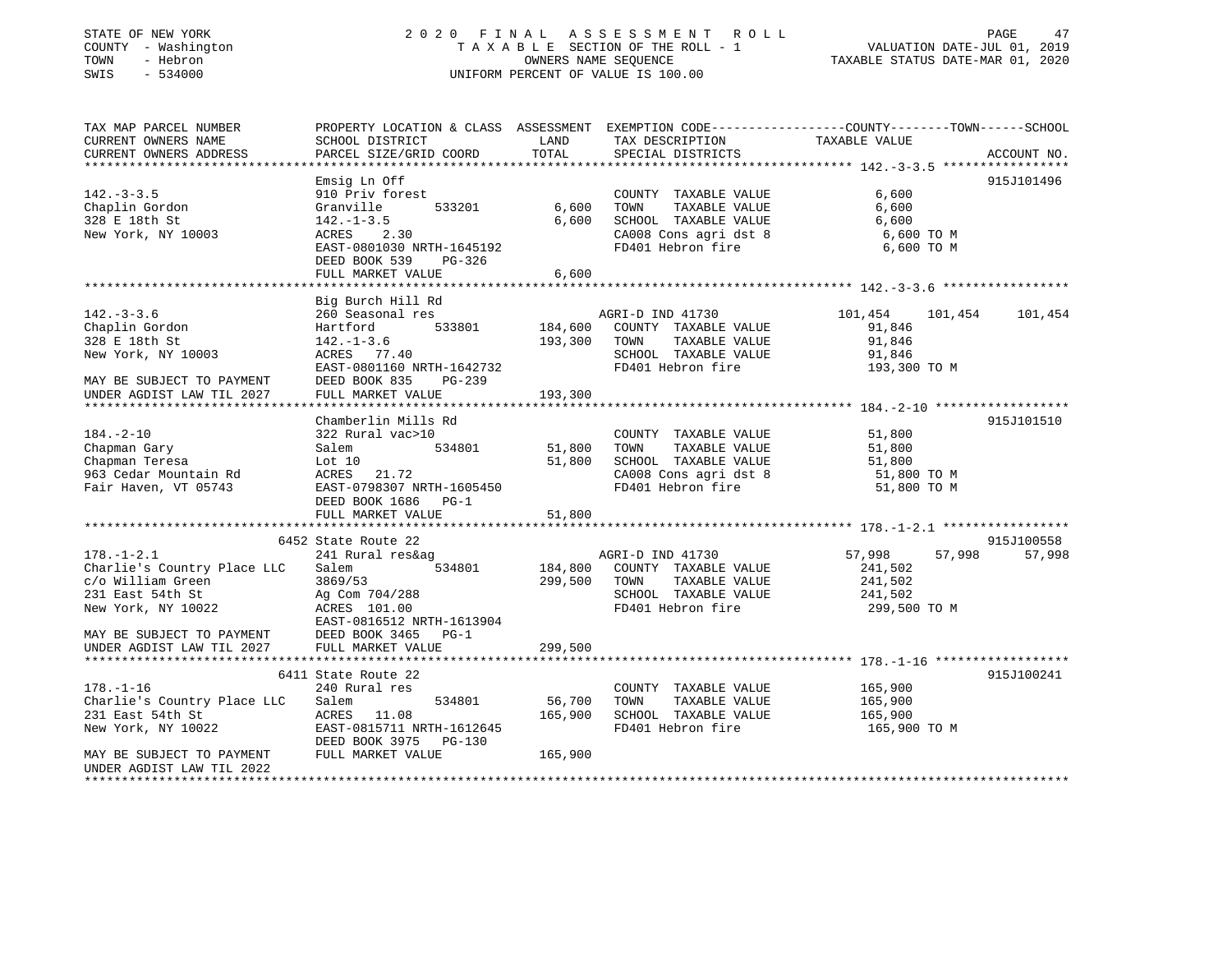| PROPERTY LOCATION & CLASS ASSESSMENT EXEMPTION CODE----------------COUNTY-------TOWN------SCHOOL<br>TAX MAP PARCEL NUMBER<br>TAX DESCRIPTION TAXABLE VALUE<br>CURRENT OWNERS NAME<br>SCHOOL DISTRICT<br>LAND<br>TOTAL<br>CURRENT OWNERS ADDRESS<br>PARCEL SIZE/GRID COORD<br>SPECIAL DISTRICTS<br>ACCOUNT NO.<br>6409 State Route 22<br>$178. - 1 - 16.2$<br>312 Vac w/imprv<br>45,000<br>COUNTY TAXABLE VALUE<br>37,300<br>Charlie's Country Place LLC<br>534801<br>TOWN<br>TAXABLE VALUE<br>45,000<br>Salem<br>231 East 54th St<br>lot 2<br>45,000<br>SCHOOL TAXABLE VALUE<br>45,000<br>ACRES 1.76<br>FD401 Hebron fire<br>New York, NY 10022<br>45,000 TO M<br>EAST-0815963 NRTH-1612176<br>DEED BOOK 3975 PG-130<br>FULL MARKET VALUE<br>45,000<br>50 Wood Way<br>$186. - 1 - 39$<br>87,700<br>270 Mfg housing<br>COUNTY TAXABLE VALUE<br>Choudhury Taimur<br>534801<br>47,000<br>TAXABLE VALUE<br>Salem<br>TOWN<br>87,700<br>Choudhury Tracy D<br>50 Wood Way<br>Salem, NY 12865<br><b>ACRES</b><br>87,700<br>SCHOOL TAXABLE VALUE<br>87,700<br>5.01<br>EAST-0817187 NRTH-1608575<br>FD401 Hebron fire<br>87,700 TO M<br>DEED BOOK 3021 PG-1<br>87,700<br>FULL MARKET VALUE<br>60 Clark Way<br>$169. - 1 - 18.33$<br>62,700<br>270 Mfg housing<br>COUNTY TAXABLE VALUE<br>Church Patricia<br>Granville<br>533201<br>42,600<br>TOWN TAXABLE VALUE<br>62,700<br>62,700 SCHOOL TAXABLE VALUE<br>268 Popular Ave<br>ACRES 14.12 BANK 194<br>62,700<br>Valley Falls, NY 12185<br>EAST-0815110 NRTH-1623421<br>FD401 Hebron fire<br>62,700 TO M<br>DEED BOOK 2393 PG-113<br>FULL MARKET VALUE<br>62,700<br>915J100554<br>Webber Ln/s Off<br>$168. - 1 - 5$<br>314 Rural vac<10<br>COUNTY TAXABLE VALUE<br>1,100<br>Ciancetta Gary M<br>Hartford<br>533801<br>1,100<br>TOWN<br>TAXABLE VALUE<br>1,100<br>1,100 SCHOOL TAXABLE VALUE<br>44 Webber Ln<br>$2.0$ Ad<br>1,100<br>SCHOOL Increased<br>CA008 Cons agri dst 8<br>Salem, NY 12865<br>ACRES<br>1.30 BANK 999<br>1,100 TO M<br>EAST-0799510 NRTH-1622102<br>1,100 TO M<br>DEED BOOK 3283 PG-233<br>1,100<br>FULL MARKET VALUE<br>44 Webber Ln<br>210 1 Family Res<br>$168. - 1 - 5.2$<br>ENH STAR 41834<br>0<br>69,800<br>$\Omega$<br>$533801$ 79,400 COUNTY TAXABLE VALUE<br>100.1 -<br>Ciancetta Gary M<br>11 Webber Lu<br>130,700<br>Hartford<br>ACRES 15.00 BANK 999 130,700 TOWN TAXABLE VALUE<br>130,700<br>Salem, NY 12865<br>SCHOOL TAXABLE VALUE<br>60,900<br>EAST-0799209 NRTH-1622472<br>DEED BOOK 3283 PG-233<br>CA008 Cons agri dst 8<br>130,700 TO M<br>130,700 TO M<br>130,700 FD401 Hebron fire<br>FULL MARKET VALUE | STATE OF NEW YORK<br>COUNTY - Washington<br>TOWN<br>- Hebron<br>SWIS<br>$-534000$ | 2020 FINAL ASSESSMENT ROLL<br>PAGE 48<br>VALUATION DATE-JUL 01, 2019<br>TAXABLE STATIS DATE 11<br>T A X A B L E SECTION OF THE ROLL - 1<br>OWNERS NAME SEQUENCE<br>TAXABLE STATUS DATE-MAR 01, 2020<br>UNIFORM PERCENT OF VALUE IS 100.00 |  |  |  |  |  |
|-----------------------------------------------------------------------------------------------------------------------------------------------------------------------------------------------------------------------------------------------------------------------------------------------------------------------------------------------------------------------------------------------------------------------------------------------------------------------------------------------------------------------------------------------------------------------------------------------------------------------------------------------------------------------------------------------------------------------------------------------------------------------------------------------------------------------------------------------------------------------------------------------------------------------------------------------------------------------------------------------------------------------------------------------------------------------------------------------------------------------------------------------------------------------------------------------------------------------------------------------------------------------------------------------------------------------------------------------------------------------------------------------------------------------------------------------------------------------------------------------------------------------------------------------------------------------------------------------------------------------------------------------------------------------------------------------------------------------------------------------------------------------------------------------------------------------------------------------------------------------------------------------------------------------------------------------------------------------------------------------------------------------------------------------------------------------------------------------------------------------------------------------------------------------------------------------------------------------------------------------------------------------------------------------------------------------------------------------------------------------------------------------------------------------------------------------------------------------------------------------------------------------------------------------------------------------------------------|-----------------------------------------------------------------------------------|-------------------------------------------------------------------------------------------------------------------------------------------------------------------------------------------------------------------------------------------|--|--|--|--|--|
|                                                                                                                                                                                                                                                                                                                                                                                                                                                                                                                                                                                                                                                                                                                                                                                                                                                                                                                                                                                                                                                                                                                                                                                                                                                                                                                                                                                                                                                                                                                                                                                                                                                                                                                                                                                                                                                                                                                                                                                                                                                                                                                                                                                                                                                                                                                                                                                                                                                                                                                                                                                         |                                                                                   |                                                                                                                                                                                                                                           |  |  |  |  |  |
|                                                                                                                                                                                                                                                                                                                                                                                                                                                                                                                                                                                                                                                                                                                                                                                                                                                                                                                                                                                                                                                                                                                                                                                                                                                                                                                                                                                                                                                                                                                                                                                                                                                                                                                                                                                                                                                                                                                                                                                                                                                                                                                                                                                                                                                                                                                                                                                                                                                                                                                                                                                         |                                                                                   |                                                                                                                                                                                                                                           |  |  |  |  |  |
|                                                                                                                                                                                                                                                                                                                                                                                                                                                                                                                                                                                                                                                                                                                                                                                                                                                                                                                                                                                                                                                                                                                                                                                                                                                                                                                                                                                                                                                                                                                                                                                                                                                                                                                                                                                                                                                                                                                                                                                                                                                                                                                                                                                                                                                                                                                                                                                                                                                                                                                                                                                         |                                                                                   |                                                                                                                                                                                                                                           |  |  |  |  |  |
|                                                                                                                                                                                                                                                                                                                                                                                                                                                                                                                                                                                                                                                                                                                                                                                                                                                                                                                                                                                                                                                                                                                                                                                                                                                                                                                                                                                                                                                                                                                                                                                                                                                                                                                                                                                                                                                                                                                                                                                                                                                                                                                                                                                                                                                                                                                                                                                                                                                                                                                                                                                         |                                                                                   |                                                                                                                                                                                                                                           |  |  |  |  |  |
|                                                                                                                                                                                                                                                                                                                                                                                                                                                                                                                                                                                                                                                                                                                                                                                                                                                                                                                                                                                                                                                                                                                                                                                                                                                                                                                                                                                                                                                                                                                                                                                                                                                                                                                                                                                                                                                                                                                                                                                                                                                                                                                                                                                                                                                                                                                                                                                                                                                                                                                                                                                         |                                                                                   |                                                                                                                                                                                                                                           |  |  |  |  |  |
|                                                                                                                                                                                                                                                                                                                                                                                                                                                                                                                                                                                                                                                                                                                                                                                                                                                                                                                                                                                                                                                                                                                                                                                                                                                                                                                                                                                                                                                                                                                                                                                                                                                                                                                                                                                                                                                                                                                                                                                                                                                                                                                                                                                                                                                                                                                                                                                                                                                                                                                                                                                         |                                                                                   |                                                                                                                                                                                                                                           |  |  |  |  |  |
|                                                                                                                                                                                                                                                                                                                                                                                                                                                                                                                                                                                                                                                                                                                                                                                                                                                                                                                                                                                                                                                                                                                                                                                                                                                                                                                                                                                                                                                                                                                                                                                                                                                                                                                                                                                                                                                                                                                                                                                                                                                                                                                                                                                                                                                                                                                                                                                                                                                                                                                                                                                         |                                                                                   |                                                                                                                                                                                                                                           |  |  |  |  |  |
|                                                                                                                                                                                                                                                                                                                                                                                                                                                                                                                                                                                                                                                                                                                                                                                                                                                                                                                                                                                                                                                                                                                                                                                                                                                                                                                                                                                                                                                                                                                                                                                                                                                                                                                                                                                                                                                                                                                                                                                                                                                                                                                                                                                                                                                                                                                                                                                                                                                                                                                                                                                         |                                                                                   |                                                                                                                                                                                                                                           |  |  |  |  |  |
|                                                                                                                                                                                                                                                                                                                                                                                                                                                                                                                                                                                                                                                                                                                                                                                                                                                                                                                                                                                                                                                                                                                                                                                                                                                                                                                                                                                                                                                                                                                                                                                                                                                                                                                                                                                                                                                                                                                                                                                                                                                                                                                                                                                                                                                                                                                                                                                                                                                                                                                                                                                         |                                                                                   |                                                                                                                                                                                                                                           |  |  |  |  |  |
|                                                                                                                                                                                                                                                                                                                                                                                                                                                                                                                                                                                                                                                                                                                                                                                                                                                                                                                                                                                                                                                                                                                                                                                                                                                                                                                                                                                                                                                                                                                                                                                                                                                                                                                                                                                                                                                                                                                                                                                                                                                                                                                                                                                                                                                                                                                                                                                                                                                                                                                                                                                         |                                                                                   |                                                                                                                                                                                                                                           |  |  |  |  |  |
|                                                                                                                                                                                                                                                                                                                                                                                                                                                                                                                                                                                                                                                                                                                                                                                                                                                                                                                                                                                                                                                                                                                                                                                                                                                                                                                                                                                                                                                                                                                                                                                                                                                                                                                                                                                                                                                                                                                                                                                                                                                                                                                                                                                                                                                                                                                                                                                                                                                                                                                                                                                         |                                                                                   |                                                                                                                                                                                                                                           |  |  |  |  |  |
|                                                                                                                                                                                                                                                                                                                                                                                                                                                                                                                                                                                                                                                                                                                                                                                                                                                                                                                                                                                                                                                                                                                                                                                                                                                                                                                                                                                                                                                                                                                                                                                                                                                                                                                                                                                                                                                                                                                                                                                                                                                                                                                                                                                                                                                                                                                                                                                                                                                                                                                                                                                         |                                                                                   |                                                                                                                                                                                                                                           |  |  |  |  |  |
|                                                                                                                                                                                                                                                                                                                                                                                                                                                                                                                                                                                                                                                                                                                                                                                                                                                                                                                                                                                                                                                                                                                                                                                                                                                                                                                                                                                                                                                                                                                                                                                                                                                                                                                                                                                                                                                                                                                                                                                                                                                                                                                                                                                                                                                                                                                                                                                                                                                                                                                                                                                         |                                                                                   |                                                                                                                                                                                                                                           |  |  |  |  |  |
|                                                                                                                                                                                                                                                                                                                                                                                                                                                                                                                                                                                                                                                                                                                                                                                                                                                                                                                                                                                                                                                                                                                                                                                                                                                                                                                                                                                                                                                                                                                                                                                                                                                                                                                                                                                                                                                                                                                                                                                                                                                                                                                                                                                                                                                                                                                                                                                                                                                                                                                                                                                         |                                                                                   |                                                                                                                                                                                                                                           |  |  |  |  |  |
|                                                                                                                                                                                                                                                                                                                                                                                                                                                                                                                                                                                                                                                                                                                                                                                                                                                                                                                                                                                                                                                                                                                                                                                                                                                                                                                                                                                                                                                                                                                                                                                                                                                                                                                                                                                                                                                                                                                                                                                                                                                                                                                                                                                                                                                                                                                                                                                                                                                                                                                                                                                         |                                                                                   |                                                                                                                                                                                                                                           |  |  |  |  |  |
|                                                                                                                                                                                                                                                                                                                                                                                                                                                                                                                                                                                                                                                                                                                                                                                                                                                                                                                                                                                                                                                                                                                                                                                                                                                                                                                                                                                                                                                                                                                                                                                                                                                                                                                                                                                                                                                                                                                                                                                                                                                                                                                                                                                                                                                                                                                                                                                                                                                                                                                                                                                         |                                                                                   |                                                                                                                                                                                                                                           |  |  |  |  |  |
|                                                                                                                                                                                                                                                                                                                                                                                                                                                                                                                                                                                                                                                                                                                                                                                                                                                                                                                                                                                                                                                                                                                                                                                                                                                                                                                                                                                                                                                                                                                                                                                                                                                                                                                                                                                                                                                                                                                                                                                                                                                                                                                                                                                                                                                                                                                                                                                                                                                                                                                                                                                         |                                                                                   |                                                                                                                                                                                                                                           |  |  |  |  |  |
|                                                                                                                                                                                                                                                                                                                                                                                                                                                                                                                                                                                                                                                                                                                                                                                                                                                                                                                                                                                                                                                                                                                                                                                                                                                                                                                                                                                                                                                                                                                                                                                                                                                                                                                                                                                                                                                                                                                                                                                                                                                                                                                                                                                                                                                                                                                                                                                                                                                                                                                                                                                         |                                                                                   |                                                                                                                                                                                                                                           |  |  |  |  |  |
|                                                                                                                                                                                                                                                                                                                                                                                                                                                                                                                                                                                                                                                                                                                                                                                                                                                                                                                                                                                                                                                                                                                                                                                                                                                                                                                                                                                                                                                                                                                                                                                                                                                                                                                                                                                                                                                                                                                                                                                                                                                                                                                                                                                                                                                                                                                                                                                                                                                                                                                                                                                         |                                                                                   |                                                                                                                                                                                                                                           |  |  |  |  |  |
|                                                                                                                                                                                                                                                                                                                                                                                                                                                                                                                                                                                                                                                                                                                                                                                                                                                                                                                                                                                                                                                                                                                                                                                                                                                                                                                                                                                                                                                                                                                                                                                                                                                                                                                                                                                                                                                                                                                                                                                                                                                                                                                                                                                                                                                                                                                                                                                                                                                                                                                                                                                         |                                                                                   |                                                                                                                                                                                                                                           |  |  |  |  |  |
|                                                                                                                                                                                                                                                                                                                                                                                                                                                                                                                                                                                                                                                                                                                                                                                                                                                                                                                                                                                                                                                                                                                                                                                                                                                                                                                                                                                                                                                                                                                                                                                                                                                                                                                                                                                                                                                                                                                                                                                                                                                                                                                                                                                                                                                                                                                                                                                                                                                                                                                                                                                         |                                                                                   |                                                                                                                                                                                                                                           |  |  |  |  |  |
|                                                                                                                                                                                                                                                                                                                                                                                                                                                                                                                                                                                                                                                                                                                                                                                                                                                                                                                                                                                                                                                                                                                                                                                                                                                                                                                                                                                                                                                                                                                                                                                                                                                                                                                                                                                                                                                                                                                                                                                                                                                                                                                                                                                                                                                                                                                                                                                                                                                                                                                                                                                         |                                                                                   |                                                                                                                                                                                                                                           |  |  |  |  |  |
|                                                                                                                                                                                                                                                                                                                                                                                                                                                                                                                                                                                                                                                                                                                                                                                                                                                                                                                                                                                                                                                                                                                                                                                                                                                                                                                                                                                                                                                                                                                                                                                                                                                                                                                                                                                                                                                                                                                                                                                                                                                                                                                                                                                                                                                                                                                                                                                                                                                                                                                                                                                         |                                                                                   |                                                                                                                                                                                                                                           |  |  |  |  |  |
|                                                                                                                                                                                                                                                                                                                                                                                                                                                                                                                                                                                                                                                                                                                                                                                                                                                                                                                                                                                                                                                                                                                                                                                                                                                                                                                                                                                                                                                                                                                                                                                                                                                                                                                                                                                                                                                                                                                                                                                                                                                                                                                                                                                                                                                                                                                                                                                                                                                                                                                                                                                         |                                                                                   |                                                                                                                                                                                                                                           |  |  |  |  |  |
|                                                                                                                                                                                                                                                                                                                                                                                                                                                                                                                                                                                                                                                                                                                                                                                                                                                                                                                                                                                                                                                                                                                                                                                                                                                                                                                                                                                                                                                                                                                                                                                                                                                                                                                                                                                                                                                                                                                                                                                                                                                                                                                                                                                                                                                                                                                                                                                                                                                                                                                                                                                         |                                                                                   |                                                                                                                                                                                                                                           |  |  |  |  |  |
|                                                                                                                                                                                                                                                                                                                                                                                                                                                                                                                                                                                                                                                                                                                                                                                                                                                                                                                                                                                                                                                                                                                                                                                                                                                                                                                                                                                                                                                                                                                                                                                                                                                                                                                                                                                                                                                                                                                                                                                                                                                                                                                                                                                                                                                                                                                                                                                                                                                                                                                                                                                         |                                                                                   |                                                                                                                                                                                                                                           |  |  |  |  |  |
|                                                                                                                                                                                                                                                                                                                                                                                                                                                                                                                                                                                                                                                                                                                                                                                                                                                                                                                                                                                                                                                                                                                                                                                                                                                                                                                                                                                                                                                                                                                                                                                                                                                                                                                                                                                                                                                                                                                                                                                                                                                                                                                                                                                                                                                                                                                                                                                                                                                                                                                                                                                         |                                                                                   |                                                                                                                                                                                                                                           |  |  |  |  |  |
|                                                                                                                                                                                                                                                                                                                                                                                                                                                                                                                                                                                                                                                                                                                                                                                                                                                                                                                                                                                                                                                                                                                                                                                                                                                                                                                                                                                                                                                                                                                                                                                                                                                                                                                                                                                                                                                                                                                                                                                                                                                                                                                                                                                                                                                                                                                                                                                                                                                                                                                                                                                         |                                                                                   |                                                                                                                                                                                                                                           |  |  |  |  |  |
|                                                                                                                                                                                                                                                                                                                                                                                                                                                                                                                                                                                                                                                                                                                                                                                                                                                                                                                                                                                                                                                                                                                                                                                                                                                                                                                                                                                                                                                                                                                                                                                                                                                                                                                                                                                                                                                                                                                                                                                                                                                                                                                                                                                                                                                                                                                                                                                                                                                                                                                                                                                         |                                                                                   |                                                                                                                                                                                                                                           |  |  |  |  |  |
|                                                                                                                                                                                                                                                                                                                                                                                                                                                                                                                                                                                                                                                                                                                                                                                                                                                                                                                                                                                                                                                                                                                                                                                                                                                                                                                                                                                                                                                                                                                                                                                                                                                                                                                                                                                                                                                                                                                                                                                                                                                                                                                                                                                                                                                                                                                                                                                                                                                                                                                                                                                         |                                                                                   |                                                                                                                                                                                                                                           |  |  |  |  |  |
|                                                                                                                                                                                                                                                                                                                                                                                                                                                                                                                                                                                                                                                                                                                                                                                                                                                                                                                                                                                                                                                                                                                                                                                                                                                                                                                                                                                                                                                                                                                                                                                                                                                                                                                                                                                                                                                                                                                                                                                                                                                                                                                                                                                                                                                                                                                                                                                                                                                                                                                                                                                         |                                                                                   |                                                                                                                                                                                                                                           |  |  |  |  |  |
|                                                                                                                                                                                                                                                                                                                                                                                                                                                                                                                                                                                                                                                                                                                                                                                                                                                                                                                                                                                                                                                                                                                                                                                                                                                                                                                                                                                                                                                                                                                                                                                                                                                                                                                                                                                                                                                                                                                                                                                                                                                                                                                                                                                                                                                                                                                                                                                                                                                                                                                                                                                         |                                                                                   |                                                                                                                                                                                                                                           |  |  |  |  |  |
|                                                                                                                                                                                                                                                                                                                                                                                                                                                                                                                                                                                                                                                                                                                                                                                                                                                                                                                                                                                                                                                                                                                                                                                                                                                                                                                                                                                                                                                                                                                                                                                                                                                                                                                                                                                                                                                                                                                                                                                                                                                                                                                                                                                                                                                                                                                                                                                                                                                                                                                                                                                         |                                                                                   |                                                                                                                                                                                                                                           |  |  |  |  |  |
|                                                                                                                                                                                                                                                                                                                                                                                                                                                                                                                                                                                                                                                                                                                                                                                                                                                                                                                                                                                                                                                                                                                                                                                                                                                                                                                                                                                                                                                                                                                                                                                                                                                                                                                                                                                                                                                                                                                                                                                                                                                                                                                                                                                                                                                                                                                                                                                                                                                                                                                                                                                         |                                                                                   |                                                                                                                                                                                                                                           |  |  |  |  |  |
|                                                                                                                                                                                                                                                                                                                                                                                                                                                                                                                                                                                                                                                                                                                                                                                                                                                                                                                                                                                                                                                                                                                                                                                                                                                                                                                                                                                                                                                                                                                                                                                                                                                                                                                                                                                                                                                                                                                                                                                                                                                                                                                                                                                                                                                                                                                                                                                                                                                                                                                                                                                         |                                                                                   |                                                                                                                                                                                                                                           |  |  |  |  |  |
|                                                                                                                                                                                                                                                                                                                                                                                                                                                                                                                                                                                                                                                                                                                                                                                                                                                                                                                                                                                                                                                                                                                                                                                                                                                                                                                                                                                                                                                                                                                                                                                                                                                                                                                                                                                                                                                                                                                                                                                                                                                                                                                                                                                                                                                                                                                                                                                                                                                                                                                                                                                         |                                                                                   |                                                                                                                                                                                                                                           |  |  |  |  |  |
|                                                                                                                                                                                                                                                                                                                                                                                                                                                                                                                                                                                                                                                                                                                                                                                                                                                                                                                                                                                                                                                                                                                                                                                                                                                                                                                                                                                                                                                                                                                                                                                                                                                                                                                                                                                                                                                                                                                                                                                                                                                                                                                                                                                                                                                                                                                                                                                                                                                                                                                                                                                         |                                                                                   |                                                                                                                                                                                                                                           |  |  |  |  |  |
|                                                                                                                                                                                                                                                                                                                                                                                                                                                                                                                                                                                                                                                                                                                                                                                                                                                                                                                                                                                                                                                                                                                                                                                                                                                                                                                                                                                                                                                                                                                                                                                                                                                                                                                                                                                                                                                                                                                                                                                                                                                                                                                                                                                                                                                                                                                                                                                                                                                                                                                                                                                         |                                                                                   |                                                                                                                                                                                                                                           |  |  |  |  |  |
|                                                                                                                                                                                                                                                                                                                                                                                                                                                                                                                                                                                                                                                                                                                                                                                                                                                                                                                                                                                                                                                                                                                                                                                                                                                                                                                                                                                                                                                                                                                                                                                                                                                                                                                                                                                                                                                                                                                                                                                                                                                                                                                                                                                                                                                                                                                                                                                                                                                                                                                                                                                         |                                                                                   |                                                                                                                                                                                                                                           |  |  |  |  |  |
|                                                                                                                                                                                                                                                                                                                                                                                                                                                                                                                                                                                                                                                                                                                                                                                                                                                                                                                                                                                                                                                                                                                                                                                                                                                                                                                                                                                                                                                                                                                                                                                                                                                                                                                                                                                                                                                                                                                                                                                                                                                                                                                                                                                                                                                                                                                                                                                                                                                                                                                                                                                         |                                                                                   |                                                                                                                                                                                                                                           |  |  |  |  |  |
|                                                                                                                                                                                                                                                                                                                                                                                                                                                                                                                                                                                                                                                                                                                                                                                                                                                                                                                                                                                                                                                                                                                                                                                                                                                                                                                                                                                                                                                                                                                                                                                                                                                                                                                                                                                                                                                                                                                                                                                                                                                                                                                                                                                                                                                                                                                                                                                                                                                                                                                                                                                         |                                                                                   |                                                                                                                                                                                                                                           |  |  |  |  |  |
|                                                                                                                                                                                                                                                                                                                                                                                                                                                                                                                                                                                                                                                                                                                                                                                                                                                                                                                                                                                                                                                                                                                                                                                                                                                                                                                                                                                                                                                                                                                                                                                                                                                                                                                                                                                                                                                                                                                                                                                                                                                                                                                                                                                                                                                                                                                                                                                                                                                                                                                                                                                         |                                                                                   |                                                                                                                                                                                                                                           |  |  |  |  |  |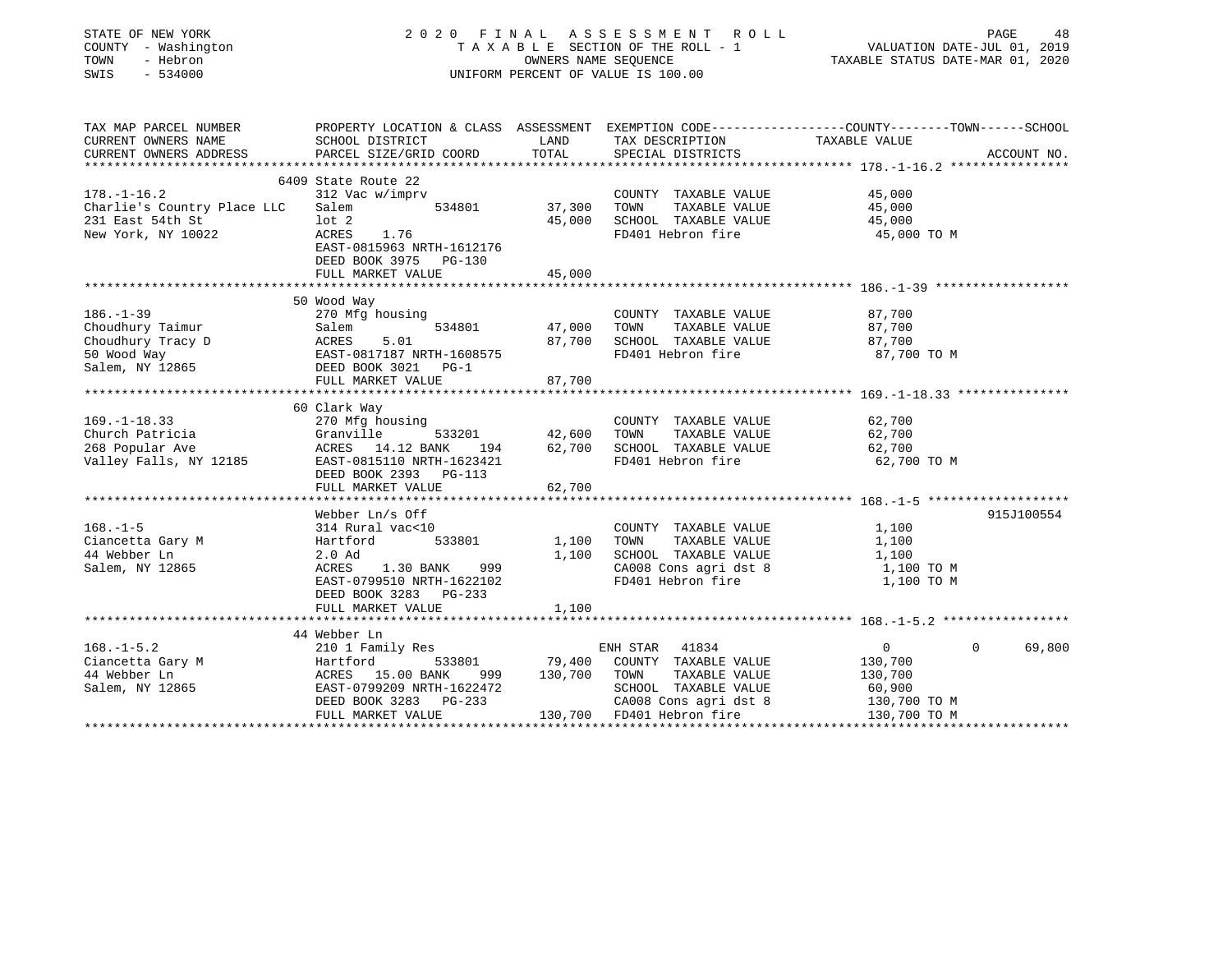#### STATE OF NEW YORK 2 0 2 0 F I N A L A S S E S S M E N T R O L L PAGE 49 COUNTY - Washington T A X A B L E SECTION OF THE ROLL - 1 VALUATION DATE-JUL 01, 2019 TOWN - Hebron OWNERS NAME SEQUENCE TAXABLE STATUS DATE-MAR 01, 2020 SWIS - 534000 UNIFORM PERCENT OF VALUE IS 100.00

| TAX MAP PARCEL NUMBER<br>CURRENT OWNERS NAME   | SCHOOL DISTRICT                                                                                                                                 | TAX DESCRIPTION TAXABLE VALUE<br>LAND                                                                                                                                                                                                            | PROPERTY LOCATION & CLASS ASSESSMENT EXEMPTION CODE----------------COUNTY-------TOWN------SCHOOL                                                                                                                               |
|------------------------------------------------|-------------------------------------------------------------------------------------------------------------------------------------------------|--------------------------------------------------------------------------------------------------------------------------------------------------------------------------------------------------------------------------------------------------|--------------------------------------------------------------------------------------------------------------------------------------------------------------------------------------------------------------------------------|
| CURRENT OWNERS ADDRESS                         | PARCEL SIZE/GRID COORD                                                                                                                          | TOTAL<br>SPECIAL DISTRICTS                                                                                                                                                                                                                       | ACCOUNT NO.                                                                                                                                                                                                                    |
|                                                |                                                                                                                                                 |                                                                                                                                                                                                                                                  | 915J101023                                                                                                                                                                                                                     |
| $183. - 1 - 44$                                | 1227 Patterson Hill Rd<br>210 1 Family Res                                                                                                      | COUNTY TAXABLE VALUE 57,200                                                                                                                                                                                                                      |                                                                                                                                                                                                                                |
| Ciccone Dean A                                 | Salem                                                                                                                                           | 534801 41,100<br>TAXABLE VALUE 57,200<br>TOWN                                                                                                                                                                                                    |                                                                                                                                                                                                                                |
|                                                |                                                                                                                                                 |                                                                                                                                                                                                                                                  | 57,200                                                                                                                                                                                                                         |
|                                                |                                                                                                                                                 |                                                                                                                                                                                                                                                  | 57,200 TO M                                                                                                                                                                                                                    |
|                                                | DEED BOOK 952 PG-20                                                                                                                             |                                                                                                                                                                                                                                                  |                                                                                                                                                                                                                                |
|                                                |                                                                                                                                                 |                                                                                                                                                                                                                                                  |                                                                                                                                                                                                                                |
|                                                |                                                                                                                                                 |                                                                                                                                                                                                                                                  |                                                                                                                                                                                                                                |
|                                                |                                                                                                                                                 |                                                                                                                                                                                                                                                  | 915J101785                                                                                                                                                                                                                     |
|                                                |                                                                                                                                                 |                                                                                                                                                                                                                                                  | $\overline{0}$<br>$\Omega$<br>30,000                                                                                                                                                                                           |
|                                                |                                                                                                                                                 |                                                                                                                                                                                                                                                  | 162,700                                                                                                                                                                                                                        |
|                                                |                                                                                                                                                 |                                                                                                                                                                                                                                                  | 162,700                                                                                                                                                                                                                        |
|                                                |                                                                                                                                                 | SCHOOL TAXABLE VALUE 132,700<br>FD401 Hebron fire 162,700                                                                                                                                                                                        |                                                                                                                                                                                                                                |
|                                                |                                                                                                                                                 |                                                                                                                                                                                                                                                  | 162,700 TO M                                                                                                                                                                                                                   |
|                                                |                                                                                                                                                 | 159.-1-32.1<br>Cicotte Warren A<br>Cicotte Janet A Hartford 533801<br>Salem, NY 12865<br>CHERE BOOK 628 PG-141<br>TAXABLE VALUE<br>THERE BOOK 628 PG-141<br>TAXABLE VALUE<br>THERE SALEM SCHOOL TAXABLE VALUE<br>THERE PASS DEED BOOK 628 PG-141 |                                                                                                                                                                                                                                |
|                                                |                                                                                                                                                 |                                                                                                                                                                                                                                                  |                                                                                                                                                                                                                                |
|                                                | 4221 County Route 30                                                                                                                            |                                                                                                                                                                                                                                                  | 915J100158<br>$\overline{0}$<br>$\Omega$                                                                                                                                                                                       |
|                                                |                                                                                                                                                 |                                                                                                                                                                                                                                                  | 69,800                                                                                                                                                                                                                         |
|                                                |                                                                                                                                                 |                                                                                                                                                                                                                                                  |                                                                                                                                                                                                                                |
|                                                |                                                                                                                                                 |                                                                                                                                                                                                                                                  |                                                                                                                                                                                                                                |
|                                                |                                                                                                                                                 |                                                                                                                                                                                                                                                  |                                                                                                                                                                                                                                |
|                                                |                                                                                                                                                 |                                                                                                                                                                                                                                                  |                                                                                                                                                                                                                                |
|                                                |                                                                                                                                                 |                                                                                                                                                                                                                                                  |                                                                                                                                                                                                                                |
|                                                | County Route 30                                                                                                                                 |                                                                                                                                                                                                                                                  | 915J100646                                                                                                                                                                                                                     |
| $167. - 1 - 3$                                 |                                                                                                                                                 |                                                                                                                                                                                                                                                  | 200 10,200 10,200 10,200 10,200 10,200 10,200 10,200 10,200 10,200 10,200 10,200 10,200 10,200 10,200 10,200 10,200 10,200 10,200 10,200 10,200 10,200 10,200 10,200 10,200 10,200 10,200 10,200 10,200 10,200 10,200 10,200 1 |
|                                                |                                                                                                                                                 | 47,400 COUNTY TAXABLE VALUE                                                                                                                                                                                                                      | 37,200                                                                                                                                                                                                                         |
|                                                |                                                                                                                                                 | 47,400 TOWN TAXABLE VALUE                                                                                                                                                                                                                        | 37,200                                                                                                                                                                                                                         |
|                                                |                                                                                                                                                 | SCHOOL TAXABLE VALUE 37,200                                                                                                                                                                                                                      |                                                                                                                                                                                                                                |
|                                                | Clark A. John Jr.<br>Clark Ruth M (1994) ACRES 10.00 (1994)<br>47,400 (1994) ACRES 10.00 (1994)<br>Salem, NY 12865 (1995) DEED BOOK 2909 PG-236 | FD401 Hebron fire                                                                                                                                                                                                                                | 47,400 TO M                                                                                                                                                                                                                    |
|                                                | FULL MARKET VALUE                                                                                                                               | 47,400                                                                                                                                                                                                                                           |                                                                                                                                                                                                                                |
| MAY BE SUBJECT TO PAYMENT                      |                                                                                                                                                 |                                                                                                                                                                                                                                                  |                                                                                                                                                                                                                                |
| UNDER AGDIST LAW TIL 2027                      |                                                                                                                                                 |                                                                                                                                                                                                                                                  |                                                                                                                                                                                                                                |
|                                                |                                                                                                                                                 |                                                                                                                                                                                                                                                  |                                                                                                                                                                                                                                |
|                                                | County Route 45                                                                                                                                 |                                                                                                                                                                                                                                                  | 915J100292                                                                                                                                                                                                                     |
| $167. - 1 - 1$                                 | $314$ Rural vac<10                                                                                                                              | AG DIST 41720<br>87,500 COUNTY TAXABLE VALUE                                                                                                                                                                                                     | 33,455<br>33,455 33,455                                                                                                                                                                                                        |
| 167.-1-1<br>Clark David P<br>Clark Christine R | 532001<br>Argyle                                                                                                                                |                                                                                                                                                                                                                                                  | 54,045                                                                                                                                                                                                                         |
|                                                | ACRES 44.50                                                                                                                                     | 87,500 TOWN<br>TAXABLE VALUE                                                                                                                                                                                                                     | 54,045                                                                                                                                                                                                                         |
| 1094 Ct Rt 45                                  | EAST-0784826 NRTH-1625598<br>EAST-0784826 NRTH-1625598<br>DEED BOOK 709 PG-218                                                                  | SCHOOL TAXABLE VALUE<br>CA008 Cons agri dst 8                                                                                                                                                                                                    | 54,045                                                                                                                                                                                                                         |
| Argyle, NY 12809                               |                                                                                                                                                 |                                                                                                                                                                                                                                                  | 54,045 TO M                                                                                                                                                                                                                    |
|                                                | FULL MARKET VALUE                                                                                                                               | 87,500<br>33,455 EX                                                                                                                                                                                                                              |                                                                                                                                                                                                                                |
| MAY BE SUBJECT TO PAYMENT                      |                                                                                                                                                 | FD401 Hebron fire                                                                                                                                                                                                                                | 87,500 TO M                                                                                                                                                                                                                    |
| UNDER AGDIST LAW TIL 2024                      |                                                                                                                                                 |                                                                                                                                                                                                                                                  |                                                                                                                                                                                                                                |
|                                                |                                                                                                                                                 |                                                                                                                                                                                                                                                  |                                                                                                                                                                                                                                |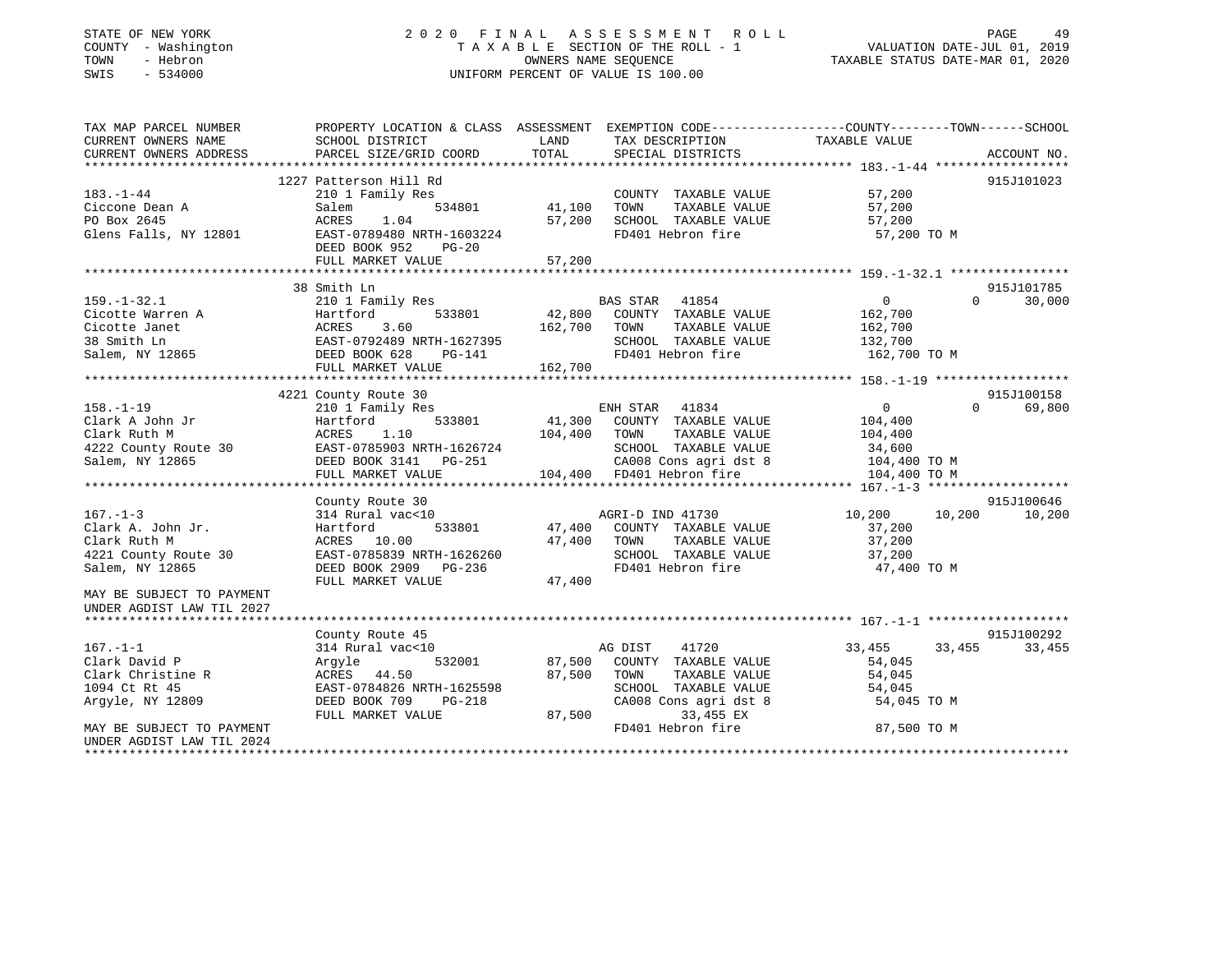| PROPERTY LOCATION & CLASS ASSESSMENT EXEMPTION CODE----------------COUNTY-------TOWN------SCHOOL<br>TAX MAP PARCEL NUMBER<br>CURRENT OWNERS NAME<br><b>EXAMPLE TO A LAND</b><br>TAX DESCRIPTION TAXABLE VALUE<br>SCHOOL DISTRICT<br>CURRENT OWNERS ADDRESS<br>PARCEL SIZE/GRID COORD TOTAL SPECIAL DISTRICTS<br>ACCOUNT NO.<br>915J101054<br>1094 County Route 45<br>3<br>532001 63,300 BAS STAR 41854<br>9,652<br>9,652 9,652<br>$167. - 1 - 2$<br>210 1 Family Res<br>Clark David P<br>Clark Christine 21 and 21<br>1094 County Route 45<br>1094 County Route 45<br>EAST-0784576 NRTH-1625967<br>$\begin{array}{ccc} & & & & \\ & & & & \\ \hline & & & & & \\ & & & & & \\ \end{array}$<br>30,000<br>$\Omega$<br>154,000 COUNTY TAXABLE VALUE 144,348<br>$\begin{tabular}{lllllllll} \textsc{TOWN} & \textsc{TXABLE} & \textsc{VALUE} & & 144 \,, 348 \\ \textsc{SCHOOL} & \textsc{TXABLE} & \textsc{VALUE} & & 114 \,, 348 \\ \end{tabular}$<br>Argyle, NY 12809<br>DEED BOOK 709 PG-218<br>154,000 CA008 Cons agri dst 8 144,348 TO M<br>FULL MARKET VALUE<br>MAY BE SUBJECT TO PAYMENT<br>9,652 EX<br>UNDER AGDIST LAW TIL 2024<br>915J100137<br>3967 County Route 30<br>3<br>534801 23,300 AGE-CO/SCH 41805<br>TH 130.00 73,500 ENH STAR 41834<br>$167. - 1 - 43$<br>$0 \qquad 33,075$<br>210 1 Family Res<br>$\sim$ 0<br>$36,750$ 0 $36,750$<br>0 0 36,750<br>Clark Delbert J<br>Clark Delbert J<br>Clark Anne K<br>3967 County Route 30<br>23,300 AGE-CO/SCH 41805<br>EAST-0788722 NRTH-1621243<br>FRNT 105.00 DPTH 130.00<br>23,500 ENH STAR 41834<br>23,500 ENH STAR 41834<br>COUNTY TAXABLE<br>TOWN TAXABLE<br>$0 \t36,750$<br>COUNTY TAXABLE VALUE 36,750<br>DEED BOOK 788<br>TAXABLE VALUE 40,425<br>TAXABLE VALUE 0<br>Salem, NY 12865<br>PG-110<br>TOWN<br>73,500 SCHOOL TAXABLE VALUE<br>FULL MARKET VALUE<br>73,500 TO M<br>FD401 Hebron fire<br>915J101115<br>3924 County Route 30<br>$\overline{0}$<br>$\Omega$<br>30,000<br>$167. - 1 - 25.2$<br>Clark Heather M<br>Clark Jody J<br>3924 County Route 30<br>3924 County Route 30<br>825T-0789726 NRTH-10<br>998<br>59,500<br>59,500<br>TOWN<br>TAXABLE VALUE<br>3924 County Route 30<br>EAST-0789726 NRTH-1620563<br>SCHOOL<br>29,500<br>TAXABLE VALUE | STATE OF NEW YORK<br>COUNTY<br>- Washington<br>- Hebron<br>TOWN<br>SWIS<br>$-534000$ | OWNERS NAME SEQUENCE<br>UNIFORM PERCENT OF VALUE IS 100.00 |  |  |  |
|-----------------------------------------------------------------------------------------------------------------------------------------------------------------------------------------------------------------------------------------------------------------------------------------------------------------------------------------------------------------------------------------------------------------------------------------------------------------------------------------------------------------------------------------------------------------------------------------------------------------------------------------------------------------------------------------------------------------------------------------------------------------------------------------------------------------------------------------------------------------------------------------------------------------------------------------------------------------------------------------------------------------------------------------------------------------------------------------------------------------------------------------------------------------------------------------------------------------------------------------------------------------------------------------------------------------------------------------------------------------------------------------------------------------------------------------------------------------------------------------------------------------------------------------------------------------------------------------------------------------------------------------------------------------------------------------------------------------------------------------------------------------------------------------------------------------------------------------------------------------------------------------------------------------------------------------------------------------------------------------------------------------------------------------------------------------------------------------------------------------------------------------------------------------------------------------------------------------------------|--------------------------------------------------------------------------------------|------------------------------------------------------------|--|--|--|
|                                                                                                                                                                                                                                                                                                                                                                                                                                                                                                                                                                                                                                                                                                                                                                                                                                                                                                                                                                                                                                                                                                                                                                                                                                                                                                                                                                                                                                                                                                                                                                                                                                                                                                                                                                                                                                                                                                                                                                                                                                                                                                                                                                                                                             |                                                                                      |                                                            |  |  |  |
|                                                                                                                                                                                                                                                                                                                                                                                                                                                                                                                                                                                                                                                                                                                                                                                                                                                                                                                                                                                                                                                                                                                                                                                                                                                                                                                                                                                                                                                                                                                                                                                                                                                                                                                                                                                                                                                                                                                                                                                                                                                                                                                                                                                                                             |                                                                                      |                                                            |  |  |  |
|                                                                                                                                                                                                                                                                                                                                                                                                                                                                                                                                                                                                                                                                                                                                                                                                                                                                                                                                                                                                                                                                                                                                                                                                                                                                                                                                                                                                                                                                                                                                                                                                                                                                                                                                                                                                                                                                                                                                                                                                                                                                                                                                                                                                                             |                                                                                      |                                                            |  |  |  |
|                                                                                                                                                                                                                                                                                                                                                                                                                                                                                                                                                                                                                                                                                                                                                                                                                                                                                                                                                                                                                                                                                                                                                                                                                                                                                                                                                                                                                                                                                                                                                                                                                                                                                                                                                                                                                                                                                                                                                                                                                                                                                                                                                                                                                             |                                                                                      |                                                            |  |  |  |
|                                                                                                                                                                                                                                                                                                                                                                                                                                                                                                                                                                                                                                                                                                                                                                                                                                                                                                                                                                                                                                                                                                                                                                                                                                                                                                                                                                                                                                                                                                                                                                                                                                                                                                                                                                                                                                                                                                                                                                                                                                                                                                                                                                                                                             |                                                                                      |                                                            |  |  |  |
|                                                                                                                                                                                                                                                                                                                                                                                                                                                                                                                                                                                                                                                                                                                                                                                                                                                                                                                                                                                                                                                                                                                                                                                                                                                                                                                                                                                                                                                                                                                                                                                                                                                                                                                                                                                                                                                                                                                                                                                                                                                                                                                                                                                                                             |                                                                                      |                                                            |  |  |  |
|                                                                                                                                                                                                                                                                                                                                                                                                                                                                                                                                                                                                                                                                                                                                                                                                                                                                                                                                                                                                                                                                                                                                                                                                                                                                                                                                                                                                                                                                                                                                                                                                                                                                                                                                                                                                                                                                                                                                                                                                                                                                                                                                                                                                                             |                                                                                      |                                                            |  |  |  |
|                                                                                                                                                                                                                                                                                                                                                                                                                                                                                                                                                                                                                                                                                                                                                                                                                                                                                                                                                                                                                                                                                                                                                                                                                                                                                                                                                                                                                                                                                                                                                                                                                                                                                                                                                                                                                                                                                                                                                                                                                                                                                                                                                                                                                             |                                                                                      |                                                            |  |  |  |
|                                                                                                                                                                                                                                                                                                                                                                                                                                                                                                                                                                                                                                                                                                                                                                                                                                                                                                                                                                                                                                                                                                                                                                                                                                                                                                                                                                                                                                                                                                                                                                                                                                                                                                                                                                                                                                                                                                                                                                                                                                                                                                                                                                                                                             |                                                                                      |                                                            |  |  |  |
|                                                                                                                                                                                                                                                                                                                                                                                                                                                                                                                                                                                                                                                                                                                                                                                                                                                                                                                                                                                                                                                                                                                                                                                                                                                                                                                                                                                                                                                                                                                                                                                                                                                                                                                                                                                                                                                                                                                                                                                                                                                                                                                                                                                                                             |                                                                                      |                                                            |  |  |  |
|                                                                                                                                                                                                                                                                                                                                                                                                                                                                                                                                                                                                                                                                                                                                                                                                                                                                                                                                                                                                                                                                                                                                                                                                                                                                                                                                                                                                                                                                                                                                                                                                                                                                                                                                                                                                                                                                                                                                                                                                                                                                                                                                                                                                                             |                                                                                      |                                                            |  |  |  |
|                                                                                                                                                                                                                                                                                                                                                                                                                                                                                                                                                                                                                                                                                                                                                                                                                                                                                                                                                                                                                                                                                                                                                                                                                                                                                                                                                                                                                                                                                                                                                                                                                                                                                                                                                                                                                                                                                                                                                                                                                                                                                                                                                                                                                             |                                                                                      |                                                            |  |  |  |
|                                                                                                                                                                                                                                                                                                                                                                                                                                                                                                                                                                                                                                                                                                                                                                                                                                                                                                                                                                                                                                                                                                                                                                                                                                                                                                                                                                                                                                                                                                                                                                                                                                                                                                                                                                                                                                                                                                                                                                                                                                                                                                                                                                                                                             |                                                                                      |                                                            |  |  |  |
|                                                                                                                                                                                                                                                                                                                                                                                                                                                                                                                                                                                                                                                                                                                                                                                                                                                                                                                                                                                                                                                                                                                                                                                                                                                                                                                                                                                                                                                                                                                                                                                                                                                                                                                                                                                                                                                                                                                                                                                                                                                                                                                                                                                                                             |                                                                                      |                                                            |  |  |  |
|                                                                                                                                                                                                                                                                                                                                                                                                                                                                                                                                                                                                                                                                                                                                                                                                                                                                                                                                                                                                                                                                                                                                                                                                                                                                                                                                                                                                                                                                                                                                                                                                                                                                                                                                                                                                                                                                                                                                                                                                                                                                                                                                                                                                                             |                                                                                      |                                                            |  |  |  |
|                                                                                                                                                                                                                                                                                                                                                                                                                                                                                                                                                                                                                                                                                                                                                                                                                                                                                                                                                                                                                                                                                                                                                                                                                                                                                                                                                                                                                                                                                                                                                                                                                                                                                                                                                                                                                                                                                                                                                                                                                                                                                                                                                                                                                             |                                                                                      |                                                            |  |  |  |
|                                                                                                                                                                                                                                                                                                                                                                                                                                                                                                                                                                                                                                                                                                                                                                                                                                                                                                                                                                                                                                                                                                                                                                                                                                                                                                                                                                                                                                                                                                                                                                                                                                                                                                                                                                                                                                                                                                                                                                                                                                                                                                                                                                                                                             |                                                                                      |                                                            |  |  |  |
|                                                                                                                                                                                                                                                                                                                                                                                                                                                                                                                                                                                                                                                                                                                                                                                                                                                                                                                                                                                                                                                                                                                                                                                                                                                                                                                                                                                                                                                                                                                                                                                                                                                                                                                                                                                                                                                                                                                                                                                                                                                                                                                                                                                                                             |                                                                                      |                                                            |  |  |  |
|                                                                                                                                                                                                                                                                                                                                                                                                                                                                                                                                                                                                                                                                                                                                                                                                                                                                                                                                                                                                                                                                                                                                                                                                                                                                                                                                                                                                                                                                                                                                                                                                                                                                                                                                                                                                                                                                                                                                                                                                                                                                                                                                                                                                                             |                                                                                      |                                                            |  |  |  |
|                                                                                                                                                                                                                                                                                                                                                                                                                                                                                                                                                                                                                                                                                                                                                                                                                                                                                                                                                                                                                                                                                                                                                                                                                                                                                                                                                                                                                                                                                                                                                                                                                                                                                                                                                                                                                                                                                                                                                                                                                                                                                                                                                                                                                             |                                                                                      |                                                            |  |  |  |

| 3924 County Route 30 | EAST-0789726 NRTH-1620563      |         | SCHOOL TAXABLE VALUE               | 29,500         |                        |
|----------------------|--------------------------------|---------|------------------------------------|----------------|------------------------|
| Salem, NY 12865      | DEED BOOK 931 PG-255           |         | FD401 Hebron fire                  | 59,500 TO M    |                        |
|                      | 59,500<br>FULL MARKET VALUE    |         |                                    |                |                        |
|                      |                                |         |                                    |                |                        |
|                      | 40 Crystal View Way            |         |                                    |                | 915J101648             |
| 143.-1-44            | 210 1 Family Res               |         | BAS STAR 41854                     | $\overline{0}$ | 30,000<br>$\mathbf{0}$ |
| Clark Joseph J       | Granville 533201 57,600        |         | COUNTY<br>TAXABLE VALUE            | 179,500        |                        |
| Clark Deborah L      | ag commit 705/59               | 179,500 | TOWN<br>TAXABLE VALUE              | 179,500        |                        |
| PO Box 121           | Lot 3-Phase 1                  |         | SCHOOL<br>TAXABLE VALUE            | 149,500        |                        |
| Pawlet, VT 05761     | ACRES 5.10 BANK 999            |         | CA008 Cons agri dst 8 179,500 TO M |                |                        |
|                      | EAST-0810827 NRTH-1645177      |         | FD401 Hebron fire                  | 179,500 TO M   |                        |
|                      | DEED BOOK 3488 PG-152          |         |                                    |                |                        |
|                      | FULL MARKET VALUE              | 179,500 |                                    |                |                        |
|                      |                                |         |                                    |                |                        |
|                      | 893 Callaway Rd                |         |                                    |                | 915J100139             |
| 167.–1–53            | 210 1 Family Res               |         | BAS STAR 41854                     |                | $\mathbf{0}$<br>30,000 |
| Clark Wesley A       | 532001 52,200 COUNTY<br>Argyle |         | TAXABLE VALUE                      | 132,700        |                        |
| Herrlin Phyllis A    | ACRES 4.00                     | 132,700 | TOWN<br>TAXABLE VALUE              | 132,700        |                        |
| PO Box 213           | EAST-0784661 NRTH-1621766      |         | TAXABLE VALUE<br>SCHOOL            | 102,700        |                        |
| Argyle, NY 12809     | DEED BOOK 2955 PG-280          |         | CA006 Cons agri dst 6 132,700 TO M |                |                        |
|                      | FULL MARKET VALUE              | 132,700 | FD401 Hebron fire                  | 132,700 TO M   |                        |
|                      |                                |         |                                    |                |                        |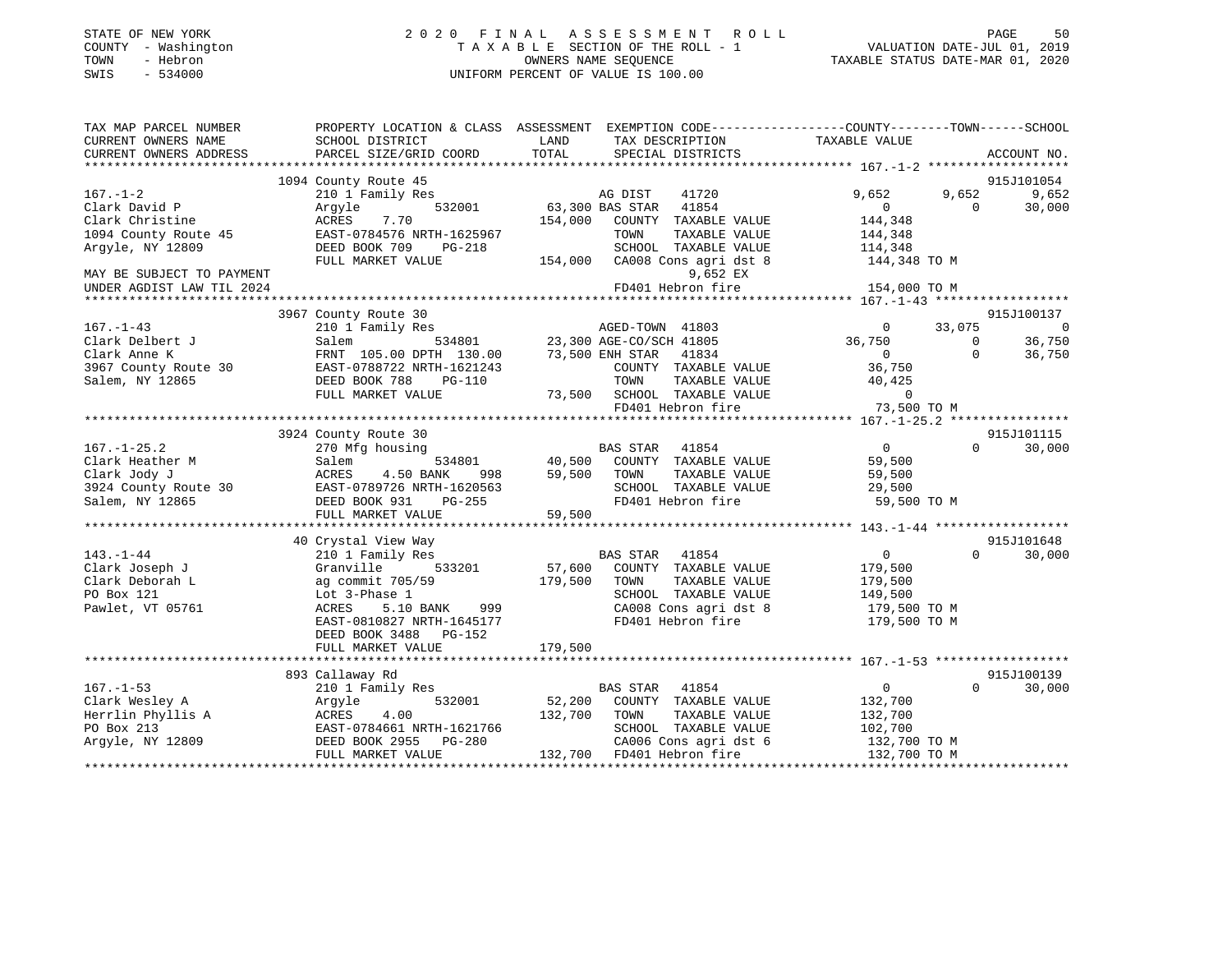| STATE OF NEW YORK<br>COUNTY - Washington<br>- Hebron<br>TOWN<br>SWIS<br>$-534000$ | 2020 FINAL ASSESSMENT ROLL<br>TAXABLE SECTION OF THE ROLL - 1<br>OWNERS NAME SEOUENCE<br>UNIFORM PERCENT OF VALUE IS 100.00 | TAXABLE STATUS DATE-MAR 01, 2020 | PAGE<br>VALUATION DATE-JUL 01, 2019 | 51 |
|-----------------------------------------------------------------------------------|-----------------------------------------------------------------------------------------------------------------------------|----------------------------------|-------------------------------------|----|
| TAX MAP PARCEL NUMBER                                                             | EXEMPTION CODE------------------COUNTY-------TOWN------SCHOOL<br>PROPERTY LOCATION & CLASS ASSESSMENT                       |                                  |                                     |    |

| CURRENT OWNERS NAME    | SCHOOL DISTRICT             | LAND    | TAX DESCRIPTION          | TAXABLE VALUE            |                       |
|------------------------|-----------------------------|---------|--------------------------|--------------------------|-----------------------|
| CURRENT OWNERS ADDRESS | PARCEL SIZE/GRID COORD      | TOTAL   | SPECIAL DISTRICTS        |                          | ACCOUNT NO.           |
|                        |                             |         |                          |                          |                       |
|                        | 6551 State Route 22         |         |                          |                          | 915J100562            |
| $177. - 1 - 14$        | 210 1 Family Res            |         | AGED-TOWN 41803          | 35,960<br>$\overline{0}$ | $\Omega$              |
| Clayton Mary Anne      | Salem<br>534801             |         | 24,800 AGE-CO/SCH 41805  | 44,950                   | 44,950<br>$\mathbf 0$ |
| 6551 State Route 22    | FRNT<br>87.00 DPTH<br>84.00 |         | 89,900 ENH STAR<br>41834 | $\Omega$                 | $\Omega$<br>44,950    |
| Salem, NY 12865        | 0.17 BANK<br>999<br>ACRES   |         | COUNTY TAXABLE VALUE     | 44,950                   |                       |
|                        | EAST-0815250 NRTH-1615686   |         | TOWN<br>TAXABLE VALUE    | 53,940                   |                       |
|                        | DEED BOOK 614<br>$PG-14$    |         | SCHOOL TAXABLE VALUE     | $\mathbf 0$              |                       |
|                        | FULL MARKET VALUE           | 89,900  | FD401 Hebron fire        | 89,900 TO M              |                       |
|                        |                             |         |                          |                          |                       |
|                        | 953 Callaway Rd             |         |                          |                          | 915J101110            |
| $167. - 1 - 55.3$      | 240 Rural res               |         | COUNTY TAXABLE VALUE     | 195,000                  |                       |
| Clift Colton A         | 532001<br>Arqyle            | 69,900  | TOWN<br>TAXABLE VALUE    | 195,000                  |                       |
| Havens Allison M       | 507/635 959/129             | 195,000 | SCHOOL TAXABLE VALUE     | 195,000                  |                       |
| 953 Callaway Rd        | Trans Exempt Repay 2020     |         | FD401 Hebron fire        | 195,000 TO M             |                       |
| Argyle, NY 12809       | 10.66 BANK<br>ACRES<br>999  |         | TE533 trans exempt flag  | $.00$ MT                 |                       |
|                        | EAST-0783980 NRTH-1623976   |         |                          |                          |                       |
|                        | DEED BOOK 20191 PG-26371    |         |                          |                          |                       |
|                        | FULL MARKET VALUE           | 195,000 |                          |                          |                       |
|                        |                             |         |                          |                          |                       |
|                        | 19 Lentine Way              |         |                          |                          |                       |
| $177. - 1 - 3.12$      | 210 1 Family Res            |         | BAS STAR 41854           | $\overline{0}$           | 30,000<br>$\Omega$    |
| Clippinger Jacob S     | Salem<br>534801             | 41,400  | COUNTY TAXABLE VALUE     | 158,900                  |                       |
| Clippinger Marisa L    | Subdivision Lot #4          | 158,900 | TOWN<br>TAXABLE VALUE    | 158,900                  |                       |
| 19 Lentine Way         | 3.12 BANK<br>ACRES<br>999   |         | SCHOOL TAXABLE VALUE     | 128,900                  |                       |
| Salem, NY 12865        | EAST-0805402 NRTH-1616648   |         | CA008 Cons agri dst 8    | 158,900 TO M             |                       |
|                        | DEED BOOK 3477 PG-136       |         | FD401 Hebron fire        | 158,900 TO M             |                       |
|                        | FULL MARKET VALUE           | 158,900 |                          |                          |                       |
|                        |                             |         |                          |                          |                       |
|                        | 105 East Green Pond Way     |         |                          |                          | 915J100057            |
| $143. - 1 - 15$        | 260 Seasonal res - WTRFNT   |         | COUNTY TAXABLE VALUE     | 109,900                  |                       |
| Cloutman Janet         | Granville<br>533201         | 71,900  | TOWN<br>TAXABLE VALUE    | 109,900                  |                       |
| PO Box 104             | FRNT 249.00 DPTH 165.00     | 109,900 | SCHOOL TAXABLE VALUE     | 109,900                  |                       |
| Londonderry, VT 05148  | ACRES<br>0.77               |         | FD401 Hebron fire        | 109,900 TO M             |                       |
|                        | EAST-0816091 NRTH-1643187   |         |                          |                          |                       |
|                        | DEED BOOK 500<br>PG-897     |         |                          |                          |                       |
|                        | FULL MARKET VALUE           | 109,900 |                          |                          |                       |
|                        |                             |         |                          |                          |                       |
|                        | 141 Indian Head Way         |         |                          |                          | 915J101421            |
| $170. - 1 - 15.18$     | 210 1 Family Res            |         | COUNTY TAXABLE VALUE     | 204,400                  |                       |
| Coffey William J       | Granville<br>533201         | 47,000  | TAXABLE VALUE<br>TOWN    | 204,400                  |                       |
| Coffey Judith J        | 5.00<br>ACRES               | 204,400 | SCHOOL TAXABLE VALUE     | 204,400                  |                       |
| 19 Dana Rd             | EAST-0816274 NRTH-1621096   |         | FD401 Hebron fire        | 204,400 TO M             |                       |
| Danbury, CT 06810      | DEED BOOK 873<br>$PG-50$    |         |                          |                          |                       |
|                        | FULL MARKET VALUE           | 204,400 |                          |                          |                       |
|                        |                             |         |                          |                          |                       |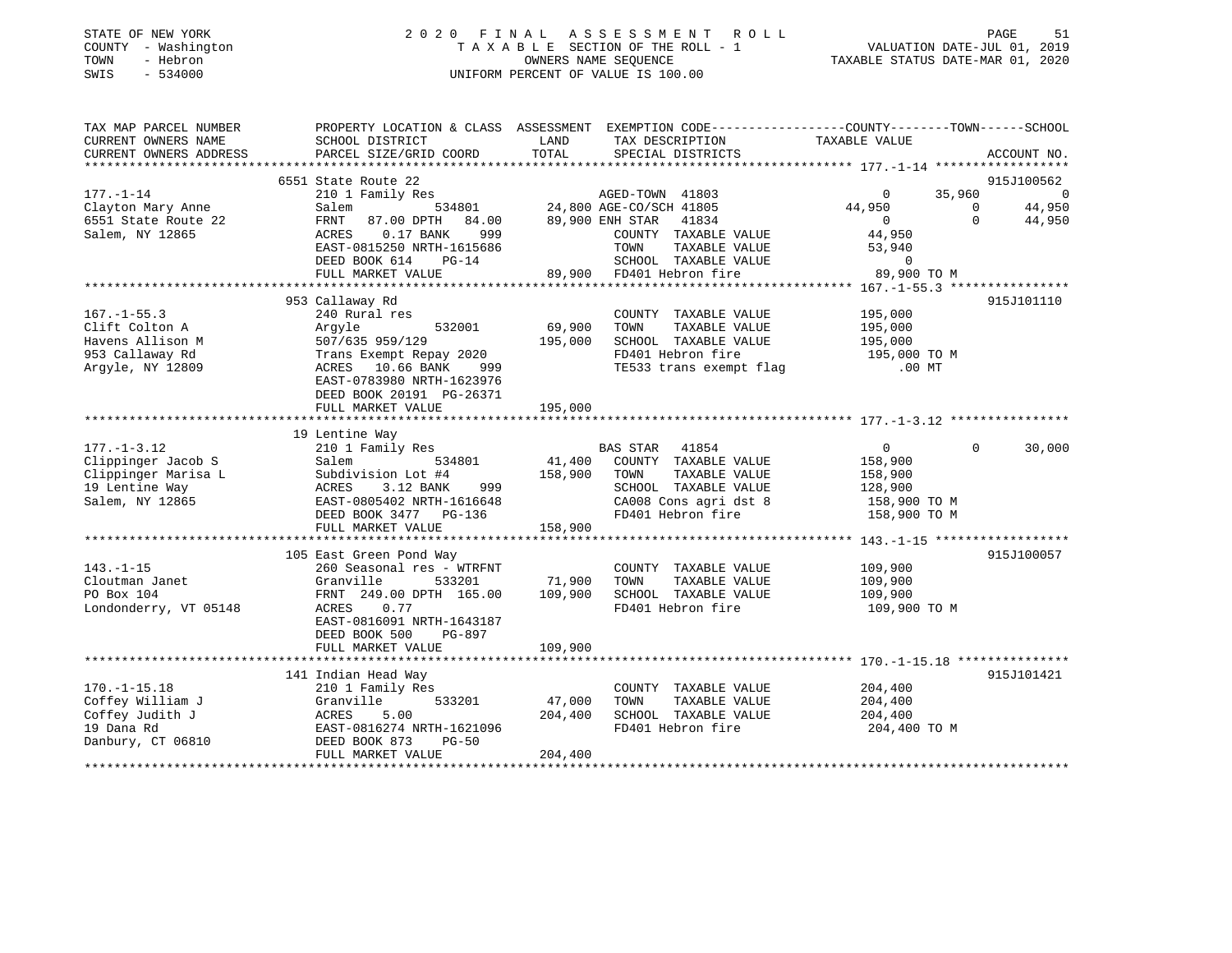### STATE OF NEW YORK 2 0 2 0 F I N A L A S S E S S M E N T R O L L PAGE 52 COUNTY - Washington T A X A B L E SECTION OF THE ROLL - 1 VALUATION DATE-JUL 01, 2019 TOWN - Hebron OWNERS NAME SEQUENCE TAXABLE STATUS DATE-MAR 01, 2020 SWIS - 534000 UNIFORM PERCENT OF VALUE IS 100.00

| TAX MAP PARCEL NUMBER                                           | PROPERTY LOCATION & CLASS ASSESSMENT EXEMPTION CODE----------------COUNTY-------TOWN------SCHOOL                                                                                                                                                                     |               |                                                        |                                      |             |
|-----------------------------------------------------------------|----------------------------------------------------------------------------------------------------------------------------------------------------------------------------------------------------------------------------------------------------------------------|---------------|--------------------------------------------------------|--------------------------------------|-------------|
| CURRENT OWNERS NAME                                             | SCHOOL DISTRICT                                                                                                                                                                                                                                                      | LAND          | TAX DESCRIPTION                                        | TAXABLE VALUE                        |             |
| CURRENT OWNERS ADDRESS                                          | PARCEL SIZE/GRID COORD                                                                                                                                                                                                                                               | TOTAL         | SPECIAL DISTRICTS                                      |                                      | ACCOUNT NO. |
|                                                                 |                                                                                                                                                                                                                                                                      |               |                                                        |                                      |             |
|                                                                 |                                                                                                                                                                                                                                                                      |               |                                                        |                                      | 915J100148  |
|                                                                 |                                                                                                                                                                                                                                                                      |               |                                                        | 18,623 17,460 0                      |             |
|                                                                 |                                                                                                                                                                                                                                                                      |               |                                                        | $\overline{0}$<br>$\overline{0}$     | 69,800      |
|                                                                 |                                                                                                                                                                                                                                                                      |               |                                                        | 120,877                              |             |
|                                                                 |                                                                                                                                                                                                                                                                      |               |                                                        | 122,040                              |             |
|                                                                 |                                                                                                                                                                                                                                                                      |               |                                                        | 69,700                               |             |
|                                                                 | DEED BOOK 2333 PG-49                                                                                                                                                                                                                                                 |               | -49 CA008 Cons agri dst 8<br>139,500 FD401 Hebron fire | 139,500 TO M                         |             |
|                                                                 | FULL MARKET VALUE                                                                                                                                                                                                                                                    |               |                                                        | 139,500 TO M                         |             |
|                                                                 |                                                                                                                                                                                                                                                                      |               |                                                        | LD401 West hebron light 139,500 TO M |             |
|                                                                 |                                                                                                                                                                                                                                                                      |               |                                                        |                                      |             |
|                                                                 |                                                                                                                                                                                                                                                                      |               |                                                        |                                      | 915J101146  |
|                                                                 |                                                                                                                                                                                                                                                                      |               | COUNTY TAXABLE VALUE 150,400                           |                                      |             |
|                                                                 |                                                                                                                                                                                                                                                                      | 534801 47,000 | TAXABLE VALUE<br>TOWN                                  | 150,400                              |             |
|                                                                 |                                                                                                                                                                                                                                                                      | $998$ 150,400 | SCHOOL TAXABLE VALUE                                   | 150,400                              |             |
|                                                                 |                                                                                                                                                                                                                                                                      |               | FD401 Hebron fire                                      | 150,400 TO M                         |             |
|                                                                 |                                                                                                                                                                                                                                                                      |               |                                                        |                                      |             |
|                                                                 |                                                                                                                                                                                                                                                                      | 150,400       |                                                        |                                      |             |
|                                                                 | .75.-1-15.2<br>210 1 - .<br>210 1 - .<br>210 1 - .<br>210 1 - .<br>210 1 - .<br>210 1 - .<br>210 1 - .<br>210 1 - .<br>210 1 - .<br>210 1 - .<br>210 1 - .<br>210 1 - .<br>210 1 - .<br>210 1 - .<br>2210 1 - .<br>2210 1 - .<br>2210 1 - .<br>2210 1 - .<br>298 EAS |               |                                                        |                                      |             |
|                                                                 |                                                                                                                                                                                                                                                                      |               |                                                        |                                      | 915J101756  |
| $186. - 1 - 34$                                                 | 314 Rural vac<10                                                                                                                                                                                                                                                     |               | COUNTY TAXABLE VALUE 17,000                            |                                      |             |
| Collins Robert E                                                | 534801 17,000<br>Salem                                                                                                                                                                                                                                               |               | TOWN<br>TAXABLE VALUE                                  | 17,000                               |             |
| Collins Noral<br>126 W Mickey Mantle Path<br>Hernando, FL 34442 | deeded ROW                                                                                                                                                                                                                                                           | 17,000        | SCHOOL TAXABLE VALUE 17,000                            |                                      |             |
|                                                                 | ACRES<br>5.01                                                                                                                                                                                                                                                        |               | FD401 Hebron fire                                      | 17,000 TO M                          |             |
| Hernando, FL 34442                                              | EAST-0817799 NRTH-1607490                                                                                                                                                                                                                                            |               |                                                        |                                      |             |
|                                                                 | DEED BOOK 3716 PG-33                                                                                                                                                                                                                                                 |               |                                                        |                                      |             |
|                                                                 | FULL MARKET VALUE                                                                                                                                                                                                                                                    | 17,000        |                                                        |                                      |             |
|                                                                 |                                                                                                                                                                                                                                                                      |               |                                                        |                                      |             |
|                                                                 | 119 Mountain Way                                                                                                                                                                                                                                                     |               |                                                        |                                      | 915J101694  |
| $159. - 1 - 25.5$                                               | 242 Rurl res&rec                                                                                                                                                                                                                                                     |               | COUNTY TAXABLE VALUE                                   | 168,400                              |             |
| Colos Robert                                                    | 533801<br>Hartford                                                                                                                                                                                                                                                   | 66,600        | TOWN<br>TAXABLE VALUE                                  | 168,400                              |             |
| Longo Karen                                                     |                                                                                                                                                                                                                                                                      | 168,400       | SCHOOL TAXABLE VALUE                                   | 168,400                              |             |
| 102 Florence St                                                 | Lot I<br>Waterfront<br>ACRES 17.22                                                                                                                                                                                                                                   |               | FD401 Hebron fire                                      | 168,400 TO M                         |             |
| East Haven, CT 06513                                            |                                                                                                                                                                                                                                                                      |               |                                                        |                                      |             |
|                                                                 | EAST-0794772 NRTH-1627446                                                                                                                                                                                                                                            |               |                                                        |                                      |             |
|                                                                 | DEED BOOK 1830 PG-347                                                                                                                                                                                                                                                |               |                                                        |                                      |             |
|                                                                 | FULL MARKET VALUE                                                                                                                                                                                                                                                    | 168,400       |                                                        |                                      |             |
|                                                                 |                                                                                                                                                                                                                                                                      |               |                                                        |                                      |             |
|                                                                 | 6166 State Route 22                                                                                                                                                                                                                                                  |               |                                                        |                                      | 915J101428  |
| $185. - 1 - 20$                                                 | 210 1 Family Res                                                                                                                                                                                                                                                     |               | COUNTY TAXABLE VALUE                                   | 147,500                              |             |
| Colvin Donald E                                                 | Salem                                                                                                                                                                                                                                                                | 534801 39,600 | TOWN                                                   | TAXABLE VALUE 147,500                |             |
|                                                                 | 509/1                                                                                                                                                                                                                                                                | 147,500       | SCHOOL TAXABLE VALUE                                   | 147,500                              |             |
| 6166 State Route 22<br>Salem, NY 12865<br>Salem, NY 12865       | 999<br>ACRES<br>2.49 BANK                                                                                                                                                                                                                                            |               | FD401 Hebron fire                                      | 147,500 TO M                         |             |
|                                                                 | EAST-0815564 NRTH-1606394                                                                                                                                                                                                                                            |               |                                                        |                                      |             |
|                                                                 | DEED BOOK 3760 PG-283                                                                                                                                                                                                                                                |               |                                                        |                                      |             |
|                                                                 | FULL MARKET VALUE                                                                                                                                                                                                                                                    | 147,500       |                                                        |                                      |             |
|                                                                 |                                                                                                                                                                                                                                                                      |               |                                                        |                                      |             |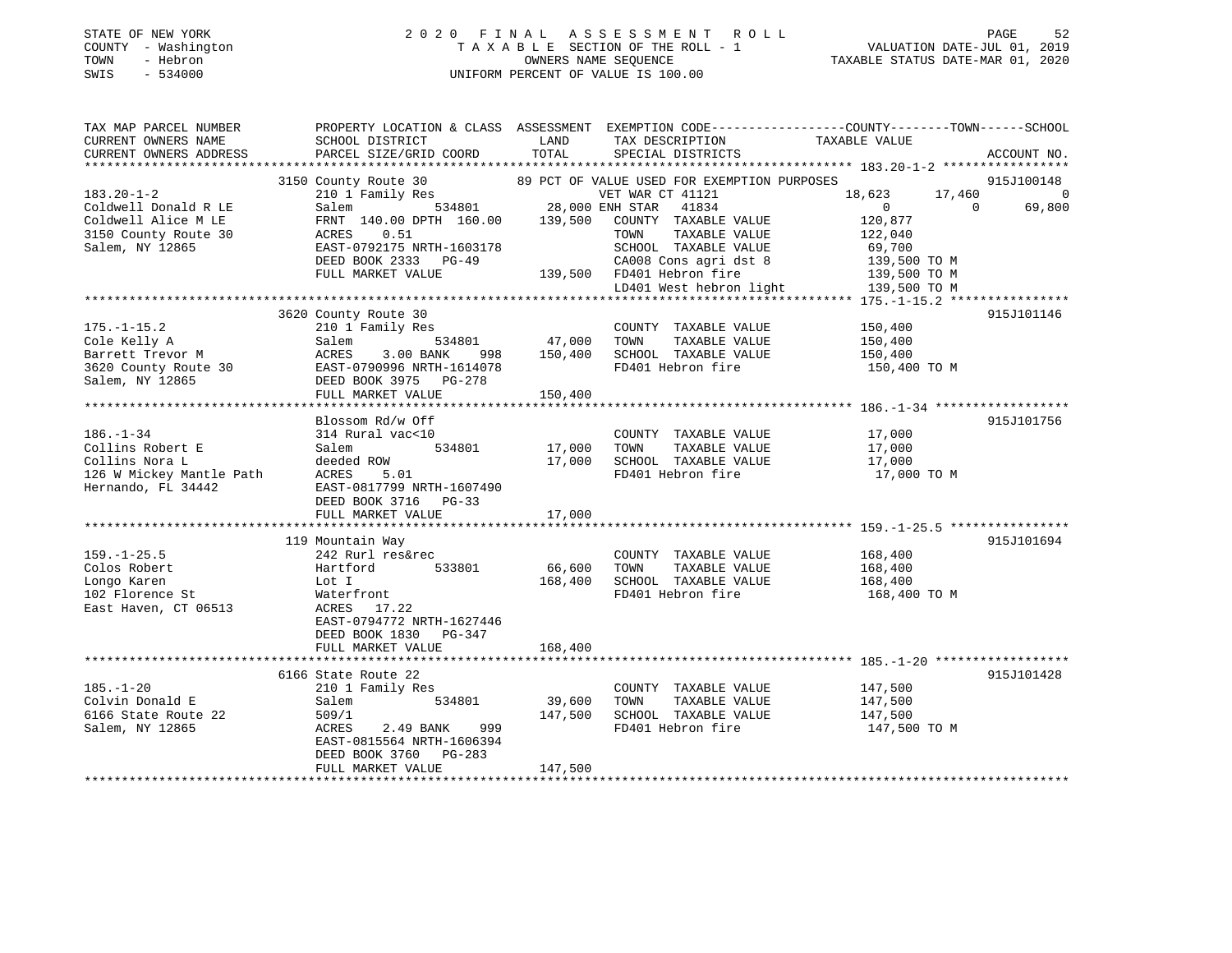#### STATE OF NEW YORK 2 0 2 0 F I N A L A S S E S S M E N T R O L L PAGE 53 COUNTY - Washington T A X A B L E SECTION OF THE ROLL - 1 VALUATION DATE-JUL 01, 2019 TOWN - Hebron OWNERS NAME SEQUENCE TAXABLE STATUS DATE-MAR 01, 2020 SWIS - 534000 UNIFORM PERCENT OF VALUE IS 100.00

| TAX MAP PARCEL NUMBER | PROPERTY LOCATION & CLASS ASSESSMENT EXEMPTION CODE----------------COUNTY-------TOWN------SCHOOL                                                                                                                                                            |        |                                                                                                       |                      |          |            |
|-----------------------|-------------------------------------------------------------------------------------------------------------------------------------------------------------------------------------------------------------------------------------------------------------|--------|-------------------------------------------------------------------------------------------------------|----------------------|----------|------------|
| CURRENT OWNERS NAME   | SCHOOL DISTRICT                                                                                                                                                                                                                                             | LAND   | TAX DESCRIPTION TAXABLE VALUE                                                                         |                      |          |            |
|                       |                                                                                                                                                                                                                                                             |        |                                                                                                       |                      |          |            |
|                       |                                                                                                                                                                                                                                                             |        |                                                                                                       |                      |          |            |
|                       | 127 Scott Hill Rd                                                                                                                                                                                                                                           |        | 87 PCT OF VALUE USED FOR EXEMPTION PURPOSES                                                           |                      |          | 915J101048 |
| $158. - 1 - 1$        |                                                                                                                                                                                                                                                             |        |                                                                                                       | $27,940$ $17,460$ 0  |          | 11,640     |
| Condell Rand LE       |                                                                                                                                                                                                                                                             |        |                                                                                                       |                      |          | 30,000     |
| Condell Freya H LE    | 210 1 Family Res<br>Argyle 532001 54,500 BAS STAR 41854 61<br>Family Trust 214,100 COUNTY TAXABLE VALUE 186,160<br>TOUNTY TAXABLE VALUE 196,640                                                                                                             |        |                                                                                                       |                      |          |            |
| 127 Scott Hill Rd     | Family Trust 214,100 COUNTY TAXABLE VALUE 186,160<br>ACRES 4.44 TOWN TAXABLE VALUE 196,640<br>EAST-0782612 NRTH-1628976 SCHOOL TAXABLE VALUE 172,460                                                                                                        |        |                                                                                                       |                      |          |            |
| Argyle, NY 12809      |                                                                                                                                                                                                                                                             |        |                                                                                                       |                      |          |            |
|                       | DEED BOOK 3792 PG-142                                                                                                                                                                                                                                       |        | CA008 Cons agri dst 8 214,100 TO M                                                                    |                      |          |            |
|                       | FULL MARKET VALUE 214,100 PD401 Hebron fire 214,100 TO M                                                                                                                                                                                                    |        |                                                                                                       |                      |          |            |
|                       |                                                                                                                                                                                                                                                             |        |                                                                                                       |                      |          |            |
|                       | County Route 28                                                                                                                                                                                                                                             |        |                                                                                                       |                      |          | 915J100552 |
| $152. - 2 - 16$       | 314 Rural vac<10                                                                                                                                                                                                                                            |        | COUNTY TAXABLE VALUE 11,800                                                                           |                      |          |            |
| Conese Connie         | Granville                                                                                                                                                                                                                                                   |        |                                                                                                       | 11,800               |          |            |
| 2011 Hammond Ct       | FRNT 200.00 DPTH 215.00 11,800 SCHOOL TAXABLE VALUE 11,800                                                                                                                                                                                                  |        |                                                                                                       |                      |          |            |
| Hayes, VA 23072       | EAST-0810668 NRTH-1642389                                                                                                                                                                                                                                   |        | FD401 Hebron fire 11,800 TO M                                                                         |                      |          |            |
|                       | DEED BOOK W 598 PG-141                                                                                                                                                                                                                                      |        |                                                                                                       |                      |          |            |
|                       |                                                                                                                                                                                                                                                             |        |                                                                                                       |                      |          |            |
|                       |                                                                                                                                                                                                                                                             |        |                                                                                                       |                      |          |            |
|                       | 85 Rykowski Ln                                                                                                                                                                                                                                              |        |                                                                                                       |                      |          | 915J101352 |
| $161. - 2 - 3.7$      | 312 Vac w/imprv                                                                                                                                                                                                                                             |        | COUNTY TAXABLE VALUE 23,700                                                                           |                      |          |            |
|                       | 533201 18,100                                                                                                                                                                                                                                               |        | TOWN                                                                                                  | TAXABLE VALUE 23,700 |          |            |
|                       | Conklin David<br>Conklin Joanne<br>225 Grove St<br>Bennington, VT 05201<br>DEED BOOK 2875 PG-250                                                                                                                                                            | 23,700 | IOWN<br>SCHOOL TAXABLE VALUE<br>TIAN Hobron fire                                                      | 23,700               |          |            |
|                       |                                                                                                                                                                                                                                                             |        |                                                                                                       | 23,700 TO M          |          |            |
|                       |                                                                                                                                                                                                                                                             |        |                                                                                                       |                      |          |            |
|                       |                                                                                                                                                                                                                                                             |        |                                                                                                       |                      |          |            |
|                       |                                                                                                                                                                                                                                                             |        |                                                                                                       |                      |          |            |
|                       | 376 Indian Head Way<br>170.-1-13.17<br>Conley Eugene M (1800 Granville 1982)<br>376 Indian Head Way (1802 Salem, NY 12865 EAST-081680 COUNTY TAXABLE VALUE 113,600 COUNTY TAXABLE VALUE 113,600 COUNTY<br>376 Indian Head Way (18805 NRTH-1618080 113,600 C |        |                                                                                                       |                      |          | 915J101529 |
|                       |                                                                                                                                                                                                                                                             |        |                                                                                                       | 56,800 56,800<br>0 0 |          | 56,800     |
|                       |                                                                                                                                                                                                                                                             |        |                                                                                                       |                      |          | 56,800     |
|                       |                                                                                                                                                                                                                                                             |        |                                                                                                       |                      |          |            |
|                       |                                                                                                                                                                                                                                                             |        |                                                                                                       |                      |          |            |
|                       | DEED BOOK 2576 PG-274                                                                                                                                                                                                                                       |        |                                                                                                       |                      |          |            |
|                       | FULL MARKET VALUE                                                                                                                                                                                                                                           |        | 8080 TOWN TAXABLE VALUE 56,800<br>74 SCHOOL TAXABLE VALUE 56,800<br>113,600 FD401 Hebron fire 113,600 | 113,600 TO M         |          |            |
|                       |                                                                                                                                                                                                                                                             |        |                                                                                                       |                      |          |            |
|                       | 6917 State Route 22                                                                                                                                                                                                                                         |        |                                                                                                       |                      |          | 915J101242 |
| $161.-2-10.18$        | 210 1 Family Res                                                                                                                                                                                                                                            |        | BAS STAR 41854                                                                                        | $\overline{0}$       | $\Omega$ | 30,000     |
|                       |                                                                                                                                                                                                                                                             |        | 533201 41,400 COUNTY TAXABLE VALUE                                                                    | 71,100               |          |            |
|                       |                                                                                                                                                                                                                                                             |        | TAXABLE VALUE                                                                                         | 71,100               |          |            |
|                       |                                                                                                                                                                                                                                                             |        | SCHOOL TAXABLE VALUE                                                                                  | 41,100               |          |            |
|                       |                                                                                                                                                                                                                                                             |        | FD401 Hebron fire                                                                                     | 71,100 TO M          |          |            |
|                       | 161.-2-10.16<br>Cook Mark A<br>Jaworski Neva<br>6917 State Route 22<br>6917 State Route 22<br>6917 State Route 22<br>6917 State Route 22<br>6917 State Route 22<br>6917 SCHOOL<br>6917 SCHOOL<br>6917 SCHOOL<br>6917 SCHOOL<br>6917 SCHOOL<br>6917 SCHOO    |        |                                                                                                       |                      |          |            |
|                       |                                                                                                                                                                                                                                                             |        |                                                                                                       |                      |          |            |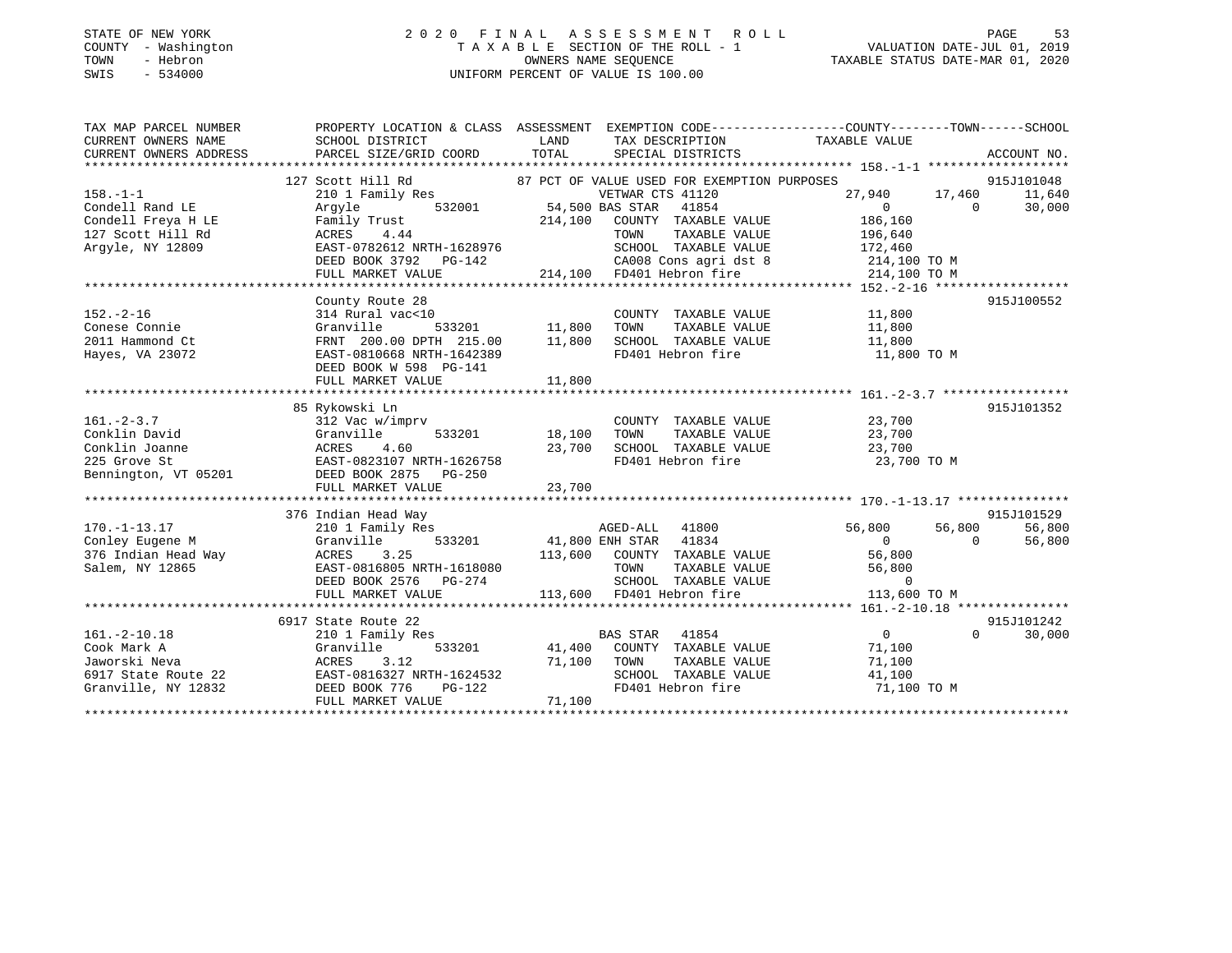### STATE OF NEW YORK 2 0 2 0 F I N A L A S S E S S M E N T R O L L PAGE 54 COUNTY - Washington T A X A B L E SECTION OF THE ROLL - 1 VALUATION DATE-JUL 01, 2019 TOWN - Hebron OWNERS NAME SEQUENCE TAXABLE STATUS DATE-MAR 01, 2020 SWIS - 534000 UNIFORM PERCENT OF VALUE IS 100.00

| TAX MAP PARCEL NUMBER                            |                                                                                                                       |               | PROPERTY LOCATION & CLASS ASSESSMENT EXEMPTION CODE---------------COUNTY-------TOWN-----SCHOOL |                    |                                      |
|--------------------------------------------------|-----------------------------------------------------------------------------------------------------------------------|---------------|------------------------------------------------------------------------------------------------|--------------------|--------------------------------------|
| CURRENT OWNERS NAME                              | SCHOOL DISTRICT                                                                                                       | LAND          | TAX DESCRIPTION                                                                                | TAXABLE VALUE      |                                      |
|                                                  |                                                                                                                       |               |                                                                                                |                    |                                      |
|                                                  |                                                                                                                       |               |                                                                                                |                    |                                      |
|                                                  | 3141 County Route 30                                                                                                  |               |                                                                                                |                    | 915J100157                           |
| $183.20 - 1 - 25$                                | 210 1 Family Res                                                                                                      |               | COUNTY TAXABLE VALUE 53,500                                                                    |                    |                                      |
| Coon James A                                     | Salem                                                                                                                 | 534801 18,300 | TOWN<br>TAXABLE VALUE                                                                          | 53,500             |                                      |
| PO Box 112                                       | 50.00 DPTH 100.00<br>FRNT                                                                                             | 53,500        | SCHOOL TAXABLE VALUE                                                                           | 53,500             |                                      |
| Salem, NY 12865                                  | ACRES<br>0.11                                                                                                         |               | CA008 Cons agri dst 8                                                                          | 53,500 TO M        |                                      |
|                                                  | EAST-0792035 NRTH-1602971                                                                                             |               | FD401 Hebron fire                                                                              | 53,500 TO M        |                                      |
|                                                  | DEED BOOK 3157 PG-117                                                                                                 |               | LD401 West hebron light                                                                        | 53,500 TO M        |                                      |
|                                                  | FULL MARKET VALUE                                                                                                     | 53,500        |                                                                                                |                    |                                      |
|                                                  |                                                                                                                       |               |                                                                                                |                    |                                      |
|                                                  | 211 Blossom Rd                                                                                                        |               |                                                                                                |                    | 915J100159                           |
| $186. - 1 - 10$                                  | 314 Rural vac<10                                                                                                      |               | COUNTY TAXABLE VALUE                                                                           | 23,200             |                                      |
|                                                  |                                                                                                                       | 534801 23,200 | TOWN<br>TAXABLE VALUE                                                                          | 23,200             |                                      |
|                                                  |                                                                                                                       | 23,200        | SCHOOL TAXABLE VALUE<br>FD401 Hebron fire                                                      | 23,200             |                                      |
|                                                  |                                                                                                                       |               |                                                                                                | 23,200 TO M        |                                      |
|                                                  |                                                                                                                       |               |                                                                                                |                    |                                      |
|                                                  | FULL MARKET VALUE                                                                                                     | 23,200        |                                                                                                |                    |                                      |
|                                                  |                                                                                                                       |               |                                                                                                |                    |                                      |
|                                                  | Blossom Rd                                                                                                            |               |                                                                                                |                    | 915J100370                           |
| $186. - 1 - 9.2$                                 | 314 Rural vac<10                                                                                                      |               | COUNTY TAXABLE VALUE                                                                           | 3,300              |                                      |
| Coons Thomas E                                   | Salem 534801 3,300<br>FRNT 75.00 DPTH 165.00 3,300                                                                    |               | TAXABLE VALUE<br>TOWN                                                                          | 3,300              |                                      |
| Coons Priscilla                                  |                                                                                                                       |               | SCHOOL TAXABLE VALUE                                                                           | 3,300              |                                      |
| PO Box 283                                       |                                                                                                                       |               | FD401 Hebron fire                                                                              | 3,300 TO M         |                                      |
| Kent, CT 06757                                   |                                                                                                                       |               |                                                                                                |                    |                                      |
|                                                  | Salem 534801<br>FRNT 75.00 DPTH 165.00 3,300<br>EAST-0819354 NRTH-1605875<br>DEED BOOK 2729 PG-253<br>-- WARKER WALUE | 3,300         |                                                                                                |                    |                                      |
|                                                  |                                                                                                                       |               |                                                                                                |                    |                                      |
|                                                  | 6921 State Route 22                                                                                                   |               |                                                                                                |                    | 915J101525                           |
| $161. - 2 - 17$                                  | 270 Mfg housing                                                                                                       |               | AGED-CO<br>41802                                                                               | 29,400             | $\Omega$<br>$\overline{\phantom{0}}$ |
|                                                  | 533201<br>Granville                                                                                                   |               | 36,700 AGED-TOWN 41803                                                                         | 20,580<br>$\Omega$ | $\overline{0}$                       |
| Coppins Herschel<br>Coppins Joan T<br>PO Box 196 | Lot D                                                                                                                 |               | 58,800 AGED-SCH 41804                                                                          | $\overline{0}$     | $0\qquad 26,460$                     |
| PO Box 196                                       | 1.56<br>ACRES                                                                                                         |               | ENH STAR 41834                                                                                 | $\overline{0}$     | $\Omega$<br>32,340                   |
| Granville, NY 12832                              | EAST-0816394 NRTH-1624723                                                                                             |               | COUNTY TAXABLE VALUE 29,400                                                                    |                    |                                      |
|                                                  | DEED BOOK 545<br>PG-326                                                                                               |               | TOWN<br>TAXABLE VALUE                                                                          | 38,220             |                                      |
|                                                  | FULL MARKET VALUE                                                                                                     |               | 58,800 SCHOOL TAXABLE VALUE                                                                    | $\overline{0}$     |                                      |
|                                                  |                                                                                                                       |               | FD401 Hebron fire                                                                              | 58,800 TO M        |                                      |
|                                                  |                                                                                                                       |               |                                                                                                |                    |                                      |
|                                                  | McKnight Hill Rd Off                                                                                                  |               |                                                                                                |                    |                                      |
| $168. - 1 - 10.3$                                | 260 Seasonal res                                                                                                      |               | COUNTY TAXABLE VALUE                                                                           | 151,700            |                                      |
| Coppola Errico J                                 | 534801<br>Salem                                                                                                       | 53,500        | TOWN<br>TAXABLE VALUE                                                                          | 151,700            |                                      |
| 42 Dannell Dr                                    | lot 2                                                                                                                 | 151,700       | SCHOOL TAXABLE VALUE                                                                           | 151,700            |                                      |
| Stamford, CT 06905                               | ACRES 40.00                                                                                                           |               | FD401 Hebron fire                                                                              | 151,700 TO M       |                                      |
|                                                  | EAST-0801069 NRTH-1619015                                                                                             |               |                                                                                                |                    |                                      |
|                                                  | DEED BOOK 3350 PG-213                                                                                                 |               |                                                                                                |                    |                                      |
|                                                  | FULL MARKET VALUE                                                                                                     | 151,700       |                                                                                                |                    |                                      |
|                                                  |                                                                                                                       |               |                                                                                                |                    |                                      |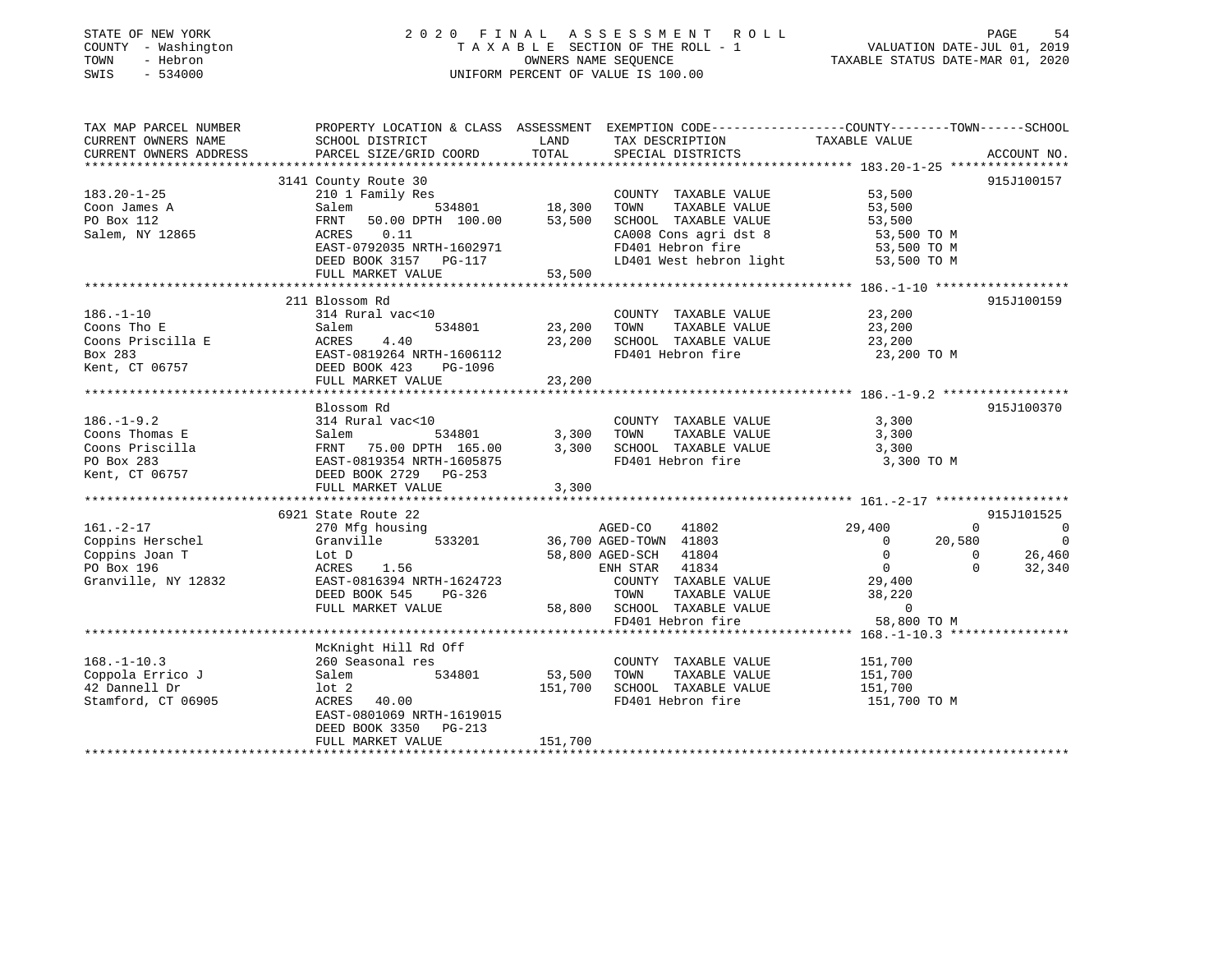### STATE OF NEW YORK 2 0 2 0 F I N A L A S S E S S M E N T R O L L PAGE 55 COUNTY - Washington T A X A B L E SECTION OF THE ROLL - 1 VALUATION DATE-JUL 01, 2019 TOWN - Hebron OWNERS NAME SEQUENCE TAXABLE STATUS DATE-MAR 01, 2020 SWIS - 534000 UNIFORM PERCENT OF VALUE IS 100.00

| TAX MAP PARCEL NUMBER<br>CURRENT OWNERS NAME    | SCHOOL DISTRICT                                       | LAND    | TAX DESCRIPTION                                               | PROPERTY LOCATION & CLASS ASSESSMENT EXEMPTION CODE----------------COUNTY-------TOWN------SCHOOL<br>TAXABLE VALUE |                      |
|-------------------------------------------------|-------------------------------------------------------|---------|---------------------------------------------------------------|-------------------------------------------------------------------------------------------------------------------|----------------------|
| CURRENT OWNERS ADDRESS                          | PARCEL SIZE/GRID COORD                                | TOTAL   | SPECIAL DISTRICTS                                             |                                                                                                                   | ACCOUNT NO.          |
|                                                 |                                                       |         |                                                               |                                                                                                                   |                      |
| $177. - 1 - 52$                                 | 389 Tiplady Rd<br>210 1 Family Res                    |         | 91 PCT OF VALUE USED FOR EXEMPTION PURPOSES<br>AGED-ALL 41800 | 47,639 47,639                                                                                                     | 915J100201<br>47,639 |
| Cossolini Josephine                             | 534801<br>Salem                                       |         | 48,600 ENH STAR 41834                                         | $\overline{0}$<br>$\Omega$                                                                                        | 57,061               |
| 389 Tiplady Rd                                  | 5.98<br>ACRES                                         | 104,700 | COUNTY TAXABLE VALUE                                          | 57,061                                                                                                            |                      |
| Salem, NY 12865                                 | EAST-0815351 NRTH-1611761                             |         | TOWN<br>TAXABLE VALUE                                         | 57,061                                                                                                            |                      |
|                                                 | DEED BOOK 3006 PG-240                                 |         | SCHOOL TAXABLE VALUE                                          | $\overline{0}$                                                                                                    |                      |
|                                                 | FULL MARKET VALUE                                     |         | 104,700 CA008 Cons agri dst 8<br>FD401 Hebron fire            | 104,700 TO M                                                                                                      |                      |
|                                                 |                                                       |         |                                                               | 104,700 TO M                                                                                                      |                      |
|                                                 |                                                       |         |                                                               |                                                                                                                   |                      |
|                                                 | 1120 County Route 31                                  |         |                                                               | $\Omega$                                                                                                          | 915J101014           |
| $160. - 1 - 19$<br>Costantino Adelbert B        | 210 1 Family Res<br>Granville 533201                  |         | ENH STAR 41834<br>63,300 COUNTY TAXABLE VALUE                 | $\overline{0}$<br>97,200                                                                                          | 69,800               |
| 1120 County Route 31                            | ACRES<br>7.69 BANK<br>998                             | 97,200  | TOWN<br>TAXABLE VALUE                                         | 97,200                                                                                                            |                      |
| Granville, NY 12832                             | EAST-0803928 NRTH-1630287                             |         | SCHOOL TAXABLE VALUE                                          | 27,400                                                                                                            |                      |
|                                                 | DEED BOOK 2839 PG-77                                  |         | CA008 Cons agri dst 8                                         | 97,200 TO M                                                                                                       |                      |
|                                                 | FULL MARKET VALUE                                     |         | 97,200 FD401 Hebron fire                                      | 97,200 TO M                                                                                                       |                      |
|                                                 |                                                       |         |                                                               |                                                                                                                   |                      |
|                                                 | 2259 County Route 47                                  |         |                                                               |                                                                                                                   | 915J101171           |
| $183.2 - 1 - 12$                                | 210 1 Family Res - WTRFNT                             |         | COUNTY TAXABLE VALUE                                          | 158,200                                                                                                           |                      |
| Courtney-Jilek Anna L                           | 534801<br>Salem                                       | 63,800  | TOWN<br>TAXABLE VALUE                                         | 158,200                                                                                                           |                      |
| 2259 County Route 47                            | 7.90 BANK<br>ACRES<br>999                             | 158,200 | SCHOOL TAXABLE VALUE                                          | 158,200                                                                                                           |                      |
| Salem, NY 12865                                 | EAST-0787719 NRTH-1608700                             |         | FD401 Hebron fire                                             | 158,200 TO M                                                                                                      |                      |
|                                                 | DEED BOOK 3615 PG-274                                 |         |                                                               |                                                                                                                   |                      |
|                                                 | FULL MARKET VALUE                                     | 158,200 |                                                               |                                                                                                                   |                      |
|                                                 | 115 James Rd                                          |         |                                                               |                                                                                                                   | 915J101558           |
|                                                 | 270 Mfg housing                                       |         | COUNTY TAXABLE VALUE                                          | 36,800                                                                                                            |                      |
|                                                 |                                                       | 29,800  | TOWN<br>TAXABLE VALUE                                         | 36,800                                                                                                            |                      |
|                                                 |                                                       | 36,800  | SCHOOL TAXABLE VALUE                                          | 36,800                                                                                                            |                      |
| 159.-1-2.4<br>Couser Richard<br>5 Main St<br>-2 |                                                       |         | FD401 Hebron fire                                             | 36,800 TO M                                                                                                       |                      |
| Valley Falls, NY 12185 DEED BOOK 3617 PG-345    |                                                       |         |                                                               |                                                                                                                   |                      |
|                                                 | FULL MARKET VALUE                                     | 36,800  |                                                               |                                                                                                                   |                      |
|                                                 |                                                       |         |                                                               |                                                                                                                   |                      |
|                                                 | 7663 State Route 22                                   |         |                                                               |                                                                                                                   | 915J101552           |
| $144. - 1 - 31.1$                               | 314 Rural vac<10                                      |         | COUNTY TAXABLE VALUE                                          | 20,000                                                                                                            |                      |
| Covino James T                                  | Granville<br>533201                                   | 20,000  | TOWN<br>TAXABLE VALUE                                         | 20,000                                                                                                            |                      |
| 7663 State Route 22                             | ACRES<br>1.00                                         | 20,000  | SCHOOL TAXABLE VALUE<br>FD401 Hebron fire                     | 20,000                                                                                                            |                      |
| Granville, NY 12832                             | EAST-0820057 NRTH-1642544<br>DEED BOOK 835<br>$PG-90$ |         |                                                               | 20,000 TO M                                                                                                       |                      |
|                                                 | FULL MARKET VALUE                                     | 20,000  |                                                               |                                                                                                                   |                      |
|                                                 |                                                       |         |                                                               |                                                                                                                   |                      |
|                                                 | Middle Rd                                             |         |                                                               |                                                                                                                   | 915J101566           |
| $160. - 1 - 20$                                 | 314 Rural vac<10                                      |         | COUNTY TAXABLE VALUE                                          | 23,100                                                                                                            |                      |
| Craig Bruce                                     | Granville<br>533201                                   | 23,100  | TOWN<br>TAXABLE VALUE                                         | 23,100                                                                                                            |                      |
| Craig Kelly<br>219 Deer Walk Dr                 | 2.02<br>ACRES                                         | 23,100  | SCHOOL TAXABLE VALUE                                          | 23,100                                                                                                            |                      |
|                                                 | EAST-0805578 NRTH-1630441                             |         | FD401 Hebron fire                                             | 23,100 TO M                                                                                                       |                      |
| Winder, GA 30680                                | DEED BOOK 567<br>PG-237                               |         |                                                               |                                                                                                                   |                      |
|                                                 | FULL MARKET VALUE                                     | 23,100  |                                                               |                                                                                                                   |                      |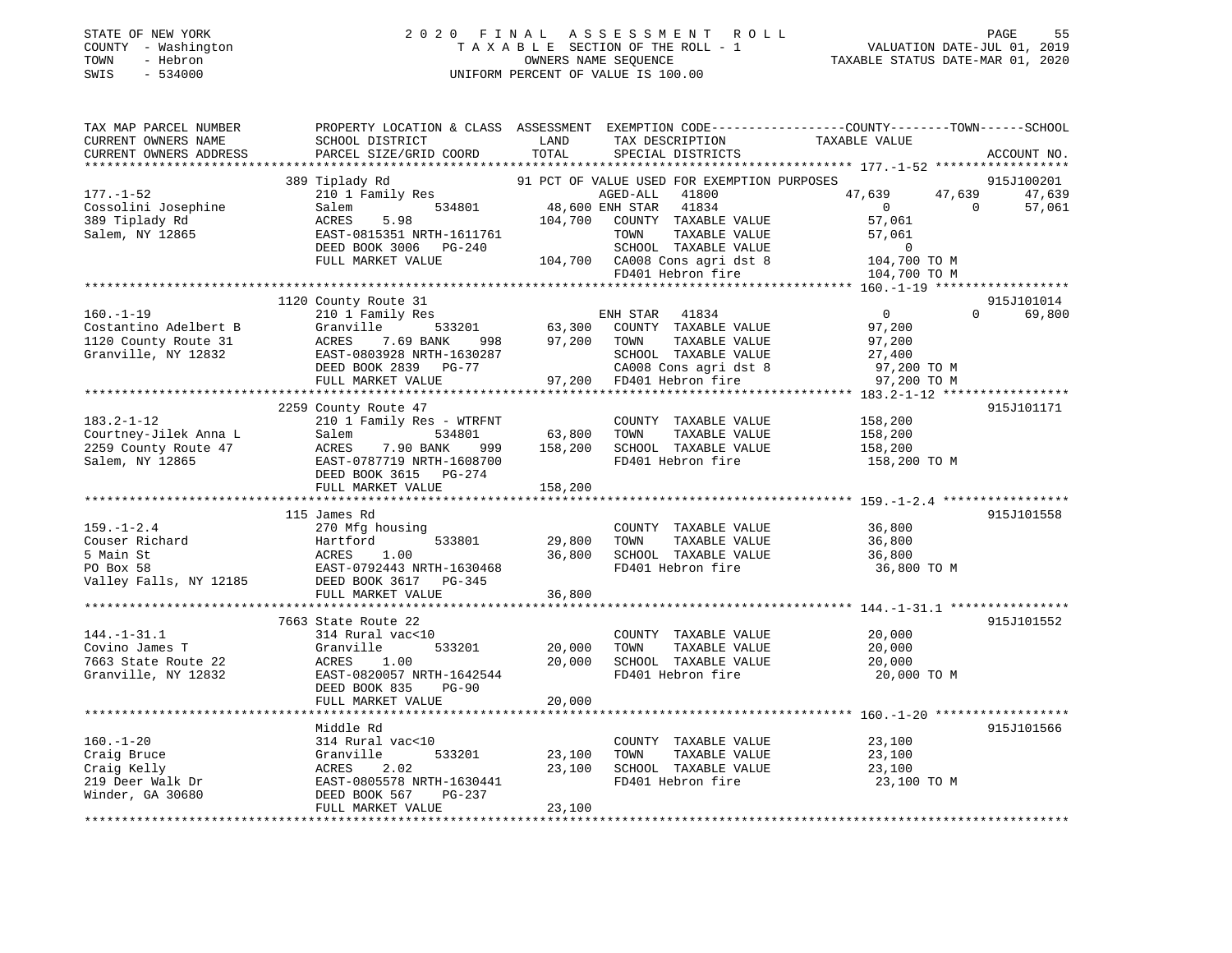#### STATE OF NEW YORK 2 0 2 0 F I N A L A S S E S S M E N T R O L L PAGE 56 COUNTY - Washington T A X A B L E SECTION OF THE ROLL - 1 VALUATION DATE-JUL 01, 2019 TOWN - Hebron OWNERS NAME SEQUENCE TAXABLE STATUS DATE-MAR 01, 2020 SWIS - 534000 UNIFORM PERCENT OF VALUE IS 100.00

| TAX MAP PARCEL NUMBER              | PROPERTY LOCATION & CLASS ASSESSMENT EXEMPTION CODE----------------COUNTY-------TOWN------SCHOOL |                        |                                           |                    |                    |
|------------------------------------|--------------------------------------------------------------------------------------------------|------------------------|-------------------------------------------|--------------------|--------------------|
| CURRENT OWNERS NAME                | SCHOOL DISTRICT                                                                                  | LAND                   | TAX DESCRIPTION                           | TAXABLE VALUE      |                    |
| CURRENT OWNERS ADDRESS             | PARCEL SIZE/GRID COORD                                                                           | TOTAL                  | SPECIAL DISTRICTS                         |                    | ACCOUNT NO.        |
|                                    | Chamberlin Mills Rd                                                                              |                        |                                           |                    |                    |
| $177. - 1 - 31.1$                  | 312 Vac w/imprv                                                                                  |                        | COUNTY TAXABLE VALUE                      | 15,200             | 915J100170         |
| Craig Deborah A                    | Salem<br>534801                                                                                  | 11,900                 | TOWN<br>TAXABLE VALUE                     | 15,200             |                    |
| Casey Dorothea A                   | FRNT 153.00 DPTH 241.00                                                                          | 15,200                 | SCHOOL TAXABLE VALUE                      | 15,200             |                    |
| 834 Chamberlin Mills Rd            | EAST-0807507 NRTH-1613025                                                                        |                        | FD401 Hebron fire                         | 15,200 TO M        |                    |
| Salem, NY 12865                    | DEED BOOK 2604 PG-216                                                                            |                        |                                           |                    |                    |
|                                    | FULL MARKET VALUE                                                                                | 15,200                 |                                           |                    |                    |
|                                    |                                                                                                  |                        |                                           |                    |                    |
|                                    | 834 Chamberlin Mills Rd                                                                          |                        |                                           |                    | 915J100326         |
| $177. - 1 - 45$                    | 240 Rural res                                                                                    |                        | AGRI-D IND 41730                          | 75,150<br>75,150   | 75,150             |
| Craig Deborah A                    | 534801<br>Salem                                                                                  |                        | 41834<br>221,200 ENH STAR                 | $\Omega$           | $\Omega$<br>69,800 |
| Casey Dorothea A                   | ACRES 133.80                                                                                     | 315,000                | COUNTY TAXABLE VALUE                      | 239,850            |                    |
| 834 Chamberlin Mills Rd            | EAST-0807856 NRTH-1611945                                                                        |                        | TOWN<br>TAXABLE VALUE                     | 239,850            |                    |
| Salem, NY 12865                    | DEED BOOK 2604 PG-216                                                                            |                        | SCHOOL TAXABLE VALUE                      | 170,050            |                    |
|                                    | FULL MARKET VALUE                                                                                |                        | 315,000 FD401 Hebron fire                 | 315,000 TO M       |                    |
| MAY BE SUBJECT TO PAYMENT          |                                                                                                  |                        |                                           |                    |                    |
| UNDER AGDIST LAW TIL 2027          |                                                                                                  |                        |                                           |                    |                    |
|                                    |                                                                                                  |                        |                                           |                    |                    |
|                                    | County Route 31/E Off                                                                            |                        |                                           |                    | 915J100405         |
| $152. - 1 - 19$                    | 322 Rural vac>10                                                                                 |                        | COUNTY TAXABLE VALUE                      | 3,500              |                    |
| Craig Harold                       | 533201<br>Granville                                                                              | 3,500                  | TOWN<br>TAXABLE VALUE                     | 3,500              |                    |
| 7 Liebig Rd                        | 4.30<br>ACRES                                                                                    | 3,500                  | SCHOOL TAXABLE VALUE                      | 3,500              |                    |
| Granville, NY 12832                | EAST-0806872 NRTH-1637029                                                                        |                        | CA008 Cons agri dst 8                     | 3,500 TO M         |                    |
|                                    | DEED BOOK 196<br>PG-599                                                                          |                        | FD401 Hebron fire                         | 3,500 TO M         |                    |
|                                    | FULL MARKET VALUE                                                                                | 3,500                  |                                           |                    |                    |
|                                    |                                                                                                  |                        |                                           |                    |                    |
|                                    | 7 Liebig Rd                                                                                      |                        |                                           |                    | 915L100093         |
| $152. - 1 - 7.1$                   | 210 1 Family Res                                                                                 |                        | <b>BAS STAR</b><br>41854                  | $\overline{0}$     | $\Omega$<br>30,000 |
| Craig Harold T                     | 533201<br>Granville                                                                              | 42,000<br>167,900 TOWN | COUNTY TAXABLE VALUE                      | 167,900            |                    |
| Craig Drucille C                   | ACRES<br>5.00                                                                                    |                        | TAXABLE VALUE                             | 167,900<br>137,900 |                    |
| 7 Liebig Rd<br>Granville, NY 12832 | EAST-0805713 NRTH-1637759<br>DEED BOOK 714<br>PG-261                                             |                        | SCHOOL TAXABLE VALUE<br>FD401 Hebron fire | 167,900 TO M       |                    |
|                                    | FULL MARKET VALUE                                                                                | 167,900                |                                           |                    |                    |
|                                    |                                                                                                  |                        |                                           |                    |                    |
|                                    | 1452 County Route 31                                                                             |                        |                                           |                    | 915J100017         |
| $152. - 1 - 15$                    | 210 1 Family Res                                                                                 |                        | COUNTY TAXABLE VALUE                      | 52,700             |                    |
| Craig Peter                        | Granville<br>533201                                                                              | 20,300                 | TOWN<br>TAXABLE VALUE                     | 52,700             |                    |
| Craig Tonya                        | 58.00 DPTH 140.00<br>FRNT                                                                        | 52,700                 | SCHOOL TAXABLE VALUE                      | 52,700             |                    |
| 1448 County Route 31               | 0.19<br>ACRES                                                                                    |                        | FD401 Hebron fire                         | 52,700 TO M        |                    |
| Granville, NY 12832                | EAST-0806359 NRTH-1638136                                                                        |                        |                                           |                    |                    |
|                                    | DEED BOOK 2747 PG-245                                                                            |                        |                                           |                    |                    |
|                                    | FULL MARKET VALUE                                                                                | 52,700                 |                                           |                    |                    |
|                                    |                                                                                                  |                        |                                           |                    |                    |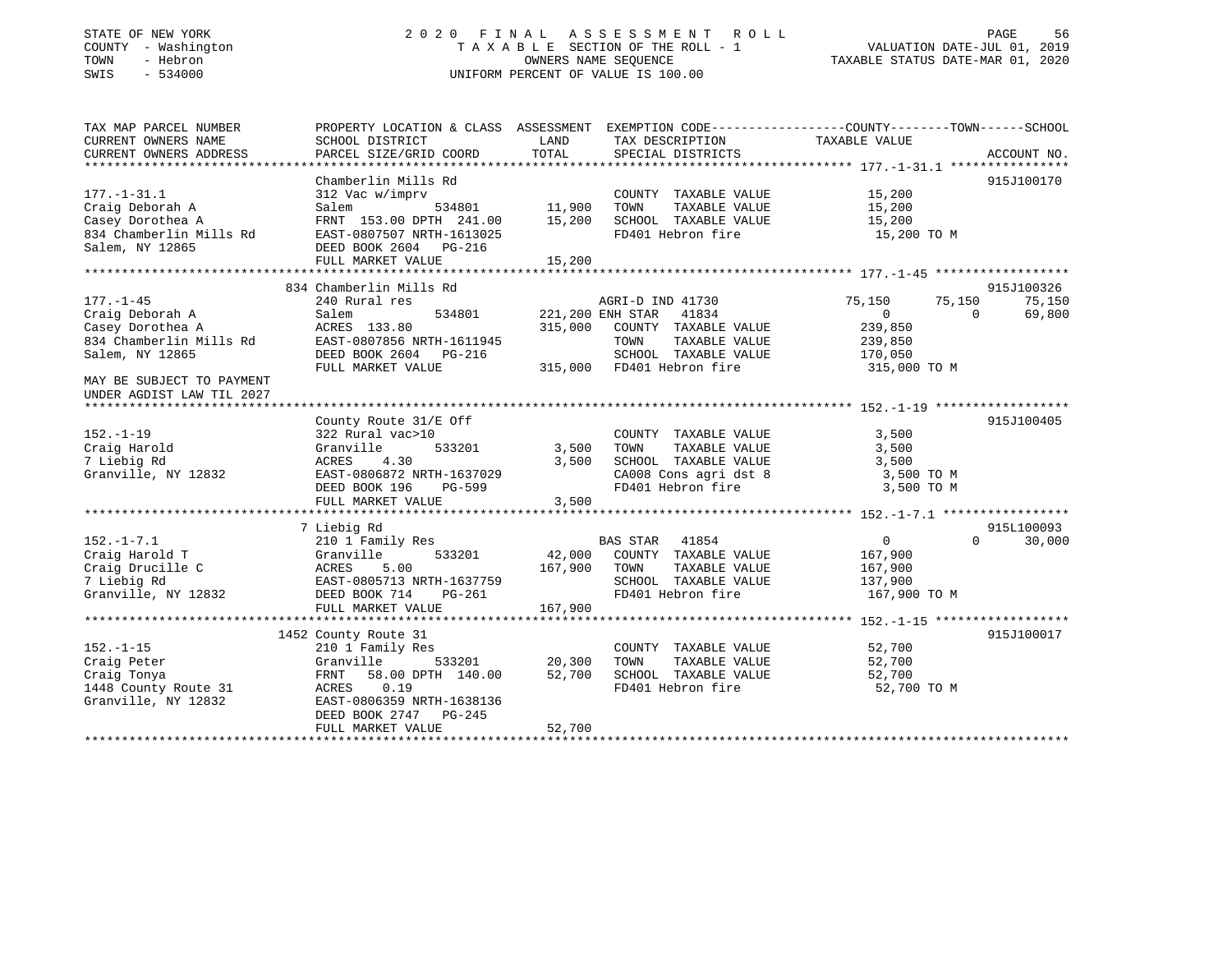| STATE OF NEW YORK<br>COUNTY - Washington<br>- Hebron<br>TOWN<br>SWIS<br>$-534000$ | 2020 FINAL                                   |         | A S S E S S M E N T<br>R O L L<br>TAXABLE SECTION OF THE ROLL - 1<br>OWNERS NAME SEOUENCE<br>UNIFORM PERCENT OF VALUE IS 100.00 | PAGE<br>57<br>VALUATION DATE-JUL 01, 2019<br>TAXABLE STATUS DATE-MAR 01, 2020                                    |
|-----------------------------------------------------------------------------------|----------------------------------------------|---------|---------------------------------------------------------------------------------------------------------------------------------|------------------------------------------------------------------------------------------------------------------|
| TAX MAP PARCEL NUMBER<br>CURRENT OWNERS NAME                                      | SCHOOL DISTRICT                              | LAND    | TAX DESCRIPTION                                                                                                                 | PROPERTY LOCATION & CLASS ASSESSMENT EXEMPTION CODE---------------COUNTY-------TOWN------SCHOOL<br>TAXABLE VALUE |
| CURRENT OWNERS ADDRESS                                                            | PARCEL SIZE/GRID COORD                       | TOTAL   | SPECIAL DISTRICTS                                                                                                               | ACCOUNT NO.                                                                                                      |
|                                                                                   | County Route 31                              |         |                                                                                                                                 |                                                                                                                  |
| $151. - 1 - 12.7$                                                                 | 322 Rural vac>10                             |         | COUNTY TAXABLE VALUE                                                                                                            | 123,300                                                                                                          |
| Craig Peter H                                                                     | 533201<br>Granville                          | 123,300 | TOWN<br>TAXABLE VALUE                                                                                                           | 123,300                                                                                                          |
| 1444 County Route 31<br>Granville, NY 12832                                       | sub lot 1<br>ACRES 46.76                     | 123,300 | SCHOOL TAXABLE VALUE<br>CA008 Cons agri dst 8                                                                                   | 123,300<br>123,300 TO M                                                                                          |
|                                                                                   | EAST-0804168 NRTH-1636306                    |         | FD401 Hebron fire                                                                                                               | 123,300 TO M                                                                                                     |
|                                                                                   | DEED BOOK 3433 PG-165                        |         |                                                                                                                                 |                                                                                                                  |
|                                                                                   | FULL MARKET VALUE                            | 123,300 |                                                                                                                                 |                                                                                                                  |
|                                                                                   | 1447 County Route 31                         |         |                                                                                                                                 | 915J100020                                                                                                       |
| $152. - 1 - 3$                                                                    | 312 Vac w/imprv                              |         | COUNTY TAXABLE VALUE                                                                                                            | 7,600                                                                                                            |
| Craig Peter H                                                                     | Granville<br>533201                          | 5,100   | TOWN<br>TAXABLE VALUE                                                                                                           | 7,600                                                                                                            |
| 1448 County Route 31                                                              | FRNT 94.00 DPTH 198.00                       | 7,600   | SCHOOL TAXABLE VALUE                                                                                                            | 7,600                                                                                                            |
| Granville, NY 12832                                                               | 0.43<br>ACRES<br>EAST-0806163 NRTH-1638185   |         | FD401 Hebron fire                                                                                                               | 7,600 TO M                                                                                                       |
|                                                                                   | DEED BOOK 896<br>PG-37                       |         |                                                                                                                                 |                                                                                                                  |
|                                                                                   | FULL MARKET VALUE                            | 7,600   |                                                                                                                                 |                                                                                                                  |
|                                                                                   |                                              |         |                                                                                                                                 |                                                                                                                  |
| $152. - 1 - 14$                                                                   | 1448 County Route 31<br>210 1 Family Res     |         | BAS STAR 41854                                                                                                                  | 915J100167<br>$\overline{0}$<br>$\Omega$<br>30,000                                                               |
| Craig Peter H                                                                     | Granville<br>533201                          |         | 28,100 COUNTY TAXABLE VALUE                                                                                                     | 116,800                                                                                                          |
| 1448 County Route 31                                                              | FRNT 100.00 DPTH 225.00                      | 116,800 | TOWN<br>TAXABLE VALUE                                                                                                           | 116,800                                                                                                          |
| Granville, NY 12832                                                               | EAST-0806349 NRTH-1638050                    |         | SCHOOL TAXABLE VALUE                                                                                                            | 86,800                                                                                                           |
|                                                                                   | DEED BOOK 707<br>PG-313                      |         | FD401 Hebron fire                                                                                                               | 116,800 TO M                                                                                                     |
|                                                                                   | FULL MARKET VALUE                            | 116,800 |                                                                                                                                 |                                                                                                                  |
|                                                                                   | 1408 County Route 31                         |         |                                                                                                                                 | 915J100166                                                                                                       |
| $151. - 1 - 12.1$                                                                 | 240 Rural res                                |         | BAS STAR 41854                                                                                                                  | $\overline{0}$<br>$\Omega$<br>30,000                                                                             |
| Craig Sanford T                                                                   | Granville<br>533201                          | 103,800 | COUNTY TAXABLE VALUE                                                                                                            | 209,400                                                                                                          |
| Craig Lori A<br>1408 County Route 31                                              | Lot 1<br>26.50<br>ACRES                      | 209,400 | TOWN<br>TAXABLE VALUE<br>SCHOOL TAXABLE VALUE                                                                                   | 209,400<br>179,400                                                                                               |
| Granville, NY 12832                                                               | EAST-0806199 NRTH-1636592                    |         | CA008 Cons agri dst 8                                                                                                           | 209,400 TO M                                                                                                     |
|                                                                                   | DEED BOOK 2652<br>PG-323                     |         | FD401 Hebron fire                                                                                                               | 209,400 TO M                                                                                                     |
|                                                                                   | FULL MARKET VALUE                            | 209,400 |                                                                                                                                 |                                                                                                                  |
|                                                                                   | 263 Blossom Rd                               |         |                                                                                                                                 | 915J101493                                                                                                       |
| $186. - 1 - 13$                                                                   | 210 1 Family Res                             |         | COUNTY TAXABLE VALUE                                                                                                            | 110,700                                                                                                          |
| Crawford Herman L                                                                 | 534801<br>Salem                              | 69,700  | TOWN<br>TAXABLE VALUE                                                                                                           | 110,700                                                                                                          |
| Crawford Nancy                                                                    | ACRES<br>10.59                               | 110,700 | SCHOOL TAXABLE VALUE                                                                                                            | 110,700                                                                                                          |
| 204 Parsons Rd                                                                    | EAST-0818905 NRTH-1606903                    |         | FD401 Hebron fire                                                                                                               | 110,700 TO M                                                                                                     |
| Brattleboro, VT 05301                                                             | DEED BOOK 633<br>PG-137<br>FULL MARKET VALUE | 110,700 |                                                                                                                                 |                                                                                                                  |
|                                                                                   |                                              |         |                                                                                                                                 |                                                                                                                  |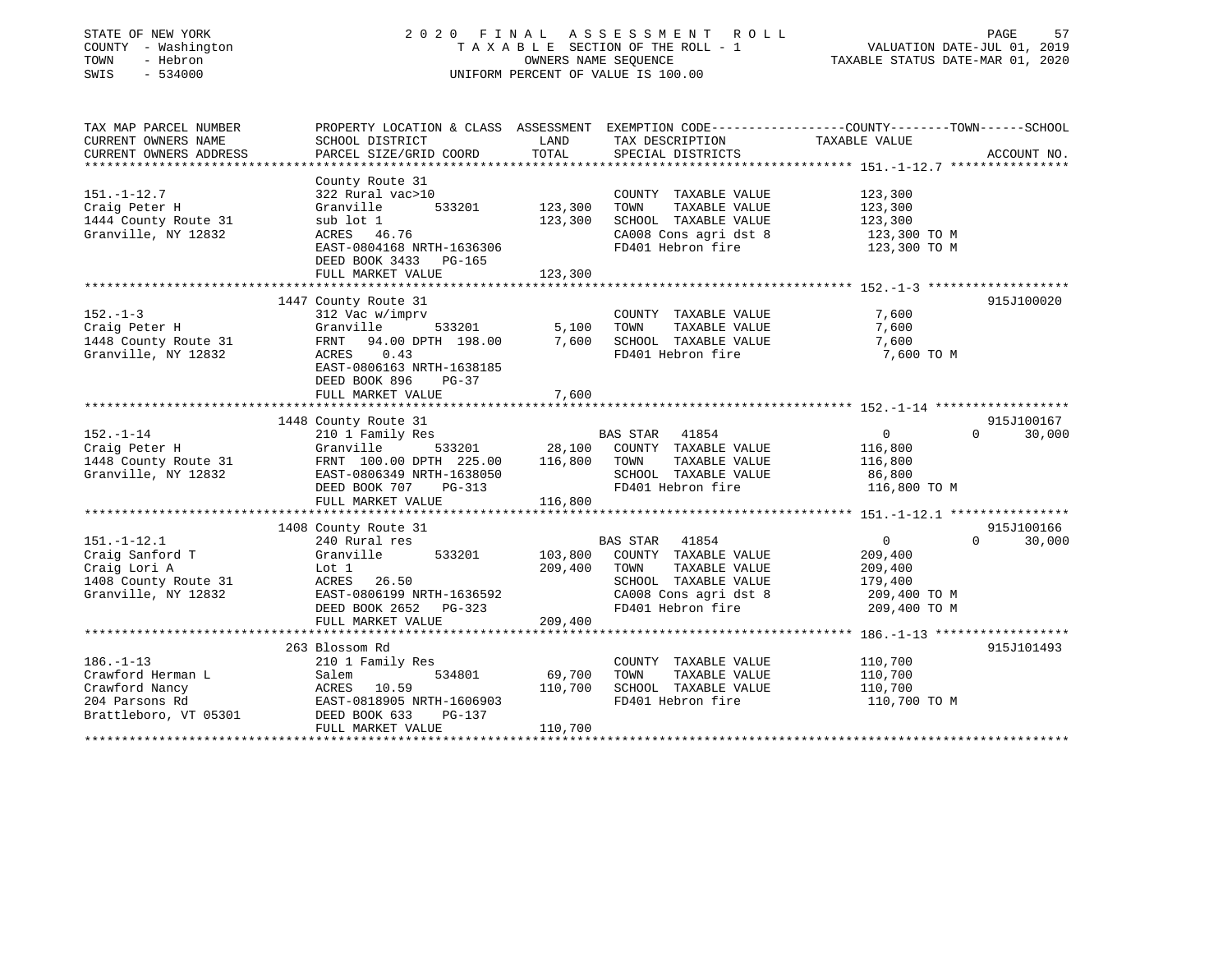#### STATE OF NEW YORK 2 0 2 0 F I N A L A S S E S S M E N T R O L L PAGE 58 COUNTY - Washington T A X A B L E SECTION OF THE ROLL - 1 VALUATION DATE-JUL 01, 2019 TOWN - Hebron OWNERS NAME SEQUENCE TAXABLE STATUS DATE-MAR 01, 2020 SWIS - 534000 UNIFORM PERCENT OF VALUE IS 100.00

| TAX MAP PARCEL NUMBER<br>CURRENT OWNERS NAME<br>CURRENT OWNERS ADDRESS | PROPERTY LOCATION & CLASS ASSESSMENT<br>SCHOOL DISTRICT<br>PARCEL SIZE/GRID COORD | LAND<br>TOTAL               | EXEMPTION CODE-----------------COUNTY-------TOWN------SCHOOL<br>TAX DESCRIPTION<br>SPECIAL DISTRICTS | TAXABLE VALUE                          | ACCOUNT NO.            |
|------------------------------------------------------------------------|-----------------------------------------------------------------------------------|-----------------------------|------------------------------------------------------------------------------------------------------|----------------------------------------|------------------------|
| **********************                                                 | ************************                                                          | * * * * * * * * * * * * * * |                                                                                                      |                                        |                        |
|                                                                        | 6694 State Route 22                                                               |                             |                                                                                                      |                                        | 915J101422             |
| $170. - 1 - 15.19$                                                     | 314 Rural vac<10                                                                  |                             | COUNTY TAXABLE VALUE                                                                                 | 31,600                                 |                        |
| Criscio Pasquale                                                       | Granville<br>533201                                                               | 31,600                      | TOWN<br>TAXABLE VALUE                                                                                | 31,600                                 |                        |
| Cappola Christopher                                                    | ACRES<br>9.10                                                                     | 31,600                      | SCHOOL TAXABLE VALUE                                                                                 | 31,600                                 |                        |
| 124 Montowese Ave                                                      | EAST-0815703 NRTH-1619533                                                         |                             | FD401 Hebron fire                                                                                    | 31,600 TO M                            |                        |
| North Haven, CT 06473                                                  | DEED BOOK 509<br>PG-147                                                           |                             |                                                                                                      |                                        |                        |
|                                                                        | FULL MARKET VALUE                                                                 | 31,600                      |                                                                                                      |                                        |                        |
|                                                                        |                                                                                   |                             |                                                                                                      |                                        |                        |
|                                                                        | 675 Chamberlin Mills Rd                                                           |                             |                                                                                                      |                                        | 915J101263             |
| $176. - 1 - 15.2$                                                      | 210 1 Family Res                                                                  |                             | COUNTY TAXABLE VALUE                                                                                 | 107,000                                |                        |
| Crockwell George J                                                     | 534801<br>Salem                                                                   | 59,700                      | TOWN<br>TAXABLE VALUE                                                                                | 107,000                                |                        |
| Crockwell Gloria                                                       | ACRES<br>6.05                                                                     | 107,000                     | SCHOOL TAXABLE VALUE                                                                                 | 107,000                                |                        |
| 675 Chamberlin Mills Rd                                                | EAST-0803367 NRTH-1612435                                                         |                             | FD401 Hebron fire                                                                                    | 107,000 TO M                           |                        |
| Salem, NY 12865                                                        | DEED BOOK 20191 PG-27226                                                          |                             |                                                                                                      |                                        |                        |
| **********************                                                 | FULL MARKET VALUE                                                                 | 107,000                     |                                                                                                      |                                        |                        |
|                                                                        |                                                                                   |                             |                                                                                                      |                                        |                        |
|                                                                        | 80 Callaway Rd                                                                    |                             |                                                                                                      |                                        | 915J101570             |
| $175. - 1 - 35$                                                        | 210 1 Family Res                                                                  |                             | CW_10_VET/ 41151                                                                                     | 7,760                                  | 7,760<br>- 0           |
| Crosier Bryan H                                                        | Salem<br>534801                                                                   |                             | 43,400 BAS STAR<br>41854                                                                             | $\circ$                                | $\Omega$<br>30,000     |
| Crosier Melanie A                                                      | 1.81<br>ACRES                                                                     | 154,000                     | COUNTY TAXABLE VALUE                                                                                 | 146,240                                |                        |
| 80 Callaway Rd                                                         | EAST-0787493 NRTH-1616017                                                         |                             | TAXABLE VALUE<br>TOWN                                                                                | 146,240                                |                        |
| Arqyle, NY 12809                                                       | DEED BOOK 758<br>$PG-108$                                                         |                             | SCHOOL TAXABLE VALUE                                                                                 | 124,000                                |                        |
|                                                                        | FULL MARKET VALUE<br>***********************                                      | 154,000                     | FD401 Hebron fire                                                                                    | 154,000 TO M                           |                        |
|                                                                        |                                                                                   |                             |                                                                                                      | *** $167. - 1 - 20.3$ **************** |                        |
| $167. - 1 - 20.3$                                                      | 104 Crosier Rd                                                                    |                             |                                                                                                      | $\mathbf 0$                            | 915J101265<br>$\Omega$ |
| Crosier Glenn                                                          | 270 Mfg housing                                                                   |                             | <b>BAS STAR</b><br>41854<br>COUNTY TAXABLE VALUE                                                     |                                        | 30,000                 |
| 104 Crosier Rd                                                         | Salem<br>534801<br><b>ACRES</b><br>1.00                                           | 35,000<br>68,900            | TOWN                                                                                                 | 68,900                                 |                        |
| Salem, NY 12865                                                        | EAST-0792529 NRTH-1617648                                                         |                             | TAXABLE VALUE<br>SCHOOL TAXABLE VALUE                                                                | 68,900<br>38,900                       |                        |
|                                                                        | DEED BOOK 505<br>PG-886                                                           |                             | FD401 Hebron fire                                                                                    | 68,900 TO M                            |                        |
|                                                                        | FULL MARKET VALUE                                                                 | 68,900                      |                                                                                                      |                                        |                        |
|                                                                        |                                                                                   |                             |                                                                                                      |                                        |                        |
|                                                                        | 159 Crosier Rd                                                                    |                             |                                                                                                      |                                        |                        |
| $167. - 1 - 19.1$                                                      | 210 1 Family Res                                                                  |                             | <b>BAS STAR</b><br>41854                                                                             | $\mathbf 0$                            | $\Omega$<br>30,000     |
| Crosier Jeffrey                                                        | 534801<br>Salem                                                                   | 44,900                      | COUNTY TAXABLE VALUE                                                                                 | 127,100                                |                        |
| George Tanya                                                           | $1$ ot $2$                                                                        | 127,100                     | TOWN<br>TAXABLE VALUE                                                                                | 127,100                                |                        |
| 159 Crosier Rd                                                         | ACRES<br>2.20                                                                     |                             | SCHOOL TAXABLE VALUE                                                                                 | 97,100                                 |                        |
| Salem, NY 12865                                                        | EAST-0791814 NRTH-1618873                                                         |                             | FD401 Hebron fire                                                                                    | 127,100 TO M                           |                        |
|                                                                        | DEED BOOK 931<br>$PG-293$                                                         |                             |                                                                                                      |                                        |                        |
|                                                                        | FULL MARKET VALUE                                                                 | 127,100                     |                                                                                                      |                                        |                        |
|                                                                        |                                                                                   | ***************             |                                                                                                      |                                        |                        |
|                                                                        | Crosier Rd/w Off                                                                  |                             |                                                                                                      |                                        | 915J101362             |
| $167. - 1 - 20.4$                                                      | 322 Rural vac>10                                                                  |                             | COUNTY TAXABLE VALUE                                                                                 | 11,200                                 |                        |
| Crosier Jeffrey                                                        | 534801<br>Salem                                                                   | 11,200                      | TOWN<br>TAXABLE VALUE                                                                                | 11,200                                 |                        |
| 3132 County Route 30                                                   | 13.90<br>ACRES                                                                    | 11,200                      | SCHOOL TAXABLE VALUE                                                                                 | 11,200                                 |                        |
| Salem, NY 12865                                                        | EAST-0791193 NRTH-1618693                                                         |                             | FD401 Hebron fire                                                                                    | 11,200 TO M                            |                        |
|                                                                        | DEED BOOK 504<br>PG-671                                                           |                             |                                                                                                      |                                        |                        |
|                                                                        | FULL MARKET VALUE                                                                 | 11,200                      |                                                                                                      |                                        |                        |
|                                                                        |                                                                                   |                             |                                                                                                      |                                        |                        |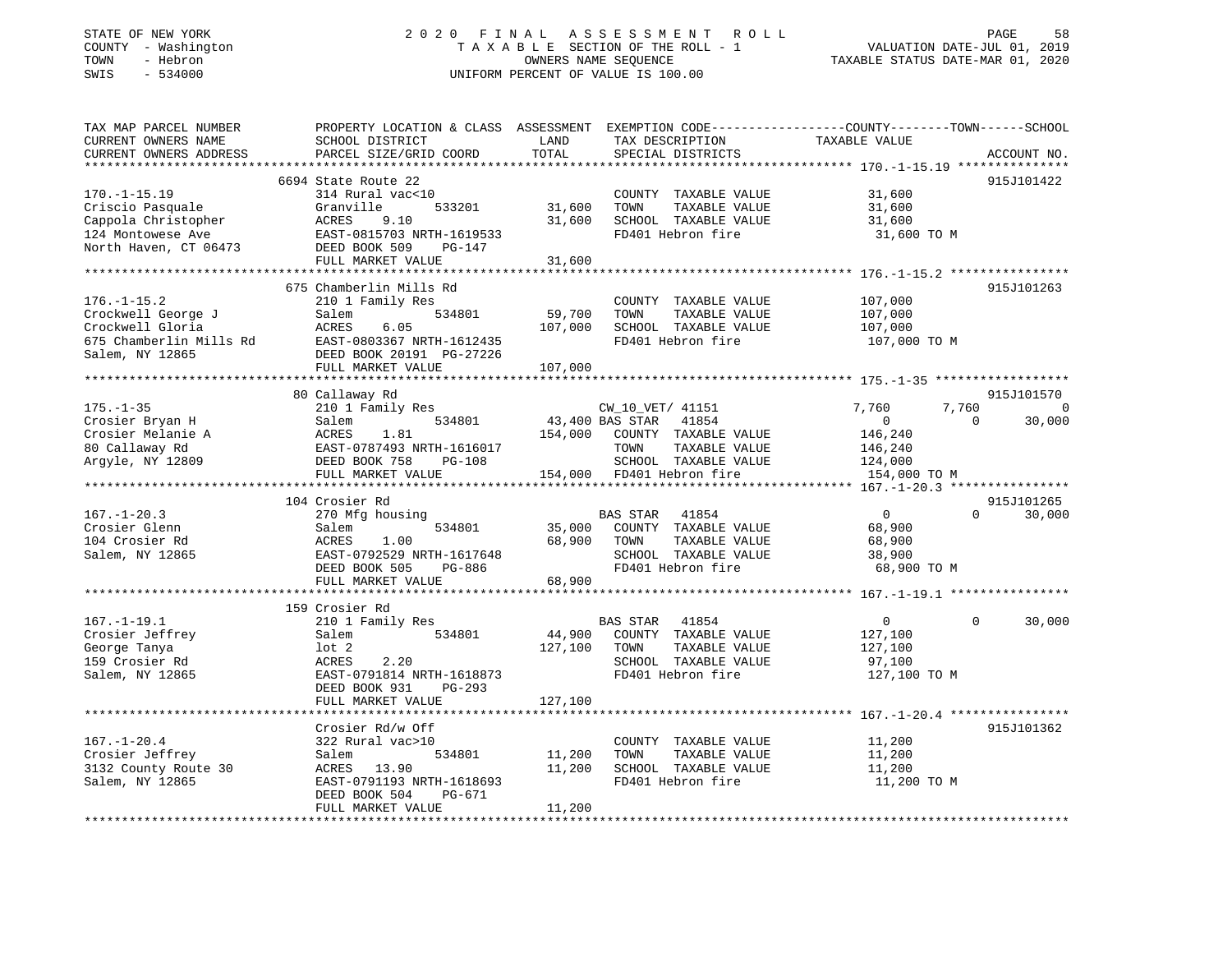| STATE OF NEW YORK<br>COUNTY - Washington<br>TOWN<br>- Hebron<br>$-534000$<br>SWIS | 2020 FINAL                        |         | ASSESSMENT ROLL<br>TAXABLE SECTION OF THE ROLL - 1<br>OWNERS NAME SEOUENCE<br>UNIFORM PERCENT OF VALUE IS 100.00   | VALUATION DATE-JUL 01, 2019<br>TAXABLE STATUS DATE-MAR 01, 2020 | PAGE<br>59                       |
|-----------------------------------------------------------------------------------|-----------------------------------|---------|--------------------------------------------------------------------------------------------------------------------|-----------------------------------------------------------------|----------------------------------|
| TAX MAP PARCEL NUMBER<br>CURRENT OWNERS NAME                                      | SCHOOL DISTRICT                   | LAND    | PROPERTY LOCATION & CLASS ASSESSMENT EXEMPTION CODE----------------COUNTY-------TOWN-----SCHOOL<br>TAX DESCRIPTION | TAXABLE VALUE                                                   |                                  |
| CURRENT OWNERS ADDRESS                                                            | PARCEL SIZE/GRID COORD            | TOTAL   | SPECIAL DISTRICTS                                                                                                  |                                                                 | ACCOUNT NO.                      |
|                                                                                   |                                   |         |                                                                                                                    |                                                                 |                                  |
|                                                                                   | 3132 County Route 30              |         |                                                                                                                    |                                                                 | 915J100172                       |
| $183.20 - 1 - 5$<br>Crosier Jeffrey S Sr                                          | 210 1 Family Res<br>534801        | 22,300  | BAS STAR 41854<br>COUNTY TAXABLE VALUE                                                                             | $\overline{0}$                                                  | 30,000<br>$\Omega$               |
| 3132 County Route 30                                                              | Salem<br>499/485                  | 120,400 | TAXABLE VALUE<br>TOWN                                                                                              | 120,400<br>120,400                                              |                                  |
| Salem, NY 12865                                                                   | FRNT 100.00 DPTH 118.00           |         | SCHOOL TAXABLE VALUE                                                                                               | 90,400                                                          |                                  |
|                                                                                   | ACRES<br>0.27                     |         | CA008 Cons agri dst 8                                                                                              | 120,400 TO M                                                    |                                  |
|                                                                                   | EAST-0792288 NRTH-1602936         |         | FD401 Hebron fire                                                                                                  | 120,400 TO M                                                    |                                  |
|                                                                                   | DEED BOOK 665<br>PG-106           |         | LD401 West hebron light                                                                                            | 120,400 TO M                                                    |                                  |
|                                                                                   | FULL MARKET VALUE                 | 120,400 |                                                                                                                    |                                                                 |                                  |
|                                                                                   |                                   |         |                                                                                                                    |                                                                 |                                  |
| $167. - 1 - 19$                                                                   | 169 Crosier Rd<br>270 Mfg housing |         | ENH STAR<br>41834                                                                                                  | $\overline{0}$                                                  | 915J100173<br>$\Omega$<br>69,800 |
| Crosier Lyle H                                                                    | Salem<br>534801                   | 42,100  | COUNTY TAXABLE VALUE                                                                                               | 97,200                                                          |                                  |
| Crosier Beverly                                                                   | sub lot 1                         | 97,200  | TOWN<br>TAXABLE VALUE                                                                                              | 97,200                                                          |                                  |
| 169 Crosier Rd                                                                    | ACRES<br>1.36                     |         | SCHOOL TAXABLE VALUE                                                                                               | 27,400                                                          |                                  |
| Salem, NY 12865                                                                   | EAST-0791862 NRTH-1619033         |         | FD401 Hebron fire                                                                                                  | 97,200 TO M                                                     |                                  |
|                                                                                   | DEED BOOK 436<br>PG-1022          |         |                                                                                                                    |                                                                 |                                  |
|                                                                                   | FULL MARKET VALUE                 | 97,200  |                                                                                                                    |                                                                 |                                  |
|                                                                                   | 771 Chamberlin Mills Rd           |         |                                                                                                                    |                                                                 | 915L100174                       |
| $177. - 1 - 35$                                                                   | 280 Res Multiple                  |         | COUNTY TAXABLE VALUE                                                                                               | 123,700                                                         |                                  |
|                                                                                   | 534801<br>Salem                   | 49,700  | TAXABLE VALUE<br>TOWN                                                                                              | 123,700                                                         |                                  |
|                                                                                   | ACRES<br>6.70                     | 123,700 | SCHOOL TAXABLE VALUE                                                                                               | 123,700                                                         |                                  |
|                                                                                   | EAST-0805635 NRTH-1613184         |         | FD401 Hebron fire                                                                                                  | 123,700 TO M                                                    |                                  |
| conner Nancy A<br>771 Chamberlain Mills Rd<br>Salem, NY 12865                     | DEED BOOK 752<br>PG-136           |         |                                                                                                                    |                                                                 |                                  |
|                                                                                   | FULL MARKET VALUE                 | 123,700 |                                                                                                                    |                                                                 |                                  |
|                                                                                   | 298 Crosier Rd                    |         |                                                                                                                    |                                                                 | 915J100250                       |
| $167. - 1 - 15$                                                                   | 270 Mfg housing                   |         | BAS STAR 41854                                                                                                     | $\overline{0}$                                                  | 30,000<br>$\Omega$               |
| Crosier Todd L                                                                    | Salem<br>534801                   | 33,000  | COUNTY TAXABLE VALUE                                                                                               | 47,300                                                          |                                  |
| Crosier Tammy Sue                                                                 | ACRES<br>2.00 BANK<br>999         | 47,300  | TOWN<br>TAXABLE VALUE                                                                                              | 47,300                                                          |                                  |
| 298 Crosier Rd                                                                    | EAST-0789881 NRTH-1621236         |         | SCHOOL TAXABLE VALUE                                                                                               | 17,300                                                          |                                  |
| Salem, NY 12865                                                                   | DEED BOOK 695<br>PG-286           |         | FD401 Hebron fire                                                                                                  | 47,300 TO M                                                     |                                  |
|                                                                                   | FULL MARKET VALUE                 | 47,300  |                                                                                                                    |                                                                 |                                  |
|                                                                                   | 168 Halls Pond Rd                 |         |                                                                                                                    |                                                                 | 915J101224                       |
| $167. - 1 - 10$                                                                   | 240 Rural res                     |         | ENH STAR<br>41834                                                                                                  | $\overline{0}$                                                  | $\Omega$<br>69,800               |
| Cruikshank Gordon G                                                               | 533801<br>Hartford                | 71,000  | COUNTY TAXABLE VALUE                                                                                               | 179,800                                                         |                                  |
| 168 Halls Pond Rd                                                                 | ACRES 14.27                       | 179,800 | TAXABLE VALUE<br>TOWN                                                                                              | 179,800                                                         |                                  |
| Salem, NY 12865                                                                   | EAST-0791957 NRTH-1624122         |         | SCHOOL TAXABLE VALUE                                                                                               | 110,000                                                         |                                  |
|                                                                                   | DEED BOOK 629<br>$PG-39$          |         | FD401 Hebron fire                                                                                                  | 179,800 TO M                                                    |                                  |
|                                                                                   | FULL MARKET VALUE                 | 179,800 |                                                                                                                    |                                                                 |                                  |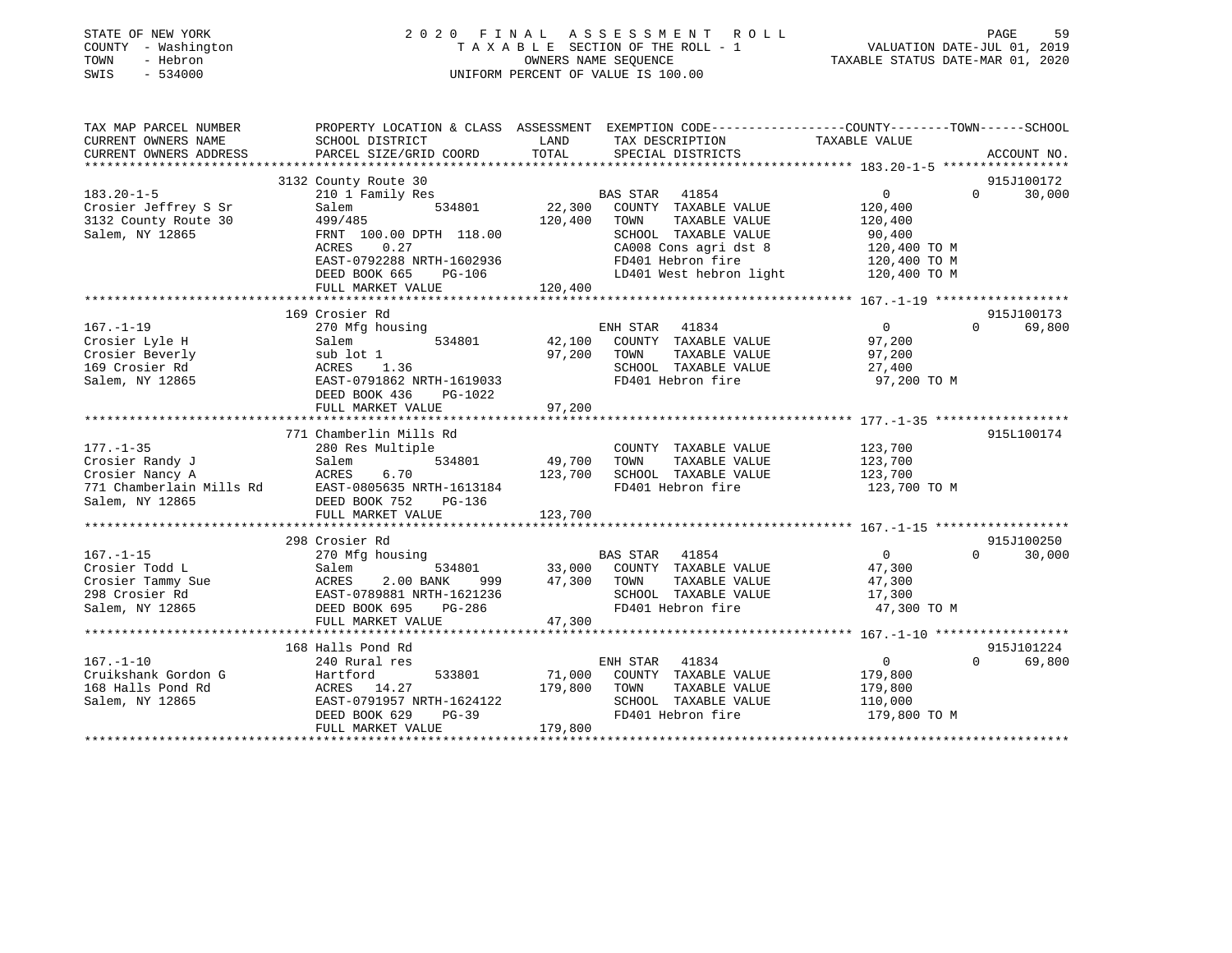| STATE OF NEW YORK   | 2020 FINAL ASSESSMENT ROLL         | -60<br>PAGE                      |
|---------------------|------------------------------------|----------------------------------|
| COUNTY - Washington | TAXABLE SECTION OF THE ROLL - 1    | VALUATION DATE-JUL 01, 2019      |
| TOWN<br>- Hebron    | OWNERS NAME SEOUENCE               | TAXABLE STATUS DATE-MAR 01, 2020 |
| SWIS - 534000       | UNIFORM PERCENT OF VALUE IS 100.00 |                                  |
|                     |                                    |                                  |
|                     |                                    |                                  |

| CURRENT OWNERS NAME<br>SCHOOL DISTRICT<br>LAND<br>TAX DESCRIPTION<br>TAXABLE VALUE<br>TOTAL<br>CURRENT OWNERS ADDRESS<br>PARCEL SIZE/GRID COORD<br>SPECIAL DISTRICTS<br>ACCOUNT NO.<br>61 Thunder Way<br>$175. - 1 - 12.13$<br>270 Mfg housing<br>$\overline{0}$<br>$\Omega$<br>30,000<br>BAS STAR 41854<br>15,400 COUNTY TAXABLE VALUE<br>534801<br>Crum Deborah A<br>Salem<br>51,700<br>ACRES 3.85<br>EAST-0790546 NRTH-1610466<br>AST-070774 PG-133<br>61 Thunder Way<br>51,700 TOWN<br>TAXABLE VALUE<br>51,700<br>Salem, NY 12865<br>SCHOOL TAXABLE VALUE<br>21,700<br>FD401 Hebron fire<br>51,700 TO M<br>FULL MARKET VALUE<br>51,700<br>52 Oak Hill Rd<br>915J101366<br>$178. - 1 - 23$<br>322 Rural vac>10<br>45,700<br>COUNTY TAXABLE VALUE<br>534801<br>TAXABLE VALUE<br>Culligan Sean<br>Salem<br>45,700<br>4 Glenmar Dr<br>Lot 8<br>45,700<br>SCHOOL TAXABLE VALUE<br>45,700<br>Glens Falls, NY 12804<br>ACRES 17.91<br>FD401 Hebron fire<br>45,700 TO M<br>EAST-0820592 NRTH-1615055 |
|--------------------------------------------------------------------------------------------------------------------------------------------------------------------------------------------------------------------------------------------------------------------------------------------------------------------------------------------------------------------------------------------------------------------------------------------------------------------------------------------------------------------------------------------------------------------------------------------------------------------------------------------------------------------------------------------------------------------------------------------------------------------------------------------------------------------------------------------------------------------------------------------------------------------------------------------------------------------------------------------------|
|                                                                                                                                                                                                                                                                                                                                                                                                                                                                                                                                                                                                                                                                                                                                                                                                                                                                                                                                                                                                  |
|                                                                                                                                                                                                                                                                                                                                                                                                                                                                                                                                                                                                                                                                                                                                                                                                                                                                                                                                                                                                  |
|                                                                                                                                                                                                                                                                                                                                                                                                                                                                                                                                                                                                                                                                                                                                                                                                                                                                                                                                                                                                  |
|                                                                                                                                                                                                                                                                                                                                                                                                                                                                                                                                                                                                                                                                                                                                                                                                                                                                                                                                                                                                  |
|                                                                                                                                                                                                                                                                                                                                                                                                                                                                                                                                                                                                                                                                                                                                                                                                                                                                                                                                                                                                  |
|                                                                                                                                                                                                                                                                                                                                                                                                                                                                                                                                                                                                                                                                                                                                                                                                                                                                                                                                                                                                  |
|                                                                                                                                                                                                                                                                                                                                                                                                                                                                                                                                                                                                                                                                                                                                                                                                                                                                                                                                                                                                  |
|                                                                                                                                                                                                                                                                                                                                                                                                                                                                                                                                                                                                                                                                                                                                                                                                                                                                                                                                                                                                  |
|                                                                                                                                                                                                                                                                                                                                                                                                                                                                                                                                                                                                                                                                                                                                                                                                                                                                                                                                                                                                  |
|                                                                                                                                                                                                                                                                                                                                                                                                                                                                                                                                                                                                                                                                                                                                                                                                                                                                                                                                                                                                  |
|                                                                                                                                                                                                                                                                                                                                                                                                                                                                                                                                                                                                                                                                                                                                                                                                                                                                                                                                                                                                  |
|                                                                                                                                                                                                                                                                                                                                                                                                                                                                                                                                                                                                                                                                                                                                                                                                                                                                                                                                                                                                  |
|                                                                                                                                                                                                                                                                                                                                                                                                                                                                                                                                                                                                                                                                                                                                                                                                                                                                                                                                                                                                  |
|                                                                                                                                                                                                                                                                                                                                                                                                                                                                                                                                                                                                                                                                                                                                                                                                                                                                                                                                                                                                  |
|                                                                                                                                                                                                                                                                                                                                                                                                                                                                                                                                                                                                                                                                                                                                                                                                                                                                                                                                                                                                  |
|                                                                                                                                                                                                                                                                                                                                                                                                                                                                                                                                                                                                                                                                                                                                                                                                                                                                                                                                                                                                  |
|                                                                                                                                                                                                                                                                                                                                                                                                                                                                                                                                                                                                                                                                                                                                                                                                                                                                                                                                                                                                  |
| DEED BOOK 2179 PG-40                                                                                                                                                                                                                                                                                                                                                                                                                                                                                                                                                                                                                                                                                                                                                                                                                                                                                                                                                                             |
| FULL MARKET VALUE<br>45,700                                                                                                                                                                                                                                                                                                                                                                                                                                                                                                                                                                                                                                                                                                                                                                                                                                                                                                                                                                      |
|                                                                                                                                                                                                                                                                                                                                                                                                                                                                                                                                                                                                                                                                                                                                                                                                                                                                                                                                                                                                  |
| 336 Chamberlin Mills Rd<br>915J101508                                                                                                                                                                                                                                                                                                                                                                                                                                                                                                                                                                                                                                                                                                                                                                                                                                                                                                                                                            |
| $184. - 2 - 6$<br>242 Rurl res&rec                                                                                                                                                                                                                                                                                                                                                                                                                                                                                                                                                                                                                                                                                                                                                                                                                                                                                                                                                               |
| COUNTY TAXABLE VALUE<br>48,000<br>45,900                                                                                                                                                                                                                                                                                                                                                                                                                                                                                                                                                                                                                                                                                                                                                                                                                                                                                                                                                         |
| TAXABLE VALUE 48,000<br>Cullinan Jonathan<br>534801<br>TOWN<br>Salem                                                                                                                                                                                                                                                                                                                                                                                                                                                                                                                                                                                                                                                                                                                                                                                                                                                                                                                             |
| 18 Prospect Ave<br>48,000<br>SCHOOL TAXABLE VALUE<br>Lot 6<br>48,000                                                                                                                                                                                                                                                                                                                                                                                                                                                                                                                                                                                                                                                                                                                                                                                                                                                                                                                             |
| 48,000 TO M<br>Round Lake, NY 12151<br>CA008 Cons agri dst 8<br>ACRES 16.19                                                                                                                                                                                                                                                                                                                                                                                                                                                                                                                                                                                                                                                                                                                                                                                                                                                                                                                      |
| EAST-0798102 NRTH-1606878<br>FD401 Hebron fire<br>48,000 TO M                                                                                                                                                                                                                                                                                                                                                                                                                                                                                                                                                                                                                                                                                                                                                                                                                                                                                                                                    |
| DEED BOOK 20191 PG-30538                                                                                                                                                                                                                                                                                                                                                                                                                                                                                                                                                                                                                                                                                                                                                                                                                                                                                                                                                                         |
| FULL MARKET VALUE<br>48,000                                                                                                                                                                                                                                                                                                                                                                                                                                                                                                                                                                                                                                                                                                                                                                                                                                                                                                                                                                      |
|                                                                                                                                                                                                                                                                                                                                                                                                                                                                                                                                                                                                                                                                                                                                                                                                                                                                                                                                                                                                  |
| 915J100690<br>270 Crosier Rd                                                                                                                                                                                                                                                                                                                                                                                                                                                                                                                                                                                                                                                                                                                                                                                                                                                                                                                                                                     |
| $167. - 1 - 16$<br>117 Horse farm<br>AG DIST<br>41720<br>61,262<br>61,262<br>61,262                                                                                                                                                                                                                                                                                                                                                                                                                                                                                                                                                                                                                                                                                                                                                                                                                                                                                                              |
| 117,500 BAS STAR 41854<br>Curran James P<br>Salem<br>534801<br>$\overline{0}$<br>$\Omega$<br>30,000                                                                                                                                                                                                                                                                                                                                                                                                                                                                                                                                                                                                                                                                                                                                                                                                                                                                                              |
| Curran Virginia A <a> ACRES 33.37<br/>278,000 COUNTY TAXABLE VALUE<br/>216,738</a>                                                                                                                                                                                                                                                                                                                                                                                                                                                                                                                                                                                                                                                                                                                                                                                                                                                                                                               |
| 270 Crosier Rd<br>EAST-0791011 NRTH-1621672<br>TOWN<br>TAXABLE VALUE<br>216,738                                                                                                                                                                                                                                                                                                                                                                                                                                                                                                                                                                                                                                                                                                                                                                                                                                                                                                                  |
| 186,738<br>DEED BOOK 2241 PG-217<br>SCHOOL TAXABLE VALUE<br>Salem, NY 12865                                                                                                                                                                                                                                                                                                                                                                                                                                                                                                                                                                                                                                                                                                                                                                                                                                                                                                                      |
| 278,000 CA008 Cons agri dst 8<br>FULL MARKET VALUE<br>216,738 TO M                                                                                                                                                                                                                                                                                                                                                                                                                                                                                                                                                                                                                                                                                                                                                                                                                                                                                                                               |
| 61,262 EX<br>MAY BE SUBJECT TO PAYMENT                                                                                                                                                                                                                                                                                                                                                                                                                                                                                                                                                                                                                                                                                                                                                                                                                                                                                                                                                           |
| FD401 Hebron fire<br>278,000 TO M<br>UNDER AGDIST LAW TIL 2024                                                                                                                                                                                                                                                                                                                                                                                                                                                                                                                                                                                                                                                                                                                                                                                                                                                                                                                                   |
|                                                                                                                                                                                                                                                                                                                                                                                                                                                                                                                                                                                                                                                                                                                                                                                                                                                                                                                                                                                                  |
| 19 Bardin Ln<br>915J100025                                                                                                                                                                                                                                                                                                                                                                                                                                                                                                                                                                                                                                                                                                                                                                                                                                                                                                                                                                       |
| 32,694 32,694<br>$151. - 1 - 8$<br>240 Rural res<br>AG DIST<br>41720<br>32,694                                                                                                                                                                                                                                                                                                                                                                                                                                                                                                                                                                                                                                                                                                                                                                                                                                                                                                                   |
| 533201<br>80,900 COUNTY TAXABLE VALUE<br>Granville<br>253,406<br>Cutler James M                                                                                                                                                                                                                                                                                                                                                                                                                                                                                                                                                                                                                                                                                                                                                                                                                                                                                                                  |
| ACRES 15.70<br>286,100 TOWN<br>Cutler Carol L<br>TAXABLE VALUE<br>253,406                                                                                                                                                                                                                                                                                                                                                                                                                                                                                                                                                                                                                                                                                                                                                                                                                                                                                                                        |
|                                                                                                                                                                                                                                                                                                                                                                                                                                                                                                                                                                                                                                                                                                                                                                                                                                                                                                                                                                                                  |
|                                                                                                                                                                                                                                                                                                                                                                                                                                                                                                                                                                                                                                                                                                                                                                                                                                                                                                                                                                                                  |
| 19 Bardin Rd<br>EAST-0802888 NRTH-1638994<br>SCHOOL TAXABLE VALUE<br>253,406                                                                                                                                                                                                                                                                                                                                                                                                                                                                                                                                                                                                                                                                                                                                                                                                                                                                                                                     |
| Granville, NY 12832<br>CA008 Cons agri dst 8<br>DEED BOOK 3886 PG-49<br>253,406 TO M                                                                                                                                                                                                                                                                                                                                                                                                                                                                                                                                                                                                                                                                                                                                                                                                                                                                                                             |
| 286,100<br>32,694 EX<br>FULL MARKET VALUE                                                                                                                                                                                                                                                                                                                                                                                                                                                                                                                                                                                                                                                                                                                                                                                                                                                                                                                                                        |
| FD401 Hebron fire<br>286,100 TO M<br>MAY BE SUBJECT TO PAYMENT<br>UNDER AGDIST LAW TIL 2024                                                                                                                                                                                                                                                                                                                                                                                                                                                                                                                                                                                                                                                                                                                                                                                                                                                                                                      |

GE 60<br>01, 2019<br>01, 2020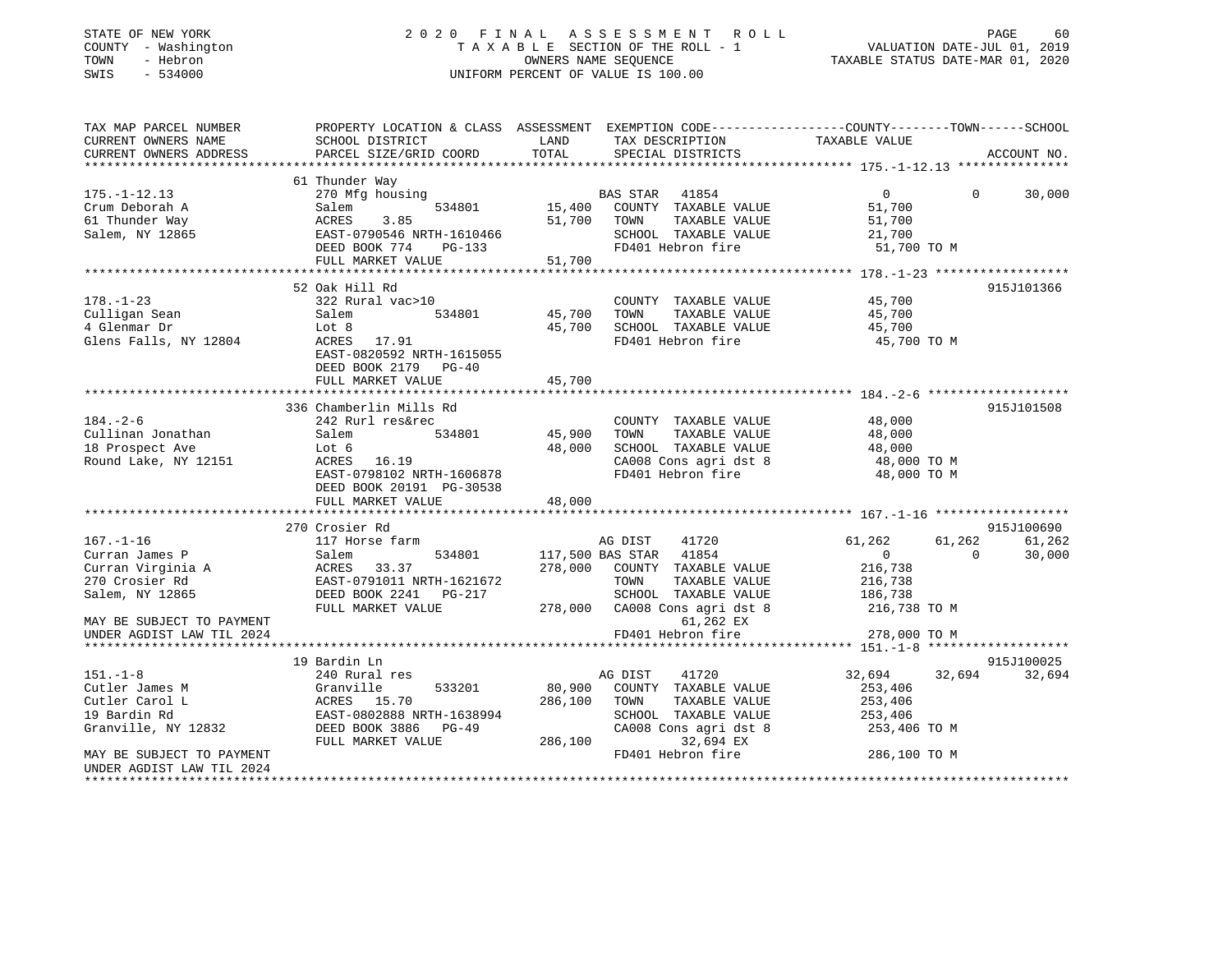| STATE OF NEW YORK |              |
|-------------------|--------------|
| COUNTY            | - Washington |
| TOWN              | - Hebron     |
| SWTS              | $-534000$    |

#### STATE OF NEW YORK 2 0 2 0 F I N A L A S S E S S M E N T R O L L PAGE 61 COUNTY - Washington T A X A B L E SECTION OF THE ROLL - 1 VALUATION DATE-JUL 01, 2019 TOWN - Hebron OWNERS NAME SEQUENCE TAXABLE STATUS DATE-MAR 01, 2020 SWIS - 534000 UNIFORM PERCENT OF VALUE IS 100.00

| Little Burch Hill Rd<br>915J101515<br>322 Rural vac>10<br>$152.-1-1.1$<br>AG DIST<br>41720<br>37,691<br>37,691 37,691<br>533201 99,600<br>Granville<br>COUNTY TAXABLE VALUE<br>61,909<br>Cutler James M<br>Cutler Carol L<br>37.873 Ac by deed<br>99,600<br>TOWN<br>TAXABLE VALUE<br>61,909<br>19 Bardin Rd<br>ACRES 34.90<br>SCHOOL TAXABLE VALUE<br>61,909<br>Granville, NY 12832<br>EAST-0803647 NRTH-1639046<br>CA008 Cons agri dst 8<br>61,909 TO M<br>37,691 EX<br>DEED BOOK 3886 PG-49<br>99,600 FD401 Hebron fire<br>MAY BE SUBJECT TO PAYMENT<br>FULL MARKET VALUE<br>99,600 TO M<br>UNDER AGDIST LAW TIL 2024<br>915J101490<br>16 Koster Way<br>210 1 Family Res<br>VET COM CT 41131<br>21,475<br>38,655<br>21,475<br>$185. - 1 - 23$<br>534801 50,200 VET DIS CT 41141<br>D'Allaird David J<br>Salem<br>38,655<br>$\overline{0}$<br>D'Allaird Ann M<br>85,900<br>ACRES 7.00<br>EAST-0815907 NRTH-1610136<br>COUNTY TAXABLE VALUE<br>25,770<br>16 Koster Way<br>TOWN<br>TAXABLE VALUE<br>25,770<br>Salem, NY 12865<br>SCHOOL TAXABLE VALUE 85,900<br>DEED BOOK 3337 PG-322<br>85,900 FD401 Hebron fire<br>FULL MARKET VALUE<br>85,900 TO M<br>Pine Hill Rd<br>915J101419<br>20,400<br>$169. - 1 - 26.12$<br>311 Res vac land<br>Granville 533201 20,400<br>COUNTY TAXABLE VALUE<br>TOWN<br>D'Onofrio Anthony P<br>TAXABLE VALUE<br>20,400<br>Unrecorded quit claim dee 20,400<br>31 Wentworth St<br>SCHOOL TAXABLE VALUE<br>20,400<br>Milford, CT 06461<br>FD401 Hebron fire<br>D'amico Sub/w Lot 29-81<br>20,400 TO M<br>ACRES<br>3.46<br>EAST-0813298 NRTH-1620546<br>DEED BOOK 4015 PG-328<br>20,400<br>FULL MARKET VALUE<br>2320 County Route 31<br>915J100192<br>0<br>$144. - 1 - 21.1$<br>283 Res w/Comuse<br>ENH STAR 41834<br>$\Omega$<br>69,800<br>533201 116,100<br>COUNTY TAXABLE VALUE<br>370,500<br>144.-1-21.1<br>Dagle William (1997)<br>Dagle Linda (1998)<br>2320 County Route 31 (1998)<br>2320 CASS (1998)<br>2320 DEED BOOK 1874 PG-66<br>2010 CASS (1999)<br>2010 CASS (1999)<br>2010 CASS (1999)<br>2010 CASS (1999)<br>2010 CASS (1999)<br>201<br>370,500<br>TAXABLE VALUE<br>TOWN<br>370,500<br>SCHOOL TAXABLE VALUE<br>300,700<br>CA001 Cons agri dst 1<br>370,500 TO<br>370,500 FD401 Hebron fire<br>FULL MARKET VALUE<br>370,500 TO M<br>842 Middle Rd<br>$160. - 1 - 1.1$<br>54,733<br>240 Rural res<br>AG DIST<br>41720<br>54,733<br>54,733<br>Daigle Craig D Jr<br>842 Middle Rd<br>Granville<br>533201<br>120,100<br>COUNTY TAXABLE VALUE<br>172,167<br>842 Middle Rd<br>226,900<br>ACRES 38.72 BANK<br>TOWN<br>TAXABLE VALUE<br>172,167<br>999<br>Granville, NY 12832<br>172,167<br>EAST-0806408 NRTH-1633084<br>SCHOOL TAXABLE VALUE<br>DEED BOOK 3991 PG-333<br>CA008 Cons agri dst 8<br>172,167 TO M<br>226,900<br>FULL MARKET VALUE<br>54,733 EX<br>MAY BE SUBJECT TO PAYMENT<br>UNDER AGDIST LAW TIL 2024<br>FD401 Hebron fire<br>226,900 TO M<br>********************* | TAX MAP PARCEL NUMBER<br>CURRENT OWNERS NAME<br>CURRENT OWNERS ADDRESS | PROPERTY LOCATION & CLASS ASSESSMENT EXEMPTION CODE----------------COUNTY-------TOWN------SCHOOL<br>SCHOOL DISTRICT<br>PARCEL SIZE/GRID COORD | LAND<br>TOTAL | TAX DESCRIPTION<br>SPECIAL DISTRICTS | TAXABLE VALUE | ACCOUNT NO. |
|------------------------------------------------------------------------------------------------------------------------------------------------------------------------------------------------------------------------------------------------------------------------------------------------------------------------------------------------------------------------------------------------------------------------------------------------------------------------------------------------------------------------------------------------------------------------------------------------------------------------------------------------------------------------------------------------------------------------------------------------------------------------------------------------------------------------------------------------------------------------------------------------------------------------------------------------------------------------------------------------------------------------------------------------------------------------------------------------------------------------------------------------------------------------------------------------------------------------------------------------------------------------------------------------------------------------------------------------------------------------------------------------------------------------------------------------------------------------------------------------------------------------------------------------------------------------------------------------------------------------------------------------------------------------------------------------------------------------------------------------------------------------------------------------------------------------------------------------------------------------------------------------------------------------------------------------------------------------------------------------------------------------------------------------------------------------------------------------------------------------------------------------------------------------------------------------------------------------------------------------------------------------------------------------------------------------------------------------------------------------------------------------------------------------------------------------------------------------------------------------------------------------------------------------------------------------------------------------------------------------------------------------------------------------------------------------------------------------------------------------------------------------------------------------------------------------------------------------------------------------------------------------------------------------|------------------------------------------------------------------------|-----------------------------------------------------------------------------------------------------------------------------------------------|---------------|--------------------------------------|---------------|-------------|
|                                                                                                                                                                                                                                                                                                                                                                                                                                                                                                                                                                                                                                                                                                                                                                                                                                                                                                                                                                                                                                                                                                                                                                                                                                                                                                                                                                                                                                                                                                                                                                                                                                                                                                                                                                                                                                                                                                                                                                                                                                                                                                                                                                                                                                                                                                                                                                                                                                                                                                                                                                                                                                                                                                                                                                                                                                                                                                                        |                                                                        |                                                                                                                                               |               |                                      |               |             |
|                                                                                                                                                                                                                                                                                                                                                                                                                                                                                                                                                                                                                                                                                                                                                                                                                                                                                                                                                                                                                                                                                                                                                                                                                                                                                                                                                                                                                                                                                                                                                                                                                                                                                                                                                                                                                                                                                                                                                                                                                                                                                                                                                                                                                                                                                                                                                                                                                                                                                                                                                                                                                                                                                                                                                                                                                                                                                                                        |                                                                        |                                                                                                                                               |               |                                      |               |             |
|                                                                                                                                                                                                                                                                                                                                                                                                                                                                                                                                                                                                                                                                                                                                                                                                                                                                                                                                                                                                                                                                                                                                                                                                                                                                                                                                                                                                                                                                                                                                                                                                                                                                                                                                                                                                                                                                                                                                                                                                                                                                                                                                                                                                                                                                                                                                                                                                                                                                                                                                                                                                                                                                                                                                                                                                                                                                                                                        |                                                                        |                                                                                                                                               |               |                                      |               |             |
|                                                                                                                                                                                                                                                                                                                                                                                                                                                                                                                                                                                                                                                                                                                                                                                                                                                                                                                                                                                                                                                                                                                                                                                                                                                                                                                                                                                                                                                                                                                                                                                                                                                                                                                                                                                                                                                                                                                                                                                                                                                                                                                                                                                                                                                                                                                                                                                                                                                                                                                                                                                                                                                                                                                                                                                                                                                                                                                        |                                                                        |                                                                                                                                               |               |                                      |               |             |
|                                                                                                                                                                                                                                                                                                                                                                                                                                                                                                                                                                                                                                                                                                                                                                                                                                                                                                                                                                                                                                                                                                                                                                                                                                                                                                                                                                                                                                                                                                                                                                                                                                                                                                                                                                                                                                                                                                                                                                                                                                                                                                                                                                                                                                                                                                                                                                                                                                                                                                                                                                                                                                                                                                                                                                                                                                                                                                                        |                                                                        |                                                                                                                                               |               |                                      |               |             |
|                                                                                                                                                                                                                                                                                                                                                                                                                                                                                                                                                                                                                                                                                                                                                                                                                                                                                                                                                                                                                                                                                                                                                                                                                                                                                                                                                                                                                                                                                                                                                                                                                                                                                                                                                                                                                                                                                                                                                                                                                                                                                                                                                                                                                                                                                                                                                                                                                                                                                                                                                                                                                                                                                                                                                                                                                                                                                                                        |                                                                        |                                                                                                                                               |               |                                      |               |             |
|                                                                                                                                                                                                                                                                                                                                                                                                                                                                                                                                                                                                                                                                                                                                                                                                                                                                                                                                                                                                                                                                                                                                                                                                                                                                                                                                                                                                                                                                                                                                                                                                                                                                                                                                                                                                                                                                                                                                                                                                                                                                                                                                                                                                                                                                                                                                                                                                                                                                                                                                                                                                                                                                                                                                                                                                                                                                                                                        |                                                                        |                                                                                                                                               |               |                                      |               |             |
|                                                                                                                                                                                                                                                                                                                                                                                                                                                                                                                                                                                                                                                                                                                                                                                                                                                                                                                                                                                                                                                                                                                                                                                                                                                                                                                                                                                                                                                                                                                                                                                                                                                                                                                                                                                                                                                                                                                                                                                                                                                                                                                                                                                                                                                                                                                                                                                                                                                                                                                                                                                                                                                                                                                                                                                                                                                                                                                        |                                                                        |                                                                                                                                               |               |                                      |               |             |
|                                                                                                                                                                                                                                                                                                                                                                                                                                                                                                                                                                                                                                                                                                                                                                                                                                                                                                                                                                                                                                                                                                                                                                                                                                                                                                                                                                                                                                                                                                                                                                                                                                                                                                                                                                                                                                                                                                                                                                                                                                                                                                                                                                                                                                                                                                                                                                                                                                                                                                                                                                                                                                                                                                                                                                                                                                                                                                                        |                                                                        |                                                                                                                                               |               |                                      |               |             |
|                                                                                                                                                                                                                                                                                                                                                                                                                                                                                                                                                                                                                                                                                                                                                                                                                                                                                                                                                                                                                                                                                                                                                                                                                                                                                                                                                                                                                                                                                                                                                                                                                                                                                                                                                                                                                                                                                                                                                                                                                                                                                                                                                                                                                                                                                                                                                                                                                                                                                                                                                                                                                                                                                                                                                                                                                                                                                                                        |                                                                        |                                                                                                                                               |               |                                      |               |             |
|                                                                                                                                                                                                                                                                                                                                                                                                                                                                                                                                                                                                                                                                                                                                                                                                                                                                                                                                                                                                                                                                                                                                                                                                                                                                                                                                                                                                                                                                                                                                                                                                                                                                                                                                                                                                                                                                                                                                                                                                                                                                                                                                                                                                                                                                                                                                                                                                                                                                                                                                                                                                                                                                                                                                                                                                                                                                                                                        |                                                                        |                                                                                                                                               |               |                                      |               |             |
|                                                                                                                                                                                                                                                                                                                                                                                                                                                                                                                                                                                                                                                                                                                                                                                                                                                                                                                                                                                                                                                                                                                                                                                                                                                                                                                                                                                                                                                                                                                                                                                                                                                                                                                                                                                                                                                                                                                                                                                                                                                                                                                                                                                                                                                                                                                                                                                                                                                                                                                                                                                                                                                                                                                                                                                                                                                                                                                        |                                                                        |                                                                                                                                               |               |                                      |               |             |
|                                                                                                                                                                                                                                                                                                                                                                                                                                                                                                                                                                                                                                                                                                                                                                                                                                                                                                                                                                                                                                                                                                                                                                                                                                                                                                                                                                                                                                                                                                                                                                                                                                                                                                                                                                                                                                                                                                                                                                                                                                                                                                                                                                                                                                                                                                                                                                                                                                                                                                                                                                                                                                                                                                                                                                                                                                                                                                                        |                                                                        |                                                                                                                                               |               |                                      |               |             |
|                                                                                                                                                                                                                                                                                                                                                                                                                                                                                                                                                                                                                                                                                                                                                                                                                                                                                                                                                                                                                                                                                                                                                                                                                                                                                                                                                                                                                                                                                                                                                                                                                                                                                                                                                                                                                                                                                                                                                                                                                                                                                                                                                                                                                                                                                                                                                                                                                                                                                                                                                                                                                                                                                                                                                                                                                                                                                                                        |                                                                        |                                                                                                                                               |               |                                      |               |             |
|                                                                                                                                                                                                                                                                                                                                                                                                                                                                                                                                                                                                                                                                                                                                                                                                                                                                                                                                                                                                                                                                                                                                                                                                                                                                                                                                                                                                                                                                                                                                                                                                                                                                                                                                                                                                                                                                                                                                                                                                                                                                                                                                                                                                                                                                                                                                                                                                                                                                                                                                                                                                                                                                                                                                                                                                                                                                                                                        |                                                                        |                                                                                                                                               |               |                                      |               |             |
|                                                                                                                                                                                                                                                                                                                                                                                                                                                                                                                                                                                                                                                                                                                                                                                                                                                                                                                                                                                                                                                                                                                                                                                                                                                                                                                                                                                                                                                                                                                                                                                                                                                                                                                                                                                                                                                                                                                                                                                                                                                                                                                                                                                                                                                                                                                                                                                                                                                                                                                                                                                                                                                                                                                                                                                                                                                                                                                        |                                                                        |                                                                                                                                               |               |                                      |               |             |
|                                                                                                                                                                                                                                                                                                                                                                                                                                                                                                                                                                                                                                                                                                                                                                                                                                                                                                                                                                                                                                                                                                                                                                                                                                                                                                                                                                                                                                                                                                                                                                                                                                                                                                                                                                                                                                                                                                                                                                                                                                                                                                                                                                                                                                                                                                                                                                                                                                                                                                                                                                                                                                                                                                                                                                                                                                                                                                                        |                                                                        |                                                                                                                                               |               |                                      |               |             |
|                                                                                                                                                                                                                                                                                                                                                                                                                                                                                                                                                                                                                                                                                                                                                                                                                                                                                                                                                                                                                                                                                                                                                                                                                                                                                                                                                                                                                                                                                                                                                                                                                                                                                                                                                                                                                                                                                                                                                                                                                                                                                                                                                                                                                                                                                                                                                                                                                                                                                                                                                                                                                                                                                                                                                                                                                                                                                                                        |                                                                        |                                                                                                                                               |               |                                      |               |             |
|                                                                                                                                                                                                                                                                                                                                                                                                                                                                                                                                                                                                                                                                                                                                                                                                                                                                                                                                                                                                                                                                                                                                                                                                                                                                                                                                                                                                                                                                                                                                                                                                                                                                                                                                                                                                                                                                                                                                                                                                                                                                                                                                                                                                                                                                                                                                                                                                                                                                                                                                                                                                                                                                                                                                                                                                                                                                                                                        |                                                                        |                                                                                                                                               |               |                                      |               |             |
|                                                                                                                                                                                                                                                                                                                                                                                                                                                                                                                                                                                                                                                                                                                                                                                                                                                                                                                                                                                                                                                                                                                                                                                                                                                                                                                                                                                                                                                                                                                                                                                                                                                                                                                                                                                                                                                                                                                                                                                                                                                                                                                                                                                                                                                                                                                                                                                                                                                                                                                                                                                                                                                                                                                                                                                                                                                                                                                        |                                                                        |                                                                                                                                               |               |                                      |               |             |
|                                                                                                                                                                                                                                                                                                                                                                                                                                                                                                                                                                                                                                                                                                                                                                                                                                                                                                                                                                                                                                                                                                                                                                                                                                                                                                                                                                                                                                                                                                                                                                                                                                                                                                                                                                                                                                                                                                                                                                                                                                                                                                                                                                                                                                                                                                                                                                                                                                                                                                                                                                                                                                                                                                                                                                                                                                                                                                                        |                                                                        |                                                                                                                                               |               |                                      |               |             |
|                                                                                                                                                                                                                                                                                                                                                                                                                                                                                                                                                                                                                                                                                                                                                                                                                                                                                                                                                                                                                                                                                                                                                                                                                                                                                                                                                                                                                                                                                                                                                                                                                                                                                                                                                                                                                                                                                                                                                                                                                                                                                                                                                                                                                                                                                                                                                                                                                                                                                                                                                                                                                                                                                                                                                                                                                                                                                                                        |                                                                        |                                                                                                                                               |               |                                      |               |             |
|                                                                                                                                                                                                                                                                                                                                                                                                                                                                                                                                                                                                                                                                                                                                                                                                                                                                                                                                                                                                                                                                                                                                                                                                                                                                                                                                                                                                                                                                                                                                                                                                                                                                                                                                                                                                                                                                                                                                                                                                                                                                                                                                                                                                                                                                                                                                                                                                                                                                                                                                                                                                                                                                                                                                                                                                                                                                                                                        |                                                                        |                                                                                                                                               |               |                                      |               |             |
|                                                                                                                                                                                                                                                                                                                                                                                                                                                                                                                                                                                                                                                                                                                                                                                                                                                                                                                                                                                                                                                                                                                                                                                                                                                                                                                                                                                                                                                                                                                                                                                                                                                                                                                                                                                                                                                                                                                                                                                                                                                                                                                                                                                                                                                                                                                                                                                                                                                                                                                                                                                                                                                                                                                                                                                                                                                                                                                        |                                                                        |                                                                                                                                               |               |                                      |               |             |
|                                                                                                                                                                                                                                                                                                                                                                                                                                                                                                                                                                                                                                                                                                                                                                                                                                                                                                                                                                                                                                                                                                                                                                                                                                                                                                                                                                                                                                                                                                                                                                                                                                                                                                                                                                                                                                                                                                                                                                                                                                                                                                                                                                                                                                                                                                                                                                                                                                                                                                                                                                                                                                                                                                                                                                                                                                                                                                                        |                                                                        |                                                                                                                                               |               |                                      |               |             |
|                                                                                                                                                                                                                                                                                                                                                                                                                                                                                                                                                                                                                                                                                                                                                                                                                                                                                                                                                                                                                                                                                                                                                                                                                                                                                                                                                                                                                                                                                                                                                                                                                                                                                                                                                                                                                                                                                                                                                                                                                                                                                                                                                                                                                                                                                                                                                                                                                                                                                                                                                                                                                                                                                                                                                                                                                                                                                                                        |                                                                        |                                                                                                                                               |               |                                      |               |             |
|                                                                                                                                                                                                                                                                                                                                                                                                                                                                                                                                                                                                                                                                                                                                                                                                                                                                                                                                                                                                                                                                                                                                                                                                                                                                                                                                                                                                                                                                                                                                                                                                                                                                                                                                                                                                                                                                                                                                                                                                                                                                                                                                                                                                                                                                                                                                                                                                                                                                                                                                                                                                                                                                                                                                                                                                                                                                                                                        |                                                                        |                                                                                                                                               |               |                                      |               |             |
|                                                                                                                                                                                                                                                                                                                                                                                                                                                                                                                                                                                                                                                                                                                                                                                                                                                                                                                                                                                                                                                                                                                                                                                                                                                                                                                                                                                                                                                                                                                                                                                                                                                                                                                                                                                                                                                                                                                                                                                                                                                                                                                                                                                                                                                                                                                                                                                                                                                                                                                                                                                                                                                                                                                                                                                                                                                                                                                        |                                                                        |                                                                                                                                               |               |                                      |               |             |
|                                                                                                                                                                                                                                                                                                                                                                                                                                                                                                                                                                                                                                                                                                                                                                                                                                                                                                                                                                                                                                                                                                                                                                                                                                                                                                                                                                                                                                                                                                                                                                                                                                                                                                                                                                                                                                                                                                                                                                                                                                                                                                                                                                                                                                                                                                                                                                                                                                                                                                                                                                                                                                                                                                                                                                                                                                                                                                                        |                                                                        |                                                                                                                                               |               |                                      |               |             |
|                                                                                                                                                                                                                                                                                                                                                                                                                                                                                                                                                                                                                                                                                                                                                                                                                                                                                                                                                                                                                                                                                                                                                                                                                                                                                                                                                                                                                                                                                                                                                                                                                                                                                                                                                                                                                                                                                                                                                                                                                                                                                                                                                                                                                                                                                                                                                                                                                                                                                                                                                                                                                                                                                                                                                                                                                                                                                                                        |                                                                        |                                                                                                                                               |               |                                      |               |             |
|                                                                                                                                                                                                                                                                                                                                                                                                                                                                                                                                                                                                                                                                                                                                                                                                                                                                                                                                                                                                                                                                                                                                                                                                                                                                                                                                                                                                                                                                                                                                                                                                                                                                                                                                                                                                                                                                                                                                                                                                                                                                                                                                                                                                                                                                                                                                                                                                                                                                                                                                                                                                                                                                                                                                                                                                                                                                                                                        |                                                                        |                                                                                                                                               |               |                                      |               |             |
|                                                                                                                                                                                                                                                                                                                                                                                                                                                                                                                                                                                                                                                                                                                                                                                                                                                                                                                                                                                                                                                                                                                                                                                                                                                                                                                                                                                                                                                                                                                                                                                                                                                                                                                                                                                                                                                                                                                                                                                                                                                                                                                                                                                                                                                                                                                                                                                                                                                                                                                                                                                                                                                                                                                                                                                                                                                                                                                        |                                                                        |                                                                                                                                               |               |                                      |               |             |
|                                                                                                                                                                                                                                                                                                                                                                                                                                                                                                                                                                                                                                                                                                                                                                                                                                                                                                                                                                                                                                                                                                                                                                                                                                                                                                                                                                                                                                                                                                                                                                                                                                                                                                                                                                                                                                                                                                                                                                                                                                                                                                                                                                                                                                                                                                                                                                                                                                                                                                                                                                                                                                                                                                                                                                                                                                                                                                                        |                                                                        |                                                                                                                                               |               |                                      |               |             |
|                                                                                                                                                                                                                                                                                                                                                                                                                                                                                                                                                                                                                                                                                                                                                                                                                                                                                                                                                                                                                                                                                                                                                                                                                                                                                                                                                                                                                                                                                                                                                                                                                                                                                                                                                                                                                                                                                                                                                                                                                                                                                                                                                                                                                                                                                                                                                                                                                                                                                                                                                                                                                                                                                                                                                                                                                                                                                                                        |                                                                        |                                                                                                                                               |               |                                      |               |             |
|                                                                                                                                                                                                                                                                                                                                                                                                                                                                                                                                                                                                                                                                                                                                                                                                                                                                                                                                                                                                                                                                                                                                                                                                                                                                                                                                                                                                                                                                                                                                                                                                                                                                                                                                                                                                                                                                                                                                                                                                                                                                                                                                                                                                                                                                                                                                                                                                                                                                                                                                                                                                                                                                                                                                                                                                                                                                                                                        |                                                                        |                                                                                                                                               |               |                                      |               |             |
|                                                                                                                                                                                                                                                                                                                                                                                                                                                                                                                                                                                                                                                                                                                                                                                                                                                                                                                                                                                                                                                                                                                                                                                                                                                                                                                                                                                                                                                                                                                                                                                                                                                                                                                                                                                                                                                                                                                                                                                                                                                                                                                                                                                                                                                                                                                                                                                                                                                                                                                                                                                                                                                                                                                                                                                                                                                                                                                        |                                                                        |                                                                                                                                               |               |                                      |               |             |
|                                                                                                                                                                                                                                                                                                                                                                                                                                                                                                                                                                                                                                                                                                                                                                                                                                                                                                                                                                                                                                                                                                                                                                                                                                                                                                                                                                                                                                                                                                                                                                                                                                                                                                                                                                                                                                                                                                                                                                                                                                                                                                                                                                                                                                                                                                                                                                                                                                                                                                                                                                                                                                                                                                                                                                                                                                                                                                                        |                                                                        |                                                                                                                                               |               |                                      |               |             |
|                                                                                                                                                                                                                                                                                                                                                                                                                                                                                                                                                                                                                                                                                                                                                                                                                                                                                                                                                                                                                                                                                                                                                                                                                                                                                                                                                                                                                                                                                                                                                                                                                                                                                                                                                                                                                                                                                                                                                                                                                                                                                                                                                                                                                                                                                                                                                                                                                                                                                                                                                                                                                                                                                                                                                                                                                                                                                                                        |                                                                        |                                                                                                                                               |               |                                      |               |             |
|                                                                                                                                                                                                                                                                                                                                                                                                                                                                                                                                                                                                                                                                                                                                                                                                                                                                                                                                                                                                                                                                                                                                                                                                                                                                                                                                                                                                                                                                                                                                                                                                                                                                                                                                                                                                                                                                                                                                                                                                                                                                                                                                                                                                                                                                                                                                                                                                                                                                                                                                                                                                                                                                                                                                                                                                                                                                                                                        |                                                                        |                                                                                                                                               |               |                                      |               |             |
|                                                                                                                                                                                                                                                                                                                                                                                                                                                                                                                                                                                                                                                                                                                                                                                                                                                                                                                                                                                                                                                                                                                                                                                                                                                                                                                                                                                                                                                                                                                                                                                                                                                                                                                                                                                                                                                                                                                                                                                                                                                                                                                                                                                                                                                                                                                                                                                                                                                                                                                                                                                                                                                                                                                                                                                                                                                                                                                        |                                                                        |                                                                                                                                               |               |                                      |               |             |
|                                                                                                                                                                                                                                                                                                                                                                                                                                                                                                                                                                                                                                                                                                                                                                                                                                                                                                                                                                                                                                                                                                                                                                                                                                                                                                                                                                                                                                                                                                                                                                                                                                                                                                                                                                                                                                                                                                                                                                                                                                                                                                                                                                                                                                                                                                                                                                                                                                                                                                                                                                                                                                                                                                                                                                                                                                                                                                                        |                                                                        |                                                                                                                                               |               |                                      |               |             |
|                                                                                                                                                                                                                                                                                                                                                                                                                                                                                                                                                                                                                                                                                                                                                                                                                                                                                                                                                                                                                                                                                                                                                                                                                                                                                                                                                                                                                                                                                                                                                                                                                                                                                                                                                                                                                                                                                                                                                                                                                                                                                                                                                                                                                                                                                                                                                                                                                                                                                                                                                                                                                                                                                                                                                                                                                                                                                                                        |                                                                        |                                                                                                                                               |               |                                      |               |             |
|                                                                                                                                                                                                                                                                                                                                                                                                                                                                                                                                                                                                                                                                                                                                                                                                                                                                                                                                                                                                                                                                                                                                                                                                                                                                                                                                                                                                                                                                                                                                                                                                                                                                                                                                                                                                                                                                                                                                                                                                                                                                                                                                                                                                                                                                                                                                                                                                                                                                                                                                                                                                                                                                                                                                                                                                                                                                                                                        |                                                                        |                                                                                                                                               |               |                                      |               |             |
|                                                                                                                                                                                                                                                                                                                                                                                                                                                                                                                                                                                                                                                                                                                                                                                                                                                                                                                                                                                                                                                                                                                                                                                                                                                                                                                                                                                                                                                                                                                                                                                                                                                                                                                                                                                                                                                                                                                                                                                                                                                                                                                                                                                                                                                                                                                                                                                                                                                                                                                                                                                                                                                                                                                                                                                                                                                                                                                        |                                                                        |                                                                                                                                               |               |                                      |               |             |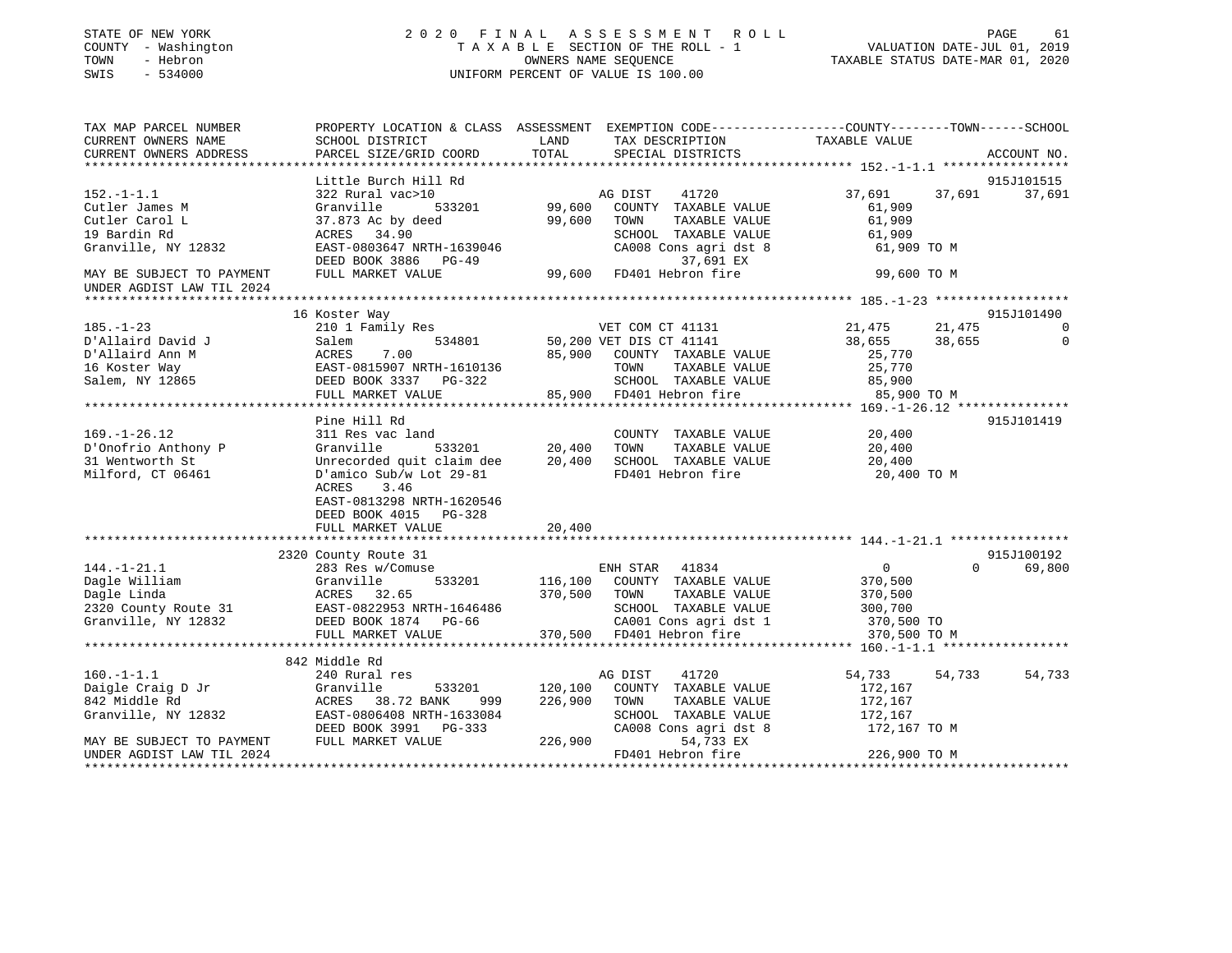### STATE OF NEW YORK GOT RELEASED A LOCAL CONTROLL THE SAME OF TIME A SSESSMENT ROLL CONTROLL PAGE 62 COUNTY - Washington  $T A X A B L E$  SECTION OF THE ROLL - 1<br>TOWN - Hebron  $\cdot$ SWIS - 534000 UNIFORM PERCENT OF VALUE IS 100.00

VALUATION DATE-JUL 01, 2019

TAXABLE STATUS DATE-MAR 01, 2020

| TAX MAP PARCEL NUMBER      | PROPERTY LOCATION & CLASS ASSESSMENT EXEMPTION CODE----------------COUNTY-------TOWN------SCHOOL |         |                       |                      |                    |
|----------------------------|--------------------------------------------------------------------------------------------------|---------|-----------------------|----------------------|--------------------|
| CURRENT OWNERS NAME        | SCHOOL DISTRICT                                                                                  | LAND    | TAX DESCRIPTION       | <b>TAXABLE VALUE</b> |                    |
| CURRENT OWNERS ADDRESS     | PARCEL SIZE/GRID COORD                                                                           | TOTAL   | SPECIAL DISTRICTS     |                      | ACCOUNT NO.        |
| ************************** |                                                                                                  |         |                       |                      |                    |
|                            | 91 East Green Pond Way                                                                           |         |                       |                      | 915J101348         |
| $143. - 1 - 16.1$          | 210 1 Family Res - WTRFNT                                                                        |         | 41854<br>BAS STAR     | $\mathbf 0$          | $\Omega$<br>30,000 |
| Daigle Kevin               | Granville<br>533201                                                                              | 92,000  | COUNTY TAXABLE VALUE  | 283,900              |                    |
| Daigle Donna               | ACRES<br>5.10                                                                                    | 283,900 | TAXABLE VALUE<br>TOWN | 283,900              |                    |
| PO Box 276                 | EAST-0816086 NRTH-1642807                                                                        |         | SCHOOL TAXABLE VALUE  | 253,900              |                    |
| Granville, NY 12832        | DEED BOOK 2613<br>PG-350                                                                         |         | FD401 Hebron fire     | 283,900 TO M         |                    |
|                            | FULL MARKET VALUE                                                                                | 283,900 |                       |                      |                    |
|                            |                                                                                                  |         |                       |                      |                    |
|                            | 13 Cemetery Ln                                                                                   |         |                       |                      | 915J101248         |
| $152 - 2 - 39$             | 210 1 Family Res                                                                                 |         | COUNTY TAXABLE VALUE  | 145,400              |                    |
| Daley Fred                 | 533201<br>Granville                                                                              | 53,000  | TOWN<br>TAXABLE VALUE | 145,400              |                    |
| Daley Stern                | 4.16<br>ACRES                                                                                    | 145,400 | SCHOOL TAXABLE VALUE  | 145,400              |                    |
| 13 Cemetery Ln             | EAST-0813859 NRTH-1634776                                                                        |         | CA008 Cons agri dst 8 | 145,400 TO M         |                    |
| Granville, NY 12832        | DEED BOOK 793<br>$PG-133$                                                                        |         | FD401 Hebron fire     | 145,400 TO M         |                    |
|                            | FULL MARKET VALUE                                                                                | 145,400 |                       |                      |                    |
|                            |                                                                                                  |         |                       |                      |                    |
|                            | 527 Tiplady Rd                                                                                   |         |                       |                      | 915J101378         |
| $178. - 1 - 18$            | 240 Rural res                                                                                    |         | ENH STAR<br>41834     | $\overline{0}$       | 69,800<br>$\Omega$ |
| Daly Robert J              | 534801<br>Salem                                                                                  | 105,600 | COUNTY TAXABLE VALUE  | 295,600              |                    |
| Daly Ann D                 | $1$ ot $1$                                                                                       | 295,600 | TOWN<br>TAXABLE VALUE | 295,600              |                    |
| 527 Tiplady Rd             | ACRES<br>27.40                                                                                   |         | SCHOOL TAXABLE VALUE  | 225,800              |                    |
| Granville, NY 12832        | EAST-0817994 NRTH-1612386                                                                        |         | FD401 Hebron fire     | 295,600 TO M         |                    |
|                            | DEED BOOK 898<br>PG-207                                                                          |         |                       |                      |                    |
|                            | FULL MARKET VALUE                                                                                | 295,600 |                       |                      |                    |
|                            |                                                                                                  |         |                       |                      |                    |
|                            | Mountain Way                                                                                     |         |                       |                      | 915J101696         |
| $159. - 1 - 25.7$          | 314 Rural vac<10                                                                                 |         | COUNTY TAXABLE VALUE  | 2,500                |                    |
| Darfler Pond Association   | Hartford<br>533801                                                                               | 2,500   | TOWN<br>TAXABLE VALUE | 2,500                |                    |
| Tybor Joseph&Dunphy, Debor | 605/243;614/319;649/170                                                                          | 2,500   | SCHOOL TAXABLE VALUE  | 2,500                |                    |
| Dan Fowler                 | 1830/347;2430/147;2815/30                                                                        |         | FD401 Hebron fire     | 2,500 TO M           |                    |
|                            |                                                                                                  |         |                       |                      |                    |
| 28 Hill St                 | ACRES<br>3.00                                                                                    |         |                       |                      |                    |
| Greenwich, NY 12834        | EAST-0795529 NRTH-1627513                                                                        |         |                       |                      |                    |
|                            | DEED BOOK 2162 PG-341                                                                            |         |                       |                      |                    |
|                            | FULL MARKET VALUE                                                                                | 2,500   |                       |                      |                    |
|                            |                                                                                                  |         |                       |                      |                    |
|                            | Darfler Ln W/s                                                                                   |         |                       |                      | 915J101705         |
| $159. - 1 - 25.16$         | 692 Road/str/hwy                                                                                 |         | COUNTY TAXABLE VALUE  | 1,600                |                    |
| Darfler Pond Association   | Hartford<br>533801                                                                               | 1,600   | TOWN<br>TAXABLE VALUE | 1,600                |                    |
| Longo Karen                | 605/234;614/319;677/92                                                                           | 1,600   | SCHOOL TAXABLE VALUE  | 1,600                |                    |
| Dan Flower                 | 1830/347;2815/304;2430/14                                                                        |         | FD401 Hebron fire     | 1,600 TO M           |                    |
| 28 Hill St                 | 2162/341                                                                                         |         |                       |                      |                    |
| Greenwich, NY 12834        | 2.10<br>ACRES                                                                                    |         |                       |                      |                    |
|                            | EAST-0796197 NRTH-1627599                                                                        |         |                       |                      |                    |
|                            | DEED BOOK 3513<br>PG-259                                                                         |         |                       |                      |                    |
|                            | FULL MARKET VALUE                                                                                | 1,600   |                       |                      |                    |
|                            |                                                                                                  |         |                       |                      |                    |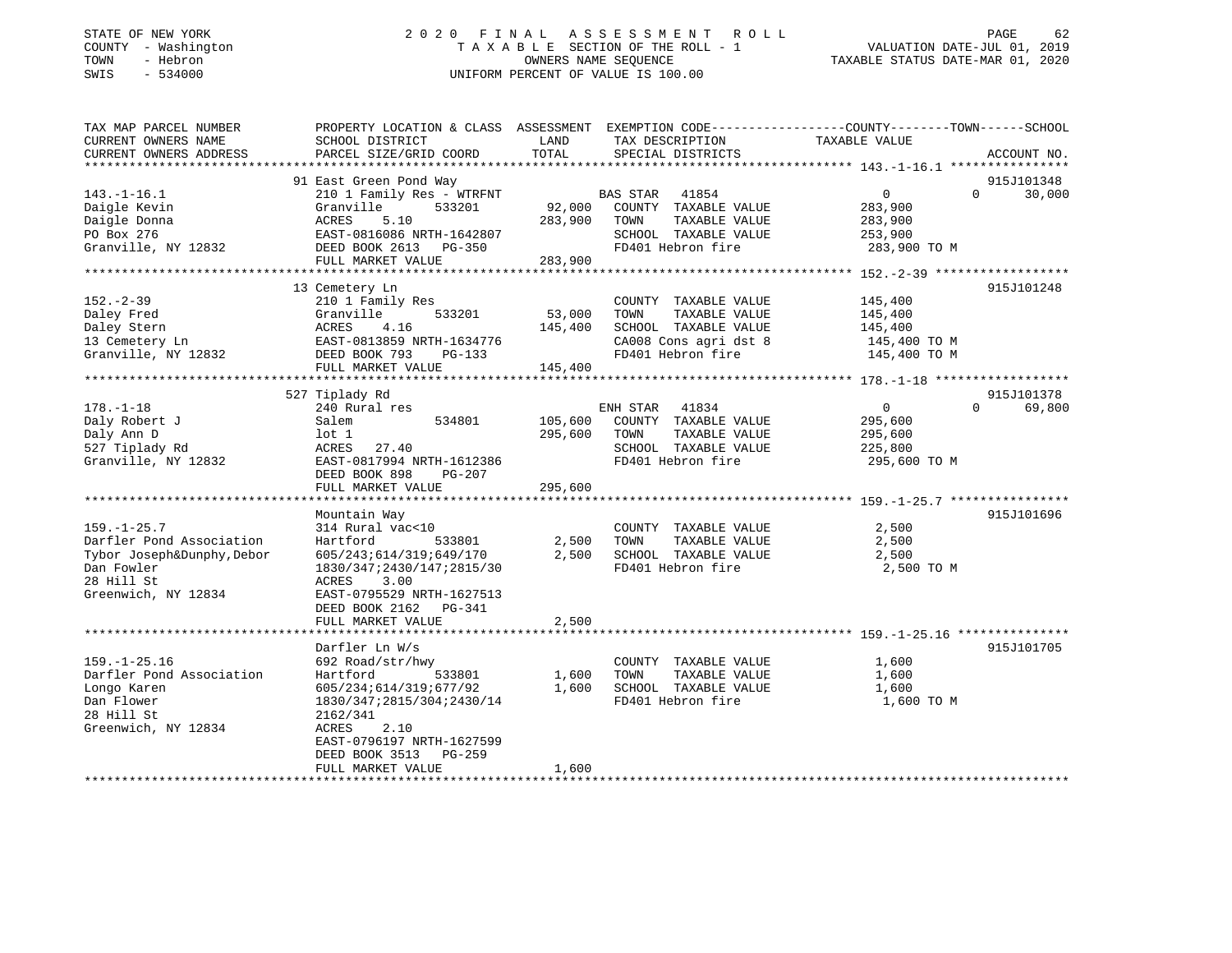#### STATE OF NEW YORK 2 0 2 0 F I N A L A S S E S S M E N T R O L L PAGE 63 COUNTY - Washington T A X A B L E SECTION OF THE ROLL - 1 VALUATION DATE-JUL 01, 2019 TOWN - Hebron OWNERS NAME SEQUENCE TAXABLE STATUS DATE-MAR 01, 2020 SWIS - 534000 UNIFORM PERCENT OF VALUE IS 100.00

| TAX MAP PARCEL NUMBER   | PROPERTY LOCATION & CLASS ASSESSMENT EXEMPTION CODE----------------COUNTY-------TOWN-----SCHOOL |         |                         |                |                      |
|-------------------------|-------------------------------------------------------------------------------------------------|---------|-------------------------|----------------|----------------------|
| CURRENT OWNERS NAME     | SCHOOL DISTRICT                                                                                 | LAND    | TAX DESCRIPTION         | TAXABLE VALUE  |                      |
| CURRENT OWNERS ADDRESS  | PARCEL SIZE/GRID COORD                                                                          | TOTAL   | SPECIAL DISTRICTS       |                | ACCOUNT NO.          |
|                         |                                                                                                 |         |                         |                |                      |
|                         | 6870 State Route 22                                                                             |         |                         |                | 915J100557           |
| $170. - 1 - 18$         | 210 1 Family Res                                                                                |         | BAS STAR 41854          | $\overline{0}$ | $\Omega$<br>30,000   |
| Darrah Raymond J        | 533201<br>Granville                                                                             | 48,100  | COUNTY TAXABLE VALUE    | 111,900        |                      |
| Darrah Lori A           | ACRES<br>5.70 BANK<br>999                                                                       | 111,900 | TAXABLE VALUE<br>TOWN   | 111,900        |                      |
| 6870 State Route 22     | EAST-0816605 NRTH-1623402                                                                       |         | SCHOOL TAXABLE VALUE    | 81,900         |                      |
| Salem, NY 12865         | DEED BOOK 700<br>PG-242                                                                         |         | FD401 Hebron fire       | 111,900 TO M   |                      |
|                         | FULL MARKET VALUE                                                                               | 111,900 |                         |                |                      |
|                         |                                                                                                 |         |                         |                |                      |
|                         | 2001 County Route 31                                                                            |         |                         |                | 915J101453           |
| $144. - 1 - 37.9$       | 314 Rural vac<10                                                                                |         | COUNTY TAXABLE VALUE    | 25,200         |                      |
| Daurio Joseph P         | 533201<br>Granville                                                                             | 25,200  | TAXABLE VALUE<br>TOWN   | 25,200         |                      |
| 4 Dandelion Dr          | ACRES<br>2.69                                                                                   | 25,200  | SCHOOL TAXABLE VALUE    | 25,200         |                      |
| Wilton, NY 12831        | EAST-0818037 NRTH-1641734                                                                       |         | FD401 Hebron fire       | 25,200 TO M    |                      |
|                         | DEED BOOK 3179 PG-243                                                                           |         |                         |                |                      |
|                         | FULL MARKET VALUE                                                                               | 25,200  |                         |                |                      |
|                         |                                                                                                 |         |                         |                |                      |
|                         | 38 Higgins Rd                                                                                   |         |                         |                |                      |
| $161. - 2 - 9.2$        | 210 1 Family Res                                                                                |         | BAS STAR 41854          | $\Omega$       | 30,000<br>$\Omega$   |
| David Dennis            | 533201<br>Granville                                                                             | 49,100  | COUNTY TAXABLE VALUE    | 104,900        |                      |
| 38 Higgins Rd           | lot 5                                                                                           | 104,900 | TAXABLE VALUE<br>TOWN   | 104,900        |                      |
| Granville, NY 12832     | 892/95                                                                                          |         | SCHOOL TAXABLE VALUE    | 74,900         |                      |
|                         | 6.32<br>ACRES                                                                                   |         | FD401 Hebron fire       | 104,900 TO M   |                      |
|                         | EAST-0818155 NRTH-1625182                                                                       |         |                         |                |                      |
|                         | DEED BOOK 892<br>$PG-95$                                                                        |         |                         |                |                      |
|                         | FULL MARKET VALUE                                                                               | 104,900 |                         |                |                      |
|                         |                                                                                                 |         |                         |                |                      |
|                         | 7033 State Route 22                                                                             |         |                         |                | 915J100329           |
| $161. - 2 - 14$         | 210 1 Family Res                                                                                |         | DISAB-CO 41932          | 40,700         | $\Omega$<br>$\Omega$ |
| David Deseree           | 533201<br>Granville                                                                             |         | 34,600 DISAB-TOWN 41933 | $\overline{0}$ | 20,350<br>$\Omega$   |
| 7033 State Route 22     | Lewis Sub/ 29/79                                                                                | 81,400  | COUNTY TAXABLE VALUE    | 40,700         |                      |
| Granville, NY 12832     | FRNT 155.00 DPTH 254.00                                                                         |         | TAXABLE VALUE<br>TOWN   | 61,050         |                      |
|                         | EAST-0817452 NRTH-1627206                                                                       |         | SCHOOL TAXABLE VALUE    | 81,400         |                      |
|                         | DEED BOOK 3787 PG-65                                                                            |         | FD401 Hebron fire       | 81,400 TO M    |                      |
|                         | FULL MARKET VALUE                                                                               | 81,400  |                         |                |                      |
|                         |                                                                                                 |         |                         |                |                      |
|                         | Chamberlin Mills Rd                                                                             |         |                         |                | 915J100601           |
| $177. - 1 - 6.1$        | 312 Vac w/imprv                                                                                 |         | COUNTY TAXABLE VALUE    | 53,000         |                      |
| Davis Donald            | Salem<br>534801                                                                                 | 40,100  | TOWN<br>TAXABLE VALUE   | 53,000         |                      |
| Davis Elaine            | Lot 4                                                                                           | 53,000  | SCHOOL TAXABLE VALUE    | 53,000         |                      |
| 908 Chamberlin Mills Rd | 783/177                                                                                         |         | FD401 Hebron fire       | 53,000 TO M    |                      |
| Salem, NY 12865         | ACRES<br>39.20                                                                                  |         |                         |                |                      |
|                         | EAST-0810186 NRTH-1613861                                                                       |         |                         |                |                      |
|                         | DEED BOOK 712<br>PG-223                                                                         |         |                         |                |                      |
|                         | FULL MARKET VALUE                                                                               | 53,000  |                         |                |                      |
|                         |                                                                                                 |         |                         |                |                      |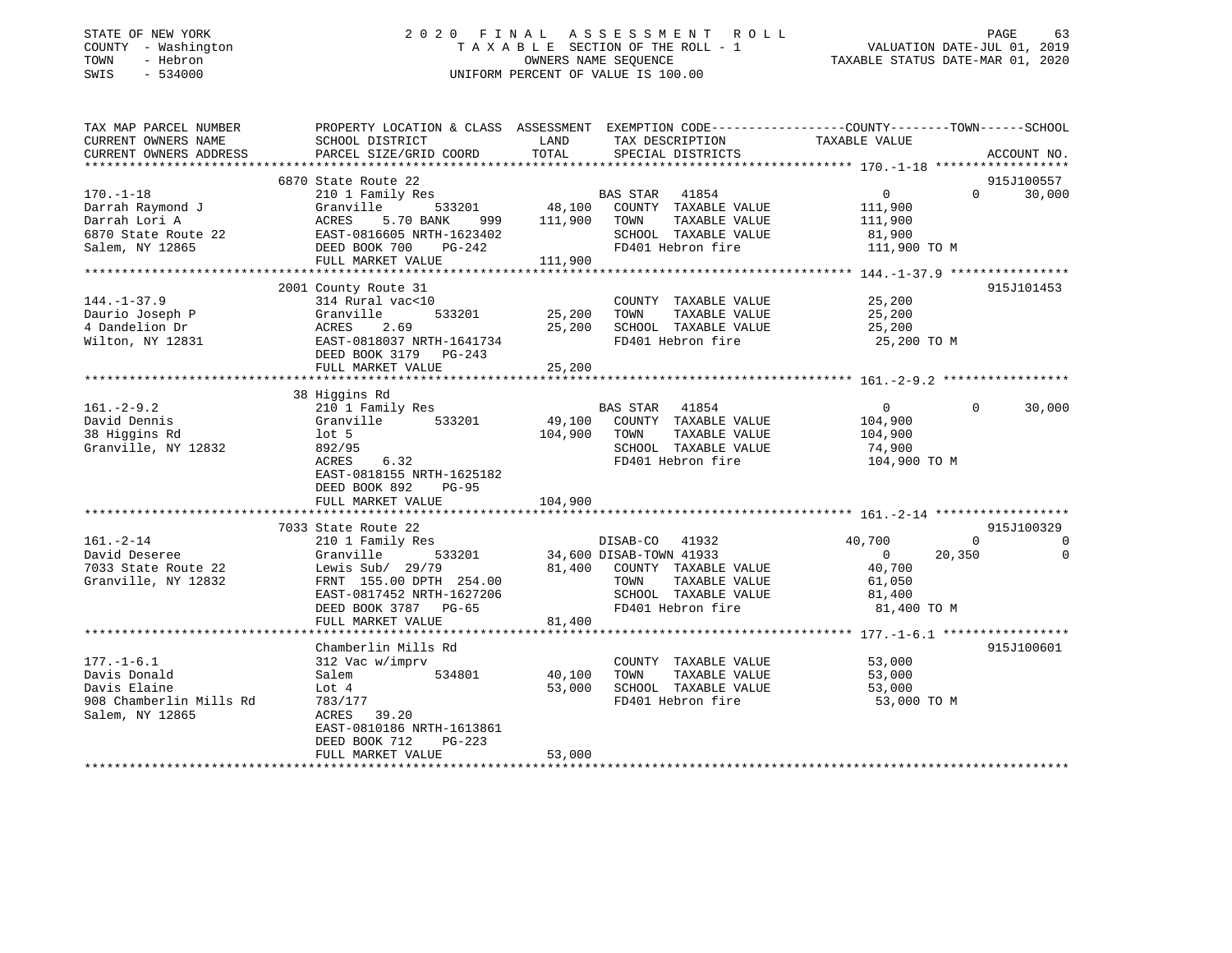#### STATE OF NEW YORK 2 0 2 0 F I N A L A S S E S S M E N T R O L L PAGE 64 COUNTY - Washington T A X A B L E SECTION OF THE ROLL - 1 VALUATION DATE-JUL 01, 2019 TOWN - Hebron OWNERS NAME SEQUENCE TAXABLE STATUS DATE-MAR 01, 2020 SWIS - 534000 UNIFORM PERCENT OF VALUE IS 100.00

| TAX MAP PARCEL NUMBER                           | PROPERTY LOCATION & CLASS ASSESSMENT EXEMPTION CODE---------------COUNTY-------TOWN-----SCHOOL |            |                             |                |                    |
|-------------------------------------------------|------------------------------------------------------------------------------------------------|------------|-----------------------------|----------------|--------------------|
| CURRENT OWNERS NAME                             | SCHOOL DISTRICT                                                                                | LAND       | TAX DESCRIPTION             | TAXABLE VALUE  |                    |
| CURRENT OWNERS ADDRESS<br>********************* | PARCEL SIZE/GRID COORD<br>******************************                                       | TOTAL      | SPECIAL DISTRICTS           |                | ACCOUNT NO.        |
|                                                 |                                                                                                |            |                             |                |                    |
|                                                 | 49 Tiplady Rd                                                                                  |            |                             |                | 915J101827         |
| $177. - 1 - 6.15$                               | 240 Rural res                                                                                  |            | COUNTY TAXABLE VALUE        | 182,600        |                    |
| Davis Donald                                    | Salem<br>534801                                                                                | 100,400    | TAXABLE VALUE<br>TOWN       | 182,600        |                    |
| Davis Elaine                                    | ACRES<br>40.70                                                                                 | 182,600    | SCHOOL TAXABLE VALUE        | 182,600        |                    |
| 908 Chamberlain Mills Rd                        | EAST-0810020 NRTH-1612434                                                                      |            | FD401 Hebron fire           | 182,600 TO M   |                    |
| Salem, NY 12865                                 | DEED BOOK 845<br>PG-95                                                                         |            |                             |                |                    |
|                                                 | FULL MARKET VALUE                                                                              | 182,600    |                             |                |                    |
|                                                 |                                                                                                |            |                             |                |                    |
|                                                 | 908 Chamberlin Mills Rd                                                                        |            |                             |                | 915J100601         |
| $177. - 1 - 6.36$                               | 210 1 Family Res                                                                               |            | BAS STAR 41854              | $\overline{0}$ | $\Omega$<br>30,000 |
| Davis Donald                                    | 534801<br>Salem                                                                                |            | 34,100 COUNTY TAXABLE VALUE | 125,500        |                    |
| Davis Elaine                                    | $1$ ot $1$                                                                                     | 125,500    | TOWN<br>TAXABLE VALUE       | 125,500        |                    |
| 908 Chamberlin Mills Rd                         | Hebron Valley Sub/ 29#82                                                                       |            | SCHOOL TAXABLE VALUE        | 95,500         |                    |
| Salem, NY 12865                                 | FRNT 216.00 DPTH 157.00                                                                        |            | FD401 Hebron fire           | 125,500 TO M   |                    |
|                                                 | ACRES<br>0.78                                                                                  |            |                             |                |                    |
|                                                 | EAST-0808665 NRTH-1613277                                                                      |            |                             |                |                    |
|                                                 | DEED BOOK 712<br>PG-221                                                                        |            |                             |                |                    |
|                                                 | FULL MARKET VALUE                                                                              | 125,500    |                             |                |                    |
|                                                 |                                                                                                |            |                             |                |                    |
|                                                 | 916 Chamberlin Mills Rd                                                                        |            |                             |                | 915J100601         |
| $177. - 1 - 6.37$                               | 210 1 Family Res                                                                               |            | COUNTY TAXABLE VALUE        | 82,000         |                    |
| Davis Donald                                    | 534801<br>Salem                                                                                | 32,500     | TOWN<br>TAXABLE VALUE       | 82,000         |                    |
| Davis Elaine                                    | Hebron Valley Sub/ 29#82                                                                       | 82,000     | SCHOOL TAXABLE VALUE        | 82,000         |                    |
| 908 Chamberlin Mills Rd                         | Lot 2                                                                                          |            | FD401 Hebron fire           | 82,000 TO M    |                    |
| Salem, NY 12865                                 | FRNT 180.00 DPTH 117.00                                                                        |            |                             |                |                    |
|                                                 | ACRES<br>0.48                                                                                  |            |                             |                |                    |
|                                                 | EAST-0808810 NRTH-1613200                                                                      |            |                             |                |                    |
|                                                 | DEED BOOK 712<br>$PG-223$                                                                      |            |                             |                |                    |
|                                                 | FULL MARKET VALUE                                                                              | 82,000     |                             |                |                    |
|                                                 | *********************                                                                          | ********** |                             |                |                    |
|                                                 | Chamberlin Mills Rd/n Off                                                                      |            |                             |                | 915J101538         |
| $177. - 1 - 6.8$                                | 314 Rural vac<10                                                                               |            |                             | 4,900          |                    |
|                                                 |                                                                                                |            | COUNTY TAXABLE VALUE        |                |                    |
| Davis Donald L                                  | 534801<br>Salem                                                                                | 4,900      | TOWN<br>TAXABLE VALUE       | 4,900          |                    |
| Davis Elaine J                                  | Lot 1/Waterfront/row                                                                           | 4,900      | SCHOOL TAXABLE VALUE        | 4,900          |                    |
| 908 Chamberlain Mills Rd                        | ACRES<br>6.04                                                                                  |            | FD401 Hebron fire           | 4,900 TO M     |                    |
| Salem, NY 12865                                 | EAST-0810612 NRTH-1615854                                                                      |            |                             |                |                    |
|                                                 | DEED BOOK 805<br>PG-229                                                                        |            |                             |                |                    |
|                                                 | FULL MARKET VALUE                                                                              | 4,900      |                             |                |                    |
|                                                 |                                                                                                |            |                             |                |                    |
|                                                 | 7 Higgins Rd                                                                                   |            |                             |                | 915J101710         |
| $161. - 2 - 7.1$                                | 312 Vac w/imprv                                                                                |            | COUNTY TAXABLE VALUE        | 45,100         |                    |
| Davis Mark                                      | Granville<br>533201                                                                            | 39,700     | TAXABLE VALUE<br>TOWN       | 45,100         |                    |
| 7 Higgins Rd                                    | ACRES<br>2.50                                                                                  | 45,100     | SCHOOL TAXABLE VALUE        | 45,100         |                    |
| Granville, NY 12832                             | EAST-0817575 NRTH-1626333                                                                      |            | FD401 Hebron fire           | 45,100 TO M    |                    |
|                                                 | DEED BOOK 2327 PG-241                                                                          |            |                             |                |                    |
|                                                 | FULL MARKET VALUE                                                                              | 45,100     |                             |                |                    |
|                                                 |                                                                                                |            |                             |                |                    |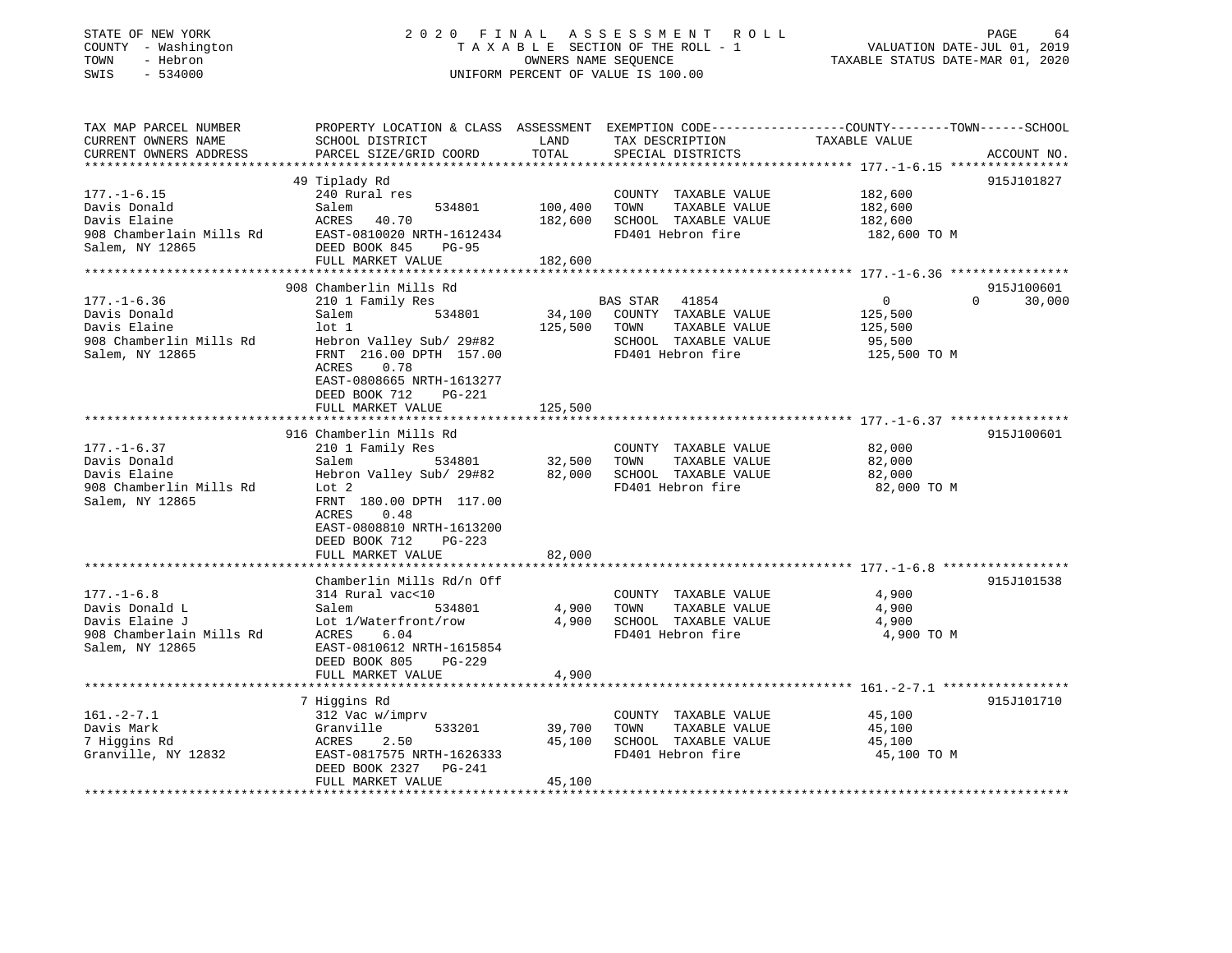| STATE OF NEW YORK<br>COUNTY - Washington<br>TOWN<br>- Hebron<br>SWIS<br>$-534000$                       |                                                                                                                                                                     | OWNERS NAME SEQUENCE       | 2020 FINAL ASSESSMENT<br>ROLL ROLL<br>TAXABLE SECTION OF THE ROLL - 1<br>UNIFORM PERCENT OF VALUE IS 100.00         | VALUATION DATE-JUL 01, 2019<br>TAXABLE STATUS DATE-MAR 01, 2020 | PAGE<br>65  |
|---------------------------------------------------------------------------------------------------------|---------------------------------------------------------------------------------------------------------------------------------------------------------------------|----------------------------|---------------------------------------------------------------------------------------------------------------------|-----------------------------------------------------------------|-------------|
| TAX MAP PARCEL NUMBER<br>CURRENT OWNERS NAME<br>CURRENT OWNERS ADDRESS                                  | PROPERTY LOCATION & CLASS ASSESSMENT EXEMPTION CODE---------------COUNTY-------TOWN------SCHOOL<br>SCHOOL DISTRICT<br>PARCEL SIZE/GRID COORD                        | LAND<br>TOTAL              | TAX DESCRIPTION<br>SPECIAL DISTRICTS                                                                                | TAXABLE VALUE                                                   | ACCOUNT NO. |
|                                                                                                         |                                                                                                                                                                     |                            |                                                                                                                     |                                                                 |             |
| $161. - 2 - 7$<br>Davis Mark A<br>7 Higgins Rd<br>Granville, NY 12832                                   | 21 Higgins Rd<br>270 Mfg housing<br>Granville<br>533201<br>sub lot C<br>3.31<br>ACRES<br>EAST-0817925 NRTH-1626606<br>DEED BOOK 3447 PG-316                         | 41,900<br>56,100           | COUNTY TAXABLE VALUE<br>TOWN<br>TAXABLE VALUE<br>SCHOOL TAXABLE VALUE<br>FD401 Hebron fire                          | 56,100<br>56,100<br>56,100<br>56,100 TO M                       | 915J100511  |
|                                                                                                         | FULL MARKET VALUE                                                                                                                                                   | 56,100                     |                                                                                                                     |                                                                 |             |
| $159. - 1 - 3.3$<br>Dawley Michael<br>Dawley Ronald P<br>c/o Ronald Dawley<br>3175 State Route 22       | 120 James Rd<br>322 Rural vac>10<br>533801<br>Hartford<br>ACRES 10.20<br>EAST-0793517 NRTH-1631148<br>DEED BOOK 2596<br>$PG-5$                                      | 8,200<br>8,200             | COUNTY TAXABLE VALUE<br>TOWN<br>TAXABLE VALUE<br>SCHOOL TAXABLE VALUE<br>FD401 Hebron fire                          | 8,200<br>8,200<br>8,200<br>8,200 TO M                           | 915J101143  |
| Cambridge, NY 12816                                                                                     | FULL MARKET VALUE                                                                                                                                                   | 8,200                      |                                                                                                                     |                                                                 |             |
| $167. - 1 - 37$<br>Day W. Marvin<br>4022 County Route 30<br>Salem, NY 12865                             | 4022 County Route 30<br>240 Rural res<br>Hartford<br>533801<br>Lot $4$<br>ACRES<br>30.74<br>EAST-0788722 NRTH-1623379<br>DEED BOOK 20191 PG-29053                   | 112,300<br>208,200         | COUNTY TAXABLE VALUE<br>TOWN<br>TAXABLE VALUE<br>SCHOOL TAXABLE VALUE<br>FD401 Hebron fire                          | 208,200<br>208,200<br>208,200<br>208,200 TO M                   | 915J100181  |
|                                                                                                         | FULL MARKET VALUE                                                                                                                                                   | 208,200                    |                                                                                                                     |                                                                 |             |
| $159. - 1 - 12$<br>Deane Michael<br>Goldblatt Marty<br>11500 Tennessee Ave 127<br>Los Angeles, CA 90064 | County Route 31/W Off<br>314 Rural vac<10<br>Granville<br>533201<br>ACRES 16.00<br>EAST-0801404 NRTH-1630404<br>DEED BOOK 614<br><b>PG-350</b><br>FULL MARKET VALUE | 12,900<br>12,900<br>12,900 | COUNTY TAXABLE VALUE<br>TOWN<br>TAXABLE VALUE<br>SCHOOL TAXABLE VALUE<br>CA008 Cons agri dst 8<br>FD401 Hebron fire | 12,900<br>12,900<br>12,900<br>12,900 TO M<br>12,900 TO M        | 915J100184  |
|                                                                                                         | * * * * * * * * * * * * * * * * * * *                                                                                                                               |                            |                                                                                                                     |                                                                 |             |
| $185. - 1 - 14.5$<br>Deberg Susan Marie<br>Dunham William E<br>PO Box 746<br>Salem, NY 12865            | Shale Mtn Way<br>314 Rural vac<10<br>Salem<br>534801<br>Thompson Sub/ 29#87 Lot 5<br>ACRES<br>9.85<br>EAST-0815598 NRTH-1603971<br>DEED BOOK 2222<br>PG-289         | 32,800<br>32,800           | COUNTY TAXABLE VALUE<br>TOWN<br>TAXABLE VALUE<br>SCHOOL TAXABLE VALUE<br>CA008 Cons agri dst 8<br>FD401 Hebron fire | 32,800<br>32,800<br>32,800<br>32,800 TO M<br>32,800 TO M        | 915J100676  |
|                                                                                                         | FULL MARKET VALUE                                                                                                                                                   | 32,800                     |                                                                                                                     |                                                                 |             |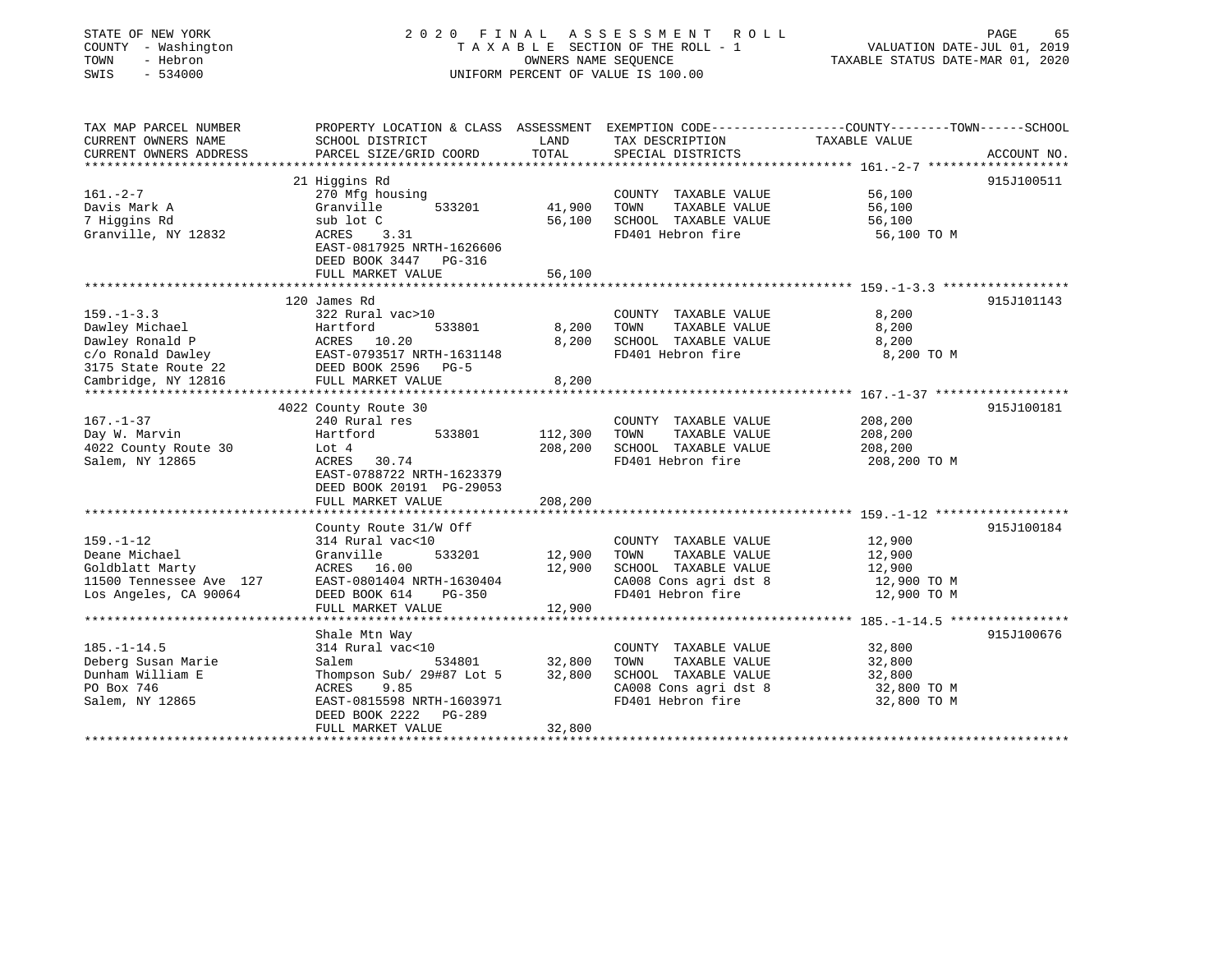#### STATE OF NEW YORK 2 0 2 0 F I N A L A S S E S S M E N T R O L L PAGE 66 COUNTY - Washington T A X A B L E SECTION OF THE ROLL - 1 VALUATION DATE-JUL 01, 2019 TOWN - Hebron OWNERS NAME SEQUENCE TAXABLE STATUS DATE-MAR 01, 2020 SWIS - 534000 UNIFORM PERCENT OF VALUE IS 100.00

| TAX MAP PARCEL NUMBER                                                                             |                                                                                                                                                                                                                                      |               |                                             | PROPERTY LOCATION & CLASS ASSESSMENT EXEMPTION CODE----------------COUNTY-------TOWN------SCHOOL                                                                                                                                                     |             |
|---------------------------------------------------------------------------------------------------|--------------------------------------------------------------------------------------------------------------------------------------------------------------------------------------------------------------------------------------|---------------|---------------------------------------------|------------------------------------------------------------------------------------------------------------------------------------------------------------------------------------------------------------------------------------------------------|-------------|
| CURRENT OWNERS NAME                                                                               | SCHOOL DISTRICT                                                                                                                                                                                                                      |               | LAND TAX DESCRIPTION TAXABLE VALUE          |                                                                                                                                                                                                                                                      |             |
| CURRENT OWNERS ADDRESS                                                                            | PARCEL SIZE/GRID COORD TOTAL                                                                                                                                                                                                         |               | SPECIAL DISTRICTS                           |                                                                                                                                                                                                                                                      | ACCOUNT NO. |
|                                                                                                   |                                                                                                                                                                                                                                      |               |                                             |                                                                                                                                                                                                                                                      |             |
|                                                                                                   | 2239 County Route 47                                                                                                                                                                                                                 |               |                                             |                                                                                                                                                                                                                                                      | 915J101170  |
| $183.2 - 1 - 11$                                                                                  | $314$ Rural vac< $10$                                                                                                                                                                                                                |               | COUNTY TAXABLE VALUE 44,300                 |                                                                                                                                                                                                                                                      |             |
| DeBonis Maria T                                                                                   |                                                                                                                                                                                                                                      |               | $-$ 534801 44,300 TOWN TAXABLE VALUE 44,300 |                                                                                                                                                                                                                                                      |             |
| 84 Lenox Ave                                                                                      |                                                                                                                                                                                                                                      |               | SCHOOL TAXABLE VALUE $44,300$               |                                                                                                                                                                                                                                                      |             |
| Bronxville, NY 10708                                                                              |                                                                                                                                                                                                                                      |               | FD401 Hebron fire                           | 44,300 TO M                                                                                                                                                                                                                                          |             |
|                                                                                                   | 514801 120001<br>Salem 534801 44,300<br>ACRES 8.60 44,300<br>EAST-0787372 NRTH-1608573                                                                                                                                               |               |                                             |                                                                                                                                                                                                                                                      |             |
|                                                                                                   | FULL MARKET VALUE 44,300                                                                                                                                                                                                             |               |                                             |                                                                                                                                                                                                                                                      |             |
|                                                                                                   |                                                                                                                                                                                                                                      |               |                                             |                                                                                                                                                                                                                                                      |             |
|                                                                                                   | 244 Gilchrist Rd                                                                                                                                                                                                                     |               |                                             |                                                                                                                                                                                                                                                      |             |
| $175. - 1 - 25.6$                                                                                 | 210 1 Family Res                                                                                                                                                                                                                     |               | COUNTY TAXABLE VALUE                        | 135,400                                                                                                                                                                                                                                              |             |
|                                                                                                   |                                                                                                                                                                                                                                      | 534801 78,300 | TOWN                                        | TAXABLE VALUE 135,400                                                                                                                                                                                                                                |             |
|                                                                                                   |                                                                                                                                                                                                                                      | 135,400       | SCHOOL TAXABLE VALUE                        | 135,400                                                                                                                                                                                                                                              |             |
|                                                                                                   | Pecker Jason T<br>25 Tarragon Ter (1995)<br>25 Tarragon Ter (1995)<br>26 Clifton Park, NY 12065 EAST-0785498 NRTH-1611889                                                                                                            |               | FD401 Hebron fire                           | 135,400 TO M                                                                                                                                                                                                                                         |             |
|                                                                                                   | DEED BOOK 3848 PG-337<br>FULL MARKET VALUE                                                                                                                                                                                           |               |                                             |                                                                                                                                                                                                                                                      |             |
|                                                                                                   | FULL MARKET VALUE                                                                                                                                                                                                                    | 135,400       |                                             |                                                                                                                                                                                                                                                      |             |
|                                                                                                   |                                                                                                                                                                                                                                      |               |                                             |                                                                                                                                                                                                                                                      |             |
|                                                                                                   | 558 North Grimes Hill Rd                                                                                                                                                                                                             |               |                                             |                                                                                                                                                                                                                                                      | 915J101455  |
| $153.-1-12.5$                                                                                     | 240 Rural res                                                                                                                                                                                                                        |               | COUNTY TAXABLE VALUE 278,100                |                                                                                                                                                                                                                                                      |             |
|                                                                                                   |                                                                                                                                                                                                                                      |               |                                             |                                                                                                                                                                                                                                                      |             |
|                                                                                                   | Decristofaro John R (1993/287)<br>558 North Grimes Hill Rd (1953/287)<br>558 North Grimes Hill Rd (1953/287)<br>558 North Granville, NY 12832 (278,100 ACRES 36.70 (278,100 CA008 Cons agri dst 8 (278,100 CA008 Cons agri dst 8 (27 |               |                                             |                                                                                                                                                                                                                                                      |             |
|                                                                                                   |                                                                                                                                                                                                                                      |               |                                             | CA008 Cons agri dst 8 278,100 TO M                                                                                                                                                                                                                   |             |
|                                                                                                   | EAST-0816664 NRTH-1633109                                                                                                                                                                                                            |               | FD401 Hebron fire                           | 278,100 TO M                                                                                                                                                                                                                                         |             |
|                                                                                                   | DEED BOOK 3881 PG-32                                                                                                                                                                                                                 |               |                                             |                                                                                                                                                                                                                                                      |             |
|                                                                                                   | FULL MARKET VALUE                                                                                                                                                                                                                    | 278,100       |                                             |                                                                                                                                                                                                                                                      |             |
|                                                                                                   |                                                                                                                                                                                                                                      |               |                                             |                                                                                                                                                                                                                                                      |             |
|                                                                                                   | 6067 State Route 22 71 PCT OF VALUE USED FOR EXEMPTION PURPOSES                                                                                                                                                                      |               |                                             |                                                                                                                                                                                                                                                      | 915J101617  |
| $185. - 1 - 14.2$                                                                                 | 240 Rural res                                                                                                                                                                                                                        |               | VET WAR CT 41121                            | 25,858 17,460 0                                                                                                                                                                                                                                      |             |
|                                                                                                   |                                                                                                                                                                                                                                      |               |                                             |                                                                                                                                                                                                                                                      |             |
|                                                                                                   |                                                                                                                                                                                                                                      |               |                                             |                                                                                                                                                                                                                                                      |             |
|                                                                                                   |                                                                                                                                                                                                                                      |               |                                             |                                                                                                                                                                                                                                                      |             |
|                                                                                                   |                                                                                                                                                                                                                                      |               |                                             |                                                                                                                                                                                                                                                      |             |
|                                                                                                   |                                                                                                                                                                                                                                      |               |                                             |                                                                                                                                                                                                                                                      |             |
|                                                                                                   |                                                                                                                                                                                                                                      |               |                                             | 185.-1-14.2<br>240 Kural res<br>240 Kural res<br>240 Kural res<br>240 Kural res<br>240 Kural res<br>240 Kural res<br>240 Kural res<br>240 Kural res<br>240 Salem and 21,700 COUNTY TAXABLE VALUE<br>242,800 TOMN TAXABLE VALUE<br>242,800 TOMN 242,8 |             |
|                                                                                                   | Rykowski Ln/Off                                                                                                                                                                                                                      |               |                                             |                                                                                                                                                                                                                                                      |             |
| $161. - 2 - 3.15$                                                                                 | $\frac{10}{533201}$ 600<br>314 Rural vac<10                                                                                                                                                                                          |               | COUNTY TAXABLE VALUE                        | 600                                                                                                                                                                                                                                                  |             |
|                                                                                                   |                                                                                                                                                                                                                                      |               | TAXABLE VALUE<br>TOWN                       | 600                                                                                                                                                                                                                                                  |             |
| Delaney John W Jr<br>715 Higgins Rd<br>715 Higgins Rd<br>6 Granville, NY 12832<br>FRNT 88.00 DPTH |                                                                                                                                                                                                                                      | 600           | SCHOOL TAXABLE VALUE<br>FD401 Hebron fire   | 600                                                                                                                                                                                                                                                  |             |
|                                                                                                   | FRNT 88.00 DPTH 678.00                                                                                                                                                                                                               |               |                                             | 600 TO M                                                                                                                                                                                                                                             |             |
|                                                                                                   | ACRES 0.68                                                                                                                                                                                                                           |               |                                             |                                                                                                                                                                                                                                                      |             |
|                                                                                                   | EAST-0821663 NRTH-1625046                                                                                                                                                                                                            |               |                                             |                                                                                                                                                                                                                                                      |             |
|                                                                                                   | DEED BOOK 3396 PG-195                                                                                                                                                                                                                |               |                                             |                                                                                                                                                                                                                                                      |             |
|                                                                                                   | FULL MARKET VALUE                                                                                                                                                                                                                    | 600           |                                             |                                                                                                                                                                                                                                                      |             |
|                                                                                                   |                                                                                                                                                                                                                                      |               |                                             |                                                                                                                                                                                                                                                      |             |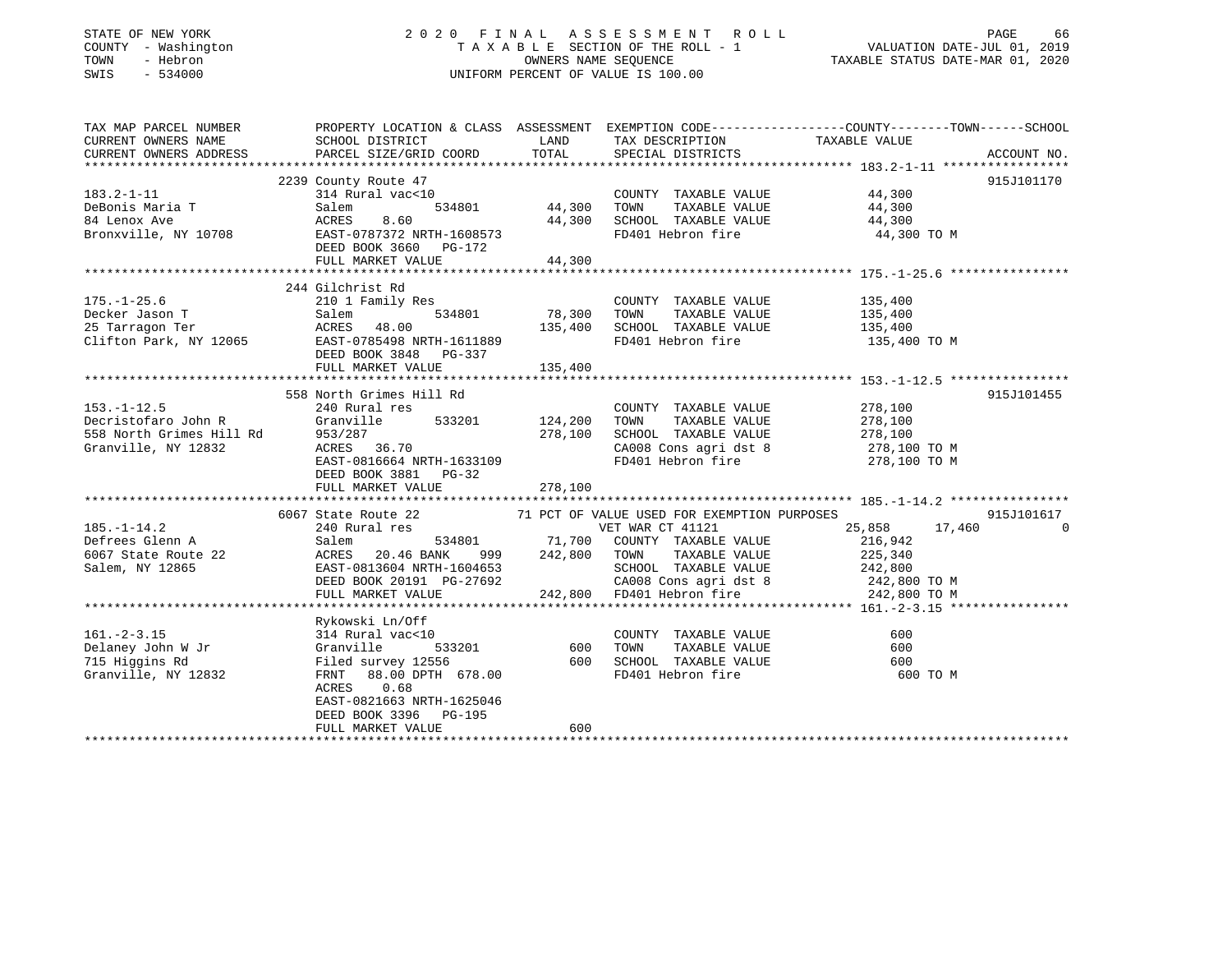#### STATE OF NEW YORK 2 0 2 0 F I N A L A S S E S S M E N T R O L L PAGE 67 COUNTY - Washington T A X A B L E SECTION OF THE ROLL - 1 VALUATION DATE-JUL 01, 2019 TOWN - Hebron OWNERS NAME SEQUENCE TAXABLE STATUS DATE-MAR 01, 2020 SWIS - 534000 UNIFORM PERCENT OF VALUE IS 100.00

| TAX MAP PARCEL NUMBER     | PROPERTY LOCATION & CLASS ASSESSMENT EXEMPTION CODE----------------COUNTY-------TOWN------SCHOOL          |              |                                                                           |                                                                                                                                                                                                                                                  |          |                      |
|---------------------------|-----------------------------------------------------------------------------------------------------------|--------------|---------------------------------------------------------------------------|--------------------------------------------------------------------------------------------------------------------------------------------------------------------------------------------------------------------------------------------------|----------|----------------------|
| CURRENT OWNERS NAME       | SCHOOL DISTRICT                                                                                           | LAND         | TAX DESCRIPTION                                                           | TAXABLE VALUE                                                                                                                                                                                                                                    |          |                      |
| CURRENT OWNERS ADDRESS    | PARCEL SIZE/GRID COORD                                                                                    | TOTAL        | SPECIAL DISTRICTS                                                         |                                                                                                                                                                                                                                                  |          | ACCOUNT NO.          |
|                           |                                                                                                           |              |                                                                           |                                                                                                                                                                                                                                                  |          |                      |
| $170. - 2 - 7$            | 715 Higgins Rd<br>Higgins Rd<br>242 Rurl res&rec                                                          |              | 70 PCT OF VALUE USED FOR EXEMPTION PURPOSES<br>AGED-ALL 41800             | 48,755                                                                                                                                                                                                                                           | 48,755   | 915J100185<br>48,755 |
| Delaney John W Jr         | 533201<br>Granville                                                                                       |              | 41800<br>79,800 ENH STAR 41834                                            | $\overline{0}$                                                                                                                                                                                                                                   | $\Omega$ | 69,800               |
|                           |                                                                                                           |              | 139,300 COUNTY TAXABLE VALUE                                              | 90,545                                                                                                                                                                                                                                           |          |                      |
|                           |                                                                                                           |              | TAXABLE VALUE<br>TOWN                                                     | 90,545                                                                                                                                                                                                                                           |          |                      |
|                           |                                                                                                           |              | SCHOOL TAXABLE VALUE                                                      | 20,745                                                                                                                                                                                                                                           |          |                      |
|                           | FULL MARKET VALUE                                                                                         |              | 139,300 FD401 Hebron fire                                                 | ere en de la provincia de la provincia de la provincia de la provincia de la provincia de la provincia de la p<br>En 1910, en 1910, en 1910, en 1910, en 1910, en 1910, en 1910, en 1910, en 1910, en 1910, en 1910, en 1910, en<br>139,300 TO M |          |                      |
|                           |                                                                                                           |              |                                                                           |                                                                                                                                                                                                                                                  |          |                      |
|                           | 6695 State Route 22                                                                                       |              |                                                                           |                                                                                                                                                                                                                                                  |          | 915J101353           |
| $169. - 1 - 25$           | 270 Mfg housing                                                                                           |              |                                                                           |                                                                                                                                                                                                                                                  |          |                      |
| Delaney Relia W           | Granville                                                                                                 |              | COUNTY TAXABLE VALUE 31,400<br>TOWN TAXABLE VALUE 31,400<br>TAXABLE VALUE | 31,400                                                                                                                                                                                                                                           |          |                      |
| 6695 State Route 22       | FRNT 180.00 DPTH 150.00                                                                                   |              | 31,400 SCHOOL TAXABLE VALUE                                               | 31,400                                                                                                                                                                                                                                           |          |                      |
| Salem, NY 12865           | ACRES 0.62                                                                                                |              | FD401 Hebron fire                                                         | 31,400 TO M                                                                                                                                                                                                                                      |          |                      |
|                           | EAST-0815223 NRTH-1619222                                                                                 |              |                                                                           |                                                                                                                                                                                                                                                  |          |                      |
|                           | DEED BOOK 883<br>PG-328                                                                                   |              |                                                                           |                                                                                                                                                                                                                                                  |          |                      |
|                           |                                                                                                           |              |                                                                           |                                                                                                                                                                                                                                                  |          |                      |
|                           |                                                                                                           |              |                                                                           |                                                                                                                                                                                                                                                  |          |                      |
|                           | 13 Indian Head Way                                                                                        |              |                                                                           |                                                                                                                                                                                                                                                  |          | 915J101328           |
| $170. - 1 - 13.12$        | 210 1 Family Res                                                                                          |              | ENH STAR<br>41834                                                         | $\overline{0}$                                                                                                                                                                                                                                   | $\Omega$ | 69,800               |
| Delehanty James F         | 533201<br>Granville                                                                                       |              | 49,100 COUNTY TAXABLE VALUE                                               | 124,900                                                                                                                                                                                                                                          |          |                      |
| Delehanty Florence A      | 1963/34                                                                                                   | 124,900 TOWN | TAXABLE VALUE                                                             | 124,900                                                                                                                                                                                                                                          |          |                      |
| 13 Indian Head Way        | ACRES 6.30<br>EAST-0815615 NRTH-1618712                                                                   |              | SCHOOL TAXABLE VALUE                                                      | 55,100<br>124,900 TO M                                                                                                                                                                                                                           |          |                      |
| Salem, NY 12865           | DEED BOOK 936                                                                                             |              | FD401 Hebron fire                                                         |                                                                                                                                                                                                                                                  |          |                      |
|                           | PG-305<br>FULL MARKET VALUE                                                                               | 124,900      |                                                                           |                                                                                                                                                                                                                                                  |          |                      |
|                           |                                                                                                           |              |                                                                           |                                                                                                                                                                                                                                                  |          |                      |
|                           | 170 Benn Rd                                                                                               |              |                                                                           |                                                                                                                                                                                                                                                  |          | 915J100642           |
| $160. - 1 - 12$           | 314 Rural vac<10                                                                                          |              | COUNTY TAXABLE VALUE                                                      | 20,200                                                                                                                                                                                                                                           |          |                      |
| Della Mattera Brian J     |                                                                                                           |              | TOWN<br>TAXABLE VALUE                                                     | 20,200                                                                                                                                                                                                                                           |          |                      |
| 159 Benn Rd               | 534801 20,200<br>DPTH 231.00 20,200                                                                       |              | SCHOOL TAXABLE VALUE                                                      | 20,200                                                                                                                                                                                                                                           |          |                      |
|                           | Salem<br>FRNT 198.00 DPTH 231.00<br>1996519 NPTH-1625678<br>Granville, NY 12832 EAST-0805512 NRTH-1625678 |              | FD401 Hebron fire                                                         | 20,200 TO M                                                                                                                                                                                                                                      |          |                      |
|                           | DEED BOOK 3469 PG-130                                                                                     |              |                                                                           |                                                                                                                                                                                                                                                  |          |                      |
|                           | FULL MARKET VALUE                                                                                         | 20,200       |                                                                           |                                                                                                                                                                                                                                                  |          |                      |
|                           |                                                                                                           |              |                                                                           |                                                                                                                                                                                                                                                  |          |                      |
|                           | Benn Rd                                                                                                   |              |                                                                           |                                                                                                                                                                                                                                                  |          | 915J100018           |
| $160. - 1 - 14$           | 322 Rural vac>10                                                                                          |              | FOR 480A 47460                                                            | 57,200                                                                                                                                                                                                                                           | 57,200   | 57,200               |
| Della Mattera Brian J     | 534801<br>Salem                                                                                           |              | 79,900 COUNTY TAXABLE VALUE                                               | 22,700                                                                                                                                                                                                                                           |          |                      |
| 159 Benn Rd               | 3469/133 914/234                                                                                          | 79,900 TOWN  | TAXABLE VALUE                                                             | 22,700                                                                                                                                                                                                                                           |          |                      |
| Granville, NY 12832       | Forest Tax 3756/232                                                                                       |              | SCHOOL TAXABLE VALUE                                                      | 22,700                                                                                                                                                                                                                                           |          |                      |
|                           | ACRES<br>25.03                                                                                            |              | FD401 Hebron fire                                                         | 79,900 TO M                                                                                                                                                                                                                                      |          |                      |
| MAY BE SUBJECT TO PAYMENT | EAST-0805030 NRTH-1625212                                                                                 |              |                                                                           |                                                                                                                                                                                                                                                  |          |                      |
| UNDER RPTL480A UNTIL 2029 | DEED BOOK 3716<br><b>PG-90</b>                                                                            |              |                                                                           |                                                                                                                                                                                                                                                  |          |                      |
|                           | FULL MARKET VALUE                                                                                         | 79,900       |                                                                           |                                                                                                                                                                                                                                                  |          |                      |
|                           |                                                                                                           |              |                                                                           |                                                                                                                                                                                                                                                  |          |                      |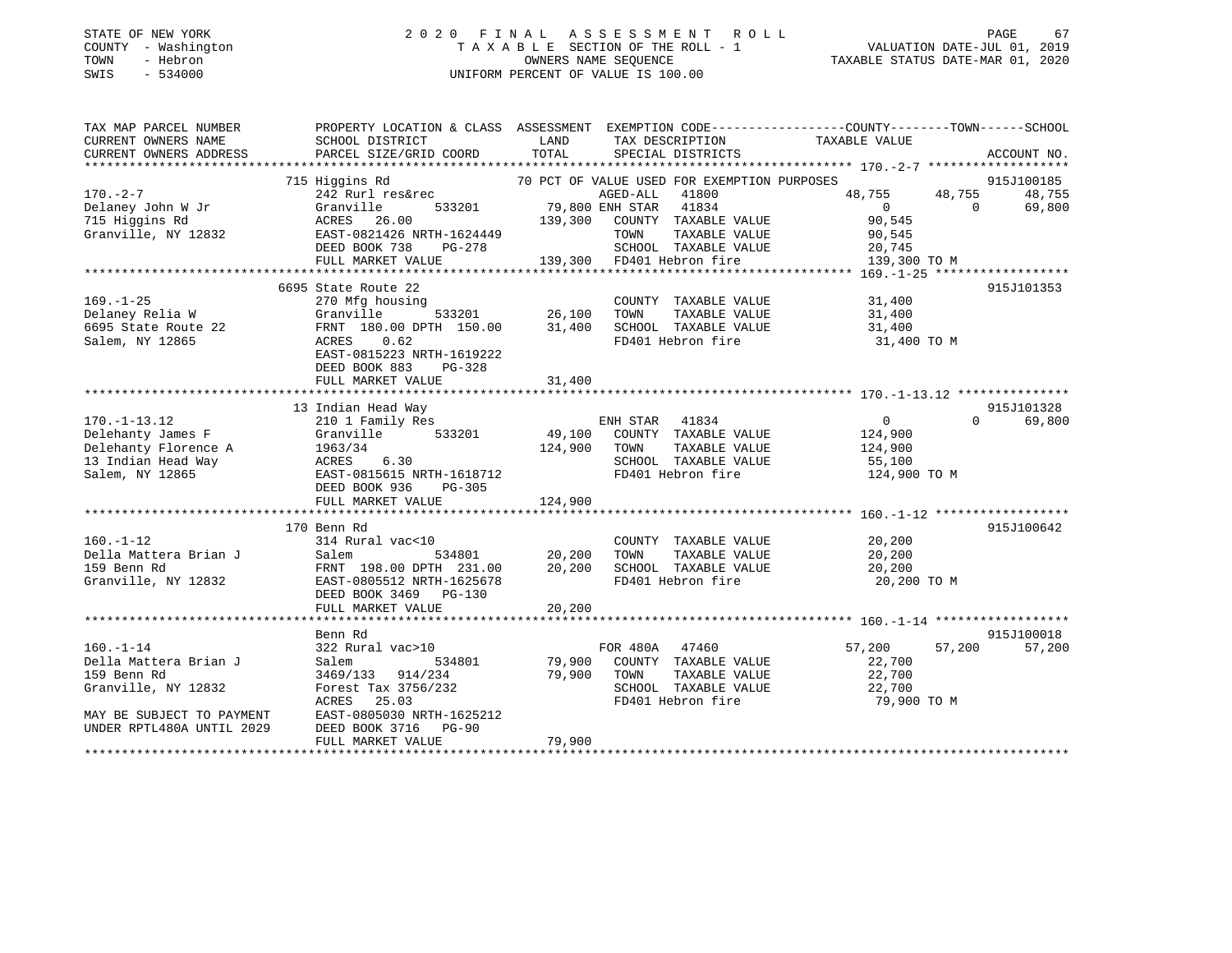| STATE OF NEW YORK                      |                                                                                                                                                                                                                                                  |                |                                                                 |                                                                    |                               |              |                        |
|----------------------------------------|--------------------------------------------------------------------------------------------------------------------------------------------------------------------------------------------------------------------------------------------------|----------------|-----------------------------------------------------------------|--------------------------------------------------------------------|-------------------------------|--------------|------------------------|
| COUNTY - Washington                    | 2020 FINAL ASSESSMENT ROLL<br>TAXABLE SECTION OF THE ROLL - 1 VALUATION DATE-JUL 01, 2019                                                                                                                                                        |                |                                                                 |                                                                    |                               |              |                        |
| - Hebron<br>TOWN                       | OWNERS NAME SEQUENCE<br>UNIFORM PERCENT OF VALUE IS 100.00                                                                                                                                                                                       |                |                                                                 | TAXABLE STATUS DATE-MAR 01, 2020                                   |                               |              |                        |
| SWIS<br>$-534000$                      |                                                                                                                                                                                                                                                  |                |                                                                 |                                                                    |                               |              |                        |
| TAX MAP PARCEL NUMBER                  | PROPERTY LOCATION & CLASS ASSESSMENT EXEMPTION CODE-----------------COUNTY-------TOWN------SCHOOL                                                                                                                                                |                |                                                                 |                                                                    |                               |              |                        |
| CURRENT OWNERS NAME                    | <b>LAND</b><br>SCHOOL DISTRICT                                                                                                                                                                                                                   |                |                                                                 |                                                                    | TAX DESCRIPTION TAXABLE VALUE |              |                        |
| CURRENT OWNERS ADDRESS                 | PARCEL SIZE/GRID COORD                                                                                                                                                                                                                           | TOTAL          | SPECIAL DISTRICTS                                               |                                                                    |                               |              | ACCOUNT NO.            |
|                                        |                                                                                                                                                                                                                                                  |                |                                                                 |                                                                    |                               |              |                        |
|                                        | 159 Benn Rd                                                                                                                                                                                                                                      |                |                                                                 |                                                                    |                               |              | 915J100146             |
| $160.-1-16.2$                          | 242 Rurl res&rec                                                                                                                                                                                                                                 |                | BAS STAR 41854                                                  |                                                                    | $\overline{\phantom{0}}$      |              | $0 \t 30,000$          |
| Della Mattera Brian J                  | Salem 534801 137,800 FOR 480A 47460<br>Forest Tax 3756/232 215,700 COUNTY TAXABLE VALUE                                                                                                                                                          |                |                                                                 |                                                                    | 67,800                        |              | 67,800 67,800          |
| 159 Benn Rd                            |                                                                                                                                                                                                                                                  |                |                                                                 |                                                                    | 147,900                       |              |                        |
|                                        | Granville, NY 12832<br>Granville, NY 12832<br>EAST-0804804 NRTH-1626811<br>MAY BE SUBJECT TO PAYMENT<br>DEED BOOK 3468 PG-260                                                                                                                    |                | TOWN TAXABLE VALUE<br>SCHOOL TAXABLE VALUE<br>FD401 Hebron fire |                                                                    | 147,900                       |              |                        |
|                                        |                                                                                                                                                                                                                                                  |                |                                                                 |                                                                    | 117,900                       |              |                        |
|                                        |                                                                                                                                                                                                                                                  |                |                                                                 |                                                                    | 215,700 TO M                  |              |                        |
|                                        | UNDER RPTL480A UNTIL 2029 FULL MARKET VALUE                                                                                                                                                                                                      | 215,700        |                                                                 |                                                                    |                               |              |                        |
|                                        |                                                                                                                                                                                                                                                  |                |                                                                 |                                                                    |                               |              |                        |
| $160. - 1 - 13$                        | 172 Benn Rd<br>210 1 Family Res                                                                                                                                                                                                                  |                | VET WAR CT 41121                                                |                                                                    |                               |              | 915J100318<br>16,110 0 |
| Della Mattera Frank                    | 534801                                                                                                                                                                                                                                           | 41,500 AGED-CO |                                                                 | 41802                                                              | 16,110 16,110<br>18,258 0     |              | $\overline{0}$         |
| 172 Benn Rd                            | ACRES 1.15                                                                                                                                                                                                                                       |                | 107,400 ENH STAR 41834                                          |                                                                    | $\overline{0}$                | $\mathbf{0}$ | 69,800                 |
| Granville, NY 12832                    | EAST-0805563 NRTH-1625448                                                                                                                                                                                                                        |                |                                                                 |                                                                    |                               |              |                        |
|                                        | DEED BOOK 2386 PG-140                                                                                                                                                                                                                            |                |                                                                 | COUNTY TAXABLE VALUE<br>TOWN TAXABLE VALUE                         | 73,032<br>91,290              |              |                        |
|                                        | FULL MARKET VALUE                                                                                                                                                                                                                                |                | 107,400 SCHOOL TAXABLE VALUE                                    |                                                                    | 37,600                        |              |                        |
|                                        |                                                                                                                                                                                                                                                  |                | FD401 Hebron fire                                               |                                                                    | 107,400 TO M                  |              |                        |
|                                        |                                                                                                                                                                                                                                                  |                |                                                                 |                                                                    |                               |              |                        |
|                                        | 169 Benn Rd                                                                                                                                                                                                                                      |                |                                                                 |                                                                    |                               |              | 915J100481             |
|                                        |                                                                                                                                                                                                                                                  |                |                                                                 | COUNTY TAXABLE VALUE                                               | 169,200                       |              |                        |
|                                        |                                                                                                                                                                                                                                                  |                |                                                                 |                                                                    | 169,200                       |              |                        |
|                                        |                                                                                                                                                                                                                                                  |                |                                                                 |                                                                    | 169,200                       |              |                        |
|                                        |                                                                                                                                                                                                                                                  |                |                                                                 |                                                                    | 169,200 TO M                  |              |                        |
|                                        | 160.-1-11 210 1 Family Res<br>210 1 Family Res<br>210 1 Family Res<br>210 1 Family Res<br>210 1 Family Res<br>210 1 Family Res<br>2169 334801 2008 2000 2000 2000 2010 2013<br>2169,200 2010 2010 2010 2013<br>2013 2014 2015<br>2013 2020 20191 |                |                                                                 |                                                                    |                               |              |                        |
|                                        | FULL MARKET VALUE                                                                                                                                                                                                                                | 169,200        |                                                                 |                                                                    |                               |              |                        |
|                                        |                                                                                                                                                                                                                                                  |                |                                                                 |                                                                    |                               |              |                        |
|                                        | 308 Scott Hill Rd                                                                                                                                                                                                                                |                |                                                                 |                                                                    |                               |              |                        |
| $158. - 1 - 2.12$                      | 210 1 Family Res                                                                                                                                                                                                                                 |                |                                                                 | BAS STAR 41854                                                     | $\overline{0}$                | $\Omega$     | 30,000                 |
|                                        |                                                                                                                                                                                                                                                  |                | 57,500 COUNTY TAXABLE VALUE                                     |                                                                    | 204,400                       |              |                        |
|                                        | 1967-1-2.12<br>DeMarsh James R Jr<br>DeMarsh James R Jr<br>308 Scott Hill Rd<br>308 Scott Hill Rd<br>Granville, NY 12832<br>EAST-0784263 NRTH-1630522                                                                                            | 204,400 TOWN   |                                                                 | TAXABLE VALUE                                                      | 204,400                       |              |                        |
|                                        |                                                                                                                                                                                                                                                  |                |                                                                 | SCHOOL TAXABLE VALUE<br>CA008 Cons agri dst 8<br>FD401 Hebron fire | 174,400                       |              |                        |
|                                        |                                                                                                                                                                                                                                                  |                |                                                                 |                                                                    | 204,400 TO M                  |              |                        |
|                                        | DEED BOOK 3406 PG-182<br>FULL MARKET VALUE                                                                                                                                                                                                       |                |                                                                 | FD401 Hebron fire                                                  | 204,400 TO M                  |              |                        |
|                                        |                                                                                                                                                                                                                                                  | 204,400        |                                                                 |                                                                    |                               |              |                        |
|                                        | Little Burch Hill Rd                                                                                                                                                                                                                             |                |                                                                 |                                                                    |                               |              | 915J101684             |
| $151. - 1 - 22.25$                     | 314 Rural vac<10                                                                                                                                                                                                                                 |                |                                                                 | COUNTY TAXABLE VALUE                                               | 7,600                         |              |                        |
| Dempsey Greg                           | Granville 533201                                                                                                                                                                                                                                 | 7,600          | TOWN                                                            | TAXABLE VALUE                                                      | 7,600                         |              |                        |
| 640 Coy Rd                             | Lot 5                                                                                                                                                                                                                                            |                | 7,600 SCHOOL TAXABLE VALUE                                      |                                                                    | 7,600                         |              |                        |
| Greenfield Center, NY 12833 ACRES 9.47 |                                                                                                                                                                                                                                                  |                | FD401 Hebron fire                                               |                                                                    | 7,600 TO M                    |              |                        |
|                                        | EAST-0801559 NRTH-1638216                                                                                                                                                                                                                        |                |                                                                 |                                                                    |                               |              |                        |
|                                        | DEED BOOK 4002<br>PG-243                                                                                                                                                                                                                         |                |                                                                 |                                                                    |                               |              |                        |
|                                        | FULL MARKET VALUE                                                                                                                                                                                                                                | 7,600          |                                                                 |                                                                    |                               |              |                        |
|                                        |                                                                                                                                                                                                                                                  |                |                                                                 |                                                                    |                               |              |                        |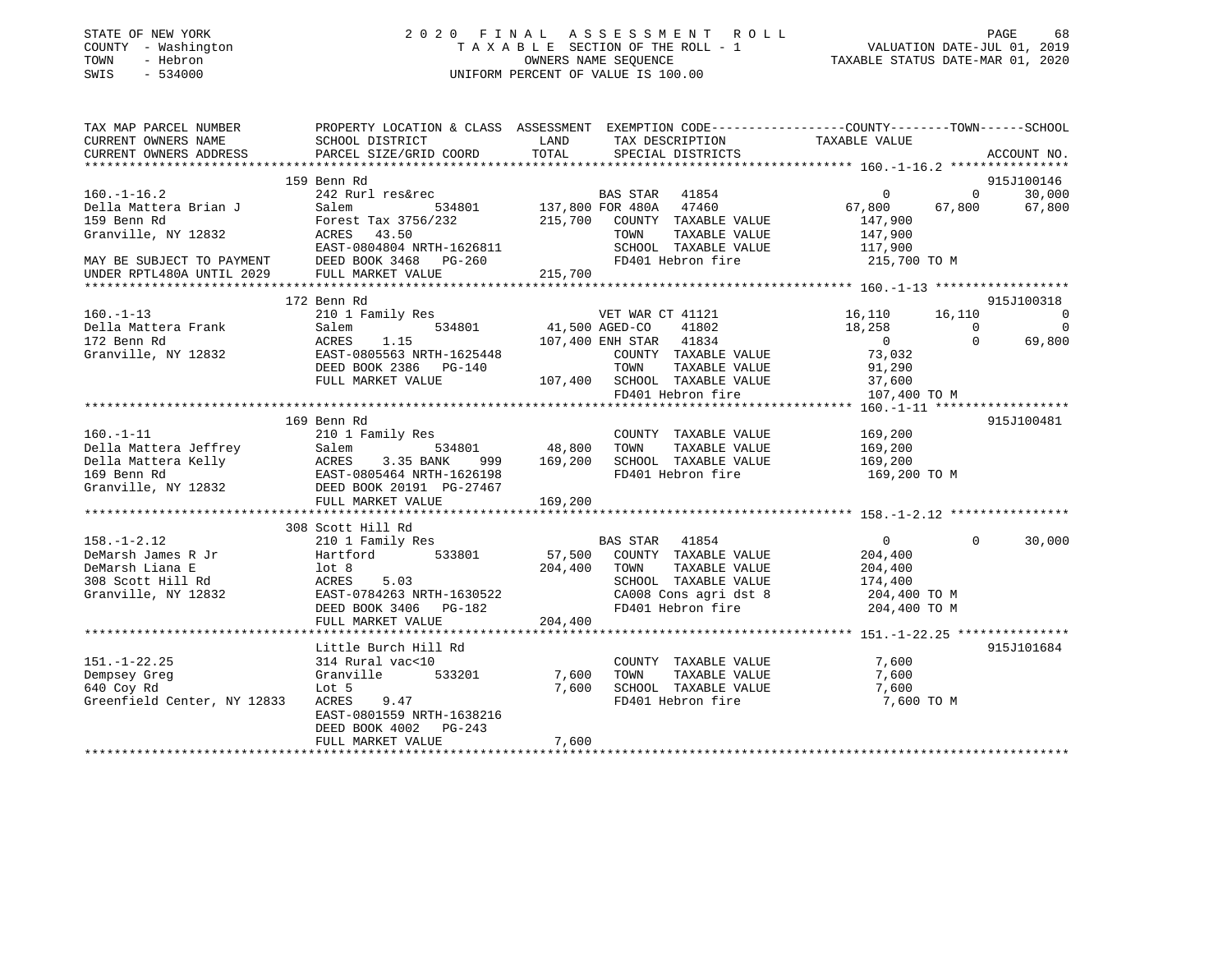|        | STATE OF NEW YORK   |  |
|--------|---------------------|--|
|        | COUNTY - Washington |  |
| :OWN   | - Hebron            |  |
| ם דהזו | F 21000             |  |

## STATE OF NEW YORK 2 0 2 0 F I N A L A S S E S S M E N T R O L L PAGE 69T A X A B L E SECTION OF THE ROLL - 1<br>OWNERS NAME SEQUENCE SWIS - 534000 UNIFORM PERCENT OF VALUE IS 100.00

VALUATION DATE-JUL 01, 2019

TAXABLE STATUS DATE-MAR 01, 2020

| TAX MAP PARCEL NUMBER                         | PROPERTY LOCATION & CLASS ASSESSMENT EXEMPTION CODE---------------COUNTY-------TOWN------SCHOOL |               |                                               |                  |             |
|-----------------------------------------------|-------------------------------------------------------------------------------------------------|---------------|-----------------------------------------------|------------------|-------------|
| CURRENT OWNERS NAME<br>CURRENT OWNERS ADDRESS | SCHOOL DISTRICT<br>PARCEL SIZE/GRID COORD                                                       | LAND<br>TOTAL | TAX DESCRIPTION<br>SPECIAL DISTRICTS          | TAXABLE VALUE    | ACCOUNT NO. |
|                                               |                                                                                                 |               |                                               |                  |             |
|                                               | Little Burch Hill Rd                                                                            |               |                                               |                  | 915J101685  |
| $151. - 1 - 22.26$                            | 314 Rural vac<10                                                                                |               | COUNTY TAXABLE VALUE                          | 7,600            |             |
| Dempsey Greg                                  | Granville<br>533201                                                                             | 7,600         | TOWN<br>TAXABLE VALUE                         | 7,600            |             |
| 640 Coy Rd                                    | Lot 6                                                                                           | 7,600         | SCHOOL TAXABLE VALUE                          | 7,600            |             |
| Greenfield Center, NY 12833                   | ACRES<br>9.47                                                                                   |               | FD401 Hebron fire                             | 7,600 TO M       |             |
|                                               | EAST-0801192 NRTH-1638146                                                                       |               |                                               |                  |             |
|                                               | DEED BOOK 4002 PG-243                                                                           |               |                                               |                  |             |
|                                               | FULL MARKET VALUE                                                                               | 7,600         |                                               |                  |             |
|                                               |                                                                                                 |               |                                               |                  |             |
|                                               | 204 Gilchrist Rd                                                                                |               |                                               |                  | 915J100340  |
| $175. - 1 - 25.2$<br>Demu Cara                | 312 Vac w/imprv<br>534801                                                                       | 39,900        | COUNTY TAXABLE VALUE<br>TOWN<br>TAXABLE VALUE | 49,400<br>49,400 |             |
| Dearstyne Andrew                              | Salem<br>2865/80                                                                                | 49,400        | SCHOOL TAXABLE VALUE                          | 49,400           |             |
| 194 Gilchrist Rd                              | ACRES<br>6.60                                                                                   |               | FD401 Hebron fire                             | 49,400 TO M      |             |
| Arqyle, NY 12809                              | EAST-0784965 NRTH-1612779                                                                       |               |                                               |                  |             |
|                                               | DEED BOOK 2865 PG-80                                                                            |               |                                               |                  |             |
|                                               | FULL MARKET VALUE                                                                               | 49,400        |                                               |                  |             |
|                                               |                                                                                                 |               |                                               |                  |             |
|                                               | Barkley Ln                                                                                      |               |                                               |                  | 915J101164  |
| $183.2 - 1 - 31$                              | 314 Rural vac<10 - WTRFNT                                                                       |               | COUNTY TAXABLE VALUE                          | 25,300           |             |
| Demu Cara                                     | 534801<br>Salem                                                                                 | 25,300        | TOWN<br>TAXABLE VALUE                         | 25,300           |             |
| Dearstyne Andrew                              | 2.75<br>ACRES                                                                                   | 25,300        | SCHOOL TAXABLE VALUE                          | 25,300           |             |
| 194 Gilchrist Rd                              | EAST-0786502 NRTH-1605662                                                                       |               | FD401 Hebron fire                             | 25,300 TO M      |             |
| Argyle, NY 12809                              | DEED BOOK 2916 PG-153                                                                           |               |                                               |                  |             |
|                                               | FULL MARKET VALUE                                                                               | 25,300        |                                               |                  |             |
|                                               |                                                                                                 |               |                                               |                  |             |
|                                               | 16 Piccininni Ln                                                                                |               |                                               |                  | 915J100382  |
| $152 - 2 - 33.4$                              | 312 Vac w/imprv                                                                                 |               | COUNTY TAXABLE VALUE                          | 53,400           |             |
| Denis Wayne E                                 | 533201<br>Granville                                                                             | 46,600        | TAXABLE VALUE<br>TOWN                         | 53,400           |             |
| 28 Colonial Dr<br>Riverhead, NY 11901         | ACRES 12.00<br>EAST-0812297 NRTH-1637063                                                        | 53,400        | SCHOOL TAXABLE VALUE                          | 53,400           |             |
|                                               |                                                                                                 |               | CA008 Cons agri dst 8                         | 53,400 TO M      |             |
|                                               | DEED BOOK 2622 PG-347<br>FULL MARKET VALUE                                                      | 53,400        | FD401 Hebron fire                             | 53,400 TO M      |             |
|                                               |                                                                                                 |               |                                               |                  |             |
|                                               | 1996 County Route 31                                                                            |               |                                               |                  | 915J101517  |
| $153. - 1 - 1.4$                              | 210 1 Family Res                                                                                |               | COUNTY TAXABLE VALUE                          | 96,200           |             |
| Dennison Courtney A                           | Granville<br>533201                                                                             | 41,200        | TOWN<br>TAXABLE VALUE                         | 96,200           |             |
| Wren Brandon D                                | 899/159                                                                                         | 96,200        | SCHOOL TAXABLE VALUE                          | 96,200           |             |
| 1996 County Route 31                          | FRNT 265.00 DPTH 400.00                                                                         |               | FD401 Hebron fire                             | 96,200 TO M      |             |
| Granville, NY 12832                           | 1.05 BANK<br>ACRES<br>997                                                                       |               |                                               |                  |             |
|                                               | EAST-0818100 NRTH-1641156                                                                       |               |                                               |                  |             |
|                                               | DEED BOOK 4004 PG-120                                                                           |               |                                               |                  |             |
|                                               | FULL MARKET VALUE                                                                               | 96,200        |                                               |                  |             |
|                                               |                                                                                                 |               |                                               |                  |             |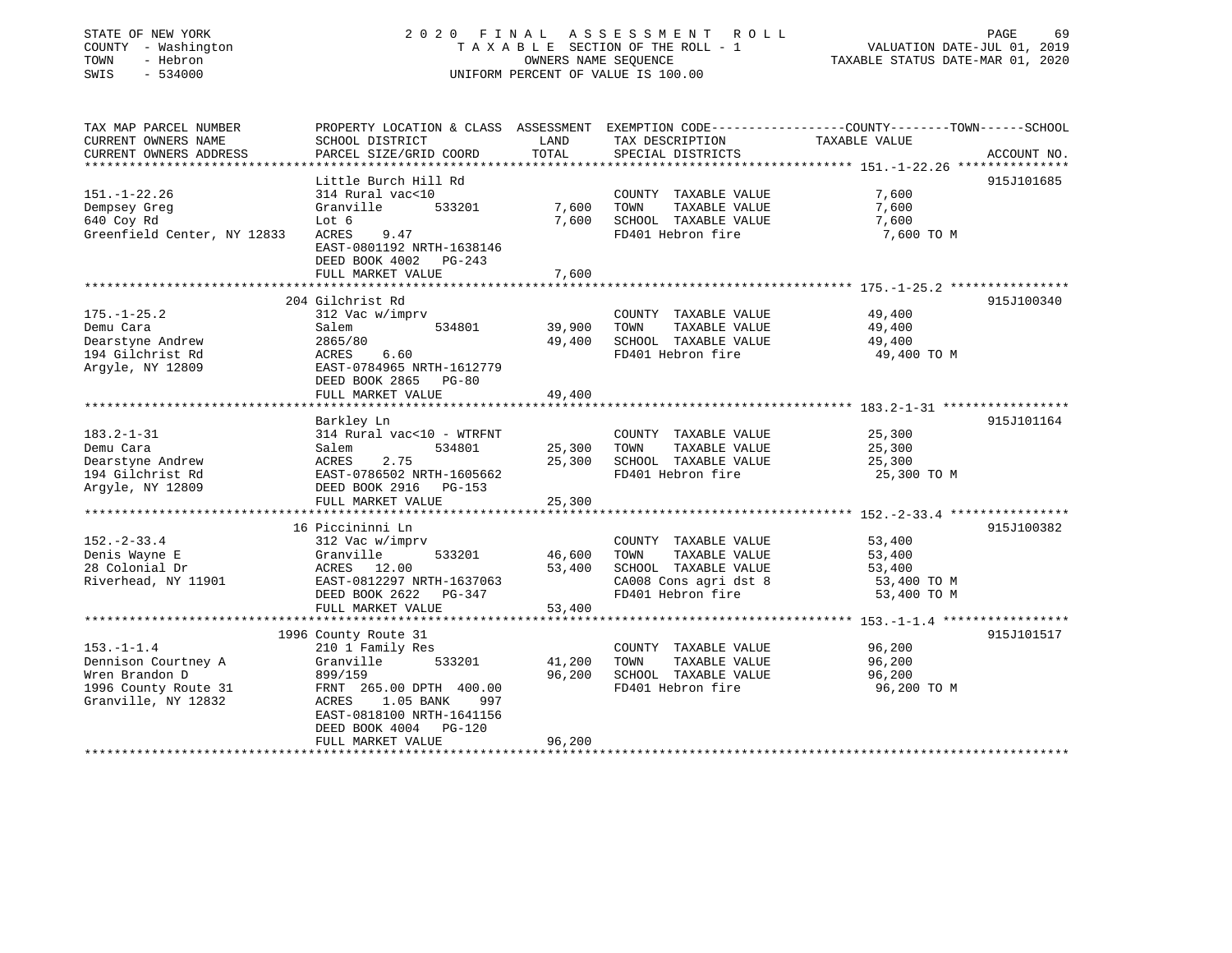| STATE OF NEW YORK<br>COUNTY - Washington<br>TOWN<br>- Hebron<br>SWIS<br>$-534000$                                       | 2020 FINAL<br>A S S E S S M E N T<br>R O L L<br>TAXABLE SECTION OF THE ROLL - 1<br>OWNERS NAME SEQUENCE<br>UNIFORM PERCENT OF VALUE IS 100.00                                       |                              |                                                                                                                                                      | PAGE<br>70<br>VALUATION DATE-JUL 01, 2019<br>TAXABLE STATUS DATE-MAR 01, 2020 |             |  |
|-------------------------------------------------------------------------------------------------------------------------|-------------------------------------------------------------------------------------------------------------------------------------------------------------------------------------|------------------------------|------------------------------------------------------------------------------------------------------------------------------------------------------|-------------------------------------------------------------------------------|-------------|--|
| TAX MAP PARCEL NUMBER<br>CURRENT OWNERS NAME<br>CURRENT OWNERS ADDRESS                                                  | SCHOOL DISTRICT<br>PARCEL SIZE/GRID COORD                                                                                                                                           | LAND<br>TOTAL                | PROPERTY LOCATION & CLASS ASSESSMENT EXEMPTION CODE----------------COUNTY-------TOWN-----SCHOOL<br>TAX DESCRIPTION<br>SPECIAL DISTRICTS              | TAXABLE VALUE                                                                 | ACCOUNT NO. |  |
|                                                                                                                         | Warnick Rd                                                                                                                                                                          |                              |                                                                                                                                                      |                                                                               |             |  |
| $167. - 1 - 50.3$<br>Depew David<br>McKernon Clifford E<br>10 Wicks Ln<br>Arygle, NY 12809                              | 312 Vac w/imprv<br>Hartford<br>533801<br>460/1099<br>ACRES 137.94<br>EAST-0785410 NRTH-1619460<br>DEED BOOK 2363 PG-286                                                             | 276,900<br>290,600           | AG DIST<br>41720<br>COUNTY TAXABLE VALUE<br>TOWN<br>TAXABLE VALUE<br>SCHOOL TAXABLE VALUE<br>CA006 Cons agri dst 6<br>185,021 EX                     | 185,021<br>185,021<br>105,579<br>105,579<br>105,579<br>105,579 TO M           | 185,021     |  |
| MAY BE SUBJECT TO PAYMENT                                                                                               | FULL MARKET VALUE                                                                                                                                                                   | 290,600                      | FD401 Hebron fire                                                                                                                                    | 290,600 TO M                                                                  |             |  |
| UNDER AGDIST LAW TIL 2024                                                                                               |                                                                                                                                                                                     |                              |                                                                                                                                                      |                                                                               |             |  |
|                                                                                                                         | Callaway Rd                                                                                                                                                                         |                              |                                                                                                                                                      |                                                                               | 915J100421  |  |
| $167. - 1 - 50.1$<br>Depew David J<br>McKernon Clifford E<br>c/o Chris McKernon<br>10 Wicks Ln                          | 105 Vac farmland<br>Hartford<br>533801<br>ACRES<br>29.30<br>EAST-0787390 NRTH-1619432<br>DEED BOOK 2961<br>PG-281                                                                   | 109,400<br>109,400           | AG DIST<br>41720<br>COUNTY TAXABLE VALUE<br>TOWN<br>TAXABLE VALUE<br>SCHOOL TAXABLE VALUE<br>CA006 Cons agri dst 6                                   | 97,072<br>97,072<br>12,328<br>12,328<br>12,328<br>12,328 TO M                 | 97,072      |  |
| Argyle, NY 12809                                                                                                        | FULL MARKET VALUE                                                                                                                                                                   | 109,400                      | 97,072 EX<br>FD401 Hebron fire                                                                                                                       | 109,400 TO M                                                                  |             |  |
| MAY BE SUBJECT TO PAYMENT<br>UNDER AGDIST LAW TIL 2024                                                                  |                                                                                                                                                                                     |                              |                                                                                                                                                      |                                                                               |             |  |
|                                                                                                                         | Callaway Rd/w Off                                                                                                                                                                   |                              |                                                                                                                                                      |                                                                               | 915J100422  |  |
| $167. - 1 - 50.2$<br>Depew David J<br>McKernon Clifford E<br>c/o Chris McKernon<br>10 Wicks Ln<br>Argyle, NY 12809      | 105 Vac farmland<br>Salem<br>534801<br>80.90<br>ACRES<br>EAST-0785363 NRTH-1617799<br>DEED BOOK 2961<br>PG-281<br>FULL MARKET VALUE                                                 | 64,800<br>64,800<br>64,800   | AG DIST<br>41720<br>COUNTY TAXABLE VALUE<br>TAXABLE VALUE<br>TOWN<br>SCHOOL TAXABLE VALUE<br>CA006 Cons agri dst 6<br>32,071 EX<br>FD401 Hebron fire | 32,071<br>32,071<br>32,729<br>32,729<br>32,729<br>32,729 TO M<br>64,800 TO M  | 32,071      |  |
| MAY BE SUBJECT TO PAYMENT<br>UNDER AGDIST LAW TIL 2024                                                                  |                                                                                                                                                                                     |                              |                                                                                                                                                      |                                                                               |             |  |
| ***********************                                                                                                 |                                                                                                                                                                                     |                              |                                                                                                                                                      |                                                                               |             |  |
| $144. - 1 - 16$<br>DeRusha Timothy J<br>382 Pleasant Valley Rd<br>Argyle, NY 12809                                      | 2375 County Route 31<br>210 1 Family Res - WTRFNT<br>Granville<br>533201<br>FRNT 116.00 DPTH<br>91.00<br>EAST-0823349 NRTH-1648664<br>DEED BOOK 3508<br>PG-296<br>FULL MARKET VALUE | 28,600<br>76,800<br>76,800   | COUNTY TAXABLE VALUE<br>TOWN<br>TAXABLE VALUE<br>SCHOOL TAXABLE VALUE<br>FD401 Hebron fire                                                           | 76,800<br>76,800<br>76,800<br>76,800 TO M                                     | 915J100485  |  |
|                                                                                                                         |                                                                                                                                                                                     |                              |                                                                                                                                                      |                                                                               |             |  |
|                                                                                                                         | 1164 Smith Rd                                                                                                                                                                       |                              |                                                                                                                                                      |                                                                               | 915J101582  |  |
| $153. - 1 - 1.5$<br>Derway Christopher M<br>Almy-Derway Rebecca L<br>1164 Smith Rd<br>PO Box 277<br>Granville, NY 12832 | 240 Rural res<br>Granville<br>533201<br>ACRES<br>16.57 BANK<br>999<br>EAST-0816719 NRTH-1638823<br>DEED BOOK 915<br>$PG-15$<br>FULL MARKET VALUE                                    | 82,900<br>203,800<br>203,800 | BAS STAR<br>41854<br>COUNTY TAXABLE VALUE<br>TOWN<br>TAXABLE VALUE<br>SCHOOL TAXABLE VALUE<br>FD401 Hebron fire                                      | $\mathbf{0}$<br>$\Omega$<br>203,800<br>203,800<br>173,800<br>203,800 TO M     | 30,000      |  |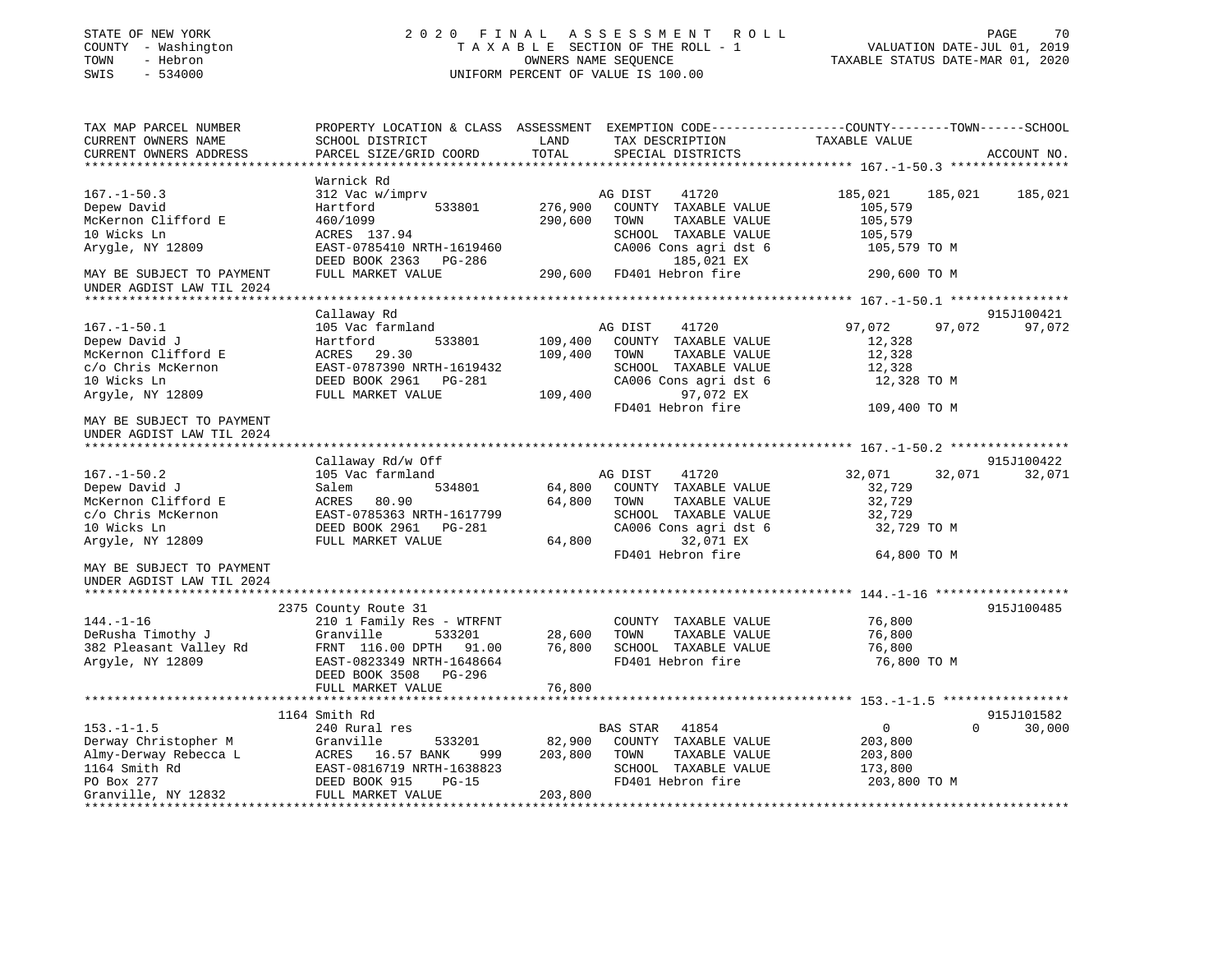#### STATE OF NEW YORK 2 0 2 0 F I N A L A S S E S S M E N T R O L L PAGE 71 COUNTY - Washington T A X A B L E SECTION OF THE ROLL - 1 VALUATION DATE-JUL 01, 2019 TOWN - Hebron OWNERS NAME SEQUENCE TAXABLE STATUS DATE-MAR 01, 2020 SWIS - 534000 UNIFORM PERCENT OF VALUE IS 100.00

| TAX MAP PARCEL NUMBER                                                                                                                                                                                                                                                                                                                                                                                                                                                                                         |                                                                                                                                                                                                                                                                 |         |                                                                                                                                                                                                    | PROPERTY LOCATION & CLASS ASSESSMENT EXEMPTION CODE----------------COUNTY-------TOWN-----SCHOOL |            |
|---------------------------------------------------------------------------------------------------------------------------------------------------------------------------------------------------------------------------------------------------------------------------------------------------------------------------------------------------------------------------------------------------------------------------------------------------------------------------------------------------------------|-----------------------------------------------------------------------------------------------------------------------------------------------------------------------------------------------------------------------------------------------------------------|---------|----------------------------------------------------------------------------------------------------------------------------------------------------------------------------------------------------|-------------------------------------------------------------------------------------------------|------------|
|                                                                                                                                                                                                                                                                                                                                                                                                                                                                                                               |                                                                                                                                                                                                                                                                 |         |                                                                                                                                                                                                    |                                                                                                 |            |
|                                                                                                                                                                                                                                                                                                                                                                                                                                                                                                               |                                                                                                                                                                                                                                                                 |         |                                                                                                                                                                                                    |                                                                                                 |            |
|                                                                                                                                                                                                                                                                                                                                                                                                                                                                                                               |                                                                                                                                                                                                                                                                 |         |                                                                                                                                                                                                    |                                                                                                 |            |
|                                                                                                                                                                                                                                                                                                                                                                                                                                                                                                               | 7344 State Route 22<br>State Route 22<br>210 1 Family Res<br>Granville 533201 45,000 TOWN TAXABLE VALUE 157,000<br>ACRES 4.00 157,000 SCHOOL TAXABLE VALUE 157,000<br>EAST-0819650 NRTH-1634650 157,000 SCHOOL TAXABLE VALUE 157,000<br>DEED BOOK 3122 PG-139 F |         |                                                                                                                                                                                                    |                                                                                                 |            |
| $153.-1-10.4$                                                                                                                                                                                                                                                                                                                                                                                                                                                                                                 |                                                                                                                                                                                                                                                                 |         |                                                                                                                                                                                                    |                                                                                                 |            |
|                                                                                                                                                                                                                                                                                                                                                                                                                                                                                                               |                                                                                                                                                                                                                                                                 |         |                                                                                                                                                                                                    |                                                                                                 |            |
| Descul John<br>7344 State Route 22<br>Granville, NY 12832                                                                                                                                                                                                                                                                                                                                                                                                                                                     |                                                                                                                                                                                                                                                                 |         |                                                                                                                                                                                                    |                                                                                                 |            |
|                                                                                                                                                                                                                                                                                                                                                                                                                                                                                                               |                                                                                                                                                                                                                                                                 |         |                                                                                                                                                                                                    |                                                                                                 |            |
|                                                                                                                                                                                                                                                                                                                                                                                                                                                                                                               |                                                                                                                                                                                                                                                                 |         | CA008 Cons agri dst 8 157,000 TO M<br>FD401 Hebron fire 157,000 TO M                                                                                                                               |                                                                                                 |            |
|                                                                                                                                                                                                                                                                                                                                                                                                                                                                                                               | FULL MARKET VALUE                                                                                                                                                                                                                                               | 157,000 |                                                                                                                                                                                                    |                                                                                                 |            |
|                                                                                                                                                                                                                                                                                                                                                                                                                                                                                                               |                                                                                                                                                                                                                                                                 |         |                                                                                                                                                                                                    |                                                                                                 |            |
|                                                                                                                                                                                                                                                                                                                                                                                                                                                                                                               | 21 Eden Way                                                                                                                                                                                                                                                     |         |                                                                                                                                                                                                    |                                                                                                 |            |
| $177. - 1 - 3.5$                                                                                                                                                                                                                                                                                                                                                                                                                                                                                              |                                                                                                                                                                                                                                                                 |         |                                                                                                                                                                                                    |                                                                                                 |            |
|                                                                                                                                                                                                                                                                                                                                                                                                                                                                                                               | 210 1 Family Res COUNTY<br>Salem 534801 39,100 TOWN                                                                                                                                                                                                             |         |                                                                                                                                                                                                    |                                                                                                 |            |
|                                                                                                                                                                                                                                                                                                                                                                                                                                                                                                               |                                                                                                                                                                                                                                                                 |         |                                                                                                                                                                                                    |                                                                                                 |            |
|                                                                                                                                                                                                                                                                                                                                                                                                                                                                                                               |                                                                                                                                                                                                                                                                 |         |                                                                                                                                                                                                    |                                                                                                 |            |
| 177.-1-3.5<br>Desourdy Seth R<br>Desourdy Samantha<br>21 Eden Way<br>Salem 534801<br>21 Eden Way<br>2.28 BANK 997<br>Salem, NY 12865<br>EAST-0805024 NRTH-1617054<br>Salem, NY 12865                                                                                                                                                                                                                                                                                                                          |                                                                                                                                                                                                                                                                 |         | CA008 Cons agri dst 8 187,900 TO M<br>FD401 Hebron fire 187,900 TO M                                                                                                                               |                                                                                                 |            |
|                                                                                                                                                                                                                                                                                                                                                                                                                                                                                                               | DEED BOOK 4019 PG-26                                                                                                                                                                                                                                            |         |                                                                                                                                                                                                    |                                                                                                 |            |
|                                                                                                                                                                                                                                                                                                                                                                                                                                                                                                               |                                                                                                                                                                                                                                                                 |         |                                                                                                                                                                                                    |                                                                                                 |            |
|                                                                                                                                                                                                                                                                                                                                                                                                                                                                                                               |                                                                                                                                                                                                                                                                 |         |                                                                                                                                                                                                    |                                                                                                 |            |
|                                                                                                                                                                                                                                                                                                                                                                                                                                                                                                               |                                                                                                                                                                                                                                                                 |         |                                                                                                                                                                                                    |                                                                                                 |            |
|                                                                                                                                                                                                                                                                                                                                                                                                                                                                                                               | Lee Brook Ln Off N                                                                                                                                                                                                                                              |         |                                                                                                                                                                                                    |                                                                                                 |            |
|                                                                                                                                                                                                                                                                                                                                                                                                                                                                                                               |                                                                                                                                                                                                                                                                 |         |                                                                                                                                                                                                    |                                                                                                 |            |
|                                                                                                                                                                                                                                                                                                                                                                                                                                                                                                               |                                                                                                                                                                                                                                                                 |         |                                                                                                                                                                                                    |                                                                                                 |            |
|                                                                                                                                                                                                                                                                                                                                                                                                                                                                                                               |                                                                                                                                                                                                                                                                 |         |                                                                                                                                                                                                    |                                                                                                 |            |
|                                                                                                                                                                                                                                                                                                                                                                                                                                                                                                               |                                                                                                                                                                                                                                                                 |         |                                                                                                                                                                                                    |                                                                                                 |            |
|                                                                                                                                                                                                                                                                                                                                                                                                                                                                                                               |                                                                                                                                                                                                                                                                 |         |                                                                                                                                                                                                    |                                                                                                 |            |
|                                                                                                                                                                                                                                                                                                                                                                                                                                                                                                               |                                                                                                                                                                                                                                                                 |         |                                                                                                                                                                                                    |                                                                                                 |            |
|                                                                                                                                                                                                                                                                                                                                                                                                                                                                                                               |                                                                                                                                                                                                                                                                 |         |                                                                                                                                                                                                    |                                                                                                 |            |
|                                                                                                                                                                                                                                                                                                                                                                                                                                                                                                               | 6249 State Route 22                                                                                                                                                                                                                                             |         |                                                                                                                                                                                                    |                                                                                                 | 915J101549 |
| $185. - 1 - 31$                                                                                                                                                                                                                                                                                                                                                                                                                                                                                               |                                                                                                                                                                                                                                                                 |         |                                                                                                                                                                                                    |                                                                                                 |            |
| Devaney Living Trust Kevin & S Salem                                                                                                                                                                                                                                                                                                                                                                                                                                                                          | 314 Rural vac<10 COUNTY<br>Salem 534801 26,700 TOWN                                                                                                                                                                                                             |         | $\begin{tabular}{lllllllll} \multicolumn{2}{c}{\textbf{COUNTY}} & \textbf{TAXABLE VALUE} & & & 26,700 \\ \multicolumn{2}{c}{\textbf{TOWN}} & \textbf{TAXABLE VALUE} & & & 26,700 \\ \end{tabular}$ |                                                                                                 |            |
|                                                                                                                                                                                                                                                                                                                                                                                                                                                                                                               |                                                                                                                                                                                                                                                                 |         | 26,700 SCHOOL TAXABLE VALUE 26,700                                                                                                                                                                 |                                                                                                 |            |
|                                                                                                                                                                                                                                                                                                                                                                                                                                                                                                               |                                                                                                                                                                                                                                                                 |         | FD401 Hebron fire                                                                                                                                                                                  | 26,700 TO M                                                                                     |            |
|                                                                                                                                                                                                                                                                                                                                                                                                                                                                                                               | DEED BOOK 3590 PG-321                                                                                                                                                                                                                                           |         |                                                                                                                                                                                                    |                                                                                                 |            |
|                                                                                                                                                                                                                                                                                                                                                                                                                                                                                                               |                                                                                                                                                                                                                                                                 |         |                                                                                                                                                                                                    |                                                                                                 |            |
|                                                                                                                                                                                                                                                                                                                                                                                                                                                                                                               |                                                                                                                                                                                                                                                                 |         |                                                                                                                                                                                                    |                                                                                                 |            |
|                                                                                                                                                                                                                                                                                                                                                                                                                                                                                                               | 75 Koster Way<br>noster Way<br>314 Rural vac<10<br>---                                                                                                                                                                                                          |         |                                                                                                                                                                                                    |                                                                                                 | 915J101491 |
|                                                                                                                                                                                                                                                                                                                                                                                                                                                                                                               |                                                                                                                                                                                                                                                                 |         |                                                                                                                                                                                                    |                                                                                                 |            |
|                                                                                                                                                                                                                                                                                                                                                                                                                                                                                                               |                                                                                                                                                                                                                                                                 |         |                                                                                                                                                                                                    |                                                                                                 |            |
|                                                                                                                                                                                                                                                                                                                                                                                                                                                                                                               |                                                                                                                                                                                                                                                                 |         |                                                                                                                                                                                                    |                                                                                                 |            |
| $\begin{tabular}{lllllllllllllllllll} \multicolumn{4}{c}{\begin{tabular}{l} \multicolumn{4}{c}{\begin{tabular}{l} \multicolumn{4}{c}{\begin{tabular}{l} \multicolumn{4}{c}{\begin{tabular}{l} \multicolumn{4}{c}{\begin{tabular}{l} \multicolumn{4}{c}{\begin{tabular}{l} \multicolumn{4}{c}{\begin{tabular}{c} \multicolumn{4}{c}{\begin{tabular}{c} \multicolumn{4}{c}{\begin{tabular}{c} \multicolumn{4}{c}{\begin{tabular}{c} \multicolumn{4}{c}{\begin{tabular}{c} \multicolumn{4}{c}{\begin{tabular}{c$ |                                                                                                                                                                                                                                                                 |         |                                                                                                                                                                                                    | 4,100 TO M                                                                                      |            |
|                                                                                                                                                                                                                                                                                                                                                                                                                                                                                                               |                                                                                                                                                                                                                                                                 |         |                                                                                                                                                                                                    |                                                                                                 |            |
|                                                                                                                                                                                                                                                                                                                                                                                                                                                                                                               | DEED BOOK 2652 PG-318                                                                                                                                                                                                                                           |         |                                                                                                                                                                                                    |                                                                                                 |            |
|                                                                                                                                                                                                                                                                                                                                                                                                                                                                                                               | FULL MARKET VALUE                                                                                                                                                                                                                                               | 4,100   |                                                                                                                                                                                                    |                                                                                                 |            |
|                                                                                                                                                                                                                                                                                                                                                                                                                                                                                                               |                                                                                                                                                                                                                                                                 |         |                                                                                                                                                                                                    |                                                                                                 |            |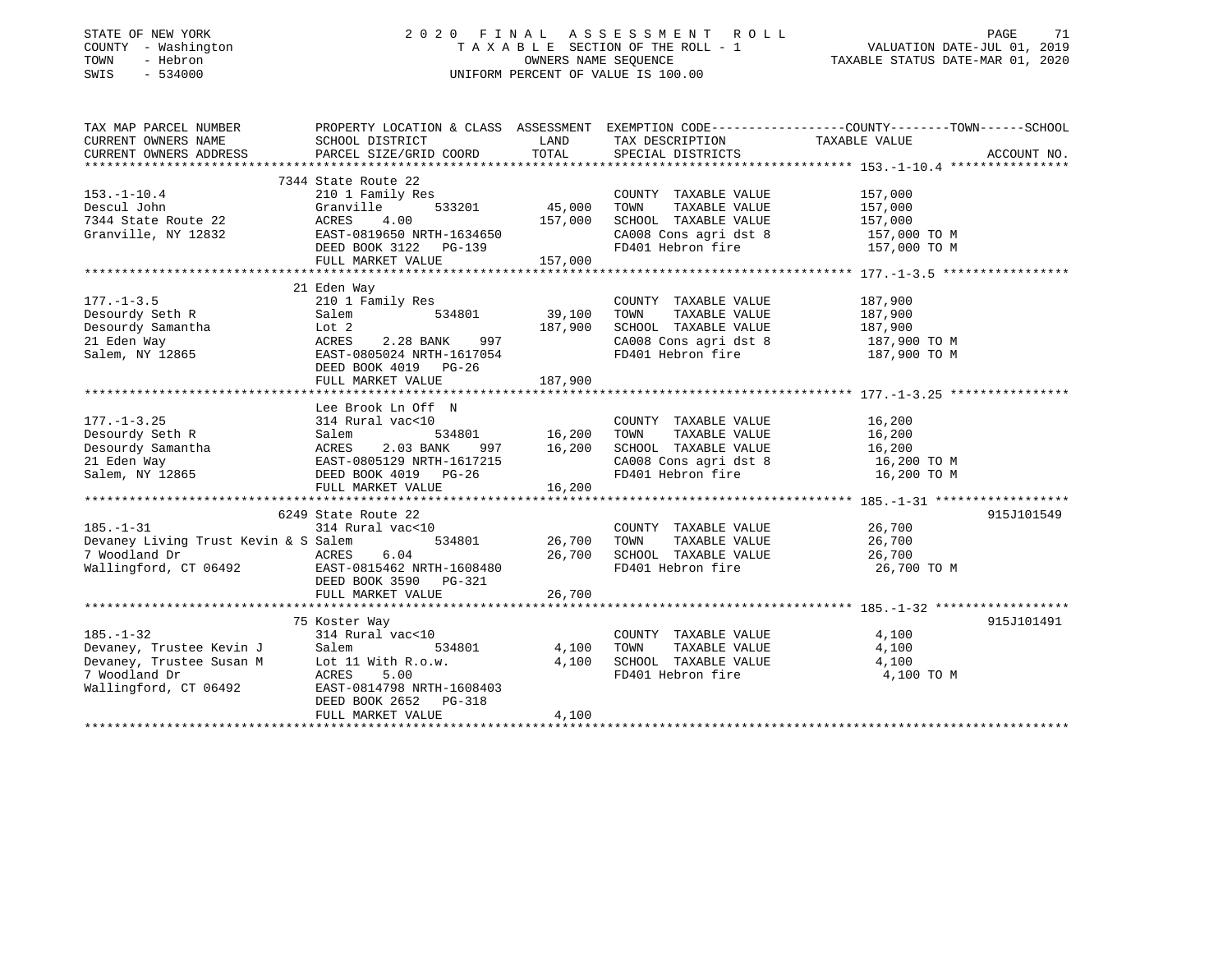#### STATE OF NEW YORK 2 0 2 0 F I N A L A S S E S S M E N T R O L L PAGE 72 COUNTY - Washington T A X A B L E SECTION OF THE ROLL - 1 VALUATION DATE-JUL 01, 2019 TOWN - Hebron OWNERS NAME SEQUENCE TAXABLE STATUS DATE-MAR 01, 2020 SWIS - 534000 UNIFORM PERCENT OF VALUE IS 100.00

| TAX MAP PARCEL NUMBER                                                                                                                                           | PROPERTY LOCATION & CLASS ASSESSMENT EXEMPTION CODE---------------COUNTY-------TOWN-----SCHOOL |         |                              |                    |                    |                |
|-----------------------------------------------------------------------------------------------------------------------------------------------------------------|------------------------------------------------------------------------------------------------|---------|------------------------------|--------------------|--------------------|----------------|
| CURRENT OWNERS NAME                                                                                                                                             | SCHOOL DISTRICT                                                                                | LAND    | TAX DESCRIPTION              | TAXABLE VALUE      |                    |                |
| CURRENT OWNERS ADDRESS                                                                                                                                          | PARCEL SIZE/GRID COORD                                                                         | TOTAL   | SPECIAL DISTRICTS            |                    | ACCOUNT NO.        |                |
|                                                                                                                                                                 |                                                                                                |         |                              |                    |                    |                |
|                                                                                                                                                                 | 234 Little Burch Hill Rd                                                                       |         |                              |                    | 915J101031         |                |
| $151. - 1 - 17$                                                                                                                                                 | 210 1 Family Res                                                                               |         |                              | $\overline{0}$     | 30,000<br>$\Omega$ |                |
| Devino Charles R                                                                                                                                                | Granville                                                                                      |         |                              | 137,800            |                    |                |
| James Cathy J                                                                                                                                                   | 1.80 BANK 999 137,800 TOWN                                                                     |         | TAXABLE VALUE                | 137,800<br>107,800 |                    |                |
| PO Box 82                                                                                                                                                       | ACRES 1.80 BANA (22)<br>EAST-0800107 NRTH-1634650                                              |         | SCHOOL TAXABLE VALUE         |                    |                    |                |
| Granville, NY 12832 DEED BOOK 2591 PG-298                                                                                                                       |                                                                                                |         | FD401 Hebron fire            | 137,800 TO M       |                    |                |
|                                                                                                                                                                 |                                                                                                |         |                              |                    |                    |                |
|                                                                                                                                                                 |                                                                                                |         |                              |                    |                    |                |
|                                                                                                                                                                 | 87 Barkley Ln                                                                                  |         |                              |                    | 915J101175         |                |
| $183.2 - 1 - 32$                                                                                                                                                | 210 1 Family Res - WTRFNT VET WAR CT 41121                                                     |         |                              | 32,010             | 17,460             | $\overline{0}$ |
| DeWeese Clyde and the Salem and Salem S34801<br>DeWeese Carolyn Salem 534801<br>87 Barkley Ln EAST-0786344 NRTH-1606136<br>Salem, NY 12865 DEED BOOK 660 PG-195 |                                                                                                |         | 534801 81,000 ENH STAR 41834 | $\overline{0}$     | 69,800<br>$\Omega$ |                |
|                                                                                                                                                                 |                                                                                                |         | 274,800 COUNTY TAXABLE VALUE | 242,790            |                    |                |
|                                                                                                                                                                 |                                                                                                |         | TOWN<br>TAXABLE VALUE        | 257,340            |                    |                |
|                                                                                                                                                                 |                                                                                                |         | SCHOOL TAXABLE VALUE 205,000 |                    |                    |                |
|                                                                                                                                                                 | FULL MARKET VALUE                                                                              |         | 274,800 FD401 Hebron fire    | 274,800 TO M       |                    |                |
|                                                                                                                                                                 |                                                                                                |         |                              |                    |                    |                |
|                                                                                                                                                                 | 7126 State Route 22                                                                            |         |                              |                    | 915J100189         |                |
| $161. - 1 - 8$                                                                                                                                                  | 240 Rural res                                                                                  |         | COUNTY TAXABLE VALUE 100,000 |                    |                    |                |
| Dieffenbach Jane                                                                                                                                                | 533201<br>Granville                                                                            | 54,500  | TOWN<br>TAXABLE VALUE        | 100,000            |                    |                |
| 34 Derby Ct                                                                                                                                                     | Hl&b                                                                                           | 100,000 | SCHOOL TAXABLE VALUE         | 100,000            |                    |                |
| Oyster Bay, NY 11771                                                                                                                                            | ACRES 22.20                                                                                    |         | FD401 Hebron fire            | 100,000 TO M       |                    |                |
|                                                                                                                                                                 | EAST-0818617 NRTH-1629222                                                                      |         |                              |                    |                    |                |
|                                                                                                                                                                 | DEED BOOK 435<br>$PG-74$                                                                       |         |                              |                    |                    |                |
|                                                                                                                                                                 | FULL MARKET VALUE                                                                              | 100,000 |                              |                    |                    |                |
|                                                                                                                                                                 |                                                                                                |         |                              |                    |                    |                |
|                                                                                                                                                                 | 211 Halls Pond Rd                                                                              |         |                              |                    | 915J101469         |                |
| $167. - 1 - 7.2$                                                                                                                                                | 240 Rural res                                                                                  |         | COUNTY TAXABLE VALUE         | 118,000<br>118,000 |                    |                |
| Dietze Robert W Jr                                                                                                                                              | 533801<br>Hartford                                                                             | 76,100  | TAXABLE VALUE<br>TOWN        |                    |                    |                |
| Dietze Jamie M                                                                                                                                                  |                                                                                                | 118,000 | SCHOOL TAXABLE VALUE 118,000 |                    |                    |                |
| 211 Halls Pond Rd                                                                                                                                               | لله ACRES 13.50<br>A EAST-0791360 NRTH-1625096                                                 |         | FD401 Hebron fire            | 118,000 TO M       |                    |                |
| Salem, NY 12865                                                                                                                                                 | DEED BOOK 20191 PG-29312                                                                       |         |                              |                    |                    |                |
|                                                                                                                                                                 | FULL MARKET VALUE                                                                              | 118,000 |                              |                    |                    |                |
| PRIOR OWNER ON 3/01/2020                                                                                                                                        |                                                                                                |         |                              |                    |                    |                |
| Dietze Robert W Jr                                                                                                                                              |                                                                                                |         |                              |                    |                    |                |
|                                                                                                                                                                 |                                                                                                |         |                              |                    |                    |                |
|                                                                                                                                                                 | State Route 22                                                                                 |         |                              |                    | 915J101585         |                |
| $161. - 1 - 3.3$                                                                                                                                                | 322 Rural vac>10                                                                               |         | COUNTY TAXABLE VALUE         | 131,200<br>131,200 |                    |                |
| Dilworth John G                                                                                                                                                 | Granville<br>533201                                                                            | 131,200 | TAXABLE VALUE<br>TOWN        |                    |                    |                |
| 209 Barnomville Rd                                                                                                                                              | ACRES<br>78.43                                                                                 | 131,200 | SCHOOL TAXABLE VALUE 131,200 |                    |                    |                |
| Manchester, VT 05255                                                                                                                                            | EAST-0821102 NRTH-1631665                                                                      |         | FD401 Hebron fire            | 131,200 TO M       |                    |                |
|                                                                                                                                                                 | DEED BOOK 2140 PG-299                                                                          |         |                              |                    |                    |                |
|                                                                                                                                                                 | FULL MARKET VALUE                                                                              | 131,200 |                              |                    |                    |                |
|                                                                                                                                                                 |                                                                                                |         |                              |                    |                    |                |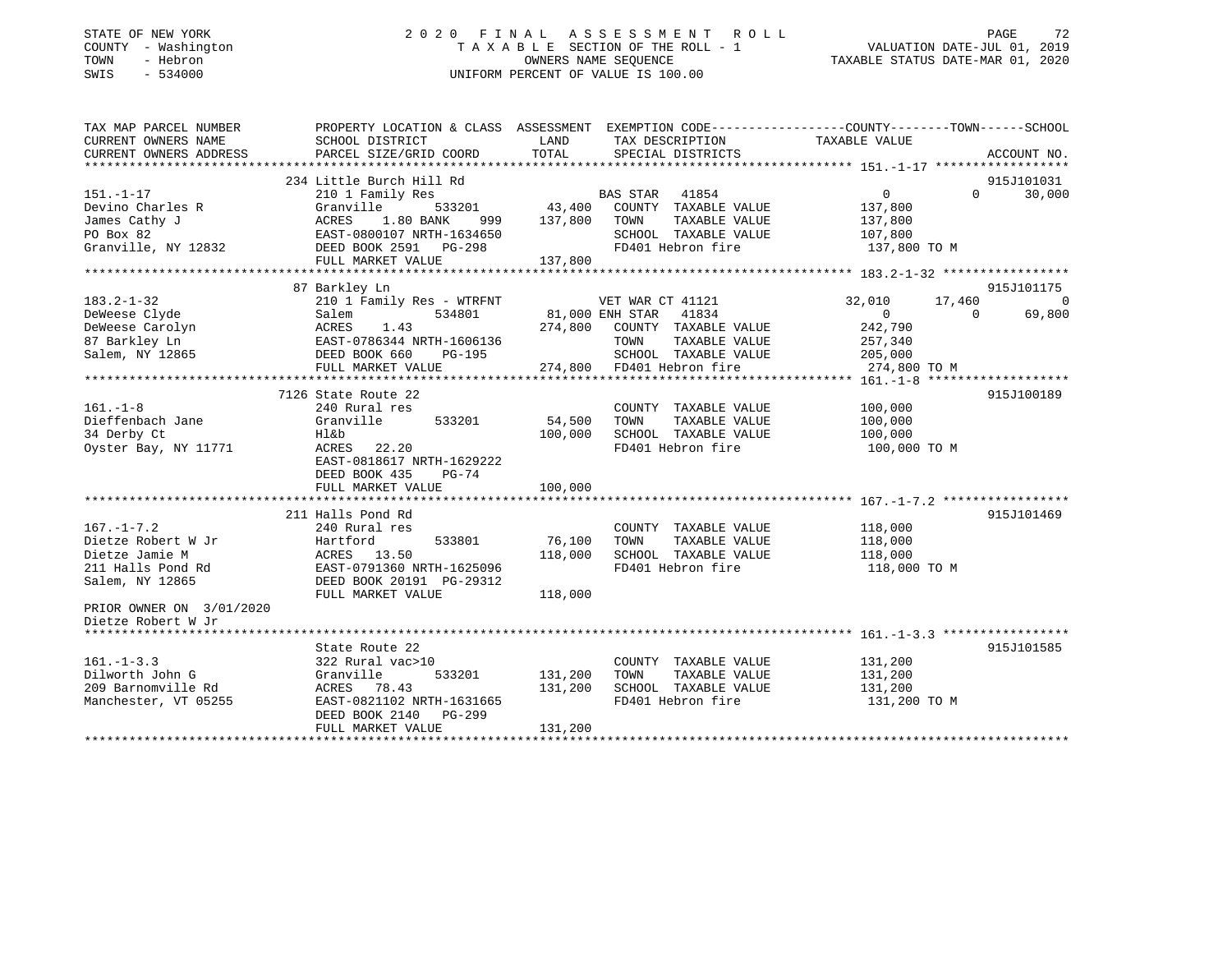#### STATE OF NEW YORK 2 0 2 0 F I N A L A S S E S S M E N T R O L L PAGE 73 COUNTY - Washington T A X A B L E SECTION OF THE ROLL - 1 VALUATION DATE-JUL 01, 2019 TOWN - Hebron OWNERS NAME SEQUENCE TAXABLE STATUS DATE-MAR 01, 2020 SWIS - 534000 UNIFORM PERCENT OF VALUE IS 100.00

| TAX MAP PARCEL NUMBER                                                                                                                                                                                                            |                                                                                  |                                              |                                                                           | PROPERTY LOCATION & CLASS ASSESSMENT EXEMPTION CODE----------------COUNTY-------TOWN------SCHOOL |                    |
|----------------------------------------------------------------------------------------------------------------------------------------------------------------------------------------------------------------------------------|----------------------------------------------------------------------------------|----------------------------------------------|---------------------------------------------------------------------------|--------------------------------------------------------------------------------------------------|--------------------|
| CURRENT OWNERS NAME                                                                                                                                                                                                              | SCHOOL DISTRICT                                                                  | LAND                                         | TAX DESCRIPTION                                                           | TAXABLE VALUE                                                                                    |                    |
| CURRENT OWNERS ADDRESS                                                                                                                                                                                                           | PARCEL SIZE/GRID COORD                                                           | TOTAL                                        | SPECIAL DISTRICTS                                                         |                                                                                                  | ACCOUNT NO.        |
|                                                                                                                                                                                                                                  | Pine Hill Rd                                                                     |                                              |                                                                           |                                                                                                  | 915J101420         |
| $169. - 1 - 26.7$                                                                                                                                                                                                                | 322 Rural vac>10                                                                 |                                              | COUNTY TAXABLE VALUE 35,900                                               |                                                                                                  |                    |
| Discepolo Karen                                                                                                                                                                                                                  | Granville                                                                        | 533201 35,900                                | TAXABLE VALUE                                                             |                                                                                                  |                    |
|                                                                                                                                                                                                                                  |                                                                                  |                                              | SCHOOL TAXABLE VALUE 35,900                                               |                                                                                                  |                    |
| Discepolo Karen Granville 533201 35,900<br>D'Onofrio Anthony Etal ACRES 11.82 35,900<br>511 Pine Tree Dr EAST-0813690 NRTH-1620316<br>Orange, CT 06477 DEED BOOK 787 PG-133                                                      |                                                                                  |                                              | FD401 Hebron fire                                                         | 35,900 TO M                                                                                      |                    |
|                                                                                                                                                                                                                                  |                                                                                  |                                              |                                                                           |                                                                                                  |                    |
|                                                                                                                                                                                                                                  | FULL MARKET VALUE                                                                | 35,900                                       |                                                                           |                                                                                                  |                    |
|                                                                                                                                                                                                                                  |                                                                                  |                                              |                                                                           |                                                                                                  |                    |
|                                                                                                                                                                                                                                  | 47 Indian Head Way                                                               |                                              |                                                                           |                                                                                                  | 915J101276         |
| $170. - 1 - 13.10$                                                                                                                                                                                                               | 210 1 Family Res                                                                 |                                              | <b>BAS STAR 41854</b>                                                     | 0                                                                                                | $\Omega$<br>30,000 |
|                                                                                                                                                                                                                                  | 533201 47,000                                                                    |                                              | COUNTY TAXABLE VALUE 122,700                                              |                                                                                                  |                    |
|                                                                                                                                                                                                                                  |                                                                                  | 999 122,700                                  | TOWN                                                                      |                                                                                                  |                    |
|                                                                                                                                                                                                                                  |                                                                                  |                                              | TOWN TAXABLE VALUE 122,700<br>SCHOOL TAXABLE VALUE 92,700                 |                                                                                                  |                    |
|                                                                                                                                                                                                                                  |                                                                                  |                                              | FD401 Hebron fire 122,700 TO M                                            |                                                                                                  |                    |
| 170.-1-13.10<br>Dittmeier David J (Granville 533201 47,000<br>Dittmeier Linda B ACRES 5.01 BANK 999 122,700<br>47 Indian Head Way EAST-0815914 NRTH-1618850<br>Salem, NY 12865 DEED BOOK 915 PG-291<br>FULL MARKET VALUE 122,700 |                                                                                  |                                              |                                                                           |                                                                                                  |                    |
|                                                                                                                                                                                                                                  |                                                                                  |                                              |                                                                           |                                                                                                  |                    |
|                                                                                                                                                                                                                                  | 1189 Chamberlin Mills Rd                                                         |                                              |                                                                           |                                                                                                  |                    |
| $177. - 1 - 28.3$                                                                                                                                                                                                                | 241 Rural res&ag                                                                 |                                              | COUNTY TAXABLE VALUE 535,600                                              |                                                                                                  |                    |
|                                                                                                                                                                                                                                  | Salem                                                                            |                                              | TOWN                                                                      |                                                                                                  |                    |
| Dittmer Frances<br>1189 Chamberlin Mills Rd                                                                                                                                                                                      | ACRES 64.20 BANK                                                                 | ,<br>534801    179,200<br>\NK  999   535,600 | TAXABLE VALUE 535,600<br>DL TAXABLE VALUE 535,600<br>SCHOOL TAXABLE VALUE |                                                                                                  |                    |
| Salem, NY 12865                                                                                                                                                                                                                  |                                                                                  |                                              | CA008 Cons agri dst 8 535,600 TO M                                        |                                                                                                  |                    |
|                                                                                                                                                                                                                                  |                                                                                  |                                              | FD401 Hebron fire                                                         | 535,600 TO M                                                                                     |                    |
| MAY BE SUBJECT TO PAYMENT                                                                                                                                                                                                        | EAST-0813318 NRTH-1615742<br>DEED BOOK 20200 PG-596<br>FULL MARKET VALUE 535,600 | 535,600                                      |                                                                           |                                                                                                  |                    |
| UNDER AGDIST LAW TIL 2024                                                                                                                                                                                                        |                                                                                  |                                              |                                                                           |                                                                                                  |                    |
|                                                                                                                                                                                                                                  |                                                                                  |                                              |                                                                           |                                                                                                  |                    |
|                                                                                                                                                                                                                                  | 12 Clark Way                                                                     |                                              |                                                                           |                                                                                                  |                    |
| $169. - 1 - 18.26$                                                                                                                                                                                                               | 210 1 Family Res                                                                 |                                              | COUNTY TAXABLE VALUE                                                      | 60,800                                                                                           |                    |
| DML Corp                                                                                                                                                                                                                         | 533201 16,800 TOWN<br>Granville                                                  |                                              | TAXABLE VALUE                                                             | 60,800                                                                                           |                    |
|                                                                                                                                                                                                                                  |                                                                                  |                                              |                                                                           |                                                                                                  |                    |
| Dorset, VT 05251                                                                                                                                                                                                                 | ACRES 0.67                                                                       |                                              | FD401 Hebron fire                                                         | 60,800 TO M                                                                                      |                    |
|                                                                                                                                                                                                                                  | EAST-0815971 NRTH-1623465                                                        |                                              |                                                                           |                                                                                                  |                    |
|                                                                                                                                                                                                                                  | DEED BOOK 915<br>$PG-24$                                                         |                                              |                                                                           |                                                                                                  |                    |
|                                                                                                                                                                                                                                  | FULL MARKET VALUE                                                                | 60,800                                       |                                                                           |                                                                                                  |                    |
|                                                                                                                                                                                                                                  |                                                                                  |                                              |                                                                           |                                                                                                  |                    |
|                                                                                                                                                                                                                                  | 55 Clark Way                                                                     |                                              |                                                                           |                                                                                                  |                    |
|                                                                                                                                                                                                                                  | 210 1 Family Res                                                                 |                                              | COUNTY TAXABLE VALUE                                                      | 70,400                                                                                           |                    |
| $169. -1 - 18.32$<br>DML Corporation                                                                                                                                                                                             |                                                                                  |                                              | TOWN<br>TAXABLE VALUE                                                     | 70,400                                                                                           |                    |
|                                                                                                                                                                                                                                  |                                                                                  |                                              | SCHOOL TAXABLE VALUE 70,400                                               |                                                                                                  |                    |
| Dorset, VT 05251                                                                                                                                                                                                                 | ACRES 0.55                                                                       |                                              | FD401 Hebron fire                                                         | 70,400 TO M                                                                                      |                    |
|                                                                                                                                                                                                                                  | EAST-0815428 NRTH-1623071                                                        |                                              |                                                                           |                                                                                                  |                    |
|                                                                                                                                                                                                                                  | DEED BOOK 904<br>PG-276                                                          |                                              |                                                                           |                                                                                                  |                    |
|                                                                                                                                                                                                                                  | FULL MARKET VALUE                                                                | 70,400                                       |                                                                           |                                                                                                  |                    |
|                                                                                                                                                                                                                                  |                                                                                  |                                              |                                                                           |                                                                                                  |                    |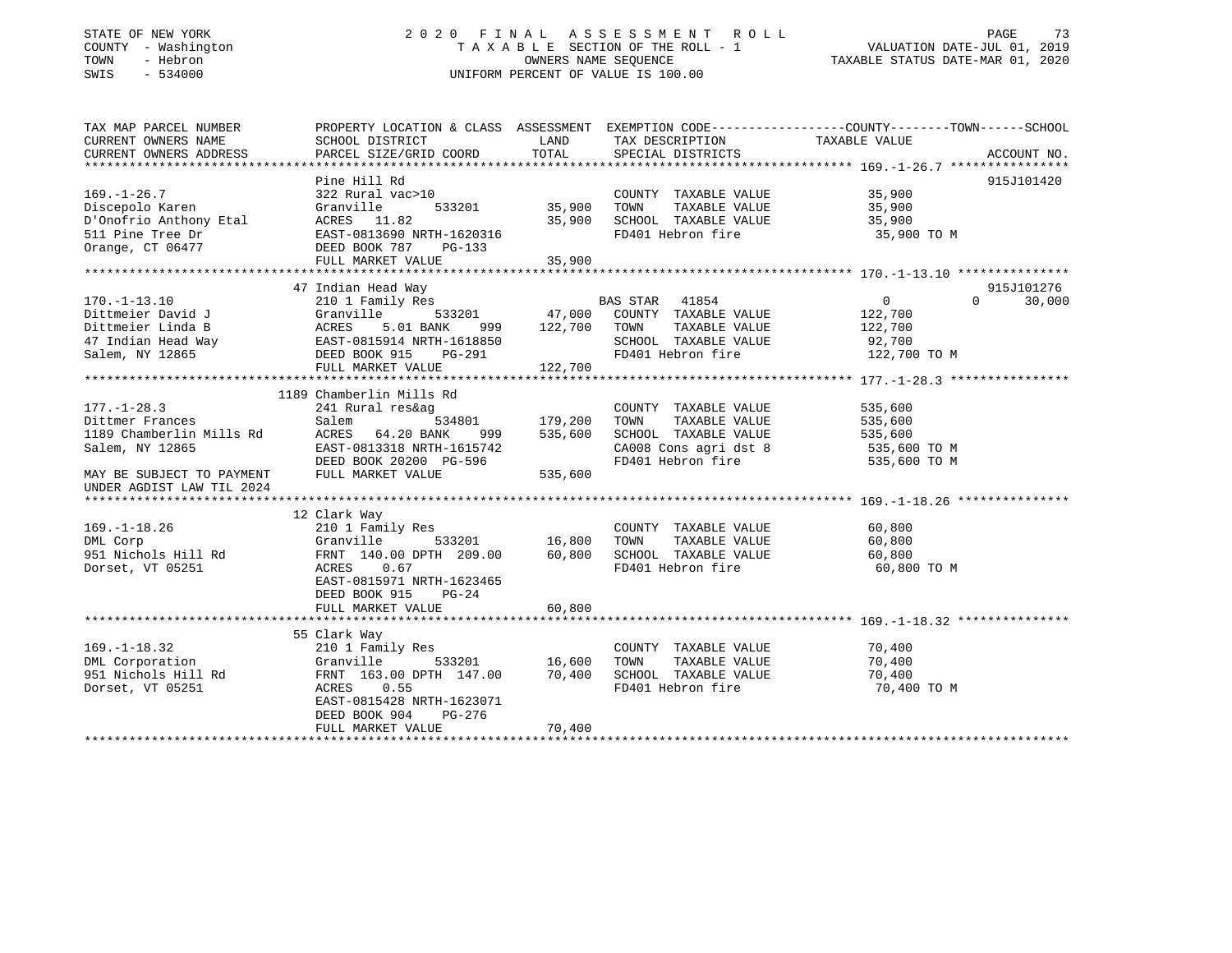#### STATE OF NEW YORK 2 0 2 0 F I N A L A S S E S S M E N T R O L L PAGE 74 COUNTY - Washington T A X A B L E SECTION OF THE ROLL - 1 VALUATION DATE-JUL 01, 2019 TOWN - Hebron OWNERS NAME SEQUENCE TAXABLE STATUS DATE-MAR 01, 2020 SWIS - 534000 UNIFORM PERCENT OF VALUE IS 100.00

| TAX MAP PARCEL NUMBER  | PROPERTY LOCATION & CLASS ASSESSMENT EXEMPTION CODE----------------COUNTY-------TOWN------SCHOOL |         |                                                |                |                          |
|------------------------|--------------------------------------------------------------------------------------------------|---------|------------------------------------------------|----------------|--------------------------|
| CURRENT OWNERS NAME    | SCHOOL DISTRICT                                                                                  | LAND    | TAX DESCRIPTION                                | TAXABLE VALUE  |                          |
| CURRENT OWNERS ADDRESS | PARCEL SIZE/GRID COORD                                                                           | TOTAL   | SPECIAL DISTRICTS                              |                | ACCOUNT NO.              |
|                        |                                                                                                  |         |                                                |                |                          |
|                        | 56 Koster Way                                                                                    |         |                                                |                | 915J101764               |
| $185. - 1 - 26$        | 210 1 Family Res                                                                                 |         | COUNTY TAXABLE VALUE                           | 70,500         |                          |
| Dolloff Ronald         | 534801<br>Salem                                                                                  | 25,600  | TAXABLE VALUE<br>TOWN                          | 70,500         |                          |
| PO Box 213             | 5.39<br>ACRES                                                                                    | 70,500  | SCHOOL TAXABLE VALUE                           | 70,500         |                          |
| Salem, NY 12865        | EAST-0814733 NRTH-1609525                                                                        |         | FD401 Hebron fire                              | 70,500 TO M    |                          |
|                        | DEED BOOK 3069 PG-273                                                                            |         |                                                |                |                          |
|                        | FULL MARKET VALUE                                                                                | 70,500  |                                                |                |                          |
|                        |                                                                                                  |         |                                                |                |                          |
|                        | 265 Mcknight Hill Rd                                                                             |         |                                                |                | 915J101318               |
| $168. - 1 - 10.1$      | 210 1 Family Res                                                                                 |         | BAS STAR 41854                                 | $\overline{0}$ | 30,000<br>$\Omega$       |
| Dooley David           | 534801<br>Salem                                                                                  | 104,900 | COUNTY TAXABLE VALUE                           | 177,700        |                          |
| 265 Mcknight Hill Rd   | 884/215                                                                                          | 177,700 | TOWN<br>TAXABLE VALUE                          | 177,700        |                          |
| Salem, NY 12865        | ACRES 27.03                                                                                      |         | SCHOOL TAXABLE VALUE                           | 147,700        |                          |
|                        | EAST-0800961 NRTH-1618132                                                                        |         | FD401 Hebron fire                              | 177,700 TO M   |                          |
|                        | DEED BOOK 616<br>PG-110                                                                          |         |                                                |                |                          |
|                        | FULL MARKET VALUE                                                                                | 177,700 |                                                |                |                          |
|                        |                                                                                                  |         |                                                |                |                          |
|                        | 3167 County Route 30                                                                             |         |                                                |                | 915J100051               |
| $183.16 - 1 - 14$      | 210 1 Family Res                                                                                 |         | VET WAR CT 41121                               | 11,535         | 11,535<br>$\overline{0}$ |
|                        | 534801                                                                                           |         |                                                | 32,683         | $\mathbf 0$<br>$\Omega$  |
| Dooley Evelyn LE       | Salem                                                                                            |         | 19,000 AGED-CO 41802<br>76,900 AGED-TOWN 41803 |                |                          |
| Dooley David           | FRNT 36.00 DPTH 169.00                                                                           |         |                                                | $\overline{0}$ | 22,878<br>$\mathbf 0$    |
| 3167 County Route 30   | 0.14<br>ACRES                                                                                    |         | AGED-SCH<br>41804                              | $\overline{0}$ | $\mathbf 0$<br>34,605    |
| Salem, NY 12865        | EAST-0791914 NRTH-1603588                                                                        |         | ENH STAR 41834                                 | $\overline{0}$ | $\Omega$<br>42,295       |
|                        | DEED BOOK 3786 PG-130                                                                            |         | COUNTY TAXABLE VALUE                           | 32,682         |                          |
|                        | FULL MARKET VALUE                                                                                | 76,900  | TAXABLE VALUE<br>TOWN                          | 42,487         |                          |
|                        |                                                                                                  |         | SCHOOL TAXABLE VALUE                           | $\overline{0}$ |                          |
|                        |                                                                                                  |         | CA008 Cons agri dst 8                          | 76,900 ТО М    |                          |
|                        |                                                                                                  |         | FD401 Hebron fire                              | 76,900 TO M    |                          |
|                        |                                                                                                  |         | LD401 West hebron light                        | 76,900 TO M    |                          |
|                        |                                                                                                  |         |                                                |                |                          |
|                        | 4097 County Route 30                                                                             |         |                                                |                | 915J101596               |
| $167. - 1 - 37.2$      | 240 Rural res                                                                                    |         | ENH STAR<br>41834                              | $\overline{0}$ | $\Omega$<br>69,800       |
| Dorrer Daniel J        | Hartford<br>533801                                                                               | 79,900  | COUNTY TAXABLE VALUE                           | 266,500        |                          |
| Dorrer Jane D          | Lot 1                                                                                            | 266,500 | TOWN<br>TAXABLE VALUE                          | 266,500        |                          |
| 4097 County Route 30   | ACRES 15.24                                                                                      |         | SCHOOL TAXABLE VALUE                           | 196,700        |                          |
| Salem, NY 12865        | EAST-0786862 NRTH-1623507                                                                        |         | FD401 Hebron fire                              | 266,500 TO M   |                          |
|                        | DEED BOOK 585<br>$PG-125$                                                                        |         |                                                |                |                          |
|                        | FULL MARKET VALUE                                                                                | 266,500 |                                                |                |                          |
|                        |                                                                                                  |         |                                                |                |                          |
|                        |                                                                                                  |         |                                                |                |                          |
|                        | Higgins Rd                                                                                       |         |                                                |                |                          |
| $161 - 2 - 9.3$        | 314 Rural vac<10                                                                                 |         | COUNTY TAXABLE VALUE                           | 25,800         |                          |
| Drago Philip           | Granville<br>533201                                                                              | 25,800  | TAXABLE VALUE<br>TOWN                          | 25,800         |                          |
| 6971 State Route 22    | lot <sub>6</sub>                                                                                 | 25,800  | SCHOOL TAXABLE VALUE                           | 25,800         |                          |
| Granville, NY 12832    | ACRES<br>5.52                                                                                    |         | FD401 Hebron fire                              | 25,800 TO M    |                          |
|                        | EAST-0818528 NRTH-1625218                                                                        |         |                                                |                |                          |
|                        | DEED BOOK 684<br>PG-254                                                                          |         |                                                |                |                          |
|                        | FULL MARKET VALUE                                                                                | 25,800  |                                                |                |                          |
|                        |                                                                                                  |         |                                                |                |                          |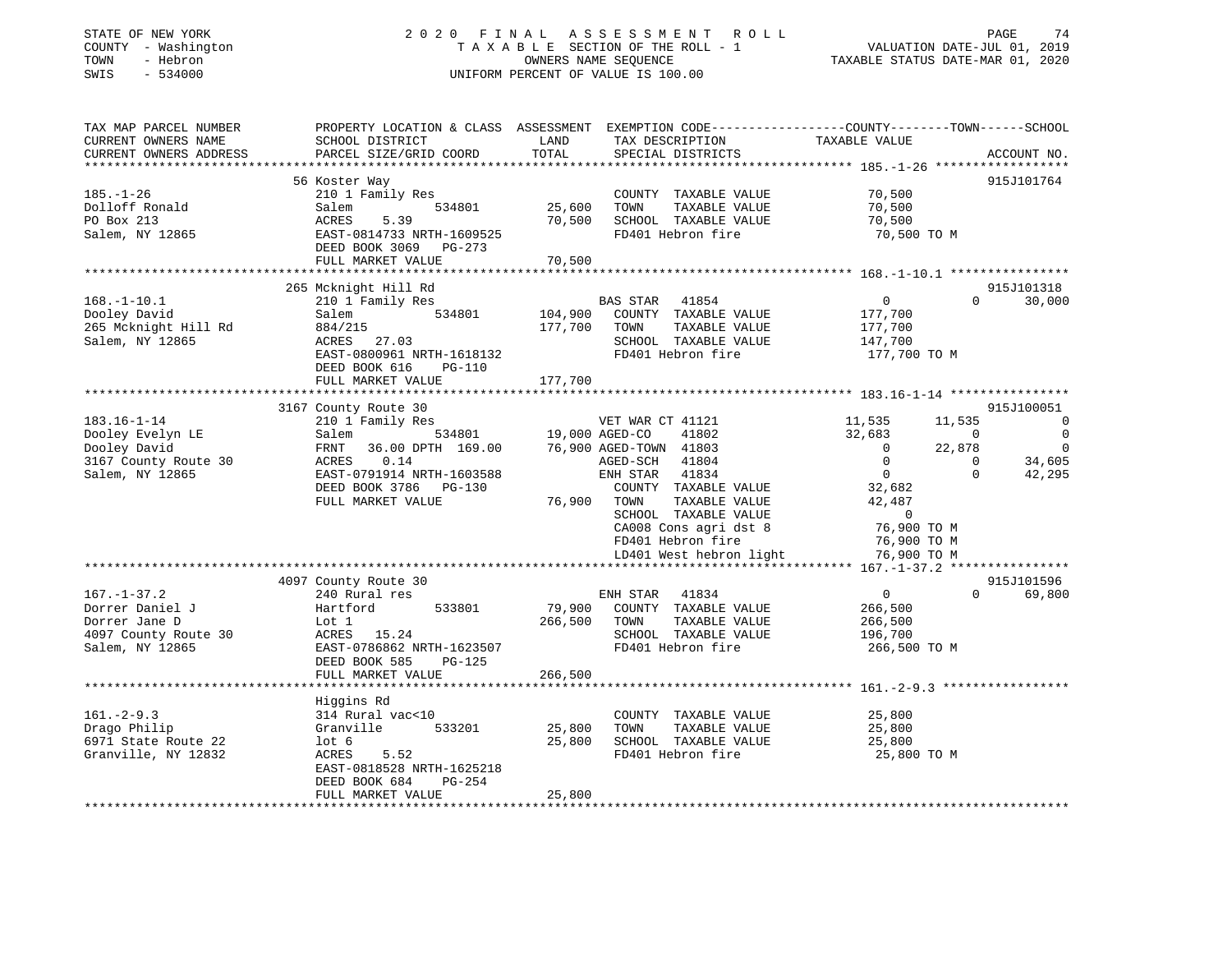#### STATE OF NEW YORK 2 0 2 0 F I N A L A S S E S S M E N T R O L L PAGE 75 COUNTY - Washington T A X A B L E SECTION OF THE ROLL - 1 VALUATION DATE-JUL 01, 2019 TOWN - Hebron OWNERS NAME SEQUENCE TAXABLE STATUS DATE-MAR 01, 2020 SWIS - 534000 UNIFORM PERCENT OF VALUE IS 100.00

| TAX MAP PARCEL NUMBER     | PROPERTY LOCATION & CLASS ASSESSMENT EXEMPTION CODE---------------COUNTY-------TOWN-----SCHOOL |                 |                                                                         |                |                |                          |
|---------------------------|------------------------------------------------------------------------------------------------|-----------------|-------------------------------------------------------------------------|----------------|----------------|--------------------------|
| CURRENT OWNERS NAME       | SCHOOL DISTRICT                                                                                | LAND            | TAX DESCRIPTION                                                         | TAXABLE VALUE  |                |                          |
| CURRENT OWNERS ADDRESS    | PARCEL SIZE/GRID COORD                                                                         | TOTAL           | SPECIAL DISTRICTS                                                       |                |                | ACCOUNT NO.              |
|                           |                                                                                                |                 |                                                                         |                |                |                          |
|                           | 6972 State Route 22                                                                            |                 | 74 PCT OF VALUE USED FOR EXEMPTION PURPOSES                             |                |                | 915J100195               |
| $161. - 2 - 9$            | 241 Rural res&ag                                                                               |                 | VET COM CT 41131<br>533201 139,700 AGRI-D IND 41730<br>VET COM CT 41131 | 41,514         | 29,100         | $\overline{\phantom{0}}$ |
| Drago Philip J LE         | Granville                                                                                      |                 |                                                                         | 47,210         | 47,210         | 47,210                   |
| Wheeler Jacqueline M      | ag commit 705/294                                                                              | 224,400 AGED-CO | 41802                                                                   | 62,271         | $\overline{0}$ | $\Omega$                 |
| 6971 State Route 22       | ACRES 68.78                                                                                    |                 | AGED-TOWN 41803                                                         | $\Omega$       | 34,239         | $\overline{0}$           |
| Granville, NY 12832       | EAST-0817197 NRTH-1625473                                                                      |                 | AGED-SCH 41804                                                          | $\Omega$       | $\Omega$       | 58,120                   |
|                           | DEED BOOK 852<br>PG-131                                                                        |                 | <b>BAS STAR</b> 41854                                                   | $\overline{0}$ | $\Omega$       | 30,000                   |
| MAY BE SUBJECT TO PAYMENT | FULL MARKET VALUE                                                                              |                 | 224,400 COUNTY TAXABLE VALUE                                            | 73,405         |                |                          |
| UNDER AGDIST LAW TIL 2027 |                                                                                                |                 | TOWN<br>TAXABLE VALUE                                                   | 113,851        |                |                          |
|                           |                                                                                                |                 | SCHOOL TAXABLE VALUE                                                    | 89,070         |                |                          |
|                           |                                                                                                |                 | FD401 Hebron fire                                                       | 224,400 TO M   |                |                          |
|                           |                                                                                                |                 |                                                                         |                |                |                          |
|                           | 362 Higgins Rd                                                                                 |                 |                                                                         |                |                |                          |
| $170. - 1 - 13.77$        | 270 Mfg housing                                                                                |                 | VET WAR CT 41121                                                        | 17,235 17,235  |                |                          |
| Drinkwine Kenneth R       | 534801<br>Salem                                                                                |                 | 84,600 COUNTY TAXABLE VALUE                                             | 97,665         |                |                          |
| Drinkwine Amanda J        | Lot 5D                                                                                         | 114,900         | TAXABLE VALUE<br>TOWN                                                   | 97,665         |                |                          |
| 362 Higgins Rd            | ACRES 29.46                                                                                    |                 | SCHOOL TAXABLE VALUE                                                    | 114,900        |                |                          |
| Granville, NY 12832       | EAST-0819751 NRTH-1619447                                                                      |                 | CA008 Cons agri dst 8                                                   | 114,900 TO M   |                |                          |
|                           | DEED BOOK 3562 PG-20                                                                           |                 | FD401 Hebron fire                                                       | 114,900 TO M   |                |                          |
|                           | FULL MARKET VALUE                                                                              | 114,900         |                                                                         |                |                |                          |
|                           |                                                                                                |                 |                                                                         |                |                |                          |
|                           | 1352 County Route 31                                                                           |                 |                                                                         |                |                | 915J100302               |
| $152. - 1 - 20$           | 210 1 Family Res                                                                               |                 | BAS STAR 41854                                                          | $\overline{0}$ | $\Omega$       | 30,000                   |
| Dube Patti A              | Granville<br>533201                                                                            | 54,300          | COUNTY TAXABLE VALUE                                                    | 87,600         |                |                          |
| 1352 County Route 31      | ACRES<br>4.40                                                                                  | 87,600          | TAXABLE VALUE<br>TOWN                                                   | 87,600         |                |                          |
| Granville, NY 12832       | EAST-0805824 NRTH-1635785                                                                      |                 | SCHOOL TAXABLE VALUE                                                    | 57,600         |                |                          |
|                           | DEED BOOK 3279 PG-133                                                                          |                 | CA008 Cons agri dst 8 $87,600$ TO M<br>FD401 Usbush fixe $97,600$ TO M  |                |                |                          |
|                           | FULL MARKET VALUE                                                                              | 87,600          | FD401 Hebron fire                                                       | 87,600 TO M    |                |                          |
|                           |                                                                                                |                 |                                                                         |                |                |                          |
|                           | County Route 31                                                                                |                 |                                                                         |                |                | 915J100336               |
| $152. - 2 - 19$           | 314 Rural vac<10                                                                               |                 | COUNTY TAXABLE VALUE                                                    | 2,600          |                |                          |
| Dudla Susan E             | 533201<br>Granville                                                                            | 2,600           | TAXABLE VALUE<br>TOWN                                                   | 2,600          |                |                          |
| 1830 County Route 31      | FRNT 150.00 DPTH 250.00                                                                        | 2,600           | SCHOOL TAXABLE VALUE                                                    | 2,600          |                |                          |
| Granville, NY 12832       | ACRES 0.86                                                                                     |                 | FD401 Hebron fire                                                       | 2,600 TO M     |                |                          |
|                           | EAST-0814325 NRTH-1640872                                                                      |                 |                                                                         |                |                |                          |
|                           | DEED BOOK 655<br>PG-86                                                                         |                 |                                                                         |                |                |                          |
|                           | FULL MARKET VALUE                                                                              | 2,600           |                                                                         |                |                |                          |
|                           |                                                                                                |                 |                                                                         |                |                |                          |
|                           | 1830 County Route 31                                                                           |                 |                                                                         |                |                | 915J100486               |
| $152 - 2 - 20$            | 210 1 Family Res                                                                               |                 | BAS STAR 41854                                                          | $\overline{0}$ | $\Omega$       | 30,000                   |
| Dudla Susan E             | Granville<br>533201                                                                            | 41,900          | COUNTY TAXABLE VALUE                                                    | 87,400         |                |                          |
| 1830 County Route 31      | ACRES<br>1.30                                                                                  | 87,400          | TAXABLE VALUE<br>TOWN                                                   | 87,400         |                |                          |
| Granville, NY 12832       | EAST-0814389 NRTH-1640702                                                                      |                 | SCHOOL TAXABLE VALUE                                                    | 57,400         |                |                          |
|                           | DEED BOOK 655<br>PG-86                                                                         |                 | FD401 Hebron fire                                                       | 87,400 TO M    |                |                          |
|                           | FULL MARKET VALUE                                                                              | 87,400          |                                                                         |                |                |                          |
|                           |                                                                                                |                 |                                                                         |                |                |                          |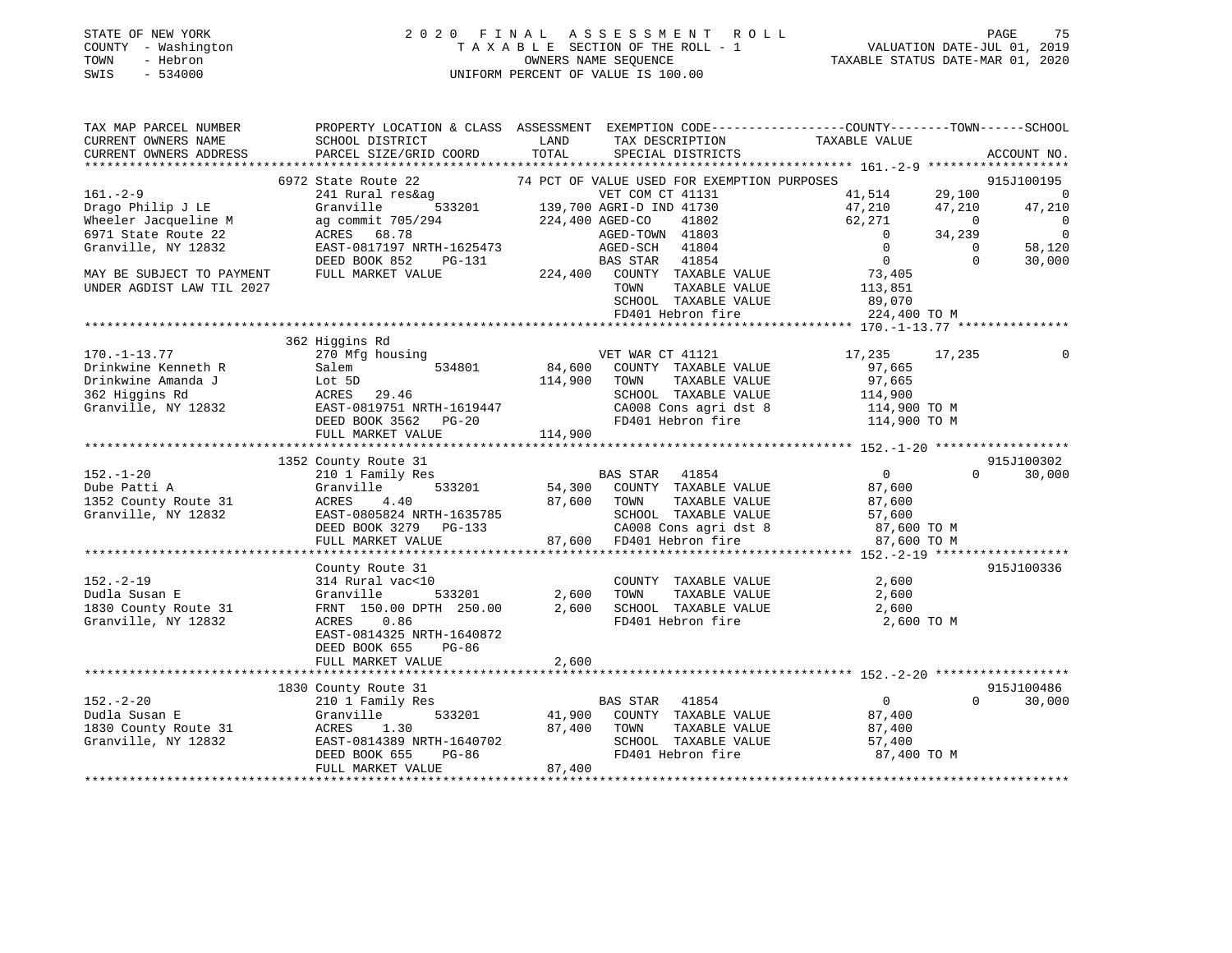#### STATE OF NEW YORK 2 0 2 0 F I N A L A S S E S S M E N T R O L L PAGE 76 COUNTY - Washington T A X A B L E SECTION OF THE ROLL - 1 VALUATION DATE-JUL 01, 2019 TOWN - Hebron OWNERS NAME SEQUENCE TAXABLE STATUS DATE-MAR 01, 2020 SWIS - 534000 UNIFORM PERCENT OF VALUE IS 100.00

| TAX MAP PARCEL NUMBER<br>CURRENT OWNERS NAME | PROPERTY LOCATION & CLASS ASSESSMENT EXEMPTION CODE----------------COUNTY-------TOWN-----SCHOOL<br>SCHOOL DISTRICT | LAND<br>TOTAL | TAX DESCRIPTION                           | TAXABLE VALUE  | ACCOUNT NO. |        |
|----------------------------------------------|--------------------------------------------------------------------------------------------------------------------|---------------|-------------------------------------------|----------------|-------------|--------|
| CURRENT OWNERS ADDRESS                       | PARCEL SIZE/GRID COORD                                                                                             |               | SPECIAL DISTRICTS                         |                |             |        |
|                                              | 305 Scott Hill Rd                                                                                                  |               |                                           |                | 915J101180  |        |
| $158. - 1 - 2.2$                             | 240 Rural res                                                                                                      |               | BAS STAR 41854                            | $\overline{0}$ | $\Omega$    | 30,000 |
| Dudley William                               | 533801<br>Hartford                                                                                                 | 79,400        | COUNTY TAXABLE VALUE                      | 178,000        |             |        |
| Dudley Zenova                                | ACRES 15.00 BANK<br>999                                                                                            | 178,000       | TOWN<br>TAXABLE VALUE                     | 178,000        |             |        |
| 305 Scott Hill Rd                            | EAST-0782899 NRTH-1630237                                                                                          |               | SCHOOL TAXABLE VALUE                      | 148,000        |             |        |
| Granville, NY 12832                          | DEED BOOK 809<br>PG-314                                                                                            |               | CA008 Cons agri dst 8                     | 178,000 TO M   |             |        |
|                                              | FULL MARKET VALUE                                                                                                  |               | 178,000 FD401 Hebron fire                 | 178,000 TO M   |             |        |
|                                              |                                                                                                                    |               |                                           |                |             |        |
|                                              | 499 North Grimes Hill Rd                                                                                           |               |                                           |                |             |        |
| $152. - 2 - 40$                              | 210 1 Family Res                                                                                                   |               | BAS STAR 41854                            | $\overline{0}$ | $\Omega$    | 30,000 |
| Duffy Erin S                                 | 533201<br>Granville                                                                                                | 57,400        | COUNTY TAXABLE VALUE                      | 179,900        |             |        |
| 499 North Grimes Hill Rd                     | ACRES<br>5.00                                                                                                      | 179,900       | TOWN<br>TAXABLE VALUE                     | 179,900        |             |        |
| Granville, NY 12832                          | EAST-0815428 NRTH-1634987                                                                                          |               | SCHOOL TAXABLE VALUE                      | 149,900        |             |        |
|                                              | DEED BOOK 3452 PG-197                                                                                              |               | CA008 Cons agri dst 8                     | 179,900 TO M   |             |        |
|                                              | FULL MARKET VALUE                                                                                                  |               | 179,900 FD401 Hebron fire                 | 179,900 TO M   |             |        |
|                                              |                                                                                                                    |               |                                           |                |             |        |
|                                              | 208 Indian Head Way                                                                                                |               |                                           |                | 915J101190  |        |
| $170. - 1 - 15.4$                            | 210 1 Family Res                                                                                                   |               | COUNTY TAXABLE VALUE                      | 121,500        |             |        |
| Duffy Helen M                                | Granville<br>533201                                                                                                | 46,900        | TOWN<br>TAXABLE VALUE                     | 121,500        |             |        |
| 208 Indian Head Way                          | ACRES<br>4.96                                                                                                      | 121,500       | SCHOOL TAXABLE VALUE                      | 121,500        |             |        |
| Salem, NY 12865                              | EAST-0816523 NRTH-1619512                                                                                          |               | FD401 Hebron fire                         | 121,500 TO M   |             |        |
|                                              | DEED BOOK 3823 PG-280                                                                                              |               |                                           |                |             |        |
|                                              | FULL MARKET VALUE                                                                                                  | 121,500       |                                           |                |             |        |
|                                              |                                                                                                                    |               |                                           |                |             |        |
|                                              | 409 Mcknight Hill Rd                                                                                               |               |                                           |                | 915J101340  |        |
| $168. - 1 - 12.1$                            | 240 Rural res                                                                                                      |               | COUNTY TAXABLE VALUE                      | 99,800         |             |        |
| Dufur Robert A                               |                                                                                                                    | 81,100        | TOWN<br>TAXABLE VALUE                     | 99,800         |             |        |
| Dufur Bonnie L                               |                                                                                                                    | 99,800        | SCHOOL TAXABLE VALUE<br>FD401 Hebron fire | 99,800         |             |        |
| 7 Diane Ct                                   |                                                                                                                    |               |                                           | 99,800 TO M    |             |        |
| Lanesboro, MA 01237                          |                                                                                                                    | 99,800        |                                           |                |             |        |
|                                              | Salem<br>ACRES 15.77<br>EAST-0799903 NRTH-1618325<br>DEED BOOK 866 PG-283<br>PHILL MARKET VALUE                    |               |                                           |                |             |        |
|                                              | 7022 State Route 22                                                                                                |               |                                           |                | 915J100328  |        |
| $161. - 2 - 5$                               | 312 Vac w/imprv                                                                                                    |               | COUNTY TAXABLE VALUE                      | 17,500         |             |        |
| Dunbar Curtis J                              | Granville<br>533201                                                                                                | 14,500        | TAXABLE VALUE<br>TOWN                     | 17,500         |             |        |
| 18 Mettowee St                               | ACRES<br>1.50                                                                                                      | 17,500        | SCHOOL TAXABLE VALUE                      | 17,500         |             |        |
| Granville, NY 12832                          | EAST-0817714 NRTH-1626895                                                                                          |               | FD401 Hebron fire                         | 17,500 TO M    |             |        |
|                                              | DEED BOOK 3844 PG-145                                                                                              |               |                                           |                |             |        |
|                                              | FULL MARKET VALUE                                                                                                  | 17,500        |                                           |                |             |        |
|                                              |                                                                                                                    |               |                                           |                |             |        |
|                                              | 181 Little Burch Hill Rd                                                                                           |               |                                           |                | 915J100088  |        |
| $151.-1-20.1$                                | 322 Rural vac>10                                                                                                   |               | 41720<br>AG DIST                          | 60,397         | 60,397      | 60,397 |
| Duncan Peter S                               | 533801<br>Hartford                                                                                                 | 104,900       | COUNTY TAXABLE VALUE                      | 44,503         |             |        |
| 15 New Preston Hill Rd                       | ACRES 37.54                                                                                                        | 104,900       | TAXABLE VALUE<br>TOWN                     | 44,503         |             |        |
| New Preston, CT 06777                        | EAST-0798652 NRTH-1634995                                                                                          |               | SCHOOL TAXABLE VALUE                      | 44,503         |             |        |
|                                              | DEED BOOK 2814 PG-191                                                                                              |               | FD401 Hebron fire                         | 104,900 TO M   |             |        |
| MAY BE SUBJECT TO PAYMENT                    | FULL MARKET VALUE                                                                                                  | 104,900       |                                           |                |             |        |
| UNDER AGDIST LAW TIL 2024                    |                                                                                                                    |               |                                           |                |             |        |
| *******************                          |                                                                                                                    |               |                                           |                |             |        |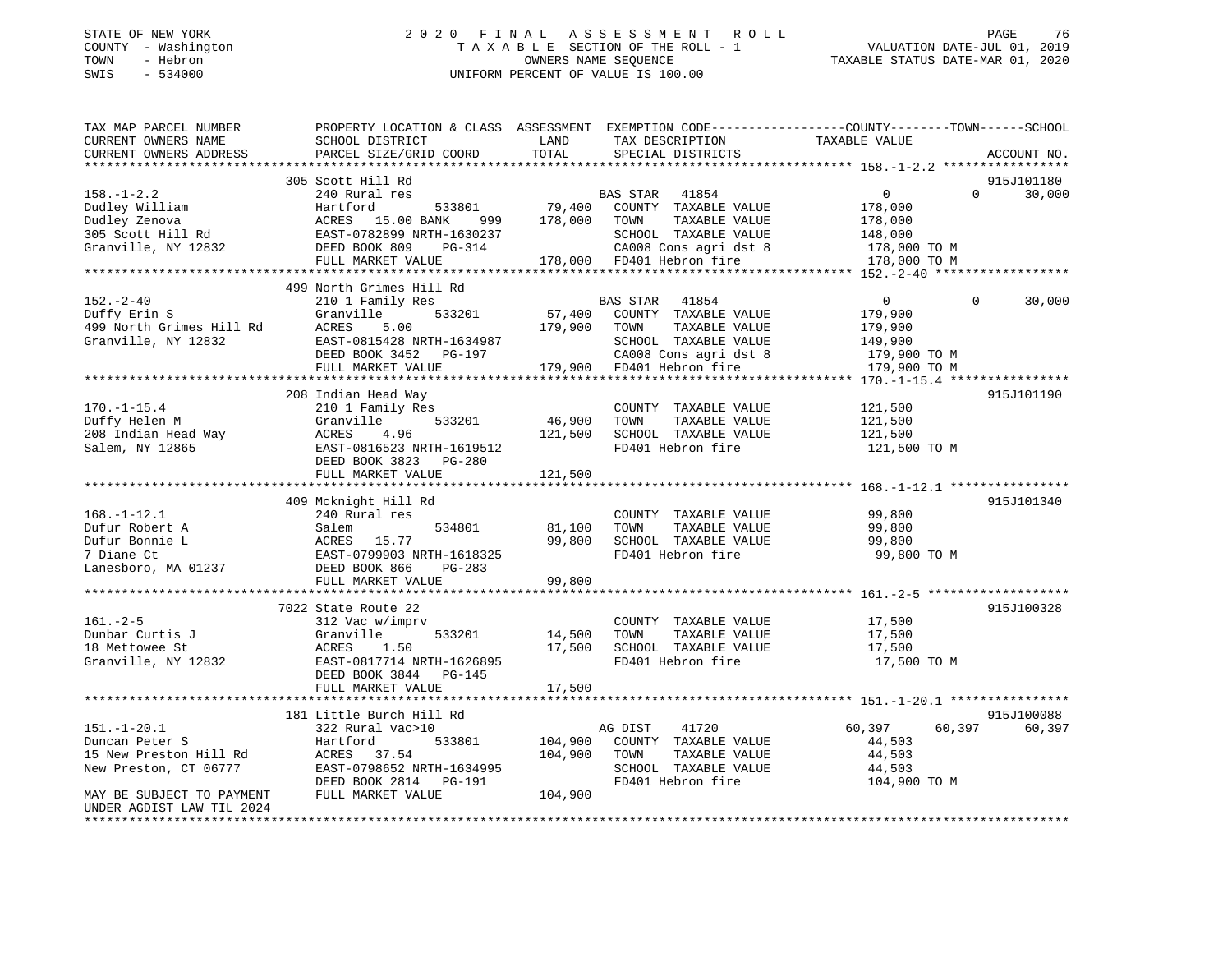| STATE OF NEW YORK<br>COUNTY - Washington | 2020                                          | FINAL<br>OWNERS NAME SEQUENCE    | ASSESSMENT<br>R O L L<br>TAXABLE SECTION OF THE ROLL - 1     | VALUATION DATE-JUL 01, 2019                                 | PAGE<br>77         |
|------------------------------------------|-----------------------------------------------|----------------------------------|--------------------------------------------------------------|-------------------------------------------------------------|--------------------|
| TOWN<br>- Hebron<br>SWIS<br>$-534000$    | UNIFORM PERCENT OF VALUE IS 100.00            | TAXABLE STATUS DATE-MAR 01, 2020 |                                                              |                                                             |                    |
|                                          |                                               |                                  |                                                              |                                                             |                    |
| TAX MAP PARCEL NUMBER                    | PROPERTY LOCATION & CLASS ASSESSMENT          |                                  | EXEMPTION CODE-----------------COUNTY-------TOWN------SCHOOL |                                                             |                    |
| CURRENT OWNERS NAME                      | SCHOOL DISTRICT                               | LAND                             | TAX DESCRIPTION                                              | TAXABLE VALUE                                               |                    |
| CURRENT OWNERS ADDRESS                   | PARCEL SIZE/GRID COORD                        | TOTAL                            | SPECIAL DISTRICTS                                            |                                                             | ACCOUNT NO.        |
| **********************                   |                                               | ********                         |                                                              |                                                             |                    |
|                                          | 624 Middle Rd                                 |                                  |                                                              |                                                             | 915J101458         |
| $160. - 1 - 4.1$                         | 210 1 Family Res                              |                                  | COUNTY TAXABLE VALUE                                         | 125,100                                                     |                    |
| Dunham Brandon J                         | 534801<br>Salem                               | 47,200                           | TOWN<br>TAXABLE VALUE                                        | 125,100                                                     |                    |
| 624 Middle Rd<br>Granville, NY 12832     | Lot 1<br>ACRES<br>999                         | 125,100                          | SCHOOL TAXABLE VALUE<br>FD401 Hebron fire                    | 125,100                                                     |                    |
|                                          | 5.12 BANK<br>EAST-0806475 NRTH-1627107        |                                  |                                                              | 125,100 TO M                                                |                    |
|                                          | DEED BOOK 3300 PG-91                          |                                  |                                                              |                                                             |                    |
|                                          | FULL MARKET VALUE                             | 125,100                          |                                                              |                                                             |                    |
|                                          |                                               | *********                        |                                                              | **************************** 186. -1-7 ******************** |                    |
|                                          | 169 Blossom Rd                                |                                  |                                                              |                                                             | 915J100198         |
| $186. - 1 - 7$                           | 312 Vac w/imprv                               |                                  | COUNTY TAXABLE VALUE                                         | 87,500                                                      |                    |
| Dunham Peter                             | 534801<br>Salem                               | 86,400                           | TOWN<br>TAXABLE VALUE                                        | 87,500                                                      |                    |
| Shaw Judith C                            | ACRES<br>46.40                                | 87,500                           | SCHOOL TAXABLE VALUE                                         | 87,500                                                      |                    |
| 2017 County Route 153                    | EAST-0818409 NRTH-1605423                     |                                  | FD401 Hebron fire                                            | 87,500 TO M                                                 |                    |
| Salem, NY 12865                          | DEED BOOK 912<br>PG-337                       |                                  |                                                              |                                                             |                    |
|                                          | FULL MARKET VALUE                             | 87,500                           |                                                              |                                                             |                    |
|                                          | ******************                            |                                  |                                                              | ***************** 170.-2-8.2 ******************             |                    |
|                                          | Higgins Rd/e Off                              |                                  |                                                              |                                                             | 915J101287         |
| $170. - 2 - 8.2$                         | 314 Rural vac<10                              |                                  | COUNTY TAXABLE VALUE                                         | 2,100                                                       |                    |
| Dunster Nelson G                         | Granville<br>533201                           | 2,100                            | TOWN<br>TAXABLE VALUE                                        | 2,100                                                       |                    |
| PO Box 138                               | Quarry                                        | 2,100                            | SCHOOL TAXABLE VALUE                                         | 2,100                                                       |                    |
| Middle Granville, NY 12849               | No Deeded R O W                               |                                  | FD401 Hebron fire                                            | 2,100 TO M                                                  |                    |
|                                          | ACRES<br>2.60                                 |                                  |                                                              |                                                             |                    |
|                                          | EAST-0822103 NRTH-1624860                     |                                  |                                                              |                                                             |                    |
|                                          | DEED BOOK 833<br>PG-156                       |                                  |                                                              |                                                             |                    |
|                                          | FULL MARKET VALUE                             | 2,100                            |                                                              |                                                             |                    |
|                                          | * * * * * * * * * * * * * * * * *             | ********                         |                                                              | ********************** 169. -1-18.11 ***************        |                    |
|                                          | 6861 State Route 22                           |                                  |                                                              |                                                             | 915J101434         |
| $169. - 1 - 18.11$                       | 210 1 Family Res                              |                                  | BAS STAR<br>41854                                            | $\overline{0}$                                              | $\Omega$<br>30,000 |
| Dupaw Dody                               | Granville<br>533201                           | 35,300                           | COUNTY TAXABLE VALUE                                         | 55,600                                                      |                    |
| 7210 State Route 22                      | 571/23                                        | 55,600                           | TOWN<br>TAXABLE VALUE                                        | 55,600                                                      |                    |
| Granville, NY 12832                      | ACRES<br>1.10                                 |                                  | SCHOOL TAXABLE VALUE                                         | 25,600                                                      |                    |
|                                          | EAST-0816003 NRTH-1623204                     |                                  | FD401 Hebron fire                                            | 55,600 TO M                                                 |                    |
|                                          | DEED BOOK 3635<br>PG-319<br>FULL MARKET VALUE |                                  |                                                              |                                                             |                    |
| ******************************           |                                               | 55,600                           |                                                              |                                                             |                    |
|                                          | State Route 22                                |                                  |                                                              |                                                             | 915J101599         |
| $169. - 1 - 18.15$                       | 312 Vac w/imprv                               |                                  | COUNTY TAXABLE VALUE                                         | 11,900                                                      |                    |
| Dupaw Dody                               | 533201<br>Granville                           | 5,800                            | TOWN<br>TAXABLE VALUE                                        | 11,900                                                      |                    |
| 7210 State Route 22                      | Land/barn/shed                                | 11,900                           | SCHOOL TAXABLE VALUE                                         | 11,900                                                      |                    |
| Granville, NY 12832                      | FRNT 160.00 DPTH 130.00                       |                                  | FD401 Hebron fire                                            | 11,900 TO M                                                 |                    |
|                                          | ACRES<br>0.48                                 |                                  |                                                              |                                                             |                    |
|                                          | EAST-0816102 NRTH-1623304                     |                                  |                                                              |                                                             |                    |
|                                          | DEED BOOK 3635<br>PG-319                      |                                  |                                                              |                                                             |                    |
|                                          | FULL MARKET VALUE                             | 11,900                           |                                                              |                                                             |                    |
|                                          |                                               |                                  |                                                              |                                                             |                    |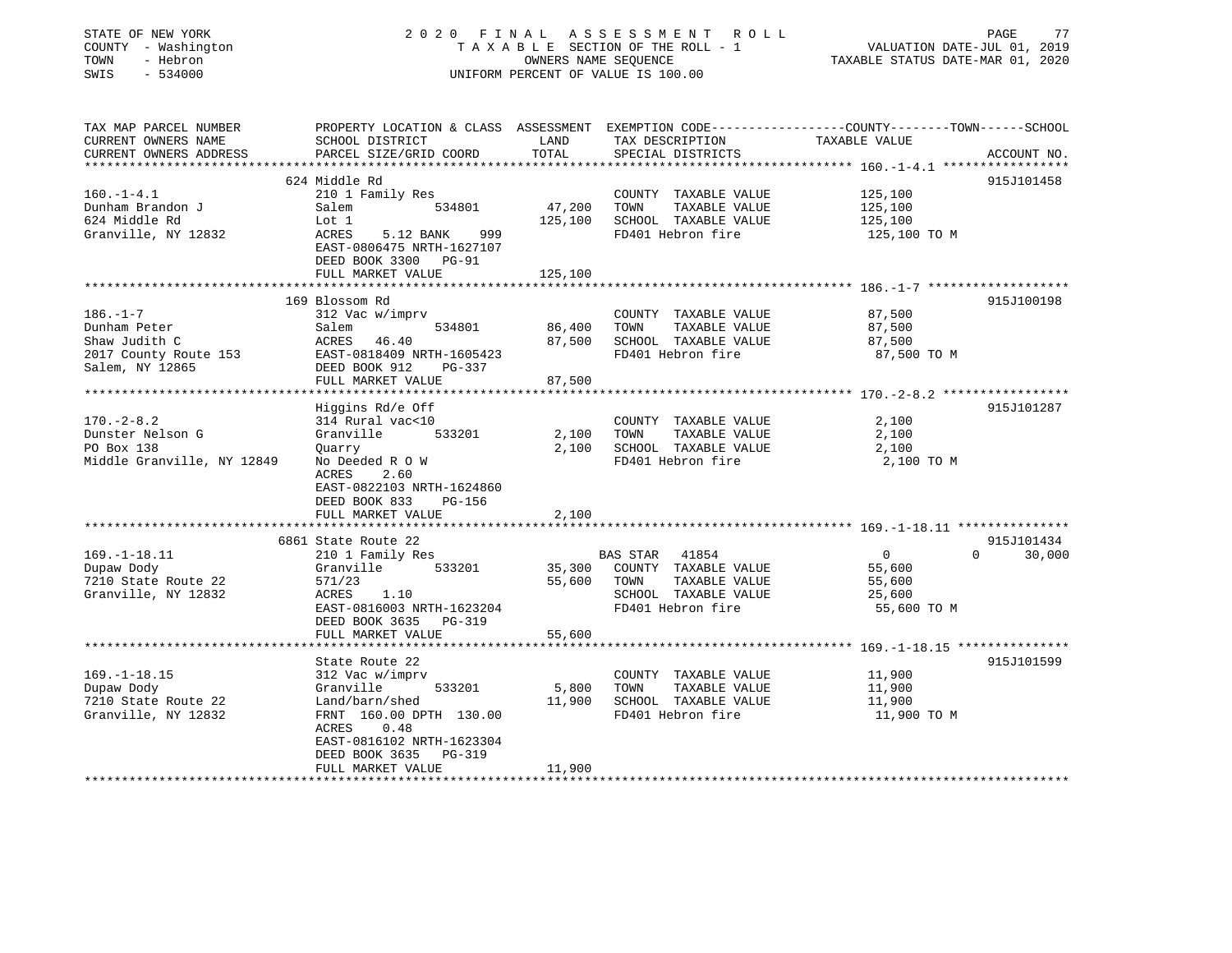| STATE OF NEW YORK<br>COUNTY - Washington<br>TOWN<br>- Hebron<br>SWIS<br>$-534000$ |                                                                                                                                              | 2020 FINAL ASSESSMENT<br>R O L L<br>TAXABLE SECTION OF THE ROLL - 1<br>OWNERS NAME SEQUENCE<br>UNIFORM PERCENT OF VALUE IS 100.00 |                                                                 |                              |          | PAGE<br>78<br>VALUATION DATE-JUL 01, 2019<br>TAXABLE STATUS DATE-MAR 01, 2020 |
|-----------------------------------------------------------------------------------|----------------------------------------------------------------------------------------------------------------------------------------------|-----------------------------------------------------------------------------------------------------------------------------------|-----------------------------------------------------------------|------------------------------|----------|-------------------------------------------------------------------------------|
| TAX MAP PARCEL NUMBER<br>CURRENT OWNERS NAME<br>CURRENT OWNERS ADDRESS            | PROPERTY LOCATION & CLASS ASSESSMENT EXEMPTION CODE---------------COUNTY-------TOWN------SCHOOL<br>SCHOOL DISTRICT<br>PARCEL SIZE/GRID COORD | LAND<br>TOTAL                                                                                                                     | TAX DESCRIPTION<br>SPECIAL DISTRICTS                            | TAXABLE VALUE                |          | ACCOUNT NO.                                                                   |
|                                                                                   | State Route 22                                                                                                                               |                                                                                                                                   |                                                                 |                              |          | 915J101787                                                                    |
| $169. - 1 - 18.22$                                                                | 314 Rural vac<10                                                                                                                             |                                                                                                                                   | COUNTY TAXABLE VALUE                                            | 10,500                       |          |                                                                               |
| Dupaw Dody                                                                        | Granville<br>533201                                                                                                                          | 10,500                                                                                                                            | TOWN<br>TAXABLE VALUE                                           | 10,500                       |          |                                                                               |
| 7210 State Route 22                                                               | FRNT 228.00 DPTH 156.00                                                                                                                      | 10,500                                                                                                                            | SCHOOL TAXABLE VALUE                                            | 10,500                       |          |                                                                               |
| Granville, NY 12832                                                               | ACRES<br>0.82<br>EAST-0816122 NRTH-1623460<br>DEED BOOK 3635<br>PG-319                                                                       |                                                                                                                                   | FD401 Hebron fire                                               | 10,500 TO M                  |          |                                                                               |
|                                                                                   | FULL MARKET VALUE                                                                                                                            | 10,500                                                                                                                            |                                                                 |                              |          |                                                                               |
|                                                                                   | 7210 State Route 22                                                                                                                          |                                                                                                                                   |                                                                 |                              |          | 915J101006                                                                    |
| $161. - 1 - 4$                                                                    | 210 1 Family Res                                                                                                                             |                                                                                                                                   | COUNTY TAXABLE VALUE                                            | 89,200                       |          |                                                                               |
| Dupaw Ricky                                                                       | Granville<br>533201                                                                                                                          | 40,100                                                                                                                            | TAXABLE VALUE<br>TOWN                                           | 89,200                       |          |                                                                               |
| 7210 State Route 22                                                               | ACRES<br>2.68 BANK<br>997                                                                                                                    | 89,200                                                                                                                            | SCHOOL TAXABLE VALUE                                            | 89,200                       |          |                                                                               |
| Granville, NY 12832                                                               | EAST-0819379 NRTH-1631322<br>DEED BOOK 2108 PG-302<br>FULL MARKET VALUE                                                                      | 89,200                                                                                                                            | FD401 Hebron fire                                               | 89,200 TO M                  |          |                                                                               |
|                                                                                   | ************************                                                                                                                     | ***********                                                                                                                       |                                                                 |                              |          |                                                                               |
|                                                                                   | County Route 31                                                                                                                              |                                                                                                                                   |                                                                 |                              |          | 915J100346                                                                    |
| $144. - 1 - 15$                                                                   | 314 Rural vac<10                                                                                                                             |                                                                                                                                   | COUNTY TAXABLE VALUE                                            | 44,200                       |          |                                                                               |
| Duquette Raymond R Jr                                                             | Granville<br>533201                                                                                                                          | 44,200                                                                                                                            | TOWN<br>TAXABLE VALUE                                           | 44,200                       |          |                                                                               |
| 355 E Wells Rd                                                                    | ACRES 17.00 BANK<br>999                                                                                                                      | 44,200                                                                                                                            | SCHOOL TAXABLE VALUE                                            | 44,200                       |          |                                                                               |
| Wells, VT 05774                                                                   | EAST-0822996 NRTH-1648375                                                                                                                    |                                                                                                                                   | FD401 Hebron fire                                               | 44,200 TO M                  |          |                                                                               |
|                                                                                   | DEED BOOK 935<br>$PG-292$                                                                                                                    |                                                                                                                                   |                                                                 |                              |          |                                                                               |
|                                                                                   | FULL MARKET VALUE                                                                                                                            | 44,200                                                                                                                            |                                                                 |                              |          |                                                                               |
|                                                                                   |                                                                                                                                              |                                                                                                                                   |                                                                 |                              |          |                                                                               |
| $186. - 1 - 22$                                                                   | 45 Wood Way<br>210 1 Family Res                                                                                                              |                                                                                                                                   | 96 PCT OF VALUE USED FOR EXEMPTION PURPOSES<br>VET COM CT 41131 | 53,350                       | 29,100   | $\mathbf 0$                                                                   |
| Dutcher Charles                                                                   | Salem<br>534801                                                                                                                              |                                                                                                                                   | 48,600 ENH STAR 41834                                           | $\mathbf{0}$                 | $\Omega$ | 69,800                                                                        |
| Dutcher Joanne A                                                                  | ACRES<br>6.01                                                                                                                                | 254,400                                                                                                                           | COUNTY TAXABLE VALUE                                            | 201,050                      |          |                                                                               |
| 45 Wood Way                                                                       | EAST-0817218 NRTH-1609430                                                                                                                    |                                                                                                                                   | TOWN<br>TAXABLE VALUE                                           | 225,300                      |          |                                                                               |
| Salem, NY 12865                                                                   | DEED BOOK 2432 PG-341                                                                                                                        |                                                                                                                                   | SCHOOL TAXABLE VALUE                                            | 184,600                      |          |                                                                               |
|                                                                                   | FULL MARKET VALUE                                                                                                                            |                                                                                                                                   | 254,400 FD401 Hebron fire                                       | 254,400 TO M                 |          |                                                                               |
|                                                                                   | *******************************                                                                                                              |                                                                                                                                   |                                                                 |                              |          |                                                                               |
|                                                                                   | 6603 State Route 22                                                                                                                          |                                                                                                                                   | 75 PCT OF VALUE USED FOR EXEMPTION PURPOSES                     |                              |          |                                                                               |
| $177. - 1 - 8.1$                                                                  | 240 Rural res                                                                                                                                |                                                                                                                                   | VET WAR CT 41121                                                | 24,266                       | 17,460   | 0                                                                             |
| Duveen Charles J                                                                  | Salem<br>534801                                                                                                                              |                                                                                                                                   | 62,500 ENH STAR<br>41834                                        | $\overline{0}$               | $\Omega$ | 69,800                                                                        |
| Duveen Agnes                                                                      | ACRES 14.70                                                                                                                                  | 215,700                                                                                                                           | COUNTY TAXABLE VALUE                                            | 191,434                      |          |                                                                               |
| 6603 State Route 22                                                               | EAST-0814910 NRTH-1617197                                                                                                                    |                                                                                                                                   | TAXABLE VALUE<br>TOWN                                           | 198,240                      |          |                                                                               |
| Salem, NY 12865                                                                   | DEED BOOK 936<br>$PG-19$                                                                                                                     |                                                                                                                                   | SCHOOL TAXABLE VALUE                                            | 145,900                      |          |                                                                               |
|                                                                                   | FULL MARKET VALUE                                                                                                                            |                                                                                                                                   | 215,700 CA008 Cons agri dst 8<br>FD401 Hebron fire              | 215,700 TO M<br>215,700 TO M |          |                                                                               |
|                                                                                   |                                                                                                                                              |                                                                                                                                   |                                                                 |                              |          |                                                                               |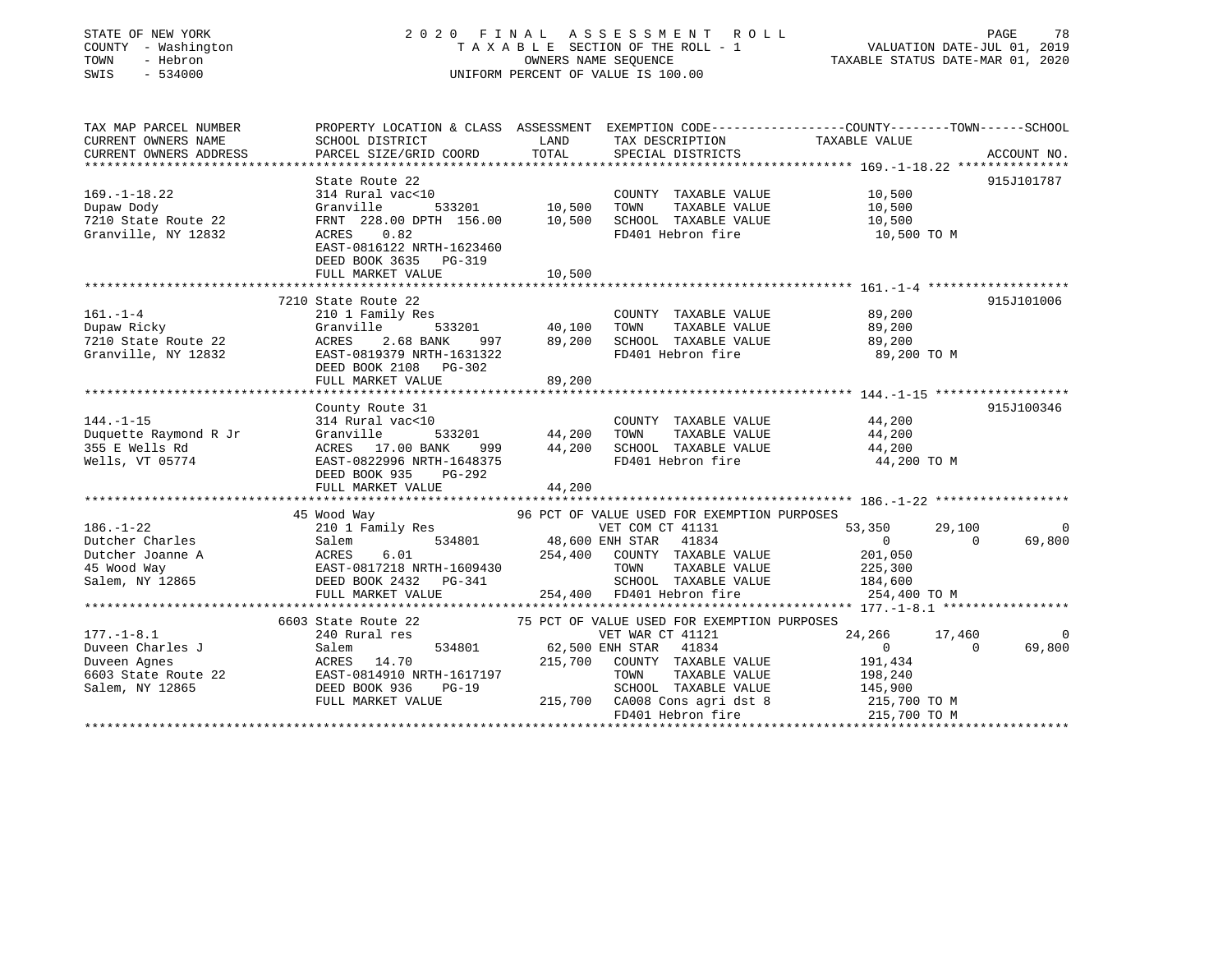| STATE OF NEW YORK<br>COUNTY - Washington<br>TOWN<br>- Hebron<br>SWIS<br>$-534000$ |                                                                                    | OWNERS NAME SEQUENCE | 2020 FINAL ASSESSMENT<br>R O L L<br>TAXABLE SECTION OF THE ROLL - 1<br>UNIFORM PERCENT OF VALUE IS 100.00 |                            | PAGE<br>79<br>VALUATION DATE-JUL 01, 2019<br>TAXABLE STATUS DATE-MAR 01, 2020 |
|-----------------------------------------------------------------------------------|------------------------------------------------------------------------------------|----------------------|-----------------------------------------------------------------------------------------------------------|----------------------------|-------------------------------------------------------------------------------|
| TAX MAP PARCEL NUMBER                                                             |                                                                                    |                      | PROPERTY LOCATION & CLASS ASSESSMENT EXEMPTION CODE----------------COUNTY-------TOWN------SCHOOL          |                            |                                                                               |
| CURRENT OWNERS NAME<br>CURRENT OWNERS ADDRESS                                     | SCHOOL DISTRICT<br>PARCEL SIZE/GRID COORD                                          | LAND<br>TOTAL        | TAX DESCRIPTION<br>SPECIAL DISTRICTS                                                                      | TAXABLE VALUE              | ACCOUNT NO.                                                                   |
| ****************                                                                  |                                                                                    |                      |                                                                                                           |                            |                                                                               |
|                                                                                   | 23 Tiplady Rd                                                                      |                      |                                                                                                           |                            | 915J100599                                                                    |
| $177. - 1 - 6.3$                                                                  | 210 1 Family Res                                                                   |                      | <b>BAS STAR</b><br>41854                                                                                  | $\mathbf{0}$               | $\Omega$<br>30,000                                                            |
| Duveen Peter                                                                      | Salem<br>534801                                                                    | 34,800               | COUNTY TAXABLE VALUE                                                                                      | 135,900                    |                                                                               |
| 23 Tiplady Rd                                                                     | Sub Lot 5                                                                          | 135,900              | TOWN<br>TAXABLE VALUE                                                                                     | 135,900                    |                                                                               |
| Salem, NY 12865                                                                   | FRNT 410.00 DPTH 154.00                                                            |                      | SCHOOL TAXABLE VALUE                                                                                      | 105,900                    |                                                                               |
|                                                                                   | ACRES<br>0.95 BANK<br>997<br>EAST-0808829 NRTH-1612905<br>DEED BOOK 2544<br>PG-328 |                      | FD401 Hebron fire                                                                                         | 135,900 TO M               |                                                                               |
|                                                                                   | FULL MARKET VALUE                                                                  | 135,900              |                                                                                                           |                            |                                                                               |
|                                                                                   |                                                                                    |                      |                                                                                                           |                            |                                                                               |
|                                                                                   | 649 Tiplady Rd                                                                     |                      |                                                                                                           |                            | 915J101370                                                                    |
| $178. - 1 - 32$<br>Duvernoy Daniel T                                              | 240 Rural res<br>534801<br>Salem                                                   | 57,600               | AGRI-D IND 41730<br>COUNTY TAXABLE VALUE                                                                  | 26,527<br>248,473          | 26,527<br>26,527                                                              |
| Duvernoy Misha M                                                                  | Lot $18$                                                                           | 275,000              | TAXABLE VALUE<br>TOWN                                                                                     | 248,473                    |                                                                               |
| 649 Tiplady Rd                                                                    | ACRES<br>11.63 BANK<br>999                                                         |                      | SCHOOL TAXABLE VALUE                                                                                      | 248,473                    |                                                                               |
| Granville, NY 12832                                                               | EAST-0820557 NRTH-1611487                                                          |                      | FD401 Hebron fire                                                                                         | 275,000 TO M               |                                                                               |
|                                                                                   | DEED BOOK 20191 PG-26997                                                           |                      |                                                                                                           |                            |                                                                               |
| MAY BE SUBJECT TO PAYMENT<br>UNDER AGDIST LAW TIL 2027                            | FULL MARKET VALUE                                                                  | 275,000              |                                                                                                           |                            |                                                                               |
| ******************                                                                |                                                                                    |                      |                                                                                                           |                            |                                                                               |
|                                                                                   | 3135 County Route 30                                                               |                      |                                                                                                           |                            | 915J100502                                                                    |
| $183.20 - 1 - 22$                                                                 | 210 1 Family Res                                                                   |                      | COUNTY TAXABLE VALUE                                                                                      | 78,600                     |                                                                               |
| Earthrowl Jonathan R                                                              | Salem<br>534801                                                                    | 18,800               | TOWN<br>TAXABLE VALUE                                                                                     | 78,600                     |                                                                               |
| PO Box 53<br>Salem, NY 12865                                                      | 80.00<br>FRNT<br>70.00 DPTH<br>ACRES<br>0.13                                       | 78,600               | SCHOOL TAXABLE VALUE<br>CA008 Cons agri dst 8                                                             | 78,600                     |                                                                               |
|                                                                                   | EAST-0792140 NRTH-1602735                                                          |                      | FD401 Hebron fire                                                                                         | 78,600 TO M<br>78,600 TO M |                                                                               |
|                                                                                   | DEED BOOK 20191 PG-25575                                                           |                      | LD401 West hebron light                                                                                   | 78,600 TO M                |                                                                               |
|                                                                                   | FULL MARKET VALUE                                                                  | 78,600               |                                                                                                           |                            |                                                                               |
|                                                                                   |                                                                                    |                      |                                                                                                           |                            | ******************** 185.-1-8 ********************                            |
|                                                                                   | 6180 State Route 22                                                                |                      |                                                                                                           |                            | 915J100123                                                                    |
| $185. - 1 - 8$                                                                    | 210 1 Family Res                                                                   |                      | COUNTY TAXABLE VALUE                                                                                      | 92,700                     |                                                                               |
| Eastman Kevin J                                                                   | Salem<br>534801                                                                    | 36,200               | TOWN<br>TAXABLE VALUE                                                                                     | 92,700                     |                                                                               |
| 207 Beattie Hollow Rd                                                             | ACRES<br>1.40                                                                      | 92,700               | SCHOOL TAXABLE VALUE                                                                                      | 92,700                     |                                                                               |
| Salem, NY 12865                                                                   | EAST-0815640 NRTH-1606750<br>DEED BOOK 20191 PG-26553                              |                      | FD401 Hebron fire                                                                                         | 92,700 TO M                |                                                                               |
|                                                                                   | FULL MARKET VALUE                                                                  | 92,700               |                                                                                                           |                            |                                                                               |
|                                                                                   | 853 Chamberlin Mills Rd                                                            |                      |                                                                                                           |                            | 915J101304                                                                    |
| $177. - 1 - 31.2$                                                                 | 210 1 Family Res                                                                   |                      | 41854<br><b>BAS STAR</b>                                                                                  | $\overline{0}$             | 30,000<br>$\Omega$                                                            |
| Eaton Alice                                                                       | 534801<br>Salem                                                                    | 35,000               | COUNTY TAXABLE VALUE                                                                                      | 85,700                     |                                                                               |
| 853 Chamberlin Mills Rd                                                           | ACRES<br>1.00                                                                      | 85,700               | TOWN<br>TAXABLE VALUE                                                                                     | 85,700                     |                                                                               |
| Salem, NY 12865                                                                   | EAST-0807462 NRTH-1613318                                                          |                      | SCHOOL TAXABLE VALUE                                                                                      | 55,700                     |                                                                               |
|                                                                                   | PG-286<br>DEED BOOK 823                                                            |                      | FD401 Hebron fire                                                                                         | 85,700 TO M                |                                                                               |
|                                                                                   | FULL MARKET VALUE                                                                  | 85,700               |                                                                                                           |                            |                                                                               |
|                                                                                   |                                                                                    |                      |                                                                                                           |                            |                                                                               |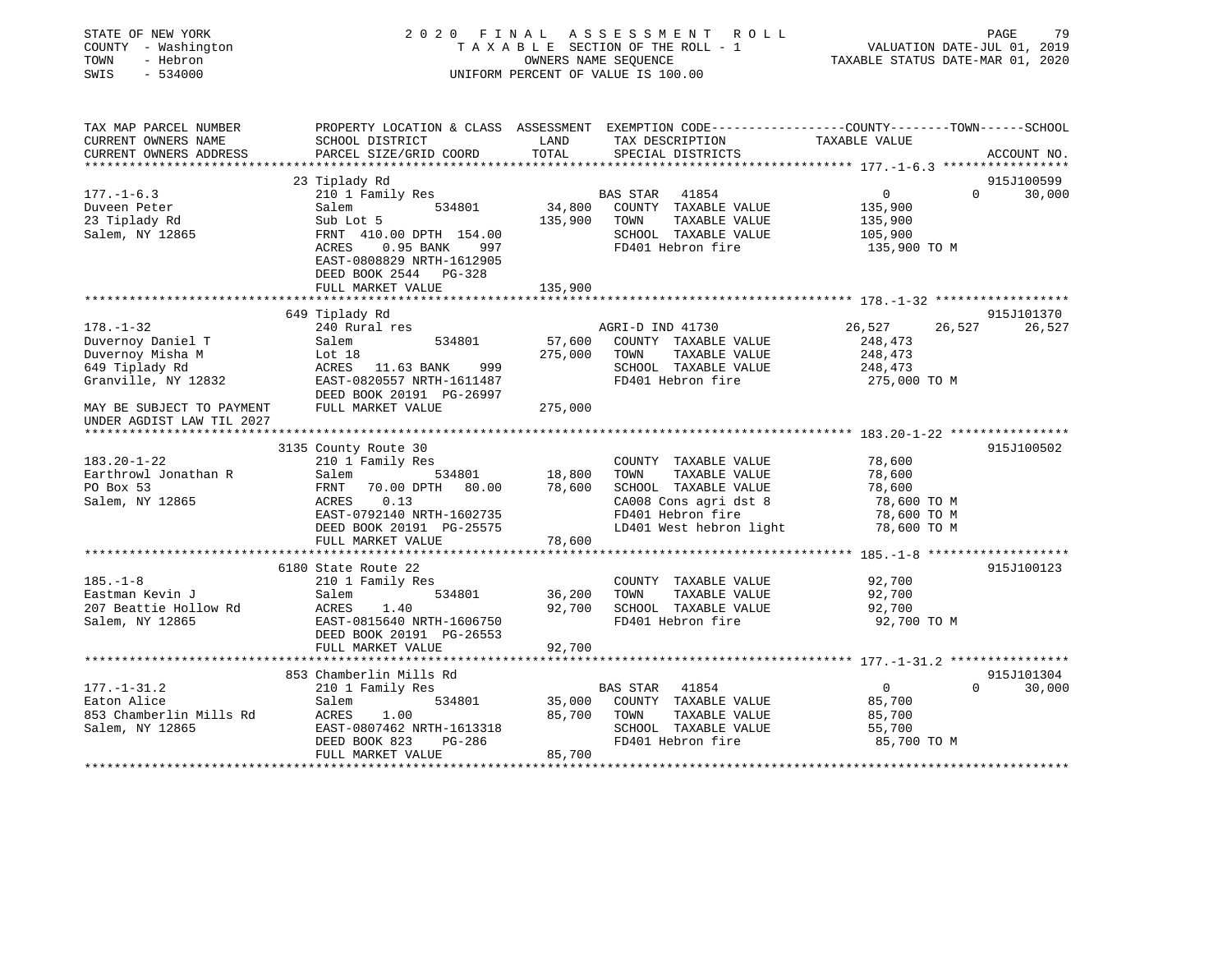#### STATE OF NEW YORK 2 0 2 0 F I N A L A S S E S S M E N T R O L L PAGE 80 COUNTY - Washington T A X A B L E SECTION OF THE ROLL - 1 VALUATION DATE-JUL 01, 2019 TOWN - Hebron OWNERS NAME SEQUENCE TAXABLE STATUS DATE-MAR 01, 2020 SWIS - 534000 UNIFORM PERCENT OF VALUE IS 100.00

| TAX MAP PARCEL NUMBER     |                                                                                                                                                                                                         |               |                                                                                                         | PROPERTY LOCATION & CLASS ASSESSMENT EXEMPTION CODE---------------COUNTY-------TOWN-----SCHOOL |             |
|---------------------------|---------------------------------------------------------------------------------------------------------------------------------------------------------------------------------------------------------|---------------|---------------------------------------------------------------------------------------------------------|------------------------------------------------------------------------------------------------|-------------|
| CURRENT OWNERS NAME       | SCHOOL DISTRICT                                                                                                                                                                                         | LAND<br>TOTAL | TAX DESCRIPTION                                                                                         | TAXABLE VALUE                                                                                  | ACCOUNT NO. |
| CURRENT OWNERS ADDRESS    | PARCEL SIZE/GRID COORD                                                                                                                                                                                  |               | SPECIAL DISTRICTS                                                                                       |                                                                                                |             |
|                           | Chamberlin Mills Rd                                                                                                                                                                                     |               |                                                                                                         |                                                                                                |             |
| $177. - 1 - 31.3$         | 314 Rural vac<10                                                                                                                                                                                        |               | COUNTY TAXABLE VALUE 16,400                                                                             |                                                                                                |             |
| Eaton Alice M             | Salem                                                                                                                                                                                                   |               |                                                                                                         |                                                                                                |             |
| 853 Chamberlin Mills Rd   | ACRES<br>2.06                                                                                                                                                                                           |               |                                                                                                         |                                                                                                |             |
| Salem, NY 12865           | $RAST-0807654 \, NRTH-1613399$                                                                                                                                                                          |               | 16,400 TOWN TAXABLE VALUE 16,400<br>16,400 SCHOOL TAXABLE VALUE 16,400<br>FD401 Hebron fire 16,400 TO M |                                                                                                |             |
|                           | DEED BOOK 2785 PG-103                                                                                                                                                                                   |               |                                                                                                         |                                                                                                |             |
|                           |                                                                                                                                                                                                         |               |                                                                                                         |                                                                                                |             |
|                           |                                                                                                                                                                                                         |               |                                                                                                         |                                                                                                |             |
|                           | State Route 22                                                                                                                                                                                          |               |                                                                                                         |                                                                                                | 915J101444  |
| $161. - 1 - 3.2$          | 314 Rural vac<10                                                                                                                                                                                        |               | COUNTY TAXABLE VALUE 27,200                                                                             |                                                                                                |             |
|                           | 533201 27,200                                                                                                                                                                                           |               |                                                                                                         |                                                                                                |             |
|                           |                                                                                                                                                                                                         | 27,200        |                                                                                                         |                                                                                                |             |
|                           |                                                                                                                                                                                                         |               | FD401 Hebron fire 27,200 TO M                                                                           |                                                                                                |             |
|                           | Eaton Lenny<br>Eaton Lenny<br>Eaton Alice<br>853 Chamberlin Mills Rd<br>863 Chamberlin Mills Rd<br>863 Chamberlin Mills Rd<br>863 Chamberlin Mills Rd<br>863 DEED BOOK 3793 PG-274<br>FULL MARKET VALUE |               |                                                                                                         |                                                                                                |             |
|                           | FULL MARKET VALUE                                                                                                                                                                                       | 27,200        |                                                                                                         |                                                                                                |             |
|                           | 6060 State Route 22                                                                                                                                                                                     |               |                                                                                                         |                                                                                                |             |
| $185. - 1 - 14.22$        | 270 Mfg housing                                                                                                                                                                                         |               |                                                                                                         |                                                                                                |             |
| Eaton Lonny J             | g housing<br>534801 37,100<br>Salem                                                                                                                                                                     |               | COUNTY TAXABLE VALUE 55,900<br>TOWN TAXABLE VALUE 55,900                                                |                                                                                                |             |
| Bessette Paige            | lot B                                                                                                                                                                                                   | 55,900        |                                                                                                         |                                                                                                |             |
| 1069 North Rd             | ACRES 1.70                                                                                                                                                                                              |               | SCHOOL TAXABLE VALUE 55,900<br>CA008 Cons agri dst 8 55,900 TO M                                        |                                                                                                |             |
|                           | Greenwich, NY 12834 EAST-0814409 NRTH-1604040                                                                                                                                                           |               | FD401 Hebron fire                                                                                       | 55,900 TO M                                                                                    |             |
|                           | DEED BOOK 2446 PG-14                                                                                                                                                                                    |               |                                                                                                         |                                                                                                |             |
|                           | FULL MARKET VALUE                                                                                                                                                                                       | 55,900        |                                                                                                         |                                                                                                |             |
|                           |                                                                                                                                                                                                         |               |                                                                                                         |                                                                                                |             |
|                           | 175 Ferguson Ln                                                                                                                                                                                         |               |                                                                                                         |                                                                                                | 915J101574  |
| $184. - 1 - 1.1$          |                                                                                                                                                                                                         |               |                                                                                                         | 169, 215 169, 215                                                                              | 169,215     |
| Eckardt Eric              |                                                                                                                                                                                                         |               | 41720<br>47460                                                                                          | 102,400<br>102,400                                                                             | 102,400     |
| Eckardt Sonja             | forest772/280                                                                                                                                                                                           |               | 619,700 COUNTY TAXABLE VALUE                                                                            | 348,085                                                                                        |             |
| 175 Ferguson Ln           | ACRES 134.00 BANK 999                                                                                                                                                                                   |               | TOWN<br>TAXABLE VALUE                                                                                   | 348,085                                                                                        |             |
| Salem, NY 12865           | EAST-0794448 NRTH-1607638                                                                                                                                                                               |               | SCHOOL TAXABLE VALUE 348,085                                                                            |                                                                                                |             |
|                           |                                                                                                                                                                                                         |               |                                                                                                         |                                                                                                |             |
| MAY BE SUBJECT TO PAYMENT | DEED BOOK 4018 PG-83 CA008<br>FULL MARKET VALUE 619,700                                                                                                                                                 |               | CA008 Cons agri dst 8 $450,485$ TO M $169,215$ EX                                                       |                                                                                                |             |
| UNDER RPTL480A UNTIL 2029 |                                                                                                                                                                                                         |               | FD401 Hebron fire                                                                                       | 619,700 TO M                                                                                   |             |
|                           |                                                                                                                                                                                                         |               |                                                                                                         |                                                                                                |             |
|                           | Ferquson Ln                                                                                                                                                                                             |               |                                                                                                         |                                                                                                |             |
| $184. - 1 - 1.2$          | 322 Rural vac>10                                                                                                                                                                                        |               | COUNTY TAXABLE VALUE                                                                                    | 60,800                                                                                         |             |
| Eckardt Eric              | Salem                                                                                                                                                                                                   |               | TOWN<br>TAXABLE VALUE                                                                                   | 60,800                                                                                         |             |
| Eckardt Sonja             | FRNT 739.00 DPTH 60,800                                                                                                                                                                                 |               | SCHOOL TAXABLE VALUE                                                                                    |                                                                                                |             |
| 175 Ferguson Ln           | ACRES 16.10                                                                                                                                                                                             |               | SCHOOL TAXABLE VALUE 60,800<br>CA008 Cons agri dst 8 60,800 TO M                                        |                                                                                                |             |
| Salem, NY 12865           | EAST-0794394 NRTH-1606412                                                                                                                                                                               |               | FD401 Hebron fire                                                                                       | 60,800 TO M                                                                                    |             |
|                           | DEED BOOK 4018 PG-83                                                                                                                                                                                    |               |                                                                                                         |                                                                                                |             |
|                           | FULL MARKET VALUE                                                                                                                                                                                       | 60,800        |                                                                                                         |                                                                                                |             |
|                           |                                                                                                                                                                                                         |               |                                                                                                         |                                                                                                |             |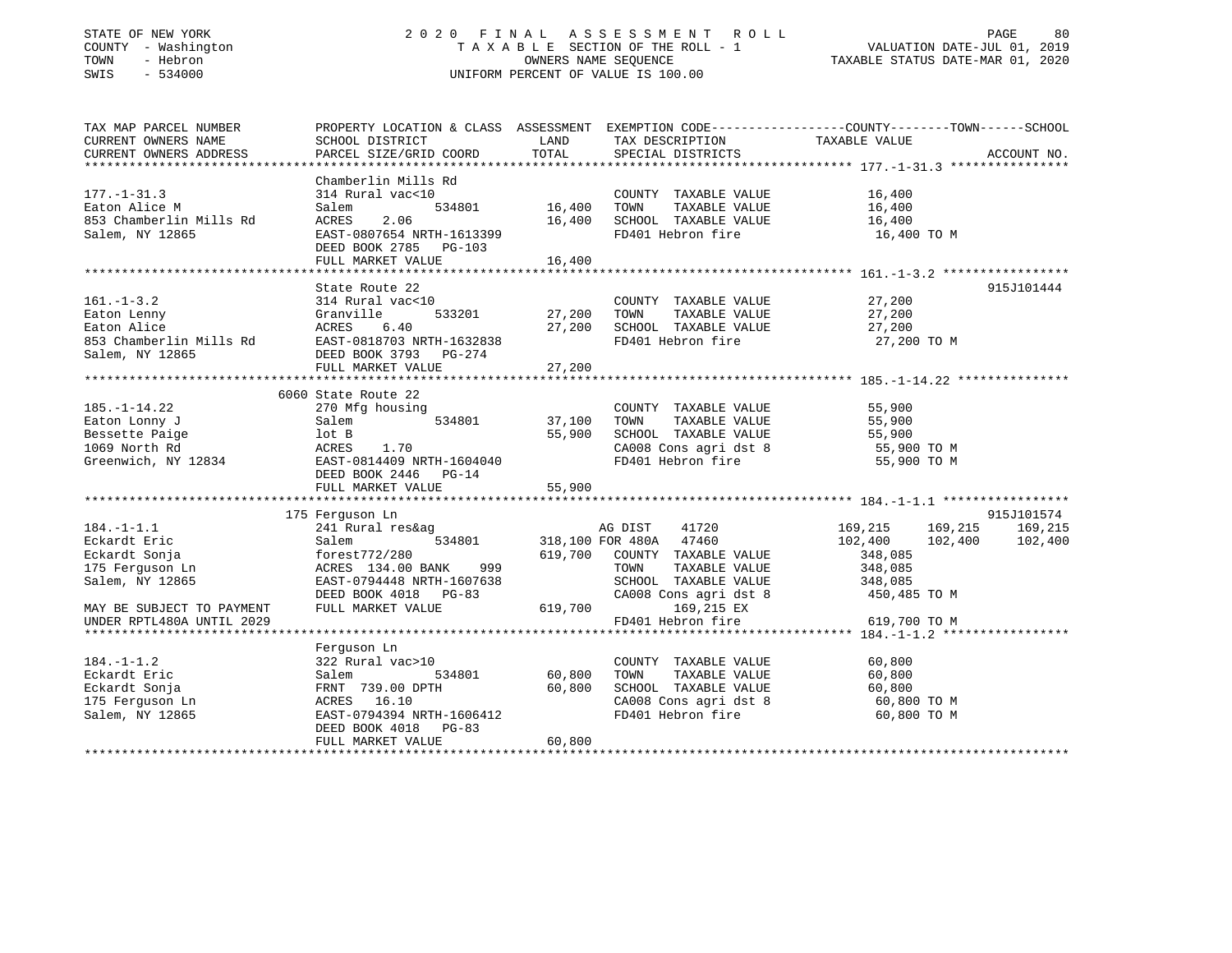### STATE OF NEW YORK 2 0 2 0 F I N A L A S S E S S M E N T R O L L PAGE 81COUNTY - Washington T A X A B L E SECTION OF THE ROLL - 1 VALUATION DATE-JUL 01, 2019 SWIS - 534000 UNIFORM PERCENT OF VALUE IS 100.00

# VALUATION DATE-JUL 01, 2019

TAXABLE STATUS DATE-MAR 01, 2020

| TAX MAP PARCEL NUMBER                                                                                                                                                     |                                                                               |                 |                                                          | PROPERTY LOCATION & CLASS ASSESSMENT EXEMPTION CODE---------------COUNTY-------TOWN------SCHOOL |
|---------------------------------------------------------------------------------------------------------------------------------------------------------------------------|-------------------------------------------------------------------------------|-----------------|----------------------------------------------------------|-------------------------------------------------------------------------------------------------|
| CURRENT OWNERS NAME                                                                                                                                                       | SCHOOL DISTRICT                                                               | <b>LAND</b>     | TAX DESCRIPTION TAXABLE VALUE                            |                                                                                                 |
| CURRENT OWNERS ADDRESS                                                                                                                                                    | PARCEL SIZE/GRID COORD TOTAL                                                  |                 | SPECIAL DISTRICTS                                        | ACCOUNT NO.                                                                                     |
|                                                                                                                                                                           |                                                                               |                 |                                                          |                                                                                                 |
|                                                                                                                                                                           | 20 Clark Way                                                                  |                 |                                                          | 915J101528                                                                                      |
| $169. - 1 - 18.14$                                                                                                                                                        | 270 Mfg housing                                                               | 21,500          | COUNTY TAXABLE VALUE 37,500<br>TOWN TAXABLE VALUE 37,500 |                                                                                                 |
|                                                                                                                                                                           |                                                                               |                 |                                                          |                                                                                                 |
|                                                                                                                                                                           |                                                                               | 37,500          | SCHOOL TAXABLE VALUE 37,500                              |                                                                                                 |
|                                                                                                                                                                           |                                                                               |                 | FD401 Hebron fire 37,500 TO M                            |                                                                                                 |
|                                                                                                                                                                           |                                                                               |                 |                                                          |                                                                                                 |
| Edwards Brent<br>Edwards Sarah (Granville 533201)<br>20 Clark Way (EAST-0815708 NRTH-1623749<br>Salem, NY 12865 (EAST-0815708 NRTH-1623749<br>FULL MARKET VALUE           |                                                                               | 37,500          |                                                          |                                                                                                 |
|                                                                                                                                                                           |                                                                               |                 |                                                          |                                                                                                 |
|                                                                                                                                                                           | 274 Little Burch Hill Rd                                                      |                 |                                                          |                                                                                                 |
| $151. - 1 - 15.1$                                                                                                                                                         | 312 Vac w/imprv                                                               | $533201$ 20,300 | COUNTY TAXABLE VALUE 26,600                              |                                                                                                 |
|                                                                                                                                                                           |                                                                               |                 | TOWN<br>TAXABLE VALUE                                    | 26,600                                                                                          |
|                                                                                                                                                                           |                                                                               | 26,600          | SCHOOL TAXABLE VALUE 26,600                              |                                                                                                 |
| Edwards Jean A<br>Edwards Walter M<br>59 Locust Ln<br>Levittown, PA 19054<br>Edwards Malter M<br>EAST-0800744 NRTH-1635251<br>DEED BOOK 2903 PG-275<br>FIILL MARKET VALUE |                                                                               |                 | FD401 Hebron fire 26,600 TO M                            |                                                                                                 |
|                                                                                                                                                                           |                                                                               |                 |                                                          |                                                                                                 |
|                                                                                                                                                                           | FULL MARKET VALUE                                                             | 26,600          |                                                          |                                                                                                 |
|                                                                                                                                                                           |                                                                               |                 |                                                          |                                                                                                 |
|                                                                                                                                                                           | Middle Rd                                                                     |                 |                                                          | 915J101459                                                                                      |
| $160. - 1 - 4.3$                                                                                                                                                          | 314 Rural vac<10                                                              |                 | COUNTY TAXABLE VALUE 25,100                              |                                                                                                 |
| Ehni Mary                                                                                                                                                                 | Salem<br>534801 25,100                                                        |                 | TAXABLE VALUE<br>TOWN                                    |                                                                                                 |
| Ehni Mary<br>Frailey Stephen                                                                                                                                              | Lot 3                                                                         | 25,100          | SCHOOL TAXABLE VALUE                                     | 25,100<br>25,100                                                                                |
| 11 Charlton St                                                                                                                                                            | ACRES<br>5.09 BANK 999                                                        |                 | FD401 Hebron fire 25,100 TO M                            |                                                                                                 |
| $\frac{1}{2}$<br>New York, NY 10014                                                                                                                                       | EAST-0806442 NRTH-1627893                                                     |                 |                                                          |                                                                                                 |
|                                                                                                                                                                           | DEED BOOK 871 PG-341                                                          |                 |                                                          |                                                                                                 |
|                                                                                                                                                                           | FULL MARKET VALUE                                                             | 25,100          |                                                          |                                                                                                 |
|                                                                                                                                                                           |                                                                               |                 |                                                          |                                                                                                 |
|                                                                                                                                                                           | 671 Middle Rd                                                                 |                 |                                                          |                                                                                                 |
| $160. - 1 - 16.4$                                                                                                                                                         | 240 Rural res                                                                 |                 | COUNTY TAXABLE VALUE                                     | 417,600                                                                                         |
|                                                                                                                                                                           |                                                                               |                 | TAXABLE VALUE<br>TOWN                                    | 417,600                                                                                         |
|                                                                                                                                                                           |                                                                               |                 | SCHOOL TAXABLE VALUE 417,600                             |                                                                                                 |
|                                                                                                                                                                           |                                                                               |                 | CA008 Cons agri dst 8 $417,600$ TO M                     |                                                                                                 |
| Salem, NY 12865                                                                                                                                                           | EAST-0806089 NRTH-1628498                                                     |                 | FD401 Hebron fire                                        | 417,600 TO M                                                                                    |
|                                                                                                                                                                           | DEED BOOK 859<br>PG-209                                                       |                 |                                                          |                                                                                                 |
|                                                                                                                                                                           | FULL MARKET VALUE                                                             | 417,600         |                                                          |                                                                                                 |
|                                                                                                                                                                           |                                                                               |                 |                                                          |                                                                                                 |
|                                                                                                                                                                           | 1046 County Route 45                                                          |                 |                                                          | 915J100429                                                                                      |
| $167. - 1 - 57$                                                                                                                                                           | 270 Mfg housing                                                               |                 | COUNTY TAXABLE VALUE 68,400<br>TOWN TAXABLE VALUE 68,400 |                                                                                                 |
| Ehrlich James                                                                                                                                                             | Argyle                                                                        | 532001 47,000   | TOWN                                                     |                                                                                                 |
| Zdrojewski Julie                                                                                                                                                          |                                                                               | 68,400          | SCHOOL TAXABLE VALUE 68,400                              |                                                                                                 |
| 832 Coot Hill Rd                                                                                                                                                          |                                                                               |                 | FD401 Hebron fire                                        | 68,400 TO M                                                                                     |
| Argyle, NY 12809                                                                                                                                                          | ACRES 3.00 68,400<br>EAST-0783402 NRTH-1624938 68,400<br>DEED BOOK 589 PG-247 |                 |                                                          |                                                                                                 |
|                                                                                                                                                                           | FULL MARKET VALUE                                                             | 68,400          |                                                          |                                                                                                 |
|                                                                                                                                                                           |                                                                               |                 |                                                          |                                                                                                 |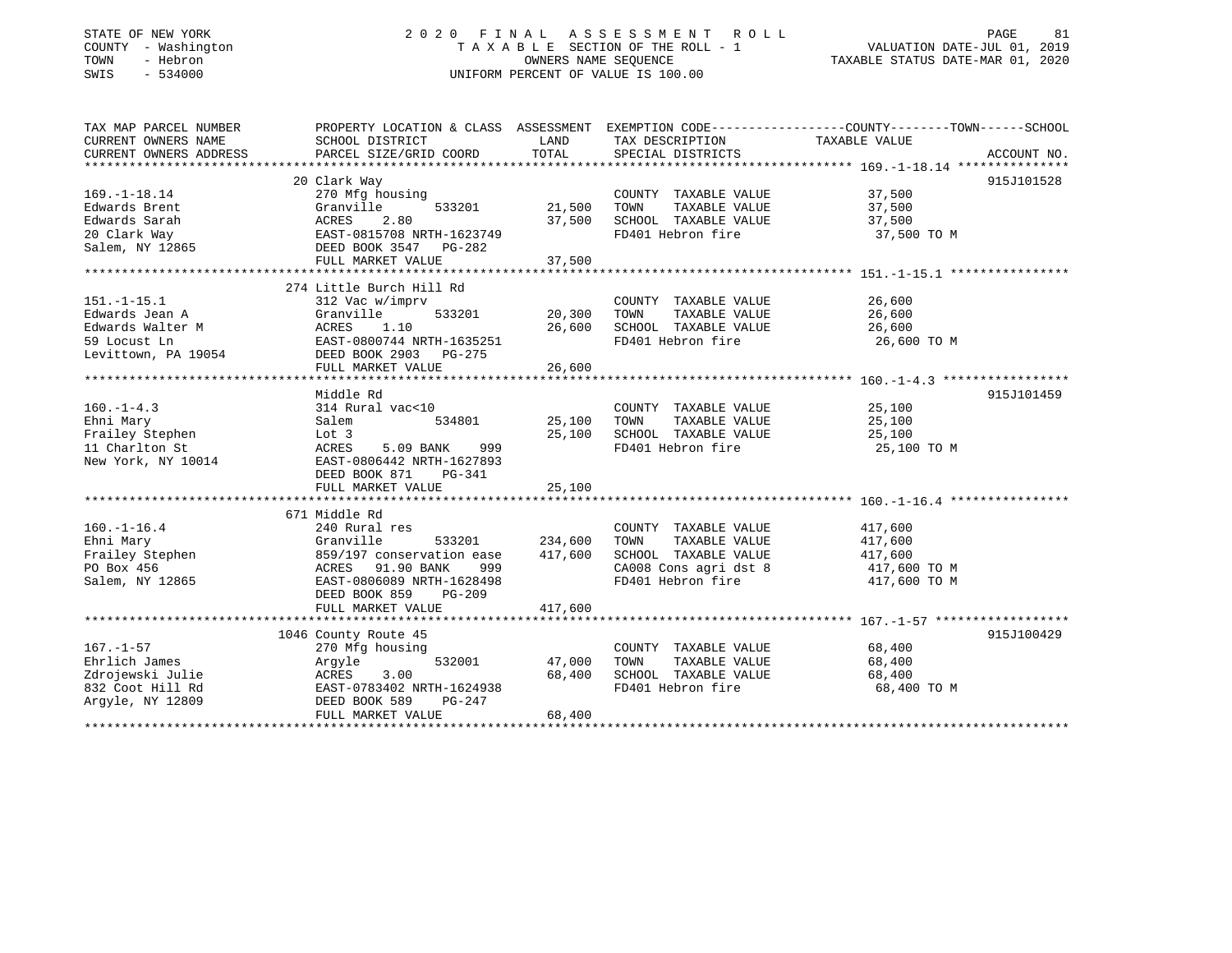| STATE OF NEW YORK<br>COUNTY - Washington<br>- Hebron<br>TOWN<br>$-534000$<br>SWIS                                               | 2020 FINAL                                                                                                                              | OWNERS NAME SEQUENCE | A S S E S S M E N T<br>ROLL<br>TAXABLE SECTION OF THE ROLL - 1<br>UNIFORM PERCENT OF VALUE IS 100.00         | VALUATION DATE-JUL 01, 2019<br>TAXABLE STATUS DATE-MAR 01, 2020 | PAGE<br>82         |
|---------------------------------------------------------------------------------------------------------------------------------|-----------------------------------------------------------------------------------------------------------------------------------------|----------------------|--------------------------------------------------------------------------------------------------------------|-----------------------------------------------------------------|--------------------|
| TAX MAP PARCEL NUMBER<br>CURRENT OWNERS NAME                                                                                    | PROPERTY LOCATION & CLASS ASSESSMENT EXEMPTION CODE----------------COUNTY-------TOWN------SCHOOL<br>SCHOOL DISTRICT                     | LAND                 | TAX DESCRIPTION                                                                                              | TAXABLE VALUE                                                   |                    |
| CURRENT OWNERS ADDRESS<br>**************                                                                                        | PARCEL SIZE/GRID COORD                                                                                                                  | TOTAL                | SPECIAL DISTRICTS                                                                                            | ********************* 167.-1-1.1 ******************             | ACCOUNT NO.        |
|                                                                                                                                 | 1043 County Route 45                                                                                                                    |                      |                                                                                                              |                                                                 | 915J101590         |
| $167. - 1 - 1.1$                                                                                                                | 241 Rural res&ag                                                                                                                        |                      | AG DIST<br>41720                                                                                             | 64,279                                                          | 64,279<br>64,279   |
| Ehrlich James L<br>Zdrojewski Juliane<br>832 Coot Hill Rd<br>Argyle, NY 12809                                                   | Argyle<br>532001<br>ACRES 44.90<br>EAST-0783655 NRTH-1625959<br>DEED BOOK 585<br>PG-196                                                 | 140,600<br>261,500   | COUNTY TAXABLE VALUE<br>TAXABLE VALUE<br>TOWN<br>SCHOOL TAXABLE VALUE<br>CA008 Cons agri dst 8               | 197,221<br>197,221<br>197,221<br>197,221 TO M                   |                    |
| MAY BE SUBJECT TO PAYMENT<br>UNDER AGDIST LAW TIL 2024                                                                          | FULL MARKET VALUE                                                                                                                       | 261,500              | 64,279 EX<br>FD401 Hebron fire                                                                               | 261,500 TO M                                                    |                    |
| **********************                                                                                                          |                                                                                                                                         |                      |                                                                                                              |                                                                 |                    |
|                                                                                                                                 | 298 Halls Pond Rd                                                                                                                       |                      |                                                                                                              |                                                                 | 915J101432         |
| $159. - 1 - 39$<br>Eldred Floyd J Jr<br>6 Spruce St                                                                             | 312 Vac w/imprv<br>Hartford<br>533801<br>ACRES 13.38                                                                                    | 38,400<br>40,900     | COUNTY TAXABLE VALUE<br>TOWN<br>TAXABLE VALUE<br>SCHOOL TAXABLE VALUE                                        | 40,900<br>40,900<br>40,900                                      |                    |
| Fort Edward, NY 12828                                                                                                           | EAST-0792151 NRTH-1627713<br>DEED BOOK 3323<br>PG-312<br>FULL MARKET VALUE                                                              | 40,900               | FD401 Hebron fire                                                                                            | 40,900 TO M                                                     |                    |
|                                                                                                                                 | *********************                                                                                                                   |                      |                                                                                                              | ********************* 170.-1-15.7 *****************             |                    |
|                                                                                                                                 | 118 Indian Head Way                                                                                                                     |                      |                                                                                                              |                                                                 | 915J101227         |
| $170. - 1 - 15.7$<br>Ellenwood Warren C Trustee<br>Ellenwood Kathleen C Trustee ACRES<br>7 Rolling Rd<br>Miller Place, NY 11764 | 210 1 Family Res<br>Granville<br>533201<br>5.10<br>EAST-0816714 NRTH-1620931<br>DEED BOOK 3890<br>PG-236                                | 47,200<br>98,500     | COUNTY TAXABLE VALUE<br>TOWN<br>TAXABLE VALUE<br>SCHOOL TAXABLE VALUE<br>FD401 Hebron fire                   | 98,500<br>98,500<br>98,500<br>98,500 TO M                       |                    |
|                                                                                                                                 | FULL MARKET VALUE                                                                                                                       | 98,500               |                                                                                                              |                                                                 |                    |
|                                                                                                                                 | 104 Mountain Way                                                                                                                        |                      |                                                                                                              |                                                                 | 915J101699         |
| $159. - 1 - 25.10$<br>Elwell Melissa A<br>104 Mountain Way<br>Granville, NY 12832                                               | 210 1 Family Res<br>Hartford<br>533801<br>lot E<br>ACRES<br>3.08 BANK<br>999<br>EAST-0797018 NRTH-1628000<br>DEED BOOK 2815<br>$PG-304$ | 19,200<br>149,000    | BAS STAR 41854<br>COUNTY TAXABLE VALUE<br>TOWN<br>TAXABLE VALUE<br>SCHOOL TAXABLE VALUE<br>FD401 Hebron fire | $\overline{0}$<br>149,000<br>149,000<br>119,000<br>149,000 TO M | $\Omega$<br>30,000 |
|                                                                                                                                 | FULL MARKET VALUE                                                                                                                       | 149,000              |                                                                                                              |                                                                 |                    |
| $159. - 1 - 10$<br>Ely Emma<br>974 County Route 31                                                                              | County Route 31/W Off<br>314 Rural vac<10<br>Granville<br>533201<br>ACRES<br>7.70                                                       | 6,200<br>6,200       | COUNTY TAXABLE VALUE<br>TOWN<br>TAXABLE VALUE<br>SCHOOL TAXABLE VALUE                                        | 6,200<br>6,200<br>6,200                                         | 915J100210         |
| Granville, NY 12832                                                                                                             | EAST-0801636 NRTH-1632375<br>DEED BOOK 439<br>PG-310<br>FULL MARKET VALUE                                                               | 6,200                | CA008 Cons agri dst 8<br>FD401 Hebron fire                                                                   | 6,200 TO M<br>6,200 TO M                                        |                    |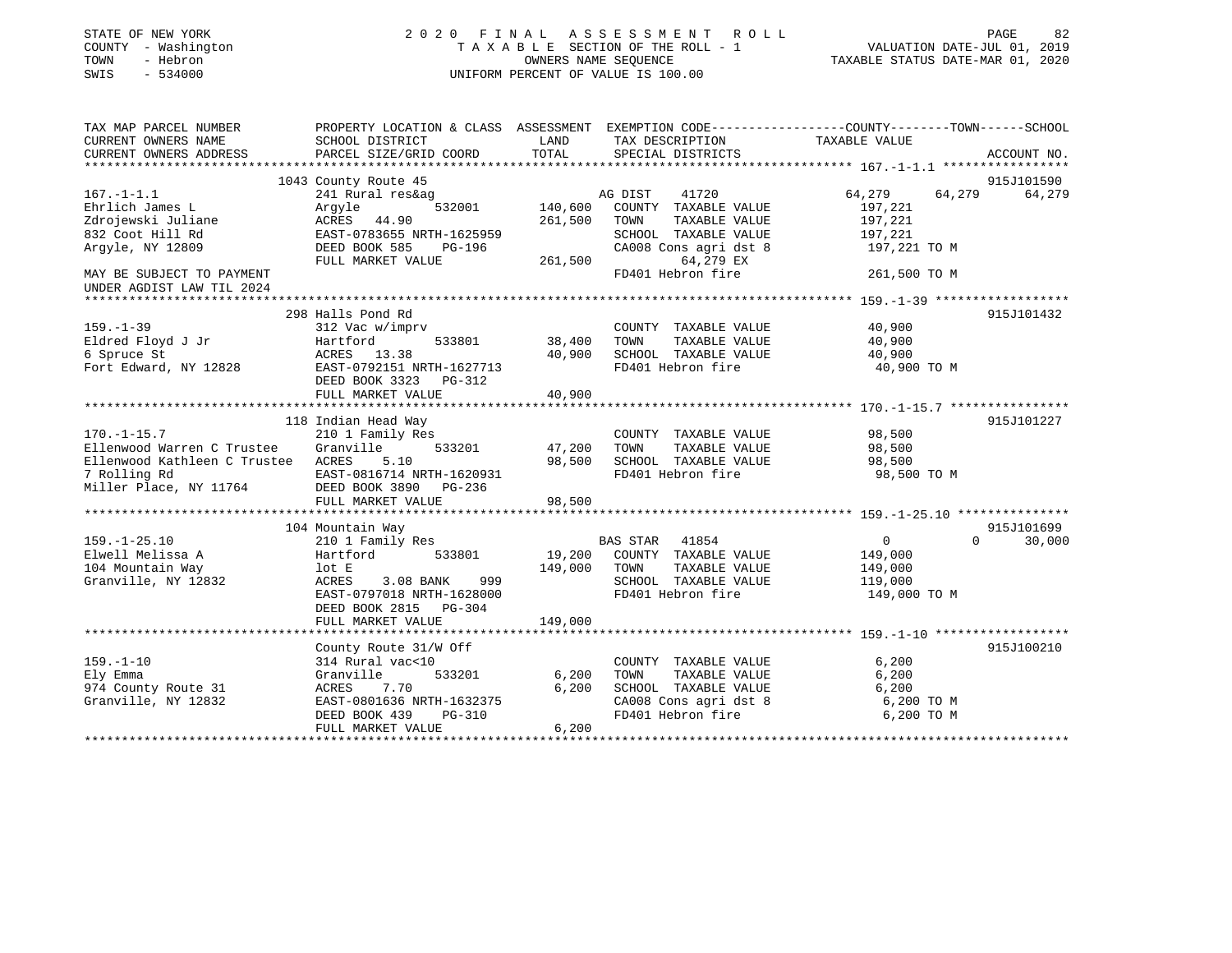| STATE OF NEW YORK<br>COUNTY - Washington<br>- Hebron<br>TOWN<br>$-534000$<br>SWIS |                                                         | 2020 FINAL ASSESSMENT ROLL<br>TAXABLE SECTION OF THE ROLL - 1<br>OWNERS NAME SEOUENCE<br>UNIFORM PERCENT OF VALUE IS 100.00 |                                                                               | PAGE<br>VALUATION DATE-JUL 01, 2019<br>TAXABLE STATUS DATE-MAR 01, 2020 | 83 |
|-----------------------------------------------------------------------------------|---------------------------------------------------------|-----------------------------------------------------------------------------------------------------------------------------|-------------------------------------------------------------------------------|-------------------------------------------------------------------------|----|
| TAX MAP PARCEL NUMBER<br>CURRENT OWNERS NAME                                      | PROPERTY LOCATION & CLASS ASSESSMENT<br>SCHOOL DISTRICT | TAX DESCRIPTION<br>T.AND.                                                                                                   | EXEMPTION CODE-----------------COUNTY-------TOWN------SCHOOL<br>TAXARLE VALUE |                                                                         |    |

| CONNERI OMNERO IVANE                           | POTIONE DIRITINTOT                                 | ചഝ്     | TWY DROCHTE TTOM             |                |                    |
|------------------------------------------------|----------------------------------------------------|---------|------------------------------|----------------|--------------------|
| CURRENT OWNERS ADDRESS                         | PARCEL SIZE/GRID COORD                             | TOTAL   | SPECIAL DISTRICTS            |                | ACCOUNT NO.        |
|                                                |                                                    |         |                              |                |                    |
|                                                | 974 County Route 31                                |         |                              |                | 915J100209         |
| $159. - 1 - 18.1$                              | 241 Rural res&ag                                   |         | AG DIST<br>41720             | 121,115        | 121,115<br>121,115 |
| Ely Emma S LE                                  | Granville<br>533201                                |         | 288,400 ENH STAR 41834       | $\overline{0}$ | $\Omega$<br>69,800 |
| Biondi Renee                                   | 446/741                                            | 375,000 | COUNTY TAXABLE VALUE         | 253,885        |                    |
| 974 County Route 31                            | ACRES 130.00                                       |         | TOWN<br>TAXABLE VALUE        | 253,885        |                    |
| Granville, NY 12832                            | EAST-0803017 NRTH-1626651                          |         | SCHOOL TAXABLE VALUE         | 184,085        |                    |
|                                                | DEED BOOK 917<br>PG-226                            |         | CA008 Cons agri dst 8        | 253,885 TO M   |                    |
| MAY BE SUBJECT TO PAYMENT                      | FULL MARKET VALUE                                  | 375,000 | 121,115 EX                   |                |                    |
|                                                |                                                    |         | FD401 Hebron fire            |                |                    |
| UNDER AGDIST LAW TIL 2024                      |                                                    |         |                              | 375,000 TO M   |                    |
|                                                |                                                    |         |                              |                |                    |
|                                                | County Route 31                                    |         |                              |                | 915J100251         |
| $159. - 1 - 18.2$                              | 322 Rural vac>10                                   |         | 41720<br>AG DIST             | 27,926         | 27,926<br>27,926   |
| Ely Emma S LE                                  | 533201<br>Granville                                | 109,800 | COUNTY TAXABLE VALUE         | 81,874         |                    |
| Biondi Renee                                   | 446/741                                            | 109,800 | TOWN<br>TAXABLE VALUE        | 81,874         |                    |
| 974 County Route 31                            | ACRES 40.00                                        |         | SCHOOL TAXABLE VALUE         | 81,874         |                    |
| Granville, NY 12832                            | EAST-0800840 NRTH-1626639                          |         | CA008 Cons agri dst 8        | 81,874 TO M    |                    |
|                                                | DEED BOOK 917<br>PG-229                            |         | 27,926 EX                    |                |                    |
| MAY BE SUBJECT TO PAYMENT                      | FULL MARKET VALUE                                  |         | $109,800$ FD401 Hebron fire  | 109,800 TO M   |                    |
| UNDER AGDIST LAW TIL 2024                      |                                                    |         |                              |                |                    |
|                                                |                                                    |         |                              |                |                    |
|                                                | 4303 County Route 30                               |         |                              |                | 915J100208         |
| $158. - 1 - 2.3$                               | 210 1 Family Res                                   |         | ENH STAR 41834               | $\overline{0}$ | 69,800<br>$\Omega$ |
| Ely Florence P LE                              | 533801<br>Hartford                                 | 47,000  | COUNTY TAXABLE VALUE         | 155,000        |                    |
| Ely Cynthia A                                  | 3.00<br>ACRES                                      | 155,000 | TOWN<br>TAXABLE VALUE        | 155,000        |                    |
| 4303 County Route 30 EAST-0784820 NRTH-1628391 |                                                    |         | SCHOOL TAXABLE VALUE         | 85,200         |                    |
| Granville, NY 12832                            | EAST-0784820 NRTH-1628391<br>DEED BOOK 3013 PG-179 |         | CA008 Cons agri dst 8        | 155,000 TO M   |                    |
|                                                |                                                    |         | 155,000 FD401 Hebron fire    |                |                    |
|                                                | FULL MARKET VALUE                                  |         |                              | 155,000 TO M   |                    |
|                                                |                                                    |         |                              |                |                    |
|                                                | 4304 County Route 30                               |         |                              |                |                    |
| $158. - 1 - 2.4$                               | 241 Rural res&ag                                   |         | 41720<br>AG DIST             | 21,165         | 21,165<br>21,165   |
| Ely Joseph                                     | 533801<br>Hartford                                 |         | 73,700 BAS STAR 41854        | $\overline{0}$ | 30,000<br>$\Omega$ |
| 4304 County Route 30                           | 774/82                                             |         | 137,200 COUNTY TAXABLE VALUE | 116,035        |                    |
| Granville, NY 12832                            | ACRES 12.40 BANK<br>999                            |         | TOWN<br>TAXABLE VALUE        | 116,035        |                    |
|                                                | EAST-0785447 NRTH-1628647                          |         | SCHOOL TAXABLE VALUE         | 86,035         |                    |
| MAY BE SUBJECT TO PAYMENT                      | DEED BOOK 827<br>PG-92                             |         | CA008 Cons agri dst 8        | 116,035 TO M   |                    |
| UNDER AGDIST LAW TIL 2024                      | FULL MARKET VALUE                                  | 137,200 | 21,165 EX                    |                |                    |
|                                                |                                                    |         | FD401 Hebron fire            | 137,200 TO M   |                    |
|                                                |                                                    |         |                              |                |                    |
|                                                | 9 Button Rd                                        |         |                              |                | 915J100206         |
| $152. - 2 - 18$                                | 210 1 Family Res                                   |         | ENH STAR 41834               | $\overline{0}$ | $\Omega$<br>69,800 |
| Emond Frances                                  | Granville<br>533201                                | 57,400  | COUNTY TAXABLE VALUE         | 183,500        |                    |
| Emond Michael                                  | 432/1166-415/817                                   | 183,500 | TOWN<br>TAXABLE VALUE        | 183,500        |                    |
| 9 Button Rd                                    | FRNT 680.00 DPTH                                   |         | SCHOOL TAXABLE VALUE         | 113,700        |                    |
| Granville, NY 12832                            | 5.02<br>ACRES                                      |         | FD401 Hebron fire            | 183,500 TO M   |                    |
|                                                | EAST-0813959 NRTH-1641049                          |         |                              |                |                    |
|                                                | DEED BOOK 2906 PG-239                              |         |                              |                |                    |
|                                                | FULL MARKET VALUE                                  | 183,500 |                              |                |                    |
|                                                |                                                    |         |                              |                |                    |
|                                                |                                                    |         |                              |                |                    |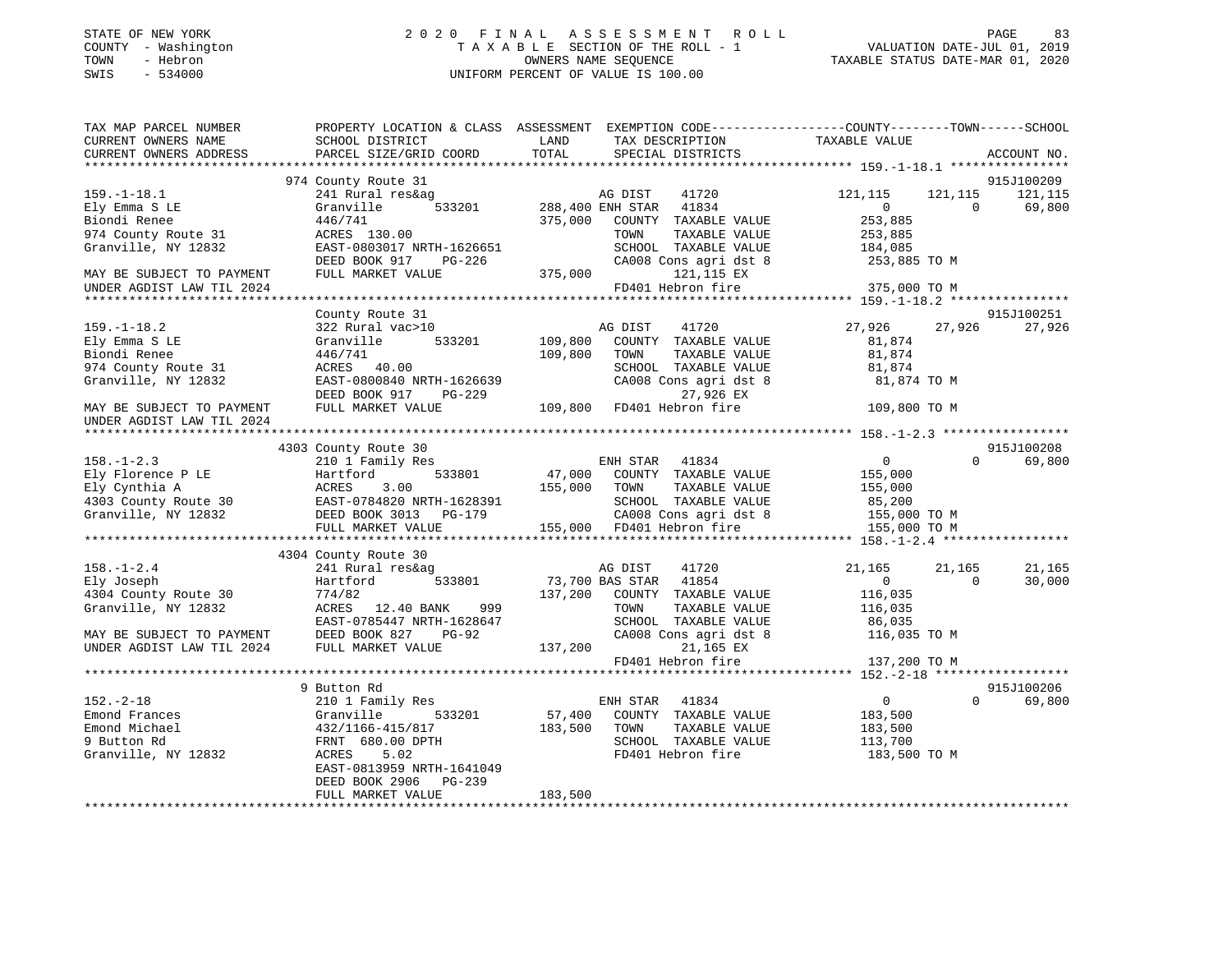#### STATE OF NEW YORK 2 0 2 0 F I N A L A S S E S S M E N T R O L L PAGE 84 COUNTY - Washington T A X A B L E SECTION OF THE ROLL - 1 VALUATION DATE-JUL 01, 2019 TOWN - Hebron OWNERS NAME SEQUENCE TAXABLE STATUS DATE-MAR 01, 2020 SWIS - 534000 UNIFORM PERCENT OF VALUE IS 100.00

| TAX MAP PARCEL NUMBER<br>CURRENT OWNERS NAME<br>CURRENT OWNERS ADDRESS                                                                                                                                                                                                                                                                                       | SCHOOL DISTRICT<br>PARCEL SIZE/GRID COORD                                                           | TOTAL            | LAND TAX DESCRIPTION TAXABLE VALUE<br>SPECIAL DISTRICTS                                                             | PROPERTY LOCATION & CLASS ASSESSMENT EXEMPTION CODE----------------COUNTY-------TOWN------SCHOOL                                                                                                                                                                                     | ACCOUNT NO.                                                                   |
|--------------------------------------------------------------------------------------------------------------------------------------------------------------------------------------------------------------------------------------------------------------------------------------------------------------------------------------------------------------|-----------------------------------------------------------------------------------------------------|------------------|---------------------------------------------------------------------------------------------------------------------|--------------------------------------------------------------------------------------------------------------------------------------------------------------------------------------------------------------------------------------------------------------------------------------|-------------------------------------------------------------------------------|
|                                                                                                                                                                                                                                                                                                                                                              |                                                                                                     |                  |                                                                                                                     |                                                                                                                                                                                                                                                                                      |                                                                               |
|                                                                                                                                                                                                                                                                                                                                                              | County Route 31                                                                                     |                  | COUNTY TAXABLE VALUE                                                                                                | 4,600<br>CHOOL TAXABLE VALUE 4,600<br>CA008 Cons agri dst 8 4,600<br>FD401 Hebron fire 4,600 TO M<br>FD401 Hebron fire 4,600 TO M                                                                                                                                                    |                                                                               |
|                                                                                                                                                                                                                                                                                                                                                              |                                                                                                     |                  |                                                                                                                     |                                                                                                                                                                                                                                                                                      |                                                                               |
| $152. -2 - 17.2$<br>152.-2-17.2<br>Enos Revocable Trust Steven E Granville<br>Enos Steven E Trustee<br>PO Box 696<br>EAST-0811167 NRTH-1641711<br>South Yarmouth, MA 02664<br>EED BOOK 3629 PG-60<br>FULL MARKET VALUE<br>256,600                                                                                                                            | 132 County Route 28<br>240 Rural res                                                                |                  | COUNTY TAXABLE VALUE<br>TAXABLE VALUE<br>TOWN<br>SCHOOL TAXABLE VALUE<br>CA008 Cons agri dst 8<br>FD401 Hebron fire | 356,600<br>356,600<br>356,600<br>356,600 TO M<br>356,600 TO M                                                                                                                                                                                                                        |                                                                               |
|                                                                                                                                                                                                                                                                                                                                                              |                                                                                                     |                  |                                                                                                                     |                                                                                                                                                                                                                                                                                      |                                                                               |
| $152.-2-17.10$<br>Enos Revocable Trust Steven E Granville 533201<br>ENDS Steven E Trustee<br>ENDS Steven E Trustee<br>Ashland, MA 01721<br>Ashland, MA 01721<br>ASSEX<br>ASSEX<br>ASSEX<br>ASSEX<br>ASSEX<br>ASSEX<br>DEED BOOK 3629<br>PG-60<br>MAY BE SUBJECT TO PAYMENT<br>FULL MARKET VALUE<br>PG-60<br>26.000 FD401 Hebron<br>UNDER AGDIST LAW TIL 2024 | County Route 28<br>county noute 20<br>314 Rural vac<10                                              | 40,000<br>40,000 | AG DIST 41720<br>COUNTY TAXABLE VALUE<br>TOWN      TAXABLE VALUE                                                    | 35,664<br>4,336                                                                                                                                                                                                                                                                      | 35,664 35,664                                                                 |
|                                                                                                                                                                                                                                                                                                                                                              | 117 First Light Rd 45 PCT OF VALUE USED FOR EXEMPTION PURPOSES<br>240 Rural res 60 VET COM CT 41131 |                  |                                                                                                                     |                                                                                                                                                                                                                                                                                      | 915J100653                                                                    |
| $168. - 1 - 8.2$<br>168.-1-8.2<br>Erickson Arthur Salem 534801<br>Erickson Marianne ACRES 160.61<br>117 First Light Rd EAST-0802998 NRTH-1622896<br>Salem, NY 12865<br>EED BOOK 484 PG-1001<br>FULL MARKET VALUE 2001<br>267,100 ENH STAR 41834<br>COUNTY TAXABLE                                                                                            |                                                                                                     |                  |                                                                                                                     | $74,338$<br>$29,100$<br>$74,338$<br>$24,779$<br>0<br>$15,579$<br>$\begin{array}{c}0\\0\\226,684\end{array}$<br>$\sim$ 0<br>$\Omega$<br>TOWN TAXABLE VALUE<br>SCHOOL TAXABLE VALUE<br>CA008 Cons agri dst 8<br>FD401 Hebron fire<br>367,100 TO M<br>TO401 Hebron fire<br>367,100 TO M | $\overline{0}$<br>$\overline{0}$<br>$\overline{0}$<br>$0$<br>49,559<br>69,800 |
|                                                                                                                                                                                                                                                                                                                                                              |                                                                                                     |                  |                                                                                                                     |                                                                                                                                                                                                                                                                                      |                                                                               |
|                                                                                                                                                                                                                                                                                                                                                              |                                                                                                     |                  |                                                                                                                     |                                                                                                                                                                                                                                                                                      |                                                                               |
| 169.-1-40<br>Erickson Tenley<br>Erickson Marleigh S12.22<br>10017 Brookmoor Dr EAST-0805807 NRTH-1620340<br>Silver Spring, MD 20901<br>254,900<br>EED BOOK 3008 PG-38<br>FULL MARKET VALUE<br>254,900<br>254,900<br>254,900<br>254,900<br>254,900<br>254                                                                                                     | 362 Middle Rd                                                                                       |                  | COUNTY TAXABLE VALUE<br>TOWN<br>TAXABLE VALUE                                                                       | 254,900<br>254,900<br>254,900<br>SCHOOL TAXABLE VALUE<br>CA008 Cons agri dst 8 254,900 TO M<br>FD401 Hebron fire 254,900 TO M                                                                                                                                                        | 915J101223                                                                    |
|                                                                                                                                                                                                                                                                                                                                                              |                                                                                                     |                  |                                                                                                                     |                                                                                                                                                                                                                                                                                      |                                                                               |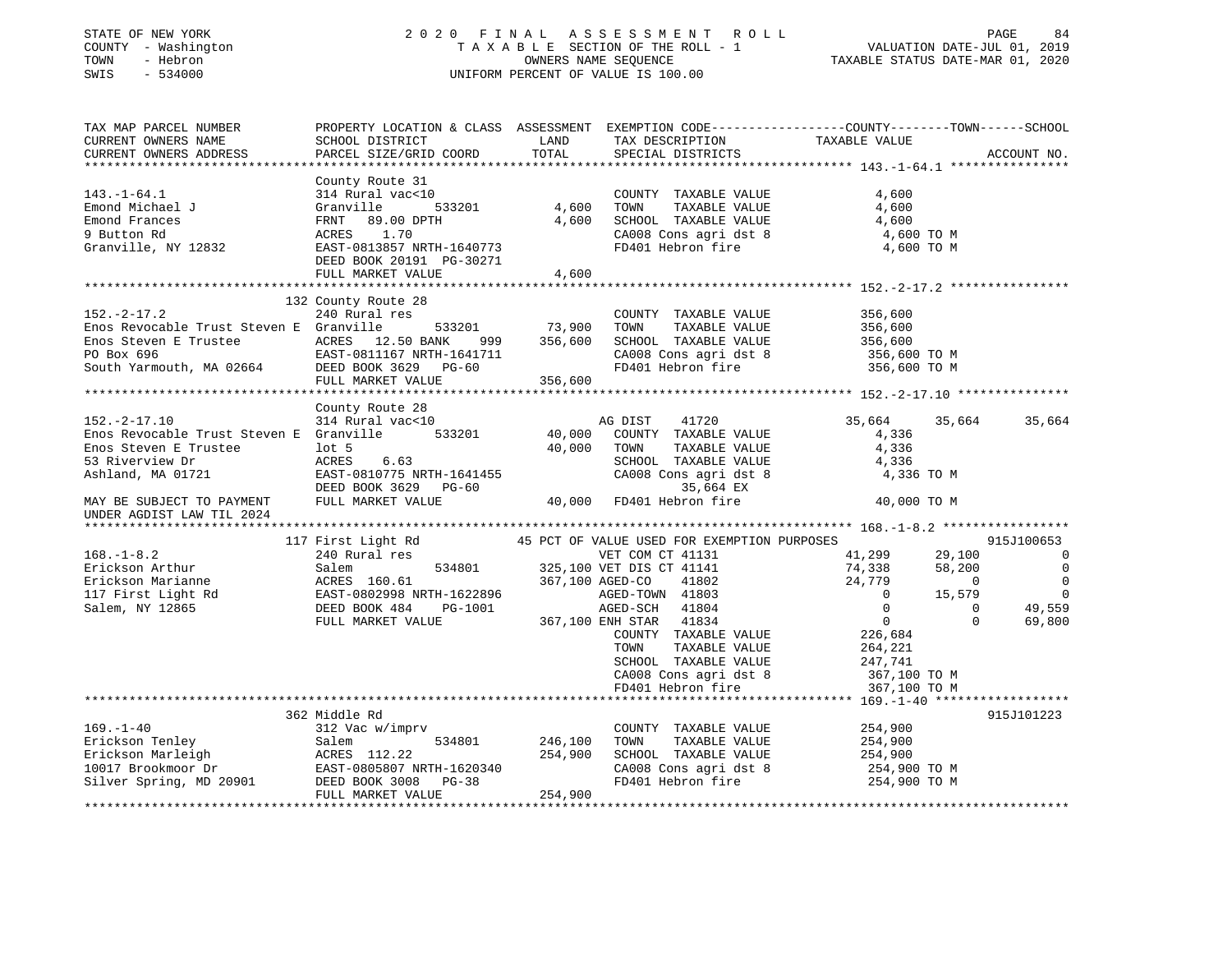#### STATE OF NEW YORK 2 0 2 0 F I N A L A S S E S S M E N T R O L L PAGE 85 COUNTY - Washington T A X A B L E SECTION OF THE ROLL - 1 VALUATION DATE-JUL 01, 2019 TOWN - Hebron OWNERS NAME SEQUENCE TAXABLE STATUS DATE-MAR 01, 2020 SWIS - 534000 UNIFORM PERCENT OF VALUE IS 100.00

| TAX MAP PARCEL NUMBER<br>CURRENT OWNERS NAME                                                               | PROPERTY LOCATION & CLASS ASSESSMENT EXEMPTION CODE---------------COUNTY-------TOWN-----SCHOOL<br>SCHOOL DISTRICT                                                           | LAND                              | TAX DESCRIPTION                                                                                                                                    | TAXABLE VALUE                                            |             |
|------------------------------------------------------------------------------------------------------------|-----------------------------------------------------------------------------------------------------------------------------------------------------------------------------|-----------------------------------|----------------------------------------------------------------------------------------------------------------------------------------------------|----------------------------------------------------------|-------------|
| CURRENT OWNERS ADDRESS                                                                                     | PARCEL SIZE/GRID COORD                                                                                                                                                      | TOTAL                             | SPECIAL DISTRICTS                                                                                                                                  |                                                          | ACCOUNT NO. |
|                                                                                                            |                                                                                                                                                                             |                                   |                                                                                                                                                    |                                                          |             |
| $169. - 1 - 40.4$<br>Erickson Tenley<br>Erickson Marleigh<br>10017 Brookmoor Dr<br>Silver Spring, MD 20901 | 1 First Light Rd<br>314 Rural vac<10<br>Salem<br>filed subdivision #12218 58,400<br>ACRES<br>5.47<br>EAST-0805732 NRTH-1621296<br>DEED BOOK 3008 PG-38<br>FULL MARKET VALUE | 534801 58,400<br>58,400           | COUNTY TAXABLE VALUE<br>TOWN<br>TAXABLE VALUE<br>SCHOOL TAXABLE VALUE 58,400<br>CA008 Cons agri dst 8 58,400 TO M<br>FD401 Hebron fire 58,400 TO M | 58,400<br>58,400                                         |             |
| $177. - 1 - 3.6$<br>Erno Jeffrey M<br>Erno-Boel Janet<br>68 Fitch Rd<br>Mechanicville, NY 12118            | 25 Eden Way<br>270 Mfg housing<br>Salem<br>Lot 3<br>ACRES 10.97<br>EAST-0805270 NRTH-1617794<br>DEED BOOK 806<br>PG-65<br>FULL MARKET VALUE                                 | 534801 45,200<br>50,900<br>50,900 | COUNTY TAXABLE VALUE<br>TOWN<br>TAXABLE VALUE<br>SCHOOL TAXABLE VALUE<br>CA008 Cons agri dst 8<br>FD401 Hebron fire                                | 50,900<br>50,900<br>50,900<br>50,900 TO M<br>50,900 TO M |             |
|                                                                                                            |                                                                                                                                                                             |                                   |                                                                                                                                                    |                                                          |             |
| $170. - 2 - 11$<br>Eureka Realty LLC<br>9700 Main Rd<br>PO Box 735<br>East Marion, NY 11939                | Higgins Rd/e Off<br>322 Rural vac>10<br>533201<br>Granville<br>ACRES 19.44<br>EAST-0822626 NRTH-1622282<br>DEED BOOK 1934 PG-51<br>FULL MARKET VALUE                        | 15,600<br>15,600<br>15,600        | COUNTY TAXABLE VALUE<br>TAXABLE VALUE<br>TOWN<br>SCHOOL TAXABLE VALUE<br>FD401 Hebron fire                                                         | 15,600<br>15,600<br>15,600<br>15,600 TO M                | 915J101797  |
|                                                                                                            |                                                                                                                                                                             |                                   |                                                                                                                                                    |                                                          | 915J101798  |
| $170. - 2 - 12$<br>Eureka Realty LLC<br>9700 Main Rd<br>PO Box 735<br>East Marion, NY 11939                | Higgins Rd Off E<br>322 Rural vac>10<br>533201<br>Granville<br>$P/O$ Lot 10<br>3.00<br>ACRES<br>EAST-0822573 NRTH-1621968                                                   | 2,500<br>2,500                    | COUNTY TAXABLE VALUE<br>TAXABLE VALUE<br>TOWN<br>SCHOOL TAXABLE VALUE<br>FD401 Hebron fire                                                         | 2,500<br>2,500<br>2,500<br>2,500 TO M                    |             |
|                                                                                                            | DEED BOOK 1934 PG-43<br>FULL MARKET VALUE                                                                                                                                   | 2,500                             |                                                                                                                                                    |                                                          |             |
|                                                                                                            |                                                                                                                                                                             |                                   |                                                                                                                                                    |                                                          |             |
| $170. - 2 - 13$<br>Eureka Realty LLC<br>9700 Main Rd<br>PO Box 735<br>East Marion, NY 11939                | Higgins Rd Off E<br>322 Rural vac>10<br>Salem<br>$P/O$ Lot $10$<br>ACRES 68.30<br>EAST-0822485 NRTH-1621115<br>DEED BOOK 1934 PG-43                                         | 534801 54,700<br>54,700           | COUNTY TAXABLE VALUE<br>TOWN<br>TAXABLE VALUE<br>SCHOOL TAXABLE VALUE<br>FD401 Hebron fire                                                         | 54,700<br>54,700<br>54,700<br>54,700 TO M                | 915J101799  |
|                                                                                                            | FULL MARKET VALUE                                                                                                                                                           | 54,700                            |                                                                                                                                                    |                                                          |             |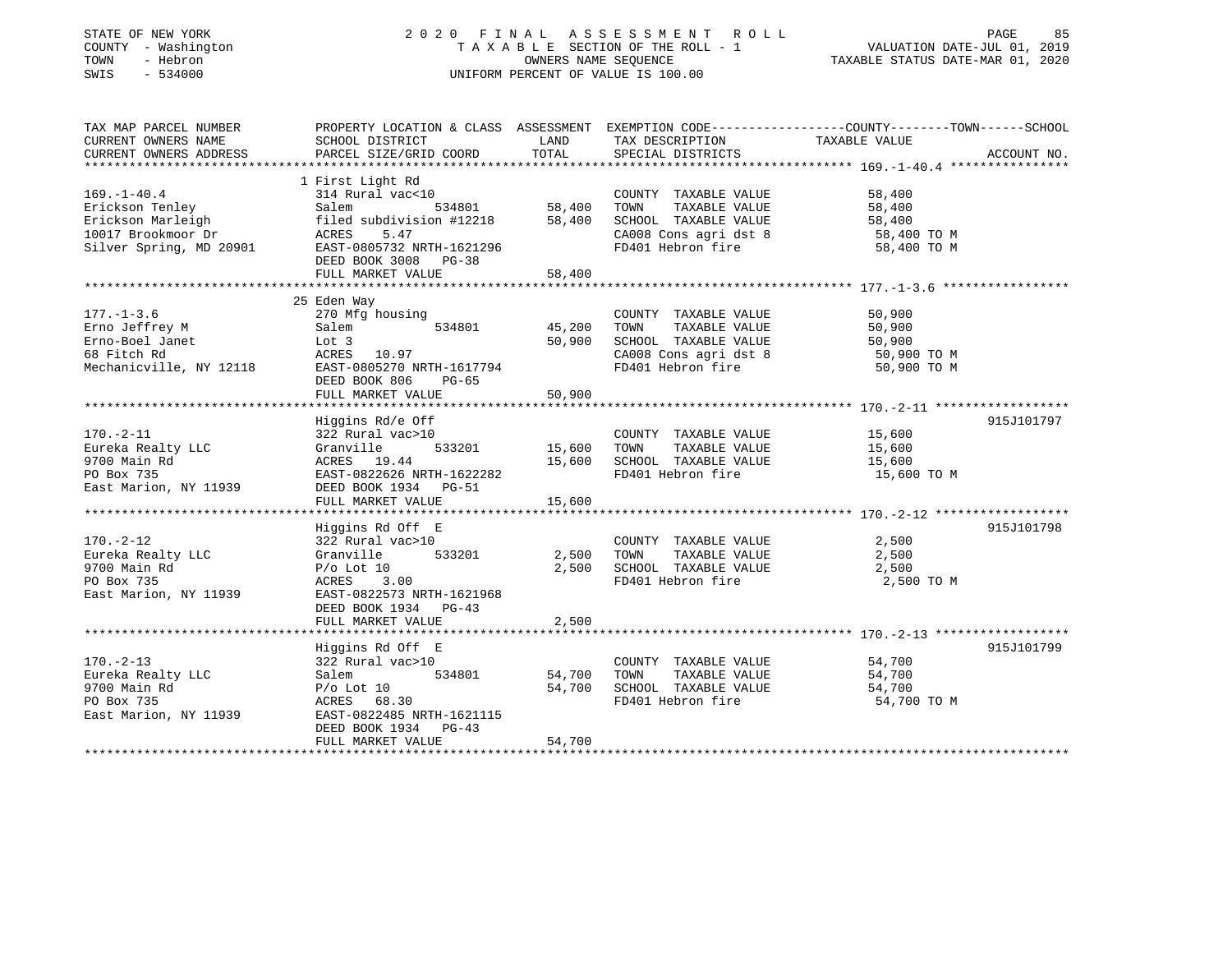#### STATE OF NEW YORK 2 0 2 0 F I N A L A S S E S S M E N T R O L L PAGE 86 COUNTY - Washington T A X A B L E SECTION OF THE ROLL - 1 VALUATION DATE-JUL 01, 2019 TOWN - Hebron OWNERS NAME SEQUENCE TAXABLE STATUS DATE-MAR 01, 2020 SWIS - 534000 UNIFORM PERCENT OF VALUE IS 100.00

| TAX MAP PARCEL NUMBER                        |                           |         |                                      | PROPERTY LOCATION & CLASS ASSESSMENT EXEMPTION CODE----------------COUNTY-------TOWN------SCHOOL |             |
|----------------------------------------------|---------------------------|---------|--------------------------------------|--------------------------------------------------------------------------------------------------|-------------|
| CURRENT OWNERS NAME                          | SCHOOL DISTRICT           | LAND    | TAX DESCRIPTION                      | TAXABLE VALUE                                                                                    |             |
| CURRENT OWNERS ADDRESS                       | PARCEL SIZE/GRID COORD    | TOTAL   | SPECIAL DISTRICTS                    |                                                                                                  | ACCOUNT NO. |
|                                              |                           |         |                                      |                                                                                                  |             |
|                                              | Higgins Rd                |         |                                      |                                                                                                  | 915J101800  |
| $170. - 2 - 14$                              | 314 Rural vac<10          |         | COUNTY TAXABLE VALUE                 | 28,800                                                                                           |             |
| Eureka Realty LLC                            | 534801<br>Salem           | 28,800  | TOWN<br>TAXABLE VALUE                | 28,800                                                                                           |             |
| 9700 Main Rd                                 | Lot 12                    | 28,800  | SCHOOL TAXABLE VALUE                 | 28,800                                                                                           |             |
| PO Box 735                                   | 7.38<br>ACRES             |         | FD401 Hebron fire                    | 28,800 TO M                                                                                      |             |
| East Marion, NY 11939                        | EAST-0821059 NRTH-1620206 |         |                                      |                                                                                                  |             |
|                                              | DEED BOOK 1934 PG-47      |         |                                      |                                                                                                  |             |
|                                              | FULL MARKET VALUE         | 28,800  |                                      |                                                                                                  |             |
|                                              |                           |         |                                      |                                                                                                  |             |
|                                              | Higgins Rd                |         |                                      |                                                                                                  | 915J101806  |
| $170. - 2 - 20$                              | 322 Rural vac>10          |         | COUNTY TAXABLE VALUE                 | 10,300                                                                                           |             |
| Eureka Realty LLC                            | Granville<br>533201       | 10,300  | TOWN<br>TAXABLE VALUE                | 10,300                                                                                           |             |
| PO Box 735                                   | $P/O$ Lot $10$            | 10,300  | SCHOOL TAXABLE VALUE                 | 10,300                                                                                           |             |
| East Marion, NY 11939                        | ACRES 3.80                |         | FD401 Hebron fire                    | 10,300 TO M                                                                                      |             |
|                                              | EAST-0821053 NRTH-1621969 |         |                                      |                                                                                                  |             |
|                                              | DEED BOOK 1934 PG-43      |         |                                      |                                                                                                  |             |
|                                              | FULL MARKET VALUE         | 10,300  |                                      |                                                                                                  |             |
|                                              |                           |         |                                      |                                                                                                  |             |
|                                              | 3202 County Route 30      |         |                                      |                                                                                                  | 915J100044  |
| $183.16 - 1 - 27$                            | 210 1 Family Res          |         | BAS STAR 41854                       | $0 \qquad \qquad$<br>$\Omega$                                                                    | 30,000      |
| Falk Kelly                                   | 534801<br>Salem           | 32,300  | COUNTY TAXABLE VALUE                 | 143,800                                                                                          |             |
| 3202 County Route 30                         | ACRES<br>1.75             | 143,800 | TOWN<br>TAXABLE VALUE                | 143,800                                                                                          |             |
| Salem, NY 12865                              | EAST-0791912 NRTH-1604452 |         | SCHOOL TAXABLE VALUE                 | 113,800                                                                                          |             |
|                                              | DEED BOOK 2570 PG-312     |         | CA008 Cons agri dst 8                | 143,800 TO M                                                                                     |             |
|                                              | FULL MARKET VALUE         |         | 143,800 FD401 Hebron fire            | 143,800 TO M                                                                                     |             |
|                                              |                           |         | LD401 West hebron light 143,800 TO M |                                                                                                  |             |
|                                              |                           |         |                                      |                                                                                                  |             |
|                                              | 1640 County Route 31      |         |                                      |                                                                                                  |             |
| $152 - 2 - 17.5$                             | 322 Rural vac>10          |         | AG DIST<br>41720                     | 23,590<br>23,590                                                                                 | 23,590      |
| Farrell Dean R                               | Granville<br>533201       | 33,900  | COUNTY TAXABLE VALUE                 | 10,310                                                                                           |             |
| Farrell Carol                                | lot 11                    | 33,900  | TAXABLE VALUE<br>TOWN                | 10,310                                                                                           |             |
| 10 Haviland Rd                               | ACRES 12.33               |         | SCHOOL TAXABLE VALUE                 | 10,310                                                                                           |             |
| Fort Ann, NY 12827                           | EAST-0810770 NRTH-1639552 |         | CA008 Cons agri dst 8                | 10,310 TO M                                                                                      |             |
|                                              | DEED BOOK 3606 PG-40      |         | 23,590 EX                            |                                                                                                  |             |
| MAY BE SUBJECT TO PAYMENT                    | FULL MARKET VALUE         | 33,900  | FD401 Hebron fire                    | 33,900 TO M                                                                                      |             |
| UNDER AGDIST LAW TIL 2024                    |                           |         |                                      |                                                                                                  |             |
|                                              |                           |         |                                      |                                                                                                  |             |
|                                              | 632 Tiplady Rd            |         |                                      |                                                                                                  | 915J101385  |
| $178. - 1 - 35$                              | 260 Seasonal res          |         | COUNTY TAXABLE VALUE                 | 144,100                                                                                          |             |
| Ferland Maurice                              | Salem<br>534801           | 95,500  | TOWN<br>TAXABLE VALUE                | 144,100                                                                                          |             |
| Ferland Nicholas G                           | ACRES 37.24               | 144,100 | SCHOOL TAXABLE VALUE                 | 144,100                                                                                          |             |
| 1395 Spring Lake Rd<br>Harrisville, RI 02830 | EAST-0820747 NRTH-1610140 |         | FD401 Hebron fire                    | 144,100 TO M                                                                                     |             |
|                                              | DEED BOOK 20191 PG-29112  |         |                                      |                                                                                                  |             |
|                                              | FULL MARKET VALUE         | 144,100 |                                      |                                                                                                  |             |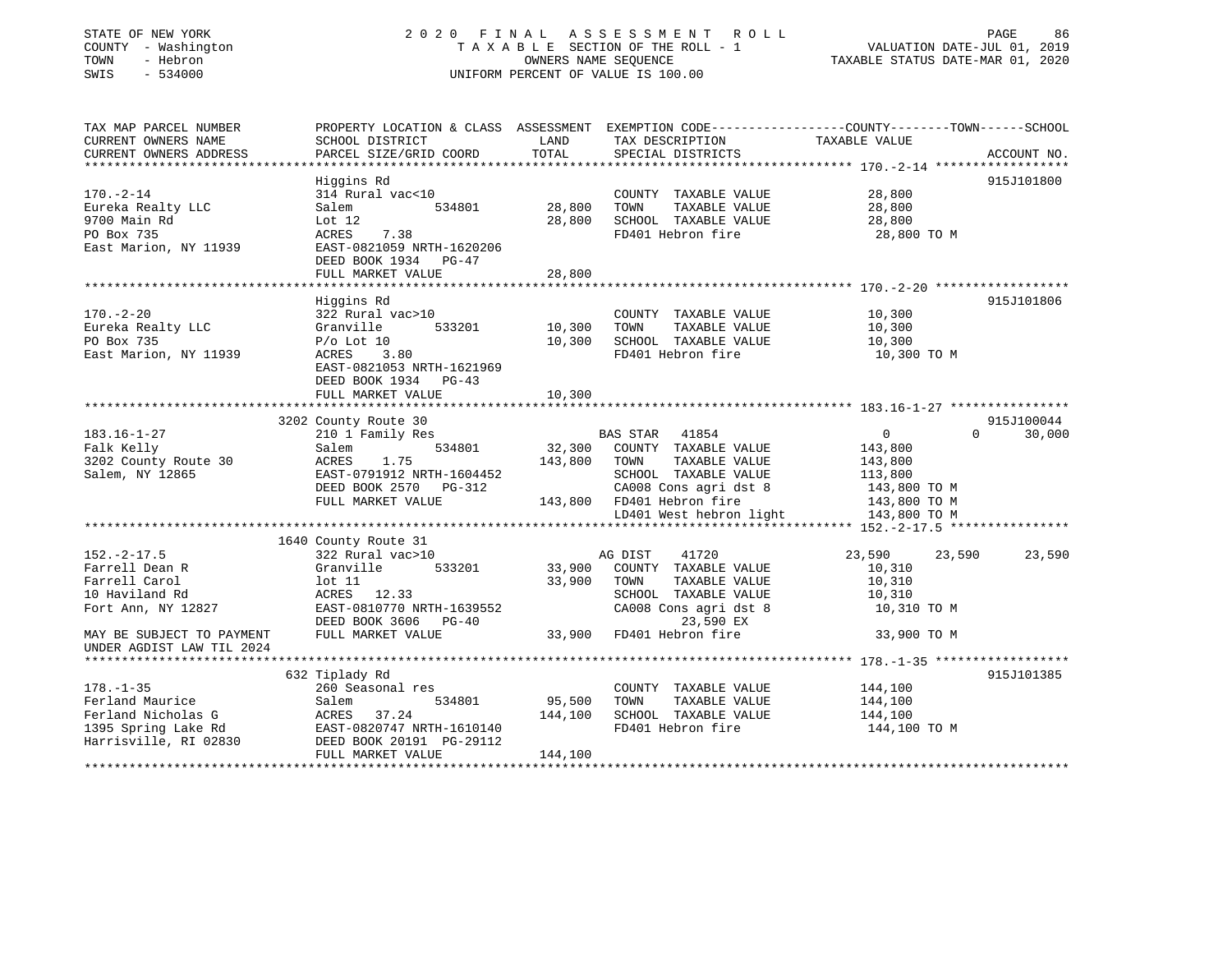| STATE OF NEW YORK<br>COUNTY - Washington<br>TOWN<br>- Hebron<br>$-534000$<br>SWIS |                                                                                                                     | OWNERS NAME SEQUENCE | 2020 FINAL ASSESSMENT ROLL<br>T A X A B L E SECTION OF THE ROLL - 1<br>UNIFORM PERCENT OF VALUE IS 100.00 | VALUATION DATE-JUL 01, 2019<br>TAXABLE STATUS DATE-MAR 01, 2020 | 87<br>PAGE  |
|-----------------------------------------------------------------------------------|---------------------------------------------------------------------------------------------------------------------|----------------------|-----------------------------------------------------------------------------------------------------------|-----------------------------------------------------------------|-------------|
| TAX MAP PARCEL NUMBER<br>CURRENT OWNERS NAME                                      | PROPERTY LOCATION & CLASS ASSESSMENT EXEMPTION CODE----------------COUNTY-------TOWN------SCHOOL<br>SCHOOL DISTRICT | LAND<br>TOTAL        | TAX DESCRIPTION                                                                                           | TAXABLE VALUE                                                   |             |
| CURRENT OWNERS ADDRESS                                                            | PARCEL SIZE/GRID COORD                                                                                              |                      | SPECIAL DISTRICTS                                                                                         |                                                                 | ACCOUNT NO. |
|                                                                                   | 95 Koster Way                                                                                                       |                      |                                                                                                           |                                                                 | 915J101903  |
| $185. - 1 - 33$                                                                   | 314 Rural vac<10                                                                                                    |                      | COUNTY TAXABLE VALUE                                                                                      | 26,000                                                          |             |
| Ferris Alfred Jr.                                                                 | Salem<br>534801                                                                                                     | 26,000               | TOWN<br>TAXABLE VALUE                                                                                     | 26,000                                                          |             |
| 356 Wellsville Ave                                                                | $1$ ot $12$                                                                                                         | 26,000               | SCHOOL TAXABLE VALUE                                                                                      | 26,000                                                          |             |
| New Milford, CT 06776                                                             | 5.64<br>ACRES                                                                                                       |                      | FD401 Hebron fire                                                                                         | 26,000 TO M                                                     |             |
|                                                                                   | EAST-0814778 NRTH-1608809                                                                                           |                      |                                                                                                           |                                                                 |             |
|                                                                                   | DEED BOOK 1977 PG-128                                                                                               |                      |                                                                                                           |                                                                 |             |
|                                                                                   | FULL MARKET VALUE                                                                                                   | 26,000               |                                                                                                           |                                                                 |             |
|                                                                                   | 217 Clark Way                                                                                                       |                      |                                                                                                           |                                                                 | 915J101336  |
| $169. - 1 - 18.10$                                                                | 260 Seasonal res                                                                                                    |                      | COUNTY TAXABLE VALUE                                                                                      | 46,100                                                          |             |
| Fifield Vernon L                                                                  | Granville<br>533201                                                                                                 | 37,200               | TOWN<br>TAXABLE VALUE                                                                                     | 46,100                                                          |             |
| Fifield Nancy A                                                                   | Cabin/lot                                                                                                           | 46,100               | SCHOOL TAXABLE VALUE                                                                                      | 46,100                                                          |             |
| 40 North St                                                                       | ACRES 17.89                                                                                                         |                      | FD401 Hebron fire                                                                                         | 46,100 TO M                                                     |             |
| Granville, NY 12832                                                               | EAST-0813045 NRTH-1626194                                                                                           |                      |                                                                                                           |                                                                 |             |
|                                                                                   | DEED BOOK 782<br>PG-349                                                                                             |                      |                                                                                                           |                                                                 |             |
|                                                                                   | FULL MARKET VALUE                                                                                                   | 46,100               |                                                                                                           |                                                                 |             |
|                                                                                   |                                                                                                                     |                      |                                                                                                           |                                                                 |             |
|                                                                                   | 64 Crystal View Way                                                                                                 |                      | 98 PCT OF VALUE USED FOR EXEMPTION PURPOSES                                                               |                                                                 | 915J101645  |
| $143. - 1 - 41$                                                                   | 210 1 Family Res                                                                                                    |                      | VET WAR CT 41121                                                                                          | 32,010<br>17,460                                                | 0           |
| Fischer Warren<br>Fischer Sharon                                                  | Granville<br>533201                                                                                                 | 230,900              | 57,600 ENH STAR<br>41834                                                                                  | $\overline{0}$<br>$\Omega$<br>198,890                           | 69,800      |
| 64 Crystal View Way                                                               | ag commit705/59<br>Lot 4-Phase 1 2136/61                                                                            |                      | COUNTY TAXABLE VALUE<br>TOWN<br>TAXABLE VALUE                                                             | 213,440                                                         |             |
| Granville, NY 12832                                                               | 5.10<br>ACRES                                                                                                       |                      | SCHOOL TAXABLE VALUE                                                                                      | 161,100                                                         |             |
|                                                                                   | EAST-0810292 NRTH-1645254                                                                                           |                      | CA008 Cons agri dst 8                                                                                     | 230,900 TO M                                                    |             |
|                                                                                   | DEED BOOK 2912 PG-342                                                                                               |                      | FD401 Hebron fire                                                                                         | 230,900 TO M                                                    |             |
|                                                                                   | FULL MARKET VALUE                                                                                                   | 230,900              |                                                                                                           |                                                                 |             |
|                                                                                   |                                                                                                                     |                      |                                                                                                           |                                                                 |             |
|                                                                                   | 28 Indian Head Way                                                                                                  |                      |                                                                                                           |                                                                 | 915J101275  |
| $170. - 1 - 13.9$                                                                 | 210 1 Family Res                                                                                                    |                      | COUNTY TAXABLE VALUE                                                                                      | 114,700                                                         |             |
| Fissette Dennis R                                                                 | Granville<br>533201                                                                                                 | 46,900               | TAXABLE VALUE<br>TOWN                                                                                     | 114,700                                                         |             |
| Jennings Amanda L                                                                 | ACRES<br>4.96 BANK<br>997                                                                                           | 114,700              | SCHOOL TAXABLE VALUE                                                                                      | 114,700                                                         |             |
| 28 Indian Head Way                                                                | EAST-0816253 NRTH-1618043                                                                                           |                      | FD401 Hebron fire                                                                                         | 114,700 TO M                                                    |             |
| Salem, NY 12865                                                                   | DEED BOOK 20191 PG-27159                                                                                            |                      |                                                                                                           |                                                                 |             |
|                                                                                   | FULL MARKET VALUE                                                                                                   | 114,700              |                                                                                                           |                                                                 |             |
|                                                                                   | 69 James Rd                                                                                                         |                      |                                                                                                           |                                                                 | 915J101557  |
| $159. - 1 - 2.3$                                                                  | 240 Rural res                                                                                                       |                      | COUNTY TAXABLE VALUE                                                                                      | 76,600                                                          |             |
|                                                                                   | Hartford<br>533801                                                                                                  | 56,900               | TOWN<br>TAXABLE VALUE                                                                                     | 76,600                                                          |             |
|                                                                                   |                                                                                                                     |                      |                                                                                                           |                                                                 |             |
| Fitzgerald Jesse                                                                  |                                                                                                                     |                      |                                                                                                           |                                                                 |             |
| Hume Ivy                                                                          | ACRES 11.20                                                                                                         | 76,600               | SCHOOL TAXABLE VALUE                                                                                      | 76,600                                                          |             |
| 18 McIntyre St<br>Fort Edward, NY 12828                                           | EAST-0792043 NRTH-1629953<br>DEED BOOK 3143<br>PG-163                                                               |                      | FD401 Hebron fire                                                                                         | 76,600 TO M                                                     |             |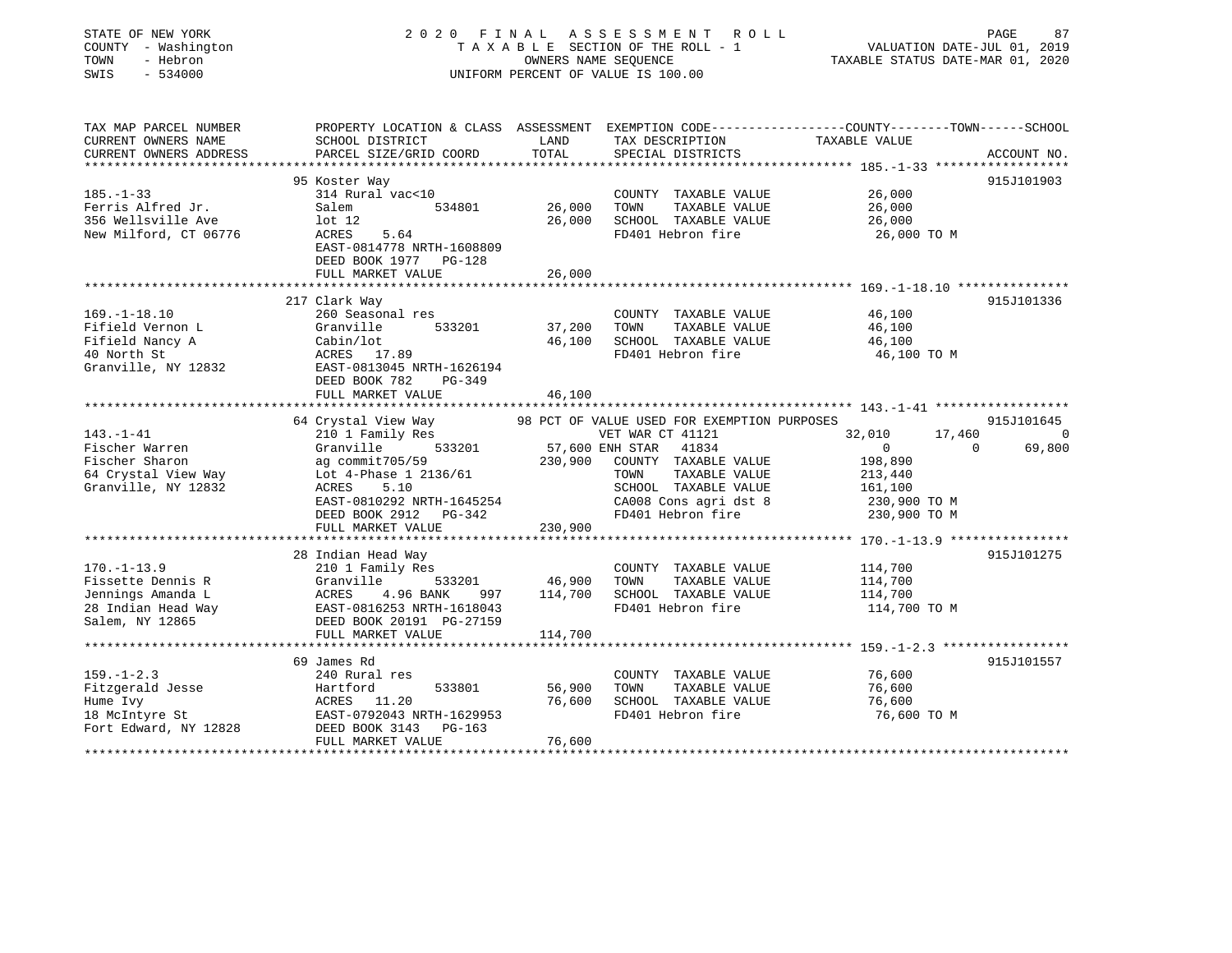#### STATE OF NEW YORK GOOD CONTRACTED A LIMIT A S S E S S M E N T R O L L CORRECTED AGE A S S M E N T R O L L COUNTY - Washington  $T A X A B L E$  SECTION OF THE ROLL - 1<br>TOWN - Hebron  $\cdot$  OWNERS NAME SEQUENCE TOWN - Hebron OWNERS NAME SEQUENCE TAXABLE STATUS DATE-MAR 01, 2020 SWIS - 534000 UNIFORM PERCENT OF VALUE IS 100.00

VALUATION DATE-JUL 01, 2019

| TAX MAP PARCEL NUMBER<br>CURRENT OWNERS NAME | PROPERTY LOCATION & CLASS ASSESSMENT EXEMPTION CODE--------------COUNTY-------TOWN-----SCHOOL<br>SCHOOL DISTRICT | LAND    | TAX DESCRIPTION           | TAXABLE VALUE    |                    |
|----------------------------------------------|------------------------------------------------------------------------------------------------------------------|---------|---------------------------|------------------|--------------------|
| CURRENT OWNERS ADDRESS                       | PARCEL SIZE/GRID COORD                                                                                           | TOTAL   | SPECIAL DISTRICTS         |                  | ACCOUNT NO.        |
|                                              |                                                                                                                  |         |                           |                  |                    |
|                                              | 3218 County Route 30                                                                                             |         |                           |                  | 915J100375         |
| $183.16 - 1 - 19$                            | 240 Rural res                                                                                                    |         | ENH STAR 41834            | $\overline{0}$   | $\Omega$<br>69,800 |
| Flanagan Brian B                             | 534801<br>Salem                                                                                                  | 91,900  | COUNTY TAXABLE VALUE      | 132,200          |                    |
| 3218 County Route 30                         | ACRES<br>38.20                                                                                                   | 132,200 | TAXABLE VALUE<br>TOWN     | 132,200          |                    |
| Salem, NY 12865                              | EAST-0792269 NRTH-1605039                                                                                        |         | SCHOOL TAXABLE VALUE      | 62,400           |                    |
|                                              | DEED BOOK 476<br>PG-590                                                                                          |         | CA008 Cons agri dst 8     | 132,200 TO M     |                    |
|                                              | FULL MARKET VALUE                                                                                                |         | 132,200 FD401 Hebron fire | 132,200 TO M     |                    |
|                                              |                                                                                                                  |         |                           |                  |                    |
|                                              | 132 Button Rd                                                                                                    |         |                           |                  | 915J100252         |
| $143. - 1 - 30$                              | 210 1 Family Res                                                                                                 |         | ENH STAR<br>41834         | $\Omega$         | $\Omega$<br>69,800 |
| Flanagan Kathleen C                          | Granville<br>533201                                                                                              | 41,000  | COUNTY TAXABLE VALUE      | 129,700          |                    |
| 132 Button Rd                                | 1.00<br>ACRES                                                                                                    | 129,700 | TAXABLE VALUE<br>TOWN     | 129,700          |                    |
| Granville, NY 12832                          | EAST-0812873 NRTH-1643449                                                                                        |         | SCHOOL TAXABLE VALUE      | 59,900           |                    |
|                                              | PG-42<br>DEED BOOK 657                                                                                           |         | FD401 Hebron fire         | 129,700 TO M     |                    |
|                                              | FULL MARKET VALUE                                                                                                | 129,700 |                           |                  |                    |
|                                              |                                                                                                                  |         |                           |                  |                    |
|                                              | 526 Tiplady Rd                                                                                                   |         |                           |                  | 915J101376         |
| $178. - 1 - 42$                              | 240 Rural res                                                                                                    |         | ENH STAR<br>41834         | $\overline{0}$   | 69,800<br>$\Omega$ |
| Fleming David                                | 534801<br>Salem                                                                                                  | 56,400  | COUNTY TAXABLE VALUE      | 175,100          |                    |
| Fleming Nancy                                | Lot 30                                                                                                           | 175,100 | TOWN<br>TAXABLE VALUE     | 175,100          |                    |
| 526 Tiplady Rd                               | ACRES 10.90                                                                                                      |         | SCHOOL TAXABLE VALUE      | 105,300          |                    |
| Granville, NY 12832                          | EAST-0818410 NRTH-1611272                                                                                        |         | FD401 Hebron fire         | 175,100 TO M     |                    |
|                                              |                                                                                                                  |         |                           |                  |                    |
|                                              | DEED BOOK 3812<br>PG-331                                                                                         | 175,100 |                           |                  |                    |
|                                              | FULL MARKET VALUE                                                                                                |         |                           |                  |                    |
|                                              | Middle Rd                                                                                                        |         |                           |                  | 915J100501         |
| $160. - 1 - 9.1$                             |                                                                                                                  |         |                           |                  |                    |
|                                              | 314 Rural vac<10                                                                                                 |         | COUNTY TAXABLE VALUE      | 35,400           |                    |
| Fletcher Jeffrey P                           | 534801<br>Salem                                                                                                  | 35,400  | TOWN<br>TAXABLE VALUE     | 35,400           |                    |
| Fletcher Robert P                            | ACRES<br>4.80                                                                                                    | 35,400  | SCHOOL TAXABLE VALUE      | 35,400           |                    |
| 130 Midway St                                | EAST-0806327 NRTH-1626441                                                                                        |         | FD401 Hebron fire         | 35,400 TO M      |                    |
| Babylon, NY 11702                            | DEED BOOK 1750 PG-315                                                                                            |         |                           |                  |                    |
|                                              | FULL MARKET VALUE                                                                                                | 35,400  |                           |                  |                    |
|                                              |                                                                                                                  |         |                           |                  | 915J101123         |
|                                              | 86 Crosier Rd                                                                                                    |         |                           |                  |                    |
| $168. - 1 - 14.2$                            | 241 Rural res&ag                                                                                                 |         | 41720<br>AG DIST          | 79,479<br>79,479 | 79,479             |
| Flint George                                 | 534801<br>Salem                                                                                                  |         | 152,000 BAS STAR<br>41854 | $\overline{0}$   | $\Omega$<br>30,000 |
| Flint Darlene M                              | 637/188; 959/93                                                                                                  | 270,800 | COUNTY TAXABLE VALUE      | 191,321          |                    |
| 86 Crosier Rd                                | ACRES<br>50.62                                                                                                   |         | TOWN<br>TAXABLE VALUE     | 191,321          |                    |
| Salem, NY 12865                              | EAST-0793812 NRTH-1617304                                                                                        |         | SCHOOL TAXABLE VALUE      | 161,321          |                    |
|                                              | DEED BOOK 1667 PG-314                                                                                            |         | CA008 Cons agri dst 8     | 191,321 TO M     |                    |
| MAY BE SUBJECT TO PAYMENT                    | FULL MARKET VALUE                                                                                                | 270,800 | 79,479 EX                 |                  |                    |
| UNDER AGDIST LAW TIL 2024                    |                                                                                                                  |         | FD401 Hebron fire         | 270,800 TO M     |                    |
|                                              |                                                                                                                  |         |                           |                  |                    |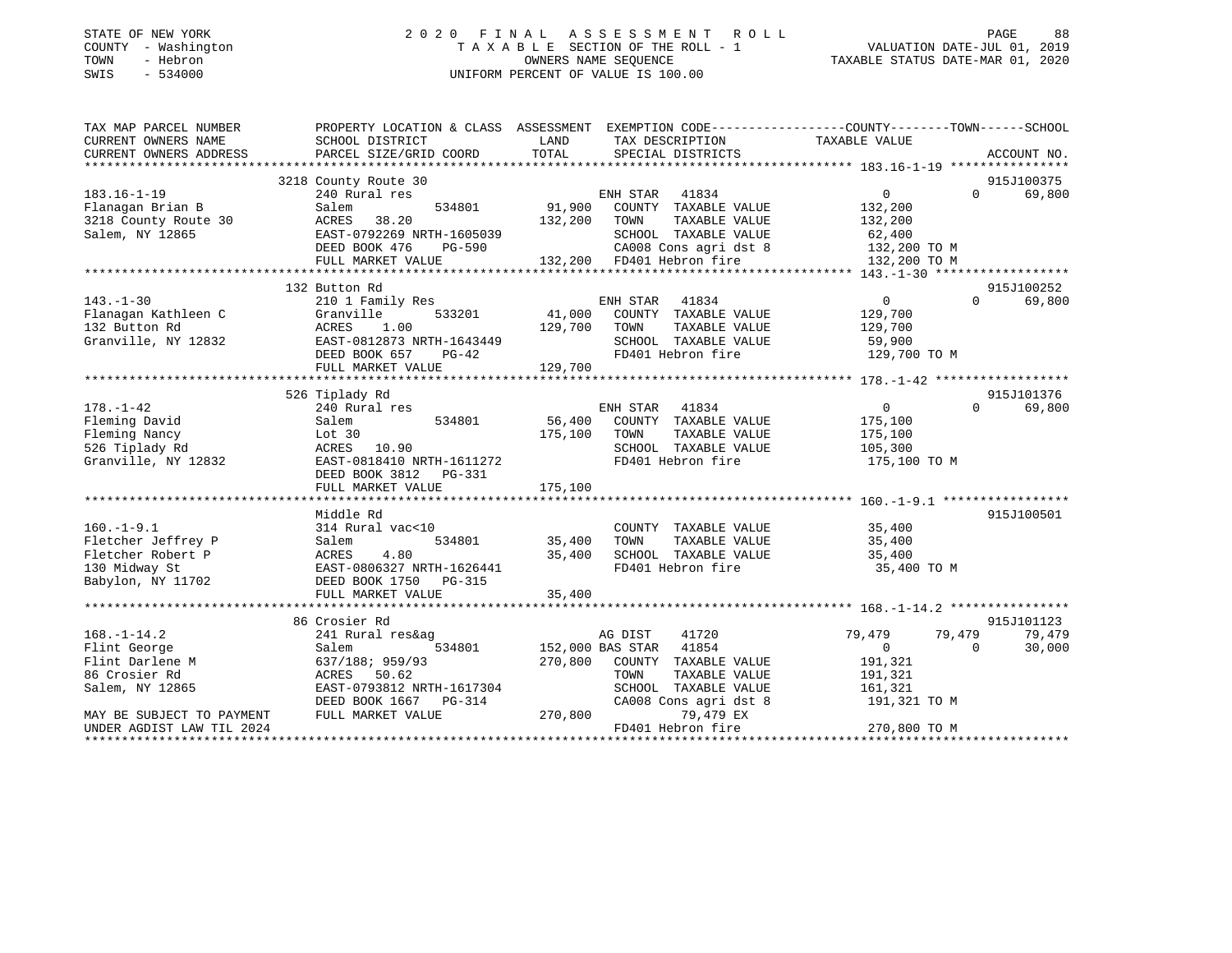#### STATE OF NEW YORK 2 0 2 0 F I N A L A S S E S S M E N T R O L L PAGE 89 COUNTY - Washington T A X A B L E SECTION OF THE ROLL - 1 VALUATION DATE-JUL 01, 2019 TOWN - Hebron OWNERS NAME SEQUENCE TAXABLE STATUS DATE-MAR 01, 2020 SWIS - 534000 UNIFORM PERCENT OF VALUE IS 100.00

| TAX MAP PARCEL NUMBER<br>CURRENT OWNERS NAME                                                         | PROPERTY LOCATION & CLASS ASSESSMENT<br>SCHOOL DISTRICT                                                                                           | LAND<br>TOTAL              | TAX DESCRIPTION                                                                                                 | EXEMPTION CODE-----------------COUNTY-------TOWN------SCHOOL<br>TAXABLE VALUE |                     |
|------------------------------------------------------------------------------------------------------|---------------------------------------------------------------------------------------------------------------------------------------------------|----------------------------|-----------------------------------------------------------------------------------------------------------------|-------------------------------------------------------------------------------|---------------------|
| CURRENT OWNERS ADDRESS                                                                               | PARCEL SIZE/GRID COORD                                                                                                                            |                            | SPECIAL DISTRICTS                                                                                               |                                                                               | ACCOUNT NO.         |
|                                                                                                      | Crosier Rd                                                                                                                                        |                            |                                                                                                                 |                                                                               | 915J100228          |
| $168. - 1 - 14.1$<br>Flint George H<br>Flint Darlene M<br>86 Crosier Rd                              | 322 Rural vac>10<br>Salem<br>534801<br>ACRES<br>30.50<br>EAST-0792020 NRTH-1619469                                                                | 35,900<br>35,900           | COUNTY TAXABLE VALUE<br>TOWN<br>TAXABLE VALUE<br>SCHOOL TAXABLE VALUE<br>CA008 Cons agri dst 8                  | 35,900<br>35,900<br>35,900<br>35,900 TO M                                     |                     |
| Salem, NY 12832                                                                                      | DEED BOOK 1823 PG-139<br>FULL MARKET VALUE                                                                                                        | 35,900                     | FD401 Hebron fire                                                                                               | 35,900 TO M                                                                   |                     |
|                                                                                                      |                                                                                                                                                   |                            |                                                                                                                 |                                                                               |                     |
| $161. - 2 - 3.11$<br>Flory Douglas J<br>243 Ross St<br>West Rutland, VT 05777                        | 77 Rykowski Ln<br>312 Vac w/imprv<br>Granville<br>533201<br>ACRES 45.40<br>EAST-0821689 NRTH-1627638<br>DEED BOOK 4020 PG-65<br>FULL MARKET VALUE | 42,000<br>47,100<br>47,100 | COUNTY TAXABLE VALUE<br>TOWN<br>TAXABLE VALUE<br>SCHOOL TAXABLE VALUE<br>FD401 Hebron fire                      | 47,100<br>47,100<br>47,100<br>47,100 TO M                                     | 915J101522          |
|                                                                                                      |                                                                                                                                                   |                            |                                                                                                                 |                                                                               |                     |
|                                                                                                      | 94 Old Castle Green Ln                                                                                                                            |                            |                                                                                                                 |                                                                               | 915J100086          |
| $159. - 1 - 3.1$<br>Foran Richard<br>33 Anne St<br>PO Box 456<br>Fort Ann, NY 12827                  | 322 Rural vac>10<br>Hartford<br>533801<br>Forest Tax 3219/157<br>25.70<br>ACRES<br>EAST-0794047 NRTH-1631712<br>DEED BOOK 675<br>PG-154           | 20,600<br>20,600           | FOR 480A 47460<br>COUNTY TAXABLE VALUE<br>TOWN<br>TAXABLE VALUE<br>SCHOOL TAXABLE VALUE<br>FD401 Hebron fire    | 15,400<br>15,400<br>5,200<br>5,200<br>5,200<br>20,600 TO M                    | 15,400              |
| MAY BE SUBJECT TO PAYMENT<br>UNDER RPTL480A UNTIL 2029                                               | FULL MARKET VALUE                                                                                                                                 | 20,600                     |                                                                                                                 |                                                                               |                     |
|                                                                                                      | 78 Old Castle Green Ln                                                                                                                            |                            |                                                                                                                 |                                                                               | 915J101145          |
| $159. - 1 - 3.2$<br>Foran Richard<br>PO Box 456<br>Fort Ann, NY 12827<br>MAY BE SUBJECT TO PAYMENT   | 314 Rural vac<10<br>Hartford<br>533801<br>Forest tax 3219/157<br>4.20<br>ACRES<br>EAST-0795413 NRTH-1632079<br>DEED BOOK 886<br>PG-126            | 3,400<br>3,400             | FOR 480A 47460<br>COUNTY TAXABLE VALUE<br>TOWN<br>TAXABLE VALUE<br>SCHOOL TAXABLE VALUE<br>FD401 Hebron fire    | 2,500<br>2,500<br>900<br>900<br>900<br>3,400 TO M                             | 2,500               |
| UNDER RPTL480A UNTIL 2029                                                                            | FULL MARKET VALUE                                                                                                                                 | 3,400                      |                                                                                                                 |                                                                               |                     |
|                                                                                                      |                                                                                                                                                   |                            |                                                                                                                 |                                                                               |                     |
| $159. - 1 - 3.5$<br>Foran Richard P<br>PO Box 456<br>Fort Ann, NY 12827<br>MAY BE SUBJECT TO PAYMENT | 86 Old Castle Green Ln<br>314 Rural vac<10<br>Hartford<br>533801<br>Forest tax 3219/157<br>549/142<br>ACRES<br>5.30<br>EAST-0795012 NRTH-1632058  | 4,300<br>4,300             | FOR 480A<br>47460<br>COUNTY TAXABLE VALUE<br>TOWN<br>TAXABLE VALUE<br>SCHOOL TAXABLE VALUE<br>FD401 Hebron fire | 3,200<br>3,200<br>1,100<br>1,100<br>1,100<br>4,300 TO M                       | 915J101139<br>3,200 |
| UNDER RPTL480A UNTIL 2029                                                                            | DEED BOOK 524<br>$PG-86$<br>FULL MARKET VALUE                                                                                                     | 4,300                      |                                                                                                                 |                                                                               |                     |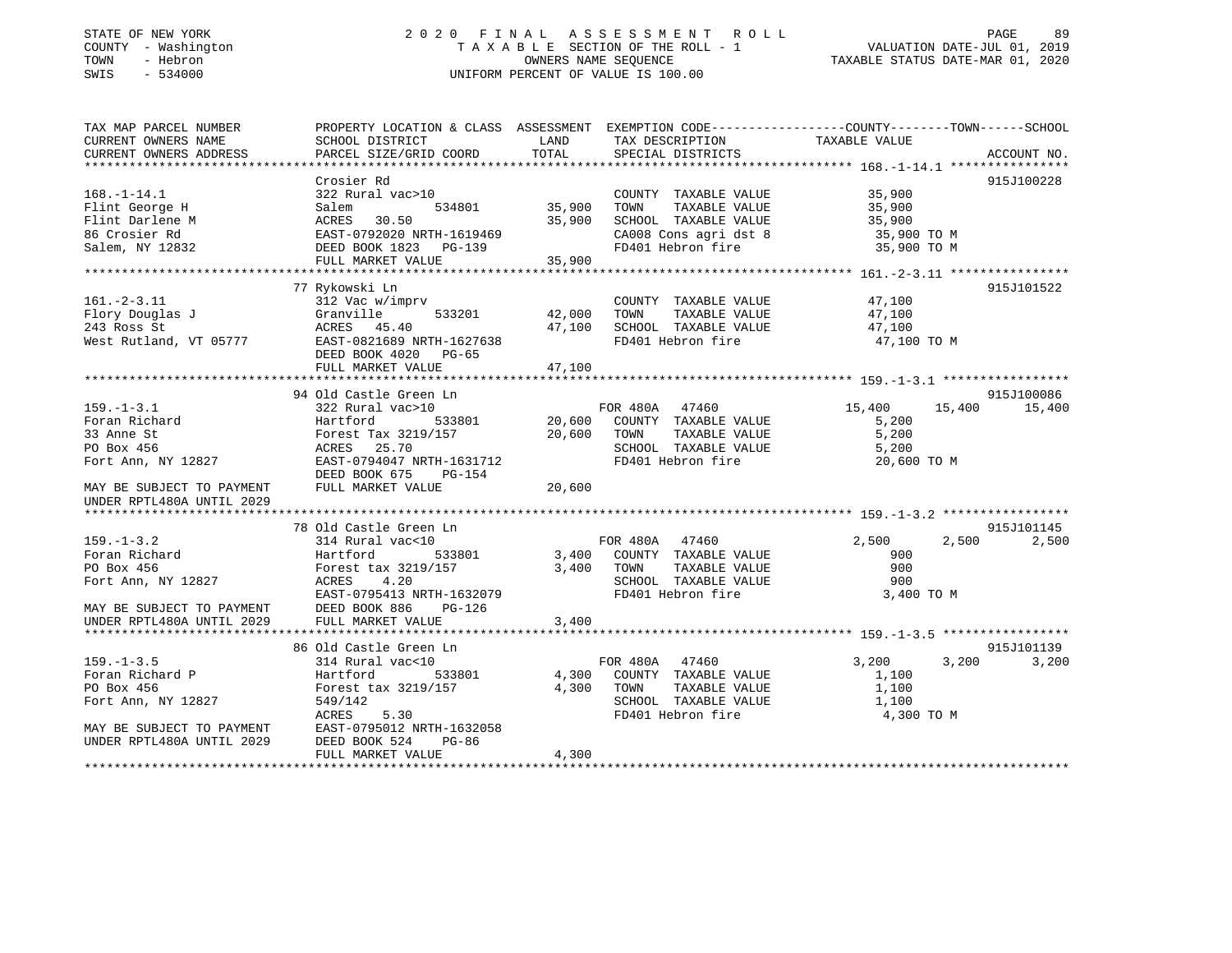| STATE OF NEW YORK<br>COUNTY - Washington<br>TOWN<br>- Hebron<br>SWIS<br>$-534000$ |                                                                          | OWNERS NAME SEQUENCE | 2020 FINAL ASSESSMENT<br>R O L L<br>TAXABLE SECTION OF THE ROLL - 1<br>UNIFORM PERCENT OF VALUE IS 100.00 | PAGE<br>90<br>VALUATION DATE-JUL 01, 2019<br>TAXABLE STATUS DATE-MAR 01, 2020                                    |
|-----------------------------------------------------------------------------------|--------------------------------------------------------------------------|----------------------|-----------------------------------------------------------------------------------------------------------|------------------------------------------------------------------------------------------------------------------|
| TAX MAP PARCEL NUMBER<br>CURRENT OWNERS NAME                                      | SCHOOL DISTRICT                                                          | LAND                 | TAX DESCRIPTION                                                                                           | PROPERTY LOCATION & CLASS ASSESSMENT EXEMPTION CODE----------------COUNTY-------TOWN-----SCHOOL<br>TAXABLE VALUE |
| CURRENT OWNERS ADDRESS                                                            | PARCEL SIZE/GRID COORD                                                   | TOTAL                | SPECIAL DISTRICTS                                                                                         | ACCOUNT NO.                                                                                                      |
|                                                                                   |                                                                          |                      |                                                                                                           |                                                                                                                  |
|                                                                                   | 19 Pine Hill Rd                                                          |                      |                                                                                                           | 915J101500                                                                                                       |
| $160. - 1 - 4.4$                                                                  | 242 Rurl res&rec                                                         |                      | COUNTY TAXABLE VALUE                                                                                      | 141,300                                                                                                          |
| Forand Alan G                                                                     | Salem<br>534801                                                          | 58,000               | TOWN<br>TAXABLE VALUE                                                                                     | 141,300                                                                                                          |
| Forand Constance L                                                                | Lot 4                                                                    | 141,300              | SCHOOL TAXABLE VALUE                                                                                      | 141,300                                                                                                          |
| 19 Pine Hill Rd<br>Granville, NY 12832                                            | ACRES<br>11.85<br>EAST-0806891 NRTH-1627202<br>DEED BOOK 3854<br>$PG-34$ |                      | FD401 Hebron fire                                                                                         | 141,300 TO M                                                                                                     |
|                                                                                   | FULL MARKET VALUE                                                        | 141,300              |                                                                                                           |                                                                                                                  |
|                                                                                   |                                                                          |                      |                                                                                                           |                                                                                                                  |
| $158. - 1 - 2.11$                                                                 | 304 Scott Hill Rd<br>210 1 Family Res                                    |                      | COUNTY TAXABLE VALUE                                                                                      | 262,400                                                                                                          |
| Ford Dale E                                                                       | 533801<br>Hartford                                                       | 69,900               | TOWN<br>TAXABLE VALUE                                                                                     | 262,400                                                                                                          |
| Ford Linda                                                                        | $lot$ 7 sub abandon $3492/1$                                             | 262,400              | SCHOOL TAXABLE VALUE                                                                                      | 262,400                                                                                                          |
| 304 Scott Hill Rd                                                                 | 2506/269                                                                 |                      | CA008 Cons agri dst 8                                                                                     | 262,400 TO M                                                                                                     |
| Granville, NY 12832                                                               | ACRES 10.67<br>EAST-0784009 NRTH-1630116<br>DEED BOOK 3979 PG-200        |                      | FD401 Hebron fire                                                                                         | 262,400 TO M                                                                                                     |
|                                                                                   | FULL MARKET VALUE                                                        | 262,400              |                                                                                                           |                                                                                                                  |
|                                                                                   |                                                                          | **********           |                                                                                                           |                                                                                                                  |
|                                                                                   | 71 Wood Way                                                              |                      |                                                                                                           |                                                                                                                  |
| $186. - 1 - 20$<br>Forester Adam                                                  | 312 Vac w/imprv<br>Salem<br>534801                                       | 25,100               | COUNTY TAXABLE VALUE<br>TOWN<br>TAXABLE VALUE                                                             | 25,100<br>25,100                                                                                                 |
| 10 Mahogany Rdg                                                                   | ACRES 15.76                                                              | 25,100               | SCHOOL TAXABLE VALUE                                                                                      | 25,100                                                                                                           |
| Wilton, NY 12831                                                                  | EAST-0817676 NRTH-1609771                                                |                      | FD401 Hebron fire                                                                                         | 25,100 TO M                                                                                                      |
|                                                                                   | DEED BOOK 4014 PG-277                                                    |                      |                                                                                                           |                                                                                                                  |
|                                                                                   | FULL MARKET VALUE                                                        | 25,100               |                                                                                                           |                                                                                                                  |
|                                                                                   |                                                                          |                      |                                                                                                           |                                                                                                                  |
|                                                                                   | 696 County Route 31                                                      |                      |                                                                                                           | 915J101120                                                                                                       |
| $168. - 1 - 19.2$                                                                 | 210 1 Family Res                                                         |                      | COUNTY TAXABLE VALUE                                                                                      | 107,800                                                                                                          |
| Foster Ricky C                                                                    | 533801<br>Hartford                                                       | 43,200               | TAXABLE VALUE<br>TOWN                                                                                     | 107,800                                                                                                          |
| Foster Deborah L                                                                  | ACRES<br>1.73                                                            | 107,800              | SCHOOL TAXABLE VALUE                                                                                      | 107,800                                                                                                          |
| 97 W Broadway<br>Salem, NY 12865                                                  | EAST-0797963 NRTH-1622336<br>DEED BOOK 3759 PG-40                        |                      | CA008 Cons agri dst 8<br>FD401 Hebron fire                                                                | 107,800 TO M<br>107,800 TO M                                                                                     |
|                                                                                   | FULL MARKET VALUE                                                        | 107,800              |                                                                                                           |                                                                                                                  |
|                                                                                   |                                                                          |                      |                                                                                                           |                                                                                                                  |
|                                                                                   | 7664 State Route 22                                                      |                      |                                                                                                           | 915J101025                                                                                                       |
| $144. - 1 - 29$                                                                   | 210 1 Family Res                                                         |                      | <b>BAS STAR</b><br>41854                                                                                  | $\circ$<br>$\Omega$<br>30,000                                                                                    |
| Foster Walter D                                                                   | Granville<br>533201                                                      | 35,300               | COUNTY TAXABLE VALUE                                                                                      | 146,100                                                                                                          |
| Foster Kristina S                                                                 | ACRES<br>1.10 BANK<br>999                                                | 146,100              | TOWN<br>TAXABLE VALUE                                                                                     | 146,100                                                                                                          |
| 7664 State Route 22                                                               | EAST-0820292 NRTH-1642349                                                |                      | SCHOOL TAXABLE VALUE                                                                                      | 116,100                                                                                                          |
| Granville, NY 12832                                                               | DEED BOOK 751<br>$PG-69$                                                 |                      | FD401 Hebron fire                                                                                         | 146,100 TO M                                                                                                     |
|                                                                                   | FULL MARKET VALUE                                                        | 146,100              |                                                                                                           |                                                                                                                  |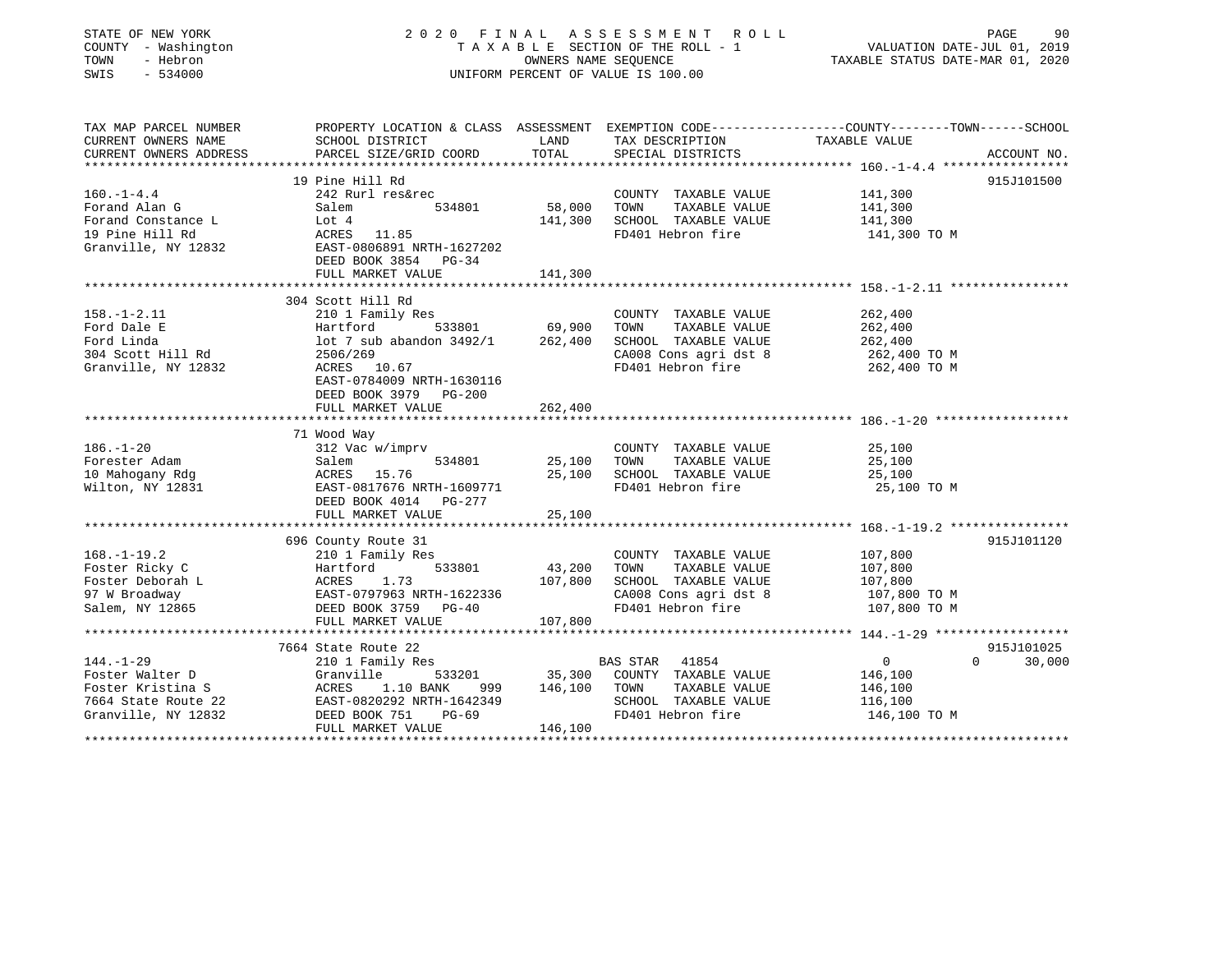| STATE OF NEW YORK<br>COUNTY - Washington<br>- Hebron<br>TOWN<br>SWIS<br>$-534000$ |                                                      | OWNERS NAME SEQUENCE | 2020 FINAL ASSESSMENT<br>R O L L<br>TAXABLE SECTION OF THE ROLL - 1<br>UNIFORM PERCENT OF VALUE IS 100.00 | PAGE<br>91<br>VALUATION DATE-JUL 01, 2019<br>TAXABLE STATUS DATE-MAR 01, 2020                                                    |
|-----------------------------------------------------------------------------------|------------------------------------------------------|----------------------|-----------------------------------------------------------------------------------------------------------|----------------------------------------------------------------------------------------------------------------------------------|
| TAX MAP PARCEL NUMBER<br>CURRENT OWNERS NAME<br>CURRENT OWNERS ADDRESS            | SCHOOL DISTRICT<br>PARCEL SIZE/GRID COORD            | LAND<br>TOTAL        | TAX DESCRIPTION<br>SPECIAL DISTRICTS                                                                      | PROPERTY LOCATION & CLASS ASSESSMENT EXEMPTION CODE----------------COUNTY-------TOWN------SCHOOL<br>TAXABLE VALUE<br>ACCOUNT NO. |
|                                                                                   | 7147 State Route 22                                  |                      |                                                                                                           |                                                                                                                                  |
| $161. - 1 - 11.1$                                                                 | 240 Rural res                                        |                      | COUNTY TAXABLE VALUE                                                                                      | 161,900                                                                                                                          |
| Fotre Nancy L                                                                     | Granville<br>533201                                  | 57,900               | TOWN<br>TAXABLE VALUE                                                                                     | 161,900                                                                                                                          |
| aka Nancy Fotre Wetsel                                                            | Lot $#1$                                             | 161,900              | SCHOOL TAXABLE VALUE                                                                                      | 161,900                                                                                                                          |
| 65 County Route 78                                                                | ACRES 11.81                                          |                      | FD401 Hebron fire                                                                                         | 161,900 TO M                                                                                                                     |
| Cambridge, NY 12816                                                               | EAST-0818279 NRTH-1629944<br>DEED BOOK 881<br>PG-297 |                      |                                                                                                           |                                                                                                                                  |
|                                                                                   | FULL MARKET VALUE                                    | 161,900              |                                                                                                           |                                                                                                                                  |
|                                                                                   | 114 Mountain Way                                     |                      |                                                                                                           | 915J101695                                                                                                                       |
| $159. - 1 - 25.6$                                                                 | 260 Seasonal res                                     |                      | COUNTY TAXABLE VALUE                                                                                      | 91,100                                                                                                                           |
| Fowler Daniel T                                                                   | 533801<br>Hartford                                   | 72,800               | TAXABLE VALUE<br>TOWN                                                                                     | 91,100                                                                                                                           |
| Fowler Mary Ann                                                                   | lot H                                                | 91,100               | SCHOOL TAXABLE VALUE                                                                                      | 91,100                                                                                                                           |
| 28 hill St                                                                        | 21.11<br>ACRES                                       |                      | FD401 Hebron fire                                                                                         | 91,100 TO M                                                                                                                      |
| Greenwich, NY 12834                                                               | EAST-0794952 NRTH-1628110                            |                      |                                                                                                           |                                                                                                                                  |
|                                                                                   | DEED BOOK 2162 PG-341                                |                      |                                                                                                           |                                                                                                                                  |
|                                                                                   | FULL MARKET VALUE                                    | 91,100               |                                                                                                           |                                                                                                                                  |
|                                                                                   |                                                      |                      |                                                                                                           |                                                                                                                                  |
|                                                                                   | 12 Briansky Ln                                       |                      |                                                                                                           | 915J101330<br>$\Omega$                                                                                                           |
| $184. - 1 - 8.2$<br>Fraser Michael A                                              | 210 1 Family Res<br>Salem<br>534801                  | 73,200               | 41854<br><b>BAS STAR</b><br>COUNTY TAXABLE VALUE                                                          | 30,000<br>$\overline{0}$<br>275,100                                                                                              |
| 12 Briansky Ln                                                                    | 3706/341, 3007/272                                   | 275,100              | TOWN<br>TAXABLE VALUE                                                                                     | 275,100                                                                                                                          |
| Salem, NY 12865                                                                   | sub aband 3358/87                                    |                      | SCHOOL TAXABLE VALUE                                                                                      | 245,100                                                                                                                          |
|                                                                                   | FRNT 250.00 DPTH                                     |                      | FD401 Hebron fire                                                                                         | 275,100 TO M                                                                                                                     |
|                                                                                   | ACRES 12.19                                          |                      |                                                                                                           |                                                                                                                                  |
|                                                                                   | EAST-0802610 NRTH-1605163                            |                      |                                                                                                           |                                                                                                                                  |
|                                                                                   | DEED BOOK 2138<br>PG-236                             |                      |                                                                                                           |                                                                                                                                  |
|                                                                                   | FULL MARKET VALUE                                    | 275,100              |                                                                                                           |                                                                                                                                  |
|                                                                                   |                                                      |                      |                                                                                                           |                                                                                                                                  |
| $159. - 1 - 23$                                                                   | Darfler Rd<br>312 Vac w/imprv                        |                      | COUNTY TAXABLE VALUE                                                                                      | 915J100537<br>128,900                                                                                                            |
| Fraser Robert                                                                     | Hartford<br>533801                                   | 118,000              | TOWN<br>TAXABLE VALUE                                                                                     | 128,900                                                                                                                          |
| Fraser Linda                                                                      | ACRES 69.00                                          | 128,900              | SCHOOL TAXABLE VALUE                                                                                      | 128,900                                                                                                                          |
| 54 Blake Mountain Rd                                                              | EAST-0799309 NRTH-1629005                            |                      | CA008 Cons agri dst 8                                                                                     | 128,900 TO M                                                                                                                     |
| Thornton, NH 03285                                                                | DEED BOOK 903<br>PG-335                              |                      | FD401 Hebron fire                                                                                         | 128,900 TO M                                                                                                                     |
|                                                                                   | FULL MARKET VALUE                                    | 128,900              |                                                                                                           |                                                                                                                                  |
|                                                                                   | **************************                           |                      |                                                                                                           |                                                                                                                                  |
|                                                                                   | 359 Little Burch Hill Rd                             |                      |                                                                                                           | 915J100234                                                                                                                       |
| $151. - 1 - 11$                                                                   | 210 1 Family Res                                     |                      | COUNTY TAXABLE VALUE                                                                                      | 151,900                                                                                                                          |
| Frechette Michele                                                                 | Granville<br>533201                                  | 57,400               | TOWN<br>TAXABLE VALUE                                                                                     | 151,900                                                                                                                          |
| 72 Matsunaye Dr                                                                   | 956/257                                              | 151,900              | SCHOOL TAXABLE VALUE                                                                                      | 151,900                                                                                                                          |
| Medford, NY 11763                                                                 | 5.00<br>ACRES<br>EAST-0801797 NRTH-1636809           |                      | FD401 Hebron fire                                                                                         | 151,900 TO M                                                                                                                     |
|                                                                                   | DEED BOOK 1994<br>PG-285                             |                      |                                                                                                           |                                                                                                                                  |
|                                                                                   | FULL MARKET VALUE                                    | 151,900              |                                                                                                           |                                                                                                                                  |
|                                                                                   |                                                      |                      |                                                                                                           |                                                                                                                                  |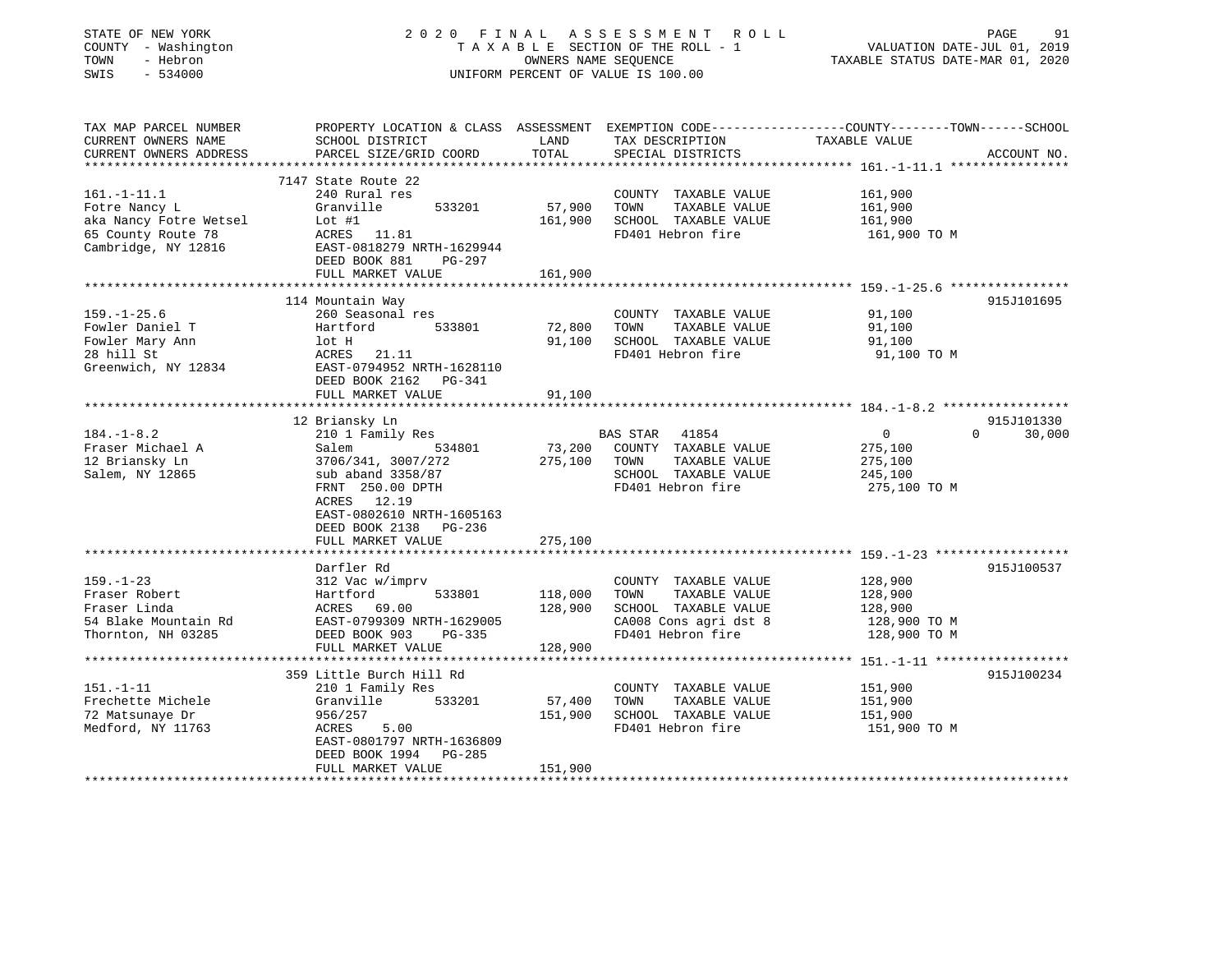| STATE OF NEW YORK<br>COUNTY - Washington<br>TOWN<br>- Hebron<br>SWIS<br>$-534000$                      |                                                                                                                                                           |               | 2020 FINAL ASSESSMENT ROLL<br>T A X A B L E SECTION OF THE ROLL - 1<br>OWNERS NAME SEQUENCE<br>UNIFORM PERCENT OF VALUE IS 100.00                                        | VALUATION DATE-JUL 01, 2019<br>TAXABLE STATUS DATE-MAR 01, 2020                                                                          | PAGE<br>92                         |
|--------------------------------------------------------------------------------------------------------|-----------------------------------------------------------------------------------------------------------------------------------------------------------|---------------|--------------------------------------------------------------------------------------------------------------------------------------------------------------------------|------------------------------------------------------------------------------------------------------------------------------------------|------------------------------------|
| TAX MAP PARCEL NUMBER<br>CURRENT OWNERS NAME<br>CURRENT OWNERS ADDRESS                                 | SCHOOL DISTRICT<br>PARCEL SIZE/GRID COORD                                                                                                                 | LAND<br>TOTAL | TAX DESCRIPTION TAXABLE VALUE<br>SPECIAL DISTRICTS                                                                                                                       | PROPERTY LOCATION & CLASS ASSESSMENT EXEMPTION CODE---------------COUNTY-------TOWN-----SCHOOL                                           | ACCOUNT NO.                        |
| $151. - 1 - 13$<br>Frechette Michele<br>72 Matsunaye Dr<br>Medford, NY 11763                           | Little Burch Hill Rd<br>314 Rural vac<10<br>Granville<br>533201<br>956/257<br>4.00 Ad<br>ACRES 4.60<br>EAST-0801715 NRTH-1636354<br>DEED BOOK 1994 PG-285 | 34,300        | COUNTY TAXABLE VALUE<br>TOWN<br>TAXABLE VALUE<br>34,300 SCHOOL TAXABLE VALUE<br>FD401 Hebron fire                                                                        | 34,300<br>34,300<br>34,300<br>34,300 TO M                                                                                                | 915J101033                         |
|                                                                                                        | FULL MARKET VALUE                                                                                                                                         | 34,300        |                                                                                                                                                                          |                                                                                                                                          |                                    |
| $175. - 1 - 17$<br>Fredenburg Brian L<br>Fredenburg Carla M<br>3689 County Route 30<br>Salem, NY 12865 | 3689 County Route 30<br>210 1 Family Res<br>534801<br>Salem<br>3415/144<br>ACRES 8.35<br>EAST-0789418 NRTH-1614685<br>DEED BOOK 3623 PG-185               | 64,800        | COUNTY TAXABLE VALUE<br>TAXABLE VALUE<br>TOWN<br>214,500 SCHOOL TAXABLE VALUE<br>FD401 Hebron fire                                                                       | 214,500<br>214,500<br>214,500<br>214,500 TO M                                                                                            | 915J100074                         |
|                                                                                                        | FULL MARKET VALUE                                                                                                                                         | 214,500       |                                                                                                                                                                          |                                                                                                                                          |                                    |
|                                                                                                        | 135 Barkley Ln                                                                                                                                            |               |                                                                                                                                                                          |                                                                                                                                          | 915J101157                         |
| $183.2 - 1 - 25$<br>Freitag Kristine<br>135 Barkley Ln<br>Salem, NY 12865                              | 210 1 Family Res - WTRFNT<br>534801<br>Salem<br>Lot 7<br>581/228<br>ACRES<br>1.09<br>EAST-0787273 NRTH-1606453<br>DEED BOOK 717 PG-187                    | 174,200 TOWN  | BAS STAR 41854<br>79,200 COUNTY TAXABLE VALUE<br>TAXABLE VALUE<br>SCHOOL TAXABLE VALUE<br>FD401 Hebron fire                                                              | 0<br>174,200<br>174,200<br>144,200<br>174,200 TO M                                                                                       | $0 \qquad \qquad$<br>30,000        |
|                                                                                                        | FULL MARKET VALUE                                                                                                                                         | 174,200       |                                                                                                                                                                          |                                                                                                                                          |                                    |
|                                                                                                        | *****************************                                                                                                                             |               |                                                                                                                                                                          |                                                                                                                                          |                                    |
| $183.2 - 1 - 24$<br>Freitag Mark<br>Freitag Kris<br>137 Barkley Lake Ln<br>Salem, NY 12865             | 137 Barkley Ln<br>260 Seasonal res - WTRFNT<br>534801<br>Salem<br>831/18<br>FRNT 235.00 DPTH 168.00<br>EAST-0787412 NRTH-1606650<br>DEED BOOK 3408 PG-296 | 99,500        | COUNTY TAXABLE VALUE<br>TAXABLE VALUE<br>TOWN<br>142,500 SCHOOL TAXABLE VALUE<br>FD401 Hebron fire                                                                       | 142,500<br>142,500<br>142,500<br>142,500 TO M                                                                                            | 915J101167                         |
|                                                                                                        | FULL MARKET VALUE                                                                                                                                         | 142,500       |                                                                                                                                                                          |                                                                                                                                          |                                    |
|                                                                                                        | 68 Bogtown Ln                                                                                                                                             |               |                                                                                                                                                                          |                                                                                                                                          | 915J101606                         |
| $184. - 1 - 14.2$                                                                                      | 240 Rural res                                                                                                                                             |               | AGED-CO<br>41802                                                                                                                                                         | 109,400<br>$\Omega$                                                                                                                      | $\overline{\phantom{0}}$           |
| Fremont Lucy<br>68 Bogtown Ln<br>Salem, NY 12865                                                       | Salem<br>534801<br>Restrictions 586/18<br>ACRES<br>20.40<br>EAST-0802649 NRTH-1605967<br>DEED BOOK 2798 PG-176<br>FULL MARKET VALUE                       |               | 91,300 AGED-TOWN 41803<br>218,800 AGED-SCH 41804<br>ENH STAR 41834<br>COUNTY TAXABLE VALUE<br>TOWN<br>TAXABLE VALUE<br>218,800 SCHOOL TAXABLE VALUE<br>FD401 Hebron fire | $\overline{0}$<br>76,580<br>$\mathbf 0$<br>$\overline{0}$<br>$\Omega$<br>$\overline{0}$<br>109,400<br>142,220<br>50, 540<br>218,800 TO M | $\overline{0}$<br>98,460<br>69,800 |
|                                                                                                        |                                                                                                                                                           |               |                                                                                                                                                                          |                                                                                                                                          |                                    |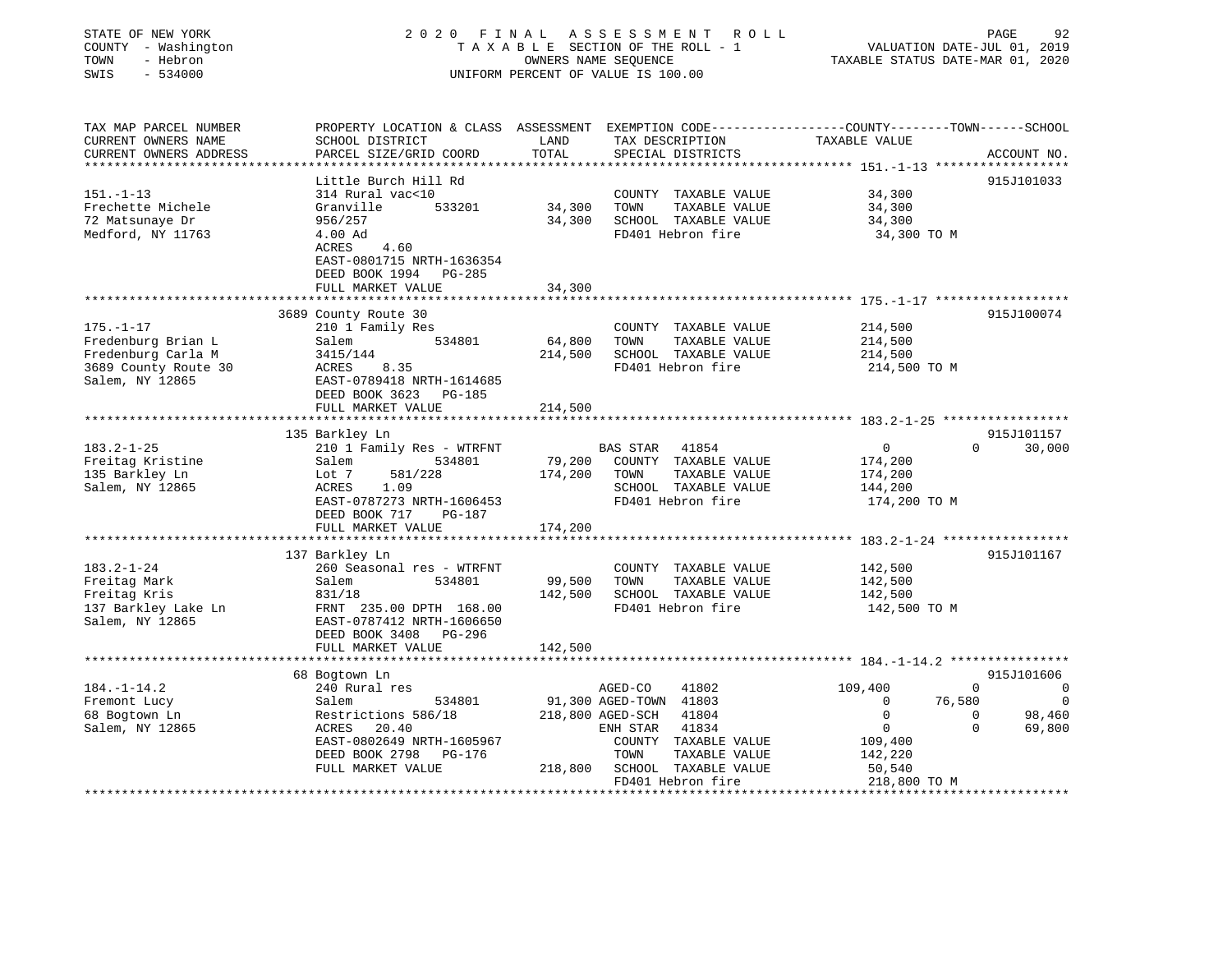#### STATE OF NEW YORK 2 0 2 0 F I N A L A S S E S S M E N T R O L L PAGE 93 COUNTY - Washington T A X A B L E SECTION OF THE ROLL - 1 VALUATION DATE-JUL 01, 2019 TOWN - Hebron OWNERS NAME SEQUENCE TAXABLE STATUS DATE-MAR 01, 2020 SWIS - 534000 UNIFORM PERCENT OF VALUE IS 100.00

| TAX MAP PARCEL NUMBER                             |                           |         |                           | PROPERTY LOCATION & CLASS ASSESSMENT EXEMPTION CODE----------------COUNTY-------TOWN-----SCHOOL<br>TAXABLE VALUE |             |
|---------------------------------------------------|---------------------------|---------|---------------------------|------------------------------------------------------------------------------------------------------------------|-------------|
| CURRENT OWNERS NAME                               | SCHOOL DISTRICT           | LAND    | TAX DESCRIPTION           |                                                                                                                  |             |
| CURRENT OWNERS ADDRESS<br>*********************** | PARCEL SIZE/GRID COORD    | TOTAL   | SPECIAL DISTRICTS         |                                                                                                                  | ACCOUNT NO. |
|                                                   | 40 Crosier Rd             |         |                           |                                                                                                                  | 915J101712  |
|                                                   |                           |         |                           |                                                                                                                  |             |
| $168. - 1 - 14.4$                                 | 210 1 Family Res          |         | SOL-CO/TWN 49501          | 27,000<br>27,000                                                                                                 |             |
| Fricke Russell A                                  | 534801<br>Salem           | 57,400  | COUNTY TAXABLE VALUE      | 208,600                                                                                                          |             |
| Louy Michelle A                                   | ACRES<br>5.00 BANK<br>999 | 235,600 | TOWN<br>TAXABLE VALUE     | 208,600                                                                                                          |             |
| 40 Crosier Rd                                     | EAST-0793217 NRTH-1616677 |         | SCHOOL TAXABLE VALUE      | 235,600                                                                                                          |             |
| Salem, NY 12865                                   | DEED BOOK 2751 PG-336     |         | CA008 Cons agri dst 8     | 235,600 TO M                                                                                                     |             |
|                                                   | FULL MARKET VALUE         |         | 235,600 FD401 Hebron fire | 235,600 TO M                                                                                                     |             |
|                                                   |                           |         |                           |                                                                                                                  |             |
|                                                   | 105 Sheldon Rd            |         |                           |                                                                                                                  | 915J101114  |
| $177. - 1 - 21.2$                                 | 312 Vac w/imprv           |         | COUNTY TAXABLE VALUE      | 52,300                                                                                                           |             |
| Friday-Martin Jean K LE                           | Salem<br>534801           | 47,400  | TOWN<br>TAXABLE VALUE     | 52,300                                                                                                           |             |
| Martin Ethan J                                    | ACRES 19.00               | 52,300  | SCHOOL TAXABLE VALUE      | 52,300                                                                                                           |             |
| 366 Lake Ave<br>Saratoga Springs, NY 12866        | EAST-0817599 NRTH-1616748 |         | FD401 Hebron fire         | 52,300 TO M                                                                                                      |             |
|                                                   | DEED BOOK 20191 PG-27828  |         |                           |                                                                                                                  |             |
|                                                   | FULL MARKET VALUE         | 52,300  |                           |                                                                                                                  |             |
|                                                   |                           |         |                           |                                                                                                                  |             |
|                                                   | Sheldon Rd                |         |                           |                                                                                                                  | 915J101762  |
| $177. - 1 - 21.9$                                 | 312 Vac w/imprv           |         | COUNTY TAXABLE VALUE      | 32,500                                                                                                           |             |
| Friday-Martin Jean K LE                           | Salem<br>534801           | 29,100  | TOWN<br>TAXABLE VALUE     | 32,500                                                                                                           |             |
| Martin Ethan J                                    | 7.59<br>ACRES             | 32,500  | SCHOOL TAXABLE VALUE      | 32,500                                                                                                           |             |
| 366 Lake Ave                                      | EAST-0818067 NRTH-1616144 |         | FD401 Hebron fire         | 32,500 TO M                                                                                                      |             |
| Saratoga Springs, NY 12866                        | DEED BOOK 20191 PG-27828  |         |                           |                                                                                                                  |             |
|                                                   | FULL MARKET VALUE         | 32,500  |                           |                                                                                                                  |             |
|                                                   |                           |         |                           |                                                                                                                  |             |
|                                                   | County Route 47           |         |                           |                                                                                                                  | 915J101172  |
| $183.2 - 1 - 14$                                  | 314 Rural vac<10 - WTRFNT |         | COUNTY TAXABLE VALUE      | 31,800                                                                                                           |             |
| Fronhofer Frank                                   | Salem<br>534801           | 31,800  | TOWN<br>TAXABLE VALUE     | 31,800                                                                                                           |             |
| Fronhofer Janet                                   | 1.15<br>ACRES             | 31,800  | SCHOOL TAXABLE VALUE      | 31,800                                                                                                           |             |
| 2250 County Route 47                              | EAST-0787568 NRTH-1607949 |         | FD401 Hebron fire         | 31,800 TO M                                                                                                      |             |
| Salem, NY 12865                                   | DEED BOOK 3478 PG-206     |         |                           |                                                                                                                  |             |
|                                                   | FULL MARKET VALUE         | 31,800  |                           |                                                                                                                  |             |
|                                                   |                           |         |                           |                                                                                                                  |             |
|                                                   | 2250 County Route 47      |         |                           |                                                                                                                  | 915J101051  |
| $183.2 - 1 - 15$                                  | 210 1 Family Res - WTRFNT |         | ENH STAR<br>41834         | $\overline{0}$<br>$\Omega$                                                                                       | 69,800      |
| Fronhofer Frank                                   | Salem<br>534801           | 103,600 | COUNTY TAXABLE VALUE      | 248,500                                                                                                          |             |
| Fronhofer Janet                                   | ACRES<br>2.92             | 248,500 | TAXABLE VALUE<br>TOWN     | 248,500                                                                                                          |             |
| 2250 County Route 47                              | EAST-0787811 NRTH-1608081 |         | SCHOOL TAXABLE VALUE      | 178,700                                                                                                          |             |
| Salem, NY 12865                                   | PG-698<br>DEED BOOK 450   |         | FD401 Hebron fire         | 248,500 TO M                                                                                                     |             |
|                                                   | FULL MARKET VALUE         | 248,500 |                           |                                                                                                                  |             |
|                                                   |                           |         |                           |                                                                                                                  |             |
|                                                   | Chamberlin Mills Rd       |         |                           |                                                                                                                  |             |
| $177. - 1 - 32.2$                                 | 322 Rural vac>10          |         | COUNTY TAXABLE VALUE      | 64,600                                                                                                           |             |
| Fronhofer Socrates                                | Salem<br>534801           | 64,600  | TAXABLE VALUE<br>TOWN     | 64,600                                                                                                           |             |
| Fronhofer Karen                                   | ACRES<br>50.00            | 64,600  | SCHOOL TAXABLE VALUE      | 64,600                                                                                                           |             |
| 14 South Main St                                  | EAST-0806825 NRTH-1610771 |         | FD401 Hebron fire         | 64,600 TO M                                                                                                      |             |
| Salem, NY 12865                                   | DEED BOOK 741<br>PG-272   |         |                           |                                                                                                                  |             |
|                                                   | FULL MARKET VALUE         | 64,600  |                           |                                                                                                                  |             |
|                                                   |                           |         |                           |                                                                                                                  |             |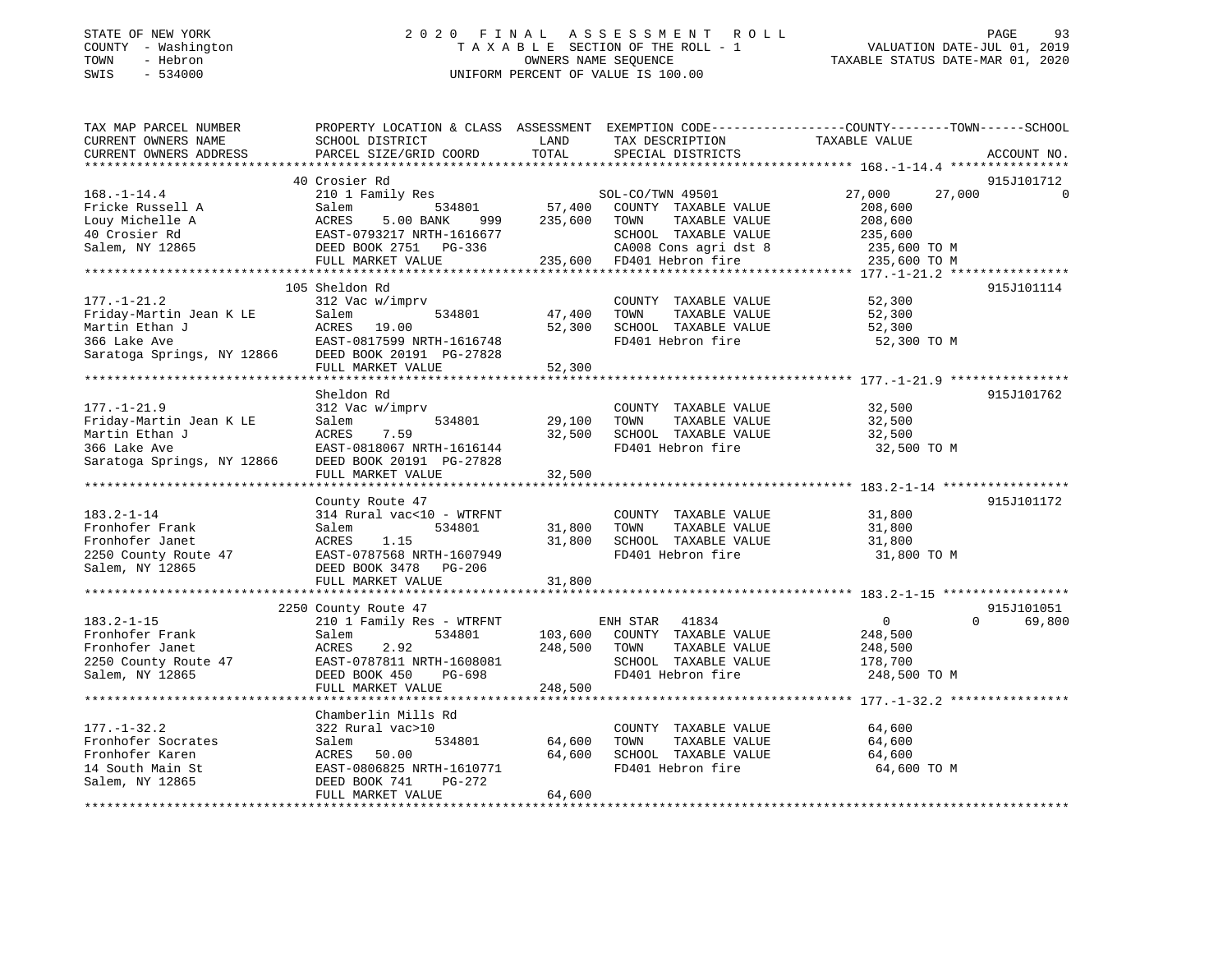### STATE OF NEW YORK GALL 2020 FINAL ASSESSMENT ROLL GALL PAGE 94 COUNTY - Washington  $T A X A B L E$  SECTION OF THE ROLL - 1<br>TOWN - Hebron DATE-JUL 000NERS NAME SEQUENCE SWIS - 534000 UNIFORM PERCENT OF VALUE IS 100.00

VALUATION DATE-JUL 01, 2019

TAXABLE STATUS DATE-MAR 01, 2020

| 915J101415<br>1101 Smith Rd<br>COUNTY TAXABLE VALUE 47,800<br>270 Mfg housing<br>$533201$ 43,800<br>TAXABLE VALUE 47,800<br>TOWN<br>Granville<br>ACRES 8.70 47,800<br>EAST-0816304 NRTH-1636811 47,800<br>DEED BOOK 516 PG-270<br>SCHOOL TAXABLE VALUE $47,800$<br>CA008 Cons agri dst 8 $47,800$ TO M<br>FD401 Hebron fire $47,800$ TO M<br>82 E Potter Ave<br>Granville, NY 12832<br>FULL MARKET VALUE 47,800<br>545 North Grimes Hill Rd<br>COUNTY TAXABLE VALUE<br>191,900<br>191,900<br>TAXABLE VALUE<br>153.-1-12.8<br>Fuchs Isabel (1998)<br>Po Box 954<br>Westbrook, CT 06498<br>CRES 56.04<br>DEED BOOK 3238 PG-34<br>Po Box 954<br>DEED BOOK 3238 PG-34<br>Po Box 954<br>DEED BOOK 3238 PG-34<br>Po Box 954<br>Po Box 954<br>Po Box 954<br>Po Box 954<br>Po Bo<br>CA008 Cons agri dst 8 191,900 TO M<br>FD401 Hebron fire 191,900 TO M<br>915J100605<br>Halls Pond Rd<br>314 Rural vac<10<br>COUNTY TAXABLE VALUE 75,600<br>TOWN TAXABLE VALUE 75,600<br>$159. - 1 - 28$<br>Hartford 533801 75,600<br>Gabianelli Frank<br>TOWN<br>3848/291<br>SCHOOL TAXABLE VALUE 75,600<br>75,600<br>Gabianelli Katherine<br>4174 County Route 48 Rd<br>FRNT 145.00 DPTH<br>FD401 Hebron fire<br>75,600 TO M<br>Argyle, NY 12809<br>ACRES 40.00<br>EAST-0793059 NRTH-1627063<br>DEED BOOK 2925 PG-97<br>Wood Way<br>COUNTY TAXABLE VALUE 34,200<br>534801 34,200<br>TAXABLE VALUE 34,200<br>TOWN<br>SCHOOL TAXABLE VALUE<br>FD401 Hebron fire<br>34,200<br>34,200 TO M<br>DEED BOOK 773<br>PG-258<br>915J101766<br>3473 County Route 30<br>County Route 30<br>210 1 Family Res<br>$175. - 1 - 7.3$<br>BAS STAR 41854<br>$0 \qquad \qquad$<br>$\Omega$<br>30,000<br>Gadzinski Glenn A<br>534801 56,000 COUNTY TAXABLE VALUE 101,400<br>Salem<br>3473 County Route 30 6 ACRES 4.74 101,400 TOWN TAXABLE VALUE 101,400<br>Salem, NY 12865 21,400 EAST-0790911 NRTH-1610502 5CHOOL TAXABLE VALUE 71,400<br>DEED BOOK 3508 PG-57 FD401 Hebron fire 101,400<br>FD401 Hebron fire 101,400 TO M<br>101,400<br>FULL MARKET VALUE | TAX MAP PARCEL NUMBER |  | PROPERTY LOCATION & CLASS ASSESSMENT EXEMPTION CODE---------------COUNTY-------TOWN------SCHOOL |
|---------------------------------------------------------------------------------------------------------------------------------------------------------------------------------------------------------------------------------------------------------------------------------------------------------------------------------------------------------------------------------------------------------------------------------------------------------------------------------------------------------------------------------------------------------------------------------------------------------------------------------------------------------------------------------------------------------------------------------------------------------------------------------------------------------------------------------------------------------------------------------------------------------------------------------------------------------------------------------------------------------------------------------------------------------------------------------------------------------------------------------------------------------------------------------------------------------------------------------------------------------------------------------------------------------------------------------------------------------------------------------------------------------------------------------------------------------------------------------------------------------------------------------------------------------------------------------------------------------------------------------------------------------------------------------------------------------------------------------------------------------------------------------------------------------------------------------------------------------------------------------------------------------------------------------------------------------------------------------------------------------------------|-----------------------|--|-------------------------------------------------------------------------------------------------|
|                                                                                                                                                                                                                                                                                                                                                                                                                                                                                                                                                                                                                                                                                                                                                                                                                                                                                                                                                                                                                                                                                                                                                                                                                                                                                                                                                                                                                                                                                                                                                                                                                                                                                                                                                                                                                                                                                                                                                                                                                     |                       |  |                                                                                                 |
|                                                                                                                                                                                                                                                                                                                                                                                                                                                                                                                                                                                                                                                                                                                                                                                                                                                                                                                                                                                                                                                                                                                                                                                                                                                                                                                                                                                                                                                                                                                                                                                                                                                                                                                                                                                                                                                                                                                                                                                                                     |                       |  |                                                                                                 |
|                                                                                                                                                                                                                                                                                                                                                                                                                                                                                                                                                                                                                                                                                                                                                                                                                                                                                                                                                                                                                                                                                                                                                                                                                                                                                                                                                                                                                                                                                                                                                                                                                                                                                                                                                                                                                                                                                                                                                                                                                     |                       |  |                                                                                                 |
|                                                                                                                                                                                                                                                                                                                                                                                                                                                                                                                                                                                                                                                                                                                                                                                                                                                                                                                                                                                                                                                                                                                                                                                                                                                                                                                                                                                                                                                                                                                                                                                                                                                                                                                                                                                                                                                                                                                                                                                                                     |                       |  |                                                                                                 |
|                                                                                                                                                                                                                                                                                                                                                                                                                                                                                                                                                                                                                                                                                                                                                                                                                                                                                                                                                                                                                                                                                                                                                                                                                                                                                                                                                                                                                                                                                                                                                                                                                                                                                                                                                                                                                                                                                                                                                                                                                     | $153.-1-12.3$         |  |                                                                                                 |
|                                                                                                                                                                                                                                                                                                                                                                                                                                                                                                                                                                                                                                                                                                                                                                                                                                                                                                                                                                                                                                                                                                                                                                                                                                                                                                                                                                                                                                                                                                                                                                                                                                                                                                                                                                                                                                                                                                                                                                                                                     | Frost James           |  |                                                                                                 |
|                                                                                                                                                                                                                                                                                                                                                                                                                                                                                                                                                                                                                                                                                                                                                                                                                                                                                                                                                                                                                                                                                                                                                                                                                                                                                                                                                                                                                                                                                                                                                                                                                                                                                                                                                                                                                                                                                                                                                                                                                     |                       |  |                                                                                                 |
|                                                                                                                                                                                                                                                                                                                                                                                                                                                                                                                                                                                                                                                                                                                                                                                                                                                                                                                                                                                                                                                                                                                                                                                                                                                                                                                                                                                                                                                                                                                                                                                                                                                                                                                                                                                                                                                                                                                                                                                                                     |                       |  |                                                                                                 |
|                                                                                                                                                                                                                                                                                                                                                                                                                                                                                                                                                                                                                                                                                                                                                                                                                                                                                                                                                                                                                                                                                                                                                                                                                                                                                                                                                                                                                                                                                                                                                                                                                                                                                                                                                                                                                                                                                                                                                                                                                     |                       |  |                                                                                                 |
|                                                                                                                                                                                                                                                                                                                                                                                                                                                                                                                                                                                                                                                                                                                                                                                                                                                                                                                                                                                                                                                                                                                                                                                                                                                                                                                                                                                                                                                                                                                                                                                                                                                                                                                                                                                                                                                                                                                                                                                                                     |                       |  |                                                                                                 |
|                                                                                                                                                                                                                                                                                                                                                                                                                                                                                                                                                                                                                                                                                                                                                                                                                                                                                                                                                                                                                                                                                                                                                                                                                                                                                                                                                                                                                                                                                                                                                                                                                                                                                                                                                                                                                                                                                                                                                                                                                     |                       |  |                                                                                                 |
|                                                                                                                                                                                                                                                                                                                                                                                                                                                                                                                                                                                                                                                                                                                                                                                                                                                                                                                                                                                                                                                                                                                                                                                                                                                                                                                                                                                                                                                                                                                                                                                                                                                                                                                                                                                                                                                                                                                                                                                                                     |                       |  |                                                                                                 |
|                                                                                                                                                                                                                                                                                                                                                                                                                                                                                                                                                                                                                                                                                                                                                                                                                                                                                                                                                                                                                                                                                                                                                                                                                                                                                                                                                                                                                                                                                                                                                                                                                                                                                                                                                                                                                                                                                                                                                                                                                     |                       |  |                                                                                                 |
|                                                                                                                                                                                                                                                                                                                                                                                                                                                                                                                                                                                                                                                                                                                                                                                                                                                                                                                                                                                                                                                                                                                                                                                                                                                                                                                                                                                                                                                                                                                                                                                                                                                                                                                                                                                                                                                                                                                                                                                                                     |                       |  |                                                                                                 |
|                                                                                                                                                                                                                                                                                                                                                                                                                                                                                                                                                                                                                                                                                                                                                                                                                                                                                                                                                                                                                                                                                                                                                                                                                                                                                                                                                                                                                                                                                                                                                                                                                                                                                                                                                                                                                                                                                                                                                                                                                     |                       |  |                                                                                                 |
|                                                                                                                                                                                                                                                                                                                                                                                                                                                                                                                                                                                                                                                                                                                                                                                                                                                                                                                                                                                                                                                                                                                                                                                                                                                                                                                                                                                                                                                                                                                                                                                                                                                                                                                                                                                                                                                                                                                                                                                                                     |                       |  |                                                                                                 |
|                                                                                                                                                                                                                                                                                                                                                                                                                                                                                                                                                                                                                                                                                                                                                                                                                                                                                                                                                                                                                                                                                                                                                                                                                                                                                                                                                                                                                                                                                                                                                                                                                                                                                                                                                                                                                                                                                                                                                                                                                     |                       |  |                                                                                                 |
|                                                                                                                                                                                                                                                                                                                                                                                                                                                                                                                                                                                                                                                                                                                                                                                                                                                                                                                                                                                                                                                                                                                                                                                                                                                                                                                                                                                                                                                                                                                                                                                                                                                                                                                                                                                                                                                                                                                                                                                                                     |                       |  |                                                                                                 |
|                                                                                                                                                                                                                                                                                                                                                                                                                                                                                                                                                                                                                                                                                                                                                                                                                                                                                                                                                                                                                                                                                                                                                                                                                                                                                                                                                                                                                                                                                                                                                                                                                                                                                                                                                                                                                                                                                                                                                                                                                     |                       |  |                                                                                                 |
|                                                                                                                                                                                                                                                                                                                                                                                                                                                                                                                                                                                                                                                                                                                                                                                                                                                                                                                                                                                                                                                                                                                                                                                                                                                                                                                                                                                                                                                                                                                                                                                                                                                                                                                                                                                                                                                                                                                                                                                                                     |                       |  |                                                                                                 |
|                                                                                                                                                                                                                                                                                                                                                                                                                                                                                                                                                                                                                                                                                                                                                                                                                                                                                                                                                                                                                                                                                                                                                                                                                                                                                                                                                                                                                                                                                                                                                                                                                                                                                                                                                                                                                                                                                                                                                                                                                     |                       |  |                                                                                                 |
|                                                                                                                                                                                                                                                                                                                                                                                                                                                                                                                                                                                                                                                                                                                                                                                                                                                                                                                                                                                                                                                                                                                                                                                                                                                                                                                                                                                                                                                                                                                                                                                                                                                                                                                                                                                                                                                                                                                                                                                                                     |                       |  |                                                                                                 |
|                                                                                                                                                                                                                                                                                                                                                                                                                                                                                                                                                                                                                                                                                                                                                                                                                                                                                                                                                                                                                                                                                                                                                                                                                                                                                                                                                                                                                                                                                                                                                                                                                                                                                                                                                                                                                                                                                                                                                                                                                     |                       |  |                                                                                                 |
|                                                                                                                                                                                                                                                                                                                                                                                                                                                                                                                                                                                                                                                                                                                                                                                                                                                                                                                                                                                                                                                                                                                                                                                                                                                                                                                                                                                                                                                                                                                                                                                                                                                                                                                                                                                                                                                                                                                                                                                                                     |                       |  |                                                                                                 |
|                                                                                                                                                                                                                                                                                                                                                                                                                                                                                                                                                                                                                                                                                                                                                                                                                                                                                                                                                                                                                                                                                                                                                                                                                                                                                                                                                                                                                                                                                                                                                                                                                                                                                                                                                                                                                                                                                                                                                                                                                     |                       |  |                                                                                                 |
|                                                                                                                                                                                                                                                                                                                                                                                                                                                                                                                                                                                                                                                                                                                                                                                                                                                                                                                                                                                                                                                                                                                                                                                                                                                                                                                                                                                                                                                                                                                                                                                                                                                                                                                                                                                                                                                                                                                                                                                                                     |                       |  |                                                                                                 |
|                                                                                                                                                                                                                                                                                                                                                                                                                                                                                                                                                                                                                                                                                                                                                                                                                                                                                                                                                                                                                                                                                                                                                                                                                                                                                                                                                                                                                                                                                                                                                                                                                                                                                                                                                                                                                                                                                                                                                                                                                     |                       |  |                                                                                                 |
|                                                                                                                                                                                                                                                                                                                                                                                                                                                                                                                                                                                                                                                                                                                                                                                                                                                                                                                                                                                                                                                                                                                                                                                                                                                                                                                                                                                                                                                                                                                                                                                                                                                                                                                                                                                                                                                                                                                                                                                                                     |                       |  |                                                                                                 |
|                                                                                                                                                                                                                                                                                                                                                                                                                                                                                                                                                                                                                                                                                                                                                                                                                                                                                                                                                                                                                                                                                                                                                                                                                                                                                                                                                                                                                                                                                                                                                                                                                                                                                                                                                                                                                                                                                                                                                                                                                     |                       |  |                                                                                                 |
|                                                                                                                                                                                                                                                                                                                                                                                                                                                                                                                                                                                                                                                                                                                                                                                                                                                                                                                                                                                                                                                                                                                                                                                                                                                                                                                                                                                                                                                                                                                                                                                                                                                                                                                                                                                                                                                                                                                                                                                                                     |                       |  |                                                                                                 |
|                                                                                                                                                                                                                                                                                                                                                                                                                                                                                                                                                                                                                                                                                                                                                                                                                                                                                                                                                                                                                                                                                                                                                                                                                                                                                                                                                                                                                                                                                                                                                                                                                                                                                                                                                                                                                                                                                                                                                                                                                     |                       |  |                                                                                                 |
|                                                                                                                                                                                                                                                                                                                                                                                                                                                                                                                                                                                                                                                                                                                                                                                                                                                                                                                                                                                                                                                                                                                                                                                                                                                                                                                                                                                                                                                                                                                                                                                                                                                                                                                                                                                                                                                                                                                                                                                                                     |                       |  |                                                                                                 |
|                                                                                                                                                                                                                                                                                                                                                                                                                                                                                                                                                                                                                                                                                                                                                                                                                                                                                                                                                                                                                                                                                                                                                                                                                                                                                                                                                                                                                                                                                                                                                                                                                                                                                                                                                                                                                                                                                                                                                                                                                     |                       |  |                                                                                                 |
|                                                                                                                                                                                                                                                                                                                                                                                                                                                                                                                                                                                                                                                                                                                                                                                                                                                                                                                                                                                                                                                                                                                                                                                                                                                                                                                                                                                                                                                                                                                                                                                                                                                                                                                                                                                                                                                                                                                                                                                                                     |                       |  |                                                                                                 |
|                                                                                                                                                                                                                                                                                                                                                                                                                                                                                                                                                                                                                                                                                                                                                                                                                                                                                                                                                                                                                                                                                                                                                                                                                                                                                                                                                                                                                                                                                                                                                                                                                                                                                                                                                                                                                                                                                                                                                                                                                     |                       |  |                                                                                                 |
|                                                                                                                                                                                                                                                                                                                                                                                                                                                                                                                                                                                                                                                                                                                                                                                                                                                                                                                                                                                                                                                                                                                                                                                                                                                                                                                                                                                                                                                                                                                                                                                                                                                                                                                                                                                                                                                                                                                                                                                                                     |                       |  |                                                                                                 |
|                                                                                                                                                                                                                                                                                                                                                                                                                                                                                                                                                                                                                                                                                                                                                                                                                                                                                                                                                                                                                                                                                                                                                                                                                                                                                                                                                                                                                                                                                                                                                                                                                                                                                                                                                                                                                                                                                                                                                                                                                     |                       |  |                                                                                                 |
|                                                                                                                                                                                                                                                                                                                                                                                                                                                                                                                                                                                                                                                                                                                                                                                                                                                                                                                                                                                                                                                                                                                                                                                                                                                                                                                                                                                                                                                                                                                                                                                                                                                                                                                                                                                                                                                                                                                                                                                                                     |                       |  |                                                                                                 |
|                                                                                                                                                                                                                                                                                                                                                                                                                                                                                                                                                                                                                                                                                                                                                                                                                                                                                                                                                                                                                                                                                                                                                                                                                                                                                                                                                                                                                                                                                                                                                                                                                                                                                                                                                                                                                                                                                                                                                                                                                     |                       |  |                                                                                                 |
|                                                                                                                                                                                                                                                                                                                                                                                                                                                                                                                                                                                                                                                                                                                                                                                                                                                                                                                                                                                                                                                                                                                                                                                                                                                                                                                                                                                                                                                                                                                                                                                                                                                                                                                                                                                                                                                                                                                                                                                                                     |                       |  |                                                                                                 |
|                                                                                                                                                                                                                                                                                                                                                                                                                                                                                                                                                                                                                                                                                                                                                                                                                                                                                                                                                                                                                                                                                                                                                                                                                                                                                                                                                                                                                                                                                                                                                                                                                                                                                                                                                                                                                                                                                                                                                                                                                     |                       |  |                                                                                                 |
|                                                                                                                                                                                                                                                                                                                                                                                                                                                                                                                                                                                                                                                                                                                                                                                                                                                                                                                                                                                                                                                                                                                                                                                                                                                                                                                                                                                                                                                                                                                                                                                                                                                                                                                                                                                                                                                                                                                                                                                                                     |                       |  |                                                                                                 |
|                                                                                                                                                                                                                                                                                                                                                                                                                                                                                                                                                                                                                                                                                                                                                                                                                                                                                                                                                                                                                                                                                                                                                                                                                                                                                                                                                                                                                                                                                                                                                                                                                                                                                                                                                                                                                                                                                                                                                                                                                     |                       |  |                                                                                                 |
|                                                                                                                                                                                                                                                                                                                                                                                                                                                                                                                                                                                                                                                                                                                                                                                                                                                                                                                                                                                                                                                                                                                                                                                                                                                                                                                                                                                                                                                                                                                                                                                                                                                                                                                                                                                                                                                                                                                                                                                                                     |                       |  |                                                                                                 |
|                                                                                                                                                                                                                                                                                                                                                                                                                                                                                                                                                                                                                                                                                                                                                                                                                                                                                                                                                                                                                                                                                                                                                                                                                                                                                                                                                                                                                                                                                                                                                                                                                                                                                                                                                                                                                                                                                                                                                                                                                     |                       |  |                                                                                                 |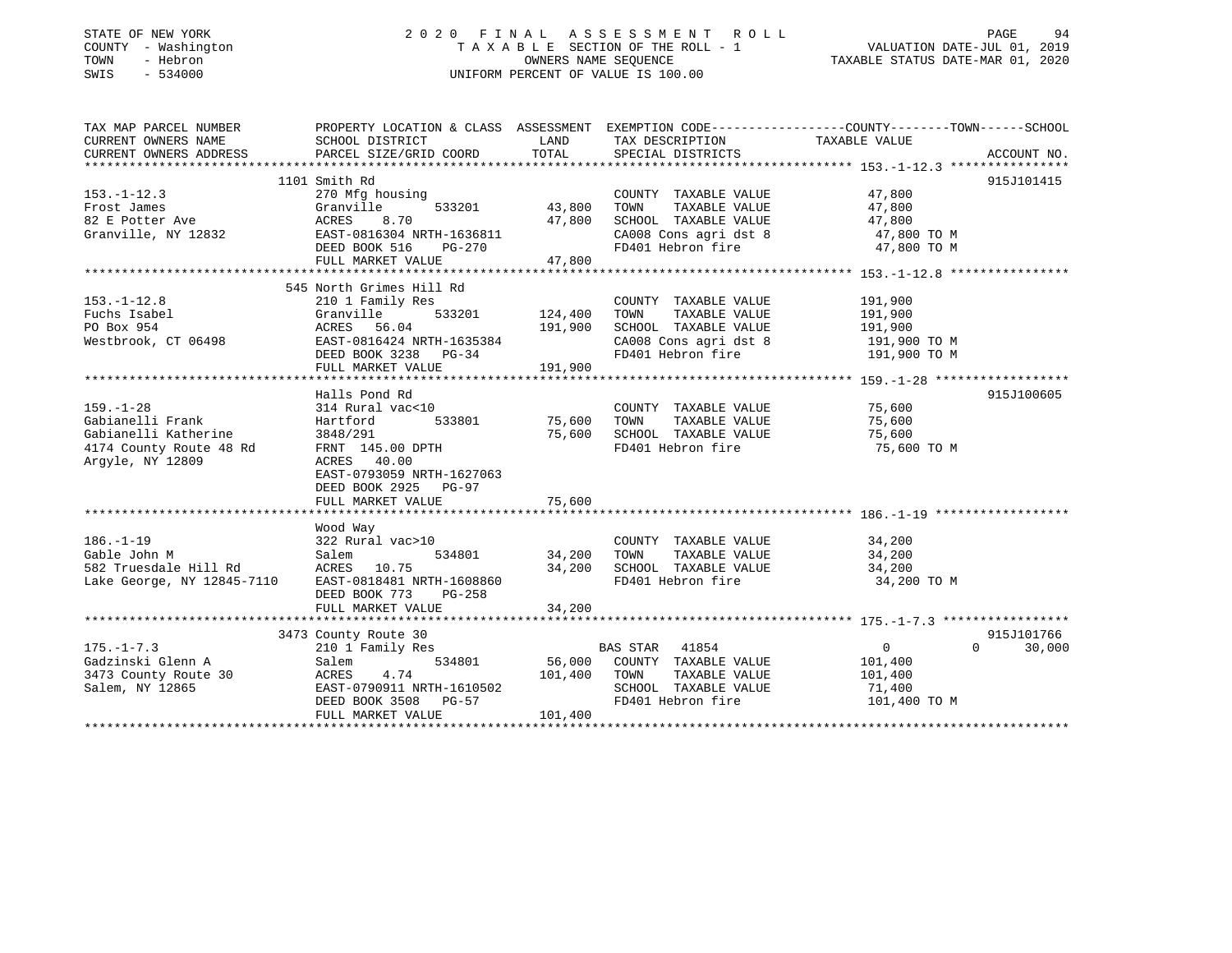| STATE OF NEW YORK<br>COUNTY - Washington<br>TOWN<br>- Hebron<br>SWIS<br>$-534000$ |                                                        |             | 2020 FINAL ASSESSMENT ROLL<br>TAXABLE SECTION OF THE ROLL - 1<br>OWNERS NAME SEQUENCE<br>UNIFORM PERCENT OF VALUE IS 100.00 | 95<br>PAGE<br>VALUATION DATE-JUL 01, 2019<br>TAXABLE STATUS DATE-MAR 01, 2020                                    |
|-----------------------------------------------------------------------------------|--------------------------------------------------------|-------------|-----------------------------------------------------------------------------------------------------------------------------|------------------------------------------------------------------------------------------------------------------|
| TAX MAP PARCEL NUMBER<br>CURRENT OWNERS NAME                                      | SCHOOL DISTRICT                                        | LAND        | TAX DESCRIPTION                                                                                                             | PROPERTY LOCATION & CLASS ASSESSMENT EXEMPTION CODE----------------COUNTY-------TOWN-----SCHOOL<br>TAXABLE VALUE |
| CURRENT OWNERS ADDRESS<br>*******************                                     | PARCEL SIZE/GRID COORD                                 | TOTAL       | SPECIAL DISTRICTS                                                                                                           | ACCOUNT NO.<br>***********                                                                                       |
|                                                                                   | 3485 County Route 30                                   |             |                                                                                                                             | 915L100320                                                                                                       |
| $175. - 1 - 11$                                                                   | 270 Mfg housing                                        |             | COUNTY TAXABLE VALUE                                                                                                        | 46,100                                                                                                           |
| Gadzinski Glenn A                                                                 | 534801<br>Salem                                        | 25,800 TOWN | TAXABLE VALUE                                                                                                               | 46,100                                                                                                           |
| 3473 County Route 30                                                              | FRNT 100.00 DPTH 75.00                                 |             | 46,100 SCHOOL TAXABLE VALUE                                                                                                 | 46,100                                                                                                           |
| Salem, NY 12865                                                                   | ACRES<br>0.17                                          |             | FD401 Hebron fire                                                                                                           | 46,100 TO M                                                                                                      |
|                                                                                   | EAST-0791140 NRTH-1610747                              |             |                                                                                                                             |                                                                                                                  |
|                                                                                   | DEED BOOK 3767 PG-211                                  |             |                                                                                                                             |                                                                                                                  |
|                                                                                   | FULL MARKET VALUE<br>************************          | 46,100      |                                                                                                                             |                                                                                                                  |
|                                                                                   | Mountainside Meadows Way                               |             |                                                                                                                             | 915J101795                                                                                                       |
| $170. - 1 - 12.9$                                                                 | 314 Rural vac<10                                       |             | COUNTY TAXABLE VALUE                                                                                                        | 30,900                                                                                                           |
| Gaetano Frank                                                                     | 534801<br>Salem                                        | 30,900      | TOWN<br>TAXABLE VALUE                                                                                                       | 30,900                                                                                                           |
| Gaetano Leona                                                                     | Lot 4                                                  | 30,900      | SCHOOL TAXABLE VALUE                                                                                                        | 30,900                                                                                                           |
| PO Box 1284                                                                       | ACRES<br>8.68                                          |             | CA008 Cons agri dst 8                                                                                                       | 30,900 TO M                                                                                                      |
| Middlebury, CT 06762                                                              | EAST-0816113 NRTH-1617057                              |             | FD401 Hebron fire                                                                                                           | 30,900 TO M                                                                                                      |
|                                                                                   | DEED BOOK 3278 PG-25                                   |             |                                                                                                                             |                                                                                                                  |
|                                                                                   | FULL MARKET VALUE                                      | 30,900      |                                                                                                                             |                                                                                                                  |
|                                                                                   | ***********************                                |             |                                                                                                                             |                                                                                                                  |
|                                                                                   | 102 Clark Way                                          |             |                                                                                                                             |                                                                                                                  |
| $169. - 1 - 18.35$<br>Galabov Peter                                               | 270 Mfg housing<br>Granville<br>533201                 | 20,700 TOWN | COUNTY TAXABLE VALUE<br>TAXABLE VALUE                                                                                       | 22,100<br>22,100                                                                                                 |
| 1772 Mill Pond Rd                                                                 | ACRES<br>2.50                                          |             | 22,100 SCHOOL TAXABLE VALUE                                                                                                 | 22,100                                                                                                           |
| Wells, VT 05774                                                                   | EAST-0814441 NRTH-1623230                              |             | FD401 Hebron fire                                                                                                           | 22,100 TO M                                                                                                      |
|                                                                                   | DEED BOOK 761<br>PG-242                                |             |                                                                                                                             |                                                                                                                  |
|                                                                                   | FULL MARKET VALUE                                      | 22,100      |                                                                                                                             |                                                                                                                  |
|                                                                                   |                                                        |             |                                                                                                                             |                                                                                                                  |
|                                                                                   | 3208 County Route 30                                   |             |                                                                                                                             | 915J100274                                                                                                       |
| $183.16 - 1 - 28$                                                                 | 210 1 Family Res                                       |             | COUNTY TAXABLE VALUE                                                                                                        | 84,900                                                                                                           |
| Galipeau Shelly Ann                                                               | 534801<br>Salem                                        | 31,200 TOWN | TAXABLE VALUE                                                                                                               | 84,900                                                                                                           |
| 3208 County Route 30<br>Salem, NY 12865                                           | ACRES<br>1.40 BANK<br>999<br>EAST-0791823 NRTH-1604668 |             | 84,900 SCHOOL TAXABLE VALUE<br>CA008 Cons agri dst 8                                                                        | 84,900<br>84,900 TO M                                                                                            |
|                                                                                   | DEED BOOK 2876 PG-124                                  |             | FD401 Hebron fire                                                                                                           | 84,900 TO M                                                                                                      |
|                                                                                   | FULL MARKET VALUE                                      | 84,900      | LD401 West hebron light                                                                                                     | 84,900 TO M                                                                                                      |
|                                                                                   |                                                        |             |                                                                                                                             |                                                                                                                  |
|                                                                                   | 461 Halls Pond Rd                                      |             |                                                                                                                             | 915J100709                                                                                                       |
|                                                                                   | 240 Rural res                                          |             | COUNTY TAXABLE VALUE                                                                                                        | 141,800                                                                                                          |
| $158. - 1 - 12$                                                                   | 533801<br>Hartford                                     | 104,500     | TOWN<br>TAXABLE VALUE                                                                                                       | 141,800                                                                                                          |
| Gallagher James M                                                                 |                                                        |             | SCHOOL TAXABLE VALUE                                                                                                        | 141,800                                                                                                          |
| Leary Margret J                                                                   | 409/556                                                | 141,800     |                                                                                                                             |                                                                                                                  |
| 461 Halls Pond Rd                                                                 | ACRES 23.30 BANK<br>999                                |             | FD401 Hebron fire                                                                                                           | 141,800 TO M                                                                                                     |
| Salem, NY 12865                                                                   | EAST-0791167 NRTH-1631282                              |             |                                                                                                                             |                                                                                                                  |
|                                                                                   | DEED BOOK 3631 PG-148<br>FULL MARKET VALUE             | 141,800     |                                                                                                                             |                                                                                                                  |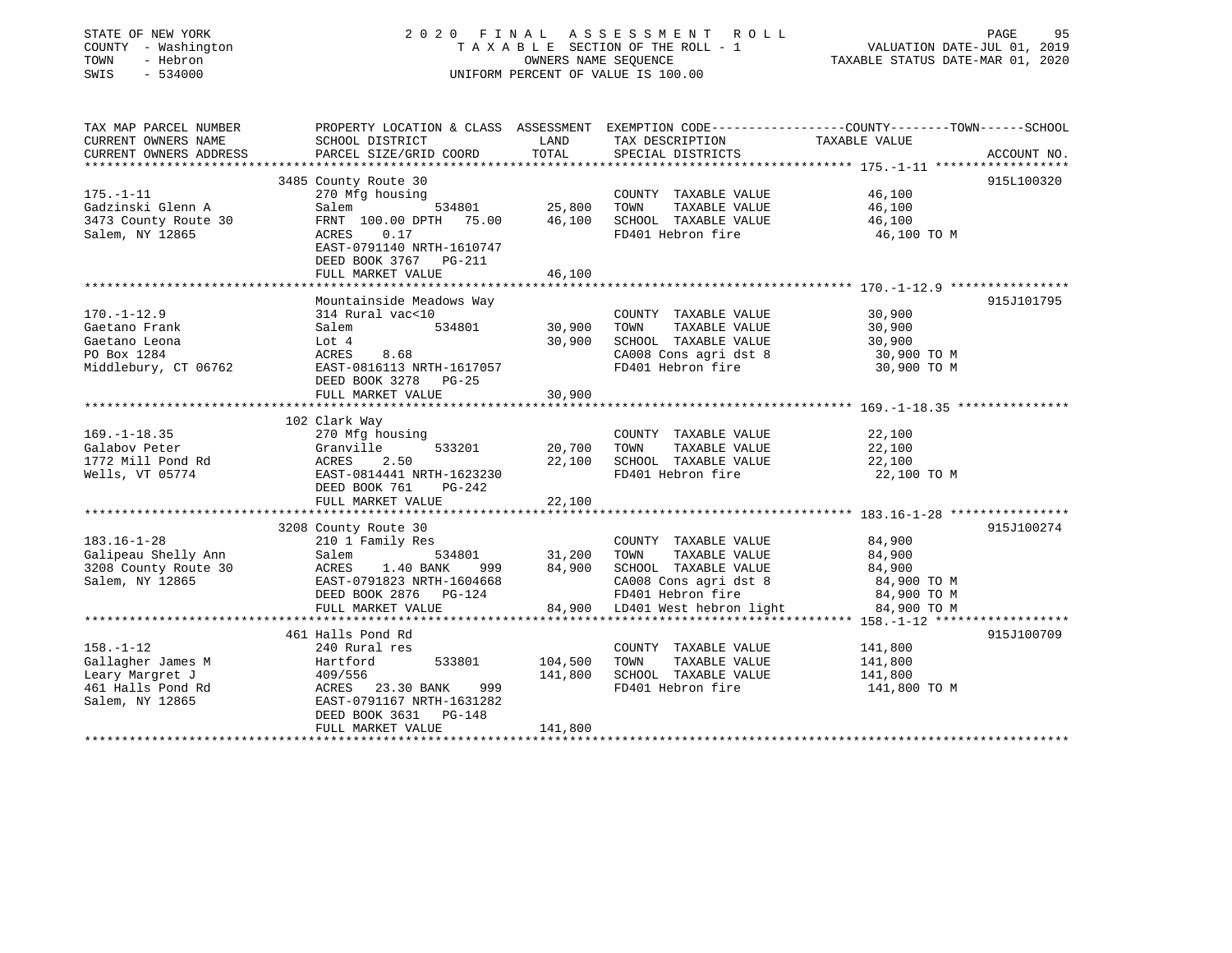## STATE OF NEW YORK 2 0 2 0 F I N A L A S S E S S M E N T R O L L PAGE 96 COUNTY - Washington T A X A B L E SECTION OF THE ROLL - 1 VALUATION DATE-JUL 01, 2019 TOWN - Hebron OWNERS NAME SEQUENCE TAXABLE STATUS DATE-MAR 01, 2020 SWIS - 534000 UNIFORM PERCENT OF VALUE IS 100.00

TAX MAP PARCEL NUMBER PROPERTY LOCATION & CLASS ASSESSMENT EXEMPTION CODE------------------COUNTY--------TOWN------SCHOOL

CURRENT OWNERS NAME SCHOOL DISTRICT LAND TAX DESCRIPTION TAXABLE VALUE

CURRENT OWNERS ADDRESS PARCEL SIZE/GRID COORD TOTAL SPECIAL DISTRICTS ACCOUNT NO. \*\*\*\*\*\*\*\*\*\*\*\*\*\*\*\*\*\*\*\*\*\*\*\*\*\*\*\*\*\*\*\*\*\*\*\*\*\*\*\*\*\*\*\*\*\*\*\*\*\*\*\*\*\*\*\*\*\*\*\*\*\*\*\*\*\*\*\*\*\*\*\*\*\*\*\*\*\*\*\*\*\*\*\*\*\*\*\*\*\*\*\*\*\*\*\*\*\*\*\*\*\*\* 178.-1-13.1 \*\*\*\*\*\*\*\*\*\*\*\*\*\*\*\* 6395 State Route 22 915J100235 178.-1-13.1 210 1 Family Res BAS STAR 41854 0 0 30,000 Gallagher Michael J Salem 534801 55,300 COUNTY TAXABLE VALUE 148,300 Gallagher Karen M ACRES 10.20 148,300 TOWN TAXABLE VALUE 148,300 6395 State Route 22 EAST-0816545 NRTH-1611629 SCHOOL TAXABLE VALUE 118,300 Salem, NY 12865 DEED BOOK 877 PG-276 CA008 Cons agri dst 8 148,300 TO M FULL MARKET VALUE 148,300 FD401 Hebron fire 148,300 TO M \*\*\*\*\*\*\*\*\*\*\*\*\*\*\*\*\*\*\*\*\*\*\*\*\*\*\*\*\*\*\*\*\*\*\*\*\*\*\*\*\*\*\*\*\*\*\*\*\*\*\*\*\*\*\*\*\*\*\*\*\*\*\*\*\*\*\*\*\*\*\*\*\*\*\*\*\*\*\*\*\*\*\*\*\*\*\*\*\*\*\*\*\*\*\*\*\*\*\*\*\*\*\* 159.-1-35 \*\*\*\*\*\*\*\*\*\*\*\*\*\*\*\*\*\* 300 Halls Pond Rd 915J101310159.-1-35 314 Rural vac<10 COUNTY TAXABLE VALUE 26,500 Galloup Levi Hartford 533801 26,500 TOWN TAXABLE VALUE 26,500 Galloup Albert ACRES 5.92 26,500 SCHOOL TAXABLE VALUE 26,500 1444 County Route 31 EAST-0792196 NRTH-1628204 FD401 Hebron fire 26,500 TO M Granville, NY 12832 DEED BOOK 3966 PG-76 FULL MARKET VALUE 26,500 \*\*\*\*\*\*\*\*\*\*\*\*\*\*\*\*\*\*\*\*\*\*\*\*\*\*\*\*\*\*\*\*\*\*\*\*\*\*\*\*\*\*\*\*\*\*\*\*\*\*\*\*\*\*\*\*\*\*\*\*\*\*\*\*\*\*\*\*\*\*\*\*\*\*\*\*\*\*\*\*\*\*\*\*\*\*\*\*\*\*\*\*\*\*\*\*\*\*\*\*\*\*\* 170.-2-16 \*\*\*\*\*\*\*\*\*\*\*\*\*\*\*\*\*\* 352 Higgins Rd 94 PCT OF VALUE USED FOR EXEMPTION PURPOSES 915J101802 170.-2-16 210 1 Family Res AGED-ALL 41800 68,714 68,714 68,714 Garboski Lucille Salem 534801 47,200 ENH STAR 41834 0 0 69,800 Garboski John Lot 13 146,200 COUNTY TAXABLE VALUE 77,486 352 Higgins ACRES 5.12 TOWN TAXABLE VALUE 77,486 Granville, NY 12832 EAST-0820366 NRTH-1620324 SCHOOL TAXABLE VALUE 7,686 DEED BOOK 827 PG-187 FD401 Hebron fire 146,200 TO M FULL MARKET VALUE 146,200 \*\*\*\*\*\*\*\*\*\*\*\*\*\*\*\*\*\*\*\*\*\*\*\*\*\*\*\*\*\*\*\*\*\*\*\*\*\*\*\*\*\*\*\*\*\*\*\*\*\*\*\*\*\*\*\*\*\*\*\*\*\*\*\*\*\*\*\*\*\*\*\*\*\*\*\*\*\*\*\*\*\*\*\*\*\*\*\*\*\*\*\*\*\*\*\*\*\*\*\*\*\*\* 142.-3-3.1 \*\*\*\*\*\*\*\*\*\*\*\*\*\*\*\*\* Big Burch Hill Rd 915J100214 142.-3-3.1 322 Rural vac>10 FOR 480A 47460 94,800 94,800 94,800 Gardiner Eric S Hartford 533801 132,100 COUNTY TAXABLE VALUE 37,300 1354 Big Burch Hill Rd 492/946 132,100 TOWN TAXABLE VALUE 37,300 Granville, NY 12832 142.-1-3.1 SCHOOL TAXABLE VALUE 37,300 FRNT 1325.00 DPTH FD401 Hebron fire 132,100 TO M بود 132,100 TO M<br>MAY BE SUBJECT TO PAYMENT ACRES 51.15 UNDER RPTL480A UNTIL 2029 EAST-0800286 NRTH-1639954 DEED BOOK 2863 PG-313FULL MARKET VALUE 132,100 \*\*\*\*\*\*\*\*\*\*\*\*\*\*\*\*\*\*\*\*\*\*\*\*\*\*\*\*\*\*\*\*\*\*\*\*\*\*\*\*\*\*\*\*\*\*\*\*\*\*\*\*\*\*\*\*\*\*\*\*\*\*\*\*\*\*\*\*\*\*\*\*\*\*\*\*\*\*\*\*\*\*\*\*\*\*\*\*\*\*\*\*\*\*\*\*\*\*\*\*\*\*\* 142.-3-3.7 \*\*\*\*\*\*\*\*\*\*\*\*\*\*\*\*\* Big Burch Hill Rd 142.-3-3.7 322 Rural vac>10 COUNTY TAXABLE VALUE 8,600 Gardiner Eric S Hartford 533801 8,600 TOWN TAXABLE VALUE 8,600 1354 Big Burch Hill Rd ACRES 10.67 8,600 SCHOOL TAXABLE VALUE 8,600 Granville, NY 12832 EAST-0801294 NRTH-1639141 FD401 Hebron fire 8,600 TO M DEED BOOK 2863 PG-313 FULL MARKET VALUE 8,600 \*\*\*\*\*\*\*\*\*\*\*\*\*\*\*\*\*\*\*\*\*\*\*\*\*\*\*\*\*\*\*\*\*\*\*\*\*\*\*\*\*\*\*\*\*\*\*\*\*\*\*\*\*\*\*\*\*\*\*\*\*\*\*\*\*\*\*\*\*\*\*\*\*\*\*\*\*\*\*\*\*\*\*\*\*\*\*\*\*\*\*\*\*\*\*\*\*\*\*\*\*\*\*\*\*\*\*\*\*\*\*\*\*\*\*\*\*\*\*\*\*\*\*\*\*\*\*\*\*\*\*\*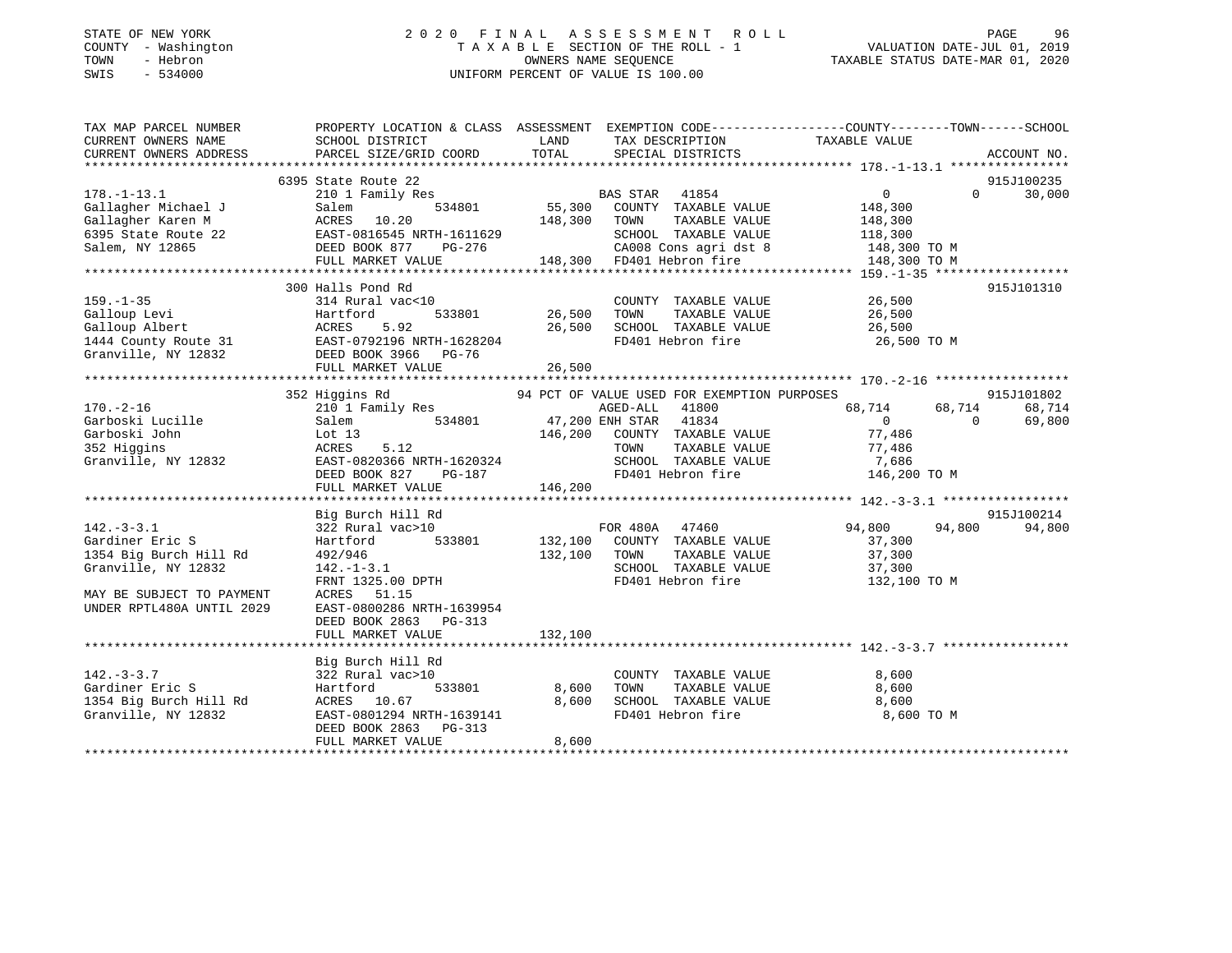#### STATE OF NEW YORK 2 0 2 0 F I N A L A S S E S S M E N T R O L L PAGE 97 COUNTY - Washington T A X A B L E SECTION OF THE ROLL - 1 VALUATION DATE-JUL 01, 2019 TOWN - Hebron OWNERS NAME SEQUENCE TAXABLE STATUS DATE-MAR 01, 2020 SWIS - 534000 UNIFORM PERCENT OF VALUE IS 100.00

| LAND<br>TAXABLE VALUE<br>CURRENT OWNERS NAME<br>SCHOOL DISTRICT<br>TAX DESCRIPTION<br>TOTAL<br>CURRENT OWNERS ADDRESS<br>PARCEL SIZE/GRID COORD<br>SPECIAL DISTRICTS<br>ACCOUNT NO.<br>Big Burch Hill Rd/w Off<br>915J101042<br>$151. - 1 - 4$<br>323 Vacant rural<br>12,560 12,560 12,560<br>Gardiner Eric S<br>Granville<br>4,340<br>16,900 TOWN<br>TAXABLE VALUE<br>4,340<br>1354 Big Burch Hill Rd<br>Agmu 898/64<br>ACRES 21.12<br>SCHOOL TAXABLE VALUE<br>Granville, NY 12832<br>4,340<br>FD401 Hebron fire 16,900 TO M<br>EAST-0800931 NRTH-1639967<br>MAY BE SUBJECT TO PAYMENT<br>DEED BOOK 2876 PG-139<br>16,900<br>UNDER RPTL480A UNTIL 2029<br>FULL MARKET VALUE<br>915J100334<br>1354 Big Burch Hill Rd<br>$151. -1 - 5$<br>$\overline{0}$<br>30,000<br>BAS STAR 41854<br>$\Omega$<br>240 Rural res<br>533201 105,800 FOR 480A 47460<br>44,700 44,700<br>Gardiner Eric S<br>Granville<br>44,700<br>Gardiner Malynlee B                  ACRES    27.50<br>1354 Big Burch Hill Rd            EAST-0802304 NRTH-1640016<br>209,600 COUNTY TAXABLE VALUE<br>164,900<br>164,900<br>TOWN<br>TAXABLE VALUE<br>SCHOOL TAXABLE VALUE 134,900<br>Granville, NY 12865<br>DEED BOOK 2184 PG-290<br>SCHOOL TAXABLE VALUE<br>209,600 FD401 Hebron fire<br>FULL MARKET VALUE<br>209,600 TO M<br>915J100603<br>Little Burch Hill Rd N<br>FOR 480A 47460<br>9,600<br>9.600<br>9,600<br>322 Rural vac>10<br>Granville 533201 12,900 COUNTY TAXABLE VALUE<br>3,300<br>15.0 Ad<br>12,900 TOWN<br>TAXABLE VALUE<br>3,300<br>SCHOOL TAXABLE VALUE<br>ACRES 16.00<br>3,300<br>EAST-0800453 NRTH-1638508<br>FD401 Hebron fire<br>12,900 TO M<br>MAY BE SUBJECT TO PAYMENT<br>DEED BOOK 2863 PG-313<br>12,900<br>FULL MARKET VALUE<br>9179900717<br>1541 Big Burch Hill Rd<br>COUNTY TAXABLE VALUE 72,600<br>283 Res w/Comuse<br>Granville 533201 40,100<br>Rd FRNT 224.00 DPTH 149.00 72,600<br>26 EAST-0807157 NRTH-1639548<br>TOWN<br>TAXABLE VALUE<br>72,600<br>1510 Albermarle Rd<br>SCHOOL TAXABLE VALUE 72,600<br>CA008 Cons agri dst 8 72,600 TO M<br>FD401 Hebron fire 72,600 TO M<br>DEED BOOK 2897 PG-275<br>137 Liebig Rd<br>$151. - 1 - 7.8$<br>210 1 Family Res<br>171,600<br>COUNTY TAXABLE VALUE<br>533201 45,600<br>Garner Albert H<br>TAXABLE VALUE<br>Granville<br>TOWN<br>171,600<br>171,600<br>SCHOOL TAXABLE VALUE<br>1510 Albermarle Rd<br>ACRES<br>2.48<br>171,600<br>EAST-0804639 NRTH-1640261<br>FD401 Hebron fire<br>171,600 TO M<br>DEED BOOK 2842 PG-342<br>FULL MARKET VALUE<br>171,600 | TAX MAP PARCEL NUMBER     |  | PROPERTY LOCATION & CLASS ASSESSMENT EXEMPTION CODE----------------COUNTY-------TOWN------SCHOOL |  |
|------------------------------------------------------------------------------------------------------------------------------------------------------------------------------------------------------------------------------------------------------------------------------------------------------------------------------------------------------------------------------------------------------------------------------------------------------------------------------------------------------------------------------------------------------------------------------------------------------------------------------------------------------------------------------------------------------------------------------------------------------------------------------------------------------------------------------------------------------------------------------------------------------------------------------------------------------------------------------------------------------------------------------------------------------------------------------------------------------------------------------------------------------------------------------------------------------------------------------------------------------------------------------------------------------------------------------------------------------------------------------------------------------------------------------------------------------------------------------------------------------------------------------------------------------------------------------------------------------------------------------------------------------------------------------------------------------------------------------------------------------------------------------------------------------------------------------------------------------------------------------------------------------------------------------------------------------------------------------------------------------------------------------------------------------------------------------------------------------------------------------------------------------------------------------------------------------------------------------------------------------------------------------------------------------------------------------------------------------------------------------------------------------------------------------------------------------------------------------------------------------------|---------------------------|--|--------------------------------------------------------------------------------------------------|--|
|                                                                                                                                                                                                                                                                                                                                                                                                                                                                                                                                                                                                                                                                                                                                                                                                                                                                                                                                                                                                                                                                                                                                                                                                                                                                                                                                                                                                                                                                                                                                                                                                                                                                                                                                                                                                                                                                                                                                                                                                                                                                                                                                                                                                                                                                                                                                                                                                                                                                                                            |                           |  |                                                                                                  |  |
|                                                                                                                                                                                                                                                                                                                                                                                                                                                                                                                                                                                                                                                                                                                                                                                                                                                                                                                                                                                                                                                                                                                                                                                                                                                                                                                                                                                                                                                                                                                                                                                                                                                                                                                                                                                                                                                                                                                                                                                                                                                                                                                                                                                                                                                                                                                                                                                                                                                                                                            |                           |  |                                                                                                  |  |
|                                                                                                                                                                                                                                                                                                                                                                                                                                                                                                                                                                                                                                                                                                                                                                                                                                                                                                                                                                                                                                                                                                                                                                                                                                                                                                                                                                                                                                                                                                                                                                                                                                                                                                                                                                                                                                                                                                                                                                                                                                                                                                                                                                                                                                                                                                                                                                                                                                                                                                            |                           |  |                                                                                                  |  |
|                                                                                                                                                                                                                                                                                                                                                                                                                                                                                                                                                                                                                                                                                                                                                                                                                                                                                                                                                                                                                                                                                                                                                                                                                                                                                                                                                                                                                                                                                                                                                                                                                                                                                                                                                                                                                                                                                                                                                                                                                                                                                                                                                                                                                                                                                                                                                                                                                                                                                                            |                           |  |                                                                                                  |  |
|                                                                                                                                                                                                                                                                                                                                                                                                                                                                                                                                                                                                                                                                                                                                                                                                                                                                                                                                                                                                                                                                                                                                                                                                                                                                                                                                                                                                                                                                                                                                                                                                                                                                                                                                                                                                                                                                                                                                                                                                                                                                                                                                                                                                                                                                                                                                                                                                                                                                                                            |                           |  |                                                                                                  |  |
|                                                                                                                                                                                                                                                                                                                                                                                                                                                                                                                                                                                                                                                                                                                                                                                                                                                                                                                                                                                                                                                                                                                                                                                                                                                                                                                                                                                                                                                                                                                                                                                                                                                                                                                                                                                                                                                                                                                                                                                                                                                                                                                                                                                                                                                                                                                                                                                                                                                                                                            |                           |  |                                                                                                  |  |
|                                                                                                                                                                                                                                                                                                                                                                                                                                                                                                                                                                                                                                                                                                                                                                                                                                                                                                                                                                                                                                                                                                                                                                                                                                                                                                                                                                                                                                                                                                                                                                                                                                                                                                                                                                                                                                                                                                                                                                                                                                                                                                                                                                                                                                                                                                                                                                                                                                                                                                            |                           |  |                                                                                                  |  |
|                                                                                                                                                                                                                                                                                                                                                                                                                                                                                                                                                                                                                                                                                                                                                                                                                                                                                                                                                                                                                                                                                                                                                                                                                                                                                                                                                                                                                                                                                                                                                                                                                                                                                                                                                                                                                                                                                                                                                                                                                                                                                                                                                                                                                                                                                                                                                                                                                                                                                                            |                           |  |                                                                                                  |  |
|                                                                                                                                                                                                                                                                                                                                                                                                                                                                                                                                                                                                                                                                                                                                                                                                                                                                                                                                                                                                                                                                                                                                                                                                                                                                                                                                                                                                                                                                                                                                                                                                                                                                                                                                                                                                                                                                                                                                                                                                                                                                                                                                                                                                                                                                                                                                                                                                                                                                                                            |                           |  |                                                                                                  |  |
|                                                                                                                                                                                                                                                                                                                                                                                                                                                                                                                                                                                                                                                                                                                                                                                                                                                                                                                                                                                                                                                                                                                                                                                                                                                                                                                                                                                                                                                                                                                                                                                                                                                                                                                                                                                                                                                                                                                                                                                                                                                                                                                                                                                                                                                                                                                                                                                                                                                                                                            |                           |  |                                                                                                  |  |
|                                                                                                                                                                                                                                                                                                                                                                                                                                                                                                                                                                                                                                                                                                                                                                                                                                                                                                                                                                                                                                                                                                                                                                                                                                                                                                                                                                                                                                                                                                                                                                                                                                                                                                                                                                                                                                                                                                                                                                                                                                                                                                                                                                                                                                                                                                                                                                                                                                                                                                            |                           |  |                                                                                                  |  |
|                                                                                                                                                                                                                                                                                                                                                                                                                                                                                                                                                                                                                                                                                                                                                                                                                                                                                                                                                                                                                                                                                                                                                                                                                                                                                                                                                                                                                                                                                                                                                                                                                                                                                                                                                                                                                                                                                                                                                                                                                                                                                                                                                                                                                                                                                                                                                                                                                                                                                                            |                           |  |                                                                                                  |  |
|                                                                                                                                                                                                                                                                                                                                                                                                                                                                                                                                                                                                                                                                                                                                                                                                                                                                                                                                                                                                                                                                                                                                                                                                                                                                                                                                                                                                                                                                                                                                                                                                                                                                                                                                                                                                                                                                                                                                                                                                                                                                                                                                                                                                                                                                                                                                                                                                                                                                                                            |                           |  |                                                                                                  |  |
|                                                                                                                                                                                                                                                                                                                                                                                                                                                                                                                                                                                                                                                                                                                                                                                                                                                                                                                                                                                                                                                                                                                                                                                                                                                                                                                                                                                                                                                                                                                                                                                                                                                                                                                                                                                                                                                                                                                                                                                                                                                                                                                                                                                                                                                                                                                                                                                                                                                                                                            |                           |  |                                                                                                  |  |
|                                                                                                                                                                                                                                                                                                                                                                                                                                                                                                                                                                                                                                                                                                                                                                                                                                                                                                                                                                                                                                                                                                                                                                                                                                                                                                                                                                                                                                                                                                                                                                                                                                                                                                                                                                                                                                                                                                                                                                                                                                                                                                                                                                                                                                                                                                                                                                                                                                                                                                            |                           |  |                                                                                                  |  |
|                                                                                                                                                                                                                                                                                                                                                                                                                                                                                                                                                                                                                                                                                                                                                                                                                                                                                                                                                                                                                                                                                                                                                                                                                                                                                                                                                                                                                                                                                                                                                                                                                                                                                                                                                                                                                                                                                                                                                                                                                                                                                                                                                                                                                                                                                                                                                                                                                                                                                                            |                           |  |                                                                                                  |  |
|                                                                                                                                                                                                                                                                                                                                                                                                                                                                                                                                                                                                                                                                                                                                                                                                                                                                                                                                                                                                                                                                                                                                                                                                                                                                                                                                                                                                                                                                                                                                                                                                                                                                                                                                                                                                                                                                                                                                                                                                                                                                                                                                                                                                                                                                                                                                                                                                                                                                                                            |                           |  |                                                                                                  |  |
|                                                                                                                                                                                                                                                                                                                                                                                                                                                                                                                                                                                                                                                                                                                                                                                                                                                                                                                                                                                                                                                                                                                                                                                                                                                                                                                                                                                                                                                                                                                                                                                                                                                                                                                                                                                                                                                                                                                                                                                                                                                                                                                                                                                                                                                                                                                                                                                                                                                                                                            |                           |  |                                                                                                  |  |
|                                                                                                                                                                                                                                                                                                                                                                                                                                                                                                                                                                                                                                                                                                                                                                                                                                                                                                                                                                                                                                                                                                                                                                                                                                                                                                                                                                                                                                                                                                                                                                                                                                                                                                                                                                                                                                                                                                                                                                                                                                                                                                                                                                                                                                                                                                                                                                                                                                                                                                            | MAY BE SUBJECT TO PAYMENT |  |                                                                                                  |  |
|                                                                                                                                                                                                                                                                                                                                                                                                                                                                                                                                                                                                                                                                                                                                                                                                                                                                                                                                                                                                                                                                                                                                                                                                                                                                                                                                                                                                                                                                                                                                                                                                                                                                                                                                                                                                                                                                                                                                                                                                                                                                                                                                                                                                                                                                                                                                                                                                                                                                                                            | UNDER RPTL480A UNTIL 2029 |  |                                                                                                  |  |
|                                                                                                                                                                                                                                                                                                                                                                                                                                                                                                                                                                                                                                                                                                                                                                                                                                                                                                                                                                                                                                                                                                                                                                                                                                                                                                                                                                                                                                                                                                                                                                                                                                                                                                                                                                                                                                                                                                                                                                                                                                                                                                                                                                                                                                                                                                                                                                                                                                                                                                            |                           |  |                                                                                                  |  |
|                                                                                                                                                                                                                                                                                                                                                                                                                                                                                                                                                                                                                                                                                                                                                                                                                                                                                                                                                                                                                                                                                                                                                                                                                                                                                                                                                                                                                                                                                                                                                                                                                                                                                                                                                                                                                                                                                                                                                                                                                                                                                                                                                                                                                                                                                                                                                                                                                                                                                                            |                           |  |                                                                                                  |  |
|                                                                                                                                                                                                                                                                                                                                                                                                                                                                                                                                                                                                                                                                                                                                                                                                                                                                                                                                                                                                                                                                                                                                                                                                                                                                                                                                                                                                                                                                                                                                                                                                                                                                                                                                                                                                                                                                                                                                                                                                                                                                                                                                                                                                                                                                                                                                                                                                                                                                                                            | $151. - 1 - 23$           |  |                                                                                                  |  |
|                                                                                                                                                                                                                                                                                                                                                                                                                                                                                                                                                                                                                                                                                                                                                                                                                                                                                                                                                                                                                                                                                                                                                                                                                                                                                                                                                                                                                                                                                                                                                                                                                                                                                                                                                                                                                                                                                                                                                                                                                                                                                                                                                                                                                                                                                                                                                                                                                                                                                                            | Gardiner Eric S           |  |                                                                                                  |  |
|                                                                                                                                                                                                                                                                                                                                                                                                                                                                                                                                                                                                                                                                                                                                                                                                                                                                                                                                                                                                                                                                                                                                                                                                                                                                                                                                                                                                                                                                                                                                                                                                                                                                                                                                                                                                                                                                                                                                                                                                                                                                                                                                                                                                                                                                                                                                                                                                                                                                                                            | 1354 Big Burch Hill Rd    |  |                                                                                                  |  |
|                                                                                                                                                                                                                                                                                                                                                                                                                                                                                                                                                                                                                                                                                                                                                                                                                                                                                                                                                                                                                                                                                                                                                                                                                                                                                                                                                                                                                                                                                                                                                                                                                                                                                                                                                                                                                                                                                                                                                                                                                                                                                                                                                                                                                                                                                                                                                                                                                                                                                                            | Granville, NY 12832       |  |                                                                                                  |  |
|                                                                                                                                                                                                                                                                                                                                                                                                                                                                                                                                                                                                                                                                                                                                                                                                                                                                                                                                                                                                                                                                                                                                                                                                                                                                                                                                                                                                                                                                                                                                                                                                                                                                                                                                                                                                                                                                                                                                                                                                                                                                                                                                                                                                                                                                                                                                                                                                                                                                                                            |                           |  |                                                                                                  |  |
|                                                                                                                                                                                                                                                                                                                                                                                                                                                                                                                                                                                                                                                                                                                                                                                                                                                                                                                                                                                                                                                                                                                                                                                                                                                                                                                                                                                                                                                                                                                                                                                                                                                                                                                                                                                                                                                                                                                                                                                                                                                                                                                                                                                                                                                                                                                                                                                                                                                                                                            |                           |  |                                                                                                  |  |
|                                                                                                                                                                                                                                                                                                                                                                                                                                                                                                                                                                                                                                                                                                                                                                                                                                                                                                                                                                                                                                                                                                                                                                                                                                                                                                                                                                                                                                                                                                                                                                                                                                                                                                                                                                                                                                                                                                                                                                                                                                                                                                                                                                                                                                                                                                                                                                                                                                                                                                            | UNDER RPTL480A UNTIL 2029 |  |                                                                                                  |  |
|                                                                                                                                                                                                                                                                                                                                                                                                                                                                                                                                                                                                                                                                                                                                                                                                                                                                                                                                                                                                                                                                                                                                                                                                                                                                                                                                                                                                                                                                                                                                                                                                                                                                                                                                                                                                                                                                                                                                                                                                                                                                                                                                                                                                                                                                                                                                                                                                                                                                                                            |                           |  |                                                                                                  |  |
|                                                                                                                                                                                                                                                                                                                                                                                                                                                                                                                                                                                                                                                                                                                                                                                                                                                                                                                                                                                                                                                                                                                                                                                                                                                                                                                                                                                                                                                                                                                                                                                                                                                                                                                                                                                                                                                                                                                                                                                                                                                                                                                                                                                                                                                                                                                                                                                                                                                                                                            |                           |  |                                                                                                  |  |
|                                                                                                                                                                                                                                                                                                                                                                                                                                                                                                                                                                                                                                                                                                                                                                                                                                                                                                                                                                                                                                                                                                                                                                                                                                                                                                                                                                                                                                                                                                                                                                                                                                                                                                                                                                                                                                                                                                                                                                                                                                                                                                                                                                                                                                                                                                                                                                                                                                                                                                            | $152 - 2 - 1$             |  |                                                                                                  |  |
|                                                                                                                                                                                                                                                                                                                                                                                                                                                                                                                                                                                                                                                                                                                                                                                                                                                                                                                                                                                                                                                                                                                                                                                                                                                                                                                                                                                                                                                                                                                                                                                                                                                                                                                                                                                                                                                                                                                                                                                                                                                                                                                                                                                                                                                                                                                                                                                                                                                                                                            | Garner Albert             |  |                                                                                                  |  |
|                                                                                                                                                                                                                                                                                                                                                                                                                                                                                                                                                                                                                                                                                                                                                                                                                                                                                                                                                                                                                                                                                                                                                                                                                                                                                                                                                                                                                                                                                                                                                                                                                                                                                                                                                                                                                                                                                                                                                                                                                                                                                                                                                                                                                                                                                                                                                                                                                                                                                                            |                           |  |                                                                                                  |  |
|                                                                                                                                                                                                                                                                                                                                                                                                                                                                                                                                                                                                                                                                                                                                                                                                                                                                                                                                                                                                                                                                                                                                                                                                                                                                                                                                                                                                                                                                                                                                                                                                                                                                                                                                                                                                                                                                                                                                                                                                                                                                                                                                                                                                                                                                                                                                                                                                                                                                                                            | Brooklyn, NY 11226        |  |                                                                                                  |  |
|                                                                                                                                                                                                                                                                                                                                                                                                                                                                                                                                                                                                                                                                                                                                                                                                                                                                                                                                                                                                                                                                                                                                                                                                                                                                                                                                                                                                                                                                                                                                                                                                                                                                                                                                                                                                                                                                                                                                                                                                                                                                                                                                                                                                                                                                                                                                                                                                                                                                                                            |                           |  |                                                                                                  |  |
|                                                                                                                                                                                                                                                                                                                                                                                                                                                                                                                                                                                                                                                                                                                                                                                                                                                                                                                                                                                                                                                                                                                                                                                                                                                                                                                                                                                                                                                                                                                                                                                                                                                                                                                                                                                                                                                                                                                                                                                                                                                                                                                                                                                                                                                                                                                                                                                                                                                                                                            |                           |  |                                                                                                  |  |
|                                                                                                                                                                                                                                                                                                                                                                                                                                                                                                                                                                                                                                                                                                                                                                                                                                                                                                                                                                                                                                                                                                                                                                                                                                                                                                                                                                                                                                                                                                                                                                                                                                                                                                                                                                                                                                                                                                                                                                                                                                                                                                                                                                                                                                                                                                                                                                                                                                                                                                            |                           |  |                                                                                                  |  |
|                                                                                                                                                                                                                                                                                                                                                                                                                                                                                                                                                                                                                                                                                                                                                                                                                                                                                                                                                                                                                                                                                                                                                                                                                                                                                                                                                                                                                                                                                                                                                                                                                                                                                                                                                                                                                                                                                                                                                                                                                                                                                                                                                                                                                                                                                                                                                                                                                                                                                                            |                           |  |                                                                                                  |  |
|                                                                                                                                                                                                                                                                                                                                                                                                                                                                                                                                                                                                                                                                                                                                                                                                                                                                                                                                                                                                                                                                                                                                                                                                                                                                                                                                                                                                                                                                                                                                                                                                                                                                                                                                                                                                                                                                                                                                                                                                                                                                                                                                                                                                                                                                                                                                                                                                                                                                                                            |                           |  |                                                                                                  |  |
|                                                                                                                                                                                                                                                                                                                                                                                                                                                                                                                                                                                                                                                                                                                                                                                                                                                                                                                                                                                                                                                                                                                                                                                                                                                                                                                                                                                                                                                                                                                                                                                                                                                                                                                                                                                                                                                                                                                                                                                                                                                                                                                                                                                                                                                                                                                                                                                                                                                                                                            |                           |  |                                                                                                  |  |
|                                                                                                                                                                                                                                                                                                                                                                                                                                                                                                                                                                                                                                                                                                                                                                                                                                                                                                                                                                                                                                                                                                                                                                                                                                                                                                                                                                                                                                                                                                                                                                                                                                                                                                                                                                                                                                                                                                                                                                                                                                                                                                                                                                                                                                                                                                                                                                                                                                                                                                            |                           |  |                                                                                                  |  |
|                                                                                                                                                                                                                                                                                                                                                                                                                                                                                                                                                                                                                                                                                                                                                                                                                                                                                                                                                                                                                                                                                                                                                                                                                                                                                                                                                                                                                                                                                                                                                                                                                                                                                                                                                                                                                                                                                                                                                                                                                                                                                                                                                                                                                                                                                                                                                                                                                                                                                                            | Brooklyn, NY 11226        |  |                                                                                                  |  |
|                                                                                                                                                                                                                                                                                                                                                                                                                                                                                                                                                                                                                                                                                                                                                                                                                                                                                                                                                                                                                                                                                                                                                                                                                                                                                                                                                                                                                                                                                                                                                                                                                                                                                                                                                                                                                                                                                                                                                                                                                                                                                                                                                                                                                                                                                                                                                                                                                                                                                                            |                           |  |                                                                                                  |  |
|                                                                                                                                                                                                                                                                                                                                                                                                                                                                                                                                                                                                                                                                                                                                                                                                                                                                                                                                                                                                                                                                                                                                                                                                                                                                                                                                                                                                                                                                                                                                                                                                                                                                                                                                                                                                                                                                                                                                                                                                                                                                                                                                                                                                                                                                                                                                                                                                                                                                                                            |                           |  |                                                                                                  |  |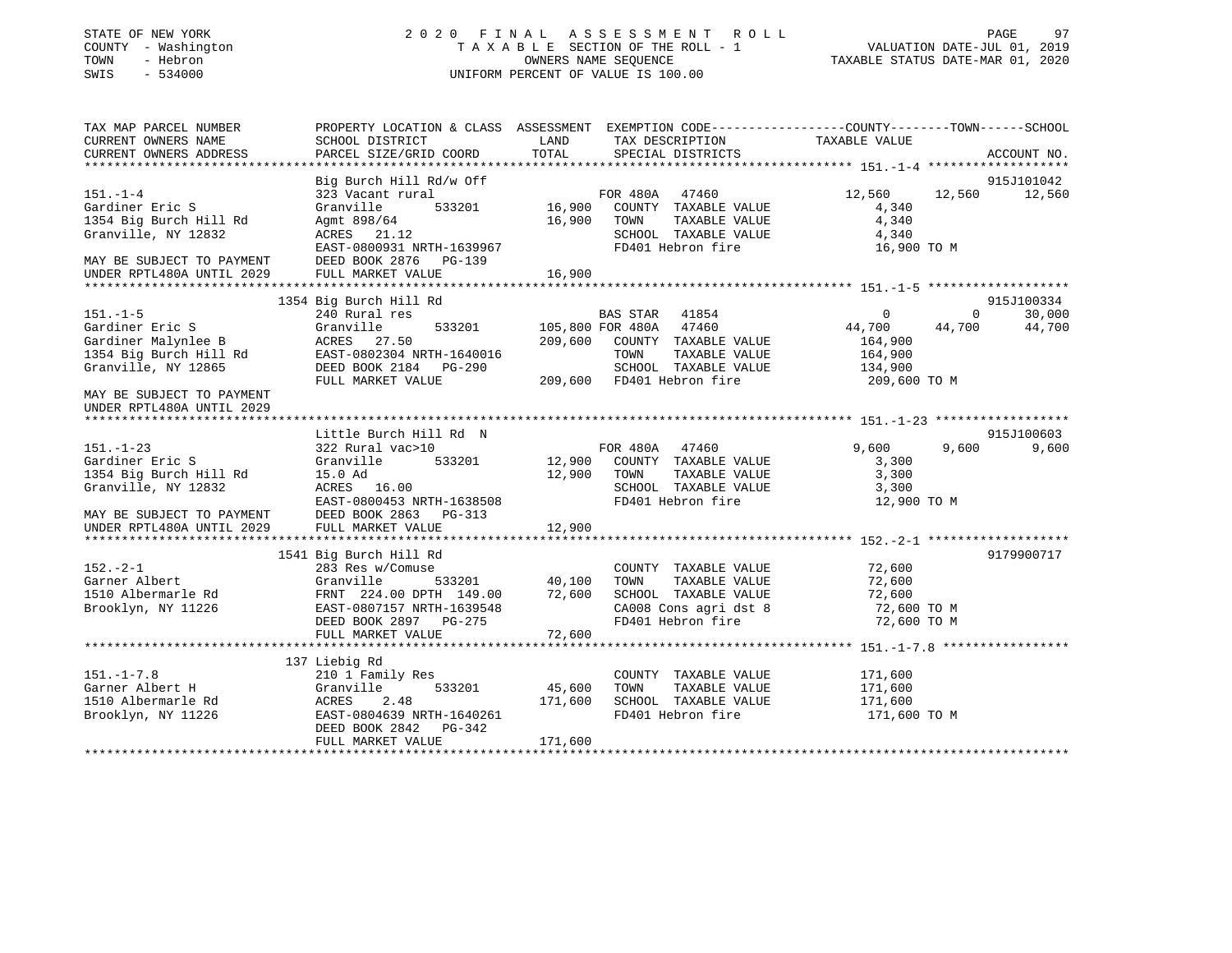### STATE OF NEW YORK GOOD CONTROLL ASSESSMENT ROLL CONTROLL PAGE 98 COUNTY - Washington  $T A X A B L E$  SECTION OF THE ROLL - 1<br>TOWN - Hebron DATE-JUL 000NERS NAME SEQUENCE SWIS - 534000 UNIFORM PERCENT OF VALUE IS 100.00

# VALUATION DATE-JUL 01, 2019

TAXABLE STATUS DATE-MAR 01, 2020

| TAX MAP PARCEL NUMBER     | PROPERTY LOCATION & CLASS ASSESSMENT EXEMPTION CODE---------------COUNTY-------TOWN-----SCHOOL |                  |                                                                       |                |                              |
|---------------------------|------------------------------------------------------------------------------------------------|------------------|-----------------------------------------------------------------------|----------------|------------------------------|
| CURRENT OWNERS NAME       | SCHOOL DISTRICT                                                                                | LAND             | TAX DESCRIPTION                                                       | TAXABLE VALUE  |                              |
| CURRENT OWNERS ADDRESS    | PARCEL SIZE/GRID COORD                                                                         | TOTAL            | SPECIAL DISTRICTS                                                     |                | ACCOUNT NO.                  |
|                           |                                                                                                |                  |                                                                       |                |                              |
|                           | 7011 State Route 22                                                                            |                  |                                                                       |                | 915J100009                   |
| $161. - 2 - 13$           | 210 1 Family Res                                                                               |                  | COUNTY TAXABLE VALUE                                                  | 68,200         |                              |
| Gates Benjamin J          | Granville<br>533201                                                                            | 27,100           | TAXABLE VALUE<br>TOWN                                                 | 68,200         |                              |
| 2729 Herrick Brook Rd     | FRNT 85.00 DPTH 135.00                                                                         | 68,200           | SCHOOL TAXABLE VALUE                                                  | 68,200         |                              |
| Pawlet, VT 05761          | EAST-0817328 NRTH-1626745                                                                      |                  | FD401 Hebron fire                                                     | 68,200 TO M    |                              |
|                           | DEED BOOK 3955 PG-166                                                                          |                  |                                                                       |                |                              |
|                           | FULL MARKET VALUE                                                                              | 68,200           |                                                                       |                |                              |
|                           |                                                                                                |                  |                                                                       |                |                              |
|                           | West Green Pond Way                                                                            |                  |                                                                       |                | 915J100452                   |
| $143. - 1 - 18$           | 311 Res vac land - WTRFNT                                                                      |                  | COUNTY TAXABLE VALUE                                                  | 39,300         |                              |
| Gebo Patricia G           | Granville<br>533201                                                                            |                  | TOWN<br>TAXABLE VALUE                                                 | 39,300         |                              |
| Moore Barry P             | FRNT 100.00 DPTH 142.00                                                                        | 39,300<br>39,300 | SCHOOL TAXABLE VALUE                                                  | 39,300         |                              |
| 26 Oak St                 | EAST-0815771 NRTH-1643127                                                                      |                  | FD401 Hebron fire                                                     | 39,300 TO M    |                              |
| Corinth, NY 12822         | DEED BOOK 484<br>PG-296                                                                        |                  |                                                                       |                |                              |
|                           | FULL MARKET VALUE                                                                              | 39,300           |                                                                       |                |                              |
|                           |                                                                                                |                  |                                                                       |                |                              |
|                           | 1317 County Route 31                                                                           |                  |                                                                       |                |                              |
| $151. - 1 - 12.4$         |                                                                                                |                  |                                                                       |                |                              |
|                           | 241 Rural res&ag                                                                               |                  |                                                                       | 35,483         | 35,483<br>35,483<br>$\Omega$ |
| Gee Geoffrey              | Granville<br>533201                                                                            |                  | AGRIE 1.1<br>96,000 BAS STAR 41854                                    | $\overline{0}$ | 30,000                       |
| Lamothe Kimerer           | lot 3B                                                                                         | 276,300          | COUNTY TAXABLE VALUE                                                  | 240,817        |                              |
| 1317 County Route 31      | ACRES 22.58                                                                                    |                  | TAXABLE VALUE<br>TOWN                                                 | 240,817        |                              |
| Granville, NY 12832       | EAST-0805269 NRTH-1634843                                                                      |                  | SCHOOL TAXABLE VALUE                                                  | 210,817        |                              |
|                           |                                                                                                |                  |                                                                       |                |                              |
| MAY BE SUBJECT TO PAYMENT | DEED BOOK 1959 PG-258 CA008 Cons agri dst b<br>FIILL MARKET VALUE 276,300 FD401 Hebron fire    |                  | SCHOOD IMANUME .<br>CA008 Cons agridst 8 2/0,300 IV<br>$276,300$ TO M |                |                              |
| UNDER AGDIST LAW TIL 2027 |                                                                                                |                  |                                                                       |                |                              |
|                           |                                                                                                |                  |                                                                       |                |                              |
|                           | County Route 31                                                                                |                  |                                                                       |                |                              |
| $151. - 1 - 12.6$         | 312 Vac w/imprv                                                                                |                  | AG DIST<br>41720                                                      | 83,802         | 83,802<br>83,802             |
| Gee Geoffrey K            | 533201<br>Granville                                                                            | 175,900          | COUNTY TAXABLE VALUE                                                  | 95,598         |                              |
| LaMothe Kimerer L         | sub lot 3A                                                                                     | 179,400          | TAXABLE VALUE<br>TOWN                                                 | 95,598         |                              |
| 1317 County Route 31      | ACRES 73.05                                                                                    |                  | SCHOOL TAXABLE VALUE                                                  | 95,598         |                              |
| Granville, NY 12832       | EAST-0803780 NRTH-1634907                                                                      |                  | CA008 Cons agri dst 8                                                 | 95,598 TO M    |                              |
|                           | DEED BOOK 1959 PG-253                                                                          |                  | 83,802 EX                                                             |                |                              |
| MAY BE SUBJECT TO PAYMENT | FULL MARKET VALUE                                                                              |                  | 179,400 FD401 Hebron fire                                             | 179,400 TO M   |                              |
| UNDER AGDIST LAW TIL 2024 |                                                                                                |                  |                                                                       |                |                              |
|                           |                                                                                                |                  |                                                                       |                |                              |
|                           | 27 Center Way                                                                                  |                  |                                                                       |                | 915J101427                   |
| $185. - 1 - 17$           | 260 Seasonal res                                                                               |                  | COUNTY TAXABLE VALUE                                                  | 87,600         |                              |
| George Mark               | 534801<br>Salem                                                                                | 65,800           | TAXABLE VALUE<br>TOWN                                                 | 87,600         |                              |
| Roy Richard               | ACRES 16.78                                                                                    | 87,600           | SCHOOL TAXABLE VALUE                                                  | 87,600         |                              |
| 14 Chausse Dr             | EAST-0815534 NRTH-1605565                                                                      |                  | FD401 Hebron fire                                                     | 87,600 TO M    |                              |
| Methuen, MA 01844         | DEED BOOK 3342 PG-216                                                                          |                  |                                                                       |                |                              |
|                           | FULL MARKET VALUE                                                                              | 87,600           |                                                                       |                |                              |
|                           |                                                                                                |                  |                                                                       |                |                              |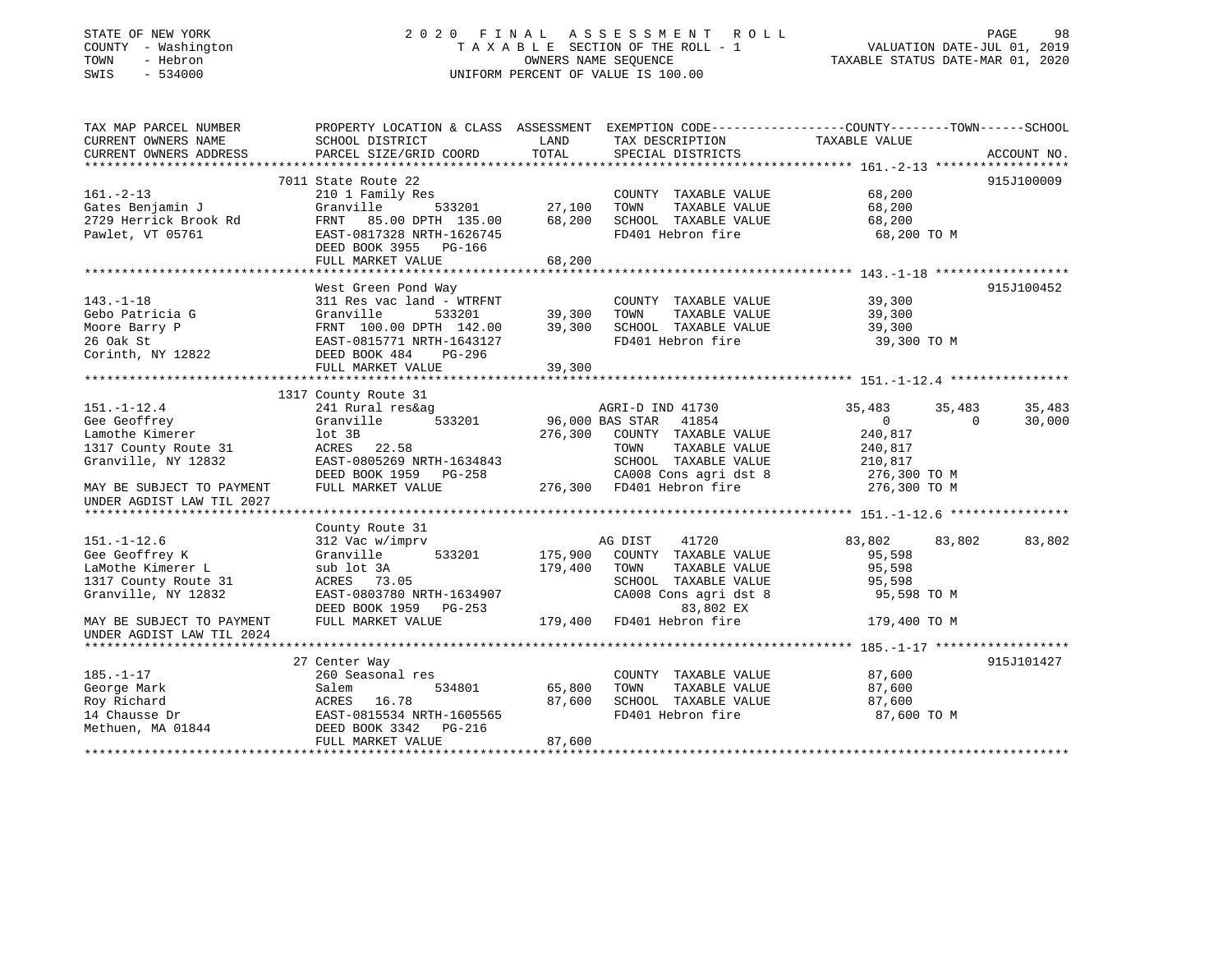| STATE OF NEW YORK<br>COUNTY - Washington<br>- Hebron<br>TOWN<br>SWIS<br>$-534000$ |                                                                                                  |         | 2020 FINAL ASSESSMENT ROLL<br>TAXABLE SECTION OF THE ROLL - 1<br>OWNERS NAME SEQUENCE<br>UNIFORM PERCENT OF VALUE IS 100.00 | VALUATION DATE-JUL 01, 2019<br>TAXABLE STATUS DATE-MAR 01, 2020 | PAGE        | 99          |
|-----------------------------------------------------------------------------------|--------------------------------------------------------------------------------------------------|---------|-----------------------------------------------------------------------------------------------------------------------------|-----------------------------------------------------------------|-------------|-------------|
| TAX MAP PARCEL NUMBER                                                             | PROPERTY LOCATION & CLASS ASSESSMENT EXEMPTION CODE----------------COUNTY-------TOWN------SCHOOL |         |                                                                                                                             |                                                                 |             |             |
| CURRENT OWNERS NAME                                                               | SCHOOL DISTRICT                                                                                  | LAND    | TAX DESCRIPTION                                                                                                             | TAXABLE VALUE                                                   |             |             |
| CURRENT OWNERS ADDRESS                                                            | PARCEL SIZE/GRID COORD                                                                           | TOTAL   | SPECIAL DISTRICTS                                                                                                           |                                                                 |             | ACCOUNT NO. |
|                                                                                   | 451 Tiplady Rd                                                                                   |         |                                                                                                                             |                                                                 |             |             |
| $178. - 1 - 2.6$                                                                  | 210 1 Family Res                                                                                 |         | BAS STAR<br>41854                                                                                                           | $\overline{0}$                                                  | $\Omega$    | 30,000      |
| Geraghty Thomas G                                                                 | 534801<br>Salem                                                                                  | 47,400  | COUNTY TAXABLE VALUE                                                                                                        | 159,100                                                         |             |             |
| Geraghty Kathleen A                                                               | $1$ ot $2-1$                                                                                     | 159,100 | TOWN<br>TAXABLE VALUE                                                                                                       | 159,100                                                         |             |             |
| 451 Tiplady Rd                                                                    | 997<br>ACRES<br>5.25 BANK                                                                        |         | SCHOOL TAXABLE VALUE                                                                                                        | 129,100                                                         |             |             |
| Granville, NY 12832                                                               | EAST-0816977 NRTH-1612150                                                                        |         | FD401 Hebron fire                                                                                                           | 159,100 TO M                                                    |             |             |
|                                                                                   | DEED BOOK 2358 PG-325                                                                            |         |                                                                                                                             |                                                                 |             |             |
|                                                                                   | FULL MARKET VALUE                                                                                | 159,100 |                                                                                                                             |                                                                 |             |             |
|                                                                                   |                                                                                                  |         |                                                                                                                             |                                                                 |             |             |
|                                                                                   | Tiplady Rd                                                                                       |         |                                                                                                                             |                                                                 |             |             |
| $178. - 1 - 2.7$                                                                  | 322 Rural vac>10                                                                                 |         | COUNTY TAXABLE VALUE                                                                                                        | 46,200                                                          |             |             |
| Geraghty Thomas G                                                                 | 534801<br>Salem                                                                                  | 46,200  | TOWN<br>TAXABLE VALUE                                                                                                       | 46,200                                                          |             |             |
| Geraghty Kathleen A                                                               | $2 - 2$                                                                                          | 46,200  | SCHOOL TAXABLE VALUE                                                                                                        | 46,200                                                          |             |             |
| 451 Tiplady Rd                                                                    | ACRES 18.23                                                                                      |         | FD401 Hebron fire                                                                                                           | 46,200 TO M                                                     |             |             |
| Granville, NY 12832                                                               | EAST-0817317 NRTH-1612355<br>DEED BOOK 2358<br>PG-329<br>FULL MARKET VALUE                       |         |                                                                                                                             |                                                                 |             |             |
|                                                                                   |                                                                                                  | 46,200  |                                                                                                                             |                                                                 |             |             |
|                                                                                   | 54 Sutliff Ln                                                                                    |         | 38 PCT OF VALUE USED FOR EXEMPTION PURPOSES                                                                                 |                                                                 |             | 915J100240  |
| $176. - 1 - 5$                                                                    | 240 Rural res                                                                                    |         | VET COM CT 41131                                                                                                            | 38,038                                                          | 29,100      | $\sim$ 0    |
| Gerber Irrevocable Trust Rober Salem                                              | 534801                                                                                           |         | 328,800 BAS STAR 41854                                                                                                      | $\overline{0}$                                                  | $\Omega$    | 30,000      |
| Gerber Jr Robert Trustee MCRES 163.70                                             |                                                                                                  | 400,400 | COUNTY TAXABLE VALUE                                                                                                        | 362,362                                                         |             |             |
| 54 Sutliff Ln                                                                     |                                                                                                  |         | TOWN<br>TAXABLE VALUE                                                                                                       | 371,300                                                         |             |             |
| Salem, NY 12865                                                                   | EAST-0796134 NRTH-1614097<br>DEED BOOK 20191 PG-30313                                            |         | SCHOOL TAXABLE VALUE                                                                                                        | 370,400                                                         |             |             |
|                                                                                   | FULL MARKET VALUE                                                                                |         | 400,400 FD401 Hebron fire                                                                                                   | 400,400 TO M                                                    |             |             |
|                                                                                   | **************************                                                                       |         |                                                                                                                             |                                                                 |             |             |
|                                                                                   | 45 Callaway Rd                                                                                   |         |                                                                                                                             |                                                                 |             | 915J100104  |
| $175. - 1 - 3$                                                                    | 241 Rural res&ag                                                                                 |         | AG DIST<br>41720                                                                                                            | 67,585                                                          | 67,585      | 67,585      |
| Gerber Jeffrey R                                                                  | Salem<br>534801                                                                                  |         | 142,800 BAS STAR<br>41854                                                                                                   | 0                                                               | $\mathbf 0$ | 30,000      |
| Woods-Gerber Carisa                                                               | 2169/134 2168/165                                                                                |         | 302,800 COUNTY TAXABLE VALUE                                                                                                | 235,215                                                         |             |             |
| 45 Callaway Rd                                                                    | ACRES 46.00 BANK<br>999                                                                          |         | TAXABLE VALUE<br>TOWN                                                                                                       | 235,215                                                         |             |             |
| Argyle, NY 12809                                                                  | EAST-0788316 NRTH-1616307                                                                        |         | SCHOOL TAXABLE VALUE                                                                                                        | 205,215                                                         |             |             |
|                                                                                   | DEED BOOK 2169 PG-138                                                                            |         | CA008 Cons agri dst 8                                                                                                       | 235,215 TO M                                                    |             |             |
| MAY BE SUBJECT TO PAYMENT                                                         | FULL MARKET VALUE                                                                                | 302,800 | 67,585 EX                                                                                                                   |                                                                 |             |             |
| UNDER AGDIST LAW TIL 2024                                                         |                                                                                                  |         | FD401 Hebron fire                                                                                                           | 302,800 TO M                                                    |             |             |
|                                                                                   | 38 Shepard Rd                                                                                    |         |                                                                                                                             |                                                                 |             |             |
| $152. - 2 - 17.1$                                                                 | 280 Res Multiple                                                                                 |         | BAS STAR 41854                                                                                                              | $\overline{0}$                                                  | $\Omega$    | 30,000      |
| Germond Daniel L                                                                  | 533201<br>Granville                                                                              | 79,400  | COUNTY TAXABLE VALUE                                                                                                        | 175,100                                                         |             |             |
|                                                                                   |                                                                                                  | 175,100 | TOWN<br>TAXABLE VALUE                                                                                                       | 175,100                                                         |             |             |
|                                                                                   |                                                                                                  |         | SCHOOL TAXABLE VALUE                                                                                                        | 145,100                                                         |             |             |
| Germond Karen<br>38 Shepard Rd<br>Granville, NY 12832<br>DEED BOOK 875 PG-190     |                                                                                                  |         |                                                                                                                             |                                                                 |             |             |
|                                                                                   | FULL MARKET VALUE                                                                                |         | $175,100$ FD401 Hebron fire<br>$175,100$ FD401 Hebron fire<br>$175,100$ FD401 Hebron fire<br>$175,100$ FO401 Hebron fire    |                                                                 |             |             |
|                                                                                   |                                                                                                  |         |                                                                                                                             |                                                                 |             |             |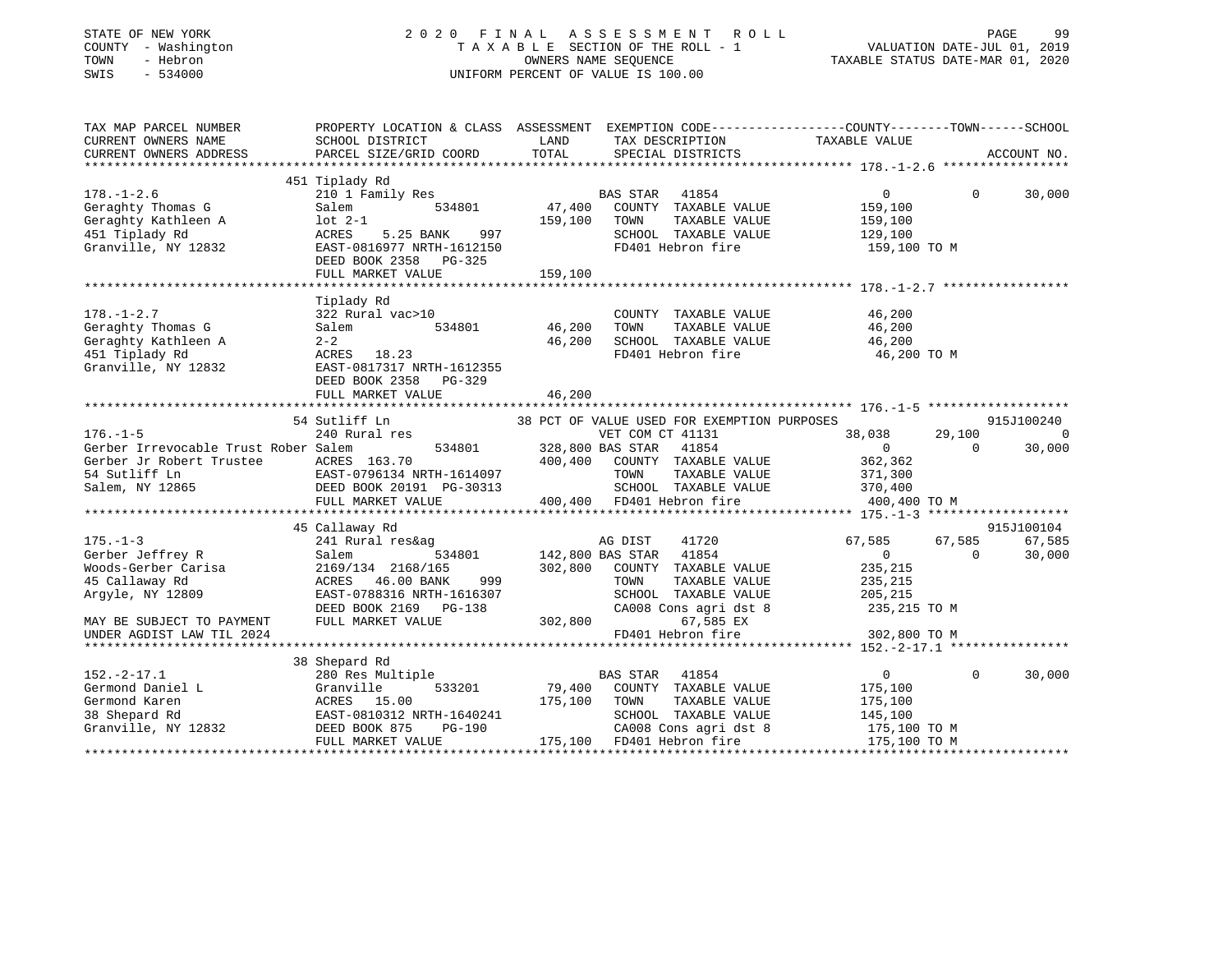#### STATE OF NEW YORK 2 0 2 0 F I N A L A S S E S S M E N T R O L L PAGE 100 COUNTY - Washington T A X A B L E SECTION OF THE ROLL - 1 VALUATION DATE-JUL 01, 2019 TOWN - Hebron OWNERS NAME SEQUENCE TAXABLE STATUS DATE-MAR 01, 2020 SWIS - 534000 UNIFORM PERCENT OF VALUE IS 100.00

| TAXABLE VALUE<br>SCHOOL DISTRICT<br>LAND<br>TAX DESCRIPTION<br>TOTAL<br>36 Clark Way<br>915J101873<br>67,500<br>67,500<br>210 1 Family Res<br>COUNTY TAXABLE VALUE<br>-<br>533201 35,200<br>Granville<br>TOWN<br>TAXABLE VALUE<br>67,500<br>SCHOOL TAXABLE VALUE<br>ACRES 1.07<br>EAST-0815631 NRTH-1623423<br>67,500<br>FD401 Hebron fire<br>67,500 TO M<br>67,500<br>FULL MARKET VALUE<br>508 Middle Rd<br>915J100471<br>84, 346 84, 346<br>AG DIST<br>41720<br>84,346<br>241 Rural res&ag<br>3<br>534801 193,900 BAS STAR 41854<br>Salem<br>$\overline{0}$<br>$\overline{0}$<br>30,000<br>319,100 COUNTY TAXABLE VALUE 234,754<br>ACRES 109.00<br>508 Middle Rd<br>EAST-0806653 NRTH-1624126<br>TOWN<br>TAARLIE<br>TAXABLE VALUE<br>234,754<br>204,754<br>Salem, NY 12865<br>DEED BOOK 952<br>PG-117<br>SCHOOL TAXABLE VALUE<br>319,100 CA008 Cons agri dst 8<br>234,754 TO M<br>FULL MARKET VALUE<br>84,346 EX<br>MAY BE SUBJECT TO PAYMENT<br>84,346 EX<br>FD401 Hebron fire<br>319,100 TO M<br>UNDER AGDIST LAW TIL 2024<br>915J100362<br>Middle Rd/e Off<br>COUNTY TAXABLE VALUE 31,700<br>$169. - 1 - 5$<br>322 Rural vac>10<br>31,700 TOWN<br>534801<br>Gette Robert Jr<br>TAXABLE VALUE 31,700<br>Salem 534801 31,700 TOWN TAXABLE VALUE<br>ACRES 39.60 31,700 SCHOOL TAXABLE VALUE<br>EAST-0808323 NRTH-1624193 FD401 Hebron fire<br>Gette Theresa A<br>31,700<br>31,700 TO M<br>508 Middle Rd<br>Salem, NY 12865<br>DEED BOOK 2669<br>PG-159<br>870 County Route 31<br>$168. - 1 - 4.5$<br>BAS STAR 41854<br>$\overline{0}$<br>$\Omega$<br>30,000<br>210 1 Family Res<br>533801 41,500 COUNTY TAXABLE VALUE 209,700<br>Getty Brian Martford 533801<br>Getty Winifred M ACRES 1.17<br>870 County Route 31 EAST-0800183 NRTH-1625629<br>209,700 TOWN<br>TAXABLE VALUE<br>209,700<br>SCHOOL TAXABLE VALUE 179,700<br>DEED BOOK 682<br>CA008 Cons agri dst 8 209,700 TO M<br>Granville, NY 12832<br>209,700 TO M<br>FULL MARKET VALUE<br>915J100533<br>480 County Route 31<br>$\overline{0}$<br>$176. - 1 - 2$<br>210 1 Family Res<br>BAS STAR 41854<br>$\Omega$<br>30,000<br>534801 52,200 COUNTY TAXABLE VALUE 143,700<br>Getty David<br>Salem<br>143,700<br>113,700<br>143,700 TO M<br>143,700<br>FULL MARKET VALUE | TAX MAP PARCEL NUMBER | PROPERTY LOCATION & CLASS ASSESSMENT EXEMPTION CODE---------------COUNTY-------TOWN-----SCHOOL |  |  |
|--------------------------------------------------------------------------------------------------------------------------------------------------------------------------------------------------------------------------------------------------------------------------------------------------------------------------------------------------------------------------------------------------------------------------------------------------------------------------------------------------------------------------------------------------------------------------------------------------------------------------------------------------------------------------------------------------------------------------------------------------------------------------------------------------------------------------------------------------------------------------------------------------------------------------------------------------------------------------------------------------------------------------------------------------------------------------------------------------------------------------------------------------------------------------------------------------------------------------------------------------------------------------------------------------------------------------------------------------------------------------------------------------------------------------------------------------------------------------------------------------------------------------------------------------------------------------------------------------------------------------------------------------------------------------------------------------------------------------------------------------------------------------------------------------------------------------------------------------------------------------------------------------------------------------------------------------------------------------------------------------------------------------------------------------------------------------------------------------------------------------------------------------------------------------------------------------------------------------------|-----------------------|------------------------------------------------------------------------------------------------|--|--|
|                                                                                                                                                                                                                                                                                                                                                                                                                                                                                                                                                                                                                                                                                                                                                                                                                                                                                                                                                                                                                                                                                                                                                                                                                                                                                                                                                                                                                                                                                                                                                                                                                                                                                                                                                                                                                                                                                                                                                                                                                                                                                                                                                                                                                                | CURRENT OWNERS NAME   |                                                                                                |  |  |
|                                                                                                                                                                                                                                                                                                                                                                                                                                                                                                                                                                                                                                                                                                                                                                                                                                                                                                                                                                                                                                                                                                                                                                                                                                                                                                                                                                                                                                                                                                                                                                                                                                                                                                                                                                                                                                                                                                                                                                                                                                                                                                                                                                                                                                |                       |                                                                                                |  |  |
|                                                                                                                                                                                                                                                                                                                                                                                                                                                                                                                                                                                                                                                                                                                                                                                                                                                                                                                                                                                                                                                                                                                                                                                                                                                                                                                                                                                                                                                                                                                                                                                                                                                                                                                                                                                                                                                                                                                                                                                                                                                                                                                                                                                                                                |                       |                                                                                                |  |  |
|                                                                                                                                                                                                                                                                                                                                                                                                                                                                                                                                                                                                                                                                                                                                                                                                                                                                                                                                                                                                                                                                                                                                                                                                                                                                                                                                                                                                                                                                                                                                                                                                                                                                                                                                                                                                                                                                                                                                                                                                                                                                                                                                                                                                                                |                       |                                                                                                |  |  |
|                                                                                                                                                                                                                                                                                                                                                                                                                                                                                                                                                                                                                                                                                                                                                                                                                                                                                                                                                                                                                                                                                                                                                                                                                                                                                                                                                                                                                                                                                                                                                                                                                                                                                                                                                                                                                                                                                                                                                                                                                                                                                                                                                                                                                                | $169. - 1 - 18.25$    |                                                                                                |  |  |
|                                                                                                                                                                                                                                                                                                                                                                                                                                                                                                                                                                                                                                                                                                                                                                                                                                                                                                                                                                                                                                                                                                                                                                                                                                                                                                                                                                                                                                                                                                                                                                                                                                                                                                                                                                                                                                                                                                                                                                                                                                                                                                                                                                                                                                | Gero Richard Lee Jr   |                                                                                                |  |  |
|                                                                                                                                                                                                                                                                                                                                                                                                                                                                                                                                                                                                                                                                                                                                                                                                                                                                                                                                                                                                                                                                                                                                                                                                                                                                                                                                                                                                                                                                                                                                                                                                                                                                                                                                                                                                                                                                                                                                                                                                                                                                                                                                                                                                                                | 36 Clark Way          |                                                                                                |  |  |
|                                                                                                                                                                                                                                                                                                                                                                                                                                                                                                                                                                                                                                                                                                                                                                                                                                                                                                                                                                                                                                                                                                                                                                                                                                                                                                                                                                                                                                                                                                                                                                                                                                                                                                                                                                                                                                                                                                                                                                                                                                                                                                                                                                                                                                | Salem, NY 12865       |                                                                                                |  |  |
|                                                                                                                                                                                                                                                                                                                                                                                                                                                                                                                                                                                                                                                                                                                                                                                                                                                                                                                                                                                                                                                                                                                                                                                                                                                                                                                                                                                                                                                                                                                                                                                                                                                                                                                                                                                                                                                                                                                                                                                                                                                                                                                                                                                                                                |                       |                                                                                                |  |  |
|                                                                                                                                                                                                                                                                                                                                                                                                                                                                                                                                                                                                                                                                                                                                                                                                                                                                                                                                                                                                                                                                                                                                                                                                                                                                                                                                                                                                                                                                                                                                                                                                                                                                                                                                                                                                                                                                                                                                                                                                                                                                                                                                                                                                                                |                       |                                                                                                |  |  |
|                                                                                                                                                                                                                                                                                                                                                                                                                                                                                                                                                                                                                                                                                                                                                                                                                                                                                                                                                                                                                                                                                                                                                                                                                                                                                                                                                                                                                                                                                                                                                                                                                                                                                                                                                                                                                                                                                                                                                                                                                                                                                                                                                                                                                                |                       |                                                                                                |  |  |
|                                                                                                                                                                                                                                                                                                                                                                                                                                                                                                                                                                                                                                                                                                                                                                                                                                                                                                                                                                                                                                                                                                                                                                                                                                                                                                                                                                                                                                                                                                                                                                                                                                                                                                                                                                                                                                                                                                                                                                                                                                                                                                                                                                                                                                |                       |                                                                                                |  |  |
|                                                                                                                                                                                                                                                                                                                                                                                                                                                                                                                                                                                                                                                                                                                                                                                                                                                                                                                                                                                                                                                                                                                                                                                                                                                                                                                                                                                                                                                                                                                                                                                                                                                                                                                                                                                                                                                                                                                                                                                                                                                                                                                                                                                                                                | $169. - 1 - 3.1$      |                                                                                                |  |  |
|                                                                                                                                                                                                                                                                                                                                                                                                                                                                                                                                                                                                                                                                                                                                                                                                                                                                                                                                                                                                                                                                                                                                                                                                                                                                                                                                                                                                                                                                                                                                                                                                                                                                                                                                                                                                                                                                                                                                                                                                                                                                                                                                                                                                                                | Gette Robert Jr       |                                                                                                |  |  |
|                                                                                                                                                                                                                                                                                                                                                                                                                                                                                                                                                                                                                                                                                                                                                                                                                                                                                                                                                                                                                                                                                                                                                                                                                                                                                                                                                                                                                                                                                                                                                                                                                                                                                                                                                                                                                                                                                                                                                                                                                                                                                                                                                                                                                                | Gette Theresa         |                                                                                                |  |  |
|                                                                                                                                                                                                                                                                                                                                                                                                                                                                                                                                                                                                                                                                                                                                                                                                                                                                                                                                                                                                                                                                                                                                                                                                                                                                                                                                                                                                                                                                                                                                                                                                                                                                                                                                                                                                                                                                                                                                                                                                                                                                                                                                                                                                                                |                       |                                                                                                |  |  |
|                                                                                                                                                                                                                                                                                                                                                                                                                                                                                                                                                                                                                                                                                                                                                                                                                                                                                                                                                                                                                                                                                                                                                                                                                                                                                                                                                                                                                                                                                                                                                                                                                                                                                                                                                                                                                                                                                                                                                                                                                                                                                                                                                                                                                                |                       |                                                                                                |  |  |
|                                                                                                                                                                                                                                                                                                                                                                                                                                                                                                                                                                                                                                                                                                                                                                                                                                                                                                                                                                                                                                                                                                                                                                                                                                                                                                                                                                                                                                                                                                                                                                                                                                                                                                                                                                                                                                                                                                                                                                                                                                                                                                                                                                                                                                |                       |                                                                                                |  |  |
|                                                                                                                                                                                                                                                                                                                                                                                                                                                                                                                                                                                                                                                                                                                                                                                                                                                                                                                                                                                                                                                                                                                                                                                                                                                                                                                                                                                                                                                                                                                                                                                                                                                                                                                                                                                                                                                                                                                                                                                                                                                                                                                                                                                                                                |                       |                                                                                                |  |  |
|                                                                                                                                                                                                                                                                                                                                                                                                                                                                                                                                                                                                                                                                                                                                                                                                                                                                                                                                                                                                                                                                                                                                                                                                                                                                                                                                                                                                                                                                                                                                                                                                                                                                                                                                                                                                                                                                                                                                                                                                                                                                                                                                                                                                                                |                       |                                                                                                |  |  |
|                                                                                                                                                                                                                                                                                                                                                                                                                                                                                                                                                                                                                                                                                                                                                                                                                                                                                                                                                                                                                                                                                                                                                                                                                                                                                                                                                                                                                                                                                                                                                                                                                                                                                                                                                                                                                                                                                                                                                                                                                                                                                                                                                                                                                                |                       |                                                                                                |  |  |
|                                                                                                                                                                                                                                                                                                                                                                                                                                                                                                                                                                                                                                                                                                                                                                                                                                                                                                                                                                                                                                                                                                                                                                                                                                                                                                                                                                                                                                                                                                                                                                                                                                                                                                                                                                                                                                                                                                                                                                                                                                                                                                                                                                                                                                |                       |                                                                                                |  |  |
|                                                                                                                                                                                                                                                                                                                                                                                                                                                                                                                                                                                                                                                                                                                                                                                                                                                                                                                                                                                                                                                                                                                                                                                                                                                                                                                                                                                                                                                                                                                                                                                                                                                                                                                                                                                                                                                                                                                                                                                                                                                                                                                                                                                                                                |                       |                                                                                                |  |  |
|                                                                                                                                                                                                                                                                                                                                                                                                                                                                                                                                                                                                                                                                                                                                                                                                                                                                                                                                                                                                                                                                                                                                                                                                                                                                                                                                                                                                                                                                                                                                                                                                                                                                                                                                                                                                                                                                                                                                                                                                                                                                                                                                                                                                                                |                       |                                                                                                |  |  |
|                                                                                                                                                                                                                                                                                                                                                                                                                                                                                                                                                                                                                                                                                                                                                                                                                                                                                                                                                                                                                                                                                                                                                                                                                                                                                                                                                                                                                                                                                                                                                                                                                                                                                                                                                                                                                                                                                                                                                                                                                                                                                                                                                                                                                                |                       |                                                                                                |  |  |
|                                                                                                                                                                                                                                                                                                                                                                                                                                                                                                                                                                                                                                                                                                                                                                                                                                                                                                                                                                                                                                                                                                                                                                                                                                                                                                                                                                                                                                                                                                                                                                                                                                                                                                                                                                                                                                                                                                                                                                                                                                                                                                                                                                                                                                |                       |                                                                                                |  |  |
|                                                                                                                                                                                                                                                                                                                                                                                                                                                                                                                                                                                                                                                                                                                                                                                                                                                                                                                                                                                                                                                                                                                                                                                                                                                                                                                                                                                                                                                                                                                                                                                                                                                                                                                                                                                                                                                                                                                                                                                                                                                                                                                                                                                                                                |                       |                                                                                                |  |  |
|                                                                                                                                                                                                                                                                                                                                                                                                                                                                                                                                                                                                                                                                                                                                                                                                                                                                                                                                                                                                                                                                                                                                                                                                                                                                                                                                                                                                                                                                                                                                                                                                                                                                                                                                                                                                                                                                                                                                                                                                                                                                                                                                                                                                                                |                       |                                                                                                |  |  |
|                                                                                                                                                                                                                                                                                                                                                                                                                                                                                                                                                                                                                                                                                                                                                                                                                                                                                                                                                                                                                                                                                                                                                                                                                                                                                                                                                                                                                                                                                                                                                                                                                                                                                                                                                                                                                                                                                                                                                                                                                                                                                                                                                                                                                                |                       |                                                                                                |  |  |
|                                                                                                                                                                                                                                                                                                                                                                                                                                                                                                                                                                                                                                                                                                                                                                                                                                                                                                                                                                                                                                                                                                                                                                                                                                                                                                                                                                                                                                                                                                                                                                                                                                                                                                                                                                                                                                                                                                                                                                                                                                                                                                                                                                                                                                |                       |                                                                                                |  |  |
|                                                                                                                                                                                                                                                                                                                                                                                                                                                                                                                                                                                                                                                                                                                                                                                                                                                                                                                                                                                                                                                                                                                                                                                                                                                                                                                                                                                                                                                                                                                                                                                                                                                                                                                                                                                                                                                                                                                                                                                                                                                                                                                                                                                                                                |                       |                                                                                                |  |  |
|                                                                                                                                                                                                                                                                                                                                                                                                                                                                                                                                                                                                                                                                                                                                                                                                                                                                                                                                                                                                                                                                                                                                                                                                                                                                                                                                                                                                                                                                                                                                                                                                                                                                                                                                                                                                                                                                                                                                                                                                                                                                                                                                                                                                                                |                       |                                                                                                |  |  |
|                                                                                                                                                                                                                                                                                                                                                                                                                                                                                                                                                                                                                                                                                                                                                                                                                                                                                                                                                                                                                                                                                                                                                                                                                                                                                                                                                                                                                                                                                                                                                                                                                                                                                                                                                                                                                                                                                                                                                                                                                                                                                                                                                                                                                                |                       |                                                                                                |  |  |
|                                                                                                                                                                                                                                                                                                                                                                                                                                                                                                                                                                                                                                                                                                                                                                                                                                                                                                                                                                                                                                                                                                                                                                                                                                                                                                                                                                                                                                                                                                                                                                                                                                                                                                                                                                                                                                                                                                                                                                                                                                                                                                                                                                                                                                |                       |                                                                                                |  |  |
|                                                                                                                                                                                                                                                                                                                                                                                                                                                                                                                                                                                                                                                                                                                                                                                                                                                                                                                                                                                                                                                                                                                                                                                                                                                                                                                                                                                                                                                                                                                                                                                                                                                                                                                                                                                                                                                                                                                                                                                                                                                                                                                                                                                                                                |                       |                                                                                                |  |  |
|                                                                                                                                                                                                                                                                                                                                                                                                                                                                                                                                                                                                                                                                                                                                                                                                                                                                                                                                                                                                                                                                                                                                                                                                                                                                                                                                                                                                                                                                                                                                                                                                                                                                                                                                                                                                                                                                                                                                                                                                                                                                                                                                                                                                                                |                       |                                                                                                |  |  |
|                                                                                                                                                                                                                                                                                                                                                                                                                                                                                                                                                                                                                                                                                                                                                                                                                                                                                                                                                                                                                                                                                                                                                                                                                                                                                                                                                                                                                                                                                                                                                                                                                                                                                                                                                                                                                                                                                                                                                                                                                                                                                                                                                                                                                                |                       |                                                                                                |  |  |
|                                                                                                                                                                                                                                                                                                                                                                                                                                                                                                                                                                                                                                                                                                                                                                                                                                                                                                                                                                                                                                                                                                                                                                                                                                                                                                                                                                                                                                                                                                                                                                                                                                                                                                                                                                                                                                                                                                                                                                                                                                                                                                                                                                                                                                |                       |                                                                                                |  |  |
|                                                                                                                                                                                                                                                                                                                                                                                                                                                                                                                                                                                                                                                                                                                                                                                                                                                                                                                                                                                                                                                                                                                                                                                                                                                                                                                                                                                                                                                                                                                                                                                                                                                                                                                                                                                                                                                                                                                                                                                                                                                                                                                                                                                                                                |                       |                                                                                                |  |  |
|                                                                                                                                                                                                                                                                                                                                                                                                                                                                                                                                                                                                                                                                                                                                                                                                                                                                                                                                                                                                                                                                                                                                                                                                                                                                                                                                                                                                                                                                                                                                                                                                                                                                                                                                                                                                                                                                                                                                                                                                                                                                                                                                                                                                                                |                       |                                                                                                |  |  |
|                                                                                                                                                                                                                                                                                                                                                                                                                                                                                                                                                                                                                                                                                                                                                                                                                                                                                                                                                                                                                                                                                                                                                                                                                                                                                                                                                                                                                                                                                                                                                                                                                                                                                                                                                                                                                                                                                                                                                                                                                                                                                                                                                                                                                                |                       |                                                                                                |  |  |
|                                                                                                                                                                                                                                                                                                                                                                                                                                                                                                                                                                                                                                                                                                                                                                                                                                                                                                                                                                                                                                                                                                                                                                                                                                                                                                                                                                                                                                                                                                                                                                                                                                                                                                                                                                                                                                                                                                                                                                                                                                                                                                                                                                                                                                |                       |                                                                                                |  |  |
|                                                                                                                                                                                                                                                                                                                                                                                                                                                                                                                                                                                                                                                                                                                                                                                                                                                                                                                                                                                                                                                                                                                                                                                                                                                                                                                                                                                                                                                                                                                                                                                                                                                                                                                                                                                                                                                                                                                                                                                                                                                                                                                                                                                                                                |                       |                                                                                                |  |  |
|                                                                                                                                                                                                                                                                                                                                                                                                                                                                                                                                                                                                                                                                                                                                                                                                                                                                                                                                                                                                                                                                                                                                                                                                                                                                                                                                                                                                                                                                                                                                                                                                                                                                                                                                                                                                                                                                                                                                                                                                                                                                                                                                                                                                                                |                       |                                                                                                |  |  |
|                                                                                                                                                                                                                                                                                                                                                                                                                                                                                                                                                                                                                                                                                                                                                                                                                                                                                                                                                                                                                                                                                                                                                                                                                                                                                                                                                                                                                                                                                                                                                                                                                                                                                                                                                                                                                                                                                                                                                                                                                                                                                                                                                                                                                                |                       |                                                                                                |  |  |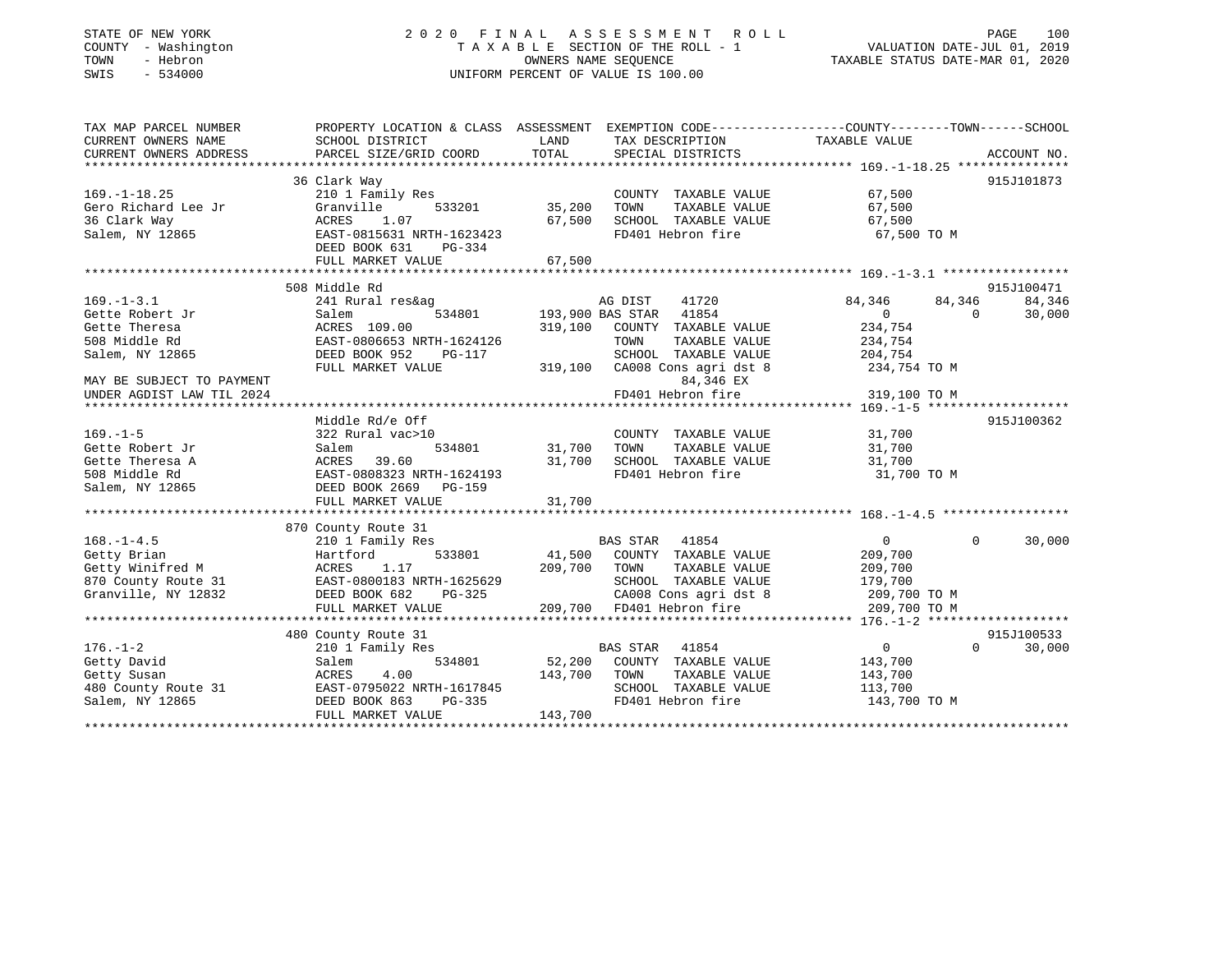| STATE OF NEW YORK<br>COUNTY - Washington<br>- Hebron<br>TOWN<br>SWIS<br>$-534000$ |                                                                                                 | OWNERS NAME SEOUENCE | 2020 FINAL ASSESSMENT<br>ROLL<br>TAXABLE SECTION OF THE ROLL - 1<br>UNIFORM PERCENT OF VALUE IS 100.00 | VALUATION DATE-JUL 01, 2019<br>TAXABLE STATUS DATE-MAR 01, 2020 | PAGE     | 101         |
|-----------------------------------------------------------------------------------|-------------------------------------------------------------------------------------------------|----------------------|--------------------------------------------------------------------------------------------------------|-----------------------------------------------------------------|----------|-------------|
| TAX MAP PARCEL NUMBER                                                             | PROPERTY LOCATION & CLASS ASSESSMENT EXEMPTION CODE---------------COUNTY-------TOWN------SCHOOL |                      |                                                                                                        |                                                                 |          |             |
| CURRENT OWNERS NAME<br>CURRENT OWNERS ADDRESS                                     | SCHOOL DISTRICT<br>PARCEL SIZE/GRID COORD                                                       | LAND<br>TOTAL        | TAX DESCRIPTION<br>SPECIAL DISTRICTS                                                                   | TAXABLE VALUE                                                   |          | ACCOUNT NO. |
|                                                                                   |                                                                                                 |                      |                                                                                                        |                                                                 |          |             |
|                                                                                   | County Route 31                                                                                 |                      |                                                                                                        |                                                                 |          |             |
| $176. - 1 - 2.1$                                                                  | 314 Rural vac<10                                                                                |                      | COUNTY TAXABLE VALUE                                                                                   | 43,000                                                          |          |             |
| Getty David                                                                       | Salem<br>534801                                                                                 | 43,000               | TAXABLE VALUE<br>TOWN                                                                                  | 43,000                                                          |          |             |
| Getty Susan                                                                       | 8.0 Ad                                                                                          | 43,000               | SCHOOL TAXABLE VALUE                                                                                   | 43,000                                                          |          |             |
| 480 County Route 31                                                               | 8.00<br>ACRES                                                                                   |                      | FD401 Hebron fire                                                                                      | 43,000 TO M                                                     |          |             |
| Salem, NY 12865                                                                   | EAST-0795327 NRTH-1617799                                                                       |                      |                                                                                                        |                                                                 |          |             |
|                                                                                   | DEED BOOK 863<br>PG-338<br>FULL MARKET VALUE                                                    | 43,000               |                                                                                                        |                                                                 |          |             |
|                                                                                   |                                                                                                 |                      |                                                                                                        |                                                                 |          |             |
|                                                                                   | 523 County Route 31                                                                             |                      |                                                                                                        |                                                                 |          |             |
| $168. - 1 - 15.1$                                                                 | 210 1 Family Res                                                                                |                      | AG DIST<br>41720                                                                                       | 8,125                                                           | 8,125    | 8,125       |
| Getty David L                                                                     | 534801<br>Salem                                                                                 | 57,400               | COUNTY TAXABLE VALUE                                                                                   | 96,375                                                          |          |             |
| 523 County Route 31                                                               | 5.00<br>ACRES                                                                                   | 104,500              | TOWN<br>TAXABLE VALUE                                                                                  | 96,375                                                          |          |             |
| Salem, NY 12865                                                                   | EAST-0795097 NRTH-1619027                                                                       |                      | SCHOOL TAXABLE VALUE                                                                                   | 96,375                                                          |          |             |
|                                                                                   | DEED BOOK 2473 PG-274                                                                           |                      | CA008 Cons agri dst 8                                                                                  | 96,375 TO M                                                     |          |             |
| MAY BE SUBJECT TO PAYMENT                                                         | FULL MARKET VALUE                                                                               | 104,500              | 8,125 EX                                                                                               |                                                                 |          |             |
| UNDER AGDIST LAW TIL 2024                                                         |                                                                                                 |                      | FD401 Hebron fire                                                                                      | 104,500 TO M                                                    |          |             |
|                                                                                   | 704 Tiplady Rd                                                                                  |                      |                                                                                                        |                                                                 |          | 915J101612  |
| $178. - 1 - 9.2$                                                                  | 270 Mfg housing                                                                                 |                      | COUNTY TAXABLE VALUE                                                                                   | 51,600                                                          |          |             |
| Getty Jason K                                                                     | 534801<br>Salem                                                                                 | 35,500               | TOWN<br>TAXABLE VALUE                                                                                  | 51,600                                                          |          |             |
| 704 Tiplady Rd                                                                    | 581/84 Well Rights                                                                              | 51,600               | SCHOOL TAXABLE VALUE                                                                                   | 51,600                                                          |          |             |
| Granville, NY 12832                                                               | ACRES<br>1.15                                                                                   |                      | FD401 Hebron fire                                                                                      | 51,600 TO M                                                     |          |             |
|                                                                                   | EAST-0821797 NRTH-1612087                                                                       |                      |                                                                                                        |                                                                 |          |             |
|                                                                                   | DEED BOOK 3958 PG-292                                                                           |                      |                                                                                                        |                                                                 |          |             |
|                                                                                   | FULL MARKET VALUE                                                                               | 51,600               |                                                                                                        |                                                                 |          |             |
|                                                                                   |                                                                                                 |                      |                                                                                                        |                                                                 |          |             |
| $168. - 1 - 4.6$                                                                  | 818 County Route 31<br>210 1 Family Res                                                         |                      | BAS STAR<br>41854                                                                                      | $\overline{0}$                                                  | $\Omega$ | 30,000      |
| Getty Kevin D                                                                     | 533801<br>Hartford                                                                              | 45,800               | COUNTY TAXABLE VALUE                                                                                   | 195,800                                                         |          |             |
| 818 County Route 31                                                               | 2.55<br>ACRES                                                                                   | 195,800              | TOWN<br>TAXABLE VALUE                                                                                  | 195,800                                                         |          |             |
| Granville, NY 12832                                                               | EAST-0799274 NRTH-1624674                                                                       |                      | SCHOOL TAXABLE VALUE                                                                                   | 165,800                                                         |          |             |
|                                                                                   | DEED BOOK 758<br>PG-134                                                                         |                      | CA008 Cons agri dst 8                                                                                  | 195,800 TO M                                                    |          |             |
|                                                                                   | FULL MARKET VALUE                                                                               |                      | 195,800 FD401 Hebron fire                                                                              | 195,800 TO M                                                    |          |             |
|                                                                                   |                                                                                                 |                      |                                                                                                        |                                                                 |          |             |
|                                                                                   | 609 County Route 31                                                                             |                      |                                                                                                        |                                                                 |          |             |
| $168. - 1 - 18.9$                                                                 | 210 1 Family Res                                                                                |                      | BAS STAR<br>41854                                                                                      | $\overline{0}$                                                  | $\Omega$ | 30,000      |
| Getty Kyle                                                                        | 533801<br>Hartford                                                                              | 41,000<br>81,000     | COUNTY TAXABLE VALUE<br>TAXABLE VALUE                                                                  | 81,000                                                          |          |             |
| Getty Janis<br>609 County Route 31                                                | ACRES<br>1.00<br>EAST-0796628 NRTH-1620773                                                      |                      | TOWN<br>SCHOOL TAXABLE VALUE                                                                           | 81,000<br>51,000                                                |          |             |
| Salem, NY 12865                                                                   | DEED BOOK 758<br>PG-249                                                                         |                      | CA008 Cons agri dst 8                                                                                  | 81,000 TO M                                                     |          |             |
|                                                                                   | FULL MARKET VALUE                                                                               |                      | 81,000 FD401 Hebron fire                                                                               | 81,000 TO M                                                     |          |             |
|                                                                                   |                                                                                                 |                      |                                                                                                        |                                                                 |          |             |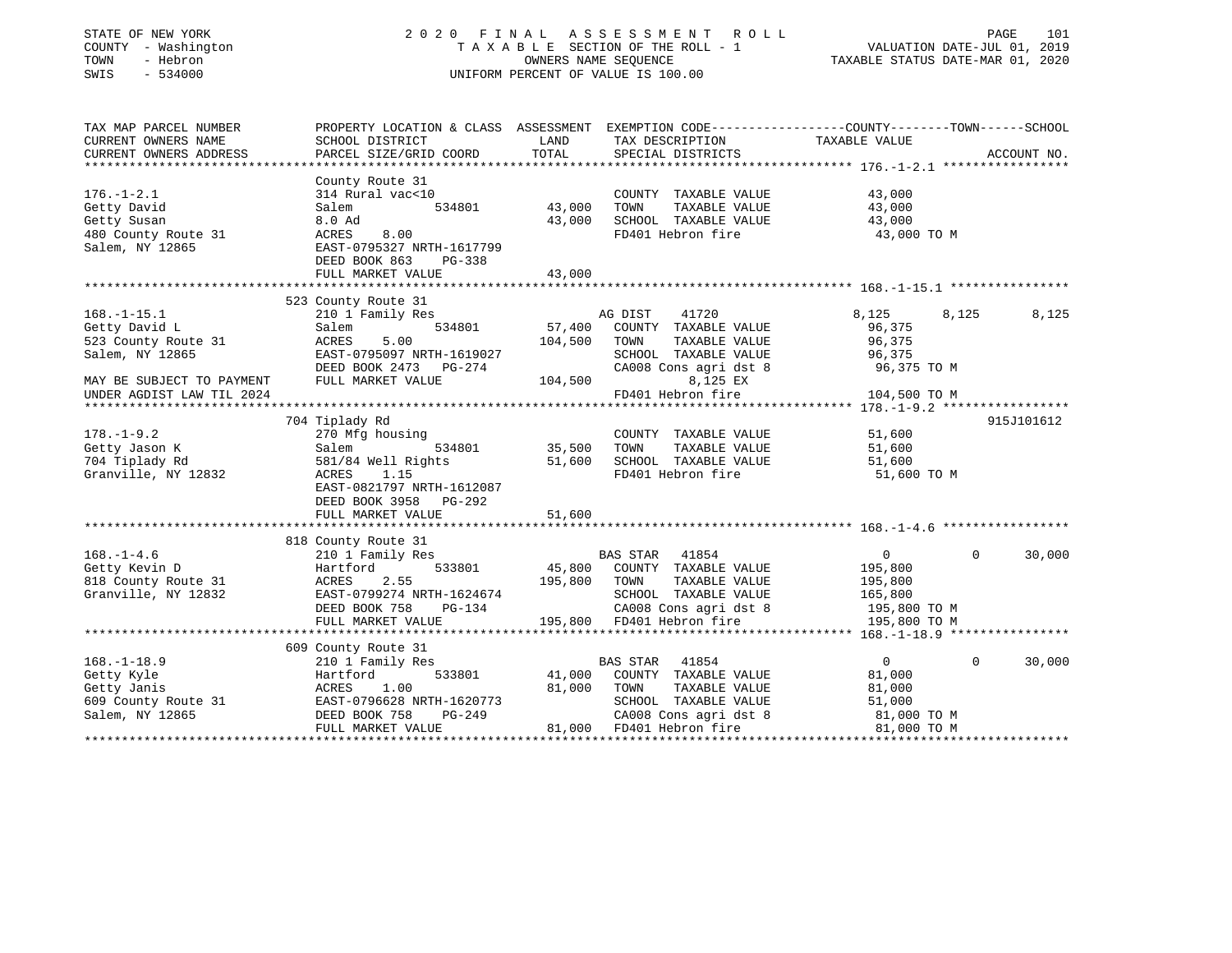#### STATE OF NEW YORK 2 0 2 0 F I N A L A S S E S S M E N T R O L L PAGE 102 COUNTY - Washington T A X A B L E SECTION OF THE ROLL - 1 VALUATION DATE-JUL 01, 2019 TOWN - Hebron OWNERS NAME SEQUENCE TAXABLE STATUS DATE-MAR 01, 2020 SWIS - 534000 UNIFORM PERCENT OF VALUE IS 100.00

| TAX MAP PARCEL NUMBER               |                                                                                                                                                                                                                                         |                                                                                                                                                                                                                                        | PROPERTY LOCATION & CLASS ASSESSMENT EXEMPTION CODE---------------COUNTY-------TOWN-----SCHOOL |
|-------------------------------------|-----------------------------------------------------------------------------------------------------------------------------------------------------------------------------------------------------------------------------------------|----------------------------------------------------------------------------------------------------------------------------------------------------------------------------------------------------------------------------------------|------------------------------------------------------------------------------------------------|
| CURRENT OWNERS NAME                 | SCHOOL DISTRICT                                                                                                                                                                                                                         | TAX DESCRIPTION TAXABLE VALUE<br><b>LAND</b>                                                                                                                                                                                           |                                                                                                |
| CURRENT OWNERS ADDRESS              | PARCEL SIZE/GRID COORD                                                                                                                                                                                                                  | TOTAL SPECIAL DISTRICTS                                                                                                                                                                                                                | ACCOUNT NO.                                                                                    |
|                                     | 618 County Route 31                                                                                                                                                                                                                     |                                                                                                                                                                                                                                        | 915J101768                                                                                     |
|                                     |                                                                                                                                                                                                                                         |                                                                                                                                                                                                                                        | $\Omega$<br>30,000                                                                             |
|                                     |                                                                                                                                                                                                                                         |                                                                                                                                                                                                                                        |                                                                                                |
|                                     |                                                                                                                                                                                                                                         |                                                                                                                                                                                                                                        |                                                                                                |
|                                     |                                                                                                                                                                                                                                         |                                                                                                                                                                                                                                        |                                                                                                |
|                                     |                                                                                                                                                                                                                                         |                                                                                                                                                                                                                                        |                                                                                                |
|                                     |                                                                                                                                                                                                                                         |                                                                                                                                                                                                                                        |                                                                                                |
|                                     |                                                                                                                                                                                                                                         | 168.-1-18.2 270 Mfg housing<br>Getty Kyle E Hartford 533801 60,000 COUNTY IAAABLE VALUE<br>Getty Matthew K ACRES 9.33 801 69,300 TOWN TAXABLE VALUE<br>59,300 TOWN TAXABLE VALUE 59,300 FOROL TAXABLE VALUE 59,300 TO M<br>Salem, NY 1 |                                                                                                |
|                                     |                                                                                                                                                                                                                                         |                                                                                                                                                                                                                                        |                                                                                                |
|                                     |                                                                                                                                                                                                                                         | COUNTY TAXABLE VALUE 44,700                                                                                                                                                                                                            |                                                                                                |
|                                     | Salem                                                                                                                                                                                                                                   |                                                                                                                                                                                                                                        |                                                                                                |
| Getty Kyle E<br>609 County Route 31 | ACRES 23.84                                                                                                                                                                                                                             | 44,700                                                                                                                                                                                                                                 |                                                                                                |
| Salem, NY 12865                     |                                                                                                                                                                                                                                         | CA008 Cons agri dst 8 44,700 TO M                                                                                                                                                                                                      |                                                                                                |
|                                     |                                                                                                                                                                                                                                         | FD401 Hebron fire                                                                                                                                                                                                                      | 44,700 TO M                                                                                    |
|                                     | EAST-0811432 NRTH-1611822<br>DEED BOOK 3499 PG-180<br>FULL MARKET VALUE 44,700                                                                                                                                                          |                                                                                                                                                                                                                                        |                                                                                                |
|                                     |                                                                                                                                                                                                                                         |                                                                                                                                                                                                                                        |                                                                                                |
|                                     | 595 County Route 31                                                                                                                                                                                                                     |                                                                                                                                                                                                                                        | 915J100245                                                                                     |
| $168. - 1 - 15$                     | 112 Dairy farm                                                                                                                                                                                                                          | AG DIST<br>41720                                                                                                                                                                                                                       | 147,461<br>147,461 147,461                                                                     |
| Getty Robert J                      | Salem                                                                                                                                                                                                                                   | 534801 235,400 BAS STAR 41854                                                                                                                                                                                                          | $\overline{0}$<br>30,000<br>$\overline{0}$                                                     |
| $595$ County Route 31 1992-6300     | Salem, NY 12865-9621 1992-6300<br>RCRES 97.80                                                                                                                                                                                           | 439,000 COUNTY TAXABLE VALUE                                                                                                                                                                                                           | 291,539                                                                                        |
|                                     |                                                                                                                                                                                                                                         | TOWN                                                                                                                                                                                                                                   | TAXABLE VALUE 291,539                                                                          |
|                                     |                                                                                                                                                                                                                                         | SCHOOL TAXABLE VALUE 261,539<br>CA008 Cons agri dst 8 291,539 TO M                                                                                                                                                                     |                                                                                                |
|                                     |                                                                                                                                                                                                                                         |                                                                                                                                                                                                                                        |                                                                                                |
|                                     |                                                                                                                                                                                                                                         | $147,461 \text{ EX}$ FD401 Hebron fire $439,000 \text{ TO M}$                                                                                                                                                                          |                                                                                                |
|                                     |                                                                                                                                                                                                                                         |                                                                                                                                                                                                                                        |                                                                                                |
|                                     |                                                                                                                                                                                                                                         |                                                                                                                                                                                                                                        |                                                                                                |
|                                     | 45 Webber Ln                                                                                                                                                                                                                            |                                                                                                                                                                                                                                        | 915J101086                                                                                     |
|                                     |                                                                                                                                                                                                                                         | COUNTY TAXABLE VALUE 75,900<br>TOWN                                                                                                                                                                                                    | TAXABLE VALUE 75,900                                                                           |
|                                     |                                                                                                                                                                                                                                         |                                                                                                                                                                                                                                        |                                                                                                |
|                                     |                                                                                                                                                                                                                                         | SCHOOL TAXABLE VALUE 75,900<br>CA008 Cons agri dst 8 75,900 TO M<br>FD401 Hebron fire 75,900 TO M                                                                                                                                      |                                                                                                |
|                                     |                                                                                                                                                                                                                                         |                                                                                                                                                                                                                                        |                                                                                                |
|                                     | 168.-1-4.3<br>Getty Terry (10 1 Family Res Hartford 533801 40,700<br>Getty Gail FRNT 200.00 DPTH 200.00 75,900<br>908 County Route 31 EAST-0799396 NRTH-1623140<br>Granville, NY 12832 DEED BOOK 2436 PG-103<br>FULL MARKET VALUE (103) |                                                                                                                                                                                                                                        |                                                                                                |
|                                     |                                                                                                                                                                                                                                         |                                                                                                                                                                                                                                        |                                                                                                |
|                                     | 908 County Route 31                                                                                                                                                                                                                     |                                                                                                                                                                                                                                        |                                                                                                |
| $168. - 1 - 4.4$                    | 210 1 Family Res                                                                                                                                                                                                                        | BAS STAR 41854                                                                                                                                                                                                                         | $\overline{0}$<br>$\Omega$<br>30,000                                                           |
| Getty Terry                         | Granville                                                                                                                                                                                                                               | 533201 41,300 COUNTY TAXABLE VALUE 143,100                                                                                                                                                                                             |                                                                                                |
|                                     |                                                                                                                                                                                                                                         |                                                                                                                                                                                                                                        |                                                                                                |
|                                     |                                                                                                                                                                                                                                         | 908 County Route 31 FRNT 198.00 DPTH 239.00 143,100 TOWN TAXABLE VALUE 143,100 Granville, NY 12832 EAST-0801281 NRTH-1626036 SCHOOL TAXABLE VALUE 113,100                                                                              |                                                                                                |
|                                     |                                                                                                                                                                                                                                         |                                                                                                                                                                                                                                        |                                                                                                |
|                                     |                                                                                                                                                                                                                                         | EAST-0801281 NRTH-1626036 SCHOOL TAXABLE VALUE 113,100<br>DEED BOOK 671 PG-166 CA008 Cons agri dst 8 143,100 TO M<br>FULL MARKET VALUE 143,100 FD401 Hebron fire 143,100 TO M                                                          |                                                                                                |
|                                     |                                                                                                                                                                                                                                         |                                                                                                                                                                                                                                        |                                                                                                |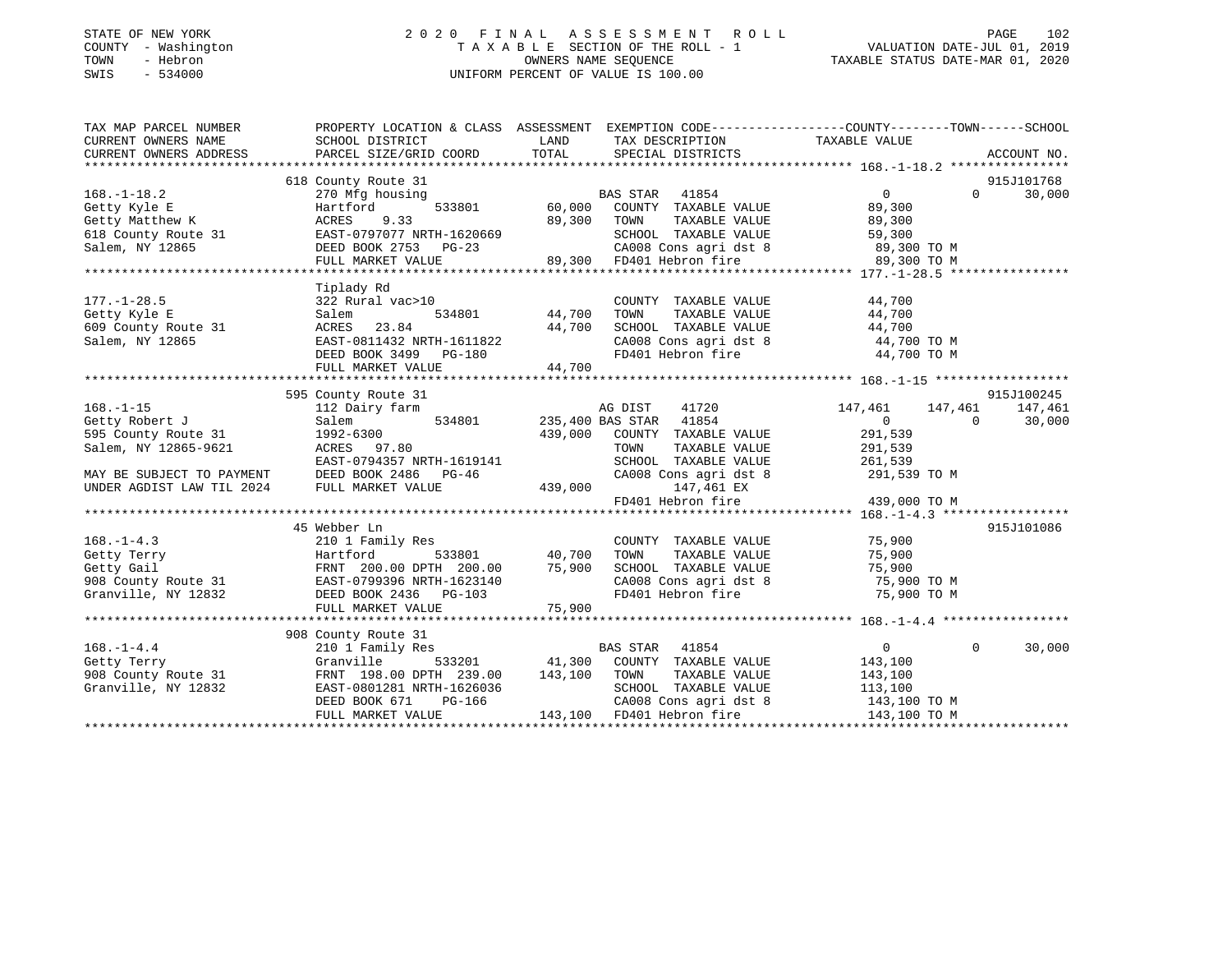#### STATE OF NEW YORK 2 0 2 0 F I N A L A S S E S S M E N T R O L L PAGE 103 COUNTY - Washington T A X A B L E SECTION OF THE ROLL - 1 VALUATION DATE-JUL 01, 2019 TOWN - Hebron OWNERS NAME SEQUENCE TAXABLE STATUS DATE-MAR 01, 2020 SWIS - 534000 UNIFORM PERCENT OF VALUE IS 100.00

| TAX MAP PARCEL NUMBER                                                                                                                                                                                                                                                                                   | PROPERTY LOCATION & CLASS ASSESSMENT EXEMPTION CODE---------------COUNTY-------TOWN------SCHOOL |         |                                                                                                    |                      |                                                                                                                          |
|---------------------------------------------------------------------------------------------------------------------------------------------------------------------------------------------------------------------------------------------------------------------------------------------------------|-------------------------------------------------------------------------------------------------|---------|----------------------------------------------------------------------------------------------------|----------------------|--------------------------------------------------------------------------------------------------------------------------|
|                                                                                                                                                                                                                                                                                                         |                                                                                                 |         |                                                                                                    |                      |                                                                                                                          |
|                                                                                                                                                                                                                                                                                                         |                                                                                                 |         |                                                                                                    |                      |                                                                                                                          |
|                                                                                                                                                                                                                                                                                                         | Indian Head Way                                                                                 |         |                                                                                                    |                      | 915J101567                                                                                                               |
| $170. - 1 - 12.1$                                                                                                                                                                                                                                                                                       | Family Res<br>534801 55,100<br>210 1 Family Res                                                 |         | COUNTY TAXABLE VALUE 176,800                                                                       |                      |                                                                                                                          |
| Getty Tonya M                                                                                                                                                                                                                                                                                           | Salem                                                                                           |         | TAXABLE VALUE<br>TOWN                                                                              | 176,800              |                                                                                                                          |
| 322 Indian Head Way                                                                                                                                                                                                                                                                                     | 176,800<br>ACRES 24.10                                                                          |         | SCHOOL TAXABLE VALUE 176,800                                                                       |                      |                                                                                                                          |
|                                                                                                                                                                                                                                                                                                         |                                                                                                 |         |                                                                                                    |                      |                                                                                                                          |
|                                                                                                                                                                                                                                                                                                         |                                                                                                 |         |                                                                                                    |                      |                                                                                                                          |
| $\begin{array}{r} \text{5.22} \text{ Indian head } \text{m} \end{array}$ $\begin{array}{r} \text{5.23} \text{ EAST-081762} \end{array}$<br>EAST-0817622 NRTH-1618706 CA008 Cons agri dst 8 176,800 TO M<br>DEED BOOK 3311 PG-172 FD401 Hebron fire 176,800 TO M<br>FULL MARKET VALUE 176,800 TO M<br>FU |                                                                                                 |         |                                                                                                    |                      |                                                                                                                          |
|                                                                                                                                                                                                                                                                                                         |                                                                                                 |         |                                                                                                    |                      |                                                                                                                          |
|                                                                                                                                                                                                                                                                                                         | Darfler Rd                                                                                      |         |                                                                                                    |                      | 915J100178                                                                                                               |
| $159. - 1 - 24$                                                                                                                                                                                                                                                                                         |                                                                                                 |         |                                                                                                    | 96,612               | 96,612 96,612                                                                                                            |
| Gettyvue Farm LLC Martford                                                                                                                                                                                                                                                                              |                                                                                                 |         |                                                                                                    | 20,688               |                                                                                                                          |
| 898 County Route 31 ACRES 68.50                                                                                                                                                                                                                                                                         |                                                                                                 | 117,300 | TOWN                                                                                               | TAXABLE VALUE 20,688 |                                                                                                                          |
| Granville, NY 12832                                                                                                                                                                                                                                                                                     | EAST-0798317 NRTH-1628829                                                                       |         |                                                                                                    |                      |                                                                                                                          |
|                                                                                                                                                                                                                                                                                                         | DEED BOOK 901                                                                                   |         | SCHOOL TAXABLE VALUE 20,688<br>CA008 Cons agri dst 8 20,688                                        | 20,688 TO M          |                                                                                                                          |
| MAY BE SUBJECT TO PAYMENT                                                                                                                                                                                                                                                                               | RTH-1628829 SCHOOL<br>PG-139 CA008 CC<br>LUE 117,300<br>FULL MARKET VALUE                       |         | 96,612 EX                                                                                          |                      |                                                                                                                          |
| UNDER AGDIST LAW TIL 2024                                                                                                                                                                                                                                                                               |                                                                                                 |         | FD401 Hebron fire 117,300 TO M                                                                     |                      |                                                                                                                          |
|                                                                                                                                                                                                                                                                                                         |                                                                                                 |         |                                                                                                    |                      |                                                                                                                          |
|                                                                                                                                                                                                                                                                                                         | 880 County Route 31                                                                             |         |                                                                                                    |                      | 915J100247                                                                                                               |
| 168.-1-4.1 112 Dairy farm AG DIST AG DIST Gettyvue Farm LLC 112 Dairy farm 533801 154,000 COUNTY                                                                                                                                                                                                        |                                                                                                 |         | 41720                                                                                              |                      | 91,069 91,069 91,069                                                                                                     |
|                                                                                                                                                                                                                                                                                                         |                                                                                                 |         | COUNTY TAXABLE VALUE 405,631                                                                       |                      |                                                                                                                          |
|                                                                                                                                                                                                                                                                                                         |                                                                                                 |         |                                                                                                    |                      |                                                                                                                          |
|                                                                                                                                                                                                                                                                                                         |                                                                                                 |         |                                                                                                    |                      |                                                                                                                          |
| 898 County Route 31 1993-250600 496,700<br>Granville, NY 12832 ACRES 62.10<br>EAST-0799549 NRTH-1624350                                                                                                                                                                                                 |                                                                                                 |         | TOWN TAXABLE VALUE 405,631<br>SCHOOL TAXABLE VALUE 405,631<br>CA008 Cons agri dst 8 405,631 TO M   |                      |                                                                                                                          |
| MAY BE SUBJECT TO PAYMENT DEED BOOK 2029                                                                                                                                                                                                                                                                |                                                                                                 |         |                                                                                                    |                      |                                                                                                                          |
| UNDER AGDIST LAW TIL 2024                                                                                                                                                                                                                                                                               | FULL MARKET VALUE                                                                               |         | $PG-250$ 91,069 EX<br>LUE 496,700 FD401 Hebron fire                                                | 496,700 TO M         |                                                                                                                          |
|                                                                                                                                                                                                                                                                                                         |                                                                                                 |         |                                                                                                    |                      |                                                                                                                          |
|                                                                                                                                                                                                                                                                                                         | 898 County Route 31 29 PCT OF VALUE USED FOR EXEMPTION PURPOSES                                 |         |                                                                                                    |                      | 915J100248                                                                                                               |
|                                                                                                                                                                                                                                                                                                         |                                                                                                 |         |                                                                                                    |                      | 53,580 53,580 53,580                                                                                                     |
|                                                                                                                                                                                                                                                                                                         |                                                                                                 |         |                                                                                                    |                      |                                                                                                                          |
| 168.-1-4.2<br>Gettyvue Farm LLC 312 Dairy farm 533201 228,600 AG DIST 41720<br>Getty Carolyn R LE ACRES 88.90<br>898 County Route 31 EAST-0801390 NRTH-1625071 430.200 AGED-TOWN 41803<br>898 County Route 31 EAST-0801390 NRTH-162507                                                                  |                                                                                                 |         |                                                                                                    |                      | $\begin{array}{cccc} 153,219 & 153,219 & 153,219 \\ 0 & 84,721 & 0 \\ 94,134 & 0 & 94,134 \\ 0 & 0 & 69,800 \end{array}$ |
|                                                                                                                                                                                                                                                                                                         |                                                                                                 |         |                                                                                                    |                      |                                                                                                                          |
| Granville, NY 12832                                                                                                                                                                                                                                                                                     | DEED BOOK 2029 PG-250                                                                           |         | ENH STAR 41834                                                                                     |                      |                                                                                                                          |
|                                                                                                                                                                                                                                                                                                         | FULL MARKET VALUE                                                                               |         |                                                                                                    |                      |                                                                                                                          |
| MAY BE SUBJECT TO PAYMENT                                                                                                                                                                                                                                                                               |                                                                                                 |         | 649,200 COUNTY TAXABLE VALUE 348,267<br>TOWN TAXABLE VALUE 357,680<br>SCHOOL TAXABLE VALUE 278,467 |                      |                                                                                                                          |
| UNDER AGDIST LAW TIL 2024                                                                                                                                                                                                                                                                               |                                                                                                 |         |                                                                                                    |                      |                                                                                                                          |
|                                                                                                                                                                                                                                                                                                         |                                                                                                 |         | CA008 Cons agri dst 8 495,981 TO M                                                                 |                      |                                                                                                                          |
|                                                                                                                                                                                                                                                                                                         |                                                                                                 |         | 153,219 EX                                                                                         |                      |                                                                                                                          |
|                                                                                                                                                                                                                                                                                                         |                                                                                                 |         | FD401 Hebron fire                                                                                  | 649,200 TO M         |                                                                                                                          |
|                                                                                                                                                                                                                                                                                                         |                                                                                                 |         |                                                                                                    |                      |                                                                                                                          |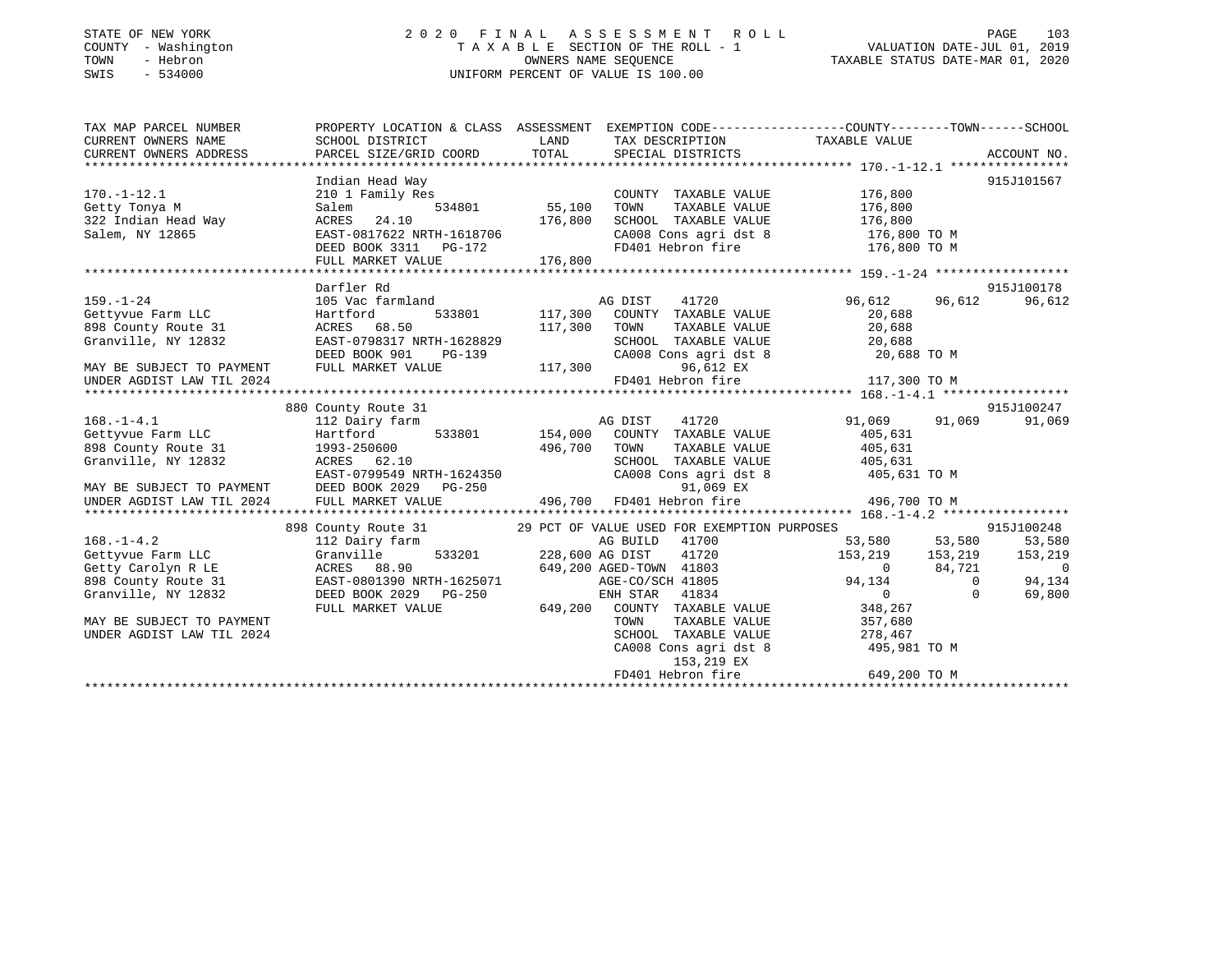#### STATE OF NEW YORK 2 0 2 0 F I N A L A S S E S S M E N T R O L L PAGE 104 COUNTY - Washington T A X A B L E SECTION OF THE ROLL - 1 VALUATION DATE-JUL 01, 2019 TOWN - Hebron OWNERS NAME SEQUENCE TAXABLE STATUS DATE-MAR 01, 2020 SWIS - 534000 UNIFORM PERCENT OF VALUE IS 100.00

| TAX MAP PARCEL NUMBER     | PROPERTY LOCATION & CLASS ASSESSMENT EXEMPTION CODE----------------COUNTY-------TOWN------SCHOOL |               |                                               |                    |        |                    |
|---------------------------|--------------------------------------------------------------------------------------------------|---------------|-----------------------------------------------|--------------------|--------|--------------------|
| CURRENT OWNERS NAME       | SCHOOL DISTRICT                                                                                  | LAND<br>TOTAL | TAX DESCRIPTION                               | TAXABLE VALUE      |        | ACCOUNT NO.        |
| CURRENT OWNERS ADDRESS    | PARCEL SIZE/GRID COORD                                                                           |               | SPECIAL DISTRICTS                             |                    |        |                    |
|                           | County Route 31/W Off                                                                            |               |                                               |                    |        | 915J100249         |
| $168. - 1 - 16$           | 105 Vac farmland                                                                                 |               | 41720<br>AG DIST                              | 46,046             |        | 46,046 46,046      |
| Gettyvue Farm LLC         | 534801<br>Salem                                                                                  |               | 97,300 COUNTY TAXABLE VALUE                   | 51,254             |        |                    |
| 898 County Route 31       | ACRES 121.50                                                                                     | 97,300        | TOWN<br>TAXABLE VALUE                         | 51,254             |        |                    |
| Granville, NY 12832       | EAST-0794284 NRTH-1620977                                                                        |               |                                               | 51,254             |        |                    |
|                           | DEED BOOK 2029    PG-250                                                                         |               | SCHOOL TAXABLE VALUE<br>CA008 Cons agri dst 8 | 51,254 TO M        |        |                    |
| MAY BE SUBJECT TO PAYMENT | FULL MARKET VALUE                                                                                | 97,300        | 46,046 EX                                     |                    |        |                    |
| UNDER AGDIST LAW TIL 2024 |                                                                                                  |               | FD401 Hebron fire                             | 97,300 TO M        |        |                    |
|                           |                                                                                                  |               |                                               |                    |        |                    |
|                           | County Route 31                                                                                  |               |                                               |                    |        | 915J101327         |
| $168. - 1 - 16.1$         | $314$ Rural vac<10                                                                               |               | 41720                                         | 32,457 32,457      |        | 32,457             |
| Gettyvue Farm LLC         | Salem                                                                                            |               |                                               | 2,343              |        |                    |
| 898 County Route 31       | ACRES 4.70                                                                                       | 34,800 TOWN   | TAXABLE VALUE                                 | 2,343              |        |                    |
| Granville, NY 12832       | EAST-0796441 NRTH-1619961                                                                        |               | SCHOOL TAXABLE VALUE                          | 2,343              |        |                    |
|                           | DEED BOOK 2029 PG-250                                                                            |               | CA008 Cons agri dst 8                         | 2,343 TO M         |        |                    |
| MAY BE SUBJECT TO PAYMENT | FULL MARKET VALUE                                                                                | 34,800        | 32,457 EX                                     |                    |        |                    |
| UNDER AGDIST LAW TIL 2024 |                                                                                                  |               | FD401 Hebron fire 34,800 TO M                 |                    |        |                    |
|                           |                                                                                                  |               |                                               |                    |        |                    |
|                           | County Route 31                                                                                  |               |                                               |                    |        |                    |
| $168. - 1 - 18.13$        | 105 Vac farmland                                                                                 |               |                                               | 27,472             | 27,472 | 27,472             |
| Gettyvue Farm LLC         | Hartford                                                                                         |               |                                               | 6,128              |        |                    |
| 898 County Route 31       | ACRES 10.09                                                                                      | 33,600 TOWN   | TAXABLE VALUE                                 | 6,128              |        |                    |
| Granville, NY 12832       | EAST-0797968 NRTH-1621854                                                                        |               | SCHOOL TAXABLE VALUE                          | 6,128              |        |                    |
|                           | DEED BOOK 3122 PG-286                                                                            |               | CA008 Cons agri dst 8                         | 6,128 TO M         |        |                    |
| MAY BE SUBJECT TO PAYMENT | FULL MARKET VALUE                                                                                | 33,600        | 27,472 EX                                     |                    |        |                    |
| UNDER AGDIST LAW TIL 2024 |                                                                                                  |               | FD401 Hebron fire                             | 33,600 TO M        |        |                    |
|                           |                                                                                                  |               |                                               |                    |        |                    |
|                           | County Route 31                                                                                  |               |                                               |                    |        |                    |
| $168. - 1 - 18.10$        | 105 Vac farmland                                                                                 | AG DIST       | 41720                                         | 184,108 184,108    |        | 184,108            |
| Gettyvue Farm, LLC        | 533801<br>Hartford                                                                               |               | 308,300 COUNTY TAXABLE VALUE                  | 124,192            |        |                    |
| 898 County Route 31       | ACRES 146.60                                                                                     | 308,300       | TOWN<br>TAXABLE VALUE                         | 124,192<br>124,192 |        |                    |
| Granville, NY 12832       | EAST-0795616 NRTH-1622159                                                                        |               | SCHOOL TAXABLE VALUE                          |                    |        |                    |
|                           |                                                                                                  |               | CA008 Cons agri dst 8 124,192 TO M            |                    |        |                    |
| MAY BE SUBJECT TO PAYMENT | DEED BOOK 2532 PG-224 CA008 Cons agri dst<br>FULL MARKET VALUE 308,300 184,108 EX                |               |                                               |                    |        |                    |
| UNDER AGDIST LAW TIL 2024 |                                                                                                  |               | FD401 Hebron fire                             | 308,300 TO M       |        |                    |
|                           |                                                                                                  |               |                                               |                    |        |                    |
|                           | 31 Liebig Rd                                                                                     |               |                                               |                    |        | 915J101247         |
| $152. - 1 - 7.4$          | 210 1 Family Res                                                                                 |               | BAS STAR 41854                                | $\overline{0}$     |        | $\Omega$<br>30,000 |
| Giambatista Paul          | Granville 533201 38,400                                                                          |               | COUNTY TAXABLE VALUE                          | 156,800            |        |                    |
| Giambatista Sharon        | 697/87                                                                                           | 156,800 TOWN  | TAXABLE VALUE                                 | 156,800            |        |                    |
| 31 Liebig Rd              | ACRES<br>3.80                                                                                    |               | SCHOOL TAXABLE VALUE                          | 126,800            |        |                    |
| Granville, NY 12832       | EAST-0805260 NRTH-1637774                                                                        |               | FD401 Hebron fire                             | 156,800 TO M       |        |                    |
|                           | DEED BOOK 2835 PG-287                                                                            |               |                                               |                    |        |                    |
|                           | FULL MARKET VALUE                                                                                | 156,800       |                                               |                    |        |                    |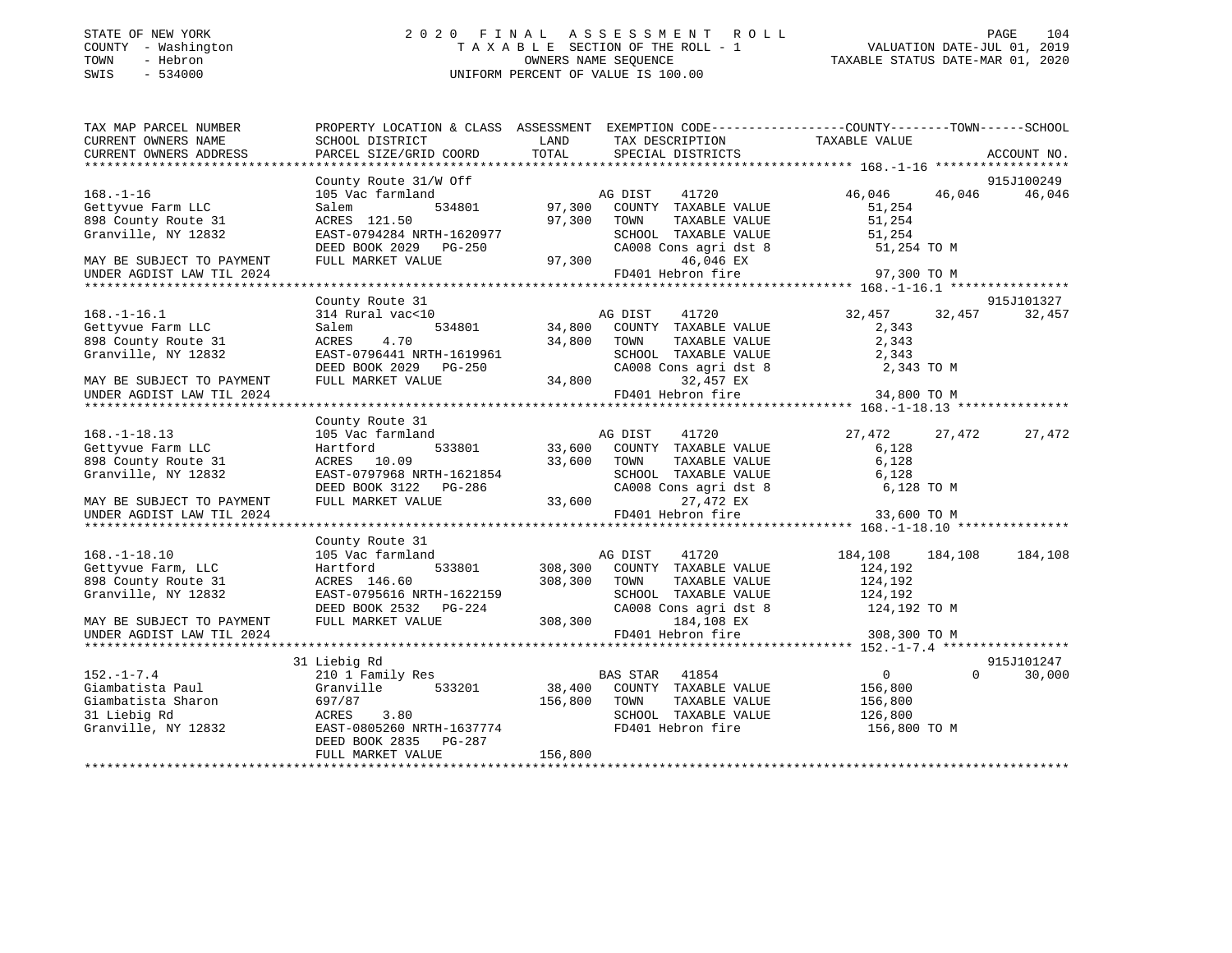| STATE OF NEW YORK                                                                                                                                    | 2020                                                                                            |                      | FINAL ASSESSMENT<br>R O L L        |                                  | PAGE<br>105        |
|------------------------------------------------------------------------------------------------------------------------------------------------------|-------------------------------------------------------------------------------------------------|----------------------|------------------------------------|----------------------------------|--------------------|
| COUNTY - Washington                                                                                                                                  |                                                                                                 |                      | TAXABLE SECTION OF THE ROLL - 1    | VALUATION DATE-JUL 01, 2019      |                    |
| TOWN<br>- Hebron                                                                                                                                     |                                                                                                 | OWNERS NAME SEQUENCE |                                    | TAXABLE STATUS DATE-MAR 01, 2020 |                    |
| $-534000$<br>SWIS                                                                                                                                    |                                                                                                 |                      | UNIFORM PERCENT OF VALUE IS 100.00 |                                  |                    |
|                                                                                                                                                      |                                                                                                 |                      |                                    |                                  |                    |
| TAX MAP PARCEL NUMBER                                                                                                                                | PROPERTY LOCATION & CLASS ASSESSMENT EXEMPTION CODE----------------COUNTY-------TOWN-----SCHOOL |                      |                                    |                                  |                    |
| CURRENT OWNERS NAME                                                                                                                                  | SCHOOL DISTRICT                                                                                 | LAND                 | TAX DESCRIPTION                    | TAXABLE VALUE                    |                    |
| CURRENT OWNERS ADDRESS                                                                                                                               | PARCEL SIZE/GRID COORD                                                                          | TOTAL                | SPECIAL DISTRICTS                  |                                  | ACCOUNT NO.        |
|                                                                                                                                                      |                                                                                                 |                      |                                    |                                  |                    |
|                                                                                                                                                      | 140 Higgins Rd                                                                                  |                      |                                    |                                  |                    |
| $161. - 2 - 10.26$                                                                                                                                   | 270 Mfg housing                                                                                 |                      | <b>BAS STAR</b><br>41854           | 0                                | $\Omega$<br>30,000 |
| Gilbo Gerald                                                                                                                                         | Granville<br>533201                                                                             | 57,300               | COUNTY TAXABLE VALUE               | 111,500                          |                    |
| Gilbo Catherine                                                                                                                                      | Lot E + B $897/204$                                                                             | 111,500              | TOWN<br>TAXABLE VALUE              | 111,500                          |                    |
| 140 Higgins Rd                                                                                                                                       | ACRES 11.41                                                                                     |                      | SCHOOL TAXABLE VALUE               | 81,500                           |                    |
| Granville, NY 12832                                                                                                                                  | EAST-0818931 NRTH-1624486                                                                       |                      | FD401 Hebron fire                  | 111,500 TO M                     |                    |
|                                                                                                                                                      | DEED BOOK 2446<br>PG-32                                                                         |                      |                                    |                                  |                    |
|                                                                                                                                                      | FULL MARKET VALUE                                                                               | 111,500              |                                    |                                  |                    |
|                                                                                                                                                      | **********************                                                                          |                      |                                    |                                  |                    |
|                                                                                                                                                      | 89 Callaway Rd                                                                                  |                      |                                    |                                  | 915J101573         |
| $175. - 1 - 38$                                                                                                                                      | 210 1 Family Res                                                                                |                      | 41854<br>BAS STAR                  | $\mathbf{0}$                     | 30,000<br>$\Omega$ |
| Gilchrest Edith                                                                                                                                      | Salem<br>534801                                                                                 | 43,300               | COUNTY TAXABLE VALUE               | 121,300                          |                    |
| 89 Callaway Rd                                                                                                                                       | 1.75<br>ACRES                                                                                   | 121,300              | TOWN<br>TAXABLE VALUE              | 121,300                          |                    |
| Argyle, NY 12809                                                                                                                                     | EAST-0787299 NRTH-1615652                                                                       |                      | SCHOOL TAXABLE VALUE               | 91,300                           |                    |
|                                                                                                                                                      | DEED BOOK 3235 PG-107                                                                           |                      | FD401 Hebron fire                  | 121,300 TO M                     |                    |
|                                                                                                                                                      | FULL MARKET VALUE                                                                               | 121,300              |                                    |                                  |                    |
|                                                                                                                                                      | ***********************                                                                         |                      |                                    |                                  |                    |
|                                                                                                                                                      | 68 Thunder Way                                                                                  |                      |                                    |                                  |                    |
| $175. - 1 - 12.14$                                                                                                                                   | 312 Vac w/imprv                                                                                 |                      | COUNTY TAXABLE VALUE               | 38,600                           |                    |
| Gilley Janice                                                                                                                                        | Salem<br>534801                                                                                 | 24,900               | TOWN<br>TAXABLE VALUE              | 38,600                           |                    |
| 68 Thunder Way                                                                                                                                       | ACRES<br>5.00                                                                                   | 38,600               | SCHOOL TAXABLE VALUE               | 38,600                           |                    |
| Salem, NY 12865                                                                                                                                      | EAST-0790429 NRTH-1611083                                                                       |                      | FD401 Hebron fire                  | 38,600 TO M                      |                    |
|                                                                                                                                                      | DEED BOOK 3431<br>PG-94                                                                         |                      |                                    |                                  |                    |
|                                                                                                                                                      | FULL MARKET VALUE                                                                               | 38,600               |                                    |                                  |                    |
|                                                                                                                                                      |                                                                                                 |                      |                                    |                                  |                    |
|                                                                                                                                                      |                                                                                                 |                      |                                    |                                  |                    |
|                                                                                                                                                      | Thunder Way                                                                                     |                      |                                    |                                  | 915J101604         |
|                                                                                                                                                      | 314 Rural vac<10                                                                                |                      | COUNTY TAXABLE VALUE               | 11,600                           |                    |
|                                                                                                                                                      | 534801<br>Salem                                                                                 | 11,600               | TOWN<br>TAXABLE VALUE              | 11,600                           |                    |
|                                                                                                                                                      | ACRES<br>6.08                                                                                   | 11,600               | SCHOOL TAXABLE VALUE               | 11,600                           |                    |
|                                                                                                                                                      | EAST-0790439 NRTH-1611584                                                                       |                      | FD401 Hebron fire                  | 11,600 TO M                      |                    |
|                                                                                                                                                      | DEED BOOK 3422<br>PG-212                                                                        |                      |                                    |                                  |                    |
|                                                                                                                                                      | FULL MARKET VALUE                                                                               | 11,600               |                                    |                                  |                    |
|                                                                                                                                                      |                                                                                                 |                      |                                    |                                  |                    |
|                                                                                                                                                      | 330 Higgins Rd                                                                                  |                      |                                    |                                  | 915J101803         |
|                                                                                                                                                      | 210 1 Family Res                                                                                |                      | COUNTY TAXABLE VALUE               | 179,900                          |                    |
|                                                                                                                                                      | 534801                                                                                          | 27,700               | TOWN<br>TAXABLE VALUE              |                                  |                    |
|                                                                                                                                                      | Salem<br>Lot $14$                                                                               | 179,900              | SCHOOL TAXABLE VALUE               | 179,900<br>179,900               |                    |
| $175. - 1 - 12.8$<br>Gilley Janice A<br>Gibson Jeremey J<br>68 Thunder Way<br>Salem, NY 12865<br>$170. - 2 - 17$<br>Gillis Chris<br>Watts Cheyenne L |                                                                                                 |                      |                                    |                                  |                    |
| 330 Higgins Rd                                                                                                                                       | ACRES<br>6.69 BANK<br>999                                                                       |                      | FD401 Hebron fire                  | 179,900 ТО М                     |                    |
|                                                                                                                                                      | EAST-0820302 NRTH-1621003                                                                       |                      |                                    |                                  |                    |
| Granville, NY 12832                                                                                                                                  | DEED BOOK 3834 PG-72<br>FULL MARKET VALUE                                                       | 179,900              |                                    |                                  |                    |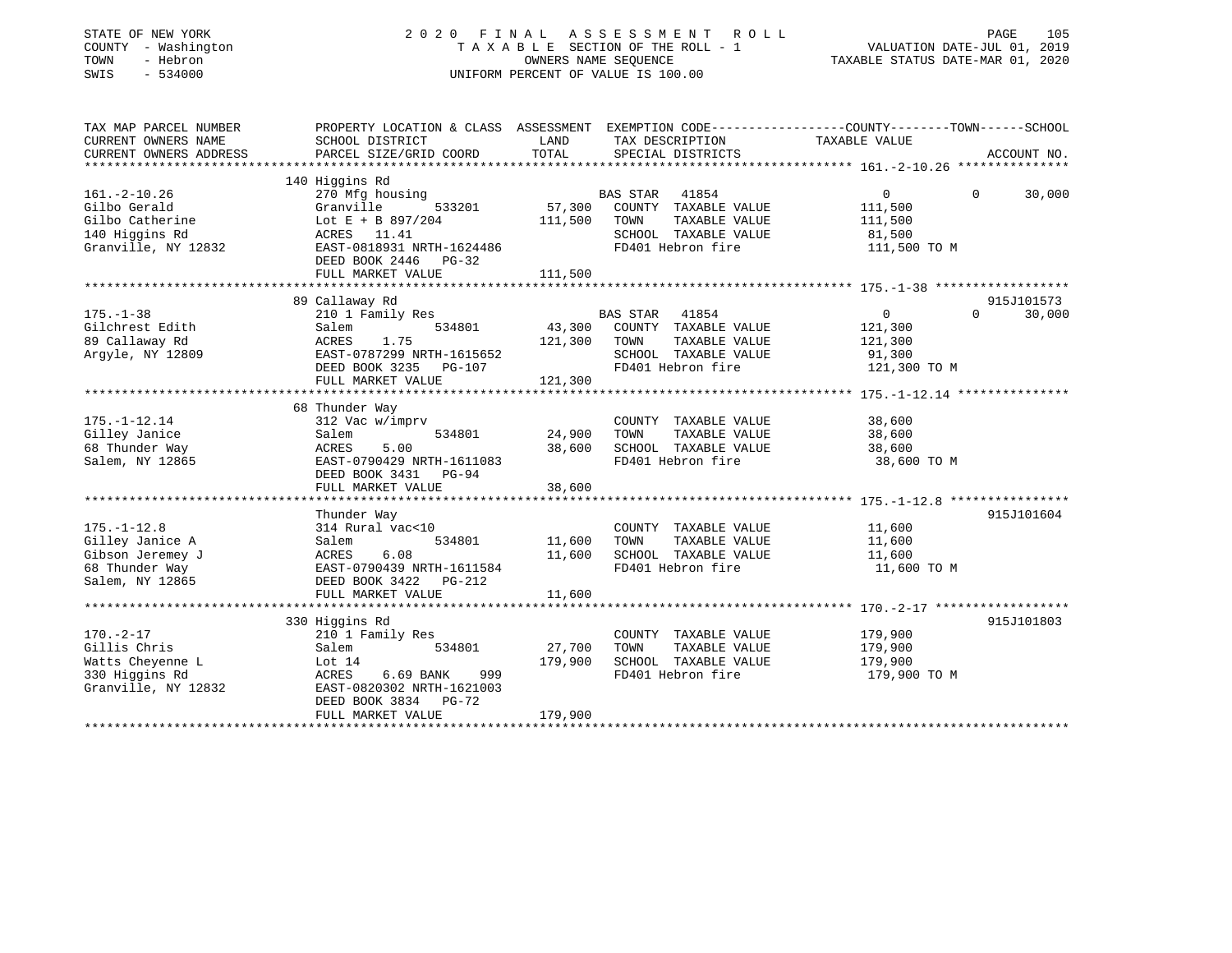| STATE OF NEW YORK<br>COUNTY - Washington<br>TOWN<br>- Hebron<br>SWIS<br>$-534000$                 |                                                                                                                                                                         | OWNERS NAME SEQUENCE | 2020 FINAL ASSESSMENT ROLL<br>T A X A B L E SECTION OF THE ROLL - 1 VALUATION DATE-JUL 01, 2019<br>UNIFORM PERCENT OF VALUE IS 100.00 | TAXABLE STATUS DATE-MAR 01, 2020                              | PAGE   | 106            |
|---------------------------------------------------------------------------------------------------|-------------------------------------------------------------------------------------------------------------------------------------------------------------------------|----------------------|---------------------------------------------------------------------------------------------------------------------------------------|---------------------------------------------------------------|--------|----------------|
| CURRENT OWNERS NAME<br>CURRENT OWNERS ADDRESS                                                     | TAX MAP PARCEL NUMBER THE PROPERTY LOCATION & CLASS ASSESSMENT EXEMPTION CODE---------------COUNTY--------TOWN------SCHOOL<br>SCHOOL DISTRICT<br>PARCEL SIZE/GRID COORD | LAND<br>TOTAL        | TAX DESCRIPTION<br>SPECIAL DISTRICTS                                                                                                  | TAXABLE VALUE                                                 |        | ACCOUNT NO.    |
|                                                                                                   |                                                                                                                                                                         |                      |                                                                                                                                       |                                                               |        |                |
|                                                                                                   | 266 Warnick Rd                                                                                                                                                          |                      |                                                                                                                                       |                                                               |        | 915J101673     |
| $167. - 1 - 33.5$<br>Gillis Nathaniel<br>464 Goose Island Rd<br>Argyle, NY 12809                  | 312 Vac w/imprv<br>Salem<br>534801<br>Lot H<br>FRNT 146.00 DPTH 137.00<br>EAST-0788173 NRTH-1621990<br>DEED BOOK 3257 PG-219                                            | 5,500<br>15,300      | COUNTY TAXABLE VALUE<br>TOWN<br>TAXABLE VALUE<br>SCHOOL TAXABLE VALUE<br>FD401 Hebron fire                                            | 15,300<br>15,300<br>15,300<br>15,300 TO M                     |        |                |
|                                                                                                   | FULL MARKET VALUE                                                                                                                                                       | 15,300               |                                                                                                                                       |                                                               |        |                |
| $186. - 1 - 16$<br>Girard Glen<br>25 Allentown Rd<br>Terryville, CT 06786                         | Wood Way<br>312 Vac w/imprv<br>534801<br>Salem<br>ACRES 14.95<br>EAST-0818332 NRTH-1606670<br>DEED BOOK 2742 PG-313                                                     | 40,900<br>53,500     | COUNTY TAXABLE VALUE<br>TAXABLE VALUE<br>TOWN<br>SCHOOL TAXABLE VALUE<br>FD401 Hebron fire                                            | 53,500<br>53,500<br>53,500<br>53,500 TO M                     |        | 915J101551     |
|                                                                                                   | FULL MARKET VALUE                                                                                                                                                       | 53,500               |                                                                                                                                       |                                                               |        |                |
|                                                                                                   |                                                                                                                                                                         |                      |                                                                                                                                       |                                                               |        |                |
|                                                                                                   | 5 Cross Rd                                                                                                                                                              |                      |                                                                                                                                       |                                                               |        | 915J100179     |
| $175. - 1 - 6$                                                                                    | 210 1 Family Res                                                                                                                                                        |                      | VET WAR CT 41121                                                                                                                      | 13,035                                                        | 13,035 | $\Omega$       |
| Giroux Brian R                                                                                    | Salem 534801                                                                                                                                                            |                      | 35,500 AGED-TOWN 41803                                                                                                                | $\frac{1}{2}$ , $\frac{1}{2}$ , $\frac{1}{2}$ , $\frac{1}{2}$ |        | $\overline{0}$ |
| Giroux Cynthia R                                                                                  |                                                                                                                                                                         |                      | 86,900 AGE-CO/SCH 41805                                                                                                               | $36,933$ 0<br>0 0                                             |        | 43,450         |
| 5 Cross Rd<br>Salem, NY 12865                                                                     | FULL MARKET VALUE                                                                                                                                                       | 86,900               | ENH STAR<br>41834<br>COUNTY TAXABLE VALUE<br>TOWN<br>TAXABLE VALUE<br>SCHOOL TAXABLE VALUE<br>FD401 Hebron fire                       | 36,932<br>40,626<br>$\overline{0}$<br>86,900 TO M             |        | 43,450         |
|                                                                                                   |                                                                                                                                                                         |                      |                                                                                                                                       |                                                               |        |                |
| $184. - 1 - 19.7$<br>Giumarra James<br>Giumarra Linda<br>504 Scott Lake Rd<br>Salem, NY 12865     | Dunnigan Rd<br>314 Rural vac<10<br>Salem 534801<br>lot 7<br>6.95<br>ACRES<br>EAST-0797898 NRTH-1602839<br>DEED BOOK 20191 PG-26866                                      | 40,700<br>40,700     | COUNTY TAXABLE VALUE<br>TOWN<br>TAXABLE VALUE<br>SCHOOL TAXABLE VALUE<br>CA008 Cons agri dst 8<br>FD401 Hebron fire                   | 40,700<br>40,700<br>40,700<br>40,700 TO M<br>40,700 TO M      |        |                |
|                                                                                                   | FULL MARKET VALUE                                                                                                                                                       | 40,700               |                                                                                                                                       |                                                               |        |                |
|                                                                                                   |                                                                                                                                                                         |                      |                                                                                                                                       |                                                               |        |                |
| $184. - 1 - 19.8$<br>Giumarra James A<br>Giumarra Linda A<br>504 Scott Lake Rd<br>Salem, NY 12865 | Dunnigan Rd<br>314 Rural vac<10<br>Salem 534801<br>lot <sub>8</sub><br>ACRES 7.80<br>EAST-0798216 NRTH-1602412                                                          | 42,600<br>42,600     | COUNTY TAXABLE VALUE<br>TAXABLE VALUE<br>TOWN<br>SCHOOL TAXABLE VALUE<br>CA008 Cons agri dst 8<br>FD401 Hebron fire                   | 42,600<br>42,600<br>42,600<br>42,600 TO M<br>42,600 TO M      |        |                |
|                                                                                                   | PG-277<br>DEED BOOK 2639<br>FULL MARKET VALUE                                                                                                                           | 42,600               |                                                                                                                                       |                                                               |        |                |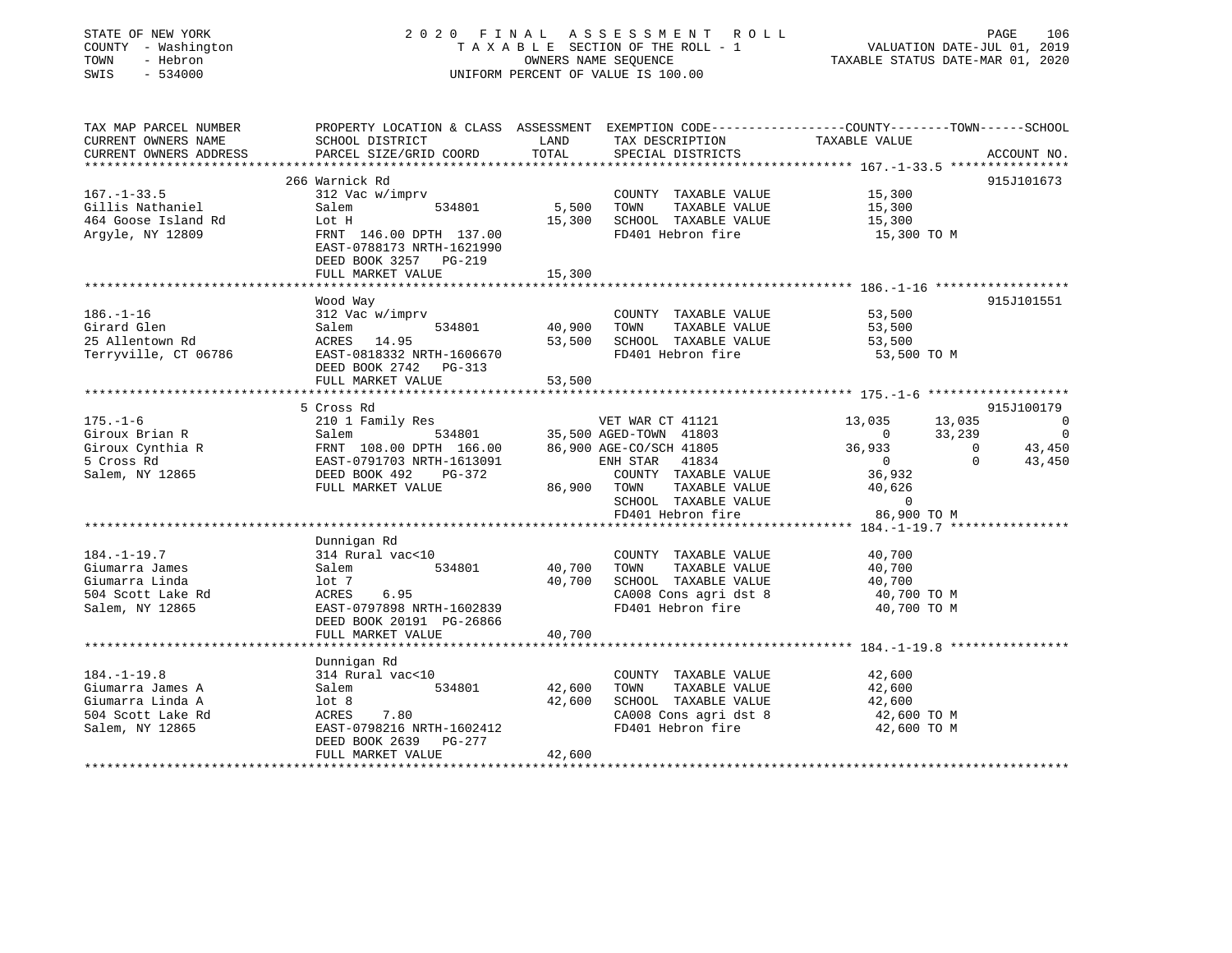| STATE OF NEW YORK |              |
|-------------------|--------------|
| <b>COUNTY</b>     | - Washingtom |
| TOWN              | - Hebron     |
| CM T C            | 521000       |

### STATE OF NEW YORK 2 0 2 0 F I N A L A S S E S S M E N T R O L L PAGE 107COUNTY - Washington T A X A B L E SECTION OF THE ROLL - 1 VALUATION DATE-JUL 01, 2019 SWIS - 534000 UNIFORM PERCENT OF VALUE IS 100.00

## VALUATION DATE-JUL 01, 2019

TAXABLE STATUS DATE-MAR 01, 2020

| TAX MAP PARCEL NUMBER<br>CURRENT OWNERS NAME   | PROPERTY LOCATION & CLASS ASSESSMENT EXEMPTION CODE---------------COUNTY-------TOWN------SCHOOL<br>SCHOOL DISTRICT | LAND<br>TOTAL  | TAX DESCRIPTION                                      | TAXABLE VALUE  | ACCOUNT NO.        |
|------------------------------------------------|--------------------------------------------------------------------------------------------------------------------|----------------|------------------------------------------------------|----------------|--------------------|
| CURRENT OWNERS ADDRESS                         | PARCEL SIZE/GRID COORD                                                                                             |                | SPECIAL DISTRICTS                                    |                |                    |
|                                                | 7811 State Route 22                                                                                                |                |                                                      |                |                    |
| $144. -1 - 1.1$                                | 210 1 Family Res                                                                                                   |                | ENH STAR 41834<br>533201 44,800 COUNTY TAXABLE VALUE | $\overline{0}$ | $\Omega$<br>69,800 |
| Glasier Terry W                                | Granville                                                                                                          |                |                                                      | 154,300        |                    |
| 7811 State Route 22                            | ACRES<br>2.18                                                                                                      | 154,300 TOWN   | TAXABLE VALUE                                        | 154,300        |                    |
| Granville, NY 12832                            | EAST-0820313 NRTH-1646016                                                                                          |                | SCHOOL TAXABLE VALUE                                 | 84,500         |                    |
|                                                | $PG-335$<br>DEED BOOK 672                                                                                          |                | CA001 Cons agri dst 1 154,300 TO                     |                |                    |
|                                                | FULL MARKET VALUE                                                                                                  |                | 154,300 FD401 Hebron fire                            | 154,300 TO M   |                    |
|                                                |                                                                                                                    |                |                                                      |                |                    |
|                                                | State Route 22/E Off                                                                                               |                |                                                      |                | 915J100470         |
| $144. - 1 - 24$                                | 322 Rural vac>10                                                                                                   |                | COUNTY TAXABLE VALUE                                 | 102,900        |                    |
| Glover K. Russell                              | Granville                                                                                                          | 533201 102,900 | TOWN<br>TAXABLE VALUE                                | 102,900        |                    |
| Miller Angela                                  | ACRES 128.50                                                                                                       | 102,900        | SCHOOL TAXABLE VALUE                                 | 102,900        |                    |
| 1333 Route 153                                 | ACRES 128.50<br>EAST-0822858 NRTH-1641629                                                                          |                | FD401 Hebron fire                                    | 102,900 TO M   |                    |
| West Pawlet, VT 05775 DEED BOOK 874            | PG-229                                                                                                             |                |                                                      |                |                    |
|                                                | FULL MARKET VALUE                                                                                                  | 102,900        |                                                      |                |                    |
|                                                |                                                                                                                    |                |                                                      |                |                    |
|                                                | 6718 State Route 22                                                                                                |                |                                                      |                |                    |
| $170. - 1 - 14.1$                              | 210 1 Family Res                                                                                                   |                | COUNTY TAXABLE VALUE 85,500                          |                |                    |
| Go America LLC                                 | 533201 34,800<br>Granville                                                                                         |                | TOWN<br>TAXABLE VALUE                                | 85,500         |                    |
| 3115 Melrose Dr 130                            | FRNT 250.00 DPTH 164.00                                                                                            | 85,500         | SCHOOL TAXABLE VALUE<br>FD401 Hebron fire            | 85,500         |                    |
| Carlsbad, CA 92010                             | ACRES 0.94 BANK<br>999                                                                                             |                |                                                      | 85,500 TO M    |                    |
|                                                | EAST-0815463 NRTH-1619722                                                                                          |                |                                                      |                |                    |
|                                                | DEED BOOK 20200 PG-2029                                                                                            |                |                                                      |                |                    |
|                                                | FULL MARKET VALUE                                                                                                  | 85,500         |                                                      |                |                    |
|                                                |                                                                                                                    |                |                                                      |                |                    |
|                                                | Lily Pond Rd                                                                                                       |                |                                                      |                | 915J101071         |
| $142. - 3 - 2.2$                               | 314 Rural vac<10                                                                                                   |                | COUNTY TAXABLE VALUE                                 | 23,600         |                    |
| Goering Irrevocable Trust                      | 533801<br>Hartford                                                                                                 | 23,600         | TOWN<br>TAXABLE VALUE                                | 23,600         |                    |
| Goering James Trustee                          | $142. - 1 - 2.2$                                                                                                   | 23,600         | SCHOOL TAXABLE VALUE 23,600                          |                |                    |
| 681 County Route 46                            | ACRES 2.10                                                                                                         |                | FD401 Hebron fire                                    | 23,600 TO M    |                    |
| Fort Edward, NY 12828                          | EAST-0796226 NRTH-1644488                                                                                          |                |                                                      |                |                    |
|                                                | DEED BOOK 20191 PG-30062                                                                                           |                |                                                      |                |                    |
|                                                |                                                                                                                    |                |                                                      |                |                    |
|                                                |                                                                                                                    |                |                                                      |                |                    |
|                                                | 3322 County Route 30                                                                                               |                |                                                      |                | 915J100403         |
| $183. - 1 - 9$                                 | 210 1 Family Res                                                                                                   |                | BAS STAR 41854                                       | $\overline{0}$ | $\Omega$<br>30,000 |
| Goldman Jude I                                 |                                                                                                                    |                | 534801 57,900 COUNTY TAXABLE VALUE                   | 166,500        |                    |
| Salem<br>ACRES<br>Goldman Kelly I              | 5.21 BANK<br>999                                                                                                   | 166,500        | TOWN<br>TAXABLE VALUE                                | 166,500        |                    |
| 3322 County Route 30 EAST-0790868 NRTH-1607414 |                                                                                                                    |                | SCHOOL TAXABLE VALUE                                 | 136,500        |                    |
| Salem, NY 12865                                |                                                                                                                    |                | CA008 Cons agri dst 8<br>FD401 Hebron fire           | 166,500 TO M   |                    |
|                                                | FULL MARKET VALUE                                                                                                  | 166,500        |                                                      | 166,500 TO M   |                    |
|                                                |                                                                                                                    |                | LD401 West hebron light 166,500 TO M                 |                |                    |
|                                                |                                                                                                                    |                |                                                      |                |                    |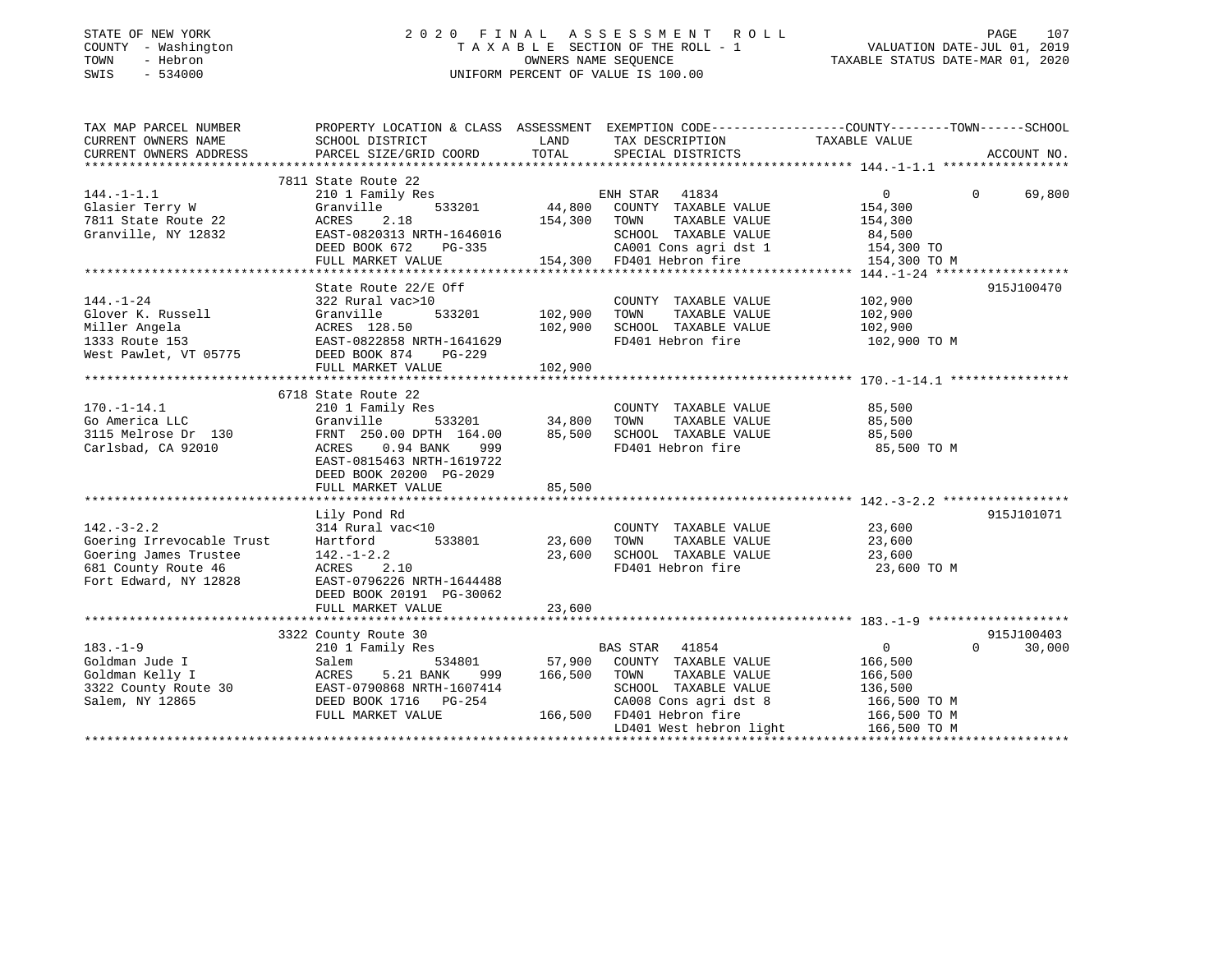| STATE OF NEW YORK<br>- Washington<br>COUNTY<br>- Hebron<br>TOWN<br>$-534000$<br>SWIS | 2020 FINAL ASSESSMENT ROLL                                                        | TAXABLE SECTION OF THE ROLL - 1<br>OWNERS NAME SEOUENCE<br>UNIFORM PERCENT OF VALUE IS 100.00 |                                      | 108<br>PAGE<br>VALUATION DATE-JUL 01, 2019<br>TAXABLE STATUS DATE-MAR 01, 2020 |            |         |
|--------------------------------------------------------------------------------------|-----------------------------------------------------------------------------------|-----------------------------------------------------------------------------------------------|--------------------------------------|--------------------------------------------------------------------------------|------------|---------|
| TAX MAP PARCEL NUMBER<br>CURRENT OWNERS NAME<br>CURRENT OWNERS ADDRESS               | PROPERTY LOCATION & CLASS ASSESSMENT<br>SCHOOL DISTRICT<br>DARCEL SIZE/CRID COORD | LAND<br>TOTAL.                                                                                | TAX DESCRIPTION<br>SDRATAL DISTRIATS | EXEMPTION CODE-----------------COUNTY-------TOWN-----<br>TAXABLE VALUE         | ACCOUNT NO | -SCHOOL |

| CUKKENI UWNEKS ADDKESS                                      | RAKCRT PIRRAGKID COOKD                                                                                                                                                                                     | TOTHT  | PRECIAL DIPIKICIP              |                                                               | ACCOUNT NO. |
|-------------------------------------------------------------|------------------------------------------------------------------------------------------------------------------------------------------------------------------------------------------------------------|--------|--------------------------------|---------------------------------------------------------------|-------------|
|                                                             |                                                                                                                                                                                                            |        |                                |                                                               |             |
|                                                             | 3171 County Route 30                                                                                                                                                                                       |        |                                |                                                               | 915J100191  |
| $183.16 - 1 - 13$                                           | 210 1 Family Res                                                                                                                                                                                           |        | VET WAR CT 41121               | 15,000<br>15,000                                              | $\bigcirc$  |
| Goldstein Michael                                           | VET WAR C<br>534801 23,000 BAS STAR<br>Salem                                                                                                                                                               |        | 41854                          | $\Omega$<br>$\Omega$                                          | 30,000      |
|                                                             | FRNT 78.00 DPTH 168.00 100,000 COUNTY TAXABLE VALUE                                                                                                                                                        |        |                                | 85,000                                                        |             |
| Goldstein Tanya<br>3171 County Route 30<br>311au - NY 13965 | ACRES 0.30                                                                                                                                                                                                 |        | TOWN<br>TAXABLE VALUE          | 85,000                                                        |             |
| Salem, NY 12865                                             | EAST-0791889 NRTH-1603641                                                                                                                                                                                  |        | SCHOOL TAXABLE VALUE           | 70,000                                                        |             |
|                                                             | DEED BOOK 670<br>PG-120                                                                                                                                                                                    |        | CA008 Cons agri dst 8          | M 00,000 TO M<br>100,000 TO M<br>100,000 TO M<br>100,000 TO M |             |
|                                                             | FULL MARKET VALUE                                                                                                                                                                                          |        | 100,000 FD401 Hebron fire      |                                                               |             |
|                                                             |                                                                                                                                                                                                            |        | LD401 West hebron light        |                                                               |             |
|                                                             |                                                                                                                                                                                                            |        |                                |                                                               |             |
|                                                             | 269 Pine Hill Rd                                                                                                                                                                                           |        |                                |                                                               | 915J100330  |
| $169. - 1 - 16$                                             | 260 Seasonal res                                                                                                                                                                                           |        | COUNTY TAXABLE VALUE           | 48,800                                                        |             |
|                                                             | 533201 13,300                                                                                                                                                                                              |        | TAXABLE VALUE<br>TOWN          | 48,800                                                        |             |
|                                                             |                                                                                                                                                                                                            | 48,800 | SCHOOL TAXABLE VALUE           | 48,800                                                        |             |
|                                                             | Coodspeed Stacey<br>Baker Eric J<br>1224 Ellis St<br>Holbrook, NY 11741<br>The CONSTRANT CONTROLLY STATE-1625534<br>Holbrook, NY 11741<br>THE CONTROLLY STATE FO-129<br>THE MATHER MATHEM CONTROLLY STATES |        | FD401 Hebron fire              | 48,800 TO M                                                   |             |
|                                                             |                                                                                                                                                                                                            |        |                                |                                                               |             |
|                                                             | FULL MARKET VALUE                                                                                                                                                                                          | 48,800 |                                |                                                               |             |
|                                                             |                                                                                                                                                                                                            |        |                                |                                                               |             |
|                                                             | 537 Pine Hill Rd                                                                                                                                                                                           |        |                                |                                                               | 915J100008  |
| $169. - 1 - 27.1$                                           | 270 Mfg housing                                                                                                                                                                                            |        | COUNTY TAXABLE VALUE           | 61,800                                                        |             |
| Goodspeed Stacey                                            | 533201 41,300<br>Granville                                                                                                                                                                                 |        | TOWN<br>TAXABLE VALUE          | 61,800                                                        |             |
|                                                             | 3.10                                                                                                                                                                                                       | 61,800 |                                |                                                               |             |
| 1224 Ellis St                                               | ACRES                                                                                                                                                                                                      |        | SCHOOL TAXABLE VALUE           | 61,800                                                        |             |
| Holbrook, NY 11741                                          | EAST-0814791 NRTH-1621197                                                                                                                                                                                  |        | FD401 Hebron fire              | 61,800 TO M                                                   |             |
|                                                             | DEED BOOK 20191 PG-27079                                                                                                                                                                                   |        |                                |                                                               |             |
|                                                             | FULL MARKET VALUE                                                                                                                                                                                          | 61,800 |                                |                                                               |             |
|                                                             |                                                                                                                                                                                                            |        |                                |                                                               |             |
|                                                             | Halls Pond Rd/w Off                                                                                                                                                                                        |        |                                |                                                               | 915J101556  |
| $158. - 1 - 24$                                             | 322 Rural vac>10<br>)<br>533801     43,900                                                                                                                                                                 |        | COUNTY TAXABLE VALUE           | 43,900                                                        |             |
| Gould Philip L                                              | Hartford                                                                                                                                                                                                   |        | TAXABLE VALUE<br>TOWN          | 43,900                                                        |             |
| Gould Brian H                                               | ACRES 54.80                                                                                                                                                                                                | 43,900 | SCHOOL TAXABLE VALUE 43,900    |                                                               |             |
| 98 Rexleigh Rd<br>Cambridge, NY 12816                       | EAST-0789373 NRTH-1628110                                                                                                                                                                                  |        | CA008 Cons agri dst 8          | 43,900 TO M                                                   |             |
|                                                             | DEED BOOK 1932    PG-254                                                                                                                                                                                   |        | FD401 Hebron fire              | 43,900 TO M                                                   |             |
|                                                             | FULL MARKET VALUE                                                                                                                                                                                          | 43,900 |                                |                                                               |             |
|                                                             |                                                                                                                                                                                                            |        |                                |                                                               |             |
|                                                             | 50 Potter Ln                                                                                                                                                                                               |        |                                |                                                               | 915J100265  |
| $160. - 2 - 2$                                              | 280 Res Multiple                                                                                                                                                                                           |        | AG DIST<br>41720               | 429,123<br>429,123                                            | 429,123     |
| Gould Roger                                                 | Granville                                                                                                                                                                                                  |        | 533201 751,700 BAS STAR 41854  | $\overline{0}$<br>$\Omega$                                    | 30,000      |
| 377 N Grimes Hill Rd                                        | ACRES 664.90                                                                                                                                                                                               |        | 1023,700 COUNTY TAXABLE VALUE  | 594,577                                                       |             |
| Granville, NY 12832                                         | EAST-0811531 NRTH-1631894                                                                                                                                                                                  |        | TOWN<br>TAXABLE VALUE          | 594,577                                                       |             |
|                                                             | DEED BOOK 881<br>PG-195                                                                                                                                                                                    |        | SCHOOL TAXABLE VALUE           | 564,577                                                       |             |
| MAY BE SUBJECT TO PAYMENT                                   | FULL MARKET VALUE                                                                                                                                                                                          |        | 1023,700 CA008 Cons agri dst 8 | 594,577 TO M                                                  |             |
| UNDER AGDIST LAW TIL 2024                                   |                                                                                                                                                                                                            |        | 429,123 EX                     |                                                               |             |
|                                                             |                                                                                                                                                                                                            |        | FD401 Hebron fire              | 1023,700 TO M                                                 |             |
|                                                             |                                                                                                                                                                                                            |        |                                |                                                               |             |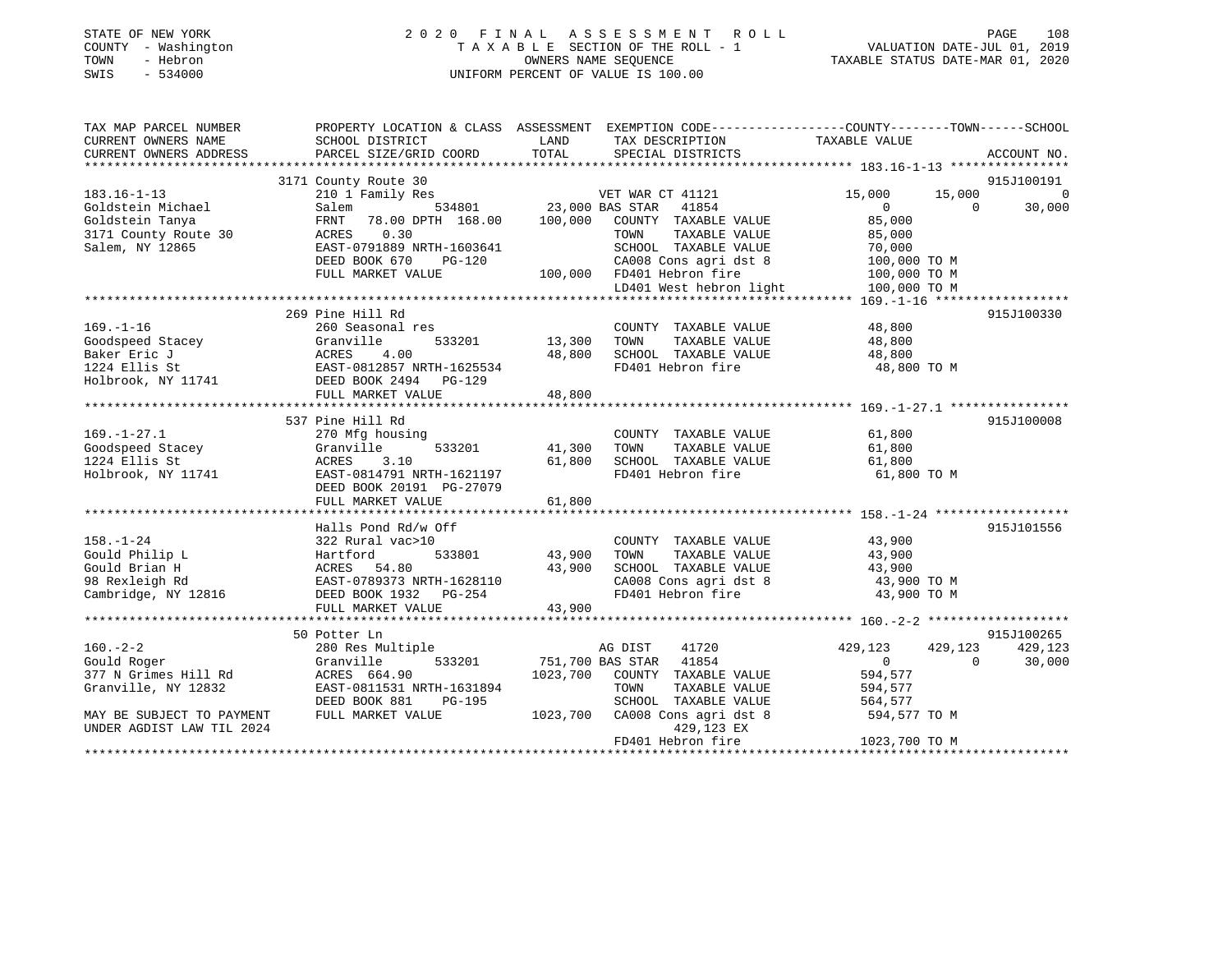### STATE OF NEW YORK 2 0 2 0 F I N A L A S S E S S M E N T R O L L PAGE 109 COUNTY - Washington T A X A B L E SECTION OF THE ROLL - 1 VALUATION DATE-JUL 01, 2019 TOWN - Hebron OWNERS NAME SEQUENCE TAXABLE STATUS DATE-MAR 01, 2020 SWIS - 534000 UNIFORM PERCENT OF VALUE IS 100.00

| TAX MAP PARCEL NUMBER<br>CURRENT OWNERS NAME<br>CURRENT OWNERS ADDRESS                                                                                      | SCHOOL DISTRICT<br>PARCEL SIZE/GRID COORD                                                                                                                                | LAND<br>TOTAL                     | TAX DESCRIPTION TAXABLE VALUE<br>SERCIAL DISTRICTS<br>SPECIAL DISTRICTS                                                                                                       | PROPERTY LOCATION & CLASS ASSESSMENT EXEMPTION CODE----------------COUNTY-------TOWN------SCHOOL | ACCOUNT NO.          |
|-------------------------------------------------------------------------------------------------------------------------------------------------------------|--------------------------------------------------------------------------------------------------------------------------------------------------------------------------|-----------------------------------|-------------------------------------------------------------------------------------------------------------------------------------------------------------------------------|--------------------------------------------------------------------------------------------------|----------------------|
| $143. - 1 - 4$<br>Gravel Nancy<br>129 Tillinghast Rd<br>Danielson, CT 06239                                                                                 | 382 County Route 28<br>210 1 Family Res<br>533201<br>Granville<br>ACRES<br>1.50<br>EAST-0813498 NRTH-1647249<br>DEED BOOK 3909 PG-89<br>FULL MARKET VALUE                | 38,300<br>112,300<br>112,300      | COUNTY TAXABLE VALUE<br>TOWN<br>TAXABLE VALUE<br>SCHOOL TAXABLE VALUE<br>FD401 Hebron fire                                                                                    | 112,300<br>112,300<br>112,300<br>112,300 TO M                                                    | 915J100160           |
|                                                                                                                                                             |                                                                                                                                                                          |                                   |                                                                                                                                                                               |                                                                                                  |                      |
| $161.-2-10.20$<br>Gravlin Mary L LE<br>Granvi:<br>ACRES<br>McMurray Holly N<br>50 Cambridge Battenville Rd EAST-0816506 NRTH-1625382<br>Greenwich, NY 12834 | 6947 State Route 22<br>270 Mfg housing<br>533201<br>Granville<br>2.09<br>DEED BOOK 1683 PG-79                                                                            | 38,500<br>56,000                  | COUNTY TAXABLE VALUE<br>TOWN<br>TAXABLE VALUE<br>SCHOOL TAXABLE VALUE<br>FD401 Hebron fire                                                                                    | 56,000<br>56,000<br>56,000<br>56,000 TO M                                                        | 915J101467           |
|                                                                                                                                                             |                                                                                                                                                                          |                                   |                                                                                                                                                                               |                                                                                                  |                      |
| $185. - 1 - 6.2$<br>Gray Steven M<br>Hennessey Danielle<br>1111 North Rd<br>Greenwich, NY 12834                                                             | 311 Allen Rd<br>260 Seasonal res<br>Salem<br>ACRES<br>1.80<br>EAST-0809428 NRTH-1609415<br>DEED BOOK 3669 PG-131<br>FULL MARKET VALUE                                    | 534801 15,400<br>45,000<br>45,000 | COUNTY TAXABLE VALUE<br>TOWN<br>TAXABLE VALUE<br>SCHOOL TAXABLE VALUE<br>FD401 Hebron fire                                                                                    | 45,000<br>45,000<br>45,000<br>45,000 TO M                                                        | 915J101017           |
|                                                                                                                                                             |                                                                                                                                                                          |                                   |                                                                                                                                                                               |                                                                                                  |                      |
| $183. - 1 - 2$<br>Green Peter<br>Pilch Cara<br>3289 County Route 30<br>Salem, NY 12865                                                                      | County Route 30<br>314 Rural vac<10<br>534801<br>Salem<br>865/180<br>FRNT 20.00 DPTH 140.00<br>EAST-0791064 NRTH-1605750<br>DEED BOOK 865<br>PG-180<br>FULL MARKET VALUE | 400<br>400<br>400                 | COUNTY TAXABLE VALUE<br>TOWN<br>TAXABLE VALUE<br>CHOOL TAXABLE VALUE<br>CA008 Cons agri dst 8 400 TO M<br>FD401 Hebron fire 400 TO M<br>LD401 West hebron light 400 TO M      | 400<br>400                                                                                       |                      |
|                                                                                                                                                             |                                                                                                                                                                          |                                   |                                                                                                                                                                               |                                                                                                  |                      |
| $183. - 1 - 13$<br>Green Peter W<br>Pilch Cara L<br>3289 County Route 30<br>Salem, NY 12865                                                                 | 3289 County Route 30<br>240 Rural res<br>Salem<br>534801<br>ACRES 49.83<br>EAST-0791992 NRTH-1606573<br>DEED BOOK 865<br>PG-180<br>FULL MARKET VALUE                     | 123,800<br>220,900<br>220,900     | BAS STAR 41854<br>COUNTY TAXABLE VALUE<br>TOWN<br>TAXABLE VALUE<br>SCHOOL TAXABLE VALUE<br>CA008 Cons agri dst 8<br>FD401 Hebron fire<br>LD401 West hebron light 220,900 TO M | $\overline{0}$<br>$\Omega$<br>220,900<br>220,900<br>190,900<br>220,900 TO M<br>220,900 TO M      | 915J100424<br>30,000 |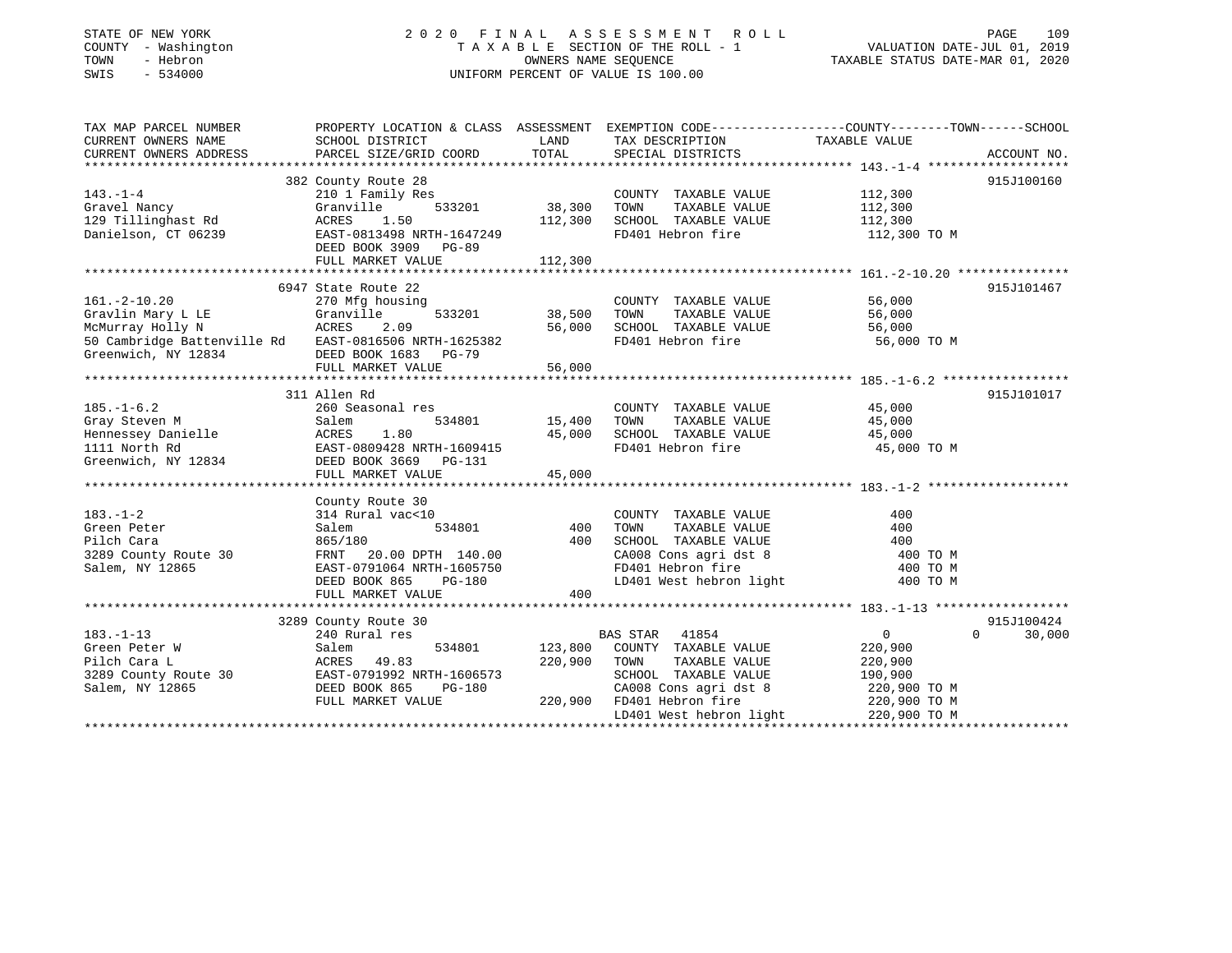| STATE OF NEW YORK                                                                   | 2020 FINAL                                                                                       |                      | A S S E S S M E N T<br>R O L L              |                                          | PAGE<br>110        |
|-------------------------------------------------------------------------------------|--------------------------------------------------------------------------------------------------|----------------------|---------------------------------------------|------------------------------------------|--------------------|
| COUNTY - Washington                                                                 |                                                                                                  |                      | TAXABLE SECTION OF THE ROLL - 1             | VALUATION DATE-JUL 01, 2019              |                    |
| TOWN<br>- Hebron                                                                    |                                                                                                  | OWNERS NAME SEQUENCE |                                             | TAXABLE STATUS DATE-MAR 01, 2020         |                    |
| SWIS<br>$-534000$                                                                   |                                                                                                  |                      | UNIFORM PERCENT OF VALUE IS 100.00          |                                          |                    |
| TAX MAP PARCEL NUMBER                                                               | PROPERTY LOCATION & CLASS ASSESSMENT EXEMPTION CODE----------------COUNTY-------TOWN------SCHOOL |                      |                                             |                                          |                    |
| CURRENT OWNERS NAME                                                                 | SCHOOL DISTRICT                                                                                  | LAND                 | TAX DESCRIPTION                             | TAXABLE VALUE                            |                    |
| CURRENT OWNERS ADDRESS                                                              | PARCEL SIZE/GRID COORD                                                                           | TOTAL                | SPECIAL DISTRICTS                           |                                          | ACCOUNT NO.        |
|                                                                                     |                                                                                                  |                      |                                             |                                          |                    |
|                                                                                     | 748 Tiplady Rd                                                                                   |                      |                                             |                                          | 915J100003         |
| $178. - 1 - 6$                                                                      | 240 Rural res                                                                                    |                      | COUNTY TAXABLE VALUE                        | 406,000                                  |                    |
| Green William                                                                       | Salem<br>534801                                                                                  | 273,400              | TOWN<br>TAXABLE VALUE                       | 406,000                                  |                    |
| 231 East 54th St Apt 4d<br>New York, NY 10022                                       | 850/116,872/290,874/111<br>ACRES 117.52                                                          | 406,000              | SCHOOL TAXABLE VALUE<br>FD401 Hebron fire   | 406,000<br>406,000 TO M                  |                    |
|                                                                                     | EAST-0822274 NRTH-1613374                                                                        |                      |                                             |                                          |                    |
|                                                                                     | DEED BOOK 814<br>PG-221                                                                          |                      |                                             |                                          |                    |
|                                                                                     | FULL MARKET VALUE                                                                                | 406,000              |                                             |                                          |                    |
|                                                                                     |                                                                                                  |                      |                                             |                                          |                    |
|                                                                                     | 108 Higgins Rd                                                                                   |                      |                                             |                                          | 915J101523         |
| $161.-2-10.22$                                                                      | 270 Mfg housing                                                                                  |                      | COUNTY TAXABLE VALUE                        | 43,100                                   |                    |
| Greene Jeffery                                                                      |                                                                                                  | 35,700               | TOWN<br>TAXABLE VALUE                       | 43,100                                   |                    |
| Greene Carol                                                                        |                                                                                                  | 43,100               | SCHOOL TAXABLE VALUE                        | 43,100                                   |                    |
| 96 Higgins Rd                                                                       | Granville 533201<br>ACRES 1.22<br>EAST-0819032 NRTH-1625459                                      |                      | FD401 Hebron fire                           | 43,100 TO M                              |                    |
| Granville, NY 12832                                                                 | DEED BOOK 3926 PG-344                                                                            |                      |                                             |                                          |                    |
|                                                                                     | FULL MARKET VALUE                                                                                | 43,100               |                                             |                                          |                    |
|                                                                                     | 96 Higgins Rd                                                                                    |                      |                                             |                                          | 915J101465         |
| $161. - 2 - 10.7$                                                                   | 270 Mfg housing                                                                                  |                      | BAS STAR<br>41854                           | $\overline{0}$                           | $\Omega$<br>30,000 |
| Greene Jeffrey                                                                      | Granville<br>533201                                                                              | 35,700               | COUNTY TAXABLE VALUE                        | 55,200                                   |                    |
| 96 Higgins Rd                                                                       | Lot 7                                                                                            | 55,200               | TOWN<br>TAXABLE VALUE                       | 55,200                                   |                    |
| Granville, NY 12832                                                                 | ACRES<br>1.22                                                                                    |                      | SCHOOL TAXABLE VALUE                        | 25,200                                   |                    |
|                                                                                     | EAST-0819137 NRTH-1625686                                                                        |                      | FD401 Hebron fire                           | 55,200 TO M                              |                    |
|                                                                                     | DEED BOOK 901<br>PG-326                                                                          |                      |                                             |                                          |                    |
|                                                                                     | FULL MARKET VALUE                                                                                | 55,200               |                                             |                                          |                    |
|                                                                                     | ************************                                                                         |                      |                                             |                                          |                    |
|                                                                                     | 311 Higgins Rd                                                                                   |                      | 40 PCT OF VALUE USED FOR EXEMPTION PURPOSES |                                          | 915J100275         |
| $170. - 1 - 11$<br>Greene Nelson                                                    | 120 Field crops<br>Salem 534801                                                                  |                      | AG DIST<br>41720<br>303,800 AGED-ALL 41800  | 174,170<br>174,170<br>101,800<br>101,800 | 174,170<br>101,800 |
| 311 Sheldon Rd                                                                      | 3397/229                                                                                         |                      | 509,000 ENH STAR 41834                      | $\overline{0}$                           | $\Omega$<br>69,800 |
| Granville, NY 12832                                                                 | ACRES 211.50                                                                                     |                      | COUNTY TAXABLE VALUE                        | 233,030                                  |                    |
|                                                                                     | EAST-0822047 NRTH-1618311                                                                        |                      | TOWN<br>TAXABLE VALUE                       | 233,030                                  |                    |
| MAY BE SUBJECT TO PAYMENT DEED BOOK 390 INDER AGDIST LAW TIL 2024 FULL MARKET VALUE | PG-1178                                                                                          |                      | SCHOOL TAXABLE VALUE                        | 163,230                                  |                    |
|                                                                                     |                                                                                                  |                      | 509,000 CA008 Cons agri dst 8<br>174,170 EX | 334,830 TO M                             |                    |
|                                                                                     |                                                                                                  |                      | FD401 Hebron fire                           | 509,000 TO M                             |                    |
|                                                                                     |                                                                                                  |                      |                                             |                                          |                    |
|                                                                                     | 353 Higgins Rd                                                                                   |                      |                                             |                                          | 915J101801         |
| $170. - 2 - 15$                                                                     | 270 Mfg housing                                                                                  |                      | COUNTY TAXABLE VALUE                        | 42,600                                   |                    |
|                                                                                     | 534801<br>Salem                                                                                  | 35,100               | TOWN<br>TAXABLE VALUE                       | 42,600                                   |                    |
|                                                                                     |                                                                                                  |                      |                                             |                                          |                    |
|                                                                                     | ACRES<br>1.03                                                                                    | 42,600               | SCHOOL TAXABLE VALUE                        | 42,600                                   |                    |
| Greene Nelson I<br>311 Sheldon Rd<br>Granville, NY 12832                            | EAST-0820656 NRTH-1620452<br>PG-102<br>DEED BOOK 617<br>FULL MARKET VALUE                        | 42,600               | FD401 Hebron fire                           | 42,600 TO M                              |                    |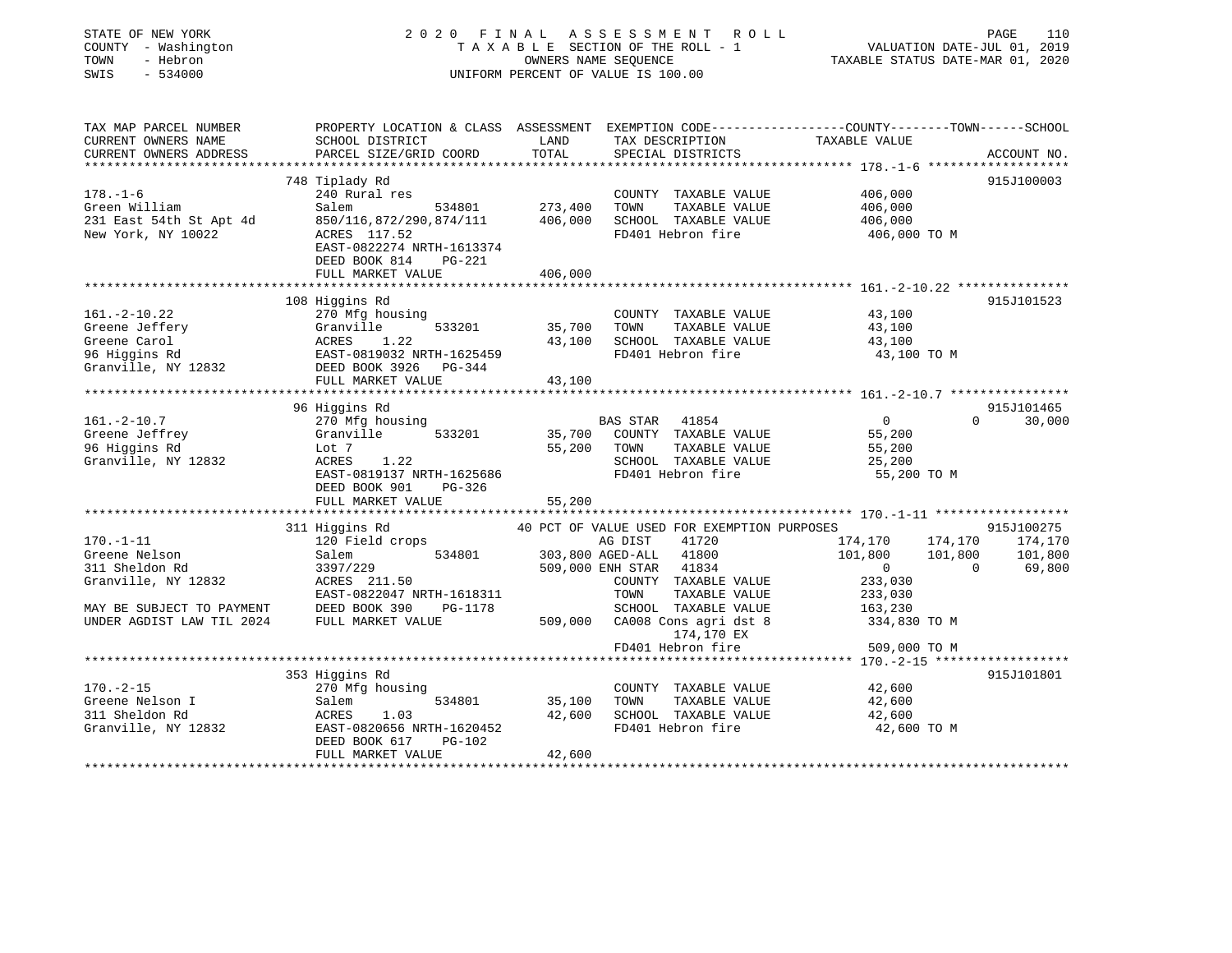### STATE OF NEW YORK 2 0 2 0 F I N A L A S S E S S M E N T R O L L PAGE 111 COUNTY - Washington T A X A B L E SECTION OF THE ROLL - 1 VALUATION DATE-JUL 01, 2019 TOWN - Hebron OWNERS NAME SEQUENCE TAXABLE STATUS DATE-MAR 01, 2020 SWIS - 534000 UNIFORM PERCENT OF VALUE IS 100.00

| CURRENT OWNERS NAME<br>SCHOOL DISTRICT<br>LAND<br>TAX DESCRIPTION<br>TAXABLE VALUE<br>CURRENT OWNERS ADDRESS<br>PARCEL SIZE/GRID COORD<br>TOTAL<br>SPECIAL DISTRICTS<br>ACCOUNT NO.<br>Sheldon Rd<br>915J100460<br>$177. - 1 - 21.1$<br>105 Vac farmland<br>33,017<br>33,017<br>33,017<br>AGRI-D IND 41730<br>39,900<br>534801<br>COUNTY TAXABLE VALUE<br>Greene Nelson J<br>Salem<br>6,883<br>39,900<br>TOWN<br>TAXABLE VALUE<br>6,883<br>18Ad<br>Ag Commit 705/348<br>SCHOOL TAXABLE VALUE<br>6,883<br>15.20<br>FD401 Hebron fire<br>ACRES<br>39,900 TO M<br>EAST-0816103 NRTH-1615467<br>DEED BOOK 484<br>PG-1036<br>39,900<br>FULL MARKET VALUE<br>52 Liebig Rd<br>915J101512<br>104,900<br>$151. - 1 - 10.1$<br>210 1 Family Res<br>COUNTY TAXABLE VALUE<br>533201<br>41,000<br>TOWN<br>TAXABLE VALUE<br>Greene Samuel P<br>Granville<br>104,900<br>104,900<br>Greene Tammy L<br>ACRES<br>1.00<br>SCHOOL TAXABLE VALUE<br>104,900<br>52 Liebig Rd<br>FD401 Hebron fire<br>EAST-0804928 NRTH-1638422<br>104,900 TO M<br>Granville, NY 12832<br>DEED BOOK 3704 PG-99<br>104,900<br>FULL MARKET VALUE<br>93 Rykowski Ln<br>915J101587<br>$161. - 2 - 3.13$<br>312 Vac w/imprv<br>COUNTY TAXABLE VALUE<br>4,600<br>533201<br>Greene Vincent N<br>Granville<br>3,100<br>TOWN<br>TAXABLE VALUE<br>4,600<br>149 Higgins Rd<br>3.80<br>4,600<br>SCHOOL TAXABLE VALUE<br>ACRES<br>4,600<br>Granville, NY 12832<br>EAST-0823062 NRTH-1627364<br>FD401 Hebron fire<br>4,600 TO M<br>DEED BOOK 1867 PG-32<br>FULL MARKET VALUE<br>4,600<br>129 & 149 Higgins Rd<br>915J100050<br>$170. - 2 - 3$<br>$\overline{0}$<br>$\Omega$<br>210 1 Family Res<br>BAS STAR 41854<br>30,000<br>533201<br>41,600<br>COUNTY TAXABLE VALUE<br>Greene Vincent N<br>Granville<br>127,800<br>127,800<br>Greene Nancy<br>648/171, 589/115<br>TOWN<br>TAXABLE VALUE<br>127,800<br>SCHOOL TAXABLE VALUE<br>149 Higgins Rd<br>4.00<br>97,800<br>ACRES<br>FD401 Hebron fire<br>Granville, NY 12832<br>EAST-0819634 NRTH-1624896<br>127,800 TO M<br>DEED BOOK 849<br>$PG-127$<br>127,800<br>FULL MARKET VALUE<br>Higgins Rd<br>500<br>314 Rural vac<10<br>COUNTY TAXABLE VALUE<br>TOWN<br>TAXABLE VALUE<br>Granville<br>533201<br>500<br>500<br>90.00 DPTH<br>45.00<br>500<br>SCHOOL TAXABLE VALUE<br>FRNT<br>500<br>0.09<br>FD401 Hebron fire<br>500 TO M<br>ACRES<br>EAST-0819526 NRTH-1624619<br>DEED BOOK 782<br>PG-166<br>FULL MARKET VALUE<br>500 | TAX MAP PARCEL NUMBER     | PROPERTY LOCATION & CLASS ASSESSMENT EXEMPTION CODE----------------COUNTY-------TOWN-----SCHOOL |  |  |
|------------------------------------------------------------------------------------------------------------------------------------------------------------------------------------------------------------------------------------------------------------------------------------------------------------------------------------------------------------------------------------------------------------------------------------------------------------------------------------------------------------------------------------------------------------------------------------------------------------------------------------------------------------------------------------------------------------------------------------------------------------------------------------------------------------------------------------------------------------------------------------------------------------------------------------------------------------------------------------------------------------------------------------------------------------------------------------------------------------------------------------------------------------------------------------------------------------------------------------------------------------------------------------------------------------------------------------------------------------------------------------------------------------------------------------------------------------------------------------------------------------------------------------------------------------------------------------------------------------------------------------------------------------------------------------------------------------------------------------------------------------------------------------------------------------------------------------------------------------------------------------------------------------------------------------------------------------------------------------------------------------------------------------------------------------------------------------------------------------------------------------------------------------------------------------------------------------------------------------------------------------------------------------------------------------------------------------------------------------------------------------------------------------------------|---------------------------|-------------------------------------------------------------------------------------------------|--|--|
|                                                                                                                                                                                                                                                                                                                                                                                                                                                                                                                                                                                                                                                                                                                                                                                                                                                                                                                                                                                                                                                                                                                                                                                                                                                                                                                                                                                                                                                                                                                                                                                                                                                                                                                                                                                                                                                                                                                                                                                                                                                                                                                                                                                                                                                                                                                                                                                                                        |                           |                                                                                                 |  |  |
|                                                                                                                                                                                                                                                                                                                                                                                                                                                                                                                                                                                                                                                                                                                                                                                                                                                                                                                                                                                                                                                                                                                                                                                                                                                                                                                                                                                                                                                                                                                                                                                                                                                                                                                                                                                                                                                                                                                                                                                                                                                                                                                                                                                                                                                                                                                                                                                                                        |                           |                                                                                                 |  |  |
|                                                                                                                                                                                                                                                                                                                                                                                                                                                                                                                                                                                                                                                                                                                                                                                                                                                                                                                                                                                                                                                                                                                                                                                                                                                                                                                                                                                                                                                                                                                                                                                                                                                                                                                                                                                                                                                                                                                                                                                                                                                                                                                                                                                                                                                                                                                                                                                                                        |                           |                                                                                                 |  |  |
|                                                                                                                                                                                                                                                                                                                                                                                                                                                                                                                                                                                                                                                                                                                                                                                                                                                                                                                                                                                                                                                                                                                                                                                                                                                                                                                                                                                                                                                                                                                                                                                                                                                                                                                                                                                                                                                                                                                                                                                                                                                                                                                                                                                                                                                                                                                                                                                                                        |                           |                                                                                                 |  |  |
|                                                                                                                                                                                                                                                                                                                                                                                                                                                                                                                                                                                                                                                                                                                                                                                                                                                                                                                                                                                                                                                                                                                                                                                                                                                                                                                                                                                                                                                                                                                                                                                                                                                                                                                                                                                                                                                                                                                                                                                                                                                                                                                                                                                                                                                                                                                                                                                                                        |                           |                                                                                                 |  |  |
|                                                                                                                                                                                                                                                                                                                                                                                                                                                                                                                                                                                                                                                                                                                                                                                                                                                                                                                                                                                                                                                                                                                                                                                                                                                                                                                                                                                                                                                                                                                                                                                                                                                                                                                                                                                                                                                                                                                                                                                                                                                                                                                                                                                                                                                                                                                                                                                                                        | 311 Sheldon Rd            |                                                                                                 |  |  |
|                                                                                                                                                                                                                                                                                                                                                                                                                                                                                                                                                                                                                                                                                                                                                                                                                                                                                                                                                                                                                                                                                                                                                                                                                                                                                                                                                                                                                                                                                                                                                                                                                                                                                                                                                                                                                                                                                                                                                                                                                                                                                                                                                                                                                                                                                                                                                                                                                        | Granville, NY 12832       |                                                                                                 |  |  |
|                                                                                                                                                                                                                                                                                                                                                                                                                                                                                                                                                                                                                                                                                                                                                                                                                                                                                                                                                                                                                                                                                                                                                                                                                                                                                                                                                                                                                                                                                                                                                                                                                                                                                                                                                                                                                                                                                                                                                                                                                                                                                                                                                                                                                                                                                                                                                                                                                        |                           |                                                                                                 |  |  |
|                                                                                                                                                                                                                                                                                                                                                                                                                                                                                                                                                                                                                                                                                                                                                                                                                                                                                                                                                                                                                                                                                                                                                                                                                                                                                                                                                                                                                                                                                                                                                                                                                                                                                                                                                                                                                                                                                                                                                                                                                                                                                                                                                                                                                                                                                                                                                                                                                        | MAY BE SUBJECT TO PAYMENT |                                                                                                 |  |  |
|                                                                                                                                                                                                                                                                                                                                                                                                                                                                                                                                                                                                                                                                                                                                                                                                                                                                                                                                                                                                                                                                                                                                                                                                                                                                                                                                                                                                                                                                                                                                                                                                                                                                                                                                                                                                                                                                                                                                                                                                                                                                                                                                                                                                                                                                                                                                                                                                                        | UNDER AGDIST LAW TIL 2027 |                                                                                                 |  |  |
|                                                                                                                                                                                                                                                                                                                                                                                                                                                                                                                                                                                                                                                                                                                                                                                                                                                                                                                                                                                                                                                                                                                                                                                                                                                                                                                                                                                                                                                                                                                                                                                                                                                                                                                                                                                                                                                                                                                                                                                                                                                                                                                                                                                                                                                                                                                                                                                                                        |                           |                                                                                                 |  |  |
|                                                                                                                                                                                                                                                                                                                                                                                                                                                                                                                                                                                                                                                                                                                                                                                                                                                                                                                                                                                                                                                                                                                                                                                                                                                                                                                                                                                                                                                                                                                                                                                                                                                                                                                                                                                                                                                                                                                                                                                                                                                                                                                                                                                                                                                                                                                                                                                                                        |                           |                                                                                                 |  |  |
|                                                                                                                                                                                                                                                                                                                                                                                                                                                                                                                                                                                                                                                                                                                                                                                                                                                                                                                                                                                                                                                                                                                                                                                                                                                                                                                                                                                                                                                                                                                                                                                                                                                                                                                                                                                                                                                                                                                                                                                                                                                                                                                                                                                                                                                                                                                                                                                                                        |                           |                                                                                                 |  |  |
|                                                                                                                                                                                                                                                                                                                                                                                                                                                                                                                                                                                                                                                                                                                                                                                                                                                                                                                                                                                                                                                                                                                                                                                                                                                                                                                                                                                                                                                                                                                                                                                                                                                                                                                                                                                                                                                                                                                                                                                                                                                                                                                                                                                                                                                                                                                                                                                                                        |                           |                                                                                                 |  |  |
|                                                                                                                                                                                                                                                                                                                                                                                                                                                                                                                                                                                                                                                                                                                                                                                                                                                                                                                                                                                                                                                                                                                                                                                                                                                                                                                                                                                                                                                                                                                                                                                                                                                                                                                                                                                                                                                                                                                                                                                                                                                                                                                                                                                                                                                                                                                                                                                                                        |                           |                                                                                                 |  |  |
|                                                                                                                                                                                                                                                                                                                                                                                                                                                                                                                                                                                                                                                                                                                                                                                                                                                                                                                                                                                                                                                                                                                                                                                                                                                                                                                                                                                                                                                                                                                                                                                                                                                                                                                                                                                                                                                                                                                                                                                                                                                                                                                                                                                                                                                                                                                                                                                                                        |                           |                                                                                                 |  |  |
|                                                                                                                                                                                                                                                                                                                                                                                                                                                                                                                                                                                                                                                                                                                                                                                                                                                                                                                                                                                                                                                                                                                                                                                                                                                                                                                                                                                                                                                                                                                                                                                                                                                                                                                                                                                                                                                                                                                                                                                                                                                                                                                                                                                                                                                                                                                                                                                                                        |                           |                                                                                                 |  |  |
|                                                                                                                                                                                                                                                                                                                                                                                                                                                                                                                                                                                                                                                                                                                                                                                                                                                                                                                                                                                                                                                                                                                                                                                                                                                                                                                                                                                                                                                                                                                                                                                                                                                                                                                                                                                                                                                                                                                                                                                                                                                                                                                                                                                                                                                                                                                                                                                                                        |                           |                                                                                                 |  |  |
|                                                                                                                                                                                                                                                                                                                                                                                                                                                                                                                                                                                                                                                                                                                                                                                                                                                                                                                                                                                                                                                                                                                                                                                                                                                                                                                                                                                                                                                                                                                                                                                                                                                                                                                                                                                                                                                                                                                                                                                                                                                                                                                                                                                                                                                                                                                                                                                                                        |                           |                                                                                                 |  |  |
|                                                                                                                                                                                                                                                                                                                                                                                                                                                                                                                                                                                                                                                                                                                                                                                                                                                                                                                                                                                                                                                                                                                                                                                                                                                                                                                                                                                                                                                                                                                                                                                                                                                                                                                                                                                                                                                                                                                                                                                                                                                                                                                                                                                                                                                                                                                                                                                                                        |                           |                                                                                                 |  |  |
|                                                                                                                                                                                                                                                                                                                                                                                                                                                                                                                                                                                                                                                                                                                                                                                                                                                                                                                                                                                                                                                                                                                                                                                                                                                                                                                                                                                                                                                                                                                                                                                                                                                                                                                                                                                                                                                                                                                                                                                                                                                                                                                                                                                                                                                                                                                                                                                                                        |                           |                                                                                                 |  |  |
|                                                                                                                                                                                                                                                                                                                                                                                                                                                                                                                                                                                                                                                                                                                                                                                                                                                                                                                                                                                                                                                                                                                                                                                                                                                                                                                                                                                                                                                                                                                                                                                                                                                                                                                                                                                                                                                                                                                                                                                                                                                                                                                                                                                                                                                                                                                                                                                                                        |                           |                                                                                                 |  |  |
|                                                                                                                                                                                                                                                                                                                                                                                                                                                                                                                                                                                                                                                                                                                                                                                                                                                                                                                                                                                                                                                                                                                                                                                                                                                                                                                                                                                                                                                                                                                                                                                                                                                                                                                                                                                                                                                                                                                                                                                                                                                                                                                                                                                                                                                                                                                                                                                                                        |                           |                                                                                                 |  |  |
|                                                                                                                                                                                                                                                                                                                                                                                                                                                                                                                                                                                                                                                                                                                                                                                                                                                                                                                                                                                                                                                                                                                                                                                                                                                                                                                                                                                                                                                                                                                                                                                                                                                                                                                                                                                                                                                                                                                                                                                                                                                                                                                                                                                                                                                                                                                                                                                                                        |                           |                                                                                                 |  |  |
|                                                                                                                                                                                                                                                                                                                                                                                                                                                                                                                                                                                                                                                                                                                                                                                                                                                                                                                                                                                                                                                                                                                                                                                                                                                                                                                                                                                                                                                                                                                                                                                                                                                                                                                                                                                                                                                                                                                                                                                                                                                                                                                                                                                                                                                                                                                                                                                                                        |                           |                                                                                                 |  |  |
|                                                                                                                                                                                                                                                                                                                                                                                                                                                                                                                                                                                                                                                                                                                                                                                                                                                                                                                                                                                                                                                                                                                                                                                                                                                                                                                                                                                                                                                                                                                                                                                                                                                                                                                                                                                                                                                                                                                                                                                                                                                                                                                                                                                                                                                                                                                                                                                                                        |                           |                                                                                                 |  |  |
|                                                                                                                                                                                                                                                                                                                                                                                                                                                                                                                                                                                                                                                                                                                                                                                                                                                                                                                                                                                                                                                                                                                                                                                                                                                                                                                                                                                                                                                                                                                                                                                                                                                                                                                                                                                                                                                                                                                                                                                                                                                                                                                                                                                                                                                                                                                                                                                                                        |                           |                                                                                                 |  |  |
|                                                                                                                                                                                                                                                                                                                                                                                                                                                                                                                                                                                                                                                                                                                                                                                                                                                                                                                                                                                                                                                                                                                                                                                                                                                                                                                                                                                                                                                                                                                                                                                                                                                                                                                                                                                                                                                                                                                                                                                                                                                                                                                                                                                                                                                                                                                                                                                                                        |                           |                                                                                                 |  |  |
|                                                                                                                                                                                                                                                                                                                                                                                                                                                                                                                                                                                                                                                                                                                                                                                                                                                                                                                                                                                                                                                                                                                                                                                                                                                                                                                                                                                                                                                                                                                                                                                                                                                                                                                                                                                                                                                                                                                                                                                                                                                                                                                                                                                                                                                                                                                                                                                                                        |                           |                                                                                                 |  |  |
|                                                                                                                                                                                                                                                                                                                                                                                                                                                                                                                                                                                                                                                                                                                                                                                                                                                                                                                                                                                                                                                                                                                                                                                                                                                                                                                                                                                                                                                                                                                                                                                                                                                                                                                                                                                                                                                                                                                                                                                                                                                                                                                                                                                                                                                                                                                                                                                                                        |                           |                                                                                                 |  |  |
|                                                                                                                                                                                                                                                                                                                                                                                                                                                                                                                                                                                                                                                                                                                                                                                                                                                                                                                                                                                                                                                                                                                                                                                                                                                                                                                                                                                                                                                                                                                                                                                                                                                                                                                                                                                                                                                                                                                                                                                                                                                                                                                                                                                                                                                                                                                                                                                                                        |                           |                                                                                                 |  |  |
|                                                                                                                                                                                                                                                                                                                                                                                                                                                                                                                                                                                                                                                                                                                                                                                                                                                                                                                                                                                                                                                                                                                                                                                                                                                                                                                                                                                                                                                                                                                                                                                                                                                                                                                                                                                                                                                                                                                                                                                                                                                                                                                                                                                                                                                                                                                                                                                                                        |                           |                                                                                                 |  |  |
|                                                                                                                                                                                                                                                                                                                                                                                                                                                                                                                                                                                                                                                                                                                                                                                                                                                                                                                                                                                                                                                                                                                                                                                                                                                                                                                                                                                                                                                                                                                                                                                                                                                                                                                                                                                                                                                                                                                                                                                                                                                                                                                                                                                                                                                                                                                                                                                                                        |                           |                                                                                                 |  |  |
|                                                                                                                                                                                                                                                                                                                                                                                                                                                                                                                                                                                                                                                                                                                                                                                                                                                                                                                                                                                                                                                                                                                                                                                                                                                                                                                                                                                                                                                                                                                                                                                                                                                                                                                                                                                                                                                                                                                                                                                                                                                                                                                                                                                                                                                                                                                                                                                                                        |                           |                                                                                                 |  |  |
|                                                                                                                                                                                                                                                                                                                                                                                                                                                                                                                                                                                                                                                                                                                                                                                                                                                                                                                                                                                                                                                                                                                                                                                                                                                                                                                                                                                                                                                                                                                                                                                                                                                                                                                                                                                                                                                                                                                                                                                                                                                                                                                                                                                                                                                                                                                                                                                                                        |                           |                                                                                                 |  |  |
|                                                                                                                                                                                                                                                                                                                                                                                                                                                                                                                                                                                                                                                                                                                                                                                                                                                                                                                                                                                                                                                                                                                                                                                                                                                                                                                                                                                                                                                                                                                                                                                                                                                                                                                                                                                                                                                                                                                                                                                                                                                                                                                                                                                                                                                                                                                                                                                                                        |                           |                                                                                                 |  |  |
|                                                                                                                                                                                                                                                                                                                                                                                                                                                                                                                                                                                                                                                                                                                                                                                                                                                                                                                                                                                                                                                                                                                                                                                                                                                                                                                                                                                                                                                                                                                                                                                                                                                                                                                                                                                                                                                                                                                                                                                                                                                                                                                                                                                                                                                                                                                                                                                                                        |                           |                                                                                                 |  |  |
|                                                                                                                                                                                                                                                                                                                                                                                                                                                                                                                                                                                                                                                                                                                                                                                                                                                                                                                                                                                                                                                                                                                                                                                                                                                                                                                                                                                                                                                                                                                                                                                                                                                                                                                                                                                                                                                                                                                                                                                                                                                                                                                                                                                                                                                                                                                                                                                                                        | $170. - 2 - 38.1$         |                                                                                                 |  |  |
|                                                                                                                                                                                                                                                                                                                                                                                                                                                                                                                                                                                                                                                                                                                                                                                                                                                                                                                                                                                                                                                                                                                                                                                                                                                                                                                                                                                                                                                                                                                                                                                                                                                                                                                                                                                                                                                                                                                                                                                                                                                                                                                                                                                                                                                                                                                                                                                                                        | Greene Vincent N          |                                                                                                 |  |  |
|                                                                                                                                                                                                                                                                                                                                                                                                                                                                                                                                                                                                                                                                                                                                                                                                                                                                                                                                                                                                                                                                                                                                                                                                                                                                                                                                                                                                                                                                                                                                                                                                                                                                                                                                                                                                                                                                                                                                                                                                                                                                                                                                                                                                                                                                                                                                                                                                                        | 149 Higgins Rd            |                                                                                                 |  |  |
|                                                                                                                                                                                                                                                                                                                                                                                                                                                                                                                                                                                                                                                                                                                                                                                                                                                                                                                                                                                                                                                                                                                                                                                                                                                                                                                                                                                                                                                                                                                                                                                                                                                                                                                                                                                                                                                                                                                                                                                                                                                                                                                                                                                                                                                                                                                                                                                                                        | Granville, NY 12832       |                                                                                                 |  |  |
|                                                                                                                                                                                                                                                                                                                                                                                                                                                                                                                                                                                                                                                                                                                                                                                                                                                                                                                                                                                                                                                                                                                                                                                                                                                                                                                                                                                                                                                                                                                                                                                                                                                                                                                                                                                                                                                                                                                                                                                                                                                                                                                                                                                                                                                                                                                                                                                                                        |                           |                                                                                                 |  |  |
|                                                                                                                                                                                                                                                                                                                                                                                                                                                                                                                                                                                                                                                                                                                                                                                                                                                                                                                                                                                                                                                                                                                                                                                                                                                                                                                                                                                                                                                                                                                                                                                                                                                                                                                                                                                                                                                                                                                                                                                                                                                                                                                                                                                                                                                                                                                                                                                                                        |                           |                                                                                                 |  |  |
|                                                                                                                                                                                                                                                                                                                                                                                                                                                                                                                                                                                                                                                                                                                                                                                                                                                                                                                                                                                                                                                                                                                                                                                                                                                                                                                                                                                                                                                                                                                                                                                                                                                                                                                                                                                                                                                                                                                                                                                                                                                                                                                                                                                                                                                                                                                                                                                                                        |                           |                                                                                                 |  |  |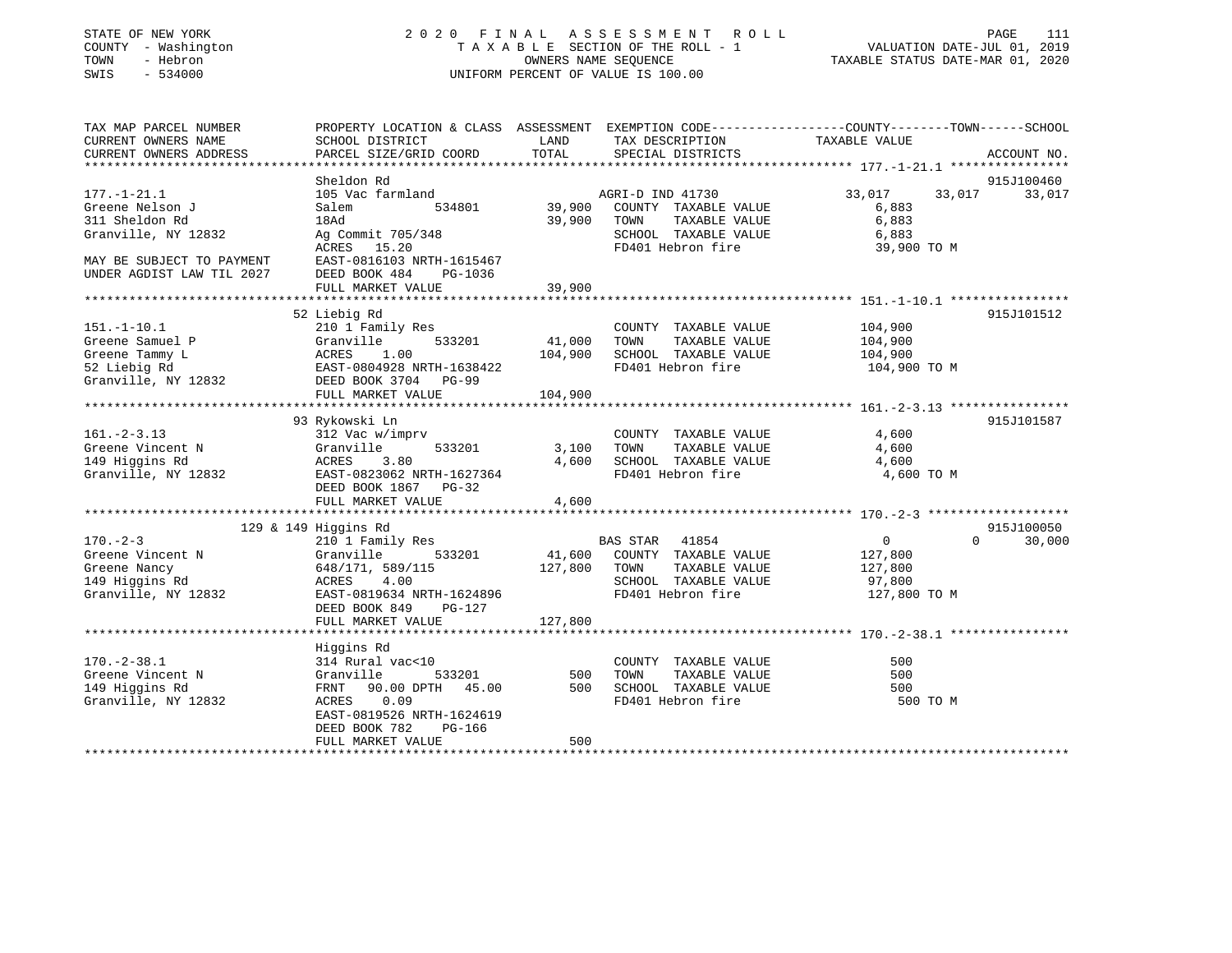| STATE OF NEW YORK<br>COUNTY - Washington | 2020<br>FINAL                                                                                   |                      | A S S E S S M E N T<br>R O L L<br>TAXABLE SECTION OF THE ROLL - 1 |                                           | PAGE<br>112<br>VALUATION DATE-JUL 01, 2019 |
|------------------------------------------|-------------------------------------------------------------------------------------------------|----------------------|-------------------------------------------------------------------|-------------------------------------------|--------------------------------------------|
| TOWN<br>- Hebron                         |                                                                                                 | OWNERS NAME SEQUENCE |                                                                   | TAXABLE STATUS DATE-MAR 01, 2020          |                                            |
| $-534000$<br>SWIS                        |                                                                                                 |                      | UNIFORM PERCENT OF VALUE IS 100.00                                |                                           |                                            |
|                                          |                                                                                                 |                      |                                                                   |                                           |                                            |
| TAX MAP PARCEL NUMBER                    | PROPERTY LOCATION & CLASS ASSESSMENT EXEMPTION CODE---------------COUNTY-------TOWN------SCHOOL |                      |                                                                   |                                           |                                            |
| CURRENT OWNERS NAME                      | SCHOOL DISTRICT                                                                                 | LAND                 | TAX DESCRIPTION                                                   | TAXABLE VALUE                             |                                            |
| CURRENT OWNERS ADDRESS                   | PARCEL SIZE/GRID COORD                                                                          | TOTAL                | SPECIAL DISTRICTS                                                 |                                           | ACCOUNT NO.                                |
| ***********************                  |                                                                                                 |                      |                                                                   |                                           |                                            |
|                                          | 6403 State Route 22                                                                             |                      |                                                                   |                                           | 915J100257                                 |
| $178. - 1 - 15$                          | 210 1 Family Res                                                                                |                      | COUNTY TAXABLE VALUE                                              | 48,700                                    |                                            |
| Greene Vincent N                         | Salem<br>534801                                                                                 | 15,600               | TOWN<br>TAXABLE VALUE                                             | 48,700                                    |                                            |
| Greene Nancy J                           | FRNT 125.00 DPTH 127.00                                                                         | 48,700               | SCHOOL TAXABLE VALUE                                              | 48,700                                    |                                            |
| 149 Higgins Rd                           | ACRES<br>0.43                                                                                   |                      | FD401 Hebron fire                                                 | 48,700 TO M                               |                                            |
| Granville, NY 12832                      | EAST-0816112 NRTH-1612187                                                                       |                      |                                                                   |                                           |                                            |
|                                          | DEED BOOK 3325 PG-191                                                                           |                      |                                                                   |                                           |                                            |
|                                          | FULL MARKET VALUE                                                                               | 48,700               |                                                                   |                                           |                                            |
|                                          |                                                                                                 |                      |                                                                   | *********** 183.16-1-4 ****************** |                                            |
|                                          | 3197 County Route 30                                                                            |                      |                                                                   |                                           | 915J100231                                 |
| $183.16 - 1 - 4$                         | 210 1 Family Res                                                                                |                      | COUNTY TAXABLE VALUE                                              | 155,400                                   |                                            |
| Greenholtz Millicent                     | 534801<br>Salem                                                                                 | 32,100               | TOWN<br>TAXABLE VALUE                                             | 155,400                                   |                                            |
| 3197 County Route 30                     | ACRES<br>1.70                                                                                   | 155,400              | SCHOOL TAXABLE VALUE                                              | 155,400                                   |                                            |
| Salem, NY 12865                          | EAST-0791601 NRTH-1604291                                                                       |                      | CA008 Cons agri dst 8                                             | 155,400 TO M                              |                                            |
|                                          | DEED BOOK 3381 PG-307                                                                           |                      | FD401 Hebron fire                                                 | 155,400 TO M                              |                                            |
|                                          | FULL MARKET VALUE                                                                               | 155,400              | LD401 West hebron light                                           | 155,400 TO M                              |                                            |
|                                          | **************************                                                                      | **************       |                                                                   |                                           |                                            |
|                                          | 258 Blossom Rd                                                                                  |                      |                                                                   |                                           | 915J101621                                 |
| $186. - 1 - 3.5$                         | 260 Seasonal res                                                                                |                      | COUNTY TAXABLE VALUE                                              | 50,500                                    |                                            |
| Gregg Peter                              | Salem<br>534801                                                                                 | 27,500               | TOWN<br>TAXABLE VALUE                                             | 50,500                                    |                                            |
| 1 Washington Sq                          | ACRES<br>6.57                                                                                   | 50,500               | SCHOOL TAXABLE VALUE                                              | 50,500                                    |                                            |
| Greenwich, NY 12834                      | EAST-0820214 NRTH-1607239                                                                       |                      | FD401 Hebron fire                                                 | 50,500 TO M                               |                                            |
|                                          | DEED BOOK 3793 PG-289                                                                           |                      |                                                                   |                                           |                                            |
|                                          | FULL MARKET VALUE                                                                               | 50,500               |                                                                   |                                           |                                            |
|                                          |                                                                                                 |                      |                                                                   |                                           |                                            |
|                                          | Blossom Rd Lot 6 Hartz                                                                          |                      |                                                                   |                                           | 915J101622                                 |
| $186. - 1 - 3.6$                         | 314 Rural vac<10                                                                                |                      | COUNTY TAXABLE VALUE                                              | 29,300                                    |                                            |
| Gregg Peter                              | Salem<br>534801                                                                                 | 29,300               | TOWN<br>TAXABLE VALUE                                             | 29,300                                    |                                            |
| 1 Washington Sq                          | ACRES<br>7.69                                                                                   | 29,300               | SCHOOL TAXABLE VALUE                                              | 29,300                                    |                                            |
| Greenwich, NY 12843                      | EAST-0820138 NRTH-1606959                                                                       |                      | FD401 Hebron fire                                                 | 29,300 TO M                               |                                            |
|                                          | DEED BOOK 2849<br>PG-102                                                                        |                      |                                                                   |                                           |                                            |
|                                          | FULL MARKET VALUE                                                                               | 29,300               |                                                                   |                                           |                                            |
|                                          |                                                                                                 |                      |                                                                   |                                           |                                            |
|                                          | 1270 County Route 31                                                                            |                      |                                                                   |                                           |                                            |
| $151. - 1 - 26.1$                        | 210 1 Family Res                                                                                |                      | ENH STAR<br>41834                                                 | $\overline{0}$                            | $\Omega$<br>69,800                         |
| Groesbeck William W                      | Granville<br>533201                                                                             | 47,500               | COUNTY TAXABLE VALUE                                              | 135,200                                   |                                            |
| Groesbeck Judy A                         | ACRES<br>3.10                                                                                   | 135,200              | TOWN<br>TAXABLE VALUE                                             | 135,200                                   |                                            |
| 1270 County Route 31                     | EAST-0804932 NRTH-1633945                                                                       |                      | SCHOOL TAXABLE VALUE                                              | 65,400                                    |                                            |
| Granville, NY 12832                      | DEED BOOK 743<br>PG-116                                                                         |                      | FD401 Hebron fire                                                 | 135,200 TO M                              |                                            |
|                                          | FULL MARKET VALUE                                                                               | 135,200              |                                                                   |                                           |                                            |
|                                          |                                                                                                 |                      |                                                                   |                                           |                                            |
|                                          | County Route 31                                                                                 |                      |                                                                   |                                           | 915J101057                                 |
| $151. - 1 - 28$                          | 312 Vac w/imprv                                                                                 |                      | COUNTY TAXABLE VALUE                                              | 27,200                                    |                                            |
| Groesbeck William W                      | 533201<br>Granville                                                                             | 20,300               | TOWN<br>TAXABLE VALUE                                             | 27,200                                    |                                            |
| Groesbeck Judy A                         | ACRES<br>1.10                                                                                   | 27,200               | SCHOOL TAXABLE VALUE                                              | 27,200                                    |                                            |
| 1270 County Route 31                     | EAST-0804884 NRTH-1634124                                                                       |                      | FD401 Hebron fire                                                 | 27,200 TO M                               |                                            |
| Granville, NY 12832                      | DEED BOOK 743<br>PG-114                                                                         |                      |                                                                   |                                           |                                            |
|                                          | FULL MARKET VALUE                                                                               | 27,200               |                                                                   |                                           |                                            |
| ************                             | ************************************                                                            | ************         |                                                                   |                                           |                                            |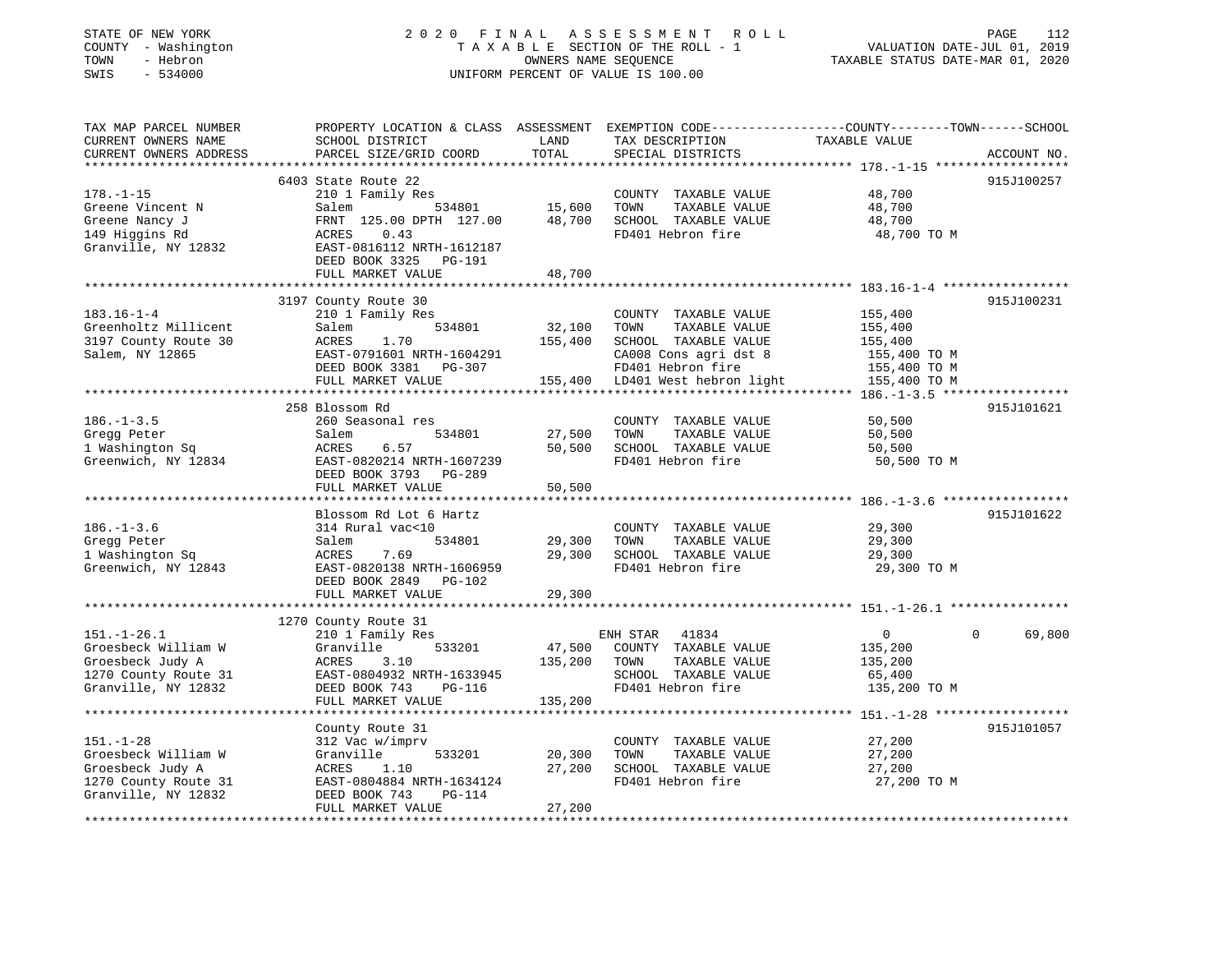#### STATE OF NEW YORK 2 0 2 0 F I N A L A S S E S S M E N T R O L L PAGE 113COUNTY - Washington T A X A B L E SECTION OF THE ROLL - 1 VALUATION DATE-JUL 01, 2019 TOWN - Hebron OWNERS NAME SEQUENCE TAXABLE STATUS DATE-MAR 01, 2020 SWIS - 534000 UNIFORM PERCENT OF VALUE IS 100.00

# VALUATION DATE-JUL 01, 2019

| TAX MAP PARCEL NUMBER              | PROPERTY LOCATION & CLASS ASSESSMENT EXEMPTION CODE---------------COUNTY-------TOWN------SCHOOL |                                   |                                                                              |                      |                    |
|------------------------------------|-------------------------------------------------------------------------------------------------|-----------------------------------|------------------------------------------------------------------------------|----------------------|--------------------|
| CURRENT OWNERS NAME                | SCHOOL DISTRICT                                                                                 | <b>EXAMPLE THE STATE OF STATE</b> | TAX DESCRIPTION TAXABLE VALUE                                                |                      |                    |
|                                    |                                                                                                 |                                   |                                                                              |                      |                    |
|                                    |                                                                                                 |                                   |                                                                              |                      |                    |
|                                    | Center Way                                                                                      |                                   |                                                                              |                      | 915J101830         |
| $185. - 1 - 14.4$                  | 312 Vac w/imprv                                                                                 |                                   | COUNTY TAXABLE VALUE 25,700                                                  |                      |                    |
| Guilherme Frias                    | $534801$ $25,000$<br>Salem                                                                      |                                   |                                                                              |                      |                    |
| Picaro Mario                       | 5.01<br>ACRES                                                                                   | 25,700                            | TOWN      TAXABLE  VALUE<br>SCHOOL    TAXABLE  VALUE                         | 25,700<br>25,700     |                    |
| 1076 Chaffer St                    | EAST-0815885 NRTH-1604271                                                                       |                                   | CA008 Cons agri dst 8 25,700 TO M                                            |                      |                    |
| New Bedford, MA 02745              | DEED BOOK 721<br>$PG-61$                                                                        |                                   | FD401 Hebron fire                                                            | 25,700 TO M          |                    |
|                                    | FULL MARKET VALUE                                                                               | 25,700                            |                                                                              |                      |                    |
|                                    |                                                                                                 |                                   |                                                                              |                      |                    |
|                                    | Blossom Rd                                                                                      |                                   |                                                                              |                      | 915J101306         |
| $186. - 1 - 11$                    | 314 Rural vac<10                                                                                |                                   | COUNTY TAXABLE VALUE 36,600                                                  |                      |                    |
| Gunnnefelt Carl                    | 534801 36,600<br>Salem                                                                          |                                   | TOWN                                                                         | TAXABLE VALUE 36,600 |                    |
|                                    |                                                                                                 |                                   |                                                                              |                      |                    |
|                                    |                                                                                                 |                                   | SCHOOL TAXABLE VALUE 36,600<br>FD401 Hebron fire 36.600<br>FD401 Hebron fire | 36,600 TO M          |                    |
| Northford, CT 06472 DEED BOOK 646  | <b>PG-78</b>                                                                                    |                                   |                                                                              |                      |                    |
|                                    |                                                                                                 |                                   |                                                                              |                      |                    |
|                                    |                                                                                                 |                                   |                                                                              |                      |                    |
|                                    | 1442 County Route 31                                                                            |                                   |                                                                              |                      | 915J100066         |
| $152. - 1 - 18$                    | 240 Rural res                                                                                   |                                   |                                                                              | $\overline{0}$       | $\Omega$<br>30,000 |
|                                    |                                                                                                 |                                   | BAS STAR 41854<br>533201 60,700 COUNTY TAXABLE VALUE                         | 155,800              |                    |
|                                    |                                                                                                 | 999 155,800                       | TAXABLE VALUE<br>TOWN                                                        | 155,800              |                    |
|                                    |                                                                                                 |                                   |                                                                              |                      |                    |
|                                    |                                                                                                 |                                   | SCHOOL TAXABLE VALUE 125,800<br>CA008 Cons agri dst 8 155,800 TO M           |                      |                    |
|                                    | FULL MARKET VALUE                                                                               |                                   | 155,800 FD401 Hebron fire 155,800 TO M                                       |                      |                    |
|                                    |                                                                                                 |                                   |                                                                              |                      |                    |
|                                    | Little Burch Hill Rd                                                                            |                                   |                                                                              |                      | 915J101682         |
| $151. - 1 - 22.22$                 | 314 Rural vac<10                                                                                |                                   | COUNTY TAXABLE VALUE 25,300                                                  |                      |                    |
| Haines Jared D                     | Granville 533201 25,300                                                                         |                                   | TOWN<br>TAXABLE VALUE                                                        |                      |                    |
| PO Box 23                          | $\overline{3}$                                                                                  | 25,300                            |                                                                              | 25,300<br>25,300     |                    |
| Rock City Falls, NY 12863          | ACRES 5.18                                                                                      |                                   | SCHOOL TAXABLE VALUE<br>FD401 Hebron fire                                    | 25,300 TO M          |                    |
|                                    | EAST-0801334 NRTH-1637017                                                                       |                                   |                                                                              |                      |                    |
|                                    | DEED BOOK 3258 PG-231                                                                           |                                   |                                                                              |                      |                    |
|                                    | FULL MARKET VALUE                                                                               | 25,300                            |                                                                              |                      |                    |
|                                    |                                                                                                 |                                   |                                                                              |                      |                    |
|                                    | 465 Middle Rd                                                                                   |                                   |                                                                              |                      | 915J100233         |
| $169. - 1 - 2$                     | 270 Mfg housing                                                                                 |                                   | COUNTY TAXABLE VALUE 59,700                                                  |                      |                    |
|                                    | 534801<br>Salem                                                                                 | 35,600                            | TOWN                                                                         |                      |                    |
| Hale Cortney Anne<br>465 Middle Rd | 1.20<br>ACRES                                                                                   | 59,700                            | TAXABLE VALUE 59,700<br>DL TAXABLE VALUE 59,700<br>SCHOOL TAXABLE VALUE      |                      |                    |
| Salem, NY 12865                    | ACRES 1.20<br>EAST-0806408 NRTH-1623504<br>10500 DC-200                                         |                                   | CA008 Cons agri dst 8 59,700 TO M                                            |                      |                    |
|                                    |                                                                                                 |                                   | FD401 Hebron fire                                                            | 59,700 TO M          |                    |
|                                    | FULL MARKET VALUE                                                                               | 59,700                            |                                                                              |                      |                    |
|                                    |                                                                                                 |                                   |                                                                              |                      |                    |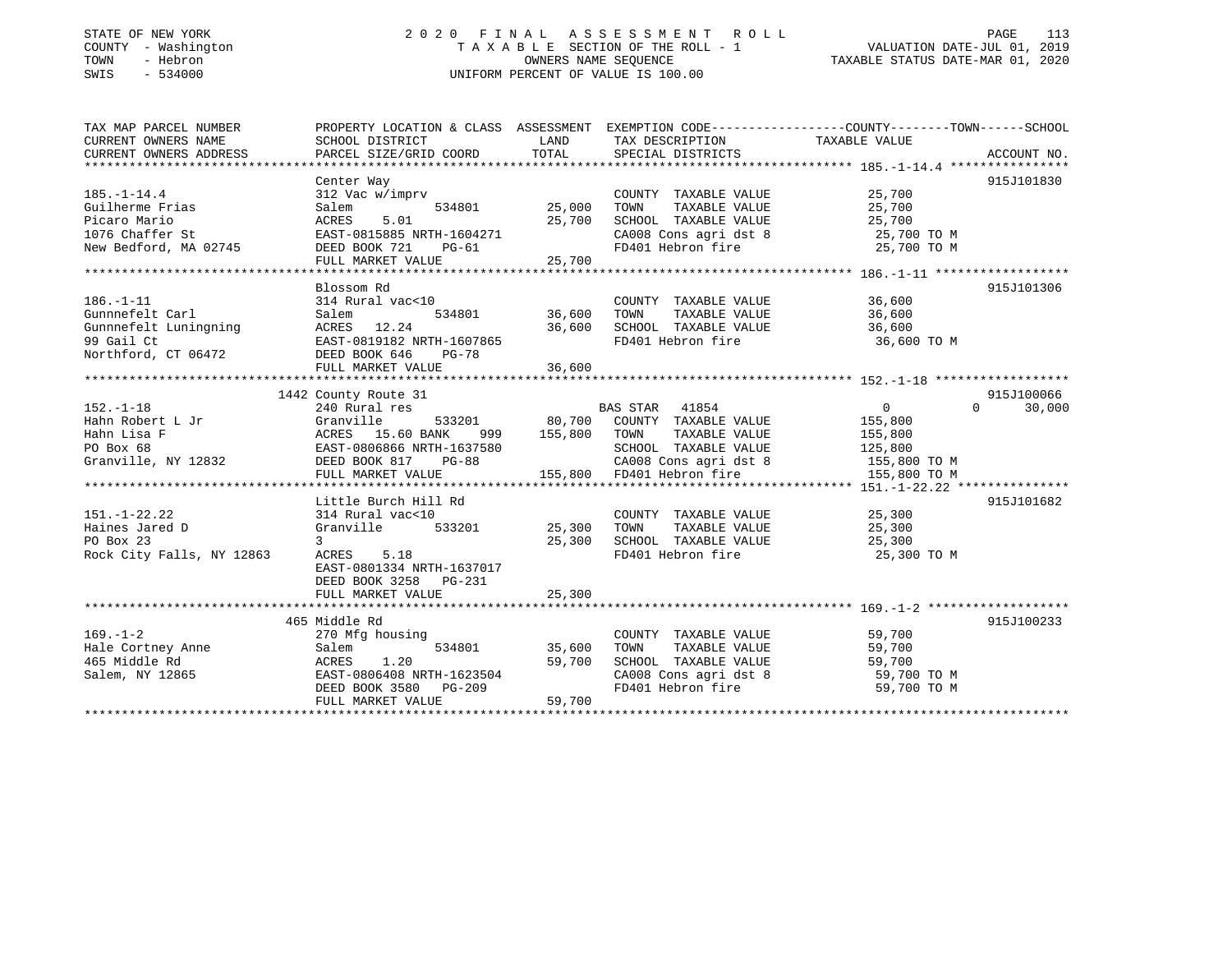### STATE OF NEW YORK 2 0 2 0 F I N A L A S S E S S M E N T R O L L PAGE 114 COUNTY - Washington T A X A B L E SECTION OF THE ROLL - 1 VALUATION DATE-JUL 01, 2019 TOWN - Hebron OWNERS NAME SEQUENCE TAXABLE STATUS DATE-MAR 01, 2020 SWIS - 534000 UNIFORM PERCENT OF VALUE IS 100.00

| TAX MAP PARCEL NUMBER                                                                                                                                                                                                                         | PROPERTY LOCATION & CLASS ASSESSMENT EXEMPTION CODE----------------COUNTY-------TOWN------SCHOOL                                                                                                                                                                                                      |             |                                                                                                                             |                      |             |
|-----------------------------------------------------------------------------------------------------------------------------------------------------------------------------------------------------------------------------------------------|-------------------------------------------------------------------------------------------------------------------------------------------------------------------------------------------------------------------------------------------------------------------------------------------------------|-------------|-----------------------------------------------------------------------------------------------------------------------------|----------------------|-------------|
| CURRENT OWNERS NAME                                                                                                                                                                                                                           | SCHOOL DISTRICT                                                                                                                                                                                                                                                                                       | <b>LAND</b> | TAX DESCRIPTION TAXABLE VALUE                                                                                               |                      |             |
| CURRENT OWNERS ADDRESS                                                                                                                                                                                                                        | PARCEL SIZE/GRID COORD TOTAL                                                                                                                                                                                                                                                                          |             | SPECIAL DISTRICTS                                                                                                           |                      | ACCOUNT NO. |
|                                                                                                                                                                                                                                               |                                                                                                                                                                                                                                                                                                       |             |                                                                                                                             |                      |             |
|                                                                                                                                                                                                                                               |                                                                                                                                                                                                                                                                                                       |             |                                                                                                                             |                      |             |
|                                                                                                                                                                                                                                               |                                                                                                                                                                                                                                                                                                       |             |                                                                                                                             |                      |             |
|                                                                                                                                                                                                                                               |                                                                                                                                                                                                                                                                                                       |             |                                                                                                                             |                      |             |
|                                                                                                                                                                                                                                               |                                                                                                                                                                                                                                                                                                       |             |                                                                                                                             |                      |             |
|                                                                                                                                                                                                                                               |                                                                                                                                                                                                                                                                                                       |             |                                                                                                                             |                      |             |
|                                                                                                                                                                                                                                               |                                                                                                                                                                                                                                                                                                       |             |                                                                                                                             |                      |             |
|                                                                                                                                                                                                                                               |                                                                                                                                                                                                                                                                                                       |             |                                                                                                                             |                      |             |
|                                                                                                                                                                                                                                               | 644 County Route 31<br>644 County Route 31<br>644 County Route 31<br>641 County Res<br>644 County Res<br>644 County Res<br>644 County Res<br>644 County Res<br>644 County Res<br>644 County Route 31<br>644 County Route 31<br>644 County Route 31<br>                                                |             |                                                                                                                             |                      |             |
|                                                                                                                                                                                                                                               | 646 County Route 31                                                                                                                                                                                                                                                                                   |             |                                                                                                                             |                      |             |
|                                                                                                                                                                                                                                               | using<br>533801 44,900                                                                                                                                                                                                                                                                                |             | COUNTY TAXABLE VALUE 62,100                                                                                                 |                      |             |
|                                                                                                                                                                                                                                               |                                                                                                                                                                                                                                                                                                       |             | TOWN                                                                                                                        | TAXABLE VALUE 62,100 |             |
|                                                                                                                                                                                                                                               |                                                                                                                                                                                                                                                                                                       |             |                                                                                                                             |                      |             |
|                                                                                                                                                                                                                                               |                                                                                                                                                                                                                                                                                                       |             |                                                                                                                             |                      |             |
|                                                                                                                                                                                                                                               |                                                                                                                                                                                                                                                                                                       |             | SCHOOL TAXABLE VALUE 62,100<br>CA008 Cons agri dst 8 62,100 TO M<br>FD401 Hebron fire 62,100 TO M                           |                      |             |
|                                                                                                                                                                                                                                               | 168.-1-18.8<br>Hall Gail Hartford 533801 44,900<br>644 County Route 31 ACRES 2.20 62,100<br>Salem, NY 12865<br>EAST-0797579 NRTH-1621095<br>DEED BOOK 749 PG-210<br>FIIT.T. MARKET VALUE (62,100                                                                                                      |             |                                                                                                                             |                      |             |
|                                                                                                                                                                                                                                               |                                                                                                                                                                                                                                                                                                       |             |                                                                                                                             |                      |             |
|                                                                                                                                                                                                                                               |                                                                                                                                                                                                                                                                                                       |             |                                                                                                                             |                      | 915J101443  |
| $144. - 1 - 37$                                                                                                                                                                                                                               | 108 East Green Pond Way<br>314 Rural vac<10                                                                                                                                                                                                                                                           |             | COUNTY TAXABLE VALUE 26,800                                                                                                 |                      |             |
|                                                                                                                                                                                                                                               | Granville 533201 26,800                                                                                                                                                                                                                                                                               |             |                                                                                                                             |                      |             |
|                                                                                                                                                                                                                                               |                                                                                                                                                                                                                                                                                                       |             |                                                                                                                             |                      |             |
|                                                                                                                                                                                                                                               |                                                                                                                                                                                                                                                                                                       |             |                                                                                                                             |                      |             |
|                                                                                                                                                                                                                                               |                                                                                                                                                                                                                                                                                                       |             |                                                                                                                             |                      |             |
|                                                                                                                                                                                                                                               |                                                                                                                                                                                                                                                                                                       |             |                                                                                                                             |                      |             |
|                                                                                                                                                                                                                                               | Fail Roland E<br>Mason David M<br>Mason David M<br>26,800<br>26,800<br>26,800<br>26,800<br>26,800<br>26,800<br>26,800<br>26,800<br>26,800<br>26,800<br>26,800<br>26,800<br>26,800<br>26,800<br>26,800<br>26,800<br>26,800<br>26,800<br>26,800<br>26,800<br>26,800<br>26,800<br>2<br>FULL MARKET VALUE |             |                                                                                                                             |                      |             |
|                                                                                                                                                                                                                                               |                                                                                                                                                                                                                                                                                                       | 26,800      |                                                                                                                             |                      |             |
|                                                                                                                                                                                                                                               | 85 Thunder Way                                                                                                                                                                                                                                                                                        |             |                                                                                                                             |                      |             |
|                                                                                                                                                                                                                                               | Thunder Way<br>312 Vac w/imprv                                                                                                                                                                                                                                                                        |             |                                                                                                                             |                      |             |
| $175. - 1 - 12.12$                                                                                                                                                                                                                            | $534801$ 18,200                                                                                                                                                                                                                                                                                       |             | COUNTY TAXABLE VALUE                                                                                                        | 22,000<br>22,000     |             |
|                                                                                                                                                                                                                                               |                                                                                                                                                                                                                                                                                                       |             | TAXABLE VALUE<br>TOWN                                                                                                       |                      |             |
|                                                                                                                                                                                                                                               |                                                                                                                                                                                                                                                                                                       |             |                                                                                                                             |                      |             |
| $\begin{tabular}{llllll} 175.-1-12.12 & 312 \text{Vac w/impr} \\ \text{Hall Terry L} & Salem \\ 326 \text{ Reynolds Rd} & \text{ACRES} & 5.04 \\ \text{Fort Edward, NY 12828} & \text{EAST-0789744 N} \\ \text{DEED BOOK 3317} \end{tabular}$ | ACRES 5.04 22,000 SCHOOL TAXABLE VALUE 22,000<br>EAST-0789744 NRTH-1610255 FD401 Hebron fire 22,000<br>PERSON 2317 PC 37                                                                                                                                                                              |             |                                                                                                                             | 22,000 TO M          |             |
|                                                                                                                                                                                                                                               | DEED BOOK 3317 PG-37                                                                                                                                                                                                                                                                                  |             |                                                                                                                             |                      |             |
|                                                                                                                                                                                                                                               |                                                                                                                                                                                                                                                                                                       |             |                                                                                                                             |                      |             |
|                                                                                                                                                                                                                                               |                                                                                                                                                                                                                                                                                                       |             |                                                                                                                             |                      |             |
|                                                                                                                                                                                                                                               | Halterman Rd/s Off                                                                                                                                                                                                                                                                                    |             |                                                                                                                             |                      | 915J100283  |
| $142. - 3 - 5$                                                                                                                                                                                                                                | 322 Rural vac>10                                                                                                                                                                                                                                                                                      |             | COUNTY TAXABLE VALUE 77,100                                                                                                 |                      |             |
|                                                                                                                                                                                                                                               |                                                                                                                                                                                                                                                                                                       |             | TOWN                                                                                                                        | TAXABLE VALUE 77,100 |             |
| 482 Rapp Rd N<br>482 Rapp Rd N<br>Valatie, NY 12184                                                                                                                                                                                           | 626/330<br>$220/330$<br>142.-1-5                                                                                                                                                                                                                                                                      | 77,100      |                                                                                                                             |                      |             |
|                                                                                                                                                                                                                                               |                                                                                                                                                                                                                                                                                                       |             | SCHOOL TAXABLE VALUE<br>CA008 Cons agri dst 8 77,100 TO M<br>FD401 Hebron fire 77,100 TO M<br>FD401 Hebron fire 77,100 TO M |                      |             |
|                                                                                                                                                                                                                                               | ACRES 96.30                                                                                                                                                                                                                                                                                           |             |                                                                                                                             |                      |             |
| MAY BE SUBJECT TO PAYMENT<br>UNDER AGDIST LAW TIL 2022                                                                                                                                                                                        | EAST-0803575 NRTH-1645017                                                                                                                                                                                                                                                                             |             |                                                                                                                             |                      |             |
|                                                                                                                                                                                                                                               | DEED BOOK 299<br>PG-535                                                                                                                                                                                                                                                                               |             |                                                                                                                             |                      |             |
|                                                                                                                                                                                                                                               | FULL MARKET VALUE                                                                                                                                                                                                                                                                                     | 77,100      |                                                                                                                             |                      |             |
|                                                                                                                                                                                                                                               |                                                                                                                                                                                                                                                                                                       |             |                                                                                                                             |                      |             |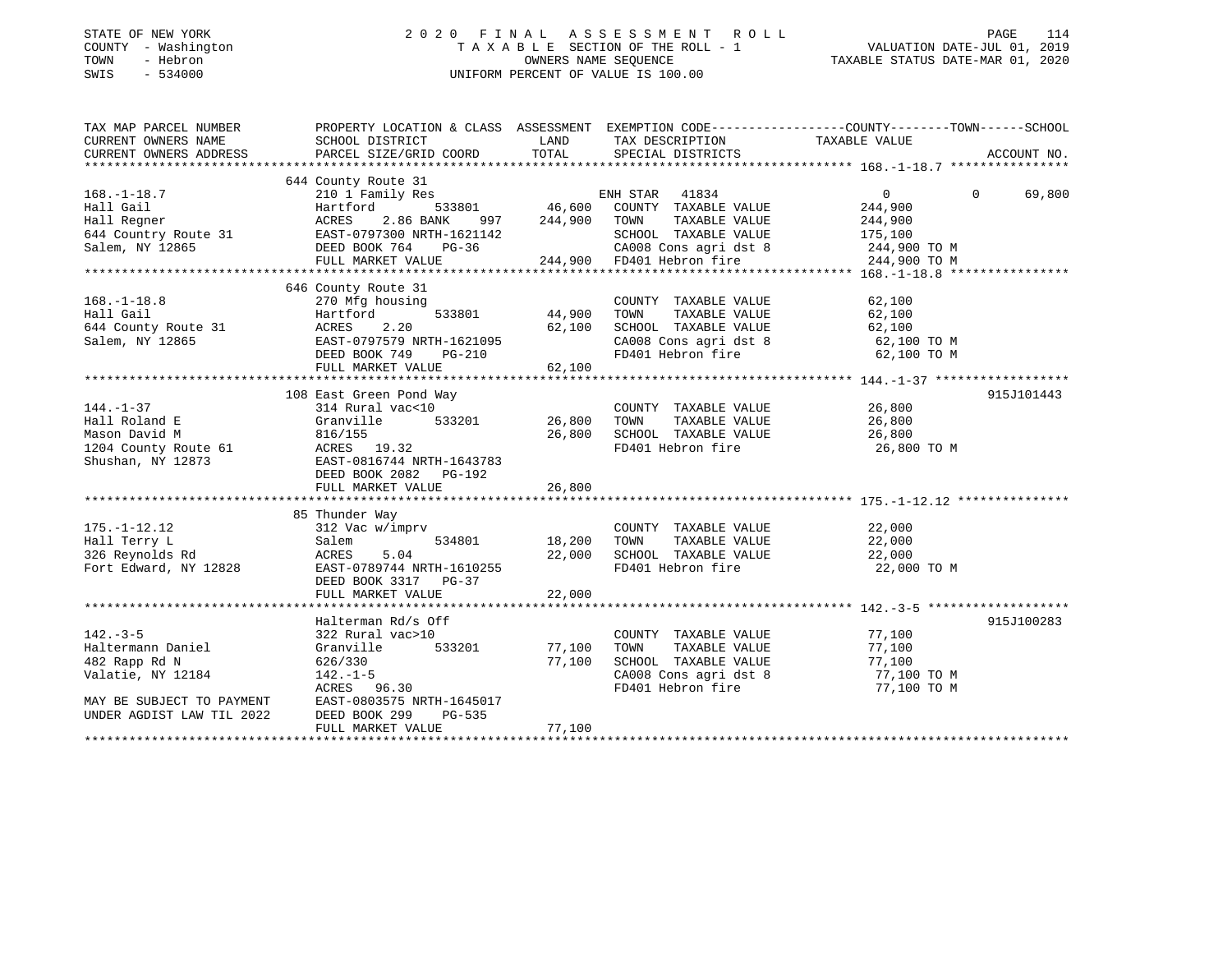| STATE OF NEW YORK<br>COUNTY - Washington<br>TOWN<br>- Hebron<br>SWIS<br>$-534000$                                                                                                                                                                                                                                           | 2020 FINAL                                                                                      | OWNERS NAME SEQUENCE | A S S E S S M E N T<br>R O L L<br>TAXABLE SECTION OF THE ROLL - 1<br>UNIFORM PERCENT OF VALUE IS 100.00 | VALUATION DATE-JUL 01, 2019<br>TAXABLE STATUS DATE-MAR 01, 2020 |          | PAGE<br>115 |
|-----------------------------------------------------------------------------------------------------------------------------------------------------------------------------------------------------------------------------------------------------------------------------------------------------------------------------|-------------------------------------------------------------------------------------------------|----------------------|---------------------------------------------------------------------------------------------------------|-----------------------------------------------------------------|----------|-------------|
| TAX MAP PARCEL NUMBER                                                                                                                                                                                                                                                                                                       | PROPERTY LOCATION & CLASS ASSESSMENT EXEMPTION CODE---------------COUNTY-------TOWN------SCHOOL |                      |                                                                                                         |                                                                 |          |             |
| CURRENT OWNERS NAME<br>CURRENT OWNERS ADDRESS                                                                                                                                                                                                                                                                               | SCHOOL DISTRICT<br>PARCEL SIZE/GRID COORD                                                       | LAND<br>TOTAL        | TAX DESCRIPTION<br>SPECIAL DISTRICTS                                                                    | TAXABLE VALUE                                                   |          | ACCOUNT NO. |
|                                                                                                                                                                                                                                                                                                                             |                                                                                                 |                      |                                                                                                         |                                                                 |          |             |
|                                                                                                                                                                                                                                                                                                                             | Blossom Rd                                                                                      |                      |                                                                                                         |                                                                 |          | 915J101373  |
| $178. - 1 - 37$                                                                                                                                                                                                                                                                                                             | 322 Rural vac>10                                                                                |                      | COUNTY TAXABLE VALUE                                                                                    | 35,200                                                          |          |             |
| Hamdi Mark                                                                                                                                                                                                                                                                                                                  | 534801<br>Salem                                                                                 | 35,200 TOWN          | TAXABLE VALUE                                                                                           | 35,200                                                          |          |             |
| Hamdi Judith                                                                                                                                                                                                                                                                                                                | Lot 23                                                                                          | 35,200               | SCHOOL TAXABLE VALUE                                                                                    | 35,200                                                          |          |             |
| 2769 County Route 12                                                                                                                                                                                                                                                                                                        | ACRES 11.39                                                                                     |                      | FD401 Hebron fire                                                                                       | 35,200 TO M                                                     |          |             |
| Whitehall, NY 12887                                                                                                                                                                                                                                                                                                         | EAST-0819780 NRTH-1610244<br>DEED BOOK 2006 PG-242                                              |                      |                                                                                                         |                                                                 |          |             |
|                                                                                                                                                                                                                                                                                                                             | FULL MARKET VALUE                                                                               | 35,200               |                                                                                                         |                                                                 |          |             |
|                                                                                                                                                                                                                                                                                                                             |                                                                                                 |                      |                                                                                                         |                                                                 |          |             |
|                                                                                                                                                                                                                                                                                                                             | 30 Everetts Heights Way                                                                         |                      |                                                                                                         |                                                                 |          | 915J101073  |
| $152. - 2 - 12$                                                                                                                                                                                                                                                                                                             | 210 1 Family Res                                                                                |                      | <b>BAS STAR</b><br>41854                                                                                | $\overline{0}$                                                  | $\Omega$ | 30,000      |
| Hammond Albert<br>Hammond Rebecca                                                                                                                                                                                                                                                                                           | 533201<br>Granville<br>ACRES<br>5.99                                                            | 59,600<br>250,500    | COUNTY TAXABLE VALUE<br>TOWN<br>TAXABLE VALUE                                                           | 250,500                                                         |          |             |
| 30 Everetts Heights Way EAST-0810030 NRTH-1642748                                                                                                                                                                                                                                                                           |                                                                                                 |                      | SCHOOL TAXABLE VALUE                                                                                    | 250,500<br>220,500                                              |          |             |
| Granville, NY 12832                                                                                                                                                                                                                                                                                                         | DEED BOOK 523 PG-246                                                                            |                      | FD401 Hebron fire                                                                                       | 250,500 TO M                                                    |          |             |
|                                                                                                                                                                                                                                                                                                                             | FULL MARKET VALUE                                                                               | 250,500              |                                                                                                         |                                                                 |          |             |
|                                                                                                                                                                                                                                                                                                                             |                                                                                                 |                      |                                                                                                         |                                                                 |          |             |
|                                                                                                                                                                                                                                                                                                                             | 3960 County Route 30                                                                            |                      |                                                                                                         |                                                                 |          | 915J100285  |
| $167. - 1 - 28$                                                                                                                                                                                                                                                                                                             | 270 Mfg housing                                                                                 |                      | COUNTY TAXABLE VALUE                                                                                    | 34,400                                                          |          |             |
| Hammond Gary                                                                                                                                                                                                                                                                                                                | Salem<br>534801                                                                                 | 21,800 TOWN          | TAXABLE VALUE                                                                                           | 34,400                                                          |          |             |
| Hammonu $\begin{bmatrix} 1 & 0 & 0 & 0 \\ 0 & 1 & 0 & 0 \\ 0 & 0 & 1 & 0 \\ 0 & 0 & 0 & 0 \\ 0 & 0 & 0 & 0 \\ 0 & 0 & 0 & 0 \\ 0 & 0 & 0 & 0 \\ 0 & 0 & 0 & 0 \\ 0 & 0 & 0 & 0 \\ 0 & 0 & 0 & 0 \\ 0 & 0 & 0 & 0 \\ 0 & 0 & 0 & 0 \\ 0 & 0 & 0 & 0 \\ 0 & 0 & 0 & 0 & 0 \\ 0 & 0 & 0 & 0 & 0 \\ 0 & 0 & 0 & 0 & 0 \\ 0 & 0$ | sub lot 1                                                                                       |                      | 34,400 SCHOOL TAXABLE VALUE                                                                             | 34,400                                                          |          |             |
| Hudson Falls, NY 12839                                                                                                                                                                                                                                                                                                      | FRNT 95.00 DPTH 115.00<br>EAST-0788997 NRTH-1621292<br>DEED BOOK 722<br>PG-313                  |                      | FD401 Hebron fire                                                                                       | 34,400 TO M                                                     |          |             |
|                                                                                                                                                                                                                                                                                                                             | FULL MARKET VALUE                                                                               | 34,400               |                                                                                                         |                                                                 |          |             |
|                                                                                                                                                                                                                                                                                                                             |                                                                                                 |                      |                                                                                                         |                                                                 |          |             |
|                                                                                                                                                                                                                                                                                                                             | 160 Liebig Rd                                                                                   |                      |                                                                                                         |                                                                 |          |             |
| $151. - 1 - 7.9$                                                                                                                                                                                                                                                                                                            | 210 1 Family Res                                                                                |                      | 41834<br>ENH STAR                                                                                       | $\overline{0}$                                                  | $\Omega$ | 69,800      |
| Handy Joan                                                                                                                                                                                                                                                                                                                  | 533201<br>Granville                                                                             | 45,300               | COUNTY TAXABLE VALUE                                                                                    | 196,400                                                         |          |             |
| 160 Liebig Rd                                                                                                                                                                                                                                                                                                               | ACRES<br>2.35                                                                                   | 196,400              | TOWN<br>TAXABLE VALUE                                                                                   | 196,400                                                         |          |             |
| Granville, NY 12832                                                                                                                                                                                                                                                                                                         | EAST-0804844 NRTH-1640887                                                                       |                      | SCHOOL TAXABLE VALUE<br>FD401 Hebron fire                                                               | 126,600                                                         |          |             |
|                                                                                                                                                                                                                                                                                                                             | DEED BOOK 827<br>PG-68<br>FULL MARKET VALUE                                                     | 196,400              |                                                                                                         | 196,400 TO M                                                    |          |             |
|                                                                                                                                                                                                                                                                                                                             | **************************                                                                      |                      |                                                                                                         |                                                                 |          |             |
|                                                                                                                                                                                                                                                                                                                             | Liebig Rd                                                                                       |                      |                                                                                                         |                                                                 |          | 915J100300  |
| $151. - 1 - 7.2$                                                                                                                                                                                                                                                                                                            | 322 Rural vac>10                                                                                |                      | AGRI-D IND 41730                                                                                        | 47,425                                                          | 47,425   | 47,425      |
| Handy Joan C                                                                                                                                                                                                                                                                                                                | Granville<br>533201                                                                             | 54,700               | COUNTY TAXABLE VALUE                                                                                    | 7,275                                                           |          |             |
| 160 Liebig Rd                                                                                                                                                                                                                                                                                                               | W706/62                                                                                         | 54,700               | TOWN<br>TAXABLE VALUE                                                                                   | 7,275                                                           |          |             |
| Granville, NY 12832                                                                                                                                                                                                                                                                                                         | ACRES 13.30                                                                                     |                      | SCHOOL TAXABLE VALUE                                                                                    | 7,275                                                           |          |             |
|                                                                                                                                                                                                                                                                                                                             | EAST-0805206 NRTH-1640530                                                                       |                      | FD401 Hebron fire                                                                                       | 54,700 TO M                                                     |          |             |
| MAY BE SUBJECT TO PAYMENT                                                                                                                                                                                                                                                                                                   | DEED BOOK 3413 PG-108                                                                           |                      |                                                                                                         |                                                                 |          |             |
| UNDER AGDIST LAW TIL 2027                                                                                                                                                                                                                                                                                                   | FULL MARKET VALUE                                                                               | 54,700               |                                                                                                         |                                                                 |          |             |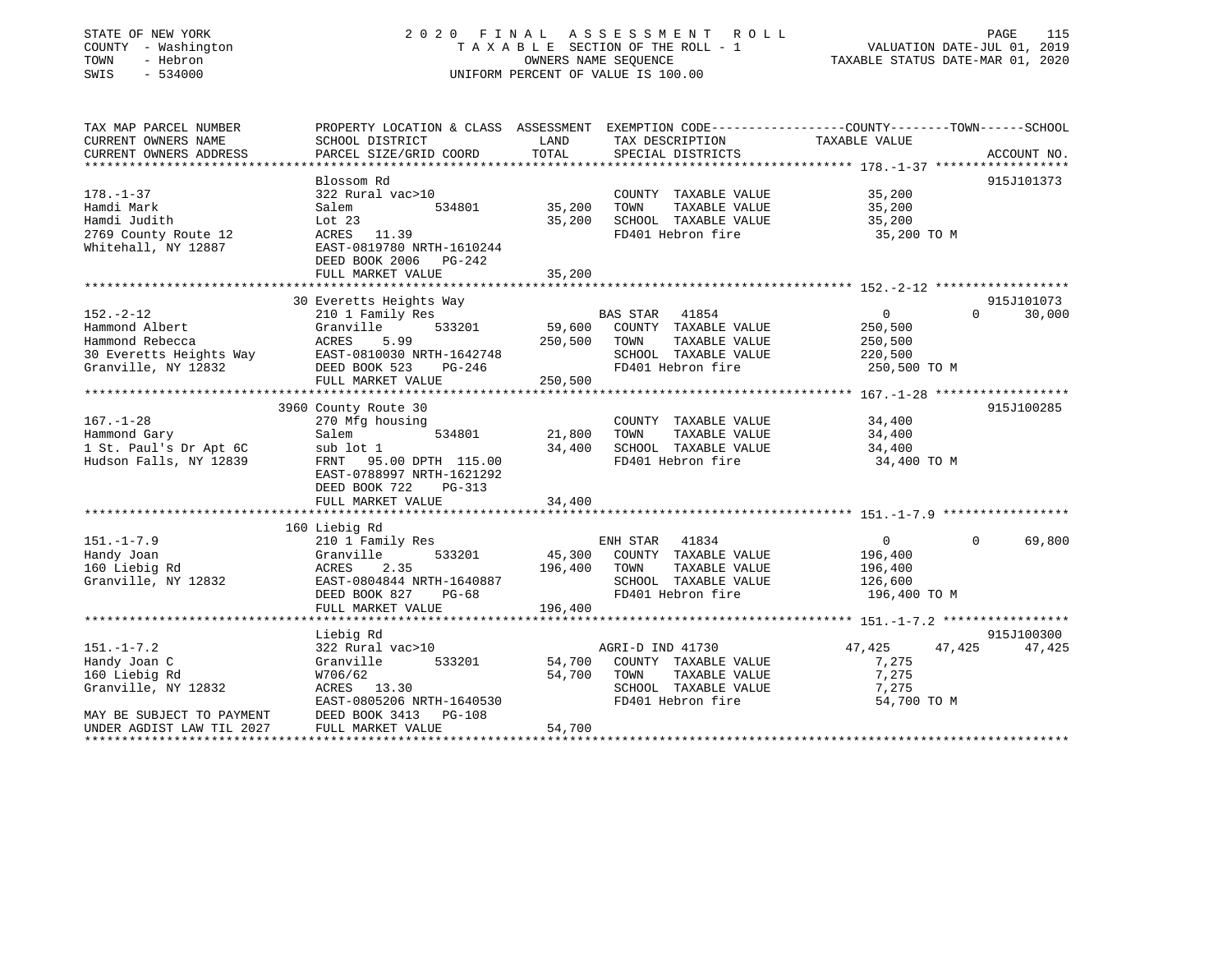| STATE OF NEW YORK<br>COUNTY - Washington<br>TOWN<br>- Hebron<br>SWIS<br>$-534000$                 | 2 0 2 0<br>FINAL                                                                                                                                                                                                                     |                              | A S S E S S M E N T<br>R O L L<br>TAXABLE SECTION OF THE ROLL - 1<br>OWNERS NAME SEQUENCE<br>UNIFORM PERCENT OF VALUE IS 100.00          | VALUATION DATE-JUL 01, 2019<br>TAXABLE STATUS DATE-MAR 01, 2020            | PAGE<br>116                      |
|---------------------------------------------------------------------------------------------------|--------------------------------------------------------------------------------------------------------------------------------------------------------------------------------------------------------------------------------------|------------------------------|------------------------------------------------------------------------------------------------------------------------------------------|----------------------------------------------------------------------------|----------------------------------|
| TAX MAP PARCEL NUMBER<br>CURRENT OWNERS NAME<br>CURRENT OWNERS ADDRESS<br>*********************** | PROPERTY LOCATION & CLASS ASSESSMENT EXEMPTION CODE---------------COUNTY-------TOWN-----SCHOOL<br>SCHOOL DISTRICT<br>PARCEL SIZE/GRID COORD                                                                                          | LAND<br>TOTAL                | TAX DESCRIPTION<br>SPECIAL DISTRICTS                                                                                                     | TAXABLE VALUE                                                              | ACCOUNT NO.                      |
| $151. - 1 - 7.10$<br>Handy Joan C<br>160 Liebig Rd<br>Granville, NY 12832                         | Liebig Rd<br>322 Rural vac>10<br>Granville<br>533201<br>W706/62<br>ACRES 12.20<br>EAST-0804994 NRTH-1641592<br>DEED BOOK 3413 PG-108<br>FULL MARKET VALUE                                                                            | 52,200<br>52,200<br>52,200   | COUNTY TAXABLE VALUE<br>TOWN<br>TAXABLE VALUE<br>SCHOOL TAXABLE VALUE<br>FD401 Hebron fire                                               | 52,200<br>52,200<br>52,200<br>52,200 TO M                                  |                                  |
|                                                                                                   | ***********************                                                                                                                                                                                                              | ***********                  |                                                                                                                                          | *********************************** 143.-1-64 *******************          |                                  |
| $143. - 1 - 64$<br>Hannon Daniel<br>Hannon Karita<br>283 Lee Ave<br>Yonkers, NY 10705             | 25 Button Rd<br>210 1 Family Res<br>Granville<br>533201<br>subdivision abandon 2759/<br>$3074/245$ , Lots $1-3,5-8$ &<br>FRNT 2360.00 DPTH<br>ACRES 32.80<br>EAST-0813519 NRTH-1641097<br>DEED BOOK 3070 PG-234<br>FULL MARKET VALUE | 98,300<br>190,500<br>190,500 | COUNTY TAXABLE VALUE<br>TOWN<br>TAXABLE VALUE<br>SCHOOL TAXABLE VALUE<br>CA008 Cons agri dst 8<br>FD401 Hebron fire                      | 190,500<br>190,500<br>190,500<br>190,500 TO M<br>190,500 TO M              | 915J101668                       |
|                                                                                                   |                                                                                                                                                                                                                                      |                              |                                                                                                                                          |                                                                            |                                  |
| $152. - 2 - 18.1$<br>Hannon Daniel J<br>Hannon Karita<br>283 Lee Rd<br>Yonkers, NY 10705          | Button Rd Off<br>314 Rural vac<10<br>Granville<br>533201<br>ACRES<br>1.70<br>EAST-0813622 NRTH-1641226<br>DEED BOOK 20191 PG-30270                                                                                                   | 1,400<br>1,400               | COUNTY TAXABLE VALUE<br>TOWN<br>TAXABLE VALUE<br>SCHOOL TAXABLE VALUE<br>FD401 Hebron fire                                               | 1,400<br>1,400<br>1,400<br>1,400 TO M                                      |                                  |
|                                                                                                   | FULL MARKET VALUE<br>*********************                                                                                                                                                                                           | 1,400                        |                                                                                                                                          |                                                                            |                                  |
| $161. - 2 - 7.3$<br>Hansen Lillian<br>7014 State Route 22<br>Granville, NY 12832                  | 7014 State Route 22<br>270 Mfg housing<br>Granville<br>533201<br>sub lot B<br>ACRES<br>1.61<br>EAST-0817657 NRTH-1626712<br>DEED BOOK 916<br>PG-198<br>FULL MARKET VALUE                                                             | 36,800<br>50,700<br>50,700   | <b>BAS STAR</b><br>41854<br>COUNTY TAXABLE VALUE<br>TAXABLE VALUE<br>TOWN<br>SCHOOL TAXABLE VALUE<br>FD401 Hebron fire                   | $\mathbf{0}$<br>50,700<br>50,700<br>20,700<br>50,700 TO M                  | 0<br>30,000                      |
|                                                                                                   | ***********************                                                                                                                                                                                                              |                              |                                                                                                                                          |                                                                            |                                  |
| $185. - 1 - 14$<br>Harrington Christine<br>6092 State Route 22<br>Salem, NY 12865                 | 6092 State Route 22<br>210 1 Family Res<br>Salem<br>534801<br>Thompson Sub/ 29#87<br>ACRES<br>2.43<br>EAST-0814791 NRTH-1604741<br>DEED BOOK 1856<br>PG-153<br>FULL MARKET VALUE                                                     | 39,500<br>91,800<br>91,800   | 41834<br>ENH STAR<br>COUNTY TAXABLE VALUE<br>TOWN<br>TAXABLE VALUE<br>SCHOOL TAXABLE VALUE<br>CA008 Cons agri dst 8<br>FD401 Hebron fire | $\overline{0}$<br>91,800<br>91,800<br>22,000<br>91,800 TO M<br>91,800 TO M | 915J100676<br>$\Omega$<br>69,800 |
|                                                                                                   |                                                                                                                                                                                                                                      |                              |                                                                                                                                          |                                                                            |                                  |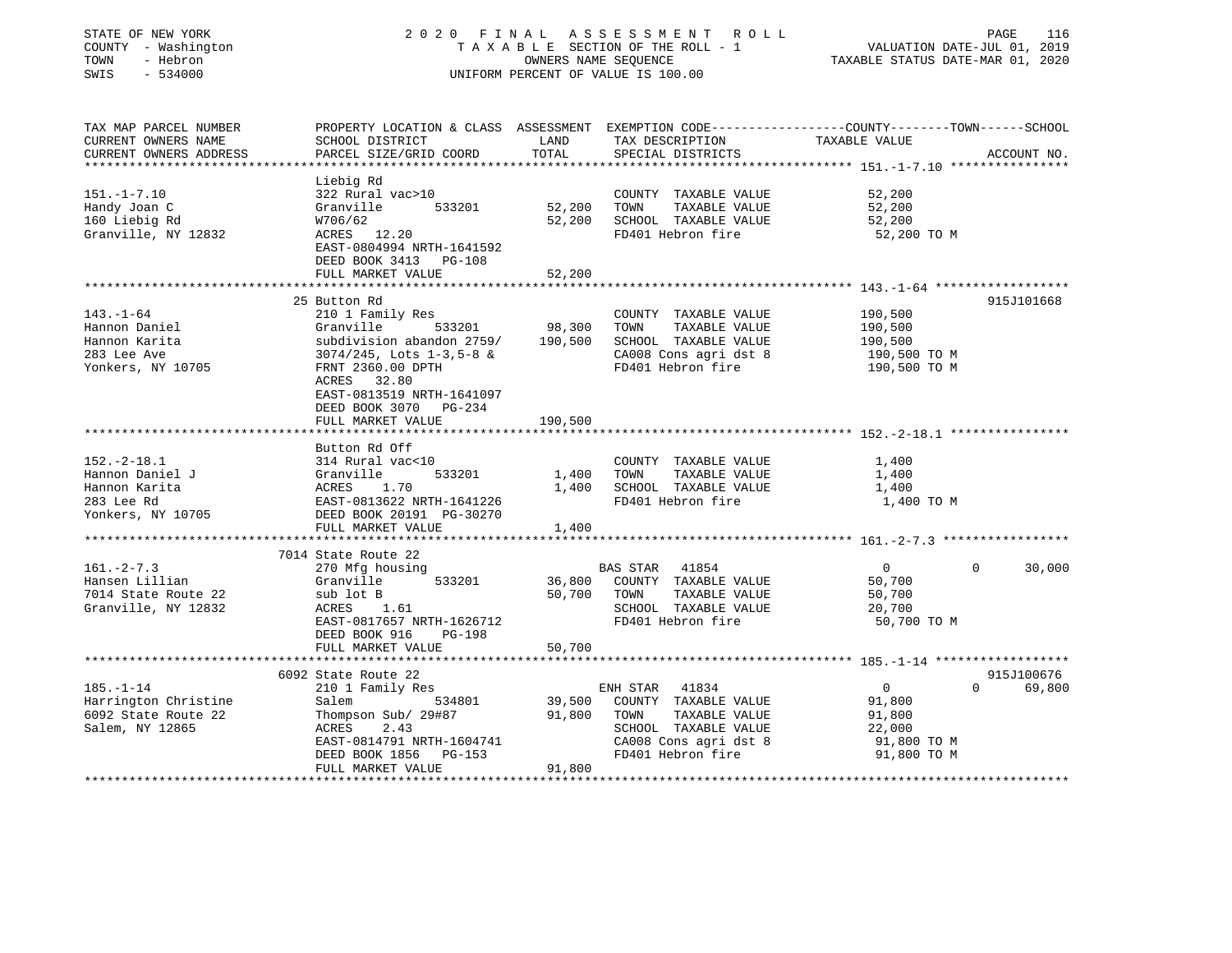| STATE OF NEW YORK<br>- Washington<br>COUNTY<br>TOWN<br>- Hebron<br>SWIS<br>$-534000$ | 2020 FINAL                                            |               | A S S E S S M E N T<br>R O L L<br>TAXABLE SECTION OF THE ROLL - 1<br>OWNERS NAME SEQUENCE<br>UNIFORM PERCENT OF VALUE IS 100.00 | PAGE<br>VALUATION DATE-JUL 01, 2019<br>TAXABLE STATUS DATE-MAR 01, 2020                         | 117         |
|--------------------------------------------------------------------------------------|-------------------------------------------------------|---------------|---------------------------------------------------------------------------------------------------------------------------------|-------------------------------------------------------------------------------------------------|-------------|
| TAX MAP PARCEL NUMBER                                                                |                                                       |               |                                                                                                                                 | PROPERTY LOCATION & CLASS ASSESSMENT EXEMPTION CODE---------------COUNTY-------TOWN------SCHOOL |             |
| CURRENT OWNERS NAME<br>CURRENT OWNERS ADDRESS                                        | SCHOOL DISTRICT<br>PARCEL SIZE/GRID COORD             | LAND<br>TOTAL | TAX DESCRIPTION<br>SPECIAL DISTRICTS                                                                                            | TAXABLE VALUE                                                                                   | ACCOUNT NO. |
|                                                                                      |                                                       |               |                                                                                                                                 |                                                                                                 |             |
|                                                                                      | 225 Bromley Ln                                        |               |                                                                                                                                 |                                                                                                 | 915J101407  |
| 178.–1–27                                                                            | 260 Seasonal res                                      |               | COUNTY TAXABLE VALUE                                                                                                            | 86,500                                                                                          |             |
| Harrington Donna M                                                                   | 534801<br>Salem                                       | 48,700        | TOWN<br>TAXABLE VALUE                                                                                                           | 86,500                                                                                          |             |
| Harrington Rickey L                                                                  | $p/o$ lot 12                                          | 86,500        | SCHOOL TAXABLE VALUE                                                                                                            | 86,500                                                                                          |             |
| 1185 Glastenbury Rd                                                                  | ACRES<br>6.07                                         |               | FD401 Hebron fire                                                                                                               | 86,500 TO M                                                                                     |             |
| Shaftsbury, VT 05262                                                                 | EAST-0822897 NRTH-1615486                             |               |                                                                                                                                 |                                                                                                 |             |
|                                                                                      | DEED BOOK 620<br>PG-251                               |               |                                                                                                                                 |                                                                                                 |             |
|                                                                                      | FULL MARKET VALUE                                     | 86,500        |                                                                                                                                 |                                                                                                 |             |
|                                                                                      |                                                       |               |                                                                                                                                 |                                                                                                 |             |
|                                                                                      | 3273 County Route 30                                  |               |                                                                                                                                 |                                                                                                 | 915J100509  |
| 183.-1-4                                                                             | 210 1 Family Res<br>534801                            |               | 41834<br>ENH STAR                                                                                                               | $\overline{0}$<br>$\Omega$                                                                      | 69,800      |
| Harrington Family Trust Edward Salem                                                 |                                                       | 42,500        | COUNTY TAXABLE VALUE<br>TOWN                                                                                                    | 159,100                                                                                         |             |
| Harrington Jeremy E Trustee                                                          | ACRES<br>1.50                                         | 159,100       | TAXABLE VALUE<br>SCHOOL TAXABLE VALUE                                                                                           | 159,100                                                                                         |             |
| c/o Edward Harrington<br>3273 County Route 30                                        | EAST-0791068 NRTH-1605997<br>DEED BOOK 20191 PG-29694 |               | CA008 Cons agri dst 8                                                                                                           | 89,300<br>159,100 TO M                                                                          |             |
| Salem, NY 12865                                                                      | FULL MARKET VALUE                                     | 159,100       | FD401 Hebron fire                                                                                                               | 159,100 TO M                                                                                    |             |
|                                                                                      |                                                       |               |                                                                                                                                 |                                                                                                 |             |
|                                                                                      | 3278 County Route 30                                  |               |                                                                                                                                 |                                                                                                 | 915J100504  |
| 183.-1-14                                                                            | 312 Vac w/imprv                                       |               | COUNTY TAXABLE VALUE                                                                                                            | 22,500                                                                                          |             |
| Harrington Jeremy                                                                    | 534801<br>Salem                                       | 21,800        | TOWN<br>TAXABLE VALUE                                                                                                           | 22,500                                                                                          |             |
| Harrington Jason                                                                     | 404/484<br>470/1038                                   | 22,500        | SCHOOL TAXABLE VALUE                                                                                                            | 22,500                                                                                          |             |
| 3273 County Route 30                                                                 | 1.60<br>ACRES                                         |               | CA008 Cons agri dst 8                                                                                                           | 22,500 TO M                                                                                     |             |
| Salem, NY 12865                                                                      | EAST-0791491 NRTH-1606190                             |               | FD401 Hebron fire                                                                                                               | 22,500 TO M                                                                                     |             |
|                                                                                      | DEED BOOK 3684<br>PG-118                              |               | LD401 West hebron light                                                                                                         | 22,500 TO M                                                                                     |             |
|                                                                                      | FULL MARKET VALUE                                     | 22,500        |                                                                                                                                 |                                                                                                 |             |
|                                                                                      | ************************                              |               |                                                                                                                                 |                                                                                                 |             |
|                                                                                      | 1302 Patterson Hill Rd                                |               |                                                                                                                                 |                                                                                                 | 915J100349  |
| 183.-1-21                                                                            | 210 1 Family Res                                      |               | 41854<br>BAS STAR                                                                                                               | $\mathbf{0}$<br>$\Omega$                                                                        | 30,000      |
| Harrington Jeremy E                                                                  | Salem<br>534801                                       | 52,700        | COUNTY TAXABLE VALUE                                                                                                            | 151,100                                                                                         |             |
| Lemery Andrea                                                                        | ACRES<br>4.10 BANK<br>40                              | 151,100       | TAXABLE VALUE<br>TOWN                                                                                                           | 151,100                                                                                         |             |
| 1302 Patterson Hill Rd                                                               | EAST-0791214 NRTH-1603577                             |               | SCHOOL TAXABLE VALUE                                                                                                            | 121,100                                                                                         |             |
| Salem, NY 12865                                                                      | DEED BOOK 830<br><b>PG-91</b>                         |               | CA008 Cons agri dst 8                                                                                                           | 151,100 TO M                                                                                    |             |
|                                                                                      | FULL MARKET VALUE                                     | 151,100       | FD401 Hebron fire                                                                                                               | 151,100 TO M                                                                                    |             |
|                                                                                      | Pine Hill Rd Off                                      |               |                                                                                                                                 |                                                                                                 | 915J100161  |
| $169. - 1 - 8$                                                                       | 322 Rural vac>10                                      |               | COUNTY<br>TAXABLE VALUE                                                                                                         | 43,800                                                                                          |             |
| Harris Bruce C                                                                       | Granville<br>533201                                   | 43,800        | TOWN<br>TAXABLE VALUE                                                                                                           | 43,800                                                                                          |             |
| Harris Lisa N                                                                        | ACRES 54.63                                           | 43,800        | SCHOOL TAXABLE VALUE                                                                                                            | 43,800                                                                                          |             |
| 58 Highview Ave                                                                      | EAST-0811486 NRTH-1623265                             |               | FD401 Hebron fire                                                                                                               | 43,800 TO M                                                                                     |             |
| Selden, NY 11784                                                                     | DEED BOOK 2554<br>$PG-1$                              |               |                                                                                                                                 |                                                                                                 |             |
|                                                                                      | FULL MARKET VALUE                                     | 43,800        |                                                                                                                                 |                                                                                                 |             |
|                                                                                      |                                                       |               |                                                                                                                                 |                                                                                                 |             |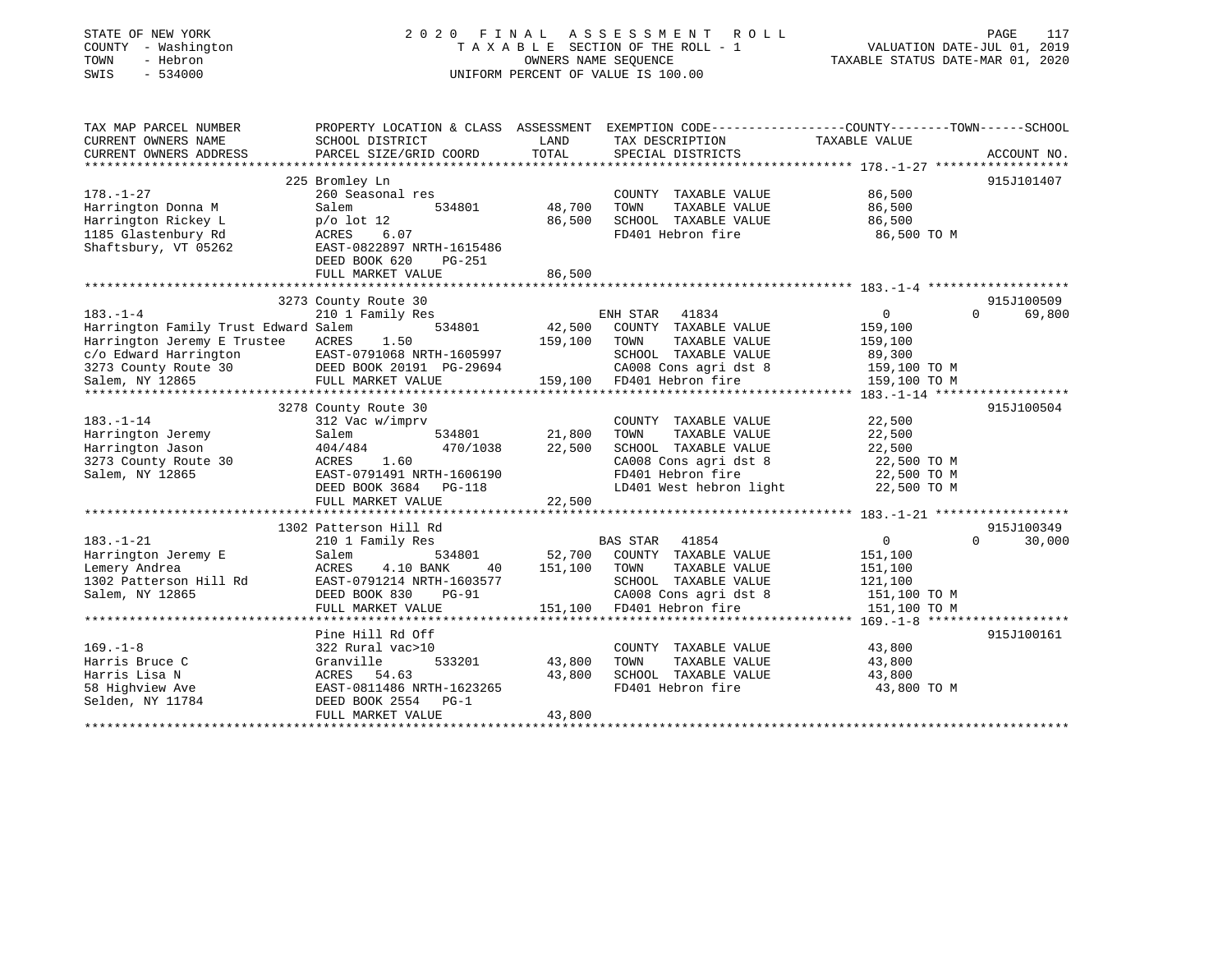### STATE OF NEW YORK 2 0 2 0 F I N A L A S S E S S M E N T R O L L PAGE 118 COUNTY - Washington T A X A B L E SECTION OF THE ROLL - 1 VALUATION DATE-JUL 01, 2019 TOWN - Hebron OWNERS NAME SEQUENCE TAXABLE STATUS DATE-MAR 01, 2020 SWIS - 534000 UNIFORM PERCENT OF VALUE IS 100.00

| TAX MAP PARCEL NUMBER<br>CURRENT OWNERS NAME<br>CURRENT OWNERS ADDRESS                                | SCHOOL DISTRICT<br>PARCEL SIZE/GRID COORD                                                                                                                                                    | LAND<br>TOTAL                | TAX DESCRIPTION<br>SPECIAL DISTRICTS                                                       | PROPERTY LOCATION & CLASS ASSESSMENT EXEMPTION CODE---------------COUNTY-------TOWN------SCHOOL<br>TAXABLE VALUE<br>ACCOUNT NO. |
|-------------------------------------------------------------------------------------------------------|----------------------------------------------------------------------------------------------------------------------------------------------------------------------------------------------|------------------------------|--------------------------------------------------------------------------------------------|---------------------------------------------------------------------------------------------------------------------------------|
| $169. - 1 - 28$<br>Harris Bruce C<br>Harris Lisa N<br>58 Highview Ave<br>Selden, NY 11784             | Pine Hill Rd<br>312 Vac w/imprv<br>Granville<br>533201<br>ACRES<br>4.36<br>EAST-0812110 NRTH-1622184<br>DEED BOOK 1712 PG-309                                                                | 23,100<br>26,200             | COUNTY TAXABLE VALUE<br>TOWN<br>TAXABLE VALUE<br>SCHOOL TAXABLE VALUE<br>FD401 Hebron fire | 915J100012<br>26,200<br>26,200<br>26,200<br>26,200 TO M                                                                         |
|                                                                                                       | FULL MARKET VALUE                                                                                                                                                                            | 26,200                       |                                                                                            |                                                                                                                                 |
| $169. - 1 - 28.1$<br>Harris Bruce C<br>Harris Lisa N<br>58 Highview Ave<br>Selden, NY 11784           | 380 Pine Hill Rd<br>210 1 Family Res<br>533201<br>Granville<br>ACRES<br>4.36<br>EAST-0812082 NRTH-1622448<br>DEED BOOK 1712 PG-309<br>FULL MARKET VALUE                                      | 45,100<br>71,800<br>71,800   | COUNTY TAXABLE VALUE<br>TOWN<br>TAXABLE VALUE<br>SCHOOL TAXABLE VALUE<br>FD401 Hebron fire | 915J101562<br>71,800<br>71,800<br>71,800<br>71,800 TO M                                                                         |
|                                                                                                       |                                                                                                                                                                                              |                              |                                                                                            |                                                                                                                                 |
| $169. - 1 - 28.2$<br>Harris Bruce C<br>Harris Lisa N<br>58 Highview Ave<br>Selden, NY 11784           | Pine Hill Rd<br>314 Rural vac<10<br>Granville<br>533201<br>1.21<br>ACRES<br>EAST-0812385 NRTH-1622952<br>DEED BOOK 2554 PG-1<br>FULL MARKET VALUE                                            | 3,600<br>3,600<br>3,600      | COUNTY TAXABLE VALUE<br>TOWN<br>TAXABLE VALUE<br>SCHOOL TAXABLE VALUE<br>FD401 Hebron fire | 915J101563<br>3,600<br>3,600<br>3,600<br>3,600 TO M                                                                             |
|                                                                                                       | 448 Tiplady Rd                                                                                                                                                                               |                              |                                                                                            | 915J101238                                                                                                                      |
| $178. - 1 - 13.2$<br>Harsha Michael R<br>Waite-Harsha Jennifer R<br>448 Tiplady Rd<br>Salem, NY 12865 | 210 1 Family Res<br>Salem<br>534801<br>FRNT 160.00 DPTH 200.00<br>0.73 BANK<br>ACRES<br>999<br>EAST-0816641 NRTH-1611828<br>DEED BOOK 3953 PG-144<br>FULL MARKET VALUE                       | 33,900<br>124,000<br>124,000 | COUNTY TAXABLE VALUE<br>TOWN<br>TAXABLE VALUE<br>SCHOOL TAXABLE VALUE<br>FD401 Hebron fire | 124,000<br>124,000<br>124,000<br>124,000 TO M                                                                                   |
|                                                                                                       |                                                                                                                                                                                              |                              |                                                                                            |                                                                                                                                 |
| $143. - 1 - 20$<br>Hart Mark P<br>Hughes Family Trust<br>72 Bergen Ave<br>Waldwick, NJ 07463          | 554 West Green Pond Way<br>260 Seasonal res - WTRFNT<br>Granville<br>533201<br>2911/106<br>FRNT 110.00 DPTH 242.00<br>EAST-0815606 NRTH-1643345<br>DEED BOOK 3825 PG-39<br>FULL MARKET VALUE | 70,800<br>200,700<br>200,700 | COUNTY TAXABLE VALUE<br>TOWN<br>TAXABLE VALUE<br>SCHOOL TAXABLE VALUE<br>FD401 Hebron fire | 915J100311<br>200,700<br>200,700<br>200,700<br>200,700 TO M                                                                     |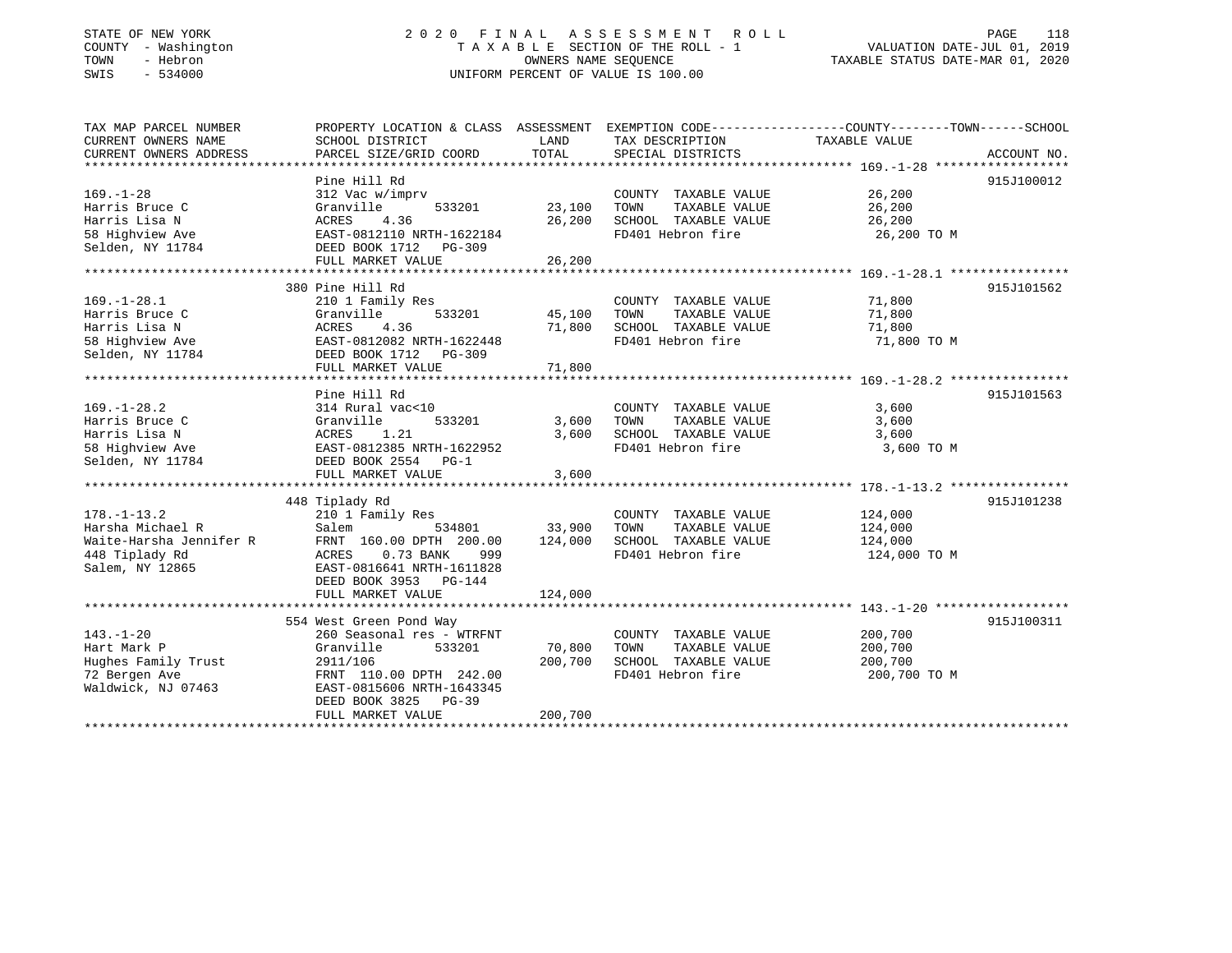### STATE OF NEW YORK 2 0 2 0 F I N A L A S S E S S M E N T R O L L PAGE 119 COUNTY - Washington T A X A B L E SECTION OF THE ROLL - 1 VALUATION DATE-JUL 01, 2019 TOWN - Hebron OWNERS NAME SEQUENCE TAXABLE STATUS DATE-MAR 01, 2020 SWIS - 534000 UNIFORM PERCENT OF VALUE IS 100.00

| TAX MAP PARCEL NUMBER  | PROPERTY LOCATION & CLASS ASSESSMENT EXEMPTION CODE---------------COUNTY-------TOWN-----SCHOOL |             |                                           |                |                    |
|------------------------|------------------------------------------------------------------------------------------------|-------------|-------------------------------------------|----------------|--------------------|
| CURRENT OWNERS NAME    | SCHOOL DISTRICT                                                                                | LAND        | TAX DESCRIPTION                           | TAXABLE VALUE  |                    |
| CURRENT OWNERS ADDRESS | PARCEL SIZE/GRID COORD                                                                         | TOTAL       | SPECIAL DISTRICTS                         |                | ACCOUNT NO.        |
|                        |                                                                                                |             |                                           |                |                    |
|                        | 47 County Route 28                                                                             |             |                                           |                | 915J101010         |
| $152. - 2 - 2.1$       | 210 1 Family Res                                                                               |             | BAS STAR 41854                            | 0              | 30,000<br>$\Omega$ |
| Hartmann Lothar        | 533201<br>Granville                                                                            |             | 41,000 COUNTY TAXABLE VALUE               | 368,400        |                    |
| Hartmann Helga         | 704/290                                                                                        | 368,400     | TOWN<br>TAXABLE VALUE                     | 368,400        |                    |
| 47 County Route 28     | 1.00<br>ACRES                                                                                  |             | SCHOOL TAXABLE VALUE                      | 338,400        |                    |
| Granville, NY 12832    | EAST-0809034 NRTH-1640503                                                                      |             | FD401 Hebron fire                         | 368,400 TO M   |                    |
|                        | DEED BOOK 2550 PG-170                                                                          |             |                                           |                |                    |
|                        | FULL MARKET VALUE                                                                              | 368,400     |                                           |                |                    |
|                        |                                                                                                |             |                                           |                |                    |
|                        | County Route 28                                                                                |             |                                           |                | 915J101268         |
| $152 - 2 - 2.2$        | 314 Rural vac<10                                                                               |             | COUNTY TAXABLE VALUE                      | 31,600         |                    |
| Hartmann Lothar        | 533201<br>Granville                                                                            | 31,600      | TAXABLE VALUE<br>TOWN                     | 31,600         |                    |
| Hartmann Helga E       | ACRES<br>4.07                                                                                  | 31,600      | SCHOOL TAXABLE VALUE                      | 31,600         |                    |
| 47 County Route 28     | EAST-0808967 NRTH-1640696                                                                      |             | FD401 Hebron fire                         | 31,600 TO M    |                    |
| Granville, NY 12832    | DEED BOOK 2550 PG-174                                                                          |             |                                           |                |                    |
|                        | FULL MARKET VALUE                                                                              | 31,600      |                                           |                |                    |
|                        |                                                                                                |             |                                           |                |                    |
|                        | 26 Thunder Way                                                                                 |             |                                           |                | 915J101605         |
| $175. - 1 - 12.9$      | 270 Mfg housing                                                                                |             | BAS STAR 41854                            | $\overline{0}$ | 29,400<br>$\Omega$ |
| Harwood Darryl         | 534801<br>Salem                                                                                |             | 20,600 COUNTY TAXABLE VALUE               | 29,400         |                    |
| 26 Thunder Way         | 5.68<br>ACRES                                                                                  | 29,400 TOWN | TAXABLE VALUE                             | 29,400         |                    |
| Salem, NY 12865        | EAST-0790790 NRTH-1611732                                                                      |             | SCHOOL TAXABLE VALUE<br>FD401 Hebron fire | $\overline{0}$ |                    |
|                        | DEED BOOK 1960 PG-152                                                                          |             |                                           | 29,400 TO M    |                    |
|                        | FULL MARKET VALUE                                                                              | 29,400      |                                           |                |                    |
|                        |                                                                                                |             |                                           |                |                    |
|                        | 1401 Dunnigan Rd                                                                               |             |                                           |                |                    |
| $184. - 1 - 19.6$      | 270 Mfg housing                                                                                |             | <b>BAS STAR</b><br>41854                  | $\overline{0}$ | 30,000<br>$\Omega$ |
| Harwood Lucinda A      | 534801<br>Salem                                                                                |             | 31,900 COUNTY TAXABLE VALUE               | 74,400         |                    |
| 1401 Dunnigan Rd       | lot <sub>6</sub>                                                                               | 74,400      | TAXABLE VALUE<br>TOWN                     | 74,400         |                    |
| Salem, NY 12865        | 4.14<br>ACRES                                                                                  |             | SCHOOL TAXABLE VALUE                      | 44,400         |                    |
|                        | EAST-0797513 NRTH-1602884                                                                      |             | CA008 Cons agri dst 8                     | 74,400 TO M    |                    |
|                        | DEED BOOK 2692 PG-23                                                                           |             | FD401 Hebron fire                         | 74,400 TO M    |                    |
|                        | FULL MARKET VALUE                                                                              | 74,400      |                                           |                |                    |
|                        |                                                                                                |             |                                           |                |                    |
|                        | 98 Barkley Ln                                                                                  |             |                                           |                | 915J101163         |
| $183.2 - 1 - 29$       | 210 1 Family Res - WTRFNT                                                                      |             | COUNTY TAXABLE VALUE                      | 135,200        |                    |
| Hatch Kenneth J        | 534801<br>Salem                                                                                | 45,400      | TOWN<br>TAXABLE VALUE                     | 135,200        |                    |
| Hatch Patricia         | 2.40<br>ACRES                                                                                  | 135,200     | SCHOOL TAXABLE VALUE                      | 135,200        |                    |
| 98 Barkley Ln          | EAST-0786765 NRTH-1605709                                                                      |             | FD401 Hebron fire                         | 135,200 TO M   |                    |
| Salem, NY 12865        | DEED BOOK 3624 PG-194                                                                          |             |                                           |                |                    |
|                        | FULL MARKET VALUE                                                                              | 135,200     |                                           |                |                    |
|                        |                                                                                                |             |                                           |                |                    |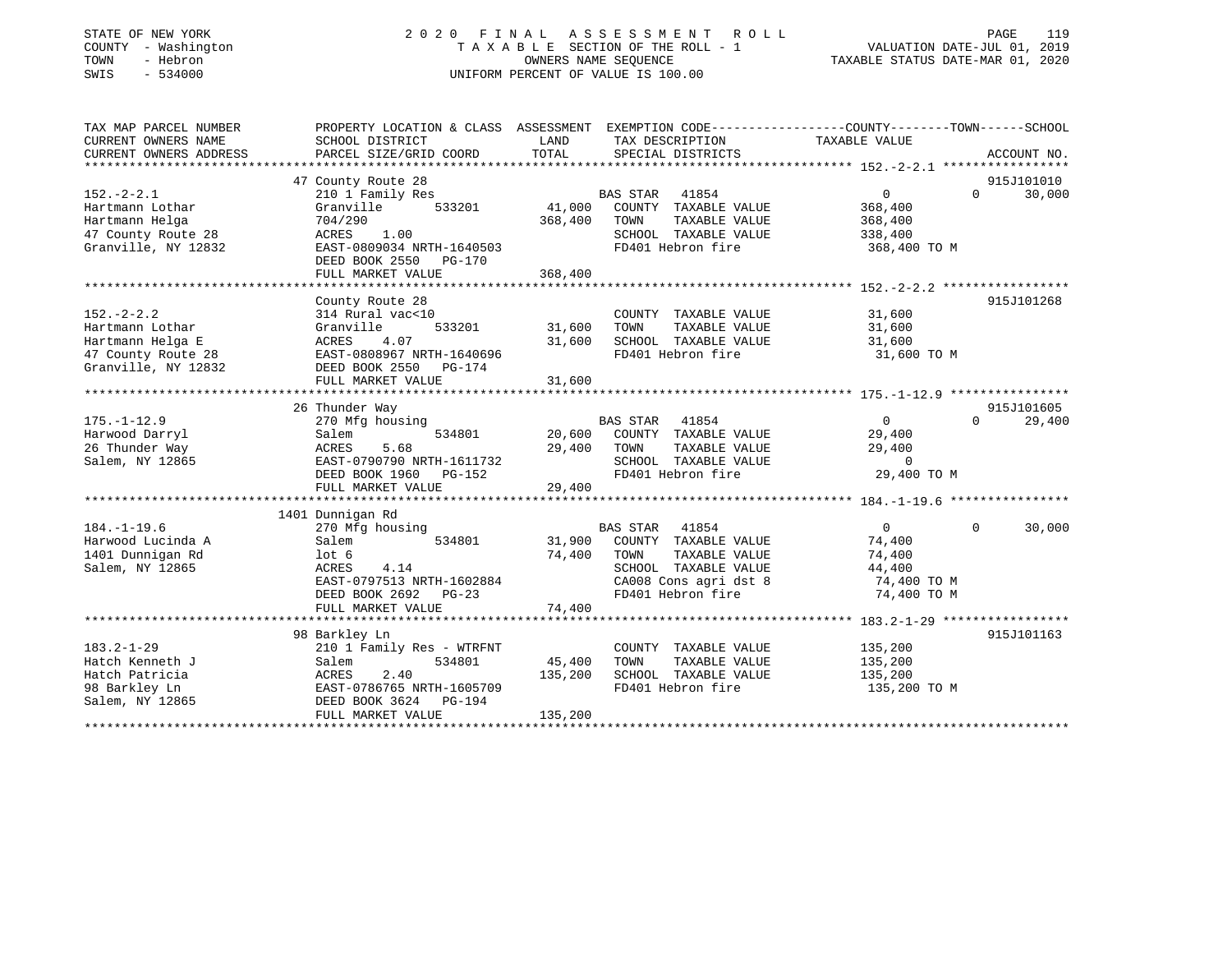| STATE OF NEW YORK |          |              |
|-------------------|----------|--------------|
| COUNTY            |          | - Washingtor |
| TOWN              | - Hebron |              |
| CMT C             |          | 521000       |

## STATE OF NEW YORK 2 0 2 0 F I N A L A S S E S S M E N T R O L L PAGE 120COUNTRA T A X A B L E SECTION OF THE ROLL - 1 OWNERS NAME SEQUENCE SWIS - 534000 UNIFORM PERCENT OF VALUE IS 100.00

## VALUATION DATE-JUL 01, 2019

TAXABLE STATUS DATE-MAR 01, 2020

| TAX MAP PARCEL NUMBER<br>CURRENT OWNERS NAME<br>CURRENT OWNERS ADDRESS                               | SCHOOL DISTRICT<br>PARCEL SIZE/GRID COORD                                                                                                    | LAND<br>TOTAL                          | TAX DESCRIPTION TAXABLE VALUE SPECIAL DISTRICTS                                                                                                              | PROPERTY LOCATION & CLASS ASSESSMENT EXEMPTION CODE---------------COUNTY-------TOWN------SCHOOL<br>ACCOUNT NO. |
|------------------------------------------------------------------------------------------------------|----------------------------------------------------------------------------------------------------------------------------------------------|----------------------------------------|--------------------------------------------------------------------------------------------------------------------------------------------------------------|----------------------------------------------------------------------------------------------------------------|
| $184. - 1 - 19.5$<br>Hatlee Tinamarie<br>Hatlee Thomas R<br>5338 Hickory Dr<br>Schenectady, NY 12303 | Scott Lake Rd<br>314 Rural vac<10<br>Salem<br>534801<br>$1$ ot 5<br>ACRES<br>6.54<br>EAST-0797138 NRTH-1602430<br>DEED BOOK 2706 PG-280      | 39,800<br>39,800                       | COUNTY TAXABLE VALUE<br>TOWN<br>TAXABLE VALUE<br>TOWN      TAXABLE VALUE<br>SCHOOL   TAXABLE VALUE<br>CA008 Cons agri dst 8 39,800 TO M<br>FD401 Hebron fire | 39,800<br>39,800<br>39,800<br>39,800 TO M                                                                      |
|                                                                                                      |                                                                                                                                              |                                        |                                                                                                                                                              |                                                                                                                |
|                                                                                                      |                                                                                                                                              |                                        |                                                                                                                                                              |                                                                                                                |
| $167. - 1 - 45$<br>Havener Shane<br>3957 County Route 30<br>Salem, NY 12865                          | 3957 County Route 30<br>210 1 Family Res<br>Salem<br>FRNT 140.00 DPTH 175.00<br>EAST-0788941 NRTH-1621116<br>DEED BOOK 2992 PG-82            | 60,600                                 | COUNTY TAXABLE VALUE<br>TOWN<br>TAXABLE VALUE<br>SCHOOL TAXABLE VALUE 60,600<br>FD401 Hebron fire                                                            | 915J100151<br>60,600<br>60,600<br>60,600 TO M                                                                  |
|                                                                                                      | FULL MARKET VALUE                                                                                                                            | 60,600                                 |                                                                                                                                                              |                                                                                                                |
|                                                                                                      |                                                                                                                                              |                                        |                                                                                                                                                              |                                                                                                                |
| $170. - 2 - 28$<br>Havens David<br>247 Higgins Rd<br>Granville, NY 12832                             | Higgins Rd<br>322 Rural vac>10<br>Granville<br>533201<br>Lot 18<br>ACRES 13.01<br>EAST-0820169 NRTH-1623037<br>DEED BOOK 3926 PG-63          | 37,800<br>37,800                       | COUNTY TAXABLE VALUE<br>TOWN<br>TAXABLE VALUE<br>SCHOOL TAXABLE VALUE 37,800<br>FD401 Hebron fire                                                            | 915J101814<br>37,800<br>37,800<br>37,800 TO M                                                                  |
|                                                                                                      |                                                                                                                                              |                                        |                                                                                                                                                              |                                                                                                                |
| $176. - 1 - 17$<br>Havens Jason A<br>343 Dike Rd<br>Fort Edward, NY 12828                            | Chamberlin Mills Rd<br>312 Vac w/imprv<br>Salem<br>ACRES 27.50<br>EAST-0804392 NRTH-1612016<br>DEED BOOK 3206<br>$PG-1$<br>FULL MARKET VALUE | 534801 42,400 TOWN<br>42,900<br>42,900 | COUNTY TAXABLE VALUE<br>TAXABLE VALUE<br>SCHOOL TAXABLE VALUE 42,900<br>FD401 Hebron fire                                                                    | 915J100578<br>42,900<br>42,900<br>42,900 TO M                                                                  |
|                                                                                                      |                                                                                                                                              |                                        |                                                                                                                                                              |                                                                                                                |
| $184. - 1 - 6$<br>Havens Jason A<br>339 Chamberlin Mills Rd<br>Salem, NY 12865                       | 339 Chamberlin Mills Rd<br>240 Rural res<br>Salem<br>ACRES 46.63<br>EAST-0796846 NRTH-1607540<br>DEED BOOK 3788 PG-342<br>FULL MARKET VALUE  | 534801 144,100<br>219,000<br>219,000   | COUNTY TAXABLE VALUE<br>TAXABLE VALUE<br>TOWN<br>SCHOOL TAXABLE VALUE<br>CA008 Cons agri dst 8<br>FD401 Hebron fire                                          | 915J100316<br>219,000<br>219.000<br>219,000<br>219,000<br>219,000 TO M<br>219,000 TO M                         |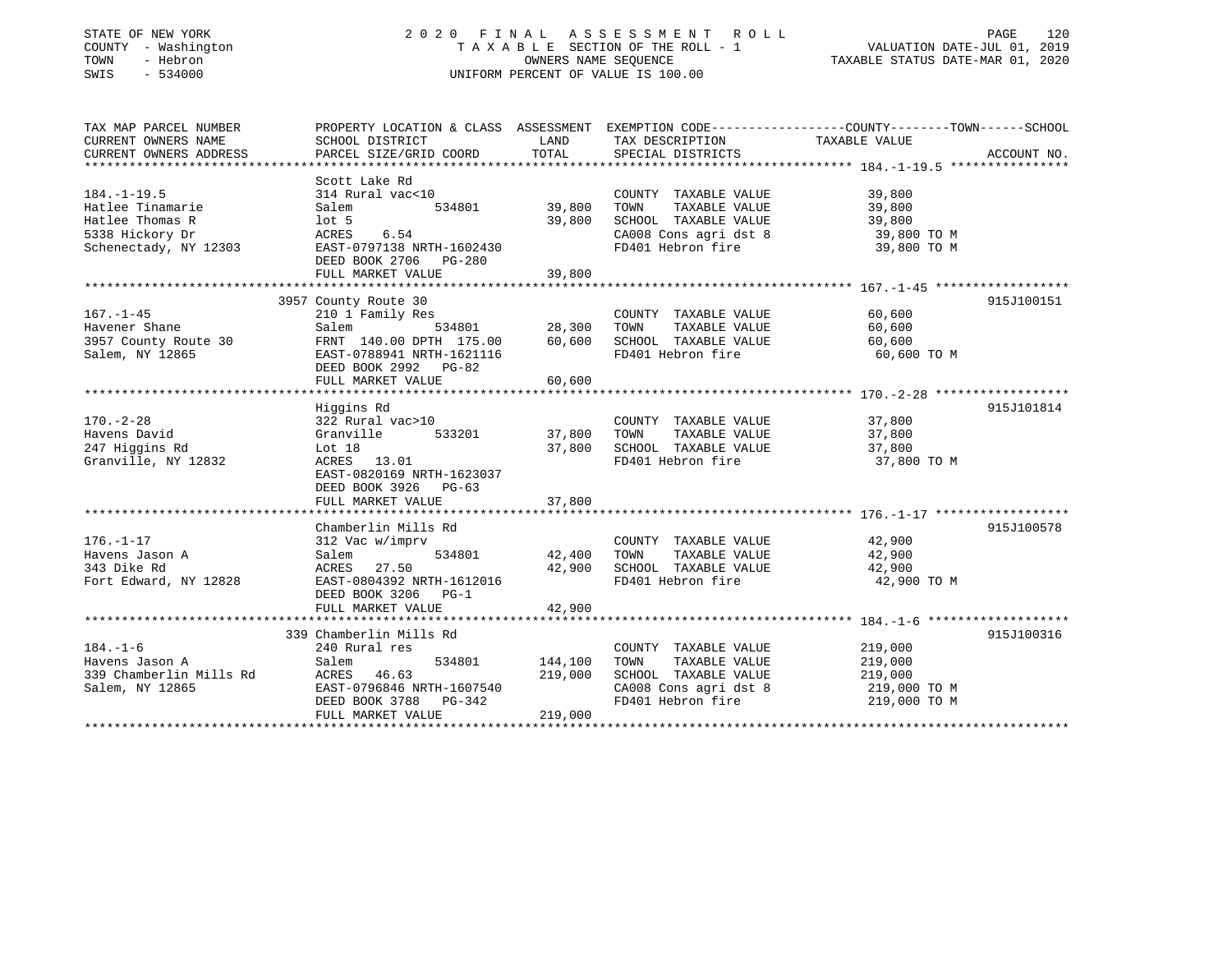| STATE OF NEW YORK<br>COUNTY - Washington<br>- Hebron<br>TOWN<br>$-534000$<br>SWIS | 2020 FINAL                                           | ASSESSMENT ROLL<br>TAXABLE SECTION OF THE ROLL - 1<br>OWNERS NAME SEQUENCE<br>UNIFORM PERCENT OF VALUE IS 100.00           | PAGE<br>121<br>VALUATION DATE-JUL 01, 2019<br>TAXABLE STATUS DATE-MAR 01, 2020 |
|-----------------------------------------------------------------------------------|------------------------------------------------------|----------------------------------------------------------------------------------------------------------------------------|--------------------------------------------------------------------------------|
| TAX MAP PARCEL NUMBER<br>CURRENT OWNERS NAME                                      | SCHOOL DISTRICT                                      | PROPERTY LOCATION & CLASS ASSESSMENT EXEMPTION CODE----------------COUNTY-------TOWN-----SCHOOL<br>LAND<br>TAX DESCRIPTION | TAXABLE VALUE                                                                  |
| CURRENT OWNERS ADDRESS                                                            | PARCEL SIZE/GRID COORD                               | TOTAL<br>SPECIAL DISTRICTS                                                                                                 | ACCOUNT NO.                                                                    |
|                                                                                   |                                                      |                                                                                                                            |                                                                                |
| $142. - 3 - 8.4$                                                                  | 1280 Big Burch Hill Rd<br>210 1 Family Res           | BAS STAR<br>41854                                                                                                          | 915J101092<br>$\overline{0}$<br>$\Omega$<br>30,000                             |
| Havens Mark                                                                       | 533201<br>Granville                                  | 48,000<br>COUNTY TAXABLE VALUE                                                                                             | 80,900                                                                         |
| 1280 Big Burch Hill Rd                                                            | $142. - 1 - 8.4$                                     | 80,900<br>TAXABLE VALUE<br>TOWN                                                                                            | 80,900                                                                         |
| Granville, NY 12832                                                               | ACRES<br>3.20 BANK<br>999                            | SCHOOL TAXABLE VALUE                                                                                                       | 50,900                                                                         |
|                                                                                   | EAST-0801674 NRTH-1641272<br>DEED BOOK 3062 PG-61    | FD401 Hebron fire                                                                                                          | 80,900 TO M                                                                    |
|                                                                                   | FULL MARKET VALUE                                    | 80,900                                                                                                                     |                                                                                |
|                                                                                   |                                                      |                                                                                                                            |                                                                                |
|                                                                                   | 7209 State Route 22                                  | 94 PCT OF VALUE USED FOR EXEMPTION PURPOSES                                                                                | 915J100496                                                                     |
| $161. - 1 - 12$                                                                   | 210 1 Family Res                                     | VET COM CT 41131                                                                                                           | 26,085<br>26,085<br>$\overline{0}$                                             |
| Havens Michael Joseph Sr                                                          | 533201<br>Granville                                  | 48,000 ENH STAR<br>41834                                                                                                   | $\overline{0}$<br>$\mathbf 0$<br>69,800                                        |
| 7209 State Route 22                                                               | 8 Ad                                                 | 111,000<br>COUNTY TAXABLE VALUE                                                                                            | 84,915                                                                         |
| Granville, NY 12832                                                               | ACRES<br>5.60                                        | TOWN<br>TAXABLE VALUE                                                                                                      | 84,915                                                                         |
|                                                                                   | EAST-0818830 NRTH-1631471                            | SCHOOL TAXABLE VALUE                                                                                                       | 41,200                                                                         |
|                                                                                   | DEED BOOK 649<br>PG-268                              | FD401 Hebron fire                                                                                                          | 111,000 TO M                                                                   |
|                                                                                   | FULL MARKET VALUE                                    | 111,000                                                                                                                    |                                                                                |
|                                                                                   |                                                      |                                                                                                                            |                                                                                |
| $183. - 1 - 32.5$                                                                 | 1168 Patterson Hill Rd                               | 41834                                                                                                                      | 915J101483<br>$\Omega$<br>69,800<br>$\Omega$                                   |
| Haycock Dean A                                                                    | 210 1 Family Res<br>534801<br>Salem                  | ENH STAR<br>46,000<br>COUNTY TAXABLE VALUE                                                                                 | 132,500                                                                        |
| Culver Marie                                                                      | Lot F                                                | 132,500<br>TOWN<br>TAXABLE VALUE                                                                                           | 132,500                                                                        |
| PO Box 388                                                                        | ACRES<br>2.64                                        | SCHOOL TAXABLE VALUE                                                                                                       | 62,700                                                                         |
| Salem, NY 12865                                                                   | EAST-0788558 NRTH-1602309                            | FD401 Hebron fire                                                                                                          | 132,500 TO M                                                                   |
|                                                                                   | DEED BOOK 588<br>$PG-31$                             |                                                                                                                            |                                                                                |
|                                                                                   | FULL MARKET VALUE                                    | 132,500                                                                                                                    |                                                                                |
|                                                                                   |                                                      |                                                                                                                            |                                                                                |
|                                                                                   | 3172 County Route 30                                 |                                                                                                                            | 915J100604                                                                     |
| $183.16 - 1 - 22$                                                                 | 210 1 Family Res                                     | BAS STAR 41854                                                                                                             | $\Omega$<br>30,000<br>$\overline{0}$                                           |
| Hayes Anthony M                                                                   | Salem<br>534801                                      | 23,000<br>COUNTY TAXABLE VALUE                                                                                             | 105,800                                                                        |
| Hayes Tracy L                                                                     | 71.00 DPTH 183.00<br>FRNT                            | 105,800<br>TOWN<br>TAXABLE VALUE                                                                                           | 105,800                                                                        |
| 3172 County Route 30                                                              | 0.30<br>ACRES                                        | SCHOOL TAXABLE VALUE                                                                                                       | 75,800                                                                         |
| Salem, NY 12865                                                                   | EAST-0792084 NRTH-1603745                            | CA008 Cons agri dst 8                                                                                                      | 105,800 TO M                                                                   |
|                                                                                   | DEED BOOK 646<br>$PG-30$                             | FD401 Hebron fire                                                                                                          | 105,800 TO M                                                                   |
|                                                                                   | FULL MARKET VALUE                                    | 105,800 LD401 West hebron light                                                                                            | 105,800 TO M                                                                   |
|                                                                                   |                                                      |                                                                                                                            |                                                                                |
|                                                                                   | 29 Pine Hill Rd                                      |                                                                                                                            | 915J101460                                                                     |
| $160. -1 - 4.5$                                                                   | 242 Rurl res&rec                                     | <b>BAS STAR</b><br>41854                                                                                                   | $\overline{0}$<br>$\Omega$<br>30,000                                           |
| Hayes Asa Ira                                                                     | Salem<br>534801                                      | 55,800<br>COUNTY TAXABLE VALUE                                                                                             | 211,700                                                                        |
| Hayes Laurie                                                                      | $1$ ot 5                                             | 211,700<br>TOWN<br>TAXABLE VALUE                                                                                           | 211,700                                                                        |
| 29 Pine Hill Rd                                                                   | ACRES<br>10.47 BANK<br>999                           | SCHOOL TAXABLE VALUE                                                                                                       | 181,700                                                                        |
| Granville, NY 12832                                                               | EAST-0807157 NRTH-1627358<br>DEED BOOK 666<br>PG-340 | FD401 Hebron fire                                                                                                          | 211,700 TO M                                                                   |

\*\*\*\*\*\*\*\*\*\*\*\*\*\*\*\*\*\*\*\*\*\*\*\*\*\*\*\*\*\*\*\*\*\*\*\*\*\*\*\*\*\*\*\*\*\*\*\*\*\*\*\*\*\*\*\*\*\*\*\*\*\*\*\*\*\*\*\*\*\*\*\*\*\*\*\*\*\*\*\*\*\*\*\*\*\*\*\*\*\*\*\*\*\*\*\*\*\*\*\*\*\*\*\*\*\*\*\*\*\*\*\*\*\*\*\*\*\*\*\*\*\*\*\*\*\*\*\*\*\*\*\*

FULL MARKET VALUE 211,700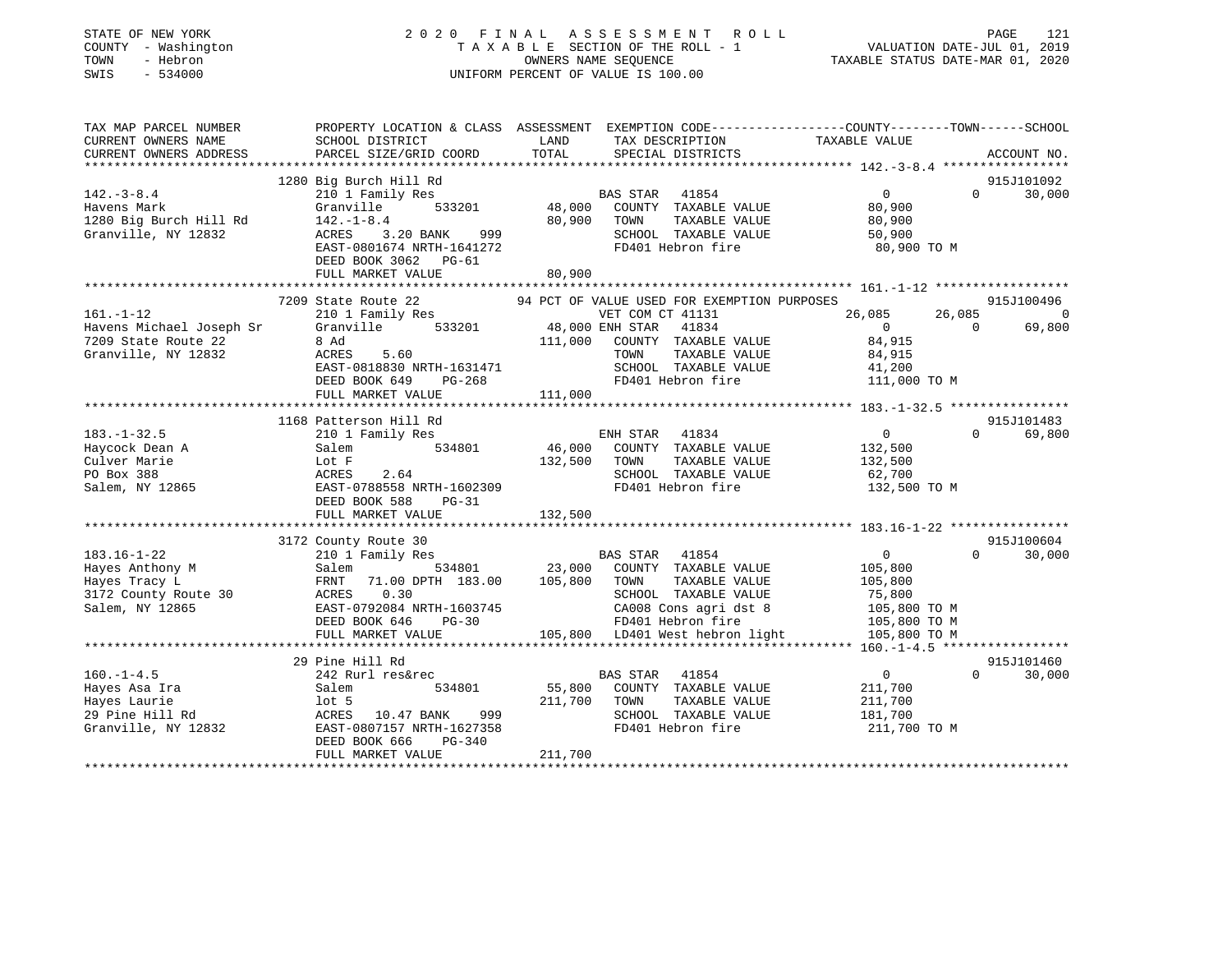| STATE OF NEW YORK<br>COUNTY - Washington<br>- Hebron<br>TOWN<br>$-534000$<br>SWIS                                       |                                                                                                                                                                                                             | OWNERS NAME SEQUENCE         | 2020 FINAL ASSESSMENT<br>ROLL<br>TAXABLE SECTION OF THE ROLL - 1<br>UNIFORM PERCENT OF VALUE IS 100.00          | VALUATION DATE-JUL 01, 2019<br>TAXABLE STATUS DATE-MAR 01, 2020                                                             | PAGE<br>122          |
|-------------------------------------------------------------------------------------------------------------------------|-------------------------------------------------------------------------------------------------------------------------------------------------------------------------------------------------------------|------------------------------|-----------------------------------------------------------------------------------------------------------------|-----------------------------------------------------------------------------------------------------------------------------|----------------------|
| TAX MAP PARCEL NUMBER<br>CURRENT OWNERS NAME<br>CURRENT OWNERS ADDRESS<br>***********************                       | SCHOOL DISTRICT<br>PARCEL SIZE/GRID COORD                                                                                                                                                                   | LAND<br>TOTAL                | TAX DESCRIPTION<br>SPECIAL DISTRICTS                                                                            | PROPERTY LOCATION & CLASS ASSESSMENT EXEMPTION CODE----------------COUNTY-------TOWN-----SCHOOL<br>TAXABLE VALUE            | ACCOUNT NO.          |
|                                                                                                                         | 7907 State Route 22                                                                                                                                                                                         |                              |                                                                                                                 |                                                                                                                             | 915J100295           |
| $144. - 1 - 2$                                                                                                          | 210 1 Family Res                                                                                                                                                                                            |                              | 41834<br>ENH STAR                                                                                               | $\mathbf{0}$<br>$\overline{0}$                                                                                              | 69,800               |
| Hayes Charles S L.E.<br>Hayes Joan Ann<br>7907 State Route 22<br>Granville, NY 12832                                    | Granville<br>533201<br>FRNT 285.00 DPTH 100.00<br>0.65<br>ACRES<br>EAST-0820339 NRTH-1648427<br>DEED BOOK 1810 PG-295                                                                                       | 29,700<br>100,900            | COUNTY TAXABLE VALUE<br>TOWN<br>TAXABLE VALUE<br>SCHOOL TAXABLE VALUE<br>FD401 Hebron fire                      | 100,900<br>100,900<br>31,100<br>100,900 TO M                                                                                |                      |
|                                                                                                                         | FULL MARKET VALUE                                                                                                                                                                                           | 100,900                      |                                                                                                                 |                                                                                                                             |                      |
| $144. - 1 - 9$<br>Hayes Joshua T<br>7910 State Route 22<br>Granville, NY 12832                                          | 7910 State Route 22<br>270 Mfg housing<br>533201<br>Granville<br>FRNT 165.00 DPTH 180.00<br>ACRES<br>0.68<br>EAST-0820560 NRTH-1648515<br>DEED BOOK 902<br>$PG-269$<br>FULL MARKET VALUE<br>*************** | 31,800<br>41,800<br>41,800   | BAS STAR<br>41854<br>COUNTY TAXABLE VALUE<br>TAXABLE VALUE<br>TOWN<br>SCHOOL TAXABLE VALUE<br>FD401 Hebron fire | $\overline{0}$<br>$\Omega$<br>41,800<br>41,800<br>11,800<br>41,800 TO M<br>****************** 160.-1-4.6 ****************** | 915J100294<br>30,000 |
|                                                                                                                         | 53 Pine Hill Rd                                                                                                                                                                                             |                              |                                                                                                                 |                                                                                                                             | 915J101501           |
| $160. - 1 - 4.6$<br>Hayes Philip J<br>29 Pine Hill Rd<br>Granville, NY 12832                                            | 322 Rural vac>10<br>Salem<br>534801<br>Lot 6<br>ACRES 12.27<br>EAST-0807437 NRTH-1627529<br>DEED BOOK 3547<br>$PG-4$                                                                                        | 31,500<br>31,500             | COUNTY TAXABLE VALUE<br>TOWN<br>TAXABLE VALUE<br>SCHOOL TAXABLE VALUE<br>FD401 Hebron fire                      | 31,500<br>31,500<br>31,500<br>31,500 TO M                                                                                   |                      |
|                                                                                                                         | FULL MARKET VALUE<br>*************************                                                                                                                                                              | 31,500                       |                                                                                                                 | ************************ 160.-1-4.7 ******************                                                                      |                      |
| $160. - 1 - 4.7$<br>Hayes Philip J<br>29 Pine Hill Rd<br>Granville, NY 12832                                            | Pine Hill Rd<br>314 Rural vac<10<br>Salem<br>534801<br>Lot 7<br>ACRES<br>11.92<br>EAST-0807773 NRTH-1627631<br>DEED BOOK 3547<br>$PG-4$<br>FULL MARKET VALUE                                                | 17,500<br>17,500<br>17,500   | COUNTY TAXABLE VALUE<br>TOWN<br>TAXABLE VALUE<br>SCHOOL TAXABLE VALUE<br>FD401 Hebron fire                      | 17,500<br>17,500<br>17,500<br>17,500 TO M                                                                                   | 915J101461           |
|                                                                                                                         |                                                                                                                                                                                                             |                              |                                                                                                                 |                                                                                                                             |                      |
| $175. - 1 - 29$<br>Haynes Wesley H Jr.<br>Vaningen Anne H<br>PO Box 60<br>Argyle, NY 12809<br>MAY BE SUBJECT TO PAYMENT | 349 Gilchrist Rd<br>240 Rural res<br>534801<br>Salem<br>ACRES<br>18.17<br>EAST-0786142 NRTH-1616116<br>DEED BOOK 1869<br>$PG-128$<br>FULL MARKET VALUE                                                      | 86,400<br>179,500<br>179,500 | AGRI-D IND 41730<br>COUNTY TAXABLE VALUE<br>TOWN<br>TAXABLE VALUE<br>SCHOOL TAXABLE VALUE<br>FD401 Hebron fire  | 37,344<br>37,344<br>142,156<br>142,156<br>142,156<br>179,500 TO M                                                           | 915J101531<br>37,344 |
| UNDER AGDIST LAW TIL 2027<br>*************************                                                                  |                                                                                                                                                                                                             |                              |                                                                                                                 |                                                                                                                             |                      |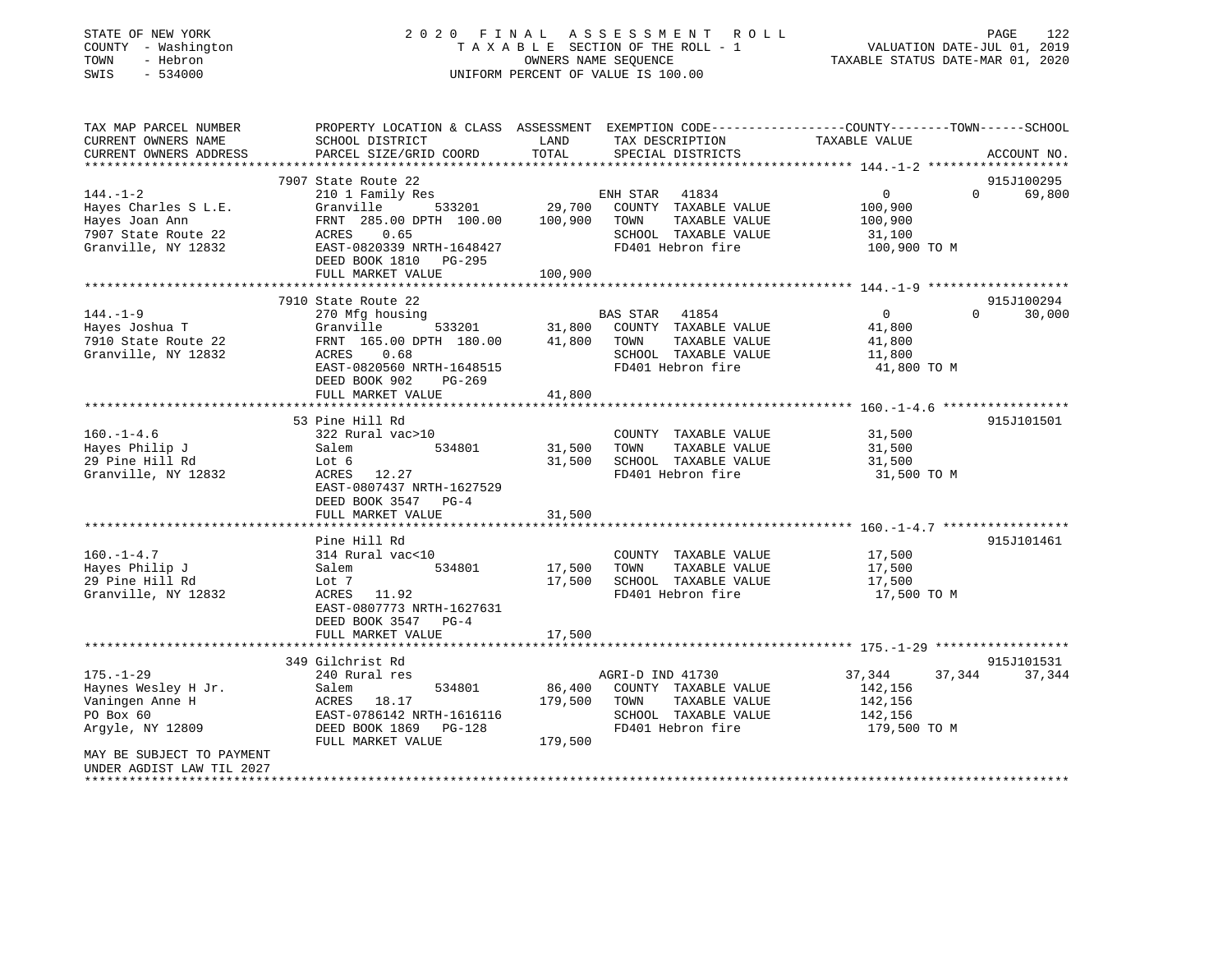| STATE OF NEW YORK<br>COUNTY - Washington<br>TOWN<br>- Hebron<br>SWIS<br>$-534000$                               |                                                                                                                                                                                                                                          | 2020 FINAL ASSESSMENT ROLL<br>TAXABLE SECTION OF THE ROLL - 1<br>OWNERS NAME SEQUENCE<br>UNIFORM PERCENT OF VALUE IS 100.00        |                                                                                                                  | PAGE<br>123<br>VALUATION DATE-JUL 01, 2019<br>TAXABLE STATUS DATE-MAR 01, 2020 |
|-----------------------------------------------------------------------------------------------------------------|------------------------------------------------------------------------------------------------------------------------------------------------------------------------------------------------------------------------------------------|------------------------------------------------------------------------------------------------------------------------------------|------------------------------------------------------------------------------------------------------------------|--------------------------------------------------------------------------------|
| TAX MAP PARCEL NUMBER<br>CURRENT OWNERS NAME<br>CURRENT OWNERS ADDRESS                                          | SCHOOL DISTRICT<br>PARCEL SIZE/GRID COORD                                                                                                                                                                                                | LAND<br>TAX DESCRIPTION<br>TOTAL<br>SPECIAL DISTRICTS                                                                              | PROPERTY LOCATION & CLASS ASSESSMENT EXEMPTION CODE----------------COUNTY-------TOWN-----SCHOOL<br>TAXABLE VALUE | ACCOUNT NO.                                                                    |
| $144. - 1 - 37.10$<br>Hayward Cynthia Etal<br>c/o Roland Hall etal<br>1204 County Route 61<br>Shushan, NY 12873 | East Green Pond Way<br>$312$ Vac w/imprv - WTRFNT<br>533201<br>Granville<br>525/178+181+241 763/106 8<br>155 524/150 957/316 750/3<br>FRNT 100.00 DPTH 350.00<br>EAST-0816205 NRTH-1643438<br>DEED BOOK 2552 PG-311<br>FULL MARKET VALUE | COUNTY TAXABLE VALUE<br>61,800<br>TOWN<br>63,100 SCHOOL TAXABLE VALUE<br>FD401 Hebron fire<br>63,100                               | 63,100<br>TAXABLE VALUE<br>63,100<br>63,100<br>63,100 TO M                                                       | 915J101454                                                                     |
|                                                                                                                 |                                                                                                                                                                                                                                          |                                                                                                                                    |                                                                                                                  |                                                                                |
| $144. - 1 - 37.1$<br>Hayward Cynthia L<br>134 Aldous Rd<br>Granville, NY 12832                                  | 106 East Green Pond Way<br>210 1 Family Res<br>Granville<br>533201<br>ACRES 5.30<br>EAST-0816614 NRTH-1643033                                                                                                                            | COUNTY TAXABLE VALUE<br>36,100<br>TOWN<br>156,700<br>SCHOOL TAXABLE VALUE<br>FD401 Hebron fire                                     | 156,700<br>TAXABLE VALUE<br>156,700<br>156,700<br>156,700 TO M                                                   | 915J101446                                                                     |
|                                                                                                                 | DEED BOOK 1925 PG-76                                                                                                                                                                                                                     |                                                                                                                                    |                                                                                                                  |                                                                                |
|                                                                                                                 | FULL MARKET VALUE                                                                                                                                                                                                                        | 156,700                                                                                                                            |                                                                                                                  |                                                                                |
|                                                                                                                 | 234 South Grimes Hill Rd                                                                                                                                                                                                                 |                                                                                                                                    |                                                                                                                  | 915J100196                                                                     |
| $160. - 2 - 5$<br>Healey William V<br>Healey Cynthia L<br>53 Clinton Ave<br>Ossining, NY 10562                  | 280 Res Multiple<br>Granville<br>533201<br>ACRES 506.77<br>EAST-0814456 NRTH-1631950<br>DEED BOOK 1725 PG-274<br>FULL MARKET VALUE                                                                                                       | AG DIST<br>41720<br>624,600<br>COUNTY TAXABLE VALUE<br>773,700<br>TOWN<br>SCHOOL TAXABLE VALUE<br>CA008 Cons agri dst 8<br>773,700 | 118,437<br>655,263<br>655,263<br>TAXABLE VALUE<br>655,263<br>655,263 TO M<br>118,437 EX                          | 118,437 118,437                                                                |
| MAY BE SUBJECT TO PAYMENT<br>UNDER AGDIST LAW TIL 2024                                                          |                                                                                                                                                                                                                                          | FD401 Hebron fire                                                                                                                  | 773,700 TO M                                                                                                     |                                                                                |
|                                                                                                                 |                                                                                                                                                                                                                                          |                                                                                                                                    |                                                                                                                  |                                                                                |
|                                                                                                                 | 64 Chamberlin Mills Rd                                                                                                                                                                                                                   |                                                                                                                                    |                                                                                                                  | 915J100225                                                                     |
| $184. - 1 - 26.1$<br>Healy James LE<br>Shapiro Ann LE<br>64 Chamberlin Mills Rd<br>Salem, NY 12865              | 240 Rural res<br>534801<br>Salem<br>463/304 476/171 721/156<br>ACRES 56.60<br>EAST-0794689 NRTH-1602092                                                                                                                                  | ENH STAR 41834<br>122,600 FOR 480A 47460<br>141,600<br>COUNTY TAXABLE VALUE<br>TOWN<br>SCHOOL TAXABLE VALUE                        | $\mathbf 0$<br>48,700<br>92,900<br>TAXABLE VALUE<br>92,900<br>23,100                                             | 69,800<br>$\mathbf 0$<br>48,700<br>48,700                                      |
| MAY BE SUBJECT TO PAYMENT<br>UNDER RPTL480A UNTIL 2029                                                          | DEED BOOK 2867 PG-9<br>FULL MARKET VALUE                                                                                                                                                                                                 | CA008 Cons agri dst 8<br>141,600 FD401 Hebron fire                                                                                 | 141,600 TO M<br>141,600 TO M                                                                                     |                                                                                |
|                                                                                                                 |                                                                                                                                                                                                                                          |                                                                                                                                    |                                                                                                                  |                                                                                |
|                                                                                                                 | 76 Heaphy Ln                                                                                                                                                                                                                             |                                                                                                                                    |                                                                                                                  | 915J100296                                                                     |
| $176. - 1 - 29$<br>Heaphy John P<br>Attn: Ann Conway                                                            | 280 Res Multiple<br>Salem<br>534801<br>385/702 Will 471/203                                                                                                                                                                              | COUNTY TAXABLE VALUE<br>280,000<br>TOWN<br>407,300<br>SCHOOL TAXABLE VALUE                                                         | 407,300<br>TAXABLE VALUE<br>407,300<br>407,300                                                                   |                                                                                |
| 76 Heaphy Ln                                                                                                    | ACRES 123.00                                                                                                                                                                                                                             | CA008 Cons agri dst 8                                                                                                              | 407,300 TO M                                                                                                     |                                                                                |
| Salem, NY 12865                                                                                                 | EAST-0796159 NRTH-1609358<br>FULL MARKET VALUE                                                                                                                                                                                           | FD401 Hebron fire<br>407,300<br>******************************                                                                     | 407,300 TO M                                                                                                     |                                                                                |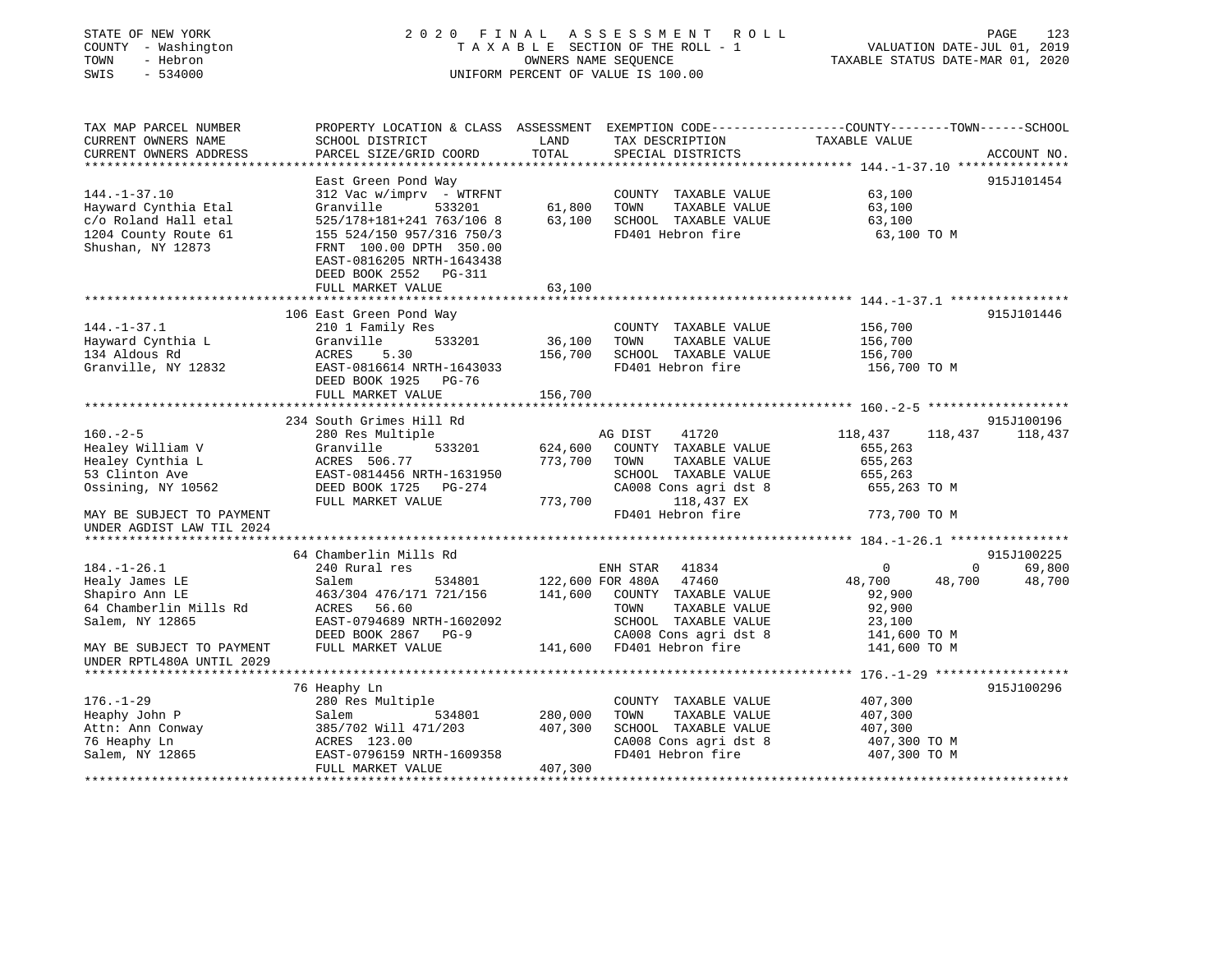| STATE OF NEW YORK                       | 2 0 2 0<br>FINAL                                                                                |                      | A S S E S S M E N T<br>R O L L                |                                              | 124<br>PAGE        |
|-----------------------------------------|-------------------------------------------------------------------------------------------------|----------------------|-----------------------------------------------|----------------------------------------------|--------------------|
| COUNTY - Washington                     |                                                                                                 |                      | TAXABLE SECTION OF THE ROLL - 1               | VALUATION DATE-JUL 01, 2019                  |                    |
| TOWN<br>- Hebron                        |                                                                                                 | OWNERS NAME SEQUENCE |                                               | TAXABLE STATUS DATE-MAR 01, 2020             |                    |
| SWIS<br>$-534000$                       |                                                                                                 |                      | UNIFORM PERCENT OF VALUE IS 100.00            |                                              |                    |
|                                         |                                                                                                 |                      |                                               |                                              |                    |
| TAX MAP PARCEL NUMBER                   | PROPERTY LOCATION & CLASS ASSESSMENT EXEMPTION CODE---------------COUNTY-------TOWN------SCHOOL |                      |                                               |                                              |                    |
| CURRENT OWNERS NAME                     | SCHOOL DISTRICT                                                                                 | LAND                 | TAX DESCRIPTION                               | TAXABLE VALUE                                |                    |
| CURRENT OWNERS ADDRESS                  | PARCEL SIZE/GRID COORD                                                                          | TOTAL                | SPECIAL DISTRICTS                             |                                              | ACCOUNT NO.        |
| *************************               |                                                                                                 |                      |                                               |                                              |                    |
|                                         | 20 Smith Ln                                                                                     |                      |                                               |                                              | 915J100135         |
| $159. - 1 - 32$                         | 240 Rural res                                                                                   |                      | COUNTY TAXABLE VALUE                          | 141,500                                      |                    |
| Heidorf Cynthia D                       | Hartford<br>533801                                                                              | 53,000               | TOWN<br>TAXABLE VALUE                         | 141,500                                      |                    |
| PO Box 13                               | FRNT 421.00 DPTH                                                                                | 141,500              | SCHOOL TAXABLE VALUE                          | 141,500                                      |                    |
| Fort Edward, NY 12828                   | ACRES<br>8.73 BANK<br>999                                                                       |                      | FD401 Hebron fire                             | 141,500 TO M                                 |                    |
|                                         | EAST-0792010 NRTH-1627176                                                                       |                      |                                               |                                              |                    |
|                                         | DEED BOOK 3940 PG-81                                                                            |                      |                                               |                                              |                    |
|                                         | FULL MARKET VALUE                                                                               | 141,500              |                                               |                                              |                    |
|                                         |                                                                                                 |                      |                                               |                                              |                    |
|                                         | 1986 County Route 31                                                                            |                      |                                               |                                              |                    |
| $153. - 1 - 1.7$                        | 210 1 Family Res                                                                                |                      | <b>BAS STAR</b><br>41854                      | $\mathbf{0}$                                 | $\Omega$<br>30,000 |
| Heidorf Philip                          | Granville<br>533201                                                                             | 40,900               | COUNTY TAXABLE VALUE                          | 90,900                                       |                    |
| May Sylvia                              | FRNT 369.00 DPTH 228.00                                                                         | 90,900               | TOWN<br>TAXABLE VALUE                         | 90,900                                       |                    |
| 1986 County Route 31                    | ACRES<br>0.97 BANK<br>999                                                                       |                      | SCHOOL TAXABLE VALUE                          | 60,900                                       |                    |
| Granville, NY 12832                     | EAST-0817921 NRTH-1641072                                                                       |                      | FD401 Hebron fire                             | 90,900 TO M                                  |                    |
|                                         | DEED BOOK 1977 PG-113                                                                           |                      |                                               |                                              |                    |
|                                         | FULL MARKET VALUE                                                                               | 90,900<br>********   |                                               |                                              |                    |
|                                         |                                                                                                 |                      |                                               | ************** 183.16-1-8 ****************** |                    |
|                                         | 3185 County Route 30                                                                            |                      |                                               |                                              | 9179900270         |
| $183.16 - 1 - 8$                        | 312 Vac w/imprv                                                                                 |                      | COUNTY TAXABLE VALUE                          | 37,800                                       |                    |
| Heinrich William                        | Salem<br>534801                                                                                 | 22,800<br>37,800     | TOWN<br>TAXABLE VALUE<br>SCHOOL TAXABLE VALUE | 37,800<br>37,800                             |                    |
| 3185 County Route 30<br>Salem, NY 12865 | 2174/191<br>FRNT<br>92.00 DPTH 138.00                                                           |                      | CA008 Cons agri dst 8                         | 37,800 TO M                                  |                    |
|                                         | ACRES<br>0.29                                                                                   |                      | FD401 Hebron fire                             | 37,800 TO M                                  |                    |
|                                         | EAST-0791752 NRTH-1604007                                                                       |                      | LD401 West hebron light                       | 37,800 TO M                                  |                    |
|                                         | DEED BOOK 2951<br>PG-45                                                                         |                      |                                               |                                              |                    |
|                                         | FULL MARKET VALUE                                                                               | 37,800               |                                               |                                              |                    |
|                                         |                                                                                                 |                      |                                               |                                              |                    |
|                                         | 236 Little Burch Hill Rd                                                                        |                      |                                               |                                              | 915J101267         |
| $151. - 1 - 16.4$                       | 260 Seasonal res                                                                                |                      | COUNTY TAXABLE VALUE                          | 71,300                                       |                    |
| Helwig David                            | Granville<br>533201                                                                             | 44,400               | TOWN<br>TAXABLE VALUE                         | 71,300                                       |                    |
| Helwig Bridget                          | ACRES<br>2.07                                                                                   | 71,300               | SCHOOL TAXABLE VALUE                          | 71,300                                       |                    |
| 28 Meadow Rd                            | EAST-0800462 NRTH-1634590                                                                       |                      | FD401 Hebron fire                             | 71,300 TO M                                  |                    |
| Hudson Falls, NY 12839                  | DEED BOOK 3948<br>PG-322                                                                        |                      |                                               |                                              |                    |
|                                         | FULL MARKET VALUE                                                                               | 71,300               |                                               |                                              |                    |
|                                         |                                                                                                 |                      |                                               |                                              |                    |
|                                         | 776 Chamberlin Mills Rd                                                                         |                      |                                               |                                              | 915J100572         |
| $177. - 1 - 41$                         | 241 Rural res&ag                                                                                |                      | ENH STAR<br>41834                             | $\overline{0}$                               | $\Omega$<br>69,800 |
| Hennessey Denise                        | 534801<br>Salem                                                                                 | 95,800               | COUNTY TAXABLE VALUE                          | 167,700                                      |                    |
| 776 Chamberlin Mills Rd                 | 735/214                                                                                         | 167,700              | TOWN<br>TAXABLE VALUE                         | 167,700                                      |                    |
| Salem, NY 12865                         | C.0.215/209                                                                                     |                      | SCHOOL TAXABLE VALUE                          | 97,900                                       |                    |
|                                         | ACRES 37.40                                                                                     |                      | FD401 Hebron fire                             | 167,700 TO M                                 |                    |
| MAY BE SUBJECT TO PAYMENT               | EAST-0805505 NRTH-1611707                                                                       |                      |                                               |                                              |                    |
| UNDER AGDIST LAW TIL 2021               | DEED BOOK 2946<br>PG-299                                                                        |                      |                                               |                                              |                    |
|                                         | FULL MARKET VALUE                                                                               | 167,700              |                                               |                                              |                    |
|                                         |                                                                                                 |                      |                                               |                                              |                    |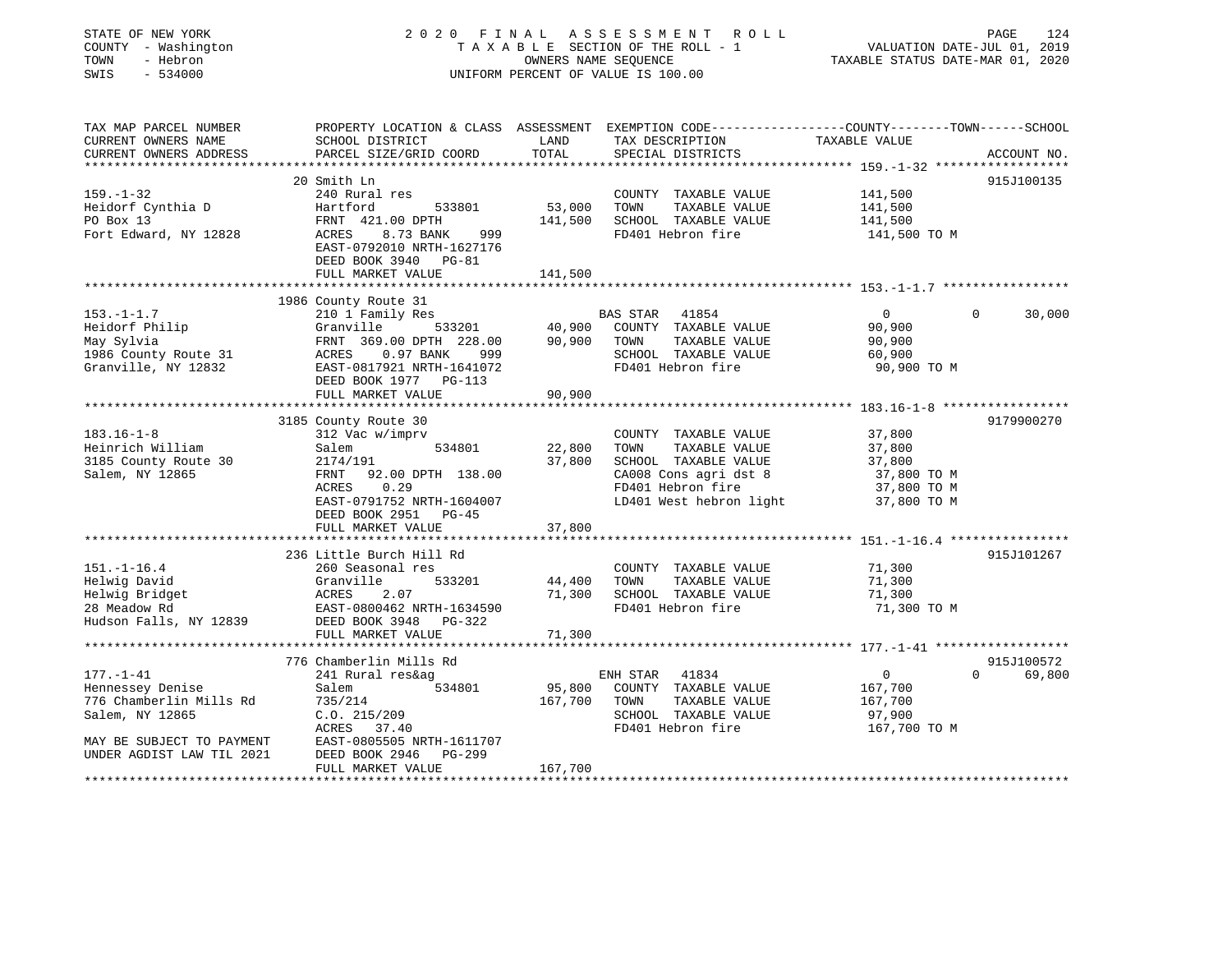| STATE OF NEW YORK<br>COUNTY - Washington<br>TOWN<br>- Hebron<br>$-534000$<br>SWIS |                                                                                                                                              |                    | 2020 FINAL ASSESSMENT ROLL<br>T A X A B L E SECTION OF THE ROLL - 1<br>OWNERS NAME SEQUENCE<br>UNIFORM PERCENT OF VALUE IS 100.00 | VALUATION DATE-JUL 01, 2019<br>TAXABLE STATUS DATE-MAR 01, 2020 | 125<br>PAGE        |
|-----------------------------------------------------------------------------------|----------------------------------------------------------------------------------------------------------------------------------------------|--------------------|-----------------------------------------------------------------------------------------------------------------------------------|-----------------------------------------------------------------|--------------------|
| TAX MAP PARCEL NUMBER<br>CURRENT OWNERS NAME<br>CURRENT OWNERS ADDRESS            | PROPERTY LOCATION & CLASS ASSESSMENT EXEMPTION CODE---------------COUNTY-------TOWN------SCHOOL<br>SCHOOL DISTRICT<br>PARCEL SIZE/GRID COORD | LAND<br>TOTAL      | TAX DESCRIPTION TAXABLE VALUE<br>SPECIAL DISTRICTS                                                                                |                                                                 | ACCOUNT NO.        |
|                                                                                   |                                                                                                                                              |                    |                                                                                                                                   |                                                                 |                    |
|                                                                                   | Scott Hill Rd                                                                                                                                |                    |                                                                                                                                   |                                                                 | 915J100299         |
| $158. - 1 - 23$                                                                   | 322 Rural vac>10                                                                                                                             |                    | AG DIST<br>41720                                                                                                                  | 44,436                                                          | 44,436 44,436      |
| Henry Vernon Trustee<br>Henry Reba May Trustee                                    | 532001<br>Argyle<br>ACRES 40.50                                                                                                              | 110,800<br>110,800 | COUNTY TAXABLE VALUE<br>TAXABLE VALUE<br>TOWN                                                                                     | 66,364<br>66,364                                                |                    |
| 24 Second St                                                                      | EAST-0782889 NRTH-1629033                                                                                                                    |                    | SCHOOL TAXABLE VALUE                                                                                                              | 66,364                                                          |                    |
| Glens Falls, NY 12801                                                             | DEED BOOK 653<br>PG-294                                                                                                                      |                    | CA008 Cons agri dst 8                                                                                                             | 66,364 ТО М                                                     |                    |
|                                                                                   | FULL MARKET VALUE                                                                                                                            | 110,800            | 44,436 EX                                                                                                                         |                                                                 |                    |
| MAY BE SUBJECT TO PAYMENT                                                         |                                                                                                                                              |                    | FD401 Hebron fire                                                                                                                 | 110,800 TO M                                                    |                    |
| UNDER AGDIST LAW TIL 2024                                                         |                                                                                                                                              |                    |                                                                                                                                   |                                                                 |                    |
|                                                                                   |                                                                                                                                              |                    |                                                                                                                                   |                                                                 |                    |
|                                                                                   | 1069 Big Burch Hill Rd                                                                                                                       |                    |                                                                                                                                   |                                                                 | 915J100030         |
| $151. - 1 - 24$                                                                   | 241 Rural res&ag                                                                                                                             |                    | COUNTY TAXABLE VALUE                                                                                                              | 410,800                                                         |                    |
| Hensel Jeffrey J                                                                  | 533801<br>Hartford                                                                                                                           | 336,400            | TOWN<br>TAXABLE VALUE                                                                                                             | 410,800                                                         |                    |
| 10 Duncan Dr                                                                      | ACRES 170.00                                                                                                                                 | 410,800            | SCHOOL TAXABLE VALUE                                                                                                              | 410,800                                                         |                    |
| Troy, NY 12182                                                                    | EAST-0797934 NRTH-1639083                                                                                                                    |                    | CA008 Cons agri dst 8                                                                                                             | 410,800 TO M                                                    |                    |
|                                                                                   | DEED BOOK 3400 PG-114                                                                                                                        |                    | FD401 Hebron fire                                                                                                                 | 410,800 TO M                                                    |                    |
| MAY BE SUBJECT TO PAYMENT<br>UNDER AGDIST LAW TIL 2021                            | FULL MARKET VALUE                                                                                                                            | 410,800            |                                                                                                                                   |                                                                 |                    |
|                                                                                   |                                                                                                                                              |                    |                                                                                                                                   |                                                                 |                    |
|                                                                                   | Lentine Way                                                                                                                                  |                    |                                                                                                                                   |                                                                 |                    |
| $177. - 1 - 3.10$                                                                 | 314 Rural vac<10                                                                                                                             |                    | COUNTY TAXABLE VALUE                                                                                                              | 19,100                                                          |                    |
| Hernandez Silvia                                                                  | 534801<br>Salem                                                                                                                              | 19,100             | TAXABLE VALUE<br>TOWN                                                                                                             | 19,100                                                          |                    |
| 79 Lentine Way                                                                    | Lot 6                                                                                                                                        | 19,100             | SCHOOL TAXABLE VALUE                                                                                                              | 19,100                                                          |                    |
| Salem, NY 12865                                                                   | ACRES<br>3.04                                                                                                                                |                    | CA008 Cons agri dst 8<br>FD401 Hebron fire                                                                                        | 19,100 TO M                                                     |                    |
|                                                                                   | EAST-0805726 NRTH-1617271<br>DEED BOOK 3146 PG-103                                                                                           |                    |                                                                                                                                   | 19,100 TO M                                                     |                    |
|                                                                                   | FULL MARKET VALUE                                                                                                                            | 19,100             |                                                                                                                                   |                                                                 |                    |
|                                                                                   |                                                                                                                                              |                    |                                                                                                                                   |                                                                 |                    |
|                                                                                   | 79 Lentine Way                                                                                                                               |                    |                                                                                                                                   |                                                                 |                    |
| $177. - 1 - 3.11$                                                                 | 270 Mfg housing                                                                                                                              |                    | B STAR MH 41864                                                                                                                   | $\overline{0}$                                                  | $\Omega$<br>22,250 |
| Hernandez Silvia                                                                  | 534801<br>Salem                                                                                                                              |                    | 47,500 COUNTY TAXABLE VALUE                                                                                                       | 71,200                                                          |                    |
| 79 Lentine Way                                                                    | Lot 5                                                                                                                                        | 71,200             | TOWN<br>TAXABLE VALUE                                                                                                             | 71,200                                                          |                    |
| Salem, NY 12865                                                                   | ACRES<br>5.30                                                                                                                                |                    | SCHOOL TAXABLE VALUE                                                                                                              | 48,950                                                          |                    |
|                                                                                   | EAST-0805623 NRTH-1616963                                                                                                                    |                    | CA008 Cons agri dst 8                                                                                                             | 71,200 TO M                                                     |                    |
|                                                                                   | DEED BOOK 3146 PG-103                                                                                                                        |                    | FD401 Hebron fire                                                                                                                 | 71,200 TO M                                                     |                    |
|                                                                                   | FULL MARKET VALUE                                                                                                                            | 71,200             |                                                                                                                                   |                                                                 |                    |
|                                                                                   |                                                                                                                                              |                    |                                                                                                                                   |                                                                 |                    |
|                                                                                   | 4330 County Route 30                                                                                                                         |                    |                                                                                                                                   |                                                                 |                    |
| $158. - 1 - 2.5$                                                                  | 210 1 Family Res                                                                                                                             |                    | COUNTY TAXABLE VALUE                                                                                                              | 192,600                                                         |                    |
| Herrick Richard E                                                                 | Hartford 533801                                                                                                                              | 68,200             | TAXABLE VALUE<br>TOWN                                                                                                             | 192,600                                                         |                    |
| Herrick Sharon A                                                                  | lot 2                                                                                                                                        | 192,600            | SCHOOL TAXABLE VALUE                                                                                                              | 192,600                                                         |                    |
| 4330 County Route 30                                                              | ACRES<br>9.91 BANK<br>997                                                                                                                    |                    | CA008 Cons agri dst 8                                                                                                             | 192,600 TO M                                                    |                    |
| Granville, NY 12832                                                               | EAST-0785411 NRTH-1629231<br>DEED BOOK 3425 PG-171                                                                                           |                    | FD401 Hebron fire                                                                                                                 | 192,600 TO M                                                    |                    |
|                                                                                   | FULL MARKET VALUE                                                                                                                            | 192,600            |                                                                                                                                   |                                                                 |                    |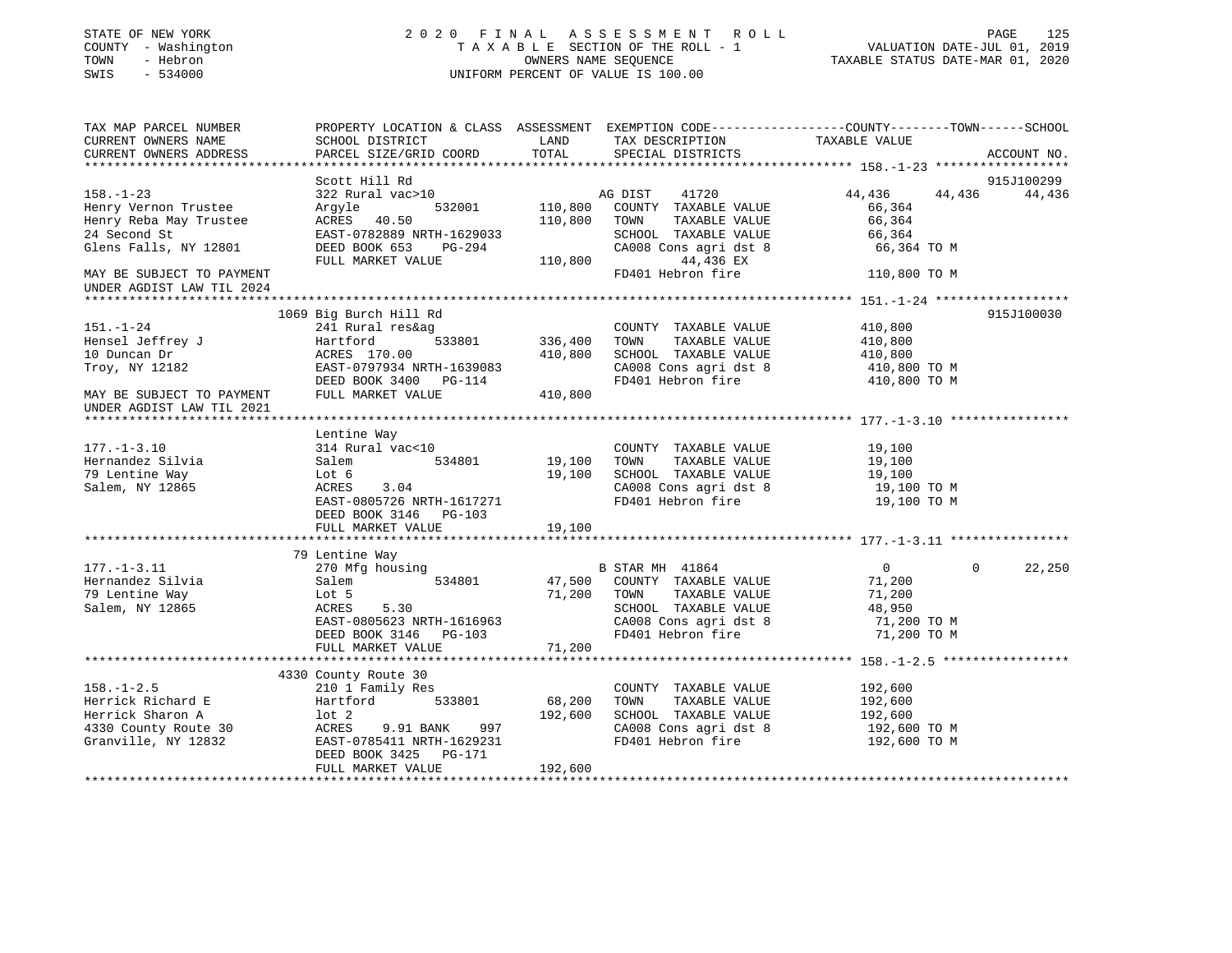| STATE OF NEW YORK<br>COUNTY - Washington<br>- Hebron<br>TOWN<br>SWIS<br>$-534000$                                        |                                                                                                                                                | OWNERS NAME SEQUENCE | 2020 FINAL ASSESSMENT ROLL<br>TAXABLE SECTION OF THE ROLL - 1<br>UNIFORM PERCENT OF VALUE IS 100.00                                                      | VALUATION DATE-JUL 01, 2019<br>TAXABLE STATUS DATE-MAR 01, 2020                                 | PAGE<br>126      |
|--------------------------------------------------------------------------------------------------------------------------|------------------------------------------------------------------------------------------------------------------------------------------------|----------------------|----------------------------------------------------------------------------------------------------------------------------------------------------------|-------------------------------------------------------------------------------------------------|------------------|
| TAX MAP PARCEL NUMBER<br>CURRENT OWNERS NAME<br>CURRENT OWNERS ADDRESS                                                   | PROPERTY LOCATION & CLASS ASSESSMENT EXEMPTION CODE---------------COUNTY-------TOWN-----SCHOOL<br>SCHOOL DISTRICT<br>PARCEL SIZE/GRID COORD    | LAND<br>TOTAL        | TAX DESCRIPTION<br>SPECIAL DISTRICTS                                                                                                                     | TAXABLE VALUE                                                                                   | ACCOUNT NO.      |
|                                                                                                                          | 2236 County Route 47                                                                                                                           |                      |                                                                                                                                                          |                                                                                                 | 915J101173       |
| $183.2 - 1 - 13$<br>Hersey Kenneth J<br>Hersey Nancy J<br>2236 County Route 47<br>Salem, NY 12865                        | 210 1 Family Res - WTRFNT<br>534801<br>Salem<br>Lot 24<br>FRNT 129.00 DPTH 167.00<br>0.59<br>ACRES<br>EAST-0787376 NRTH-1607939                | 37,400<br>155,000    | COUNTY TAXABLE VALUE<br>TOWN<br>TAXABLE VALUE<br>SCHOOL TAXABLE VALUE<br>FD401 Hebron fire                                                               | 155,000<br>155,000<br>155,000<br>155,000 TO M                                                   |                  |
|                                                                                                                          | DEED BOOK 3828 PG-338<br>FULL MARKET VALUE                                                                                                     | 155,000              |                                                                                                                                                          |                                                                                                 |                  |
|                                                                                                                          | 6110 State Route 22                                                                                                                            |                      |                                                                                                                                                          |                                                                                                 | 915L100276       |
| $185. - 1 - 10$<br>Hickland Richard<br>6110 State Route 22<br>Salem, NY 12865                                            | 210 1 Family Res<br>534801<br>Salem<br>ACRES<br>1.40<br>EAST-0815022 NRTH-1605047<br>DEED BOOK 700<br>PG-173                                   | 36,200<br>86,200     | COUNTY TAXABLE VALUE<br>TOWN<br>TAXABLE VALUE<br>SCHOOL TAXABLE VALUE<br>CA008 Cons agri dst 8<br>FD401 Hebron fire                                      | 86,200<br>86,200<br>86,200<br>86,200 TO M<br>86,200 TO M                                        |                  |
|                                                                                                                          | FULL MARKET VALUE                                                                                                                              | 86,200               |                                                                                                                                                          |                                                                                                 |                  |
|                                                                                                                          | 3991 County Route 30                                                                                                                           |                      |                                                                                                                                                          |                                                                                                 | 915J100614       |
| $167. - 1 - 42$<br>Higgs Kevin<br>Massey Jeanne P<br>3991 County Route 30<br>Salem, NY 12865                             | 241 Rural res&ag<br>534801<br>Salem<br>34.20 BANK<br>ACRES<br>999<br>EAST-0788156 NRTH-1621115<br>DEED BOOK 20200 PG-1232<br>FULL MARKET VALUE |                      | AGRI-D IND 41730<br>119,200 BAS STAR 41854<br>234,500 COUNTY TAXABLE VALUE<br>TOWN<br>TAXABLE VALUE<br>SCHOOL TAXABLE VALUE<br>234,500 FD401 Hebron fire | 42,478<br>42,478<br>$\overline{0}$<br>$\Omega$<br>192,022<br>192,022<br>162,022<br>234,500 TO M | 42,478<br>30,000 |
| PRIOR OWNER ON 3/01/2020<br>Higgs Kevin                                                                                  |                                                                                                                                                |                      |                                                                                                                                                          |                                                                                                 |                  |
| MAY BE SUBJECT TO PAYMENT<br>UNDER AGDIST LAW TIL 2027                                                                   |                                                                                                                                                |                      |                                                                                                                                                          |                                                                                                 |                  |
|                                                                                                                          | 798 Chamberlin Mills Rd                                                                                                                        |                      |                                                                                                                                                          |                                                                                                 | 915J100492       |
| $177. - 1 - 42$<br>Hill Roger Jr<br>798 Chamberlin Mills Rd<br>Salem, NY 12865                                           | 210 1 Family Res<br>Salem<br>534801<br>ACRES<br>4.00<br>EAST-0806155 NRTH-1612352<br>DEED BOOK 3701 PG-90                                      | 44,000<br>94,400     | COUNTY TAXABLE VALUE<br>TOWN<br>TAXABLE VALUE<br>SCHOOL TAXABLE VALUE<br>FD401 Hebron fire                                                               | 94,400<br>94,400<br>94,400<br>94,400 TO M                                                       |                  |
|                                                                                                                          | FULL MARKET VALUE                                                                                                                              | 94,400               |                                                                                                                                                          |                                                                                                 |                  |
| *******************                                                                                                      | ************************                                                                                                                       |                      |                                                                                                                                                          |                                                                                                 |                  |
| $186. - 1 - 3.1$                                                                                                         | 298 Blossom Rd<br>260 Seasonal res                                                                                                             |                      | COUNTY TAXABLE VALUE                                                                                                                                     | 68,300                                                                                          | 915J101618       |
| Hill- Pierce Irrevocable Trust Salem                                                                                     | 534801                                                                                                                                         | 21,200               | TOWN<br>TAXABLE VALUE                                                                                                                                    | 68,300                                                                                          |                  |
| Navarrete Caroline E Trustee ACRES<br>24 Goodwin Ave 6 EAST-0819808 NRTH-1608068<br>Glens Falls, NY 12801 DEED BOOK 3812 | 3.72 BANK<br>40<br>PG-264                                                                                                                      | 68,300               | SCHOOL TAXABLE VALUE<br>FD401 Hebron fire                                                                                                                | 68,300<br>68,300 TO M                                                                           |                  |
|                                                                                                                          | FULL MARKET VALUE                                                                                                                              | 68,300               |                                                                                                                                                          |                                                                                                 |                  |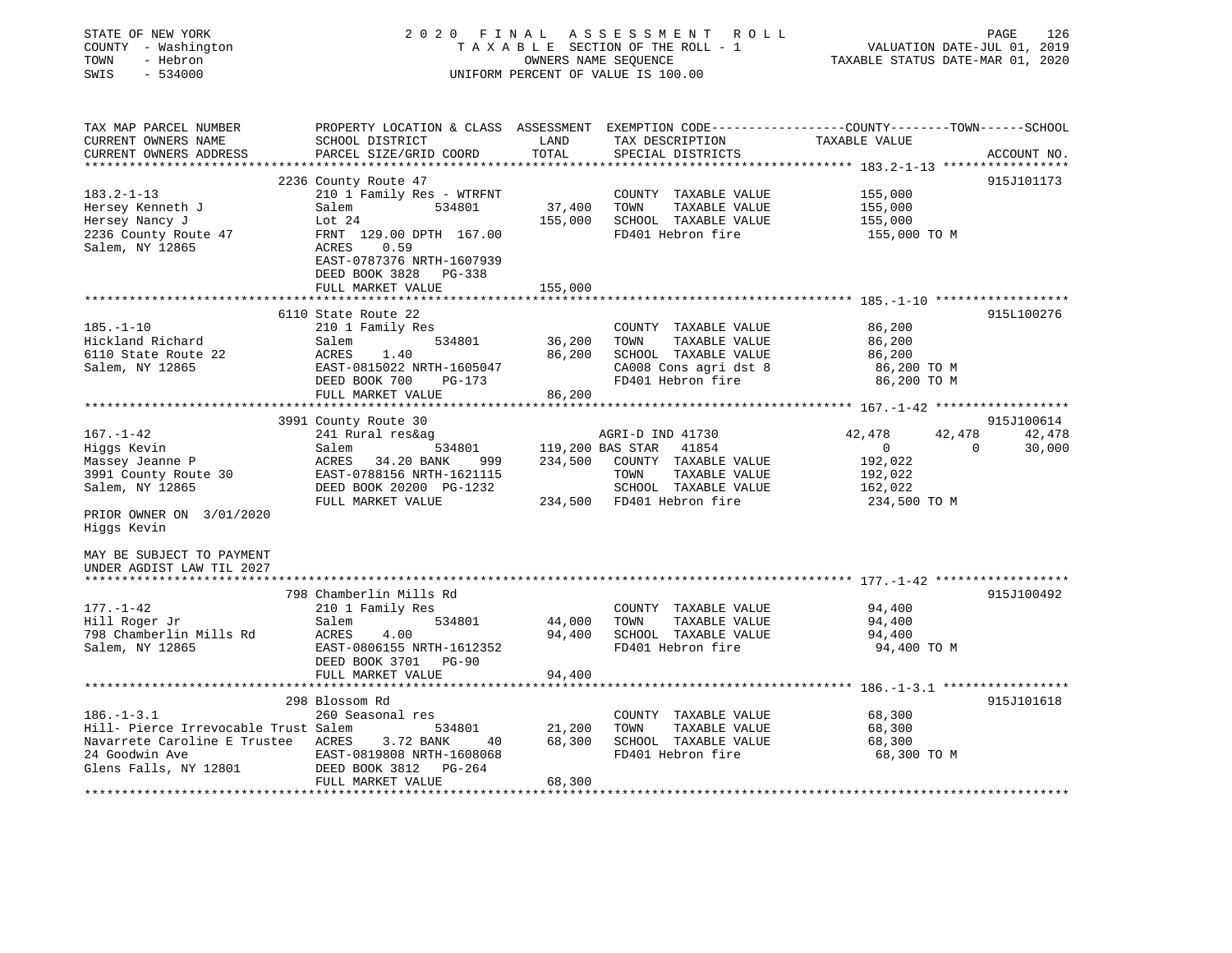### STATE OF NEW YORK 2 0 2 0 F I N A L A S S E S S M E N T R O L L PAGE 127 COUNTY - Washington T A X A B L E SECTION OF THE ROLL - 1 VALUATION DATE-JUL 01, 2019 TOWN - Hebron OWNERS NAME SEQUENCE TAXABLE STATUS DATE-MAR 01, 2020 SWIS - 534000 UNIFORM PERCENT OF VALUE IS 100.00

| TAX MAP PARCEL NUMBER                                                                                                                                                                                                           | PROPERTY LOCATION & CLASS ASSESSMENT EXEMPTION CODE----------------COUNTY-------TOWN------SCHOOL      |        |                                                              |                                            |                          |
|---------------------------------------------------------------------------------------------------------------------------------------------------------------------------------------------------------------------------------|-------------------------------------------------------------------------------------------------------|--------|--------------------------------------------------------------|--------------------------------------------|--------------------------|
| CURRENT OWNERS NAME                                                                                                                                                                                                             | SCHOOL DISTRICT                                                                                       | LAND   | TAX DESCRIPTION TAXABLE VALUE                                |                                            |                          |
|                                                                                                                                                                                                                                 |                                                                                                       |        |                                                              |                                            |                          |
|                                                                                                                                                                                                                                 |                                                                                                       |        |                                                              |                                            |                          |
|                                                                                                                                                                                                                                 | 165 Halls Pond Rd                                                                                     |        |                                                              |                                            | 915J101591               |
| $167. - 1 - 7.5$                                                                                                                                                                                                                | Halls Pond Rd<br>240 Rural res                                                                        |        | COUNTY TAXABLE VALUE 144,600                                 |                                            |                          |
|                                                                                                                                                                                                                                 |                                                                                                       |        | TOWN                                                         | TAXABLE VALUE 144,600                      |                          |
|                                                                                                                                                                                                                                 |                                                                                                       |        | SCHOOL TAXABLE VALUE 144,600                                 |                                            |                          |
|                                                                                                                                                                                                                                 |                                                                                                       |        | FD401 Hebron fire                                            | 144,600 TO M                               |                          |
| 167.-1-7.5<br>Hitt Zachary T<br>Hitt Leslie A (ACRES 16.64 144,600<br>106 Valley View Ln<br>Whitingham, VT 05361 DEAST-0791066 NRTH-1624381<br>Whitingham, VT 05361 DEED BOOK 20191 PG-28253<br>THE MENTE MATTER MATTER 144 600 |                                                                                                       |        |                                                              |                                            |                          |
|                                                                                                                                                                                                                                 |                                                                                                       |        |                                                              |                                            |                          |
|                                                                                                                                                                                                                                 |                                                                                                       |        |                                                              |                                            |                          |
|                                                                                                                                                                                                                                 | 1325 Big Burch Hill Rd                                                                                |        |                                                              |                                            | 915J100625               |
|                                                                                                                                                                                                                                 |                                                                                                       |        |                                                              | $\overline{0}$                             |                          |
|                                                                                                                                                                                                                                 |                                                                                                       |        |                                                              |                                            |                          |
|                                                                                                                                                                                                                                 |                                                                                                       |        |                                                              |                                            |                          |
|                                                                                                                                                                                                                                 |                                                                                                       |        |                                                              |                                            |                          |
|                                                                                                                                                                                                                                 |                                                                                                       |        |                                                              |                                            |                          |
|                                                                                                                                                                                                                                 |                                                                                                       |        |                                                              |                                            |                          |
|                                                                                                                                                                                                                                 |                                                                                                       |        |                                                              |                                            |                          |
|                                                                                                                                                                                                                                 | State Route 22                                                                                        |        |                                                              |                                            | 915J100238               |
| $161. - 1 - 3$                                                                                                                                                                                                                  | 323 Vacant rural                                                                                      |        | COUNTY TAXABLE VALUE 18,000                                  |                                            |                          |
| Hoard Robert H                                                                                                                                                                                                                  |                                                                                                       |        | TOWN<br>TAXABLE VALUE                                        | 18,000                                     |                          |
| 7157 State Route 22                                                                                                                                                                                                             | $\begin{array}{cccc}\n & 18,000 \\  & & 533201 \\  & & 18,000\n \end{array}$                          |        | SCHOOL TAXABLE VALUE 18,000                                  |                                            |                          |
| Granville, NY 12832                                                                                                                                                                                                             | 323 Vacant rural<br>Granville 533201 18,000<br>ACRES 20.00 18,000<br>EAST-0818848 NRTH-1632209 18,000 |        | FD401 Hebron fire 18,000 TO M                                |                                            |                          |
|                                                                                                                                                                                                                                 | DEED BOOK 2722 PG-311                                                                                 |        |                                                              |                                            |                          |
|                                                                                                                                                                                                                                 | FULL MARKET VALUE                                                                                     | 18,000 |                                                              |                                            |                          |
|                                                                                                                                                                                                                                 |                                                                                                       |        |                                                              |                                            |                          |
|                                                                                                                                                                                                                                 | 7157 State Route 22                                                                                   |        |                                                              |                                            | 915J100363               |
| $161. - 1 - 11$                                                                                                                                                                                                                 | 240 Rural res                                                                                         |        | AGRI-D IND 41730 16,112                                      |                                            | 16, 112 16, 112          |
|                                                                                                                                                                                                                                 | Granville                                                                                             |        |                                                              |                                            | 30,000<br>$\overline{0}$ |
| Hoard Robert H<br>7157 State Route 22                                                                                                                                                                                           | ACRES 85.00                                                                                           |        | 533201 95,700 BAS STAR 41854<br>254,700 COUNTY TAXABLE VALUE | $\begin{array}{c} 0 \ 238,588 \end{array}$ |                          |
| Granville, NY 12832                                                                                                                                                                                                             | EAST-0817665 NRTH-1631244                                                                             |        | TOWN                                                         | TAXABLE VALUE 238,588                      |                          |
|                                                                                                                                                                                                                                 | $PG-299$<br>DEED BOOK 881                                                                             |        |                                                              |                                            |                          |
| MAY BE SUBJECT TO PAYMENT                                                                                                                                                                                                       | FULL MARKET VALUE                                                                                     |        | SCHOOL TAXABLE VALUE<br>254,700 FD401 Hebron fire            | 208,588<br>254,700 TO M                    |                          |
| UNDER AGDIST LAW TIL 2027                                                                                                                                                                                                       |                                                                                                       |        |                                                              |                                            |                          |
|                                                                                                                                                                                                                                 |                                                                                                       |        |                                                              |                                            |                          |
|                                                                                                                                                                                                                                 | County Route 47 OFF N                                                                                 |        |                                                              |                                            |                          |
| $175. - 1 - 23.1$                                                                                                                                                                                                               |                                                                                                       |        | COUNTY TAXABLE VALUE                                         | 500                                        |                          |
|                                                                                                                                                                                                                                 |                                                                                                       |        | TAXABLE VALUE<br>TOWN                                        | 500                                        |                          |
| Hoge Christopher W<br>Hoge Amy M<br>Hoge Amy M                                                                                                                                                                                  | 314 Rural vac<10<br>Salem 534801 500<br>FRNT 40.00 DPTH 87.00 500                                     |        | SCHOOL TAXABLE VALUE                                         | 500                                        |                          |
|                                                                                                                                                                                                                                 |                                                                                                       |        | CA008 Cons agri dst 8 500 TO M                               |                                            |                          |
| 2079 County Route 67<br>Salem, NY 12865<br>Salem, NY 12865                                                                                                                                                                      | ACRES 0.08 BANK 999<br>EAST-0786065 NRTH-1608168                                                      |        | FD401 Hebron fire                                            | 500 TO M                                   |                          |
|                                                                                                                                                                                                                                 | DEED BOOK 3662 PG-303                                                                                 |        |                                                              |                                            |                          |
|                                                                                                                                                                                                                                 | FULL MARKET VALUE                                                                                     | 500    |                                                              |                                            |                          |
|                                                                                                                                                                                                                                 |                                                                                                       |        |                                                              |                                            |                          |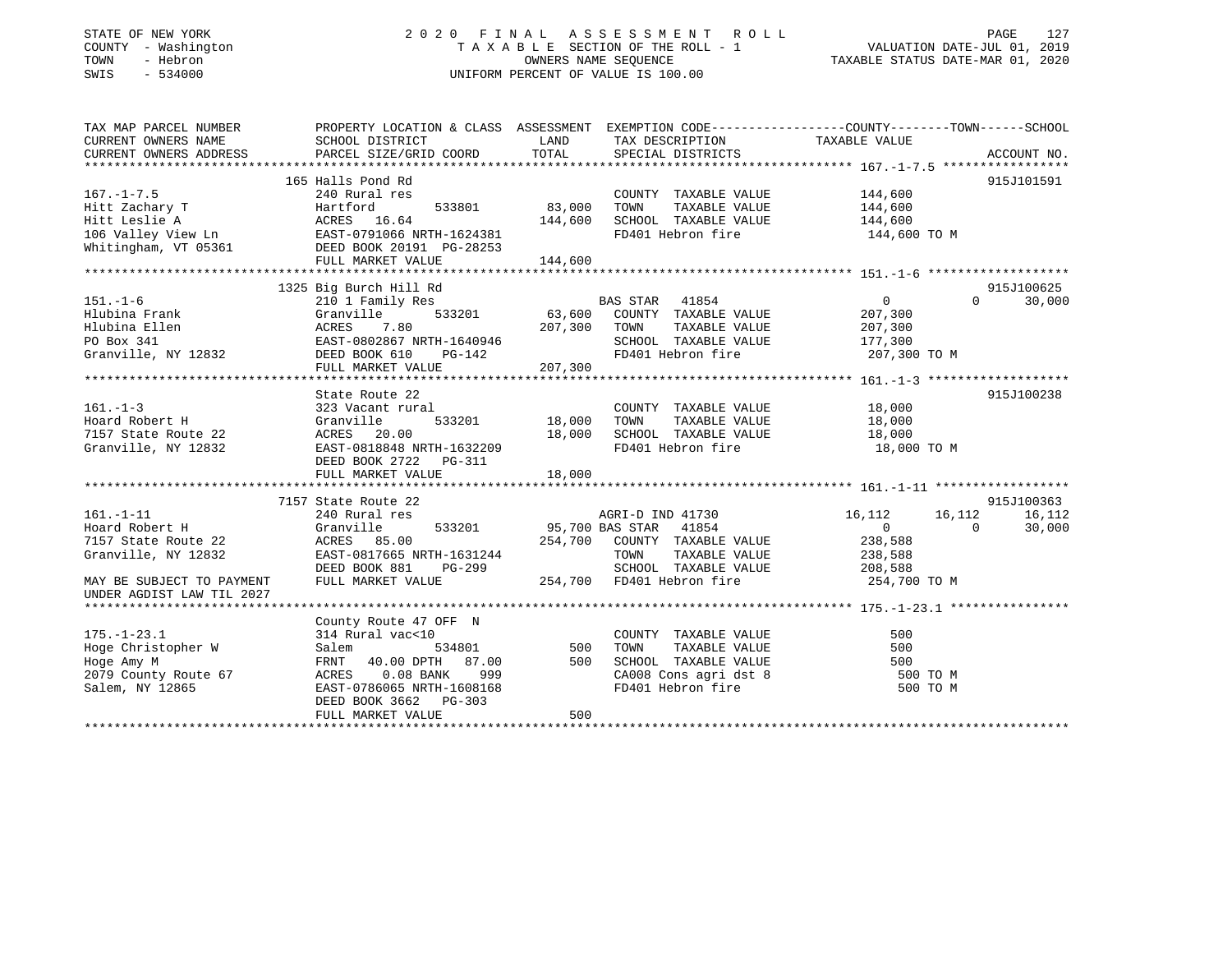### STATE OF NEW YORK 2 0 2 0 F I N A L A S S E S S M E N T R O L L PAGE 128 COUNTY - Washington T A X A B L E SECTION OF THE ROLL - 1 VALUATION DATE-JUL 01, 2019 TOWN - Hebron OWNERS NAME SEQUENCE TAXABLE STATUS DATE-MAR 01, 2020 SWIS - 534000 UNIFORM PERCENT OF VALUE IS 100.00

| TAX MAP PARCEL NUMBER                                                                                                                                                                            |                           |                |                                                                                                        | PROPERTY LOCATION & CLASS ASSESSMENT EXEMPTION CODE----------------COUNTY-------TOWN------SCHOOL |             |
|--------------------------------------------------------------------------------------------------------------------------------------------------------------------------------------------------|---------------------------|----------------|--------------------------------------------------------------------------------------------------------|--------------------------------------------------------------------------------------------------|-------------|
| CURRENT OWNERS NAME                                                                                                                                                                              | SCHOOL DISTRICT           | LAND           | TAX DESCRIPTION                                                                                        | TAXABLE VALUE                                                                                    |             |
| CURRENT OWNERS ADDRESS                                                                                                                                                                           | PARCEL SIZE/GRID COORD    | TOTAL          | SPECIAL DISTRICTS                                                                                      |                                                                                                  | ACCOUNT NO. |
|                                                                                                                                                                                                  |                           |                |                                                                                                        |                                                                                                  |             |
|                                                                                                                                                                                                  | 2079 County Route 47      |                |                                                                                                        |                                                                                                  | 915J101174  |
| $183.2 - 1 - 2$                                                                                                                                                                                  | 240 Rural res             |                | COUNTY TAXABLE VALUE 249,500                                                                           |                                                                                                  |             |
| Hoge Christopher W                                                                                                                                                                               | Salem<br>534801           | 71,900         | TOWN<br>TAXABLE VALUE                                                                                  | 249,500                                                                                          |             |
| Hoge Amy M                                                                                                                                                                                       | 466/350-445/541 & 713     | 249,500        | SCHOOL TAXABLE VALUE                                                                                   | 249,500                                                                                          |             |
| 2079 County Route 67                                                                                                                                                                             | ACRES 11.59 BANK<br>999   |                | FD401 Hebron fire                                                                                      | 249,500 TO M                                                                                     |             |
| Salem, NY 12865                                                                                                                                                                                  | EAST-0785793 NRTH-1608315 |                |                                                                                                        |                                                                                                  |             |
|                                                                                                                                                                                                  | DEED BOOK 3662 PG-303     |                |                                                                                                        |                                                                                                  |             |
|                                                                                                                                                                                                  | FULL MARKET VALUE         | 249,500        |                                                                                                        |                                                                                                  |             |
|                                                                                                                                                                                                  |                           |                |                                                                                                        |                                                                                                  |             |
|                                                                                                                                                                                                  | County Route 31/N Off     |                |                                                                                                        |                                                                                                  | 915J100220  |
| $144. - 1 - 13$                                                                                                                                                                                  | 322 Rural vac>10          |                | COUNTY TAXABLE VALUE                                                                                   | 86,700                                                                                           |             |
| Hollander Anthony C                                                                                                                                                                              | Granville                 | 533201 86,700  | TAXABLE VALUE<br>TOWN                                                                                  | 86,700                                                                                           |             |
| 163 Sterling Pl                                                                                                                                                                                  | ACRES 28.47               | 86,700         | SCHOOL TAXABLE VALUE 86,700                                                                            |                                                                                                  |             |
| Amityville, NY 11701 EAST-0822229 NRTH-1648288                                                                                                                                                   |                           |                |                                                                                                        |                                                                                                  |             |
|                                                                                                                                                                                                  |                           |                | CA001 Cons agri dst 1 86,700 TO<br>FD401 Hebron fire 86,700 TO M                                       |                                                                                                  |             |
|                                                                                                                                                                                                  | FULL MARKET VALUE         | 86,700         |                                                                                                        |                                                                                                  |             |
|                                                                                                                                                                                                  |                           |                |                                                                                                        |                                                                                                  |             |
|                                                                                                                                                                                                  | 594 North Grimes Hill Rd  |                |                                                                                                        |                                                                                                  | 915J101583  |
| $153. - 1 - 12.6$                                                                                                                                                                                | 242 Rurl res&rec          |                | COUNTY TAXABLE VALUE                                                                                   |                                                                                                  |             |
|                                                                                                                                                                                                  |                           |                | TAXABLE VALUE<br>TOWN                                                                                  | 335,800<br>335,800                                                                               |             |
| 153.-1-12.0<br>Holman Robert C (17 Granville 188201<br>Murray Elizabeth (17 Granville 1883201<br>310 Bowery Apt 3-A (1885-0818083 NRTH-1633966<br>New York, NY 10012 (1895) DEED BOOK 577 PG-136 |                           | 335,800        | SCHOOL TAXABLE VALUE 335,800<br>CA008 Cons agri dst 8 335,800 TO M                                     |                                                                                                  |             |
|                                                                                                                                                                                                  |                           |                |                                                                                                        |                                                                                                  |             |
|                                                                                                                                                                                                  |                           |                | CA008 Cons agri dst 8 335,800 TO M<br>FD401 Hebron fire 335,800 TO M                                   |                                                                                                  |             |
|                                                                                                                                                                                                  | FULL MARKET VALUE         | 335,800        |                                                                                                        |                                                                                                  |             |
|                                                                                                                                                                                                  |                           |                |                                                                                                        |                                                                                                  |             |
|                                                                                                                                                                                                  | North Grimes Hill Rd      |                |                                                                                                        |                                                                                                  |             |
| $153. - 1 - 12.7$                                                                                                                                                                                | 322 Rural vac>10          |                | COUNTY TAXABLE VALUE                                                                                   | 106,500                                                                                          |             |
| Holman Robert C                                                                                                                                                                                  | Granville                 | 533201 106,500 | TAXABLE VALUE<br>TOWN                                                                                  | 106,500                                                                                          |             |
|                                                                                                                                                                                                  | ACRES 38.35               | 106,500        |                                                                                                        |                                                                                                  |             |
| Murray Elizabeth                         ACRES     38.35                       106,50<br>310 Bowery Apt 3-A               EAST-0817596 NRTH-1633058                                              |                           |                |                                                                                                        | $106,500$ TO M<br>$106,500$ TO M                                                                 |             |
| New York, NY 10012 DEED BOOK 953                                                                                                                                                                 | $PG-292$                  |                | SCHOOL TAXABLE VALUE 106,500<br>CA008 Cons agri dst 8 106,500 TO M<br>FD401 Hebron fire 106,500 TO M   |                                                                                                  |             |
|                                                                                                                                                                                                  |                           |                |                                                                                                        |                                                                                                  |             |
|                                                                                                                                                                                                  |                           |                |                                                                                                        |                                                                                                  |             |
|                                                                                                                                                                                                  | 3136 County Route 30      |                |                                                                                                        |                                                                                                  | 915J100056  |
| $183.20 - 1 - 4$                                                                                                                                                                                 | 210 1 Family Res          |                | COUNTY TAXABLE VALUE                                                                                   | 70,200                                                                                           |             |
| Holmes estate Flora E LE                                                                                                                                                                         | Salem                     | 534801 28,000  | TOWN<br>TAXABLE VALUE                                                                                  | 70,200                                                                                           |             |
|                                                                                                                                                                                                  |                           | 70,200         | SCHOOL TAXABLE VALUE                                                                                   | 70,200                                                                                           |             |
|                                                                                                                                                                                                  |                           |                | CA008 Cons agri dst 8                                                                                  | 70,200 TO M                                                                                      |             |
| Granville, NY 12832                                                                                                                                                                              | ACRES<br>0.50             |                |                                                                                                        |                                                                                                  |             |
|                                                                                                                                                                                                  | EAST-0792207 NRTH-1603012 |                |                                                                                                        |                                                                                                  |             |
|                                                                                                                                                                                                  | DEED BOOK 2964 PG-325     |                | FD401 Hebron fire 70,200 TO M<br>LD401 West hebron light 70,200 TO M<br>TE533 trans exempt flag 100 MT |                                                                                                  |             |
|                                                                                                                                                                                                  | FULL MARKET VALUE         | 70,200         |                                                                                                        |                                                                                                  |             |
|                                                                                                                                                                                                  |                           |                |                                                                                                        |                                                                                                  |             |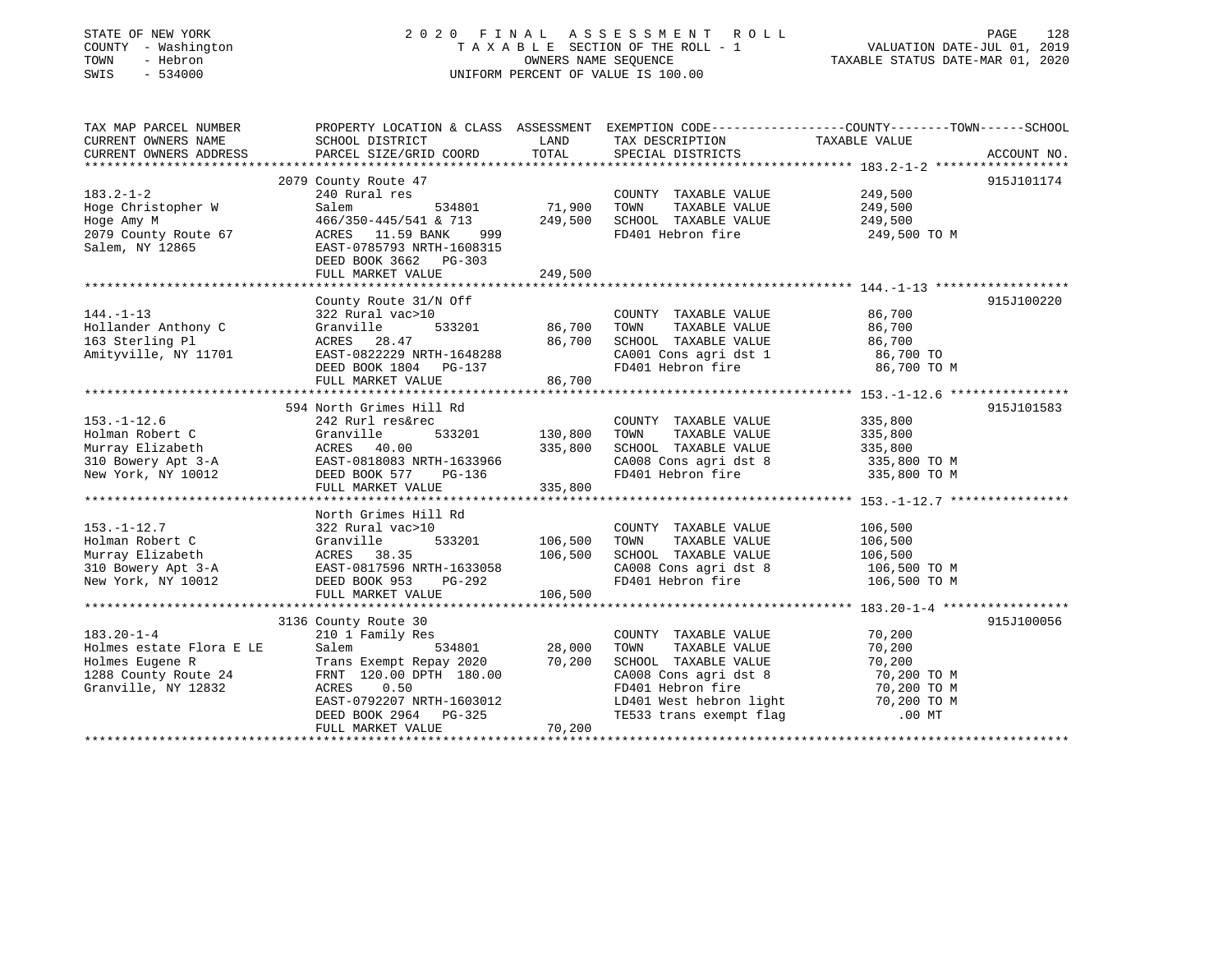### STATE OF NEW YORK 2 0 2 0 F I N A L A S S E S S M E N T R O L L PAGE 129 COUNTY - Washington T A X A B L E SECTION OF THE ROLL - 1 VALUATION DATE-JUL 01, 2019 TOWN - Hebron OWNERS NAME SEQUENCE TAXABLE STATUS DATE-MAR 01, 2020 SWIS - 534000 UNIFORM PERCENT OF VALUE IS 100.00

| TAX MAP PARCEL NUMBER<br>CURRENT OWNERS NAME | SCHOOL DISTRICT                                                         | LAND       | TAX DESCRIPTION TAXABLE VALUE                         | PROPERTY LOCATION & CLASS ASSESSMENT EXEMPTION CODE---------------COUNTY-------TOWN-----SCHOOL |             |
|----------------------------------------------|-------------------------------------------------------------------------|------------|-------------------------------------------------------|------------------------------------------------------------------------------------------------|-------------|
| CURRENT OWNERS ADDRESS                       | PARCEL SIZE/GRID COORD                                                  | TOTAL      | SPECIAL DISTRICTS                                     |                                                                                                | ACCOUNT NO. |
|                                              |                                                                         |            |                                                       |                                                                                                | 915J101752  |
| $186. - 1 - 30$                              | 48 Wood Way<br>322 Rural vac>10                                         |            | COUNTY TAXABLE VALUE                                  | 44,800                                                                                         |             |
| Holt John A                                  | Salem<br>534801                                                         | 44,800     | TAXABLE VALUE<br>TOWN                                 | 44,800                                                                                         |             |
| 45 Boice Rd                                  | ACRES 17.35                                                             | 44,800     | SCHOOL TAXABLE VALUE                                  | 44,800                                                                                         |             |
| Rhinebeck, NY 12572                          | EAST-0817018 NRTH-1608074<br>DEED BOOK 3222 PG-16<br>FULL MARKET VALUE  | 44,800     | FD401 Hebron fire                                     | 44,800 TO M                                                                                    |             |
|                                              |                                                                         |            |                                                       |                                                                                                |             |
|                                              | 181 Barkley Ln                                                          |            |                                                       |                                                                                                | 915J101122  |
| $183.2 - 1 - 18$                             | 260 Seasonal res - WTRFNT                                               |            | COUNTY TAXABLE VALUE                                  | 182,600                                                                                        |             |
| Honsinger Daniel J                           | Salem<br>534801                                                         | 80,200     | TOWN<br>TAXABLE VALUE                                 | 182,600                                                                                        |             |
| Honsinger Margaret S                         | Lot 1                                                                   | 182,600    | SCHOOL TAXABLE VALUE                                  | 182,600                                                                                        |             |
| 3 Mark St                                    | FRNT 164.00 DPTH 341.00                                                 |            | FD401 Hebron fire                                     | 182,600 TO M                                                                                   |             |
| Troy, NY 12180                               | EAST-0788176 NRTH-1607346<br>DEED BOOK 3923 PG-272<br>FULL MARKET VALUE | 182,600    |                                                       |                                                                                                |             |
|                                              |                                                                         |            |                                                       |                                                                                                |             |
|                                              | County Route 28                                                         |            |                                                       |                                                                                                |             |
| $152 - 2 - 17.3$                             | 322 Rural vac>10                                                        |            | COUNTY TAXABLE VALUE 49,500                           |                                                                                                |             |
| Hontz Mark                                   | 533201<br>Granville                                                     | 49,500     |                                                       |                                                                                                |             |
| Hontz Stephanie                              | $1$ ot $3$                                                              | 49,500     | TOWN       TAXABLE  VALUE<br>SCHOOL    TAXABLE  VALUE | 49,500<br>49,500                                                                               |             |
| 8 Betony Ct                                  | ACRES 10.94                                                             |            | CA008 Cons agri dst 8 49,500 TO M                     |                                                                                                |             |
| Newton, NJ 07860                             | EAST-0811350 NRTH-1642117                                               |            | FD401 Hebron fire                                     | 49,500 TO M                                                                                    |             |
|                                              | DEED BOOK 948<br>PG-221                                                 |            |                                                       |                                                                                                |             |
|                                              | FULL MARKET VALUE                                                       | 49,500     |                                                       |                                                                                                |             |
|                                              |                                                                         |            |                                                       |                                                                                                |             |
|                                              | 2392 County Route 31                                                    |            |                                                       |                                                                                                | 915J100700  |
| $144. - 1 - 18.1$                            | 311 Res vac land                                                        |            | COUNTY TAXABLE VALUE                                  | 300                                                                                            |             |
| Horne Leroy                                  | Granville                                                               | 533201 300 | TOWN<br>TAXABLE VALUE                                 | 300                                                                                            |             |
| West Pawlet, VT 05775                        | FRNT 60.00 DPTH 150.00                                                  | 300        | SCHOOL TAXABLE VALUE                                  | 300                                                                                            |             |
|                                              | ACRES<br>0.21                                                           |            | FD401 Hebron fire                                     | 300 TO M                                                                                       |             |
|                                              | EAST-0823636 NRTH-1649038                                               |            |                                                       |                                                                                                |             |
|                                              | DEED BOOK 556<br>PG-279                                                 |            |                                                       |                                                                                                |             |
|                                              | FULL MARKET VALUE                                                       | 300        |                                                       |                                                                                                |             |
|                                              |                                                                         |            |                                                       |                                                                                                |             |
|                                              | 254 Pine Hill Rd                                                        |            |                                                       |                                                                                                | 915J101725  |
| $169. - 1 - 7.6$                             | 210 1 Family Res                                                        |            | COUNTY TAXABLE VALUE                                  | 220,700                                                                                        |             |
| Horner John E                                | 534801<br>Salem                                                         | 48,200     | TAXABLE VALUE<br>TOWN                                 | 220,700                                                                                        |             |
| Horner Noreen M                              | ACRES<br>5.72                                                           | 220,700    | SCHOOL TAXABLE VALUE                                  | 220,700                                                                                        |             |
|                                              | EAST-0811682 NRTH-1625322                                               |            | FD401 Hebron fire                                     | 220,700 TO M                                                                                   |             |
| 3 Emerson Ct<br>Hampton Bays, NY 11946       | PG-74                                                                   |            |                                                       |                                                                                                |             |
|                                              | DEED BOOK 605                                                           | 220,700    |                                                       |                                                                                                |             |
|                                              | FULL MARKET VALUE                                                       |            |                                                       |                                                                                                |             |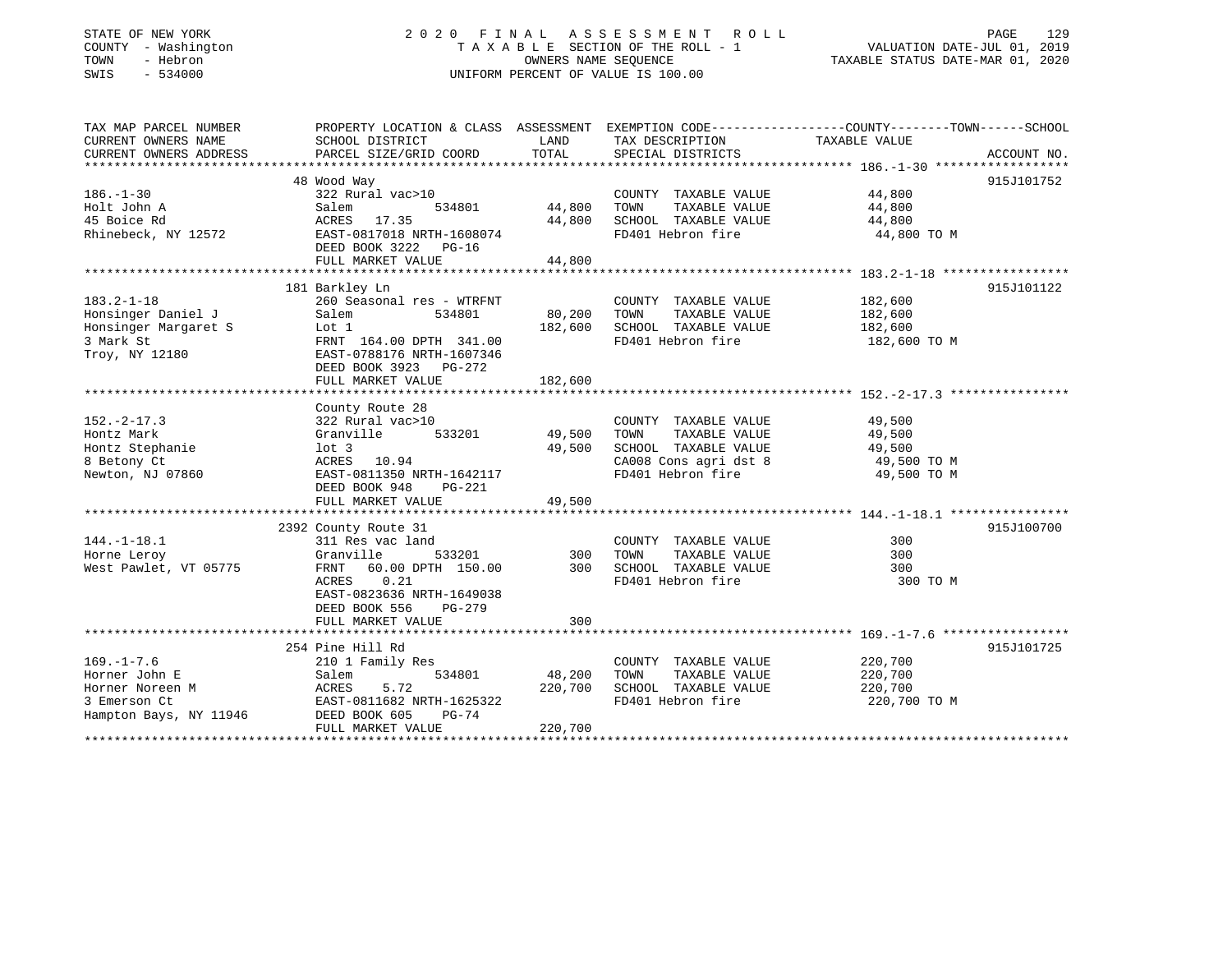### STATE OF NEW YORK 2 0 2 0 F I N A L A S S E S S M E N T R O L L PAGE 130 COUNTY - Washington T A X A B L E SECTION OF THE ROLL - 1 VALUATION DATE-JUL 01, 2019 TOWN - Hebron OWNERS NAME SEQUENCE TAXABLE STATUS DATE-MAR 01, 2020 SWIS - 534000 UNIFORM PERCENT OF VALUE IS 100.00

| TAX MAP PARCEL NUMBER<br>CURRENT OWNERS NAME<br>CURRENT OWNERS ADDRESS                             | PROPERTY LOCATION & CLASS ASSESSMENT<br>SCHOOL DISTRICT<br>PARCEL SIZE/GRID COORD                                                                        | LAND<br>TOTAL              | TAX DESCRIPTION TAXABLE VALUE<br>SPECIAL DISTRICTS                                           | EXEMPTION CODE----------------COUNTY-------TOWN------SCHOOL                    | ACCOUNT NO.                        |
|----------------------------------------------------------------------------------------------------|----------------------------------------------------------------------------------------------------------------------------------------------------------|----------------------------|----------------------------------------------------------------------------------------------|--------------------------------------------------------------------------------|------------------------------------|
| $169. - 1 - 12$<br>Horner John E<br>Horner Noreen Malone<br>3 Emerson Ct<br>Hampton Bays, NY 11946 | Pine Hill Rd<br>314 Rural vac<10<br>Granville<br>533201<br>2.40<br>ACRES<br>EAST-0812521 NRTH-1624770<br>DEED BOOK 914<br>$PG-139$<br>FULL MARKET VALUE  | 17,400<br>17,400<br>17,400 | COUNTY TAXABLE VALUE<br>TOWN<br>TAXABLE VALUE<br>SCHOOL TAXABLE VALUE<br>FD401 Hebron fire   | 17,400<br>17,400<br>17,400<br>17,400 TO M                                      | 915J100565                         |
|                                                                                                    | 265 Pine Hill Rd                                                                                                                                         |                            |                                                                                              |                                                                                | 915J100100                         |
| $169. - 1 - 13$<br>Horner John E<br>Horner Noreen<br>3 Emerson Ct<br>Hampton Bays, NY 11946        | 322 Rural vac>10<br>533201<br>Granville<br>ACRES 13.70<br>EAST-0812342 NRTH-1625291<br>DEED BOOK 797<br>PG-336<br>FULL MARKET VALUE                      | 38,900<br>38,900<br>38,900 | COUNTY TAXABLE VALUE<br>TOWN<br>TAXABLE VALUE<br>SCHOOL TAXABLE VALUE<br>FD401 Hebron fire   | 38,900<br>38,900<br>38,900<br>38,900 TO M                                      |                                    |
|                                                                                                    |                                                                                                                                                          |                            |                                                                                              |                                                                                |                                    |
| $167. - 1 - 24$<br>Houstoun Juliana<br>25 Featherbed Ln<br>Ballston Spa, NY 12020                  | 3904 County Route 30<br>260 Seasonal res<br>Salem<br>534801<br>bndy agmt 925/79<br>ACRES 12.00<br>EAST-0789717 NRTH-1620115<br>DEED BOOK 896<br>$PG-113$ | 72,800<br>114,400          | COUNTY TAXABLE VALUE<br>TAXABLE VALUE<br>TOWN<br>SCHOOL TAXABLE VALUE<br>FD401 Hebron fire   | 114,400<br>114,400<br>114,400<br>114,400 TO M                                  | 915J101013                         |
|                                                                                                    | FULL MARKET VALUE                                                                                                                                        | 114,400                    |                                                                                              |                                                                                |                                    |
|                                                                                                    | 2323 County Route 31                                                                                                                                     |                            |                                                                                              |                                                                                | 915J101149                         |
| $144. - 1 - 21.2$<br>Hudy Bruce J<br>2323 County Route 31<br>Granville, NY 12832                   | 210 1 Family Res<br>533201<br>Granville<br>ACRES<br>3.08<br>EAST-0823076 NRTH-1647293                                                                    |                            | AGED-TOWN 41803<br>47,400 AGE-CO/SCH 41805<br>125,300 ENH STAR 41834<br>COUNTY TAXABLE VALUE | 56,385<br>$\Omega$<br>62,650<br>$\mathbf{0}$<br>$\sim$ 0<br>$\Omega$<br>62,650 | $\overline{0}$<br>62,650<br>62,650 |
|                                                                                                    | DEED BOOK 461<br>PG-651<br>FULL MARKET VALUE                                                                                                             | 125,300                    | TOWN<br>TAXABLE VALUE<br>SCHOOL TAXABLE VALUE<br>FD401 Hebron fire                           | 68,915<br>$\Omega$<br>125,300 TO M                                             |                                    |
|                                                                                                    |                                                                                                                                                          |                            |                                                                                              |                                                                                |                                    |
| $169. - 1 - 6.1$<br>Hunt John A<br>Hunt John A Jr<br>109 Coveville Rd<br>Schuylerville, NY 12871   | 144 Pine Hill Rd<br>314 Rural vac<10<br>Salem<br>534801<br>7.62<br>ACRES<br>EAST-0809860 NRTH-1626209<br>DEED BOOK 3356<br>PG-254<br>FULL MARKET VALUE   | 16,400<br>16,400<br>16,400 | COUNTY TAXABLE VALUE<br>TOWN<br>TAXABLE VALUE<br>SCHOOL TAXABLE VALUE<br>FD401 Hebron fire   | 16,400<br>16,400<br>16,400<br>16,400 TO M                                      | 915J101504                         |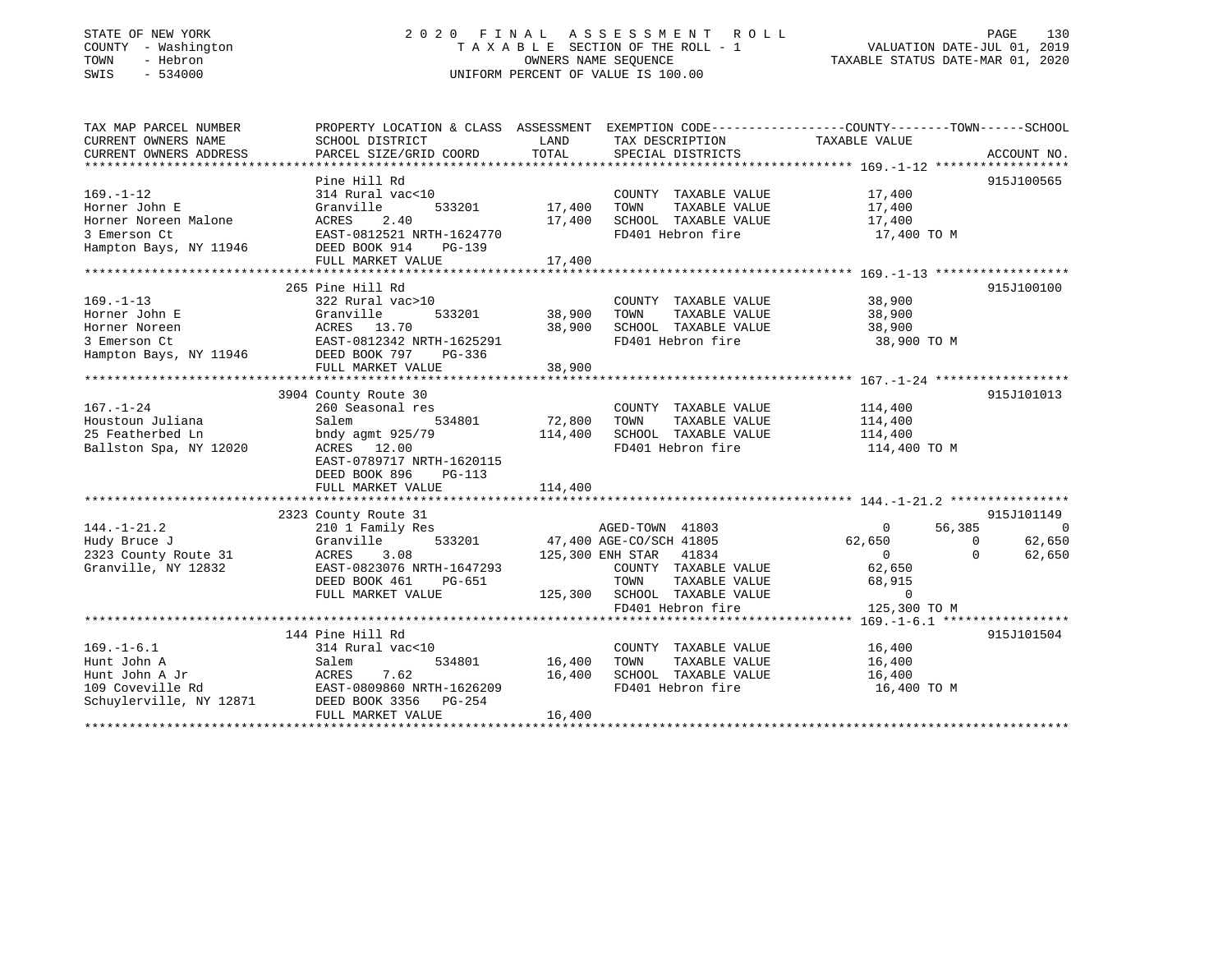### STATE OF NEW YORK 2 0 2 0 F I N A L A S S E S S M E N T R O L L PAGE 131 COUNTY - Washington T A X A B L E SECTION OF THE ROLL - 1 VALUATION DATE-JUL 01, 2019 TOWN - Hebron OWNERS NAME SEQUENCE TAXABLE STATUS DATE-MAR 01, 2020 SWIS - 534000 UNIFORM PERCENT OF VALUE IS 100.00

| TAX MAP PARCEL NUMBER<br>CURRENT OWNERS NAME<br>CURRENT OWNERS ADDRESS                              | PROPERTY LOCATION & CLASS ASSESSMENT<br>SCHOOL DISTRICT<br>PARCEL SIZE/GRID COORD                                                                                                                  | LAND<br>TOTAL                           | EXEMPTION CODE-----------------COUNTY-------TOWN------SCHOOL<br>TAX DESCRIPTION<br>SPECIAL DISTRICTS                                                                               | TAXABLE VALUE                                                                                | ACCOUNT NO.                      |
|-----------------------------------------------------------------------------------------------------|----------------------------------------------------------------------------------------------------------------------------------------------------------------------------------------------------|-----------------------------------------|------------------------------------------------------------------------------------------------------------------------------------------------------------------------------------|----------------------------------------------------------------------------------------------|----------------------------------|
| $169. - 1 - 6.2$<br>Hunt John A<br>Hunt John A Jr<br>109 Coveville Rd<br>Schuylerville, NY 12871    | Pine Hill Rd<br>314 Rural vac<10<br>Salem<br>534801<br>ACRES<br>8.34<br>EAST-0809590 NRTH-1626259<br>DEED BOOK 3356 PG-254<br>FULL MARKET VALUE                                                    | *********<br>30,300<br>30,300<br>30,300 | COUNTY TAXABLE VALUE<br>TAXABLE VALUE<br>TOWN<br>SCHOOL TAXABLE VALUE<br>FD401 Hebron fire                                                                                         | 30,300<br>30,300<br>30,300<br>30,300 TO M                                                    | 915J101470                       |
|                                                                                                     |                                                                                                                                                                                                    |                                         |                                                                                                                                                                                    |                                                                                              |                                  |
| $169. - 1 - 26.6$<br>Huntley Lerone C<br>496 Pine Hill Rd<br>Salem, NY 12865                        | 496 Pine Hill Rd<br>210 1 Family Res<br>Granville<br>533201<br>ACRES<br>1.22<br>EAST-0813684 NRTH-1620626<br>DEED BOOK 2417 PG-231<br>FULL MARKET VALUE                                            | 35,700<br>153,700<br>153,700            | <b>BAS STAR</b><br>41854<br>COUNTY TAXABLE VALUE<br>TOWN<br>TAXABLE VALUE<br>SCHOOL TAXABLE VALUE<br>FD401 Hebron fire                                                             | $\overline{0}$<br>153,700<br>153,700<br>123,700<br>153,700 TO M                              | 915J101419<br>$\Omega$<br>30,000 |
|                                                                                                     |                                                                                                                                                                                                    |                                         |                                                                                                                                                                                    |                                                                                              |                                  |
| $158. - 1 - 21.2$<br>Hurd Elaine<br>40 Oatfield Ct<br>Shepherdstown, WV 25443                       | County Route 30/W Off<br>314 Rural vac<10<br>Hartford<br>533801<br>ACRES<br>4.03<br>EAST-0783826 NRTH-1626802<br>DEED BOOK W 481 PG-231<br>FULL MARKET VALUE                                       | 3,300<br>3,300<br>3,300                 | COUNTY TAXABLE VALUE<br>TOWN<br>TAXABLE VALUE<br>SCHOOL TAXABLE VALUE<br>FD401 Hebron fire                                                                                         | 3,300<br>3,300<br>3,300<br>3,300 TO M                                                        | 915J101290                       |
|                                                                                                     |                                                                                                                                                                                                    |                                         |                                                                                                                                                                                    |                                                                                              |                                  |
| $183.16 - 1 - 25$<br>Hussong Mary<br>3188 County Route 30<br>Salem, NY 12865                        | 3188 County Route 30<br>210 1 Family Res<br>Salem<br>534801<br>FRNT<br>87.00 DPTH 190.00<br>$0.38$ BANK<br>ACRES<br>999<br>EAST-0791929 NRTH-1604105<br>DEED BOOK 3832 PG-248<br>FULL MARKET VALUE | 25,000<br>129,600                       | <b>BAS STAR</b><br>41854<br>COUNTY TAXABLE VALUE<br>TOWN<br>TAXABLE VALUE<br>SCHOOL TAXABLE VALUE<br>CA008 Cons agri dst 8<br>FD401 Hebron fire<br>129,600 LD401 West hebron light | $\mathbf{0}$<br>129,600<br>129,600<br>99,600<br>129,600 TO M<br>129,600 TO M<br>129,600 TO M | 915J100121<br>$\Omega$<br>30,000 |
|                                                                                                     |                                                                                                                                                                                                    |                                         |                                                                                                                                                                                    |                                                                                              |                                  |
| $167. - 1 - 55.21$<br>Hutchinson James D<br>952 Callaway Rd<br>Argyle, NY 12809                     | Callaway Rd Off E<br>314 Rural vac<10<br>532001<br>Arqyle<br>ACRES<br>4.80<br>EAST-0785348 NRTH-1624739<br>DEED BOOK 2278 PG-13                                                                    | 3,900<br>3,900                          | COUNTY TAXABLE VALUE<br>TAXABLE VALUE<br>TOWN<br>SCHOOL TAXABLE VALUE<br>FD401 Hebron fire                                                                                         | 3,900<br>3,900<br>3,900<br>3,900 TO M                                                        |                                  |
|                                                                                                     | FULL MARKET VALUE<br>**********************                                                                                                                                                        | 3,900                                   |                                                                                                                                                                                    |                                                                                              |                                  |
| $167. - 1 - 55.6$<br>Hutchison James D<br>Hutchison Cheryl A<br>952 Callaway Rd<br>Argyle, NY 12809 | 952 Callaway Rd<br>210 1 Family Res<br>Argyle<br>532001<br>$6.0$ Ad<br>7.10<br>ACRES<br>EAST-0785411 NRTH-1624211<br>DEED BOOK 489<br>PG-584<br>FULL MARKET VALUE                                  | 62,000<br>248,900<br>248,900            | COUNTY TAXABLE VALUE<br>TAXABLE VALUE<br>TOWN<br>SCHOOL TAXABLE VALUE<br>FD401 Hebron fire                                                                                         | 248,900<br>248,900<br>248,900<br>248,900 TO M                                                | 915J101317                       |
|                                                                                                     |                                                                                                                                                                                                    |                                         |                                                                                                                                                                                    |                                                                                              |                                  |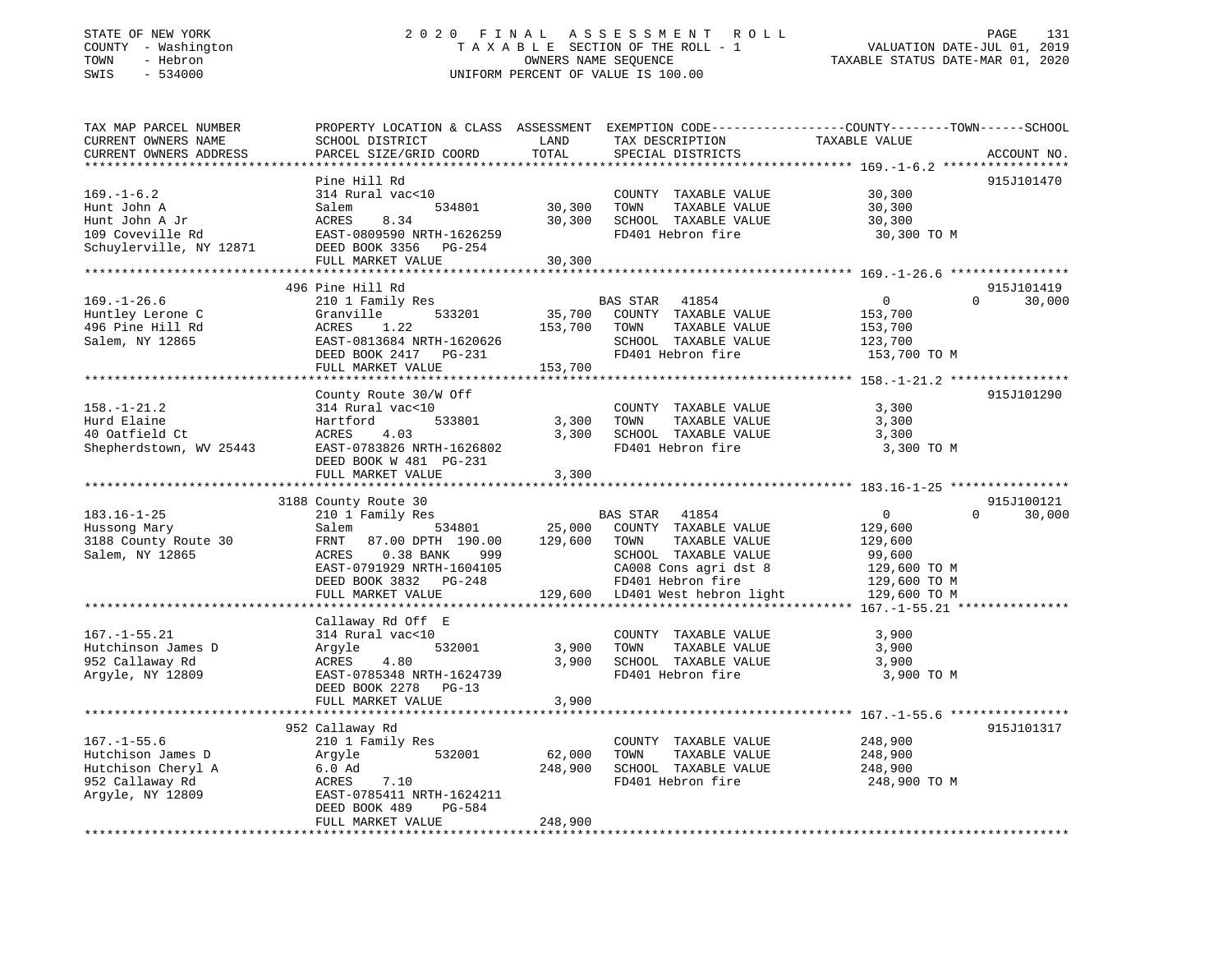| STATE OF NEW YORK<br>COUNTY - Washington<br>TOWN<br>- Hebron<br>SWIS<br>$-534000$                                               |                                                                                                                                                                               | OWNERS NAME SEQUENCE         | 2020 FINAL ASSESSMENT<br>R O L L<br>TAXABLE SECTION OF THE ROLL - 1<br>UNIFORM PERCENT OF VALUE IS 100.00           | PAGE<br>132<br>VALUATION DATE-JUL 01, 2019<br>TAXABLE STATUS DATE-MAR 01, 2020               |
|---------------------------------------------------------------------------------------------------------------------------------|-------------------------------------------------------------------------------------------------------------------------------------------------------------------------------|------------------------------|---------------------------------------------------------------------------------------------------------------------|----------------------------------------------------------------------------------------------|
| TAX MAP PARCEL NUMBER<br>CURRENT OWNERS NAME<br>CURRENT OWNERS ADDRESS<br>****************                                      | PROPERTY LOCATION & CLASS ASSESSMENT<br>SCHOOL DISTRICT<br>PARCEL SIZE/GRID COORD<br>*************************                                                                | LAND<br>TOTAL<br>*********** | TAX DESCRIPTION<br>SPECIAL DISTRICTS                                                                                | EXEMPTION CODE-----------------COUNTY-------TOWN------SCHOOL<br>TAXABLE VALUE<br>ACCOUNT NO. |
| $170.-1-12.6$<br>Ibbotson Jeffrey James Trustee Salem<br>Leighton-Ibbotson Felicia Elis Lot 6<br>20 Main St<br>Exeter, NH 03833 | 410 Mountainside Meadows Way<br>210 1 Family Res<br>534801<br>5.10 BANK<br>ACRES<br>999<br>EAST-0816644 NRTH-1617722<br>DEED BOOK 3710 PG-20<br>FULL MARKET VALUE             | 47,200<br>136,000<br>136,000 | COUNTY TAXABLE VALUE<br>TOWN<br>TAXABLE VALUE<br>SCHOOL TAXABLE VALUE<br>CA008 Cons agri dst 8<br>FD401 Hebron fire | 915J101792<br>136,000<br>136,000<br>136,000<br>136,000 TO M<br>136,000 TO M                  |
|                                                                                                                                 |                                                                                                                                                                               |                              |                                                                                                                     |                                                                                              |
| $170. - 1 - 13.15$<br>Indian Head Village Assn<br>c/o Kimberly Taylor<br>42 Indian Head Way<br>Salem, NY 12865                  | Indian Head Way<br>311 Res vac land<br>Granville<br>533201<br>FRNT 164.00 DPTH 274.00<br>EAST-0816010 NRTH-1619190<br>DEED BOOK 539<br>$PG-62$                                | 13,100<br>13,100             | COUNTY TAXABLE VALUE<br>TOWN<br>TAXABLE VALUE<br>SCHOOL TAXABLE VALUE<br>FD401 Hebron fire                          | 915J101908<br>13,100<br>13,100<br>13,100<br>13,100 TO M                                      |
|                                                                                                                                 | FULL MARKET VALUE                                                                                                                                                             | 13,100                       |                                                                                                                     |                                                                                              |
|                                                                                                                                 |                                                                                                                                                                               |                              |                                                                                                                     | 915J101423                                                                                   |
| $170. - 1 - 15.20$<br>Indian Head Village Assn Inc<br>Kimberly Taylor<br>42 Indian Head Way<br>Salem, NY 12865                  | 61 Indian Head Way<br>331 Com vac w/im<br>Granville<br>533201<br>897/236 ease<br>ACRES<br>7.90<br>EAST-0816501 NRTH-1619818<br>DEED BOOK 622<br>$PG-107$<br>FULL MARKET VALUE | 48,900<br>62,700<br>62,700   | COUNTY TAXABLE VALUE<br>TOWN<br>TAXABLE VALUE<br>SCHOOL TAXABLE VALUE<br>FD401 Hebron fire                          | 62,700<br>62,700<br>62,700<br>62,700 TO M                                                    |
|                                                                                                                                 |                                                                                                                                                                               | * * * * * * * *              |                                                                                                                     | ******************** 169.-1-26 *****************                                             |
| $169. - 1 - 26$<br>Iron Castle Group LLC The<br>13 Glenola Ave<br>Sea Cliff, NY 11579                                           | Pine Hill Rd<br>314 Rural vac<10<br>Granville<br>533201<br>Lot 5<br>506/1045<br>ACRES<br>5.37<br>EAST-0814232 NRTH-1620495<br>DEED BOOK 931<br>$PG-269$                       | 25,600<br>25,600             | COUNTY TAXABLE VALUE<br>TOWN<br>TAXABLE VALUE<br>SCHOOL TAXABLE VALUE<br>FD401 Hebron fire                          | 915J100075<br>25,600<br>25,600<br>25,600<br>25,600 TO M                                      |
|                                                                                                                                 | FULL MARKET VALUE                                                                                                                                                             | 25,600                       |                                                                                                                     |                                                                                              |
|                                                                                                                                 | *********************                                                                                                                                                         |                              |                                                                                                                     |                                                                                              |
| $169. - 1 - 26.1$<br>Iron Castle Group LLC The<br>13 Glenola Ave<br>Sea Cliff, NY 11579                                         | State Route 22/W Off<br>314 Rural vac<10<br>Granville<br>533201<br>Lot $4$<br>9.87<br>ACRES<br>EAST-0814201 NRTH-1619842<br>DEED BOOK 931<br>$PG-269$<br>FULL MARKET VALUE    | 7,900<br>7,900<br>7,900      | COUNTY TAXABLE VALUE<br>TOWN<br>TAXABLE VALUE<br>SCHOOL TAXABLE VALUE<br>FD401 Hebron fire                          | 915J101435<br>7,900<br>7,900<br>7,900<br>7,900 TO M                                          |
| ***************************                                                                                                     |                                                                                                                                                                               | *******                      |                                                                                                                     |                                                                                              |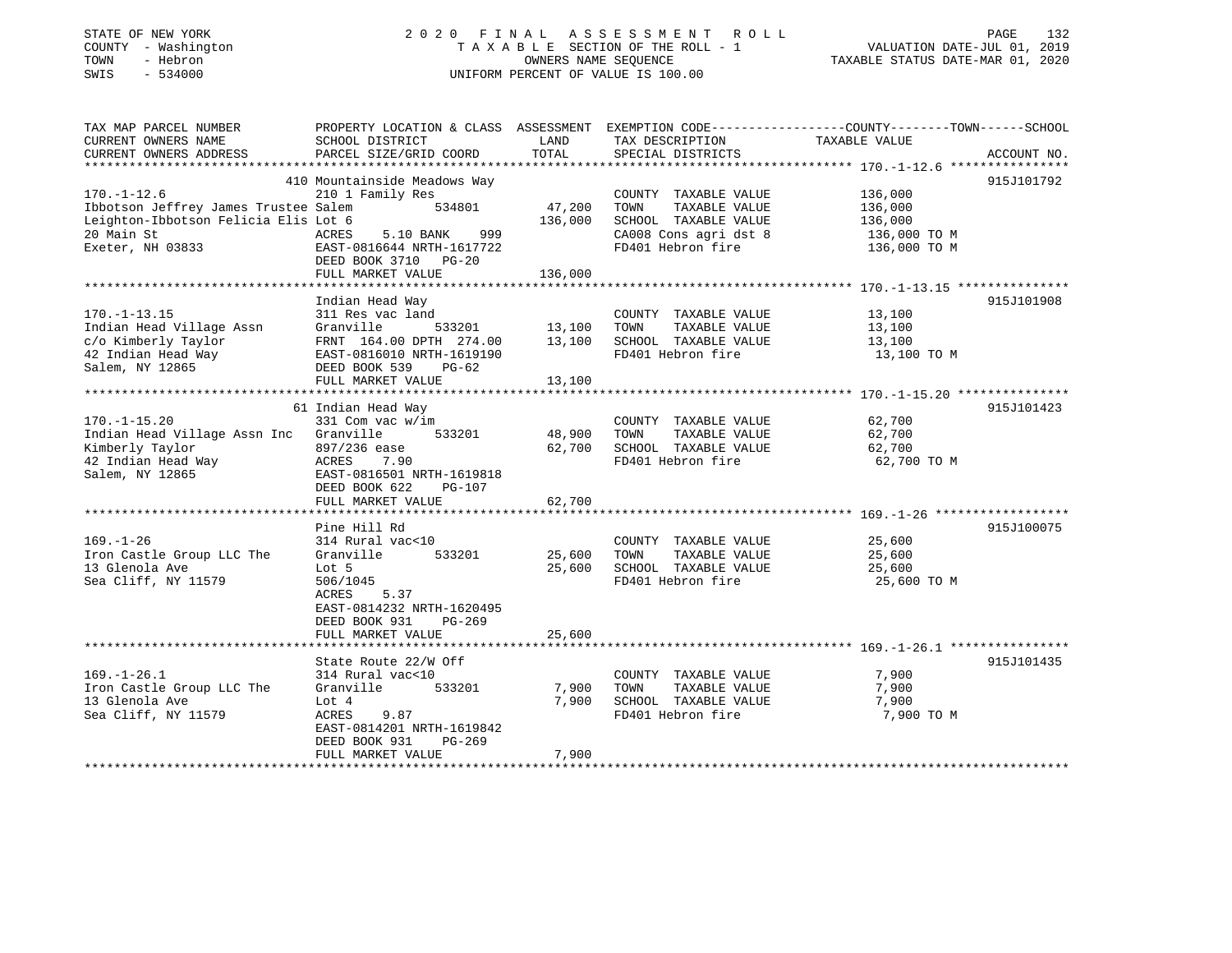### STATE OF NEW YORK 2020 FINAL ASSESSMENT ROLL COUNTY - Washington T A X A B L E SECTION OF THE ROLL - 1 VALUATION DATE-JUL 01, 2019 SWIS - 534000 UNIFORM PERCENT OF VALUE IS 100.00

VALUATION DATE-JUL 01, 2019

TAXABLE STATUS DATE-MAR 01, 2020

| TAX MAP PARCEL NUMBER     | PROPERTY LOCATION & CLASS ASSESSMENT EXEMPTION CODE---------------COUNTY-------TOWN------SCHOOL |               |                                           |                   |                    |
|---------------------------|-------------------------------------------------------------------------------------------------|---------------|-------------------------------------------|-------------------|--------------------|
| CURRENT OWNERS NAME       | SCHOOL DISTRICT                                                                                 | LAND          | TAX DESCRIPTION                           | TAXABLE VALUE     |                    |
| CURRENT OWNERS ADDRESS    | PARCEL SIZE/GRID COORD                                                                          | TOTAL         | SPECIAL DISTRICTS                         |                   | ACCOUNT NO.        |
|                           |                                                                                                 |               |                                           |                   |                    |
|                           | State Route 22/W Off                                                                            |               |                                           |                   | 915J101436         |
| $169. - 1 - 26.3$         | 322 Rural vac>10                                                                                |               | COUNTY TAXABLE VALUE                      | 21,700            |                    |
| Iron Castle Group LLC The | Granville<br>533201                                                                             | 21,700        | TAXABLE VALUE<br>TOWN                     | 21,700            |                    |
| 13 Glenola Ave            | ACRES 10.95                                                                                     | 21,700        | SCHOOL TAXABLE VALUE                      | 21,700            |                    |
| Sea Cliff, NY 11579       | EAST-0814035 NRTH-1619236                                                                       |               | FD401 Hebron fire                         | 21,700 TO M       |                    |
|                           | DEED BOOK 931<br>PG-269                                                                         |               |                                           |                   |                    |
|                           | FULL MARKET VALUE                                                                               | 21,700        |                                           |                   |                    |
|                           |                                                                                                 |               |                                           |                   |                    |
|                           | Pine Hill Rd                                                                                    |               |                                           |                   | 915J101472         |
| $169. - 1 - 26.8$         | 314 Rural vac<10                                                                                |               | COUNTY TAXABLE VALUE                      | 18,500            |                    |
| Iron Castle Group LLC The | Granville                                                                                       | 533201 18,500 | TAXABLE VALUE<br>TOWN                     | 18,500            |                    |
| 13 Glenola Ave            | Lot 9                                                                                           | 18,500        | SCHOOL TAXABLE VALUE                      | 18,500            |                    |
| Sea Cliff, NY 11579       | ACRES 2.82                                                                                      |               | FD401 Hebron fire                         | 18,500 TO M       |                    |
|                           | EAST-0814647 NRTH-1620862                                                                       |               |                                           |                   |                    |
|                           | DEED BOOK 931<br>PG-269                                                                         |               |                                           |                   |                    |
|                           | FULL MARKET VALUE                                                                               | 18,500        |                                           |                   |                    |
|                           |                                                                                                 |               |                                           |                   |                    |
|                           | Pine Hill Rd                                                                                    |               |                                           |                   | 915J101473         |
| $169. - 1 - 26.9$         | 314 Rural vac<10                                                                                |               | COUNTY TAXABLE VALUE                      | 18,400            |                    |
| Iron Castle Group LLC The | Granville 533201                                                                                | 18,400        | TOWN<br>TAXABLE VALUE                     | 18,400            |                    |
| 13 Glenola Ave            | Lot 10                                                                                          | 18,400        | SCHOOL TAXABLE VALUE<br>FD401 Hebron fire | 18,400            |                    |
| Sea Cliff, NY 11579       | ACRES<br>2.76                                                                                   |               |                                           | 18,400 TO M       |                    |
|                           | EAST-0814662 NRTH-1620652                                                                       |               |                                           |                   |                    |
|                           | DEED BOOK 931<br>PG-269<br>FULL MARKET VALUE                                                    | 18,400        |                                           |                   |                    |
|                           |                                                                                                 |               |                                           |                   |                    |
|                           | Pine Hill Rd                                                                                    |               |                                           |                   | 915J101474         |
| $169. - 1 - 26.10$        | 314 Rural vac<10                                                                                |               | COUNTY TAXABLE VALUE                      | 20,900            |                    |
| Iron Castle Group LLC The | 533201<br>Granville                                                                             | 20,900        | TAXABLE VALUE<br>TOWN                     | 20,900            |                    |
| 13 Glenola Ave            | Lot 11                                                                                          | 20,900        | SCHOOL TAXABLE VALUE                      | 20,900            |                    |
| Sea Cliff, NY 11579       | 3.64<br>ACRES                                                                                   |               | FD401 Hebron fire                         | 20,900 TO M       |                    |
|                           | EAST-0814694 NRTH-1620381                                                                       |               |                                           |                   |                    |
|                           | DEED BOOK 931<br>$PG-269$                                                                       |               |                                           |                   |                    |
|                           | FULL MARKET VALUE                                                                               | 20,900        |                                           |                   |                    |
|                           |                                                                                                 |               |                                           |                   |                    |
|                           | 331 Gilchrist Rd                                                                                |               |                                           |                   | 915J100071         |
| $175. - 1 - 1$            | 240 Rural res                                                                                   |               | BAS STAR 41854                            | $0 \qquad \qquad$ | 30,000<br>$\Omega$ |
| Jackson Benjamin I        | Salem                                                                                           | 534801 72,300 | COUNTY TAXABLE VALUE                      | 206,700           |                    |
| 331 Gilchrist Rd          | ACRES 11.77 BANK<br>997 —                                                                       | 206,700       | TOWN<br>TAXABLE VALUE                     | 206,700           |                    |
| Arqyle, NY 12809          | EAST-0786047 NRTH-1615556                                                                       |               | SCHOOL TAXABLE VALUE                      | 176,700           |                    |
|                           | DEED BOOK 907<br>$PG-225$                                                                       |               | FD401 Hebron fire                         | 206,700 TO M      |                    |
|                           | FULL MARKET VALUE                                                                               | 206,700       |                                           |                   |                    |
|                           |                                                                                                 |               |                                           |                   |                    |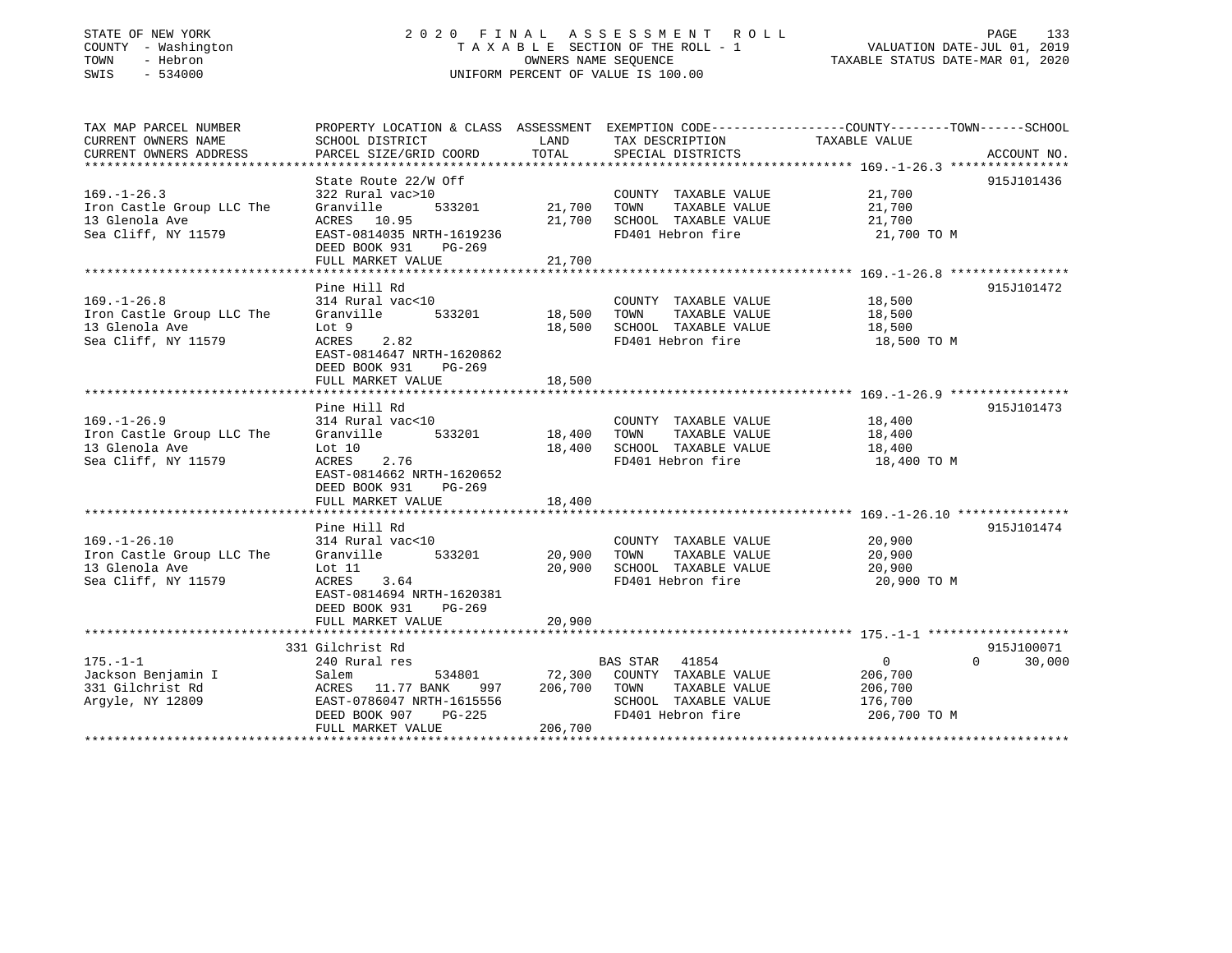| STATE OF NEW YORK                     | 2020<br>FINAL<br>A S S E S S M E N T<br>R O L L            |                                |                                           | 134<br>PAGE                                                  |  |  |
|---------------------------------------|------------------------------------------------------------|--------------------------------|-------------------------------------------|--------------------------------------------------------------|--|--|
| COUNTY - Washington                   | TAXABLE SECTION OF THE ROLL - 1                            |                                |                                           | VALUATION DATE-JUL 01, 2019                                  |  |  |
| - Hebron<br>TOWN                      | OWNERS NAME SEQUENCE<br>UNIFORM PERCENT OF VALUE IS 100.00 |                                |                                           | TAXABLE STATUS DATE-MAR 01, 2020                             |  |  |
| SWIS<br>$-534000$                     |                                                            |                                |                                           |                                                              |  |  |
| TAX MAP PARCEL NUMBER                 | PROPERTY LOCATION & CLASS ASSESSMENT                       |                                |                                           | EXEMPTION CODE-----------------COUNTY-------TOWN------SCHOOL |  |  |
| CURRENT OWNERS NAME                   | SCHOOL DISTRICT                                            | LAND                           | TAX DESCRIPTION                           | TAXABLE VALUE                                                |  |  |
| CURRENT OWNERS ADDRESS                | PARCEL SIZE/GRID COORD                                     | TOTAL                          | SPECIAL DISTRICTS                         | ACCOUNT NO.                                                  |  |  |
| ************************              |                                                            |                                |                                           |                                                              |  |  |
|                                       | 1284 Big Burch Hill Rd                                     |                                |                                           |                                                              |  |  |
| $142. - 3 - 8.5$                      | 210 1 Family Res                                           |                                | COUNTY TAXABLE VALUE                      | 116,100                                                      |  |  |
| Jackson Keith                         | Granville<br>533201                                        | 45,500                         | TOWN<br>TAXABLE VALUE                     | 116,100                                                      |  |  |
| Jackson Gene R                        | R.o.w. To And Thru                                         | 116,100                        | SCHOOL TAXABLE VALUE                      | 116,100                                                      |  |  |
| 1284 Big Burch Hill Rd                | $142. - 1 - 8.5$                                           |                                | FD401 Hebron fire                         | 116,100 TO M                                                 |  |  |
| Granville, NY 12832                   | 3.80 BANK<br>999<br>ACRES                                  |                                |                                           |                                                              |  |  |
|                                       | EAST-0801820 NRTH-1640900                                  |                                |                                           |                                                              |  |  |
|                                       | DEED BOOK 3875 PG-182                                      |                                |                                           |                                                              |  |  |
|                                       | FULL MARKET VALUE                                          | 116,100<br>* * * * * * * * * * |                                           |                                                              |  |  |
|                                       | Darfler Ln/end                                             |                                |                                           | **************************** 159.-1-25.3 ****************    |  |  |
| $159. - 1 - 25.3$                     | 260 Seasonal res                                           |                                | COUNTY<br>TAXABLE VALUE                   | 915J101692<br>66,400                                         |  |  |
| Jacobsen William                      | Hartford<br>533801                                         | 57,600                         | TOWN<br>TAXABLE VALUE                     | 66,400                                                       |  |  |
| 21943 New York Route 22               | lot k                                                      | 66,400                         | SCHOOL TAXABLE VALUE                      | 66,400                                                       |  |  |
| Hoosick Falls, NY 12090               | 11.65<br>ACRES                                             |                                | FD401 Hebron fire                         | 66,400 TO M                                                  |  |  |
|                                       | EAST-0796114 NRTH-1627157                                  |                                |                                           |                                                              |  |  |
|                                       | DEED BOOK 677<br><b>PG-92</b>                              |                                |                                           |                                                              |  |  |
|                                       | FULL MARKET VALUE                                          | 66,400                         |                                           |                                                              |  |  |
|                                       | *****************                                          |                                |                                           |                                                              |  |  |
|                                       | Darfler Ln/w Off                                           |                                |                                           | 915J100400                                                   |  |  |
| $159. - 1 - 26$                       | 314 Rural vac<10                                           |                                | COUNTY TAXABLE VALUE                      | 4,600                                                        |  |  |
| Jacobsen William                      | Hartford<br>533801                                         | 4,600                          | TOWN<br>TAXABLE VALUE                     | 4,600                                                        |  |  |
| 21943 State Route 22                  | 4.0 Ad                                                     | 4,600                          | SCHOOL TAXABLE VALUE                      | 4,600                                                        |  |  |
| Hoosick Falls, NY 12090               | 5.70<br>ACRES                                              |                                | FD401 Hebron fire                         | 4,600 TO M                                                   |  |  |
|                                       | EAST-0795154 NRTH-1626846                                  |                                |                                           |                                                              |  |  |
|                                       | DEED BOOK 3719 PG-130                                      |                                |                                           |                                                              |  |  |
|                                       | FULL MARKET VALUE                                          | 4,600                          |                                           |                                                              |  |  |
|                                       | * * * * * * * * * * * * * * * * * *                        | * * * * * * * * * * * * * *    |                                           |                                                              |  |  |
|                                       | Bromley Ln                                                 |                                |                                           |                                                              |  |  |
| $178. - 1 - 5.2$                      | 314 Rural vac<10                                           |                                | COUNTY<br>TAXABLE VALUE                   | 21,300                                                       |  |  |
| Jameson Ronald S                      | Salem<br>534801                                            | 21,300                         | TOWN<br>TAXABLE VALUE                     | 21,300                                                       |  |  |
| Jameson Ruth E                        | FRNT 450.00 DPTH                                           | 21,300                         | SCHOOL TAXABLE VALUE<br>FD401 Hebron fire | 21,300                                                       |  |  |
| 132 Bromley Ln<br>Granville, NY 12832 | ACRES<br>3.76<br>DEED BOOK 786<br>$PG-47$                  |                                |                                           | 21,300 TO M                                                  |  |  |
|                                       | FULL MARKET VALUE                                          | 21,300                         |                                           |                                                              |  |  |
|                                       | **************************                                 |                                |                                           |                                                              |  |  |
|                                       | 132 Bromley Ln                                             |                                |                                           | 915J100054                                                   |  |  |
| $178. - 1 - 5$                        | 210 1 Family Res                                           |                                | COUNTY TAXABLE VALUE                      | 141,500                                                      |  |  |
| Jameson Ryan                          | 534801<br>Salem                                            | 39,500                         | TOWN<br>TAXABLE VALUE                     | 141,500                                                      |  |  |
| Keys Jessie                           | FRNT 344.00 DPTH                                           | 141,500                        | SCHOOL TAXABLE VALUE                      | 141,500                                                      |  |  |
| 132 Bromley Ln                        | ACRES<br>2.43 BANK<br>999                                  |                                | FD401 Hebron fire                         | 141,500 TO M                                                 |  |  |
| Granville, NY 12832                   | EAST-0820943 NRTH-1614391                                  |                                |                                           |                                                              |  |  |
|                                       | DEED BOOK 20191 PG-27951                                   |                                |                                           |                                                              |  |  |
|                                       | FULL MARKET VALUE                                          | 141,500                        |                                           |                                                              |  |  |
|                                       |                                                            |                                |                                           |                                                              |  |  |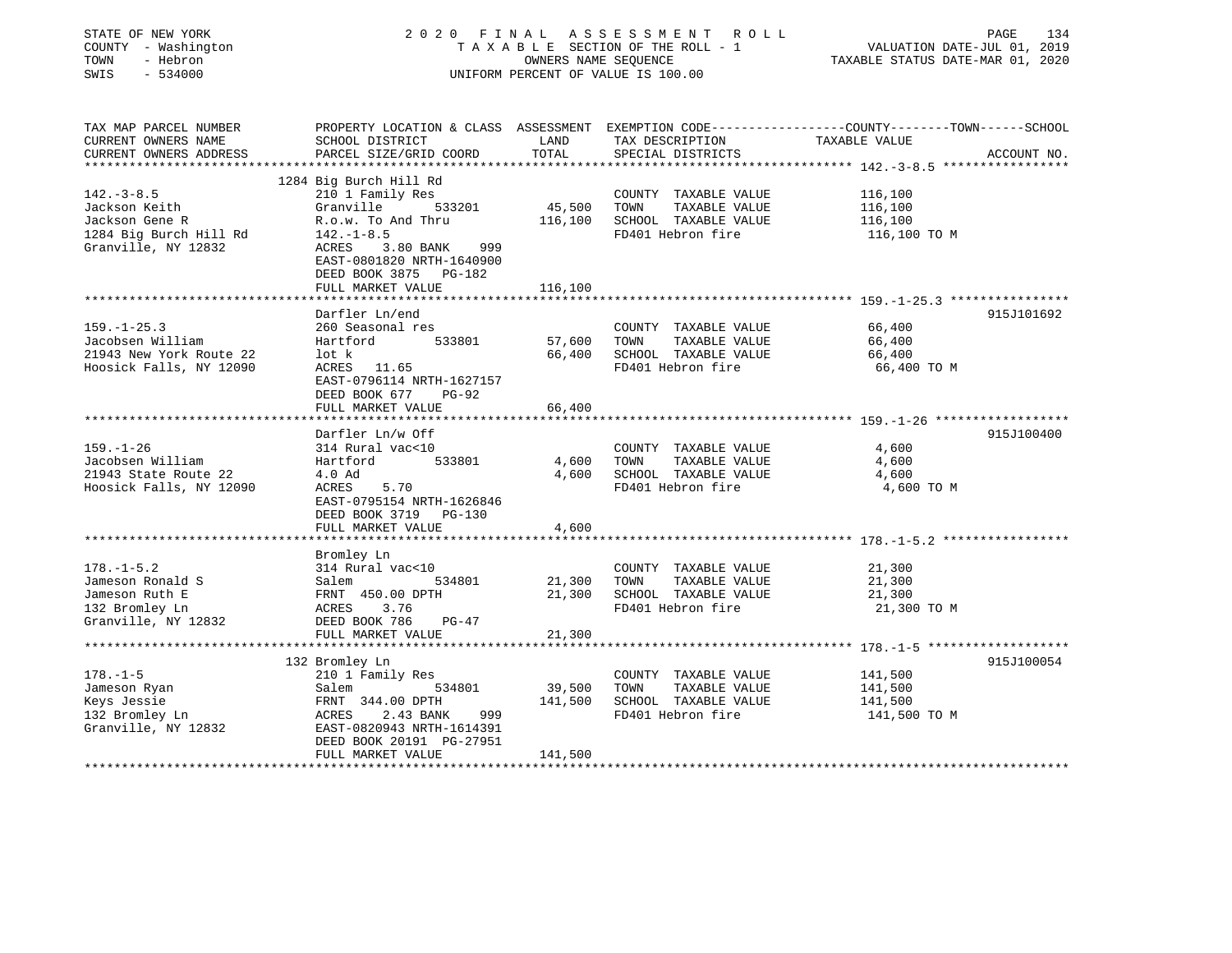### STATE OF NEW YORK 2 0 2 0 F I N A L A S S E S S M E N T R O L L PAGE 135 COUNTY - Washington T A X A B L E SECTION OF THE ROLL - 1 VALUATION DATE-JUL 01, 2019 TOWN - Hebron OWNERS NAME SEQUENCE TAXABLE STATUS DATE-MAR 01, 2020 SWIS - 534000 UNIFORM PERCENT OF VALUE IS 100.00

| TAX MAP PARCEL NUMBER<br>CURRENT OWNERS NAME<br>CURRENT OWNERS ADDRESS                                    | PROPERTY LOCATION & CLASS ASSESSMENT<br>SCHOOL DISTRICT<br>PARCEL SIZE/GRID COORD                                                                    | LAND<br>TOTAL                     | TAX DESCRIPTION<br>SPECIAL DISTRICTS                                                                                                                                                       | EXEMPTION CODE-----------------COUNTY-------TOWN------SCHOOL<br>TAXABLE VALUE               | ACCOUNT NO.                        |
|-----------------------------------------------------------------------------------------------------------|------------------------------------------------------------------------------------------------------------------------------------------------------|-----------------------------------|--------------------------------------------------------------------------------------------------------------------------------------------------------------------------------------------|---------------------------------------------------------------------------------------------|------------------------------------|
|                                                                                                           |                                                                                                                                                      |                                   |                                                                                                                                                                                            |                                                                                             |                                    |
| $178. - 1 - 11.21$<br>Jameson Wm<br>Jameson Barbara<br>557 Lake Ave<br>Saratoga Springs, NY 12866         | Oak Hill Rd<br>314 Rural vac<10<br>534801<br>Salem<br>6.60<br>ACRES<br>EAST-0819097 NRTH-1614172<br>DEED BOOK 661<br>PG-330<br>FULL MARKET VALUE     | 27,600<br>27,600<br>27,600        | COUNTY TAXABLE VALUE<br>TOWN<br>TAXABLE VALUE<br>SCHOOL TAXABLE VALUE<br>FD401 Hebron fire                                                                                                 | 27,600<br>27,600<br>27,600<br>27,600 TO M                                                   |                                    |
|                                                                                                           |                                                                                                                                                      |                                   |                                                                                                                                                                                            |                                                                                             |                                    |
| $169. - 1 - 41$<br>Jamieson John<br>Jamieson Mary Lou<br>DO Box 465<br>Arlington, VT 05250 DEED BOOK 681  | First Light Rd<br>322 Rural vac>10<br>534801<br>Salem<br>ACRES 11.00<br>EAST-0803418 NRTH-1620952<br>PG-348                                          | 8,900<br>8,900                    | COUNTY TAXABLE VALUE<br>TOWN<br>TAXABLE VALUE<br>SCHOOL TAXABLE VALUE<br>FD401 Hebron fire                                                                                                 | 8,900<br>8,900<br>8,900<br>8,900 TO M                                                       | 915J101213                         |
|                                                                                                           | FULL MARKET VALUE                                                                                                                                    | 8,900                             |                                                                                                                                                                                            |                                                                                             |                                    |
|                                                                                                           | 6420 State Route 22                                                                                                                                  |                                   |                                                                                                                                                                                            |                                                                                             | 915J100069                         |
| $178. - 1 - 1$<br>Jamieson John<br>PO Box 465<br>Arlington, VT 05250                                      | 210 1 Family Res<br>Salem<br>FRNT 180.00 DPTH 160.00<br>EAST-0816167 NRTH-1612611<br>DEED BOOK 2867 PG-326<br>FULL MARKET VALUE                      | 534801 33,600<br>95,300<br>95,300 | COUNTY TAXABLE VALUE<br>TAXABLE VALUE<br>TOWN<br>SCHOOL TAXABLE VALUE 95,300<br>FD401 Hebron fire                                                                                          | 95,300<br>95,300<br>95,300 TO M                                                             |                                    |
|                                                                                                           |                                                                                                                                                      |                                   |                                                                                                                                                                                            |                                                                                             |                                    |
| $169. - 1 - 18.5$<br>Jarvis Buddy<br>Riddell Ashley<br>PO Box 12<br>Salem, NY 12865 DEED BOOK 3302 PG-263 | 185 Clark Way<br>210 1 Family Res<br>533201 35,100<br>Granville<br>Granville 533201<br>ACRES 16.56<br>EAST-0813203 NRTH-1624864<br>FULL MARKET VALUE | 69,900<br>69,900                  | BAS STAR 41854<br>COUNTY TAXABLE VALUE<br>TAXABLE VALUE<br>TOWN<br>SCHOOL TAXABLE VALUE 39,900<br>FD401 Hebron fire                                                                        | $\overline{0}$<br>69,900<br>69,900<br>69,900 TO M                                           | 915J101125<br>$\Omega$<br>30,000   |
|                                                                                                           |                                                                                                                                                      |                                   |                                                                                                                                                                                            |                                                                                             |                                    |
| $143. - 1 - 34$<br>Jasek Lois Anne<br>276 Liebig Rd<br>Granville, NY 12832                                | 276 Liebig Rd<br>117 Horse farm<br>Granville<br>533201<br>ACRES 10.00<br>EAST-0806152 NRTH-1643372<br>DEED BOOK 868<br>PG-178<br>FULL MARKET VALUE   | 238,500<br>238,500                | 68 PCT OF VALUE USED FOR EXEMPTION PURPOSES<br>41802<br>AGED-CO<br>68,400 ENH STAR 41834<br>COUNTY TAXABLE VALUE<br>TOWN<br>TAXABLE VALUE<br>SCHOOL TAXABLE VALUE<br>CA008 Cons agri dst 8 | $\Omega$<br>64,872<br>$\Omega$<br>$\Omega$<br>173,628<br>238,500<br>168,700<br>238,500 TO M | 915J100379<br>$\bigcirc$<br>69,800 |
|                                                                                                           |                                                                                                                                                      |                                   | FD401 Hebron fire                                                                                                                                                                          | 238,500 TO M                                                                                |                                    |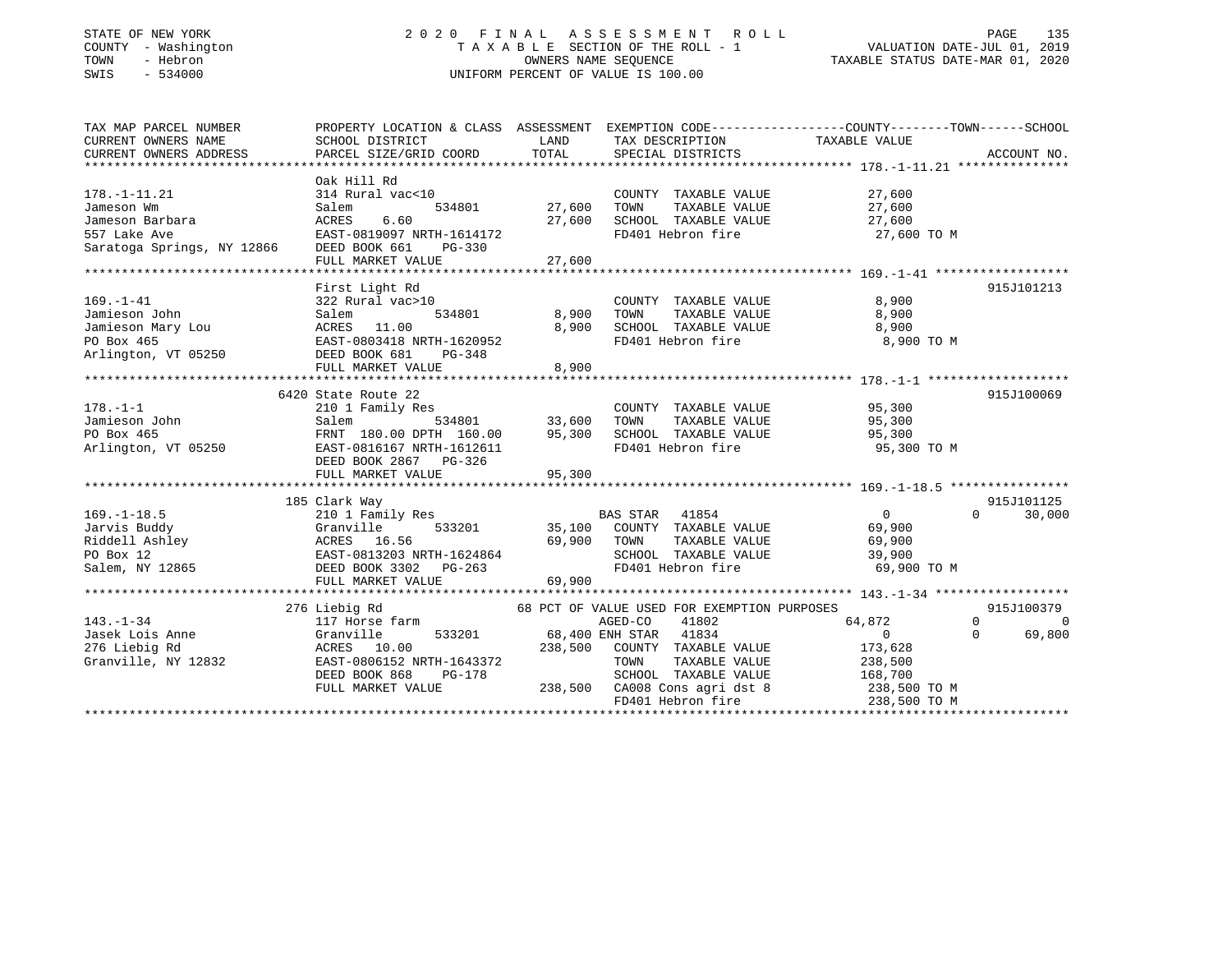|      | STATE OF NEW YORK   | 2020 FINAL ASSESSMENT ROLL         | PAGE                             | 136 |
|------|---------------------|------------------------------------|----------------------------------|-----|
|      | COUNTY - Washington | TAXABLE SECTION OF THE ROLL - 1    | VALUATION DATE-JUL 01, 2019      |     |
| TOWN | - Hebron            | OWNERS NAME SEOUENCE               | TAXABLE STATUS DATE-MAR 01, 2020 |     |
| SWIS | $-534000$           | UNIFORM PERCENT OF VALUE IS 100.00 |                                  |     |
|      |                     |                                    |                                  |     |
|      |                     |                                    |                                  |     |
|      |                     |                                    |                                  |     |

| TAX MAP PARCEL NUMBER                                                                                      | PROPERTY LOCATION & CLASS ASSESSMENT EXEMPTION CODE-----------------COUNTY-------TOWN------SCHOOL                                                                                                                                       |         |                                                          |                                                                                                                                                                |                                                                  |
|------------------------------------------------------------------------------------------------------------|-----------------------------------------------------------------------------------------------------------------------------------------------------------------------------------------------------------------------------------------|---------|----------------------------------------------------------|----------------------------------------------------------------------------------------------------------------------------------------------------------------|------------------------------------------------------------------|
| CURRENT OWNERS NAME                                                                                        | SCHOOL DISTRICT                                                                                                                                                                                                                         | LAND    | TAX DESCRIPTION                                          | TAXABLE VALUE                                                                                                                                                  |                                                                  |
| CURRENT OWNERS ADDRESS PARCEL SIZE/GRID COORD                                                              |                                                                                                                                                                                                                                         | TOTAL   | SPECIAL DISTRICTS                                        |                                                                                                                                                                | ACCOUNT NO.                                                      |
|                                                                                                            |                                                                                                                                                                                                                                         |         |                                                          |                                                                                                                                                                |                                                                  |
|                                                                                                            | 6584 State Route 22                                                                                                                                                                                                                     |         |                                                          |                                                                                                                                                                | 915J100322                                                       |
| $177. - 1 - 19$                                                                                            | 210 1 Family Res                                                                                                                                                                                                                        |         | 5<br>534801 29,500 AGED-TOWN 41803                       | 34,150                                                                                                                                                         | $\Omega$<br>$\sim$ 0                                             |
| Jenkins John Jr                                                                                            | Salem                                                                                                                                                                                                                                   |         |                                                          | 20,490<br>$\bigcirc$                                                                                                                                           |                                                                  |
|                                                                                                            | FRNT 100.00 DPTH 155.00 68,300 AGED-SCH 41804                                                                                                                                                                                           |         |                                                          | $\overline{0}$<br>$\overline{0}$                                                                                                                               |                                                                  |
| 6584 State Route 22<br>Salem, NY 12865                                                                     | 0.36<br>ACRES                                                                                                                                                                                                                           |         |                                                          | $\begin{array}{c}\n 0 \\  0 \\  34,150\n\end{array}$                                                                                                           | $\begin{array}{c} 0 \\ 27,320 \\ 40,980 \end{array}$<br>$\Omega$ |
|                                                                                                            | EAST-0815336 NRTH-1616425                                                                                                                                                                                                               |         |                                                          |                                                                                                                                                                |                                                                  |
|                                                                                                            | $PG-245$                                                                                                                                                                                                                                |         |                                                          | TAXABLE VALUE 47,810                                                                                                                                           |                                                                  |
|                                                                                                            | DEED BOOK 410                                                                                                                                                                                                                           |         | TOWN                                                     |                                                                                                                                                                |                                                                  |
|                                                                                                            | FULL MARKET VALUE                                                                                                                                                                                                                       |         | EXECUTE 1000 SCHOOL TAXABLE VALUE<br>FD401 Hebron fire   | $\Omega$                                                                                                                                                       |                                                                  |
|                                                                                                            |                                                                                                                                                                                                                                         |         |                                                          | 68,300 TO M                                                                                                                                                    |                                                                  |
|                                                                                                            |                                                                                                                                                                                                                                         |         |                                                          |                                                                                                                                                                |                                                                  |
|                                                                                                            | 198 Middle Rd                                                                                                                                                                                                                           |         | 81 PCT OF VALUE USED FOR EXEMPTION PURPOSES              |                                                                                                                                                                |                                                                  |
| $177. - 1 - 1$                                                                                             | 241 Rural res&ag                                                                                                                                                                                                                        |         | VET COM CT 41131                                         |                                                                                                                                                                |                                                                  |
|                                                                                                            |                                                                                                                                                                                                                                         |         |                                                          |                                                                                                                                                                |                                                                  |
|                                                                                                            |                                                                                                                                                                                                                                         |         |                                                          |                                                                                                                                                                |                                                                  |
|                                                                                                            |                                                                                                                                                                                                                                         |         | COUNTY TAXABLE VALUE                                     |                                                                                                                                                                |                                                                  |
|                                                                                                            |                                                                                                                                                                                                                                         |         |                                                          |                                                                                                                                                                |                                                                  |
|                                                                                                            | UNITY CHE CONTROLL THE VALUE OF CLUBICATION OF ALL ON CHE CONTRATED INDEPENDENT ORIGINAL TRISP.<br>Jenkins Sharron LaPan 3086/186 198 Middle Rd ag commit 704/216 159,500 ENH STAR 41834<br>Salem, NY 12865 27.20 TOWN TAXABLE VAL      |         | TOWN TAXABLE VALUE 99,077<br>SCHOOL TAXABLE VALUE 58,377 |                                                                                                                                                                |                                                                  |
|                                                                                                            | DEED BOOK 3086 PG-182                                                                                                                                                                                                                   |         |                                                          | FD401 Hebron fire 159,500 TO M                                                                                                                                 |                                                                  |
| MAY BE SUBJECT TO PAYMENT<br>UNDER AGDIST LAW TIL 2027                                                     | FULL MARKET VALUE                                                                                                                                                                                                                       | 159,500 |                                                          |                                                                                                                                                                |                                                                  |
|                                                                                                            |                                                                                                                                                                                                                                         |         |                                                          |                                                                                                                                                                |                                                                  |
|                                                                                                            | 15 South Grimes Hill Rd                                                                                                                                                                                                                 |         |                                                          |                                                                                                                                                                | 915J100329                                                       |
|                                                                                                            |                                                                                                                                                                                                                                         |         |                                                          | $\begin{tabular}{llll} 41854 & 0 \\ \texttt{TAXABLE VALUE} & 153,300 \\ \texttt{TAXABLE VALUE} & 153,300 \\ \texttt{TAXABLE VALUE} & 123,300 \\ \end{tabular}$ | 30,000<br>$\Omega$                                               |
|                                                                                                            | 161.-2-14.1 210 1 Family Res BAS STAR 41854<br>Jenkins Pamela Rose Granville 533201 33,500 COUNTY TAXABLE VALUE<br>15 South Grimes Hill Rd Jenkins Sub/ Dr29 #78 153,300 TOWN TAXABLE VALUE<br>Granville, NY 12832 FRNT 235.00 DPTH 198 |         |                                                          |                                                                                                                                                                |                                                                  |
|                                                                                                            |                                                                                                                                                                                                                                         |         |                                                          |                                                                                                                                                                |                                                                  |
|                                                                                                            |                                                                                                                                                                                                                                         |         |                                                          |                                                                                                                                                                |                                                                  |
|                                                                                                            | ACRES 0.62                                                                                                                                                                                                                              |         |                                                          | FD401 Hebron fire 153,300 TO M                                                                                                                                 |                                                                  |
|                                                                                                            |                                                                                                                                                                                                                                         |         |                                                          |                                                                                                                                                                |                                                                  |
|                                                                                                            | EAST-0817237 NRTH-1627256                                                                                                                                                                                                               |         |                                                          |                                                                                                                                                                |                                                                  |
|                                                                                                            | DEED BOOK 2126 PG-107                                                                                                                                                                                                                   |         |                                                          |                                                                                                                                                                |                                                                  |
|                                                                                                            | FULL MARKET VALUE                                                                                                                                                                                                                       | 153,300 |                                                          |                                                                                                                                                                |                                                                  |
|                                                                                                            |                                                                                                                                                                                                                                         |         |                                                          |                                                                                                                                                                |                                                                  |
|                                                                                                            | State Route 22                                                                                                                                                                                                                          |         |                                                          |                                                                                                                                                                | 915J100321                                                       |
| $161. - 2 - 2$                                                                                             |                                                                                                                                                                                                                                         |         | COUNTY TAXABLE VALUE 80,600                              |                                                                                                                                                                |                                                                  |
|                                                                                                            | Granville 533201 71,200                                                                                                                                                                                                                 |         |                                                          |                                                                                                                                                                |                                                                  |
|                                                                                                            |                                                                                                                                                                                                                                         |         |                                                          |                                                                                                                                                                |                                                                  |
|                                                                                                            | 161.-2-2<br>Jenkins Vernon E<br>Jenkins Joann B<br>71,200<br>7027 State Route 22<br>Granville, NY 12832<br>27.80<br>RAST-0818360 NRTH-1627265<br>Granville, NY 12832<br>28.9<br>DEED BOOK W492<br>PG-902                                |         | FD401 Hebron fire                                        | 80,600 TO M                                                                                                                                                    |                                                                  |
|                                                                                                            |                                                                                                                                                                                                                                         |         |                                                          |                                                                                                                                                                |                                                                  |
|                                                                                                            | FULL MARKET VALUE                                                                                                                                                                                                                       | 80,600  |                                                          |                                                                                                                                                                |                                                                  |
|                                                                                                            |                                                                                                                                                                                                                                         |         |                                                          |                                                                                                                                                                |                                                                  |
|                                                                                                            | 7027 State Route 22                                                                                                                                                                                                                     |         |                                                          |                                                                                                                                                                | 915J101325                                                       |
| Course Route 22<br>Jenkins Vernon etal<br>7027 State Route 22<br>Granville, NY 12832<br>FAST-0817290 NRTH- |                                                                                                                                                                                                                                         |         | COUNTY TAXABLE VALUE 79,900                              |                                                                                                                                                                |                                                                  |
|                                                                                                            |                                                                                                                                                                                                                                         |         |                                                          | 79,900                                                                                                                                                         |                                                                  |
|                                                                                                            |                                                                                                                                                                                                                                         |         | TOWN      TAXABLE  VALUE<br>SCHOOL   TAXABLE  VALUE      | 79,900                                                                                                                                                         |                                                                  |
|                                                                                                            | Granville 533201 35,000<br>ACRES 1.00 79,900<br>EAST-0817290 NRTH-1627109                                                                                                                                                               |         | FD401 Hebron fire                                        | 79,900 TO M                                                                                                                                                    |                                                                  |
|                                                                                                            | DEED BOOK W 492 PG-902                                                                                                                                                                                                                  |         |                                                          |                                                                                                                                                                |                                                                  |
|                                                                                                            | FULL MARKET VALUE                                                                                                                                                                                                                       | 79,900  |                                                          |                                                                                                                                                                |                                                                  |
|                                                                                                            |                                                                                                                                                                                                                                         |         |                                                          |                                                                                                                                                                |                                                                  |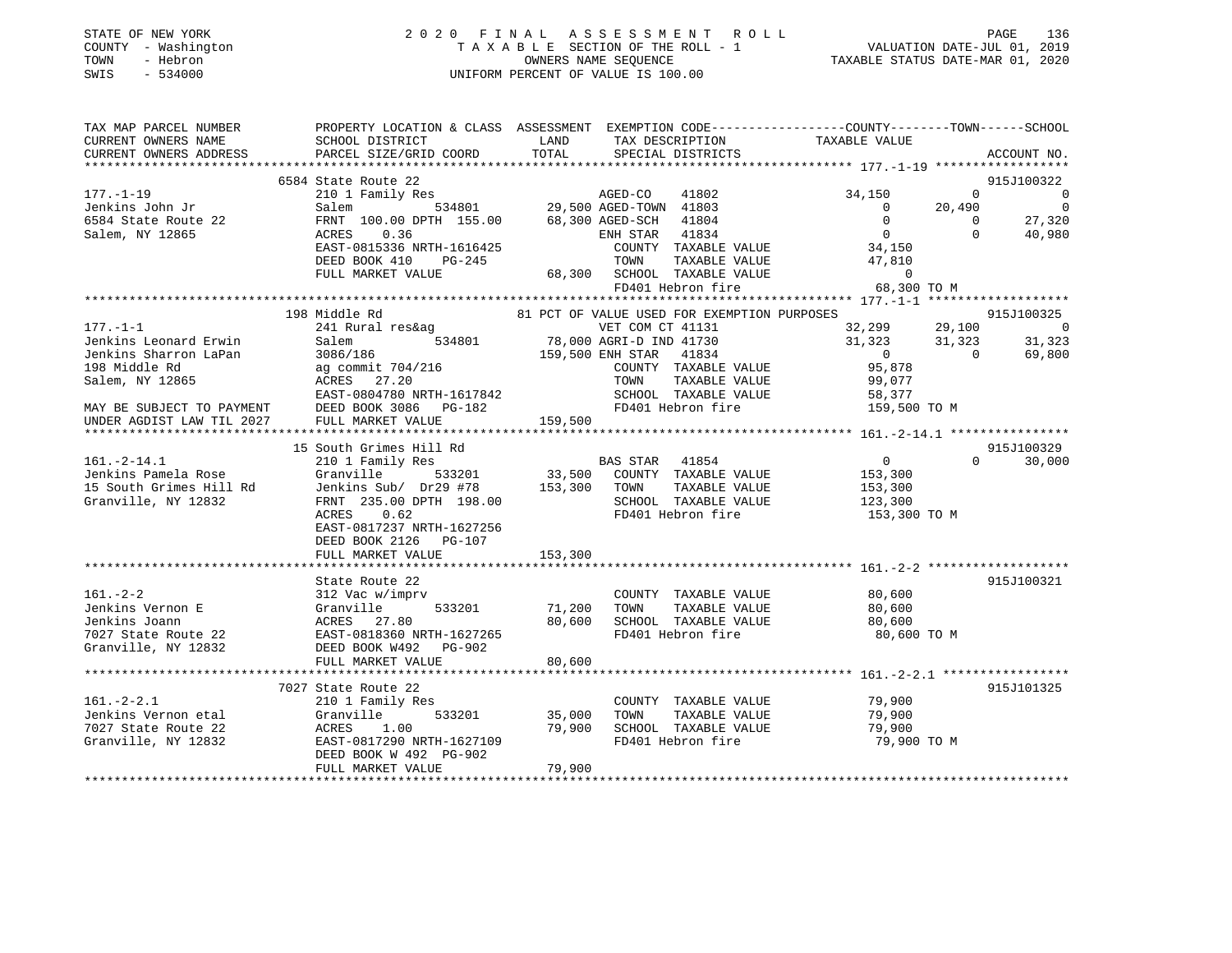### STATE OF NEW YORK 2 0 2 0 F I N A L A S S E S S M E N T R O L L PAGE 137 COUNTY - Washington T A X A B L E SECTION OF THE ROLL - 1 VALUATION DATE-JUL 01, 2019 TOWN - Hebron OWNERS NAME SEQUENCE TAXABLE STATUS DATE-MAR 01, 2020 SWIS - 534000 UNIFORM PERCENT OF VALUE IS 100.00

| TAX MAP PARCEL NUMBER                                  | PROPERTY LOCATION & CLASS ASSESSMENT EXEMPTION CODE---------------COUNTY-------TOWN------SCHOOL |               |                               |                    |                    |
|--------------------------------------------------------|-------------------------------------------------------------------------------------------------|---------------|-------------------------------|--------------------|--------------------|
| CURRENT OWNERS NAME                                    | SCHOOL DISTRICT                                                                                 | LAND          | TAX DESCRIPTION               | TAXABLE VALUE      |                    |
| CURRENT OWNERS ADDRESS                                 | PARCEL SIZE/GRID COORD                                                                          | TOTAL         | SPECIAL DISTRICTS             |                    | ACCOUNT NO.        |
|                                                        |                                                                                                 |               |                               |                    |                    |
|                                                        | 97 Ferguson Ln                                                                                  |               |                               |                    | 915J101312         |
| $184. - 1 - 3$                                         | 241 Rural res&ag                                                                                |               | 41720<br>AG DIST              | 122,481<br>122,481 | 122,481            |
| Jensen Marie                                           | Salem                                                                                           |               | 534801 240,800 FOR 480A 47460 | 116,800<br>116,800 | 116,800            |
| Altobelle Robert                                       | 097/606 699/159 161                                                                             |               | 332,800 COUNTY TAXABLE VALUE  | 93,519             |                    |
| 97 Ferguson Ln                                         | Forest tax 3227/131                                                                             |               | TOWN<br>TAXABLE VALUE         | 93,519             |                    |
| Salem, NY 12865                                        | ACRES 95.00                                                                                     |               | SCHOOL TAXABLE VALUE          | 93,519             |                    |
|                                                        | EAST-0793744 NRTH-1605296                                                                       |               | CA008 Cons agri dst 8         | 210,319 TO M       |                    |
| MAY BE SUBJECT TO PAYMENT<br>UNDER RPTL480A UNTIL 2029 | DEED BOOK 487<br>PG-1061                                                                        |               | 122,481 EX                    |                    |                    |
|                                                        | FULL MARKET VALUE                                                                               |               | 332,800 FD401 Hebron fire     | 332,800 TO M       |                    |
|                                                        |                                                                                                 |               |                               |                    |                    |
|                                                        | 4280 County Route 30                                                                            |               |                               |                    | 915J101308         |
| $158. - 1 - 21.1$                                      | 210 1 Family Res                                                                                |               | <b>BAS STAR</b><br>41854      | $\overline{0}$     | $\Omega$<br>30,000 |
| Jockimo Vincent M                                      | 533801<br>Hartford                                                                              |               | 45,700 COUNTY TAXABLE VALUE   | 185,100            |                    |
| Bayard Patricia A                                      | 2.51 BANK<br>ACRES<br>999                                                                       | 185,100       | TOWN<br>TAXABLE VALUE         | 185,100            |                    |
| 4280 County Route 30                                   | EAST-0785382 NRTH-1627972                                                                       |               | SCHOOL TAXABLE VALUE          | 155,100            |                    |
| Salem, NY 12865                                        | DEED BOOK 3230 PG-1                                                                             |               | FD401 Hebron fire             | 185,100 TO M       |                    |
|                                                        | FULL MARKET VALUE                                                                               | 185,100       |                               |                    |                    |
|                                                        |                                                                                                 |               |                               |                    |                    |
|                                                        | Oak Hill Rd                                                                                     |               |                               |                    |                    |
| $178. - 1 - 46$                                        | 314 Rural vac<10                                                                                |               | COUNTY TAXABLE VALUE          | 13,700             |                    |
| Johanson Wayne                                         | Salem                                                                                           | 534801 13,700 | TOWN<br>TAXABLE VALUE         | 13,700             |                    |
| Johanson Jane                                          | Subdivision Lot C                                                                               | 13,700        | SCHOOL TAXABLE VALUE          | 13,700             |                    |
| 13 Oak Hill Rd                                         | ACRES<br>1.13                                                                                   |               | FD401 Hebron fire             | 13,700 TO M        |                    |
| Granville, NY 12832                                    | EAST-0819572 NRTH-1613703                                                                       |               |                               |                    |                    |
|                                                        | DEED BOOK 711<br>$PG-263$                                                                       |               |                               |                    |                    |
|                                                        | FULL MARKET VALUE                                                                               | 13,700        |                               |                    |                    |
|                                                        |                                                                                                 |               |                               |                    |                    |
|                                                        | 13 Oak Hill Rd                                                                                  |               |                               |                    |                    |
| $178. - 1 - 47$                                        | 210 1 Family Res                                                                                |               | ENH STAR 41834                | $\overline{0}$     | 69,800<br>$\Omega$ |
| Johanson Wayne                                         | Salem<br>534801                                                                                 |               | 39,800 COUNTY TAXABLE VALUE   | 140,800            |                    |
| Johanson Jane                                          | Subdivision Lot D                                                                               | 140,800       | TOWN<br>TAXABLE VALUE         | 140,800            |                    |
| 13 Oak Hill Rd                                         | ACRES<br>2.56                                                                                   |               | SCHOOL TAXABLE VALUE          | 71,000             |                    |
| Granville, NY 12832                                    | EAST-0819572 NRTH-1613924                                                                       |               | FD401 Hebron fire             | 140,800 TO M       |                    |
|                                                        | DEED BOOK 711<br>PG-263                                                                         |               |                               |                    |                    |
|                                                        | FULL MARKET VALUE                                                                               | 140,800       |                               |                    |                    |
|                                                        |                                                                                                 |               |                               |                    |                    |
|                                                        | 82 Tiplady Rd                                                                                   |               |                               |                    | 915J100591         |
| $177. - 1 - 46$                                        | 240 Rural res                                                                                   |               | COUNTY TAXABLE VALUE          | 242,500            |                    |
| Johneas Matthew B                                      | 534801<br>Salem                                                                                 | 78,400        | TAXABLE VALUE<br>TOWN         | 242,500            |                    |
| Johneas Emily F                                        | ACRES 25.00 BANK<br>999                                                                         | 242,500       | SCHOOL TAXABLE VALUE          | 242,500            |                    |
| 82 Tiplady Rd<br>2.1 WIM 19965                         | EAST-0808408 NRTH-1610927                                                                       |               | FD401 Hebron fire             | 242,500 TO M       |                    |
| Salem, NY 12865                                        | DEED BOOK 3871 PG-210                                                                           |               |                               |                    |                    |
|                                                        | FULL MARKET VALUE                                                                               | 242,500       |                               |                    |                    |
|                                                        |                                                                                                 |               |                               |                    |                    |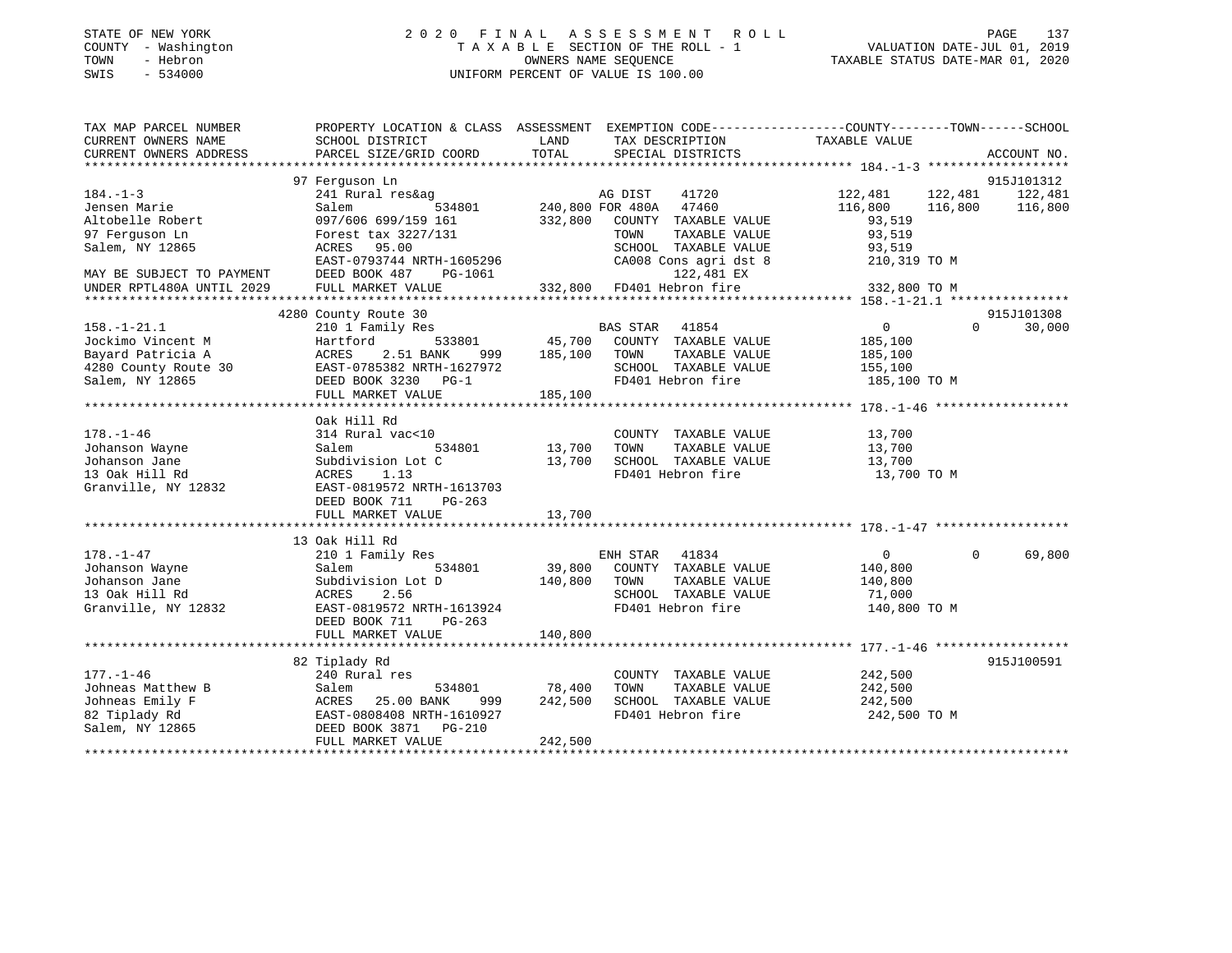### STATE OF NEW YORK 2 0 2 0 F I N A L A S S E S S M E N T R O L L PAGE 138 COUNTY - Washington T A X A B L E SECTION OF THE ROLL - 1 VALUATION DATE-JUL 01, 2019 TOWN - Hebron OWNERS NAME SEQUENCE TAXABLE STATUS DATE-MAR 01, 2020 SWIS - 534000 UNIFORM PERCENT OF VALUE IS 100.00

| TAX MAP PARCEL NUMBER<br>CURRENT OWNERS NAME | PROPERTY LOCATION & CLASS ASSESSMENT EXEMPTION CODE----------------COUNTY-------TOWN------SCHOOL<br>SCHOOL DISTRICT | LAND          | TAX DESCRIPTION                                                                                 | TAXABLE VALUE    |                        |
|----------------------------------------------|---------------------------------------------------------------------------------------------------------------------|---------------|-------------------------------------------------------------------------------------------------|------------------|------------------------|
| CURRENT OWNERS ADDRESS                       | PARCEL SIZE/GRID COORD                                                                                              | TOTAL         | SPECIAL DISTRICTS                                                                               |                  | ACCOUNT NO.            |
|                                              | 3938 County Route 30                                                                                                |               |                                                                                                 |                  | 915J100434             |
| $167. - 1 - 25.3$                            | 210 1 Family Res                                                                                                    |               | COUNTY TAXABLE VALUE                                                                            | 75,600           |                        |
| Johnson Amber                                |                                                                                                                     |               | TAXABLE VALUE<br>TOWN                                                                           | 75,600           |                        |
| 3938 County Route 30                         | Salem 534801 29,300<br>FRNT 240.00 DPTH 150.00 75,600                                                               |               | SCHOOL TAXABLE VALUE                                                                            | 75,600           |                        |
| Salem, NY 12865                              | EAST-0789360 NRTH-1620758                                                                                           |               | FD401 Hebron fire                                                                               | 75,600 TO M      |                        |
|                                              | DEED BOOK 3840 PG-98                                                                                                |               |                                                                                                 |                  |                        |
|                                              | FULL MARKET VALUE                                                                                                   | 75,600        |                                                                                                 |                  |                        |
|                                              |                                                                                                                     |               |                                                                                                 |                  |                        |
|                                              | 36 Center Way                                                                                                       |               |                                                                                                 |                  | 915J100676             |
| $185. - 1 - 14.10$                           | 210 1 Family Res                                                                                                    |               | VET WAR CT 41121 16,770                                                                         | 16,770           | $\Omega$               |
| Johnson Andrew                               |                                                                                                                     |               |                                                                                                 | 47,515<br>47,515 | $\overline{0}$         |
| 36 Center Way                                | Salem 534801 36,200 DISAB-C/T 41931<br>ThompsonSub/29#87ROW895/1 111,800 COUNTY TAXABLE VALUE                       |               |                                                                                                 | 47,515           |                        |
| Salem, NY 12865                              | ACRES<br>1.41                                                                                                       |               |                                                                                                 |                  |                        |
|                                              | EAST-0815669 NRTH-1604729                                                                                           |               |                                                                                                 |                  |                        |
|                                              | DEED BOOK 3761 PG-319                                                                                               |               | TOWN TAXABLE VALUE 47,515<br>SCHOOL TAXABLE VALUE 111,800<br>CA008 Cons agri dst 8 111,800 TO M |                  |                        |
|                                              | FULL MARKET VALUE                                                                                                   |               | 111,800 FD401 Hebron fire                                                                       | 111,800 TO M     |                        |
|                                              |                                                                                                                     |               |                                                                                                 |                  |                        |
|                                              | Blossom Rd                                                                                                          |               |                                                                                                 |                  | 915J101386             |
| $178. - 1 - 38$                              | 322 Rural vac>10                                                                                                    |               | COUNTY TAXABLE VALUE                                                                            | 34,100           |                        |
| Johnson David A                              | Salem                                                                                                               | 534801 34,100 | TAXABLE VALUE<br>TOWN                                                                           | 34,100           |                        |
| 707 Broad Rock Rd                            | Bromley Sub/ Lot 24 29#30 34,100                                                                                    |               | SCHOOL TAXABLE VALUE 34,100                                                                     |                  |                        |
| Wakefield, RI 02879                          | ACRES 10.66                                                                                                         |               | FD401 Hebron fire                                                                               | 34,100 TO M      |                        |
|                                              | EAST-0819702 NRTH-1609760                                                                                           |               |                                                                                                 |                  |                        |
|                                              | DEED BOOK 3824 PG-327                                                                                               |               |                                                                                                 |                  |                        |
|                                              |                                                                                                                     |               |                                                                                                 |                  |                        |
|                                              |                                                                                                                     |               |                                                                                                 |                  |                        |
|                                              | 915 Chamberlin Mills Rd                                                                                             |               |                                                                                                 |                  | 915J101219<br>$\Omega$ |
| $177. - 1 - 6.4$                             | 210 1 Family Res                                                                                                    | 534801 35,900 | BAS STAR 41854                                                                                  | $\overline{0}$   | 30,000                 |
| Johnson Leif<br>Fitzgerald Eva M             | Salem                                                                                                               | 62,500        | COUNTY TAXABLE VALUE<br>TAXABLE VALUE                                                           | 62,500           |                        |
|                                              | ACRES<br>1.29                                                                                                       |               | TOWN<br>SCHOOL TAXABLE VALUE                                                                    | 62,500<br>32,500 |                        |
| Portland, ME 04101                           | DEED BOOK 3300 PG-3                                                                                                 |               | FD401 Hebron fire                                                                               | 62,500 TO M      |                        |
|                                              | FULL MARKET VALUE                                                                                                   | 62,500        |                                                                                                 |                  |                        |
|                                              |                                                                                                                     |               |                                                                                                 |                  |                        |
|                                              | Chamberlain Mills Rd Off                                                                                            |               |                                                                                                 |                  | 915J101425             |
| $177. - 1 - 6.5$                             | 314 Rural vac<10                                                                                                    |               | COUNTY TAXABLE VALUE                                                                            | 4,700            |                        |
| Johnson Leif                                 | 534801<br>Salem                                                                                                     | 4,700         | TOWN<br>TAXABLE VALUE                                                                           | 4,700            |                        |
| 103 Sheridan St Apt 2                        | ACRES<br>5.80                                                                                                       | 4,700         | SCHOOL TAXABLE VALUE                                                                            | 4,700            |                        |
| Portland, ME 04101                           | EAST-0809084 NRTH-1614057                                                                                           |               | FD401 Hebron fire                                                                               | 4,700 TO M       |                        |
|                                              | DEED BOOK 908<br>$PG-220$                                                                                           |               |                                                                                                 |                  |                        |
|                                              | FULL MARKET VALUE                                                                                                   | 4,700         |                                                                                                 |                  |                        |
|                                              |                                                                                                                     |               |                                                                                                 |                  |                        |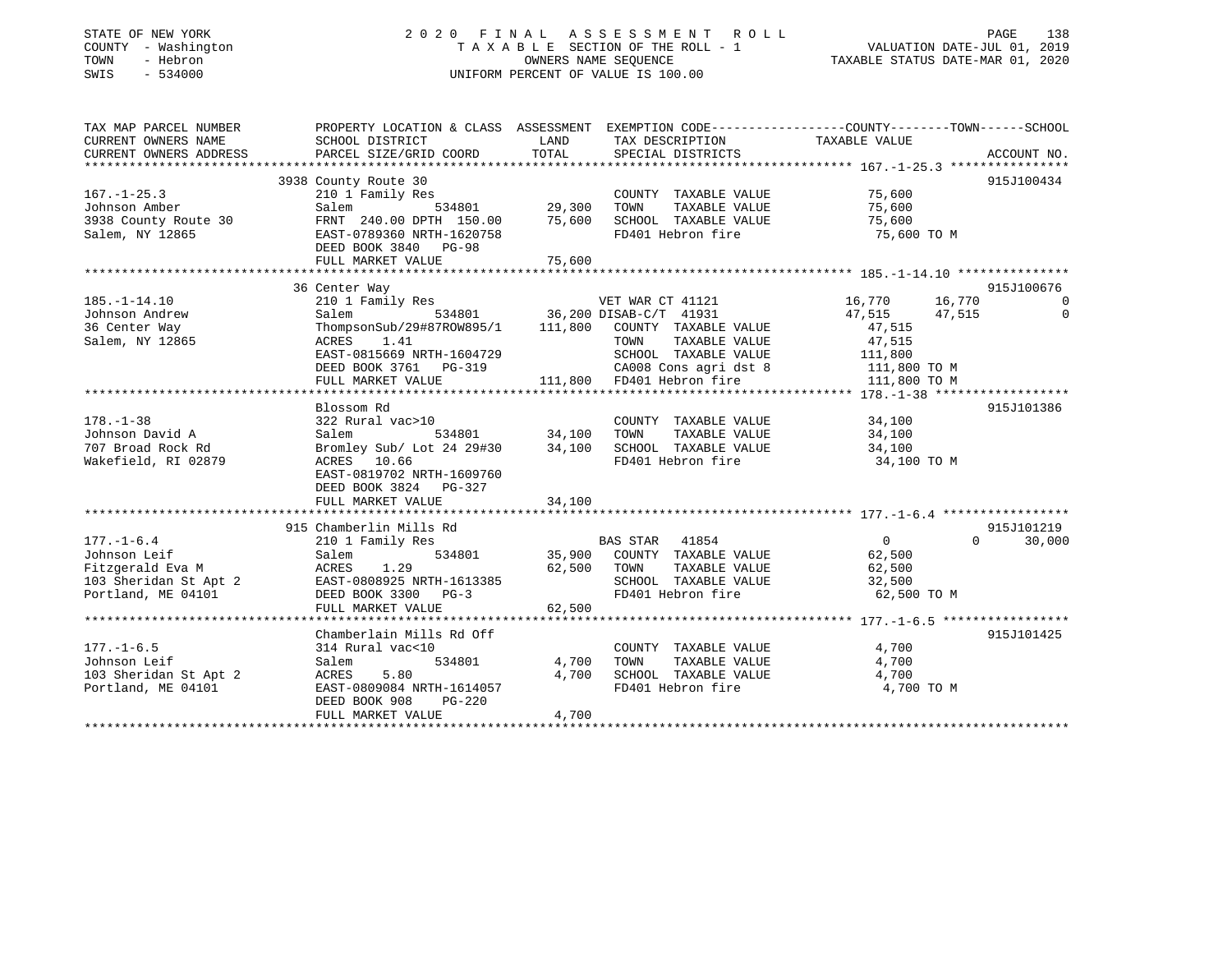| STATE OF NEW YORK<br>COUNTY - Washington<br>- Hebron<br>TOWN<br>SWIS<br>$-534000$                   | 2020 FINAL                                                                                                                                                            | OWNERS NAME SEOUENCE               | A S S E S S M E N T<br>R O L L<br>TAXABLE SECTION OF THE ROLL - 1<br>UNIFORM PERCENT OF VALUE IS 100.00             | PAGE<br>139<br>VALUATION DATE-JUL 01, 2019<br>TAXABLE STATUS DATE-MAR 01, 2020                                                   |
|-----------------------------------------------------------------------------------------------------|-----------------------------------------------------------------------------------------------------------------------------------------------------------------------|------------------------------------|---------------------------------------------------------------------------------------------------------------------|----------------------------------------------------------------------------------------------------------------------------------|
| TAX MAP PARCEL NUMBER<br>CURRENT OWNERS NAME<br>CURRENT OWNERS ADDRESS                              | SCHOOL DISTRICT<br>PARCEL SIZE/GRID COORD                                                                                                                             | LAND<br>TOTAL                      | TAX DESCRIPTION<br>SPECIAL DISTRICTS                                                                                | PROPERTY LOCATION & CLASS ASSESSMENT EXEMPTION CODE----------------COUNTY-------TOWN------SCHOOL<br>TAXABLE VALUE<br>ACCOUNT NO. |
|                                                                                                     |                                                                                                                                                                       |                                    |                                                                                                                     |                                                                                                                                  |
| $177. - 1 - 6.29$<br>Johnson Leif<br>103 Sheridan St Apt 2<br>Portland, ME 04101                    | Chamberlin Mills Rd/n Off<br>314 Rural vac<10<br>Salem<br>534801<br>lot <sub>27</sub><br>ACRES<br>4.37<br>EAST-0808914 NRTH-1614120<br>DEED BOOK 908<br><b>PG-220</b> | 3,500<br>3,500                     | COUNTY TAXABLE VALUE<br>TOWN<br>TAXABLE VALUE<br>SCHOOL TAXABLE VALUE<br>FD401 Hebron fire                          | 915J101892<br>3,500<br>3,500<br>3,500<br>3,500 TO M                                                                              |
|                                                                                                     | FULL MARKET VALUE                                                                                                                                                     | 3,500                              |                                                                                                                     |                                                                                                                                  |
| $177. - 1 - 6.38$                                                                                   | 920 Chamberlin Mills Rd<br>312 Vac w/imprv                                                                                                                            |                                    | COUNTY TAXABLE VALUE                                                                                                | 915J100601<br>21,000                                                                                                             |
| Johnson Leif<br>103 Sheridan St Apt 2<br>Portland, ME 04101                                         | 534801<br>Salem<br>Hebron Valley Sub/ 29#82<br>lot3<br>FRNT 238.00 DPTH<br>49.00<br>ACRES<br>0.27<br>EAST-0808983 NRTH-1613116<br>DEED BOOK 944<br>PG-217             | 3,200<br>21,000                    | TOWN<br>TAXABLE VALUE<br>SCHOOL TAXABLE VALUE<br>FD401 Hebron fire                                                  | 21,000<br>21,000<br>21,000 TO M                                                                                                  |
|                                                                                                     | FULL MARKET VALUE                                                                                                                                                     | 21,000                             |                                                                                                                     |                                                                                                                                  |
| $184. - 2 - 5$<br>Johnson Marshall<br>120 Clark St<br>Merrick, NY 11566                             | 344 Chamberlin Mills Rd<br>240 Rural res<br>Salem<br>534801<br>Lot 5<br>ACRES<br>18.90<br>EAST-0798571 NRTH-1607156<br>DEED BOOK 1835<br>PG-174                       | 69,200<br>128,500                  | COUNTY TAXABLE VALUE<br>TOWN<br>TAXABLE VALUE<br>SCHOOL TAXABLE VALUE<br>CA008 Cons agri dst 8<br>FD401 Hebron fire | 915J101486<br>128,500<br>128,500<br>128,500<br>128,500 TO M<br>128,500 TO M                                                      |
|                                                                                                     | FULL MARKET VALUE                                                                                                                                                     | 128,500<br>* * * * * * * * * * * * |                                                                                                                     |                                                                                                                                  |
| $177. - 1 - 11$<br>Johnson Wallace H<br>Johnson Catherine<br>6565 State Route 22<br>Salem, NY 12865 | 6565 State Route 22<br>210 1 Family Res<br>Salem<br>534801<br>FRNT 250.00 DPTH 132.00<br>ACRES<br>0.76<br>EAST-0815169 NRTH-1616092<br>DEED BOOK 3327<br>PG-250       | 34,000<br>78,400                   | ENH STAR<br>41834<br>COUNTY TAXABLE VALUE<br>TAXABLE VALUE<br>TOWN<br>SCHOOL TAXABLE VALUE<br>FD401 Hebron fire     | 915J100077<br>$\mathbf 0$<br>$\Omega$<br>69,800<br>78,400<br>78,400<br>8,600<br>78,400 TO M                                      |
|                                                                                                     | FULL MARKET VALUE                                                                                                                                                     | 78,400                             |                                                                                                                     |                                                                                                                                  |
| $167. - 1 - 20.5$<br>Jones Douglas H<br>133 Crosier Rd<br>Salem, NY 12865                           | 133 Crosier Rd<br>210 1 Family Res<br>534801<br>Salem<br>756/257<br>ACRES<br>1.18 BANK<br>999<br>EAST-0792143 NRTH-1618124<br>DEED BOOK 3385<br>$PG-38$               | 41,500<br>83,200                   | COUNTY TAXABLE VALUE<br>TAXABLE VALUE<br>TOWN<br>SCHOOL TAXABLE VALUE<br>FD401 Hebron fire                          | 83,200<br>83,200<br>83,200<br>83,200 TO M                                                                                        |
|                                                                                                     | FULL MARKET VALUE                                                                                                                                                     | 83,200<br>*****************        |                                                                                                                     |                                                                                                                                  |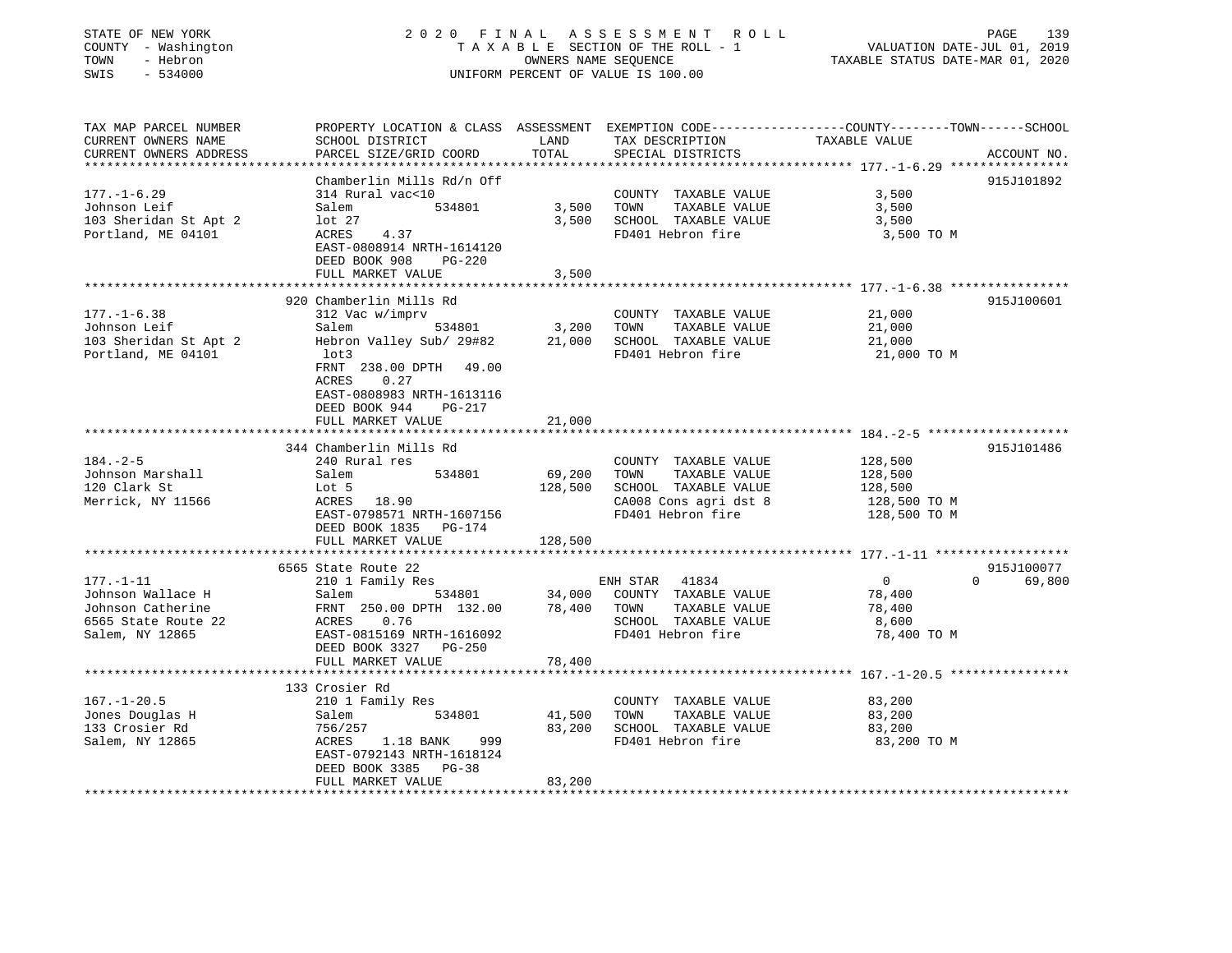| STATE OF NEW YORK<br>COUNTY - Washington<br>TOWN<br>- Hebron<br>$-534000$<br>SWIS |                                                                                                 | 2020 FINAL ASSESSMENT ROLL<br>TAXABLE SECTION OF THE ROLL - 1<br>OWNERS NAME SEQUENCE<br>UNIFORM PERCENT OF VALUE IS 100.00 |                                                               |                                                 |                    |
|-----------------------------------------------------------------------------------|-------------------------------------------------------------------------------------------------|-----------------------------------------------------------------------------------------------------------------------------|---------------------------------------------------------------|-------------------------------------------------|--------------------|
| TAX MAP PARCEL NUMBER                                                             | PROPERTY LOCATION & CLASS ASSESSMENT EXEMPTION CODE---------------COUNTY-------TOWN------SCHOOL |                                                                                                                             |                                                               |                                                 |                    |
| CURRENT OWNERS NAME                                                               | SCHOOL DISTRICT                                                                                 | LAND                                                                                                                        | TAX DESCRIPTION                                               | TAXABLE VALUE                                   |                    |
| CURRENT OWNERS ADDRESS                                                            | PARCEL SIZE/GRID COORD                                                                          | TOTAL                                                                                                                       | SPECIAL DISTRICTS                                             |                                                 | ACCOUNT NO.        |
|                                                                                   |                                                                                                 |                                                                                                                             |                                                               |                                                 |                    |
|                                                                                   | 1089 Bogtown Rd                                                                                 |                                                                                                                             |                                                               |                                                 | 915J100685         |
| $184. - 1 - 15.1$                                                                 | 312 Vac w/imprv                                                                                 |                                                                                                                             | COUNTY TAXABLE VALUE                                          | 38,400                                          |                    |
| Jordon Bryan                                                                      | 534801<br>Salem                                                                                 | 23,000                                                                                                                      | TOWN<br>TAXABLE VALUE                                         | 38,400                                          |                    |
| Murrelle Lisa                                                                     | $2.0$ Ad                                                                                        | 38,400                                                                                                                      | SCHOOL TAXABLE VALUE                                          | 38,400                                          |                    |
| 1089 Bogtown Rd                                                                   | 2.00<br>ACRES                                                                                   |                                                                                                                             | FD401 Hebron fire                                             | 38,400 TO M                                     |                    |
| Salem, NY 12865                                                                   | EAST-0804264 NRTH-1605710                                                                       |                                                                                                                             |                                                               |                                                 |                    |
|                                                                                   | DEED BOOK 3050 PG-50                                                                            |                                                                                                                             |                                                               |                                                 |                    |
|                                                                                   | FULL MARKET VALUE                                                                               | 38,400                                                                                                                      |                                                               |                                                 |                    |
|                                                                                   | 317 Allen Rd                                                                                    |                                                                                                                             |                                                               |                                                 | 915J101133         |
| $185. - 1 - 6.3$                                                                  | 210 1 Family Res                                                                                |                                                                                                                             | COUNTY TAXABLE VALUE                                          | 69,400                                          |                    |
| Joy Arthur A Jr                                                                   | Salem<br>534801                                                                                 | 35,600                                                                                                                      | TOWN<br>TAXABLE VALUE                                         | 69,400                                          |                    |
| Joy Ann M                                                                         | ACRES<br>1.20                                                                                   | 69,400                                                                                                                      | SCHOOL TAXABLE VALUE                                          | 69,400                                          |                    |
| 18 Arthurs Dr                                                                     | EAST-0809977 NRTH-1609350                                                                       |                                                                                                                             | FD401 Hebron fire                                             | 69,400 TO M                                     |                    |
| Bath, NH 03740                                                                    | DEED BOOK 20191 PG-28045                                                                        |                                                                                                                             |                                                               |                                                 |                    |
|                                                                                   | FULL MARKET VALUE                                                                               | 69,400                                                                                                                      |                                                               |                                                 |                    |
|                                                                                   |                                                                                                 |                                                                                                                             | ******************************** 161.-2-10.21 *************** |                                                 |                    |
|                                                                                   | 76 Higgins Rd                                                                                   |                                                                                                                             |                                                               |                                                 | 915J101468         |
| $161. - 2 - 10.21$                                                                | 210 1 Family Res                                                                                |                                                                                                                             | COUNTY TAXABLE VALUE                                          | 154,000                                         |                    |
| Jurnack David F                                                                   | Granville<br>533201                                                                             | 35,700                                                                                                                      | TOWN<br>TAXABLE VALUE                                         | 154,000                                         |                    |
| Armstrong Ashley K                                                                | ACRES<br>1.22                                                                                   | 154,000                                                                                                                     | SCHOOL TAXABLE VALUE                                          | 154,000                                         |                    |
| 76 Higgins Rd                                                                     | EAST-0818724 NRTH-1625537                                                                       |                                                                                                                             | FD401 Hebron fire                                             | 154,000 TO M                                    |                    |
| Granville, NY 12832                                                               | DEED BOOK 1819 PG-68                                                                            |                                                                                                                             |                                                               |                                                 |                    |
|                                                                                   | FULL MARKET VALUE                                                                               | 154,000                                                                                                                     |                                                               |                                                 |                    |
|                                                                                   |                                                                                                 |                                                                                                                             |                                                               |                                                 |                    |
|                                                                                   | 3183 County Route 30                                                                            |                                                                                                                             |                                                               |                                                 | 915J100244         |
| $183.16 - 1 - 9$                                                                  | 210 1 Family Res                                                                                |                                                                                                                             | VET WAR CT 41121                                              | 19,770                                          | 17,460<br>0        |
| Kamburelis Kristofer                                                              | 534801<br>Salem                                                                                 |                                                                                                                             | 24,300 BAS STAR<br>41854                                      | $\Omega$                                        | $\Omega$<br>30,000 |
| Kamburelis KaSandra                                                               | FRNT<br>65.00 DPTH 234.00                                                                       | 131,800                                                                                                                     | COUNTY TAXABLE VALUE                                          | 112,030                                         |                    |
| 3183 County Route 30                                                              | ACRES<br>$0.35$ BANK<br>997                                                                     |                                                                                                                             | TOWN<br>TAXABLE VALUE                                         | 114,340                                         |                    |
| Salem, NY 12865                                                                   | EAST-0791728 NRTH-1603918                                                                       |                                                                                                                             | SCHOOL TAXABLE VALUE                                          | 101,800                                         |                    |
|                                                                                   | DEED BOOK 2201 PG-24                                                                            |                                                                                                                             | CA008 Cons agri dst 8                                         | 131,800 TO M                                    |                    |
|                                                                                   | FULL MARKET VALUE                                                                               |                                                                                                                             | 131,800 FD401 Hebron fire                                     | 131,800 TO M                                    |                    |
|                                                                                   |                                                                                                 |                                                                                                                             | LD401 West hebron light                                       | 131,800 TO M                                    |                    |
|                                                                                   | ****************************                                                                    |                                                                                                                             |                                                               | ***************** 161. -2-3.3 ***************** |                    |
|                                                                                   | State Route 22/E Off                                                                            |                                                                                                                             |                                                               |                                                 | 915J101194         |
| $161 - 2 - 3.3$                                                                   | 322 Rural vac>10                                                                                |                                                                                                                             | COUNTY TAXABLE VALUE                                          | 28,300                                          |                    |
| Kane Cheryl A                                                                     | Granville<br>533201                                                                             | 28,300                                                                                                                      | TOWN<br>TAXABLE VALUE                                         | 28,300                                          |                    |
| 34 Hospital Rd                                                                    | Row 673/75                                                                                      | 28,300                                                                                                                      | SCHOOL TAXABLE VALUE                                          | 28,300                                          |                    |
| Monson, MA 01057                                                                  | ACRES 15.07                                                                                     |                                                                                                                             | FD401 Hebron fire                                             | 28,300 TO M                                     |                    |
|                                                                                   | EAST-0819703 NRTH-1627481                                                                       |                                                                                                                             |                                                               |                                                 |                    |
|                                                                                   |                                                                                                 |                                                                                                                             |                                                               |                                                 |                    |
|                                                                                   | DEED BOOK 2102 PG-85<br>FULL MARKET VALUE                                                       | 28,300                                                                                                                      |                                                               |                                                 |                    |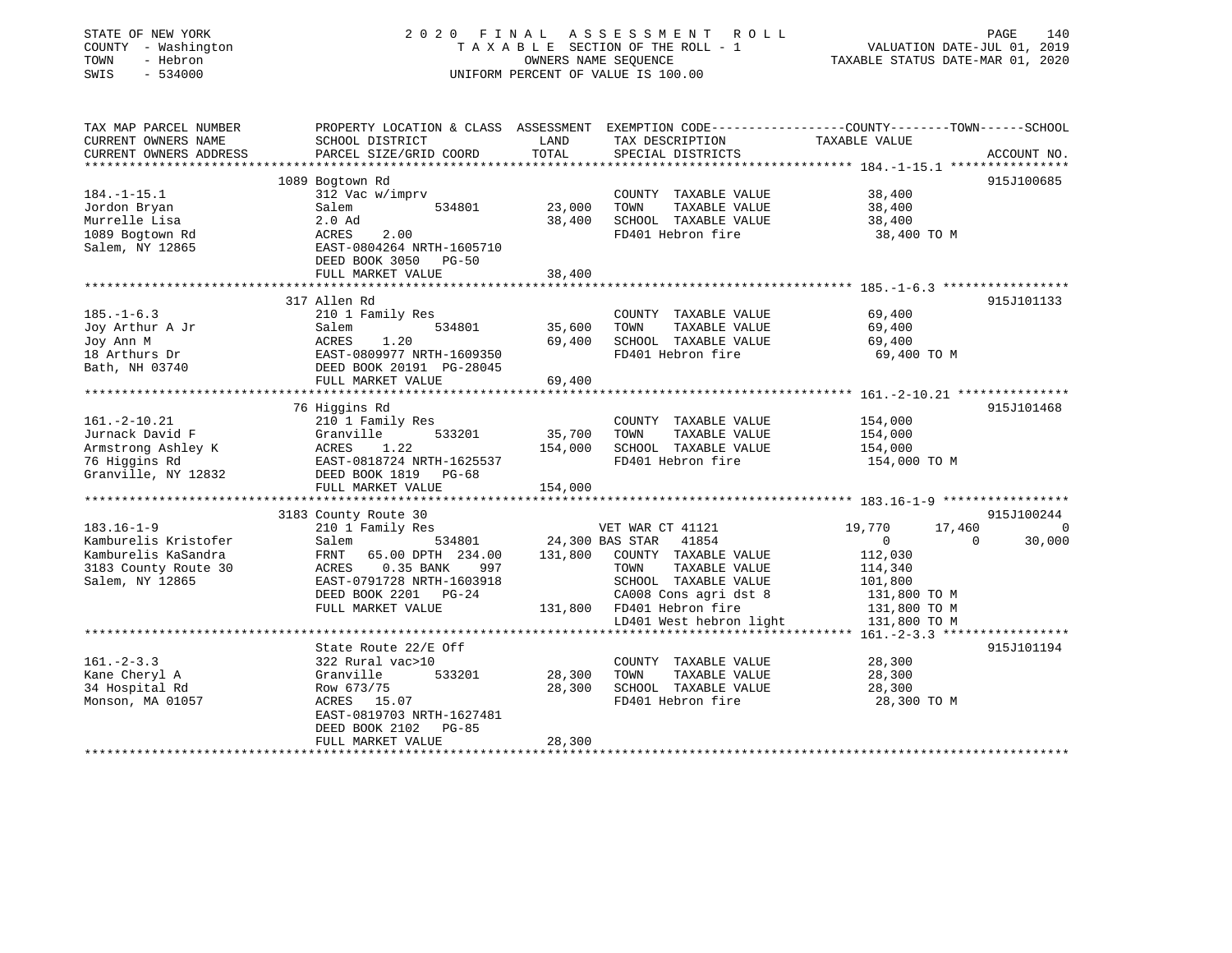### STATE OF NEW YORK 2 0 2 0 F I N A L A S S E S S M E N T R O L L PAGE 141 COUNTY - Washington T A X A B L E SECTION OF THE ROLL - 1 VALUATION DATE-JUL 01, 2019 TOWN - Hebron OWNERS NAME SEQUENCE TAXABLE STATUS DATE-MAR 01, 2020 SWIS - 534000 UNIFORM PERCENT OF VALUE IS 100.00

| TAX MAP PARCEL NUMBER<br>CURRENT OWNERS NAME<br>CURRENT OWNERS ADDRESS                                                                  | PROPERTY LOCATION & CLASS ASSESSMENT<br>SCHOOL DISTRICT<br>PARCEL SIZE/GRID COORD                                                                                           | LAND<br>TOTAL                 | TAX DESCRIPTION<br>SPECIAL DISTRICTS                                                                         | EXEMPTION CODE-----------------COUNTY-------TOWN------SCHOOL<br>TAXABLE VALUE | ACCOUNT NO.                      |
|-----------------------------------------------------------------------------------------------------------------------------------------|-----------------------------------------------------------------------------------------------------------------------------------------------------------------------------|-------------------------------|--------------------------------------------------------------------------------------------------------------|-------------------------------------------------------------------------------|----------------------------------|
|                                                                                                                                         |                                                                                                                                                                             |                               |                                                                                                              |                                                                               |                                  |
| $151. - 1 - 19$<br>Kann Edwin L<br>Kann Kathleen M<br>122 Little Burch Hill Rd<br>Granville, NY 12832                                   | 122 Little Burch Hill Rd<br>210 1 Family Res<br>533801<br>Hartford<br>ACRES 11.56<br>EAST-0799421 NRTH-1632793<br>DEED BOOK 846<br>$PG-11$<br>FULL MARKET VALUE             | 71,800<br>113,900<br>113,900  | COUNTY TAXABLE VALUE<br>TOWN<br>TAXABLE VALUE<br>SCHOOL TAXABLE VALUE<br>FD401 Hebron fire                   | 113,900<br>113,900<br>113,900<br>113,900 TO M                                 | 915J100032                       |
|                                                                                                                                         |                                                                                                                                                                             |                               |                                                                                                              |                                                                               |                                  |
| $161. - 1 - 9$<br>Kaprelian Nadine<br>7047 State Route 22<br>Granville, NY 12832                                                        | 7047 State Route 22<br>240 Rural res<br>Granville<br>533201<br>954/61<br>ACRES 75.90 BANK<br>998<br>EAST-0817402 NRTH-1628830<br>DEED BOOK 3130 PG-150<br>FULL MARKET VALUE | 149,700<br>237,900<br>237,900 | BAS STAR 41854<br>COUNTY TAXABLE VALUE<br>TOWN<br>TAXABLE VALUE<br>SCHOOL TAXABLE VALUE<br>FD401 Hebron fire | $\overline{0}$<br>237,900<br>237,900<br>207,900<br>237,900 TO M               | 915J100588<br>30,000<br>$\Omega$ |
|                                                                                                                                         | Pine Hill Rd Off                                                                                                                                                            |                               |                                                                                                              |                                                                               | 915J101068                       |
| $169. - 1 - 14$<br>Kaprelian Nadine<br>7047 State Route 22<br>Granville, NY 12832                                                       | 314 Rural vac<10<br>Granville<br>533201<br>No Row<br>ACRES<br>9.38 BANK<br>998<br>EAST-0812355 NRTH-1625868<br>DEED BOOK 3130 PG-150<br>FULL MARKET VALUE                   | 7,600<br>7,600<br>7,600       | COUNTY TAXABLE VALUE<br>TAXABLE VALUE<br>TOWN<br>SCHOOL TAXABLE VALUE<br>FD401 Hebron fire                   | 7,600<br>7,600<br>7,600<br>7,600 TO M                                         |                                  |
|                                                                                                                                         | State Route 22                                                                                                                                                              |                               |                                                                                                              |                                                                               | 915J100152                       |
| $185. - 1 - 9$<br>Karabelas Andreas<br>6188 State Route 22<br>Salem, NY 12865<br>MAY BE SUBJECT TO PAYMENT<br>UNDER RPTL480A UNTIL 2027 | 322 Rural vac>10<br>534801<br>Salem<br>Lot C<br>Forest tax 3226/15<br>ACRES<br>31.49<br>EAST-0816390 NRTH-1606033<br>DEED BOOK 3764 PG-50                                   | 65,500<br>65,500              | COUNTY TAXABLE VALUE<br>TAXABLE VALUE<br>TOWN<br>SCHOOL TAXABLE VALUE<br>FD401 Hebron fire                   | 65,500<br>65,500<br>65,500<br>65,500 TO M                                     |                                  |
|                                                                                                                                         | FULL MARKET VALUE                                                                                                                                                           | 65,500                        |                                                                                                              |                                                                               |                                  |
|                                                                                                                                         |                                                                                                                                                                             |                               |                                                                                                              |                                                                               |                                  |
| $185. - 1 - 15$<br>Karabelas Andreas<br>6188 State Route 22<br>Salem, NY 12865<br>MAY BE SUBJECT TO PAYMENT                             | Center Way<br>322 Rural vac>10<br>534801<br>Salem<br>Lot A<br>25.60<br>ACRES<br>EAST-0816781 NRTH-1604039<br>DEED BOOK 3764 PG-47                                           | 57,200<br>57,200              | COUNTY TAXABLE VALUE<br>TOWN<br>TAXABLE VALUE<br>SCHOOL TAXABLE VALUE<br>FD401 Hebron fire                   | 57,200<br>57,200<br>57,200<br>57,200 TO M                                     | 915J101437                       |
| UNDER RPTL480A UNTIL 2027                                                                                                               | FULL MARKET VALUE                                                                                                                                                           | 57,200                        |                                                                                                              |                                                                               |                                  |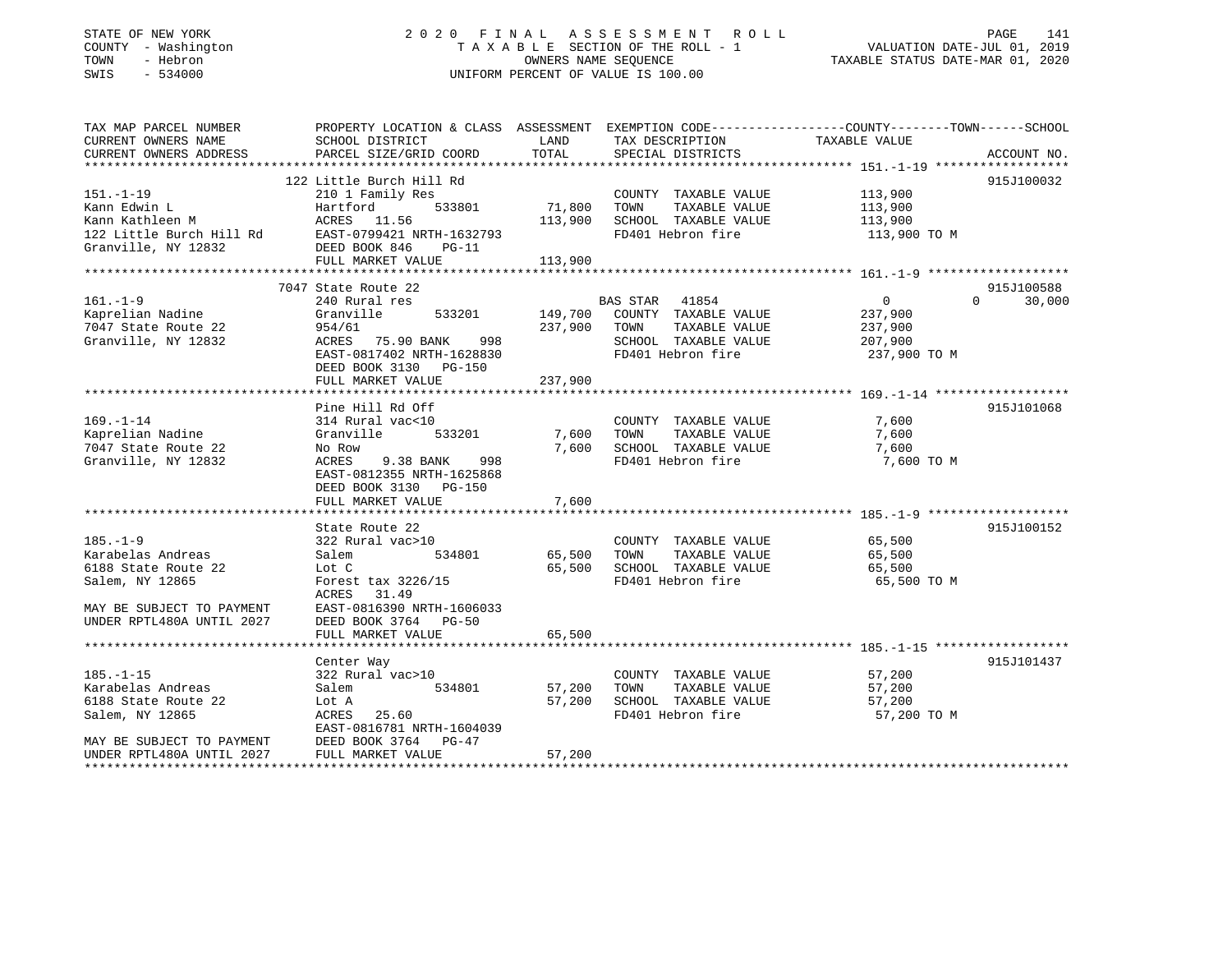### STATE OF NEW YORK 2 0 2 0 F I N A L A S S E S S M E N T R O L L PAGE 142 COUNTY - Washington T A X A B L E SECTION OF THE ROLL - 1 VALUATION DATE-JUL 01, 2019 TOWN - Hebron OWNERS NAME SEQUENCE TAXABLE STATUS DATE-MAR 01, 2020 SWIS - 534000 UNIFORM PERCENT OF VALUE IS 100.00

| TAX MAP PARCEL NUMBER<br>CURRENT OWNERS NAME<br>CURRENT OWNERS ADDRESS                                                                   | PROPERTY LOCATION & CLASS ASSESSMENT EXEMPTION CODE---------------COUNTY-------TOWN-----SCHOOL<br>SCHOOL DISTRICT<br>PARCEL SIZE/GRID COORD                                         | LAND<br>TOTAL                 | TAX DESCRIPTION<br>SPECIAL DISTRICTS                                                                                                                           | TAXABLE VALUE                                                                | ACCOUNT NO. |
|------------------------------------------------------------------------------------------------------------------------------------------|-------------------------------------------------------------------------------------------------------------------------------------------------------------------------------------|-------------------------------|----------------------------------------------------------------------------------------------------------------------------------------------------------------|------------------------------------------------------------------------------|-------------|
| $185. - 1 - 16$<br>Karabelas Andreas<br>6188 State Route 22<br>Salem, NY 12865<br>MAY BE SUBJECT TO PAYMENT<br>UNDER RPTL480A UNTIL 2027 | 6188 State Route 22<br>210 1 Family Res<br>Salem<br>534801<br>Forest Tax 3226/15<br>731/19<br>ACRES 98.52<br>EAST-0816949 NRTH-1606081<br>DEED BOOK 3764 PG-43<br>FULL MARKET VALUE | 247,800<br>300,000<br>300,000 | COUNTY TAXABLE VALUE<br>TOWN<br>TAXABLE VALUE<br>SCHOOL TAXABLE VALUE<br>FD401 Hebron fire                                                                     | 300,000<br>300,000<br>300,000<br>300,000 TO M                                | 915J101438  |
|                                                                                                                                          | Blossom Rd                                                                                                                                                                          |                               |                                                                                                                                                                |                                                                              | 915J100081  |
| $186. - 1 - 6$<br>Karabelas Andreas<br>6188 State Route 22<br>Salem, NY 12865<br>MAY BE SUBJECT TO PAYMENT<br>UNDER RPTL480A UNTIL 2029  | 912 Forest s480a<br>534801<br>Salem<br>Forest Commit 706/109 87,800<br>ACRES 53.10<br>EAST-0819877 NRTH-1605272<br>DEED BOOK 3638 PG-14<br>FULL MARKET VALUE                        | 87,800                        | FOR 480A 47460<br>FOR 480A 47460<br>87,800 COUNTY TAXABLE VALUE<br>TAXABLE VALUE<br>TOWN<br>SCHOOL TAXABLE VALUE<br>CA008 Cons agri dst 8<br>FD401 Hebron fire | 55,643<br>55,643<br>32,157<br>32,157<br>32,157<br>87,800 TO M<br>87,800 TO M | 55,643      |
|                                                                                                                                          | 193 Blossom Rd                                                                                                                                                                      |                               |                                                                                                                                                                |                                                                              | 915J101089  |
| $186. - 1 - 9.1$<br>Karabelas Andreas<br>6188 State Route 22<br>Salem, NY 12865                                                          | 260 Seasonal res<br>Salem<br>534801<br>1.42<br>ACRES<br>EAST-0819333 NRTH-1605650<br>DEED BOOK 3962 PG-169<br>FULL MARKET VALUE                                                     | 14,300<br>38,200<br>38,200    | COUNTY TAXABLE VALUE<br>TOWN<br>TAXABLE VALUE<br>SCHOOL TAXABLE VALUE<br>FD401 Hebron fire                                                                     | 38,200<br>38,200<br>38,200<br>38,200 TO M                                    |             |
|                                                                                                                                          | 1288 Big Burch Hill Rd                                                                                                                                                              |                               |                                                                                                                                                                |                                                                              | 915J101116  |
| $142. - 3 - 8.6$<br>Karmazin Todd R<br>Karmazin Catherine A<br>700 Broadway Blvd<br>Toms River, NJ 08757                                 | 210 1 Family Res<br>Granville<br>533201<br>$142. - 1 - 8.6$<br>ACRES 3.11<br>EAST-0801637 NRTH-1640350<br>DEED BOOK 3703 PG-83<br>FULL MARKET VALUE                                 | 44,900<br>79,200              | COUNTY TAXABLE VALUE<br>TOWN<br>TAXABLE VALUE<br>SCHOOL TAXABLE VALUE<br>FD401 Hebron fire                                                                     | 79,200<br>79,200<br>79,200<br>79,200 TO M                                    |             |
|                                                                                                                                          |                                                                                                                                                                                     | 79,200                        |                                                                                                                                                                |                                                                              |             |
| $183.20 - 1 - 1.2$<br>Karp Michael<br>Mattas Seana R<br>3164 County Route 30<br>Salem, NY 12865                                          | 3164 County Route 30<br>210 1 Family Res<br>534801<br>Salem<br>FRNT 116.00 DPTH 157.00<br>ACRES 0.42<br>EAST-0792169 NRTH-1603528<br>DEED BOOK 3443 PG-44                           | 26,000<br>95,900              | COUNTY TAXABLE VALUE<br>TOWN<br>TAXABLE VALUE<br>SCHOOL TAXABLE VALUE<br>CA008 Cons agri dst 8<br>FD401 Hebron fire<br>LD401 West hebron light                 | 95,900<br>95,900<br>95,900<br>95,900 TO M<br>95,900 TO M<br>95,900 TO M      | 915J100616  |
|                                                                                                                                          | FULL MARKET VALUE                                                                                                                                                                   | 95,900                        |                                                                                                                                                                |                                                                              |             |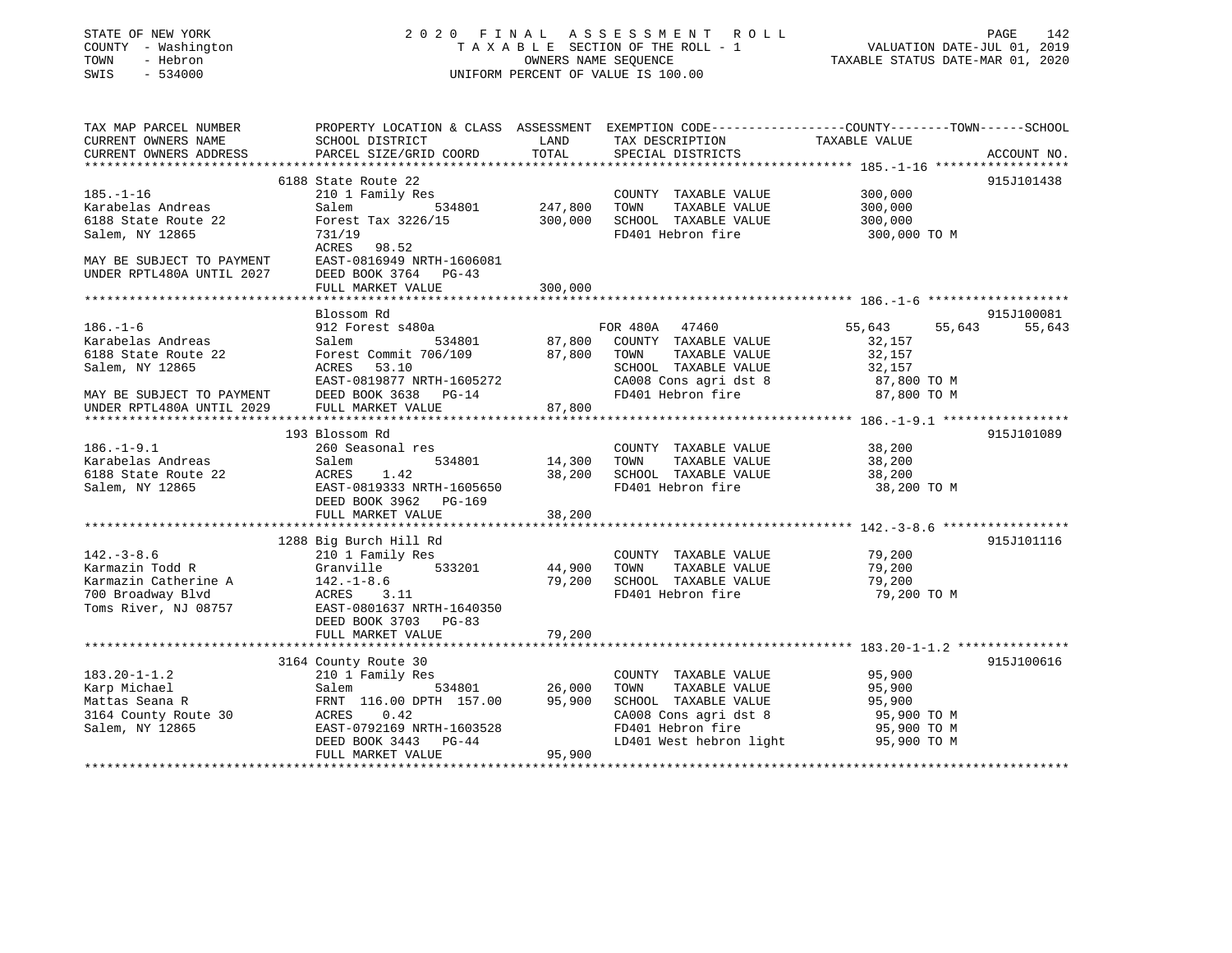| STATE OF NEW YORK<br>COUNTY - Washington<br>- Hebron<br>TOWN<br>SWIS<br>$-534000$            | 2020 FINAL ASSESSMENT ROLL<br>TAXABLE SECTION OF THE ROLL - 1<br>OWNERS NAME SEQUENCE<br>UNIFORM PERCENT OF VALUE IS 100.00                              |                            |                                                                                                                    | PAGE<br>143<br>VALUATION DATE-JUL 01, 2019<br>TAXABLE STATUS DATE-MAR 01, 2020                                                                                       |        |  |
|----------------------------------------------------------------------------------------------|----------------------------------------------------------------------------------------------------------------------------------------------------------|----------------------------|--------------------------------------------------------------------------------------------------------------------|----------------------------------------------------------------------------------------------------------------------------------------------------------------------|--------|--|
| TAX MAP PARCEL NUMBER<br>CURRENT OWNERS NAME<br>CURRENT OWNERS ADDRESS                       | PARCEL SIZE/GRID COORD                                                                                                                                   | TOTAL                      | SPECIAL DISTRICTS                                                                                                  | PROPERTY LOCATION & CLASS ASSESSMENT EXEMPTION CODE-----------------COUNTY--------TOWN------SCHOOL SCHOOL DISTRICT LAND TAX DESCRIPTION TAXABLE VALUE<br>ACCOUNT NO. |        |  |
|                                                                                              |                                                                                                                                                          | ***********                |                                                                                                                    | ******************** 168.-1-9 ****************                                                                                                                       |        |  |
|                                                                                              | 253 Middle Rd                                                                                                                                            |                            |                                                                                                                    | 915J100472                                                                                                                                                           |        |  |
| $168. - 1 - 9$<br>Katahdin LLC<br>18 Bentgrass Rd<br>Newton, CT 06470                        | 312 Vac w/imprv<br>Salem<br>534801<br>lot 2<br>ACRES 195.36<br>EAST-0802806 NRTH-1619871<br>DEED BOOK 2964 PG-179                                        | 213,500<br>233,000         | COUNTY TAXABLE VALUE<br>TOWN<br>TAXABLE VALUE<br>SCHOOL TAXABLE VALUE<br>FD401 Hebron fire                         | 233,000<br>233,000<br>233,000<br>233,000 TO M                                                                                                                        |        |  |
|                                                                                              | FULL MARKET VALUE                                                                                                                                        | 233,000                    |                                                                                                                    |                                                                                                                                                                      |        |  |
| $168. - 1 - 10$<br>Katahdin LLC<br>18 Bentgrass Ln<br>Newtown, CT 06470                      | McKnight Hill Rd Off N<br>322 Rural vac>10<br>534801<br>Salem<br>sub lot 3<br>ACRES 35.00                                                                | 28,100<br>28,100           | COUNTY TAXABLE VALUE<br>TAXABLE VALUE<br>TOWN<br>SCHOOL TAXABLE VALUE<br>FD401 Hebron fire                         | 915J100280<br>28,100<br>28,100<br>28,100<br>28,100 TO M                                                                                                              |        |  |
|                                                                                              | EAST-0802581 NRTH-1619097<br>DEED BOOK 3298 PG-121<br>FULL MARKET VALUE                                                                                  | 28,100                     |                                                                                                                    |                                                                                                                                                                      |        |  |
| $168. - 1 - 10.4$<br>Katahdin, LLC<br>18 Bentagrass Ln<br>Newtown, CT 06470                  | McKnight Hill Rd Off N<br>314 Rural vac<10<br>534801<br>Salem<br>4.10<br>ACRES<br>EAST-0802144 NRTH-1618474<br>DEED BOOK 3899 PG-16<br>FULL MARKET VALUE | 3,300<br>3,300<br>3,300    | COUNTY TAXABLE VALUE<br>TAXABLE VALUE<br>TOWN<br>SCHOOL TAXABLE VALUE<br>FD401 Hebron fire                         | 3,300<br>3,300<br>3,300<br>3,300 TO M                                                                                                                                |        |  |
|                                                                                              |                                                                                                                                                          | **********                 |                                                                                                                    | *********************** 168.-1-10.5 *****************                                                                                                                |        |  |
|                                                                                              | 266 McNight Hill Rd                                                                                                                                      |                            |                                                                                                                    |                                                                                                                                                                      |        |  |
| $168. - 1 - 10.5$<br>Katahdin, LLC<br>18 Bentagrass Ln<br>Newtown, CT 06470                  | 322 Rural vac>10<br>534801<br>Salem<br>616/110<br>ACRES 16.95<br>EAST-0802507 NRTH-1618181<br>DEED BOOK 3899 PG-16<br>FULL MARKET VALUE                  | 13,600<br>13,600<br>13,600 | COUNTY TAXABLE VALUE<br>TOWN<br>TAXABLE VALUE<br>SCHOOL TAXABLE VALUE<br>FD401 Hebron fire                         | 13,600<br>13,600<br>13,600<br>13,600 TO M                                                                                                                            |        |  |
|                                                                                              |                                                                                                                                                          |                            |                                                                                                                    | ****************************** 152.-2-33.7 **************                                                                                                            |        |  |
| $152 - 2 - 33.7$<br>Katz Michael<br>Katz Philippa<br>236 Lang Hill Rd<br>Granville, NY 12832 | Lang Hill Rd<br>105 Vac farmland<br>533201<br>Granville<br>ACRES 22.60<br>EAST-0810219 NRTH-1637117<br>DEED BOOK 930<br><b>PG-111</b>                    | 96,000<br>96,000           | 41720<br>AG DIST<br>COUNTY TAXABLE VALUE<br>TOWN<br>TAXABLE VALUE<br>SCHOOL TAXABLE VALUE<br>CA008 Cons agri dst 8 | 64,621<br>64,621<br>31,379<br>31,379<br>31,379<br>31,379 TO M                                                                                                        | 64,621 |  |
| MAY BE SUBJECT TO PAYMENT<br>UNDER AGDIST LAW TIL 2024<br>***************************        | FULL MARKET VALUE                                                                                                                                        | 96,000                     | 64,621 EX<br>FD401 Hebron fire                                                                                     | 96,000 TO M                                                                                                                                                          |        |  |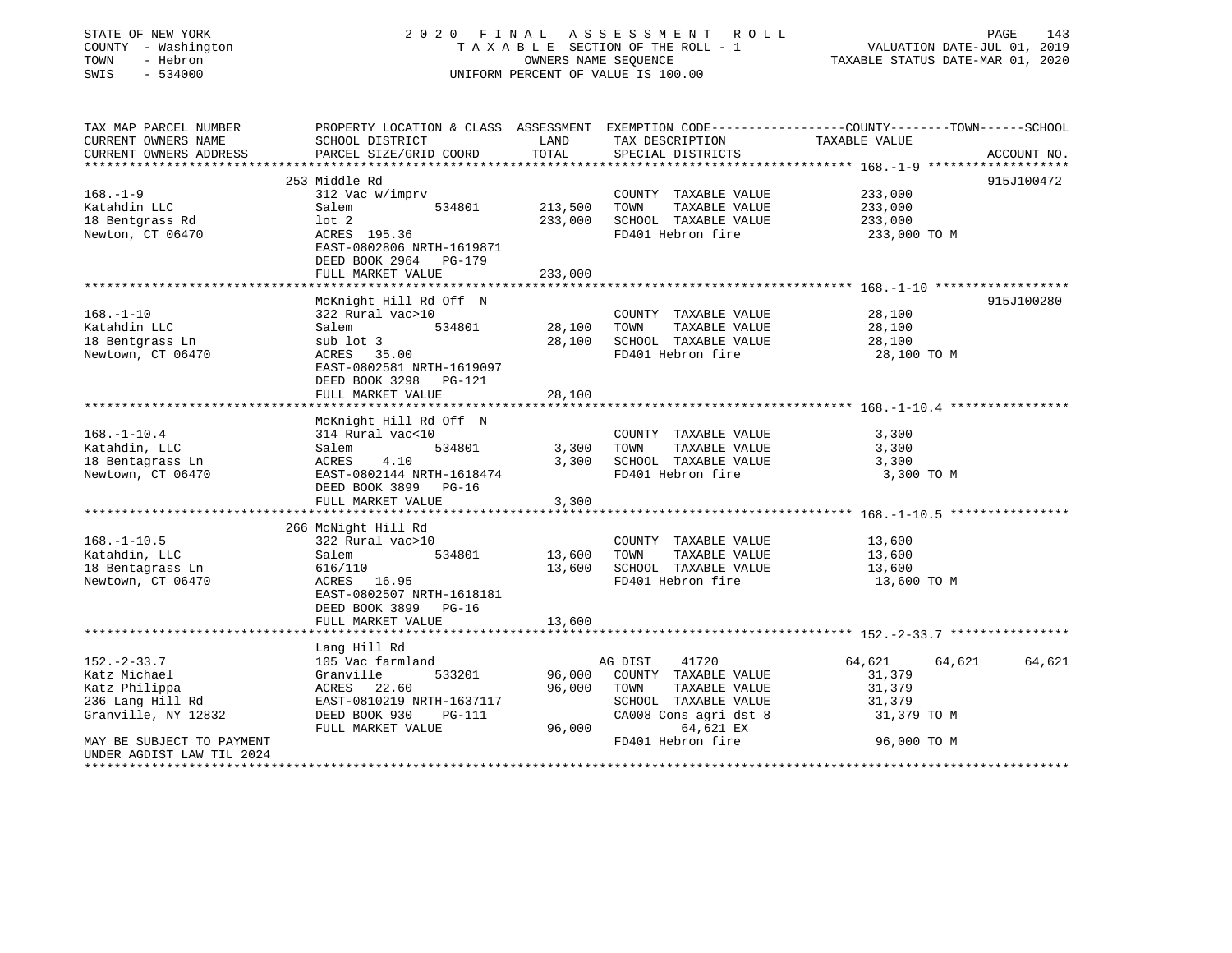| STATE OF NEW YORK   | 2020 FINAL ASSESSMENT ROLL         | 144<br>PAGE                      |
|---------------------|------------------------------------|----------------------------------|
| COUNTY - Washington | TAXABLE SECTION OF THE ROLL - 1    | VALUATION DATE-JUL 01, 2019      |
| TOWN<br>- Hebron    | OWNERS NAME SEQUENCE               | TAXABLE STATUS DATE-MAR 01, 2020 |
| $-534000$<br>SWIS   | UNIFORM PERCENT OF VALUE IS 100.00 |                                  |
|                     |                                    |                                  |
|                     |                                    |                                  |

| TAX MAP PARCEL NUMBER                         | PROPERTY LOCATION & CLASS ASSESSMENT EXEMPTION CODE----------------COUNTY-------TOWN------SCHOOL                                                            |                |                                                                                                                                                    |                    |                |                 |
|-----------------------------------------------|-------------------------------------------------------------------------------------------------------------------------------------------------------------|----------------|----------------------------------------------------------------------------------------------------------------------------------------------------|--------------------|----------------|-----------------|
| CURRENT OWNERS NAME                           | SCHOOL DISTRICT                                                                                                                                             | LAND           | TAX DESCRIPTION                                                                                                                                    | TAXABLE VALUE      |                |                 |
| CURRENT OWNERS ADDRESS                        | PARCEL SIZE/GRID COORD                                                                                                                                      | TOTAL          | SPECIAL DISTRICTS                                                                                                                                  |                    |                | ACCOUNT NO.     |
|                                               |                                                                                                                                                             |                |                                                                                                                                                    |                    |                |                 |
|                                               | 236 Lang Hill Rd                                                                                                                                            |                |                                                                                                                                                    |                    |                | 915J101690      |
|                                               |                                                                                                                                                             |                |                                                                                                                                                    | 132,538            |                |                 |
| $152 - 2 - 33.3$                              | 241 Rural res&ag                                                                                                                                            |                | M AG DIST 41720<br>533201 277,800 BAS STAR 41854<br>$41720$<br>$41854$                                                                             |                    |                | 132,538 132,538 |
| Katz Michael J                                | Granville                                                                                                                                                   |                |                                                                                                                                                    | $\sim$ 0           | $\overline{0}$ | 30,000          |
| watz Philippa<br>236 Lang Hill Rd<br>Crementi | 930/103;930/106                                                                                                                                             |                | 639,700 COUNTY TAXABLE VALUE                                                                                                                       | 507,162            |                |                 |
|                                               | ACRES 121.20                                                                                                                                                |                | TOWN<br>TAXABLE VALUE                                                                                                                              | 507,162            |                |                 |
| Granville, NY 12832                           | EAST-0810084 NRTH-1635188<br>DEED BOOK 855 PG-194                                                                                                           |                | SCHOOL TAXABLE VALUE                                                                                                                               | 477,162            |                |                 |
|                                               |                                                                                                                                                             |                |                                                                                                                                                    | 507,162 TO M       |                |                 |
| MAY BE SUBJECT TO PAYMENT                     | FULL MARKET VALUE                                                                                                                                           | 639,700        | CA008 Cons agri dst 8<br>132,538 EX                                                                                                                |                    |                |                 |
|                                               |                                                                                                                                                             |                |                                                                                                                                                    | 639,700 TO M       |                |                 |
| UNDER AGDIST LAW TIL 2024                     |                                                                                                                                                             |                | FD401 Hebron fire                                                                                                                                  |                    |                |                 |
|                                               |                                                                                                                                                             |                |                                                                                                                                                    |                    |                |                 |
|                                               |                                                                                                                                                             |                |                                                                                                                                                    | $44,650$ 29,100    |                | 915J100149      |
| $159. - 1 - 27$                               | 240 Rural res                                                                                                                                               |                | VET COM CT 41131                                                                                                                                   |                    |                | $\sim$ 0        |
| Kearns James P                                | Hartford                                                                                                                                                    |                | 533801 84,800 VET DIS CT 41141<br>190,000 BAS STAR 41854                                                                                           | 44,650 44,650      |                | $\overline{0}$  |
| Kearns Mindy L                                | lot 1                                                                                                                                                       |                |                                                                                                                                                    | $\overline{0}$     | $\overline{0}$ | 30,000          |
|                                               |                                                                                                                                                             |                | COUNTY TAXABLE VALUE 100,700<br>TOWN TAXABLE VALUE 116,250                                                                                         |                    |                |                 |
|                                               |                                                                                                                                                             |                |                                                                                                                                                    |                    |                |                 |
|                                               |                                                                                                                                                             |                |                                                                                                                                                    |                    |                |                 |
|                                               | DEED BOOK 772<br>$PG-16$                                                                                                                                    |                |                                                                                                                                                    |                    |                |                 |
|                                               | FULL MARKET VALUE                                                                                                                                           |                | COUNTY TAXABLE VALUE 100,700<br>1626068 TOWN TAXABLE VALUE 116,250<br>20-16 SCHOOL TAXABLE VALUE 160,000<br>190,000 FD401 Hebron fire 190,000 TO M |                    |                |                 |
|                                               |                                                                                                                                                             |                |                                                                                                                                                    |                    |                |                 |
|                                               | 1156 Patterson Hill Rd                                                                                                                                      |                |                                                                                                                                                    |                    |                | 915J101482      |
| $183. - 1 - 32.4$                             | 210 1 Family Res                                                                                                                                            |                | COUNTY TAXABLE VALUE                                                                                                                               | 128,700            |                |                 |
|                                               |                                                                                                                                                             |                |                                                                                                                                                    |                    |                |                 |
|                                               |                                                                                                                                                             | 51,800         | TAXABLE VALUE<br>TOWN                                                                                                                              | 128,700<br>128,700 |                |                 |
|                                               |                                                                                                                                                             | 128,700        | SCHOOL TAXABLE VALUE                                                                                                                               |                    |                |                 |
|                                               |                                                                                                                                                             |                | FD401 Hebron fire 128,700 TO M                                                                                                                     |                    |                |                 |
|                                               | Example of the Magnetic Salem Magnetic Solemn S34801<br>Example 2410 Wells Ave Magnetic ACRES 3.92 BANK 998<br>Southold, NY 11971 EAST-0788533 NRTH-1601942 |                |                                                                                                                                                    |                    |                |                 |
|                                               | DEED BOOK 2352 PG-160                                                                                                                                       |                |                                                                                                                                                    |                    |                |                 |
|                                               | FULL MARKET VALUE                                                                                                                                           | 128,700        |                                                                                                                                                    |                    |                |                 |
|                                               |                                                                                                                                                             |                |                                                                                                                                                    |                    |                |                 |
|                                               |                                                                                                                                                             |                |                                                                                                                                                    |                    |                |                 |
|                                               | 177 South Grimes Hill Rd                                                                                                                                    |                |                                                                                                                                                    |                    |                | 915J100455      |
| $160. - 2 - 9$                                | 240 Rural res                                                                                                                                               |                | COUNTY TAXABLE VALUE 164,700                                                                                                                       |                    |                |                 |
|                                               |                                                                                                                                                             | 533201 108,200 |                                                                                                                                                    |                    |                |                 |
|                                               |                                                                                                                                                             | 164,700        |                                                                                                                                                    |                    |                |                 |
|                                               | Example 1933201<br>Wiltse Nancy K<br>C/o Nancy K<br>C/o Nancy Wiltse EAST-0814619 NRTH-1628100<br>S81 Pine Hill Rd<br>Salem, NY 12865<br>PULL MARKET VALUE  |                | FD401 Hebron fire 164,700 TO M                                                                                                                     |                    |                |                 |
|                                               |                                                                                                                                                             |                |                                                                                                                                                    |                    |                |                 |
|                                               |                                                                                                                                                             |                |                                                                                                                                                    |                    |                |                 |
|                                               |                                                                                                                                                             | 164,700        |                                                                                                                                                    |                    |                |                 |
|                                               |                                                                                                                                                             |                |                                                                                                                                                    |                    |                |                 |
|                                               | 21 Old Castle Green Ln                                                                                                                                      |                |                                                                                                                                                    |                    |                | 915J100553      |
| $159. - 1 - 4.1$                              | 283 Res w/Comuse                                                                                                                                            |                | FOR 480A 47460                                                                                                                                     | 65,000             |                | 65,000 65,000   |
| Kelly Roy                                     | Hartford                                                                                                                                                    |                | 533801 200,400 COUNTY TAXABLE VALUE                                                                                                                | 255,900            |                |                 |
| 309 Darfler Rd                                |                                                                                                                                                             |                | TAXABLE VALUE                                                                                                                                      | 255,900            |                |                 |
| Granville, NY 12832                           | Forest Tax 3761/140 320,900 TOWN<br>ACRES 100 78 300 ROUGO<br>ACRES 100.78                                                                                  |                | SCHOOL TAXABLE VALUE 255,900                                                                                                                       |                    |                |                 |
|                                               |                                                                                                                                                             |                |                                                                                                                                                    |                    |                |                 |
|                                               | EAST-0795282 NRTH-1630957                                                                                                                                   |                | FD401 Hebron fire 320,900 TO M                                                                                                                     |                    |                |                 |
| MAY BE SUBJECT TO PAYMENT                     | PG-56<br>DEED BOOK 921                                                                                                                                      |                |                                                                                                                                                    |                    |                |                 |
| UNDER RPTL480A UNTIL 2029                     | FULL MARKET VALUE                                                                                                                                           | 320,900        |                                                                                                                                                    |                    |                |                 |
|                                               |                                                                                                                                                             |                |                                                                                                                                                    |                    |                |                 |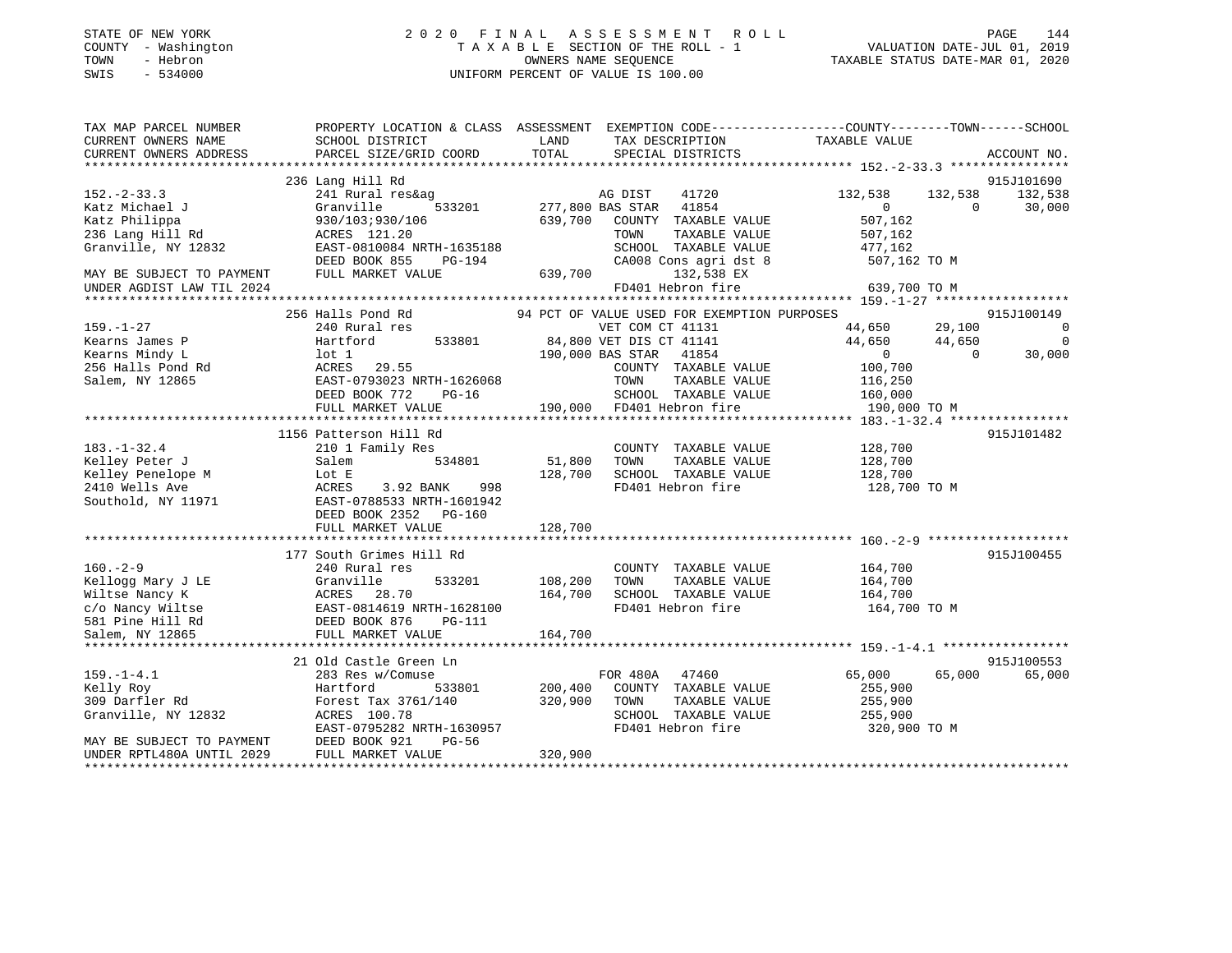| STATE OF NEW YORK |          |              |
|-------------------|----------|--------------|
| COUNTY            |          | - Washington |
| TOWN              | - Hebron |              |
| CM <sub>T</sub> C |          | 534000       |

### STATE OF NEW YORK 2 0 2 0 F I N A L A S S E S S M E N T R O L L PAGE 145COUNTY A X A B L E SECTION OF THE ROLL - 1 SWIS - 534000 UNIFORM PERCENT OF VALUE IS 100.00

## VALUATION DATE-JUL 01, 2019

TAXABLE STATUS DATE-MAR 01, 2020

| TAX MAP PARCEL NUMBER                             |                                                   |               |                               | PROPERTY LOCATION & CLASS ASSESSMENT EXEMPTION CODE----------------COUNTY-------TOWN------SCHOOL |                |
|---------------------------------------------------|---------------------------------------------------|---------------|-------------------------------|--------------------------------------------------------------------------------------------------|----------------|
| CURRENT OWNERS NAME                               | SCHOOL DISTRICT                                   | LAND          | TAX DESCRIPTION               | TAXABLE VALUE                                                                                    |                |
| CURRENT OWNERS ADDRESS                            | PARCEL SIZE/GRID COORD                            | TOTAL         | SPECIAL DISTRICTS             |                                                                                                  | ACCOUNT NO.    |
|                                                   |                                                   |               |                               |                                                                                                  |                |
|                                                   | 24 Old Castle Green Ln                            |               |                               |                                                                                                  |                |
| $159. - 1 - 4.3$                                  | 240 Rural res                                     |               | COUNTY TAXABLE VALUE          | 332,900                                                                                          |                |
| Kelly Roy                                         | Hartford                                          | 533801 55,400 | TAXABLE VALUE<br>TOWN         | 332,900                                                                                          |                |
| Kelly Roxanne                                     |                                                   | 999 332,900   | SCHOOL TAXABLE VALUE          | 332,900                                                                                          |                |
| 309 Darfler Rd                                    | ACRES 10.22 BANK 999<br>EAST-0796444 NRTH-1631762 |               | FD401 Hebron fire             | 332,900 TO M                                                                                     |                |
| Granville, NY 12832 DEED BOOK 2244 PG-276         |                                                   |               |                               |                                                                                                  |                |
|                                                   | FULL MARKET VALUE                                 | 332,900       |                               |                                                                                                  |                |
|                                                   |                                                   |               |                               |                                                                                                  |                |
|                                                   | James Rd/e Off                                    |               |                               |                                                                                                  | 915J101002     |
| $159. - 1 - 30$                                   | 105 Vac farmland                                  |               | COUNTY TAXABLE VALUE          | 900                                                                                              |                |
| Kelly Roy                                         | Hartford                                          | 533801 900    | TAXABLE VALUE<br>TOWN         | 900                                                                                              |                |
| 24 Old Castle Green Ln                            | 1.00<br>ACRES                                     | 900           | SCHOOL TAXABLE VALUE          | 900                                                                                              |                |
| Granville, NY 12832                               | EAST-0793810 NRTH-1630864                         |               | FD401 Hebron fire             | 900 TO M                                                                                         |                |
|                                                   | DEED BOOK 20200 PG-1642                           |               |                               |                                                                                                  |                |
| PRIOR OWNER ON 3/01/2020 FULL MARKET VALUE        |                                                   | 900           |                               |                                                                                                  |                |
| Burch Duane L                                     |                                                   |               |                               |                                                                                                  |                |
|                                                   |                                                   |               |                               |                                                                                                  |                |
|                                                   | 6323 State Route 22                               |               |                               |                                                                                                  | 915J101899     |
| $185. - 1 - 22$                                   | 260 Seasonal res                                  |               | COUNTY TAXABLE VALUE          | 48,400                                                                                           |                |
| Kennedy Natalie                                   | Salem                                             |               | TOWN<br>TAXABLE VALUE         | 48,400                                                                                           |                |
| PO Box 138                                        | $1$ ot $1$                                        | 48,400        | SCHOOL TAXABLE VALUE          | 48,400                                                                                           |                |
| Salem, NY 12865                                   | ACRES<br>8.47                                     |               | FD401 Hebron fire             | 48,400 TO M                                                                                      |                |
|                                                   | EAST-0816025 NRTH-1610624                         |               |                               |                                                                                                  |                |
|                                                   | DEED BOOK 3291 PG-58                              |               |                               |                                                                                                  |                |
|                                                   | FULL MARKET VALUE                                 | 48,400        |                               |                                                                                                  |                |
|                                                   |                                                   |               |                               |                                                                                                  |                |
|                                                   | 254 Darfler Rd                                    |               |                               |                                                                                                  | 915J100271     |
| $159. - 1 - 6$                                    | 210 1 Family Res                                  |               | COUNTY TAXABLE VALUE          | 119,500                                                                                          |                |
| Kennedy Raymond L Jr                              | Hartford                                          | 533801 48,900 | TOWN<br>TAXABLE VALUE         | 119,500                                                                                          |                |
| Kennedy Joni R                                    | ACRES<br>6.20 BANK                                | 999 119,500   | SCHOOL TAXABLE VALUE          | 119,500                                                                                          |                |
| 115 Upper Extension Rd                            | EAST-0797165 NRTH-1631125                         |               | CA008 Cons agri dst 8         | 119,500 TO M                                                                                     |                |
| Bridgwater Corners, VT 05035 DEED BOOK 3078 PG-21 |                                                   |               | FD401 Hebron fire             | 119,500 TO M                                                                                     |                |
|                                                   | FULL MARKET VALUE                                 | 119,500       |                               |                                                                                                  |                |
|                                                   |                                                   |               |                               |                                                                                                  |                |
|                                                   | 779 County Route 31                               |               |                               |                                                                                                  | 915J100367     |
| $168. - 1 - 3.1$                                  | 210 1 Family Res                                  |               | VET COM CT 41131              | 53,350<br>29,100                                                                                 | $\overline{0}$ |
| Kerr Jay                                          | 533801<br>Hartford                                |               | 62,100 ENH STAR 41834         | $\overline{0}$<br>$\Omega$                                                                       | 69,800         |
| Kerr Lynne                                        | 7.13<br>ACRES                                     | 224,300       | COUNTY TAXABLE VALUE          | 170,950                                                                                          |                |
| 779 County Route 31 EAST-0798692 NRTH-1624368     |                                                   |               | TAXABLE VALUE<br>TOWN         | 195,200                                                                                          |                |
| Granville, NY 12832                               | DEED BOOK 892<br>PG-168                           |               | SCHOOL TAXABLE VALUE          | 154,500                                                                                          |                |
|                                                   | FULL MARKET VALUE                                 |               | 224,300 CA008 Cons agri dst 8 | 224,300 TO M                                                                                     |                |
|                                                   |                                                   |               | FD401 Hebron fire             | 224,300 TO M                                                                                     |                |
|                                                   |                                                   |               |                               |                                                                                                  |                |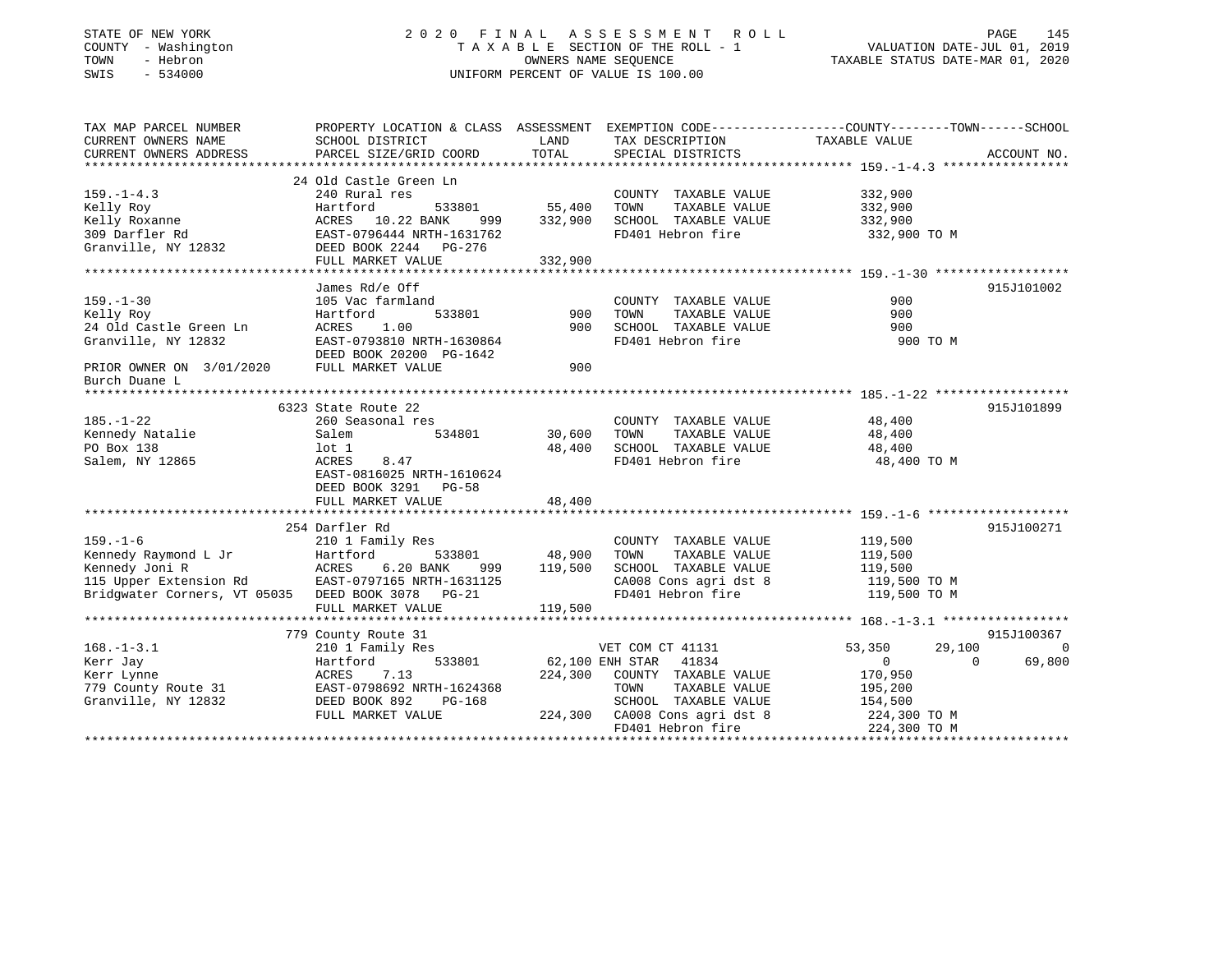### STATE OF NEW YORK 2 0 2 0 F I N A L A S S E S S M E N T R O L L PAGE 146 COUNTY - Washington T A X A B L E SECTION OF THE ROLL - 1 VALUATION DATE-JUL 01, 2019 TOWN - Hebron OWNERS NAME SEQUENCE TAXABLE STATUS DATE-MAR 01, 2020 SWIS - 534000 UNIFORM PERCENT OF VALUE IS 100.00

| TAX MAP PARCEL NUMBER<br>CURRENT OWNERS NAME<br>CURRENT OWNERS ADDRESS                                       | PROPERTY LOCATION & CLASS ASSESSMENT EXEMPTION CODE----------------COUNTY-------TOWN------SCHOOL<br>SCHOOL DISTRICT<br>PARCEL SIZE/GRID COORD                     | LAND<br>TOTAL                          | TAX DESCRIPTION<br>SPECIAL DISTRICTS                                                                                                                                     | TAXABLE VALUE                                                                       |                    | ACCOUNT NO.              |
|--------------------------------------------------------------------------------------------------------------|-------------------------------------------------------------------------------------------------------------------------------------------------------------------|----------------------------------------|--------------------------------------------------------------------------------------------------------------------------------------------------------------------------|-------------------------------------------------------------------------------------|--------------------|--------------------------|
|                                                                                                              | 147 James Rd                                                                                                                                                      |                                        |                                                                                                                                                                          |                                                                                     |                    |                          |
| $158. - 1 - 13.2$<br>Kilburn Jason D<br>Kilburn Angie                                                        | 242 Rurl res&rec<br>533801<br>Hartford<br>ACRES 17.10 BANK<br>999                                                                                                 | 66,400<br>168,900                      | COUNTY TAXABLE VALUE<br>TAXABLE VALUE<br>TOWN<br>SCHOOL TAXABLE VALUE                                                                                                    | 168,900<br>168,900<br>168,900                                                       |                    |                          |
| PO Box 65<br>Comstock, NY 12821                                                                              | EAST-0792106 NRTH-1631129<br>DEED BOOK 3820 PG-90<br>FULL MARKET VALUE                                                                                            | 168,900                                | FD401 Hebron fire                                                                                                                                                        | 168,900 TO M                                                                        |                    |                          |
|                                                                                                              |                                                                                                                                                                   |                                        |                                                                                                                                                                          |                                                                                     |                    |                          |
| $159. - 1 - 2.6$<br>Kilburn Marie LE<br>Kilburn Winston S<br>105 James Rd<br>Salem, NY 12865                 | 105 James Rd<br>210 1 Family Res<br>533801<br>Hartford<br>ACRES<br>1.00<br>EAST-0792342 NRTH-1630158<br>DEED BOOK 20191 PG-25794                                  | 35,000<br>99,800                       | ENH STAR<br>41834<br>COUNTY TAXABLE VALUE<br>TOWN<br>TAXABLE VALUE<br>SCHOOL TAXABLE VALUE<br>FD401 Hebron fire                                                          | $\overline{0}$<br>99,800<br>99,800<br>30,000<br>99,800 TO M                         | $\Omega$           | 69,800                   |
|                                                                                                              | FULL MARKET VALUE                                                                                                                                                 | 99,800                                 |                                                                                                                                                                          |                                                                                     |                    |                          |
|                                                                                                              | 472 Little Burch Hill Rd                                                                                                                                          |                                        | 44 PCT OF VALUE USED FOR EXEMPTION PURPOSES                                                                                                                              |                                                                                     |                    | 915J100703               |
| $151. - 1 - 10$<br>Kilmartin Karen A<br>Kilmartin David J<br>472 Little Burch Hill Rd<br>Granville, NY 12832 | 240 Rural res<br>533201<br>Granville<br>3796/101<br>FRNT 1367.00 DPTH<br>ACRES 57.80<br>EAST-0804268 NRTH-1637542<br>DEED BOOK 2602<br>PG-18<br>FULL MARKET VALUE | 166,400 BAS STAR<br>277,400<br>277,400 | VET COM CT 41131<br>41854<br>COUNTY TAXABLE VALUE<br>TAXABLE VALUE<br>TOWN<br>SCHOOL TAXABLE VALUE<br>SCHOOL TAXABLE VALUE<br>CA008 Cons agri dst 8<br>FD401 Hebron fire | 30,514<br>$\Omega$<br>246,886<br>248,300<br>247,400<br>277,400 TO M<br>277,400 TO M | 29,100<br>$\Omega$ | $\overline{0}$<br>30,000 |
|                                                                                                              | Koster Way                                                                                                                                                        |                                        |                                                                                                                                                                          |                                                                                     |                    | 915J101904               |
| $185. - 1 - 34$<br>Kilmartin Paul D<br>Devine Tara<br>247 Oueensbury Ave<br>Queensbury, NY 12804             | 314 Rural vac<10<br>534801<br>Salem<br>$1$ ot $13$<br>5.00<br>ACRES<br>EAST-0814320 NRTH-1608454<br>DEED BOOK 2456 PG-342<br>FULL MARKET VALUE                    | 25,000<br>25,000<br>25,000             | COUNTY TAXABLE VALUE<br>TAXABLE VALUE<br>TOWN<br>SCHOOL TAXABLE VALUE<br>FD401 Hebron fire                                                                               | 25,000<br>25,000<br>25,000<br>25,000 TO M                                           |                    |                          |
|                                                                                                              | 114 Chester Dawn Way                                                                                                                                              |                                        |                                                                                                                                                                          |                                                                                     |                    |                          |
| $170. - 1 - 17.4$<br>Kimpel-Phibbs James<br>9 Pacific St<br>Pittsfield, MA 01201                             | 312 Vac w/imprv<br>Granville<br>533201<br>ACRES 24.35<br>EAST-0819250 NRTH-1622860<br>DEED BOOK 931<br>$PG-234$<br>FULL MARKET VALUE                              | 19,500<br>20,000<br>20,000             | COUNTY TAXABLE VALUE<br>TOWN<br>TAXABLE VALUE<br>SCHOOL TAXABLE VALUE<br>FD401 Hebron fire                                                                               | 20,000<br>20,000<br>20,000<br>20,000 TO M                                           |                    |                          |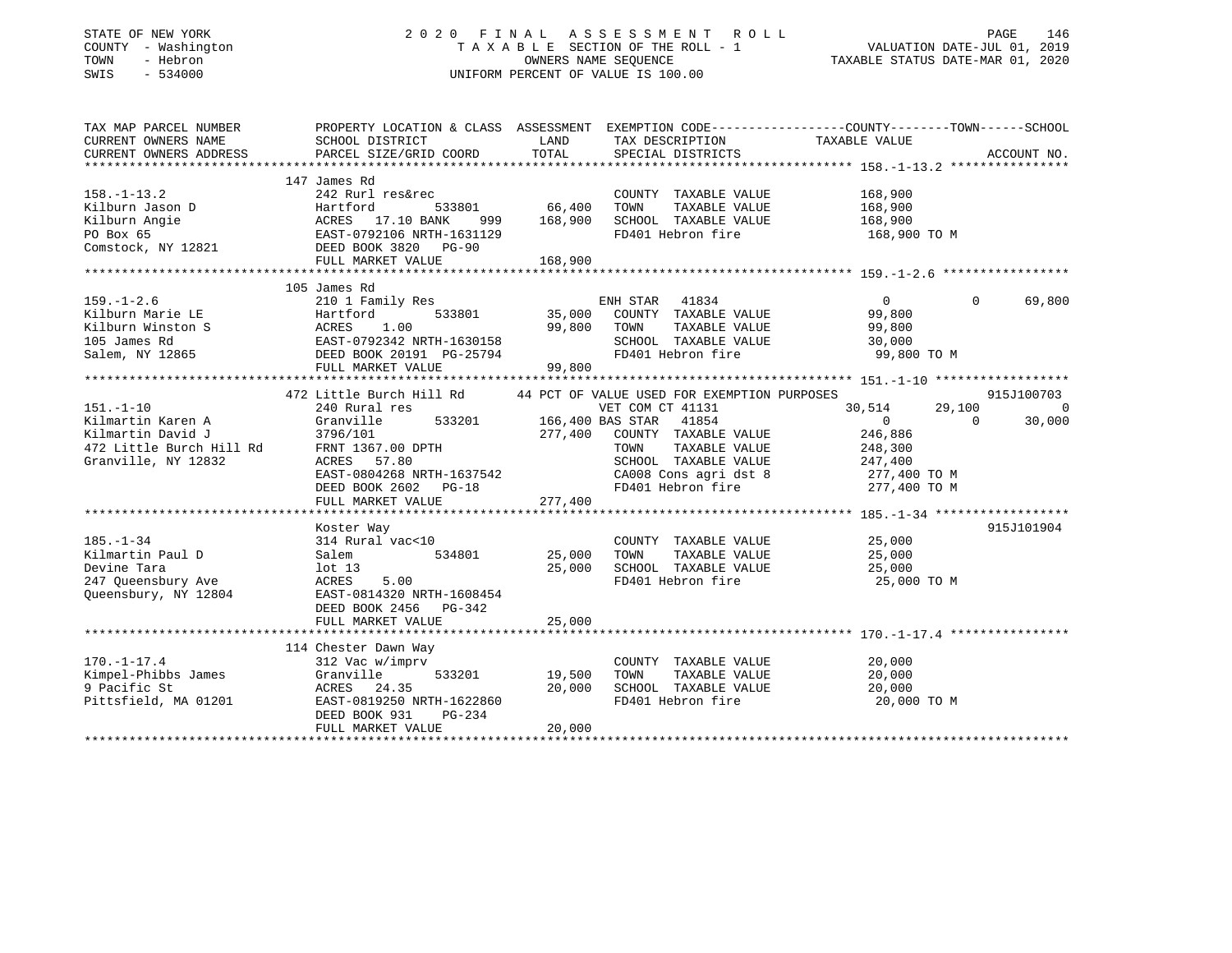| STATE OF NEW YORK |     |              |  |
|-------------------|-----|--------------|--|
| COUNTY            |     | - Washington |  |
| TOWN              |     | - Hebron     |  |
| <b>CMTC</b>       | $-$ | 534000       |  |

### STATE OF NEW YORK 2 0 2 0 F I N A L A S S E S S M E N T R O L L PAGE 147 COUNTY - Washington T A X A B L E SECTION OF THE ROLL - 1 VALUATION DATE-JUL 01, 2019 OWNERS NAME SEQUENCE TAXABLE STATUS DATE-MAR 01, 2020 SWIS - 534000 UNIFORM PERCENT OF VALUE IS 100.00

| TAX MAP PARCEL NUMBER<br>CURRENT OWNERS NAME<br>CURRENT OWNERS ADDRESS                                               | PROPERTY LOCATION & CLASS ASSESSMENT<br>SCHOOL DISTRICT<br>PARCEL SIZE/GRID COORD                                                                                      | LAND<br>TOTAL                 | EXEMPTION CODE-----------------COUNTY-------TOWN------SCHOOL<br>TAX DESCRIPTION<br>SPECIAL DISTRICTS                            | TAXABLE VALUE                                                             | ACCOUNT NO.                                                                             |
|----------------------------------------------------------------------------------------------------------------------|------------------------------------------------------------------------------------------------------------------------------------------------------------------------|-------------------------------|---------------------------------------------------------------------------------------------------------------------------------|---------------------------------------------------------------------------|-----------------------------------------------------------------------------------------|
| $169. - 1 - 6$<br>King Charles J<br>PO Box 161<br>Granville, NY 12832                                                | Pine Hill Rd Off S<br>322 Rural vac>10<br>534801<br>Salem<br>Lot 4<br>ACRES 48.41<br>EAST-0809514 NRTH-1623513<br>DEED BOOK 2842 PG-200<br>FULL MARKET VALUE           | 38,800<br>38,800<br>38,800    | COUNTY TAXABLE VALUE<br>TAXABLE VALUE<br>TOWN<br>SCHOOL TAXABLE VALUE<br>FD401 Hebron fire                                      | 38,800<br>38,800<br>38,800<br>38,800 TO M                                 | 915J100217                                                                              |
|                                                                                                                      |                                                                                                                                                                        |                               |                                                                                                                                 |                                                                           |                                                                                         |
| $151. - 1 - 2$<br>King David J<br>218 Hartford Main St<br>Granville, NY 12832<br>MAY BE SUBJECT TO PAYMENT           | 1132 Big Burch Hill Rd<br>322 Rural vac>10<br>533801<br>Hartford<br>ACRES<br>48.40<br>EAST-0798768 NRTH-1641405<br>DEED BOOK 2402 PG-170<br>FULL MARKET VALUE          | 126,600<br>126,600<br>126,600 | AG DIST<br>41720<br>COUNTY TAXABLE VALUE<br>TAXABLE VALUE<br>TOWN<br>SCHOOL TAXABLE VALUE<br>CA008 Cons agri dst 8<br>39,226 EX | 39,226<br>39,226<br>87,374<br>87,374<br>87,374<br>87, 374<br>87, 374 TO M | 915J100087<br>39,226                                                                    |
| UNDER AGDIST LAW TIL 2024                                                                                            |                                                                                                                                                                        |                               | FD401 Hebron fire                                                                                                               | 126,600 TO M                                                              |                                                                                         |
|                                                                                                                      |                                                                                                                                                                        |                               |                                                                                                                                 |                                                                           |                                                                                         |
| $178. - 1 - 9$<br>King Gilbert H<br>King Bernice<br>694 Tiplady Rd<br>Granville, NY 12832                            | 694 Tiplady Rd<br>270 Mfg housing<br>534801<br>Salem<br>Ease 771/183 ROW768/89 71,500 ENH STAR 41834<br>ACRES<br>5.05<br>EAST-0821771 NRTH-1611838                     |                               | AGED-CO<br>41802<br>47,100 AGED-SCH 41804<br>COUNTY TAXABLE VALUE<br>TOWN<br>TAXABLE VALUE                                      | 35,750<br>$\overline{0}$<br>$\overline{0}$<br>35,750<br>71,500            | 915J100442<br>$\Omega$<br>$\overline{0}$<br>$\mathbf 0$<br>17,875<br>$\Omega$<br>53,625 |
|                                                                                                                      | DEED BOOK 491<br>PG-1008                                                                                                                                               |                               | SCHOOL TAXABLE VALUE                                                                                                            | $\overline{0}$                                                            |                                                                                         |
|                                                                                                                      |                                                                                                                                                                        |                               |                                                                                                                                 |                                                                           |                                                                                         |
| $178. - 1 - 26$<br>King John<br>King Betty<br>26 Hemlock Dr<br>Greenfield Center, NY 12833 EAST-0822507 NRTH-1615388 | 211 Bromley Ln<br>260 Seasonal res<br>Salem<br>534801<br>Lot 11<br>ACRES 11.45<br>DEED BOOK 3388 PG-48<br>FULL MARKET VALUE                                            | 35,300<br>85,200<br>85,200    | COUNTY TAXABLE VALUE<br>TAXABLE VALUE<br>TOWN<br>SCHOOL TAXABLE VALUE<br>FD401 Hebron fire                                      | 85,200<br>85,200<br>85,200<br>85,200 TO M                                 | 915J101382                                                                              |
|                                                                                                                      |                                                                                                                                                                        |                               |                                                                                                                                 |                                                                           |                                                                                         |
| $170. - 1 - 13.5$<br>Kinser Kevin P<br>1084 Wendell Ave Apt 3<br>Schenectady, NY 12308                               | 32 Indian Head Way<br>210 1 Family Res<br>Granville<br>533201<br>ACRES<br>3.02 BANK<br>999<br>EAST-0816168 NRTH-1618325<br>PG-47<br>DEED BOOK 911<br>FULL MARKET VALUE | 41,100<br>89,300<br>89,300    | COUNTY TAXABLE VALUE<br>TAXABLE VALUE<br>TOWN<br>SCHOOL TAXABLE VALUE<br>FD401 Hebron fire                                      | 89,300<br>89,300<br>89,300<br>89,300 TO M                                 | 915J101177                                                                              |
|                                                                                                                      |                                                                                                                                                                        |                               |                                                                                                                                 |                                                                           |                                                                                         |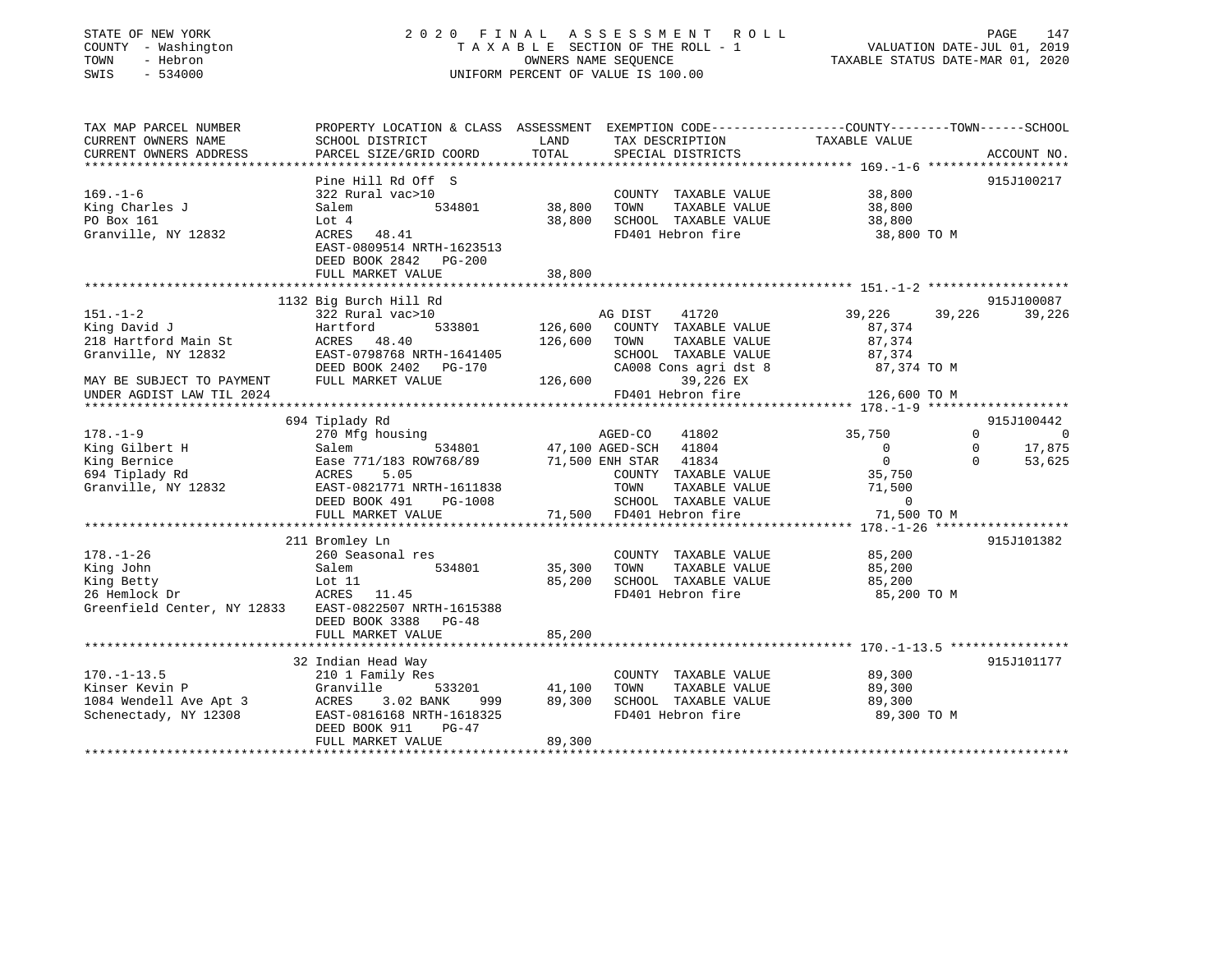### STATE OF NEW YORK 2 0 2 0 F I N A L A S S E S S M E N T R O L L PAGE 148 COUNTY - Washington T A X A B L E SECTION OF THE ROLL - 1 VALUATION DATE-JUL 01, 2019 TOWN - Hebron OWNERS NAME SEQUENCE TAXABLE STATUS DATE-MAR 01, 2020 SWIS - 534000 UNIFORM PERCENT OF VALUE IS 100.00

| TAX MAP PARCEL NUMBER                        | PROPERTY LOCATION & CLASS ASSESSMENT EXEMPTION CODE----------------COUNTY-------TOWN------SCHOOL |               |                                    |                   |                    |
|----------------------------------------------|--------------------------------------------------------------------------------------------------|---------------|------------------------------------|-------------------|--------------------|
| CURRENT OWNERS NAME                          | SCHOOL DISTRICT                                                                                  | LAND          | TAX DESCRIPTION                    | TAXABLE VALUE     |                    |
| CURRENT OWNERS ADDRESS                       | PARCEL SIZE/GRID COORD                                                                           | TOTAL         | SPECIAL DISTRICTS                  |                   | ACCOUNT NO.        |
|                                              |                                                                                                  |               |                                    |                   |                    |
|                                              | Indian Head Way                                                                                  |               |                                    |                   | 915J101477         |
| $170. - 1 - 13.14$                           | 314 Rural vac<10                                                                                 |               | COUNTY TAXABLE VALUE               | 16,700            |                    |
| Kinser Kevin P                               | Granville                                                                                        | 533201 16,700 | TOWN<br>TAXABLE VALUE              | 16,700            |                    |
| 1084 Wendell Ave Apt 3                       | ACRES 2.15 BANK 999 16,700                                                                       |               | SCHOOL TAXABLE VALUE               | 16,700            |                    |
| Schenectady, NY 12308                        | EAST-0816267 NRTH-1618588                                                                        |               | FD401 Hebron fire                  | 16,700 TO M       |                    |
|                                              | DEED BOOK 911<br>$PG-47$                                                                         |               |                                    |                   |                    |
|                                              | FULL MARKET VALUE                                                                                | 16,700        |                                    |                   |                    |
|                                              |                                                                                                  |               |                                    |                   |                    |
|                                              | West Green Pond Way                                                                              |               |                                    |                   | 915J100608         |
| $143. - 1 - 21$                              | 311 Res vac land - WTRFNT                                                                        |               | COUNTY TAXABLE VALUE               | 108,400           |                    |
| Kinville Ralph                               | Granville<br>533201                                                                              | 108,400       | TOWN<br>TAXABLE VALUE              | 108,400           |                    |
| Kinville Caroline                            | ACRES 1.49                                                                                       | 108,400       | SCHOOL TAXABLE VALUE               | 108,400           |                    |
| 2660 Lovell Lake Rd                          | EAST-0815466 NRTH-1643433                                                                        |               | FD401 Hebron fire                  | 108,400 TO M      |                    |
| Sanbornville, NH 03872 DEED BOOK 3010 PG-135 |                                                                                                  |               |                                    |                   |                    |
|                                              | FULL MARKET VALUE                                                                                | 108,400       |                                    |                   |                    |
|                                              |                                                                                                  |               |                                    |                   |                    |
|                                              | 792 Chamberlin Mills Rd                                                                          |               |                                    |                   |                    |
| 177.-1-43.1                                  | 210 1 Family Res                                                                                 |               | BAS STAR 41854                     | $\overline{0}$    | 30,000<br>$\Omega$ |
| Kirk Crystal                                 | 534801<br>Salem                                                                                  |               | 40,000 COUNTY TAXABLE VALUE        | 158,800           |                    |
| Kirk Joshua                                  | C.0.215/209                                                                                      | 158,800 TOWN  | TAXABLE VALUE                      | 158,800           |                    |
| 792 Chamberlin Mills Rd                      | 999<br>ACRES<br>2.63 BANK                                                                        |               | SCHOOL TAXABLE VALUE               | 128,800           |                    |
| Salem, NY 12865                              | EAST-0805921 NRTH-1612335                                                                        |               | FD401 Hebron fire                  | 158,800 TO M      |                    |
|                                              | DEED BOOK 2927 PG-265                                                                            |               |                                    |                   |                    |
|                                              | FULL MARKET VALUE                                                                                | 158,800       |                                    |                   |                    |
|                                              |                                                                                                  |               |                                    |                   |                    |
|                                              | 1169 Patterson Hill Rd                                                                           |               |                                    |                   | 915J101087         |
| $183. - 1 - 29$                              | 210 1 Family Res                                                                                 |               | ENH STAR 41834                     | $0 \qquad \qquad$ | $\Omega$<br>69,800 |
| Kitz William R                               | Salem                                                                                            |               | 534801 60,800 COUNTY TAXABLE VALUE | 166,000           |                    |
| Kitz Patricia M                              | 3602/124                                                                                         |               | 166,000 TOWN TAXABLE VALUE         | 166,000           |                    |
| 1169 Patterson Hill Rd                       | ACRES 6.53                                                                                       |               | SCHOOL TAXABLE VALUE               | 96,200            |                    |
| Salem, NY 12865                              | EAST-0788087 NRTH-1602322                                                                        |               | FD401 Hebron fire                  | 166,000 TO M      |                    |
|                                              | DEED BOOK 527<br>$PG-150$                                                                        |               |                                    |                   |                    |
|                                              | FULL MARKET VALUE                                                                                | 166,000       |                                    |                   |                    |
|                                              |                                                                                                  |               |                                    |                   |                    |
|                                              | 76 Rykowski Ln                                                                                   |               |                                    |                   | 915J101345         |
| $161. - 2 - 4.1$                             | 260 Seasonal res                                                                                 |               | COUNTY TAXABLE VALUE               | 49,700            |                    |
| Klag Lawrence                                | 533201<br>Granville                                                                              | 21,000        | TOWN<br>TAXABLE VALUE              | 49,700            |                    |
| 200 Beacon Hill Rd Apt 15B                   | $10.2$ ad                                                                                        | 49,700        | SCHOOL TAXABLE VALUE               | 49,700            |                    |
| Dobbs Ferry, NY 10522                        | ACRES 8.20                                                                                       |               | FD401 Hebron fire                  | 49,700 TO M       |                    |
|                                              | EAST-0821815 NRTH-1626404                                                                        |               |                                    |                   |                    |
|                                              | DEED BOOK 494<br>PG-1068                                                                         |               |                                    |                   |                    |
|                                              | FULL MARKET VALUE                                                                                | 49,700        |                                    |                   |                    |
|                                              |                                                                                                  |               |                                    |                   |                    |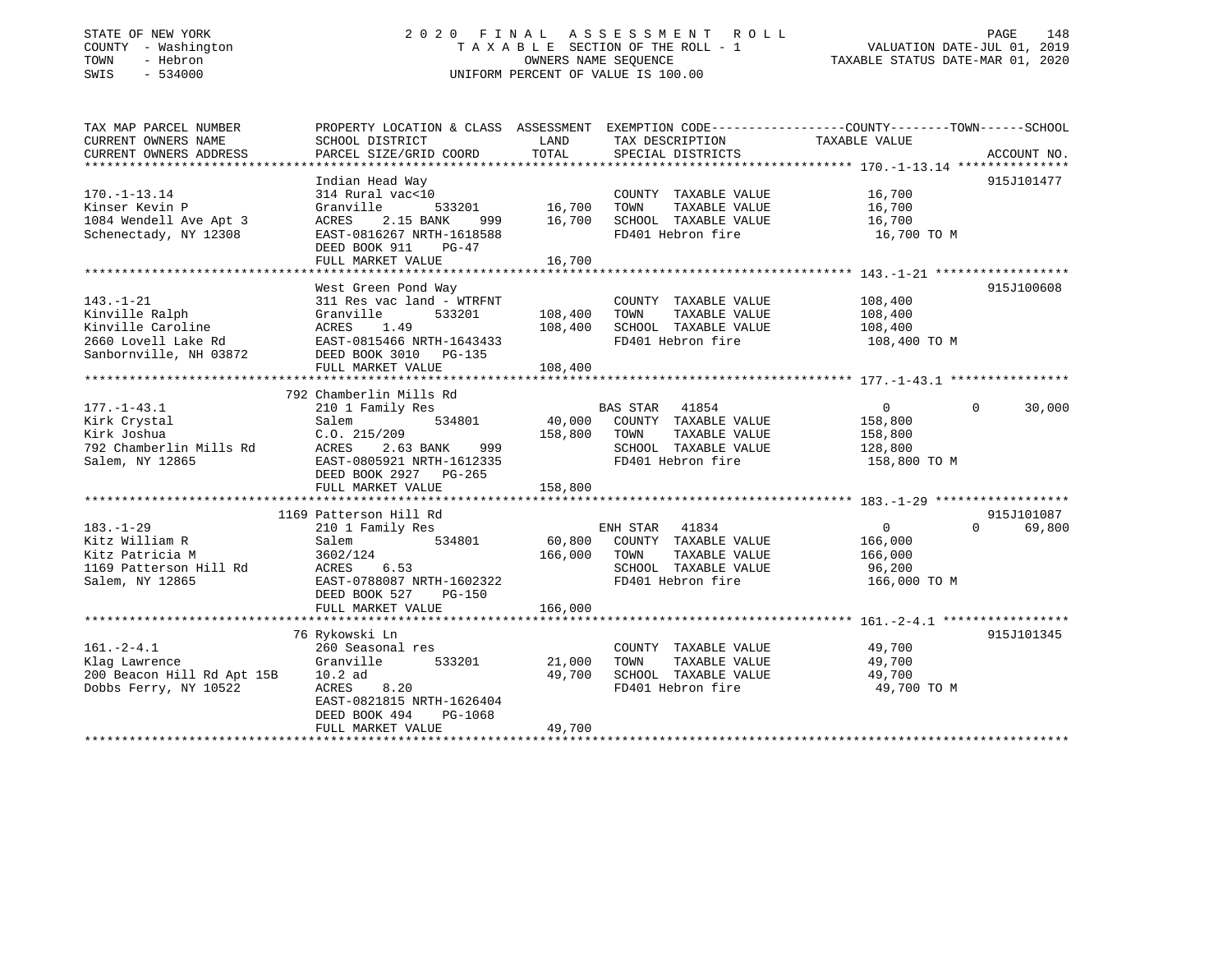| STATE OF NEW YORK<br>COUNTY - Washington<br>- Hebron<br>TOWN<br>$-534000$<br>SWIS | 2020 FINAL ASSESSMENT ROLL<br>TAXABLE SECTION OF THE ROLL - 1<br>OWNERS NAME SEQUENCE<br>UNIFORM PERCENT OF VALUE IS 100.00                  |               |                                                  | VALUATION DATE-JUL 01, 2019<br>TAXABLE STATUS DATE-MAR 01, 2020 | PAGE<br>149            |
|-----------------------------------------------------------------------------------|----------------------------------------------------------------------------------------------------------------------------------------------|---------------|--------------------------------------------------|-----------------------------------------------------------------|------------------------|
| TAX MAP PARCEL NUMBER<br>CURRENT OWNERS NAME<br>CURRENT OWNERS ADDRESS            | PROPERTY LOCATION & CLASS ASSESSMENT EXEMPTION CODE---------------COUNTY-------TOWN------SCHOOL<br>SCHOOL DISTRICT<br>PARCEL SIZE/GRID COORD | LAND<br>TOTAL | TAX DESCRIPTION<br>SPECIAL DISTRICTS             | TAXABLE VALUE                                                   | ACCOUNT NO.            |
|                                                                                   |                                                                                                                                              |               |                                                  |                                                                 |                        |
|                                                                                   | 92 Higgins Rd                                                                                                                                |               |                                                  |                                                                 | 915J101589             |
| $161. - 2 - 10.23$                                                                | 270 Mfg housing<br>533201<br>Granville                                                                                                       | 38,000        | 41854<br>BAS STAR<br>COUNTY TAXABLE VALUE        | $\overline{0}$<br>48,800                                        | 30,000<br>$\mathbf{0}$ |
| Knapp Andrew D<br>92 Higgins Rd                                                   | 787/346                                                                                                                                      | 48,800        | TAXABLE VALUE<br>TOWN                            | 48,800                                                          |                        |
| Granville, NY 12832                                                               | 2.00<br>ACRES                                                                                                                                |               | SCHOOL TAXABLE VALUE                             | 18,800                                                          |                        |
|                                                                                   | EAST-0818917 NRTH-1625635                                                                                                                    |               | FD401 Hebron fire                                | 48,800 TO M                                                     |                        |
|                                                                                   | DEED BOOK 3348 PG-248                                                                                                                        |               |                                                  |                                                                 |                        |
|                                                                                   | FULL MARKET VALUE                                                                                                                            | 48,800        |                                                  |                                                                 |                        |
|                                                                                   |                                                                                                                                              |               |                                                  |                                                                 |                        |
|                                                                                   | 303 South Grimes Hill Rd                                                                                                                     |               |                                                  |                                                                 | 915J100531             |
| $160. - 2 - 3$<br>Knapp Jody                                                      | 210 1 Family Res<br>Granville 533201                                                                                                         |               | BAS STAR<br>41854<br>62,500 COUNTY TAXABLE VALUE | $\overline{0}$<br>172,200                                       | 30,000<br>$\Omega$     |
| 303 South Grimes Hill Rd                                                          | Cot & L                                                                                                                                      | 172,200       | TOWN<br>TAXABLE VALUE                            | 172,200                                                         |                        |
| Granville, NY 12832                                                               | 2764/76                                                                                                                                      |               | SCHOOL TAXABLE VALUE                             | 142,200                                                         |                        |
|                                                                                   | ACRES<br>7.30 BANK 999                                                                                                                       |               | CA008 Cons agri dst 8                            | 172,200 TO M                                                    |                        |
|                                                                                   | EAST-0813704 NRTH-1631508                                                                                                                    |               | FD401 Hebron fire                                | 172,200 TO M                                                    |                        |
|                                                                                   | DEED BOOK 3426 PG-128                                                                                                                        |               |                                                  |                                                                 |                        |
|                                                                                   | FULL MARKET VALUE                                                                                                                            | 172,200       |                                                  |                                                                 |                        |
|                                                                                   |                                                                                                                                              |               |                                                  |                                                                 |                        |
| $183.20 - 1 - 1.4$                                                                | 3158 County Route 30<br>210 1 Family Res                                                                                                     |               | COUNTY TAXABLE VALUE                             | 115,500                                                         | 915J100487             |
| Knettel Edward J Estate                                                           | 534801<br>Salem                                                                                                                              | 22,000        | TOWN<br>TAXABLE VALUE                            | 115,500                                                         |                        |
| Knettel Billie                                                                    | 75.00 DPTH 150.00<br>FRNT                                                                                                                    | 115,500       | SCHOOL TAXABLE VALUE                             | 115,500                                                         |                        |
| Attn: Anthony J Knettel                                                           | ACRES 0.26                                                                                                                                   |               | CA008 Cons agri dst 8                            | 115,500 TO M                                                    |                        |
| 1762 Corcoran St Nw #4                                                            | EAST-0792201 NRTH-1603355                                                                                                                    |               | FD401 Hebron fire                                | 115,500 TO M                                                    |                        |
| Washington, DC 20009                                                              | DEED BOOK 494<br>PG-35                                                                                                                       |               | LD401 West hebron light                          | 115,500 TO M                                                    |                        |
|                                                                                   | FULL MARKET VALUE                                                                                                                            | 115,500       |                                                  |                                                                 |                        |
|                                                                                   | 254 Scott Hill Rd                                                                                                                            |               |                                                  |                                                                 | 915J101150             |
| $158. - 1 - 2.1$                                                                  | 210 1 Family Res                                                                                                                             |               | BAS STAR 41854                                   | $\overline{0}$                                                  | 30,000<br>$\Omega$     |
| Knight Terri L                                                                    | Hartford<br>533801                                                                                                                           |               | 46,700 COUNTY TAXABLE VALUE                      | 141,700                                                         |                        |
| 254 Scott Hill Rd                                                                 | 2.88 BANK<br>ACRES<br>999                                                                                                                    | 141,700       | TOWN<br>TAXABLE VALUE                            | 141,700                                                         |                        |
| Argyle, NY 12809                                                                  | EAST-0783419 NRTH-1629423                                                                                                                    |               | SCHOOL TAXABLE VALUE                             | 111,700                                                         |                        |
|                                                                                   | DEED BOOK 2682<br>PG-318                                                                                                                     |               | CA008 Cons agri dst 8                            | 141,700 TO M                                                    |                        |
|                                                                                   | FULL MARKET VALUE                                                                                                                            |               | 141,700 FD401 Hebron fire                        | 141,700 TO M                                                    |                        |
|                                                                                   |                                                                                                                                              |               |                                                  |                                                                 |                        |
| $175. - 1 - 13$                                                                   | 3559 County Route 30                                                                                                                         |               | COUNTY TAXABLE VALUE                             | 154,800                                                         | 915J100657             |
| Knipe Robert H                                                                    | 270 Mfg housing<br>534801<br>Salem                                                                                                           | 133,600       | TOWN<br>TAXABLE VALUE                            | 154,800                                                         |                        |
| Buyer Trisha                                                                      | sub aband 3493/95                                                                                                                            | 154,800       | SCHOOL TAXABLE VALUE                             | 154,800                                                         |                        |
| 3559 County Route 30                                                              | $1$ ot $1$                                                                                                                                   |               | FD401 Hebron fire                                | 154,800 TO M                                                    |                        |
| Salem, NY 12865                                                                   | 71.26<br>ACRES                                                                                                                               |               |                                                  |                                                                 |                        |
|                                                                                   | EAST-0790372 NRTH-1612399                                                                                                                    |               |                                                  |                                                                 |                        |
|                                                                                   | DEED BOOK 3445 PG-321                                                                                                                        |               |                                                  |                                                                 |                        |
|                                                                                   | FULL MARKET VALUE                                                                                                                            | 154,800       |                                                  |                                                                 |                        |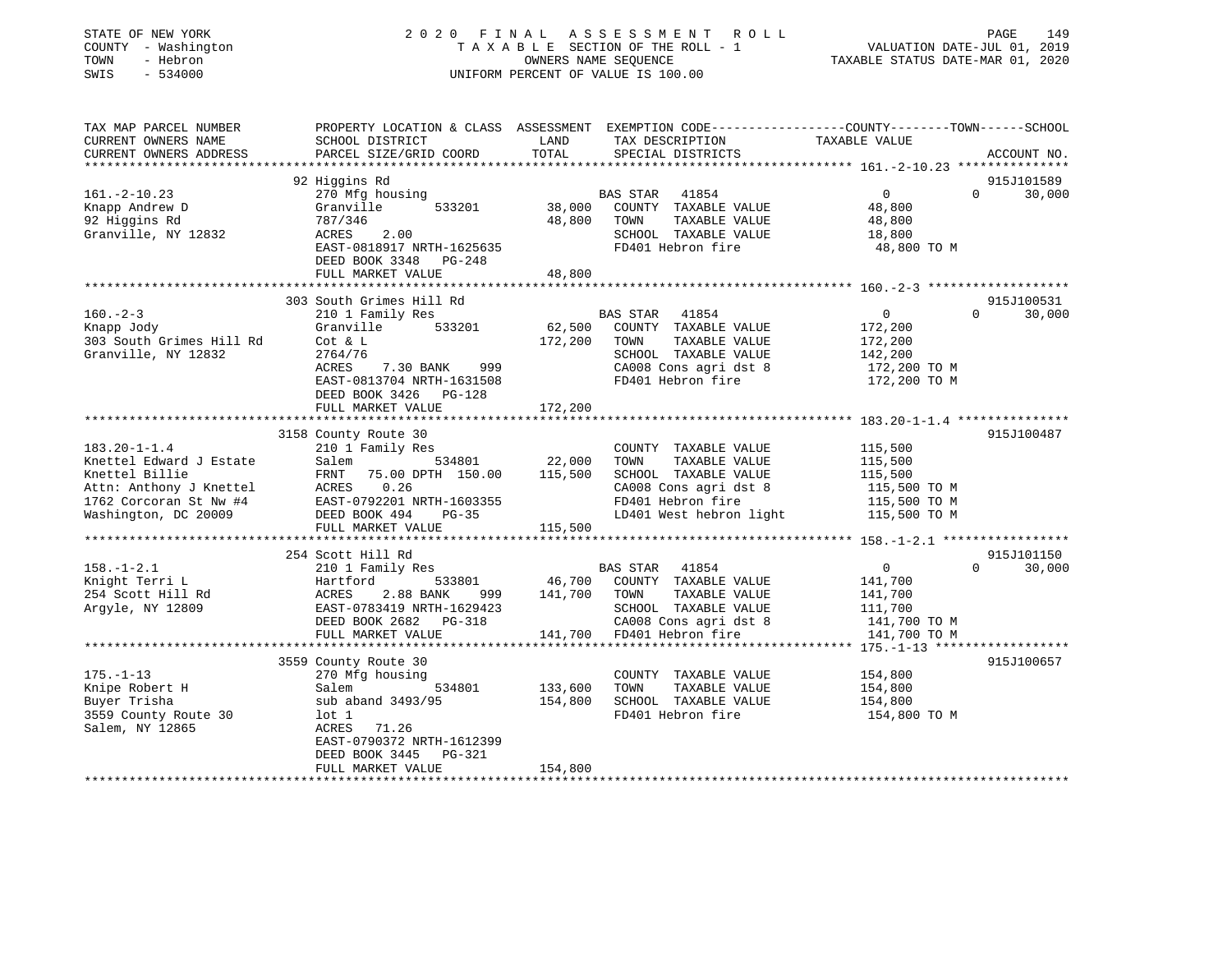| STATE OF NEW YORK |        |              |
|-------------------|--------|--------------|
| COUNTY            |        | - Washingtor |
| TOWN              |        | - Hebron     |
| <b>CMTC</b>       | $\sim$ | 534000       |

### STATE OF NEW YORK 2 0 2 0 F I N A L A S S E S S M E N T R O L L PAGE 150 COUNTY - Washington T A X A B L E SECTION OF THE ROLL - 1 VALUATION DATE-JUL 01, 2019 OWNERS NAME SEQUENCE TAXABLE STATUS DATE-MAR 01, 2020 SWIS - 534000 UNIFORM PERCENT OF VALUE IS 100.00

| TAX MAP PARCEL NUMBER  | PROPERTY LOCATION & CLASS ASSESSMENT EXEMPTION CODE---------------COUNTY-------TOWN------SCHOOL |         |                       |                   |                    |
|------------------------|-------------------------------------------------------------------------------------------------|---------|-----------------------|-------------------|--------------------|
| CURRENT OWNERS NAME    | SCHOOL DISTRICT                                                                                 | LAND    | TAX DESCRIPTION       | TAXABLE VALUE     |                    |
| CURRENT OWNERS ADDRESS | PARCEL SIZE/GRID COORD                                                                          | TOTAL   | SPECIAL DISTRICTS     |                   | ACCOUNT NO.        |
|                        |                                                                                                 |         |                       |                   |                    |
|                        | 29 Halls Pond Rd                                                                                |         |                       |                   | 915J100141         |
| $167. - 1 - 14$        | 283 Res w/Comuse                                                                                |         | BAS STAR 41854        | $0 \qquad \qquad$ | 30,000<br>$\Omega$ |
| Koch Todd C            | 534801<br>Salem                                                                                 | 36,000  | COUNTY TAXABLE VALUE  | 83,400            |                    |
| Meyer Elisa J          | 3.00 BANK<br>ACRES<br>999                                                                       | 83,400  | TOWN<br>TAXABLE VALUE | 83,400            |                    |
| 29 Halls Pond Rd       | EAST-0789603 NRTH-1621449                                                                       |         | SCHOOL TAXABLE VALUE  | 53,400            |                    |
| Salem, NY 12865        | DEED BOOK 1823 PG-96                                                                            |         | FD401 Hebron fire     | 83,400 TO M       |                    |
|                        | FULL MARKET VALUE                                                                               | 83,400  |                       |                   |                    |
|                        |                                                                                                 |         |                       |                   |                    |
|                        | 34 Briansky Ln                                                                                  |         |                       |                   | 915J101331         |
| $184. - 1 - 8.3$       | 210 1 Family Res                                                                                |         | COUNTY TAXABLE VALUE  | 316,400           |                    |
| Koster Klaas           | 534801<br>Salem                                                                                 | 58,300  | TOWN<br>TAXABLE VALUE | 316,400           |                    |
| 930 N Observation Trl  | 849/239 will 1838/19                                                                            | 316,400 | SCHOOL TAXABLE VALUE  | 316,400           |                    |
| Green Valley, AZ 85614 | 5.42<br>ACRES                                                                                   |         | FD401 Hebron fire     | 316,400 TO M      |                    |
|                        | EAST-0802295 NRTH-1604930                                                                       |         |                       |                   |                    |
|                        | DEED BOOK W1838 PG-19                                                                           |         |                       |                   |                    |
|                        | FULL MARKET VALUE                                                                               | 316,400 |                       |                   |                    |
|                        |                                                                                                 |         |                       |                   |                    |
|                        | Wood Way                                                                                        |         |                       |                   |                    |
| $186. - 1 - 1$         | 692 Road/str/hwy                                                                                |         | RPTL1138<br>29700     | 3,600             | 3,600<br>3,600     |
| Koster Klaas           | Salem<br>534801                                                                                 | 3,600   | COUNTY TAXABLE VALUE  | $\mathbf 0$       |                    |
| 34 Briansky Ln         | ACRES<br>6.40                                                                                   | 3,600   | TOWN<br>TAXABLE VALUE | $\Omega$          |                    |
| Salem, NY 12865        | EAST-0817779 NRTH-1608650                                                                       |         | SCHOOL TAXABLE VALUE  | $\Omega$          |                    |
|                        | DEED BOOK 444<br>PG-836                                                                         |         | FD401 Hebron fire     | 0 TO M            |                    |
|                        | FULL MARKET VALUE                                                                               | 3,600   | 3,600 EX              |                   |                    |
|                        |                                                                                                 |         |                       |                   |                    |
|                        | 7312 State Route 22                                                                             |         |                       |                   | 915J101292         |
| $161. - 1 - 1.4$       | 270 Mfg housing                                                                                 |         | COUNTY TAXABLE VALUE  | 127,300           |                    |
| Koutrakos Charles P    | Granville<br>533201                                                                             | 92,400  | TOWN<br>TAXABLE VALUE | 127,300           |                    |
| 88 Quaker St Apt 11    | ACRES 35.02                                                                                     | 127,300 | SCHOOL TAXABLE VALUE  | 127,300           |                    |
| Granville, NY 12832    | EAST-0820931 NRTH-1633654                                                                       |         | FD401 Hebron fire     | 127,300 TO M      |                    |
|                        | DEED BOOK 486<br>PG-1104                                                                        |         |                       |                   |                    |
|                        | FULL MARKET VALUE                                                                               | 127,300 |                       |                   |                    |
|                        |                                                                                                 |         |                       |                   |                    |
|                        | State Route 22                                                                                  |         |                       |                   | 915J101293         |
| $161. - 1 - 1.7$       | 322 Rural vac>10                                                                                |         | COUNTY TAXABLE VALUE  | 44,700            |                    |
| Koutrakos Charles P    | Granville<br>533201                                                                             | 44,700  | TOWN<br>TAXABLE VALUE | 44,700            |                    |
| Koutrakos Marilyn N    | Koutrakos Sub/ 29-86                                                                            | 44,700  | SCHOOL TAXABLE VALUE  | 44,700            |                    |
| 88 Quaker St Apt 11    | Lot 2B                                                                                          |         | FD401 Hebron fire     | 44,700 TO M       |                    |
| Granville, NY 12832    | ACRES 17.32                                                                                     |         |                       |                   |                    |
|                        | EAST-0820876 NRTH-1633283                                                                       |         |                       |                   |                    |
|                        | DEED BOOK 699<br><b>PG-101</b>                                                                  |         |                       |                   |                    |
|                        | FULL MARKET VALUE                                                                               | 44,700  |                       |                   |                    |
|                        |                                                                                                 |         |                       |                   |                    |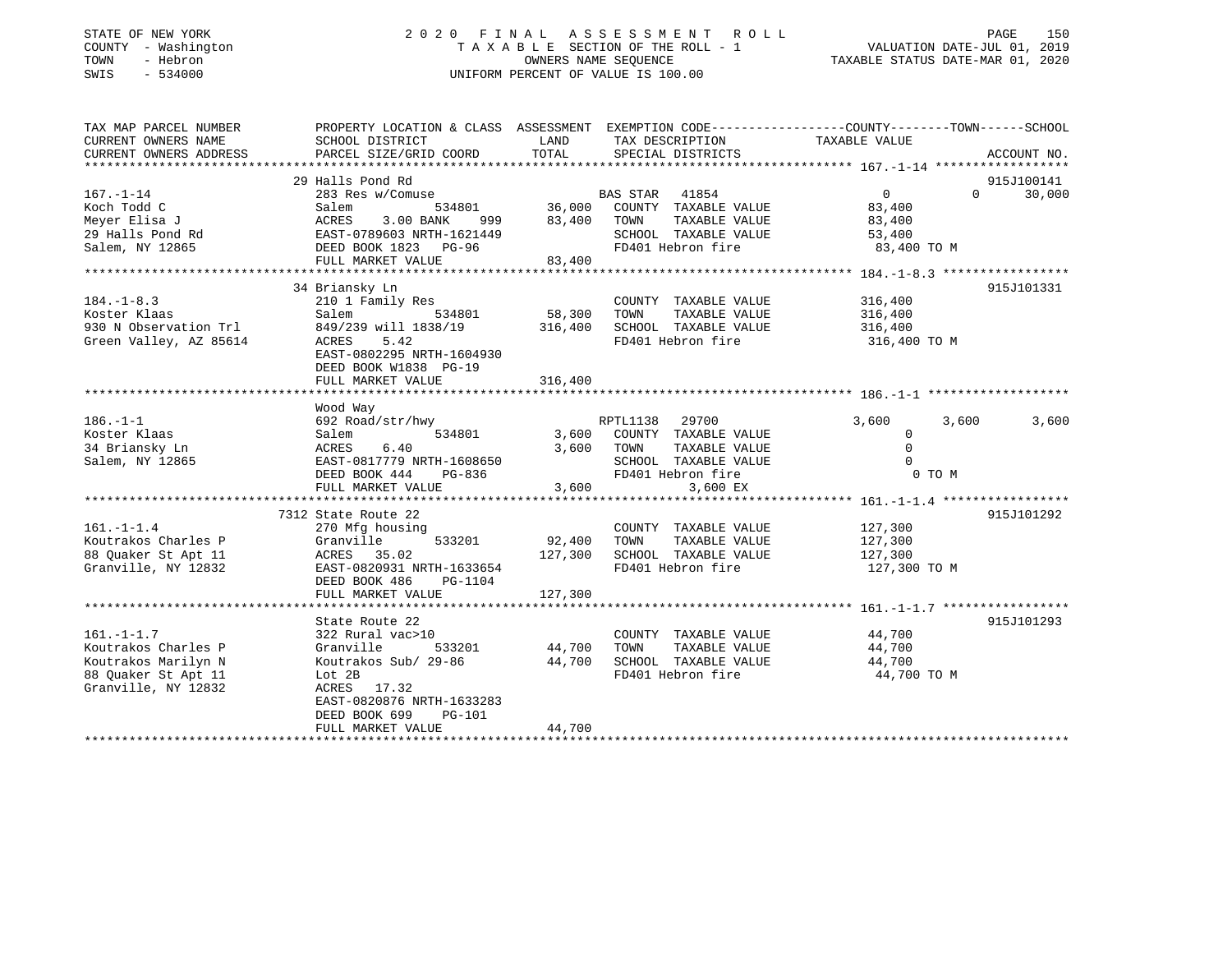| STATE OF NEW YORK<br>- Washington<br>COUNTY<br>- Hebron<br>TOWN<br>$-534000$<br>SWIS |                                                                        |                             | 2020 FINAL ASSESSMENT ROLL<br>TAXABLE SECTION OF THE ROLL - 1<br>OWNERS NAME SEOUENCE<br>UNIFORM PERCENT OF VALUE IS 100.00 |                                                                        | 151<br>PAGE<br>VALUATION DATE-JUL 01, 2019<br>TAXABLE STATUS DATE-MAR 01, 2020 |
|--------------------------------------------------------------------------------------|------------------------------------------------------------------------|-----------------------------|-----------------------------------------------------------------------------------------------------------------------------|------------------------------------------------------------------------|--------------------------------------------------------------------------------|
| TAX MAP PARCEL NUMBER<br>CURRENT OWNERS NAME<br>CURRENT OWNERS ADDRESS               | PROPERTY LOCATION & CLASS<br>SCHOOL DISTRICT<br>PARCEL SIZE/GRID COORD | ASSESSMENT<br>LAND<br>TOTAL | TAX DESCRIPTION<br>SPECIAL DISTRICTS                                                                                        | EXEMPTION CODE-----------------COUNTY-------TOWN-----<br>TAXABLE VALUE | --SCHOOL<br>ACCOUNT NO.                                                        |

|                           | 6859 State Route 22       |         |                   |                                     |                  |          | 915J100372 |
|---------------------------|---------------------------|---------|-------------------|-------------------------------------|------------------|----------|------------|
| $169. - 1 - 19$           | 210 1 Family Res          |         | ENH STAR 41834    |                                     | $\Omega$         | $\Omega$ | 69,800     |
| Koutrakos Steven          | 533201<br>Granville       |         |                   | 49,700 COUNTY TAXABLE VALUE         | 74,000           |          |            |
| 6859 State Route 22       | ACRES<br>6.70             | 74,000  | TOWN              | TAXABLE VALUE                       | 74,000           |          |            |
| Salem, NY 12865           | EAST-0815628 NRTH-1622844 |         |                   | SCHOOL TAXABLE VALUE                | 4,200            |          |            |
|                           | DEED BOOK 500<br>PG-588   |         | FD401 Hebron fire |                                     | 74,000 TO M      |          |            |
|                           | FULL MARKET VALUE         | 74,000  |                   |                                     |                  |          |            |
|                           |                           |         |                   |                                     |                  |          |            |
|                           | State Route 22            |         |                   |                                     |                  |          | 915J100528 |
| $169. - 1 - 20$           | 314 Rural vac<10          |         |                   | COUNTY TAXABLE VALUE                | 8,000            |          |            |
| Koutrakos Steven          | 533201<br>Granville       | 8,000   | TOWN              | TAXABLE VALUE                       | 8,000            |          |            |
| 6859 State Route 22       | FRNT 116.00 DPTH 240.00   | 8,000   |                   | SCHOOL TAXABLE VALUE                | 8,000            |          |            |
| Salem, NY 12865           | ACRES 0.64                |         | FD401 Hebron fire |                                     | 8,000 TO M       |          |            |
|                           | EAST-0815865 NRTH-1622724 |         |                   |                                     |                  |          |            |
|                           | DEED BOOK 507<br>PG-383   |         |                   |                                     |                  |          |            |
|                           | FULL MARKET VALUE         | 8,000   |                   |                                     |                  |          |            |
|                           |                           |         |                   |                                     |                  |          |            |
|                           | 10 Pine Hill Rd           |         |                   |                                     |                  |          | 915J100493 |
| $169. - 1 - 7.1$          | 260 Seasonal res          |         | FOR 480A 47460    |                                     | 92,000<br>92,000 |          | 92,000     |
| Kovalsky Ram              | Salem                     |         |                   | 534801 144,900 COUNTY TAXABLE VALUE | 66,300           |          |            |
| 2830 Ocean Pkwy 21B       | ACRES 100.76              | 158,300 | TOWN              | TAXABLE VALUE                       | 66,300           |          |            |
| Brooklyn, NY 11235        | EAST-0810664 NRTH-1624273 |         |                   | SCHOOL TAXABLE VALUE                | 66,300           |          |            |
|                           | DEED BOOK 627<br>PG-117   |         | FD401 Hebron fire |                                     | 158,300 TO M     |          |            |
| MAY BE SUBJECT TO PAYMENT | FULL MARKET VALUE         | 158,300 |                   |                                     |                  |          |            |
| UNDER RPTL480A UNTIL 2029 |                           |         |                   |                                     |                  |          |            |
|                           |                           |         |                   |                                     |                  |          |            |
|                           | Pine Hill Rd Off          |         |                   |                                     |                  |          | 915J101724 |
| $169. - 1 - 7.5$          | 314 Rural vac<10          |         |                   | COUNTY TAXABLE VALUE                | 900              |          |            |
|                           |                           | 900     |                   | TAXABLE VALUE                       |                  |          |            |
| Kovalsky Ram              | 534801<br>Salem           | 900     | TOWN              |                                     | 900              |          |            |
| 2830 Ocean Pkwy 21B       | Lot 4                     |         |                   | SCHOOL TAXABLE VALUE                | 900              |          |            |
| Brooklyn, NY 11235        | 1.01<br>ACRES             |         |                   | FD401 Hebron fire                   | 900 TO M         |          |            |
|                           | EAST-0812023 NRTH-1624836 |         |                   |                                     |                  |          |            |
|                           | DEED BOOK 788<br>$PG-183$ |         |                   |                                     |                  |          |            |
|                           | FULL MARKET VALUE         | 900     |                   |                                     |                  |          |            |
|                           |                           |         |                   |                                     |                  |          |            |
|                           | Pine Hill Rd              |         |                   |                                     |                  |          |            |
| $169. - 1 - 13.1$         | 314 Rural vac<10          |         |                   | COUNTY TAXABLE VALUE                | 15,500           |          |            |
| Kovalsky Ram              | Granville<br>533201       | 15,500  | TOWN              | TAXABLE VALUE                       | 15,500           |          |            |
| 2830 Ocean Pkwy 21B       | ACRES 1.82                | 15,500  |                   | SCHOOL TAXABLE VALUE                | 15,500           |          |            |
| Brooklyn, NY 11235        | EAST-0812168 NRTH-1624640 |         | FD401 Hebron fire |                                     | 15,500 TO M      |          |            |
|                           | DEED BOOK 788<br>$PG-183$ |         |                   |                                     |                  |          |            |
|                           | FULL MARKET VALUE         | 15,500  |                   |                                     |                  |          |            |
|                           |                           |         |                   |                                     |                  |          |            |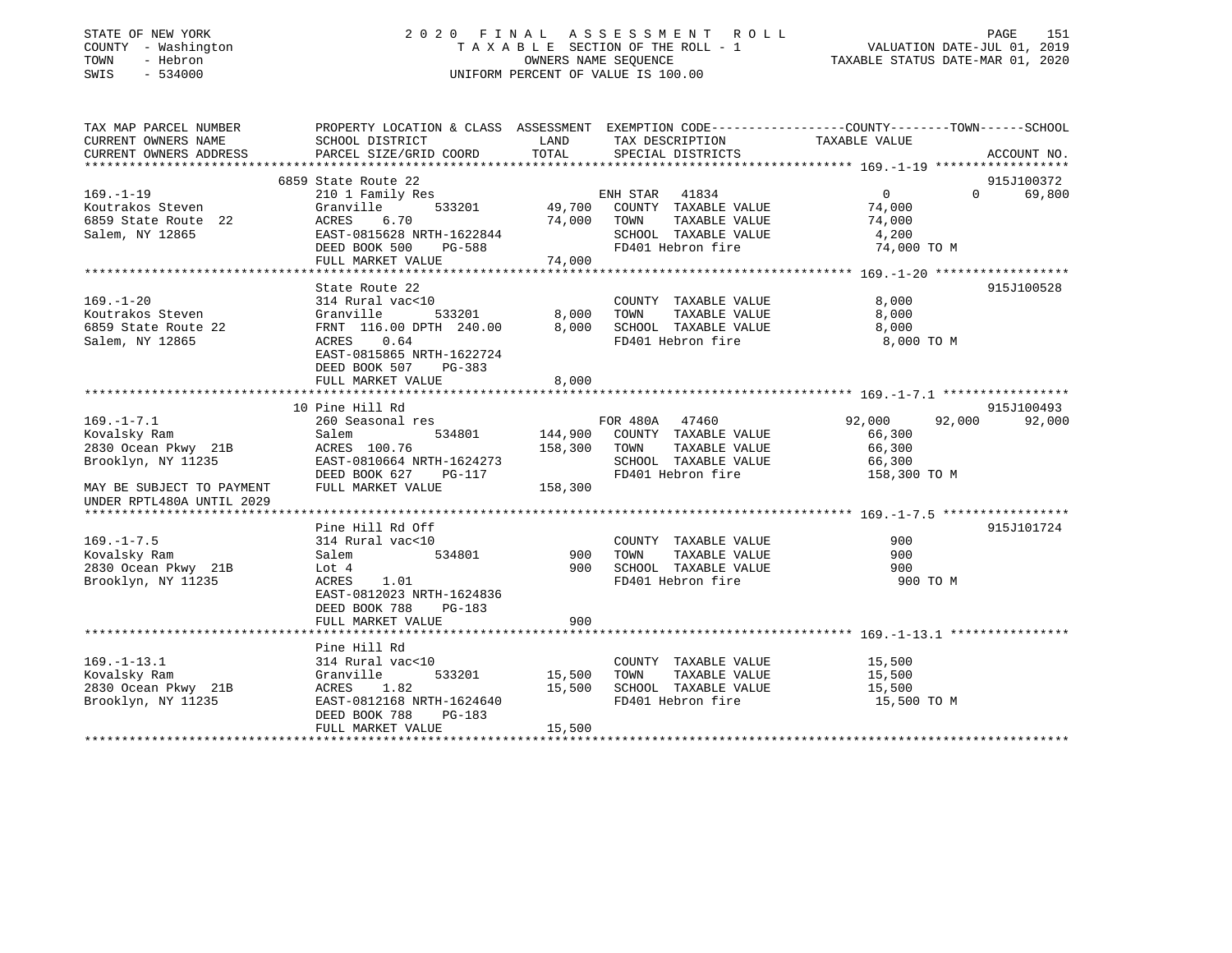### STATE OF NEW YORK 2 0 2 0 F I N A L A S S E S S M E N T R O L L PAGE 152 COUNTY - Washington T A X A B L E SECTION OF THE ROLL - 1 VALUATION DATE-JUL 01, 2019 TOWN - Hebron OWNERS NAME SEQUENCE TAXABLE STATUS DATE-MAR 01, 2020 SWIS - 534000 UNIFORM PERCENT OF VALUE IS 100.00

| LAND<br>TAXABLE VALUE<br>SCHOOL DISTRICT<br>TAX DESCRIPTION<br>TOTAL<br>PARCEL SIZE/GRID COORD<br>SPECIAL DISTRICTS<br>ACCOUNT NO.<br>6087 State Route 22<br>915J101736<br>$185. - 1 - 7.2$<br>$\overline{0}$<br>69,800<br>240 Rural res<br>ENH STAR 41834<br>$\Omega$<br>55,000<br>COUNTY TAXABLE VALUE<br>Salem<br>534801<br>117,400<br>117,400 TOWN<br>TAXABLE VALUE<br>117,400<br>47,600<br>Krieg Paula<br>Krieg Paula (1998)<br>EAST-0814050 NRTH-1604982<br>Salem, NY 12865 (1998)<br>PEED BOOK 1876 PG-253<br>PHILL MARKET VALUE (117,400)<br>SCHOOL TAXABLE VALUE<br>FD401 Hebron fire<br>117,400 TO M<br>672 North Grimes Hill Rd<br>915J101334<br>210 1 Family Res<br>$\overline{0}$<br>69,800<br>ENH STAR<br>41834<br>$\Omega$<br>Granville<br>533201<br>$42,100$<br>118.700<br>COUNTY TAXABLE VALUE<br>118,700<br>118,700<br>Ag Commit 705/57<br>TOWN<br>TAXABLE VALUE<br>118,700<br>7.60<br>SCHOOL TAXABLE VALUE<br>ACRES<br>48,900<br>118,700 TO M<br>EAST-0819084 NRTH-1634445<br>CA008 Cons agri dst 8 118,700 TO M<br>FD401 Hebron fire 118,700 TO M<br>DEED BOOK 3028 PG-47<br>FULL MARKET VALUE<br>118,700<br>3287 County Route 30<br>915J100144<br>312 Vac w/imprv<br>8,400<br>COUNTY TAXABLE VALUE<br>534801<br>4,200<br>TOWN<br>TAXABLE VALUE<br>8,400<br>8,400<br>SCHOOL TAXABLE VALUE<br>8,400<br>8,400 TO M<br>FRNT 90.00 DPTH 175.00<br>CA008 Cons agri dst 8<br>Greenwich, NY 12834<br>ACRES<br>0.27<br>FD401 Hebron fire<br>8,400 TO M<br>LD401 West hebron light 8,400 TO M<br>EAST-0791196 NRTH-1606441<br>DEED BOOK 3920 PG-34<br>8,400<br>FULL MARKET VALUE<br>49 Wolfe Ln<br>915J101021<br>$158. - 1 - 7$<br>7,947<br>7,947<br>7,947<br>240 Rural res<br>AGRI-D IND 41730<br>Kubiak Jodie<br>533801<br>58,900<br>Hartford<br>COUNTY TAXABLE VALUE<br>181,153<br>49 Wolfe Ln<br>20.54 BANK<br>189,100<br>TOWN<br>TAXABLE VALUE<br>ACRES<br>999<br>181,153<br>Salem, NY 12865<br>EAST-0789575 NRTH-1629471<br>SCHOOL TAXABLE VALUE<br>181,153<br>DEED BOOK 3559 PG-196<br>FD401 Hebron fire<br>189,100 TO M<br>FULL MARKET VALUE<br>MAY BE SUBJECT TO PAYMENT<br>189,100<br>UNDER AGDIST LAW TIL 2027<br>915J101748<br>6268 State Route 22<br>$186. - 1 - 26$<br>260 Seasonal res<br>COUNTY TAXABLE VALUE<br>81,700<br>Kucharik James<br>534801<br>47,000<br>TOWN<br>TAXABLE VALUE<br>81,700<br>Salem<br>Kucharik Diana<br>ACRES<br>5.03<br>81,700<br>SCHOOL TAXABLE VALUE<br>81,700<br>EAST-0816375 NRTH-1608709<br>FD401 Hebron fire<br>557 Sica Ln<br>81,700 TO M<br>DEED BOOK 2439<br>Toms River, NJ 08753<br>PG-232<br>FULL MARKET VALUE<br>81,700 | TAX MAP PARCEL NUMBER    | PROPERTY LOCATION & CLASS ASSESSMENT | EXEMPTION CODE-----------------COUNTY-------TOWN------SCHOOL |  |
|----------------------------------------------------------------------------------------------------------------------------------------------------------------------------------------------------------------------------------------------------------------------------------------------------------------------------------------------------------------------------------------------------------------------------------------------------------------------------------------------------------------------------------------------------------------------------------------------------------------------------------------------------------------------------------------------------------------------------------------------------------------------------------------------------------------------------------------------------------------------------------------------------------------------------------------------------------------------------------------------------------------------------------------------------------------------------------------------------------------------------------------------------------------------------------------------------------------------------------------------------------------------------------------------------------------------------------------------------------------------------------------------------------------------------------------------------------------------------------------------------------------------------------------------------------------------------------------------------------------------------------------------------------------------------------------------------------------------------------------------------------------------------------------------------------------------------------------------------------------------------------------------------------------------------------------------------------------------------------------------------------------------------------------------------------------------------------------------------------------------------------------------------------------------------------------------------------------------------------------------------------------------------------------------------------------------------------------------------------------------------------------------------------------------------------------------------------------------------------------------------------------------------------------------------------------------------------------|--------------------------|--------------------------------------|--------------------------------------------------------------|--|
|                                                                                                                                                                                                                                                                                                                                                                                                                                                                                                                                                                                                                                                                                                                                                                                                                                                                                                                                                                                                                                                                                                                                                                                                                                                                                                                                                                                                                                                                                                                                                                                                                                                                                                                                                                                                                                                                                                                                                                                                                                                                                                                                                                                                                                                                                                                                                                                                                                                                                                                                                                                        | CURRENT OWNERS NAME      |                                      |                                                              |  |
|                                                                                                                                                                                                                                                                                                                                                                                                                                                                                                                                                                                                                                                                                                                                                                                                                                                                                                                                                                                                                                                                                                                                                                                                                                                                                                                                                                                                                                                                                                                                                                                                                                                                                                                                                                                                                                                                                                                                                                                                                                                                                                                                                                                                                                                                                                                                                                                                                                                                                                                                                                                        | CURRENT OWNERS ADDRESS   |                                      |                                                              |  |
|                                                                                                                                                                                                                                                                                                                                                                                                                                                                                                                                                                                                                                                                                                                                                                                                                                                                                                                                                                                                                                                                                                                                                                                                                                                                                                                                                                                                                                                                                                                                                                                                                                                                                                                                                                                                                                                                                                                                                                                                                                                                                                                                                                                                                                                                                                                                                                                                                                                                                                                                                                                        |                          |                                      |                                                              |  |
|                                                                                                                                                                                                                                                                                                                                                                                                                                                                                                                                                                                                                                                                                                                                                                                                                                                                                                                                                                                                                                                                                                                                                                                                                                                                                                                                                                                                                                                                                                                                                                                                                                                                                                                                                                                                                                                                                                                                                                                                                                                                                                                                                                                                                                                                                                                                                                                                                                                                                                                                                                                        |                          |                                      |                                                              |  |
|                                                                                                                                                                                                                                                                                                                                                                                                                                                                                                                                                                                                                                                                                                                                                                                                                                                                                                                                                                                                                                                                                                                                                                                                                                                                                                                                                                                                                                                                                                                                                                                                                                                                                                                                                                                                                                                                                                                                                                                                                                                                                                                                                                                                                                                                                                                                                                                                                                                                                                                                                                                        |                          |                                      |                                                              |  |
|                                                                                                                                                                                                                                                                                                                                                                                                                                                                                                                                                                                                                                                                                                                                                                                                                                                                                                                                                                                                                                                                                                                                                                                                                                                                                                                                                                                                                                                                                                                                                                                                                                                                                                                                                                                                                                                                                                                                                                                                                                                                                                                                                                                                                                                                                                                                                                                                                                                                                                                                                                                        | Krieg William            |                                      |                                                              |  |
|                                                                                                                                                                                                                                                                                                                                                                                                                                                                                                                                                                                                                                                                                                                                                                                                                                                                                                                                                                                                                                                                                                                                                                                                                                                                                                                                                                                                                                                                                                                                                                                                                                                                                                                                                                                                                                                                                                                                                                                                                                                                                                                                                                                                                                                                                                                                                                                                                                                                                                                                                                                        |                          |                                      |                                                              |  |
|                                                                                                                                                                                                                                                                                                                                                                                                                                                                                                                                                                                                                                                                                                                                                                                                                                                                                                                                                                                                                                                                                                                                                                                                                                                                                                                                                                                                                                                                                                                                                                                                                                                                                                                                                                                                                                                                                                                                                                                                                                                                                                                                                                                                                                                                                                                                                                                                                                                                                                                                                                                        |                          |                                      |                                                              |  |
|                                                                                                                                                                                                                                                                                                                                                                                                                                                                                                                                                                                                                                                                                                                                                                                                                                                                                                                                                                                                                                                                                                                                                                                                                                                                                                                                                                                                                                                                                                                                                                                                                                                                                                                                                                                                                                                                                                                                                                                                                                                                                                                                                                                                                                                                                                                                                                                                                                                                                                                                                                                        |                          |                                      |                                                              |  |
|                                                                                                                                                                                                                                                                                                                                                                                                                                                                                                                                                                                                                                                                                                                                                                                                                                                                                                                                                                                                                                                                                                                                                                                                                                                                                                                                                                                                                                                                                                                                                                                                                                                                                                                                                                                                                                                                                                                                                                                                                                                                                                                                                                                                                                                                                                                                                                                                                                                                                                                                                                                        |                          |                                      |                                                              |  |
|                                                                                                                                                                                                                                                                                                                                                                                                                                                                                                                                                                                                                                                                                                                                                                                                                                                                                                                                                                                                                                                                                                                                                                                                                                                                                                                                                                                                                                                                                                                                                                                                                                                                                                                                                                                                                                                                                                                                                                                                                                                                                                                                                                                                                                                                                                                                                                                                                                                                                                                                                                                        |                          |                                      |                                                              |  |
|                                                                                                                                                                                                                                                                                                                                                                                                                                                                                                                                                                                                                                                                                                                                                                                                                                                                                                                                                                                                                                                                                                                                                                                                                                                                                                                                                                                                                                                                                                                                                                                                                                                                                                                                                                                                                                                                                                                                                                                                                                                                                                                                                                                                                                                                                                                                                                                                                                                                                                                                                                                        |                          |                                      |                                                              |  |
|                                                                                                                                                                                                                                                                                                                                                                                                                                                                                                                                                                                                                                                                                                                                                                                                                                                                                                                                                                                                                                                                                                                                                                                                                                                                                                                                                                                                                                                                                                                                                                                                                                                                                                                                                                                                                                                                                                                                                                                                                                                                                                                                                                                                                                                                                                                                                                                                                                                                                                                                                                                        | $153.-1-10.1$            |                                      |                                                              |  |
|                                                                                                                                                                                                                                                                                                                                                                                                                                                                                                                                                                                                                                                                                                                                                                                                                                                                                                                                                                                                                                                                                                                                                                                                                                                                                                                                                                                                                                                                                                                                                                                                                                                                                                                                                                                                                                                                                                                                                                                                                                                                                                                                                                                                                                                                                                                                                                                                                                                                                                                                                                                        | Krueger Ralph            |                                      |                                                              |  |
|                                                                                                                                                                                                                                                                                                                                                                                                                                                                                                                                                                                                                                                                                                                                                                                                                                                                                                                                                                                                                                                                                                                                                                                                                                                                                                                                                                                                                                                                                                                                                                                                                                                                                                                                                                                                                                                                                                                                                                                                                                                                                                                                                                                                                                                                                                                                                                                                                                                                                                                                                                                        | 672 North Grimes Hill Rd |                                      |                                                              |  |
|                                                                                                                                                                                                                                                                                                                                                                                                                                                                                                                                                                                                                                                                                                                                                                                                                                                                                                                                                                                                                                                                                                                                                                                                                                                                                                                                                                                                                                                                                                                                                                                                                                                                                                                                                                                                                                                                                                                                                                                                                                                                                                                                                                                                                                                                                                                                                                                                                                                                                                                                                                                        | Granville, NY 12832      |                                      |                                                              |  |
|                                                                                                                                                                                                                                                                                                                                                                                                                                                                                                                                                                                                                                                                                                                                                                                                                                                                                                                                                                                                                                                                                                                                                                                                                                                                                                                                                                                                                                                                                                                                                                                                                                                                                                                                                                                                                                                                                                                                                                                                                                                                                                                                                                                                                                                                                                                                                                                                                                                                                                                                                                                        |                          |                                      |                                                              |  |
|                                                                                                                                                                                                                                                                                                                                                                                                                                                                                                                                                                                                                                                                                                                                                                                                                                                                                                                                                                                                                                                                                                                                                                                                                                                                                                                                                                                                                                                                                                                                                                                                                                                                                                                                                                                                                                                                                                                                                                                                                                                                                                                                                                                                                                                                                                                                                                                                                                                                                                                                                                                        |                          |                                      |                                                              |  |
|                                                                                                                                                                                                                                                                                                                                                                                                                                                                                                                                                                                                                                                                                                                                                                                                                                                                                                                                                                                                                                                                                                                                                                                                                                                                                                                                                                                                                                                                                                                                                                                                                                                                                                                                                                                                                                                                                                                                                                                                                                                                                                                                                                                                                                                                                                                                                                                                                                                                                                                                                                                        |                          |                                      |                                                              |  |
|                                                                                                                                                                                                                                                                                                                                                                                                                                                                                                                                                                                                                                                                                                                                                                                                                                                                                                                                                                                                                                                                                                                                                                                                                                                                                                                                                                                                                                                                                                                                                                                                                                                                                                                                                                                                                                                                                                                                                                                                                                                                                                                                                                                                                                                                                                                                                                                                                                                                                                                                                                                        |                          |                                      |                                                              |  |
|                                                                                                                                                                                                                                                                                                                                                                                                                                                                                                                                                                                                                                                                                                                                                                                                                                                                                                                                                                                                                                                                                                                                                                                                                                                                                                                                                                                                                                                                                                                                                                                                                                                                                                                                                                                                                                                                                                                                                                                                                                                                                                                                                                                                                                                                                                                                                                                                                                                                                                                                                                                        |                          |                                      |                                                              |  |
|                                                                                                                                                                                                                                                                                                                                                                                                                                                                                                                                                                                                                                                                                                                                                                                                                                                                                                                                                                                                                                                                                                                                                                                                                                                                                                                                                                                                                                                                                                                                                                                                                                                                                                                                                                                                                                                                                                                                                                                                                                                                                                                                                                                                                                                                                                                                                                                                                                                                                                                                                                                        | $183. - 1 - 6$           |                                      |                                                              |  |
|                                                                                                                                                                                                                                                                                                                                                                                                                                                                                                                                                                                                                                                                                                                                                                                                                                                                                                                                                                                                                                                                                                                                                                                                                                                                                                                                                                                                                                                                                                                                                                                                                                                                                                                                                                                                                                                                                                                                                                                                                                                                                                                                                                                                                                                                                                                                                                                                                                                                                                                                                                                        |                          |                                      |                                                              |  |
|                                                                                                                                                                                                                                                                                                                                                                                                                                                                                                                                                                                                                                                                                                                                                                                                                                                                                                                                                                                                                                                                                                                                                                                                                                                                                                                                                                                                                                                                                                                                                                                                                                                                                                                                                                                                                                                                                                                                                                                                                                                                                                                                                                                                                                                                                                                                                                                                                                                                                                                                                                                        |                          |                                      |                                                              |  |
|                                                                                                                                                                                                                                                                                                                                                                                                                                                                                                                                                                                                                                                                                                                                                                                                                                                                                                                                                                                                                                                                                                                                                                                                                                                                                                                                                                                                                                                                                                                                                                                                                                                                                                                                                                                                                                                                                                                                                                                                                                                                                                                                                                                                                                                                                                                                                                                                                                                                                                                                                                                        |                          |                                      |                                                              |  |
|                                                                                                                                                                                                                                                                                                                                                                                                                                                                                                                                                                                                                                                                                                                                                                                                                                                                                                                                                                                                                                                                                                                                                                                                                                                                                                                                                                                                                                                                                                                                                                                                                                                                                                                                                                                                                                                                                                                                                                                                                                                                                                                                                                                                                                                                                                                                                                                                                                                                                                                                                                                        |                          |                                      |                                                              |  |
|                                                                                                                                                                                                                                                                                                                                                                                                                                                                                                                                                                                                                                                                                                                                                                                                                                                                                                                                                                                                                                                                                                                                                                                                                                                                                                                                                                                                                                                                                                                                                                                                                                                                                                                                                                                                                                                                                                                                                                                                                                                                                                                                                                                                                                                                                                                                                                                                                                                                                                                                                                                        |                          |                                      |                                                              |  |
|                                                                                                                                                                                                                                                                                                                                                                                                                                                                                                                                                                                                                                                                                                                                                                                                                                                                                                                                                                                                                                                                                                                                                                                                                                                                                                                                                                                                                                                                                                                                                                                                                                                                                                                                                                                                                                                                                                                                                                                                                                                                                                                                                                                                                                                                                                                                                                                                                                                                                                                                                                                        |                          |                                      |                                                              |  |
|                                                                                                                                                                                                                                                                                                                                                                                                                                                                                                                                                                                                                                                                                                                                                                                                                                                                                                                                                                                                                                                                                                                                                                                                                                                                                                                                                                                                                                                                                                                                                                                                                                                                                                                                                                                                                                                                                                                                                                                                                                                                                                                                                                                                                                                                                                                                                                                                                                                                                                                                                                                        |                          |                                      |                                                              |  |
|                                                                                                                                                                                                                                                                                                                                                                                                                                                                                                                                                                                                                                                                                                                                                                                                                                                                                                                                                                                                                                                                                                                                                                                                                                                                                                                                                                                                                                                                                                                                                                                                                                                                                                                                                                                                                                                                                                                                                                                                                                                                                                                                                                                                                                                                                                                                                                                                                                                                                                                                                                                        |                          |                                      |                                                              |  |
|                                                                                                                                                                                                                                                                                                                                                                                                                                                                                                                                                                                                                                                                                                                                                                                                                                                                                                                                                                                                                                                                                                                                                                                                                                                                                                                                                                                                                                                                                                                                                                                                                                                                                                                                                                                                                                                                                                                                                                                                                                                                                                                                                                                                                                                                                                                                                                                                                                                                                                                                                                                        |                          |                                      |                                                              |  |
|                                                                                                                                                                                                                                                                                                                                                                                                                                                                                                                                                                                                                                                                                                                                                                                                                                                                                                                                                                                                                                                                                                                                                                                                                                                                                                                                                                                                                                                                                                                                                                                                                                                                                                                                                                                                                                                                                                                                                                                                                                                                                                                                                                                                                                                                                                                                                                                                                                                                                                                                                                                        |                          |                                      |                                                              |  |
|                                                                                                                                                                                                                                                                                                                                                                                                                                                                                                                                                                                                                                                                                                                                                                                                                                                                                                                                                                                                                                                                                                                                                                                                                                                                                                                                                                                                                                                                                                                                                                                                                                                                                                                                                                                                                                                                                                                                                                                                                                                                                                                                                                                                                                                                                                                                                                                                                                                                                                                                                                                        |                          |                                      |                                                              |  |
|                                                                                                                                                                                                                                                                                                                                                                                                                                                                                                                                                                                                                                                                                                                                                                                                                                                                                                                                                                                                                                                                                                                                                                                                                                                                                                                                                                                                                                                                                                                                                                                                                                                                                                                                                                                                                                                                                                                                                                                                                                                                                                                                                                                                                                                                                                                                                                                                                                                                                                                                                                                        |                          |                                      |                                                              |  |
|                                                                                                                                                                                                                                                                                                                                                                                                                                                                                                                                                                                                                                                                                                                                                                                                                                                                                                                                                                                                                                                                                                                                                                                                                                                                                                                                                                                                                                                                                                                                                                                                                                                                                                                                                                                                                                                                                                                                                                                                                                                                                                                                                                                                                                                                                                                                                                                                                                                                                                                                                                                        |                          |                                      |                                                              |  |
|                                                                                                                                                                                                                                                                                                                                                                                                                                                                                                                                                                                                                                                                                                                                                                                                                                                                                                                                                                                                                                                                                                                                                                                                                                                                                                                                                                                                                                                                                                                                                                                                                                                                                                                                                                                                                                                                                                                                                                                                                                                                                                                                                                                                                                                                                                                                                                                                                                                                                                                                                                                        |                          |                                      |                                                              |  |
|                                                                                                                                                                                                                                                                                                                                                                                                                                                                                                                                                                                                                                                                                                                                                                                                                                                                                                                                                                                                                                                                                                                                                                                                                                                                                                                                                                                                                                                                                                                                                                                                                                                                                                                                                                                                                                                                                                                                                                                                                                                                                                                                                                                                                                                                                                                                                                                                                                                                                                                                                                                        |                          |                                      |                                                              |  |
|                                                                                                                                                                                                                                                                                                                                                                                                                                                                                                                                                                                                                                                                                                                                                                                                                                                                                                                                                                                                                                                                                                                                                                                                                                                                                                                                                                                                                                                                                                                                                                                                                                                                                                                                                                                                                                                                                                                                                                                                                                                                                                                                                                                                                                                                                                                                                                                                                                                                                                                                                                                        |                          |                                      |                                                              |  |
|                                                                                                                                                                                                                                                                                                                                                                                                                                                                                                                                                                                                                                                                                                                                                                                                                                                                                                                                                                                                                                                                                                                                                                                                                                                                                                                                                                                                                                                                                                                                                                                                                                                                                                                                                                                                                                                                                                                                                                                                                                                                                                                                                                                                                                                                                                                                                                                                                                                                                                                                                                                        |                          |                                      |                                                              |  |
|                                                                                                                                                                                                                                                                                                                                                                                                                                                                                                                                                                                                                                                                                                                                                                                                                                                                                                                                                                                                                                                                                                                                                                                                                                                                                                                                                                                                                                                                                                                                                                                                                                                                                                                                                                                                                                                                                                                                                                                                                                                                                                                                                                                                                                                                                                                                                                                                                                                                                                                                                                                        |                          |                                      |                                                              |  |
|                                                                                                                                                                                                                                                                                                                                                                                                                                                                                                                                                                                                                                                                                                                                                                                                                                                                                                                                                                                                                                                                                                                                                                                                                                                                                                                                                                                                                                                                                                                                                                                                                                                                                                                                                                                                                                                                                                                                                                                                                                                                                                                                                                                                                                                                                                                                                                                                                                                                                                                                                                                        |                          |                                      |                                                              |  |
|                                                                                                                                                                                                                                                                                                                                                                                                                                                                                                                                                                                                                                                                                                                                                                                                                                                                                                                                                                                                                                                                                                                                                                                                                                                                                                                                                                                                                                                                                                                                                                                                                                                                                                                                                                                                                                                                                                                                                                                                                                                                                                                                                                                                                                                                                                                                                                                                                                                                                                                                                                                        |                          |                                      |                                                              |  |
|                                                                                                                                                                                                                                                                                                                                                                                                                                                                                                                                                                                                                                                                                                                                                                                                                                                                                                                                                                                                                                                                                                                                                                                                                                                                                                                                                                                                                                                                                                                                                                                                                                                                                                                                                                                                                                                                                                                                                                                                                                                                                                                                                                                                                                                                                                                                                                                                                                                                                                                                                                                        |                          |                                      |                                                              |  |
|                                                                                                                                                                                                                                                                                                                                                                                                                                                                                                                                                                                                                                                                                                                                                                                                                                                                                                                                                                                                                                                                                                                                                                                                                                                                                                                                                                                                                                                                                                                                                                                                                                                                                                                                                                                                                                                                                                                                                                                                                                                                                                                                                                                                                                                                                                                                                                                                                                                                                                                                                                                        |                          |                                      |                                                              |  |
|                                                                                                                                                                                                                                                                                                                                                                                                                                                                                                                                                                                                                                                                                                                                                                                                                                                                                                                                                                                                                                                                                                                                                                                                                                                                                                                                                                                                                                                                                                                                                                                                                                                                                                                                                                                                                                                                                                                                                                                                                                                                                                                                                                                                                                                                                                                                                                                                                                                                                                                                                                                        |                          |                                      |                                                              |  |
|                                                                                                                                                                                                                                                                                                                                                                                                                                                                                                                                                                                                                                                                                                                                                                                                                                                                                                                                                                                                                                                                                                                                                                                                                                                                                                                                                                                                                                                                                                                                                                                                                                                                                                                                                                                                                                                                                                                                                                                                                                                                                                                                                                                                                                                                                                                                                                                                                                                                                                                                                                                        |                          |                                      |                                                              |  |
|                                                                                                                                                                                                                                                                                                                                                                                                                                                                                                                                                                                                                                                                                                                                                                                                                                                                                                                                                                                                                                                                                                                                                                                                                                                                                                                                                                                                                                                                                                                                                                                                                                                                                                                                                                                                                                                                                                                                                                                                                                                                                                                                                                                                                                                                                                                                                                                                                                                                                                                                                                                        |                          |                                      |                                                              |  |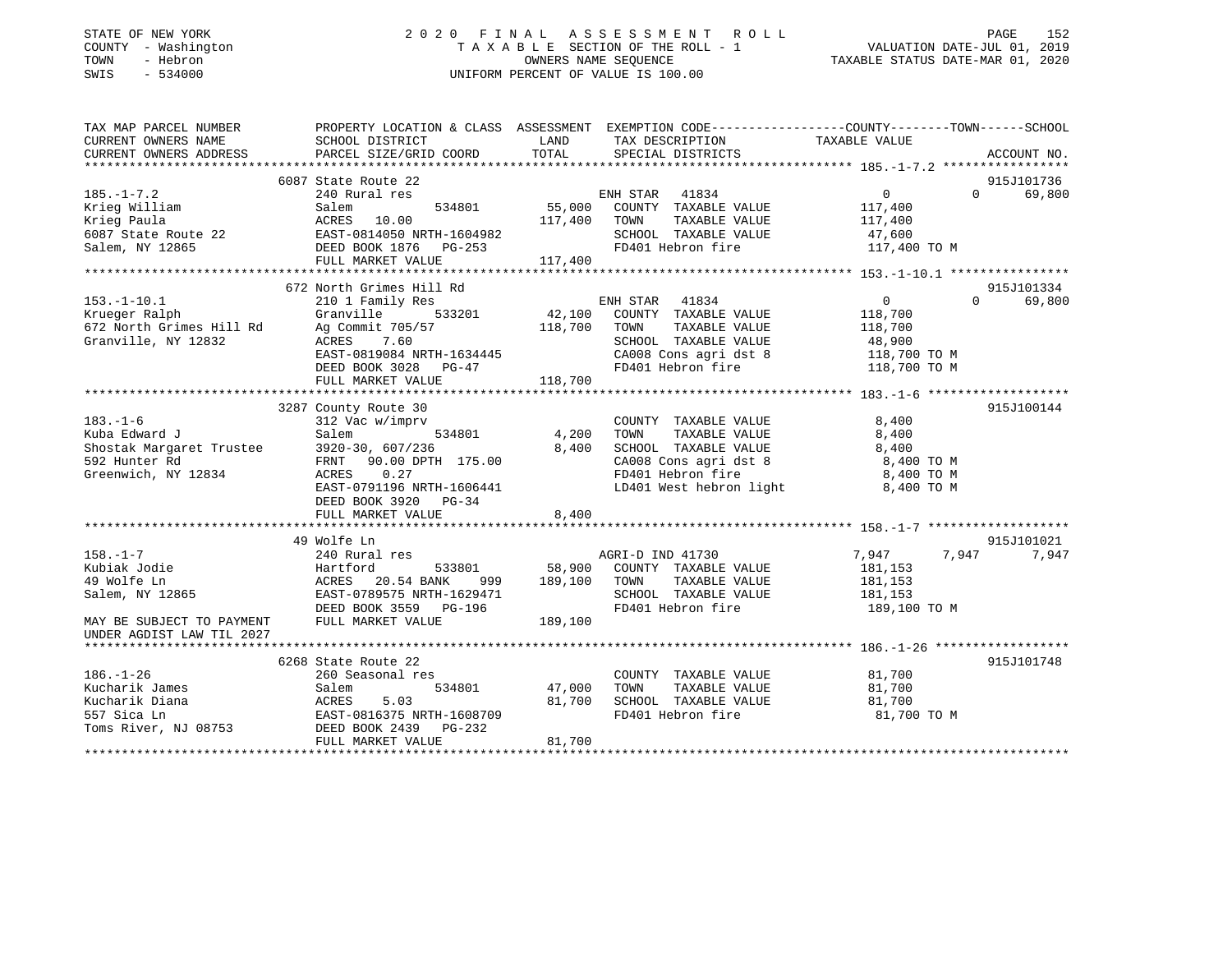### STATE OF NEW YORK 2 0 2 0 F I N A L A S S E S S M E N T R O L L PAGE 153 COUNTY - Washington T A X A B L E SECTION OF THE ROLL - 1 VALUATION DATE-JUL 01, 2019 TOWN - Hebron OWNERS NAME SEQUENCE TAXABLE STATUS DATE-MAR 01, 2020 SWIS - 534000 UNIFORM PERCENT OF VALUE IS 100.00

| TAX MAP PARCEL NUMBER<br>CURRENT OWNERS NAME<br>CURRENT OWNERS ADDRESS | SCHOOL DISTRICT                                                            | LAND<br>TOTAL | TAX DESCRIPTION<br>SPECIAL DISTRICTS          | PROPERTY LOCATION & CLASS ASSESSMENT EXEMPTION CODE---------------COUNTY-------TOWN------SCHOOL<br>TAXABLE VALUE |
|------------------------------------------------------------------------|----------------------------------------------------------------------------|---------------|-----------------------------------------------|------------------------------------------------------------------------------------------------------------------|
|                                                                        | PARCEL SIZE/GRID COORD                                                     |               |                                               | ACCOUNT NO.                                                                                                      |
|                                                                        | 192 Tiplady Rd                                                             |               |                                               | 915J100366                                                                                                       |
| 177.-1-48<br>Kurz Kevin P                                              | 242 Rurl res&rec<br>Salem<br>534801                                        | 154,800       | COUNTY TAXABLE VALUE<br>TAXABLE VALUE<br>TOWN | 258,900<br>258,900                                                                                               |
| Kurz Christopher E                                                     | 52.00<br>ACRES                                                             | 258,900       | SCHOOL TAXABLE VALUE                          | 258,900                                                                                                          |
| 1339 Lakeside Dr                                                       | EAST-0811152 NRTH-1609791                                                  |               | FD401 Hebron fire                             | 258,900 TO M                                                                                                     |
| Wantagh, NY 11793                                                      | DEED BOOK 3857 PG-347<br>FULL MARKET VALUE                                 | 258,900       |                                               |                                                                                                                  |
|                                                                        |                                                                            |               |                                               |                                                                                                                  |
|                                                                        | James Rd/e Off                                                             |               |                                               | 915J101205                                                                                                       |
| $159. - 1 - 31$                                                        | 314 Rural vac<10                                                           |               | COUNTY TAXABLE VALUE                          | 4,900                                                                                                            |
| LaBruzzo Patrick                                                       | 533801<br>Hartford                                                         | 4,900         | TAXABLE VALUE<br>TOWN                         | 4,900                                                                                                            |
| Cronin Jolene                                                          | 2449/1                                                                     | 4,900         | SCHOOL TAXABLE VALUE                          | 4,900                                                                                                            |
| 121 Mohican St                                                         | 6.00<br>ACRES                                                              |               | FD401 Hebron fire                             | 4,900 TO M                                                                                                       |
| Lake George, NY 12845                                                  | EAST-0794067 NRTH-1628863<br>DEED BOOK 20191 PG-27708<br>FULL MARKET VALUE | 4,900         |                                               |                                                                                                                  |
|                                                                        |                                                                            |               |                                               |                                                                                                                  |
|                                                                        | James Rd                                                                   |               |                                               | 915J101272                                                                                                       |
| $159. - 1 - 34$                                                        | 314 Rural vac<10                                                           |               | COUNTY TAXABLE VALUE                          | 17,200                                                                                                           |
| LaBruzzo Patrick                                                       | 533801<br>Hartford                                                         | 17,200        | TOWN<br>TAXABLE VALUE                         | 17,200                                                                                                           |
| Cronin Jolene                                                          | 2804/112                                                                   | 17,200        | SCHOOL TAXABLE VALUE                          | 17,200                                                                                                           |
| 121 Mohican St                                                         | ACRES 7.03                                                                 |               | FD401 Hebron fire                             | 17,200 TO M                                                                                                      |
| Lake George, NY 12845                                                  | EAST-0792232 NRTH-1628590<br>DEED BOOK 20191 PG-27708                      |               |                                               |                                                                                                                  |
|                                                                        | FULL MARKET VALUE                                                          | 17,200        |                                               |                                                                                                                  |
|                                                                        |                                                                            |               |                                               |                                                                                                                  |
|                                                                        | James Rd                                                                   |               |                                               | 915J101431                                                                                                       |
| $159. - 1 - 38$                                                        | 322 Rural vac>10                                                           |               | COUNTY TAXABLE VALUE                          | 61,400                                                                                                           |
| LaBruzzo Patrick                                                       | 533801<br>Hartford                                                         | 61,400        | TAXABLE VALUE<br>TOWN                         | 61,400                                                                                                           |
| Cronin Jolene                                                          | 1706/3                                                                     | 61,400        | SCHOOL TAXABLE VALUE                          | 61,400                                                                                                           |
| 121 Mohican St                                                         | ACRES 46.01                                                                |               | FD401 Hebron fire                             | 61,400 TO M                                                                                                      |
| Lake George, NY 12845                                                  | EAST-0793441 NRTH-1628315                                                  |               |                                               |                                                                                                                  |
|                                                                        | DEED BOOK 20191 PG-27708                                                   |               |                                               |                                                                                                                  |
|                                                                        | FULL MARKET VALUE                                                          | 61,400        |                                               |                                                                                                                  |
|                                                                        |                                                                            |               |                                               |                                                                                                                  |
|                                                                        | 268 Blossom Rd                                                             |               |                                               | 915J101680                                                                                                       |
| $186. - 1 - 3.4$                                                       | 210 1 Family Res                                                           |               | COUNTY TAXABLE VALUE                          | 101,700                                                                                                          |
| Lacasse Richard W Sr                                                   | Salem<br>534801                                                            | 51,000        | TAXABLE VALUE<br>TOWN                         | 101,700                                                                                                          |
| Lacasse Betty Jane                                                     | 7.52<br>ACRES                                                              | 101,700       | SCHOOL TAXABLE VALUE                          | 101,700                                                                                                          |
| 20 Valley View Rd                                                      | EAST-0820262 NRTH-1607474                                                  |               | FD401 Hebron fire                             | 101,700 TO M                                                                                                     |
| Norfolk, CT 06058                                                      | DEED BOOK 658<br>$PG-3$                                                    |               |                                               |                                                                                                                  |
|                                                                        | FULL MARKET VALUE                                                          | 101,700       |                                               |                                                                                                                  |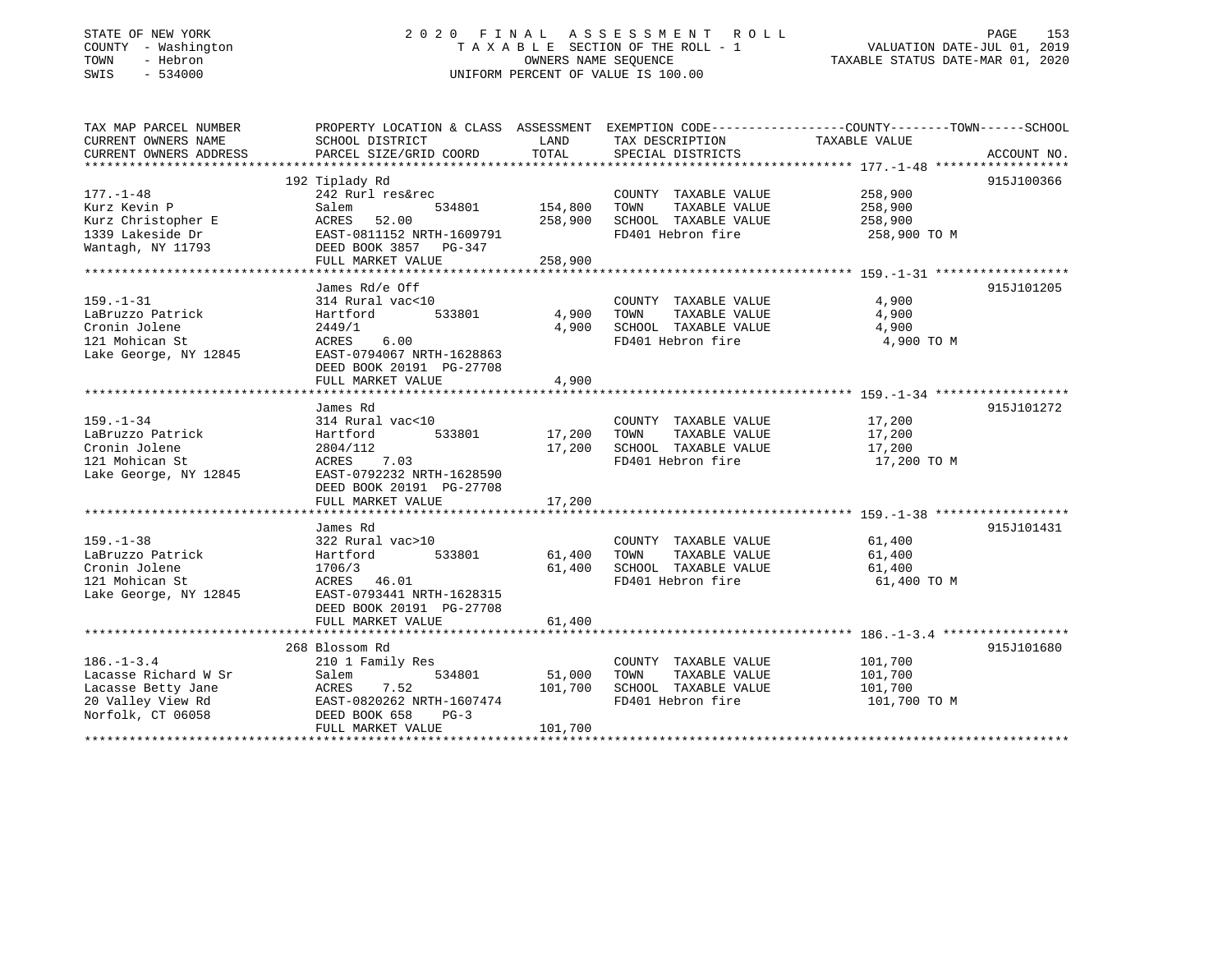### STATE OF NEW YORK 2 0 2 0 F I N A L A S S E S S M E N T R O L L PAGE 154 COUNTY - Washington T A X A B L E SECTION OF THE ROLL - 1 VALUATION DATE-JUL 01, 2019 TOWN - Hebron OWNERS NAME SEQUENCE TAXABLE STATUS DATE-MAR 01, 2020 SWIS - 534000 UNIFORM PERCENT OF VALUE IS 100.00

| TAX MAP PARCEL NUMBER                                                                                                                                                                                                                                                                                                                                                                                            | PROPERTY LOCATION & CLASS ASSESSMENT EXEMPTION CODE----------------COUNTY-------TOWN------SCHOOL                                                                                                             |        |                                                                                           |                          |                |            |
|------------------------------------------------------------------------------------------------------------------------------------------------------------------------------------------------------------------------------------------------------------------------------------------------------------------------------------------------------------------------------------------------------------------|--------------------------------------------------------------------------------------------------------------------------------------------------------------------------------------------------------------|--------|-------------------------------------------------------------------------------------------|--------------------------|----------------|------------|
| CURRENT OWNERS NAME                                                                                                                                                                                                                                                                                                                                                                                              | SCHOOL DISTRICT                                                                                                                                                                                              |        | LAND TAX DESCRIPTION TAXABLE VALUE                                                        |                          |                |            |
|                                                                                                                                                                                                                                                                                                                                                                                                                  |                                                                                                                                                                                                              |        |                                                                                           |                          |                |            |
|                                                                                                                                                                                                                                                                                                                                                                                                                  |                                                                                                                                                                                                              |        |                                                                                           |                          |                |            |
|                                                                                                                                                                                                                                                                                                                                                                                                                  | 232 Crosier Rd                                                                                                                                                                                               |        |                                                                                           |                          |                | A15J100445 |
| $167. - 1 - 17.1$                                                                                                                                                                                                                                                                                                                                                                                                | 240 Rural res                                                                                                                                                                                                |        | COUNTY TAXABLE VALUE 168,900                                                              |                          |                |            |
|                                                                                                                                                                                                                                                                                                                                                                                                                  |                                                                                                                                                                                                              |        |                                                                                           |                          |                |            |
|                                                                                                                                                                                                                                                                                                                                                                                                                  |                                                                                                                                                                                                              |        |                                                                                           |                          |                |            |
|                                                                                                                                                                                                                                                                                                                                                                                                                  |                                                                                                                                                                                                              |        |                                                                                           |                          |                |            |
|                                                                                                                                                                                                                                                                                                                                                                                                                  |                                                                                                                                                                                                              |        |                                                                                           |                          |                |            |
|                                                                                                                                                                                                                                                                                                                                                                                                                  |                                                                                                                                                                                                              |        |                                                                                           |                          |                |            |
| 167.-1-17.1<br>Lack Ephen Salem Salem Salem Salem Salem Salem Salem Salem Salem Salem Salem Salem Salem Salem Salem Salem Salem Salem Salem Salem Salem Salem Salem Salem Salem Salem Salem Salem Salem Salem Salem Salem School                                                                                                                                                                                 |                                                                                                                                                                                                              |        |                                                                                           |                          |                |            |
|                                                                                                                                                                                                                                                                                                                                                                                                                  | Pine Hill Rd Off                                                                                                                                                                                             |        |                                                                                           |                          |                | 915J101045 |
| $169. - 1 - 37.2$                                                                                                                                                                                                                                                                                                                                                                                                | 10.533201 COUNT<br>533201 15,000 TOWN<br>322 Rural vac>10                                                                                                                                                    |        | COUNTY TAXABLE VALUE 15,000                                                               |                          |                |            |
| Lacoste Ronald W<br>Lacoste Roberta M<br>66 Railroad Ave                                                                                                                                                                                                                                                                                                                                                         | Granville                                                                                                                                                                                                    |        | TOWN TAXABLE VALUE 15,000<br>SCHOOL TAXABLE VALUE 15,000<br>FD401 Hebron fire 15,000 TO M |                          |                |            |
|                                                                                                                                                                                                                                                                                                                                                                                                                  |                                                                                                                                                                                                              |        |                                                                                           |                          |                |            |
|                                                                                                                                                                                                                                                                                                                                                                                                                  | Easement 614/38 15,000<br>ACRES 18.70<br>ACRES 18.70                                                                                                                                                         |        |                                                                                           |                          |                |            |
| West Pawlet, VT 05775 EAST-0810915 NRTH-1621824                                                                                                                                                                                                                                                                                                                                                                  |                                                                                                                                                                                                              |        |                                                                                           |                          |                |            |
|                                                                                                                                                                                                                                                                                                                                                                                                                  | DEED BOOK 1758 PG-114                                                                                                                                                                                        |        |                                                                                           |                          |                |            |
|                                                                                                                                                                                                                                                                                                                                                                                                                  | FULL MARKET VALUE                                                                                                                                                                                            | 15,000 |                                                                                           |                          |                |            |
|                                                                                                                                                                                                                                                                                                                                                                                                                  |                                                                                                                                                                                                              |        |                                                                                           |                          |                |            |
|                                                                                                                                                                                                                                                                                                                                                                                                                  | 90 Sawmill Rd                                                                                                                                                                                                |        |                                                                                           |                          |                | 915J100186 |
|                                                                                                                                                                                                                                                                                                                                                                                                                  |                                                                                                                                                                                                              |        |                                                                                           |                          |                | $\sim$ 0   |
|                                                                                                                                                                                                                                                                                                                                                                                                                  |                                                                                                                                                                                                              |        |                                                                                           |                          | $\overline{0}$ | 33,200     |
|                                                                                                                                                                                                                                                                                                                                                                                                                  |                                                                                                                                                                                                              |        |                                                                                           |                          |                |            |
|                                                                                                                                                                                                                                                                                                                                                                                                                  |                                                                                                                                                                                                              |        |                                                                                           |                          |                |            |
|                                                                                                                                                                                                                                                                                                                                                                                                                  |                                                                                                                                                                                                              |        |                                                                                           |                          |                |            |
|                                                                                                                                                                                                                                                                                                                                                                                                                  |                                                                                                                                                                                                              |        |                                                                                           |                          |                |            |
|                                                                                                                                                                                                                                                                                                                                                                                                                  | ACRES 0.85 TOWN TAXABLE VALUE 16,600<br>EAST-0821103 NRTH-1637779 SCHOOL TAXABLE VALUE 0<br>DEED BOOK 460 PG-747 CA008 Cons agri dst 8 33,200 TO M<br>FULL MARKET VALUE 33,200 FD401 Hebron fire 33,200 TO M |        |                                                                                           |                          |                |            |
|                                                                                                                                                                                                                                                                                                                                                                                                                  |                                                                                                                                                                                                              |        |                                                                                           |                          |                |            |
|                                                                                                                                                                                                                                                                                                                                                                                                                  |                                                                                                                                                                                                              |        |                                                                                           |                          |                |            |
|                                                                                                                                                                                                                                                                                                                                                                                                                  | 2304 County Route 31                                                                                                                                                                                         |        | $EMH$ STAR 41834                                                                          |                          |                |            |
| $144. - 1 - 21.5$                                                                                                                                                                                                                                                                                                                                                                                                | 210 1 Family Res                                                                                                                                                                                             |        |                                                                                           | $\overline{\phantom{a}}$ | $\Omega$       | 69,800     |
|                                                                                                                                                                                                                                                                                                                                                                                                                  |                                                                                                                                                                                                              |        |                                                                                           |                          |                |            |
|                                                                                                                                                                                                                                                                                                                                                                                                                  |                                                                                                                                                                                                              |        |                                                                                           |                          |                |            |
|                                                                                                                                                                                                                                                                                                                                                                                                                  |                                                                                                                                                                                                              |        |                                                                                           |                          |                |            |
|                                                                                                                                                                                                                                                                                                                                                                                                                  |                                                                                                                                                                                                              |        |                                                                                           |                          |                |            |
|                                                                                                                                                                                                                                                                                                                                                                                                                  |                                                                                                                                                                                                              |        |                                                                                           |                          |                |            |
| $\begin{tabular}{lllllllllllllll} 144.-1-21.5 & 210 & \text{Family Res} & \text{ENH STAR} & 41834 & 0 & 09,000 \\ \text{Laidlaw Jeffrey P} & \text{Granville} & 533201 & 41,500 & \text{COUNTY} & \text{TAXABLE VALUE} & 120,400 \\ \text{Laidlaw Ellizabeth M} & \text{ACRES} & 1.18 & 120,400 & \text{TONMY} & \text{TAXABLE VALUE} & 120,400 \\ \text{Z304 County Route 31} & \text{EAST-0822382 NRTH-164723$ |                                                                                                                                                                                                              |        |                                                                                           |                          |                |            |
|                                                                                                                                                                                                                                                                                                                                                                                                                  | County Route 28                                                                                                                                                                                              |        |                                                                                           |                          |                |            |
| $143. - 1 - 32.1$                                                                                                                                                                                                                                                                                                                                                                                                | 322 Rural vac>10                                                                                                                                                                                             |        | 2>10 AG DIST 41720<br>533201 311,800 COUNTY TAXABLE VALUE                                 | 242,648                  | 242,648        | 242,648    |
| Laing Hill Land Company LLC                                                                                                                                                                                                                                                                                                                                                                                      | Granville                                                                                                                                                                                                    |        |                                                                                           | 69,152                   |                |            |
| 1510 Albermarle Rd                                                                                                                                                                                                                                                                                                                                                                                               |                                                                                                                                                                                                              |        | TAXABLE VALUE                                                                             | 69,152                   |                |            |
| Brooklyn, NY 11226                                                                                                                                                                                                                                                                                                                                                                                               |                                                                                                                                                                                                              |        | SCHOOL TAXABLE VALUE                                                                      | 69,152                   |                |            |
|                                                                                                                                                                                                                                                                                                                                                                                                                  |                                                                                                                                                                                                              |        | CA008 Cons agri dst 8 69,152 TO M                                                         |                          |                |            |
| MAY BE SUBJECT TO PAYMENT                                                                                                                                                                                                                                                                                                                                                                                        | FRNT 755.00 DPTH 311,800 TOWN<br>ACRES 147.10 SCHOO<br>EAST-0810346 NRTH-1643534 CA008<br>DEED BOOK 3981 PG-56                                                                                               |        | 242,648 EX                                                                                |                          |                |            |
| UNDER AGDIST LAW TIL 2024                                                                                                                                                                                                                                                                                                                                                                                        | FULL MARKET VALUE                                                                                                                                                                                            |        | 311,800 FD401 Hebron fire                                                                 | 311,800 TO M             |                |            |
|                                                                                                                                                                                                                                                                                                                                                                                                                  |                                                                                                                                                                                                              |        |                                                                                           |                          |                |            |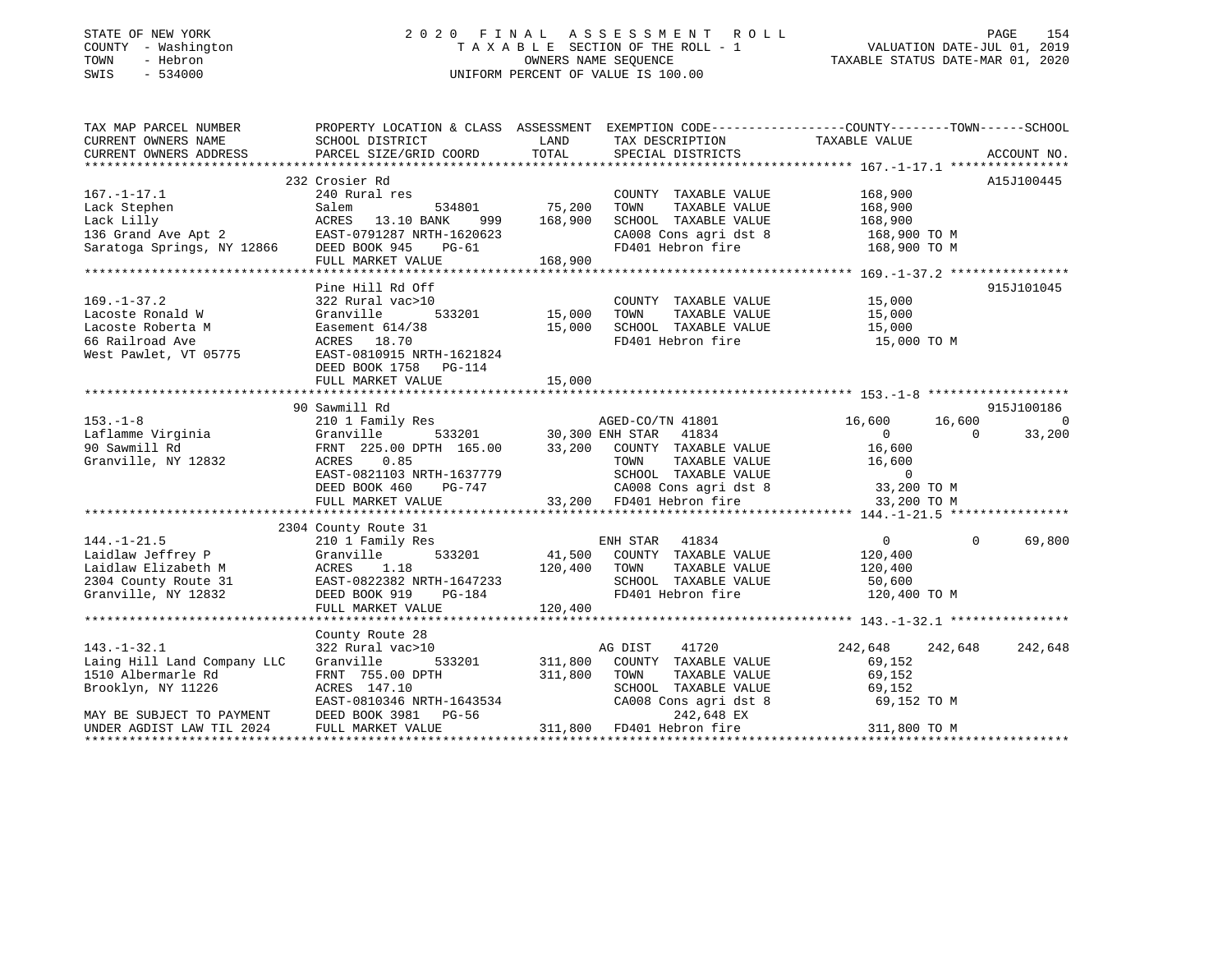### STATE OF NEW YORK 2 0 2 0 F I N A L A S S E S S M E N T R O L L PAGE 155 COUNTY - Washington T A X A B L E SECTION OF THE ROLL - 1 VALUATION DATE-JUL 01, 2019 TOWN - Hebron OWNERS NAME SEQUENCE TAXABLE STATUS DATE-MAR 01, 2020 SWIS - 534000 UNIFORM PERCENT OF VALUE IS 100.00

| TAX MAP PARCEL NUMBER       |                                                       |                 | PROPERTY LOCATION & CLASS ASSESSMENT EXEMPTION CODE----------------COUNTY-------TOWN------SCHOOL |               |         |             |
|-----------------------------|-------------------------------------------------------|-----------------|--------------------------------------------------------------------------------------------------|---------------|---------|-------------|
| CURRENT OWNERS NAME         | SCHOOL DISTRICT                                       | LAND            | TAX DESCRIPTION                                                                                  | TAXABLE VALUE |         |             |
| CURRENT OWNERS ADDRESS      | PARCEL SIZE/GRID COORD                                | TOTAL           | SPECIAL DISTRICTS                                                                                |               |         | ACCOUNT NO. |
|                             | 103 Lang Hill Rd                                      |                 |                                                                                                  |               |         | 915J100269  |
| $152. - 1 - 22$             | 113 Cattle farm                                       |                 | AG DIST<br>41720                                                                                 | 234,601       | 234,601 | 234,601     |
| Laing Hill Land Company LLC | Granville<br>533201                                   | 425,000         | COUNTY TAXABLE VALUE                                                                             | 518,999       |         |             |
| 1510 Albermarle Rd          | ACRES 264.76                                          | 753,600         | TAXABLE VALUE<br>TOWN                                                                            | 518,999       |         |             |
| Brooklyn, NY 11226          | EAST-0807559 NRTH-1634589                             |                 | SCHOOL TAXABLE VALUE                                                                             | 518,999       |         |             |
|                             | DEED BOOK 3981 PG-56                                  |                 | CA008 Cons agri dst 8                                                                            | 518,999 TO M  |         |             |
| MAY BE SUBJECT TO PAYMENT   | FULL MARKET VALUE                                     | 753,600         | 234,601 EX                                                                                       |               |         |             |
| UNDER AGDIST LAW TIL 2024   |                                                       |                 | FD401 Hebron fire                                                                                | 753,600 TO M  |         |             |
|                             |                                                       |                 |                                                                                                  |               |         |             |
|                             | County Route 31                                       |                 |                                                                                                  |               |         |             |
| $152. - 2 - 37.5$           | 113 Cattle farm                                       |                 | AG BUILD 41700                                                                                   | 200,000       | 200,000 | 200,000     |
| Laing Hill Land Company LLC | Granville<br>533201                                   | 291,100 AG DIST | 41720                                                                                            | 215,386       | 215,386 | 215,386     |
| 1510 Albermarle Rd          | 2975/146                                              | 617,800         | COUNTY TAXABLE VALUE                                                                             | 202,414       |         |             |
| Brooklyn, NY 11226          | ACRES 149.75                                          |                 | TOWN<br>TAXABLE VALUE                                                                            | 202,414       |         |             |
|                             | EAST-0808421 NRTH-1637606                             |                 | SCHOOL TAXABLE VALUE                                                                             | 202,414       |         |             |
| MAY BE SUBJECT TO PAYMENT   | DEED BOOK 3981 PG-56                                  |                 | CA008 Cons agri dst 8                                                                            | 402,414 TO M  |         |             |
| UNDER AGDIST LAW TIL 2028   | FULL MARKET VALUE                                     | 617,800         | 215,386 EX                                                                                       |               |         |             |
|                             |                                                       |                 | FD401 Hebron fire                                                                                | 617,800 TO M  |         |             |
|                             | Warner Rd                                             |                 |                                                                                                  |               |         |             |
| $153. - 1 - 5.3$            | 105 Vac farmland                                      |                 | AGRI-D IND 41730                                                                                 | 78,504        | 78,504  | 78,504      |
| Laing Hill Land Company LLC | Granville<br>533201                                   | 87,900          | COUNTY TAXABLE VALUE                                                                             | 9,396         |         |             |
| 1510 Albermarle Rd          | $1$ ot $3$                                            | 87,900          | TOWN<br>TAXABLE VALUE                                                                            | 9,396         |         |             |
| Brooklyn, NY 11226          | ACRES 18.88                                           |                 | SCHOOL TAXABLE VALUE                                                                             | 9,396         |         |             |
|                             | EAST-0818636 NRTH-1639673                             |                 | FD401 Hebron fire                                                                                | 87,900 TO M   |         |             |
| MAY BE SUBJECT TO PAYMENT   | DEED BOOK 3858 PG-124                                 |                 |                                                                                                  |               |         |             |
| UNDER AGDIST LAW TIL 2027   | FULL MARKET VALUE                                     | 87,900          |                                                                                                  |               |         |             |
|                             |                                                       |                 |                                                                                                  |               |         |             |
|                             | State Route 22                                        |                 |                                                                                                  |               |         |             |
| $153. - 1 - 5.4$            | 105 Vac farmland                                      |                 | AGRI-D IND 41730                                                                                 | 47,456        | 47,456  | 47,456      |
| Laing Hill Land Company LLC | 533201<br>Granville                                   | 52,100          | COUNTY TAXABLE VALUE                                                                             | 4,644         |         |             |
| 1510 Albermarle Rd          | $1$ ot $4$                                            | 52,100          | TOWN<br>TAXABLE VALUE                                                                            | 4,644         |         |             |
| Brooklyn, NY 11226          | ACRES 12.14                                           |                 | SCHOOL TAXABLE VALUE<br>FD401 Hebron fire                                                        | 4,644         |         |             |
| MAY BE SUBJECT TO PAYMENT   | EAST-0819038 NRTH-1638847<br>DEED BOOK 3858<br>PG-124 |                 |                                                                                                  | 52,100 TO M   |         |             |
| UNDER AGDIST LAW TIL 2027   | FULL MARKET VALUE                                     | 52,100          |                                                                                                  |               |         |             |
|                             |                                                       |                 |                                                                                                  |               |         |             |
|                             | State Route 22                                        |                 |                                                                                                  |               |         |             |
| $153. - 1 - 5.5$            | 105 Vac farmland                                      |                 | AG DIST<br>41720                                                                                 | 43,699        | 43,699  | 43,699      |
| Laing Hill Land Company LLC | Granville<br>533201                                   | 48,500          | COUNTY TAXABLE VALUE                                                                             | 4,801         |         |             |
| 1510 Albermarle Rd          | lot <sub>5</sub>                                      | 48,500          | TAXABLE VALUE<br>TOWN                                                                            | 4,801         |         |             |
| Brooklyn, NY 11226          | ACRES 10.51                                           |                 | SCHOOL TAXABLE VALUE                                                                             | 4,801         |         |             |
|                             | EAST-0819140 NRTH-1639492                             |                 | FD401 Hebron fire                                                                                | 48,500 TO M   |         |             |
| MAY BE SUBJECT TO PAYMENT   | DEED BOOK 3858<br>PG-124                              |                 |                                                                                                  |               |         |             |
| UNDER AGDIST LAW TIL 2024   | FULL MARKET VALUE                                     | 48,500          |                                                                                                  |               |         |             |
|                             |                                                       |                 |                                                                                                  |               |         |             |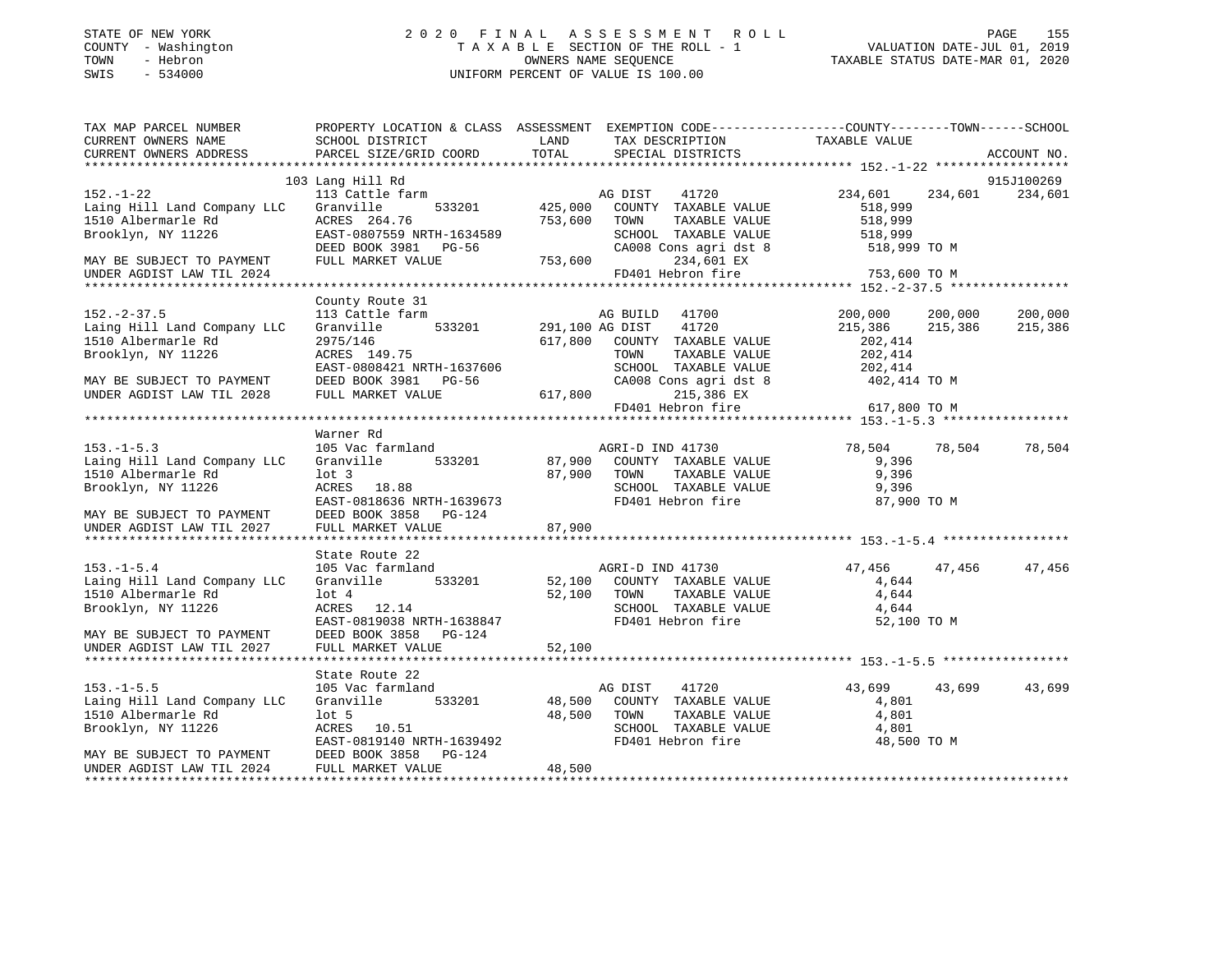### STATE OF NEW YORK 2 0 2 0 F I N A L A S S E S S M E N T R O L L PAGE 156 COUNTY - Washington T A X A B L E SECTION OF THE ROLL - 1 VALUATION DATE-JUL 01, 2019 TOWN - Hebron OWNERS NAME SEQUENCE TAXABLE STATUS DATE-MAR 01, 2020 SWIS - 534000 UNIFORM PERCENT OF VALUE IS 100.00

| TAX MAP PARCEL NUMBER                         | PROPERTY LOCATION & CLASS ASSESSMENT EXEMPTION CODE---------------COUNTY-------TOWN-----SCHOOL |               |                                      |                    |             |
|-----------------------------------------------|------------------------------------------------------------------------------------------------|---------------|--------------------------------------|--------------------|-------------|
| CURRENT OWNERS NAME<br>CURRENT OWNERS ADDRESS | SCHOOL DISTRICT<br>PARCEL SIZE/GRID COORD                                                      | LAND<br>TOTAL | TAX DESCRIPTION<br>SPECIAL DISTRICTS | TAXABLE VALUE      | ACCOUNT NO. |
|                                               |                                                                                                |               |                                      |                    |             |
|                                               | 7505 State Route 22                                                                            |               |                                      |                    |             |
| $153. - 1 - 5.8$                              | 117 Horse farm                                                                                 |               | AGRI-D IND 41730                     | 60,155<br>60,155   | 60,155      |
| Laing Hill Land Company LLC                   | Granville<br>533201                                                                            | 126,200       | COUNTY TAXABLE VALUE                 | 490,545            |             |
| 1510 Albermarle Rd                            | $1$ ot $1$                                                                                     | 550,700       | TOWN<br>TAXABLE VALUE                | 490,545            |             |
| Brooklyn, NY 11226                            | ACRES 37.72                                                                                    |               | SCHOOL TAXABLE VALUE                 | 490,545            |             |
|                                               | EAST-0818432 NRTH-1638088                                                                      |               | FD401 Hebron fire                    | 550,700 TO M       |             |
| MAY BE SUBJECT TO PAYMENT                     | DEED BOOK 3858<br>PG-124                                                                       |               |                                      |                    |             |
| UNDER AGDIST LAW TIL 2027                     | FULL MARKET VALUE                                                                              | 550,700       |                                      |                    |             |
|                                               |                                                                                                |               |                                      |                    |             |
|                                               | Davis Ln                                                                                       |               |                                      |                    |             |
| $160. - 1 - 1.2$                              | 322 Rural vac>10                                                                               |               | AG DIST<br>41720                     | 23,703<br>23,703   | 23,703      |
| Laing Hill Land Company LLC                   | 533201<br>Granville                                                                            | 82,800        | COUNTY TAXABLE VALUE                 | 59,097             |             |
| 1510 Albermarle Rd                            | ACRES 64.80                                                                                    | 82,800        | TAXABLE VALUE<br>TOWN                | 59,097             |             |
| Brooklyn, NY 11226                            | EAST-0807822 NRTH-1632041                                                                      |               | SCHOOL TAXABLE VALUE                 | 59,097             |             |
|                                               | DEED BOOK 3981<br>PG-56                                                                        |               | CA008 Cons agri dst 8                | 59,097 TO M        |             |
| MAY BE SUBJECT TO PAYMENT                     | FULL MARKET VALUE                                                                              | 82,800        | 23,703 EX                            |                    |             |
| UNDER AGDIST LAW TIL 2024                     |                                                                                                |               | FD401 Hebron fire                    | 82,800 TO M        |             |
|                                               |                                                                                                |               |                                      |                    |             |
|                                               | County Route 31                                                                                |               |                                      |                    |             |
| $160. -1 - 1.3$                               | 322 Rural vac>10                                                                               |               | AG DIST<br>41720                     | 149,752<br>149,752 | 149,752     |
| Laing Hill Land Company LLC                   | Granville<br>533201                                                                            | 187,000       | COUNTY TAXABLE VALUE                 | 37,248             |             |
| 1510 Albermarle Rd                            | ACRES 84.77                                                                                    | 187,000       | TOWN<br>TAXABLE VALUE                | 37,248             |             |
| Brooklyn, NY 11226                            | EAST-0804985 NRTH-1632407                                                                      |               | SCHOOL TAXABLE VALUE                 | 37,248             |             |
|                                               | DEED BOOK 3981<br>PG-56                                                                        |               | CA008 Cons agri dst 8                | 37,248 TO M        |             |
| MAY BE SUBJECT TO PAYMENT                     | FULL MARKET VALUE                                                                              | 187,000       | 149,752 EX                           |                    |             |
| UNDER AGDIST LAW TIL 2024                     |                                                                                                |               | FD401 Hebron fire                    | 187,000 TO M       |             |
|                                               |                                                                                                |               |                                      |                    |             |
|                                               | County Route 31                                                                                |               |                                      |                    | 915J100164  |
| $160. - 1 - 18$                               | 105 Vac farmland                                                                               |               | AG DIST<br>41720                     | 128,586<br>128,586 | 128,586     |
| Laing Hill Land Company LLC                   | Granville<br>533201                                                                            | 195,700       | COUNTY TAXABLE VALUE                 | 67,114             |             |
| 1510 Albermarle Rd                            | ACRES 97.00                                                                                    | 195,700       | TAXABLE VALUE<br>TOWN                | 67,114             |             |
| Brooklyn, NY 11226                            | EAST-0804487 NRTH-1629748                                                                      |               | SCHOOL TAXABLE VALUE                 | 67,114             |             |
|                                               | DEED BOOK 3981<br>PG-56                                                                        |               | CA008 Cons agri dst 8                | 67,114 TO M        |             |
| MAY BE SUBJECT TO PAYMENT                     | FULL MARKET VALUE                                                                              | 195,700       | 128,586 EX                           |                    |             |
| UNDER AGDIST LAW TIL 2024                     |                                                                                                |               | FD401 Hebron fire                    | 195,700 TO M       |             |
|                                               |                                                                                                |               |                                      |                    |             |
|                                               | State Route 22/E Off                                                                           |               |                                      |                    | 915J100365  |
| $161. - 1 - 6$                                | 322 Rural vac>10                                                                               |               | COUNTY TAXABLE VALUE                 | 47,800             |             |
| Lambie Kenyatta                               | 533201<br>Granville                                                                            | 47,800        | TAXABLE VALUE<br>TOWN                | 47,800             |             |
| PO Box 249                                    | Ref 420/991                                                                                    | 47,800        | SCHOOL TAXABLE VALUE                 | 47,800             |             |
| Jamaica, NY 11435                             | ACRES 89.20                                                                                    |               | FD401 Hebron fire                    | 47,800 TO M        |             |
|                                               | EAST-0822713 NRTH-1629432                                                                      |               |                                      |                    |             |
|                                               | DEED BOOK 3823<br>PG-113                                                                       |               |                                      |                    |             |
|                                               | FULL MARKET VALUE                                                                              | 47,800        |                                      |                    |             |
|                                               |                                                                                                |               |                                      |                    |             |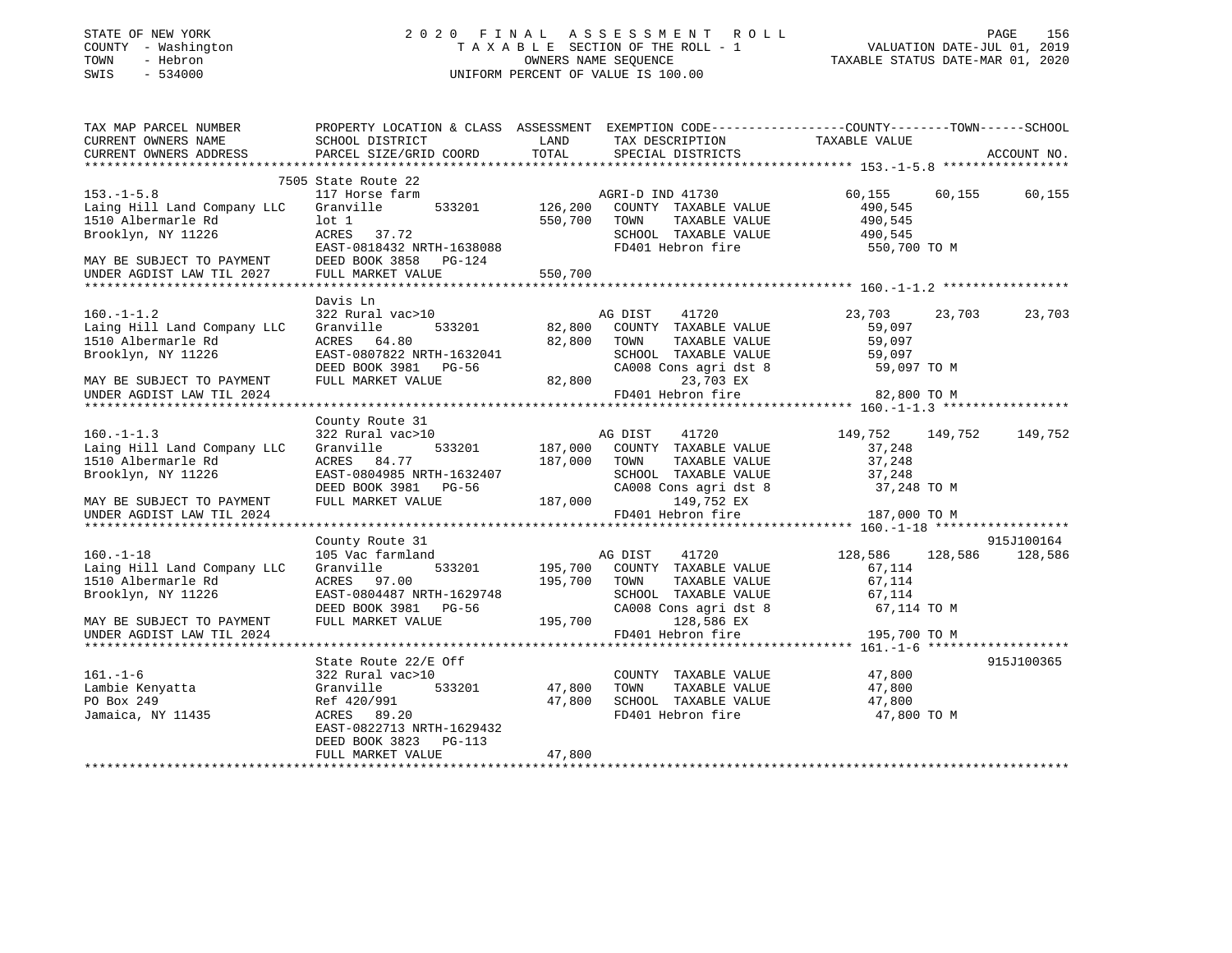### STATE OF NEW YORK 2 0 2 0 F I N A L A S S E S S M E N T R O L L PAGE 157 COUNTY - Washington T A X A B L E SECTION OF THE ROLL - 1 VALUATION DATE-JUL 01, 2019 TOWN - Hebron OWNERS NAME SEQUENCE TAXABLE STATUS DATE-MAR 01, 2020 SWIS - 534000 UNIFORM PERCENT OF VALUE IS 100.00

| TAX MAP PARCEL NUMBER<br>CURRENT OWNERS NAME<br>CURRENT OWNERS ADDRESS | PROPERTY LOCATION & CLASS ASSESSMENT EXEMPTION CODE----------------COUNTY-------TOWN-----SCHOOL<br>SCHOOL DISTRICT<br>PARCEL SIZE/GRID COORD | LAND<br>TOTAL | TAX DESCRIPTION<br>SPECIAL DISTRICTS        | TAXABLE VALUE    | ACCOUNT NO.        |
|------------------------------------------------------------------------|----------------------------------------------------------------------------------------------------------------------------------------------|---------------|---------------------------------------------|------------------|--------------------|
|                                                                        |                                                                                                                                              |               |                                             |                  |                    |
|                                                                        | Button Rd                                                                                                                                    |               |                                             |                  | 915J100628         |
| $143. - 1 - 31$                                                        | 314 Rural vac<10                                                                                                                             |               | COUNTY TAXABLE VALUE                        | 58,400           |                    |
| Landman Calvin C                                                       | Granville<br>533201                                                                                                                          | 58,400        | TOWN<br>TAXABLE VALUE                       | 58,400           |                    |
| Landman Tasha J                                                        | ACRES<br>15.00                                                                                                                               | 58,400        | SCHOOL TAXABLE VALUE                        | 58,400           |                    |
| PO Box 628                                                             | EAST-0814586 NRTH-1642071                                                                                                                    |               | FD401 Hebron fire                           | 58,400 TO M      |                    |
| Townshend, VT 05353                                                    | DEED BOOK 3711 PG-201                                                                                                                        |               |                                             |                  |                    |
|                                                                        | FULL MARKET VALUE                                                                                                                            | 58,400        |                                             |                  |                    |
|                                                                        |                                                                                                                                              |               |                                             |                  |                    |
|                                                                        | 306 Little Burch Hill Rd                                                                                                                     |               |                                             |                  | 915J100706         |
| $151. - 1 - 14$                                                        | 270 Mfg housing                                                                                                                              |               | BAS STAR<br>41854                           | $\overline{0}$   | 30,000<br>$\Omega$ |
| Langley Richard T                                                      | Granville<br>533201                                                                                                                          | 257,600       | COUNTY TAXABLE VALUE                        | 288,700          |                    |
| Langley Tammy C                                                        | ACRES 104.30                                                                                                                                 | 288,700       | TAXABLE VALUE<br>TOWN                       | 288,700          |                    |
| 306 Little Burch Hill Rd                                               | EAST-0801519 NRTH-1634365                                                                                                                    |               | SCHOOL TAXABLE VALUE                        | 258,700          |                    |
| Granville, NY 12832                                                    | DEED BOOK 866<br>$PG-23$                                                                                                                     |               | FD401 Hebron fire                           | 288,700 TO M     |                    |
|                                                                        | FULL MARKET VALUE                                                                                                                            | 288,700       |                                             |                  |                    |
|                                                                        |                                                                                                                                              |               |                                             |                  |                    |
|                                                                        | 4018 County Route 30                                                                                                                         |               |                                             |                  | 915J101671         |
| $167. - 1 - 33.3$                                                      | 240 Rural res                                                                                                                                |               | <b>BAS STAR</b><br>41854                    | $\sim$ 0         | 30,000<br>$\cap$   |
| Langworthy Scott                                                       | 534801<br>Salem                                                                                                                              | 57,700        | COUNTY TAXABLE VALUE                        | 128,800          |                    |
| Langworthy Amy                                                         | Lot F                                                                                                                                        | 128,800       | TAXABLE VALUE<br>TOWN                       | 128,800          |                    |
| 4018 County Route 30                                                   | ACRES<br>14.84 BANK<br>999                                                                                                                   |               | SCHOOL TAXABLE VALUE                        | 98,800           |                    |
| Salem, NY 12865                                                        | EAST-0788753 NRTH-1622673                                                                                                                    |               | FD401 Hebron fire                           | 128,800 TO M     |                    |
|                                                                        | DEED BOOK 840<br>$PG-305$                                                                                                                    |               |                                             |                  |                    |
|                                                                        | FULL MARKET VALUE                                                                                                                            | 128,800       |                                             |                  |                    |
|                                                                        |                                                                                                                                              |               |                                             |                  |                    |
|                                                                        | 6604 State Route 22                                                                                                                          |               | 95 PCT OF VALUE USED FOR EXEMPTION PURPOSES |                  | 915J100497         |
| $170. - 1 - 12$                                                        | 242 Rurl res&rec                                                                                                                             |               | VET WAR CT 41121                            | 18,653<br>17,460 | $\overline{0}$     |
|                                                                        |                                                                                                                                              |               | 58,200 ENH STAR                             |                  | 69,800<br>$\Omega$ |
| Lapham Stephen G                                                       | Salem<br>534801                                                                                                                              | 130,900       | 41834<br>COUNTY TAXABLE VALUE               | $\overline{0}$   |                    |
| Lapham Bonnie                                                          | ACRES<br>12.00                                                                                                                               |               |                                             | 112,247          |                    |
| 6604 State Route 22                                                    | EAST-0815584 NRTH-1616869                                                                                                                    |               | TAXABLE VALUE<br>TOWN                       | 113,440          |                    |
| Salem, NY 12865                                                        | DEED BOOK 1684 PG-226                                                                                                                        |               | SCHOOL TAXABLE VALUE                        | 61,100           |                    |
|                                                                        | FULL MARKET VALUE                                                                                                                            |               | 130,900 CA008 Cons agri dst 8               | 130,900 TO M     |                    |
|                                                                        |                                                                                                                                              |               | FD401 Hebron fire                           | 130,900 TO M     |                    |
|                                                                        |                                                                                                                                              |               |                                             |                  |                    |
|                                                                        | 2381 County Route 31                                                                                                                         |               |                                             |                  | 915J100613         |
| $144. - 1 - 17$                                                        | 312 Vac w/imprv                                                                                                                              |               | COUNTY TAXABLE VALUE                        | 10,800           |                    |
| LaPlante Edward Jr                                                     | 533201<br>Granville                                                                                                                          | 9,900         | TAXABLE VALUE<br>TOWN                       | 10,800           |                    |
| LaPlante James                                                         | FRNT 175.00 DPTH 153.00                                                                                                                      | 10,800        | SCHOOL TAXABLE VALUE                        | 10,800           |                    |
| 2002 River View Rd                                                     | ACRES<br>0.61                                                                                                                                |               | FD401 Hebron fire                           | 10,800 TO M      |                    |
| Green Island, NY 12183                                                 | EAST-0823580 NRTH-1648951                                                                                                                    |               |                                             |                  |                    |
|                                                                        | DEED BOOK 3360<br>$PG-37$                                                                                                                    |               |                                             |                  |                    |
|                                                                        | FULL MARKET VALUE                                                                                                                            | 10,800        |                                             |                  |                    |
|                                                                        |                                                                                                                                              |               |                                             |                  |                    |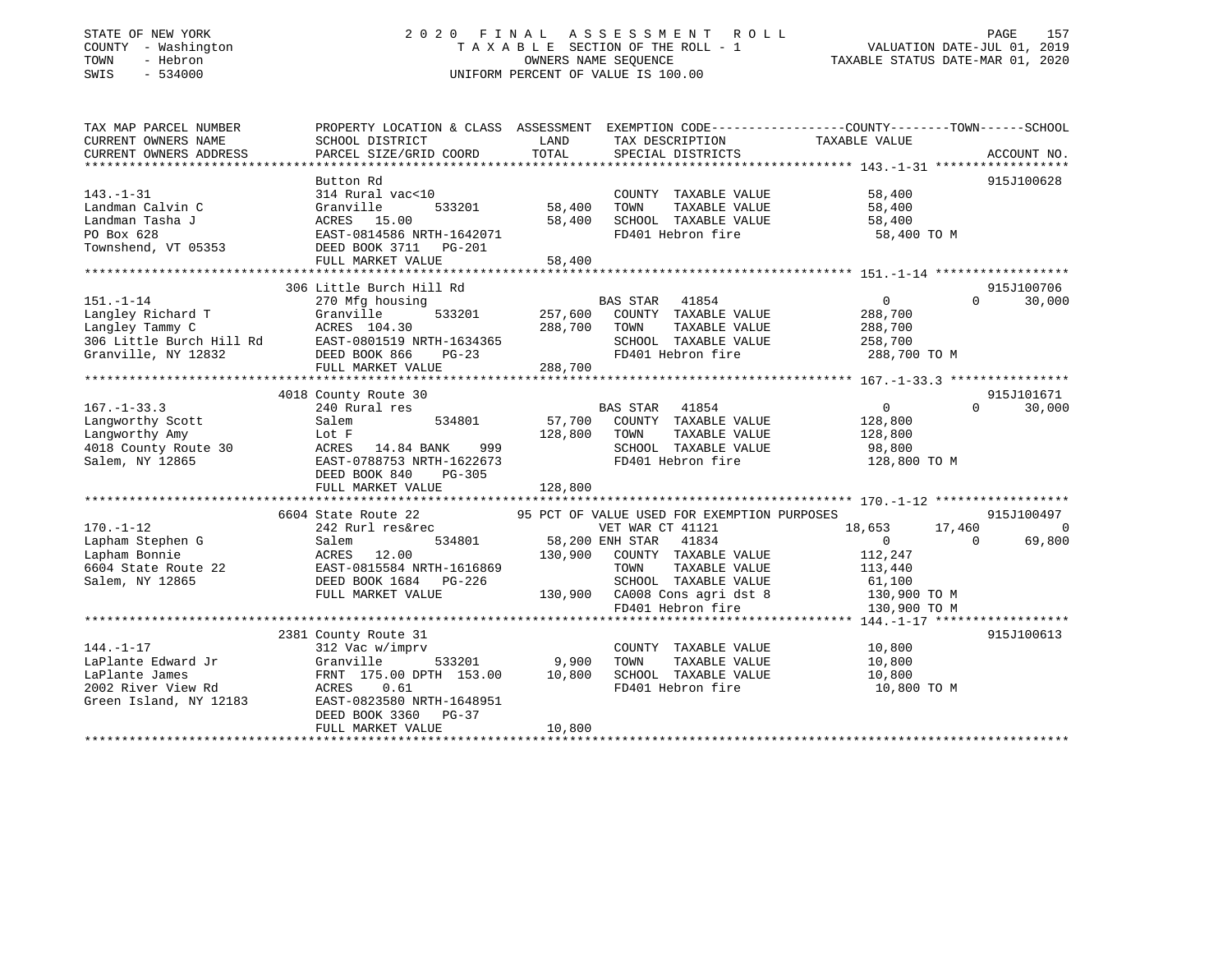### STATE OF NEW YORK 2 0 2 0 F I N A L A S S E S S M E N T R O L L PAGE 158 COUNTY - Washington T A X A B L E SECTION OF THE ROLL - 1 VALUATION DATE-JUL 01, 2019 TOWN - Hebron OWNERS NAME SEQUENCE TAXABLE STATUS DATE-MAR 01, 2020 SWIS - 534000 UNIFORM PERCENT OF VALUE IS 100.00

| TAX MAP PARCEL NUMBER<br>CURRENT OWNERS NAME<br>CURRENT OWNERS ADDRESS                                                                                                                                                                                             | SCHOOL DISTRICT<br>PARCEL SIZE/GRID COORD                                                                                                                                                                                                                                                                                                                              | LAND<br>TOTAL                        | TAX DESCRIPTION TAXABLE VALUE SPECIAL DISTRICTS                                                                                                                                 | PROPERTY LOCATION & CLASS ASSESSMENT EXEMPTION CODE---------------COUNTY-------TOWN-----SCHOOL | ACCOUNT NO.                                 |
|--------------------------------------------------------------------------------------------------------------------------------------------------------------------------------------------------------------------------------------------------------------------|------------------------------------------------------------------------------------------------------------------------------------------------------------------------------------------------------------------------------------------------------------------------------------------------------------------------------------------------------------------------|--------------------------------------|---------------------------------------------------------------------------------------------------------------------------------------------------------------------------------|------------------------------------------------------------------------------------------------|---------------------------------------------|
| $144. - 1 - 19.1$                                                                                                                                                                                                                                                  | County Route 31<br>314 Rural vac<10<br>LaPlante Edward Jr (1993)<br>Capital Capital Capital Capital Composition of the Magnetic State of the Magnetic State of the Magnetic State<br>Composition of the Magnetic State Capital Capital Capital Capital Capital Capital Ca<br>FULL MARKET VALUE                                                                         | 700                                  | FD401 Hebron fire                                                                                                                                                               | 700<br>700<br>700<br>700 TO M                                                                  |                                             |
|                                                                                                                                                                                                                                                                    |                                                                                                                                                                                                                                                                                                                                                                        |                                      |                                                                                                                                                                                 |                                                                                                |                                             |
| $152. - 1 - 5$                                                                                                                                                                                                                                                     | 14 Liebig Rd<br>210 $\overline{1}$ Family Res<br>Granville 533201 65,700 VET DIS CT 41141<br>152.-1-5<br>Laplante Glenn R<br>Laplante Andrea J<br>14 Liebig Rd<br>Granville, NY 12832<br>210 1 Family Res<br>Granville 533201<br>210 1 Famile 533201<br>210 1 Famile 533201<br>220 2025503 NRTH-1638274<br>220 2025503 NRTH-1638274<br>220 202550<br>FULL MARKET VALUE |                                      | 89 PCT OF VALUE USED FOR EXEMPTION PURPOSES<br>260,200 BAS STAR 41854<br>COUNTY TAXABLE VALUE<br>TOWN<br>260,200 SCHOOL TAXABLE VALUE 230,200<br>FD401 Hebron fire 260,200 TO M | 53,350 29,100<br>57,895 57,895<br>0 0<br>$\overline{0}$<br>148,955<br>TAXABLE VALUE 173,205    | 915J100360<br>0<br>$\overline{0}$<br>30,000 |
|                                                                                                                                                                                                                                                                    |                                                                                                                                                                                                                                                                                                                                                                        |                                      |                                                                                                                                                                                 |                                                                                                |                                             |
| $167. - 1 - 8$<br>LaPoint Luke<br>188 Halls Pond Rd<br>188 Halls Pond Rd<br>188 Halls Pond Rd<br>188 Halls Pond Rd<br>188 Halls Port Press, 1986<br>188 Halls Port Press, 1986<br>188 Halls Port Press, 1986<br>188 Halls Port Press, 1986<br>188 Halls Port Press | 188 Halls Pond Rd<br>240 Rural res<br>997<br>EAST-0792648 NRTH-1625012<br>DEED BOOK 3308 PG-233<br>FULL MARKET VALUE                                                                                                                                                                                                                                                   | 533801 123,700<br>265,600<br>265,600 | COUNTY TAXABLE VALUE 265,600<br>TOWN<br>TAXABLE VALUE<br>SCHOOL TAXABLE VALUE 265,600<br>FD401 Hebron fire 265,600 TO M                                                         | 265,600                                                                                        | 915J101377                                  |
|                                                                                                                                                                                                                                                                    | 4341 County Route 30                                                                                                                                                                                                                                                                                                                                                   |                                      |                                                                                                                                                                                 |                                                                                                |                                             |
| $158. - 1 - 2.6$                                                                                                                                                                                                                                                   | 240 Rural res<br>533801 100,800<br>Hartford<br>25.00<br>Putnam Valley, NY 10579 EAST-0784024 NRTH-1628991<br>DEED BOOK 2213 PG-135                                                                                                                                                                                                                                     | 208,400                              | COUNTY TAXABLE VALUE<br>TAXABLE VALUE<br>TOWN<br>SCHOOL TAXABLE VALUE $208,400$<br>CA008 Cons agri dst 8 $208,400$ TO M<br>FD401 Hebron fire $208,400$ TO M                     | 208,400<br>208,400                                                                             |                                             |
|                                                                                                                                                                                                                                                                    | FULL MARKET VALUE                                                                                                                                                                                                                                                                                                                                                      | 208,400                              |                                                                                                                                                                                 |                                                                                                |                                             |
| $161. - 2 - 3.2$<br>Larico Benje<br>527 W 150th St<br>New York, NY 10031                                                                                                                                                                                           | 32 Rykowski Ln<br>242 Rurl res&rec<br>Granville<br>533201<br>455/594<br>ACRES 47.60 BANK 998<br>EAST-0820377 NRTH-1626734<br>DEED BOOK 497<br>PG-397<br>FULL MARKET VALUE                                                                                                                                                                                              | 110,000<br>237,300<br>237,300        | COUNTY TAXABLE VALUE<br>TAXABLE VALUE<br>TOWN<br>SCHOOL TAXABLE VALUE<br>FD401 Hebron fire                                                                                      | 237,300<br>237,300<br>237,300<br>237,300 TO M                                                  | 915J101103                                  |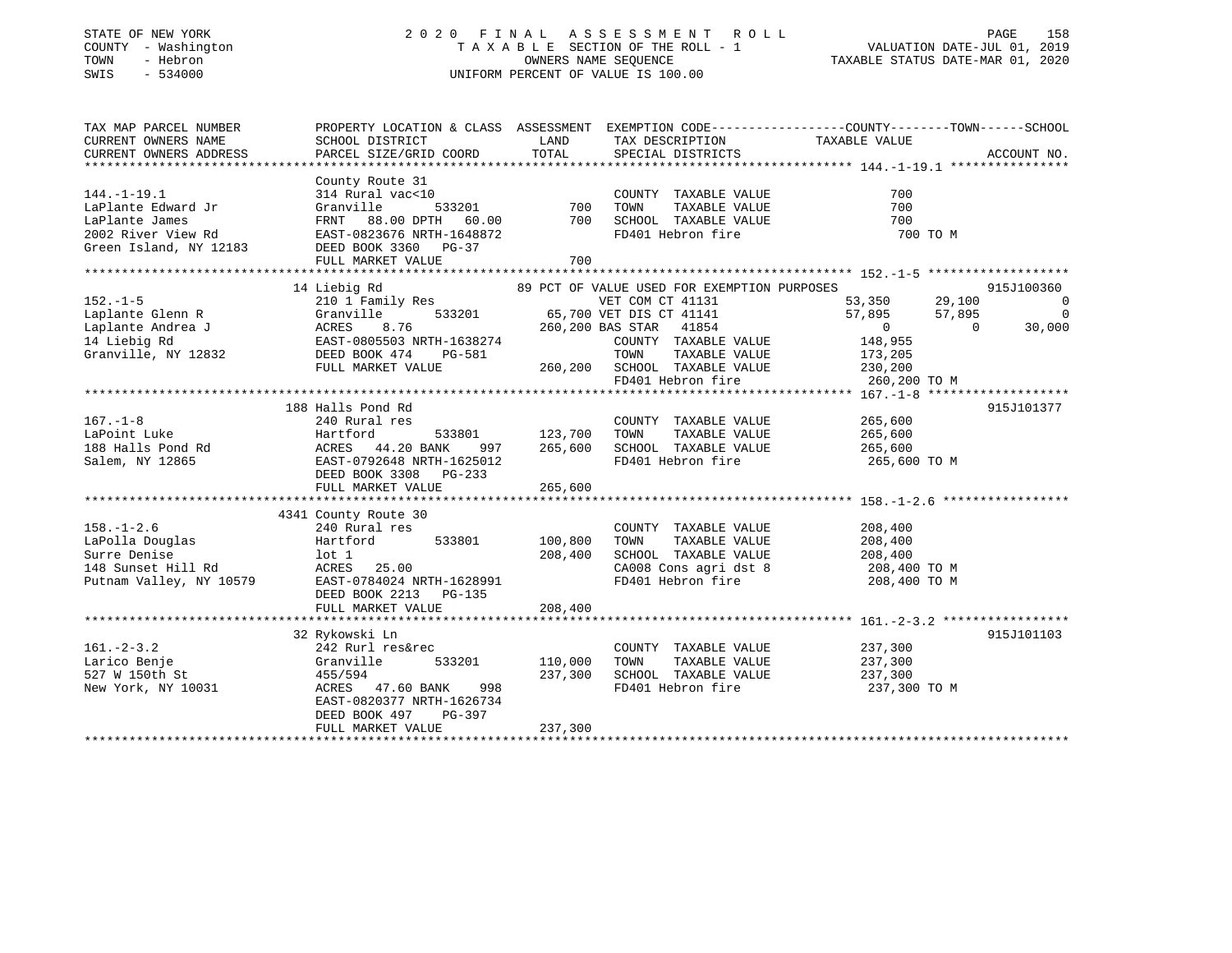| STATE OF NEW YORK<br>COUNTY - Washington<br>TOWN<br>- Hebron<br>$-534000$<br>SWIS         | 2020 FINAL<br>A S S E S S M E N T<br>R O L L<br>TAXABLE SECTION OF THE ROLL - 1<br>OWNERS NAME SEQUENCE<br>UNIFORM PERCENT OF VALUE IS 100.00 |                  |                                       | PAGE<br>159<br>VALUATION DATE-JUL 01, 2019<br>TAXABLE STATUS DATE-MAR 01, 2020                  |             |
|-------------------------------------------------------------------------------------------|-----------------------------------------------------------------------------------------------------------------------------------------------|------------------|---------------------------------------|-------------------------------------------------------------------------------------------------|-------------|
| TAX MAP PARCEL NUMBER                                                                     |                                                                                                                                               |                  |                                       | PROPERTY LOCATION & CLASS ASSESSMENT EXEMPTION CODE----------------COUNTY-------TOWN-----SCHOOL |             |
| CURRENT OWNERS NAME<br>CURRENT OWNERS ADDRESS                                             | SCHOOL DISTRICT<br>PARCEL SIZE/GRID COORD                                                                                                     | LAND<br>TOTAL    | TAX DESCRIPTION<br>SPECIAL DISTRICTS  | TAXABLE VALUE                                                                                   | ACCOUNT NO. |
|                                                                                           |                                                                                                                                               |                  |                                       |                                                                                                 |             |
|                                                                                           | 269 County Route 28                                                                                                                           |                  |                                       |                                                                                                 |             |
| $143. - 1 - 48.1$                                                                         | 210 1 Family Res                                                                                                                              |                  | COUNTY TAXABLE VALUE                  | 109,500                                                                                         |             |
| LaRock Peggy                                                                              | 533201<br>Granville                                                                                                                           | 45,400           | TAXABLE VALUE<br>TOWN                 | 109,500                                                                                         |             |
| 269 County Route 28                                                                       | Lot 1B                                                                                                                                        | 109,500          | SCHOOL TAXABLE VALUE                  | 109,500                                                                                         |             |
| Granville, NY 12832                                                                       | ACRES<br>2.40 BANK<br>999                                                                                                                     |                  | FD401 Hebron fire                     | 109,500 TO M                                                                                    |             |
|                                                                                           | EAST-0811648 NRTH-1644958                                                                                                                     |                  |                                       |                                                                                                 |             |
|                                                                                           | DEED BOOK 20191 PG-27143                                                                                                                      |                  |                                       |                                                                                                 |             |
|                                                                                           | FULL MARKET VALUE                                                                                                                             | 109,500          |                                       |                                                                                                 |             |
|                                                                                           |                                                                                                                                               |                  |                                       |                                                                                                 |             |
| $176. - 1 - 11$                                                                           | 185 Middle Rd<br>242 Rurl res&rec                                                                                                             |                  | COUNTY TAXABLE VALUE                  | 190,500                                                                                         | 915J100371  |
| Larregui William LE                                                                       | 534801<br>Salem                                                                                                                               | 97,400           | TOWN<br>TAXABLE VALUE                 | 190,500                                                                                         |             |
| Harvin Vanessa                                                                            | ACRES<br>23.30                                                                                                                                | 190,500          | SCHOOL TAXABLE VALUE                  | 190,500                                                                                         |             |
| 5 Dunbar St                                                                               | EAST-0804014 NRTH-1615741                                                                                                                     |                  | FD401 Hebron fire                     | 190,500 TO M                                                                                    |             |
| Amityville, NY 11701                                                                      | DEED BOOK 857<br>PG-61                                                                                                                        |                  |                                       |                                                                                                 |             |
|                                                                                           | FULL MARKET VALUE                                                                                                                             | 190,500          |                                       |                                                                                                 |             |
|                                                                                           | *******************                                                                                                                           |                  |                                       | ******************** 144.-1-37.5 *****************                                              |             |
|                                                                                           | East Green Pond Way                                                                                                                           |                  |                                       |                                                                                                 | 915J101449  |
| $144. - 1 - 37.5$                                                                         | 314 Rural vac<10                                                                                                                              |                  | COUNTY TAXABLE VALUE                  | 36,600                                                                                          |             |
| Larson Loretta M                                                                          | Granville<br>533201                                                                                                                           | 36,600           | TAXABLE VALUE<br>TOWN                 | 36,600                                                                                          |             |
| 9 Olive Ln                                                                                | ACRES<br>5.07                                                                                                                                 | 36,600           | SCHOOL TAXABLE VALUE                  | 36,600                                                                                          |             |
| Bridgewater, CT 06752                                                                     | EAST-0817563 NRTH-1642534                                                                                                                     |                  | FD401 Hebron fire                     | 36,600 TO M                                                                                     |             |
|                                                                                           | DEED BOOK 524<br><b>PG-150</b>                                                                                                                |                  |                                       |                                                                                                 |             |
|                                                                                           | FULL MARKET VALUE                                                                                                                             | 36,600           |                                       |                                                                                                 |             |
|                                                                                           |                                                                                                                                               |                  |                                       |                                                                                                 |             |
|                                                                                           | 253 Little Burch Hill Rd                                                                                                                      |                  |                                       |                                                                                                 |             |
| $151. - 1 - 22.8$                                                                         | 314 Rural vac<10<br>533801                                                                                                                    |                  | COUNTY TAXABLE VALUE<br>TOWN          | 65,800                                                                                          |             |
| Lathrop Polly A                                                                           | Hartford<br>8.80<br>ACRES                                                                                                                     | 65,800<br>65,800 | TAXABLE VALUE<br>SCHOOL TAXABLE VALUE | 65,800<br>65,800                                                                                |             |
|                                                                                           |                                                                                                                                               |                  |                                       |                                                                                                 |             |
|                                                                                           |                                                                                                                                               |                  |                                       |                                                                                                 |             |
|                                                                                           | EAST-0799949 NRTH-1635221                                                                                                                     |                  | FD401 Hebron fire                     | 65,800 TO M                                                                                     |             |
|                                                                                           | DEED BOOK 3200<br>PG-26                                                                                                                       |                  |                                       |                                                                                                 |             |
|                                                                                           | FULL MARKET VALUE                                                                                                                             | 65,800           |                                       |                                                                                                 |             |
|                                                                                           | 106 Middle Rd                                                                                                                                 |                  |                                       |                                                                                                 | 915J101607  |
|                                                                                           | 210 1 Family Res                                                                                                                              |                  | <b>BAS STAR</b><br>41854              | $\mathbf{0}$<br>$\Omega$                                                                        |             |
| 253 Little Burch Hill Rd<br>Granville, NY 12832<br>$177. - 1 - 3.3$<br>Lathrop Raymond Jr | Salem<br>534801                                                                                                                               | 36,200           | COUNTY TAXABLE VALUE                  | 160,300                                                                                         | 30,000      |
| 106 Middle Rd                                                                             | ACRES<br>1.40                                                                                                                                 | 160,300          | TOWN<br>TAXABLE VALUE                 | 160,300                                                                                         |             |
|                                                                                           | EAST-0804941 NRTH-1615210                                                                                                                     |                  | SCHOOL TAXABLE VALUE                  | 130,300                                                                                         |             |
| Salem, NY 12865                                                                           | DEED BOOK 655<br><b>PG-186</b>                                                                                                                |                  | FD401 Hebron fire                     | 160,300 TO M                                                                                    |             |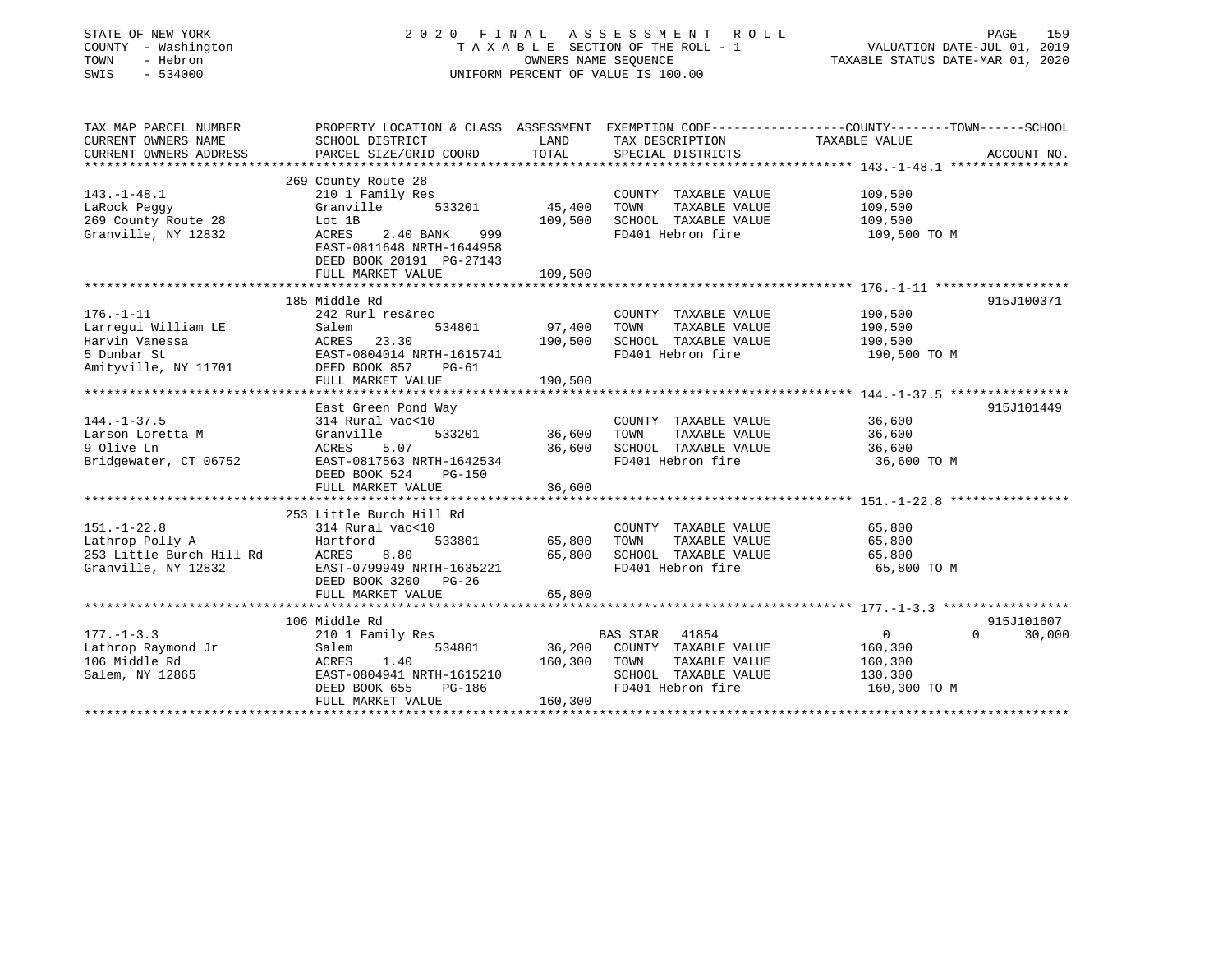### STATE OF NEW YORK 2 0 2 0 F I N A L A S S E S S M E N T R O L L PAGE 160 COUNTY - Washington T A X A B L E SECTION OF THE ROLL - 1 VALUATION DATE-JUL 01, 2019 TOWN - Hebron OWNERS NAME SEQUENCE TAXABLE STATUS DATE-MAR 01, 2020 SWIS - 534000 UNIFORM PERCENT OF VALUE IS 100.00

| TAX MAP PARCEL NUMBER                         | PROPERTY LOCATION & CLASS ASSESSMENT EXEMPTION CODE---------------COUNTY-------TOWN-----SCHOOL |               |                               |                |                    |
|-----------------------------------------------|------------------------------------------------------------------------------------------------|---------------|-------------------------------|----------------|--------------------|
| CURRENT OWNERS NAME<br>CURRENT OWNERS ADDRESS | SCHOOL DISTRICT                                                                                | LAND<br>TOTAL | TAX DESCRIPTION               | TAXABLE VALUE  | ACCOUNT NO.        |
|                                               | PARCEL SIZE/GRID COORD                                                                         |               | SPECIAL DISTRICTS             |                |                    |
|                                               | 795 Chamberlin Mills Rd                                                                        |               |                               |                | 915J101542         |
| $177. - 1 - 33.1$                             | 210 1 Family Res                                                                               |               | BAS STAR 41854                | $\overline{0}$ | 30,000<br>$\Omega$ |
| Leaman Steven E                               | 534801<br>Salem                                                                                |               | 41,000 COUNTY TAXABLE VALUE   | 180,600        |                    |
| 795 Chamberlin Mills Rd                       | ACRES<br>3.00                                                                                  |               | 180,600 TOWN<br>TAXABLE VALUE | 180,600        |                    |
| Salem, NY 12865-9618                          | EAST-0806014 NRTH-1613287                                                                      |               | SCHOOL TAXABLE VALUE          | 150,600        |                    |
|                                               | DEED BOOK 811<br>PG-90                                                                         |               | FD401 Hebron fire             | 180,600 TO M   |                    |
|                                               | FULL MARKET VALUE                                                                              | 180,600       |                               |                |                    |
|                                               |                                                                                                |               |                               |                |                    |
|                                               | Chamberlin Mills Rd                                                                            |               |                               |                | 915J101611         |
| $177. - 1 - 42.2$                             | 314 Rural vac<10                                                                               |               | COUNTY TAXABLE VALUE          | 7,800          |                    |
| Leaman Steven E                               | 534801<br>Salem                                                                                | 7,800         | TOWN<br>TAXABLE VALUE         | 7,800          |                    |
| 795 Chamberlin Mills Rd                       | FRNT 230.00 DPTH 120.00                                                                        |               | 7,800 SCHOOL TAXABLE VALUE    | 7,800          |                    |
| Salem, NY 12865                               | ACRES<br>0.63                                                                                  |               | FD401 Hebron fire             | 7,800 TO M     |                    |
|                                               | EAST-0806150 NRTH-1612749                                                                      |               |                               |                |                    |
|                                               | DEED BOOK 811<br>$PG-90$                                                                       |               |                               |                |                    |
|                                               | FULL MARKET VALUE                                                                              | 7,800         |                               |                |                    |
|                                               | Halls Pond Rd                                                                                  |               |                               |                | 915J101559         |
| $158. - 1 - 25$                               | 322 Rural vac>10                                                                               |               | FOR 480A 47460                | 170,700        | 170,700 170,700    |
| Leather Geoffrey T                            | Hartford<br>533801                                                                             |               | 234,200 COUNTY TAXABLE VALUE  | 63,500         |                    |
| 31 Maple Dell                                 | Forest Tax 3272/41                                                                             | 234,200 TOWN  | TAXABLE VALUE                 | 63,500         |                    |
| Saratoga Springs, NY                          | $167. - 1 - 7.3$                                                                               |               | SCHOOL TAXABLE VALUE          | 63,500         |                    |
|                                               | 12866-8548 ACRES 119.50                                                                        |               | FD401 Hebron fire             | 234,200 TO M   |                    |
|                                               | EAST-0789859 NRTH-1625775                                                                      |               |                               |                |                    |
| MAY BE SUBJECT TO PAYMENT                     | DEED BOOK 821<br>PG-325                                                                        |               |                               |                |                    |
| UNDER RPTL480A UNTIL 2029                     | FULL MARKET VALUE                                                                              | 234,200       |                               |                |                    |
|                                               |                                                                                                |               |                               |                |                    |
|                                               | 379 Little Burch Hill Rd                                                                       |               |                               |                | 915J100446         |
| $151. - 1 - 9$                                | 240 Rural res                                                                                  |               | BAS STAR 41854                | $\overline{0}$ | $\Omega$<br>30,000 |
| Leavey Brendan K                              | Granville<br>533201                                                                            |               | 138,000 COUNTY TAXABLE VALUE  | 317,500        |                    |
| Leavey Maria A                                | ACRES 43.60                                                                                    | 317,500       | TAXABLE VALUE<br>TOWN         | 317,500        |                    |
| 379 Little Burch Hill Rd                      | EAST-0802177 NRTH-1638747                                                                      |               | SCHOOL TAXABLE VALUE          | 287,500        |                    |
| Granville, NY 12832                           | DEED BOOK 725<br>PG-136                                                                        |               | FD401 Hebron fire             | 317,500 TO M   |                    |
|                                               | FULL MARKET VALUE                                                                              | 317,500       |                               |                |                    |
|                                               |                                                                                                |               |                               |                |                    |
| $183. - 1 - 52.1$                             | Patterson Hill Rd<br>314 Rural vac<10                                                          |               | COUNTY TAXABLE VALUE          | 4,300          |                    |
| LeBlanc Roland J                              | Salem<br>534801                                                                                | 4,300         | TOWN<br>TAXABLE VALUE         | 4,300          |                    |
| LeBlanc Wendy B                               | 2960/190                                                                                       | 4,300         | SCHOOL TAXABLE VALUE          | 4,300          |                    |
| 1193 Patterson Hill Rd                        | FRNT 132.00 DPTH 91.00                                                                         |               | FD401 Hebron fire             | 4,300 TO M     |                    |
| Salem, NY 12865                               | 999<br>BANK                                                                                    |               |                               |                |                    |
|                                               | EAST-0788466 NRTH-1602630                                                                      |               |                               |                |                    |
|                                               | DEED BOOK 2960 PG-190                                                                          |               |                               |                |                    |
|                                               | FULL MARKET VALUE                                                                              | 4,300         |                               |                |                    |
|                                               |                                                                                                |               |                               |                |                    |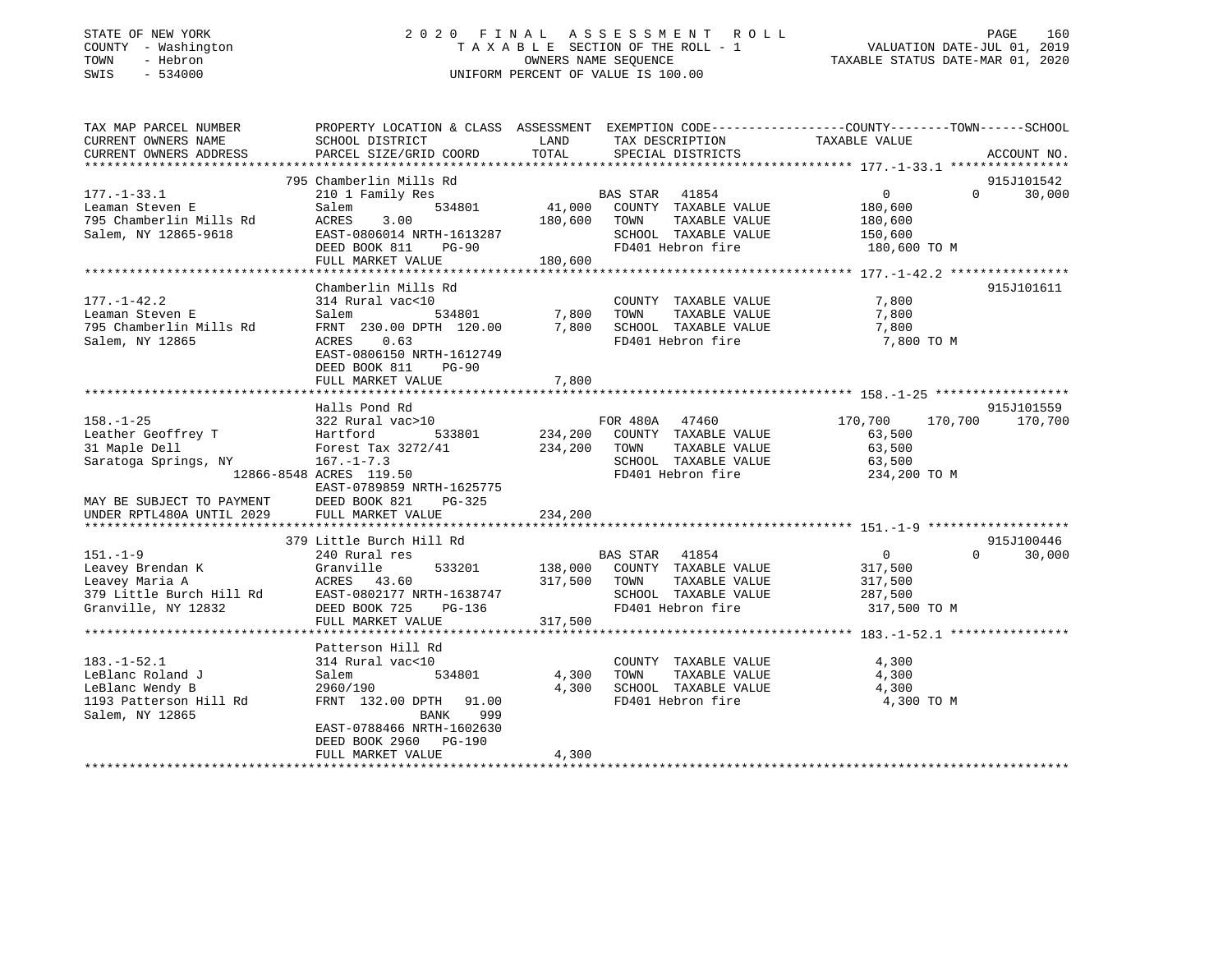### STATE OF NEW YORK 2 0 2 0 F I N A L A S S E S S M E N T R O L L PAGE 161COUNTY - Washington T A X A B L E SECTION OF THE ROLL - 1 VALUATION DATE-JUL 01, 2019 SWIS - 534000 UNIFORM PERCENT OF VALUE IS 100.00

VALUATION DATE-JUL 01, 2019

TAXABLE STATUS DATE-MAR 01, 2020

| TAX MAP PARCEL NUMBER                                                 |                                                                                                                                                                             |                  |                                                                    | PROPERTY LOCATION & CLASS ASSESSMENT EXEMPTION CODE----------------COUNTY-------TOWN------SCHOOL |                    |
|-----------------------------------------------------------------------|-----------------------------------------------------------------------------------------------------------------------------------------------------------------------------|------------------|--------------------------------------------------------------------|--------------------------------------------------------------------------------------------------|--------------------|
| CURRENT OWNERS NAME                                                   | SCHOOL DISTRICT                                                                                                                                                             | LAND             | TAX DESCRIPTION                                                    | TAXABLE VALUE                                                                                    |                    |
| CURRENT OWNERS ADDRESS                                                | PARCEL SIZE/GRID COORD                                                                                                                                                      | TOTAL            | SPECIAL DISTRICTS                                                  |                                                                                                  | ACCOUNT NO.        |
|                                                                       |                                                                                                                                                                             |                  |                                                                    |                                                                                                  |                    |
|                                                                       | 1193 Patterson Hill Rd                                                                                                                                                      |                  |                                                                    |                                                                                                  | 915J100606         |
| $183. - 1 - 42.1$                                                     | 210 1 Family Res                                                                                                                                                            |                  |                                                                    | $\overline{0}$                                                                                   | 30,000<br>$\Omega$ |
| LeBlanc Rolland J                                                     | Salem                                                                                                                                                                       |                  |                                                                    | 161,800                                                                                          |                    |
|                                                                       |                                                                                                                                                                             | 999 161,800 TOWN |                                                                    | TAXABLE VALUE 161,800                                                                            |                    |
|                                                                       |                                                                                                                                                                             |                  |                                                                    | SCHOOL TAXABLE VALUE 131,800<br>FD401 Hebron fire 161,800 TO M                                   |                    |
|                                                                       |                                                                                                                                                                             |                  |                                                                    |                                                                                                  |                    |
|                                                                       | EBBlanc Worldwide<br>LeBlanc Wendy L<br>LeBlanc Wendy L<br>193 Patterson Hill Rd<br>Salem, NY 12865<br>Salem, NY 12865<br>PULL MARKET VALUE<br>FULL MARKET VALUE<br>161,800 | 161,800          |                                                                    |                                                                                                  |                    |
|                                                                       |                                                                                                                                                                             |                  |                                                                    |                                                                                                  |                    |
|                                                                       | 1097 Smith Rd                                                                                                                                                               |                  |                                                                    |                                                                                                  | 915J101430         |
|                                                                       | 270 Mfg housing                                                                                                                                                             |                  | COUNTY TAXABLE VALUE 46,300                                        |                                                                                                  |                    |
|                                                                       | Granville                                                                                                                                                                   |                  | TOWN TAXABLE VALUE 46,300<br>SCHOOL TAXABLE VALUE 46,300           |                                                                                                  |                    |
|                                                                       | 1.90                                                                                                                                                                        | 46,300           |                                                                    |                                                                                                  |                    |
|                                                                       |                                                                                                                                                                             |                  |                                                                    | CA008 Cons agri dst 8 46,300 TO M                                                                |                    |
|                                                                       | EAST-0816480 NRTH-1636615<br>DEED BOOK 3544 PG-272                                                                                                                          |                  | FD401 Hebron fire                                                  | 46,300 TO M                                                                                      |                    |
| 270 M<br>270 M<br>11637 Vista Royal Dr<br>Hudson, FL 34667<br>EAST-08 | FULL MARKET VALUE                                                                                                                                                           | 46,300           |                                                                    |                                                                                                  |                    |
|                                                                       |                                                                                                                                                                             |                  |                                                                    |                                                                                                  |                    |
|                                                                       | 629 North Grimes Hill Rd<br>312 Vac w/imprv                                                                                                                                 |                  |                                                                    |                                                                                                  | 915J100581         |
| $153. - 1 - 12.1$                                                     |                                                                                                                                                                             |                  | AG BUILD 41700                                                     | 12,400 12,400 12,400                                                                             |                    |
| Lechevet Burr H                                                       | $\frac{91,100 \text{ AG DIST}}{102,700}$<br>Granville<br>ACRES 87.20                                                                                                        |                  | 41720                                                              | 35,966                                                                                           | 35,966 35,966      |
| Lechevet Mark H                                                       |                                                                                                                                                                             |                  | 103,700 COUNTY TAXABLE VALUE                                       | 55,334                                                                                           |                    |
| 28 Dorlon Rd                                                          |                                                                                                                                                                             |                  | TOWN                                                               | TAXABLE VALUE 55,334                                                                             |                    |
| Queensbury, NY 12804                                                  | EAST-0817591 NRTH-1635875<br>DEED BOOK 3432 PG-167<br>DEED BOOK 3432    PG-167                                                                                              |                  |                                                                    |                                                                                                  |                    |
|                                                                       |                                                                                                                                                                             |                  |                                                                    |                                                                                                  |                    |
| MAY BE SUBJECT TO PAYMENT                                             |                                                                                                                                                                             |                  |                                                                    |                                                                                                  |                    |
| UNDER AGDIST LAW TIL 2025                                             |                                                                                                                                                                             |                  | 35,966 EX<br>FD401 Hebron fire                                     | 103,700 TO M                                                                                     |                    |
|                                                                       |                                                                                                                                                                             |                  |                                                                    |                                                                                                  |                    |
|                                                                       | 91 Rykowski Ln                                                                                                                                                              |                  |                                                                    |                                                                                                  | 915J101503         |
|                                                                       | 260 Seasonal res                                                                                                                                                            |                  | COUNTY TAXABLE VALUE 27,100                                        |                                                                                                  |                    |
|                                                                       |                                                                                                                                                                             | 533201 5,700     | TOWN                                                               | TAXABLE VALUE 27,100                                                                             |                    |
| 101. 2-3.3<br>Leclair Gregg F (Granville 15 Briarhundt Dr.            |                                                                                                                                                                             | 27,100           |                                                                    |                                                                                                  |                    |
|                                                                       | 15 Briarhurst Dr                       ACRES     7.10<br>Gansevoort, NY 12831                 EAST-0823038 NRTH-1627068                                                     |                  | SCHOOL TAXABLE VALUE<br>FD401 Hebron fire                          | 27,100<br>27,100 TO M                                                                            |                    |
|                                                                       | DEED BOOK 3293 PG-158                                                                                                                                                       |                  |                                                                    |                                                                                                  |                    |
|                                                                       | FULL MARKET VALUE                                                                                                                                                           | 27,100           |                                                                    |                                                                                                  |                    |
|                                                                       |                                                                                                                                                                             |                  |                                                                    |                                                                                                  |                    |
|                                                                       | 3544 County Route 30                                                                                                                                                        |                  |                                                                    |                                                                                                  | 915J101354         |
| $175. - 1 - 12.4$                                                     | 271 Mfg housings                                                                                                                                                            |                  |                                                                    |                                                                                                  |                    |
| Lee Douglas M                                                         | Salem                                                                                                                                                                       | 534801 49,900    | COUNTY TAXABLE VALUE 108,400<br>TOWN TAXABLE VALUE 108,400<br>TOWN |                                                                                                  |                    |
|                                                                       | 3544 County Route 30 ACRES 13.50 108,400                                                                                                                                    |                  | SCHOOL TAXABLE VALUE 108,400                                       |                                                                                                  |                    |
| Salem, NY 12865                                                       | EAST-0791775 NRTH-1611632                                                                                                                                                   |                  | FD401 Hebron fire                                                  | 108,400 TO M                                                                                     |                    |
|                                                                       | DEED BOOK 3912 PG-195                                                                                                                                                       |                  |                                                                    |                                                                                                  |                    |
|                                                                       | FULL MARKET VALUE                                                                                                                                                           | 108,400          |                                                                    |                                                                                                  |                    |
|                                                                       |                                                                                                                                                                             |                  |                                                                    |                                                                                                  |                    |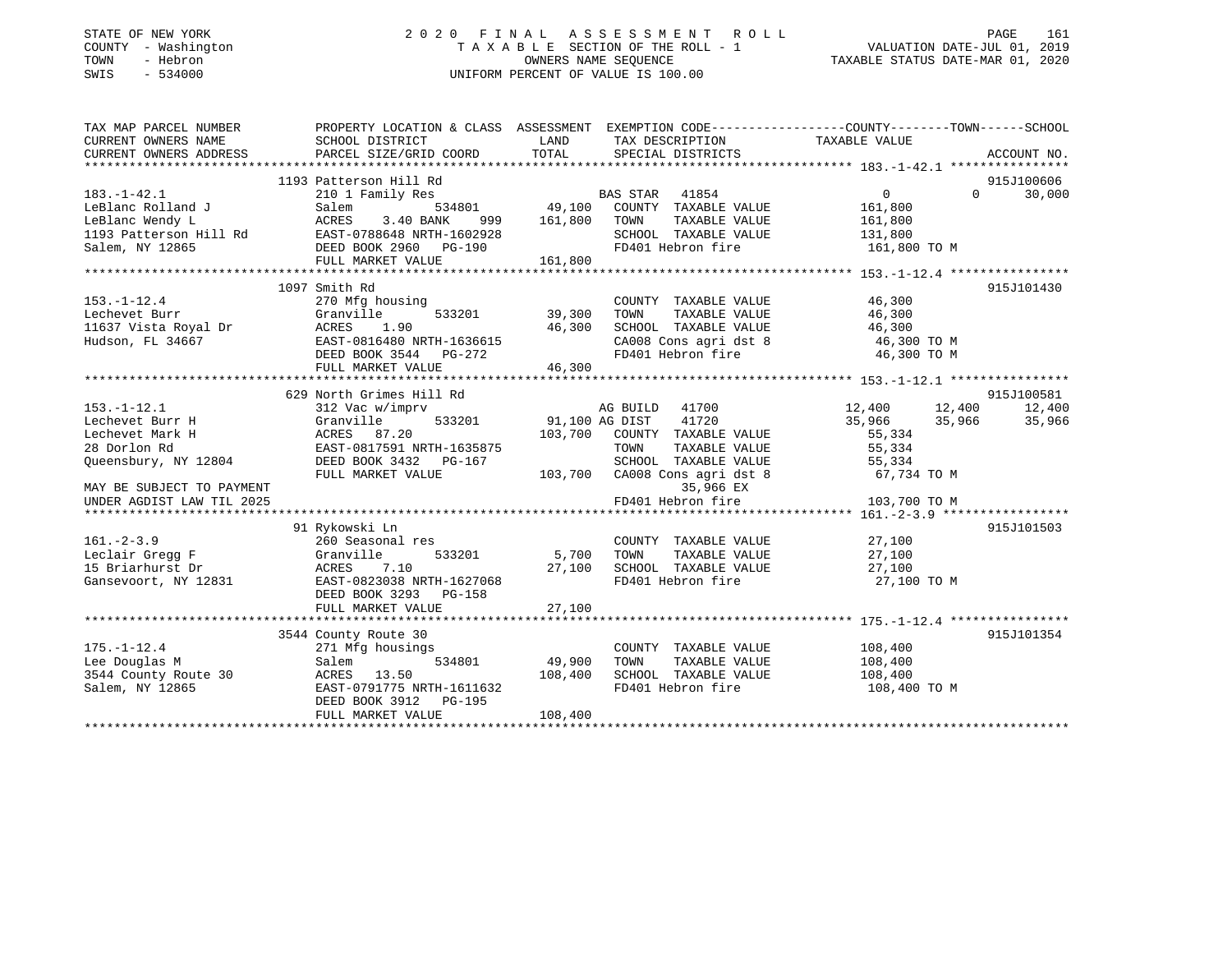### STATE OF NEW YORK 2 0 2 0 F I N A L A S S E S S M E N T R O L L PAGE 162 COUNTY - Washington T A X A B L E SECTION OF THE ROLL - 1 VALUATION DATE-JUL 01, 2019 TOWN - Hebron OWNERS NAME SEQUENCE TAXABLE STATUS DATE-MAR 01, 2020 SWIS - 534000 UNIFORM PERCENT OF VALUE IS 100.00

| TAX MAP PARCEL NUMBER        | PROPERTY LOCATION & CLASS ASSESSMENT EXEMPTION CODE---------------COUNTY-------TOWN-----SCHOOL                                                                                                                                                        |             |                                                                                               |                      |             |
|------------------------------|-------------------------------------------------------------------------------------------------------------------------------------------------------------------------------------------------------------------------------------------------------|-------------|-----------------------------------------------------------------------------------------------|----------------------|-------------|
| CURRENT OWNERS NAME          | SCHOOL DISTRICT                                                                                                                                                                                                                                       | <b>LAND</b> | TAX DESCRIPTION TAXABLE VALUE SPECIAL DISTRICTS                                               |                      |             |
| CURRENT OWNERS ADDRESS       | PARCEL SIZE/GRID COORD TOTAL                                                                                                                                                                                                                          |             |                                                                                               |                      | ACCOUNT NO. |
|                              |                                                                                                                                                                                                                                                       |             |                                                                                               |                      |             |
|                              | 1231 Dunnigan Rd                                                                                                                                                                                                                                      |             |                                                                                               |                      | 915J100495  |
| $184. - 1 - 18$              |                                                                                                                                                                                                                                                       |             | COUNTY TAXABLE VALUE 23,900                                                                   |                      |             |
|                              |                                                                                                                                                                                                                                                       |             |                                                                                               |                      |             |
|                              |                                                                                                                                                                                                                                                       |             |                                                                                               |                      |             |
|                              |                                                                                                                                                                                                                                                       |             |                                                                                               |                      |             |
|                              |                                                                                                                                                                                                                                                       |             |                                                                                               |                      |             |
|                              |                                                                                                                                                                                                                                                       |             |                                                                                               |                      |             |
|                              |                                                                                                                                                                                                                                                       |             |                                                                                               |                      |             |
|                              | 4168 County Route 30                                                                                                                                                                                                                                  |             |                                                                                               |                      | 915J100518  |
|                              |                                                                                                                                                                                                                                                       |             |                                                                                               | 103,162              | 103,162     |
|                              |                                                                                                                                                                                                                                                       |             |                                                                                               |                      |             |
|                              |                                                                                                                                                                                                                                                       |             |                                                                                               |                      |             |
|                              |                                                                                                                                                                                                                                                       |             |                                                                                               |                      |             |
|                              |                                                                                                                                                                                                                                                       |             |                                                                                               |                      |             |
|                              |                                                                                                                                                                                                                                                       |             |                                                                                               |                      |             |
|                              |                                                                                                                                                                                                                                                       |             |                                                                                               |                      |             |
|                              |                                                                                                                                                                                                                                                       |             |                                                                                               |                      |             |
|                              |                                                                                                                                                                                                                                                       |             |                                                                                               |                      |             |
|                              | 1105 County Route 31                                                                                                                                                                                                                                  |             |                                                                                               |                      | 915J100494  |
|                              |                                                                                                                                                                                                                                                       |             |                                                                                               |                      |             |
|                              |                                                                                                                                                                                                                                                       |             |                                                                                               |                      |             |
|                              |                                                                                                                                                                                                                                                       |             |                                                                                               |                      |             |
|                              |                                                                                                                                                                                                                                                       |             |                                                                                               |                      |             |
|                              |                                                                                                                                                                                                                                                       |             |                                                                                               |                      |             |
|                              |                                                                                                                                                                                                                                                       |             |                                                                                               |                      |             |
|                              |                                                                                                                                                                                                                                                       |             |                                                                                               |                      |             |
|                              |                                                                                                                                                                                                                                                       |             |                                                                                               |                      |             |
|                              | Lee Brook Ln<br>177.-1-3.8<br>Lentine John H 314 Rural vac<10<br>Lentine Ruth M Lot 8 25,900<br>Attn: Amada R. O'Connor ACRES 5.56<br>1359 Ocean Ave EAST-0805860 NRTH-1617926<br>Bohemia, NY 11716 DEED BOOK 493 PG-353<br>THIT, MADKET VALUE 25.900 |             |                                                                                               |                      |             |
|                              |                                                                                                                                                                                                                                                       |             |                                                                                               |                      |             |
|                              |                                                                                                                                                                                                                                                       |             | COUNTY TAXABLE VALUE $25,900$<br>TOWN TAXABLE VALUE $25,900$<br>SCHOOL TAXABLE VALUE $25,900$ |                      |             |
|                              |                                                                                                                                                                                                                                                       |             |                                                                                               |                      |             |
|                              |                                                                                                                                                                                                                                                       |             | SCHOOL TAXABLE VALUE 25,900<br>CA008 Cons agri dst 8 25,900 TO M                              |                      |             |
|                              |                                                                                                                                                                                                                                                       |             | FD401 Hebron fire                                                                             | 25,900 TO M          |             |
|                              |                                                                                                                                                                                                                                                       |             |                                                                                               |                      |             |
|                              | FULL MARKET VALUE 25,900                                                                                                                                                                                                                              |             |                                                                                               |                      |             |
|                              |                                                                                                                                                                                                                                                       |             |                                                                                               |                      |             |
|                              | Lee Brook Ln                                                                                                                                                                                                                                          |             |                                                                                               |                      |             |
| $177. - 1 - 3.9$             | 314 Rural vac<10                                                                                                                                                                                                                                      |             | COUNTY TAXABLE VALUE                                                                          | 25,900               |             |
| 177.-1-3.9<br>Lentine John H | ral vac<10<br>534801 25,900<br>Salem                                                                                                                                                                                                                  |             | TOWN                                                                                          | TAXABLE VALUE 25,900 |             |
|                              |                                                                                                                                                                                                                                                       |             | SCHOOL TAXABLE VALUE 25,900<br>CA008 Cons agri dst 8 25,900 TO M                              |                      |             |
|                              |                                                                                                                                                                                                                                                       |             |                                                                                               |                      |             |
|                              |                                                                                                                                                                                                                                                       |             | FD401 Hebron fire                                                                             | 25,900 TO M          |             |
|                              | Lentine Ruth M<br>Attn: Rodriquez Amada<br>1359 Ocean Ave EAST-0805779 NRTH-1617561<br>Bohemia, NY 11716<br>EAST-0805779 NRTH-1617561<br>EAST-0805779 NRTH-1617561<br>DEED BOOK 493<br>PG-353                                                         |             |                                                                                               |                      |             |
|                              | FULL MARKET VALUE                                                                                                                                                                                                                                     | 25,900      |                                                                                               |                      |             |
|                              |                                                                                                                                                                                                                                                       |             |                                                                                               |                      |             |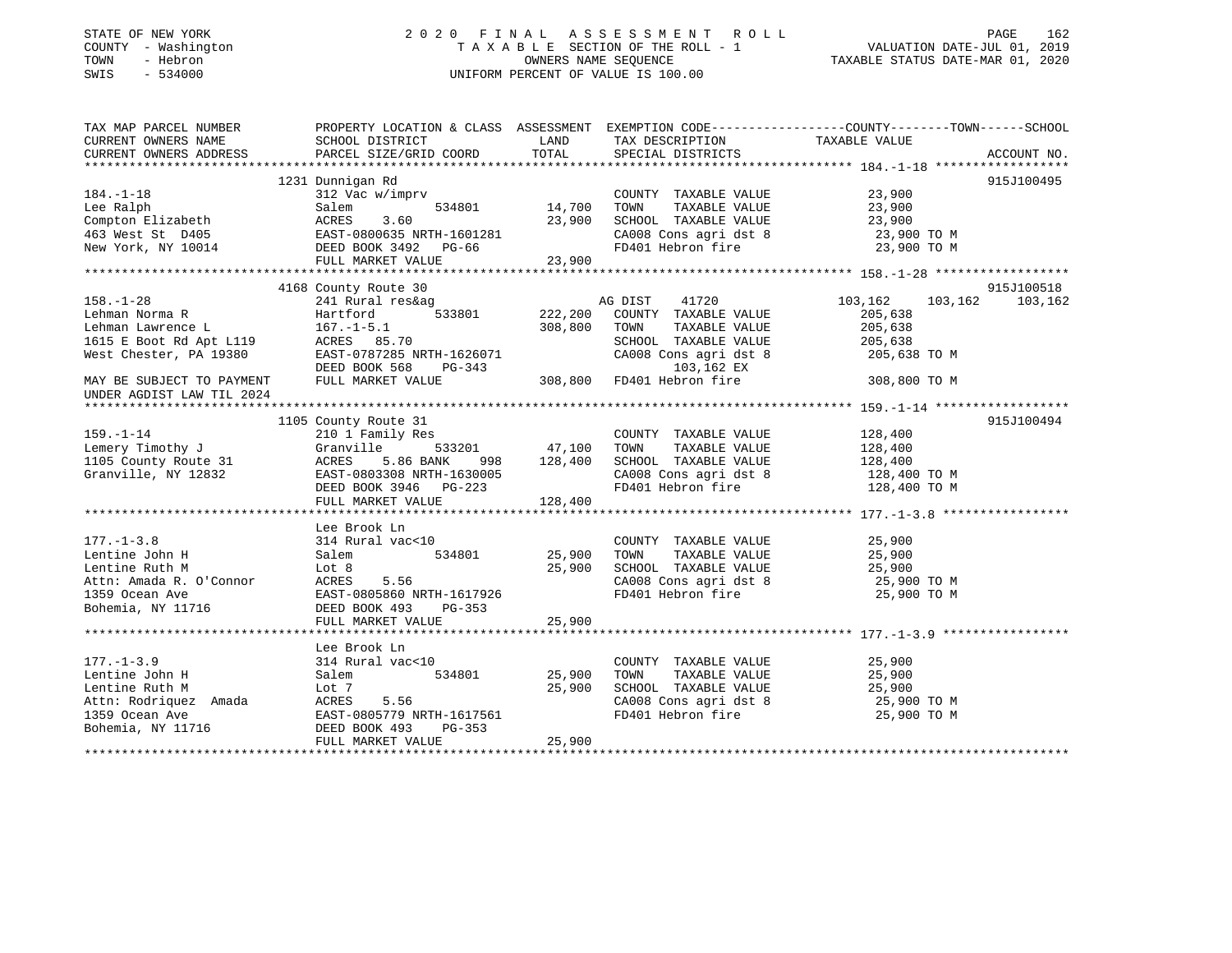### STATE OF NEW YORK 2 0 2 0 F I N A L A S S E S S M E N T R O L L PAGE 163 COUNTY - Washington T A X A B L E SECTION OF THE ROLL - 1 VALUATION DATE-JUL 01, 2019 TOWN - Hebron OWNERS NAME SEQUENCE TAXABLE STATUS DATE-MAR 01, 2020 SWIS - 534000 UNIFORM PERCENT OF VALUE IS 100.00

| TAX MAP PARCEL NUMBER                                                                                                                                                                                                         | PROPERTY LOCATION & CLASS ASSESSMENT EXEMPTION CODE---------------COUNTY-------TOWN-----SCHOOL |                                            |                                                                                                                                                                               |                            |                    |
|-------------------------------------------------------------------------------------------------------------------------------------------------------------------------------------------------------------------------------|------------------------------------------------------------------------------------------------|--------------------------------------------|-------------------------------------------------------------------------------------------------------------------------------------------------------------------------------|----------------------------|--------------------|
| CURRENT OWNERS NAME                                                                                                                                                                                                           | SCHOOL DISTRICT                                                                                | <b>EXAMPLE THE STATE OF STATE OF STATE</b> | TAX DESCRIPTION                                                                                                                                                               | TAXABLE VALUE              |                    |
| CURRENT OWNERS ADDRESS                                                                                                                                                                                                        | PARCEL SIZE/GRID COORD                                                                         | TOTAL                                      | SPECIAL DISTRICTS                                                                                                                                                             |                            | ACCOUNT NO.        |
|                                                                                                                                                                                                                               |                                                                                                |                                            |                                                                                                                                                                               |                            |                    |
|                                                                                                                                                                                                                               | 8 Lee Brook Ln                                                                                 |                                            |                                                                                                                                                                               |                            | 915J100004         |
| $177. - 1 - 3.15$                                                                                                                                                                                                             | 9 nousing<br>534801 25.10<br>270 Mfg housing                                                   |                                            | COUNTY TAXABLE VALUE<br>TOWN TAXABLE VALUE 29,900                                                                                                                             |                            |                    |
| Lentine John H                                                                                                                                                                                                                | Salem                                                                                          | 25,100                                     |                                                                                                                                                                               |                            |                    |
|                                                                                                                                                                                                                               |                                                                                                | 29,900                                     |                                                                                                                                                                               |                            |                    |
| Lentine Ruth M<br>c/o Jose Torres Perez ACRES 5.09<br>636 Evenville Rd EAST-0805231 NRTH-1615737                                                                                                                              |                                                                                                |                                            | $\begin{array}{llll}\n\text{CA008} & \text{Cons}\n\text{ a grid dist 8} & \text{29,900 TO M} \\ \text{FD401} & \text{Hebron}\n\text{ fire} & \text{29,900 TO M}\n\end{array}$ |                            |                    |
|                                                                                                                                                                                                                               |                                                                                                |                                            |                                                                                                                                                                               |                            |                    |
| West Rupert, VT 05776 DEED BOOK 493                                                                                                                                                                                           | PG-353                                                                                         |                                            |                                                                                                                                                                               |                            |                    |
|                                                                                                                                                                                                                               |                                                                                                |                                            |                                                                                                                                                                               |                            |                    |
|                                                                                                                                                                                                                               |                                                                                                |                                            |                                                                                                                                                                               |                            |                    |
|                                                                                                                                                                                                                               | 46 Lee Brook Ln                                                                                |                                            |                                                                                                                                                                               |                            | 915J100004         |
|                                                                                                                                                                                                                               | 314 Rural vac<10                                                                               |                                            | COUNTY TAXABLE VALUE                                                                                                                                                          | 25,100                     |                    |
| 177.-1-3.10<br>Lentine John H<br>$^{Duth}$ M                                                                                                                                                                                  | 534801 25,100<br>Salem                                                                         |                                            | TOWN      TAXABLE VALUE<br>SCHOOL   TAXABLE VALUE                                                                                                                             | 25,100<br>25,⊥∪∪<br>25,100 |                    |
|                                                                                                                                                                                                                               | Lot 5                                                                                          | 25,100                                     |                                                                                                                                                                               |                            |                    |
|                                                                                                                                                                                                                               |                                                                                                |                                            | CA008 Cons agri dst 8 25,100 TO M                                                                                                                                             |                            |                    |
|                                                                                                                                                                                                                               |                                                                                                |                                            | FD401 Hebron fire                                                                                                                                                             | 25,100 TO M                |                    |
|                                                                                                                                                                                                                               |                                                                                                |                                            |                                                                                                                                                                               |                            |                    |
|                                                                                                                                                                                                                               | FULL MARKET VALUE 25,100                                                                       |                                            |                                                                                                                                                                               |                            |                    |
|                                                                                                                                                                                                                               |                                                                                                |                                            |                                                                                                                                                                               |                            |                    |
|                                                                                                                                                                                                                               | Lee Brook Ln Off N                                                                             |                                            |                                                                                                                                                                               |                            | 915J100004         |
| $177. - 1 - 3.19$                                                                                                                                                                                                             | 322 Rural vac>10                                                                               |                                            | COUNTY TAXABLE VALUE 19,100                                                                                                                                                   |                            |                    |
|                                                                                                                                                                                                                               |                                                                                                | 0<br>534801 19,100                         |                                                                                                                                                                               |                            |                    |
| 177.-1-3.19<br>Lentine John H Salem 534801 19,100 TOWN TAXABLE VALUE 19,100<br>Lentine Ruth M Lot 11 Lentine Sub/29#90 19,100 SCHOOL TAXABLE VALUE 19,100<br>c/o Curtis J Smith ACRES 23.75 CA008 Cons agri dst 8 19,100 TO M |                                                                                                |                                            |                                                                                                                                                                               |                            |                    |
|                                                                                                                                                                                                                               |                                                                                                |                                            |                                                                                                                                                                               |                            |                    |
|                                                                                                                                                                                                                               |                                                                                                |                                            | FD401 Hebron fire                                                                                                                                                             | 19,100 TO M                |                    |
|                                                                                                                                                                                                                               |                                                                                                |                                            |                                                                                                                                                                               |                            |                    |
|                                                                                                                                                                                                                               | FULL MARKET VALUE                                                                              | 19,100                                     |                                                                                                                                                                               |                            |                    |
|                                                                                                                                                                                                                               |                                                                                                |                                            |                                                                                                                                                                               |                            |                    |
|                                                                                                                                                                                                                               | 3537 County Route 30                                                                           |                                            |                                                                                                                                                                               |                            | 915J101299         |
| $175. - 1 - 12.3$                                                                                                                                                                                                             | 210 1 Family Res                                                                               |                                            | BAS STAR 41854<br>57,500 COUNTY TAXABLE VALUE                                                                                                                                 | $\overline{0}$             | $\Omega$<br>30,000 |
| Leonard Charlotte L                                                                                                                                                                                                           | 534801<br>Salem                                                                                |                                            |                                                                                                                                                                               | 191,600                    |                    |
| 3537 County Route 30                                                                                                                                                                                                          | 5.06<br>ACRES                                                                                  | 191,600 TOWN                               |                                                                                                                                                                               | TAXABLE VALUE 191,600      |                    |
| Salem, NY 12865                                                                                                                                                                                                               | EAST-0791198 NRTH-1611929                                                                      |                                            |                                                                                                                                                                               | 161,600                    |                    |
|                                                                                                                                                                                                                               | EAST-0791198 NRTH-1611929<br>DEED BOOK 812 PG-137                                              |                                            | SCHOOL TAXABLE VALUE<br>FD401 Hebron fire                                                                                                                                     | 191,600 TO M               |                    |
|                                                                                                                                                                                                                               | FULL MARKET VALUE                                                                              | 191,600                                    |                                                                                                                                                                               |                            |                    |
|                                                                                                                                                                                                                               |                                                                                                |                                            |                                                                                                                                                                               |                            |                    |
|                                                                                                                                                                                                                               | Clark Way                                                                                      |                                            |                                                                                                                                                                               |                            | 915J100464         |
| $169. - 1 - 18.1$                                                                                                                                                                                                             | 322 Rural vac>10                                                                               |                                            |                                                                                                                                                                               | 50,600                     |                    |
| Leonard Michael                                                                                                                                                                                                               | 533201<br>Granville                                                                            | 50,600                                     | COUNTY TAXABLE VALUE<br>TOWN TAXABLE VALUE<br>TOWN                                                                                                                            | 50,600                     |                    |
| 161 Crystal Brook Hollow Rd                                                                                                                                                                                                   | ACRES 21.00                                                                                    | 50,600                                     | SCHOOL TAXABLE VALUE                                                                                                                                                          | 50,600                     |                    |
| Mount Sinai, NY 11766                                                                                                                                                                                                         | EAST-0814056 NRTH-1624612                                                                      |                                            | FD401 Hebron fire                                                                                                                                                             | 50,600 TO M                |                    |
|                                                                                                                                                                                                                               | DEED BOOK 2444 PG-59                                                                           |                                            |                                                                                                                                                                               |                            |                    |
|                                                                                                                                                                                                                               | FULL MARKET VALUE                                                                              | 50,600                                     |                                                                                                                                                                               |                            |                    |
|                                                                                                                                                                                                                               |                                                                                                |                                            |                                                                                                                                                                               |                            |                    |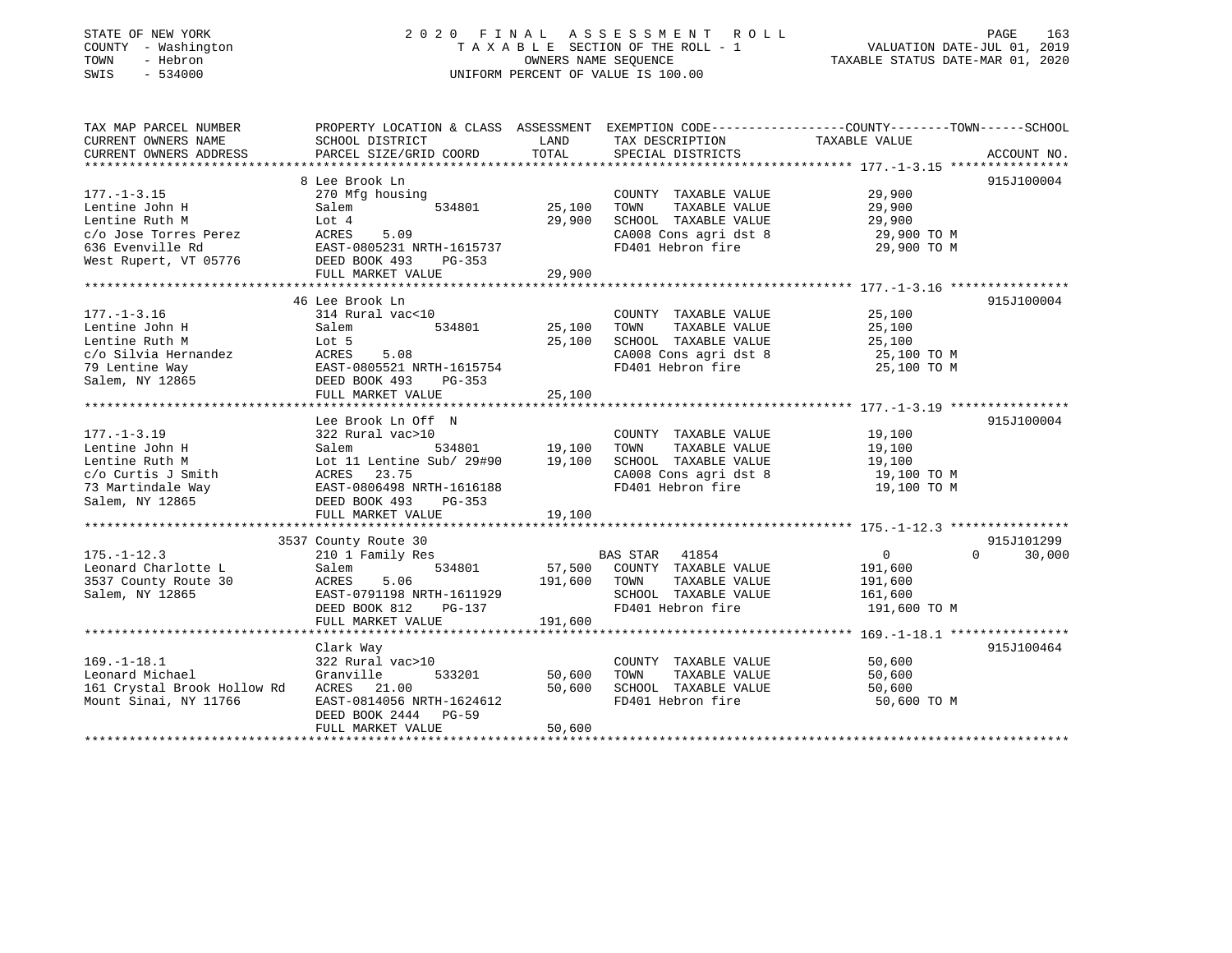| STATE OF NEW YORK |            |              |
|-------------------|------------|--------------|
| COUNTY            |            | - Washington |
| TOWN              | - Hebron   |              |
| CM <sub>T</sub> C | $-$ 534000 |              |

### STATE OF NEW YORK 2 0 2 0 F I N A L A S S E S S M E N T R O L L PAGE 164n 1992 T A X A B L E SECTION OF THE ROLL - 1 (VALUATION DATE-JUL 01, 2019<br>OWNERS NAME SEQUENCE (TAXABLE STATUS DATE-MAR 01, 2020 SWIS - 534000 UNIFORM PERCENT OF VALUE IS 100.00

|                             | PAGE | 164 |
|-----------------------------|------|-----|
| VALUATION DATE-JUL 01, 2019 |      |     |

TAXABLE STATUS DATE-MAR 01, 2020

| TAX MAP PARCEL NUMBER                                              | PROPERTY LOCATION & CLASS ASSESSMENT EXEMPTION CODE---------------COUNTY-------TOWN------SCHOOL |        |                                                |               |             |
|--------------------------------------------------------------------|-------------------------------------------------------------------------------------------------|--------|------------------------------------------------|---------------|-------------|
| CURRENT OWNERS NAME                                                | SCHOOL DISTRICT                                                                                 | LAND   | TAX DESCRIPTION                                | TAXABLE VALUE |             |
| CURRENT OWNERS ADDRESS                                             | PARCEL SIZE/GRID COORD                                                                          | TOTAL  | SPECIAL DISTRICTS                              |               | ACCOUNT NO. |
|                                                                    |                                                                                                 |        |                                                |               |             |
| $169. - 1 - 18.16$                                                 | 131 Clark Way                                                                                   |        | COUNTY TAXABLE VALUE 32,300                    |               | 915J101600  |
|                                                                    | 260 Seasonal res                                                                                |        |                                                |               |             |
| Leonard Michael S                                                  | Granville<br>533201                                                                             | 10,800 | TOWN<br>TAXABLE VALUE                          | 32,300        |             |
| Leonard Staci A                                                    | 3.07<br>ACRES                                                                                   | 32,300 | SCHOOL TAXABLE VALUE                           | 32,300        |             |
| 161 Crystal Brook Hollow Rd EAST-0813770 NRTH-1623421              |                                                                                                 |        | FD401 Hebron fire                              | 32,300 TO M   |             |
| Mt. Sinai, NY 11766                                                | DEED BOOK 2166 PG-70                                                                            |        |                                                |               |             |
|                                                                    |                                                                                                 |        |                                                |               |             |
|                                                                    |                                                                                                 |        |                                                |               |             |
|                                                                    | Halls Pond Rd/w Off                                                                             |        |                                                |               | 915J101560  |
| $158. - 1 - 26$                                                    | 314 Rural vac<10                                                                                |        | COUNTY TAXABLE VALUE                           | 2,300         |             |
| Leonard Timothy M                                                  | 533801<br>Hartford                                                                              | 2,300  | TOWN<br>TAXABLE VALUE                          | 2,300         |             |
| 131 Kohr Rd                                                        | $167. - 1 - 7.4$                                                                                | 2,300  | SCHOOL TAXABLE VALUE                           | 2,300         |             |
| Kings Park, NY 11754                                               | ACRES<br>2.75                                                                                   |        | FD401 Hebron fire                              | 2,300 TO M    |             |
|                                                                    | EAST-0788847 NRTH-1626335                                                                       |        |                                                |               |             |
|                                                                    | DEED BOOK 3657 PG-216                                                                           |        |                                                |               |             |
|                                                                    | FULL MARKET VALUE                                                                               | 2,300  |                                                |               |             |
|                                                                    |                                                                                                 |        |                                                |               |             |
|                                                                    | 4156 County Route 30                                                                            |        |                                                |               | 915J100691  |
| $158. - 1 - 27$                                                    | 210 1 Family Res                                                                                |        | COUNTY TAXABLE VALUE                           | 76,400        |             |
| Leonard Timothy M                                                  | 533801<br>Hartford                                                                              | 48,300 | TAXABLE VALUE<br>TOWN                          | 76,400        |             |
| 131 Kohr Rd                                                        | $167. - 1 - 7$                                                                                  | 76,400 | SCHOOL TAXABLE VALUE                           | 76,400        |             |
| Kings Park, NY 11754                                               |                                                                                                 |        | FD401 Hebron fire                              |               |             |
|                                                                    | ACRES 7.33                                                                                      |        |                                                | 76,400 TO M   |             |
|                                                                    | EAST-0788897 NRTH-1625944                                                                       |        |                                                |               |             |
|                                                                    | DEED BOOK 3657 PG-216                                                                           |        |                                                |               |             |
|                                                                    | FULL MARKET VALUE                                                                               | 76,400 |                                                |               |             |
|                                                                    |                                                                                                 |        |                                                |               |             |
|                                                                    | County Route 30                                                                                 |        |                                                |               | 915J101597  |
| $167. - 1 - 37.3$                                                  | 322 Rural vac>10                                                                                |        | COUNTY TAXABLE VALUE 54,600                    |               |             |
| Lerist Enterprises LLC                                             | Hartford 533801                                                                                 | 54,600 | TAXABLE VALUE<br>TOWN                          | 54,600        |             |
| 13 Union St                                                        | Lot 3                                                                                           | 54,600 | SCHOOL TAXABLE VALUE                           | 54,600        |             |
| Glens Falls, NY 12801                                              | ACRES 13.26                                                                                     |        | FD401 Hebron fire                              | 54,600 TO M   |             |
|                                                                    | EAST-0788122 NRTH-1624044                                                                       |        |                                                |               |             |
|                                                                    | DEED BOOK 4015 PG-86                                                                            |        |                                                |               |             |
|                                                                    | FULL MARKET VALUE                                                                               | 54,600 |                                                |               |             |
|                                                                    |                                                                                                 |        |                                                |               |             |
|                                                                    | County Route 31                                                                                 |        |                                                |               | 915J101012  |
| $159. - 1 - 13$                                                    | 312 Vac w/imprv                                                                                 |        | COUNTY TAXABLE VALUE                           | 83,200        |             |
| Leveling Carl                                                      | 533201<br>Granville                                                                             | 81,800 | TOWN<br>TAXABLE VALUE                          | 83,200        |             |
|                                                                    | ACRES 39.60                                                                                     | 83,200 | SCHOOL TAXABLE VALUE                           | 83,200        |             |
| Leveling Mary Beth<br>1002 County Route 31<br>1093 County Route 31 | EAST-0802849 NRTH-1630403                                                                       |        | CA008 Cons agri dst 8<br>CA008 Cons agri dst 8 | 83,200 TO M   |             |
| Granville, NY 12832                                                | DEED BOOK 3155 PG-128                                                                           |        | FD401 Hebron fire                              | 83,200 TO M   |             |
|                                                                    | FULL MARKET VALUE                                                                               | 83,200 |                                                |               |             |
|                                                                    |                                                                                                 |        |                                                |               |             |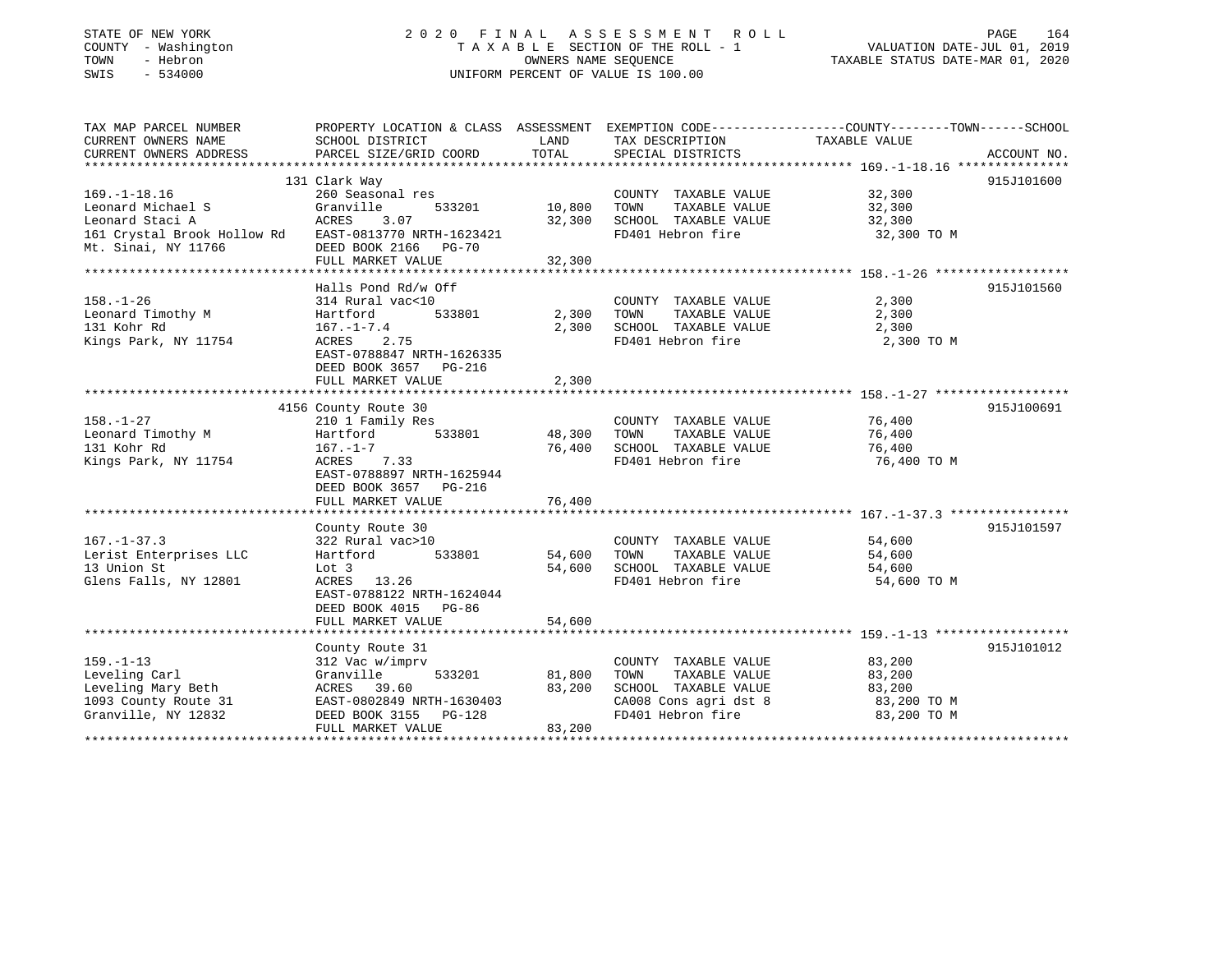### STATE OF NEW YORK 2 0 2 0 F I N A L A S S E S S M E N T R O L L PAGE 165 COUNTY - Washington T A X A B L E SECTION OF THE ROLL - 1 VALUATION DATE-JUL 01, 2019 TOWN - Hebron OWNERS NAME SEQUENCE TAXABLE STATUS DATE-MAR 01, 2020 SWIS - 534000 UNIFORM PERCENT OF VALUE IS 100.00

| TAX MAP PARCEL NUMBER                     | PROPERTY LOCATION & CLASS ASSESSMENT EXEMPTION CODE---------------COUNTY-------TOWN------SCHOOL                                                                                           |                         |                                                                                                              |                                                                                               |                    |
|-------------------------------------------|-------------------------------------------------------------------------------------------------------------------------------------------------------------------------------------------|-------------------------|--------------------------------------------------------------------------------------------------------------|-----------------------------------------------------------------------------------------------|--------------------|
| CURRENT OWNERS NAME                       | SCHOOL DISTRICT                                                                                                                                                                           | LAND                    | TAX DESCRIPTION                                                                                              | TAXABLE VALUE                                                                                 |                    |
| CURRENT OWNERS ADDRESS                    | PARCEL SIZE/GRID COORD                                                                                                                                                                    | TOTAL                   | SPECIAL DISTRICTS                                                                                            |                                                                                               | ACCOUNT NO.        |
|                                           |                                                                                                                                                                                           |                         |                                                                                                              |                                                                                               |                    |
|                                           | 1093 County Route 31                                                                                                                                                                      |                         | 85 PCT OF VALUE USED FOR EXEMPTION PURPOSES<br>VET WAR CT 41121                                              |                                                                                               | 915J100369         |
| $159. - 1 - 15$                           | 242 Rurl res&rec                                                                                                                                                                          |                         | VET WAR CT 41121                                                                                             | 32,010<br>17,460                                                                              | $\overline{0}$     |
|                                           |                                                                                                                                                                                           | 533201 130,800 ENH STAR |                                                                                                              | $\overline{0}$                                                                                | 69,800<br>$\Omega$ |
|                                           |                                                                                                                                                                                           |                         |                                                                                                              | 285,590                                                                                       |                    |
|                                           | Leveling Carl Granville 533201 130,800 ENH STAR 41834<br>Leveling Mary Beth ACRES 40.00 317,600 COUNTY TAXABLE VALUE<br>1093 County Route 31 EAST-0802103 NRTH-1629550 TOWN TAXABLE VALUE |                         |                                                                                                              | 300,140                                                                                       |                    |
| Granville, NY 12832                       | DEED BOOK 564<br>PG-92                                                                                                                                                                    |                         |                                                                                                              |                                                                                               |                    |
|                                           | FULL MARKET VALUE                                                                                                                                                                         |                         |                                                                                                              |                                                                                               |                    |
|                                           |                                                                                                                                                                                           |                         | SCHOOL TAXABLE VALUE 247,800<br>317,600 CA008 Cons agri dst 8 317,600 TO M<br>FD401 Hebron fire 317,600 TO M |                                                                                               |                    |
|                                           |                                                                                                                                                                                           |                         |                                                                                                              |                                                                                               |                    |
|                                           | Patterson Hill Rd                                                                                                                                                                         |                         |                                                                                                              |                                                                                               | 915J100618         |
| $183. - 1 - 34$                           | 322 Rural vac>10                                                                                                                                                                          |                         | AG DIST 41720                                                                                                | 28,270 28,270                                                                                 | 28,270             |
| Levy Joshua R                             | 533401<br>Greenwich                                                                                                                                                                       |                         | 72,500 COUNTY TAXABLE VALUE                                                                                  | 44,230                                                                                        |                    |
| PO Box 216                                | ACRES 21.40                                                                                                                                                                               | 72,500 TOWN<br>SCHOC    | TAXABLE VALUE                                                                                                | 44,230                                                                                        |                    |
| Salem, NY 12865                           | EAST-0787843 NRTH-1599467                                                                                                                                                                 |                         |                                                                                                              | TOWN TAXABLE VALUE 44,230<br>SCHOOL TAXABLE VALUE 44,230<br>CA004 Cons agri dst 4 44,230 TO M |                    |
|                                           | DEED BOOK 492<br>PG-203                                                                                                                                                                   |                         |                                                                                                              |                                                                                               |                    |
| MAY BE SUBJECT TO PAYMENT                 | FULL MARKET VALUE                                                                                                                                                                         | $72,500$ FD401 He       | 28,270 EX                                                                                                    |                                                                                               |                    |
| UNDER AGDIST LAW TIL 2024                 |                                                                                                                                                                                           |                         | FD401 Hebron fire                                                                                            | 72,500 TO M                                                                                   |                    |
|                                           |                                                                                                                                                                                           |                         |                                                                                                              |                                                                                               |                    |
|                                           | Pine Hill Rd Off S                                                                                                                                                                        |                         |                                                                                                              |                                                                                               | 915J101007         |
| $169. - 1 - 10$                           | 314 Rural vac<10                                                                                                                                                                          |                         | COUNTY TAXABLE VALUE                                                                                         | 6,400                                                                                         |                    |
| Lewin Robert M                            | 533201<br>Granville                                                                                                                                                                       | 6,400 TOWN              | TAXABLE VALUE<br>TAXABLE VALUE                                                                               | 6,400                                                                                         |                    |
| Bodle Ronald                              | 506/187                                                                                                                                                                                   | 6,400                   | SCHOOL TAXABLE VALUE                                                                                         | 6,400                                                                                         |                    |
| 102 Lanes Pond Rd                         | ACRES 7.90                                                                                                                                                                                |                         | FD401 Hebron fire                                                                                            | 6,400 TO M                                                                                    |                    |
| Northford, CT 06472                       | EAST-0813193 NRTH-1623307                                                                                                                                                                 |                         |                                                                                                              |                                                                                               |                    |
|                                           | DEED BOOK 526<br>PG-272                                                                                                                                                                   |                         |                                                                                                              |                                                                                               |                    |
|                                           | FULL MARKET VALUE                                                                                                                                                                         | 6,400                   |                                                                                                              |                                                                                               |                    |
|                                           |                                                                                                                                                                                           |                         |                                                                                                              |                                                                                               |                    |
|                                           | Clark Way                                                                                                                                                                                 |                         |                                                                                                              |                                                                                               | 915J101083         |
| $169. - 1 - 18.2$                         | 322 Rural vac>10                                                                                                                                                                          |                         | COUNTY TAXABLE VALUE                                                                                         |                                                                                               |                    |
| Lewin William J Jr                        | Granville<br>533201                                                                                                                                                                       | 33,600                  | TAXABLE VALUE<br>TOWN                                                                                        | $33,600$<br>$33.600$<br>33,600                                                                |                    |
| Lewin Robert M                            | 591/176                                                                                                                                                                                   | 33,600                  | SCHOOL TAXABLE VALUE                                                                                         | 33,600                                                                                        |                    |
| Bodle Ronald P                            | ACRES 10.40                                                                                                                                                                               |                         | FD401 Hebron fire                                                                                            | 33,600 TO M                                                                                   |                    |
| 102 Lanes Pond Rd                         | EAST-0813309 NRTH-1623963                                                                                                                                                                 |                         |                                                                                                              |                                                                                               |                    |
| Northford, CT 06472                       | DEED BOOK 591<br>PG-173                                                                                                                                                                   |                         |                                                                                                              |                                                                                               |                    |
|                                           | FULL MARKET VALUE                                                                                                                                                                         | 33,600                  |                                                                                                              |                                                                                               |                    |
|                                           |                                                                                                                                                                                           |                         |                                                                                                              |                                                                                               |                    |
|                                           | County Route 29 Off S                                                                                                                                                                     |                         |                                                                                                              |                                                                                               |                    |
| $144. - 1 - 38$                           | 314 Rural vac<10                                                                                                                                                                          |                         | COUNTY TAXABLE VALUE                                                                                         | 300                                                                                           |                    |
| Lewis Marilyn A                           | Granville<br>533201                                                                                                                                                                       | 300                     | TOWN<br>TAXABLE VALUE                                                                                        | 300                                                                                           |                    |
| Lewis Donald J                            | FRNT 180.00 DPTH<br>55.00                                                                                                                                                                 | 300                     | SCHOOL TAXABLE VALUE                                                                                         | 300                                                                                           |                    |
|                                           | EAST-0822783 NRTH-1648910                                                                                                                                                                 |                         | FD401 Hebron fire                                                                                            | 300 TO M                                                                                      |                    |
| 90 County Route 29<br>Granville, NY 12832 | DEED BOOK 463<br>PG-876                                                                                                                                                                   |                         |                                                                                                              |                                                                                               |                    |
|                                           | FULL MARKET VALUE                                                                                                                                                                         | 300                     |                                                                                                              |                                                                                               |                    |
|                                           |                                                                                                                                                                                           |                         |                                                                                                              |                                                                                               |                    |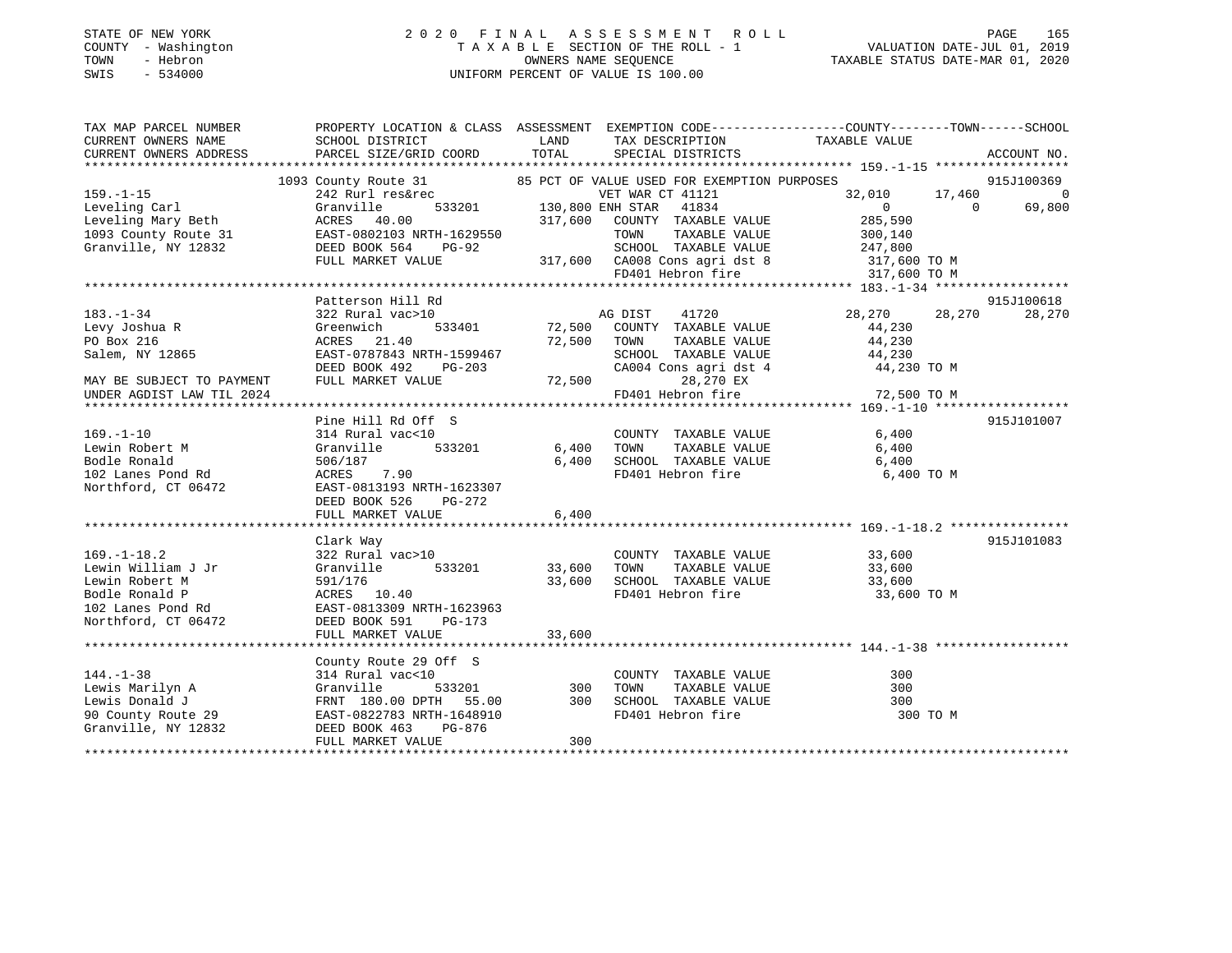### STATE OF NEW YORK 2 0 2 0 F I N A L A S S E S S M E N T R O L L PAGE 166 COUNTY - Washington T A X A B L E SECTION OF THE ROLL - 1 VALUATION DATE-JUL 01, 2019 TOWN - Hebron OWNERS NAME SEQUENCE TAXABLE STATUS DATE-MAR 01, 2020 SWIS - 534000 UNIFORM PERCENT OF VALUE IS 100.00

| TAX MAP PARCEL NUMBER                                                                                                                                                                                                                                                | PROPERTY LOCATION & CLASS ASSESSMENT EXEMPTION CODE-----------------COUNTY-------TOWN------SCHOOL                         |                                                                                           |                               |                |
|----------------------------------------------------------------------------------------------------------------------------------------------------------------------------------------------------------------------------------------------------------------------|---------------------------------------------------------------------------------------------------------------------------|-------------------------------------------------------------------------------------------|-------------------------------|----------------|
| CURRENT OWNERS NAME                                                                                                                                                                                                                                                  |                                                                                                                           |                                                                                           |                               |                |
|                                                                                                                                                                                                                                                                      |                                                                                                                           |                                                                                           |                               |                |
| 151.-1-10.2<br>460 Little Burch Hill Rd<br>210 1 Family Res<br>210 1 Family Res<br>210 1 Family Res<br>533201<br>47,000 COUNTY TAXABLE VALUE<br>214,200<br>210 I Family Res<br>533201<br>47,000 COUNTY TAXABLE VALUE<br>214,200<br>214,200<br>200 TOWN T             |                                                                                                                           |                                                                                           |                               |                |
|                                                                                                                                                                                                                                                                      |                                                                                                                           |                                                                                           | $\overline{0}$                | $0 \t 30,000$  |
|                                                                                                                                                                                                                                                                      |                                                                                                                           |                                                                                           |                               |                |
|                                                                                                                                                                                                                                                                      |                                                                                                                           |                                                                                           |                               |                |
|                                                                                                                                                                                                                                                                      |                                                                                                                           |                                                                                           |                               |                |
|                                                                                                                                                                                                                                                                      |                                                                                                                           |                                                                                           |                               |                |
|                                                                                                                                                                                                                                                                      |                                                                                                                           |                                                                                           |                               |                |
|                                                                                                                                                                                                                                                                      |                                                                                                                           |                                                                                           |                               |                |
|                                                                                                                                                                                                                                                                      | Little Burch Hill Rd                                                                                                      |                                                                                           |                               |                |
|                                                                                                                                                                                                                                                                      |                                                                                                                           |                                                                                           |                               |                |
|                                                                                                                                                                                                                                                                      |                                                                                                                           |                                                                                           |                               |                |
|                                                                                                                                                                                                                                                                      |                                                                                                                           |                                                                                           |                               |                |
|                                                                                                                                                                                                                                                                      |                                                                                                                           |                                                                                           |                               |                |
|                                                                                                                                                                                                                                                                      |                                                                                                                           |                                                                                           |                               |                |
| 151.-1-10.7<br>Lichigherek R<br>Call-Liebig Claudia D<br>Text Granville 533201<br>Call-Liebig Claudia D<br>FRNT 100.00 DPTH 163.00<br>TOWN TAXABLE VALUE 1,300<br>CALL TAXABLE VALUE 1,300<br>CAO08 Cons agridst 8<br>CAO08 Cons agridst 8<br>CAO0                   |                                                                                                                           |                                                                                           |                               |                |
|                                                                                                                                                                                                                                                                      |                                                                                                                           |                                                                                           |                               |                |
|                                                                                                                                                                                                                                                                      | 370 Lang Hill Rd<br>Lang Hill Rd<br>210 1 Family Res<br>Granville 533201 41,000 TOWN<br>ACRES 1.00 BANK 40 156,100 SCROOL |                                                                                           |                               |                |
|                                                                                                                                                                                                                                                                      |                                                                                                                           | COUNTY TAXABLE VALUE 156,100                                                              |                               |                |
|                                                                                                                                                                                                                                                                      |                                                                                                                           |                                                                                           |                               |                |
|                                                                                                                                                                                                                                                                      |                                                                                                                           | TOWN TAXABLE VALUE 156,100<br>SCHOOL TAXABLE VALUE 156,100                                |                               |                |
|                                                                                                                                                                                                                                                                      |                                                                                                                           | CA008 Cons agri dst 8<br>FD401 Hebron fire 156,100 TO M<br>FD401 Hebron fire 156,100 TO M |                               |                |
|                                                                                                                                                                                                                                                                      |                                                                                                                           | FD401 Hebron fire                                                                         |                               |                |
| 152.-2-33.6<br>Liebig Jacquelyn P Granville 533201 41,000<br>370 Lang Hill Rd ACRES 1.00 BANK 40 156,100<br>Granville, NY 12832<br>BEED BOOK 3574 PG-328<br>PEED BOOK 3574 PG-328<br>PEED BOOK 3574 PG-328<br>PEED BOOK 3574 PG-328                                  |                                                                                                                           |                                                                                           |                               |                |
|                                                                                                                                                                                                                                                                      |                                                                                                                           |                                                                                           |                               |                |
|                                                                                                                                                                                                                                                                      | 1731 County Route 31                                                                                                      |                                                                                           |                               | 915J100381     |
|                                                                                                                                                                                                                                                                      |                                                                                                                           |                                                                                           | 41720 196,349 196,349 196,349 |                |
|                                                                                                                                                                                                                                                                      |                                                                                                                           |                                                                                           |                               |                |
|                                                                                                                                                                                                                                                                      |                                                                                                                           |                                                                                           |                               |                |
|                                                                                                                                                                                                                                                                      |                                                                                                                           |                                                                                           |                               |                |
| 1731 County Route 31<br>1731 County Route 31<br>1732 County farm<br>1732 County farm<br>196,349<br>196,349<br>196,349<br>196,349<br>196,349<br>196,349<br>196,349<br>196,349<br>196,349<br>196,349<br>196,349<br>196,349<br>196,349<br>210,751<br>210,751<br>210,751 |                                                                                                                           | CA008 Cons agri dst 8 210,751 TO M                                                        |                               |                |
|                                                                                                                                                                                                                                                                      |                                                                                                                           | FD401 Hebron fire 407,100 TO M                                                            |                               |                |
| MAY BE SUBJECT TO PAYMENT<br>UNDER AGDIST LAW TIL 2024                                                                                                                                                                                                               |                                                                                                                           |                                                                                           |                               |                |
|                                                                                                                                                                                                                                                                      |                                                                                                                           |                                                                                           |                               |                |
|                                                                                                                                                                                                                                                                      |                                                                                                                           |                                                                                           |                               | 915J100380     |
|                                                                                                                                                                                                                                                                      |                                                                                                                           | VET WAR CT 41121 30,600 17,460<br>25,000 BAS STAR 41854 10 0 0 30                         |                               | $\overline{0}$ |
|                                                                                                                                                                                                                                                                      |                                                                                                                           |                                                                                           |                               | 30,000         |
|                                                                                                                                                                                                                                                                      |                                                                                                                           |                                                                                           |                               |                |
|                                                                                                                                                                                                                                                                      |                                                                                                                           |                                                                                           |                               |                |
|                                                                                                                                                                                                                                                                      |                                                                                                                           |                                                                                           |                               |                |
| 1426 County Route 31<br>152.-1-10 210 1 Family Res<br>Liebig Truman T Jr Granville 533201 25,000 BAS STAR 41854<br>Liebig Diane J FRNT 268.00 DPTH 254.00 204,000 COUNTY TAXABLE VALUE 173,400<br>1439 County Route 31 EAST-0806049 NR                               |                                                                                                                           |                                                                                           |                               |                |
|                                                                                                                                                                                                                                                                      |                                                                                                                           |                                                                                           |                               |                |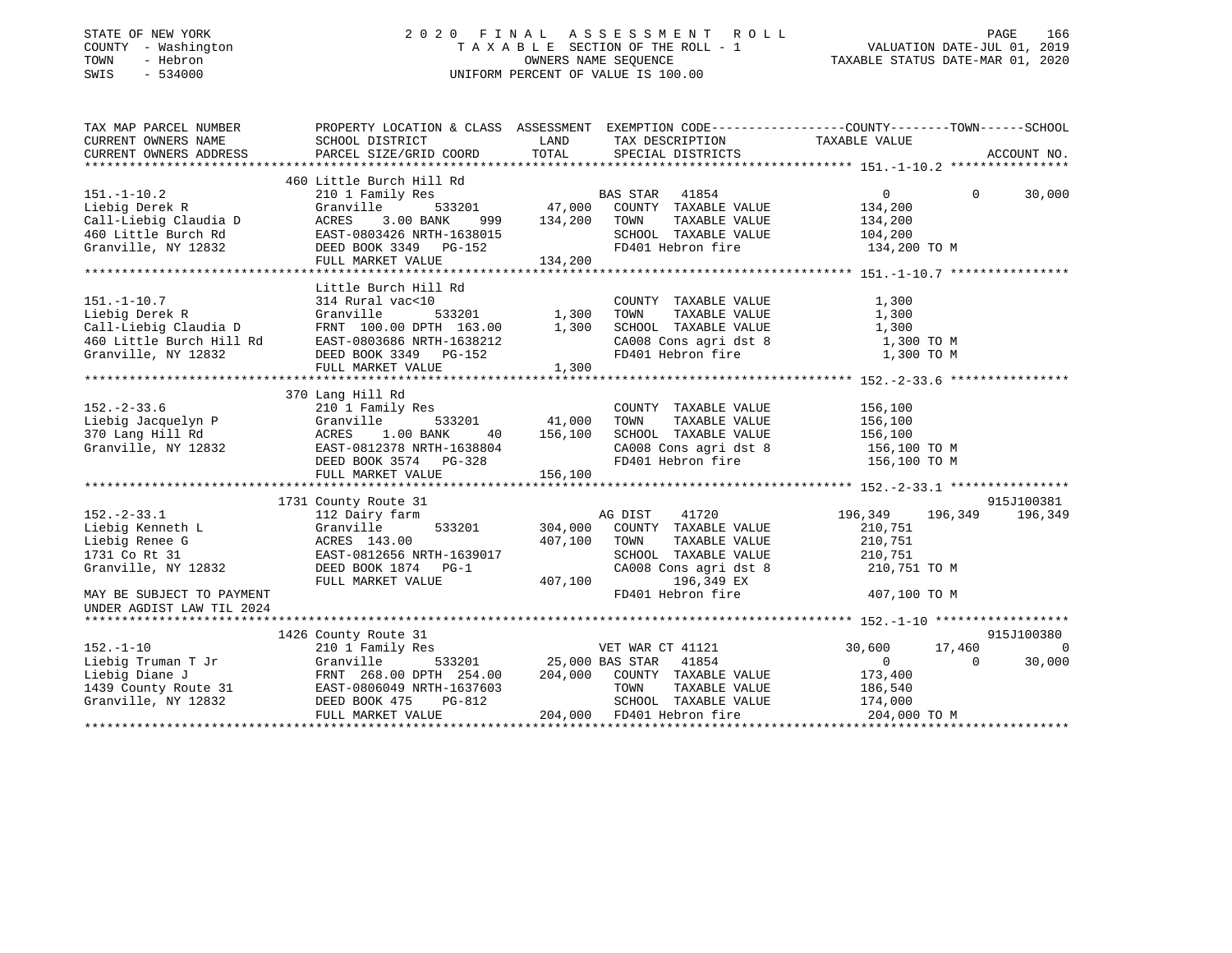| STATE OF NEW YORK<br>- Washington<br>COUNTY<br>- Hebron<br>TOWN<br>SWIS<br>$-534000$ |                                                                        |                             | 2020 FINAL ASSESSMENT ROLL<br>TAXABLE SECTION OF THE ROLL - 1<br>OWNERS NAME SEOUENCE<br>UNIFORM PERCENT OF VALUE IS 100.00 | TAXABLE STATUS DATE-MAR 01, 2020 | PAGE<br>VALUATION DATE-JUL 01, 2019 | 167         |
|--------------------------------------------------------------------------------------|------------------------------------------------------------------------|-----------------------------|-----------------------------------------------------------------------------------------------------------------------------|----------------------------------|-------------------------------------|-------------|
| TAX MAP PARCEL NUMBER<br>CURRENT OWNERS NAME<br>CURRENT OWNERS ADDRESS               | PROPERTY LOCATION & CLASS<br>SCHOOL DISTRICT<br>PARCEL SIZE/GRID COORD | ASSESSMENT<br>LAND<br>TOTAL | EXEMPTION $CODE-----------COUNTY------TOWN---SCHOOL$<br>TAX DESCRIPTION<br>SPECIAL DISTRICTS                                | TAXABLE VALUE                    |                                     | ACCOUNT NO. |

|                           | 1187 County Route 31          |                                                                     | 915J100061                           |
|---------------------------|-------------------------------|---------------------------------------------------------------------|--------------------------------------|
| $159. - 1 - 11$           | 241 Rural res&ag              | AG DIST<br>41720                                                    | 146,950<br>146,950<br>146,950        |
| Lindberg Carl A           | 533201<br>Granville           | 380,100 FOR 480A 47460                                              | 207,000<br>207,000<br>207,000        |
| Lindberg Ona L            | ACRES 208.60                  | 534,700<br>COUNTY TAXABLE VALUE                                     | 180,750                              |
| 1187 County Route 31      | EAST-0802185 NRTH-1632070     | TOWN<br>TAXABLE VALUE                                               | 180,750                              |
| Granville, NY 12832       | DEED BOOK 20191 PG-26215      | SCHOOL TAXABLE VALUE                                                | 180,750                              |
|                           | FULL MARKET VALUE             | 534,700 CA008 Cons agri dst 8 387,750 TO M                          |                                      |
| MAY BE SUBJECT TO PAYMENT |                               | 146,950 EX                                                          |                                      |
| UNDER RPTL480A UNTIL 2029 |                               | FD401 Hebron fire                                                   | 534,700 TO M                         |
|                           |                               |                                                                     |                                      |
|                           | 1420 Big Burch Hill Rd        |                                                                     | 915J101281                           |
| $151. - 1 - 7.3$          | 312 Vac w/imprv               | AG DIST<br>41720                                                    | 116,614 116,614 116,614              |
| Lindgren Virginia M       | Granville                     | 533201 210,000 COUNTY TAXABLE VALUE                                 | 94,486                               |
| 1420 Big Burch Hill Rd    | 98.06 Ad                      | TAXABLE VALUE<br>211,100 TOWN                                       | 94,486                               |
| Granville, NY 12832       | ACRES 90.10                   | SCHOOL TAXABLE VALUE 94,486                                         |                                      |
|                           | EAST-0803898 NRTH-1641579     | CA008 Cons agri dst 8                                               | 94,486 TO M                          |
| MAY BE SUBJECT TO PAYMENT | DEED BOOK 483<br>PG-127       | 116,614 EX                                                          |                                      |
| UNDER AGDIST LAW TIL 2024 | FULL MARKET VALUE             | 211,100 FD401 Hebron fire                                           | 211,100 TO M                         |
|                           |                               |                                                                     |                                      |
|                           | Liebig Rd                     |                                                                     | 915J101282                           |
| $151. - 1 - 7.4$          | 105 Vac farmland              | 41720<br>AG DIST                                                    | 102,412<br>102,412<br>102,412        |
| Lindgren Virginia M       | 533201<br>Granville           | 117,800 COUNTY TAXABLE VALUE                                        | 15,388                               |
| 1420 Big Burch Hill Rd    | ACRES 33.50                   | 117,800<br>TOWN<br>TAXABLE VALUE                                    | 15,388                               |
| Granville, NY 12832       | EAST-0804979 NRTH-1642652     |                                                                     | 15,388                               |
|                           | DEED BOOK 483<br>PG-127       | SCHOOL TAXABLE VALUE<br>CA008 Cons agri dst 8                       | 15,388 TO M                          |
| MAY BE SUBJECT TO PAYMENT | FULL MARKET VALUE             | 102,412 EX<br>117,800                                               |                                      |
| UNDER AGDIST LAW TIL 2024 |                               | FD401 Hebron fire                                                   | 117,800 TO M                         |
|                           |                               |                                                                     |                                      |
|                           |                               | 1420 Big Burch Hill Rd 60 PCT OF VALUE USED FOR EXEMPTION PURPOSES  | 915J100099                           |
| $152. - 1 - 1$            | 120 Field crops               | AG DIST 41720<br>533201 143,000 AGED-ALL 41800                      | 77,166 77,166<br>77,166              |
| Lindgren Virginia M       | Granville                     |                                                                     | 77,040<br>77,040<br>77,040           |
| 1420 Big Burch Hill Rd    | ACRES 46.10                   | 256,800 ENH STAR 41834                                              | $\overline{0}$<br>69,800<br>$\Omega$ |
| Granville, NY 12832       | EAST-0805053 NRTH-1639540     | COUNTY TAXABLE VALUE                                                | 102,594                              |
|                           | DEED BOOK 483<br>$PG-124$     | TOWN<br>TAXABLE VALUE                                               | 102,594                              |
| MAY BE SUBJECT TO PAYMENT | FULL MARKET VALUE             | 256,800<br>SCHOOL TAXABLE VALUE                                     |                                      |
| UNDER AGDIST LAW TIL 2024 |                               | SCHOOL TAXABLE VALUE $32,794$<br>CA008 Cons agri dst 8 179,634 TO M |                                      |
|                           |                               | 77,166 EX                                                           |                                      |
|                           |                               | FD401 Hebron fire                                                   | 256,800 TO M                         |
|                           |                               |                                                                     |                                      |
|                           | State Route 22                |                                                                     | 915J101728                           |
| $169. - 1 - 18.20$        | 314 Rural vac<10              | COUNTY TAXABLE VALUE                                                | 7,400                                |
| Lindsay John M            | Granville<br>533201           | 7,400<br>TAXABLE VALUE<br>TOWN                                      | 7,400                                |
| 15 Jones Ave              | FRNT 150.00 DPTH 174.00 7,400 | SCHOOL TAXABLE VALUE                                                | 7,400                                |
| Hudson Falls, NY 12839    | ACRES 0.60                    | FD401 Hebron fire                                                   | 7,400 TO M                           |
|                           | EAST-0816232 NRTH-1623783     |                                                                     |                                      |
|                           | DEED BOOK 2297 PG-326         |                                                                     |                                      |
|                           | FULL MARKET VALUE             | 7,400                                                               |                                      |
|                           |                               |                                                                     |                                      |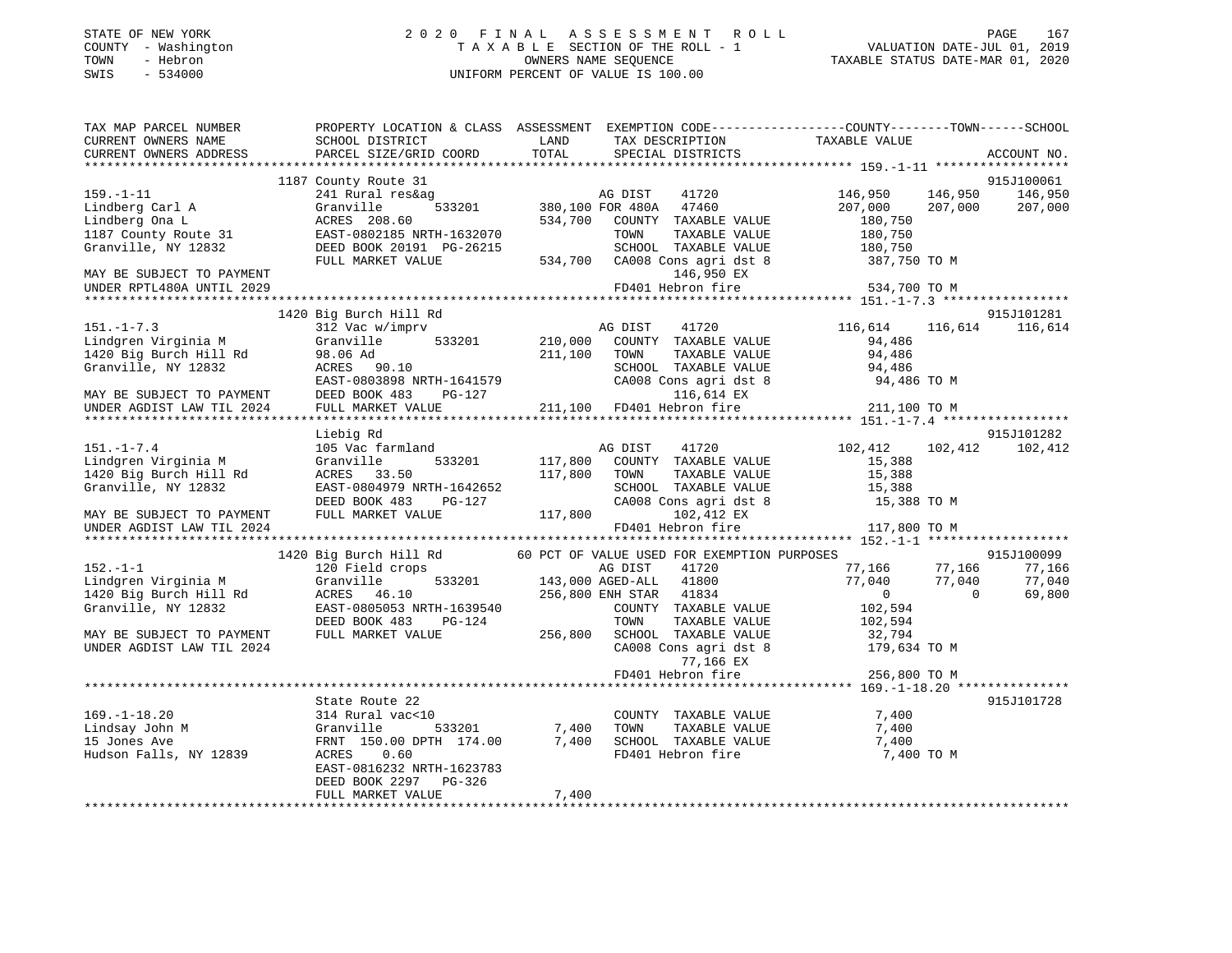| STATE OF NEW YORK<br>COUNTY - Washington<br>TOWN<br>- Hebron<br>SWIS<br>$-534000$ |                                                                                                                   |         | 2020 FINAL ASSESSMENT<br>R O L L<br>TAXABLE SECTION OF THE ROLL - 1<br>OWNERS NAME SEQUENCE<br>UNIFORM PERCENT OF VALUE IS 100.00 | VALUATION DATE-JUL 01, 2019<br>TAXABLE STATUS DATE-MAR 01, 2020 | 168<br>PAGE           |
|-----------------------------------------------------------------------------------|-------------------------------------------------------------------------------------------------------------------|---------|-----------------------------------------------------------------------------------------------------------------------------------|-----------------------------------------------------------------|-----------------------|
| TAX MAP PARCEL NUMBER<br>CURRENT OWNERS NAME                                      | PROPERTY LOCATION & CLASS ASSESSMENT EXEMPTION CODE---------------COUNTY-------TOWN-----SCHOOL<br>SCHOOL DISTRICT | LAND    | TAX DESCRIPTION                                                                                                                   | TAXABLE VALUE                                                   |                       |
| CURRENT OWNERS ADDRESS                                                            | PARCEL SIZE/GRID COORD<br>*************************                                                               | TOTAL   | SPECIAL DISTRICTS                                                                                                                 |                                                                 | ACCOUNT NO.           |
| *******************                                                               |                                                                                                                   |         |                                                                                                                                   |                                                                 |                       |
| $169. - 1 - 18.23$                                                                | 6879 State Route 22<br>314 Rural vac<10                                                                           |         | COUNTY TAXABLE VALUE                                                                                                              | 6,800                                                           | 915J101788            |
| Lindsay John M                                                                    | Granville<br>533201                                                                                               | 6,800   | TOWN<br>TAXABLE VALUE                                                                                                             | 6,800                                                           |                       |
| 15 Jones Ave                                                                      | FRNT 156.00 DPTH 156.00                                                                                           | 6,800   | SCHOOL TAXABLE VALUE                                                                                                              | 6,800                                                           |                       |
| Hudson Falls, NY 12839                                                            | ACRES<br>0.56<br>EAST-0816185 NRTH-1623630                                                                        |         | FD401 Hebron fire                                                                                                                 | 6,800 TO M                                                      |                       |
|                                                                                   | DEED BOOK 2297<br>PG-330                                                                                          |         |                                                                                                                                   |                                                                 |                       |
|                                                                                   | FULL MARKET VALUE                                                                                                 | 6,800   |                                                                                                                                   |                                                                 |                       |
|                                                                                   | *****************************                                                                                     |         |                                                                                                                                   |                                                                 |                       |
|                                                                                   | 3573 County Route 30                                                                                              |         |                                                                                                                                   |                                                                 | 915J100418            |
| $175. - 1 - 14$<br>Linendoll Heather L                                            | 210 1 Family Res<br>Salem<br>534801                                                                               | 41,000  | COUNTY TAXABLE VALUE<br>TOWN<br>TAXABLE VALUE                                                                                     | 82,200<br>82,200                                                |                       |
| 3573 County Route 30                                                              | 1.00<br>ACRES                                                                                                     | 82,200  | SCHOOL TAXABLE VALUE                                                                                                              | 82,200                                                          |                       |
| Salem, NY 12865                                                                   | EAST-0791525 NRTH-1612880                                                                                         |         | FD401 Hebron fire                                                                                                                 | 82,200 TO M                                                     |                       |
|                                                                                   | DEED BOOK 20200 PG-1916<br>FULL MARKET VALUE                                                                      | 82,200  |                                                                                                                                   |                                                                 |                       |
|                                                                                   |                                                                                                                   |         |                                                                                                                                   |                                                                 |                       |
|                                                                                   | 20 Valley View Way                                                                                                |         |                                                                                                                                   |                                                                 | 915J101769            |
| $168. - 1 - 18.3$                                                                 | 312 Vac w/imprv                                                                                                   |         | COUNTY TAXABLE VALUE                                                                                                              | 43,000                                                          |                       |
| Linke Michael                                                                     | Hartford<br>533801                                                                                                | 41,700  | TOWN<br>TAXABLE VALUE                                                                                                             | 43,000                                                          |                       |
| 172 Valley Woods Rd                                                               | ACRES<br>7.43                                                                                                     | 43,000  | SCHOOL TAXABLE VALUE                                                                                                              | 43,000                                                          |                       |
| Bolton Landing, NY 12814                                                          | EAST-0797887 NRTH-1621173                                                                                         |         | CA008 Cons agri dst 8                                                                                                             | 43,000 TO M                                                     |                       |
|                                                                                   | DEED BOOK 3978<br>PG-147                                                                                          |         | FD401 Hebron fire                                                                                                                 | 43,000 TO M                                                     |                       |
|                                                                                   | FULL MARKET VALUE<br>**********************                                                                       | 43,000  |                                                                                                                                   |                                                                 |                       |
|                                                                                   | 315 Allen Rd                                                                                                      |         |                                                                                                                                   |                                                                 | 915J100384            |
| $185. - 1 - 6.1$                                                                  | 314 Rural vac<10 - WTRFNT                                                                                         |         | COUNTY TAXABLE VALUE                                                                                                              | 17,900                                                          |                       |
| Little Robert K                                                                   | Salem<br>534801                                                                                                   | 17,900  | TOWN<br>TAXABLE VALUE                                                                                                             | 17,900                                                          |                       |
| PO Box 316                                                                        | ACRES<br>2.60                                                                                                     | 17,900  | SCHOOL TAXABLE VALUE                                                                                                              | 17,900                                                          |                       |
| Argyle, NY 12809                                                                  | EAST-0809741 NRTH-1609337                                                                                         |         | FD401 Hebron fire                                                                                                                 | 17,900 TO M                                                     |                       |
|                                                                                   | DEED BOOK 492<br>PG-694                                                                                           |         |                                                                                                                                   |                                                                 |                       |
|                                                                                   | FULL MARKET VALUE                                                                                                 | 17,900  |                                                                                                                                   |                                                                 |                       |
|                                                                                   |                                                                                                                   |         |                                                                                                                                   |                                                                 |                       |
|                                                                                   | 78 South Grimes Hill Rd                                                                                           |         |                                                                                                                                   |                                                                 | 915J100361            |
| $160. -2 - 7$                                                                     | 242 Rurl res&rec                                                                                                  |         | FOR 480A 47460                                                                                                                    | 108,250<br>108,250                                              | 108,250               |
| LLMS Manage.Comp.Inc.                                                             | Granville<br>533201                                                                                               | 341,400 | COUNTY TAXABLE VALUE                                                                                                              | 464,250                                                         |                       |
| 205 W 89th St Apt 11S<br>New York, NY 10024                                       | ACRES 174.17<br>EAST-0816002 NRTH-1629151                                                                         | 572,500 | TOWN<br>TAXABLE VALUE<br>SCHOOL TAXABLE VALUE                                                                                     | 464,250<br>464,250                                              |                       |
|                                                                                   | DEED BOOK 2632<br><b>PG-108</b>                                                                                   |         | CA008 Cons agri dst 8                                                                                                             | 572,500 TO M                                                    |                       |
| MAY BE SUBJECT TO PAYMENT                                                         | FULL MARKET VALUE                                                                                                 | 572,500 | FD401 Hebron fire                                                                                                                 | 572,500 TO M                                                    |                       |
| UNDER RPTL480A UNTIL 2029                                                         |                                                                                                                   |         |                                                                                                                                   |                                                                 |                       |
|                                                                                   |                                                                                                                   |         |                                                                                                                                   |                                                                 | <b>++++++++++++++</b> |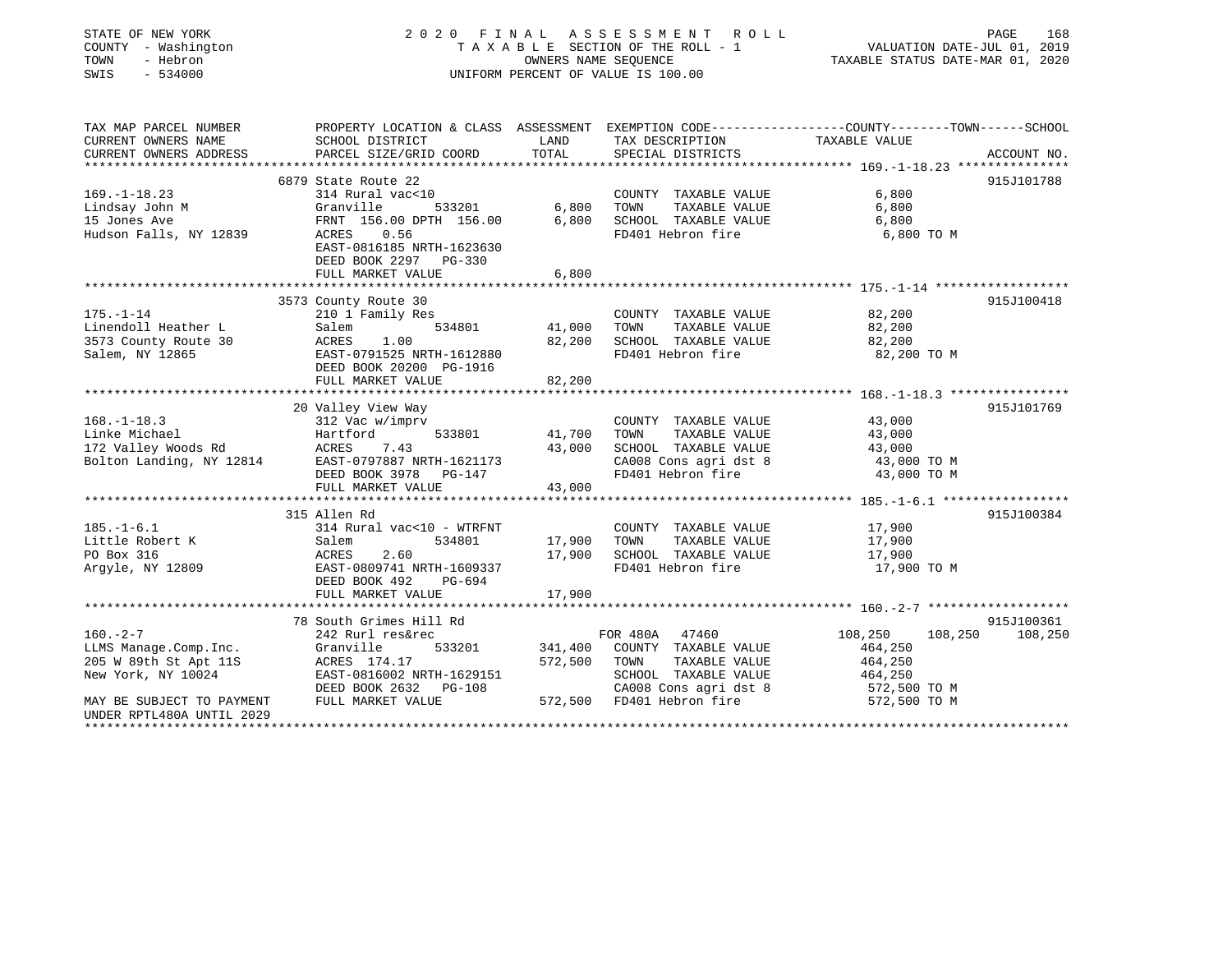### STATE OF NEW YORK 2 0 2 0 F I N A L A S S E S S M E N T R O L L PAGE 169 COUNTY - Washington T A X A B L E SECTION OF THE ROLL - 1 VALUATION DATE-JUL 01, 2019 TOWN - Hebron OWNERS NAME SEQUENCE TAXABLE STATUS DATE-MAR 01, 2020 SWIS - 534000 UNIFORM PERCENT OF VALUE IS 100.00

| TAX MAP PARCEL NUMBER     |                                     | PROPERTY LOCATION & CLASS ASSESSMENT EXEMPTION CODE---------------COUNTY-------TOWN-----SCHOOL |                            |             |
|---------------------------|-------------------------------------|------------------------------------------------------------------------------------------------|----------------------------|-------------|
| CURRENT OWNERS NAME       | SCHOOL DISTRICT                     | LAND<br>TAX DESCRIPTION                                                                        | TAXABLE VALUE              |             |
| CURRENT OWNERS ADDRESS    | PARCEL SIZE/GRID COORD              | TOTAL<br>SPECIAL DISTRICTS                                                                     |                            | ACCOUNT NO. |
|                           |                                     |                                                                                                |                            |             |
|                           | 80 Little Burch Hill Rd             |                                                                                                |                            | 915J100385  |
| $159. - 1 - 8$            | 210 1 Family Res                    | <b>BAS STAR</b><br>41854                                                                       | $\Omega$<br>$\Omega$       | 30,000      |
| Lloyd Eric<br>Lloyd Jean  | Hartford<br>533801<br>1.10<br>ACRES | 35,300<br>COUNTY TAXABLE VALUE<br>81,500<br>TAXABLE VALUE                                      | 81,500                     |             |
| 80 Little Burch Hill Rd   | EAST-0798939 NRTH-1631443           | TOWN<br>SCHOOL TAXABLE VALUE                                                                   | 81,500<br>51,500           |             |
| Granville, NY 12832       | DEED BOOK 2069 PG-296               | CA008 Cons agri dst 8                                                                          | 81,500 TO M                |             |
|                           |                                     |                                                                                                | 81,500 TO M                |             |
|                           | FULL MARKET VALUE                   | 81,500 FD401 Hebron fire                                                                       |                            |             |
|                           | Little Burch Hill Rd                |                                                                                                |                            | 915J100386  |
| $159. - 1 - 7$            | 105 Vac farmland                    | AG DIST<br>41720                                                                               | 103,432<br>103,432         | 103,432     |
| Lloyd LE Alan             | Hartford<br>533801                  | 136,000<br>COUNTY TAXABLE VALUE                                                                | 32,568                     |             |
| Lloyd Timothy             | Life Estate                         | 136,000<br>TOWN<br>TAXABLE VALUE                                                               | 32,568                     |             |
| c/o Timothy Lloyd         | ACRES 86.40                         | SCHOOL TAXABLE VALUE                                                                           | 32,568                     |             |
| 67 Little Burch Hill Rd   | EAST-0797386 NRTH-1630834           | CA008 Cons agri dst 8                                                                          | 32,568 TO M                |             |
| Granville, NY 12832       | DEED BOOK 3836 PG-226               | 103,432 EX                                                                                     |                            |             |
|                           | FULL MARKET VALUE                   | 136,000 FD401 Hebron fire                                                                      | 136,000 TO M               |             |
| MAY BE SUBJECT TO PAYMENT |                                     |                                                                                                |                            |             |
| UNDER AGDIST LAW TIL 2024 |                                     |                                                                                                |                            |             |
|                           |                                     |                                                                                                |                            |             |
|                           | 67 Little Burch Hill Rd             |                                                                                                |                            | 915J100387  |
| $159. - 1 - 9$            | 120 Field crops                     | 41720<br>AG DIST                                                                               | 98,199<br>98,199           | 98,199      |
| Lloyd LE Alan             | Hartford<br>533801                  | 177,800 BAS STAR 41854                                                                         | $\overline{0}$<br>$\Omega$ | 30,000      |
| Lloyd LE Jean             | Life estate                         | 302,200<br>COUNTY TAXABLE VALUE                                                                | 204,001                    |             |
| c/o Timothy Lloyd         | ACRES 96.00                         | TOWN<br>TAXABLE VALUE                                                                          | 204,001                    |             |
| 67 Little Burch Hill Rd   | EAST-0799181 NRTH-1631572           | SCHOOL TAXABLE VALUE                                                                           | 174,001                    |             |
| Granville, NY 12832       | DEED BOOK 3836 PG-221               | CA008 Cons agri dst 8                                                                          | 204,001 TO M               |             |
|                           | FULL MARKET VALUE                   | 302,200<br>98,199 EX                                                                           |                            |             |
| MAY BE SUBJECT TO PAYMENT |                                     | FD401 Hebron fire                                                                              | 302,200 TO M               |             |
| UNDER AGDIST LAW TIL 2024 |                                     |                                                                                                |                            |             |
|                           |                                     |                                                                                                |                            |             |
|                           | County Route 31                     |                                                                                                |                            | 915J101208  |
| $176. - 1 - 1.3$          | 105 Vac farmland                    | 41720<br>AG DIST                                                                               | 84,334<br>84,334           | 84,334      |
| Lloyd LE Alan             | 534801<br>Salem                     | 91,900<br>COUNTY TAXABLE VALUE                                                                 | 7,566                      |             |
| Lloyd LE Jean             | Life estate                         | 91,900<br>TOWN<br>TAXABLE VALUE                                                                | 7,566                      |             |
| c/o Timothy Lloyd         | ACRES 20.70                         | SCHOOL TAXABLE VALUE                                                                           | 7,566                      |             |
| 67 Little Burch Hill Rd   | EAST-0793879 NRTH-1613761           | CA008 Cons agri dst 8                                                                          | 7,566 TO M                 |             |
| Granville, NY 12832       | DEED BOOK 3836 PG-221               | 84,334 EX                                                                                      |                            |             |
|                           | FULL MARKET VALUE                   | 91,900<br>FD401 Hebron fire                                                                    | 91,900 TO M                |             |
| MAY BE SUBJECT TO PAYMENT |                                     |                                                                                                |                            |             |
| UNDER AGDIST LAW TIL 2024 |                                     |                                                                                                |                            |             |
|                           |                                     |                                                                                                |                            |             |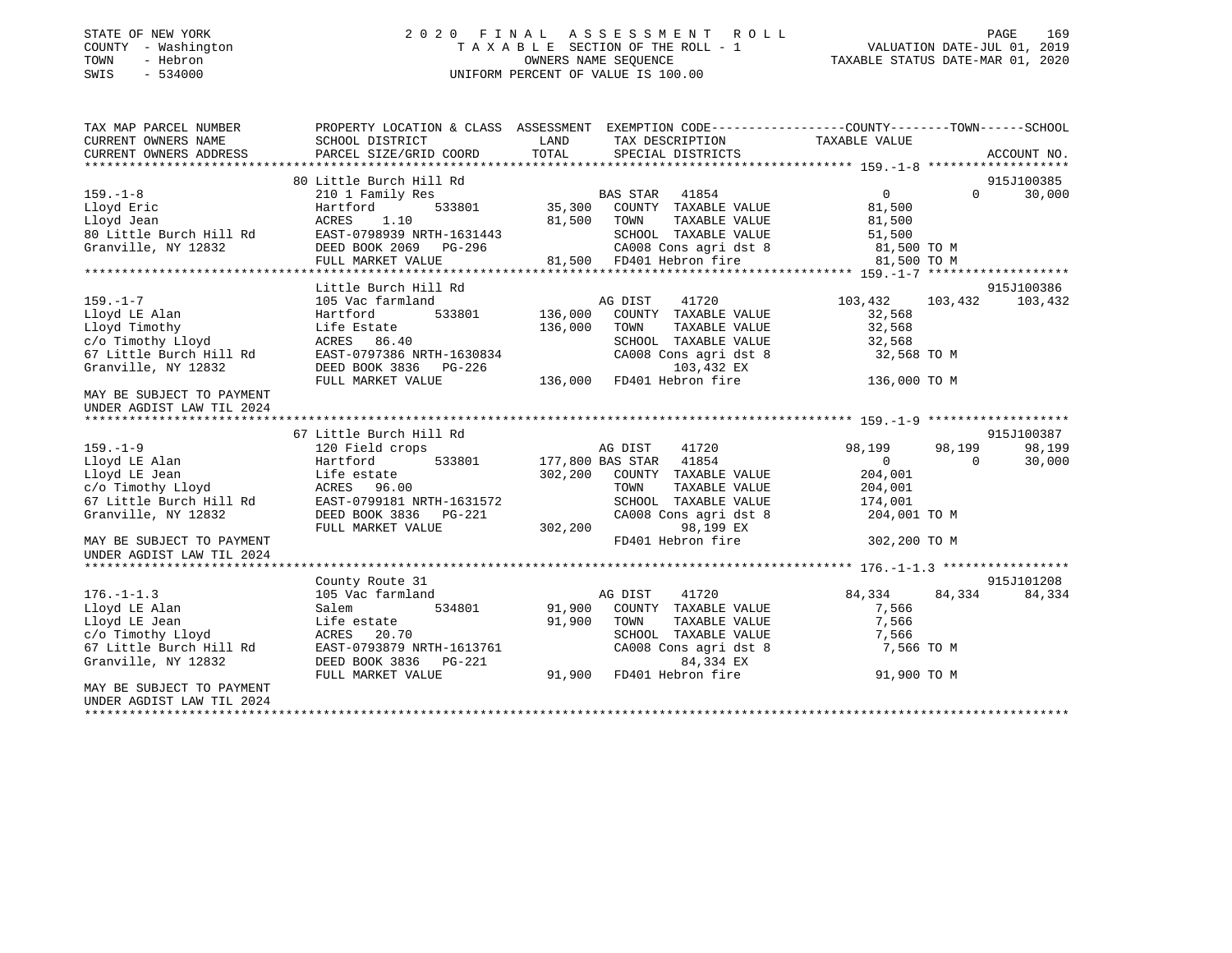| STATE OF NEW YORK                     | 2020<br>FINAL                                                                                   |         | A S S E S S M E N T<br>R O L L                             | PAGE 170<br>VALUATION DATE-JUL 01, 2019<br>TAXABLE STATUS DATE-MAR 01, 2020 |                |               |
|---------------------------------------|-------------------------------------------------------------------------------------------------|---------|------------------------------------------------------------|-----------------------------------------------------------------------------|----------------|---------------|
| COUNTY - Washington                   |                                                                                                 |         | TAXABLE SECTION OF THE ROLL - 1                            |                                                                             |                |               |
| - Hebron<br>TOWN<br>SWIS<br>$-534000$ |                                                                                                 |         | OWNERS NAME SEQUENCE<br>UNIFORM PERCENT OF VALUE IS 100.00 |                                                                             |                |               |
|                                       |                                                                                                 |         |                                                            |                                                                             |                |               |
| TAX MAP PARCEL NUMBER                 | PROPERTY LOCATION & CLASS ASSESSMENT EXEMPTION CODE---------------COUNTY-------TOWN------SCHOOL |         |                                                            |                                                                             |                |               |
| CURRENT OWNERS NAME                   | SCHOOL DISTRICT                                                                                 | LAND    | TAX DESCRIPTION                                            | TAXABLE VALUE                                                               |                |               |
| CURRENT OWNERS ADDRESS                | PARCEL SIZE/GRID COORD                                                                          | TOTAL   | SPECIAL DISTRICTS                                          |                                                                             |                | ACCOUNT NO.   |
|                                       |                                                                                                 |         |                                                            |                                                                             |                |               |
|                                       | Darfler Rd                                                                                      |         |                                                            |                                                                             |                | 915J100002    |
| $159. - 1 - 21$                       | 312 Vac w/imprv                                                                                 |         | AG DIST<br>41720                                           | 62,307                                                                      | 62,307         | 62,307        |
| Lloyd Timothy                         | Hartford<br>533801                                                                              | 113,500 | COUNTY TAXABLE VALUE                                       | 57,293                                                                      |                |               |
| Bonnaci Cindy                         | ACRES 65.80                                                                                     | 119,600 | TOWN<br>TAXABLE VALUE                                      | 57,293                                                                      |                |               |
| 67 Little Burch Hill Rd               | EAST-0799286 NRTH-1626270                                                                       |         | SCHOOL TAXABLE VALUE                                       | 57,293                                                                      |                |               |
| Granville, NY 12832                   | DEED BOOK 3773 PG-154                                                                           |         | CA008 Cons agri dst 8                                      | 57,293 TO M                                                                 |                |               |
|                                       | FULL MARKET VALUE                                                                               | 119,600 | 62,307 EX                                                  |                                                                             |                |               |
| MAY BE SUBJECT TO PAYMENT             |                                                                                                 |         | FD401 Hebron fire                                          | 119,600 TO M                                                                |                |               |
| UNDER AGDIST LAW TIL 2024             |                                                                                                 |         |                                                            |                                                                             |                |               |
|                                       |                                                                                                 |         |                                                            | ******************* 169. -1-18.13 ***************                           |                |               |
|                                       | 135 Clark Way                                                                                   |         |                                                            |                                                                             |                | 915J101527    |
| $169. - 1 - 18.13$                    | 270 Mfg housing                                                                                 |         | COUNTY TAXABLE VALUE                                       | 11,900                                                                      |                |               |
| Lobner Shane                          | Granville<br>533201                                                                             | 8,700   | TOWN<br>TAXABLE VALUE                                      | 11,900                                                                      |                |               |
| PO Box 235                            | Mobile Home                                                                                     | 11,900  | SCHOOL TAXABLE VALUE                                       | 11,900                                                                      |                |               |
| Granville, NY 12832                   | ACRES<br>2.30                                                                                   |         | FD401 Hebron fire                                          | 11,900 TO M                                                                 |                |               |
|                                       | EAST-0813440 NRTH-1623012                                                                       |         |                                                            |                                                                             |                |               |
|                                       | DEED BOOK 3373 PG-296                                                                           |         |                                                            |                                                                             |                |               |
|                                       | FULL MARKET VALUE                                                                               | 11,900  |                                                            |                                                                             |                |               |
|                                       |                                                                                                 |         |                                                            |                                                                             |                |               |
|                                       | 83 & 85 Clark Way                                                                               |         |                                                            |                                                                             |                | 915J101727    |
| $169. - 1 - 18.19$                    | 270 Mfg housing                                                                                 |         | COUNTY TAXABLE VALUE                                       | 62,700                                                                      |                |               |
| Lobner Shane                          | Granville<br>533201                                                                             | 15,600  | TOWN<br>TAXABLE VALUE                                      | 62,700                                                                      |                |               |
| PO Box 235                            | ACRES<br>2.11 BANK<br>194                                                                       | 62,700  | SCHOOL TAXABLE VALUE                                       | 62,700                                                                      |                |               |
| Granville, NY 12832                   | EAST-0813655 NRTH-1622943                                                                       |         | FD401 Hebron fire                                          | 62,700 TO M                                                                 |                |               |
|                                       | DEED BOOK 2555 PG-3                                                                             |         |                                                            |                                                                             |                |               |
|                                       | FULL MARKET VALUE                                                                               | 62,700  |                                                            |                                                                             |                |               |
|                                       |                                                                                                 |         |                                                            |                                                                             |                |               |
|                                       | 2218 County Route 47                                                                            |         |                                                            |                                                                             |                | 915J101165    |
| $183.2 - 1 - 8$                       | 210 1 Family Res - WTRFNT                                                                       |         | COUNTY TAXABLE VALUE                                       | 232,700                                                                     |                |               |
| Lombard Daniel                        | 534801                                                                                          | 80,400  | TOWN<br>TAXABLE VALUE                                      | 232,700                                                                     |                |               |
| Lombard Renee                         | 1.32                                                                                            |         | 232,700 SCHOOL TAXABLE VALUE                               | 232,700                                                                     |                |               |
| 7 Stone Pine Ln                       | EAST-0787066 NRTH-1607847                                                                       |         | FD401 Hebron fire                                          | 232,700 TO M                                                                |                |               |
| Queensbury, NY 12804                  | DEED BOOK 1855 PG-213                                                                           |         |                                                            |                                                                             |                |               |
|                                       |                                                                                                 |         |                                                            |                                                                             |                |               |
|                                       | FULL MARKET VALUE                                                                               | 232,700 |                                                            |                                                                             |                |               |
|                                       |                                                                                                 |         |                                                            |                                                                             |                | 915J101672    |
| $167. - 1 - 33.4$                     | 4004 County Route 30                                                                            |         |                                                            | 101,500                                                                     | 0              |               |
|                                       | 210 1 Family Res<br>534801                                                                      |         | AGED-CO<br>41802                                           | $\overline{0}$                                                              | 60,900         | 0<br>$\Omega$ |
| Long Glenn A                          | Salem                                                                                           |         | 42,800 AGED-TOWN 41803                                     | $\mathbf{0}$                                                                |                |               |
| 4004 County Route 30                  | Lot G                                                                                           |         | 203,000 AGED-SCH<br>41804                                  |                                                                             | $\overline{0}$ | 81,200        |
| Salem, NY 12865                       | ACRES<br>5.50                                                                                   |         | 41834<br>ENH STAR                                          | $\overline{0}$                                                              | $\Omega$       | 69,800        |
|                                       | EAST-0788777 NRTH-1622328                                                                       |         | COUNTY TAXABLE VALUE                                       | 101,500                                                                     |                |               |
|                                       | DEED BOOK 2689 PG-321                                                                           |         | TOWN<br>TAXABLE VALUE                                      | 142,100                                                                     |                |               |
|                                       |                                                                                                 |         |                                                            |                                                                             |                |               |
|                                       | FULL MARKET VALUE                                                                               |         | 203,000 SCHOOL TAXABLE VALUE<br>FD401 Hebron fire          | 52,000<br>203,000 TO M                                                      |                |               |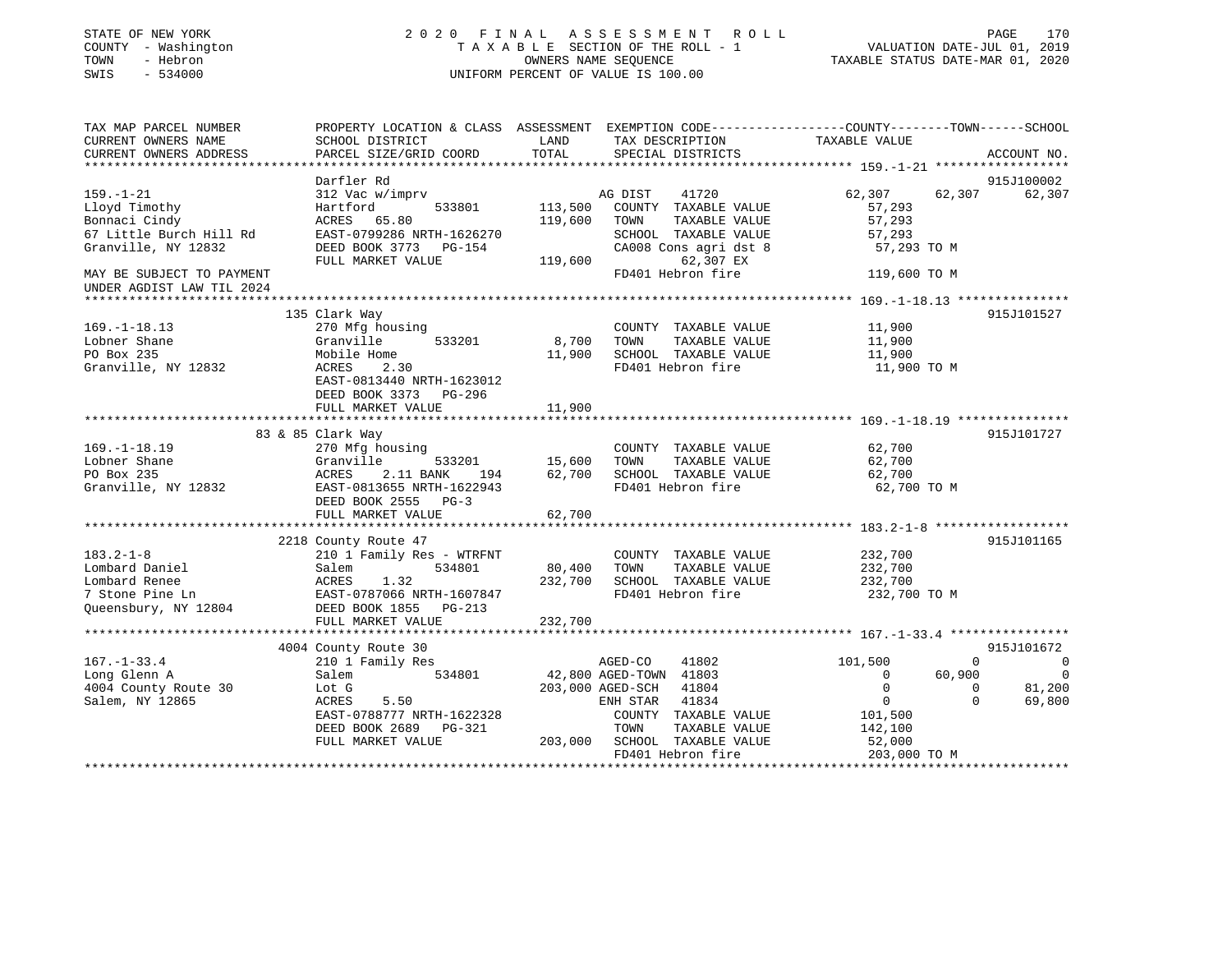| STATE OF NEW YORK |          |              |
|-------------------|----------|--------------|
| COUNTY            |          | - Washington |
| TOWN              | - Hebron |              |
| CM <sub>T</sub> C |          | 534000       |

### 2020 FINAL ASSESSMENT ROLL COUNTY A X A B L E SECTION OF THE ROLL - 1<br>
OWNERS NAME SEQUENCE SWIS - 534000 UNIFORM PERCENT OF VALUE IS 100.00

# VALUATION DATE-JUL 01, 2019

TAXABLE STATUS DATE-MAR 01, 2020

| TAX MAP PARCEL NUMBER     |                                                                             | PROPERTY LOCATION & CLASS ASSESSMENT EXEMPTION CODE---------------COUNTY-------TOWN-----SCHOOL |                            |            |
|---------------------------|-----------------------------------------------------------------------------|------------------------------------------------------------------------------------------------|----------------------------|------------|
| CURRENT OWNERS NAME       | SCHOOL DISTRICT                                                             | LAND<br>TAX DESCRIPTION                                                                        | TAXABLE VALUE              |            |
| CURRENT OWNERS ADDRESS    | PARCEL SIZE/GRID COORD                                                      | TOTAL<br>SPECIAL DISTRICTS                                                                     | ACCOUNT NO.                |            |
|                           |                                                                             |                                                                                                |                            |            |
|                           | 408 Little Burch Hill Rd                                                    | 62 PCT OF VALUE USED FOR EXEMPTION PURPOSES                                                    |                            |            |
| $151. - 1 - 10.4$         | 240 Rural res                                                               | VET WAR CT 41121                                                                               | 23,827 17,460              |            |
| Long John D               | 533201<br>Granville                                                         | 114,600<br>COUNTY TAXABLE VALUE                                                                | 232,373                    |            |
| 408 Little Burch Hill Rd  | 764/19                                                                      | 256,200<br>TOWN<br>TAXABLE VALUE                                                               | 238,740                    |            |
| Granville, NY 12832       | ACRES 31.90 BANK<br>999                                                     | SCHOOL TAXABLE VALUE                                                                           | 256,200                    |            |
|                           | EAST-0802745 NRTH-1637215                                                   | CA008 Cons agri dst 8                                                                          | 256,200 TO M               |            |
|                           | DEED BOOK 3724 PG-178                                                       | FD401 Hebron fire                                                                              | 256,200 TO M               |            |
|                           | FULL MARKET VALUE                                                           | 256,200                                                                                        |                            |            |
|                           |                                                                             |                                                                                                |                            |            |
|                           | 339 County Route 31                                                         |                                                                                                |                            | 915J101301 |
| $176. - 1 - 1.4$          | 241 Rural res&ag                                                            | AGRI-D IND 41730                                                                               | 111,037<br>111,037         | 111,037    |
| Longo Family Trust        | 534801<br>Salem                                                             | 270,200 BAS STAR 41854                                                                         | $\overline{0}$<br>$\Omega$ | 30,000     |
| Longo Carol L Trustee     | ACRES 114.80                                                                | 402,000<br>COUNTY TAXABLE VALUE                                                                | 290,963                    |            |
| 400 Golfbrook Cir Apt 108 | EAST-0792633 NRTH-1615262                                                   | TOWN<br>TAXABLE VALUE                                                                          | 290,963                    |            |
| Longwood, FL 32779        | DEED BOOK 3958 PG-126                                                       | SCHOOL TAXABLE VALUE                                                                           | 260,963                    |            |
|                           | FULL MARKET VALUE                                                           | 402,000 FD401 Hebron fire                                                                      | 402,000 TO M               |            |
| MAY BE SUBJECT TO PAYMENT |                                                                             |                                                                                                |                            |            |
| UNDER AGDIST LAW TIL 2027 |                                                                             |                                                                                                |                            |            |
|                           |                                                                             |                                                                                                |                            |            |
|                           | 111 Everetts Heights Way                                                    |                                                                                                |                            | 915J101269 |
| $152. - 2 - 8.7$          | 210 1 Family Res                                                            | <b>BAS STAR</b><br>41854                                                                       | $\overline{0}$<br>$\Omega$ | 30,000     |
| Loomis Raymond            | Granville<br>533201                                                         | 52,700 COUNTY TAXABLE VALUE                                                                    | 341,500                    |            |
| Loomis Christina a        | ACRES<br>4.10 BANK<br>999                                                   | 341,500<br>TOWN<br>TAXABLE VALUE                                                               | 341,500                    |            |
|                           |                                                                             | SCHOOL TAXABLE VALUE                                                                           | 311,500                    |            |
| Granville, NY 12832       | 111 Everetts Heights Way EAST-0809954 NRTH-1641728<br>DEED BOOK 3693 PG-104 | FD401 Hebron fire                                                                              | 341,500 TO M               |            |
|                           | FULL MARKET VALUE                                                           | 341,500                                                                                        |                            |            |
|                           |                                                                             |                                                                                                |                            |            |
|                           | 113 Mcknight Hill Rd                                                        |                                                                                                | 915J100566                 |            |
| $176. - 1 - 7$            | 240 Rural res                                                               |                                                                                                |                            |            |
|                           |                                                                             | COUNTY TAXABLE VALUE                                                                           | 156,600                    |            |
| Lothian Alrick A          | Salem<br>534801                                                             | 123,600<br>TOWN<br>TAXABLE VALUE                                                               | 156,600                    |            |
| Lothian Lisa E            | ACRES<br>36.40                                                              | 156,600<br>SCHOOL TAXABLE VALUE                                                                | 156,600                    |            |
| 113 McKnight Hill Rd      | EAST-0802032 NRTH-1614153                                                   | FD401 Hebron fire                                                                              | 156,600 TO M               |            |
| Salem, NY 12865           | DEED BOOK 3578 PG-95                                                        |                                                                                                |                            |            |
|                           | FULL MARKET VALUE                                                           | 156,600                                                                                        |                            |            |
|                           |                                                                             |                                                                                                |                            |            |
|                           | 8 James Rd                                                                  |                                                                                                | 915J101456                 |            |
| $159. - 1 - 39.1$         | 210 1 Family Res                                                            | BAS STAR 41854                                                                                 | $\overline{0}$<br>$\Omega$ | 30,000     |
| Loveland Melissa          | Hartford<br>533801                                                          | 49,000 COUNTY TAXABLE VALUE                                                                    | 71,300                     |            |
| 8 James Rd                | 6.25<br>ACRES                                                               | 71,300<br>TAXABLE VALUE<br>TOWN                                                                | 71,300                     |            |
| Salem, NY 12865           | EAST-0792132 NRTH-1628010                                                   | SCHOOL TAXABLE VALUE                                                                           | 41,300                     |            |
|                           | DEED BOOK 1815 PG-303                                                       | FD401 Hebron fire                                                                              | 71,300 TO M                |            |
|                           | FULL MARKET VALUE                                                           | 71,300                                                                                         |                            |            |
|                           |                                                                             |                                                                                                |                            |            |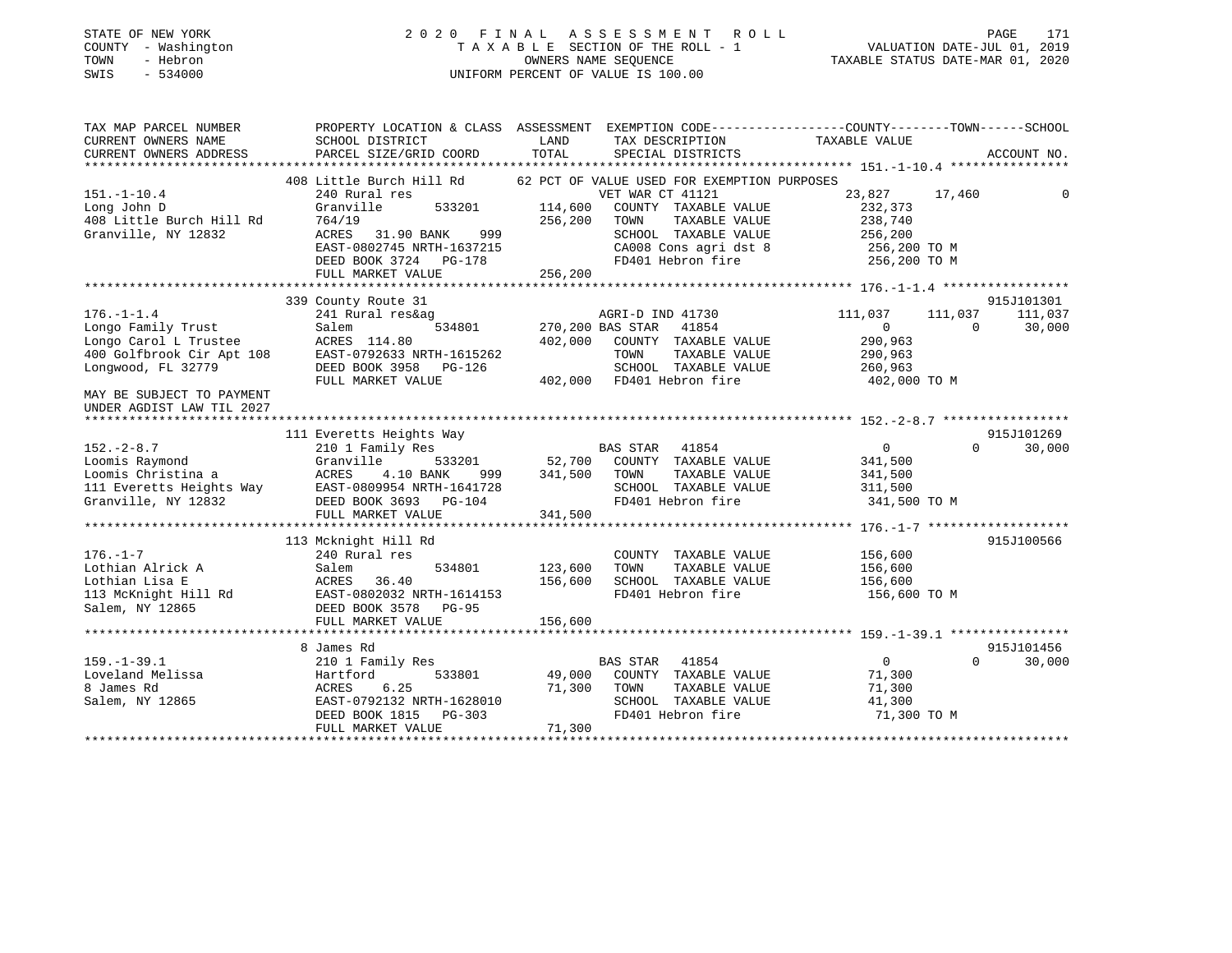### STATE OF NEW YORK 2 0 2 0 F I N A L A S S E S S M E N T R O L L PAGE 172 COUNTY - Washington T A X A B L E SECTION OF THE ROLL - 1 VALUATION DATE-JUL 01, 2019 TOWN - Hebron OWNERS NAME SEQUENCE TAXABLE STATUS DATE-MAR 01, 2020 SWIS - 534000 UNIFORM PERCENT OF VALUE IS 100.00

| TAX MAP PARCEL NUMBER<br>CURRENT OWNERS NAME<br>CURRENT OWNERS ADDRESS | PROPERTY LOCATION & CLASS ASSESSMENT<br>SCHOOL DISTRICT<br>PARCEL SIZE/GRID COORD | LAND<br>TAX DESCRIPTION<br>TOTAL<br>SPECIAL DISTRICTS | EXEMPTION CODE-----------------COUNTY-------TOWN------SCHOOL<br>TAXABLE VALUE<br>ACCOUNT NO. |
|------------------------------------------------------------------------|-----------------------------------------------------------------------------------|-------------------------------------------------------|----------------------------------------------------------------------------------------------|
|                                                                        | Pine Hill Rd Off                                                                  |                                                       | 915J100630                                                                                   |
| $169. - 1 - 15$                                                        | 314 Rural vac<10                                                                  | COUNTY TAXABLE VALUE                                  | 4,100                                                                                        |
| Lundkvist Resa L                                                       | 533201<br>Granville                                                               | 4,100<br>TOWN<br>TAXABLE VALUE                        | 4,100                                                                                        |
| 14 Aspen Way                                                           | ACRES<br>5.00                                                                     | 4,100<br>SCHOOL TAXABLE VALUE                         | 4,100                                                                                        |
| Manchester, NH 03104                                                   | EAST-0812033 NRTH-1626233<br>DEED BOOK 851<br>PG-194<br>FULL MARKET VALUE         | FD401 Hebron fire<br>4,100                            | 4,100 TO M                                                                                   |
|                                                                        |                                                                                   |                                                       |                                                                                              |
|                                                                        | 4372 County Route 30                                                              |                                                       | 915J101518                                                                                   |
| $158. - 1 - 5.1$                                                       | 210 1 Family Res                                                                  | AGED-CO<br>41802                                      | 74,900<br>$\Omega$<br>$\overline{0}$                                                         |
| Lundy Marion LE                                                        | 533801<br>Hartford                                                                | 39,300 AGE-TN/SCH 41806                               | 44,940<br>44,940<br>$\Omega$                                                                 |
| Lundy William R                                                        | 719/21                                                                            | 149,800 ENH STAR 41834                                | $\overline{0}$<br>$\Omega$<br>69,800                                                         |
| 4372 County Route 30                                                   | FRNT 165.00 DPTH 150.00                                                           | COUNTY TAXABLE VALUE                                  | 74,900                                                                                       |
| Granville, NY 12832                                                    | EAST-0784924 NRTH-1630169                                                         | TOWN<br>TAXABLE VALUE                                 | 104,860                                                                                      |
|                                                                        | DEED BOOK 549<br>$PG-45$                                                          | SCHOOL TAXABLE VALUE                                  | 35,060                                                                                       |
|                                                                        | FULL MARKET VALUE                                                                 | 149,800 CA008 Cons agri dst 8                         | 149,800 TO M                                                                                 |
|                                                                        |                                                                                   | FD401 Hebron fire                                     | 149,800 TO M                                                                                 |
|                                                                        |                                                                                   |                                                       |                                                                                              |
|                                                                        | Reid Rd                                                                           |                                                       | 915J100519                                                                                   |
| $167. - 1 - 36$                                                        | 105 Vac farmland                                                                  | AG DIST<br>41720                                      | 89,013<br>89,013<br>89,013                                                                   |
| Lundy William                                                          | 533801<br>Hartford                                                                | 122,600<br>COUNTY TAXABLE VALUE                       | 33,587                                                                                       |
| Lundy Regina                                                           | W583/174                                                                          | 122,600<br>TOWN<br>TAXABLE VALUE                      | 33,587                                                                                       |
| 1040 Lundy Rd                                                          | ACRES 35.90                                                                       | SCHOOL TAXABLE VALUE                                  | 33,587                                                                                       |
| Granville, NY 12832                                                    | EAST-0786241 NRTH-1624593                                                         | CA008 Cons agri dst 8                                 | 33,587 TO M                                                                                  |
|                                                                        | DEED BOOK 3004 PG-277                                                             | 89,013 EX                                             |                                                                                              |
| MAY BE SUBJECT TO PAYMENT<br>UNDER AGDIST LAW TIL 2024                 | FULL MARKET VALUE                                                                 | 122,600 FD401 Hebron fire                             | 122,600 TO M                                                                                 |
|                                                                        |                                                                                   |                                                       |                                                                                              |
|                                                                        | 23 Reid Rd                                                                        |                                                       | 915J100143                                                                                   |
| $167. - 1 - 54$                                                        | 241 Rural res&ag                                                                  | 41720<br>AG DIST                                      | 175,506<br>175,506<br>175,506                                                                |
| Lundy William                                                          | 532001<br>Argyle                                                                  | 310,000<br>COUNTY TAXABLE VALUE                       | 286,094                                                                                      |
| Lundy Reginia                                                          | ACRES 148.00                                                                      | 461,600<br>TOWN<br>TAXABLE VALUE                      | 286,094                                                                                      |
| 1040 Lundy Rd                                                          | EAST-0784804 NRTH-1622743                                                         | SCHOOL TAXABLE VALUE                                  | 286,094                                                                                      |
| Granville, NY 12832                                                    | DEED BOOK 3089 PG-144                                                             | CA006 Cons agri dst 6                                 | 286,094 TO M                                                                                 |
|                                                                        | FULL MARKET VALUE                                                                 | 461,600<br>175,506 EX                                 |                                                                                              |
| MAY BE SUBJECT TO PAYMENT                                              |                                                                                   | FD401 Hebron fire                                     | 461,600 TO M                                                                                 |
| UNDER AGDIST LAW TIL 2024                                              |                                                                                   |                                                       |                                                                                              |
|                                                                        |                                                                                   |                                                       |                                                                                              |
|                                                                        | 1131 Big Burch Hill Rd                                                            |                                                       | 915J100659                                                                                   |
| $151. - 1 - 1$                                                         | 210 1 Family Res                                                                  | 41854<br>BAS STAR                                     | $\overline{0}$<br>30,000<br>$\Omega$                                                         |
| Lundy William J                                                        | 533801<br>Hartford                                                                | 43,100<br>COUNTY TAXABLE VALUE                        | 61,700                                                                                       |
| Lundy Heather J                                                        | 1.70 BANK<br>ACRES<br>999                                                         | 61,700<br>TAXABLE VALUE<br>TOWN                       | 61,700                                                                                       |
| 1131 Big Burch Hill Rd                                                 | EAST-0798439 NRTH-1640307                                                         | SCHOOL TAXABLE VALUE                                  | 31,700                                                                                       |
| Granville, NY 12832                                                    |                                                                                   | CA008 Cons agri dst 8                                 | 61,700 TO M                                                                                  |
|                                                                        | FULL MARKET VALUE                                                                 | 61,700 FD401 Hebron fire                              | 61,700 TO M                                                                                  |
|                                                                        |                                                                                   |                                                       |                                                                                              |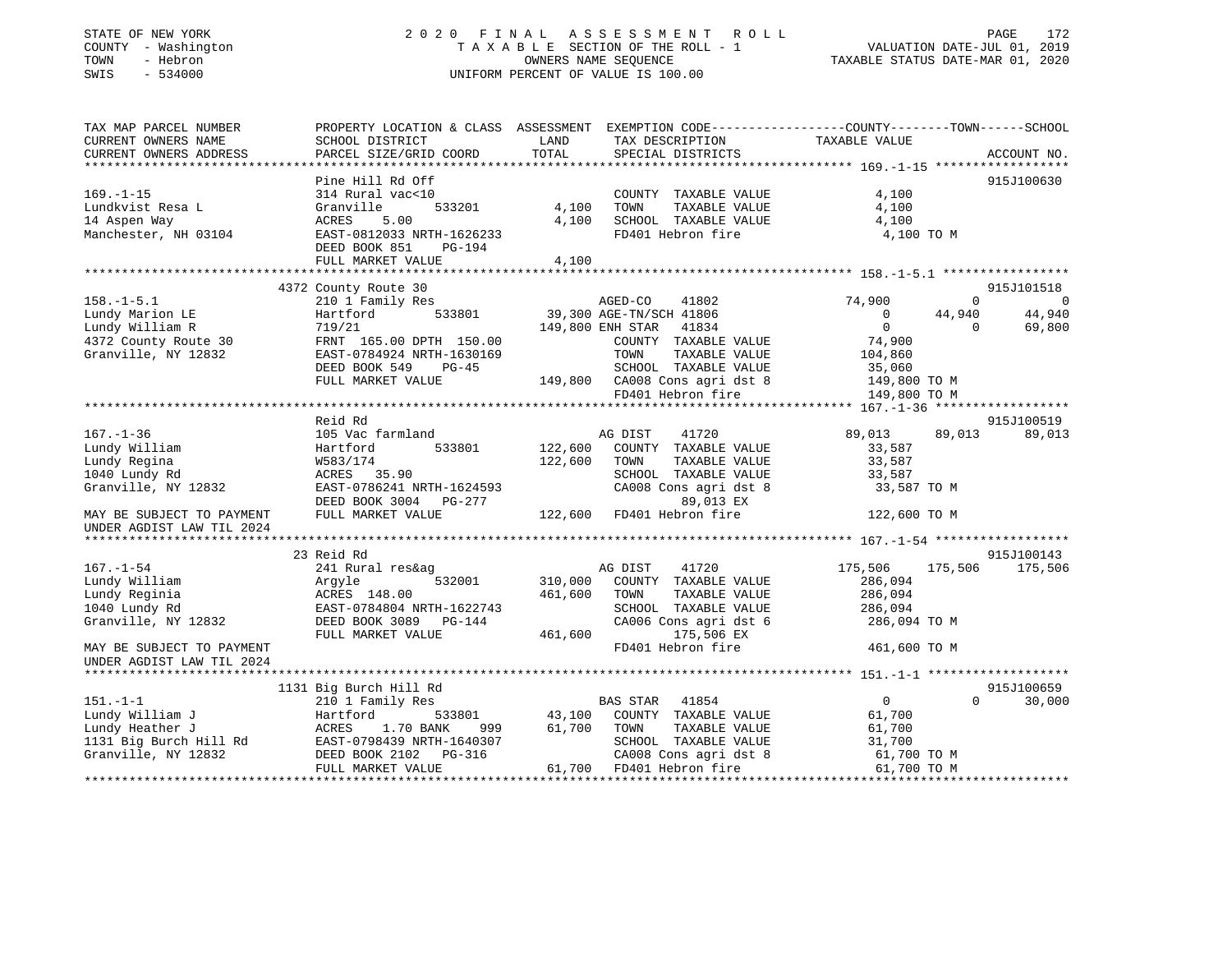| STATE OF NEW YORK<br>COUNTY - Washington<br>TOWN<br>- Hebron<br>$-534000$<br>SWIS | 2020 FINAL                                                                                      |               | ASSESSMENT ROLL<br>TAXABLE SECTION OF THE ROLL - 1<br>OWNERS NAME SEQUENCE<br>UNIFORM PERCENT OF VALUE IS 100.00 | TAXABLE STATUS DATE-MAR 01, 2020 |         | 173<br>PAGE<br>VALUATION DATE-JUL 01, 2019 |
|-----------------------------------------------------------------------------------|-------------------------------------------------------------------------------------------------|---------------|------------------------------------------------------------------------------------------------------------------|----------------------------------|---------|--------------------------------------------|
| TAX MAP PARCEL NUMBER                                                             | PROPERTY LOCATION & CLASS ASSESSMENT EXEMPTION CODE----------------COUNTY-------TOWN-----SCHOOL |               |                                                                                                                  |                                  |         |                                            |
| CURRENT OWNERS NAME<br>CURRENT OWNERS ADDRESS                                     | SCHOOL DISTRICT<br>PARCEL SIZE/GRID COORD                                                       | LAND<br>TOTAL | TAX DESCRIPTION<br>SPECIAL DISTRICTS                                                                             | TAXABLE VALUE                    |         | ACCOUNT NO.                                |
|                                                                                   | County Route 30                                                                                 |               |                                                                                                                  |                                  |         |                                            |
| $158. - 1 - 2.8$                                                                  | 105 Vac farmland                                                                                |               | AG DIST<br>41720                                                                                                 | 71,886                           | 71,886  | 71,886                                     |
| Lundy William R                                                                   | 533801<br>Hartford                                                                              | 79,400        | COUNTY TAXABLE VALUE                                                                                             | 7,514                            |         |                                            |
| Lundy Regina C                                                                    | $1$ ot $4$                                                                                      | 79,400        | TOWN<br>TAXABLE VALUE                                                                                            | 7,514                            |         |                                            |
| 1040 Lundy Rd                                                                     | ACRES<br>15.00                                                                                  |               | SCHOOL TAXABLE VALUE                                                                                             | 7,514                            |         |                                            |
| Granville, NY 12832                                                               | EAST-0784100 NRTH-1628506                                                                       |               | CA008 Cons agri dst 8<br>71,886 EX                                                                               | 7,514 TO M                       |         |                                            |
| MAY BE SUBJECT TO PAYMENT                                                         | DEED BOOK 2206 PG-158<br>FULL MARKET VALUE                                                      | 79,400        | FD401 Hebron fire                                                                                                | 79,400 TO M                      |         |                                            |
| UNDER AGDIST LAW TIL 2024                                                         |                                                                                                 |               |                                                                                                                  |                                  |         |                                            |
|                                                                                   | County Route 30                                                                                 |               |                                                                                                                  |                                  |         | 915J101309                                 |
| $158. - 1 - 21.3$                                                                 | 105 Vac farmland                                                                                |               | AG DIST<br>41720                                                                                                 | 157,316                          | 157,316 | 157,316                                    |
| Lundy William R                                                                   | 533801<br>Hartford                                                                              | 186,600       | COUNTY TAXABLE VALUE                                                                                             | 29,284                           |         |                                            |
| Lundy Regina                                                                      | ACRES 67.90                                                                                     | 186,600       | TAXABLE VALUE<br>TOWN                                                                                            | 29,284                           |         |                                            |
| 1040 Lundy Rd                                                                     | EAST-0784286 NRTH-1627382                                                                       |               | SCHOOL TAXABLE VALUE                                                                                             | 29,284                           |         |                                            |
| Granville, NY 12832                                                               | DEED BOOK 529<br>PG-71                                                                          |               | CA008 Cons agri dst 8                                                                                            | 29,284 TO M                      |         |                                            |
|                                                                                   | FULL MARKET VALUE                                                                               | 186,600       | 157,316 EX                                                                                                       |                                  |         |                                            |
| MAY BE SUBJECT TO PAYMENT<br>UNDER AGDIST LAW TIL 2024                            |                                                                                                 |               | FD401 Hebron fire                                                                                                | 186,600 TO M                     |         |                                            |
| ****************************                                                      |                                                                                                 |               |                                                                                                                  |                                  |         |                                            |
|                                                                                   | County Route 30                                                                                 |               |                                                                                                                  |                                  |         | 915J100391                                 |
| $158. - 1 - 5$                                                                    | 105 Vac farmland                                                                                |               | AG DIST<br>41720                                                                                                 | 261,584                          | 261,584 | 261,584                                    |
| Lundy William Reid                                                                | Hartford<br>533801                                                                              | 332,400       | COUNTY TAXABLE VALUE                                                                                             | 70,816                           |         |                                            |
| Lundy Regina C                                                                    | ACRES 166.70                                                                                    | 332,400       | TOWN<br>TAXABLE VALUE                                                                                            | 70,816                           |         |                                            |
| 1040 Lundy Rd                                                                     | EAST-0786818 NRTH-1630033                                                                       |               | SCHOOL TAXABLE VALUE                                                                                             | 70,816                           |         |                                            |
| Granville, NY 12832                                                               | DEED BOOK 719<br>$PG-23$<br>FULL MARKET VALUE                                                   | 332,400       | CA008 Cons agri dst 8<br>261,584 EX                                                                              | 70,816 TO M                      |         |                                            |
| MAY BE SUBJECT TO PAYMENT<br>UNDER AGDIST LAW TIL 2024                            |                                                                                                 |               | FD401 Hebron fire                                                                                                | 332,400 TO M                     |         |                                            |
|                                                                                   |                                                                                                 |               |                                                                                                                  |                                  |         |                                            |
|                                                                                   | Barkley Ln                                                                                      |               |                                                                                                                  |                                  |         | 915J101162                                 |
| $183.2 - 1 - 26$                                                                  | 314 Rural vac<10                                                                                |               | COUNTY TAXABLE VALUE                                                                                             | 36,700                           |         |                                            |
| Lusk Louise                                                                       | 534801<br>Salem                                                                                 | 36,700        | TOWN<br>TAXABLE VALUE                                                                                            | 36,700                           |         |                                            |
| Lusk Mark                                                                         | lake access                                                                                     | 36,700        | SCHOOL TAXABLE VALUE                                                                                             | 36,700                           |         |                                            |
| 6 Perry St                                                                        | ACRES<br>5.14<br>EAST-0787334 NRTH-1605821                                                      |               | FD401 Hebron fire                                                                                                | 36,700 TO M                      |         |                                            |
| Holley, NY 14470-1039                                                             | DEED BOOK 2303 PG-92                                                                            |               |                                                                                                                  |                                  |         |                                            |
|                                                                                   | FULL MARKET VALUE                                                                               | 36,700        |                                                                                                                  |                                  |         |                                            |
|                                                                                   | ************************                                                                        |               |                                                                                                                  |                                  |         |                                            |
|                                                                                   | Lily Pond Rd                                                                                    |               |                                                                                                                  |                                  |         | 915J100339                                 |
| $142. - 3 - 1$                                                                    | 322 Rural vac>10                                                                                |               | COUNTY TAXABLE VALUE                                                                                             | 49,200                           |         |                                            |
| Lynch Mark                                                                        | 533801<br>Hartford                                                                              | 49,200        | TOWN<br>TAXABLE VALUE                                                                                            | 49,200                           |         |                                            |
| Lynch Peggy                                                                       | 10.0 Ad                                                                                         | 49,200        | SCHOOL TAXABLE VALUE                                                                                             | 49,200                           |         |                                            |
| 104 Blood St                                                                      | $142. - 1 - 1$                                                                                  |               | CA008 Cons agri dst 8                                                                                            | 49,200 TO M                      |         |                                            |
| Granville, NY 12832                                                               | ACRES 10.80                                                                                     |               | FD401 Hebron fire                                                                                                | 49,200 TO M                      |         |                                            |
|                                                                                   | EAST-0796704 NRTH-1643186                                                                       |               |                                                                                                                  |                                  |         |                                            |
|                                                                                   | DEED BOOK 3377<br>PG-202                                                                        |               |                                                                                                                  |                                  |         |                                            |
|                                                                                   | FULL MARKET VALUE                                                                               | 49,200        |                                                                                                                  |                                  |         |                                            |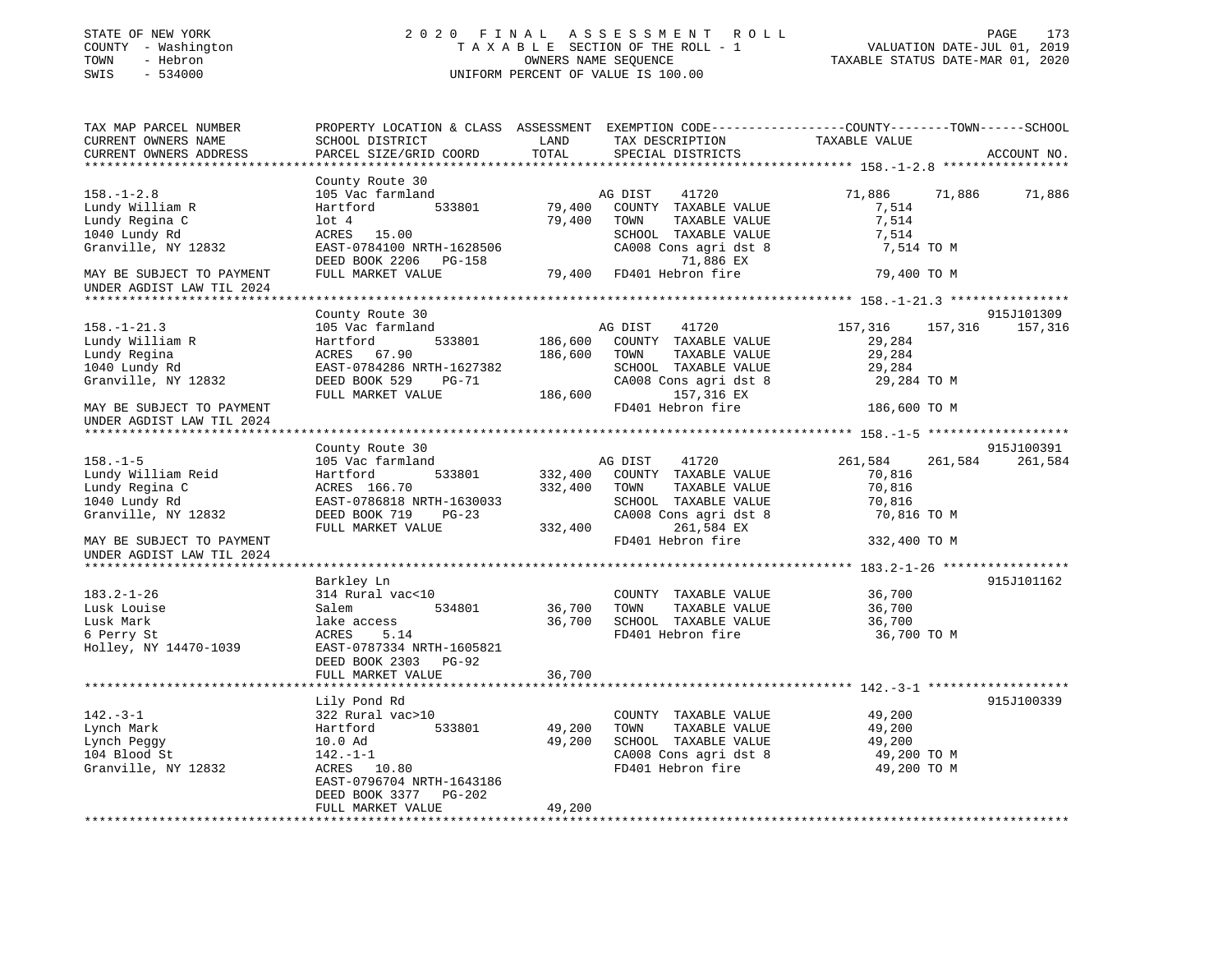| STATE OF NEW YORK<br>COUNTY - Washington<br>- Hebron<br>TOWN<br>SWIS<br>$-534000$ |                                                                                                  |               | 2020 FINAL ASSESSMENT ROLL<br>TAXABLE SECTION OF THE ROLL - 1<br>OWNERS NAME SEOUENCE<br>UNIFORM PERCENT OF VALUE IS 100.00 | PAGE 174<br>VALUATION DATE-JUL 01, 2019<br>TAXABLE STATUS DATE 11- |          |             |
|-----------------------------------------------------------------------------------|--------------------------------------------------------------------------------------------------|---------------|-----------------------------------------------------------------------------------------------------------------------------|--------------------------------------------------------------------|----------|-------------|
| TAX MAP PARCEL NUMBER                                                             | PROPERTY LOCATION & CLASS ASSESSMENT EXEMPTION CODE----------------COUNTY-------TOWN------SCHOOL |               |                                                                                                                             |                                                                    |          |             |
| CURRENT OWNERS NAME<br>CURRENT OWNERS ADDRESS                                     | SCHOOL DISTRICT<br>PARCEL SIZE/GRID COORD                                                        | LAND<br>TOTAL | TAX DESCRIPTION<br>SPECIAL DISTRICTS                                                                                        | TAXABLE VALUE                                                      |          | ACCOUNT NO. |
|                                                                                   |                                                                                                  |               |                                                                                                                             |                                                                    |          |             |
|                                                                                   | 246 Lily Pond Rd                                                                                 |               |                                                                                                                             |                                                                    |          | 915J100587  |
| $142. - 3 - 2.1$                                                                  | 312 Vac w/imprv                                                                                  |               | COUNTY TAXABLE VALUE                                                                                                        | 248,400                                                            |          |             |
| Lynch Mark                                                                        | Hartford<br>533801                                                                               | 237,900       | TOWN<br>TAXABLE VALUE                                                                                                       | 248,400                                                            |          |             |
| Lynch Peggy                                                                       | 142.-1-2.1                                                                                       | 248,400       | SCHOOL TAXABLE VALUE                                                                                                        | 248,400                                                            |          |             |
| 104 Blood St                                                                      | ACRES 105.40                                                                                     |               | CA008 Cons agri dst 8                                                                                                       | 248,400 TO M                                                       |          |             |
| Granville, NY 12832                                                               | EAST-0797899 NRTH-1644019                                                                        |               | FD401 Hebron fire                                                                                                           | 248,400 TO M                                                       |          |             |
|                                                                                   | DEED BOOK 2311 PG-45                                                                             |               |                                                                                                                             |                                                                    |          |             |
|                                                                                   | FULL MARKET VALUE                                                                                | 248,400       |                                                                                                                             |                                                                    |          |             |
|                                                                                   |                                                                                                  |               |                                                                                                                             |                                                                    |          |             |
| $159. - 1 - 40$                                                                   | Halls Pond Rd                                                                                    |               |                                                                                                                             | 9,800                                                              |          | 915J101457  |
| Lyon Deborah F                                                                    | 314 Rural vac<10<br>533801<br>Hartford                                                           | 9,800         | COUNTY TAXABLE VALUE<br>TOWN<br>TAXABLE VALUE                                                                               | 9,800                                                              |          |             |
| Kramer Jeanie Lou C                                                               | ACRES<br>5.60                                                                                    |               | 9,800 SCHOOL TAXABLE VALUE                                                                                                  | 9,800                                                              |          |             |
| 269 Halls Pond Rd                                                                 | EAST-0791223 NRTH-1626202                                                                        |               | FD401 Hebron fire                                                                                                           | 9,800 TO M                                                         |          |             |
| Salem, NY 12865                                                                   | DEED BOOK 2242 PG-243                                                                            |               |                                                                                                                             |                                                                    |          |             |
|                                                                                   | FULL MARKET VALUE                                                                                | 9,800         |                                                                                                                             |                                                                    |          |             |
|                                                                                   |                                                                                                  |               |                                                                                                                             |                                                                    |          |             |
|                                                                                   | 269 Halls Pond Rd                                                                                |               |                                                                                                                             |                                                                    |          | 915L100397  |
| $158. - 1 - 15$                                                                   | 210 1 Family Res                                                                                 |               | VET COM CT 41131                                                                                                            | 42,625                                                             | 29,100   | $\sim$ 0    |
| Lyon, Sr. Ed T LE                                                                 | 533801<br>Hartford                                                                               |               | 60,800 ENH STAR 41834                                                                                                       | $\overline{0}$                                                     | $\Omega$ | 69,800      |
| 269 Halls Pond Rd                                                                 | 6.53<br>ACRES                                                                                    |               | 170,500 COUNTY TAXABLE VALUE                                                                                                | 127,875                                                            |          |             |
| Salem, NY 12865                                                                   | EAST-0791355 NRTH-1626604                                                                        |               | TOWN<br>TAXABLE VALUE                                                                                                       | 141,400                                                            |          |             |
|                                                                                   | DEED BOOK 2242 PG-247                                                                            |               | SCHOOL TAXABLE VALUE                                                                                                        | 100,700                                                            |          |             |
|                                                                                   | FULL MARKET VALUE                                                                                |               | 170,500 FD401 Hebron fire                                                                                                   | 170,500 TO M                                                       |          |             |
|                                                                                   |                                                                                                  |               |                                                                                                                             |                                                                    |          | 915J100708  |
| 152.-1-4                                                                          | 1441 County Route 31<br>210 1 Family Res                                                         |               | COUNTY TAXABLE VALUE                                                                                                        | 85,300                                                             |          |             |
| Mach Christine                                                                    | 533201<br>Granville                                                                              | 30,000        | TOWN<br>TAXABLE VALUE                                                                                                       | 85,300                                                             |          |             |
| 1441 County Route 31                                                              | ACRES<br>1.00                                                                                    |               | 85,300 SCHOOL TAXABLE VALUE                                                                                                 | 85,300                                                             |          |             |
| Granville, NY 12832                                                               | EAST-0806077 NRTH-1638049                                                                        |               | FD401 Hebron fire                                                                                                           | 85,300 TO M                                                        |          |             |
|                                                                                   | DEED BOOK 3671 PG-153                                                                            |               |                                                                                                                             |                                                                    |          |             |
|                                                                                   | FULL MARKET VALUE                                                                                | 85,300        |                                                                                                                             |                                                                    |          |             |
|                                                                                   |                                                                                                  |               |                                                                                                                             |                                                                    |          |             |
|                                                                                   | County Route 31                                                                                  |               |                                                                                                                             |                                                                    |          |             |
| $151. - 1 - 12.5$                                                                 | 322 Rural vac>10                                                                                 |               | AG DIST<br>41720                                                                                                            | 70,816                                                             | 70,816   | 70,816      |
| MacMenamin John F                                                                 | 533201<br>Granville                                                                              | 104,500       | COUNTY TAXABLE VALUE                                                                                                        | 33,684                                                             |          |             |
| MacMenamin Brenda                                                                 | sub lot 3C                                                                                       | 104,500       | TOWN<br>TAXABLE VALUE                                                                                                       | 33,684                                                             |          |             |
| 5818 NW Conus Ct                                                                  | ACRES 49.79                                                                                      |               | SCHOOL TAXABLE VALUE                                                                                                        | 33,684                                                             |          |             |
| Port St. Lucie, FL 34986                                                          | EAST-0803681 NRTH-1636056                                                                        |               | CA008 Cons agri dst 8                                                                                                       | 33,684 TO M                                                        |          |             |
|                                                                                   | DEED BOOK 3922 PG-73                                                                             |               | 70,816 EX                                                                                                                   |                                                                    |          |             |
| MAY BE SUBJECT TO PAYMENT<br>UNDER AGDIST LAW TIL 2024                            | FULL MARKET VALUE                                                                                |               | 104,500 FD401 Hebron fire                                                                                                   | 104,500 TO M                                                       |          |             |
|                                                                                   |                                                                                                  |               |                                                                                                                             |                                                                    |          |             |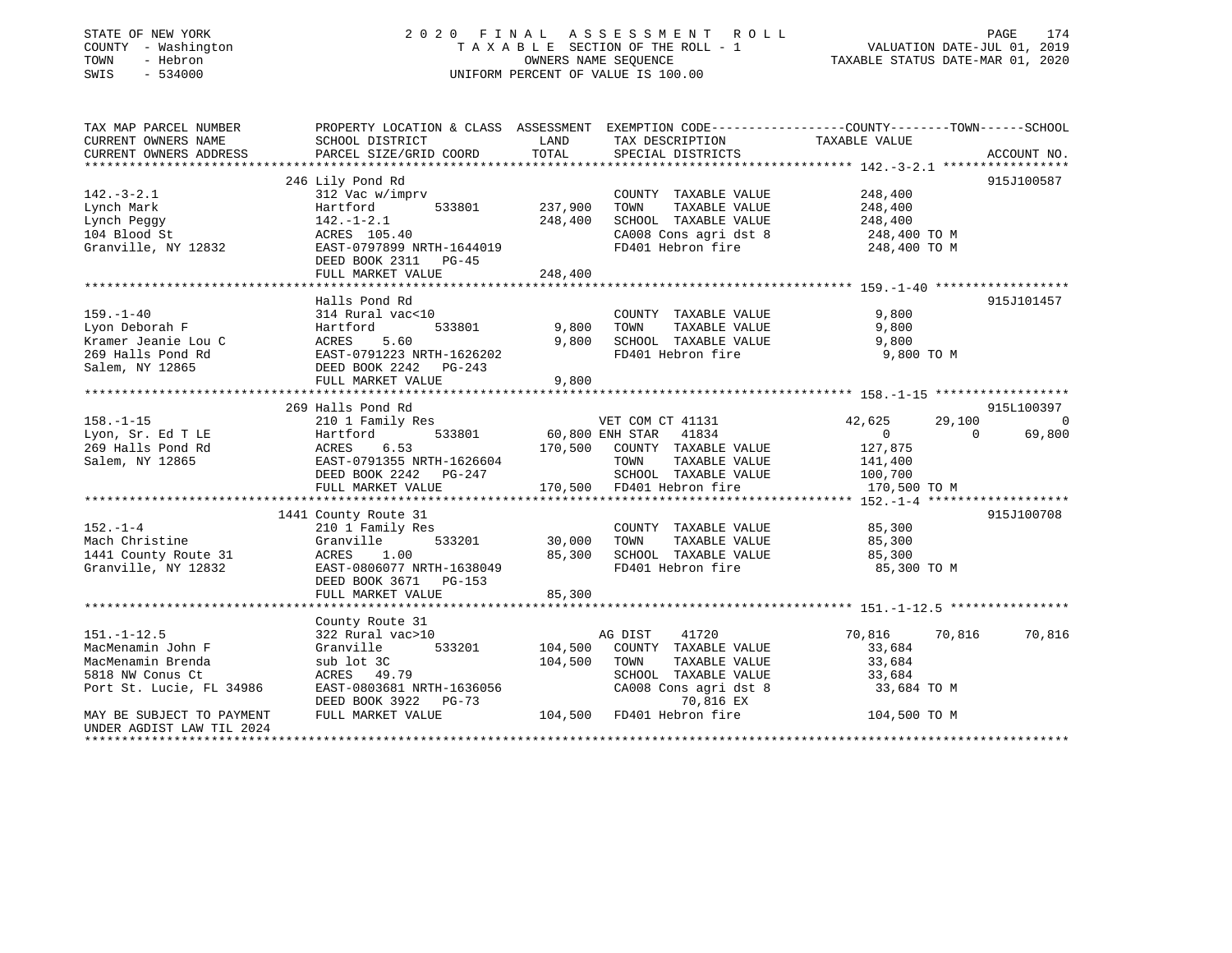| STATE OF NEW YORK<br>- Washington<br>COUNTY<br>- Hebron<br>TOWN<br>$-534000$<br>SWIS |                               |             | 2020 FINAL ASSESSMENT ROLL<br>TAXABLE SECTION OF THE ROLL - 1<br>OWNERS NAME SEQUENCE<br>UNIFORM PERCENT OF VALUE IS 100.00 | PAGE<br>VALUATION DATE-JUL 01, 2019<br>TAXABLE STATUS DATE-MAR 01, 2020                          | 175         |
|--------------------------------------------------------------------------------------|-------------------------------|-------------|-----------------------------------------------------------------------------------------------------------------------------|--------------------------------------------------------------------------------------------------|-------------|
| TAX MAP PARCEL NUMBER                                                                |                               |             |                                                                                                                             | PROPERTY LOCATION & CLASS ASSESSMENT EXEMPTION CODE----------------COUNTY-------TOWN------SCHOOL |             |
| CURRENT OWNERS NAME                                                                  | SCHOOL DISTRICT               | <b>LAND</b> | TAX DESCRIPTION TAXABLE VALUE                                                                                               |                                                                                                  |             |
| CURRENT OWNERS ADDRESS                                                               | PARCEL SIZE/GRID COORD TOTAL  |             | SPECIAL DISTRICTS                                                                                                           |                                                                                                  | ACCOUNT NO. |
|                                                                                      |                               |             |                                                                                                                             |                                                                                                  |             |
|                                                                                      | 446 Pine Hill Rd              |             |                                                                                                                             |                                                                                                  | 915J100315  |
| $169. - 1 - 30$                                                                      | 240 Rural res                 |             | AG DIST 41720                                                                                                               | 56,918<br>56,918                                                                                 | 56,918      |
| Macmillan William                                                                    | Granville<br>533201           |             | 234,100 ENH STAR<br>41834                                                                                                   | $\mathbf{0}$<br>0                                                                                | 69,800      |
| Macmillan F. Joan                                                                    | 860/198 518/306               | 290,400     | COUNTY<br>TAXABLE VALUE                                                                                                     | 233,482                                                                                          |             |
| 446 Pine Hill Rd                                                                     | <b>ACRES</b> 145.50           |             | TAXABLE VALUE<br>TOWN                                                                                                       | 233,482                                                                                          |             |
| Salem, NY 12865                                                                      | EAST-0811883 NRTH-1619676     |             | SCHOOL<br>TAXABLE VALUE                                                                                                     | 163,682                                                                                          |             |
|                                                                                      | DEED BOOK 500<br><b>PG-70</b> |             | FD401 Hebron fire                                                                                                           | 290,400 TO M                                                                                     |             |
| MAY BE SUBJECT TO PAYMENT<br>UNDER AGDIST LAW TIL 2024                               | FULL MARKET VALUE             | 290,400     |                                                                                                                             |                                                                                                  |             |
|                                                                                      |                               |             |                                                                                                                             |                                                                                                  |             |
|                                                                                      | Pine Hill Rd Off              |             |                                                                                                                             |                                                                                                  | 915J100638  |
| $169. - 1 - 35$                                                                      | 322 Rural vac>10              |             | COUNTY<br>TAXABLE VALUE                                                                                                     | 8,900                                                                                            |             |
| Macmillan William J                                                                  | Salem<br>534801               | 8,900       | TOWN<br>TAXABLE VALUE                                                                                                       | 8,900                                                                                            |             |
| Macmillan Joan                                                                       | 11.00<br>ACRES                | 8,900       | SCHOOL<br>TAXABLE VALUE                                                                                                     | 8,900                                                                                            |             |
| 446 Pine Hill Rd                                                                     | EAST-0810562 NRTH-1619527     |             | FD401 Hebron fire                                                                                                           | 8,900 TO M                                                                                       |             |
| Salem, NY 12865                                                                      | DEED BOOK 585<br>$PG-68$      |             |                                                                                                                             |                                                                                                  |             |
|                                                                                      | FULL MARKET VALUE             | 8,900       |                                                                                                                             |                                                                                                  |             |
|                                                                                      |                               |             |                                                                                                                             |                                                                                                  |             |
|                                                                                      | East Green Pond Way           |             |                                                                                                                             |                                                                                                  | 915J101067  |

|                                    | East Green Pond Way             |         |                         |              | 915J101067 |
|------------------------------------|---------------------------------|---------|-------------------------|--------------|------------|
| $143. - 1 - 7.1$                   | 311 Res vac land - WTRFNT       |         | COUNTY TAXABLE VALUE    | 97,900       |            |
| MacNeil Dale                       | Granville<br>533201             | 97,900  | TAXABLE VALUE<br>TOWN   | 97,900       |            |
| MacNeil Donna                      | 2785/167                        | 97,900  | SCHOOL TAXABLE VALUE    | 97,900       |            |
| 244 Rexleigh Rd                    | FRNT 102.00 DPTH 123.00         |         | FD401 Hebron fire       | 97,900 TO M  |            |
| Salem, NY 12865                    | EAST-0816012 NRTH-1644412       |         |                         |              |            |
|                                    | DEED BOOK 3043 PG-232           |         |                         |              |            |
|                                    | FULL MARKET VALUE               | 97,900  |                         |              |            |
|                                    |                                 |         |                         |              |            |
|                                    | 161 East Green Pond Way         |         |                         |              | 915J100437 |
| $143. - 1 - 8$                     | 260 Seasonal res - WTRFNT       |         | COUNTY<br>TAXABLE VALUE | 113,700      |            |
| MacNeil Green Pond Trust Granville | 533201 69,700                   |         | TOWN<br>TAXABLE VALUE   | 113,700      |            |
| 4301 State Route 29                | FRNT 100.00 DPTH 200.00 113,700 |         | SCHOOL TAXABLE VALUE    | 113,700      |            |
| Salem, NY 12865                    | EAST-0816232 NRTH-1644245       |         | FD401 Hebron fire       | 113,700 TO M |            |
|                                    | DEED BOOK 2966 PG-230           |         |                         |              |            |
|                                    | FULL MARKET VALUE               | 113,700 |                         |              |            |
|                                    |                                 |         |                         |              |            |
|                                    | 169 East Green Pond Way         |         |                         |              | 915J101782 |
| $143.-1-8.1$                       | 312 Vac w/imprv - WTRFNT        |         | COUNTY TAXABLE VALUE    | 78,100       |            |
| MacNeil Green Pond Trust Granville | 533201 75,600                   |         | TOWN<br>TAXABLE VALUE   | 78,100       |            |
| 4301 State Route 29                | FRNT 125.00 DPTH 200.00         | 78,100  | SCHOOL TAXABLE VALUE    | 78,100       |            |
| Salem, NY 12865                    | EAST-0816130 NRTH-1644295       |         | FD401 Hebron fire       | 78,100 TO M  |            |
|                                    | DEED BOOK 2966 PG-225           |         |                         |              |            |
|                                    | FULL MARKET VALUE               | 78,100  |                         |              |            |
|                                    |                                 |         |                         |              |            |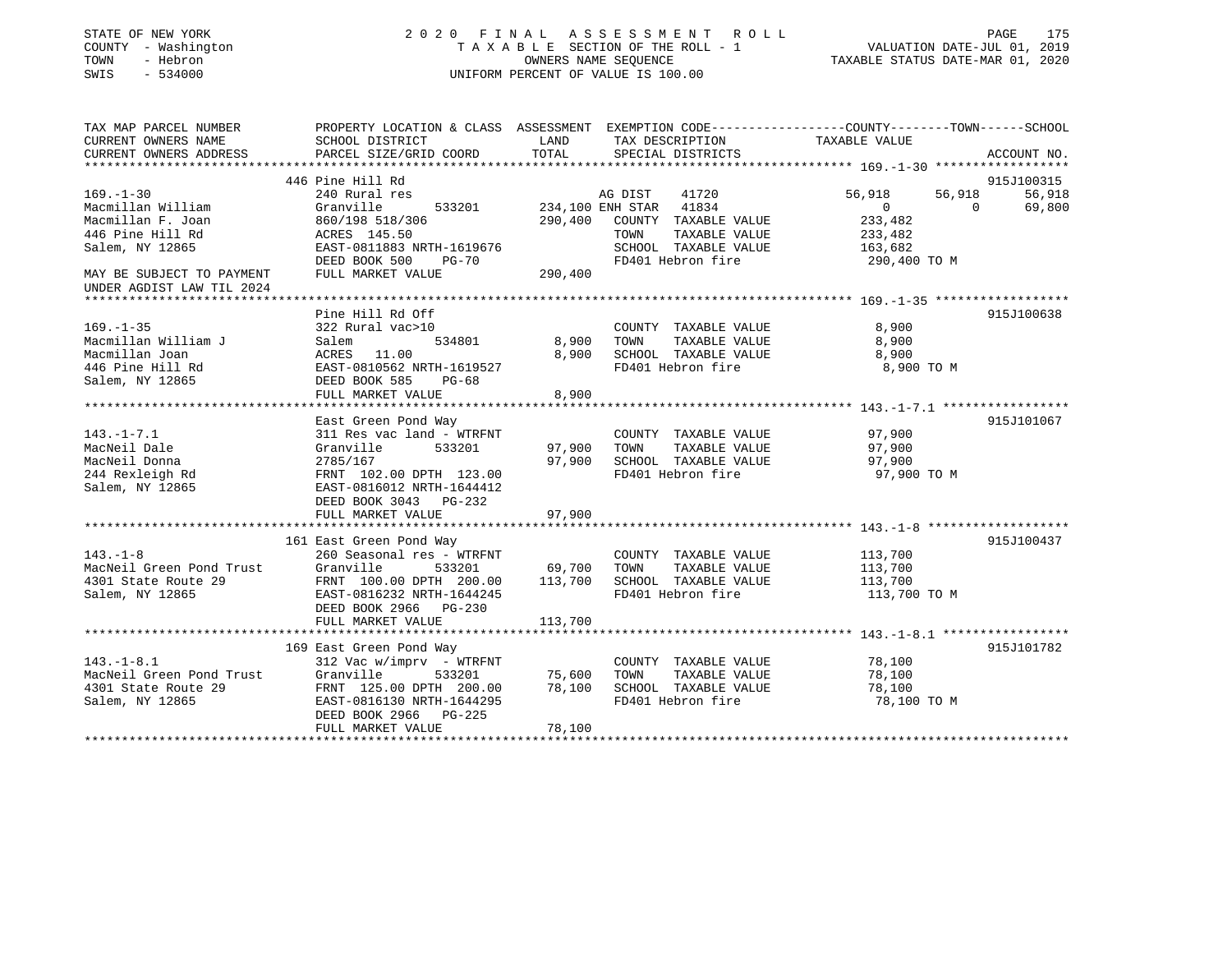| TAX MAP PARCEL NUMBER<br>PROPERTY LOCATION & CLASS ASSESSMENT EXEMPTION CODE----------------COUNTY-------TOWN-----SCHOOL<br>CURRENT OWNERS NAME<br>SCHOOL DISTRICT<br>LAND<br>TAX DESCRIPTION<br>TAXABLE VALUE<br>TOTAL<br>CURRENT OWNERS ADDRESS<br>PARCEL SIZE/GRID COORD<br>SPECIAL DISTRICTS<br>ACCOUNT NO.<br>247 Higgins Rd<br>915J101815<br>$\Omega$<br>$170. - 2 - 29$<br>240 Rural res<br>ENH STAR 41834<br>$\Omega$<br>69,800<br>68,700<br>Macura Mary<br>Granville<br>533201<br>COUNTY TAXABLE VALUE<br>221,500<br>247 Higgins Rd<br>221,500<br>$lots$ 3 & 4 & 7<br>TOWN<br>TAXABLE VALUE<br>221,500<br>644/130 3550/15 20191/126<br>SCHOOL TAXABLE VALUE<br>Granville, NY 12832<br>151,700<br>FD401 Hebron fire<br>ACRES 27.50<br>221,500 TO M<br>EAST-0821169 NRTH-1622954<br>DEED BOOK 923<br>PG-123<br>FULL MARKET VALUE<br>221,500<br>915J101726<br>37 Clark Way<br>$169. - 1 - 18.18$<br>BAS STAR 41854<br>$\overline{0}$<br>210 1 Family Res<br>$\Omega$<br>30,000<br>Mallory Theodore<br>Granville<br>533201<br>8,800<br>COUNTY TAXABLE VALUE<br>55,700<br>Mallory Doreen<br>ACRES<br>55,700<br>TOWN<br>TAXABLE VALUE<br>55,700<br>1.01<br>37 Clark Way<br>EAST-0815702 NRTH-1623204<br>SCHOOL TAXABLE VALUE<br>25,700<br>Salem, NY 12865<br>FD401 Hebron fire<br>DEED BOOK 631<br>55,700 TO M<br>PG-213<br>FULL MARKET VALUE<br>55,700<br>21 Ferguson Ln<br>915J100221<br>$184. - 1 - 21$<br>240 Rural res<br>20,598<br>20,598<br>AG DIST<br>41720<br>20,598<br>Maloney Timothy J II<br>Salem<br>534801<br>103,100<br>COUNTY TAXABLE VALUE<br>147,202<br>Maloney Colleen<br>ACRES<br>55.00 BANK<br>167,800<br>TOWN<br>TAXABLE VALUE<br>147,202<br>999<br>21 Ferguson Ln<br>EAST-0794721 NRTH-1603864<br>SCHOOL TAXABLE VALUE<br>147,202<br>DEED BOOK 3627 PG-262<br>CA008 Cons agri dst 8<br>147,202 TO M<br>Salem, NY 12865<br>FULL MARKET VALUE<br>167,800<br>20,598 EX<br>FD401 Hebron fire<br>167,800 TO M<br>MAY BE SUBJECT TO PAYMENT<br>LD401 West hebron light<br>167,800 TO M<br>UNDER AGDIST LAW TIL 2024<br>106 Sheldon Rd<br>55 PCT OF VALUE USED FOR EXEMPTION PURPOSES<br>915J101187<br>$177. - 1 - 21.3$<br>240 Rural res<br>VET WAR CT 41121<br>11,228<br>11,228<br>$\overline{0}$<br>Maloy Carol A<br>58,500 ENH STAR 41834<br>$\Omega$<br>69,800<br>Salem<br>534801<br>$\overline{0}$<br>106 Sheldon Rd<br>136,100<br>ACRES 25.40<br>COUNTY TAXABLE VALUE<br>124,872<br>Granville, NY 12832<br>EAST-0817620 NRTH-1615613<br>TAXABLE VALUE<br>TOWN<br>124,872<br>SCHOOL TAXABLE VALUE<br>DEED BOOK 1836 PG-103<br>66,300<br>FULL MARKET VALUE<br>136,100 FD401 Hebron fire<br>136,100 TO M<br>Higgins Rd<br>915J101820<br>$170. - 2 - 34$<br>314 Rural vac<10<br>21,800<br>COUNTY TAXABLE VALUE<br>Mannatta Maria<br>Granville<br>533201<br>21,800<br>TOWN<br>TAXABLE VALUE<br>21,800<br>Seubert Linda<br>Lot 20<br>21,800<br>SCHOOL TAXABLE VALUE<br>21,800<br>765 Cedar Dr<br>ACRES<br>FD401 Hebron fire<br>21,800 TO M<br>3.94<br>EAST-0820605 NRTH-1623700<br>Mattituck, NY 11952<br>DEED BOOK 656<br>PG-180<br>FULL MARKET VALUE<br>21,800 | STATE OF NEW YORK<br>COUNTY - Washington<br>TOWN<br>- Hebron<br>$-534000$<br>SWIS | 2020 FINAL ASSESSMENT ROLL<br>TAXABLE SECTION OF THE ROLL - 1<br>OWNERS NAME SEOUENCE<br>UNIFORM PERCENT OF VALUE IS 100.00 | PAGE<br>176<br>VALUATION DATE-JUL 01, 2019<br>TAXABLE STATUS DATE-MAR 01, 2020 |
|--------------------------------------------------------------------------------------------------------------------------------------------------------------------------------------------------------------------------------------------------------------------------------------------------------------------------------------------------------------------------------------------------------------------------------------------------------------------------------------------------------------------------------------------------------------------------------------------------------------------------------------------------------------------------------------------------------------------------------------------------------------------------------------------------------------------------------------------------------------------------------------------------------------------------------------------------------------------------------------------------------------------------------------------------------------------------------------------------------------------------------------------------------------------------------------------------------------------------------------------------------------------------------------------------------------------------------------------------------------------------------------------------------------------------------------------------------------------------------------------------------------------------------------------------------------------------------------------------------------------------------------------------------------------------------------------------------------------------------------------------------------------------------------------------------------------------------------------------------------------------------------------------------------------------------------------------------------------------------------------------------------------------------------------------------------------------------------------------------------------------------------------------------------------------------------------------------------------------------------------------------------------------------------------------------------------------------------------------------------------------------------------------------------------------------------------------------------------------------------------------------------------------------------------------------------------------------------------------------------------------------------------------------------------------------------------------------------------------------------------------------------------------------------------------------------------------------------------------------------------------------------------------------------------------------------------------------------------------------------------------------------------------------------------------------------------------------------|-----------------------------------------------------------------------------------|-----------------------------------------------------------------------------------------------------------------------------|--------------------------------------------------------------------------------|
|                                                                                                                                                                                                                                                                                                                                                                                                                                                                                                                                                                                                                                                                                                                                                                                                                                                                                                                                                                                                                                                                                                                                                                                                                                                                                                                                                                                                                                                                                                                                                                                                                                                                                                                                                                                                                                                                                                                                                                                                                                                                                                                                                                                                                                                                                                                                                                                                                                                                                                                                                                                                                                                                                                                                                                                                                                                                                                                                                                                                                                                                                      |                                                                                   |                                                                                                                             |                                                                                |
|                                                                                                                                                                                                                                                                                                                                                                                                                                                                                                                                                                                                                                                                                                                                                                                                                                                                                                                                                                                                                                                                                                                                                                                                                                                                                                                                                                                                                                                                                                                                                                                                                                                                                                                                                                                                                                                                                                                                                                                                                                                                                                                                                                                                                                                                                                                                                                                                                                                                                                                                                                                                                                                                                                                                                                                                                                                                                                                                                                                                                                                                                      |                                                                                   |                                                                                                                             |                                                                                |
|                                                                                                                                                                                                                                                                                                                                                                                                                                                                                                                                                                                                                                                                                                                                                                                                                                                                                                                                                                                                                                                                                                                                                                                                                                                                                                                                                                                                                                                                                                                                                                                                                                                                                                                                                                                                                                                                                                                                                                                                                                                                                                                                                                                                                                                                                                                                                                                                                                                                                                                                                                                                                                                                                                                                                                                                                                                                                                                                                                                                                                                                                      |                                                                                   |                                                                                                                             |                                                                                |
|                                                                                                                                                                                                                                                                                                                                                                                                                                                                                                                                                                                                                                                                                                                                                                                                                                                                                                                                                                                                                                                                                                                                                                                                                                                                                                                                                                                                                                                                                                                                                                                                                                                                                                                                                                                                                                                                                                                                                                                                                                                                                                                                                                                                                                                                                                                                                                                                                                                                                                                                                                                                                                                                                                                                                                                                                                                                                                                                                                                                                                                                                      |                                                                                   |                                                                                                                             |                                                                                |
|                                                                                                                                                                                                                                                                                                                                                                                                                                                                                                                                                                                                                                                                                                                                                                                                                                                                                                                                                                                                                                                                                                                                                                                                                                                                                                                                                                                                                                                                                                                                                                                                                                                                                                                                                                                                                                                                                                                                                                                                                                                                                                                                                                                                                                                                                                                                                                                                                                                                                                                                                                                                                                                                                                                                                                                                                                                                                                                                                                                                                                                                                      |                                                                                   |                                                                                                                             |                                                                                |
|                                                                                                                                                                                                                                                                                                                                                                                                                                                                                                                                                                                                                                                                                                                                                                                                                                                                                                                                                                                                                                                                                                                                                                                                                                                                                                                                                                                                                                                                                                                                                                                                                                                                                                                                                                                                                                                                                                                                                                                                                                                                                                                                                                                                                                                                                                                                                                                                                                                                                                                                                                                                                                                                                                                                                                                                                                                                                                                                                                                                                                                                                      |                                                                                   |                                                                                                                             |                                                                                |
|                                                                                                                                                                                                                                                                                                                                                                                                                                                                                                                                                                                                                                                                                                                                                                                                                                                                                                                                                                                                                                                                                                                                                                                                                                                                                                                                                                                                                                                                                                                                                                                                                                                                                                                                                                                                                                                                                                                                                                                                                                                                                                                                                                                                                                                                                                                                                                                                                                                                                                                                                                                                                                                                                                                                                                                                                                                                                                                                                                                                                                                                                      |                                                                                   |                                                                                                                             |                                                                                |
|                                                                                                                                                                                                                                                                                                                                                                                                                                                                                                                                                                                                                                                                                                                                                                                                                                                                                                                                                                                                                                                                                                                                                                                                                                                                                                                                                                                                                                                                                                                                                                                                                                                                                                                                                                                                                                                                                                                                                                                                                                                                                                                                                                                                                                                                                                                                                                                                                                                                                                                                                                                                                                                                                                                                                                                                                                                                                                                                                                                                                                                                                      |                                                                                   |                                                                                                                             |                                                                                |
|                                                                                                                                                                                                                                                                                                                                                                                                                                                                                                                                                                                                                                                                                                                                                                                                                                                                                                                                                                                                                                                                                                                                                                                                                                                                                                                                                                                                                                                                                                                                                                                                                                                                                                                                                                                                                                                                                                                                                                                                                                                                                                                                                                                                                                                                                                                                                                                                                                                                                                                                                                                                                                                                                                                                                                                                                                                                                                                                                                                                                                                                                      |                                                                                   |                                                                                                                             |                                                                                |
|                                                                                                                                                                                                                                                                                                                                                                                                                                                                                                                                                                                                                                                                                                                                                                                                                                                                                                                                                                                                                                                                                                                                                                                                                                                                                                                                                                                                                                                                                                                                                                                                                                                                                                                                                                                                                                                                                                                                                                                                                                                                                                                                                                                                                                                                                                                                                                                                                                                                                                                                                                                                                                                                                                                                                                                                                                                                                                                                                                                                                                                                                      |                                                                                   |                                                                                                                             |                                                                                |
|                                                                                                                                                                                                                                                                                                                                                                                                                                                                                                                                                                                                                                                                                                                                                                                                                                                                                                                                                                                                                                                                                                                                                                                                                                                                                                                                                                                                                                                                                                                                                                                                                                                                                                                                                                                                                                                                                                                                                                                                                                                                                                                                                                                                                                                                                                                                                                                                                                                                                                                                                                                                                                                                                                                                                                                                                                                                                                                                                                                                                                                                                      |                                                                                   |                                                                                                                             |                                                                                |
|                                                                                                                                                                                                                                                                                                                                                                                                                                                                                                                                                                                                                                                                                                                                                                                                                                                                                                                                                                                                                                                                                                                                                                                                                                                                                                                                                                                                                                                                                                                                                                                                                                                                                                                                                                                                                                                                                                                                                                                                                                                                                                                                                                                                                                                                                                                                                                                                                                                                                                                                                                                                                                                                                                                                                                                                                                                                                                                                                                                                                                                                                      |                                                                                   |                                                                                                                             |                                                                                |
|                                                                                                                                                                                                                                                                                                                                                                                                                                                                                                                                                                                                                                                                                                                                                                                                                                                                                                                                                                                                                                                                                                                                                                                                                                                                                                                                                                                                                                                                                                                                                                                                                                                                                                                                                                                                                                                                                                                                                                                                                                                                                                                                                                                                                                                                                                                                                                                                                                                                                                                                                                                                                                                                                                                                                                                                                                                                                                                                                                                                                                                                                      |                                                                                   |                                                                                                                             |                                                                                |
|                                                                                                                                                                                                                                                                                                                                                                                                                                                                                                                                                                                                                                                                                                                                                                                                                                                                                                                                                                                                                                                                                                                                                                                                                                                                                                                                                                                                                                                                                                                                                                                                                                                                                                                                                                                                                                                                                                                                                                                                                                                                                                                                                                                                                                                                                                                                                                                                                                                                                                                                                                                                                                                                                                                                                                                                                                                                                                                                                                                                                                                                                      |                                                                                   |                                                                                                                             |                                                                                |
|                                                                                                                                                                                                                                                                                                                                                                                                                                                                                                                                                                                                                                                                                                                                                                                                                                                                                                                                                                                                                                                                                                                                                                                                                                                                                                                                                                                                                                                                                                                                                                                                                                                                                                                                                                                                                                                                                                                                                                                                                                                                                                                                                                                                                                                                                                                                                                                                                                                                                                                                                                                                                                                                                                                                                                                                                                                                                                                                                                                                                                                                                      |                                                                                   |                                                                                                                             |                                                                                |
|                                                                                                                                                                                                                                                                                                                                                                                                                                                                                                                                                                                                                                                                                                                                                                                                                                                                                                                                                                                                                                                                                                                                                                                                                                                                                                                                                                                                                                                                                                                                                                                                                                                                                                                                                                                                                                                                                                                                                                                                                                                                                                                                                                                                                                                                                                                                                                                                                                                                                                                                                                                                                                                                                                                                                                                                                                                                                                                                                                                                                                                                                      |                                                                                   |                                                                                                                             |                                                                                |
|                                                                                                                                                                                                                                                                                                                                                                                                                                                                                                                                                                                                                                                                                                                                                                                                                                                                                                                                                                                                                                                                                                                                                                                                                                                                                                                                                                                                                                                                                                                                                                                                                                                                                                                                                                                                                                                                                                                                                                                                                                                                                                                                                                                                                                                                                                                                                                                                                                                                                                                                                                                                                                                                                                                                                                                                                                                                                                                                                                                                                                                                                      |                                                                                   |                                                                                                                             |                                                                                |
|                                                                                                                                                                                                                                                                                                                                                                                                                                                                                                                                                                                                                                                                                                                                                                                                                                                                                                                                                                                                                                                                                                                                                                                                                                                                                                                                                                                                                                                                                                                                                                                                                                                                                                                                                                                                                                                                                                                                                                                                                                                                                                                                                                                                                                                                                                                                                                                                                                                                                                                                                                                                                                                                                                                                                                                                                                                                                                                                                                                                                                                                                      |                                                                                   |                                                                                                                             |                                                                                |
|                                                                                                                                                                                                                                                                                                                                                                                                                                                                                                                                                                                                                                                                                                                                                                                                                                                                                                                                                                                                                                                                                                                                                                                                                                                                                                                                                                                                                                                                                                                                                                                                                                                                                                                                                                                                                                                                                                                                                                                                                                                                                                                                                                                                                                                                                                                                                                                                                                                                                                                                                                                                                                                                                                                                                                                                                                                                                                                                                                                                                                                                                      |                                                                                   |                                                                                                                             |                                                                                |
|                                                                                                                                                                                                                                                                                                                                                                                                                                                                                                                                                                                                                                                                                                                                                                                                                                                                                                                                                                                                                                                                                                                                                                                                                                                                                                                                                                                                                                                                                                                                                                                                                                                                                                                                                                                                                                                                                                                                                                                                                                                                                                                                                                                                                                                                                                                                                                                                                                                                                                                                                                                                                                                                                                                                                                                                                                                                                                                                                                                                                                                                                      |                                                                                   |                                                                                                                             |                                                                                |
|                                                                                                                                                                                                                                                                                                                                                                                                                                                                                                                                                                                                                                                                                                                                                                                                                                                                                                                                                                                                                                                                                                                                                                                                                                                                                                                                                                                                                                                                                                                                                                                                                                                                                                                                                                                                                                                                                                                                                                                                                                                                                                                                                                                                                                                                                                                                                                                                                                                                                                                                                                                                                                                                                                                                                                                                                                                                                                                                                                                                                                                                                      |                                                                                   |                                                                                                                             |                                                                                |
|                                                                                                                                                                                                                                                                                                                                                                                                                                                                                                                                                                                                                                                                                                                                                                                                                                                                                                                                                                                                                                                                                                                                                                                                                                                                                                                                                                                                                                                                                                                                                                                                                                                                                                                                                                                                                                                                                                                                                                                                                                                                                                                                                                                                                                                                                                                                                                                                                                                                                                                                                                                                                                                                                                                                                                                                                                                                                                                                                                                                                                                                                      |                                                                                   |                                                                                                                             |                                                                                |
|                                                                                                                                                                                                                                                                                                                                                                                                                                                                                                                                                                                                                                                                                                                                                                                                                                                                                                                                                                                                                                                                                                                                                                                                                                                                                                                                                                                                                                                                                                                                                                                                                                                                                                                                                                                                                                                                                                                                                                                                                                                                                                                                                                                                                                                                                                                                                                                                                                                                                                                                                                                                                                                                                                                                                                                                                                                                                                                                                                                                                                                                                      |                                                                                   |                                                                                                                             |                                                                                |
|                                                                                                                                                                                                                                                                                                                                                                                                                                                                                                                                                                                                                                                                                                                                                                                                                                                                                                                                                                                                                                                                                                                                                                                                                                                                                                                                                                                                                                                                                                                                                                                                                                                                                                                                                                                                                                                                                                                                                                                                                                                                                                                                                                                                                                                                                                                                                                                                                                                                                                                                                                                                                                                                                                                                                                                                                                                                                                                                                                                                                                                                                      |                                                                                   |                                                                                                                             |                                                                                |
|                                                                                                                                                                                                                                                                                                                                                                                                                                                                                                                                                                                                                                                                                                                                                                                                                                                                                                                                                                                                                                                                                                                                                                                                                                                                                                                                                                                                                                                                                                                                                                                                                                                                                                                                                                                                                                                                                                                                                                                                                                                                                                                                                                                                                                                                                                                                                                                                                                                                                                                                                                                                                                                                                                                                                                                                                                                                                                                                                                                                                                                                                      |                                                                                   |                                                                                                                             |                                                                                |
|                                                                                                                                                                                                                                                                                                                                                                                                                                                                                                                                                                                                                                                                                                                                                                                                                                                                                                                                                                                                                                                                                                                                                                                                                                                                                                                                                                                                                                                                                                                                                                                                                                                                                                                                                                                                                                                                                                                                                                                                                                                                                                                                                                                                                                                                                                                                                                                                                                                                                                                                                                                                                                                                                                                                                                                                                                                                                                                                                                                                                                                                                      |                                                                                   |                                                                                                                             |                                                                                |
|                                                                                                                                                                                                                                                                                                                                                                                                                                                                                                                                                                                                                                                                                                                                                                                                                                                                                                                                                                                                                                                                                                                                                                                                                                                                                                                                                                                                                                                                                                                                                                                                                                                                                                                                                                                                                                                                                                                                                                                                                                                                                                                                                                                                                                                                                                                                                                                                                                                                                                                                                                                                                                                                                                                                                                                                                                                                                                                                                                                                                                                                                      |                                                                                   |                                                                                                                             |                                                                                |
|                                                                                                                                                                                                                                                                                                                                                                                                                                                                                                                                                                                                                                                                                                                                                                                                                                                                                                                                                                                                                                                                                                                                                                                                                                                                                                                                                                                                                                                                                                                                                                                                                                                                                                                                                                                                                                                                                                                                                                                                                                                                                                                                                                                                                                                                                                                                                                                                                                                                                                                                                                                                                                                                                                                                                                                                                                                                                                                                                                                                                                                                                      |                                                                                   |                                                                                                                             |                                                                                |
|                                                                                                                                                                                                                                                                                                                                                                                                                                                                                                                                                                                                                                                                                                                                                                                                                                                                                                                                                                                                                                                                                                                                                                                                                                                                                                                                                                                                                                                                                                                                                                                                                                                                                                                                                                                                                                                                                                                                                                                                                                                                                                                                                                                                                                                                                                                                                                                                                                                                                                                                                                                                                                                                                                                                                                                                                                                                                                                                                                                                                                                                                      |                                                                                   |                                                                                                                             |                                                                                |
|                                                                                                                                                                                                                                                                                                                                                                                                                                                                                                                                                                                                                                                                                                                                                                                                                                                                                                                                                                                                                                                                                                                                                                                                                                                                                                                                                                                                                                                                                                                                                                                                                                                                                                                                                                                                                                                                                                                                                                                                                                                                                                                                                                                                                                                                                                                                                                                                                                                                                                                                                                                                                                                                                                                                                                                                                                                                                                                                                                                                                                                                                      |                                                                                   |                                                                                                                             |                                                                                |
|                                                                                                                                                                                                                                                                                                                                                                                                                                                                                                                                                                                                                                                                                                                                                                                                                                                                                                                                                                                                                                                                                                                                                                                                                                                                                                                                                                                                                                                                                                                                                                                                                                                                                                                                                                                                                                                                                                                                                                                                                                                                                                                                                                                                                                                                                                                                                                                                                                                                                                                                                                                                                                                                                                                                                                                                                                                                                                                                                                                                                                                                                      |                                                                                   |                                                                                                                             |                                                                                |
|                                                                                                                                                                                                                                                                                                                                                                                                                                                                                                                                                                                                                                                                                                                                                                                                                                                                                                                                                                                                                                                                                                                                                                                                                                                                                                                                                                                                                                                                                                                                                                                                                                                                                                                                                                                                                                                                                                                                                                                                                                                                                                                                                                                                                                                                                                                                                                                                                                                                                                                                                                                                                                                                                                                                                                                                                                                                                                                                                                                                                                                                                      |                                                                                   |                                                                                                                             |                                                                                |
|                                                                                                                                                                                                                                                                                                                                                                                                                                                                                                                                                                                                                                                                                                                                                                                                                                                                                                                                                                                                                                                                                                                                                                                                                                                                                                                                                                                                                                                                                                                                                                                                                                                                                                                                                                                                                                                                                                                                                                                                                                                                                                                                                                                                                                                                                                                                                                                                                                                                                                                                                                                                                                                                                                                                                                                                                                                                                                                                                                                                                                                                                      |                                                                                   |                                                                                                                             |                                                                                |
|                                                                                                                                                                                                                                                                                                                                                                                                                                                                                                                                                                                                                                                                                                                                                                                                                                                                                                                                                                                                                                                                                                                                                                                                                                                                                                                                                                                                                                                                                                                                                                                                                                                                                                                                                                                                                                                                                                                                                                                                                                                                                                                                                                                                                                                                                                                                                                                                                                                                                                                                                                                                                                                                                                                                                                                                                                                                                                                                                                                                                                                                                      |                                                                                   |                                                                                                                             |                                                                                |
|                                                                                                                                                                                                                                                                                                                                                                                                                                                                                                                                                                                                                                                                                                                                                                                                                                                                                                                                                                                                                                                                                                                                                                                                                                                                                                                                                                                                                                                                                                                                                                                                                                                                                                                                                                                                                                                                                                                                                                                                                                                                                                                                                                                                                                                                                                                                                                                                                                                                                                                                                                                                                                                                                                                                                                                                                                                                                                                                                                                                                                                                                      |                                                                                   |                                                                                                                             |                                                                                |
|                                                                                                                                                                                                                                                                                                                                                                                                                                                                                                                                                                                                                                                                                                                                                                                                                                                                                                                                                                                                                                                                                                                                                                                                                                                                                                                                                                                                                                                                                                                                                                                                                                                                                                                                                                                                                                                                                                                                                                                                                                                                                                                                                                                                                                                                                                                                                                                                                                                                                                                                                                                                                                                                                                                                                                                                                                                                                                                                                                                                                                                                                      |                                                                                   |                                                                                                                             |                                                                                |
|                                                                                                                                                                                                                                                                                                                                                                                                                                                                                                                                                                                                                                                                                                                                                                                                                                                                                                                                                                                                                                                                                                                                                                                                                                                                                                                                                                                                                                                                                                                                                                                                                                                                                                                                                                                                                                                                                                                                                                                                                                                                                                                                                                                                                                                                                                                                                                                                                                                                                                                                                                                                                                                                                                                                                                                                                                                                                                                                                                                                                                                                                      |                                                                                   |                                                                                                                             |                                                                                |
|                                                                                                                                                                                                                                                                                                                                                                                                                                                                                                                                                                                                                                                                                                                                                                                                                                                                                                                                                                                                                                                                                                                                                                                                                                                                                                                                                                                                                                                                                                                                                                                                                                                                                                                                                                                                                                                                                                                                                                                                                                                                                                                                                                                                                                                                                                                                                                                                                                                                                                                                                                                                                                                                                                                                                                                                                                                                                                                                                                                                                                                                                      |                                                                                   |                                                                                                                             |                                                                                |
|                                                                                                                                                                                                                                                                                                                                                                                                                                                                                                                                                                                                                                                                                                                                                                                                                                                                                                                                                                                                                                                                                                                                                                                                                                                                                                                                                                                                                                                                                                                                                                                                                                                                                                                                                                                                                                                                                                                                                                                                                                                                                                                                                                                                                                                                                                                                                                                                                                                                                                                                                                                                                                                                                                                                                                                                                                                                                                                                                                                                                                                                                      |                                                                                   |                                                                                                                             |                                                                                |
|                                                                                                                                                                                                                                                                                                                                                                                                                                                                                                                                                                                                                                                                                                                                                                                                                                                                                                                                                                                                                                                                                                                                                                                                                                                                                                                                                                                                                                                                                                                                                                                                                                                                                                                                                                                                                                                                                                                                                                                                                                                                                                                                                                                                                                                                                                                                                                                                                                                                                                                                                                                                                                                                                                                                                                                                                                                                                                                                                                                                                                                                                      |                                                                                   |                                                                                                                             |                                                                                |
|                                                                                                                                                                                                                                                                                                                                                                                                                                                                                                                                                                                                                                                                                                                                                                                                                                                                                                                                                                                                                                                                                                                                                                                                                                                                                                                                                                                                                                                                                                                                                                                                                                                                                                                                                                                                                                                                                                                                                                                                                                                                                                                                                                                                                                                                                                                                                                                                                                                                                                                                                                                                                                                                                                                                                                                                                                                                                                                                                                                                                                                                                      |                                                                                   |                                                                                                                             |                                                                                |
|                                                                                                                                                                                                                                                                                                                                                                                                                                                                                                                                                                                                                                                                                                                                                                                                                                                                                                                                                                                                                                                                                                                                                                                                                                                                                                                                                                                                                                                                                                                                                                                                                                                                                                                                                                                                                                                                                                                                                                                                                                                                                                                                                                                                                                                                                                                                                                                                                                                                                                                                                                                                                                                                                                                                                                                                                                                                                                                                                                                                                                                                                      |                                                                                   |                                                                                                                             |                                                                                |
|                                                                                                                                                                                                                                                                                                                                                                                                                                                                                                                                                                                                                                                                                                                                                                                                                                                                                                                                                                                                                                                                                                                                                                                                                                                                                                                                                                                                                                                                                                                                                                                                                                                                                                                                                                                                                                                                                                                                                                                                                                                                                                                                                                                                                                                                                                                                                                                                                                                                                                                                                                                                                                                                                                                                                                                                                                                                                                                                                                                                                                                                                      |                                                                                   |                                                                                                                             |                                                                                |
|                                                                                                                                                                                                                                                                                                                                                                                                                                                                                                                                                                                                                                                                                                                                                                                                                                                                                                                                                                                                                                                                                                                                                                                                                                                                                                                                                                                                                                                                                                                                                                                                                                                                                                                                                                                                                                                                                                                                                                                                                                                                                                                                                                                                                                                                                                                                                                                                                                                                                                                                                                                                                                                                                                                                                                                                                                                                                                                                                                                                                                                                                      |                                                                                   |                                                                                                                             |                                                                                |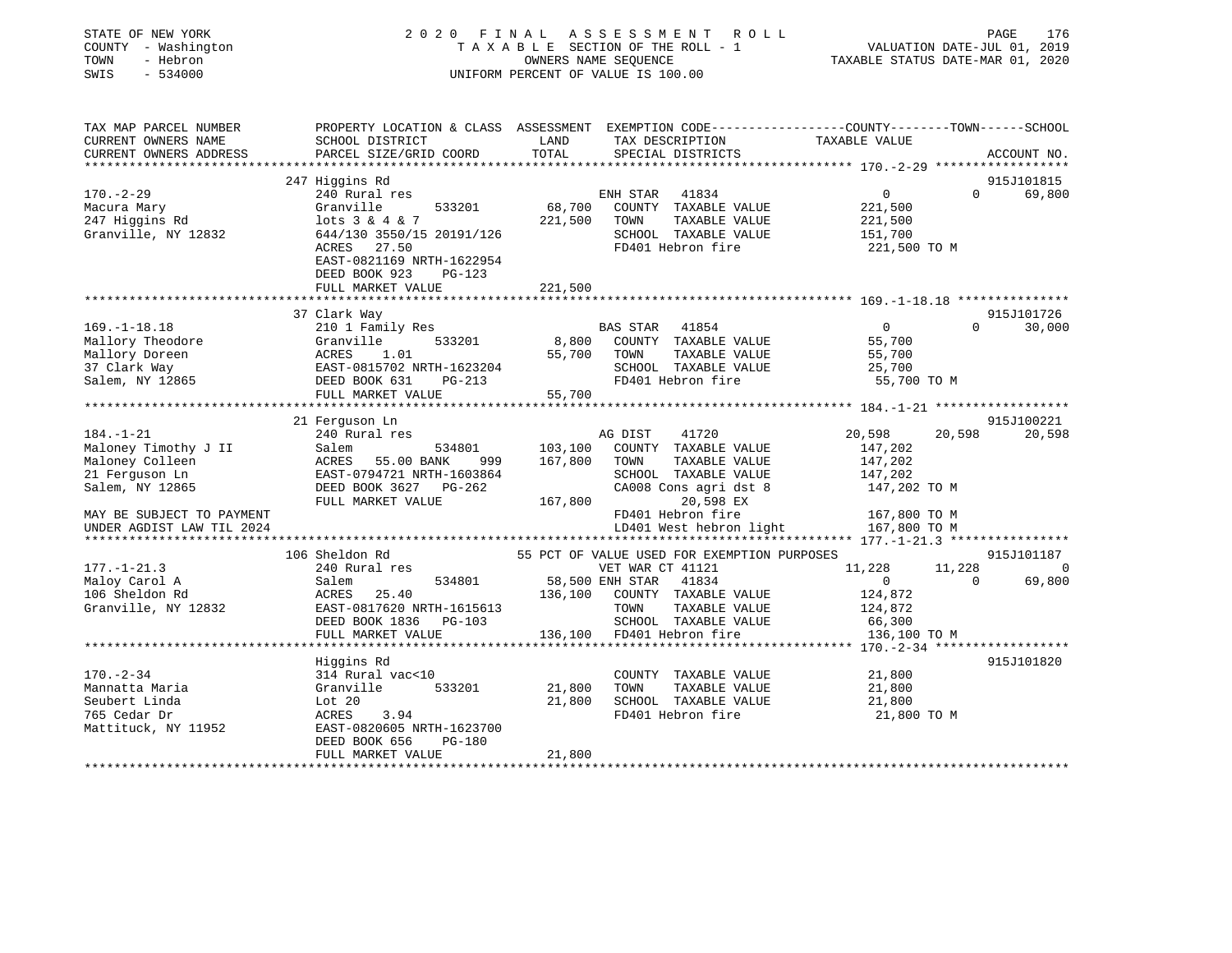| STATE OF NEW YORK  |          |                     |  |
|--------------------|----------|---------------------|--|
|                    |          | COUNTY - Washington |  |
| TOWN               | - Hebron |                     |  |
| 77.77 <sub>m</sub> |          | 5.1000              |  |

### STATE OF NEW YORK 2 0 2 0 F I N A L A S S E S S M E N T R O L L PAGE 177 COUNTY - Washington T A X A B L E SECTION OF THE ROLL - 1 VALUATION DATE-JUL 01, 2019 TOWN - Hebron OWNERS NAME SEQUENCE TAXABLE STATUS DATE-MAR 01, 2020 SWIS - 534000 UNIFORM PERCENT OF VALUE IS 100.00

| TAX MAP PARCEL NUMBER<br>CURRENT OWNERS NAME<br>CURRENT OWNERS ADDRESS                          | PROPERTY LOCATION & CLASS ASSESSMENT EXEMPTION CODE---------------COUNTY-------TOWN-----SCHOOL<br>SCHOOL DISTRICT<br>PARCEL SIZE/GRID COORD                                    | LAND<br>TOTAL           | TAX DESCRIPTION TAXABLE VALUE<br>SPECIAL DISTRICTS                                                          |                                                                 | ACCOUNT NO.        |
|-------------------------------------------------------------------------------------------------|--------------------------------------------------------------------------------------------------------------------------------------------------------------------------------|-------------------------|-------------------------------------------------------------------------------------------------------------|-----------------------------------------------------------------|--------------------|
| $170. - 2 - 39$<br>Mannetta Maria<br>Seubert Linda<br>765 Cedar Dr<br>Mattituck, NY 11952       | Higgins Rd<br>314 Rural vac<10<br>Granville<br>533201<br>lot 20A<br>1.31<br>ACRES<br>EAST-0820480 NRTH-1623891<br>DEED BOOK 656<br>PG-175                                      | 3,900<br>3,900          | COUNTY TAXABLE VALUE<br>TAXABLE VALUE<br>TOWN<br>SCHOOL TAXABLE VALUE<br>FD401 Hebron fire                  | 3,900<br>3,900<br>3,900<br>3,900 TO M                           | 915J101825         |
|                                                                                                 | FULL MARKET VALUE                                                                                                                                                              | 3,900                   |                                                                                                             |                                                                 |                    |
|                                                                                                 | 3933 County Route 30                                                                                                                                                           |                         |                                                                                                             |                                                                 |                    |
| $167. - 1 - 47.5$<br>Manney Tina<br>1072 County Route 30<br>Salem, NY 12865                     | 314 Rural vac<10<br>534801<br>Salem<br>lot 1<br>ACRES<br>4.50<br>EAST-0788927 NRTH-1620649<br>DEED BOOK 20191 PG-29966                                                         | 40,500<br>40,500        | COUNTY TAXABLE VALUE<br>TAXABLE VALUE<br>TOWN<br>SCHOOL TAXABLE VALUE<br>FD401 Hebron fire                  | 40,500<br>40,500<br>40,500<br>40,500 TO M                       |                    |
|                                                                                                 | FULL MARKET VALUE                                                                                                                                                              | 40,500                  |                                                                                                             |                                                                 |                    |
| $144. - 1 - 36$<br>Manson David<br>126 E Bluegill Ln<br>Suffield, CT 06078                      | County Route 31<br>323 Vacant rural<br>533201<br>Granville<br>4.25<br>ACRES<br>EAST-0816705 NRTH-1644595<br>DEED BOOK 3293 PG-154<br>FULL MARKET VALUE                         | 3,500<br>3,500<br>3,500 | COUNTY TAXABLE VALUE<br>SCHOOL TAXABLE VALUE<br>FD401 Hebron fire                                           | 3,500<br>3,500<br>3,500<br>3,500 TO M                           | 915J101554         |
|                                                                                                 | 588 Chamberlin Mills Rd                                                                                                                                                        |                         |                                                                                                             |                                                                 | 915J101356         |
| $176. - 1 - 6.2$<br>Mansson Nancy<br>Blais Sheila<br>588 Chamberlin Mills Rd<br>Salem, NY 12865 | 210 1 Family Res<br>534801<br>Salem<br>7.60<br>ACRES<br>EAST-0801464 NRTH-1610762<br>DEED BOOK 1862 PG-44<br>FULL MARKET VALUE                                                 | 134,700 TOWN<br>134,700 | BAS STAR 41854<br>63,100 COUNTY TAXABLE VALUE<br>TAXABLE VALUE<br>SCHOOL TAXABLE VALUE<br>FD401 Hebron fire | $\overline{0}$<br>134,700<br>134,700<br>104,700<br>134,700 TO M | $\Omega$<br>30,000 |
| $142. - 3 - 3.8$<br>Manuel Stephen<br>1252 Big Burch Hill Rd<br>Granville, NY 12832             | Big Burch Hill Rd<br>314 Rural vac<10<br>533801<br>Hartford<br>FRNT 164.00 DPTH<br>ACRES<br>1.42<br>EAST-0800940 NRTH-1640930<br>DEED BOOK 3999<br>PG-269<br>FULL MARKET VALUE | 5,200<br>5,200<br>5,200 | COUNTY TAXABLE VALUE<br>TOWN<br>TAXABLE VALUE<br>SCHOOL TAXABLE VALUE<br>FD401 Hebron fire                  | 5,200<br>5,200<br>5,200<br>5,200 TO M                           |                    |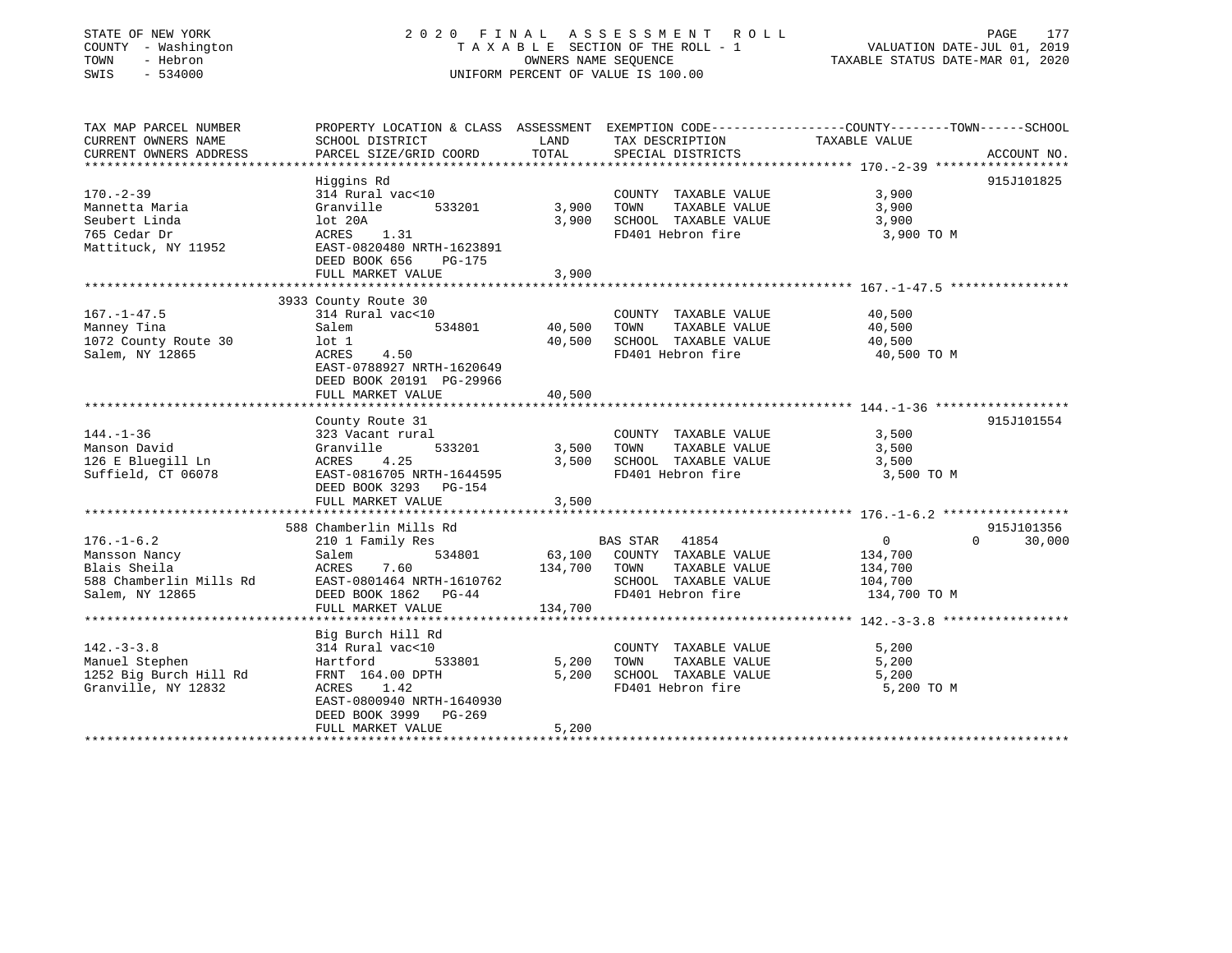| STATE OF NEW YORK<br>COUNTY - Washington<br>TOWN<br>- Hebron<br>SWIS<br>$-534000$                                |                                                                                                                                                                                                        |                              | 2020 FINAL ASSESSMENT<br>R O L L<br>TAXABLE SECTION OF THE ROLL - 1<br>OWNERS NAME SEQUENCE<br>UNIFORM PERCENT OF VALUE IS 100.00        |                                                                 | PAGE<br>178<br>VALUATION DATE-JUL 01, 2019<br>TAXABLE STATUS DATE-MAR 01, 2020 |
|------------------------------------------------------------------------------------------------------------------|--------------------------------------------------------------------------------------------------------------------------------------------------------------------------------------------------------|------------------------------|------------------------------------------------------------------------------------------------------------------------------------------|-----------------------------------------------------------------|--------------------------------------------------------------------------------|
| TAX MAP PARCEL NUMBER<br>CURRENT OWNERS NAME<br>CURRENT OWNERS ADDRESS<br>********************                   | SCHOOL DISTRICT<br>PARCEL SIZE/GRID COORD<br>***************************                                                                                                                               | LAND<br>TOTAL                | PROPERTY LOCATION & CLASS ASSESSMENT EXEMPTION CODE----------------COUNTY-------TOWN------SCHOOL<br>TAX DESCRIPTION<br>SPECIAL DISTRICTS | TAXABLE VALUE                                                   | ACCOUNT NO.                                                                    |
| $142 - 3 - 9$<br>Manuel Stephen<br>1252 Big Burch Hill Rd<br>Granville, NY 12832                                 | 1252 Big Burch Hill Rd<br>210 1 Family Res<br>Granville<br>533201<br>665/303<br>$142. - 1 - 9$<br>ACRES<br>7.00 BANK<br>999<br>EAST-0801311 NRTH-1641017<br>DEED BOOK 3999 PG-269<br>FULL MARKET VALUE | 61,800<br>200,100<br>200,100 | COUNTY TAXABLE VALUE<br>TOWN<br>TAXABLE VALUE<br>SCHOOL TAXABLE VALUE<br>FD401 Hebron fire                                               | 200,100<br>200,100<br>200,100<br>200,100 TO M                   | 915J100701                                                                     |
|                                                                                                                  |                                                                                                                                                                                                        |                              |                                                                                                                                          |                                                                 |                                                                                |
| $161. - 2 - 10.30$<br>ManWarren Devan P<br>ManWarren Rebecca Starr<br>6888 State Route 22<br>Granville, NY 12832 | 6888 State Route 22<br>210 1 Family Res<br>Granville<br>533201<br>FRNT 210.00 DPTH 410.00<br>ACRES<br>0.98<br>EAST-0816519 NRTH-1623658<br>DEED BOOK 2380 PG-275                                       | 34,900<br>197,800            | BAS STAR 41854<br>COUNTY TAXABLE VALUE<br>TOWN<br>TAXABLE VALUE<br>SCHOOL TAXABLE VALUE<br>FD401 Hebron fire                             | $\overline{0}$<br>197,800<br>197,800<br>167,800<br>197,800 TO M | $\Omega$<br>30,000                                                             |
|                                                                                                                  | FULL MARKET VALUE                                                                                                                                                                                      | 197,800                      |                                                                                                                                          |                                                                 |                                                                                |
| $170. - 1 - 13.4$<br>Marchegiani Bruce<br>Marchegiani Judith<br>416 Beech St<br>Manchester Center, VT 05255      | 6686 State Route 22<br>314 Rural vac<10<br>Granville<br>533201<br>ACRES<br>1.10<br>EAST-0815445 NRTH-1619022<br>DEED BOOK 1900 PG-228                                                                  | 13,300<br>13,300             | COUNTY TAXABLE VALUE<br>TOWN<br>TAXABLE VALUE<br>SCHOOL TAXABLE VALUE<br>FD401 Hebron fire                                               | 13,300<br>13,300<br>13,300<br>13,300 TO M                       | 915J101151                                                                     |
|                                                                                                                  | FULL MARKET VALUE                                                                                                                                                                                      | 13,300                       |                                                                                                                                          |                                                                 |                                                                                |
| $170. - 1 - 13.16$<br>Marks Amber C<br>Eaton Lenny E Jr<br>375 Indian Head Way<br>Salem, NY 12865                | 375 Indian Head Way<br>210 1 Family Res<br>Granville<br>533201<br>ACRES<br>3.90 BANK<br>998<br>EAST-0817231 NRTH-1618127<br>DEED BOOK 3435 PG-185                                                      | 43,700<br>124,400            | <b>BAS STAR</b><br>41854<br>COUNTY TAXABLE VALUE<br>TOWN<br>TAXABLE VALUE<br>SCHOOL TAXABLE VALUE<br>FD401 Hebron fire                   | $\overline{0}$<br>124,400<br>124,400<br>94,400<br>124,400 TO M  | 915J101504<br>30,000<br>$\Omega$                                               |
|                                                                                                                  | FULL MARKET VALUE                                                                                                                                                                                      | 124,400                      |                                                                                                                                          |                                                                 |                                                                                |
| $177. - 1 - 3.26$<br>Martelle Jeffrey M II<br>4704 Rt 133 Rd<br>Pawlet, VT 05761                                 | 121 Middle Rd<br>210 1 Family Res<br>534801<br>Salem<br>ACRES<br>1.10<br>EAST-0804662 NRTH-1615280<br>DEED BOOK 1922<br>PG-223<br>FULL MARKET VALUE                                                    | 35,300<br>82,800<br>82,800   | COUNTY TAXABLE VALUE<br>TOWN<br>TAXABLE VALUE<br>SCHOOL TAXABLE VALUE<br>FD401 Hebron fire                                               | 82,800<br>82,800<br>82,800<br>82,800 TO M                       |                                                                                |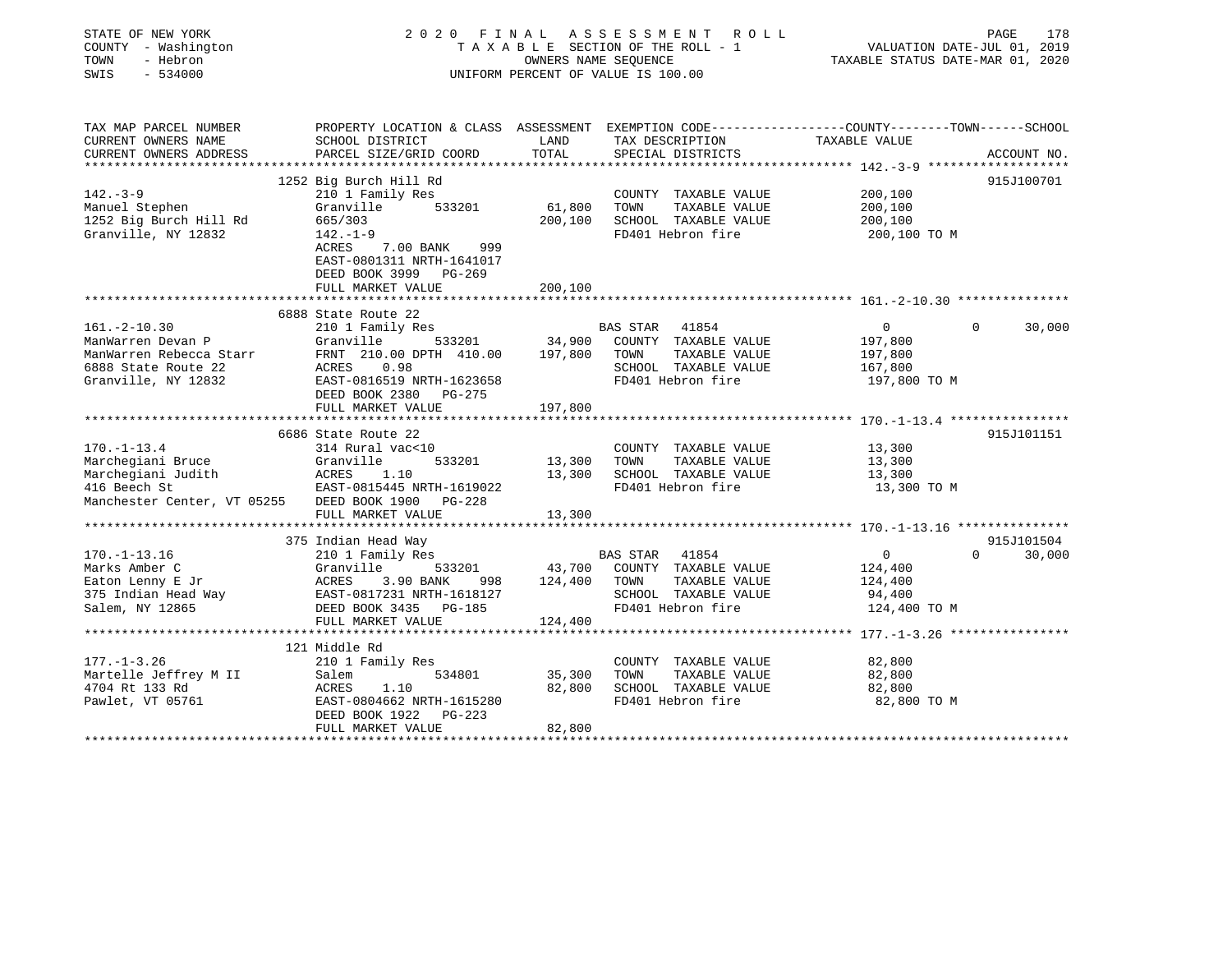| STATE OF NEW YORK                      | 2020 FINAL                                                                                       |                      | A S S E S S M E N T<br>R O L L                                 |                                                           | PAGE<br>179                 |
|----------------------------------------|--------------------------------------------------------------------------------------------------|----------------------|----------------------------------------------------------------|-----------------------------------------------------------|-----------------------------|
| COUNTY - Washington                    |                                                                                                  |                      | TAXABLE SECTION OF THE ROLL - 1                                |                                                           | VALUATION DATE-JUL 01, 2019 |
| TOWN<br>- Hebron                       |                                                                                                  | OWNERS NAME SEQUENCE |                                                                | TAXABLE STATUS DATE-MAR 01, 2020                          |                             |
| SWIS<br>$-534000$                      |                                                                                                  |                      | UNIFORM PERCENT OF VALUE IS 100.00                             |                                                           |                             |
| TAX MAP PARCEL NUMBER                  | PROPERTY LOCATION & CLASS ASSESSMENT EXEMPTION CODE----------------COUNTY-------TOWN------SCHOOL |                      |                                                                |                                                           |                             |
| CURRENT OWNERS NAME                    | SCHOOL DISTRICT                                                                                  | LAND                 | TAX DESCRIPTION                                                | TAXABLE VALUE                                             |                             |
| CURRENT OWNERS ADDRESS                 | PARCEL SIZE/GRID COORD                                                                           | TOTAL                | SPECIAL DISTRICTS                                              |                                                           | ACCOUNT NO.                 |
| **********************                 | *************************                                                                        | ***********          | ********************************* 151.-1-22.4 **************** |                                                           |                             |
|                                        | 196 Little Burch Hill Rd                                                                         |                      |                                                                |                                                           | 915J101179                  |
| $151. - 1 - 22.4$                      | 322 Rural vac>10                                                                                 |                      | COUNTY TAXABLE VALUE                                           | 24,700                                                    |                             |
| Martin Dorothy                         | Hartford<br>533801                                                                               | 24,700               | TOWN<br>TAXABLE VALUE                                          | 24,700                                                    |                             |
| 10 123rd St                            | 501/514                                                                                          | 24,700               | SCHOOL TAXABLE VALUE                                           | 24,700                                                    |                             |
| Troy, NY 12182                         | ACRES 17.16                                                                                      |                      | FD401 Hebron fire                                              | 24,700 TO M                                               |                             |
|                                        | EAST-0799642 NRTH-1633474<br>DEED BOOK 3997 PG-277                                               |                      |                                                                |                                                           |                             |
|                                        | FULL MARKET VALUE                                                                                | 24,700               |                                                                |                                                           |                             |
|                                        |                                                                                                  | ***********          |                                                                | **************************** 185.-1-36.1 **************** |                             |
|                                        | 142 Koster Way                                                                                   |                      |                                                                |                                                           | 915J101906                  |
| $185. - 1 - 36.1$                      | 311 Res vac land                                                                                 |                      | COUNTY TAXABLE VALUE                                           | 25,000                                                    |                             |
| Martin James A                         | Salem<br>534801                                                                                  | 25,000               | TOWN<br>TAXABLE VALUE                                          | 25,000                                                    |                             |
| 125 Bacon Rd                           | lot 15                                                                                           | 25,000               | SCHOOL TAXABLE VALUE                                           | 25,000                                                    |                             |
| Roxbury, CT 06783                      | contract 2341/41                                                                                 |                      | FD401 Hebron fire                                              | 25,000 TO M                                               |                             |
|                                        | ACRES<br>5.00                                                                                    |                      |                                                                |                                                           |                             |
|                                        | EAST-0814071 NRTH-1608853                                                                        |                      |                                                                |                                                           |                             |
|                                        | DEED BOOK 3788 PG-285                                                                            |                      |                                                                |                                                           |                             |
|                                        | FULL MARKET VALUE                                                                                | 25,000               |                                                                |                                                           |                             |
|                                        |                                                                                                  |                      |                                                                |                                                           |                             |
|                                        | County Route 30                                                                                  |                      |                                                                |                                                           | 915J100393                  |
| $167. - 1 - 34$                        | 322 Rural vac>10                                                                                 |                      | AG DIST<br>41720                                               | 44,823                                                    | 44,823<br>44,823            |
| Martin Robert B                        | 533801<br>Hartford<br>ACRES 46.66 BANK                                                           | 123,100              | COUNTY TAXABLE VALUE                                           | 78,277                                                    |                             |
| Martin Anita W<br>4154 County Route 30 | 998<br>EAST-0788154 NRTH-1624781                                                                 | 123,100              | TOWN<br>TAXABLE VALUE<br>SCHOOL TAXABLE VALUE                  | 78,277<br>78,277                                          |                             |
| Salem, NY 12865                        | DEED BOOK 2327 PG-96                                                                             |                      | CA008 Cons agri dst 8                                          | 78,277 TO M                                               |                             |
|                                        | FULL MARKET VALUE                                                                                | 123,100              | 44,823 EX                                                      |                                                           |                             |
| MAY BE SUBJECT TO PAYMENT              |                                                                                                  |                      | FD401 Hebron fire                                              | 123,100 TO M                                              |                             |
| UNDER AGDIST LAW TIL 2024              |                                                                                                  |                      |                                                                |                                                           |                             |
|                                        |                                                                                                  |                      |                                                                |                                                           |                             |
|                                        | 4154 County Route 30                                                                             |                      |                                                                |                                                           | 915J100042                  |
| $167. - 1 - 35$                        | 210 1 Family Res                                                                                 |                      | <b>BAS STAR</b><br>41854                                       | $\mathbf{0}$                                              | $\Omega$<br>30,000          |
| Martin Robert B                        | 533801<br>Hartford                                                                               | 58,000               | COUNTY TAXABLE VALUE                                           | 127,200                                                   |                             |
| Martin Anita W                         | ACRES<br>5.27 BANK<br>998                                                                        | 127,200              | TOWN<br>TAXABLE VALUE                                          | 127,200                                                   |                             |
| 4154 County Route 30                   | EAST-0787205 NRTH-1625089                                                                        |                      | SCHOOL TAXABLE VALUE                                           | 97,200                                                    |                             |
| Salem, NY 12865                        | DEED BOOK 2327 PG-96                                                                             |                      | FD401 Hebron fire                                              | 127,200 TO M                                              |                             |
|                                        | FULL MARKET VALUE                                                                                | 127,200              |                                                                |                                                           |                             |
|                                        | **********************                                                                           |                      |                                                                |                                                           |                             |
|                                        | 7628 State Route 22                                                                              |                      |                                                                |                                                           | 915J101201                  |
| $144. - 1 - 26.3$                      | 270 Mfg housing                                                                                  |                      | <b>BAS STAR</b><br>41854                                       | $\overline{0}$                                            | $\Omega$<br>30,000          |
| Martindale Gerald D Sr                 | 533201<br>Granville                                                                              | 44,600               | COUNTY TAXABLE VALUE                                           | 67,600                                                    |                             |
| 7628 State Route 22                    | 785/342                                                                                          | 67,600               | TOWN<br>TAXABLE VALUE                                          | 67,600                                                    |                             |
| Granville, NY 12832                    | 2.60<br>ACRES                                                                                    |                      | SCHOOL TAXABLE VALUE                                           | 37,600                                                    |                             |
|                                        | EAST-0820408 NRTH-1641525                                                                        |                      | FD401 Hebron fire                                              | 67,600 TO M                                               |                             |
|                                        |                                                                                                  |                      |                                                                |                                                           |                             |
|                                        | DEED BOOK 2146<br>PG-71<br>FULL MARKET VALUE                                                     | 67,600               |                                                                |                                                           |                             |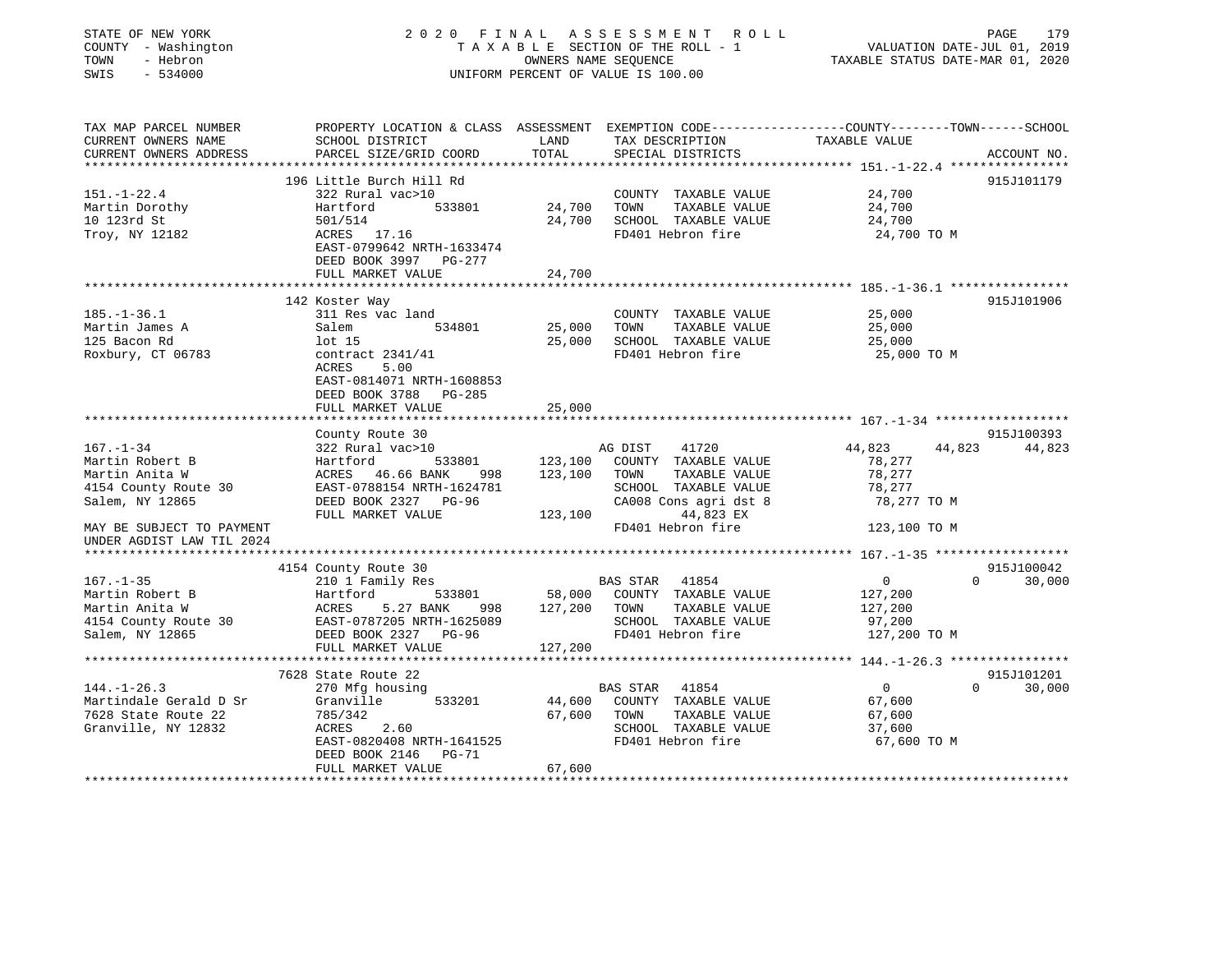| STATE OF NEW YORK<br>COUNTY - Washington<br>- Hebron<br>TOWN<br>SWIS<br>$-534000$                                                                                                                                             |                                                       |         | 2020 FINAL ASSESSMENT ROLL<br>TAXABLE SECTION OF THE ROLL - 1<br>OWNERS NAME SEQUENCE<br>UNIFORM PERCENT OF VALUE IS 100.00 | PAGE<br>VALUATION DATE-JUL 01, 2019<br>TAXABLE STATUS DATE-MAR 01, 2020                          | 180         |
|-------------------------------------------------------------------------------------------------------------------------------------------------------------------------------------------------------------------------------|-------------------------------------------------------|---------|-----------------------------------------------------------------------------------------------------------------------------|--------------------------------------------------------------------------------------------------|-------------|
| TAX MAP PARCEL NUMBER                                                                                                                                                                                                         |                                                       | LAND    |                                                                                                                             | PROPERTY LOCATION & CLASS ASSESSMENT EXEMPTION CODE----------------COUNTY-------TOWN------SCHOOL |             |
| CURRENT OWNERS NAME<br>CURRENT OWNERS ADDRESS                                                                                                                                                                                 | SCHOOL DISTRICT<br>PARCEL SIZE/GRID COORD             | TOTAL   | TAX DESCRIPTION<br>SPECIAL DISTRICTS                                                                                        | TAXABLE VALUE                                                                                    | ACCOUNT NO. |
|                                                                                                                                                                                                                               |                                                       |         |                                                                                                                             |                                                                                                  |             |
|                                                                                                                                                                                                                               | 7626 State Route 22                                   |         |                                                                                                                             |                                                                                                  | 915J101135  |
| $144. - 1 - 26.2$                                                                                                                                                                                                             | 270 Mfg housing                                       |         | BAS STAR 41854                                                                                                              | $\Omega$<br>$\Omega$                                                                             | 30,000      |
| Martindale Gerald LE                                                                                                                                                                                                          | Granville<br>533201                                   | 40,700  | COUNTY TAXABLE VALUE                                                                                                        | 59,500                                                                                           |             |
| Martindale Justin S                                                                                                                                                                                                           | ACRES<br>2.90                                         | 59,500  | TOWN<br>TAXABLE VALUE                                                                                                       | 59,500                                                                                           |             |
| 7626 State Route 22                                                                                                                                                                                                           | EAST-0820157 NRTH-1641635                             |         | SCHOOL TAXABLE VALUE                                                                                                        | 29,500                                                                                           |             |
| Granville, NY 12832                                                                                                                                                                                                           | DEED BOOK 20200 PG-1207                               |         | FD401 Hebron fire                                                                                                           | 59,500 TO M                                                                                      |             |
| PRIOR OWNER ON 3/01/2020<br>Martindale Gerald D                                                                                                                                                                               | FULL MARKET VALUE                                     | 59,500  |                                                                                                                             |                                                                                                  |             |
|                                                                                                                                                                                                                               |                                                       |         |                                                                                                                             |                                                                                                  |             |
|                                                                                                                                                                                                                               | 7646 State Route 22                                   |         | 79 PCT OF VALUE USED FOR EXEMPTION PURPOSES                                                                                 |                                                                                                  | 915J100406  |
| $144. - 1 - 30$                                                                                                                                                                                                               | 283 Res w/Comuse<br>Granville                         |         | AGED-ALL 41800                                                                                                              | 49,178<br>49,178<br>$\Omega$<br>$\Omega$                                                         | 49,178      |
| Martindale Harold W<br>Martindale Ruth I                                                                                                                                                                                      | 533201<br>ACRES<br>2.40                               |         | 39,400 ENH STAR 41834<br>124,500 COUNTY TAXABLE VALUE                                                                       | 75,322                                                                                           | 69,800      |
| 7646 State Route 22                                                                                                                                                                                                           | EAST-0820217 NRTH-1642039                             |         | TAXABLE VALUE<br>TOWN                                                                                                       | 75,322                                                                                           |             |
| Granville, NY 12832                                                                                                                                                                                                           | DEED BOOK 626<br>PG-59                                |         | SCHOOL TAXABLE VALUE                                                                                                        | 5,522                                                                                            |             |
|                                                                                                                                                                                                                               | FULL MARKET VALUE                                     |         | 124,500 FD401 Hebron fire                                                                                                   | 124,500 TO M                                                                                     |             |
|                                                                                                                                                                                                                               |                                                       |         |                                                                                                                             | ********* 161.-2-20.1 *****************                                                          |             |
| 161.-2-20.1<br>Martindale James Granvi<br>Martindale Deborah ACRES<br>4432 State Route 22 EAST-C<br>20 DEED J<br>FULL<br>FULL<br>TULL<br>TULL<br>TULL<br>TULL<br>TULL<br>TULL<br>TULL<br>TULL<br>TULL<br>TULL<br>TULL<br>TULL | 6901 State Route 22                                   |         |                                                                                                                             |                                                                                                  |             |
|                                                                                                                                                                                                                               | 270 Mfg housing                                       |         | COUNTY TAXABLE VALUE                                                                                                        | 50,500                                                                                           |             |
|                                                                                                                                                                                                                               | Granville<br>533201                                   | 38,000  | TAXABLE VALUE<br>TOWN                                                                                                       | 50,500                                                                                           |             |
|                                                                                                                                                                                                                               | 2.00                                                  | 50,500  | SCHOOL TAXABLE VALUE                                                                                                        | 50,500                                                                                           |             |
|                                                                                                                                                                                                                               | EAST-0816159 NRTH-1624081                             |         | FD401 Hebron fire                                                                                                           | 50,500 TO M                                                                                      |             |
|                                                                                                                                                                                                                               | DEED BOOK 3058 PG-24                                  |         |                                                                                                                             |                                                                                                  |             |
|                                                                                                                                                                                                                               | FULL MARKET VALUE                                     | 50,500  |                                                                                                                             |                                                                                                  |             |
|                                                                                                                                                                                                                               | 92 Martindale Way                                     |         |                                                                                                                             |                                                                                                  | 915J100004  |
| $177. - 1 - 3.23$                                                                                                                                                                                                             | 240 Rural res                                         |         | COUNTY TAXABLE VALUE                                                                                                        | 201,300                                                                                          |             |
| Martindale Judith L                                                                                                                                                                                                           | Salem<br>534801                                       | 96,100  | TOWN<br>TAXABLE VALUE                                                                                                       | 201,300                                                                                          |             |
| 92 Martindale Way                                                                                                                                                                                                             | Lot 13 Lentine Sub/ 29#90                             | 201,300 | SCHOOL TAXABLE VALUE                                                                                                        | 201,300                                                                                          |             |
| Salem, NY 12865                                                                                                                                                                                                               | ACRES 37.65                                           |         | CA008 Cons agri dst 8                                                                                                       | 201,300 TO M                                                                                     |             |
|                                                                                                                                                                                                                               | EAST-0806982 NRTH-1618008<br>DEED BOOK 2738 PG-156    |         | FD401 Hebron fire                                                                                                           | 201,300 TO M                                                                                     |             |
|                                                                                                                                                                                                                               | FULL MARKET VALUE                                     | 201,300 |                                                                                                                             |                                                                                                  |             |
|                                                                                                                                                                                                                               | Woodcutters Way                                       |         |                                                                                                                             |                                                                                                  | 915J100004  |
| $169. - 1 - 42$                                                                                                                                                                                                               | 322 Rural vac>10                                      |         | COUNTY TAXABLE VALUE                                                                                                        | 22,800                                                                                           |             |
| Martindale Raymond L                                                                                                                                                                                                          | Salem<br>534801                                       | 22,800  | TAXABLE VALUE<br>TOWN                                                                                                       | 22,800                                                                                           |             |
| Martindale Judith L                                                                                                                                                                                                           | Lot 14 Lentine Sub/ 29#90                             | 22,800  | SCHOOL TAXABLE VALUE                                                                                                        | 22,800                                                                                           |             |
| 92 Martindale Way                                                                                                                                                                                                             | ACRES 28.45                                           |         | CA008 Cons agri dst 8                                                                                                       | 22,800 TO M                                                                                      |             |
| Salem, NY 12865                                                                                                                                                                                                               | EAST-0807640 NRTH-1619178<br>DEED BOOK 2002<br>PG-280 |         | FD401 Hebron fire                                                                                                           | 22,800 TO M                                                                                      |             |
|                                                                                                                                                                                                                               | FULL MARKET VALUE                                     | 22,800  |                                                                                                                             |                                                                                                  |             |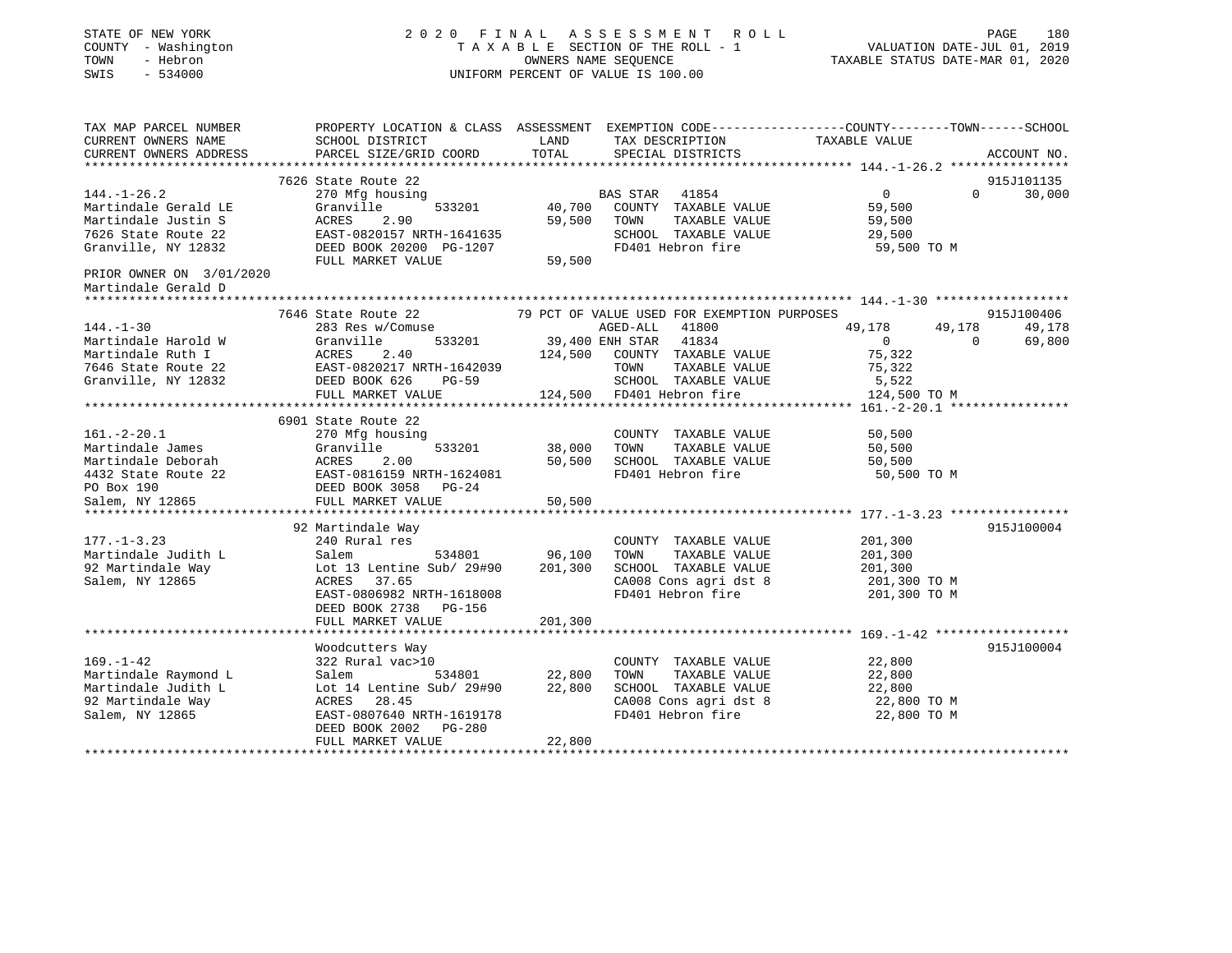### STATE OF NEW YORK 2 0 2 0 F I N A L A S S E S S M E N T R O L L PAGE 181 COUNTY - Washington T A X A B L E SECTION OF THE ROLL - 1 VALUATION DATE-JUL 01, 2019 TOWN - Hebron OWNERS NAME SEQUENCE TAXABLE STATUS DATE-MAR 01, 2020 SWIS - 534000 UNIFORM PERCENT OF VALUE IS 100.00

| TAX MAP PARCEL NUMBER  | PROPERTY LOCATION & CLASS ASSESSMENT EXEMPTION CODE---------------COUNTY-------TOWN-----SCHOOL |         |                          |                  |                    |
|------------------------|------------------------------------------------------------------------------------------------|---------|--------------------------|------------------|--------------------|
| CURRENT OWNERS NAME    | SCHOOL DISTRICT                                                                                | LAND    | TAX DESCRIPTION          | TAXABLE VALUE    |                    |
| CURRENT OWNERS ADDRESS | PARCEL SIZE/GRID COORD                                                                         | TOTAL   | SPECIAL DISTRICTS        |                  | ACCOUNT NO.        |
|                        |                                                                                                |         |                          |                  |                    |
|                        | Lee Brook Ln Off N                                                                             |         |                          |                  | 915J100004         |
| $177. - 1 - 3.24$      | 322 Rural vac>10                                                                               |         | COUNTY TAXABLE VALUE     | 78,200           |                    |
| Martindale Raymond L   | Salem<br>534801                                                                                | 78,200  | TAXABLE VALUE<br>TOWN    | 78,200           |                    |
| Martindale Judith      | Lot 12 Lentine Sub/ 29#90                                                                      | 78,200  | SCHOOL TAXABLE VALUE     | 78,200           |                    |
| 92 Martindale Way      | ACRES<br>50.00                                                                                 |         | CA008 Cons agri dst 8    | 78,200 TO M      |                    |
| Salem, NY 12865        | EAST-0808209 NRTH-1617772                                                                      |         | FD401 Hebron fire        | 78,200 TO M      |                    |
|                        | DEED BOOK 703<br>$PG-280$                                                                      |         |                          |                  |                    |
|                        | FULL MARKET VALUE                                                                              | 78,200  |                          |                  |                    |
|                        |                                                                                                |         |                          |                  |                    |
|                        | 1027 County Route 31                                                                           |         |                          |                  | 915J101784         |
| $159. - 1 - 17.1$      | 210 1 Family Res<br>$533201$ $34.7$<br>H 190.00                                                |         | BAS STAR<br>41854        | $\mathbf{0}$     | $\Omega$<br>30,000 |
| Martindale Thomas R    | Granville                                                                                      |         | 34,700 DISAB-C/T 41931   | 43,450<br>43,450 | $\mathbf 0$        |
| Martindale Susanne     | FRNT 210.00 DPTH 190.00                                                                        | 86,900  | COUNTY TAXABLE VALUE     | 43,450           |                    |
| 1027 County Route 31   | BANK<br>999                                                                                    |         | TAXABLE VALUE<br>TOWN    | 43,450           |                    |
| Granville, NY 12832    | EAST-0802852 NRTH-1628250                                                                      |         | SCHOOL TAXABLE VALUE     | 56,900           |                    |
|                        | DEED BOOK 918<br>PG-251                                                                        |         | CA008 Cons agri dst 8    | 86,900 TO M      |                    |
|                        | FULL MARKET VALUE                                                                              |         | 86,900 FD401 Hebron fire | 86,900 TO M      |                    |
|                        |                                                                                                |         |                          |                  |                    |
|                        | 174 Bromley Ln                                                                                 |         |                          |                  | 915J101383         |
| $178. - 1 - 29$        | 312 Vac w/imprv                                                                                |         | COUNTY TAXABLE VALUE     | 61,000           |                    |
| Maskley Donald         | 534801<br>Salem                                                                                | 52,300  | TOWN<br>TAXABLE VALUE    | 61,000           |                    |
| Maskley Lois           | 22.05<br>ACRES                                                                                 | 61,000  | SCHOOL TAXABLE VALUE     | 61,000           |                    |
| 192 Conklintown Rd     | EAST-0821729 NRTH-1614287                                                                      |         | FD401 Hebron fire        | 61,000 TO M      |                    |
| Wanaque, NJ 07465      | DEED BOOK 505<br>PG-317                                                                        |         |                          |                  |                    |
|                        | FULL MARKET VALUE                                                                              | 61,000  |                          |                  |                    |
|                        |                                                                                                |         |                          |                  |                    |
|                        | 1119 Bogtown Rd                                                                                |         |                          |                  | 915J100520         |
| $184. - 1 - 12$        | 240 Rural res                                                                                  |         | 41854<br>BAS STAR        | 0                | $\Omega$<br>30,000 |
| Matos Charles A        | 534801<br>Salem                                                                                | 80,100  | COUNTY TAXABLE VALUE     | 206,900          |                    |
| 1119 Bogtown Rd        | ACRES 15.32                                                                                    | 206,900 | TOWN<br>TAXABLE VALUE    | 206,900          |                    |
| Salem, NY 12865        | EAST-0803530 NRTH-1606784                                                                      |         | SCHOOL TAXABLE VALUE     | 176,900          |                    |
|                        | DEED BOOK 3120 PG-41                                                                           |         | FD401 Hebron fire        | 206,900 TO M     |                    |
|                        | FULL MARKET VALUE                                                                              | 206,900 |                          |                  |                    |
|                        |                                                                                                |         |                          |                  |                    |
|                        | 378 County Route 28                                                                            |         |                          |                  |                    |
| $143. - 1 - 3.5$       | 242 Rurl res&rec                                                                               |         | COUNTY TAXABLE VALUE     | 132,700          |                    |
| Matteson Jason L       | 533201<br>Granville                                                                            | 68,400  | TOWN<br>TAXABLE VALUE    | 132,700          |                    |
| Johnson Heidi          | ACRES 10.00 BANK<br>999                                                                        | 132,700 | SCHOOL TAXABLE VALUE     | 132,700          |                    |
| 378 County Route 28    | EAST-0813766 NRTH-1646921                                                                      |         | FD401 Hebron fire        | 132,700 TO M     |                    |
| Granville, NY 12832    | DEED BOOK 3792 PG-323                                                                          |         |                          |                  |                    |
|                        | FULL MARKET VALUE                                                                              | 132,700 |                          |                  |                    |
|                        |                                                                                                |         |                          |                  |                    |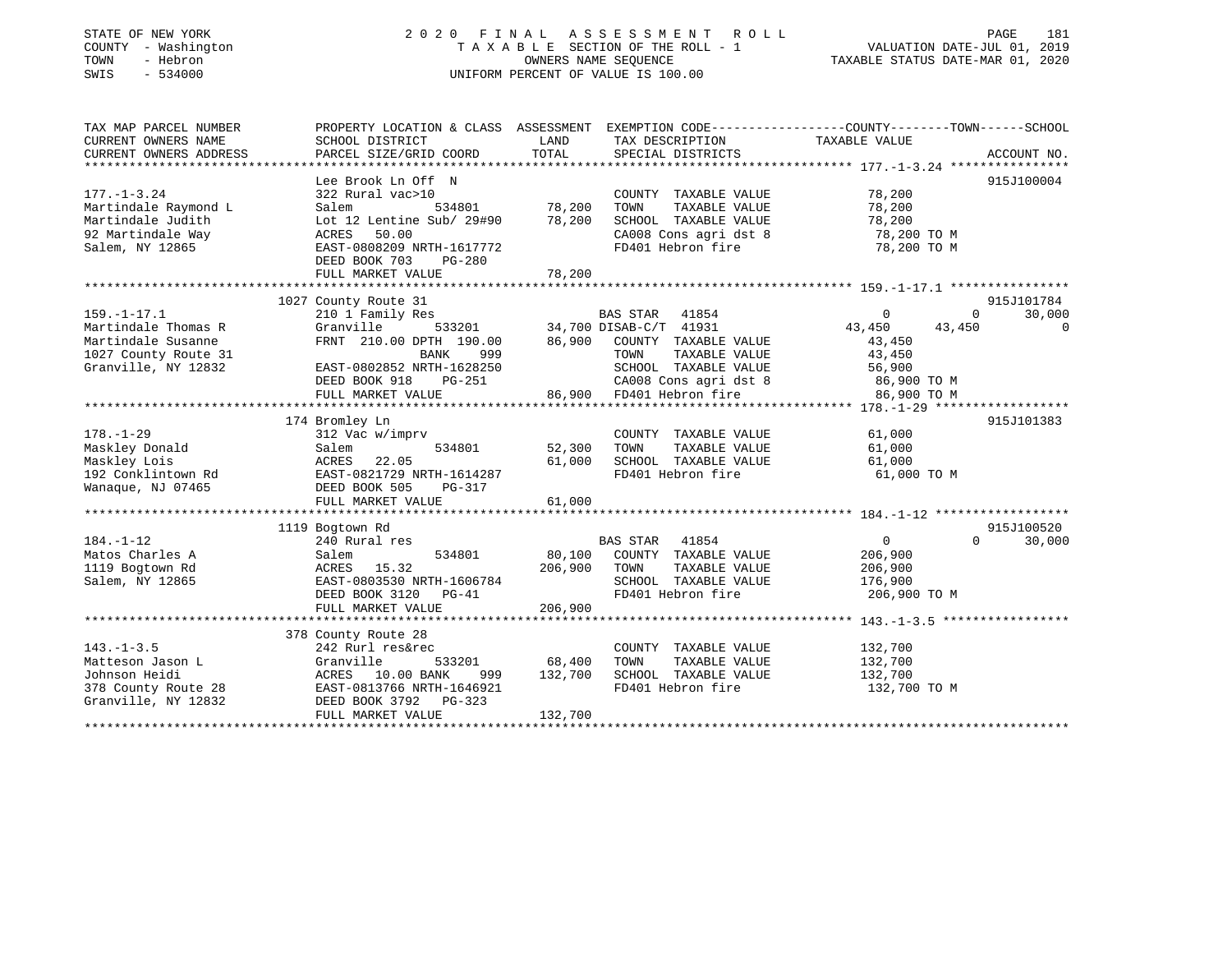### STATE OF NEW YORK 2 0 2 0 F I N A L A S S E S S M E N T R O L L PAGE 182 COUNTY - Washington T A X A B L E SECTION OF THE ROLL - 1 VALUATION DATE-JUL 01, 2019 TOWN - Hebron OWNERS NAME SEQUENCE TAXABLE STATUS DATE-MAR 01, 2020 SWIS - 534000 UNIFORM PERCENT OF VALUE IS 100.00

| TAX MAP PARCEL NUMBER<br>CURRENT OWNERS NAME<br>CURRENT OWNERS ADDRESS                                 | PROPERTY LOCATION & CLASS ASSESSMENT EXEMPTION CODE----------------COUNTY-------TOWN------SCHOOL<br>SCHOOL DISTRICT<br>PARCEL SIZE/GRID COORD         | LAND<br>TOTAL           | TAX DESCRIPTION<br>SPECIAL DISTRICTS                                                                                | TAXABLE VALUE                                                 | ACCOUNT NO.                      |
|--------------------------------------------------------------------------------------------------------|-------------------------------------------------------------------------------------------------------------------------------------------------------|-------------------------|---------------------------------------------------------------------------------------------------------------------|---------------------------------------------------------------|----------------------------------|
| $177. - 1 - 3.17$<br>Matteson Ray                                                                      | Matteson Way<br>314 Rural vac<10<br>Salem<br>534801                                                                                                   | 25,500                  | COUNTY TAXABLE VALUE<br>TAXABLE VALUE<br>TOWN                                                                       | 25,500<br>25,500                                              | 915J100004                       |
| Lentine Ruth M<br>12 Matteson Way<br>Salem, NY 12865                                                   | Lot 6 Lentine Sub/ 29#90<br>5.30<br>ACRES<br>EAST-0805824 NRTH-1615511<br>DEED BOOK 493<br>PG-353                                                     | 25,500                  | SCHOOL TAXABLE VALUE<br>CA008 Cons agri dst 8<br>FD401 Hebron fire                                                  | 25,500<br>25,500 TO M<br>25,500 TO M                          |                                  |
|                                                                                                        | FULL MARKET VALUE                                                                                                                                     | 25,500                  |                                                                                                                     |                                                               |                                  |
|                                                                                                        |                                                                                                                                                       |                         |                                                                                                                     |                                                               |                                  |
| $183. - 1 - 47.1$<br>Matthews Adam<br>Route 153<br>PO Box 120<br>West Rupert, VT 05776                 | 1267 Patterson Hill Rd<br>242 Rurl res&rec<br>534801<br>Salem<br>2840/115<br>ACRES 29.04<br>EAST-0790735 NRTH-1604729<br>DEED BOOK 866<br>$PG-9$      | 108,900<br>254,100      | COUNTY TAXABLE VALUE<br>TOWN<br>TAXABLE VALUE<br>SCHOOL TAXABLE VALUE<br>CA008 Cons agri dst 8<br>FD401 Hebron fire | 254,100<br>254,100<br>254,100<br>254,100 TO M<br>254,100 TO M |                                  |
|                                                                                                        | FULL MARKET VALUE                                                                                                                                     | 254,100                 |                                                                                                                     |                                                               |                                  |
|                                                                                                        | 71 Halls Pond Rd                                                                                                                                      |                         |                                                                                                                     |                                                               | 915J100449                       |
| $167. - 1 - 11$<br>Mattison Annette<br>71 Halls Pond Rd<br>Salem, NY 12865                             | 210 1 Family Res<br>533801<br>Hartford<br>Will 694/334<br>7.30<br>ACRES<br>EAST-0789625 NRTH-1622573<br>DEED BOOK 2491 PG-323                         | 62,500<br>118,200       | COUNTY TAXABLE VALUE<br>TAXABLE VALUE<br>TOWN<br>SCHOOL TAXABLE VALUE<br>FD401 Hebron fire                          | 118,200<br>118,200<br>118,200<br>118,200 TO M                 |                                  |
|                                                                                                        | FULL MARKET VALUE                                                                                                                                     | 118,200                 |                                                                                                                     |                                                               |                                  |
| $167. - 1 - 12$<br>Mattison Annette<br>71 Halls Pond Rd<br>Salem, NY 12865                             | Halls Pond Rd<br>314 Rural vac<10<br>533801<br>Hartford<br>3.80<br>ACRES<br>EAST-0790196 NRTH-1622600<br>DEED BOOK 2491 PG-323                        | 30,200<br>30,200        | COUNTY TAXABLE VALUE<br>TAXABLE VALUE<br>TOWN<br>SCHOOL TAXABLE VALUE<br>FD401 Hebron fire                          | 30,200<br>30,200<br>30,200<br>30,200 TO M                     | 915J100451                       |
|                                                                                                        | FULL MARKET VALUE                                                                                                                                     | 30,200                  |                                                                                                                     |                                                               |                                  |
|                                                                                                        |                                                                                                                                                       |                         |                                                                                                                     |                                                               |                                  |
| $175. - 1 - 7.1$<br>Mattison Bennett L<br>Mattison Laurie J<br>3472 County Route 30<br>Salem, NY 12865 | 3472 County Route 30<br>270 Mfg housing<br>Salem<br>Mallory Sub/ 29#85 Lot 3<br>ACRES<br>9.47<br>EAST-0791762 NRTH-1610577<br>DEED BOOK 783<br>PG-115 | 534801 67,200<br>81,300 | BAS STAR 41854<br>COUNTY TAXABLE VALUE<br>TAXABLE VALUE<br>TOWN<br>SCHOOL TAXABLE VALUE<br>FD401 Hebron fire        | $\overline{0}$<br>81,300<br>81,300<br>51,300<br>81,300 TO M   | 915J100401<br>$\Omega$<br>30,000 |
|                                                                                                        | FULL MARKET VALUE                                                                                                                                     | 81,300                  |                                                                                                                     |                                                               |                                  |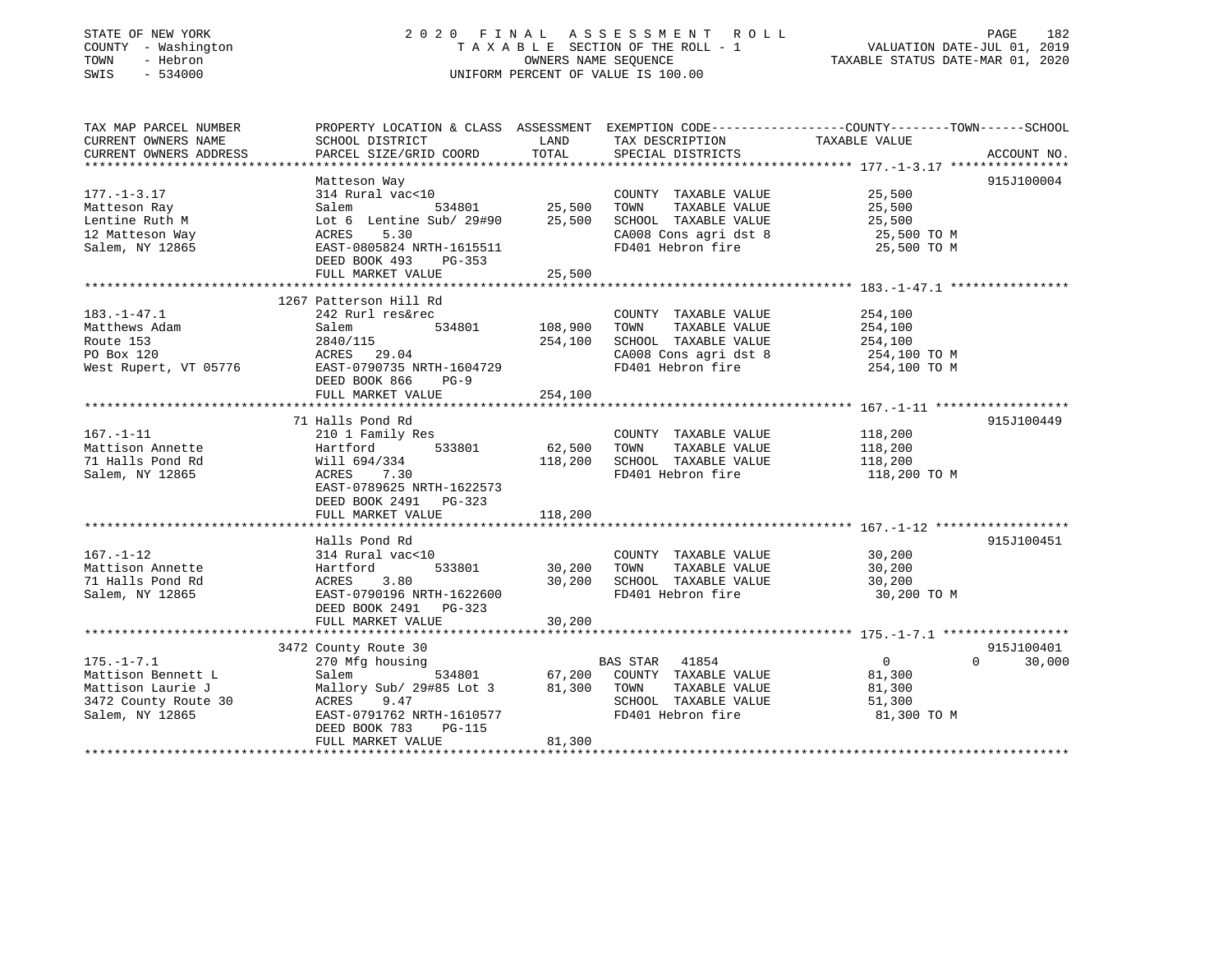### STATE OF NEW YORK 2 0 2 0 F I N A L A S S E S S M E N T R O L L PAGE 183 COUNTY - Washington T A X A B L E SECTION OF THE ROLL - 1 VALUATION DATE-JUL 01, 2019 TOWN - Hebron OWNERS NAME SEQUENCE TAXABLE STATUS DATE-MAR 01, 2020 SWIS - 534000 UNIFORM PERCENT OF VALUE IS 100.00

| TAX DESCRIPTION TAXABLE VALUE<br>CURRENT OWNERS NAME<br>SCHOOL DISTRICT<br><b>EXAMPLE SERVICE SERVICE SERVICE SERVICE SERVICE SERVICE SERVICE SERVICE SERVICE SERVICE SERVICE SERVICE SERVICE</b><br>PARCEL SIZE/GRID COORD<br>TOTAL<br>CURRENT OWNERS ADDRESS<br>SPECIAL DISTRICTS<br>ACCOUNT NO.<br>6358 State Route 22 97 PCT OF VALUE USED FOR EXEMPTION PURPOSES<br>210 1 Family Res RGED-CO 41802 63,19<br>534801 44,000 AGED-SCH 41804<br>ACRES 4.00 130,300 ENH STAR 41834<br>915J101018<br>کارلادی کا 58,196<br>63,196 0<br>$178. - 1 - 12$<br>$\overline{0}$<br>$\begin{bmatrix} 0 \\ 0 \end{bmatrix}$<br>178.-1-12<br>Mattison Bruce A 331801 44,000 AGED-SCH 41804<br>534801 44,000 AGED-SCH 41834<br>5358 State Route 22 ACRES 4.00 130,300 ENH STAR 41834<br>Salem, NY 12865 EAST-0816815 NRTH-1610963 COUNTY TAXABLE<br>$\overline{0}$<br>25,278<br>$\overline{0}$<br>$\Omega$<br>69,800<br>EAST-0816815 NRTH-1610963<br>DEED BOOK 444 PG-322 TOWN TAXABLE VALUE 130,300 TO M<br>FULL MARKET VALUE 130,300 SCHOOL TAXABLE VALUE 35,222<br>FD401 Hebron fire 130,300 TO M<br>FD401 Hebron fire 130,300 TO M<br>75 Valley View Way<br>915J101770<br>$\begin{array}{cc} & & 0 \\ & & 142,100 \end{array}$<br>210 1 Family Res 65,100 BAS STAR 41854<br>Hartford 533801 65,100 COUNTY TAXABLE VALUE<br>$0 \qquad \qquad$<br>30,000<br>168.-1-18.4<br>Mattison David A<br>Mattison Edith (1999) 2010<br>Mattison Edith (1999) 2021<br>Mattison Edith (1999) 2021<br>MacRES 8.51 BANK 999 142,100<br>2031<br>MacRES 8.51 BANK 999 142,100<br>2031<br>Salem, NY 12865<br>PULL MARKET VALUE<br>999 142,100 TOWN<br>TAXABLE VALUE 142,100<br>1621764 SCHOOL TAXABLE VALUE 112,100<br>G-347 CA008 Cons agri dst 8 142,100 TO M<br>142,100 FD401 Hebron fire 142,100 TO M<br>915J100544<br>55 A & B County Route 31<br>$183. - 1 - 11$<br>242 Rurl res&rec<br>COUNTY<br>534801 68,400 TOWN<br>COUNTY TAXABLE VALUE 99,500<br>TOWN TAXABLE VALUE 99,500<br>183.-1-11 242 Rurl res&r<br>Mattison Jerry Salem<br>14 Chamberlin Mills Rd ACRES 10.00<br>CHOOL TAXABLE VALUE<br>CAOOS Cons agri dst 8 99,500 TO M<br>FD401 Hebron fire 99,500 TO M<br>99,500<br>Salem, NY 12865<br>EAST-0791180 NRTH-1608009<br>DEED BOOK 894 PG-294<br>99,500<br>FULL MARKET VALUE<br>915L100584<br>16 Chamberlin Mills Rd<br>COUNTY TAXABLE VALUE 73,500<br>TOWN TAXABLE VALUE 73,500<br>$183.20 - 1 - 13$<br>270 Mfg housing<br>41,300 TOWN TAXABLE VALUE 73,500<br>73,500 SCHOOL TAXABLE VALUE 73,500 TO M<br>ACRES 3.10<br>CA008 Cons agri dst 8 73,500 TO M<br>FD401 Hebron fire 73,500 TO M<br>Salem, NY 12865<br>ACRES 3.10<br>EAST-0793036 NRTH-1602658<br>915J101361<br>14 Chamberlin Mills Rd<br>COUNTY TAXABLE VALUE 89,400<br>210 1 Family Res<br>183.20-1-14.1<br>Mattison Jerry<br>14 Chamberlin Mills Rd<br>TAXABLE VALUE 89,400<br>TAXABLE VALUE 89,400<br>TOWN<br>SCHOOL TAXABLE VALUE<br>CA008 Cons agri dst 8 89,400 TO M<br>Salem, NY 12865<br>0.74<br>ACRES<br>FD401 Hebron fire 89,400 TO M<br>LD401 West hebron light 89,400 TO M<br>89,400 | TAX MAP PARCEL NUMBER | PROPERTY LOCATION & CLASS ASSESSMENT EXEMPTION CODE----------------COUNTY-------TOWN------SCHOOL |  |  |  |
|----------------------------------------------------------------------------------------------------------------------------------------------------------------------------------------------------------------------------------------------------------------------------------------------------------------------------------------------------------------------------------------------------------------------------------------------------------------------------------------------------------------------------------------------------------------------------------------------------------------------------------------------------------------------------------------------------------------------------------------------------------------------------------------------------------------------------------------------------------------------------------------------------------------------------------------------------------------------------------------------------------------------------------------------------------------------------------------------------------------------------------------------------------------------------------------------------------------------------------------------------------------------------------------------------------------------------------------------------------------------------------------------------------------------------------------------------------------------------------------------------------------------------------------------------------------------------------------------------------------------------------------------------------------------------------------------------------------------------------------------------------------------------------------------------------------------------------------------------------------------------------------------------------------------------------------------------------------------------------------------------------------------------------------------------------------------------------------------------------------------------------------------------------------------------------------------------------------------------------------------------------------------------------------------------------------------------------------------------------------------------------------------------------------------------------------------------------------------------------------------------------------------------------------------------------------------------------------------------------------------------------------------------------------------------------------------------------------------------------------------------------------------------------------------------------------------------------------------------------------------------------------------------------------------------------------------------------------------------------------------------------------------------------------------------|-----------------------|--------------------------------------------------------------------------------------------------|--|--|--|
|                                                                                                                                                                                                                                                                                                                                                                                                                                                                                                                                                                                                                                                                                                                                                                                                                                                                                                                                                                                                                                                                                                                                                                                                                                                                                                                                                                                                                                                                                                                                                                                                                                                                                                                                                                                                                                                                                                                                                                                                                                                                                                                                                                                                                                                                                                                                                                                                                                                                                                                                                                                                                                                                                                                                                                                                                                                                                                                                                                                                                                                    |                       |                                                                                                  |  |  |  |
|                                                                                                                                                                                                                                                                                                                                                                                                                                                                                                                                                                                                                                                                                                                                                                                                                                                                                                                                                                                                                                                                                                                                                                                                                                                                                                                                                                                                                                                                                                                                                                                                                                                                                                                                                                                                                                                                                                                                                                                                                                                                                                                                                                                                                                                                                                                                                                                                                                                                                                                                                                                                                                                                                                                                                                                                                                                                                                                                                                                                                                                    |                       |                                                                                                  |  |  |  |
|                                                                                                                                                                                                                                                                                                                                                                                                                                                                                                                                                                                                                                                                                                                                                                                                                                                                                                                                                                                                                                                                                                                                                                                                                                                                                                                                                                                                                                                                                                                                                                                                                                                                                                                                                                                                                                                                                                                                                                                                                                                                                                                                                                                                                                                                                                                                                                                                                                                                                                                                                                                                                                                                                                                                                                                                                                                                                                                                                                                                                                                    |                       |                                                                                                  |  |  |  |
|                                                                                                                                                                                                                                                                                                                                                                                                                                                                                                                                                                                                                                                                                                                                                                                                                                                                                                                                                                                                                                                                                                                                                                                                                                                                                                                                                                                                                                                                                                                                                                                                                                                                                                                                                                                                                                                                                                                                                                                                                                                                                                                                                                                                                                                                                                                                                                                                                                                                                                                                                                                                                                                                                                                                                                                                                                                                                                                                                                                                                                                    |                       |                                                                                                  |  |  |  |
|                                                                                                                                                                                                                                                                                                                                                                                                                                                                                                                                                                                                                                                                                                                                                                                                                                                                                                                                                                                                                                                                                                                                                                                                                                                                                                                                                                                                                                                                                                                                                                                                                                                                                                                                                                                                                                                                                                                                                                                                                                                                                                                                                                                                                                                                                                                                                                                                                                                                                                                                                                                                                                                                                                                                                                                                                                                                                                                                                                                                                                                    |                       |                                                                                                  |  |  |  |
|                                                                                                                                                                                                                                                                                                                                                                                                                                                                                                                                                                                                                                                                                                                                                                                                                                                                                                                                                                                                                                                                                                                                                                                                                                                                                                                                                                                                                                                                                                                                                                                                                                                                                                                                                                                                                                                                                                                                                                                                                                                                                                                                                                                                                                                                                                                                                                                                                                                                                                                                                                                                                                                                                                                                                                                                                                                                                                                                                                                                                                                    |                       |                                                                                                  |  |  |  |
|                                                                                                                                                                                                                                                                                                                                                                                                                                                                                                                                                                                                                                                                                                                                                                                                                                                                                                                                                                                                                                                                                                                                                                                                                                                                                                                                                                                                                                                                                                                                                                                                                                                                                                                                                                                                                                                                                                                                                                                                                                                                                                                                                                                                                                                                                                                                                                                                                                                                                                                                                                                                                                                                                                                                                                                                                                                                                                                                                                                                                                                    |                       |                                                                                                  |  |  |  |
|                                                                                                                                                                                                                                                                                                                                                                                                                                                                                                                                                                                                                                                                                                                                                                                                                                                                                                                                                                                                                                                                                                                                                                                                                                                                                                                                                                                                                                                                                                                                                                                                                                                                                                                                                                                                                                                                                                                                                                                                                                                                                                                                                                                                                                                                                                                                                                                                                                                                                                                                                                                                                                                                                                                                                                                                                                                                                                                                                                                                                                                    |                       |                                                                                                  |  |  |  |
|                                                                                                                                                                                                                                                                                                                                                                                                                                                                                                                                                                                                                                                                                                                                                                                                                                                                                                                                                                                                                                                                                                                                                                                                                                                                                                                                                                                                                                                                                                                                                                                                                                                                                                                                                                                                                                                                                                                                                                                                                                                                                                                                                                                                                                                                                                                                                                                                                                                                                                                                                                                                                                                                                                                                                                                                                                                                                                                                                                                                                                                    |                       |                                                                                                  |  |  |  |
|                                                                                                                                                                                                                                                                                                                                                                                                                                                                                                                                                                                                                                                                                                                                                                                                                                                                                                                                                                                                                                                                                                                                                                                                                                                                                                                                                                                                                                                                                                                                                                                                                                                                                                                                                                                                                                                                                                                                                                                                                                                                                                                                                                                                                                                                                                                                                                                                                                                                                                                                                                                                                                                                                                                                                                                                                                                                                                                                                                                                                                                    |                       |                                                                                                  |  |  |  |
|                                                                                                                                                                                                                                                                                                                                                                                                                                                                                                                                                                                                                                                                                                                                                                                                                                                                                                                                                                                                                                                                                                                                                                                                                                                                                                                                                                                                                                                                                                                                                                                                                                                                                                                                                                                                                                                                                                                                                                                                                                                                                                                                                                                                                                                                                                                                                                                                                                                                                                                                                                                                                                                                                                                                                                                                                                                                                                                                                                                                                                                    |                       |                                                                                                  |  |  |  |
|                                                                                                                                                                                                                                                                                                                                                                                                                                                                                                                                                                                                                                                                                                                                                                                                                                                                                                                                                                                                                                                                                                                                                                                                                                                                                                                                                                                                                                                                                                                                                                                                                                                                                                                                                                                                                                                                                                                                                                                                                                                                                                                                                                                                                                                                                                                                                                                                                                                                                                                                                                                                                                                                                                                                                                                                                                                                                                                                                                                                                                                    |                       |                                                                                                  |  |  |  |
|                                                                                                                                                                                                                                                                                                                                                                                                                                                                                                                                                                                                                                                                                                                                                                                                                                                                                                                                                                                                                                                                                                                                                                                                                                                                                                                                                                                                                                                                                                                                                                                                                                                                                                                                                                                                                                                                                                                                                                                                                                                                                                                                                                                                                                                                                                                                                                                                                                                                                                                                                                                                                                                                                                                                                                                                                                                                                                                                                                                                                                                    |                       |                                                                                                  |  |  |  |
|                                                                                                                                                                                                                                                                                                                                                                                                                                                                                                                                                                                                                                                                                                                                                                                                                                                                                                                                                                                                                                                                                                                                                                                                                                                                                                                                                                                                                                                                                                                                                                                                                                                                                                                                                                                                                                                                                                                                                                                                                                                                                                                                                                                                                                                                                                                                                                                                                                                                                                                                                                                                                                                                                                                                                                                                                                                                                                                                                                                                                                                    |                       |                                                                                                  |  |  |  |
|                                                                                                                                                                                                                                                                                                                                                                                                                                                                                                                                                                                                                                                                                                                                                                                                                                                                                                                                                                                                                                                                                                                                                                                                                                                                                                                                                                                                                                                                                                                                                                                                                                                                                                                                                                                                                                                                                                                                                                                                                                                                                                                                                                                                                                                                                                                                                                                                                                                                                                                                                                                                                                                                                                                                                                                                                                                                                                                                                                                                                                                    |                       |                                                                                                  |  |  |  |
|                                                                                                                                                                                                                                                                                                                                                                                                                                                                                                                                                                                                                                                                                                                                                                                                                                                                                                                                                                                                                                                                                                                                                                                                                                                                                                                                                                                                                                                                                                                                                                                                                                                                                                                                                                                                                                                                                                                                                                                                                                                                                                                                                                                                                                                                                                                                                                                                                                                                                                                                                                                                                                                                                                                                                                                                                                                                                                                                                                                                                                                    |                       |                                                                                                  |  |  |  |
|                                                                                                                                                                                                                                                                                                                                                                                                                                                                                                                                                                                                                                                                                                                                                                                                                                                                                                                                                                                                                                                                                                                                                                                                                                                                                                                                                                                                                                                                                                                                                                                                                                                                                                                                                                                                                                                                                                                                                                                                                                                                                                                                                                                                                                                                                                                                                                                                                                                                                                                                                                                                                                                                                                                                                                                                                                                                                                                                                                                                                                                    |                       |                                                                                                  |  |  |  |
|                                                                                                                                                                                                                                                                                                                                                                                                                                                                                                                                                                                                                                                                                                                                                                                                                                                                                                                                                                                                                                                                                                                                                                                                                                                                                                                                                                                                                                                                                                                                                                                                                                                                                                                                                                                                                                                                                                                                                                                                                                                                                                                                                                                                                                                                                                                                                                                                                                                                                                                                                                                                                                                                                                                                                                                                                                                                                                                                                                                                                                                    |                       |                                                                                                  |  |  |  |
|                                                                                                                                                                                                                                                                                                                                                                                                                                                                                                                                                                                                                                                                                                                                                                                                                                                                                                                                                                                                                                                                                                                                                                                                                                                                                                                                                                                                                                                                                                                                                                                                                                                                                                                                                                                                                                                                                                                                                                                                                                                                                                                                                                                                                                                                                                                                                                                                                                                                                                                                                                                                                                                                                                                                                                                                                                                                                                                                                                                                                                                    |                       |                                                                                                  |  |  |  |
|                                                                                                                                                                                                                                                                                                                                                                                                                                                                                                                                                                                                                                                                                                                                                                                                                                                                                                                                                                                                                                                                                                                                                                                                                                                                                                                                                                                                                                                                                                                                                                                                                                                                                                                                                                                                                                                                                                                                                                                                                                                                                                                                                                                                                                                                                                                                                                                                                                                                                                                                                                                                                                                                                                                                                                                                                                                                                                                                                                                                                                                    |                       |                                                                                                  |  |  |  |
|                                                                                                                                                                                                                                                                                                                                                                                                                                                                                                                                                                                                                                                                                                                                                                                                                                                                                                                                                                                                                                                                                                                                                                                                                                                                                                                                                                                                                                                                                                                                                                                                                                                                                                                                                                                                                                                                                                                                                                                                                                                                                                                                                                                                                                                                                                                                                                                                                                                                                                                                                                                                                                                                                                                                                                                                                                                                                                                                                                                                                                                    |                       |                                                                                                  |  |  |  |
|                                                                                                                                                                                                                                                                                                                                                                                                                                                                                                                                                                                                                                                                                                                                                                                                                                                                                                                                                                                                                                                                                                                                                                                                                                                                                                                                                                                                                                                                                                                                                                                                                                                                                                                                                                                                                                                                                                                                                                                                                                                                                                                                                                                                                                                                                                                                                                                                                                                                                                                                                                                                                                                                                                                                                                                                                                                                                                                                                                                                                                                    |                       |                                                                                                  |  |  |  |
|                                                                                                                                                                                                                                                                                                                                                                                                                                                                                                                                                                                                                                                                                                                                                                                                                                                                                                                                                                                                                                                                                                                                                                                                                                                                                                                                                                                                                                                                                                                                                                                                                                                                                                                                                                                                                                                                                                                                                                                                                                                                                                                                                                                                                                                                                                                                                                                                                                                                                                                                                                                                                                                                                                                                                                                                                                                                                                                                                                                                                                                    |                       |                                                                                                  |  |  |  |
|                                                                                                                                                                                                                                                                                                                                                                                                                                                                                                                                                                                                                                                                                                                                                                                                                                                                                                                                                                                                                                                                                                                                                                                                                                                                                                                                                                                                                                                                                                                                                                                                                                                                                                                                                                                                                                                                                                                                                                                                                                                                                                                                                                                                                                                                                                                                                                                                                                                                                                                                                                                                                                                                                                                                                                                                                                                                                                                                                                                                                                                    |                       |                                                                                                  |  |  |  |
|                                                                                                                                                                                                                                                                                                                                                                                                                                                                                                                                                                                                                                                                                                                                                                                                                                                                                                                                                                                                                                                                                                                                                                                                                                                                                                                                                                                                                                                                                                                                                                                                                                                                                                                                                                                                                                                                                                                                                                                                                                                                                                                                                                                                                                                                                                                                                                                                                                                                                                                                                                                                                                                                                                                                                                                                                                                                                                                                                                                                                                                    |                       |                                                                                                  |  |  |  |
|                                                                                                                                                                                                                                                                                                                                                                                                                                                                                                                                                                                                                                                                                                                                                                                                                                                                                                                                                                                                                                                                                                                                                                                                                                                                                                                                                                                                                                                                                                                                                                                                                                                                                                                                                                                                                                                                                                                                                                                                                                                                                                                                                                                                                                                                                                                                                                                                                                                                                                                                                                                                                                                                                                                                                                                                                                                                                                                                                                                                                                                    |                       |                                                                                                  |  |  |  |
|                                                                                                                                                                                                                                                                                                                                                                                                                                                                                                                                                                                                                                                                                                                                                                                                                                                                                                                                                                                                                                                                                                                                                                                                                                                                                                                                                                                                                                                                                                                                                                                                                                                                                                                                                                                                                                                                                                                                                                                                                                                                                                                                                                                                                                                                                                                                                                                                                                                                                                                                                                                                                                                                                                                                                                                                                                                                                                                                                                                                                                                    |                       |                                                                                                  |  |  |  |
|                                                                                                                                                                                                                                                                                                                                                                                                                                                                                                                                                                                                                                                                                                                                                                                                                                                                                                                                                                                                                                                                                                                                                                                                                                                                                                                                                                                                                                                                                                                                                                                                                                                                                                                                                                                                                                                                                                                                                                                                                                                                                                                                                                                                                                                                                                                                                                                                                                                                                                                                                                                                                                                                                                                                                                                                                                                                                                                                                                                                                                                    |                       |                                                                                                  |  |  |  |
|                                                                                                                                                                                                                                                                                                                                                                                                                                                                                                                                                                                                                                                                                                                                                                                                                                                                                                                                                                                                                                                                                                                                                                                                                                                                                                                                                                                                                                                                                                                                                                                                                                                                                                                                                                                                                                                                                                                                                                                                                                                                                                                                                                                                                                                                                                                                                                                                                                                                                                                                                                                                                                                                                                                                                                                                                                                                                                                                                                                                                                                    |                       |                                                                                                  |  |  |  |
|                                                                                                                                                                                                                                                                                                                                                                                                                                                                                                                                                                                                                                                                                                                                                                                                                                                                                                                                                                                                                                                                                                                                                                                                                                                                                                                                                                                                                                                                                                                                                                                                                                                                                                                                                                                                                                                                                                                                                                                                                                                                                                                                                                                                                                                                                                                                                                                                                                                                                                                                                                                                                                                                                                                                                                                                                                                                                                                                                                                                                                                    |                       |                                                                                                  |  |  |  |
|                                                                                                                                                                                                                                                                                                                                                                                                                                                                                                                                                                                                                                                                                                                                                                                                                                                                                                                                                                                                                                                                                                                                                                                                                                                                                                                                                                                                                                                                                                                                                                                                                                                                                                                                                                                                                                                                                                                                                                                                                                                                                                                                                                                                                                                                                                                                                                                                                                                                                                                                                                                                                                                                                                                                                                                                                                                                                                                                                                                                                                                    |                       |                                                                                                  |  |  |  |
|                                                                                                                                                                                                                                                                                                                                                                                                                                                                                                                                                                                                                                                                                                                                                                                                                                                                                                                                                                                                                                                                                                                                                                                                                                                                                                                                                                                                                                                                                                                                                                                                                                                                                                                                                                                                                                                                                                                                                                                                                                                                                                                                                                                                                                                                                                                                                                                                                                                                                                                                                                                                                                                                                                                                                                                                                                                                                                                                                                                                                                                    |                       |                                                                                                  |  |  |  |
|                                                                                                                                                                                                                                                                                                                                                                                                                                                                                                                                                                                                                                                                                                                                                                                                                                                                                                                                                                                                                                                                                                                                                                                                                                                                                                                                                                                                                                                                                                                                                                                                                                                                                                                                                                                                                                                                                                                                                                                                                                                                                                                                                                                                                                                                                                                                                                                                                                                                                                                                                                                                                                                                                                                                                                                                                                                                                                                                                                                                                                                    |                       |                                                                                                  |  |  |  |
|                                                                                                                                                                                                                                                                                                                                                                                                                                                                                                                                                                                                                                                                                                                                                                                                                                                                                                                                                                                                                                                                                                                                                                                                                                                                                                                                                                                                                                                                                                                                                                                                                                                                                                                                                                                                                                                                                                                                                                                                                                                                                                                                                                                                                                                                                                                                                                                                                                                                                                                                                                                                                                                                                                                                                                                                                                                                                                                                                                                                                                                    |                       |                                                                                                  |  |  |  |
|                                                                                                                                                                                                                                                                                                                                                                                                                                                                                                                                                                                                                                                                                                                                                                                                                                                                                                                                                                                                                                                                                                                                                                                                                                                                                                                                                                                                                                                                                                                                                                                                                                                                                                                                                                                                                                                                                                                                                                                                                                                                                                                                                                                                                                                                                                                                                                                                                                                                                                                                                                                                                                                                                                                                                                                                                                                                                                                                                                                                                                                    |                       |                                                                                                  |  |  |  |
|                                                                                                                                                                                                                                                                                                                                                                                                                                                                                                                                                                                                                                                                                                                                                                                                                                                                                                                                                                                                                                                                                                                                                                                                                                                                                                                                                                                                                                                                                                                                                                                                                                                                                                                                                                                                                                                                                                                                                                                                                                                                                                                                                                                                                                                                                                                                                                                                                                                                                                                                                                                                                                                                                                                                                                                                                                                                                                                                                                                                                                                    |                       |                                                                                                  |  |  |  |
|                                                                                                                                                                                                                                                                                                                                                                                                                                                                                                                                                                                                                                                                                                                                                                                                                                                                                                                                                                                                                                                                                                                                                                                                                                                                                                                                                                                                                                                                                                                                                                                                                                                                                                                                                                                                                                                                                                                                                                                                                                                                                                                                                                                                                                                                                                                                                                                                                                                                                                                                                                                                                                                                                                                                                                                                                                                                                                                                                                                                                                                    |                       |                                                                                                  |  |  |  |
|                                                                                                                                                                                                                                                                                                                                                                                                                                                                                                                                                                                                                                                                                                                                                                                                                                                                                                                                                                                                                                                                                                                                                                                                                                                                                                                                                                                                                                                                                                                                                                                                                                                                                                                                                                                                                                                                                                                                                                                                                                                                                                                                                                                                                                                                                                                                                                                                                                                                                                                                                                                                                                                                                                                                                                                                                                                                                                                                                                                                                                                    |                       |                                                                                                  |  |  |  |
|                                                                                                                                                                                                                                                                                                                                                                                                                                                                                                                                                                                                                                                                                                                                                                                                                                                                                                                                                                                                                                                                                                                                                                                                                                                                                                                                                                                                                                                                                                                                                                                                                                                                                                                                                                                                                                                                                                                                                                                                                                                                                                                                                                                                                                                                                                                                                                                                                                                                                                                                                                                                                                                                                                                                                                                                                                                                                                                                                                                                                                                    |                       |                                                                                                  |  |  |  |
|                                                                                                                                                                                                                                                                                                                                                                                                                                                                                                                                                                                                                                                                                                                                                                                                                                                                                                                                                                                                                                                                                                                                                                                                                                                                                                                                                                                                                                                                                                                                                                                                                                                                                                                                                                                                                                                                                                                                                                                                                                                                                                                                                                                                                                                                                                                                                                                                                                                                                                                                                                                                                                                                                                                                                                                                                                                                                                                                                                                                                                                    |                       |                                                                                                  |  |  |  |
|                                                                                                                                                                                                                                                                                                                                                                                                                                                                                                                                                                                                                                                                                                                                                                                                                                                                                                                                                                                                                                                                                                                                                                                                                                                                                                                                                                                                                                                                                                                                                                                                                                                                                                                                                                                                                                                                                                                                                                                                                                                                                                                                                                                                                                                                                                                                                                                                                                                                                                                                                                                                                                                                                                                                                                                                                                                                                                                                                                                                                                                    |                       |                                                                                                  |  |  |  |
|                                                                                                                                                                                                                                                                                                                                                                                                                                                                                                                                                                                                                                                                                                                                                                                                                                                                                                                                                                                                                                                                                                                                                                                                                                                                                                                                                                                                                                                                                                                                                                                                                                                                                                                                                                                                                                                                                                                                                                                                                                                                                                                                                                                                                                                                                                                                                                                                                                                                                                                                                                                                                                                                                                                                                                                                                                                                                                                                                                                                                                                    |                       |                                                                                                  |  |  |  |
|                                                                                                                                                                                                                                                                                                                                                                                                                                                                                                                                                                                                                                                                                                                                                                                                                                                                                                                                                                                                                                                                                                                                                                                                                                                                                                                                                                                                                                                                                                                                                                                                                                                                                                                                                                                                                                                                                                                                                                                                                                                                                                                                                                                                                                                                                                                                                                                                                                                                                                                                                                                                                                                                                                                                                                                                                                                                                                                                                                                                                                                    |                       |                                                                                                  |  |  |  |
|                                                                                                                                                                                                                                                                                                                                                                                                                                                                                                                                                                                                                                                                                                                                                                                                                                                                                                                                                                                                                                                                                                                                                                                                                                                                                                                                                                                                                                                                                                                                                                                                                                                                                                                                                                                                                                                                                                                                                                                                                                                                                                                                                                                                                                                                                                                                                                                                                                                                                                                                                                                                                                                                                                                                                                                                                                                                                                                                                                                                                                                    |                       |                                                                                                  |  |  |  |
|                                                                                                                                                                                                                                                                                                                                                                                                                                                                                                                                                                                                                                                                                                                                                                                                                                                                                                                                                                                                                                                                                                                                                                                                                                                                                                                                                                                                                                                                                                                                                                                                                                                                                                                                                                                                                                                                                                                                                                                                                                                                                                                                                                                                                                                                                                                                                                                                                                                                                                                                                                                                                                                                                                                                                                                                                                                                                                                                                                                                                                                    |                       |                                                                                                  |  |  |  |
|                                                                                                                                                                                                                                                                                                                                                                                                                                                                                                                                                                                                                                                                                                                                                                                                                                                                                                                                                                                                                                                                                                                                                                                                                                                                                                                                                                                                                                                                                                                                                                                                                                                                                                                                                                                                                                                                                                                                                                                                                                                                                                                                                                                                                                                                                                                                                                                                                                                                                                                                                                                                                                                                                                                                                                                                                                                                                                                                                                                                                                                    |                       |                                                                                                  |  |  |  |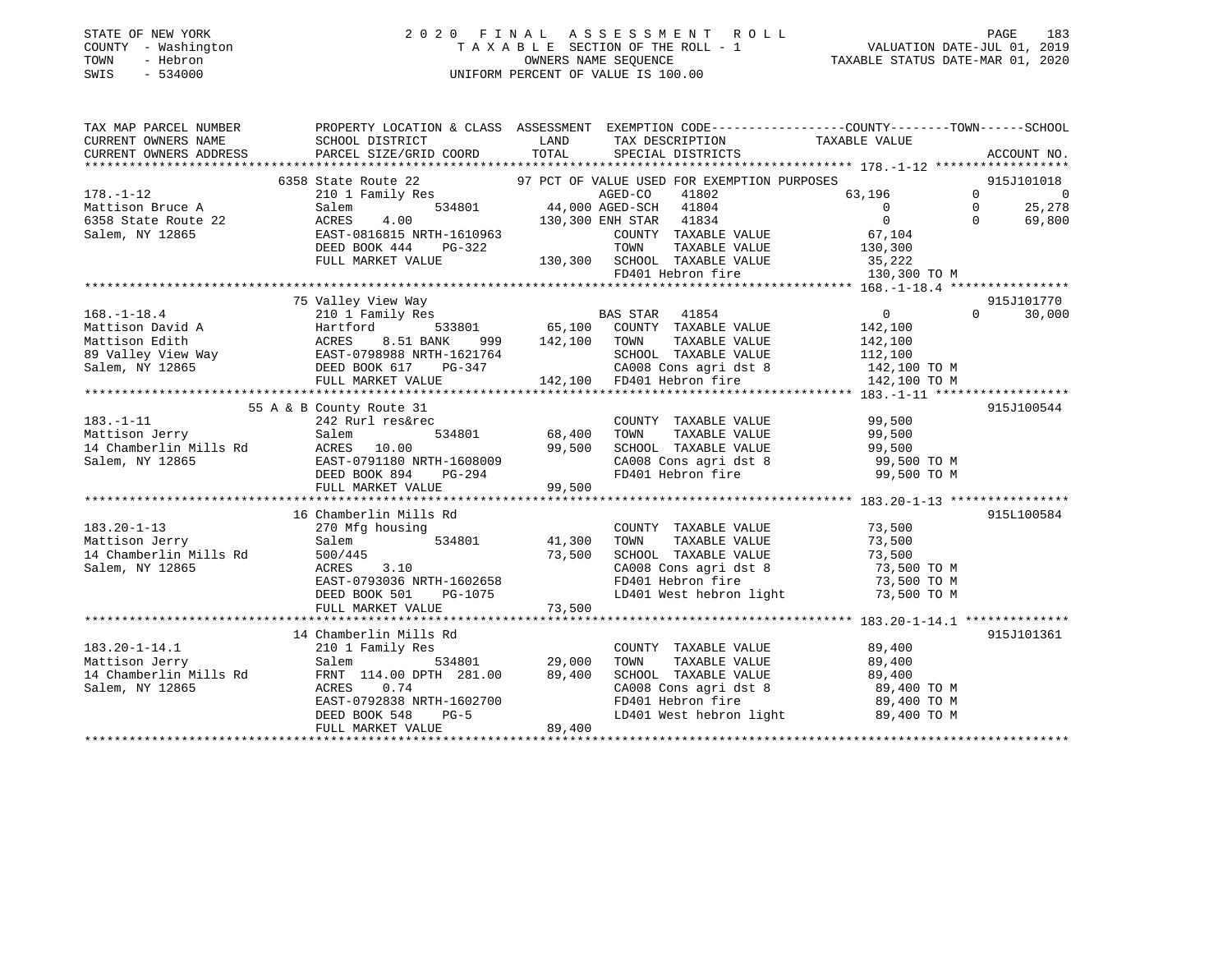### STATE OF NEW YORK 2 0 2 0 F I N A L A S S E S S M E N T R O L L PAGE 184 COUNTY - Washington T A X A B L E SECTION OF THE ROLL - 1 VALUATION DATE-JUL 01, 2019 TOWN - Hebron OWNERS NAME SEQUENCE TAXABLE STATUS DATE-MAR 01, 2020 SWIS - 534000 UNIFORM PERCENT OF VALUE IS 100.00

| TAX MAP PARCEL NUMBER<br>CURRENT OWNERS NAME<br>CURRENT OWNERS ADDRESS                            | PROPERTY LOCATION & CLASS ASSESSMENT EXEMPTION CODE----------------COUNTY-------TOWN------SCHOOL<br>SCHOOL DISTRICT<br>PARCEL SIZE/GRID COORD                                                             | LAND<br>TOTAL                 | TAX DESCRIPTION<br>SPECIAL DISTRICTS                                                                                                           | TAXABLE VALUE                                                                   | ACCOUNT NO.                                     |
|---------------------------------------------------------------------------------------------------|-----------------------------------------------------------------------------------------------------------------------------------------------------------------------------------------------------------|-------------------------------|------------------------------------------------------------------------------------------------------------------------------------------------|---------------------------------------------------------------------------------|-------------------------------------------------|
| $183.20 - 1 - 17$<br>Mattison Jerry<br>14 Chamberlin Mills Rd<br>Salem, NY 12865                  | Chamberlin Mills Rd<br>311 Res vac land<br>534801<br>Salem<br>FRNT 149.00 DPTH 195.00<br>ACRES<br>0.67<br>EAST-0792707 NRTH-1602725<br>DEED BOOK 698<br>PG-196<br>FULL MARKET VALUE                       | 8,400<br>8,400<br>8,400       | COUNTY TAXABLE VALUE<br>TOWN<br>TAXABLE VALUE<br>SCHOOL TAXABLE VALUE<br>CA008 Cons agri dst 8<br>FD401 Hebron fire<br>LD401 West hebron light | 8,400<br>8,400<br>8,400<br>8,400 TO M<br>8,400 TO M<br>8,400 TO M               | 915J100036                                      |
| $142. - 3 - 8.1$<br>Mattison Jessica Alisha<br>1305 Big Burch Hill Rd<br>Granville, NY 12832      | 1305 Big Burch Hill Rd<br>270 Mfg housing<br>533201<br>Granville<br>$142. - 1 - 8.1$<br>4.70<br>ACRES<br>EAST-0802743 NRTH-1641330<br>DEED BOOK 3062 PG-152<br>FULL MARKET VALUE                          | 55,800<br>68,800<br>68,800    | BAS STAR<br>41854<br>COUNTY TAXABLE VALUE<br>TAXABLE VALUE<br>TOWN<br>SCHOOL TAXABLE VALUE<br>FD401 Hebron fire                                | $\overline{0}$<br>68,800<br>68,800<br>38,800<br>68,800 TO M                     | 915J100085<br>30,000<br>$\Omega$                |
| $183. - 1 - 11.1$<br>Mattison Mark E<br>5213 Pillar Way<br>Fort Ann, NY 12827                     | 43 County Route 31<br>210 1 Family Res<br>534801<br>Salem<br>FRNT 161.00 DPTH<br>0.95<br>ACRES<br>EAST-0791524 NRTH-1607819<br>DEED BOOK 20191 PG-27423<br>FULL MARKET VALUE                              | 18,700<br>75,000<br>75,000    | COUNTY TAXABLE VALUE<br>TOWN<br>TAXABLE VALUE<br>SCHOOL TAXABLE VALUE<br>CA008 Cons agri dst 8<br>FD401 Hebron fire                            | 75,000<br>75,000<br>75,000<br>75,000 TO M<br>75,000 TO M                        |                                                 |
| $142. - 3 - 8.7$<br>Mattison Randy<br>1285 Big Burch Hill Rd<br>Granville, NY 12832               | 1285 Big Burch Hill Rd<br>210 1 Family Res<br>Granville<br>533201<br>879/68<br>$142. - 1 - 8.7$<br>ACRES<br>1.90 BANK<br>997<br>EAST-0802091 NRTH-1641593<br>DEED BOOK 509<br>PG-187<br>FULL MARKET VALUE | 87,400<br>87,400              | BAS STAR<br>41854<br>43,700 DISAB-C/T 41931<br>COUNTY TAXABLE VALUE<br>TOWN<br>TAXABLE VALUE<br>SCHOOL TAXABLE VALUE<br>FD401 Hebron fire      | $\mathbf{0}$<br>43,700<br>43,700<br>43,700<br>43,700<br>57,400<br>87,400 TO M   | 915J101411<br>$\Omega$<br>30,000<br>$\mathbf 0$ |
| $168. - 1 - 18$<br>Mattison Richard<br>Mattison Dorothy<br>653 County Route 31<br>Salem, NY 12865 | 653 County Route 31<br>240 Rural res<br>Hartford<br>533801<br>387/180<br>ACRES 110.20<br>EAST-0798218 NRTH-1620413<br>DEED BOOK 2691<br>$PG-1$<br>FULL MARKET VALUE                                       | 145,000<br>199,500<br>199,500 | ENH STAR<br>41834<br>COUNTY TAXABLE VALUE<br>TOWN<br>TAXABLE VALUE<br>SCHOOL TAXABLE VALUE<br>CA008 Cons agri dst 8<br>FD401 Hebron fire       | $\overline{0}$<br>199,500<br>199,500<br>129,700<br>199,500 TO M<br>199,500 TO M | 915J100409<br>$\Omega$<br>69,800                |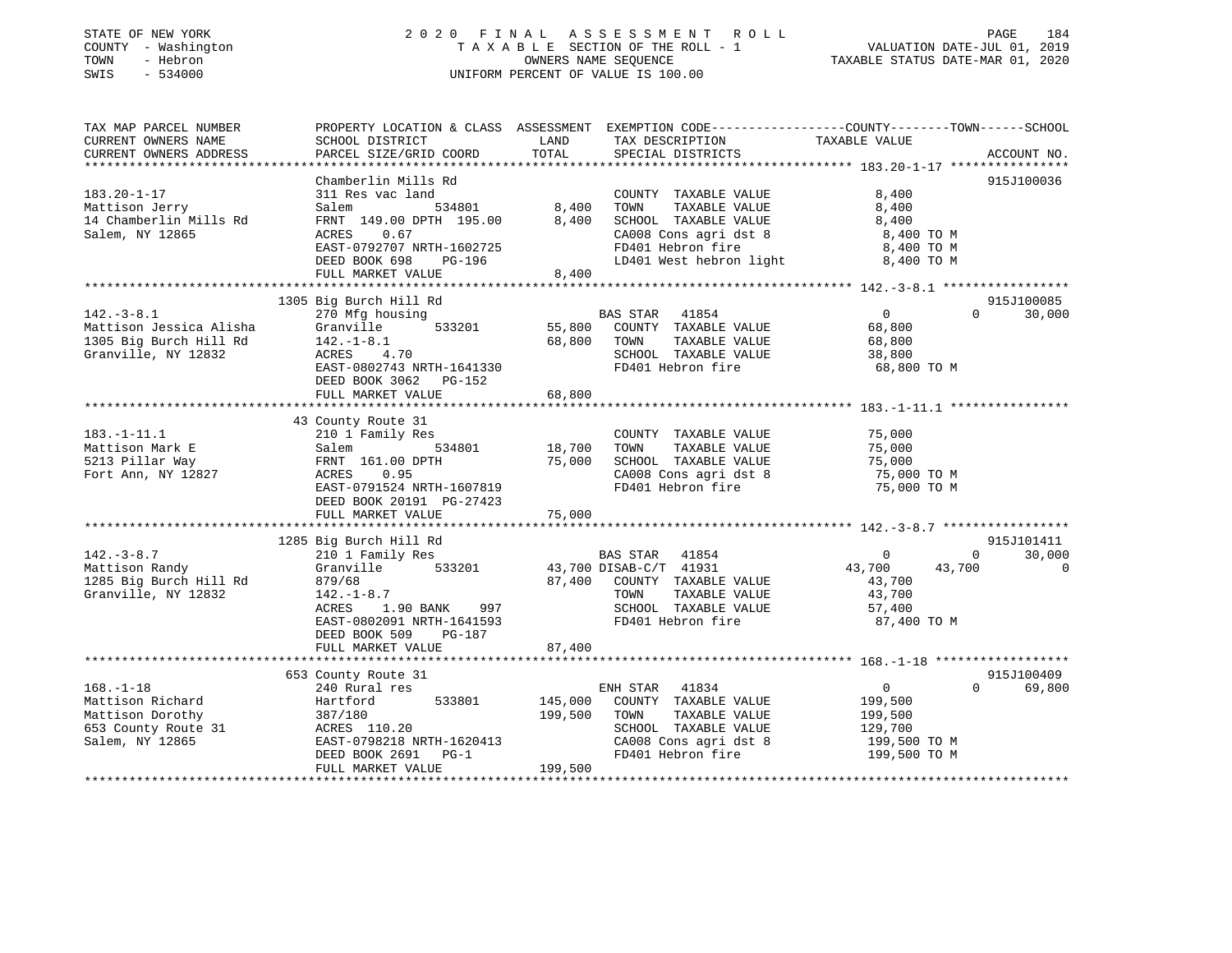| STATE OF NEW YORK<br>COUNTY - Washington<br>- Hebron<br>TOWN<br>SWIS<br>$-534000$ | 2020 FINAL ASSESSMENT<br>TAXABLE SECTION OF THE ROLL - 1<br>UNIFORM PERCENT OF VALUE IS 100.00 | 185<br>PAGE<br>VALUATION DATE-JUL 01, 2019<br>TAXABLE STATUS DATE-MAR 01, 2020 |                                               |                                                                                                                 |             |
|-----------------------------------------------------------------------------------|------------------------------------------------------------------------------------------------|--------------------------------------------------------------------------------|-----------------------------------------------|-----------------------------------------------------------------------------------------------------------------|-------------|
| TAX MAP PARCEL NUMBER<br>CURRENT OWNERS NAME                                      | SCHOOL DISTRICT                                                                                | LAND                                                                           | TAX DESCRIPTION                               | PROPERTY LOCATION & CLASS ASSESSMENT EXEMPTION CODE---------------COUNTY-------TOWN-----SCHOOL<br>TAXABLE VALUE |             |
| CURRENT OWNERS ADDRESS                                                            | PARCEL SIZE/GRID COORD                                                                         | TOTAL                                                                          | SPECIAL DISTRICTS                             |                                                                                                                 | ACCOUNT NO. |
|                                                                                   |                                                                                                |                                                                                |                                               |                                                                                                                 |             |
| $168. - 1 - 18.11$                                                                | 39 Valley View Way<br>271 Mfg housings                                                         |                                                                                | COUNTY TAXABLE VALUE                          | 40,200                                                                                                          |             |
| Mattison Richard H                                                                | Hartford<br>533801                                                                             | 33,000                                                                         | TOWN<br>TAXABLE VALUE                         | 40,200                                                                                                          |             |
| Mattison Dorothy M                                                                | 387/176, 387/180                                                                               | 40,200                                                                         | SCHOOL TAXABLE VALUE                          | 40,200                                                                                                          |             |
| 653 County Route 31                                                               | Easement 3426/317                                                                              |                                                                                | CA008 Cons agri dst 8                         | 40,200 TO M                                                                                                     |             |
| Salem, NY 12865                                                                   | ACRES<br>1.07                                                                                  |                                                                                | FD401 Hebron fire                             | 40,200 TO M                                                                                                     |             |
|                                                                                   | EAST-0798354 NRTH-1621629<br>DEED BOOK 2603<br><b>PG-50</b>                                    |                                                                                |                                               |                                                                                                                 |             |
|                                                                                   | FULL MARKET VALUE                                                                              | 40,200                                                                         |                                               |                                                                                                                 |             |
|                                                                                   | ******************                                                                             |                                                                                |                                               | ****************************** 167.-1-47.2 ************                                                         |             |
|                                                                                   | 3923 County Route 30                                                                           |                                                                                |                                               |                                                                                                                 |             |
| $167. - 1 - 47.2$                                                                 | 270 Mfg housing                                                                                |                                                                                | BAS STAR<br>41854                             | $\overline{0}$<br>$\Omega$                                                                                      | 30,000      |
| Mattison Timmy                                                                    | Salem<br>534801<br>ACRES 10.30                                                                 | 50,500<br>82,700                                                               | COUNTY TAXABLE VALUE<br>TOWN<br>TAXABLE VALUE | 82,700                                                                                                          |             |
| 3923 County Route 30<br>Salem, NY 12865                                           | EAST-0788502 NRTH-1620116                                                                      |                                                                                | SCHOOL TAXABLE VALUE                          | 82,700                                                                                                          |             |
|                                                                                   | DEED BOOK 742<br>$PG-71$                                                                       |                                                                                | FD401 Hebron fire                             | 52,700<br>82,700 TO M                                                                                           |             |
|                                                                                   | FULL MARKET VALUE                                                                              | 82,700                                                                         |                                               |                                                                                                                 |             |
|                                                                                   |                                                                                                |                                                                                |                                               |                                                                                                                 |             |
|                                                                                   | 38 County Route 31                                                                             |                                                                                |                                               |                                                                                                                 | 915J101065  |
| $183. - 1 - 12$                                                                   | 270 Mfg housing                                                                                |                                                                                | COUNTY TAXABLE VALUE                          | 53,500                                                                                                          |             |
| Mattison Timmy A Jr                                                               | 534801<br>Salem                                                                                | 42,200                                                                         | TAXABLE VALUE<br>TOWN                         | 53,500                                                                                                          |             |
| 38 County Route 31                                                                | ACRES<br>1.40                                                                                  | 53,500                                                                         | SCHOOL TAXABLE VALUE                          | 53,500                                                                                                          |             |
| Salem, NY 12865                                                                   | EAST-0791726 NRTH-1607468                                                                      |                                                                                | CA008 Cons agri dst 8                         | 53,500 TO M                                                                                                     |             |
|                                                                                   | DEED BOOK 3397 PG-203                                                                          |                                                                                | FD401 Hebron fire                             | 53,500 TO M                                                                                                     |             |
|                                                                                   | FULL MARKET VALUE                                                                              | 53,500                                                                         |                                               |                                                                                                                 |             |
|                                                                                   |                                                                                                |                                                                                |                                               |                                                                                                                 |             |
|                                                                                   | 3935 County Route 30                                                                           |                                                                                |                                               |                                                                                                                 | 915J101765  |
| $167. - 1 - 47.1$                                                                 | 314 Rural vac<10<br>534801<br>Salem                                                            | 6,000                                                                          | COUNTY TAXABLE VALUE<br>TOWN<br>TAXABLE VALUE | 6,000<br>6,000                                                                                                  |             |
| Mattison Timmy Sr<br>3923 County Route 30                                         | Sub lot 2                                                                                      | 6,000                                                                          | SCHOOL TAXABLE VALUE                          | 6,000                                                                                                           |             |
| Salem, NY 12865                                                                   | ACRES<br>7.48                                                                                  |                                                                                | FD401 Hebron fire                             | 6,000 TO M                                                                                                      |             |
|                                                                                   | EAST-0788188 NRTH-1620292<br>DEED BOOK 3917<br>PG-187                                          |                                                                                |                                               |                                                                                                                 |             |
|                                                                                   | FULL MARKET VALUE                                                                              | 6,000                                                                          |                                               |                                                                                                                 |             |
|                                                                                   | ********************                                                                           | *******************                                                            |                                               |                                                                                                                 |             |
|                                                                                   | State Route 22                                                                                 |                                                                                |                                               |                                                                                                                 | 915J101739  |
| $186. - 1 - 17$                                                                   | 322 Rural vac>10                                                                               |                                                                                | COUNTY TAXABLE VALUE                          | 37,700                                                                                                          |             |
| Mattison William J                                                                | Salem<br>534801                                                                                | 37,700                                                                         | TAXABLE VALUE<br>TOWN                         | 37,700                                                                                                          |             |
| 6358 State Route 22                                                               | 2996/271                                                                                       | 37,700                                                                         | SCHOOL TAXABLE VALUE                          | 37,700                                                                                                          |             |
| Salem, NY 12865                                                                   | ACRES 12.91                                                                                    |                                                                                | FD401 Hebron fire                             | 37,700 TO M                                                                                                     |             |
|                                                                                   | EAST-0817138 NRTH-1610595                                                                      |                                                                                |                                               |                                                                                                                 |             |
|                                                                                   | DEED BOOK 2993<br>PG-233                                                                       |                                                                                |                                               |                                                                                                                 |             |
|                                                                                   | FULL MARKET VALUE                                                                              | 37,700                                                                         |                                               |                                                                                                                 |             |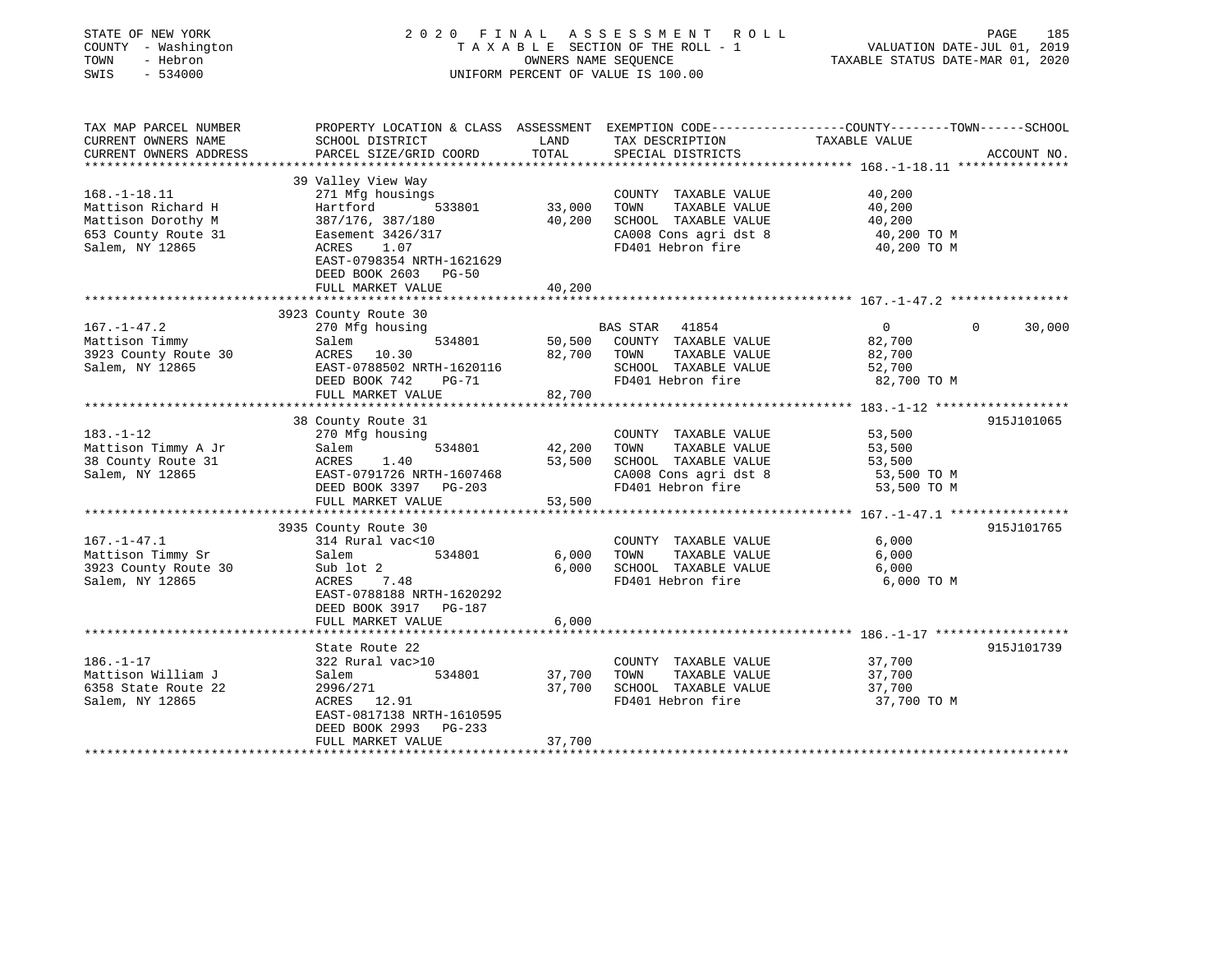### STATE OF NEW YORK 2 0 2 0 F I N A L A S S E S S M E N T R O L L PAGE 186 COUNTY - Washington T A X A B L E SECTION OF THE ROLL - 1 VALUATION DATE-JUL 01, 2019 TOWN - Hebron OWNERS NAME SEQUENCE TAXABLE STATUS DATE-MAR 01, 2020 SWIS - 534000 UNIFORM PERCENT OF VALUE IS 100.00

| TAX MAP PARCEL NUMBER                                                | PROPERTY LOCATION & CLASS ASSESSMENT EXEMPTION CODE----------------COUNTY-------TOWN------SCHOOL |               |                       |                |                        |
|----------------------------------------------------------------------|--------------------------------------------------------------------------------------------------|---------------|-----------------------|----------------|------------------------|
| CURRENT OWNERS NAME                                                  | SCHOOL DISTRICT                                                                                  | LAND          | TAX DESCRIPTION       | TAXABLE VALUE  |                        |
| CURRENT OWNERS ADDRESS                                               | PARCEL SIZE/GRID COORD                                                                           | TOTAL         | SPECIAL DISTRICTS     |                | ACCOUNT NO.            |
|                                                                      |                                                                                                  |               |                       |                |                        |
|                                                                      | 170 Clark Way                                                                                    |               |                       |                | 915J101601             |
| $169. - 1 - 18.17$                                                   | 312 Vac w/imprv                                                                                  |               | COUNTY TAXABLE VALUE  | 22,000         |                        |
| Maynard Thomas                                                       | Granville<br>533201                                                                              | 20,500        | TAXABLE VALUE<br>TOWN | 22,000         |                        |
| 396 Essex Rd                                                         | 10.10<br>ACRES                                                                                   | 22,000        | SCHOOL TAXABLE VALUE  | 22,000         |                        |
| Westbrook, CT 06498                                                  | EAST-0813977 NRTH-1626085                                                                        |               | FD401 Hebron fire     | 22,000 TO M    |                        |
|                                                                      | DEED BOOK 1868 PG-213                                                                            |               |                       |                |                        |
|                                                                      | FULL MARKET VALUE                                                                                | 22,000        |                       |                |                        |
|                                                                      |                                                                                                  |               |                       |                |                        |
|                                                                      | 6577 State Route 22                                                                              |               |                       |                | 915J100570<br>$\Omega$ |
| $177. - 1 - 10$                                                      | 210 1 Family Res                                                                                 |               | BAS STAR 41854        | $\overline{0}$ | 30,000                 |
| Maynard Wayne                                                        | Salem                                                                                            | 534801 27,000 | COUNTY TAXABLE VALUE  | 143,800        |                        |
| Maynard Terri Lea                                                    | 90.00 DPTH 124.00 143,800<br>FRNT                                                                |               | TOWN<br>TAXABLE VALUE | 143,800        |                        |
| 6577 State Route 22                                                  | 0.26<br>ACRES                                                                                    |               | SCHOOL TAXABLE VALUE  | 113,800        |                        |
| Salem, NY 12865                                                      | EAST-0815152 NRTH-1616316                                                                        |               | FD401 Hebron fire     | 143,800 TO M   |                        |
|                                                                      | DEED BOOK 734<br>PG-149                                                                          |               |                       |                |                        |
|                                                                      | FULL MARKET VALUE                                                                                | 143,800       |                       |                |                        |
|                                                                      |                                                                                                  |               |                       |                |                        |
|                                                                      | Indian Head Way                                                                                  |               |                       |                | 915J101475             |
| $170. - 1 - 13$                                                      | 314 Rural vac<10                                                                                 |               | COUNTY TAXABLE VALUE  | 4,300          |                        |
| Mazzone Gary                                                         | Granville<br>533201                                                                              | 4,300         | TAXABLE VALUE<br>TOWN | 4,300          |                        |
| Mazzone Joan                                                         | ACRES<br>2.87                                                                                    | 4,300         | SCHOOL TAXABLE VALUE  | 4,300          |                        |
| 5 Petticoat Ln                                                       | EAST-0816939 NRTH-1619174                                                                        |               | FD401 Hebron fire     | 4,300 TO M     |                        |
| Broad Brook, CT 06016                                                | DEED BOOK 3432 PG-260                                                                            |               |                       |                |                        |
|                                                                      | FULL MARKET VALUE                                                                                | 4,300         |                       |                |                        |
|                                                                      |                                                                                                  |               |                       |                |                        |
|                                                                      | 334 Indian Head Way                                                                              |               |                       |                | 915J101274             |
| $170. - 1 - 13.8$                                                    | 210 1 Family Res                                                                                 |               | COUNTY TAXABLE VALUE  | 130,400        |                        |
| Mazzone Gary L                                                       | 533201<br>Granville                                                                              | 47,000        | TAXABLE VALUE<br>TOWN | 130,400        |                        |
| Mazzone Joan D                                                       | ACRES<br>5.02                                                                                    | 130,400       | SCHOOL TAXABLE VALUE  | 130,400        |                        |
| 5 Petticoat Ln                                                       | EAST-0816811 NRTH-1618797                                                                        |               | FD401 Hebron fire     | 130,400 TO M   |                        |
| Broad Brook, CT 06016                                                | DEED BOOK 828<br>$PG-32$                                                                         |               |                       |                |                        |
|                                                                      | FULL MARKET VALUE                                                                                | 130,400       |                       |                |                        |
|                                                                      |                                                                                                  |               |                       |                |                        |
|                                                                      | 269 Little Burch Hill Rd                                                                         |               |                       |                | 915J101255             |
| $151.-1-16.3$                                                        | 210 1 Family Res                                                                                 |               | BAS STAR 41854        | $\overline{0}$ | $\Omega$<br>30,000     |
| Mccasland Donald F                                                   | Granville<br>533201                                                                              | 58,300        | COUNTY TAXABLE VALUE  | 151,100        |                        |
| Mccasland Mavis K                                                    | 5.41 BANK<br>ACRES<br>999                                                                        | 151,100 TOWN  | TAXABLE VALUE         | 151,100        |                        |
| Mccasland Mavis K<br>269 Little Burch Hill Rd<br>Granville, NY 12832 | EAST-0800526 NRTH-1635014                                                                        |               | SCHOOL TAXABLE VALUE  | 121,100        |                        |
| Granville, NY 12832                                                  | DEED BOOK 476<br>PG-99                                                                           |               | FD401 Hebron fire     | 151,100 TO M   |                        |
|                                                                      | FULL MARKET VALUE                                                                                | 151,100       |                       |                |                        |
|                                                                      |                                                                                                  |               |                       |                |                        |
|                                                                      | Little Burch Hill Rd                                                                             |               |                       |                | 915J101197             |
| $151. - 1 - 22.5$                                                    | 314 Rural vac<10                                                                                 |               | COUNTY TAXABLE VALUE  | 45,900         |                        |
| Mccasland Donald F                                                   | Granville<br>533201                                                                              | 45,900        | TOWN<br>TAXABLE VALUE | 45,900         |                        |
| Mccasland Mavis K                                                    | 7.00 Ad                                                                                          | 45,900        | SCHOOL TAXABLE VALUE  | 45,900         |                        |
| 269 Little Burch Hill Rd                                             | ACRES<br>9.30                                                                                    |               | FD401 Hebron fire     | 45,900 TO M    |                        |
| Granville, NY 12832                                                  | EAST-0800802 NRTH-1635861                                                                        |               |                       |                |                        |
|                                                                      | DEED BOOK 487<br>PG-148                                                                          |               |                       |                |                        |
|                                                                      | FULL MARKET VALUE                                                                                | 45,900        |                       |                |                        |
|                                                                      |                                                                                                  |               |                       |                |                        |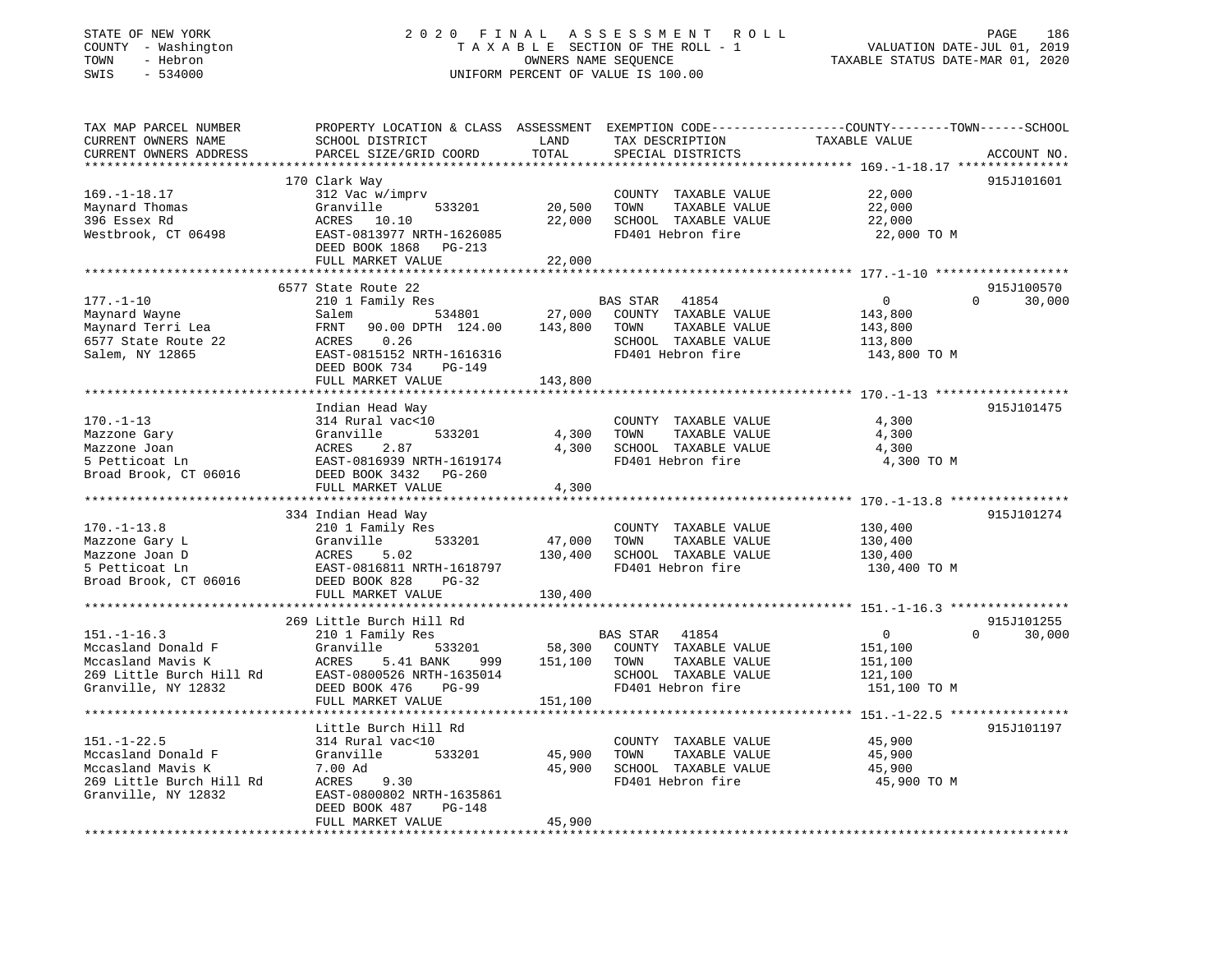| STATE OF NEW YORK<br>COUNTY - Washington<br>TOWN - Hebron<br>SWIS - 534000                                                                                                                                                                                                |                                                                                                                                                          |                   | UNIFORM PERCENT OF VALUE IS 100.00                                                                                                                                    | 2020 FINAL ASSESSMENT ROLL PAGE 187<br>TAXABLE SECTION OF THE ROLL - 1 VALUATION DATE-JUL 01, 2019<br>ONNERS NAME SEQUENCE<br>TAXABLE STATUS DATE-MAR 01, 2020 |            |
|---------------------------------------------------------------------------------------------------------------------------------------------------------------------------------------------------------------------------------------------------------------------------|----------------------------------------------------------------------------------------------------------------------------------------------------------|-------------------|-----------------------------------------------------------------------------------------------------------------------------------------------------------------------|----------------------------------------------------------------------------------------------------------------------------------------------------------------|------------|
| TAX MAP PARCEL NUMBER<br>CURRENT OWNERS NAME SCHOOL DISTRICT LAND TAX DESCRIPTION CODE----------------COUNTY--------TOWN------SCHOOL<br>CURRENT OWNERS ADDRESS PARCEL SIZE/GRID COORD TOTAL CORD TEXABLE VALUE                                                            |                                                                                                                                                          |                   |                                                                                                                                                                       |                                                                                                                                                                |            |
|                                                                                                                                                                                                                                                                           |                                                                                                                                                          |                   |                                                                                                                                                                       |                                                                                                                                                                |            |
|                                                                                                                                                                                                                                                                           |                                                                                                                                                          |                   | COUNTY TAXABLE VALUE                                                                                                                                                  | 44,300                                                                                                                                                         | 915J100098 |
|                                                                                                                                                                                                                                                                           | 314 Kural VacSiv<br>Granville 533201 44,300 TOWN TAXABLE VALUE 44,300<br>6.9 Ac 44,300 SCHOOL TAXABLE VALUE 44,300<br>44,300 SCHOOL TAXABLE VALUE 44,300 |                   | FD401 Hebron fire                                                                                                                                                     | 44,300 TO M                                                                                                                                                    |            |
|                                                                                                                                                                                                                                                                           |                                                                                                                                                          | 44,300            |                                                                                                                                                                       |                                                                                                                                                                |            |
|                                                                                                                                                                                                                                                                           |                                                                                                                                                          |                   |                                                                                                                                                                       |                                                                                                                                                                |            |
| McCauley Robert H Jr Hartford 533801<br>Vincent Jennifer 10t 2<br>258 Halls Pond Rd 770/303<br>Salem, NY 12865 ACRES 29.93 BANK 997<br>EAST-0793579 NRTH-1626639                                                                                                          |                                                                                                                                                          | 85,300<br>230,000 | COUNTY TAXABLE VALUE<br>TOWN TAXABLE VALUE 230,000<br>SCHOOL TAXABLE VALUE 230,000<br>SCHOOL TAXABLE VALUE                                                            | 230,000<br>FD401 Hebron fire 230,000 TO M                                                                                                                      |            |
|                                                                                                                                                                                                                                                                           | DEED BOOK 3918 PG-253<br>FULL MARKET VALUE                                                                                                               | 230,000           |                                                                                                                                                                       |                                                                                                                                                                |            |
| 314.-1-19.1<br>McCauliffe James<br>McCauliffe James<br>McCauliffe James<br>McCauliffe Janice<br>McCauliffe Janice<br>McCauliffe Janice<br>McCauliffe Janice<br>McCauliffe Janice<br>McCauliffe Janice<br>McCauliffe Janice<br>McCauliffe Janice<br>McC                    | Scott Lake Rd<br>FULL MARKET VALUE                                                                                                                       | 15,600            |                                                                                                                                                                       |                                                                                                                                                                |            |
|                                                                                                                                                                                                                                                                           |                                                                                                                                                          |                   |                                                                                                                                                                       |                                                                                                                                                                |            |
| $184. - 1 - 29$<br>184.-1-29<br>McCauliffe James<br>McCauliffe James<br>McCauliffe James<br>McCauliffe James<br>McCauliffe James<br>McCauliffe James<br>McCauliffe James<br>McCauliffe James<br>McCauliffe James<br>McCauliffe James<br>FRNT 904.00 DPTH<br>310,500 COUNT | 1665 Scott Lake Rd                                                                                                                                       |                   | 310,500 COUNTY TAXABLE VALUE 257,150<br>TOWN TAXABLE VALUE 281,400<br>SCHOOL TAXABLE VALUE 280,500<br>CA008 Cons agri dst 8 310,500 TO M<br>310,500 FD401 Hebron fire | VALUE USED FOR EXEMPTION PURPOSES<br>VET COM CT 41131 53,350 29,100 0<br>10 30,000 0 30,000                                                                    | 915J100224 |
|                                                                                                                                                                                                                                                                           |                                                                                                                                                          |                   |                                                                                                                                                                       |                                                                                                                                                                |            |
| 314 Rural vac<10<br>McCaulife Jason 314 Rural vac<10<br>McCaulife Heidi FRNT 336.00 DPTH 150.00 1,000 TOWN TAXABLE VALUE 1,000<br>McCaulife Heidi FRNT 336.00 DPTH 150.00 1,000 SCHOOL TAXABLE VALUE 1,000<br>1665 Scotts Lake Rd EAST                                    |                                                                                                                                                          |                   |                                                                                                                                                                       |                                                                                                                                                                |            |
|                                                                                                                                                                                                                                                                           |                                                                                                                                                          |                   |                                                                                                                                                                       |                                                                                                                                                                |            |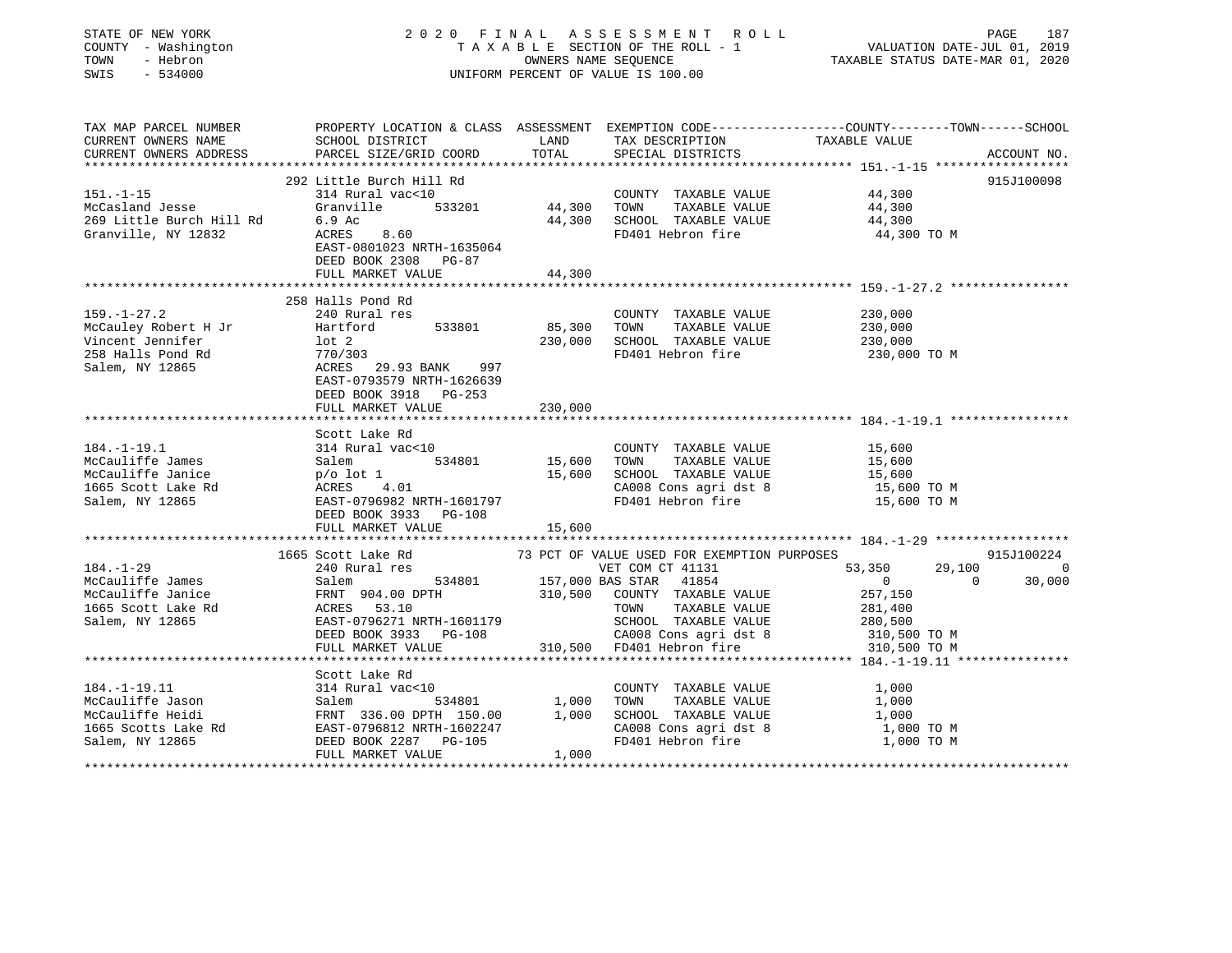#### STATE OF NEW YORK 2 0 2 0 F I N A L A S S E S S M E N T R O L L PAGE 188 COUNTY - Washington T A X A B L E SECTION OF THE ROLL - 1 VALUATION DATE-JUL 01, 2019 TOWN - Hebron OWNERS NAME SEQUENCE TAXABLE STATUS DATE-MAR 01, 2020 SWIS - 534000 UNIFORM PERCENT OF VALUE IS 100.00

| TAX MAP PARCEL NUMBER<br>CURRENT OWNERS NAME  | PROPERTY LOCATION & CLASS ASSESSMENT EXEMPTION CODE---------------COUNTY-------TOWN-----SCHOOL<br>SCHOOL DISTRICT | LAND          | TAX DESCRIPTION                            | TAXABLE VALUE      |             |
|-----------------------------------------------|-------------------------------------------------------------------------------------------------------------------|---------------|--------------------------------------------|--------------------|-------------|
| CURRENT OWNERS ADDRESS                        | PARCEL SIZE/GRID COORD                                                                                            | TOTAL         | SPECIAL DISTRICTS                          |                    | ACCOUNT NO. |
|                                               |                                                                                                                   |               |                                            |                    |             |
|                                               | 1723 Scott Lake Rd                                                                                                |               |                                            |                    |             |
| $184. - 1 - 29.1$                             | 314 Rural vac<10                                                                                                  |               | COUNTY TAXABLE VALUE                       | 35,400             |             |
| McCauliffe Jason                              | Salem                                                                                                             | 534801 35,400 | TOWN<br>TAXABLE VALUE                      | 35,400             |             |
| McCauliffe Heidi                              | 4.80<br>ACRES                                                                                                     | 35,400        | SCHOOL TAXABLE VALUE                       | 35,400             |             |
| 1665 Scotts Lake Rd                           | EAST-0796417 NRTH-1602200                                                                                         |               | CA008 Cons agri dst 8<br>FD401 Hebron fire | 35,400 TO M        |             |
| Salem, NY 12865                               | DEED BOOK 2287 PG-105<br>FULL MARKET VALUE                                                                        | 35,400        |                                            | 35,400 TO M        |             |
|                                               |                                                                                                                   |               |                                            |                    |             |
|                                               | County Route 28                                                                                                   |               |                                            |                    |             |
| $143. - 1 - 3.2$                              | 314 Rural vac<10                                                                                                  |               | COUNTY TAXABLE VALUE                       | 2,500              |             |
| Mccauliffe William                            | 533201<br>Granville                                                                                               |               | 2,500 TOWN<br>TAXABLE VALUE                | 2,500              |             |
| Mccauliffe MaryJane                           | FRNT 150.00 DPTH 240.00                                                                                           |               | 2,500 SCHOOL TAXABLE VALUE                 | 2,500              |             |
| 1001 County Route 28                          | ACRES 0.83                                                                                                        |               | FD401 Hebron fire                          | 2,500 TO M         |             |
| Granville, NY 12832                           | EAST-0813209 NRTH-1647257                                                                                         |               |                                            |                    |             |
|                                               | DEED BOOK 772<br>PG-168                                                                                           |               |                                            |                    |             |
|                                               | FULL MARKET VALUE                                                                                                 | 2,500         |                                            |                    |             |
|                                               |                                                                                                                   |               |                                            |                    |             |
|                                               | 580 West Green Pond Way                                                                                           |               |                                            |                    | 915J101412  |
| $143. - 1 - 24.1$                             | 260 Seasonal res - WTRFNT                                                                                         |               | COUNTY TAXABLE VALUE                       | 114,800            |             |
| McChesney Mark P                              | Granville<br>533201                                                                                               | 73,500 TOWN   | TAXABLE VALUE                              | 114,800            |             |
| McChesney Margaret M                          | ACRES<br>1.00                                                                                                     |               | 114,800 SCHOOL TAXABLE VALUE               | 114,800            |             |
| 1363 Danby Rd                                 | EAST-0815332 NRTH-1644180                                                                                         |               | FD401 Hebron fire                          | 114,800 TO M       |             |
| Pawlet, VT 05761                              | DEED BOOK 2324 PG-326                                                                                             |               |                                            |                    |             |
|                                               | FULL MARKET VALUE                                                                                                 | 114,800       |                                            |                    |             |
|                                               |                                                                                                                   |               |                                            |                    |             |
| $143. - 1 - 14$                               | 127 East Green Pond Way<br>260 Seasonal res - WTRFNT                                                              |               |                                            |                    | 915J100597  |
|                                               | Granville<br>533201                                                                                               | 74,500 TOWN   | COUNTY TAXABLE VALUE<br>TAXABLE VALUE      | 121,400<br>121,400 |             |
| McChesney Scott L<br>McChesney Phoebe Pierson | 1.20<br>ACRES                                                                                                     |               | 121,400 SCHOOL TAXABLE VALUE               | 121,400            |             |
| 1119 Kelley Hill Rd                           | EAST-0816187 NRTH-1643309                                                                                         |               | FD401 Hebron fire                          | 121,400 TO M       |             |
| Pawlet, VT 05761                              | DEED BOOK 1676 PG-288                                                                                             |               |                                            |                    |             |
|                                               | FULL MARKET VALUE                                                                                                 | 121,400       |                                            |                    |             |
|                                               |                                                                                                                   |               |                                            |                    |             |
|                                               | East Green Pond Way                                                                                               |               |                                            |                    |             |
| $143.-1-5.1$                                  | 311 Res vac land - WTRFNT                                                                                         |               | COUNTY TAXABLE VALUE                       | 71,300             |             |
| McClellan Jon S                               | Granville<br>533201                                                                                               | 71,300        | TOWN<br>TAXABLE VALUE                      | 71,300             |             |
| McClellan Sandra G                            | ACRES<br>1.76                                                                                                     | 71,300        | SCHOOL TAXABLE VALUE                       | 71,300             |             |
| 67 East High St                               | EAST-0815377 NRTH-1644608                                                                                         |               | FD401 Hebron fire                          | 71,300 TO M        |             |
| Salem, NY 12865                               | DEED BOOK 3593 PG-96                                                                                              |               |                                            |                    |             |
|                                               | FULL MARKET VALUE                                                                                                 | 71,300        |                                            |                    |             |
|                                               |                                                                                                                   |               |                                            |                    |             |
|                                               | 211 East Green Pond Way                                                                                           |               |                                            |                    | 915J100416  |
| $143. - 1 - 6$                                | 260 Seasonal res - WTRFNT                                                                                         |               | COUNTY TAXABLE VALUE                       | 207,800            |             |
| McClellan Jon S                               | Granville<br>533201                                                                                               | 70,500        | TOWN<br>TAXABLE VALUE                      | 207,800            |             |
| McClellen Sandra G                            | 737/95                                                                                                            | 207,800       | SCHOOL TAXABLE VALUE                       | 207,800            |             |
| PO Box 603                                    | ACRES 25.50<br>EAST-0815973 NRTH-1645390                                                                          |               | FD401 Hebron fire                          | 207,800 TO M       |             |
| Salem, NY 12865                               | DEED BOOK 2959 PG-238                                                                                             |               |                                            |                    |             |
|                                               | FULL MARKET VALUE                                                                                                 | 207,800       |                                            |                    |             |
|                                               |                                                                                                                   |               |                                            |                    |             |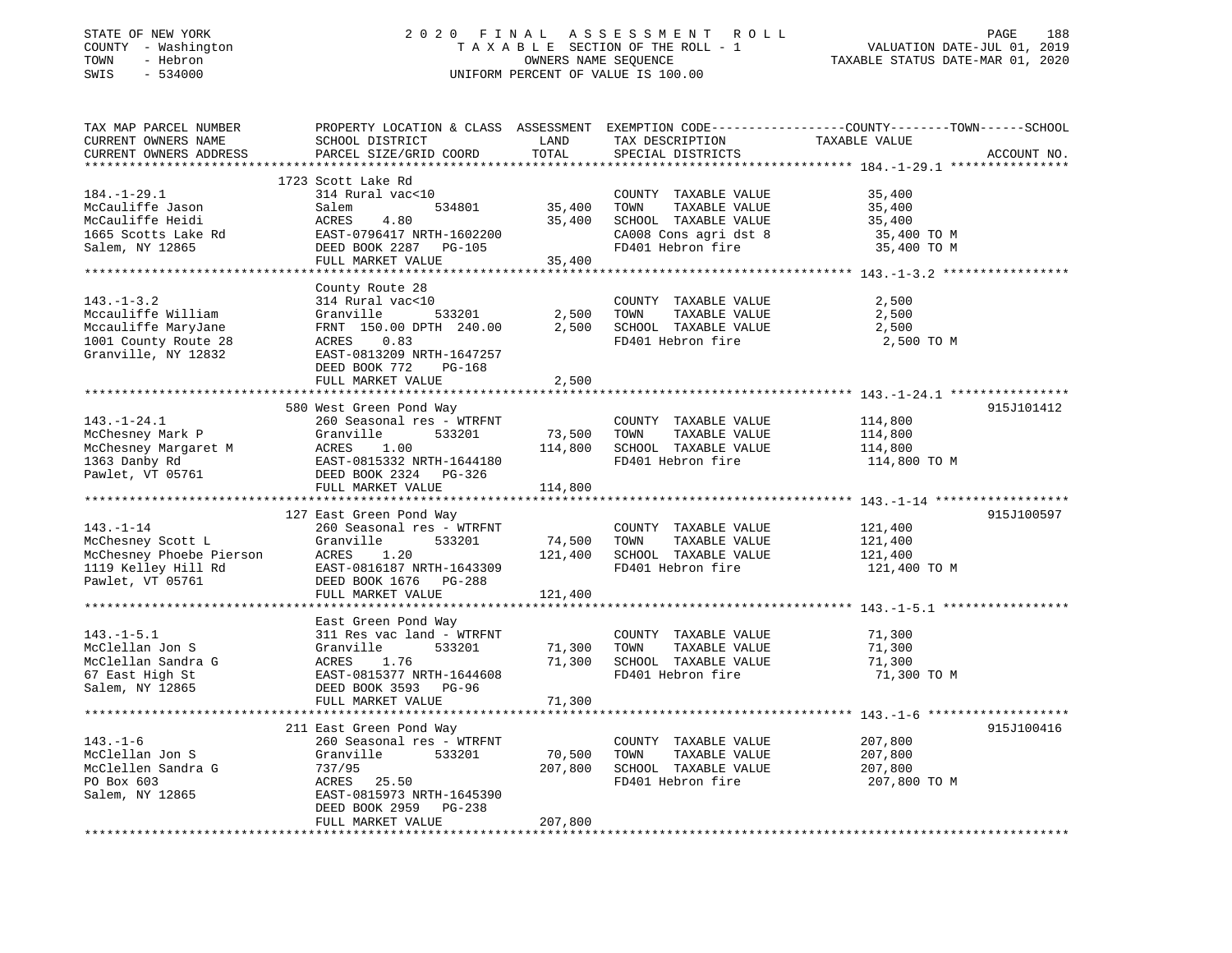| STATE OF NEW YORK<br>COUNTY - Washington<br>- Hebron<br>TOWN<br>SWIS<br>$-534000$ |                                              | 2020 FINAL ASSESSMENT ROLL<br>TAXABLE SECTION OF THE ROLL - 1<br>OWNERS NAME SEOUENCE<br>UNIFORM PERCENT OF VALUE IS 100.00 | TAXABLE STATUS DATE-MAR 01, 2020                                               | PAGE<br>VALUATION DATE-JUL 01, 2019 | 189 |
|-----------------------------------------------------------------------------------|----------------------------------------------|-----------------------------------------------------------------------------------------------------------------------------|--------------------------------------------------------------------------------|-------------------------------------|-----|
| TAX MAP PARCEL NUMBER<br>CURRENT OWNERS NAME                                      | PROPERTY LOCATION & CLASS<br>SCHOOL DISTRICT | ASSESSMENT<br>TAX DESCRIPTION<br>LAND                                                                                       | EXEMPTION CODE-----------------COUNTY--------TOWN------SCHOOL<br>TAXABLE VALUE |                                     |     |

| 30,000     |
|------------|
| 915J101416 |
|            |
|            |
|            |
| 915J101349 |
| 915J101082 |
| 69,800     |
|            |
|            |
| 915J101729 |
| 30,000     |
|            |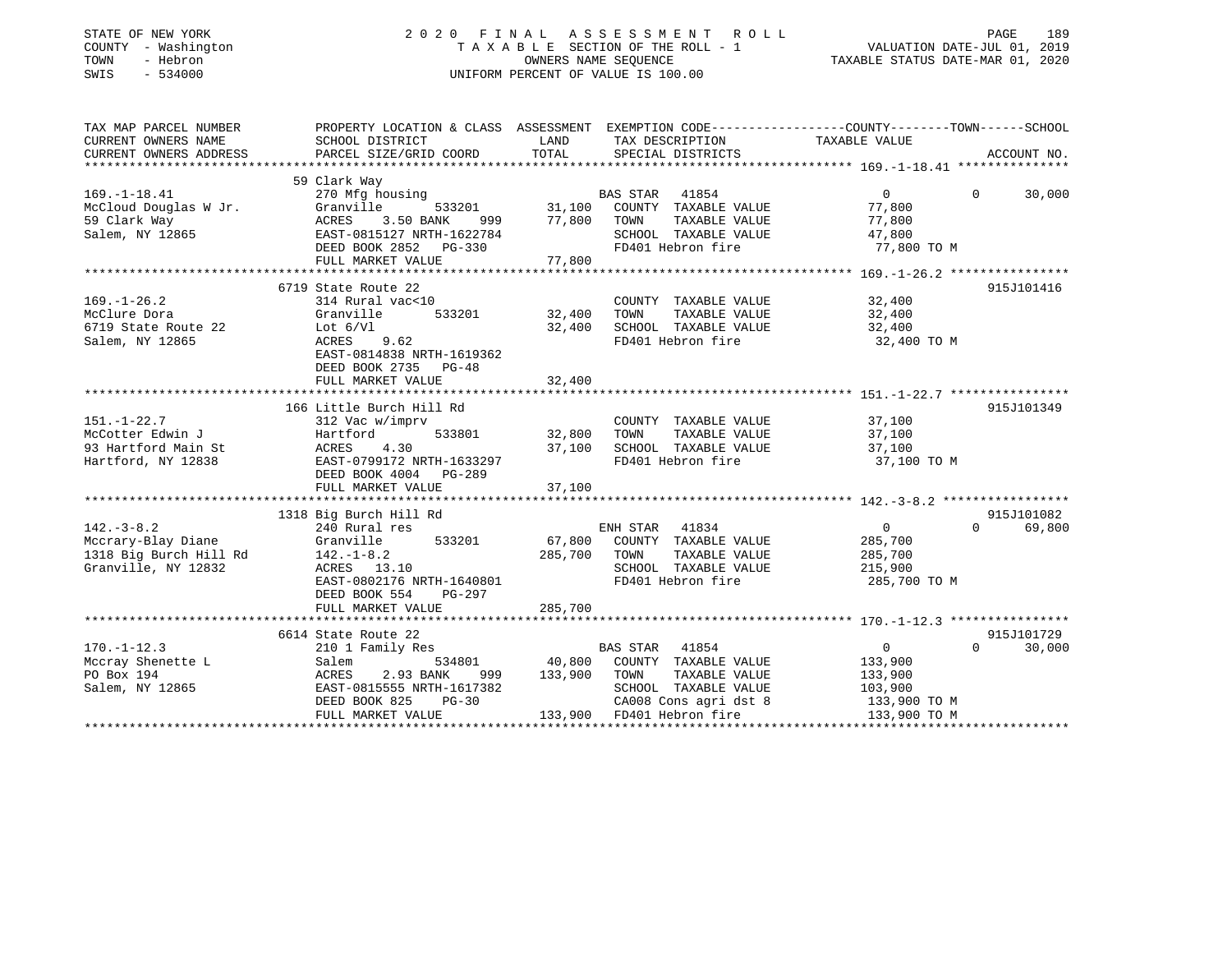### STATE OF NEW YORK 2 0 2 0 F I N A L A S S E S S M E N T R O L L PAGE 190 COUNTY - Washington T A X A B L E SECTION OF THE ROLL - 1 VALUATION DATE-JUL 01, 2019 TOWN - Hebron OWNERS NAME SEQUENCE TAXABLE STATUS DATE-MAR 01, 2020 SWIS - 534000 UNIFORM PERCENT OF VALUE IS 100.00

| TOTAL<br>CURRENT OWNERS ADDRESS<br>PARCEL SIZE/GRID COORD<br>SPECIAL DISTRICTS<br>ACCOUNT NO.<br>State Route 22<br>915J100127<br>$153. - 1 - 10$<br>322 Rural vac>10<br>127,400<br>COUNTY TAXABLE VALUE<br>533201<br>127,400<br>127,400<br>McCullough Patrick<br>Granville<br>TOWN<br>TAXABLE VALUE<br>562 E Shore Dr<br>127,400<br>SCHOOL TAXABLE VALUE<br>ACRES 48.80<br>127,400<br>Adirondack, NY 12808<br>CA008 Cons agri dst 8<br>EAST-0820617 NRTH-1634972<br>127,400 TO M<br>FD401 Hebron fire<br>DEED BOOK 1846 PG-59<br>127,400 TO M<br>127,400<br>FULL MARKET VALUE<br>281 Lang Hill Rd<br>915J100382<br>69,177<br>$152 - 2 - 33.5$<br>117 Horse farm<br>AG DIST<br>41720<br>69,177<br>69,177<br>533201<br>136,200 BAS STAR 41854<br>$\overline{0}$<br>30,000<br>McDermott John<br>Granville<br>$\Omega$<br>ACRES 42.70<br>381,900<br>COUNTY TAXABLE VALUE<br>312,723<br>McDermott Laura<br>EAST-0811400 NRTH-1637050<br>281 Lang Hill Rd<br>TOWN<br>TAXABLE VALUE<br>312,723<br>SCHOOL TAXABLE VALUE<br>Granville, NY 12832<br>DEED BOOK 690<br>PG-155<br>282,723<br>381,900<br>CA008 Cons agri dst 8<br>312,723 TO M<br>FULL MARKET VALUE<br>69,177 EX<br>MAY BE SUBJECT TO PAYMENT<br>FD401 Hebron fire<br>381,900 TO M<br>UNDER AGDIST LAW TIL 2024<br>County Route 30<br>915J100204<br>314 Rural vac<10<br>$167. - 1 - 31$<br>COUNTY TAXABLE VALUE<br>30,400<br>McDowell Douglas Duncan Truste Salem<br>534801<br>30,400<br>TOWN<br>TAXABLE VALUE<br>30,400<br>30,400<br>McDowell Judith Ann Trustee<br>Family Trust<br>SCHOOL TAXABLE VALUE<br>30,400<br>4501 Austin Dr<br>466/43<br>FD401 Hebron fire<br>30,400 TO M<br>North Little Rock, AR 72116<br>ACRES<br>8.40<br>EAST-0788741 NRTH-1621935<br>DEED BOOK 3686 PG-320<br>30,400<br>FULL MARKET VALUE<br>915J101789<br>21 Clark Way<br>$169. - 1 - 18.24$<br>210 1 Family Res<br>BAS STAR 41854<br>$\overline{0}$<br>$\Omega$<br>30,000<br>Granville<br>533201<br>35,200<br>COUNTY TAXABLE VALUE<br>McFarren Ashley<br>72,400<br>21 Clark Way<br>72,400<br>TOWN<br>TAXABLE VALUE<br>72,400<br>Lot<br>Salem, NY 12865<br>SCHOOL TAXABLE VALUE<br>1.08<br>42,400<br>ACRES<br>FD401 Hebron fire<br>EAST-0815852 NRTH-1623230<br>72,400 TO M |
|---------------------------------------------------------------------------------------------------------------------------------------------------------------------------------------------------------------------------------------------------------------------------------------------------------------------------------------------------------------------------------------------------------------------------------------------------------------------------------------------------------------------------------------------------------------------------------------------------------------------------------------------------------------------------------------------------------------------------------------------------------------------------------------------------------------------------------------------------------------------------------------------------------------------------------------------------------------------------------------------------------------------------------------------------------------------------------------------------------------------------------------------------------------------------------------------------------------------------------------------------------------------------------------------------------------------------------------------------------------------------------------------------------------------------------------------------------------------------------------------------------------------------------------------------------------------------------------------------------------------------------------------------------------------------------------------------------------------------------------------------------------------------------------------------------------------------------------------------------------------------------------------------------------------------------------------------------------------------------------------------------------------------------------------------------------------------------------------------------------------------------------------------------------------------------------------------------------|
|                                                                                                                                                                                                                                                                                                                                                                                                                                                                                                                                                                                                                                                                                                                                                                                                                                                                                                                                                                                                                                                                                                                                                                                                                                                                                                                                                                                                                                                                                                                                                                                                                                                                                                                                                                                                                                                                                                                                                                                                                                                                                                                                                                                                               |
|                                                                                                                                                                                                                                                                                                                                                                                                                                                                                                                                                                                                                                                                                                                                                                                                                                                                                                                                                                                                                                                                                                                                                                                                                                                                                                                                                                                                                                                                                                                                                                                                                                                                                                                                                                                                                                                                                                                                                                                                                                                                                                                                                                                                               |
|                                                                                                                                                                                                                                                                                                                                                                                                                                                                                                                                                                                                                                                                                                                                                                                                                                                                                                                                                                                                                                                                                                                                                                                                                                                                                                                                                                                                                                                                                                                                                                                                                                                                                                                                                                                                                                                                                                                                                                                                                                                                                                                                                                                                               |
|                                                                                                                                                                                                                                                                                                                                                                                                                                                                                                                                                                                                                                                                                                                                                                                                                                                                                                                                                                                                                                                                                                                                                                                                                                                                                                                                                                                                                                                                                                                                                                                                                                                                                                                                                                                                                                                                                                                                                                                                                                                                                                                                                                                                               |
|                                                                                                                                                                                                                                                                                                                                                                                                                                                                                                                                                                                                                                                                                                                                                                                                                                                                                                                                                                                                                                                                                                                                                                                                                                                                                                                                                                                                                                                                                                                                                                                                                                                                                                                                                                                                                                                                                                                                                                                                                                                                                                                                                                                                               |
|                                                                                                                                                                                                                                                                                                                                                                                                                                                                                                                                                                                                                                                                                                                                                                                                                                                                                                                                                                                                                                                                                                                                                                                                                                                                                                                                                                                                                                                                                                                                                                                                                                                                                                                                                                                                                                                                                                                                                                                                                                                                                                                                                                                                               |
|                                                                                                                                                                                                                                                                                                                                                                                                                                                                                                                                                                                                                                                                                                                                                                                                                                                                                                                                                                                                                                                                                                                                                                                                                                                                                                                                                                                                                                                                                                                                                                                                                                                                                                                                                                                                                                                                                                                                                                                                                                                                                                                                                                                                               |
|                                                                                                                                                                                                                                                                                                                                                                                                                                                                                                                                                                                                                                                                                                                                                                                                                                                                                                                                                                                                                                                                                                                                                                                                                                                                                                                                                                                                                                                                                                                                                                                                                                                                                                                                                                                                                                                                                                                                                                                                                                                                                                                                                                                                               |
|                                                                                                                                                                                                                                                                                                                                                                                                                                                                                                                                                                                                                                                                                                                                                                                                                                                                                                                                                                                                                                                                                                                                                                                                                                                                                                                                                                                                                                                                                                                                                                                                                                                                                                                                                                                                                                                                                                                                                                                                                                                                                                                                                                                                               |
|                                                                                                                                                                                                                                                                                                                                                                                                                                                                                                                                                                                                                                                                                                                                                                                                                                                                                                                                                                                                                                                                                                                                                                                                                                                                                                                                                                                                                                                                                                                                                                                                                                                                                                                                                                                                                                                                                                                                                                                                                                                                                                                                                                                                               |
|                                                                                                                                                                                                                                                                                                                                                                                                                                                                                                                                                                                                                                                                                                                                                                                                                                                                                                                                                                                                                                                                                                                                                                                                                                                                                                                                                                                                                                                                                                                                                                                                                                                                                                                                                                                                                                                                                                                                                                                                                                                                                                                                                                                                               |
|                                                                                                                                                                                                                                                                                                                                                                                                                                                                                                                                                                                                                                                                                                                                                                                                                                                                                                                                                                                                                                                                                                                                                                                                                                                                                                                                                                                                                                                                                                                                                                                                                                                                                                                                                                                                                                                                                                                                                                                                                                                                                                                                                                                                               |
|                                                                                                                                                                                                                                                                                                                                                                                                                                                                                                                                                                                                                                                                                                                                                                                                                                                                                                                                                                                                                                                                                                                                                                                                                                                                                                                                                                                                                                                                                                                                                                                                                                                                                                                                                                                                                                                                                                                                                                                                                                                                                                                                                                                                               |
|                                                                                                                                                                                                                                                                                                                                                                                                                                                                                                                                                                                                                                                                                                                                                                                                                                                                                                                                                                                                                                                                                                                                                                                                                                                                                                                                                                                                                                                                                                                                                                                                                                                                                                                                                                                                                                                                                                                                                                                                                                                                                                                                                                                                               |
|                                                                                                                                                                                                                                                                                                                                                                                                                                                                                                                                                                                                                                                                                                                                                                                                                                                                                                                                                                                                                                                                                                                                                                                                                                                                                                                                                                                                                                                                                                                                                                                                                                                                                                                                                                                                                                                                                                                                                                                                                                                                                                                                                                                                               |
|                                                                                                                                                                                                                                                                                                                                                                                                                                                                                                                                                                                                                                                                                                                                                                                                                                                                                                                                                                                                                                                                                                                                                                                                                                                                                                                                                                                                                                                                                                                                                                                                                                                                                                                                                                                                                                                                                                                                                                                                                                                                                                                                                                                                               |
|                                                                                                                                                                                                                                                                                                                                                                                                                                                                                                                                                                                                                                                                                                                                                                                                                                                                                                                                                                                                                                                                                                                                                                                                                                                                                                                                                                                                                                                                                                                                                                                                                                                                                                                                                                                                                                                                                                                                                                                                                                                                                                                                                                                                               |
|                                                                                                                                                                                                                                                                                                                                                                                                                                                                                                                                                                                                                                                                                                                                                                                                                                                                                                                                                                                                                                                                                                                                                                                                                                                                                                                                                                                                                                                                                                                                                                                                                                                                                                                                                                                                                                                                                                                                                                                                                                                                                                                                                                                                               |
|                                                                                                                                                                                                                                                                                                                                                                                                                                                                                                                                                                                                                                                                                                                                                                                                                                                                                                                                                                                                                                                                                                                                                                                                                                                                                                                                                                                                                                                                                                                                                                                                                                                                                                                                                                                                                                                                                                                                                                                                                                                                                                                                                                                                               |
|                                                                                                                                                                                                                                                                                                                                                                                                                                                                                                                                                                                                                                                                                                                                                                                                                                                                                                                                                                                                                                                                                                                                                                                                                                                                                                                                                                                                                                                                                                                                                                                                                                                                                                                                                                                                                                                                                                                                                                                                                                                                                                                                                                                                               |
|                                                                                                                                                                                                                                                                                                                                                                                                                                                                                                                                                                                                                                                                                                                                                                                                                                                                                                                                                                                                                                                                                                                                                                                                                                                                                                                                                                                                                                                                                                                                                                                                                                                                                                                                                                                                                                                                                                                                                                                                                                                                                                                                                                                                               |
|                                                                                                                                                                                                                                                                                                                                                                                                                                                                                                                                                                                                                                                                                                                                                                                                                                                                                                                                                                                                                                                                                                                                                                                                                                                                                                                                                                                                                                                                                                                                                                                                                                                                                                                                                                                                                                                                                                                                                                                                                                                                                                                                                                                                               |
|                                                                                                                                                                                                                                                                                                                                                                                                                                                                                                                                                                                                                                                                                                                                                                                                                                                                                                                                                                                                                                                                                                                                                                                                                                                                                                                                                                                                                                                                                                                                                                                                                                                                                                                                                                                                                                                                                                                                                                                                                                                                                                                                                                                                               |
|                                                                                                                                                                                                                                                                                                                                                                                                                                                                                                                                                                                                                                                                                                                                                                                                                                                                                                                                                                                                                                                                                                                                                                                                                                                                                                                                                                                                                                                                                                                                                                                                                                                                                                                                                                                                                                                                                                                                                                                                                                                                                                                                                                                                               |
|                                                                                                                                                                                                                                                                                                                                                                                                                                                                                                                                                                                                                                                                                                                                                                                                                                                                                                                                                                                                                                                                                                                                                                                                                                                                                                                                                                                                                                                                                                                                                                                                                                                                                                                                                                                                                                                                                                                                                                                                                                                                                                                                                                                                               |
|                                                                                                                                                                                                                                                                                                                                                                                                                                                                                                                                                                                                                                                                                                                                                                                                                                                                                                                                                                                                                                                                                                                                                                                                                                                                                                                                                                                                                                                                                                                                                                                                                                                                                                                                                                                                                                                                                                                                                                                                                                                                                                                                                                                                               |
|                                                                                                                                                                                                                                                                                                                                                                                                                                                                                                                                                                                                                                                                                                                                                                                                                                                                                                                                                                                                                                                                                                                                                                                                                                                                                                                                                                                                                                                                                                                                                                                                                                                                                                                                                                                                                                                                                                                                                                                                                                                                                                                                                                                                               |
|                                                                                                                                                                                                                                                                                                                                                                                                                                                                                                                                                                                                                                                                                                                                                                                                                                                                                                                                                                                                                                                                                                                                                                                                                                                                                                                                                                                                                                                                                                                                                                                                                                                                                                                                                                                                                                                                                                                                                                                                                                                                                                                                                                                                               |
|                                                                                                                                                                                                                                                                                                                                                                                                                                                                                                                                                                                                                                                                                                                                                                                                                                                                                                                                                                                                                                                                                                                                                                                                                                                                                                                                                                                                                                                                                                                                                                                                                                                                                                                                                                                                                                                                                                                                                                                                                                                                                                                                                                                                               |
|                                                                                                                                                                                                                                                                                                                                                                                                                                                                                                                                                                                                                                                                                                                                                                                                                                                                                                                                                                                                                                                                                                                                                                                                                                                                                                                                                                                                                                                                                                                                                                                                                                                                                                                                                                                                                                                                                                                                                                                                                                                                                                                                                                                                               |
|                                                                                                                                                                                                                                                                                                                                                                                                                                                                                                                                                                                                                                                                                                                                                                                                                                                                                                                                                                                                                                                                                                                                                                                                                                                                                                                                                                                                                                                                                                                                                                                                                                                                                                                                                                                                                                                                                                                                                                                                                                                                                                                                                                                                               |
|                                                                                                                                                                                                                                                                                                                                                                                                                                                                                                                                                                                                                                                                                                                                                                                                                                                                                                                                                                                                                                                                                                                                                                                                                                                                                                                                                                                                                                                                                                                                                                                                                                                                                                                                                                                                                                                                                                                                                                                                                                                                                                                                                                                                               |
|                                                                                                                                                                                                                                                                                                                                                                                                                                                                                                                                                                                                                                                                                                                                                                                                                                                                                                                                                                                                                                                                                                                                                                                                                                                                                                                                                                                                                                                                                                                                                                                                                                                                                                                                                                                                                                                                                                                                                                                                                                                                                                                                                                                                               |
| DEED BOOK 2813 PG-290                                                                                                                                                                                                                                                                                                                                                                                                                                                                                                                                                                                                                                                                                                                                                                                                                                                                                                                                                                                                                                                                                                                                                                                                                                                                                                                                                                                                                                                                                                                                                                                                                                                                                                                                                                                                                                                                                                                                                                                                                                                                                                                                                                                         |
| 72,400<br>FULL MARKET VALUE                                                                                                                                                                                                                                                                                                                                                                                                                                                                                                                                                                                                                                                                                                                                                                                                                                                                                                                                                                                                                                                                                                                                                                                                                                                                                                                                                                                                                                                                                                                                                                                                                                                                                                                                                                                                                                                                                                                                                                                                                                                                                                                                                                                   |
|                                                                                                                                                                                                                                                                                                                                                                                                                                                                                                                                                                                                                                                                                                                                                                                                                                                                                                                                                                                                                                                                                                                                                                                                                                                                                                                                                                                                                                                                                                                                                                                                                                                                                                                                                                                                                                                                                                                                                                                                                                                                                                                                                                                                               |
| Pine Hill Rd Off<br>915J101417                                                                                                                                                                                                                                                                                                                                                                                                                                                                                                                                                                                                                                                                                                                                                                                                                                                                                                                                                                                                                                                                                                                                                                                                                                                                                                                                                                                                                                                                                                                                                                                                                                                                                                                                                                                                                                                                                                                                                                                                                                                                                                                                                                                |
| $169. - 1 - 26.4$<br>322 Rural vac>10<br>8,800<br>COUNTY TAXABLE VALUE                                                                                                                                                                                                                                                                                                                                                                                                                                                                                                                                                                                                                                                                                                                                                                                                                                                                                                                                                                                                                                                                                                                                                                                                                                                                                                                                                                                                                                                                                                                                                                                                                                                                                                                                                                                                                                                                                                                                                                                                                                                                                                                                        |
| McGivern Family Irrev Trust<br>Granville<br>533201<br>8,800<br>TOWN<br>TAXABLE VALUE<br>8,800                                                                                                                                                                                                                                                                                                                                                                                                                                                                                                                                                                                                                                                                                                                                                                                                                                                                                                                                                                                                                                                                                                                                                                                                                                                                                                                                                                                                                                                                                                                                                                                                                                                                                                                                                                                                                                                                                                                                                                                                                                                                                                                 |
| McGivern James E Trustee<br>ACRES 10.99<br>8,800<br>SCHOOL TAXABLE VALUE<br>8,800                                                                                                                                                                                                                                                                                                                                                                                                                                                                                                                                                                                                                                                                                                                                                                                                                                                                                                                                                                                                                                                                                                                                                                                                                                                                                                                                                                                                                                                                                                                                                                                                                                                                                                                                                                                                                                                                                                                                                                                                                                                                                                                             |
| 460 Pine Hill Rd<br>FD401 Hebron fire<br>8,800 TO M<br>EAST-0813512 NRTH-1619504                                                                                                                                                                                                                                                                                                                                                                                                                                                                                                                                                                                                                                                                                                                                                                                                                                                                                                                                                                                                                                                                                                                                                                                                                                                                                                                                                                                                                                                                                                                                                                                                                                                                                                                                                                                                                                                                                                                                                                                                                                                                                                                              |
| Salem, NY 12865<br>DEED BOOK 20191 PG-29159                                                                                                                                                                                                                                                                                                                                                                                                                                                                                                                                                                                                                                                                                                                                                                                                                                                                                                                                                                                                                                                                                                                                                                                                                                                                                                                                                                                                                                                                                                                                                                                                                                                                                                                                                                                                                                                                                                                                                                                                                                                                                                                                                                   |
| FULL MARKET VALUE<br>8,800                                                                                                                                                                                                                                                                                                                                                                                                                                                                                                                                                                                                                                                                                                                                                                                                                                                                                                                                                                                                                                                                                                                                                                                                                                                                                                                                                                                                                                                                                                                                                                                                                                                                                                                                                                                                                                                                                                                                                                                                                                                                                                                                                                                    |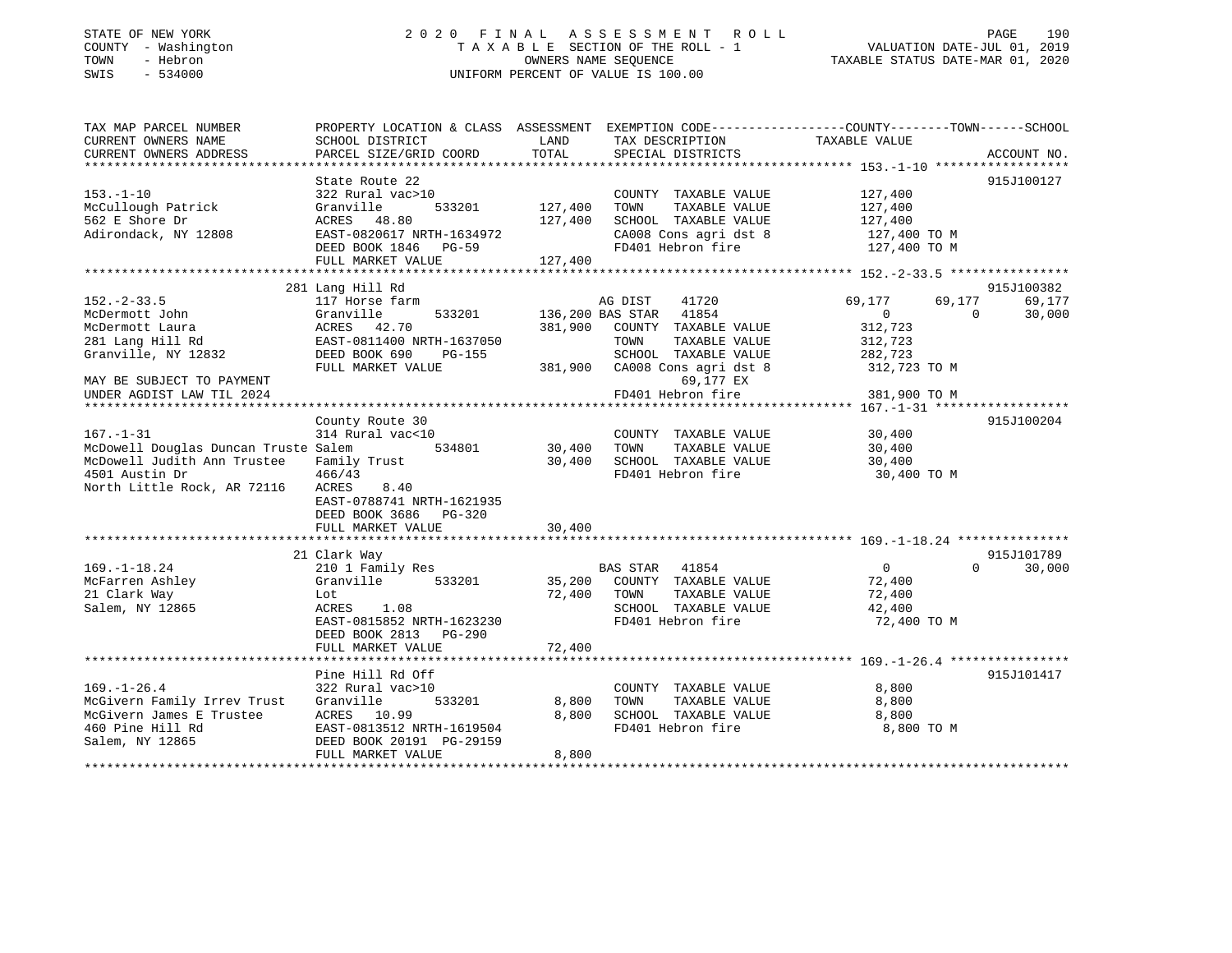| STATE OF NEW YORK |        |              |  |  |
|-------------------|--------|--------------|--|--|
| COUNTY            |        | - Washington |  |  |
| TOWN              |        | - Hebron     |  |  |
| CM <sub>T</sub> C | $\sim$ | 534000       |  |  |

### STATE OF NEW YORK 2 0 2 0 F I N A L A S S E S S M E N T R O L L PAGE 191T A X A B L E SECTION OF THE ROLL - 1<br>OWNERS NAME SEQUENCE SWIS - 534000 UNIFORM PERCENT OF VALUE IS 100.00

| TAX MAP PARCEL NUMBER                                           | PROPERTY LOCATION & CLASS ASSESSMENT EXEMPTION CODE---------------COUNTY-------TOWN-----SCHOOL |         |                             |                                                     |                          |
|-----------------------------------------------------------------|------------------------------------------------------------------------------------------------|---------|-----------------------------|-----------------------------------------------------|--------------------------|
| CURRENT OWNERS NAME                                             | SCHOOL DISTRICT                                                                                | LAND    | TAX DESCRIPTION             | TAXABLE VALUE                                       |                          |
| CURRENT OWNERS ADDRESS                                          | PARCEL SIZE/GRID COORD                                                                         | TOTAL   | SPECIAL DISTRICTS           |                                                     | ACCOUNT NO.              |
|                                                                 |                                                                                                |         |                             |                                                     |                          |
|                                                                 | 460 Pine Hill Rd                                                                               |         |                             |                                                     | 915J101418               |
| $169. - 1 - 26.5$                                               | 242 Rurl res&rec                                                                               |         | ENH STAR<br>41834           | $\overline{0}$                                      | $\Omega$<br>69,800       |
| McGivern Family Irrev Trust                                     | Granville<br>533201                                                                            | 62,200  | COUNTY TAXABLE VALUE        | 102,000                                             |                          |
| McGivern James E Trustee<br>460 Pine Hill Rd<br>Salem, NY 12865 | ACRES 14.47                                                                                    | 102,000 | TAXABLE VALUE<br>TOWN       | 102,000                                             |                          |
|                                                                 | EAST-0813063 NRTH-1619769                                                                      |         | SCHOOL TAXABLE VALUE        | 32,200                                              |                          |
| Salem, NY 12865                                                 | DEED BOOK 20191 PG-29171                                                                       |         | FD401 Hebron fire           | 102,000 TO M                                        |                          |
|                                                                 | FULL MARKET VALUE                                                                              | 102,000 |                             |                                                     |                          |
|                                                                 |                                                                                                |         |                             |                                                     |                          |
|                                                                 | 3049 County Route 30                                                                           |         |                             |                                                     | 915J100663               |
| $183. - 1 - 23.1$                                               | 280 Res Multiple                                                                               |         | AG DIST<br>41720            | 125,605                                             | 125,605<br>125,605       |
| McKeighan Kelly                                                 | 534801<br>Salem                                                                                | 265,800 | COUNTY TAXABLE VALUE        | 367,495                                             |                          |
| 3049 County Route 30                                            | 2757/307                                                                                       | 493,100 | TAXABLE VALUE<br>TOWN       | 367,495                                             |                          |
| Salem, NY 12865                                                 | ACRES 106.30                                                                                   |         | SCHOOL TAXABLE VALUE        | 367,495                                             |                          |
|                                                                 | EAST-0791656 NRTH-1601598                                                                      |         | CA008 Cons agri dst 8       | 367,495 TO M                                        |                          |
| MAY BE SUBJECT TO PAYMENT                                       | DEED BOOK 2757<br>PG-307                                                                       |         | 125,605 EX                  |                                                     |                          |
| UNDER AGDIST LAW TIL 2024                                       | FULL MARKET VALUE                                                                              |         | 493,100 FD401 Hebron fire   | 493,100 TO M                                        |                          |
|                                                                 |                                                                                                |         |                             |                                                     |                          |
|                                                                 | County Route 30                                                                                |         |                             |                                                     | 915J100664               |
| $183. - 1 - 23.2$                                               | 322 Rural vac>10                                                                               |         | AG DIST<br>41720            | 40,767                                              | 40,767<br>40,767         |
| McKeighan Kim A                                                 | 534801<br>Salem                                                                                | 117,000 | COUNTY TAXABLE VALUE        | 76,233                                              |                          |
| 147 County Route 49                                             | 43.60<br>ACRES                                                                                 | 117,000 | TAXABLE VALUE<br>TOWN       | 76,233                                              |                          |
| East Greenwich, NY 12865                                        | EAST-0790985 NRTH-1602533                                                                      |         | SCHOOL TAXABLE VALUE        | 76,233                                              |                          |
|                                                                 | DEED BOOK 2695 PG-277                                                                          |         | CA008 Cons agri dst 8       | 76,233 TO M                                         |                          |
| MAY BE SUBJECT TO PAYMENT                                       | FULL MARKET VALUE                                                                              | 117,000 | 40,767 EX                   |                                                     |                          |
| UNDER AGDIST LAW TIL 2024                                       |                                                                                                |         | FD401 Hebron fire           | 117,000 TO M                                        |                          |
|                                                                 |                                                                                                |         | LD401 West hebron light     | 117,000 TO M                                        |                          |
|                                                                 |                                                                                                |         |                             |                                                     |                          |
|                                                                 | 6042 State Route 22                                                                            |         |                             |                                                     | 915J100078               |
| $185. - 1 - 11$                                                 | 270 Mfg housing                                                                                |         | VET COM CT 41131            | 20,050                                              | 20,050<br>$\overline{0}$ |
| McKenna William                                                 | 534801<br>Salem                                                                                |         | 57,200 VET DIS CT 41141     | 12,030                                              | 12,030<br>$\overline{0}$ |
| 6042 State Route 22                                             | ACRES 15.40                                                                                    |         | 80,200 ENH STAR 41834       | $\overline{0}$                                      | 69,800<br>$\Omega$       |
| Salem, NY 12865                                                 | EAST-0814173 NRTH-1603523                                                                      |         | COUNTY TAXABLE VALUE        | 48,120                                              |                          |
|                                                                 | DEED BOOK 874<br>$PG-58$                                                                       |         | TOWN<br>TAXABLE VALUE       | 48,120                                              |                          |
|                                                                 | FULL MARKET VALUE                                                                              |         | 80,200 SCHOOL TAXABLE VALUE |                                                     |                          |
|                                                                 |                                                                                                |         | CA008 Cons agri dst 8       |                                                     |                          |
|                                                                 |                                                                                                |         | FD401 Hebron fire           | 10,100<br>80,200 TO M<br>00 200 TO M<br>80,200 TO M |                          |
|                                                                 |                                                                                                |         |                             |                                                     |                          |
|                                                                 | 7068 State Route 22                                                                            |         |                             |                                                     | 915J100005               |
| $161. - 1 - 7$                                                  | 240 Rural res                                                                                  |         | COUNTY TAXABLE VALUE        | 297,100                                             |                          |
| McKenzie Caroline                                               | Granville<br>533201                                                                            | 179,400 | TOWN<br>TAXABLE VALUE       | 297,100                                             |                          |
| 214 Murphy Rd                                                   | ACRES 97.11                                                                                    | 297,100 | SCHOOL TAXABLE VALUE        | 297,100                                             |                          |
| North Bennington, VT 05257                                      | EAST-0820253 NRTH-1628446                                                                      |         | FD401 Hebron fire           | 297,100 TO M                                        |                          |
|                                                                 | DEED BOOK 2637<br>PG-211                                                                       |         |                             |                                                     |                          |
|                                                                 | FULL MARKET VALUE                                                                              | 297,100 |                             |                                                     |                          |
|                                                                 |                                                                                                |         |                             |                                                     |                          |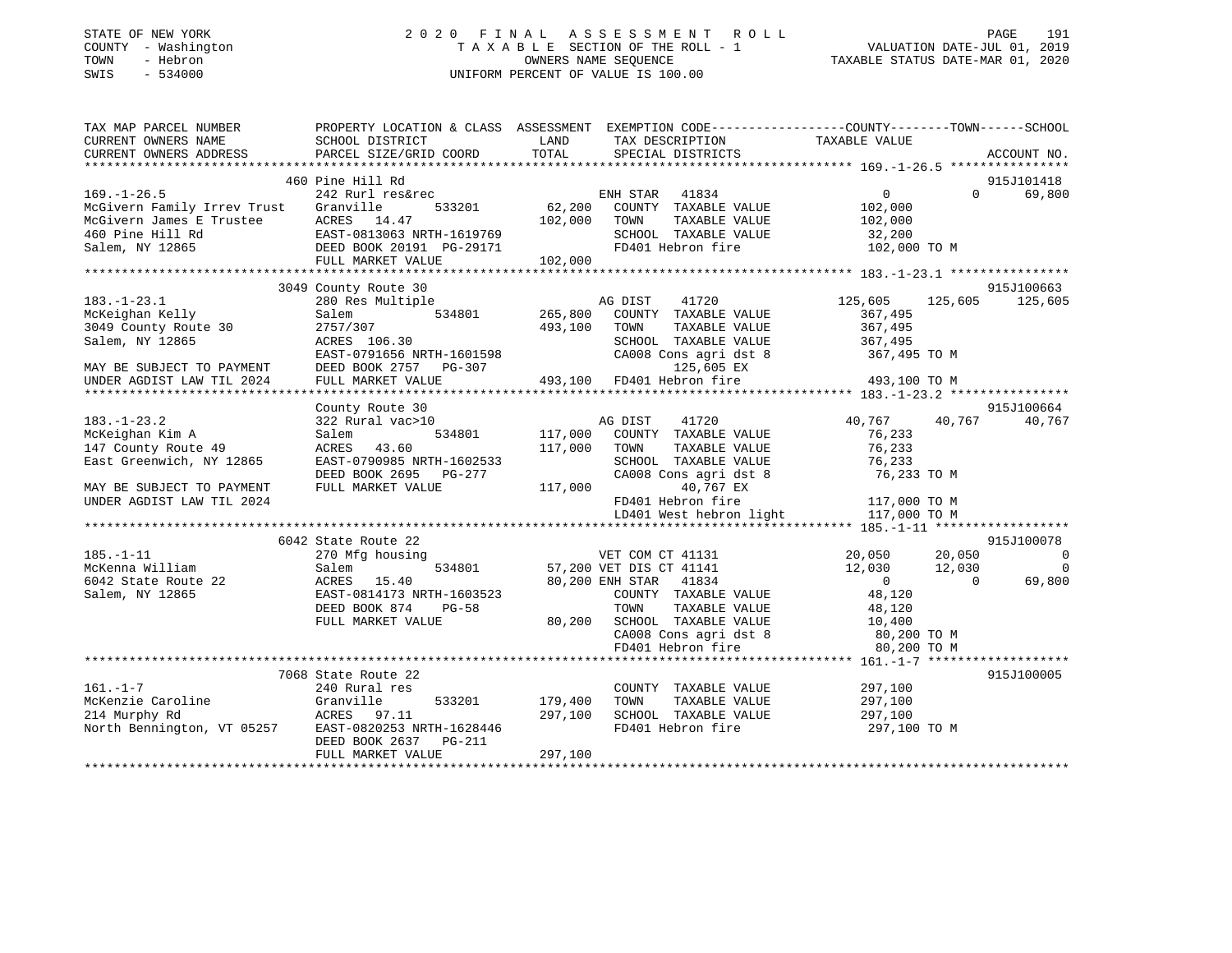### STATE OF NEW YORK 2 0 2 0 F I N A L A S S E S S M E N T R O L L PAGE 192 COUNTY - Washington T A X A B L E SECTION OF THE ROLL - 1 VALUATION DATE-JUL 01, 2019 TOWN - Hebron OWNERS NAME SEQUENCE TAXABLE STATUS DATE-MAR 01, 2020 SWIS - 534000 UNIFORM PERCENT OF VALUE IS 100.00

| TAX MAP PARCEL NUMBER                                                                                                                                                                                                                                                                                                                                                                                     | PROPERTY LOCATION & CLASS ASSESSMENT EXEMPTION CODE----------------COUNTY-------TOWN-----SCHOOL                                                                        |                  |                                                                                                                                                                                                       |                         |            |
|-----------------------------------------------------------------------------------------------------------------------------------------------------------------------------------------------------------------------------------------------------------------------------------------------------------------------------------------------------------------------------------------------------------|------------------------------------------------------------------------------------------------------------------------------------------------------------------------|------------------|-------------------------------------------------------------------------------------------------------------------------------------------------------------------------------------------------------|-------------------------|------------|
| $161. - 2 - 3.6$<br>Notenzie Caroline<br>Mckenzie Caroline<br>214 Murphy Rd<br>214 Murphy Rd<br>214 Murphy Rd<br>North Bennington, VT 05257 EAST-0820685 NRTH-1627633                                                                                                                                                                                                                                     | Rykowski Ln Off N<br>314 Rural vac<10<br>533201 7,700 TOWN<br>9.60<br>DEED BOOK 2637 PG-217<br>FULL MARKET VALUE                                                       | 7,700<br>7,700   | COUNTY TAXABLE VALUE<br>TOWN      TAXABLE  VALUE<br>SCHOOL   TAXABLE  VALUE<br>FD401 Hebron fire 7,700 TO M                                                                                           | 7,700<br>7,700<br>7,700 | 915J101335 |
| $\begin{array}{cccccccc} \text{170. -1-14} & \text{6736 State Route 22} & \text{BAS STAR} & \text{41854} & 0 & 30,000\\ \text{McKenzie Holy M} & \text{Granville} & \text{ACRES} & 3.20 BANK & 998 & 132,200 & \text{TOWN} & \text{TAXABLE VALUE} & 132,200\\ \text{5736 State Route 22} & \text{ACRES} & 3.20 BANK & 998 & 132,200 & \text{TOWN} & \text{TAXABLE VALUE} & 132,200\\ \text{EAB = & 53320$ | 6736 State Route 22                                                                                                                                                    |                  |                                                                                                                                                                                                       |                         | 915J100577 |
|                                                                                                                                                                                                                                                                                                                                                                                                           | 61 Warnick Rd                                                                                                                                                          |                  |                                                                                                                                                                                                       | $\mathbf{0}$            | 30,000     |
| $184. - 1 - 19.2$<br>McKinney Pamela<br>Brown Mario 1690 Scott Lake Rd 1690 ACRES<br>1690 Scott Lake Rd 1690 ACRES<br>1690 Scott Lake Rd 1690 ACRES<br>1690 Scott Lake Rd 1690 ACRES<br>1690 Scott Lake Rd 1690 ACRES<br>Salem, NY 12865                                                                                                                                                                  | 1690 Scott Lake Rd<br>312 Vac w/imprv<br>EAST-0797808 NRTH-1601211<br>DEED BOOK 2720 PG-95<br>FULL MARKET VALUE                                                        | 93,400           | COUNTY TAXABLE VALUE 93,400<br>TOWN TAXABLE VALUE<br>SCHOOL TAXABLE VALUE<br>CA008 Cons agri dst 8<br>FD401 Hebron fire<br>PD401 Hebron fire<br>PD401 Hebron fire<br>PD401 Hebron fire<br>P3,400 TO M |                         |            |
| 184.-1-19.3<br>McKinney Pamela<br>Brown Mario<br>Brown Mario<br>1690 Scott Lake Rd                                                                                                                                                                                                                                                                                                                        | Scott Lake Rd<br>314 Rural vac<10<br>534801 45,300<br>Salem<br>15.300<br>10t 3<br>ACRES 9.03<br>EAST-0797814 NRTH-1601946<br>DEED BOOK 2720 PG-95<br>FULL MARKET VALUE | 45,300<br>45,300 | COUNTY TAXABLE VALUE<br>TOWN TAXABLE VALUE 45,300<br>SCHOOL TAXABLE VALUE 45,300<br>CA008 Cons agri dst 8 45,300 TO M<br>FD401 Hebron fire                                                            | 45,300<br>45,300 TO M   |            |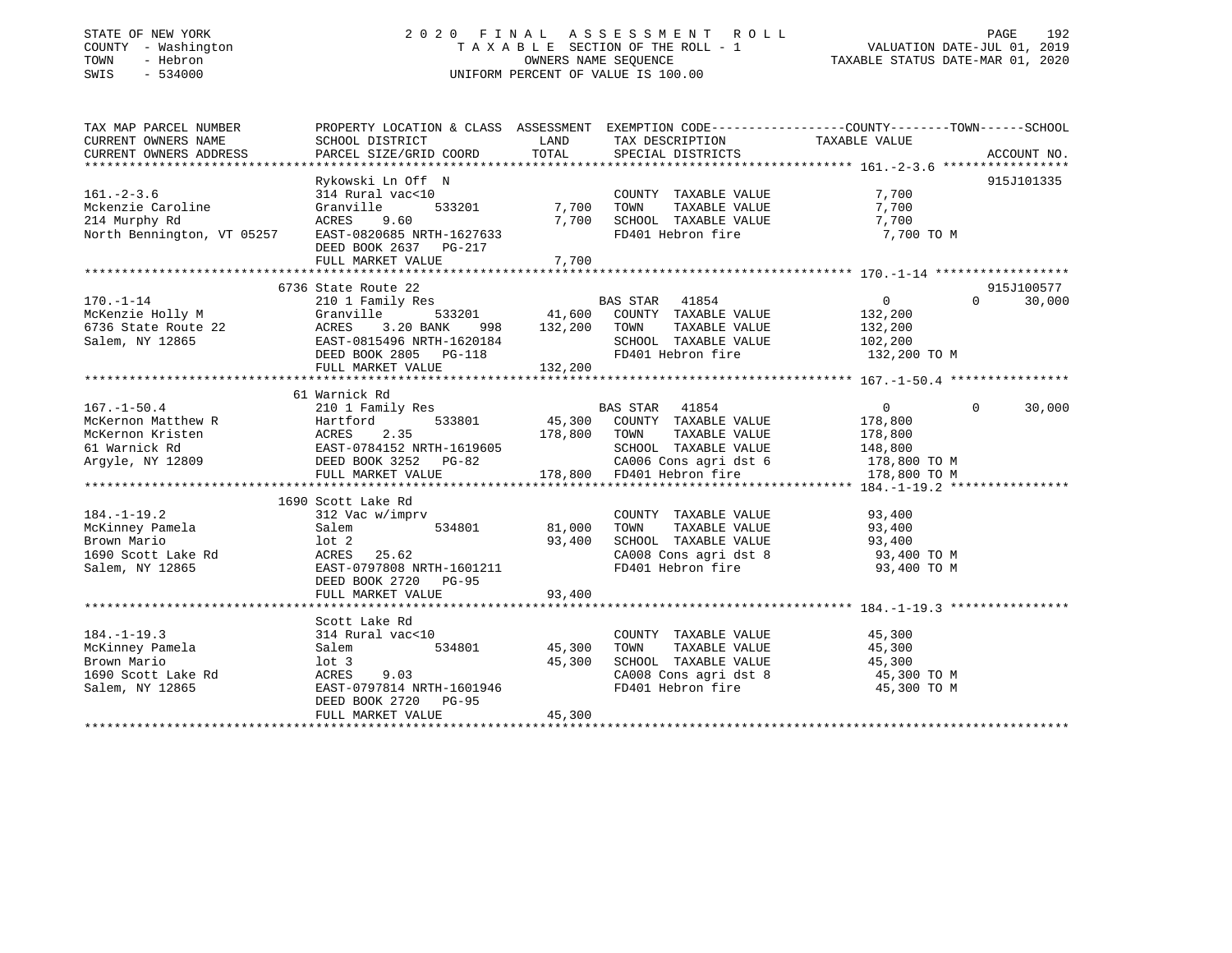### STATE OF NEW YORK 2 0 2 0 F I N A L A S S E S S M E N T R O L L PAGE 193 COUNTY - Washington T A X A B L E SECTION OF THE ROLL - 1 VALUATION DATE-JUL 01, 2019 TOWN - Hebron OWNERS NAME SEQUENCE TAXABLE STATUS DATE-MAR 01, 2020 SWIS - 534000 UNIFORM PERCENT OF VALUE IS 100.00

| TAX MAP PARCEL NUMBER | PROPERTY LOCATION & CLASS ASSESSMENT EXEMPTION CODE----------------COUNTY-------TOWN------SCHOOL                                                                                                                                                       |                              |                                                                                                                                                                                                                 |                                              |                                 |
|-----------------------|--------------------------------------------------------------------------------------------------------------------------------------------------------------------------------------------------------------------------------------------------------|------------------------------|-----------------------------------------------------------------------------------------------------------------------------------------------------------------------------------------------------------------|----------------------------------------------|---------------------------------|
| CURRENT OWNERS NAME   | SCHOOL DISTRICT                                                                                                                                                                                                                                        | <b>Example 12</b>            | TAX DESCRIPTION                                                                                                                                                                                                 | TAXABLE VALUE                                |                                 |
|                       |                                                                                                                                                                                                                                                        |                              |                                                                                                                                                                                                                 |                                              |                                 |
|                       |                                                                                                                                                                                                                                                        |                              |                                                                                                                                                                                                                 |                                              |                                 |
|                       | 6 Darfler Rd                                                                                                                                                                                                                                           |                              |                                                                                                                                                                                                                 |                                              | 915J100131                      |
|                       |                                                                                                                                                                                                                                                        |                              |                                                                                                                                                                                                                 |                                              |                                 |
|                       |                                                                                                                                                                                                                                                        |                              |                                                                                                                                                                                                                 |                                              |                                 |
|                       |                                                                                                                                                                                                                                                        |                              |                                                                                                                                                                                                                 |                                              |                                 |
|                       |                                                                                                                                                                                                                                                        |                              |                                                                                                                                                                                                                 |                                              |                                 |
|                       |                                                                                                                                                                                                                                                        |                              |                                                                                                                                                                                                                 |                                              |                                 |
|                       |                                                                                                                                                                                                                                                        |                              |                                                                                                                                                                                                                 |                                              |                                 |
|                       | 6 Darfler Rd<br>McKittrick Brian S<br>McKittrick Brian S<br>McKittrick Isla (1892)<br>McKittrick Isla (1892)<br>McKittrick Isla (1892)<br>McKittrick Isla (1892)<br>McKittrick Isla (1892)<br>McKittrick Isla (1892)<br>McKittrick Isla (1892)<br>     |                              |                                                                                                                                                                                                                 |                                              |                                 |
|                       | 3255 County Route 30                                                                                                                                                                                                                                   |                              |                                                                                                                                                                                                                 |                                              | 915J100681                      |
|                       |                                                                                                                                                                                                                                                        |                              |                                                                                                                                                                                                                 |                                              |                                 |
|                       |                                                                                                                                                                                                                                                        |                              |                                                                                                                                                                                                                 |                                              |                                 |
|                       |                                                                                                                                                                                                                                                        |                              |                                                                                                                                                                                                                 |                                              |                                 |
|                       |                                                                                                                                                                                                                                                        |                              |                                                                                                                                                                                                                 |                                              |                                 |
|                       |                                                                                                                                                                                                                                                        |                              |                                                                                                                                                                                                                 |                                              |                                 |
|                       |                                                                                                                                                                                                                                                        |                              |                                                                                                                                                                                                                 |                                              |                                 |
|                       |                                                                                                                                                                                                                                                        |                              |                                                                                                                                                                                                                 |                                              |                                 |
|                       | 3255 County Route 30<br>McKittrick Harold III 30.100<br>30,100 COUNTY TAXABLE VALUE<br>361em, NY 12865<br>Salem, NY 12865 0.78<br>EASS TAR 41854<br>Salem, NY 12865 0.78<br>EASS TAR 41854<br>Salem 30,100 COUNTY TAXABLE VALUE<br>38,800 TOWN T       |                              |                                                                                                                                                                                                                 |                                              |                                 |
|                       | 59 Pine Hill Rd                                                                                                                                                                                                                                        |                              |                                                                                                                                                                                                                 |                                              | 915J100129                      |
|                       |                                                                                                                                                                                                                                                        |                              | $\begin{tabular}{lllllllll} \multicolumn{2}{c}{\textbf{COUNTY}} & \textbf{TXABLE VALUE} & & & \textbf{48,600} \\ \multicolumn{2}{c}{\textbf{TOWN}} & \textbf{TXABLE VALUE} & & & \textbf{48,600} \end{tabular}$ |                                              |                                 |
|                       |                                                                                                                                                                                                                                                        | COUNTY<br>534801 35,400 TOWN |                                                                                                                                                                                                                 |                                              |                                 |
|                       |                                                                                                                                                                                                                                                        |                              |                                                                                                                                                                                                                 |                                              |                                 |
|                       | 160.-1-4<br>McKittrick Harold Sr.<br>59 Pine Hill Rd<br>Granville, NY 12832<br>The Book 2390<br>DEED BOOK 2390<br>PG-138                                                                                                                               |                              | 48,600 SCHOOL TAXABLE VALUE 48,600<br>FD401 Hebron fire 48,600                                                                                                                                                  | 48,600 TO M                                  |                                 |
|                       |                                                                                                                                                                                                                                                        |                              |                                                                                                                                                                                                                 |                                              |                                 |
|                       | FULL MARKET VALUE                                                                                                                                                                                                                                      | 48,600                       |                                                                                                                                                                                                                 |                                              |                                 |
|                       |                                                                                                                                                                                                                                                        |                              |                                                                                                                                                                                                                 |                                              |                                 |
|                       | 183.16-1-3<br>183.16-1-3<br>223 County Route 30<br>271 Mfg housings<br>McKittrick Helen<br>3223 County Route 30<br>2323 County Route 30<br>2323 County Salem<br>223 County Route 30<br>2400<br>223 County Salem<br>223 County Salem<br>223 County Rout |                              |                                                                                                                                                                                                                 |                                              | 915J100279                      |
|                       |                                                                                                                                                                                                                                                        |                              |                                                                                                                                                                                                                 |                                              | 69,800<br>$\Omega$ and $\Omega$ |
|                       |                                                                                                                                                                                                                                                        |                              |                                                                                                                                                                                                                 |                                              |                                 |
|                       |                                                                                                                                                                                                                                                        |                              |                                                                                                                                                                                                                 |                                              |                                 |
|                       |                                                                                                                                                                                                                                                        |                              |                                                                                                                                                                                                                 |                                              |                                 |
|                       |                                                                                                                                                                                                                                                        |                              |                                                                                                                                                                                                                 |                                              |                                 |
|                       |                                                                                                                                                                                                                                                        |                              |                                                                                                                                                                                                                 |                                              |                                 |
|                       |                                                                                                                                                                                                                                                        |                              |                                                                                                                                                                                                                 |                                              |                                 |
|                       |                                                                                                                                                                                                                                                        |                              |                                                                                                                                                                                                                 |                                              |                                 |
|                       |                                                                                                                                                                                                                                                        |                              |                                                                                                                                                                                                                 |                                              |                                 |
|                       | 126 Pine Hill Rd                                                                                                                                                                                                                                       |                              | 92 PCT OF VALUE USED FOR EXEMPTION PURPOSES                                                                                                                                                                     |                                              | 915J101505                      |
| $169. - 1 - 6.3$      | 270 Mfg housing<br>$534801$ 51,900 AGED-TOWN 41803<br>-<br>Salem                                                                                                                                                                                       |                              | AGED-CO<br>41802                                                                                                                                                                                                |                                              | $\Omega$<br>$\overline{0}$      |
| McKittrick Marjorie   | 334801 51,900 AGED-TOWN 41803<br>Lot 3 114,200 ENH STAR 41834<br>ACRES 8.06 COUNTY TAXABLE VALUE<br>EAST-0809309 NRTH-1626270 TOWN TAXABLE VALUE<br>DEED BOOK 2857 PG-141 SCHOOL TAXABLE VALUE<br>FULL MARKET VALUE                                    |                              |                                                                                                                                                                                                                 | $52,532$<br>0 47,27<br>0<br>61,668<br>47,279 | $\overline{0}$                  |
| 126 Pine Hill Rd      |                                                                                                                                                                                                                                                        |                              |                                                                                                                                                                                                                 |                                              | $\Omega$<br>69,800              |
| Granville, NY 12832   |                                                                                                                                                                                                                                                        |                              |                                                                                                                                                                                                                 |                                              |                                 |
|                       |                                                                                                                                                                                                                                                        |                              |                                                                                                                                                                                                                 |                                              |                                 |
|                       |                                                                                                                                                                                                                                                        |                              |                                                                                                                                                                                                                 |                                              |                                 |
|                       | 200811 TAXABLE VALUE (11 100821 11 200921 11 200821 11 200821 11 200821 11 200821 11 200821 11 200821 11 2008<br>EAST-0809309 NRTH-1626270 1000 TAXABLE VALUE 66,921<br>DEED BOOK 2857 PG-141 114,200 FD401 Hebron fire 114,200 TO                     |                              |                                                                                                                                                                                                                 |                                              |                                 |
|                       |                                                                                                                                                                                                                                                        |                              |                                                                                                                                                                                                                 |                                              |                                 |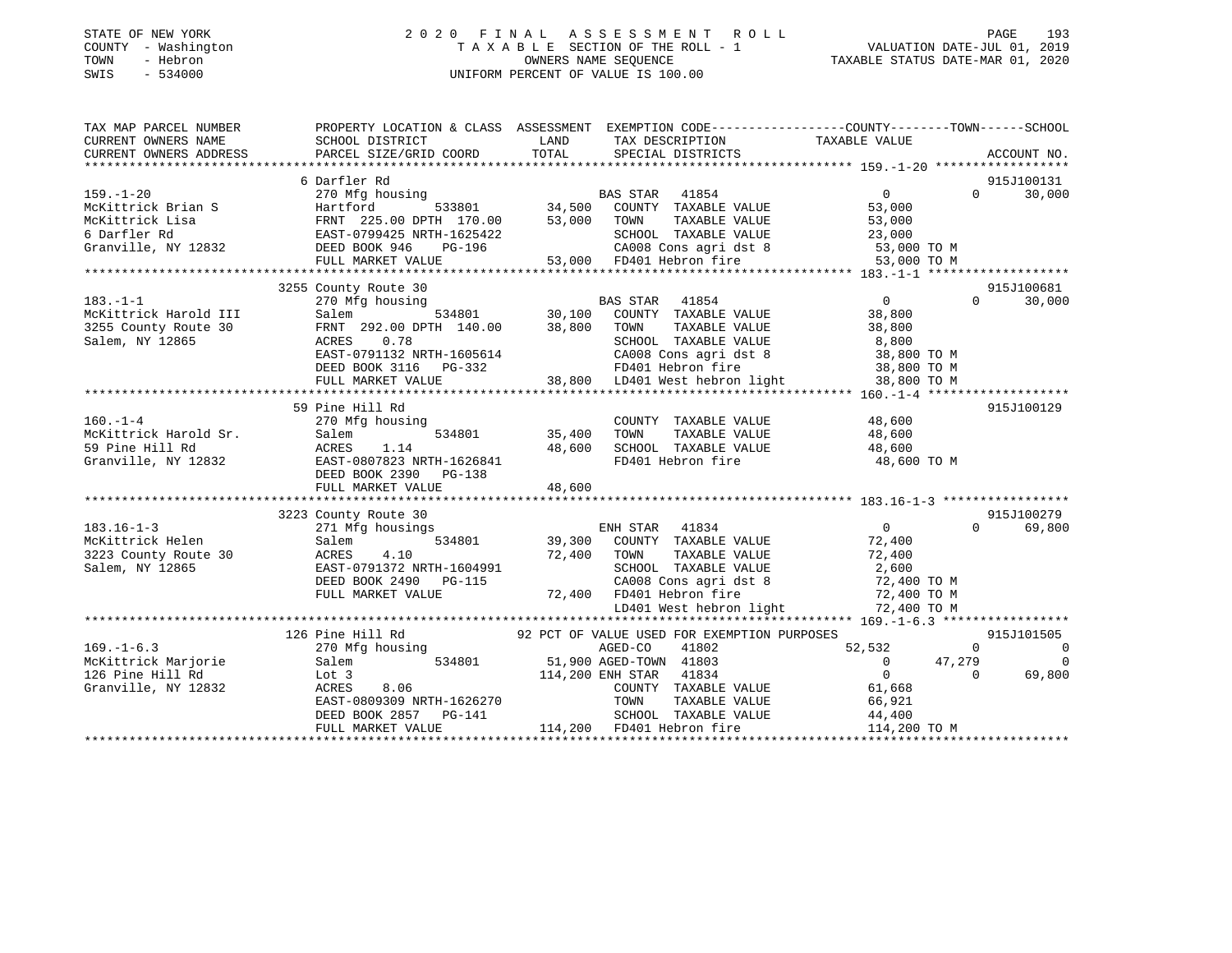| STATE OF NEW YORK<br>COUNTY - Washington<br>- Hebron<br>TOWN<br>$-534000$<br>SWIS | 2020 FINAL                                                                                      |               | A S S E S S M E N T<br>ROLL<br>TAXABLE SECTION OF THE ROLL - 1<br>OWNERS NAME SEQUENCE<br>UNIFORM PERCENT OF VALUE IS 100.00 | TAXABLE STATUS DATE-MAR 01, 2020 | PAGE<br>194<br>VALUATION DATE-JUL 01, 2019 |
|-----------------------------------------------------------------------------------|-------------------------------------------------------------------------------------------------|---------------|------------------------------------------------------------------------------------------------------------------------------|----------------------------------|--------------------------------------------|
| TAX MAP PARCEL NUMBER                                                             | PROPERTY LOCATION & CLASS ASSESSMENT EXEMPTION CODE---------------COUNTY-------TOWN------SCHOOL |               |                                                                                                                              |                                  |                                            |
| CURRENT OWNERS NAME<br>CURRENT OWNERS ADDRESS                                     | SCHOOL DISTRICT<br>PARCEL SIZE/GRID COORD                                                       | LAND<br>TOTAL | TAX DESCRIPTION<br>SPECIAL DISTRICTS                                                                                         | TAXABLE VALUE                    | ACCOUNT NO.                                |
|                                                                                   |                                                                                                 |               |                                                                                                                              |                                  |                                            |
|                                                                                   | 992 Callaway Rd                                                                                 |               |                                                                                                                              |                                  | 915J100428                                 |
| $167. - 1 - 55.1$                                                                 | 210 1 Family Res                                                                                |               | BAS STAR<br>41854                                                                                                            | $\overline{0}$                   | $\Omega$<br>30,000                         |
| Mcneil Donna                                                                      | Argyle<br>532001                                                                                | 61,600        | COUNTY TAXABLE VALUE                                                                                                         | 184,600                          |                                            |
| 992 Callaway Rd                                                                   | ACRES<br>6.91                                                                                   | 184,600       | TOWN<br>TAXABLE VALUE                                                                                                        | 184,600                          |                                            |
| Argyle, NY 12809                                                                  | EAST-0784087 NRTH-1624629                                                                       |               | SCHOOL TAXABLE VALUE                                                                                                         | 154,600                          |                                            |
|                                                                                   | DEED BOOK 593<br>PG-257                                                                         |               | FD401 Hebron fire                                                                                                            | 184,600 TO M                     |                                            |
|                                                                                   | FULL MARKET VALUE                                                                               | 184,600       |                                                                                                                              |                                  |                                            |
|                                                                                   |                                                                                                 |               |                                                                                                                              |                                  |                                            |
|                                                                                   | 3285 County Route 30                                                                            |               | 99 PCT OF VALUE USED FOR EXEMPTION PURPOSES                                                                                  |                                  | 915J100427                                 |
| $183. - 1 - 5$                                                                    | 210 1 Family Res                                                                                |               | AGED-CO<br>41802                                                                                                             | 35,937                           | $\Omega$<br>$\overline{\phantom{0}}$       |
| Mcneil Douglas                                                                    | Salem<br>534801                                                                                 |               | 41804<br>42,500 AGED-SCH                                                                                                     | $\Omega$                         | $\Omega$<br>14,375                         |
| 3285 County Route 30                                                              | ACRES<br>1.50                                                                                   |               | 72,600 ENH STAR 41834                                                                                                        | $\circ$                          | $\Omega$<br>58,225                         |
| Salem, NY 12865                                                                   | EAST-0791064 NRTH-1606310                                                                       |               | COUNTY TAXABLE VALUE<br>TOWN                                                                                                 | 36,663<br>72,600                 |                                            |
|                                                                                   | DEED BOOK 350<br>PG-128<br>FULL MARKET VALUE                                                    | 72,600        | TAXABLE VALUE<br>SCHOOL TAXABLE VALUE                                                                                        | $\overline{0}$                   |                                            |
|                                                                                   |                                                                                                 |               | CA008 Cons agri dst 8                                                                                                        | 72,600 TO M                      |                                            |
|                                                                                   |                                                                                                 |               | FD401 Hebron fire                                                                                                            | 72,600 TO M                      |                                            |
|                                                                                   |                                                                                                 |               | LD401 West hebron light                                                                                                      | 72,600 TO M                      |                                            |
|                                                                                   |                                                                                                 |               |                                                                                                                              |                                  |                                            |
|                                                                                   | 3702 County Route 30                                                                            |               |                                                                                                                              |                                  | 915J100432                                 |
| $175. - 1 - 18$                                                                   | 112 Dairy farm                                                                                  |               | AG DIST<br>41720                                                                                                             | 159,250                          | 159,250<br>159,250                         |
| Mcneil Douglas C                                                                  | 534801<br>Salem                                                                                 | 301,000       | COUNTY TAXABLE VALUE                                                                                                         | 170,250                          |                                            |
| 3285 County Route 30                                                              | ACRES 158.00                                                                                    | 329,500       | TOWN<br>TAXABLE VALUE                                                                                                        | 170,250                          |                                            |
| Salem, NY 12865                                                                   | EAST-0788233 NRTH-1614652                                                                       |               | SCHOOL TAXABLE VALUE                                                                                                         | 170,250                          |                                            |
|                                                                                   | DEED BOOK 646<br><b>PG-90</b>                                                                   |               | CA008 Cons agri dst 8                                                                                                        | 170,250 TO M                     |                                            |
| MAY BE SUBJECT TO PAYMENT                                                         | FULL MARKET VALUE                                                                               | 329,500       | 159,250 EX                                                                                                                   |                                  |                                            |
| UNDER AGDIST LAW TIL 2024                                                         |                                                                                                 |               | FD401 Hebron fire                                                                                                            | 329,500 TO M                     |                                            |
|                                                                                   | LOT 20 Deforest Pat                                                                             |               |                                                                                                                              |                                  | 915J101117                                 |
| $175. - 1 - 20$                                                                   | 105 Vac farmland                                                                                |               | AGRI-D IND 41730                                                                                                             | 19,983                           | 19,983<br>19,983                           |
| Mcneil Douglas C                                                                  | 534801<br>Salem                                                                                 | 30,100        | COUNTY TAXABLE VALUE                                                                                                         | 10,117                           |                                            |
| 3285 County Route 30                                                              | ROW 3008/102                                                                                    | 30,100        | TOWN<br>TAXABLE VALUE                                                                                                        | 10,117                           |                                            |
| Salem, NY 12865                                                                   | ACRES 25.00                                                                                     |               | SCHOOL TAXABLE VALUE                                                                                                         | 10,117                           |                                            |
|                                                                                   | EAST-0787907 NRTH-1611670                                                                       |               | FD401 Hebron fire                                                                                                            | 30,100 TO M                      |                                            |
| MAY BE SUBJECT TO PAYMENT                                                         | DEED BOOK 646<br><b>PG-90</b>                                                                   |               |                                                                                                                              |                                  |                                            |
| UNDER AGDIST LAW TIL 2027                                                         | FULL MARKET VALUE                                                                               | 30,100        |                                                                                                                              |                                  |                                            |
|                                                                                   |                                                                                                 |               |                                                                                                                              |                                  |                                            |
|                                                                                   | Warnick Rd/n Off                                                                                |               |                                                                                                                              |                                  | 915J101594                                 |
| $167. - 1 - 33.9$                                                                 | 322 Rural vac>10                                                                                |               | AGRI-D IND 41730                                                                                                             | 4,122                            | 4,122<br>4,122                             |
| Mcneil Loren J Jr                                                                 | Salem<br>534801                                                                                 | 14,700        | COUNTY TAXABLE VALUE                                                                                                         | 10,578                           |                                            |
| Mcneil Roberta J                                                                  | 2508/235 ROW                                                                                    | 14,700        | TOWN<br>TAXABLE VALUE                                                                                                        | 10,578                           |                                            |
| 4 Halls Pond Rd                                                                   | Lot E                                                                                           |               | SCHOOL TAXABLE VALUE                                                                                                         | 10,578                           |                                            |
| Salem, NY 12865                                                                   | ACRES<br>18.30<br>EAST-0787016 NRTH-1622311                                                     |               | FD401 Hebron fire                                                                                                            | 14,700 TO M                      |                                            |
| MAY BE SUBJECT TO PAYMENT                                                         | DEED BOOK 577<br>$PG-9$                                                                         |               |                                                                                                                              |                                  |                                            |
| UNDER AGDIST LAW TIL 2027                                                         | FULL MARKET VALUE                                                                               | 14,700        |                                                                                                                              |                                  |                                            |

\*\*\*\*\*\*\*\*\*\*\*\*\*\*\*\*\*\*\*\*\*\*\*\*\*\*\*\*\*\*\*\*\*\*\*\*\*\*\*\*\*\*\*\*\*\*\*\*\*\*\*\*\*\*\*\*\*\*\*\*\*\*\*\*\*\*\*\*\*\*\*\*\*\*\*\*\*\*\*\*\*\*\*\*\*\*\*\*\*\*\*\*\*\*\*\*\*\*\*\*\*\*\*\*\*\*\*\*\*\*\*\*\*\*\*\*\*\*\*\*\*\*\*\*\*\*\*\*\*\*\*\*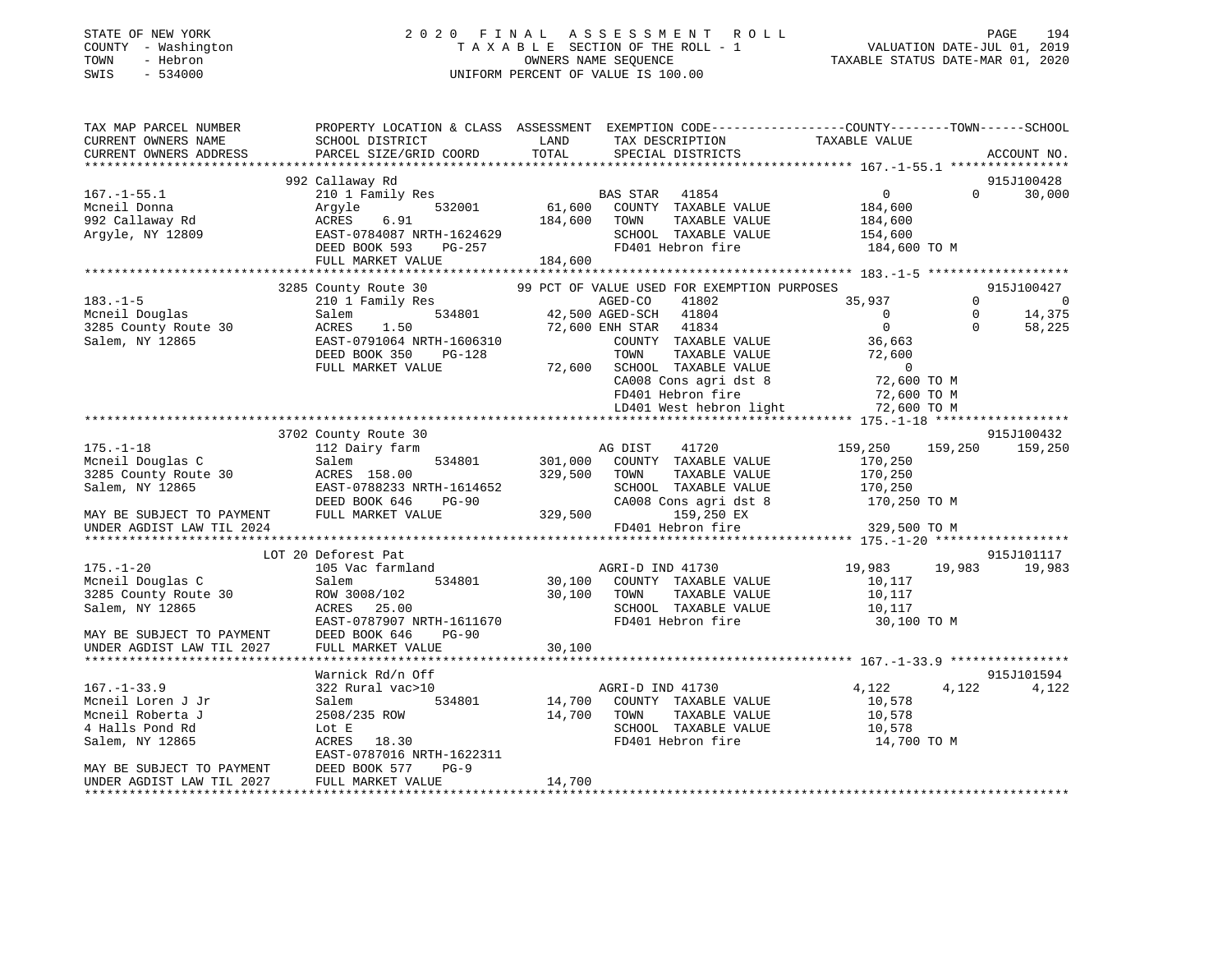### STATE OF NEW YORK 2 0 2 0 F I N A L A S S E S S M E N T R O L L PAGE 195 COUNTY - Washington T A X A B L E SECTION OF THE ROLL - 1 VALUATION DATE-JUL 01, 2019 TOWN - Hebron OWNERS NAME SEQUENCE TAXABLE STATUS DATE-MAR 01, 2020 SWIS - 534000 UNIFORM PERCENT OF VALUE IS 100.00

| CURRENT OWNERS NAME<br>SCHOOL DISTRICT<br><b>EXAMPLE SERVICE SERVICE SERVICE SERVICE SERVICE SERVICE SERVICE SERVICE SERVICE SERVICE SERVICE SERVICE SERVICE</b><br>TAX DESCRIPTION<br>TAXABLE VALUE<br>PARCEL SIZE/GRID COORD<br>TOTAL<br>CURRENT OWNERS ADDRESS<br>SPECIAL DISTRICTS<br>ACCOUNT NO.<br>915J100436<br>$6,992$ 0<br>$\overline{0}$<br>69,800<br>915J100433<br>163 Warnick Rd<br>167.-1-51<br>McNeil Richard D<br>McNeil Richard D<br>McNeil Julie I (12 Dairy farm 1533801)<br>McNeil Julie I (14.00 269,200 BAS STAR 41854<br>McNeil Julie I (163 Warnick Rd EAST-0785775 NRTH-1621080 TOWN TAXABLE VALUE<br>Argyle, NY 1<br>175,567 175,567<br>175,567<br>$\overline{0}$ 0<br>30,000<br>352,600 COUNTY TAXABLE VALUE 177,033<br>FULL MARKET VALUE 352,600 CA006 Cons agri dst 6 177,033 TO M<br>175,567 EX<br>MAY BE SUBJECT TO PAYMENT<br>FD401 Hebron fire 352,600 TO M<br>UNDER AGDIST LAW TIL 2024<br>915J100431<br>Gilchrist Rd<br>$\begin{tabular}{lllllllllll} \multicolumn{2}{c}{\textbf{COUNTY}} & \textbf{TXABLE VALUE} & & & 209\,,800 \\ \multicolumn{2}{c}{\textbf{TOWN}} & \textbf{TXABLE VALUE} & & 209\,,800 \\ \end{tabular}$<br>175.-1-28<br>MCNeil Richard D<br>MCNeil Douglas<br>MCNeil Douglas<br>163 Warnick Rd<br>163 Warnick Rd<br>163 Warnick Rd<br>163 Warnick Rd<br>163 Warnick Rd<br>163 Warnick Rd<br>163 Warnick Rd<br>163 Warnick Rd<br>163 Warnick Rd<br>163 Warnick Rd<br><br>TOWN<br>SCHOOL TAXABLE VALUE $209,800$<br>CA008 Cons agri dst 8 209,800 TO M<br>FD401 Hebron fire 209,800 TO M<br>3891 County Route 30<br>915J100667<br>COUNTY TAXABLE VALUE 53,600<br>$167. - 1 - 47$<br>322 Rural vac>10<br>534801 53,600<br>McNitt Gabriel<br>TOWN<br>TAXABLE VALUE 53,600<br>TAXABLE VALUE 53,600<br>Salem<br>502 Bramble Dr<br>53,600<br>SCHOOL TAXABLE VALUE<br>lot 3<br>FD401 Hebron fire 53,600 TO M<br>ACRES 12.81<br>EAST-0788498 NRTH-1619220<br>DEED BOOK 3821 PG-230<br>County Route 30<br>210 1 Family Res<br>COUNTY TAXABLE VALUE 134,500<br>McNitt Gabriel<br>534801 77,400<br>TAXABLE VALUE 134,500<br>Salem<br>TOWN<br>134,500<br>SCHOOL TAXABLE VALUE<br>134,500<br>$\frac{1}{2}$<br>ACRES 14.07<br>502 Bramble Dr<br>FD401 Hebron fire 134,500 TO M<br>Austin, TX 78745<br>EAST-0788581 NRTH-1619659<br>DEED BOOK 3821    PG-236<br>134,500<br>FULL MARKET VALUE | TAX MAP PARCEL NUMBER | PROPERTY LOCATION & CLASS ASSESSMENT EXEMPTION CODE----------------COUNTY-------TOWN------SCHOOL |  |  |  |
|---------------------------------------------------------------------------------------------------------------------------------------------------------------------------------------------------------------------------------------------------------------------------------------------------------------------------------------------------------------------------------------------------------------------------------------------------------------------------------------------------------------------------------------------------------------------------------------------------------------------------------------------------------------------------------------------------------------------------------------------------------------------------------------------------------------------------------------------------------------------------------------------------------------------------------------------------------------------------------------------------------------------------------------------------------------------------------------------------------------------------------------------------------------------------------------------------------------------------------------------------------------------------------------------------------------------------------------------------------------------------------------------------------------------------------------------------------------------------------------------------------------------------------------------------------------------------------------------------------------------------------------------------------------------------------------------------------------------------------------------------------------------------------------------------------------------------------------------------------------------------------------------------------------------------------------------------------------------------------------------------------------------------------------------------------------------------------------------------------------------------------------------------------------------------------------------------------------------------------------------------------------------------------------------------------------------------------------|-----------------------|--------------------------------------------------------------------------------------------------|--|--|--|
|                                                                                                                                                                                                                                                                                                                                                                                                                                                                                                                                                                                                                                                                                                                                                                                                                                                                                                                                                                                                                                                                                                                                                                                                                                                                                                                                                                                                                                                                                                                                                                                                                                                                                                                                                                                                                                                                                                                                                                                                                                                                                                                                                                                                                                                                                                                                       |                       |                                                                                                  |  |  |  |
|                                                                                                                                                                                                                                                                                                                                                                                                                                                                                                                                                                                                                                                                                                                                                                                                                                                                                                                                                                                                                                                                                                                                                                                                                                                                                                                                                                                                                                                                                                                                                                                                                                                                                                                                                                                                                                                                                                                                                                                                                                                                                                                                                                                                                                                                                                                                       |                       |                                                                                                  |  |  |  |
|                                                                                                                                                                                                                                                                                                                                                                                                                                                                                                                                                                                                                                                                                                                                                                                                                                                                                                                                                                                                                                                                                                                                                                                                                                                                                                                                                                                                                                                                                                                                                                                                                                                                                                                                                                                                                                                                                                                                                                                                                                                                                                                                                                                                                                                                                                                                       |                       |                                                                                                  |  |  |  |
|                                                                                                                                                                                                                                                                                                                                                                                                                                                                                                                                                                                                                                                                                                                                                                                                                                                                                                                                                                                                                                                                                                                                                                                                                                                                                                                                                                                                                                                                                                                                                                                                                                                                                                                                                                                                                                                                                                                                                                                                                                                                                                                                                                                                                                                                                                                                       |                       |                                                                                                  |  |  |  |
|                                                                                                                                                                                                                                                                                                                                                                                                                                                                                                                                                                                                                                                                                                                                                                                                                                                                                                                                                                                                                                                                                                                                                                                                                                                                                                                                                                                                                                                                                                                                                                                                                                                                                                                                                                                                                                                                                                                                                                                                                                                                                                                                                                                                                                                                                                                                       |                       |                                                                                                  |  |  |  |
|                                                                                                                                                                                                                                                                                                                                                                                                                                                                                                                                                                                                                                                                                                                                                                                                                                                                                                                                                                                                                                                                                                                                                                                                                                                                                                                                                                                                                                                                                                                                                                                                                                                                                                                                                                                                                                                                                                                                                                                                                                                                                                                                                                                                                                                                                                                                       |                       |                                                                                                  |  |  |  |
|                                                                                                                                                                                                                                                                                                                                                                                                                                                                                                                                                                                                                                                                                                                                                                                                                                                                                                                                                                                                                                                                                                                                                                                                                                                                                                                                                                                                                                                                                                                                                                                                                                                                                                                                                                                                                                                                                                                                                                                                                                                                                                                                                                                                                                                                                                                                       |                       |                                                                                                  |  |  |  |
|                                                                                                                                                                                                                                                                                                                                                                                                                                                                                                                                                                                                                                                                                                                                                                                                                                                                                                                                                                                                                                                                                                                                                                                                                                                                                                                                                                                                                                                                                                                                                                                                                                                                                                                                                                                                                                                                                                                                                                                                                                                                                                                                                                                                                                                                                                                                       |                       |                                                                                                  |  |  |  |
|                                                                                                                                                                                                                                                                                                                                                                                                                                                                                                                                                                                                                                                                                                                                                                                                                                                                                                                                                                                                                                                                                                                                                                                                                                                                                                                                                                                                                                                                                                                                                                                                                                                                                                                                                                                                                                                                                                                                                                                                                                                                                                                                                                                                                                                                                                                                       |                       |                                                                                                  |  |  |  |
|                                                                                                                                                                                                                                                                                                                                                                                                                                                                                                                                                                                                                                                                                                                                                                                                                                                                                                                                                                                                                                                                                                                                                                                                                                                                                                                                                                                                                                                                                                                                                                                                                                                                                                                                                                                                                                                                                                                                                                                                                                                                                                                                                                                                                                                                                                                                       |                       |                                                                                                  |  |  |  |
|                                                                                                                                                                                                                                                                                                                                                                                                                                                                                                                                                                                                                                                                                                                                                                                                                                                                                                                                                                                                                                                                                                                                                                                                                                                                                                                                                                                                                                                                                                                                                                                                                                                                                                                                                                                                                                                                                                                                                                                                                                                                                                                                                                                                                                                                                                                                       |                       |                                                                                                  |  |  |  |
|                                                                                                                                                                                                                                                                                                                                                                                                                                                                                                                                                                                                                                                                                                                                                                                                                                                                                                                                                                                                                                                                                                                                                                                                                                                                                                                                                                                                                                                                                                                                                                                                                                                                                                                                                                                                                                                                                                                                                                                                                                                                                                                                                                                                                                                                                                                                       |                       |                                                                                                  |  |  |  |
|                                                                                                                                                                                                                                                                                                                                                                                                                                                                                                                                                                                                                                                                                                                                                                                                                                                                                                                                                                                                                                                                                                                                                                                                                                                                                                                                                                                                                                                                                                                                                                                                                                                                                                                                                                                                                                                                                                                                                                                                                                                                                                                                                                                                                                                                                                                                       |                       |                                                                                                  |  |  |  |
|                                                                                                                                                                                                                                                                                                                                                                                                                                                                                                                                                                                                                                                                                                                                                                                                                                                                                                                                                                                                                                                                                                                                                                                                                                                                                                                                                                                                                                                                                                                                                                                                                                                                                                                                                                                                                                                                                                                                                                                                                                                                                                                                                                                                                                                                                                                                       |                       |                                                                                                  |  |  |  |
|                                                                                                                                                                                                                                                                                                                                                                                                                                                                                                                                                                                                                                                                                                                                                                                                                                                                                                                                                                                                                                                                                                                                                                                                                                                                                                                                                                                                                                                                                                                                                                                                                                                                                                                                                                                                                                                                                                                                                                                                                                                                                                                                                                                                                                                                                                                                       |                       |                                                                                                  |  |  |  |
|                                                                                                                                                                                                                                                                                                                                                                                                                                                                                                                                                                                                                                                                                                                                                                                                                                                                                                                                                                                                                                                                                                                                                                                                                                                                                                                                                                                                                                                                                                                                                                                                                                                                                                                                                                                                                                                                                                                                                                                                                                                                                                                                                                                                                                                                                                                                       |                       |                                                                                                  |  |  |  |
|                                                                                                                                                                                                                                                                                                                                                                                                                                                                                                                                                                                                                                                                                                                                                                                                                                                                                                                                                                                                                                                                                                                                                                                                                                                                                                                                                                                                                                                                                                                                                                                                                                                                                                                                                                                                                                                                                                                                                                                                                                                                                                                                                                                                                                                                                                                                       |                       |                                                                                                  |  |  |  |
|                                                                                                                                                                                                                                                                                                                                                                                                                                                                                                                                                                                                                                                                                                                                                                                                                                                                                                                                                                                                                                                                                                                                                                                                                                                                                                                                                                                                                                                                                                                                                                                                                                                                                                                                                                                                                                                                                                                                                                                                                                                                                                                                                                                                                                                                                                                                       |                       |                                                                                                  |  |  |  |
|                                                                                                                                                                                                                                                                                                                                                                                                                                                                                                                                                                                                                                                                                                                                                                                                                                                                                                                                                                                                                                                                                                                                                                                                                                                                                                                                                                                                                                                                                                                                                                                                                                                                                                                                                                                                                                                                                                                                                                                                                                                                                                                                                                                                                                                                                                                                       |                       |                                                                                                  |  |  |  |
|                                                                                                                                                                                                                                                                                                                                                                                                                                                                                                                                                                                                                                                                                                                                                                                                                                                                                                                                                                                                                                                                                                                                                                                                                                                                                                                                                                                                                                                                                                                                                                                                                                                                                                                                                                                                                                                                                                                                                                                                                                                                                                                                                                                                                                                                                                                                       |                       |                                                                                                  |  |  |  |
|                                                                                                                                                                                                                                                                                                                                                                                                                                                                                                                                                                                                                                                                                                                                                                                                                                                                                                                                                                                                                                                                                                                                                                                                                                                                                                                                                                                                                                                                                                                                                                                                                                                                                                                                                                                                                                                                                                                                                                                                                                                                                                                                                                                                                                                                                                                                       |                       |                                                                                                  |  |  |  |
|                                                                                                                                                                                                                                                                                                                                                                                                                                                                                                                                                                                                                                                                                                                                                                                                                                                                                                                                                                                                                                                                                                                                                                                                                                                                                                                                                                                                                                                                                                                                                                                                                                                                                                                                                                                                                                                                                                                                                                                                                                                                                                                                                                                                                                                                                                                                       |                       |                                                                                                  |  |  |  |
|                                                                                                                                                                                                                                                                                                                                                                                                                                                                                                                                                                                                                                                                                                                                                                                                                                                                                                                                                                                                                                                                                                                                                                                                                                                                                                                                                                                                                                                                                                                                                                                                                                                                                                                                                                                                                                                                                                                                                                                                                                                                                                                                                                                                                                                                                                                                       |                       |                                                                                                  |  |  |  |
|                                                                                                                                                                                                                                                                                                                                                                                                                                                                                                                                                                                                                                                                                                                                                                                                                                                                                                                                                                                                                                                                                                                                                                                                                                                                                                                                                                                                                                                                                                                                                                                                                                                                                                                                                                                                                                                                                                                                                                                                                                                                                                                                                                                                                                                                                                                                       |                       |                                                                                                  |  |  |  |
|                                                                                                                                                                                                                                                                                                                                                                                                                                                                                                                                                                                                                                                                                                                                                                                                                                                                                                                                                                                                                                                                                                                                                                                                                                                                                                                                                                                                                                                                                                                                                                                                                                                                                                                                                                                                                                                                                                                                                                                                                                                                                                                                                                                                                                                                                                                                       |                       |                                                                                                  |  |  |  |
|                                                                                                                                                                                                                                                                                                                                                                                                                                                                                                                                                                                                                                                                                                                                                                                                                                                                                                                                                                                                                                                                                                                                                                                                                                                                                                                                                                                                                                                                                                                                                                                                                                                                                                                                                                                                                                                                                                                                                                                                                                                                                                                                                                                                                                                                                                                                       |                       |                                                                                                  |  |  |  |
|                                                                                                                                                                                                                                                                                                                                                                                                                                                                                                                                                                                                                                                                                                                                                                                                                                                                                                                                                                                                                                                                                                                                                                                                                                                                                                                                                                                                                                                                                                                                                                                                                                                                                                                                                                                                                                                                                                                                                                                                                                                                                                                                                                                                                                                                                                                                       |                       |                                                                                                  |  |  |  |
|                                                                                                                                                                                                                                                                                                                                                                                                                                                                                                                                                                                                                                                                                                                                                                                                                                                                                                                                                                                                                                                                                                                                                                                                                                                                                                                                                                                                                                                                                                                                                                                                                                                                                                                                                                                                                                                                                                                                                                                                                                                                                                                                                                                                                                                                                                                                       |                       |                                                                                                  |  |  |  |
|                                                                                                                                                                                                                                                                                                                                                                                                                                                                                                                                                                                                                                                                                                                                                                                                                                                                                                                                                                                                                                                                                                                                                                                                                                                                                                                                                                                                                                                                                                                                                                                                                                                                                                                                                                                                                                                                                                                                                                                                                                                                                                                                                                                                                                                                                                                                       |                       |                                                                                                  |  |  |  |
|                                                                                                                                                                                                                                                                                                                                                                                                                                                                                                                                                                                                                                                                                                                                                                                                                                                                                                                                                                                                                                                                                                                                                                                                                                                                                                                                                                                                                                                                                                                                                                                                                                                                                                                                                                                                                                                                                                                                                                                                                                                                                                                                                                                                                                                                                                                                       |                       |                                                                                                  |  |  |  |
|                                                                                                                                                                                                                                                                                                                                                                                                                                                                                                                                                                                                                                                                                                                                                                                                                                                                                                                                                                                                                                                                                                                                                                                                                                                                                                                                                                                                                                                                                                                                                                                                                                                                                                                                                                                                                                                                                                                                                                                                                                                                                                                                                                                                                                                                                                                                       |                       |                                                                                                  |  |  |  |
|                                                                                                                                                                                                                                                                                                                                                                                                                                                                                                                                                                                                                                                                                                                                                                                                                                                                                                                                                                                                                                                                                                                                                                                                                                                                                                                                                                                                                                                                                                                                                                                                                                                                                                                                                                                                                                                                                                                                                                                                                                                                                                                                                                                                                                                                                                                                       | Austin, TX 78745      |                                                                                                  |  |  |  |
|                                                                                                                                                                                                                                                                                                                                                                                                                                                                                                                                                                                                                                                                                                                                                                                                                                                                                                                                                                                                                                                                                                                                                                                                                                                                                                                                                                                                                                                                                                                                                                                                                                                                                                                                                                                                                                                                                                                                                                                                                                                                                                                                                                                                                                                                                                                                       |                       |                                                                                                  |  |  |  |
|                                                                                                                                                                                                                                                                                                                                                                                                                                                                                                                                                                                                                                                                                                                                                                                                                                                                                                                                                                                                                                                                                                                                                                                                                                                                                                                                                                                                                                                                                                                                                                                                                                                                                                                                                                                                                                                                                                                                                                                                                                                                                                                                                                                                                                                                                                                                       |                       |                                                                                                  |  |  |  |
|                                                                                                                                                                                                                                                                                                                                                                                                                                                                                                                                                                                                                                                                                                                                                                                                                                                                                                                                                                                                                                                                                                                                                                                                                                                                                                                                                                                                                                                                                                                                                                                                                                                                                                                                                                                                                                                                                                                                                                                                                                                                                                                                                                                                                                                                                                                                       |                       |                                                                                                  |  |  |  |
|                                                                                                                                                                                                                                                                                                                                                                                                                                                                                                                                                                                                                                                                                                                                                                                                                                                                                                                                                                                                                                                                                                                                                                                                                                                                                                                                                                                                                                                                                                                                                                                                                                                                                                                                                                                                                                                                                                                                                                                                                                                                                                                                                                                                                                                                                                                                       |                       |                                                                                                  |  |  |  |
|                                                                                                                                                                                                                                                                                                                                                                                                                                                                                                                                                                                                                                                                                                                                                                                                                                                                                                                                                                                                                                                                                                                                                                                                                                                                                                                                                                                                                                                                                                                                                                                                                                                                                                                                                                                                                                                                                                                                                                                                                                                                                                                                                                                                                                                                                                                                       |                       |                                                                                                  |  |  |  |
|                                                                                                                                                                                                                                                                                                                                                                                                                                                                                                                                                                                                                                                                                                                                                                                                                                                                                                                                                                                                                                                                                                                                                                                                                                                                                                                                                                                                                                                                                                                                                                                                                                                                                                                                                                                                                                                                                                                                                                                                                                                                                                                                                                                                                                                                                                                                       | $167. - 1 - 47.4$     |                                                                                                  |  |  |  |
|                                                                                                                                                                                                                                                                                                                                                                                                                                                                                                                                                                                                                                                                                                                                                                                                                                                                                                                                                                                                                                                                                                                                                                                                                                                                                                                                                                                                                                                                                                                                                                                                                                                                                                                                                                                                                                                                                                                                                                                                                                                                                                                                                                                                                                                                                                                                       |                       |                                                                                                  |  |  |  |
|                                                                                                                                                                                                                                                                                                                                                                                                                                                                                                                                                                                                                                                                                                                                                                                                                                                                                                                                                                                                                                                                                                                                                                                                                                                                                                                                                                                                                                                                                                                                                                                                                                                                                                                                                                                                                                                                                                                                                                                                                                                                                                                                                                                                                                                                                                                                       | McNitt Dage           |                                                                                                  |  |  |  |
|                                                                                                                                                                                                                                                                                                                                                                                                                                                                                                                                                                                                                                                                                                                                                                                                                                                                                                                                                                                                                                                                                                                                                                                                                                                                                                                                                                                                                                                                                                                                                                                                                                                                                                                                                                                                                                                                                                                                                                                                                                                                                                                                                                                                                                                                                                                                       |                       |                                                                                                  |  |  |  |
|                                                                                                                                                                                                                                                                                                                                                                                                                                                                                                                                                                                                                                                                                                                                                                                                                                                                                                                                                                                                                                                                                                                                                                                                                                                                                                                                                                                                                                                                                                                                                                                                                                                                                                                                                                                                                                                                                                                                                                                                                                                                                                                                                                                                                                                                                                                                       |                       |                                                                                                  |  |  |  |
|                                                                                                                                                                                                                                                                                                                                                                                                                                                                                                                                                                                                                                                                                                                                                                                                                                                                                                                                                                                                                                                                                                                                                                                                                                                                                                                                                                                                                                                                                                                                                                                                                                                                                                                                                                                                                                                                                                                                                                                                                                                                                                                                                                                                                                                                                                                                       |                       |                                                                                                  |  |  |  |
|                                                                                                                                                                                                                                                                                                                                                                                                                                                                                                                                                                                                                                                                                                                                                                                                                                                                                                                                                                                                                                                                                                                                                                                                                                                                                                                                                                                                                                                                                                                                                                                                                                                                                                                                                                                                                                                                                                                                                                                                                                                                                                                                                                                                                                                                                                                                       |                       |                                                                                                  |  |  |  |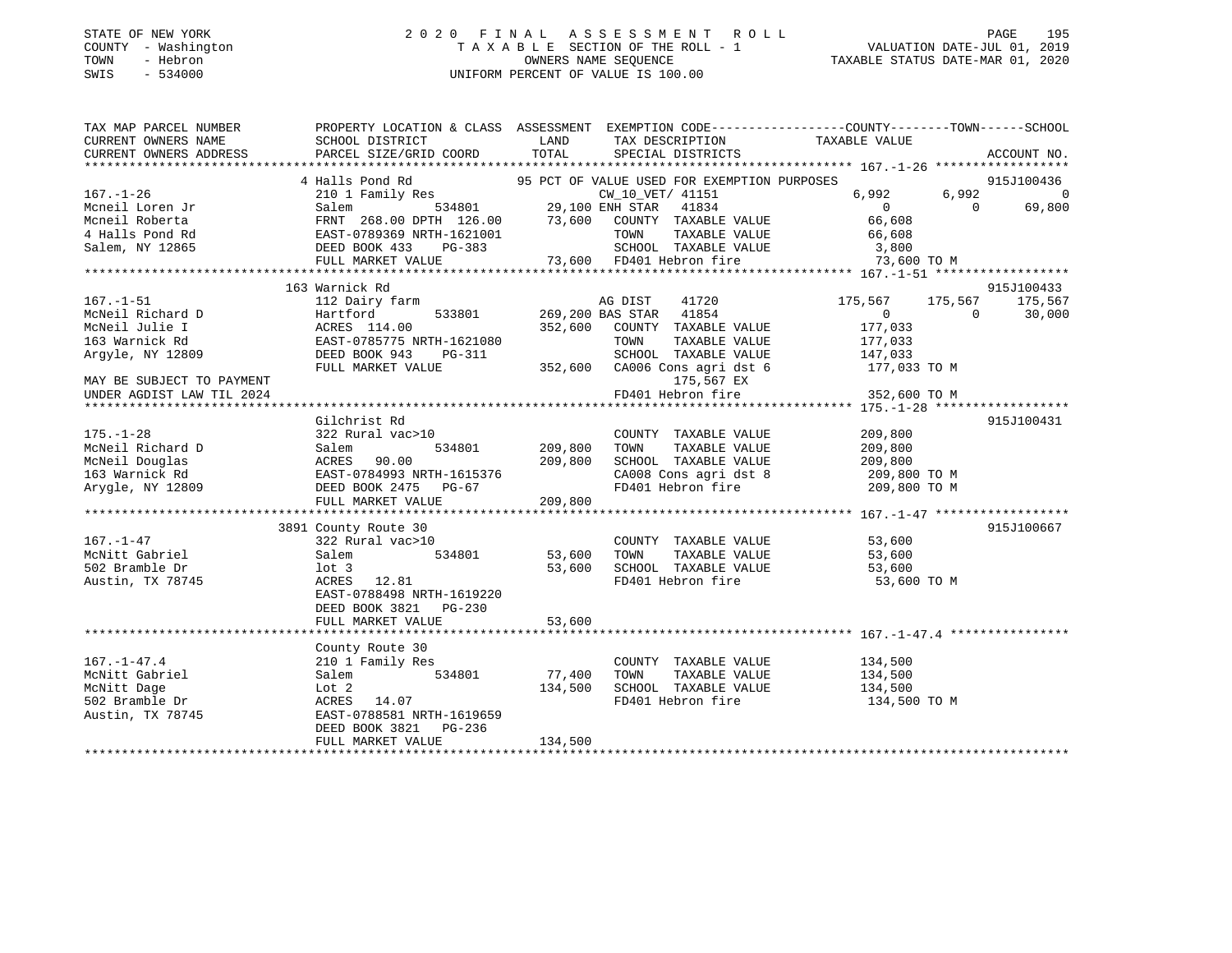| STATE OF NEW YORK<br>COUNTY - Washington<br>- Hebron<br>TOWN<br>$-534000$<br>SWIS |                                                                                                                                               |                   | 2020 FINAL ASSESSMENT<br>R O L L<br>TAXABLE SECTION OF THE ROLL - 1<br>OWNERS NAME SEQUENCE<br>UNIFORM PERCENT OF VALUE IS 100.00 | VALUATION DATE-JUL 01, 2019<br>TAXABLE STATUS DATE-MAR 01, 2020 | PAGE<br>196 |
|-----------------------------------------------------------------------------------|-----------------------------------------------------------------------------------------------------------------------------------------------|-------------------|-----------------------------------------------------------------------------------------------------------------------------------|-----------------------------------------------------------------|-------------|
| TAX MAP PARCEL NUMBER<br>CURRENT OWNERS NAME<br>CURRENT OWNERS ADDRESS            | PROPERTY LOCATION & CLASS ASSESSMENT EXEMPTION CODE----------------COUNTY-------TOWN------SCHOOL<br>SCHOOL DISTRICT<br>PARCEL SIZE/GRID COORD | LAND<br>TOTAL     | TAX DESCRIPTION<br>SPECIAL DISTRICTS                                                                                              | TAXABLE VALUE                                                   | ACCOUNT NO. |
|                                                                                   |                                                                                                                                               |                   |                                                                                                                                   |                                                                 |             |
|                                                                                   | 179 East Green Pond Way                                                                                                                       |                   |                                                                                                                                   |                                                                 | 915J101199  |
| $143. - 1 - 7.2$                                                                  | 260 Seasonal res - WTRFNT                                                                                                                     |                   | COUNTY TAXABLE VALUE                                                                                                              | 163,000                                                         |             |
| McPhee Donald P                                                                   | Granville<br>533201                                                                                                                           | 69,000            | TAXABLE VALUE<br>TOWN                                                                                                             | 163,000                                                         |             |
| McPhee Carol A                                                                    | 2727/132 2737/314                                                                                                                             | 163,000           | SCHOOL TAXABLE VALUE                                                                                                              | 163,000                                                         |             |
| PO Box 577<br>Salem, NY 12865                                                     | FRNT 113.00 DPTH 136.00<br>EAST-0815896 NRTH-1644485<br>DEED BOOK 2727 PG-132                                                                 |                   | FD401 Hebron fire                                                                                                                 | 163,000 TO M                                                    |             |
|                                                                                   | FULL MARKET VALUE                                                                                                                             | 163,000           |                                                                                                                                   |                                                                 |             |
|                                                                                   |                                                                                                                                               |                   |                                                                                                                                   |                                                                 |             |
|                                                                                   | 18 Chamberlin Mills Rd                                                                                                                        |                   |                                                                                                                                   |                                                                 | 915L100407  |
| $183.20 - 1 - 12$                                                                 | 210 1 Family Res                                                                                                                              |                   | COUNTY TAXABLE VALUE                                                                                                              | 118,000                                                         |             |
| McWhirter-Susee Sabrina                                                           | 534801<br>Salem                                                                                                                               | 28,400            | TAXABLE VALUE<br>TOWN                                                                                                             | 118,000                                                         |             |
| 18 Chamberlin Mills Rd<br>Salem, NY 12865                                         | Life Estate                                                                                                                                   | 118,000           | SCHOOL TAXABLE VALUE                                                                                                              | 118,000                                                         |             |
|                                                                                   | Trans Exempt Repay 2020<br>FRNT 160.00 DPTH 166.00                                                                                            |                   | CA008 Cons agri dst 8<br>FD401 Hebron fire                                                                                        | 118,000 TO M<br>118,000 TO M                                    |             |
|                                                                                   | ACRES<br>$0.61$ BANK<br>999                                                                                                                   |                   | LD401 West hebron light                                                                                                           |                                                                 |             |
|                                                                                   | EAST-0793076 NRTH-1602898                                                                                                                     |                   | TE533 trans exempt flag                                                                                                           | 118,000 TO M<br>$.00$ MT                                        |             |
|                                                                                   | DEED BOOK 20191 PG-27407                                                                                                                      |                   |                                                                                                                                   |                                                                 |             |
|                                                                                   | FULL MARKET VALUE                                                                                                                             | 118,000           |                                                                                                                                   |                                                                 |             |
|                                                                                   |                                                                                                                                               |                   |                                                                                                                                   |                                                                 |             |
|                                                                                   | 1004 Callaway Rd                                                                                                                              |                   |                                                                                                                                   |                                                                 | 915J100430  |
| $167. - 1 - 58.1$                                                                 | 210 1 Family Res                                                                                                                              |                   | BAS STAR 41854                                                                                                                    | $\mathbf{0}$<br>$\Omega$                                        | 30,000      |
| Mead Linda L                                                                      | 532001<br>Arqyle                                                                                                                              | 54,300            | COUNTY TAXABLE VALUE                                                                                                              | 106,600                                                         |             |
| 1004 Callaway Rd                                                                  | ACRES<br>4.40                                                                                                                                 | 106,600           | TOWN<br>TAXABLE VALUE                                                                                                             | 106,600                                                         |             |
| Argyle, NY 12809                                                                  | EAST-0783649 NRTH-1624485                                                                                                                     |                   | SCHOOL TAXABLE VALUE                                                                                                              | 76,600                                                          |             |
|                                                                                   | DEED BOOK 2291 PG-291                                                                                                                         |                   | FD401 Hebron fire                                                                                                                 | 106,600 TO M                                                    |             |
|                                                                                   | FULL MARKET VALUE                                                                                                                             | 106,600           |                                                                                                                                   |                                                                 |             |
|                                                                                   |                                                                                                                                               |                   |                                                                                                                                   |                                                                 |             |
| $152 - 2 - 4$                                                                     | 95 County Route 28                                                                                                                            |                   |                                                                                                                                   |                                                                 | 915J100404  |
| Meador Frankie Lee Jr                                                             | 210 1 Family Res<br>Granville<br>533201                                                                                                       |                   | COUNTY TAXABLE VALUE<br>TAXABLE VALUE<br>TOWN                                                                                     | 215,500                                                         |             |
| Meador Dawn                                                                       | Trans Exempt Repay 2020                                                                                                                       | 66,400<br>215,500 | SCHOOL TAXABLE VALUE                                                                                                              | 215,500<br>215,500                                              |             |
| 95 County Route 28                                                                | ACRES<br>9.08 BANK<br>997                                                                                                                     |                   | FD401 Hebron fire                                                                                                                 | 215,500 TO M                                                    |             |
| Granville, NY 12832                                                               | EAST-0809711 NRTH-1641123                                                                                                                     |                   | TE533 trans exempt flag                                                                                                           | $.00$ MT                                                        |             |
|                                                                                   | DEED BOOK 20191 PG-26262                                                                                                                      |                   |                                                                                                                                   |                                                                 |             |
|                                                                                   | FULL MARKET VALUE                                                                                                                             | 215,500           |                                                                                                                                   |                                                                 |             |
|                                                                                   |                                                                                                                                               |                   |                                                                                                                                   |                                                                 |             |
|                                                                                   | 269 Tiplady Rd                                                                                                                                |                   |                                                                                                                                   |                                                                 | 915J100439  |
| $177. - 1 - 50$                                                                   | 241 Rural res&ag                                                                                                                              |                   | AG DIST<br>41720                                                                                                                  | 178,319<br>178,319                                              | 178,319     |
| Meagher John F                                                                    | Salem<br>534801                                                                                                                               | 305,200           | COUNTY TAXABLE VALUE                                                                                                              | 378,281                                                         |             |
| Meagher Sandra K                                                                  | ACRES 144.00                                                                                                                                  | 556,600           | TOWN<br>TAXABLE VALUE                                                                                                             | 378,281                                                         |             |

Attn: New England Forestry Con EAST-0812544 NRTH-1610452 SCHOOL TAXABLE VALUE 378,281 378,281 TO M<br>PO Box 1192 378,281 TO M PO BOOK 411 PG-401 CA008 Cons agri dst<br>178,319 EX 319 EX 387 TULL MARKET VALUE 556,600 178,319 EX Middletown Springs, VT 05757 FULL MARKET VALUE FD401 Hebron fire 556,600 TO M MAY BE SUBJECT TO PAYMENT UNDER AGDIST LAW TIL 2024\*\*\*\*\*\*\*\*\*\*\*\*\*\*\*\*\*\*\*\*\*\*\*\*\*\*\*\*\*\*\*\*\*\*\*\*\*\*\*\*\*\*\*\*\*\*\*\*\*\*\*\*\*\*\*\*\*\*\*\*\*\*\*\*\*\*\*\*\*\*\*\*\*\*\*\*\*\*\*\*\*\*\*\*\*\*\*\*\*\*\*\*\*\*\*\*\*\*\*\*\*\*\*\*\*\*\*\*\*\*\*\*\*\*\*\*\*\*\*\*\*\*\*\*\*\*\*\*\*\*\*\*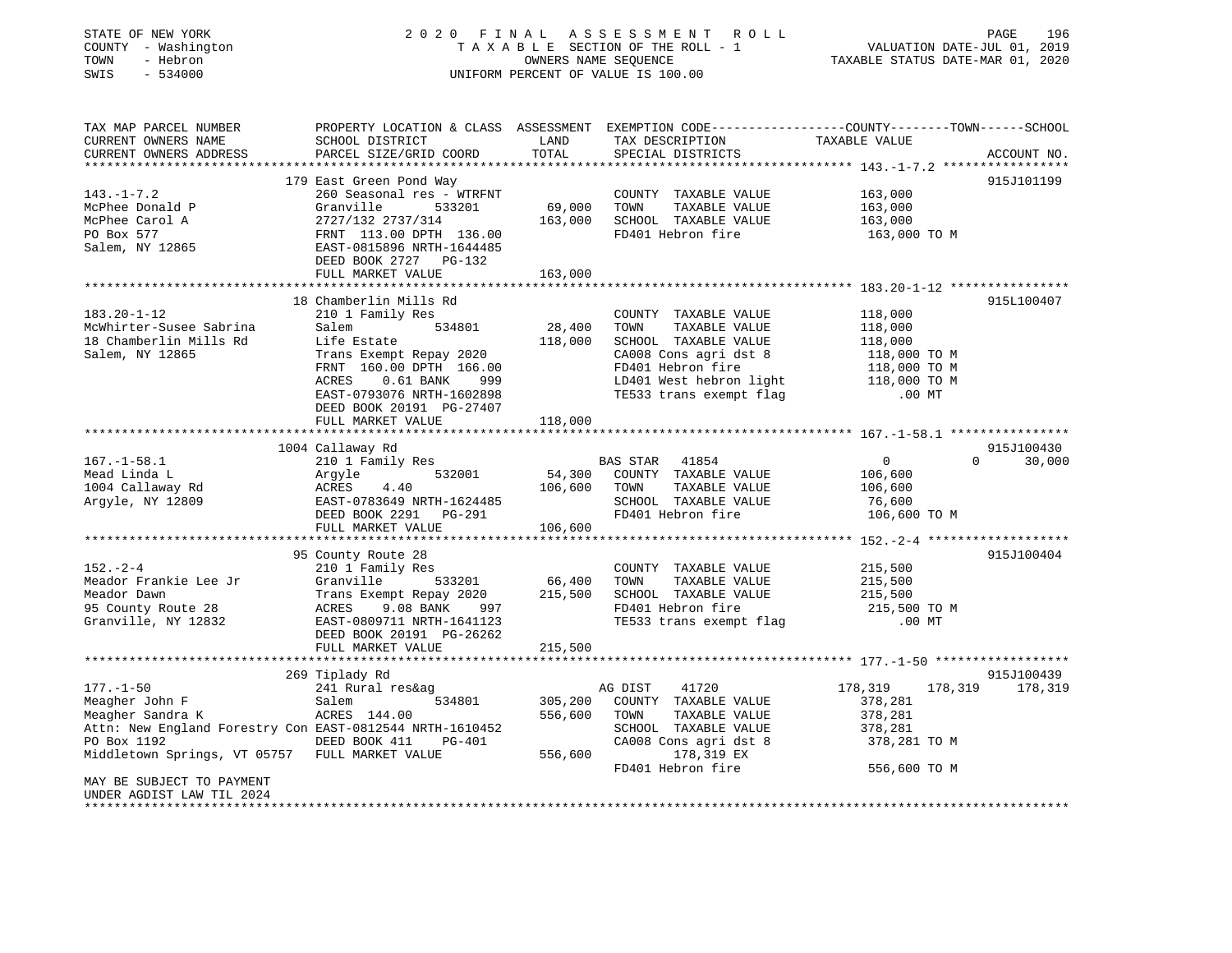### STATE OF NEW YORK 2 0 2 0 F I N A L A S S E S S M E N T R O L L PAGE 197 COUNTY - Washington T A X A B L E SECTION OF THE ROLL - 1 VALUATION DATE-JUL 01, 2019 TOWN - Hebron OWNERS NAME SEQUENCE TAXABLE STATUS DATE-MAR 01, 2020 SWIS - 534000 UNIFORM PERCENT OF VALUE IS 100.00

| TAX MAP PARCEL NUMBER     | PROPERTY LOCATION & CLASS ASSESSMENT EXEMPTION CODE----------------COUNTY-------TOWN------SCHOOL |             |                             |                                        |             |
|---------------------------|--------------------------------------------------------------------------------------------------|-------------|-----------------------------|----------------------------------------|-------------|
| CURRENT OWNERS NAME       | SCHOOL DISTRICT                                                                                  | LAND        | TAX DESCRIPTION             | TAXABLE VALUE                          |             |
| CURRENT OWNERS ADDRESS    | PARCEL SIZE/GRID COORD                                                                           | TOTAL       | SPECIAL DISTRICTS           |                                        | ACCOUNT NO. |
|                           |                                                                                                  |             |                             |                                        |             |
| $184. - 1 - 19.4$         | 1702 Scott Lake Rd<br>314 Rural vac<10                                                           |             | COUNTY TAXABLE VALUE        | 39,200                                 |             |
| Meier Michael             | 534801<br>Salem                                                                                  | 39,200      | TAXABLE VALUE<br>TOWN       | 39,200                                 |             |
| Meier Donna               | lot 4                                                                                            | 39,200      | SCHOOL TAXABLE VALUE        | 39,200                                 |             |
|                           |                                                                                                  |             |                             | دن 200, 25<br>39, 200 TO M<br>200 TO M |             |
| 182 Adams Dr              | ACRES<br>6.28                                                                                    |             | CA008 Cons agri dst 8       |                                        |             |
| Washington, NH 03280      | EAST-0797533 NRTH-1602275                                                                        |             | FD401 Hebron fire           | 39,200 TO M                            |             |
|                           | DEED BOOK 2741 PG-253                                                                            |             |                             |                                        |             |
|                           | FULL MARKET VALUE                                                                                | 39,200      |                             |                                        |             |
|                           | 548 Middle Rd                                                                                    |             |                             |                                        | 915J101707  |
| $160. - 1 - 7.2$          | 270 Mfg housing                                                                                  |             | COUNTY TAXABLE VALUE        | 92,700                                 |             |
| Meihoefer William O       | 534801<br>Salem                                                                                  | 45,700      | TOWN<br>TAXABLE VALUE       | 92,700                                 |             |
| Meihoefer Marie M         | Lot 2                                                                                            | 92,700      | SCHOOL TAXABLE VALUE        | 92,700                                 |             |
| 548 Middle Rd             | ACRES<br>2.53                                                                                    |             | FD401 Hebron fire           | 92,700 TO M                            |             |
| Granville, NY 12832       |                                                                                                  |             |                             |                                        |             |
|                           | EAST-0806891 NRTH-1625538                                                                        |             |                             |                                        |             |
|                           | DEED BOOK 782<br>PG-322<br>FULL MARKET VALUE                                                     | 92,700      |                             |                                        |             |
|                           |                                                                                                  |             |                             |                                        |             |
|                           | Clark Way                                                                                        |             |                             |                                        | 915J101786  |
| $169. - 1 - 18.21$        | 314 Rural vac<10                                                                                 |             | COUNTY TAXABLE VALUE        | 2,200                                  |             |
| Melendy William           | 533201<br>Granville                                                                              |             | 2,200 TOWN<br>TAXABLE VALUE | 2,200                                  |             |
| 4422 Sawmill Hill Rd      | FRNT 600.00 DPTH 50.00                                                                           | 2,200       | SCHOOL TAXABLE VALUE        | 2,200                                  |             |
| Wells, VT 05774           | ACRES<br>0.69                                                                                    |             | FD401 Hebron fire           | 2,200 TO M                             |             |
|                           | EAST-0815861 NRTH-1623646                                                                        |             |                             |                                        |             |
|                           | DEED BOOK 3194 PG-270                                                                            |             |                             |                                        |             |
|                           | FULL MARKET VALUE                                                                                | 2,200       |                             |                                        |             |
|                           |                                                                                                  |             |                             |                                        |             |
|                           | Scott Hill Rd/s Off                                                                              |             |                             |                                        | 915J100450  |
| $158. - 1 - 22$           | 105 Vac farmland                                                                                 |             | 41720<br>AG DIST            | 3,725<br>3,725                         | 3,725       |
| Mercure Ronald A          | 532001<br>Argyle                                                                                 |             | 16,100 COUNTY TAXABLE VALUE | 12,375                                 |             |
| 59 Hartford Main St       | ACRES<br>20.00                                                                                   | 16,100 TOWN | TAXABLE VALUE               | 12,375                                 |             |
| Hartford, NY 12838        | EAST-0782949 NRTH-1627168                                                                        |             | SCHOOL TAXABLE VALUE        | 12,375                                 |             |
|                           | DEED BOOK 604<br>PG-16                                                                           |             | CA008 Cons agri dst 8       | 12,375 TO M                            |             |
| MAY BE SUBJECT TO PAYMENT | FULL MARKET VALUE                                                                                | 16,100      | 3,725 EX                    |                                        |             |
| UNDER AGDIST LAW TIL 2024 |                                                                                                  |             | FD401 Hebron fire           | 16,100 TO M                            |             |
|                           |                                                                                                  |             |                             |                                        |             |
|                           | 74 East Green Pond Way                                                                           |             |                             |                                        | 915J101498  |
| $144. - 1 - 37.2$         | 312 Vac w/imprv                                                                                  |             | COUNTY TAXABLE VALUE        | 41,600                                 |             |
| Messenger Evelyn          | Granville<br>533201                                                                              | 37,100      | TAXABLE VALUE<br>TOWN       | 41,600                                 |             |
| PO Box 101                | ACRES<br>5.30                                                                                    | 41,600      | SCHOOL TAXABLE VALUE        | 41,600                                 |             |
| Galway, NY 12074          | EAST-0816785 NRTH-1642774                                                                        |             | FD401 Hebron fire           | 41,600 TO M                            |             |
|                           | DEED BOOK 909<br>PG-190                                                                          |             |                             |                                        |             |
|                           | FULL MARKET VALUE                                                                                | 41,600      |                             |                                        |             |
|                           |                                                                                                  |             |                             |                                        |             |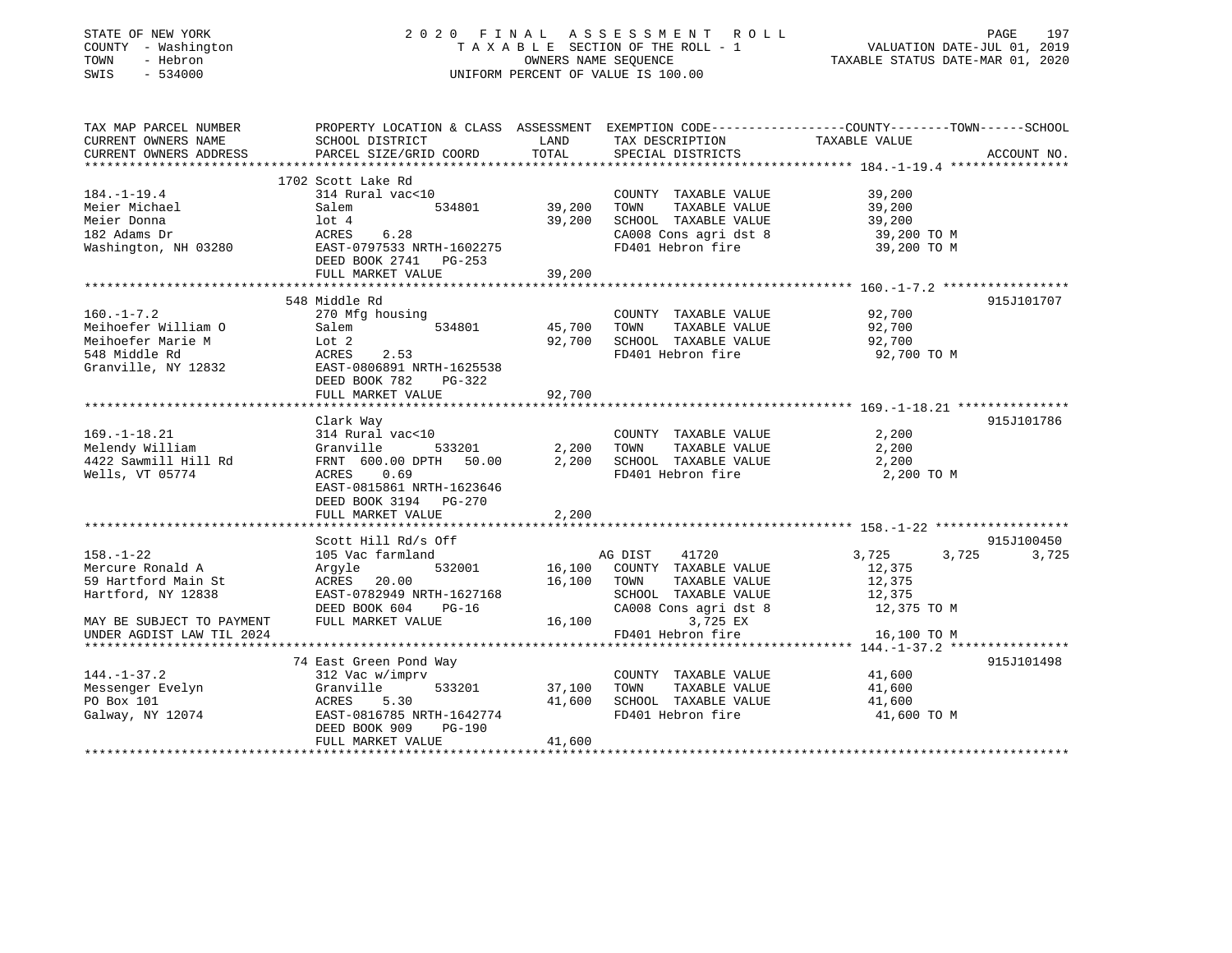| STATE OF NEW YORK |          |              |
|-------------------|----------|--------------|
| COUNTY            |          | - Washington |
| TOWN              | - Hebron |              |
| CM <sub>T</sub> C |          | 534000       |

### STATE OF NEW YORK 2020 FINAL ASSESSMENT ROLL PAGE 198 T A X A B L E SECTION OF THE ROLL - 1<br>OWNERS NAME SEQUENCE SWIS - 534000 UNIFORM PERCENT OF VALUE IS 100.00

## VALUATION DATE-JUL 01, 2019

| TAX MAP PARCEL NUMBER     | PROPERTY LOCATION & CLASS ASSESSMENT EXEMPTION CODE---------------COUNTY-------TOWN------SCHOOL |               |                       |                |                    |
|---------------------------|-------------------------------------------------------------------------------------------------|---------------|-----------------------|----------------|--------------------|
| CURRENT OWNERS NAME       | SCHOOL DISTRICT                                                                                 | LAND          | TAX DESCRIPTION       | TAXABLE VALUE  |                    |
| CURRENT OWNERS ADDRESS    | PARCEL SIZE/GRID COORD                                                                          | TOTAL         | SPECIAL DISTRICTS     |                | ACCOUNT NO.        |
|                           |                                                                                                 |               |                       |                |                    |
|                           | 160 Allen Rd                                                                                    |               |                       |                | 915J100277         |
| $185. - 1 - 4$            | 210 1 Family Res                                                                                |               | COUNTY TAXABLE VALUE  | 65,000         |                    |
| Mickiewicz Natina         | 534801<br>Salem                                                                                 | 37,100        | TOWN<br>TAXABLE VALUE | 65,000         |                    |
| 160 Allen Rd              | ACRES<br>1.70                                                                                   | 65,000        | SCHOOL TAXABLE VALUE  | 65,000         |                    |
| Salem, NY 12865           | EAST-0808825 NRTH-1605760                                                                       |               | CA008 Cons agri dst 8 | 65,000 TO M    |                    |
|                           | DEED BOOK 872<br>PG-293                                                                         |               | FD401 Hebron fire     | 65,000 TO M    |                    |
|                           | FULL MARKET VALUE                                                                               | 65,000        |                       |                |                    |
|                           |                                                                                                 |               |                       |                |                    |
|                           | 1225 Bogtown Rd                                                                                 |               |                       |                | 915J100444         |
| $184. - 1 - 9$            | 240 Rural res                                                                                   |               | ENH STAR<br>41834     | 0              | $\Omega$<br>69,800 |
| Migliore Inez N           | 534801<br>Salem                                                                                 | 212,100       | COUNTY TAXABLE VALUE  | 289,200        |                    |
| 1225 Bogtown Rd           | 3214/184                                                                                        | 289,200       | TOWN<br>TAXABLE VALUE | 289,200        |                    |
| Salem, NY 12865           | ACRES 112.70                                                                                    |               | SCHOOL TAXABLE VALUE  | 219,400        |                    |
|                           | EAST-0803886 NRTH-1609140                                                                       |               | CA008 Cons agri dst 8 | $289,200$ TO M |                    |
|                           | DEED BOOK 581<br>PG-181                                                                         | 289,200       | FD401 Hebron fire     | 289,200 TO M   |                    |
|                           | FULL MARKET VALUE                                                                               |               |                       |                |                    |
|                           |                                                                                                 |               |                       |                |                    |
|                           | 39 Sutliff Ln                                                                                   |               |                       |                |                    |
| $176. - 1 - 5.1$          | 210 1 Family Res                                                                                |               | BAS STAR 41854        | $\overline{0}$ | $\Omega$<br>30,000 |
| Miles David J             | 534801<br>Salem                                                                                 | 41,000        | COUNTY TAXABLE VALUE  | 103,800        |                    |
| 39 Sutliff Ln             | sub lot 1                                                                                       | 103,800       | TOWN<br>TAXABLE VALUE | 103,800        |                    |
| Salem, NY 12865           | ACRES 1.00 BANK 998                                                                             |               | SCHOOL TAXABLE VALUE  | 73,800         |                    |
|                           | EAST-0794581 NRTH-1614751                                                                       |               | FD401 Hebron fire     | 103,800 TO M   |                    |
|                           | DEED BOOK 2204 PG-4                                                                             |               |                       |                |                    |
|                           | FULL MARKET VALUE                                                                               | 103,800       |                       |                |                    |
|                           |                                                                                                 |               |                       |                |                    |
|                           | 209 Indian Head Way                                                                             |               |                       |                | 915J101220         |
| $170. - 1 - 15.6$         | 210 1 Family Res                                                                                |               | COUNTY TAXABLE VALUE  | 124,700        |                    |
| Millard David H           | Granville                                                                                       | 533201 47,100 | TAXABLE VALUE<br>TOWN | 124,700        |                    |
| Schmitt Lorraine          | ACRES<br>5.04                                                                                   | 124,700       | SCHOOL TAXABLE VALUE  | 124,700        |                    |
| 209 Indian Head Way       | EAST-0816147 NRTH-1619906                                                                       |               | FD401 Hebron fire     | 124,700 TO M   |                    |
| Salem, NY 12865           | DEED BOOK 3295 PG-51                                                                            |               |                       |                |                    |
|                           | FULL MARKET VALUE                                                                               | 124,700       |                       |                |                    |
|                           |                                                                                                 |               |                       |                |                    |
|                           | 111 County Route 31                                                                             |               |                       |                | 915J100344         |
| $176. - 1 - 30$           | 240 Rural res                                                                                   |               | COUNTY TAXABLE VALUE  | 916,700        |                    |
| Miller Barry G            | 534801<br>Salem                                                                                 | 284,700       | TOWN<br>TAXABLE VALUE | 916,700        |                    |
| Miller Nancy J            | ACRES 193.80                                                                                    | 916,700       | SCHOOL TAXABLE VALUE  | 916,700        |                    |
| 111 County Route 31       | EAST-0793054 NRTH-1609288                                                                       |               | CA008 Cons agri dst 8 | 916,700 TO M   |                    |
| Salem, NY 12865           | DEED BOOK 2141 PG-233                                                                           |               | FD401 Hebron fire     | 916,700 TO M   |                    |
|                           | FULL MARKET VALUE                                                                               | 916,700       |                       |                |                    |
| MAY BE SUBJECT TO PAYMENT |                                                                                                 |               |                       |                |                    |
| UNDER AGDIST LAW TIL 2023 |                                                                                                 |               |                       |                |                    |
|                           |                                                                                                 |               |                       |                |                    |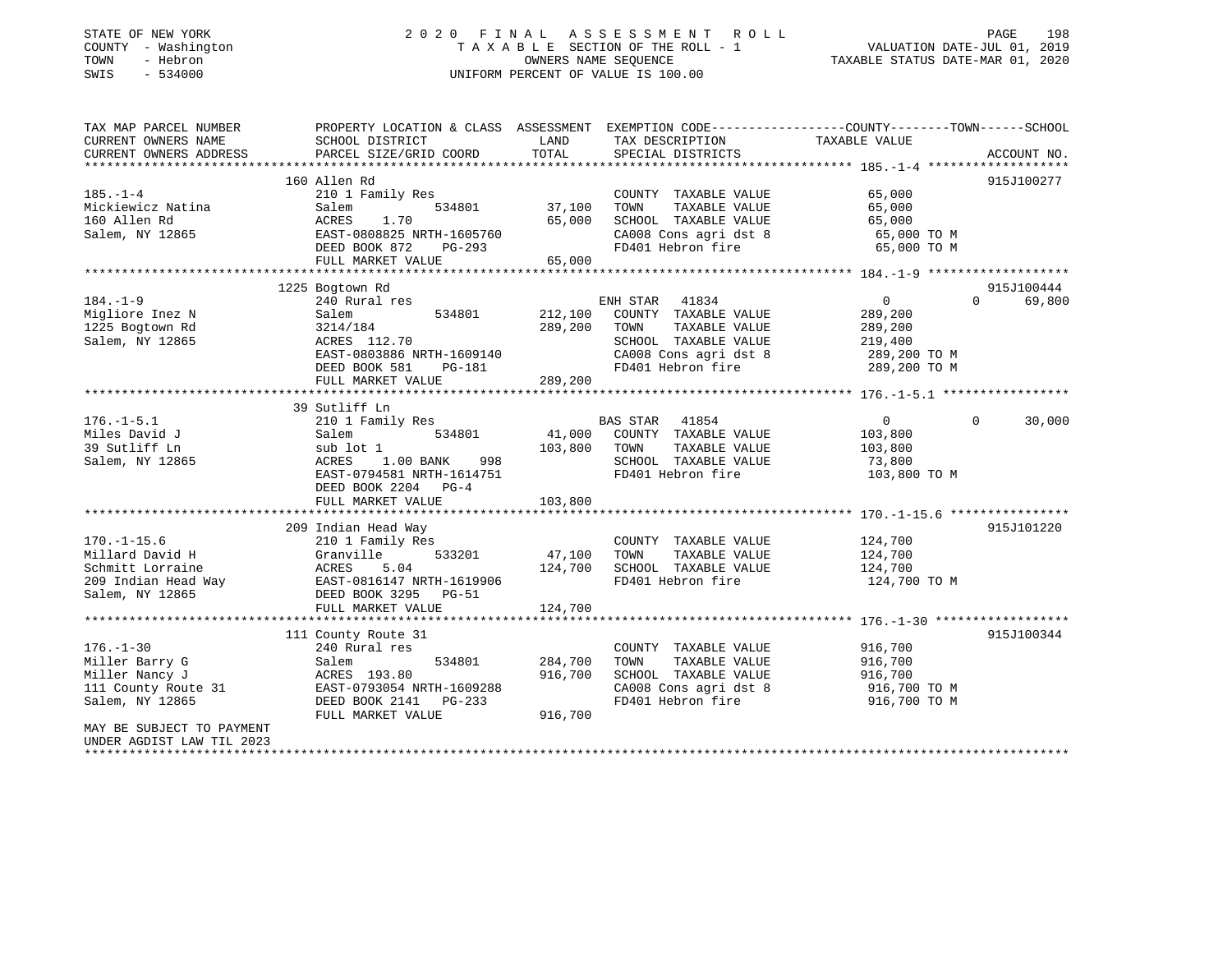| STATE OF NEW YORK<br>COUNTY - Washington<br>TOWN<br>- Hebron<br>SWIS<br>$-534000$ | 2020 FINAL<br>TAXABLE SECTION OF THE ROLL - 1<br>UNIFORM PERCENT OF VALUE IS 100.00                               | PAGE<br>199<br>VALUATION DATE-JUL 01, 2019<br>TAXABLE STATUS DATE-MAR 01, 2020 |                                               |                       |                    |
|-----------------------------------------------------------------------------------|-------------------------------------------------------------------------------------------------------------------|--------------------------------------------------------------------------------|-----------------------------------------------|-----------------------|--------------------|
| TAX MAP PARCEL NUMBER<br>CURRENT OWNERS NAME                                      | PROPERTY LOCATION & CLASS ASSESSMENT EXEMPTION CODE---------------COUNTY-------TOWN-----SCHOOL<br>SCHOOL DISTRICT | LAND                                                                           | TAX DESCRIPTION                               | TAXABLE VALUE         |                    |
| CURRENT OWNERS ADDRESS                                                            | PARCEL SIZE/GRID COORD                                                                                            | TOTAL                                                                          | SPECIAL DISTRICTS                             |                       | ACCOUNT NO.        |
| ***********************                                                           |                                                                                                                   |                                                                                |                                               |                       |                    |
|                                                                                   | 3983 County Route 30                                                                                              |                                                                                |                                               |                       | 915J100522         |
| $167. - 1 - 41$                                                                   | 210 1 Family Res                                                                                                  |                                                                                | COUNTY TAXABLE VALUE                          | 94,700                |                    |
| Miller Michael J                                                                  | 534801<br>Salem                                                                                                   | 24,000                                                                         | TAXABLE VALUE<br>TOWN                         | 94,700                |                    |
| 3983 County Route 30                                                              | FRNT 165.00 DPTH<br>90.00                                                                                         | 94,700                                                                         | SCHOOL TAXABLE VALUE                          | 94,700                |                    |
| Salem, NY 12865                                                                   | 999<br>BANK<br>EAST-0788424 NRTH-1621563<br>DEED BOOK 3901 PG-129                                                 |                                                                                | FD401 Hebron fire                             | 94,700 TO M           |                    |
|                                                                                   | FULL MARKET VALUE                                                                                                 | 94,700                                                                         |                                               |                       |                    |
|                                                                                   | **********************                                                                                            |                                                                                |                                               |                       |                    |
|                                                                                   | 33 Lee Brook Ln                                                                                                   |                                                                                |                                               |                       |                    |
| $177. - 1 - 3.27$                                                                 | 210 1 Family Res                                                                                                  |                                                                                | COUNTY TAXABLE VALUE                          | 108,300               |                    |
| Miller Paula J                                                                    | 534801<br>Salem                                                                                                   | 36,400                                                                         | TOWN<br>TAXABLE VALUE                         | 108,300               |                    |
| 33 Lee Brook Ln                                                                   | sub lot 2B                                                                                                        | 108,300                                                                        | SCHOOL TAXABLE VALUE                          | 108,300               |                    |
| Salem, NY 12865                                                                   | ACRES<br>1.47                                                                                                     |                                                                                | CA008 Cons agri dst 8                         | 108,300 TO M          |                    |
|                                                                                   | EAST-0805413 NRTH-1616317<br>DEED BOOK 3776 PG-149                                                                |                                                                                | FD401 Hebron fire                             | 108,300 TO M          |                    |
|                                                                                   | FULL MARKET VALUE                                                                                                 | 108,300                                                                        |                                               |                       |                    |
|                                                                                   |                                                                                                                   |                                                                                |                                               |                       |                    |
| $178. - 1 - 39$                                                                   | 381 Blossom Rd<br>322 Rural vac>10                                                                                |                                                                                | COUNTY TAXABLE VALUE                          | 61,700                | 915J101374         |
| Miner Joseph                                                                      | Salem<br>534801                                                                                                   | 61,700                                                                         | TOWN<br>TAXABLE VALUE                         | 61,700                |                    |
| Miner Stephinie                                                                   | Lots 25 & 26                                                                                                      | 61,700                                                                         | SCHOOL TAXABLE VALUE                          | 61,700                |                    |
| PO Box 651                                                                        | ACRES<br>28.75                                                                                                    |                                                                                | FD401 Hebron fire                             | 61,700 TO M           |                    |
| Salem, NY 12865                                                                   | EAST-0818564 NRTH-1609631<br>DEED BOOK 3601 PG-293                                                                |                                                                                |                                               |                       |                    |
|                                                                                   | FULL MARKET VALUE                                                                                                 | 61,700                                                                         |                                               |                       |                    |
|                                                                                   |                                                                                                                   |                                                                                |                                               |                       |                    |
|                                                                                   | 331 Blossom Rd                                                                                                    |                                                                                |                                               |                       | 815J101740         |
| $186. - 1 - 18$                                                                   | 210 1 Family Res                                                                                                  |                                                                                | COUNTY TAXABLE VALUE                          | 148,900               |                    |
| Miner Joseph M                                                                    | Salem<br>534801                                                                                                   | 47,800                                                                         | TOWN<br>TAXABLE VALUE                         | 148,900               |                    |
| Miner Stephinie T                                                                 | ACRES<br>5.50 BANK<br>997                                                                                         | 148,900                                                                        | SCHOOL TAXABLE VALUE                          | 148,900               |                    |
| PO Box 651                                                                        | EAST-0819107 NRTH-1608972                                                                                         |                                                                                | FD401 Hebron fire                             | 148,900 TO M          |                    |
| Salem, NY 12865                                                                   | DEED BOOK 3901<br>PG-145                                                                                          |                                                                                |                                               |                       |                    |
|                                                                                   | FULL MARKET VALUE                                                                                                 | 148,900                                                                        |                                               |                       |                    |
|                                                                                   |                                                                                                                   |                                                                                |                                               |                       |                    |
|                                                                                   | 20 James Rd                                                                                                       |                                                                                | 94 PCT OF VALUE USED FOR EXEMPTION PURPOSES   |                       | 915J101344         |
| $159. - 1 - 37$                                                                   | 210 1 Family Res                                                                                                  |                                                                                | CW_10_VET/ 41151                              | 7,760<br>7,760        | 0                  |
| Moltrup Renee                                                                     | Hartford<br>533801                                                                                                |                                                                                | 47,600 BAS STAR<br>41854                      | $\mathbf 0$           | 30,000<br>$\Omega$ |
| Moltrup Ronald                                                                    | ACRES<br>5.39                                                                                                     | 88,000                                                                         | COUNTY TAXABLE VALUE                          | 80,240                |                    |
| 20 James Rd<br>Salem, NY 12865                                                    | EAST-0792320 NRTH-1628387<br>PG-327<br>DEED BOOK 2658                                                             |                                                                                | TOWN<br>TAXABLE VALUE<br>SCHOOL TAXABLE VALUE | 80,240                |                    |
|                                                                                   | FULL MARKET VALUE                                                                                                 | 88,000                                                                         | FD401 Hebron fire                             | 58,000<br>88,000 TO M |                    |
|                                                                                   |                                                                                                                   |                                                                                |                                               |                       |                    |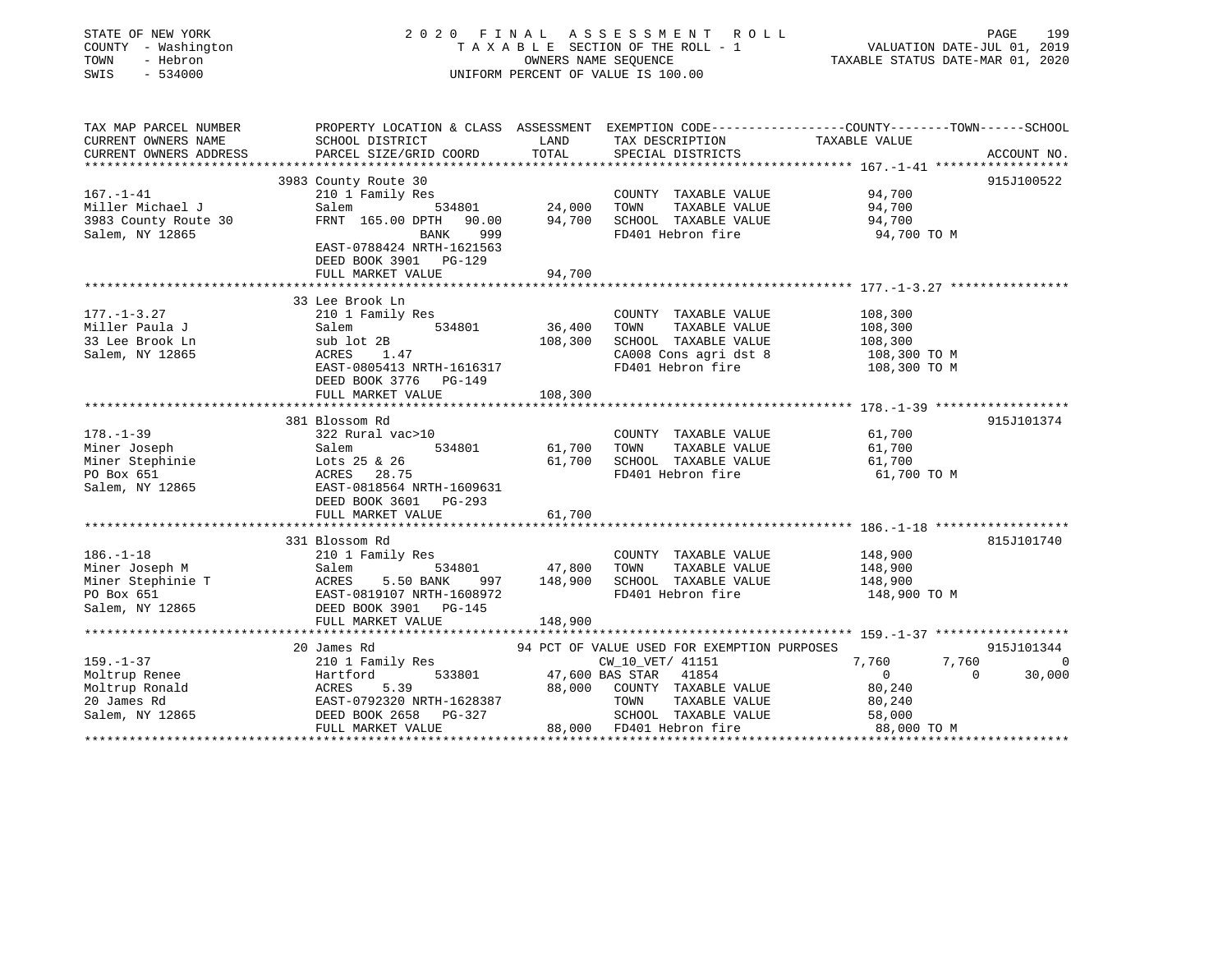### STATE OF NEW YORK 2 0 2 0 F I N A L A S S E S S M E N T R O L L PAGE 200COUNTY - Washington T A X A B L E SECTION OF THE ROLL - 1 VALUATION DATE-JUL 01, 2019 SWIS - 534000 UNIFORM PERCENT OF VALUE IS 100.00

VALUATION DATE-JUL 01, 2019

| TAX MAP PARCEL NUMBER                            | PROPERTY LOCATION & CLASS ASSESSMENT EXEMPTION CODE---------------COUNTY-------TOWN------SCHOOL |                |                                                                                                              |                    |                                 |
|--------------------------------------------------|-------------------------------------------------------------------------------------------------|----------------|--------------------------------------------------------------------------------------------------------------|--------------------|---------------------------------|
| CURRENT OWNERS NAME                              | SCHOOL DISTRICT                                                                                 | LAND           | TAX DESCRIPTION                                                                                              | TAXABLE VALUE      |                                 |
| CURRENT OWNERS ADDRESS                           | PARCEL SIZE/GRID COORD                                                                          | TOTAL          | SPECIAL DISTRICTS                                                                                            |                    | ACCOUNT NO.                     |
|                                                  |                                                                                                 |                |                                                                                                              |                    |                                 |
|                                                  | 1263 Patterson Hill Rd                                                                          |                |                                                                                                              |                    | 915J100350                      |
| $183. - 1 - 46$                                  | 240 Rural res                                                                                   |                | BAS STAR 41854                                                                                               | $0 \qquad \qquad$  | $\Omega$<br>30,000              |
| Monahan Kevin D                                  | Salem                                                                                           | 534801 130,800 | COUNTY TAXABLE VALUE                                                                                         | 242,400            |                                 |
| Monahan P Jinx                                   | ACRES 40.00                                                                                     | 242,400 TOWN   | TAXABLE VALUE                                                                                                |                    |                                 |
| 1263 Patterson Hill Rd EAST-0789903 NRTH-1604295 |                                                                                                 |                | SCHOOL TAXABLE VALUE                                                                                         | 242,400<br>212,400 |                                 |
| Salem, NY 12865                                  | DEED BOOK 556<br>$PG-11$                                                                        |                |                                                                                                              |                    |                                 |
|                                                  | FULL MARKET VALUE                                                                               |                | SCHOOL TAXABLE VALUE 212,400<br>CA008 Cons agri dst 8 242,400 TO M<br>242,400 FD401 Hebron fire 242,400 TO M |                    |                                 |
|                                                  |                                                                                                 |                |                                                                                                              |                    |                                 |
|                                                  | 231 Mcknight Hill Rd                                                                            |                |                                                                                                              |                    | 915J100352                      |
| $176. - 1 - 9$                                   | 240 Rural res                                                                                   |                | BAS STAR 41854                                                                                               | $\overline{0}$     | $\Omega$ and $\Omega$<br>30,000 |
| Monder Alan                                      | Salem                                                                                           | 534801 141,800 | COUNTY TAXABLE VALUE 187,200                                                                                 |                    |                                 |
| Monder Alan<br>Monder Shelley                    | ACRES 45.50                                                                                     | 187,200        | TOWN<br>TAXABLE VALUE                                                                                        | 187,200            |                                 |
| 231 Mcknight Hill Rd EAST-0802383 NRTH-1617213   |                                                                                                 |                | SCHOOL TAXABLE VALUE                                                                                         | 157,200            |                                 |
| Salem, NY 12865                                  | DEED BOOK 920<br>PG-329                                                                         |                | FD401 Hebron fire                                                                                            | 187,200 TO M       |                                 |
|                                                  | FULL MARKET VALUE                                                                               | 187,200        |                                                                                                              |                    |                                 |
|                                                  |                                                                                                 |                |                                                                                                              |                    |                                 |
|                                                  | 191 Presbytery Ln                                                                               |                |                                                                                                              |                    | 9179900730                      |
| $176. - 1 - 6$                                   | 400 Commercial                                                                                  |                | COUNTY TAXABLE VALUE 293,100                                                                                 |                    |                                 |
| Monder Property Holdings LLC Salem               |                                                                                                 |                | TOWN<br>TAXABLE VALUE                                                                                        |                    |                                 |
| 231 McKnight Hill Rd                             | Salem 534801 79,500<br>Lot 2 Filed survey 12765 293,100                                         |                |                                                                                                              | 293,100<br>293,100 |                                 |
| Salem, NY 12865                                  | 381/816                                                                                         |                | SCHOOL TAXABLE VALUE<br>FD401 Hebron fire                                                                    | 0 TO M             |                                 |
|                                                  | ACRES 30.51                                                                                     |                |                                                                                                              |                    |                                 |
|                                                  | EAST-0800069 NRTH-1612808                                                                       |                |                                                                                                              |                    |                                 |
|                                                  | DEED BOOK 3802 PG-195                                                                           |                |                                                                                                              |                    |                                 |
|                                                  | FULL MARKET VALUE                                                                               | 293,100        |                                                                                                              |                    |                                 |
|                                                  |                                                                                                 |                |                                                                                                              |                    |                                 |
|                                                  | 4176 County Route 30                                                                            |                |                                                                                                              |                    | 915J101090                      |
| $158. - 1 - 29$                                  | 230 3 Family Res                                                                                |                | COUNTY TAXABLE VALUE 150,700                                                                                 |                    |                                 |
| Monroe Jonathan<br>Hartford                      | 533801                                                                                          | 56,200         | TOWN<br>TAXABLE VALUE                                                                                        |                    |                                 |
| 4176 County Route 30                             | $167. - 1 - 5.2$                                                                                | 150,700        | SCHOOL TAXABLE VALUE                                                                                         | 150,700<br>150,700 |                                 |
| Salem, NY 12865                                  | 998<br>ACRES<br>4.76 BANK                                                                       |                | FD401 Hebron fire                                                                                            | 150,700 TO M       |                                 |
|                                                  | EAST-0786748 NRTH-1626128                                                                       |                |                                                                                                              |                    |                                 |
|                                                  | DEED BOOK 3819 PG-19                                                                            |                |                                                                                                              |                    |                                 |
|                                                  | FULL MARKET VALUE                                                                               | 150,700        |                                                                                                              |                    |                                 |
|                                                  |                                                                                                 |                |                                                                                                              |                    |                                 |
|                                                  | 1606 County Route 31                                                                            |                |                                                                                                              |                    | 915J100355                      |
| $152 - 2 - 34$                                   | 242 Rurl res&rec                                                                                |                | COUNTY TAXABLE VALUE                                                                                         |                    |                                 |
| Monroe Raymond A                                 | 533201<br>Granville                                                                             | 93,400         | TOWN<br>TAXABLE VALUE                                                                                        | 319,300<br>319,300 |                                 |
|                                                  |                                                                                                 | 319,300        | SCHOOL TAXABLE VALUE                                                                                         | 319,300            |                                 |
|                                                  |                                                                                                 |                |                                                                                                              |                    |                                 |
|                                                  |                                                                                                 |                | CA008 Cons agri dst 8 319,300 TO M<br>FD401 Hebron fire 319,300 TO M                                         |                    |                                 |
|                                                  | FULL MARKET VALUE                                                                               | 319,300        |                                                                                                              |                    |                                 |
|                                                  |                                                                                                 |                |                                                                                                              |                    |                                 |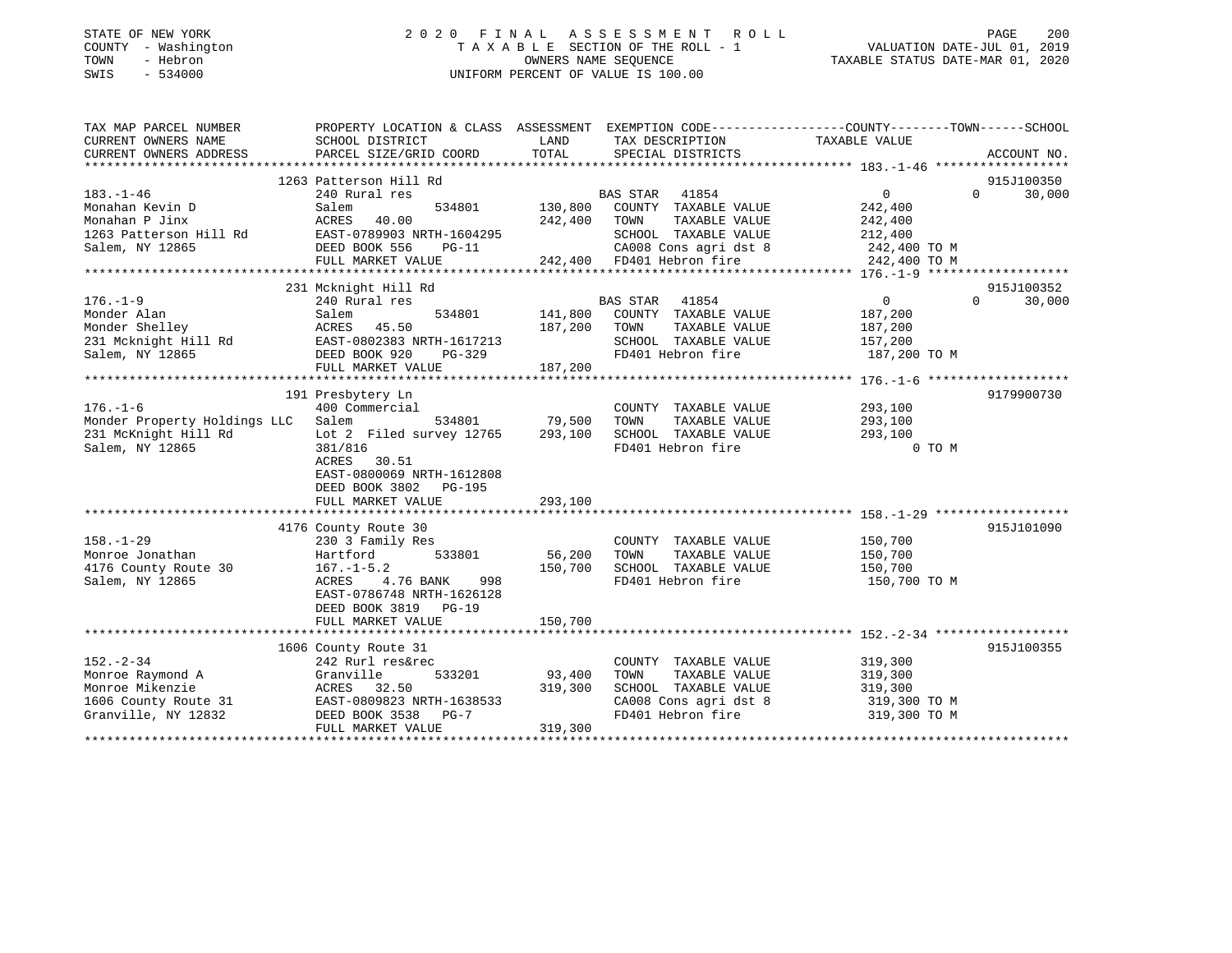### STATE OF NEW YORK 2 0 2 0 F I N A L A S S E S S M E N T R O L L PAGE 201COUNTY - Washington  $T A X A B L E$  SECTION OF THE ROLL - 1<br>TOWN - Hebron  $\cdot$ SWIS - 534000 UNIFORM PERCENT OF VALUE IS 100.00

# VALUATION DATE-JUL 01, 2019

| TAX MAP PARCEL NUMBER  |                            |               |                              | PROPERTY LOCATION & CLASS ASSESSMENT EXEMPTION CODE---------------COUNTY-------TOWN------SCHOOL |  |
|------------------------|----------------------------|---------------|------------------------------|-------------------------------------------------------------------------------------------------|--|
| CURRENT OWNERS NAME    | SCHOOL DISTRICT            | LAND          | TAX DESCRIPTION              | TAXABLE VALUE                                                                                   |  |
| CURRENT OWNERS ADDRESS | PARCEL SIZE/GRID COORD     | TOTAL         | SPECIAL DISTRICTS            | ACCOUNT NO.                                                                                     |  |
|                        |                            |               |                              |                                                                                                 |  |
|                        | State Route 22             |               |                              | 915J101097                                                                                      |  |
| $161.-2-10.12$         | 322 Rural vac>10           |               | COUNTY TAXABLE VALUE         | 33,900                                                                                          |  |
| Moors Jamie L          | Granville<br>533201        | 33,900        | TOWN<br>TAXABLE VALUE        | 33,900                                                                                          |  |
| 32 Barnes St           | ACRES 10.57                | 33,900        | SCHOOL TAXABLE VALUE         | 33,900                                                                                          |  |
| West Rutland, VT 05777 | EAST-0817365 NRTH-1624198  |               | FD401 Hebron fire            | 33,900 TO M                                                                                     |  |
|                        | DEED BOOK 3692 PG-217      |               |                              |                                                                                                 |  |
|                        | FULL MARKET VALUE          | 33,900        |                              |                                                                                                 |  |
|                        |                            |               |                              |                                                                                                 |  |
|                        | State Route 22             |               |                              | 915J101193                                                                                      |  |
| $161.-2-10.13$         | 322 Rural vac>10           |               | COUNTY TAXABLE VALUE         | 35,700                                                                                          |  |
|                        |                            | 533201 35,700 | TAXABLE VALUE<br>TOWN        |                                                                                                 |  |
| Moors Jamie L          | Granville                  | 35,700        | SCHOOL TAXABLE VALUE         | 35,700                                                                                          |  |
| 32 Barnes St           | ACRES 11.68                |               |                              | 35,700                                                                                          |  |
| West Rutland, VT 05777 | EAST-0817345 NRTH-1623895  |               | FD401 Hebron fire            | 35,700 TO M                                                                                     |  |
|                        | DEED BOOK 3692 PG-217      |               |                              |                                                                                                 |  |
|                        | FULL MARKET VALUE          | 35,700        |                              |                                                                                                 |  |
|                        |                            |               |                              |                                                                                                 |  |
|                        | 965 Chamberlin Mills Rd    |               |                              | 915J101896                                                                                      |  |
| $177. - 1 - 6.33$      | 210 1 Family Res           |               | COUNTY TAXABLE VALUE 178,800 |                                                                                                 |  |
| Moran Shaun M          | 534801<br>Salem            | 54,300        | TOWN<br>TAXABLE VALUE        | 178,800                                                                                         |  |
| Moran Susan E          | Lot $23$                   | 178,800       | SCHOOL TAXABLE VALUE         | 178,800                                                                                         |  |
| 14 Toomin Dr           | ACRES<br>9.55              |               | FD401 Hebron fire            | 178,800 TO M                                                                                    |  |
| Neptune, NJ 07753      | EAST-0809583 NRTH-1613546  |               |                              |                                                                                                 |  |
|                        | DEED BOOK 3022<br>$PG-219$ |               |                              |                                                                                                 |  |
|                        | FULL MARKET VALUE          | 178,800       |                              |                                                                                                 |  |
|                        |                            |               |                              |                                                                                                 |  |
|                        | 1385 County Route 31       |               |                              |                                                                                                 |  |
| $151. - 1 - 12.3$      | 210 1 Family Res           |               | COUNTY TAXABLE VALUE         | 77,700                                                                                          |  |
| Morehouse Joseph D Sr  | Granville                  | 533201 44,700 | TOWN<br>TAXABLE VALUE        | 77,700                                                                                          |  |
| 1385 County Route 31   | Lot 2                      | 77,700        | SCHOOL TAXABLE VALUE         | 77,700                                                                                          |  |
| Granville, NY 12832    | 2.13<br>ACRES              |               | CA008 Cons agri dst 8        | $77,700$ TO M<br>77,700 TO M                                                                    |  |
|                        | EAST-0805590 NRTH-1636502  |               | FD401 Hebron fire            | 77,700 TO M                                                                                     |  |
|                        | DEED BOOK 3875 PG-208      |               |                              |                                                                                                 |  |
|                        | FULL MARKET VALUE          | 77,700        |                              |                                                                                                 |  |
|                        |                            |               |                              |                                                                                                 |  |
|                        | 549 Middle Rd              |               |                              | 915J101241                                                                                      |  |
| $160. - 1 - 9.2$       | 210 1 Family Res           |               | BAS STAR<br>41854            | 0<br>30,000<br>$\Omega$                                                                         |  |
| Morelli Patricia       | 534801<br>Salem            |               | 59,600 COUNTY TAXABLE VALUE  | 164,900                                                                                         |  |
| 549 Middle Rd          | 680/297 680/299            | 164,900       | TAXABLE VALUE                |                                                                                                 |  |
| Granville, NY 12832    | ACRES<br>6.00              |               | TOWN<br>SCHOOL TAXABLE VALUE | 164,900<br>134,900                                                                              |  |
|                        | EAST-0806531 NRTH-1625839  |               | FD401 Hebron fire            |                                                                                                 |  |
|                        |                            |               |                              | 164,900 TO M                                                                                    |  |
|                        | DEED BOOK 633<br>PG-237    |               |                              |                                                                                                 |  |
|                        | FULL MARKET VALUE          | 164,900       |                              |                                                                                                 |  |
|                        |                            |               |                              |                                                                                                 |  |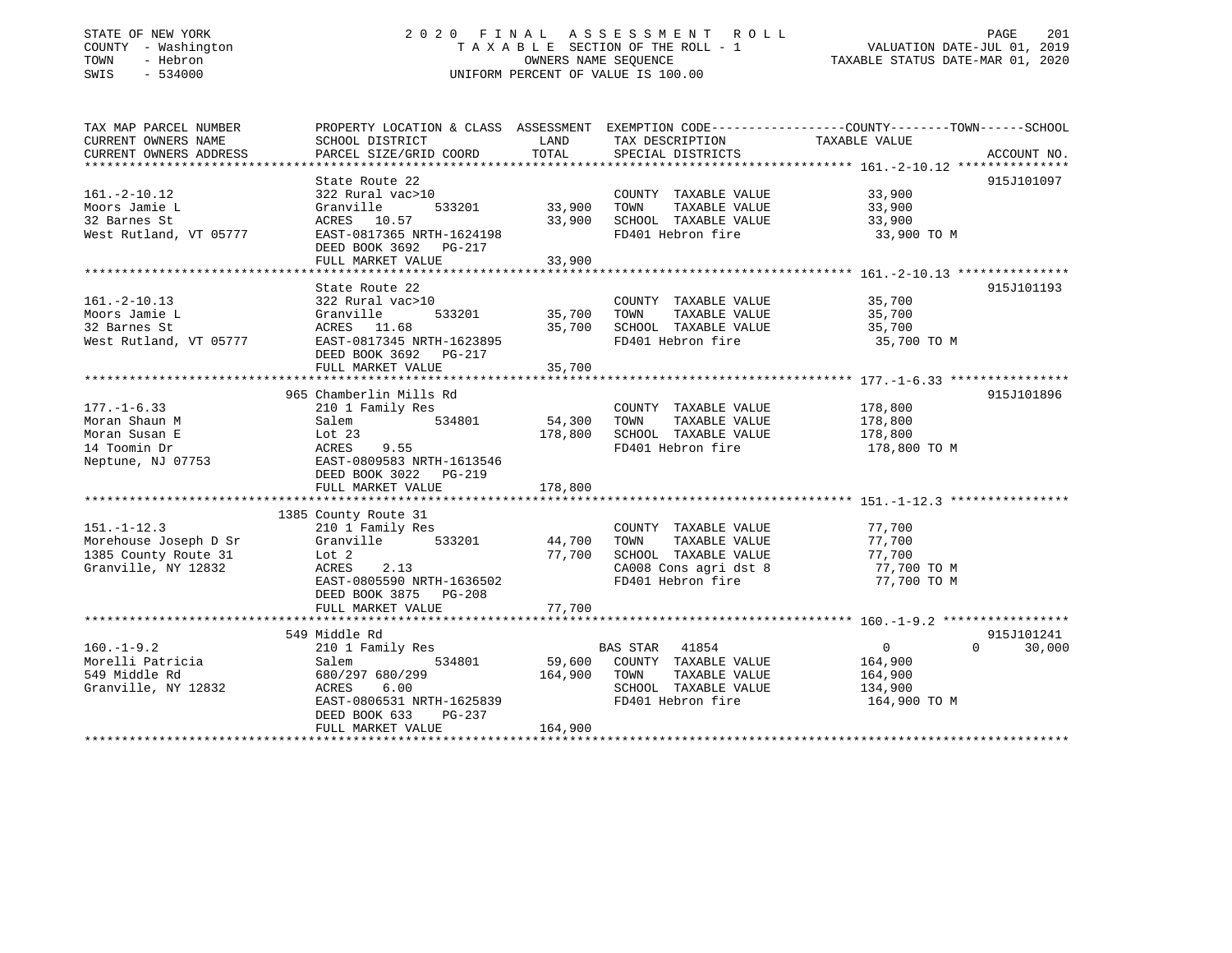| COUNTY - Washington<br>TOWN<br>- Hebron<br>SWIS<br>$-534000$ | TAXABLE SECTION OF THE ROLL - 1<br>OWNERS NAME SEQUENCE<br>UNIFORM PERCENT OF VALUE IS 100.00 |                    |                                               | VALUATION DATE-JUL 01, 2019<br>TAXABLE STATUS DATE-MAR 01, 2020                                                   |  |
|--------------------------------------------------------------|-----------------------------------------------------------------------------------------------|--------------------|-----------------------------------------------|-------------------------------------------------------------------------------------------------------------------|--|
| TAX MAP PARCEL NUMBER<br>CURRENT OWNERS NAME                 | SCHOOL DISTRICT                                                                               | LAND               | TAX DESCRIPTION                               | PROPERTY LOCATION & CLASS ASSESSMENT EXEMPTION CODE----------------COUNTY-------TOWN------SCHOOL<br>TAXABLE VALUE |  |
| CURRENT OWNERS ADDRESS                                       | PARCEL SIZE/GRID COORD                                                                        | TOTAL              | SPECIAL DISTRICTS                             | ACCOUNT NO.                                                                                                       |  |
|                                                              |                                                                                               |                    |                                               |                                                                                                                   |  |
|                                                              | Middle Rd                                                                                     |                    |                                               | 915J101708                                                                                                        |  |
| $160. - 1 - 7.3$<br>Morelli Patricia K                       | 314 Rural vac<10<br>Salem<br>534801                                                           | 24,800             | COUNTY TAXABLE VALUE<br>TAXABLE VALUE<br>TOWN | 24,800<br>24,800                                                                                                  |  |
| 549 Middle Rd                                                | Lot 3                                                                                         | 24,800             | SCHOOL TAXABLE VALUE                          | 24,800                                                                                                            |  |
| Granville, NY 12832                                          | ACRES<br>2.54                                                                                 |                    | FD401 Hebron fire                             | 24,800 TO M                                                                                                       |  |
|                                                              | EAST-0806904 NRTH-1625295                                                                     |                    |                                               |                                                                                                                   |  |
|                                                              | DEED BOOK 610<br>$PG-180$                                                                     |                    |                                               |                                                                                                                   |  |
|                                                              | FULL MARKET VALUE                                                                             | 24,800             |                                               |                                                                                                                   |  |
|                                                              | Pine Hill Rd                                                                                  |                    |                                               | 915J101706                                                                                                        |  |
| $160. - 1 - 7.1$                                             | 314 Rural vac<10                                                                              |                    | COUNTY TAXABLE VALUE                          | 24,800                                                                                                            |  |
| Morelli-Cary Jeannine                                        | Salem<br>534801                                                                               | 24,800             | TOWN<br>TAXABLE VALUE                         | 24,800                                                                                                            |  |
| 21 Sloan Dr                                                  | Lot 1                                                                                         | 24,800             | SCHOOL TAXABLE VALUE                          | 24,800                                                                                                            |  |
| Greenwich, NY 12834                                          | ACRES<br>2.56                                                                                 |                    | FD401 Hebron fire                             | 24,800 TO M                                                                                                       |  |
|                                                              | EAST-0806970 NRTH-1625829                                                                     |                    |                                               |                                                                                                                   |  |
|                                                              | DEED BOOK 1845 PG-267<br>FULL MARKET VALUE                                                    | 24,800             |                                               |                                                                                                                   |  |
|                                                              |                                                                                               |                    |                                               |                                                                                                                   |  |
|                                                              | 793 Chamberlin Mills Rd                                                                       |                    |                                               | 915J100163                                                                                                        |  |
| $177. - 1 - 33$                                              | 270 Mfg housing                                                                               |                    | COUNTY TAXABLE VALUE                          | 65,300                                                                                                            |  |
| Morelli-Cary Jeannine                                        | Salem<br>534801                                                                               | 43,400             | TAXABLE VALUE<br>TOWN                         | 65,300                                                                                                            |  |
| 21 Sloan Dr                                                  | 3.80<br>ACRES                                                                                 | 65,300             | SCHOOL TAXABLE VALUE<br>FD401 Hebron fire     | 65,300                                                                                                            |  |
| Greenwich, NY 12834                                          | EAST-0805971 NRTH-1612886<br>DEED BOOK 2294 PG-332                                            |                    |                                               | 65,300 TO M                                                                                                       |  |
|                                                              | FULL MARKET VALUE                                                                             | 65,300             |                                               |                                                                                                                   |  |
|                                                              |                                                                                               |                    |                                               |                                                                                                                   |  |
|                                                              | 524 West Green Pond Way                                                                       |                    |                                               | 915J100052                                                                                                        |  |
| $143. - 1 - 16$                                              | 260 Seasonal res - WTRFNT                                                                     |                    | COUNTY TAXABLE VALUE                          | 126,800                                                                                                           |  |
| Morgan William J<br>Jackson Melissa C                        | Granville<br>533201<br>800/62                                                                 | 101,900<br>126,800 | TAXABLE VALUE<br>TOWN<br>SCHOOL TAXABLE VALUE | 126,800<br>126,800                                                                                                |  |
| 425 Riverside Dr Apt 2G                                      | ACRES 31.30                                                                                   |                    | FD401 Hebron fire                             | 126,800 TO M                                                                                                      |  |
| New York, NY 10025                                           | EAST-0815596 NRTH-1641848                                                                     |                    |                                               |                                                                                                                   |  |
|                                                              | DEED BOOK 3235 PG-101                                                                         |                    |                                               |                                                                                                                   |  |
|                                                              | FULL MARKET VALUE                                                                             | 126,800            |                                               |                                                                                                                   |  |
|                                                              |                                                                                               |                    |                                               |                                                                                                                   |  |
| $143. - 1 - 17$                                              | West Green Pond Way<br>314 Rural vac<10                                                       |                    | COUNTY TAXABLE VALUE                          | 915J101039<br>18,500                                                                                              |  |
| Morgan William J                                             | Granville<br>533201                                                                           | 18,500             | TOWN<br>TAXABLE VALUE                         | 18,500                                                                                                            |  |
| Jackson Melissa C                                            | Vacant<10 Ac                                                                                  | 18,500             | SCHOOL TAXABLE VALUE                          | 18,500                                                                                                            |  |
| 425 Riverside Dr Apt 2G                                      | 800/62                                                                                        |                    | FD401 Hebron fire                             | 18,500 TO M                                                                                                       |  |
| New York, NY 10025                                           | 5.30<br>ACRES                                                                                 |                    |                                               |                                                                                                                   |  |
|                                                              | EAST-0815375 NRTH-1642719<br>DEED BOOK 3235<br>PG-101                                         |                    |                                               |                                                                                                                   |  |

\*\*\*\*\*\*\*\*\*\*\*\*\*\*\*\*\*\*\*\*\*\*\*\*\*\*\*\*\*\*\*\*\*\*\*\*\*\*\*\*\*\*\*\*\*\*\*\*\*\*\*\*\*\*\*\*\*\*\*\*\*\*\*\*\*\*\*\*\*\*\*\*\*\*\*\*\*\*\*\*\*\*\*\*\*\*\*\*\*\*\*\*\*\*\*\*\*\*\*\*\*\*\*\*\*\*\*\*\*\*\*\*\*\*\*\*\*\*\*\*\*\*\*\*\*\*\*\*\*\*\*\*

PAGE 202

STATE OF NEW YORK 2020 FINAL ASSESSMENT ROLL

FULL MARKET VALUE 18,500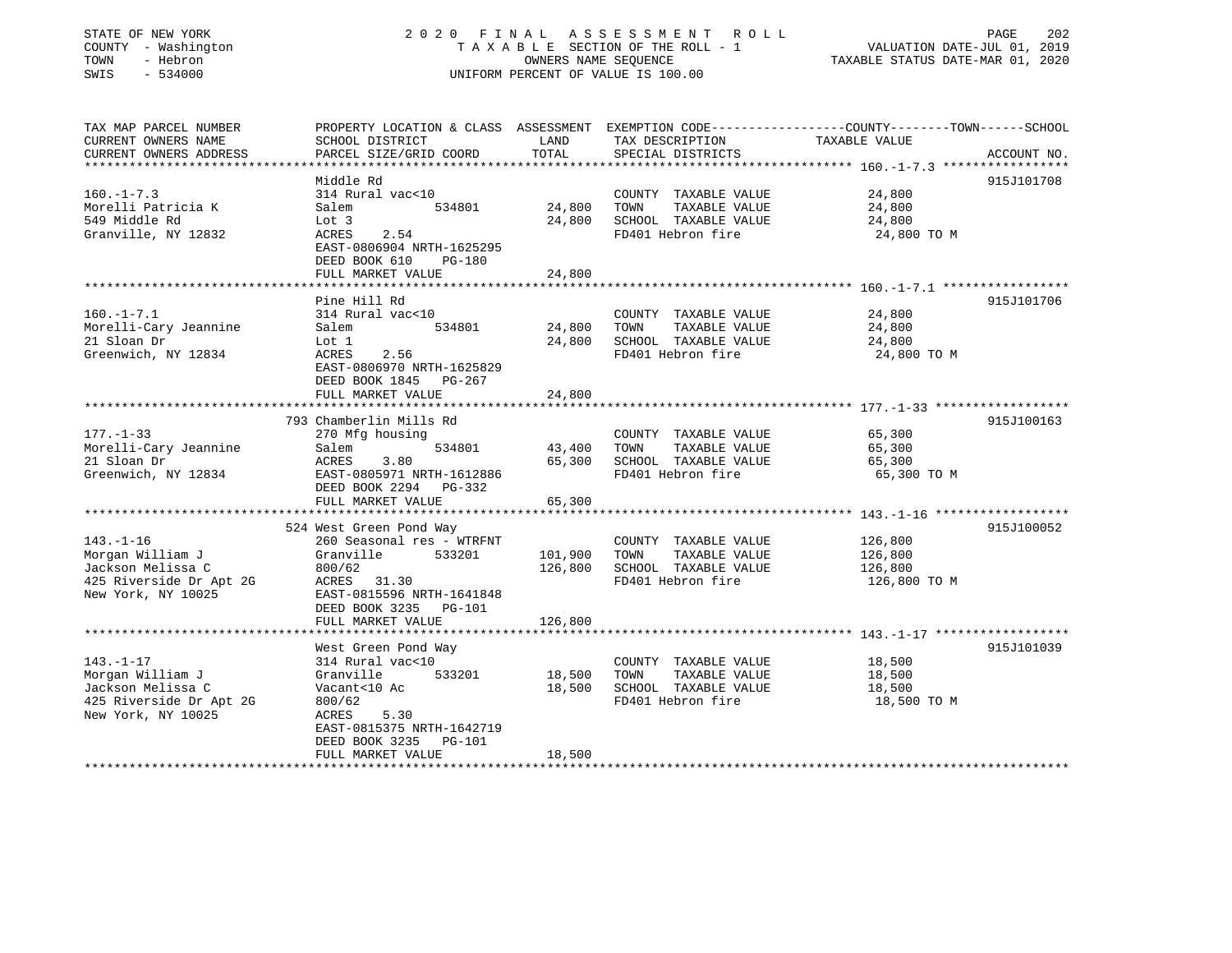### STATE OF NEW YORK 2 0 2 0 F I N A L A S S E S S M E N T R O L L PAGE 203 COUNTY - Washington T A X A B L E SECTION OF THE ROLL - 1 VALUATION DATE-JUL 01, 2019 TOWN - Hebron OWNERS NAME SEQUENCE TAXABLE STATUS DATE-MAR 01, 2020 SWIS - 534000 UNIFORM PERCENT OF VALUE IS 100.00

| TAX MAP PARCEL NUMBER<br>CURRENT OWNERS NAME<br>CURRENT OWNERS ADDRESS | SCHOOL DISTRICT<br>PARCEL SIZE/GRID COORD | LAND<br>TOTAL | TAX DESCRIPTION<br>SPECIAL DISTRICTS | PROPERTY LOCATION & CLASS ASSESSMENT EXEMPTION CODE---------------COUNTY-------TOWN------SCHOOL<br>TAXABLE VALUE<br>ACCOUNT NO. |
|------------------------------------------------------------------------|-------------------------------------------|---------------|--------------------------------------|---------------------------------------------------------------------------------------------------------------------------------|
|                                                                        |                                           |               |                                      |                                                                                                                                 |
|                                                                        | 528 West Green Pond Way                   |               |                                      | 915J100011                                                                                                                      |
| $143. - 1 - 19$                                                        | 260 Seasonal res - WTRFNT                 |               | COUNTY TAXABLE VALUE                 | 153,900                                                                                                                         |
| Morgan William J                                                       | Granville<br>533201                       | 68,800        | TOWN<br>TAXABLE VALUE                | 153,900                                                                                                                         |
| 425 Riverside Dr 2G                                                    | FRNT 100.00 DPTH 142.00                   | 153,900       | SCHOOL TAXABLE VALUE                 | 153,900                                                                                                                         |
| New York, NY 10025-7725                                                | EAST-0815778 NRTH-1643224                 |               | FD401 Hebron fire                    | 153,900 TO M                                                                                                                    |
|                                                                        | DEED BOOK 930<br>PG-203                   |               |                                      |                                                                                                                                 |
|                                                                        | FULL MARKET VALUE                         | 153,900       |                                      |                                                                                                                                 |
|                                                                        |                                           |               |                                      |                                                                                                                                 |
|                                                                        | West Green Pond Way                       |               |                                      | 915J101313                                                                                                                      |
| $143. - 1 - 29.2$                                                      | 311 Res vac land - WTRFNT                 |               | COUNTY TAXABLE VALUE                 | 31,800                                                                                                                          |
| Morgan William J                                                       | Granville<br>533201                       | 31,800        | TOWN<br>TAXABLE VALUE                | 31,800                                                                                                                          |
| Jackson Melissa C                                                      | 800/62                                    | 31,800        | SCHOOL TAXABLE VALUE                 | 31,800                                                                                                                          |
| 425 Riverside Dr Apt 2G                                                | ACRES<br>1.13                             |               | FD401 Hebron fire                    | 31,800 TO M                                                                                                                     |
| New York, NY 10025                                                     | EAST-0815055 NRTH-1644488                 |               |                                      |                                                                                                                                 |
|                                                                        | DEED BOOK 3235 PG-101                     |               |                                      |                                                                                                                                 |
|                                                                        | FULL MARKET VALUE                         | 31,800        |                                      |                                                                                                                                 |
|                                                                        |                                           |               |                                      |                                                                                                                                 |
|                                                                        | 544 West Green Pond Way                   |               |                                      | 915J101314                                                                                                                      |
| $143. - 1 - 29.3$                                                      | 323 Vacant rural                          |               | COUNTY TAXABLE VALUE                 | 10,600                                                                                                                          |
| Morgan William J                                                       | Granville<br>533201                       | 10,600        | TAXABLE VALUE<br>TOWN                | 10,600                                                                                                                          |
| Jackson Melissa C                                                      | FRNT 58.00 DPTH 483.00                    | 10,600        | SCHOOL TAXABLE VALUE                 | 10,600                                                                                                                          |
| 425 Riverside Dr Apt 2G                                                | ACRES 0.64                                |               | FD401 Hebron fire                    | 10,600 TO M                                                                                                                     |
| New York, NY 10025                                                     | EAST-0815371 NRTH-1643345                 |               |                                      |                                                                                                                                 |
|                                                                        | DEED BOOK 3235 PG-101                     |               |                                      |                                                                                                                                 |
|                                                                        | FULL MARKET VALUE                         | 10,600        |                                      |                                                                                                                                 |
|                                                                        |                                           |               |                                      |                                                                                                                                 |
|                                                                        | State Route 22                            |               |                                      | 915J100376                                                                                                                      |
| $169. - 1 - 22.1$                                                      | 314 Rural vac<10                          |               | COUNTY TAXABLE VALUE                 | 34,000                                                                                                                          |
| Morin Roosevelt Estate                                                 | Granville<br>533201                       | 34,000        | TOWN<br>TAXABLE VALUE                | 34,000                                                                                                                          |
| c/o Liliana Morin                                                      | ACRES 10.60                               | 34,000        | SCHOOL TAXABLE VALUE                 | 34,000                                                                                                                          |
| 249 Spruce St                                                          | EAST-0814891 NRTH-1619970                 |               | FD401 Hebron fire                    | 34,000 TO M                                                                                                                     |
| Abington, MA 02351                                                     | DEED BOOK 2176<br>PG-228                  |               |                                      |                                                                                                                                 |
|                                                                        | FULL MARKET VALUE                         | 34,000        |                                      |                                                                                                                                 |
|                                                                        |                                           |               |                                      |                                                                                                                                 |
|                                                                        | 6564 State Route 22                       |               |                                      | 915L100458                                                                                                                      |
| $177. - 1 - 17$                                                        | 681 Culture bldg                          |               | COUNTY TAXABLE VALUE                 | 29,100                                                                                                                          |
| Morris Andrea S                                                        | Salem<br>534801                           | 20,500        | TAXABLE VALUE<br>TOWN                | 29,100                                                                                                                          |
| 194 1st St                                                             | FRNT 76.00 DPTH 197.00                    | 29,100        | SCHOOL TAXABLE VALUE                 | 29,100                                                                                                                          |
| Troy, NY 12180                                                         | EAST-0815402 NRTH-1616029                 |               | FD401 Hebron fire                    | 29,100 TO M                                                                                                                     |
|                                                                        | DEED BOOK 3656 PG-237                     |               |                                      |                                                                                                                                 |
|                                                                        | FULL MARKET VALUE                         | 29,100        |                                      |                                                                                                                                 |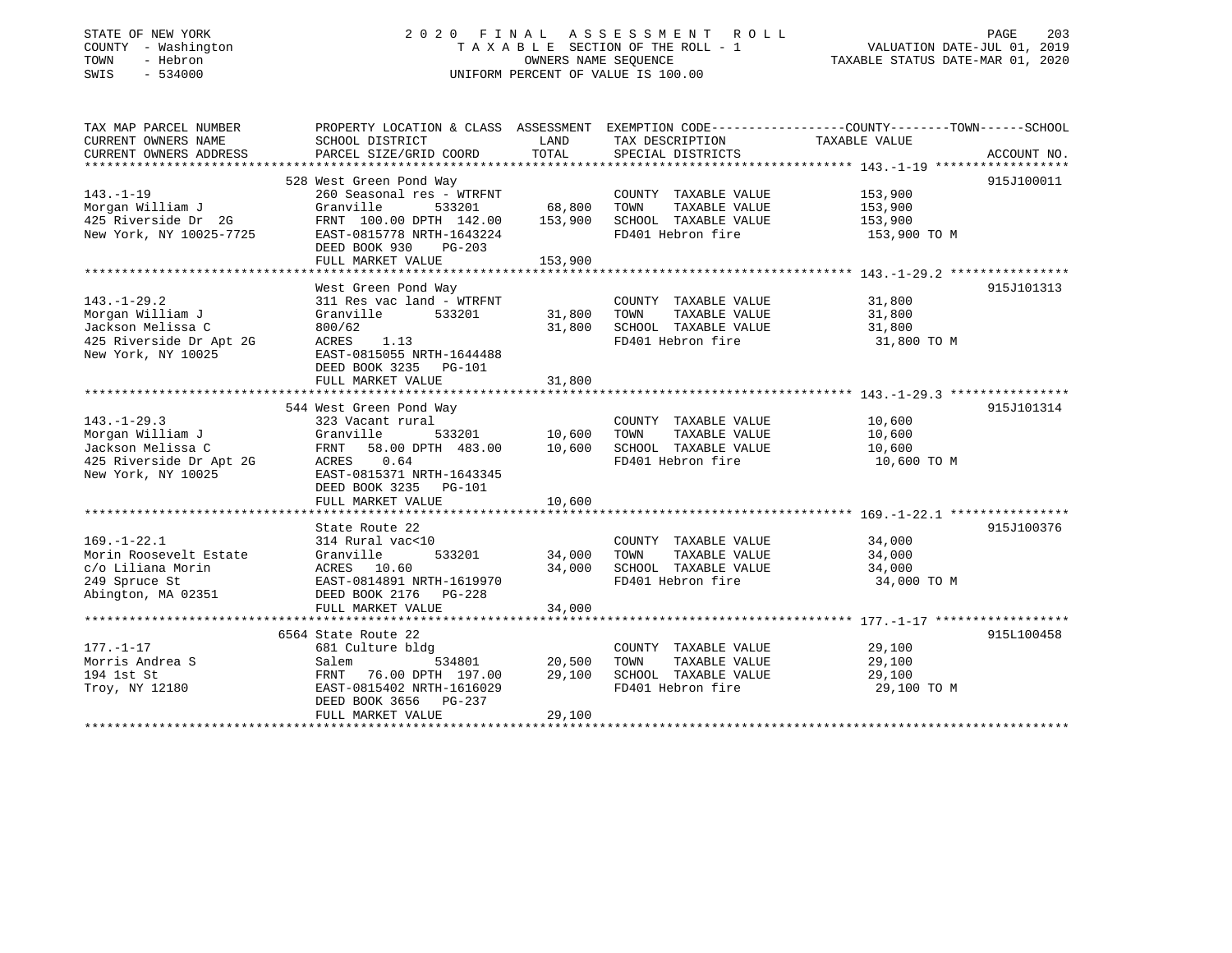| T A X A B L E SECTION OF THE ROLL - 1<br>OWNERS NAME SEOUENCE<br>VALUATION DATE-JUL 01, 2019<br>COUNTY - Washington<br>TOWN<br>- Hebron<br>OWNERS NAME SEQUENCE<br>TAXABLE STATUS DATE-MAR 01, 2020<br>SWIS<br>$-534000$<br>UNIFORM PERCENT OF VALUE IS 100.00 |             |
|----------------------------------------------------------------------------------------------------------------------------------------------------------------------------------------------------------------------------------------------------------------|-------------|
| TAX MAP PARCEL NUMBER<br>PROPERTY LOCATION & CLASS ASSESSMENT EXEMPTION CODE----------------COUNTY-------TOWN------SCHOOL<br>CURRENT OWNERS NAME<br>SCHOOL DISTRICT<br>LAND<br>TAXABLE VALUE<br>TAX DESCRIPTION                                                |             |
| TOTAL<br>CURRENT OWNERS ADDRESS<br>PARCEL SIZE/GRID COORD<br>SPECIAL DISTRICTS                                                                                                                                                                                 | ACCOUNT NO. |
| 39 & 41 Benn Rd                                                                                                                                                                                                                                                | 915J100453  |
| $160. - 1 - 15$<br>280 Res Multiple<br>70,070<br>70,070<br>AG DIST<br>41720                                                                                                                                                                                    | 70,070      |
| Moskowitz Martin<br>Granville<br>533201<br>212,200<br>COUNTY TAXABLE VALUE<br>426,930                                                                                                                                                                          |             |
| 497,000<br>Moskowitz Anita<br>ACRES<br>77.70<br>TOWN<br>TAXABLE VALUE<br>426,930                                                                                                                                                                               |             |
| 420 Riverside Dr Apt 8q<br>EAST-0803875 NRTH-1626061<br>SCHOOL TAXABLE VALUE<br>426,930                                                                                                                                                                        |             |
| New York, NY 10025<br>DEED BOOK 913<br>PG-136<br>CA008 Cons agri dst 8<br>426,930 TO M                                                                                                                                                                         |             |
| 70,070 EX<br>497,000<br>FULL MARKET VALUE                                                                                                                                                                                                                      |             |
| FD401 Hebron fire<br>MAY BE SUBJECT TO PAYMENT<br>497,000 TO M<br>UNDER AGDIST LAW TIL 2024                                                                                                                                                                    |             |
|                                                                                                                                                                                                                                                                |             |
| 145 Everetts Heights Way                                                                                                                                                                                                                                       | 915J101196  |
| $152. - 2 - 8.5$<br>241 Rural res&ag<br>AG DIST<br>41720<br>46,477<br>46,477                                                                                                                                                                                   | 46,477      |
| Moss Richard E<br>Granville<br>90,900<br>533201<br>COUNTY TAXABLE VALUE<br>191,123                                                                                                                                                                             |             |
| Moss Kris G<br>ACRES 20.24<br>237,600<br>TOWN<br>TAXABLE VALUE<br>191,123                                                                                                                                                                                      |             |
| 145 Everetts Heights Way<br>EAST-0809190 NRTH-1641505<br>SCHOOL TAXABLE VALUE<br>191,123                                                                                                                                                                       |             |
| Granville, NY 12832<br>DEED BOOK 3678 PG-324<br>FD401 Hebron fire<br>237,600 TO M                                                                                                                                                                              |             |
| FULL MARKET VALUE<br>237,600                                                                                                                                                                                                                                   |             |
| MAY BE SUBJECT TO PAYMENT                                                                                                                                                                                                                                      |             |
| UNDER AGDIST LAW TIL 2024<br>****************************                                                                                                                                                                                                      |             |
| 44 Hebron Hills Rd                                                                                                                                                                                                                                             | 915J101108  |
| $183. - 1 - 48$<br>210 1 Family Res<br>COUNTY TAXABLE VALUE<br>132,900                                                                                                                                                                                         |             |
| Mullany Matthew<br>Salem<br>534801<br>52,400<br>TOWN<br>TAXABLE VALUE<br>132,900                                                                                                                                                                               |             |
| 44 Hebron Hills Rd<br>ACRES<br>4.03<br>132,900<br>SCHOOL TAXABLE VALUE<br>132,900                                                                                                                                                                              |             |
| Salem, NY 12865<br>EAST-0788775 NRTH-1603569<br>FD401 Hebron fire<br>132,900 TO M                                                                                                                                                                              |             |
| DEED BOOK 3538 PG-57                                                                                                                                                                                                                                           |             |
| FULL MARKET VALUE<br>132,900                                                                                                                                                                                                                                   |             |
|                                                                                                                                                                                                                                                                |             |
| 148 Chamberlin Mills Rd                                                                                                                                                                                                                                        | 915J100647  |
| $184. - 1 - 27$<br>210 1 Family Res<br>COUNTY TAXABLE VALUE<br>194,000                                                                                                                                                                                         |             |
| Mullany Peter<br>534801<br>44,900<br>TAXABLE VALUE<br>194,000<br>Salem<br>TOWN                                                                                                                                                                                 |             |
| Mullany Lana<br>194,000<br>SCHOOL TAXABLE VALUE<br>ACRES<br>2.20<br>194,000                                                                                                                                                                                    |             |
| 8 Vandenburg Rd<br>CA008 Cons agri dst 8<br>EAST-0796115 NRTH-1602563<br>194,000 TO M                                                                                                                                                                          |             |
| Lathem, NY 12832<br>FD401 Hebron fire<br>194,000 TO M<br>DEED BOOK 2098 PG-242                                                                                                                                                                                 |             |
| FULL MARKET VALUE<br>194,000                                                                                                                                                                                                                                   |             |
| 635 Pine Hill Rd                                                                                                                                                                                                                                               | 915J101099  |
| $169. - 1 - 22.2$<br>41834<br>$\overline{0}$<br>$\Omega$<br>210 1 Family Res<br>ENH STAR                                                                                                                                                                       | 69,800      |
| Murchison John<br>Granville<br>533201<br>49,500<br>COUNTY TAXABLE VALUE<br>160,900                                                                                                                                                                             |             |
| Murchison Lori<br>160,900<br>ACRES<br>6.55<br>TOWN<br>TAXABLE VALUE<br>160,900                                                                                                                                                                                 |             |
| 635 Pine Hill Rd<br>SCHOOL TAXABLE VALUE<br>EAST-0815196 NRTH-1620761<br>91,100                                                                                                                                                                                |             |
| FD401 Hebron fire<br>Salem, NY 12865<br>DEED BOOK 500<br>PG-654<br>160,900 TO M                                                                                                                                                                                |             |
| FULL MARKET VALUE<br>160,900                                                                                                                                                                                                                                   |             |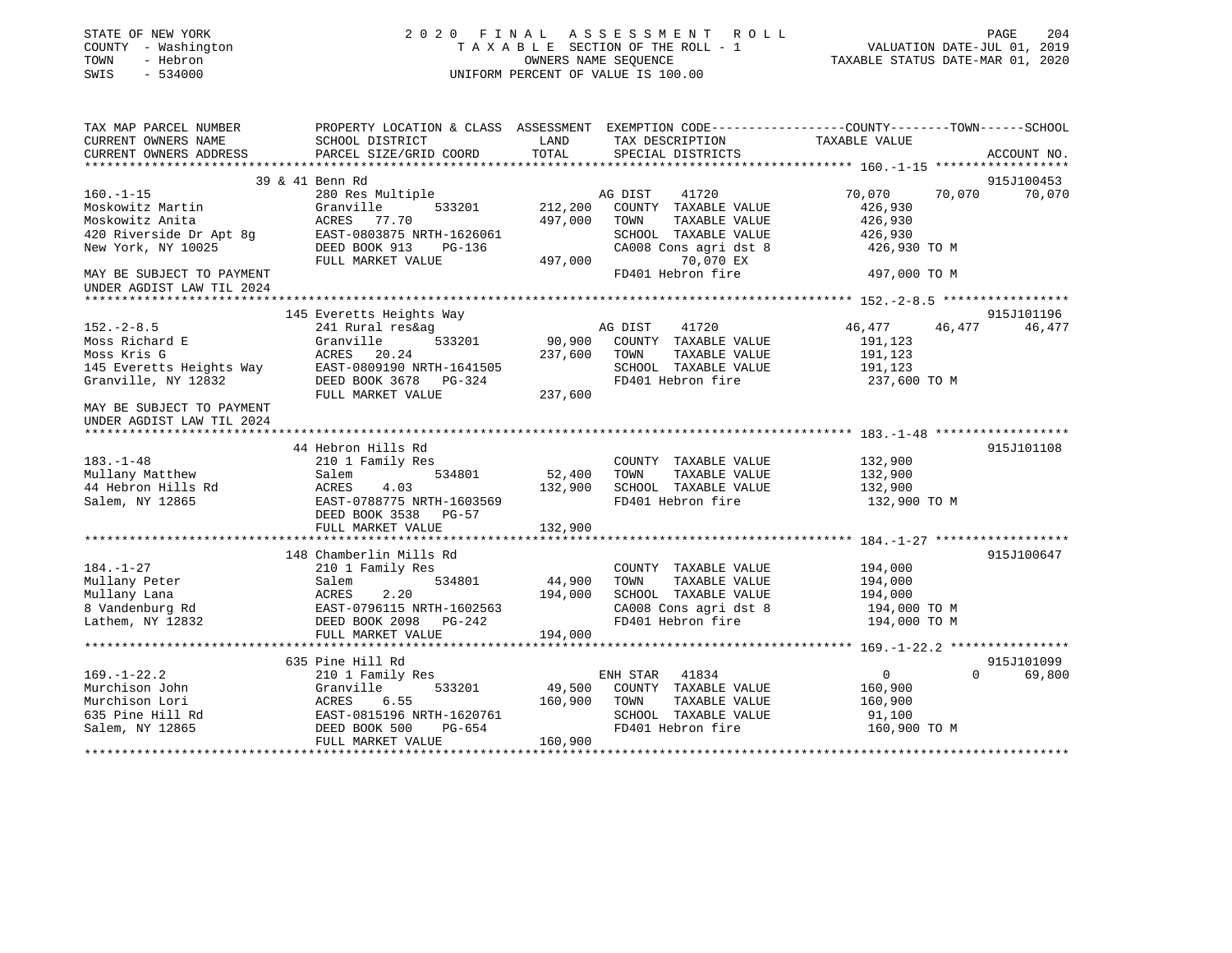### STATE OF NEW YORK 2 0 2 0 F I N A L A S S E S S M E N T R O L L PAGE 205 COUNTY - Washington T A X A B L E SECTION OF THE ROLL - 1 VALUATION DATE-JUL 01, 2019 TOWN - Hebron OWNERS NAME SEQUENCE TAXABLE STATUS DATE-MAR 01, 2020 SWIS - 534000 UNIFORM PERCENT OF VALUE IS 100.00

| TAX MAP PARCEL NUMBER                                       | PROPERTY LOCATION & CLASS ASSESSMENT EXEMPTION CODE----------------COUNTY-------TOWN------SCHOOL                                                                                                                                                                                                                                                                                                                                                             |                     |                                                                                                      |                    |            |
|-------------------------------------------------------------|--------------------------------------------------------------------------------------------------------------------------------------------------------------------------------------------------------------------------------------------------------------------------------------------------------------------------------------------------------------------------------------------------------------------------------------------------------------|---------------------|------------------------------------------------------------------------------------------------------|--------------------|------------|
| CURRENT OWNERS NAME                                         | SCHOOL DISTRICT                                                                                                                                                                                                                                                                                                                                                                                                                                              | LAND                | TAX DESCRIPTION TAXABLE VALUE                                                                        |                    |            |
|                                                             | $\begin{minipage}{0.5cm} \begin{minipage}{0.5cm} \begin{minipage}{0.5cm} \begin{minipage}{0.5cm} \begin{minipage}{0.5cm} \begin{minipage}{0.5cm} \begin{minipage}{0.5cm} \begin{minipage}{0.5cm} \begin{minipage}{0.5cm} \begin{minipage}{0.5cm} \begin{minipage}{0.5cm} \begin{minipage}{0.5cm} \begin{minipage}{0.5cm} \begin{minipage}{0.5cm} \begin{minipage}{0.5cm} \begin{minipage}{0.5cm} \begin{minipage}{0.5cm} \begin{minipage}{0.5cm} \begin{min$ |                     |                                                                                                      |                    |            |
|                                                             |                                                                                                                                                                                                                                                                                                                                                                                                                                                              |                     |                                                                                                      |                    |            |
|                                                             | 265 Little Burch Hill Rd                                                                                                                                                                                                                                                                                                                                                                                                                                     |                     |                                                                                                      |                    | 915J101251 |
| $151. - 1 - 22.6$                                           | 242 Rurl res&rec                                                                                                                                                                                                                                                                                                                                                                                                                                             |                     | COUNTY TAXABLE VALUE                                                                                 | 102,000<br>102,000 |            |
| Murphy Christopher P                                        |                                                                                                                                                                                                                                                                                                                                                                                                                                                              |                     | TAXABLE VALUE<br>TOWN                                                                                |                    |            |
|                                                             |                                                                                                                                                                                                                                                                                                                                                                                                                                                              | 102,000             | SCHOOL TAXABLE VALUE 102,000                                                                         |                    |            |
|                                                             |                                                                                                                                                                                                                                                                                                                                                                                                                                                              |                     | FD401 Hebron fire                                                                                    | 102,000 TO M       |            |
|                                                             | Murphy Christopher P Hartford 533801 50,000<br>Murphy Shauna R ACRES 10.20 102,000<br>102,000<br>102,000<br>Franklin, NY 13775 DEED BOOK 3845 PG-176<br>FULL MARKET VALUE 102,000                                                                                                                                                                                                                                                                            |                     |                                                                                                      |                    |            |
|                                                             |                                                                                                                                                                                                                                                                                                                                                                                                                                                              |                     |                                                                                                      |                    |            |
|                                                             |                                                                                                                                                                                                                                                                                                                                                                                                                                                              |                     |                                                                                                      |                    |            |
|                                                             | Callaway Rd/w Off                                                                                                                                                                                                                                                                                                                                                                                                                                            |                     |                                                                                                      |                    | 915J100256 |
| $167. - 1 - 52$                                             | 314 Rural vac<10                                                                                                                                                                                                                                                                                                                                                                                                                                             | COUNT<br>4,100 TOWN | COUNTY TAXABLE VALUE                                                                                 | 4,100              |            |
| Murphy Darlene                                              | 532001<br>Arqyle                                                                                                                                                                                                                                                                                                                                                                                                                                             |                     | TAXABLE VALUE                                                                                        | 4,100              |            |
|                                                             | ACRES 5.00                                                                                                                                                                                                                                                                                                                                                                                                                                                   | 4,100               | SCHOOL TAXABLE VALUE                                                                                 | 4,100              |            |
| 428 Goose Island Rd<br>Argyle. NY 12800<br>Argyle, NY 12809 | EAST-0783724 NRTH-1620791                                                                                                                                                                                                                                                                                                                                                                                                                                    |                     | CA006 Cons agri dst 6 4,100 TO M                                                                     |                    |            |
|                                                             | DEED BOOK 2572 PG-30                                                                                                                                                                                                                                                                                                                                                                                                                                         |                     | FD401 Hebron fire                                                                                    | 4,100 TO M         |            |
|                                                             | FULL MARKET VALUE                                                                                                                                                                                                                                                                                                                                                                                                                                            | 4,100               |                                                                                                      |                    |            |
|                                                             |                                                                                                                                                                                                                                                                                                                                                                                                                                                              |                     |                                                                                                      |                    |            |
|                                                             | 3168 County Route 30                                                                                                                                                                                                                                                                                                                                                                                                                                         |                     |                                                                                                      |                    | 915J100635 |
| $183.16 - 1 - 21$                                           | 230 3 Family Res                                                                                                                                                                                                                                                                                                                                                                                                                                             |                     | COUNTY TAXABLE VALUE                                                                                 | 80,900             |            |
| MW Property Solutions LLC                                   | 534801 23,500<br>Salem                                                                                                                                                                                                                                                                                                                                                                                                                                       |                     | TOWN<br>TAXABLE VALUE                                                                                | 80,900             |            |
| PO Box 2174                                                 | 3 units                                                                                                                                                                                                                                                                                                                                                                                                                                                      | 80,900              | SCHOOL TAXABLE VALUE                                                                                 | 80,900             |            |
| Glens Falls, NY 12801                                       | FRNT 72.00 DPTH 203.00                                                                                                                                                                                                                                                                                                                                                                                                                                       |                     | CA008 Cons agri dst 8 80,900 TO M                                                                    |                    |            |
|                                                             | ACRES 0.32                                                                                                                                                                                                                                                                                                                                                                                                                                                   |                     |                                                                                                      | 80,900 TO M        |            |
|                                                             | EAST-0792124 NRTH-1603684                                                                                                                                                                                                                                                                                                                                                                                                                                    |                     | FD401 Hebron fire<br>LD401 West hebron light                                                         | 80,900 TO M        |            |
|                                                             | DEED BOOK 3570 PG-234                                                                                                                                                                                                                                                                                                                                                                                                                                        |                     |                                                                                                      |                    |            |
|                                                             | FULL MARKET VALUE                                                                                                                                                                                                                                                                                                                                                                                                                                            | 80,900              |                                                                                                      |                    |            |
|                                                             |                                                                                                                                                                                                                                                                                                                                                                                                                                                              |                     |                                                                                                      |                    |            |
|                                                             | 690 Chamberlin Mills Rd                                                                                                                                                                                                                                                                                                                                                                                                                                      |                     |                                                                                                      |                    | 915J101279 |
| $176. - 1 - 15.3$                                           | 210 1 Family Res                                                                                                                                                                                                                                                                                                                                                                                                                                             |                     | COUNTY TAXABLE VALUE 73,100                                                                          |                    |            |
| Nacua Cynthia                                               | Salem                                                                                                                                                                                                                                                                                                                                                                                                                                                        | 534801 48,000       | TAXABLE VALUE 73,100<br>TOWN                                                                         |                    |            |
| 690 Chamberlin Mills Rd                                     | 3.20 BANK<br>ACRES                                                                                                                                                                                                                                                                                                                                                                                                                                           | 998 73,100          |                                                                                                      |                    |            |
| Salem, NY 12865                                             | EAST-0803627 NRTH-1612022                                                                                                                                                                                                                                                                                                                                                                                                                                    |                     | SCHOOL TAXABLE VALUE 73,100<br>FD401 Hebron fire 73,100 TO M                                         |                    |            |
|                                                             | DEED BOOK 2675 PG-279                                                                                                                                                                                                                                                                                                                                                                                                                                        |                     |                                                                                                      |                    |            |
|                                                             |                                                                                                                                                                                                                                                                                                                                                                                                                                                              |                     |                                                                                                      |                    |            |
|                                                             |                                                                                                                                                                                                                                                                                                                                                                                                                                                              |                     |                                                                                                      |                    |            |
|                                                             | 1328 Patterson Hill Rd                                                                                                                                                                                                                                                                                                                                                                                                                                       |                     |                                                                                                      |                    | 915J100354 |
| $183.16 - 1 - 7$                                            | 210 1 Family Res                                                                                                                                                                                                                                                                                                                                                                                                                                             |                     |                                                                                                      |                    |            |
| Nadolski Jill A                                             | 534801 32,700<br>Salem                                                                                                                                                                                                                                                                                                                                                                                                                                       |                     | COUNTY TAXABLE VALUE $150,800$<br>- TAXABLE VALUE (150,800                                           |                    |            |
| 1328 Patterson Hill Rd                                      | ACRES 1.90                                                                                                                                                                                                                                                                                                                                                                                                                                                   | 150,800             |                                                                                                      |                    |            |
| Salem, NY 12865                                             | EAST-0791528 NRTH-1603880                                                                                                                                                                                                                                                                                                                                                                                                                                    |                     |                                                                                                      |                    |            |
|                                                             | DEED BOOK 3447 PG-218                                                                                                                                                                                                                                                                                                                                                                                                                                        |                     | SCHOOL TAXABLE VALUE 150,800<br>CA008 Cons agri dst 8 150,800 TO M<br>FD401 Hebron fire 150,800 TO M |                    |            |
|                                                             | FULL MARKET VALUE                                                                                                                                                                                                                                                                                                                                                                                                                                            |                     | 150,800 LD401 West hebron light 150,800 TO M                                                         |                    |            |
|                                                             |                                                                                                                                                                                                                                                                                                                                                                                                                                                              |                     |                                                                                                      |                    |            |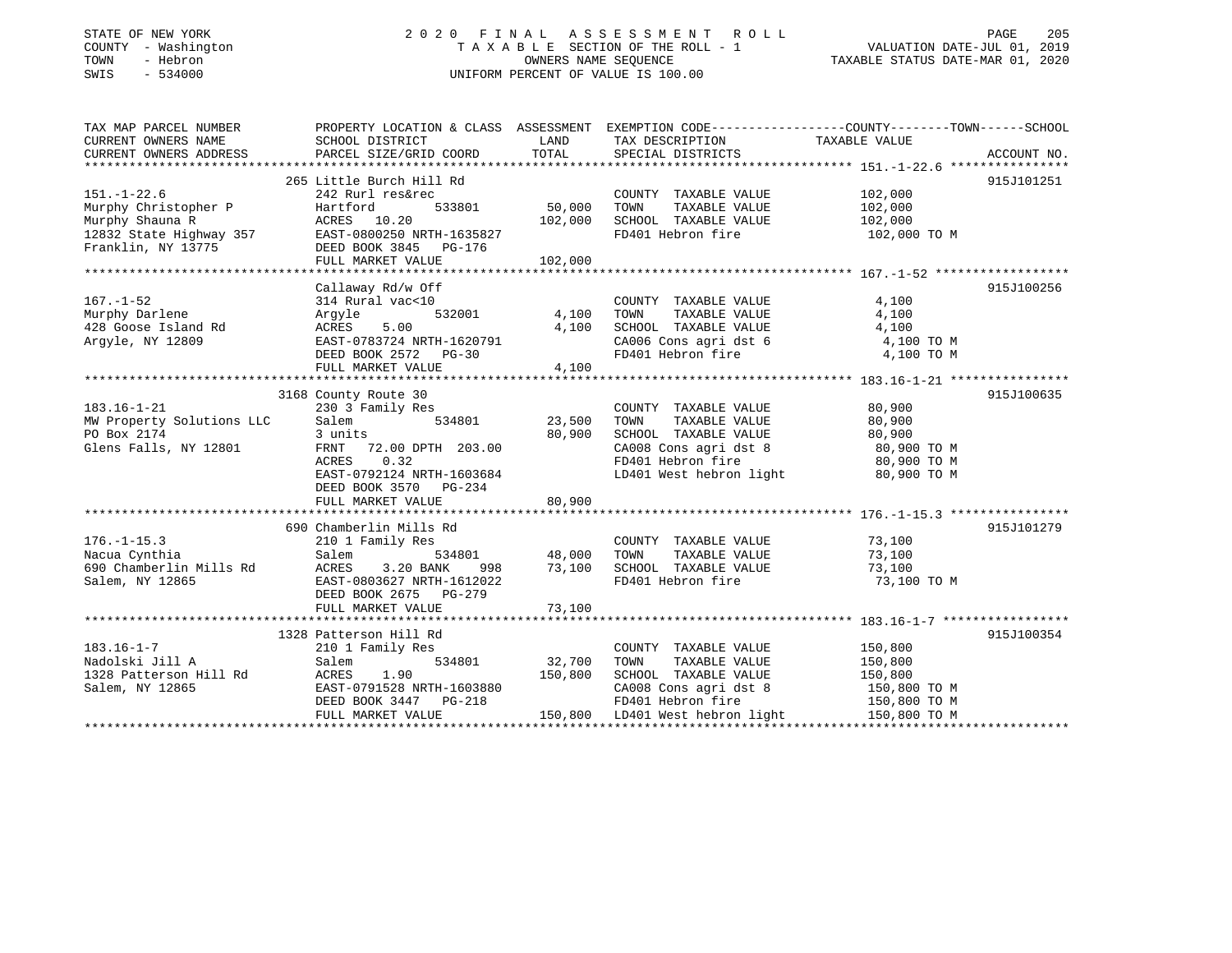### STATE OF NEW YORK 2 0 2 0 F I N A L A S S E S S M E N T R O L L PAGE 206 COUNTY - Washington T A X A B L E SECTION OF THE ROLL - 1 VALUATION DATE-JUL 01, 2019 TOWN - Hebron OWNERS NAME SEQUENCE TAXABLE STATUS DATE-MAR 01, 2020 SWIS - 534000 UNIFORM PERCENT OF VALUE IS 100.00

| TAX MAP PARCEL NUMBER     | PROPERTY LOCATION & CLASS ASSESSMENT |         |                          | EXEMPTION CODE-----------------COUNTY-------TOWN------SCHOOL |                    |
|---------------------------|--------------------------------------|---------|--------------------------|--------------------------------------------------------------|--------------------|
| CURRENT OWNERS NAME       | SCHOOL DISTRICT                      | LAND    | TAX DESCRIPTION          | TAXABLE VALUE                                                |                    |
| CURRENT OWNERS ADDRESS    | PARCEL SIZE/GRID COORD               | TOTAL   | SPECIAL DISTRICTS        |                                                              | ACCOUNT NO.        |
|                           |                                      |         |                          |                                                              |                    |
|                           | Koster Way                           |         |                          |                                                              | 915J101511         |
| $185. - 1 - 36$           | 314 Rural vac<10                     |         | COUNTY TAXABLE VALUE     | 25,000                                                       |                    |
| Nall Nicole M             | 534801<br>Salem                      | 25,000  | TOWN<br>TAXABLE VALUE    | 25,000                                                       |                    |
| 4633 County Route 74      | 5.00<br>ACRES                        | 25,000  | SCHOOL TAXABLE VALUE     | 25,000                                                       |                    |
| Greenwich, NY 12834       | EAST-0814049 NRTH-1609144            |         | FD401 Hebron fire        | 25,000 TO M                                                  |                    |
|                           | DEED BOOK 3277 PG-57                 |         |                          |                                                              |                    |
|                           | FULL MARKET VALUE                    | 25,000  |                          |                                                              |                    |
|                           |                                      |         |                          |                                                              |                    |
|                           | 154 Koster Way                       |         |                          |                                                              | 915J101907         |
| $185. - 1 - 36.2$         | 311 Res vac land                     |         | COUNTY TAXABLE VALUE     | 25,000                                                       |                    |
| Nall Nicole M             | 534801<br>Salem                      | 25,000  | TAXABLE VALUE<br>TOWN    | 25,000                                                       |                    |
| 4633 County Route 74      | lot 17                               | 25,000  | SCHOOL TAXABLE VALUE     | 25,000                                                       |                    |
| Greenwich, NY 12834       | ACRES<br>5.00                        |         | FD401 Hebron fire        | 25,000 TO M                                                  |                    |
|                           | EAST-0813947 NRTH-1609420            |         |                          |                                                              |                    |
|                           | DEED BOOK 3277 PG-57                 |         |                          |                                                              |                    |
|                           | FULL MARKET VALUE                    | 25,000  |                          |                                                              |                    |
|                           |                                      |         |                          |                                                              |                    |
|                           | 329 Higgins Rd                       |         |                          |                                                              | 915J101804         |
| $170. - 2 - 18$           | 241 Rural res&ag                     |         | <b>BAS STAR</b><br>41854 | $\Omega$                                                     | $\Omega$<br>30,000 |
| Nappi Christopher         | 534801<br>Salem                      | 90,500  | COUNTY TAXABLE VALUE     | 210,500                                                      |                    |
| 329 Higgins Rd            | 33.66 BANK<br>ACRES<br>997           | 210,500 | TOWN<br>TAXABLE VALUE    | 210,500                                                      |                    |
| Granville, NY 12832       | EAST-0821163 NRTH-1621224            |         | SCHOOL TAXABLE VALUE     | 180,500                                                      |                    |
|                           | DEED BOOK 630<br>PG-339              |         | FD401 Hebron fire        | 210,500 TO M                                                 |                    |
| MAY BE SUBJECT TO PAYMENT | FULL MARKET VALUE                    | 210,500 |                          |                                                              |                    |
| UNDER AGDIST LAW TIL 2021 |                                      |         |                          |                                                              |                    |
|                           |                                      |         |                          |                                                              |                    |
|                           | 292 Higgins Rd                       |         |                          |                                                              | 915J101807         |
| $170. - 2 - 21$           | 210 1 Family Res                     |         | ENH STAR<br>41834        | $\overline{0}$                                               | 69,800<br>$\Omega$ |
| Nason James L             | 533201<br>Granville                  | 48,000  | COUNTY TAXABLE VALUE     | 218,400                                                      |                    |
| Nason Dorothy R           | Lot 16 29#70                         | 218,400 | TOWN<br>TAXABLE VALUE    | 218,400                                                      |                    |
| c/o Joan Kyriacou         | 5.61<br>ACRES                        |         | SCHOOL TAXABLE VALUE     | 148,600                                                      |                    |
| 11 Canterbury Ct          | EAST-0820166 NRTH-1622025            |         | FD401 Hebron fire        | 218,400 TO M                                                 |                    |
| Oakdale, NY 11769         | DEED BOOK 1907 PG-70                 |         |                          |                                                              |                    |
|                           | FULL MARKET VALUE                    | 218,400 |                          |                                                              |                    |
|                           |                                      |         |                          |                                                              |                    |
|                           | 341 County Route 28                  |         |                          |                                                              | 915J101200         |
| $143. - 1 - 2$            | 210 1 Family Res                     |         | 41854<br>BAS STAR        | $\overline{0}$                                               | 30,000<br>$\Omega$ |
| Natale Frederick G        | 533201<br>Granville                  | 39,800  | COUNTY TAXABLE VALUE     | 174,400                                                      |                    |
| Natale Dorothy A          | FRNT 189.00 DPTH 161.00              | 174,400 | TAXABLE VALUE<br>TOWN    | 174,400                                                      |                    |
| 341 County Route 28       | 0.70<br>ACRES                        |         | SCHOOL TAXABLE VALUE     | 144,400                                                      |                    |
| Granville, NY 12832       | EAST-0812080 NRTH-1646299            |         | FD401 Hebron fire        | 174,400 TO M                                                 |                    |
|                           | DEED BOOK 944<br>$PG-303$            |         |                          |                                                              |                    |
|                           | FULL MARKET VALUE                    | 174,400 |                          |                                                              |                    |
|                           |                                      |         |                          |                                                              |                    |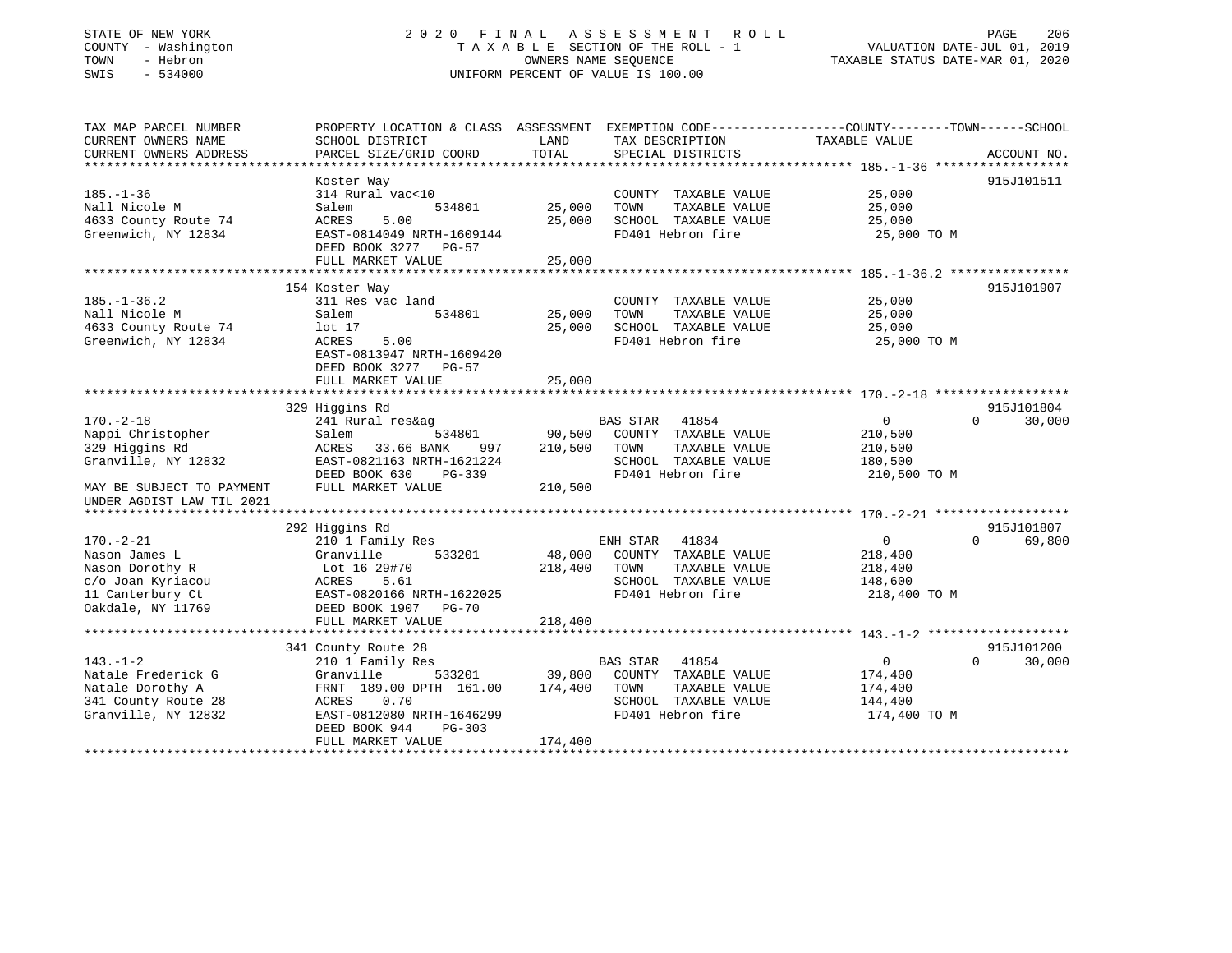### STATE OF NEW YORK 2 0 2 0 F I N A L A S S E S S M E N T R O L L PAGE 207 COUNTY - Washington T A X A B L E SECTION OF THE ROLL - 1 VALUATION DATE-JUL 01, 2019 TOWN - Hebron OWNERS NAME SEQUENCE TAXABLE STATUS DATE-MAR 01, 2020 SWIS - 534000 UNIFORM PERCENT OF VALUE IS 100.00

| TAX MAP PARCEL NUMBER<br>CURRENT OWNERS NAME<br>CURRENT OWNERS ADDRESS                                   | SCHOOL DISTRICT<br>PARCEL SIZE/GRID COORD                                                                                                                        | LAND<br>TOTAL                     | TAX DESCRIPTION<br>SPECIAL DISTRICTS                                                                                             | PROPERTY LOCATION & CLASS ASSESSMENT EXEMPTION CODE----------------COUNTY-------TOWN------SCHOOL<br>TAXABLE VALUE | ACCOUNT NO.                  |
|----------------------------------------------------------------------------------------------------------|------------------------------------------------------------------------------------------------------------------------------------------------------------------|-----------------------------------|----------------------------------------------------------------------------------------------------------------------------------|-------------------------------------------------------------------------------------------------------------------|------------------------------|
| $143. - 1 - 3.4$<br>Natale Frederick G<br>Natale Dorothy A<br>341 County Route 28<br>Granville, NY 12832 | County Route 28<br>322 Rural vac>10<br>Granville<br>ACRES 34.31<br>EAST-0812386 NRTH-1646664<br>DEED BOOK 944 PG-303<br>FULL MARKET VALUE                        | 533201 98,400<br>98,400<br>98,400 | COUNTY TAXABLE VALUE<br>TOWN<br>TAXABLE VALUE                                                                                    | 98,400<br>98,400                                                                                                  |                              |
|                                                                                                          | 7583 State Route 22                                                                                                                                              |                                   |                                                                                                                                  |                                                                                                                   | 915J100190                   |
| $153. - 1 - 4$<br>Neeson Thomas<br>7583 State Route 22<br>Granville, NY 12832                            | 431 Auto dealer<br>Granville<br>FRNT 290.00 DPTH 200.00 82,500<br>EAST-0819665 NRTH-1640430<br>DEED BOOK 803<br>PG-268<br>FULL MARKET VALUE                      | 533201 36,000<br>82,500           | COUNTY TAXABLE VALUE<br>TAXABLE VALUE<br>TOWN<br>SCHOOL TAXABLE VALUE<br>FD401 Hebron fire                                       | 82,500<br>82,500<br>82,500<br>82,500 TO M                                                                         |                              |
|                                                                                                          |                                                                                                                                                                  |                                   |                                                                                                                                  |                                                                                                                   |                              |
| $152 - 2 - 3$<br>Nelson Daniel G<br>53 County Route 28<br>Granville, NY 12832                            | 53 County Route 28<br>210 1 Family Res<br>533201<br>Granville<br>3.12<br>ACRES<br>EAST-0809361 NRTH-1640618<br>DEED BOOK 662 PG-278<br>FULL MARKET VALUE 170,500 | 170,500 TOWN                      | <b>BAS STAR</b><br>41854<br>47,600 COUNTY TAXABLE VALUE<br>TAXABLE VALUE<br>SCHOOL TAXABLE VALUE<br>FD401 Hebron fire            | $\overline{0}$<br>$\Omega$<br>170,500<br>170,500<br>140,500<br>170,500 TO M                                       | 915J101016<br>30,000         |
|                                                                                                          |                                                                                                                                                                  |                                   |                                                                                                                                  |                                                                                                                   |                              |
| $144. - 1 - 25$<br>Nelson James<br>Nelson Kathleen<br>2171 State Route 22<br>Granville, NY 12832         | State Route 22<br>105 Vac farmland<br>533201<br>Granville<br>644/51<br>ACRES 61.40<br>EAST-0822036 NRTH-1643829<br>DEED BOOK 492<br>PG-685                       | 142,200<br>142,200                | AG DIST<br>41720<br>COUNTY TAXABLE VALUE<br>TOWN<br>TAXABLE VALUE<br>SCHOOL TAXABLE VALUE<br>CA001 Cons agri dst 1<br>108,751 EX | 108,751<br>108,751<br>33,449<br>33,449<br>33,449<br>33,449 TO                                                     | 915J100468<br>108,751        |
| MAY BE SUBJECT TO PAYMENT                                                                                | FULL MARKET VALUE                                                                                                                                                |                                   | 142,200 FD401 Hebron fire                                                                                                        | 142,200 TO M                                                                                                      |                              |
| UNDER AGDIST LAW TIL 2024                                                                                |                                                                                                                                                                  |                                   |                                                                                                                                  |                                                                                                                   |                              |
|                                                                                                          | 2171 County Route 31                                                                                                                                             |                                   |                                                                                                                                  |                                                                                                                   | 915J101326                   |
| $144. - 1 - 35$<br>Nelson James<br>Nelson Kathleen<br>2171 County Route 31                               | 112 Dairy farm<br>Granville<br>646/160<br>ACRES 237.20                                                                                                           | 533201 403,000 AG DIST            | 41700<br>AG BUILD<br>41720<br>960,500 ENH STAR 41834<br>COUNTY TAXABLE VALUE                                                     | 239,000<br>239,000<br>239,008<br>239,008<br>$\overline{0}$<br>$\Omega$<br>482,492                                 | 239,000<br>239,008<br>69,800 |
| Granville, NY 12832                                                                                      | EAST-0818477 NRTH-1644623                                                                                                                                        |                                   | TOWN<br>TAXABLE VALUE                                                                                                            | 482,492                                                                                                           |                              |
| MAY BE SUBJECT TO PAYMENT<br>UNDER AGDIST LAW TIL 2024                                                   | DEED BOOK 492<br>PG-779<br>FULL MARKET VALUE                                                                                                                     | 960,500                           | SCHOOL TAXABLE VALUE<br>CA001 Cons agri dst 1<br>239,008 EX<br>FD401 Hebron fire                                                 | 412,692<br>721,492 TO<br>960,500 TO M                                                                             |                              |
|                                                                                                          |                                                                                                                                                                  |                                   |                                                                                                                                  |                                                                                                                   |                              |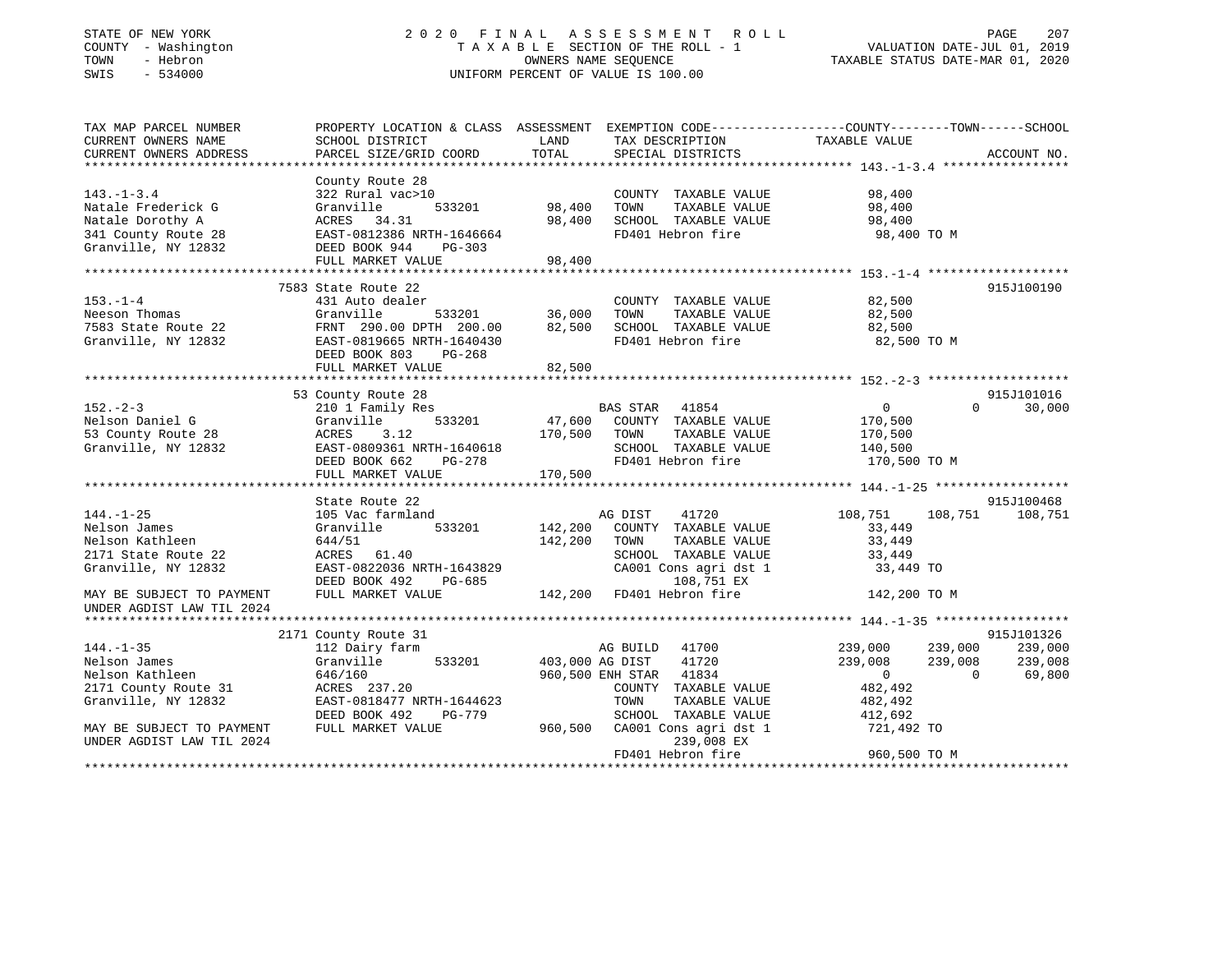| STATE OF NEW YORK<br>COUNTY - Washington<br>TOWN<br>- Hebron<br>SWIS<br>$-534000$ |                                           | 2020 FINAL ASSESSMENT ROLL<br>T A X A B L E SECTION OF THE ROLL - 1<br>OWNERS NAME SEOUENCE<br>UNIFORM PERCENT OF VALUE IS 100.00 | PAGE<br>208<br>VALUATION DATE-JUL 01, 2019<br>TAXABLE STATUS DATE-MAR 01, 2020                                    |
|-----------------------------------------------------------------------------------|-------------------------------------------|-----------------------------------------------------------------------------------------------------------------------------------|-------------------------------------------------------------------------------------------------------------------|
| TAX MAP PARCEL NUMBER<br>CURRENT OWNERS NAME                                      |                                           | LAND                                                                                                                              | PROPERTY LOCATION & CLASS ASSESSMENT EXEMPTION CODE----------------COUNTY-------TOWN------SCHOOL<br>TAXABLE VALUE |
| CURRENT OWNERS ADDRESS                                                            | SCHOOL DISTRICT<br>PARCEL SIZE/GRID COORD | TAX DESCRIPTION<br>TOTAL<br>SPECIAL DISTRICTS                                                                                     | ACCOUNT NO.                                                                                                       |
|                                                                                   |                                           |                                                                                                                                   |                                                                                                                   |
|                                                                                   | 7708 State Route 22                       |                                                                                                                                   | 915J100417                                                                                                        |
| $144. - 1 - 26.1$                                                                 | 240 Rural res                             | AG DIST<br>41720                                                                                                                  | 27,578<br>27,578<br>27,578                                                                                        |
| Nelson James L                                                                    | Granville<br>533201                       | 139,600<br>COUNTY TAXABLE VALUE                                                                                                   | 194,422                                                                                                           |
| Nelson Kathleen P                                                                 | ACRES 92.90                               | 222,000<br>TOWN<br>TAXABLE VALUE                                                                                                  | 194,422                                                                                                           |
| 2171 County Route 31                                                              | EAST-0821309 NRTH-1642274                 | SCHOOL TAXABLE VALUE                                                                                                              | 194,422                                                                                                           |
| Granville, NY 12832                                                               | DEED BOOK 3793 PG-261                     | CA001 Cons agri dst 1                                                                                                             | 194,422 TO                                                                                                        |
|                                                                                   | FULL MARKET VALUE                         | 222,000<br>27,578 EX                                                                                                              |                                                                                                                   |
| MAY BE SUBJECT TO PAYMENT                                                         |                                           | FD401 Hebron fire                                                                                                                 | 222,000 TO M                                                                                                      |
| UNDER AGDIST LAW TIL 2024                                                         |                                           |                                                                                                                                   |                                                                                                                   |
|                                                                                   |                                           |                                                                                                                                   |                                                                                                                   |
|                                                                                   | 7591 State Route 22                       |                                                                                                                                   | 915J100463                                                                                                        |
| $144. - 1 - 31$                                                                   | 241 Rural res&ag                          | AG DIST<br>41720                                                                                                                  | 55,197<br>55,197<br>55,197                                                                                        |
| Nelson James L                                                                    | Granville<br>533201                       | 198,200<br>COUNTY TAXABLE VALUE                                                                                                   | 255,803                                                                                                           |
| Nelson Kathleen                                                                   | ACRES 112.90                              | 311,000<br>TOWN<br>TAXABLE VALUE                                                                                                  | 255,803                                                                                                           |
| 2171 County Route 31                                                              | EAST-0820107 NRTH-1641410                 | SCHOOL TAXABLE VALUE                                                                                                              | 255,803                                                                                                           |
| Granville, NY 12832                                                               | DEED BOOK 20191 PG-29673                  | CA001 Cons agri dst 1                                                                                                             | 255,803 TO                                                                                                        |
|                                                                                   | FULL MARKET VALUE                         | 311,000<br>55,197 EX                                                                                                              |                                                                                                                   |
| MAY BE SUBJECT TO PAYMENT                                                         |                                           | FD401 Hebron fire                                                                                                                 | 311,000 TO M                                                                                                      |
| UNDER AGDIST LAW TIL 2024<br>*********************                                |                                           |                                                                                                                                   |                                                                                                                   |
|                                                                                   | 7873 State Route 22                       |                                                                                                                                   | 915J100259                                                                                                        |
| $144. - 1 - 1$                                                                    | 241 Rural res&ag                          | AG DIST<br>41720                                                                                                                  | 222,750<br>222,750<br>222,750                                                                                     |
| Nelson Kathleen                                                                   | Granville<br>533201                       | 330,200<br>COUNTY TAXABLE VALUE                                                                                                   | 240,250                                                                                                           |
| Nelson James                                                                      | ACRES 164.80                              | 463,000<br>TOWN<br>TAXABLE VALUE                                                                                                  | 240,250                                                                                                           |
| 2171 County Route 31                                                              | EAST-0819210 NRTH-1647237                 | SCHOOL TAXABLE VALUE                                                                                                              | 240,250                                                                                                           |
| Granville, NY 12832                                                               | DEED BOOK 3483 PG-278                     | CA001 Cons agri dst 1                                                                                                             | 240,250 TO                                                                                                        |
|                                                                                   | FULL MARKET VALUE                         | 463,000<br>222,750 EX                                                                                                             |                                                                                                                   |
| MAY BE SUBJECT TO PAYMENT<br>UNDER AGDIST LAW TIL 2024                            |                                           | FD401 Hebron fire                                                                                                                 | 463,000 TO M                                                                                                      |
|                                                                                   |                                           |                                                                                                                                   |                                                                                                                   |
|                                                                                   | 2065 County Route 31                      |                                                                                                                                   | 915J100474                                                                                                        |
| $144. - 1 - 32$                                                                   | 240 Rural res                             | BAS STAR 41854                                                                                                                    | $\Omega$<br>30,000<br>$\overline{0}$                                                                              |
| Nelson Mark                                                                       | Granville<br>533201                       | 106,000 COUNTY TAXABLE VALUE                                                                                                      | 286,500                                                                                                           |
| 2065 County Route 31                                                              | ACRES 27.60                               | 286,500 TOWN<br>TAXABLE VALUE                                                                                                     | 286,500                                                                                                           |
| Granville, NY 12832                                                               | EAST-0818545 NRTH-1642534                 | SCHOOL TAXABLE VALUE                                                                                                              | 256,500                                                                                                           |
|                                                                                   | DEED BOOK 2747 PG-23                      | FD401 Hebron fire                                                                                                                 | 286,500 TO M                                                                                                      |
|                                                                                   | FULL MARKET VALUE                         | 286,500                                                                                                                           |                                                                                                                   |
|                                                                                   | *************************                 | ******************                                                                                                                | ************************************** 144.-1-31.2 *****************                                              |
|                                                                                   | 2006 County Route 31                      |                                                                                                                                   |                                                                                                                   |
| $144. - 1 - 31.2$                                                                 | 210 1 Family Res                          | BAS STAR 41854                                                                                                                    | $\overline{0}$<br>$\Omega$<br>30,000                                                                              |
| Nelson Peter                                                                      | Granville<br>533201                       | 53,200<br>COUNTY TAXABLE VALUE                                                                                                    | 200,500                                                                                                           |
| Nelson Rebecca                                                                    | ACRES<br>4.20                             | 200,500 TOWN<br>TAXABLE VALUE                                                                                                     | 200,500                                                                                                           |
| 2006 County Route 31                                                              | EAST-0818354 NRTH-1641210                 | SCHOOL TAXABLE VALUE                                                                                                              | 170,500                                                                                                           |
| Granville, NY 12832                                                               | DEED BOOK 2037 PG-331                     | FD401 Hebron fire                                                                                                                 | 200,500 TO M                                                                                                      |
|                                                                                   | FULL MARKET VALUE                         | 200,500                                                                                                                           |                                                                                                                   |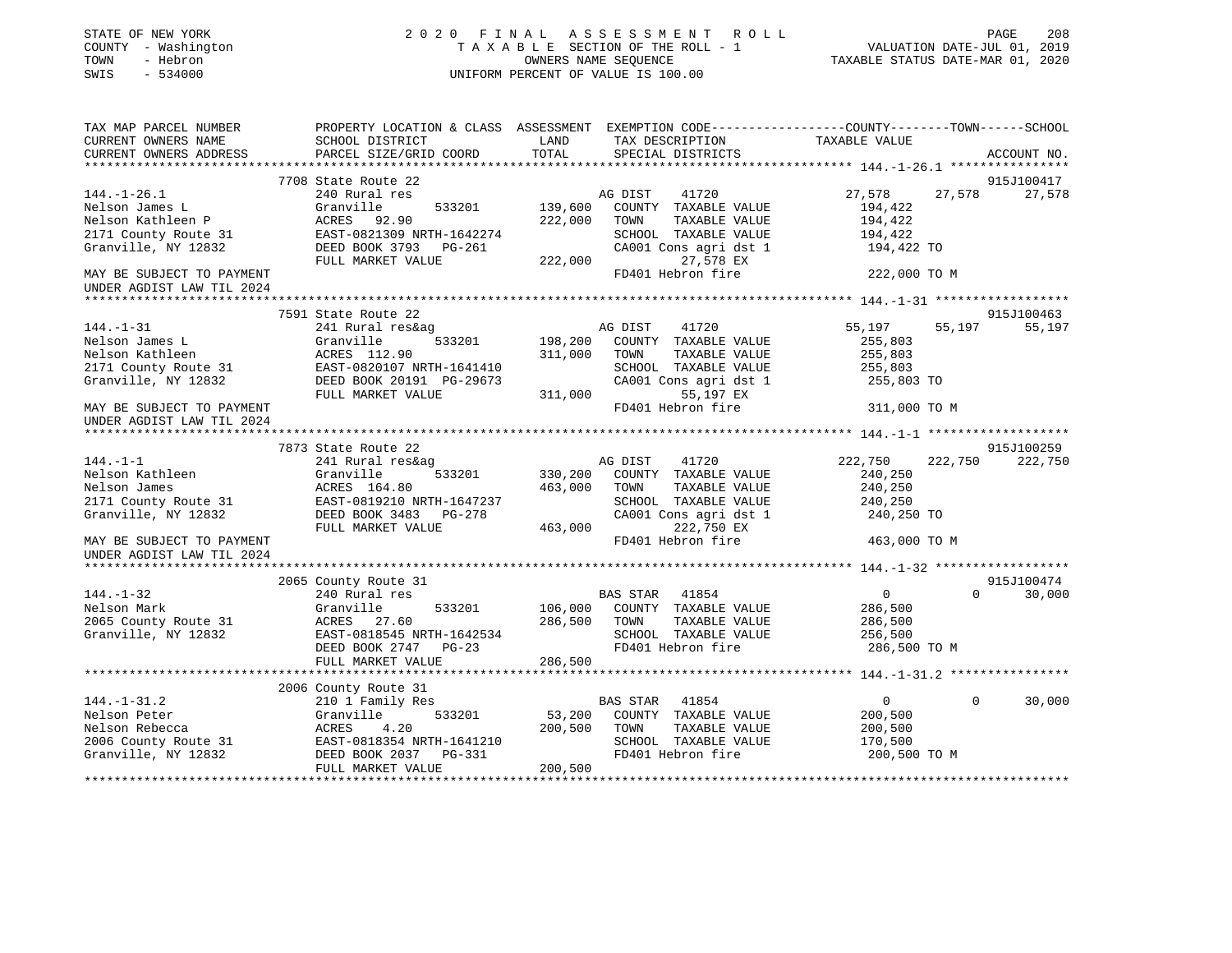| STATE OF NEW YORK<br>COUNTY - Washington<br>- Hebron<br>TOWN<br>SWIS<br>$-534000$                    |                                                                                         |                    | 2020 FINAL ASSESSMENT<br>R O L L<br>TAXABLE SECTION OF THE ROLL - 1<br>OWNERS NAME SEQUENCE<br>UNIFORM PERCENT OF VALUE IS 100.00 | VALUATION DATE-JUL 01, 2019<br>TAXABLE STATUS DATE-MAR 01, 2020                                                  | 209<br>PAGE |
|------------------------------------------------------------------------------------------------------|-----------------------------------------------------------------------------------------|--------------------|-----------------------------------------------------------------------------------------------------------------------------------|------------------------------------------------------------------------------------------------------------------|-------------|
| TAX MAP PARCEL NUMBER<br>CURRENT OWNERS NAME<br>CURRENT OWNERS ADDRESS<br>************************** | SCHOOL DISTRICT<br>PARCEL SIZE/GRID COORD                                               | LAND<br>TOTAL      | TAX DESCRIPTION<br>SPECIAL DISTRICTS                                                                                              | PROPERTY LOCATION & CLASS ASSESSMENT EXEMPTION CODE----------------COUNTY-------TOWN-----SCHOOL<br>TAXABLE VALUE | ACCOUNT NO. |
|                                                                                                      | State Route 22/Off                                                                      |                    |                                                                                                                                   |                                                                                                                  | 915J100466  |
| $170. - 1 - 17.6$                                                                                    | 311 Res vac land                                                                        |                    | COUNTY TAXABLE VALUE                                                                                                              | 3,900                                                                                                            |             |
| Nelson Sherri Ann                                                                                    | Granville<br>533201                                                                     | 3,900              | TOWN<br>TAXABLE VALUE                                                                                                             | 3,900                                                                                                            |             |
| 2776 Desert Rose Ln                                                                                  | Nelson Sub/ 29#88                                                                       | 3,900              | SCHOOL TAXABLE VALUE                                                                                                              | 3,900                                                                                                            |             |
| Santa Rosa, CA 95407                                                                                 | Easement 727/1<br>ACRES<br>4.80<br>EAST-0819215 NRTH-1623457<br>DEED BOOK 793<br>PG-297 |                    | FD401 Hebron fire                                                                                                                 | 3,900 TO M                                                                                                       |             |
|                                                                                                      | FULL MARKET VALUE                                                                       | 3,900              |                                                                                                                                   |                                                                                                                  |             |
|                                                                                                      |                                                                                         | ****************** |                                                                                                                                   |                                                                                                                  |             |
| $170. - 1 - 19$                                                                                      | 6864 State Route 22<br>210 1 Family Res                                                 |                    | COUNTY TAXABLE VALUE                                                                                                              | 79,200                                                                                                           | 915J100462  |
| Nelson Sherri Ann                                                                                    | Granville<br>533201                                                                     | 32,000             | TOWN<br>TAXABLE VALUE                                                                                                             | 79,200                                                                                                           |             |
| 2776 Desert Rose Ln                                                                                  | FRNT 106.00 DPTH 191.00                                                                 | 79,200             | SCHOOL TAXABLE VALUE                                                                                                              | 79,200                                                                                                           |             |
| Santa Rosa, CA 95407                                                                                 | 0.46<br>ACRES                                                                           |                    | FD401 Hebron fire                                                                                                                 | 79,200 TO M                                                                                                      |             |
|                                                                                                      | EAST-0816277 NRTH-1623176<br>DEED BOOK 956<br><b>PG-231</b>                             |                    |                                                                                                                                   |                                                                                                                  |             |
|                                                                                                      | FULL MARKET VALUE                                                                       | 79,200             |                                                                                                                                   |                                                                                                                  |             |
|                                                                                                      | ************************                                                                |                    |                                                                                                                                   |                                                                                                                  |             |
|                                                                                                      | 6856 State Route 22                                                                     |                    |                                                                                                                                   |                                                                                                                  | 915J100466  |
| $170.-1-17.1$                                                                                        | 240 Rural res                                                                           |                    | AGRI-D IND 41730                                                                                                                  | 48,950<br>48,950                                                                                                 | 48,950      |
| Nelson-LE Helma                                                                                      | Granville<br>533201                                                                     | 121,500            | COUNTY TAXABLE VALUE                                                                                                              | 158,950                                                                                                          |             |
| Nelson Sherri A                                                                                      | Ag Commit 663/183                                                                       | 207,900            | TOWN<br>TAXABLE VALUE                                                                                                             | 158,950                                                                                                          |             |
| North Point Village                                                                                  | ACRES<br>55.80                                                                          |                    | SCHOOL TAXABLE VALUE                                                                                                              | 158,950                                                                                                          |             |
| 2776 Desert Rose Ln                                                                                  | EAST-0816970 NRTH-1622639                                                               |                    | FD401 Hebron fire                                                                                                                 | 207,900 TO M                                                                                                     |             |
| Santa Rosa, CA 95407                                                                                 | DEED BOOK 793<br>PG-297<br>FULL MARKET VALUE                                            | 207,900            |                                                                                                                                   |                                                                                                                  |             |
| MAY BE SUBJECT TO PAYMENT<br>UNDER AGDIST LAW TIL 2027                                               |                                                                                         |                    |                                                                                                                                   |                                                                                                                  |             |
|                                                                                                      | 66 Reid Rd                                                                              |                    |                                                                                                                                   |                                                                                                                  |             |
|                                                                                                      |                                                                                         |                    |                                                                                                                                   |                                                                                                                  |             |
| $167. - 1 - 36.2$                                                                                    | 210 1 Family Res                                                                        | 63,200             | COUNTY TAXABLE VALUE                                                                                                              | 241,100<br>241,100                                                                                               |             |
| Nester David<br>Nester Lisa                                                                          | Hartford<br>533801<br>ACRES<br>7.63 BANK                                                | 241,100            | TOWN<br>TAXABLE VALUE<br>SCHOOL TAXABLE VALUE                                                                                     | 241,100                                                                                                          |             |
|                                                                                                      | 40                                                                                      |                    | FD401 Hebron fire                                                                                                                 |                                                                                                                  |             |
| 66 Reid Rd                                                                                           | EAST-0786466 NRTH-1623614                                                               |                    |                                                                                                                                   | 241,100 TO M                                                                                                     |             |
| Argyle, NY 12809                                                                                     | DEED BOOK 3733 PG-168<br>FULL MARKET VALUE                                              | 241,100            |                                                                                                                                   |                                                                                                                  |             |
|                                                                                                      | **********************                                                                  |                    |                                                                                                                                   |                                                                                                                  |             |
|                                                                                                      | 36 Piccininni Ln                                                                        |                    |                                                                                                                                   |                                                                                                                  | 915J100396  |
| $152 - 2 - 31$                                                                                       | 210 1 Family Res                                                                        |                    | 41854<br><b>BAS STAR</b>                                                                                                          | $\overline{0}$<br>$\Omega$                                                                                       | 30,000      |
| Nims Mary Ann                                                                                        | Granville<br>533201                                                                     | 73,300             | COUNTY TAXABLE VALUE                                                                                                              | 141,900                                                                                                          |             |
| Nims Gary E                                                                                          | 3668/17                                                                                 | 141,900            | TOWN<br>TAXABLE VALUE                                                                                                             | 141,900                                                                                                          |             |
| 36 Piccininni Ln                                                                                     | FRNT 780.00 DPTH                                                                        |                    | SCHOOL TAXABLE VALUE                                                                                                              | 111,900                                                                                                          |             |
| Granville, NY 12832                                                                                  | 12.21<br>ACRES                                                                          |                    | FD401 Hebron fire                                                                                                                 | 141,900 TO M                                                                                                     |             |
|                                                                                                      | EAST-0812877 NRTH-1637547                                                               |                    |                                                                                                                                   |                                                                                                                  |             |
|                                                                                                      | DEED BOOK 3438<br>PG-268                                                                |                    |                                                                                                                                   |                                                                                                                  |             |
|                                                                                                      | FULL MARKET VALUE                                                                       | 141,900            |                                                                                                                                   |                                                                                                                  |             |
|                                                                                                      |                                                                                         | ***********        |                                                                                                                                   |                                                                                                                  |             |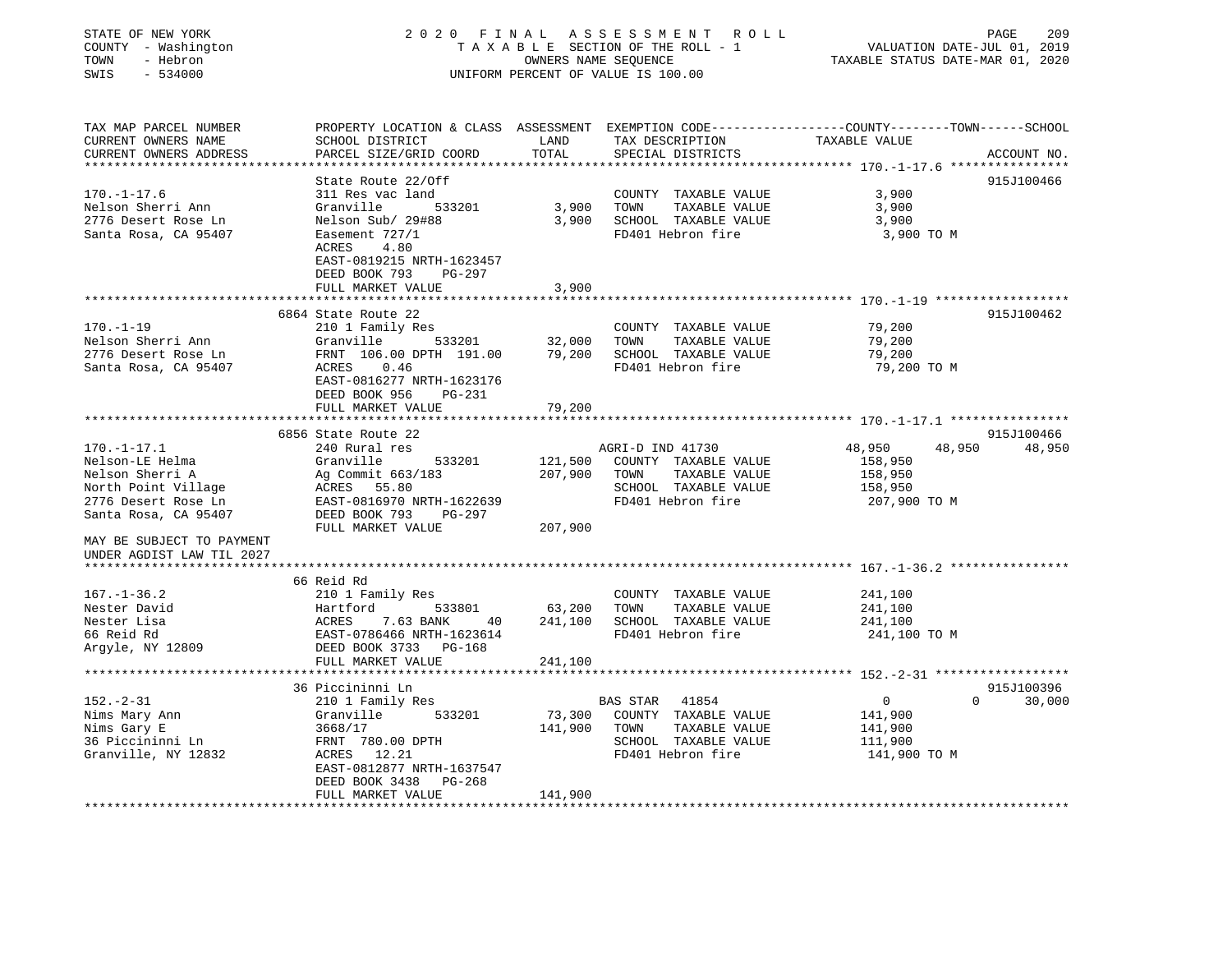| STATE OF NEW YORK<br>COUNTY - Washington<br>- Hebron<br>TOWN<br>SWIS<br>$-534000$ | 2020 FINAL<br>TAXABLE SECTION OF THE ROLL - 1<br>UNIFORM PERCENT OF VALUE IS 100.00                                 | VALUATION DATE-JUL 01, 2019<br>TAXABLE STATUS DATE-MAR 01, 2020 | PAGE                                        | 210                                          |          |             |
|-----------------------------------------------------------------------------------|---------------------------------------------------------------------------------------------------------------------|-----------------------------------------------------------------|---------------------------------------------|----------------------------------------------|----------|-------------|
| TAX MAP PARCEL NUMBER<br>CURRENT OWNERS NAME                                      | PROPERTY LOCATION & CLASS ASSESSMENT EXEMPTION CODE----------------COUNTY-------TOWN------SCHOOL<br>SCHOOL DISTRICT | LAND                                                            | TAX DESCRIPTION                             | TAXABLE VALUE                                |          |             |
| CURRENT OWNERS ADDRESS                                                            | PARCEL SIZE/GRID COORD                                                                                              | TOTAL                                                           | SPECIAL DISTRICTS                           |                                              |          | ACCOUNT NO. |
|                                                                                   | **************************                                                                                          |                                                                 |                                             | ************** 160.-1-4.2 ****************** |          |             |
|                                                                                   | 630 Middle Rd                                                                                                       |                                                                 |                                             |                                              |          | 915J101499  |
| $160. - 1 - 4.2$                                                                  | 312 Vac w/imprv                                                                                                     |                                                                 | COUNTY TAXABLE VALUE                        | 24,200                                       |          |             |
| Nolan Kali                                                                        | Salem<br>534801                                                                                                     | 12,500                                                          | TAXABLE VALUE<br>TOWN                       | 24,200                                       |          |             |
| 166 Tabor Rd<br>Greenwich, NY 12834                                               | Lot 2<br>ACRES<br>5.01                                                                                              | 24,200                                                          | SCHOOL TAXABLE VALUE<br>FD401 Hebron fire   | 24,200<br>24,200 TO M                        |          |             |
|                                                                                   | EAST-0806440 NRTH-1627505                                                                                           |                                                                 |                                             |                                              |          |             |
|                                                                                   | DEED BOOK 3807 PG-206                                                                                               |                                                                 |                                             |                                              |          |             |
|                                                                                   | FULL MARKET VALUE                                                                                                   | 24,200<br>* * * * * * * * * * * *                               |                                             |                                              |          |             |
|                                                                                   | 10 Shale Mtn Way                                                                                                    |                                                                 | 93 PCT OF VALUE USED FOR EXEMPTION PURPOSES |                                              |          | 915J100676  |
| $185. - 1 - 14.7$                                                                 | 210 1 Family Res                                                                                                    |                                                                 | VET WAR CT 41121                            | 25,919                                       | 17,460   | $\Omega$    |
| Nopper Robert J                                                                   | Salem<br>534801                                                                                                     |                                                                 | 53,700 BAS STAR<br>41854                    | $\overline{0}$                               | $\Omega$ | 30,000      |
| Hutchinson Alan K                                                                 | Thompson Sub/ 29#87 Lot 4                                                                                           |                                                                 | 185,800 COUNTY TAXABLE VALUE                | 159,881                                      |          |             |
| PO Box 637                                                                        | ACRES<br>9.20                                                                                                       |                                                                 | TOWN<br>TAXABLE VALUE                       | 168,340                                      |          |             |
| Salem, NY 12865                                                                   | EAST-0814923 NRTH-1603808                                                                                           |                                                                 | SCHOOL TAXABLE VALUE                        | 155,800                                      |          |             |
|                                                                                   | DEED BOOK 942<br>PG-250                                                                                             |                                                                 | CA008 Cons agri dst 8                       | 185,800 TO M                                 |          |             |
|                                                                                   | FULL MARKET VALUE                                                                                                   |                                                                 | 185,800 FD401 Hebron fire                   | 185,800 TO M                                 |          |             |
|                                                                                   | 72 Clark Way                                                                                                        |                                                                 |                                             |                                              |          | 915J100464  |
| $169. - 1 - 18.28$                                                                | 210 1 Family Res                                                                                                    |                                                                 | BAS STAR<br>41854                           | $\overline{0}$                               | $\Omega$ | 30,000      |
| Nordquist Susan                                                                   | 533201<br>Granville                                                                                                 | 18,200                                                          | COUNTY TAXABLE VALUE                        | 70,200                                       |          |             |
| Taylor Michael                                                                    | ACRES<br>1.46 BANK<br>999                                                                                           | 70,200                                                          | TOWN<br>TAXABLE VALUE                       | 70,200                                       |          |             |
| 72 Clark Way                                                                      | EAST-0814640 NRTH-1623039                                                                                           |                                                                 | SCHOOL TAXABLE VALUE                        | 40,200                                       |          |             |
| Salem, NY 12865                                                                   | DEED BOOK 2311 PG-222                                                                                               |                                                                 | FD401 Hebron fire                           | 70,200 TO M                                  |          |             |
|                                                                                   | FULL MARKET VALUE                                                                                                   | 70,200                                                          |                                             |                                              |          |             |
|                                                                                   | 70 Warner Rd                                                                                                        |                                                                 |                                             |                                              |          |             |
| $153. - 1 - 5.6$                                                                  | 210 1 Family Res                                                                                                    |                                                                 | COUNTY TAXABLE VALUE                        | 206,000                                      |          |             |
| Norris Randolph P Trustee                                                         | Granville<br>533201                                                                                                 | 52,600                                                          | TOWN<br>TAXABLE VALUE                       | 206,000                                      |          |             |
| 10645 SE 165th Terrace Rd                                                         | lot 6                                                                                                               | 206,000                                                         | SCHOOL TAXABLE VALUE                        | 206,000                                      |          |             |
| Ocklawaha, FL 32179                                                               | ACRES<br>4.08                                                                                                       |                                                                 | FD401 Hebron fire                           | 206,000 TO M                                 |          |             |
|                                                                                   | EAST-0819131 NRTH-1640158                                                                                           |                                                                 |                                             |                                              |          |             |
|                                                                                   | DEED BOOK 3413<br>PG-267                                                                                            |                                                                 |                                             |                                              |          |             |
|                                                                                   | FULL MARKET VALUE                                                                                                   | 206,000                                                         |                                             |                                              |          |             |
|                                                                                   | 100 Indian Head Way                                                                                                 |                                                                 |                                             |                                              |          | 915J101210  |
| $170.-1-15.2$                                                                     | 210 1 Family Res                                                                                                    |                                                                 | COUNTY TAXABLE VALUE                        | 111,500                                      |          |             |
| Novella John M                                                                    | Granville<br>533201                                                                                                 | 47,000                                                          | TOWN<br>TAXABLE VALUE                       | 111,500                                      |          |             |
| Novella Carol F                                                                   | ACRES<br>5.02                                                                                                       | 111,500                                                         | SCHOOL TAXABLE VALUE                        | 111,500                                      |          |             |
| 4 Waterbury Ln                                                                    | EAST-0816711 NRTH-1620351                                                                                           |                                                                 | FD401 Hebron fire                           | 111,500 TO M                                 |          |             |
| Danbury, CT 06811                                                                 | DEED BOOK 489<br>PG-149                                                                                             |                                                                 |                                             |                                              |          |             |
|                                                                                   | FULL MARKET VALUE                                                                                                   | 111,500<br>+ + + + + + + + + + + + + + + + + + +                |                                             |                                              |          |             |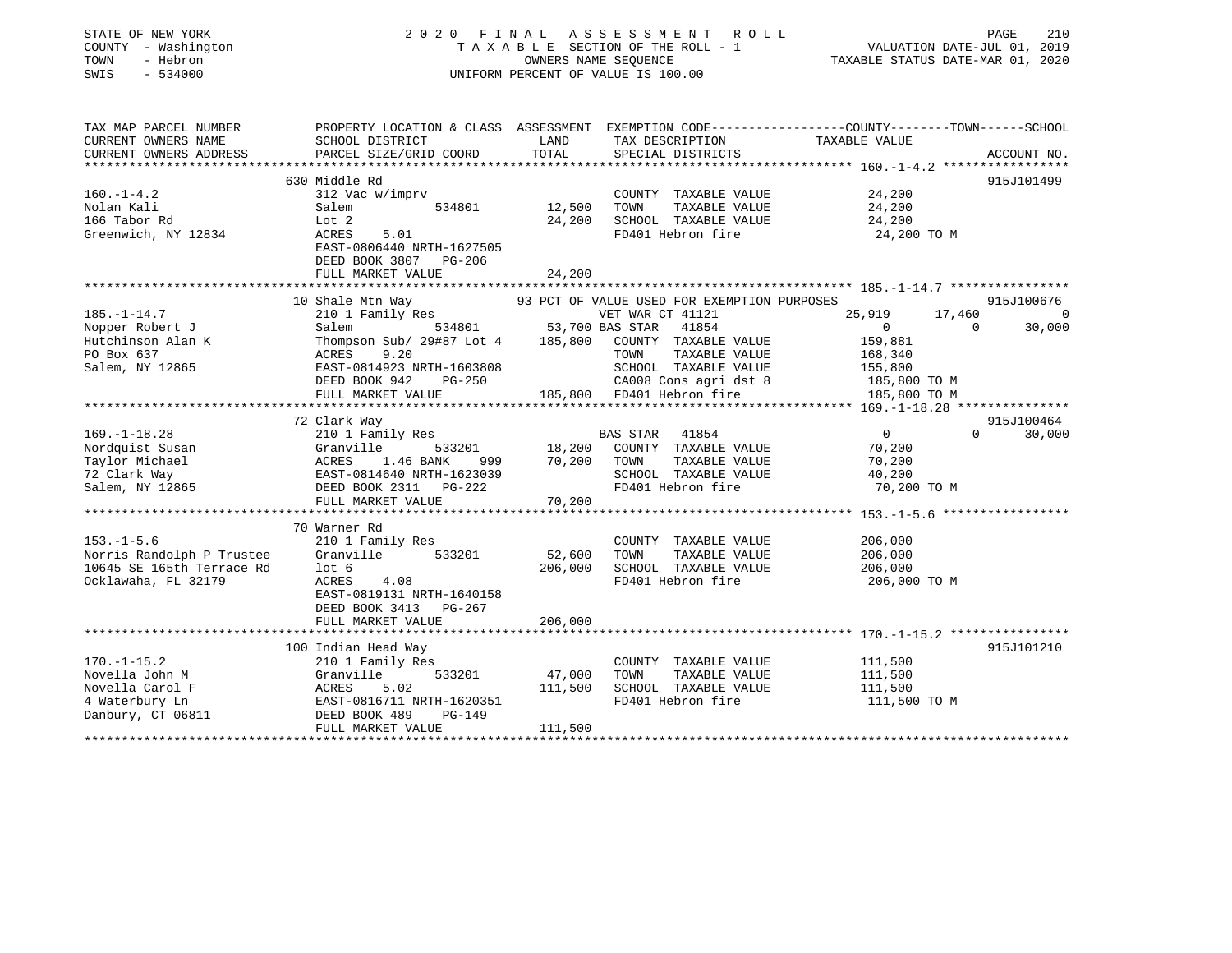### STATE OF NEW YORK 2 0 2 0 F I N A L A S S E S S M E N T R O L L PAGE 211 COUNTY - Washington T A X A B L E SECTION OF THE ROLL - 1 VALUATION DATE-JUL 01, 2019 TOWN - Hebron OWNERS NAME SEQUENCE TAXABLE STATUS DATE-MAR 01, 2020 SWIS - 534000 UNIFORM PERCENT OF VALUE IS 100.00

| TAX MAP PARCEL NUMBER<br>CURRENT OWNERS NAME<br>CURRENT OWNERS ADDRESS | SCHOOL DISTRICT<br>PARCEL SIZE/GRID COORD | LAND<br>TOTAL   | TAX DESCRIPTION<br>SPECIAL DISTRICTS | PROPERTY LOCATION & CLASS ASSESSMENT EXEMPTION CODE---------------COUNTY-------TOWN-----SCHOOL<br>TAXABLE VALUE | ACCOUNT NO. |
|------------------------------------------------------------------------|-------------------------------------------|-----------------|--------------------------------------|-----------------------------------------------------------------------------------------------------------------|-------------|
|                                                                        |                                           |                 |                                      |                                                                                                                 |             |
|                                                                        | 70 James Rd                               |                 |                                      |                                                                                                                 | 915J100654  |
| $159. - 1 - 2.1$                                                       | 312 Vac w/imprv                           |                 | COUNTY TAXABLE VALUE                 | 83,700                                                                                                          |             |
| Nowicki John A                                                         | 533801<br>Hartford                        | 81,000          | TAXABLE VALUE<br>TOWN                | 83,700                                                                                                          |             |
| Nowicki Carol A                                                        | ACRES<br>42.55                            | 83,700          | SCHOOL TAXABLE VALUE                 | 83,700                                                                                                          |             |
| 25 Park Ave                                                            | EAST-0793230 NRTH-1630044                 |                 | FD401 Hebron fire                    | 83,700 TO M                                                                                                     |             |
| Granville, NY 12832                                                    | DEED BOOK 20191 PG-27158                  |                 |                                      |                                                                                                                 |             |
|                                                                        | FULL MARKET VALUE                         | 83,700          |                                      |                                                                                                                 |             |
|                                                                        |                                           |                 |                                      |                                                                                                                 |             |
|                                                                        | 114 Higgins Rd                            |                 |                                      |                                                                                                                 | 915J101466  |
| $161. - 2 - 10.8$                                                      | 270 Mfg housing                           |                 | COUNTY TAXABLE VALUE                 | 88,600                                                                                                          |             |
| Nulty Warren IV                                                        | 533201<br>Granville                       | 41,000          | TOWN<br>TAXABLE VALUE                | 88,600                                                                                                          |             |
| 70 Cheese Factory Rd                                                   | lot <sub>8</sub>                          | 88,600          | SCHOOL TAXABLE VALUE                 | 88,600                                                                                                          |             |
| Greenwich, NY 12834                                                    | 764/187                                   |                 | FD401 Hebron fire                    | 88,600 TO M                                                                                                     |             |
|                                                                        | ACRES<br>3.00                             |                 |                                      |                                                                                                                 |             |
|                                                                        | EAST-0819000 NRTH-1625288                 |                 |                                      |                                                                                                                 |             |
|                                                                        | DEED BOOK 3684 PG-198                     |                 |                                      |                                                                                                                 |             |
|                                                                        | FULL MARKET VALUE                         | 88,600          |                                      |                                                                                                                 |             |
|                                                                        |                                           |                 |                                      |                                                                                                                 |             |
|                                                                        | Higgins Rd                                |                 |                                      |                                                                                                                 |             |
| $161. - 2 - 10.24$                                                     | 314 Rural vac<10                          |                 | COUNTY TAXABLE VALUE                 | 19,000                                                                                                          |             |
| Nulty Warren J IV                                                      | Granville<br>533201                       | 19,000          | TOWN<br>TAXABLE VALUE                | 19,000                                                                                                          |             |
| 70 Cheese Factory Rd                                                   | ACRES<br>3.00                             | 19,000          | SCHOOL TAXABLE VALUE                 | 19,000                                                                                                          |             |
| Greenwich, NY 12834                                                    | EAST-0819025 NRTH-1625078                 |                 | FD401 Hebron fire                    | 19,000 TO M                                                                                                     |             |
|                                                                        | DEED BOOK 3664 PG-26                      |                 |                                      |                                                                                                                 |             |
|                                                                        | FULL MARKET VALUE                         | 19,000          |                                      |                                                                                                                 |             |
|                                                                        |                                           |                 |                                      |                                                                                                                 |             |
|                                                                        | 21 Everetts Heights Way                   |                 |                                      |                                                                                                                 | 915J101321  |
| $152. - 2 - 5.1$                                                       | 210 1 Family Res                          |                 | VET WAR CT 41121                     | 32,010<br>17,460                                                                                                | $\Omega$    |
| O'Brien John                                                           | 533201<br>Granville                       | 50,700 BAS STAR | 41854                                | $\overline{0}$<br>$\Omega$                                                                                      | 30,000      |
| O'Brien Margaret J                                                     | 591/325                                   |                 | 255,700 COUNTY TAXABLE VALUE         | 223,690                                                                                                         |             |
| 21 Everetts Heights Way                                                | 3.71<br>ACRES                             |                 | TOWN<br>TAXABLE VALUE                | 238,240                                                                                                         |             |
| Granville, NY 12832                                                    | EAST-0810377 NRTH-1642258                 |                 | SCHOOL TAXABLE VALUE                 | 225,700                                                                                                         |             |
|                                                                        | DEED BOOK 758<br>PG-215                   |                 | FD401 Hebron fire                    | 255,700 TO M                                                                                                    |             |
|                                                                        | FULL MARKET VALUE                         | 255,700         |                                      |                                                                                                                 |             |
|                                                                        |                                           |                 |                                      |                                                                                                                 |             |
|                                                                        | County Route 28                           |                 |                                      |                                                                                                                 | 915J100343  |
| $152 - 2 - 5$                                                          | 314 Rural vac<10                          |                 | COUNTY TAXABLE VALUE                 | 27,000                                                                                                          |             |
| O'Brien Margaret J                                                     | 533201<br>Granville                       | 27,000          | TOWN<br>TAXABLE VALUE                | 27,000                                                                                                          |             |
| Young Josephine L                                                      | ACRES<br>3.19                             | 27,000          | SCHOOL TAXABLE VALUE                 | 27,000                                                                                                          |             |
| 21 Everetts Hts                                                        | EAST-0810275 NRTH-1642003                 |                 | FD401 Hebron fire                    | 27,000 TO M                                                                                                     |             |
| Granville, NY 12832                                                    | DEED BOOK 898<br>PG-252                   |                 |                                      |                                                                                                                 |             |
|                                                                        | FULL MARKET VALUE                         | 27,000          |                                      |                                                                                                                 |             |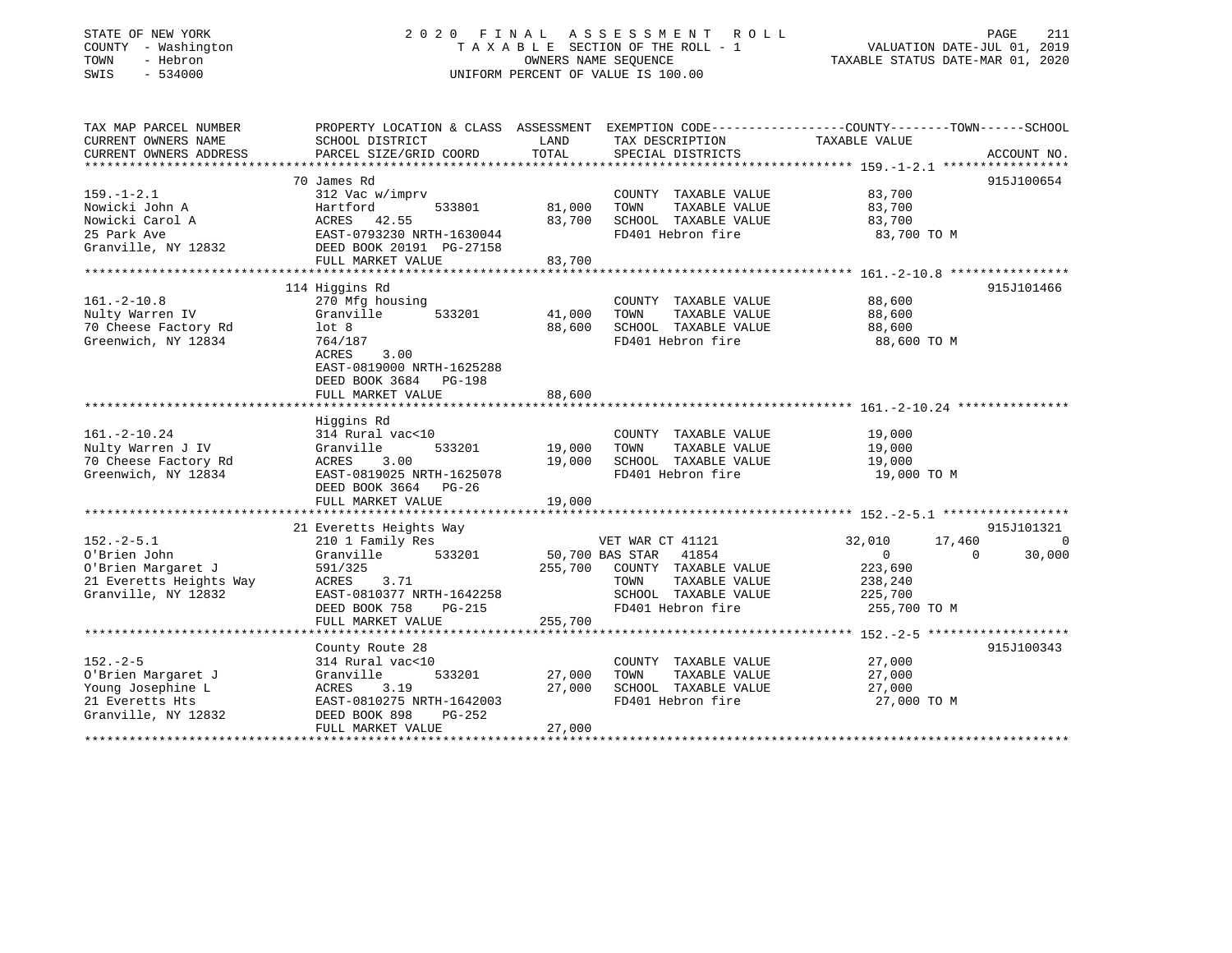| STATE OF NEW YORK |  |              |
|-------------------|--|--------------|
| COUNTY            |  | - Washingtor |
| TOWN              |  | - Hebron     |
| CLIT <sub>C</sub> |  | E 21000      |

### PAGE 212<br>TAXABLE SECTION OF THE ROLL - 1 VALUATION DATE-JUL 01, 2019<br>CONFIDENTS ON THE ROLL - 1 COUNTY A X A B L E SECTION OF THE ROLL - 1<br>
OWNERS NAME SEQUENCE SWIS - 534000 UNIFORM PERCENT OF VALUE IS 100.00

# PAGE 212

| TAX MAP PARCEL NUMBER                                                                                                                |                           |                 |                                    | PROPERTY LOCATION & CLASS ASSESSMENT EXEMPTION CODE---------------COUNTY-------TOWN------SCHOOL |
|--------------------------------------------------------------------------------------------------------------------------------------|---------------------------|-----------------|------------------------------------|-------------------------------------------------------------------------------------------------|
| CURRENT OWNERS NAME                                                                                                                  | SCHOOL DISTRICT           | LAND            | TAX DESCRIPTION                    | TAXABLE VALUE                                                                                   |
| CURRENT OWNERS ADDRESS                                                                                                               | PARCEL SIZE/GRID COORD    | TOTAL           | SPECIAL DISTRICTS                  | ACCOUNT NO.                                                                                     |
|                                                                                                                                      |                           |                 |                                    |                                                                                                 |
|                                                                                                                                      | 1366 Burch Rd             |                 |                                    |                                                                                                 |
| $151. - 1 - 20.4$                                                                                                                    | 311 Res vac land          |                 | COUNTY TAXABLE VALUE               | 27,600                                                                                          |
| O'Hara Brian                                                                                                                         | 533801                    | 27,600          | TOWN<br>TAXABLE VALUE              | 27,600                                                                                          |
|                                                                                                                                      |                           | 27,600          | SCHOOL TAXABLE VALUE               | 27,600                                                                                          |
|                                                                                                                                      |                           |                 |                                    | CA008 Cons agri dst 8 $27,600$ TO M                                                             |
|                                                                                                                                      |                           |                 | FD401 Hebron fire                  | 27,600 TO M                                                                                     |
|                                                                                                                                      | FULL MARKET VALUE         | 27,600          |                                    |                                                                                                 |
|                                                                                                                                      |                           |                 |                                    |                                                                                                 |
|                                                                                                                                      | 642 Tiplady Rd            |                 |                                    | 915J101372                                                                                      |
|                                                                                                                                      |                           |                 | COUNTY TAXABLE VALUE 267,500       |                                                                                                 |
|                                                                                                                                      | 534801                    | 81,400          | TOWN<br>TAXABLE VALUE              | 267,500<br>267,500                                                                              |
|                                                                                                                                      |                           | 267,500         | SCHOOL TAXABLE VALUE               |                                                                                                 |
| Example 20 Aural res<br>US Alem 53<br>Salem 53<br>642 Tiplady Rd ACRES 27.11 BANK<br>Granville, NY 12832<br>AST-0821309 NPTT         | 999                       |                 |                                    | FD401 Hebron fire 267,500 TO M                                                                  |
|                                                                                                                                      | EAST-0821309 NRTH-1609673 |                 |                                    |                                                                                                 |
|                                                                                                                                      | DEED BOOK 20200 PG-858    |                 |                                    |                                                                                                 |
|                                                                                                                                      |                           | 267,500         |                                    |                                                                                                 |
|                                                                                                                                      |                           |                 |                                    |                                                                                                 |
|                                                                                                                                      | 7148 State Route 22       |                 |                                    | 915J100351                                                                                      |
| $161. - 1 - 5$                                                                                                                       | 240 Rural res             |                 | COUNTY TAXABLE VALUE               | 355, 200                                                                                        |
| Obering Mary                                                                                                                         | Granville                 | 533201 250,000  | TOWN<br>TAXABLE VALUE              | 355,200                                                                                         |
| 69 Wooster St $#3$                                                                                                                   | ag commit 706/98          | 355,200         | SCHOOL TAXABLE VALUE               | 355,200                                                                                         |
| New York, NY 10012                                                                                                                   | ACRES 160.00              |                 |                                    | CA008 Cons agri dst 8 355,200 TO M                                                              |
|                                                                                                                                      | EAST-0820317 NRTH-1630090 |                 | FD401 Hebron fire                  | 355,200 TO M                                                                                    |
|                                                                                                                                      | DEED BOOK 504<br>PG-838   |                 |                                    |                                                                                                 |
|                                                                                                                                      |                           |                 |                                    |                                                                                                 |
|                                                                                                                                      |                           |                 |                                    |                                                                                                 |
|                                                                                                                                      | 240 Little Burch Hill Rd  |                 |                                    | 915J101266                                                                                      |
| $151. - 1 - 16.6$                                                                                                                    | 210 1 Family Res          |                 | COUNTY TAXABLE VALUE               | 122,900                                                                                         |
|                                                                                                                                      |                           | 41,700          | TOWN<br>TAXABLE VALUE              | 122,900                                                                                         |
| Call Catalynes (Campbell)<br>Catalynes (Campbell)<br>Scalen Melvin (Campbell)<br>So. Glens Falls, NY 12803 EAST-0800257 NRTH-1634945 |                           | 122,900         | SCHOOL TAXABLE VALUE 122,900       |                                                                                                 |
|                                                                                                                                      |                           |                 | FD401 Hebron fire                  | 122,900 TO M                                                                                    |
|                                                                                                                                      | DEED BOOK 780<br>$PG-19$  |                 |                                    |                                                                                                 |
|                                                                                                                                      | FULL MARKET VALUE         | 122,900         |                                    |                                                                                                 |
|                                                                                                                                      |                           |                 |                                    |                                                                                                 |
|                                                                                                                                      | 3970 County Route 30      |                 |                                    | 915J100456                                                                                      |
| $167. - 1 - 29$                                                                                                                      | 210 1 Family Res          |                 | BAS STAR 41854                     | $\Omega$<br>$\overline{0}$<br>30,000                                                            |
| Okeefe Lauryn                                                                                                                        | Salem                     |                 | 534801 31,800 COUNTY TAXABLE VALUE | 71,100                                                                                          |
| 3970 County Route 30                                                                                                                 | 1.60 BANK<br>ACRES        | 997 71,100 TOWN | TAXABLE VALUE                      | 71,100                                                                                          |
| Salem, NY 12865                                                                                                                      | EAST-0789052 NRTH-1621458 |                 | SCHOOL TAXABLE VALUE               | 41,100                                                                                          |
|                                                                                                                                      | DEED BOOK 808<br>PG-166   |                 | FD401 Hebron fire                  | 71,100 TO M                                                                                     |
|                                                                                                                                      | FULL MARKET VALUE         | 71,100          |                                    |                                                                                                 |
|                                                                                                                                      |                           |                 |                                    |                                                                                                 |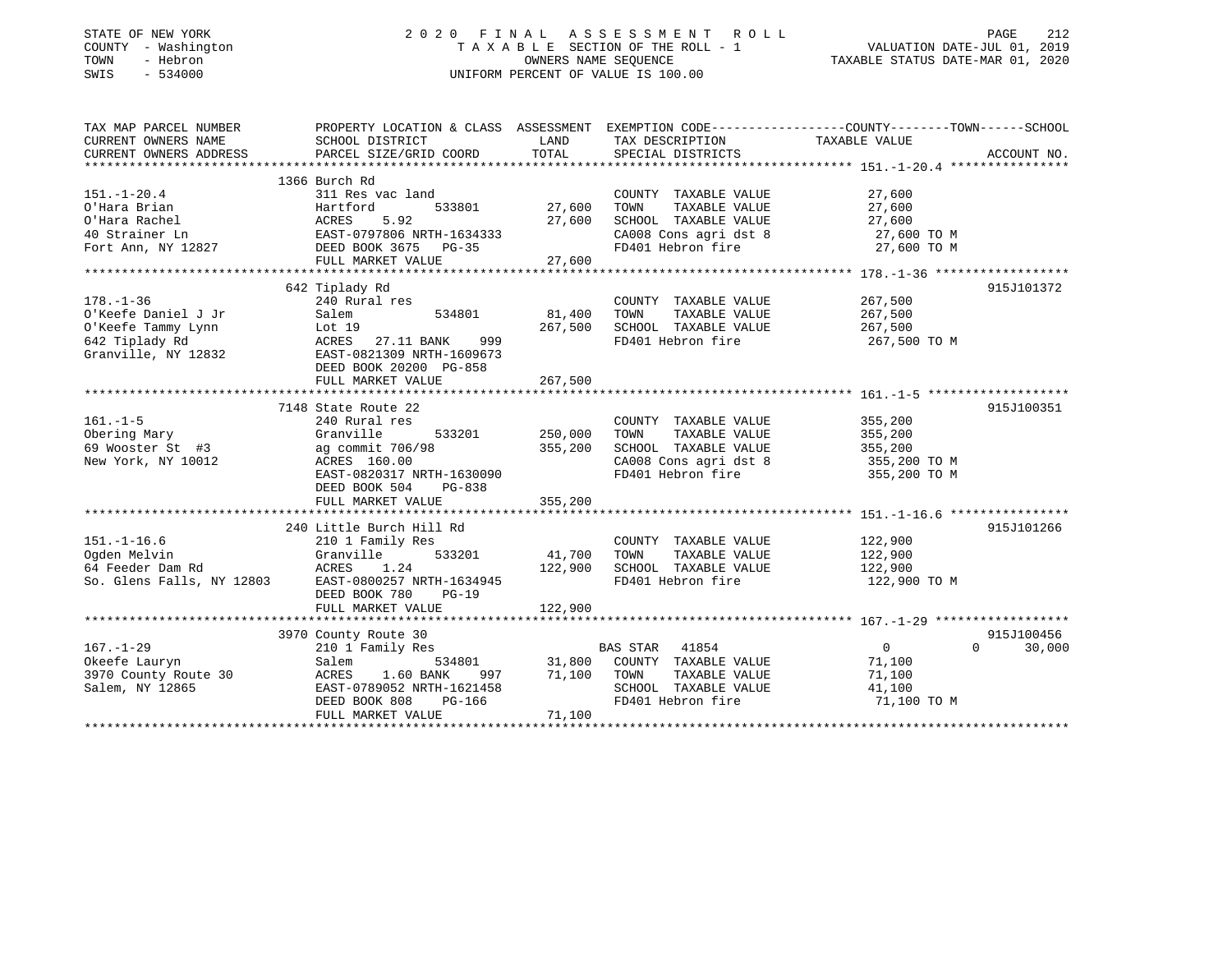### STATE OF NEW YORK 2 0 2 0 F I N A L A S S E S S M E N T R O L L PAGE 213 COUNTY - Washington T A X A B L E SECTION OF THE ROLL - 1 VALUATION DATE-JUL 01, 2019 TOWN - Hebron OWNERS NAME SEQUENCE TAXABLE STATUS DATE-MAR 01, 2020 SWIS - 534000 UNIFORM PERCENT OF VALUE IS 100.00

| TAX MAP PARCEL NUMBER<br>CURRENT OWNERS NAME | PROPERTY LOCATION & CLASS ASSESSMENT EXEMPTION CODE----------------COUNTY-------TOWN------SCHOOL<br>SCHOOL DISTRICT | LAND<br>TOTAL    | TAX DESCRIPTION TAXABLE VALUE<br>SPECIAL DISTRICTS                           |                |                    |
|----------------------------------------------|---------------------------------------------------------------------------------------------------------------------|------------------|------------------------------------------------------------------------------|----------------|--------------------|
| CURRENT OWNERS ADDRESS                       | PARCEL SIZE/GRID COORD                                                                                              |                  |                                                                              |                | ACCOUNT NO.        |
|                                              | County Route 30                                                                                                     |                  |                                                                              |                | 915J100567         |
| $167. - 1 - 30$                              | 314 Rural vac<10                                                                                                    |                  | COUNTY TAXABLE VALUE                                                         | 17,900         |                    |
| Okeefe Lauryn                                | Salem<br>534801                                                                                                     |                  | TOWN<br>TAXABLE VALUE                                                        | 17,900         |                    |
| 3970 County Route 30                         | 2.60 BANK<br>997<br>ACRES                                                                                           | 17,900<br>17,900 | <b>TOWN TAXABLE VALUE</b><br>SCHOOL TAXABLE VALUE                            | 17,900         |                    |
| Salem, NY 12865                              | EAST-0788883 NRTH-1621565                                                                                           |                  | FD401 Hebron fire                                                            | 17,900 TO M    |                    |
|                                              | DEED BOOK 808<br>PG-166                                                                                             |                  |                                                                              |                |                    |
|                                              | FULL MARKET VALUE                                                                                                   | 17,900           |                                                                              |                |                    |
|                                              |                                                                                                                     |                  |                                                                              |                |                    |
|                                              | Wood Way                                                                                                            |                  |                                                                              |                |                    |
| $186. - 1 - 37$                              | 314 Rural vac<10                                                                                                    |                  | COUNTY TAXABLE VALUE                                                         | 25,900         |                    |
| Oldham Gary                                  | 534801<br>Salem                                                                                                     | 25,900           | TOWN<br>TAXABLE VALUE                                                        | 25,900         |                    |
| 620 Silk Rd                                  | 5.59<br>ACRES                                                                                                       | 25,900           | SCHOOL TAXABLE VALUE                                                         | 25,900         |                    |
| Bennington, VT 05201                         | EAST-0818609 NRTH-1608022                                                                                           |                  | FD401 Hebron fire                                                            | 25,900 TO M    |                    |
|                                              | DEED BOOK 3124 PG-178                                                                                               |                  |                                                                              |                |                    |
|                                              |                                                                                                                     |                  |                                                                              |                |                    |
|                                              |                                                                                                                     |                  |                                                                              |                |                    |
|                                              | 128 Wood Way                                                                                                        |                  |                                                                              |                | 915J101760         |
| $186. - 1 - 38$                              | 312 Vac w/imprv                                                                                                     |                  | COUNTY TAXABLE VALUE                                                         | 34,200         |                    |
| Oldham Gary                                  | 534801<br>Salem                                                                                                     | 25,000           | TAXABLE VALUE<br>TOWN                                                        | 34,200         |                    |
| PO Box 648                                   | 5.01<br>ACRES                                                                                                       | 34,200           | SCHOOL TAXABLE VALUE                                                         | 34,200         |                    |
| Shaftsbury, VT 05262                         | EAST-0818842 NRTH-1608051                                                                                           |                  | FD401 Hebron fire                                                            | 34,200 TO M    |                    |
|                                              | DEED BOOK 2010 PG-186                                                                                               |                  |                                                                              |                |                    |
|                                              | FULL MARKET VALUE                                                                                                   | 34,200           |                                                                              |                |                    |
|                                              | 1513 Big Burch Hill Rd                                                                                              |                  |                                                                              |                | 915J101327         |
| $152 - 2 - 37.1$                             | 210 1 Family Res                                                                                                    |                  | BAS STAR 41854                                                               | $\overline{0}$ | $\Omega$<br>30,000 |
| Olsen Bruce E                                | Granville                                                                                                           |                  | 533201 41,800 COUNTY TAXABLE VALUE                                           | 211,700        |                    |
| Olsen Dale J                                 | 1.26 BANK<br>ACRES<br>999                                                                                           | 211,700 TOWN     | TAXABLE VALUE                                                                | 211,700        |                    |
| 1513 Big Burch Hill Rd                       | EAST-0806690 NRTH-1640287                                                                                           |                  | SCHOOL TAXABLE VALUE                                                         | 181,700        |                    |
| Granville, NY 12832                          | DEED BOOK 496<br>PG-602                                                                                             |                  |                                                                              |                |                    |
|                                              | FULL MARKET VALUE                                                                                                   |                  | CA008 Cons agri dst 8 211,700 TO M<br>211,700 FD401 Hebron fire 211,700 TO M |                |                    |
|                                              |                                                                                                                     |                  |                                                                              |                |                    |
|                                              | Bogtown Ln                                                                                                          |                  |                                                                              |                | 915J100626         |
| $184. - 1 - 8$                               | 322 Rural vac>10                                                                                                    |                  | COUNTY TAXABLE VALUE                                                         | 229,800        |                    |
| Olsen Erik                                   | Salem<br>534801                                                                                                     | 229,800          | TOWN<br>TAXABLE VALUE                                                        | 229,800        |                    |
| Eisenstein Beth                              | ACRES 212.40                                                                                                        | 229,800          | SCHOOL TAXABLE VALUE                                                         | 229,800        |                    |
| 6231 Maryland Dr                             | EAST-0801425 NRTH-1606665                                                                                           |                  | FD401 Hebron fire                                                            | 229,800 TO M   |                    |
| Los Angeles, CA 90048                        | DEED BOOK 3489 PG-297                                                                                               |                  |                                                                              |                |                    |
|                                              | FULL MARKET VALUE                                                                                                   | 229,800          |                                                                              |                |                    |
| MAY BE SUBJECT TO PAYMENT                    |                                                                                                                     |                  |                                                                              |                |                    |
| UNDER AGDIST LAW TIL 2023                    |                                                                                                                     |                  |                                                                              |                |                    |
|                                              |                                                                                                                     |                  |                                                                              |                |                    |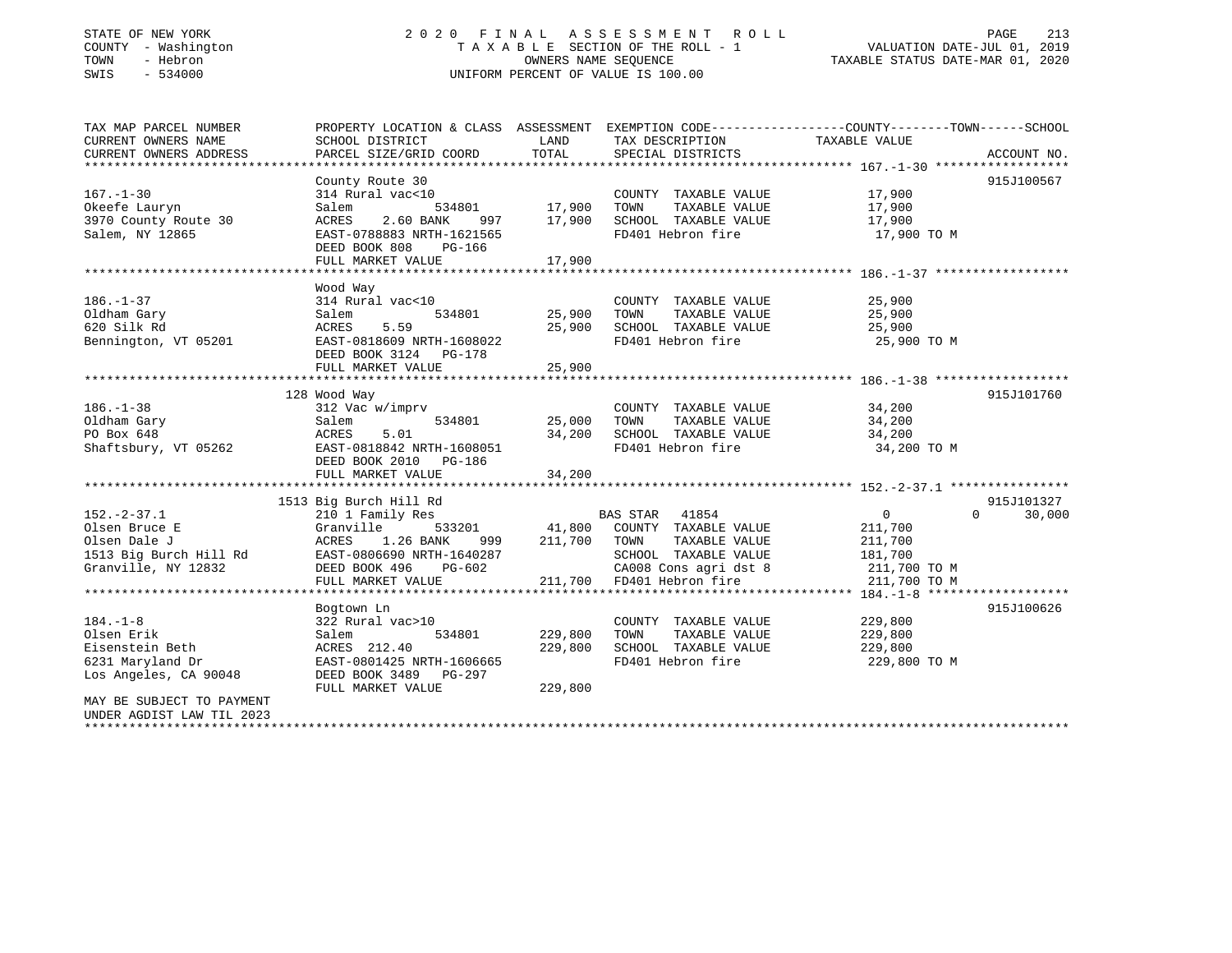### STATE OF NEW YORK 2 0 2 0 F I N A L A S S E S S M E N T R O L L PAGE 214 COUNTY - Washington T A X A B L E SECTION OF THE ROLL - 1 VALUATION DATE-JUL 01, 2019 TOWN - Hebron OWNERS NAME SEQUENCE TAXABLE STATUS DATE-MAR 01, 2020 SWIS - 534000 UNIFORM PERCENT OF VALUE IS 100.00

| TAX MAP PARCEL NUMBER<br>CURRENT OWNERS NAME<br>CURRENT OWNERS ADDRESS                                                      | SCHOOL DISTRICT<br>PARCEL SIZE/GRID COORD                                                        | LAND<br>TOTAL | TAX DESCRIPTION<br>SPECIAL DISTRICTS  | PROPERTY LOCATION & CLASS ASSESSMENT EXEMPTION CODE---------------COUNTY-------TOWN------SCHOOL<br>TAXABLE VALUE                                                                                                                                | ACCOUNT NO. |
|-----------------------------------------------------------------------------------------------------------------------------|--------------------------------------------------------------------------------------------------|---------------|---------------------------------------|-------------------------------------------------------------------------------------------------------------------------------------------------------------------------------------------------------------------------------------------------|-------------|
|                                                                                                                             |                                                                                                  |               |                                       |                                                                                                                                                                                                                                                 |             |
| $184. - 1 - 8.1$<br>Olsen Erik                                                                                              | Bogtown Ln<br>314 Rural vac<10<br>534801                                                         | 2,200         | COUNTY TAXABLE VALUE<br>TAXABLE VALUE | 2,200                                                                                                                                                                                                                                           | 915J101329  |
|                                                                                                                             | Salem                                                                                            |               | TOWN                                  | 2,200                                                                                                                                                                                                                                           |             |
| Eisenstein Beth                                                                                                             | ACRES<br>2.63                                                                                    | 2,200         | SCHOOL TAXABLE VALUE                  | 2,200                                                                                                                                                                                                                                           |             |
| 6231 Maryland Dr                   EAST-0801833 NRTH-1605643<br>Los Angeles, CA 90048             DEED BOOK 3489     PG-293 | EAST-0801833 NRTH-1605643                                                                        |               | FD401 Hebron fire                     | 2,200 TO M                                                                                                                                                                                                                                      |             |
|                                                                                                                             |                                                                                                  |               |                                       |                                                                                                                                                                                                                                                 |             |
|                                                                                                                             | FULL MARKET VALUE                                                                                | 2,200         |                                       |                                                                                                                                                                                                                                                 |             |
|                                                                                                                             |                                                                                                  |               |                                       |                                                                                                                                                                                                                                                 |             |
|                                                                                                                             | 112 Mountain Way                                                                                 |               |                                       |                                                                                                                                                                                                                                                 | 915J101697  |
| $159. - 1 - 25.8$                                                                                                           | 311 Res vac land - WTRFNT                                                                        |               | COUNTY TAXABLE VALUE 40,100           |                                                                                                                                                                                                                                                 |             |
| Olsen Erling R Jr.                                                                                                          | Hartford<br>533801                                                                               | 40,100        | TOWN                                  | TAXABLE VALUE 40,100                                                                                                                                                                                                                            |             |
| 112 Mountain Way                                                                                                            | lot G                                                                                            | 40,100        | SCHOOL TAXABLE VALUE                  | 40,100                                                                                                                                                                                                                                          |             |
| Granville, NY 12832                                                                                                         | ACRES 14.42                                                                                      |               | FD401 Hebron fire                     | 40,100 TO M                                                                                                                                                                                                                                     |             |
|                                                                                                                             | EAST-0795905 NRTH-1628092<br>DEED BOOK 2430 PG-147                                               |               |                                       |                                                                                                                                                                                                                                                 |             |
|                                                                                                                             | FULL MARKET VALUE                                                                                | 40,100        |                                       |                                                                                                                                                                                                                                                 |             |
|                                                                                                                             |                                                                                                  |               |                                       |                                                                                                                                                                                                                                                 |             |
|                                                                                                                             | 58 Mcknight Hill Rd 63 PCT OF VALUE USED FOR EXEMPTION PURPOSES                                  |               |                                       |                                                                                                                                                                                                                                                 | 915J100602  |
| $176. - 1 - 13.1$                                                                                                           | 240 Rural res<br>al res<br>534801 64,200 ENH STAR 41834<br>240 Rural res<br>Salem<br>Life estate |               |                                       | 39,564<br>29,100                                                                                                                                                                                                                                | $\sim$ 0    |
| Olsen Robert E LE<br>Clare Bruse E                                                                                          |                                                                                                  |               |                                       | $\overline{0}$<br>$\Omega$                                                                                                                                                                                                                      | 69,800      |
| Olsen Bruce E                                                                                                               |                                                                                                  | 251,200       | COUNTY TAXABLE VALUE                  | 211,636                                                                                                                                                                                                                                         |             |
|                                                                                                                             |                                                                                                  |               | TAXABLE VALUE<br>TOWN                 | 222,100<br>181,400                                                                                                                                                                                                                              |             |
|                                                                                                                             |                                                                                                  |               | SCHOOL TAXABLE VALUE                  |                                                                                                                                                                                                                                                 |             |
|                                                                                                                             | DEED BOOK 3930<br>PG-225                                                                         |               | FD401 Hebron fire                     | 251,200 TO M                                                                                                                                                                                                                                    |             |
|                                                                                                                             | FULL MARKET VALUE                                                                                | 251,200       |                                       |                                                                                                                                                                                                                                                 |             |
|                                                                                                                             |                                                                                                  |               |                                       |                                                                                                                                                                                                                                                 |             |
|                                                                                                                             | 221 Crosier Rd                                                                                   |               |                                       |                                                                                                                                                                                                                                                 | 915J101206  |
| $167. - 1 - 17.2$                                                                                                           | 312 Vac w/imprv                                                                                  |               | COUNTY TAXABLE VALUE 33,600           |                                                                                                                                                                                                                                                 |             |
| Opperman Paul                                                                                                               | 534801<br>Salem                                                                                  | 31,600        | TOWN<br>TAXABLE VALUE                 | 33,600                                                                                                                                                                                                                                          |             |
| 176 Richardson St                                                                                                           | 9.10                                                                                             | 33,600        |                                       |                                                                                                                                                                                                                                                 |             |
| Brooklyn, NY 11222                                                                                                          | ACRES 9.10<br>EAST-0790718 NRTH-1619739<br>CAST DG-339                                           |               |                                       | $\begin{tabular}{lllllllll} \texttt{SCHOOL} & \texttt{TAXABLE} & \texttt{VALUE} & & \texttt{33,600} \\ \texttt{CA008} & \texttt{Cons}\ & \texttt{agri}\ & \texttt{dst}\ & \texttt{8} & & \texttt{33,600} & \texttt{TO} \text{ M} \end{tabular}$ |             |
|                                                                                                                             |                                                                                                  |               | FD401 Hebron fire                     | 33,600 TO M                                                                                                                                                                                                                                     |             |
|                                                                                                                             | FULL MARKET VALUE                                                                                | 33,600        |                                       |                                                                                                                                                                                                                                                 |             |
|                                                                                                                             |                                                                                                  |               |                                       |                                                                                                                                                                                                                                                 |             |
|                                                                                                                             | Crosier Rd                                                                                       |               |                                       |                                                                                                                                                                                                                                                 |             |
| $167. - 1 - 17.5$                                                                                                           | 322 Rural vac>10                                                                                 |               | COUNTY TAXABLE VALUE                  | 35,000                                                                                                                                                                                                                                          |             |
| Opperman Paul                                                                                                               | 534801<br>Salem                                                                                  | 35,000        | TOWN<br>TAXABLE VALUE                 | 35,000                                                                                                                                                                                                                                          |             |
|                                                                                                                             |                                                                                                  | 35,000        | SCHOOL TAXABLE VALUE                  | 35,000                                                                                                                                                                                                                                          |             |
| 176 Richardson St                                                                                                           | lot 1                                                                                            |               |                                       |                                                                                                                                                                                                                                                 |             |
| Brooklyn, NY 11222                                                                                                          | ACRES 11.26                                                                                      |               |                                       | CA008 Cons agri dst 8 35,000 TO M                                                                                                                                                                                                               |             |
|                                                                                                                             | EAST-0790406 NRTH-1620566                                                                        |               | FD401 Hebron fire                     | 35,000 TO M                                                                                                                                                                                                                                     |             |
|                                                                                                                             | DEED BOOK 3589<br>$PG-98$                                                                        |               |                                       |                                                                                                                                                                                                                                                 |             |
|                                                                                                                             | FULL MARKET VALUE                                                                                | 35,000        |                                       |                                                                                                                                                                                                                                                 |             |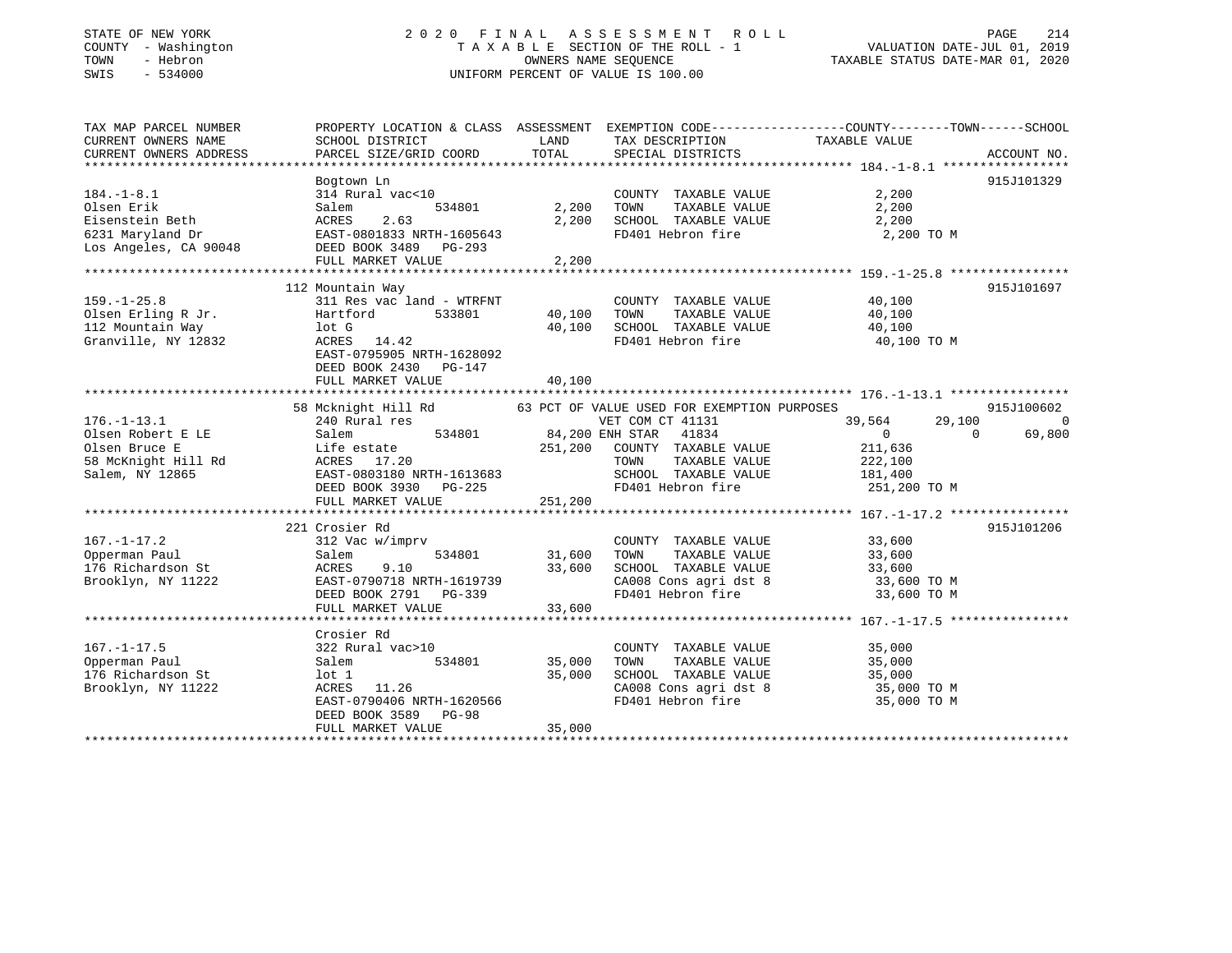| STATE OF NEW YORK<br>COUNTY - Washington<br>- Hebron<br>TOWN<br>SWIS<br>$-534000$ |                                                       |         | 2020 FINAL ASSESSMENT ROLL<br>TAXABLE SECTION OF THE ROLL - 1<br>OWNERS NAME SEQUENCE<br>UNIFORM PERCENT OF VALUE IS 100.00 | PAGE<br>215<br>VALUATION DATE-JUL 01, 2019<br>TAXABLE STATUS DATE-MAR 01, 2020                                   |
|-----------------------------------------------------------------------------------|-------------------------------------------------------|---------|-----------------------------------------------------------------------------------------------------------------------------|------------------------------------------------------------------------------------------------------------------|
| TAX MAP PARCEL NUMBER<br>CURRENT OWNERS NAME                                      | SCHOOL DISTRICT                                       | LAND    |                                                                                                                             | PROPERTY LOCATION & CLASS ASSESSMENT EXEMPTION CODE---------------COUNTY-------TOWN------SCHOOL<br>TAXABLE VALUE |
| CURRENT OWNERS ADDRESS                                                            | PARCEL SIZE/GRID COORD                                | TOTAL   | TAX DESCRIPTION<br>SPECIAL DISTRICTS                                                                                        | ACCOUNT NO.                                                                                                      |
| ******************                                                                |                                                       |         |                                                                                                                             |                                                                                                                  |
|                                                                                   | Crosier Rd                                            |         |                                                                                                                             |                                                                                                                  |
| $167. - 1 - 17.6$                                                                 | 314 Rural vac<10                                      |         | COUNTY TAXABLE VALUE                                                                                                        | 28,600                                                                                                           |
| Opperman Paul                                                                     | 534801<br>Salem                                       | 28,600  | TAXABLE VALUE<br>TOWN                                                                                                       | 28,600                                                                                                           |
| 176 Richardson St                                                                 | lot 2                                                 | 28,600  | SCHOOL TAXABLE VALUE                                                                                                        | 28,600                                                                                                           |
| Brooklyn, NY 11222                                                                | ACRES<br>7.23                                         |         | CA008 Cons agri dst 8                                                                                                       | 28,600 TO M                                                                                                      |
|                                                                                   | EAST-0790647 NRTH-1620092                             |         | FD401 Hebron fire                                                                                                           | 28,600 TO M                                                                                                      |
|                                                                                   | DEED BOOK 2791 PG-343<br>FULL MARKET VALUE            |         |                                                                                                                             |                                                                                                                  |
|                                                                                   |                                                       | 28,600  |                                                                                                                             |                                                                                                                  |
|                                                                                   | Crosier Rd                                            |         |                                                                                                                             |                                                                                                                  |
| $167. - 1 - 17.7$                                                                 | 314 Rural vac<10                                      |         | COUNTY TAXABLE VALUE                                                                                                        | 30,300                                                                                                           |
| Opperman Paul                                                                     | 534801<br>Salem                                       | 30,300  | TAXABLE VALUE<br>TOWN                                                                                                       | 30,300                                                                                                           |
| 176 Richardson St                                                                 | lot 4                                                 | 30,300  | SCHOOL TAXABLE VALUE                                                                                                        | 30,300                                                                                                           |
| Brooklyn, NY 11222                                                                | 8.31<br>ACRES                                         |         | CA008 Cons agri dst 8                                                                                                       | 30,300 TO M                                                                                                      |
|                                                                                   | EAST-0791122 NRTH-1619564                             |         | FD401 Hebron fire                                                                                                           | 30,300 TO M                                                                                                      |
|                                                                                   | DEED BOOK 2868 PG-323                                 |         |                                                                                                                             |                                                                                                                  |
|                                                                                   | FULL MARKET VALUE                                     | 30,300  |                                                                                                                             |                                                                                                                  |
|                                                                                   |                                                       |         |                                                                                                                             |                                                                                                                  |
|                                                                                   | 3880 County Route 30                                  |         |                                                                                                                             | 915J100356                                                                                                       |
| $167. - 1 - 23$                                                                   | 240 Rural res                                         |         | COUNTY TAXABLE VALUE                                                                                                        | 336,700                                                                                                          |
| Opperman Paul                                                                     | 534801<br>Salem                                       | 79,400  | TAXABLE VALUE<br>TOWN<br>SCHOOL TAXABLE VALUE                                                                               | 336,700                                                                                                          |
| 176 Richardson St<br>Brooklyn, NY 11222                                           | bndy agmt 925/79<br>ACRES 14.98                       | 336,700 | FD401 Hebron fire                                                                                                           | 336,700<br>336,700 TO M                                                                                          |
|                                                                                   | EAST-0789768 NRTH-1619497                             |         |                                                                                                                             |                                                                                                                  |
|                                                                                   | DEED BOOK 1988 PG-203                                 |         |                                                                                                                             |                                                                                                                  |
|                                                                                   | FULL MARKET VALUE                                     | 336,700 |                                                                                                                             |                                                                                                                  |
|                                                                                   |                                                       |         |                                                                                                                             |                                                                                                                  |
|                                                                                   | 6025&6027 State Route 22                              |         | 34 PCT OF VALUE USED FOR EXEMPTION PURPOSES                                                                                 | 915J100488                                                                                                       |
| $185. - 1 - 13$                                                                   | 280 Res Multiple                                      |         | VET COM CT 41131                                                                                                            | 29,100<br>44,600<br>$\cap$                                                                                       |
| Opulski Revocable Trust Richar Salem                                              | 534801                                                |         | 326,700 BAS STAR 41854                                                                                                      | 30,000<br>$\overline{0}$<br>$\Omega$                                                                             |
| Opulski Carole M MACRES 234.60                                                    |                                                       |         | 524,700 COUNTY TAXABLE VALUE                                                                                                | 480,100                                                                                                          |
| PO Box 542                                                                        | EAST-0811233 NRTH-1603990<br>DEED BOOK 20191 PG-30694 |         | TOWN<br>TAXABLE VALUE                                                                                                       | 495,600                                                                                                          |
| Salem, NY 12865                                                                   |                                                       |         | SCHOOL TAXABLE VALUE                                                                                                        | 494,700                                                                                                          |
|                                                                                   | FULL MARKET VALUE                                     |         | 524,700 CA008 Cons agri dst 8                                                                                               | 524,700 TO M                                                                                                     |
|                                                                                   |                                                       |         | FD401 Hebron fire                                                                                                           | 524,700 TO M                                                                                                     |
|                                                                                   | 36 Cemetery Ln                                        |         |                                                                                                                             | 915J100227                                                                                                       |
| $152 - 2 - 38$                                                                    | 314 Rural vac<10                                      |         | COUNTY TAXABLE VALUE                                                                                                        | 19,500                                                                                                           |
| Osakowicz John J                                                                  | Granville<br>533201                                   | 19,500  | TAXABLE VALUE<br>TOWN                                                                                                       | 19,500                                                                                                           |
| Osakowicz Martha                                                                  | FRNT 400.00 DPTH 125.00                               | 19,500  | SCHOOL TAXABLE VALUE                                                                                                        | 19,500                                                                                                           |
| FRNT<br>ACRES<br>14 Pine Valley Dr                                                | 0.98                                                  |         | CA008 Cons agri dst 8                                                                                                       | 19,500 TO M                                                                                                      |
| South Glens Falls, NY 12803 EAST-0813944 NRTH-1635431                             |                                                       |         | FD401 Hebron fire                                                                                                           | 19,500 TO M                                                                                                      |
|                                                                                   | DEED BOOK 779<br>$PG-34$                              |         |                                                                                                                             |                                                                                                                  |
|                                                                                   | FULL MARKET VALUE                                     | 19,500  |                                                                                                                             |                                                                                                                  |
|                                                                                   |                                                       |         |                                                                                                                             |                                                                                                                  |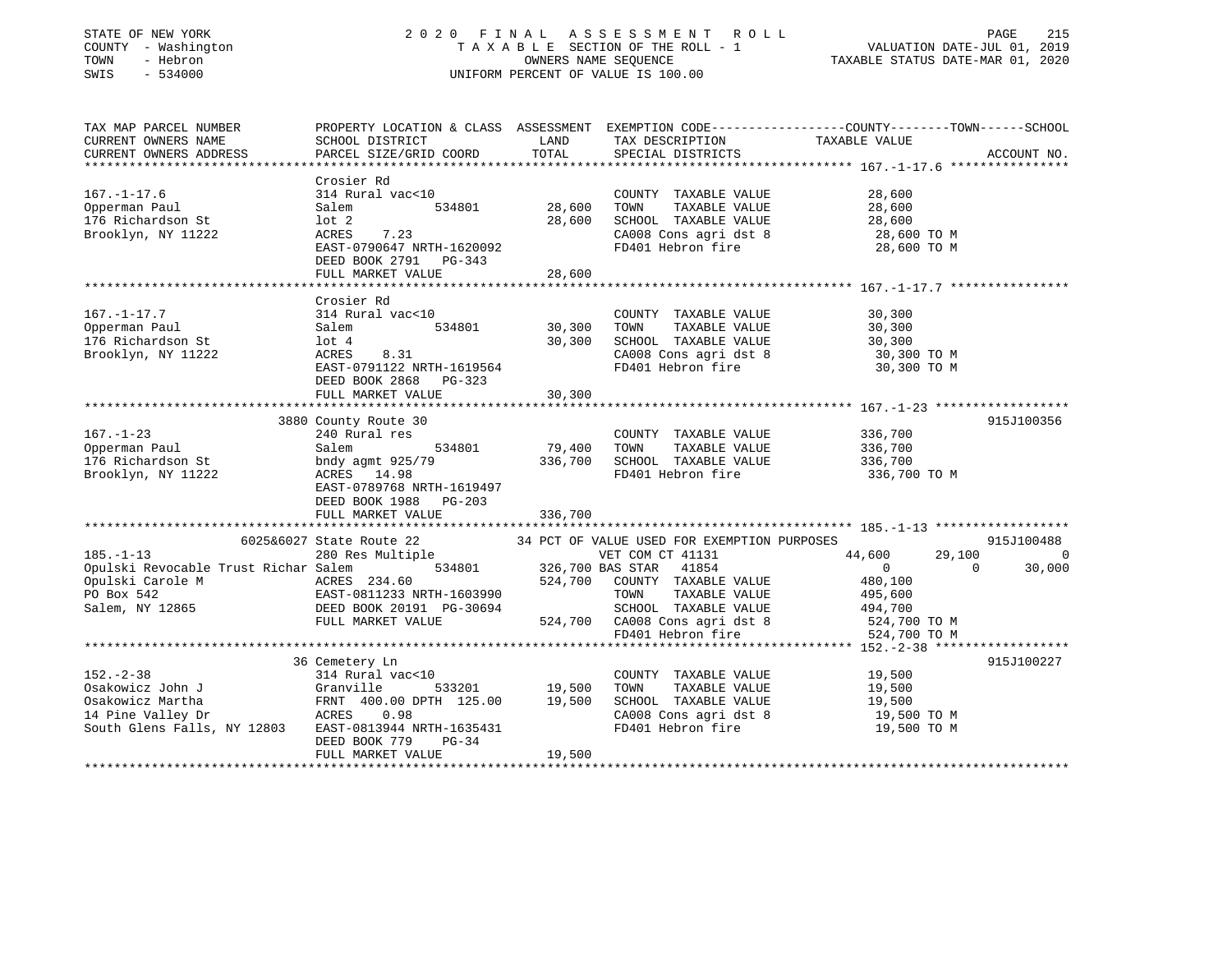### STATE OF NEW YORK 2 0 2 0 F I N A L A S S E S S M E N T R O L L PAGE 216 COUNTY - Washington T A X A B L E SECTION OF THE ROLL - 1 VALUATION DATE-JUL 01, 2019 TOWN - Hebron OWNERS NAME SEQUENCE TAXABLE STATUS DATE-MAR 01, 2020 SWIS - 534000 UNIFORM PERCENT OF VALUE IS 100.00

| TAX MAP PARCEL NUMBER<br>CURRENT OWNERS NAME                                                                                                                                                                                                     | PROPERTY LOCATION & CLASS ASSESSMENT EXEMPTION CODE----------------COUNTY-------TOWN------SCHOOL<br>SCHOOL DISTRICT LAND TAX DESCRIPTION                                                                                           |              |                                                                                                              | TAXABLE VALUE                               |          |             |
|--------------------------------------------------------------------------------------------------------------------------------------------------------------------------------------------------------------------------------------------------|------------------------------------------------------------------------------------------------------------------------------------------------------------------------------------------------------------------------------------|--------------|--------------------------------------------------------------------------------------------------------------|---------------------------------------------|----------|-------------|
| CURRENT OWNERS ADDRESS                                                                                                                                                                                                                           | PARCEL SIZE/GRID COORD                                                                                                                                                                                                             |              | TOTAL SPECIAL DISTRICTS                                                                                      |                                             |          | ACCOUNT NO. |
|                                                                                                                                                                                                                                                  |                                                                                                                                                                                                                                    |              |                                                                                                              |                                             |          |             |
|                                                                                                                                                                                                                                                  | 381 Halls Pond Rd                                                                                                                                                                                                                  |              |                                                                                                              |                                             |          | 915J100237  |
| 158.-1-13<br>0sborne Elizabeth G<br>0sborne E. Scott<br>428,900 [13] 1800 [231,800 [231,800 [231,800 ]<br>428,900 [25] 1800 [26] 285<br>531em, NY 12865<br>231,800 [26] 251.50<br>231,800 [26] 253801 2538<br>231,800 [26] 253801 2538<br>231,80 | 280 Res Multiple<br>Hartford 533801 231,800 COUNTY TAXABLE VALUE                                                                                                                                                                   |              |                                                                                                              | $\begin{array}{c} 0 \\ 428,900 \end{array}$ | $\Omega$ | 30,000      |
|                                                                                                                                                                                                                                                  |                                                                                                                                                                                                                                    |              |                                                                                                              |                                             |          |             |
|                                                                                                                                                                                                                                                  |                                                                                                                                                                                                                                    | 428,900 TOWN | TAXABLE VALUE                                                                                                | 428,900                                     |          |             |
|                                                                                                                                                                                                                                                  |                                                                                                                                                                                                                                    |              | SCHOOL TAXABLE VALUE                                                                                         | 398,900                                     |          |             |
|                                                                                                                                                                                                                                                  |                                                                                                                                                                                                                                    |              | FD401 Hebron fire 428,900 TO M                                                                               |                                             |          |             |
|                                                                                                                                                                                                                                                  |                                                                                                                                                                                                                                    |              |                                                                                                              |                                             |          |             |
|                                                                                                                                                                                                                                                  |                                                                                                                                                                                                                                    |              |                                                                                                              |                                             |          |             |
|                                                                                                                                                                                                                                                  | 1106 Chamberlin Mills Rd                                                                                                                                                                                                           |              |                                                                                                              |                                             |          | 915J100680  |
| $177. - 1 - 7.1$                                                                                                                                                                                                                                 | 113 Cattle farm MG DIST 41720<br>Salem 534801 383,700 COUNTY TAXABLE VALUE                                                                                                                                                         |              |                                                                                                              | 195,730 195,730                             |          | 195,730     |
|                                                                                                                                                                                                                                                  |                                                                                                                                                                                                                                    |              |                                                                                                              |                                             |          |             |
|                                                                                                                                                                                                                                                  |                                                                                                                                                                                                                                    |              |                                                                                                              |                                             |          |             |
|                                                                                                                                                                                                                                                  |                                                                                                                                                                                                                                    |              |                                                                                                              |                                             |          |             |
|                                                                                                                                                                                                                                                  |                                                                                                                                                                                                                                    |              | CA008 Cons agri dst 8 541,870 TO M                                                                           |                                             |          |             |
|                                                                                                                                                                                                                                                  |                                                                                                                                                                                                                                    |              |                                                                                                              |                                             |          |             |
| 177.-1-7.1 13 Cattle Larm<br>Padgett Anthony D Salem 534801 383,700 COUNTY TAXABLE VALUE 541,070<br>Padgett Lisa W ACRES 265.60 737,600 TOWN TAXABLE VALUE 541,870<br>106 Chamberlin Mills Rd EAST-0811534 NRTH-1615903<br>Salem, NY 1           |                                                                                                                                                                                                                                    |              | FD401 Hebron fire 737,600 TO M                                                                               |                                             |          |             |
| UNDER AGDIST LAW TIL 2024                                                                                                                                                                                                                        |                                                                                                                                                                                                                                    |              |                                                                                                              |                                             |          |             |
|                                                                                                                                                                                                                                                  |                                                                                                                                                                                                                                    |              |                                                                                                              |                                             |          |             |
|                                                                                                                                                                                                                                                  | Chamberlin Mills Rd/n Off<br>314 Rural vac<10 - WTRFNT<br>Salem 534801 6,500 TOWN<br>6,500 TOWN                                                                                                                                    |              |                                                                                                              |                                             |          | 915J101118  |
| $177. - 1 - 7.2$                                                                                                                                                                                                                                 |                                                                                                                                                                                                                                    |              | COUNTY TAXABLE VALUE                                                                                         | 6,500                                       |          |             |
|                                                                                                                                                                                                                                                  |                                                                                                                                                                                                                                    |              |                                                                                                              | TAXABLE VALUE 6,500                         |          |             |
| Padgett Anthony D<br>Padgett Anthony D<br>Padgett Lisa W                                                                                                                                                                                         |                                                                                                                                                                                                                                    |              |                                                                                                              |                                             |          |             |
|                                                                                                                                                                                                                                                  | 747/249 Deeded Row<br>20050 - 8.08<br>ACRES<br>8.08                                                                                                                                                                                |              | 6,500 SCHOOL TAXABLE VALUE 6,500 TO M<br>CA008 Cons agri dst 8 6,500 TO M                                    |                                             |          |             |
| Padgett Lisa W<br>1106 Chamberlin Mills Rd                                                                                                                                                                                                       | EAST-0810670 NRTH-1616228                                                                                                                                                                                                          |              |                                                                                                              |                                             |          |             |
| Salem, NY 12865                                                                                                                                                                                                                                  |                                                                                                                                                                                                                                    |              | FD401 Hebron fire                                                                                            | 6,500 TO M                                  |          |             |
|                                                                                                                                                                                                                                                  | DEED BOOK 917 PG-115                                                                                                                                                                                                               |              |                                                                                                              |                                             |          |             |
|                                                                                                                                                                                                                                                  | FULL MARKET VALUE                                                                                                                                                                                                                  | 6,500        |                                                                                                              |                                             |          |             |
|                                                                                                                                                                                                                                                  |                                                                                                                                                                                                                                    |              |                                                                                                              |                                             |          |             |
| 177.-1-8<br>Padgett Anthony D                                                                                                                                                                                                                    | State Route 22                                                                                                                                                                                                                     |              |                                                                                                              |                                             |          | 915J100216  |
|                                                                                                                                                                                                                                                  |                                                                                                                                                                                                                                    |              |                                                                                                              |                                             |          | 239,972     |
|                                                                                                                                                                                                                                                  |                                                                                                                                                                                                                                    |              |                                                                                                              |                                             |          |             |
|                                                                                                                                                                                                                                                  | ease 800/312<br>ACRES 121.50<br>SCHOO<br>SCHOO                                                                                                                                                                                     |              |                                                                                                              |                                             |          |             |
| 1106 Chamberlain Mills Rd                                                                                                                                                                                                                        |                                                                                                                                                                                                                                    |              |                                                                                                              |                                             |          |             |
| Salem, NY 12865                                                                                                                                                                                                                                  |                                                                                                                                                                                                                                    |              | TOWN TAXABLE VALUE 38,228<br>SCHOOL TAXABLE VALUE 38,228<br>CA008 Cons agri dst 8 38,228 TO M                |                                             |          |             |
|                                                                                                                                                                                                                                                  |                                                                                                                                                                                                                                    |              |                                                                                                              |                                             |          |             |
| MAY BE SUBJECT TO PAYMENT                                                                                                                                                                                                                        | ACRES 121.50 SCHOOL TAXABLE VALUE 38,228<br>EAST-0814252 NRTH-1617565 CA008 Cons agri dst 8 38,228 TO M<br>DEED BOOK 938 PG-309 278,200 FD401 Hebron fire 278,200 TO M<br>FULL MARKET VALUE 278,200 FD401 Hebron fire 278,200 TO M |              |                                                                                                              |                                             |          |             |
| UNDER AGDIST LAW TIL 2024                                                                                                                                                                                                                        |                                                                                                                                                                                                                                    |              |                                                                                                              |                                             |          |             |
|                                                                                                                                                                                                                                                  |                                                                                                                                                                                                                                    |              |                                                                                                              |                                             |          |             |
|                                                                                                                                                                                                                                                  | State Route 22                                                                                                                                                                                                                     |              | AG DIST 41720                                                                                                |                                             |          | 915J101015  |
| $177. - 1 - 24$                                                                                                                                                                                                                                  | 113 Cattle farm                                                                                                                                                                                                                    |              |                                                                                                              | 14,548 14,548                               |          | 14,548      |
| Padgett Anthony D<br>Padgett Lisa W                                                                                                                                                                                                              | Salem                                                                                                                                                                                                                              |              | 534801 31,200 COUNTY TAXABLE VALUE                                                                           | 36,052                                      |          |             |
|                                                                                                                                                                                                                                                  | ACRES 10.90                                                                                                                                                                                                                        |              | TOWN TAXABLE VALUE 36,052<br>SCHOOL TAXABLE VALUE 36,052                                                     |                                             |          |             |
| 1106 Chamberlin Mills Rd                                                                                                                                                                                                                         | EAST-0815177 NRTH-1614927                                                                                                                                                                                                          |              |                                                                                                              |                                             |          |             |
| Salem, NY 12865                                                                                                                                                                                                                                  | DEED BOOK 932 PG-209                                                                                                                                                                                                               |              | $CA008$ Cons agri dst $8$                                                                                    | 36,052 TO M                                 |          |             |
|                                                                                                                                                                                                                                                  | FULL MARKET VALUE                                                                                                                                                                                                                  |              | 50,600 TOWN TAXABLE VALUE<br>1614927 SCHOOL TAXABLE VALUE<br>3-209 CA008 Cons agri dst 8<br>50,600 14,548 EX |                                             |          |             |
| MAY BE SUBJECT TO PAYMENT                                                                                                                                                                                                                        |                                                                                                                                                                                                                                    |              | FD401 Hebron fire                                                                                            | 50,600 TO M                                 |          |             |
| UNDER AGDIST LAW TIL 2024                                                                                                                                                                                                                        |                                                                                                                                                                                                                                    |              |                                                                                                              |                                             |          |             |
|                                                                                                                                                                                                                                                  |                                                                                                                                                                                                                                    |              |                                                                                                              |                                             |          |             |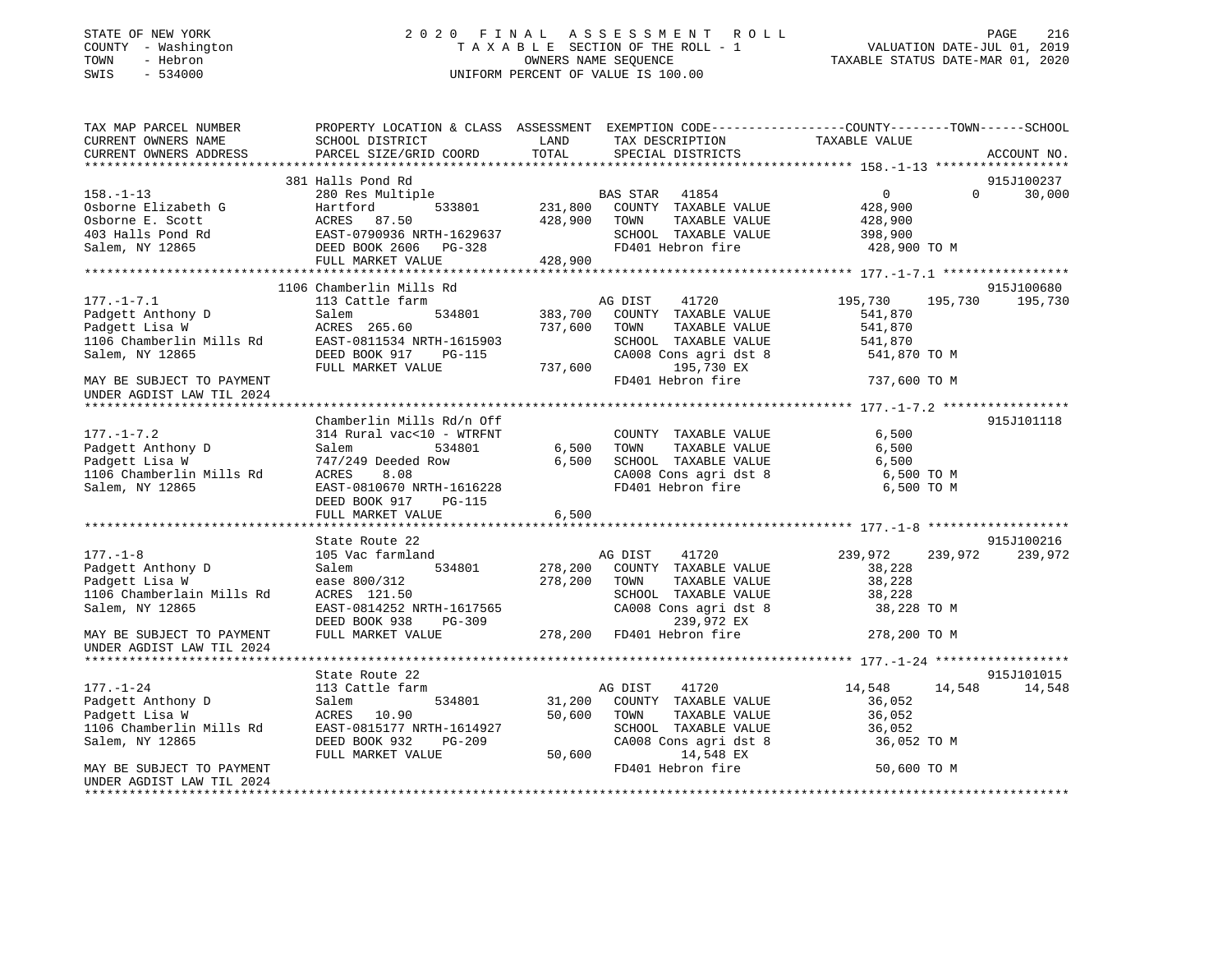| STATE OF NEW YORK |  |              |
|-------------------|--|--------------|
| COUNTY            |  | - Washington |
| TOWN              |  | - Hebron     |
| CM <sub>T</sub> C |  | $-$ 534000   |

# STATE OF NEW YORK 2 0 2 0 F I N A L A S S E S S M E N T R O L L PAGE 217 COUNTY - Washington T A X A B L E SECTION OF THE ROLL - 1 VALUATION DATE-JUL 01, 2019 TOWN - Hebron OWNERS NAME SEQUENCE TAXABLE STATUS DATE-MAR 01, 2020 SWIS - 534000 UNIFORM PERCENT OF VALUE IS 100.00UNIFORM PERCENT OF VALUE IS 100.00

| TAX MAP PARCEL NUMBER                                                                                                                                                                          | PROPERTY LOCATION & CLASS ASSESSMENT EXEMPTION CODE---------------COUNTY-------TOWN------SCHOOL |                                       |                                                                    |                    |                         |
|------------------------------------------------------------------------------------------------------------------------------------------------------------------------------------------------|-------------------------------------------------------------------------------------------------|---------------------------------------|--------------------------------------------------------------------|--------------------|-------------------------|
| CURRENT OWNERS NAME                                                                                                                                                                            | SCHOOL DISTRICT                                                                                 | <b>LAND</b>                           | TAX DESCRIPTION TAXABLE VALUE                                      |                    |                         |
| CURRENT OWNERS ADDRESS                                                                                                                                                                         | PARCEL SIZE/GRID COORD                                                                          | TOTAL                                 | SPECIAL DISTRICTS                                                  |                    | ACCOUNT NO.             |
|                                                                                                                                                                                                |                                                                                                 |                                       |                                                                    |                    |                         |
|                                                                                                                                                                                                | 3041 County Route 30                                                                            |                                       |                                                                    |                    | 915J100556              |
| $183. - 1 - 25$                                                                                                                                                                                | c farmland<br>534801 183,400<br>105 Vac farmland                                                |                                       | 41720<br>AG DIST                                                   |                    | 104,206 104,206 104,206 |
| Padgett, IRA Anthony D<br>1106 Chamberlin Mills Rd                                                                                                                                             | Salem                                                                                           |                                       | COUNTY TAXABLE VALUE                                               | 79,194             |                         |
|                                                                                                                                                                                                | ACRES 89.51                                                                                     | 183,400                               | TAXABLE VALUE<br>TOWN                                              | 79,194             |                         |
| Salem, NY 12865                                                                                                                                                                                | EASI-0790487 NRTH-1600212 SCHC<br>DEED BOOK 2683 PG-154 CA00<br>FULL MARKET VALUE 183,400       |                                       | SCHOOL TAXABLE VALUE<br>CA008 Cons agri dst 8                      | 79,194             |                         |
|                                                                                                                                                                                                |                                                                                                 |                                       |                                                                    | 79,194 TO M        |                         |
| MAY BE SUBJECT TO PAYMENT                                                                                                                                                                      |                                                                                                 |                                       | 104,206 EX                                                         |                    |                         |
| UNDER AGDIST LAW TIL 2024                                                                                                                                                                      |                                                                                                 |                                       | FD401 Hebron fire                                                  | 183,400 TO M       |                         |
|                                                                                                                                                                                                |                                                                                                 |                                       |                                                                    |                    |                         |
|                                                                                                                                                                                                | 52 Allen Rd                                                                                     |                                       |                                                                    |                    | 915J100482              |
| 185.-1-5<br>Palma Terrace                                                                                                                                                                      | 322 Rural vac>10                                                                                |                                       | COUNTY TAXABLE VALUE                                               | 346,200            |                         |
|                                                                                                                                                                                                | Salem                                                                                           |                                       | TAXABLE VALUE<br>TOWN                                              | 346,200            |                         |
| PO Box 157                                                                                                                                                                                     | ACRES 292.00                                                                                    | 346,200                               | SCHOOL TAXABLE VALUE 346,200<br>CA008 Cons agri dst 8 346,200 TO M |                    |                         |
| Dorset, VT 05251                                                                                                                                                                               | EAST-0809197 NRTH-1606794                                                                       |                                       | CA008 Cons agri dst 8<br>FD401 Hebron fire                         |                    |                         |
|                                                                                                                                                                                                | DEED BOOK 3088 PG-204                                                                           |                                       |                                                                    | 346,200 TO M       |                         |
|                                                                                                                                                                                                | FULL MARKET VALUE                                                                               | 346, 200                              |                                                                    |                    |                         |
|                                                                                                                                                                                                |                                                                                                 |                                       |                                                                    |                    |                         |
|                                                                                                                                                                                                | Pine Hill Rd                                                                                    |                                       |                                                                    |                    | 915J100176              |
| $160. -1 - 5$                                                                                                                                                                                  |                                                                                                 |                                       | COUNTY TAXABLE VALUE                                               |                    |                         |
| Palma Terrace LLC                                                                                                                                                                              | - 202 Rural vac>10<br>322 Rural vac>10<br>Salem 534801 275,000                                  |                                       | TAXABLE VALUE<br>TOWN                                              | 275,000<br>275,000 |                         |
| PO Box 157                                                                                                                                                                                     | ACRES 165.06<br>ACRES 165.06 275,000<br>EAST-0810660 NRTH-1627301                               |                                       | SCHOOL TAXABLE VALUE 275,000                                       |                    |                         |
| Dorset, VT 05251                                                                                                                                                                               |                                                                                                 |                                       | FD401 Hebron fire                                                  | 275,000 TO M       |                         |
|                                                                                                                                                                                                | DEED BOOK 2849 PG-43                                                                            |                                       |                                                                    |                    |                         |
|                                                                                                                                                                                                | FULL MARKET VALUE                                                                               | 275,000                               |                                                                    |                    |                         |
|                                                                                                                                                                                                |                                                                                                 |                                       |                                                                    |                    |                         |
|                                                                                                                                                                                                | 179 Pine Hill Rd                                                                                |                                       |                                                                    |                    | 915J101519              |
|                                                                                                                                                                                                | 242 Rurl res&rec                                                                                | c<br>534801                   120,700 | COUNTY TAXABLE VALUE 259,200                                       |                    |                         |
|                                                                                                                                                                                                |                                                                                                 |                                       | TOWN<br>TAXABLE VALUE                                              | 259,200            |                         |
| $\begin{tabular}{llllll} 160.-1-5.1 & 242 \; Rurl \; res\&\; \\\texttt{Palma} \; Terrace \; LLC & \; \texttt{Salem} \\ \texttt{PO} \; Box \; 157 & \; \texttt{ACRES} & 34.94 \\ \end{tabular}$ |                                                                                                 | 259,200                               | SCHOOL TAXABLE VALUE 259,200                                       |                    |                         |
| Dorset, VT 05251                                                                                                                                                                               | EAST-0810370 NRTH-1626533                                                                       |                                       | FD401 Hebron fire                                                  | 259,200 TO M       |                         |
|                                                                                                                                                                                                | DEED BOOK 2849 PG-43                                                                            |                                       |                                                                    |                    |                         |
|                                                                                                                                                                                                | FULL MARKET VALUE                                                                               | 259,200                               |                                                                    |                    |                         |
|                                                                                                                                                                                                |                                                                                                 |                                       |                                                                    |                    |                         |
|                                                                                                                                                                                                | 6209 State Route 22                                                                             |                                       |                                                                    |                    | 915J100469              |
| $185. - 1 - 7$                                                                                                                                                                                 | 322 Rural vac>10                                                                                |                                       | COUNTY TAXABLE VALUE                                               | 297,000            |                         |
| Palma Terrace LLC<br>727 Denoke Rdg                                                                                                                                                            | 534801 297,000<br>Salem                                                                         |                                       | TAXABLE VALUE<br>TOWN                                              | 297,000<br>297,000 |                         |
| 727 Denoke Rdg                                                                                                                                                                                 | ACRES 230.50                                                                                    | 297,000                               | SCHOOL TAXABLE VALUE                                               |                    |                         |
| New Canaan, CT 06840                                                                                                                                                                           | EAST-0813551 NRTH-1607141                                                                       |                                       | CA008 Cons agri dst 8 297,000 TO M                                 |                    |                         |
|                                                                                                                                                                                                | DEED BOOK 3069 PG-85                                                                            |                                       | FD401 Hebron fire                                                  | 297,000 TO M       |                         |
| MAY BE SUBJECT TO PAYMENT                                                                                                                                                                      | FULL MARKET VALUE                                                                               | 297,000                               |                                                                    |                    |                         |
| UNDER AGDIST LAW TIL 2023                                                                                                                                                                      |                                                                                                 |                                       |                                                                    |                    |                         |
|                                                                                                                                                                                                |                                                                                                 |                                       |                                                                    |                    |                         |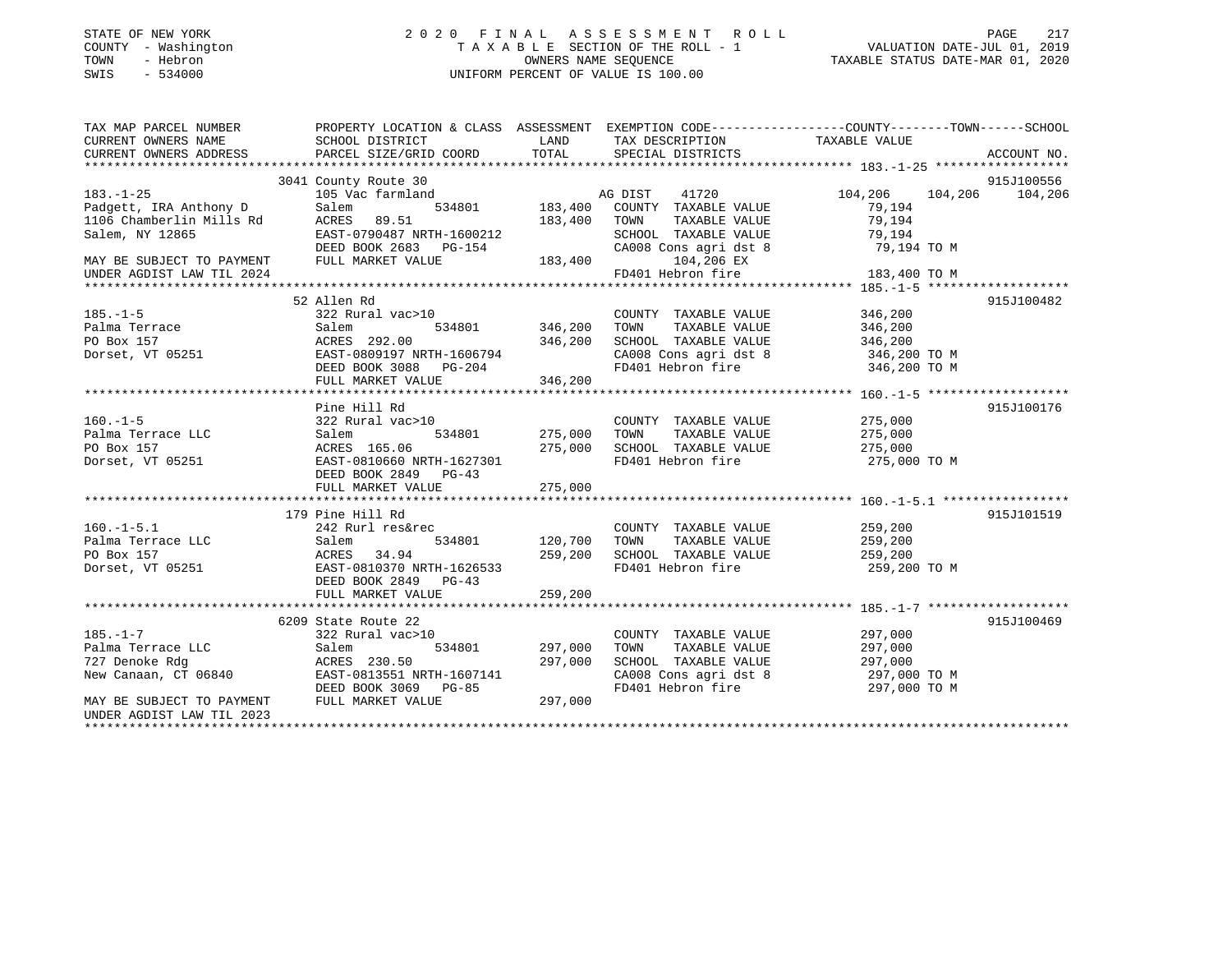# STATE OF NEW YORK 2 0 2 0 F I N A L A S S E S S M E N T R O L L PAGE 218 COUNTY - Washington T A X A B L E SECTION OF THE ROLL - 1 VALUATION DATE-JUL 01, 2019 TOWN - Hebron OWNERS NAME SEQUENCE TAXABLE STATUS DATE-MAR 01, 2020 SWIS - 534000 UNIFORM PERCENT OF VALUE IS 100.00

| TAX MAP PARCEL NUMBER     | PROPERTY LOCATION & CLASS ASSESSMENT EXEMPTION CODE----------------COUNTY-------TOWN------SCHOOL                                                                                                                                                         |         |                                                                                                                                                                                                                                                |            |            |
|---------------------------|----------------------------------------------------------------------------------------------------------------------------------------------------------------------------------------------------------------------------------------------------------|---------|------------------------------------------------------------------------------------------------------------------------------------------------------------------------------------------------------------------------------------------------|------------|------------|
|                           |                                                                                                                                                                                                                                                          |         |                                                                                                                                                                                                                                                |            |            |
|                           |                                                                                                                                                                                                                                                          |         |                                                                                                                                                                                                                                                |            |            |
|                           |                                                                                                                                                                                                                                                          |         |                                                                                                                                                                                                                                                |            |            |
|                           | 6173 State Route 22                                                                                                                                                                                                                                      |         |                                                                                                                                                                                                                                                |            | 915J101489 |
|                           |                                                                                                                                                                                                                                                          |         |                                                                                                                                                                                                                                                |            |            |
|                           |                                                                                                                                                                                                                                                          |         |                                                                                                                                                                                                                                                |            |            |
|                           | 210 1 Family Res<br>210 1 Family Res<br>210 1 Family Res<br>210 1 Family Res<br>210 1 Family Res<br>219,000 2010 119,000 2010 2010 2011 219,000<br>210,000 2010 2011 219,000                                                                             |         |                                                                                                                                                                                                                                                |            |            |
|                           |                                                                                                                                                                                                                                                          |         | FD401 Hebron fire 119,000 TO M                                                                                                                                                                                                                 |            |            |
|                           |                                                                                                                                                                                                                                                          |         |                                                                                                                                                                                                                                                |            |            |
|                           | FULL MARKET VALUE                                                                                                                                                                                                                                        | 119,000 |                                                                                                                                                                                                                                                |            |            |
|                           |                                                                                                                                                                                                                                                          |         |                                                                                                                                                                                                                                                |            |            |
|                           | State Route 22/W Off                                                                                                                                                                                                                                     |         | % Off<br>0 COUNTY TAXABLE VALUE<br>534801 58,600 TOWN TAXABLE VALUE<br>58,600 SCHOOL TAXABLE VALUE<br>58,600 CA008 Cons agri dst 8 58,600 TO M<br>71.1605830 CA008 Cons agri dst 8 58,600 TO M<br>71.17.17.22 Tobron fire<br>58,600 TO M<br>71 |            |            |
| $185. - 1 - 60$           | 322 Rural vac>10                                                                                                                                                                                                                                         |         |                                                                                                                                                                                                                                                |            |            |
|                           |                                                                                                                                                                                                                                                          |         |                                                                                                                                                                                                                                                |            |            |
|                           |                                                                                                                                                                                                                                                          |         |                                                                                                                                                                                                                                                |            |            |
|                           |                                                                                                                                                                                                                                                          |         |                                                                                                                                                                                                                                                |            |            |
|                           |                                                                                                                                                                                                                                                          |         |                                                                                                                                                                                                                                                |            |            |
|                           | 1931–1-00<br>Palma Terrace LLC 534801 58,600<br>727 Denoke Rdg (REES 73.20 58,600<br>New Canaan, CT 06840 EAST-0812382 NRTH-1605830 58,600<br>NAY BE SUBJECT TO PAYMENT FULL MARKET VALUE 58,600                                                         |         |                                                                                                                                                                                                                                                |            |            |
| UNDER AGDIST LAW TIL 2023 |                                                                                                                                                                                                                                                          |         |                                                                                                                                                                                                                                                |            |            |
|                           |                                                                                                                                                                                                                                                          |         |                                                                                                                                                                                                                                                |            |            |
|                           | 198 Allen Rd                                                                                                                                                                                                                                             |         |                                                                                                                                                                                                                                                |            |            |
| $185. -1 - 5.1$           | 240 Rural res                                                                                                                                                                                                                                            |         | COUNTY TAXABLE VALUE 316,000                                                                                                                                                                                                                   |            |            |
|                           |                                                                                                                                                                                                                                                          |         |                                                                                                                                                                                                                                                |            |            |
|                           |                                                                                                                                                                                                                                                          |         | $534801$ $195,800$ TOWN TAXABLE VALUE $316,000$ $316,000$ $534801$ $316,000$ $534801$                                                                                                                                                          |            |            |
|                           | 185.-1-5.1 240 Kutat 155<br>Palma Terrace, LLC Salem 534801 195,<br>727 Oenoke Rdg 1ot 2 316,<br>New Canaan, CT 06840 ACRES 72.50<br>MAY BE SUBJECT TO PAYMENT DEED BOOK 20200 PG-1053<br>MAY BE SUBJECT TO PAYMENT DEED BOOK 20200 PG-1                 | 316,000 |                                                                                                                                                                                                                                                |            |            |
|                           |                                                                                                                                                                                                                                                          |         | CA008 Cons agri dst 8<br>TD401 Hebron fire 316,000 TO M<br>316,000 TO M                                                                                                                                                                        |            |            |
|                           |                                                                                                                                                                                                                                                          |         |                                                                                                                                                                                                                                                |            |            |
|                           |                                                                                                                                                                                                                                                          |         |                                                                                                                                                                                                                                                |            |            |
|                           |                                                                                                                                                                                                                                                          | 316,000 |                                                                                                                                                                                                                                                |            |            |
|                           | 161.-2-15<br>270 Mfg housing<br>270 Mfg housing<br>270 Mfg housing<br>270 Mfg housing<br>270 Mfg housing<br>270 Mfg housing<br>270 Mfg housing<br>270 Mfg housing<br>270 Mfg housing<br>270 Mfg housing<br>270 Mfg housing<br>270 Mfg housing<br>270 Mfg |         |                                                                                                                                                                                                                                                |            |            |
|                           |                                                                                                                                                                                                                                                          |         |                                                                                                                                                                                                                                                |            | 915J100324 |
|                           |                                                                                                                                                                                                                                                          |         |                                                                                                                                                                                                                                                |            |            |
|                           |                                                                                                                                                                                                                                                          |         |                                                                                                                                                                                                                                                |            |            |
|                           |                                                                                                                                                                                                                                                          |         |                                                                                                                                                                                                                                                |            |            |
|                           |                                                                                                                                                                                                                                                          |         | FD401 Hebron fire 35,000 TO M                                                                                                                                                                                                                  |            |            |
|                           | EAST-0817509 NRTH-1627329                                                                                                                                                                                                                                |         |                                                                                                                                                                                                                                                |            |            |
|                           | DEED BOOK 3719 PG-252                                                                                                                                                                                                                                    |         |                                                                                                                                                                                                                                                |            |            |
|                           | FULL MARKET VALUE                                                                                                                                                                                                                                        | 25,000  |                                                                                                                                                                                                                                                |            |            |
|                           |                                                                                                                                                                                                                                                          |         |                                                                                                                                                                                                                                                |            |            |
|                           | Crosier Rd/w Off                                                                                                                                                                                                                                         |         |                                                                                                                                                                                                                                                |            | 915J101142 |
|                           |                                                                                                                                                                                                                                                          |         | AG DIST 41720 3,481                                                                                                                                                                                                                            | 3,481      | 3,481      |
|                           |                                                                                                                                                                                                                                                          |         |                                                                                                                                                                                                                                                |            |            |
|                           |                                                                                                                                                                                                                                                          |         |                                                                                                                                                                                                                                                |            |            |
|                           |                                                                                                                                                                                                                                                          |         |                                                                                                                                                                                                                                                |            |            |
|                           | 167.-1-20.2<br>Palmieri Lino 314 Rural vac<10<br>Palmieri Genoveffa Salem 534801 6,500<br>24 Candlewood Dr EAST-0790746 NRTH-1617910<br>Yonkers, NY 10710 DEED BOOK 1985 PG-253<br>THE DRESS PORT OF THE POST PG-253                                     |         | SCHOOL TAXABLE VALUE 3,019<br>CA008 Cons agri dst 8 3,019 TO M                                                                                                                                                                                 |            |            |
|                           | FULL MARKET VALUE                                                                                                                                                                                                                                        |         | 6,500<br>3,481 EX                                                                                                                                                                                                                              |            |            |
| MAY BE SUBJECT TO PAYMENT |                                                                                                                                                                                                                                                          |         | FD401 Hebron fire                                                                                                                                                                                                                              | 6,500 TO M |            |
| UNDER AGDIST LAW TIL 2024 |                                                                                                                                                                                                                                                          |         |                                                                                                                                                                                                                                                |            |            |
|                           |                                                                                                                                                                                                                                                          |         |                                                                                                                                                                                                                                                |            |            |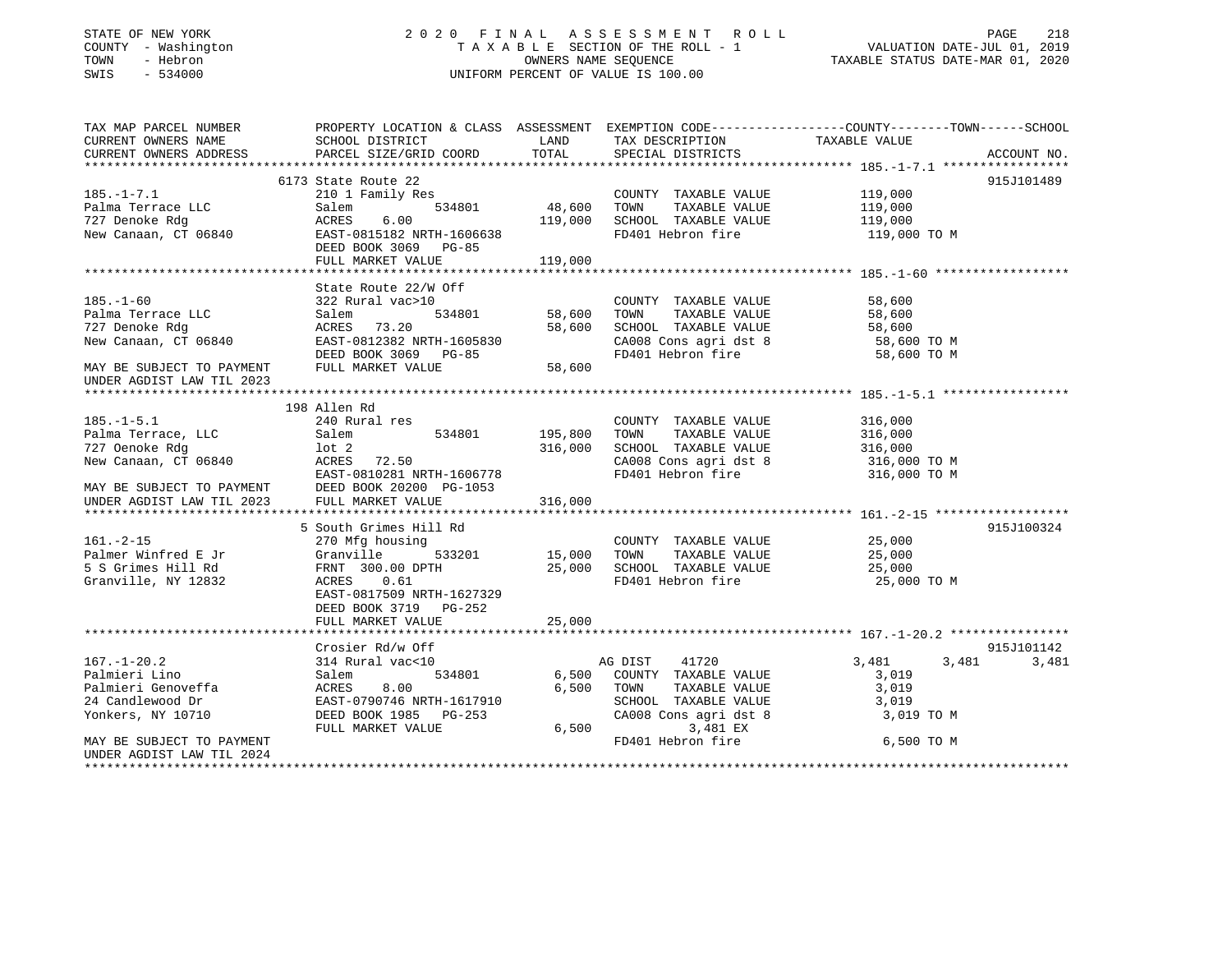| STATE OF NEW YORK<br>COUNTY - Washington<br>TOWN<br>- Hebron<br>SWIS<br>$-534000$ |                                                                                                 | OWNERS NAME SEOUENCE | 2020 FINAL ASSESSMENT<br>ROLL ROLL<br>TAXABLE SECTION OF THE ROLL - 1<br>UNIFORM PERCENT OF VALUE IS 100.00 | VALUATION DATE-JUL 01, 2019<br>TAXABLE STATUS DATE-MAR 01, 2020 | PAGE<br>219     |
|-----------------------------------------------------------------------------------|-------------------------------------------------------------------------------------------------|----------------------|-------------------------------------------------------------------------------------------------------------|-----------------------------------------------------------------|-----------------|
| TAX MAP PARCEL NUMBER                                                             | PROPERTY LOCATION & CLASS ASSESSMENT EXEMPTION CODE----------------COUNTY-------TOWN-----SCHOOL |                      |                                                                                                             |                                                                 |                 |
| CURRENT OWNERS NAME<br>CURRENT OWNERS ADDRESS                                     | SCHOOL DISTRICT<br>PARCEL SIZE/GRID COORD                                                       | LAND<br>TOTAL        | TAX DESCRIPTION<br>SPECIAL DISTRICTS                                                                        | TAXABLE VALUE                                                   | ACCOUNT NO.     |
| ******************                                                                |                                                                                                 |                      |                                                                                                             | **************** 167.-1-22 *******************                  |                 |
|                                                                                   | 3810 County Route 30                                                                            |                      |                                                                                                             |                                                                 | 915J100024      |
| $167. - 1 - 22$                                                                   | 241 Rural res&ag                                                                                |                      | 41720<br>AG DIST                                                                                            | 101,916                                                         | 101,916 101,916 |
| Palmieri Lino                                                                     | Salem<br>534801                                                                                 | 191,100              | COUNTY TAXABLE VALUE                                                                                        | 269,484                                                         |                 |
| Palmieri Genoveffa                                                                | ACRES<br>70.16                                                                                  | 371,400              | TOWN<br>TAXABLE VALUE                                                                                       | 269,484                                                         |                 |
| 24 Candlewood Dr                                                                  | EAST-0789811 NRTH-1618221                                                                       |                      | SCHOOL TAXABLE VALUE                                                                                        | 269,484                                                         |                 |
| Yonkers, NY 10710                                                                 | DEED BOOK 1985 PG-253                                                                           |                      | CA008 Cons agri dst 8                                                                                       | 269,484 TO M                                                    |                 |
|                                                                                   | FULL MARKET VALUE                                                                               | 371,400              | 101,916 EX                                                                                                  |                                                                 |                 |
| MAY BE SUBJECT TO PAYMENT<br>UNDER AGDIST LAW TIL 2024                            |                                                                                                 |                      | FD401 Hebron fire                                                                                           | 371,400 TO M                                                    |                 |
| * * * * * * * * * * * * * * * * * * * *                                           |                                                                                                 |                      |                                                                                                             | ********** 183.-1-49 *******************                        |                 |
|                                                                                   | Hebron Hills Rd                                                                                 |                      |                                                                                                             |                                                                 | 915J101101      |
| $183. - 1 - 49$                                                                   | 314 Rural vac<10                                                                                |                      | COUNTY TAXABLE VALUE<br>TOWN<br>TAXABLE VALUE                                                               | 31,100                                                          |                 |
| Palyo Denise<br>3579 County Route 30                                              | Salem<br>534801<br>ACRES<br>3.99                                                                | 31,100<br>31,100     | SCHOOL TAXABLE VALUE                                                                                        | 31,100<br>31,100                                                |                 |
| Salem, NY 12865                                                                   | EAST-0788475 NRTH-1603322                                                                       |                      | FD401 Hebron fire                                                                                           | 31,100 TO M                                                     |                 |
|                                                                                   | DEED BOOK 3704 PG-95                                                                            |                      |                                                                                                             |                                                                 |                 |
|                                                                                   | FULL MARKET VALUE                                                                               | 31,100               |                                                                                                             |                                                                 |                 |
|                                                                                   |                                                                                                 |                      |                                                                                                             |                                                                 |                 |
|                                                                                   | Hebron Hills Rd                                                                                 |                      |                                                                                                             |                                                                 | 915J101129      |
| $183. - 1 - 50$                                                                   | 314 Rural vac<10                                                                                |                      | COUNTY TAXABLE VALUE                                                                                        | 34,500                                                          |                 |
| Palyo Denise                                                                      | 534801<br>Salem                                                                                 | 34,500               | TOWN<br>TAXABLE VALUE                                                                                       | 34,500                                                          |                 |
| 3579 County Route 30                                                              | ACRES<br>4.64                                                                                   | 34,500               | SCHOOL TAXABLE VALUE                                                                                        | 34,500                                                          |                 |
| Salem, NY 12865                                                                   | EAST-0787995 NRTH-1603542                                                                       |                      | FD401 Hebron fire                                                                                           | 34,500 TO M                                                     |                 |
|                                                                                   | DEED BOOK 780<br>$PG-33$<br>FULL MARKET VALUE                                                   | 34,500               |                                                                                                             |                                                                 |                 |
|                                                                                   |                                                                                                 |                      |                                                                                                             |                                                                 |                 |
|                                                                                   | Hebron Hills Rd/w Off                                                                           |                      |                                                                                                             |                                                                 | 915J100313      |
| $183. - 1 - 39$                                                                   | 314 Rural vac<10                                                                                |                      | COUNTY TAXABLE VALUE                                                                                        | 1,700                                                           |                 |
| Palyo Denise S                                                                    | 534801<br>Salem                                                                                 | 1,700                | TAXABLE VALUE<br>TOWN                                                                                       | 1,700                                                           |                 |
| 3579 County Route 30                                                              | 2.01<br>ACRES                                                                                   | 1,700                | SCHOOL TAXABLE VALUE                                                                                        | 1,700                                                           |                 |
| Salem, NY 12865                                                                   | EAST-0787990 NRTH-1603080                                                                       |                      | FD401 Hebron fire                                                                                           | 1,700 TO M                                                      |                 |
|                                                                                   | DEED BOOK 3371 PG-13                                                                            |                      |                                                                                                             |                                                                 |                 |
|                                                                                   | FULL MARKET VALUE                                                                               | 1,700                |                                                                                                             |                                                                 |                 |
|                                                                                   |                                                                                                 |                      |                                                                                                             | ********************** 183.2-1-22 ************                  |                 |
|                                                                                   | Barkley Ln                                                                                      |                      |                                                                                                             |                                                                 | 915J101176      |
| $183.2 - 1 - 22$                                                                  | 322 Rural vac>10                                                                                |                      | COUNTY TAXABLE VALUE                                                                                        | 113,100                                                         |                 |
| Palyo Robert<br>3579 County Route 30                                              | Salem<br>534801<br>ACRES 41.65                                                                  | 113,100<br>113,100   | TAXABLE VALUE<br>TOWN<br>SCHOOL TAXABLE VALUE                                                               | 113,100<br>113,100                                              |                 |
| Salem, NY 12865                                                                   | EAST-0788248 NRTH-1606284                                                                       |                      | FD401 Hebron fire                                                                                           | 113,100 TO M                                                    |                 |
|                                                                                   | DEED BOOK 896<br>PG-312                                                                         |                      |                                                                                                             |                                                                 |                 |
| MAY BE SUBJECT TO PAYMENT                                                         | FULL MARKET VALUE                                                                               | 113,100              |                                                                                                             |                                                                 |                 |
| UNDER RPTL480A UNTIL 2024                                                         |                                                                                                 |                      |                                                                                                             |                                                                 |                 |
| *************************                                                         |                                                                                                 |                      |                                                                                                             |                                                                 |                 |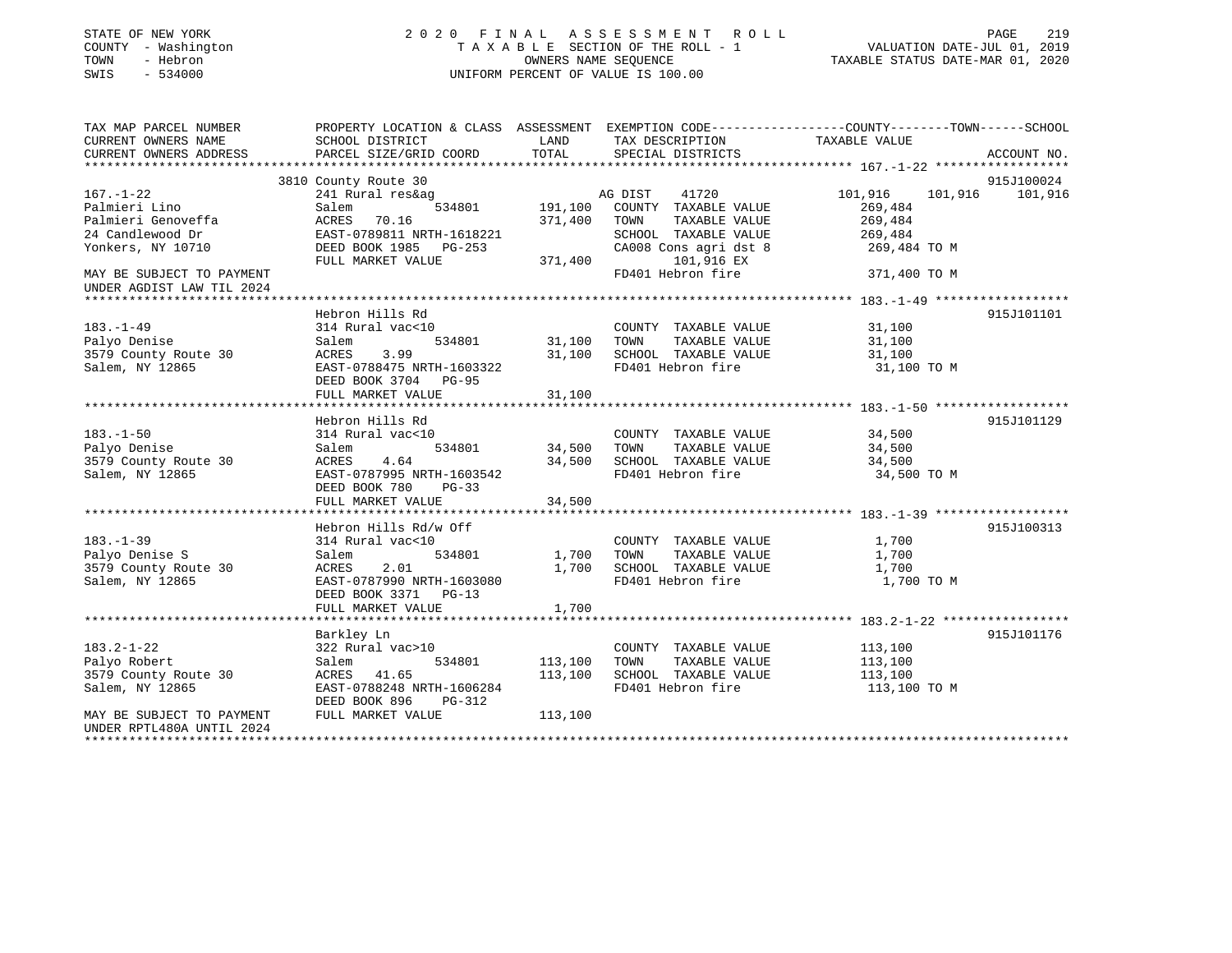# STATE OF NEW YORK 2 0 2 0 F I N A L A S S E S S M E N T R O L L PAGE 220 COUNTY - Washington T A X A B L E SECTION OF THE ROLL - 1 VALUATION DATE-JUL 01, 2019 TOWN - Hebron OWNERS NAME SEQUENCE TAXABLE STATUS DATE-MAR 01, 2020 SWIS - 534000 UNIFORM PERCENT OF VALUE IS 100.00

| TAX MAP PARCEL NUMBER<br>CURRENT OWNERS NAME                                                    | PROPERTY LOCATION & CLASS ASSESSMENT EXEMPTION CODE---------------COUNTY-------TOWN-----SCHOOL<br>SCHOOL DISTRICT                                                                                                                                                                                                                                                                                                                                       |                            | LAND TAX DESCRIPTION                                                                                                                                                                          |                              |                    |
|-------------------------------------------------------------------------------------------------|---------------------------------------------------------------------------------------------------------------------------------------------------------------------------------------------------------------------------------------------------------------------------------------------------------------------------------------------------------------------------------------------------------------------------------------------------------|----------------------------|-----------------------------------------------------------------------------------------------------------------------------------------------------------------------------------------------|------------------------------|--------------------|
| CURRENT OWNERS ADDRESS                                                                          | PARCEL SIZE/GRID COORD TOTAL SPECIAL DISTRICTS                                                                                                                                                                                                                                                                                                                                                                                                          |                            |                                                                                                                                                                                               | TAXABLE VALUE                | ACCOUNT NO.        |
|                                                                                                 |                                                                                                                                                                                                                                                                                                                                                                                                                                                         |                            |                                                                                                                                                                                               |                              |                    |
| $183. - 1 - 36$<br>Palyo Robert A Jr<br>Palyo Denise<br>3579 County Route 30<br>Salem, NY 12865 | Patterson Hill Rd Off W<br>322 Rural vac>10<br>Argyle<br>ACRES 14.00<br>BAST-0786866 NRTH-1601912<br>DEED BOOK 551 PG-203                                                                                                                                                                                                                                                                                                                               |                            | 10 COUNTY TAXABLE VALUE 11,300 11,300 11,300 11,300 2010 11,300 2010 11,300 2010 11,300 2010 11,300 2010 11,300 2010 11,300 2010 11,300 2010 11,300 2010 11,300 2010<br>FD401 Hebron fire     | 11,300 TO M                  | 915J100219         |
|                                                                                                 |                                                                                                                                                                                                                                                                                                                                                                                                                                                         |                            |                                                                                                                                                                                               |                              |                    |
|                                                                                                 |                                                                                                                                                                                                                                                                                                                                                                                                                                                         |                            |                                                                                                                                                                                               |                              |                    |
|                                                                                                 | Hebron Hills Rd/w Off<br>cal vac>10 0<br>534801 6,900 TOWN<br>183.-1-38<br>Palyo Robert J Jr<br>Palyo Pohise<br>322 Rural vac>10<br>534801<br>Palyo Denise<br>3579 County Route 30<br>Salem, NY 12865<br>828T-0787654 NRTH-1602989<br>DEED BOOK 875<br>PG-218                                                                                                                                                                                           |                            | COUNTY TAXABLE VALUE 8,900<br>TAXABLE VALUE<br>8,900 SCHOOL TAXABLE VALUE 8,900<br>FD401 Hebron fire 8,900 8 900<br>FD401 Hebron fire 3,900 TO M                                              | 8,900                        | 915J100634         |
|                                                                                                 | FULL MARKET VALUE                                                                                                                                                                                                                                                                                                                                                                                                                                       | 8,900                      |                                                                                                                                                                                               |                              |                    |
|                                                                                                 | 3579 County Route 30                                                                                                                                                                                                                                                                                                                                                                                                                                    |                            |                                                                                                                                                                                               |                              | 915J101060         |
| $175. - 1 - 5.2$                                                                                | County Route 30<br>210 1 Family Res 834801<br>55,600 COUNTY TAXABLE VALUE 142,600<br>55,600 COUNTY TAXABLE VALUE 142,600<br>142,600 COUNTY TAXABLE VALUE 142,600<br>Palyo Robert Jr (1990)<br>Palyo Robert Jr (1990)<br>Palyo Denise (1990)<br>210 1 Family Res (1990)<br>210 1 Family Res (1990)<br>210 1 Family Res (1990)<br>210 1 Family Res (1990)<br>210 12,600<br>212,600<br>212,600<br>212,600<br>212,600<br>212,6<br>FULL MARKET VALUE 142,600 |                            | FD401 Hebron fire 142,600 TO M                                                                                                                                                                | $\overline{0}$               | $\Omega$<br>30,000 |
|                                                                                                 |                                                                                                                                                                                                                                                                                                                                                                                                                                                         |                            |                                                                                                                                                                                               |                              |                    |
| $183. - 1 - 37.1$                                                                               | 46 Hebron Hills Rd<br>322 Rural vac>10<br>322 Ru<br>Salem<br>DEED BOOK 534<br>PG-339                                                                                                                                                                                                                                                                                                                                                                    |                            | 0 700 7 7AXABLE VALUE 163,700 2001 7AXABLE VALUE 163,700 2011 163,700 2011 7AXABLE VALUE<br>COUNTY TAXABLE VALUE 163,700<br>163,700 SCHOOL TAXABLE VALUE 163,700<br>FD401 Hebron fire 163,700 | 163,700 TO M                 | 9179900028         |
|                                                                                                 | FULL MARKET VALUE                                                                                                                                                                                                                                                                                                                                                                                                                                       | 163,700                    |                                                                                                                                                                                               |                              |                    |
|                                                                                                 |                                                                                                                                                                                                                                                                                                                                                                                                                                                         |                            |                                                                                                                                                                                               |                              |                    |
| $183. - 1 - 37.3$<br>Palyo Robert Jr.<br>Salem, NY 12865                                        | Hebron Hills Rd<br>314 Rural vac<10<br>Salem<br>3579 County Route 30 FRNT 69.00 DPTH 549.00 1,200 SCHOOL TAXABLE VALUE 1,200<br>ACRES 0.34<br>EAST-0788434 NRTH-1603611<br>DEED BOOK 898<br>$PG-129$<br>FULL MARKET VALUE                                                                                                                                                                                                                               | 534801 1,200 TOWN<br>1,200 | COUNTY TAXABLE VALUE<br>THEIRE VILLE<br>FD401 Hebron fire                                                                                                                                     | 1,200<br>1,200<br>1,200 TO M |                    |
|                                                                                                 |                                                                                                                                                                                                                                                                                                                                                                                                                                                         |                            |                                                                                                                                                                                               |                              |                    |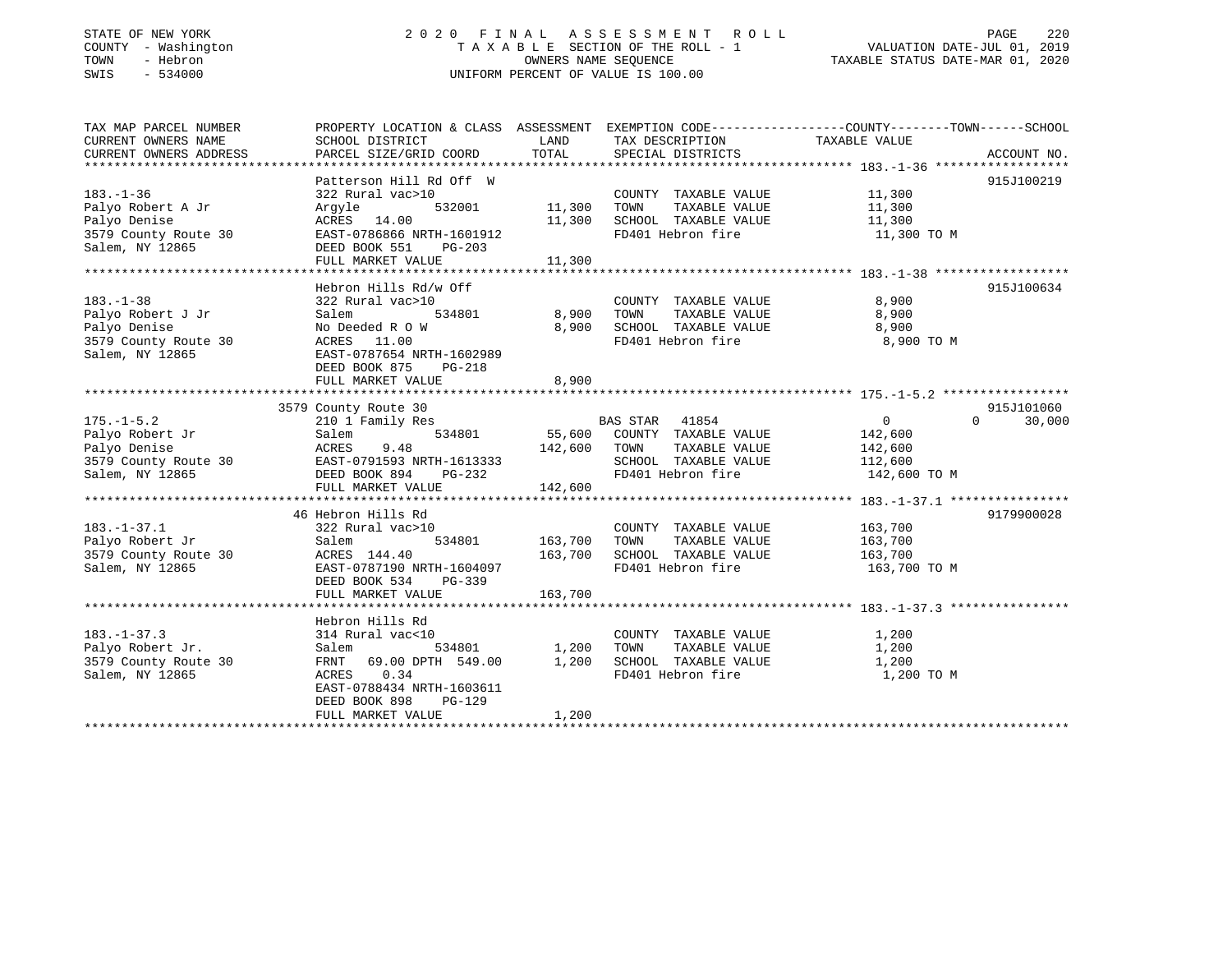# STATE OF NEW YORK 2 0 2 0 F I N A L A S S E S S M E N T R O L L PAGE 221 COUNTY - Washington T A X A B L E SECTION OF THE ROLL - 1 VALUATION DATE-JUL 01, 2019 TOWN - Hebron OWNERS NAME SEQUENCE TAXABLE STATUS DATE-MAR 01, 2020 SWIS - 534000 UNIFORM PERCENT OF VALUE IS 100.00

| TAX MAP PARCEL NUMBER<br>CURRENT OWNERS NAME<br>CURRENT OWNERS ADDRESS | PROPERTY LOCATION & CLASS ASSESSMENT<br>SCHOOL DISTRICT<br>PARCEL SIZE/GRID COORD | LAND<br>TOTAL    | EXEMPTION CODE-----------------COUNTY-------TOWN------SCHOOL<br>TAX DESCRIPTION<br>SPECIAL DISTRICTS | TAXABLE VALUE              | ACCOUNT NO. |
|------------------------------------------------------------------------|-----------------------------------------------------------------------------------|------------------|------------------------------------------------------------------------------------------------------|----------------------------|-------------|
|                                                                        |                                                                                   |                  |                                                                                                      |                            |             |
| $170. - 1 - 12.2$<br>Papa Nicholas Estate                              | Higgins Rd Off<br>322 Rural vac>10<br>534801<br>Salem                             | 43,700           | COUNTY TAXABLE VALUE<br>TOWN<br>TAXABLE VALUE                                                        | 43,700<br>43,700           | 915J101568  |
| Attn: Dennis Papa<br>PO Box 753                                        | 60' Wide ROW<br>54.50<br>ACRES                                                    | 43,700           | SCHOOL TAXABLE VALUE<br>FD401 Hebron fire                                                            | 43,700<br>43,700 TO M      |             |
| North Haven, CT 06473                                                  | EAST-0818970 NRTH-1620205<br>DEED BOOK 718<br>PG-237                              | 43,700           |                                                                                                      |                            |             |
|                                                                        | FULL MARKET VALUE                                                                 |                  |                                                                                                      |                            |             |
|                                                                        | 291 Indian Head Way                                                               |                  |                                                                                                      |                            | 915J100116  |
| $170. - 1 - 15.1$                                                      | 242 Rurl res&rec                                                                  |                  | COUNTY TAXABLE VALUE                                                                                 | 265,100                    |             |
| Papa Nicholas Estate                                                   | 533201<br>Granville                                                               | 178,100          | TOWN<br>TAXABLE VALUE                                                                                | 265,100                    |             |
| Attn: Dennis Pappa                                                     | 472/1060                                                                          | 265,100          | SCHOOL TAXABLE VALUE                                                                                 | 265,100                    |             |
| PO Box 753                                                             | 472/1062 486/425 472/674                                                          |                  | FD401 Hebron fire                                                                                    | 265,100 TO M               |             |
| North Haven, CT 06473                                                  | ACRES 96.20                                                                       |                  |                                                                                                      |                            |             |
|                                                                        | EAST-0818783 NRTH-1621609                                                         |                  |                                                                                                      |                            |             |
|                                                                        | DEED BOOK 509<br>PG-144                                                           |                  |                                                                                                      |                            |             |
|                                                                        | FULL MARKET VALUE                                                                 | 265,100          |                                                                                                      |                            |             |
|                                                                        |                                                                                   |                  |                                                                                                      |                            |             |
|                                                                        | Higgins Rd                                                                        |                  |                                                                                                      |                            | 915J101805  |
| $170. - 2 - 19$                                                        | 314 Rural vac<10                                                                  |                  | COUNTY TAXABLE VALUE                                                                                 | 25,200                     |             |
| Papa Nicholas Estate<br>Attn: Dennis Papa                              | Salem<br>534801<br>Lot 15                                                         | 25,200<br>25,200 | TOWN<br>TAXABLE VALUE<br>SCHOOL TAXABLE VALUE                                                        | 25,200<br>25,200           |             |
| PO Box 753                                                             | ACRES<br>5.13                                                                     |                  | FD401 Hebron fire                                                                                    | 25,200 TO M                |             |
| North Haven, CT 06473                                                  | EAST-0820251 NRTH-1621550                                                         |                  |                                                                                                      |                            |             |
|                                                                        | DEED BOOK 663<br>PG-132                                                           |                  |                                                                                                      |                            |             |
|                                                                        | FULL MARKET VALUE                                                                 | 25,200           |                                                                                                      |                            |             |
|                                                                        |                                                                                   |                  |                                                                                                      |                            |             |
|                                                                        | 95 Chester Dawn Way                                                               |                  |                                                                                                      |                            | 915J100466  |
| $170. - 1 - 17.7$                                                      | 210 1 Family Res                                                                  |                  | VET COM CT 41131                                                                                     | 35,725<br>29,100           | 0           |
| Park Donna A                                                           | Granville<br>533201                                                               |                  | 47,300 VET DIS CT 41141                                                                              | 42,870<br>42,870           | $\mathbf 0$ |
| Park Kirk E                                                            | ACRES<br>5.16                                                                     |                  | 142,900 COUNTY TAXABLE VALUE                                                                         | 64,305                     |             |
| 95 Chester Dawn Way                                                    | EAST-0818014 NRTH-1622940                                                         |                  | TOWN<br>TAXABLE VALUE                                                                                | 70,930                     |             |
| Salem, NY 12865                                                        | DEED BOOK 3037 PG-340                                                             |                  | SCHOOL TAXABLE VALUE                                                                                 | 142,900                    |             |
|                                                                        | FULL MARKET VALUE                                                                 |                  | 142,900 FD401 Hebron fire                                                                            | 142,900 TO M               |             |
|                                                                        |                                                                                   |                  |                                                                                                      |                            |             |
|                                                                        | Lee Brook Ln                                                                      |                  |                                                                                                      |                            | 915J100004  |
| $177. - 1 - 3.1$                                                       | 314 Rural vac<10                                                                  |                  | COUNTY TAXABLE VALUE                                                                                 | 18,900                     |             |
| Parker Linda L LE                                                      | 534801<br>Salem                                                                   | 18,900           | TOWN<br>TAXABLE VALUE                                                                                | 18,900                     |             |
| Packer Lisa Meding                                                     | sub lot 2A                                                                        | 18,900           | SCHOOL TAXABLE VALUE                                                                                 | 18,900                     |             |
| 11 Lee Brook Ln<br>Salem, NY 12865                                     | ACRES<br>2.95<br>EAST-0805049 NRTH-1616483                                        |                  | CA008 Cons agri dst 8<br>FD401 Hebron fire                                                           | 18,900 TO M<br>18,900 TO M |             |
|                                                                        | DEED BOOK 3953 PG-105                                                             |                  |                                                                                                      |                            |             |
|                                                                        | FULL MARKET VALUE                                                                 | 18,900           |                                                                                                      |                            |             |
|                                                                        |                                                                                   |                  |                                                                                                      |                            |             |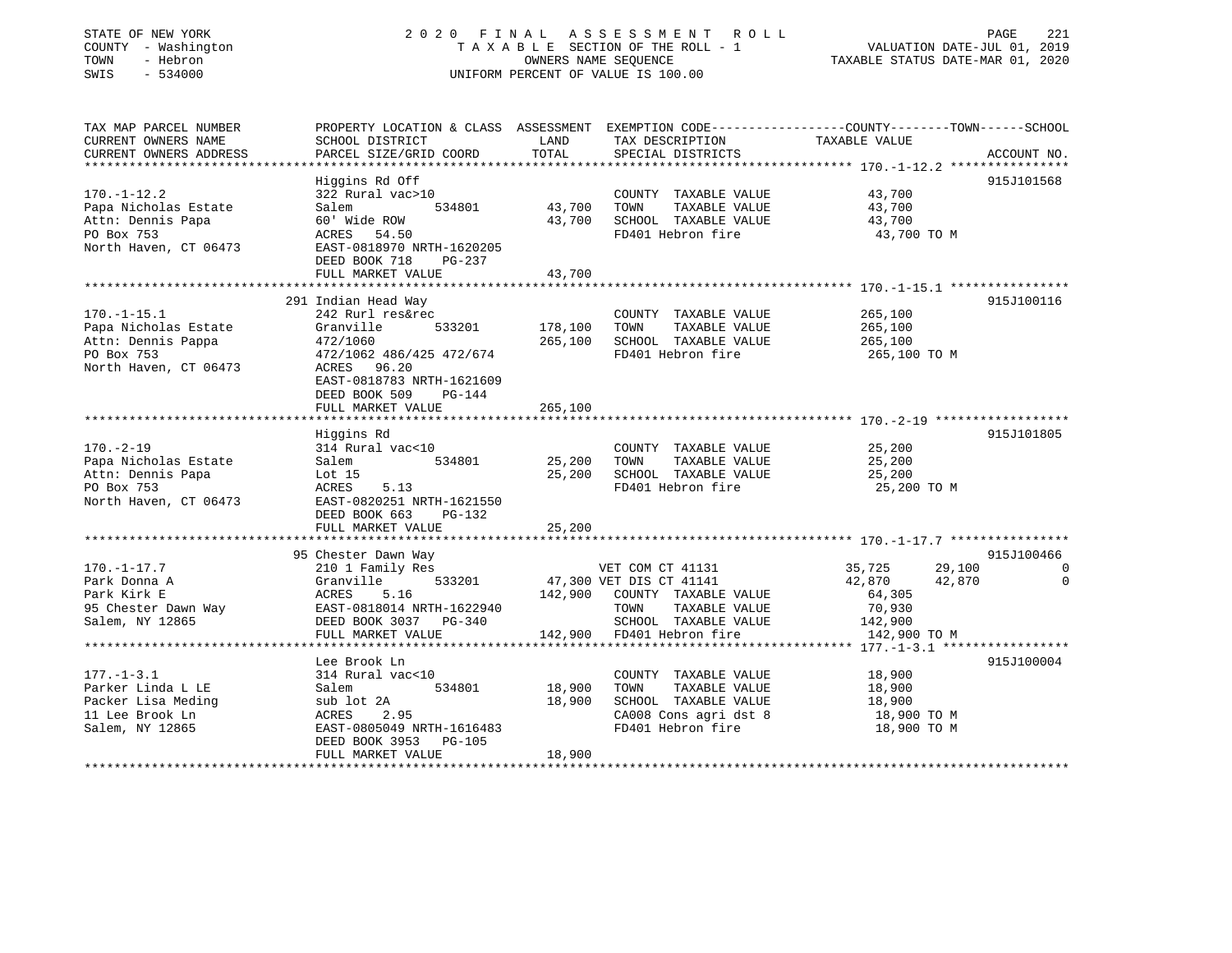# STATE OF NEW YORK 2 0 2 0 F I N A L A S S E S S M E N T R O L L PAGE 222 COUNTY - Washington T A X A B L E SECTION OF THE ROLL - 1 VALUATION DATE-JUL 01, 2019 TOWN - Hebron OWNERS NAME SEQUENCE TAXABLE STATUS DATE-MAR 01, 2020 SWIS - 534000 UNIFORM PERCENT OF VALUE IS 100.00UNIFORM PERCENT OF VALUE IS 100.00

| TAX MAP PARCEL NUMBER<br>CURRENT OWNERS NAME<br>CURRENT OWNERS ADDRESS | PROPERTY LOCATION & CLASS ASSESSMENT EXEMPTION CODE---------------COUNTY-------TOWN-----SCHOOL<br>SCHOOL DISTRICT<br>PARCEL SIZE/GRID COORD | LAND<br>TOTAL | TAX DESCRIPTION<br>SPECIAL DISTRICTS | TAXABLE VALUE              | ACCOUNT NO.        |
|------------------------------------------------------------------------|---------------------------------------------------------------------------------------------------------------------------------------------|---------------|--------------------------------------|----------------------------|--------------------|
|                                                                        |                                                                                                                                             |               |                                      |                            |                    |
|                                                                        | 11 Lee Brook Ln                                                                                                                             |               |                                      |                            | 915J100004         |
| $177. - 1 - 3.13$                                                      | 210 1 Family Res                                                                                                                            |               | ENH STAR 41834                       | $\overline{0}$             | $\Omega$<br>69,800 |
| Parker Linda L LE                                                      | Salem                                                                                                                                       |               | 534801 43,300 COUNTY TAXABLE VALUE   | 152,300                    |                    |
| Packer Lisa M                                                          | Lot 1 Lentine Sub/ 29#90 152,300 TOWN                                                                                                       |               | TAXABLE VALUE                        | 152,300                    |                    |
| 11 Lee Brook Ln                                                        | ACRES<br>3.78                                                                                                                               |               | SCHOOL TAXABLE VALUE                 | 82,500                     |                    |
| Salem, NY 12865                                                        | EAST-0804782 NRTH-1616231                                                                                                                   |               | CA008 Cons agri dst 8                | 152,300 TO M               |                    |
|                                                                        | DEED BOOK 3953 PG-105                                                                                                                       |               | FD401 Hebron fire                    | 152,300 TO M               |                    |
|                                                                        | FULL MARKET VALUE                                                                                                                           | 152,300       |                                      |                            |                    |
|                                                                        |                                                                                                                                             |               |                                      |                            |                    |
|                                                                        | 103 First Light Rd                                                                                                                          |               |                                      |                            | 915J100390         |
| $168. - 1 - 8.1$                                                       | 240 Rural res                                                                                                                               |               | COUNTY TAXABLE VALUE                 | 294,000                    |                    |
| Parker Paul H Trustee                                                  | 534801<br>Salem                                                                                                                             | 96,600        | TOWN<br>TAXABLE VALUE                | 294,000                    |                    |
| PO Box 306                                                             | Paul H Parker Trust                                                                                                                         |               | 294,000 SCHOOL TAXABLE VALUE         | 294,000                    |                    |
| Dorset, VT 05251                                                       | 3575/1                                                                                                                                      |               | FD401 Hebron fire                    | 294,000 TO M               |                    |
|                                                                        | ACRES 22.90                                                                                                                                 |               |                                      |                            |                    |
|                                                                        | EAST-0804119 NRTH-1621886                                                                                                                   |               |                                      |                            |                    |
|                                                                        | DEED BOOK 3489 PG-317                                                                                                                       |               |                                      |                            |                    |
|                                                                        | FULL MARKET VALUE                                                                                                                           | 294,000       |                                      |                            |                    |
|                                                                        |                                                                                                                                             |               |                                      |                            |                    |
|                                                                        | 982 Callaway Rd                                                                                                                             |               |                                      |                            | 915J100345         |
| $167. - 1 - 56$                                                        | 314 Rural vac<10                                                                                                                            |               | COUNTY TAXABLE VALUE                 | 24,100                     |                    |
| Parry Zane C                                                           |                                                                                                                                             | 24,100 TOWN   | TAXABLE VALUE                        | 24,100                     |                    |
| Parry Cora H                                                           |                                                                                                                                             | 24,100        | SCHOOL TAXABLE VALUE                 | 24,100                     |                    |
| 964 Callaway Rd                                                        | Argyle 532001<br>ACRES 2.30<br>EAST-0784279 NRTH-1624468<br>ACRES 10 DC-199                                                                 |               | FD401 Hebron fire                    | 24,100 TO M                |                    |
| Argyle, NY 12809                                                       | DEED BOOK 919<br>PG-199                                                                                                                     |               |                                      |                            |                    |
|                                                                        | FULL MARKET VALUE                                                                                                                           | 24,100        |                                      |                            |                    |
|                                                                        | 964 Callaway Rd                                                                                                                             |               |                                      |                            | 915J101141         |
| $167. - 1 - 55.5$                                                      | 242 Rurl res&rec                                                                                                                            |               | ENH STAR<br>41834                    | $\overline{0}$             | 69,800<br>$\Omega$ |
| Parry Zane C LE                                                        | 532001<br>Argyle                                                                                                                            |               | 77,000 COUNTY TAXABLE VALUE          | 177,700                    |                    |
| Parry Brett C etal                                                     | 2278/7                                                                                                                                      | 177,700 TOWN  | TAXABLE VALUE                        | 177,700                    |                    |
| 964 Callaway Rd                                                        | ACRES 13.90                                                                                                                                 |               | SCHOOL TAXABLE VALUE                 | 107,900                    |                    |
| Argyle, NY 12809                                                       | EAST-0784814 NRTH-1624482                                                                                                                   |               | FD401 Hebron fire                    | 177,700 TO M               |                    |
|                                                                        | DEED BOOK 813<br>PG-268                                                                                                                     |               |                                      |                            |                    |
|                                                                        | FULL MARKET VALUE                                                                                                                           | 177,700       |                                      |                            |                    |
|                                                                        |                                                                                                                                             |               |                                      |                            |                    |
|                                                                        | Pine Hill Rd                                                                                                                                |               |                                      |                            | 915J100008         |
| $169. - 1 - 27$                                                        | 720 Mine/quarry                                                                                                                             |               | AGRI-D IND 41730                     | 91,807<br>91,807           | 91,807             |
| Parzych Sandra R                                                       | Granville<br>533201                                                                                                                         |               | 173,100 COUNTY TAXABLE VALUE         | 81,293                     |                    |
| PO Box 196                                                             | AgComm 705/346                                                                                                                              | 173,100       | TOWN<br>TAXABLE VALUE                |                            |                    |
| West Rupert, VT 05776                                                  | ACRES 99.90                                                                                                                                 |               | SCHOOL TAXABLE VALUE                 | 81,293<br>81.293<br>81,293 |                    |
|                                                                        | EAST-0813743 NRTH-1621863                                                                                                                   |               | FD401 Hebron fire                    | 173,100 TO M               |                    |
| MAY BE SUBJECT TO PAYMENT                                              | DEED BOOK 688<br>PG-138                                                                                                                     |               |                                      |                            |                    |
| UNDER AGDIST LAW TIL 2027                                              | FULL MARKET VALUE                                                                                                                           | 173,100       |                                      |                            |                    |
|                                                                        |                                                                                                                                             |               |                                      |                            |                    |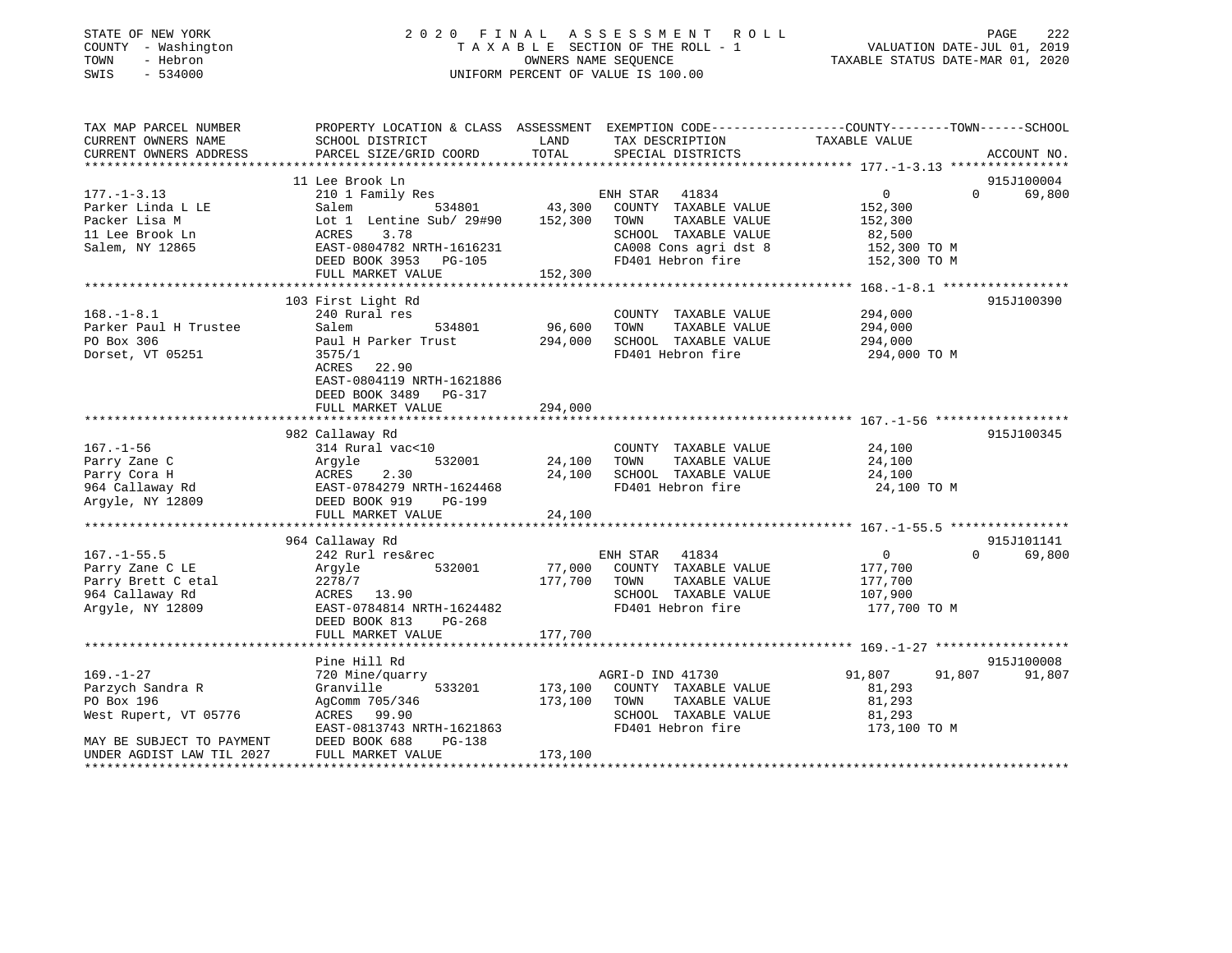# STATE OF NEW YORK 2 0 2 0 F I N A L A S S E S S M E N T R O L L PAGE 223 COUNTY - Washington T A X A B L E SECTION OF THE ROLL - 1 VALUATION DATE-JUL 01, 2019 TOWN - Hebron OWNERS NAME SEQUENCE TAXABLE STATUS DATE-MAR 01, 2020 SWIS - 534000 UNIFORM PERCENT OF VALUE IS 100.00

| TAX MAP PARCEL NUMBER                       | PROPERTY LOCATION & CLASS ASSESSMENT EXEMPTION CODE----------------COUNTY-------TOWN-----SCHOOL |                  |                                               |                       |                    |
|---------------------------------------------|-------------------------------------------------------------------------------------------------|------------------|-----------------------------------------------|-----------------------|--------------------|
| CURRENT OWNERS NAME                         | SCHOOL DISTRICT                                                                                 | LAND             | TAX DESCRIPTION                               | TAXABLE VALUE         |                    |
| CURRENT OWNERS ADDRESS                      | PARCEL SIZE/GRID COORD                                                                          | TOTAL            | SPECIAL DISTRICTS                             |                       | ACCOUNT NO.        |
|                                             | 598 West Green Pond Way                                                                         |                  |                                               |                       | 915J100281         |
| $143. - 1 - 24$                             | 210 1 Family Res - WTRFNT                                                                       |                  | COUNTY TAXABLE VALUE                          | 219,200               |                    |
| Paskucka Sylwia                             | 533201<br>Granville                                                                             | 84,000           | TOWN<br>TAXABLE VALUE                         | 219,200               |                    |
| 37 Threepence Dr                            | 3.50<br>ACRES                                                                                   | 219,200          | SCHOOL TAXABLE VALUE                          | 219,200               |                    |
| Melville, NY 11747                          | EAST-0815023 NRTH-1644235                                                                       |                  | FD401 Hebron fire                             | 219,200 TO M          |                    |
|                                             | DEED BOOK 3635 PG-98                                                                            |                  |                                               |                       |                    |
|                                             | FULL MARKET VALUE                                                                               | 219,200          |                                               |                       |                    |
|                                             |                                                                                                 |                  |                                               |                       |                    |
|                                             | 696 Tiplady Rd                                                                                  |                  |                                               |                       | 915J101544         |
| $178. - 1 - 9.1$                            | 210 1 Family Res                                                                                |                  | COUNTY TAXABLE VALUE                          | 156,800               |                    |
| Patrick Gerald LE                           | 534801<br>Salem                                                                                 | 62,700           | TAXABLE VALUE<br>TOWN                         | 156,800               |                    |
| Patrick Jo Ann                              | Life Estate                                                                                     | 156,800          | SCHOOL TAXABLE VALUE                          | 156,800               |                    |
| 696 Tiplady Ln                              | Ease 771/183 ROW768/89                                                                          |                  | FD401 Hebron fire                             | 156,800 TO M          |                    |
| Granville, NY 12832                         | 7.40 BANK<br>ACRES<br>40                                                                        |                  |                                               |                       |                    |
|                                             | EAST-0821723 NRTH-1611131                                                                       |                  |                                               |                       |                    |
|                                             | DEED BOOK 20191 PG-27452                                                                        |                  |                                               |                       |                    |
|                                             | FULL MARKET VALUE                                                                               | 156,800          |                                               |                       |                    |
|                                             |                                                                                                 |                  |                                               |                       |                    |
|                                             | 254 Warnick Rd                                                                                  |                  |                                               |                       | 915J101674         |
| $167. - 1 - 33.6$                           | 314 Rural vac<10<br>534801                                                                      |                  | COUNTY TAXABLE VALUE                          | 15,100                |                    |
| Pauquette Michael T<br>25 Lower Turnpike Rd | Salem                                                                                           | 15,100<br>15,100 | TAXABLE VALUE<br>TOWN<br>SCHOOL TAXABLE VALUE | 15,100                |                    |
| Granville, NY 12832                         | Lot I<br>FRNT 536.00 DPTH 137.00                                                                |                  | FD401 Hebron fire                             | 15,100<br>15,100 TO M |                    |
|                                             | EAST-0787944 NRTH-1621912                                                                       |                  |                                               |                       |                    |
|                                             | DEED BOOK 2480 PG-270                                                                           |                  |                                               |                       |                    |
|                                             | FULL MARKET VALUE                                                                               | 15,100           |                                               |                       |                    |
|                                             |                                                                                                 |                  |                                               |                       |                    |
|                                             | County Route 31                                                                                 |                  |                                               |                       | 915J101307         |
| $144. - 1 - 18.2$                           | 314 Rural vac<10                                                                                |                  | COUNTY TAXABLE VALUE                          | 400                   |                    |
| Pawlet Town Of                              | 533201<br>Granville                                                                             | 400              | TAXABLE VALUE<br>TOWN                         | 400                   |                    |
| Pawlet, VT 05761                            | 20.00 DPTH 47.00<br>FRNT                                                                        | 400              | SCHOOL TAXABLE VALUE                          | 400                   |                    |
|                                             | ACRES<br>0.02                                                                                   |                  | FD401 Hebron fire                             | 400 TO M              |                    |
|                                             | EAST-0823677 NRTH-1649015                                                                       |                  |                                               |                       |                    |
|                                             | DEED BOOK 488<br>$PG-93$                                                                        |                  |                                               |                       |                    |
|                                             | FULL MARKET VALUE                                                                               | 400              |                                               |                       |                    |
|                                             |                                                                                                 |                  |                                               |                       |                    |
|                                             | 1439 Big Burch Hill Rd                                                                          |                  |                                               |                       | 915J101579         |
| $151. - 1 - 7.7$                            | 210 1 Family Res                                                                                |                  | BAS STAR<br>41854                             | $\overline{0}$        | $\Omega$<br>30,000 |
| Peck Hollis D                               | Granville<br>533201                                                                             | 63,500           | COUNTY TAXABLE VALUE                          | 169,600               |                    |
| Peck Roxanne                                | ACRES<br>7.78                                                                                   | 169,600          | TOWN<br>TAXABLE VALUE                         | 169,600               |                    |
| 1439 Big Burch Hill Rd                      | EAST-0805787 NRTH-1640593                                                                       |                  | SCHOOL TAXABLE VALUE                          | 139,600               |                    |
| Granville, NY 12832                         | DEED BOOK 893<br>PG-307                                                                         |                  | FD401 Hebron fire                             | 169,600 TO M          |                    |
|                                             | FULL MARKET VALUE                                                                               | 169,600          |                                               |                       |                    |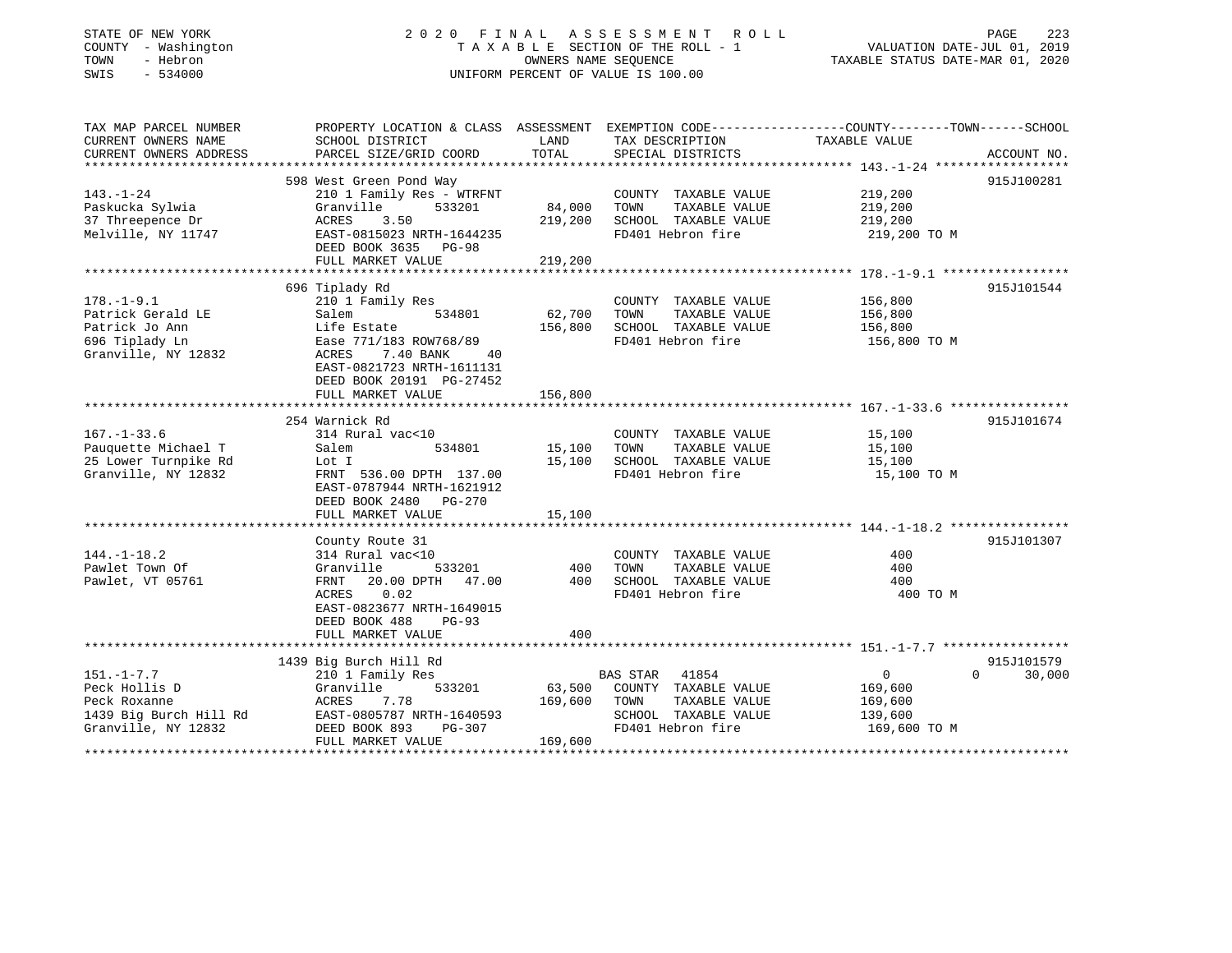| PROPERTY LOCATION & CLASS ASSESSMENT EXEMPTION CODE---------------COUNTY-------TOWN------SCHOOL<br>TAX MAP PARCEL NUMBER<br>CURRENT OWNERS NAME<br>TAX DESCRIPTION<br>TAXABLE VALUE<br>SCHOOL DISTRICT<br>LAND<br>CURRENT OWNERS ADDRESS<br>PARCEL SIZE/GRID COORD<br>TOTAL<br>SPECIAL DISTRICTS<br>ACCOUNT NO.<br>Rykowski Ln/n Off<br>915J101462<br>$161 - 2 - 3.8$<br>314 Rural vac<10<br>COUNTY TAXABLE VALUE<br>3,300<br>Pecor Randy<br>Granville<br>533201<br>3,300<br>TOWN<br>TAXABLE VALUE<br>3,300<br>33 Coleman Ave<br>3,300 SCHOOL TAXABLE VALUE<br>deeded ROW<br>3,300<br>Hudson Falls, NY 12839<br>FD401 Hebron fire<br>ACRES<br>4.00<br>3,300 TO M<br>EAST-0820542 NRTH-1627261<br>DEED BOOK 2468 PG-100<br>FULL MARKET VALUE<br>3,300<br>270 Little Burch Hill Rd<br>915J100097<br>$\overline{0}$<br>$\Omega$<br>69,800<br>$151.-1-16.1$<br>210 1 Family Res<br>ENH STAR 41834<br>533201<br>58,300<br>COUNTY TAXABLE VALUE<br>Pender Harry R Jr<br>Granville<br>166,800<br>270 Little Burch Hill Rd<br>ACRES<br>166,800<br>TOWN<br>TAXABLE VALUE<br>5.40<br>166,800 | STATE OF NEW YORK<br>COUNTY - Washington<br>TOWN<br>- Hebron<br>SWIS<br>$-534000$ | OWNERS NAME SEQUENCE | 2020 FINAL ASSESSMENT ROLL<br>TAXABLE SECTION OF THE ROLL - 1<br>UNIFORM PERCENT OF VALUE IS 100.00 | PAGE<br>VALUATION DATE-JUL 01, 2019<br>TAXABLE STATUS DATE-MAR 01, 2020 | 224 |
|------------------------------------------------------------------------------------------------------------------------------------------------------------------------------------------------------------------------------------------------------------------------------------------------------------------------------------------------------------------------------------------------------------------------------------------------------------------------------------------------------------------------------------------------------------------------------------------------------------------------------------------------------------------------------------------------------------------------------------------------------------------------------------------------------------------------------------------------------------------------------------------------------------------------------------------------------------------------------------------------------------------------------------------------------------------------------------|-----------------------------------------------------------------------------------|----------------------|-----------------------------------------------------------------------------------------------------|-------------------------------------------------------------------------|-----|
|                                                                                                                                                                                                                                                                                                                                                                                                                                                                                                                                                                                                                                                                                                                                                                                                                                                                                                                                                                                                                                                                                    |                                                                                   |                      |                                                                                                     |                                                                         |     |
|                                                                                                                                                                                                                                                                                                                                                                                                                                                                                                                                                                                                                                                                                                                                                                                                                                                                                                                                                                                                                                                                                    |                                                                                   |                      |                                                                                                     |                                                                         |     |
|                                                                                                                                                                                                                                                                                                                                                                                                                                                                                                                                                                                                                                                                                                                                                                                                                                                                                                                                                                                                                                                                                    |                                                                                   |                      |                                                                                                     |                                                                         |     |
|                                                                                                                                                                                                                                                                                                                                                                                                                                                                                                                                                                                                                                                                                                                                                                                                                                                                                                                                                                                                                                                                                    |                                                                                   |                      |                                                                                                     |                                                                         |     |
|                                                                                                                                                                                                                                                                                                                                                                                                                                                                                                                                                                                                                                                                                                                                                                                                                                                                                                                                                                                                                                                                                    |                                                                                   |                      |                                                                                                     |                                                                         |     |
|                                                                                                                                                                                                                                                                                                                                                                                                                                                                                                                                                                                                                                                                                                                                                                                                                                                                                                                                                                                                                                                                                    |                                                                                   |                      |                                                                                                     |                                                                         |     |
|                                                                                                                                                                                                                                                                                                                                                                                                                                                                                                                                                                                                                                                                                                                                                                                                                                                                                                                                                                                                                                                                                    |                                                                                   |                      |                                                                                                     |                                                                         |     |
|                                                                                                                                                                                                                                                                                                                                                                                                                                                                                                                                                                                                                                                                                                                                                                                                                                                                                                                                                                                                                                                                                    |                                                                                   |                      |                                                                                                     |                                                                         |     |
|                                                                                                                                                                                                                                                                                                                                                                                                                                                                                                                                                                                                                                                                                                                                                                                                                                                                                                                                                                                                                                                                                    |                                                                                   |                      |                                                                                                     |                                                                         |     |
|                                                                                                                                                                                                                                                                                                                                                                                                                                                                                                                                                                                                                                                                                                                                                                                                                                                                                                                                                                                                                                                                                    |                                                                                   |                      |                                                                                                     |                                                                         |     |
|                                                                                                                                                                                                                                                                                                                                                                                                                                                                                                                                                                                                                                                                                                                                                                                                                                                                                                                                                                                                                                                                                    |                                                                                   |                      |                                                                                                     |                                                                         |     |
|                                                                                                                                                                                                                                                                                                                                                                                                                                                                                                                                                                                                                                                                                                                                                                                                                                                                                                                                                                                                                                                                                    |                                                                                   |                      |                                                                                                     |                                                                         |     |
|                                                                                                                                                                                                                                                                                                                                                                                                                                                                                                                                                                                                                                                                                                                                                                                                                                                                                                                                                                                                                                                                                    |                                                                                   |                      |                                                                                                     |                                                                         |     |
|                                                                                                                                                                                                                                                                                                                                                                                                                                                                                                                                                                                                                                                                                                                                                                                                                                                                                                                                                                                                                                                                                    |                                                                                   |                      |                                                                                                     |                                                                         |     |
| Granville, NY 12832<br>EAST-0800482 NRTH-1633972<br>SCHOOL TAXABLE VALUE<br>97,000<br>FD401 Hebron fire<br>DEED BOOK 842<br>PG-139<br>166,800 TO M                                                                                                                                                                                                                                                                                                                                                                                                                                                                                                                                                                                                                                                                                                                                                                                                                                                                                                                                 |                                                                                   |                      |                                                                                                     |                                                                         |     |
| FULL MARKET VALUE<br>166,800                                                                                                                                                                                                                                                                                                                                                                                                                                                                                                                                                                                                                                                                                                                                                                                                                                                                                                                                                                                                                                                       |                                                                                   |                      |                                                                                                     |                                                                         |     |
|                                                                                                                                                                                                                                                                                                                                                                                                                                                                                                                                                                                                                                                                                                                                                                                                                                                                                                                                                                                                                                                                                    |                                                                                   |                      |                                                                                                     |                                                                         |     |
| Little Burch Hill Rd Off<br>915J101246                                                                                                                                                                                                                                                                                                                                                                                                                                                                                                                                                                                                                                                                                                                                                                                                                                                                                                                                                                                                                                             |                                                                                   |                      |                                                                                                     |                                                                         |     |
| $151.-1-16.2$<br>314 Rural vac<10<br>COUNTY TAXABLE VALUE<br>26,400                                                                                                                                                                                                                                                                                                                                                                                                                                                                                                                                                                                                                                                                                                                                                                                                                                                                                                                                                                                                                |                                                                                   |                      |                                                                                                     |                                                                         |     |
| TOWN<br>TAXABLE VALUE<br>26,400<br>Pender Harry R Jr<br>Granville<br>533201<br>26,400                                                                                                                                                                                                                                                                                                                                                                                                                                                                                                                                                                                                                                                                                                                                                                                                                                                                                                                                                                                              |                                                                                   |                      |                                                                                                     |                                                                         |     |
| 270 Little Burch Hill Rd<br>ACRES<br>3.07<br>26,400<br>SCHOOL TAXABLE VALUE<br>26,400                                                                                                                                                                                                                                                                                                                                                                                                                                                                                                                                                                                                                                                                                                                                                                                                                                                                                                                                                                                              |                                                                                   |                      |                                                                                                     |                                                                         |     |
| Granville, NY 12832<br>EAST-0800114 NRTH-1633555<br>FD401 Hebron fire<br>26,400 TO M<br>DEED BOOK 3886 PG-42                                                                                                                                                                                                                                                                                                                                                                                                                                                                                                                                                                                                                                                                                                                                                                                                                                                                                                                                                                       |                                                                                   |                      |                                                                                                     |                                                                         |     |
| FULL MARKET VALUE<br>26,400                                                                                                                                                                                                                                                                                                                                                                                                                                                                                                                                                                                                                                                                                                                                                                                                                                                                                                                                                                                                                                                        |                                                                                   |                      |                                                                                                     |                                                                         |     |
| Bromley Ln<br>915J101381                                                                                                                                                                                                                                                                                                                                                                                                                                                                                                                                                                                                                                                                                                                                                                                                                                                                                                                                                                                                                                                           |                                                                                   |                      |                                                                                                     |                                                                         |     |
| 314 Rural vac<10<br>27,500<br>$178. - 1 - 25$<br>COUNTY TAXABLE VALUE                                                                                                                                                                                                                                                                                                                                                                                                                                                                                                                                                                                                                                                                                                                                                                                                                                                                                                                                                                                                              |                                                                                   |                      |                                                                                                     |                                                                         |     |
| Perez Isabelita<br>Salem<br>534801<br>27,500<br>TAXABLE VALUE<br>TOWN<br>27,500                                                                                                                                                                                                                                                                                                                                                                                                                                                                                                                                                                                                                                                                                                                                                                                                                                                                                                                                                                                                    |                                                                                   |                      |                                                                                                     |                                                                         |     |
| 94 I Winthrop Rd<br>27,500<br>SCHOOL TAXABLE VALUE<br>Lot 10<br>27,500                                                                                                                                                                                                                                                                                                                                                                                                                                                                                                                                                                                                                                                                                                                                                                                                                                                                                                                                                                                                             |                                                                                   |                      |                                                                                                     |                                                                         |     |
| Monroe Township, NJ 08831<br>FD401 Hebron fire<br>ACRES<br>9.67<br>27,500 TO M                                                                                                                                                                                                                                                                                                                                                                                                                                                                                                                                                                                                                                                                                                                                                                                                                                                                                                                                                                                                     |                                                                                   |                      |                                                                                                     |                                                                         |     |
| EAST-0821957 NRTH-1615223                                                                                                                                                                                                                                                                                                                                                                                                                                                                                                                                                                                                                                                                                                                                                                                                                                                                                                                                                                                                                                                          |                                                                                   |                      |                                                                                                     |                                                                         |     |
| DEED BOOK 680<br>PG-206                                                                                                                                                                                                                                                                                                                                                                                                                                                                                                                                                                                                                                                                                                                                                                                                                                                                                                                                                                                                                                                            |                                                                                   |                      |                                                                                                     |                                                                         |     |
| FULL MARKET VALUE<br>27,500                                                                                                                                                                                                                                                                                                                                                                                                                                                                                                                                                                                                                                                                                                                                                                                                                                                                                                                                                                                                                                                        |                                                                                   |                      |                                                                                                     |                                                                         |     |
| Smith Rd<br>915J100297                                                                                                                                                                                                                                                                                                                                                                                                                                                                                                                                                                                                                                                                                                                                                                                                                                                                                                                                                                                                                                                             |                                                                                   |                      |                                                                                                     |                                                                         |     |
| $152. - 2 - 28$<br>322 Rural vac>10<br>COUNTY TAXABLE VALUE<br>252,300                                                                                                                                                                                                                                                                                                                                                                                                                                                                                                                                                                                                                                                                                                                                                                                                                                                                                                                                                                                                             |                                                                                   |                      |                                                                                                     |                                                                         |     |
| 533201<br>252,300<br>TAXABLE VALUE<br>252,300<br>Perkins David<br>Granville<br>TOWN                                                                                                                                                                                                                                                                                                                                                                                                                                                                                                                                                                                                                                                                                                                                                                                                                                                                                                                                                                                                |                                                                                   |                      |                                                                                                     |                                                                         |     |
| 1905 Craig River Rd<br>252,300<br>SCHOOL TAXABLE VALUE<br>979/70<br>252,300                                                                                                                                                                                                                                                                                                                                                                                                                                                                                                                                                                                                                                                                                                                                                                                                                                                                                                                                                                                                        |                                                                                   |                      |                                                                                                     |                                                                         |     |
| Wolf Creek, MT 59648<br>3532/288, 3043/337, 806/4<br>FD401 Hebron fire<br>252,300 TO M                                                                                                                                                                                                                                                                                                                                                                                                                                                                                                                                                                                                                                                                                                                                                                                                                                                                                                                                                                                             |                                                                                   |                      |                                                                                                     |                                                                         |     |
| ACRES 203.39                                                                                                                                                                                                                                                                                                                                                                                                                                                                                                                                                                                                                                                                                                                                                                                                                                                                                                                                                                                                                                                                       |                                                                                   |                      |                                                                                                     |                                                                         |     |
| EAST-0815834 NRTH-1638203                                                                                                                                                                                                                                                                                                                                                                                                                                                                                                                                                                                                                                                                                                                                                                                                                                                                                                                                                                                                                                                          |                                                                                   |                      |                                                                                                     |                                                                         |     |
| DEED BOOK 3043<br>PG-341                                                                                                                                                                                                                                                                                                                                                                                                                                                                                                                                                                                                                                                                                                                                                                                                                                                                                                                                                                                                                                                           |                                                                                   |                      |                                                                                                     |                                                                         |     |
| FULL MARKET VALUE<br>252,300                                                                                                                                                                                                                                                                                                                                                                                                                                                                                                                                                                                                                                                                                                                                                                                                                                                                                                                                                                                                                                                       |                                                                                   |                      |                                                                                                     |                                                                         |     |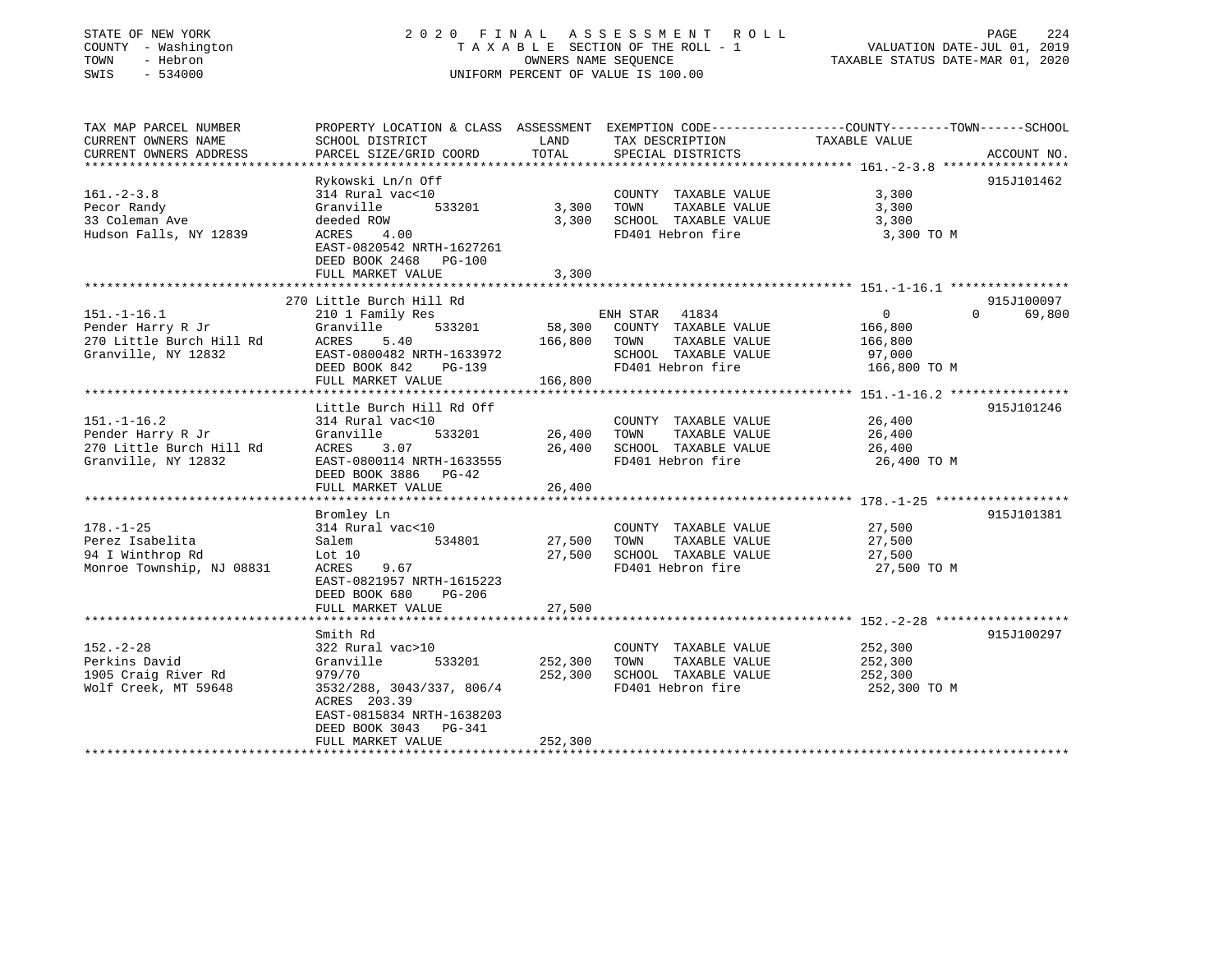| STATE OF NEW YORK<br>COUNTY - Washington<br>- Hebron<br>TOWN<br>SWIS<br>$-534000$                      |                                                                                                                                             |                    | 2020 FINAL ASSESSMENT ROLL<br>TAXABLE SECTION OF THE ROLL - 1<br>OWNERS NAME SEQUENCE<br>UNIFORM PERCENT OF VALUE IS 100.00 | TAXABLE STATUS DATE-MAR 01, 2020                    | 225<br>PAGE<br>VALUATION DATE-JUL 01, 2019 |
|--------------------------------------------------------------------------------------------------------|---------------------------------------------------------------------------------------------------------------------------------------------|--------------------|-----------------------------------------------------------------------------------------------------------------------------|-----------------------------------------------------|--------------------------------------------|
| TAX MAP PARCEL NUMBER<br>CURRENT OWNERS NAME<br>CURRENT OWNERS ADDRESS                                 | PROPERTY LOCATION & CLASS ASSESSMENT EXEMPTION CODE---------------COUNTY-------TOWN-----SCHOOL<br>SCHOOL DISTRICT<br>PARCEL SIZE/GRID COORD | LAND<br>TOTAL      | TAX DESCRIPTION<br>SPECIAL DISTRICTS                                                                                        | TAXABLE VALUE                                       | ACCOUNT NO.                                |
|                                                                                                        | Middle Rd/e Off                                                                                                                             |                    |                                                                                                                             |                                                     | 915J100545                                 |
| $169. - 1 - 38$<br>Perkins Edward M<br>Perkins Melissa G<br>4741 Vermont Rt 7A<br>Shaftsbury, VT 05262 | 910 Priv forest<br>Salem<br>534801<br>ACRES<br>83.70<br>EAST-0809867 NRTH-1619875<br>DEED BOOK 906<br>PG-238                                | 63,700<br>63,700   | FOR 480A<br>47460<br>COUNTY TAXABLE VALUE<br>TOWN<br>TAXABLE VALUE<br>SCHOOL TAXABLE VALUE<br>FD401 Hebron fire             | 47,700<br>16,000<br>16,000<br>16,000<br>63,700 ТО М | 47,700<br>47,700                           |
| MAY BE SUBJECT TO PAYMENT<br>UNDER RPTL480A UNTIL 2029<br>**********************                       | FULL MARKET VALUE                                                                                                                           | 63,700             |                                                                                                                             |                                                     |                                            |
|                                                                                                        | Middle Rd/e Off                                                                                                                             |                    |                                                                                                                             |                                                     | 915J100524                                 |
| $169. - 1 - 39$<br>Perkins Edward M<br>Perkins Melissa G                                               | 240 Rural res<br>534801<br>Salem<br>ACRES 143.60                                                                                            | 119,300<br>238,200 | FOR 480A 47460<br>COUNTY TAXABLE VALUE<br>TOWN<br>TAXABLE VALUE                                                             | 72,000<br>166,200<br>166,200                        | 72,000<br>72,000                           |
| 4741 Vermont Rt 7A<br>Shaftsbury, VT 05262                                                             | EAST-0808197 NRTH-1620681<br>DEED BOOK 906<br>PG-238<br>FULL MARKET VALUE                                                                   | 238,200            | SCHOOL TAXABLE VALUE<br>FD401 Hebron fire                                                                                   | 166,200<br>238,200 TO M                             |                                            |
| MAY BE SUBJECT TO PAYMENT<br>UNDER RPTL480A UNTIL 2029                                                 |                                                                                                                                             |                    |                                                                                                                             |                                                     |                                            |
|                                                                                                        | Middle Rd                                                                                                                                   |                    |                                                                                                                             |                                                     |                                            |
| $169. - 1 - 40.1$                                                                                      | 910 Priv forest                                                                                                                             |                    | FOR 480A<br>47460                                                                                                           | 304                                                 | 304<br>304                                 |
| Perkins Edward M                                                                                       | 534801<br>Salem                                                                                                                             | 1,400              | COUNTY TAXABLE VALUE                                                                                                        | 1,096                                               |                                            |
| Perkins Melissa G                                                                                      | FRNT 50.00 DPTH 130.00                                                                                                                      | 1,400              | TOWN<br>TAXABLE VALUE                                                                                                       | 1,096                                               |                                            |
| 4741 Vermont Rt 7A                                                                                     | EAST-0806113 NRTH-1621621                                                                                                                   |                    | SCHOOL TAXABLE VALUE                                                                                                        | 1,096                                               |                                            |
| Shaftsbury, VT 05262                                                                                   | DEED BOOK 906<br>PG-238                                                                                                                     |                    | CA008 Cons agri dst 8                                                                                                       | 1,400 TO M                                          |                                            |
| MAY BE SUBJECT TO PAYMENT<br>UNDER RPTL480A UNTIL 2029                                                 | FULL MARKET VALUE                                                                                                                           |                    | 1,400 FD401 Hebron fire                                                                                                     | 1,400 TO M                                          |                                            |
|                                                                                                        |                                                                                                                                             |                    |                                                                                                                             |                                                     |                                            |
|                                                                                                        | Middle Rd/e Off                                                                                                                             |                    |                                                                                                                             |                                                     | 9179900738                                 |
| $177. - 1 - 5.2$                                                                                       | 323 Vacant rural                                                                                                                            |                    | COUNTY TAXABLE VALUE                                                                                                        | 7,900                                               |                                            |
| Perkins Family Trust                                                                                   | Salem<br>534801                                                                                                                             | 7,900              | TAXABLE VALUE<br>TOWN                                                                                                       | 7,900                                               |                                            |
| Perkins Edward M                                                                                       | No Deeded R O W                                                                                                                             | 7,900              | SCHOOL TAXABLE VALUE                                                                                                        | 7,900                                               |                                            |
| 4741 Vermont Route 7A                                                                                  | ACRES<br>9.79                                                                                                                               |                    | CA008 Cons agri dst 8                                                                                                       | 7,900 TO M                                          |                                            |
| Shaftsbury, VT 05262                                                                                   | EAST-0809704 NRTH-1617869<br>DEED BOOK 20191 PG-30661<br>FULL MARKET VALUE                                                                  | 7,900              | FD401 Hebron fire                                                                                                           | 7,900 TO M                                          |                                            |
|                                                                                                        |                                                                                                                                             |                    |                                                                                                                             |                                                     |                                            |
|                                                                                                        | 494 Tiplady Rd                                                                                                                              |                    |                                                                                                                             |                                                     | 915J101185                                 |
| $178. - 1 - 2.2$                                                                                       | 210 1 Family Res                                                                                                                            |                    | 41854<br>BAS STAR                                                                                                           | $\overline{0}$                                      | $\Omega$<br>30,000                         |
| Perkins Gregory T                                                                                      | 534801<br>Salem                                                                                                                             | 52,000             | COUNTY TAXABLE VALUE                                                                                                        | 231,900                                             |                                            |
| Perkins Jo Ann                                                                                         | ACRES<br>8.11                                                                                                                               | 231,900            | TOWN<br>TAXABLE VALUE                                                                                                       | 231,900                                             |                                            |
| PO Box 632                                                                                             | EAST-0817727 NRTH-1611260                                                                                                                   |                    | SCHOOL TAXABLE VALUE                                                                                                        | 201,900                                             |                                            |
| Salem, NY 12865                                                                                        | DEED BOOK 491<br>PG-1010<br>FULL MARKET VALUE                                                                                               | 231,900            | FD401 Hebron fire                                                                                                           | 231,900 TO M                                        |                                            |
|                                                                                                        |                                                                                                                                             |                    |                                                                                                                             |                                                     |                                            |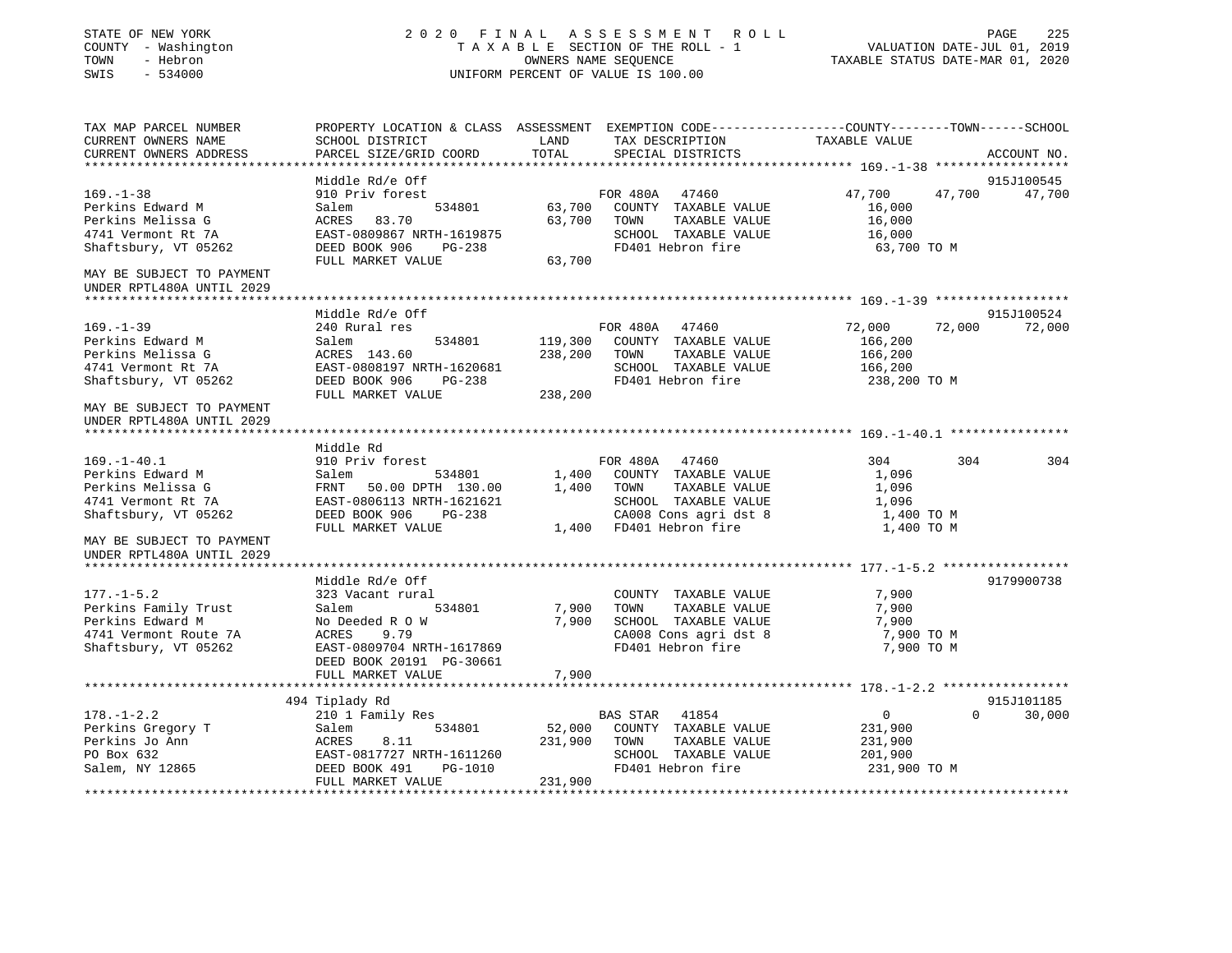# STATE OF NEW YORK 2 0 2 0 F I N A L A S S E S S M E N T R O L L PAGE 226 COUNTY - Washington T A X A B L E SECTION OF THE ROLL - 1 VALUATION DATE-JUL 01, 2019 TOWN - Hebron OWNERS NAME SEQUENCE TAXABLE STATUS DATE-MAR 01, 2020 SWIS - 534000 UNIFORM PERCENT OF VALUE IS 100.00

| TAX MAP PARCEL NUMBER     | PROPERTY LOCATION & CLASS ASSESSMENT EXEMPTION CODE----------------COUNTY-------TOWN------SCHOOL |                 |                          |               |                         |
|---------------------------|--------------------------------------------------------------------------------------------------|-----------------|--------------------------|---------------|-------------------------|
| CURRENT OWNERS NAME       | SCHOOL DISTRICT                                                                                  | LAND            | TAX DESCRIPTION          | TAXABLE VALUE |                         |
| CURRENT OWNERS ADDRESS    | PARCEL SIZE/GRID COORD                                                                           | TOTAL           | SPECIAL DISTRICTS        |               | ACCOUNT NO.             |
|                           |                                                                                                  |                 |                          |               |                         |
|                           | Tiplady Rd                                                                                       |                 |                          |               |                         |
| $178. - 1 - 2.4$          | 314 Rural vac<10                                                                                 |                 | COUNTY TAXABLE VALUE     | 30,800        |                         |
| Perkins Gregory T         | 534801<br>Salem                                                                                  | 30,800          | TAXABLE VALUE<br>TOWN    | 30,800        |                         |
| Perkins JoAnn             | ACRES<br>8.60                                                                                    | 30,800          | SCHOOL TAXABLE VALUE     | 30,800        |                         |
| PO Box 632                | EAST-0817203 NRTH-1611265                                                                        |                 | FD401 Hebron fire        | 30,800 TO M   |                         |
| Salem, NY 12865           | DEED BOOK 899<br>PG-46                                                                           |                 |                          |               |                         |
|                           | FULL MARKET VALUE                                                                                | 30,800          |                          |               |                         |
|                           |                                                                                                  |                 |                          |               |                         |
|                           | Bromley Ln                                                                                       |                 |                          |               |                         |
| $178. - 1 - 5.3$          | 314 Rural vac<10                                                                                 |                 | COUNTY TAXABLE VALUE     | 1,300         |                         |
| Perkins Jason             | Salem<br>534801                                                                                  | 1,300           | TAXABLE VALUE<br>TOWN    | 1,300         |                         |
| Perkins Katherine         | $6.00$ DPTH<br>FRNT                                                                              | 1,300           | SCHOOL TAXABLE VALUE     | 1,300         |                         |
| 120 Bromley Ln            | 0.38<br>ACRES                                                                                    |                 | FD401 Hebron fire        | 1,300 TO M    |                         |
| Granville, NY 12832       | DEED BOOK 20200 PG-1909                                                                          |                 |                          |               |                         |
|                           | FULL MARKET VALUE                                                                                | 1,300           |                          |               |                         |
|                           |                                                                                                  |                 |                          |               |                         |
|                           | 120 Bromley Ln                                                                                   |                 |                          |               | 915J101369              |
| $178. - 1 - 30$           | 240 Rural res                                                                                    |                 | <b>BAS STAR</b><br>41854 | 0             | 30,000<br>$\Omega$      |
| Perkins Jason             | 534801<br>Salem                                                                                  | 69,200          | COUNTY TAXABLE VALUE     | 260,200       |                         |
| Perkins Katherine         | Lot $15/$                                                                                        | 260,200         | TAXABLE VALUE<br>TOWN    | 260,200       |                         |
| 120 Bromley Ln            | ACRES<br>18.90                                                                                   |                 | SCHOOL TAXABLE VALUE     | 230,200       |                         |
| Granville, NY 12832       | EAST-0820477 NRTH-1613747                                                                        |                 | FD401 Hebron fire        | 260,200 TO M  |                         |
|                           | DEED BOOK 20200 PG-1909                                                                          |                 |                          |               |                         |
|                           | FULL MARKET VALUE                                                                                | 260,200         |                          |               |                         |
|                           |                                                                                                  |                 |                          |               |                         |
|                           | Pine Hill Rd Off                                                                                 |                 |                          |               | 915J100443              |
| $169. - 1 - 36$           | 912 Forest s480a                                                                                 |                 | FOR 480A<br>47460        | 19,380        | 19,380<br>19,380        |
| Perkins Melissa           | 534801<br>Salem                                                                                  | 27,300          | COUNTY TAXABLE VALUE     | 7,920         |                         |
| Perkins Edward            | forest 2109/35                                                                                   | 27,300          | TOWN<br>TAXABLE VALUE    | 7,920         |                         |
| 4741 Vermont Route 7A     | ACRES 34.00                                                                                      |                 | SCHOOL TAXABLE VALUE     | 7,920         |                         |
| Shaftsbury, VT 05262      | EAST-0809970 NRTH-1621665                                                                        |                 | FD401 Hebron fire        | 27,300 TO M   |                         |
|                           | DEED BOOK 955<br>$PG-8$                                                                          |                 |                          |               |                         |
| MAY BE SUBJECT TO PAYMENT | FULL MARKET VALUE                                                                                | 27,300          |                          |               |                         |
| UNDER RPTL480A UNTIL 2029 |                                                                                                  |                 |                          |               |                         |
|                           |                                                                                                  |                 |                          |               |                         |
|                           | 508 Tiplady Rd                                                                                   |                 |                          |               |                         |
| $178. - 1 - 42.1$         | 210 1 Family Res                                                                                 |                 | AGED-CO<br>41802         | 10,000        | $\Omega$<br>$\mathbf 0$ |
| Perkins Richard G LE      | 534801<br>Salem                                                                                  | 38,000 ENH STAR | 41834                    | $\mathbf{0}$  | 69,800<br>$\Omega$      |
| Perkins Patricia A LE     | 881/218                                                                                          | 200,000         | COUNTY TAXABLE VALUE     | 190,000       |                         |
| 508 Tiplady Rd            | ACRES<br>2.00                                                                                    |                 | TOWN<br>TAXABLE VALUE    | 200,000       |                         |
| Granville, NY 12832       | EAST-0818101 NRTH-1611483                                                                        |                 | SCHOOL TAXABLE VALUE     | 130,200       |                         |
|                           | DEED BOOK 881<br>PG-218                                                                          |                 | FD401 Hebron fire        | 200,000 TO M  |                         |
|                           | FULL MARKET VALUE                                                                                | 200,000         |                          |               |                         |
|                           |                                                                                                  |                 |                          |               |                         |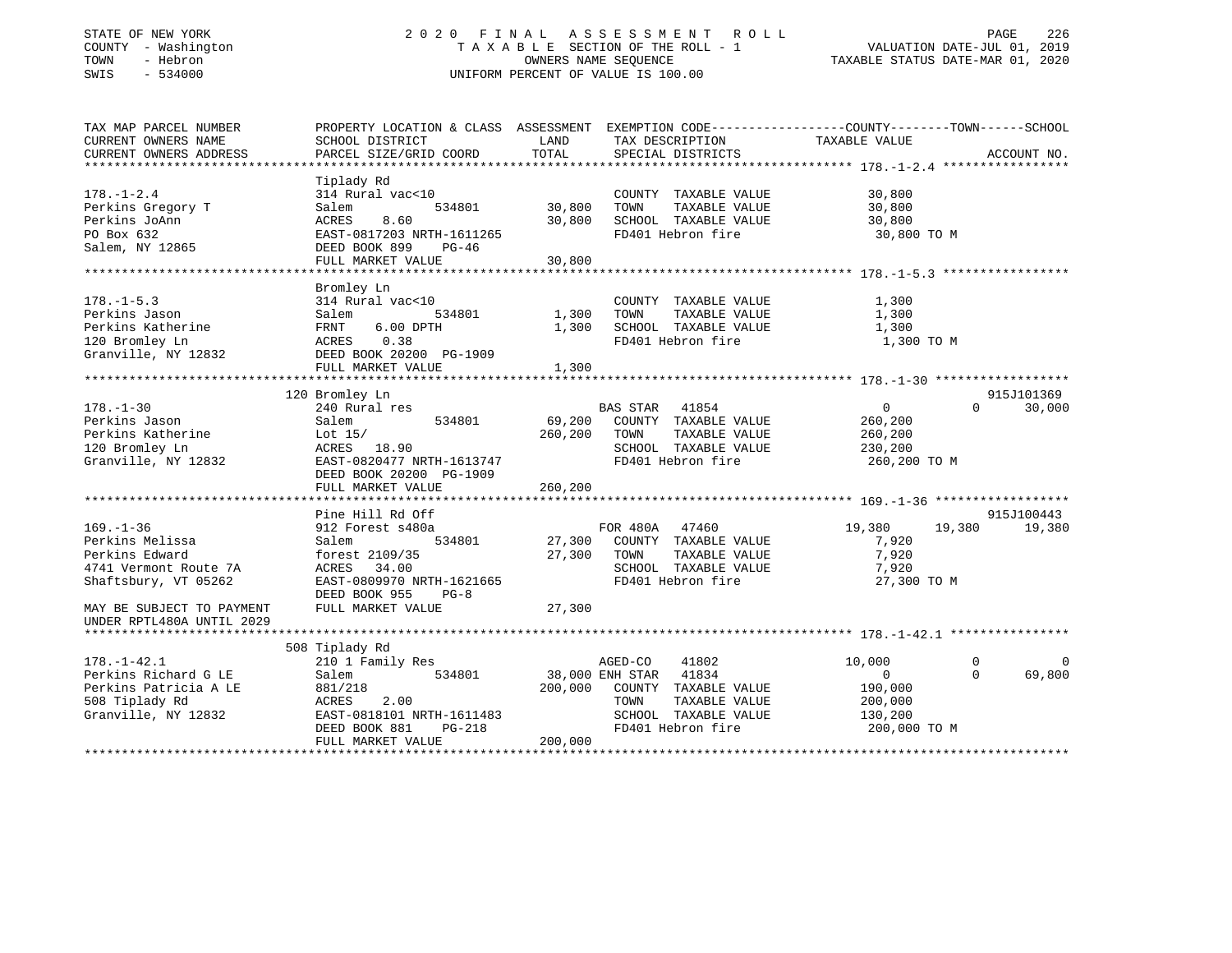| STATE OF NEW YORK<br>COUNTY - Washington<br>- Hebron<br>TOWN<br>$-534000$<br>SWIS |                                                       | UNIFORM PERCENT OF VALUE IS 100.00 | 2020 FINAL ASSESSMENT ROLL<br>TAXABLE SECTION OF THE ROLL - 1<br>OWNERS NAME SEQUENCE | PAGE<br>VALUATION DATE-JUL 01, 2019<br>TAXABLE STATUS DATE-MAR 01, 2020                                           | 227         |
|-----------------------------------------------------------------------------------|-------------------------------------------------------|------------------------------------|---------------------------------------------------------------------------------------|-------------------------------------------------------------------------------------------------------------------|-------------|
| TAX MAP PARCEL NUMBER<br>CURRENT OWNERS NAME                                      | SCHOOL DISTRICT                                       | LAND                               | TAX DESCRIPTION                                                                       | PROPERTY LOCATION & CLASS ASSESSMENT EXEMPTION CODE----------------COUNTY-------TOWN------SCHOOL<br>TAXABLE VALUE |             |
| CURRENT OWNERS ADDRESS<br>**************************                              | PARCEL SIZE/GRID COORD                                | TOTAL                              | SPECIAL DISTRICTS                                                                     |                                                                                                                   | ACCOUNT NO. |
|                                                                                   | 25 Bogtown Ln                                         |                                    |                                                                                       |                                                                                                                   | 915J101084  |
| $184. - 1 - 15.3$                                                                 | 210 1 Family Res                                      |                                    | COUNTY TAXABLE VALUE                                                                  | 219,600                                                                                                           |             |
| Perrelli Frank N                                                                  | Salem                                                 | 60,700<br>534801                   | TOWN<br>TAXABLE VALUE                                                                 | 219,600                                                                                                           |             |
| Perrelli Elizabeth A                                                              | sub lot 3                                             | 219,600                            | SCHOOL TAXABLE VALUE                                                                  | 219,600                                                                                                           |             |
| 25 Bogtown Ln                                                                     | ACRES<br>6.50 BANK                                    | 999                                | FD401 Hebron fire                                                                     | 219,600 TO M                                                                                                      |             |
| Salem, NY 12865                                                                   | EAST-0803881 NRTH-1605298<br>DEED BOOK 20191 PG-26812 |                                    |                                                                                       |                                                                                                                   |             |
|                                                                                   | FULL MARKET VALUE                                     | 219,600                            |                                                                                       |                                                                                                                   |             |
|                                                                                   | ********************************                      |                                    |                                                                                       |                                                                                                                   |             |
|                                                                                   | 334 Middle Rd                                         |                                    |                                                                                       |                                                                                                                   |             |
| $169. - 1 - 40.2$                                                                 | 210 1 Family Res                                      |                                    | BAS STAR<br>41854                                                                     | $\overline{0}$<br>$\Omega$                                                                                        | 30,000      |
| Persbacker Gregory H                                                              | Salem                                                 | 534801                             | 63,100 COUNTY TAXABLE VALUE                                                           | 172,800                                                                                                           |             |
| Persbacker Susan                                                                  | ACRES<br>7.57                                         | 172,800                            | TOWN<br>TAXABLE VALUE                                                                 | 172,800                                                                                                           |             |
| 334 Middle Rd                                                                     | EAST-0806110 NRTH-1620316                             |                                    | SCHOOL TAXABLE VALUE                                                                  | 142,800                                                                                                           |             |
| Salem, NY 12865                                                                   | DEED BOOK 3107 PG-332                                 |                                    | CA008 Cons agri dst 8                                                                 | 172,800 TO M                                                                                                      |             |
|                                                                                   | FULL MARKET VALUE                                     |                                    | 172,800 FD401 Hebron fire                                                             | 172,800 TO M                                                                                                      |             |
|                                                                                   | James Rd                                              |                                    |                                                                                       |                                                                                                                   | 915J101315  |
| 159.–1–36                                                                         | 312 Vac w/imprv                                       |                                    | COUNTY TAXABLE VALUE                                                                  | 24,400                                                                                                            |             |
| Pesha Noah T                                                                      | Hartford                                              | 17,700<br>533801                   | TOWN<br>TAXABLE VALUE                                                                 | 24,400                                                                                                            |             |
| 461 Blood St                                                                      | lot 1                                                 | 24,400                             | SCHOOL TAXABLE VALUE                                                                  | 24,400                                                                                                            |             |
| Granville, NY 12832                                                               | ACRES<br>2.52                                         |                                    | FD401 Hebron fire                                                                     | 24,400 TO M                                                                                                       |             |
|                                                                                   | EAST-0791667 NRTH-1629202<br>DEED BOOK 3156 PG-208    |                                    |                                                                                       |                                                                                                                   |             |
|                                                                                   | FULL MARKET VALUE                                     | 24,400                             |                                                                                       |                                                                                                                   |             |
|                                                                                   |                                                       |                                    |                                                                                       |                                                                                                                   |             |
|                                                                                   | 41 Crystal View Way                                   |                                    |                                                                                       |                                                                                                                   | 915J101649  |
| 143.-1-45                                                                         | 210 1 Family Res                                      |                                    | 41834<br>ENH STAR                                                                     | $\overline{0}$<br>$\Omega$                                                                                        | 69,800      |
| Petrillo Edward A                                                                 | Granville                                             | 533201<br>57,600                   | COUNTY TAXABLE VALUE                                                                  | 210,000                                                                                                           |             |
| 41 Crystal View Way                                                               | Lot 7-Phase 1                                         | 210,000                            | TAXABLE VALUE<br>TOWN                                                                 | 210,000                                                                                                           |             |
| Granville, NY 12832                                                               | ACRES<br>5.10                                         |                                    | SCHOOL TAXABLE VALUE                                                                  | 140,200                                                                                                           |             |
|                                                                                   | EAST-0810701 NRTH-1644585                             |                                    | CA008 Cons agri dst 8                                                                 | 210,000 TO M                                                                                                      |             |
|                                                                                   | DEED BOOK 3106 PG-204                                 |                                    | FD401 Hebron fire                                                                     | 210,000 TO M                                                                                                      |             |
|                                                                                   | FULL MARKET VALUE                                     | 210,000                            |                                                                                       |                                                                                                                   |             |
|                                                                                   |                                                       |                                    |                                                                                       |                                                                                                                   |             |
|                                                                                   | Sheldon Rd                                            |                                    |                                                                                       |                                                                                                                   |             |
| $170. - 1 - 13.74$                                                                | 322 Rural vac>10                                      |                                    | COUNTY TAXABLE VALUE                                                                  | 108,300                                                                                                           |             |
| Petty Ronald G                                                                    | Salem                                                 | 534801<br>108,300                  | TOWN<br>TAXABLE VALUE                                                                 | 108,300                                                                                                           |             |
| Stivaletti Linda A                                                                | Lot 4                                                 | 108,300                            | SCHOOL TAXABLE VALUE                                                                  | 108,300                                                                                                           |             |
|                                                                                   | ACRES 67.82                                           |                                    | CA008 Cons agri dst 8                                                                 | 108,300 то м                                                                                                      |             |
| 615 East E St                                                                     |                                                       |                                    |                                                                                       |                                                                                                                   |             |
| Brunswick, MD 21716                                                               | EAST-0821376 NRTH-1616274                             |                                    | FD401 Hebron fire                                                                     | 108,300 TO M                                                                                                      |             |
|                                                                                   | DEED BOOK 3464<br>FULL MARKET VALUE                   | PG-24<br>108,300                   |                                                                                       |                                                                                                                   |             |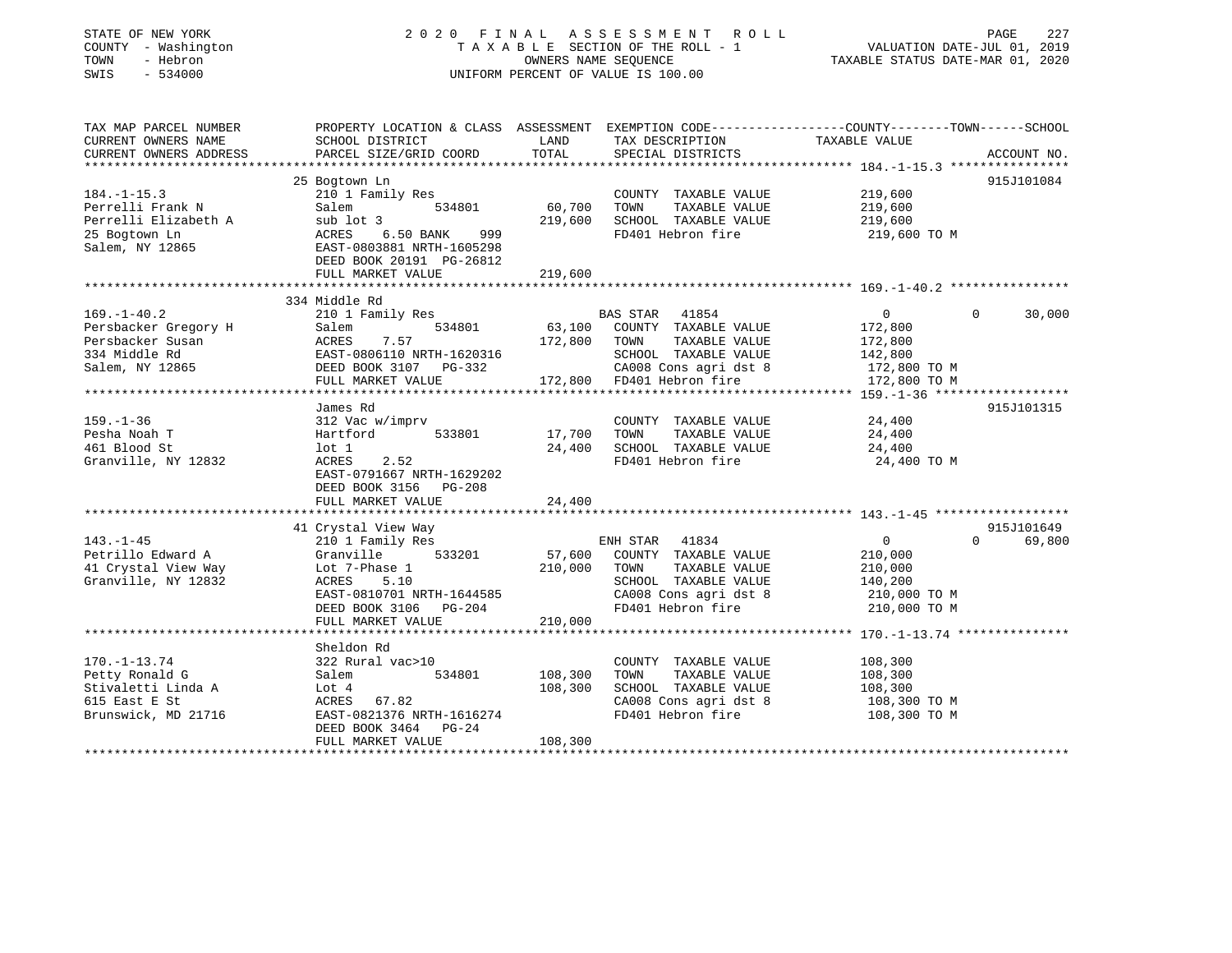# STATE OF NEW YORK 2 0 2 0 F I N A L A S S E S S M E N T R O L L PAGE 228 COUNTY - Washington T A X A B L E SECTION OF THE ROLL - 1 VALUATION DATE-JUL 01, 2019 TOWN - Hebron OWNERS NAME SEQUENCE TAXABLE STATUS DATE-MAR 01, 2020 SWIS - 534000 UNIFORM PERCENT OF VALUE IS 100.00

| TAX MAP PARCEL NUMBER<br>CURRENT OWNERS NAME<br>CURRENT OWNERS ADDRESS                        | SCHOOL DISTRICT<br>PARCEL SIZE/GRID COORD                                                                                                                                                     | LAND<br>TOTAL                | PROPERTY LOCATION & CLASS ASSESSMENT EXEMPTION CODE---------------COUNTY-------TOWN------SCHOOL<br>TAX DESCRIPTION<br>SPECIAL DISTRICTS                                                                                                                                          | TAXABLE VALUE                                                   | ACCOUNT NO.        |
|-----------------------------------------------------------------------------------------------|-----------------------------------------------------------------------------------------------------------------------------------------------------------------------------------------------|------------------------------|----------------------------------------------------------------------------------------------------------------------------------------------------------------------------------------------------------------------------------------------------------------------------------|-----------------------------------------------------------------|--------------------|
|                                                                                               |                                                                                                                                                                                               |                              |                                                                                                                                                                                                                                                                                  |                                                                 |                    |
| $183.20 - 1 - 15$<br>Phelan Kathleen<br>250 Sherman Ave<br>Hawthorne, NY 10532                | 3104 County Route 30<br>210 1 Family Res<br>Salem<br>FRNT 170.00 DPTH 130.00<br>0.69<br>ACRES                                                                                                 | 534801 28,800<br>83,400      | COUNTY TAXABLE VALUE<br>TAXABLE VALUE 83,400<br>TOWN<br>$\begin{tabular}{lllllllll} \texttt{SCHOOL} & \texttt{TAXABLE} & \texttt{VALUE} & \texttt{83,400} \\ \texttt{CA008} & \texttt{Cons}\ \texttt{agri}\ \texttt{dst}\ 8 & & & 83,400\ \texttt{TO}\ \texttt{M} \end{tabular}$ | 83,400                                                          | 915J100348         |
|                                                                                               | EAST-0792707 NRTH-1602363<br>DEED BOOK 560<br>PG-309<br>FULL MARKET VALUE                                                                                                                     | 83,400                       | FD401 Hebron fire<br>LD401 West hebron light                                                                                                                                                                                                                                     | 83,400 TO M<br>83,400 TO M                                      |                    |
|                                                                                               | County Route 28                                                                                                                                                                               |                              |                                                                                                                                                                                                                                                                                  |                                                                 |                    |
| $152. - 2 - 17.11$<br>Phillips John J<br>6 Cherry Tree Ln<br>Hudson Falls, NY 12839           | 322 Rural vac>10<br>Granville 533201<br>lot 8<br>ACRES 42.61<br>EAST-0812110 NRTH-1641345                                                                                                     | 57,600                       | AG DIST 41720<br>57,600 COUNTY TAXABLE VALUE<br>TAXABLE VALUE<br>TOWN<br>SCHOOL TAXABLE VALUE<br>CA008 Cons agri dst 8                                                                                                                                                           | 26,674 26,674<br>30,926<br>30,926<br>30,926<br>30,926 TO M      | 26,674             |
| MAY BE SUBJECT TO PAYMENT                                                                     | DEED BOOK 3753 PG-134                                                                                                                                                                         |                              | 26,674 EX                                                                                                                                                                                                                                                                        |                                                                 |                    |
| UNDER AGDIST LAW TIL 2024                                                                     | FULL MARKET VALUE                                                                                                                                                                             |                              | 57,600 FD401 Hebron fire                                                                                                                                                                                                                                                         | 57,600 TO M                                                     |                    |
|                                                                                               | Chamberlin Mills Rd/n Off                                                                                                                                                                     |                              |                                                                                                                                                                                                                                                                                  |                                                                 | 915J101541         |
| $177. - 1 - 6.11$<br>Phillips Kirk<br>Sinclair Desmond                                        | 314 Rural vac<10 - WTRFNT<br>534801<br>Salem<br>lot 2<br>Attn: Sinclair Coral (ACRES 5.83)<br>5 Long Shadow Ln (BAST-0810493 NRTH-1615499)<br>Traveler's Rest, SC 29690 (DEED BOOK 563, PG-50 | 4,700                        | COUNTY TAXABLE VALUE<br>4,700 TOWN<br>TAXABLE VALUE<br>SCHOOL TAXABLE VALUE<br>FD401 Hebron fire                                                                                                                                                                                 | 4,700<br>4,700<br>4,700<br>4,700 TO M                           |                    |
|                                                                                               | FULL MARKET VALUE                                                                                                                                                                             | 4,700                        |                                                                                                                                                                                                                                                                                  |                                                                 |                    |
|                                                                                               |                                                                                                                                                                                               |                              |                                                                                                                                                                                                                                                                                  |                                                                 |                    |
| $177. - 1 - 3.21$<br>Phillips Robert<br>Salem, NY 12865                                       | 32 Woodcutters Way<br>270 Mfg housing<br>Salem<br>32 Woodcutters Way<br>1. The May 1997 September 2016 29#90 32,700<br>ACRES<br>5.24<br>EAST-0806216 NRTH-1616852                             | 534801 23,700                | COUNTY TAXABLE VALUE<br>TAXABLE VALUE<br>TOWN<br>SCHOOL TAXABLE VALUE 32,700<br>CA008 Cons agri dst 8 32,700 TO M<br>CA008 Cons agri dst 8<br>FD401 Hebron fire                                                                                                                  | 32,700<br>32.700<br>32,700<br>32,700 TO M                       | 915J100004         |
|                                                                                               | DEED BOOK 3651 PG-331<br>FULL MARKET VALUE                                                                                                                                                    | 32,700                       |                                                                                                                                                                                                                                                                                  |                                                                 |                    |
|                                                                                               |                                                                                                                                                                                               |                              |                                                                                                                                                                                                                                                                                  |                                                                 |                    |
|                                                                                               | 111 Chester Dawn Way                                                                                                                                                                          |                              |                                                                                                                                                                                                                                                                                  |                                                                 |                    |
| $170. - 1 - 17.3$<br>Phillips Rutheda E Granville<br>1111 Chester Dawn Way<br>Salem, NY 12865 | 210 1 Family Res<br>533201<br>897/166<br>999 — 1<br>ACRES<br>8.52 BANK<br>EAST-0818391 NRTH-1623094<br>DEED BOOK 3715 PG-142<br>FULL MARKET VALUE                                             | 52,600<br>197,900<br>197,900 | ENH STAR 41834<br>COUNTY TAXABLE VALUE<br>TAXABLE VALUE<br>TOWN<br>SCHOOL TAXABLE VALUE<br>FD401 Hebron fire                                                                                                                                                                     | $\overline{0}$<br>197,900<br>197,900<br>128,100<br>197,900 TO M | $\Omega$<br>69,800 |
|                                                                                               |                                                                                                                                                                                               |                              |                                                                                                                                                                                                                                                                                  |                                                                 |                    |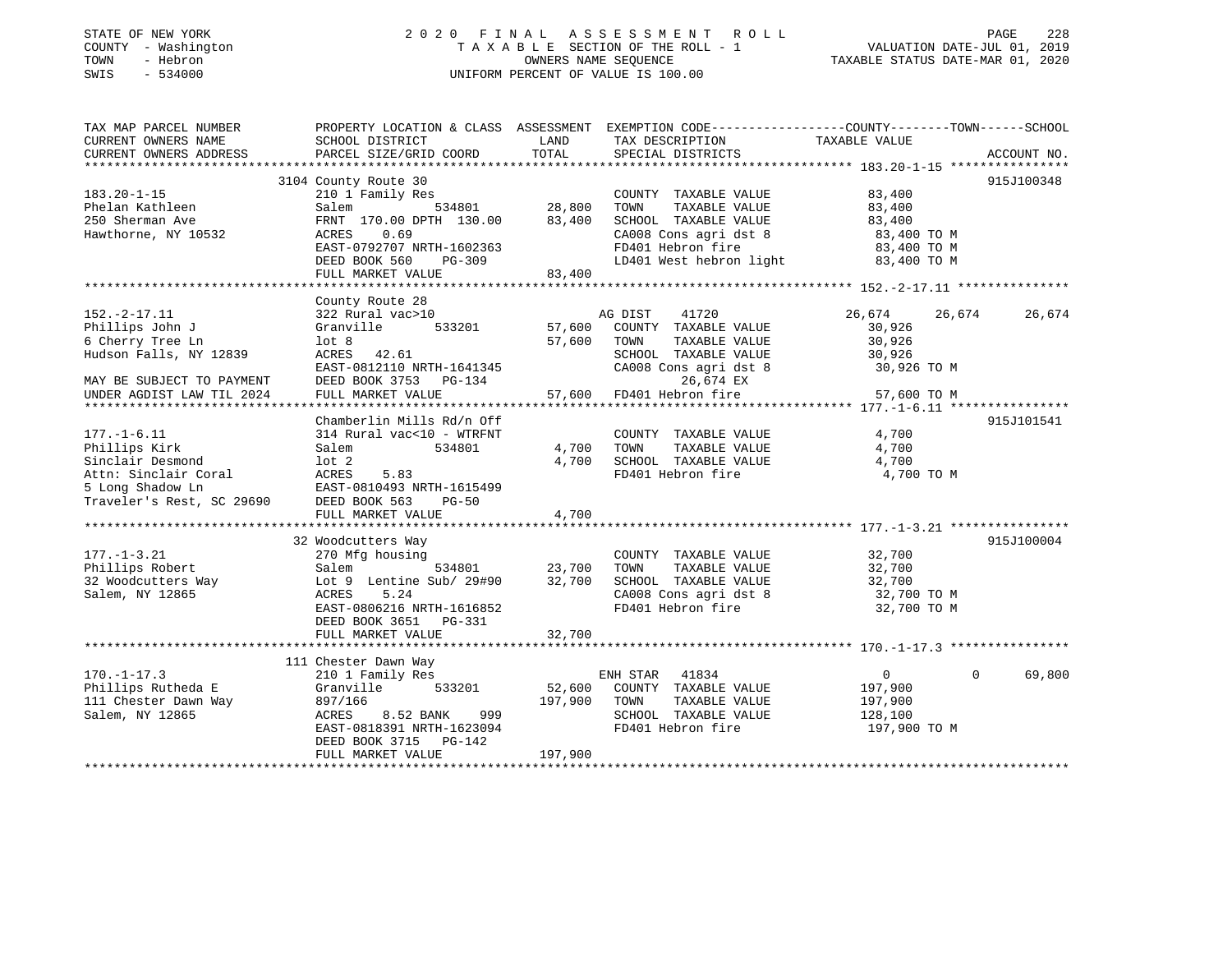| STATE OF NEW YORK<br>COUNTY - Washington<br>- Hebron<br>TOWN<br>SWIS<br>$-534000$ |                                                      | OWNERS NAME SEQUENCE     | 2020 FINAL ASSESSMENT<br>R O L L<br>TAXABLE SECTION OF THE ROLL - 1<br>UNIFORM PERCENT OF VALUE IS 100.00 | PAGE<br>229<br>VALUATION DATE-JUL 01, 2019<br>TAXABLE STATUS DATE-MAR 01, 2020                  |
|-----------------------------------------------------------------------------------|------------------------------------------------------|--------------------------|-----------------------------------------------------------------------------------------------------------|-------------------------------------------------------------------------------------------------|
| TAX MAP PARCEL NUMBER                                                             |                                                      |                          |                                                                                                           | PROPERTY LOCATION & CLASS ASSESSMENT EXEMPTION CODE----------------COUNTY-------TOWN-----SCHOOL |
| CURRENT OWNERS NAME                                                               | SCHOOL DISTRICT                                      | LAND                     | TAX DESCRIPTION                                                                                           | TAXABLE VALUE                                                                                   |
| CURRENT OWNERS ADDRESS                                                            | PARCEL SIZE/GRID COORD                               | TOTAL<br>*************** | SPECIAL DISTRICTS                                                                                         | ACCOUNT NO.                                                                                     |
|                                                                                   | 4 Shepard Rd                                         |                          |                                                                                                           |                                                                                                 |
| $152 - 2 - 17.8$                                                                  | 210 1 Family Res                                     |                          | COUNTY TAXABLE VALUE                                                                                      | 122,300                                                                                         |
| Picard Robert P Jr                                                                | Granville<br>533201                                  | 59,100                   | TOWN<br>TAXABLE VALUE                                                                                     | 122,300                                                                                         |
| Picard Mary Beth                                                                  | lot 7                                                | 122,300                  | SCHOOL TAXABLE VALUE                                                                                      | 122,300                                                                                         |
| PO Box 4155                                                                       | 5.78<br>ACRES                                        |                          | CA008 Cons agri dst 8                                                                                     | 122,300 TO M                                                                                    |
| Queensbury, NY 12804                                                              | EAST-0810204 NRTH-1640884<br>DEED BOOK 3592 PG-332   |                          | FD401 Hebron fire                                                                                         | 122,300 TO M                                                                                    |
| MAY BE SUBJECT TO PAYMENT<br>UNDER AGDIST LAW TIL 2020                            | FULL MARKET VALUE                                    | 122,300                  |                                                                                                           |                                                                                                 |
|                                                                                   | **********************                               |                          |                                                                                                           |                                                                                                 |
|                                                                                   | 490 Pine Hill Rd                                     |                          |                                                                                                           | 915J101419                                                                                      |
| $169. - 1 - 26.11$<br>Pierce Richard                                              | 270 Mfg housing<br>Granville<br>533201               | 35,800                   | COUNTY TAXABLE VALUE<br>TOWN<br>TAXABLE VALUE                                                             | 47,700<br>47,700                                                                                |
| Pierce Dawn                                                                       | $P/O$ Lot 2                                          | 47,700                   | SCHOOL TAXABLE VALUE                                                                                      | 47,700                                                                                          |
| 429 Beattie Hollow Rd                                                             | ACRES<br>1.27                                        |                          | FD401 Hebron fire                                                                                         | 47,700 TO M                                                                                     |
| Salem, NY 12865                                                                   | EAST-0813537 NRTH-1620597<br>DEED BOOK 3821 PG-81    |                          |                                                                                                           |                                                                                                 |
|                                                                                   | FULL MARKET VALUE                                    | 47,700                   |                                                                                                           |                                                                                                 |
|                                                                                   |                                                      |                          |                                                                                                           |                                                                                                 |
|                                                                                   | 53 James Rd                                          |                          |                                                                                                           |                                                                                                 |
| $159. - 1 - 36.1$<br>Plunkett Patrick                                             | 314 Rural vac<10<br>533801                           |                          | COUNTY TAXABLE VALUE<br>TOWN                                                                              | 19,500                                                                                          |
| 295 Bergen St Apt 2B                                                              | Hartford<br>lot <sub>3</sub>                         | 19,500<br>19,500         | TAXABLE VALUE<br>SCHOOL TAXABLE VALUE                                                                     | 19,500<br>19,500                                                                                |
| Brooklyn, NY 11217                                                                | 3.16<br>ACRES                                        |                          | FD401 Hebron fire                                                                                         | 19,500 TO M                                                                                     |
|                                                                                   | EAST-0791527 NRTH-1628692                            |                          |                                                                                                           |                                                                                                 |
|                                                                                   | DEED BOOK 2401<br>PG-257                             |                          |                                                                                                           |                                                                                                 |
|                                                                                   | FULL MARKET VALUE                                    | 19,500                   |                                                                                                           |                                                                                                 |
|                                                                                   | ***********************                              |                          |                                                                                                           |                                                                                                 |
|                                                                                   | 60 East Green Pond Way                               |                          |                                                                                                           | 915J101448                                                                                      |
| $144. - 1 - 37.4$                                                                 | 312 Vac w/imprv                                      |                          | COUNTY TAXABLE VALUE                                                                                      | 95,700                                                                                          |
| Plyotes John J                                                                    | Granville<br>533201                                  | 48,100                   | TOWN<br>TAXABLE VALUE                                                                                     | 95,700                                                                                          |
| Douglass Mark                                                                     | Rights Lot E                                         | 95,700                   | SCHOOL TAXABLE VALUE                                                                                      | 95,700                                                                                          |
| 29 Hoosick St                                                                     | ACRES 10.31                                          |                          | FD401 Hebron fire                                                                                         | 95,700 TO M                                                                                     |
| Hoosick Falls, NY 12090                                                           | EAST-0817813 NRTH-1643108<br>DEED BOOK 957<br>PG-316 |                          |                                                                                                           |                                                                                                 |
|                                                                                   | FULL MARKET VALUE                                    | 95,700                   |                                                                                                           |                                                                                                 |
|                                                                                   | 7491 State Route 22                                  |                          |                                                                                                           | 915J101555                                                                                      |
| $153.-1-5.1$                                                                      | 210 1 Family Res                                     |                          | COUNTY TAXABLE VALUE                                                                                      | 81,200                                                                                          |
| Poczobut Travis                                                                   | 533201<br>Granville                                  | 57,400                   | TOWN<br>TAXABLE VALUE                                                                                     | 81,200                                                                                          |
| Poczobut Katherine                                                                | ACRES<br>5.00                                        | 81,200                   | SCHOOL TAXABLE VALUE                                                                                      | 81,200                                                                                          |
| 536 York St                                                                       | EAST-0819302 NRTH-1638078                            |                          | FD401 Hebron fire                                                                                         | 0 TO M                                                                                          |
| Poultney, VT 05764                                                                | DEED BOOK 3441<br>PG-160<br>FULL MARKET VALUE        | 81,200                   |                                                                                                           |                                                                                                 |
|                                                                                   |                                                      | * * * * * * * * * * * *  |                                                                                                           |                                                                                                 |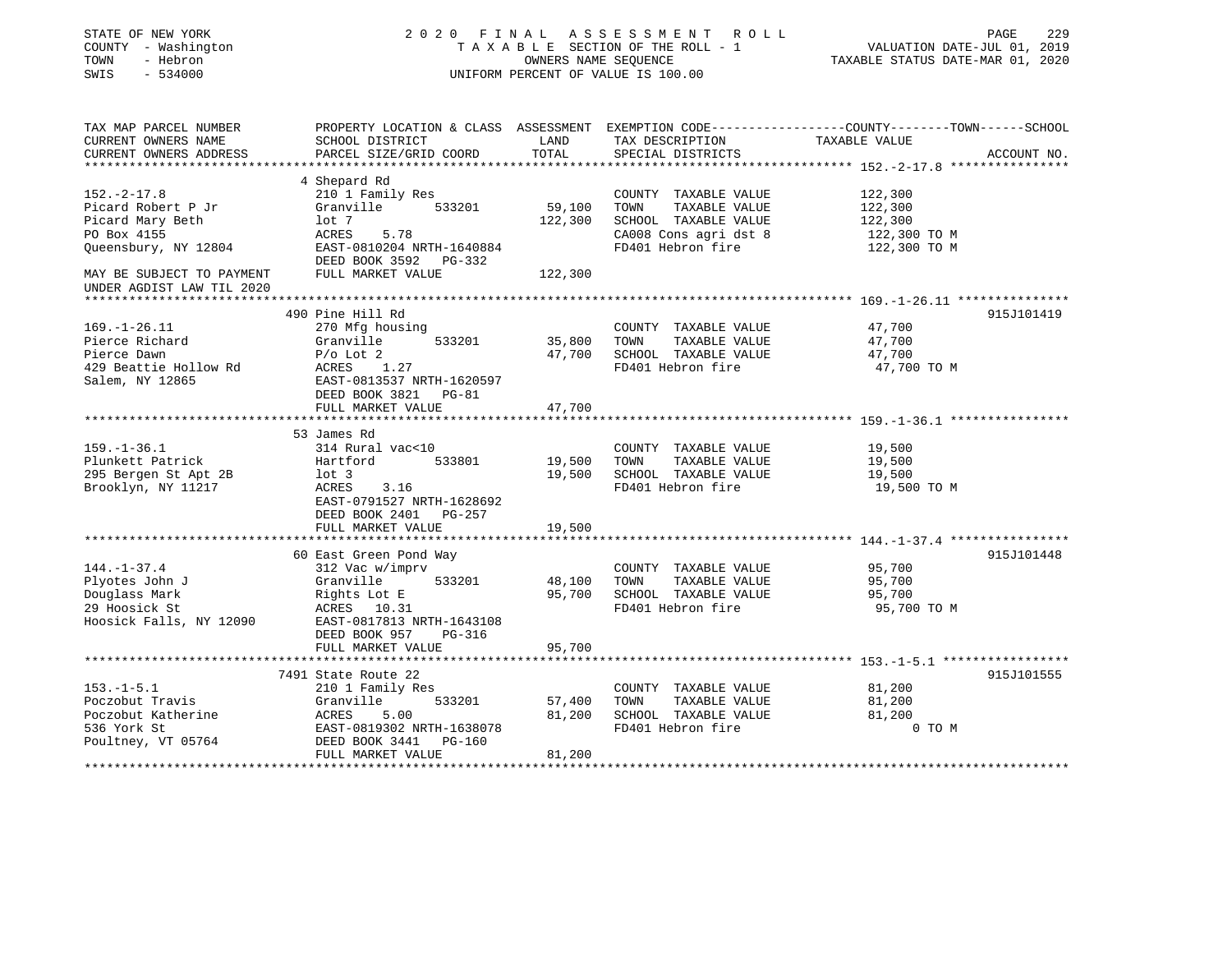| STATE OF NEW YORK<br>COUNTY - Washington<br>TOWN<br>- Hebron<br>SWIS<br>$-534000$ | 2020 FINAL ASSESSMENT ROLL<br>230<br>PAGE<br>VALUATION DATE-JUL 01, 2019<br>T A X A B L E SECTION OF THE ROLL - 1<br>OWNERS NAME SEQUENCE<br>TAXABLE STATUS DATE-MAR 01, 2020<br>UNIFORM PERCENT OF VALUE IS 100.00 |         |                                                      |                       |                         |
|-----------------------------------------------------------------------------------|---------------------------------------------------------------------------------------------------------------------------------------------------------------------------------------------------------------------|---------|------------------------------------------------------|-----------------------|-------------------------|
| TAX MAP PARCEL NUMBER<br>CURRENT OWNERS NAME                                      | PROPERTY LOCATION & CLASS ASSESSMENT EXEMPTION CODE----------------COUNTY-------TOWN-----SCHOOL<br>SCHOOL DISTRICT                                                                                                  | LAND    | TAX DESCRIPTION                                      | TAXABLE VALUE         |                         |
| CURRENT OWNERS ADDRESS                                                            | PARCEL SIZE/GRID COORD                                                                                                                                                                                              | TOTAL   | SPECIAL DISTRICTS                                    |                       | ACCOUNT NO.             |
|                                                                                   |                                                                                                                                                                                                                     |         |                                                      |                       |                         |
| $170. - 2 - 9$                                                                    | 251 Higgins Rd<br>312 Vac w/imprv                                                                                                                                                                                   |         | COUNTY TAXABLE VALUE                                 | 12,600                | 915J100480              |
| Pollack Thomas                                                                    | Granville<br>533201                                                                                                                                                                                                 |         | TOWN<br>TAXABLE VALUE                                | 12,600                |                         |
| Pollack Brian                                                                     | Bdy Agmt 627/308                                                                                                                                                                                                    | 1,500   | 12,600 SCHOOL TAXABLE VALUE                          | 12,600                |                         |
| 66 Russell Ln                                                                     | 595/18 595/20                                                                                                                                                                                                       |         | FD401 Hebron fire                                    | 12,600 TO M           |                         |
| Argyle, NY 12809                                                                  | ACRES 1.20                                                                                                                                                                                                          |         |                                                      |                       |                         |
|                                                                                   | EAST-0823182 NRTH-1623821                                                                                                                                                                                           |         |                                                      |                       |                         |
|                                                                                   | DEED BOOK 4019 PG-329                                                                                                                                                                                               |         |                                                      |                       |                         |
|                                                                                   | FULL MARKET VALUE                                                                                                                                                                                                   | 12,600  |                                                      |                       |                         |
|                                                                                   |                                                                                                                                                                                                                     |         |                                                      |                       |                         |
|                                                                                   | Gilchrist Rd Off S                                                                                                                                                                                                  |         |                                                      |                       |                         |
| $175. - 1 - 25.4$                                                                 | 312 Vac w/imprv                                                                                                                                                                                                     |         | COUNTY TAXABLE VALUE                                 | 31,000                |                         |
| Pollock Jerome                                                                    | Salem 534801<br>ACRES<br>2.00                                                                                                                                                                                       | 1,700   | TAXABLE VALUE<br>TOWN<br>31,000 SCHOOL TAXABLE VALUE | 31,000                |                         |
| Pollock Velma<br>218 Gilchrist Rd                                                 | EAST-0785108 NRTH-1613033                                                                                                                                                                                           |         | FD401 Hebron fire                                    | 31,000<br>31,000 TO M |                         |
| Argyle, NY 12809                                                                  | DEED BOOK 850 PG-311                                                                                                                                                                                                |         |                                                      |                       |                         |
|                                                                                   | FULL MARKET VALUE                                                                                                                                                                                                   | 31,000  |                                                      |                       |                         |
|                                                                                   |                                                                                                                                                                                                                     |         |                                                      |                       |                         |
|                                                                                   | 218 & 220 Gilchrist Rd                                                                                                                                                                                              |         |                                                      |                       | 915J101731              |
| $175. - 1 - 25.1$                                                                 | 210 1 Family Res                                                                                                                                                                                                    |         | <b>BAS STAR</b><br>41854                             | $\overline{0}$        | $\Omega$<br>30,000      |
| Pollock Jerome G                                                                  | Salem 534801<br>ACRES 1.27 BANK 999<br>EAST-0785060_NRTH-1613327                                                                                                                                                    |         | 534801 41,800 COUNTY TAXABLE VALUE                   | 244,100               |                         |
| Pollock Velma                                                                     | 1.27 BANK 999                                                                                                                                                                                                       |         | 244,100 TOWN<br>TAXABLE VALUE                        | 244,100               |                         |
| 218 Gilchrist Rd                                                                  |                                                                                                                                                                                                                     |         | SCHOOL TAXABLE VALUE                                 | 214,100               |                         |
| Argyle, NY 12809                                                                  | DEED BOOK 605 PG-62                                                                                                                                                                                                 |         | FD401 Hebron fire                                    | 244,100 TO M          |                         |
|                                                                                   | FULL MARKET VALUE                                                                                                                                                                                                   | 244,100 |                                                      |                       |                         |
|                                                                                   |                                                                                                                                                                                                                     |         |                                                      |                       |                         |
|                                                                                   | Chamberlin Mills Rd                                                                                                                                                                                                 |         |                                                      |                       | 915J101484              |
| $184. - 2 - 2$                                                                    | 322 Rural vac>10                                                                                                                                                                                                    |         | AG DIST<br>41720                                     | 28,750                | 28,750<br>28,750        |
| Pond Brook Farm LLC                                                               | Salem<br>534801                                                                                                                                                                                                     |         | 70,000 COUNTY TAXABLE VALUE                          | 41,250                |                         |
| 43 Henderson Ln                                                                   | Lot 2                                                                                                                                                                                                               | 70,000  | TOWN<br>TAXABLE VALUE                                | 41,250<br>41,250      |                         |
| Salem, NY 12865                                                                   | ACRES 34.70<br>EAST-0799475 NRTH-1608895                                                                                                                                                                            |         | SCHOOL TAXABLE VALUE<br>CA008 Cons agri dst 8        | 41,250 TO M           |                         |
| MAY BE SUBJECT TO PAYMENT                                                         | DEED BOOK 20191 PG-30050                                                                                                                                                                                            |         | 28,750 EX                                            |                       |                         |
| UNDER AGDIST LAW TIL 2024                                                         | FULL MARKET VALUE                                                                                                                                                                                                   |         | 70,000 FD401 Hebron fire                             | 70,000 TO M           |                         |
|                                                                                   |                                                                                                                                                                                                                     |         |                                                      |                       |                         |
|                                                                                   | 447 Chamberlin Mills Rd                                                                                                                                                                                             |         |                                                      |                       | 915J100623              |
| $176. - 1 - 27.1$                                                                 | 240 Rural res                                                                                                                                                                                                       |         | AG DIST<br>41720                                     |                       | 169,062 169,062 169,062 |
| Pond Brook Farm, LLC                                                              | 534801<br>Salem                                                                                                                                                                                                     | 243,200 | COUNTY TAXABLE VALUE                                 | 239,738               |                         |
| 43 Henderson Ln                                                                   | ACRES 96.20                                                                                                                                                                                                         | 408,800 | TOWN<br>TAXABLE VALUE                                | 239,738               |                         |
| Salem, NY 12865                                                                   | EAST-0798241 NRTH-1609432                                                                                                                                                                                           |         | SCHOOL TAXABLE VALUE                                 | 239,738               |                         |
|                                                                                   | DEED BOOK 20191 PG-30049                                                                                                                                                                                            |         | CA008 Cons agri dst 8                                | 239,738 TO M          |                         |
| MAY BE SUBJECT TO PAYMENT                                                         | FULL MARKET VALUE                                                                                                                                                                                                   |         | 408,800 169,062 EX                                   |                       |                         |
| UNDER AGDIST LAW TIL 2024                                                         |                                                                                                                                                                                                                     |         | FD401 Hebron fire                                    | 408,800 TO M          |                         |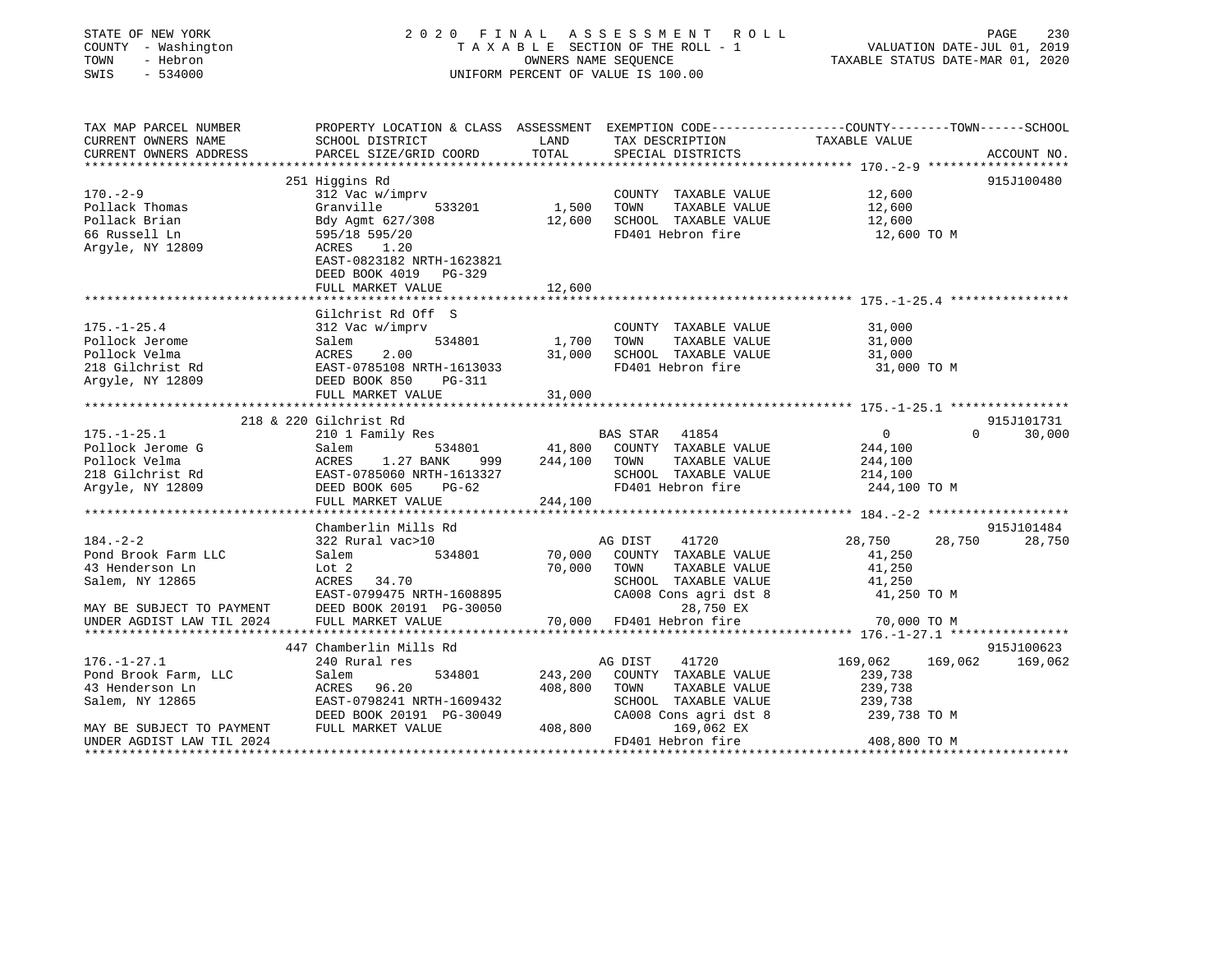# STATE OF NEW YORK 2 0 2 0 F I N A L A S S E S S M E N T R O L L PAGE 231 COUNTY - Washington T A X A B L E SECTION OF THE ROLL - 1 VALUATION DATE-JUL 01, 2019 TOWN - Hebron OWNERS NAME SEQUENCE TAXABLE STATUS DATE-MAR 01, 2020 SWIS - 534000 UNIFORM PERCENT OF VALUE IS 100.00

| TAX MAP PARCEL NUMBER     |                                                                                                                                                                                                                                                                                                                                                                                                                                                              |                        |                                                                                                                                                                                                         | PROPERTY LOCATION & CLASS ASSESSMENT EXEMPTION CODE---------------COUNTY-------TOWN-----SCHOOL   |            |
|---------------------------|--------------------------------------------------------------------------------------------------------------------------------------------------------------------------------------------------------------------------------------------------------------------------------------------------------------------------------------------------------------------------------------------------------------------------------------------------------------|------------------------|---------------------------------------------------------------------------------------------------------------------------------------------------------------------------------------------------------|--------------------------------------------------------------------------------------------------|------------|
| CURRENT OWNERS NAME       | SCHOOL DISTRICT                                                                                                                                                                                                                                                                                                                                                                                                                                              | <b>LAND</b>            | TAX DESCRIPTION                                                                                                                                                                                         | TAXABLE VALUE                                                                                    |            |
|                           | $\begin{minipage}{0.5cm} \begin{minipage}{0.5cm} \begin{minipage}{0.5cm} \begin{minipage}{0.5cm} \begin{minipage}{0.5cm} \begin{minipage}{0.5cm} \begin{minipage}{0.5cm} \begin{minipage}{0.5cm} \begin{minipage}{0.5cm} \begin{minipage}{0.5cm} \begin{minipage}{0.5cm} \begin{minipage}{0.5cm} \begin{minipage}{0.5cm} \begin{minipage}{0.5cm} \begin{minipage}{0.5cm} \begin{minipage}{0.5cm} \begin{minipage}{0.5cm} \begin{minipage}{0.5cm} \begin{min$ |                        |                                                                                                                                                                                                         |                                                                                                  |            |
|                           |                                                                                                                                                                                                                                                                                                                                                                                                                                                              |                        |                                                                                                                                                                                                         |                                                                                                  |            |
|                           | 43 Henderson Ln                                                                                                                                                                                                                                                                                                                                                                                                                                              |                        |                                                                                                                                                                                                         |                                                                                                  | 915J101188 |
| $176. - 1 - 27.2$         | 241 Rural res&ag a<br>Salem 534801 257,100                                                                                                                                                                                                                                                                                                                                                                                                                   |                        | 41720<br>AG DIST                                                                                                                                                                                        | 181,587 181,587 181,587                                                                          |            |
| Pond Brook Farm, LLC      |                                                                                                                                                                                                                                                                                                                                                                                                                                                              |                        | COUNTY TAXABLE VALUE                                                                                                                                                                                    | 138,813                                                                                          |            |
| 43 Henderson Ln           | 412/116                                                                                                                                                                                                                                                                                                                                                                                                                                                      | 320,400                |                                                                                                                                                                                                         |                                                                                                  |            |
| Salem, NY 12865           | ACRES 103.92                                                                                                                                                                                                                                                                                                                                                                                                                                                 |                        |                                                                                                                                                                                                         |                                                                                                  |            |
|                           | EAST-0797934 NRTH-1612133                                                                                                                                                                                                                                                                                                                                                                                                                                    |                        |                                                                                                                                                                                                         | TOWN TAXABLE VALUE 138,813<br>SCHOOL TAXABLE VALUE 138,813<br>CA008 Cons agri dst 8 138,813 TO M |            |
|                           |                                                                                                                                                                                                                                                                                                                                                                                                                                                              |                        |                                                                                                                                                                                                         |                                                                                                  |            |
|                           |                                                                                                                                                                                                                                                                                                                                                                                                                                                              |                        |                                                                                                                                                                                                         |                                                                                                  |            |
|                           |                                                                                                                                                                                                                                                                                                                                                                                                                                                              |                        |                                                                                                                                                                                                         |                                                                                                  |            |
|                           | Chamberlin Mills Rd/e Off                                                                                                                                                                                                                                                                                                                                                                                                                                    |                        |                                                                                                                                                                                                         |                                                                                                  | 915J100624 |
| $184. - 1 - 7$            | 323 Vacant rural                                                                                                                                                                                                                                                                                                                                                                                                                                             |                        |                                                                                                                                                                                                         |                                                                                                  |            |
| Pond Brook Farm, LLC      | Salem                                                                                                                                                                                                                                                                                                                                                                                                                                                        |                        | COUNTY TAXABLE VALUE 18,700<br>TOWN TAXABLE VALUE 18,700                                                                                                                                                |                                                                                                  |            |
| 43 Henderson Ln           |                                                                                                                                                                                                                                                                                                                                                                                                                                                              |                        |                                                                                                                                                                                                         | 18,700                                                                                           |            |
| Salem, NY 12865           | ACRES 23.35<br>EAST-0800050 NRTH-1607231                                                                                                                                                                                                                                                                                                                                                                                                                     | $18,700$<br>$-1607231$ | --<br>SCHOOL TAXABLE VALUE<br>FD401 Hebron fire                                                                                                                                                         | 18,700 TO M                                                                                      |            |
|                           | DEED BOOK 20191 PG-30047                                                                                                                                                                                                                                                                                                                                                                                                                                     |                        |                                                                                                                                                                                                         |                                                                                                  |            |
|                           | FULL MARKET VALUE                                                                                                                                                                                                                                                                                                                                                                                                                                            | 18,700                 |                                                                                                                                                                                                         |                                                                                                  |            |
|                           |                                                                                                                                                                                                                                                                                                                                                                                                                                                              |                        |                                                                                                                                                                                                         |                                                                                                  |            |
|                           | 66 Liebig Rd                                                                                                                                                                                                                                                                                                                                                                                                                                                 |                        |                                                                                                                                                                                                         |                                                                                                  | 915J101689 |
| $152. - 1 - 1.3$          | 242 Rurl res&rec                                                                                                                                                                                                                                                                                                                                                                                                                                             |                        |                                                                                                                                                                                                         |                                                                                                  |            |
|                           | 533201 83,200 TOWN                                                                                                                                                                                                                                                                                                                                                                                                                                           |                        | COUNTY TAXABLE VALUE 237,500<br>TOWN TAXABLE VALUE 237,500                                                                                                                                              |                                                                                                  |            |
|                           |                                                                                                                                                                                                                                                                                                                                                                                                                                                              | 237,500                | SCHOOL TAXABLE VALUE 237,500                                                                                                                                                                            |                                                                                                  |            |
|                           |                                                                                                                                                                                                                                                                                                                                                                                                                                                              |                        | FD401 Hebron fire                                                                                                                                                                                       | 237,500 TO M                                                                                     |            |
|                           |                                                                                                                                                                                                                                                                                                                                                                                                                                                              |                        |                                                                                                                                                                                                         |                                                                                                  |            |
|                           | Porlier Amanda-Marie<br>Porlier Amanda-Marie<br>Drexel James<br>66 Liebig Rd<br>Granville, NY 12832<br>Cranville, NY 12832<br>Cranville, NY 12832<br>Cranville, NY 12832<br>Cranville, NY 12832<br>Cranville, NY 12832<br>Cranville, NY 12832<br>Cra                                                                                                                                                                                                         |                        |                                                                                                                                                                                                         |                                                                                                  |            |
|                           |                                                                                                                                                                                                                                                                                                                                                                                                                                                              |                        |                                                                                                                                                                                                         |                                                                                                  |            |
|                           | 818 Middle Rd                                                                                                                                                                                                                                                                                                                                                                                                                                                |                        |                                                                                                                                                                                                         |                                                                                                  | 915J100505 |
| $160. -1 - 1$             | 240 Rural res                                                                                                                                                                                                                                                                                                                                                                                                                                                |                        |                                                                                                                                                                                                         |                                                                                                  |            |
|                           |                                                                                                                                                                                                                                                                                                                                                                                                                                                              |                        | COUNTY TAXABLE VALUE                                                                                                                                                                                    | 288,400                                                                                          |            |
|                           |                                                                                                                                                                                                                                                                                                                                                                                                                                                              |                        | TOWN TAXABLE VALUE<br>SCHOOL TAXABLE VALUE 288,400                                                                                                                                                      | 288,400                                                                                          |            |
|                           |                                                                                                                                                                                                                                                                                                                                                                                                                                                              |                        |                                                                                                                                                                                                         |                                                                                                  |            |
|                           | Granville, NY 12832<br>EAST-0806221 NRTH-1632053                                                                                                                                                                                                                                                                                                                                                                                                             |                        |                                                                                                                                                                                                         | CA008 Cons agri dst 8 288,400 TO M<br>FD401 Hebron fire 288,400 TO M                             |            |
|                           |                                                                                                                                                                                                                                                                                                                                                                                                                                                              |                        |                                                                                                                                                                                                         |                                                                                                  |            |
| MAY BE SUBJECT TO PAYMENT | DEED BOOK 436<br>$PG-304$                                                                                                                                                                                                                                                                                                                                                                                                                                    |                        |                                                                                                                                                                                                         |                                                                                                  |            |
| UNDER AGDIST LAW TIL 2020 | FULL MARKET VALUE                                                                                                                                                                                                                                                                                                                                                                                                                                            | 288,400                |                                                                                                                                                                                                         |                                                                                                  |            |
|                           |                                                                                                                                                                                                                                                                                                                                                                                                                                                              |                        |                                                                                                                                                                                                         |                                                                                                  |            |
|                           | 909 Chamberlin Mills Rd                                                                                                                                                                                                                                                                                                                                                                                                                                      |                        | $\begin{tabular}{lllllll} \multicolumn{2}{c}{\text{COUNTY}} & \text{TAXABLE} & \text{VALUE} & & & 114,500 \\ \multicolumn{2}{c}{\text{TANM}} & \text{TAXABLE} & \text{VALUE} & & 114,500 \end{tabular}$ |                                                                                                  | 915J100125 |
| $177. - 1 - 30$           | 210 1 Family Res<br>$534801$ $49,200$                                                                                                                                                                                                                                                                                                                                                                                                                        |                        |                                                                                                                                                                                                         |                                                                                                  |            |
| Porter Charles E          | Salem                                                                                                                                                                                                                                                                                                                                                                                                                                                        |                        | TOWN                                                                                                                                                                                                    |                                                                                                  |            |
|                           | 114,500                                                                                                                                                                                                                                                                                                                                                                                                                                                      |                        | SCHOOL TAXABLE VALUE 114,500                                                                                                                                                                            |                                                                                                  |            |
|                           | Porter Mary D<br>63 Sammis St<br>Huntington, NY 11743 DEED BOOK 2816 PG-279<br>PGED BOOK 2816 PG-279                                                                                                                                                                                                                                                                                                                                                         |                        | FD401 Hebron fire                                                                                                                                                                                       | 114,500 TO M                                                                                     |            |
|                           |                                                                                                                                                                                                                                                                                                                                                                                                                                                              |                        |                                                                                                                                                                                                         |                                                                                                  |            |
|                           | FULL MARKET VALUE                                                                                                                                                                                                                                                                                                                                                                                                                                            | 114,500                |                                                                                                                                                                                                         |                                                                                                  |            |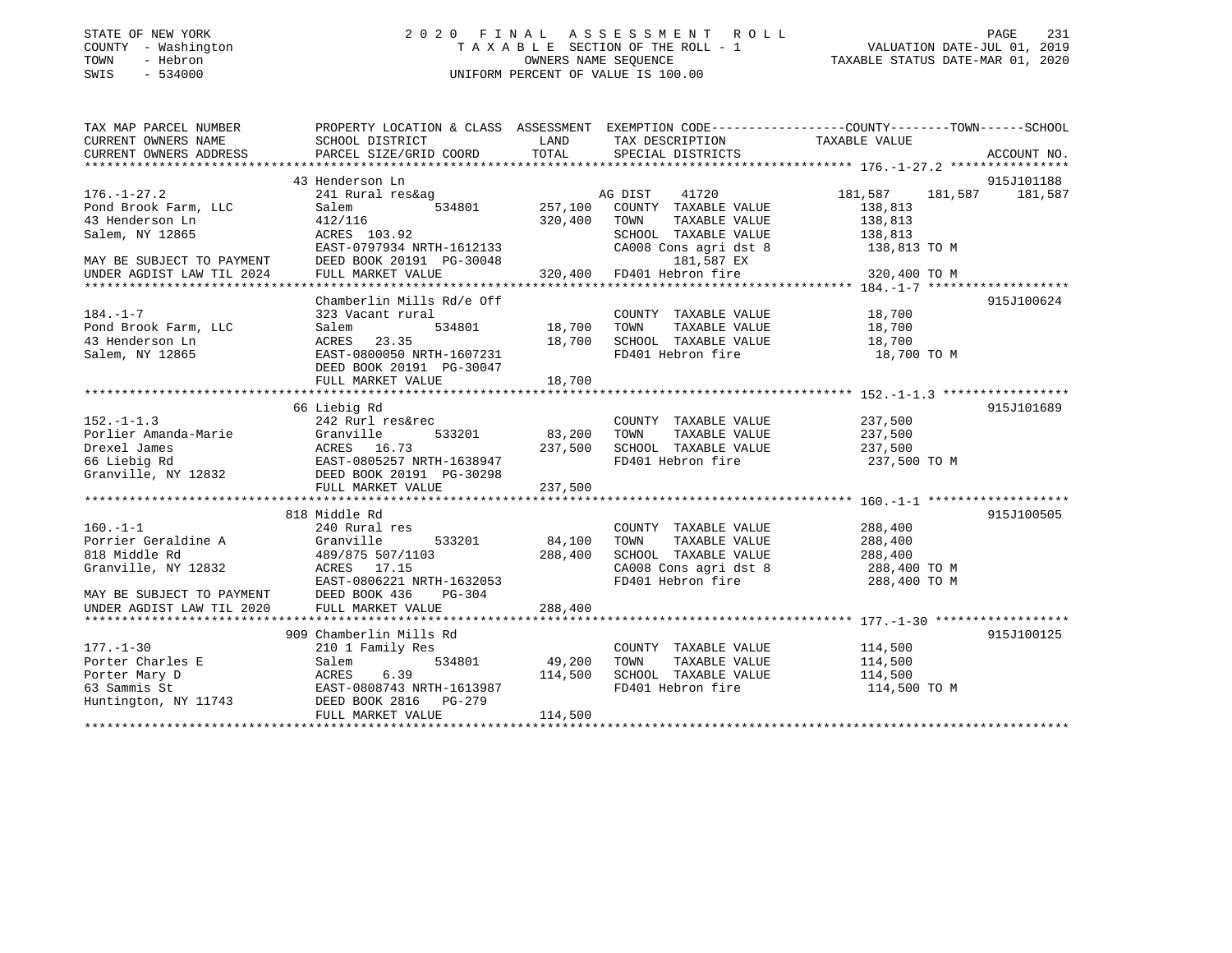| STATE OF NEW YORK<br>COUNTY - Washington<br>- Hebron<br>TOWN<br>SWIS<br>$-534000$ |                                                                                                                       | 2020 FINAL ASSESSMENT ROLL<br>TAXABLE SECTION OF THE ROLL - 1<br>OWNERS NAME SEQUENCE<br>UNIFORM PERCENT OF VALUE IS 100.00 | PAGE<br>232<br>VALUATION DATE-JUL 01, 2019<br>TAXABLE STATUS DATE-MAR 01, 2020                                  |
|-----------------------------------------------------------------------------------|-----------------------------------------------------------------------------------------------------------------------|-----------------------------------------------------------------------------------------------------------------------------|-----------------------------------------------------------------------------------------------------------------|
| TAX MAP PARCEL NUMBER<br>CURRENT OWNERS NAME<br>CURRENT OWNERS ADDRESS            | SCHOOL DISTRICT<br>PARCEL SIZE/GRID COORD                                                                             | TAX DESCRIPTION TAXABLE VALUE<br>LAND<br>TOTAL<br>SPECIAL DISTRICTS                                                         | PROPERTY LOCATION & CLASS ASSESSMENT EXEMPTION CODE----------------COUNTY-------TOWN------SCHOOL<br>ACCOUNT NO. |
| *************************                                                         |                                                                                                                       |                                                                                                                             |                                                                                                                 |
| $143. - 1 - 3.1$<br>Porter Joseph H<br>Porter Dianne                              | 322 County Route 28<br>210 1 Family Res<br>Granville<br>533201<br>Easement 708/286                                    | BAS STAR 41854<br>40,700<br>COUNTY TAXABLE VALUE<br>169,800<br>TOWN<br>TAXABLE VALUE                                        | 915J101513<br>$\Omega$<br>0<br>30,000<br>169,800<br>169,800                                                     |
| 322 County Route 28<br>Granville, NY 12832                                        | FRNT 157.00 DPTH 279.00<br>ACRES<br>0.92<br>EAST-0813016 NRTH-1646001<br>DEED BOOK 552<br>PG-214<br>FULL MARKET VALUE | SCHOOL TAXABLE VALUE<br>FD401 Hebron fire<br>169,800                                                                        | 139,800<br>169,800 TO M                                                                                         |
|                                                                                   |                                                                                                                       |                                                                                                                             |                                                                                                                 |
| $183.2 - 1 - 21$                                                                  | 163 Barkley Ln<br>210 1 Family Res - WTRFNT                                                                           |                                                                                                                             | 915J101096<br>252,100                                                                                           |
| Potenciano Angelo<br>Potenciano Angelo<br>Potenciano Mary Joy<br>57 Teaggale Dr   | Salem<br>534801<br>FRNT 200.00 DPTH 167.00                                                                            | COUNTY TAXABLE VALUE<br>101,300<br>TOWN<br>TAXABLE VALUE<br>252,100<br>SCHOOL TAXABLE VALUE                                 | 252,100<br>252,100                                                                                              |
| 57 Teasdale Dr<br>Slingerlands, NY 12159                                          | 0.63<br>ACRES<br>EAST-0787693 NRTH-1607015<br>DEED BOOK 20191 PG-30167<br>FULL MARKET VALUE                           | FD401 Hebron fire<br>252,100                                                                                                | 252,100 TO M                                                                                                    |
|                                                                                   |                                                                                                                       |                                                                                                                             |                                                                                                                 |
|                                                                                   | 257 Indian Head Way                                                                                                   | 92 PCT OF VALUE USED FOR EXEMPTION PURPOSES                                                                                 | 915J101259                                                                                                      |
| $170. - 1 - 15.13$                                                                | 210 1 Family Res                                                                                                      | VET WAR CT 41121                                                                                                            | 17,084<br>17,084<br>$\overline{\phantom{0}}$                                                                    |
| Potter Vincent                                                                    | Granville<br>533201                                                                                                   | 50,500 ENH STAR 41834                                                                                                       | 69,800<br>$\Omega$<br>$\overline{0}$                                                                            |
| Potter Helen                                                                      | 999<br>ACRES<br>7.19 BANK                                                                                             | 123,800<br>COUNTY TAXABLE VALUE                                                                                             | 106,716                                                                                                         |
| 257 Indian Head Way                                                               | EAST-0817139 NRTH-1620786                                                                                             | TOWN<br>TAXABLE VALUE                                                                                                       | 106,716                                                                                                         |
| Salem, NY 12865                                                                   | DEED BOOK 2761 PG-59                                                                                                  | SCHOOL TAXABLE VALUE                                                                                                        | 54,000                                                                                                          |
|                                                                                   | FULL MARKET VALUE                                                                                                     | 123,800 FD401 Hebron fire                                                                                                   | 123,800 TO M                                                                                                    |
|                                                                                   |                                                                                                                       |                                                                                                                             |                                                                                                                 |
| $159. - 1 - 2.2$                                                                  | 140 James Rd<br>242 Rurl res&rec                                                                                      | 68 PCT OF VALUE USED FOR EXEMPTION PURPOSES<br>CW_10_VET/ 41151                                                             | 915J101285<br>7,760<br>7,760<br>$\overline{0}$                                                                  |
| Potts Aaron J                                                                     | 533801<br>Hartford                                                                                                    | 70,800 BAS STAR 41854                                                                                                       | $\overline{0}$<br>30,000<br>$\Omega$                                                                            |
| 140 James Rd                                                                      | 926/166                                                                                                               | 146,500 COUNTY TAXABLE VALUE                                                                                                | 138,740                                                                                                         |
| Salem, NY 12865                                                                   | ACRES 19.90 BANK<br>999                                                                                               | TOWN<br>TAXABLE VALUE                                                                                                       | 138,740                                                                                                         |
|                                                                                   | EAST-0792820 NRTH-1631387                                                                                             | SCHOOL TAXABLE VALUE                                                                                                        | 116,500                                                                                                         |
|                                                                                   | DEED BOOK 926<br>PG-164                                                                                               | FD401 Hebron fire                                                                                                           | 146,500 TO M                                                                                                    |
|                                                                                   | FULL MARKET VALUE                                                                                                     | 146,500                                                                                                                     |                                                                                                                 |
|                                                                                   |                                                                                                                       |                                                                                                                             |                                                                                                                 |
|                                                                                   | 249 Higgins Rd                                                                                                        |                                                                                                                             | 915J101796                                                                                                      |
| $170. - 2 - 10$                                                                   | 242 Rurl res&rec                                                                                                      | BAS STAR 41854                                                                                                              | $\overline{0}$<br>$\Omega$<br>30,000                                                                            |
| Powell Gilbert P J                                                                | Granville<br>533201                                                                                                   | 114,400<br>COUNTY TAXABLE VALUE                                                                                             | 314,000                                                                                                         |
| Charlton Jacqueline S                                                             | Lot 2                                                                                                                 | 314,000<br>TOWN<br>TAXABLE VALUE                                                                                            | 314,000                                                                                                         |
| 249 Higgins Rd                                                                    | ACRES 50.68                                                                                                           | SCHOOL TAXABLE VALUE                                                                                                        | 284,000                                                                                                         |
| Granville, NY 12832                                                               | EAST-0822541 NRTH-1623150<br>DEED BOOK 2048<br>$PG-58$<br>FULL MARKET VALUE                                           | FD401 Hebron fire<br>314,000                                                                                                | 314,000 TO M                                                                                                    |
|                                                                                   |                                                                                                                       |                                                                                                                             |                                                                                                                 |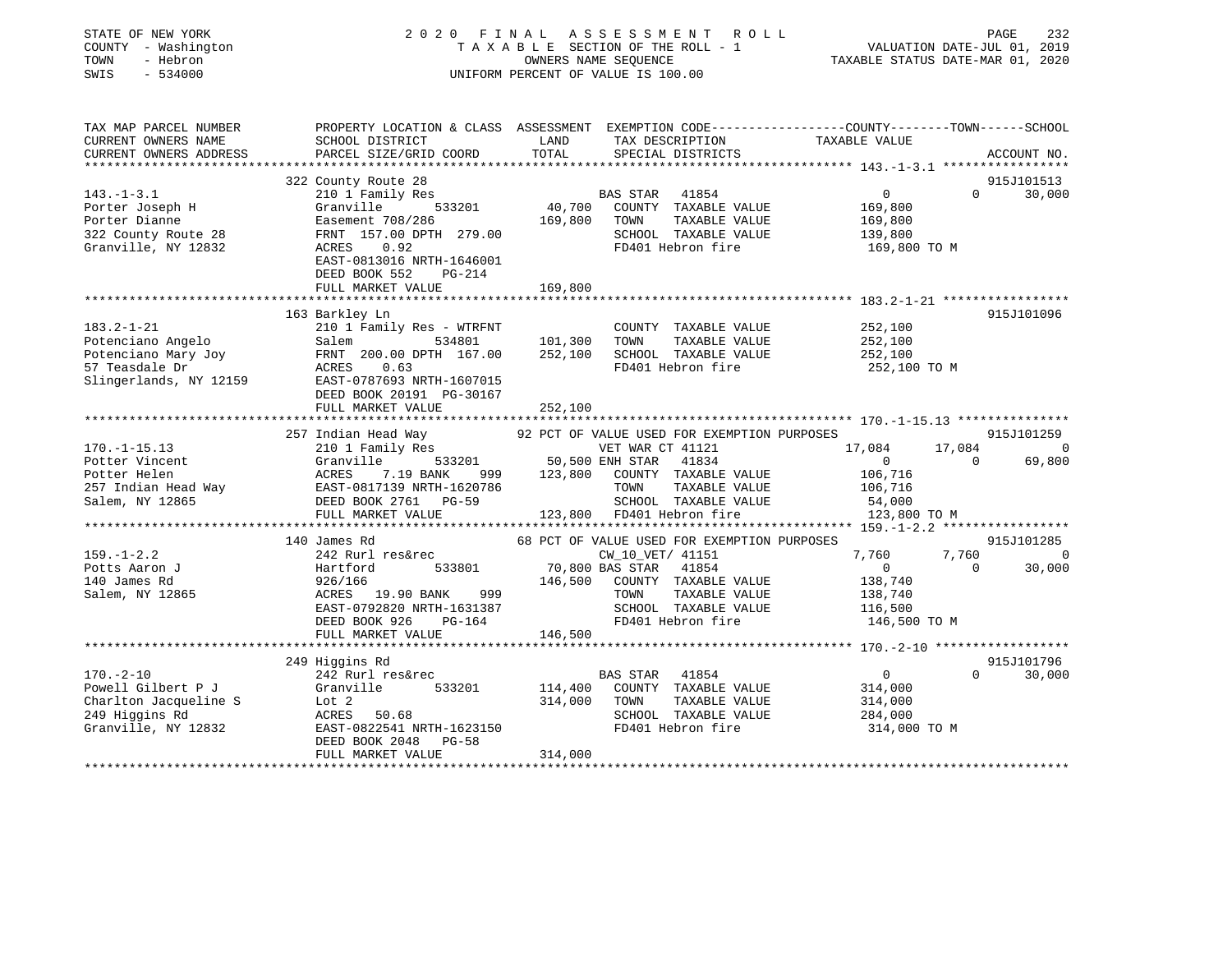| STATE OF NEW YORK<br>COUNTY - Washington<br>TOWN<br>- Hebron<br>$-534000$<br>SWIS |                                                                                                                                              | OWNERS NAME SEOUENCE | 2020 FINAL ASSESSMENT<br>R O L L<br>TAXABLE SECTION OF THE ROLL - 1<br>UNIFORM PERCENT OF VALUE IS 100.00 | VALUATION DATE-JUL 01, 2019<br>TAXABLE STATUS DATE-MAR 01, 2020 | PAGE<br>233        |
|-----------------------------------------------------------------------------------|----------------------------------------------------------------------------------------------------------------------------------------------|----------------------|-----------------------------------------------------------------------------------------------------------|-----------------------------------------------------------------|--------------------|
| TAX MAP PARCEL NUMBER<br>CURRENT OWNERS NAME<br>CURRENT OWNERS ADDRESS            | PROPERTY LOCATION & CLASS ASSESSMENT EXEMPTION CODE---------------COUNTY-------TOWN------SCHOOL<br>SCHOOL DISTRICT<br>PARCEL SIZE/GRID COORD | LAND<br>TOTAL        | TAX DESCRIPTION<br>SPECIAL DISTRICTS                                                                      | TAXABLE VALUE                                                   | ACCOUNT NO.        |
|                                                                                   | Higgins Rd                                                                                                                                   |                      |                                                                                                           |                                                                 | 915J101823         |
| $170. - 2 - 37$                                                                   | 322 Rural vac>10                                                                                                                             |                      | COUNTY TAXABLE VALUE                                                                                      | 55,200                                                          |                    |
| Powell Gilbert P Jr                                                               | Granville<br>533201                                                                                                                          | 55,200               | TOWN<br>TAXABLE VALUE                                                                                     | 55,200                                                          |                    |
| Charlton Jacqueline S                                                             | Lot 1                                                                                                                                        | 55,200               | SCHOOL TAXABLE VALUE                                                                                      | 55,200                                                          |                    |
| 249 Higgins Rd<br>Granville, NY 12832                                             | ACRES<br>24.11<br>EAST-0821997 NRTH-1623939                                                                                                  |                      | FD401 Hebron fire                                                                                         | 55,200 TO M                                                     |                    |
|                                                                                   | DEED BOOK 3571<br>$PG-34$                                                                                                                    |                      |                                                                                                           |                                                                 |                    |
|                                                                                   | FULL MARKET VALUE                                                                                                                            | 55,200               |                                                                                                           |                                                                 |                    |
|                                                                                   |                                                                                                                                              |                      |                                                                                                           |                                                                 |                    |
|                                                                                   | 1870 County Route 31                                                                                                                         |                      |                                                                                                           |                                                                 | 915J100521         |
| $152. - 2 - 24$                                                                   | 240 Rural res                                                                                                                                |                      | BAS STAR 41854                                                                                            | $\mathbf 0$                                                     | $\Omega$<br>30,000 |
| Powley Melisa                                                                     | Granville<br>533201                                                                                                                          | 87,100               | COUNTY TAXABLE VALUE                                                                                      | 209,300                                                         |                    |
| Powley Tim                                                                        | ACRES 18.50 BANK<br>999                                                                                                                      | 209,300              | TOWN<br>TAXABLE VALUE                                                                                     | 209,300                                                         |                    |
| 11 Homer Ave                                                                      | EAST-0814630 NRTH-1640449                                                                                                                    |                      | SCHOOL TAXABLE VALUE                                                                                      | 179,300                                                         |                    |
| Queensbury, NY 12804                                                              | DEED BOOK 3358<br>PG-295<br>FULL MARKET VALUE                                                                                                |                      | FD401 Hebron fire                                                                                         | 209,300 TO M                                                    |                    |
|                                                                                   |                                                                                                                                              | 209,300              |                                                                                                           | ********** 143.-1-28 ******************                         |                    |
|                                                                                   | 170 & 184 Button Rd                                                                                                                          |                      |                                                                                                           |                                                                 | 915J100549         |
| $143. - 1 - 28$                                                                   | 210 1 Family Res                                                                                                                             |                      | VET COM CT 41131                                                                                          | 38,825<br>29,100                                                | $\Omega$           |
| Pratt Floyd                                                                       | Granville<br>533201                                                                                                                          |                      | 56,800 BAS STAR<br>41854                                                                                  | $\mathbf{0}$                                                    | 30,000<br>$\Omega$ |
| Pratt Patricia                                                                    | 488/573, 577/109                                                                                                                             | 155,300              | COUNTY TAXABLE VALUE                                                                                      | 116,475                                                         |                    |
| 170 Button Rd                                                                     | 5.10<br>ACRES                                                                                                                                |                      | TOWN<br>TAXABLE VALUE                                                                                     | 126,200                                                         |                    |
| Granville, NY 12832                                                               | EAST-0812037 NRTH-1644527                                                                                                                    |                      | SCHOOL TAXABLE VALUE                                                                                      | 125,300                                                         |                    |
|                                                                                   | DEED BOOK 457<br><b>PG-400</b>                                                                                                               |                      | FD401 Hebron fire                                                                                         | 155,300 TO M                                                    |                    |
|                                                                                   | FULL MARKET VALUE                                                                                                                            | 155,300              |                                                                                                           |                                                                 |                    |
|                                                                                   |                                                                                                                                              |                      |                                                                                                           |                                                                 |                    |
|                                                                                   | East Green Pond Way                                                                                                                          |                      |                                                                                                           |                                                                 | 915J101450         |
| $144. - 1 - 37.6$                                                                 | 314 Rural vac<10                                                                                                                             |                      | COUNTY TAXABLE VALUE                                                                                      | 32,900                                                          |                    |
| Preble Christine P                                                                | 533201<br>Granville                                                                                                                          | 32,900               | TOWN<br>TAXABLE VALUE                                                                                     | 32,900                                                          |                    |
| Preble Robert J                                                                   | ACRES<br>4.32                                                                                                                                | 32,900               | SCHOOL TAXABLE VALUE                                                                                      | 32,900                                                          |                    |
| 163 Perry Hill Rd                                                                 | EAST-0817049 NRTH-1642403                                                                                                                    |                      | FD401 Hebron fire                                                                                         | 32,900 TO M                                                     |                    |
| Shushan, NY 12873                                                                 | DEED BOOK 2552<br><b>PG-311</b>                                                                                                              |                      |                                                                                                           |                                                                 |                    |
|                                                                                   | FULL MARKET VALUE<br>************************************                                                                                    | 32,900<br>********** |                                                                                                           |                                                                 |                    |
|                                                                                   |                                                                                                                                              |                      |                                                                                                           |                                                                 | 915J100402         |
| $143. - 1 - 13$                                                                   | 129 East Green Pond Way<br>260 Seasonal res - WTRFNT                                                                                         |                      | COUNTY TAXABLE VALUE                                                                                      | 119,500                                                         |                    |
| Preble Robert J                                                                   | Granville<br>533201                                                                                                                          | 73,100               | TOWN<br>TAXABLE VALUE                                                                                     | 119,500                                                         |                    |
| Preble Christine P                                                                | FRNT 150.00 DPTH 275.00                                                                                                                      | 119,500              | SCHOOL TAXABLE VALUE                                                                                      | 119,500                                                         |                    |
| 163 Perry Hill Rd                                                                 | EAST-0816228 NRTH-1643559                                                                                                                    |                      | FD401 Hebron fire                                                                                         | 119,500 TO M                                                    |                    |
| Shushan, NY 12873                                                                 | DEED BOOK 3945<br>PG-178                                                                                                                     |                      |                                                                                                           |                                                                 |                    |
|                                                                                   | FULL MARKET VALUE                                                                                                                            | 119,500              |                                                                                                           |                                                                 |                    |
|                                                                                   |                                                                                                                                              |                      |                                                                                                           |                                                                 |                    |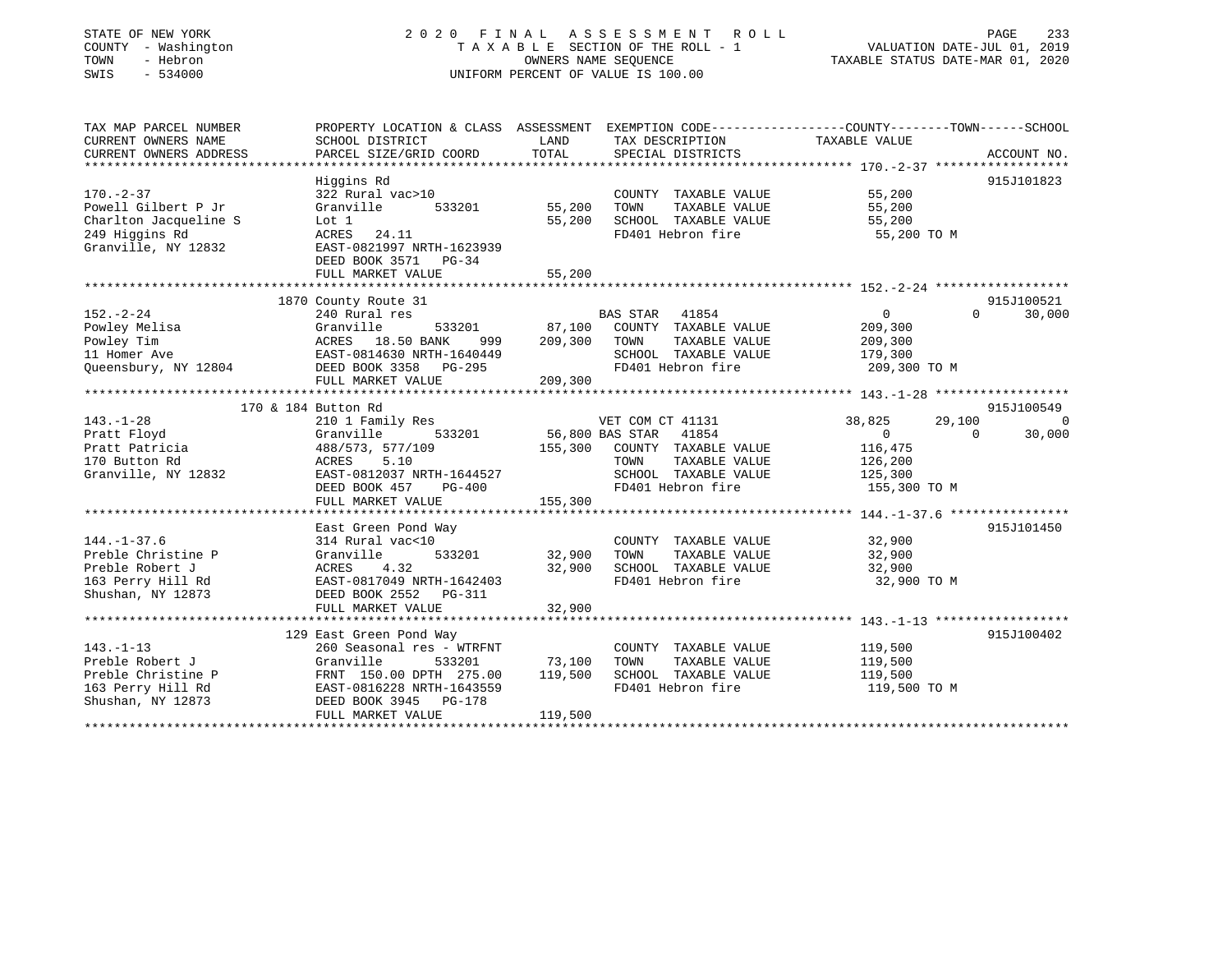# STATE OF NEW YORK 2 0 2 0 F I N A L A S S E S S M E N T R O L L PAGE 234 COUNTY - Washington T A X A B L E SECTION OF THE ROLL - 1 VALUATION DATE-JUL 01, 2019 TOWN - Hebron OWNERS NAME SEQUENCE TAXABLE STATUS DATE-MAR 01, 2020 SWIS - 534000 UNIFORM PERCENT OF VALUE IS 100.00

| TAX MAP PARCEL NUMBER<br>CURRENT OWNERS NAME<br>CURRENT OWNERS ADDRESS                                                                  | SCHOOL DISTRICT<br>PARCEL SIZE/GRID COORD                                                                                                         | PROPERTY LOCATION & CLASS ASSESSMENT EXEMPTION CODE---------------COUNTY-------TOWN------SCHOOL<br>LAND<br>TAX DESCRIPTION<br><b>TOTAL</b><br>SPECIAL DISTRICTS                     | TAXABLE VALUE                                                                               | ACCOUNT NO.        |
|-----------------------------------------------------------------------------------------------------------------------------------------|---------------------------------------------------------------------------------------------------------------------------------------------------|-------------------------------------------------------------------------------------------------------------------------------------------------------------------------------------|---------------------------------------------------------------------------------------------|--------------------|
|                                                                                                                                         | 12 Warner Rd                                                                                                                                      |                                                                                                                                                                                     |                                                                                             | 915J101134         |
| $153. -1 - 1.2$<br>Priest Charles LE<br>Priest Charles C<br>c/o Charles Christoper Priest 1.00ad<br>12 Warner Rd<br>Granville, NY 12832 | 270 Mfg housing<br>533201<br>Granville<br>Life estate<br>1.30<br>ACRES<br>EAST-0818032 NRTH-1640828<br>DEED BOOK 3668 PG-146<br>FULL MARKET VALUE | VET COM CT 41131<br>41,900 BAS STAR 41854<br>VET COM CT 41131<br>63,500 COUNTY TAXABLE VALUE<br>TAXABLE VALUE<br>TOWN<br>SCHOOL TAXABLE VALUE<br>FD401 Hebron fire<br>63,500        | 15,875<br>15,875<br>$\overline{0}$<br>$\Omega$<br>47,625<br>47,625<br>33,500<br>63,500 TO M | $\Omega$<br>30,000 |
|                                                                                                                                         | Everetts Heights Way                                                                                                                              |                                                                                                                                                                                     |                                                                                             | 915J100627         |
| $152. - 2 - 8.1$<br>Proctor Trust Co<br>48 Main St<br>Proctor, VT 05765                                                                 | 692 Road/str/hwy<br>Granville 533201<br>ACRES<br>4.60<br>EAST-0809587 NRTH-1641969<br>DEED BOOK 487<br>FULL MARKET VALUE                          | RPTL1138 29700<br>5,400 COUNTY TAXABLE VALUE<br>5,400 TOWN<br>TAXABLE VALUE<br>SCHOOL TAXABLE VALUE<br>H-1641969<br>PG-761<br>FD401 Hebron fire<br>5,400<br>5,400 EX                | 5,400<br>5,400<br>$\Omega$<br>$\Omega$<br>$\Omega$<br>0 TO M                                | 5,400              |
|                                                                                                                                         | State Route 22/E Off                                                                                                                              |                                                                                                                                                                                     |                                                                                             | 915J101043         |
| $161. - 1 - 2$<br>Ptacek Estate John C<br>c/o John Ptacek Jr<br>76 Crystal Vw<br>Granville, NY 12832 DEED BOOK 522                      | 322 Rural vac>10<br>Granville<br>PG-197                                                                                                           | COUNTY TAXABLE VALUE 67,200<br>533201 67,200 TOWN<br>TAXABLE VALUE                                                                                                                  | 67,200<br>67,200<br>67,200 TO M                                                             |                    |
|                                                                                                                                         | 76 Crystal View Way                                                                                                                               |                                                                                                                                                                                     |                                                                                             | 915J101644         |
| $143. - 1 - 40$<br>Ptacek John C<br>Ptacek Geraldine<br>76 Crystal View Way MCRES 18.63<br>Granville, NY 12832                          | 241 Rural res&ag<br>Granville $\frac{1}{2}$<br>Lot 10-Phase 1<br>EAST-0809491 NRTH-1645137<br>DEED BOOK 20191 PG-28383                            | AG DIST 41720<br>87,400 ENH STAR 41834<br>287,500 COUNTY -<br>287,500 COUNTY TAXABLE VALUE<br>TOWN<br>TAXABLE VALUE<br>SCHOOL TAXABLE VALUE<br>CA008 Cons agri dst 8 $254,219$ TO M | 33,281<br>33,281<br>$\overline{0}$<br>$\Omega$<br>254,219<br>254, 219<br>184,419            | 33,281<br>69,800   |
| MAY BE SUBJECT TO PAYMENT<br>UNDER AGDIST LAW TIL 2024                                                                                  | FULL MARKET VALUE                                                                                                                                 | 287,500<br>33,281 EX<br>FD401 Hebron fire                                                                                                                                           | 287,500 TO M                                                                                |                    |
|                                                                                                                                         | 4262 County Route 30                                                                                                                              |                                                                                                                                                                                     |                                                                                             | 915J101029         |
| $158. - 1 - 20.1$<br>Putman Charles E<br>4262 County Route 30 ACRES<br>Salem, NY 12865                                                  | 210 1 Family Res<br>Hartford<br>2.70 BANK<br>EAST-0785536 NRTH-1627444<br>DEED BOOK 3280 PG-296<br>FULL MARKET VALUE                              | 998 170,400 TOWN<br>TAXABLE VALUE<br>SCHOOL TAXABLE VALUE<br>FD401 Hebron fire<br>170,400                                                                                           | $\overline{0}$<br>$0 \qquad \qquad$<br>170,400<br>170,400<br>140,400<br>170,400 TO M        | 30,000             |
|                                                                                                                                         |                                                                                                                                                   |                                                                                                                                                                                     |                                                                                             |                    |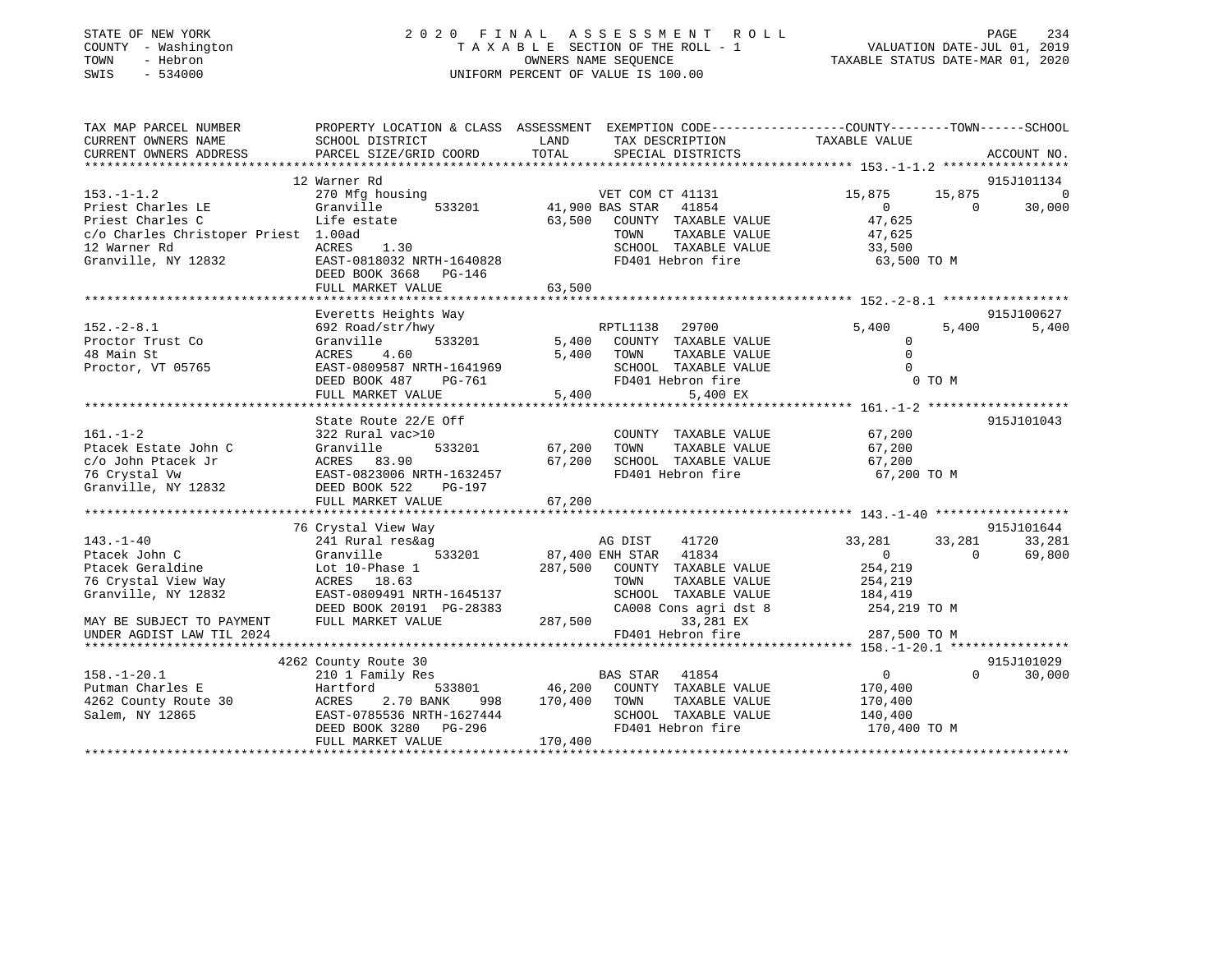# STATE OF NEW YORK 2 0 2 0 F I N A L A S S E S S M E N T R O L L PAGE 235 COUNTY - Washington T A X A B L E SECTION OF THE ROLL - 1 VALUATION DATE-JUL 01, 2019 TOWN - Hebron OWNERS NAME SEQUENCE TAXABLE STATUS DATE-MAR 01, 2020 SWIS - 534000 UNIFORM PERCENT OF VALUE IS 100.00

| TAX MAP PARCEL NUMBER<br>CURRENT OWNERS NAME<br>CURRENT OWNERS ADDRESS                                              | SCHOOL DISTRICT<br>PARCEL SIZE/GRID COORD                                                                                                                                                | LAND<br>TOTAL                | TAX DESCRIPTION<br>SPECIAL DISTRICTS                                                                                                                                | PROPERTY LOCATION & CLASS ASSESSMENT EXEMPTION CODE----------------COUNTY-------TOWN-----SCHOOL<br>TAXABLE VALUE   | ACCOUNT NO.                                    |
|---------------------------------------------------------------------------------------------------------------------|------------------------------------------------------------------------------------------------------------------------------------------------------------------------------------------|------------------------------|---------------------------------------------------------------------------------------------------------------------------------------------------------------------|--------------------------------------------------------------------------------------------------------------------|------------------------------------------------|
| $158. - 1 - 20.2$<br>Putman Charles E<br>4262 County Route 30<br>Salem, NY 12865                                    | County Route 30<br>314 Rural vac<10<br>Hartford<br>533801<br>ACRES<br>2.90 BANK<br>998<br>EAST-0785549 NRTH-1627844<br>DEED BOOK 3280 PG-296<br>FULL MARKET VALUE                        | 12,900<br>12,900<br>12,900   | COUNTY TAXABLE VALUE<br>TAXABLE VALUE<br>TOWN<br>SCHOOL TAXABLE VALUE<br>FD401 Hebron fire                                                                          | 12,900<br>12,900<br>12,900<br>12,900 TO M                                                                          | 915J101102                                     |
|                                                                                                                     |                                                                                                                                                                                          |                              |                                                                                                                                                                     |                                                                                                                    |                                                |
| $177. - 1 - 15$<br>Putnam David L<br>1 Sheldon Rd<br>Salem, NY 12865                                                | 1 Sheldon Rd<br>210 1 Family Res<br>534801<br>Salem<br>1.02 BANK<br>ACRES<br>40<br>EAST-0815403 NRTH-1615770<br>DEED BOOK 935<br>$PG-300$                                                | 35,100<br>71,500             | BAS STAR 41854<br>COUNTY TAXABLE VALUE<br>TAXABLE VALUE<br>TOWN<br>SCHOOL TAXABLE VALUE<br>FD401 Hebron fire                                                        | $\circ$<br>$\Omega$<br>71,500<br>71,500<br>41,500<br>71,500 TO M                                                   | 915J100683<br>30,000                           |
|                                                                                                                     | FULL MARKET VALUE                                                                                                                                                                        | 71,500                       |                                                                                                                                                                     |                                                                                                                    |                                                |
|                                                                                                                     |                                                                                                                                                                                          |                              |                                                                                                                                                                     |                                                                                                                    |                                                |
| $151. - 1 - 22.21$<br>Ouick Richard J<br>Giammattei Vincent M Jr<br>307 Little Burch Hill Rd<br>Granville, NY 12832 | 307 Little Burch Hill Rd<br>210 1 Family Res<br>Granville<br>533201<br>Lot 1 Birch Highlands<br>5.70<br>ACRES<br>EAST-0801154 NRTH-1636035<br>DEED BOOK 3868 PG-218<br>FULL MARKET VALUE | 58,900<br>169,500<br>169,500 | COUNTY TAXABLE VALUE<br>TOWN<br>TAXABLE VALUE<br>SCHOOL TAXABLE VALUE<br>FD401 Hebron fire                                                                          | 169,500<br>169,500<br>169,500<br>169,500 TO M                                                                      | 915J101681                                     |
| $151. - 1 - 22.23$<br>Ouick Richard J<br>Giammettei Vincent M Jr<br>309 Little Birch Hill Rd<br>Granville, NY 12832 | Little Burch Hill Rd<br>314 Rural vac<10<br>533201<br>Granville<br>$1$ ot $2$<br>ACRES<br>5.10<br>EAST-0801246 NRTH-1636549<br>DEED BOOK 3879 PG-265<br>FULL MARKET VALUE                | 25,100<br>25,100<br>25,100   | COUNTY TAXABLE VALUE<br>TOWN<br>TAXABLE VALUE<br>SCHOOL TAXABLE VALUE<br>FD401 Hebron fire                                                                          | 25,100<br>25,100<br>25,100<br>25,100 TO M                                                                          |                                                |
|                                                                                                                     |                                                                                                                                                                                          |                              | 90 PCT OF VALUE USED FOR EXEMPTION PURPOSES                                                                                                                         |                                                                                                                    | 915J101595                                     |
| $167. - 1 - 36.1$<br>Ouinlan Richard<br>Quinlan Constance<br>4115 County Route 30<br>Salem, NY 12865                | 4115 County Route 30<br>210 1 Family Res<br>533801<br>Hartford<br>ACRES<br>5.70<br>EAST-0786957 NRTH-1624281<br>DEED BOOK 2231 PG-13<br>FULL MARKET VALUE                                | 192,900                      | VET COM CT 41131<br>58,900 VET DIS CT 41141<br>192,900 ENH STAR 41834<br>COUNTY TAXABLE VALUE<br>TAXABLE VALUE<br>TOWN<br>SCHOOL TAXABLE VALUE<br>FD401 Hebron fire | 43,403<br>29,100<br>86,805<br>58,200<br>$\overline{0}$<br>$\Omega$<br>62,692<br>105,600<br>123,100<br>192,900 TO M | $\overline{\phantom{0}}$<br>$\Omega$<br>69,800 |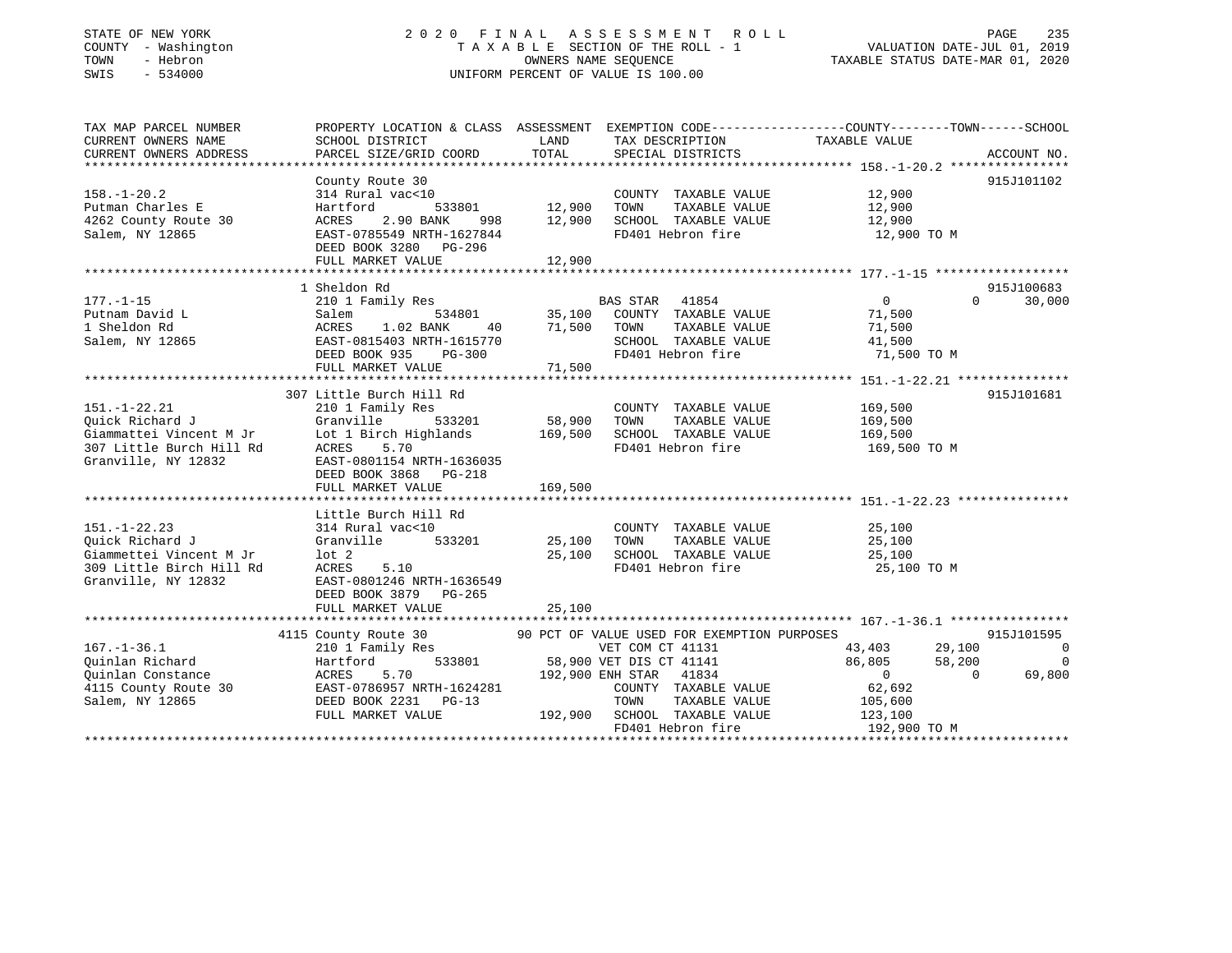# STATE OF NEW YORK 2 0 2 0 F I N A L A S S E S S M E N T R O L L PAGE 236 COUNTY - Washington T A X A B L E SECTION OF THE ROLL - 1 VALUATION DATE-JUL 01, 2019 TOWN - Hebron OWNERS NAME SEQUENCE TAXABLE STATUS DATE-MAR 01, 2020 SWIS - 534000 UNIFORM PERCENT OF VALUE IS 100.00

| TAX MAP PARCEL NUMBER         |                                                    |            |                       | PROPERTY LOCATION & CLASS ASSESSMENT EXEMPTION CODE----------------COUNTY-------TOWN------SCHOOL |
|-------------------------------|----------------------------------------------------|------------|-----------------------|--------------------------------------------------------------------------------------------------|
| CURRENT OWNERS NAME           | SCHOOL DISTRICT                                    | LAND       | TAX DESCRIPTION       | TAXABLE VALUE                                                                                    |
| <b>CURRENT OWNERS ADDRESS</b> | PARCEL SIZE/GRID COORD                             | TOTAL      | SPECIAL DISTRICTS     | ACCOUNT NO.                                                                                      |
|                               |                                                    |            |                       |                                                                                                  |
|                               | Liebig Rd/e Off                                    |            |                       | 915J101632                                                                                       |
| $143. - 1 - 39.10$            | 314 Rural vac<10                                   |            | COUNTY TAXABLE VALUE  | 4,400                                                                                            |
| Rabideau Allen D              | 533201<br>Granville                                | 4,400      | TOWN<br>TAXABLE VALUE | 4,400                                                                                            |
| Rabideau Clara Ellen          | Lot $10$                                           | 4,400      | SCHOOL TAXABLE VALUE  | 4,400                                                                                            |
| 2312 Coach Rd Lot 132         | ACRES<br>5.43                                      |            | FD401 Hebron fire     | 4,400 TO M                                                                                       |
|                               |                                                    |            |                       |                                                                                                  |
| Argyle, NY 12809              | EAST-0807571 NRTH-1642478<br>DEED BOOK 3931 PG-136 |            |                       |                                                                                                  |
|                               |                                                    |            |                       |                                                                                                  |
|                               | FULL MARKET VALUE                                  | 4,400      |                       |                                                                                                  |
|                               |                                                    |            |                       |                                                                                                  |
|                               | State Route 22                                     |            |                       | 915J101750                                                                                       |
| $186. - 1 - 28$               | 314 Rural vac<10                                   |            | COUNTY TAXABLE VALUE  | 12,500                                                                                           |
| Ramirez Jose A                | 534801<br>Salem                                    | 12,500     | TAXABLE VALUE<br>TOWN | 12,500                                                                                           |
| Sierra-Ramirez Christine N    | 5.18<br>ACRES                                      | 12,500     | SCHOOL TAXABLE VALUE  | 12,500                                                                                           |
| 245 Millstone Cir             | EAST-0816241 NRTH-1607634                          |            | FD401 Hebron fire     | 12,500 TO M                                                                                      |
| Clarksville, TN 37042-5931    | DEED BOOK 916<br>PG-143                            |            |                       |                                                                                                  |
|                               | FULL MARKET VALUE                                  | 12,500     |                       |                                                                                                  |
|                               | ********************************                   | ********** |                       |                                                                                                  |
|                               | State Route 22                                     |            |                       | 915J101749                                                                                       |
| $186. - 1 - 27$               | 312 Vac w/imprv                                    |            | COUNTY TAXABLE VALUE  | 39,500                                                                                           |
| Rando Cheryl A                | Salem<br>534801                                    | 37,800     | TAXABLE VALUE<br>TOWN | 39,500                                                                                           |
| PO Box 30                     | ACRES 12.84                                        | 39,500     | SCHOOL TAXABLE VALUE  | 39,500                                                                                           |
| Schuylerville, NY 12871       | EAST-0816298 NRTH-1608273                          |            | FD401 Hebron fire     | 39,500 TO M                                                                                      |
|                               | DEED BOOK 3369<br>PG-31                            |            |                       |                                                                                                  |
|                               | FULL MARKET VALUE                                  | 39,500     |                       |                                                                                                  |
|                               |                                                    |            |                       |                                                                                                  |
|                               |                                                    |            |                       |                                                                                                  |
|                               | 205 Little Burch Hill Rd                           |            |                       | 915J100083                                                                                       |
| $151.-1-22.1$                 | 240 Rural res                                      |            | COUNTY TAXABLE VALUE  | 262,600                                                                                          |
| Raoufi Elizabeth              | Hartford<br>533801                                 | 187,000    | TOWN<br>TAXABLE VALUE | 262,600                                                                                          |
| 71 Oneida Ave                 | 68.10<br>ACRES                                     | 262,600    | SCHOOL TAXABLE VALUE  | 262,600                                                                                          |
| North Plainfield, NJ 07060    | EAST-0799518 NRTH-1635927                          |            | FD401 Hebron fire     | 262,600 TO M                                                                                     |
|                               | DEED BOOK 797<br>$PG-15$                           |            |                       |                                                                                                  |
|                               | FULL MARKET VALUE                                  | 262,600    |                       |                                                                                                  |
|                               |                                                    |            |                       |                                                                                                  |
|                               | Warner Rd                                          |            |                       |                                                                                                  |
| $153. - 1 - 5.2$              | 322 Rural vac>10                                   |            | COUNTY TAXABLE VALUE  | 100,500                                                                                          |
| Rapp George                   | 533201<br>Granville                                | 100,500    | TOWN<br>TAXABLE VALUE | 100,500                                                                                          |
| Rapp Katherine                | $1$ ot $2$                                         | 100,500    | SCHOOL TAXABLE VALUE  | 100,500                                                                                          |
| 72 Salem St                   | ACRES 35.33                                        |            | FD401 Hebron fire     | 100,500 TO M                                                                                     |
| Greenwich, NY 12834           | EAST-0818075 NRTH-1639866                          |            |                       |                                                                                                  |
|                               | DEED BOOK 1976<br>PG-75                            |            |                       |                                                                                                  |
|                               | FULL MARKET VALUE                                  | 100,500    |                       |                                                                                                  |
|                               |                                                    |            |                       |                                                                                                  |
|                               |                                                    |            |                       |                                                                                                  |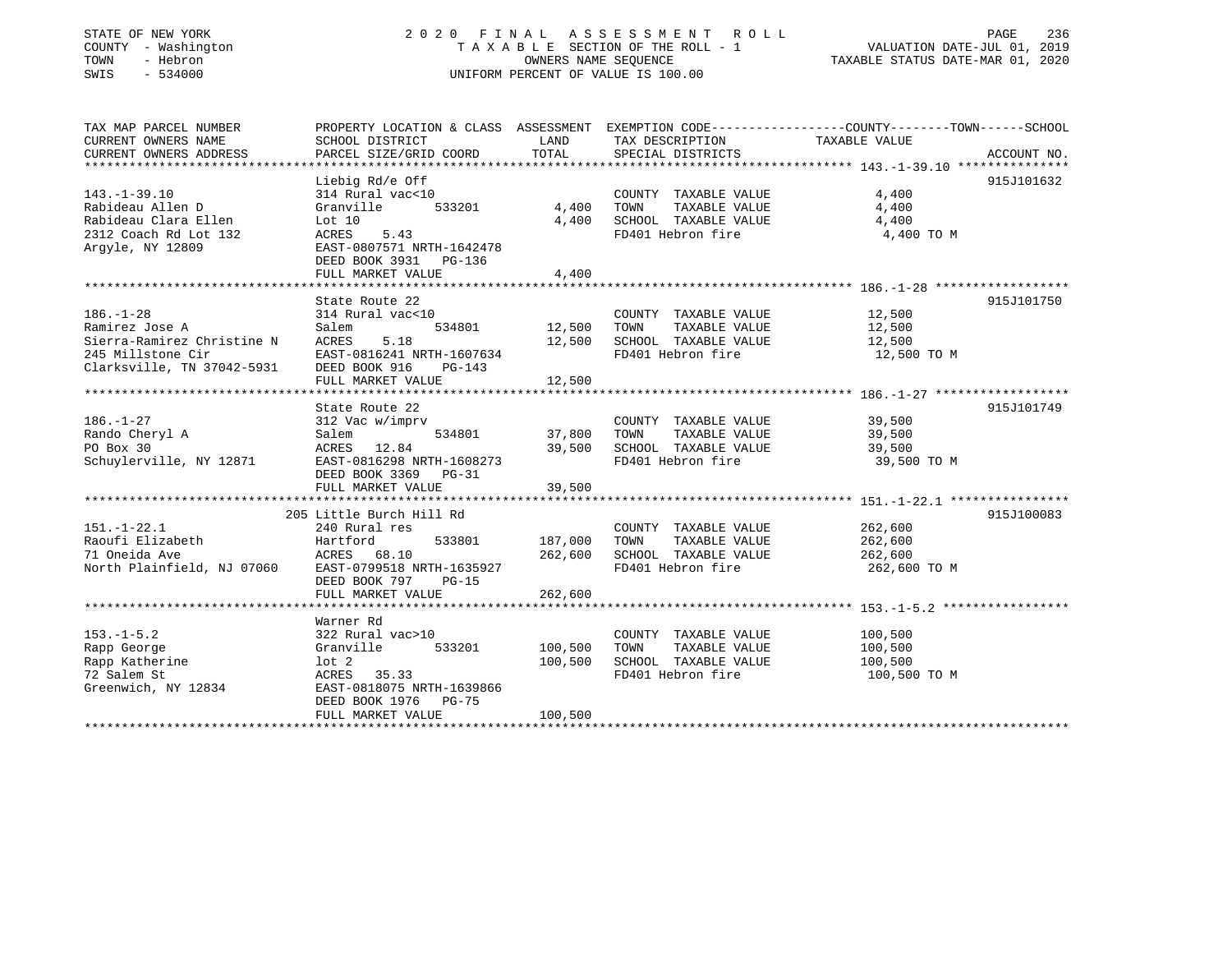| STATE OF NEW YORK<br>COUNTY - Washington<br>TOWN<br>- Hebron<br>$-534000$<br>SWIS                                     | 2 0 2 0                                                                                                                                                                                         | OWNERS NAME SEOUENCE          | FINAL ASSESSMENT<br>R O L L<br>TAXABLE SECTION OF THE ROLL - 1<br>UNIFORM PERCENT OF VALUE IS 100.00                                           | VALUATION DATE-JUL 01, 2019<br>TAXABLE STATUS DATE-MAR 01, 2020         | <b>PAGE</b><br>237 |
|-----------------------------------------------------------------------------------------------------------------------|-------------------------------------------------------------------------------------------------------------------------------------------------------------------------------------------------|-------------------------------|------------------------------------------------------------------------------------------------------------------------------------------------|-------------------------------------------------------------------------|--------------------|
| TAX MAP PARCEL NUMBER<br>CURRENT OWNERS NAME<br>CURRENT OWNERS ADDRESS                                                | PROPERTY LOCATION & CLASS ASSESSMENT<br>SCHOOL DISTRICT<br>PARCEL SIZE/GRID COORD                                                                                                               | LAND<br>TOTAL                 | EXEMPTION CODE-----------------COUNTY-------TOWN------SCHOOL<br>TAX DESCRIPTION<br>SPECIAL DISTRICTS                                           | TAXABLE VALUE                                                           | ACCOUNT NO.        |
| **********************                                                                                                |                                                                                                                                                                                                 |                               |                                                                                                                                                |                                                                         |                    |
| $183.16 - 1 - 12$<br>Raspuzzi Callie F<br>70 West Broadway 2<br>Salem, NY 12865                                       | 3173 County Route 30<br>210 1 Family Res<br>Salem<br>534801<br>FRNT 66.00 DPTH 167.00<br>$0.25$ BANK<br>ACRES<br>999<br>EAST-0791857 NRTH-1603711<br>DEED BOOK 4000 PG-240<br>FULL MARKET VALUE | 21,800<br>91,700<br>91,700    | COUNTY TAXABLE VALUE<br>TOWN<br>TAXABLE VALUE<br>SCHOOL TAXABLE VALUE<br>CA008 Cons agri dst 8<br>FD401 Hebron fire<br>LD401 West hebron light | 91,700<br>91,700<br>91,700<br>91,700 TO M<br>91,700 TO M<br>91,700 TO M | 915J100014         |
|                                                                                                                       | 320 Blossom Rd                                                                                                                                                                                  |                               |                                                                                                                                                |                                                                         | 915J100561         |
| $186. - 1 - 2$<br>Ratigan Charles<br>Ratigan Donna M<br>612 Vasey Oak Dr<br>Keller, TX 76248                          | 240 Rural res<br>534801<br>Salem<br>40.40 BANK<br>ACRES<br>999<br>EAST-0820010 NRTH-1608829<br>DEED BOOK 1813 PG-102<br>FULL MARKET VALUE                                                       | 100,000<br>372,200<br>372,200 | COUNTY TAXABLE VALUE<br>TAXABLE VALUE<br>TOWN<br>SCHOOL TAXABLE VALUE<br>FD401 Hebron fire                                                     | 372,200<br>372,200<br>372,200<br>372,200 TO M                           |                    |
|                                                                                                                       |                                                                                                                                                                                                 |                               |                                                                                                                                                |                                                                         |                    |
| $186. - 1 - 3$<br>Ratigan Charles A<br>Ratigan Donna M<br>612 Vasey Oak Dr<br>Keller, TX 76248                        | 302 Blossom Rd<br>322 Rural vac>10<br>Salem<br>534801<br>lot 8 Hartz<br>ACRES 12.98<br>EAST-0820640 NRTH-1608140<br>DEED BOOK 2009<br>$PG-168$<br>FULL MARKET VALUE                             | 37,800<br>37,800<br>37,800    | COUNTY TAXABLE VALUE<br>TOWN<br>TAXABLE VALUE<br>SCHOOL TAXABLE VALUE<br>FD401 Hebron fire                                                     | 37,800<br>37,800<br>37,800<br>37,800 TO M                               | 915J100459         |
|                                                                                                                       | County Route 31/E Off                                                                                                                                                                           |                               |                                                                                                                                                |                                                                         | 915J101239         |
| $144. - 1 - 21.3$<br>Redding Carol S Lipman<br>JAR & CSLR Living Trust<br>2329 County Route 31<br>Granville, NY 12832 | 322 Rural vac>10<br>Granville<br>533201<br>ACRES 10.10<br>EAST-0823375 NRTH-1647090<br>DEED BOOK 3037 PG-101<br>FULL MARKET VALUE                                                               | 8,100<br>8,100<br>8,100       | COUNTY TAXABLE VALUE<br>TOWN<br>TAXABLE VALUE<br>SCHOOL TAXABLE VALUE<br>CA001 Cons agri dst 1<br>FD401 Hebron fire                            | 8,100<br>8,100<br>8,100<br>8,100 TO<br>8,100 TO M                       |                    |
|                                                                                                                       | 2329 County Route 31                                                                                                                                                                            |                               |                                                                                                                                                |                                                                         | 915J100236         |
| $144 - 1 - 20$                                                                                                        | $210 - 1$ Femily Pec                                                                                                                                                                            |                               | 1707 הי <i>ח ס</i> גש ידים                                                                                                                     | 15 735<br>15 735                                                        | $\sim$ 0           |

|                                         | FULL MARKET VALUE         | 8,100   |                         |              |        |            |
|-----------------------------------------|---------------------------|---------|-------------------------|--------------|--------|------------|
|                                         |                           |         |                         |              |        |            |
|                                         | 2329 County Route 31      |         |                         |              |        | 915J100236 |
| $144. - 1 - 20$                         | 210 1 Family Res          |         | VET WAR CT 41121        | 15,735       | 15,735 | $\Omega$   |
| Redding, Trustee Carol Lipman Granville | 533201                    |         | 45,900 VET DIS CT 41141 | 26,225       | 26,225 | $\Omega$   |
| The JAR & CSLR Living Trust             | 2939/259                  |         | 104,900 ENH STAR 41834  |              |        | 69,800     |
| 2329 County Route 31                    | 2.60<br>ACRES             |         | COUNTY TAXABLE VALUE    | 62,940       |        |            |
| Granville, NY 12832                     | EAST-0823245 NRTH-1647596 |         | TAXABLE VALUE<br>TOWN   | 62,940       |        |            |
|                                         | DEED BOOK 3037 PG-97      |         | SCHOOL TAXABLE VALUE    | 35,100       |        |            |
|                                         | FULL MARKET VALUE         | 104,900 | FD401 Hebron fire       | 104,900 TO M |        |            |
|                                         |                           |         |                         |              |        |            |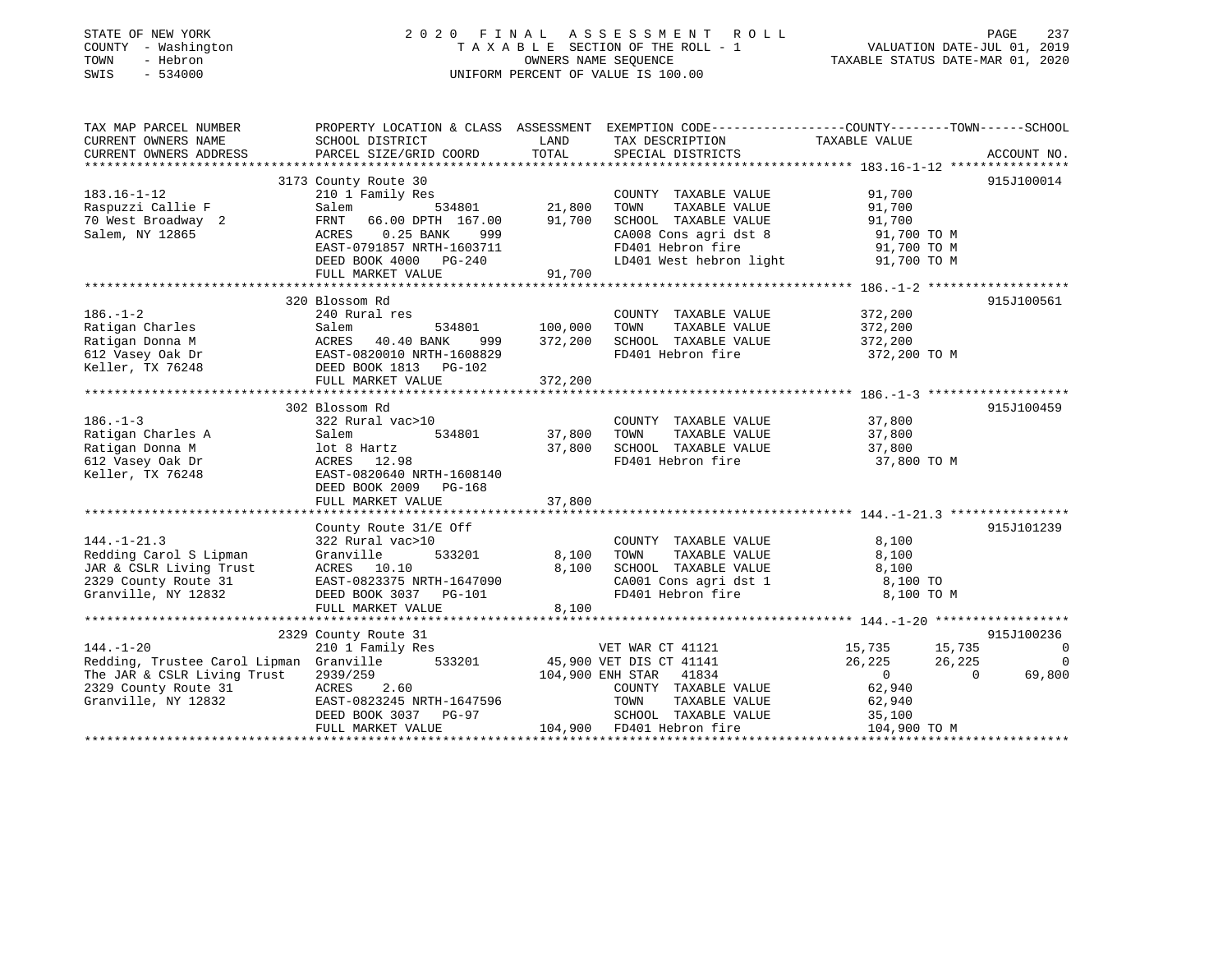# STATE OF NEW YORK 2 0 2 0 F I N A L A S S E S S M E N T R O L L PAGE 238 COUNTY - Washington T A X A B L E SECTION OF THE ROLL - 1 VALUATION DATE-JUL 01, 2019 TOWN - Hebron OWNERS NAME SEQUENCE TAXABLE STATUS DATE-MAR 01, 2020 SWIS - 534000 UNIFORM PERCENT OF VALUE IS 100.00

| TAX MAP PARCEL NUMBER<br>CURRENT OWNERS NAME | PROPERTY LOCATION & CLASS ASSESSMENT EXEMPTION CODE---------------COUNTY-------TOWN------SCHOOL<br>SCHOOL DISTRICT | LAND        | TAX DESCRIPTION       | TAXABLE VALUE      |                    |
|----------------------------------------------|--------------------------------------------------------------------------------------------------------------------|-------------|-----------------------|--------------------|--------------------|
| CURRENT OWNERS ADDRESS                       | PARCEL SIZE/GRID COORD                                                                                             | TOTAL       | SPECIAL DISTRICTS     |                    | ACCOUNT NO.        |
|                                              |                                                                                                                    |             |                       |                    |                    |
|                                              | 124 Sheldon Rd                                                                                                     |             |                       |                    | 915J101186         |
| $177. - 1 - 21.4$                            | 242 Rurl res&rec                                                                                                   |             | COUNTY TAXABLE VALUE  | 184,400            |                    |
| Reichert Edward                              | 534801<br>Salem                                                                                                    | 56,900      | TOWN<br>TAXABLE VALUE | 184,400            |                    |
| Reichert Carole A                            | ACRES 11.16 BANK                                                                                                   | 997 184,400 | SCHOOL TAXABLE VALUE  | 184,400            |                    |
| 1 Meredith Ln                                | EAST-0818247 NRTH-1615351                                                                                          |             | FD401 Hebron fire     | 184,400 TO M       |                    |
| Oakdale, NY 11769 DEED BOOK 885              | PG-134                                                                                                             |             |                       |                    |                    |
|                                              | FULL MARKET VALUE                                                                                                  | 184,400     |                       |                    |                    |
|                                              |                                                                                                                    |             |                       |                    |                    |
|                                              | 24 Sheldon Rd                                                                                                      |             |                       |                    | 915J100689         |
| $177. - 1 - 22$                              | 210 1 Family Res                                                                                                   |             | COUNTY TAXABLE VALUE  | 103,200            |                    |
| Reid Michael C                               | Salem                                                                                                              |             | TAXABLE VALUE<br>TOWN | 103,200            |                    |
| 24 Sheldon Rd                                | 534801 33,300<br>DPTH 211.00 103,200<br>FRNT 225.00 DPTH 211.00                                                    |             | SCHOOL TAXABLE VALUE  | 103,200            |                    |
| Granville, NY 12832                          | ACRES<br>$0.57$ BANK<br>998                                                                                        |             | FD401 Hebron fire     | 103,200 TO M       |                    |
|                                              | EAST-0815884 NRTH-1615551                                                                                          |             |                       |                    |                    |
|                                              | DEED BOOK 3835 PG-40                                                                                               |             |                       |                    |                    |
|                                              |                                                                                                                    |             |                       |                    |                    |
|                                              |                                                                                                                    |             |                       |                    |                    |
|                                              | 73 Higgins Rd                                                                                                      |             |                       |                    | 915J101464         |
| $161. - 2 - 10.4$                            |                                                                                                                    |             | BAS STAR 41854        | $\overline{0}$     | 30,000<br>$\Omega$ |
|                                              | 210 1 Family Res                                                                                                   | 51,900      |                       |                    |                    |
| Reid Michael E                               | 533201<br>Granville                                                                                                |             | COUNTY TAXABLE VALUE  | 113,300            |                    |
| Schnabel Sarah R                             | Lot 4                                                                                                              | 113,300     | TOWN<br>TAXABLE VALUE | 113,300            |                    |
| 73 Higgins Rd                                | ACRES<br>8.06<br>EAST-0818533 NRTH-1625958                                                                         |             | SCHOOL TAXABLE VALUE  | 83,300             |                    |
| Granville, NY 12832                          |                                                                                                                    |             | FD401 Hebron fire     | 113,300 TO M       |                    |
|                                              | DEED BOOK 4013 PG-309                                                                                              |             |                       |                    |                    |
|                                              | FULL MARKET VALUE                                                                                                  | 113,300     |                       |                    |                    |
|                                              |                                                                                                                    |             |                       |                    |                    |
|                                              | County Route 30                                                                                                    |             |                       |                    |                    |
| $183. - 1 - 25.1$                            | 314 Rural vac<10                                                                                                   |             | COUNTY TAXABLE VALUE  | 800                |                    |
| Reid Michele                                 | 534801<br>Salem                                                                                                    | 800         | TOWN<br>TAXABLE VALUE | 800                |                    |
| 2469 State Route 29                          | FRNT 95.00 DPTH 80.00                                                                                              | 800         | SCHOOL TAXABLE VALUE  | 800                |                    |
| Greenwich, NY 12834                          | 0.19<br>ACRES                                                                                                      |             | CA008 Cons agri dst 8 | 800 TO M           |                    |
|                                              | EAST-0792494 NRTH-1600903                                                                                          |             | FD401 Hebron fire     | 800 TO M           |                    |
|                                              | DEED BOOK 913<br>PG-279                                                                                            |             |                       |                    |                    |
|                                              | FULL MARKET VALUE                                                                                                  | 800         |                       |                    |                    |
|                                              |                                                                                                                    |             |                       |                    |                    |
|                                              | County Route 30                                                                                                    |             |                       |                    | 915J100145         |
| $184. - 1 - 25$                              | 105 Vac farmland                                                                                                   |             | AG DIST<br>41720      | 169,352<br>169,352 | 169,352            |
| Reid Michele                                 | 534801<br>Salem                                                                                                    | 193,200     | COUNTY TAXABLE VALUE  | 23,848             |                    |
| 2469 State Route 29                          | 71.20<br>ACRES                                                                                                     | 193,200     | TAXABLE VALUE<br>TOWN | 23,848             |                    |
| Greenwich, NY 12834                          | EAST-0793557 NRTH-1600761                                                                                          |             | SCHOOL TAXABLE VALUE  | 23,848             |                    |
|                                              | DEED BOOK 913<br>PG-279                                                                                            |             | CA008 Cons agri dst 8 | 23,848 TO M        |                    |
| MAY BE SUBJECT TO PAYMENT                    | FULL MARKET VALUE                                                                                                  | 193,200     | 169,352 EX            |                    |                    |
| UNDER AGDIST LAW TIL 2024                    |                                                                                                                    |             | FD401 Hebron fire     | 193,200 TO M       |                    |
|                                              |                                                                                                                    |             |                       |                    |                    |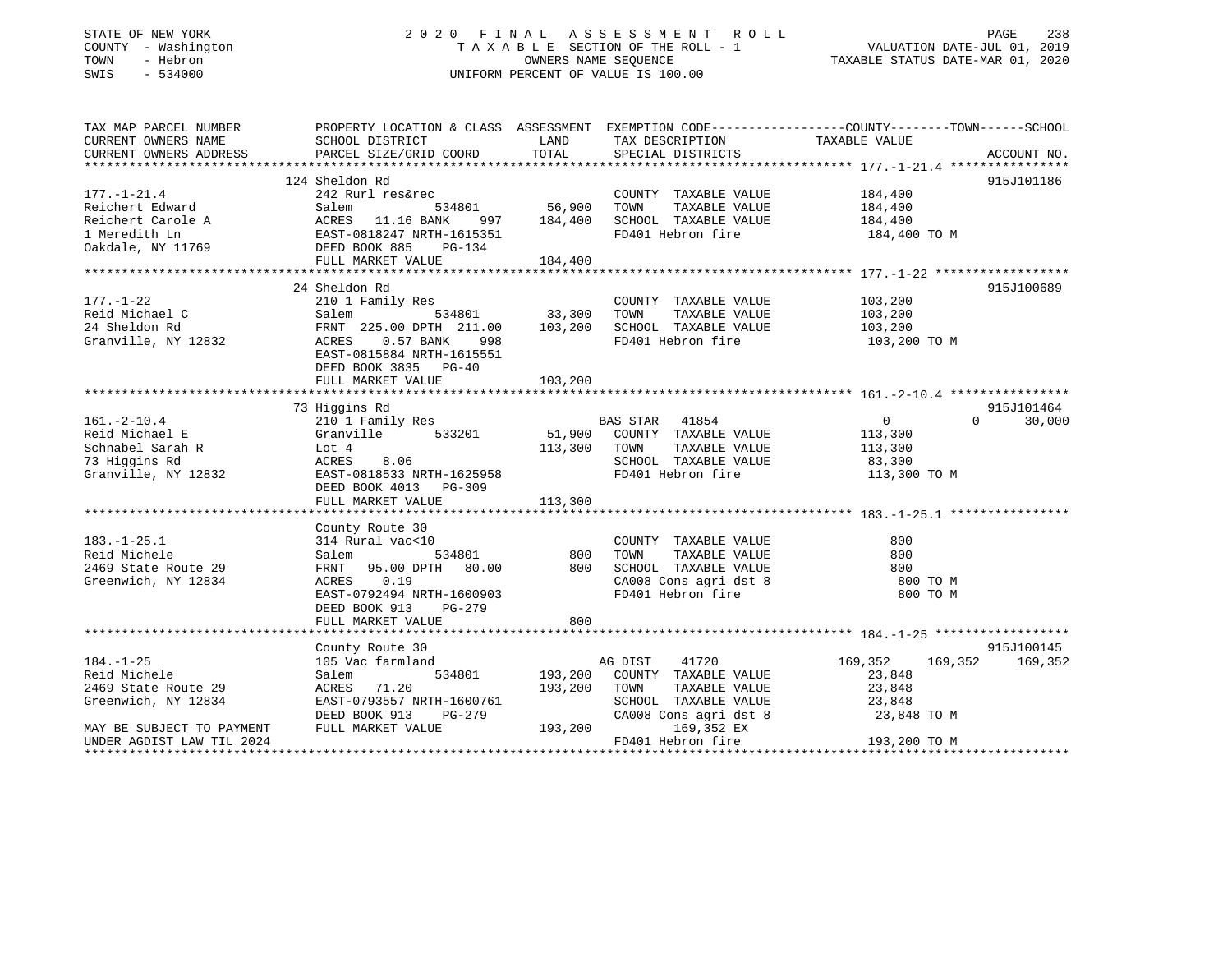| STATE OF NEW YORK<br>COUNTY - Washington<br>TOWN<br>- Hebron<br>SWIS<br>$-534000$ |                                                                                          | OWNERS NAME SEOUENCE                    | 2020 FINAL ASSESSMENT ROLL<br>TAXABLE SECTION OF THE ROLL - 1<br>UNIFORM PERCENT OF VALUE IS 100.00 | PAGE<br>239<br>VALUATION DATE-JUL 01, 2019<br>TAXABLE STATUS DATE-MAR 01, 2020                    |
|-----------------------------------------------------------------------------------|------------------------------------------------------------------------------------------|-----------------------------------------|-----------------------------------------------------------------------------------------------------|---------------------------------------------------------------------------------------------------|
| TAX MAP PARCEL NUMBER                                                             |                                                                                          |                                         |                                                                                                     | PROPERTY LOCATION & CLASS ASSESSMENT EXEMPTION CODE-----------------COUNTY-------TOWN------SCHOOL |
| CURRENT OWNERS NAME<br>CURRENT OWNERS ADDRESS                                     | SCHOOL DISTRICT<br>PARCEL SIZE/GRID COORD                                                | LAND<br>TOTAL                           | TAX DESCRIPTION<br>SPECIAL DISTRICTS                                                                | TAXABLE VALUE<br>ACCOUNT NO.                                                                      |
| ****************                                                                  |                                                                                          |                                         |                                                                                                     | **************** 143.-1-39.5 *****************                                                    |
|                                                                                   | Liebig Rd/e Off                                                                          |                                         |                                                                                                     | 915J101627                                                                                        |
| $143. - 1 - 39.5$                                                                 | 314 Rural vac<10                                                                         |                                         | COUNTY TAXABLE VALUE                                                                                | 5,200                                                                                             |
| Reiman Uwe                                                                        | 533201<br>Granville                                                                      | 5,200                                   | TAXABLE VALUE<br>TOWN                                                                               | 5,200                                                                                             |
| 245 Route 4 N<br>Schuylerville, NY 12871                                          | Lot 5<br>ACRES<br>6.39                                                                   | 5,200                                   | SCHOOL TAXABLE VALUE<br>FD401 Hebron fire                                                           | 5,200<br>5,200 TO M                                                                               |
|                                                                                   | EAST-0807273 NRTH-1643900<br>DEED BOOK 1813<br>PG-326<br>FULL MARKET VALUE               | 5,200                                   |                                                                                                     |                                                                                                   |
|                                                                                   |                                                                                          |                                         |                                                                                                     |                                                                                                   |
|                                                                                   | Liebig Rd/e Off                                                                          |                                         |                                                                                                     | 915J101628                                                                                        |
| $143. - 1 - 39.6$                                                                 | 314 Rural vac<10                                                                         |                                         | COUNTY TAXABLE VALUE                                                                                | 5,700                                                                                             |
| Reiman Uwe                                                                        | 533201<br>Granville                                                                      | 5,700                                   | TAXABLE VALUE<br>TOWN                                                                               | 5,700                                                                                             |
| 245 Route 4N                                                                      | Lot 6                                                                                    | 5,700                                   | SCHOOL TAXABLE VALUE                                                                                | 5,700                                                                                             |
| Schuylerville, NY 12871                                                           | 7.07<br>ACRES<br>EAST-0807568 NRTH-1643713<br>DEED BOOK 1813 PG-326<br>FULL MARKET VALUE | 5,700                                   | FD401 Hebron fire                                                                                   | 5,700 TO M                                                                                        |
|                                                                                   |                                                                                          |                                         |                                                                                                     |                                                                                                   |
|                                                                                   | 133 Clark Way                                                                            |                                         |                                                                                                     | 915J101232                                                                                        |
| $169. - 1 - 18.7$                                                                 | 260 Seasonal res                                                                         |                                         | COUNTY TAXABLE VALUE                                                                                | 43,200                                                                                            |
| Reith Brian                                                                       | Granville<br>533201                                                                      | 10,100                                  | TOWN<br>TAXABLE VALUE                                                                               | 43,200                                                                                            |
| 8 Clover Dr                                                                       | Tax Sale 12056                                                                           | 43,200                                  | SCHOOL TAXABLE VALUE                                                                                | 43,200                                                                                            |
| Smithtown, NY 11787                                                               | ACRES<br>2.82<br>EAST-0813547 NRTH-1623470<br>DEED BOOK 3457 PG-225<br>FULL MARKET VALUE | 43,200                                  | FD401 Hebron fire                                                                                   | 43,200 TO M                                                                                       |
|                                                                                   |                                                                                          |                                         |                                                                                                     |                                                                                                   |
|                                                                                   | 291 Crosier Rd                                                                           |                                         |                                                                                                     | 915J100331                                                                                        |
| $167. - 1 - 25.1$                                                                 | 314 Rural vac<10                                                                         |                                         | COUNTY TAXABLE VALUE                                                                                | 26,600                                                                                            |
| Renaud Michael L                                                                  | 534801<br>Salem                                                                          | 26,600                                  | TOWN<br>TAXABLE VALUE                                                                               | 26,600                                                                                            |
| 10 Irving Ave                                                                     | ACRES<br>6.00                                                                            | 26,600                                  | SCHOOL TAXABLE VALUE                                                                                | 26,600                                                                                            |
| Granville, NY 12832                                                               | EAST-0789735 NRTH-1620877<br>DEED BOOK 3143 PG-1                                         |                                         | FD401 Hebron fire                                                                                   | 26,600 TO M                                                                                       |
|                                                                                   | FULL MARKET VALUE                                                                        | 26,600                                  |                                                                                                     |                                                                                                   |
|                                                                                   | 1586 County Route 31                                                                     |                                         |                                                                                                     | 915J100693                                                                                        |
| $152 - 2 - 36$                                                                    | 210 1 Family Res                                                                         |                                         | COUNTY TAXABLE VALUE                                                                                | 239,600                                                                                           |
| Reniche 2015 Revoc Trust Kent Granville                                           | 533201                                                                                   | 96,200                                  | TAXABLE VALUE<br>TOWN                                                                               | 239,600                                                                                           |
| Reniche Kent Allan                                                                | Revocable Trust                                                                          | 239,600                                 | SCHOOL TAXABLE VALUE                                                                                | 239,600                                                                                           |
| 1586 Co Rt 31                                                                     | ACRES 33.00                                                                              |                                         | CA008 Cons agri dst 8                                                                               | 239,600 TO M                                                                                      |
| Granville, NY 12832                                                               | EAST-0809115 NRTH-1638566<br>DEED BOOK 3642<br>$PG-99$<br>FULL MARKET VALUE              |                                         | FD401 Hebron fire                                                                                   | 239,600 TO M                                                                                      |
|                                                                                   |                                                                                          | 239,600<br><b>. + + + + + + + + + +</b> |                                                                                                     |                                                                                                   |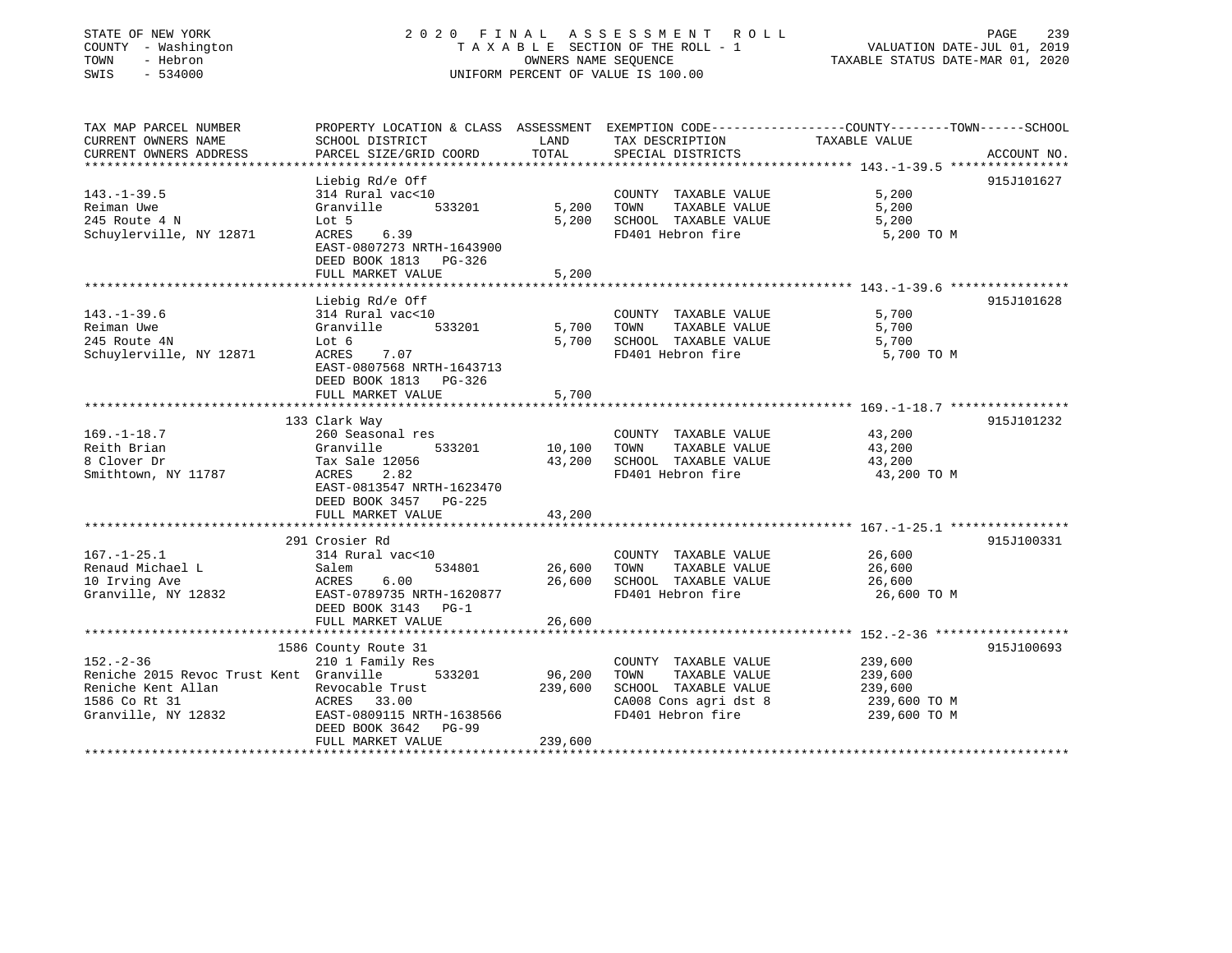# STATE OF NEW YORK 2 0 2 0 F I N A L A S S E S S M E N T R O L L PAGE 240 COUNTY - Washington T A X A B L E SECTION OF THE ROLL - 1 VALUATION DATE-JUL 01, 2019 TOWN - Hebron OWNERS NAME SEQUENCE TAXABLE STATUS DATE-MAR 01, 2020 SWIS - 534000 UNIFORM PERCENT OF VALUE IS 100.00

| TAX MAP PARCEL NUMBER                 | PROPERTY LOCATION & CLASS ASSESSMENT EXEMPTION CODE---------------COUNTY-------TOWN------SCHOOL |         |                             |                |                             |
|---------------------------------------|-------------------------------------------------------------------------------------------------|---------|-----------------------------|----------------|-----------------------------|
| CURRENT OWNERS NAME                   | SCHOOL DISTRICT                                                                                 | LAND    | TAX DESCRIPTION             | TAXABLE VALUE  |                             |
| CURRENT OWNERS ADDRESS                | PARCEL SIZE/GRID COORD                                                                          | TOTAL   | SPECIAL DISTRICTS           |                | ACCOUNT NO.                 |
|                                       |                                                                                                 |         |                             |                |                             |
|                                       | Koster Way                                                                                      |         |                             |                | 915J101548                  |
| $185. - 1 - 28$                       | 314 Rural vac<10                                                                                |         | COUNTY TAXABLE VALUE        | 25,100         |                             |
| Rescigno Kristine                     | 534801<br>Salem                                                                                 | 25,100  | TAXABLE VALUE<br>TOWN       | 25,100         |                             |
| Rescigno Michael                      | 5.07<br>ACRES                                                                                   | 25,100  | SCHOOL TAXABLE VALUE        | 25,100         |                             |
| 8018 Crestview Ln                     | EAST-0815279 NRTH-1609179                                                                       |         | FD401 Hebron fire           | 25,100 TO M    |                             |
| Rome, NY 13440                        | DEED BOOK 901<br>PG-318                                                                         |         |                             |                |                             |
|                                       | FULL MARKET VALUE                                                                               | 25,100  |                             |                |                             |
|                                       |                                                                                                 |         |                             |                |                             |
|                                       | Indian Head Way                                                                                 |         |                             |                | 915J101277                  |
| $170. - 1 - 13.11$                    | 692 Road/str/hwy                                                                                |         | RPTL1138<br>29700           | 2,800          | 2,800<br>2,800              |
| Reynolds Kenneth                      | 533201<br>Granville                                                                             | 2,800   | COUNTY TAXABLE VALUE        | $\Omega$       |                             |
| PO Box 1111                           | Road                                                                                            | 2,800   | TOWN<br>TAXABLE VALUE       | $\mathbf 0$    |                             |
| South Fallsburg, NY 12779             | FRNT 50.00 DPTH 800.00                                                                          |         | SCHOOL TAXABLE VALUE        | $\Omega$       |                             |
|                                       | EAST-0817054 NRTH-1618272                                                                       |         | FD401 Hebron fire           | 0 TO M         |                             |
|                                       | DEED BOOK 521<br>PG-155                                                                         |         | 2,800 EX                    |                |                             |
|                                       | FULL MARKET VALUE                                                                               | 2,800   |                             |                |                             |
|                                       |                                                                                                 |         |                             |                |                             |
|                                       | 212 Indian Head Way                                                                             |         |                             |                | 915J101260                  |
| $170. - 1 - 15.14$                    | 210 1 Family Res                                                                                |         | BAS STAR 41854              | $\overline{0}$ | $\Omega$<br>30,000          |
| Richmond Scott E                      | 533201<br>Granville                                                                             |         | 46,900 COUNTY TAXABLE VALUE | 123,600        |                             |
| Richmond Carol E                      | ACRES<br>4.96                                                                                   | 123,600 | TOWN<br>TAXABLE VALUE       |                |                             |
|                                       | EAST-0816721 NRTH-1619938                                                                       |         | SCHOOL TAXABLE VALUE        | 123,600        |                             |
| 212 Indian Head Way<br>Colom NV 12865 |                                                                                                 |         |                             | 93,600         |                             |
| Salem, NY 12865                       | DEED BOOK 2040 PG-340                                                                           |         | FD401 Hebron fire           | 123,600 TO M   |                             |
|                                       | FULL MARKET VALUE                                                                               | 123,600 |                             |                |                             |
|                                       |                                                                                                 |         |                             |                |                             |
|                                       | Indian Head Way                                                                                 |         |                             |                | 915J101424                  |
| $170. - 1 - 15.21$                    | 314 Rural vac<10                                                                                |         | COUNTY TAXABLE VALUE        | 41,300         |                             |
| Richmond Scott E                      | Granville<br>533201                                                                             | 41,300  | TAXABLE VALUE<br>TOWN       | 41,300         |                             |
| Richmond Carol E                      | R.o.w. 710/349                                                                                  | 41,300  | SCHOOL TAXABLE VALUE        | 41,300         |                             |
| 212 Indian Head Way                   | ACRES 15.21                                                                                     |         | FD401 Hebron fire           | 41,300 TO M    |                             |
| Salem, NY 12865                       | EAST-0817352 NRTH-1619853                                                                       |         |                             |                |                             |
|                                       | DEED BOOK 2040 PG-340                                                                           |         |                             |                |                             |
|                                       | FULL MARKET VALUE                                                                               | 41,300  |                             |                |                             |
|                                       |                                                                                                 |         |                             |                |                             |
|                                       | 53 Piccininni Ln                                                                                |         |                             |                | 915J100500                  |
| $152. - 2 - 30.1$                     | 242 Rurl res&rec                                                                                |         | <b>BAS STAR</b><br>41854    | $\overline{0}$ | $0 \qquad \qquad$<br>30,000 |
| Rickard estate Mary                   | 533201<br>Granville                                                                             | 157,200 | COUNTY TAXABLE VALUE        | 212,600        |                             |
| PO Box 70259                          | ACRES 53.20                                                                                     | 212,600 | TOWN<br>TAXABLE VALUE       | 212,600        |                             |
| Brooklyn, NY 11207                    | EAST-0813363 NRTH-1637206                                                                       |         | SCHOOL TAXABLE VALUE        | 182,600        |                             |
|                                       | DEED BOOK 3124 PG-136                                                                           |         | FD401 Hebron fire           | 212,600 TO M   |                             |
| MAY BE SUBJECT TO PAYMENT             | FULL MARKET VALUE                                                                               | 212,600 |                             |                |                             |
| UNDER AGDIST LAW TIL 2024             |                                                                                                 |         |                             |                |                             |
|                                       |                                                                                                 |         |                             |                |                             |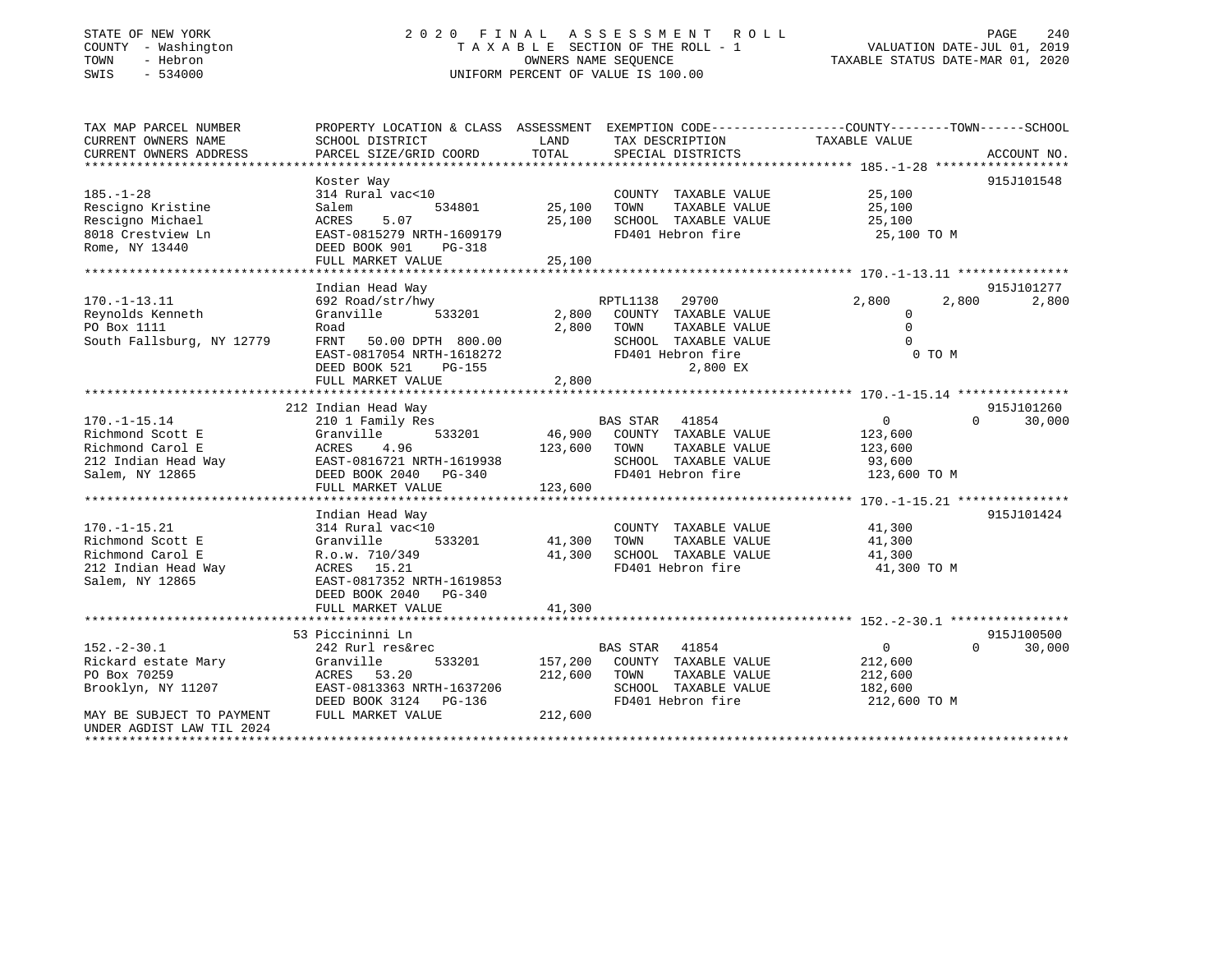| STATE OF NEW YORK<br>- Washington<br>COUNTY<br>TOWN<br>- Hebron<br>$-534000$<br>SWIS |                                                                                                                                                                                                                                                      |                     | 2020 FINAL ASSESSMENT ROLL<br>TAXABLE SECTION OF THE ROLL - 1<br>TAXABLE SECTION OF THE ROLL - 1<br>OWNERS NAME SEQUENCE<br>TAXABLE STATUS DATE-MAR 01, 2020<br>UNIFORM PERCENT OF VALUE IS 100.00 |                       |                 |
|--------------------------------------------------------------------------------------|------------------------------------------------------------------------------------------------------------------------------------------------------------------------------------------------------------------------------------------------------|---------------------|----------------------------------------------------------------------------------------------------------------------------------------------------------------------------------------------------|-----------------------|-----------------|
| TAX MAP PARCEL NUMBER                                                                | PROPERTY LOCATION & CLASS ASSESSMENT EXEMPTION CODE----------------COUNTY-------TOWN------SCHOOL                                                                                                                                                     |                     |                                                                                                                                                                                                    |                       |                 |
| CURRENT OWNERS NAME                                                                  | SCHOOL DISTRICT                                                                                                                                                                                                                                      |                     | LAND TAX DESCRIPTION TAXABLE VALUE                                                                                                                                                                 |                       |                 |
|                                                                                      | CUNNERS ADDRESS DARCEL SIZE/GRID COORD TOTAL SPECIAL DISTRICTS ACCOUNT NO.<br>- CURRENT OWNERS ADDRESS PARCEL SIZE/GRID COORD TOTAL SPECIAL DISTRICTS ACCOUNT NO.                                                                                    |                     |                                                                                                                                                                                                    |                       |                 |
|                                                                                      |                                                                                                                                                                                                                                                      |                     |                                                                                                                                                                                                    |                       |                 |
|                                                                                      | 1461 County Route 31 99 PCT OF VALUE USED FOR EXEMPTION PURPOSES 31,038 915J101324<br>21,038 21,038 21,038 21,038                                                                                                                                    |                     |                                                                                                                                                                                                    |                       |                 |
| $152. - 1 - 2.1$                                                                     |                                                                                                                                                                                                                                                      |                     | AGED-ALL 41800                                                                                                                                                                                     |                       |                 |
|                                                                                      |                                                                                                                                                                                                                                                      |                     |                                                                                                                                                                                                    |                       |                 |
|                                                                                      |                                                                                                                                                                                                                                                      |                     |                                                                                                                                                                                                    |                       |                 |
|                                                                                      | 1461 County Route 31<br>Granville, NY 12834<br>Granville, NY 12834<br>EAST-0806238 NRTH-1638417<br>DEED BOOK 1671 PG-159<br>CHOOL TAXABLE VALUE<br>FRAME VALUE<br>SCHOOL TAXABLE VALUE<br>FRAME VALUE<br>SCHOOL TAXABLE VALUE<br>FRAME VALUE<br>FRAM |                     |                                                                                                                                                                                                    |                       |                 |
|                                                                                      |                                                                                                                                                                                                                                                      |                     |                                                                                                                                                                                                    |                       |                 |
|                                                                                      | FULL MARKET VALUE                                                                                                                                                                                                                                    | 42,500              |                                                                                                                                                                                                    |                       |                 |
|                                                                                      |                                                                                                                                                                                                                                                      |                     |                                                                                                                                                                                                    |                       |                 |
|                                                                                      | 3833 County Route 30                                                                                                                                                                                                                                 |                     |                                                                                                                                                                                                    |                       | 915J100479      |
| $167. - 1 - 48$                                                                      | 240 Rural res                                                                                                                                                                                                                                        |                     | ENH STAR 41834                                                                                                                                                                                     | $\overline{0}$        | $0 \t\t 69,800$ |
| Rieckel Randy H                                                                      | Salem 534801 100,800 COUNTY TAXABLE VALUE 161,500                                                                                                                                                                                                    |                     |                                                                                                                                                                                                    |                       |                 |
| Quigley Cheryl J                                                                     | ACRES 25.00 161,500 TOWN                                                                                                                                                                                                                             |                     |                                                                                                                                                                                                    | TAXABLE VALUE 161,500 |                 |
|                                                                                      |                                                                                                                                                                                                                                                      | H-1618540<br>PG-270 | SCHOOL TAXABLE VALUE 91,700                                                                                                                                                                        |                       |                 |
|                                                                                      |                                                                                                                                                                                                                                                      |                     | FD401 Hebron fire 161,500 TO M                                                                                                                                                                     |                       |                 |
|                                                                                      | FULL MARKET VALUE 161,500                                                                                                                                                                                                                            |                     |                                                                                                                                                                                                    |                       |                 |
|                                                                                      |                                                                                                                                                                                                                                                      |                     |                                                                                                                                                                                                    |                       |                 |
|                                                                                      | 251 County Route 28                                                                                                                                                                                                                                  |                     |                                                                                                                                                                                                    |                       | 915J100156      |
| $143. - 1 - 27$                                                                      | 210 1 Family Res                                                                                                                                                                                                                                     |                     | COUNTY TAXABLE VALUE 172,900                                                                                                                                                                       |                       |                 |
| 28<br>Ritchie Edward C                                                               | Granville                                                                                                                                                                                                                                            | 533201 41,600 TOWN  |                                                                                                                                                                                                    | TAXABLE VALUE 172,900 |                 |
| 251 County Route 28                                                                  | ACRES 1.20                                                                                                                                                                                                                                           | 172,900             | SCHOOL TAXABLE VALUE                                                                                                                                                                               | 172,900               |                 |

| Granville, NY 12832      | EAST-0811550 NRTH-1644497 | FD401 Hebron fire                 | 172,900 TO M                         |
|--------------------------|---------------------------|-----------------------------------|--------------------------------------|
|                          | DEED BOOK 477<br>PG-1089  |                                   |                                      |
|                          | FULL MARKET VALUE         | 172,900                           |                                      |
|                          |                           |                                   |                                      |
|                          | 328 Darfler Rd            |                                   | 915J100513                           |
| $159. - 1 - 5$           | 271 Mfg housings          | 41854<br>BAS STAR                 | 30,000<br>$\overline{0}$<br>$\Omega$ |
| Rivers Gary              | Hartford<br>533801        | 52,300<br>COUNTY<br>TAXABLE VALUE | 85,700                               |
| Williams Billie Jo       | 10.0 Ad                   | 85,700<br>TOWN<br>TAXABLE VALUE   | 85,700                               |
| 328 Darfler Rd           | 8.30 BANK<br>999<br>ACRES | TAXABLE VALUE<br>SCHOOL           | 55,700                               |
| Granville, NY 12832-3740 | EAST-0797474 NRTH-1632365 | CA008 Cons agri dst 8             | 85,700 TO M                          |
|                          | DEED BOOK 2364<br>PG-196  | FD401 Hebron fire                 | 85,700 TO M                          |
|                          | FULL MARKET VALUE         | 85,700                            |                                      |
|                          |                           |                                   |                                      |
|                          | 59 Thunder Way            |                                   |                                      |
| $175. - 1 - 12.15$       | 210 1 Family Res          | 41854<br>BAS STAR                 | 30,000<br>$\Omega$<br>$\Omega$       |
| Rivers-Rozell Amy M      | Salem<br>534801           | 10,000<br>COUNTY<br>TAXABLE VALUE | 60,200                               |
| 59 Thunder Way           | ACRES<br>1.00             | 60,200<br>TOWN<br>TAXABLE VALUE   | 60,200                               |
| Salem, NY 12865          | EAST-0790630 NRTH-1610792 | SCHOOL<br>TAXABLE VALUE           | 30,200                               |
|                          | DEED BOOK 20200 PG-1231   | FD401 Hebron fire                 | 60,200 TO M                          |
| PRIOR OWNER ON 3/01/2020 | FULL MARKET VALUE         | 60,200                            |                                      |
| Rivers-Rozell Amy        |                           |                                   |                                      |
|                          |                           |                                   |                                      |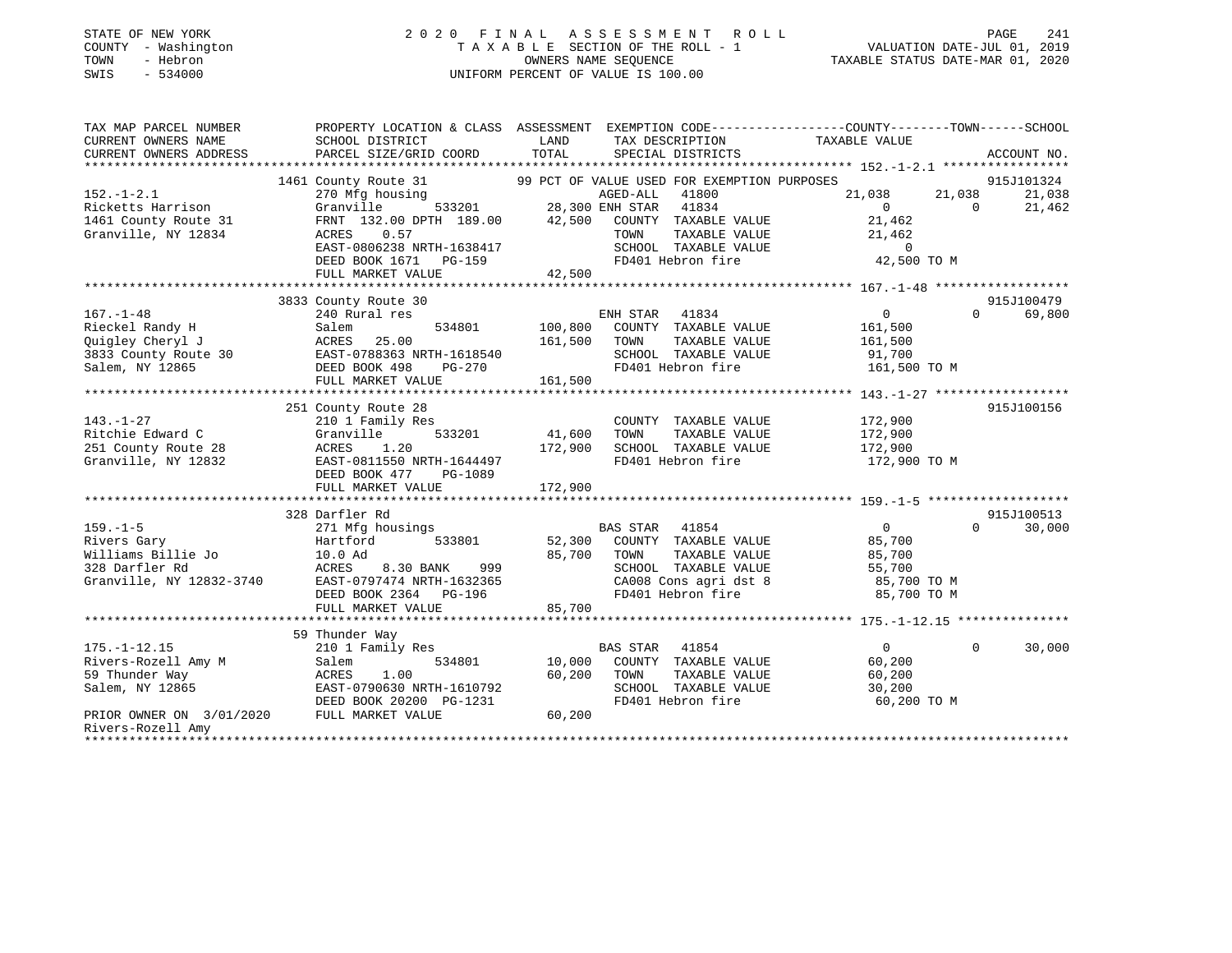## STATE OF NEW YORK 2 0 2 0 F I N A L A S S E S S M E N T R O L L PAGE 242 COUNTY - Washington T A X A B L E SECTION OF THE ROLL - 1 VALUATION DATE-JUL 01, 2019 TOWN - Hebron OWNERS NAME SEQUENCE TAXABLE STATUS DATE-MAR 01, 2020 SWIS - 534000 UNIFORM PERCENT OF VALUE IS 100.00

| TAX MAP PARCEL NUMBER<br>CURRENT OWNERS NAME<br>CURRENT OWNERS ADDRESS | SCHOOL DISTRICT<br>PARCEL SIZE/GRID COORD | LAND<br>TOTAL | TAX DESCRIPTION<br>SPECIAL DISTRICTS | PROPERTY LOCATION & CLASS ASSESSMENT EXEMPTION CODE---------------COUNTY-------TOWN------SCHOOL<br>TAXABLE VALUE | ACCOUNT NO. |
|------------------------------------------------------------------------|-------------------------------------------|---------------|--------------------------------------|------------------------------------------------------------------------------------------------------------------|-------------|
|                                                                        |                                           |               |                                      |                                                                                                                  |             |
|                                                                        | 232 Halls Pond Rd                         |               |                                      |                                                                                                                  |             |
| $159. - 1 - 27.1$                                                      | 210 1 Family Res                          |               | 41834<br>ENH STAR                    | $\overline{0}$<br>$\Omega$                                                                                       | 69,800      |
| Rizzo Leslie A                                                         | 533801<br>Hartford                        | 47,200        | COUNTY TAXABLE VALUE                 | 88,500                                                                                                           |             |
| 232 Halls Pond Rd                                                      | ACRES<br>5.13                             | 88,500        | TAXABLE VALUE<br>TOWN                | 88,500                                                                                                           |             |
| Salem, NY 12865                                                        | EAST-0791928 NRTH-1625341                 |               | SCHOOL TAXABLE VALUE                 | 18,700                                                                                                           |             |
|                                                                        | DEED BOOK 661<br>PG-181                   |               | FD401 Hebron fire                    | 88,500 TO M                                                                                                      |             |
|                                                                        | FULL MARKET VALUE                         | 88,500        |                                      |                                                                                                                  |             |
|                                                                        |                                           |               |                                      |                                                                                                                  |             |
|                                                                        | 24 Oak Hill Rd                            |               |                                      |                                                                                                                  | 915J101359  |
| $178. - 1 - 11.2$                                                      | 280 Res Multiple                          |               | COUNTY TAXABLE VALUE                 | 109,100                                                                                                          |             |
| Robbins Harry                                                          | 534801<br>Salem                           | 36,500        | TOWN<br>TAXABLE VALUE                | 109,100                                                                                                          |             |
| Robbins Esther                                                         | 1.50<br>ACRES                             | 109,100       | SCHOOL TAXABLE VALUE                 | 109,100                                                                                                          |             |
| 260 Hillside Rd                                                        | EAST-0819663 NRTH-1614185                 |               | FD401 Hebron fire                    | 109,100 TO M                                                                                                     |             |
| PO Box 431                                                             | DEED BOOK 3123<br>PG-221                  |               |                                      |                                                                                                                  |             |
| Wallingford, VT 05773                                                  | FULL MARKET VALUE                         | 109,100       |                                      |                                                                                                                  |             |
|                                                                        |                                           |               |                                      |                                                                                                                  |             |
|                                                                        | 3321 County Route 30                      |               |                                      |                                                                                                                  | 915J100508  |
| $183. - 1 - 7$                                                         | 210 1 Family Res                          |               | <b>BAS STAR</b><br>41854             | $\mathbf 0$<br>$\Omega$                                                                                          | 30,000      |
| Roberts Doreen                                                         | 534801<br>Salem                           | 42,000        | COUNTY TAXABLE VALUE                 | 120,300                                                                                                          |             |
| 3321 County Route 30                                                   | ACRES<br>1.34                             | 120,300       | TOWN<br>TAXABLE VALUE                | 120,300                                                                                                          |             |
| Salem, NY 12865                                                        | EAST-0790817 NRTH-1606895                 |               | SCHOOL TAXABLE VALUE                 | 90,300                                                                                                           |             |
|                                                                        | DEED BOOK 1973<br>$PG-30$                 |               | CA008 Cons agri dst 8                | 120,300 TO M                                                                                                     |             |
|                                                                        | FULL MARKET VALUE                         | 120,300       | FD401 Hebron fire                    | 120,300 TO M                                                                                                     |             |
|                                                                        |                                           |               | LD401 West hebron light              | 120,300 TO M                                                                                                     |             |
|                                                                        |                                           |               |                                      |                                                                                                                  |             |
|                                                                        | Middle Rd                                 |               |                                      |                                                                                                                  | 915J101709  |
| $160. - 1 - 7.4$                                                       | 314 Rural vac<10                          |               | COUNTY TAXABLE VALUE                 | 24,700                                                                                                           |             |
| Robertson Dorothy                                                      | 534801<br>Salem                           | 24,700        | TOWN<br>TAXABLE VALUE                | 24,700                                                                                                           |             |
| 714 Sprout Brook Rd                                                    | Lot 4                                     | 24,700        | SCHOOL TAXABLE VALUE                 | 24,700                                                                                                           |             |
| Putnam Valley, NY 10579                                                | 2.53<br>ACRES                             |               | FD401 Hebron fire                    | 24,700 TO M                                                                                                      |             |
|                                                                        | EAST-0806918 NRTH-1625094                 |               |                                      |                                                                                                                  |             |
|                                                                        | DEED BOOK 610<br>PG-178                   |               |                                      |                                                                                                                  |             |
|                                                                        | FULL MARKET VALUE                         | 24,700        |                                      |                                                                                                                  |             |
|                                                                        |                                           |               |                                      |                                                                                                                  |             |
|                                                                        | 129 Koster Way                            |               |                                      |                                                                                                                  | 915J101905  |
| $185. - 1 - 35$                                                        | 312 Vac w/imprv                           |               | COUNTY TAXABLE VALUE                 | 33,800                                                                                                           |             |
| Robison Jesse C Jr                                                     | Salem<br>534801                           | 25,000        | TOWN<br>TAXABLE VALUE                | 33,800                                                                                                           |             |
| Robison Karen J                                                        | lot <sub>14</sub>                         | 33,800        | SCHOOL TAXABLE VALUE                 | 33,800                                                                                                           |             |
| 48 Bleeker St                                                          | 444/836                                   |               | FD401 Hebron fire                    | 33,800 TO M                                                                                                      |             |
| Greenwich, NY 12834                                                    | 5.00<br>ACRES                             |               |                                      |                                                                                                                  |             |
|                                                                        | EAST-0813945 NRTH-1608396                 |               |                                      |                                                                                                                  |             |
|                                                                        |                                           |               |                                      |                                                                                                                  |             |
|                                                                        | DEED BOOK 20191 PG-26511                  |               |                                      |                                                                                                                  |             |
|                                                                        | FULL MARKET VALUE                         | 33,800        |                                      |                                                                                                                  |             |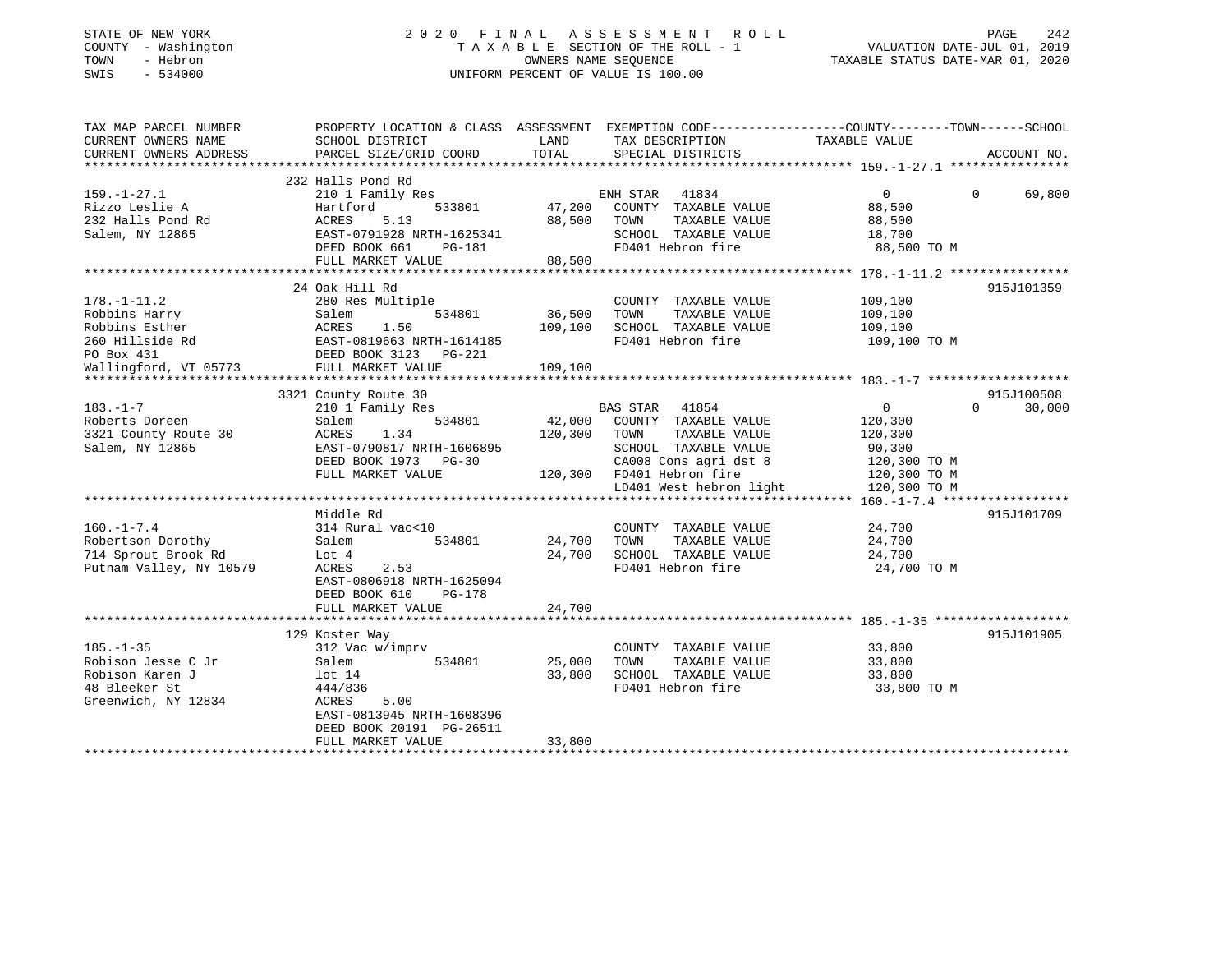# STATE OF NEW YORK 2 0 2 0 F I N A L A S S E S S M E N T R O L L PAGE 243 COUNTY - Washington T A X A B L E SECTION OF THE ROLL - 1 VALUATION DATE-JUL 01, 2019 TOWN - Hebron OWNERS NAME SEQUENCE TAXABLE STATUS DATE-MAR 01, 2020 SWIS - 534000 UNIFORM PERCENT OF VALUE IS 100.00

| TAX MAP PARCEL NUMBER  |                                                    |               |                                                                                                             | PROPERTY LOCATION & CLASS ASSESSMENT EXEMPTION CODE----------------COUNTY-------TOWN-----SCHOOL |                    |
|------------------------|----------------------------------------------------|---------------|-------------------------------------------------------------------------------------------------------------|-------------------------------------------------------------------------------------------------|--------------------|
| CURRENT OWNERS NAME    | SCHOOL DISTRICT                                    | LAND          | TAX DESCRIPTION                                                                                             | TAXABLE VALUE                                                                                   |                    |
| CURRENT OWNERS ADDRESS | PARCEL SIZE/GRID COORD                             | TOTAL         | SPECIAL DISTRICTS                                                                                           |                                                                                                 | ACCOUNT NO.        |
|                        |                                                    |               |                                                                                                             |                                                                                                 |                    |
|                        | 18 Clark Way                                       |               |                                                                                                             |                                                                                                 |                    |
| $169. - 1 - 18.30$     | 270 Mfg housing                                    |               | COUNTY TAXABLE VALUE                                                                                        | 27,200                                                                                          |                    |
| Rockwell Tarrah H      | 533201<br>Granville<br>ACRES<br>2.79               | 20,200        | TOWN      TAXABLE  VALUE<br>SCHOOL    TAXABLE  VALUE                                                        | 27,200                                                                                          |                    |
| Baker Patrick          |                                                    | 27,200        |                                                                                                             | 27,200                                                                                          |                    |
| PO Box 401             | EAST-0816028 NRTH-1623740                          |               | FD401 Hebron fire                                                                                           | лица и 27,200 том.                                                                              |                    |
| Salem, NY 12865        | DEED BOOK 20191 PG-29866<br>FULL MARKET VALUE      | 27,200        |                                                                                                             |                                                                                                 |                    |
|                        | **************************************             |               |                                                                                                             |                                                                                                 |                    |
|                        | Tiplady Rd                                         |               |                                                                                                             |                                                                                                 |                    |
| $178. - 1 - 7.1$       | 314 Rural vac<10                                   |               | COUNTY TAXABLE VALUE 13,000                                                                                 |                                                                                                 |                    |
| Roesel Barbara         | Salem                                              | 534801 13,000 | TOWN<br>TAXABLE VALUE                                                                                       | 13,000                                                                                          |                    |
| 728 Tiplady Rd         | lot A                                              | 13,000        | SCHOOL TAXABLE VALUE                                                                                        |                                                                                                 |                    |
| Granville, NY 12832    | 1.00<br>ACRES                                      |               | FD401 Hebron fire                                                                                           | 13,000<br>13,000 TO M                                                                           |                    |
|                        | EAST-0822351 NRTH-1612096                          |               |                                                                                                             |                                                                                                 |                    |
|                        | DEED BOOK 874<br>$PG-107$                          |               |                                                                                                             |                                                                                                 |                    |
|                        |                                                    |               |                                                                                                             |                                                                                                 |                    |
|                        |                                                    |               |                                                                                                             |                                                                                                 |                    |
|                        | 728 Tiplady Rd                                     |               |                                                                                                             |                                                                                                 | 915J100441         |
| $178. - 1 - 8.1$       | 210 1 Family Res                                   |               | <b>BAS STAR</b> 41854                                                                                       | $\overline{0}$                                                                                  | $\Omega$<br>30,000 |
| Roesel Barbara         | Salem                                              | 534801 47,400 | COUNTY TAXABLE VALUE 137,000                                                                                |                                                                                                 |                    |
| 728 Tiplady Rd         | ACRES<br>5.24 BANK                                 | 997 137,000   | TAXABLE VALUE<br>TOWN                                                                                       | 137,000                                                                                         |                    |
| Granville, NY 12832    | EAST-0822141 NRTH-1611915                          |               | SCHOOL TAXABLE VALUE 107,000                                                                                |                                                                                                 |                    |
|                        | DEED BOOK 789<br>PG-62                             |               | FD401 Hebron fire                                                                                           | 137,000 TO M                                                                                    |                    |
|                        | FULL MARKET VALUE                                  | 137,000       |                                                                                                             |                                                                                                 |                    |
|                        |                                                    |               |                                                                                                             |                                                                                                 |                    |
|                        | Chamberlain Mills Rd Off                           |               |                                                                                                             |                                                                                                 |                    |
| $177. - 1 - 32.1$      | 322 Rural vac>10                                   |               | COUNTY TAXABLE VALUE                                                                                        | 11,700                                                                                          |                    |
| Rogers Bruce           | Salem                                              | 534801 11,700 | TAXABLE VALUE                                                                                               |                                                                                                 |                    |
| Rogers Gloria Brewer   | ACRES 14.50                                        | 11,700        |                                                                                                             |                                                                                                 |                    |
| 41 Seamans Rd          |                                                    |               | TOWN TAXABLE VALUE 11,700<br>SCHOOL TAXABLE VALUE 11,700 TO M<br>CA008 Cons agri dst 8<br>FD401 Hebron fire |                                                                                                 |                    |
| Castleton, NY 12033    | EAST-0806174 NKIH-1013330<br>DEED BOOK 1761 PG-101 |               |                                                                                                             | 11,700 TO M                                                                                     |                    |
|                        | FULL MARKET VALUE                                  | 11,700        |                                                                                                             |                                                                                                 |                    |
|                        |                                                    |               |                                                                                                             |                                                                                                 |                    |
|                        | 797 Chamberlin Mills Rd                            |               |                                                                                                             |                                                                                                 | 915J100532         |
| $177. - 1 - 34$        | 260 Seasonal res                                   |               | COUNTY TAXABLE VALUE 79,500                                                                                 |                                                                                                 |                    |
| Rogers Bruce           | 534801<br>Salem                                    | 44,800        | TOWN      TAXABLE  VALUE<br>SCHOOL   TAXABLE  VALUE                                                         | 79,500<br>79,500<br>79,500                                                                      |                    |
| Rogers Gloria Brewer   | ACRES 17.40                                        | 79,500        |                                                                                                             |                                                                                                 |                    |
| 41 Seamans Ave         | EAST-0805787 NRTH-1614212                          |               |                                                                                                             | CA008 Cons agri dst 8 79,500 TO M                                                               |                    |
| Castleton, NY 12033    | DEED BOOK 1761 PG-97                               |               | FD401 Hebron fire                                                                                           | 79,500 TO M                                                                                     |                    |
|                        | FULL MARKET VALUE                                  | 79,500        |                                                                                                             |                                                                                                 |                    |
|                        |                                                    |               |                                                                                                             |                                                                                                 |                    |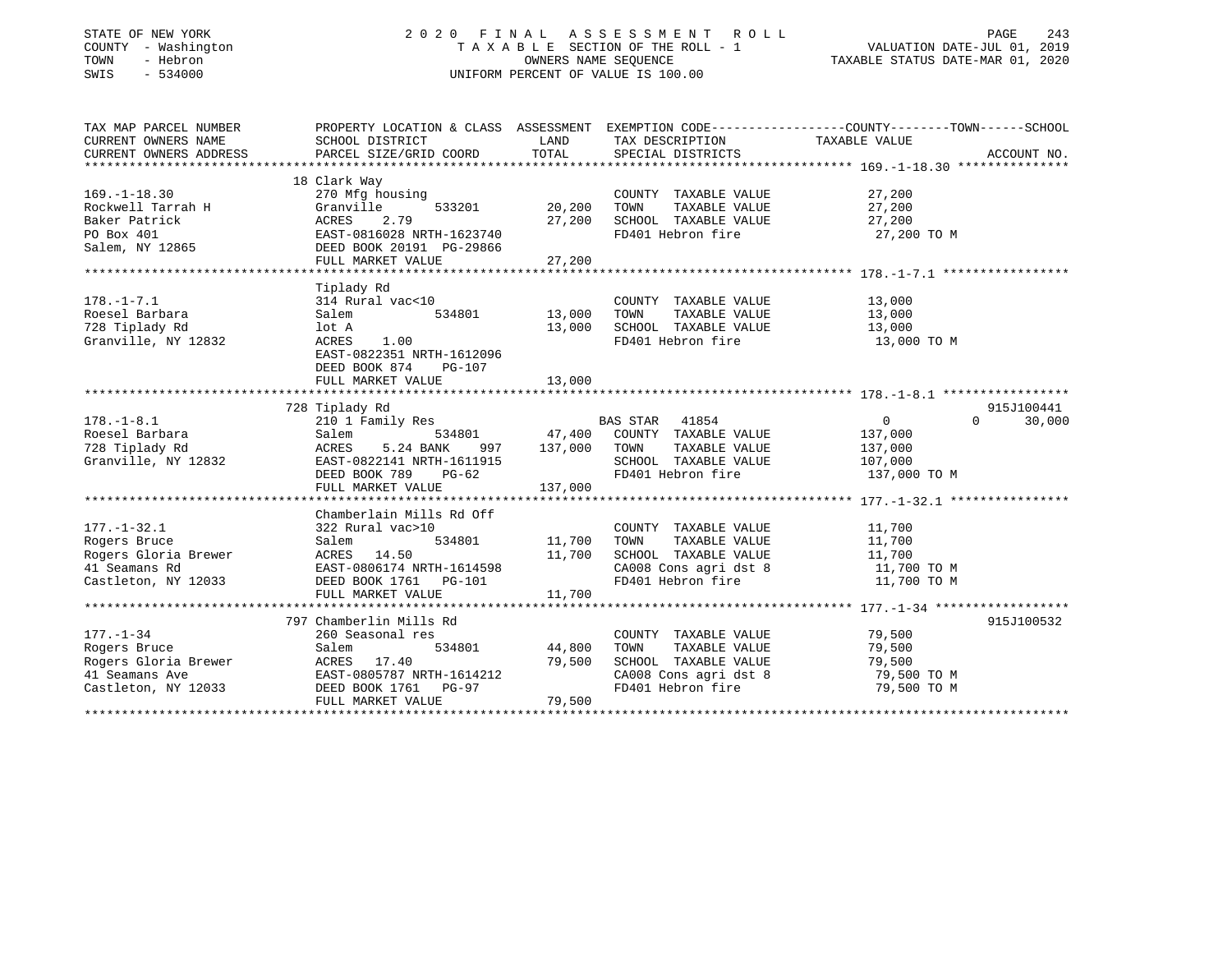# STATE OF NEW YORK 2 0 2 0 F I N A L A S S E S S M E N T R O L L PAGE 244 COUNTY - Washington T A X A B L E SECTION OF THE ROLL - 1 VALUATION DATE-JUL 01, 2019 TOWN - Hebron OWNERS NAME SEQUENCE TAXABLE STATUS DATE-MAR 01, 2020 SWIS - 534000 UNIFORM PERCENT OF VALUE IS 100.00

| TAX MAP PARCEL NUMBER     |                                   |         |                               | PROPERTY LOCATION & CLASS ASSESSMENT EXEMPTION CODE---------------COUNTY-------TOWN-----SCHOOL |                 |
|---------------------------|-----------------------------------|---------|-------------------------------|------------------------------------------------------------------------------------------------|-----------------|
| CURRENT OWNERS NAME       | SCHOOL DISTRICT                   | LAND    | TAX DESCRIPTION               | TAXABLE VALUE                                                                                  |                 |
| CURRENT OWNERS ADDRESS    | PARCEL SIZE/GRID COORD            | TOTAL   | SPECIAL DISTRICTS             |                                                                                                | ACCOUNT NO.     |
|                           | Middle Rd                         |         |                               |                                                                                                | 915J100530      |
| $177. - 1 - 37$           | 312 Vac w/imprv                   |         | COUNTY TAXABLE VALUE          | 72,400                                                                                         |                 |
| Rogers Bruce              | Salem<br>534801                   | 64,100  | TOWN<br>TAXABLE VALUE         | 72,400                                                                                         |                 |
| Rogers Gloria Brewer      | ACRES<br>30.50                    | 72,400  | SCHOOL TAXABLE VALUE          | 72,400                                                                                         |                 |
| 41 Seaman Ave             | EAST-0805177 NRTH-1614329         |         | CA008 Cons agri dst 8         | 72,400 TO M                                                                                    |                 |
| Castleton, NY 12033       | DEED BOOK 1761 PG-104             |         | FD401 Hebron fire             | 72,400 TO M                                                                                    |                 |
|                           | FULL MARKET VALUE                 | 72,400  |                               |                                                                                                |                 |
|                           |                                   |         |                               |                                                                                                |                 |
|                           | Higgins Rd                        |         |                               |                                                                                                | 915J100258      |
| $161. - 2 - 10.1$         | 322 Rural vac>10                  |         | COUNTY TAXABLE VALUE          | 24,800                                                                                         |                 |
| Rogers Francis M          | Granville<br>533201               | 24,800  | TAXABLE VALUE<br>TOWN         | 24,800                                                                                         |                 |
| 35 River St               | Lot A                             | 24,800  | SCHOOL TAXABLE VALUE          | 24,800                                                                                         |                 |
| Hoosick Falls, NY 12090   | ACRES 18.05                       |         | FD401 Hebron fire             | 24,800 TO M                                                                                    |                 |
|                           | EAST-0818365 NRTH-1624236         |         |                               |                                                                                                |                 |
|                           | DEED BOOK 2488 PG-282             |         |                               |                                                                                                |                 |
|                           | FULL MARKET VALUE                 | 24,800  |                               |                                                                                                |                 |
|                           |                                   |         |                               |                                                                                                | 915J101767      |
| $178. - 1 - 27.1$         | 237 Bromley Ln<br>312 Vac w/imprv |         | COUNTY TAXABLE VALUE          | 32,000                                                                                         |                 |
| Rogers John R             | Salem<br>534801                   | 18,600  | TOWN<br>TAXABLE VALUE         | 32,000                                                                                         |                 |
| Rogers Pamela R           | $p/o$ lot 12                      | 32,000  | SCHOOL TAXABLE VALUE          | 32,000                                                                                         |                 |
| 129 Beech St              | 5.22<br>ACRES                     |         | FD401 Hebron fire             | 32,000 TO M                                                                                    |                 |
| Bennington, VT 05201      | EAST-0823172 NRTH-1615619         |         |                               |                                                                                                |                 |
|                           | DEED BOOK 616<br>$PG-132$         |         |                               |                                                                                                |                 |
|                           | FULL MARKET VALUE                 | 32,000  |                               |                                                                                                |                 |
|                           |                                   |         |                               |                                                                                                |                 |
|                           | 821 Chamberlin Mills Rd           |         |                               |                                                                                                | 915J100529      |
| $177. - 1 - 32$           | 241 Rural res&ag                  |         | AGRI-D IND 41730              | 133,664                                                                                        | 133,664 133,664 |
| Rogers Thomas C           | Salem                             |         | 534801 235,800 BAS STAR 41854 | $\overline{0}$<br>$\Omega$                                                                     | 30,000          |
| 821 Chamberlin Mills Rd   | 2273/67                           | 363,800 | COUNTY TAXABLE VALUE          | 230,136                                                                                        |                 |
| Salem, NY 12865           | FRNT 1301.00 DPTH                 |         | TOWN<br>TAXABLE VALUE         | 230,136                                                                                        |                 |
|                           | ACRES 92.52                       |         | SCHOOL TAXABLE VALUE          | 200,136                                                                                        |                 |
| MAY BE SUBJECT TO PAYMENT | EAST-0807184 NRTH-1614351         |         | FD401 Hebron fire             | 363,800 TO M                                                                                   |                 |
| UNDER AGDIST LAW TIL 2027 | DEED BOOK 947<br>PG-197           |         |                               |                                                                                                |                 |
|                           | FULL MARKET VALUE                 | 363,800 |                               |                                                                                                |                 |
|                           |                                   |         |                               |                                                                                                |                 |
|                           | 2086 County Route 47              |         |                               |                                                                                                | 915J101161      |
| $183.2 - 1 - 3$           | 260 Seasonal res - WTRFNT         |         | COUNTY TAXABLE VALUE          | 151,500                                                                                        |                 |
| Roosevelt Peter T         | Salem<br>534801                   | 114,300 | TOWN<br>TAXABLE VALUE         | 151,500                                                                                        |                 |
| Roosevelt Jessica J       | ACRES<br>2.74                     | 151,500 | SCHOOL TAXABLE VALUE          | 151,500                                                                                        |                 |
| 19 Center White Creek Ln  | EAST-0786208 NRTH-1607833         |         | FD401 Hebron fire             | 151,500 TO M                                                                                   |                 |
| Eagle Bridge, NY 12057    | DEED BOOK 3008<br>PG-176          |         |                               |                                                                                                |                 |
|                           | FULL MARKET VALUE                 | 151,500 |                               |                                                                                                |                 |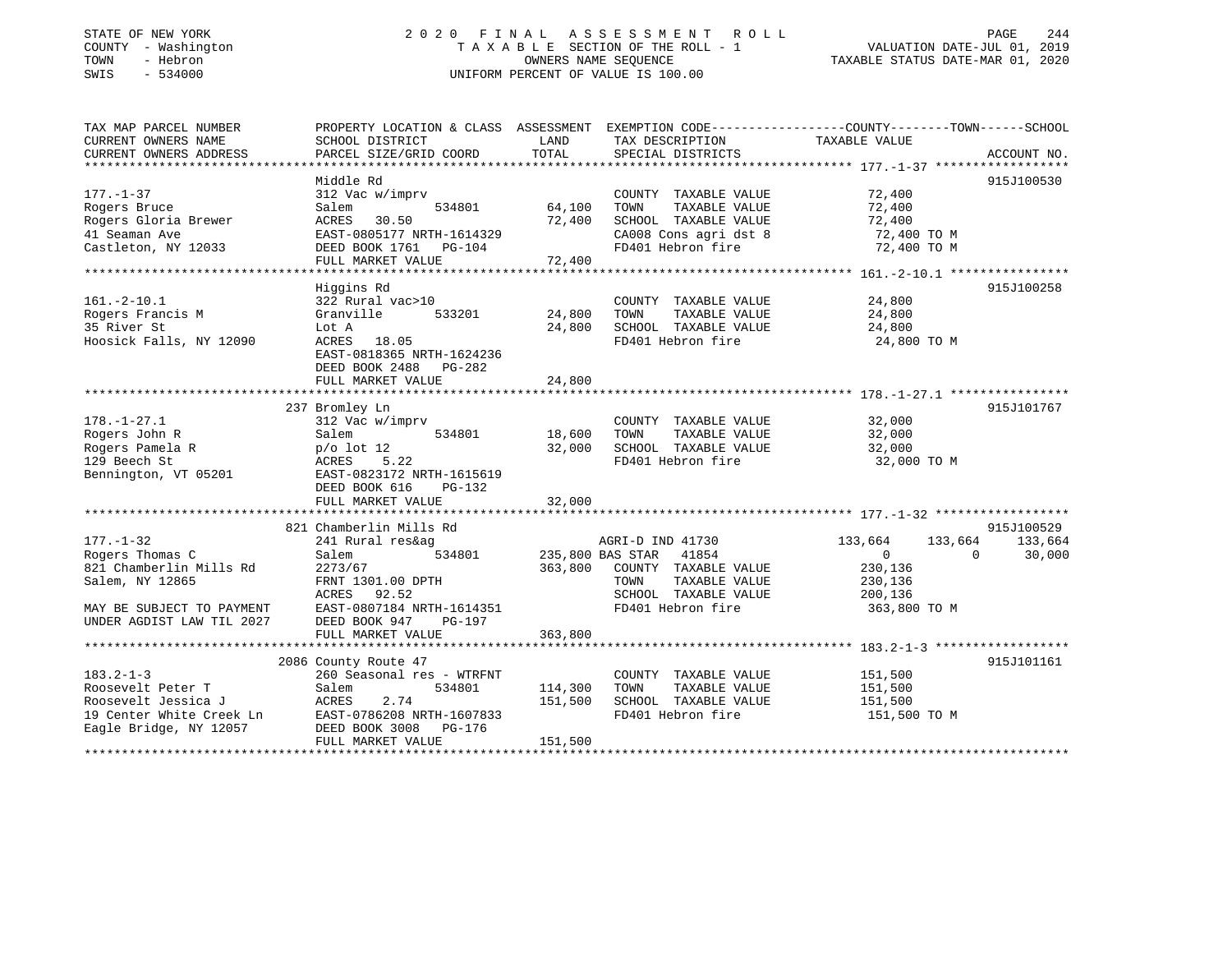| STATE OF NEW YORK<br>COUNTY - Washington<br>TOWN<br>- Hebron<br>SWIS<br>$-534000$ | 2020 FINAL                                        | OWNERS NAME SEQUENCE | A S S E S S M E N T R O L L<br>TAXABLE SECTION OF THE ROLL - 1<br>UNIFORM PERCENT OF VALUE IS 100.00                                     | VALUATION DATE-JUL 01, 2019<br>TAXABLE STATUS DATE-MAR 01, 2020 | PAGE<br>245        |
|-----------------------------------------------------------------------------------|---------------------------------------------------|----------------------|------------------------------------------------------------------------------------------------------------------------------------------|-----------------------------------------------------------------|--------------------|
| TAX MAP PARCEL NUMBER<br>CURRENT OWNERS NAME<br>CURRENT OWNERS ADDRESS            | SCHOOL DISTRICT<br>PARCEL SIZE/GRID COORD         | LAND<br>TOTAL        | PROPERTY LOCATION & CLASS ASSESSMENT EXEMPTION CODE----------------COUNTY-------TOWN------SCHOOL<br>TAX DESCRIPTION<br>SPECIAL DISTRICTS | TAXABLE VALUE                                                   | ACCOUNT NO.        |
|                                                                                   |                                                   |                      |                                                                                                                                          |                                                                 |                    |
|                                                                                   | 4002 County Route 30                              |                      |                                                                                                                                          |                                                                 | 915J100140         |
| $167. - 1 - 32$                                                                   | 210 1 Family Res                                  |                      | COUNTY TAXABLE VALUE                                                                                                                     | 44,900                                                          |                    |
| Rose Land and Finance Corp                                                        | Salem<br>534801<br>942/307                        | 25,800<br>44,900     | TOWN<br>TAXABLE VALUE                                                                                                                    | 44,900<br>44,900                                                |                    |
| 241 East Saginaw<br>East Lansing, MI 48826                                        | FRNT 90.00 DPTH 200.00                            |                      | SCHOOL TAXABLE VALUE<br>FD401 Hebron fire                                                                                                | 44,900 TO M                                                     |                    |
|                                                                                   | EAST-0788426 NRTH-1622014<br>DEED BOOK 4002 PG-84 |                      |                                                                                                                                          |                                                                 |                    |
|                                                                                   | FULL MARKET VALUE                                 | 44,900               |                                                                                                                                          |                                                                 |                    |
|                                                                                   |                                                   |                      |                                                                                                                                          |                                                                 |                    |
|                                                                                   | 144 Chamberlin Mills Rd                           |                      |                                                                                                                                          |                                                                 | 915J100222         |
| $184. - 1 - 28$                                                                   | 242 Rurl res&rec                                  |                      | BAS STAR 41854                                                                                                                           | $\overline{0}$                                                  | $\Omega$<br>30,000 |
| Rose Ruth H                                                                       | Salem<br>534801                                   | 97,700               | COUNTY TAXABLE VALUE                                                                                                                     | 167,200                                                         |                    |
| 144 Chamberlin Mills Rd                                                           | ACRES<br>38.80 BANK<br>998                        | 167,200              | TAXABLE VALUE<br>TOWN                                                                                                                    | 167,200                                                         |                    |
| Salem, NY 12865                                                                   | EAST-0795524 NRTH-1601956                         |                      | SCHOOL TAXABLE VALUE                                                                                                                     | 137,200                                                         |                    |
|                                                                                   | DEED BOOK 20191 PG-30722                          |                      | CA008 Cons agri dst 8                                                                                                                    | 167,200 TO M                                                    |                    |
|                                                                                   | FULL MARKET VALUE                                 |                      | 167,200 FD401 Hebron fire                                                                                                                | 167,200 TO M                                                    |                    |
|                                                                                   | 4077 County Route 30                              |                      |                                                                                                                                          |                                                                 | 915J101711         |
| $167. - 1 - 37.4$                                                                 | 240 Rural res                                     |                      | COUNTY TAXABLE VALUE                                                                                                                     | 279,500                                                         |                    |
| Rosenberg Adam                                                                    | Hartford<br>533801                                | 103,200              | TOWN<br>TAXABLE VALUE                                                                                                                    | 279,500                                                         |                    |
| Rosenberg Lauren                                                                  | lot 2                                             | 279,500              | SCHOOL TAXABLE VALUE                                                                                                                     | 279,500                                                         |                    |
| 4077 County Route 30                                                              | ACRES 26.21                                       |                      | FD401 Hebron fire                                                                                                                        | 279,500 TO M                                                    |                    |
| Salem, NY 12865                                                                   | EAST-0787327 NRTH-1623117                         |                      |                                                                                                                                          |                                                                 |                    |
|                                                                                   | DEED BOOK 3987 PG-294                             |                      |                                                                                                                                          |                                                                 |                    |
|                                                                                   | FULL MARKET VALUE                                 | 279,500              |                                                                                                                                          |                                                                 |                    |
|                                                                                   |                                                   |                      |                                                                                                                                          |                                                                 |                    |
|                                                                                   | County Route 31                                   |                      |                                                                                                                                          |                                                                 |                    |
| $176. - 1 - 3.1$                                                                  | 322 Rural vac>10                                  |                      | COUNTY TAXABLE VALUE                                                                                                                     | 177,300                                                         |                    |
| Rosier Spencer                                                                    | Salem<br>534801                                   | 177,300              | TOWN<br>TAXABLE VALUE                                                                                                                    | 177,300                                                         |                    |
| Rosier Heather                                                                    | FRNT 666.00 DPTH                                  | 177,300              | SCHOOL TAXABLE VALUE                                                                                                                     | 177,300                                                         |                    |
| 414 County Route 31                                                               | ACRES 224.20                                      |                      | FD401 Hebron fire                                                                                                                        | 177,300 TO M                                                    |                    |
| Salem, NY 12865                                                                   | EAST-0796526 NRTH-1617039                         |                      |                                                                                                                                          |                                                                 |                    |
|                                                                                   | DEED BOOK 3595 PG-34                              |                      |                                                                                                                                          |                                                                 |                    |
|                                                                                   | FULL MARKET VALUE                                 | 177,300              |                                                                                                                                          |                                                                 |                    |
|                                                                                   | 414 County Route 31                               |                      | 75 PCT OF VALUE USED FOR EXEMPTION PURPOSES                                                                                              |                                                                 | 915J100063         |
| $176. - 1 - 3$                                                                    | 241 Rural res&ag                                  |                      | CW_10_VET/ 41151                                                                                                                         | 7,760<br>7,760                                                  | 0                  |
| Rosier Spencer W                                                                  | 534801<br>Salem                                   | 70,500               | COUNTY TAXABLE VALUE                                                                                                                     | 143,340                                                         |                    |
| Rosier Heather N                                                                  | FRNT 927.00 DPTH                                  | 151,100              | TOWN<br>TAXABLE VALUE                                                                                                                    | 143,340                                                         |                    |
| 414 County Route 31                                                               | ACRES 23.09                                       |                      | SCHOOL TAXABLE VALUE                                                                                                                     | 151,100                                                         |                    |
| Salem, NY 12865                                                                   | EAST-0794583 NRTH-1616172                         |                      | FD401 Hebron fire                                                                                                                        | 151,100 TO M                                                    |                    |
|                                                                                   | DEED BOOK 3595<br>PG-34                           |                      |                                                                                                                                          |                                                                 |                    |
| MAY BE SUBJECT TO PAYMENT                                                         | FULL MARKET VALUE                                 | 151,100              |                                                                                                                                          |                                                                 |                    |
| UNDER AGDIST LAW TIL 2023                                                         |                                                   |                      |                                                                                                                                          |                                                                 |                    |
| ********************                                                              |                                                   |                      |                                                                                                                                          |                                                                 |                    |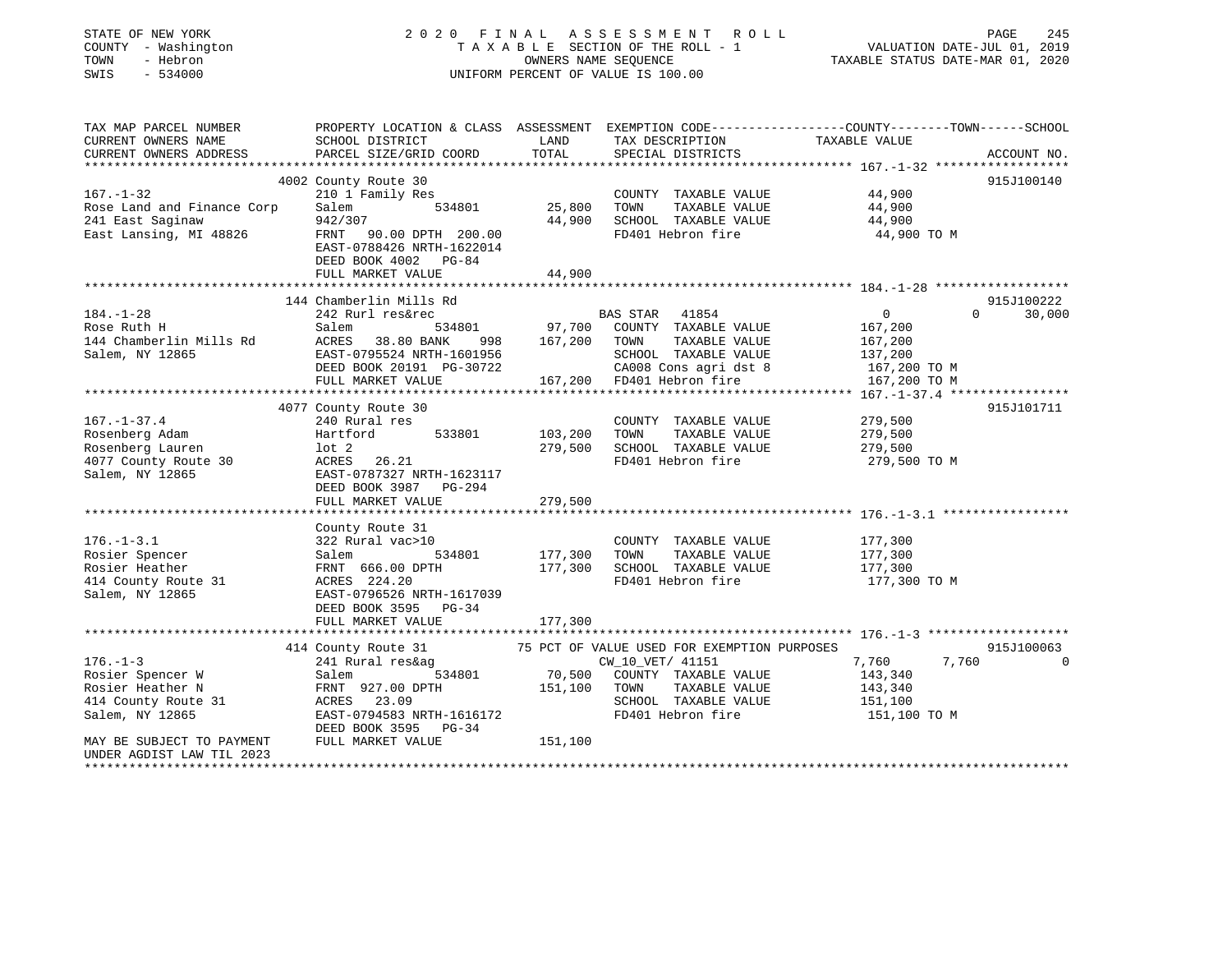# STATE OF NEW YORK 2 0 2 0 F I N A L A S S E S S M E N T R O L L PAGE 246 COUNTY - Washington T A X A B L E SECTION OF THE ROLL - 1 VALUATION DATE-JUL 01, 2019 TOWN - Hebron OWNERS NAME SEQUENCE TAXABLE STATUS DATE-MAR 01, 2020 SWIS - 534000 UNIFORM PERCENT OF VALUE IS 100.00

| TAX MAP PARCEL NUMBER        |                                                                 |               |                                               | PROPERTY LOCATION & CLASS ASSESSMENT EXEMPTION CODE----------------COUNTY-------TOWN------SCHOOL |                       |
|------------------------------|-----------------------------------------------------------------|---------------|-----------------------------------------------|--------------------------------------------------------------------------------------------------|-----------------------|
| CURRENT OWNERS NAME          | SCHOOL DISTRICT                                                 | LAND          | TAX DESCRIPTION                               | TAXABLE VALUE                                                                                    |                       |
| CURRENT OWNERS ADDRESS       | PARCEL SIZE/GRID COORD                                          | TOTAL         | SPECIAL DISTRICTS                             |                                                                                                  | ACCOUNT NO.           |
|                              |                                                                 |               |                                               |                                                                                                  |                       |
| $152. - 2 - 17$              | Shepard Rd<br>322 Rural vac>10                                  |               | AG DIST<br>41720                              | 31,042<br>31,042                                                                                 | 915J100679<br>31,042  |
| Rothstein Edward G           | Granville 533201                                                | A۱<br>54,000  | COUNTY TAXABLE VALUE                          | 22,958                                                                                           |                       |
| 155 W 78th St                | $1$ ot $12$                                                     | 54,000        | TOWN<br>TAXABLE VALUE                         | 22,958                                                                                           |                       |
| New York, NY 10024           | ACRES 39.60                                                     |               | SCHOOL TAXABLE VALUE                          | 22,958                                                                                           |                       |
|                              | $\text{EAST}-0812135 \text{ NRTH}-1640276$                      |               | CA008 Cons agri dst 8                         | 22,958 TO M                                                                                      |                       |
| MAY BE SUBJECT TO PAYMENT    | DEED BOOK 738 PG-178                                            |               | 31,042 EX                                     |                                                                                                  |                       |
| UNDER AGDIST LAW TIL 2024    | FULL MARKET VALUE                                               |               | 54,000 FD401 Hebron fire                      | 54,000 TO M                                                                                      |                       |
|                              |                                                                 |               |                                               |                                                                                                  |                       |
|                              | Shepard Rd                                                      |               |                                               |                                                                                                  |                       |
| $152. - 2 - 17.6$            | 314 Rural vac<10                                                |               | AG DIST<br>41720                              | 10,267<br>10,267                                                                                 | 10,267                |
| Rothstein Edward G           | Granville<br>533201                                             | 14,900        | COUNTY TAXABLE VALUE                          | 4,633                                                                                            |                       |
| 155 W 78th St                | $1$ ot $10$                                                     | 14,900        | TOWN<br>TAXABLE VALUE                         | 4,633                                                                                            |                       |
| New York, NY 10024           | ACRES<br>8.22                                                   |               | SCHOOL TAXABLE VALUE<br>CA008 Cons agri dst 8 | 4,633                                                                                            |                       |
|                              | ACKES 0.22<br>EAST-0810797 NRTH-1640179<br>PERD BOOK 738 DG-178 |               |                                               | 4,633 TO M                                                                                       |                       |
| MAY BE SUBJECT TO PAYMENT    | DEED BOOK 738<br>PG-178                                         |               | 10,267 EX                                     |                                                                                                  |                       |
| UNDER AGDIST LAW TIL 2024    | FULL MARKET VALUE                                               |               | $14,900$ FD401 Hebron fire                    | 14,900 TO M                                                                                      |                       |
|                              |                                                                 |               |                                               |                                                                                                  |                       |
|                              | 44 Koster Way                                                   |               |                                               |                                                                                                  | 915J101900            |
| $185. - 1 - 25$              | 314 Rural vac<10                                                |               | COUNTY TAXABLE VALUE                          | 25,100                                                                                           |                       |
| Roy Robin D                  | Salem                                                           | 534801 25,100 | TOWN<br>TAXABLE VALUE                         | 25,100                                                                                           |                       |
| 41 White Birch Trl           | $1$ ot $4$                                                      | 25,100        | SCHOOL TAXABLE VALUE<br>FD401 Hebron fire     | 25,100                                                                                           |                       |
| Higganum, CT 06441           | 5.08<br>ACRES                                                   |               |                                               | 25,100 TO M                                                                                      |                       |
|                              | EAST-0815358 NRTH-1609613                                       |               |                                               |                                                                                                  |                       |
|                              | DEED BOOK 3773 PG-299                                           |               |                                               |                                                                                                  |                       |
|                              | FULL MARKET VALUE                                               | 25,100        |                                               |                                                                                                  |                       |
|                              |                                                                 |               |                                               |                                                                                                  |                       |
| $186. - 1 - 4$               | Blossom Rd/e Off<br>105 Vac farmland                            |               | 41720                                         | 211,901<br>211,901                                                                               | 915J100013<br>211,901 |
| Royce M Atwater Living Trust | 534801<br>Salem                                                 | 314,200       | AG DIST<br>COUNTY TAXABLE VALUE               | 102,299                                                                                          |                       |
| Atwater Royce M              |                                                                 | 314,200       | TAXABLE VALUE<br>TOWN                         | 102,299                                                                                          |                       |
| 2129 County Route 153        | $ACRES$ 271.60                                                  |               | SCHOOL TAXABLE VALUE                          | 102,299                                                                                          |                       |
| Salem, NY 12865              | EAST-0821940 NRTH-1606953                                       |               | CA008 Cons agri dst 8                         | 102,299 TO M                                                                                     |                       |
|                              | DEED BOOK 2913 PG-54                                            |               | 211,901 EX                                    |                                                                                                  |                       |
| MAY BE SUBJECT TO PAYMENT    | FULL MARKET VALUE                                               |               | 314,200 FD401 Hebron fire                     | 314,200 TO M                                                                                     |                       |
| UNDER AGDIST LAW TIL 2024    |                                                                 |               |                                               |                                                                                                  |                       |
|                              |                                                                 |               |                                               |                                                                                                  |                       |
|                              | Everetts Heights Way                                            |               |                                               |                                                                                                  | 915J101019            |
| $152 - 2 - 8.2$              | 314 Rural vac<10                                                |               | COUNTY TAXABLE VALUE                          | 26,300                                                                                           |                       |
| Rozell Andrew D              | Granville<br>533201                                             | 26,300        | TOWN<br>TAXABLE VALUE                         | 26,300                                                                                           |                       |
| Rozell Karin W               | ACRES 3.06                                                      | 26,300        | SCHOOL TAXABLE VALUE                          | 26,300                                                                                           |                       |
| 31 County Route 28           | EAST-0809027 NRTH-1641950                                       |               | FD401 Hebron fire                             | 26,300 TO M                                                                                      |                       |
| Granville, NY 12832          | DEED BOOK 3715 PG-114                                           |               |                                               |                                                                                                  |                       |
|                              | FULL MARKET VALUE                                               | 26,300        |                                               |                                                                                                  |                       |
| MAY BE SUBJECT TO PAYMENT    |                                                                 |               |                                               |                                                                                                  |                       |
| UNDER AGDIST LAW TIL 2022    |                                                                 |               |                                               |                                                                                                  |                       |
|                              |                                                                 |               |                                               |                                                                                                  |                       |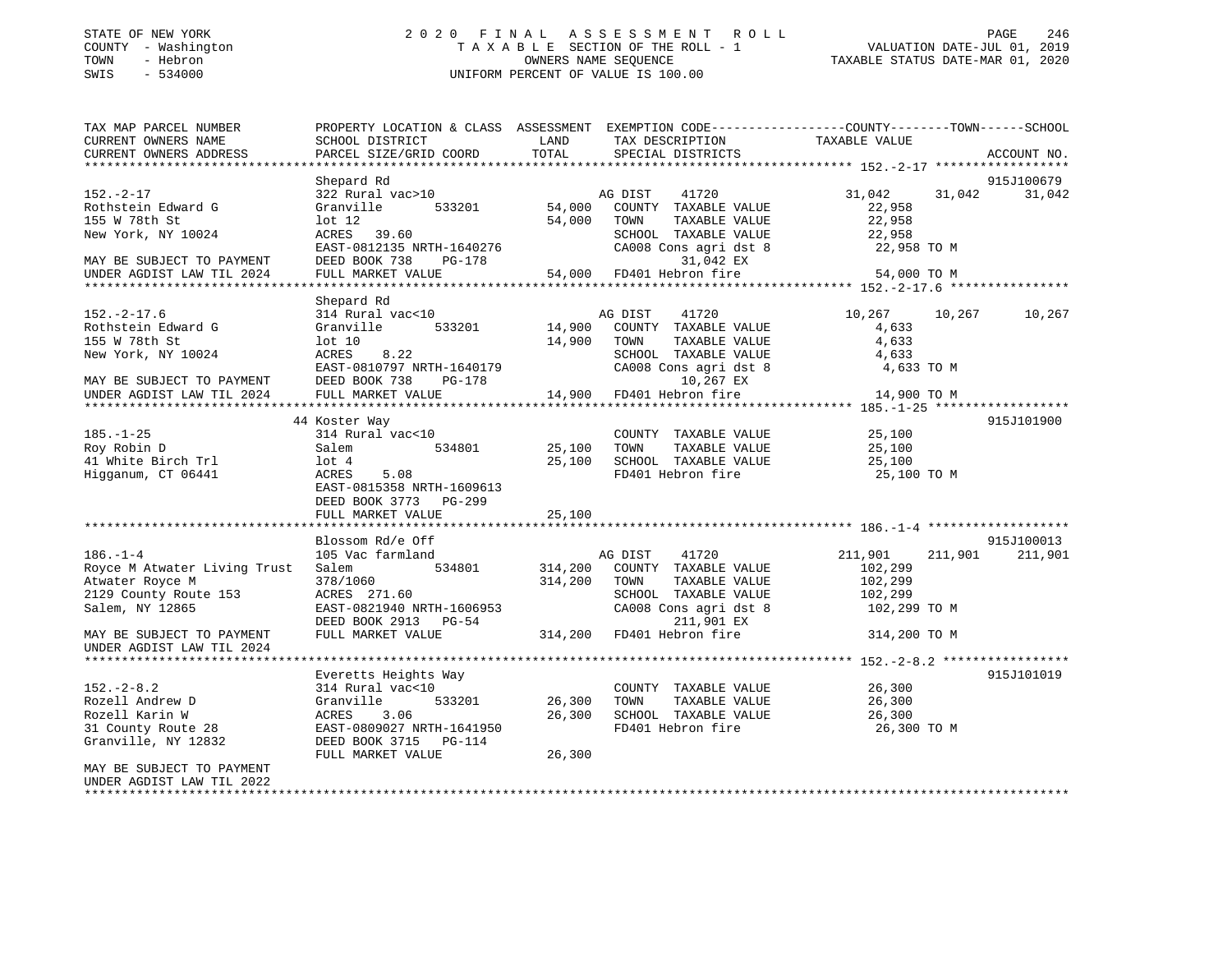# STATE OF NEW YORK 2 0 2 0 F I N A L A S S E S S M E N T R O L L PAGE 247 COUNTY - Washington T A X A B L E SECTION OF THE ROLL - 1 VALUATION DATE-JUL 01, 2019 TOWN - Hebron OWNERS NAME SEQUENCE TAXABLE STATUS DATE-MAR 01, 2020 SWIS - 534000 UNIFORM PERCENT OF VALUE IS 100.00

| TAX MAP PARCEL NUMBER                     |                                            |                                                                  | PROPERTY LOCATION & CLASS ASSESSMENT EXEMPTION CODE----------------COUNTY-------TOWN------SCHOOL |
|-------------------------------------------|--------------------------------------------|------------------------------------------------------------------|--------------------------------------------------------------------------------------------------|
| CURRENT OWNERS NAME                       | SCHOOL DISTRICT                            | LAND<br>TAX DESCRIPTION                                          | TAXABLE VALUE                                                                                    |
| CURRENT OWNERS ADDRESS                    | PARCEL SIZE/GRID COORD                     | TOTAL<br>SPECIAL DISTRICTS                                       | ACCOUNT NO.                                                                                      |
|                                           |                                            |                                                                  |                                                                                                  |
|                                           | 31 County Route 28                         |                                                                  | 915J101085                                                                                       |
| $152 - 2 - 8.3$                           | 210 1 Family Res                           | BAS STAR 41854                                                   | $0 \qquad \qquad$<br>30,000<br>$\Omega$                                                          |
| Rozell Andrew D                           | Granville<br>533201                        | 65,400 COUNTY TAXABLE VALUE<br>203,900 TOWN                      | 203,900                                                                                          |
| 31 County Route 28<br>Granville, NY 12832 | ACRES<br>8.64<br>EAST-0808670 NRTH-1640742 | TAXABLE VALUE<br>SCHOOL TAXABLE VALUE                            | 203,900<br>173,900                                                                               |
|                                           | DEED BOOK 1802 PG-57                       | FD401 Hebron fire                                                | 203,900 TO M                                                                                     |
|                                           | FULL MARKET VALUE                          | 203,900                                                          |                                                                                                  |
|                                           |                                            |                                                                  |                                                                                                  |
|                                           | 305 Chamberlin Mills Rd                    |                                                                  | 915J101614                                                                                       |
| $184. - 1 - 4.1$                          | 210 1 Family Res                           | BAS STAR 41854                                                   | $\overline{0}$<br>30,000<br>$\Omega$                                                             |
| Rudman Tracy L                            | Salem                                      | 534801 45,700 COUNTY TAXABLE VALUE 98,300                        |                                                                                                  |
| 305 Chamberlin Mills Rd                   | 2.50<br>ACRES                              | 98,300<br>TOWN<br>TAXABLE VALUE                                  | 98,300                                                                                           |
| Salem, NY 12865                           | EAST-0797134 NRTH-1606538                  | SCHOOL TAXABLE VALUE                                             | 68,300                                                                                           |
|                                           | DEED BOOK 901<br>PG-256                    | CA008 Cons agri dst 8                                            | 98,300 TO M                                                                                      |
|                                           | FULL MARKET VALUE                          | 98,300 FD401 Hebron fire                                         | 98,300 TO M                                                                                      |
|                                           |                                            |                                                                  |                                                                                                  |
|                                           | 401 Tiplady Rd                             |                                                                  |                                                                                                  |
| $177. - 1 - 52.2$                         | 210 1 Family Res                           | COUNTY TAXABLE VALUE                                             | 52,100                                                                                           |
| Ruff John W                               | Salem<br>534801                            | 34,800<br>TOWN<br>TAXABLE VALUE                                  | 52,100                                                                                           |
| 401 Tiplady Rd                            | FRNT 210.00 DPTH                           | 52,100<br>SCHOOL TAXABLE VALUE                                   | 52,100                                                                                           |
| Salem, NY 12865                           | 0.95 BANK<br>999<br>ACRES                  | SCHOOL TAXABLE VALUE 52,100<br>CA008 Cons agri dst 8 52,100 TO M |                                                                                                  |
|                                           | EAST-0815720 NRTH-1611912                  | FD401 Hebron fire                                                | 52,100 TO M                                                                                      |
|                                           | DEED BOOK 20191 PG-28354                   |                                                                  |                                                                                                  |
|                                           | FULL MARKET VALUE                          | 52,100                                                           |                                                                                                  |
|                                           |                                            |                                                                  |                                                                                                  |
|                                           | 6646 State Route 22                        |                                                                  | 915J100353                                                                                       |
| $170. - 1 - 13.1$                         | 314 Rural vac<10                           | COUNTY TAXABLE VALUE                                             |                                                                                                  |
| Ruger Karl Eric                           | 533201<br>Granville                        | 17,800<br>TAXABLE VALUE<br>TOWN                                  | 17,800<br>17,800                                                                                 |
| Ruger Joan M                              | ACRES<br>5.00                              | 17,800<br>SCHOOL TAXABLE VALUE                                   | 17,800                                                                                           |
| 50 Atkins Rd                              | EAST-0815657 NRTH-1618100                  | FD401 Hebron fire                                                | 17,800 TO M                                                                                      |
| Malta, NY 12020-3812                      | DEED BOOK 2055 PG-277                      |                                                                  |                                                                                                  |
|                                           | FULL MARKET VALUE                          | 17,800                                                           |                                                                                                  |
|                                           |                                            |                                                                  |                                                                                                  |
|                                           | 6961 State Route 22                        |                                                                  | 915J100541                                                                                       |
| $161. - 2 - 11$                           | 270 Mfg housing                            | AGED-CO<br>41802                                                 | 23,900<br>$\overline{0}$<br>$\Omega$                                                             |
| Ruggles Samuel                            | Granville<br>533201                        | 36,500 AGED-TOWN 41803                                           | $\overline{0}$<br>14,340<br>$\overline{0}$                                                       |
| Ruggles Joyce                             | 1.49<br>ACRES                              | 47,800 AGED-SCH<br>41804                                         | $\overline{0}$<br>19,120<br>$\Omega$                                                             |
| 6961 State Route 22                       | EAST-0816813 NRTH-1625466                  | ENH STAR<br>41834                                                | $\overline{0}$<br>28,680<br>$\Omega$                                                             |
| Granville, NY 12832                       | DEED BOOK 441<br>PG-287                    | COUNTY TAXABLE VALUE                                             | 23,900                                                                                           |
|                                           | FULL MARKET VALUE                          | 47,800<br>TOWN<br>TAXABLE VALUE                                  | 33,460                                                                                           |
|                                           |                                            | SCHOOL TAXABLE VALUE                                             | $\Omega$                                                                                         |
|                                           |                                            | FD401 Hebron fire                                                | 47,800 TO M                                                                                      |
|                                           |                                            |                                                                  |                                                                                                  |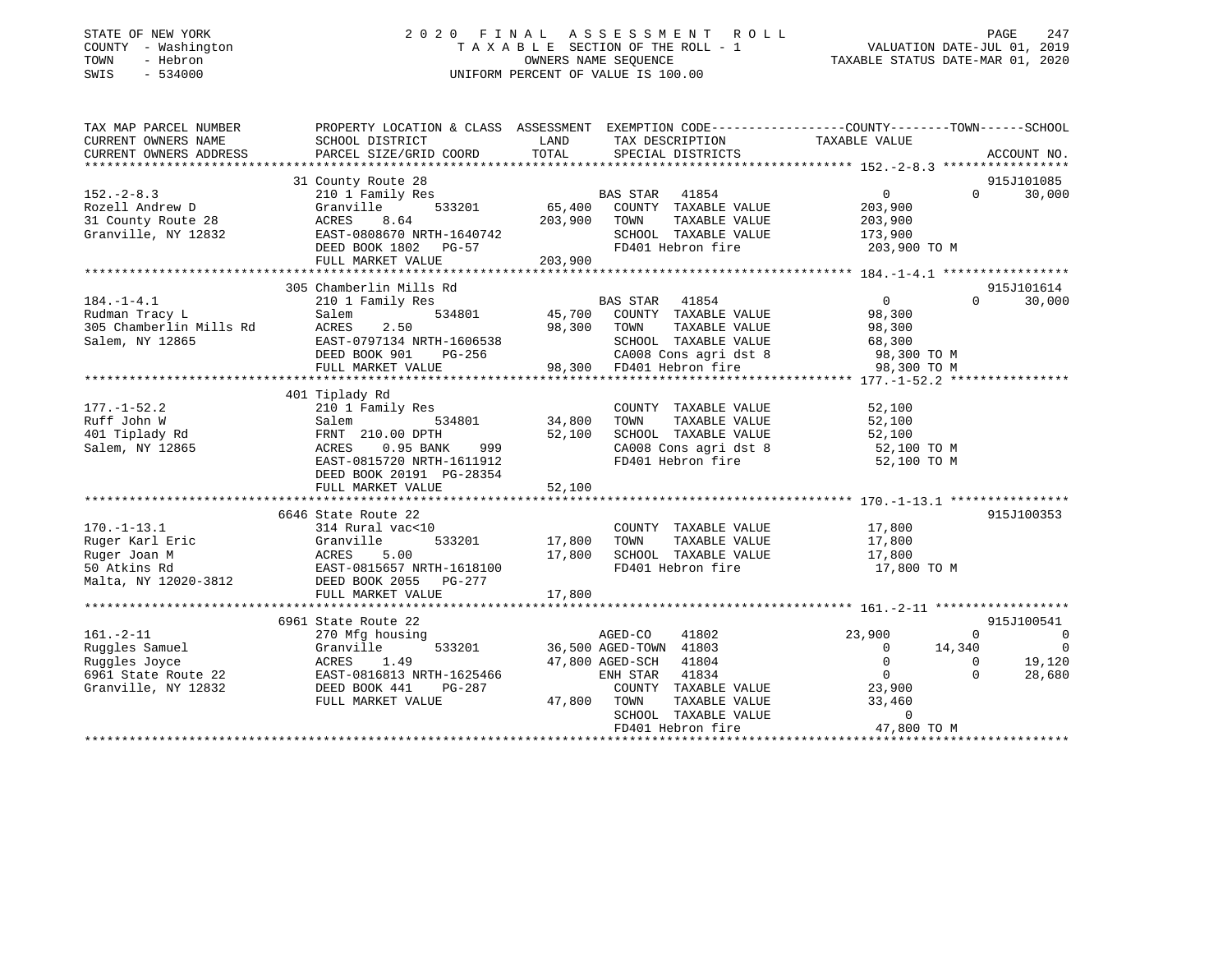| STATE OF NEW YORK<br>COUNTY - Washington<br>TOWN<br>- Hebron<br>$-534000$<br>SWIS |                                                       |                   | 2020 FINAL ASSESSMENT<br>R O L L<br>TAXABLE SECTION OF THE ROLL - 1<br>OWNERS NAME SEQUENCE<br>UNIFORM PERCENT OF VALUE IS 100.00 | PAGE<br>248<br>VALUATION DATE-JUL 01, 2019<br>TAXABLE STATUS DATE-MAR 01, 2020                                   |
|-----------------------------------------------------------------------------------|-------------------------------------------------------|-------------------|-----------------------------------------------------------------------------------------------------------------------------------|------------------------------------------------------------------------------------------------------------------|
| TAX MAP PARCEL NUMBER<br>CURRENT OWNERS NAME                                      | SCHOOL DISTRICT                                       | LAND              | TAX DESCRIPTION                                                                                                                   | PROPERTY LOCATION & CLASS ASSESSMENT EXEMPTION CODE---------------COUNTY-------TOWN------SCHOOL<br>TAXABLE VALUE |
| CURRENT OWNERS ADDRESS                                                            | PARCEL SIZE/GRID COORD                                | TOTAL             | SPECIAL DISTRICTS                                                                                                                 | ACCOUNT NO.                                                                                                      |
|                                                                                   | 1668 County Route 31                                  |                   |                                                                                                                                   |                                                                                                                  |
| $152. - 2 - 17.4$                                                                 | 240 Rural res                                         |                   | ENH STAR<br>41834                                                                                                                 | $\Omega$<br>$\Omega$<br>69,800                                                                                   |
| Russell M. Patricia                                                               | Granville<br>533201                                   | 101,800           | COUNTY TAXABLE VALUE                                                                                                              | 330,400                                                                                                          |
| 1668 County Route 31                                                              | sub lot 4                                             | 330,400           | TAXABLE VALUE<br>TOWN                                                                                                             | 330,400                                                                                                          |
| Granville, NY 12832                                                               | ACRES 25.48                                           |                   | SCHOOL TAXABLE VALUE                                                                                                              | 260,600                                                                                                          |
|                                                                                   | EAST-0810599 NRTH-1638466                             |                   | CA008 Cons agri dst 8                                                                                                             | 330,400 TO M                                                                                                     |
|                                                                                   | DEED BOOK 924<br>PG-25                                |                   | FD401 Hebron fire                                                                                                                 | 330,400 TO M                                                                                                     |
|                                                                                   | FULL MARKET VALUE                                     | 330,400           |                                                                                                                                   |                                                                                                                  |
|                                                                                   |                                                       |                   |                                                                                                                                   |                                                                                                                  |
|                                                                                   | 278 Chamberlin Mills Rd                               |                   |                                                                                                                                   | 915J101488                                                                                                       |
| $184. - 2 - 9$                                                                    | 240 Rural res                                         |                   | ENH STAR 41834                                                                                                                    | 69,800<br>$\overline{0}$<br>$\Omega$                                                                             |
| Russell Robert B Trustee                                                          | Salem<br>534801                                       | 55,300            | COUNTY TAXABLE VALUE                                                                                                              | 171,500                                                                                                          |
| Russell Kay B Trustee                                                             | 2835/45                                               | 171,500           | TOWN<br>TAXABLE VALUE                                                                                                             | 171,500                                                                                                          |
| 278 Chamberlain Mills Rd                                                          | Trust                                                 |                   | SCHOOL TAXABLE VALUE                                                                                                              | 101,700                                                                                                          |
| Salem, NY 12865                                                                   | ACRES 21.04                                           |                   | CA008 Cons agri dst 8                                                                                                             | 171,500 TO M                                                                                                     |
|                                                                                   | EAST-0798389 NRTH-1605816<br>DEED BOOK 3407<br>PG-182 |                   | FD401 Hebron fire                                                                                                                 | 171,500 TO M                                                                                                     |
|                                                                                   | FULL MARKET VALUE                                     | 171,500           |                                                                                                                                   |                                                                                                                  |
|                                                                                   |                                                       |                   |                                                                                                                                   |                                                                                                                  |
| $183.2 - 1 - 30$                                                                  | 89 Barkley Ln<br>260 Seasonal res - WTRFNT            |                   |                                                                                                                                   | 915J101158<br>126,100                                                                                            |
|                                                                                   | Salem<br>534801                                       |                   | COUNTY TAXABLE VALUE<br>TOWN                                                                                                      |                                                                                                                  |
| Russo Elizabeth<br>1715 Pottter Rd                                                | ACRES<br>1.33                                         | 80,500<br>126,100 | TAXABLE VALUE<br>SCHOOL TAXABLE VALUE                                                                                             | 126,100                                                                                                          |
|                                                                                   |                                                       |                   | FD401 Hebron fire                                                                                                                 | 126,100                                                                                                          |
| Amsterdam, NY 12010                                                               | EAST-0786583 NRTH-1606042<br>DEED BOOK 1940 PG-161    |                   |                                                                                                                                   | 126,100 TO M                                                                                                     |
|                                                                                   |                                                       |                   |                                                                                                                                   |                                                                                                                  |
|                                                                                   | FULL MARKET VALUE                                     | 126,100           |                                                                                                                                   |                                                                                                                  |
|                                                                                   |                                                       |                   |                                                                                                                                   | 915J100419                                                                                                       |
| $143. - 1 - 22$                                                                   | 568 West Green Pond Way<br>260 Seasonal res - WTRFNT  |                   | COUNTY TAXABLE VALUE                                                                                                              | 222,800                                                                                                          |
| Ryan Robin R                                                                      | Granville<br>533201                                   | 82,200            | TOWN<br>TAXABLE VALUE                                                                                                             | 222,800                                                                                                          |
| 2088 Vermont Route 30                                                             | ACRES<br>3.16                                         | 222,800           | SCHOOL TAXABLE VALUE                                                                                                              | 222,800                                                                                                          |
|                                                                                   | EAST-0815397 NRTH-1643800                             |                   | FD401 Hebron fire                                                                                                                 | 222,800 TO M                                                                                                     |
| Pawlet, VT 05761                                                                  |                                                       |                   |                                                                                                                                   |                                                                                                                  |
|                                                                                   | DEED BOOK 810<br>PG-94                                |                   |                                                                                                                                   |                                                                                                                  |
|                                                                                   | FULL MARKET VALUE                                     | 222,800           |                                                                                                                                   |                                                                                                                  |
|                                                                                   | 6701 State Route 22                                   |                   |                                                                                                                                   | 915J100539                                                                                                       |
| $169. - 1 - 24$                                                                   | 314 Rural vac<10                                      |                   | COUNTY TAXABLE VALUE                                                                                                              | 9,100                                                                                                            |
| Sabo Jacob J                                                                      | 533201<br>Granville                                   | 9,100             | TAXABLE VALUE<br>TOWN                                                                                                             | 9,100                                                                                                            |
| Sabo Merrill                                                                      | FRNT 210.00 DPTH 150.00                               | 9,100             | SCHOOL TAXABLE VALUE                                                                                                              | 9,100                                                                                                            |
| 92 So Williams St                                                                 | ACRES<br>0.72                                         |                   | FD401 Hebron fire                                                                                                                 | 9,100 TO M                                                                                                       |
| Whitehall, NY 12887                                                               | EAST-0815226 NRTH-1619416                             |                   |                                                                                                                                   |                                                                                                                  |
|                                                                                   | DEED BOOK 789<br>PG-146                               |                   |                                                                                                                                   |                                                                                                                  |
|                                                                                   | FULL MARKET VALUE                                     | 9,100             |                                                                                                                                   |                                                                                                                  |
|                                                                                   |                                                       |                   |                                                                                                                                   |                                                                                                                  |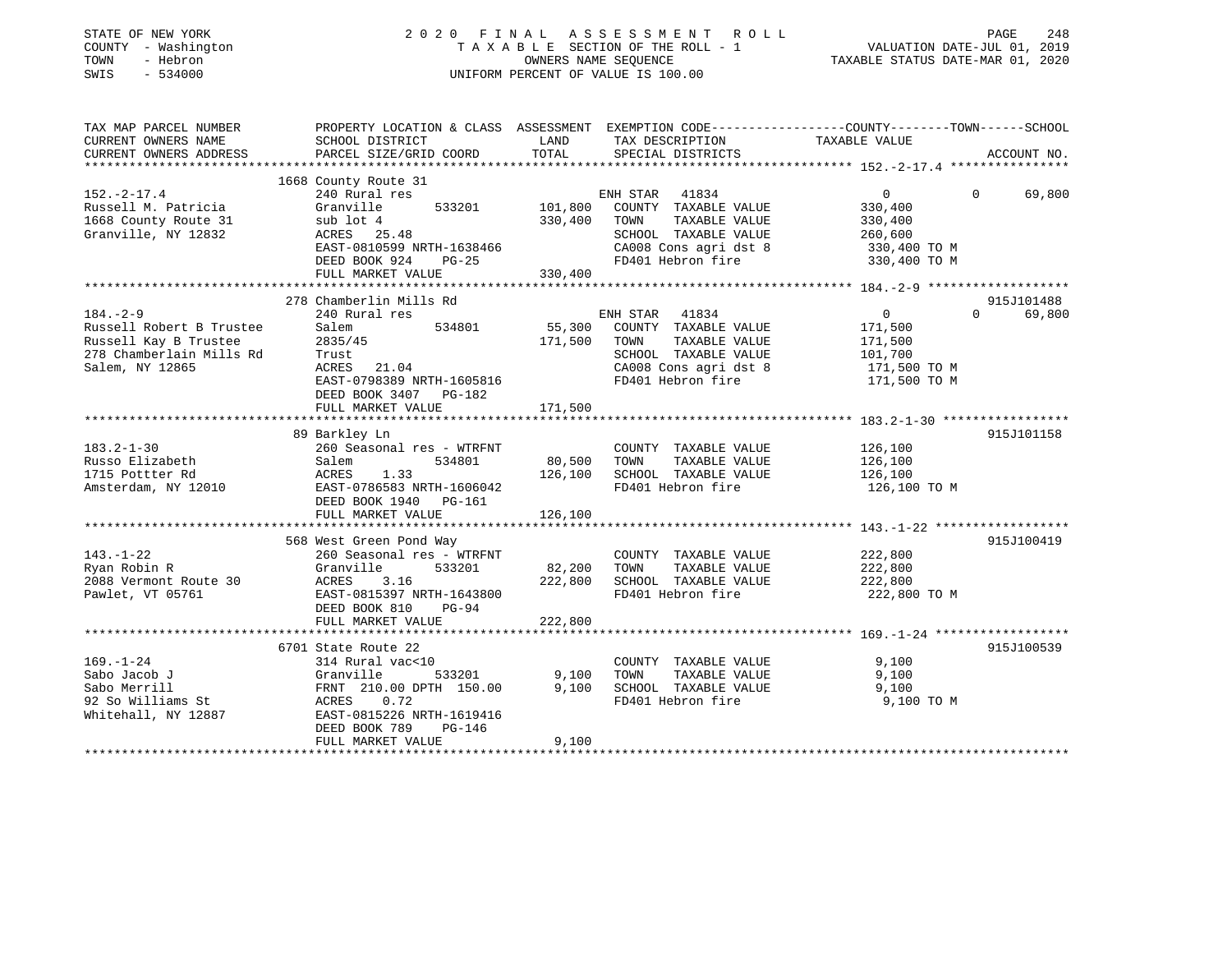# STATE OF NEW YORK 2 0 2 0 F I N A L A S S E S S M E N T R O L L PAGE 249 COUNTY - Washington T A X A B L E SECTION OF THE ROLL - 1 VALUATION DATE-JUL 01, 2019 TOWN - Hebron OWNERS NAME SEQUENCE TAXABLE STATUS DATE-MAR 01, 2020 SWIS - 534000 UNIFORM PERCENT OF VALUE IS 100.00

| TAX MAP PARCEL NUMBER<br>CURRENT OWNERS NAME | SCHOOL DISTRICT                   | LAND    | TAX DESCRIPTION                               | PROPERTY LOCATION & CLASS ASSESSMENT EXEMPTION CODE----------------COUNTY-------TOWN------SCHOOL<br>TAXABLE VALUE |
|----------------------------------------------|-----------------------------------|---------|-----------------------------------------------|-------------------------------------------------------------------------------------------------------------------|
| CURRENT OWNERS ADDRESS                       | PARCEL SIZE/GRID COORD            | TOTAL   | SPECIAL DISTRICTS                             | ACCOUNT NO.                                                                                                       |
|                                              | Tiplady Rd                        |         |                                               | 915J100333                                                                                                        |
| $178. - 1 - 10$                              | 314 Rural vac<10                  |         | COUNTY TAXABLE VALUE                          | 32,700                                                                                                            |
| Sacrider Gary                                | 534801<br>Salem                   | 32,700  | TAXABLE VALUE<br>TOWN                         | 32,700                                                                                                            |
| Sacrider Jeanne                              | ACRES<br>9.80                     | 32,700  | SCHOOL TAXABLE VALUE                          | 32,700                                                                                                            |
| 76 Ball Pond Rd                              | EAST-0821344 NRTH-1611470         |         | FD401 Hebron fire                             | 32,700 TO M                                                                                                       |
| New Fairfield, CT 06812                      | DEED BOOK 454<br>PG-579           |         |                                               |                                                                                                                   |
|                                              | FULL MARKET VALUE                 | 32,700  |                                               |                                                                                                                   |
|                                              |                                   |         |                                               |                                                                                                                   |
|                                              | 29 Barkley Ln                     |         |                                               | 915J101166                                                                                                        |
| $183.2 - 1 - 34$                             | 260 Seasonal res - WTRFNT         |         | COUNTY TAXABLE VALUE                          | 237,800                                                                                                           |
| Salisbury John                               | Salem<br>534801                   | 109,500 | TOWN<br>TAXABLE VALUE                         | 237,800                                                                                                           |
| Salisbury Barbara                            | ACRES<br>1.64                     | 237,800 | SCHOOL TAXABLE VALUE                          | 237,800                                                                                                           |
| 15 Chippewa Trl                              | EAST-0786014 NRTH-1607188         |         | FD401 Hebron fire                             | 237,800 TO M                                                                                                      |
| Browns Mills, NJ 08015                       | DEED BOOK 2065 PG-96              |         |                                               |                                                                                                                   |
|                                              | FULL MARKET VALUE                 | 237,800 |                                               |                                                                                                                   |
|                                              |                                   |         |                                               |                                                                                                                   |
|                                              | 86 Darfler Ln                     |         |                                               | 915J101395                                                                                                        |
| $159. - 1 - 25.1$                            | 280 Res Multiple                  |         | COUNTY TAXABLE VALUE                          | 236,800                                                                                                           |
| Salo-Pedross Arts, LLC<br>86 Darfler Ln      | Hartford<br>533801<br>ACRES 17.70 | 67,300  | TOWN<br>TAXABLE VALUE<br>SCHOOL TAXABLE VALUE | 236,800                                                                                                           |
| Granville, NY 12832                          | EAST-0797464 NRTH-1627290         | 236,800 | FD401 Hebron fire                             | 236,800<br>236,800 TO M                                                                                           |
|                                              | DEED BOOK 3513 PG-265             |         |                                               |                                                                                                                   |
|                                              | FULL MARKET VALUE                 | 236,800 |                                               |                                                                                                                   |
|                                              |                                   |         |                                               |                                                                                                                   |
|                                              | Darfler Ln                        |         |                                               | 915J101691                                                                                                        |
| $159. - 1 - 25.2$                            | 322 Rural vac>10                  |         | COUNTY TAXABLE VALUE                          | 33,000                                                                                                            |
| Salo-Pedross Arts, LLC                       | 533801<br>Hartford                | 33,000  | TOWN<br>TAXABLE VALUE                         | 33,000                                                                                                            |
| 86 Darfler Ln                                | Lot L                             | 33,000  | SCHOOL TAXABLE VALUE                          | 33,000                                                                                                            |
| Granville, NY 12832                          | ACRES<br>10.01                    |         | FD401 Hebron fire                             | 33,000 TO M                                                                                                       |
|                                              | EAST-0796661 NRTH-1627264         |         |                                               |                                                                                                                   |
|                                              | DEED BOOK 3513 PG-259             |         |                                               |                                                                                                                   |
|                                              | FULL MARKET VALUE                 | 33,000  |                                               |                                                                                                                   |
|                                              |                                   |         |                                               |                                                                                                                   |
|                                              | Darfler Ln                        |         |                                               | 915J101704                                                                                                        |
| $159. - 1 - 25.15$                           | 314 Rural vac<10                  |         | COUNTY TAXABLE VALUE                          | 26,000                                                                                                            |
| Salo-Pedross Arts, LLC                       | Hartford<br>533801                | 26,000  | TAXABLE VALUE<br>TOWN                         | 26,000                                                                                                            |
| 86 Darfler Ln                                | lot M                             | 26,000  | SCHOOL TAXABLE VALUE                          | 26,000                                                                                                            |
| Granville, NY 12832                          | ACRES<br>5.63                     |         | FD401 Hebron fire                             | 26,000 TO M                                                                                                       |
|                                              | EAST-0797619 NRTH-1627741         |         |                                               |                                                                                                                   |
|                                              | DEED BOOK 3513<br>PG-265          |         |                                               |                                                                                                                   |
|                                              | FULL MARKET VALUE                 | 26,000  |                                               |                                                                                                                   |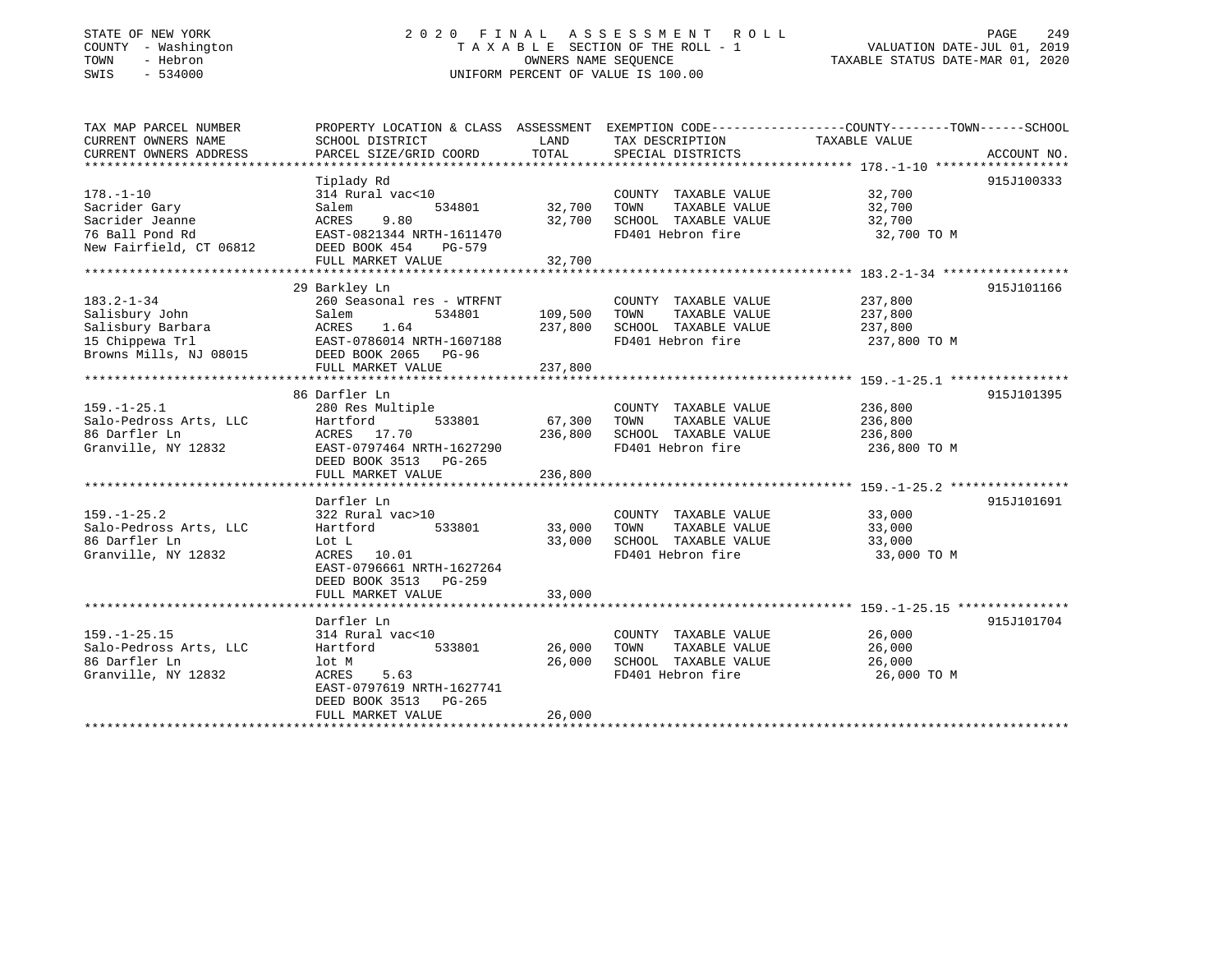| EXEMPTION CODE-----------------COUNTY-------TOWN------SCHOOL<br>PROPERTY LOCATION & CLASS ASSESSMENT<br>SCHOOL DISTRICT<br>LAND<br>TAX DESCRIPTION<br>TAXABLE VALUE<br>TOTAL<br>PARCEL SIZE/GRID COORD<br>SPECIAL DISTRICTS<br>ACCOUNT NO.<br>********************************* 177.-1-3.28<br>24 Lee Brook Ln<br>$177. - 1 - 3.28$<br>312 Vac w/imprv<br>COUNTY TAXABLE VALUE<br>16,100<br>14,200<br>Samuelson Johnathan W<br>Salem<br>534801<br>TOWN<br>TAXABLE VALUE<br>16,100<br>Samuelson Camille M<br>16,100<br>sub lot 2C<br>SCHOOL TAXABLE VALUE<br>16,100<br>24 Matteson Way<br>ACRES<br>CA008 Cons agri dst 8<br>16,100 TO M<br>1.41<br>Salem, NY 12865<br>EAST-0805237 NRTH-1616117<br>FD401 Hebron fire<br>16,100 TO M<br>DEED BOOK 3962 PG-126<br>FULL MARKET VALUE<br>16,100<br>* * * * * * * * * * * * * *<br>******************************** 177.-1-3.18 ****************<br>915J100004<br>12 Matteson Way<br>271 Mfg housings<br>114,200<br>COUNTY TAXABLE VALUE<br>47,700<br>534801<br>TOWN<br>TAXABLE VALUE<br>114,200<br>Salem<br>114,200<br>SCHOOL TAXABLE VALUE<br>114,200<br>lot 7<br>24 Matteson Way<br>2595/284<br>CA008 Cons agri dst 8<br>114,200 TO M<br>Salem, NY 12865<br>FD401 Hebron fire<br>114,200 TO M<br>ACRES<br>5.44<br>EAST-0805909 NRTH-1616029<br>DEED BOOK 3535 PG-237<br>FULL MARKET VALUE<br>114,200<br>**************************************53.2-1-5*******************<br>915J101121<br>County Route 47<br>314 Rural vac<10 - WTRFNT<br>COUNTY TAXABLE VALUE<br>30,900<br>30,900<br>534801<br>TAXABLE VALUE<br>30,900<br>Salem<br>TOWN<br>Lot 20<br>30,900<br>SCHOOL TAXABLE VALUE<br>30,900<br>PO Box 471<br>FD401 Hebron fire<br>FRNT 155.00 DPTH 232.00<br>30,900 TO M<br>Clifton Park, NY 12065-0471<br>ACRES<br>0.80<br>EAST-0786548 NRTH-1607802<br>DEED BOOK 872<br>PG-299<br>FULL MARKET VALUE<br>30,900<br>******************<br>**********<br>Patterson Hill Rd<br>915J101001<br>314 Rural vac<10<br>COUNTY TAXABLE VALUE<br>67,100<br>67,100<br>TAXABLE VALUE<br>67,100<br>Salem<br>534801<br>TOWN<br>67,100<br>SCHOOL TAXABLE VALUE<br>Lot A<br>67,100<br>sub abandonment 3038/1<br>FD401 Hebron fire<br>67,100 TO M<br>ACRES<br>18.95<br>EAST-0788446 NRTH-1600918<br>DEED BOOK 3453 PG-95<br>FULL MARKET VALUE<br>67,100<br>************************<br>6517 State Route 22<br>915J100684<br>$177. - 1 - 25$<br>86,500<br>210 1 Family Res<br>COUNTY TAXABLE VALUE<br>Saunders Brad N<br>35,300<br>Salem<br>534801<br>TOWN<br>TAXABLE VALUE<br>86,500<br>6517 State Route 22<br>86,500<br>ACRES<br>1.10 BANK<br>998<br>SCHOOL TAXABLE VALUE<br>86,500<br>EAST-0815411 NRTH-1614767<br>FD401 Hebron fire<br>86,500 TO M<br>DEED BOOK 1747 PG-224<br>FULL MARKET VALUE<br>86,500 | STATE OF NEW YORK<br>COUNTY - Washington<br>TOWN<br>- Hebron<br>$-534000$<br>SWIS | 2020 FINAL<br>A S S E S S M E N T<br>ROLL<br>TAXABLE SECTION OF THE ROLL - 1<br>OWNERS NAME SEQUENCE<br>UNIFORM PERCENT OF VALUE IS 100.00 |  |  | PAGE<br>250<br>VALUATION DATE-JUL 01, 2019<br>TAXABLE STATUS DATE-MAR 01, 2020 |
|----------------------------------------------------------------------------------------------------------------------------------------------------------------------------------------------------------------------------------------------------------------------------------------------------------------------------------------------------------------------------------------------------------------------------------------------------------------------------------------------------------------------------------------------------------------------------------------------------------------------------------------------------------------------------------------------------------------------------------------------------------------------------------------------------------------------------------------------------------------------------------------------------------------------------------------------------------------------------------------------------------------------------------------------------------------------------------------------------------------------------------------------------------------------------------------------------------------------------------------------------------------------------------------------------------------------------------------------------------------------------------------------------------------------------------------------------------------------------------------------------------------------------------------------------------------------------------------------------------------------------------------------------------------------------------------------------------------------------------------------------------------------------------------------------------------------------------------------------------------------------------------------------------------------------------------------------------------------------------------------------------------------------------------------------------------------------------------------------------------------------------------------------------------------------------------------------------------------------------------------------------------------------------------------------------------------------------------------------------------------------------------------------------------------------------------------------------------------------------------------------------------------------------------------------------------------------------------------------------------------------------------------------------------------------------------------------------------------------------------------|-----------------------------------------------------------------------------------|--------------------------------------------------------------------------------------------------------------------------------------------|--|--|--------------------------------------------------------------------------------|
|                                                                                                                                                                                                                                                                                                                                                                                                                                                                                                                                                                                                                                                                                                                                                                                                                                                                                                                                                                                                                                                                                                                                                                                                                                                                                                                                                                                                                                                                                                                                                                                                                                                                                                                                                                                                                                                                                                                                                                                                                                                                                                                                                                                                                                                                                                                                                                                                                                                                                                                                                                                                                                                                                                                                              | TAX MAP PARCEL NUMBER<br>CURRENT OWNERS NAME<br>CURRENT OWNERS ADDRESS            |                                                                                                                                            |  |  |                                                                                |
|                                                                                                                                                                                                                                                                                                                                                                                                                                                                                                                                                                                                                                                                                                                                                                                                                                                                                                                                                                                                                                                                                                                                                                                                                                                                                                                                                                                                                                                                                                                                                                                                                                                                                                                                                                                                                                                                                                                                                                                                                                                                                                                                                                                                                                                                                                                                                                                                                                                                                                                                                                                                                                                                                                                                              |                                                                                   |                                                                                                                                            |  |  |                                                                                |
|                                                                                                                                                                                                                                                                                                                                                                                                                                                                                                                                                                                                                                                                                                                                                                                                                                                                                                                                                                                                                                                                                                                                                                                                                                                                                                                                                                                                                                                                                                                                                                                                                                                                                                                                                                                                                                                                                                                                                                                                                                                                                                                                                                                                                                                                                                                                                                                                                                                                                                                                                                                                                                                                                                                                              |                                                                                   |                                                                                                                                            |  |  |                                                                                |
|                                                                                                                                                                                                                                                                                                                                                                                                                                                                                                                                                                                                                                                                                                                                                                                                                                                                                                                                                                                                                                                                                                                                                                                                                                                                                                                                                                                                                                                                                                                                                                                                                                                                                                                                                                                                                                                                                                                                                                                                                                                                                                                                                                                                                                                                                                                                                                                                                                                                                                                                                                                                                                                                                                                                              |                                                                                   |                                                                                                                                            |  |  |                                                                                |
|                                                                                                                                                                                                                                                                                                                                                                                                                                                                                                                                                                                                                                                                                                                                                                                                                                                                                                                                                                                                                                                                                                                                                                                                                                                                                                                                                                                                                                                                                                                                                                                                                                                                                                                                                                                                                                                                                                                                                                                                                                                                                                                                                                                                                                                                                                                                                                                                                                                                                                                                                                                                                                                                                                                                              |                                                                                   |                                                                                                                                            |  |  |                                                                                |
|                                                                                                                                                                                                                                                                                                                                                                                                                                                                                                                                                                                                                                                                                                                                                                                                                                                                                                                                                                                                                                                                                                                                                                                                                                                                                                                                                                                                                                                                                                                                                                                                                                                                                                                                                                                                                                                                                                                                                                                                                                                                                                                                                                                                                                                                                                                                                                                                                                                                                                                                                                                                                                                                                                                                              |                                                                                   |                                                                                                                                            |  |  |                                                                                |
|                                                                                                                                                                                                                                                                                                                                                                                                                                                                                                                                                                                                                                                                                                                                                                                                                                                                                                                                                                                                                                                                                                                                                                                                                                                                                                                                                                                                                                                                                                                                                                                                                                                                                                                                                                                                                                                                                                                                                                                                                                                                                                                                                                                                                                                                                                                                                                                                                                                                                                                                                                                                                                                                                                                                              |                                                                                   |                                                                                                                                            |  |  |                                                                                |
|                                                                                                                                                                                                                                                                                                                                                                                                                                                                                                                                                                                                                                                                                                                                                                                                                                                                                                                                                                                                                                                                                                                                                                                                                                                                                                                                                                                                                                                                                                                                                                                                                                                                                                                                                                                                                                                                                                                                                                                                                                                                                                                                                                                                                                                                                                                                                                                                                                                                                                                                                                                                                                                                                                                                              |                                                                                   |                                                                                                                                            |  |  |                                                                                |
|                                                                                                                                                                                                                                                                                                                                                                                                                                                                                                                                                                                                                                                                                                                                                                                                                                                                                                                                                                                                                                                                                                                                                                                                                                                                                                                                                                                                                                                                                                                                                                                                                                                                                                                                                                                                                                                                                                                                                                                                                                                                                                                                                                                                                                                                                                                                                                                                                                                                                                                                                                                                                                                                                                                                              |                                                                                   |                                                                                                                                            |  |  |                                                                                |
|                                                                                                                                                                                                                                                                                                                                                                                                                                                                                                                                                                                                                                                                                                                                                                                                                                                                                                                                                                                                                                                                                                                                                                                                                                                                                                                                                                                                                                                                                                                                                                                                                                                                                                                                                                                                                                                                                                                                                                                                                                                                                                                                                                                                                                                                                                                                                                                                                                                                                                                                                                                                                                                                                                                                              |                                                                                   |                                                                                                                                            |  |  |                                                                                |
|                                                                                                                                                                                                                                                                                                                                                                                                                                                                                                                                                                                                                                                                                                                                                                                                                                                                                                                                                                                                                                                                                                                                                                                                                                                                                                                                                                                                                                                                                                                                                                                                                                                                                                                                                                                                                                                                                                                                                                                                                                                                                                                                                                                                                                                                                                                                                                                                                                                                                                                                                                                                                                                                                                                                              |                                                                                   |                                                                                                                                            |  |  |                                                                                |
|                                                                                                                                                                                                                                                                                                                                                                                                                                                                                                                                                                                                                                                                                                                                                                                                                                                                                                                                                                                                                                                                                                                                                                                                                                                                                                                                                                                                                                                                                                                                                                                                                                                                                                                                                                                                                                                                                                                                                                                                                                                                                                                                                                                                                                                                                                                                                                                                                                                                                                                                                                                                                                                                                                                                              | $177. - 1 - 3.18$                                                                 |                                                                                                                                            |  |  |                                                                                |
|                                                                                                                                                                                                                                                                                                                                                                                                                                                                                                                                                                                                                                                                                                                                                                                                                                                                                                                                                                                                                                                                                                                                                                                                                                                                                                                                                                                                                                                                                                                                                                                                                                                                                                                                                                                                                                                                                                                                                                                                                                                                                                                                                                                                                                                                                                                                                                                                                                                                                                                                                                                                                                                                                                                                              | Samuelson Shari                                                                   |                                                                                                                                            |  |  |                                                                                |
|                                                                                                                                                                                                                                                                                                                                                                                                                                                                                                                                                                                                                                                                                                                                                                                                                                                                                                                                                                                                                                                                                                                                                                                                                                                                                                                                                                                                                                                                                                                                                                                                                                                                                                                                                                                                                                                                                                                                                                                                                                                                                                                                                                                                                                                                                                                                                                                                                                                                                                                                                                                                                                                                                                                                              | Samuelson Jeffrey                                                                 |                                                                                                                                            |  |  |                                                                                |
|                                                                                                                                                                                                                                                                                                                                                                                                                                                                                                                                                                                                                                                                                                                                                                                                                                                                                                                                                                                                                                                                                                                                                                                                                                                                                                                                                                                                                                                                                                                                                                                                                                                                                                                                                                                                                                                                                                                                                                                                                                                                                                                                                                                                                                                                                                                                                                                                                                                                                                                                                                                                                                                                                                                                              |                                                                                   |                                                                                                                                            |  |  |                                                                                |
|                                                                                                                                                                                                                                                                                                                                                                                                                                                                                                                                                                                                                                                                                                                                                                                                                                                                                                                                                                                                                                                                                                                                                                                                                                                                                                                                                                                                                                                                                                                                                                                                                                                                                                                                                                                                                                                                                                                                                                                                                                                                                                                                                                                                                                                                                                                                                                                                                                                                                                                                                                                                                                                                                                                                              |                                                                                   |                                                                                                                                            |  |  |                                                                                |
|                                                                                                                                                                                                                                                                                                                                                                                                                                                                                                                                                                                                                                                                                                                                                                                                                                                                                                                                                                                                                                                                                                                                                                                                                                                                                                                                                                                                                                                                                                                                                                                                                                                                                                                                                                                                                                                                                                                                                                                                                                                                                                                                                                                                                                                                                                                                                                                                                                                                                                                                                                                                                                                                                                                                              |                                                                                   |                                                                                                                                            |  |  |                                                                                |
|                                                                                                                                                                                                                                                                                                                                                                                                                                                                                                                                                                                                                                                                                                                                                                                                                                                                                                                                                                                                                                                                                                                                                                                                                                                                                                                                                                                                                                                                                                                                                                                                                                                                                                                                                                                                                                                                                                                                                                                                                                                                                                                                                                                                                                                                                                                                                                                                                                                                                                                                                                                                                                                                                                                                              |                                                                                   |                                                                                                                                            |  |  |                                                                                |
|                                                                                                                                                                                                                                                                                                                                                                                                                                                                                                                                                                                                                                                                                                                                                                                                                                                                                                                                                                                                                                                                                                                                                                                                                                                                                                                                                                                                                                                                                                                                                                                                                                                                                                                                                                                                                                                                                                                                                                                                                                                                                                                                                                                                                                                                                                                                                                                                                                                                                                                                                                                                                                                                                                                                              |                                                                                   |                                                                                                                                            |  |  |                                                                                |
|                                                                                                                                                                                                                                                                                                                                                                                                                                                                                                                                                                                                                                                                                                                                                                                                                                                                                                                                                                                                                                                                                                                                                                                                                                                                                                                                                                                                                                                                                                                                                                                                                                                                                                                                                                                                                                                                                                                                                                                                                                                                                                                                                                                                                                                                                                                                                                                                                                                                                                                                                                                                                                                                                                                                              |                                                                                   |                                                                                                                                            |  |  |                                                                                |
|                                                                                                                                                                                                                                                                                                                                                                                                                                                                                                                                                                                                                                                                                                                                                                                                                                                                                                                                                                                                                                                                                                                                                                                                                                                                                                                                                                                                                                                                                                                                                                                                                                                                                                                                                                                                                                                                                                                                                                                                                                                                                                                                                                                                                                                                                                                                                                                                                                                                                                                                                                                                                                                                                                                                              | $183.2 - 1 - 5$                                                                   |                                                                                                                                            |  |  |                                                                                |
|                                                                                                                                                                                                                                                                                                                                                                                                                                                                                                                                                                                                                                                                                                                                                                                                                                                                                                                                                                                                                                                                                                                                                                                                                                                                                                                                                                                                                                                                                                                                                                                                                                                                                                                                                                                                                                                                                                                                                                                                                                                                                                                                                                                                                                                                                                                                                                                                                                                                                                                                                                                                                                                                                                                                              | Sansone Michael J                                                                 |                                                                                                                                            |  |  |                                                                                |
|                                                                                                                                                                                                                                                                                                                                                                                                                                                                                                                                                                                                                                                                                                                                                                                                                                                                                                                                                                                                                                                                                                                                                                                                                                                                                                                                                                                                                                                                                                                                                                                                                                                                                                                                                                                                                                                                                                                                                                                                                                                                                                                                                                                                                                                                                                                                                                                                                                                                                                                                                                                                                                                                                                                                              | Sansone Frances M                                                                 |                                                                                                                                            |  |  |                                                                                |
|                                                                                                                                                                                                                                                                                                                                                                                                                                                                                                                                                                                                                                                                                                                                                                                                                                                                                                                                                                                                                                                                                                                                                                                                                                                                                                                                                                                                                                                                                                                                                                                                                                                                                                                                                                                                                                                                                                                                                                                                                                                                                                                                                                                                                                                                                                                                                                                                                                                                                                                                                                                                                                                                                                                                              |                                                                                   |                                                                                                                                            |  |  |                                                                                |
|                                                                                                                                                                                                                                                                                                                                                                                                                                                                                                                                                                                                                                                                                                                                                                                                                                                                                                                                                                                                                                                                                                                                                                                                                                                                                                                                                                                                                                                                                                                                                                                                                                                                                                                                                                                                                                                                                                                                                                                                                                                                                                                                                                                                                                                                                                                                                                                                                                                                                                                                                                                                                                                                                                                                              |                                                                                   |                                                                                                                                            |  |  |                                                                                |
|                                                                                                                                                                                                                                                                                                                                                                                                                                                                                                                                                                                                                                                                                                                                                                                                                                                                                                                                                                                                                                                                                                                                                                                                                                                                                                                                                                                                                                                                                                                                                                                                                                                                                                                                                                                                                                                                                                                                                                                                                                                                                                                                                                                                                                                                                                                                                                                                                                                                                                                                                                                                                                                                                                                                              |                                                                                   |                                                                                                                                            |  |  |                                                                                |
|                                                                                                                                                                                                                                                                                                                                                                                                                                                                                                                                                                                                                                                                                                                                                                                                                                                                                                                                                                                                                                                                                                                                                                                                                                                                                                                                                                                                                                                                                                                                                                                                                                                                                                                                                                                                                                                                                                                                                                                                                                                                                                                                                                                                                                                                                                                                                                                                                                                                                                                                                                                                                                                                                                                                              |                                                                                   |                                                                                                                                            |  |  |                                                                                |
|                                                                                                                                                                                                                                                                                                                                                                                                                                                                                                                                                                                                                                                                                                                                                                                                                                                                                                                                                                                                                                                                                                                                                                                                                                                                                                                                                                                                                                                                                                                                                                                                                                                                                                                                                                                                                                                                                                                                                                                                                                                                                                                                                                                                                                                                                                                                                                                                                                                                                                                                                                                                                                                                                                                                              |                                                                                   |                                                                                                                                            |  |  |                                                                                |
|                                                                                                                                                                                                                                                                                                                                                                                                                                                                                                                                                                                                                                                                                                                                                                                                                                                                                                                                                                                                                                                                                                                                                                                                                                                                                                                                                                                                                                                                                                                                                                                                                                                                                                                                                                                                                                                                                                                                                                                                                                                                                                                                                                                                                                                                                                                                                                                                                                                                                                                                                                                                                                                                                                                                              |                                                                                   |                                                                                                                                            |  |  |                                                                                |
|                                                                                                                                                                                                                                                                                                                                                                                                                                                                                                                                                                                                                                                                                                                                                                                                                                                                                                                                                                                                                                                                                                                                                                                                                                                                                                                                                                                                                                                                                                                                                                                                                                                                                                                                                                                                                                                                                                                                                                                                                                                                                                                                                                                                                                                                                                                                                                                                                                                                                                                                                                                                                                                                                                                                              | $183. - 1 - 32$                                                                   |                                                                                                                                            |  |  |                                                                                |
|                                                                                                                                                                                                                                                                                                                                                                                                                                                                                                                                                                                                                                                                                                                                                                                                                                                                                                                                                                                                                                                                                                                                                                                                                                                                                                                                                                                                                                                                                                                                                                                                                                                                                                                                                                                                                                                                                                                                                                                                                                                                                                                                                                                                                                                                                                                                                                                                                                                                                                                                                                                                                                                                                                                                              | Santacroce Francis Arthur Jr                                                      |                                                                                                                                            |  |  |                                                                                |
|                                                                                                                                                                                                                                                                                                                                                                                                                                                                                                                                                                                                                                                                                                                                                                                                                                                                                                                                                                                                                                                                                                                                                                                                                                                                                                                                                                                                                                                                                                                                                                                                                                                                                                                                                                                                                                                                                                                                                                                                                                                                                                                                                                                                                                                                                                                                                                                                                                                                                                                                                                                                                                                                                                                                              | Santacroce Sarah Elizabeth                                                        |                                                                                                                                            |  |  |                                                                                |
|                                                                                                                                                                                                                                                                                                                                                                                                                                                                                                                                                                                                                                                                                                                                                                                                                                                                                                                                                                                                                                                                                                                                                                                                                                                                                                                                                                                                                                                                                                                                                                                                                                                                                                                                                                                                                                                                                                                                                                                                                                                                                                                                                                                                                                                                                                                                                                                                                                                                                                                                                                                                                                                                                                                                              | 8 Rogers Ln                                                                       |                                                                                                                                            |  |  |                                                                                |
|                                                                                                                                                                                                                                                                                                                                                                                                                                                                                                                                                                                                                                                                                                                                                                                                                                                                                                                                                                                                                                                                                                                                                                                                                                                                                                                                                                                                                                                                                                                                                                                                                                                                                                                                                                                                                                                                                                                                                                                                                                                                                                                                                                                                                                                                                                                                                                                                                                                                                                                                                                                                                                                                                                                                              | Cambridge, NY 12816                                                               |                                                                                                                                            |  |  |                                                                                |
|                                                                                                                                                                                                                                                                                                                                                                                                                                                                                                                                                                                                                                                                                                                                                                                                                                                                                                                                                                                                                                                                                                                                                                                                                                                                                                                                                                                                                                                                                                                                                                                                                                                                                                                                                                                                                                                                                                                                                                                                                                                                                                                                                                                                                                                                                                                                                                                                                                                                                                                                                                                                                                                                                                                                              |                                                                                   |                                                                                                                                            |  |  |                                                                                |
|                                                                                                                                                                                                                                                                                                                                                                                                                                                                                                                                                                                                                                                                                                                                                                                                                                                                                                                                                                                                                                                                                                                                                                                                                                                                                                                                                                                                                                                                                                                                                                                                                                                                                                                                                                                                                                                                                                                                                                                                                                                                                                                                                                                                                                                                                                                                                                                                                                                                                                                                                                                                                                                                                                                                              |                                                                                   |                                                                                                                                            |  |  |                                                                                |
|                                                                                                                                                                                                                                                                                                                                                                                                                                                                                                                                                                                                                                                                                                                                                                                                                                                                                                                                                                                                                                                                                                                                                                                                                                                                                                                                                                                                                                                                                                                                                                                                                                                                                                                                                                                                                                                                                                                                                                                                                                                                                                                                                                                                                                                                                                                                                                                                                                                                                                                                                                                                                                                                                                                                              |                                                                                   |                                                                                                                                            |  |  |                                                                                |
|                                                                                                                                                                                                                                                                                                                                                                                                                                                                                                                                                                                                                                                                                                                                                                                                                                                                                                                                                                                                                                                                                                                                                                                                                                                                                                                                                                                                                                                                                                                                                                                                                                                                                                                                                                                                                                                                                                                                                                                                                                                                                                                                                                                                                                                                                                                                                                                                                                                                                                                                                                                                                                                                                                                                              |                                                                                   |                                                                                                                                            |  |  |                                                                                |
|                                                                                                                                                                                                                                                                                                                                                                                                                                                                                                                                                                                                                                                                                                                                                                                                                                                                                                                                                                                                                                                                                                                                                                                                                                                                                                                                                                                                                                                                                                                                                                                                                                                                                                                                                                                                                                                                                                                                                                                                                                                                                                                                                                                                                                                                                                                                                                                                                                                                                                                                                                                                                                                                                                                                              |                                                                                   |                                                                                                                                            |  |  |                                                                                |
|                                                                                                                                                                                                                                                                                                                                                                                                                                                                                                                                                                                                                                                                                                                                                                                                                                                                                                                                                                                                                                                                                                                                                                                                                                                                                                                                                                                                                                                                                                                                                                                                                                                                                                                                                                                                                                                                                                                                                                                                                                                                                                                                                                                                                                                                                                                                                                                                                                                                                                                                                                                                                                                                                                                                              |                                                                                   |                                                                                                                                            |  |  |                                                                                |
|                                                                                                                                                                                                                                                                                                                                                                                                                                                                                                                                                                                                                                                                                                                                                                                                                                                                                                                                                                                                                                                                                                                                                                                                                                                                                                                                                                                                                                                                                                                                                                                                                                                                                                                                                                                                                                                                                                                                                                                                                                                                                                                                                                                                                                                                                                                                                                                                                                                                                                                                                                                                                                                                                                                                              |                                                                                   |                                                                                                                                            |  |  |                                                                                |
|                                                                                                                                                                                                                                                                                                                                                                                                                                                                                                                                                                                                                                                                                                                                                                                                                                                                                                                                                                                                                                                                                                                                                                                                                                                                                                                                                                                                                                                                                                                                                                                                                                                                                                                                                                                                                                                                                                                                                                                                                                                                                                                                                                                                                                                                                                                                                                                                                                                                                                                                                                                                                                                                                                                                              | Salem, NY 12865                                                                   |                                                                                                                                            |  |  |                                                                                |
|                                                                                                                                                                                                                                                                                                                                                                                                                                                                                                                                                                                                                                                                                                                                                                                                                                                                                                                                                                                                                                                                                                                                                                                                                                                                                                                                                                                                                                                                                                                                                                                                                                                                                                                                                                                                                                                                                                                                                                                                                                                                                                                                                                                                                                                                                                                                                                                                                                                                                                                                                                                                                                                                                                                                              |                                                                                   |                                                                                                                                            |  |  |                                                                                |
| *************************************                                                                                                                                                                                                                                                                                                                                                                                                                                                                                                                                                                                                                                                                                                                                                                                                                                                                                                                                                                                                                                                                                                                                                                                                                                                                                                                                                                                                                                                                                                                                                                                                                                                                                                                                                                                                                                                                                                                                                                                                                                                                                                                                                                                                                                                                                                                                                                                                                                                                                                                                                                                                                                                                                                        |                                                                                   |                                                                                                                                            |  |  |                                                                                |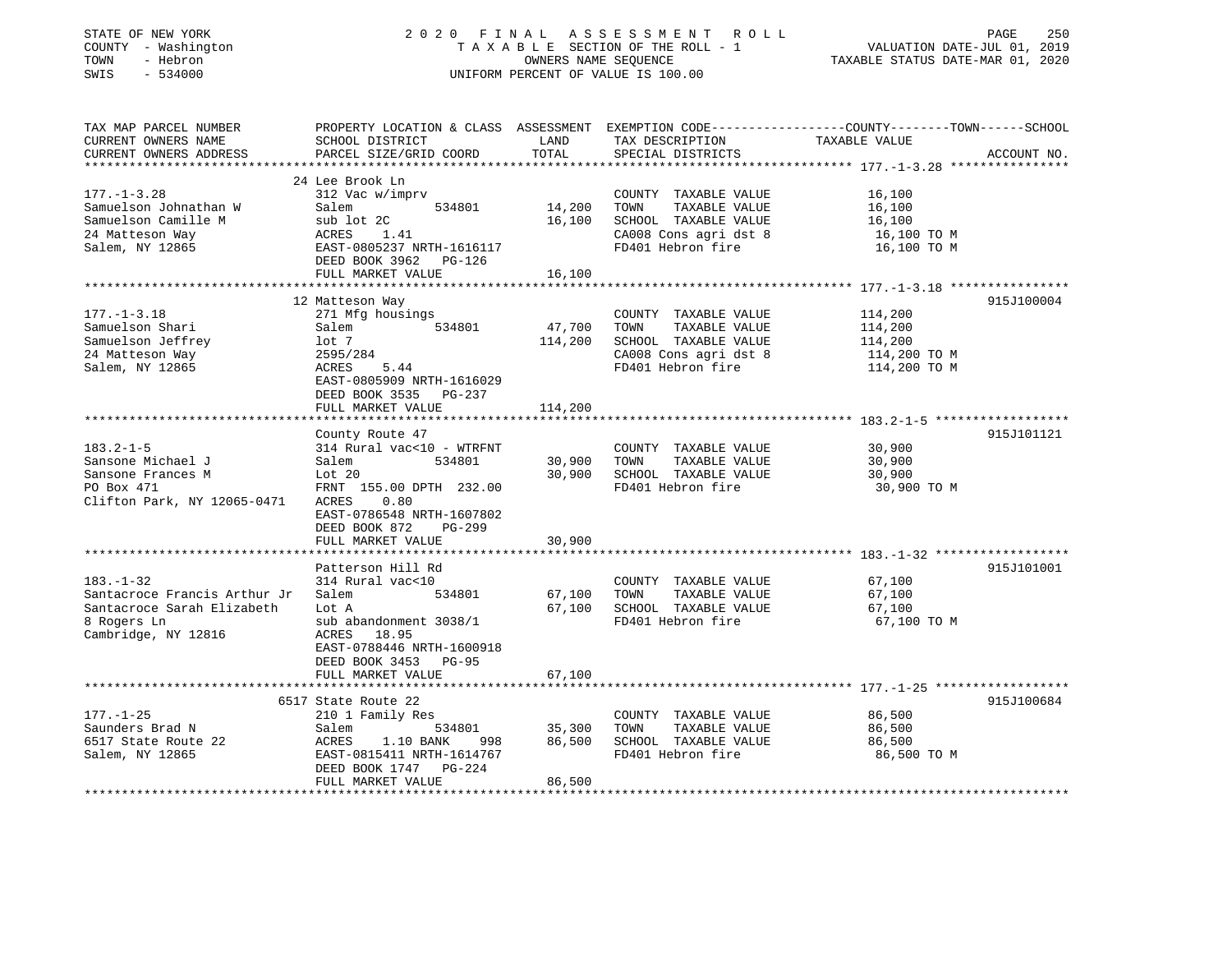| STATE OF NEW YORK<br>- Washington<br>COUNTY<br>- Hebron<br>TOWN<br>$-534000$<br>SWIS | 2020                                         | FINAL<br>TAXABLE   | A S S E S S M E N T<br>R O L L<br>SECTION OF THE ROLL - 1<br>OWNERS NAME SEOUENCE<br>UNIFORM PERCENT OF VALUE IS 100.00 | TAXABLE STATUS DATE-MAR 01, 2020 | PAGE<br>VALUATION DATE-JUL 01, 2019 | 251    |
|--------------------------------------------------------------------------------------|----------------------------------------------|--------------------|-------------------------------------------------------------------------------------------------------------------------|----------------------------------|-------------------------------------|--------|
| TAX MAP PARCEL NUMBER<br>CURRENT OWNERS NAME                                         | PROPERTY LOCATION & CLASS<br>SCHOOL DISTRICT | ASSESSMENT<br>LAND | EXEMPTION CODE-----------------COUNTY-------TOWN------SCHOOL<br>TAX DESCRIPTION                                         | TAXABLE VALUE                    |                                     |        |
| CURRENT OWNERS ADDRESS                                                               | PARCEL SIZE/GRID COORD                       | TOTAL              | SPECIAL DISTRICTS                                                                                                       |                                  | ACCOUNT NO.                         |        |
|                                                                                      | 925 Chamberlin Mills Rd                      |                    |                                                                                                                         |                                  | 915J101897                          |        |
| $177. - 1 - 6.34$                                                                    | 210 1 Family Res                             |                    | 41854<br>BAS STAR                                                                                                       | $\Omega$                         | $\Omega$                            | 30,000 |
| Saunders Carol Jean<br>925 Chamberlin Mills Rd                                       | 534801<br>Salem<br>1.12<br>ACRES             | 35,400<br>107,500  | COUNTY<br>TAXABLE VALUE<br>TOWN<br>TAXABLE VALUE                                                                        | 107,500<br>107,500               |                                     |        |

925 Chamberlin Mills Rd ACRES 1.12 107,500 TOWN TAXABLE VALUE 107,500 Salem, NY 12865 EAST-0809109 NRTH-1613238 SCHOOL TAXABLE VALUE 77,500

|                           | DEED BOOK 674<br>$PG-90$            |         | FD401 Hebron fire                             | 107,500 TO M             |            |
|---------------------------|-------------------------------------|---------|-----------------------------------------------|--------------------------|------------|
|                           | FULL MARKET VALUE                   | 107,500 |                                               |                          |            |
|                           | 3125 County Route 30                |         |                                               |                          | 915J100105 |
| $183.20 - 1 - 20$         | 210 1 Family Res                    |         | VET WAR CT 41121                              | 12,825<br>12,825         | 0          |
| Saunders Michael          | Salem<br>534801                     |         | 22,800 VET DIS CT 41141                       | 12,825<br>12,825         | $\Omega$   |
| Saunders Barbara          | FRNT<br>78.00 DPTH 160.00           |         | 85,500 BAS STAR<br>41854                      | $\mathbf{0}$<br>$\Omega$ | 30,000     |
| 3125 County Route 30      | 0.29 BANK<br>ACRES<br>999           |         | COUNTY TAXABLE VALUE                          | 59,850                   |            |
| Salem, NY 12865           | EAST-0792411 NRTH-1602720           |         | TAXABLE VALUE<br>TOWN                         | 59,850                   |            |
|                           | DEED BOOK 1954 PG-133               |         | SCHOOL TAXABLE VALUE                          | 55,500                   |            |
|                           | FULL MARKET VALUE                   | 85,500  | CA008 Cons agri dst 8                         | 85,500 TO M              |            |
|                           |                                     |         | FD401 Hebron fire                             | 85,500 TO M              |            |
|                           |                                     |         | LD401 West hebron light                       | 85,500 TO M              |            |
|                           | State Route 22                      |         |                                               |                          | 915J101069 |
| $177. - 1 - 26.2$         | 314 Rural vac<10                    |         | COUNTY TAXABLE VALUE                          | 20,000                   |            |
| Sausville Steven R        | Salem<br>534801                     | 20,000  | TAXABLE VALUE<br>TOWN                         | 20,000                   |            |
| Sausville Vicki           | 6.49<br>ACRES                       | 20,000  | SCHOOL TAXABLE VALUE                          | 20,000                   |            |
| PO Box 91                 | EAST-0815166 NRTH-1613900           |         | FD401 Hebron fire                             | 20,000 TO M              |            |
| Eagle Bridge, NY 12057    | DEED BOOK 20200 PG-822              |         |                                               |                          |            |
|                           | FULL MARKET VALUE                   | 20,000  |                                               |                          |            |
|                           |                                     |         |                                               |                          |            |
|                           | Liebig Rd/e Off                     |         |                                               |                          | 915J101629 |
| $143. - 1 - 39.7$         | 314 Rural vac<10                    |         | COUNTY TAXABLE VALUE                          | 4,100                    |            |
| Savett Noah               | Granville<br>533201                 | 4,100   | TOWN<br>TAXABLE VALUE                         | 4,100                    |            |
| 168 West River Rd         | Lot 7                               | 4,100   | SCHOOL TAXABLE VALUE                          | 4,100                    |            |
| Schuylerville, NY 12871   | <b>ACRES</b><br>5.08                |         | FD401 Hebron fire                             | 4,100 TO M               |            |
|                           | EAST-0807358 NRTH-1643352           |         |                                               |                          |            |
| MAY BE SUBJECT TO PAYMENT | DEED BOOK 784<br>$PG-31$            |         |                                               |                          |            |
| UNDER AGDIST LAW TIL 2022 | FULL MARKET VALUE                   | 4,100   |                                               |                          |            |
|                           |                                     |         |                                               |                          |            |
| $143. - 1 - 39.8$         | Liebig Rd/e Off<br>314 Rural vac<10 |         |                                               | 4,500                    | 915J101630 |
| Savett Noah               | Granville<br>533201                 | 4,500   | COUNTY TAXABLE VALUE<br>TOWN<br>TAXABLE VALUE | 4,500                    |            |
| 168 West River Rd         | Lot 8                               | 4,500   | SCHOOL TAXABLE VALUE                          | 4,500                    |            |
| Schuylerville, NY 12871   | <b>ACRES</b><br>5.61                |         | FD401 Hebron fire                             | 4,500 TO M               |            |
|                           | EAST-0807488 NRTH-1643038           |         |                                               |                          |            |
| MAY BE SUBJECT TO PAYMENT | DEED BOOK 843<br>PG-241             |         |                                               |                          |            |
| UNDER AGDIST LAW TIL 2022 | FULL MARKET VALUE                   | 4,500   |                                               |                          |            |
|                           |                                     |         |                                               |                          |            |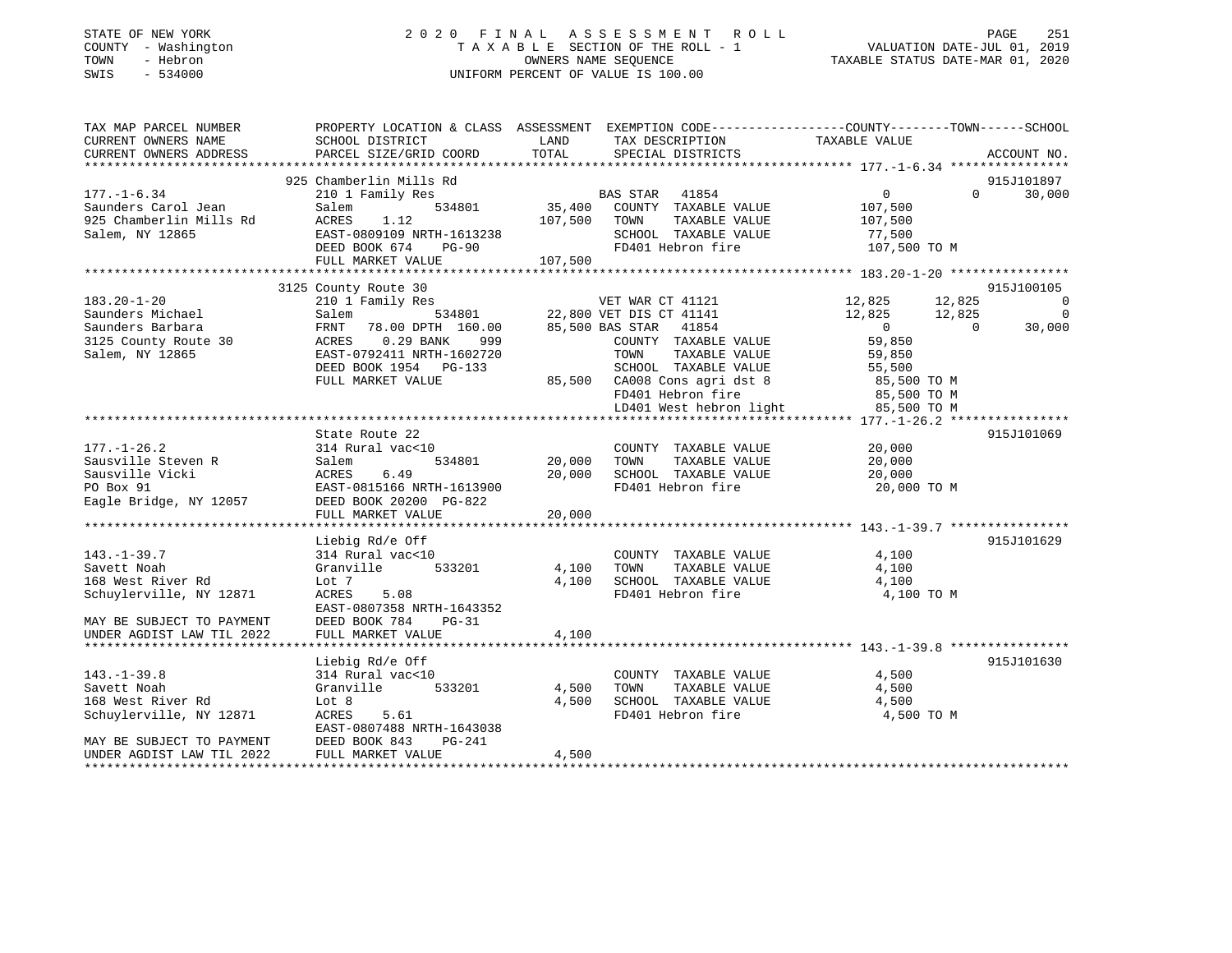# STATE OF NEW YORK 2 0 2 0 F I N A L A S S E S S M E N T R O L L PAGE 252 COUNTY - Washington T A X A B L E SECTION OF THE ROLL - 1 VALUATION DATE-JUL 01, 2019 TOWN - Hebron OWNERS NAME SEQUENCE TAXABLE STATUS DATE-MAR 01, 2020 SWIS - 534000 UNIFORM PERCENT OF VALUE IS 100.00

| TAX MAP PARCEL NUMBER<br>CURRENT OWNERS NAME<br>CURRENT OWNERS ADDRESS | PROPERTY LOCATION & CLASS ASSESSMENT<br>SCHOOL DISTRICT<br>PARCEL SIZE/GRID COORD | LAND<br>TOTAL | TAX DESCRIPTION<br>SPECIAL DISTRICTS | EXEMPTION CODE-----------------COUNTY-------TOWN------SCHOOL<br>TAXABLE VALUE | ACCOUNT NO.                |
|------------------------------------------------------------------------|-----------------------------------------------------------------------------------|---------------|--------------------------------------|-------------------------------------------------------------------------------|----------------------------|
|                                                                        |                                                                                   |               |                                      |                                                                               |                            |
|                                                                        | Liebig Rd/e Off                                                                   |               |                                      |                                                                               | 915J101634                 |
| $143. - 1 - 39.12$                                                     | 314 Rural vac<10                                                                  |               | COUNTY TAXABLE VALUE                 | 6,100                                                                         |                            |
| Savett Noah                                                            | Granville<br>533201                                                               | 6,100         | TOWN<br>TAXABLE VALUE                | 6,100                                                                         |                            |
| 168 West River Rd                                                      | Lot $12$                                                                          | 6,100         | SCHOOL TAXABLE VALUE                 | 6,100                                                                         |                            |
| Schuylerville, NY 12871                                                | ACRES<br>7.57                                                                     |               | FD401 Hebron fire                    | 6,100 TO M                                                                    |                            |
|                                                                        | EAST-0808228 NRTH-1643272                                                         |               |                                      |                                                                               |                            |
| MAY BE SUBJECT TO PAYMENT                                              | DEED BOOK 784<br>$PG-31$                                                          |               |                                      |                                                                               |                            |
| UNDER AGDIST LAW TIL 2022                                              | FULL MARKET VALUE                                                                 | 6,100         |                                      |                                                                               |                            |
|                                                                        | ********************                                                              |               |                                      | ********************************* 168.-1-11.-8801                             |                            |
|                                                                        | 433 McKnight Hill Rd                                                              |               |                                      |                                                                               |                            |
| $168. - 1 - 11. - 8801$                                                | 837 Cell Tower                                                                    |               | COUNTY TAXABLE VALUE                 | 337,000                                                                       |                            |
| SBA Towers LLC                                                         | Salem<br>534801                                                                   | 0             | TOWN<br>TAXABLE VALUE                | 337,000                                                                       |                            |
| ATTN: Tax Dept-NY12332B                                                | 190' high                                                                         | 337,000       | SCHOOL TAXABLE VALUE                 | 337,000                                                                       |                            |
| 8051 Congress Ave                                                      | agmnt 2933/56                                                                     |               | FD401 Hebron fire                    | 330,000 TO M                                                                  |                            |
| Boca Raton, FL 33487                                                   | FULL MARKET VALUE                                                                 | 337,000       |                                      |                                                                               |                            |
|                                                                        |                                                                                   |               |                                      |                                                                               |                            |
|                                                                        | 1270 Bogtown Rd                                                                   |               |                                      |                                                                               | 915J101215                 |
| $176. - 1 - 18.2$                                                      | 242 Rurl res&rec                                                                  |               | 41802<br>AGED-CO                     | 9,625                                                                         | $\Omega$<br>$\overline{0}$ |
| Scacchetti Ralph M                                                     | Salem<br>534801                                                                   |               | 84,500 ENH STAR<br>41834             | $\overline{0}$                                                                | $\Omega$<br>69,800         |
| Scacchetti Connie                                                      | ACRES<br>17.30 BANK<br>997                                                        | 192,500       | COUNTY TAXABLE VALUE                 | 182,875                                                                       |                            |
| 1270 Bogtown Rd                                                        | EAST-0804781 NRTH-1610117                                                         |               | TOWN<br>TAXABLE VALUE                | 192,500                                                                       |                            |
| Salem, NY 12865                                                        | DEED BOOK 468<br>PG-977                                                           |               | SCHOOL TAXABLE VALUE                 | 122,700                                                                       |                            |
|                                                                        | FULL MARKET VALUE                                                                 | 192,500       | FD401 Hebron fire                    | 192,500 TO M<br>***** 177.-1-47 ******                                        |                            |
|                                                                        |                                                                                   |               |                                      |                                                                               | 915J100550                 |
| $177. - 1 - 47$                                                        | 140 Tiplady Rd<br>240 Rural res                                                   |               | ENH STAR<br>41834                    | $\overline{0}$                                                                | $\Omega$<br>69,800         |
| Schaffernoth Irrevocable Trust Salem                                   | 534801                                                                            | 116,300       | COUNTY TAXABLE VALUE                 | 198,500                                                                       |                            |
| LaFountain Jessica L Trustee                                           | 617/121                                                                           | 198,500       | TOWN<br>TAXABLE VALUE                | 198,500                                                                       |                            |
| c/o Wanda Schaffernoth                                                 | 52.10<br>ACRES                                                                    |               | SCHOOL TAXABLE VALUE                 | 128,700                                                                       |                            |
| 140 Tiplady Rd                                                         | EAST-0809279 NRTH-1610129                                                         |               | FD401 Hebron fire                    | 198,500 TO M                                                                  |                            |
| Salem, NY 12865                                                        | DEED BOOK 2958<br>$PG-193$                                                        |               |                                      |                                                                               |                            |
|                                                                        | FULL MARKET VALUE                                                                 | 198,500       |                                      |                                                                               |                            |
|                                                                        | *********************                                                             |               |                                      | ·****************************** 186.-1-3.7 *****                              |                            |
|                                                                        | 230 Blossom Rd                                                                    |               |                                      |                                                                               | 915J101679                 |
| $186. - 1 - 3.7$                                                       | 260 Seasonal res                                                                  |               | COUNTY TAXABLE VALUE                 | 55,700                                                                        |                            |
| Schnaderbeck Michael                                                   | Salem<br>534801                                                                   | 27,400        | TAXABLE VALUE<br>TOWN                | 55,700                                                                        |                            |
| 2140 County Route 153                                                  | ACRES<br>6.48                                                                     | 55,700        | SCHOOL TAXABLE VALUE                 | 55,700                                                                        |                            |
| Salem, NY 12865                                                        | EAST-0820019 NRTH-1606638                                                         |               | FD401 Hebron fire                    | 55,700 TO M                                                                   |                            |
|                                                                        | DEED BOOK 3305<br>PG-196                                                          |               |                                      |                                                                               |                            |
|                                                                        | FULL MARKET VALUE                                                                 | 55,700        |                                      |                                                                               |                            |
|                                                                        | ***********************                                                           |               |                                      | ************************* 177._1_2 ********************                       |                            |
|                                                                        | 156 Middle Rd                                                                     |               |                                      |                                                                               | 915J100253                 |
| $177. - 1 - 2$                                                         | 210 1 Family Res                                                                  |               | COUNTY TAXABLE VALUE                 | 151,100                                                                       |                            |
| Schneider Linda G                                                      | Salem<br>534801                                                                   | 47,200        | TOWN<br>TAXABLE VALUE                | 151,100                                                                       |                            |
| Schneider Rochelle Ann                                                 | ACRES<br>5.13                                                                     | 151,100       | SCHOOL TAXABLE VALUE                 | 151,100                                                                       |                            |
| c/o Rochelle Ann Schneider                                             | EAST-0804531 NRTH-1616394                                                         |               | FD401 Hebron fire                    | 151,100 TO M                                                                  |                            |
| 1670 Kimball St                                                        | DEED BOOK 3835<br>PG-182                                                          |               |                                      |                                                                               |                            |
| Brooklyn, NY 11234                                                     | FULL MARKET VALUE                                                                 | 151,100       |                                      |                                                                               |                            |
|                                                                        |                                                                                   |               |                                      |                                                                               |                            |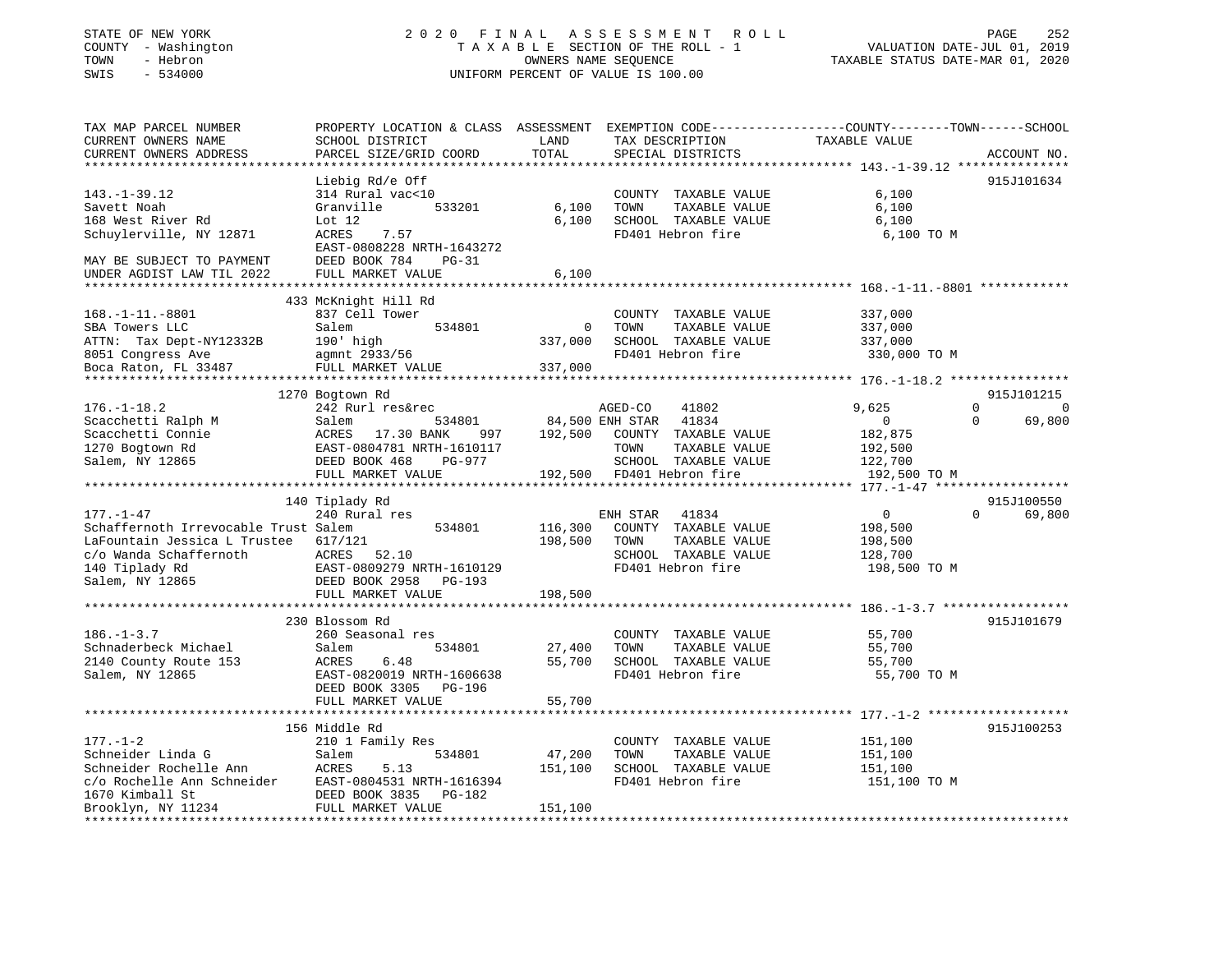# STATE OF NEW YORK 2 0 2 0 F I N A L A S S E S S M E N T R O L L PAGE 253 COUNTY - Washington T A X A B L E SECTION OF THE ROLL - 1 VALUATION DATE-JUL 01, 2019 TOWN - Hebron OWNERS NAME SEQUENCE TAXABLE STATUS DATE-MAR 01, 2020 SWIS - 534000 UNIFORM PERCENT OF VALUE IS 100.00

| TAX MAP PARCEL NUMBER<br>CURRENT OWNERS NAME                                                                                                                     | PROPERTY LOCATION & CLASS ASSESSMENT EXEMPTION CODE---------------COUNTY-------TOWN------SCHOOL<br>SCHOOL DISTRICT                                                        | LAND                         | TAX DESCRIPTION                                                                                                | TAXABLE VALUE                                            |                 |
|------------------------------------------------------------------------------------------------------------------------------------------------------------------|---------------------------------------------------------------------------------------------------------------------------------------------------------------------------|------------------------------|----------------------------------------------------------------------------------------------------------------|----------------------------------------------------------|-----------------|
| CURRENT OWNERS ADDRESS                                                                                                                                           | PARCEL SIZE/GRID COORD                                                                                                                                                    | TOTAL                        | SPECIAL DISTRICTS                                                                                              |                                                          | ACCOUNT NO.     |
|                                                                                                                                                                  | 35 Hebron Hills Rd                                                                                                                                                        |                              |                                                                                                                |                                                          | 915J100347      |
| $183. - 1 - 40$<br>Schroeder Alan<br>35 Hebron Hills Rd<br>Salem, NY 12865                                                                                       | 260 Seasonal res<br>534801<br>Salem<br>ACRES<br>1.55 BANK<br>999<br>EAST-0788275 NRTH-1602999<br>DEED BOOK 3958 PG-160<br>FULL MARKET VALUE                               | 42,700<br>58,500<br>58,500   | COUNTY TAXABLE VALUE<br>TOWN<br>TAXABLE VALUE<br>SCHOOL TAXABLE VALUE<br>FD401 Hebron fire                     | 58,500<br>58,500<br>58,500<br>58,500 TO M                |                 |
|                                                                                                                                                                  | Liebig Rd/e Off                                                                                                                                                           |                              |                                                                                                                |                                                          | 915J101640      |
| $143. - 1 - 39.18$<br>Schroeder Family Living Trust Granville<br>46 Hickory Rd<br>Torrington, CT 06790<br>MAY BE SUBJECT TO PAYMENT<br>UNDER AGDIST LAW TIL 2027 | 314 Rural vac<10<br>533201<br>Sub Div Lots $# 18-21$<br>ACRES 13.66<br>EAST-0808340 NRTH-1642609<br>DEED BOOK 2012 PG-286<br>FULL MARKET VALUE                            | 11,000<br>11,000<br>11,000   | AGRI-D IND 41730<br>COUNTY TAXABLE VALUE<br>TAXABLE VALUE<br>TOWN<br>SCHOOL TAXABLE VALUE<br>FD401 Hebron fire | 5,278<br>5,278<br>5,722<br>5,722<br>5,722<br>11,000 TO M | 5,278           |
|                                                                                                                                                                  | 58 Everetts Heights Way                                                                                                                                                   |                              |                                                                                                                |                                                          | 915J100640      |
| $152. - 2 - 11$<br>Schroeder Family Living Trust Granville<br>46 Hickory Rd<br>Torrington, CT 06790<br>MAY BE SUBJECT TO PAYMENT<br>UNDER AGDIST LAW TIL 2027    | 240 Rural res<br>533201<br>ACRES 10.10<br>EAST-0809193 NRTH-1642833<br>DEED BOOK 2012    PG-286<br>FULL MARKET VALUE                                                      | 68,600<br>215,400<br>215,400 | AGRI-D IND 41730<br>COUNTY TAXABLE VALUE<br>TAXABLE VALUE<br>TOWN<br>SCHOOL TAXABLE VALUE<br>FD401 Hebron fire | 11,149<br>204,251<br>204,251<br>204,251<br>215,400 TO M  | 11, 149 11, 149 |
|                                                                                                                                                                  |                                                                                                                                                                           |                              |                                                                                                                |                                                          |                 |
| $143. - 1 - 39.11$<br>Schroeder Keith D<br>Schroeder Eileen M<br>45 Tall Tree Ln<br>Torrington, CT 06790                                                         | Liebig Rd/e Off<br>314 Rural vac<10<br>533201<br>Granville<br>Lot $11$<br>ACRES<br>5.27<br>EAST-0807607 NRTH-1642215<br>DEED BOOK 3590 PG-253                             | 4,300<br>4,300               | COUNTY TAXABLE VALUE<br>TOWN<br>TAXABLE VALUE<br>SCHOOL TAXABLE VALUE<br>FD401 Hebron fire                     | 4,300<br>4,300<br>4,300<br>4,300 TO M                    | 915J101633      |
|                                                                                                                                                                  | FULL MARKET VALUE                                                                                                                                                         | 4,300                        |                                                                                                                |                                                          |                 |
| $185. - 1 - 3$<br>Schroeder William J<br>329 Joe Bean Rd<br>Salem, NY 12865                                                                                      | Bogtown Rd/e Off<br>323 Vacant rural<br>534801<br>Salem<br>No Deeded R O W<br>47.62<br>ACRES<br>EAST-0808080 NRTH-1602891<br>DEED BOOK 894<br>PG-290<br>FULL MARKET VALUE | 28,600<br>28,600<br>28,600   | COUNTY TAXABLE VALUE<br>TOWN<br>TAXABLE VALUE<br>SCHOOL TAXABLE VALUE<br>FD401 Hebron fire                     | 28,600<br>28,600<br>28,600<br>28,600 TO M                | 915J100636      |
|                                                                                                                                                                  |                                                                                                                                                                           |                              |                                                                                                                |                                                          |                 |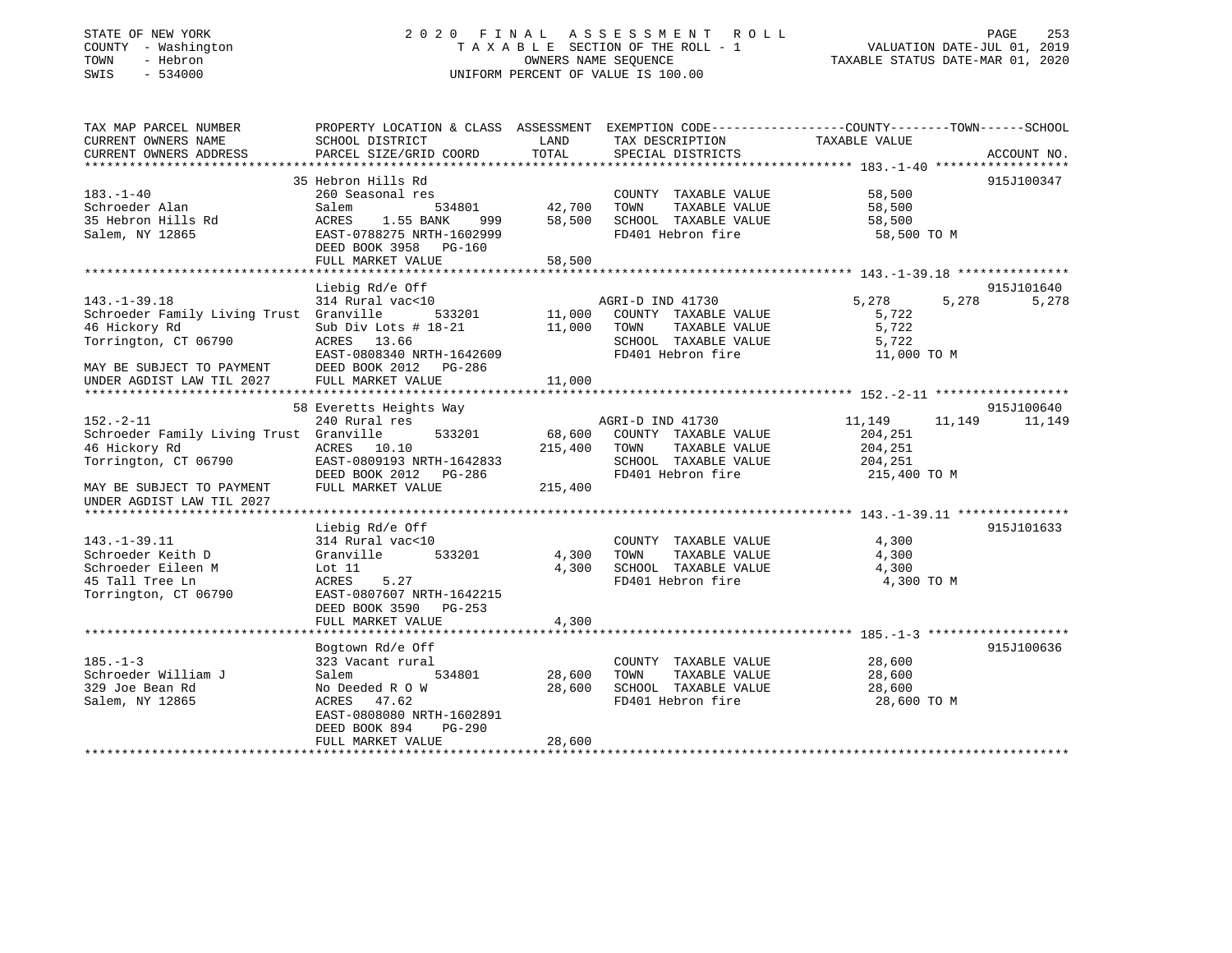# STATE OF NEW YORK 2 0 2 0 F I N A L A S S E S S M E N T R O L L PAGE 254 COUNTY - Washington T A X A B L E SECTION OF THE ROLL - 1 VALUATION DATE-JUL 01, 2019 TOWN - Hebron OWNERS NAME SEQUENCE TAXABLE STATUS DATE-MAR 01, 2020 SWIS - 534000 UNIFORM PERCENT OF VALUE IS 100.00

| TAX MAP PARCEL NUMBER<br>CURRENT OWNERS NAME                                                                                                                                                                                         | PROPERTY LOCATION & CLASS ASSESSMENT EXEMPTION CODE----------------COUNTY-------TOWN-----SCHOOL<br>SCHOOL DISTRICT | LAND<br>TOTAL                | TAX DESCRIPTION                             | TAXABLE VALUE      |          |                          |
|--------------------------------------------------------------------------------------------------------------------------------------------------------------------------------------------------------------------------------------|--------------------------------------------------------------------------------------------------------------------|------------------------------|---------------------------------------------|--------------------|----------|--------------------------|
| CURRENT OWNERS ADDRESS                                                                                                                                                                                                               | PARCEL SIZE/GRID COORD                                                                                             |                              | SPECIAL DISTRICTS                           |                    |          | ACCOUNT NO.              |
|                                                                                                                                                                                                                                      | 1277 Big Burch Hill Rd                                                                                             |                              |                                             |                    |          | 915J100272               |
| $142. - 3 - 6$                                                                                                                                                                                                                       | 241 Rural res&ag                                                                                                   |                              | AGRI-D IND 41730                            | 80,021             | 80,021   | 80,021                   |
| Schult Arthur W                                                                                                                                                                                                                      | Granville                                                                                                          | a<br>533201 146,300 FOR 480A | 47460                                       | 114,000            | 114,000  | 114,000                  |
| Schult Susan E                                                                                                                                                                                                                       | 439/896 446/180                                                                                                    | 528,000                      | COUNTY TAXABLE VALUE                        | 333,979            |          |                          |
| 1277 Big Burch Hill Rd                                                                                                                                                                                                               | $142. - 1 - 6$                                                                                                     |                              | TOWN<br>TAXABLE VALUE                       | 333,979            |          |                          |
| Granville, NY 12832                                                                                                                                                                                                                  | ACRES 97.76                                                                                                        |                              | SCHOOL TAXABLE VALUE                        | 333,979            |          |                          |
|                                                                                                                                                                                                                                      | EAST-0802553 NRTH-1642797                                                                                          |                              | FD401 Hebron fire                           | 528,000 TO M       |          |                          |
|                                                                                                                                                                                                                                      | DEED BOOK 3219 PG-227                                                                                              |                              |                                             |                    |          |                          |
| MAY BE SUBJECT TO PAYMENT<br>UNDER RPTL480A UNTIL 2029                                                                                                                                                                               | FULL MARKET VALUE                                                                                                  | 528,000                      |                                             |                    |          |                          |
|                                                                                                                                                                                                                                      |                                                                                                                    |                              |                                             |                    |          |                          |
|                                                                                                                                                                                                                                      | 200 Crosier Rd                                                                                                     |                              |                                             |                    |          |                          |
| $167. - 1 - 17.4$                                                                                                                                                                                                                    | 242 Rurl res&rec                                                                                                   |                              | AG DIST 41720                               | 86,820             | 86,820   | 86,820                   |
| Schupp Robert C                                                                                                                                                                                                                      | Salem                                                                                                              |                              | 534801 200,300 FOR 480A 47460               | 67,000             | 67,000   | 67,000                   |
| Schupp Helen G                                                                                                                                                                                                                       | Forest tax 3621/137                                                                                                |                              | 206,100 COUNTY TAXABLE VALUE                | 52,280             |          |                          |
| 52 Jacobi Pt Rd                                                                                                                                                                                                                      | ACRES 114.80                                                                                                       |                              | TOWN<br>TAXABLE VALUE                       | 52,280             |          |                          |
| Bolton Landing, NY 12814                                                                                                                                                                                                             | EAST-0792326 NRTH-1621265                                                                                          |                              | SCHOOL TAXABLE VALUE                        | 52,280             |          |                          |
|                                                                                                                                                                                                                                      | DEED BOOK 3291 PG-153                                                                                              |                              | CA008 Cons agri dst 8                       | 119,280 TO M       |          |                          |
| MAY BE SUBJECT TO PAYMENT                                                                                                                                                                                                            | FULL MARKET VALUE                                                                                                  | 206,100                      | 86,820 EX                                   |                    |          |                          |
| UNDER RPTL480A UNTIL 2029                                                                                                                                                                                                            |                                                                                                                    |                              | FD401 Hebron fire                           | 206,100 TO M       |          |                          |
|                                                                                                                                                                                                                                      |                                                                                                                    |                              |                                             |                    |          |                          |
|                                                                                                                                                                                                                                      | Presbytery Ln                                                                                                      |                              |                                             |                    |          |                          |
| $176. - 1 - 6.3$                                                                                                                                                                                                                     | 322 Rural vac>10                                                                                                   |                              | COUNTY TAXABLE VALUE                        | 55,000             |          |                          |
| Schwab Werner J                                                                                                                                                                                                                      |                                                                                                                    | 55,000                       |                                             | 55,000             |          |                          |
| Schwab Dorothy M                                                                                                                                                                                                                     | Salem 534801 55,000 TOWN TAXABLE VALUE<br>381/816 Filed survey 1276 55,000 SCHOOL TAXABLE VALUE                    |                              |                                             | 55,000             |          |                          |
| 39 McKnight Hill Rd                                                                                                                                                                                                                  | Lot 3                                                                                                              |                              | FD401 Hebron fire                           |                    | 0 TO M   |                          |
| Salem, NY 12865                                                                                                                                                                                                                      | 59.26<br>ACRES                                                                                                     |                              |                                             |                    |          |                          |
|                                                                                                                                                                                                                                      | EAST-0801015 NRTH-1612397                                                                                          |                              |                                             |                    |          |                          |
|                                                                                                                                                                                                                                      | DEED BOOK 3652 PG-176                                                                                              |                              |                                             |                    |          |                          |
|                                                                                                                                                                                                                                      | FULL MARKET VALUE                                                                                                  | 55,000                       |                                             |                    |          |                          |
|                                                                                                                                                                                                                                      |                                                                                                                    |                              |                                             |                    |          |                          |
|                                                                                                                                                                                                                                      | 39 Mcknight Hill Rd                                                                                                |                              |                                             |                    |          | 915J101111               |
| $176. - 1 - 23.2$                                                                                                                                                                                                                    | 210 1 Family Res                                                                                                   |                              | BAS STAR 41854                              | $\overline{0}$     | $\Omega$ | 30,000                   |
|                                                                                                                                                                                                                                      |                                                                                                                    |                              |                                             | 110,500<br>110,500 |          |                          |
| 176.-1-23.2 210 1 Family Res BAS STAR 41854<br>Schwab Werner J Salem 534801 41,600 COUNTY TAXABLE VALUE<br>Schwab Dorothy H FRNT 350.00 DPTH 150.00 110,500 TOWN TAXABLE VALUE<br>39 Mcknight Hill Rd EAST-0802900 NRTH-1613014 SCHO |                                                                                                                    |                              |                                             |                    |          |                          |
|                                                                                                                                                                                                                                      |                                                                                                                    |                              |                                             | 80,500             |          |                          |
|                                                                                                                                                                                                                                      |                                                                                                                    |                              |                                             | 110,500 TO M       |          |                          |
|                                                                                                                                                                                                                                      | FULL MARKET VALUE                                                                                                  | 110,500                      |                                             |                    |          |                          |
|                                                                                                                                                                                                                                      |                                                                                                                    |                              |                                             |                    |          |                          |
|                                                                                                                                                                                                                                      | 42 Bromley Ln                                                                                                      |                              | 92 PCT OF VALUE USED FOR EXEMPTION PURPOSES |                    |          | 915J101384               |
| $178. - 1 - 31$                                                                                                                                                                                                                      | 241 Rural res&ag                                                                                                   |                              | VET COM CT 41131                            | 53,350             | 29,100   | $\overline{\phantom{0}}$ |
| Scott Robert W Jr                                                                                                                                                                                                                    | Salem                                                                                                              |                              | 534801 96,300 AGRI-D IND 41730              | 18,327             | 18,327   | 18,327                   |
| Pilato-Scott Renata M                                                                                                                                                                                                                | Lot $16/H$ & B<br>poppe $46.95$                                                                                    |                              | 323,300 BAS STAR 41854                      | $\overline{0}$     | $\Omega$ | 30,000                   |
| 42 Bromley Rd                                                                                                                                                                                                                        | ACRES<br>46.95                                                                                                     |                              | COUNTY TAXABLE VALUE                        | 251,623            |          |                          |
| Granville, NY 12832                                                                                                                                                                                                                  | EAST-0820083 NRTH-1612679                                                                                          |                              | TAXABLE VALUE<br>TOWN                       | 275,873            |          |                          |
|                                                                                                                                                                                                                                      | DEED BOOK 910<br>PG-323                                                                                            |                              | SCHOOL TAXABLE VALUE                        | 274,973            |          |                          |
| MAY BE SUBJECT TO PAYMENT                                                                                                                                                                                                            | FULL MARKET VALUE                                                                                                  |                              | 323,300 FD401 Hebron fire                   | 323,300 TO M       |          |                          |
| UNDER AGDIST LAW TIL 2027                                                                                                                                                                                                            |                                                                                                                    |                              |                                             |                    |          |                          |
|                                                                                                                                                                                                                                      |                                                                                                                    |                              |                                             |                    |          |                          |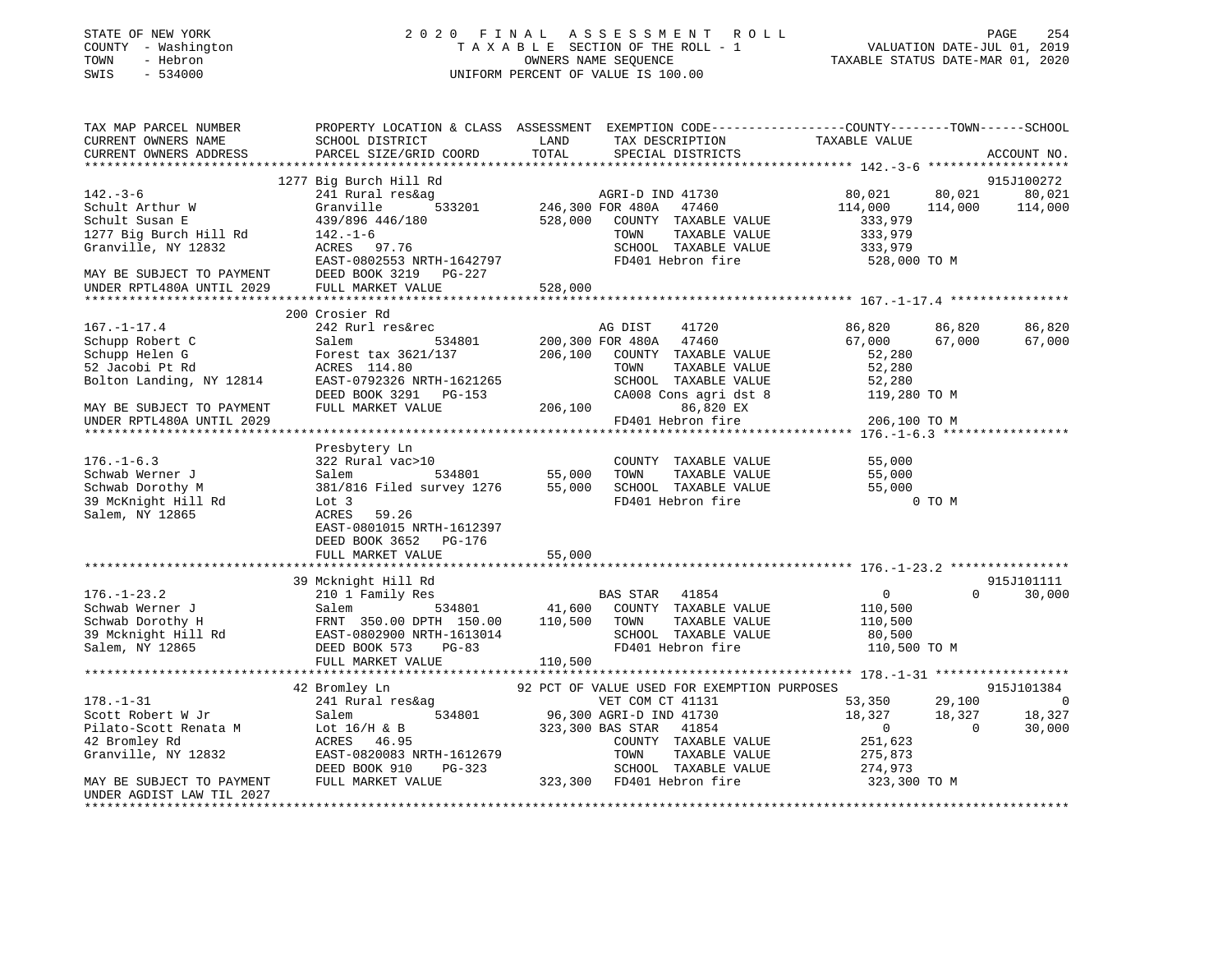| STATE OF NEW YORK<br>COUNTY - Washington<br>TOWN<br>- Hebron<br>SWIS<br>$-534000$ |                                                                                                | 2020 FINAL ASSESSMENT<br>OWNERS NAME SEQUENCE<br>UNIFORM PERCENT OF VALUE IS 100.00 | ROLL<br>TAXABLE SECTION OF THE ROLL - 1       | VALUATION DATE-JUL 01, 2019<br>TAXABLE STATUS DATE-MAR 01, 2020 | PAGE<br>255        |
|-----------------------------------------------------------------------------------|------------------------------------------------------------------------------------------------|-------------------------------------------------------------------------------------|-----------------------------------------------|-----------------------------------------------------------------|--------------------|
| TAX MAP PARCEL NUMBER                                                             | PROPERTY LOCATION & CLASS ASSESSMENT EXEMPTION CODE---------------COUNTY-------TOWN-----SCHOOL | LAND                                                                                |                                               | TAXABLE VALUE                                                   |                    |
| CURRENT OWNERS NAME<br>CURRENT OWNERS ADDRESS                                     | SCHOOL DISTRICT<br>PARCEL SIZE/GRID COORD                                                      | TOTAL                                                                               | TAX DESCRIPTION<br>SPECIAL DISTRICTS          |                                                                 | ACCOUNT NO.        |
|                                                                                   |                                                                                                |                                                                                     |                                               |                                                                 |                    |
|                                                                                   | Tiplady Rd                                                                                     |                                                                                     |                                               |                                                                 | 915J101388         |
| $178. - 1 - 43$                                                                   | 322 Rural vac>10                                                                               |                                                                                     | AGRI-D IND 41730                              | 22,020<br>22,020                                                | 22,020             |
| Scott Robert W Jr                                                                 | 534801<br>Salem                                                                                | 53,000                                                                              | COUNTY TAXABLE VALUE                          | 30,980                                                          |                    |
| Pilato-Scott Renata M<br>42 Bromley Rd                                            | Lot 29<br>ACRES<br>22.57                                                                       | 53,000                                                                              | TOWN<br>TAXABLE VALUE<br>SCHOOL TAXABLE VALUE | 30,980<br>30,980                                                |                    |
| Granville, NY 12832                                                               | EAST-0819182 NRTH-1611499                                                                      |                                                                                     | FD401 Hebron fire                             | 53,000 TO M                                                     |                    |
|                                                                                   | DEED BOOK 910<br>PG-326                                                                        |                                                                                     |                                               |                                                                 |                    |
| MAY BE SUBJECT TO PAYMENT<br>UNDER AGDIST LAW TIL 2027                            | FULL MARKET VALUE                                                                              | 53,000                                                                              |                                               |                                                                 |                    |
| *********************                                                             |                                                                                                |                                                                                     |                                               |                                                                 |                    |
|                                                                                   | Bromley Ln                                                                                     |                                                                                     |                                               |                                                                 | 915J101365         |
| $178. - 1 - 20$<br>Scott Robert W JR.                                             | 312 Vac w/imprv<br>534801<br>Salem                                                             | 15,600                                                                              | COUNTY TAXABLE VALUE<br>TOWN<br>TAXABLE VALUE | 25,900<br>25,900                                                |                    |
| Pilato-Scott Renata M                                                             | $1$ ot $4$                                                                                     | 25,900                                                                              | SCHOOL TAXABLE VALUE                          | 25,900                                                          |                    |
| 42 Bromley Rd                                                                     | 1.85<br>ACRES                                                                                  |                                                                                     | FD401 Hebron fire                             | 25,900 TO M                                                     |                    |
| Granville, NY 12832                                                               | EAST-0819269 NRTH-1612879                                                                      |                                                                                     |                                               |                                                                 |                    |
|                                                                                   | DEED BOOK 910<br>$PG-326$                                                                      |                                                                                     |                                               |                                                                 |                    |
|                                                                                   | FULL MARKET VALUE                                                                              | 25,900                                                                              |                                               |                                                                 |                    |
|                                                                                   |                                                                                                | * * * * * * * * * * * *                                                             |                                               |                                                                 | 915J101233         |
| $170. - 1 - 15.8$                                                                 | 291 Indian Head Way<br>210 1 Family Res                                                        |                                                                                     | BAS STAR<br>41854                             | $\overline{0}$                                                  | 30,000<br>$\Omega$ |
| Seaman-Otero Stacy                                                                | Granville<br>533201                                                                            | 47,000                                                                              | COUNTY TAXABLE VALUE                          | 123,500                                                         |                    |
| Otero William                                                                     | ACRES<br>5.03 BANK<br>997                                                                      | 123,500                                                                             | TOWN<br>TAXABLE VALUE                         | 123,500                                                         |                    |
| 291 Indian Head Way                                                               | EAST-0817163 NRTH-1621273                                                                      |                                                                                     | SCHOOL TAXABLE VALUE                          | 93,500                                                          |                    |
| Salem, NY 12865                                                                   | DEED BOOK 2527 PG-215                                                                          |                                                                                     | FD401 Hebron fire                             | 123,500 TO M                                                    |                    |
|                                                                                   | FULL MARKET VALUE                                                                              | 123,500                                                                             |                                               |                                                                 |                    |
|                                                                                   | 278 Crosier Rd                                                                                 |                                                                                     |                                               |                                                                 | 915J100202         |
| $167. - 1 - 13$                                                                   | 260 Seasonal res                                                                               |                                                                                     | COUNTY TAXABLE VALUE                          | 127,500                                                         |                    |
| Segarra Amalia                                                                    | Salem<br>534801                                                                                | 112,800                                                                             | TAXABLE VALUE<br>TOWN                         | 127,500                                                         |                    |
| 2310 Palmer Ave                                                                   | ACRES<br>31.00                                                                                 | 127,500                                                                             | SCHOOL TAXABLE VALUE                          | 127,500                                                         |                    |
| Bronx, NY 10475                                                                   | EAST-0789980 NRTH-1621918                                                                      |                                                                                     | FD401 Hebron fire                             | 127,500 TO M                                                    |                    |
|                                                                                   | DEED BOOK 450<br>PG-246                                                                        |                                                                                     |                                               |                                                                 |                    |
|                                                                                   | FULL MARKET VALUE                                                                              | 127,500                                                                             |                                               |                                                                 |                    |
|                                                                                   | 202 Chamberlin Mills Rd                                                                        |                                                                                     |                                               |                                                                 | 915J100230         |
| $184. - 1 - 20$                                                                   | 240 Rural res                                                                                  |                                                                                     | <b>BAS STAR</b><br>41854                      | $\overline{0}$                                                  | $\Omega$<br>30,000 |
| Selinger Robin D                                                                  | Salem<br>534801                                                                                | 120,800                                                                             | COUNTY TAXABLE VALUE                          | 274,400                                                         |                    |
| 202 Chamberlin Mills Rd                                                           | ACRES<br>35.00                                                                                 | 274,400                                                                             | TOWN<br>TAXABLE VALUE                         | 274,400                                                         |                    |
| Salem, NY 12865                                                                   | EAST-0797294 NRTH-1603601                                                                      |                                                                                     | SCHOOL TAXABLE VALUE                          | 244,400                                                         |                    |
|                                                                                   | DEED BOOK 2281<br>PG-300                                                                       |                                                                                     | CA008 Cons agri dst 8                         | 274,400 TO M                                                    |                    |
|                                                                                   | FULL MARKET VALUE                                                                              |                                                                                     | 274,400 FD401 Hebron fire                     | 274,400 TO M                                                    |                    |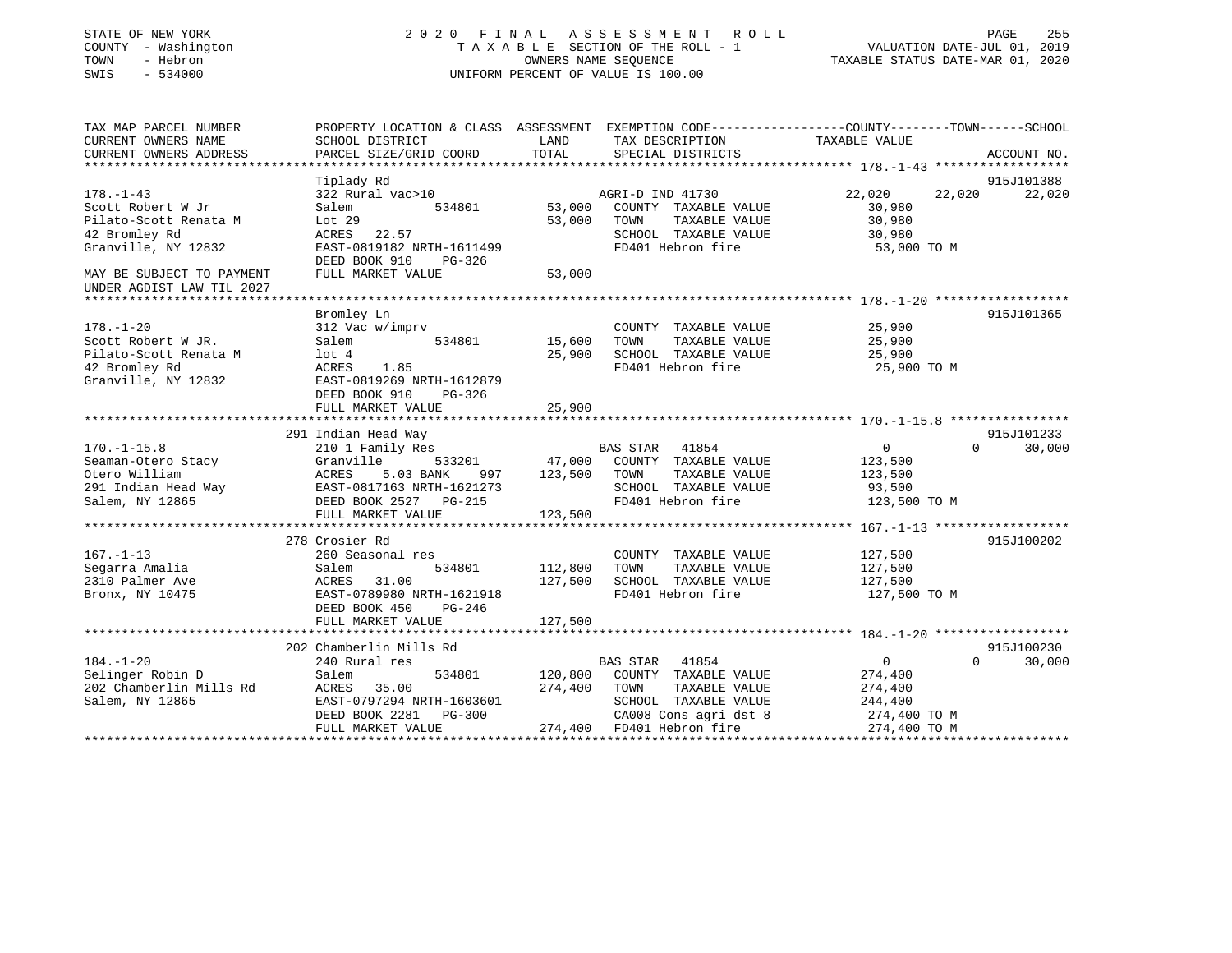# STATE OF NEW YORK 2 0 2 0 F I N A L A S S E S S M E N T R O L L PAGE 256 COUNTY - Washington T A X A B L E SECTION OF THE ROLL - 1 VALUATION DATE-JUL 01, 2019 TOWN - Hebron OWNERS NAME SEQUENCE TAXABLE STATUS DATE-MAR 01, 2020 SWIS - 534000 UNIFORM PERCENT OF VALUE IS 100.00

| TAX MAP PARCEL NUMBER                         | PROPERTY LOCATION & CLASS ASSESSMENT EXEMPTION CODE---------------COUNTY-------TOWN-----SCHOOL |               |                                      |               |          |             |
|-----------------------------------------------|------------------------------------------------------------------------------------------------|---------------|--------------------------------------|---------------|----------|-------------|
| CURRENT OWNERS NAME<br>CURRENT OWNERS ADDRESS | SCHOOL DISTRICT<br>PARCEL SIZE/GRID COORD                                                      | LAND<br>TOTAL | TAX DESCRIPTION<br>SPECIAL DISTRICTS | TAXABLE VALUE |          | ACCOUNT NO. |
|                                               |                                                                                                |               |                                      |               |          |             |
|                                               | 347 Pine Hill Rd                                                                               |               |                                      |               |          | 915J100491  |
| $169. - 1 - 11$                               | 240 Rural res                                                                                  |               | BAS STAR 41854                       | 0             | $\Omega$ | 30,000      |
| Sells Denice                                  | Granville<br>533201                                                                            | 71,000        | COUNTY TAXABLE VALUE                 | 109,800       |          |             |
| 347 Pine Hill Rd                              | ACRES<br>20.00 BANK<br>997                                                                     | 109,800       | TOWN<br>TAXABLE VALUE                | 109,800       |          |             |
| Salem, NY 12865                               | EAST-0812568 NRTH-1623852                                                                      |               | SCHOOL TAXABLE VALUE                 | 79,800        |          |             |
|                                               | DEED BOOK 2435 PG-341                                                                          |               | FD401 Hebron fire                    | 109,800 TO M  |          |             |
|                                               | FULL MARKET VALUE                                                                              | 109,800       |                                      |               |          |             |
|                                               |                                                                                                |               |                                      |               |          |             |
|                                               | 35 Darfler Ln                                                                                  |               |                                      |               |          | 915J101702  |
| $159. - 1 - 25.13$                            | 210 1 Family Res                                                                               |               | COUNTY TAXABLE VALUE                 | 239,700       |          |             |
| Serradimigni Josabete                         | Hartford<br>533801                                                                             | 47,300        | TAXABLE VALUE<br>TOWN                | 239,700       |          |             |
| 35 Darfler Ln                                 | Lot A                                                                                          | 239,700       | SCHOOL TAXABLE VALUE                 | 239,700       |          |             |
| Granville, NY 12832                           | ACRES<br>5.19                                                                                  |               | FD401 Hebron fire                    | 239,700 TO M  |          |             |
|                                               | EAST-0797674 NRTH-1628385                                                                      |               |                                      |               |          |             |
|                                               | DEED BOOK 20191 PG-29713                                                                       |               |                                      |               |          |             |
|                                               | FULL MARKET VALUE                                                                              | 239,700       |                                      |               |          |             |
|                                               |                                                                                                |               |                                      |               |          |             |
|                                               | 263 Chamberlin Mills Rd                                                                        |               |                                      |               |          | 915J100540  |
| $184. - 1 - 4$                                | 240 Rural res                                                                                  |               | COUNTY TAXABLE VALUE                 | 192,500       |          |             |
| Shaner Irrevocable Trust Chris Salem          | 534801                                                                                         | 116,400       | TAXABLE VALUE<br>TOWN                | 192,500       |          |             |
| Shaner Irrevocable Trust Peter 891/307        |                                                                                                | 192,500       | SCHOOL TAXABLE VALUE                 | 192,500       |          |             |
| 11 Briggs Ct                                  | ACRES 32.80                                                                                    |               | CA008 Cons agri dst 8                | 192,500 TO M  |          |             |
| Queensbury, NY 12804                          | EAST-0796690 NRTH-1605923                                                                      |               | FD401 Hebron fire                    | 192,500 TO M  |          |             |
|                                               | DEED BOOK 20191 PG-25928                                                                       |               |                                      |               |          |             |
|                                               | FULL MARKET VALUE                                                                              | 192,500       |                                      |               |          |             |
|                                               |                                                                                                |               |                                      |               |          |             |
|                                               | 114 County Route 28                                                                            |               |                                      |               |          |             |
| $152. - 2 - 17.7$                             | 322 Rural vac>10                                                                               |               | COUNTY TAXABLE VALUE                 | 19,600        |          |             |
| Sharrow Grant                                 | 533201<br>Granville                                                                            | 19,600        | TAXABLE VALUE<br>TOWN                | 19,600        |          |             |
| Sharrow Amanda                                | $1$ ot 9                                                                                       | 19,600        | SCHOOL TAXABLE VALUE                 | 19,600        |          |             |
| 5 Pine St                                     | ACRES 11.74                                                                                    |               | CA008 Cons agri dst 8                | 19,600 TO M   |          |             |
| Granville, NY 12832                           | EAST-0811175 NRTH-1640670                                                                      |               | FD401 Hebron fire                    | 19,600 TO M   |          |             |
|                                               | DEED BOOK 20191 PG-30482                                                                       |               |                                      |               |          |             |
| MAY BE SUBJECT TO PAYMENT                     | FULL MARKET VALUE                                                                              | 19,600        |                                      |               |          |             |
| UNDER AGDIST LAW TIL 2024                     |                                                                                                |               |                                      |               |          |             |
|                                               |                                                                                                |               |                                      |               |          |             |
|                                               | 1233 Chamberlin Mills Rd                                                                       |               |                                      |               |          | 915J100134  |
| $177. - 1 - 13$                               | 210 1 Family Res                                                                               |               | COUNTY TAXABLE VALUE                 | 222,700       |          |             |
| Shattuck Cody                                 | Salem<br>534801                                                                                | 48,600        | TOWN<br>TAXABLE VALUE                | 222,700       |          |             |
| Shattuck Connie                               | 937/152<br>998                                                                                 | 222,700       | SCHOOL TAXABLE VALUE                 | 222,700       |          |             |
| 1233 Chamberlain Mills Rd                     | 5.97 BANK<br>ACRES                                                                             |               | FD401 Hebron fire                    | 222,700 TO M  |          |             |
| Salem, NY 12865                               | EAST-0814640 NRTH-1615469                                                                      |               |                                      |               |          |             |
|                                               | DEED BOOK 3962 PG-247<br>FULL MARKET VALUE                                                     |               |                                      |               |          |             |
|                                               |                                                                                                | 222,700       |                                      |               |          |             |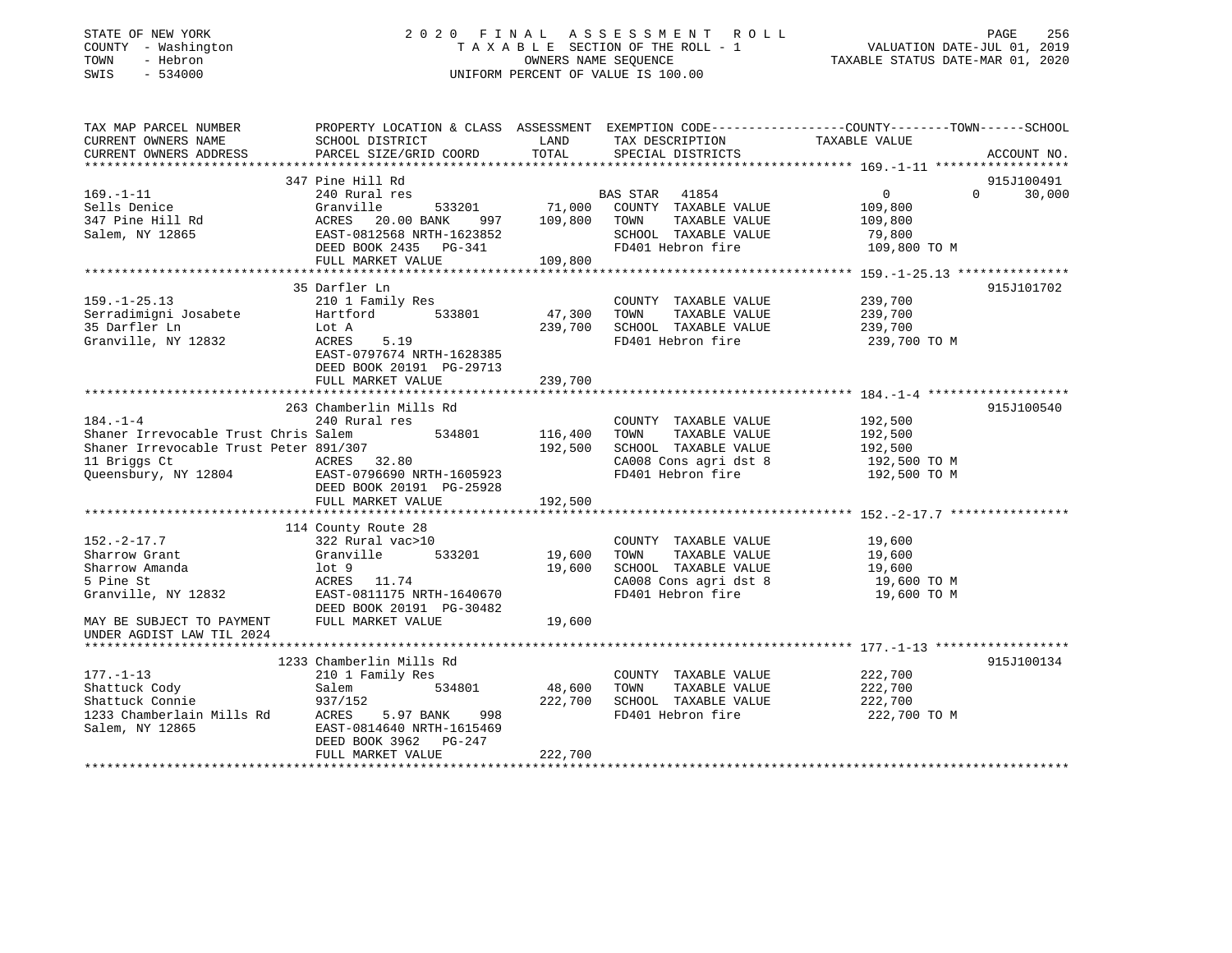|      | STATE OF NEW YORK   | 2020 FINAL ASSESSMENT ROLL         | 257<br>PAGE                      |
|------|---------------------|------------------------------------|----------------------------------|
|      | COUNTY - Washington | TAXABLE SECTION OF THE ROLL - 1    | VALUATION DATE-JUL 01, 2019      |
| TOWN | - Hebron            | OWNERS NAME SEOUENCE               | TAXABLE STATUS DATE-MAR 01, 2020 |
| SWIS | $-534000$           | UNIFORM PERCENT OF VALUE IS 100.00 |                                  |
|      |                     |                                    |                                  |
|      |                     |                                    |                                  |

| CURRENT OWNERS NAME<br>SCHOOL DISTRICT<br>LAND<br>TAXABLE VALUE<br>TAX DESCRIPTION<br>PARCEL SIZE/GRID COORD TOTAL<br>CURRENT OWNERS ADDRESS<br>SPECIAL DISTRICTS<br>ACCOUNT NO.<br>3143 County Route 30 98 PCT OF VALUE USED FOR EXEMPTION PURPOSES<br>210 1 Family Res 6 8GED-CO 41802 22.981<br>915J100090<br>$183.20 - 1 - 26$<br>$\overline{0}$<br>$\overline{0}$<br>Shaw Eqbert LE<br>13,789<br>$\overline{0}$<br>Salem<br>$\overline{0}$<br>18,385<br>$\bigcirc$<br>Balogh Luella A<br>FRNT<br>$\overline{0}$<br>$\overline{0}$<br>$\Omega$<br>3143 County Route 30<br>ACRES 0.17<br>ENH STAR 41834<br>28,515<br>ACRES 0.1/<br>EAST-0791994 NRTH-1603034<br>COUNTY TAXABLE VALUE 23,919<br>Salem, NY 12865<br>TAXABLE VALUE<br>DEED BOOK 2201 PG-5<br>TOWN<br>33,111<br>46,900 SCHOOL TAXABLE VALUE<br>FULL MARKET VALUE<br>0<br>46,900 TO M<br>CA008 Cons agri dst 8 d6,900 TO M<br>FD401 Hebron fire 46,900 TO M<br>LD401 West hebron light 46,900 TO M<br>1746 Scott Lake Rd<br>915J100666<br>$\overline{0}$<br>$184. - 1 - 19$<br>210 1 Family Res<br>$\Omega$<br>30,000<br>185,400<br>Shaw Franklin J Jr<br>Salem<br>Shaw Patricia<br>sub lot 11<br>185,400 TOWN<br>997 SCHOOL<br>2699 CA008 Cc<br>TAXABLE VALUE<br>185,400<br>1746 Scott Lake Rd<br>Salem, NY 12865<br>SCHOOL TAXABLE VALUE 155,400<br>ACRES<br>7.55 BANK<br>CA008 Cons agri dst 8<br>EAST-0796427 NRTH-1602699<br>CA008 Cons agri dst 8 185,400 TO M<br>FD401 Hebron fire 185,400 TO M<br>DEED BOOK 2321 PG-136<br>FULL MARKET VALUE<br>185,400<br>915J100004<br>4 Lee Brook Ln<br>271 Mfg housings BAS STAR 41854<br>Salem 534801 47,200 COUNTY TAXABLE VALUE<br>$\overline{0}$<br>$177. - 1 - 3.14$<br>30,000<br>$\mathbf{0}$<br>Shaw Robert L<br>58,000<br>TAXABLE VALUE<br>TAXABLE VALUE<br>58,000<br>SCHOOL TAXABLE VALUE<br>EAST-0805067 NRTH-1615578<br>DEED BOOK 1800 PG-239<br>FULL MARKET VALUE<br>CA008 Cons agri dst 8 38,000<br>FD401 Hebron fire 58,000 TO M<br>FD401 Hebron fire 58,000 TO M<br>Salem, NY 12865<br>Lee Brook Ln Off N<br>$177. - 1 - 3.7$<br>312 Vac w/imprv<br>COUNTY TAXABLE VALUE<br>22,500<br>Shay Kathryn<br>534801<br>15,600<br>TAXABLE VALUE<br>22,500<br>Salem<br>TOWN<br>SCHOOL TAXABLE VALUE<br>SCHOOL TAXABLE VALUE 22,500<br>CAOOR Cons agri dst 8 22,500 TO M<br>22,500<br>PO Box 17<br>Lot 9<br>West Pawlet, VT 05775<br>ACRES<br>5.30<br>$\begin{array}{lllllll} \texttt{CA008} \texttt{ Cons} & \texttt{aspti} & \texttt{dst} & \texttt{8} & \texttt{22,500} & \texttt{TO M} \\ \texttt{FP401} & \texttt{Hebron} & \texttt{fire} & \texttt{22,500} & \texttt{TO M} \end{array}$<br>EAST-0805925 NRTH-1618287<br>DEED BOOK 2047 PG-272<br>22,500<br>FULL MARKET VALUE<br>2215 County Route 47<br>915J100033<br>$240$ Rural res<br>$175. - 1 - 23$<br>COUNTY TAXABLE VALUE 450,000<br>Sheehan Anne-Marie Salem 534801<br>7 Upper Loudon Rd Trans Exempt Repay 2020<br>Albany, NY 12111 ACRES 91.69<br>MAY BE SUBJECT TO PAYMENT DEED BOOK 20191 PG-27802<br>UNDER AGDIST LAW TIL 2024 FULL MARKET VALUE<br>534801 213,200<br>TOWN<br>TAXABLE VALUE<br>450,000<br>450,000<br>Trans Exempt Repay 2020 450,000<br>SCHOOL TAXABLE VALUE<br>CA008 Cons agri dst 8 450,000 TO M<br>FD401 Hebron fire 450,000 TO M<br>TE533 trans exempt flag .00 MT .00 MT<br>450,000 | TAX MAP PARCEL NUMBER | PROPERTY LOCATION & CLASS ASSESSMENT EXEMPTION CODE----------------COUNTY-------TOWN------SCHOOL |  |  |
|--------------------------------------------------------------------------------------------------------------------------------------------------------------------------------------------------------------------------------------------------------------------------------------------------------------------------------------------------------------------------------------------------------------------------------------------------------------------------------------------------------------------------------------------------------------------------------------------------------------------------------------------------------------------------------------------------------------------------------------------------------------------------------------------------------------------------------------------------------------------------------------------------------------------------------------------------------------------------------------------------------------------------------------------------------------------------------------------------------------------------------------------------------------------------------------------------------------------------------------------------------------------------------------------------------------------------------------------------------------------------------------------------------------------------------------------------------------------------------------------------------------------------------------------------------------------------------------------------------------------------------------------------------------------------------------------------------------------------------------------------------------------------------------------------------------------------------------------------------------------------------------------------------------------------------------------------------------------------------------------------------------------------------------------------------------------------------------------------------------------------------------------------------------------------------------------------------------------------------------------------------------------------------------------------------------------------------------------------------------------------------------------------------------------------------------------------------------------------------------------------------------------------------------------------------------------------------------------------------------------------------------------------------------------------------------------------------------------------------------------------------------------------------------------------------------------------------------------------------------------------------------------------------------------------------------------------------------------------------------------------------------------------------------------------------------------------------------------------------------------------------------------------------------------------------------------------------------------------------------------------------------------------------------------|-----------------------|--------------------------------------------------------------------------------------------------|--|--|
|                                                                                                                                                                                                                                                                                                                                                                                                                                                                                                                                                                                                                                                                                                                                                                                                                                                                                                                                                                                                                                                                                                                                                                                                                                                                                                                                                                                                                                                                                                                                                                                                                                                                                                                                                                                                                                                                                                                                                                                                                                                                                                                                                                                                                                                                                                                                                                                                                                                                                                                                                                                                                                                                                                                                                                                                                                                                                                                                                                                                                                                                                                                                                                                                                                                                                            |                       |                                                                                                  |  |  |
|                                                                                                                                                                                                                                                                                                                                                                                                                                                                                                                                                                                                                                                                                                                                                                                                                                                                                                                                                                                                                                                                                                                                                                                                                                                                                                                                                                                                                                                                                                                                                                                                                                                                                                                                                                                                                                                                                                                                                                                                                                                                                                                                                                                                                                                                                                                                                                                                                                                                                                                                                                                                                                                                                                                                                                                                                                                                                                                                                                                                                                                                                                                                                                                                                                                                                            |                       |                                                                                                  |  |  |
|                                                                                                                                                                                                                                                                                                                                                                                                                                                                                                                                                                                                                                                                                                                                                                                                                                                                                                                                                                                                                                                                                                                                                                                                                                                                                                                                                                                                                                                                                                                                                                                                                                                                                                                                                                                                                                                                                                                                                                                                                                                                                                                                                                                                                                                                                                                                                                                                                                                                                                                                                                                                                                                                                                                                                                                                                                                                                                                                                                                                                                                                                                                                                                                                                                                                                            |                       |                                                                                                  |  |  |
|                                                                                                                                                                                                                                                                                                                                                                                                                                                                                                                                                                                                                                                                                                                                                                                                                                                                                                                                                                                                                                                                                                                                                                                                                                                                                                                                                                                                                                                                                                                                                                                                                                                                                                                                                                                                                                                                                                                                                                                                                                                                                                                                                                                                                                                                                                                                                                                                                                                                                                                                                                                                                                                                                                                                                                                                                                                                                                                                                                                                                                                                                                                                                                                                                                                                                            |                       |                                                                                                  |  |  |
|                                                                                                                                                                                                                                                                                                                                                                                                                                                                                                                                                                                                                                                                                                                                                                                                                                                                                                                                                                                                                                                                                                                                                                                                                                                                                                                                                                                                                                                                                                                                                                                                                                                                                                                                                                                                                                                                                                                                                                                                                                                                                                                                                                                                                                                                                                                                                                                                                                                                                                                                                                                                                                                                                                                                                                                                                                                                                                                                                                                                                                                                                                                                                                                                                                                                                            |                       |                                                                                                  |  |  |
|                                                                                                                                                                                                                                                                                                                                                                                                                                                                                                                                                                                                                                                                                                                                                                                                                                                                                                                                                                                                                                                                                                                                                                                                                                                                                                                                                                                                                                                                                                                                                                                                                                                                                                                                                                                                                                                                                                                                                                                                                                                                                                                                                                                                                                                                                                                                                                                                                                                                                                                                                                                                                                                                                                                                                                                                                                                                                                                                                                                                                                                                                                                                                                                                                                                                                            |                       |                                                                                                  |  |  |
|                                                                                                                                                                                                                                                                                                                                                                                                                                                                                                                                                                                                                                                                                                                                                                                                                                                                                                                                                                                                                                                                                                                                                                                                                                                                                                                                                                                                                                                                                                                                                                                                                                                                                                                                                                                                                                                                                                                                                                                                                                                                                                                                                                                                                                                                                                                                                                                                                                                                                                                                                                                                                                                                                                                                                                                                                                                                                                                                                                                                                                                                                                                                                                                                                                                                                            |                       |                                                                                                  |  |  |
|                                                                                                                                                                                                                                                                                                                                                                                                                                                                                                                                                                                                                                                                                                                                                                                                                                                                                                                                                                                                                                                                                                                                                                                                                                                                                                                                                                                                                                                                                                                                                                                                                                                                                                                                                                                                                                                                                                                                                                                                                                                                                                                                                                                                                                                                                                                                                                                                                                                                                                                                                                                                                                                                                                                                                                                                                                                                                                                                                                                                                                                                                                                                                                                                                                                                                            |                       |                                                                                                  |  |  |
|                                                                                                                                                                                                                                                                                                                                                                                                                                                                                                                                                                                                                                                                                                                                                                                                                                                                                                                                                                                                                                                                                                                                                                                                                                                                                                                                                                                                                                                                                                                                                                                                                                                                                                                                                                                                                                                                                                                                                                                                                                                                                                                                                                                                                                                                                                                                                                                                                                                                                                                                                                                                                                                                                                                                                                                                                                                                                                                                                                                                                                                                                                                                                                                                                                                                                            |                       |                                                                                                  |  |  |
|                                                                                                                                                                                                                                                                                                                                                                                                                                                                                                                                                                                                                                                                                                                                                                                                                                                                                                                                                                                                                                                                                                                                                                                                                                                                                                                                                                                                                                                                                                                                                                                                                                                                                                                                                                                                                                                                                                                                                                                                                                                                                                                                                                                                                                                                                                                                                                                                                                                                                                                                                                                                                                                                                                                                                                                                                                                                                                                                                                                                                                                                                                                                                                                                                                                                                            |                       |                                                                                                  |  |  |
|                                                                                                                                                                                                                                                                                                                                                                                                                                                                                                                                                                                                                                                                                                                                                                                                                                                                                                                                                                                                                                                                                                                                                                                                                                                                                                                                                                                                                                                                                                                                                                                                                                                                                                                                                                                                                                                                                                                                                                                                                                                                                                                                                                                                                                                                                                                                                                                                                                                                                                                                                                                                                                                                                                                                                                                                                                                                                                                                                                                                                                                                                                                                                                                                                                                                                            |                       |                                                                                                  |  |  |
|                                                                                                                                                                                                                                                                                                                                                                                                                                                                                                                                                                                                                                                                                                                                                                                                                                                                                                                                                                                                                                                                                                                                                                                                                                                                                                                                                                                                                                                                                                                                                                                                                                                                                                                                                                                                                                                                                                                                                                                                                                                                                                                                                                                                                                                                                                                                                                                                                                                                                                                                                                                                                                                                                                                                                                                                                                                                                                                                                                                                                                                                                                                                                                                                                                                                                            |                       |                                                                                                  |  |  |
|                                                                                                                                                                                                                                                                                                                                                                                                                                                                                                                                                                                                                                                                                                                                                                                                                                                                                                                                                                                                                                                                                                                                                                                                                                                                                                                                                                                                                                                                                                                                                                                                                                                                                                                                                                                                                                                                                                                                                                                                                                                                                                                                                                                                                                                                                                                                                                                                                                                                                                                                                                                                                                                                                                                                                                                                                                                                                                                                                                                                                                                                                                                                                                                                                                                                                            |                       |                                                                                                  |  |  |
|                                                                                                                                                                                                                                                                                                                                                                                                                                                                                                                                                                                                                                                                                                                                                                                                                                                                                                                                                                                                                                                                                                                                                                                                                                                                                                                                                                                                                                                                                                                                                                                                                                                                                                                                                                                                                                                                                                                                                                                                                                                                                                                                                                                                                                                                                                                                                                                                                                                                                                                                                                                                                                                                                                                                                                                                                                                                                                                                                                                                                                                                                                                                                                                                                                                                                            |                       |                                                                                                  |  |  |
|                                                                                                                                                                                                                                                                                                                                                                                                                                                                                                                                                                                                                                                                                                                                                                                                                                                                                                                                                                                                                                                                                                                                                                                                                                                                                                                                                                                                                                                                                                                                                                                                                                                                                                                                                                                                                                                                                                                                                                                                                                                                                                                                                                                                                                                                                                                                                                                                                                                                                                                                                                                                                                                                                                                                                                                                                                                                                                                                                                                                                                                                                                                                                                                                                                                                                            |                       |                                                                                                  |  |  |
|                                                                                                                                                                                                                                                                                                                                                                                                                                                                                                                                                                                                                                                                                                                                                                                                                                                                                                                                                                                                                                                                                                                                                                                                                                                                                                                                                                                                                                                                                                                                                                                                                                                                                                                                                                                                                                                                                                                                                                                                                                                                                                                                                                                                                                                                                                                                                                                                                                                                                                                                                                                                                                                                                                                                                                                                                                                                                                                                                                                                                                                                                                                                                                                                                                                                                            |                       |                                                                                                  |  |  |
|                                                                                                                                                                                                                                                                                                                                                                                                                                                                                                                                                                                                                                                                                                                                                                                                                                                                                                                                                                                                                                                                                                                                                                                                                                                                                                                                                                                                                                                                                                                                                                                                                                                                                                                                                                                                                                                                                                                                                                                                                                                                                                                                                                                                                                                                                                                                                                                                                                                                                                                                                                                                                                                                                                                                                                                                                                                                                                                                                                                                                                                                                                                                                                                                                                                                                            |                       |                                                                                                  |  |  |
|                                                                                                                                                                                                                                                                                                                                                                                                                                                                                                                                                                                                                                                                                                                                                                                                                                                                                                                                                                                                                                                                                                                                                                                                                                                                                                                                                                                                                                                                                                                                                                                                                                                                                                                                                                                                                                                                                                                                                                                                                                                                                                                                                                                                                                                                                                                                                                                                                                                                                                                                                                                                                                                                                                                                                                                                                                                                                                                                                                                                                                                                                                                                                                                                                                                                                            |                       |                                                                                                  |  |  |
|                                                                                                                                                                                                                                                                                                                                                                                                                                                                                                                                                                                                                                                                                                                                                                                                                                                                                                                                                                                                                                                                                                                                                                                                                                                                                                                                                                                                                                                                                                                                                                                                                                                                                                                                                                                                                                                                                                                                                                                                                                                                                                                                                                                                                                                                                                                                                                                                                                                                                                                                                                                                                                                                                                                                                                                                                                                                                                                                                                                                                                                                                                                                                                                                                                                                                            |                       |                                                                                                  |  |  |
|                                                                                                                                                                                                                                                                                                                                                                                                                                                                                                                                                                                                                                                                                                                                                                                                                                                                                                                                                                                                                                                                                                                                                                                                                                                                                                                                                                                                                                                                                                                                                                                                                                                                                                                                                                                                                                                                                                                                                                                                                                                                                                                                                                                                                                                                                                                                                                                                                                                                                                                                                                                                                                                                                                                                                                                                                                                                                                                                                                                                                                                                                                                                                                                                                                                                                            |                       |                                                                                                  |  |  |
|                                                                                                                                                                                                                                                                                                                                                                                                                                                                                                                                                                                                                                                                                                                                                                                                                                                                                                                                                                                                                                                                                                                                                                                                                                                                                                                                                                                                                                                                                                                                                                                                                                                                                                                                                                                                                                                                                                                                                                                                                                                                                                                                                                                                                                                                                                                                                                                                                                                                                                                                                                                                                                                                                                                                                                                                                                                                                                                                                                                                                                                                                                                                                                                                                                                                                            |                       |                                                                                                  |  |  |
|                                                                                                                                                                                                                                                                                                                                                                                                                                                                                                                                                                                                                                                                                                                                                                                                                                                                                                                                                                                                                                                                                                                                                                                                                                                                                                                                                                                                                                                                                                                                                                                                                                                                                                                                                                                                                                                                                                                                                                                                                                                                                                                                                                                                                                                                                                                                                                                                                                                                                                                                                                                                                                                                                                                                                                                                                                                                                                                                                                                                                                                                                                                                                                                                                                                                                            |                       |                                                                                                  |  |  |
|                                                                                                                                                                                                                                                                                                                                                                                                                                                                                                                                                                                                                                                                                                                                                                                                                                                                                                                                                                                                                                                                                                                                                                                                                                                                                                                                                                                                                                                                                                                                                                                                                                                                                                                                                                                                                                                                                                                                                                                                                                                                                                                                                                                                                                                                                                                                                                                                                                                                                                                                                                                                                                                                                                                                                                                                                                                                                                                                                                                                                                                                                                                                                                                                                                                                                            |                       |                                                                                                  |  |  |
|                                                                                                                                                                                                                                                                                                                                                                                                                                                                                                                                                                                                                                                                                                                                                                                                                                                                                                                                                                                                                                                                                                                                                                                                                                                                                                                                                                                                                                                                                                                                                                                                                                                                                                                                                                                                                                                                                                                                                                                                                                                                                                                                                                                                                                                                                                                                                                                                                                                                                                                                                                                                                                                                                                                                                                                                                                                                                                                                                                                                                                                                                                                                                                                                                                                                                            |                       |                                                                                                  |  |  |
|                                                                                                                                                                                                                                                                                                                                                                                                                                                                                                                                                                                                                                                                                                                                                                                                                                                                                                                                                                                                                                                                                                                                                                                                                                                                                                                                                                                                                                                                                                                                                                                                                                                                                                                                                                                                                                                                                                                                                                                                                                                                                                                                                                                                                                                                                                                                                                                                                                                                                                                                                                                                                                                                                                                                                                                                                                                                                                                                                                                                                                                                                                                                                                                                                                                                                            |                       |                                                                                                  |  |  |
|                                                                                                                                                                                                                                                                                                                                                                                                                                                                                                                                                                                                                                                                                                                                                                                                                                                                                                                                                                                                                                                                                                                                                                                                                                                                                                                                                                                                                                                                                                                                                                                                                                                                                                                                                                                                                                                                                                                                                                                                                                                                                                                                                                                                                                                                                                                                                                                                                                                                                                                                                                                                                                                                                                                                                                                                                                                                                                                                                                                                                                                                                                                                                                                                                                                                                            |                       |                                                                                                  |  |  |
|                                                                                                                                                                                                                                                                                                                                                                                                                                                                                                                                                                                                                                                                                                                                                                                                                                                                                                                                                                                                                                                                                                                                                                                                                                                                                                                                                                                                                                                                                                                                                                                                                                                                                                                                                                                                                                                                                                                                                                                                                                                                                                                                                                                                                                                                                                                                                                                                                                                                                                                                                                                                                                                                                                                                                                                                                                                                                                                                                                                                                                                                                                                                                                                                                                                                                            |                       |                                                                                                  |  |  |
|                                                                                                                                                                                                                                                                                                                                                                                                                                                                                                                                                                                                                                                                                                                                                                                                                                                                                                                                                                                                                                                                                                                                                                                                                                                                                                                                                                                                                                                                                                                                                                                                                                                                                                                                                                                                                                                                                                                                                                                                                                                                                                                                                                                                                                                                                                                                                                                                                                                                                                                                                                                                                                                                                                                                                                                                                                                                                                                                                                                                                                                                                                                                                                                                                                                                                            |                       |                                                                                                  |  |  |
|                                                                                                                                                                                                                                                                                                                                                                                                                                                                                                                                                                                                                                                                                                                                                                                                                                                                                                                                                                                                                                                                                                                                                                                                                                                                                                                                                                                                                                                                                                                                                                                                                                                                                                                                                                                                                                                                                                                                                                                                                                                                                                                                                                                                                                                                                                                                                                                                                                                                                                                                                                                                                                                                                                                                                                                                                                                                                                                                                                                                                                                                                                                                                                                                                                                                                            |                       |                                                                                                  |  |  |
|                                                                                                                                                                                                                                                                                                                                                                                                                                                                                                                                                                                                                                                                                                                                                                                                                                                                                                                                                                                                                                                                                                                                                                                                                                                                                                                                                                                                                                                                                                                                                                                                                                                                                                                                                                                                                                                                                                                                                                                                                                                                                                                                                                                                                                                                                                                                                                                                                                                                                                                                                                                                                                                                                                                                                                                                                                                                                                                                                                                                                                                                                                                                                                                                                                                                                            |                       |                                                                                                  |  |  |
|                                                                                                                                                                                                                                                                                                                                                                                                                                                                                                                                                                                                                                                                                                                                                                                                                                                                                                                                                                                                                                                                                                                                                                                                                                                                                                                                                                                                                                                                                                                                                                                                                                                                                                                                                                                                                                                                                                                                                                                                                                                                                                                                                                                                                                                                                                                                                                                                                                                                                                                                                                                                                                                                                                                                                                                                                                                                                                                                                                                                                                                                                                                                                                                                                                                                                            |                       |                                                                                                  |  |  |
|                                                                                                                                                                                                                                                                                                                                                                                                                                                                                                                                                                                                                                                                                                                                                                                                                                                                                                                                                                                                                                                                                                                                                                                                                                                                                                                                                                                                                                                                                                                                                                                                                                                                                                                                                                                                                                                                                                                                                                                                                                                                                                                                                                                                                                                                                                                                                                                                                                                                                                                                                                                                                                                                                                                                                                                                                                                                                                                                                                                                                                                                                                                                                                                                                                                                                            |                       |                                                                                                  |  |  |
|                                                                                                                                                                                                                                                                                                                                                                                                                                                                                                                                                                                                                                                                                                                                                                                                                                                                                                                                                                                                                                                                                                                                                                                                                                                                                                                                                                                                                                                                                                                                                                                                                                                                                                                                                                                                                                                                                                                                                                                                                                                                                                                                                                                                                                                                                                                                                                                                                                                                                                                                                                                                                                                                                                                                                                                                                                                                                                                                                                                                                                                                                                                                                                                                                                                                                            |                       |                                                                                                  |  |  |
|                                                                                                                                                                                                                                                                                                                                                                                                                                                                                                                                                                                                                                                                                                                                                                                                                                                                                                                                                                                                                                                                                                                                                                                                                                                                                                                                                                                                                                                                                                                                                                                                                                                                                                                                                                                                                                                                                                                                                                                                                                                                                                                                                                                                                                                                                                                                                                                                                                                                                                                                                                                                                                                                                                                                                                                                                                                                                                                                                                                                                                                                                                                                                                                                                                                                                            |                       |                                                                                                  |  |  |
|                                                                                                                                                                                                                                                                                                                                                                                                                                                                                                                                                                                                                                                                                                                                                                                                                                                                                                                                                                                                                                                                                                                                                                                                                                                                                                                                                                                                                                                                                                                                                                                                                                                                                                                                                                                                                                                                                                                                                                                                                                                                                                                                                                                                                                                                                                                                                                                                                                                                                                                                                                                                                                                                                                                                                                                                                                                                                                                                                                                                                                                                                                                                                                                                                                                                                            |                       |                                                                                                  |  |  |
|                                                                                                                                                                                                                                                                                                                                                                                                                                                                                                                                                                                                                                                                                                                                                                                                                                                                                                                                                                                                                                                                                                                                                                                                                                                                                                                                                                                                                                                                                                                                                                                                                                                                                                                                                                                                                                                                                                                                                                                                                                                                                                                                                                                                                                                                                                                                                                                                                                                                                                                                                                                                                                                                                                                                                                                                                                                                                                                                                                                                                                                                                                                                                                                                                                                                                            |                       |                                                                                                  |  |  |
|                                                                                                                                                                                                                                                                                                                                                                                                                                                                                                                                                                                                                                                                                                                                                                                                                                                                                                                                                                                                                                                                                                                                                                                                                                                                                                                                                                                                                                                                                                                                                                                                                                                                                                                                                                                                                                                                                                                                                                                                                                                                                                                                                                                                                                                                                                                                                                                                                                                                                                                                                                                                                                                                                                                                                                                                                                                                                                                                                                                                                                                                                                                                                                                                                                                                                            |                       |                                                                                                  |  |  |
|                                                                                                                                                                                                                                                                                                                                                                                                                                                                                                                                                                                                                                                                                                                                                                                                                                                                                                                                                                                                                                                                                                                                                                                                                                                                                                                                                                                                                                                                                                                                                                                                                                                                                                                                                                                                                                                                                                                                                                                                                                                                                                                                                                                                                                                                                                                                                                                                                                                                                                                                                                                                                                                                                                                                                                                                                                                                                                                                                                                                                                                                                                                                                                                                                                                                                            |                       |                                                                                                  |  |  |
|                                                                                                                                                                                                                                                                                                                                                                                                                                                                                                                                                                                                                                                                                                                                                                                                                                                                                                                                                                                                                                                                                                                                                                                                                                                                                                                                                                                                                                                                                                                                                                                                                                                                                                                                                                                                                                                                                                                                                                                                                                                                                                                                                                                                                                                                                                                                                                                                                                                                                                                                                                                                                                                                                                                                                                                                                                                                                                                                                                                                                                                                                                                                                                                                                                                                                            |                       |                                                                                                  |  |  |
|                                                                                                                                                                                                                                                                                                                                                                                                                                                                                                                                                                                                                                                                                                                                                                                                                                                                                                                                                                                                                                                                                                                                                                                                                                                                                                                                                                                                                                                                                                                                                                                                                                                                                                                                                                                                                                                                                                                                                                                                                                                                                                                                                                                                                                                                                                                                                                                                                                                                                                                                                                                                                                                                                                                                                                                                                                                                                                                                                                                                                                                                                                                                                                                                                                                                                            |                       |                                                                                                  |  |  |
|                                                                                                                                                                                                                                                                                                                                                                                                                                                                                                                                                                                                                                                                                                                                                                                                                                                                                                                                                                                                                                                                                                                                                                                                                                                                                                                                                                                                                                                                                                                                                                                                                                                                                                                                                                                                                                                                                                                                                                                                                                                                                                                                                                                                                                                                                                                                                                                                                                                                                                                                                                                                                                                                                                                                                                                                                                                                                                                                                                                                                                                                                                                                                                                                                                                                                            |                       |                                                                                                  |  |  |
|                                                                                                                                                                                                                                                                                                                                                                                                                                                                                                                                                                                                                                                                                                                                                                                                                                                                                                                                                                                                                                                                                                                                                                                                                                                                                                                                                                                                                                                                                                                                                                                                                                                                                                                                                                                                                                                                                                                                                                                                                                                                                                                                                                                                                                                                                                                                                                                                                                                                                                                                                                                                                                                                                                                                                                                                                                                                                                                                                                                                                                                                                                                                                                                                                                                                                            |                       |                                                                                                  |  |  |
|                                                                                                                                                                                                                                                                                                                                                                                                                                                                                                                                                                                                                                                                                                                                                                                                                                                                                                                                                                                                                                                                                                                                                                                                                                                                                                                                                                                                                                                                                                                                                                                                                                                                                                                                                                                                                                                                                                                                                                                                                                                                                                                                                                                                                                                                                                                                                                                                                                                                                                                                                                                                                                                                                                                                                                                                                                                                                                                                                                                                                                                                                                                                                                                                                                                                                            |                       |                                                                                                  |  |  |
|                                                                                                                                                                                                                                                                                                                                                                                                                                                                                                                                                                                                                                                                                                                                                                                                                                                                                                                                                                                                                                                                                                                                                                                                                                                                                                                                                                                                                                                                                                                                                                                                                                                                                                                                                                                                                                                                                                                                                                                                                                                                                                                                                                                                                                                                                                                                                                                                                                                                                                                                                                                                                                                                                                                                                                                                                                                                                                                                                                                                                                                                                                                                                                                                                                                                                            |                       |                                                                                                  |  |  |
|                                                                                                                                                                                                                                                                                                                                                                                                                                                                                                                                                                                                                                                                                                                                                                                                                                                                                                                                                                                                                                                                                                                                                                                                                                                                                                                                                                                                                                                                                                                                                                                                                                                                                                                                                                                                                                                                                                                                                                                                                                                                                                                                                                                                                                                                                                                                                                                                                                                                                                                                                                                                                                                                                                                                                                                                                                                                                                                                                                                                                                                                                                                                                                                                                                                                                            |                       |                                                                                                  |  |  |
|                                                                                                                                                                                                                                                                                                                                                                                                                                                                                                                                                                                                                                                                                                                                                                                                                                                                                                                                                                                                                                                                                                                                                                                                                                                                                                                                                                                                                                                                                                                                                                                                                                                                                                                                                                                                                                                                                                                                                                                                                                                                                                                                                                                                                                                                                                                                                                                                                                                                                                                                                                                                                                                                                                                                                                                                                                                                                                                                                                                                                                                                                                                                                                                                                                                                                            |                       |                                                                                                  |  |  |
|                                                                                                                                                                                                                                                                                                                                                                                                                                                                                                                                                                                                                                                                                                                                                                                                                                                                                                                                                                                                                                                                                                                                                                                                                                                                                                                                                                                                                                                                                                                                                                                                                                                                                                                                                                                                                                                                                                                                                                                                                                                                                                                                                                                                                                                                                                                                                                                                                                                                                                                                                                                                                                                                                                                                                                                                                                                                                                                                                                                                                                                                                                                                                                                                                                                                                            |                       |                                                                                                  |  |  |
|                                                                                                                                                                                                                                                                                                                                                                                                                                                                                                                                                                                                                                                                                                                                                                                                                                                                                                                                                                                                                                                                                                                                                                                                                                                                                                                                                                                                                                                                                                                                                                                                                                                                                                                                                                                                                                                                                                                                                                                                                                                                                                                                                                                                                                                                                                                                                                                                                                                                                                                                                                                                                                                                                                                                                                                                                                                                                                                                                                                                                                                                                                                                                                                                                                                                                            |                       |                                                                                                  |  |  |
|                                                                                                                                                                                                                                                                                                                                                                                                                                                                                                                                                                                                                                                                                                                                                                                                                                                                                                                                                                                                                                                                                                                                                                                                                                                                                                                                                                                                                                                                                                                                                                                                                                                                                                                                                                                                                                                                                                                                                                                                                                                                                                                                                                                                                                                                                                                                                                                                                                                                                                                                                                                                                                                                                                                                                                                                                                                                                                                                                                                                                                                                                                                                                                                                                                                                                            |                       |                                                                                                  |  |  |
|                                                                                                                                                                                                                                                                                                                                                                                                                                                                                                                                                                                                                                                                                                                                                                                                                                                                                                                                                                                                                                                                                                                                                                                                                                                                                                                                                                                                                                                                                                                                                                                                                                                                                                                                                                                                                                                                                                                                                                                                                                                                                                                                                                                                                                                                                                                                                                                                                                                                                                                                                                                                                                                                                                                                                                                                                                                                                                                                                                                                                                                                                                                                                                                                                                                                                            |                       |                                                                                                  |  |  |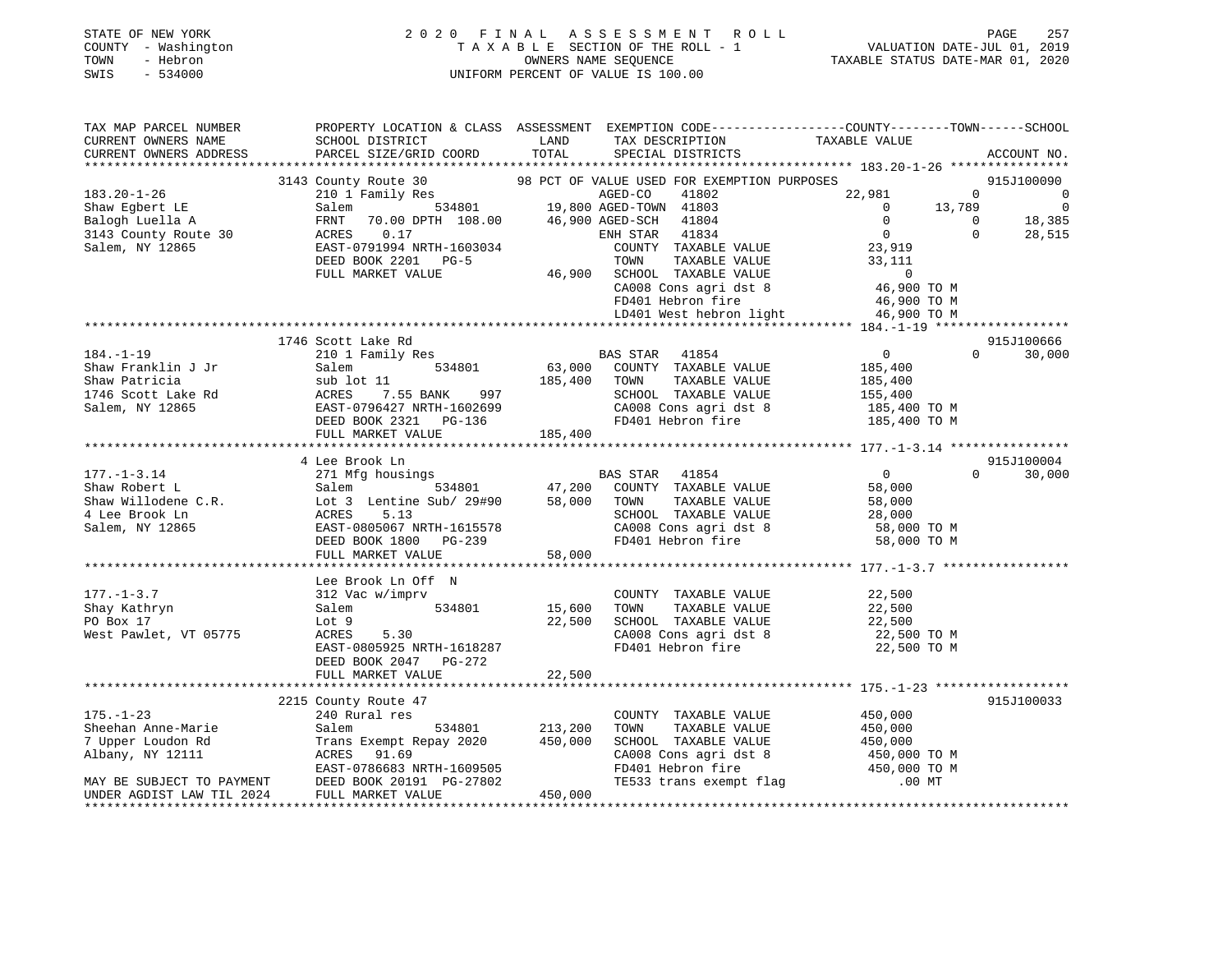| STATE OF NEW YORK |        |              |
|-------------------|--------|--------------|
| COUNTY            |        | - Washingtom |
| TOWN              |        | - Hebron     |
| <b>CMTC</b>       | $\sim$ | 534000       |

# STATE OF NEW YORK 2 0 2 0 F I N A L A S S E S S M E N T R O L L PAGE 258 COUNTY - Washington T A X A B L E SECTION OF THE ROLL - 1 VALUATION DATE-JUL 01, 2019 TOWN - Hebron OWNERS NAME SEQUENCE TAXABLE STATUS DATE-MAR 01, 2020 SWIS - 534000 UNIFORM PERCENT OF VALUE IS 100.00

| TAX MAP PARCEL NUMBER                  | PROPERTY LOCATION & CLASS ASSESSMENT EXEMPTION CODE---------------COUNTY-------TOWN------SCHOOL |         |                                                                  |                    |            |             |
|----------------------------------------|-------------------------------------------------------------------------------------------------|---------|------------------------------------------------------------------|--------------------|------------|-------------|
| CURRENT OWNERS NAME                    | SCHOOL DISTRICT                                                                                 | LAND    | TAX DESCRIPTION                                                  | TAXABLE VALUE      |            |             |
| CURRENT OWNERS ADDRESS                 | PARCEL SIZE/GRID COORD                                                                          | TOTAL   | SPECIAL DISTRICTS                                                |                    |            | ACCOUNT NO. |
|                                        | 4232 County Route 30                                                                            |         |                                                                  |                    |            | 915J100568  |
| $158. - 1 - 18$                        | 240 Rural res                                                                                   |         | AG DIST<br>41720                                                 | 98,658             | 98,658     | 98,658      |
| Sheets William Jr                      | Hartford<br>533801                                                                              |         | 202,000 BAS STAR 41854                                           | $\overline{0}$     | $\bigcirc$ | 30,000      |
| Sheets Cindy                           | 75.60<br>ACRES                                                                                  | 372,600 | COUNTY TAXABLE VALUE                                             | 273,942            |            |             |
| PO Box 200                             | EAST-0786733 NRTH-1627442                                                                       |         | TAXABLE VALUE<br>TOWN                                            | 273,942            |            |             |
| Hartford, NY 12838                     | DEED BOOK 753<br>$PG-320$                                                                       |         | SCHOOL TAXABLE VALUE                                             | 243,942            |            |             |
|                                        | FULL MARKET VALUE                                                                               | 372,600 | CA008 Cons agri dst 8                                            | 273,942 TO M       |            |             |
| MAY BE SUBJECT TO PAYMENT              |                                                                                                 |         | 98,658 EX                                                        |                    |            |             |
| UNDER AGDIST LAW TIL 2024              |                                                                                                 |         | FD401 Hebron fire                                                | 372,600 TO M       |            |             |
|                                        | 223 Sheldon Rd                                                                                  |         |                                                                  |                    |            | 915J100569  |
| $170. - 1 - 13.7$                      | 240 Rural res                                                                                   |         | 68 PCT OF VALUE USED FOR EXEMPTION PURPOSES<br>41800<br>AGED-ALL | 111,282            | 111,282    | 111,282     |
| Sheldon Paulette                       | Salem                                                                                           |         | 534801 113,100 ENH STAR 41834                                    | $\overline{0}$     | $\bigcirc$ | 69,800      |
| 223 Sheldon Rd                         | ACRES 49.78                                                                                     | 327,300 | COUNTY TAXABLE VALUE                                             | 216,018            |            |             |
| Granville, NY 12832                    | EAST-0820147 NRTH-1617345                                                                       |         | TOWN<br>TAXABLE VALUE                                            | 216,018            |            |             |
|                                        | DEED BOOK 3151 PG-228                                                                           |         | SCHOOL TAXABLE VALUE                                             | 146,218            |            |             |
| MAY BE SUBJECT TO PAYMENT              | FULL MARKET VALUE                                                                               |         | 327,300 CA008 Cons agri dst 8                                    | 327,300 TO M       |            |             |
| UNDER RPTL483 UNTIL 2021               |                                                                                                 |         |                                                                  | 327,300 TO M       |            |             |
|                                        |                                                                                                 |         |                                                                  |                    |            |             |
|                                        | Chamberlin Mills Rd                                                                             |         |                                                                  |                    |            | 915J101509  |
| $184. - 2 - 7$                         | 322 Rural vac>10                                                                                |         | COUNTY TAXABLE VALUE                                             | 54,600             |            |             |
| Sheldon Susan                          | 534801<br>Salem                                                                                 | 54,600  | TOWN<br>TAXABLE VALUE                                            | 54,600             |            |             |
| 2102 E Crown Pointe Blvd               | Lot 7                                                                                           | 54,600  | SCHOOL TAXABLE VALUE                                             | 54,600             |            |             |
| Naples, FL 34112                       | 23.71<br>ACRES                                                                                  |         | CA008 Cons agri dst 8                                            | 54,600 TO M        |            |             |
|                                        | EAST-0798673 NRTH-1606528                                                                       |         | FD401 Hebron fire                                                | 54,600 TO M        |            |             |
|                                        | DEED BOOK 20191 PG-30539<br>FULL MARKET VALUE                                                   | 54,600  |                                                                  |                    |            |             |
|                                        |                                                                                                 |         |                                                                  |                    |            |             |
|                                        | Chamberlin Mills Rd                                                                             |         |                                                                  |                    |            | 915J101487  |
| $184. - 2 - 8$                         | 322 Rural vac>10                                                                                |         | COUNTY TAXABLE VALUE                                             | 53,000             |            |             |
| Sheldon Susan M                        | 534801<br>Salem                                                                                 | 53,000  | TOWN<br>TAXABLE VALUE                                            | 53,000             |            |             |
| 86 Middleton Ave                       | Lot 8                                                                                           | 53,000  | SCHOOL TAXABLE VALUE                                             | 53,000             |            |             |
| Newport, RI 07840                      | ACRES 22.54                                                                                     |         | CA008 Cons agri dst 8                                            | 53,000 TO M        |            |             |
|                                        | EAST-0798717 NRTH-1606202                                                                       |         | FD401 Hebron fire                                                | 53,000 TO M        |            |             |
|                                        | DEED BOOK 2323<br>$PG-8$                                                                        |         |                                                                  |                    |            |             |
|                                        | FULL MARKET VALUE                                                                               | 53,000  |                                                                  |                    |            |             |
|                                        |                                                                                                 |         |                                                                  |                    |            |             |
|                                        | 1663 Scott Lake Rd                                                                              |         |                                                                  |                    |            |             |
| $184. - 1 - 29.2$<br>Shelton Elizabeth | 210 1 Family Res<br>Salem<br>534801                                                             | 20,100  | COUNTY TAXABLE VALUE<br>TOWN<br>TAXABLE VALUE                    | 178,100<br>178,100 |            |             |
| 1663 Scott Lake Rd                     | FRNT 76.00 DPTH                                                                                 | 178,100 | SCHOOL TAXABLE VALUE                                             | 178,100            |            |             |
| Salem, NY 12865                        | 1.03<br>ACRES                                                                                   |         | CA008 Cons agri dst 8                                            | 178,100 TO M       |            |             |
|                                        | EAST-0796882 NRTH-1601140                                                                       |         | FD401 Hebron fire                                                | 178,100 TO M       |            |             |
|                                        | DEED BOOK 3910<br>PG-188                                                                        |         |                                                                  |                    |            |             |
|                                        | FULL MARKET VALUE                                                                               | 178,100 |                                                                  |                    |            |             |
|                                        |                                                                                                 |         |                                                                  |                    |            |             |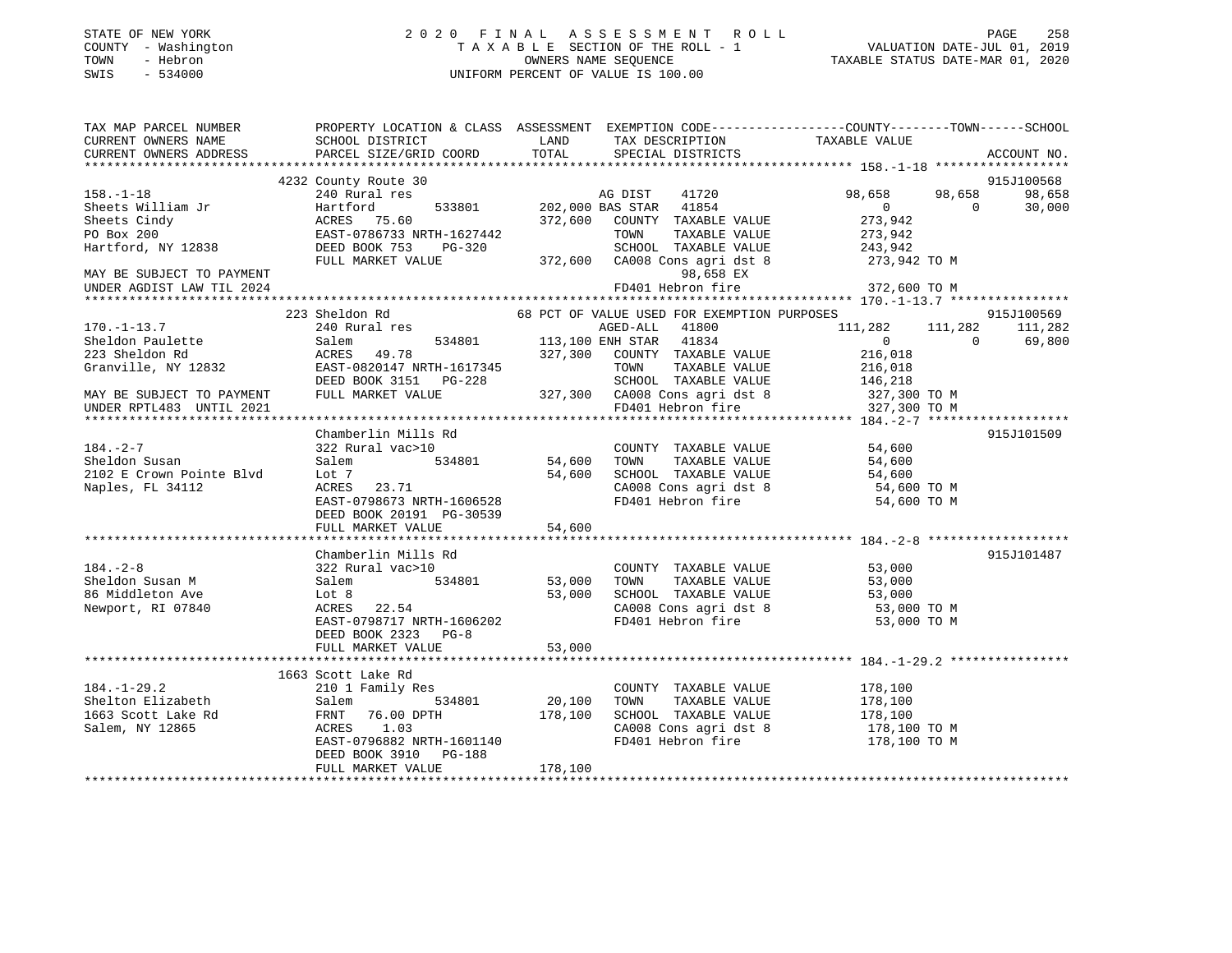| STATE OF NEW YORK |  |              |
|-------------------|--|--------------|
| <b>COUNTY</b>     |  | - Washington |
| TOWN              |  | - Hebron     |
| CM <sub>T</sub> C |  | 534000       |

# STATE OF NEW YORK 2 0 2 0 F I N A L A S S E S S M E N T R O L L PAGE 259 COUNTY - Washington T A X A B L E SECTION OF THE ROLL - 1 VALUATION DATE-JUL 01, 2019 TOWN - Hebron OWNERS NAME SEQUENCE TAXABLE STATUS DATE-MAR 01, 2020 SWIS - 534000 UNIFORM PERCENT OF VALUE IS 100.00

| TAX MAP PARCEL NUMBER<br>CURRENT OWNERS NAME<br>CURRENT OWNERS ADDRESS                                                                                                  | PROPERTY LOCATION & CLASS ASSESSMENT EXEMPTION CODE---------------COUNTY-------TOWN------SCHOOL<br>SCHOOL DISTRICT<br>PARCEL SIZE/GRID COORD                                                                                   | LAND<br>TOTAL    | TAX DESCRIPTION<br>SPECIAL DISTRICTS                                                       | TAXABLE VALUE                             | ACCOUNT NO. |
|-------------------------------------------------------------------------------------------------------------------------------------------------------------------------|--------------------------------------------------------------------------------------------------------------------------------------------------------------------------------------------------------------------------------|------------------|--------------------------------------------------------------------------------------------|-------------------------------------------|-------------|
|                                                                                                                                                                         |                                                                                                                                                                                                                                |                  |                                                                                            |                                           |             |
| $143. - 1 - 9$<br>Sherlock Jan                                                                                                                                          | 159 East Green Pond Way<br>260 Seasonal res - WTRFNT<br>533201<br>Granville                                                                                                                                                    | 69,700           | COUNTY TAXABLE VALUE<br>TOWN<br>TAXABLE VALUE                                              | 103,500<br>103,500                        | 915J100306  |
| Borlang John<br>36 Amethyst Dr<br>Queensbury, NY 12804                                                                                                                  | 1838/119<br>FRNT 100.00 DPTH 200.00<br>EAST-0816310 NRTH-1644184<br>DEED BOOK 3893 PG-237                                                                                                                                      | 103,500          | SCHOOL TAXABLE VALUE<br>FD401 Hebron fire                                                  | 103,500<br>103,500 ТО М                   |             |
|                                                                                                                                                                         | FULL MARKET VALUE                                                                                                                                                                                                              | 103,500          |                                                                                            |                                           |             |
|                                                                                                                                                                         |                                                                                                                                                                                                                                |                  |                                                                                            |                                           |             |
| $177. - 1 - 4$<br>Sherman estate Eugene<br>c/o Tracy Peck<br>12 Whipple Pl<br>Greenwich, NY 12834 DEED BOOK 368                                                         | Middle Rd/e Off<br>322 Rural vac>10<br>534801<br>Salem<br>ACRES<br>60.00<br>ACRES 60.00<br>EAST-0807572 NRTH-1616224<br>PG-117                                                                                                 | 48,100<br>48,100 | COUNTY TAXABLE VALUE<br>TOWN<br>TAXABLE VALUE<br>SCHOOL TAXABLE VALUE<br>FD401 Hebron fire | 48,100<br>48,100<br>48,100<br>48,100 TO M | 915J100571  |
|                                                                                                                                                                         | FULL MARKET VALUE                                                                                                                                                                                                              | 48,100           |                                                                                            |                                           |             |
|                                                                                                                                                                         |                                                                                                                                                                                                                                |                  |                                                                                            |                                           |             |
|                                                                                                                                                                         | 3175 County Route 30                                                                                                                                                                                                           |                  | 99 PCT OF VALUE USED FOR EXEMPTION PURPOSES                                                |                                           | 915J100383  |
| $183.16 - 1 - 11$                                                                                                                                                       | 210 1 Family Res                                                                                                                                                                                                               |                  | VET COM CT 41131                                                                           | 34,972<br>29,100                          |             |
| Sherman John W                                                                                                                                                          | 534801                                                                                                                                                                                                                         | 26,000           | COUNTY TAXABLE VALUE                                                                       | 106,328                                   |             |
| Sherman Crystal T                                                                                                                                                       | FRNT 91.00 DPTH 203.00                                                                                                                                                                                                         | 141,300          | TAXABLE VALUE<br>TOWN                                                                      | 112,200                                   |             |
| 3175 County Route 30                                                                                                                                                    | $0.42$ BANK<br>999                                                                                                                                                                                                             |                  | SCHOOL TAXABLE VALUE                                                                       | 141,300                                   |             |
| Salem, NY 12865                                                                                                                                                         | Salem<br>FRNT 91<br>ACRES<br>EAST-079<br>EAST-0791822 NRTH-1603780 (20008 Cons agridst 8 141,300 TO M<br>DEED BOOK 3959 PG-47 FD401 Hebron fire 141,300 TO M<br>FULL MARKET VALUE 141,300 LD401 West hebron light 141,300 TO M |                  |                                                                                            |                                           |             |
|                                                                                                                                                                         |                                                                                                                                                                                                                                |                  |                                                                                            |                                           |             |
|                                                                                                                                                                         |                                                                                                                                                                                                                                |                  |                                                                                            |                                           |             |
|                                                                                                                                                                         |                                                                                                                                                                                                                                |                  |                                                                                            |                                           |             |
|                                                                                                                                                                         | 318 County Route 31                                                                                                                                                                                                            |                  |                                                                                            |                                           | 915J101337  |
| $176. - 1 - 1.5$                                                                                                                                                        | 241 Rural res&ag                                                                                                                                                                                                               |                  | 41720<br>AG DIST                                                                           | 54,306<br>54,306                          | 54,306      |
| Shevy Scott M                                                                                                                                                           | 534801<br>Salem                                                                                                                                                                                                                |                  | 111,200 BAS STAR 41854                                                                     | $\overline{0}$<br>$\Omega$                | 30,000      |
| Shevy Sheri B                                                                                                                                                           | 26 Ad                                                                                                                                                                                                                          | 248,500          | COUNTY TAXABLE VALUE                                                                       | 194,194                                   |             |
| 318 County Route 31                                                                                                                                                     | ACRES 30.20                                                                                                                                                                                                                    |                  | TOWN<br>TAXABLE VALUE                                                                      | 194,194                                   |             |
| Salem, NY 12865                                                                                                                                                         | EAST-0793523 NRTH-1614261                                                                                                                                                                                                      |                  | SCHOOL TAXABLE VALUE                                                                       | 164,194                                   |             |
|                                                                                                                                                                         | DEED BOOK 858<br>PG-142<br>FULL MARKET VALUE                                                                                                                                                                                   |                  | CA008 Cons agri dst 8<br>248,500<br>54,306 EX                                              | 194,194 TO M                              |             |
| MAY BE SUBJECT TO PAYMENT<br>UNDER AGDIST LAW TIL 2024                                                                                                                  |                                                                                                                                                                                                                                |                  | FD401 Hebron fire                                                                          | 248,500 TO M                              |             |
|                                                                                                                                                                         |                                                                                                                                                                                                                                |                  |                                                                                            |                                           |             |
|                                                                                                                                                                         | 7 County Route 31                                                                                                                                                                                                              |                  |                                                                                            |                                           | 915J100514  |
| $183. - 1 - 10$                                                                                                                                                         | 210 1 Family Res                                                                                                                                                                                                               |                  | 41802<br>AGED-CO                                                                           | 73,080<br>$\mathbf 0$                     | $\Omega$    |
|                                                                                                                                                                         |                                                                                                                                                                                                                                | 64,900 ENH STAR  | 41834                                                                                      | $\overline{0}$<br>$\Omega$                | 69,800      |
| Shostak, Trustee Adam<br>Shostak, Trustee Margaret<br>7 County Route 31<br>The County Route 31<br>The County Route 31<br>CEED BOOK 2253 PG-225<br>CEED BOOK 2253 PG-225 |                                                                                                                                                                                                                                | 208,800          | COUNTY TAXABLE VALUE                                                                       | 135,720                                   |             |
|                                                                                                                                                                         |                                                                                                                                                                                                                                |                  | TOWN<br>TAXABLE VALUE                                                                      | 208,800                                   |             |
|                                                                                                                                                                         |                                                                                                                                                                                                                                |                  | SCHOOL TAXABLE VALUE                                                                       | 139,000                                   |             |
|                                                                                                                                                                         | FULL MARKET VALUE                                                                                                                                                                                                              | 208,800          |                                                                                            | 208,800 TO M                              |             |
|                                                                                                                                                                         |                                                                                                                                                                                                                                |                  | CA008 Cons agri dst 8<br>FD401 Hebron fire                                                 | 208,800 TO M                              |             |
|                                                                                                                                                                         |                                                                                                                                                                                                                                |                  | LD401 West hebron light 208,800 TO M                                                       |                                           |             |
|                                                                                                                                                                         |                                                                                                                                                                                                                                |                  |                                                                                            |                                           |             |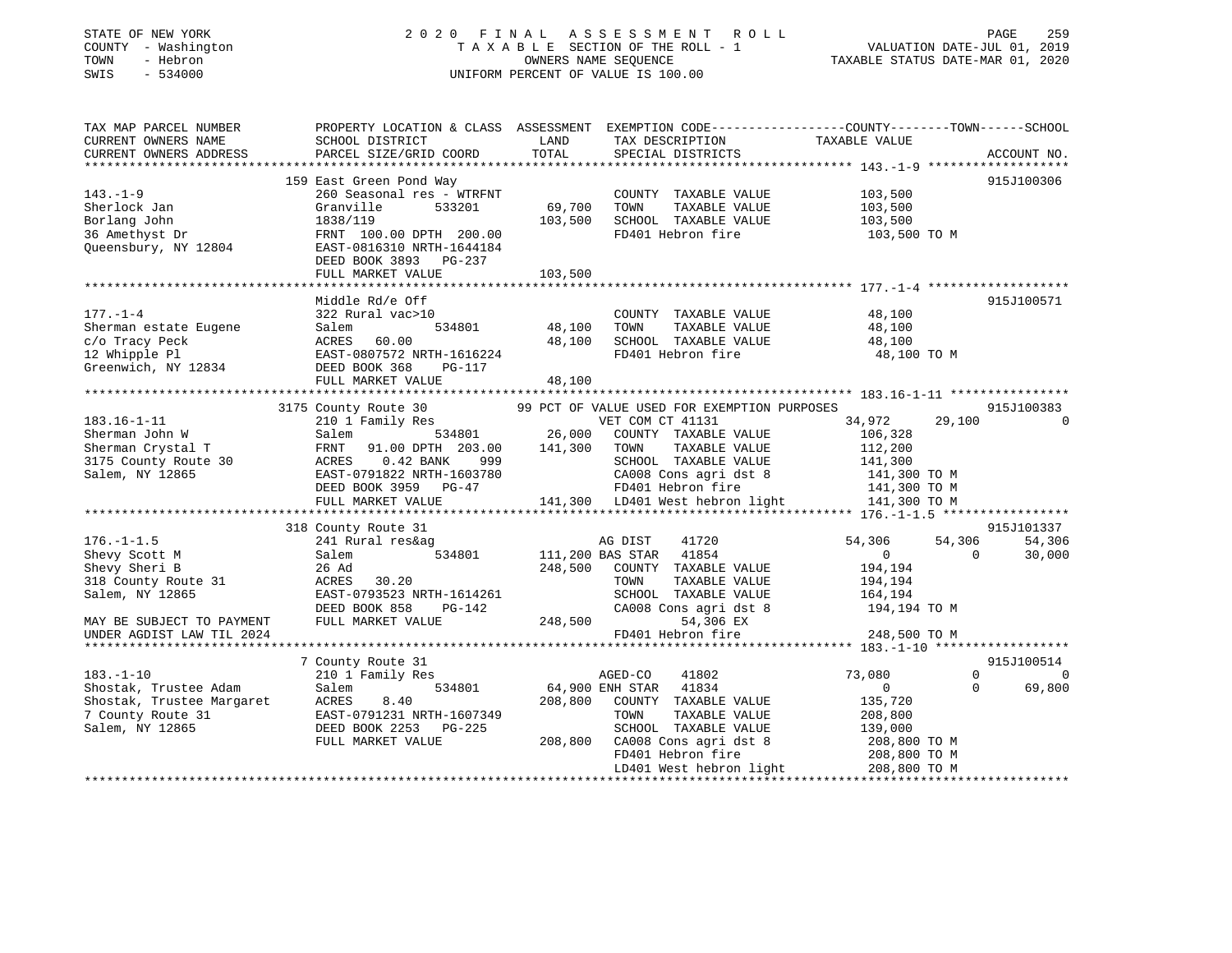# STATE OF NEW YORK 2 0 2 0 F I N A L A S S E S S M E N T R O L L PAGE 260 COUNTY - Washington T A X A B L E SECTION OF THE ROLL - 1 VALUATION DATE-JUL 01, 2019 TOWN - Hebron OWNERS NAME SEQUENCE TAXABLE STATUS DATE-MAR 01, 2020 SWIS - 534000 UNIFORM PERCENT OF VALUE IS 100.00

| TAX MAP PARCEL NUMBER<br>CURRENT OWNERS NAME<br>CURRENT OWNERS ADDRESS | PROPERTY LOCATION & CLASS ASSESSMENT EXEMPTION CODE----------------COUNTY-------TOWN------SCHOOL<br>SCHOOL DISTRICT<br>PARCEL SIZE/GRID COORD | LAND<br>TOTAL    | TAX DESCRIPTION<br>SPECIAL DISTRICTS          | TAXABLE VALUE                                | ACCOUNT NO. |
|------------------------------------------------------------------------|-----------------------------------------------------------------------------------------------------------------------------------------------|------------------|-----------------------------------------------|----------------------------------------------|-------------|
|                                                                        |                                                                                                                                               |                  |                                               |                                              |             |
| $152 - 2 - 29$                                                         | Lang Hill Rd/s Off<br>323 Vacant rural                                                                                                        |                  | COUNTY TAXABLE VALUE                          | 8,100                                        | 915J100573  |
| Sidusky James A<br>138 Hartman Loop                                    | 533201<br>Granville<br>No Deeded R O W                                                                                                        | 8,100<br>8,100   | TOWN<br>TAXABLE VALUE<br>SCHOOL TAXABLE VALUE | 8,100<br>8,100                               |             |
| Queensbury, NY 12804                                                   | ACRES 10.00<br>EAST-0809835 NRTH-1633186<br>DEED BOOK 799<br><b>PG-72</b>                                                                     |                  | CA008 Cons agri dst 8<br>FD401 Hebron fire    | 8,100 TO M<br>8,100 TO M                     |             |
|                                                                        | FULL MARKET VALUE                                                                                                                             | 8,100            |                                               |                                              |             |
|                                                                        |                                                                                                                                               |                  |                                               |                                              |             |
| $158. - 1 - 17$                                                        | Wolfe Ln/w Off<br>314 Rural vac<10                                                                                                            |                  | COUNTY TAXABLE VALUE                          | 56,000                                       | 915J100575  |
| Siegel Pendleton L<br>9686 N Easy St                                   | 533801<br>Hartford<br>ACRES 69.90                                                                                                             | 56,000<br>56,000 | TOWN<br>TAXABLE VALUE<br>SCHOOL TAXABLE VALUE | 56,000<br>56,000                             |             |
| Hayden Lake, ID 83835                                                  | EAST-0788502 NRTH-1628729                                                                                                                     |                  | CA008 Cons agri dst 8                         | 56,000 TO M                                  |             |
|                                                                        | DEED BOOK 435<br><b>PG-91</b>                                                                                                                 |                  | FD401 Hebron fire                             | 56,000 TO M                                  |             |
|                                                                        | FULL MARKET VALUE                                                                                                                             | 56,000           |                                               |                                              |             |
|                                                                        |                                                                                                                                               |                  |                                               |                                              |             |
| $184. - 1 - 16$                                                        | 1007 Bogtown Rd                                                                                                                               |                  |                                               |                                              | 915J100043  |
| Silver Ridge Properties, LLC                                           | 241 Rural res&ag<br>534801<br>Salem                                                                                                           | 135,800          | COUNTY TAXABLE VALUE<br>TOWN<br>TAXABLE VALUE | 180,700<br>180,700                           |             |
| 527 Route 31                                                           | ACRES<br>98.00                                                                                                                                | 180,700          | SCHOOL TAXABLE VALUE                          | 180,700                                      |             |
| Port Byron, NY 13140                                                   | EAST-0804555 NRTH-1603025<br>DEED BOOK 3776 PG-291                                                                                            |                  | FD401 Hebron fire                             | 180,700 TO M                                 |             |
|                                                                        | FULL MARKET VALUE                                                                                                                             | 180,700          |                                               |                                              |             |
|                                                                        |                                                                                                                                               |                  |                                               |                                              |             |
| $176. - 1 - 5.2$                                                       | 31 Sutliff Ln                                                                                                                                 |                  |                                               |                                              | $\Omega$    |
| Silverberg Howard M                                                    | 210 1 Family Res<br>534801<br>Salem                                                                                                           | 66,200 ENH STAR  | CW 10 VET/ 41151<br>41834                     | 7,760<br>7,760<br>$\overline{0}$<br>$\Omega$ | 69,800      |
| Silverberg Paula E                                                     | sub lot 2                                                                                                                                     | 239,800          | COUNTY TAXABLE VALUE                          | 232,040                                      |             |
| 31 Sutliff Ln                                                          | 2874/49                                                                                                                                       |                  | TOWN<br>TAXABLE VALUE                         | 232,040                                      |             |
| Salem, NY 12865                                                        | ACRES<br>9.00                                                                                                                                 |                  | SCHOOL TAXABLE VALUE                          | 170,000                                      |             |
|                                                                        | EAST-0794159 NRTH-1615235<br>DEED BOOK 2638<br>PG-115                                                                                         |                  | FD401 Hebron fire                             | 239,800 TO M                                 |             |
|                                                                        | FULL MARKET VALUE                                                                                                                             | 239,800          |                                               |                                              |             |
|                                                                        | 3176 County Route 30                                                                                                                          |                  |                                               |                                              | 915J100576  |
| $183.16 - 1 - 23$                                                      | 210 1 Family Res                                                                                                                              |                  | ENH STAR<br>41834                             | $\overline{0}$<br>$\Omega$                   | 69,800      |
| Simpson Howard                                                         | Salem<br>534801                                                                                                                               | 28,000           | COUNTY TAXABLE VALUE                          | 152,300                                      |             |
| Simpson Kathleen                                                       | 630/22                                                                                                                                        | 152,300          | TAXABLE VALUE<br>TOWN                         | 152,300                                      |             |
| 3176 County Route 30                                                   | FRNT<br>95.00 DPTH 228.00                                                                                                                     |                  | SCHOOL TAXABLE VALUE                          | 82,500                                       |             |
| Salem, NY 12865                                                        | 0.50<br>ACRES                                                                                                                                 |                  | CA008 Cons agri dst 8                         | 152,300 TO M                                 |             |
|                                                                        | EAST-0792085 NRTH-1603826                                                                                                                     |                  | FD401 Hebron fire                             | 152,300 TO M                                 |             |
|                                                                        | DEED BOOK 438<br>PG-1048                                                                                                                      |                  | LD401 West hebron light                       | 152,300 TO M                                 |             |
|                                                                        | FULL MARKET VALUE                                                                                                                             | 152,300          |                                               |                                              |             |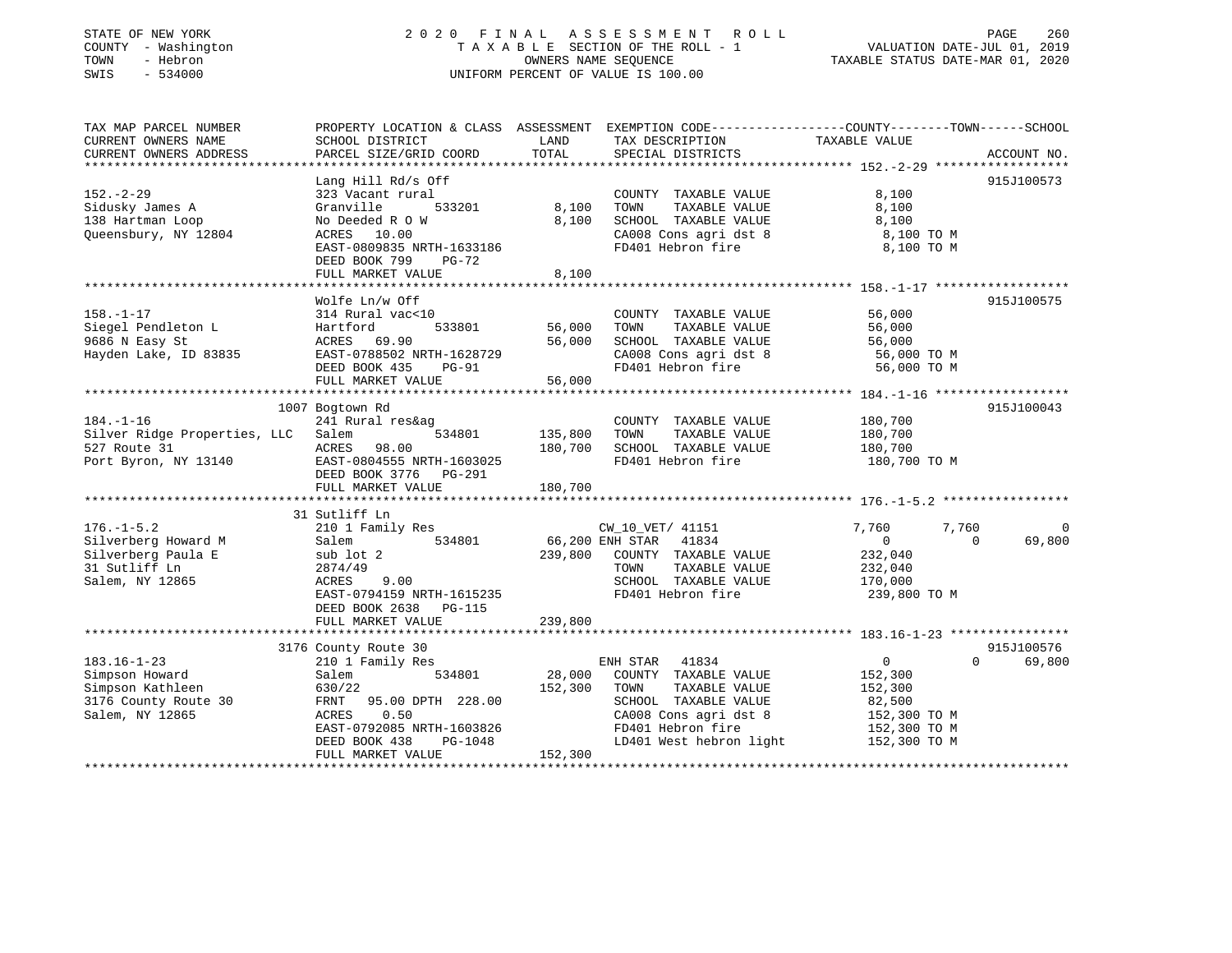| STATE OF NEW YORK<br>COUNTY - Washington<br>- Hebron<br>TOWN<br>SWIS<br>$-534000$ |                                                                                                                                      |               | 2020 FINAL ASSESSMENT ROLL<br>T A X A B L E SECTION OF THE ROLL - 1<br>OWNERS NAME SEQUENCE<br>UNIFORM PERCENT OF VALUE IS 100.00 | VALUATION DATE-JUL 01, 2019<br>TAXABLE STATUS DATE-MAR 01, 2020                                                                                                                                                                                        | PAGE<br>261                     |
|-----------------------------------------------------------------------------------|--------------------------------------------------------------------------------------------------------------------------------------|---------------|-----------------------------------------------------------------------------------------------------------------------------------|--------------------------------------------------------------------------------------------------------------------------------------------------------------------------------------------------------------------------------------------------------|---------------------------------|
| TAX MAP PARCEL NUMBER                                                             | PROPERTY LOCATION & CLASS ASSESSMENT EXEMPTION CODE----------------COUNTY-------TOWN-----SCHOOL                                      |               |                                                                                                                                   |                                                                                                                                                                                                                                                        |                                 |
| CURRENT OWNERS NAME<br>CURRENT OWNERS ADDRESS                                     | SCHOOL DISTRICT<br>PARCEL SIZE/GRID COORD                                                                                            | LAND<br>TOTAL | TAX DESCRIPTION<br>SPECIAL DISTRICTS                                                                                              | TAXABLE VALUE                                                                                                                                                                                                                                          | ACCOUNT NO.                     |
|                                                                                   |                                                                                                                                      |               |                                                                                                                                   |                                                                                                                                                                                                                                                        |                                 |
|                                                                                   | 635 Chamberlin Mills Rd                                                                                                              |               |                                                                                                                                   |                                                                                                                                                                                                                                                        | 915J101225                      |
| $176. - 1 - 23.1$                                                                 | 242 Rurl res&rec                                                                                                                     |               | COUNTY TAXABLE VALUE                                                                                                              | 343,800                                                                                                                                                                                                                                                |                                 |
| Simring James Jordan                                                              | Salem<br>534801                                                                                                                      | 270,000       | TAXABLE VALUE<br>TOWN                                                                                                             | 343,800                                                                                                                                                                                                                                                |                                 |
| Friedman-Simring Ruth                                                             | ag commit 705/332                                                                                                                    | 343,800       | SCHOOL TAXABLE VALUE                                                                                                              | 343,800                                                                                                                                                                                                                                                |                                 |
| 200 E 24th St Apt 906                                                             | ACRES 115.30<br>EAST-0802203 NRTH-1611810                                                                                            |               |                                                                                                                                   | CA008 Cons agri dst 8 $343,800$ TO M<br>FD401 Hebron fire 343,800 TO M                                                                                                                                                                                 |                                 |
| New York, NY 10010                                                                | DEED BOOK 2690 PG-174                                                                                                                |               |                                                                                                                                   |                                                                                                                                                                                                                                                        |                                 |
| MAY BE SUBJECT TO PAYMENT<br>UNDER AGDIST LAW TIL 2027                            | FULL MARKET VALUE                                                                                                                    | 343,800       |                                                                                                                                   |                                                                                                                                                                                                                                                        |                                 |
|                                                                                   |                                                                                                                                      |               |                                                                                                                                   |                                                                                                                                                                                                                                                        |                                 |
|                                                                                   | 315 Halls Pond Rd                                                                                                                    |               | 60 PCT OF VALUE USED FOR EXEMPTION PURPOSES                                                                                       |                                                                                                                                                                                                                                                        | 915J100155                      |
| $158. - 1 - 16$                                                                   | 240 Rural res                                                                                                                        |               | AGED-CO<br>41802                                                                                                                  | 49,020                                                                                                                                                                                                                                                 | $0 \qquad \qquad$<br>$\bigcirc$ |
| Skelly Lucinda LE                                                                 | Hartford                                                                                                                             |               | 533801 128,800 ENH STAR 41834                                                                                                     | $\overline{0}$                                                                                                                                                                                                                                         | 69,800<br>$\Omega$              |
|                                                                                   |                                                                                                                                      |               | 163,400 COUNTY TAXABLE VALUE                                                                                                      | 114,380                                                                                                                                                                                                                                                |                                 |
|                                                                                   |                                                                                                                                      |               | TOWN<br>TAXABLE VALUE                                                                                                             | 163,400                                                                                                                                                                                                                                                |                                 |
| Salem, NY 12865                                                                   | Skelly Michael (163,400)<br>C/O Michael Skelly (163,400)<br>EAST-0790684 NRTH-1627052<br>Salem, NY 12865 (FULL MARKET VALUE 163,400) |               | SCHOOL TAXABLE VALUE<br>163,400 FD401 Hebron fire                                                                                 | 93,600<br>$\label{eq:2.1} \frac{d\mathbf{r}}{dt} = \frac{1}{2} \left( \frac{d\mathbf{r}}{dt} + \frac{d\mathbf{r}}{dt} \right) \mathbf{r} \quad \text{and} \quad \mathbf{r} \in \mathbb{R}^{d \times d} \times \mathbb{R}^{d \times d}$<br>163,400 TO M |                                 |
|                                                                                   |                                                                                                                                      |               |                                                                                                                                   |                                                                                                                                                                                                                                                        |                                 |
|                                                                                   | 337 Halls Pond Rd                                                                                                                    |               |                                                                                                                                   |                                                                                                                                                                                                                                                        |                                 |
| $158. - 1 - 16.1$                                                                 | 210 1 Family Res                                                                                                                     |               | BAS STAR 41854                                                                                                                    | $\overline{0}$                                                                                                                                                                                                                                         | $\mathbf 0$<br>30,000           |
| Skelly Michael                                                                    | 533801<br>Hartford                                                                                                                   |               | 72,700 COUNTY TAXABLE VALUE                                                                                                       | 174,800                                                                                                                                                                                                                                                |                                 |
| Skelly Mary                                                                       | 797/183                                                                                                                              | 174,800       | TOWN<br>TAXABLE VALUE                                                                                                             | 174,800                                                                                                                                                                                                                                                |                                 |
| 337 Halls Pond Rd                                                                 | ACRES 11.95                                                                                                                          |               | SCHOOL TAXABLE VALUE                                                                                                              | 144,800                                                                                                                                                                                                                                                |                                 |
| Salem, NY 12865                                                                   | EAST-0790986 NRTH-1628137                                                                                                            |               | FD401 Hebron fire                                                                                                                 | 174,800 TO M                                                                                                                                                                                                                                           |                                 |
|                                                                                   | DEED BOOK 726<br>PG-295                                                                                                              |               |                                                                                                                                   |                                                                                                                                                                                                                                                        |                                 |
|                                                                                   | FULL MARKET VALUE                                                                                                                    | 174,800       |                                                                                                                                   |                                                                                                                                                                                                                                                        |                                 |
|                                                                                   | 2338 County Route 47                                                                                                                 |               |                                                                                                                                   |                                                                                                                                                                                                                                                        | 915J101323                      |
| $183. - 1 - 3.4$                                                                  | 312 Vac w/imprv                                                                                                                      |               | COUNTY TAXABLE VALUE                                                                                                              | 38,800                                                                                                                                                                                                                                                 |                                 |
| Skelly Raymond E                                                                  | 534801<br>Salem                                                                                                                      | 35,100        | TAXABLE VALUE<br>TOWN                                                                                                             | 38,800                                                                                                                                                                                                                                                 |                                 |
| Skelly Janice M                                                                   | 4.75<br>ACRES                                                                                                                        | 38,800        | SCHOOL TAXABLE VALUE                                                                                                              | 38,800                                                                                                                                                                                                                                                 |                                 |
| SKEITY URILLE<br>3375 County Route 30                                             | EAST-0789407 NRTH-1608336                                                                                                            |               | CA008 Cons agri dst 8                                                                                                             | 38,800 TO M                                                                                                                                                                                                                                            |                                 |
| Salem, NY 12865                                                                   | DEED BOOK 3524 PG-196                                                                                                                |               | FD401 Hebron fire                                                                                                                 | 38,800 TO M                                                                                                                                                                                                                                            |                                 |
|                                                                                   | FULL MARKET VALUE                                                                                                                    | 38,800        |                                                                                                                                   |                                                                                                                                                                                                                                                        |                                 |
|                                                                                   |                                                                                                                                      |               |                                                                                                                                   |                                                                                                                                                                                                                                                        |                                 |
|                                                                                   | 3375 County Route 30<br>242 Rurl res&rec                                                                                             |               | BAS STAR                                                                                                                          | $0 \qquad \qquad$                                                                                                                                                                                                                                      | $\Omega$<br>30,000              |
| $183. - 1 - 3.6$<br>Skelly Raymond E                                              | Salem<br>534801                                                                                                                      | 98,300        | 41854<br>COUNTY TAXABLE VALUE                                                                                                     | 238,300                                                                                                                                                                                                                                                |                                 |
| Skelly Janice M                                                                   | 23.76 BANK<br>ACRES<br>999 — 199                                                                                                     | 238,300       | TOWN<br>TAXABLE VALUE                                                                                                             | 238,300                                                                                                                                                                                                                                                |                                 |
| 3375 County Route 30                                                              | EAST-0789801 NRTH-1607905                                                                                                            |               | SCHOOL TAXABLE VALUE                                                                                                              | 208,300                                                                                                                                                                                                                                                |                                 |
| Salem, NY 12865                                                                   | DEED BOOK 877<br>PG-115                                                                                                              |               | CA008 Cons agri dst 8                                                                                                             | 238,300 TO M                                                                                                                                                                                                                                           |                                 |
|                                                                                   | FULL MARKET VALUE                                                                                                                    |               | 238,300 FD401 Hebron fire                                                                                                         | 238,300 TO M                                                                                                                                                                                                                                           |                                 |
|                                                                                   |                                                                                                                                      |               |                                                                                                                                   |                                                                                                                                                                                                                                                        |                                 |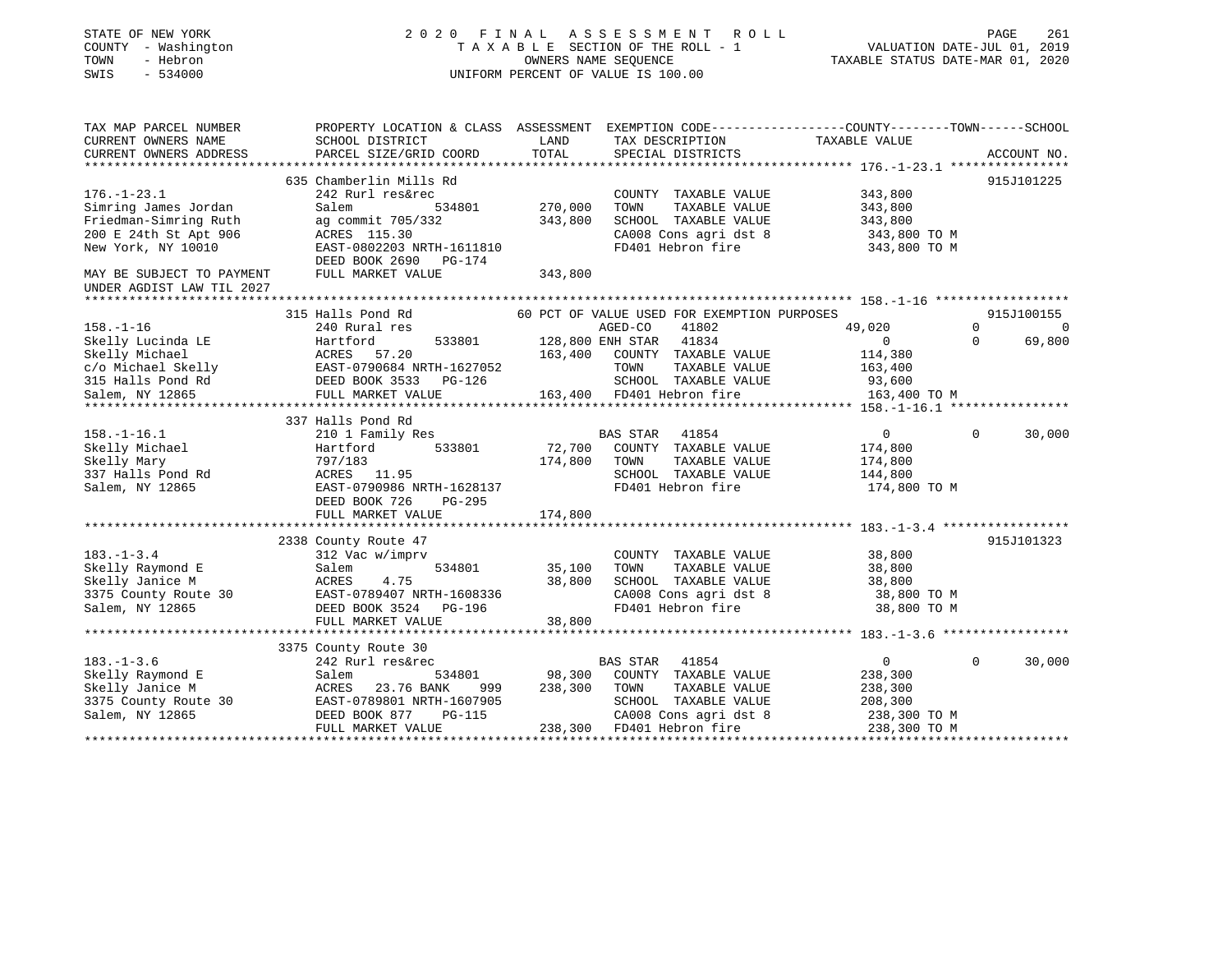| PROPERTY LOCATION & CLASS ASSESSMENT EXEMPTION CODE---------------COUNTY-------TOWN-----SCHOOL<br>CURRENT OWNERS NAME<br>SCHOOL DISTRICT<br>LAND<br>TAX DESCRIPTION<br>TAXABLE VALUE<br>TOTAL<br>CURRENT OWNERS ADDRESS<br>PARCEL SIZE/GRID COORD<br>SPECIAL DISTRICTS<br>ACCOUNT NO.<br>Higgins Rd<br>314 Rural vac<10<br>COUNTY TAXABLE VALUE<br>13,400<br>Granville<br>533201<br>13,400<br>TOWN<br>TAXABLE VALUE<br>13,400<br>13,400<br>SCHOOL TAXABLE VALUE<br>Lot C<br>13,400<br>Granville, NY 12832<br>ACRES<br>FD401 Hebron fire<br>9.38<br>13,400 TO M<br>EAST-0818972 NRTH-1623890<br>DEED BOOK 838<br>PG-313<br>FULL MARKET VALUE<br>13,400<br>144 Higgins Rd<br>30,000<br>270 Mfg housing<br>BAS STAR<br>41854<br>$\mathbf{0}$<br>$\Omega$<br>Granville<br>533201<br>51,100<br>COUNTY TAXABLE VALUE<br>121,000<br>121,000<br>TOWN<br>TAXABLE VALUE<br>121,000<br>Lot D<br>ACRES<br>7.58 BANK<br>999<br>SCHOOL TAXABLE VALUE<br>91,000<br>FD401 Hebron fire<br>EAST-0819441 NRTH-1624064<br>121,000 TO M<br>DEED BOOK 835<br>$PG-220$<br>FULL MARKET VALUE<br>121,000<br>*****************************<br>**************<br>915J100291<br>3154 County Route 30<br>$183.20 - 1 - 1.5$<br>240 Rural res<br>230,800<br>COUNTY TAXABLE VALUE<br>52,200<br>TAXABLE VALUE<br>Salem<br>534801<br>TOWN<br>230,800<br>Skinner Elizabeth D<br>230,800<br>ACRES<br>11.40<br>SCHOOL TAXABLE VALUE<br>230,800<br>5 Second St<br>EAST-0792692 NRTH-1603498<br>CA008 Cons agri dst 8<br>230,800 TO M<br>Saratoga Springs, NY 12866<br>DEED BOOK 3613 PG-220<br>FD401 Hebron fire<br>230,800 TO M<br>FULL MARKET VALUE<br>230,800<br>LD401 West hebron light<br>230,800 TO M<br>79 Callaway Rd<br>915J101536<br>$175. - 1 - 39$<br>314 Rural vac<10<br>COUNTY TAXABLE VALUE<br>7,400<br>Slaymaker Glenn A<br>7,400<br>Salem<br>534801<br>TOWN<br>TAXABLE VALUE<br>7,400<br>7,400<br>Slaymaker Edith A<br>SCHOOL TAXABLE VALUE<br>7,400<br>Lot L<br>FD401 Hebron fire<br>ACRES<br>1.39<br>7,400 TO M<br>EAST-0787531 NRTH-1615638<br>DEED BOOK 3450 PG-291<br>FULL MARKET VALUE<br>7,400<br>30 Chamberlin Mills Rd<br>915J100579<br>$183.20 - 1 - 10$<br>69,800<br>210 1 Family Res<br>ENH STAR<br>41834<br>$\overline{0}$<br>$\Omega$<br>Sloan-Girard Jeanne E<br>25,800<br>Salem<br>534801<br>COUNTY TAXABLE VALUE<br>95,300<br>Sloan Edward J<br>90.00 DPTH 200.00<br>95,300<br>FRNT<br>TOWN<br>TAXABLE VALUE<br>95,300<br>30 Chamberlin Mills Rd<br>ACRES<br>SCHOOL TAXABLE VALUE<br>0.41<br>25,500<br>CA008 Cons agri dst 8<br>EAST-0793244 NRTH-1602983<br>95,300 TO M<br>FD401 Hebron fire<br>DEED BOOK 743<br>PG-177<br>95,300 TO M<br>95,300 LD401 West hebron light<br>FULL MARKET VALUE<br>95,300 TO M | STATE OF NEW YORK<br>COUNTY - Washington<br>TOWN<br>- Hebron<br>$-534000$<br>SWIS | 2020 FINAL | OWNERS NAME SEQUENCE | A S S E S S M E N T<br>R O L L<br>TAXABLE SECTION OF THE ROLL - 1<br>UNIFORM PERCENT OF VALUE IS 100.00 | PAGE<br>VALUATION DATE-JUL 01, 2019<br>TAXABLE STATUS DATE-MAR 01, 2020 | 262 |
|------------------------------------------------------------------------------------------------------------------------------------------------------------------------------------------------------------------------------------------------------------------------------------------------------------------------------------------------------------------------------------------------------------------------------------------------------------------------------------------------------------------------------------------------------------------------------------------------------------------------------------------------------------------------------------------------------------------------------------------------------------------------------------------------------------------------------------------------------------------------------------------------------------------------------------------------------------------------------------------------------------------------------------------------------------------------------------------------------------------------------------------------------------------------------------------------------------------------------------------------------------------------------------------------------------------------------------------------------------------------------------------------------------------------------------------------------------------------------------------------------------------------------------------------------------------------------------------------------------------------------------------------------------------------------------------------------------------------------------------------------------------------------------------------------------------------------------------------------------------------------------------------------------------------------------------------------------------------------------------------------------------------------------------------------------------------------------------------------------------------------------------------------------------------------------------------------------------------------------------------------------------------------------------------------------------------------------------------------------------------------------------------------------------------------------------------------------------------------------------------------------------------------------------------------------------------------------------------------------------------------------------------------------------------------------------------------------|-----------------------------------------------------------------------------------|------------|----------------------|---------------------------------------------------------------------------------------------------------|-------------------------------------------------------------------------|-----|
|                                                                                                                                                                                                                                                                                                                                                                                                                                                                                                                                                                                                                                                                                                                                                                                                                                                                                                                                                                                                                                                                                                                                                                                                                                                                                                                                                                                                                                                                                                                                                                                                                                                                                                                                                                                                                                                                                                                                                                                                                                                                                                                                                                                                                                                                                                                                                                                                                                                                                                                                                                                                                                                                                                            | TAX MAP PARCEL NUMBER                                                             |            |                      |                                                                                                         |                                                                         |     |
|                                                                                                                                                                                                                                                                                                                                                                                                                                                                                                                                                                                                                                                                                                                                                                                                                                                                                                                                                                                                                                                                                                                                                                                                                                                                                                                                                                                                                                                                                                                                                                                                                                                                                                                                                                                                                                                                                                                                                                                                                                                                                                                                                                                                                                                                                                                                                                                                                                                                                                                                                                                                                                                                                                            |                                                                                   |            |                      |                                                                                                         |                                                                         |     |
|                                                                                                                                                                                                                                                                                                                                                                                                                                                                                                                                                                                                                                                                                                                                                                                                                                                                                                                                                                                                                                                                                                                                                                                                                                                                                                                                                                                                                                                                                                                                                                                                                                                                                                                                                                                                                                                                                                                                                                                                                                                                                                                                                                                                                                                                                                                                                                                                                                                                                                                                                                                                                                                                                                            |                                                                                   |            |                      |                                                                                                         |                                                                         |     |
|                                                                                                                                                                                                                                                                                                                                                                                                                                                                                                                                                                                                                                                                                                                                                                                                                                                                                                                                                                                                                                                                                                                                                                                                                                                                                                                                                                                                                                                                                                                                                                                                                                                                                                                                                                                                                                                                                                                                                                                                                                                                                                                                                                                                                                                                                                                                                                                                                                                                                                                                                                                                                                                                                                            |                                                                                   |            |                      |                                                                                                         |                                                                         |     |
|                                                                                                                                                                                                                                                                                                                                                                                                                                                                                                                                                                                                                                                                                                                                                                                                                                                                                                                                                                                                                                                                                                                                                                                                                                                                                                                                                                                                                                                                                                                                                                                                                                                                                                                                                                                                                                                                                                                                                                                                                                                                                                                                                                                                                                                                                                                                                                                                                                                                                                                                                                                                                                                                                                            | $161. - 2 - 10.28$                                                                |            |                      |                                                                                                         |                                                                         |     |
|                                                                                                                                                                                                                                                                                                                                                                                                                                                                                                                                                                                                                                                                                                                                                                                                                                                                                                                                                                                                                                                                                                                                                                                                                                                                                                                                                                                                                                                                                                                                                                                                                                                                                                                                                                                                                                                                                                                                                                                                                                                                                                                                                                                                                                                                                                                                                                                                                                                                                                                                                                                                                                                                                                            | Skidmore Harry A III                                                              |            |                      |                                                                                                         |                                                                         |     |
|                                                                                                                                                                                                                                                                                                                                                                                                                                                                                                                                                                                                                                                                                                                                                                                                                                                                                                                                                                                                                                                                                                                                                                                                                                                                                                                                                                                                                                                                                                                                                                                                                                                                                                                                                                                                                                                                                                                                                                                                                                                                                                                                                                                                                                                                                                                                                                                                                                                                                                                                                                                                                                                                                                            | 144 Higgins Rd                                                                    |            |                      |                                                                                                         |                                                                         |     |
|                                                                                                                                                                                                                                                                                                                                                                                                                                                                                                                                                                                                                                                                                                                                                                                                                                                                                                                                                                                                                                                                                                                                                                                                                                                                                                                                                                                                                                                                                                                                                                                                                                                                                                                                                                                                                                                                                                                                                                                                                                                                                                                                                                                                                                                                                                                                                                                                                                                                                                                                                                                                                                                                                                            |                                                                                   |            |                      |                                                                                                         |                                                                         |     |
|                                                                                                                                                                                                                                                                                                                                                                                                                                                                                                                                                                                                                                                                                                                                                                                                                                                                                                                                                                                                                                                                                                                                                                                                                                                                                                                                                                                                                                                                                                                                                                                                                                                                                                                                                                                                                                                                                                                                                                                                                                                                                                                                                                                                                                                                                                                                                                                                                                                                                                                                                                                                                                                                                                            |                                                                                   |            |                      |                                                                                                         |                                                                         |     |
|                                                                                                                                                                                                                                                                                                                                                                                                                                                                                                                                                                                                                                                                                                                                                                                                                                                                                                                                                                                                                                                                                                                                                                                                                                                                                                                                                                                                                                                                                                                                                                                                                                                                                                                                                                                                                                                                                                                                                                                                                                                                                                                                                                                                                                                                                                                                                                                                                                                                                                                                                                                                                                                                                                            |                                                                                   |            |                      |                                                                                                         |                                                                         |     |
|                                                                                                                                                                                                                                                                                                                                                                                                                                                                                                                                                                                                                                                                                                                                                                                                                                                                                                                                                                                                                                                                                                                                                                                                                                                                                                                                                                                                                                                                                                                                                                                                                                                                                                                                                                                                                                                                                                                                                                                                                                                                                                                                                                                                                                                                                                                                                                                                                                                                                                                                                                                                                                                                                                            |                                                                                   |            |                      |                                                                                                         |                                                                         |     |
|                                                                                                                                                                                                                                                                                                                                                                                                                                                                                                                                                                                                                                                                                                                                                                                                                                                                                                                                                                                                                                                                                                                                                                                                                                                                                                                                                                                                                                                                                                                                                                                                                                                                                                                                                                                                                                                                                                                                                                                                                                                                                                                                                                                                                                                                                                                                                                                                                                                                                                                                                                                                                                                                                                            |                                                                                   |            |                      |                                                                                                         |                                                                         |     |
|                                                                                                                                                                                                                                                                                                                                                                                                                                                                                                                                                                                                                                                                                                                                                                                                                                                                                                                                                                                                                                                                                                                                                                                                                                                                                                                                                                                                                                                                                                                                                                                                                                                                                                                                                                                                                                                                                                                                                                                                                                                                                                                                                                                                                                                                                                                                                                                                                                                                                                                                                                                                                                                                                                            | $161. - 2 - 10.29$                                                                |            |                      |                                                                                                         |                                                                         |     |
|                                                                                                                                                                                                                                                                                                                                                                                                                                                                                                                                                                                                                                                                                                                                                                                                                                                                                                                                                                                                                                                                                                                                                                                                                                                                                                                                                                                                                                                                                                                                                                                                                                                                                                                                                                                                                                                                                                                                                                                                                                                                                                                                                                                                                                                                                                                                                                                                                                                                                                                                                                                                                                                                                                            | Skidmore Harry A III                                                              |            |                      |                                                                                                         |                                                                         |     |
|                                                                                                                                                                                                                                                                                                                                                                                                                                                                                                                                                                                                                                                                                                                                                                                                                                                                                                                                                                                                                                                                                                                                                                                                                                                                                                                                                                                                                                                                                                                                                                                                                                                                                                                                                                                                                                                                                                                                                                                                                                                                                                                                                                                                                                                                                                                                                                                                                                                                                                                                                                                                                                                                                                            | 144 Higgins Rd                                                                    |            |                      |                                                                                                         |                                                                         |     |
|                                                                                                                                                                                                                                                                                                                                                                                                                                                                                                                                                                                                                                                                                                                                                                                                                                                                                                                                                                                                                                                                                                                                                                                                                                                                                                                                                                                                                                                                                                                                                                                                                                                                                                                                                                                                                                                                                                                                                                                                                                                                                                                                                                                                                                                                                                                                                                                                                                                                                                                                                                                                                                                                                                            | Granville, NY 12832                                                               |            |                      |                                                                                                         |                                                                         |     |
|                                                                                                                                                                                                                                                                                                                                                                                                                                                                                                                                                                                                                                                                                                                                                                                                                                                                                                                                                                                                                                                                                                                                                                                                                                                                                                                                                                                                                                                                                                                                                                                                                                                                                                                                                                                                                                                                                                                                                                                                                                                                                                                                                                                                                                                                                                                                                                                                                                                                                                                                                                                                                                                                                                            |                                                                                   |            |                      |                                                                                                         |                                                                         |     |
|                                                                                                                                                                                                                                                                                                                                                                                                                                                                                                                                                                                                                                                                                                                                                                                                                                                                                                                                                                                                                                                                                                                                                                                                                                                                                                                                                                                                                                                                                                                                                                                                                                                                                                                                                                                                                                                                                                                                                                                                                                                                                                                                                                                                                                                                                                                                                                                                                                                                                                                                                                                                                                                                                                            |                                                                                   |            |                      |                                                                                                         |                                                                         |     |
|                                                                                                                                                                                                                                                                                                                                                                                                                                                                                                                                                                                                                                                                                                                                                                                                                                                                                                                                                                                                                                                                                                                                                                                                                                                                                                                                                                                                                                                                                                                                                                                                                                                                                                                                                                                                                                                                                                                                                                                                                                                                                                                                                                                                                                                                                                                                                                                                                                                                                                                                                                                                                                                                                                            |                                                                                   |            |                      |                                                                                                         |                                                                         |     |
|                                                                                                                                                                                                                                                                                                                                                                                                                                                                                                                                                                                                                                                                                                                                                                                                                                                                                                                                                                                                                                                                                                                                                                                                                                                                                                                                                                                                                                                                                                                                                                                                                                                                                                                                                                                                                                                                                                                                                                                                                                                                                                                                                                                                                                                                                                                                                                                                                                                                                                                                                                                                                                                                                                            |                                                                                   |            |                      |                                                                                                         |                                                                         |     |
|                                                                                                                                                                                                                                                                                                                                                                                                                                                                                                                                                                                                                                                                                                                                                                                                                                                                                                                                                                                                                                                                                                                                                                                                                                                                                                                                                                                                                                                                                                                                                                                                                                                                                                                                                                                                                                                                                                                                                                                                                                                                                                                                                                                                                                                                                                                                                                                                                                                                                                                                                                                                                                                                                                            |                                                                                   |            |                      |                                                                                                         |                                                                         |     |
|                                                                                                                                                                                                                                                                                                                                                                                                                                                                                                                                                                                                                                                                                                                                                                                                                                                                                                                                                                                                                                                                                                                                                                                                                                                                                                                                                                                                                                                                                                                                                                                                                                                                                                                                                                                                                                                                                                                                                                                                                                                                                                                                                                                                                                                                                                                                                                                                                                                                                                                                                                                                                                                                                                            | Skinner Robert                                                                    |            |                      |                                                                                                         |                                                                         |     |
|                                                                                                                                                                                                                                                                                                                                                                                                                                                                                                                                                                                                                                                                                                                                                                                                                                                                                                                                                                                                                                                                                                                                                                                                                                                                                                                                                                                                                                                                                                                                                                                                                                                                                                                                                                                                                                                                                                                                                                                                                                                                                                                                                                                                                                                                                                                                                                                                                                                                                                                                                                                                                                                                                                            |                                                                                   |            |                      |                                                                                                         |                                                                         |     |
|                                                                                                                                                                                                                                                                                                                                                                                                                                                                                                                                                                                                                                                                                                                                                                                                                                                                                                                                                                                                                                                                                                                                                                                                                                                                                                                                                                                                                                                                                                                                                                                                                                                                                                                                                                                                                                                                                                                                                                                                                                                                                                                                                                                                                                                                                                                                                                                                                                                                                                                                                                                                                                                                                                            |                                                                                   |            |                      |                                                                                                         |                                                                         |     |
|                                                                                                                                                                                                                                                                                                                                                                                                                                                                                                                                                                                                                                                                                                                                                                                                                                                                                                                                                                                                                                                                                                                                                                                                                                                                                                                                                                                                                                                                                                                                                                                                                                                                                                                                                                                                                                                                                                                                                                                                                                                                                                                                                                                                                                                                                                                                                                                                                                                                                                                                                                                                                                                                                                            |                                                                                   |            |                      |                                                                                                         |                                                                         |     |
|                                                                                                                                                                                                                                                                                                                                                                                                                                                                                                                                                                                                                                                                                                                                                                                                                                                                                                                                                                                                                                                                                                                                                                                                                                                                                                                                                                                                                                                                                                                                                                                                                                                                                                                                                                                                                                                                                                                                                                                                                                                                                                                                                                                                                                                                                                                                                                                                                                                                                                                                                                                                                                                                                                            |                                                                                   |            |                      |                                                                                                         |                                                                         |     |
|                                                                                                                                                                                                                                                                                                                                                                                                                                                                                                                                                                                                                                                                                                                                                                                                                                                                                                                                                                                                                                                                                                                                                                                                                                                                                                                                                                                                                                                                                                                                                                                                                                                                                                                                                                                                                                                                                                                                                                                                                                                                                                                                                                                                                                                                                                                                                                                                                                                                                                                                                                                                                                                                                                            |                                                                                   |            |                      |                                                                                                         |                                                                         |     |
|                                                                                                                                                                                                                                                                                                                                                                                                                                                                                                                                                                                                                                                                                                                                                                                                                                                                                                                                                                                                                                                                                                                                                                                                                                                                                                                                                                                                                                                                                                                                                                                                                                                                                                                                                                                                                                                                                                                                                                                                                                                                                                                                                                                                                                                                                                                                                                                                                                                                                                                                                                                                                                                                                                            |                                                                                   |            |                      |                                                                                                         |                                                                         |     |
|                                                                                                                                                                                                                                                                                                                                                                                                                                                                                                                                                                                                                                                                                                                                                                                                                                                                                                                                                                                                                                                                                                                                                                                                                                                                                                                                                                                                                                                                                                                                                                                                                                                                                                                                                                                                                                                                                                                                                                                                                                                                                                                                                                                                                                                                                                                                                                                                                                                                                                                                                                                                                                                                                                            |                                                                                   |            |                      |                                                                                                         |                                                                         |     |
|                                                                                                                                                                                                                                                                                                                                                                                                                                                                                                                                                                                                                                                                                                                                                                                                                                                                                                                                                                                                                                                                                                                                                                                                                                                                                                                                                                                                                                                                                                                                                                                                                                                                                                                                                                                                                                                                                                                                                                                                                                                                                                                                                                                                                                                                                                                                                                                                                                                                                                                                                                                                                                                                                                            |                                                                                   |            |                      |                                                                                                         |                                                                         |     |
|                                                                                                                                                                                                                                                                                                                                                                                                                                                                                                                                                                                                                                                                                                                                                                                                                                                                                                                                                                                                                                                                                                                                                                                                                                                                                                                                                                                                                                                                                                                                                                                                                                                                                                                                                                                                                                                                                                                                                                                                                                                                                                                                                                                                                                                                                                                                                                                                                                                                                                                                                                                                                                                                                                            | 89 Callaway Rd                                                                    |            |                      |                                                                                                         |                                                                         |     |
|                                                                                                                                                                                                                                                                                                                                                                                                                                                                                                                                                                                                                                                                                                                                                                                                                                                                                                                                                                                                                                                                                                                                                                                                                                                                                                                                                                                                                                                                                                                                                                                                                                                                                                                                                                                                                                                                                                                                                                                                                                                                                                                                                                                                                                                                                                                                                                                                                                                                                                                                                                                                                                                                                                            | Argyle, NY 12809                                                                  |            |                      |                                                                                                         |                                                                         |     |
|                                                                                                                                                                                                                                                                                                                                                                                                                                                                                                                                                                                                                                                                                                                                                                                                                                                                                                                                                                                                                                                                                                                                                                                                                                                                                                                                                                                                                                                                                                                                                                                                                                                                                                                                                                                                                                                                                                                                                                                                                                                                                                                                                                                                                                                                                                                                                                                                                                                                                                                                                                                                                                                                                                            |                                                                                   |            |                      |                                                                                                         |                                                                         |     |
|                                                                                                                                                                                                                                                                                                                                                                                                                                                                                                                                                                                                                                                                                                                                                                                                                                                                                                                                                                                                                                                                                                                                                                                                                                                                                                                                                                                                                                                                                                                                                                                                                                                                                                                                                                                                                                                                                                                                                                                                                                                                                                                                                                                                                                                                                                                                                                                                                                                                                                                                                                                                                                                                                                            |                                                                                   |            |                      |                                                                                                         |                                                                         |     |
|                                                                                                                                                                                                                                                                                                                                                                                                                                                                                                                                                                                                                                                                                                                                                                                                                                                                                                                                                                                                                                                                                                                                                                                                                                                                                                                                                                                                                                                                                                                                                                                                                                                                                                                                                                                                                                                                                                                                                                                                                                                                                                                                                                                                                                                                                                                                                                                                                                                                                                                                                                                                                                                                                                            |                                                                                   |            |                      |                                                                                                         |                                                                         |     |
|                                                                                                                                                                                                                                                                                                                                                                                                                                                                                                                                                                                                                                                                                                                                                                                                                                                                                                                                                                                                                                                                                                                                                                                                                                                                                                                                                                                                                                                                                                                                                                                                                                                                                                                                                                                                                                                                                                                                                                                                                                                                                                                                                                                                                                                                                                                                                                                                                                                                                                                                                                                                                                                                                                            |                                                                                   |            |                      |                                                                                                         |                                                                         |     |
|                                                                                                                                                                                                                                                                                                                                                                                                                                                                                                                                                                                                                                                                                                                                                                                                                                                                                                                                                                                                                                                                                                                                                                                                                                                                                                                                                                                                                                                                                                                                                                                                                                                                                                                                                                                                                                                                                                                                                                                                                                                                                                                                                                                                                                                                                                                                                                                                                                                                                                                                                                                                                                                                                                            |                                                                                   |            |                      |                                                                                                         |                                                                         |     |
|                                                                                                                                                                                                                                                                                                                                                                                                                                                                                                                                                                                                                                                                                                                                                                                                                                                                                                                                                                                                                                                                                                                                                                                                                                                                                                                                                                                                                                                                                                                                                                                                                                                                                                                                                                                                                                                                                                                                                                                                                                                                                                                                                                                                                                                                                                                                                                                                                                                                                                                                                                                                                                                                                                            |                                                                                   |            |                      |                                                                                                         |                                                                         |     |
|                                                                                                                                                                                                                                                                                                                                                                                                                                                                                                                                                                                                                                                                                                                                                                                                                                                                                                                                                                                                                                                                                                                                                                                                                                                                                                                                                                                                                                                                                                                                                                                                                                                                                                                                                                                                                                                                                                                                                                                                                                                                                                                                                                                                                                                                                                                                                                                                                                                                                                                                                                                                                                                                                                            |                                                                                   |            |                      |                                                                                                         |                                                                         |     |
|                                                                                                                                                                                                                                                                                                                                                                                                                                                                                                                                                                                                                                                                                                                                                                                                                                                                                                                                                                                                                                                                                                                                                                                                                                                                                                                                                                                                                                                                                                                                                                                                                                                                                                                                                                                                                                                                                                                                                                                                                                                                                                                                                                                                                                                                                                                                                                                                                                                                                                                                                                                                                                                                                                            | Salem, NY 12865                                                                   |            |                      |                                                                                                         |                                                                         |     |
|                                                                                                                                                                                                                                                                                                                                                                                                                                                                                                                                                                                                                                                                                                                                                                                                                                                                                                                                                                                                                                                                                                                                                                                                                                                                                                                                                                                                                                                                                                                                                                                                                                                                                                                                                                                                                                                                                                                                                                                                                                                                                                                                                                                                                                                                                                                                                                                                                                                                                                                                                                                                                                                                                                            |                                                                                   |            |                      |                                                                                                         |                                                                         |     |
|                                                                                                                                                                                                                                                                                                                                                                                                                                                                                                                                                                                                                                                                                                                                                                                                                                                                                                                                                                                                                                                                                                                                                                                                                                                                                                                                                                                                                                                                                                                                                                                                                                                                                                                                                                                                                                                                                                                                                                                                                                                                                                                                                                                                                                                                                                                                                                                                                                                                                                                                                                                                                                                                                                            |                                                                                   |            |                      |                                                                                                         |                                                                         |     |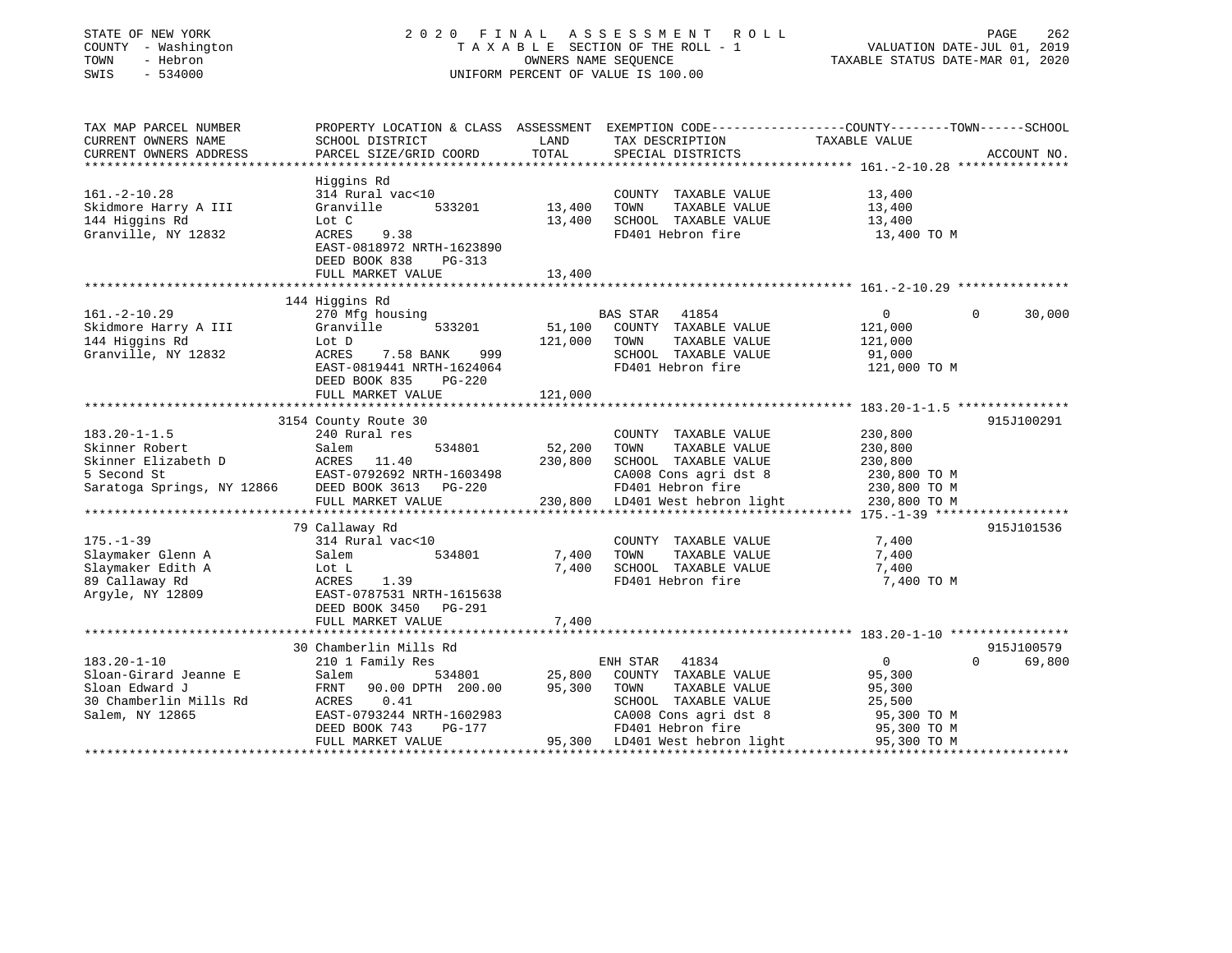| STATE OF NEW YORK<br>COUNTY - Washington<br>TOWN<br>- Hebron<br>SWIS<br>$-534000$                        | 2020 FINAL ASSESSMENT ROLL<br>TAXABLE SECTION OF THE ROLL - 1<br>UNIFORM PERCENT OF VALUE IS 100.00                                                                 | PAGE 263<br>VALUATION DATE-JUL 01, 2019<br>TAXABLE STATUS DATE-MAR 01, 2020 |                                                                                                                                                                       |                                              |  |                                                    |
|----------------------------------------------------------------------------------------------------------|---------------------------------------------------------------------------------------------------------------------------------------------------------------------|-----------------------------------------------------------------------------|-----------------------------------------------------------------------------------------------------------------------------------------------------------------------|----------------------------------------------|--|----------------------------------------------------|
| TAX MAP PARCEL NUMBER<br>CURRENT OWNERS NAME<br>CURRENT OWNERS ADDRESS                                   | PROPERTY LOCATION & CLASS ASSESSMENT EXEMPTION CODE---------------COUNTY-------TOWN-----SCHOOL<br>SCHOOL DISTRICT<br>PARCEL SIZE/GRID COORD TOTAL SPECIAL DISTRICTS |                                                                             | LAND TAX DESCRIPTION TAXABLE VALUE                                                                                                                                    |                                              |  | ACCOUNT NO.                                        |
|                                                                                                          | 284 Blossom Rd                                                                                                                                                      |                                                                             |                                                                                                                                                                       |                                              |  | 915J101619                                         |
| $186. - 1 - 3.2$<br>Small Edwin B<br>PO Box 273<br>Salem, NY 12865<br>$178. - 1 - 33$<br>Smarook Stephen | 210 1 Family Res<br>Salem<br>Lot 2 Hartz<br>3.88<br>ACRES<br>EAST-0819815 NRTH-1607850 TOWN<br>Blossom Rd<br>322 Rural vac>10<br>Salem                              | 534801 36,700 TOWN                                                          | VET COM CT 41131 18,950 18,950<br>534801 43,600 VET DIS CT 41141 13,265 13,265<br>75,800 BAS STAR 41854<br>COUNTY TAXABLE VALUE 43,585<br>COUNTY TAXABLE VALUE 36,700 | TAXABLE VALUE 43,585<br>TAXABLE VALUE 36,700 |  | $\sim$ 0<br>$\overline{0}$<br>30,000<br>915J101371 |
| 43-10 48TH Ave 6U<br>Woodside, NY 11377                                                                  | ACRES 13.20<br>EAST-0819767 NRTH-1611076<br>DEED BOOK 503<br>PG-975<br>FULL MARKET VALUE                                                                            | 36,700                                                                      | 36,700 SCHOOL TAXABLE VALUE<br>FD401 Hebron fire                                                                                                                      | 36,700<br>36,700 TO M                        |  |                                                    |
|                                                                                                          |                                                                                                                                                                     |                                                                             |                                                                                                                                                                       |                                              |  |                                                    |
| $178. - 1 - 41$<br>Smarook Stephen R<br>43-10 48th Ave Apt 6U Lot 28<br>Woodside, NY 11377               | 423 Blossom Rd<br>240 Rural res<br>534801 62,800 TOWN<br>Salem<br>ACRES 14.88<br>EAST-0818579 NRTH-1610764<br>DEED BOOK 3315<br>$PG-16$                             | 178,500                                                                     | COUNTY TAXABLE VALUE 178,500<br>TAXABLE VALUE<br>SCHOOL TAXABLE VALUE<br>FD401 Hebron fire 178,500 TO M                                                               | 178,500<br>178,500                           |  | 915J101375                                         |
|                                                                                                          | FULL MARKET VALUE                                                                                                                                                   | 178,500                                                                     |                                                                                                                                                                       |                                              |  |                                                    |

915J101291 7326 State Route 22<br>270 Mfg housing<br>Creatill 153.-1-15 270 Mfg housing COUNTY TAXABLE VALUE 114,500 Smart Home Holdings and Granville 533201 101,900 TOWN TAXABLE VALUE 114,500 PO Box 327 161.-1-1.3 114,500 SCHOOL TAXABLE VALUE 114,500 Fort Edward, NY 12828 ACRES 35.18 **FD401** Hebron fire 114,500 TO M EAST-0820888 NRTH-1634187 DEED BOOK 20191 PG-30559FULL MARKET VALUE 114,500 \*\*\*\*\*\*\*\*\*\*\*\*\*\*\*\*\*\*\*\*\*\*\*\*\*\*\*\*\*\*\*\*\*\*\*\*\*\*\*\*\*\*\*\*\*\*\*\*\*\*\*\*\*\*\*\*\*\*\*\*\*\*\*\*\*\*\*\*\*\*\*\*\*\*\*\*\*\*\*\*\*\*\*\*\*\*\*\*\*\*\*\*\*\*\*\*\*\*\*\*\*\*\* 161.-2-1 \*\*\*\*\*\*\*\*\*\*\*\*\*\*\*\*\*\*\*7034 State Route 22 99 PCT OF VALUE USED FOR EXEMPTION PURPOSES 915J100583<br>161.-2-1 270 Mfg housing AGED-TOWN 41803 0 20,137 0 Smith Alice May Granville 533201 25,000 AGE-CO/SCH 41805 22,374 0 22,374 7034 State Route 22 FRNT 175.00 DPTH 45.00 45,200 ENH STAR 41834 0 0 22,826 Granville, NY 12832 EAST-0817664 NRTH-1627171 COUNTY TAXABLE VALUE 22,826 DEED BOOK 408 PG-154 TOWN TAXABLE VALUE 25,063

FULL MARKET VALUE 45,200 SCHOOL TAXABLE VALUE 0

\*\*\*\*\*\*\*\*\*\*\*\*\*\*\*\*\*\*\*\*\*\*\*\*\*\*\*\*\*\*\*\*\*\*\*\*\*\*\*\*\*\*\*\*\*\*\*\*\*\*\*\*\*\*\*\*\*\*\*\*\*\*\*\*\*\*\*\*\*\*\*\*\*\*\*\*\*\*\*\*\*\*\*\*\*\*\*\*\*\*\*\*\*\*\*\*\*\*\*\*\*\*\*\*\*\*\*\*\*\*\*\*\*\*\*\*\*\*\*\*\*\*\*\*\*\*\*\*\*\*\*\*

FD401 Hebron fire 45,200 TO M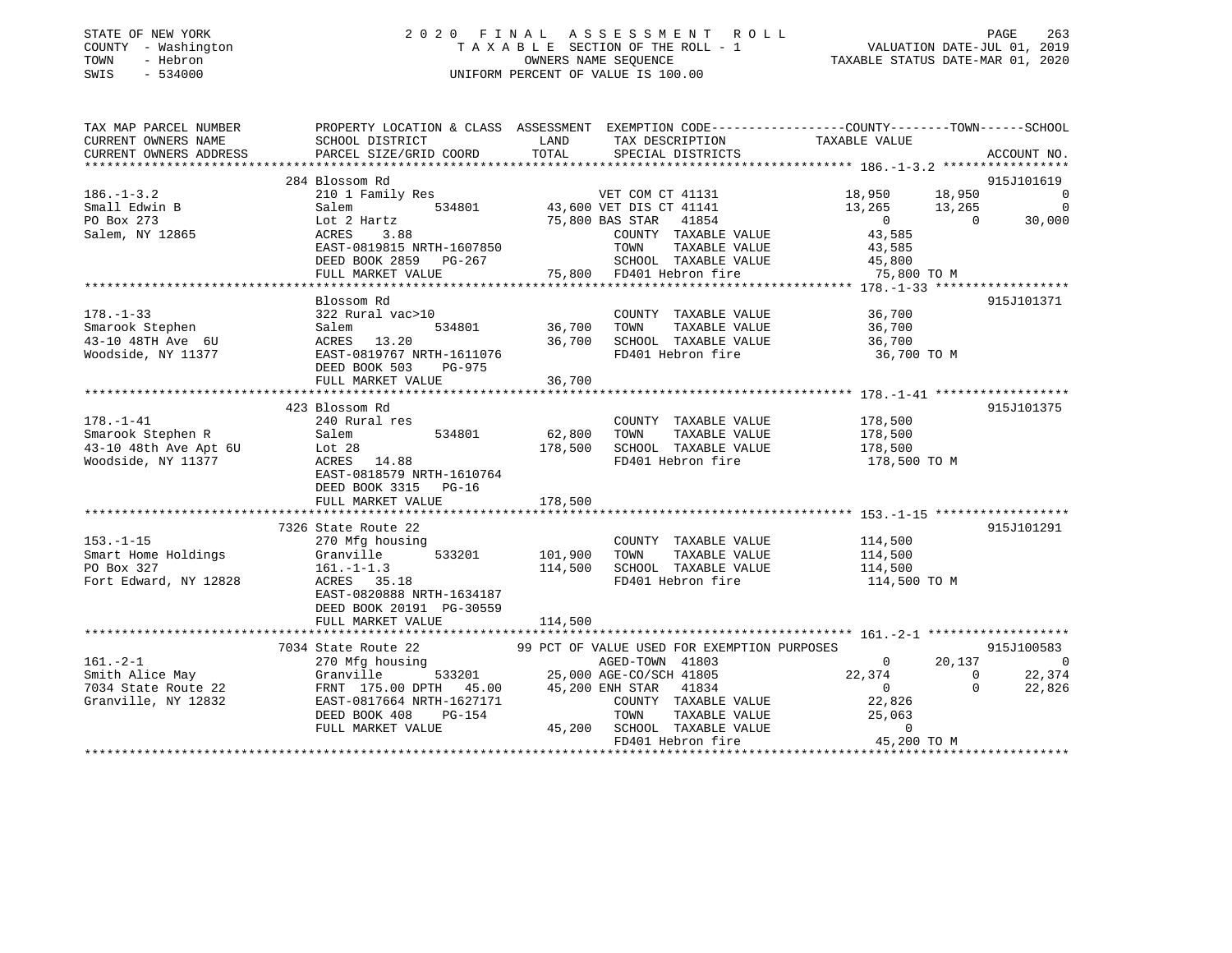# STATE OF NEW YORK 2 0 2 0 F I N A L A S S E S S M E N T R O L L PAGE 264 COUNTY - Washington T A X A B L E SECTION OF THE ROLL - 1 VALUATION DATE-JUL 01, 2019 TOWN - Hebron OWNERS NAME SEQUENCE TAXABLE STATUS DATE-MAR 01, 2020 SWIS - 534000 UNIFORM PERCENT OF VALUE IS 100.00

| TAX MAP PARCEL NUMBER<br>CURRENT OWNERS NAME<br>CURRENT OWNERS ADDRESS                                                          | PROPERTY LOCATION & CLASS ASSESSMENT EXEMPTION CODE---------------COUNTY-------TOWN-----SCHOOL<br>SCHOOL DISTRICT<br>PARCEL SIZE/GRID COORD              | LAND<br>TOTAL                | TAX DESCRIPTION TAXABLE VALUE<br>SPECIAL DISTRICTS                                                                                                                                                                             |                                                                                                                                | ACCOUNT NO.                                        |
|---------------------------------------------------------------------------------------------------------------------------------|----------------------------------------------------------------------------------------------------------------------------------------------------------|------------------------------|--------------------------------------------------------------------------------------------------------------------------------------------------------------------------------------------------------------------------------|--------------------------------------------------------------------------------------------------------------------------------|----------------------------------------------------|
| $170. - 2 - 31$<br>Smith Bradley H<br>Smith Deena C<br>5952 Snyder Rd<br>Sodus, NY 14551                                        | Higgins Rd<br>314 Rural vac<10<br>533201<br>Granville<br>Lot 21<br>6.77<br>ACRES<br>EAST-0819869 NRTH-1624002<br>DEED BOOK 3114 PG-212                   | 27,800<br>27,800             | COUNTY TAXABLE VALUE<br>TAXABLE VALUE<br>TOWN<br>SCHOOL TAXABLE VALUE<br>FD401 Hebron fire                                                                                                                                     | 27,800<br>27,800<br>27,800<br>27,800 TO M                                                                                      | 915J101817                                         |
|                                                                                                                                 |                                                                                                                                                          |                              |                                                                                                                                                                                                                                |                                                                                                                                |                                                    |
| $177. - 1 - 49$<br>Smith Charles<br>236 Tiplady Rd<br>PO Box 102<br>Salem, NY 12865                                             | 236 Tiplady Rd<br>210 1 Family Res<br>Salem<br>ACRES<br>8.62<br>EAST-0811675 NRTH-1610692<br>DEED BOOK 1732 PG-59<br>FULL MARKET VALUE                   | 158,500                      | 89 PCT OF VALUE USED FOR EXEMPTION PURPOSES<br>VET WAR CT 41121<br>534801 65,400 BAS STAR 41854<br>COUNTY TAXABLE VALUE<br>TAXABLE VALUE<br>TOWN<br>SCHOOL TAXABLE VALUE<br>158,500 CA008 Cons agri dst 8<br>FD401 Hebron fire | 21,160<br>17,460<br>$\overline{0}$<br>137,340<br>141,040<br>128,500<br>158,500 TO M<br>e e contra la contra la<br>158,500 TO M | 915J100582<br>$\overline{0}$<br>30,000<br>$\Omega$ |
|                                                                                                                                 | 118 Clark Way                                                                                                                                            |                              |                                                                                                                                                                                                                                |                                                                                                                                | 915J100464                                         |
| $169. - 1 - 18.31$<br>$\begin{array}{ll}\n\text{Smith Christine L} \\ \text{Smith Christine L}\n\end{array}$<br>Salem, NY 12865 | 314 Rural vac<10<br>533201<br>Granville<br>ACRES<br>2.58<br>EAST-0814671 NRTH-1623664<br>DEED BOOK 3613 PG-252<br>FULL MARKET VALUE                      | 13,500<br>13,500<br>13,500   | COUNTY TAXABLE VALUE<br>TOWN<br>TAXABLE VALUE<br>SCHOOL TAXABLE VALUE<br>FD401 Hebron fire                                                                                                                                     | 13,500<br>13,500<br>13,500<br>13,500 TO M                                                                                      |                                                    |
|                                                                                                                                 | 17 Eden Way                                                                                                                                              |                              |                                                                                                                                                                                                                                |                                                                                                                                |                                                    |
| $177. - 1 - 3.4$<br>Smith Curtis J<br>73 Martindale Way<br>Salem, NY 12865                                                      | 210 1 Family Res<br>534801<br>Salem<br>Lot 1<br>3.05 BANK<br>ACRES<br>40<br>EAST-0804890 NRTH-1616789<br>DEED BOOK 20191 PG-25938                        | 41,200<br>129,000<br>129,000 | COUNTY TAXABLE VALUE<br>TOWN<br>TAXABLE VALUE<br>SCHOOL TAXABLE VALUE<br>CA008 Cons agri dst 8<br>FD401 Hebron fire                                                                                                            | 129,000<br>129,000<br>129,000<br>129,000 TO M<br>129,000 TO M                                                                  |                                                    |
|                                                                                                                                 | FULL MARKET VALUE                                                                                                                                        |                              |                                                                                                                                                                                                                                |                                                                                                                                |                                                    |
| $177. - 1 - 3.29$<br>Smith Curtis J<br>73 Martindale Way<br>Salem, NY 12865                                                     | 73 Martindale Way N/off<br>312 Vac w/imprv<br>Salem<br>534801<br>4.61<br>ACRES<br>EAST-0806490 NRTH-1617511<br>DEED BOOK 3468 PG-86<br>FULL MARKET VALUE | 11,600<br>16,700<br>16,700   | COUNTY TAXABLE VALUE<br>TAXABLE VALUE<br>TOWN<br>SCHOOL TAXABLE VALUE<br>CA008 Cons agri dst 8<br>FD401 Hebron fire                                                                                                            | 16,700<br>16,700<br>16,700<br>16,700 TO M<br>16,700 TO M                                                                       |                                                    |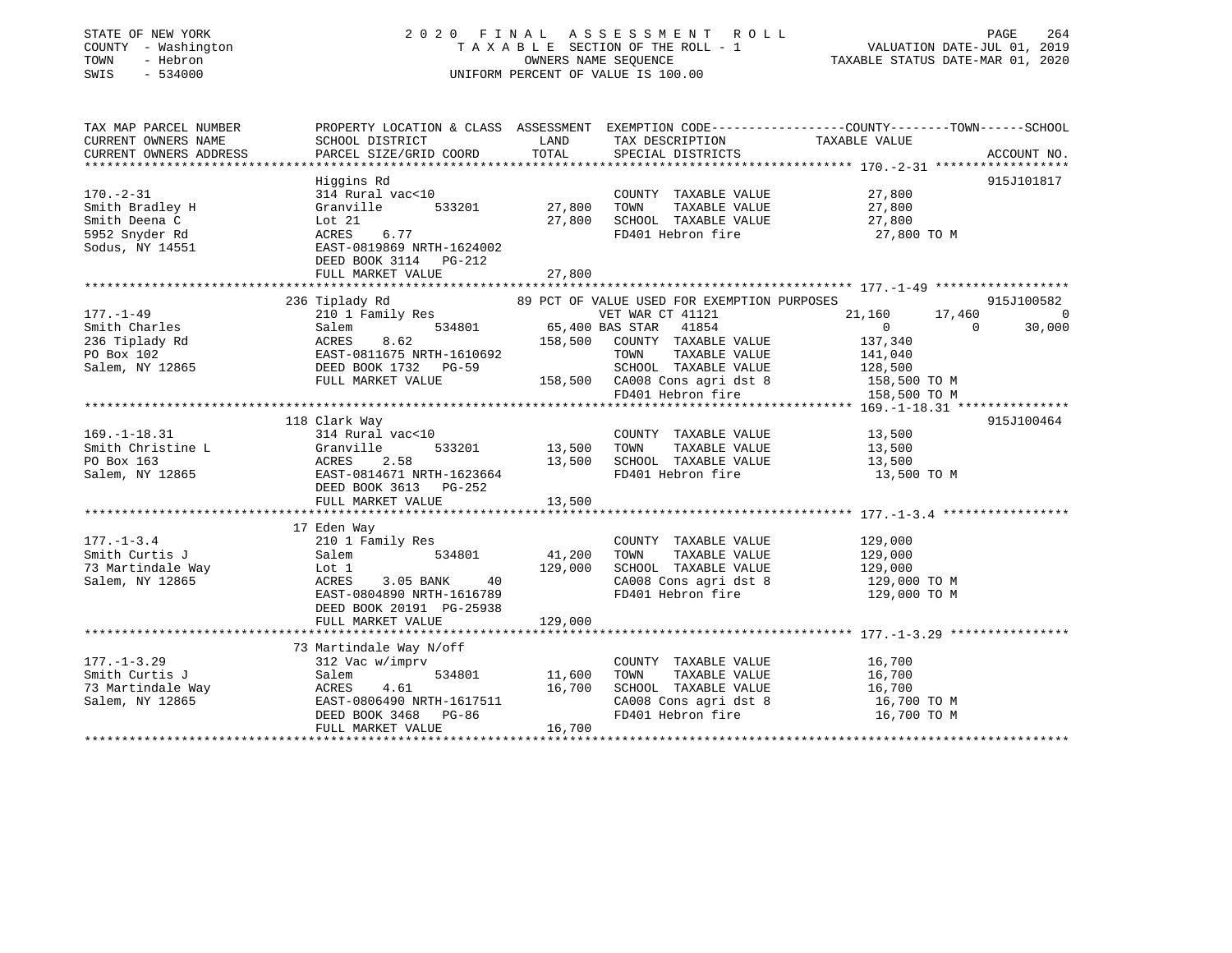# STATE OF NEW YORK 2 0 2 0 F I N A L A S S E S S M E N T R O L L PAGE 265 COUNTY - Washington T A X A B L E SECTION OF THE ROLL - 1 VALUATION DATE-JUL 01, 2019 TOWN - Hebron OWNERS NAME SEQUENCE TAXABLE STATUS DATE-MAR 01, 2020 SWIS - 534000 UNIFORM PERCENT OF VALUE IS 100.00

| TAX MAP PARCEL NUMBER           | PROPERTY LOCATION & CLASS ASSESSMENT EXEMPTION CODE---------------COUNTY-------TOWN------SCHOOL                                                                                                              |         |                                                                                                                                                                    |                                                |                             |
|---------------------------------|--------------------------------------------------------------------------------------------------------------------------------------------------------------------------------------------------------------|---------|--------------------------------------------------------------------------------------------------------------------------------------------------------------------|------------------------------------------------|-----------------------------|
| CURRENT OWNERS NAME             | SCHOOL DISTRICT                                                                                                                                                                                              |         | LAND TAX DESCRIPTION                                                                                                                                               | TAXABLE VALUE                                  |                             |
|                                 |                                                                                                                                                                                                              |         |                                                                                                                                                                    |                                                |                             |
|                                 |                                                                                                                                                                                                              |         |                                                                                                                                                                    |                                                |                             |
|                                 | 7260 State Route 22                                                                                                                                                                                          |         |                                                                                                                                                                    |                                                |                             |
| $161. - 1 - 3.4$                | 210 1 Family Res                                                                                                                                                                                             |         | COUNTY TAXABLE VALUE                                                                                                                                               | 134,300                                        |                             |
| Smith David E<br>240 Red Top Rd | Granville                                                                                                                                                                                                    |         | TAXABLE VALUE                                                                                                                                                      | 134,300                                        |                             |
|                                 | ACRES<br>4.80 BANK                                                                                                                                                                                           |         | 999 134,300 SCHOOL TAXABLE VALUE 134,300                                                                                                                           |                                                |                             |
| Pawlet, VT 05761                | EAST-0819535 NRTH-1632331                                                                                                                                                                                    |         | FD401 Hebron fire                                                                                                                                                  | 134,300 TO M                                   |                             |
|                                 | DEED BOOK 3887 PG-287                                                                                                                                                                                        |         |                                                                                                                                                                    |                                                |                             |
|                                 | FULL MARKET VALUE                                                                                                                                                                                            | 134,300 |                                                                                                                                                                    |                                                |                             |
|                                 |                                                                                                                                                                                                              |         |                                                                                                                                                                    |                                                |                             |
|                                 | 623 Middle Rd                                                                                                                                                                                                |         |                                                                                                                                                                    |                                                | 915J101147                  |
|                                 |                                                                                                                                                                                                              |         |                                                                                                                                                                    | $\begin{array}{c} 0 \\ 147,600 \end{array}$    | $\Omega$<br>30,000          |
|                                 |                                                                                                                                                                                                              |         |                                                                                                                                                                    |                                                |                             |
|                                 |                                                                                                                                                                                                              |         |                                                                                                                                                                    | TAXABLE VALUE 147,600                          |                             |
|                                 |                                                                                                                                                                                                              |         | SCHOOL TAXABLE VALUE 117,600                                                                                                                                       |                                                |                             |
|                                 | 160.-1-16.3<br>Smith James C<br>Smith James C<br>623 Middle Rd<br>Granville, NY 12832<br>SMISS 201<br>EAST-0805725 NRTH-1626958<br>DRED BOOK 461<br>PG-20<br>PG-20<br>PG-20<br>PG-20<br>PG-20<br>PG-20       |         |                                                                                                                                                                    | 147,600 TO M                                   |                             |
|                                 | FULL MARKET VALUE                                                                                                                                                                                            | 147,600 |                                                                                                                                                                    |                                                |                             |
|                                 |                                                                                                                                                                                                              |         |                                                                                                                                                                    |                                                |                             |
|                                 | 6489 State Route 22                                                                                                                                                                                          |         |                                                                                                                                                                    |                                                | 915J101091                  |
| $177. - 1 - 26.3$               | 210 1 Family Res                                                                                                                                                                                             |         | COUNTY TAXABLE VALUE 141,300                                                                                                                                       |                                                |                             |
|                                 |                                                                                                                                                                                                              |         | TAXABLE VALUE                                                                                                                                                      | 141,300<br>141,300                             |                             |
|                                 |                                                                                                                                                                                                              |         | $534801 \qquad \qquad 48,100 \qquad \qquad 70WN \qquad \qquad 7AXABLE VALUEBANK \qquad 999 \qquad \qquad 141,300 \qquad \qquad SCHOOL \qquad \qquad TAXABLE VALUE$ |                                                |                             |
|                                 |                                                                                                                                                                                                              |         | FD401 Hebron fire 141,300 TO M                                                                                                                                     |                                                |                             |
|                                 | Smith Megan L<br>Smith Ethan J<br>Salem 534801<br>Smith Ethan J<br>ACRES 5.70 BANK 999<br>6489 State Route 22<br>EAST-0815213 NRTH-1614249<br>Salem, NY 12865<br>DEED BOOK 3880 PG-304<br>FIILL MARKET VALUE |         |                                                                                                                                                                    |                                                |                             |
|                                 | FULL MARKET VALUE                                                                                                                                                                                            | 141,300 |                                                                                                                                                                    |                                                |                             |
|                                 |                                                                                                                                                                                                              |         |                                                                                                                                                                    |                                                |                             |
|                                 | 155 East Green Pond Way                                                                                                                                                                                      |         |                                                                                                                                                                    |                                                | 915J100598                  |
| $143. - 1 - 10$                 | 260 Seasonal res - WTRFNT                                                                                                                                                                                    |         | COUNTY TAXABLE VALUE 106,200                                                                                                                                       |                                                |                             |
| Smith Natale L                  | Granville<br>533201                                                                                                                                                                                          |         |                                                                                                                                                                    |                                                |                             |
| Sweet Sandra                    | 643/307, 1926/37                                                                                                                                                                                             |         |                                                                                                                                                                    | TAXABLE VALUE 106,200<br>TAXABLE VALUE 106,200 |                             |
|                                 | 2812 Vermont Route 30 FRNT 100.00 DPTH 200.00                                                                                                                                                                |         | 3201 69,700 TOWN TAXABLE VALUE<br>106,200 SCHOOL TAXABLE VALUE<br>200.00 FD401 Hebron fire<br>FD401 Hebron fire                                                    | 106,200 TO M                                   |                             |
| Pawlet, VT 05761                | EAST-0816361 NRTH-1644098<br>DEED BOOK 20191 PG-29158                                                                                                                                                        |         |                                                                                                                                                                    |                                                |                             |
|                                 |                                                                                                                                                                                                              |         |                                                                                                                                                                    |                                                |                             |
| PRIOR OWNER ON 3/01/2020        | FULL MARKET VALUE                                                                                                                                                                                            | 106,200 |                                                                                                                                                                    |                                                |                             |
| McHenry John Walter III         |                                                                                                                                                                                                              |         |                                                                                                                                                                    |                                                |                             |
|                                 |                                                                                                                                                                                                              |         |                                                                                                                                                                    |                                                |                             |
|                                 | 104 Clark Way                                                                                                                                                                                                |         |                                                                                                                                                                    |                                                |                             |
| $169. - 1 - 18.42$              |                                                                                                                                                                                                              |         |                                                                                                                                                                    | $\overline{0}$                                 | $0 \qquad \qquad$<br>30,000 |
| Smith Oliver W                  | Granville                                                                                                                                                                                                    |         | 533201 31,500 COUNTY TAXABLE VALUE 67,200                                                                                                                          |                                                |                             |
|                                 |                                                                                                                                                                                                              |         | 67,200 TOWN                                                                                                                                                        | 67,200                                         |                             |
|                                 |                                                                                                                                                                                                              |         | TOWN        TAXABLE  VALUE<br>SCHOOL    TAXABLE  VALUE                                                                                                             | 37,200                                         |                             |
|                                 | Smith Christine L<br>PO Box 163 EAST-0814166 NRTH-1623425<br>Salem, NY 12865 DEED BOOK 883 PG-81                                                                                                             |         | FD401 Hebron fire                                                                                                                                                  | 67,200 TO M                                    |                             |
|                                 | FULL MARKET VALUE                                                                                                                                                                                            | 67,200  |                                                                                                                                                                    |                                                |                             |
|                                 |                                                                                                                                                                                                              |         |                                                                                                                                                                    |                                                |                             |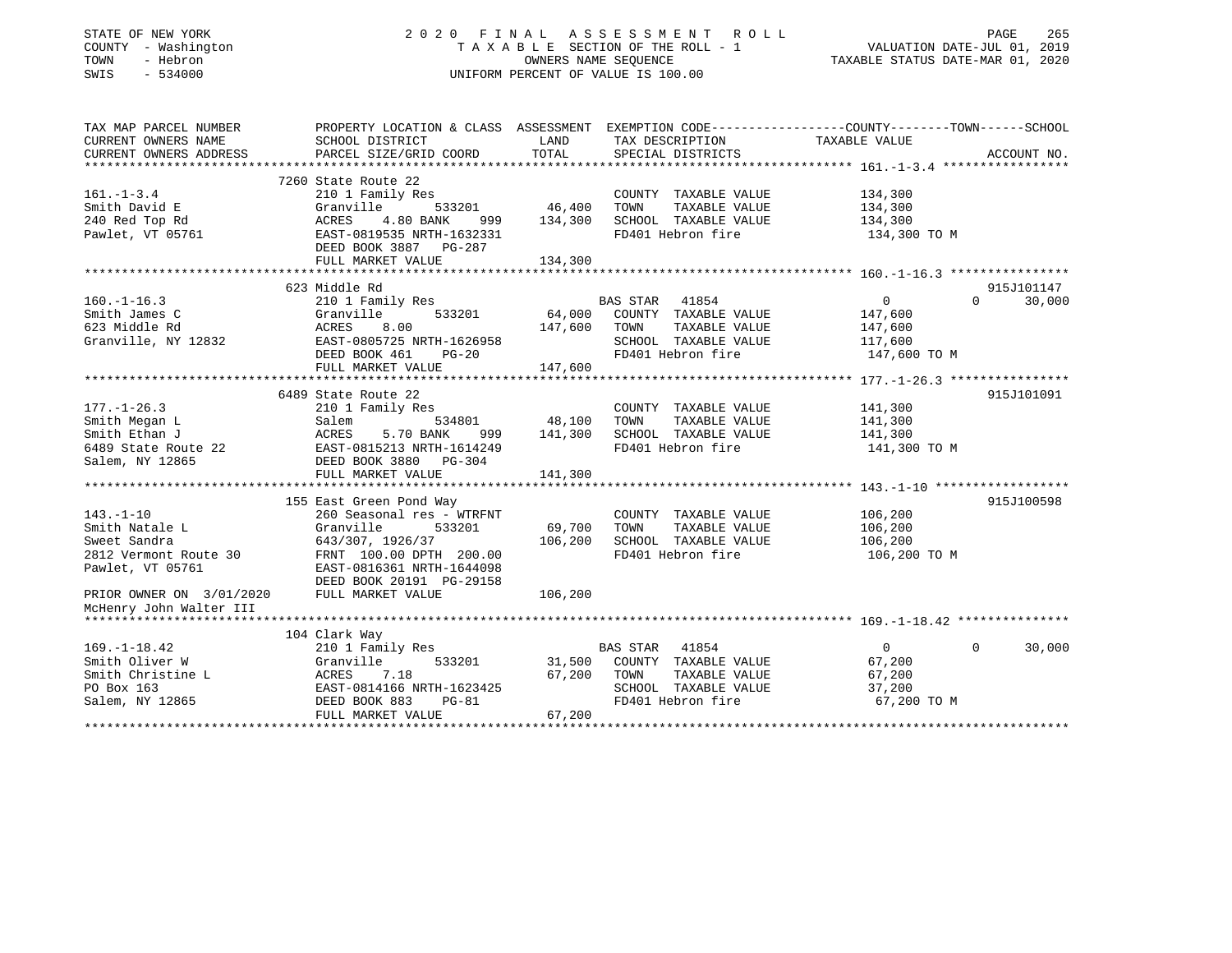# STATE OF NEW YORK 2 0 2 0 F I N A L A S S E S S M E N T R O L L PAGE 266 COUNTY - Washington T A X A B L E SECTION OF THE ROLL - 1 VALUATION DATE-JUL 01, 2019 TOWN - Hebron OWNERS NAME SEQUENCE TAXABLE STATUS DATE-MAR 01, 2020 SWIS - 534000 UNIFORM PERCENT OF VALUE IS 100.00

| TAX MAP PARCEL NUMBER             | PROPERTY LOCATION & CLASS ASSESSMENT EXEMPTION CODE---------------COUNTY-------TOWN-----SCHOOL                                                                                                            |          |                                    |                                  |                    |
|-----------------------------------|-----------------------------------------------------------------------------------------------------------------------------------------------------------------------------------------------------------|----------|------------------------------------|----------------------------------|--------------------|
| CURRENT OWNERS NAME               | SCHOOL DISTRICT                                                                                                                                                                                           | LAND     | TAX DESCRIPTION                    | TAXABLE VALUE                    |                    |
|                                   | CURRENT OWNERS NAME SCHOOL DISTRICT BOOK DAND THA DESCRIPTION THAABLE VALUE ACCOUNT NO.<br>CURRENT OWNERS ADDRESS PARCEL SIZE/GRID COORD TOTAL SPECIAL DISTRICTS 183.-1-47 ****************************** |          |                                    |                                  |                    |
|                                   |                                                                                                                                                                                                           |          |                                    |                                  |                    |
|                                   | 1279 Patterson Hill Rd                                                                                                                                                                                    |          |                                    |                                  | 915J100046         |
| $183. - 1 - 47$                   | 210 1 Family Res                                                                                                                                                                                          |          | COUNTY TAXABLE VALUE               | 249,600                          |                    |
| Smith Scott R                     | 534801<br>Salem                                                                                                                                                                                           | 83,400   | TAXABLE VALUE<br>TOWN              | 249,600                          |                    |
| Smith Tara                        | ACRES 16.80                                                                                                                                                                                               | 249,600  | SCHOOL TAXABLE VALUE               | سان, 249<br>249, 249             |                    |
|                                   | 1279 Patterson Hill Rd EAST-0790906 NRTH-1603879                                                                                                                                                          |          | CA008 Cons agri dst 8 249,600 TO M |                                  |                    |
| Salem, NY 12865                   | DEED BOOK 3542 PG-65                                                                                                                                                                                      |          | FD401 Hebron fire                  | 249,600 TO M                     |                    |
|                                   | FULL MARKET VALUE                                                                                                                                                                                         | 249,600  |                                    |                                  |                    |
|                                   |                                                                                                                                                                                                           |          |                                    |                                  |                    |
|                                   | 242 Higgins Rd                                                                                                                                                                                            |          |                                    |                                  | 915J101816         |
| $170. - 2 - 30$                   | 260 Seasonal res                                                                                                                                                                                          |          | COUNTY TAXABLE VALUE               | 80,000                           |                    |
| Smith William                     | Granville<br>533201                                                                                                                                                                                       | 52,400   | TAXABLE VALUE<br>TOWN              | 80,000                           |                    |
| 185 Main Ave                      | Lot 19                                                                                                                                                                                                    | 80,000   | SCHOOL TAXABLE VALUE               | 80,000                           |                    |
| Wynantskill, NY 12198             | ACRES<br>8.37                                                                                                                                                                                             |          | FD401 Hebron fire                  | 80,000 TO M                      |                    |
|                                   | EAST-0820178 NRTH-1623534                                                                                                                                                                                 |          |                                    |                                  |                    |
|                                   | DEED BOOK 3793 PG-59                                                                                                                                                                                      |          |                                    |                                  |                    |
|                                   | FULL MARKET VALUE                                                                                                                                                                                         | 80,000   |                                    |                                  |                    |
|                                   |                                                                                                                                                                                                           |          |                                    |                                  |                    |
|                                   | 324 Gilchrist Rd                                                                                                                                                                                          |          |                                    |                                  | 915J101572         |
| $175. - 1 - 37$                   | 210 1 Family Res                                                                                                                                                                                          |          | BAS STAR<br>41854                  | $\overline{0}$                   | 30,000<br>$\Omega$ |
| Snowball Daniel B                 | 534801<br>Salem                                                                                                                                                                                           | 46,400   | COUNTY TAXABLE VALUE               | 200,200                          |                    |
| Snowball Helene P                 | 2.77<br>ACRES                                                                                                                                                                                             |          | 200,200 TOWN<br>TAXABLE VALUE      | 200,200                          |                    |
| 324 Gilchrist Rd                  | EAST-0786883 NRTH-1615531                                                                                                                                                                                 |          | SCHOOL TAXABLE VALUE               | 170,200                          |                    |
| Argyle, NY 12809                  | EAST-0786883 NRTH-1615531<br>DEED BOOK 570 PG-325                                                                                                                                                         |          | FD401 Hebron fire                  | 200,200 TO M                     |                    |
|                                   | FULL MARKET VALUE                                                                                                                                                                                         | 200, 200 |                                    |                                  |                    |
|                                   |                                                                                                                                                                                                           |          |                                    |                                  |                    |
|                                   | 115 Mountain Way                                                                                                                                                                                          |          |                                    |                                  | 915J101693         |
| $159. - 1 - 25.4$                 | 260 Seasonal res                                                                                                                                                                                          |          | COUNTY TAXABLE VALUE               | 121,700                          |                    |
| Sobon Michael D                   | Hartford 533801                                                                                                                                                                                           | 48,500   | TAXABLE VALUE<br>TOWN              | 121,700                          |                    |
|                                   | lot J                                                                                                                                                                                                     | 121,700  | SCHOOL TAXABLE VALUE               | 121,700                          |                    |
| sowon Marie E<br>115 Mountain Way | ACRES<br>5.95 BANK<br>40                                                                                                                                                                                  |          | FD401 Hebron fire                  | 121,700 TO M                     |                    |
| Granville, NY 12832               | EAST-0795615 NRTH-1627000                                                                                                                                                                                 |          |                                    |                                  |                    |
|                                   | DEED BOOK 3755 PG-275                                                                                                                                                                                     |          |                                    |                                  |                    |
|                                   | FULL MARKET VALUE                                                                                                                                                                                         | 121,700  |                                    |                                  |                    |
|                                   |                                                                                                                                                                                                           |          |                                    |                                  |                    |
|                                   | 80 Webber Ln                                                                                                                                                                                              |          |                                    |                                  | 915J100658         |
| $168. - 1 - 6$                    | 241 Rural res&ag                                                                                                                                                                                          |          | 41720<br>AG DIST                   | 135,709<br>135,709               | 135,709            |
| Sokol Paul                        | 533801<br>Hartford                                                                                                                                                                                        |          | 346,600 ENH STAR 41834             | $\overline{0}$<br>$\overline{0}$ | 69,800             |
| Sokol Debbie                      | ACRES 178.50                                                                                                                                                                                              |          | 396,300 COUNTY TAXABLE VALUE       | 260,591                          |                    |
| 80 Webber Ln                      | EAST-0800777 NRTH-1622396                                                                                                                                                                                 |          | TAXABLE VALUE<br>TOWN              | 260,591                          |                    |
| Salem, NY 12865                   | DEED BOOK 2768 PG-241                                                                                                                                                                                     |          | SCHOOL TAXABLE VALUE               | 190,791                          |                    |
|                                   | FULL MARKET VALUE                                                                                                                                                                                         | 396,300  | CA008 Cons agri dst 8              | 260,591 TO M                     |                    |
| MAY BE SUBJECT TO PAYMENT         |                                                                                                                                                                                                           |          | 135,709 EX                         |                                  |                    |
| UNDER AGDIST LAW TIL 2024         |                                                                                                                                                                                                           |          | FD401 Hebron fire                  | 396,300 TO M                     |                    |
|                                   |                                                                                                                                                                                                           |          |                                    |                                  |                    |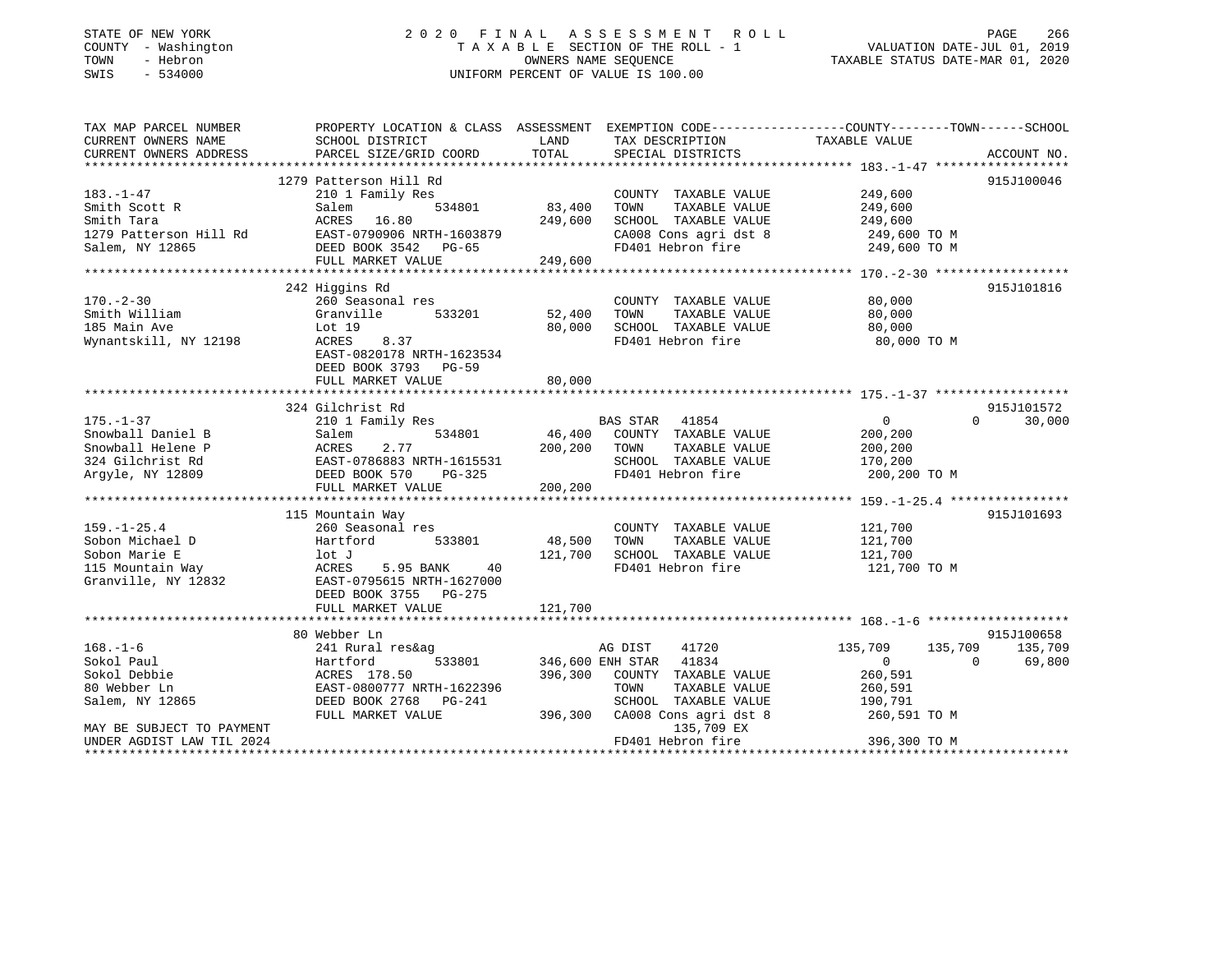| STATE OF NEW YORK<br>- Washington<br>COUNTY<br>- Hebron<br>TOWN<br>$-534000$<br>SWIS                                                            |                                     |                | 2020 FINAL ASSESSMENT ROLL<br>TAXABLE SECTION OF THE ROLL - 1<br>OWNERS NAME SEQUENCE<br>UNIFORM PERCENT OF VALUE IS 100.00 | VALUATION DATE-JUL 01, 2019<br>TAXABLE STATUS DATE-MAR 01, 2020 | 267<br>PAGE           |
|-------------------------------------------------------------------------------------------------------------------------------------------------|-------------------------------------|----------------|-----------------------------------------------------------------------------------------------------------------------------|-----------------------------------------------------------------|-----------------------|
| TAX MAP PARCEL NUMBER THE PROPERTY LOCATION & CLASS ASSESSMENT EXEMPTION CODE---------------COUNTY-------TOWN-----SCHOOL<br>CURRENT OWNERS NAME | SCHOOL DISTRICT                     | LAND           | TAX DESCRIPTION TAXABLE VALUE                                                                                               |                                                                 |                       |
| CURRENT OWNERS ADDRESS                                                                                                                          | PARCEL SIZE/GRID COORD              |                | TOTAL SPECIAL DISTRICTS                                                                                                     |                                                                 | ACCOUNT NO.           |
|                                                                                                                                                 |                                     |                |                                                                                                                             |                                                                 |                       |
|                                                                                                                                                 | 367 Chamberlin Mills Rd             |                |                                                                                                                             |                                                                 | 915J101564            |
| $184. -1 - 6.1$                                                                                                                                 | 210 1 Family Res                    |                | <b>BAS STAR</b> 41854                                                                                                       | $\overline{0}$                                                  | $\mathbf 0$<br>30,000 |
| Sollenberger Paula                                                                                                                              | Salem                               |                | 534801 41,300 COUNTY TAXABLE VALUE 167,900                                                                                  |                                                                 |                       |
| 367 Chamberlain Mills Rd                                                                                                                        | Single Family Log Home 167,900 TOWN |                |                                                                                                                             | TAXABLE VALUE 167,900                                           |                       |
| Salem, NY 12865                                                                                                                                 | 1.10 BANK 999<br>ACRES              |                | SCHOOL TAXABLE VALUE 137,900                                                                                                |                                                                 |                       |
|                                                                                                                                                 | EAST-0797597 NRTH-1607867           |                | CA008 Cons agri dst 8 167,900 TO M                                                                                          |                                                                 |                       |
|                                                                                                                                                 | DEED BOOK 3193 PG-273               |                | FD401 Hebron fire 167,900 TO M                                                                                              |                                                                 |                       |
|                                                                                                                                                 | FULL MARKET VALUE 167,900           |                |                                                                                                                             |                                                                 |                       |
|                                                                                                                                                 |                                     |                |                                                                                                                             |                                                                 |                       |
|                                                                                                                                                 | 1128 Bogtown Rd                     |                |                                                                                                                             |                                                                 | 915J100586            |
| $185. -1 - 1$                                                                                                                                   | 242 Rurl res&rec                    |                | COUNTY TAXABLE VALUE                                                                                                        | 231,400                                                         |                       |
| Sommerschield Rose                                                                                                                              | Salem                               | 534801 163,300 | TOWN<br>TAXABLE VALUE                                                                                                       | 231,400                                                         |                       |
| 333 East 30Th St Apt 16A ACRES 85.66                                                                                                            |                                     | 231,400        | SCHOOL TAXABLE VALUE                                                                                                        | 231,400                                                         |                       |
| New York, NY 10016                                                                                                                              | EAST-0805003 NRTH-1607409           |                | FD401 Hebron fire 331,400 TO M                                                                                              |                                                                 |                       |
|                                                                                                                                                 | DEED BOOK 717<br>PG-130             |                |                                                                                                                             |                                                                 |                       |
|                                                                                                                                                 | FULL MARKET VALUE                   | 231,400        |                                                                                                                             |                                                                 |                       |
|                                                                                                                                                 | Blossom Rd/n Off                    |                |                                                                                                                             |                                                                 | 915J101757            |

| $186. - 1 - 35$<br>Soranno Melanie | 314 Rural vac<10<br>Salem 534801 30,400                                                                               |        | COUNTY TAXABLE VALUE<br>TOWN TAXABLE VALUE<br>30,400 SCHOOL TAXABLE VALUE<br>FD401 Hebron fire 30,400 TO M | 30,400<br>30,400<br>30,400                    |            |
|------------------------------------|-----------------------------------------------------------------------------------------------------------------------|--------|------------------------------------------------------------------------------------------------------------|-----------------------------------------------|------------|
|                                    | DEED BOOK 2112    PG-221<br>FULL MARKET VALUE 30,400                                                                  |        |                                                                                                            |                                               |            |
|                                    | Wood Way                                                                                                              |        |                                                                                                            |                                               | 915J101758 |
|                                    |                                                                                                                       |        | COUNTY TAXABLE VALUE<br>TAXABLE VALUE<br>FD401 Hebron fire 39,100 TO M                                     | 29,100<br>29,100                              |            |
|                                    | FULL MARKET VALUE 29,100                                                                                              |        |                                                                                                            |                                               |            |
|                                    | 84 Wood Way                                                                                                           |        |                                                                                                            |                                               |            |
|                                    | DEED BOOK 2059 PG-320                                                                                                 |        | COUNTY TAXABLE VALUE<br>TAXABLE VALUE<br>SCHOOL TAXABLE VALUE<br>FD401 Hebron fire                         | 274,300<br>274,300<br>274,300<br>274,300 TO M |            |
|                                    |                                                                                                                       |        |                                                                                                            |                                               |            |
|                                    | Wood Way                                                                                                              |        |                                                                                                            |                                               |            |
| Soranno Melanie A<br>84 Wood Way   | 534801 33,400<br>Salem<br>ACRES 10.23<br>33,400<br>Salem, NY 12865 EAST-0817710 NRTH-1608024<br>DEED BOOK 2059 PG-315 |        | COUNTY TAXABLE VALUE<br>TOWN TAXABLE VALUE<br>SCHOOL TAXABLE VALUE<br>FD401 Hebron fire                    | 33,400<br>33,400<br>33,400<br>33,400 TO M     |            |
|                                    | FULL MARKET VALUE                                                                                                     | 33,400 |                                                                                                            |                                               |            |

\*\*\*\*\*\*\*\*\*\*\*\*\*\*\*\*\*\*\*\*\*\*\*\*\*\*\*\*\*\*\*\*\*\*\*\*\*\*\*\*\*\*\*\*\*\*\*\*\*\*\*\*\*\*\*\*\*\*\*\*\*\*\*\*\*\*\*\*\*\*\*\*\*\*\*\*\*\*\*\*\*\*\*\*\*\*\*\*\*\*\*\*\*\*\*\*\*\*\*\*\*\*\*\*\*\*\*\*\*\*\*\*\*\*\*\*\*\*\*\*\*\*\*\*\*\*\*\*\*\*\*\*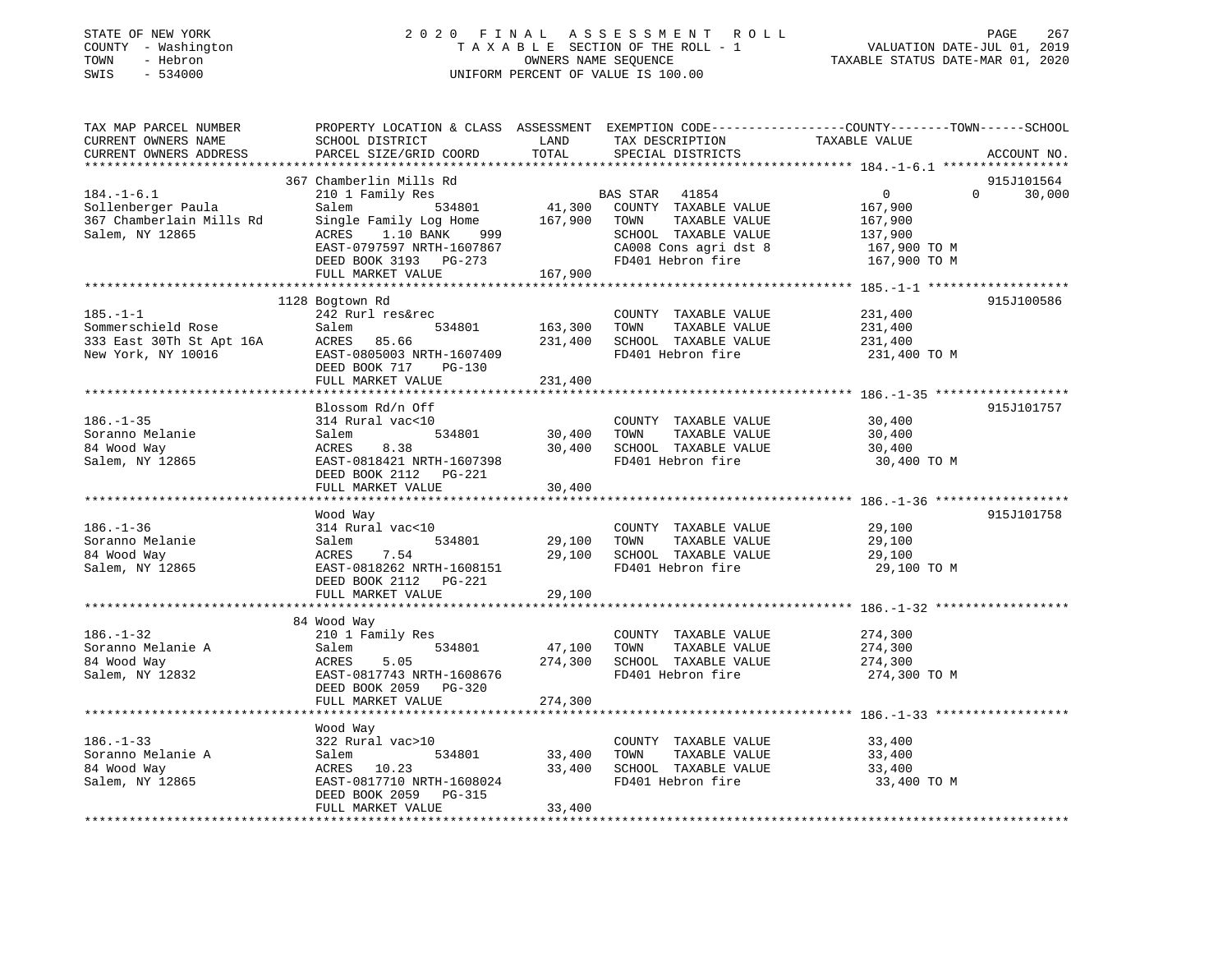# STATE OF NEW YORK 2 0 2 0 F I N A L A S S E S S M E N T R O L L PAGE 268 COUNTY - Washington T A X A B L E SECTION OF THE ROLL - 1 VALUATION DATE-JUL 01, 2019 TOWN - Hebron OWNERS NAME SEQUENCE TAXABLE STATUS DATE-MAR 01, 2020 SWIS - 534000 UNIFORM PERCENT OF VALUE IS 100.00

| TAX MAP PARCEL NUMBER                                                                                                                                                                                                                                    |                                                                                                                                                                                                                                        |                            | PROPERTY LOCATION & CLASS ASSESSMENT EXEMPTION CODE----------------COUNTY-------TOWN------SCHOOL |            |
|----------------------------------------------------------------------------------------------------------------------------------------------------------------------------------------------------------------------------------------------------------|----------------------------------------------------------------------------------------------------------------------------------------------------------------------------------------------------------------------------------------|----------------------------|--------------------------------------------------------------------------------------------------|------------|
|                                                                                                                                                                                                                                                          |                                                                                                                                                                                                                                        |                            |                                                                                                  |            |
|                                                                                                                                                                                                                                                          |                                                                                                                                                                                                                                        |                            |                                                                                                  |            |
|                                                                                                                                                                                                                                                          |                                                                                                                                                                                                                                        |                            |                                                                                                  |            |
|                                                                                                                                                                                                                                                          |                                                                                                                                                                                                                                        |                            |                                                                                                  |            |
|                                                                                                                                                                                                                                                          |                                                                                                                                                                                                                                        |                            |                                                                                                  |            |
|                                                                                                                                                                                                                                                          |                                                                                                                                                                                                                                        |                            |                                                                                                  |            |
|                                                                                                                                                                                                                                                          |                                                                                                                                                                                                                                        |                            |                                                                                                  |            |
|                                                                                                                                                                                                                                                          |                                                                                                                                                                                                                                        |                            |                                                                                                  |            |
|                                                                                                                                                                                                                                                          |                                                                                                                                                                                                                                        |                            |                                                                                                  |            |
|                                                                                                                                                                                                                                                          |                                                                                                                                                                                                                                        |                            |                                                                                                  |            |
| 314 Rural vac<10<br>State Route 22/E Off<br>314 Rural vac<10<br>314 Rural vac<10<br>314 Rural vac<10<br>324 Cahoon Farm Rd<br>324 Cahoon Farm Rd<br>324 Cahoon Farm Rd<br>324 Cahoon Farm Rd<br>324 Cahoon Farm Rd<br>324 Cahoon Farm Rd<br>324 Caho     |                                                                                                                                                                                                                                        |                            |                                                                                                  |            |
|                                                                                                                                                                                                                                                          |                                                                                                                                                                                                                                        |                            |                                                                                                  |            |
|                                                                                                                                                                                                                                                          | 198 Crosier Rd                                                                                                                                                                                                                         |                            |                                                                                                  | 915J100199 |
|                                                                                                                                                                                                                                                          |                                                                                                                                                                                                                                        |                            |                                                                                                  |            |
|                                                                                                                                                                                                                                                          |                                                                                                                                                                                                                                        |                            |                                                                                                  |            |
|                                                                                                                                                                                                                                                          |                                                                                                                                                                                                                                        |                            |                                                                                                  |            |
|                                                                                                                                                                                                                                                          |                                                                                                                                                                                                                                        |                            |                                                                                                  |            |
|                                                                                                                                                                                                                                                          |                                                                                                                                                                                                                                        |                            |                                                                                                  |            |
|                                                                                                                                                                                                                                                          |                                                                                                                                                                                                                                        |                            |                                                                                                  |            |
|                                                                                                                                                                                                                                                          |                                                                                                                                                                                                                                        |                            |                                                                                                  |            |
|                                                                                                                                                                                                                                                          | Clark Way                                                                                                                                                                                                                              |                            |                                                                                                  |            |
|                                                                                                                                                                                                                                                          |                                                                                                                                                                                                                                        |                            |                                                                                                  |            |
| Clark Way<br>Spina Michael J<br>Spina Michael J<br>Spina Michael J<br>Spina Michael J<br>Spina Michael J<br>Spina Michael J<br>Spina Michael J<br>Spina Michael J<br>Spina Michael J<br>Spina Michael J<br>Spina Michael J<br>Spina Michael J<br>Spina M |                                                                                                                                                                                                                                        |                            |                                                                                                  |            |
|                                                                                                                                                                                                                                                          |                                                                                                                                                                                                                                        |                            |                                                                                                  |            |
|                                                                                                                                                                                                                                                          |                                                                                                                                                                                                                                        |                            | 13,300 TO M                                                                                      |            |
|                                                                                                                                                                                                                                                          |                                                                                                                                                                                                                                        |                            |                                                                                                  |            |
|                                                                                                                                                                                                                                                          |                                                                                                                                                                                                                                        |                            |                                                                                                  |            |
|                                                                                                                                                                                                                                                          |                                                                                                                                                                                                                                        |                            |                                                                                                  |            |
|                                                                                                                                                                                                                                                          | 87 Halls Pond Rd 60 PCT OF VALUE USED FOR EXEMPTION PURPOSES                                                                                                                                                                           |                            |                                                                                                  | 915J101433 |
|                                                                                                                                                                                                                                                          |                                                                                                                                                                                                                                        |                            |                                                                                                  |            |
|                                                                                                                                                                                                                                                          |                                                                                                                                                                                                                                        |                            |                                                                                                  |            |
|                                                                                                                                                                                                                                                          |                                                                                                                                                                                                                                        |                            |                                                                                                  |            |
| 167.-1-7.1 (1999)<br>Spivak Noah J<br>Spivak Noah J<br>Spivak Noah J<br>2 141 Rural res&ag<br>2 139,400 VET COM CT 41131<br>2 139,400 VET COM CT 41131<br>2 139,400 VET COM CT 41131<br>2 29,100<br>325,000 VET DIS CT 41141<br>325,000 VET DIS CT       |                                                                                                                                                                                                                                        |                            |                                                                                                  |            |
|                                                                                                                                                                                                                                                          | EAST-0790002 NRTH-1623751<br>EAST-0790002 NRTH-1623751 COUNTY TAXABLE VALUE 159,250<br>DEED BOOK 3400 PG-293 TOWN TAXABLE VALUE 208,600<br>FULL MARKET VALUE 325,000 SCHOOL TAXABLE VALUE 295,000 TO M<br>FD401 Hebron fire 325,000 TO |                            |                                                                                                  |            |
|                                                                                                                                                                                                                                                          |                                                                                                                                                                                                                                        |                            |                                                                                                  |            |
|                                                                                                                                                                                                                                                          |                                                                                                                                                                                                                                        |                            |                                                                                                  |            |
|                                                                                                                                                                                                                                                          |                                                                                                                                                                                                                                        |                            |                                                                                                  |            |
|                                                                                                                                                                                                                                                          |                                                                                                                                                                                                                                        |                            |                                                                                                  |            |
|                                                                                                                                                                                                                                                          |                                                                                                                                                                                                                                        |                            |                                                                                                  |            |
|                                                                                                                                                                                                                                                          | Thunder Way                                                                                                                                                                                                                            |                            |                                                                                                  | 915J101530 |
| $175. - 1 - 12.6$                                                                                                                                                                                                                                        | $322$ Rural vac>10                                                                                                                                                                                                                     | COUNTY TAXABLE VALUE 8,700 |                                                                                                  |            |
| Sprague Richard C<br>Salem 534801 8,700 TOWN TAXABLE VALUE 8,700<br>84 Bovee Rd ACRES 10.76 BANK 999 8,700 SCHOOL TAXABLE VALUE 8,700<br>Hadley, NY 12835 EAST-0789858 NRTH-1611498<br>FD401 Hebron fire 8,700 TO M<br>FD401 Hebron fire                 |                                                                                                                                                                                                                                        |                            |                                                                                                  |            |
|                                                                                                                                                                                                                                                          |                                                                                                                                                                                                                                        |                            |                                                                                                  |            |
|                                                                                                                                                                                                                                                          |                                                                                                                                                                                                                                        |                            |                                                                                                  |            |
|                                                                                                                                                                                                                                                          |                                                                                                                                                                                                                                        |                            |                                                                                                  |            |
|                                                                                                                                                                                                                                                          | DEED BOOK 3962 PG-97<br>THE MADKET VALUE 68,700                                                                                                                                                                                        |                            |                                                                                                  |            |
|                                                                                                                                                                                                                                                          |                                                                                                                                                                                                                                        |                            |                                                                                                  |            |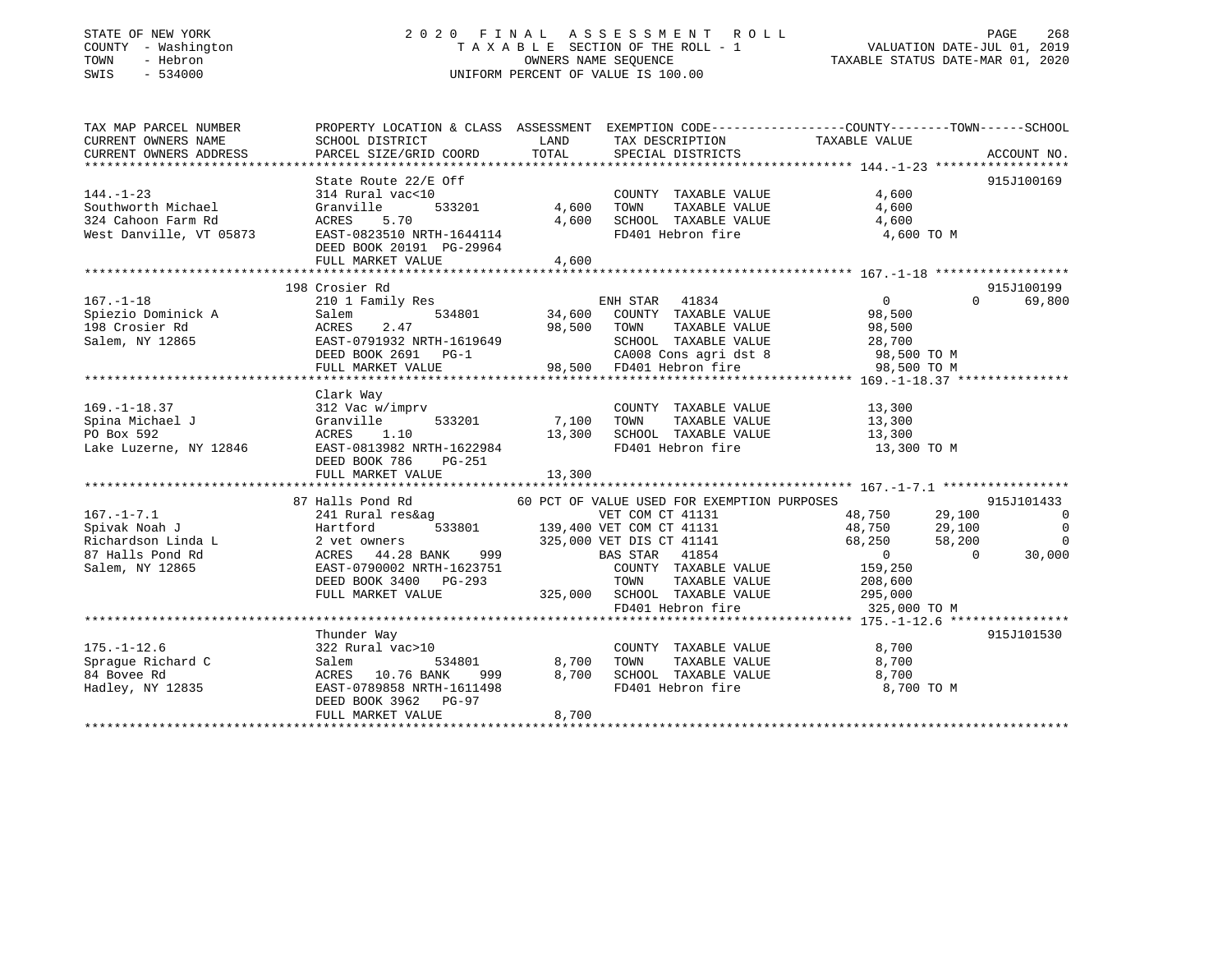# STATE OF NEW YORK 2 0 2 0 F I N A L A S S E S S M E N T R O L L PAGE 269COUNTY - Washington T A X A B L E SECTION OF THE ROLL - 1 VALUATION DATE-JUL 01, 2019 SWIS - 534000 UNIFORM PERCENT OF VALUE IS 100.00

# VALUATION DATE-JUL 01, 2019

TAXABLE STATUS DATE-MAR 01, 2020

| TAX MAP PARCEL NUMBER<br>CURRENT OWNERS NAME<br>CURRENT OWNERS ADDRESS                            | PROPERTY LOCATION & CLASS ASSESSMENT<br>SCHOOL DISTRICT<br>PARCEL SIZE/GRID COORD                                                                                            | LAND<br>TOTAL              | TAX DESCRIPTION<br>SPECIAL DISTRICTS                                                                                                         | EXEMPTION CODE-----------------COUNTY-------TOWN------SCHOOL<br>TAXABLE VALUE<br>ACCOUNT NO.                        |
|---------------------------------------------------------------------------------------------------|------------------------------------------------------------------------------------------------------------------------------------------------------------------------------|----------------------------|----------------------------------------------------------------------------------------------------------------------------------------------|---------------------------------------------------------------------------------------------------------------------|
| $175. - 1 - 12.10$<br>Spraque Richard C<br>84 Bovee Rd<br>Hadley, NY 12835                        | 148 Thunder Way<br>210 1 Family Res<br>Salem<br>534801<br>ACRES<br>5.05 BANK<br>999<br>EAST-0789601 NRTH-1610938<br>DEED BOOK 3962 PG-97                                     | 20,000<br>79,600           | COUNTY TAXABLE VALUE<br>TAXABLE VALUE<br>TOWN<br>SCHOOL TAXABLE VALUE<br>FD401 Hebron fire                                                   | 915J101730<br>79,600<br>79,600<br>79,600<br>79,600 TO M                                                             |
|                                                                                                   | FULL MARKET VALUE                                                                                                                                                            | 79,600                     |                                                                                                                                              |                                                                                                                     |
| $167. - 1 - 27$<br>Squires Randall C<br>Urbaetis Mark<br>3 Halls Pond Rd<br>Salem, NY 12865       | 3 Halls Pond Rd<br>312 Vac w/imprv<br>534801<br>Salem<br>3.30<br>ACRES<br>EAST-0789273 NRTH-1621308<br>DEED BOOK 653<br>PG-107<br>FULL MARKET VALUE                          | 36,900<br>42,100<br>42,100 | COUNTY TAXABLE VALUE<br>TOWN<br>TAXABLE VALUE<br>SCHOOL TAXABLE VALUE<br>FD401 Hebron fire                                                   | 915J100136<br>42,100<br>42,100<br>42,100<br>42,100 TO M                                                             |
|                                                                                                   | 3943 County Route 30                                                                                                                                                         |                            |                                                                                                                                              | 915J100041                                                                                                          |
| $167. - 1 - 46$<br>Squires Randy<br>Urbaetis Mark<br>137 Halls Pond Rd<br>Salem, NY 12865         | 210 1 Family Res<br>534801<br>Salem<br>FRNT 135.00 DPTH<br>50.00<br>EAST-0789163 NRTH-1620909<br>DEED BOOK 3006 PG-230<br>FULL MARKET VALUE                                  | 19,400<br>43,100<br>43,100 | COUNTY TAXABLE VALUE<br>TOWN<br>TAXABLE VALUE<br>SCHOOL TAXABLE VALUE<br>FD401 Hebron fire                                                   | 43,100<br>43,100<br>43,100<br>43,100 TO M                                                                           |
|                                                                                                   |                                                                                                                                                                              |                            |                                                                                                                                              |                                                                                                                     |
| $175. - 1 - 10$<br>Stamm Jared B<br>Nave William R Jr<br>PO Box 47<br>Salem, NY 12865             | 3449 County Route 30<br>210 1 Family Res<br>534801<br>Salem<br>ACRES<br>6.50<br>EAST-0790788 NRTH-1609901<br>DEED BOOK 1738 PG-1<br>FULL MARKET VALUE                        | 177,200<br>177,200         | BAS STAR 41854<br>60,700 COUNTY TAXABLE VALUE<br>TAXABLE VALUE<br>TOWN<br>SCHOOL TAXABLE VALUE<br>CA008 Cons agri dst 8<br>FD401 Hebron fire | 915J100319<br>$\Omega$<br>$\overline{0}$<br>30,000<br>177,200<br>177,200<br>147,200<br>177,200 TO M<br>177,200 TO M |
|                                                                                                   |                                                                                                                                                                              |                            |                                                                                                                                              |                                                                                                                     |
| $170. - 1 - 12.5$<br>Stanhope Guy C<br>Stanhope Karen Brandon<br>4 Kearns Cir<br>Granby, CT 06035 | Mountainside Meadows Way<br>314 Rural vac<10<br>Salem<br>534801<br>Lot 3<br>ACRES<br>5.10<br>EAST-0816074 NRTH-1617673<br>DEED BOOK 902<br><b>PG-98</b><br>FULL MARKET VALUE | 25,200<br>25,200<br>25,200 | COUNTY TAXABLE VALUE<br>TOWN<br>TAXABLE VALUE<br>SCHOOL TAXABLE VALUE<br>CA008 Cons agri dst 8<br>FD401 Hebron fire                          | 915J101791<br>25,200<br>25,200<br>25,200<br>$25,200$ TO M<br>$25,200$ TO M<br>25,200 TO M                           |
|                                                                                                   |                                                                                                                                                                              |                            |                                                                                                                                              |                                                                                                                     |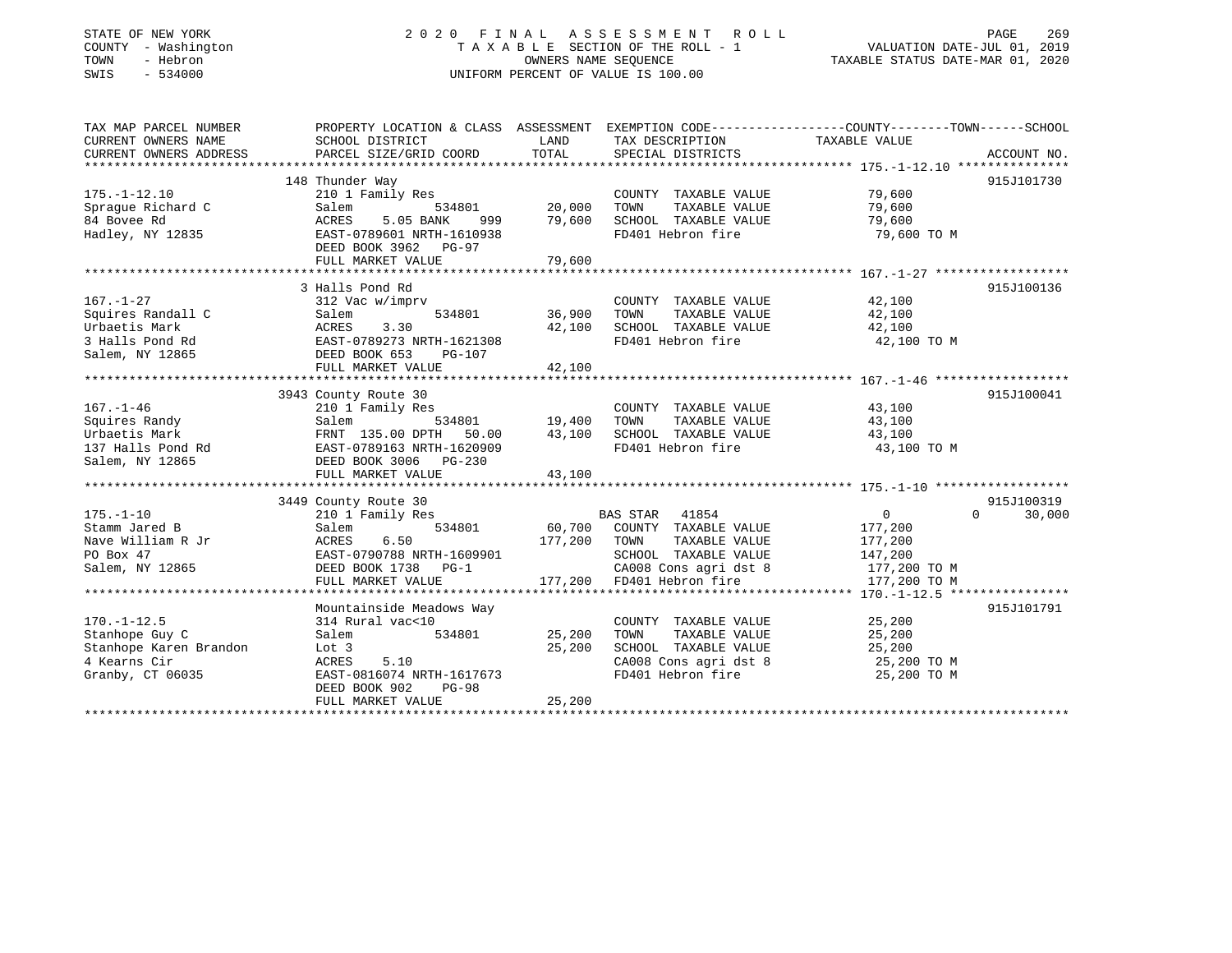| STATE OF NEW YORK   | 2020 FINAL ASSESSMENT ROLL         | 270<br>PAGE                      |
|---------------------|------------------------------------|----------------------------------|
| COUNTY - Washington | TAXABLE SECTION OF THE ROLL - 1    | VALUATION DATE-JUL 01, 2019      |
| TOWN<br>- Hebron    | OWNERS NAME SEOUENCE               | TAXABLE STATUS DATE-MAR 01, 2020 |
| SWIS<br>- 534000    | UNIFORM PERCENT OF VALUE IS 100.00 |                                  |
|                     |                                    |                                  |

| TAX MAP PARCEL NUMBER  | PROPERTY LOCATION & CLASS ASSESSMENT EXEMPTION CODE---------------COUNTY-------TOWN------SCHOOL                                                                  |             |                                                              |                                |                             |
|------------------------|------------------------------------------------------------------------------------------------------------------------------------------------------------------|-------------|--------------------------------------------------------------|--------------------------------|-----------------------------|
| CURRENT OWNERS NAME    | SCHOOL DISTRICT                                                                                                                                                  | LAND        | TAX DESCRIPTION                                              | TAXABLE VALUE                  |                             |
|                        |                                                                                                                                                                  |             |                                                              |                                |                             |
|                        |                                                                                                                                                                  |             |                                                              |                                |                             |
|                        | 6889 State Route 22                                                                                                                                              |             |                                                              |                                | 915J101471                  |
| $169. - 1 - 18.12$     |                                                                                                                                                                  |             |                                                              | 12,375<br>12,375               | $\Omega$                    |
| Stannard William       |                                                                                                                                                                  |             |                                                              | 35,063                         | $\overline{0}$<br>$\Omega$  |
| 6889 State Route 22    | FRNT 200.00 DPTH 205.00 82,500 AGED-TOWN 41803                                                                                                                   |             |                                                              | $\overline{0}$<br>24,544       | $\mathbf 0$                 |
| Granville, NY 12832    | ACRES 0.94                                                                                                                                                       |             | AGED-SCH<br>41804                                            | $\overline{0}$                 | $\Omega$<br>37,125          |
|                        | EAST-0816296 NRTH-1623946                                                                                                                                        |             | ENH STAR 41834                                               | $\overline{0}$                 | $\Omega$<br>45,375          |
|                        | DEED BOOK 602<br>PG-137                                                                                                                                          |             |                                                              | 35,062                         |                             |
|                        | FULL MARKET VALUE                                                                                                                                                |             | COUNTY TAXABLE VALUE<br>82,500 TOWN TAXABLE VALUE            | 45,581                         |                             |
|                        |                                                                                                                                                                  |             | SCHOOL TAXABLE VALUE                                         | $\Omega$                       |                             |
|                        |                                                                                                                                                                  |             | FD401 Hebron fire                                            |                                |                             |
|                        |                                                                                                                                                                  |             |                                                              | $82,500$ TO M                  |                             |
|                        | 6890 State Route 22 68 PCT OF VALUE USED FOR EXEMPTION PURPOSES                                                                                                  |             |                                                              |                                | 915J101144                  |
| $161. - 2 - 10.14$     | 240 Rural res                                                                                                                                                    |             | VET WAR CT 41121                                             | 17,460<br>21,041               | $\Omega$                    |
| Starr Stephen J        | Granville                                                                                                                                                        |             |                                                              | $0 \qquad \qquad$              | $\Omega$<br>69,800          |
| Starr Elaine           | 884/272                                                                                                                                                          |             | 533201 58,400 ENH STAR 41834<br>159,400 COUNTY TAXABLE VALUE |                                |                             |
|                        |                                                                                                                                                                  |             |                                                              | 138,359                        |                             |
| 6889 State Route 22    | ACRES 12.10                                                                                                                                                      |             | TAXABLE VALUE<br>TOWN                                        | 141,940<br>89,600              |                             |
| Granville, NY 12832    | ACRES 12.10<br>EAST-0817170 NRTH-1623614<br>DEED BOOK 465 PG-685                                                                                                 |             | SCHOOL TAXABLE VALUE                                         |                                |                             |
|                        |                                                                                                                                                                  |             |                                                              | FD401 Hebron fire 159,400 TO M |                             |
|                        |                                                                                                                                                                  |             |                                                              |                                |                             |
|                        |                                                                                                                                                                  |             |                                                              |                                |                             |
|                        | 3478 County Route 30                                                                                                                                             |             |                                                              |                                | 915J100401                  |
| $175. - 1 - 7.4$       | 270 Mfg housing                                                                                                                                                  |             | BAS STAR 41854<br>534801 43,000 COUNTY TAXABLE VALUE         | $\overline{0}$                 | $0 \qquad \qquad$<br>30,000 |
| Steigerwald Virginia   | Salem                                                                                                                                                            |             |                                                              | 71,300                         |                             |
| PO Box 356             | Mallory Sub/29#85 Lot 2 71,300 TOWN                                                                                                                              |             | TAXABLE VALUE                                                | 71,300                         |                             |
| Salem, NY 12865        | ACRES 1.68                                                                                                                                                       |             | TOWN 1AND-1-<br>SCHOOL TAXABLE VALUE                         | 41,300                         |                             |
|                        | EAST-0791460 NRTH-1610647                                                                                                                                        |             | FD401 Hebron fire                                            | 71,300 TO M                    |                             |
|                        | DEED BOOK 2264 PG-184                                                                                                                                            |             |                                                              |                                |                             |
|                        |                                                                                                                                                                  |             |                                                              |                                |                             |
|                        |                                                                                                                                                                  |             |                                                              |                                |                             |
|                        | 1145 Patterson Hill Rd                                                                                                                                           |             |                                                              |                                | 915J101053                  |
| $183. - 1 - 30$        | 210 1 Family Res                                                                                                                                                 |             | BAS STAR 41854                                               | $\overline{0}$                 | 30,000<br>$0 \qquad \qquad$ |
| Steller John           | 534801<br>Salem                                                                                                                                                  |             | 47,000 COUNTY TAXABLE VALUE                                  | 89,900                         |                             |
| 1145 Patterson Hill Rd | ACRES<br>2.99                                                                                                                                                    | 89,900 TOWN |                                                              | TAXABLE VALUE 89,900           |                             |
| Salem, NY 12865        | EAST-0787984 NRTH-1601932<br>DEED BOOK 653 PG-58                                                                                                                 |             | SCHOOL TAXABLE VALUE<br>FD401 Hebron fire                    | 59,900                         |                             |
|                        |                                                                                                                                                                  |             |                                                              | 89,900 TO M                    |                             |
|                        | FULL MARKET VALUE                                                                                                                                                | 89,900      |                                                              |                                |                             |
|                        |                                                                                                                                                                  |             |                                                              |                                |                             |
|                        | 164 Clark Way                                                                                                                                                    |             |                                                              |                                | 915J101088                  |
| $169. - 1 - 18.4$      | 260 Seasonal res                                                                                                                                                 |             | COUNTY TAXABLE VALUE                                         | 27,000                         |                             |
|                        | 533201                                                                                                                                                           | 7,600       | TOWN<br>TAXABLE VALUE                                        |                                |                             |
|                        |                                                                                                                                                                  | 27,000      | SCHOOL TAXABLE VALUE                                         | $27,000$<br>$27,000$           |                             |
|                        |                                                                                                                                                                  |             | FD401 Hebron fire                                            | 27,000 TO M                    |                             |
|                        | Stephens Jeffrey R (333201)<br>Stephens Alice (333201)<br>20 Portside Dr (34417)<br>20 Portside Dr (34417)<br>20 Portside Dr (34417)<br>20 Beep BOOK 2606 PG-202 |             |                                                              |                                |                             |
|                        | FULL MARKET VALUE                                                                                                                                                | 27,000      |                                                              |                                |                             |
|                        |                                                                                                                                                                  |             |                                                              |                                |                             |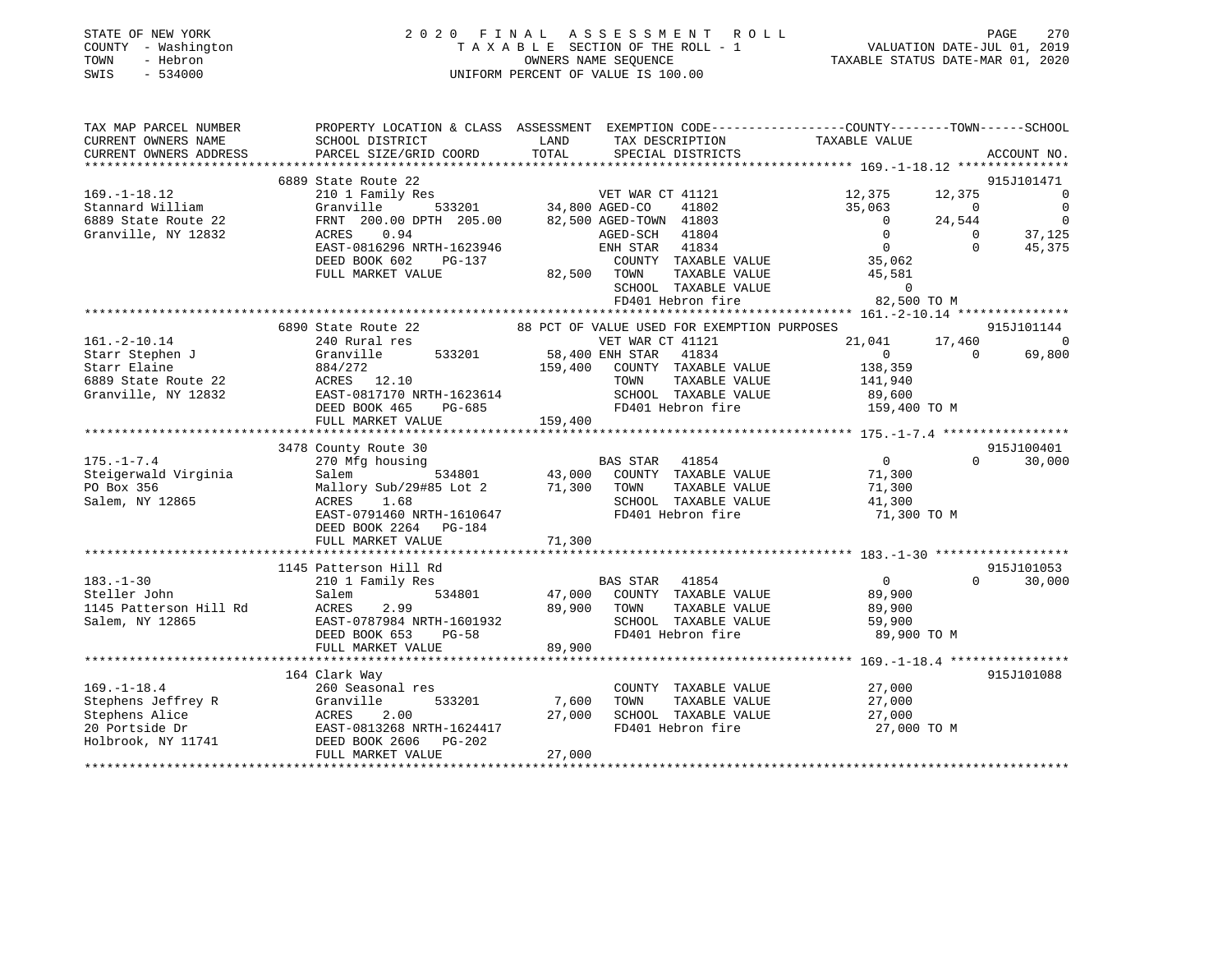| STATE OF NEW YORK<br>COUNTY - Washington<br>- Hebron<br>TOWN<br>$-534000$<br>SWIS |                                                                                                  |                  | 2020 FINAL ASSESSMENT<br>ROLL<br>TAXABLE SECTION OF THE ROLL - 1<br>OWNERS NAME SEQUENCE<br>UNIFORM PERCENT OF VALUE IS 100.00 | VALUATION DATE-JUL 01, 2019<br>TAXABLE STATUS DATE-MAR 01, 2020 | 271<br>PAGE        |
|-----------------------------------------------------------------------------------|--------------------------------------------------------------------------------------------------|------------------|--------------------------------------------------------------------------------------------------------------------------------|-----------------------------------------------------------------|--------------------|
| TAX MAP PARCEL NUMBER                                                             | PROPERTY LOCATION & CLASS ASSESSMENT EXEMPTION CODE----------------COUNTY-------TOWN------SCHOOL |                  |                                                                                                                                |                                                                 |                    |
| CURRENT OWNERS NAME                                                               | SCHOOL DISTRICT                                                                                  | LAND             | TAX DESCRIPTION                                                                                                                | TAXABLE VALUE                                                   |                    |
| CURRENT OWNERS ADDRESS                                                            | PARCEL SIZE/GRID COORD                                                                           | TOTAL            | SPECIAL DISTRICTS                                                                                                              |                                                                 | ACCOUNT NO.        |
|                                                                                   |                                                                                                  |                  |                                                                                                                                |                                                                 |                    |
|                                                                                   | 163 Clark Way                                                                                    |                  |                                                                                                                                |                                                                 | 915J101152         |
| $169. - 1 - 18.6$                                                                 | 270 Mfg housing                                                                                  |                  | COUNTY TAXABLE VALUE                                                                                                           | 24,800                                                          |                    |
| Stephens Jeffrey R                                                                | Granville<br>533201                                                                              | 21,700           | TOWN<br>TAXABLE VALUE                                                                                                          | 24,800                                                          |                    |
| Stephens Alice C                                                                  | Camp                                                                                             | 24,800           | SCHOOL TAXABLE VALUE                                                                                                           | 24,800                                                          |                    |
| 20 Portside Dr<br>Holbrook, NY 11741                                              | 2.88<br>ACRES<br>EAST-0813282 NRTH-1624290                                                       |                  | FD401 Hebron fire                                                                                                              | 24,800 TO M                                                     |                    |
|                                                                                   | DEED BOOK 2606 PG-188                                                                            |                  |                                                                                                                                |                                                                 |                    |
|                                                                                   | FULL MARKET VALUE                                                                                | 24,800           |                                                                                                                                |                                                                 |                    |
|                                                                                   |                                                                                                  |                  |                                                                                                                                |                                                                 |                    |
|                                                                                   | 2360 County Route 31                                                                             |                  |                                                                                                                                |                                                                 | 915J100218         |
| $144. - 1 - 19$                                                                   | 322 Rural vac>10<br>533201                                                                       |                  | COUNTY TAXABLE VALUE                                                                                                           | 26,100                                                          |                    |
| Stetar William B Jr.<br>218 N Charotte St                                         | Granville<br>ACRES 12.16                                                                         | 26,100<br>26,100 | TOWN<br>TAXABLE VALUE<br>SCHOOL TAXABLE VALUE                                                                                  | 26,100<br>26,100                                                |                    |
| Manheim, PA 17545                                                                 | EAST-0823432 NRTH-1648132                                                                        |                  | FD401 Hebron fire                                                                                                              | 26,100 TO M                                                     |                    |
|                                                                                   | DEED BOOK 20200 PG-1812                                                                          |                  |                                                                                                                                |                                                                 |                    |
| PRIOR OWNER ON 3/01/2020<br>Albano Daniel J                                       | FULL MARKET VALUE                                                                                | 26,100           |                                                                                                                                |                                                                 |                    |
| ******************                                                                |                                                                                                  |                  |                                                                                                                                |                                                                 |                    |
|                                                                                   | 22 Webber Ln                                                                                     |                  |                                                                                                                                |                                                                 | 915J101333         |
| $168. - 1 - 5.1$                                                                  | 210 1 Family Res                                                                                 |                  | ENH STAR 41834                                                                                                                 | $\Omega$                                                        | 69,800<br>$\Omega$ |
| Stevens Clifford N                                                                | Hartford<br>533801                                                                               |                  | 51,200 COUNTY TAXABLE VALUE                                                                                                    | 119,600                                                         |                    |
| Stevens Nancy                                                                     | ACRES<br>3.80                                                                                    | 119,600          | TOWN<br>TAXABLE VALUE                                                                                                          | 119,600                                                         |                    |
| 22 Webber Ln                                                                      | EAST-0798810 NRTH-1622734                                                                        |                  | SCHOOL TAXABLE VALUE                                                                                                           | 49,800                                                          |                    |
| Salem, NY 12865                                                                   | DEED BOOK 495 PG-852                                                                             |                  | CA008 Cons agri dst 8                                                                                                          | 119,600 TO M                                                    |                    |
|                                                                                   | FULL MARKET VALUE                                                                                |                  | 119,600 FD401 Hebron fire                                                                                                      | 119,600 TO M                                                    |                    |
|                                                                                   | ****************************                                                                     |                  | ***********************************                                                                                            | *** $183, -1 - 42.2$ ****************                           |                    |
|                                                                                   | 1194 Patterson Hill Rd                                                                           |                  |                                                                                                                                |                                                                 | 915J100607         |
| $183. - 1 - 42.2$                                                                 | 210 1 Family Res                                                                                 |                  | BAS STAR<br>41854                                                                                                              | $\overline{0}$                                                  | $\Omega$<br>30,000 |
| Stevens Sherry                                                                    | 534801<br>Salem                                                                                  | 46,400           | COUNTY TAXABLE VALUE                                                                                                           | 123,100                                                         |                    |
| 1194 Patterson Hill Rd                                                            | 686/109                                                                                          | 123,100          | TAXABLE VALUE<br>TOWN                                                                                                          | 123,100                                                         |                    |
| Salem, NY 12865                                                                   | ACRES<br>2.78                                                                                    |                  | SCHOOL TAXABLE VALUE                                                                                                           | 93,100                                                          |                    |
|                                                                                   | EAST-0788859 NRTH-1602683                                                                        |                  | CA008 Cons agri dst 8                                                                                                          | 123,100 TO M                                                    |                    |
|                                                                                   | DEED BOOK 831<br>$PG-300$                                                                        |                  | FD401 Hebron fire                                                                                                              | 123,100 TO M                                                    |                    |
|                                                                                   | FULL MARKET VALUE                                                                                | 123,100          |                                                                                                                                |                                                                 |                    |
|                                                                                   |                                                                                                  |                  |                                                                                                                                |                                                                 |                    |
| $151. - 1 - 27$                                                                   | County Route 31                                                                                  |                  |                                                                                                                                |                                                                 | 915J101202         |
|                                                                                   | 312 Vac w/imprv                                                                                  |                  | COUNTY TAXABLE VALUE                                                                                                           | 52,200                                                          |                    |
| Steves Henry J<br>Steves Patricia A                                               | Granville<br>533201                                                                              | 50,500<br>52,200 | TOWN<br>TAXABLE VALUE<br>SCHOOL TAXABLE VALUE                                                                                  | 52,200                                                          |                    |
| 56 Warren Ln                                                                      | ACRES 11.42                                                                                      |                  |                                                                                                                                | 52,200                                                          |                    |
|                                                                                   | EAST-0804044 NRTH-1633452                                                                        |                  | CA008 Cons agri dst 8<br>FD401 Hebron fire                                                                                     | 52,200 TO M                                                     |                    |
| Queensbury, NY 12804                                                              | DEED BOOK 948<br>PG-254                                                                          |                  |                                                                                                                                | 52,200 TO M                                                     |                    |
| + + + + + + + + + + + + + + + +                                                   | FULL MARKET VALUE                                                                                | 52,200           |                                                                                                                                |                                                                 |                    |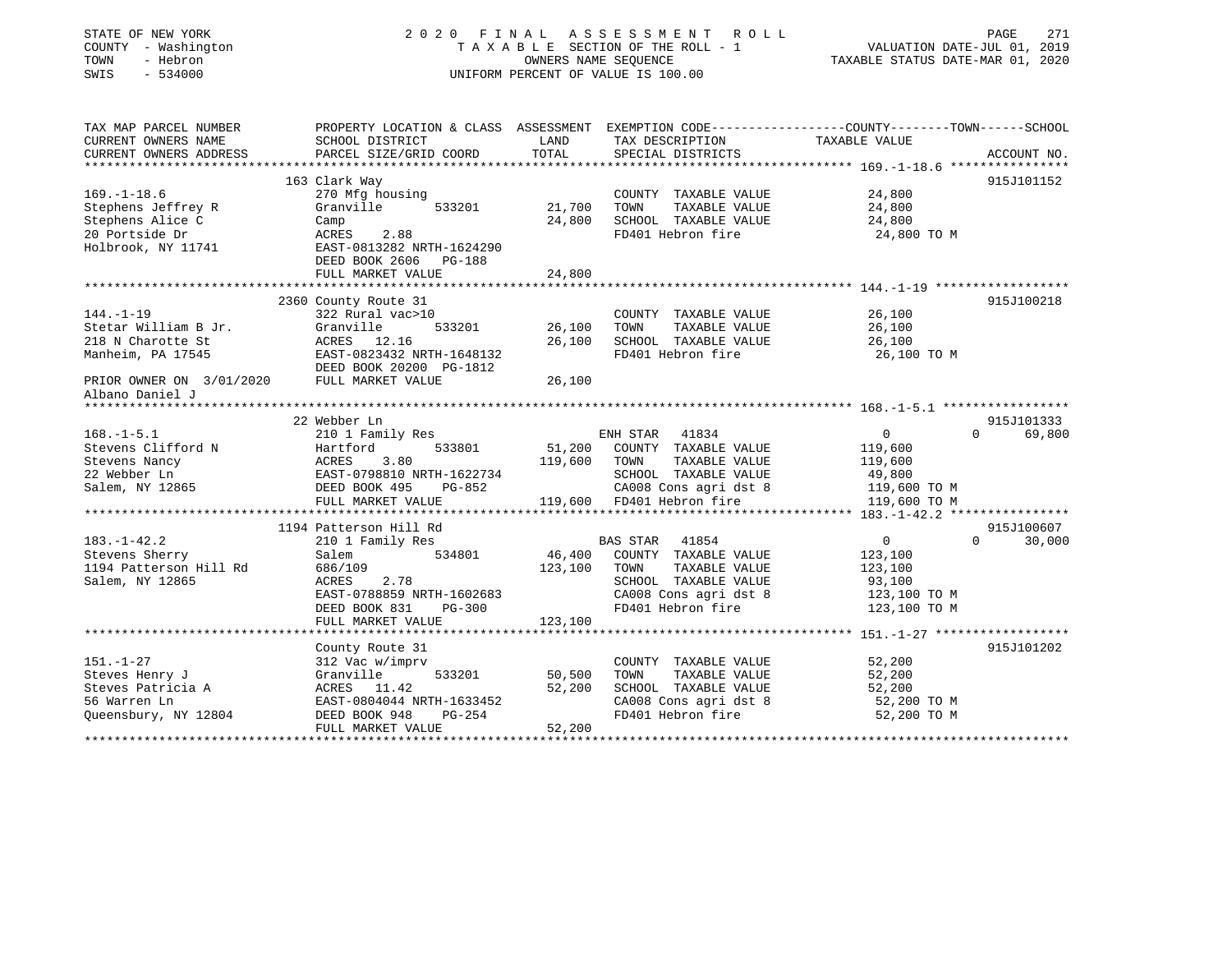# STATE OF NEW YORK 2 0 2 0 F I N A L A S S E S S M E N T R O L L PAGE 272 COUNTY - Washington T A X A B L E SECTION OF THE ROLL - 1 VALUATION DATE-JUL 01, 2019 TOWN - Hebron OWNERS NAME SEQUENCE TAXABLE STATUS DATE-MAR 01, 2020 SWIS - 534000 UNIFORM PERCENT OF VALUE IS 100.00

| TAX MAP PARCEL NUMBER                                                                                                                     | PROPERTY LOCATION & CLASS ASSESSMENT                                                                                                                               |                         | EXEMPTION CODE-----------------COUNTY--------TOWN------SCHOOL                              |                                               |             |
|-------------------------------------------------------------------------------------------------------------------------------------------|--------------------------------------------------------------------------------------------------------------------------------------------------------------------|-------------------------|--------------------------------------------------------------------------------------------|-----------------------------------------------|-------------|
| CURRENT OWNERS NAME<br>CURRENT OWNERS ADDRESS                                                                                             | SCHOOL DISTRICT<br>PARCEL SIZE/GRID COORD                                                                                                                          | LAND<br>TOTAL           | TAX DESCRIPTION<br>SPECIAL DISTRICTS                                                       | TAXABLE VALUE                                 | ACCOUNT NO. |
|                                                                                                                                           |                                                                                                                                                                    |                         |                                                                                            |                                               |             |
|                                                                                                                                           | 653 Tiplady Rd                                                                                                                                                     |                         |                                                                                            |                                               | 915J101360  |
| $178. - 1 - 11.3$<br>Stewart Bruce<br>Stewart Barbara                                                                                     | 242 Rurl res&rec<br>534801<br>Salem<br>13.51<br>ACRES                                                                                                              | 60,600<br>173,700       | COUNTY TAXABLE VALUE<br>TOWN<br>TAXABLE VALUE<br>SCHOOL TAXABLE VALUE                      | 173,700<br>173,700<br>173,700                 |             |
| 653 Tiplady Rd<br>Granville, NY 12832                                                                                                     | EAST-0820829 NRTH-1612180<br>DEED BOOK 630<br>$PG-1$<br>FULL MARKET VALUE                                                                                          | 173,700                 | FD401 Hebron fire                                                                          | 173,700 TO M                                  |             |
|                                                                                                                                           |                                                                                                                                                                    |                         |                                                                                            |                                               |             |
|                                                                                                                                           | Bromley Ln                                                                                                                                                         |                         |                                                                                            |                                               | 915J101367  |
| $178. - 1 - 24$<br>Stewart Jason L<br>Vongsanohsuk Montira<br>68 Funny Farm Rd<br>Bennington, VT 05201                                    | 322 Rural vac>10<br>Salem<br>534801<br>Lot 9<br>ACRES<br>11.31<br>EAST-0821402 NRTH-1615076<br>DEED BOOK 3671 PG-315                                               | 35,100<br>35,100        | COUNTY TAXABLE VALUE<br>TAXABLE VALUE<br>TOWN<br>SCHOOL TAXABLE VALUE<br>FD401 Hebron fire | 35,100<br>35,100<br>35,100<br>35,100 TO M     |             |
|                                                                                                                                           | FULL MARKET VALUE                                                                                                                                                  | 35,100                  |                                                                                            |                                               |             |
|                                                                                                                                           |                                                                                                                                                                    |                         |                                                                                            |                                               |             |
| $143. - 1 - 39.1$<br>Story Joel R<br>261 West St Apt 6<br>Mount Kisco, NY 10549<br>MAY BE SUBJECT TO PAYMENT<br>UNDER AGDIST LAW TIL 2024 | Liebig Rd/e Off<br>314 Rural vac<10<br>Granville<br>533201<br>Lot 1<br>ACRES<br>5.37<br>EAST-0807487 NRTH-1645477<br>DEED BOOK 20191 PG-30041<br>FULL MARKET VALUE | 4,300<br>4,300<br>4,300 | COUNTY TAXABLE VALUE<br>TOWN<br>TAXABLE VALUE<br>SCHOOL TAXABLE VALUE<br>FD401 Hebron fire | 4,300<br>4,300<br>4,300<br>4,300 TO M         | 915J101623  |
|                                                                                                                                           |                                                                                                                                                                    |                         |                                                                                            |                                               |             |
| $143. - 1 - 39.13$<br>Story Joel R<br>261 West St Apt 6<br>Mount Kisco, NY 10549                                                          | 75 Hebron Moors Way<br>210 1 Family Res<br>Granville<br>533201<br>Subdiv Lot No 13<br>ACRES<br>8.59<br>EAST-0807275 NRTH-1644937<br>DEED BOOK 20191 PG-30041       | 65,300<br>168,400       | COUNTY TAXABLE VALUE<br>TOWN<br>TAXABLE VALUE<br>SCHOOL TAXABLE VALUE<br>FD401 Hebron fire | 168,400<br>168,400<br>168,400<br>168,400 TO M | 915J101635  |
|                                                                                                                                           | FULL MARKET VALUE                                                                                                                                                  | 168,400                 |                                                                                            |                                               |             |
|                                                                                                                                           | Hebron Moors Way                                                                                                                                                   |                         |                                                                                            |                                               |             |
| $143. - 1 - 39.16$<br>Story Joel R<br>261 West St Apt 6<br>Mount Kisco, NY 10549                                                          | 322 Rural vac>10<br>Granville<br>533201<br>lots 14-17<br>ACRES 37.57<br>EAST-0807954 NRTH-1644429                                                                  | 61,700<br>61,700        | COUNTY TAXABLE VALUE<br>TOWN<br>TAXABLE VALUE<br>SCHOOL TAXABLE VALUE<br>FD401 Hebron fire | 61,700<br>61,700<br>61,700<br>61,700 TO M     |             |
| MAY BE SUBJECT TO PAYMENT<br>UNDER AGDIST LAW TIL 2027                                                                                    | DEED BOOK 20191 PG-30041<br>FULL MARKET VALUE                                                                                                                      | 61,700                  |                                                                                            |                                               |             |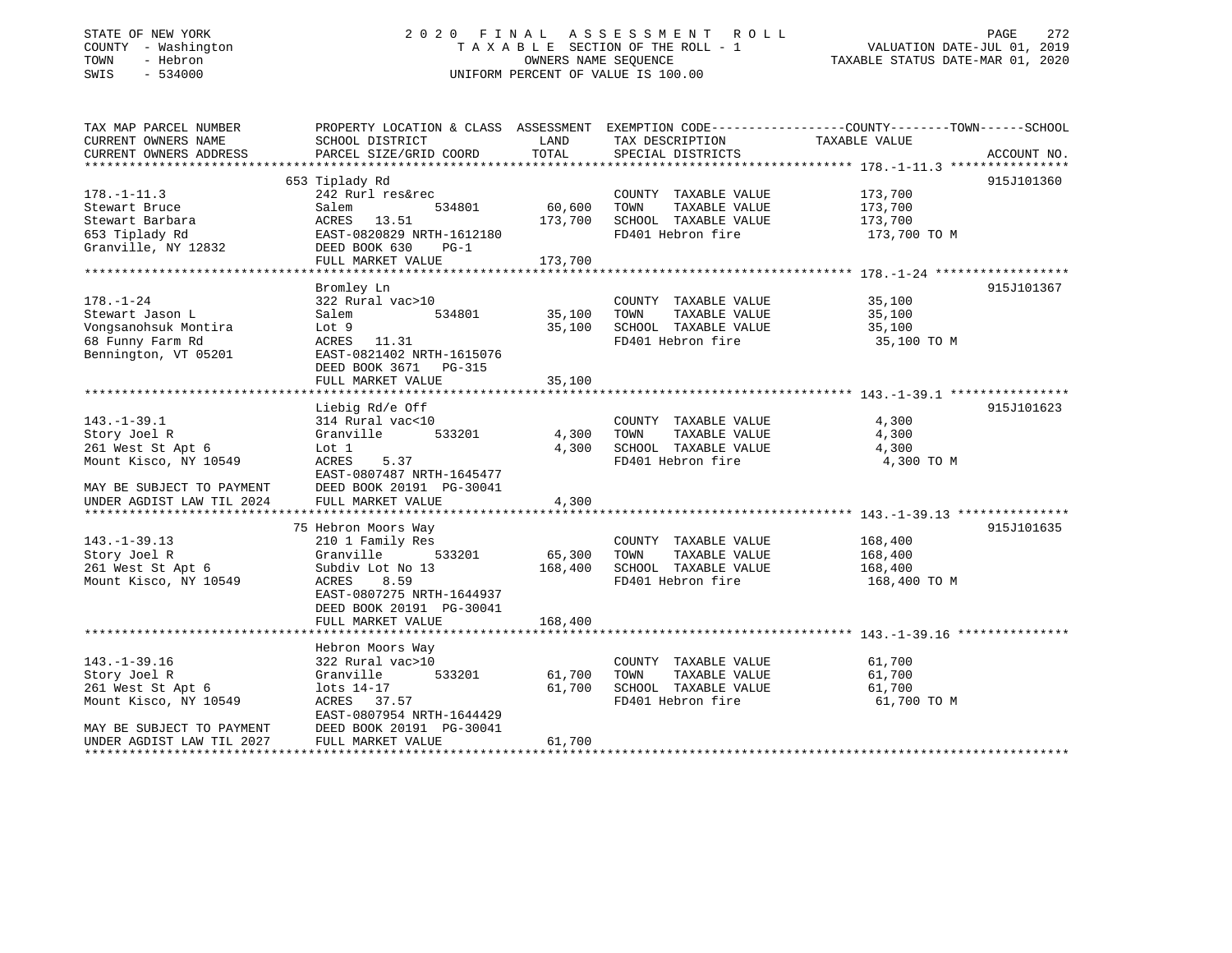| STATE OF NEW YORK   | 2020 FINAL ASSESSMENT ROLL         | 273<br>PAGE                      |
|---------------------|------------------------------------|----------------------------------|
| COUNTY - Washington | TAXABLE SECTION OF THE ROLL - 1    | VALUATION DATE-JUL 01, 2019      |
| TOWN<br>- Hebron    | OWNERS NAME SEOUENCE               | TAXABLE STATUS DATE-MAR 01, 2020 |
| SWIS<br>$-534000$   | UNIFORM PERCENT OF VALUE IS 100.00 |                                  |
|                     |                                    |                                  |
|                     |                                    |                                  |
|                     |                                    |                                  |

TAX MAP PARCEL NUMBER PROPERTY LOCATION & CLASS ASSESSMENT EXEMPTION CODE------------------COUNTY--------TOWN------SCHOOL

| CURRENT OWNERS NAME        | SCHOOL DISTRICT                 | LAND            | TAX DESCRIPTION             | TAXABLE VALUE           |                       |
|----------------------------|---------------------------------|-----------------|-----------------------------|-------------------------|-----------------------|
| CURRENT OWNERS ADDRESS     | PARCEL SIZE/GRID COORD          | TOTAL           | SPECIAL DISTRICTS           |                         | ACCOUNT NO.           |
| ***********************    |                                 |                 |                             |                         |                       |
|                            | 1092 Big Burch Hill Rd          |                 |                             |                         | 915J100031            |
| $151. - 1 - 25$            | 210 1 Family Res                |                 | <b>BAS STAR</b><br>41854    | 0                       | $\mathbf 0$<br>30,000 |
| Stotler Joelle Alayne      | Hartford<br>533801              |                 | 20,800 DISAB-C/T 41931      | 42,550<br>42,550        | $\mathbf 0$           |
| 1092 Big Burch Hill Rd     | 432/631<br>468/729              |                 | 85,100 COUNTY TAXABLE VALUE | 42,550                  |                       |
| Granville, NY 12832        | ACRES<br>1.20 BANK<br>999       |                 | TOWN<br>TAXABLE VALUE       | 42,550                  |                       |
|                            | EAST-0797776 NRTH-1639529       |                 | SCHOOL TAXABLE VALUE        | 55,100                  |                       |
|                            | DEED BOOK 2611 PG-212           |                 | CA008 Cons agri dst 8       | 85,100 TO M             |                       |
|                            |                                 |                 |                             |                         |                       |
|                            | FULL MARKET VALUE               |                 | 85,100 FD401 Hebron fire    | 85,100 TO M             |                       |
|                            |                                 |                 |                             |                         |                       |
|                            | 45 Darfler Ln                   |                 |                             |                         | 915J101703            |
| $159. - 1 - 25.14$         | 210 1 Family Res                |                 | COUNTY TAXABLE VALUE        | 85,200                  |                       |
| Strakos Andrew J           | Hartford<br>533801              | 41,900          | TOWN<br>TAXABLE VALUE       | 85,200                  |                       |
| 45 Darfler Ln              | lot B                           | 85,200          | SCHOOL TAXABLE VALUE        | 85,200                  |                       |
| Granville, NY 12832        | ACRES<br>3.30 BANK<br>998       |                 | FD401 Hebron fire           | 85,200 TO M             |                       |
|                            | EAST-0797545 NRTH-1628019       |                 |                             |                         |                       |
|                            | DEED BOOK 3653 PG-95            |                 |                             |                         |                       |
|                            | FULL MARKET VALUE               | 85,200          |                             |                         |                       |
|                            |                                 |                 |                             |                         |                       |
|                            | 96 Koster Way                   |                 |                             |                         | 915J101678            |
| $185. - 1 - 27$            | 314 Rural vac<10                |                 | COUNTY TAXABLE VALUE        | 25,600                  |                       |
| Strid Bonnie               | Salem<br>534801                 | 25,600          | TAXABLE VALUE<br>TOWN       | 25,600                  |                       |
|                            |                                 |                 |                             |                         |                       |
| Smyth Stuart               | ACRES<br>5.39                   | 25,600          | SCHOOL TAXABLE VALUE        | 25,600                  |                       |
| 71 Gaylord Rd              | EAST-0814680 NRTH-1609183       |                 | FD401 Hebron fire           | 25,600 TO M             |                       |
| Gaylordsville, CT 06755    | DEED BOOK 1744 PG-41            |                 |                             |                         |                       |
|                            | FULL MARKET VALUE               | 25,600          |                             |                         |                       |
|                            |                                 |                 |                             |                         |                       |
|                            | 1468 County Route 31            |                 |                             |                         | 915J100337            |
| $152. - 1 - 16$            | 210 1 Family Res                |                 | VET COM CT 41131            | 48,350<br>29,100        | $\Omega$              |
| Stumpf David A             | Granville<br>533201             |                 | 60,400 VET DIS CT 41141     | 38,680<br>38,680        | $\Omega$              |
| Stumpf Jane D              | ACRES 10.74                     | 193,400 AGED-CO | 41802                       | 21,274                  | $\Omega$<br>$\Omega$  |
| 1468 County Route 31       | EAST-0806914 NRTH-1638835       |                 | COUNTY TAXABLE VALUE        | 85,096                  |                       |
| Granville, NY 12832        | DEED BOOK 3887 PG-73            |                 | TOWN<br>TAXABLE VALUE       | 125,620                 |                       |
|                            | FULL MARKET VALUE               | 193,400         | SCHOOL TAXABLE VALUE        | 193,400                 |                       |
|                            |                                 |                 | CA008 Cons agri dst 8       | 193,400 TO M            |                       |
|                            |                                 |                 | FD401 Hebron fire           | 193,400 TO M            |                       |
|                            | ******************************* |                 |                             | ******* 177.-1-9 ****** |                       |
|                            | State Route 22                  |                 |                             |                         |                       |
|                            |                                 |                 |                             |                         | 915J100631            |
| $177. - 1 - 9$             | 312 Vac w/imprv                 |                 | COUNTY TAXABLE VALUE        | 13,200                  |                       |
| Stunger Walter             | Salem<br>534801                 | 1,500           | TAXABLE VALUE<br>TOWN       | 13,200                  |                       |
| MacDonald-Stunger Laurie G | 92.00 DPTH<br>60.00<br>FRNT     | 13,200          | SCHOOL TAXABLE VALUE        | 13,200                  |                       |
| 90 Kinney Rd               | ACRES<br>0.13                   |                 | FD401 Hebron fire           | 13,200 TO M             |                       |
| Argyle, NY 12809           | EAST-0815167 NRTH-1616418       |                 |                             |                         |                       |
|                            | DEED BOOK 2038<br>$PG-346$      |                 |                             |                         |                       |
|                            | FULL MARKET VALUE               | 13,200          |                             |                         |                       |
|                            |                                 |                 |                             |                         |                       |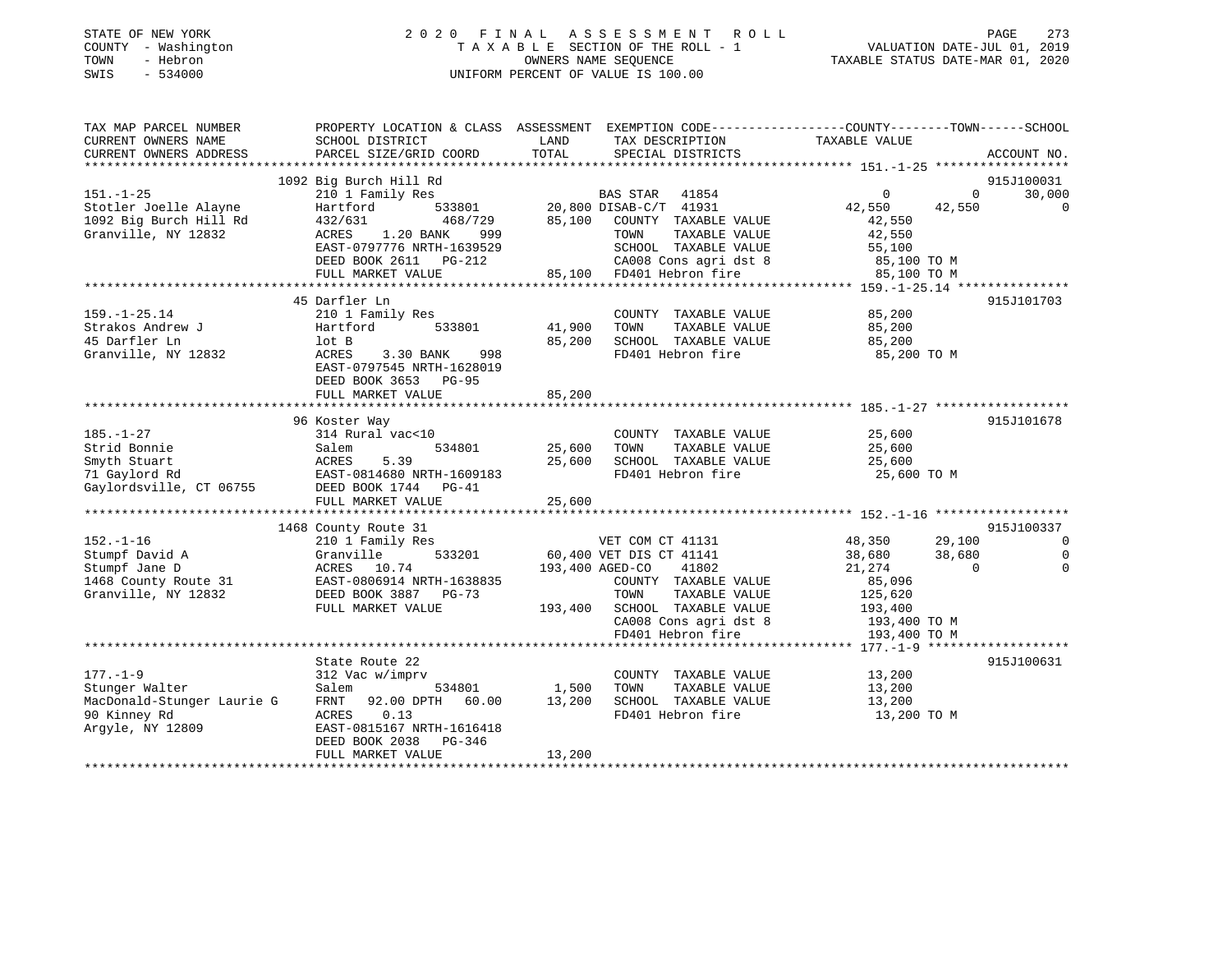# STATE OF NEW YORK 2 0 2 0 F I N A L A S S E S S M E N T R O L L PAGE 274 COUNTY - Washington T A X A B L E SECTION OF THE ROLL - 1 VALUATION DATE-JUL 01, 2019 TOWN - Hebron OWNERS NAME SEQUENCE TAXABLE STATUS DATE-MAR 01, 2020 SWIS - 534000 UNIFORM PERCENT OF VALUE IS 100.00

| TAX MAP PARCEL NUMBER<br>CURRENT OWNERS NAME<br>CURRENT OWNERS ADDRESS | PROPERTY LOCATION & CLASS ASSESSMENT EXEMPTION CODE----------------COUNTY-------TOWN------SCHOOL<br>SCHOOL DISTRICT<br>PARCEL SIZE/GRID COORD             | LAND<br>TOTAL             | TAX DESCRIPTION<br>SPECIAL DISTRICTS                                                        | TAXABLE VALUE                                       | ACCOUNT NO.                      |
|------------------------------------------------------------------------|-----------------------------------------------------------------------------------------------------------------------------------------------------------|---------------------------|---------------------------------------------------------------------------------------------|-----------------------------------------------------|----------------------------------|
|                                                                        |                                                                                                                                                           |                           |                                                                                             |                                                     |                                  |
| $185. - 1 - 14.21$<br>Sullivan Deanna L                                | 6054 State Route 22<br>270 Mfg housing<br>534801                                                                                                          | $37,100$ <sup>BZ</sup>    | BAS STAR 41854<br>COUNTY TAXABLE VALUE                                                      | $\overline{0}$<br>61,100                            | 915J101738<br>$\Omega$<br>30,000 |
| c/o John Sullivan<br>6054 State Route 22<br>Salem, NY 12865            | Salem<br>Lot A<br>ACRES 1.70<br>ASST-0814315 NRTH-16039<br>PERD BOOK 823 PG-133<br>EAST-0814315 NRTH-1603934<br>DEED BOOK 823 PG-133<br>FULL MARKET VALUE | 61,100                    | TOWN<br>TAXABLE VALUE<br>SCHOOL TAXABLE VALUE<br>CA008 Cons agri dst 8<br>FD401 Hebron fire | 61,100<br>31,100<br>61,100 TO M<br>61,100 TO M      |                                  |
|                                                                        |                                                                                                                                                           | 61,100                    |                                                                                             |                                                     |                                  |
|                                                                        |                                                                                                                                                           |                           |                                                                                             |                                                     |                                  |
|                                                                        | Oak Hill Rd                                                                                                                                               |                           |                                                                                             |                                                     |                                  |
| $170. - 1 - 13.73$                                                     | 314 Rural vac<10                                                                                                                                          |                           | COUNTY TAXABLE VALUE                                                                        | 29,600                                              |                                  |
| Sultaire Michael                                                       | Salem<br>534801 29,600                                                                                                                                    |                           | TAXABLE VALUE<br>TOWN                                                                       | 29,600                                              |                                  |
| Sultaire Wendy                                                         | Lot 3                                                                                                                                                     | 29,600                    | SCHOOL TAXABLE VALUE<br>CA008 Cons agri dst 8                                               | 29,600                                              |                                  |
| 24 Hicks St                                                            | 8.75<br>ACRES                                                                                                                                             |                           |                                                                                             | 29,600 TO M                                         |                                  |
| Winstead, CT 06098                                                     | EAST-0819795 NRTH-1615518<br>DEED BOOK 3151 PG-233                                                                                                        |                           | FD401 Hebron fire                                                                           | 29,600 TO M                                         |                                  |
|                                                                        | FULL MARKET VALUE                                                                                                                                         | 29,600                    |                                                                                             |                                                     |                                  |
|                                                                        | ***********************                                                                                                                                   | * * * * * * * * * * * * * |                                                                                             | *********************** 170.-1-13.79 ************** |                                  |
|                                                                        | Sheldon Rd                                                                                                                                                |                           |                                                                                             |                                                     |                                  |
| $170. - 1 - 13.79$                                                     | 322 Rural vac>10                                                                                                                                          |                           | AG DIST 41720                                                                               | 71,231 71,231                                       | 71,231                           |
| Sultaire Michael                                                       | 534801<br>Salem                                                                                                                                           |                           | 86,700 COUNTY TAXABLE VALUE                                                                 | 15,469                                              |                                  |
| Sultaire Wendy                                                         | Lot 5B<br>ACRES 30.93                                                                                                                                     | 86,700 TOWN               | TAXABLE VALUE                                                                               | 15,469                                              |                                  |
| 24 Hicks St                                                            |                                                                                                                                                           |                           | SCHOOL TAXABLE VALUE                                                                        | 15,469                                              |                                  |
| Winstead, CT 06098                                                     |                                                                                                                                                           |                           | CA008 Cons agri dst 8                                                                       | 15,469 TO M                                         |                                  |
| MAY BE SUBJECT TO PAYMENT                                              | ACRES 30.93<br>EAST-0819340 NRTH-1615831 CA008 Cons agri dst<br>DEED BOOK 3151 PG-228 71,231 EX<br>FULL MARKET VALUE 86,700 FD401 Hebron fire             |                           | 71,231 EX                                                                                   | 86,700 TO M                                         |                                  |
| UNDER AGDIST LAW TIL 2024                                              |                                                                                                                                                           |                           |                                                                                             |                                                     |                                  |
|                                                                        |                                                                                                                                                           |                           |                                                                                             |                                                     |                                  |
|                                                                        | Bromley w/off Ln                                                                                                                                          |                           |                                                                                             |                                                     |                                  |
| $178. - 1 - 2.8$                                                       | 322 Rural vac>10                                                                                                                                          |                           | AGRI-D IND 41730                                                                            | 2,554                                               | 2,554<br>2,554                   |
| Sultaire Michael                                                       | Salem                                                                                                                                                     |                           | 534801 18,400 COUNTY TAXABLE VALUE                                                          | 15,846                                              |                                  |
| Sultaire Wendy                                                         | ACRES 22.95                                                                                                                                               |                           | 18,400 TOWN<br>TAXABLE VALUE                                                                | 15,846                                              |                                  |
| 24 Hicks St                                                            | EAST-0818350 NRTH-1614016<br>EAST-0818350 NRTH-1614016<br>DEED BOOK 2644 PG-301                                                                           |                           | SCHOOL TAXABLE VALUE                                                                        | 15,846                                              |                                  |
| Winstead, CT 06098                                                     | FULL MARKET VALUE                                                                                                                                         | 18,400                    | FD401 Hebron fire                                                                           | 18,400 TO M                                         |                                  |
| MAY BE SUBJECT TO PAYMENT<br>UNDER AGDIST LAW TIL 2027                 |                                                                                                                                                           |                           |                                                                                             |                                                     |                                  |
| *****************************                                          |                                                                                                                                                           |                           |                                                                                             |                                                     |                                  |
|                                                                        | Bromley Ln Off W                                                                                                                                          |                           |                                                                                             |                                                     |                                  |
| $178. - 1 - 2.9$                                                       | 322 Rural vac>10                                                                                                                                          |                           | AGRI-D IND 41730                                                                            | 3,991                                               | 3,991<br>3,991                   |
| Sultaire Michael                                                       | Salem                                                                                                                                                     |                           | 534801 17,500 COUNTY TAXABLE VALUE                                                          | 13,509                                              |                                  |
| Sultaire Wendy                                                         | ACRES 21.75                                                                                                                                               |                           | 17,500 TOWN<br>TAXABLE VALUE                                                                | 13,509                                              |                                  |
| 24 Hicks St                                                            |                                                                                                                                                           |                           | SCHOOL TAXABLE VALUE 13,509                                                                 |                                                     |                                  |
| Winsted, CT 06098                                                      | FULL MARKET VALUE                                                                                                                                         | 17,500                    | FD401 Hebron fire                                                                           | 17,500 TO M                                         |                                  |
| MAY BE SUBJECT TO PAYMENT                                              |                                                                                                                                                           |                           |                                                                                             |                                                     |                                  |
| UNDER AGDIST LAW TIL 2027                                              |                                                                                                                                                           |                           |                                                                                             |                                                     |                                  |
| ******************                                                     |                                                                                                                                                           |                           |                                                                                             |                                                     |                                  |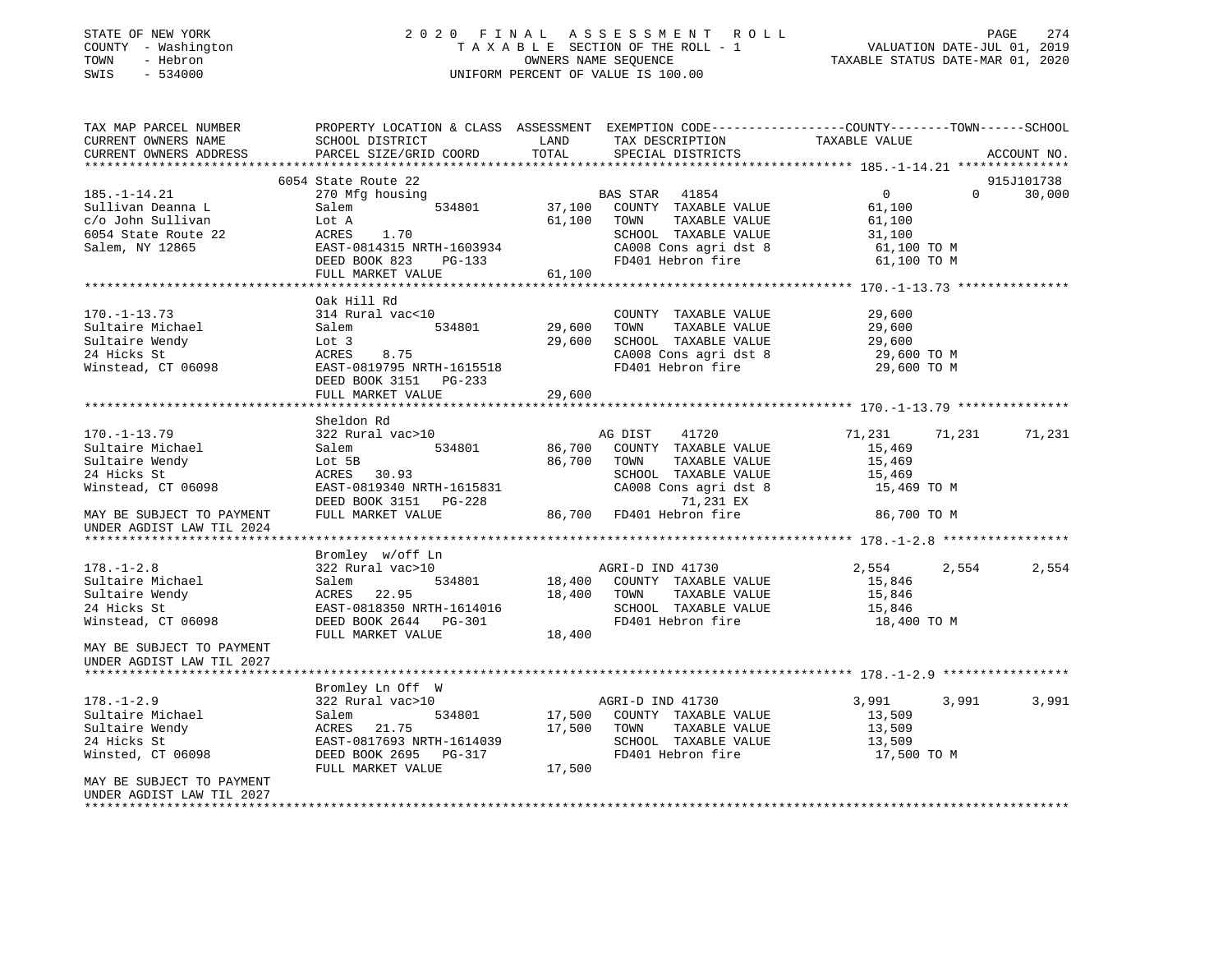| STATE OF NEW YORK<br>COUNTY - Washington<br>TOWN<br>- Hebron<br>$-534000$<br>SWIS |                                                    |         | 2020 FINAL ASSESSMENT ROLL<br>TAXABLE SECTION OF THE ROLL - 1<br>OWNERS NAME SEQUENCE<br>UNIFORM PERCENT OF VALUE IS 100.00 | VALUATION DATE-JUL 01, 2019<br>TAXABLE STATUS DATE-MAR 01, 2020                                                   | PAGE<br>275        |
|-----------------------------------------------------------------------------------|----------------------------------------------------|---------|-----------------------------------------------------------------------------------------------------------------------------|-------------------------------------------------------------------------------------------------------------------|--------------------|
| TAX MAP PARCEL NUMBER<br>CURRENT OWNERS NAME                                      | SCHOOL DISTRICT                                    | LAND    | TAX DESCRIPTION                                                                                                             | PROPERTY LOCATION & CLASS ASSESSMENT EXEMPTION CODE----------------COUNTY-------TOWN------SCHOOL<br>TAXABLE VALUE |                    |
| CURRENT OWNERS ADDRESS                                                            | PARCEL SIZE/GRID COORD                             | TOTAL   | SPECIAL DISTRICTS                                                                                                           |                                                                                                                   | ACCOUNT NO.        |
|                                                                                   |                                                    |         |                                                                                                                             |                                                                                                                   |                    |
|                                                                                   | 47 Bromley Ln                                      |         |                                                                                                                             |                                                                                                                   | 915J101379         |
| $178. - 1 - 19$                                                                   | 240 Rural res                                      |         | AGRI-D IND 41730                                                                                                            | 21,897<br>21,897                                                                                                  | 21,897             |
| Sultaire Michael                                                                  | Salem<br>534801                                    | 77,000  | COUNTY TAXABLE VALUE                                                                                                        | 191,003                                                                                                           |                    |
| Sultaire Wendy                                                                    | 23.99<br>ACRES                                     | 212,900 | TOWN<br>TAXABLE VALUE                                                                                                       | 191,003                                                                                                           |                    |
| 24 Hicks St                                                                       | EAST-0818649 NRTH-1613120                          |         | SCHOOL TAXABLE VALUE                                                                                                        | 191,003                                                                                                           |                    |
| Winsted, CT 06098                                                                 | DEED BOOK 2208 PG-322                              |         | FD401 Hebron fire                                                                                                           | 212,900 TO M                                                                                                      |                    |
| MAY BE SUBJECT TO PAYMENT<br>UNDER AGDIST LAW TIL 2027                            | FULL MARKET VALUE                                  | 212,900 |                                                                                                                             |                                                                                                                   |                    |
|                                                                                   | Oak Hill Rd                                        |         |                                                                                                                             |                                                                                                                   | 915J101380         |
| $178. - 1 - 22$                                                                   | 322 Rural vac>10                                   |         | COUNTY TAXABLE VALUE                                                                                                        | 61,800                                                                                                            |                    |
| Sultaire Michael                                                                  | 534801<br>Salem                                    | 61,800  | TOWN<br>TAXABLE VALUE                                                                                                       | 61,800                                                                                                            |                    |
| Sultaire Wendy                                                                    | Lot 7                                              | 61,800  | SCHOOL TAXABLE VALUE                                                                                                        | 61,800                                                                                                            |                    |
| 24 Hicks Rd                                                                       | ACRES 28.84                                        |         | FD401 Hebron fire                                                                                                           | 61,800 TO M                                                                                                       |                    |
| Winsted, CT 06098                                                                 | EAST-0819317 NRTH-1614778<br>DEED BOOK 2985 PG-227 |         |                                                                                                                             |                                                                                                                   |                    |
|                                                                                   | FULL MARKET VALUE                                  | 61,800  |                                                                                                                             |                                                                                                                   |                    |
|                                                                                   | Oak Hill Rd                                        |         |                                                                                                                             |                                                                                                                   |                    |
| $178. - 1 - 45$                                                                   | 314 Rural vac<10                                   |         | COUNTY TAXABLE VALUE                                                                                                        | 25,000                                                                                                            |                    |
| Sultaire Michael J                                                                | Salem<br>534801                                    | 25,000  | TOWN<br>TAXABLE VALUE                                                                                                       | 25,000                                                                                                            |                    |
| Sultaire Wendy A                                                                  | Subdivision Lot B                                  | 25,000  | SCHOOL TAXABLE VALUE                                                                                                        | 25,000                                                                                                            |                    |
| 24 Hick St                                                                        | ACRES<br>5.00                                      |         | FD401 Hebron fire                                                                                                           | 25,000 TO M                                                                                                       |                    |
| Winsted, CT 06098                                                                 | EAST-0819063 NRTH-1613811                          |         |                                                                                                                             |                                                                                                                   |                    |
|                                                                                   | DEED BOOK 3124 PG-186                              |         |                                                                                                                             |                                                                                                                   |                    |
|                                                                                   | FULL MARKET VALUE                                  | 25,000  |                                                                                                                             |                                                                                                                   |                    |
|                                                                                   |                                                    |         |                                                                                                                             |                                                                                                                   |                    |
|                                                                                   | 336 County Route 28                                |         |                                                                                                                             |                                                                                                                   | 915J100506         |
| $143. - 1 - 25$                                                                   | 210 1 Family Res                                   |         | BAS STAR 41854                                                                                                              | $\overline{0}$                                                                                                    | $\Omega$<br>30,000 |
| Sumner John W                                                                     | 533201<br>Granville                                | 45,000  | COUNTY TAXABLE VALUE                                                                                                        | 163,200                                                                                                           |                    |
| Young Tonya E<br>336 County Route 28                                              | ACRES<br>2.25<br>EAST-0812886 NRTH-1646186         | 163,200 | TAXABLE VALUE<br>TOWN<br>SCHOOL TAXABLE VALUE                                                                               | 163,200<br>133,200                                                                                                |                    |
| Granville, NY 12832                                                               | DEED BOOK 694<br>PG-332                            |         | FD401 Hebron fire                                                                                                           | 163,200 TO M                                                                                                      |                    |
|                                                                                   | FULL MARKET VALUE                                  | 163,200 |                                                                                                                             |                                                                                                                   |                    |
|                                                                                   |                                                    |         |                                                                                                                             |                                                                                                                   |                    |
|                                                                                   | 65 Everetts Heights Way                            |         |                                                                                                                             |                                                                                                                   | 915J100284         |
| $152. - 2 - 9$                                                                    | 210 1 Family Res                                   |         | BAS STAR 41854                                                                                                              | $\overline{0}$<br>$\Omega$                                                                                        | 30,000             |
| Surdukowski Catherine LE                                                          | 533201<br>Granville                                | 57,700  | COUNTY TAXABLE VALUE                                                                                                        | 167,400                                                                                                           |                    |
| Surdukowski Stephen                                                               | ACRES<br>5.14                                      | 167,400 | TAXABLE VALUE<br>TOWN                                                                                                       | 167,400                                                                                                           |                    |
| c/o Carol Surdukowski                                                             | EAST-0809383 NRTH-1642285                          |         | SCHOOL TAXABLE VALUE                                                                                                        | 137,400                                                                                                           |                    |
| 6177 Scottsville Rd                                                               | DEED BOOK 825<br>PG-87                             |         | FD401 Hebron fire                                                                                                           | 167,400 TO M                                                                                                      |                    |
| Jeffersonton, VA 22724                                                            | FULL MARKET VALUE                                  | 167,400 |                                                                                                                             |                                                                                                                   |                    |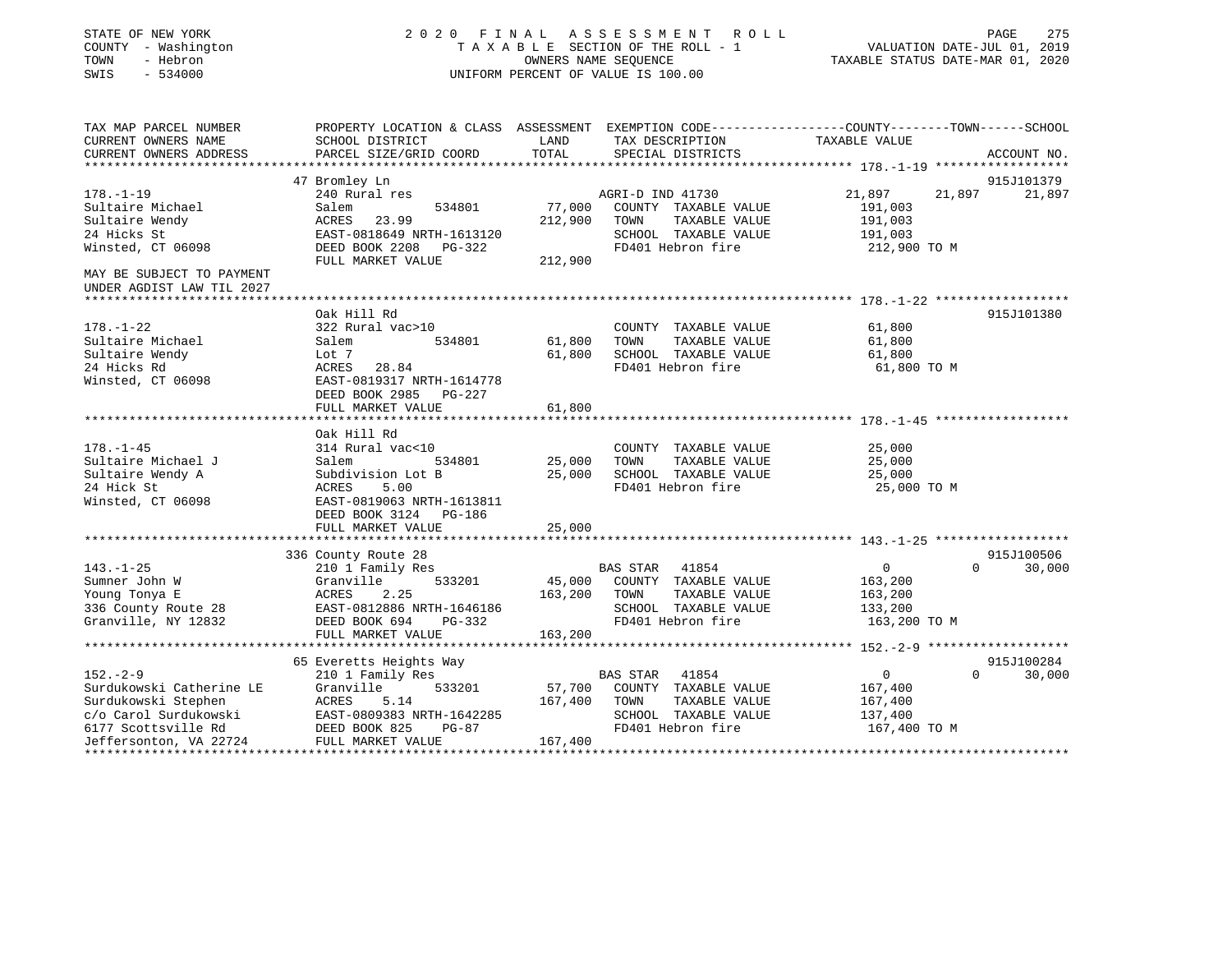# STATE OF NEW YORK 2 0 2 0 F I N A L A S S E S S M E N T R O L L PAGE 276 COUNTY - Washington T A X A B L E SECTION OF THE ROLL - 1 VALUATION DATE-JUL 01, 2019 TOWN - Hebron OWNERS NAME SEQUENCE TAXABLE STATUS DATE-MAR 01, 2020 SWIS - 534000 UNIFORM PERCENT OF VALUE IS 100.00

| TAX MAP PARCEL NUMBER<br>CURRENT OWNERS NAME<br>CURRENT OWNERS ADDRESS                                                                                                                                                                                                                                                                                                                                           | PROPERTY LOCATION & CLASS ASSESSMENT EXEMPTION CODE---------------COUNTY-------TOWN-----SCHOOL<br>SCHOOL DISTRICT<br>PARCEL SIZE/GRID COORD | LAND<br>TOTAL                                                                | TAX DESCRIPTION TAXABLE VALUE<br>SPECIAL DISTRICTS   |                                                      |          | ACCOUNT NO.    |
|------------------------------------------------------------------------------------------------------------------------------------------------------------------------------------------------------------------------------------------------------------------------------------------------------------------------------------------------------------------------------------------------------------------|---------------------------------------------------------------------------------------------------------------------------------------------|------------------------------------------------------------------------------|------------------------------------------------------|------------------------------------------------------|----------|----------------|
|                                                                                                                                                                                                                                                                                                                                                                                                                  |                                                                                                                                             |                                                                              |                                                      |                                                      |          |                |
|                                                                                                                                                                                                                                                                                                                                                                                                                  | 80 Everetts Heights Way                                                                                                                     |                                                                              |                                                      |                                                      |          | 915J100286     |
| $152 - 2 - 10$                                                                                                                                                                                                                                                                                                                                                                                                   | 312 Vac w/imprv                                                                                                                             |                                                                              | COUNTY TAXABLE VALUE                                 | 46,400                                               |          |                |
| Surdukowski Stephen F                                                                                                                                                                                                                                                                                                                                                                                            | $533201$ $36,400$<br>00 $46,400$<br>Granville                                                                                               |                                                                              | TOWN      TAXABLE  VALUE<br>SCHOOL    TAXABLE  VALUE | 46,400<br>46,400                                     |          |                |
| c/o Carol Surdukowski                                                                                                                                                                                                                                                                                                                                                                                            | ACRES<br>5.00                                                                                                                               |                                                                              |                                                      |                                                      |          |                |
|                                                                                                                                                                                                                                                                                                                                                                                                                  |                                                                                                                                             |                                                                              |                                                      | FD401 Hebron fire 46,400 TO M                        |          |                |
| 6177 Scottsville Rd<br>Jeffersonton, VA 22724<br>DEED BOOK 668 PG-43<br>THE MARGE DEED BOOK 668 PG-43                                                                                                                                                                                                                                                                                                            |                                                                                                                                             |                                                                              |                                                      |                                                      |          |                |
|                                                                                                                                                                                                                                                                                                                                                                                                                  | FULL MARKET VALUE                                                                                                                           | 46,400                                                                       |                                                      |                                                      |          |                |
|                                                                                                                                                                                                                                                                                                                                                                                                                  |                                                                                                                                             |                                                                              |                                                      |                                                      |          |                |
|                                                                                                                                                                                                                                                                                                                                                                                                                  | 361 Indian Head Way                                                                                                                         |                                                                              |                                                      |                                                      |          | 915J101676     |
| $170. - 1 - 13.18$                                                                                                                                                                                                                                                                                                                                                                                               | 210 1 Family Res                                                                                                                            | 1932<br>1932 533201 44,000 DISAB-TOWN 41933<br>1933 - 195 800 COUNTY TAYABLE |                                                      | 82,500                                               | $\Omega$ | $\mathbf 0$    |
| Sutliff Donna<br>361 Indian Head Way<br>Salem, NY 12865                                                                                                                                                                                                                                                                                                                                                          | Granville                                                                                                                                   |                                                                              |                                                      |                                                      | 16,500   | $\Omega$       |
|                                                                                                                                                                                                                                                                                                                                                                                                                  |                                                                                                                                             |                                                                              |                                                      | $\begin{smallmatrix}&&0\0&82\,,500\end{smallmatrix}$ |          |                |
|                                                                                                                                                                                                                                                                                                                                                                                                                  |                                                                                                                                             |                                                                              |                                                      |                                                      |          |                |
|                                                                                                                                                                                                                                                                                                                                                                                                                  |                                                                                                                                             |                                                                              |                                                      |                                                      |          |                |
|                                                                                                                                                                                                                                                                                                                                                                                                                  |                                                                                                                                             |                                                                              |                                                      |                                                      |          |                |
| 911 Sutliff Donna (Stanville $165,000$ COUNTY TAXABLE VALUE 32,500<br>261 Indian Head Way ACRES 4.00<br>261 Indian Head Way ACRES 4.00<br>261 Indian Head Way EAST-0817164 NRTH-1618882<br>262,500<br>262,500<br>265,000 EDEED BOOK 3818 P                                                                                                                                                                       |                                                                                                                                             |                                                                              |                                                      |                                                      |          |                |
|                                                                                                                                                                                                                                                                                                                                                                                                                  | 11 Crosier Rd                                                                                                                               |                                                                              |                                                      |                                                      |          | 915J100596     |
| $176. - 1 - 1.1$                                                                                                                                                                                                                                                                                                                                                                                                 |                                                                                                                                             |                                                                              |                                                      |                                                      | $\Omega$ | 30,000         |
| Sutliff Terry C                                                                                                                                                                                                                                                                                                                                                                                                  |                                                                                                                                             |                                                                              |                                                      |                                                      |          |                |
| Sutliff Hollie J                                                                                                                                                                                                                                                                                                                                                                                                 |                                                                                                                                             |                                                                              |                                                      |                                                      |          |                |
| 11 Crosier Rd                                                                                                                                                                                                                                                                                                                                                                                                    |                                                                                                                                             |                                                                              | SCHOOL TAXABLE VALUE                                 | 53,400                                               |          |                |
| Salem, NY 12865                                                                                                                                                                                                                                                                                                                                                                                                  |                                                                                                                                             |                                                                              | FD401 Hebron fire                                    | 83,400 TO M                                          |          |                |
|                                                                                                                                                                                                                                                                                                                                                                                                                  | Salem 534801 41,500 COON:<br>ACRES 1.20 83,400 TOWN<br>EAST-0794015 NRTH-1616379 SCHOO<br>DEED BOOK 3944 PG-60 FD401                        |                                                                              |                                                      |                                                      |          |                |
|                                                                                                                                                                                                                                                                                                                                                                                                                  |                                                                                                                                             |                                                                              |                                                      |                                                      |          |                |
|                                                                                                                                                                                                                                                                                                                                                                                                                  |                                                                                                                                             |                                                                              |                                                      |                                                      |          | 915J101300     |
| $175. - 1 - 15.3$                                                                                                                                                                                                                                                                                                                                                                                                | 3637 County Route 30 36 PCT OF VALUE USED FOR EXEMPTION PURPOSES 240 Rural res 34,920                                                       |                                                                              |                                                      | 34,920                                               | 29,100   | $\overline{0}$ |
|                                                                                                                                                                                                                                                                                                                                                                                                                  |                                                                                                                                             | 534801 256,700 BAS STAR 41854                                                |                                                      | $\overline{0}$                                       | $\Omega$ | 30,000         |
|                                                                                                                                                                                                                                                                                                                                                                                                                  |                                                                                                                                             |                                                                              |                                                      | 353,080                                              |          |                |
|                                                                                                                                                                                                                                                                                                                                                                                                                  |                                                                                                                                             |                                                                              | TAXABLE VALUE 358,900                                |                                                      |          |                |
| Salem, NY 12865                                                                                                                                                                                                                                                                                                                                                                                                  |                                                                                                                                             |                                                                              | SCHOOL TAXABLE VALUE 358,000                         |                                                      |          |                |
|                                                                                                                                                                                                                                                                                                                                                                                                                  | DEED BOOK 485 PG-1037 SCHOOL TAXABLE VALUE<br>FULL MARKET VALUE 388,000 FD401 Hebron fire                                                   |                                                                              |                                                      | 388,000 TO M                                         |          |                |
| MAY BE SUBJECT TO PAYMENT                                                                                                                                                                                                                                                                                                                                                                                        |                                                                                                                                             |                                                                              |                                                      |                                                      |          |                |
| UNDER AGDIST LAW TIL 2024                                                                                                                                                                                                                                                                                                                                                                                        |                                                                                                                                             |                                                                              |                                                      |                                                      |          |                |
|                                                                                                                                                                                                                                                                                                                                                                                                                  |                                                                                                                                             |                                                                              |                                                      |                                                      |          |                |
|                                                                                                                                                                                                                                                                                                                                                                                                                  |                                                                                                                                             |                                                                              |                                                      |                                                      |          | 915J101191     |
|                                                                                                                                                                                                                                                                                                                                                                                                                  |                                                                                                                                             |                                                                              |                                                      | $\overline{0}$                                       | $\Omega$ | 30,000         |
| $\begin{array}{lllllllllllll} \text{L70.-1-15.3} & \text{210} & \text{1.1} & \text{555201} \ \text{Swanson Eric G} & \text{Gramville} & \text{555201} \ \text{Kuban William} & \text{ACRES} & \text{5.00 BANK} & \text{997} \ \text{114 Indian Head Way} & \text{EAST-0816381 NRTH-1620573} \\\\ \text{- 1.14 NRTMAXEST} & \text{DEED BOOK} & \text{2412} & \text{PG-138} \\\\ \text{- 1.14 NRTMAXEST} & \text{$ |                                                                                                                                             | s<br>BAS STAR 41854<br>533201 47,000 COUNTY TAXABLE VALUE                    |                                                      | 92,000                                               |          |                |
|                                                                                                                                                                                                                                                                                                                                                                                                                  |                                                                                                                                             |                                                                              | TAXABLE VALUE                                        | 92,000                                               |          |                |
|                                                                                                                                                                                                                                                                                                                                                                                                                  | ACRES 5.00 BANK 997 92,000 TOWN<br>EAST-0816381 NRTH-1620573 SCHOO<br>DEED BOOK 2412 PG-138 FD401                                           |                                                                              | SCHOOL TAXABLE VALUE                                 | 62,000                                               |          |                |
|                                                                                                                                                                                                                                                                                                                                                                                                                  |                                                                                                                                             |                                                                              | FD401 Hebron fire                                    | 92,000 TO M                                          |          |                |
|                                                                                                                                                                                                                                                                                                                                                                                                                  |                                                                                                                                             | 92,000                                                                       |                                                      |                                                      |          |                |
|                                                                                                                                                                                                                                                                                                                                                                                                                  |                                                                                                                                             |                                                                              |                                                      |                                                      |          |                |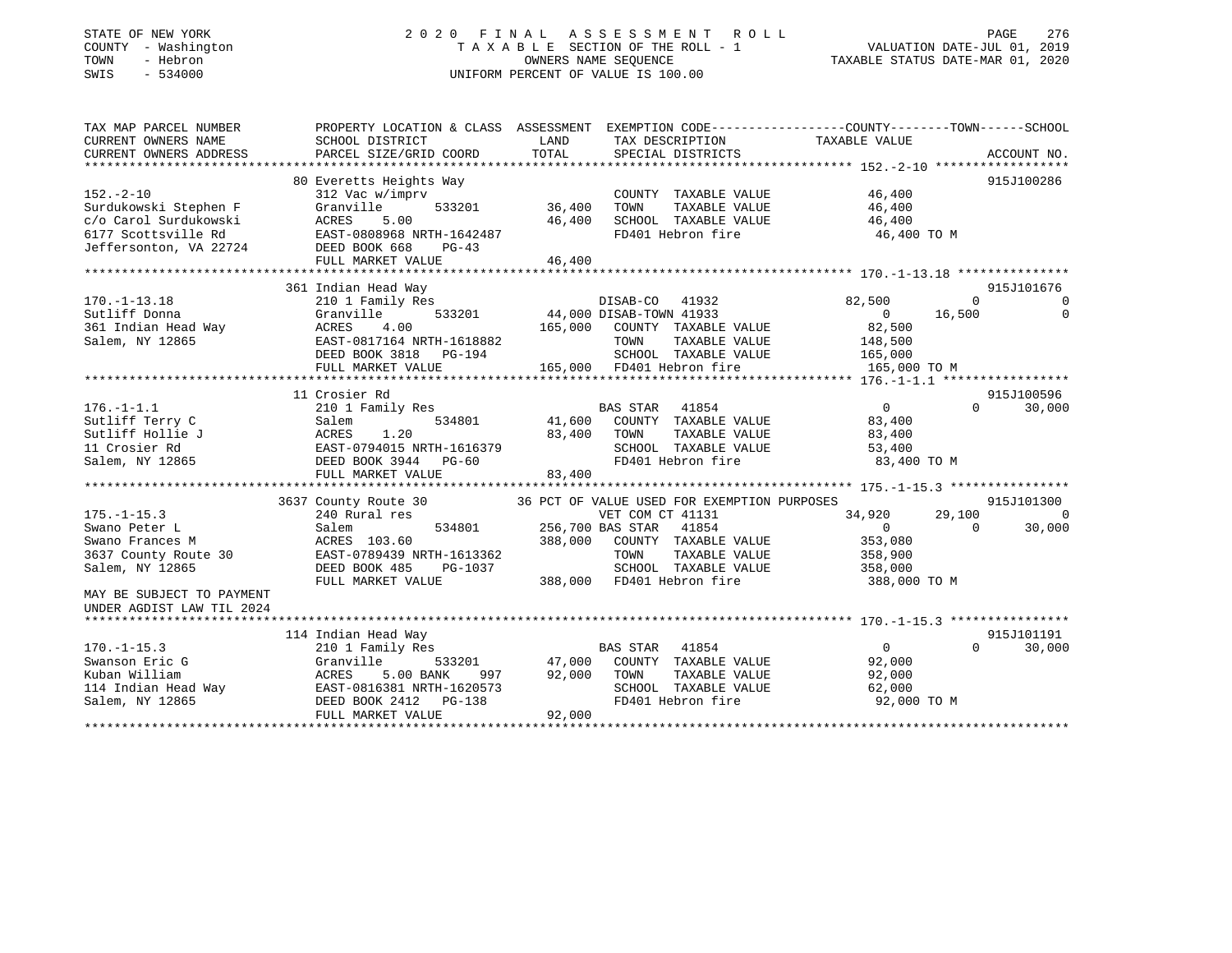# STATE OF NEW YORK 2 0 2 0 F I N A L A S S E S S M E N T R O L L PAGE 277 COUNTY - Washington T A X A B L E SECTION OF THE ROLL - 1 VALUATION DATE-JUL 01, 2019 TOWN - Hebron OWNERS NAME SEQUENCE TAXABLE STATUS DATE-MAR 01, 2020 SWIS - 534000 UNIFORM PERCENT OF VALUE IS 100.00

| TAX MAP PARCEL NUMBER<br>CURRENT OWNERS NAME<br>CURRENT OWNERS ADDRESS                                                                 | PROPERTY LOCATION & CLASS ASSESSMENT<br>SCHOOL DISTRICT<br>PARCEL SIZE/GRID COORD                                                                                                     | LAND<br>TOTAL                                           | EXEMPTION CODE-----------------COUNTY-------TOWN------SCHOOL<br>TAX DESCRIPTION<br>SPECIAL DISTRICTS                               | TAXABLE VALUE                                                            | ACCOUNT NO.                      |  |
|----------------------------------------------------------------------------------------------------------------------------------------|---------------------------------------------------------------------------------------------------------------------------------------------------------------------------------------|---------------------------------------------------------|------------------------------------------------------------------------------------------------------------------------------------|--------------------------------------------------------------------------|----------------------------------|--|
|                                                                                                                                        |                                                                                                                                                                                       |                                                         |                                                                                                                                    |                                                                          |                                  |  |
| $143. - 1 - 3.3$<br>Swanson Paul<br>39 Davenport Rd<br>Roxbury, CT 06783<br>MAY BE SUBJECT TO PAYMENT                                  | County Route 28<br>322 Rural vac>10<br>533201<br>Granville<br>21.18<br>ACRES<br>EAST-0813605 NRTH-1646266<br>DEED BOOK 3967 PG-38<br>FULL MARKET VALUE                                | 50,700<br>50,700<br>TOWN<br>50,700                      | AGRI-D IND 41730<br>COUNTY TAXABLE VALUE<br>TAXABLE VALUE<br>SCHOOL TAXABLE VALUE<br>FD401 Hebron fire                             | 34,849<br>15,851<br>15,851<br>15,851<br>50,700 TO M                      | 34,849<br>34,849                 |  |
| UNDER AGDIST LAW TIL 2027                                                                                                              |                                                                                                                                                                                       |                                                         |                                                                                                                                    |                                                                          |                                  |  |
| $143. - 1 - 5$<br>Swanson Paul M II<br>39 Davenport Rd<br>Roxbury, CT 06783                                                            | East Green Pond Way<br>322 Rural vac>10<br>Granville<br>533201<br>No Timber/pasture Rights<br>ACRES 169.42<br>EAST-0815910 NRTH-1646565<br>DEED BOOK 3649 PG-308<br>FULL MARKET VALUE | 135,600<br>TOWN<br>135,600<br>135,600                   | COUNTY TAXABLE VALUE<br>TAXABLE VALUE<br>SCHOOL TAXABLE VALUE<br>FD401 Hebron fire                                                 | 135,600<br>135,600<br>135,600<br>135,600 TO M                            | 915J100585                       |  |
|                                                                                                                                        |                                                                                                                                                                                       |                                                         |                                                                                                                                    |                                                                          |                                  |  |
| $143. - 1 - 26$<br>Swanson Paul M II<br>39 Davenport Rd<br>Roxbury, CT 06783<br>MAY BE SUBJECT TO PAYMENT<br>UNDER AGDIST LAW TIL 2024 | 304 County Route 28<br>241 Rural res&ag<br>533201<br>Granville<br>929/244<br>ACRES 149.66<br>EAST-0812196 NRTH-1645630<br>DEED BOOK 1914 PG-125<br>FULL MARKET VALUE                  | AG DIST<br>312,000<br>449,400<br>TOWN<br>449,400        | 41720<br>COUNTY TAXABLE VALUE<br>TAXABLE VALUE<br>SCHOOL TAXABLE VALUE<br>CA008 Cons agri dst 8<br>182,579 EX<br>FD401 Hebron fire | 182,579<br>266,821<br>266,821<br>266,821<br>266,821 TO M<br>449,400 TO M | 915J100461<br>182,579<br>182,579 |  |
| $184. - 1 - 15.5$<br>Sweeney Richard M Jr<br>Sweeney Paula M<br>53 Bogtown Ln<br>Salem, NY 12865                                       | 53 Bogtown Ln<br>210 1 Family Res<br>534801<br>Salem<br>$1$ ot $1$<br>ACRES<br>8.06 BANK<br>999<br>EAST-0803401 NRTH-1605221<br>DEED BOOK 886<br>$PG-67$<br>FULL MARKET VALUE         | 64,100<br>TOWN<br>80,700<br>80,700                      | COUNTY TAXABLE VALUE<br>TAXABLE VALUE<br>SCHOOL TAXABLE VALUE<br>FD401 Hebron fire                                                 | 80,700<br>80,700<br>80,700<br>80,700 TO M                                | 915J101084                       |  |
|                                                                                                                                        |                                                                                                                                                                                       |                                                         |                                                                                                                                    |                                                                          |                                  |  |
| $177. - 1 - 6.6$<br>Sweenor Jonathon L<br>Watkins Jennifer<br>939 Chamberlain Mills Rd<br>Salem, NY 12865                              | 939 Chamberlin Mills Rd<br>210 1 Family Res<br>534801<br>Salem<br>ACRES<br>1.69<br>EAST-0809536 NRTH-1613084<br>$PG-238$<br>DEED BOOK 818<br>FULL MARKET VALUE                        | <b>BAS STAR</b><br>37,100<br>198,400<br>TOWN<br>198,400 | 41854<br>COUNTY TAXABLE VALUE<br>TAXABLE VALUE<br>SCHOOL TAXABLE VALUE<br>FD401 Hebron fire                                        | $\mathbf 0$<br>198,400<br>198,400<br>168,400<br>198,400 TO M             | 915J101497<br>$\Omega$<br>30,000 |  |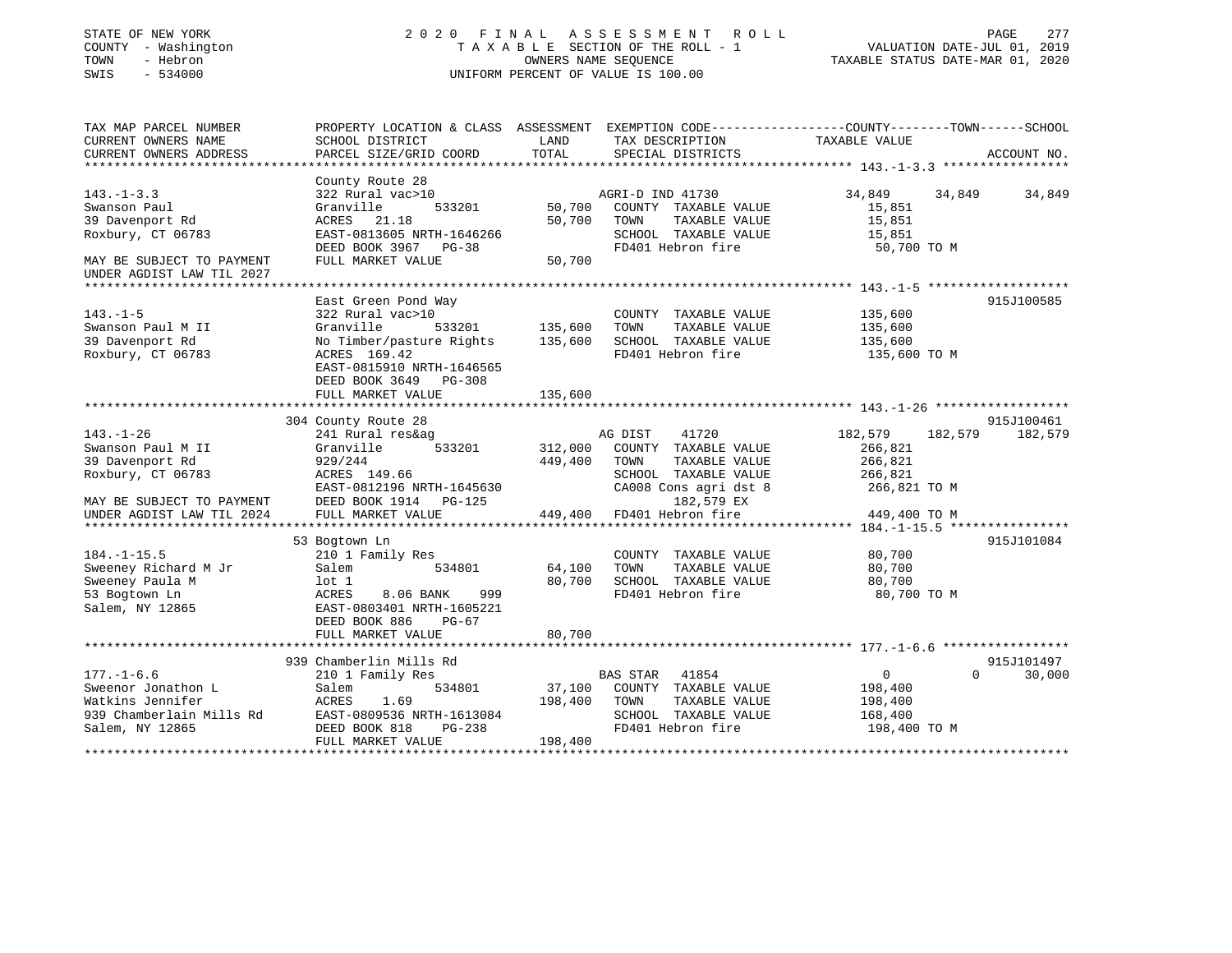# STATE OF NEW YORK 2 0 2 0 F I N A L A S S E S S M E N T R O L L PAGE 278 COUNTY - Washington T A X A B L E SECTION OF THE ROLL - 1 VALUATION DATE-JUL 01, 2019 TOWN - Hebron OWNERS NAME SEQUENCE TAXABLE STATUS DATE-MAR 01, 2020 SWIS - 534000 UNIFORM PERCENT OF VALUE IS 100.00UNIFORM PERCENT OF VALUE IS 100.00

| TAX MAP PARCEL NUMBER<br>CURRENT OWNERS NAME            | PROPERTY LOCATION & CLASS ASSESSMENT EXEMPTION CODE----------------COUNTY-------TOWN-----SCHOOL<br>SCHOOL DISTRICT | LAND          | TAX DESCRIPTION                             | TAXABLE VALUE                 |                       |
|---------------------------------------------------------|--------------------------------------------------------------------------------------------------------------------|---------------|---------------------------------------------|-------------------------------|-----------------------|
| CURRENT OWNERS ADDRESS                                  | PARCEL SIZE/GRID COORD                                                                                             | TOTAL         | SPECIAL DISTRICTS                           |                               | ACCOUNT NO.           |
|                                                         |                                                                                                                    |               |                                             |                               |                       |
|                                                         | 288 Gilchrist Rd                                                                                                   |               | 50 PCT OF VALUE USED FOR EXEMPTION PURPOSES |                               | 915J100341            |
| $175. - 1 - 26$                                         | 240 Rural res                                                                                                      |               | VET WAR CT 41121                            | 22,485                        | 17,460<br>$\mathbf 0$ |
| Sweeton Richard                                         |                                                                                                                    |               |                                             | 277,315                       |                       |
| Sweeton Carole                                          |                                                                                                                    |               | TAXABLE VALUE                               | 282,340                       |                       |
| 288 Gilchrist Rd                                        |                                                                                                                    |               | SCHOOL TAXABLE VALUE                        | 299,800                       |                       |
|                                                         | Salem<br>ACRES 39.09 BANK 997 299,800<br>EAST-0785984 NRTH-1614012<br>DEED BOOK 3608 PG-21<br>WADKET VALUE 299,800 |               | FD401 Hebron fire                           | 299,800 TO M                  |                       |
| Argyle, NY 12809                                        |                                                                                                                    |               |                                             |                               |                       |
|                                                         |                                                                                                                    |               |                                             |                               |                       |
|                                                         |                                                                                                                    |               |                                             |                               |                       |
|                                                         | 330 Lang Hill Rd                                                                                                   |               |                                             |                               | 915J100132            |
| $152 - 2 - 32$                                          | 210 1 Family Res                                                                                                   |               | COUNTY TAXABLE VALUE                        | 151,500                       |                       |
| Sword Koren L<br>330 Lang Hill Rd<br>330 Lang Hill Rd   | Granville<br>1.89 BANK 999                                                                                         | 533201 43,700 | TOWN<br>TAXABLE VALUE                       | 151,500<br>151,500<br>151,500 |                       |
|                                                         | ACRES                                                                                                              |               | 151,500 SCHOOL TAXABLE VALUE                |                               |                       |
| Granville, NY 12832                                     | EAST-0812175 NRTH-1637827                                                                                          |               | CA008 Cons agri dst 8                       | 151,500 TO M                  |                       |
|                                                         | DEED BOOK 2050 PG-14                                                                                               |               | FD401 Hebron fire                           | 151,500 TO M                  |                       |
|                                                         | FULL MARKET VALUE                                                                                                  | 151,500       |                                             |                               |                       |
|                                                         |                                                                                                                    |               |                                             |                               |                       |
|                                                         | 3961 County Route 30                                                                                               |               |                                             |                               | 915L100655            |
| $167. - 1 - 44$                                         | 210 1 Family Res                                                                                                   |               | BAS STAR 41854                              | $\overline{0}$                | 30,000                |
| Szabatura Yolanda                                       | Salem 534801                                                                                                       |               | 25,900 COUNTY TAXABLE VALUE                 | 109,300                       |                       |
| 3961 County Route 30                                    | FRNT 140.00 DPTH 130.00                                                                                            |               | 109,300 TOWN<br>TAXABLE VALUE               | 109,300                       |                       |
| Salem, NY 12865                                         | BANK 999                                                                                                           |               | SCHOOL TAXABLE VALUE                        | 79,300                        |                       |
|                                                         | EAST-0788828 NRTH-1621178                                                                                          |               | FD401 Hebron fire                           | 109,300 TO M                  |                       |
|                                                         | DEED BOOK 2982 PG-159                                                                                              |               |                                             |                               |                       |
|                                                         | FULL MARKET VALUE                                                                                                  | 109,300       |                                             |                               |                       |
|                                                         |                                                                                                                    |               |                                             |                               |                       |
|                                                         | State Route 22                                                                                                     |               |                                             |                               | 915J101550            |
| $186. - 1 - 15$                                         | 314 Rural vac<10                                                                                                   |               | COUNTY TAXABLE VALUE                        | 18,600                        |                       |
| Szklenka Paul                                           | Salem                                                                                                              | 534801 18,600 | TAXABLE VALUE<br>TOWN                       | 18,600                        |                       |
| 4 Boltwood Ave                                          | ACRES<br>5.14                                                                                                      | 18,600        | SCHOOL TAXABLE VALUE                        | 18,600                        |                       |
| Castleton-on-Hudson, NY 12033 EAST-0816257 NRTH-1607856 |                                                                                                                    |               | FD401 Hebron fire                           | 18,600 TO M                   |                       |
|                                                         | DEED BOOK 20191 PG-26577                                                                                           |               |                                             |                               |                       |
|                                                         | FULL MARKET VALUE                                                                                                  | 18,600        |                                             |                               |                       |
|                                                         |                                                                                                                    |               |                                             |                               |                       |
|                                                         | Bogtown Rd                                                                                                         |               |                                             |                               | 915J101565            |
| $184. - 1 - 15.4$                                       | 322 Rural vac>10                                                                                                   |               | COUNTY TAXABLE VALUE                        | 86,400                        |                       |
| Sztorc Family LLC                                       | 534801<br>Salem                                                                                                    | 86,400        | TOWN<br>TAXABLE VALUE                       | 86,400                        |                       |
| PO Box 157                                              | ACRES 28.30                                                                                                        |               | 86,400 SCHOOL TAXABLE VALUE                 | 86,400                        |                       |
| Dorset, VT 05251                                        | EAST-0804516 NRTH-1604788                                                                                          |               | FD401 Hebron fire                           | 86,400 TO M                   |                       |
|                                                         | DEED BOOK 3100 PG-87                                                                                               |               |                                             |                               |                       |
|                                                         | FULL MARKET VALUE                                                                                                  | 86,400        |                                             |                               |                       |
|                                                         |                                                                                                                    |               |                                             |                               |                       |
|                                                         | 1032 Bogtown Rd                                                                                                    |               |                                             |                               | 915J100686            |
| $185. - 1 - 2$                                          | 240 Rural res                                                                                                      |               | COUNTY TAXABLE VALUE                        | 345,000                       |                       |
| Sztorc Family LLC                                       | 534801<br>Salem                                                                                                    | 239,100       | TOWN<br>TAXABLE VALUE                       | 345,000                       |                       |
| PO Box 157                                              | Fisher-356.9 A                                                                                                     | 345,000       | SCHOOL TAXABLE VALUE                        | 345,000                       |                       |
| Dorset, VT 05251                                        | 376/1196 411/719                                                                                                   |               | FD401 Hebron fire                           | 345,000 TO M                  |                       |
|                                                         | ACRES 356.90                                                                                                       |               |                                             |                               |                       |
|                                                         | EAST-0806580 NRTH-1605350                                                                                          |               |                                             |                               |                       |
|                                                         | DEED BOOK 3100<br>PG-73                                                                                            |               |                                             |                               |                       |
|                                                         | FULL MARKET VALUE                                                                                                  | 345,000       |                                             |                               |                       |
|                                                         |                                                                                                                    |               |                                             |                               |                       |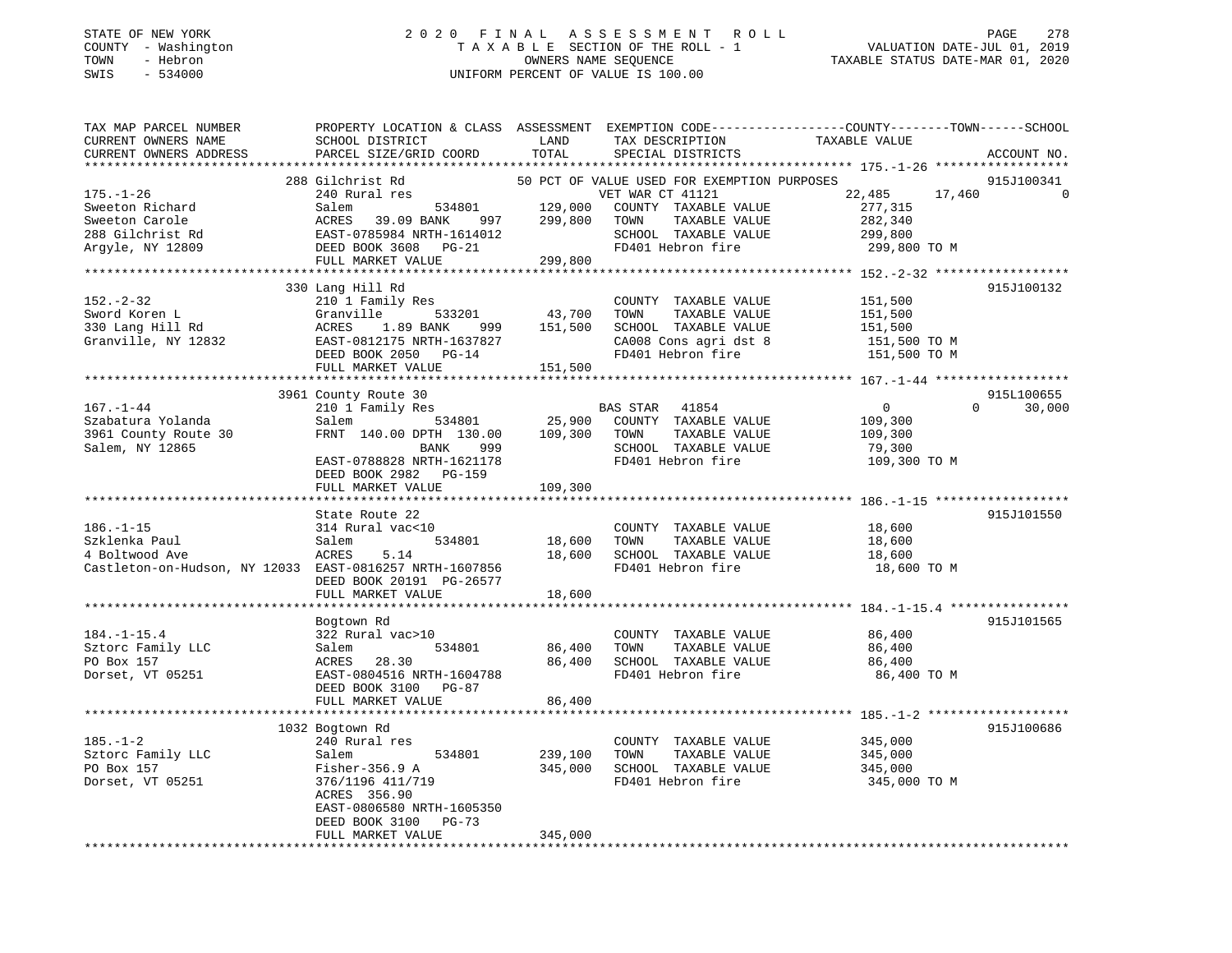# STATE OF NEW YORK 2 0 2 0 F I N A L A S S E S S M E N T R O L L PAGE 279COUNTY - Washington T A X A B L E SECTION OF THE ROLL - 1 VALUATION DATE-JUL 01, 2019 SWIS - 534000 UNIFORM PERCENT OF VALUE IS 100.00

VALUATION DATE-JUL 01, 2019

TAXABLE STATUS DATE-MAR 01, 2020

| CURRENT OWNERS NAME<br>SCHOOL DISTRICT<br>LAND<br>TAX DESCRIPTION<br>TAXABLE VALUE<br>TOTAL<br>CURRENT OWNERS ADDRESS<br>PARCEL SIZE/GRID COORD<br>SPECIAL DISTRICTS<br>ACCOUNT NO.<br>Chamberlin Mills Rd<br>915J100200<br>$177. - 1 - 43$<br>322 Rural vac>10<br>123,100<br>COUNTY TAXABLE VALUE<br>123,100<br>123,100<br>TAXABLE VALUE<br>Sztorc Family, LLC<br>534801<br>TOWN<br>Salem<br>PO Box 157<br>82.10<br>123,100<br>SCHOOL TAXABLE VALUE<br>ACRES<br>123,100<br>EAST-0805975 NRTH-1609905<br>FD401 Hebron fire<br>123,100 TO M<br>Dorset, VT 05251<br>DEED BOOK 3312 PG-119<br>FULL MARKET VALUE<br>123,100<br>915J101620<br>Blossom Rd Lot 3 Hartz<br>$186. - 1 - 3.3$<br>314 Rural vac<10<br>30,500<br>COUNTY TAXABLE VALUE<br>30,500<br>Szuba Marion<br>534801<br>Salem<br>TOWN<br>TAXABLE VALUE<br>30,500<br>Szuba Barbara<br>ACRES<br>8.45<br>30,500<br>SCHOOL TAXABLE VALUE<br>30,500<br>FD401 Hebron fire<br>195 Linwood St<br>EAST-0820306 NRTH-1607708<br>30,500 TO M<br>New Briton, CT 06052<br>DEED BOOK 575<br>PG-205<br>30,500<br>FULL MARKET VALUE<br>915J101216<br>121 Indian Head Way<br>$170. - 1 - 15.5$<br>112,500<br>210 1 Family Res<br>COUNTY TAXABLE VALUE<br>Taylor Brian<br>Granville<br>533201<br>47,100<br>TOWN<br>TAXABLE VALUE<br>112,500<br>112,500<br>Taylor Diane<br>112,500<br>SCHOOL TAXABLE VALUE<br>ROW 2656/203<br>FD401 Hebron fire<br>58 Squash Hollow Rd<br>112,500 TO M<br>ACRES 5.08<br>New Milford, CT 06776<br>EAST-0815969 NRTH-1620681<br>DEED BOOK 2979 PG-28<br>112,500<br>FULL MARKET VALUE<br>915J101278<br>State Route 22<br>$170. - 1 - 15.17$<br>312 Vac w/imprv<br>COUNTY TAXABLE VALUE<br>35,200<br>26,400<br>Taylor Brian<br>533201<br>TOWN<br>TAXABLE VALUE<br>Granville<br>35,200<br>35,200<br>SCHOOL TAXABLE VALUE<br>Taylor Diane<br>ACRES<br>5.87<br>35,200<br>FD401 Hebron fire<br>58 Squash Hollow Rd<br>EAST-0815660 NRTH-1620883<br>35,200 TO M<br>New Milford, CT 06776<br>DEED BOOK 2979 PG-28<br>35,200<br>FULL MARKET VALUE<br>915J101094<br>165 Barkley Ln<br>136,200<br>136,200<br>$183.2 - 1 - 20$<br>210 1 Family Res - WTRFNT<br>COUNTY TAXABLE VALUE<br>101,900<br>Taylor Curtis<br>Salem<br>534801<br>TOWN<br>TAXABLE VALUE<br>FRNT 180.00 DPTH 213.00<br>Taylor Margot<br>136,200<br>SCHOOL TAXABLE VALUE<br>136,200<br>920 Beadle Hill Rd<br>ACRES 0.69<br>FD401 Hebron fire<br>136,200 TO M<br>Valley Falls, NY 12185<br>EAST-0787849 NRTH-1607137<br>DEED BOOK 936<br>PG-227<br>136,200<br>FULL MARKET VALUE | TAX MAP PARCEL NUMBER |  | PROPERTY LOCATION & CLASS ASSESSMENT EXEMPTION CODE----------------COUNTY-------TOWN-----SCHOOL |  |
|----------------------------------------------------------------------------------------------------------------------------------------------------------------------------------------------------------------------------------------------------------------------------------------------------------------------------------------------------------------------------------------------------------------------------------------------------------------------------------------------------------------------------------------------------------------------------------------------------------------------------------------------------------------------------------------------------------------------------------------------------------------------------------------------------------------------------------------------------------------------------------------------------------------------------------------------------------------------------------------------------------------------------------------------------------------------------------------------------------------------------------------------------------------------------------------------------------------------------------------------------------------------------------------------------------------------------------------------------------------------------------------------------------------------------------------------------------------------------------------------------------------------------------------------------------------------------------------------------------------------------------------------------------------------------------------------------------------------------------------------------------------------------------------------------------------------------------------------------------------------------------------------------------------------------------------------------------------------------------------------------------------------------------------------------------------------------------------------------------------------------------------------------------------------------------------------------------------------------------------------------------------------------------------------------------------------------------------------------------------------------------------------------------------------------------------------------------------------------------------------------------|-----------------------|--|-------------------------------------------------------------------------------------------------|--|
|                                                                                                                                                                                                                                                                                                                                                                                                                                                                                                                                                                                                                                                                                                                                                                                                                                                                                                                                                                                                                                                                                                                                                                                                                                                                                                                                                                                                                                                                                                                                                                                                                                                                                                                                                                                                                                                                                                                                                                                                                                                                                                                                                                                                                                                                                                                                                                                                                                                                                                          |                       |  |                                                                                                 |  |
|                                                                                                                                                                                                                                                                                                                                                                                                                                                                                                                                                                                                                                                                                                                                                                                                                                                                                                                                                                                                                                                                                                                                                                                                                                                                                                                                                                                                                                                                                                                                                                                                                                                                                                                                                                                                                                                                                                                                                                                                                                                                                                                                                                                                                                                                                                                                                                                                                                                                                                          |                       |  |                                                                                                 |  |
|                                                                                                                                                                                                                                                                                                                                                                                                                                                                                                                                                                                                                                                                                                                                                                                                                                                                                                                                                                                                                                                                                                                                                                                                                                                                                                                                                                                                                                                                                                                                                                                                                                                                                                                                                                                                                                                                                                                                                                                                                                                                                                                                                                                                                                                                                                                                                                                                                                                                                                          |                       |  |                                                                                                 |  |
|                                                                                                                                                                                                                                                                                                                                                                                                                                                                                                                                                                                                                                                                                                                                                                                                                                                                                                                                                                                                                                                                                                                                                                                                                                                                                                                                                                                                                                                                                                                                                                                                                                                                                                                                                                                                                                                                                                                                                                                                                                                                                                                                                                                                                                                                                                                                                                                                                                                                                                          |                       |  |                                                                                                 |  |
|                                                                                                                                                                                                                                                                                                                                                                                                                                                                                                                                                                                                                                                                                                                                                                                                                                                                                                                                                                                                                                                                                                                                                                                                                                                                                                                                                                                                                                                                                                                                                                                                                                                                                                                                                                                                                                                                                                                                                                                                                                                                                                                                                                                                                                                                                                                                                                                                                                                                                                          |                       |  |                                                                                                 |  |
|                                                                                                                                                                                                                                                                                                                                                                                                                                                                                                                                                                                                                                                                                                                                                                                                                                                                                                                                                                                                                                                                                                                                                                                                                                                                                                                                                                                                                                                                                                                                                                                                                                                                                                                                                                                                                                                                                                                                                                                                                                                                                                                                                                                                                                                                                                                                                                                                                                                                                                          |                       |  |                                                                                                 |  |
|                                                                                                                                                                                                                                                                                                                                                                                                                                                                                                                                                                                                                                                                                                                                                                                                                                                                                                                                                                                                                                                                                                                                                                                                                                                                                                                                                                                                                                                                                                                                                                                                                                                                                                                                                                                                                                                                                                                                                                                                                                                                                                                                                                                                                                                                                                                                                                                                                                                                                                          |                       |  |                                                                                                 |  |
|                                                                                                                                                                                                                                                                                                                                                                                                                                                                                                                                                                                                                                                                                                                                                                                                                                                                                                                                                                                                                                                                                                                                                                                                                                                                                                                                                                                                                                                                                                                                                                                                                                                                                                                                                                                                                                                                                                                                                                                                                                                                                                                                                                                                                                                                                                                                                                                                                                                                                                          |                       |  |                                                                                                 |  |
|                                                                                                                                                                                                                                                                                                                                                                                                                                                                                                                                                                                                                                                                                                                                                                                                                                                                                                                                                                                                                                                                                                                                                                                                                                                                                                                                                                                                                                                                                                                                                                                                                                                                                                                                                                                                                                                                                                                                                                                                                                                                                                                                                                                                                                                                                                                                                                                                                                                                                                          |                       |  |                                                                                                 |  |
|                                                                                                                                                                                                                                                                                                                                                                                                                                                                                                                                                                                                                                                                                                                                                                                                                                                                                                                                                                                                                                                                                                                                                                                                                                                                                                                                                                                                                                                                                                                                                                                                                                                                                                                                                                                                                                                                                                                                                                                                                                                                                                                                                                                                                                                                                                                                                                                                                                                                                                          |                       |  |                                                                                                 |  |
|                                                                                                                                                                                                                                                                                                                                                                                                                                                                                                                                                                                                                                                                                                                                                                                                                                                                                                                                                                                                                                                                                                                                                                                                                                                                                                                                                                                                                                                                                                                                                                                                                                                                                                                                                                                                                                                                                                                                                                                                                                                                                                                                                                                                                                                                                                                                                                                                                                                                                                          |                       |  |                                                                                                 |  |
|                                                                                                                                                                                                                                                                                                                                                                                                                                                                                                                                                                                                                                                                                                                                                                                                                                                                                                                                                                                                                                                                                                                                                                                                                                                                                                                                                                                                                                                                                                                                                                                                                                                                                                                                                                                                                                                                                                                                                                                                                                                                                                                                                                                                                                                                                                                                                                                                                                                                                                          |                       |  |                                                                                                 |  |
|                                                                                                                                                                                                                                                                                                                                                                                                                                                                                                                                                                                                                                                                                                                                                                                                                                                                                                                                                                                                                                                                                                                                                                                                                                                                                                                                                                                                                                                                                                                                                                                                                                                                                                                                                                                                                                                                                                                                                                                                                                                                                                                                                                                                                                                                                                                                                                                                                                                                                                          |                       |  |                                                                                                 |  |
|                                                                                                                                                                                                                                                                                                                                                                                                                                                                                                                                                                                                                                                                                                                                                                                                                                                                                                                                                                                                                                                                                                                                                                                                                                                                                                                                                                                                                                                                                                                                                                                                                                                                                                                                                                                                                                                                                                                                                                                                                                                                                                                                                                                                                                                                                                                                                                                                                                                                                                          |                       |  |                                                                                                 |  |
|                                                                                                                                                                                                                                                                                                                                                                                                                                                                                                                                                                                                                                                                                                                                                                                                                                                                                                                                                                                                                                                                                                                                                                                                                                                                                                                                                                                                                                                                                                                                                                                                                                                                                                                                                                                                                                                                                                                                                                                                                                                                                                                                                                                                                                                                                                                                                                                                                                                                                                          |                       |  |                                                                                                 |  |
|                                                                                                                                                                                                                                                                                                                                                                                                                                                                                                                                                                                                                                                                                                                                                                                                                                                                                                                                                                                                                                                                                                                                                                                                                                                                                                                                                                                                                                                                                                                                                                                                                                                                                                                                                                                                                                                                                                                                                                                                                                                                                                                                                                                                                                                                                                                                                                                                                                                                                                          |                       |  |                                                                                                 |  |
|                                                                                                                                                                                                                                                                                                                                                                                                                                                                                                                                                                                                                                                                                                                                                                                                                                                                                                                                                                                                                                                                                                                                                                                                                                                                                                                                                                                                                                                                                                                                                                                                                                                                                                                                                                                                                                                                                                                                                                                                                                                                                                                                                                                                                                                                                                                                                                                                                                                                                                          |                       |  |                                                                                                 |  |
|                                                                                                                                                                                                                                                                                                                                                                                                                                                                                                                                                                                                                                                                                                                                                                                                                                                                                                                                                                                                                                                                                                                                                                                                                                                                                                                                                                                                                                                                                                                                                                                                                                                                                                                                                                                                                                                                                                                                                                                                                                                                                                                                                                                                                                                                                                                                                                                                                                                                                                          |                       |  |                                                                                                 |  |
|                                                                                                                                                                                                                                                                                                                                                                                                                                                                                                                                                                                                                                                                                                                                                                                                                                                                                                                                                                                                                                                                                                                                                                                                                                                                                                                                                                                                                                                                                                                                                                                                                                                                                                                                                                                                                                                                                                                                                                                                                                                                                                                                                                                                                                                                                                                                                                                                                                                                                                          |                       |  |                                                                                                 |  |
|                                                                                                                                                                                                                                                                                                                                                                                                                                                                                                                                                                                                                                                                                                                                                                                                                                                                                                                                                                                                                                                                                                                                                                                                                                                                                                                                                                                                                                                                                                                                                                                                                                                                                                                                                                                                                                                                                                                                                                                                                                                                                                                                                                                                                                                                                                                                                                                                                                                                                                          |                       |  |                                                                                                 |  |
|                                                                                                                                                                                                                                                                                                                                                                                                                                                                                                                                                                                                                                                                                                                                                                                                                                                                                                                                                                                                                                                                                                                                                                                                                                                                                                                                                                                                                                                                                                                                                                                                                                                                                                                                                                                                                                                                                                                                                                                                                                                                                                                                                                                                                                                                                                                                                                                                                                                                                                          |                       |  |                                                                                                 |  |
|                                                                                                                                                                                                                                                                                                                                                                                                                                                                                                                                                                                                                                                                                                                                                                                                                                                                                                                                                                                                                                                                                                                                                                                                                                                                                                                                                                                                                                                                                                                                                                                                                                                                                                                                                                                                                                                                                                                                                                                                                                                                                                                                                                                                                                                                                                                                                                                                                                                                                                          |                       |  |                                                                                                 |  |
|                                                                                                                                                                                                                                                                                                                                                                                                                                                                                                                                                                                                                                                                                                                                                                                                                                                                                                                                                                                                                                                                                                                                                                                                                                                                                                                                                                                                                                                                                                                                                                                                                                                                                                                                                                                                                                                                                                                                                                                                                                                                                                                                                                                                                                                                                                                                                                                                                                                                                                          |                       |  |                                                                                                 |  |
|                                                                                                                                                                                                                                                                                                                                                                                                                                                                                                                                                                                                                                                                                                                                                                                                                                                                                                                                                                                                                                                                                                                                                                                                                                                                                                                                                                                                                                                                                                                                                                                                                                                                                                                                                                                                                                                                                                                                                                                                                                                                                                                                                                                                                                                                                                                                                                                                                                                                                                          |                       |  |                                                                                                 |  |
|                                                                                                                                                                                                                                                                                                                                                                                                                                                                                                                                                                                                                                                                                                                                                                                                                                                                                                                                                                                                                                                                                                                                                                                                                                                                                                                                                                                                                                                                                                                                                                                                                                                                                                                                                                                                                                                                                                                                                                                                                                                                                                                                                                                                                                                                                                                                                                                                                                                                                                          |                       |  |                                                                                                 |  |
|                                                                                                                                                                                                                                                                                                                                                                                                                                                                                                                                                                                                                                                                                                                                                                                                                                                                                                                                                                                                                                                                                                                                                                                                                                                                                                                                                                                                                                                                                                                                                                                                                                                                                                                                                                                                                                                                                                                                                                                                                                                                                                                                                                                                                                                                                                                                                                                                                                                                                                          |                       |  |                                                                                                 |  |
|                                                                                                                                                                                                                                                                                                                                                                                                                                                                                                                                                                                                                                                                                                                                                                                                                                                                                                                                                                                                                                                                                                                                                                                                                                                                                                                                                                                                                                                                                                                                                                                                                                                                                                                                                                                                                                                                                                                                                                                                                                                                                                                                                                                                                                                                                                                                                                                                                                                                                                          |                       |  |                                                                                                 |  |
|                                                                                                                                                                                                                                                                                                                                                                                                                                                                                                                                                                                                                                                                                                                                                                                                                                                                                                                                                                                                                                                                                                                                                                                                                                                                                                                                                                                                                                                                                                                                                                                                                                                                                                                                                                                                                                                                                                                                                                                                                                                                                                                                                                                                                                                                                                                                                                                                                                                                                                          |                       |  |                                                                                                 |  |
|                                                                                                                                                                                                                                                                                                                                                                                                                                                                                                                                                                                                                                                                                                                                                                                                                                                                                                                                                                                                                                                                                                                                                                                                                                                                                                                                                                                                                                                                                                                                                                                                                                                                                                                                                                                                                                                                                                                                                                                                                                                                                                                                                                                                                                                                                                                                                                                                                                                                                                          |                       |  |                                                                                                 |  |
|                                                                                                                                                                                                                                                                                                                                                                                                                                                                                                                                                                                                                                                                                                                                                                                                                                                                                                                                                                                                                                                                                                                                                                                                                                                                                                                                                                                                                                                                                                                                                                                                                                                                                                                                                                                                                                                                                                                                                                                                                                                                                                                                                                                                                                                                                                                                                                                                                                                                                                          |                       |  |                                                                                                 |  |
|                                                                                                                                                                                                                                                                                                                                                                                                                                                                                                                                                                                                                                                                                                                                                                                                                                                                                                                                                                                                                                                                                                                                                                                                                                                                                                                                                                                                                                                                                                                                                                                                                                                                                                                                                                                                                                                                                                                                                                                                                                                                                                                                                                                                                                                                                                                                                                                                                                                                                                          |                       |  |                                                                                                 |  |
|                                                                                                                                                                                                                                                                                                                                                                                                                                                                                                                                                                                                                                                                                                                                                                                                                                                                                                                                                                                                                                                                                                                                                                                                                                                                                                                                                                                                                                                                                                                                                                                                                                                                                                                                                                                                                                                                                                                                                                                                                                                                                                                                                                                                                                                                                                                                                                                                                                                                                                          |                       |  |                                                                                                 |  |
|                                                                                                                                                                                                                                                                                                                                                                                                                                                                                                                                                                                                                                                                                                                                                                                                                                                                                                                                                                                                                                                                                                                                                                                                                                                                                                                                                                                                                                                                                                                                                                                                                                                                                                                                                                                                                                                                                                                                                                                                                                                                                                                                                                                                                                                                                                                                                                                                                                                                                                          |                       |  |                                                                                                 |  |
|                                                                                                                                                                                                                                                                                                                                                                                                                                                                                                                                                                                                                                                                                                                                                                                                                                                                                                                                                                                                                                                                                                                                                                                                                                                                                                                                                                                                                                                                                                                                                                                                                                                                                                                                                                                                                                                                                                                                                                                                                                                                                                                                                                                                                                                                                                                                                                                                                                                                                                          |                       |  |                                                                                                 |  |
|                                                                                                                                                                                                                                                                                                                                                                                                                                                                                                                                                                                                                                                                                                                                                                                                                                                                                                                                                                                                                                                                                                                                                                                                                                                                                                                                                                                                                                                                                                                                                                                                                                                                                                                                                                                                                                                                                                                                                                                                                                                                                                                                                                                                                                                                                                                                                                                                                                                                                                          |                       |  |                                                                                                 |  |
|                                                                                                                                                                                                                                                                                                                                                                                                                                                                                                                                                                                                                                                                                                                                                                                                                                                                                                                                                                                                                                                                                                                                                                                                                                                                                                                                                                                                                                                                                                                                                                                                                                                                                                                                                                                                                                                                                                                                                                                                                                                                                                                                                                                                                                                                                                                                                                                                                                                                                                          |                       |  |                                                                                                 |  |
|                                                                                                                                                                                                                                                                                                                                                                                                                                                                                                                                                                                                                                                                                                                                                                                                                                                                                                                                                                                                                                                                                                                                                                                                                                                                                                                                                                                                                                                                                                                                                                                                                                                                                                                                                                                                                                                                                                                                                                                                                                                                                                                                                                                                                                                                                                                                                                                                                                                                                                          |                       |  |                                                                                                 |  |
|                                                                                                                                                                                                                                                                                                                                                                                                                                                                                                                                                                                                                                                                                                                                                                                                                                                                                                                                                                                                                                                                                                                                                                                                                                                                                                                                                                                                                                                                                                                                                                                                                                                                                                                                                                                                                                                                                                                                                                                                                                                                                                                                                                                                                                                                                                                                                                                                                                                                                                          |                       |  |                                                                                                 |  |
|                                                                                                                                                                                                                                                                                                                                                                                                                                                                                                                                                                                                                                                                                                                                                                                                                                                                                                                                                                                                                                                                                                                                                                                                                                                                                                                                                                                                                                                                                                                                                                                                                                                                                                                                                                                                                                                                                                                                                                                                                                                                                                                                                                                                                                                                                                                                                                                                                                                                                                          |                       |  |                                                                                                 |  |
|                                                                                                                                                                                                                                                                                                                                                                                                                                                                                                                                                                                                                                                                                                                                                                                                                                                                                                                                                                                                                                                                                                                                                                                                                                                                                                                                                                                                                                                                                                                                                                                                                                                                                                                                                                                                                                                                                                                                                                                                                                                                                                                                                                                                                                                                                                                                                                                                                                                                                                          |                       |  |                                                                                                 |  |
|                                                                                                                                                                                                                                                                                                                                                                                                                                                                                                                                                                                                                                                                                                                                                                                                                                                                                                                                                                                                                                                                                                                                                                                                                                                                                                                                                                                                                                                                                                                                                                                                                                                                                                                                                                                                                                                                                                                                                                                                                                                                                                                                                                                                                                                                                                                                                                                                                                                                                                          |                       |  |                                                                                                 |  |
|                                                                                                                                                                                                                                                                                                                                                                                                                                                                                                                                                                                                                                                                                                                                                                                                                                                                                                                                                                                                                                                                                                                                                                                                                                                                                                                                                                                                                                                                                                                                                                                                                                                                                                                                                                                                                                                                                                                                                                                                                                                                                                                                                                                                                                                                                                                                                                                                                                                                                                          |                       |  |                                                                                                 |  |
|                                                                                                                                                                                                                                                                                                                                                                                                                                                                                                                                                                                                                                                                                                                                                                                                                                                                                                                                                                                                                                                                                                                                                                                                                                                                                                                                                                                                                                                                                                                                                                                                                                                                                                                                                                                                                                                                                                                                                                                                                                                                                                                                                                                                                                                                                                                                                                                                                                                                                                          |                       |  |                                                                                                 |  |
|                                                                                                                                                                                                                                                                                                                                                                                                                                                                                                                                                                                                                                                                                                                                                                                                                                                                                                                                                                                                                                                                                                                                                                                                                                                                                                                                                                                                                                                                                                                                                                                                                                                                                                                                                                                                                                                                                                                                                                                                                                                                                                                                                                                                                                                                                                                                                                                                                                                                                                          |                       |  |                                                                                                 |  |
|                                                                                                                                                                                                                                                                                                                                                                                                                                                                                                                                                                                                                                                                                                                                                                                                                                                                                                                                                                                                                                                                                                                                                                                                                                                                                                                                                                                                                                                                                                                                                                                                                                                                                                                                                                                                                                                                                                                                                                                                                                                                                                                                                                                                                                                                                                                                                                                                                                                                                                          |                       |  |                                                                                                 |  |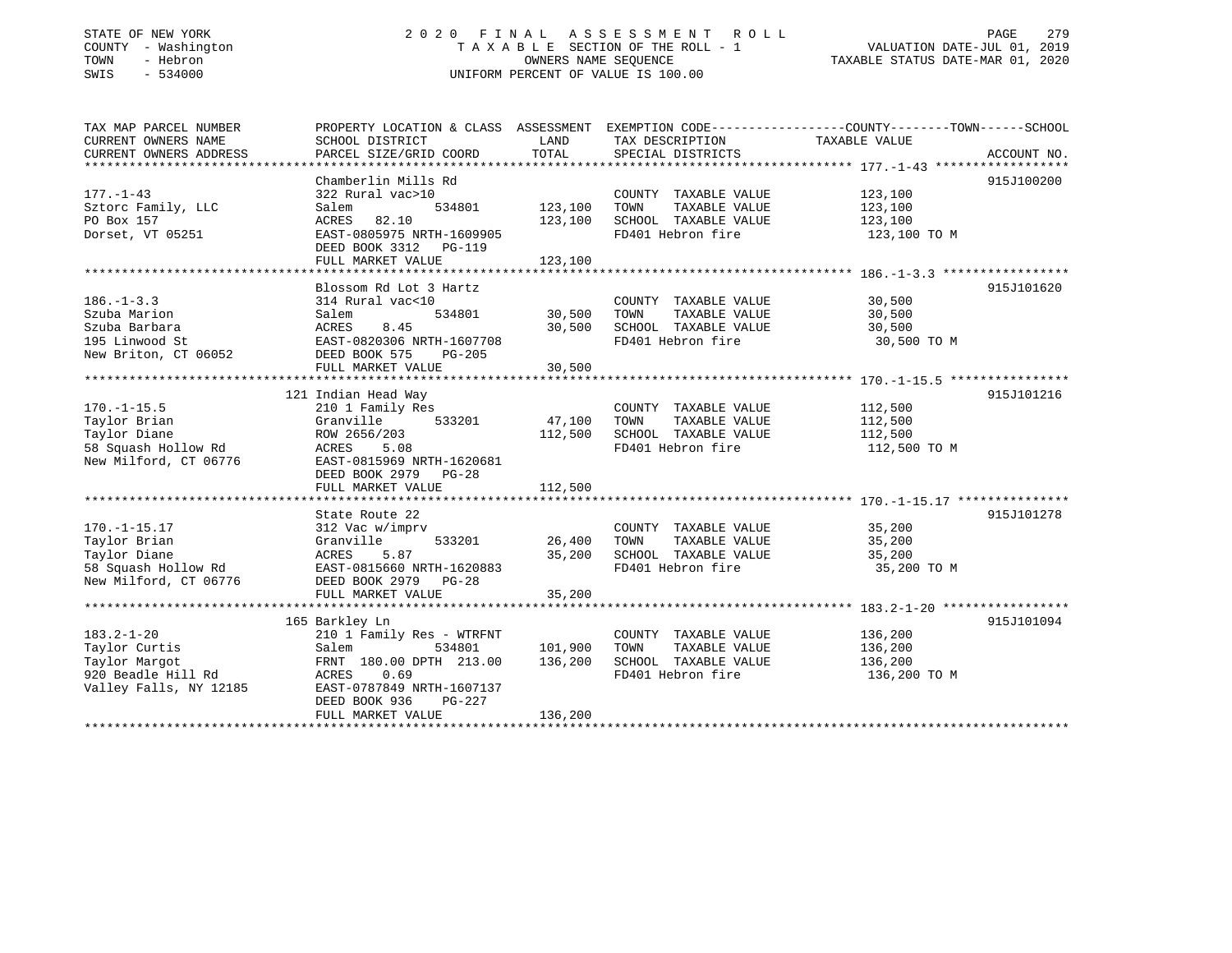# STATE OF NEW YORK 2 0 2 0 F I N A L A S S E S S M E N T R O L L PAGE 280 COUNTY - Washington T A X A B L E SECTION OF THE ROLL - 1 VALUATION DATE-JUL 01, 2019 TOWN - Hebron OWNERS NAME SEQUENCE TAXABLE STATUS DATE-MAR 01, 2020 SWIS - 534000 UNIFORM PERCENT OF VALUE IS 100.00

| TAX MAP PARCEL NUMBER  | PROPERTY LOCATION & CLASS ASSESSMENT EXEMPTION CODE---------------COUNTY-------TOWN-----SCHOOL |         |                                                     |                    |                    |
|------------------------|------------------------------------------------------------------------------------------------|---------|-----------------------------------------------------|--------------------|--------------------|
| CURRENT OWNERS NAME    | SCHOOL DISTRICT                                                                                | LAND    | TAX DESCRIPTION                                     | TAXABLE VALUE      |                    |
| CURRENT OWNERS ADDRESS | PARCEL SIZE/GRID COORD                                                                         | TOTAL   | SPECIAL DISTRICTS                                   |                    | ACCOUNT NO.        |
|                        |                                                                                                |         |                                                     |                    |                    |
|                        | 1020 Callaway Rd                                                                               |         |                                                     |                    | 915J100128         |
| $167. - 1 - 58.2$      | 270 Mfg housing                                                                                |         | BAS STAR<br>41854                                   | $\Omega$           | $\Omega$<br>30,000 |
| Taylor Cynthia F       | 532001<br>Argyle                                                                               | 54,300  | COUNTY TAXABLE VALUE                                | 81,100             |                    |
| 1020 Callaway Rd       | ACRES<br>4.40                                                                                  | 81,100  | TAXABLE VALUE<br>TOWN                               | 81,100             |                    |
| Argyle, NY 12809       | EAST-0783284 NRTH-1624540                                                                      |         | SCHOOL TAXABLE VALUE                                | 51,100             |                    |
|                        | DEED BOOK 1732 PG-64                                                                           |         | FD401 Hebron fire                                   | 81,100 TO M        |                    |
|                        | FULL MARKET VALUE                                                                              | 81,100  |                                                     |                    |                    |
|                        |                                                                                                |         |                                                     |                    |                    |
|                        | 42 Indian Head Way                                                                             |         |                                                     |                    | 915J101184         |
| $170. - 1 - 13.6$      | 210 1 Family Res                                                                               |         | <b>BAS STAR</b><br>41854                            | $\mathbf{0}$       | 30,000<br>$\Omega$ |
| Taylor Derek           | Granville<br>533201                                                                            | 47,100  | COUNTY TAXABLE VALUE                                | 138,000            |                    |
| Taylor Kimberly        | 5.06 BANK<br>ACRES<br>999                                                                      | 138,000 | TOWN<br>TAXABLE VALUE                               | 138,000            |                    |
| 42 Indian Head Way     | EAST-0816408 NRTH-1618899                                                                      |         | SCHOOL TAXABLE VALUE                                | 108,000            |                    |
| Salem, NY 12865        | DEED BOOK 925<br>PG-151                                                                        |         | FD401 Hebron fire                                   | 138,000 TO M       |                    |
|                        | FULL MARKET VALUE                                                                              | 138,000 |                                                     |                    |                    |
|                        |                                                                                                |         |                                                     |                    |                    |
|                        | Wolfe Ln/n Off                                                                                 |         |                                                     |                    | 915J100682         |
| $158. - 1 - 6.1$       | 320 Rural vacant                                                                               |         | COUNTY TAXABLE VALUE                                | 34,300             |                    |
| Taylor John            | 533801<br>Hartford                                                                             | 34,300  | TOWN<br>TAXABLE VALUE                               | 34,300             |                    |
| Taylor Margerie        | 4.60<br>ACRES                                                                                  | 34,300  | SCHOOL TAXABLE VALUE                                | 34,300             |                    |
| 301 Shine Hill Rd      | EAST-0789704 NRTH-1631321                                                                      |         | FD401 Hebron fire                                   | 34,300 TO M        |                    |
| Fort Ann, NY 12827     | DEED BOOK 2331 PG-284                                                                          |         |                                                     |                    |                    |
|                        | FULL MARKET VALUE                                                                              | 34,300  |                                                     |                    |                    |
|                        |                                                                                                |         |                                                     |                    |                    |
|                        | 3233 County Route 30                                                                           |         |                                                     |                    | 915J100457         |
| $183.16 - 1 - 2$       | 210 1 Family Res                                                                               |         | COUNTY TAXABLE VALUE                                | 71,800             |                    |
| TD Bank NA             | 534801<br>Salem                                                                                | 31,500  | TAXABLE VALUE<br>TOWN                               | 71,800             |                    |
| 70 Gray Rd             | ACRES<br>1.50                                                                                  | 71,800  | SCHOOL TAXABLE VALUE                                | 71,800             |                    |
| Falmouth, ME 04105     | EAST-0791335 NRTH-1605225                                                                      |         | CA008 Cons agri dst 8                               | 71,800 TO M        |                    |
|                        | DEED BOOK 20191 PG-28239                                                                       |         | FD401 Hebron fire<br>71,800 LD401 West hebron light | 71,800 TO M        |                    |
|                        | FULL MARKET VALUE                                                                              |         |                                                     | 71,800 TO M        |                    |
|                        | 739 & 745 Middle Rd                                                                            |         |                                                     |                    | 915J100264         |
| $160. - 1 - 17$        |                                                                                                |         | COUNTY TAXABLE VALUE                                |                    |                    |
| Therrien Raymond LE    | 280 Res Multiple<br>533201                                                                     | 77,300  | TOWN                                                | 263,000            |                    |
| Therrien Abbegail      | Granville<br>ACRES<br>13.96                                                                    | 263,000 | TAXABLE VALUE<br>SCHOOL TAXABLE VALUE               | 263,000<br>263,000 |                    |
| 739 Middle Rd          | EAST-0805500 NRTH-1629595                                                                      |         | FD401 Hebron fire                                   |                    |                    |
| Granville, NY 12832    | DEED BOOK 20191 PG-30622                                                                       |         |                                                     | 263,000 TO M       |                    |
|                        | FULL MARKET VALUE                                                                              | 263,000 |                                                     |                    |                    |
|                        |                                                                                                |         |                                                     |                    |                    |
|                        | 361 Pine Hill Rd                                                                               |         |                                                     |                    | 915J101131         |
| $169. - 1 - 9$         | 210 1 Family Res                                                                               |         | 41854<br>BAS STAR                                   | $\overline{0}$     | $\Omega$<br>30,000 |
| Thomson Jefferson W    | 533201<br>Granville                                                                            | 52,100  | COUNTY TAXABLE VALUE                                | 107,100            |                    |
| 361 Pine Hill Rd       | ACRES<br>8.20                                                                                  | 107,100 | TOWN<br>TAXABLE VALUE                               | 107,100            |                    |
| Salem, NY 12865        | EAST-0812769 NRTH-1622969                                                                      |         | SCHOOL TAXABLE VALUE                                | 77,100             |                    |
|                        | DEED BOOK 2571<br>PG-344                                                                       |         | FD401 Hebron fire                                   | 107,100 TO M       |                    |
|                        | FULL MARKET VALUE                                                                              | 107,100 |                                                     |                    |                    |
|                        |                                                                                                |         |                                                     |                    |                    |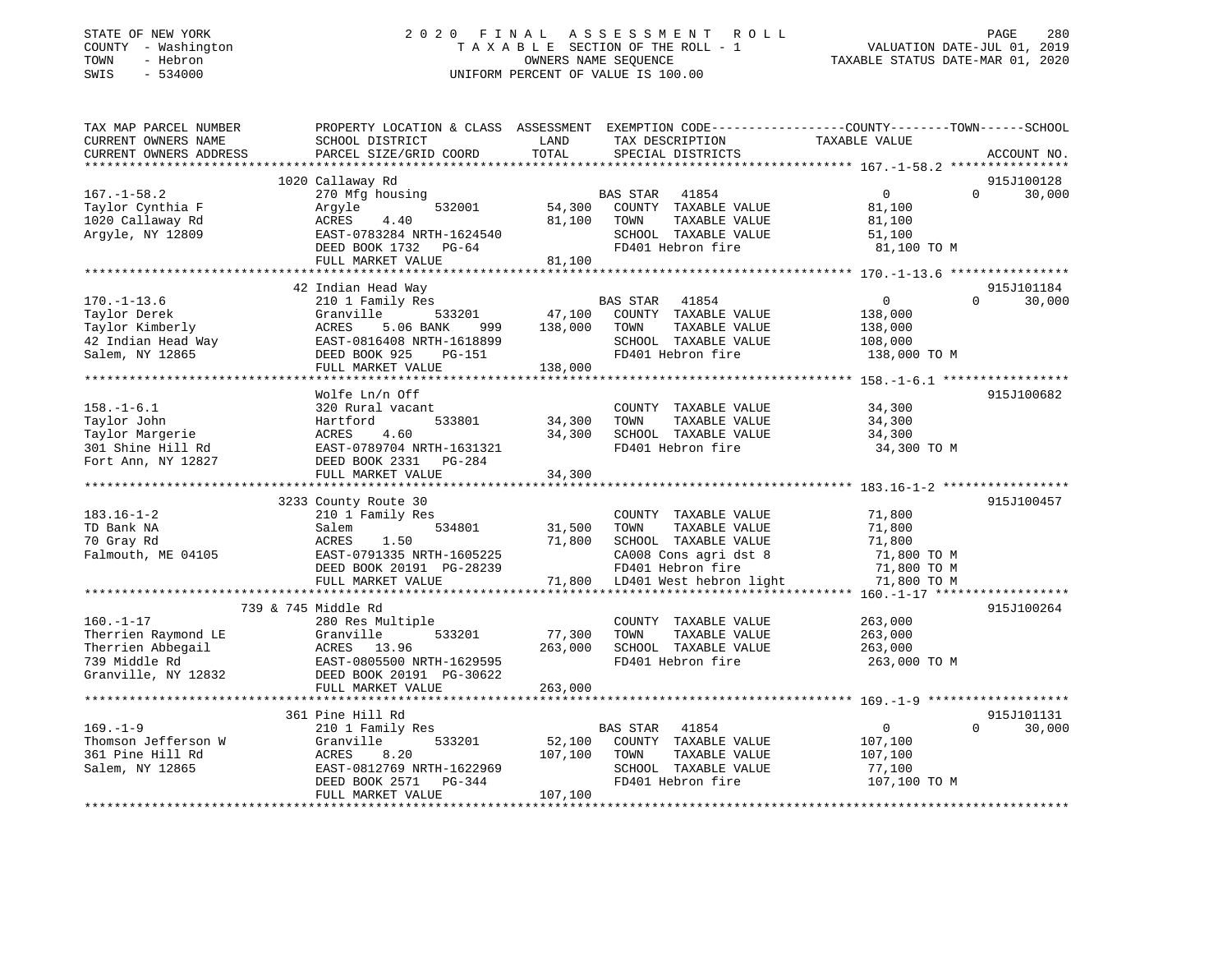# STATE OF NEW YORK 2 0 2 0 F I N A L A S S E S S M E N T R O L L PAGE 281 COUNTY - Washington T A X A B L E SECTION OF THE ROLL - 1 VALUATION DATE-JUL 01, 2019 TOWN - Hebron OWNERS NAME SEQUENCE TAXABLE STATUS DATE-MAR 01, 2020 SWIS - 534000 UNIFORM PERCENT OF VALUE IS 100.00

| TAX MAP PARCEL NUMBER                                         | PROPERTY LOCATION & CLASS ASSESSMENT EXEMPTION CODE----------------COUNTY-------TOWN------SCHOOL                                                                                                                                                                     |                 |                                                                                                      |                       |                                 |
|---------------------------------------------------------------|----------------------------------------------------------------------------------------------------------------------------------------------------------------------------------------------------------------------------------------------------------------------|-----------------|------------------------------------------------------------------------------------------------------|-----------------------|---------------------------------|
| CURRENT OWNERS NAME                                           | SCHOOL DISTRICT                                                                                                                                                                                                                                                      | <b>LAND</b>     | TAX DESCRIPTION TAXABLE VALUE                                                                        |                       |                                 |
| CURRENT OWNERS ADDRESS                                        | PARCEL SIZE/GRID COORD                                                                                                                                                                                                                                               | TOTAL           | SPECIAL DISTRICTS                                                                                    |                       | ACCOUNT NO.                     |
|                                                               |                                                                                                                                                                                                                                                                      |                 |                                                                                                      |                       |                                 |
|                                                               | 63 Clark Way                                                                                                                                                                                                                                                         |                 |                                                                                                      |                       |                                 |
| $169. - 1 - 18.40$                                            | 270 Mfg housing                                                                                                                                                                                                                                                      |                 |                                                                                                      | $\overline{0}$        | 30,000<br>$\Omega$ and $\Omega$ |
|                                                               |                                                                                                                                                                                                                                                                      |                 |                                                                                                      | 51,600                |                                 |
|                                                               |                                                                                                                                                                                                                                                                      | 51,600 TOWN     | TAXABLE VALUE                                                                                        | 51,600                |                                 |
|                                                               | Thorne David G<br>Thorne Ruth E<br>Formula and Cranville 533201 19,600<br>Formula 51,600<br>51,600<br>Salem, NY 12865<br>TULL MARKET VALUE 51,600<br>FULL MARKET VALUE 51,600                                                                                        |                 | SCHOOL TAXABLE VALUE<br>FD401 Hebron fire                                                            | 21,600                |                                 |
|                                                               |                                                                                                                                                                                                                                                                      |                 |                                                                                                      | 51,600 TO M           |                                 |
|                                                               |                                                                                                                                                                                                                                                                      |                 |                                                                                                      |                       |                                 |
|                                                               |                                                                                                                                                                                                                                                                      |                 |                                                                                                      |                       |                                 |
|                                                               | 52 Davis Ln                                                                                                                                                                                                                                                          |                 |                                                                                                      |                       | 915J100133                      |
| $160. - 1 - 2$                                                | 210 1 Family Res                                                                                                                                                                                                                                                     |                 | COUNTY TAXABLE VALUE 112,000                                                                         |                       |                                 |
|                                                               |                                                                                                                                                                                                                                                                      | 533201 46,100   |                                                                                                      |                       |                                 |
|                                                               | Throop Family LLC<br>Throop Family LLC<br>46,100<br>462 North Rd<br>Greenwich, NY 12834<br>533201<br>533201<br>533201<br>533201<br>533201<br>533201<br>533201<br>533201<br>533201<br>546,100<br>542 North Rd<br>542 North Rd<br>542 Past 540<br>542 Past 540<br>5440 | 112,000         |                                                                                                      |                       |                                 |
|                                                               |                                                                                                                                                                                                                                                                      |                 | FD401 Hebron fire 112,000 TO M                                                                       |                       |                                 |
|                                                               | DEED BOOK 3847 PG-52                                                                                                                                                                                                                                                 |                 |                                                                                                      |                       |                                 |
|                                                               |                                                                                                                                                                                                                                                                      |                 |                                                                                                      |                       |                                 |
|                                                               |                                                                                                                                                                                                                                                                      |                 |                                                                                                      |                       |                                 |
|                                                               | 54 Davis Ln                                                                                                                                                                                                                                                          |                 |                                                                                                      |                       | 915J100610                      |
| $160. - 1 - 3$                                                | 241 Rural res&ag                                                                                                                                                                                                                                                     |                 | 41720<br>AG DIST                                                                                     | 94,848 94,848         | 94,848                          |
| Throop William M III                                          |                                                                                                                                                                                                                                                                      |                 |                                                                                                      | 329,852               |                                 |
| Throop Thomas A                                               |                                                                                                                                                                                                                                                                      |                 |                                                                                                      | 329,852               |                                 |
| 744 Middle Rd                                                 | 4010/28, 4010/28                                                                                                                                                                                                                                                     |                 | SCHOOL TAXABLE VALUE 329,852                                                                         |                       |                                 |
| Granville, NY 12832                                           | ACRES 173.80                                                                                                                                                                                                                                                         |                 | CA008 Cons agri dst 8                                                                                | 329,852 TO M          |                                 |
|                                                               |                                                                                                                                                                                                                                                                      |                 |                                                                                                      |                       |                                 |
|                                                               |                                                                                                                                                                                                                                                                      |                 |                                                                                                      |                       |                                 |
| MAY BE SUBJECT TO PAYMENT<br>UNDER AGDIST LAW TIL 2024        |                                                                                                                                                                                                                                                                      |                 |                                                                                                      |                       |                                 |
|                                                               |                                                                                                                                                                                                                                                                      |                 |                                                                                                      |                       |                                 |
|                                                               |                                                                                                                                                                                                                                                                      |                 |                                                                                                      |                       |                                 |
|                                                               | 160.-1-3.1 744 Middle Rd<br>Throop William M III 310 1 Family Res<br>744 Middle Rd<br>744 Middle Rd<br>745 ACRES<br>7.50 115,100<br>62,900<br>82,900<br>744 Middle Rd<br>82,900<br>82,900<br>82,900<br>82,900<br>82,900<br>82,900<br>82,900<br>82,900<br>82,900<br>  |                 |                                                                                                      |                       |                                 |
|                                                               | $533201$ 62,900                                                                                                                                                                                                                                                      |                 | COUNTY TAXABLE VALUE                                                                                 | 115,100               |                                 |
|                                                               |                                                                                                                                                                                                                                                                      |                 | TOWN                                                                                                 | TAXABLE VALUE 115,100 |                                 |
|                                                               |                                                                                                                                                                                                                                                                      | 115, 100        |                                                                                                      |                       |                                 |
|                                                               |                                                                                                                                                                                                                                                                      |                 | SCHOOL TAXABLE VALUE 115,100<br>CA008 Cons agri dst 8 115,100 TO M<br>FD401 Hebron fire 115,100 TO M |                       |                                 |
|                                                               | DEED BOOK 1877 PG-110                                                                                                                                                                                                                                                |                 |                                                                                                      |                       |                                 |
|                                                               |                                                                                                                                                                                                                                                                      |                 |                                                                                                      |                       |                                 |
|                                                               |                                                                                                                                                                                                                                                                      |                 |                                                                                                      |                       |                                 |
|                                                               | 1229 Patterson Hill Rd                                                                                                                                                                                                                                               |                 |                                                                                                      |                       | 915J100503                      |
| $183. - 1 - 45$<br>103.-1-45<br>Tingley Fred L                | 210 1 Family Res                                                                                                                                                                                                                                                     |                 | BAS STAR 41854                                                                                       | $\overline{0}$        | $\Omega$<br>30,000              |
|                                                               | Salem                                                                                                                                                                                                                                                                |                 | 534801 41,600 COUNTY TAXABLE VALUE 88,500                                                            |                       |                                 |
| 1229 Patterson Hill Rd<br>1.20 BANK<br>1.20 BANK<br>1.20 BANK |                                                                                                                                                                                                                                                                      | 999 88,500 TOWN |                                                                                                      | TAXABLE VALUE 88,500  |                                 |
| Salem, NY 12865                                               | EAST-0789598 NRTH-1603243<br>DEED BOOK 729 PG-144                                                                                                                                                                                                                    |                 | SCHOOL TAXABLE VALUE<br>FD401 Hebron fire                                                            | 58,500                |                                 |
|                                                               |                                                                                                                                                                                                                                                                      |                 |                                                                                                      | 88,500 TO M           |                                 |
|                                                               | FULL MARKET VALUE                                                                                                                                                                                                                                                    | 88,500          |                                                                                                      |                       |                                 |
|                                                               |                                                                                                                                                                                                                                                                      |                 |                                                                                                      |                       |                                 |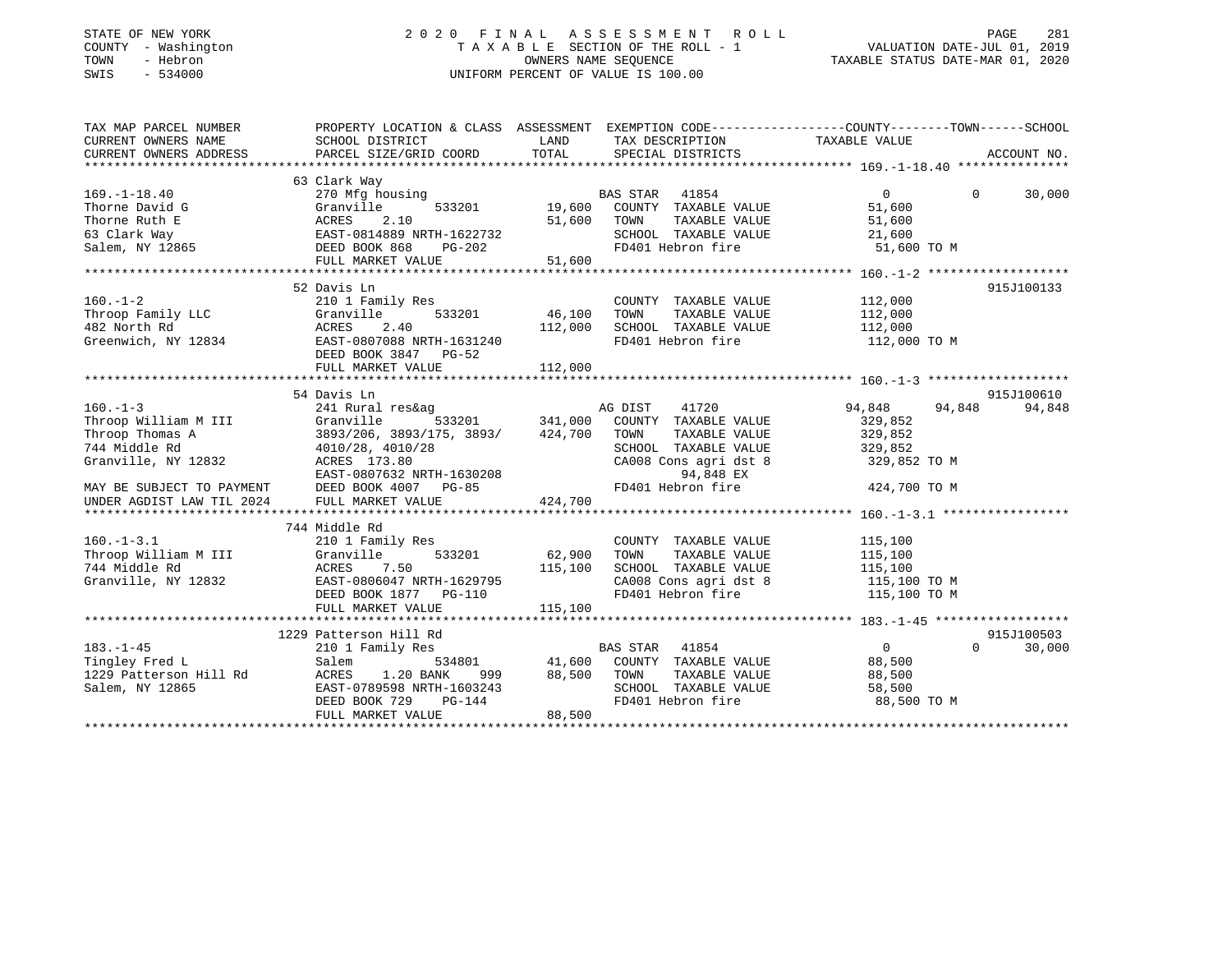# STATE OF NEW YORK 2 0 2 0 F I N A L A S S E S S M E N T R O L L PAGE 282 COUNTY - Washington T A X A B L E SECTION OF THE ROLL - 1 VALUATION DATE-JUL 01, 2019 TOWN - Hebron OWNERS NAME SEQUENCE TAXABLE STATUS DATE-MAR 01, 2020 SWIS - 534000 UNIFORM PERCENT OF VALUE IS 100.00

| TAX MAP PARCEL NUMBER<br>CURRENT OWNERS NAME                                                 | PROPERTY LOCATION & CLASS ASSESSMENT EXEMPTION CODE---------------COUNTY-------TOWN-----SCHOOL<br>SCHOOL DISTRICT                                         | LAND                              | TAX DESCRIPTION                                                                                                                                                                                                                                                                                    | TAXABLE VALUE                                                     |                                  |
|----------------------------------------------------------------------------------------------|-----------------------------------------------------------------------------------------------------------------------------------------------------------|-----------------------------------|----------------------------------------------------------------------------------------------------------------------------------------------------------------------------------------------------------------------------------------------------------------------------------------------------|-------------------------------------------------------------------|----------------------------------|
| CURRENT OWNERS ADDRESS                                                                       | PARCEL SIZE/GRID COORD                                                                                                                                    | TOTAL                             | SPECIAL DISTRICTS                                                                                                                                                                                                                                                                                  |                                                                   | ACCOUNT NO.                      |
|                                                                                              |                                                                                                                                                           |                                   |                                                                                                                                                                                                                                                                                                    |                                                                   |                                  |
| $152. - 2 - 17.9$<br>Titus David M<br>Titus Linda P<br>11 Cross Ridge Rd<br>Tuxedo, NY 10987 | County Route 28<br>312 Vac w/imprv<br>533201<br>Granville<br>lot 6<br>ACRES<br>5.78<br>EAST-0810500 NRTH-1641139                                          | 38,100<br>40,200                  | COUNTY TAXABLE VALUE<br>TOWN<br>TAXABLE VALUE<br>SCHOOL TAXABLE VALUE<br>$\begin{array}{llllll} \texttt{CA008} & \texttt{Cons}\ \texttt{agrid}\ \texttt{st}\ 8 & \texttt{40,200}}\ \texttt{T0 M} \\ \texttt{FD401} & \texttt{Hebron}\ \texttt{fire} & \texttt{40,200}}\ \texttt{T0 M} \end{array}$ | 40,200<br>40,200<br>40,200                                        |                                  |
|                                                                                              | DEED BOOK 1997 PG-263<br>FULL MARKET VALUE                                                                                                                | 40,200                            |                                                                                                                                                                                                                                                                                                    |                                                                   |                                  |
|                                                                                              |                                                                                                                                                           |                                   |                                                                                                                                                                                                                                                                                                    |                                                                   |                                  |
| $177. - 1 - 6.10$<br>Todd Sarah<br>PO Box 692<br>Salem, NY 12865                             | Chamberlin Mills Rd<br>312 Vac w/imprv<br>Salem<br>ACRES 13.12<br>EAST-0810351 NRTH-1614989<br>DEED BOOK 2150 PG-257<br>FULL MARKET VALUE                 | 534801 30,000<br>37,800<br>37,800 | COUNTY TAXABLE VALUE<br>TAXABLE VALUE<br>TOWN<br>SCHOOL TAXABLE VALUE<br>CA008 Cons agri dst 8<br>FD401 Hebron fire                                                                                                                                                                                | 37,800<br>37,800<br>37,800<br>37,800 TO M<br>37,800 TO M          | 915J101540                       |
|                                                                                              |                                                                                                                                                           |                                   |                                                                                                                                                                                                                                                                                                    |                                                                   |                                  |
| $177. - 1 - 6.13$<br>Todd Sarah D<br>PO Box 692<br>Salem, NY 12865                           | 993 Chamberlin Mills Rd<br>210 1 Family Res<br>534801<br>Salem<br>$ACRES$ 10.01<br>EAST-0809795 NRTH-1614185<br>DEED BOOK 773 PG-203<br>FULL MARKET VALUE | 115,000 TOWN<br>115,000           | BAS STAR 41854<br>55,000 COUNTY TAXABLE VALUE<br>TAXABLE VALUE<br>SCHOOL TAXABLE VALUE<br>FD401 Hebron fire                                                                                                                                                                                        | $0 \qquad \qquad$<br>115,000<br>115,000<br>85,000<br>115,000 TO M | 915J101609<br>$\Omega$<br>30,000 |
|                                                                                              | Chamberlain Mills Rd Off                                                                                                                                  |                                   |                                                                                                                                                                                                                                                                                                    |                                                                   | 915J101887                       |
| $177. - 1 - 6.24$<br>Todd Sarah D<br>PO Box 692<br>Salem, NY 12865                           | 322 Rural vac>10<br>534801<br>Salem<br>ACRES 100.37<br>EAST-0809306 NRTH-1616110<br>DEED BOOK 1664 PG-310<br>FULL MARKET VALUE                            | 60,300<br>60,300<br>60,300        | COUNTY TAXABLE VALUE 60,300<br>TOWN<br>TAXABLE VALUE<br>SCHOOL TAXABLE VALUE<br>CA008 Cons agri dst 8 60,300 TO M<br>FD401 Hebron fire                                                                                                                                                             | 60,300<br>60,300<br>60,300 TO M                                   |                                  |
|                                                                                              | Chamberlin Mills Rd/n Off                                                                                                                                 |                                   |                                                                                                                                                                                                                                                                                                    |                                                                   | 915J101894                       |
| $177. - 1 - 6.31$<br>Todd Sarah D<br>PO Box 692<br>Salem, NY 12865                           | 314 Rural vac<10<br>534801<br>Salem<br>lot 20<br>ACRES<br>8.91<br>EAST-0809466 NRTH-1614347<br>DEED BOOK 1664 PG-306<br>FULL MARKET VALUE                 | 7,200<br>7,200<br>7,200           | COUNTY TAXABLE VALUE<br>TAXABLE VALUE<br>TOWN<br>SCHOOL TAXABLE VALUE<br>CA008 Cons agri dst 8<br>FD401 Hebron fire                                                                                                                                                                                | 7,200<br>7,200<br>7,200<br>7,200 TO M<br>7,200 TO M               |                                  |
|                                                                                              |                                                                                                                                                           |                                   |                                                                                                                                                                                                                                                                                                    |                                                                   |                                  |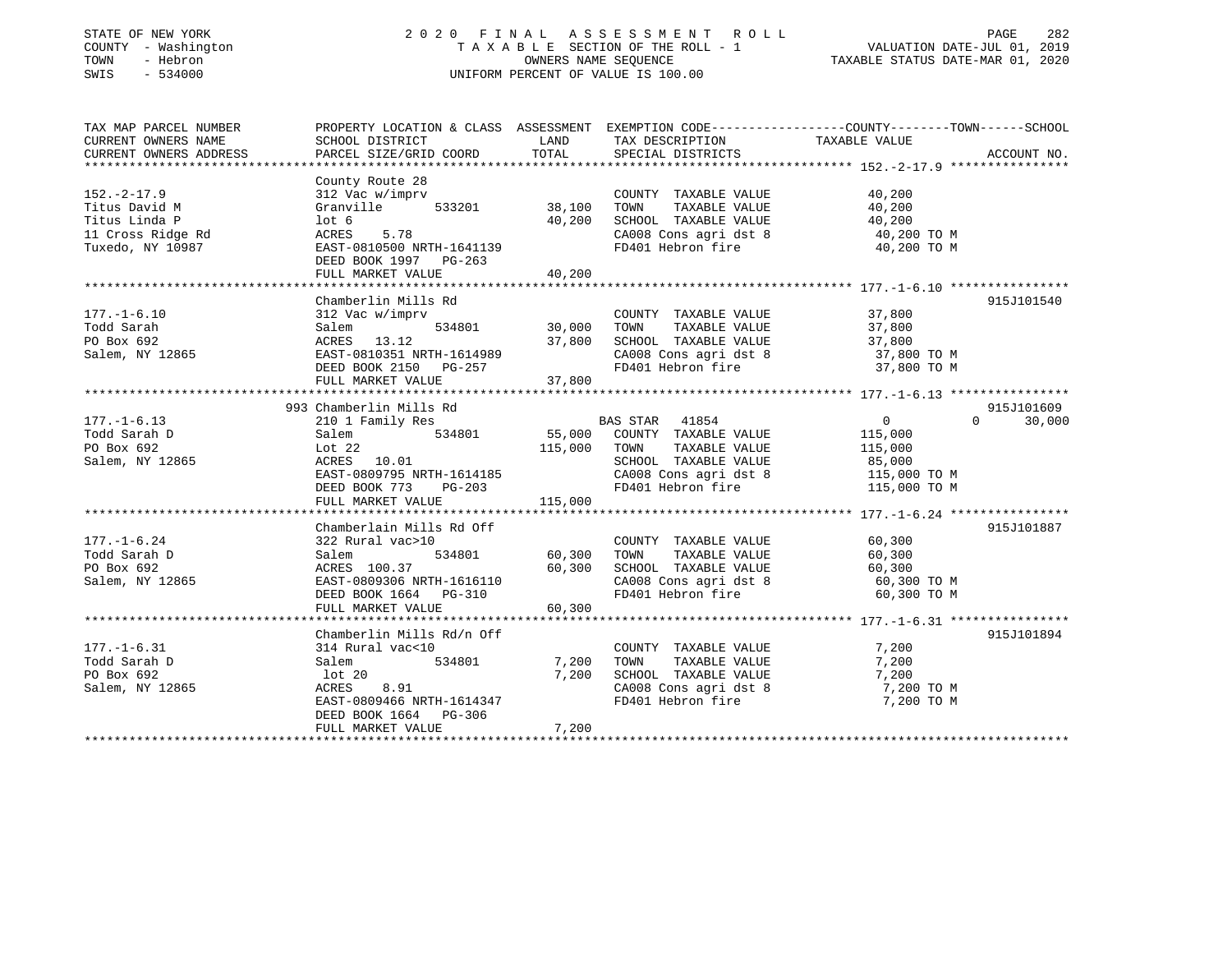# STATE OF NEW YORK 2 0 2 0 F I N A L A S S E S S M E N T R O L L PAGE 283 COUNTY - Washington T A X A B L E SECTION OF THE ROLL - 1 VALUATION DATE-JUL 01, 2019 TOWN - Hebron OWNERS NAME SEQUENCE TAXABLE STATUS DATE-MAR 01, 2020 SWIS - 534000 UNIFORM PERCENT OF VALUE IS 100.00

| TAX MAP PARCEL NUMBER<br>CURRENT OWNERS NAME<br>CURRENT OWNERS ADDRESS                                    | PROPERTY LOCATION & CLASS ASSESSMENT EXEMPTION CODE----------------COUNTY-------TOWN------SCHOOL<br>SCHOOL DISTRICT<br>PARCEL SIZE/GRID COORD                               | LAND<br>TOTAL                 | TAX DESCRIPTION<br>SPECIAL DISTRICTS                                                                                                                       | TAXABLE VALUE                                                                             | ACCOUNT NO.                                                                             |
|-----------------------------------------------------------------------------------------------------------|-----------------------------------------------------------------------------------------------------------------------------------------------------------------------------|-------------------------------|------------------------------------------------------------------------------------------------------------------------------------------------------------|-------------------------------------------------------------------------------------------|-----------------------------------------------------------------------------------------|
| $183.2 - 1 - 23$<br>Tomkins Frederick<br>675 Raritan Rd Unit 11<br>Clark, NJ 07066                        | 151 Barkley Ln<br>260 Seasonal res - WTRFNT<br>Salem<br>534801<br>FRNT 200.00 DPTH 159.00<br>EAST-0787535 NRTH-1606857<br>DEED BOOK 2223 PG-1<br>FULL MARKET VALUE          | 102,300<br>199,500<br>199,500 | COUNTY TAXABLE VALUE<br>TAXABLE VALUE<br>TOWN<br>SCHOOL TAXABLE VALUE<br>FD401 Hebron fire                                                                 | 199,500<br>199,500<br>199,500<br>199,500 TO M                                             | 915J101168                                                                              |
|                                                                                                           |                                                                                                                                                                             |                               |                                                                                                                                                            |                                                                                           |                                                                                         |
| $152. - 1 - 17$<br>Tompkins Arthur R<br>Tompkins Kathalene<br>1456 County Route 31<br>Granville, NY 12832 | 1456 County Route 31<br>242 Rurl res&rec<br>533201<br>Granville<br>$1$ ot $12$<br>ACRES 11.40<br>EAST-0806818 NRTH-1638226<br>DEED BOOK 466<br>$PG-11$<br>FULL MARKET VALUE | 71,500<br>80,800<br>80,800    | <b>BAS STAR</b><br>41854<br>COUNTY TAXABLE VALUE<br>TOWN<br>TAXABLE VALUE<br>SCHOOL TAXABLE VALUE<br>CA008 Cons agri dst 8<br>FD401 Hebron fire            | $\mathbf{0}$<br>80,800<br>80,800<br>50,800<br>80,800 TO M<br>80,800 TO M                  | 915J100262<br>30,000<br>$\Omega$                                                        |
|                                                                                                           |                                                                                                                                                                             |                               |                                                                                                                                                            |                                                                                           |                                                                                         |
| $152. - 1 - 2$<br>Tompkins David<br>1453 County Route 31<br>Granville, NY 12832                           | 1453 County Route 31<br>270 Mfg housing<br>Granville<br>FRNT 150.00 DPTH 196.00<br>EAST-0806202 NRTH-1638290<br>DEED BOOK 493<br>PG-253<br>FULL MARKET VALUE                | 533201 28,700 AGED-SCH        | AGED-CO<br>41802<br>41804<br>33,700 ENH STAR<br>41834<br>COUNTY TAXABLE VALUE<br>TOWN<br>TAXABLE VALUE<br>33,700 SCHOOL TAXABLE VALUE<br>FD401 Hebron fire | 16,850<br>$\overline{0}$<br>$\overline{0}$<br>16,850<br>33,700<br>$\Omega$<br>33,700 TO M | 915J100040<br>$\Omega$<br>$\overline{0}$<br>8,425<br>$\mathbf{0}$<br>$\Omega$<br>25,275 |
|                                                                                                           |                                                                                                                                                                             |                               |                                                                                                                                                            |                                                                                           |                                                                                         |
| $178. - 1 - 44$<br>Toussaint Jay F<br>Hassinger Mimi<br>51 Franklin St<br>East Orange, NJ 07017           | Tiplady Rd<br>322 Rural vac>10<br>534801<br>Salem<br>Lot 2<br>ACRES<br>12.74<br>EAST-0818873 NRTH-1612348<br>DEED BOOK 505<br>$PG-323$                                      | 37,400<br>37,400              | COUNTY TAXABLE VALUE<br>TOWN<br>TAXABLE VALUE<br>SCHOOL TAXABLE VALUE<br>FD401 Hebron fire                                                                 | 37,400<br>37,400<br>37,400<br>37,400 TO M                                                 | 915J101389                                                                              |
|                                                                                                           | FULL MARKET VALUE                                                                                                                                                           | 37,400                        |                                                                                                                                                            |                                                                                           |                                                                                         |
|                                                                                                           | 18 Everetts Heights Way                                                                                                                                                     |                               |                                                                                                                                                            |                                                                                           | 915J100287                                                                              |
| $152. - 2 - 13$<br>Traver Marcia<br>18 Everett Hts<br>Granville, NY 12832                                 | 210 1 Family Res<br>533201<br>Granville<br>496/834<br>ACRES<br>2.96<br>EAST-0810526 NRTH-1642678<br>DEED BOOK 440<br>$PG-88$<br>FULL MARKET VALUE                           | 46,900<br>214,200<br>214,200  | 41834<br>ENH STAR<br>COUNTY TAXABLE VALUE<br>TOWN<br>TAXABLE VALUE<br>SCHOOL TAXABLE VALUE<br>FD401 Hebron fire                                            | $\overline{0}$<br>214,200<br>214,200<br>144,400<br>214,200 TO M                           | 69,800<br>$\Omega$                                                                      |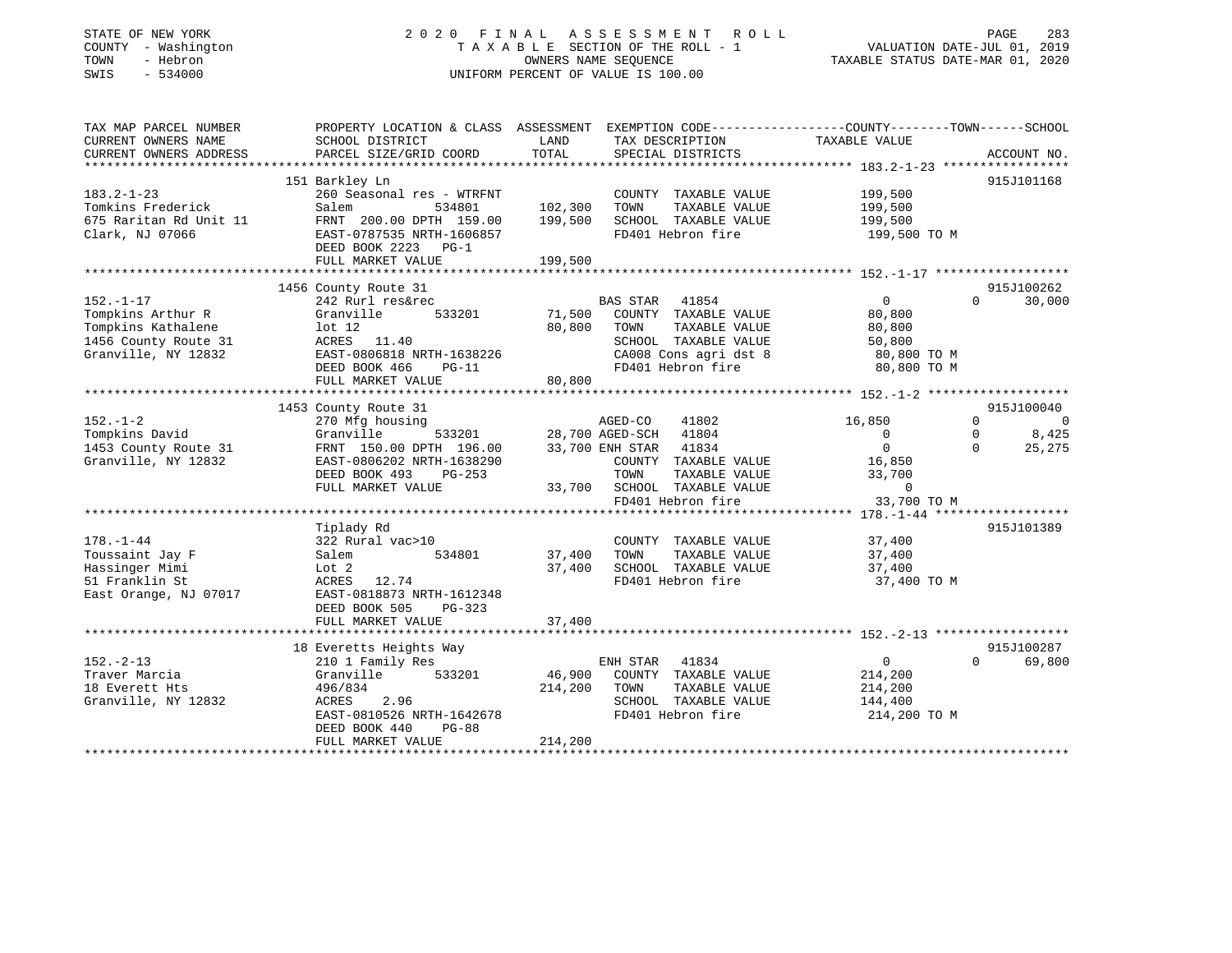# STATE OF NEW YORK 2 0 2 0 F I N A L A S S E S S M E N T R O L L PAGE 284 COUNTY - Washington T A X A B L E SECTION OF THE ROLL - 1 VALUATION DATE-JUL 01, 2019 TOWN - Hebron OWNERS NAME SEQUENCE TAXABLE STATUS DATE-MAR 01, 2020 SWIS - 534000 UNIFORM PERCENT OF VALUE IS 100.00

| TAX MAP PARCEL NUMBER<br>CURRENT OWNERS NAME<br>CURRENT OWNERS ADDRESS | PROPERTY LOCATION & CLASS ASSESSMENT EXEMPTION CODE---------------COUNTY-------TOWN-----SCHOOL<br>SCHOOL DISTRICT<br>PARCEL SIZE/GRID COORD | LAND<br>TOTAL | TAX DESCRIPTION<br>SPECIAL DISTRICTS                                                    | TAXABLE VALUE      | ACCOUNT NO.   |
|------------------------------------------------------------------------|---------------------------------------------------------------------------------------------------------------------------------------------|---------------|-----------------------------------------------------------------------------------------|--------------------|---------------|
|                                                                        |                                                                                                                                             |               |                                                                                         |                    |               |
|                                                                        | Patterson Hill Rd                                                                                                                           |               |                                                                                         |                    | 915J100368    |
| $183. - 1 - 26$                                                        | 312 Vac w/imprv                                                                                                                             |               | COUNTY TAXABLE VALUE                                                                    | 122,600            |               |
| Trayah Reginald J                                                      | 534801<br>Salem                                                                                                                             | 114,900       | TOWN<br>TAXABLE VALUE                                                                   | 122,600            |               |
| 660 Sunrise Ln                                                         | ACRES 57.03                                                                                                                                 | 122,600       | SCHOOL TAXABLE VALUE                                                                    | 122,600            |               |
| Arlington, VT 05250                                                    | EAST-0789393 NRTH-1601724                                                                                                                   |               |                                                                                         |                    |               |
|                                                                        |                                                                                                                                             |               |                                                                                         |                    |               |
|                                                                        | DEED BOOK 3529 PG-158                                                                                                                       |               | CA008 Cons agri dst 8<br>The state of the 122,600 TO M<br>Shah Hebron fire 122,600 TO M |                    |               |
|                                                                        | FULL MARKET VALUE                                                                                                                           | 122,600       |                                                                                         |                    |               |
|                                                                        | 221 County Route 28                                                                                                                         |               |                                                                                         |                    | 915J100527    |
|                                                                        |                                                                                                                                             |               |                                                                                         |                    | $\Omega$      |
| $143. - 1 - 32$                                                        | 210 1 Family Res                                                                                                                            |               | <b>BAS STAR</b><br>41854                                                                | $\overline{0}$     | 30,000        |
| Tressler Family Irrev Trust                                            | Granville<br>533201                                                                                                                         | 59,400        | COUNTY TAXABLE VALUE                                                                    | 185,600            |               |
| Tressler Jennifer L Trustee                                            | FRNT 763.00 DPTH                                                                                                                            | 185,600       | TOWN<br>TAXABLE VALUE                                                                   | 185,600            |               |
| 221 County Route 28                                                    | ACRES<br>5.93                                                                                                                               |               | SCHOOL TAXABLE VALUE                                                                    | 155,600            |               |
| Granville, NY 12832                                                    | EAST-0811319 NRTH-1643766                                                                                                                   |               | CA008 Cons agri dst 8                                                                   | 185,600 TO M       |               |
|                                                                        | DEED BOOK 3920 PG-51                                                                                                                        |               | FD401 Hebron fire                                                                       | 185,600 TO M       |               |
| MAY BE SUBJECT TO PAYMENT<br>UNDER AGDIST LAW TIL 2022                 | FULL MARKET VALUE                                                                                                                           | 185,600       |                                                                                         |                    |               |
|                                                                        |                                                                                                                                             |               |                                                                                         |                    |               |
|                                                                        | County Route 30                                                                                                                             |               |                                                                                         |                    | 915J100398    |
| $175. - 1 - 9$                                                         | 322 Rural vac>10                                                                                                                            |               | AG DIST<br>41720                                                                        | 110,364<br>110,364 | 110,364       |
| Tripp Marion Elizabeth                                                 | Salem<br>534801                                                                                                                             |               | 273,300 FOR 480A 47460                                                                  | 84,374             | 84,374 84,374 |
| 333 Kingsbury Rd                                                       | forest commit 796/261 273,300 COUNTY TAXABLE VALUE                                                                                          |               |                                                                                         | 78,562             |               |
| Hudson Falls, NY 12839                                                 | ACRES 134.90                                                                                                                                |               | TOWN<br>TAXABLE VALUE                                                                   | 78,562             |               |
|                                                                        | EAST-0789801 NRTH-1608725                                                                                                                   |               | SCHOOL TAXABLE VALUE                                                                    | 78,562             |               |
| MAY BE SUBJECT TO PAYMENT                                              | DEED BOOK 767 PG-334                                                                                                                        |               | CA008 Cons agri dst 8                                                                   | 162,936 TO M       |               |
| UNDER RPTL480A UNTIL 2029                                              | FULL MARKET VALUE                                                                                                                           | 273,300       | 110,364 EX                                                                              |                    |               |
|                                                                        |                                                                                                                                             |               | FD401 Hebron fire                                                                       | 273,300 TO M       |               |
|                                                                        |                                                                                                                                             |               |                                                                                         |                    |               |
|                                                                        | 55 Sheldon Rd                                                                                                                               |               |                                                                                         |                    | 915J101541    |
| $177. - 1 - 21.6$                                                      | 242 Rurl res&rec                                                                                                                            |               | COUNTY TAXABLE VALUE                                                                    | 137,300            |               |
| Tripp Nicole R                                                         | Salem<br>534801                                                                                                                             | 61,600        | TAXABLE VALUE<br>TOWN                                                                   | 137,300            |               |
|                                                                        |                                                                                                                                             |               |                                                                                         |                    |               |
| 55 Sheldon Rd                                                          | ACRES 14.10 BANK                                                                                                                            | 999 137,300   | SCHOOL TAXABLE VALUE                                                                    | 137,300            |               |
| Granville, NY 12832                                                    | EAST-0816566 NRTH-1616413                                                                                                                   |               | FD401 Hebron fire                                                                       | 137,300 TO M       |               |
|                                                                        | DEED BOOK 20191 PG-25322                                                                                                                    |               |                                                                                         |                    |               |
|                                                                        |                                                                                                                                             |               |                                                                                         |                    |               |
|                                                                        |                                                                                                                                             |               |                                                                                         |                    |               |
|                                                                        | 185 Blossom Rd                                                                                                                              |               |                                                                                         |                    | 915J100660    |
| $186. - 1 - 8$                                                         | 312 Vac w/imprv                                                                                                                             |               | COUNTY TAXABLE VALUE                                                                    | 23,400             |               |
| Truehart Eli F III                                                     | 534801<br>Salem                                                                                                                             | 15,100        | TAXABLE VALUE<br>TOWN                                                                   | 23,400             |               |
| Truehart Karie                                                         | ACRES<br>1.70                                                                                                                               | 23,400        | SCHOOL TAXABLE VALUE                                                                    | 23,400             |               |
| 2017 County Route 153                                                  | EAST-0819294 NRTH-1605260                                                                                                                   |               | FD401 Hebron fire                                                                       | 23,400 TO M        |               |
| Salem, NY 12865                                                        | DEED BOOK 3193 PG-158                                                                                                                       |               |                                                                                         |                    |               |
|                                                                        | FULL MARKET VALUE                                                                                                                           | 23,400        |                                                                                         |                    |               |
|                                                                        |                                                                                                                                             |               |                                                                                         |                    |               |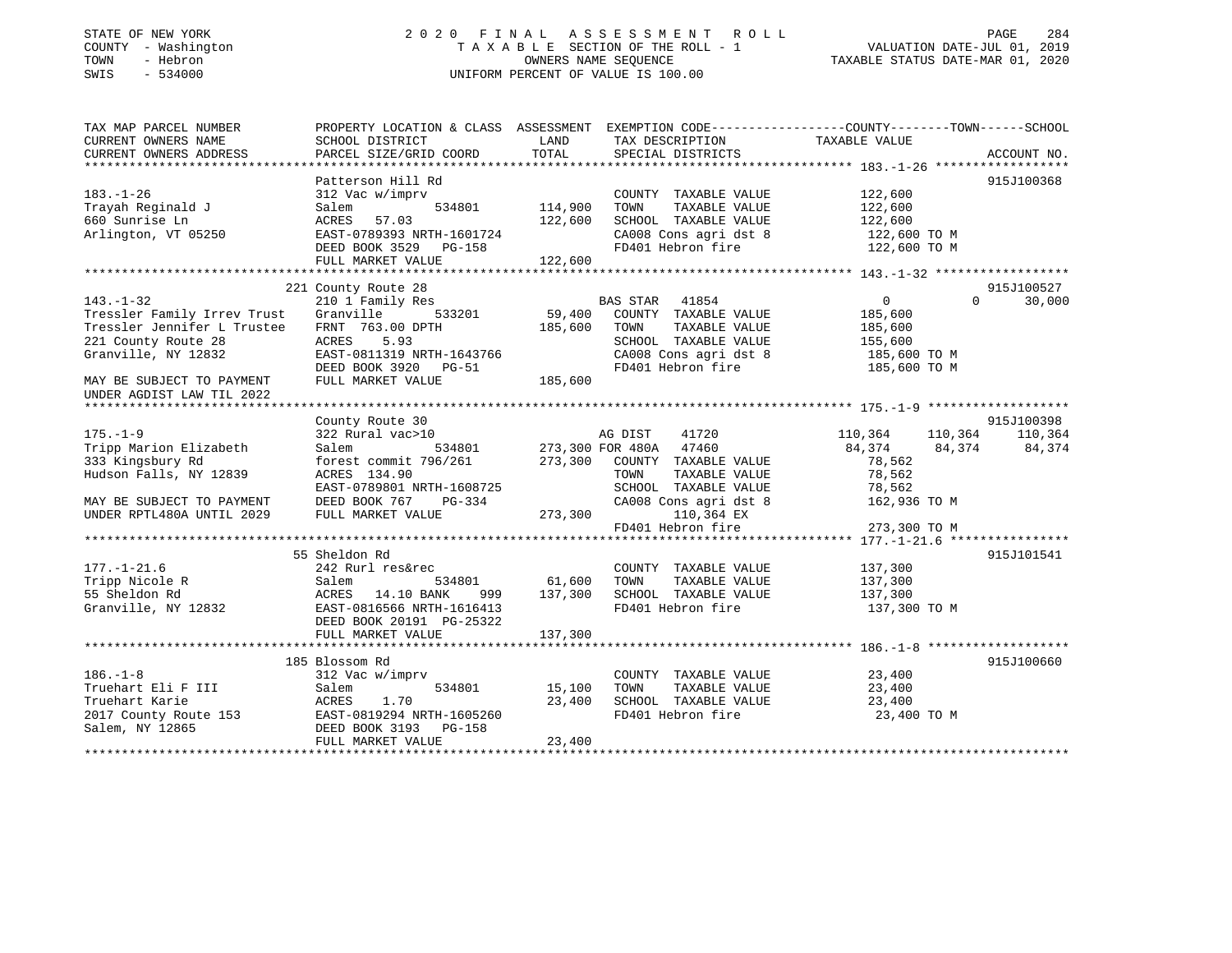# STATE OF NEW YORK 2 0 2 0 F I N A L A S S E S S M E N T R O L L PAGE 285 COUNTY - Washington T A X A B L E SECTION OF THE ROLL - 1 VALUATION DATE-JUL 01, 2019 TOWN - Hebron OWNERS NAME SEQUENCE TAXABLE STATUS DATE-MAR 01, 2020 SWIS - 534000 UNIFORM PERCENT OF VALUE IS 100.00

| TAX MAP PARCEL NUMBER<br>CURRENT OWNERS NAME<br>CURRENT OWNERS ADDRESS                                      | PROPERTY LOCATION & CLASS ASSESSMENT EXEMPTION CODE----------------COUNTY-------TOWN------SCHOOL<br>SCHOOL DISTRICT<br>PARCEL SIZE/GRID COORD                                   | LAND<br>TOTAL                | TAX DESCRIPTION<br>SPECIAL DISTRICTS                                                                                   | TAXABLE VALUE                                                 | ACCOUNT NO.                      |
|-------------------------------------------------------------------------------------------------------------|---------------------------------------------------------------------------------------------------------------------------------------------------------------------------------|------------------------------|------------------------------------------------------------------------------------------------------------------------|---------------------------------------------------------------|----------------------------------|
|                                                                                                             |                                                                                                                                                                                 |                              |                                                                                                                        |                                                               |                                  |
| $161. - 2 - 16$<br>Truehart Timothy J<br>Coppins Joan C<br>6929 State Route 22<br>Granville, NY 12832       | 6929 State Route 22<br>270 Mfg housing<br>Granville<br>533201<br>ACRES<br>1.56<br>EAST-0816439 NRTH-1624851<br>DEED BOOK 2457 PG-96<br>FULL MARKET VALUE                        | 36,700<br>55,100<br>55,100   | <b>BAS STAR</b><br>41854<br>COUNTY TAXABLE VALUE<br>TOWN<br>TAXABLE VALUE<br>SCHOOL TAXABLE VALUE<br>FD401 Hebron fire | $\mathbf 0$<br>55,100<br>55,100<br>25,100<br>55,100 TO M      | 915J101524<br>$\Omega$<br>30,000 |
|                                                                                                             |                                                                                                                                                                                 |                              |                                                                                                                        |                                                               |                                  |
| $184. - 1 - 22$<br>Trybendis Aaron C<br>Trybendis Vanessa L<br>79 Chamberlin Mills Rd<br>Salem, NY 12865    | 79 Chamberlin Mills Rd<br>210 1 Family Res<br>534801<br>Salem<br>5.20<br>ACRES<br>EAST-0794405 NRTH-1603314<br>DEED BOOK 3124 PG-345                                            | 57,800<br>207,600            | BAS STAR<br>41854<br>COUNTY TAXABLE VALUE<br>TAXABLE VALUE<br>TOWN<br>SCHOOL TAXABLE VALUE<br>CA008 Cons agri dst 8    | $\mathbf 0$<br>207,600<br>207,600<br>177,600<br>207,600 TO M  | 915J100477<br>30,000<br>$\Omega$ |
|                                                                                                             | FULL MARKET VALUE                                                                                                                                                               | 207,600                      | FD401 Hebron fire                                                                                                      | 207,600 TO M                                                  |                                  |
|                                                                                                             |                                                                                                                                                                                 |                              |                                                                                                                        |                                                               |                                  |
| $184. - 1 - 26.2$<br>Trybendis Aaron C<br>Trybendis Aaron C II<br>79 Chamberlin Mills Rd<br>Salem, NY 12865 | Chamberlin Mills Rd<br>322 Rural vac>10<br>Salem<br>534801<br>ACRES 12.10<br>EAST-0795179 NRTH-1603301<br>DEED BOOK 20191 PG-28570<br>FULL MARKET VALUE                         | 20,100<br>20,100<br>20,100   | COUNTY TAXABLE VALUE<br>TOWN<br>TAXABLE VALUE<br>SCHOOL TAXABLE VALUE<br>CA008 Cons agri dst 8<br>FD401 Hebron fire    | 20,100<br>20,100<br>20,100<br>20,100 TO M<br>20,100 TO M      | 915J101066                       |
|                                                                                                             |                                                                                                                                                                                 |                              |                                                                                                                        |                                                               |                                  |
| $186. - 1 - 6.1$<br>Tully John<br>Tully Diana<br>4811 Lamancha Way<br>Cambridge, NY 12816                   | Blossom Rd<br>322 Rural vac>10<br>534801<br>Salem<br>ACRES<br>44.34<br>EAST-0818262 NRTH-1604359<br>DEED BOOK 509<br>PG-1095<br>FULL MARKET VALUE<br>************************** | 52,700<br>52,700<br>52,700   | COUNTY TAXABLE VALUE<br>TAXABLE VALUE<br>TOWN<br>SCHOOL TAXABLE VALUE<br>CA008 Cons agri dst 8<br>FD401 Hebron fire    | 52,700<br>52,700<br>52,700<br>52,700 TO M<br>52,700 TO M      | 915J101429                       |
|                                                                                                             | 96 Crosier Rd                                                                                                                                                                   |                              |                                                                                                                        |                                                               | 915J101598                       |
| $168. - 1 - 14.3$<br>Turcie Jerry L<br>Turcie Tina M<br>96 Crosier Rd<br>Salem, NY 12865                    | 240 Rural res<br>Salem<br>534801<br><b>ACRES</b><br>20.80 BANK<br>998<br>EAST-0792872 NRTH-1617912<br>DEED BOOK 3544 PG-124                                                     | 92,200<br>239,300            | COUNTY TAXABLE VALUE<br>TOWN<br>TAXABLE VALUE<br>SCHOOL TAXABLE VALUE<br>CA008 Cons agri dst 8<br>FD401 Hebron fire    | 239,300<br>239,300<br>239,300<br>239,300 TO M<br>239,300 TO M |                                  |
|                                                                                                             | FULL MARKET VALUE                                                                                                                                                               | 239,300                      |                                                                                                                        |                                                               |                                  |
|                                                                                                             |                                                                                                                                                                                 |                              |                                                                                                                        |                                                               |                                  |
| $183.2 - 1 - 28$<br>Twaddell Revocable Trust<br>109 Barkley Ln<br>Salem, NY 12865                           | 109 Barkley Ln<br>210 1 Family Res - WTRFNT<br>534801<br>Salem<br>ACRES<br>1.63<br>EAST-0786819 NRTH-1606128<br>DEED BOOK 932<br>PG-238<br>FULL MARKET VALUE                    | 82,100<br>306,800<br>306,800 | 41834<br>ENH STAR<br>COUNTY TAXABLE VALUE<br>TOWN<br>TAXABLE VALUE<br>SCHOOL TAXABLE VALUE<br>FD401 Hebron fire        | 0<br>306,800<br>306,800<br>237,000<br>306,800 TO M            | 915J101105<br>$\Omega$<br>69,800 |
|                                                                                                             |                                                                                                                                                                                 |                              |                                                                                                                        |                                                               |                                  |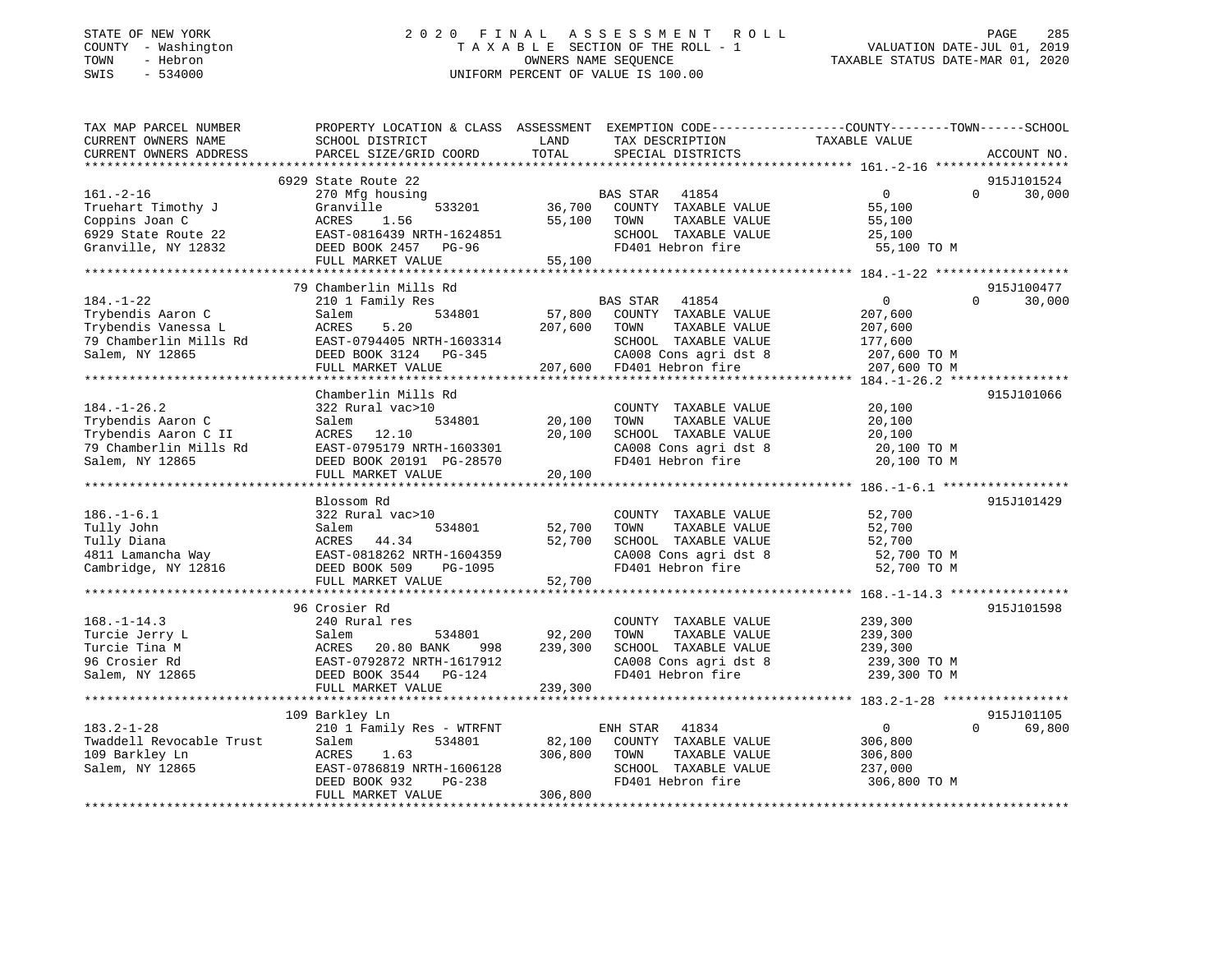| STATE OF NEW YORK<br>COUNTY - Washington<br>TOWN<br>- Hebron<br>SWIS<br>$-534000$ |                                               |               | 2020 FINAL ASSESSMENT<br>R O L L<br>TAXABLE SECTION OF THE ROLL - 1<br>OWNERS NAME SEQUENCE<br>UNIFORM PERCENT OF VALUE IS 100.00 | VALUATION DATE-JUL 01, 2019<br>TAXABLE STATUS DATE-MAR 01, 2020                                                  | PAGE<br>286         |
|-----------------------------------------------------------------------------------|-----------------------------------------------|---------------|-----------------------------------------------------------------------------------------------------------------------------------|------------------------------------------------------------------------------------------------------------------|---------------------|
| TAX MAP PARCEL NUMBER<br>CURRENT OWNERS NAME<br>CURRENT OWNERS ADDRESS            | SCHOOL DISTRICT<br>PARCEL SIZE/GRID COORD     | LAND<br>TOTAL | TAX DESCRIPTION<br>SPECIAL DISTRICTS                                                                                              | PROPERTY LOCATION & CLASS ASSESSMENT EXEMPTION CODE---------------COUNTY-------TOWN------SCHOOL<br>TAXABLE VALUE | ACCOUNT NO.         |
|                                                                                   |                                               |               |                                                                                                                                   |                                                                                                                  |                     |
| $143. - 1 - 3$                                                                    | 380 County Route 28<br>210 1 Family Res       |               | AGRI-D IND 41730                                                                                                                  | 7,857<br>7,857                                                                                                   | 915J100414<br>7,857 |
| Twardy John                                                                       | Granville<br>533201                           | 46,900        | COUNTY TAXABLE VALUE                                                                                                              | 255,343                                                                                                          |                     |
| Twardy Sarah                                                                      | ACRES<br>5.50                                 | 263,200       | TOWN<br>TAXABLE VALUE                                                                                                             | 255,343                                                                                                          |                     |
| 1818 1st Ave                                                                      | EAST-0814179 NRTH-1647319                     |               | SCHOOL TAXABLE VALUE                                                                                                              | 255,343                                                                                                          |                     |
| Fernandina Beach, FL 32034                                                        | DEED BOOK 2570 PG-316                         |               | FD401 Hebron fire                                                                                                                 | 263,200 TO M                                                                                                     |                     |
|                                                                                   | FULL MARKET VALUE                             | 263,200       |                                                                                                                                   |                                                                                                                  |                     |
| MAY BE SUBJECT TO PAYMENT                                                         |                                               |               |                                                                                                                                   |                                                                                                                  |                     |
| UNDER AGDIST LAW TIL 2027<br>*********************                                |                                               |               |                                                                                                                                   |                                                                                                                  |                     |
|                                                                                   | 106 Mountain Way                              |               |                                                                                                                                   |                                                                                                                  | 915J101698          |
| $159. - 1 - 25.9$                                                                 | 240 Rural res                                 |               | ENH STAR<br>41834                                                                                                                 | $\mathbf{0}$<br>$\Omega$                                                                                         | 69,800              |
| Tybor Joseph                                                                      | 533801<br>Hartford                            | 62,600        | COUNTY TAXABLE VALUE                                                                                                              | 203,000                                                                                                          |                     |
| Tybor Deborah B                                                                   | lot F                                         | 203,000       | TOWN<br>TAXABLE VALUE                                                                                                             | 203,000                                                                                                          |                     |
| PO Box 185                                                                        | ACRES 14.77                                   |               | SCHOOL TAXABLE VALUE                                                                                                              | 133,200                                                                                                          |                     |
| Hudson Falls, NY 12839                                                            | EAST-0796585 NRTH-1628216                     |               | FD401 Hebron fire                                                                                                                 | 203,000 TO M                                                                                                     |                     |
|                                                                                   | DEED BOOK 605<br>PG-234                       |               |                                                                                                                                   |                                                                                                                  |                     |
|                                                                                   | FULL MARKET VALUE                             | 203,000       |                                                                                                                                   |                                                                                                                  |                     |
|                                                                                   | Little Burch Hill Rd                          |               |                                                                                                                                   |                                                                                                                  | 915J101686          |
| $151. - 1 - 22.27$                                                                | 322 Rural vac>10                              |               | COUNTY TAXABLE VALUE                                                                                                              | 13,500                                                                                                           |                     |
| Underwood Brian                                                                   | Granville<br>533201                           | 13,500        | TOWN<br>TAXABLE VALUE                                                                                                             | 13,500                                                                                                           |                     |
| PO Box 251                                                                        | Lot 7                                         | 13,500        | SCHOOL TAXABLE VALUE                                                                                                              | 13,500                                                                                                           |                     |
| Salem, NY 12865                                                                   | ACRES 16.75                                   |               | FD401 Hebron fire                                                                                                                 | 13,500 TO M                                                                                                      |                     |
|                                                                                   | EAST-0800442 NRTH-1637805                     |               |                                                                                                                                   |                                                                                                                  |                     |
|                                                                                   | DEED BOOK 3262 PG-144                         |               |                                                                                                                                   |                                                                                                                  |                     |
|                                                                                   | FULL MARKET VALUE                             | 13,500        |                                                                                                                                   |                                                                                                                  |                     |
|                                                                                   | Little Burch Hill Rd Off                      |               |                                                                                                                                   |                                                                                                                  |                     |
| $151. - 1 - 22.30$                                                                | 312 Vac w/imprv                               |               | COUNTY TAXABLE VALUE                                                                                                              | 48,500                                                                                                           |                     |
| Underwood Brian                                                                   | Granville<br>533201                           | 39,200        | TOWN<br>TAXABLE VALUE                                                                                                             | 48,500                                                                                                           |                     |
| PO Box 251                                                                        | $lots 7, 8 \& 9$                              | 48,500        | SCHOOL TAXABLE VALUE                                                                                                              | 48,500                                                                                                           |                     |
| Salem, NY 12865                                                                   | 768/158, sub aband 3230/1                     |               | FD401 Hebron fire                                                                                                                 | 48,500 TO M                                                                                                      |                     |
|                                                                                   | ACRES 24.30                                   |               |                                                                                                                                   |                                                                                                                  |                     |
|                                                                                   | EAST-0800668 NRTH-1636929                     |               |                                                                                                                                   |                                                                                                                  |                     |
|                                                                                   | DEED BOOK 2364<br>PG-172<br>FULL MARKET VALUE | 48,500        |                                                                                                                                   |                                                                                                                  |                     |
|                                                                                   |                                               |               |                                                                                                                                   |                                                                                                                  |                     |
|                                                                                   | 193 Middle Rd                                 |               |                                                                                                                                   |                                                                                                                  | 915J100548          |
| $176. - 1 - 10.1$                                                                 | 240 Rural res                                 |               | AG DIST<br>41720                                                                                                                  | 12,725<br>12,725                                                                                                 | 12,725              |
| Underwood John H                                                                  | Salem<br>534801                               |               | 41854<br>83,100 BAS STAR                                                                                                          | $\overline{0}$<br>0                                                                                              | 30,000              |
| Underwood Margaret L                                                              | 492/671 477/169                               | 199,800       | COUNTY TAXABLE VALUE                                                                                                              | 187,075                                                                                                          |                     |
| 193 Middle Rd                                                                     | 35.70<br>ACRES                                |               | TOWN<br>TAXABLE VALUE                                                                                                             | 187,075                                                                                                          |                     |
| Salem, NY 12865                                                                   | EAST-0803911 NRTH-1617309                     |               | SCHOOL TAXABLE VALUE                                                                                                              | 157,075                                                                                                          |                     |
| MAY BE SUBJECT TO PAYMENT                                                         | DEED BOOK 718<br>PG-315<br>FULL MARKET VALUE  | 199,800       | FD401 Hebron fire                                                                                                                 | 199,800 TO M                                                                                                     |                     |
| UNDER AGDIST LAW TIL 2024                                                         |                                               |               |                                                                                                                                   |                                                                                                                  |                     |
| **************************                                                        |                                               |               |                                                                                                                                   |                                                                                                                  |                     |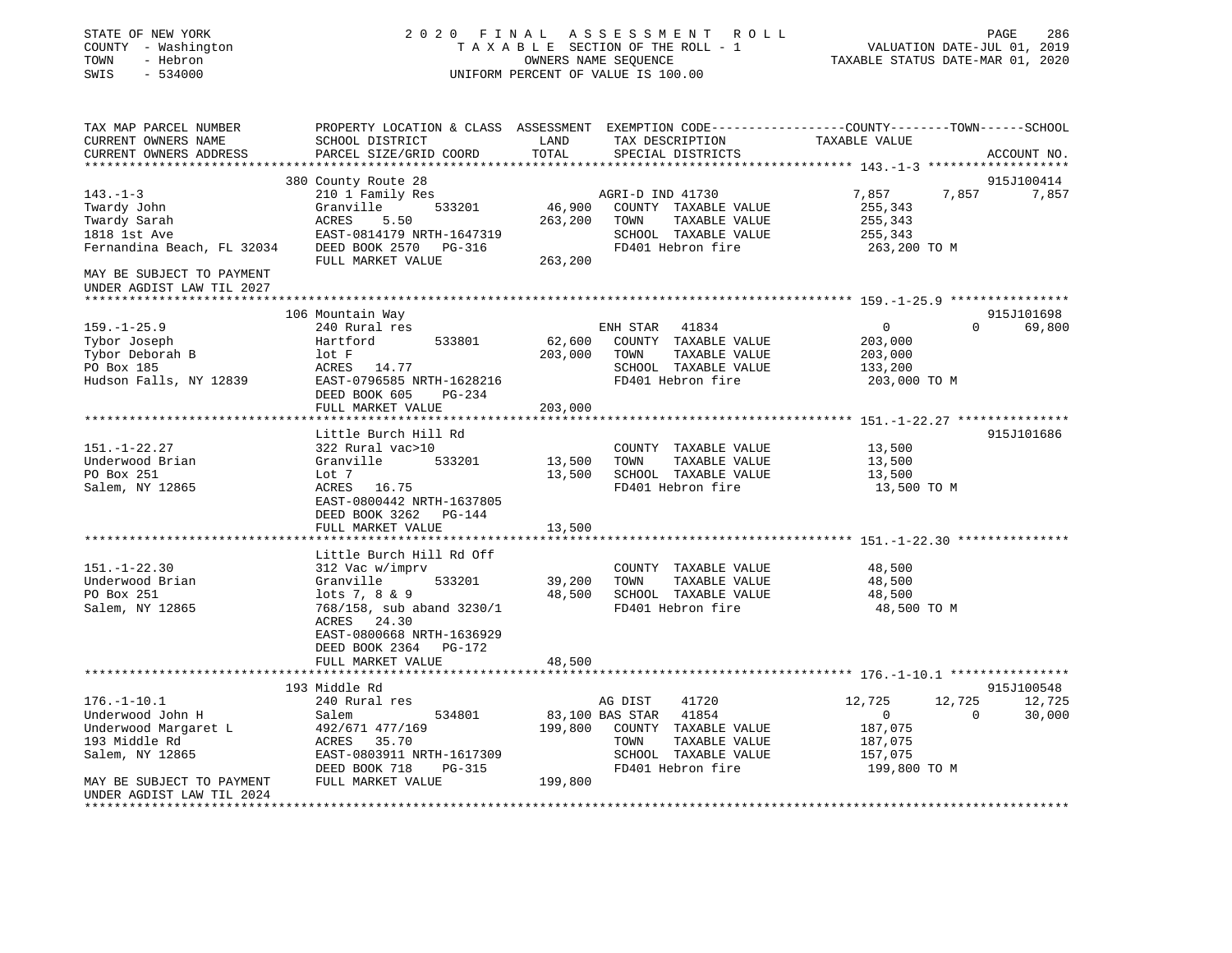# STATE OF NEW YORK 2 0 2 0 F I N A L A S S E S S M E N T R O L L PAGE 287 COUNTY - Washington T A X A B L E SECTION OF THE ROLL - 1 VALUATION DATE-JUL 01, 2019 TOWN - Hebron OWNERS NAME SEQUENCE TAXABLE STATUS DATE-MAR 01, 2020 SWIS - 534000 UNIFORM PERCENT OF VALUE IS 100.00

| TAX MAP PARCEL NUMBER                                | PROPERTY LOCATION & CLASS ASSESSMENT EXEMPTION CODE----------------COUNTY-------TOWN------SCHOOL |         |                       |                |                    |
|------------------------------------------------------|--------------------------------------------------------------------------------------------------|---------|-----------------------|----------------|--------------------|
| CURRENT OWNERS NAME                                  | SCHOOL DISTRICT                                                                                  | LAND    | TAX DESCRIPTION       | TAXABLE VALUE  |                    |
| CURRENT OWNERS ADDRESS                               | PARCEL SIZE/GRID COORD                                                                           | TOTAL   | SPECIAL DISTRICTS     |                | ACCOUNT NO.        |
|                                                      |                                                                                                  |         |                       |                |                    |
|                                                      | 137 Halls Pond Rd                                                                                |         |                       |                | 915J101874         |
| $167. - 1 - 7.7$                                     | 242 Rurl res&rec                                                                                 |         | ENH STAR 41834        | $\overline{0}$ | $\Omega$<br>69,800 |
| Urbaetis Mark M                                      | 533801<br>Hartford                                                                               | 86,900  | COUNTY TAXABLE VALUE  | 234,100        |                    |
| Squires Randall C                                    | 793/232                                                                                          | 234,100 | TOWN<br>TAXABLE VALUE | 234,100        |                    |
| 3 Halls Pond Rd                                      | ACRES 18.40                                                                                      |         | SCHOOL TAXABLE VALUE  | 164,300        |                    |
| Salem, NY 12865                                      | EAST-0790854 NRTH-1623192                                                                        |         | FD401 Hebron fire     | 234,100 TO M   |                    |
|                                                      | DEED BOOK 636<br>PG-167                                                                          |         |                       |                |                    |
|                                                      | FULL MARKET VALUE                                                                                | 234,100 |                       |                |                    |
|                                                      |                                                                                                  |         |                       |                |                    |
|                                                      | 175 Callaway Rd                                                                                  |         |                       |                | 915J101533         |
| $175. - 1 - 31$                                      | 210 1 Family Res                                                                                 |         | COUNTY TAXABLE VALUE  | 118,000        |                    |
| Urbahn John                                          | 534801<br>Salem                                                                                  | 76,000  | TAXABLE VALUE<br>TOWN | 118,000        |                    |
| Urbahn Deyanne                                       | Lots C & D                                                                                       | 118,000 | SCHOOL TAXABLE VALUE  | 118,000        |                    |
| 7 Timberlane                                         | ACRES 23.11                                                                                      |         | FD401 Hebron fire     | 118,000 TO M   |                    |
| Saratoga Springs, NY 12866 EAST-0786197 NRTH-1616841 |                                                                                                  |         |                       |                |                    |
|                                                      | DEED BOOK 958<br>PG-160                                                                          |         |                       |                |                    |
|                                                      | FULL MARKET VALUE                                                                                | 118,000 |                       |                |                    |
|                                                      |                                                                                                  |         |                       |                |                    |
|                                                      | 4305 County Route 30                                                                             |         |                       |                |                    |
| $158. - 1 - 2.7$                                     | 210 1 Family Res                                                                                 |         | COUNTY TAXABLE VALUE  | 192,100        |                    |
| Vadnais Joshua G                                     | 533801<br>Hartford                                                                               | 62,100  | TOWN<br>TAXABLE VALUE | 192,100        |                    |
| 1806 State Route 32                                  | $1$ ot 3                                                                                         | 192,100 | SCHOOL TAXABLE VALUE  | 192,100        |                    |
| Gansevoort, NY 12831                                 | ACRES<br>7.15 BANK<br>999                                                                        |         | CA008 Cons agri dst 8 | 192,100 TO M   |                    |
|                                                      | EAST-0784673 NRTH-1628702                                                                        |         | FD401 Hebron fire     | 192,100 TO M   |                    |
|                                                      | DEED BOOK 3717 PG-74                                                                             |         |                       |                |                    |
|                                                      | FULL MARKET VALUE                                                                                | 192,100 |                       |                |                    |
|                                                      | County Route 47/N Off                                                                            |         |                       |                | 915J100187         |
| $175. - 1 - 24$                                      | 322 Rural vac>10                                                                                 |         | COUNTY TAXABLE VALUE  | 25,700         |                    |
| Valastro Randy                                       | 532001                                                                                           | 25,700  | TOWN<br>TAXABLE VALUE | 25,700         |                    |
| Valastro Sheila                                      | Argyle<br>ACRES 32.00                                                                            | 25,700  | SCHOOL TAXABLE VALUE  | 25,700         |                    |
| 1303 County Route 47                                 | EAST-0785680 NRTH-1610079                                                                        |         | FD401 Hebron fire     | 25,700 TO M    |                    |
| Argyle, NY 12809                                     | DEED BOOK 2572 PG-1                                                                              |         |                       |                |                    |
|                                                      | FULL MARKET VALUE                                                                                | 25,700  |                       |                |                    |
|                                                      |                                                                                                  |         |                       |                |                    |
|                                                      | County Route 47                                                                                  |         |                       |                | 915J101155         |
| $183.2 - 1 - 10$                                     | 314 Rural vac<10                                                                                 |         | COUNTY TAXABLE VALUE  | 23,600         |                    |
| Valastro Sheila                                      | Salem<br>534801                                                                                  | 23,600  | TOWN<br>TAXABLE VALUE | 23,600         |                    |
| Valastro Randy                                       |                                                                                                  | 23,600  | SCHOOL TAXABLE VALUE  | 23,600         |                    |
| 1303 County Route 47                                 |                                                                                                  |         | FD401 Hebron fire     | 23,600 TO M    |                    |
| Argyle, NY 12809                                     |                                                                                                  |         |                       |                |                    |
|                                                      | FULL MARKET VALUE                                                                                | 23,600  |                       |                |                    |
|                                                      |                                                                                                  |         |                       |                |                    |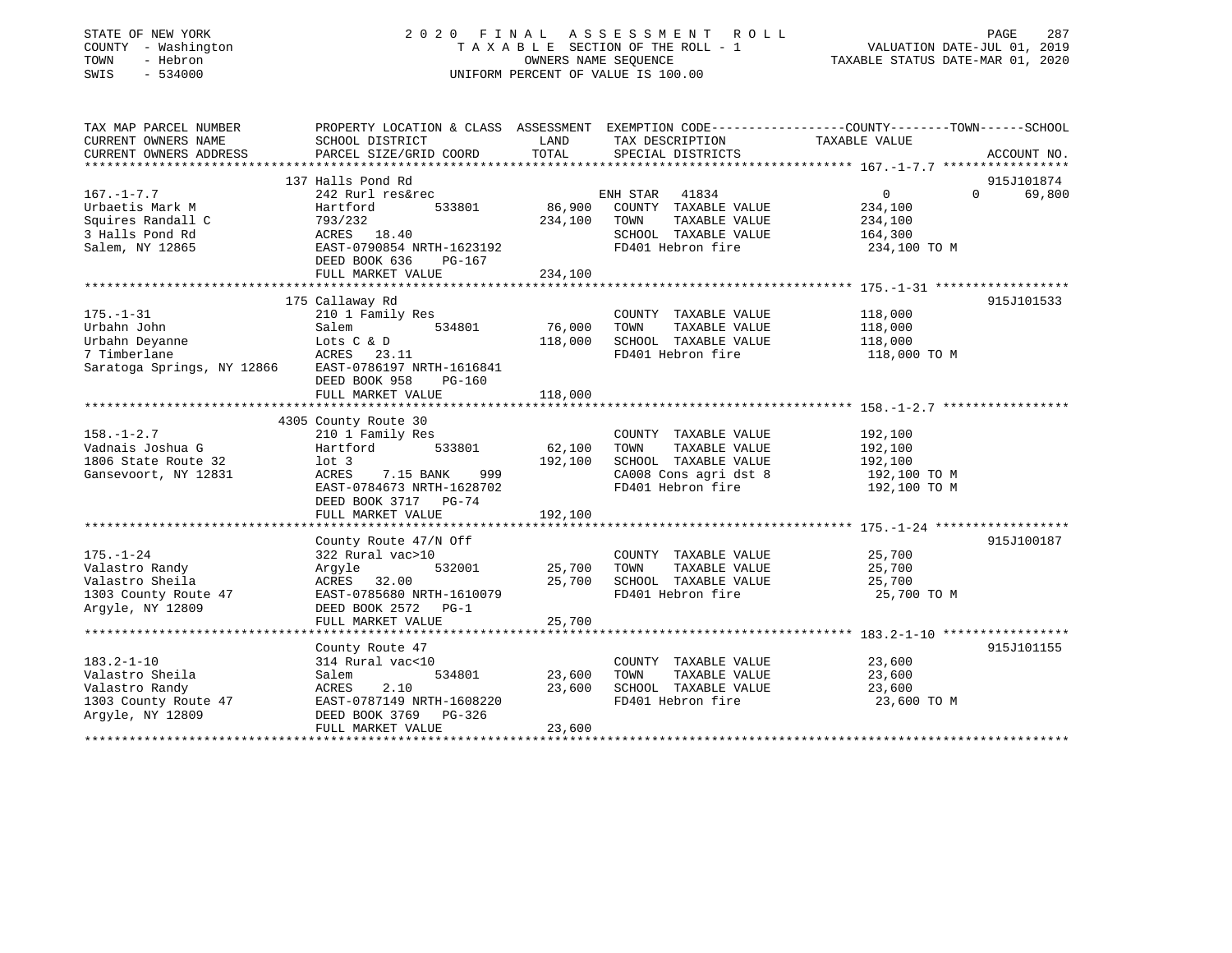| STATE OF NEW YORK |          |              |
|-------------------|----------|--------------|
| COUNTY            |          | - Washingtor |
| TOWN              | - Hebron |              |
| CM T C            |          | 521000       |

# 2020 FINAL ASSESSMENT ROLL COUNTY A NOTE TO MALL AT A B L E SECTION OF THE ROLL - 1 A MALUATION DATE-JUL 01, 2019<br>OWNERS NAME SEQUENCE TAXABLE STATUS DATE-MAR 01, 2020 SWIS - 534000 UNIFORM PERCENT OF VALUE IS 100.00

|                             | PAGE | 288 |
|-----------------------------|------|-----|
| VALUATION DATE-JUL 01, 2019 |      |     |

TAXABLE STATUS DATE-MAR 01, 2020

| TAX MAP PARCEL NUMBER                                                                                        | PROPERTY LOCATION & CLASS ASSESSMENT EXEMPTION CODE---------------COUNTY-------TOWN-----SCHOOL |               |                                                  |                                          |             |
|--------------------------------------------------------------------------------------------------------------|------------------------------------------------------------------------------------------------|---------------|--------------------------------------------------|------------------------------------------|-------------|
| CURRENT OWNERS NAME                                                                                          | SCHOOL DISTRICT                                                                                | LAND          | TAX DESCRIPTION                                  | TAXABLE VALUE                            |             |
| CURRENT OWNERS ADDRESS                                                                                       | PARCEL SIZE/GRID COORD                                                                         | TOTAL         | SPECIAL DISTRICTS                                |                                          | ACCOUNT NO. |
|                                                                                                              |                                                                                                |               |                                                  |                                          |             |
|                                                                                                              | 105 Bromley Ln                                                                                 |               |                                                  |                                          |             |
| $178. - 1 - 5.1$                                                                                             | 210 1 Family Res                                                                               |               | COUNTY TAXABLE VALUE                             | 143,400                                  |             |
| Valler Joseph M<br>Valler Joseph M<br>Valler Nancy L<br>3334 North Key Dr Unit H2<br>7 11: Microsof FL 33903 | 534801<br>Salem                                                                                | 41,900        | TOWN<br>TAXABLE VALUE                            | 143,400                                  |             |
|                                                                                                              | 3.30<br>ACRES                                                                                  | 143,400       | SCHOOL TAXABLE VALUE 143,400                     |                                          |             |
|                                                                                                              | EAST-0820583 NRTH-1614438                                                                      |               | FD401 Hebron fire                                | 143,400 TO M                             |             |
|                                                                                                              | DEED BOOK 3685 PG-63                                                                           |               |                                                  |                                          |             |
|                                                                                                              | FULL MARKET VALUE                                                                              | 143,400       |                                                  |                                          |             |
|                                                                                                              |                                                                                                |               |                                                  |                                          |             |
|                                                                                                              | Chamberlin Mills Rd                                                                            |               |                                                  |                                          | 915J101485  |
| $184. - 2 - 3$                                                                                               | 312 Vac w/imprv                                                                                |               | COUNTY TAXABLE VALUE                             | 44,500                                   |             |
| Van Alstyne Kathleen                                                                                         | Salem                                                                                          | 534801 28,100 | TAXABLE VALUE<br>TOWN                            | 44,500                                   |             |
| 383 Chamberlain Mills Rd                                                                                     | $1$ ot 3                                                                                       | 44,500        | SCHOOL TAXABLE VALUE                             |                                          |             |
| Salem, NY 12865                                                                                              | ACRES 15.04                                                                                    |               | CAOOB CONSTANDIE VALUE<br>CAOOB Constagri dst 8  | 44,500 TO M<br>44,500 TO M<br>1 TOO TO M |             |
|                                                                                                              | EAST-0798699 NRTH-1607935                                                                      |               | FD401 Hebron fire                                | 44,500 TO M                              |             |
|                                                                                                              | DEED BOOK 2033 PG-272                                                                          |               |                                                  |                                          |             |
|                                                                                                              | FULL MARKET VALUE                                                                              | 44,500        |                                                  |                                          |             |
|                                                                                                              |                                                                                                |               |                                                  |                                          |             |
|                                                                                                              | Chamberlin Mills Rd                                                                            |               |                                                  |                                          | 915J101507  |
| $184. - 2 - 4$                                                                                               | 322 Rural vac>10                                                                               |               | COUNTY TAXABLE VALUE                             | 30,000                                   |             |
| Van Alstyne Michael J                                                                                        | 534801<br>Salem                                                                                | 30,000        | TAXABLE VALUE<br>TOWN                            | 30,000                                   |             |
| 383 Chamberlain Mills Rd                                                                                     | Lot 4                                                                                          | 30,000        | SCHOOL TAXABLE VALUE                             | 30,000                                   |             |
| Salem, NY 12865                                                                                              | ACRES 16.93                                                                                    |               | CA008 Cons agri dst 8                            | 30,000 TO M                              |             |
|                                                                                                              | EAST-0798586 NRTH-1607539                                                                      |               | FD401 Hebron fire                                | 30,000 TO M                              |             |
|                                                                                                              | DEED BOOK 2461 PG-227                                                                          |               |                                                  |                                          |             |
|                                                                                                              | FULL MARKET VALUE                                                                              | 30,000        |                                                  |                                          |             |
|                                                                                                              |                                                                                                |               |                                                  |                                          |             |
|                                                                                                              | 101 Callaway Rd                                                                                |               |                                                  |                                          | 915J101571  |
| $175. - 1 - 36$                                                                                              | 314 Rural vac<10                                                                               |               | COUNTY TAXABLE VALUE 26,300                      |                                          |             |
| Van Ingen Anne                                                                                               | Salem                                                                                          | 534801 26,300 | TOWN<br>TAXABLE VALUE                            | 26,300                                   |             |
| 22 Brightside Dr                                                                                             | 3.05<br>ACRES                                                                                  |               |                                                  | 26,300                                   |             |
| Stamford, CT 06902                                                                                           | EAST-0787009 NRTH-1615807                                                                      |               | 26,300 SCHOOL TAXABLE VALUE<br>FD401 Hebron fire | 26,300 TO M                              |             |
|                                                                                                              | DEED BOOK 2635 PG-311                                                                          |               |                                                  |                                          |             |
|                                                                                                              |                                                                                                |               |                                                  |                                          |             |
|                                                                                                              |                                                                                                |               |                                                  |                                          |             |
|                                                                                                              | Callaway Rd                                                                                    |               |                                                  |                                          | 915J101535  |
| $175. - 1 - 33$                                                                                              | 314 Rural vac<10                                                                               |               | AGRI-D IND 41730                                 | 33,818<br>33,818                         | 33,818      |
| Van Ingen Anne H                                                                                             | Salem                                                                                          |               | 534801 41,000 COUNTY TAXABLE VALUE               | 7,182                                    |             |
| 22 Brightside Dr                                                                                             | 7.08<br>ACRES                                                                                  | 41,000        | TAXABLE VALUE<br>TOWN                            | 7,182                                    |             |
| Stamford, CT 06902                                                                                           | EAST-0787010 NRTH-1616398                                                                      |               | SCHOOL TAXABLE VALUE                             | 7,182                                    |             |
|                                                                                                              | DEED BOOK 586<br>PG-201                                                                        |               | FD401 Hebron fire                                | 41,000 TO M                              |             |
| MAY BE SUBJECT TO PAYMENT                                                                                    | FULL MARKET VALUE                                                                              | 41,000        |                                                  |                                          |             |
| UNDER AGDIST LAW TIL 2027                                                                                    |                                                                                                |               |                                                  |                                          |             |
|                                                                                                              |                                                                                                |               |                                                  |                                          |             |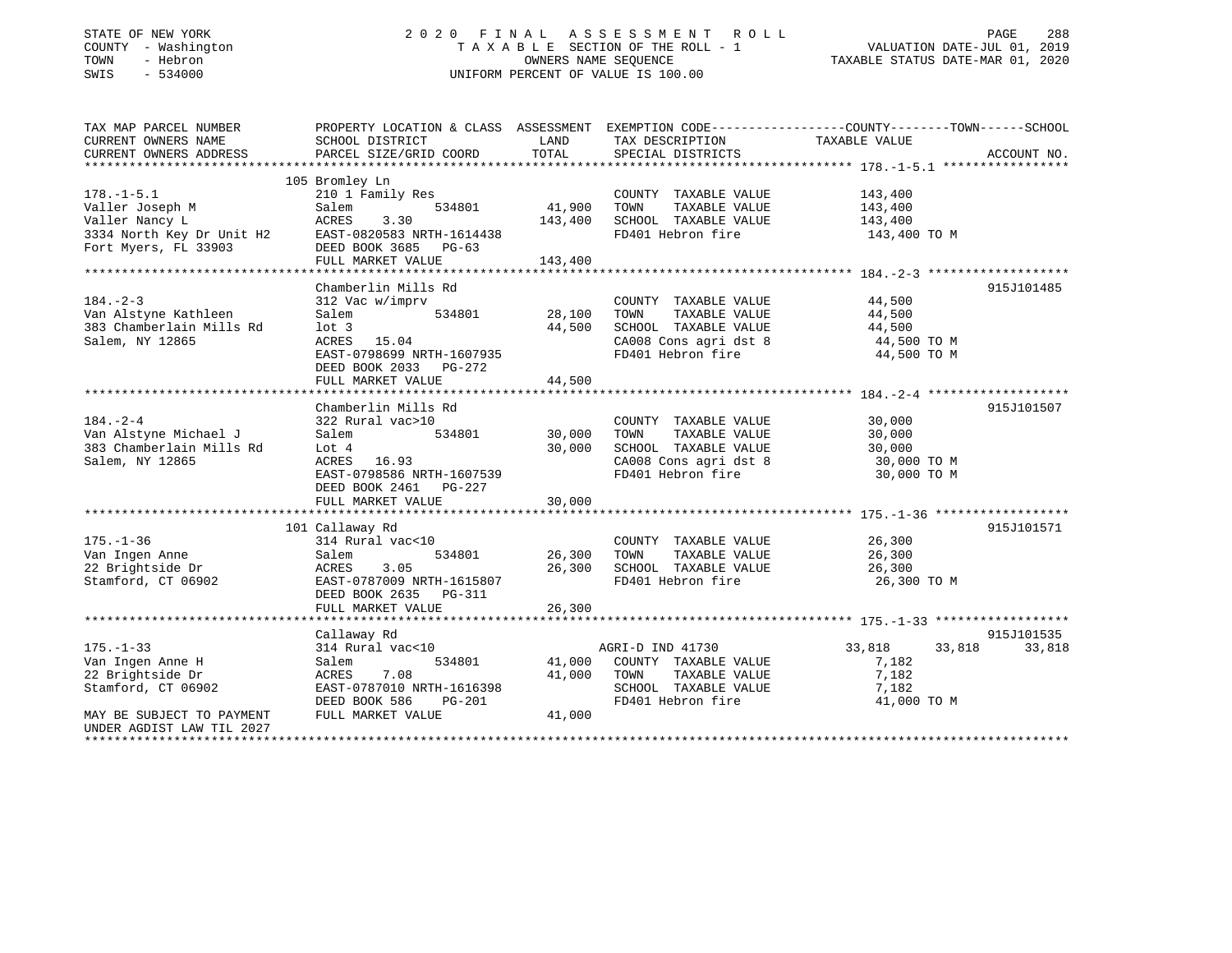## STATE OF NEW YORK 2 0 2 0 F I N A L A S S E S S M E N T R O L L PAGE 289 COUNTY - Washington T A X A B L E SECTION OF THE ROLL - 1 VALUATION DATE-JUL 01, 2019 TOWN - Hebron OWNERS NAME SEQUENCE TAXABLE STATUS DATE-MAR 01, 2020 SWIS - 534000 UNIFORM PERCENT OF VALUE IS 100.00

| TAX MAP PARCEL NUMBER               |                           |         |                           | PROPERTY LOCATION & CLASS ASSESSMENT EXEMPTION CODE----------------COUNTY-------TOWN------SCHOOL |                 |
|-------------------------------------|---------------------------|---------|---------------------------|--------------------------------------------------------------------------------------------------|-----------------|
| CURRENT OWNERS NAME                 | SCHOOL DISTRICT           | LAND    | TAX DESCRIPTION           | TAXABLE VALUE                                                                                    |                 |
| CURRENT OWNERS ADDRESS              | PARCEL SIZE/GRID COORD    | TOTAL   | SPECIAL DISTRICTS         |                                                                                                  | ACCOUNT NO.     |
|                                     |                           |         |                           |                                                                                                  |                 |
|                                     | Callaway Rd               |         |                           |                                                                                                  | 915J101569      |
| $175. - 1 - 34$                     | 314 Rural vac<10          |         | AGRI-D IND 41730          | 27,165                                                                                           | 27, 165 27, 165 |
| Van Ingen Anne H                    | 534801<br>Salem           | 28,200  | COUNTY TAXABLE VALUE      | 1,035                                                                                            |                 |
| 22 Brightside Dr                    | ACRES<br>3.43             | 28,200  | TOWN<br>TAXABLE VALUE     | 1,035                                                                                            |                 |
| Stamford, CT 06902                  | EAST-0787348 NRTH-1616225 |         | SCHOOL TAXABLE VALUE      | 1,035                                                                                            |                 |
|                                     | DEED BOOK 2886 PG-189     |         | FD401 Hebron fire         | 28,200 TO M                                                                                      |                 |
| MAY BE SUBJECT TO PAYMENT           | FULL MARKET VALUE         | 28,200  |                           |                                                                                                  |                 |
| UNDER AGDIST LAW TIL 2027           |                           |         |                           |                                                                                                  |                 |
|                                     |                           |         |                           |                                                                                                  |                 |
|                                     | 277 Higgins Rd            |         |                           |                                                                                                  | 915J101811      |
| $170. - 2 - 25$                     | 241 Rural res&ag          |         | COUNTY TAXABLE VALUE      | 242,500                                                                                          |                 |
| Van Reed Katharine                  | Granville<br>533201       | 55,300  | TOWN<br>TAXABLE VALUE     | 242,500                                                                                          |                 |
| 277 Higgins Rd                      | sub lots 5&6              | 242,500 | SCHOOL TAXABLE VALUE      | 242,500                                                                                          |                 |
| Granville, NY 12832                 | ACRES 10.17               |         | FD401 Hebron fire         | 242,500 TO M                                                                                     |                 |
|                                     | EAST-0820764 NRTH-1622373 |         |                           |                                                                                                  |                 |
| MAY BE SUBJECT TO PAYMENT           | DEED BOOK 3433 PG-221     |         |                           |                                                                                                  |                 |
| UNDER AGDIST LAW TIL 2022           | FULL MARKET VALUE         | 242,500 |                           |                                                                                                  |                 |
|                                     |                           |         |                           |                                                                                                  |                 |
|                                     | Higgins Rd                |         |                           |                                                                                                  | 915J101813      |
| $170. - 2 - 27$                     | 314 Rural vac<10          |         | COUNTY TAXABLE VALUE      | 26,300                                                                                           |                 |
| Van Reed Katharine D                | Granville<br>533201       | 26,300  | TAXABLE VALUE<br>TOWN     | 26,300                                                                                           |                 |
| 1016 Evans Rd                       | Jennings Subd. Lot 17     | 26,300  | SCHOOL TAXABLE VALUE      | 26,300                                                                                           |                 |
| Ambler, PA 19002                    | ACRES<br>5.81             |         | FD401 Hebron fire         | 26,300 TO M                                                                                      |                 |
|                                     | EAST-0820168 NRTH-1622484 |         |                           |                                                                                                  |                 |
|                                     | DEED BOOK 3933 PG-263     |         |                           |                                                                                                  |                 |
|                                     | FULL MARKET VALUE         | 26,300  |                           |                                                                                                  |                 |
|                                     |                           |         |                           |                                                                                                  |                 |
|                                     | 383 Chamberlin Mills Rd   |         |                           |                                                                                                  | 915L100223      |
| $176. - 1 - 28$                     | 210 1 Family Res          |         | BAS STAR 41854            | $\Omega$<br>0                                                                                    | 30,000          |
| VanAlstyne Kathleen                 | 534801<br>Salem           | 43,100  | COUNTY TAXABLE VALUE      | 102,300                                                                                          |                 |
| VanAlstyne Michael                  | 1.70 BANK<br>ACRES<br>999 | 102,300 | TAXABLE VALUE<br>TOWN     | 102,300                                                                                          |                 |
| 383 Chamberlin Mills Rd             | EAST-0797710 NRTH-1608150 |         | SCHOOL TAXABLE VALUE      | 72,300                                                                                           |                 |
| Salem, NY 12865                     | DEED BOOK 2961 PG-90      |         | CA008 Cons agri dst 8     | 102,300 TO M                                                                                     |                 |
|                                     | FULL MARKET VALUE         |         | 102,300 FD401 Hebron fire | 102,300 TO M                                                                                     |                 |
|                                     |                           |         |                           |                                                                                                  |                 |
|                                     | 109 Crosier Rd            |         |                           |                                                                                                  | 915J100171      |
| $167. - 1 - 20.1$                   | 240 Rural res             |         | COUNTY TAXABLE VALUE      | 217,600                                                                                          |                 |
| Vanderminden Trustee Robert D Salem | 534801                    | 164,100 | TOWN<br>TAXABLE VALUE     | 217,600                                                                                          |                 |
| 5 Court St                          | ACRES 86.20               | 217,600 | SCHOOL TAXABLE VALUE      | 217,600                                                                                          |                 |
| Granville, NY 12832                 | EAST-0791699 NRTH-1617247 |         | FD401 Hebron fire         | 217,600 TO M                                                                                     |                 |
|                                     | DEED BOOK 715<br>$PG-88$  |         |                           |                                                                                                  |                 |
|                                     | FULL MARKET VALUE         | 217,600 |                           |                                                                                                  |                 |
|                                     |                           |         |                           |                                                                                                  |                 |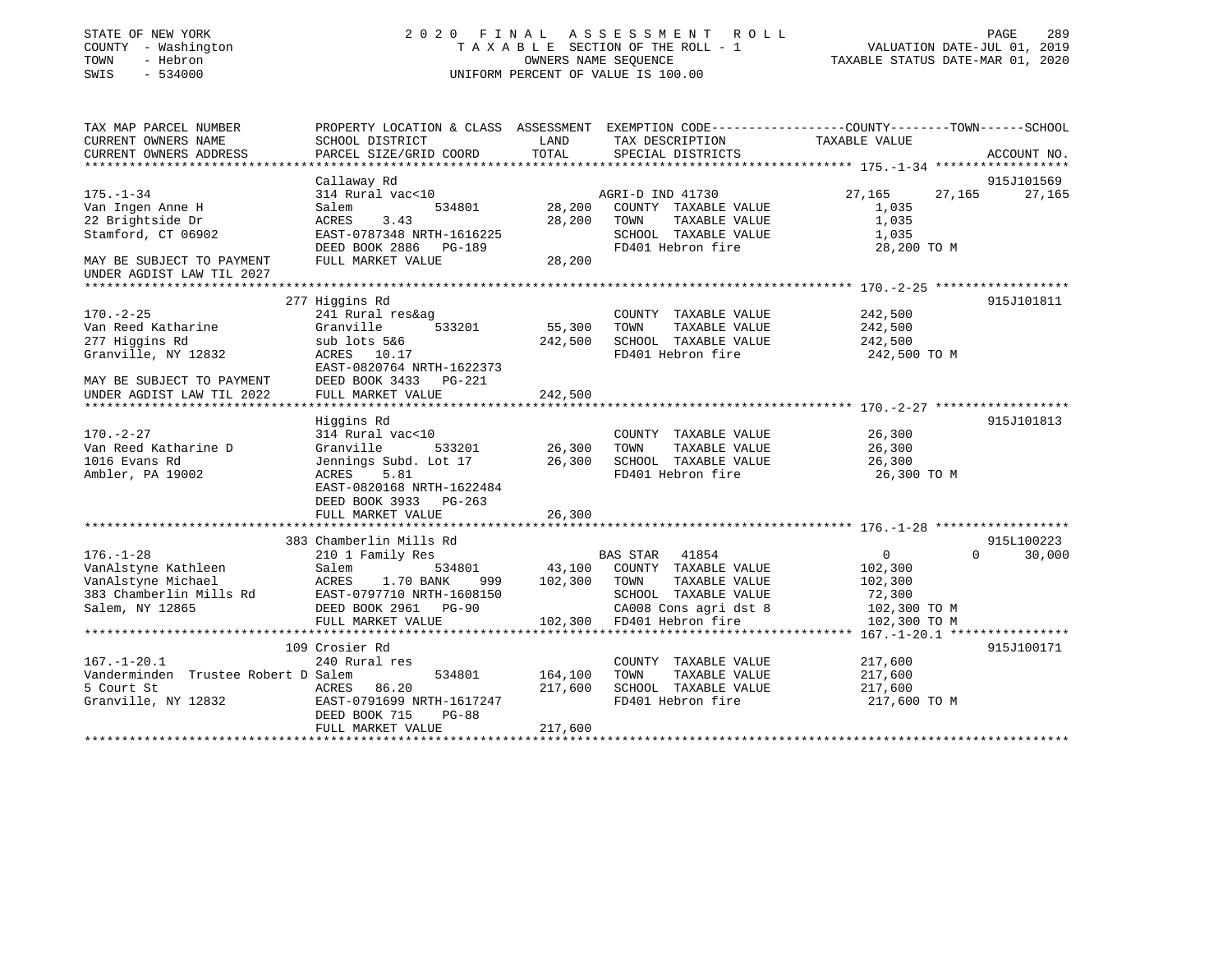| STATE OF NEW YORK<br>COUNTY - Washington<br>TOWN<br>- Hebron<br>SWIS<br>$-534000$ |                                                    |                | 2020 FINAL ASSESSMENT ROLL<br>TAXABLE SECTION OF THE ROLL - 1<br>OWNERS NAME SEQUENCE<br>UNIFORM PERCENT OF VALUE IS 100.00 | VALUATION DATE-JUL 01, 2019<br>TAXABLE STATUS DATE-MAR 01, 2020 | PAGE     | 290         |
|-----------------------------------------------------------------------------------|----------------------------------------------------|----------------|-----------------------------------------------------------------------------------------------------------------------------|-----------------------------------------------------------------|----------|-------------|
| TAX MAP PARCEL NUMBER                                                             |                                                    |                | PROPERTY LOCATION & CLASS ASSESSMENT EXEMPTION CODE----------------COUNTY-------TOWN------SCHOOL                            |                                                                 |          |             |
| CURRENT OWNERS NAME<br>CURRENT OWNERS ADDRESS<br>***********************          | SCHOOL DISTRICT<br>PARCEL SIZE/GRID COORD          | LAND<br>TOTAL  | TAX DESCRIPTION<br>SPECIAL DISTRICTS                                                                                        | TAXABLE VALUE                                                   |          | ACCOUNT NO. |
|                                                                                   |                                                    |                |                                                                                                                             |                                                                 |          |             |
| $170. - 2 - 32$                                                                   | 179 Higgins Rd                                     |                |                                                                                                                             | 34,000                                                          |          | 915J101818  |
| Vanderzyden Kevin J                                                               | 312 Vac w/imprv<br>Granville<br>533201             | 32,800         | COUNTY TAXABLE VALUE<br>TOWN<br>TAXABLE VALUE                                                                               | 34,000                                                          |          |             |
| Vanderzyden Karen M                                                               | Lot $22$                                           | 34,000         | SCHOOL TAXABLE VALUE                                                                                                        | 34,000                                                          |          |             |
| PO Box 514                                                                        | ACRES<br>9.89                                      |                | FD401 Hebron fire                                                                                                           | 34,000 TO M                                                     |          |             |
| Hudson Falls, NY 12839                                                            | EAST-0820068 NRTH-1624440<br>DEED BOOK 2696 PG-235 |                |                                                                                                                             |                                                                 |          |             |
|                                                                                   | FULL MARKET VALUE                                  | 34,000         |                                                                                                                             |                                                                 |          |             |
|                                                                                   |                                                    |                |                                                                                                                             |                                                                 |          |             |
|                                                                                   | 18 Center Way                                      |                |                                                                                                                             |                                                                 |          | 915J101546  |
| $185. - 1 - 14.1$                                                                 | 260 Seasonal res                                   |                | COUNTY TAXABLE VALUE                                                                                                        | 51,800                                                          |          |             |
| Vanguilder Jenny                                                                  | Salem<br>534801                                    | 41,700         | TOWN<br>TAXABLE VALUE                                                                                                       | 51,800                                                          |          |             |
| McGuiggan Dennis R                                                                | 626/148                                            | 51,800         | SCHOOL TAXABLE VALUE                                                                                                        | 51,800                                                          |          |             |
| 18 Center Way                                                                     | ACRES<br>3.22                                      |                | CA008 Cons agri dst 8                                                                                                       | 51,800 TO M                                                     |          |             |
| Salem, NY 12865                                                                   | EAST-0815315 NRTH-1604870                          |                | FD401 Hebron fire                                                                                                           | 51,800 TO M                                                     |          |             |
|                                                                                   | DEED BOOK 3559 PG-72                               |                |                                                                                                                             |                                                                 |          |             |
|                                                                                   | FULL MARKET VALUE                                  | 51,800         |                                                                                                                             |                                                                 |          |             |
|                                                                                   |                                                    |                |                                                                                                                             |                                                                 |          |             |
|                                                                                   | 7021 State Route 22/W Off                          |                |                                                                                                                             |                                                                 |          |             |
| $161. - 2 - 2.2$                                                                  | 312 Vac w/imprv                                    |                | COUNTY TAXABLE VALUE                                                                                                        | 6,500                                                           |          |             |
| Vanguilder Ricky<br>186 Truthville Rd                                             | Granville<br>533201                                | 1,500<br>6,500 | TAXABLE VALUE<br>TOWN<br>SCHOOL TAXABLE VALUE                                                                               | 6,500                                                           |          |             |
| Granville, NY 12832                                                               | ACRES<br>1.80<br>EAST-0817115 NRTH-1626924         |                | FD401 Hebron fire                                                                                                           | 6,500<br>6,500 TO M                                             |          |             |
|                                                                                   | DEED BOOK 3948 PG-216                              |                |                                                                                                                             |                                                                 |          |             |
|                                                                                   | FULL MARKET VALUE                                  | 6,500          |                                                                                                                             |                                                                 |          |             |
|                                                                                   |                                                    |                |                                                                                                                             |                                                                 |          |             |
|                                                                                   | 3116 County Route 30                               |                |                                                                                                                             |                                                                 |          | 915J100668  |
| $183.20 - 1 - 16$                                                                 | 210 1 Family Res                                   |                | AGED-TOWN 41803                                                                                                             | $\Omega$                                                        | 71,415   | $\Omega$    |
| Vanwijngaarden Roland H                                                           | 534801<br>Salem                                    |                | 27,000 AGE-CO/SCH 41805                                                                                                     | 79,350                                                          | $\Omega$ | 79,350      |
| 3116 County Route 30                                                              | FRNT 177.00 DPTH 114.00                            |                | 158,700 ENH STAR 41834                                                                                                      | $\overline{0}$                                                  | $\Omega$ | 69,800      |
| PO Box 548                                                                        | ACRES<br>0.46                                      |                | COUNTY TAXABLE VALUE                                                                                                        | 79,350                                                          |          |             |
| Salem, NY 12865                                                                   | EAST-0792686 NRTH-1602584                          |                | TAXABLE VALUE<br>TOWN                                                                                                       | 87,285                                                          |          |             |
|                                                                                   | DEED BOOK 720<br>PG-234                            |                | SCHOOL TAXABLE VALUE                                                                                                        | 9,550                                                           |          |             |
|                                                                                   | FULL MARKET VALUE                                  |                | 158,700 CA008 Cons agri dst 8                                                                                               | 158,700 TO M                                                    |          |             |
|                                                                                   |                                                    |                | FD401 Hebron fire                                                                                                           | 158,700 TO M                                                    |          |             |
|                                                                                   |                                                    |                | LD401 West hebron light                                                                                                     | 158,700 TO M                                                    |          |             |
|                                                                                   |                                                    |                |                                                                                                                             |                                                                 |          |             |
|                                                                                   | 1467 County Route 31                               |                |                                                                                                                             |                                                                 |          |             |
| $152. - 1 - 1.4$                                                                  | 322 Rural vac>10                                   |                | COUNTY TAXABLE VALUE                                                                                                        | 51,900                                                          |          |             |
| Varney Floyd R                                                                    | 533201<br>Granville                                | 51,900         | TOWN<br>TAXABLE VALUE                                                                                                       | 51,900                                                          |          |             |
| Varney Cynthia J                                                                  | ACRES 12.05                                        | 51,900         | SCHOOL TAXABLE VALUE                                                                                                        | 51,900                                                          |          |             |
| 81 Hadlock Pond Rd                                                                | EAST-0805947 NRTH-1638715                          |                | FD401 Hebron fire                                                                                                           | 51,900 TO M                                                     |          |             |
| Fort Ann, NY 12827                                                                | PG-315<br>DEED BOOK 3423                           |                |                                                                                                                             |                                                                 |          |             |
|                                                                                   | FULL MARKET VALUE                                  | 51,900         |                                                                                                                             |                                                                 |          |             |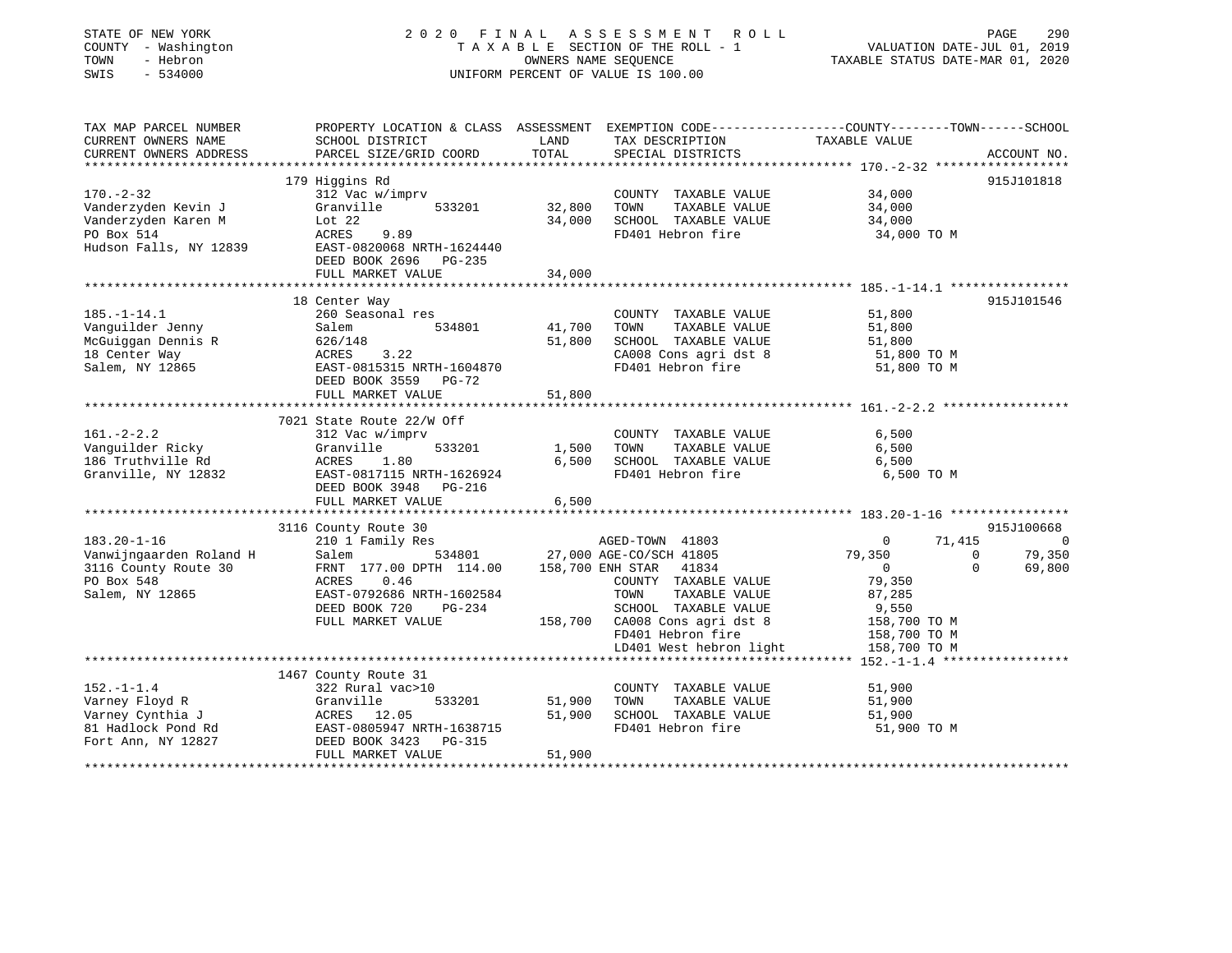| STATE OF NEW YORK<br>COUNTY - Washington<br>TOWN<br>- Hebron<br>SWIS<br>$-534000$ |                                                       | OWNERS NAME SEQUENCE             | 2020 FINAL ASSESSMENT ROLL<br>TAXABLE SECTION OF THE ROLL - 1<br>UNIFORM PERCENT OF VALUE IS 100.00 | 291<br>PAGE<br>VALUATION DATE-JUL 01, 2019<br>TAXABLE STATUS DATE-MAR 01, 2020                                    |
|-----------------------------------------------------------------------------------|-------------------------------------------------------|----------------------------------|-----------------------------------------------------------------------------------------------------|-------------------------------------------------------------------------------------------------------------------|
| TAX MAP PARCEL NUMBER<br>CURRENT OWNERS NAME                                      | SCHOOL DISTRICT                                       | LAND                             | TAX DESCRIPTION                                                                                     | PROPERTY LOCATION & CLASS ASSESSMENT EXEMPTION CODE----------------COUNTY-------TOWN------SCHOOL<br>TAXABLE VALUE |
| CURRENT OWNERS ADDRESS                                                            | PARCEL SIZE/GRID COORD                                | TOTAL                            | SPECIAL DISTRICTS                                                                                   | ACCOUNT NO.                                                                                                       |
|                                                                                   | 369 Higgins Rd                                        |                                  |                                                                                                     |                                                                                                                   |
| $170. - 1 - 13.76$                                                                | 210 1 Family Res                                      |                                  | COUNTY TAXABLE VALUE                                                                                | 194,300                                                                                                           |
| Vaughan David                                                                     | Salem<br>534801                                       | 57,300                           | TAXABLE VALUE<br>TOWN                                                                               | 194,300                                                                                                           |
| Zinsmeister Mary S                                                                | Lot 5E                                                | 194,300                          | SCHOOL TAXABLE VALUE                                                                                | 194,300                                                                                                           |
| 6005 US Hwy 1 Unit 103                                                            | ACRES 26.47                                           |                                  | CA008 Cons agri dst 8                                                                               | 194,300 TO M                                                                                                      |
| Rockledge, FL 32955                                                               | EAST-0821178 NRTH-1619585<br>DEED BOOK 3388 PG-338    |                                  | FD401 Hebron fire                                                                                   | 194,300 TO M                                                                                                      |
|                                                                                   | FULL MARKET VALUE                                     | 194,300                          |                                                                                                     |                                                                                                                   |
|                                                                                   |                                                       | *********                        |                                                                                                     | ******************** 185.-1-30 *******************                                                                |
|                                                                                   | 73 Koster Way                                         |                                  |                                                                                                     | 915J101902                                                                                                        |
| $185. - 1 - 30$                                                                   | 314 Rural vac<10                                      |                                  | COUNTY TAXABLE VALUE                                                                                | 27,200                                                                                                            |
| Velez Jaime                                                                       | 534801<br>Salem                                       | 27,200                           | TOWN<br>TAXABLE VALUE                                                                               | 27,200                                                                                                            |
| Porto-Velez Deborah                                                               | lot <sub>9</sub>                                      | 27,200                           | SCHOOL TAXABLE VALUE                                                                                | 27,200                                                                                                            |
| 123 Midwood Ave                                                                   | ACRES<br>6.35                                         |                                  | FD401 Hebron fire                                                                                   | 27,200 TO M                                                                                                       |
| Waterbury, CT 06708                                                               | EAST-0815478 NRTH-1608826<br>DEED BOOK 2398 PG-100    |                                  |                                                                                                     |                                                                                                                   |
|                                                                                   | FULL MARKET VALUE                                     | 27,200                           |                                                                                                     |                                                                                                                   |
|                                                                                   | First Light Rd                                        |                                  |                                                                                                     | 915J101713                                                                                                        |
| $169. - 1 - 1.1$                                                                  | 314 Rural vac<10                                      |                                  | COUNTY TAXABLE VALUE                                                                                | 88,800                                                                                                            |
| Veltri Daniel                                                                     | 534801<br>Salem                                       | 88,800                           | TAXABLE VALUE<br>TOWN                                                                               | 88,800                                                                                                            |
| Futia-Veltri Margaret                                                             | sub aband 3498/137                                    | 88,800                           | SCHOOL TAXABLE VALUE                                                                                | 88,800                                                                                                            |
| 127 Garth Rd #6C                                                                  | Lots $1-9$                                            |                                  | FD401 Hebron fire                                                                                   | 88,800 TO M                                                                                                       |
| Scarsdale, NY 10583                                                               | ACRES 48.12                                           |                                  |                                                                                                     |                                                                                                                   |
|                                                                                   | EAST-0804839 NRTH-1623848                             |                                  |                                                                                                     |                                                                                                                   |
|                                                                                   | DEED BOOK 3732 PG-239                                 |                                  |                                                                                                     |                                                                                                                   |
|                                                                                   | FULL MARKET VALUE                                     | 88,800                           |                                                                                                     |                                                                                                                   |
|                                                                                   |                                                       |                                  |                                                                                                     |                                                                                                                   |
|                                                                                   | County Route 30                                       |                                  |                                                                                                     |                                                                                                                   |
| $175. - 1 - 13.3$                                                                 | 311 Res vac land                                      |                                  | COUNTY TAXABLE VALUE                                                                                | 700                                                                                                               |
| Veltri Daniel                                                                     | Salem<br>534801                                       | 700                              | TAXABLE VALUE<br>TOWN                                                                               | 700                                                                                                               |
| 127 Garth Rd                                                                      | FRNT 60.00 DPTH 100.00                                | 700                              | SCHOOL TAXABLE VALUE                                                                                | 700                                                                                                               |
| Scarsdale, NY 10583                                                               | EAST-0791738 NRTH-1612953<br>DEED BOOK 20191 PG-29973 |                                  | FD401 Hebron fire                                                                                   | 700 TO M                                                                                                          |
| ********************                                                              | FULL MARKET VALUE                                     | 700                              |                                                                                                     |                                                                                                                   |
|                                                                                   | 66 First Light Rd                                     |                                  |                                                                                                     | 915J100130                                                                                                        |
| $169. - 1 - 1$                                                                    | 210 1 Family Res                                      |                                  | COUNTY TAXABLE VALUE                                                                                | 111,900                                                                                                           |
| Veltri Daniel J                                                                   | 534801<br>Salem                                       | 48,600                           | TOWN<br>TAXABLE VALUE                                                                               | 111,900                                                                                                           |
| Futia-Veltri Margaret                                                             | ACRES<br>5.98                                         | 111,900                          | SCHOOL TAXABLE VALUE                                                                                | 111,900                                                                                                           |
| 127 Garth Rd 6C                                                                   | EAST-0804678 NRTH-1622469                             |                                  | FD401 Hebron fire                                                                                   | 111,900 TO M                                                                                                      |
| Scarsdale, NY 10583                                                               | PG-322<br>DEED BOOK 3778                              |                                  |                                                                                                     |                                                                                                                   |
|                                                                                   | FULL MARKET VALUE                                     | 111,900<br><b>++++++++++++++</b> |                                                                                                     |                                                                                                                   |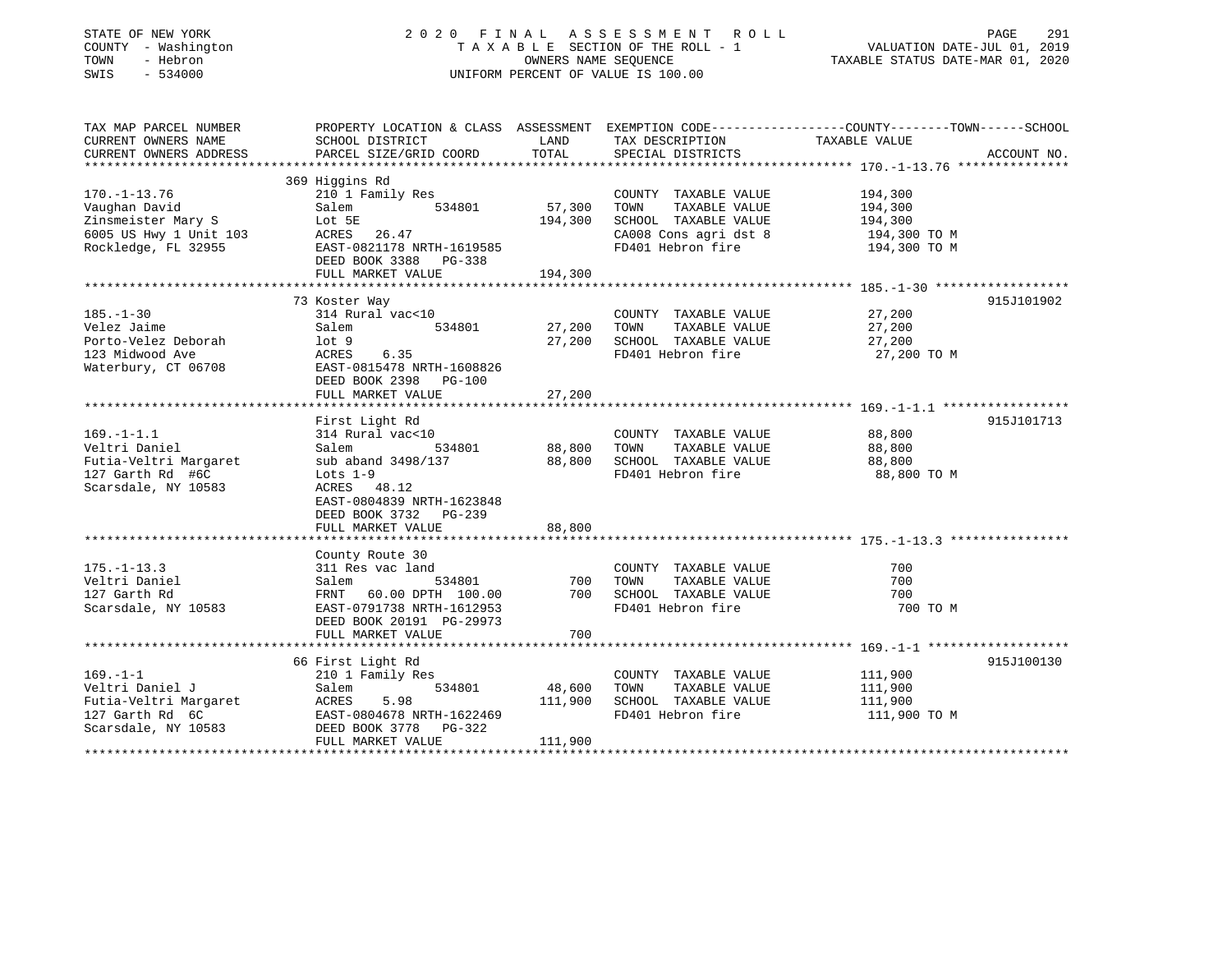| STATE OF NEW YORK<br>COUNTY - Washington<br>- Hebron<br>TOWN<br>SWIS<br>$-534000$ | 2020 FINAL ASSESSMENT ROLL<br>TAXABLE SECTION OF THE ROLL - 1<br>OWNERS NAME SEOUENCE<br>UNIFORM PERCENT OF VALUE IS 100.00 | PAGE<br>VALUATION DATE-JUL 01, 2019<br>TAXABLE STATUS DATE-MAR 01, 2020 | 292 |
|-----------------------------------------------------------------------------------|-----------------------------------------------------------------------------------------------------------------------------|-------------------------------------------------------------------------|-----|
| TAX MAP PARCEL NUMBER                                                             | PROPERTY LOCATION & CLASS ASSESSMENT EXEMPTION CODE----------------COUNTY-------TOWN------SCHOOL                            |                                                                         |     |

| TAX MAP PARCEL NUMBER                                |                                                                                                                                                                                                                                                              |                                  | PROPERTY LOCATION & CLASS ASSESSMENT EXEMPTION CODE----------------COUNTY-------TOWN------SCHOOL                                                                                                                                                                                                                                                                                                                                                                |                         |                    |
|------------------------------------------------------|--------------------------------------------------------------------------------------------------------------------------------------------------------------------------------------------------------------------------------------------------------------|----------------------------------|-----------------------------------------------------------------------------------------------------------------------------------------------------------------------------------------------------------------------------------------------------------------------------------------------------------------------------------------------------------------------------------------------------------------------------------------------------------------|-------------------------|--------------------|
| CURRENT OWNERS NAME                                  | SCHOOL DISTRICT                                                                                                                                                                                                                                              | LAND                             | TAX DESCRIPTION                                                                                                                                                                                                                                                                                                                                                                                                                                                 |                         |                    |
| CURRENT OWNERS ADDRESS                               | PARCEL SIZE/GRID COORD                                                                                                                                                                                                                                       | TOTAL                            | SPECIAL DISTRICTS                                                                                                                                                                                                                                                                                                                                                                                                                                               | TAXABLE VALUE           | ACCOUNT NO.        |
|                                                      |                                                                                                                                                                                                                                                              |                                  |                                                                                                                                                                                                                                                                                                                                                                                                                                                                 |                         |                    |
|                                                      | 3196 County Route 30                                                                                                                                                                                                                                         |                                  |                                                                                                                                                                                                                                                                                                                                                                                                                                                                 |                         | 915J100389         |
| $183.16 - 1 - 26$                                    | 210 1 Family Res                                                                                                                                                                                                                                             |                                  | VET WAR CT 41121<br>534801 30,300 BAS STAR 41854                                                                                                                                                                                                                                                                                                                                                                                                                | 21,855<br>17,460        | $\overline{0}$     |
|                                                      |                                                                                                                                                                                                                                                              |                                  |                                                                                                                                                                                                                                                                                                                                                                                                                                                                 | $\overline{0}$          | $\Omega$<br>30,000 |
|                                                      |                                                                                                                                                                                                                                                              |                                  | 145,700 COUNTY TAXABLE VALUE                                                                                                                                                                                                                                                                                                                                                                                                                                    | 123,845                 |                    |
|                                                      |                                                                                                                                                                                                                                                              |                                  |                                                                                                                                                                                                                                                                                                                                                                                                                                                                 | 128,240                 |                    |
|                                                      |                                                                                                                                                                                                                                                              |                                  | TOWN<br>TAXABLE VALUE                                                                                                                                                                                                                                                                                                                                                                                                                                           |                         |                    |
|                                                      | Veysey Barry C<br>Veysey Barry C<br>Veysey Ann A<br>PO Box 71<br>Crown Point, NY 12928<br>PO Box 71<br>Crown Point, NY 12928<br>PO BOX 2677<br>PO BOX 2677<br>PO BOX 2677<br>PO BOX 2677<br>PO BOX 2677<br>PO BOX 2677<br>PO BOX 2677<br>PO BOX 2677<br>PO 3 |                                  | 3-328 SCHOOL TAXABLE VALUE 115,700<br>145,700 CA008 Cons agri dst 8 145,700 TO M                                                                                                                                                                                                                                                                                                                                                                                |                         |                    |
|                                                      | FULL MARKET VALUE                                                                                                                                                                                                                                            |                                  |                                                                                                                                                                                                                                                                                                                                                                                                                                                                 |                         |                    |
|                                                      |                                                                                                                                                                                                                                                              |                                  |                                                                                                                                                                                                                                                                                                                                                                                                                                                                 |                         |                    |
|                                                      |                                                                                                                                                                                                                                                              |                                  | FD401 Hebron fire 145,700 TO M<br>LD401 West hebron light 145,700 TO M                                                                                                                                                                                                                                                                                                                                                                                          |                         |                    |
|                                                      |                                                                                                                                                                                                                                                              |                                  |                                                                                                                                                                                                                                                                                                                                                                                                                                                                 |                         |                    |
|                                                      | 3547 County Route 30                                                                                                                                                                                                                                         |                                  |                                                                                                                                                                                                                                                                                                                                                                                                                                                                 |                         |                    |
| $175. - 1 - 13.1$                                    | 270 Mfg housing                                                                                                                                                                                                                                              |                                  | COUNTY TAXABLE VALUE                                                                                                                                                                                                                                                                                                                                                                                                                                            |                         |                    |
| Vichioli Robert M                                    | Salem                                                                                                                                                                                                                                                        | COUNTY<br>534801   46,400   TOWN |                                                                                                                                                                                                                                                                                                                                                                                                                                                                 |                         |                    |
|                                                      |                                                                                                                                                                                                                                                              |                                  | $\begin{tabular}{lllllll} \multicolumn{2}{c}{\multicolumn{2}{c}{\textbf{0.00}}}\quad\textbf{0.00}\quad\textbf{0.00}\quad\textbf{0.00}\quad\textbf{0.00}\quad\textbf{0.00}\quad\textbf{0.00}\quad\textbf{0.00}\quad\textbf{0.00}\quad\textbf{0.00}\quad\textbf{0.00}\quad\textbf{0.00}\quad\textbf{0.00}\quad\textbf{0.00}\quad\textbf{0.00}\quad\textbf{0.00}\quad\textbf{0.00}\quad\textbf{0.00}\quad\textbf{0.00}\quad$<br>53,000 SCHOOL TAXABLE VALUE 53,000 |                         |                    |
|                                                      |                                                                                                                                                                                                                                                              |                                  | FD401 Hebron fire                                                                                                                                                                                                                                                                                                                                                                                                                                               | 53,000 TO M             |                    |
|                                                      |                                                                                                                                                                                                                                                              |                                  |                                                                                                                                                                                                                                                                                                                                                                                                                                                                 |                         |                    |
|                                                      | DEED BOOK 2390 PG-145                                                                                                                                                                                                                                        |                                  |                                                                                                                                                                                                                                                                                                                                                                                                                                                                 |                         |                    |
|                                                      | FULL MARKET VALUE                                                                                                                                                                                                                                            | 53,000                           |                                                                                                                                                                                                                                                                                                                                                                                                                                                                 |                         |                    |
|                                                      |                                                                                                                                                                                                                                                              |                                  |                                                                                                                                                                                                                                                                                                                                                                                                                                                                 |                         |                    |
|                                                      | Darfler Ln                                                                                                                                                                                                                                                   |                                  |                                                                                                                                                                                                                                                                                                                                                                                                                                                                 |                         | 915J101700         |
| $159. - 1 - 25.11$                                   | 260 Seasonal res                                                                                                                                                                                                                                             |                                  | COUNTY TAXABLE VALUE 64,900                                                                                                                                                                                                                                                                                                                                                                                                                                     |                         |                    |
|                                                      |                                                                                                                                                                                                                                                              |                                  |                                                                                                                                                                                                                                                                                                                                                                                                                                                                 |                         |                    |
| Vodola Michael<br>Vodola Michael<br>Vodola Deborah L | Hartford 533801 42,000 TOWN                                                                                                                                                                                                                                  |                                  | TAXABLE VALUE 64,900<br>TAXABLE VALUE 64,900                                                                                                                                                                                                                                                                                                                                                                                                                    |                         |                    |
|                                                      | lot D                                                                                                                                                                                                                                                        |                                  | 64,900 SCHOOL TAXABLE VALUE 64,900 FD401 Hebron fire 64,900 TO M                                                                                                                                                                                                                                                                                                                                                                                                |                         |                    |
|                                                      | 3.33<br>ACRES                                                                                                                                                                                                                                                |                                  |                                                                                                                                                                                                                                                                                                                                                                                                                                                                 |                         |                    |
| Branford, CT 06405                                   | EAST-0797199 NRTH-1628383                                                                                                                                                                                                                                    |                                  |                                                                                                                                                                                                                                                                                                                                                                                                                                                                 |                         |                    |
|                                                      | DEED BOOK 20191 PG-29657                                                                                                                                                                                                                                     |                                  |                                                                                                                                                                                                                                                                                                                                                                                                                                                                 |                         |                    |
|                                                      | FULL MARKET VALUE                                                                                                                                                                                                                                            | 64,900                           |                                                                                                                                                                                                                                                                                                                                                                                                                                                                 |                         |                    |
|                                                      |                                                                                                                                                                                                                                                              |                                  |                                                                                                                                                                                                                                                                                                                                                                                                                                                                 |                         |                    |
|                                                      | Darfler Ln                                                                                                                                                                                                                                                   |                                  |                                                                                                                                                                                                                                                                                                                                                                                                                                                                 |                         | 915J101701         |
| $159. - 1 - 25.12$                                   |                                                                                                                                                                                                                                                              |                                  | COUNTY TAXABLE VALUE 17,200                                                                                                                                                                                                                                                                                                                                                                                                                                     |                         |                    |
| Vodola Michael                                       |                                                                                                                                                                                                                                                              |                                  |                                                                                                                                                                                                                                                                                                                                                                                                                                                                 | 17,200                  |                    |
| Vodula Deborah L                                     |                                                                                                                                                                                                                                                              |                                  | 17,200 SCHOOL TAXABLE VALUE 17,200                                                                                                                                                                                                                                                                                                                                                                                                                              |                         |                    |
| 3 Garden St                                          |                                                                                                                                                                                                                                                              |                                  | FD401 Hebron fire                                                                                                                                                                                                                                                                                                                                                                                                                                               | 17,200 TO M             |                    |
| Branford, CT 06405                                   | 2111er III<br>312 Vac W/imprv<br>Hartford 533801 14,900 TOWN TAXABLE VALUE<br>lot C 17,200 SCHOOL TAXABLE VALUE<br>ACRES 1.64 FD401 Hebron fire<br>EAST-0797315 NRTH-1628642                                                                                 |                                  |                                                                                                                                                                                                                                                                                                                                                                                                                                                                 |                         |                    |
|                                                      | DEED BOOK 20191 PG-29656                                                                                                                                                                                                                                     |                                  |                                                                                                                                                                                                                                                                                                                                                                                                                                                                 |                         |                    |
|                                                      | FULL MARKET VALUE                                                                                                                                                                                                                                            | 17,200                           |                                                                                                                                                                                                                                                                                                                                                                                                                                                                 |                         |                    |
|                                                      |                                                                                                                                                                                                                                                              |                                  |                                                                                                                                                                                                                                                                                                                                                                                                                                                                 |                         |                    |
|                                                      | 7849 State Route 22                                                                                                                                                                                                                                          |                                  |                                                                                                                                                                                                                                                                                                                                                                                                                                                                 |                         | 915J100484         |
| $144. - 1 - 22$                                      |                                                                                                                                                                                                                                                              |                                  | AG DIST 41720                                                                                                                                                                                                                                                                                                                                                                                                                                                   | 168,731 168,731 168,731 |                    |
|                                                      |                                                                                                                                                                                                                                                              |                                  |                                                                                                                                                                                                                                                                                                                                                                                                                                                                 |                         |                    |
| Vona Maria                                           |                                                                                                                                                                                                                                                              |                                  | 343,100 COUNTY TAXABLE VALUE                                                                                                                                                                                                                                                                                                                                                                                                                                    | 329,669                 |                    |
|                                                      |                                                                                                                                                                                                                                                              |                                  | TAXABLE VALUE                                                                                                                                                                                                                                                                                                                                                                                                                                                   | 329,669<br>329,669      |                    |
|                                                      | 2959 Congress St<br>2961/146 498,400 TOWN<br>Fairfield, CT 06824-2048 ACRES 175.61 498,400 SCHOC                                                                                                                                                             |                                  |                                                                                                                                                                                                                                                                                                                                                                                                                                                                 |                         |                    |
|                                                      | EAST-0821798 NRTH-1645784<br>MAY BE SUBJECT TO PAYMENT DEED BOOK 2015 PG-75                                                                                                                                                                                  |                                  | SCHOOL TAXABLE VALUE 329,669<br>CA001 Cons agri dst 1 329,669 TO                                                                                                                                                                                                                                                                                                                                                                                                |                         |                    |
|                                                      |                                                                                                                                                                                                                                                              |                                  | 168,731 EX                                                                                                                                                                                                                                                                                                                                                                                                                                                      |                         |                    |
| UNDER AGDIST LAW TIL 2024                            | FULL MARKET VALUE                                                                                                                                                                                                                                            |                                  | 498,400 FD401 Hebron fire 398,400 TO M                                                                                                                                                                                                                                                                                                                                                                                                                          |                         |                    |
|                                                      |                                                                                                                                                                                                                                                              |                                  |                                                                                                                                                                                                                                                                                                                                                                                                                                                                 |                         |                    |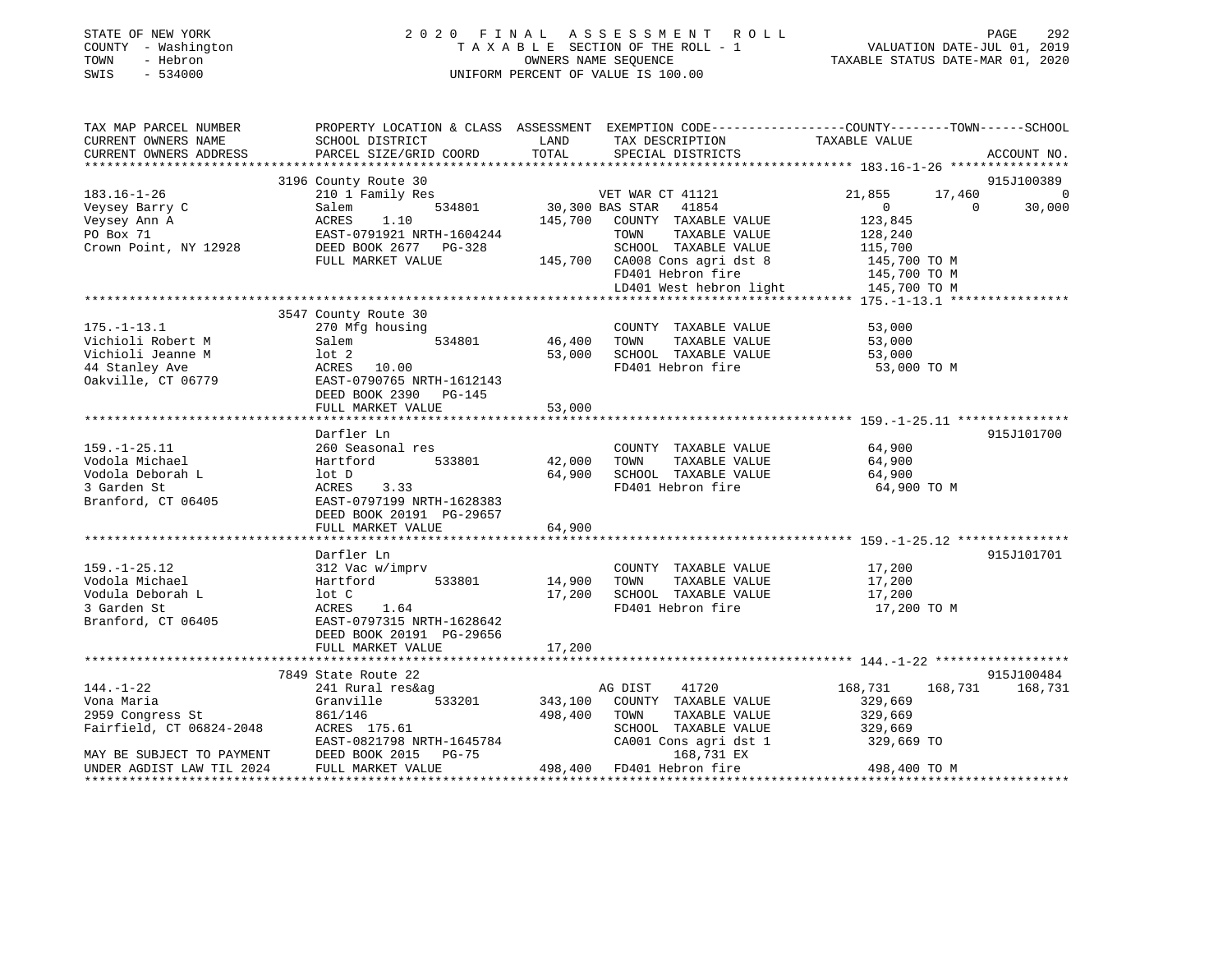| STATE OF NEW YORK<br>COUNTY - Washington<br>TOWN<br>- Hebron<br>SWIS<br>$-534000$ |                                                                        |         | 2020 FINAL ASSESSMENT<br>ROLL<br>TAXABLE SECTION OF THE ROLL - 1<br>OWNERS NAME SEQUENCE<br>UNIFORM PERCENT OF VALUE IS 100.00 | VALUATION DATE-JUL 01, 2019<br>TAXABLE STATUS DATE-MAR 01, 2020 | PAGE<br>293 |
|-----------------------------------------------------------------------------------|------------------------------------------------------------------------|---------|--------------------------------------------------------------------------------------------------------------------------------|-----------------------------------------------------------------|-------------|
| TAX MAP PARCEL NUMBER<br>CURRENT OWNERS NAME                                      | SCHOOL DISTRICT                                                        | LAND    | PROPERTY LOCATION & CLASS ASSESSMENT EXEMPTION CODE---------------COUNTY-------TOWN------SCHOOL<br>TAX DESCRIPTION             | TAXABLE VALUE                                                   |             |
| CURRENT OWNERS ADDRESS                                                            | PARCEL SIZE/GRID COORD                                                 | TOTAL   | SPECIAL DISTRICTS                                                                                                              |                                                                 | ACCOUNT NO. |
|                                                                                   |                                                                        |         |                                                                                                                                |                                                                 |             |
|                                                                                   | 279 & 350 Liebig Rd                                                    |         |                                                                                                                                |                                                                 | 915J100377  |
| $143. - 1 - 1$                                                                    | 241 Rural res&ag                                                       |         | AG DIST<br>41720                                                                                                               | 154,612<br>154,612                                              | 154,612     |
| Vona Nicola                                                                       | Granville<br>533201                                                    | 393,400 | COUNTY TAXABLE VALUE                                                                                                           | 834,388                                                         |             |
| Vona Antonietta                                                                   | 1690/350 1691/1 1863/273                                               | 989,000 | TAXABLE VALUE<br>TOWN                                                                                                          | 834,388                                                         |             |
| 232 Dudley Rd                                                                     | ACRES 225.30                                                           |         | SCHOOL TAXABLE VALUE                                                                                                           | 834,388                                                         |             |
| Wilton, CT 06897                                                                  | EAST-0806427 NRTH-1644590                                              |         | CA008 Cons agri dst 8                                                                                                          | 834,388 TO M                                                    |             |
| MAY BE SUBJECT TO PAYMENT<br>UNDER AGDIST LAW TIL 2024                            | DEED BOOK 1690 PG-350<br>FULL MARKET VALUE                             | 989,000 | 154,612 EX<br>FD401 Hebron fire                                                                                                | 989,000 TO M                                                    |             |
|                                                                                   |                                                                        |         |                                                                                                                                |                                                                 |             |
|                                                                                   | Liebig Rd                                                              |         |                                                                                                                                |                                                                 | 935J101626  |
| $143. - 1 - 39.4$                                                                 | 314 Rural vac<10                                                       |         | COUNTY TAXABLE VALUE                                                                                                           | 37,300                                                          |             |
| Vona Nicola                                                                       | Granville<br>533201                                                    | 37,300  | TAXABLE VALUE<br>TOWN                                                                                                          | 37,300                                                          |             |
| 232 Dudley Rd                                                                     | Lot 4                                                                  | 37,300  | SCHOOL TAXABLE VALUE                                                                                                           | 37,300                                                          |             |
| Wilton, CT 06897                                                                  | ACRES<br>5.41<br>EAST-0806612 NRTH-1644074<br>DEED BOOK 20191 PG-28226 |         | FD401 Hebron fire                                                                                                              | 37,300 TO M                                                     |             |
|                                                                                   | FULL MARKET VALUE                                                      | 37,300  |                                                                                                                                |                                                                 |             |
|                                                                                   |                                                                        |         |                                                                                                                                |                                                                 |             |
| $143. - 1 - 33.1$                                                                 | Liebig Rd<br>314 Rural vac<10                                          |         | AG DIST<br>41720                                                                                                               | 20,498<br>20,498                                                | 20,498      |
| Vona Sofia                                                                        | 533201<br>Granville                                                    | 44,200  | COUNTY TAXABLE VALUE                                                                                                           | 23,702                                                          |             |
| Vona Sandra                                                                       | 8.55<br>ACRES                                                          | 44,200  | TOWN<br>TAXABLE VALUE                                                                                                          | 23,702                                                          |             |
| 232 Dudley Rd                                                                     | EAST-0806724 NRTH-1644464                                              |         | SCHOOL TAXABLE VALUE                                                                                                           | 23,702                                                          |             |
| Wilton, CT 06897                                                                  | DEED BOOK 2539 PG-162                                                  |         | CA008 Cons agri dst 8                                                                                                          | 23,702 TO M                                                     |             |
|                                                                                   | FULL MARKET VALUE                                                      | 44,200  | 20,498 EX                                                                                                                      |                                                                 |             |
| MAY BE SUBJECT TO PAYMENT<br>UNDER AGDIST LAW TIL 2024                            |                                                                        |         | FD401 Hebron fire                                                                                                              | 44,200 TO M                                                     |             |
|                                                                                   |                                                                        |         |                                                                                                                                |                                                                 |             |
|                                                                                   | Liebig Rd                                                              |         |                                                                                                                                |                                                                 | 915J101625  |
| $143. - 1 - 39.3$                                                                 | 314 Rural vac<10                                                       |         | AGRI-D IND 41730                                                                                                               | 34,257<br>34,257                                                | 34,257      |
| Vona Sofia                                                                        | Granville<br>533201                                                    | 36,600  | COUNTY TAXABLE VALUE                                                                                                           | 2,343                                                           |             |
| Savo Sonia                                                                        | Lot 3                                                                  | 36,600  | TOWN<br>TAXABLE VALUE                                                                                                          | 2,343                                                           |             |
| 232 Dudley Rd                                                                     | ACRES<br>5.10                                                          |         | SCHOOL TAXABLE VALUE                                                                                                           | 2,343                                                           |             |
| Wilton, CT 06897                                                                  | EAST-0806647 NRTH-1644820                                              |         | FD401 Hebron fire                                                                                                              | 36,600 TO M                                                     |             |
| MAY BE SUBJECT TO PAYMENT<br>UNDER AGDIST LAW TIL 2027                            | DEED BOOK 2548<br>$PG-21$<br>FULL MARKET VALUE                         | 36,600  |                                                                                                                                |                                                                 |             |
|                                                                                   |                                                                        |         |                                                                                                                                |                                                                 |             |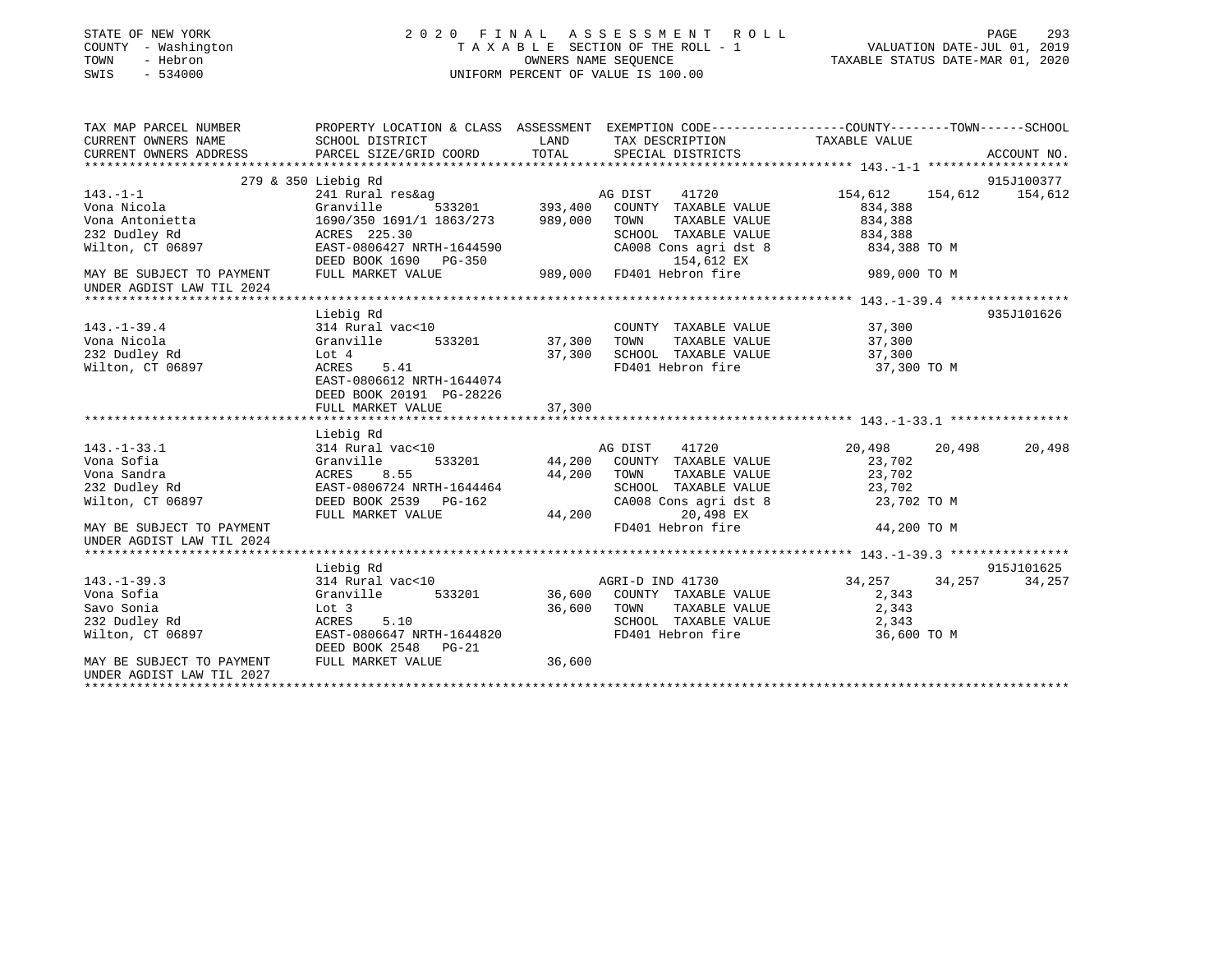| STATE OF NEW YORK<br>COUNTY - Washington<br>TOWN<br>- Hebron<br>SWIS<br>$-534000$ | 2020 FINAL                                                                                                                                  |               | A S S E S S M E N T R O L L<br>TAXABLE SECTION OF THE ROLL - 1<br>OWNERS NAME SEQUENCE<br>UNIFORM PERCENT OF VALUE IS 100.00 | VALUATION DATE-JUL 01, 2019<br>TAXABLE STATUS DATE-MAR 01, 2020 | PAGE<br>294                    |
|-----------------------------------------------------------------------------------|---------------------------------------------------------------------------------------------------------------------------------------------|---------------|------------------------------------------------------------------------------------------------------------------------------|-----------------------------------------------------------------|--------------------------------|
| TAX MAP PARCEL NUMBER<br>CURRENT OWNERS NAME<br>CURRENT OWNERS ADDRESS            | PROPERTY LOCATION & CLASS ASSESSMENT EXEMPTION CODE---------------COUNTY-------TOWN-----SCHOOL<br>SCHOOL DISTRICT<br>PARCEL SIZE/GRID COORD | LAND<br>TOTAL | TAX DESCRIPTION<br>SPECIAL DISTRICTS                                                                                         | TAXABLE VALUE                                                   | ACCOUNT NO.                    |
|                                                                                   | County Route 31                                                                                                                             |               |                                                                                                                              |                                                                 |                                |
| $152. - 2 - 37.3$                                                                 | 322 Rural vac>10                                                                                                                            |               | 41720<br>AG DIST                                                                                                             | 92,399                                                          | 92,399<br>92,399               |
| Vona Sofia                                                                        | 533201<br>Granville                                                                                                                         | 276,300       | COUNTY TAXABLE VALUE                                                                                                         | 183,901                                                         |                                |
| Savo Sonia                                                                        | 1951/118; 2757/210                                                                                                                          | 276,300       | TOWN<br>TAXABLE VALUE                                                                                                        | 183,901                                                         |                                |
| 232 Dudley Rd                                                                     | ACRES 137.40                                                                                                                                |               | SCHOOL TAXABLE VALUE                                                                                                         | 183,901                                                         |                                |
| Wilton, CT 06897                                                                  | EAST-0807144 NRTH-1641082                                                                                                                   |               | CA008 Cons agri dst 8                                                                                                        | 183,901 TO M                                                    |                                |
|                                                                                   | DEED BOOK 1951 PG-118                                                                                                                       |               | 92,399 EX                                                                                                                    |                                                                 |                                |
| MAY BE SUBJECT TO PAYMENT<br>UNDER AGDIST LAW TIL 2024                            | FULL MARKET VALUE                                                                                                                           |               | 276,300 FD401 Hebron fire                                                                                                    | 276,300 TO M                                                    |                                |
|                                                                                   |                                                                                                                                             |               |                                                                                                                              |                                                                 |                                |
|                                                                                   | 406 County Route 31                                                                                                                         |               |                                                                                                                              |                                                                 | 915J101677                     |
| $176. - 1 - 1.6$                                                                  | 314 Rural vac<10                                                                                                                            |               | COUNTY TAXABLE VALUE                                                                                                         | 23,000                                                          |                                |
| Wade Brian K                                                                      | Salem<br>534801                                                                                                                             | 23,000        | TAXABLE VALUE<br>TOWN                                                                                                        | 23,000                                                          |                                |
| Wade Wendy J                                                                      |                                                                                                                                             | 23,000        | SCHOOL TAXABLE VALUE                                                                                                         | 23,000                                                          |                                |
|                                                                                   |                                                                                                                                             |               | FD401 Hebron fire                                                                                                            | 23,000 TO M                                                     |                                |
| 3016 Aarons Way<br>Argyle, NY 12809                                               | DEED BOOK 589<br>PG-199                                                                                                                     |               |                                                                                                                              |                                                                 |                                |
|                                                                                   | FULL MARKET VALUE                                                                                                                           | 23,000        |                                                                                                                              |                                                                 |                                |
|                                                                                   |                                                                                                                                             |               |                                                                                                                              |                                                                 |                                |
|                                                                                   | 4182 County Route 30                                                                                                                        |               |                                                                                                                              |                                                                 | 915J100673<br>$\Omega$         |
| $158. - 1 - 30$<br>Wade Rocky                                                     | 210 1 Family Res<br>533801<br>Hartford                                                                                                      |               | AGED-CO<br>41802<br>37,600 ENH STAR 41834                                                                                    | 21,925<br>$\overline{0}$                                        | $\Omega$<br>69,800<br>$\Omega$ |
| Wade Mary                                                                         | 714/171                                                                                                                                     | 87,700        | COUNTY TAXABLE VALUE                                                                                                         | 65,775                                                          |                                |
| 4182 County Route 30                                                              | $167. - 1 - 4$                                                                                                                              |               | TOWN<br>TAXABLE VALUE                                                                                                        | 87,700                                                          |                                |
| Salem, NY 12865                                                                   | FRNT 228.00 DPTH 89.00                                                                                                                      |               | SCHOOL TAXABLE VALUE                                                                                                         | 17,900                                                          |                                |
|                                                                                   | EAST-0786498 NRTH-1626042                                                                                                                   |               | FD401 Hebron fire                                                                                                            | 87,700 TO M                                                     |                                |
|                                                                                   | DEED BOOK 498<br>PG-1111                                                                                                                    |               |                                                                                                                              |                                                                 |                                |
|                                                                                   | FULL MARKET VALUE                                                                                                                           | 87,700        |                                                                                                                              |                                                                 |                                |
|                                                                                   |                                                                                                                                             |               |                                                                                                                              |                                                                 |                                |
|                                                                                   | 104 James Rd                                                                                                                                |               |                                                                                                                              |                                                                 |                                |
| $159. - 1 - 2.7$                                                                  | 270 Mfg housing                                                                                                                             |               | BAS STAR 41854                                                                                                               | $\overline{0}$                                                  | $\mathbf 0$<br>30,000          |
| Wade Steven                                                                       | 533801<br>Hartford                                                                                                                          |               | 41,800 COUNTY TAXABLE VALUE                                                                                                  | 74,400                                                          |                                |
| 104 James Rd                                                                      | lot 1                                                                                                                                       | 74,400        | TAXABLE VALUE<br>TOWN                                                                                                        | 74,400                                                          |                                |
| Salem, NY 12865                                                                   | 3.25 BANK<br>999<br>ACRES                                                                                                                   |               | SCHOOL TAXABLE VALUE                                                                                                         | 44,400                                                          |                                |
|                                                                                   | EAST-0792729 NRTH-1630175                                                                                                                   |               | FD401 Hebron fire                                                                                                            | 74,400 TO M                                                     |                                |
|                                                                                   | DEED BOOK 2447 PG-114                                                                                                                       |               |                                                                                                                              |                                                                 |                                |
|                                                                                   | FULL MARKET VALUE                                                                                                                           | 74,400        |                                                                                                                              |                                                                 |                                |
|                                                                                   | 6066 State Route 22                                                                                                                         |               |                                                                                                                              |                                                                 |                                |
| $185. - 1 - 14.23$                                                                | 270 Mfg housing                                                                                                                             |               | BAS STAR<br>41854                                                                                                            | $\overline{0}$                                                  | $\Omega$<br>30,000             |
| Wadsworth Cathy                                                                   | 534801<br>Salem                                                                                                                             | 37,100        | COUNTY TAXABLE VALUE                                                                                                         | 53,800                                                          |                                |
| PO Box 764                                                                        | lot C                                                                                                                                       | 53,800        | TOWN<br>TAXABLE VALUE                                                                                                        | 53,800                                                          |                                |
| Salem, NY 12865                                                                   | ACRES<br>1.69                                                                                                                               |               | SCHOOL TAXABLE VALUE                                                                                                         | 23,800                                                          |                                |
|                                                                                   | EAST-0814505 NRTH-1604142                                                                                                                   |               | CA008 Cons agri dst 8                                                                                                        | 53,800 TO M                                                     |                                |
|                                                                                   | DEED BOOK 3226<br>PG-338                                                                                                                    |               | FD401 Hebron fire                                                                                                            | 53,800 TO M                                                     |                                |
|                                                                                   | FULL MARKET VALUE                                                                                                                           | 53,800        |                                                                                                                              |                                                                 |                                |
|                                                                                   |                                                                                                                                             |               |                                                                                                                              |                                                                 |                                |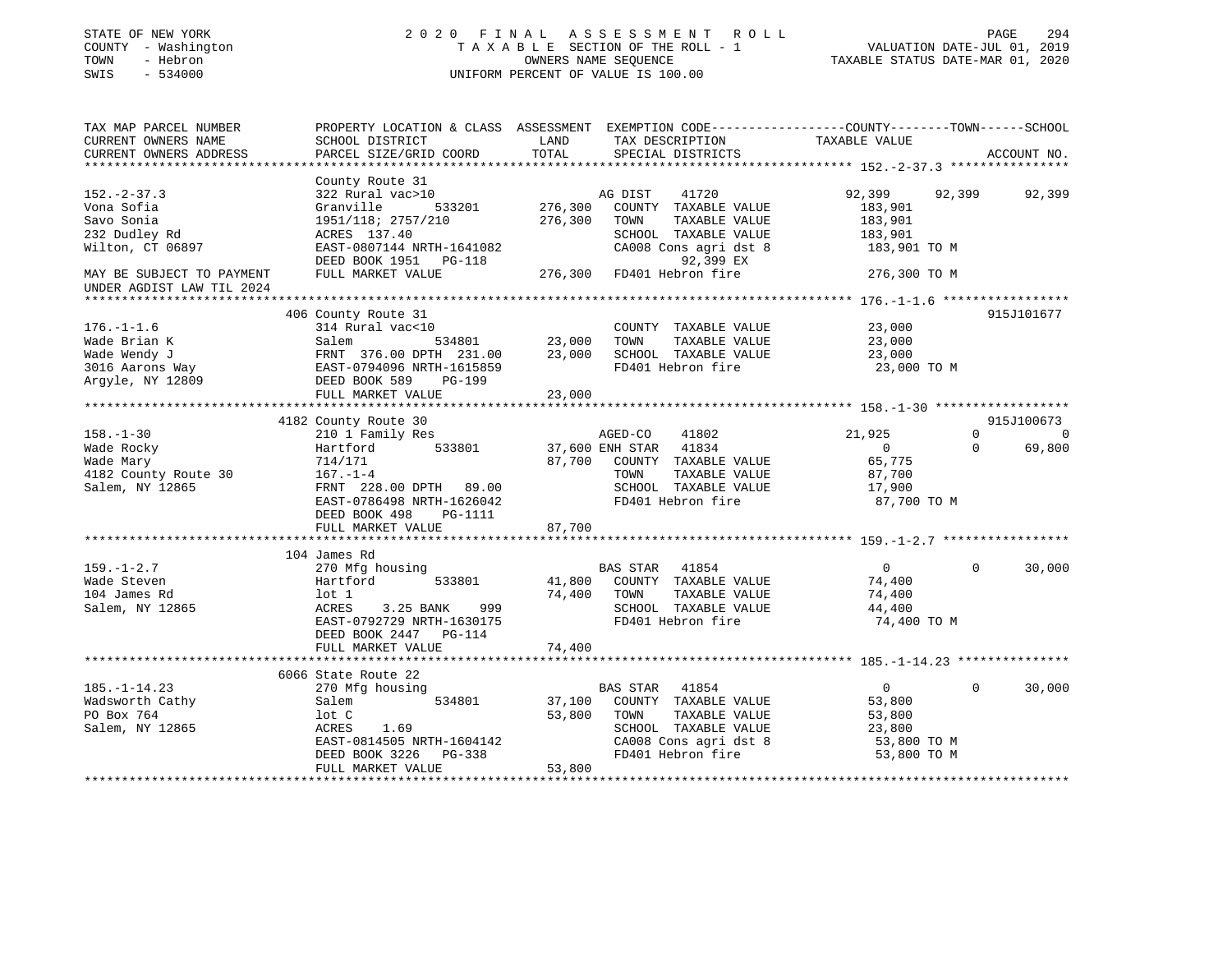| STATE OF NEW YORK |              |
|-------------------|--------------|
| COUNTY            | - Washington |
| TOWN              | - Hebron     |
| <b>CMTC</b>       | $-534000$    |

## STATE OF NEW YORK CONTROLLER 295 T A X A B L E SECTION OF THE ROLL - 1<br>OWNERS NAME SEQUENCE SWIS - 534000 UNIFORM PERCENT OF VALUE IS 100.00

# VALUATION DATE-JUL 01, 2019

| TAX MAP PARCEL NUMBER<br>CURRENT OWNERS NAME | SCHOOL DISTRICT                         | LAND          | PROPERTY LOCATION & CLASS ASSESSMENT EXEMPTION CODE---------------COUNTY-------TOWN------SCHOOL<br>TAX DESCRIPTION | TAXABLE VALUE      |             |
|----------------------------------------------|-----------------------------------------|---------------|--------------------------------------------------------------------------------------------------------------------|--------------------|-------------|
| CURRENT OWNERS ADDRESS                       | PARCEL SIZE/GRID COORD                  | TOTAL         | SPECIAL DISTRICTS                                                                                                  |                    | ACCOUNT NO. |
|                                              |                                         |               |                                                                                                                    |                    |             |
| $185. - 1 - 12$                              | 6018 State Route 22<br>210 1 Family Res |               | COUNTY TAXABLE VALUE                                                                                               | 203,300            | 915J100079  |
| Wadsworth Marion L                           | 534801                                  | 37,100        | TAXABLE VALUE                                                                                                      | 203,300            |             |
|                                              | Salem                                   |               | TOWN                                                                                                               |                    |             |
| 6018 State Route 22                          | Trans Exempt Repay 2020                 | 203,300       | SCHOOL TAXABLE VALUE                                                                                               | 203,300            |             |
| Salem, NY 12865                              | ACRES<br>1.70 BANK<br>999               |               |                                                                                                                    | 203,300 TO M       |             |
|                                              | EAST-0813493 NRTH-1603268               |               | CA008 Cons agri dst 8<br>FD401 Hebron fire<br>TE533 trans exempt flag                                              | 203,300 TO M       |             |
|                                              | DEED BOOK 2020 PG-93                    |               |                                                                                                                    | $.00$ MT           |             |
|                                              | FULL MARKET VALUE                       | 203,300       |                                                                                                                    |                    |             |
|                                              |                                         |               |                                                                                                                    |                    | 915J100115  |
|                                              | 27 Getty Ln                             |               |                                                                                                                    |                    |             |
| $159. - 1 - 19$                              | 241 Rural res&ag                        |               | 41720<br>AG DIST                                                                                                   | 103,223<br>103,223 | 103,223     |
| Wadsworth Roberta Helen                      | 533201<br>Granville                     | 280,000       | COUNTY TAXABLE VALUE                                                                                               | 253,377            |             |
| 27 Getty Ln                                  | ACRES 123.00                            | 356,600       | TAXABLE VALUE<br>TOWN                                                                                              | 253,377            |             |
| Granville, NY 12832                          | EAST-0800673 NRTH-1628496               |               | SCHOOL TAXABLE VALUE                                                                                               | 253,377            |             |
|                                              | DEED BOOK 3501 PG-54                    |               | CA008 Cons agri dst 8                                                                                              | 253,377 TO M       |             |
| MAY BE SUBJECT TO PAYMENT                    | FULL MARKET VALUE                       | 356,600       | 103,223 EX                                                                                                         |                    |             |
| UNDER AGDIST LAW TIL 2024                    |                                         |               | FD401 Hebron fire                                                                                                  | 356,600 TO M       |             |
|                                              |                                         |               |                                                                                                                    |                    |             |
|                                              | Darfler Rd                              |               |                                                                                                                    |                    | 915J100364  |
| $159. - 1 - 22$                              | 322 Rural vac>10                        |               | AG DIST<br>41720                                                                                                   | 26,514<br>26,514   | 26,514      |
| Wadsworth Roberta Helen                      | Hartford                                | 533801 30,600 | COUNTY TAXABLE VALUE                                                                                               | 4,086              |             |
| 27 Getty Ln                                  | ACRES<br>8.50                           | 30,600        | TOWN<br>TAXABLE VALUE                                                                                              | 4,086              |             |
| Granville, NY 12832                          | EAST-0799274 NRTH-1627384               |               | SCHOOL TAXABLE VALUE                                                                                               | 4,086              |             |
|                                              | DEED BOOK 3501 PG-50                    |               | CA008 Cons agri dst 8                                                                                              | 4,086 TO M         |             |
| MAY BE SUBJECT TO PAYMENT                    | FULL MARKET VALUE                       | 30,600        | 26,514 EX                                                                                                          |                    |             |
| UNDER AGDIST LAW TIL 2024                    |                                         |               | FD401 Hebron fire                                                                                                  | 30,600 TO M        |             |
|                                              |                                         |               |                                                                                                                    |                    |             |
|                                              | 407 Middle Rd                           |               |                                                                                                                    |                    | 915J100547  |
| $169. - 1 - 4$                               | 242 Rurl res&rec                        |               | COUNTY TAXABLE VALUE                                                                                               | 358,500            |             |
| Wagoner David A                              | 534801<br>Salem                         | 235,700       | TAXABLE VALUE<br>TOWN                                                                                              | 358,500            |             |
| Wagoner Sarah F                              | ACRES 147.00 BANK<br>999                | 358,500       | SCHOOL TAXABLE VALUE                                                                                               | 358,500            |             |
| 30 Latham Ridge Rd                           | EAST-0806865 NRTH-1622534               |               | CA008 Cons agri dst 8                                                                                              | 358,500 TO M       |             |
| Latham, NY 12110                             | DEED BOOK 829<br><b>PG-193</b>          |               | FD401 Hebron fire                                                                                                  | 358,500 TO M       |             |
|                                              | FULL MARKET VALUE                       | 358,500       |                                                                                                                    |                    |             |
|                                              |                                         |               |                                                                                                                    |                    |             |
|                                              | 2219 County Route 47                    |               |                                                                                                                    |                    | 915J101154  |
| $183.2 - 1 - 9$                              | 210 1 Family Res                        |               | COUNTY TAXABLE VALUE                                                                                               | 184,000            |             |
| Waite Amanda                                 | 534801<br>Salem                         | 44,600        | TOWN<br>TAXABLE VALUE                                                                                              | 184,000            |             |
| Waite Zachary M                              | 2.10 BANK<br>ACRES<br>998               | 184,000       | SCHOOL TAXABLE VALUE                                                                                               | 184,000            |             |
| 2054 County Route 153                        | EAST-0786959 NRTH-1608192               |               | FD401 Hebron fire                                                                                                  | 184,000 TO M       |             |
| Salem, NY 12865                              | DEED BOOK 3959 PG-67                    |               |                                                                                                                    |                    |             |
|                                              | FULL MARKET VALUE                       | 184,000       |                                                                                                                    |                    |             |
|                                              |                                         |               |                                                                                                                    |                    |             |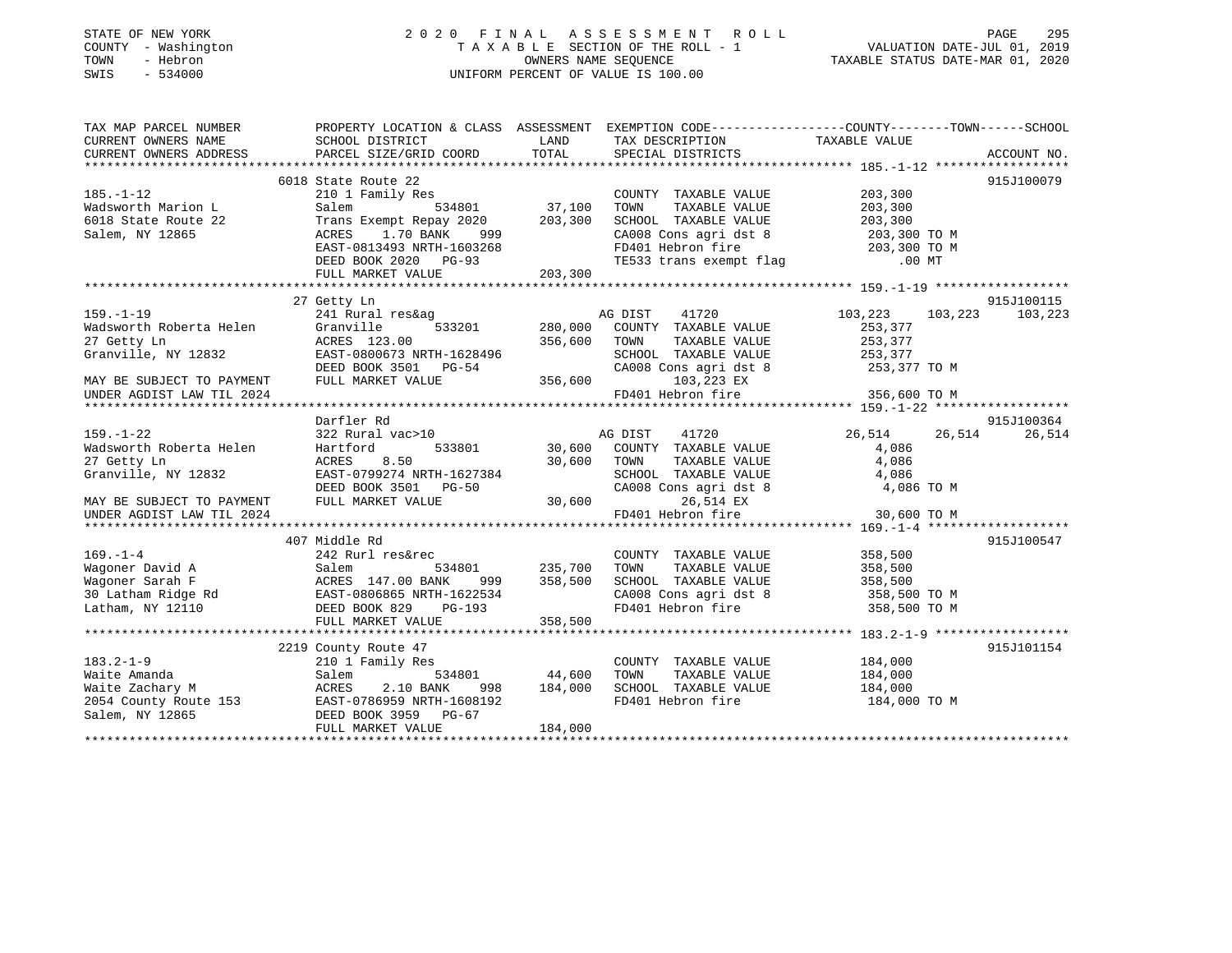## STATE OF NEW YORK 2 0 2 0 F I N A L A S S E S S M E N T R O L L PAGE 296 COUNTY - Washington T A X A B L E SECTION OF THE ROLL - 1 VALUATION DATE-JUL 01, 2019 TOWN - Hebron OWNERS NAME SEQUENCE TAXABLE STATUS DATE-MAR 01, 2020 SWIS - 534000 UNIFORM PERCENT OF VALUE IS 100.00

| TAX MAP PARCEL NUMBER                         | PROPERTY LOCATION & CLASS ASSESSMENT EXEMPTION CODE---------------COUNTY-------TOWN-----SCHOOL |                                                     |                                                             |                        |                                           |
|-----------------------------------------------|------------------------------------------------------------------------------------------------|-----------------------------------------------------|-------------------------------------------------------------|------------------------|-------------------------------------------|
| CURRENT OWNERS NAME<br>CURRENT OWNERS ADDRESS | SCHOOL DISTRICT<br>PARCEL SIZE/GRID COORD                                                      | <b>EXAMPLE THE STATE OF STATE OF STATE</b><br>TOTAL | TAX DESCRIPTION<br>SPECIAL DISTRICTS                        | TAXABLE VALUE          | ACCOUNT NO.                               |
|                                               |                                                                                                |                                                     |                                                             |                        |                                           |
|                                               | 3160 County Route 30                                                                           |                                                     |                                                             |                        | 915J100644                                |
| $183.20 - 1 - 1.3$                            | 210 1 Family Res                                                                               |                                                     | ENH STAR 41834                                              | $\overline{0}$         | 69,800<br>$\Omega$                        |
| Waite Margaret LE                             | Salem                                                                                          |                                                     | 534801 22,000 COUNTY TAXABLE VALUE                          | 126,900                |                                           |
| Waite Stephen R                               | FRNT 65.00 DPTH 175.00 126,900                                                                 |                                                     | TOWN<br>TAXABLE VALUE                                       | 126,900                |                                           |
| 3160 County Route 30                          | ACRES 0.26                                                                                     |                                                     | SCHOOL TAXABLE VALUE                                        |                        |                                           |
| Salem, NY 12865                               | EAST-0792208 NRTH-1603442                                                                      |                                                     |                                                             | 57,100<br>126,900 TO M |                                           |
|                                               | DEED BOOK 3158 PG-91                                                                           |                                                     | CA008 Cons agri dst 8<br>FD401 Hebron fire                  | 126,900 TO M           |                                           |
|                                               | FULL MARKET VALUE                                                                              |                                                     | 126,900 LD401 West hebron light 126,900 TO M                |                        |                                           |
|                                               |                                                                                                |                                                     |                                                             |                        |                                           |
|                                               | County Route 31 OFF W                                                                          |                                                     |                                                             |                        |                                           |
| $152. - 1 - 8.2$                              | 314 Rural vac<10                                                                               | 900                                                 | COUNTY TAXABLE VALUE                                        | 900                    |                                           |
| Waldron Clark                                 | Granville<br>533201                                                                            |                                                     | TOWN<br>TAXABLE VALUE                                       | 900                    |                                           |
| Waldron Chantelle                             | ACRES<br>1.10                                                                                  | 900                                                 | SCHOOL TAXABLE VALUE                                        | 900                    |                                           |
|                                               | 1409 County Route 31 EAST-0805305 NRTH-1637329                                                 |                                                     | FD401 Hebron fire                                           | 900 TO M               |                                           |
| Granville, NY 12832                           | DEED BOOK 876 PG-232                                                                           |                                                     |                                                             |                        |                                           |
|                                               | FULL MARKET VALUE                                                                              | 900                                                 |                                                             |                        |                                           |
|                                               |                                                                                                |                                                     |                                                             |                        |                                           |
|                                               | 1409 County Route 31                                                                           |                                                     |                                                             | $\overline{0}$         | 915J100373<br>30,000<br>$0 \qquad \qquad$ |
| $152. - 1 - 8$<br>Waldron Clark A             | 210 1 Family Res<br>Granville                                                                  |                                                     | BAS STAR 41854<br>533201 30,000 COUNTY TAXABLE VALUE 66,500 |                        |                                           |
| Waldron Chantelle A                           | ACRES<br>1.00                                                                                  | 66,500                                              | TOWN<br>TAXABLE VALUE                                       | 66,500                 |                                           |
| 1409 County Route 31                          | EAST-0805639 NRTH-1637349                                                                      |                                                     | SCHOOL TAXABLE VALUE                                        | 36,500                 |                                           |
| Granville, NY 12832                           | DEED BOOK 869<br>PG-257                                                                        |                                                     | FD401 Hebron fire                                           | 66,500 TO M            |                                           |
|                                               | FULL MARKET VALUE                                                                              | 66,500                                              |                                                             |                        |                                           |
|                                               |                                                                                                |                                                     |                                                             |                        |                                           |
|                                               | County Route 31                                                                                |                                                     |                                                             |                        | 915J101783                                |
| $152.-1-8.1$                                  | 312 Vac w/imprv                                                                                |                                                     | COUNTY TAXABLE VALUE 25,400                                 |                        |                                           |
| Waldron Clark A                               | 533201<br>Granville                                                                            | 17,100                                              | TAXABLE VALUE<br>TOWN                                       | 25,400                 |                                           |
| Waldron Chantelle A                           | 2.30<br>ACRES                                                                                  |                                                     | 25,400 SCHOOL TAXABLE VALUE 25,400                          |                        |                                           |
| 1409 County Route 31                          | EAST-0805632 NRTH-1637502                                                                      |                                                     | FD401 Hebron fire                                           | 25,400 TO M            |                                           |
| Granville, NY 12832                           | DEED BOOK 3205 PG-190                                                                          |                                                     |                                                             |                        |                                           |
|                                               | FULL MARKET VALUE                                                                              | 25,400                                              |                                                             |                        |                                           |
|                                               |                                                                                                |                                                     |                                                             |                        |                                           |
|                                               | Wolfe Ln                                                                                       |                                                     |                                                             |                        | 915J100498                                |
| $158. - 1 - 10$                               | 314 Rural vac<10                                                                               |                                                     | COUNTY TAXABLE VALUE                                        | 38,200                 |                                           |
| Wallace Landos                                | 533801<br>Hartford                                                                             | 38,200                                              | TOWN      TAXABLE VALUE<br>SCHOOL   TAXABLE VALUE           | 38,200                 |                                           |
| 15510 Livingston Rd                           | 5.80<br>ACRES                                                                                  | 38,200                                              |                                                             | 38,200                 |                                           |
| Accokeek, MD 20607                            | EAST-0790004 NRTH-1630280                                                                      |                                                     | FD401 Hebron fire                                           | 38,200 TO M            |                                           |
|                                               | DEED BOOK 912<br>PG-283                                                                        |                                                     |                                                             |                        |                                           |
|                                               | FULL MARKET VALUE                                                                              | 38,200                                              |                                                             |                        |                                           |
|                                               |                                                                                                |                                                     |                                                             |                        |                                           |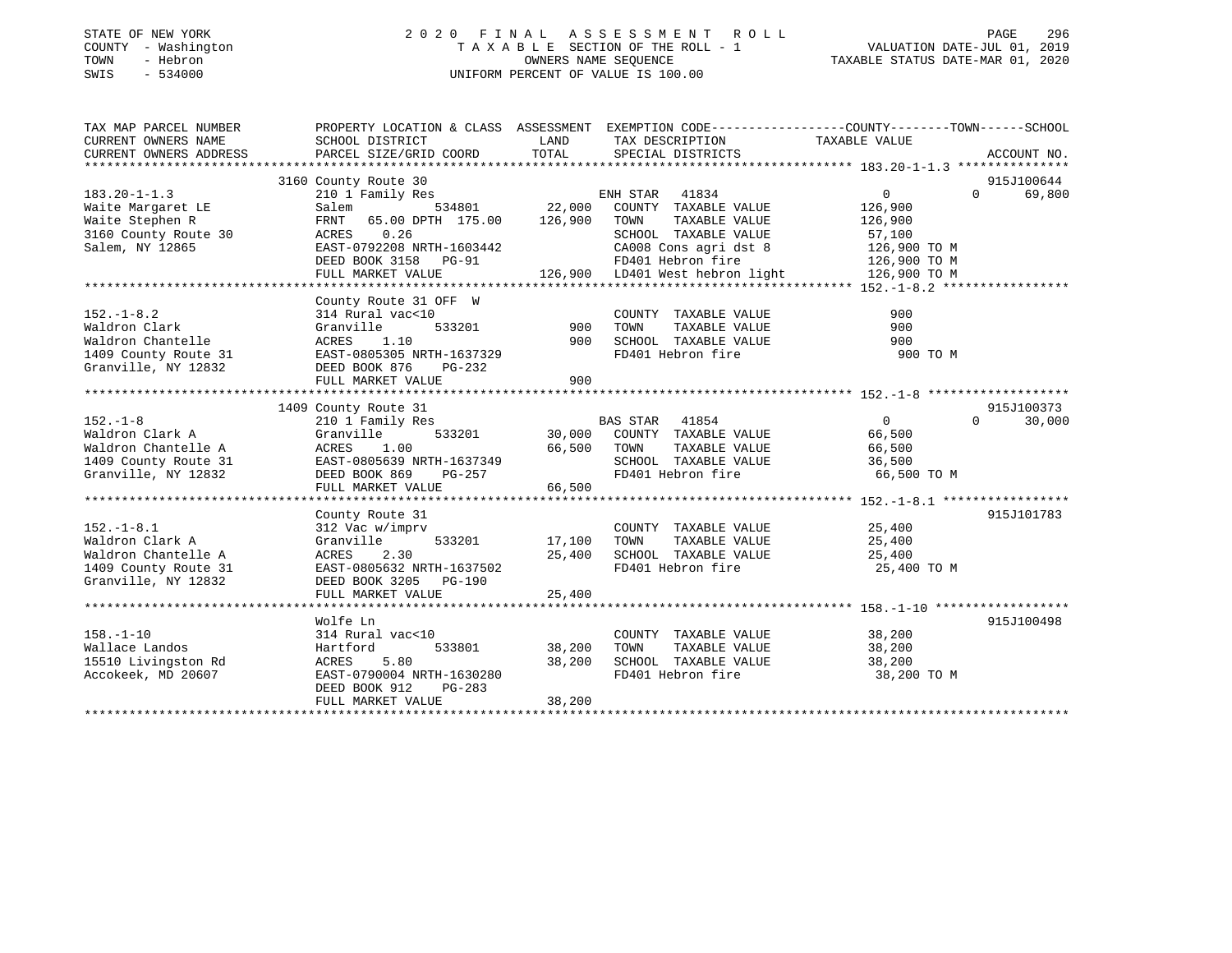| STATE OF NEW YORK<br>COUNTY - Washington<br>TOWN<br>- Hebron<br>SWIS<br>$-534000$          |                                                                         |              | 2020 FINAL ASSESSMENT ROLL<br>TAXABLE SECTION OF THE ROLL - 1<br>OWNERS NAME SEQUENCE<br>UNIFORM PERCENT OF VALUE IS 100.00 | VALUATION DATE-JUL 01, 2019<br>TAXABLE STATUS DATE-MAR 01, 2020 | PAGE<br>297       |
|--------------------------------------------------------------------------------------------|-------------------------------------------------------------------------|--------------|-----------------------------------------------------------------------------------------------------------------------------|-----------------------------------------------------------------|-------------------|
| TAX MAP PARCEL NUMBER<br>CURRENT OWNERS NAME                                               | SCHOOL DISTRICT                                                         | LAND         | PROPERTY LOCATION & CLASS ASSESSMENT EXEMPTION CODE----------------COUNTY-------TOWN------SCHOOL<br>TAX DESCRIPTION         | TAXABLE VALUE                                                   |                   |
| CURRENT OWNERS ADDRESS                                                                     | PARCEL SIZE/GRID COORD                                                  | TOTAL        | SPECIAL DISTRICTS                                                                                                           |                                                                 | ACCOUNT NO.       |
|                                                                                            |                                                                         |              |                                                                                                                             |                                                                 |                   |
|                                                                                            | 1527 Big Burch Hill Rd                                                  |              |                                                                                                                             |                                                                 |                   |
| $152 - 2 - 1.1$                                                                            | 210 1 Family Res                                                        |              | COUNTY TAXABLE VALUE                                                                                                        | 74,100                                                          |                   |
| Wappett Geoffrey                                                                           | - 533201 40,700 TOWN<br>10 DPTH 142.00 74,100 SCHOC<br>Granville        |              | TAXABLE VALUE                                                                                                               | 74,100                                                          |                   |
| 1527 Big Burch Hill Rd                                                                     | FRNT 281.00 DPTH 142.00                                                 |              | 74,100 SCHOOL TAXABLE VALUE                                                                                                 | 74,100                                                          |                   |
| Granville, NY 12832                                                                        | ACRES 0.92 BANK 999                                                     |              | CA008 Cons agri dst 8                                                                                                       | 74,100 TO M                                                     |                   |
|                                                                                            | EAST-0807114 NRTH-1639791                                               |              | FD401 Hebron fire                                                                                                           | 74,100 TO M                                                     |                   |
|                                                                                            | DEED BOOK 2826 PG-115                                                   |              |                                                                                                                             |                                                                 |                   |
|                                                                                            | FULL MARKET VALUE                                                       | 74,100       |                                                                                                                             |                                                                 |                   |
|                                                                                            | East Green Pond Way                                                     |              |                                                                                                                             |                                                                 | 915J101442        |
| $143. - 1 - 12.1$                                                                          | 311 Res vac land - WTRFNT                                               |              | COUNTY TAXABLE VALUE                                                                                                        | 26,700                                                          |                   |
| Warner Dorothy P                                                                           |                                                                         | 26,700 TOWN  | TAXABLE VALUE                                                                                                               | 26,700                                                          |                   |
| c/o Martin Warner                                                                          |                                                                         |              | 26,700 SCHOOL TAXABLE VALUE                                                                                                 | 26,700                                                          |                   |
| 1883 Co Rt 31                                                                              | Granville 533201<br>FRNT 60.00 DPTH 275.00<br>EAST-0816294 NRTH-1643624 |              | FD401 Hebron fire                                                                                                           | 26,700 TO M                                                     |                   |
| Granville, NY 12832                                                                        | DEED BOOK W 636 PG-215                                                  |              |                                                                                                                             |                                                                 |                   |
|                                                                                            | FULL MARKET VALUE                                                       | 26,700       |                                                                                                                             |                                                                 |                   |
|                                                                                            |                                                                         |              |                                                                                                                             |                                                                 |                   |
|                                                                                            |                                                                         |              |                                                                                                                             |                                                                 |                   |
|                                                                                            | 1961 County Route 31                                                    |              |                                                                                                                             |                                                                 | 915J100648        |
| $153. - 1 - 1.1$                                                                           | 241 Rural res&ag                                                        |              | AG DIST 41720                                                                                                               | 117,123                                                         | 117, 123 117, 123 |
| Warner Dorothy P                                                                           | Granville<br>533201                                                     |              | 221,200 COUNTY TAXABLE VALUE                                                                                                | 141,777                                                         |                   |
| Attn: B.Martin Warner, Executo ACRES 85.20                                                 |                                                                         | 258,900 TOWN | TAXABLE VALUE                                                                                                               | 141,777                                                         |                   |
|                                                                                            |                                                                         |              | SCHOOL TAXABLE VALUE                                                                                                        | 141,777                                                         |                   |
| 1883 County Route 31 EAST-0817003 NRTH-1640955<br>Granville, NY 12832 DEED BOOK 636 PG-215 |                                                                         |              | CA008 Cons agri dst 8                                                                                                       | 141,777 TO M                                                    |                   |
|                                                                                            | FULL MARKET VALUE                                                       | 258,900      | 117,123 EX                                                                                                                  |                                                                 |                   |
| MAY BE SUBJECT TO PAYMENT                                                                  |                                                                         |              | FD401 Hebron fire                                                                                                           | 258,900 TO M                                                    |                   |
| UNDER AGDIST LAW TIL 2024<br>****************************                                  |                                                                         |              |                                                                                                                             |                                                                 |                   |
|                                                                                            | Sheldon Rd                                                              |              |                                                                                                                             |                                                                 |                   |
| $170. - 1 - 13.78$                                                                         | 322 Rural vac>10                                                        |              | COUNTY TAXABLE VALUE                                                                                                        | 56,800                                                          |                   |
| Warner Jeffrey                                                                             | 534801<br>Salem                                                         | 56,800       | TOWN<br>TAXABLE VALUE                                                                                                       | 56,800                                                          |                   |
| Warner Judy                                                                                | Lot 5C                                                                  | 56,800       | SCHOOL TAXABLE VALUE                                                                                                        | 56,800                                                          |                   |
| 34 Abi Acres Way                                                                           | ACRES 25.31                                                             |              | CA008 Cons agri dst 8                                                                                                       | 56,800 TO M                                                     |                   |
| Granville, NY 12832                                                                        | EAST-0819196 NRTH-1617870                                               |              | FD401 Hebron fire                                                                                                           | 56,800 TO M                                                     |                   |
|                                                                                            | DEED BOOK 3151 PG-211                                                   |              |                                                                                                                             |                                                                 |                   |
|                                                                                            | FULL MARKET VALUE                                                       | 56,800       |                                                                                                                             |                                                                 |                   |
|                                                                                            |                                                                         |              |                                                                                                                             |                                                                 |                   |
|                                                                                            | 1873 County Route 31                                                    |              |                                                                                                                             |                                                                 | 915J100476        |
| $152 - 2 - 23$                                                                             | 270 Mfg housing                                                         |              | COUNTY TAXABLE VALUE                                                                                                        | 30,900                                                          |                   |
| Warner Martin B                                                                            | 533201<br>Granville                                                     | 22,000 TOWN  | TAXABLE VALUE                                                                                                               | 30,900                                                          |                   |
| Warner Joan C<br>1883 County Route 31                                                      | Granvil<br>ACRES<br>2.00<br>EAST-0815332 NRTH-1640735                   |              | 30,900 SCHOOL TAXABLE VALUE<br>FD401 Hebron fire                                                                            | 30,900<br>30,900 TO M                                           |                   |
| Granville, NY 12832                                                                        | DEED BOOK 736<br>PG-55                                                  |              |                                                                                                                             |                                                                 |                   |
|                                                                                            | FULL MARKET VALUE                                                       | 30,900       |                                                                                                                             |                                                                 |                   |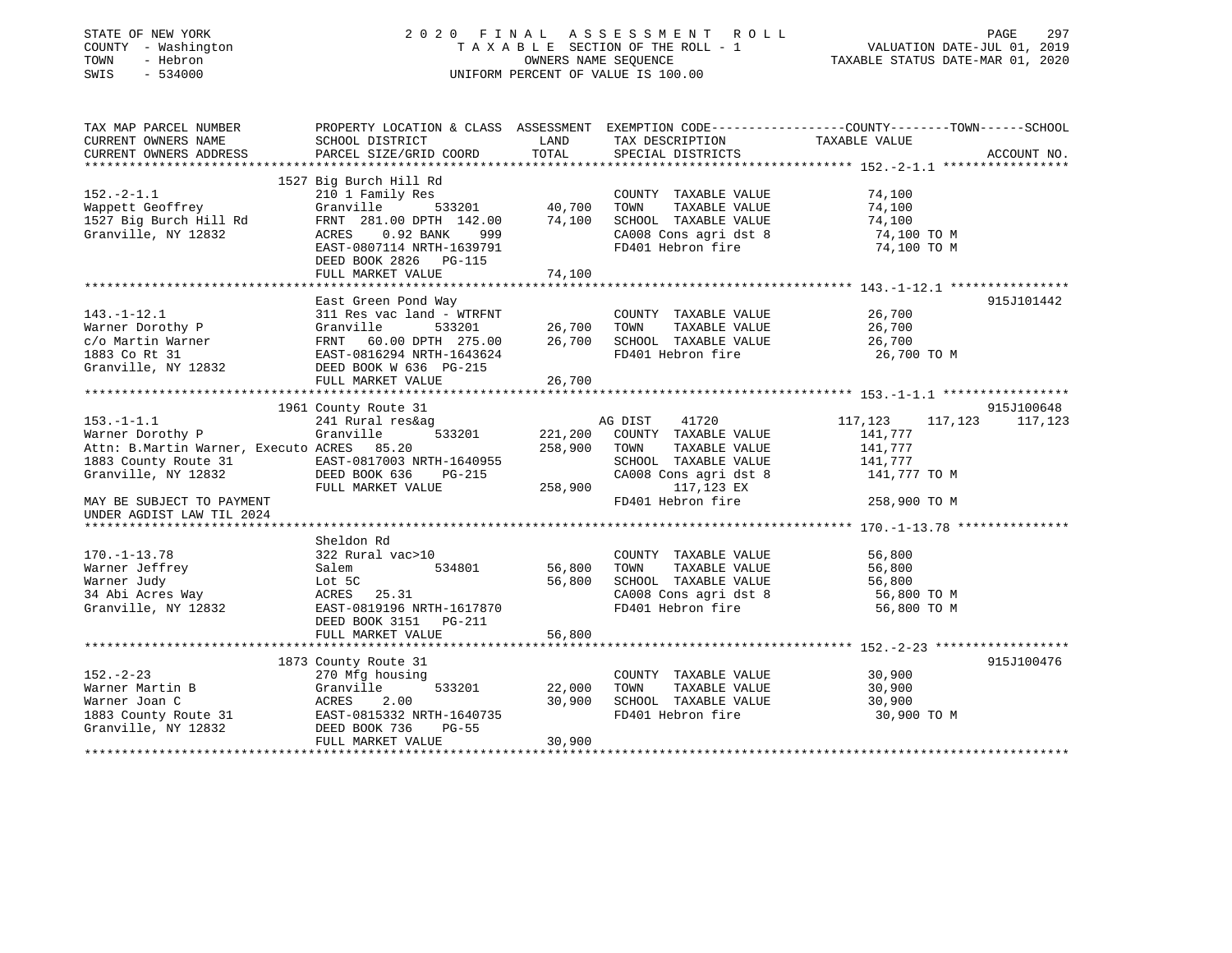| STATE OF NEW YORK<br>COUNTY - Washington<br>- Hebron<br>TOWN<br>SWIS<br>$-534000$ | 2020 FINAL                                                                                     | OWNERS NAME SEQUENCE | ASSESSMENT<br>R O L L<br>TAXABLE SECTION OF THE ROLL - 1<br>UNIFORM PERCENT OF VALUE IS 100.00 | TAXABLE STATUS DATE-MAR 01, 2020                    | PAGE<br>298<br>VALUATION DATE-JUL 01, 2019 |
|-----------------------------------------------------------------------------------|------------------------------------------------------------------------------------------------|----------------------|------------------------------------------------------------------------------------------------|-----------------------------------------------------|--------------------------------------------|
| TAX MAP PARCEL NUMBER                                                             | PROPERTY LOCATION & CLASS ASSESSMENT EXEMPTION CODE---------------COUNTY-------TOWN-----SCHOOL |                      |                                                                                                |                                                     |                                            |
| CURRENT OWNERS NAME<br>CURRENT OWNERS ADDRESS                                     | SCHOOL DISTRICT<br>PARCEL SIZE/GRID COORD                                                      | LAND<br>TOTAL        | TAX DESCRIPTION<br>SPECIAL DISTRICTS                                                           | TAXABLE VALUE                                       | ACCOUNT NO.                                |
|                                                                                   | County Route 31                                                                                |                      |                                                                                                | ********************** 152.-2-25 ****************** | 915J100448                                 |
| $152. - 2 - 25$                                                                   | 312 Vac w/imprv                                                                                |                      | COUNTY TAXABLE VALUE                                                                           | 2,800                                               |                                            |
| Warner Martin B                                                                   | 533201<br>Granville                                                                            | 2,400                | TOWN<br>TAXABLE VALUE                                                                          | 2,800                                               |                                            |
| Warner Joan C                                                                     | FRNT 185.00 DPTH 185.00                                                                        | 2,800                | SCHOOL TAXABLE VALUE                                                                           | 2,800                                               |                                            |
| 1883 County Route 31                                                              | ACRES<br>0.79                                                                                  |                      | FD401 Hebron fire                                                                              | 2,800 TO M                                          |                                            |
| Granville, NY 12832                                                               | EAST-0815604 NRTH-1640355                                                                      |                      |                                                                                                |                                                     |                                            |
|                                                                                   | DEED BOOK 497<br>PG-377                                                                        |                      |                                                                                                |                                                     |                                            |
|                                                                                   | FULL MARKET VALUE                                                                              | 2,800                |                                                                                                |                                                     |                                            |
|                                                                                   |                                                                                                |                      |                                                                                                |                                                     |                                            |
|                                                                                   | 1883 County Route 31                                                                           |                      |                                                                                                |                                                     | 915J100649                                 |
| 152.-2-26                                                                         | 210 1 Family Res                                                                               |                      | ENH STAR<br>41834                                                                              | $\overline{0}$                                      | $\mathbf{0}$<br>69,800                     |
| Warner Martin B                                                                   | Granville<br>533201                                                                            | 49,600               | COUNTY TAXABLE VALUE                                                                           | 99,500                                              |                                            |
| Warner Joan Call                                                                  | 3.50<br>ACRES                                                                                  | 99,500               | TOWN<br>TAXABLE VALUE                                                                          | 99,500                                              |                                            |
| 1883 County Route 31                                                              | EAST-0815707 NRTH-1640582                                                                      |                      | SCHOOL TAXABLE VALUE                                                                           | 29,700                                              |                                            |
| Granville, NY 12832                                                               | DEED BOOK 375<br>PG-732                                                                        | 99,500               | FD401 Hebron fire                                                                              | 99,500 TO M                                         |                                            |
|                                                                                   | FULL MARKET VALUE                                                                              |                      |                                                                                                |                                                     |                                            |
|                                                                                   | County Route 31                                                                                |                      |                                                                                                |                                                     |                                            |
| $153. - 1 - 1.6$                                                                  | 322 Rural vac>10                                                                               |                      | COUNTY TAXABLE VALUE                                                                           | 52,500                                              |                                            |
| Warner Martin B                                                                   | Granville<br>533201                                                                            | 52,500               | TOWN<br>TAXABLE VALUE                                                                          | 52,500                                              |                                            |
| Warner Joan C                                                                     | ACRES 12.30                                                                                    | 52,500               | SCHOOL TAXABLE VALUE                                                                           | 52,500                                              |                                            |
| 1883 County Route 31                                                              | EAST-0816240 NRTH-1640833                                                                      |                      | FD401 Hebron fire                                                                              | 52,500 TO M                                         |                                            |
| Granville, NY 12832                                                               | DEED BOOK 643<br>PG-340                                                                        |                      |                                                                                                |                                                     |                                            |
|                                                                                   | FULL MARKET VALUE                                                                              | 52,500               |                                                                                                |                                                     |                                            |
|                                                                                   |                                                                                                |                      |                                                                                                |                                                     |                                            |
|                                                                                   | 1945 County Route 31                                                                           |                      |                                                                                                |                                                     | 915J101516                                 |
| $153. - 1 - 1.3$                                                                  | 283 Res w/Comuse                                                                               |                      | BAS STAR<br>41854                                                                              | $\mathbf{0}$                                        | 30,000<br>$\Omega$                         |
| Warner Timothy L                                                                  | 533201<br>Granville                                                                            | 52,700               | COUNTY TAXABLE VALUE                                                                           | 126,800                                             |                                            |
| Warner Joanne M                                                                   | House/garage/lot                                                                               | 126,800              | TAXABLE VALUE<br>TOWN                                                                          | 126,800                                             |                                            |
| 1945 County Route 31                                                              | 844/66                                                                                         |                      | SCHOOL TAXABLE VALUE<br>FD401 Hebron fire                                                      | 96,800                                              |                                            |
| Granville, NY 12832                                                               | ACRES<br>4.10<br>EAST-0817018 NRTH-1640997                                                     |                      |                                                                                                | 126,800 TO M                                        |                                            |
|                                                                                   | DEED BOOK 550<br>PG-127                                                                        |                      |                                                                                                |                                                     |                                            |
|                                                                                   | FULL MARKET VALUE                                                                              | 126,800              |                                                                                                |                                                     |                                            |
|                                                                                   |                                                                                                |                      |                                                                                                |                                                     |                                            |
|                                                                                   | 3915 County Route 30                                                                           |                      |                                                                                                |                                                     |                                            |
| $167. - 1 - 47.3$                                                                 | 270 Mfg housing                                                                                |                      | <b>BAS STAR</b><br>41854                                                                       | $\overline{0}$                                      | 30,000<br>$\mathbf{0}$                     |
| Washburn Danny                                                                    | Salem<br>534801                                                                                | 40,500               | COUNTY TAXABLE VALUE                                                                           | 57,700                                              |                                            |
| Washburn Denise                                                                   | lot 1                                                                                          | 57,700               | TAXABLE VALUE<br>TOWN                                                                          | 57,700                                              |                                            |
| 3915 County Route 30                                                              | contract 956/143                                                                               |                      | SCHOOL TAXABLE VALUE                                                                           | 27,700                                              |                                            |
| Salem, NY 12865                                                                   | 4.51<br>ACRES                                                                                  |                      | FD401 Hebron fire                                                                              | 57,700 TO M                                         |                                            |
|                                                                                   | EAST-0788927 NRTH-1620070                                                                      |                      |                                                                                                |                                                     |                                            |
|                                                                                   | DEED BOOK 2706<br>PG-80                                                                        |                      |                                                                                                |                                                     |                                            |
|                                                                                   | FULL MARKET VALUE                                                                              | 57,700               |                                                                                                |                                                     |                                            |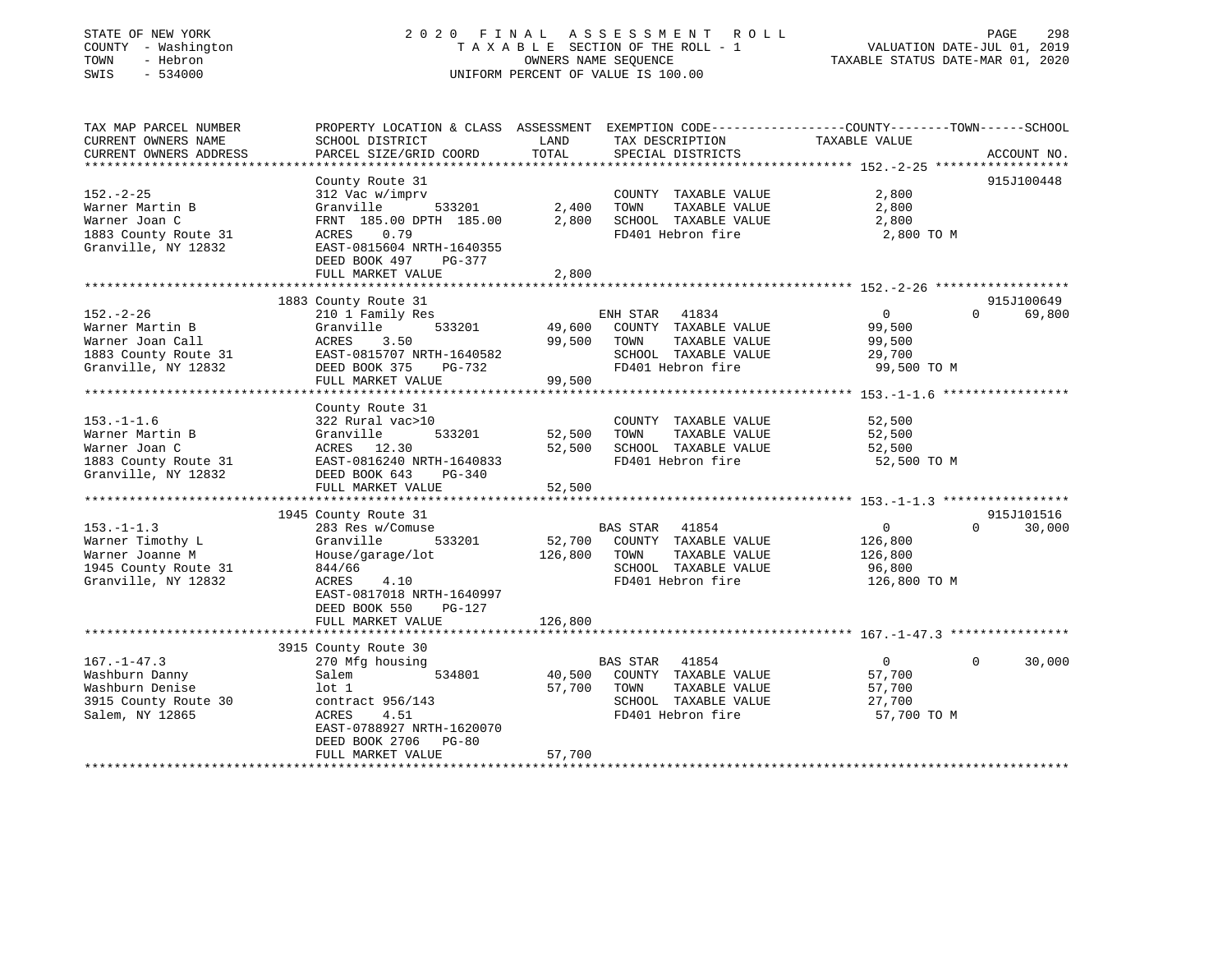## STATE OF NEW YORK 2 0 2 0 F I N A L A S S E S S M E N T R O L L PAGE 299COUNTY - Washington  $\begin{array}{ccc} 1 & 0 & 0 \\ 0 & 0 & 0 \end{array}$  T A X A B L E SECTION OF THE ROLL - 1 TOWN - Hebron SWIS - 534000 UNIFORM PERCENT OF VALUE IS 100.00

| TAX MAP PARCEL NUMBER  | PROPERTY LOCATION & CLASS ASSESSMENT EXEMPTION CODE---------------COUNTY-------TOWN------SCHOOL                                                                                                                                        |                    |                                                                                                                                                                     |                                                                   |                    |
|------------------------|----------------------------------------------------------------------------------------------------------------------------------------------------------------------------------------------------------------------------------------|--------------------|---------------------------------------------------------------------------------------------------------------------------------------------------------------------|-------------------------------------------------------------------|--------------------|
| CURRENT OWNERS NAME    | SCHOOL DISTRICT                                                                                                                                                                                                                        | LAND               | TAX DESCRIPTION TAXABLE VALUE                                                                                                                                       |                                                                   |                    |
| CURRENT OWNERS ADDRESS | PARCEL SIZE/GRID COORD TOTAL                                                                                                                                                                                                           |                    | SPECIAL DISTRICTS                                                                                                                                                   |                                                                   | ACCOUNT NO.        |
|                        |                                                                                                                                                                                                                                        |                    |                                                                                                                                                                     |                                                                   |                    |
|                        | 22 Waites Way                                                                                                                                                                                                                          |                    |                                                                                                                                                                     |                                                                   | 915J100409         |
|                        |                                                                                                                                                                                                                                        |                    |                                                                                                                                                                     |                                                                   | $0 \t 30,000$      |
|                        |                                                                                                                                                                                                                                        |                    |                                                                                                                                                                     |                                                                   |                    |
|                        |                                                                                                                                                                                                                                        |                    |                                                                                                                                                                     |                                                                   |                    |
|                        |                                                                                                                                                                                                                                        |                    |                                                                                                                                                                     |                                                                   |                    |
|                        |                                                                                                                                                                                                                                        |                    |                                                                                                                                                                     |                                                                   |                    |
|                        | 22 Waltes Way<br>Watkins Donald L Jr Hartford 533801 54,300 COUNTY TAXABLE VALUE 91,900<br>Watkins Karen S ACRES 4.40 533801 54,300 COUNTY TAXABLE VALUE 91,900<br>22A Waites Way EAST-0796789 NRTH-1619649 SCHOOL TAXABLE VALUE 91,   |                    |                                                                                                                                                                     |                                                                   |                    |
|                        |                                                                                                                                                                                                                                        |                    |                                                                                                                                                                     |                                                                   |                    |
|                        | 144.-1-11 210 1 Family Res<br>Watrous Craig Sr (2.00 1 Family Res (2.00 1)<br>Watrous Kelly (2.00 12 Dorance Rd EAST-0821734 NRTH-1647808 200 90,300 SCHOOL<br>Granville, NY 12832 DEED BOOK 3416 PG-145<br>************************** |                    |                                                                                                                                                                     |                                                                   | 915J100574         |
|                        |                                                                                                                                                                                                                                        |                    | COUNTY TAXABLE VALUE 90,300                                                                                                                                         |                                                                   |                    |
|                        |                                                                                                                                                                                                                                        |                    | TAXABLE VALUE                                                                                                                                                       | 90,300                                                            |                    |
|                        |                                                                                                                                                                                                                                        |                    | SCHOOL TAXABLE VALUE 90,300                                                                                                                                         |                                                                   |                    |
|                        |                                                                                                                                                                                                                                        |                    | FD401 Hebron fire                                                                                                                                                   | 90,300 TO M                                                       |                    |
|                        |                                                                                                                                                                                                                                        |                    |                                                                                                                                                                     |                                                                   |                    |
|                        |                                                                                                                                                                                                                                        |                    |                                                                                                                                                                     |                                                                   |                    |
|                        |                                                                                                                                                                                                                                        |                    |                                                                                                                                                                     |                                                                   |                    |
|                        | 5 & 6 Dorance Rd                                                                                                                                                                                                                       |                    |                                                                                                                                                                     |                                                                   | 915J100656         |
|                        |                                                                                                                                                                                                                                        |                    | ENH STAR 41834                                                                                                                                                      | $\begin{smallmatrix}&&0\144\,,\,800\144\,,\,800\end{smallmatrix}$ | $\Omega$<br>69,800 |
|                        |                                                                                                                                                                                                                                        |                    | $533201 \qquad \qquad 41,900 \qquad \text{COUNTY} \quad \text{TXABLE VALUE} \\ .30 \qquad \qquad 144,800 \qquad \text{TOWN} \qquad \text{TXABLE VALUE}$             |                                                                   |                    |
|                        |                                                                                                                                                                                                                                        |                    |                                                                                                                                                                     |                                                                   |                    |
|                        |                                                                                                                                                                                                                                        |                    | SCHOOL TAXABLE VALUE 75,000                                                                                                                                         |                                                                   |                    |
|                        |                                                                                                                                                                                                                                        |                    | FD401 Hebron fire                                                                                                                                                   | 144,800 TO M                                                      |                    |
|                        |                                                                                                                                                                                                                                        |                    |                                                                                                                                                                     |                                                                   |                    |
|                        | 144.-1-12<br>Watrous Ivan R LE (Sranville 3332)<br>5 Dorance Rd EAST-0822161 NRTH-1647639<br>Granville, NY 12832 DEED BOOK 20200 PG-1472<br>FULL MARKET VALUE 144,800                                                                  |                    |                                                                                                                                                                     |                                                                   |                    |
|                        |                                                                                                                                                                                                                                        |                    |                                                                                                                                                                     |                                                                   |                    |
|                        |                                                                                                                                                                                                                                        |                    |                                                                                                                                                                     |                                                                   |                    |
|                        | Dorance Rd                                                                                                                                                                                                                             |                    |                                                                                                                                                                     |                                                                   | 915J100065         |
|                        |                                                                                                                                                                                                                                        |                    | COUNTY TAXABLE VALUE 43,400                                                                                                                                         |                                                                   |                    |
|                        | 533201 43,400 TOWN                                                                                                                                                                                                                     |                    |                                                                                                                                                                     | TAXABLE VALUE 43,400                                              |                    |
|                        | 144.-1-10<br>Watrous Kevin<br>725 County Route 43<br>725 County Route 43<br>725 County Route 43<br>725 County Route 43<br>725 County Route 43<br>726 EAST-0821424 NRTH-1648207                                                         |                    | 43,400 SCHOOL TAXABLE VALUE<br>FD401 Hebron fire                                                                                                                    | 43,400<br>43,400 TO M                                             |                    |
|                        |                                                                                                                                                                                                                                        |                    |                                                                                                                                                                     |                                                                   |                    |
|                        | DEED BOOK 3040 PG-35                                                                                                                                                                                                                   |                    |                                                                                                                                                                     |                                                                   |                    |
|                        | FULL MARKET VALUE                                                                                                                                                                                                                      | 43,400             |                                                                                                                                                                     |                                                                   |                    |
|                        |                                                                                                                                                                                                                                        |                    |                                                                                                                                                                     |                                                                   |                    |
|                        | 933 Chamberlin Mills Rd                                                                                                                                                                                                                |                    |                                                                                                                                                                     |                                                                   | 915J101537         |
| $177. - 1 - 6.7$       | 210 1 Family Res                                                                                                                                                                                                                       |                    | $\begin{tabular}{lllllllll} \multicolumn{2}{c}{\text{COUNTY}} & \text{TAXABLE VALUE} & & & 157,400 \\ \text{TOWN} & \text{TAXABLE VALUE} & & 157,400 \end{tabular}$ |                                                                   |                    |
| Welch Joshua           | Salem                                                                                                                                                                                                                                  | 534801 36,000 TOWN |                                                                                                                                                                     |                                                                   |                    |
|                        |                                                                                                                                                                                                                                        | 999 157,400        | SCHOOL TAXABLE VALUE 157,400                                                                                                                                        |                                                                   |                    |
| Salem, NY 12865        | EAST-0809307 NRTH-1613127                                                                                                                                                                                                              |                    | FD401 Hebron fire                                                                                                                                                   | 157,400 TO M                                                      |                    |
|                        | DEED BOOK 3882 PG-233                                                                                                                                                                                                                  |                    |                                                                                                                                                                     |                                                                   |                    |
|                        | FULL MARKET VALUE                                                                                                                                                                                                                      | 157,400            |                                                                                                                                                                     |                                                                   |                    |
|                        |                                                                                                                                                                                                                                        |                    |                                                                                                                                                                     |                                                                   |                    |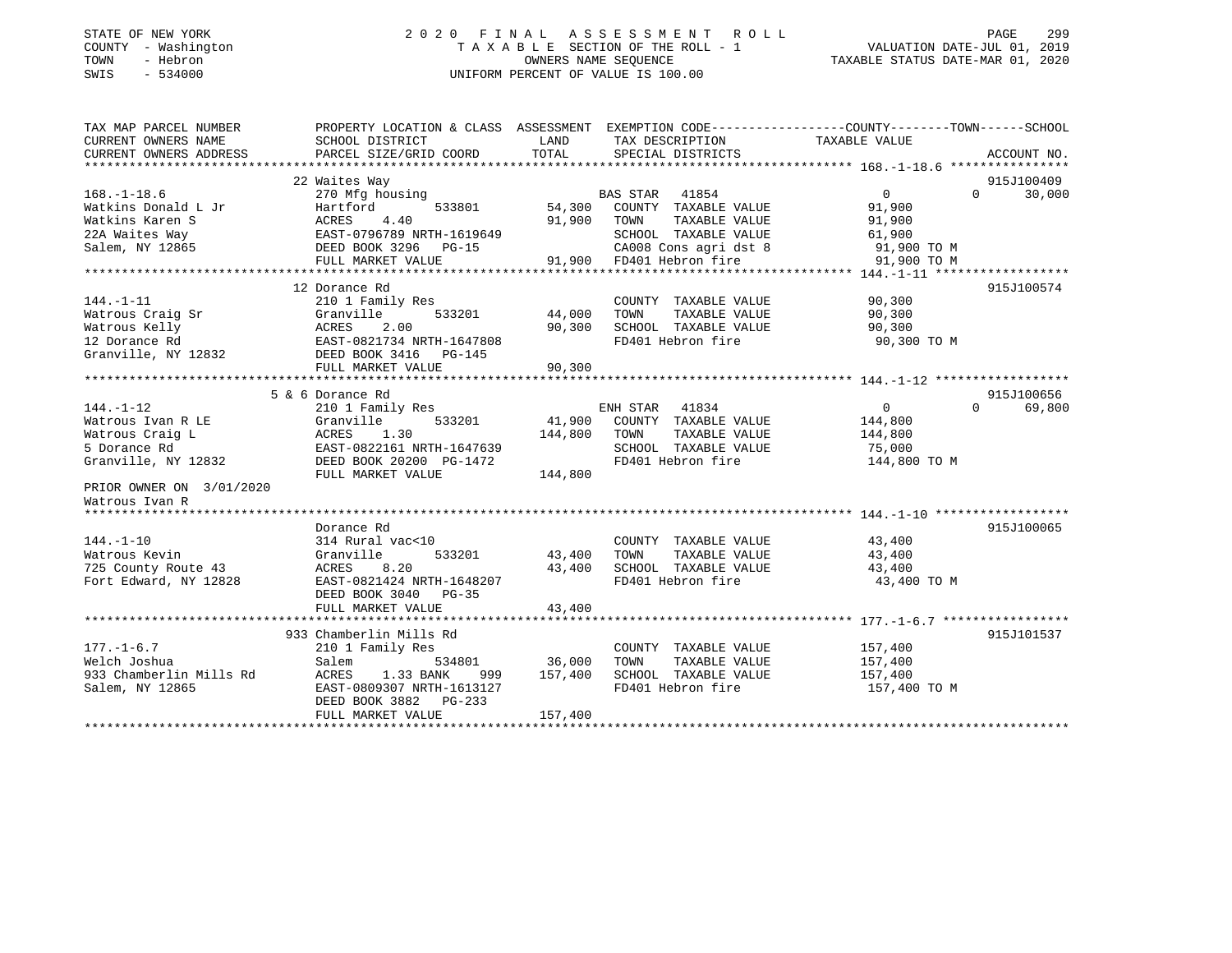## STATE OF NEW YORK 2 0 2 0 F I N A L A S S E S S M E N T R O L L PAGE 300 COUNTY - Washington T A X A B L E SECTION OF THE ROLL - 1 VALUATION DATE-JUL 01, 2019 TOWN - Hebron OWNERS NAME SEQUENCE TAXABLE STATUS DATE-MAR 01, 2020 SWIS - 534000 UNIFORM PERCENT OF VALUE IS 100.00

| TAX MAP PARCEL NUMBER<br>CURRENT OWNERS NAME                                                     | SCHOOL DISTRICT                                                                                                                                                           | LAND<br>TAX DESCRIPTION                                                                                                                                          | PROPERTY LOCATION & CLASS ASSESSMENT EXEMPTION CODE----------------COUNTY-------TOWN------SCHOOL<br>TAXABLE VALUE |
|--------------------------------------------------------------------------------------------------|---------------------------------------------------------------------------------------------------------------------------------------------------------------------------|------------------------------------------------------------------------------------------------------------------------------------------------------------------|-------------------------------------------------------------------------------------------------------------------|
| CURRENT OWNERS ADDRESS                                                                           | PARCEL SIZE/GRID COORD                                                                                                                                                    | TOTAL<br>SPECIAL DISTRICTS                                                                                                                                       | ACCOUNT NO.                                                                                                       |
|                                                                                                  |                                                                                                                                                                           |                                                                                                                                                                  |                                                                                                                   |
| $176. - 1 - 13.2$<br>Wesley David C<br>Wesley Tracey L<br>24 Mcknight Hill Rd<br>Salem, NY 12865 | 24 Mcknight Hill Rd<br>210 1 Family Res<br>Salem<br>ACRES<br>ACALL 0803422 NRTH-1613146<br>EAST-0803422 NRTH-1613146<br>DEED BOOK 785 PG-203<br>FULL MARKET VALUE 162,100 | BAS STAR 41854<br>534801 51,000<br>COUNTY TAXABLE VALUE<br>3.76 BANK 997 162,100 TOWN<br>TAXABLE VALUE<br>SCHOOL TAXABLE VALUE<br>FD401 Hebron fire 162,100 TO M | 915J101250<br>$\overline{0}$<br>$0 \t 30,000$<br>162,100<br>162,100<br>132,100                                    |
|                                                                                                  | Mcknight Hill Rd                                                                                                                                                          |                                                                                                                                                                  | 915J100175                                                                                                        |
| $176. - 1 - 15.1$<br>Wesley David C<br>Mckeighan Tracey                                          | 311 Res vac land<br>Salem<br>3.52 BANK<br>ACRES<br>24 Mcknight Hill Rd<br>Salem, NY 12832<br>Salem, NY 12832<br>FILL MARKET VALUE                                         | COUNTY TAXABLE VALUE<br>534801 28,700<br>TAXABLE VALUE<br>TOWN<br>$997$ 28,700<br>SCHOOL TAXABLE VALUE<br>FD401 Hebron fire                                      | 28,700<br>28,700<br>28,700<br>28,700 TO M                                                                         |
|                                                                                                  |                                                                                                                                                                           |                                                                                                                                                                  |                                                                                                                   |
| $175. - 1 - 7.2$<br>West Nancy<br>3482 County Route 30<br>Salem, NY 12865                        | 3482 County Route 30<br>210 1 Family Res<br>Salem<br>FRNT 104.00 DPTH 144.00 79,900<br>ACRES<br>0.34<br>EAST-0791311 NRTH-1610765<br>DEED BOOK 705<br>$PG-1$              | BAS STAR 41854<br>COUNTY TAXABLE VALUE<br>TAXABLE VALUE<br>TOWN<br>SCHOOL TAXABLE VALUE<br>FD401 Hebron fire                                                     | 915J101183<br>$\overline{0}$<br>$\Omega$<br>30,000<br>79,900<br>79,900<br>49,900<br>79,900 TO M                   |
|                                                                                                  |                                                                                                                                                                           |                                                                                                                                                                  |                                                                                                                   |
| $175. - 1 - 7.5$<br>West Nancy<br>West Christopher<br>3482 County Route 30<br>Salem, NY 12865    | County Route 30/E Off<br>311 Res vac land<br>534801<br>Salem<br>FRNT 141.00 DPTH 333.00<br>ACRES<br>0.82<br>EAST-0791511 NRTH-1610780<br>DEED BOOK 3016 PG-135            | 700<br>COUNTY TAXABLE VALUE<br>TAXABLE VALUE<br>TOWN<br>Mallory Sub/ 29#85 Lot 1 700 SCHOOL TAXABLE VALUE<br>FD401 Hebron fire                                   | 915J100401<br>700<br>700<br>700<br>700 TO M                                                                       |
|                                                                                                  | FULL MARKET VALUE                                                                                                                                                         | 700                                                                                                                                                              |                                                                                                                   |
| $184. - 1 - 24$<br>Wever James D                                                                 | 32 Chamberlin Mills Rd<br>240 Rural res<br>534801<br>Salem                                                                                                                | ENH STAR 41834<br>92,600<br>COUNTY TAXABLE VALUE                                                                                                                 | 915J100662<br>$\Omega$<br>69,800<br>$\overline{0}$<br>227,000                                                     |
| Wever Lori<br>32 Chamberlin Mills Rd<br>Salem, NY 12865                                          | ACRES<br>21.00<br>EAST-0793672 NRTH-1602557<br>DEED BOOK 420<br>PG-903<br>FULL MARKET VALUE                                                                               | 227,000<br>TAXABLE VALUE<br>TOWN<br>SCHOOL TAXABLE VALUE<br>CA008 Cons agri dst 8 227,000 TO M<br>227,000<br>FD401 Hebron fire                                   | 227,000<br>157,200<br>227,000 TO M                                                                                |
|                                                                                                  |                                                                                                                                                                           | LD401 West hebron light 227,000 TO M                                                                                                                             |                                                                                                                   |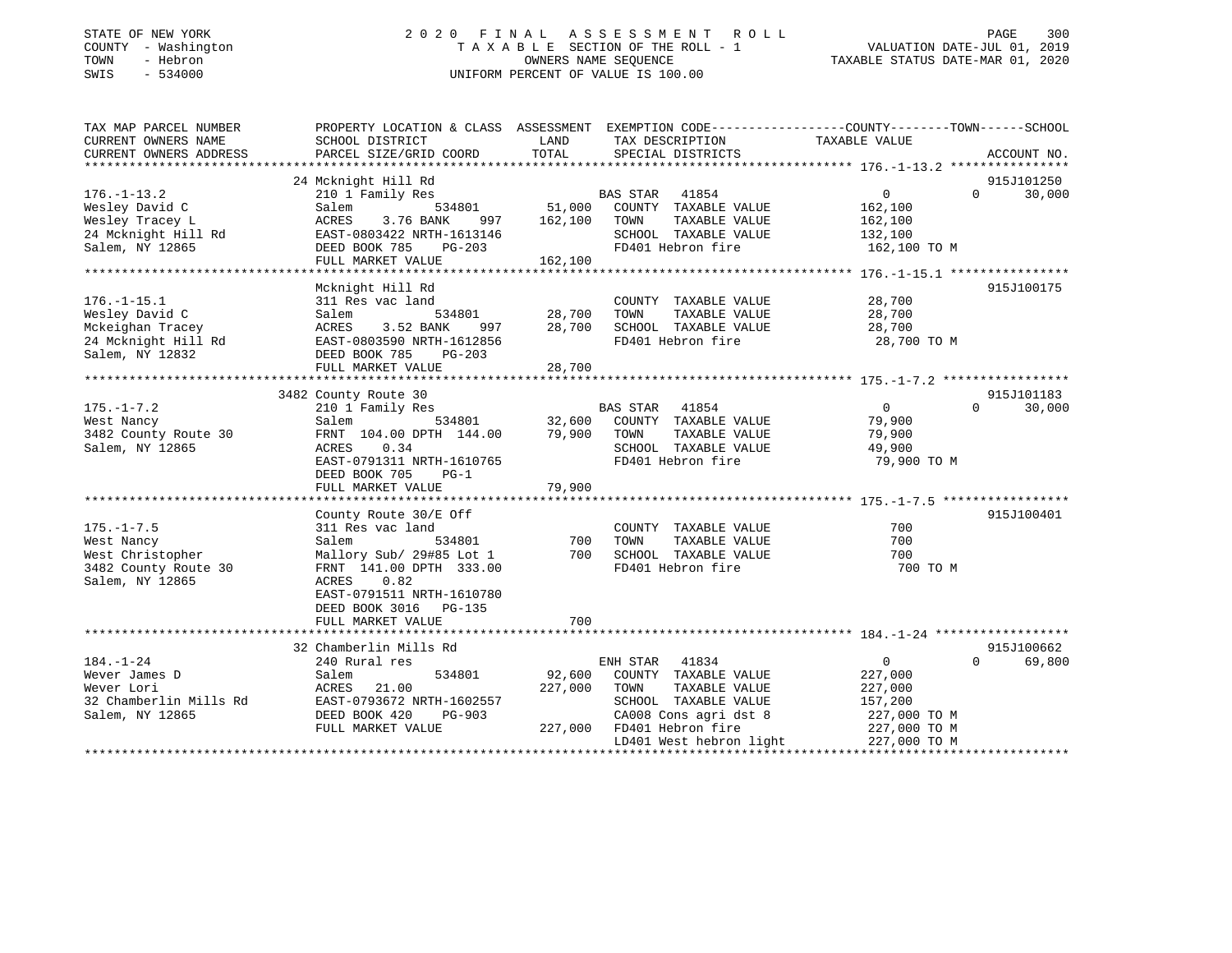## STATE OF NEW YORK 2 0 2 0 F I N A L A S S E S S M E N T R O L L PAGE 301 COUNTY - Washington T A X A B L E SECTION OF THE ROLL - 1 VALUATION DATE-JUL 01, 2019 TOWN - Hebron OWNERS NAME SEQUENCE TAXABLE STATUS DATE-MAR 01, 2020 SWIS - 534000 UNIFORM PERCENT OF VALUE IS 100.00

| TAX MAP PARCEL NUMBER  |                                                    |         |                       | PROPERTY LOCATION & CLASS ASSESSMENT EXEMPTION CODE----------------COUNTY-------TOWN------SCHOOL |                    |
|------------------------|----------------------------------------------------|---------|-----------------------|--------------------------------------------------------------------------------------------------|--------------------|
| CURRENT OWNERS NAME    | SCHOOL DISTRICT                                    | LAND    | TAX DESCRIPTION       | TAXABLE VALUE                                                                                    |                    |
| CURRENT OWNERS ADDRESS | PARCEL SIZE/GRID COORD                             | TOTAL   | SPECIAL DISTRICTS     |                                                                                                  | ACCOUNT NO.        |
|                        |                                                    |         |                       |                                                                                                  |                    |
|                        | 61 Briansky Ln                                     |         |                       |                                                                                                  | 915J101062         |
| $184. - 1 - 15.2$      | 242 Rurl res&rec                                   |         | COUNTY TAXABLE VALUE  | 201,400                                                                                          |                    |
| Whalen Gary R          | Salem<br>534801                                    | 109,200 | TOWN<br>TAXABLE VALUE | 201,400                                                                                          |                    |
| 61 Briansky Ln         | ACRES 29.20 BANK<br>997                            | 201,400 | SCHOOL TAXABLE VALUE  | 201,400                                                                                          |                    |
| Salem, NY 12865        | EAST-0803251 NRTH-1604416                          |         | FD401 Hebron fire     | 201,400 TO M                                                                                     |                    |
|                        | DEED BOOK 20191 PG-29825                           |         |                       |                                                                                                  |                    |
|                        | FULL MARKET VALUE                                  | 201,400 |                       |                                                                                                  |                    |
|                        |                                                    |         |                       |                                                                                                  |                    |
|                        | 1 Pine Hill Rd                                     |         |                       |                                                                                                  | 915J100359         |
| $160. -1 - 8$          | 210 1 Family Res                                   |         | ENH STAR 41834        | $\overline{0}$                                                                                   | $\Omega$<br>69,800 |
| Wheeler Fred J         | 534801<br>Salem                                    | 45,500  | COUNTY TAXABLE VALUE  | 164,600                                                                                          |                    |
| Wheeler Bonnie         | 4.50<br>ACRES                                      | 164,600 | TOWN<br>TAXABLE VALUE | 164,600                                                                                          |                    |
| 1 Pine Hill Rd         |                                                    |         | SCHOOL TAXABLE VALUE  | 94,800                                                                                           |                    |
| Granville, NY 12832    | EAST-0806684 NRTH-1626542<br>DEED BOOK 1992 PG-344 |         | FD401 Hebron fire     | 164,600 TO M                                                                                     |                    |
|                        |                                                    | 164,600 |                       |                                                                                                  |                    |
|                        | FULL MARKET VALUE                                  |         |                       |                                                                                                  |                    |
|                        |                                                    |         |                       |                                                                                                  |                    |
|                        | 6907 State Route 22                                |         |                       |                                                                                                  | 915J101526         |
| $161. - 2 - 20$        | 270 Mfg housing                                    |         | BAS STAR 41854        | $\overline{0}$                                                                                   | 30,000<br>$\Omega$ |
| White David Sr         | Granville<br>533201                                | 41,000  | COUNTY TAXABLE VALUE  | 118,600                                                                                          |                    |
| 6907 State Route 22    | Lot A                                              | 118,600 | TAXABLE VALUE<br>TOWN | 118,600                                                                                          |                    |
| Granville, NY 12832    | 3.00<br>ACRES                                      |         | SCHOOL TAXABLE VALUE  | 88,600                                                                                           |                    |
|                        | EAST-0816197 NRTH-1624286                          |         | FD401 Hebron fire     | 118,600 TO M                                                                                     |                    |
|                        | DEED BOOK 650<br>$PG-304$                          |         |                       |                                                                                                  |                    |
|                        | FULL MARKET VALUE                                  | 118,600 |                       |                                                                                                  |                    |
|                        |                                                    |         |                       |                                                                                                  |                    |
|                        | Rykowski Ln Off E                                  |         |                       |                                                                                                  | 915J101295         |
| $161. - 2 - 3.5$       | 322 Rural vac>10                                   |         | COUNTY TAXABLE VALUE  | 93,800                                                                                           |                    |
| White Robert           | Granville<br>533201                                | 93,800  | TAXABLE VALUE<br>TOWN | 93,800                                                                                           |                    |
| White Karen            | bndy agmt 3396/195                                 | 93,800  | SCHOOL TAXABLE VALUE  | 93,800                                                                                           |                    |
| 94 Brophy Rd           | 2179/59                                            |         | FD401 Hebron fire     | 93,800 TO M                                                                                      |                    |
| Greenwich, NY 12834    | ACRES 117.16                                       |         |                       |                                                                                                  |                    |
|                        | EAST-0822208 NRTH-1625448                          |         |                       |                                                                                                  |                    |
|                        | DEED BOOK 2166 PG-249                              |         |                       |                                                                                                  |                    |
|                        | FULL MARKET VALUE                                  | 93,800  |                       |                                                                                                  |                    |
|                        |                                                    |         |                       |                                                                                                  |                    |
|                        | 1301 Big Burch Hill Rd                             |         |                       |                                                                                                  |                    |
| $142. - 3 - 8.8$       | 312 Vac w/imprv                                    |         | COUNTY TAXABLE VALUE  | 44,900                                                                                           |                    |
| Whiting Theresa        | Granville<br>533201                                | 43,100  | TAXABLE VALUE<br>TOWN | 44,900                                                                                           |                    |
| 89 John St             | Garage                                             | 44,900  | SCHOOL TAXABLE VALUE  | 44,900                                                                                           |                    |
| Hudson Falls, NY 12839 | $142. - 1 - 8.8$                                   |         | FD401 Hebron fire     | 44,900 TO M                                                                                      |                    |
|                        | ACRES<br>1.70                                      |         |                       |                                                                                                  |                    |
|                        | EAST-0802327 NRTH-1641491                          |         |                       |                                                                                                  |                    |
|                        | DEED BOOK 3559<br>PG-111                           |         |                       |                                                                                                  |                    |
|                        | FULL MARKET VALUE                                  | 44,900  |                       |                                                                                                  |                    |
|                        |                                                    |         |                       |                                                                                                  |                    |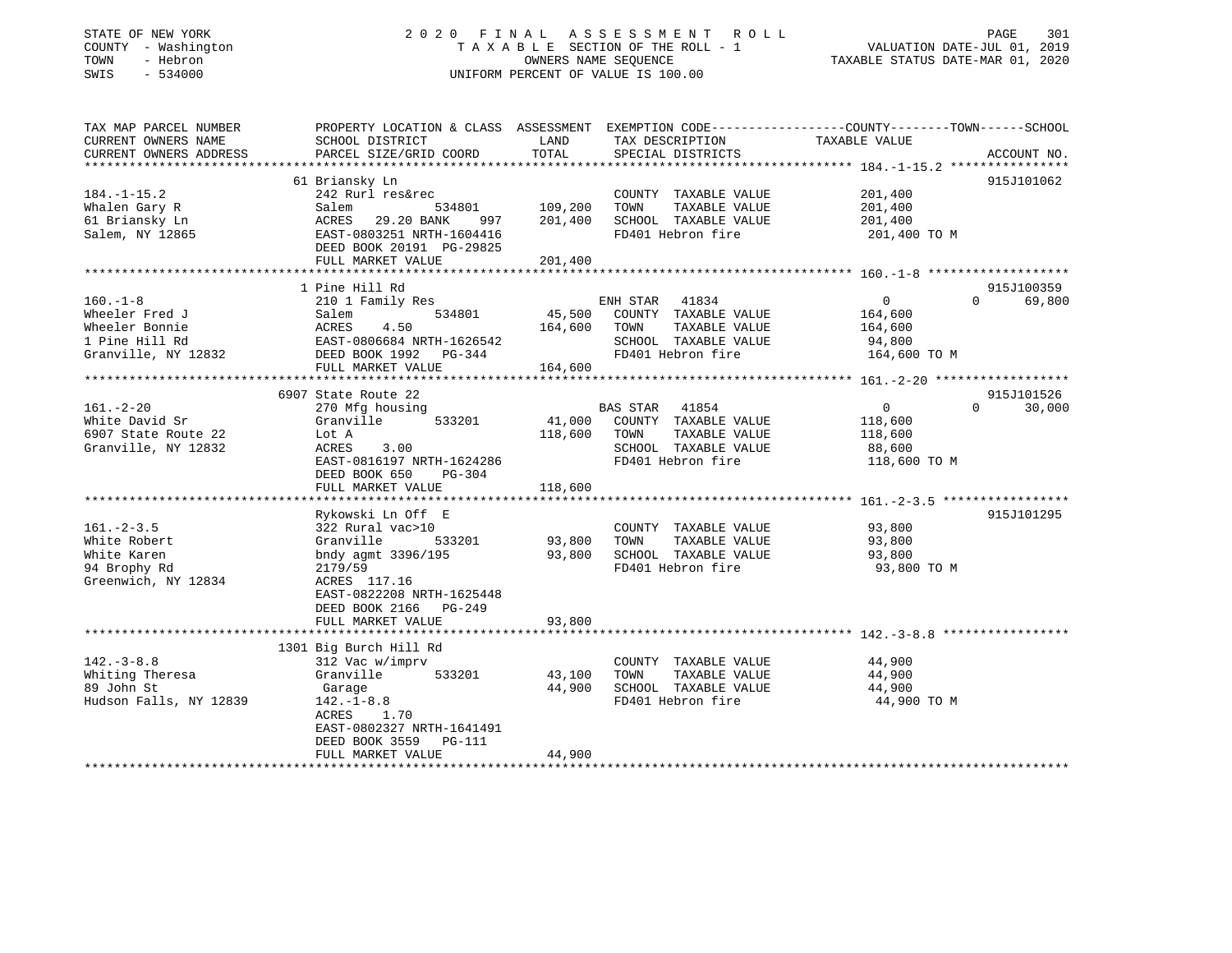## STATE OF NEW YORK 2 0 2 0 F I N A L A S S E S S M E N T R O L L PAGE 302 COUNTY - Washington T A X A B L E SECTION OF THE ROLL - 1 VALUATION DATE-JUL 01, 2019 TOWN - Hebron OWNERS NAME SEQUENCE TAXABLE STATUS DATE-MAR 01, 2020 SWIS - 534000 UNIFORM PERCENT OF VALUE IS 100.00

| TAX MAP PARCEL NUMBER<br>CURRENT OWNERS NAME<br>CURRENT OWNERS ADDRESS                                                                                       | PROPERTY LOCATION & CLASS ASSESSMENT EXEMPTION CODE----------------COUNTY-------TOWN------SCHOOL<br>SCHOOL DISTRICT<br>PARCEL SIZE/GRID COORD                                                                                                                                | LAND<br>TOTAL                                  | TAX DESCRIPTION<br>SPECIAL DISTRICTS                                                                                                                                | TAXABLE VALUE                                                                                                  | ACCOUNT NO.                 |
|--------------------------------------------------------------------------------------------------------------------------------------------------------------|------------------------------------------------------------------------------------------------------------------------------------------------------------------------------------------------------------------------------------------------------------------------------|------------------------------------------------|---------------------------------------------------------------------------------------------------------------------------------------------------------------------|----------------------------------------------------------------------------------------------------------------|-----------------------------|
|                                                                                                                                                              |                                                                                                                                                                                                                                                                              |                                                |                                                                                                                                                                     |                                                                                                                |                             |
| $176. - 1 - 26$<br>Whitney Chad<br>Whitney Marilyn<br>10163 State Route 22<br>Granville, NY 12832-5000                                                       | 497 Chamberlin Mills Rd<br>210 1 Family Res<br>534801<br>Salem<br>ACRES<br>2.80<br>EAST-0799212 NRTH-1610574<br>DEED BOOK 2758 PG-65                                                                                                                                         | 46,500<br>83,100                               | COUNTY TAXABLE VALUE<br>TOWN<br>TAXABLE VALUE<br>SCHOOL TAXABLE VALUE<br>FD401 Hebron fire                                                                          | 83,100<br>83,100<br>83,100<br>83,100 TO M                                                                      | 915J100394                  |
|                                                                                                                                                              | FULL MARKET VALUE                                                                                                                                                                                                                                                            | 83,100<br>**************                       |                                                                                                                                                                     |                                                                                                                |                             |
|                                                                                                                                                              | 14 W Campbell Ln                                                                                                                                                                                                                                                             |                                                |                                                                                                                                                                     |                                                                                                                | 915J101592                  |
| $167. - 1 - 10.2$<br>Whitney Joshua<br>Whitney Jennifer<br>PO Box 239<br>PO Box 239<br>Middle Granville, NY 12849                                            | 322 Rural vac>10<br>Hartford<br>533801<br>ACRES 42.65<br>EAST-0792042 NRTH-1623198<br>DEED BOOK 3714 PG-250<br>FULL MARKET VALUE                                                                                                                                             | 96,100<br>96,100<br>96,100                     | AG DIST<br>41720<br>COUNTY TAXABLE VALUE<br>TOWN<br>TAXABLE VALUE<br>SCHOOL TAXABLE VALUE<br>CA008 Cons agri dst 8<br>54,620 EX                                     | 54,620<br>54,620<br>41,480<br>41,480<br>41,480<br>41,480 TO M                                                  | 54,620                      |
| MAY BE SUBJECT TO PAYMENT<br>UNDER AGDIST LAW TIL 2024                                                                                                       |                                                                                                                                                                                                                                                                              |                                                | FD401 Hebron fire                                                                                                                                                   | 96,100 TO M                                                                                                    |                             |
|                                                                                                                                                              |                                                                                                                                                                                                                                                                              |                                                |                                                                                                                                                                     |                                                                                                                |                             |
| $178. - 1 - 21$<br>Wilbur Robert G<br>Williams Judy M<br>PO Box 772<br>Wingdale, NY 12594<br>$161. - 2 - 10.2$<br>Wilcox Sidney R<br>Wilcox Bonnie Charlotte | Oak Hill Rd<br>311 Res vac land<br>534801<br>Salem<br>Garilli Sub/lot 5 Par B<br><b>ACRES</b><br>2.65<br>EAST-0819104 NRTH-1613554<br>DEED BOOK 703<br>$PG-52$<br>FULL MARKET VALUE<br>35 Higgins Rd<br>322 Rural vac>10<br>533201<br>Granville<br>Electric easement 3448/15 | 18,100<br>18,100<br>18,100<br>36,900<br>36,900 | COUNTY TAXABLE VALUE<br>TAXABLE VALUE<br>TOWN<br>SCHOOL TAXABLE VALUE<br>FD401 Hebron fire<br>COUNTY TAXABLE VALUE<br>TOWN<br>TAXABLE VALUE<br>SCHOOL TAXABLE VALUE | 18,100<br>18,100<br>18,100<br>18,100 TO M<br>36,900<br>36,900<br>36,900                                        | 915J101406<br>915J101463    |
| 35 Higgins Rd<br>Granville, NY 12832                                                                                                                         | ACRES 12.42<br>EAST-0818344 NRTH-1626493<br>DEED BOOK 1680 PG-265<br>FULL MARKET VALUE                                                                                                                                                                                       | 36,900                                         | FD401 Hebron fire                                                                                                                                                   | 36,900 TO M                                                                                                    |                             |
|                                                                                                                                                              | 119 Sawmill Rd                                                                                                                                                                                                                                                               |                                                |                                                                                                                                                                     |                                                                                                                | 915J100669                  |
| $153. - 1 - 6$<br>Wilde Jeffrey N<br>Wilde Kathleen C<br>119 Sawmill Rd<br>Granville, NY 12832<br>MAY BE SUBJECT TO PAYMENT                                  | 242 Rurl res&rec<br>533201<br>Granville<br>Forest tax 3226/21<br>3789/339<br>FRNT 4230.00 DPTH<br>ACRES 112.60<br>EAST-0822570 NRTH-1638664                                                                                                                                  | 256,500 BAS STAR                               | AG DIST<br>41720<br>41854<br>427,700 FOR 480A<br>47460<br>COUNTY TAXABLE VALUE<br>TOWN<br>TAXABLE VALUE<br>SCHOOL TAXABLE VALUE<br>FD401 Hebron fire                | 72,287<br>72,287<br>$\circ$<br>$\Omega$<br>108,000<br>108,000<br>247,413<br>247,413<br>217,413<br>427,700 TO M | 72,287<br>30,000<br>108,000 |
| UNDER RPTL480A UNTIL 2029                                                                                                                                    | DEED BOOK 548<br>PG-211<br>FULL MARKET VALUE                                                                                                                                                                                                                                 | 427,700                                        |                                                                                                                                                                     |                                                                                                                |                             |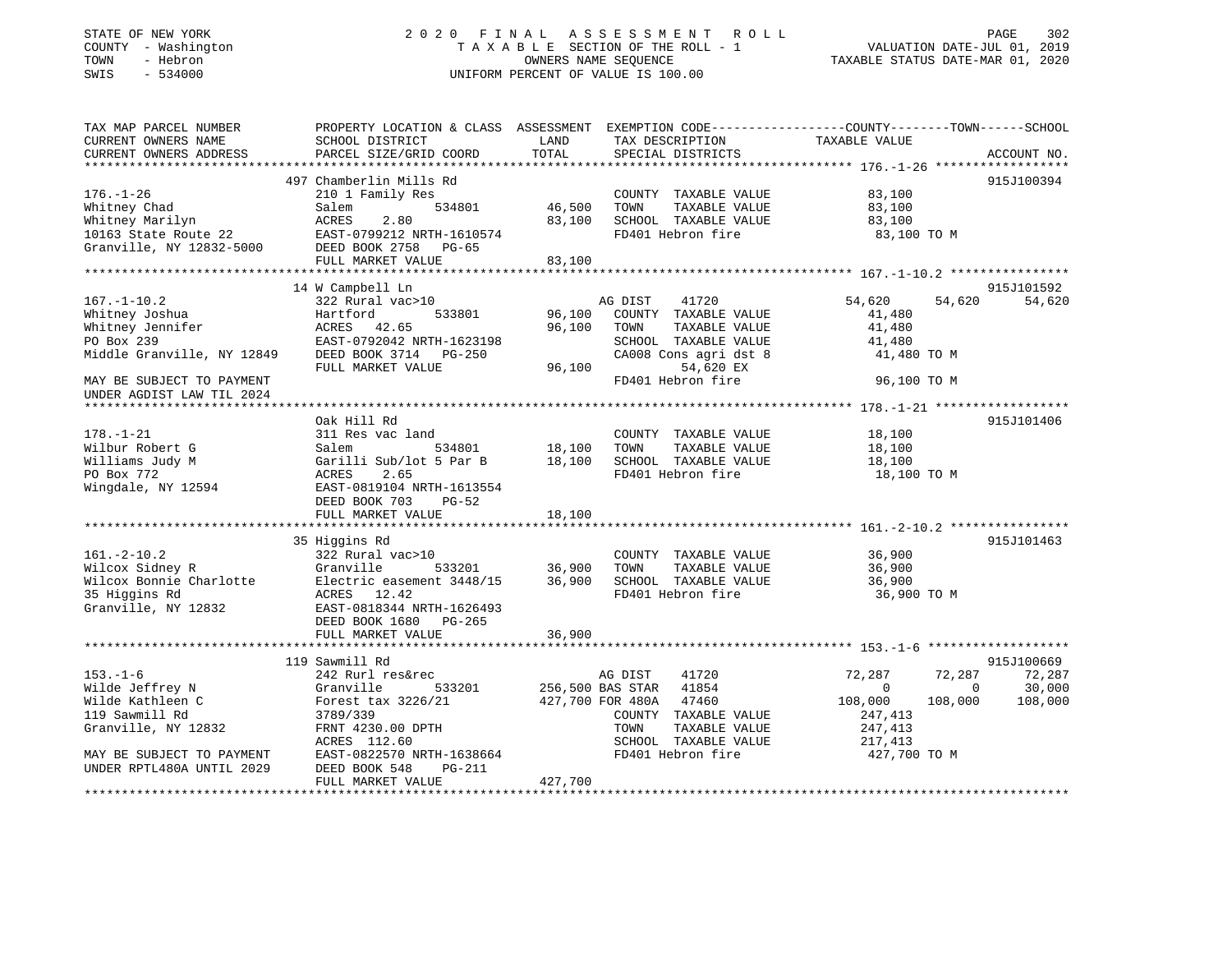| STATE OF NEW YORK<br>COUNTY - Washington<br>TOWN<br>- Hebron<br>SWIS<br>$-534000$                                         | 2020 FINAL ASSESSMENT ROLL<br>TAXABLE SECTION OF THE ROLL - 1<br>UNIFORM PERCENT OF VALUE IS 100.00  | 303<br>PAGE<br>VALUATION DATE-JUL 01, 2019<br>TAXABLE STATUS DATE-MAR 01, 2020 |                                                                                            |                                               |                       |
|---------------------------------------------------------------------------------------------------------------------------|------------------------------------------------------------------------------------------------------|--------------------------------------------------------------------------------|--------------------------------------------------------------------------------------------|-----------------------------------------------|-----------------------|
| TAX MAP PARCEL NUMBER<br>CURRENT OWNERS NAME                                                                              | PROPERTY LOCATION & CLASS ASSESSMENT EXEMPTION CODE---------------COUNTY-------TOWN------SCHOOL      | LAND                                                                           |                                                                                            |                                               |                       |
| CURRENT OWNERS ADDRESS                                                                                                    | SCHOOL DISTRICT<br>PARCEL SIZE/GRID COORD                                                            | TOTAL                                                                          | TAX DESCRIPTION<br>SPECIAL DISTRICTS                                                       | TAXABLE VALUE                                 | ACCOUNT NO.           |
|                                                                                                                           |                                                                                                      | **********                                                                     |                                                                                            |                                               |                       |
|                                                                                                                           | 25 Higgins Rd                                                                                        |                                                                                |                                                                                            |                                               | 915J100211            |
| $161. - 2 - 8$                                                                                                            | 270 Mfg housing                                                                                      |                                                                                | COUNTY TAXABLE VALUE                                                                       | 72,800                                        |                       |
| Willie Donald A                                                                                                           | Granville<br>533201                                                                                  | 33,400                                                                         | TOWN<br>TAXABLE VALUE                                                                      | 72,800                                        |                       |
| 25 Higgins Rd                                                                                                             | FRNT 250.00 DPTH 103.00                                                                              | 72,800                                                                         | SCHOOL TAXABLE VALUE                                                                       | 72,800                                        |                       |
| Granville, NY 12832                                                                                                       | ACRES<br>0.59 BANK<br>999<br>EAST-0817988 NRTH-1626125<br>DEED BOOK 3651 PG-337                      |                                                                                | FD401 Hebron fire                                                                          | 72,800 TO M                                   |                       |
|                                                                                                                           | FULL MARKET VALUE                                                                                    | 72,800                                                                         |                                                                                            |                                               |                       |
|                                                                                                                           |                                                                                                      |                                                                                |                                                                                            |                                               |                       |
|                                                                                                                           | 70 Wood Way                                                                                          |                                                                                |                                                                                            |                                               | 915J101753            |
| $186. - 1 - 31$                                                                                                           | 311 Res vac land                                                                                     |                                                                                | COUNTY TAXABLE VALUE                                                                       | 25,400                                        |                       |
| Wilson Timothy S                                                                                                          | 534801<br>Salem                                                                                      | 25,400                                                                         | TOWN<br>TAXABLE VALUE                                                                      | 25,400                                        |                       |
| 380 East St                                                                                                               | 5.25<br>ACRES                                                                                        | 25,400                                                                         | SCHOOL TAXABLE VALUE                                                                       | 25,400                                        |                       |
| PO Box 62                                                                                                                 | EAST-0817432 NRTH-1608715                                                                            |                                                                                | FD401 Hebron fire                                                                          | 25,400 TO M                                   |                       |
| West Rupert, VT 05776                                                                                                     | DEED BOOK 20191 PG-25985                                                                             |                                                                                |                                                                                            |                                               |                       |
| $169. - 1 - 21$<br>Wiltse Allan H<br>Wiltse Nancy B<br>581 Pine Hill Rd                                                   | 581 Pine Hill Rd<br>240 Rural res<br>Granville<br>533201<br>ACRES 31.10<br>EAST-0815496 NRTH-1621873 | 86,900<br>217,200                                                              | COUNTY TAXABLE VALUE<br>TAXABLE VALUE<br>TOWN<br>SCHOOL TAXABLE VALUE<br>FD401 Hebron fire | 217,200<br>217,200<br>217,200<br>217,200 TO M | 915J100629            |
|                                                                                                                           | DEED BOOK 3533<br>PG-130<br>FULL MARKET VALUE                                                        | 217,200                                                                        |                                                                                            |                                               |                       |
| Salem, NY 12865                                                                                                           |                                                                                                      |                                                                                |                                                                                            |                                               |                       |
|                                                                                                                           | 80 Thunder Way                                                                                       |                                                                                |                                                                                            |                                               |                       |
| $175. - 1 - 12.11$                                                                                                        | 270 Mfg housing                                                                                      |                                                                                | BAS STAR<br>41854                                                                          | $\overline{0}$                                | $\mathbf 0$<br>30,000 |
|                                                                                                                           | Salem<br>534801                                                                                      | 28,900                                                                         | COUNTY TAXABLE VALUE                                                                       | 49,200                                        |                       |
|                                                                                                                           | ACRES<br>5.21                                                                                        | 49,200                                                                         | TOWN<br>TAXABLE VALUE                                                                      | 49,200                                        |                       |
|                                                                                                                           | EAST-0790118 NRTH-1610900                                                                            |                                                                                | SCHOOL TAXABLE VALUE                                                                       | 19,200                                        |                       |
|                                                                                                                           | DEED BOOK 1921<br>PG-223                                                                             |                                                                                | FD401 Hebron fire                                                                          | 49,200 TO M                                   |                       |
|                                                                                                                           | FULL MARKET VALUE                                                                                    | 49,200                                                                         |                                                                                            |                                               |                       |
|                                                                                                                           |                                                                                                      |                                                                                |                                                                                            |                                               |                       |
|                                                                                                                           | 6806 State Route 22                                                                                  |                                                                                |                                                                                            |                                               | 915J100622            |
|                                                                                                                           | 240 Rural res                                                                                        |                                                                                | BAS STAR<br>41854                                                                          | $\mathbf{0}$                                  | $\Omega$<br>30,000    |
|                                                                                                                           | 533201<br>Granville                                                                                  | 69,400                                                                         | COUNTY TAXABLE VALUE                                                                       | 175,800                                       |                       |
| Winchell Lenn<br>Winchell Lea<br>80 Thunder Way<br>Salem, NY 12865<br>$170. - 1 - 16$<br>Winkler Alwin<br>Winkler Deborah | 900/145                                                                                              | 175,800                                                                        | TAXABLE VALUE<br>TOWN                                                                      | 175,800                                       |                       |
|                                                                                                                           | ACRES 19.00                                                                                          |                                                                                | SCHOOL TAXABLE VALUE                                                                       | 145,800                                       |                       |
| 6806 State Route 22<br>Salem, NY 12865                                                                                    | EAST-0816662 NRTH-1621711<br>DEED BOOK 3279<br>PG-117<br>FULL MARKET VALUE                           | 175,800                                                                        | FD401 Hebron fire                                                                          | 175,800 TO M                                  |                       |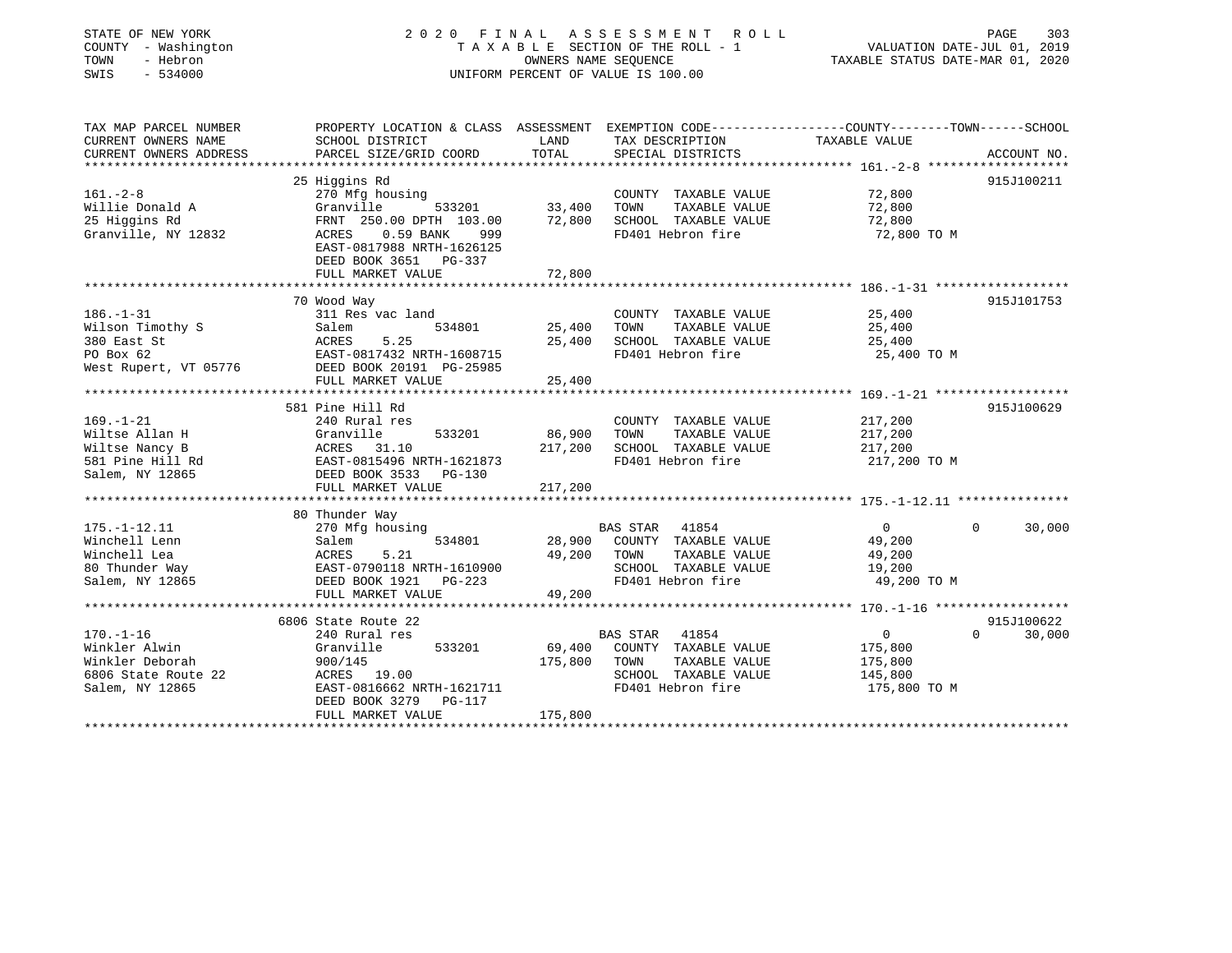## STATE OF NEW YORK 2 0 2 0 F I N A L A S S E S S M E N T R O L L PAGE 304 COUNTY - Washington T A X A B L E SECTION OF THE ROLL - 1 VALUATION DATE-JUL 01, 2019 TOWN - Hebron OWNERS NAME SEQUENCE TAXABLE STATUS DATE-MAR 01, 2020 SWIS - 534000 UNIFORM PERCENT OF VALUE IS 100.00

| TAX MAP PARCEL NUMBER                                                                                                                 |                                         |             | PROPERTY LOCATION & CLASS ASSESSMENT EXEMPTION CODE----------------COUNTY-------TOWN------SCHOOL                                                                                                                                                                                                                                                                                                                   |                                           |                    |
|---------------------------------------------------------------------------------------------------------------------------------------|-----------------------------------------|-------------|--------------------------------------------------------------------------------------------------------------------------------------------------------------------------------------------------------------------------------------------------------------------------------------------------------------------------------------------------------------------------------------------------------------------|-------------------------------------------|--------------------|
| CURRENT OWNERS NAME                                                                                                                   | SCHOOL DISTRICT                         | LAND        | TAX DESCRIPTION                                                                                                                                                                                                                                                                                                                                                                                                    | TAXABLE VALUE                             |                    |
|                                                                                                                                       |                                         |             |                                                                                                                                                                                                                                                                                                                                                                                                                    |                                           |                    |
|                                                                                                                                       |                                         |             |                                                                                                                                                                                                                                                                                                                                                                                                                    |                                           |                    |
| 64 James Rd                                                                                                                           |                                         |             |                                                                                                                                                                                                                                                                                                                                                                                                                    |                                           | 915J100055         |
| $159. - 1 - 29$                                                                                                                       | 312 Vac w/imprv                         |             | COUNTY TAXABLE VALUE                                                                                                                                                                                                                                                                                                                                                                                               | 58,200                                    |                    |
| Winters James G                                                                                                                       | 533801 55,600<br>Hartford               |             | TAXABLE VALUE 58,200<br>TOWN                                                                                                                                                                                                                                                                                                                                                                                       |                                           |                    |
|                                                                                                                                       |                                         | 58,200      |                                                                                                                                                                                                                                                                                                                                                                                                                    |                                           |                    |
| Winters Stacey<br>64 James Ln<br>54 James Ln<br>52 Martin 1629230<br>531 EAST-0793373 NRTH-1629230<br>541 DEED BOOK 823<br>541 PG-124 |                                         |             | SCHOOL TAXABLE VALUE 58,200<br>FD401 Hebron fire 58,200 TO M                                                                                                                                                                                                                                                                                                                                                       |                                           |                    |
|                                                                                                                                       |                                         |             |                                                                                                                                                                                                                                                                                                                                                                                                                    |                                           |                    |
|                                                                                                                                       |                                         |             |                                                                                                                                                                                                                                                                                                                                                                                                                    |                                           |                    |
|                                                                                                                                       |                                         |             |                                                                                                                                                                                                                                                                                                                                                                                                                    |                                           |                    |
|                                                                                                                                       |                                         |             |                                                                                                                                                                                                                                                                                                                                                                                                                    |                                           |                    |
|                                                                                                                                       | Middle Rd                               |             |                                                                                                                                                                                                                                                                                                                                                                                                                    |                                           |                    |
| $169. - 1 - 40.3$                                                                                                                     | 322 Rural vac>10                        |             | COUNTY TAXABLE VALUE                                                                                                                                                                                                                                                                                                                                                                                               | 57,900                                    |                    |
| Witmer Marguerite<br>5 Appletree Ln<br>Salem                                                                                          | 534801 57,900                           |             | TOWN TAXABLE VALUE 57,900<br>SCHOOL TAXABLE VALUE 57,900                                                                                                                                                                                                                                                                                                                                                           |                                           |                    |
| 5 Appletree Ln                                                                                                                        | ACRES 26.09                             | 57,900      |                                                                                                                                                                                                                                                                                                                                                                                                                    |                                           |                    |
| Hummelstown, PA 17036 EAST-0806011 NRTH-1618836                                                                                       |                                         |             | CA008 Cons agri dst 8 57,900 TO M                                                                                                                                                                                                                                                                                                                                                                                  |                                           |                    |
|                                                                                                                                       |                                         |             | FD401 Hebron fire                                                                                                                                                                                                                                                                                                                                                                                                  | 57,900 TO M                               |                    |
|                                                                                                                                       | FULL MARKET VALUE                       | 57,900      |                                                                                                                                                                                                                                                                                                                                                                                                                    |                                           |                    |
|                                                                                                                                       |                                         |             |                                                                                                                                                                                                                                                                                                                                                                                                                    |                                           |                    |
|                                                                                                                                       | 3137 County Route 30                    |             |                                                                                                                                                                                                                                                                                                                                                                                                                    |                                           | 915J100595         |
| $183.20 - 1 - 23$                                                                                                                     | 210 1 Family Res                        |             | COUNTY TAXABLE VALUE 81,000                                                                                                                                                                                                                                                                                                                                                                                        |                                           |                    |
| 183.20-1-23 210 1 Family Res<br>Wohlleb Russell Salem 534801<br>Wohlleb Sarah FRNT 48.00 DPTH                                         | Salem 534801                            |             |                                                                                                                                                                                                                                                                                                                                                                                                                    |                                           |                    |
|                                                                                                                                       |                                         | 81,000      | 23,500 TOWN TAXABLE VALUE 81,000<br>81,000 SCHOOL TAXABLE VALUE 81,000                                                                                                                                                                                                                                                                                                                                             |                                           |                    |
| WONLIED Salah<br>3137 County Route 30 ACRES 0.32<br>Salem, NY 12865 EAST-0792137 NRTH-1602801<br>DEED BOOK 3951 PG-179                |                                         |             |                                                                                                                                                                                                                                                                                                                                                                                                                    |                                           |                    |
|                                                                                                                                       |                                         |             | $\begin{array}{llll}\n\text{CA008} & \text{Cons}\n\text{ agri}\n\text{dst}\n\end{array}\n\quad\n\begin{array}{llll}\n\text{B1,000}} & \text{TO M} \\ \text{B1,000}} & \text{TO M}\n\end{array}\n\quad\n\begin{array}{llll}\n\text{B1,000}} & \text{TO M} \\ \text{B2,000}} & \text{TO M} \\ \text{B3,000}} & \text{TO M} \\ \end{array}\n\quad\n\begin{array}{llllllll}\n\text{C1,000}} & \text{TO M} \\ \text{D2$ |                                           |                    |
|                                                                                                                                       | DEED BOOK 3951 PG-179                   |             | LD401 West hebron light                                                                                                                                                                                                                                                                                                                                                                                            | 81,000 TO M                               |                    |
|                                                                                                                                       | FULL MARKET VALUE                       | 81,000      |                                                                                                                                                                                                                                                                                                                                                                                                                    |                                           |                    |
|                                                                                                                                       |                                         |             |                                                                                                                                                                                                                                                                                                                                                                                                                    |                                           |                    |
|                                                                                                                                       |                                         |             |                                                                                                                                                                                                                                                                                                                                                                                                                    |                                           |                    |
|                                                                                                                                       |                                         |             | 7381 State Route 22 67 PCT OF VALUE USED FOR EXEMPTION PURPOSES<br>210 1 Family Res 67 PCT OF VET WAR CT 41121 16                                                                                                                                                                                                                                                                                                  |                                           | 915J100512         |
| $153. - 1 - 11$                                                                                                                       |                                         |             |                                                                                                                                                                                                                                                                                                                                                                                                                    | 16,221 16,221 0                           |                    |
| Wood Jeremy L                                                                                                                         | Granville                               |             | 533201 71,100 COUNTY TAXABLE VALUE                                                                                                                                                                                                                                                                                                                                                                                 | 145,179                                   |                    |
| Chaffin Alexandra C $=$ 5.25 Ad $=$ 161,400 TOWN TAXABLE VALUE $=$ 145,179<br>161,400 TOWN TAXABLE VALUE 161,400                      |                                         |             |                                                                                                                                                                                                                                                                                                                                                                                                                    |                                           |                    |
|                                                                                                                                       |                                         |             |                                                                                                                                                                                                                                                                                                                                                                                                                    |                                           |                    |
| Granville, NY 12832                                                                                                                   | EAST-0818997 NRTH-1635356               |             | FD401 Hebron fire 161,400 TO M                                                                                                                                                                                                                                                                                                                                                                                     |                                           |                    |
|                                                                                                                                       | DEED BOOK 3974 PG-162                   |             |                                                                                                                                                                                                                                                                                                                                                                                                                    |                                           |                    |
|                                                                                                                                       | FULL MARKET VALUE                       | 161,400     |                                                                                                                                                                                                                                                                                                                                                                                                                    |                                           |                    |
|                                                                                                                                       |                                         |             |                                                                                                                                                                                                                                                                                                                                                                                                                    |                                           |                    |
|                                                                                                                                       | 275 County Route 28                     |             |                                                                                                                                                                                                                                                                                                                                                                                                                    |                                           | 915J101652         |
| $143. - 1 - 48$                                                                                                                       | 210 1 Family Res                        |             | BAS STAR 41854                                                                                                                                                                                                                                                                                                                                                                                                     | $\begin{array}{c} 0 \ 95,900 \end{array}$ | $\Omega$<br>30,000 |
| 143.-1-48<br>Wood Jonathan<br>Wood Amy                                                                                                |                                         |             | Granville 533201 46,200 COUNTY TAXABLE VALUE                                                                                                                                                                                                                                                                                                                                                                       |                                           |                    |
|                                                                                                                                       | Lot la                                  | 95,900 TOWN | TAXABLE VALUE 95,900                                                                                                                                                                                                                                                                                                                                                                                               |                                           |                    |
|                                                                                                                                       | ACRES 2.70                              |             |                                                                                                                                                                                                                                                                                                                                                                                                                    |                                           |                    |
| 275 County Route 28<br>Granville, NY 12832<br>Granville, NY 12832                                                                     | ACRES 2.70<br>EAST-0811808 NRTH-1645226 |             | SCHOOL TAXABLE VALUE 65,900<br>FD401 Hebron fire 95,900                                                                                                                                                                                                                                                                                                                                                            | 95,900 TO M                               |                    |
|                                                                                                                                       | DEED BOOK 1879 PG-240                   |             |                                                                                                                                                                                                                                                                                                                                                                                                                    |                                           |                    |
|                                                                                                                                       | FULL MARKET VALUE                       | 95,900      |                                                                                                                                                                                                                                                                                                                                                                                                                    |                                           |                    |
|                                                                                                                                       |                                         |             |                                                                                                                                                                                                                                                                                                                                                                                                                    |                                           |                    |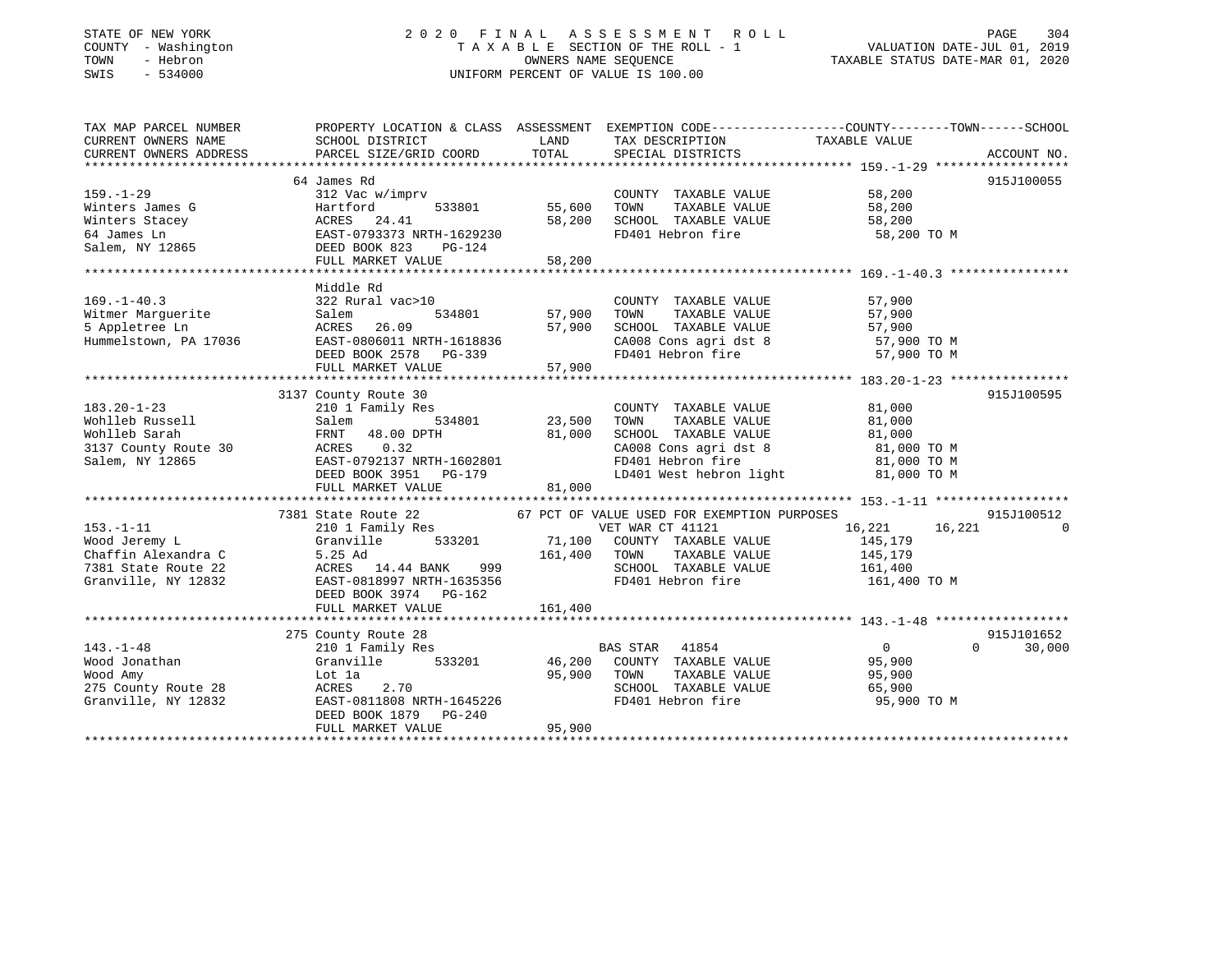## STATE OF NEW YORK 2 0 2 0 F I N A L A S S E S S M E N T R O L L PAGE 305 COUNTY - Washington T A X A B L E SECTION OF THE ROLL - 1 VALUATION DATE-JUL 01, 2019 TOWN - Hebron OWNERS NAME SEQUENCE TAXABLE STATUS DATE-MAR 01, 2020 SWIS - 534000 UNIFORM PERCENT OF VALUE IS 100.00

| TAX MAP PARCEL NUMBER<br>CURRENT OWNERS NAME<br>CURRENT OWNERS ADDRESS                      | SCHOOL DISTRICT<br>PARCEL SIZE/GRID COORD                                                                                                                                                                             | PROPERTY LOCATION & CLASS ASSESSMENT EXEMPTION CODE-----------------COUNTY--------TOWN------SCHOOL<br>LAND<br>TAX DESCRIPTION<br>TOTAL<br>SPECIAL DISTRICTS                                                                                                            | TAXABLE VALUE<br>ACCOUNT NO.                                                                                                                                                                                                                     |
|---------------------------------------------------------------------------------------------|-----------------------------------------------------------------------------------------------------------------------------------------------------------------------------------------------------------------------|------------------------------------------------------------------------------------------------------------------------------------------------------------------------------------------------------------------------------------------------------------------------|--------------------------------------------------------------------------------------------------------------------------------------------------------------------------------------------------------------------------------------------------|
|                                                                                             |                                                                                                                                                                                                                       |                                                                                                                                                                                                                                                                        |                                                                                                                                                                                                                                                  |
| $177. - 1 - 21.8$                                                                           | 76 Sheldon Rd<br>270 Mfg housing                                                                                                                                                                                      | VET COM CT 41131<br>Wood Lawrence Wm.<br>Wood Lawrence Wm.<br>Wood Gloria Lynn L.<br>ACRES 1.10<br>47,400 COUNTY TAXABLE VALUE<br>47,400 COUNTY TAXABLE VALUE<br>TOWN TAXABLE VALUE<br>Granville, NY 12832<br>DEED BOOK 2866 PG-328<br>FULL MARKET VALUE<br>FULL MARKE | 915J101733<br>11,850<br>11,850<br>0<br>30,000<br>$\overline{0}$<br>$\Omega$<br>35,550<br>35,550<br>LUE $\frac{17,400}{47,400}$<br>47,400 TO M                                                                                                    |
|                                                                                             | Sheldon Rd<br>312 Vac w/imprv<br>177.-1-21.10<br>Wood Lawrence Wm. Salem 534801<br>Wood Gloria Lynn L<br>76 Sheldon Rd EAST-0816936 NRTH-1615531<br>Granville, NY 12832<br>DEED BOOK 2866 PG-337<br>FULL MARKET VALUE | COUNTY TAXABLE VALUE<br>28,200 TOWN<br>34,000 SCHOC<br>FD401<br>TAXABLE VALUE<br>34,000 SCHOOL TAXABLE VALUE<br>FD401 Hebron fire<br>34,000                                                                                                                            | 34,000<br>34,000<br>34,000<br>34,000 TO M                                                                                                                                                                                                        |
| $169. - 1 - 34$<br>Wood Nicolette H<br>376 Pine Hill Rd<br>Salem, NY 12865                  | 376 Pine Hill Rd<br>240 Rural res<br>$534801$ 58,300<br>Salem<br>ease 608/230 614/41<br>ACRES 12.06 BANK<br>998<br>EAST-0811533 NRTH-1621934<br>DEED BOOK 3403 PG-236<br>FULL MARKET VALUE                            | COUNTY TAXABLE VALUE 150,700<br>TOWN<br>TAXABLE VALUE<br>150,700<br>SCHOOL TAXABLE VALUE<br>FD401 Hebron fire<br>150,700                                                                                                                                               | 915J100342<br>150,700<br>150,700<br>150,700 TO M                                                                                                                                                                                                 |
|                                                                                             |                                                                                                                                                                                                                       |                                                                                                                                                                                                                                                                        | 915J101732                                                                                                                                                                                                                                       |
| $177. - 1 - 21.7$<br>Wood Vona J<br>Wood Sandra D<br>64 Sheldon Rd<br>Granville, NY 12832   | 64 Sheldon Rd<br>270 Mfg housing<br>EAST-0816799 NRTH-1615980<br>DEED BOOK 2856 PG-28<br>FULL MARKET VALUE                                                                                                            | y housing<br>534801 534801 534801 534801 534801 534801 534801 534801 534801 534801 534801 53480 $\frac{1}{100}$<br>TAXABLE VALUE<br>SCHOOL TAXABLE VALUE<br>FD401 Hebron fire<br>54,000                                                                                | $\overline{0}$<br>$\Omega$<br>30,000<br>54,000<br>54,000<br>24,000<br>54,000 TO M                                                                                                                                                                |
|                                                                                             |                                                                                                                                                                                                                       |                                                                                                                                                                                                                                                                        |                                                                                                                                                                                                                                                  |
| $177. - 1 - 21.5$<br>Wood Vona LE<br>Wood Jessica M<br>66 Sheldon Rd<br>Granville, NY 12832 | 66 Sheldon Rd<br>270 Mfg housing<br>534801<br>Salem<br>231001<br>ACRES 4.00<br>EAST-0816919 NRTH-1615784<br>BEED BOOK 20191 PG-27696<br>FULL MARKET VALUE                                                             | VET WAR CT<br>44,000 AGED-CO<br>VET WAR CT 41121<br>41802<br>60,100 AGED-SCH 41804<br>ENH STAR 41834<br>COUNTY TAXABLE VALUE<br>60,100 TOWN<br>TAXABLE VALUE<br>SCHOOL TAXABLE VALUE<br>FD401 Hebron fire                                                              | 915J101303<br>9,015<br>9,015<br>$\overline{\phantom{0}}$<br>25,543<br>$\overline{\phantom{0}}$<br>$\bigcirc$<br>9,015<br>$\overline{0}$<br>$\Omega$<br>$\overline{0}$<br>51,085<br>$\Omega$<br>25,542<br>51,085<br>$\overline{0}$<br>60,100 TO M |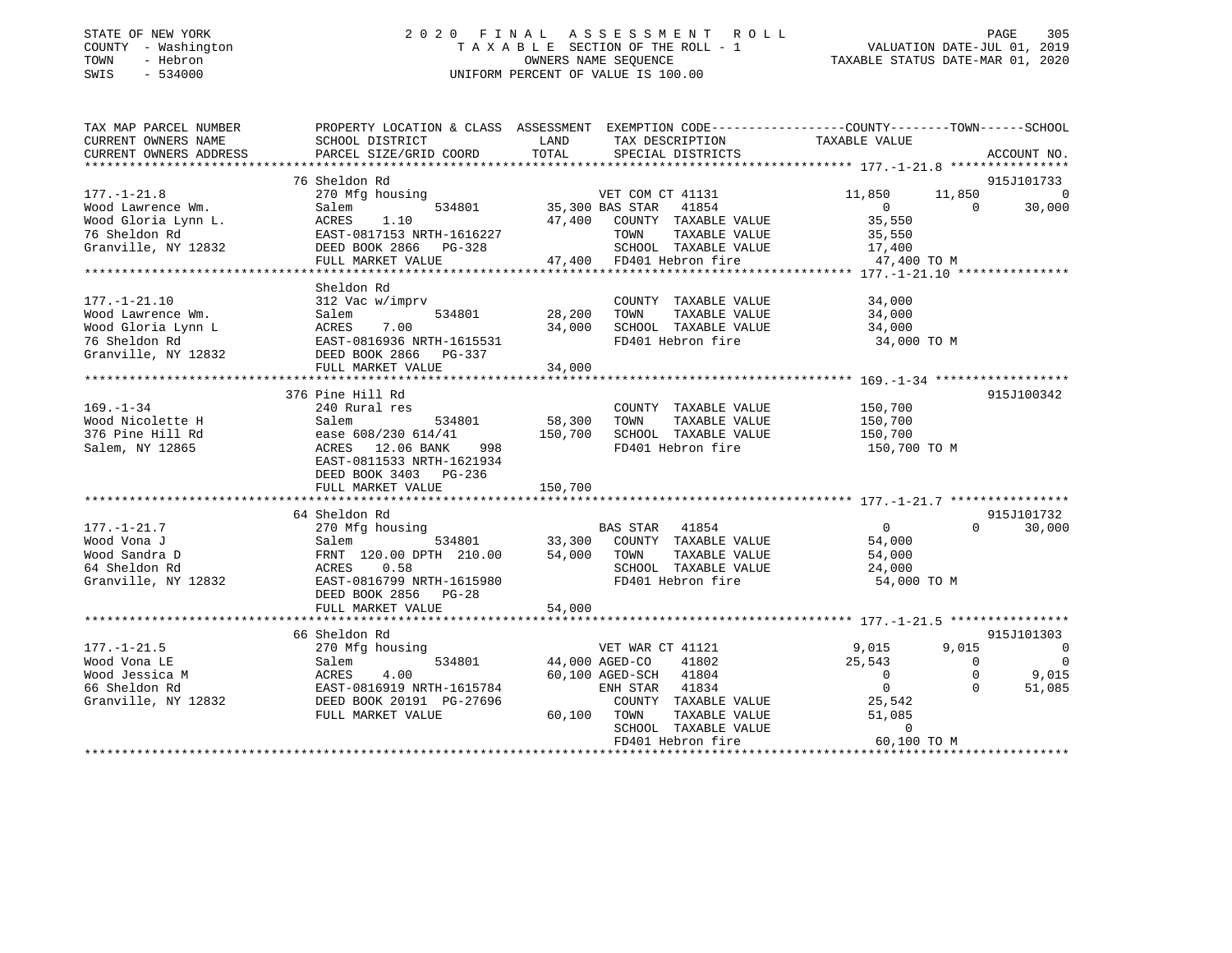| STATE OF NEW YORK<br>- Washington<br>COUNTY<br>- Hebron<br>TOWN<br>SWIS<br>$-534000$ | 2 0 2 0                   | FINAL      | ASSESSMENT ROLL<br>TAXABLE SECTION OF THE ROLL - 1<br>OWNERS NAME SEOUENCE<br>UNIFORM PERCENT OF VALUE IS 100.00 | TAXABLE STATUS DATE-MAR 01, 2020              | 306<br>PAGE<br>VALUATION DATE-JUL 01, 2019 |
|--------------------------------------------------------------------------------------|---------------------------|------------|------------------------------------------------------------------------------------------------------------------|-----------------------------------------------|--------------------------------------------|
| TAX MAP PARCEL NUMBER                                                                | PROPERTY LOCATION & CLASS | ASSESSMENT | EXEMPTION CODE----                                                                                               | ---------------COUNTY--------TOWN------SCHOOL |                                            |
| CURRENT OWNERS NAME                                                                  | SCHOOL DISTRICT           | LAND       | TAX DESCRIPTION                                                                                                  | TAXABLE VALUE                                 |                                            |
| CURRENT OWNERS ADDRESS                                                               | PARCEL SIZE/GRID COORD    | TOTAL      | SPECIAL DISTRICTS                                                                                                |                                               | ACCOUNT NO.                                |
|                                                                                      |                           |            |                                                                                                                  |                                               |                                            |
|                                                                                      | 3163 County Route 30      |            |                                                                                                                  |                                               | 915J100694                                 |
| $183.16 - 1 - 16.2$                                                                  | 210 1 Family Res          |            | 41834<br>ENH STAR                                                                                                | $\Omega$                                      | 69,800<br>$\Omega$                         |
| Worthington Arthur LE                                                                | Salem<br>534801           | 20,500     | COUNTY<br>TAXABLE VALUE                                                                                          | 84,700                                        |                                            |
| Worthington Dorothy LE                                                               | Life estate               | 84,700     | TOWN<br>TAXABLE VALUE                                                                                            | 84,700                                        |                                            |
| 3163 County Route 30                                                                 | FRNT 52.00 DPTH 165.00    |            | TAXABLE VALUE<br>SCHOOL                                                                                          | 14,900                                        |                                            |
| Salem, NY 12865                                                                      | 0.20<br>ACRES             |            | CA008 Cons agri dst 8                                                                                            | 84,700 TO M                                   |                                            |
|                                                                                      | EAST-0791943 NRTH-1603489 |            | FD401 Hebron fire                                                                                                | 84,700 TO M                                   |                                            |
|                                                                                      | DEED BOOK 3773<br>$PG-33$ |            | LD401 West hebron light                                                                                          | 84,700 TO M                                   |                                            |
|                                                                                      | FULL MARKET VALUE         | 84,700     |                                                                                                                  |                                               |                                            |

|                         | Patterson Hill Rd Off S          |             |                                              |                | 915J100290               |
|-------------------------|----------------------------------|-------------|----------------------------------------------|----------------|--------------------------|
| $183. - 1 - 22$         | 322 Rural vac>10                 |             | COUNTY TAXABLE VALUE                         | 8,600          |                          |
| Worthington Christopher | 534801<br>Salem                  | 8,600       | TOWN<br>TAXABLE VALUE                        | 8,600          |                          |
| Worthington Jeffrey     | ACRES 10.69                      | 8,600       | SCHOOL TAXABLE VALUE                         | 8,600          |                          |
| 3163 County Route 30    | EAST-0790821 NRTH-1603076        |             | CA008 Cons agri dst 8 3,600 TO M             |                |                          |
| Salem, NY 12865         | DEED BOOK 3773 PG-43             |             | FD401 Hebron fire 8,600 TO M                 |                |                          |
|                         | FULL MARKET VALUE                | 8,600       |                                              |                |                          |
|                         |                                  |             |                                              |                |                          |
|                         | 3161 County Route 30             |             |                                              |                | 915J100699               |
| $183.16 - 1 - 16.1$     | 482 Det row bldg                 |             | COUNTY TAXABLE VALUE                         | 88,600         |                          |
| Worthington Christopher | Salem                            |             | TOWN<br>TAXABLE VALUE                        | 88,600         |                          |
| Worthington Jeffrey     | Beauty Shop/apartment/off 88,600 |             | SCHOOL TAXABLE VALUE                         | 88,600         |                          |
| 3163 County Route 30    | FRNT 62.00 DPTH 100.00           |             | CA008 Cons agri dst 8                        | 88,600 TO M    |                          |
| Salem, NY 12865         | 0.14<br>ACRES                    |             | FD401 Hebron fire<br>LD401 West hebron light | 88,600 TO M    |                          |
|                         | EAST-0792005 NRTH-1603465        |             |                                              | 88,600 TO M    |                          |
|                         | DEED BOOK 3773 PG-133            |             |                                              |                |                          |
|                         | 88,600<br>FULL MARKET VALUE      |             |                                              |                |                          |
|                         |                                  |             |                                              |                |                          |
|                         | 3370 County Route 30             |             |                                              |                |                          |
| $183. - 1 - 3.7$        | 270 Mfg housing                  |             | 41854<br>BAS STAR                            | $\overline{0}$ | $\overline{0}$<br>30,000 |
| Worthington Douglas     | Salem                            |             | 534801 34,400 COUNTY TAXABLE VALUE           | 37,600         |                          |
| 3370 County Route 30    | ACRES 7.10                       | 37,600 TOWN | TAXABLE VALUE                                | 37,600         |                          |
| Salem, NY 12865         | EAST-0790551 NRTH-1607967        |             | SCHOOL TAXABLE VALUE 7,600                   |                |                          |
|                         | DEED BOOK 883<br>$PG-234$        |             | CA008 Cons agri dst 8 37,600 TO M            |                |                          |
|                         | FULL MARKET VALUE                |             | 37,600 FD401 Hebron fire 37,600 TO M         |                |                          |
|                         |                                  |             |                                              |                |                          |
|                         | 20 Hebron Hills Rd               |             |                                              |                | 915J101076               |
| $183. - 1 - 43$         | 314 Rural vac<10                 |             | COUNTY TAXABLE VALUE                         | 22,000         |                          |
| Worthington Douglas     | 534801 22,000<br>Salem           |             | TOWN<br>TAXABLE VALUE                        | 22,000         |                          |
| 3370 County Route 30 Rd | 4018/230                         | 22,000      | SCHOOL TAXABLE VALUE                         | 22,000         |                          |
| Salem, NY 12865         | 6.09<br>ACRES                    |             | FD401 Hebron fire                            | 22,000 TO M    |                          |
|                         | EAST-0788896 NRTH-1603144        |             |                                              |                |                          |

\*\*\*\*\*\*\*\*\*\*\*\*\*\*\*\*\*\*\*\*\*\*\*\*\*\*\*\*\*\*\*\*\*\*\*\*\*\*\*\*\*\*\*\*\*\*\*\*\*\*\*\*\*\*\*\*\*\*\*\*\*\*\*\*\*\*\*\*\*\*\*\*\*\*\*\*\*\*\*\*\*\*\*\*\*\*\*\*\*\*\*\*\*\*\*\*\*\*\*\*\*\*\*\*\*\*\*\*\*\*\*\*\*\*\*\*\*\*\*\*\*\*\*\*\*\*\*\*\*\*\*\*

DEED BOOK 2125 PG-337

FULL MARKET VALUE 22,000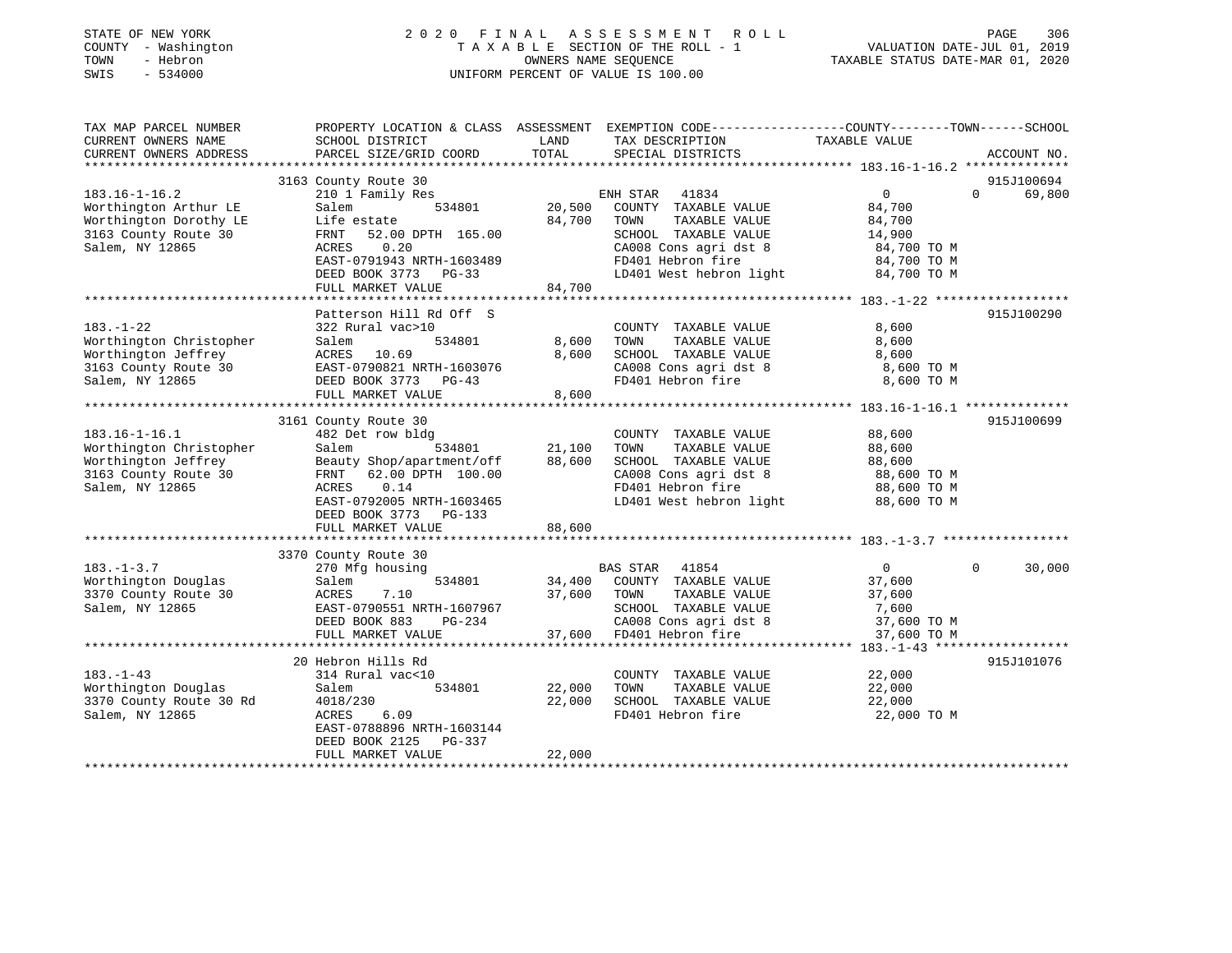## STATE OF NEW YORK 2 0 2 0 F I N A L A S S E S S M E N T R O L L PAGE 307COUNTY - Washington T A X A B L E SECTION OF THE ROLL - 1 VALUATION DATE-JUL 01, 2019 SWIS - 534000 UNIFORM PERCENT OF VALUE IS 100.00

VALUATION DATE-JUL 01, 2019

| TAX MAP PARCEL NUMBER                                                                                                                                                                       | PROPERTY LOCATION & CLASS ASSESSMENT EXEMPTION CODE----------------COUNTY-------TOWN------SCHOOL |               |                                                                                                                                                                                                                              |                       |             |
|---------------------------------------------------------------------------------------------------------------------------------------------------------------------------------------------|--------------------------------------------------------------------------------------------------|---------------|------------------------------------------------------------------------------------------------------------------------------------------------------------------------------------------------------------------------------|-----------------------|-------------|
| CURRENT OWNERS NAME                                                                                                                                                                         | SCHOOL DISTRICT                                                                                  | LAND          | TAX DESCRIPTION TAXABLE VALUE                                                                                                                                                                                                |                       |             |
| CURRENT OWNERS ADDRESS                                                                                                                                                                      | PARCEL SIZE/GRID COORD                                                                           | TOTAL         | SPECIAL DISTRICTS                                                                                                                                                                                                            |                       | ACCOUNT NO. |
|                                                                                                                                                                                             |                                                                                                  |               |                                                                                                                                                                                                                              |                       |             |
|                                                                                                                                                                                             | 3131 County Route 30                                                                             |               |                                                                                                                                                                                                                              |                       | 915J100665  |
| $183.20 - 1 - 21$                                                                                                                                                                           | 210 1 Family Res                                                                                 |               | COUNTY TAXABLE VALUE                                                                                                                                                                                                         | 103,600<br>103,600    |             |
| Worthington H Arthur E                                                                                                                                                                      | Salem                                                                                            |               | TOWN<br>TAXABLE VALUE                                                                                                                                                                                                        |                       |             |
| Worthington Dorothy<br>3163 Cty Rt 30<br>Salem, NY 12865                                                                                                                                    | FRNT 144.00 DPTH 163.00 103,600                                                                  |               | SCHOOL TAXABLE VALUE                                                                                                                                                                                                         | 103,600               |             |
|                                                                                                                                                                                             | ACRES 0.54                                                                                       |               | CA008 Cons agri dst 8 $103,600$ TO M<br>FD401 Hebron fire $103,600$ TO M                                                                                                                                                     |                       |             |
|                                                                                                                                                                                             | EAST-0792290 NRTH-1602733                                                                        |               |                                                                                                                                                                                                                              |                       |             |
|                                                                                                                                                                                             |                                                                                                  |               |                                                                                                                                                                                                                              |                       |             |
| DEED BOOK 827 PG-211 LD401 West hebron light 103,600 TO M<br>FULL MARKET VALUE 103,600 2008 FULL MARKET VALUE 103,600 2012 EULL MARKET VALUE 103,600 TO M                                   |                                                                                                  |               |                                                                                                                                                                                                                              |                       |             |
|                                                                                                                                                                                             |                                                                                                  |               |                                                                                                                                                                                                                              |                       |             |
|                                                                                                                                                                                             | County Route 30                                                                                  |               |                                                                                                                                                                                                                              |                       | 915J100695  |
| $183. - 1 - 3.1$                                                                                                                                                                            | 260 Seasonal res                                                                                 |               | COUNTY TAXABLE VALUE                                                                                                                                                                                                         | 136,300               |             |
| Worthington Jeffrey                                                                                                                                                                         | Salem                                                                                            | 534801 98,500 | TOWN                                                                                                                                                                                                                         | TAXABLE VALUE 136,300 |             |
|                                                                                                                                                                                             |                                                                                                  |               |                                                                                                                                                                                                                              |                       |             |
|                                                                                                                                                                                             |                                                                                                  |               | SCHOOL TAXABLE VALUE 136,300<br>CA008 Cons agri dst 8 68,150 TO M<br>FD401 Hebron fire 136,300 TO M                                                                                                                          |                       |             |
| Worthington Christopher ACRES 77.80 136,300<br>3163 County Route 30 EAST-0789144 NRTH-1605440<br>Salem, NY 12865 DEED BOOK 3771 PG-167                                                      |                                                                                                  |               |                                                                                                                                                                                                                              |                       |             |
|                                                                                                                                                                                             | FULL MARKET VALUE                                                                                | 136,300       |                                                                                                                                                                                                                              |                       |             |
|                                                                                                                                                                                             |                                                                                                  |               |                                                                                                                                                                                                                              |                       |             |
|                                                                                                                                                                                             | 3331 County Route 30<br>County Route 30<br>210 1 Family Res                                      |               |                                                                                                                                                                                                                              |                       |             |
|                                                                                                                                                                                             |                                                                                                  |               | COUNTY TAXABLE VALUE 144,100                                                                                                                                                                                                 |                       |             |
|                                                                                                                                                                                             |                                                                                                  |               | TOWN<br>TAXABLE VALUE                                                                                                                                                                                                        | 144,100               |             |
|                                                                                                                                                                                             |                                                                                                  |               |                                                                                                                                                                                                                              |                       |             |
|                                                                                                                                                                                             |                                                                                                  |               | $\begin{tabular}{lllllllllll} \multicolumn{4}{c}{\textbf{SCHODL}} & \textbf{TAXABLE VALUE} & & & 144,100 \\ \textbf{CA008 Cons agri dst 8} & & 144,100 TO M \\ \textbf{FD401 Hebron fire} & & 144,100 TO M \\ \end{tabular}$ |                       |             |
|                                                                                                                                                                                             |                                                                                                  |               |                                                                                                                                                                                                                              |                       |             |
| 183.-1-3.5<br>Worthington Jeffrey A Salem 534801 45,700<br>3331 County Route 30 ACRES 6.40 BANK 999 144,100<br>Salem, NY 12865 EAST-0790666 NRTH-1606592<br>DEED BOOK 2354 PG-32<br>144,100 |                                                                                                  |               |                                                                                                                                                                                                                              |                       |             |
|                                                                                                                                                                                             |                                                                                                  |               |                                                                                                                                                                                                                              |                       |             |
|                                                                                                                                                                                             | County Route 30                                                                                  |               |                                                                                                                                                                                                                              |                       | 915J101305  |
| $183. - 1 - 3.3$                                                                                                                                                                            | 322 Rural vac>10                                                                                 |               | COUNTY TAXABLE VALUE 22,900                                                                                                                                                                                                  |                       |             |
| Worthington Jeffrey Arthur                                                                                                                                                                  | Salem                                                                                            | 534801 22,900 | TOWN                                                                                                                                                                                                                         | TAXABLE VALUE 22,900  |             |
|                                                                                                                                                                                             |                                                                                                  | 22,900        |                                                                                                                                                                                                                              |                       |             |
|                                                                                                                                                                                             | EAST-0790418 NRTH-1605939<br>DEED BOOK 3771 PG-163                                               |               | SCHOOL TAXABLE VALUE 22,900<br>CA008 Cons agri dst 8 22,900 TO M<br>FD401 Hebron fire 22,900 TO M                                                                                                                            |                       |             |
| Worthington Christopher<br>163 County Route 30<br>Salem, NY 12865<br>Salem, NY 12865<br>CEED BOOK 3771 PG-163                                                                               |                                                                                                  |               |                                                                                                                                                                                                                              |                       |             |
|                                                                                                                                                                                             |                                                                                                  |               |                                                                                                                                                                                                                              |                       |             |
|                                                                                                                                                                                             |                                                                                                  |               |                                                                                                                                                                                                                              |                       |             |
|                                                                                                                                                                                             | Blossom Rd                                                                                       |               |                                                                                                                                                                                                                              |                       | 915J101387  |
| $178. - 1 - 40$                                                                                                                                                                             | 322 Rural vac>10                                                                                 |               | COUNTY TAXABLE VALUE 40,600                                                                                                                                                                                                  |                       |             |
| Wright Thomas E Jr                                                                                                                                                                          | Salem                                                                                            | 534801 40,600 | TAXABLE VALUE<br>TOWN                                                                                                                                                                                                        | 40,600                |             |
| Wright Alice<br>6001 N Ocean Dr Apt 901                                                                                                                                                     | Lot 27                                                                                           | 40,600        | SCHOOL TAXABLE VALUE 40,600                                                                                                                                                                                                  |                       |             |
|                                                                                                                                                                                             | ACRES 14.77                                                                                      |               | FD401 Hebron fire                                                                                                                                                                                                            | 40,600 TO M           |             |
| Hollywood, FL 33019                                                                                                                                                                         | EAST-0818559 NRTH-1610332                                                                        |               |                                                                                                                                                                                                                              |                       |             |
|                                                                                                                                                                                             | DEED BOOK 505<br>$PG-100$                                                                        |               |                                                                                                                                                                                                                              |                       |             |
|                                                                                                                                                                                             | FULL MARKET VALUE                                                                                | 40,600        |                                                                                                                                                                                                                              |                       |             |
|                                                                                                                                                                                             |                                                                                                  |               |                                                                                                                                                                                                                              |                       |             |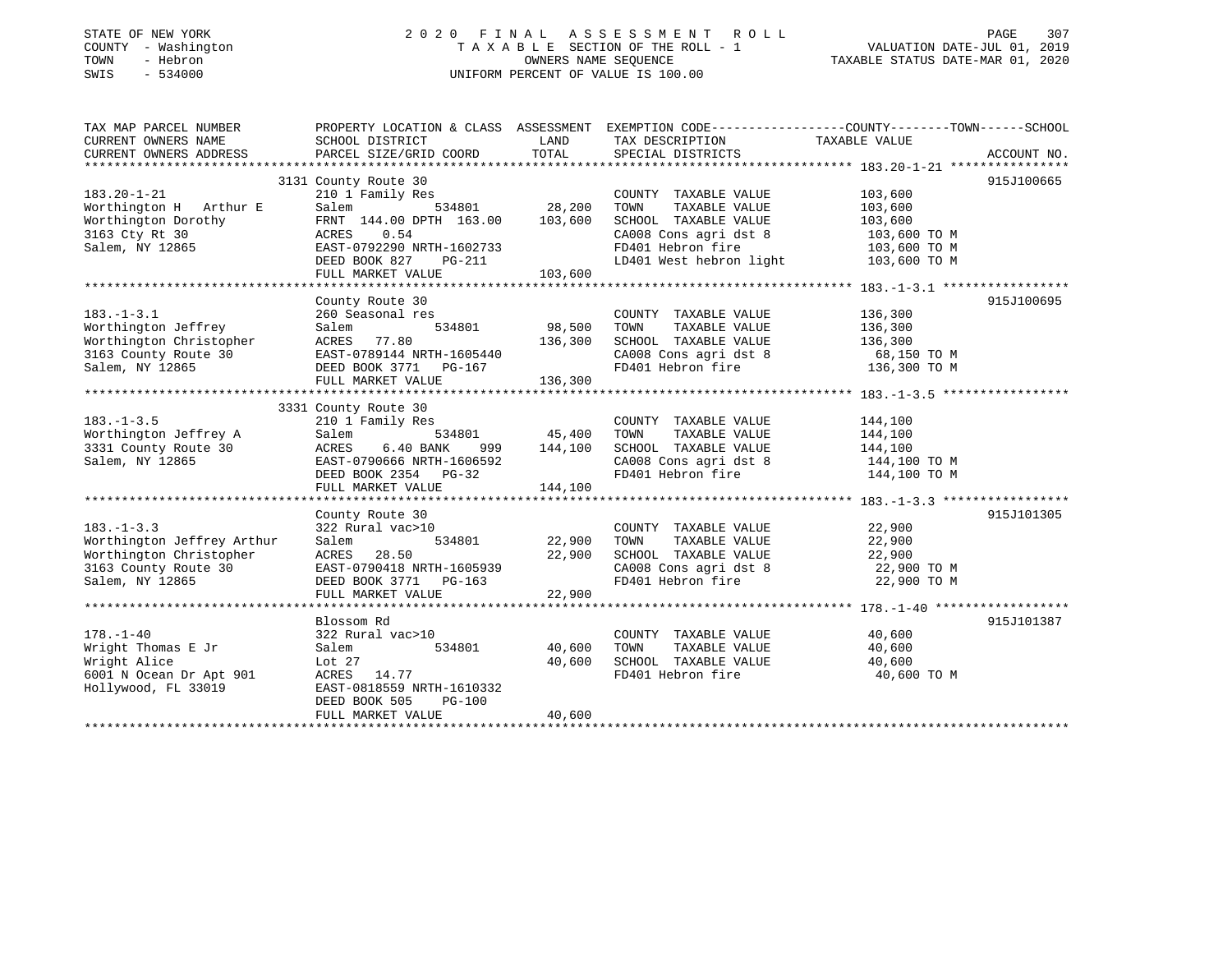| STATE OF NEW YORK<br>COUNTY - Washington<br>TOWN<br>- Hebron<br>SWIS<br>$-534000$              |                                                                                                               |               | 2020 FINAL ASSESSMENT ROLL<br>T A X A B L E SECTION OF THE ROLL - 1<br>UNIFORM PERCENT OF VALUE IS 100.00 | VALUATION DATE-JUL 01, 2019<br>TAXABLE STATUS DATE-MAR 01, 2020 |          | PAGE<br>308    |
|------------------------------------------------------------------------------------------------|---------------------------------------------------------------------------------------------------------------|---------------|-----------------------------------------------------------------------------------------------------------|-----------------------------------------------------------------|----------|----------------|
| TAX MAP PARCEL NUMBER                                                                          | PROPERTY LOCATION & CLASS ASSESSMENT EXEMPTION CODE---------------COUNTY-------TOWN-----SCHOOL                |               |                                                                                                           |                                                                 |          |                |
| CURRENT OWNERS NAME<br>CURRENT OWNERS ADDRESS                                                  | SCHOOL DISTRICT<br>PARCEL SIZE/GRID COORD                                                                     | LAND<br>TOTAL | TAX DESCRIPTION<br>SPECIAL DISTRICTS                                                                      | TAXABLE VALUE                                                   |          | ACCOUNT NO.    |
|                                                                                                |                                                                                                               |               |                                                                                                           |                                                                 |          |                |
|                                                                                                | 50 Wolfe Ln                                                                                                   |               |                                                                                                           |                                                                 |          | 915J101316     |
| $158. - 1 - 6.2$                                                                               | 240 Rural res                                                                                                 |               | ENH STAR 41834                                                                                            | $\overline{0}$                                                  | $\Omega$ | 69,800         |
| Yarish Theodore M                                                                              | Hartford<br>533801                                                                                            | 114,000       | COUNTY TAXABLE VALUE                                                                                      | 273,800                                                         |          |                |
| Yarish Diane L                                                                                 | Bdy Agmt 636/2<br>ACRES 31.60<br>EAST-0789384 N<br>Bdy Agmt 636/250                                           | 273,800       | TOWN<br>TAXABLE VALUE                                                                                     | 273,800                                                         |          |                |
| 50 Wolfe Ln<br>Salem, NY 12865                                                                 | EAST-0789384 NRTH-1630732                                                                                     |               | SCHOOL TAXABLE VALUE<br>FD401 Hebron fire                                                                 | 204,000                                                         |          |                |
|                                                                                                | DEED BOOK 921<br>PG-198                                                                                       |               |                                                                                                           | 273,800 TO M                                                    |          |                |
|                                                                                                | FULL MARKET VALUE                                                                                             | 273,800       |                                                                                                           |                                                                 |          |                |
|                                                                                                |                                                                                                               |               |                                                                                                           |                                                                 |          |                |
|                                                                                                | 4275 County Route 30                                                                                          |               |                                                                                                           |                                                                 |          | 915J100314     |
| $158. - 1 - 21.4$                                                                              | 210 1 Family Res                                                                                              |               | VET WAR CT 41121                                                                                          | 10,620                                                          | 10,620   | $\overline{0}$ |
| Yarter Raymond A                                                                               | Hartford                                                                                                      |               | 533801 45,400 ENH STAR 41834                                                                              | $\overline{0}$                                                  | $\Omega$ | 69,800         |
| Yarter Susan                                                                                   | 2.41<br>ACRES                                                                                                 | 70,800        | COUNTY TAXABLE VALUE<br>TOWN<br>TAXABLE VALUE                                                             | 60,180<br>60,180                                                |          |                |
| 4275 County Route 30 EAST-0785085 NRTH-1627667<br>Salem, NY 12865                              | DEED BOOK 688<br>PG-245                                                                                       |               | SCHOOL TAXABLE VALUE                                                                                      | 1,000                                                           |          |                |
|                                                                                                | FULL MARKET VALUE                                                                                             |               | 70,800 FD401 Hebron fire                                                                                  | 70,800 TO M                                                     |          |                |
|                                                                                                |                                                                                                               |               |                                                                                                           |                                                                 |          |                |
|                                                                                                | 1446 County Route 31                                                                                          |               |                                                                                                           |                                                                 |          | 915J100702     |
| $152. - 1 - 13$                                                                                | 210 1 Family Res                                                                                              |               | ENH STAR<br>41834                                                                                         | $\overline{0}$                                                  | $\Omega$ | 69,800         |
| Poung Allen<br>Young Allen<br>Young Gloria S<br>1446 County Route 31<br>TRNT 85.00 DPTH 225.00 |                                                                                                               | 26,500        | COUNTY TAXABLE VALUE                                                                                      | 114,000                                                         |          |                |
|                                                                                                |                                                                                                               | 114,000       | TOWN<br>TAXABLE VALUE                                                                                     | 114,000                                                         |          |                |
| Granville, NY 12832                                                                            | ACRES<br>0.44                                                                                                 |               | SCHOOL TAXABLE VALUE<br>FD401 Hebron fire                                                                 | 44,200<br>114,000 TO M                                          |          |                |
|                                                                                                | EAST-0806338 NRTH-1637946                                                                                     |               |                                                                                                           |                                                                 |          |                |
|                                                                                                | DEED BOOK 432<br>PG-690                                                                                       |               |                                                                                                           |                                                                 |          |                |
|                                                                                                | FULL MARKET VALUE                                                                                             | 114,000       |                                                                                                           |                                                                 |          |                |
|                                                                                                |                                                                                                               |               |                                                                                                           |                                                                 |          |                |
|                                                                                                | 122 Clark Way                                                                                                 |               |                                                                                                           |                                                                 |          |                |
| $169. - 1 - 18.29$                                                                             | 210 1 Family Res                                                                                              |               | AGED-ALL<br>41800                                                                                         | 37,950                                                          | 37,950   | 37,950         |
| Young George<br>Young Elaine                                                                   |                                                                                                               |               | 30,600 ENH STAR 41834<br>75,900 COUNTY TAXABLE VALUE                                                      | $\sim$ 0<br>37,950                                              | $\Omega$ | 37,950         |
| 122 Clark Way                                                                                  |                                                                                                               |               | TOWN<br>TAXABLE VALUE                                                                                     | 37,950                                                          |          |                |
| Salem, NY 12865                                                                                | Granville 533201<br>ACRES 13.85<br>EAST-0814143 NRTH-1623788<br>DEED BOOK 757 PG-85<br>DEED BOOK 757<br>PG-85 |               | SCHOOL TAXABLE VALUE                                                                                      | $\mathbf 0$                                                     |          |                |
|                                                                                                | FULL MARKET VALUE                                                                                             |               | 75,900 FD401 Hebron fire                                                                                  | 75,900 TO M                                                     |          |                |
|                                                                                                |                                                                                                               |               |                                                                                                           |                                                                 |          |                |
|                                                                                                | Little Burch Hill Rd                                                                                          |               |                                                                                                           |                                                                 |          |                |
| $151. - 1 - 10.6$                                                                              | 314 Rural vac<10                                                                                              |               | COUNTY TAXABLE VALUE                                                                                      | 41,500                                                          |          |                |
| Young Joint Rev Living Trust D Granville 533201                                                |                                                                                                               | 41,500        | TOWN<br>TAXABLE VALUE                                                                                     | 41,500                                                          |          |                |
| Young Joint Rev Living Trust A ACRES 7.30<br>908 Wanaao Rd                                     |                                                                                                               | 41,500        | SCHOOL TAXABLE VALUE<br>CA008 Cons agri dst 8                                                             | 41,500<br>41,500 TO M                                           |          |                |
|                                                                                                | EAST-0802070 NRTH-1637063<br>DEED BOOK 3240 PG-171<br>FIILL MARKET VALLIE                                     |               | FD401 Hebron fire                                                                                         | 41,500 TO M                                                     |          |                |
| Kailua, HI 96734                                                                               | FULL MARKET VALUE                                                                                             | 41,500        |                                                                                                           |                                                                 |          |                |
|                                                                                                |                                                                                                               |               |                                                                                                           |                                                                 |          |                |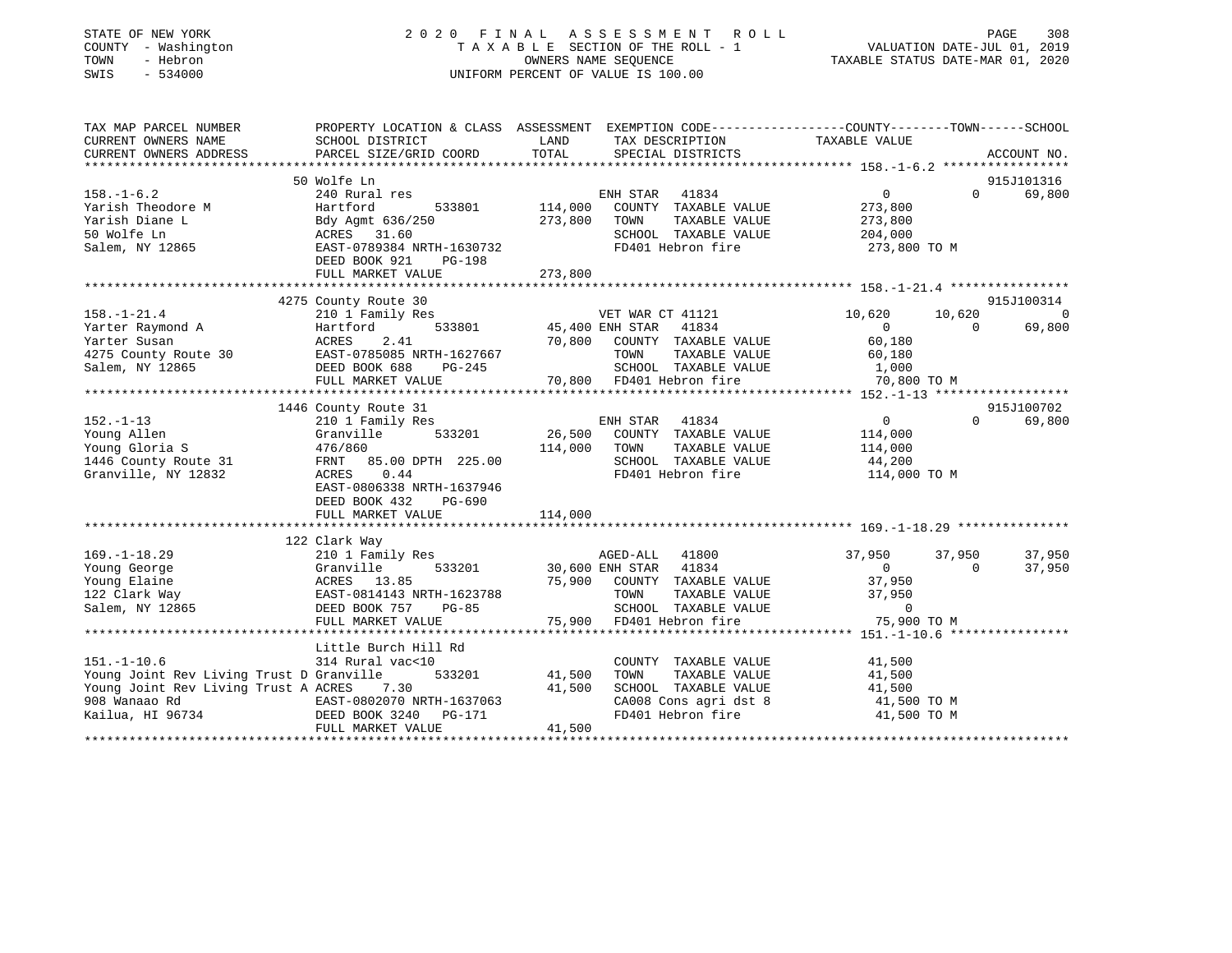## STATE OF NEW YORK 2 0 2 0 F I N A L A S S E S S M E N T R O L L PAGE 309 COUNTY - Washington T A X A B L E SECTION OF THE ROLL - 1 VALUATION DATE-JUL 01, 2019 TOWN - Hebron OWNERS NAME SEQUENCE TAXABLE STATUS DATE-MAR 01, 2020 SWIS - 534000 UNIFORM PERCENT OF VALUE IS 100.00

| SCHOOL DISTRICT<br>PARCEL SIZE/GRID COORD                                                                                                                             | LAND<br>TOTAL                                                                       | TAX DESCRIPTION<br>SPECIAL DISTRICTS                                                       |                                                                                                                                                                       | ACCOUNT NO.                                                                                                                                                                                                                                                               |
|-----------------------------------------------------------------------------------------------------------------------------------------------------------------------|-------------------------------------------------------------------------------------|--------------------------------------------------------------------------------------------|-----------------------------------------------------------------------------------------------------------------------------------------------------------------------|---------------------------------------------------------------------------------------------------------------------------------------------------------------------------------------------------------------------------------------------------------------------------|
| Big Burch Hill Rd<br>314 Rural vac<10<br>533201<br>Granville<br>ACRES<br>5.20<br>EAST-0803539 NRTH-1640248<br>DEED BOOK 612<br><b>PG-109</b>                          | 36,800                                                                              | COUNTY TAXABLE VALUE<br>TOWN<br>TAXABLE VALUE<br>SCHOOL TAXABLE VALUE<br>FD401 Hebron fire | 36,800<br>36,800<br>36,800                                                                                                                                            | 915J100301                                                                                                                                                                                                                                                                |
|                                                                                                                                                                       |                                                                                     |                                                                                            |                                                                                                                                                                       |                                                                                                                                                                                                                                                                           |
| 1343 Big Burch Hill Rd<br>210 1 Family Res<br>Granville<br>533201<br>ACRES<br>5.50<br>EAST-0803224 NRTH-1640507<br>DEED BOOK 551<br>PG-118                            | 222,300                                                                             | COUNTY TAXABLE VALUE<br>TOWN<br>TAXABLE VALUE<br>SCHOOL TAXABLE VALUE<br>FD401 Hebron fire | $\overline{0}$<br>222,300<br>222,300<br>192,300                                                                                                                       | 915J101514<br>$\Omega$<br>30,000                                                                                                                                                                                                                                          |
|                                                                                                                                                                       |                                                                                     |                                                                                            |                                                                                                                                                                       |                                                                                                                                                                                                                                                                           |
| 1444 County Route 31<br>480 Mult-use bld<br>533201<br>Granville<br>FRNT 41.00 DPTH 65.00<br>EAST-0806222 NRTH-1637951<br>DEED BOOK 586<br>PG-285<br>FULL MARKET VALUE | 60,700<br>60,700                                                                    | TAXABLE VALUE<br>TOWN<br>SCHOOL TAXABLE VALUE<br>FD401 Hebron fire                         | 60,700<br>60,700<br>60,700                                                                                                                                            | 915J100705                                                                                                                                                                                                                                                                |
|                                                                                                                                                                       |                                                                                     |                                                                                            |                                                                                                                                                                       |                                                                                                                                                                                                                                                                           |
| 210 1 Family Res<br>י<br>Rd יי<br>Granville<br>6.40 BANK<br>ACRES<br>EAST-0803047 NRTH-1637871<br>DEED BOOK 2606 PG-24<br>FULL MARKET VALUE                           |                                                                                     | TOWN<br>TAXABLE VALUE<br>SCHOOL TAXABLE VALUE                                              | 49,850<br>0<br>149,550<br>170,300                                                                                                                                     | 29,100<br>$\overline{\phantom{0}}$<br>30,000<br>$\Omega$                                                                                                                                                                                                                  |
|                                                                                                                                                                       |                                                                                     |                                                                                            |                                                                                                                                                                       | 915J101005                                                                                                                                                                                                                                                                |
| 260 Seasonal res<br>533201<br>Granville<br>ACRES 11.20<br>EAST-0813418 NRTH-1625518<br>DEED BOOK 797<br>PG-117<br>FULL MARKET VALUE                                   | 52,600<br>52,600                                                                    | COUNTY TAXABLE VALUE<br>TOWN<br>FD401 Hebron fire                                          | 52,600<br>52,600<br>52,600                                                                                                                                            |                                                                                                                                                                                                                                                                           |
|                                                                                                                                                                       | FULL MARKET VALUE<br>FULL MARKET VALUE<br>438 Little Burch Hill Rd<br>230 Clark Way | 36,800<br>36,800<br>222,300                                                                | PROPERTY LOCATION & CLASS ASSESSMENT<br>BAS STAR 41854<br>58,500<br>19,200<br>VET COM CT 41131<br>533201 60,500 BAS STAR 41854<br>199,400 FD401 Hebron fire<br>26,500 | EXEMPTION CODE----------------COUNTY-------TOWN------SCHOOL<br>TAXABLE VALUE<br>36,800 TO M<br>222,300 TO M<br>COUNTY TAXABLE VALUE<br>60,700 TO M<br>999 199,400 COUNTY TAXABLE VALUE<br>169,400<br>199,400 TO M<br>TAXABLE VALUE<br>SCHOOL TAXABLE VALUE<br>52,600 TO M |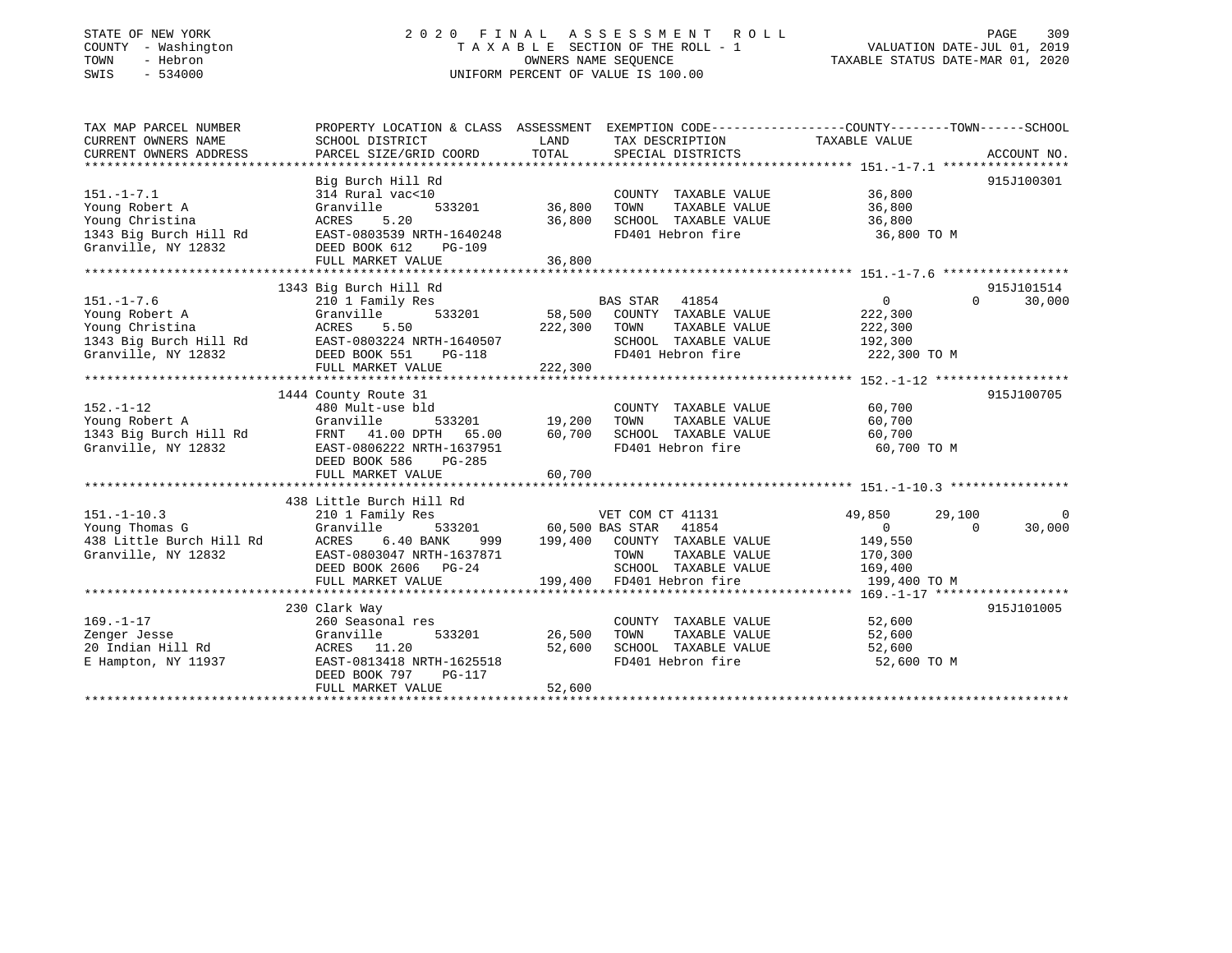## STATE OF NEW YORK 2 0 2 0 F I N A L A S S E S S M E N T R O L L PAGE 310COUNTY - Washington T A X A B L E SECTION OF THE ROLL - 1 VALUATION DATE-JUL 01, 2019 SWIS - 534000 UNIFORM PERCENT OF VALUE IS 100.00

VALUATION DATE-JUL 01, 2019

| TAX MAP PARCEL NUMBER                                                      | PROPERTY LOCATION & CLASS ASSESSMENT EXEMPTION CODE---------------COUNTY-------TOWN------SCHOOL |               |                                                                                 |                        |                              |
|----------------------------------------------------------------------------|-------------------------------------------------------------------------------------------------|---------------|---------------------------------------------------------------------------------|------------------------|------------------------------|
| CURRENT OWNERS NAME                                                        | SCHOOL DISTRICT                                                                                 | LAND          | TAX DESCRIPTION                                                                 | TAXABLE VALUE          |                              |
|                                                                            |                                                                                                 |               |                                                                                 |                        |                              |
|                                                                            |                                                                                                 |               |                                                                                 |                        |                              |
|                                                                            | 375 Mountainside Meadows Way                                                                    |               |                                                                                 |                        |                              |
| $170. - 1 - 12.10$                                                         | 242 Rurl res&rec                                                                                |               |                                                                                 | $\Omega$               | $0 \t 30,000$                |
| Ziganto William J Jr                                                       | Salem                                                                                           |               |                                                                                 | 156,500                |                              |
| 375 Mountainside Mdws                                                      | ACRES 23.87                                                                                     |               | 156,500 TOWN TAXABLE VALUE                                                      |                        |                              |
| Salem, NY 12865                                                            | EAST-0817538 NRTH-1617430                                                                       |               | SCHOOL TAXABLE VALUE                                                            | 156,500<br>126,500     |                              |
|                                                                            | $PG-180$<br>DEED BOOK 783                                                                       |               |                                                                                 |                        |                              |
|                                                                            | FULL MARKET VALUE                                                                               |               |                                                                                 |                        |                              |
|                                                                            |                                                                                                 |               |                                                                                 |                        |                              |
|                                                                            | 266 Indian Head Way                                                                             |               |                                                                                 |                        | 915J101261                   |
| $170. - 1 - 15.15$                                                         | 210 1 Family Res                                                                                |               |                                                                                 | $0 \qquad \qquad$      | 69,800<br>$\Omega$           |
| Zimmerman Gail R                                                           | Granville                                                                                       |               |                                                                                 | 120,600                |                              |
|                                                                            | 5.00                                                                                            | 120,600 TOWN  | TAXABLE VALUE                                                                   | 120,600                |                              |
| 266 Indian Head Way<br>Salem, NY 12865<br>Salem, NY 12865<br>EAST-0        | EAST-0817460 NRTH-1620569                                                                       |               |                                                                                 |                        |                              |
|                                                                            | RTH-1620569<br>PG-204<br>DEED BOOK 920                                                          |               | SCHOOL TAXABLE VALUE<br>FD401 Hebron fire                                       | 50,800<br>120,600 TO M |                              |
|                                                                            | FULL MARKET VALUE                                                                               | 120,600       |                                                                                 |                        |                              |
|                                                                            |                                                                                                 |               |                                                                                 |                        |                              |
|                                                                            | Indian Head Way                                                                                 |               |                                                                                 |                        | 915J101262                   |
| $170. - 1 - 15.16$                                                         | 314 Rural vac<10                                                                                |               | COUNTY TAXABLE VALUE 25,000                                                     |                        |                              |
| Zimmerman Gail R                                                           | Granville<br>533201 25,000                                                                      |               | TAXABLE VALUE<br>TOWN                                                           | 25,000                 |                              |
| 266 Indian Head Way                                                        | ACRES 5.01                                                                                      | 25,000        | SCHOOL TAXABLE VALUE 25,000                                                     |                        |                              |
| Salem, NY 12832                                                            | EAST-0817809 NRTH-1620834                                                                       |               | FD401 Hebron fire                                                               | 25,000 TO M            |                              |
|                                                                            | DEED BOOK 920<br>PG-204                                                                         |               |                                                                                 |                        |                              |
|                                                                            |                                                                                                 | 25,000        |                                                                                 |                        |                              |
|                                                                            | FULL MARKET VALUE                                                                               |               |                                                                                 |                        |                              |
|                                                                            |                                                                                                 |               |                                                                                 |                        |                              |
|                                                                            | 1226 Patterson Hill Rd<br>210 1 Family Res WET WAR CT 41121                                     |               |                                                                                 |                        | 915J100617<br>$\overline{a}$ |
| $183. - 1 - 27$                                                            |                                                                                                 |               |                                                                                 | 22,950<br>17,460       |                              |
| Zivec Conrad LE                                                            | 534801<br>Salem                                                                                 |               | 53,100 ENH STAR 41834                                                           | $\overline{0}$         | 69,800<br>$\overline{0}$     |
| Zivec Austen                                                               | ACRES<br>4.17                                                                                   |               | 153,000 COUNTY TAXABLE VALUE                                                    | 130,050                |                              |
| 1226 Patterson Hill Rd<br>1226 Patterson Hill Rd<br>1226 Patterson Hill Rd |                                                                                                 |               | TAXABLE VALUE<br>TOWN                                                           | 135,540                |                              |
| Salem, NY 12865                                                            | DEED BOOK 2020 PG-511                                                                           |               | G-511 SCHOOL TAXABLE VALUE 83,200<br>153,000 CA008 Cons agri dst 8 153,000 TO M |                        |                              |
|                                                                            | FULL MARKET VALUE                                                                               |               |                                                                                 |                        |                              |
| PRIOR OWNER ON 3/01/2020                                                   |                                                                                                 |               | FD401 Hebron fire 153,000 TO M                                                  |                        |                              |
| Zivec Conrad LE                                                            |                                                                                                 |               |                                                                                 |                        |                              |
|                                                                            |                                                                                                 |               |                                                                                 |                        |                              |
|                                                                            | 116 James Rd                                                                                    |               |                                                                                 |                        | 915J101074                   |
| $159. - 1 - 1$                                                             | 312 Vac w/imprv                                                                                 |               | COUNTY TAXABLE VALUE 39,800                                                     |                        |                              |
| Hartford<br>Zorn Robert E                                                  |                                                                                                 | 533801 35,900 | TOWN                                                                            | TAXABLE VALUE 39,800   |                              |
| 195B Stratton Rd<br>Rutland, VT 05701 EAST-0792663 NRTH-1630535            |                                                                                                 | 39,800        | SCHOOL TAXABLE VALUE 39,800                                                     |                        |                              |
|                                                                            |                                                                                                 |               | FD401 Hebron fire                                                               | 39,800 TO M            |                              |
|                                                                            | DEED BOOK 949<br>PG-126                                                                         |               |                                                                                 |                        |                              |
|                                                                            | FULL MARKET VALUE                                                                               | 39,800        |                                                                                 |                        |                              |
|                                                                            |                                                                                                 |               |                                                                                 |                        |                              |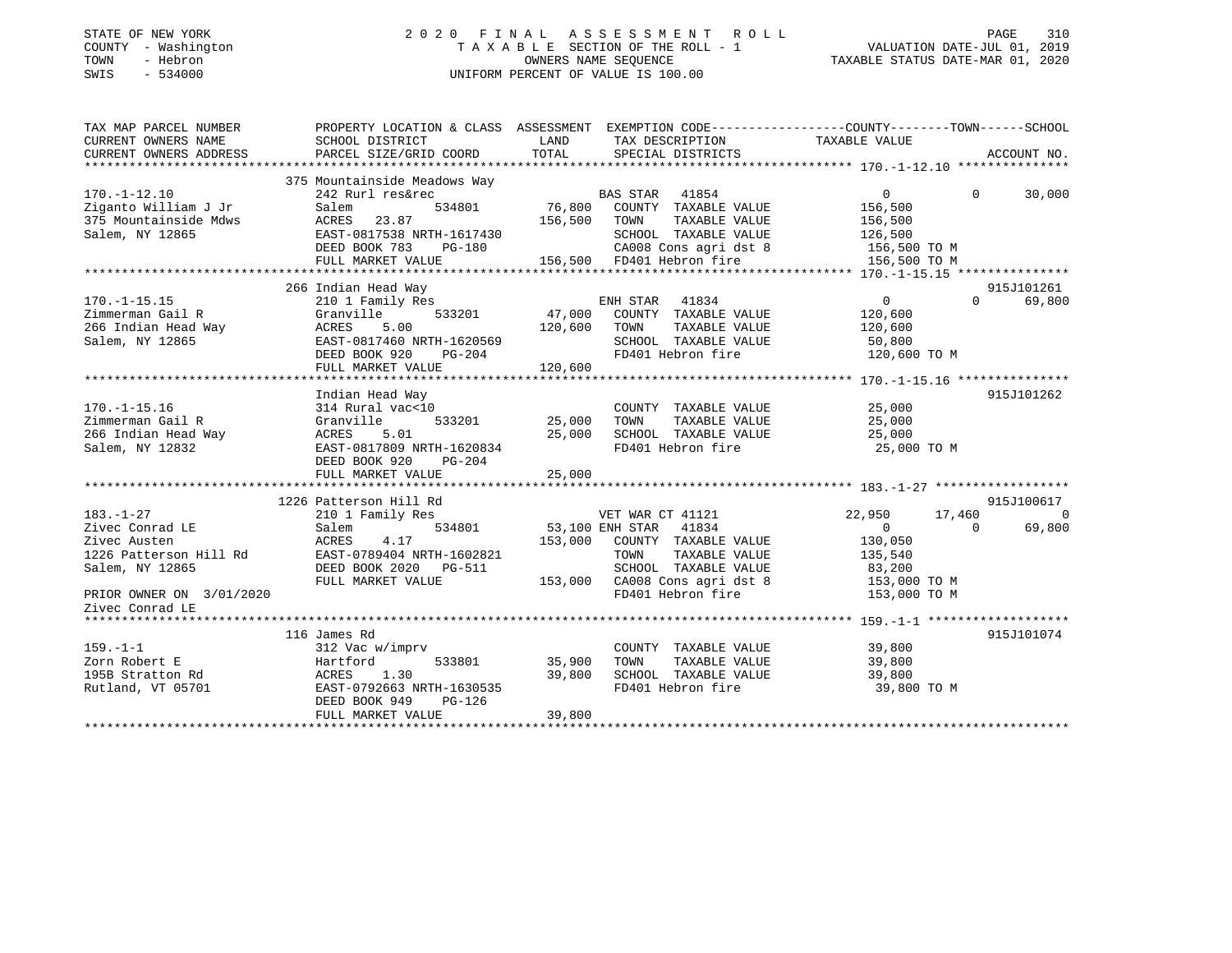| STATE OF NEW YORK                             | 2020                                 |        | FINAL ASSESSMENT ROLL                 | 311<br>PAGE                                                   |
|-----------------------------------------------|--------------------------------------|--------|---------------------------------------|---------------------------------------------------------------|
| - Washington<br>COUNTY                        |                                      |        | T A X A B L E SECTION OF THE ROLL - 1 | VALUATION DATE-JUL 01, 2019                                   |
| TOWN<br>- Hebron                              |                                      |        | OWNERS NAME SEQUENCE                  | TAXABLE STATUS DATE-MAR 01, 2020                              |
| $-534000$<br>SWIS                             |                                      |        | UNIFORM PERCENT OF VALUE IS 100.00    |                                                               |
|                                               |                                      |        |                                       |                                                               |
|                                               |                                      |        |                                       |                                                               |
| TAX MAP PARCEL NUMBER                         | PROPERTY LOCATION & CLASS ASSESSMENT |        |                                       | EXEMPTION CODE-----------------COUNTY--------TOWN------SCHOOL |
|                                               |                                      |        |                                       |                                                               |
| CURRENT OWNERS NAME                           | SCHOOL DISTRICT                      | LAND   | TAX DESCRIPTION                       | TAXABLE VALUE                                                 |
| CURRENT OWNERS ADDRESS PARCEL SIZE/GRID COORD |                                      | TOTAL  | SPECIAL DISTRICTS                     | ACCOUNT NO.                                                   |
|                                               |                                      |        |                                       |                                                               |
|                                               | Scott Hill Rd                        |        |                                       |                                                               |
| 158.-1-2.9                                    | 314 Rural vac<10                     |        | COUNTY<br>TAXABLE VALUE               | 43,100                                                        |
| Zuger Michael J                               | Hartford<br>533801                   | 43,100 | TOWN<br>TAXABLE VALUE                 | 43,100                                                        |
| 4067 State Route 40                           | $1$ ot 5                             | 43,100 | SCHOOL TAXABLE VALUE                  | 43,100                                                        |
| PO Box 272                                    | 8.05<br>ACRES                        |        | CA008 Cons agri dst 8                 | 43,100 TO M                                                   |
| Arqyle, NY 12809                              | EAST-0783886 NRTH-1629656            |        | FD401 Hebron fire                     | 43,100 TO M                                                   |
|                                               | DEED BOOK 3216 PG-13                 |        |                                       |                                                               |
|                                               | FULL MARKET VALUE                    | 43,100 |                                       |                                                               |

\*\*\*\*\*\*\*\*\*\*\*\*\*\*\*\*\*\*\*\*\*\*\*\*\*\*\*\*\*\*\*\*\*\*\*\*\*\*\*\*\*\*\*\*\*\*\*\*\*\*\*\*\*\*\*\*\*\*\*\*\*\*\*\*\*\*\*\*\*\*\*\*\*\*\*\*\*\*\*\*\*\*\*\*\*\*\*\*\*\*\*\*\*\*\*\*\*\*\*\*\*\*\*\*\*\*\*\*\*\*\*\*\*\*\*\*\*\*\*\*\*\*\*\*\*\*\*\*\*\*\*\*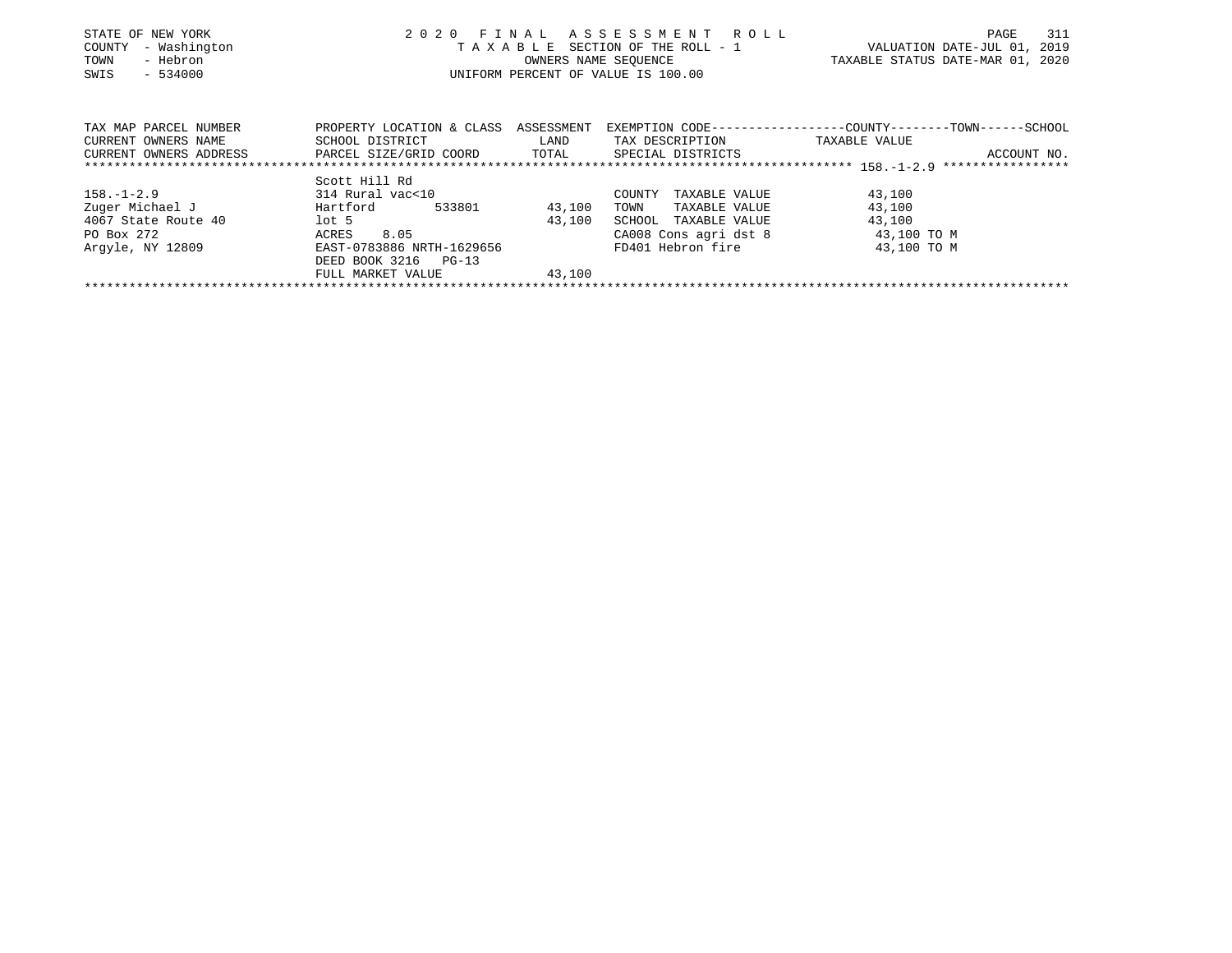TOWN - Hebron TAXABLE STATUS DATE-MAR 01, 2020 UNIFORM PERCENT OF VALUE IS 100.00 CURRENT DATE 7/01/2020

R O L L S U B S E C T I O N - - T O T A L S

#### \*\*\* S P E C I A L D I S T R I C T S U M M A R Y \*\*\*

|      |                      | TOTAL   | EXTENSION     | EXTENSION | AD VALOREM | EXEMPT    | TAXABLE    |
|------|----------------------|---------|---------------|-----------|------------|-----------|------------|
| CODE | DISTRICT NAME        | PARCELS | TYPE          | VALUE     | VALUE      | AMOUNT    | VALUE      |
|      | TE533 trans exempt f |         | 8 MOVTAX      |           |            |           |            |
|      | CA001 Cons agri dst  |         | 11 TOTAL      |           | 3451,800   | 822,015   | 2629,785   |
|      | CA004 Cons agri dst  |         | 2 TOTAL M     |           | 176,400    | 123,364   | 53,036     |
|      | CA006 Cons agri dst  |         | 8 TOTAL M     |           | 1594,600   | 665,237   | 929,363    |
|      | CA008 Cons agri dst  |         | 493 TOTAL M   |           | 77493,150  | 11880,842 | 65612,308  |
|      | FD401 Hebron fire    |         | 1,563 TOTAL M |           | 188339,400 | 11,800    | 188327,600 |
|      | LD401 West hebron li |         | 62 TOTAL M    |           | 6469,300   |           | 6469,300   |

#### \*\*\* S C H O O L D I S T R I C T S U M M A R Y \*\*\*

| CODE                                           | DISTRICT NAME                                         | TOTAL<br>PARCELS             | ASSESSED<br>LAND                                           | ASSESSED<br>TOTAL                                          | EXEMPT<br>AMOUNT                                       | TOTAL<br>TAXABLE                                          | <b>STAR</b><br>AMOUNT                       | STAR<br>TAXABLE                                           |
|------------------------------------------------|-------------------------------------------------------|------------------------------|------------------------------------------------------------|------------------------------------------------------------|--------------------------------------------------------|-----------------------------------------------------------|---------------------------------------------|-----------------------------------------------------------|
| 532001<br>533201<br>533401<br>533801<br>534801 | Arqyle<br>Granville<br>Greenwich<br>Hartford<br>Salem | 21<br>590<br>2<br>188<br>762 | 1377,200<br>36589,900<br>176,400<br>14139,600<br>47908,500 | 2662,600<br>69629,700<br>176,400<br>24660,200<br>91646,800 | 342,693<br>8350,906<br>123,364<br>3713,439<br>7879,170 | 2319,907<br>61278,794<br>53,036<br>20946,761<br>83767,630 | 279,800<br>7042,108<br>2645,600<br>9154,246 | 2040,107<br>54236,686<br>53,036<br>18301,161<br>74613,384 |
|                                                | SUB-TOTAL                                             | 1,563                        | 100191,600                                                 | 188775,700                                                 | 20409,572                                              | 168366,128                                                | 19121,754                                   | 149244,374                                                |
|                                                | TOTAL                                                 | 1,563                        | 100191,600                                                 | 188775,700                                                 | 20409,572                                              | 168366,128                                                | 19121,754                                   | 149244,374                                                |

#### \*\*\* S Y S T E M C O D E S S U M M A R Y \*\*\*

#### NO SYSTEM EXEMPTIONS AT THIS LEVEL

#### \*\*\* E X E M P T I O N S U M M A R Y \*\*\*

| CODE  | DESCRIPTION | TOTAL<br>PARCELS | COUNTY   | TOWN    | SCHOOL |
|-------|-------------|------------------|----------|---------|--------|
| 29700 | RPTL1138    |                  | 11,800   | 11,800  | 11,800 |
| 41120 | VETWAR CTS  |                  | 27,940   | 17,460  | 11,640 |
| 41121 | VET WAR CT  | 38               | 745,503  | 602,007 |        |
| 41131 | VET COM CT  | 31               | 1245,131 | 870,885 |        |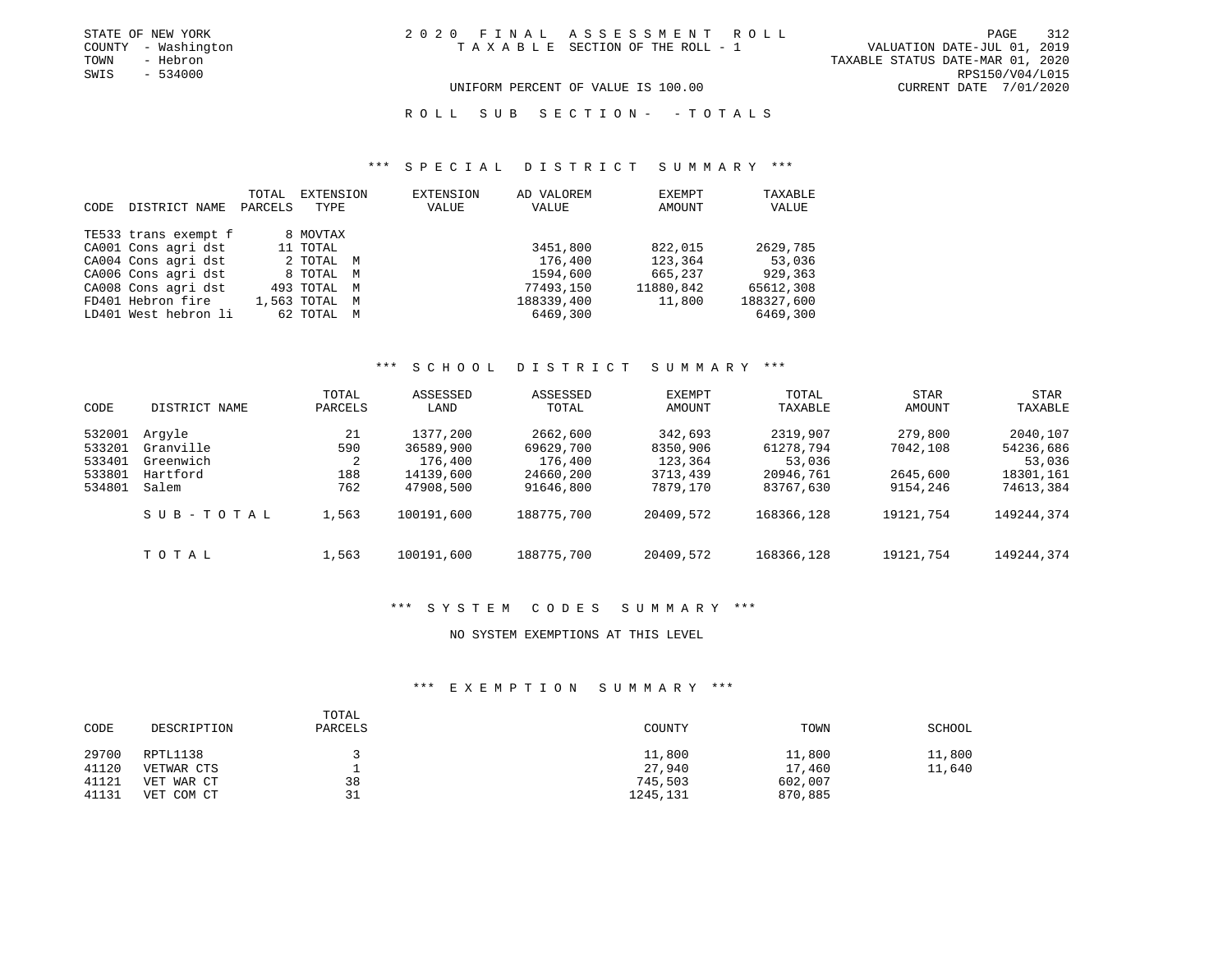|      | STATE OF NEW YORK   | 2020 FINAL ASSESSMENT ROLL         | PAGE                        | 313 |
|------|---------------------|------------------------------------|-----------------------------|-----|
|      | COUNTY - Washington | TAXABLE SECTION OF THE ROLL - 1    | VALUATION DATE-JUL 01, 2019 |     |
| TOWN | - Hebron            | TAXABLE STATUS DATE-MAR 01, 2020   |                             |     |
| SWIS | - 534000            |                                    | RPS150/V04/L015             |     |
|      |                     | UNIFORM PERCENT OF VALUE IS 100.00 | CURRENT DATE 7/01/2020      |     |

ROLL SUB SECTION - - TOTALS

#### \*\*\* E X E M P T I O N S U M M A R Y \*\*\*

|       |                  | TOTAL   |           |           |           |
|-------|------------------|---------|-----------|-----------|-----------|
| CODE  | DESCRIPTION      | PARCELS | COUNTY    | TOWN      | SCHOOL    |
| 41141 | VET DIS CT       | 14      | 597,015   | 542,222   |           |
| 41151 | $CW_10_VET/$     |         | 57,392    | 57,392    |           |
| 41700 | AG BUILD         | 4       | 504,980   | 504,980   | 504,980   |
| 41720 | AG DIST          | 140     | 13783,961 | 13783,961 | 13783,961 |
| 41730 | AGRI-D IND       | 41      | 1898,637  | 1898,637  | 1898,637  |
| 41800 | AGED-ALL         | 12      | 747,139   | 747,139   | 754,834   |
| 41801 | AGED-CO/TN       |         | 16,600    | 16,600    |           |
| 41802 | AGED-CO          | 29      | 1176,521  |           |           |
| 41803 | AGED-TOWN        | 22      |           | 845,316   |           |
| 41804 | AGED-SCH         | 17      |           |           | 591,481   |
| 41805 | AGE-CO/SCH       | 10      | 519,591   |           | 526,108   |
| 41806 | AGE-TN/SCH       |         |           | 44,940    | 44,940    |
| 41834 | ENH STAR         | 156     |           |           | 10190,104 |
| 41854 | <b>BAS STAR</b>  | 297     |           |           | 8909,400  |
| 41864 | <b>B STAR MH</b> |         |           |           | 22,250    |
| 41931 | DISAB-C/T        | 4       | 177,215   | 177,215   |           |
| 41932 | DISAB-CO         | 2       | 123,200   |           |           |
| 41933 | DISAB-TOWN       | 2       |           | 36,850    |           |
| 47460 | FOR 480A         | 36      | 2281,191  | 2281,191  | 2281,191  |
| 49501 | SOL-CO/TWN       |         | 27,000    | 27,000    |           |
|       | TOTAL            | 870     | 23940,816 | 22465,595 | 39531,326 |

| ROLL |             | TOTAL   | ASSESSED   | ASSESSED   | TAXABLE    | TAXABLE    | TAXABLE    | STAR       |
|------|-------------|---------|------------|------------|------------|------------|------------|------------|
| SEC  | DESCRIPTION | PARCELS | LAND       | TOTAL      | COUNTY     | TOWN       | SCHOOL     | TAXABLE    |
|      | TAXABLE     | 1,563   | 100191,600 | 188775,700 | 164834,884 | 166310,105 | 168366,128 | 149244,374 |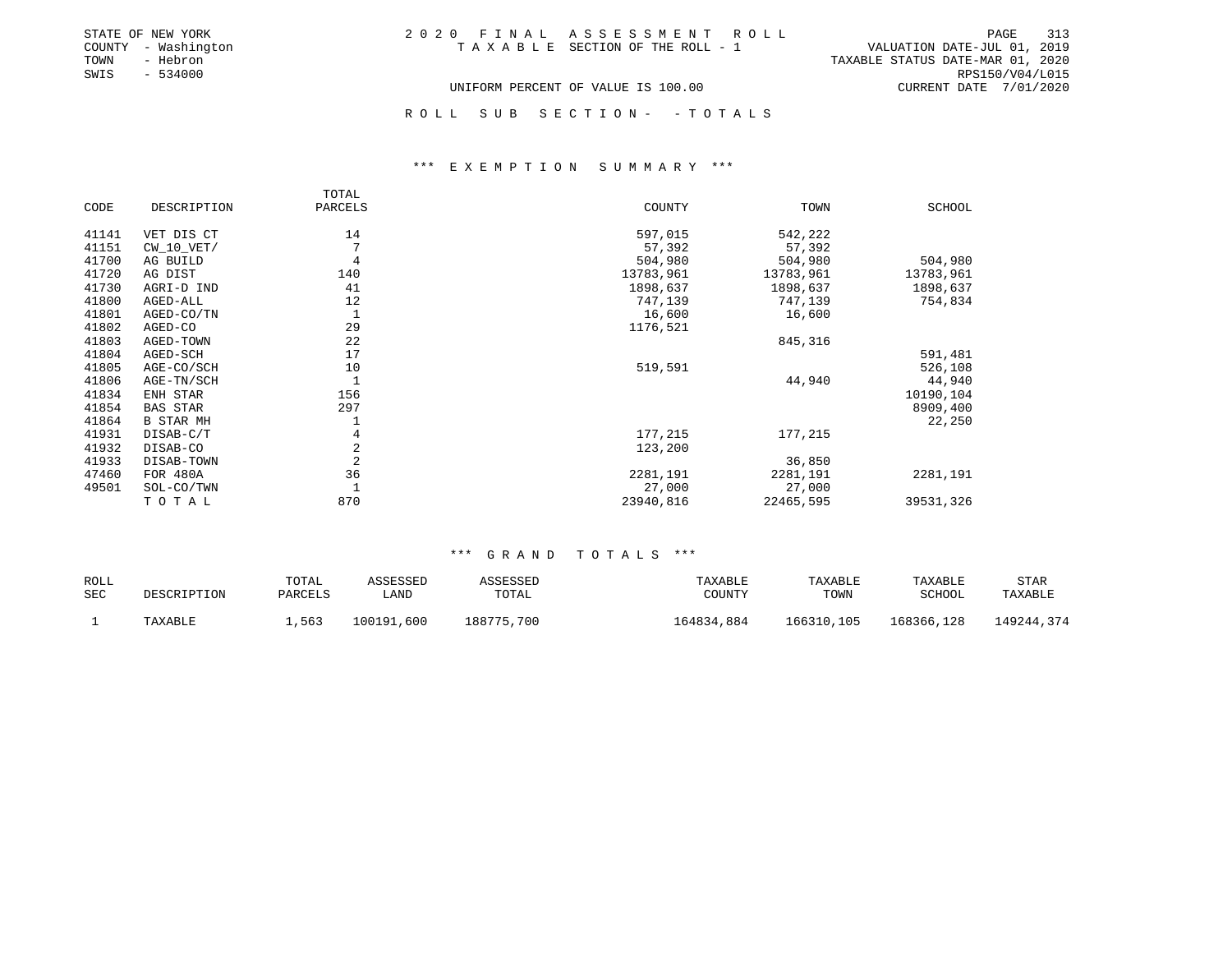|      | STATE OF NEW YORK   | 2020 FINAL ASSESSMENT ROLL         |                                  |                        | PAGE | 314 |
|------|---------------------|------------------------------------|----------------------------------|------------------------|------|-----|
|      | COUNTY - Washington | TAXABLE SECTION OF THE ROLL - 1    | VALUATION DATE-JUL 01, 2019      |                        |      |     |
| TOWN | - Hebron            |                                    | TAXABLE STATUS DATE-MAR 01, 2020 |                        |      |     |
| SWIS | - 534000            | UNIFORM PERCENT OF VALUE IS 100.00 |                                  | RPS150/V04/L015        |      |     |
|      |                     |                                    |                                  | CURRENT DATE 7/01/2020 |      |     |

## ROLL SECTION TOTALS

#### \*\*\* S P E C I A L D I S T R I C T S U M M A R Y \*\*\*

|      |                      | TOTAL   | EXTENSION        | EXTENSION | AD VALOREM | EXEMPT    | TAXABLE    |
|------|----------------------|---------|------------------|-----------|------------|-----------|------------|
| CODE | DISTRICT NAME        | PARCELS | TYPE             | VALUE     | VALUE      | AMOUNT    | VALUE      |
|      |                      |         |                  |           |            |           |            |
|      | TE533 trans exempt f |         | 8 MOVTAX         |           |            |           |            |
|      | CA001 Cons agri dst  |         | 11 TOTAL         |           | 3451,800   | 822,015   | 2629,785   |
|      | CA004 Cons agri dst  |         | 2 TOTAL M        |           | 176,400    | 123,364   | 53,036     |
|      | CA006 Cons agri dst  |         | 8 TOTAL M        |           | 1594,600   | 665,237   | 929,363    |
|      | CA008 Cons agri dst  |         | 493 TOTAL M      |           | 77493,150  | 11880,842 | 65612,308  |
|      | FD401 Hebron fire    |         | 1,563 TOTAL<br>M |           | 188339,400 | 11,800    | 188327,600 |
|      | LD401 West hebron li |         | 62 TOTAL<br>M    |           | 6469,300   |           | 6469,300   |

#### \*\*\* S C H O O L D I S T R I C T S U M M A R Y \*\*\*

| CODE                                           | DISTRICT NAME                                         | TOTAL<br>PARCELS             | ASSESSED<br>LAND                                           | ASSESSED<br>TOTAL                                          | EXEMPT<br>AMOUNT                                       | TOTAL<br>TAXABLE                                          | <b>STAR</b><br>AMOUNT                       | STAR<br>TAXABLE                                           |
|------------------------------------------------|-------------------------------------------------------|------------------------------|------------------------------------------------------------|------------------------------------------------------------|--------------------------------------------------------|-----------------------------------------------------------|---------------------------------------------|-----------------------------------------------------------|
| 532001<br>533201<br>533401<br>533801<br>534801 | Arqyle<br>Granville<br>Greenwich<br>Hartford<br>Salem | 21<br>590<br>2<br>188<br>762 | 1377,200<br>36589,900<br>176,400<br>14139,600<br>47908,500 | 2662,600<br>69629,700<br>176,400<br>24660,200<br>91646,800 | 342,693<br>8350,906<br>123,364<br>3713,439<br>7879,170 | 2319,907<br>61278,794<br>53,036<br>20946,761<br>83767,630 | 279,800<br>7042,108<br>2645,600<br>9154,246 | 2040,107<br>54236,686<br>53,036<br>18301,161<br>74613,384 |
|                                                | SUB-TOTAL                                             | 1,563                        | 100191,600                                                 | 188775,700                                                 | 20409,572                                              | 168366,128                                                | 19121,754                                   | 149244,374                                                |
|                                                | TOTAL                                                 | 1,563                        | 100191,600                                                 | 188775,700                                                 | 20409,572                                              | 168366,128                                                | 19121,754                                   | 149244,374                                                |

#### \*\*\* S Y S T E M C O D E S S U M M A R Y \*\*\*

#### NO SYSTEM EXEMPTIONS AT THIS LEVEL

### \*\*\* E X E M P T I O N S U M M A R Y \*\*\*

| CODE  | DESCRIPTION | TOTAL<br>PARCELS | COUNTY   | TOWN    | SCHOOL |
|-------|-------------|------------------|----------|---------|--------|
| 29700 | RPTL1138    |                  | 11,800   | 11,800  | 11,800 |
| 41120 | VETWAR CTS  |                  | 27,940   | 17,460  | 11,640 |
| 41121 | VET WAR CT  | 38               | 745,503  | 602,007 |        |
| 41131 | VET COM CT  | 31               | 1245,131 | 870,885 |        |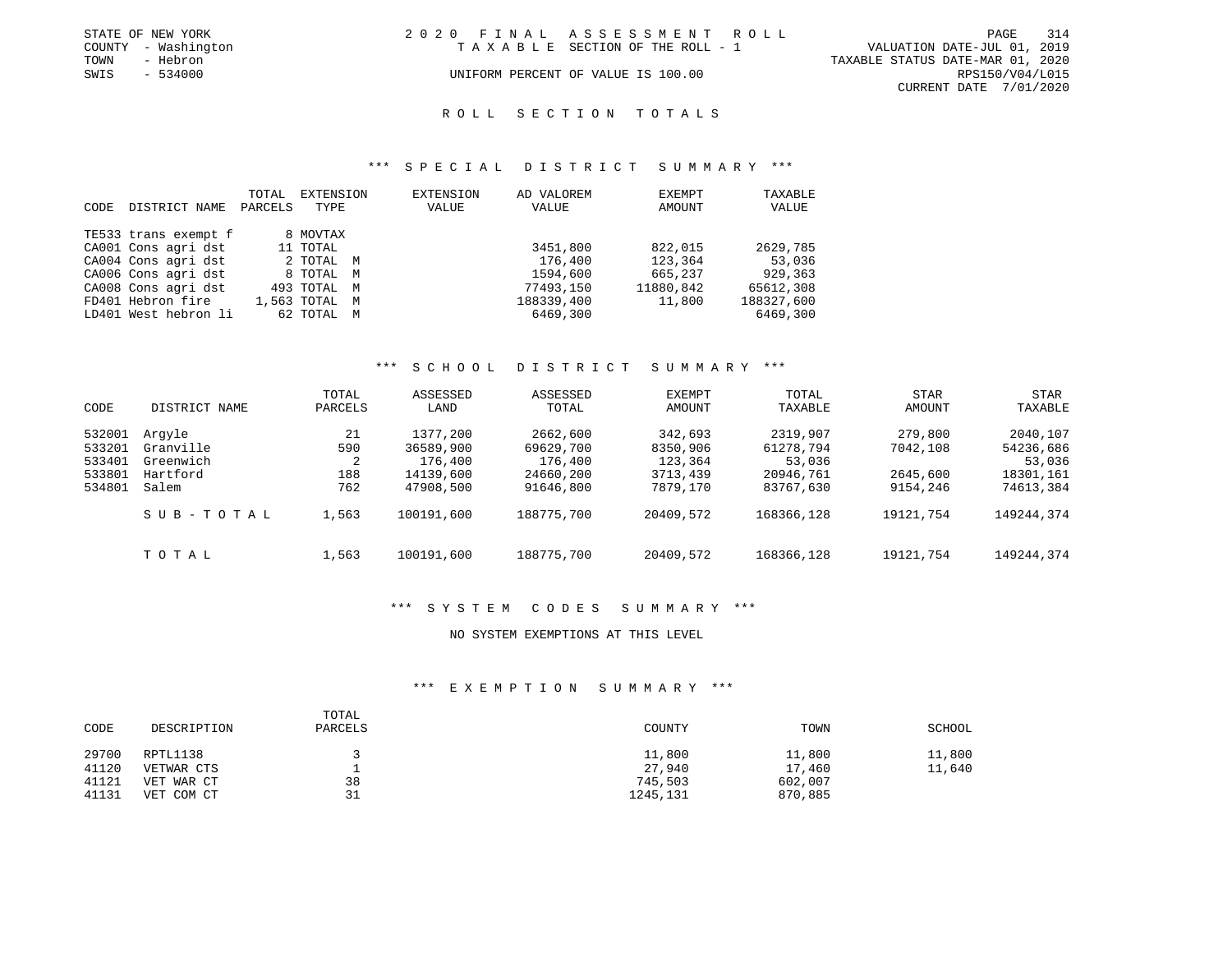|      | STATE OF NEW YORK   | 2020 FINAL ASSESSMENT ROLL         |                                  |                        | PAGE | 315 |
|------|---------------------|------------------------------------|----------------------------------|------------------------|------|-----|
|      | COUNTY - Washington | TAXABLE SECTION OF THE ROLL - 1    | VALUATION DATE-JUL 01, 2019      |                        |      |     |
| TOWN | - Hebron            |                                    | TAXABLE STATUS DATE-MAR 01, 2020 |                        |      |     |
| SWIS | $-534000$           | UNIFORM PERCENT OF VALUE IS 100.00 |                                  | RPS150/V04/L015        |      |     |
|      |                     |                                    |                                  | CURRENT DATE 7/01/2020 |      |     |
|      |                     |                                    |                                  |                        |      |     |

#### R O L L S E C T I O N T O T A L S

#### \*\*\* E X E M P T I O N S U M M A R Y \*\*\*

|       |                  | TOTAL   |           |           |               |
|-------|------------------|---------|-----------|-----------|---------------|
| CODE  | DESCRIPTION      | PARCELS | COUNTY    | TOWN      | <b>SCHOOL</b> |
| 41141 | VET DIS CT       | 14      | 597,015   | 542,222   |               |
| 41151 | $CW_10_VET/$     |         | 57,392    | 57,392    |               |
| 41700 | AG BUILD         | 4       | 504,980   | 504,980   | 504,980       |
| 41720 | AG DIST          | 140     | 13783,961 | 13783,961 | 13783,961     |
| 41730 | AGRI-D IND       | 41      | 1898,637  | 1898,637  | 1898,637      |
| 41800 | AGED-ALL         | 12      | 747,139   | 747,139   | 754,834       |
| 41801 | AGED-CO/TN       | 1       | 16,600    | 16,600    |               |
| 41802 | AGED-CO          | 29      | 1176,521  |           |               |
| 41803 | AGED-TOWN        | 22      |           | 845,316   |               |
| 41804 | AGED-SCH         | 17      |           |           | 591,481       |
| 41805 | AGE-CO/SCH       | 10      | 519,591   |           | 526,108       |
| 41806 | AGE-TN/SCH       |         |           | 44,940    | 44,940        |
| 41834 | ENH STAR         | 156     |           |           | 10190,104     |
| 41854 | <b>BAS STAR</b>  | 297     |           |           | 8909,400      |
| 41864 | <b>B STAR MH</b> |         |           |           | 22,250        |
| 41931 | DISAB-C/T        | 4       | 177,215   | 177,215   |               |
| 41932 | DISAB-CO         | 2       | 123,200   |           |               |
| 41933 | DISAB-TOWN       | 2       |           | 36,850    |               |
| 47460 | FOR 480A         | 36      | 2281,191  | 2281,191  | 2281,191      |
| 49501 | SOL-CO/TWN       |         | 27,000    | 27,000    |               |
|       | TOTAL            | 870     | 23940,816 | 22465,595 | 39531,326     |

| ROLL |             | TOTAL   | ASSESSED   | ASSESSED   | TAXABLE    | TAXABLE    | TAXABLE    | STAR       |
|------|-------------|---------|------------|------------|------------|------------|------------|------------|
| SEC  | DESCRIPTION | PARCELS | ∟AND       | TOTAL      | COUNTY     | TOWN       | SCHOOL     | TAXABLE    |
|      | TAXABLE     | 1,563   | 100191,600 | 188775,700 | 164834,884 | 166310,105 | 168366,128 | 149244,374 |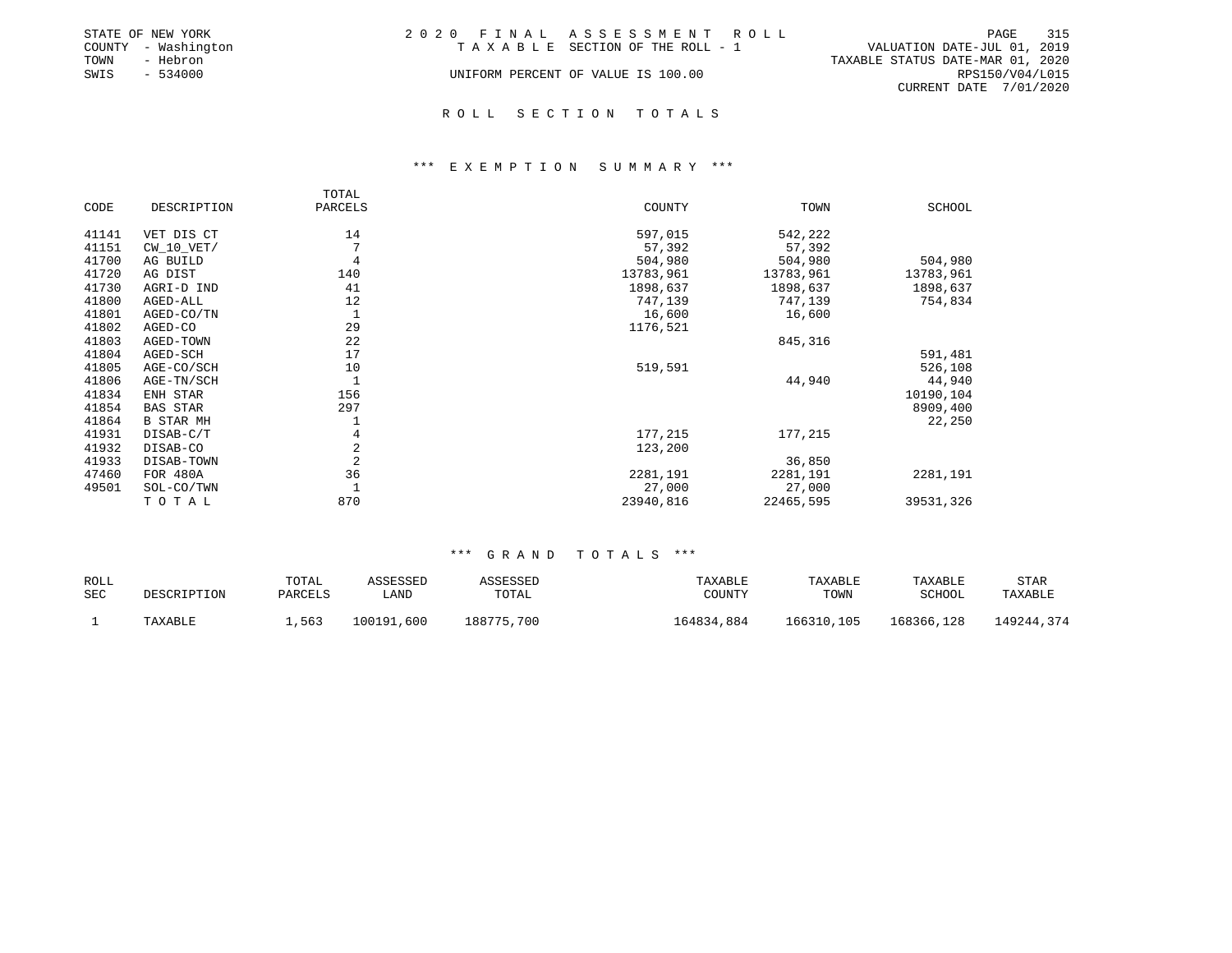| STATE OF NEW YORK<br>COUNTY - Washington<br>- Hebron<br>TOWN<br>$-534000$<br>SWIS | 2020 FINAL ASSESSMENT ROLL                                                                | STATE OWNED LAND SECTION OF THE ROLL - 3<br>OWNERS NAME SEOUENCE<br>UNIFORM PERCENT OF VALUE IS 100.00 | VALUATION DATE-JUL 01, 2019<br>TAXABLE STATUS DATE-MAR 01, 2020 | PAGE | 316      |
|-----------------------------------------------------------------------------------|-------------------------------------------------------------------------------------------|--------------------------------------------------------------------------------------------------------|-----------------------------------------------------------------|------|----------|
| TAX MAP PARCEL NUMBER                                                             | PROPERTY LOCATION & CLASS ASSESSMENT EXEMPTION CODE----------------COUNTY-------TOWN----- |                                                                                                        |                                                                 |      | --SCHOOL |

| CURRENT OWNERS NAME           | SCHOOL DISTRICT           | LAND   | TAX DESCRIPTION         | TAXABLE VALUE |
|-------------------------------|---------------------------|--------|-------------------------|---------------|
| CURRENT OWNERS ADDRESS        | PARCEL SIZE/GRID COORD    | TOTAL  | SPECIAL DISTRICTS       | ACCOUNT NO.   |
|                               |                           |        |                         |               |
|                               | Blossom Rd/e Off          |        |                         | 0100004       |
| $186. - 1 - 5$                | 930 State forest          |        | TAXABLE VALUE<br>COUNTY | 14,200        |
| New York State                | Salem<br>534801           | 14,200 | TAXABLE VALUE<br>TOWN   | 14,200        |
| Attn: Washington County Treas | ACRES 15.70               | 14,200 | SCHOOL<br>TAXABLE VALUE | 14,200        |
| 383 Broadway                  | EAST-0820480 NRTH-1604849 |        | CA008 Cons agri dst 8   | 14,200 TO M   |
| Fort Edward, NY 12828         | DEED BOOK 92<br>PG-365    |        | FD401 Hebron fire       | 14,200 TO M   |
|                               | FULL MARKET VALUE         | 14,200 |                         |               |
|                               |                           |        |                         |               |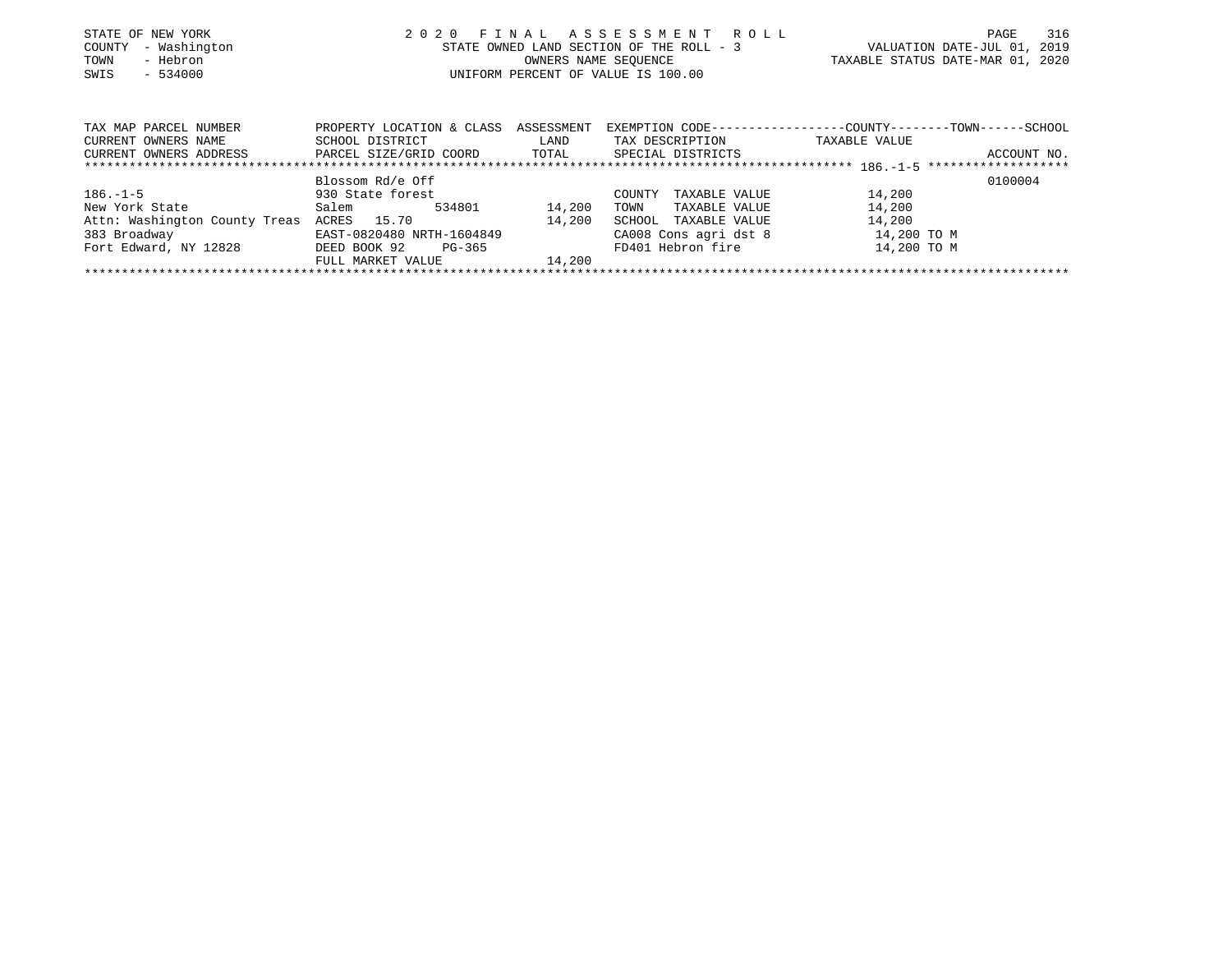| STATE OF NEW YORK   | 2020 FINAL ASSESSMENT ROLL               | 317<br>PAGE                      |
|---------------------|------------------------------------------|----------------------------------|
| COUNTY - Washington | STATE OWNED LAND SECTION OF THE ROLL - 3 | VALUATION DATE-JUL 01, 2019      |
| TOWN<br>- Hebron    |                                          | TAXABLE STATUS DATE-MAR 01, 2020 |
| SWIS<br>$-534000$   |                                          | RPS150/V04/L015                  |
|                     | UNIFORM PERCENT OF VALUE IS 100.00       | CURRENT DATE 7/01/2020           |

#### ROLL SUB SECTION - - TOTALS

#### \*\*\* S P E C I A L D I S T R I C T S U M M A R Y \*\*\*

| CODE DISTRICT NAME                       | TOTAL<br>PARCELS | <b>EXTENSION</b><br>TYPE. | EXTENSION<br>VALUE | AD VALOREM<br>VALUE | EXEMPT<br>AMOUNT | TAXABLE<br><b>VALUE</b> |
|------------------------------------------|------------------|---------------------------|--------------------|---------------------|------------------|-------------------------|
| CA008 Cons agri dst<br>FD401 Hebron fire |                  | 1 TOTAL M<br>l TOTAL M    |                    | 14,200<br>14,200    |                  | 14,200<br>14,200        |

### \*\*\* S C H O O L D I S T R I C T S U M M A R Y \*\*\*

| CODE   | DISTRICT NAME | TOTAL<br>PARCELS | ASSESSED<br>LAND | ASSESSED<br>TOTAL | EXEMPT<br>AMOUNT | TOTAL<br>TAXABLE | <b>STAR</b><br>AMOUNT | STAR<br>TAXABLE |
|--------|---------------|------------------|------------------|-------------------|------------------|------------------|-----------------------|-----------------|
| 534801 | Salem         |                  | 14,200           | 14,200            |                  | 14,200           |                       | 14,200          |
|        | SUB-TOTAL     |                  | 14,200           | 14,200            |                  | 14,200           |                       | 14,200          |
|        | TOTAL         |                  | 14,200           | 14,200            |                  | 14,200           |                       | 14,200          |

#### \*\*\* S Y S T E M C O D E S S U M M A R Y \*\*\*

#### NO SYSTEM EXEMPTIONS AT THIS LEVEL

### \*\*\* E X E M P T I O N S U M M A R Y \*\*\*

#### NO EXEMPTIONS AT THIS LEVEL

| ROLL |                  | TOTAL   | ASSESSED | ASSESSED | TAXABLE                | TAXABLE | TAXABLE       | STAR    |
|------|------------------|---------|----------|----------|------------------------|---------|---------------|---------|
| SEC  | DESCRIPTION      | PARCELS | LAND     | TOTAL    | COUNTY                 | TOWN    | <b>SCHOOL</b> | TAXABLE |
|      | STATE OWNED LAND |         | 14,200   | ⊥4,200   | .200<br>$\overline{4}$ | 14,200  | 14,200        | 14,200  |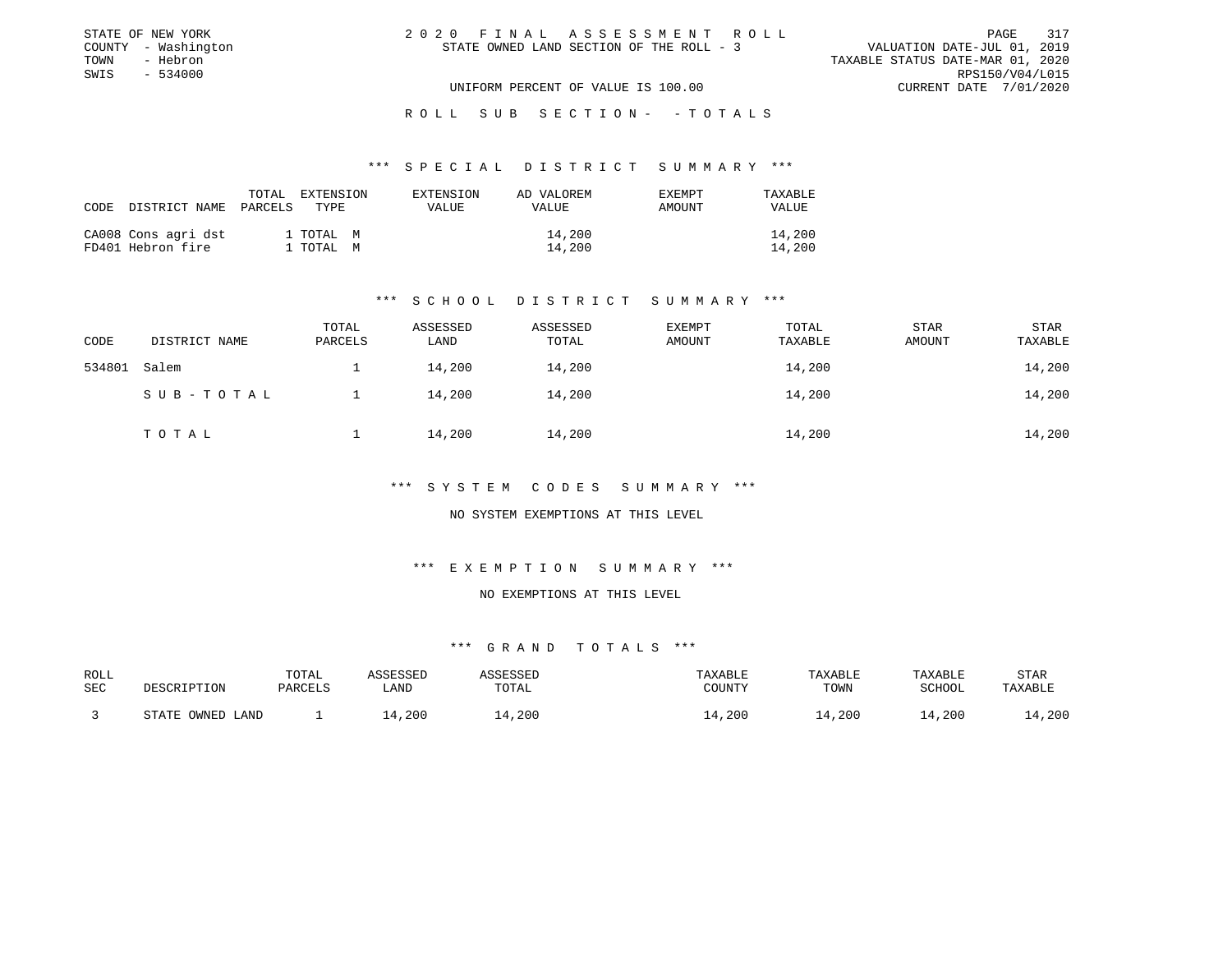|      | STATE OF NEW YORK   | 2020 FINAL ASSESSMENT ROLL               | 318<br>PAGE                      |
|------|---------------------|------------------------------------------|----------------------------------|
|      | COUNTY - Washington | STATE OWNED LAND SECTION OF THE ROLL - 3 | VALUATION DATE-JUL 01, 2019      |
| TOWN | - Hebron            |                                          | TAXABLE STATUS DATE-MAR 01, 2020 |
| SWIS | $-534000$           | UNIFORM PERCENT OF VALUE IS 100.00       | RPS150/V04/L015                  |
|      |                     |                                          | CURRENT DATE 7/01/2020           |

#### R O L L S E C T I O N T O T A L S

#### \*\*\* S P E C I A L D I S T R I C T S U M M A R Y \*\*\*

| CODE | DISTRICT NAME                            | TOTAL<br>PARCELS | EXTENSION<br>TYPE.     | EXTENSION<br>VALUE | AD VALOREM<br>VALUE | <b>EXEMPT</b><br>AMOUNT | TAXABLE<br><b>VALUE</b> |
|------|------------------------------------------|------------------|------------------------|--------------------|---------------------|-------------------------|-------------------------|
|      | CA008 Cons agri dst<br>FD401 Hebron fire |                  | 1 TOTAL M<br>1 TOTAL M |                    | 14,200<br>14,200    |                         | 14,200<br>14,200        |

### \*\*\* S C H O O L D I S T R I C T S U M M A R Y \*\*\*

| CODE   | DISTRICT NAME | TOTAL<br>PARCELS | ASSESSED<br>LAND | ASSESSED<br>TOTAL | EXEMPT<br>AMOUNT | TOTAL<br>TAXABLE | STAR<br>AMOUNT | STAR<br>TAXABLE |
|--------|---------------|------------------|------------------|-------------------|------------------|------------------|----------------|-----------------|
| 534801 | Salem         |                  | 14,200           | 14,200            |                  | 14,200           |                | 14,200          |
|        | SUB-TOTAL     |                  | 14,200           | 14,200            |                  | 14,200           |                | 14,200          |
|        | TOTAL         |                  | 14,200           | 14,200            |                  | 14,200           |                | 14,200          |

#### \*\*\* S Y S T E M C O D E S S U M M A R Y \*\*\*

#### NO SYSTEM EXEMPTIONS AT THIS LEVEL

### \*\*\* E X E M P T I O N S U M M A R Y \*\*\*

#### NO EXEMPTIONS AT THIS LEVEL

| ROLL |                  | TOTAL   | ASSESSED | ASSESSED | TAXABLE                | TAXABLE | TAXABLE       | STAR    |
|------|------------------|---------|----------|----------|------------------------|---------|---------------|---------|
| SEC  | DESCRIPTION      | PARCELS | LAND     | TOTAL    | COUNTY                 | TOWN    | <b>SCHOOL</b> | TAXABLE |
|      | STATE OWNED LAND |         | 14,200   | ⊥4,200   | .200<br>$\overline{4}$ | 14,200  | 14,200        | 14,200  |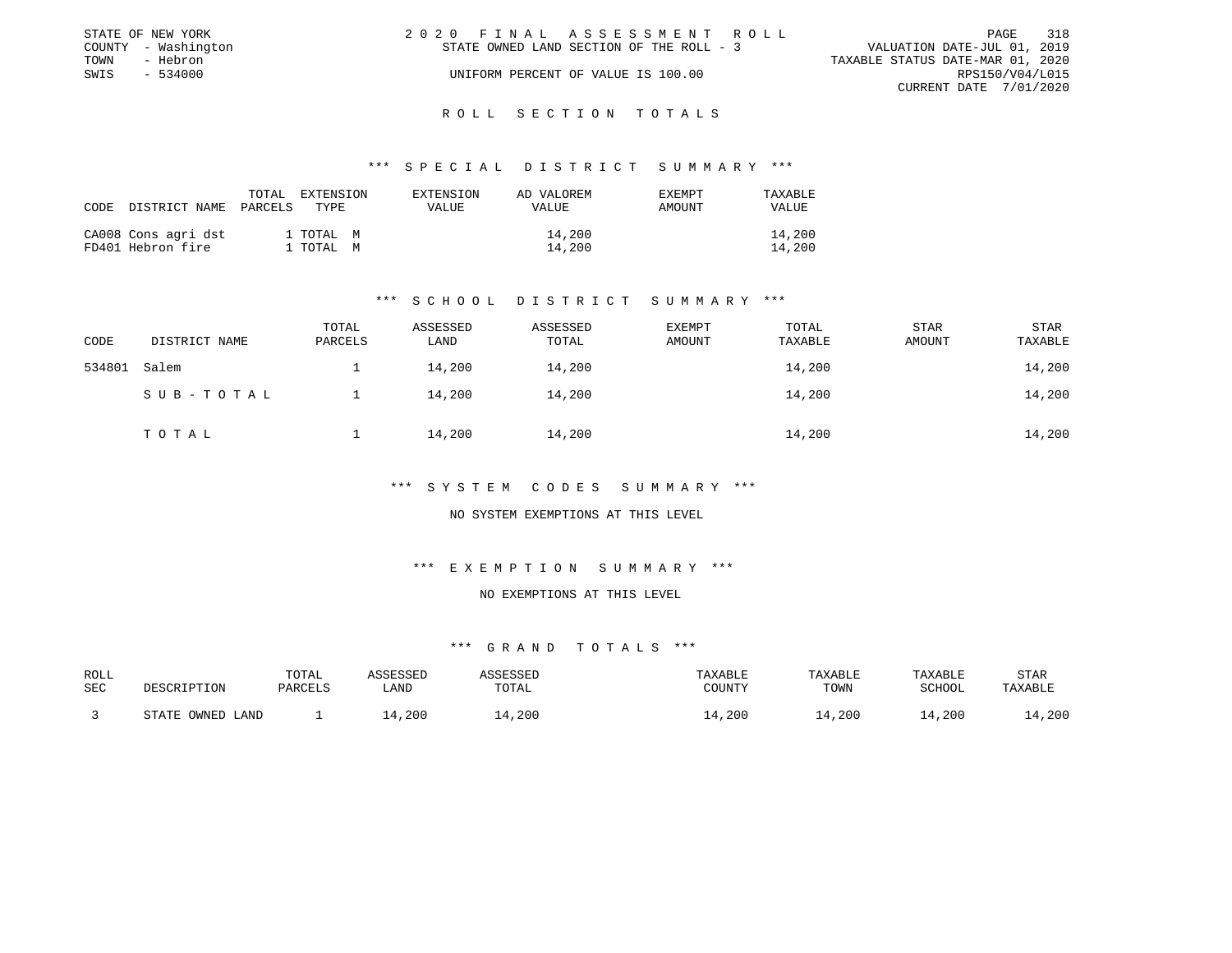## STATE OF NEW YORK 2 0 2 0 F I N A L A S S E S S M E N T R O L L PAGE 319 COUNTY - Washington SPECIAL FRANCHISE SECTION OF THE ROLL - 5 VALUATION DATE-JUL 01, 2019 TOWN - Hebron OWNERS NAME SEQUENCE TAXABLE STATUS DATE-MAR 01, 2020 SWIS - 534000 UNIFORM PERCENT OF VALUE IS 100.00

| TAX MAP PARCEL NUMBER                                 | PROPERTY LOCATION & CLASS ASSESSMENT EXEMPTION CODE----------------COUNTY-------TOWN-----SCHOOL |                |                       |                                                    |             |
|-------------------------------------------------------|-------------------------------------------------------------------------------------------------|----------------|-----------------------|----------------------------------------------------|-------------|
| CURRENT OWNERS NAME                                   | SCHOOL DISTRICT                                                                                 | LAND           | TAX DESCRIPTION       | TAXABLE VALUE                                      |             |
| CURRENT OWNERS ADDRESS                                | PARCEL SIZE/GRID COORD                                                                          | TOTAL          | SPECIAL DISTRICTS     |                                                    | ACCOUNT NO. |
|                                                       |                                                                                                 |                |                       |                                                    |             |
|                                                       | Special Franchise                                                                               |                |                       |                                                    |             |
| $500.-15-1$                                           | 861 Elec & gas                                                                                  |                | COUNTY TAXABLE VALUE  | 428                                                |             |
| National Grid                                         | Granville<br>533201                                                                             | $\overline{0}$ | TOWN<br>TAXABLE VALUE | 428                                                |             |
| 300 Erie Blvd W                                       |                                                                                                 | 428            | SCHOOL TAXABLE VALUE  | 428                                                |             |
| Syracuse, NY 13201                                    | FULL MARKET VALUE                                                                               | 428            | FD401 Hebron fire     | 428 TO M                                           |             |
| ****************************                          | **********************                                                                          |                |                       |                                                    |             |
|                                                       | Special Franchise Propert                                                                       |                |                       |                                                    | 9150300715  |
| $500. - 10 - 4. - 1$                                  | 861 Elec & gas                                                                                  |                | COUNTY TAXABLE VALUE  | 180,876                                            |             |
| New York State Electric & Gas Salem                   | 534801                                                                                          | $\Omega$       | TOWN<br>TAXABLE VALUE | 180,876                                            |             |
| c/o Avangrid Mgmt Co-Local Tax Apport For Sch 39.697% |                                                                                                 | 180,876        | SCHOOL TAXABLE VALUE  | 180,876                                            |             |
| 1 City Center Fl 5                                    | Parcel 1 Of 4                                                                                   |                | FD401 Hebron fire     | 180,876 TO M                                       |             |
| Portland, ME 04101                                    | FULL MARKET VALUE                                                                               | 180,876        |                       |                                                    |             |
|                                                       |                                                                                                 |                |                       |                                                    |             |
|                                                       | Special Franchise-Town                                                                          |                |                       |                                                    | 9176300752  |
| $500. - 10 - 4. - 2$                                  | 861 Elec & gas                                                                                  |                | COUNTY TAXABLE VALUE  | 201,854                                            |             |
| New York State Electric & Gas Granville               | 533201                                                                                          | $\mathbf 0$    | TOWN<br>TAXABLE VALUE | 201,854                                            |             |
| c/o Avangrid Mgmt Co-Local Tax Apport For Sch 44.301% |                                                                                                 | 201,854        | SCHOOL TAXABLE VALUE  | 201,854                                            |             |
| 1 City Center Fl 5                                    | Parcel 2 Of 4                                                                                   |                | FD401 Hebron fire     | 201,854 TO M                                       |             |
| Portland, ME 04101                                    | FULL MARKET VALUE                                                                               | 201,854        |                       |                                                    |             |
|                                                       |                                                                                                 |                |                       |                                                    |             |
|                                                       | Special Franchise Town                                                                          |                |                       |                                                    | 9176300753  |
| $500. -10 - 4. -3$                                    | 861 Elec & gas                                                                                  |                | COUNTY TAXABLE VALUE  | 71,089                                             |             |
| New York State Electric & Gas Hartford                | 533801                                                                                          | 0              | TOWN<br>TAXABLE VALUE | 71,089                                             |             |
| c/o Avangrid Mgmt Co-Local Tax Apport For Sch 15.602% |                                                                                                 | 71,089         | SCHOOL TAXABLE VALUE  | 71,089                                             |             |
| 1 City Center Fl 5                                    | Parcel 3 Of 4                                                                                   |                | FD401 Hebron fire     | 71,089 TO M                                        |             |
| Portland, ME 04101                                    | FULL MARKET VALUE                                                                               | 71,089         |                       |                                                    |             |
|                                                       |                                                                                                 |                |                       | ********************************* 500.-10-4.-4 *** |             |
|                                                       | Special Franchise Town                                                                          |                |                       |                                                    | 9176300754  |
| $500. - 10 - 4. - 4$                                  | 861 Elec & gas                                                                                  |                | COUNTY TAXABLE VALUE  | 1,823                                              |             |
| New York State Electric & Gas Argyle                  | 532001                                                                                          | $\mathbf{0}$   | TAXABLE VALUE<br>TOWN | 1,823                                              |             |
| c/o Avangrid Mgmt Co-Local Tax Apport For Sch. 4%     |                                                                                                 | 1,823          | SCHOOL TAXABLE VALUE  | 1,823                                              |             |
| 1 City Center Fl 5                                    | Parcel 4 Of 4                                                                                   |                | FD401 Hebron fire     | 1,823 TO M                                         |             |
| Portland, ME 04101                                    | FULL MARKET VALUE                                                                               | 1,823          |                       |                                                    |             |
|                                                       |                                                                                                 |                |                       |                                                    |             |
|                                                       | Special Franchise Propert                                                                       |                |                       |                                                    | 9150300716  |
| $500. -60 - 2. -1$                                    | 866 Telephone                                                                                   |                | COUNTY TAXABLE VALUE  | 99,223                                             |             |
| Verizon New York Inc                                  | 534801<br>Salem                                                                                 | $\circ$        | TAXABLE VALUE<br>TOWN | 99,223                                             |             |
| Property Tax Department                               | Apport For Sch 49.940%                                                                          | 99,223         | SCHOOL TAXABLE VALUE  | 99,223                                             |             |
| PO Box 2749                                           | Parcel 1 Of 4                                                                                   |                | FD401 Hebron fire     | 99,223 TO M                                        |             |
| Addison, TX 75001                                     | FULL MARKET VALUE                                                                               | 99,223         |                       |                                                    |             |
|                                                       |                                                                                                 |                |                       |                                                    |             |
|                                                       | Special Franchise Town                                                                          |                |                       |                                                    | 9176300756  |
| $500. -60 - 2. - 2$                                   | 866 Telephone                                                                                   |                | COUNTY TAXABLE VALUE  | 79,553                                             |             |
| Verizon New York Inc                                  | Granville<br>533201                                                                             | $\mathbf 0$    | TAXABLE VALUE<br>TOWN | 79,553                                             |             |
| Property Tax Department                               | Apport For Sch 40.040%                                                                          | 79,553         | SCHOOL TAXABLE VALUE  | 79,553                                             |             |
| PO Box 2749                                           | Parcel 2 Of 4                                                                                   |                | FD401 Hebron fire     | 79,553 TO M                                        |             |
| Addison, TX 75001                                     | FULL MARKET VALUE                                                                               | 79,553         |                       |                                                    |             |
|                                                       |                                                                                                 |                |                       |                                                    |             |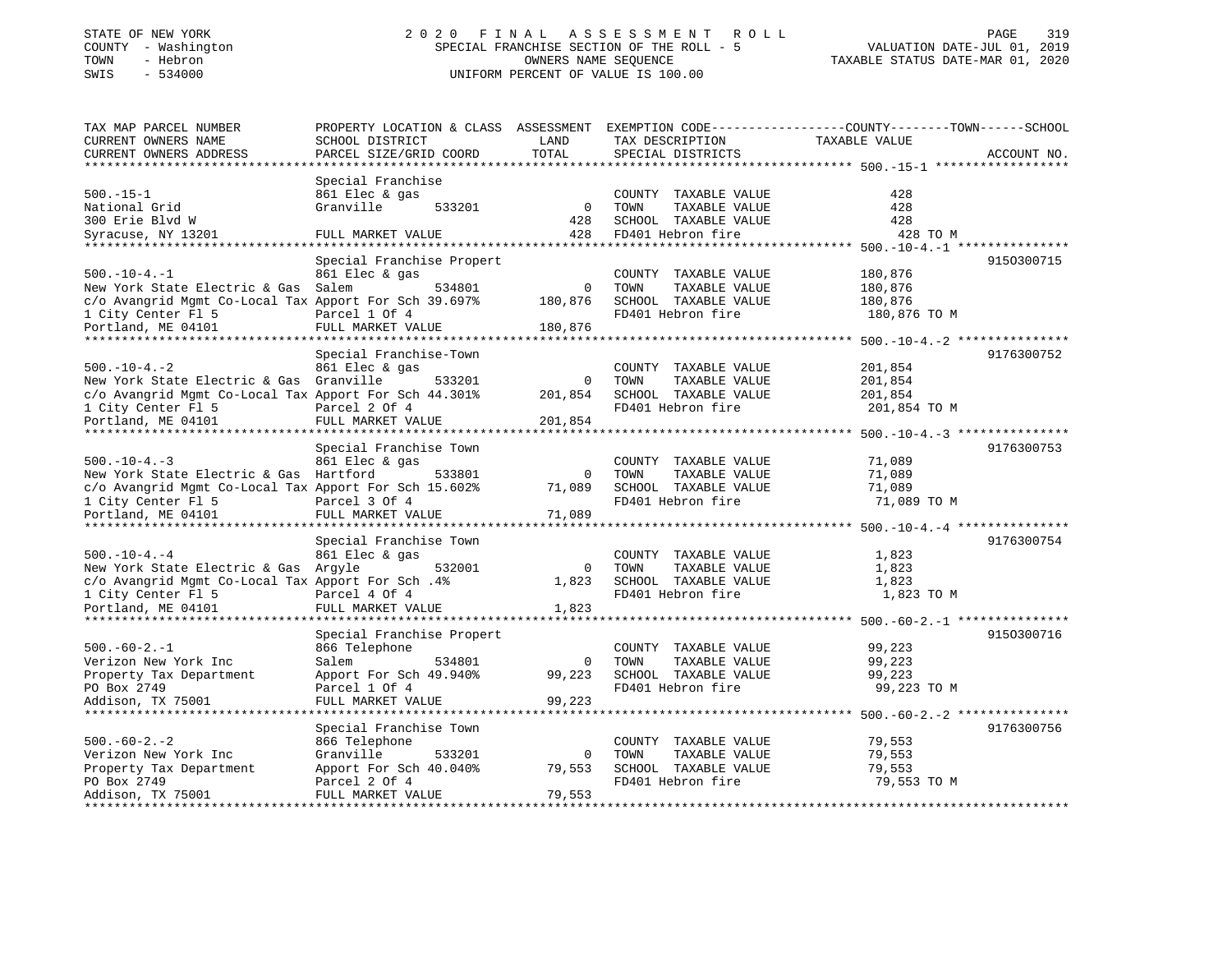| STATE OF NEW YORK<br>- Washington<br>COUNTY<br>- Hebron<br>TOWN<br>SWIS<br>$-534000$ | 2 0 2 0<br>FINAL ASSESSMENT ROLL<br>SPECIAL FRANCHISE SECTION OF THE ROLL - 5<br>UNIFORM PERCENT OF VALUE IS 100.00 | 320<br>PAGE<br>VALUATION DATE-JUL 01, 2019<br>TAXABLE STATUS DATE-MAR 01, 2020 |                         |                                                                               |
|--------------------------------------------------------------------------------------|---------------------------------------------------------------------------------------------------------------------|--------------------------------------------------------------------------------|-------------------------|-------------------------------------------------------------------------------|
| TAX MAP PARCEL NUMBER<br>CURRENT OWNERS NAME                                         | PROPERTY LOCATION & CLASS ASSESSMENT<br>SCHOOL DISTRICT                                                             | LAND                                                                           | TAX DESCRIPTION         | EXEMPTION CODE-----------------COUNTY-------TOWN------SCHOOL<br>TAXABLE VALUE |
| CURRENT OWNERS ADDRESS                                                               | PARCEL SIZE/GRID COORD                                                                                              | TOTAL                                                                          | SPECIAL DISTRICTS       | ACCOUNT NO.                                                                   |
|                                                                                      |                                                                                                                     |                                                                                |                         |                                                                               |
|                                                                                      | Special Franchise Town                                                                                              |                                                                                |                         | 9176300757                                                                    |
| $500. -60 - 2. -3$                                                                   | 866 Telephone                                                                                                       |                                                                                | TAXABLE VALUE<br>COUNTY | 13,650                                                                        |
| Verizon New York Inc                                                                 | Hartford<br>533801                                                                                                  | $\overline{0}$                                                                 | TOWN<br>TAXABLE VALUE   | 13,650                                                                        |
| Property Tax Department Apport For Sch 6.870% 13,650                                 |                                                                                                                     |                                                                                | SCHOOL TAXABLE VALUE    | 13,650                                                                        |
| PO Box 2749<br>Parcel 3 Of 4                                                         |                                                                                                                     |                                                                                | FD401 Hebron fire       | 13,650 TO M                                                                   |
| Addison, TX 75001 FULL MARKET VALUE 13,650                                           |                                                                                                                     |                                                                                |                         |                                                                               |
|                                                                                      |                                                                                                                     |                                                                                |                         |                                                                               |
|                                                                                      | Special Franchise Town                                                                                              |                                                                                |                         | 9176300758                                                                    |
| $500. -60 - 2. -4$                                                                   | 866 Telephone                                                                                                       |                                                                                | TAXABLE VALUE<br>COUNTY | 6,258                                                                         |
| Verizon New York Inc                                                                 | 532001<br>Argyle                                                                                                    | 0                                                                              | TAXABLE VALUE<br>TOWN   | 6,258                                                                         |
| Property Tax Department                                                              | Apport For Sch 3.150%                                                                                               | 6,258                                                                          | SCHOOL<br>TAXABLE VALUE | 6,258                                                                         |
| PO Box 2749                                                                          | Parcel 4 Of 4                                                                                                       |                                                                                | FD401 Hebron fire       | 6,258 TO M                                                                    |
| Addison, TX 75001                                                                    | FULL MARKET VALUE                                                                                                   |                                                                                |                         |                                                                               |
|                                                                                      |                                                                                                                     |                                                                                |                         |                                                                               |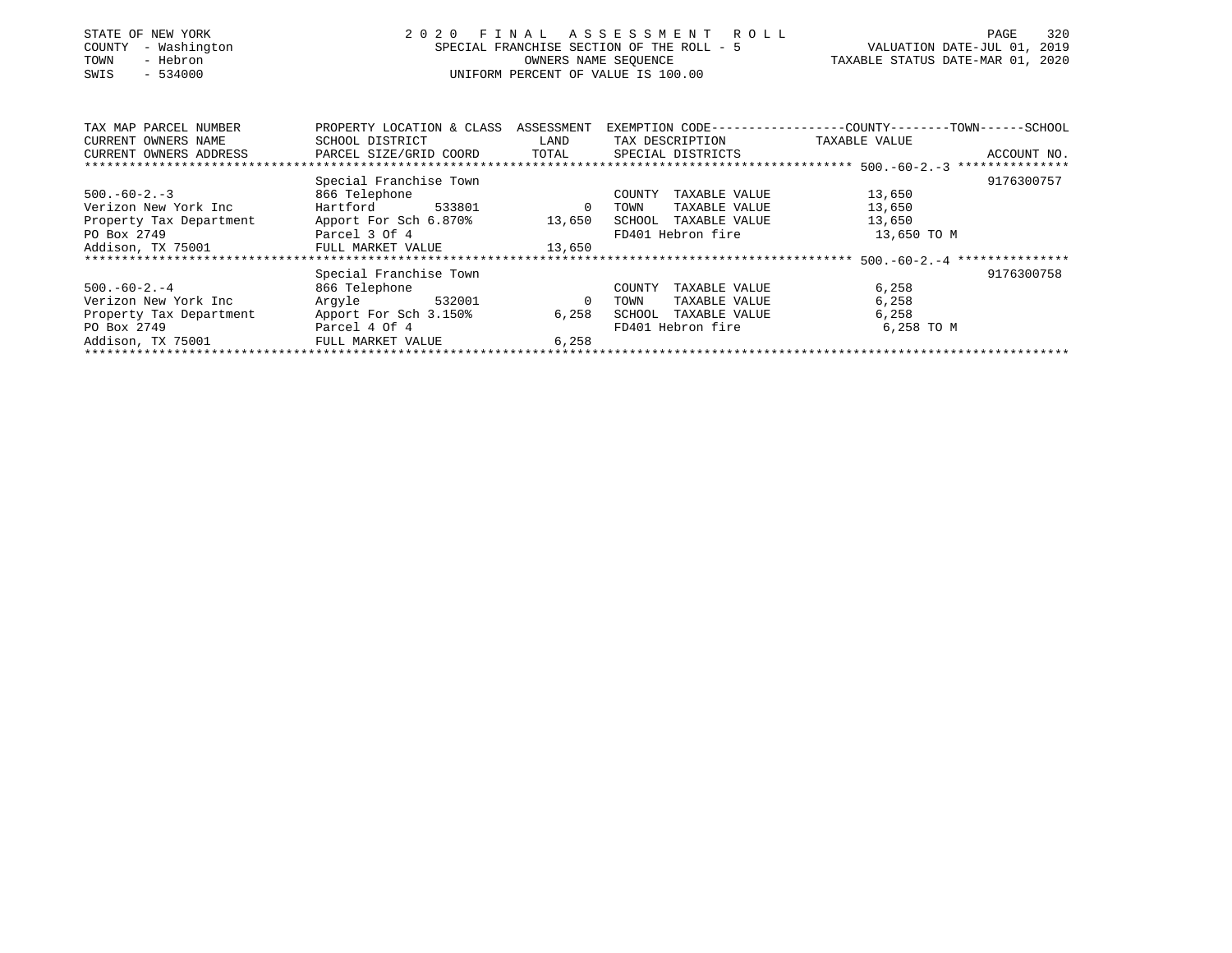| STATE OF NEW YORK   | 2020 FINAL ASSESSMENT ROLL                | 321<br>PAGE                      |
|---------------------|-------------------------------------------|----------------------------------|
| COUNTY - Washington | SPECIAL FRANCHISE SECTION OF THE ROLL - 5 | VALUATION DATE-JUL 01, 2019      |
| TOWN<br>- Hebron    |                                           | TAXABLE STATUS DATE-MAR 01, 2020 |
| SWIS<br>$-534000$   |                                           | RPS150/V04/L015                  |
|                     | UNIFORM PERCENT OF VALUE IS 100.00        | CURRENT DATE 7/01/2020           |

ROLL SUB SECTION - - TOTALS

#### \*\*\* S P E C I A L D I S T R I C T S U M M A R Y \*\*\*

| CODE | DISTRICT NAME     | TOTAL<br>EXTENSION<br>PARCELS<br>TYPE. | EXTENSION<br>VALUE | AD VALOREM<br>VALUE | EXEMPT<br>AMOUNT | TAXABLE<br>VALUE |
|------|-------------------|----------------------------------------|--------------------|---------------------|------------------|------------------|
|      |                   |                                        |                    |                     |                  |                  |
|      | FD401 Hebron fire | 9 TOTAL M                              |                    | 654,754             |                  | 654,754          |

#### \*\*\* S C H O O L D I S T R I C T S U M M A R Y \*\*\*

| CODE                                 | DISTRICT NAME                            | TOTAL<br>PARCELS                    | ASSESSED<br>LAND | ASSESSED<br>TOTAL                     | EXEMPT<br>AMOUNT | TOTAL<br>TAXABLE                      | <b>STAR</b><br>AMOUNT | STAR<br>TAXABLE                       |
|--------------------------------------|------------------------------------------|-------------------------------------|------------------|---------------------------------------|------------------|---------------------------------------|-----------------------|---------------------------------------|
| 532001<br>533201<br>533801<br>534801 | Argyle<br>Granville<br>Hartford<br>Salem | $\sim$<br>$\epsilon$<br>$\sim$<br>4 |                  | 8,081<br>281,835<br>84,739<br>280,099 |                  | 8,081<br>281,835<br>84,739<br>280,099 |                       | 8,081<br>281,835<br>84,739<br>280,099 |
|                                      | SUB-TOTAL                                | 9                                   |                  | 654,754                               |                  | 654,754                               |                       | 654,754                               |
|                                      | TOTAL                                    | 9                                   |                  | 654,754                               |                  | 654,754                               |                       | 654,754                               |

#### \*\*\* S Y S T E M C O D E S S U M M A R Y \*\*\*

#### NO SYSTEM EXEMPTIONS AT THIS LEVEL

#### \*\*\* E X E M P T I O N S U M M A R Y \*\*\*

#### NO EXEMPTIONS AT THIS LEVEL

| ROLL<br>SEC | DESCRIPTION       | TOTAL<br>PARCELS | ASSESSED<br>LAND | TOTAL       | TAXABLE<br>COUNTY | TAXABLE<br>TOWN | TAXABLE<br><b>SCHOOL</b> | STAR<br>TAXABLE |
|-------------|-------------------|------------------|------------------|-------------|-------------------|-----------------|--------------------------|-----------------|
|             | SPECIAL FRANCHISE |                  |                  | 754<br>554. | 754<br>654        | .754<br>654     | 654,754                  | 654 754         |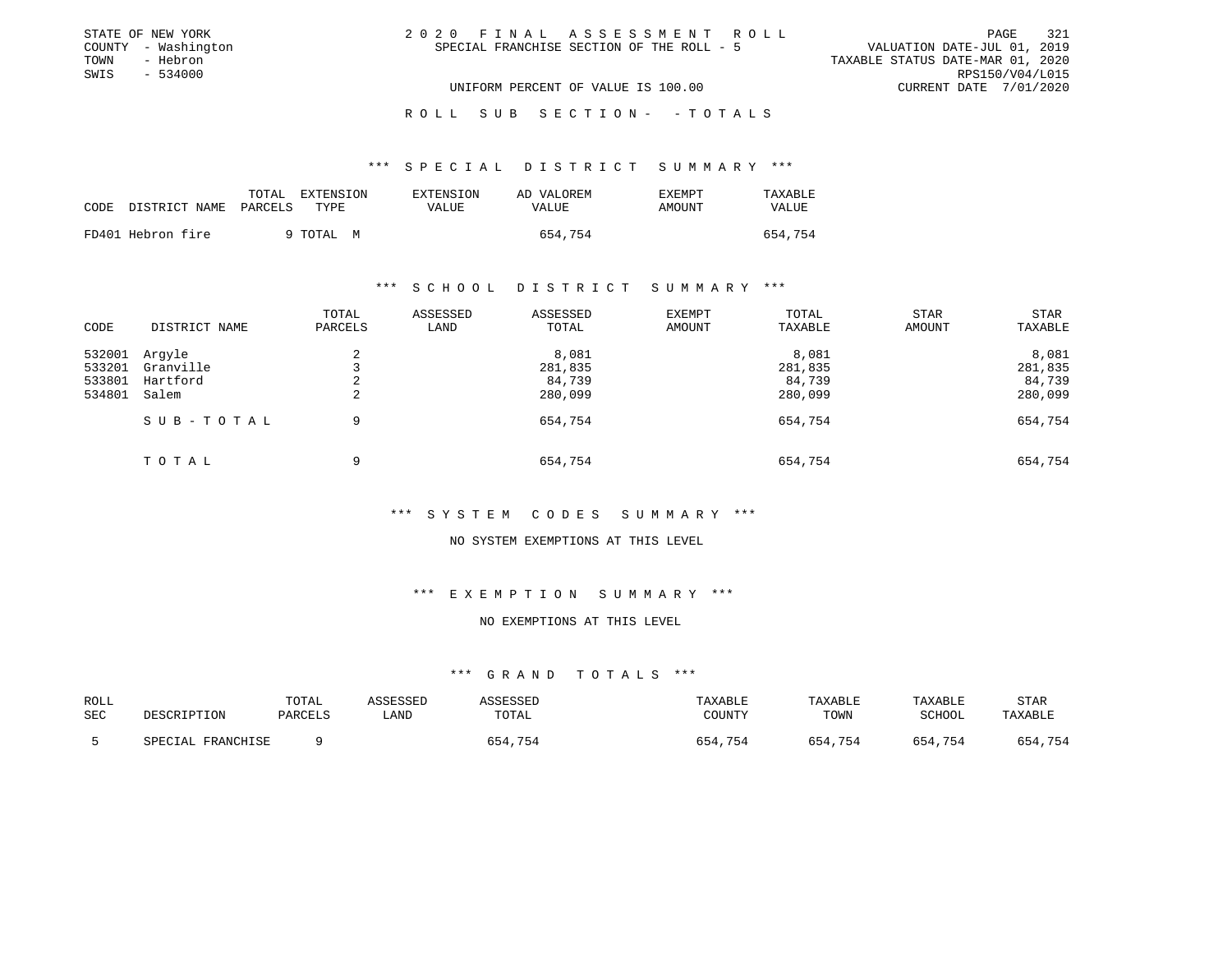|      | STATE OF NEW YORK   | 2020 FINAL ASSESSMENT ROLL                | 322<br>PAGE                      |
|------|---------------------|-------------------------------------------|----------------------------------|
|      | COUNTY - Washington | SPECIAL FRANCHISE SECTION OF THE ROLL - 5 | VALUATION DATE-JUL 01, 2019      |
| TOWN | - Hebron            |                                           | TAXABLE STATUS DATE-MAR 01, 2020 |
| SWIS | $-534000$           | UNIFORM PERCENT OF VALUE IS 100.00        | RPS150/V04/L015                  |
|      |                     |                                           | CURRENT DATE 7/01/2020           |

#### R O L L S E C T I O N T O T A L S

#### \*\*\* S P E C I A L D I S T R I C T S U M M A R Y \*\*\*

|      |                       | TOTAL | EXTENSION | EXTENSION | AD VALOREM | EXEMPT | TAXABLE |
|------|-----------------------|-------|-----------|-----------|------------|--------|---------|
| CODE | DISTRICT NAME PARCELS |       | TYPE      | VALUE     | VALUE      | AMOUNT | VALUE   |
|      | FD401 Hebron fire     |       | 9 TOTAL M |           | 654,754    |        | 654,754 |

#### \*\*\* S C H O O L D I S T R I C T S U M M A R Y \*\*\*

| CODE                                 | DISTRICT NAME                            | TOTAL<br>PARCELS | ASSESSED<br>LAND | ASSESSED<br>TOTAL                     | EXEMPT<br>AMOUNT | TOTAL<br>TAXABLE                      | <b>STAR</b><br>AMOUNT | STAR<br>TAXABLE                       |
|--------------------------------------|------------------------------------------|------------------|------------------|---------------------------------------|------------------|---------------------------------------|-----------------------|---------------------------------------|
| 532001<br>533201<br>533801<br>534801 | Argyle<br>Granville<br>Hartford<br>Salem | $\sim$<br>∠<br>2 |                  | 8,081<br>281,835<br>84,739<br>280,099 |                  | 8,081<br>281,835<br>84,739<br>280,099 |                       | 8,081<br>281,835<br>84,739<br>280,099 |
|                                      | SUB-TOTAL                                | 9                |                  | 654,754                               |                  | 654,754                               |                       | 654,754                               |
|                                      | TOTAL                                    | 9                |                  | 654,754                               |                  | 654,754                               |                       | 654,754                               |

### \*\*\* S Y S T E M C O D E S S U M M A R Y \*\*\*

#### NO SYSTEM EXEMPTIONS AT THIS LEVEL

#### \*\*\* E X E M P T I O N S U M M A R Y \*\*\*

#### NO EXEMPTIONS AT THIS LEVEL

| ROLL<br>SEC | DESCRIPTION          | TOTAL<br>PARCELS | <i><b>SSESSEL</b></i><br>∟AND | שפספ<br>TOTAL | TAXABLE<br>TOUNTY | TAXABLE<br>TOWN | TAXABLE<br>SCHOOL | <b>STAR</b><br>TAXABLE |
|-------------|----------------------|------------------|-------------------------------|---------------|-------------------|-----------------|-------------------|------------------------|
|             | FRANCHISE<br>SPECIAL |                  |                               | 654,754       | 754<br>654        | 4,754           | 654<br>.754       | 654,754                |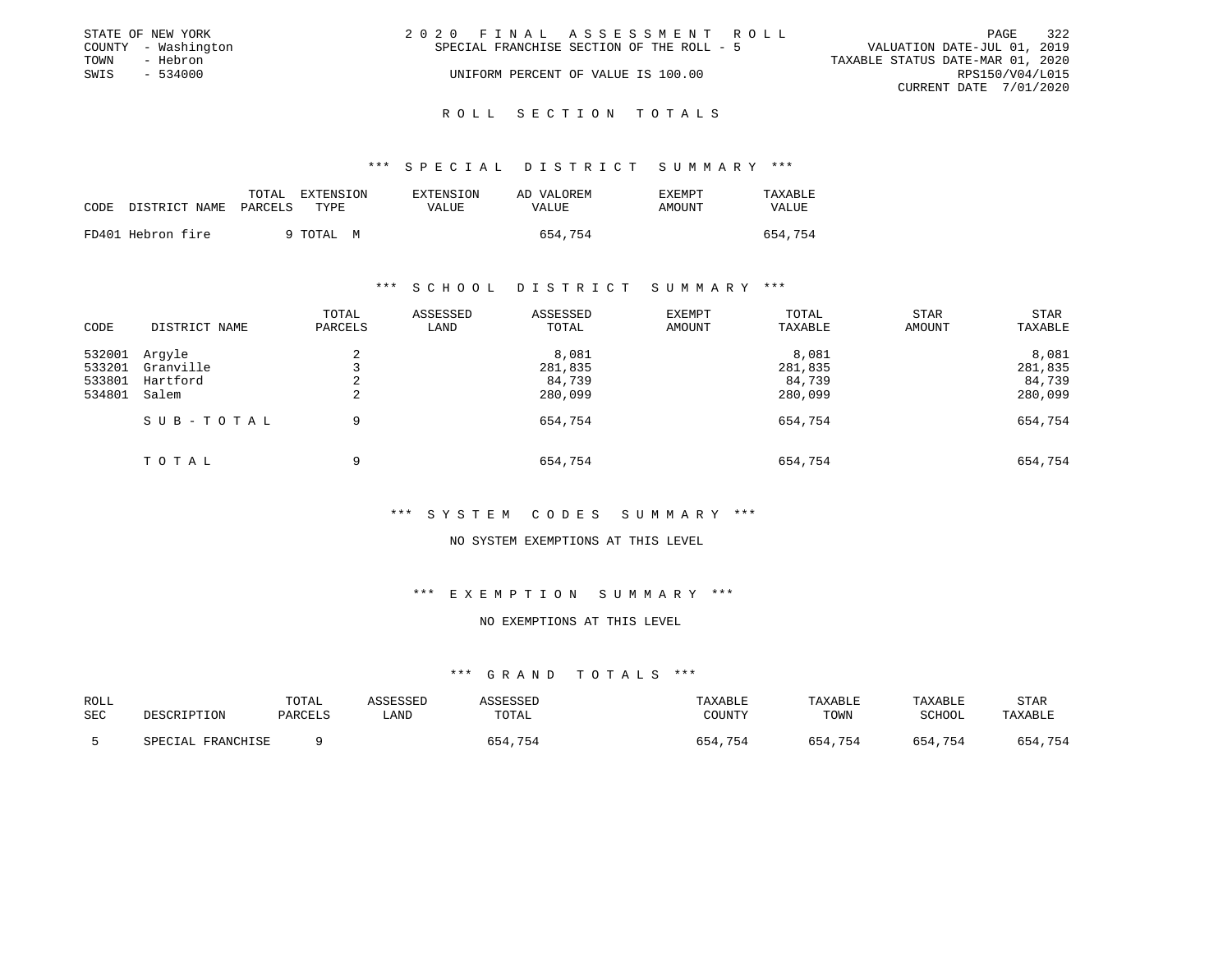| STATE OF NEW YORK<br>COUNTY - Washington<br>- Hebron<br>TOWN<br>SWIS<br>$-534000$ |                                                                           |          | 2020 FINAL ASSESSMENT<br>UTILITY & R.R. SECTION OF THE ROLL - 6<br>OWNERS NAME SEQUENCE<br>UNIFORM PERCENT OF VALUE IS 100.00 |      | R O L L                                   |               | 323<br>PAGE<br>VALUATION DATE-JUL 01, 2019<br>TAXABLE STATUS DATE-MAR 01, 2020                   |
|-----------------------------------------------------------------------------------|---------------------------------------------------------------------------|----------|-------------------------------------------------------------------------------------------------------------------------------|------|-------------------------------------------|---------------|--------------------------------------------------------------------------------------------------|
| TAX MAP PARCEL NUMBER                                                             |                                                                           |          |                                                                                                                               |      |                                           |               | PROPERTY LOCATION & CLASS ASSESSMENT EXEMPTION CODE----------------COUNTY-------TOWN------SCHOOL |
| CURRENT OWNERS NAME<br>CURRENT OWNERS ADDRESS<br>**********************           | SCHOOL DISTRICT<br>PARCEL SIZE/GRID COORD<br>**************************** |          | LAND<br>TOTAL<br>**************                                                                                               |      | TAX DESCRIPTION<br>SPECIAL DISTRICTS      | TAXABLE VALUE | ACCOUNT NO.                                                                                      |
|                                                                                   |                                                                           |          |                                                                                                                               |      |                                           |               | 915N200714                                                                                       |
| $142. - 3 - 7$                                                                    | 1275 Big Burch Hill Rd<br>837 Cell Tower                                  |          |                                                                                                                               |      | COUNTY TAXABLE VALUE                      | 373,700       |                                                                                                  |
| National Grid                                                                     | Granville                                                                 | 533201   | 59,500                                                                                                                        | TOWN | TAXABLE VALUE                             | 373,700       |                                                                                                  |
| Real Estate Tax Dept                                                              | Bldg/tower & Fencing                                                      |          | 373,700                                                                                                                       |      | SCHOOL TAXABLE VALUE                      | 373,700       |                                                                                                  |
| 300 Erie Boulevard West                                                           | Radio Station                                                             |          |                                                                                                                               |      | FD401 Hebron fire                         | 373,700 TO M  |                                                                                                  |
| Syracuse, NY 13202                                                                | 142.-1-7<br>ACRES<br>1.00<br>EAST-0801273 NRTH-1642021<br>DEED BOOK 327   | $PG-298$ |                                                                                                                               |      |                                           |               |                                                                                                  |
|                                                                                   | FULL MARKET VALUE                                                         |          | 373,700                                                                                                                       |      |                                           |               |                                                                                                  |
|                                                                                   |                                                                           |          |                                                                                                                               |      |                                           |               |                                                                                                  |
|                                                                                   | Elec Trans                                                                |          |                                                                                                                               |      |                                           |               |                                                                                                  |
| 640.000-9999-131.600-1001                                                         | 882 Elec Trans Imp                                                        |          |                                                                                                                               |      | COUNTY TAXABLE VALUE                      | 114           |                                                                                                  |
| New York State Electric & Gas Argyle                                              |                                                                           | 532001   | $\overline{\mathbf{0}}$                                                                                                       | TOWN | TAXABLE VALUE                             | 114           |                                                                                                  |
| c/o Avangrid Mgmt Co-Local Tax                                                    |                                                                           |          | 114                                                                                                                           |      | SCHOOL TAXABLE VALUE                      | 114           |                                                                                                  |
| 1 City Center Fl 5<br>Portland, ME 04101                                          | FULL MARKET VALUE                                                         |          | 114                                                                                                                           |      | FD401 Hebron fire                         |               | 114 TO M                                                                                         |
|                                                                                   |                                                                           |          |                                                                                                                               |      |                                           |               |                                                                                                  |
|                                                                                   | Elec Trans                                                                |          |                                                                                                                               |      |                                           |               |                                                                                                  |
| 640.000-9999-131.600-1002                                                         | 882 Elec Trans Imp                                                        |          |                                                                                                                               |      | COUNTY TAXABLE VALUE                      | 2,449         |                                                                                                  |
| New York State Electric & Gas Granville                                           |                                                                           | 533201   | $\overline{\phantom{0}}$                                                                                                      | TOWN | TAXABLE VALUE                             | 2,449         |                                                                                                  |
| c/o Avangrid Mgmt Co-Local Tax                                                    |                                                                           |          | 2,449                                                                                                                         |      | SCHOOL TAXABLE VALUE                      | 2,449         |                                                                                                  |
| 1 City Center Fl 5<br>Portland, ME 04101                                          | FULL MARKET VALUE                                                         |          | 2,449                                                                                                                         |      | FD401 Hebron fire                         | 2,449 TO M    |                                                                                                  |
|                                                                                   |                                                                           |          |                                                                                                                               |      |                                           |               |                                                                                                  |
|                                                                                   | Elec Trans                                                                |          |                                                                                                                               |      |                                           |               |                                                                                                  |
| 640.000-9999-131.600-1003                                                         | 882 Elec Trans Imp                                                        |          |                                                                                                                               |      | COUNTY TAXABLE VALUE                      | 806           |                                                                                                  |
| New York State Electric & Gas Hartford                                            |                                                                           | 533801   | $\overline{0}$                                                                                                                | TOWN | TAXABLE VALUE                             | 806           |                                                                                                  |
| c/o Avangrid Mgmt Co-Local Tax                                                    |                                                                           |          | 806                                                                                                                           |      | SCHOOL TAXABLE VALUE                      | 806           |                                                                                                  |
| 1 City Center Fl 5                                                                | FULL MARKET VALUE                                                         |          | 806                                                                                                                           |      | FD401 Hebron fire                         |               | 806 TO M                                                                                         |
| Portland, ME 04101                                                                |                                                                           |          |                                                                                                                               |      |                                           |               |                                                                                                  |
|                                                                                   |                                                                           |          |                                                                                                                               |      |                                           |               |                                                                                                  |
|                                                                                   | Elec Trans                                                                |          |                                                                                                                               |      |                                           |               |                                                                                                  |
| 640.000-9999-131.600-1004                                                         | 882 Elec Trans Imp                                                        |          |                                                                                                                               |      | COUNTY TAXABLE VALUE                      | 3,337         |                                                                                                  |
| New York State Electric & Gas Salem                                               |                                                                           | 534801   | $\mathbf 0$                                                                                                                   | TOWN | TAXABLE VALUE                             | 3,337         |                                                                                                  |
| c/o Avangrid Mgmt Co-Local Tax                                                    |                                                                           |          | 3,337<br>3,337                                                                                                                |      | SCHOOL TAXABLE VALUE<br>FD401 Hebron fire | 3,337         |                                                                                                  |
| 1 City Center Fl 5<br>Portland, ME 04101                                          | FULL MARKET VALUE                                                         |          |                                                                                                                               |      |                                           | 3,337 TO M    |                                                                                                  |
|                                                                                   |                                                                           |          |                                                                                                                               |      |                                           |               |                                                                                                  |
|                                                                                   | Elec Trans                                                                |          |                                                                                                                               |      |                                           |               | 915J101575                                                                                       |
| 640.000-9999-131.600-1011                                                         | 882 Elec Trans Imp                                                        |          |                                                                                                                               |      | COUNTY TAXABLE VALUE                      | 4,792         |                                                                                                  |
| New York State Electric & Gas Argyle                                              |                                                                           | 532001   | $\mathbf 0$                                                                                                                   | TOWN | TAXABLE VALUE                             | 4,792         |                                                                                                  |
| c/o Avangrid Mgmt Co-Local Tax                                                    |                                                                           |          | 4,792                                                                                                                         |      | SCHOOL TAXABLE VALUE                      | 4,792         |                                                                                                  |
| 1 City Center Fl 5                                                                | FULL MARKET VALUE                                                         |          | 4,792                                                                                                                         |      | FD401 Hebron fire                         | 4,792 TO M    |                                                                                                  |
| Portland, ME 04101<br>**************                                              |                                                                           |          |                                                                                                                               |      |                                           |               |                                                                                                  |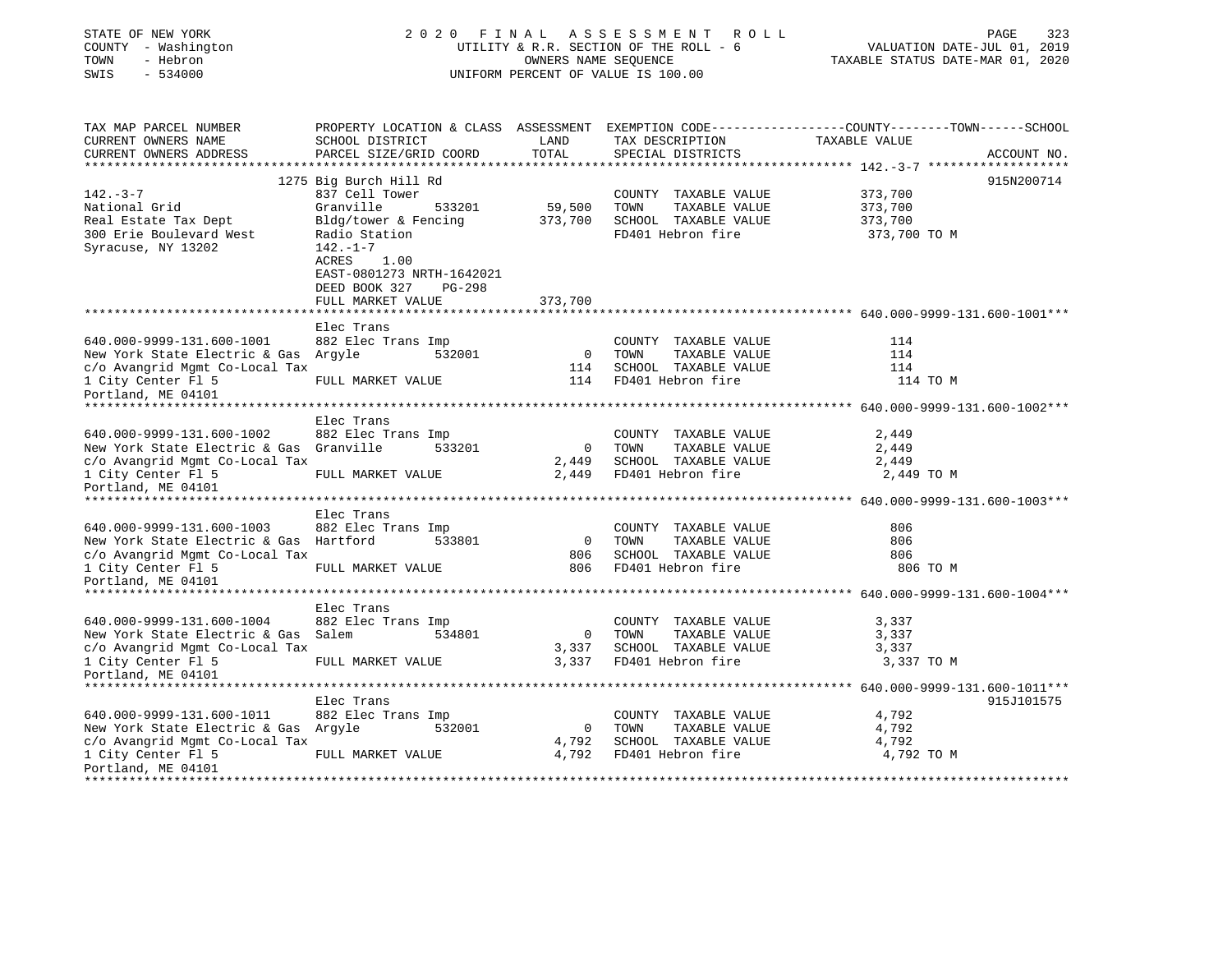## STATE OF NEW YORK 2 0 2 0 F I N A L A S S E S S M E N T R O L L PAGE 324COUNTY - Washington  $U1L1TY & R.R.$  SECTION OF THE ROLL - 6<br>TOWN - Hebron DATE-JUL 000NERS NAME SEQUENCE SWIS - 534000 UNIFORM PERCENT OF VALUE IS 100.00

# VALUATION DATE-JUL 01, 2019

| TAX MAP PARCEL NUMBER                             |                        |                |                       | PROPERTY LOCATION & CLASS ASSESSMENT EXEMPTION CODE---------------COUNTY-------TOWN------SCHOOL |             |
|---------------------------------------------------|------------------------|----------------|-----------------------|-------------------------------------------------------------------------------------------------|-------------|
| CURRENT OWNERS NAME                               | SCHOOL DISTRICT        | LAND           | TAX DESCRIPTION       | TAXABLE VALUE                                                                                   |             |
| CURRENT OWNERS ADDRESS                            | PARCEL SIZE/GRID COORD | TOTAL          | SPECIAL DISTRICTS     |                                                                                                 | ACCOUNT NO. |
|                                                   |                        |                |                       |                                                                                                 |             |
|                                                   | Elec Trans             |                |                       |                                                                                                 | 915N200711  |
| 640.000-9999-131.600-1012                         | 882 Elec Trans Imp     |                | COUNTY TAXABLE VALUE  | 102,917                                                                                         |             |
| New York State Electric & Gas                     | Granville<br>533201    | $\Omega$       | TAXABLE VALUE<br>TOWN | 102,917                                                                                         |             |
| c/o Avangrid Mgmt Co-Local Tax                    |                        | 102,917        | SCHOOL TAXABLE VALUE  | 102,917                                                                                         |             |
| 1 City Center Fl 5<br>Portland, ME 04101          | FULL MARKET VALUE      | 102,917        | FD401 Hebron fire     | 102,917 TO M                                                                                    |             |
|                                                   |                        |                |                       |                                                                                                 |             |
|                                                   | Elec Trans             |                |                       |                                                                                                 | 915J101576  |
| 640.000-9999-131.600-1013                         | 882 Elec Trans Imp     |                | COUNTY TAXABLE VALUE  | 33,883                                                                                          |             |
| New York State Electric & Gas                     | Hartford<br>533801     | $\mathbf{0}$   | TOWN<br>TAXABLE VALUE | 33,883                                                                                          |             |
| c/o Avangrid Mgmt Co-Local Tax                    |                        | 33,883         | SCHOOL TAXABLE VALUE  | 33,883                                                                                          |             |
| 1 City Center Fl 5                                | FULL MARKET VALUE      | 33,883         | FD401 Hebron fire     | 33,883 TO M                                                                                     |             |
| Portland, ME 04101                                |                        |                |                       |                                                                                                 |             |
|                                                   |                        |                |                       |                                                                                                 |             |
|                                                   | Elec Trans             |                |                       |                                                                                                 | 915J101574  |
| 640.000-9999-131.600-1014                         | 882 Elec Trans Imp     |                | COUNTY TAXABLE VALUE  | 140,295                                                                                         |             |
| New York State Electric & Gas                     | 534801<br>Salem        | $\Omega$       | TOWN<br>TAXABLE VALUE | 140,295                                                                                         |             |
| c/o Avangrid Mgmt Co-Local Tax                    |                        | 140,295        | SCHOOL TAXABLE VALUE  | 140,295                                                                                         |             |
| 1 Center Center F1 5                              | FULL MARKET VALUE      | 140,295        | FD401 Hebron fire     | 140,295 TO M                                                                                    |             |
| Portland, ME 04101                                |                        |                |                       |                                                                                                 |             |
|                                                   |                        |                |                       |                                                                                                 |             |
|                                                   | Substation             |                |                       |                                                                                                 | 915N201032  |
| 640.000-9999-131.600-1022                         | 872 Elec-Substation    |                | COUNTY TAXABLE VALUE  | 3,502                                                                                           |             |
| New York State Electric & Gas                     | Granville<br>533201    | $\mathbf{0}$   | TOWN<br>TAXABLE VALUE | 3,502                                                                                           |             |
| c/o Avangrid Mgmt Co-Local Tax App Factor 1.0000  |                        | 3,502          | SCHOOL TAXABLE VALUE  | 3,502                                                                                           |             |
| 1 City Center Fl 5                                | Slateville Temp Sub    |                | FD401 Hebron fire     | 3,502 TO M                                                                                      |             |
| Portland, ME 04101                                | FULL MARKET VALUE      | 3,502          |                       |                                                                                                 |             |
| Outside Plant<br>9175200745                       |                        |                |                       |                                                                                                 |             |
| 640.000-9999-131.600-1881                         | 884 Elec Dist Out      |                | COUNTY TAXABLE VALUE  | 62,775                                                                                          |             |
| New York State Electric & Gas Argyle              | 532001                 | $\overline{0}$ | TAXABLE VALUE<br>TOWN | 62,775                                                                                          |             |
| c/o Avangrid Mgmt Co-Local Tax Poles Wires Cables |                        | 62,775         | SCHOOL TAXABLE VALUE  | 62,775                                                                                          |             |
| 1 City Center Fl 5                                | FULL MARKET VALUE      | 62,775         | FD401 Hebron fire     | 62,775 TO M                                                                                     |             |
| Portland, ME 04101                                |                        |                |                       |                                                                                                 |             |
|                                                   |                        |                |                       |                                                                                                 |             |
|                                                   | Outside Plant          |                |                       |                                                                                                 | 915N200712  |
| 640.000-9999-131.600-1882                         | 884 Elec Dist Out      |                | COUNTY TAXABLE VALUE  | 1348,191                                                                                        |             |
| New York State Electric & Gas Granville           | 533201                 | $\mathbf{0}$   | TOWN<br>TAXABLE VALUE | 1348,191                                                                                        |             |
| c/o Avangrid Mgmt Co-Local Tax Poles Wires Cables |                        | 1348,191       | SCHOOL TAXABLE VALUE  | 1348,191                                                                                        |             |
| 1 City Center Fl 5                                | FULL MARKET VALUE      | 1348,191       | FD401 Hebron fire     | 1348,191 TO M                                                                                   |             |
| Portland, ME 04101                                |                        |                |                       |                                                                                                 |             |
|                                                   |                        |                |                       |                                                                                                 |             |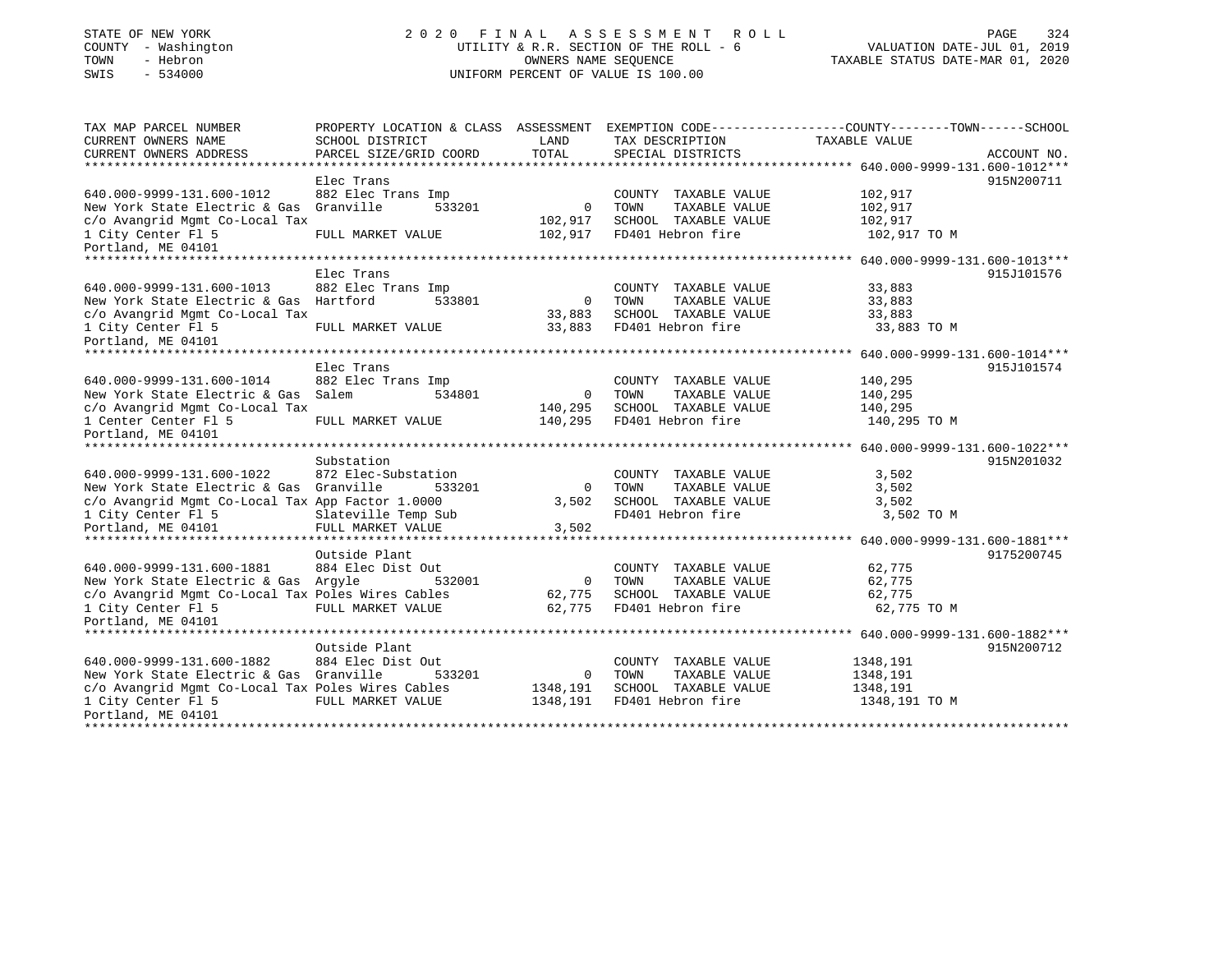# STATE OF NEW YORK 2 0 2 0 F I N A L A S S E S S M E N T R O L L PAGE 325 COUNTY - Washington UTILITY & R.R. SECTION OF THE ROLL - 6 VALUATION DATE-JUL 01, 2019 TOWN - Hebron OWNERS NAME SEQUENCE TAXABLE STATUS DATE-MAR 01, 2020 SWIS - 534000 UNIFORM PERCENT OF VALUE IS 100.00

| TAX MAP PARCEL NUMBER<br>CURRENT OWNERS NAME      | SCHOOL DISTRICT                        | LAND                     | TAX DESCRIPTION              | PROPERTY LOCATION & CLASS ASSESSMENT EXEMPTION CODE---------------COUNTY-------TOWN------SCHOOL<br>TAXABLE VALUE |
|---------------------------------------------------|----------------------------------------|--------------------------|------------------------------|------------------------------------------------------------------------------------------------------------------|
| CURRENT OWNERS ADDRESS                            | PARCEL SIZE/GRID COORD                 | TOTAL                    | SPECIAL DISTRICTS            | ACCOUNT NO.                                                                                                      |
|                                                   |                                        |                          |                              |                                                                                                                  |
|                                                   | Outside Plant                          |                          |                              | 9175200746                                                                                                       |
| 640.000-9999-131.600-1883                         | 884 Elec Dist Out                      |                          | COUNTY TAXABLE VALUE         | 443,858                                                                                                          |
| New York State Electric & Gas Hartford            | 533801                                 | $\Omega$                 | TOWN<br>TAXABLE VALUE        | 443,858                                                                                                          |
| c/o Avangrid Mgmt Co-Local Tax Poles Wires Cables |                                        | 443,858                  | SCHOOL TAXABLE VALUE         | 443,858                                                                                                          |
| 1 City Center Fl 5                                | FULL MARKET VALUE                      | 443,858                  | FD401 Hebron fire            | 443,858 TO M                                                                                                     |
| Portland, ME 04101                                |                                        |                          |                              |                                                                                                                  |
|                                                   |                                        |                          |                              |                                                                                                                  |
|                                                   | Outside Plant                          |                          |                              | 9175200744                                                                                                       |
| 640.000-9999-131.600-1884                         | 884 Elec Dist Out                      |                          | COUNTY TAXABLE VALUE         | 1837,838                                                                                                         |
| New York State Electric & Gas Salem               | 534801                                 | $\overline{\phantom{0}}$ | TAXABLE VALUE<br>TOWN        | 1837,838                                                                                                         |
| c/o Avangrid Mgmt Co-Local Tax Poles Wires Cables |                                        | 1837,838                 | SCHOOL TAXABLE VALUE         | 1837,838                                                                                                         |
| 1 City Center Fl 5                                | FULL MARKET VALUE                      | 1837,838                 | FD401 Hebron fire            | 1837,838 TO M                                                                                                    |
| Portland, ME 04101                                |                                        |                          |                              |                                                                                                                  |
|                                                   |                                        |                          |                              |                                                                                                                  |
|                                                   | Outside Plant                          |                          |                              | 915N200713                                                                                                       |
| 640.000-9999-631.900-1881                         | 836 Telecom. eq.                       |                          | COUNTY TAXABLE VALUE         | 1,478                                                                                                            |
| Verizon New York Inc                              | 532001<br>Arqyle                       | $\Omega$                 | TOWN<br>TAXABLE VALUE        | 1,478                                                                                                            |
| Property Tax Department                           | .014400                                | 1,478                    | SCHOOL TAXABLE VALUE         | 1,478                                                                                                            |
| PO Box 2749                                       | Poles Wires Cables                     |                          | FD401 Hebron fire            | 1,478 TO M                                                                                                       |
| Addison, TX 75001                                 | FULL MARKET VALUE                      | 1,478                    |                              |                                                                                                                  |
|                                                   |                                        |                          |                              |                                                                                                                  |
|                                                   | Outside Plant                          |                          |                              | 9175200749                                                                                                       |
| 640.000-9999-631.900-1882                         | 836 Telecom. eq.                       |                          | COUNTY TAXABLE VALUE         | 38,433                                                                                                           |
| Verizon New York Inc                              | Granville<br>533201                    | $\Omega$                 | TAXABLE VALUE<br>TOWN        | 38,433                                                                                                           |
| Property Tax Department                           | .374400                                | 38,433                   | SCHOOL TAXABLE VALUE         | 38,433                                                                                                           |
| PO Box 2749                                       | Poles Wires Cables                     |                          | FD401 Hebron fire            | 38,433 TO M                                                                                                      |
| Addison, TX 75001                                 | FULL MARKET VALUE                      | 38,433                   |                              |                                                                                                                  |
|                                                   |                                        |                          |                              |                                                                                                                  |
|                                                   | Outside Plant                          |                          |                              | 9175200750                                                                                                       |
| 640.000-9999-631.900-1883                         | 836 Telecom. eq.                       |                          | COUNTY TAXABLE VALUE         | 92                                                                                                               |
| Verizon New York Inc                              | Greenwich<br>533401                    | $\Omega$                 | TAXABLE VALUE<br><b>TOWN</b> | 92                                                                                                               |
| Property Tax Department                           | .0009                                  | 92                       | SCHOOL TAXABLE VALUE         | 92                                                                                                               |
| PO Box 2749                                       | Poles Wires Cables                     |                          | FD401 Hebron fire            | 92 TO M                                                                                                          |
| Addison, TX 75001                                 | FULL MARKET VALUE                      | 92                       |                              |                                                                                                                  |
|                                                   |                                        |                          |                              |                                                                                                                  |
| 640.000-9999-631.900-1884                         | Outside Plant                          |                          | COUNTY TAXABLE VALUE         | 9175200748<br>13,232                                                                                             |
| Verizon New York Inc                              | 836 Telecom. eq.<br>533801<br>Hartford | $\Omega$                 | TOWN<br>TAXABLE VALUE        | 13,232                                                                                                           |
| Property Tax Department                           | .128900                                | 13,232                   | SCHOOL TAXABLE VALUE         | 13,232                                                                                                           |
| PO Box 2749                                       | Poles Wires Cables                     |                          | FD401 Hebron fire            | 13,232 TO M                                                                                                      |
| Addison, TX 75001                                 | FULL MARKET VALUE                      | 13,232                   |                              |                                                                                                                  |
|                                                   |                                        |                          |                              |                                                                                                                  |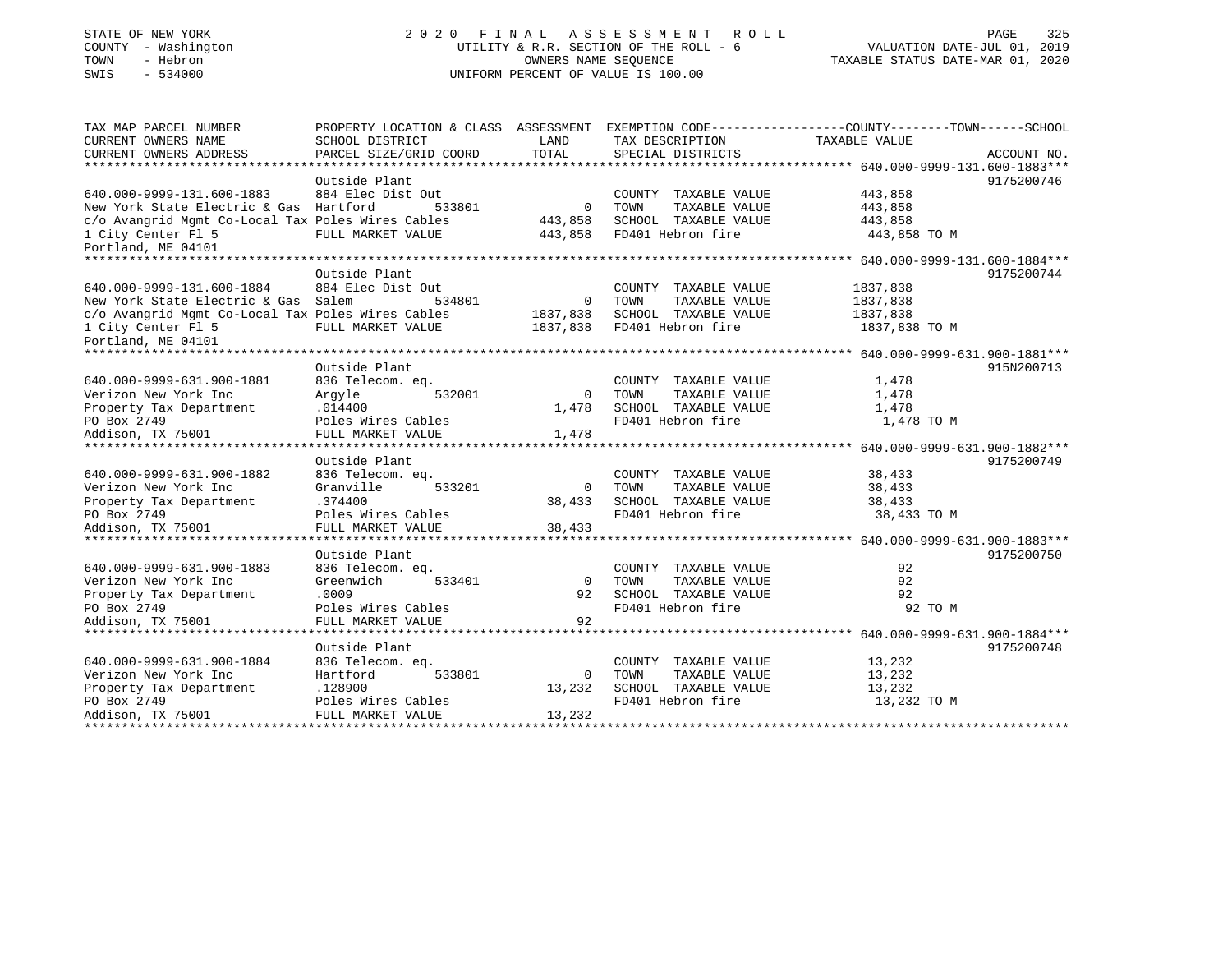| STATE OF NEW YORK<br>COUNTY - Washington<br>- Hebron<br>TOWN<br>$-534000$<br>SWIS |                                                                        |                             | 2020 FINAL ASSESSMENT ROLL<br>UTILITY & R.R. SECTION OF THE ROLL - 6<br>OWNERS NAME SEOUENCE<br>UNIFORM PERCENT OF VALUE IS 100.00 | TAXABLE STATUS DATE-MAR 01, 2020                                              | PAGE<br>VALUATION DATE-JUL 01, 2019 | 326 |
|-----------------------------------------------------------------------------------|------------------------------------------------------------------------|-----------------------------|------------------------------------------------------------------------------------------------------------------------------------|-------------------------------------------------------------------------------|-------------------------------------|-----|
| TAX MAP PARCEL NUMBER<br>CURRENT OWNERS NAME<br>CURRENT OWNERS ADDRESS            | PROPERTY LOCATION & CLASS<br>SCHOOL DISTRICT<br>PARCEL SIZE/GRID COORD | ASSESSMENT<br>LAND<br>TOTAL | TAX DESCRIPTION<br>SPECIAL DISTRICTS                                                                                               | EXEMPTION CODE-----------------COUNTY-------TOWN------SCHOOL<br>TAXABLE VALUE | ACCOUNT NO.                         |     |

|                           | Outside Plant     |        |        |        |                   |             |
|---------------------------|-------------------|--------|--------|--------|-------------------|-------------|
| 640.000-9999-631.900-1885 | 836 Telecom. eq.  |        |        | COUNTY | TAXABLE VALUE     | 49,417      |
| Verizon New York Inc      | Salem             | 534801 |        | TOWN   | TAXABLE VALUE     | 49,417      |
| PO Box 2749               | .481400           |        | 49.417 | SCHOOL | TAXABLE VALUE     | 49,417      |
| Addison, TX 75001         | FULL MARKET VALUE |        | 49.417 |        | FD401 Hebron fire | 49,417 TO M |
|                           |                   |        |        |        |                   |             |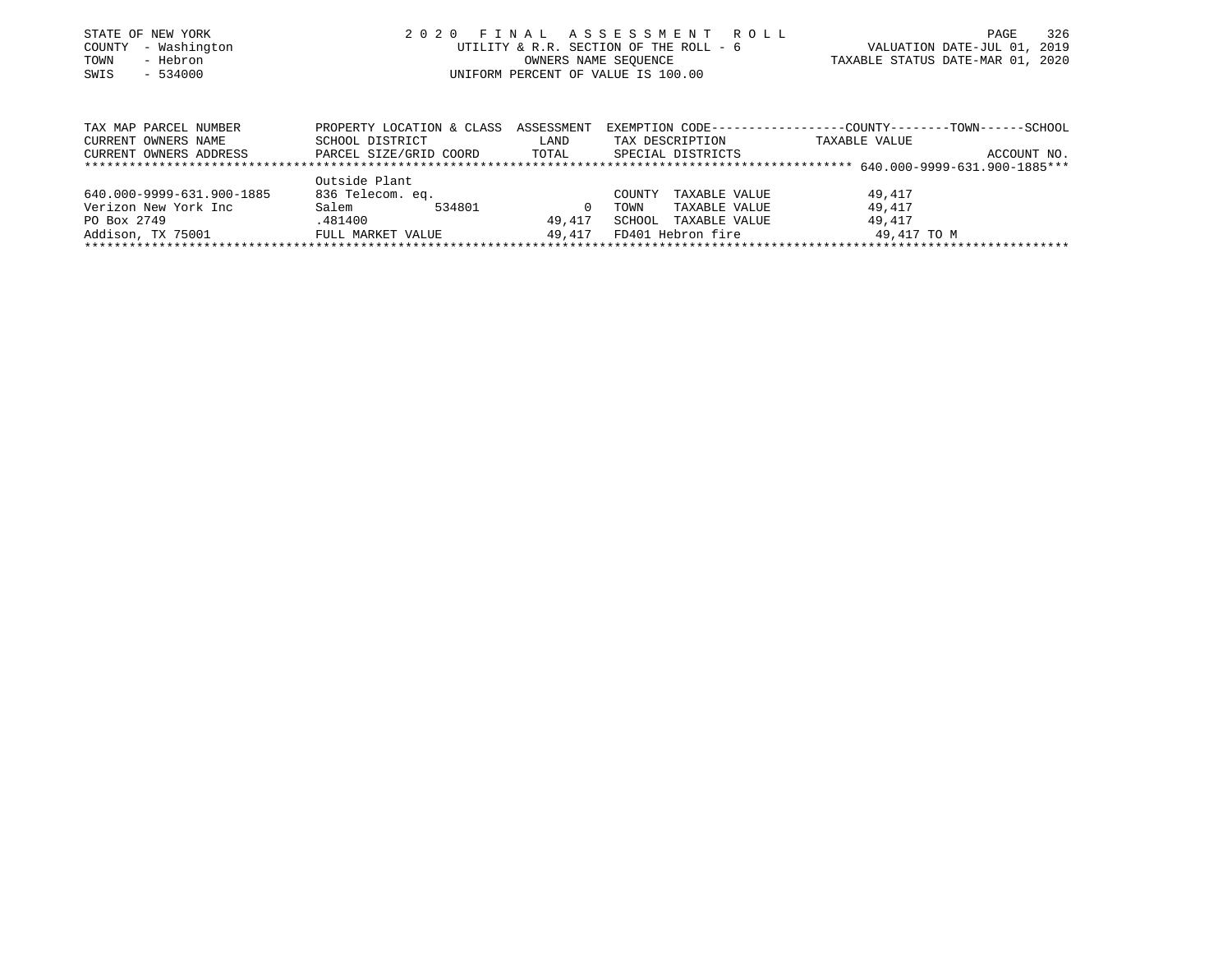|      | STATE OF NEW YORK   | 2020 FINAL ASSESSMENT ROLL                                            | PAGE                   | 327 |
|------|---------------------|-----------------------------------------------------------------------|------------------------|-----|
|      | COUNTY - Washington | VALUATION DATE-JUL 01, 2019<br>UTILITY & R.R. SECTION OF THE ROLL - 6 |                        |     |
| TOWN | - Hebron            | TAXABLE STATUS DATE-MAR 01, 2020                                      |                        |     |
| SWIS | - 534000            |                                                                       | RPS150/V04/L015        |     |
|      |                     | UNIFORM PERCENT OF VALUE IS 100.00                                    | CURRENT DATE 7/01/2020 |     |

# ROLL SUB SECTION - - TOTALS

#### \*\*\* S P E C I A L D I S T R I C T S U M M A R Y \*\*\*

|                            | TOTAL | EXTENSION  | EXTENSION | AD VALOREM   | <b>EXEMPT</b> | TAXABLE  |
|----------------------------|-------|------------|-----------|--------------|---------------|----------|
| CODE DISTRICT NAME PARCELS |       | TYPE.      | VALUE     | <b>VALUE</b> | AMOUNT        | VALUE    |
| FD401 Hebron fire          |       | 19 TOTAL M |           | 4461,109     |               | 4461,109 |

### \*\*\* S C H O O L D I S T R I C T S U M M A R Y \*\*\*

| CODE                                           | DISTRICT NAME                                         | TOTAL<br>PARCELS | ASSESSED<br>LAND | ASSESSED<br>TOTAL                               | EXEMPT<br>AMOUNT | TOTAL<br>TAXABLE                                | <b>STAR</b><br>AMOUNT | <b>STAR</b><br>TAXABLE                          |
|------------------------------------------------|-------------------------------------------------------|------------------|------------------|-------------------------------------------------|------------------|-------------------------------------------------|-----------------------|-------------------------------------------------|
| 532001<br>533201<br>533401<br>533801<br>534801 | Argyle<br>Granville<br>Greenwich<br>Hartford<br>Salem | 4<br>6<br>4<br>4 | 59,500           | 69,159<br>1869,192<br>92<br>491,779<br>2030,887 |                  | 69,159<br>1869,192<br>92<br>491,779<br>2030,887 |                       | 69,159<br>1869,192<br>92<br>491,779<br>2030,887 |
|                                                | SUB-TOTAL                                             | 19               | 59,500           | 4461,109                                        |                  | 4461,109                                        |                       | 4461,109                                        |
|                                                | TOTAL                                                 | 19               | 59,500           | 4461,109                                        |                  | 4461,109                                        |                       | 4461,109                                        |

#### \*\*\* S Y S T E M C O D E S S U M M A R Y \*\*\*

#### NO SYSTEM EXEMPTIONS AT THIS LEVEL

## \*\*\* E X E M P T I O N S U M M A R Y \*\*\*

# NO EXEMPTIONS AT THIS LEVEL

| ROLL<br>SEC | DESCRIPTION      | TOTAL<br>PARCELS | <i><b>\SSESSED</b></i><br>LAND | <b>ASSESSED</b><br>TOTAL | TAXABLE<br>COUNTY | TAXABLE<br>TOWN | TAXABLE<br>SCHOOL | STAR<br>TAXABLE |
|-------------|------------------|------------------|--------------------------------|--------------------------|-------------------|-----------------|-------------------|-----------------|
|             | UTILITIES & N.C. | 1 Q              | 59,500                         | 4461,109                 | 4461,109          | 4461,109        | 4461,109          | 4461,109        |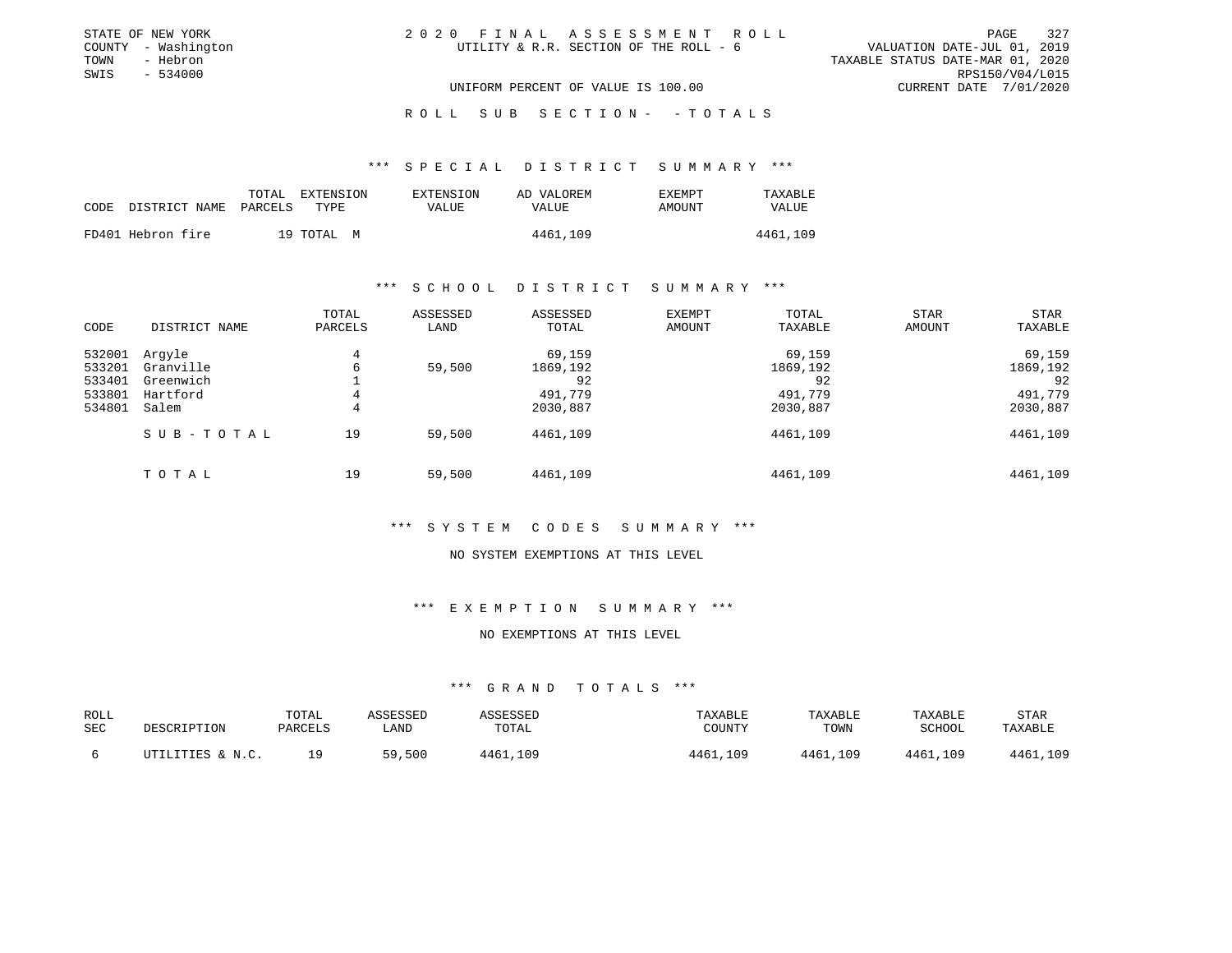| 2020 FINAL ASSESSMENT ROLL                                       | 328<br>PAGE                      |
|------------------------------------------------------------------|----------------------------------|
| UTILITY & R.R. SECTION OF THE ROLL - 6                           | VALUATION DATE-JUL 01, 2019      |
|                                                                  | TAXABLE STATUS DATE-MAR 01, 2020 |
| UNIFORM PERCENT OF VALUE IS 100.00                               | RPS150/V04/L015                  |
|                                                                  | CURRENT DATE 7/01/2020           |
| STATE OF NEW YORK<br>COUNTY - Washington<br>- Hebron<br>- 534000 |                                  |

#### R O L L S E C T I O N T O T A L S

#### \*\*\* S P E C I A L D I S T R I C T S U M M A R Y \*\*\*

|                            | TOTAL | EXTENSION  | EXTENSION | AD VALOREM | EXEMPT | TAXABLE      |
|----------------------------|-------|------------|-----------|------------|--------|--------------|
| CODE DISTRICT NAME PARCELS |       | TYPE.      | VALUE     | VALUE      | AMOUNT | <b>VALUE</b> |
| FD401 Hebron fire          |       | 19 TOTAL M |           | 4461,109   |        | 4461,109     |

#### \*\*\* S C H O O L D I S T R I C T S U M M A R Y \*\*\*

| CODE                                           | DISTRICT NAME                                         | TOTAL<br>PARCELS | ASSESSED<br>LAND | ASSESSED<br>TOTAL                               | EXEMPT<br>AMOUNT | TOTAL<br>TAXABLE                                | <b>STAR</b><br>AMOUNT | <b>STAR</b><br>TAXABLE                          |
|------------------------------------------------|-------------------------------------------------------|------------------|------------------|-------------------------------------------------|------------------|-------------------------------------------------|-----------------------|-------------------------------------------------|
| 532001<br>533201<br>533401<br>533801<br>534801 | Argyle<br>Granville<br>Greenwich<br>Hartford<br>Salem | 4<br>6<br>4<br>4 | 59,500           | 69,159<br>1869,192<br>92<br>491,779<br>2030,887 |                  | 69,159<br>1869,192<br>92<br>491,779<br>2030,887 |                       | 69,159<br>1869,192<br>92<br>491,779<br>2030,887 |
|                                                | SUB-TOTAL                                             | 19               | 59,500           | 4461,109                                        |                  | 4461,109                                        |                       | 4461,109                                        |
|                                                | TOTAL                                                 | 19               | 59,500           | 4461,109                                        |                  | 4461,109                                        |                       | 4461,109                                        |

#### \*\*\* S Y S T E M C O D E S S U M M A R Y \*\*\*

#### NO SYSTEM EXEMPTIONS AT THIS LEVEL

## \*\*\* E X E M P T I O N S U M M A R Y \*\*\*

# NO EXEMPTIONS AT THIS LEVEL

| ROLL<br>SEC | DESCRIPTION      | TOTAL<br>PARCELS | ASSESSED<br>LAND | <i><b>\SSESSED</b></i><br>TOTAL | TAXABLE<br>COUNTY | TAXABLE<br>TOWN | TAXABLE<br>SCHOOL | STAR<br>TAXABLE |
|-------------|------------------|------------------|------------------|---------------------------------|-------------------|-----------------|-------------------|-----------------|
|             | UTILITIES & N.C. | 1 Q              | ,500<br>59       | 4461,109                        | 4461,109          | 4461,109        | 4461,109          | 4461,109        |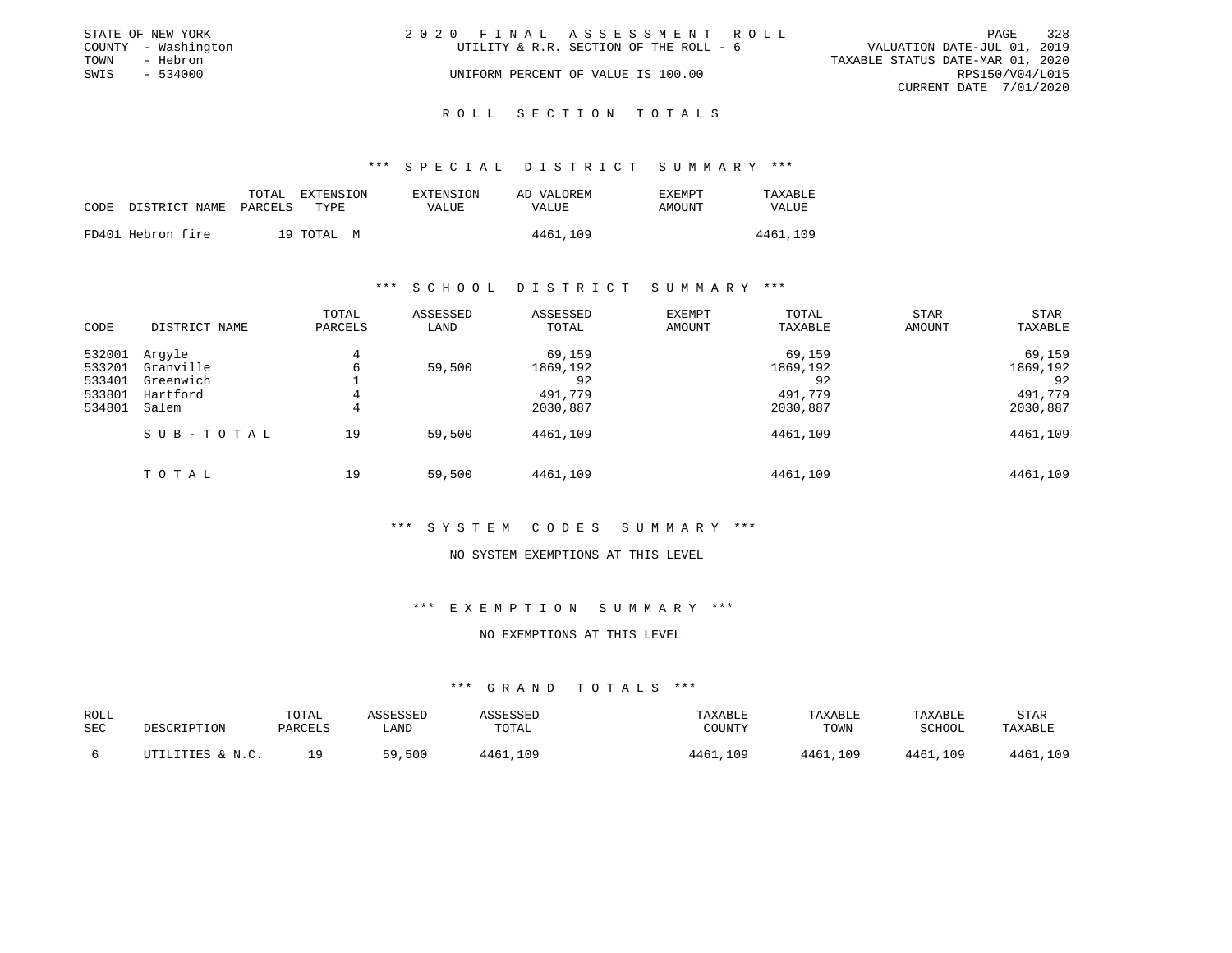| STATE OF NEW YORK<br>COUNTY - Washington<br>- Hebron<br>TOWN<br>$-534000$<br>SWIS     | 2020 FINAL<br>UNIFORM PERCENT OF VALUE IS 100.00                                                                               | A S S E S S M E N T<br>ROLL<br>WHOLLY EXEMPT SECTION OF THE ROLL - 8<br>OWNERS NAME SEQUENCE |                                                                                                          | PAGE<br>VALUATION DATE-JUL 01, 2019<br>TAXABLE STATUS DATE-MAR 01, 2020 | 329                        |  |
|---------------------------------------------------------------------------------------|--------------------------------------------------------------------------------------------------------------------------------|----------------------------------------------------------------------------------------------|----------------------------------------------------------------------------------------------------------|-------------------------------------------------------------------------|----------------------------|--|
| TAX MAP PARCEL NUMBER<br>CURRENT OWNERS NAME                                          | PROPERTY LOCATION & CLASS ASSESSMENT EXEMPTION CODE----------------COUNTY-------TOWN------SCHOOL<br>SCHOOL DISTRICT            | LAND                                                                                         | TAX DESCRIPTION                                                                                          | TAXABLE VALUE                                                           |                            |  |
| CURRENT OWNERS ADDRESS<br>**********************                                      | PARCEL SIZE/GRID COORD                                                                                                         | TOTAL                                                                                        | SPECIAL DISTRICTS                                                                                        |                                                                         | ACCOUNT NO.                |  |
|                                                                                       | County Route 30                                                                                                                |                                                                                              |                                                                                                          |                                                                         | 9179900718                 |  |
| $167. - 1 - 37.1$<br>Cemetery-Belcher<br>Salem, NY 12865                              | 695 Cemetery<br>532001<br>Argyle<br>23/202<br>FRNT 168.00 DPTH 158.00<br>EAST-0787354 NRTH-1624228<br>DEED BOOK TT<br>$PG-394$ | TN CEM<br>47,300<br>47,300<br>TOWN                                                           | 13510<br>COUNTY TAXABLE VALUE<br>TAXABLE VALUE<br>SCHOOL TAXABLE VALUE<br>FD401 Hebron fire<br>47,300 EX | 47,300<br>$\mathbf 0$<br>$\Omega$<br>$\Omega$                           | 47,300<br>47,300<br>0 TO M |  |
|                                                                                       | FULL MARKET VALUE                                                                                                              | 47,300                                                                                       |                                                                                                          |                                                                         |                            |  |
|                                                                                       | State Route 22/W Off                                                                                                           |                                                                                              |                                                                                                          |                                                                         | 9179900719                 |  |
| $177. - 1 - 27$<br>Cemetery-E Hebron<br>Salem, NY 12865                               | 695 Cemetery<br>534801<br>Salem<br>418/560<br>FRNT<br>99.00 DPTH 148.50                                                        | TN CEM<br>29,000<br>29,000<br>TOWN                                                           | 13510<br>COUNTY TAXABLE VALUE<br>TAXABLE VALUE<br>SCHOOL TAXABLE VALUE                                   | 29,000<br>$\mathbf{0}$<br>$\Omega$<br>$\Omega$                          | 29,000<br>29,000           |  |
|                                                                                       | EAST-0814893 NRTH-1613191<br>DEED BOOK 241<br>PG-504<br>FULL MARKET VALUE                                                      | 29,000                                                                                       | FD401 Hebron fire<br>29,000 EX                                                                           |                                                                         | 0 TO M                     |  |
|                                                                                       | Grimes Hill Rd                                                                                                                 |                                                                                              |                                                                                                          |                                                                         | 9179901077                 |  |
| $160. -2 - 10$<br>Grimes Hill Cemetery<br>Salem, NY 12865                             | 695 Cemetery<br>Granville<br>533201<br>85.00 DPTH 30.00<br>FRNT<br>EAST-0814671 NRTH-1629273<br>FULL MARKET VALUE              | TN CEM<br>26,900<br>26,900<br>TOWN<br>26,900                                                 | 13510<br>COUNTY TAXABLE VALUE<br>TAXABLE VALUE<br>SCHOOL TAXABLE VALUE<br>FD401 Hebron fire<br>26,900 EX | 26,900<br>$\mathbf 0$<br>$\Omega$<br>$\Omega$                           | 26,900<br>26,900<br>0 TO M |  |
|                                                                                       |                                                                                                                                |                                                                                              |                                                                                                          |                                                                         |                            |  |
| $178. - 1 - 8.5$<br>Hebron Cemetary<br>Tiplady Rd<br>Salem, NY 12865                  | Tiplady Rd<br>695 Cemetery<br>Salem<br>534801<br>FRNT<br>66.00 DPTH 63.00<br>0.10<br>ACRES<br>EAST-0822016 NRTH-1612336        | TN CEM<br>23,000<br>23,000<br>TOWN                                                           | 13510<br>COUNTY TAXABLE VALUE<br>TAXABLE VALUE<br>SCHOOL TAXABLE VALUE<br>FD401 Hebron fire              | 23,000<br>$\Omega$<br>$\Omega$<br>$\Omega$                              | 23,000<br>23,000<br>0 TO M |  |
|                                                                                       | FULL MARKET VALUE<br>*********************                                                                                     | 23,000                                                                                       | 23,000 EX                                                                                                |                                                                         |                            |  |
|                                                                                       | Middle Rd                                                                                                                      |                                                                                              |                                                                                                          |                                                                         | 9179900725                 |  |
| $176. - 1 - 14$<br>Hebron Cemetery Assoc<br>c/o Tom Rogers<br>751 Chamberlin Mills Rd | 695 Cemetery<br>Salem<br>534801<br>ACRES 18.00<br>EAST-0804055 NRTH-1613043                                                    | PRI CEM<br>105,800<br>105,800<br>TOWN                                                        | 27350<br>COUNTY TAXABLE VALUE<br>TAXABLE VALUE<br>SCHOOL TAXABLE VALUE                                   | 105,800<br>$\mathbf 0$<br>$\Omega$                                      | 105,800<br>105,800         |  |
| Salem, NY 12865                                                                       | DEED BOOK 296<br>$PG-55$<br>FULL MARKET VALUE                                                                                  | 105,800                                                                                      | FD401 Hebron fire<br>105,800 EX                                                                          |                                                                         | 0 TO M                     |  |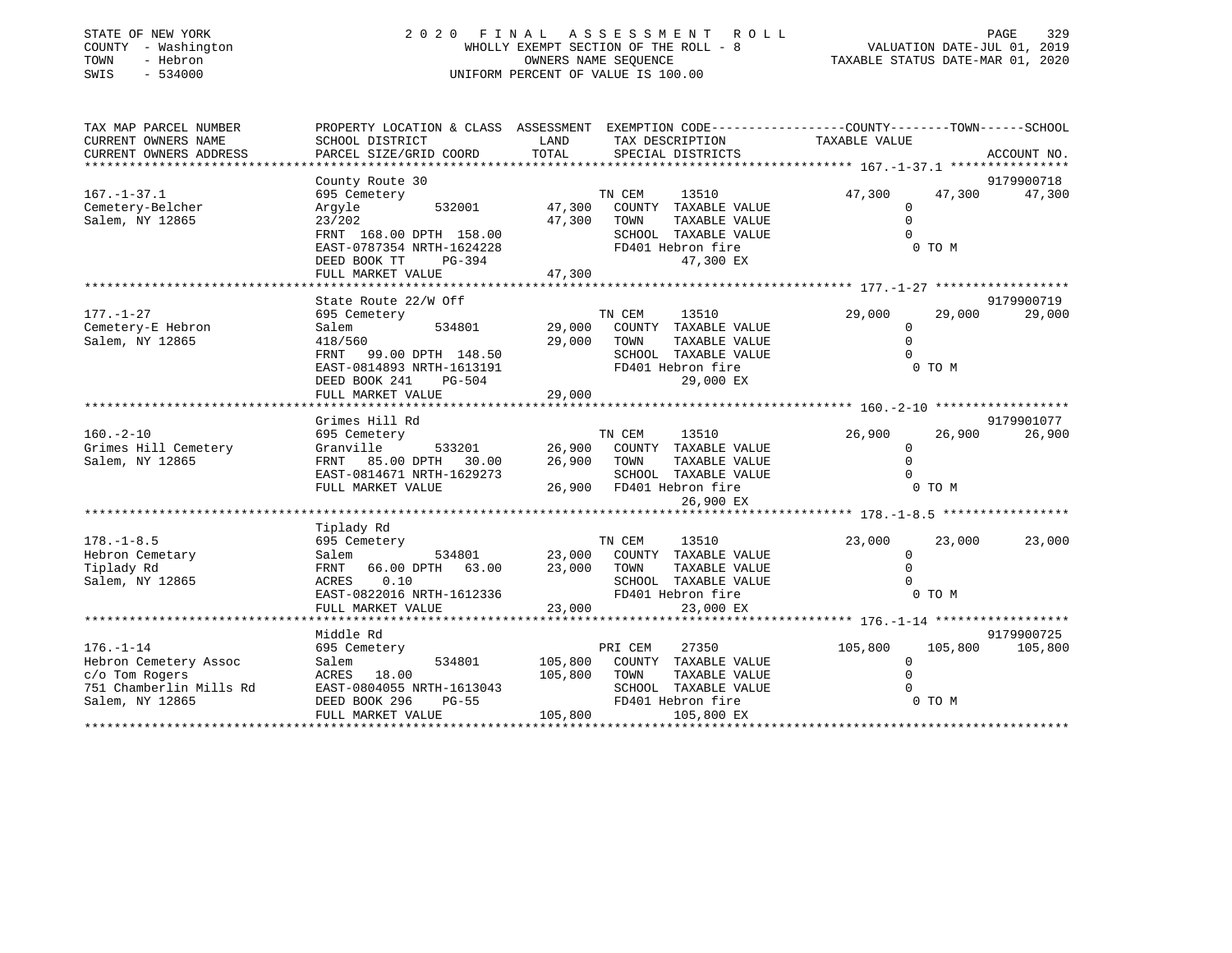| STATE OF NEW YORK<br>COUNTY - Washington<br>TOWN<br>- Hebron<br>$-534000$<br>SWIS                                                                                 | 2020 FINAL ASSESSMENT<br>WHOLLY EXEMPT SECTION OF THE ROLL - 8<br>UNIFORM PERCENT OF VALUE IS 100.00                                                                                                                                                                                                                                                                                  | VALUATION DATE-JUL 01, 2019<br>TAXABLE STATUS DATE-MAR 01, 2020 |                                                                                                                                                                                                                                                                                             | PAGE<br>330                                                                                |                                                  |                                                |
|-------------------------------------------------------------------------------------------------------------------------------------------------------------------|---------------------------------------------------------------------------------------------------------------------------------------------------------------------------------------------------------------------------------------------------------------------------------------------------------------------------------------------------------------------------------------|-----------------------------------------------------------------|---------------------------------------------------------------------------------------------------------------------------------------------------------------------------------------------------------------------------------------------------------------------------------------------|--------------------------------------------------------------------------------------------|--------------------------------------------------|------------------------------------------------|
| TAX MAP PARCEL NUMBER<br>CURRENT OWNERS NAME<br>CURRENT OWNERS ADDRESS                                                                                            | SCHOOL DISTRICT<br>PARCEL SIZE/GRID COORD                                                                                                                                                                                                                                                                                                                                             | LAND<br>TOTAL                                                   | PROPERTY LOCATION & CLASS ASSESSMENT EXEMPTION CODE---------------COUNTY-------TOWN------SCHOOL<br>TAX DESCRIPTION<br>SPECIAL DISTRICTS                                                                                                                                                     | TAXABLE VALUE                                                                              |                                                  | ACCOUNT NO.                                    |
|                                                                                                                                                                   | Chamberlin Mills Rd                                                                                                                                                                                                                                                                                                                                                                   |                                                                 |                                                                                                                                                                                                                                                                                             |                                                                                            |                                                  | 9179900726                                     |
| $177. - 1 - 40$<br>Hebron Cemetery Assoc<br>c/o Tom Rogers<br>751 Chamberlin Mills Rd<br>Salem, NY 12865                                                          | 695 Cemetery<br>Salem<br>534801<br>Cemetery<br>7.20<br>ACRES<br>EAST-0805051 NRTH-1612580<br>DEED BOOK 59<br>PG-382                                                                                                                                                                                                                                                                   | 28,500<br>29,000                                                | PRI CEM<br>27350<br>COUNTY TAXABLE VALUE<br>TOWN<br>TAXABLE VALUE<br>SCHOOL TAXABLE VALUE<br>FD401 Hebron fire<br>29,000 EX                                                                                                                                                                 | 29,000<br>$\mathbf 0$<br>$\mathbf 0$<br>$\Omega$                                           | 29,000<br>0 TO M                                 | 29,000                                         |
|                                                                                                                                                                   | FULL MARKET VALUE                                                                                                                                                                                                                                                                                                                                                                     | 29,000                                                          |                                                                                                                                                                                                                                                                                             |                                                                                            |                                                  |                                                |
|                                                                                                                                                                   |                                                                                                                                                                                                                                                                                                                                                                                       |                                                                 |                                                                                                                                                                                                                                                                                             |                                                                                            |                                                  |                                                |
| $178. - 1 - 17$<br>Hebron Fire Dept<br>6425 State Route 22<br>Salem, NY 12865<br>$183.16 - 1 - 15$<br>Hebron Fire Dept<br>3165 County Route 30<br>Salem, NY 12865 | 6425 State Route 22<br>662 Police/fire<br>534801<br>Salem<br>Lot & Firehouse<br>FRNT 180.00 DPTH 208.00<br>ACRES<br>0.20<br>EAST-0815957 NRTH-1612629<br>DEED BOOK 467<br>PG-894<br>FULL MARKET VALUE<br>3165 County Route 30<br>662 Police/fire<br>534801<br>Salem<br>Land & Firehouse<br>4.25<br>ACRES<br>EAST-0791622 NRTH-1603539<br>DEED BOOK 285<br>PG-136<br>FULL MARKET VALUE | 115,900<br>115,900<br>39,800<br>194,200<br>194,200              | VOL FIRE<br>26400<br>25,500 COUNTY TAXABLE VALUE<br>TAXABLE VALUE<br>TOWN<br>SCHOOL TAXABLE VALUE<br>FD401 Hebron fire<br>115,900 EX<br>VOL FIRE 26400<br>COUNTY TAXABLE VALUE<br>TOWN<br>TAXABLE VALUE<br>SCHOOL TAXABLE VALUE<br>CA008 Cons agri dst 8<br>194,200 EX<br>FD401 Hebron fire | 115,900<br>0<br>$\Omega$<br>$\mathbf 0$<br>194,200<br>$\mathbf{0}$<br>$\Omega$<br>$\Omega$ | 115,900<br>0 TO M<br>194,200<br>0 TO M<br>0 TO M | 9179901211<br>115,900<br>9179900722<br>194,200 |
|                                                                                                                                                                   |                                                                                                                                                                                                                                                                                                                                                                                       |                                                                 | 194,200 EX<br>LD401 West hebron light                                                                                                                                                                                                                                                       |                                                                                            | 0 TO M                                           |                                                |
|                                                                                                                                                                   |                                                                                                                                                                                                                                                                                                                                                                                       |                                                                 | 194,200 EX                                                                                                                                                                                                                                                                                  |                                                                                            |                                                  |                                                |
|                                                                                                                                                                   |                                                                                                                                                                                                                                                                                                                                                                                       |                                                                 |                                                                                                                                                                                                                                                                                             |                                                                                            |                                                  |                                                |
| $183.16 - 1 - 20$<br>Hebron Fire Dept<br>3166 County Route 30<br>Salem, NY 12865                                                                                  | County Route 30<br>330 Vacant comm<br>534801<br>Salem<br>Ease 835/255<br>FRNT<br>66.00 DPTH 195.00<br>ACRES<br>0.30<br>EAST-0792150 NRTH-1603620<br>DEED BOOK 435<br>PG-209<br>FULL MARKET VALUE                                                                                                                                                                                      | 23,000<br>23,000<br>23,000                                      | VOL FIRE<br>26400<br>COUNTY TAXABLE VALUE<br>TAXABLE VALUE<br>TOWN<br>SCHOOL TAXABLE VALUE<br>CA008 Cons agri dst 8<br>23,000 EX<br>FD401 Hebron fire<br>23,000 EX<br>LD401 West hebron light<br>23,000 EX                                                                                  | 23,000<br>$\mathbf{0}$<br>$\Omega$<br>$\Omega$                                             | 23,000<br>0 TO M<br>0 TO M<br>0 TO M             | 9179900723<br>23,000                           |

\*\*\*\*\*\*\*\*\*\*\*\*\*\*\*\*\*\*\*\*\*\*\*\*\*\*\*\*\*\*\*\*\*\*\*\*\*\*\*\*\*\*\*\*\*\*\*\*\*\*\*\*\*\*\*\*\*\*\*\*\*\*\*\*\*\*\*\*\*\*\*\*\*\*\*\*\*\*\*\*\*\*\*\*\*\*\*\*\*\*\*\*\*\*\*\*\*\*\*\*\*\*\*\*\*\*\*\*\*\*\*\*\*\*\*\*\*\*\*\*\*\*\*\*\*\*\*\*\*\*\*\*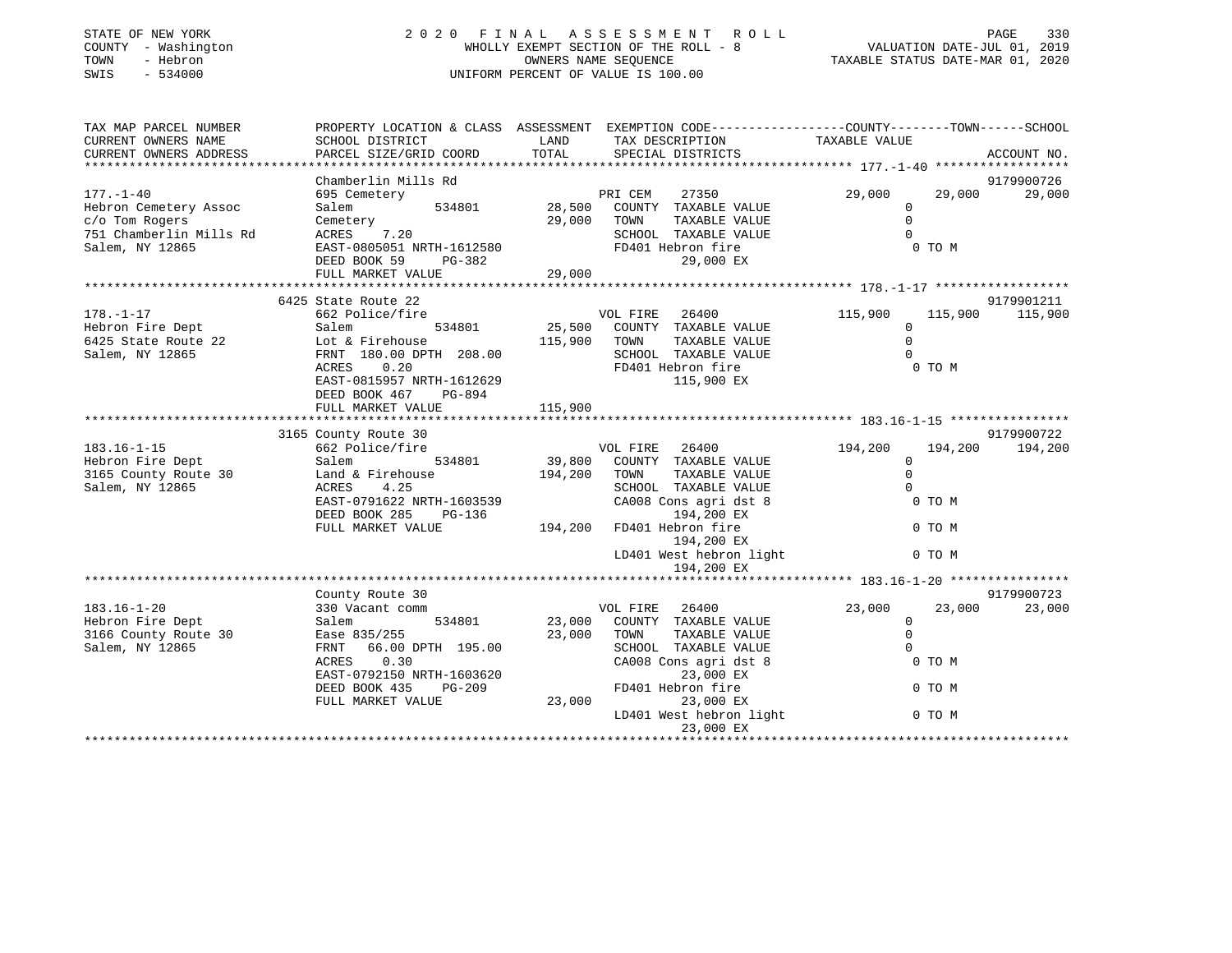| STATE OF NEW YORK<br>- Washington<br>COUNTY<br>- Hebron<br>TOWN<br>SWIS<br>$-534000$ | 2020                                                                   | FINAL ASSESSMENT ROLL<br>WHOLLY EXEMPT SECTION OF THE ROLL - 8<br>OWNERS NAME SEOUENCE<br>UNIFORM PERCENT OF VALUE IS 100.00 |                                                                                                      |               |                  |
|--------------------------------------------------------------------------------------|------------------------------------------------------------------------|------------------------------------------------------------------------------------------------------------------------------|------------------------------------------------------------------------------------------------------|---------------|------------------|
| TAX MAP PARCEL NUMBER<br>CURRENT OWNERS NAME<br>CURRENT OWNERS ADDRESS               | PROPERTY LOCATION & CLASS<br>SCHOOL DISTRICT<br>PARCEL SIZE/GRID COORD | ASSESSMENT<br>LAND<br>TOTAL                                                                                                  | EXEMPTION CODE-----------------COUNTY-------TOWN------SCHOOL<br>TAX DESCRIPTION<br>SPECIAL DISTRICTS | TAXABLE VALUE | ACCOUNT NO.      |
|                                                                                      |                                                                        |                                                                                                                              |                                                                                                      |               |                  |
|                                                                                      | 6560 State Route 22                                                    |                                                                                                                              |                                                                                                      |               | 9179901079       |
| 177.-1-16                                                                            | 681 Culture bldg                                                       |                                                                                                                              | 26250<br>HIST SOC                                                                                    | 62,400        | 62,400<br>62,400 |

| Hebron Preservation Society<br>6604 State Route 22<br>Salem, NY 12865                                                           | 534801<br>Salem<br>60.00 DPTH 87.00<br>FRNT<br>EAST-0815365 NRTH-1615927<br>DEED BOOK 484<br>PG-606<br>FULL MARKET VALUE                                                         | 23,500<br>62,400<br>62,400   | COUNTY TAXABLE VALUE<br>TAXABLE VALUE<br>TOWN<br>SCHOOL TAXABLE VALUE<br>FD401 Hebron fire                                                                                                                   | $\Omega$<br>62,400 TO M                                      |                       |
|---------------------------------------------------------------------------------------------------------------------------------|----------------------------------------------------------------------------------------------------------------------------------------------------------------------------------|------------------------------|--------------------------------------------------------------------------------------------------------------------------------------------------------------------------------------------------------------|--------------------------------------------------------------|-----------------------|
|                                                                                                                                 |                                                                                                                                                                                  |                              |                                                                                                                                                                                                              |                                                              |                       |
| $177. - 1 - 17.1$<br>Hebron Preservation Society<br>6604 State Route 22<br>Salem, NY 12865                                      | State Route 22<br>330 Vacant comm<br>534801<br>Salem<br>FRNT<br>29.00 DPTH 197.00<br>EAST-0815441 NRTH-1615956<br>DEED BOOK 626<br>$PG-6$<br>FULL MARKET VALUE                   | 26,800<br>26,800<br>26,800   | HIST SOC<br>26250<br>COUNTY TAXABLE VALUE<br>TAXABLE VALUE<br>TOWN<br>SCHOOL TAXABLE VALUE<br>FD401 Hebron fire                                                                                              | 26,800<br>26,800<br>0<br>$\Omega$<br>$\Omega$<br>26,800 TO M | 26,800                |
|                                                                                                                                 | 660 Chamberlin Mills Rd                                                                                                                                                          |                              |                                                                                                                                                                                                              |                                                              | 9179900731            |
| $176. - 1 - 22$<br>Hebron Town Highway Dept<br>660 Chamberlin Mills Rd<br>Salem, NY 12865                                       | 841 Motr veh srv<br>534801<br>Salem<br><b>ACRES</b><br>4.70<br>EAST-0803087 NRTH-1611643<br>DEED BOOK 411<br>PG-885<br>FULL MARKET VALUE                                         | 196,000<br>196,000           | OTHER TOWN 13500<br>55,800 COUNTY TAXABLE VALUE<br>TOWN<br>TAXABLE VALUE<br>SCHOOL TAXABLE VALUE<br>FD401 Hebron fire<br>196,000 EX                                                                          | 196,000<br>196,000<br>$\Omega$<br>$\Omega$<br>0 TO M         | 196,000               |
|                                                                                                                                 |                                                                                                                                                                                  |                              |                                                                                                                                                                                                              |                                                              |                       |
| $177. - 1 - 12$<br>Hebron United Presbyterian Ch Salem<br>c/o Tracy McEachron<br>3157 County Route 30<br>Salem, NY 12865        | 6559 State Route 22<br>620 Religious<br>534801<br>Ease 800/312<br>932/232<br>FRNT 116.00 DPTH 256.00<br>EAST-0815116 NRTH-1615847<br>DEED BOOK 12<br>PG-454<br>FULL MARKET VALUE | 267,500<br>267,500           | NON-PR REL 25110<br>33,700 COUNTY TAXABLE VALUE<br>TOWN<br>TAXABLE VALUE<br>SCHOOL TAXABLE VALUE<br>FD401 Hebron fire<br>267,500 EX                                                                          | 267,500<br>267,500<br>$\Omega$<br>0 TO M                     | 9179900729<br>267,500 |
|                                                                                                                                 |                                                                                                                                                                                  |                              |                                                                                                                                                                                                              |                                                              |                       |
| $183.20 - 1 - 1.1$<br>Hebron United Presbyterian Ch Salem<br>c/o Rev. Laura Mitchell<br>3157 County Route 30<br>Salem, NY 12865 | 3157 County Route 30<br>620 Religious<br>534801<br>363/104<br>5.00<br>ACRES<br>EAST-0791781 NRTH-1603233<br>DEED BOOK 47<br>PG-499<br>FULL MARKET VALUE                          | 42,000<br>877,900<br>877,900 | NON-PR REL 25110<br>COUNTY TAXABLE VALUE<br>TOWN<br>TAXABLE VALUE<br>SCHOOL TAXABLE VALUE<br>CA008 Cons agri dst 8<br>877,900 EX<br>FD401 Hebron fire<br>877,900 EX<br>LD401 West hebron light<br>877,900 EX | 877,900<br>877,900<br>$\Omega$<br>0 TO M<br>0 TO M<br>0 TO M | 9179900732<br>877,900 |
|                                                                                                                                 |                                                                                                                                                                                  |                              |                                                                                                                                                                                                              |                                                              |                       |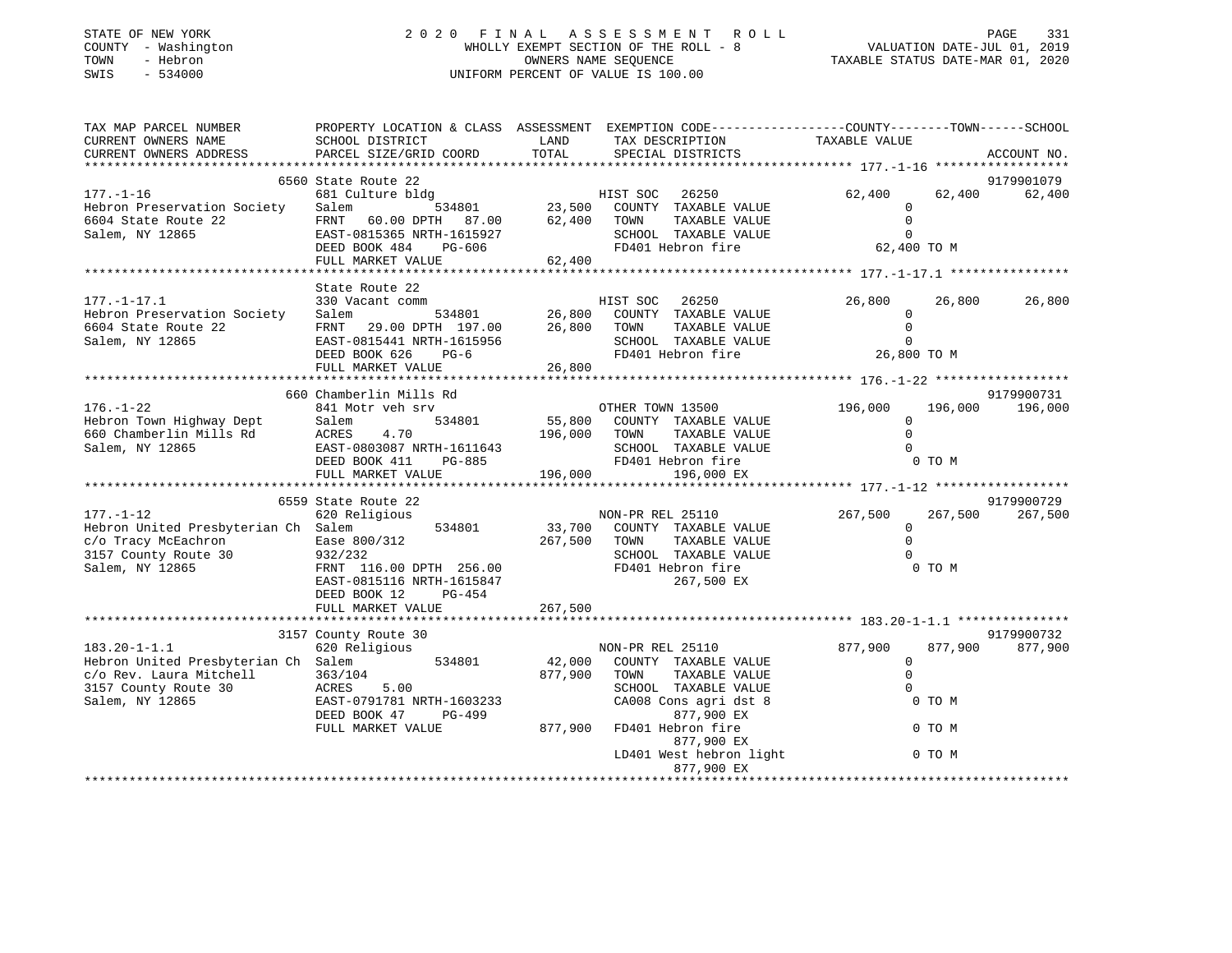| STATE OF NEW YORK<br>COUNTY - Washington<br>TOWN<br>- Hebron<br>$-534000$<br>SWIS                                                                          | $\begin{tabular}{lllllllllllll} \hline 2&0&2&0&\text{F I I N A L} &A S S E S S M E N T & R O L L & \text{PAGE} & 332 \\ & \text{WHOLLY EXEMPT SCCTION OF THE ROLL} & - & 8 & \text{VALUATION DATE–JUL 01, 2019} \\ & \text{OWNERS NAME SEQUENCE} & \text{TAXABLE STATUS DATE–MAR 01, 2020} \end{tabular}$<br>UNIFORM PERCENT OF VALUE IS 100.00                                                                                                                        |         |                                                                                                                          |                                                                                      |             |
|------------------------------------------------------------------------------------------------------------------------------------------------------------|------------------------------------------------------------------------------------------------------------------------------------------------------------------------------------------------------------------------------------------------------------------------------------------------------------------------------------------------------------------------------------------------------------------------------------------------------------------------|---------|--------------------------------------------------------------------------------------------------------------------------|--------------------------------------------------------------------------------------|-------------|
| TAX MAP PARCEL NUMBER                                                                                                                                      |                                                                                                                                                                                                                                                                                                                                                                                                                                                                        |         | PROPERTY LOCATION & CLASS ASSESSMENT EXEMPTION CODE----------------COUNTY-------TOWN------SCHOOL                         |                                                                                      |             |
| CURRENT OWNERS NAME                                                                                                                                        | SCHOOL DISTRICT                                                                                                                                                                                                                                                                                                                                                                                                                                                        | LAND    |                                                                                                                          |                                                                                      |             |
| CURRENT OWNERS ADDRESS                                                                                                                                     | PARCEL SIZE/GRID COORD                                                                                                                                                                                                                                                                                                                                                                                                                                                 | TOTAL   |                                                                                                                          |                                                                                      | ACCOUNT NO. |
|                                                                                                                                                            |                                                                                                                                                                                                                                                                                                                                                                                                                                                                        |         |                                                                                                                          |                                                                                      |             |
|                                                                                                                                                            | 3166 County Route 30                                                                                                                                                                                                                                                                                                                                                                                                                                                   |         |                                                                                                                          |                                                                                      |             |
| $183.16 - 1 - 17.1$                                                                                                                                        | 662 Police/fire                                                                                                                                                                                                                                                                                                                                                                                                                                                        |         | VOL FIRE 26400<br>534801 38,900 COUNTY TAXABLE VALUE                                                                     | 175,700<br>175,700                                                                   | 175,700     |
| Hebron Volunteer Fire Co Inc Salem                                                                                                                         |                                                                                                                                                                                                                                                                                                                                                                                                                                                                        |         |                                                                                                                          | $\mathbf 0$<br>$\Omega$                                                              |             |
| 3166 County Route 30<br>Salem, NY 12832                                                                                                                    | Firehouse/parking Lot 390 175,700 TOWN<br>Ease835/255                                                                                                                                                                                                                                                                                                                                                                                                                  |         | TAXABLE VALUE<br>SCHOOL TAXABLE VALUE                                                                                    | $\Omega$                                                                             |             |
|                                                                                                                                                            | Ease 557255<br>ACRES 3.95                                                                                                                                                                                                                                                                                                                                                                                                                                              |         |                                                                                                                          | 0 TO M                                                                               |             |
|                                                                                                                                                            | EAST-0792629 NRTH-1603892                                                                                                                                                                                                                                                                                                                                                                                                                                              |         | CA008 Cons agri dst 8<br>175,700 EX                                                                                      |                                                                                      |             |
|                                                                                                                                                            | DEED BOOK 835 PG-252                                                                                                                                                                                                                                                                                                                                                                                                                                                   |         | ERSO SOME ASIT AND STREET<br>175,700 EX<br>FD401 Hebron fire                                                             | 0 TO M                                                                               |             |
|                                                                                                                                                            | FULL MARKET VALUE                                                                                                                                                                                                                                                                                                                                                                                                                                                      |         | 175,700 175,700 EX                                                                                                       |                                                                                      |             |
|                                                                                                                                                            |                                                                                                                                                                                                                                                                                                                                                                                                                                                                        |         |                                                                                                                          |                                                                                      |             |
|                                                                                                                                                            | 7365 State Route 22                                                                                                                                                                                                                                                                                                                                                                                                                                                    |         |                                                                                                                          |                                                                                      |             |
| $153. - 1 - 10.2$                                                                                                                                          | 620 Religious                                                                                                                                                                                                                                                                                                                                                                                                                                                          |         | NON-PR REL 25110<br>533201 69,200 COUNTY TAXABLE VALUE                                                                   | 714,800<br>714,800                                                                   | 714,800     |
| Jehovah's Witnesses Congregati Granville                                                                                                                   |                                                                                                                                                                                                                                                                                                                                                                                                                                                                        |         |                                                                                                                          | $\mathbf{0}$                                                                         |             |
|                                                                                                                                                            | 3.04                                                                                                                                                                                                                                                                                                                                                                                                                                                                   |         | TAXABLE VALUE                                                                                                            | $\Omega$                                                                             |             |
| c/o Michael DiZoglio $ACRES$ 3.04 714,800 TOWN<br>2328 State Route 22 EAST-0819280 NRTH-1635145 SCHOOL<br>Cambridge, NY 12816 DEED BOOK 648 PG-45 FD401 He |                                                                                                                                                                                                                                                                                                                                                                                                                                                                        |         | SCHOOL TAXABLE VALUE 0<br>FD401 Hebron fire 0 0 TO M                                                                     |                                                                                      |             |
|                                                                                                                                                            |                                                                                                                                                                                                                                                                                                                                                                                                                                                                        |         |                                                                                                                          |                                                                                      |             |
|                                                                                                                                                            | FULL MARKET VALUE 714,800                                                                                                                                                                                                                                                                                                                                                                                                                                              |         | 714,800 EX                                                                                                               |                                                                                      |             |
|                                                                                                                                                            |                                                                                                                                                                                                                                                                                                                                                                                                                                                                        |         |                                                                                                                          |                                                                                      |             |
|                                                                                                                                                            | 3178 County Route 30                                                                                                                                                                                                                                                                                                                                                                                                                                                   |         |                                                                                                                          |                                                                                      | 9179900727  |
| $183.16 - 1 - 24$                                                                                                                                          | 620 Religious                                                                                                                                                                                                                                                                                                                                                                                                                                                          |         | NON-PR REL 25110                                                                                                         | 211,800<br>211,800                                                                   | 211,800     |
| M E Church                                                                                                                                                 | 534801<br>Salem                                                                                                                                                                                                                                                                                                                                                                                                                                                        |         | $24,500$ COUNTY TAXABLE VALUE                                                                                            | $\Omega$                                                                             |             |
|                                                                                                                                                            | 68/165 76/16 86/338 211,800 TOWN                                                                                                                                                                                                                                                                                                                                                                                                                                       |         | TAXABLE VALUE                                                                                                            | $\mathbf 0$                                                                          |             |
| m E CHILICH<br>C/O Deb Earthowl<br>31 W Broadway<br>Salem, NY 12865                                                                                        | FRNT 68.00 DPTH 228.00                                                                                                                                                                                                                                                                                                                                                                                                                                                 |         | SCHOOL TAXABLE VALUE                                                                                                     |                                                                                      |             |
|                                                                                                                                                            | ACRES<br>0.36                                                                                                                                                                                                                                                                                                                                                                                                                                                          |         | CA008 Cons agri dst 8                                                                                                    | 0 TO M                                                                               |             |
|                                                                                                                                                            | EAST-0792029 NRTH-1603890                                                                                                                                                                                                                                                                                                                                                                                                                                              |         | 211,800 EX                                                                                                               |                                                                                      |             |
|                                                                                                                                                            | DEED BOOK 46<br>PG-530                                                                                                                                                                                                                                                                                                                                                                                                                                                 |         |                                                                                                                          |                                                                                      |             |
|                                                                                                                                                            | FULL MARKET VALUE                                                                                                                                                                                                                                                                                                                                                                                                                                                      | 211,800 |                                                                                                                          |                                                                                      |             |
|                                                                                                                                                            |                                                                                                                                                                                                                                                                                                                                                                                                                                                                        |         | FD401 Hebron fire<br>211,800 EX<br>LD401 West hebron light<br>$211.800$ EX<br>$11.800$ FV<br>$211.800$ FV<br>$71.800$ FV |                                                                                      |             |
|                                                                                                                                                            |                                                                                                                                                                                                                                                                                                                                                                                                                                                                        |         | 211,800 EX                                                                                                               |                                                                                      |             |
|                                                                                                                                                            |                                                                                                                                                                                                                                                                                                                                                                                                                                                                        |         |                                                                                                                          |                                                                                      |             |
|                                                                                                                                                            | County Route 31                                                                                                                                                                                                                                                                                                                                                                                                                                                        |         |                                                                                                                          |                                                                                      | 9179901078  |
| $152. - 1 - 21$                                                                                                                                            | 695 Cemetery                                                                                                                                                                                                                                                                                                                                                                                                                                                           |         | TN CEM<br>13510                                                                                                          | 9,900<br>9,900<br>$\mathbf{0}$                                                       | 9,900       |
| Moorehouse Cemetery<br>Granville, NY 12832                                                                                                                 | $\begin{tabular}{lllllllll} \multicolumn{2}{c}{\text{Granville}} & \multicolumn{2}{c}{\text{533201}} & \multicolumn{2}{c}{\text{9,900}} & \multicolumn{2}{c}{\text{COUNTY}} & \text{TAXABLE VALUE} \\ \multicolumn{2}{c}{\text{FRNT}} & \multicolumn{2}{c}{\text{140.00 DPTH}} & \multicolumn{2}{c}{\text{190.00}} & \multicolumn{2}{c}{\text{9,900}} & \multicolumn{2}{c}{\text{TONN}} & \text{TAXABLE VALUE} \\ \multicolumn{2}{c}{\text{TRNT}} & \multicolumn{2}{c$ |         | TAXABLE VALUE                                                                                                            | $\Omega$                                                                             |             |
|                                                                                                                                                            |                                                                                                                                                                                                                                                                                                                                                                                                                                                                        |         | SCHOOL TAXABLE VALUE                                                                                                     |                                                                                      |             |
|                                                                                                                                                            | EAST-0805595 NRTH-1635602<br>FULL MARKET VALUE                                                                                                                                                                                                                                                                                                                                                                                                                         |         | 9,900 CA008 Cons agri dst 8                                                                                              | AXABLE VALUE<br>AXABLE VALUE<br>s agri dst 8 0 0 TO M<br>9,900 EX<br>ron fire 0 TO M |             |
|                                                                                                                                                            |                                                                                                                                                                                                                                                                                                                                                                                                                                                                        |         |                                                                                                                          |                                                                                      |             |
|                                                                                                                                                            |                                                                                                                                                                                                                                                                                                                                                                                                                                                                        |         | FD401 Hebron fire                                                                                                        |                                                                                      |             |
|                                                                                                                                                            |                                                                                                                                                                                                                                                                                                                                                                                                                                                                        |         | 9,900 EX                                                                                                                 |                                                                                      |             |
|                                                                                                                                                            |                                                                                                                                                                                                                                                                                                                                                                                                                                                                        |         |                                                                                                                          |                                                                                      |             |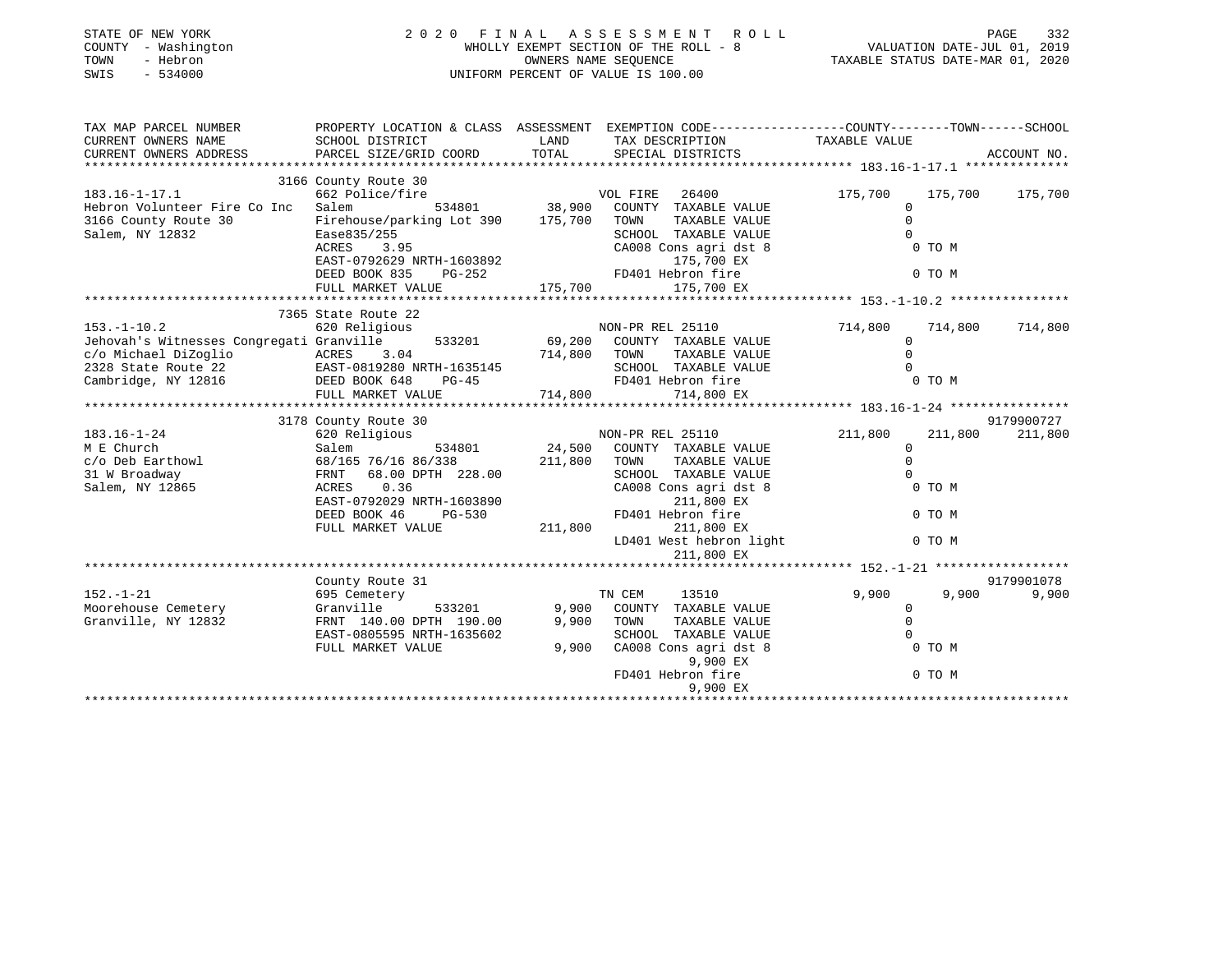| STATE OF NEW YORK   | 2020 FINAL ASSESSMENT ROLL            | 333<br>PAGE                      |
|---------------------|---------------------------------------|----------------------------------|
|                     |                                       |                                  |
| COUNTY - Washington | WHOLLY EXEMPT SECTION OF THE ROLL - 8 | VALUATION DATE-JUL 01, 2019      |
| TOWN<br>- Hebron    | OWNERS NAME SEOUENCE                  | TAXABLE STATUS DATE-MAR 01, 2020 |
| SWIS<br>- 534000    | UNIFORM PERCENT OF VALUE IS 100.00    |                                  |
|                     |                                       |                                  |

| TAX MAP PARCEL NUMBER       |                                                             |             | PROPERTY LOCATION & CLASS ASSESSMENT EXEMPTION CODE---------------COUNTY-------TOWN------SCHOOL |                |         |                     |
|-----------------------------|-------------------------------------------------------------|-------------|-------------------------------------------------------------------------------------------------|----------------|---------|---------------------|
| CURRENT OWNERS NAME         | SCHOOL DISTRICT                                             | LAND        | TAX DESCRIPTION                                                                                 | TAXABLE VALUE  |         |                     |
| CURRENT OWNERS ADDRESS      | PARCEL SIZE/GRID COORD                                      | TOTAL       | SPECIAL DISTRICTS                                                                               |                |         | ACCOUNT NO.         |
|                             | County Route 31                                             |             |                                                                                                 |                |         | 9179900720          |
| $152. - 1 - 9$              | 695 Cemetery                                                |             | PRI CEM<br>27350                                                                                | 38,700         | 38,700  | 38,700              |
| North Hebron Cemetery Corp. | Granville<br>533201                                         |             | 38,700 COUNTY TAXABLE VALUE                                                                     | $\mathbf{0}$   |         |                     |
| Attn: Harold Craig          | Cemetery                                                    | 38,700 TOWN | TAXABLE VALUE                                                                                   | $\Omega$       |         |                     |
| 1441 County Route 31        | ACRES 3.90                                                  |             | SCHOOL TAXABLE VALUE                                                                            | $\Omega$       |         |                     |
| Granville, NY 12832         | EAST-0805509 NRTH-1637154                                   |             | FD401 Hebron fire                                                                               |                | 0 TO M  |                     |
|                             | FULL MARKET VALUE                                           | 38,700      | 38,700 EX                                                                                       |                |         |                     |
|                             |                                                             |             |                                                                                                 |                |         |                     |
| $161. - 2 - 9.1$            | State Route 22/W Off                                        |             |                                                                                                 | 3,900          | 3,900   | 915J101588<br>3,900 |
| Pember Library & Museum     | 314 Rural vac<10<br>533201<br>Granville                     |             | NON-PR EDU 25120<br>3,900 COUNTY TAXABLE VALUE                                                  | $\mathbf{0}$   |         |                     |
| 33 W Main St                | 4.85<br>ACRES                                               |             | 3,900 TOWN<br>TAXABLE VALUE                                                                     | $\Omega$       |         |                     |
| Granville, NY 12832         | EAST-0816669 NRTH-1626633                                   |             | SCHOOL TAXABLE VALUE                                                                            | $\Omega$       |         |                     |
|                             | DEED BOOK 585<br>PG-100                                     |             | FD401 Hebron fire                                                                               |                | 0 TO M  |                     |
|                             | FULL MARKET VALUE                                           | 3,900       | 3,900 EX                                                                                        |                |         |                     |
|                             |                                                             |             |                                                                                                 |                |         |                     |
|                             | 33 South Grimes Hill Rd                                     |             |                                                                                                 |                |         | 9179901252          |
| $169. - 1 - 18.8$           | 330 Vacant comm                                             |             | NON-PR EDU 25120                                                                                | 196,400        | 196,400 | 196,400             |
| Pember Library & Museum     | 533201 196,400<br>Granville                                 |             | COUNTY TAXABLE VALUE                                                                            | 0              |         |                     |
| 33 W. Main St               | V Land                                                      | 196,400     | TOWN<br>TAXABLE VALUE                                                                           | $\Omega$       |         |                     |
| Granville, NY 12832         | ACRES 131.29                                                |             | SCHOOL TAXABLE VALUE<br>BURGUL TANALLA<br>FD401 Hebron fire                                     | $\Omega$       |         |                     |
|                             | EAST-0815319 NRTH-1625517<br>DEED BOOK 475<br><b>PG-101</b> |             | 196,400 EX                                                                                      |                | 0 TO M  |                     |
|                             |                                                             |             |                                                                                                 |                |         |                     |
|                             |                                                             |             |                                                                                                 |                |         |                     |
|                             | 6937 State Route 22                                         |             |                                                                                                 |                |         | 9179900263          |
| $161.-2-10.16$              | 681 Culture bldg                                            |             | SCH DIST 13800                                                                                  | 18,300         | 18,300  | 18,300              |
| Pember Library Museum       | Granville                                                   |             | 533201 6,000 COUNTY TAXABLE VALUE                                                               | $\mathbf 0$    |         |                     |
| 33 W Main St                | FRNT 224.00 DPTH 235.00                                     | 18,300 TOWN | TAXABLE VALUE                                                                                   | $\Omega$       |         |                     |
| Granville, NY 12832         | EAST-0816711 NRTH-1625009                                   |             | SCHOOL TAXABLE VALUE                                                                            | $\Omega$       |         |                     |
|                             | DEED BOOK 561<br>PG-114                                     |             | FD401 Hebron fire                                                                               |                | 0 TO M  |                     |
|                             | FULL MARKET VALUE                                           | 18,300      | 18,300 EX                                                                                       |                |         |                     |
|                             |                                                             |             |                                                                                                 |                |         |                     |
| $170. - 2 - 35$             | Higgins Rd Off E                                            |             |                                                                                                 | 600 -          | 600     | 915J101821          |
| Shaw Cemetery               | 695 Cemetery<br>533201<br>Granville                         | 600         | TN CEM<br>13510<br>COUNTY TAXABLE VALUE                                                         | $\overline{0}$ |         | 600                 |
| Granville, NY 12832         | Cemetery                                                    | 600         | TOWN<br>TAXABLE VALUE                                                                           | $\Omega$       |         |                     |
|                             | FRNT 122.00 DPTH 38.00                                      |             | SCHOOL TAXABLE VALUE                                                                            |                |         |                     |
|                             | EAST-0821600 NRTH-1623982                                   |             | FD401 Hebron fire                                                                               |                | 0 TO M  |                     |
|                             | DEED BOOK R 81 PG-368                                       |             | 600 EX                                                                                          |                |         |                     |
|                             | FULL MARKET VALUE                                           | 600         |                                                                                                 |                |         |                     |
|                             |                                                             |             |                                                                                                 |                |         |                     |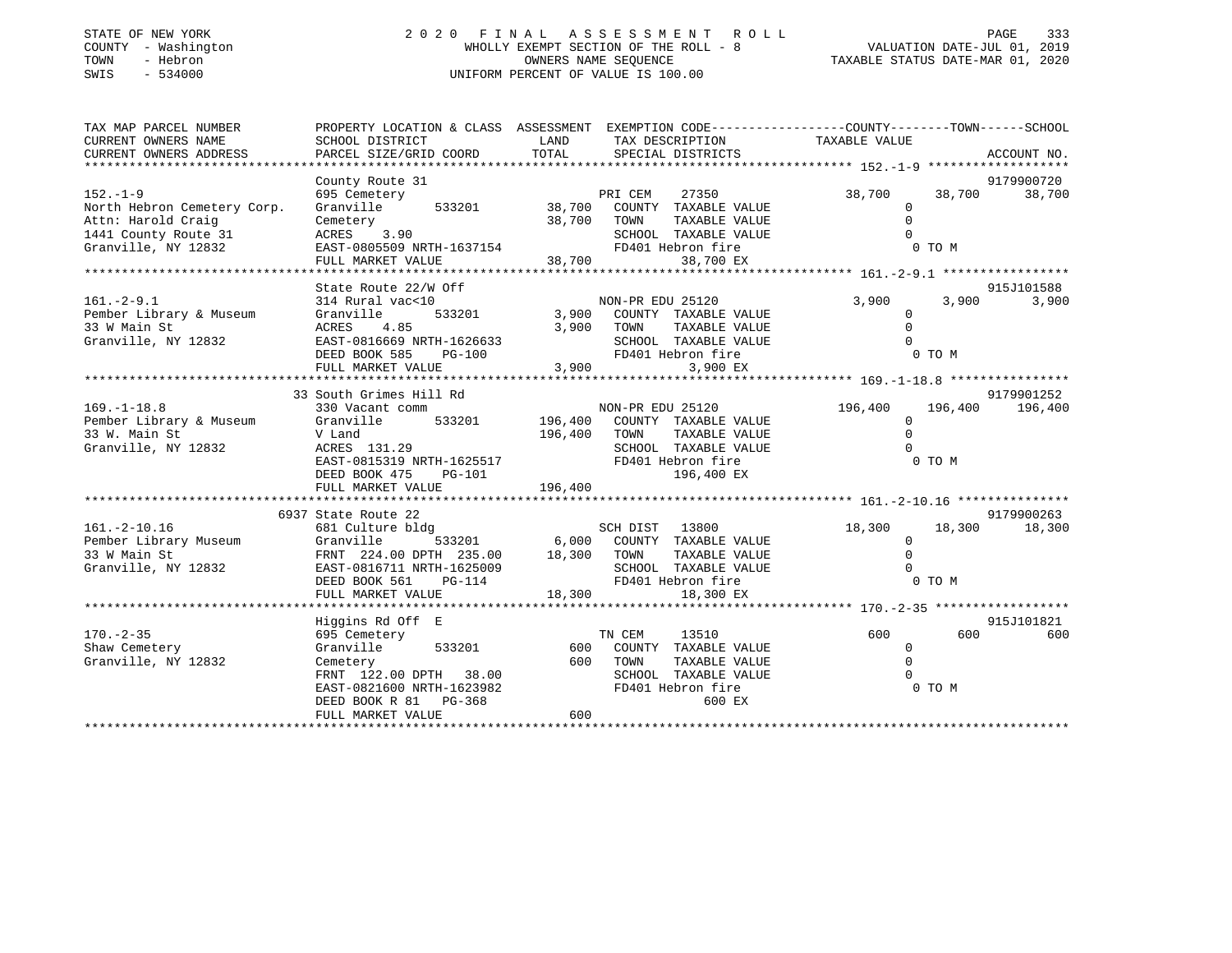| STATE OF NEW YORK<br>COUNTY - Washington<br>- Hebron<br>TOWN<br>$-534000$<br>SWIS                                                                                     | 2020 FINAL ASSESSMENT ROLL<br>WHOLLY EXEMPT SECTION OF THE ROLL - 8<br>UNIFORM PERCENT OF VALUE IS 100.00                                                   | 134 PAGE<br>101, VALUATION DATE-JUL 01, 2019<br>2020, TAXABLE STATUS DATE-MAR 01 | PAGE<br>334                                                                                                                            |                                                                |                               |
|-----------------------------------------------------------------------------------------------------------------------------------------------------------------------|-------------------------------------------------------------------------------------------------------------------------------------------------------------|----------------------------------------------------------------------------------|----------------------------------------------------------------------------------------------------------------------------------------|----------------------------------------------------------------|-------------------------------|
| TAX MAP PARCEL NUMBER<br>CURRENT OWNERS NAME<br>CURRENT OWNERS ADDRESS                                                                                                | SCHOOL DISTRICT<br>PARCEL SIZE/GRID COORD                                                                                                                   | LAND<br>TOTAL                                                                    | PROPERTY LOCATION & CLASS ASSESSMENT EXEMPTION CODE---------------COUNTY-------TOWN-----SCHOOL<br>TAX DESCRIPTION<br>SPECIAL DISTRICTS | TAXABLE VALUE                                                  | ACCOUNT NO.                   |
| $142. - 3 - 3.2$<br>Washington County<br>Attn: Washington County Treas 142.-1-3.2<br>383 Broadway<br>Fort Edward, NY 12828 EAST-0800941 NRTH-1641744                  | 1249 Big Burch Hill Rd<br>331 Com vac w/im<br>Granville<br>FRNT 100.00 DPTH 100.00<br>DEED BOOK 363<br>PG-564                                               | 353,200 TOWN                                                                     | OTHER CTY 13100<br>533201 28,200 COUNTY TAXABLE VALUE<br>TAXABLE VALUE<br>SCHOOL TAXABLE VALUE<br>FD401 Hebron fire<br>353,200 EX      | 353,200<br>$\circ$<br>$\Omega$<br>$\Omega$<br>0 TO M           | 9179900734<br>353,200 353,200 |
|                                                                                                                                                                       |                                                                                                                                                             |                                                                                  |                                                                                                                                        |                                                                |                               |
| $142. - 3 - 11$<br>Washington County<br>Attn: Washington County Treasu Relay Station<br>383 Broadway Bldg B 142.-1-11<br>383 Broadway Bldg B<br>Fort Edward, NY 12828 | 1248 Big Burch Hill Rd<br>831 Tele Comm<br>Hartford<br>533801<br>$142. - 1 - 11$<br>1.45<br>ACRES<br>EAST-0801005 NRTH-1640910<br>$PG-129$<br>DEED BOOK 890 | 150,500                                                                          | OTHER CTY 13100<br>95,300 COUNTY TAXABLE VALUE<br>TAXABLE VALUE<br>TOWN<br>SCHOOL TAXABLE VALUE<br>FD401 Hebron fire<br>150,500 EX     | 150,500<br>$\Omega$<br>$\Omega$<br>$\cap$<br>0 TO M            | 915N200710<br>150,500 150,500 |
| $168. - 1 - 11$<br>Washington County<br>Attn: Washington County Treas lease 2781/71 2814/308 42,000<br>Upper Broadway<br>Fort Edward, NY 12828                        | 433 Mcknight Hill Rd<br>837 Cell Tower<br>Salem<br>Bischoff Propty, agmt 293<br>ACRES<br>1.00<br>EAST-0798997 NRTH-1617490<br>DEED BOOK 447<br>$PG-460$     | $\alpha$<br>534801 41,000                                                        | OTHER CTY 13100<br>COUNTY TAXABLE VALUE<br>TAXABLE VALUE<br>TOWN<br>SCHOOL TAXABLE VALUE<br>FD401 Hebron fire<br>42,000 EX             | 42,000<br>42,000<br>$\Omega$<br>$\Omega$<br>$\Omega$<br>0 TO M | 9179901030<br>42,000          |

|                               | 3335 County Route 30      |         |                 |                       |         | 9179900733         |
|-------------------------------|---------------------------|---------|-----------------|-----------------------|---------|--------------------|
| $183. - 1 - 3.2$              | 841 Motr veh srv          |         | OTHER CTY 13100 |                       | 270,900 | 270,900<br>270,900 |
| Washington County             | 534801<br>Salem           | 54,300  | COUNTY          | TAXABLE VALUE         |         |                    |
| Attn: Washington County Treas | 654/205                   | 270,900 | TOWN            | TAXABLE VALUE         |         |                    |
| Upper Broadway                | 4.41<br>ACRES             |         | SCHOOL          | TAXABLE VALUE         |         |                    |
| Fort Edward, NY 12828         | EAST-0790292 NRTH-1607218 |         |                 | CA008 Cons agri dst 8 | 0 TO M  |                    |
|                               | DEED BOOK 467<br>PG-489   |         |                 | 270,900 EX            |         |                    |
|                               | FULL MARKET VALUE         | 270,900 |                 | FD401 Hebron fire     | 0 TO M  |                    |
|                               |                           |         |                 | 270,900 EX            |         |                    |
|                               |                           |         |                 |                       |         |                    |

FULL MARKET VALUE 42,000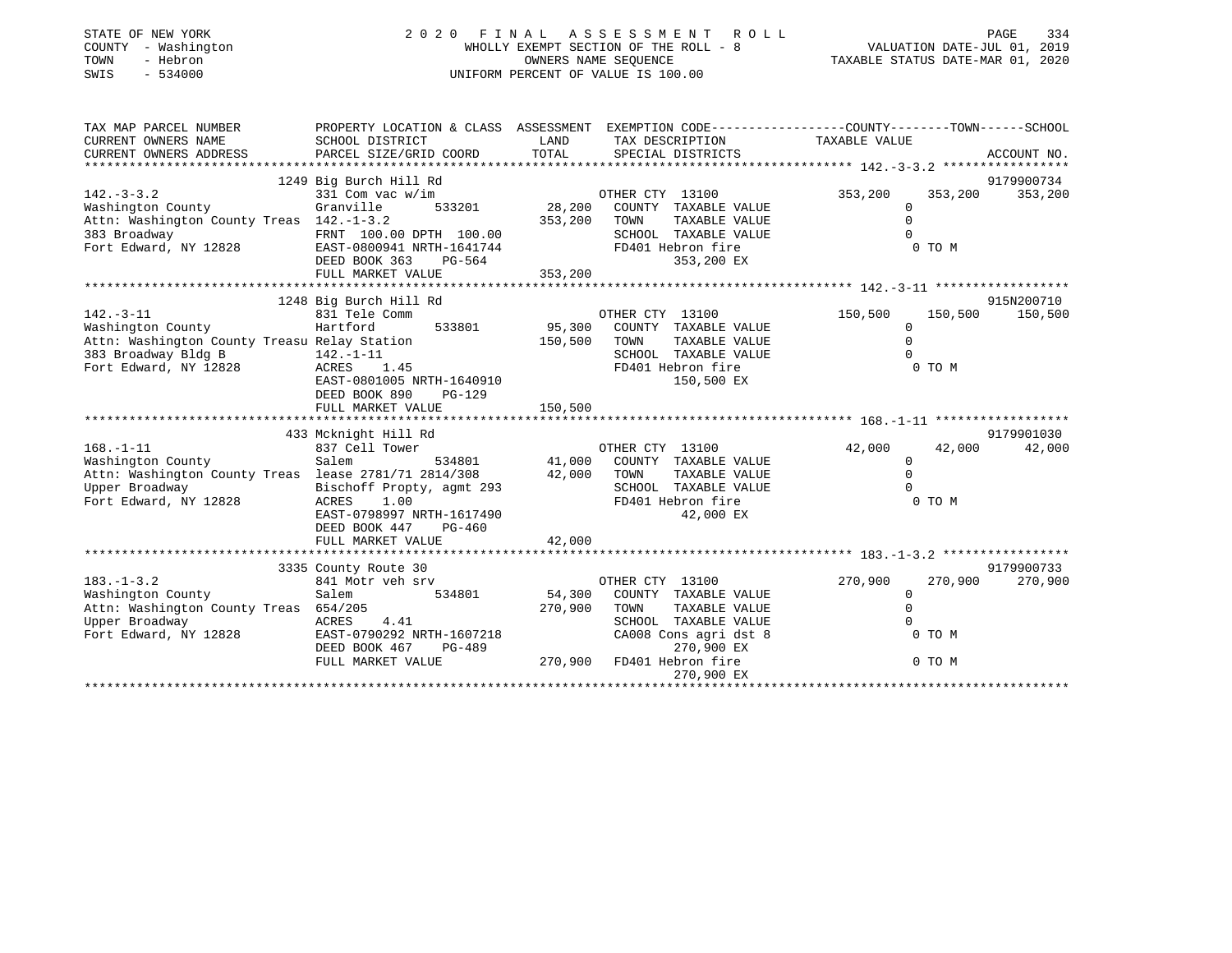| STATE OF NEW YORK<br>- Washington<br>COUNTY<br>- Hebron<br>TOWN<br>$-534000$<br>SWIS | 2 0 2 0                   | FINAL<br>OWNERS NAME SEOUENCE | ASSESSMENT ROLL<br>WHOLLY EXEMPT SECTION OF THE ROLL - 8<br>UNIFORM PERCENT OF VALUE IS 100.00 | VALUATION DATE-JUL 01, 2019<br>TAXABLE STATUS DATE-MAR 01, 2020 | 335<br>PAGE |
|--------------------------------------------------------------------------------------|---------------------------|-------------------------------|------------------------------------------------------------------------------------------------|-----------------------------------------------------------------|-------------|
| TAX MAP PARCEL NUMBER                                                                | PROPERTY LOCATION & CLASS | ASSESSMENT                    |                                                                                                | EXEMPTION CODE-----------------COUNTY-------TOWN------SCHOOL    |             |
| CURRENT OWNERS NAME                                                                  | SCHOOL DISTRICT           | LAND                          | TAX DESCRIPTION                                                                                | TAXABLE VALUE                                                   |             |
| CURRENT OWNERS ADDRESS                                                               | PARCEL SIZE/GRID COORD    | TOTAL                         | SPECIAL DISTRICTS                                                                              |                                                                 | ACCOUNT NO. |
|                                                                                      |                           |                               |                                                                                                |                                                                 |             |
|                                                                                      | County Route 30           |                               |                                                                                                |                                                                 | 915J101044  |
| $183.20 - 1 - 3$                                                                     | 311 Res vac land          |                               | OTHER CTY 13100                                                                                | 400<br>400                                                      | 400         |
| Washington County                                                                    | Salem<br>534801           | 400                           | COUNTY<br>TAXABLE VALUE                                                                        |                                                                 |             |
| Attn: Washington County Treasu FRNT 116.00 DPTH 122.00                               |                           | 400                           | TAXABLE VALUE<br>TOWN                                                                          |                                                                 |             |
| 383 Broadway                                                                         | 0.32<br>ACRES             |                               | TAXABLE VALUE<br>SCHOOL                                                                        |                                                                 |             |
| Fort Edward, NY 12828                                                                | EAST-0792164 NRTH-1603081 |                               | CA008 Cons agri dst 8                                                                          | 0 TO M                                                          |             |
|                                                                                      | DEED BOOK 851<br>PG-326   |                               | 400 EX                                                                                         |                                                                 |             |
|                                                                                      | FULL MARKET VALUE         | 400                           | FD401 Hebron fire                                                                              | 0 TO M                                                          |             |

|                     | rona Manier vands         | ェ∪∪<br>LDIAI HENTOH TITE       | U 1 U 1    |     |
|---------------------|---------------------------|--------------------------------|------------|-----|
|                     |                           | 400 EX                         |            |     |
|                     |                           | LD401 West hebron light        | 0 TO M     |     |
|                     |                           | 400 EX                         |            |     |
|                     |                           |                                |            |     |
|                     | Higgins Rd Off E          |                                | 915J101822 |     |
| $170. - 2 - 36$     | 695 Cemetery              | 13510<br>TN CEM                | 700<br>700 | 700 |
| Wrights Cemetery    | Granville<br>533201       | 700<br>COUNTY<br>TAXABLE VALUE |            |     |
| Granville, NY 12832 | Cemetery                  | 700<br>TOWN<br>TAXABLE VALUE   |            |     |
|                     | FRNT 48.00 DPTH 112.00    | SCHOOL TAXABLE VALUE           |            |     |
|                     | EAST-0822078 NRTH-1623977 | FD401 Hebron fire              | 0 TO M     |     |
|                     | DEED BOOK R 137 PG-150    | 700 EX                         |            |     |
|                     | FULL MARKET VALUE         | 700                            |            |     |
|                     |                           |                                |            |     |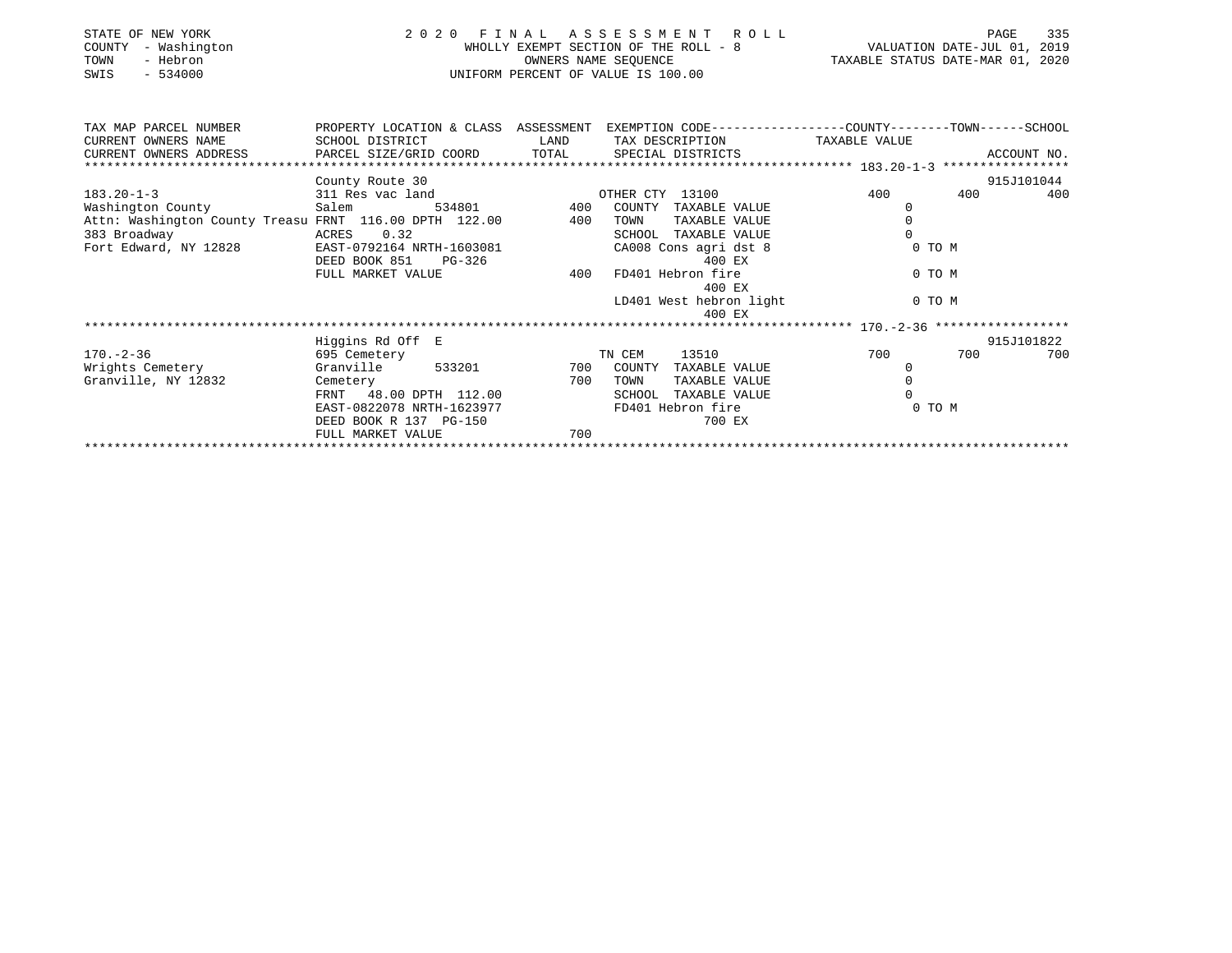|      | STATE OF NEW YORK   | 2020 FINAL ASSESSMENT ROLL                                           |                        | PAGE 336 |
|------|---------------------|----------------------------------------------------------------------|------------------------|----------|
|      | COUNTY - Washington | VALUATION DATE-JUL 01, 2019<br>WHOLLY EXEMPT SECTION OF THE ROLL - 8 |                        |          |
| TOWN | - Hebron            | TAXABLE STATUS DATE-MAR 01, 2020                                     |                        |          |
| SWIS | $-534000$           |                                                                      | RPS150/V04/L015        |          |
|      |                     | UNIFORM PERCENT OF VALUE IS 100.00                                   | CURRENT DATE 7/01/2020 |          |

ROLL SUB SECTION - - TOTALS

#### \*\*\* S P E C I A L D I S T R I C T S U M M A R Y \*\*\*

| CODE DISTRICT NAME PARCELS TYPE | TOTAL | EXTENSION  | EXTENSION<br>VALUE | AD VALOREM<br>VALUE | EXEMPT<br>AMOUNT | TAXABLE<br>VALUE |
|---------------------------------|-------|------------|--------------------|---------------------|------------------|------------------|
| CA008 Cons agri dst             |       | 8 TOTAL M  |                    | 1763,800            | 1763,800         |                  |
| FD401 Hebron fire               |       | 29 TOTAL M |                    | 4212,500            | 4123,300         | 89,200           |
| LD401 West hebron li            |       | 5 TOTAL M  |                    | 1307,300            | 1307,300         |                  |

### \*\*\* S C H O O L D I S T R I C T S U M M A R Y \*\*\*

| CODE                                 | DISTRICT NAME                            | TOTAL<br>PARCELS | ASSESSED<br>LAND                       | ASSESSED<br>TOTAL                         | EXEMPT<br>AMOUNT                          | TOTAL<br>TAXABLE | <b>STAR</b><br>AMOUNT | <b>STAR</b><br>TAXABLE |
|--------------------------------------|------------------------------------------|------------------|----------------------------------------|-------------------------------------------|-------------------------------------------|------------------|-----------------------|------------------------|
| 532001<br>533201<br>533801<br>534801 | Arqyle<br>Granville<br>Hartford<br>Salem | 10<br>17         | 47,300<br>380,500<br>95,300<br>615,500 | 47,300<br>1363,400<br>150,500<br>2651,300 | 47,300<br>1363,400<br>150,500<br>2651,300 |                  |                       |                        |
|                                      | SUB-TOTAL                                | 29               | 1138,600                               | 4212,500                                  | 4212,500                                  |                  |                       |                        |
|                                      | тотаь                                    | 29               | 1138,600                               | 4212,500                                  | 4212,500                                  |                  |                       |                        |

#### \*\*\* S Y S T E M C O D E S S U M M A R Y \*\*\*

## NO SYSTEM EXEMPTIONS AT THIS LEVEL

| CODE  | DESCRIPTION | TOTAL<br>PARCELS | COUNTY   | TOWN     | SCHOOL   |
|-------|-------------|------------------|----------|----------|----------|
| 13100 | OTHER CTY   |                  | 817,000  | 817,000  | 817,000  |
| 13500 | OTHER TOWN  |                  | 196,000  | 196,000  | 196,000  |
| 13510 | TN CEM      |                  | 137,400  | 137,400  | 137,400  |
| 13800 | SCH DIST    |                  | 18,300   | 18,300   | 18,300   |
| 25110 | NON-PR REL  | 4                | 2072,000 | 2072,000 | 2072,000 |
| 25120 | NON-PR EDU  |                  | 200,300  | 200,300  | 200,300  |
| 26250 | HIST SOC    |                  | 89,200   | 89,200   | 89,200   |
| 26400 | VOL FIRE    | 4                | 508,800  | 508,800  | 508,800  |
| 27350 | PRI CEM     |                  | 173,500  | 173,500  | 173,500  |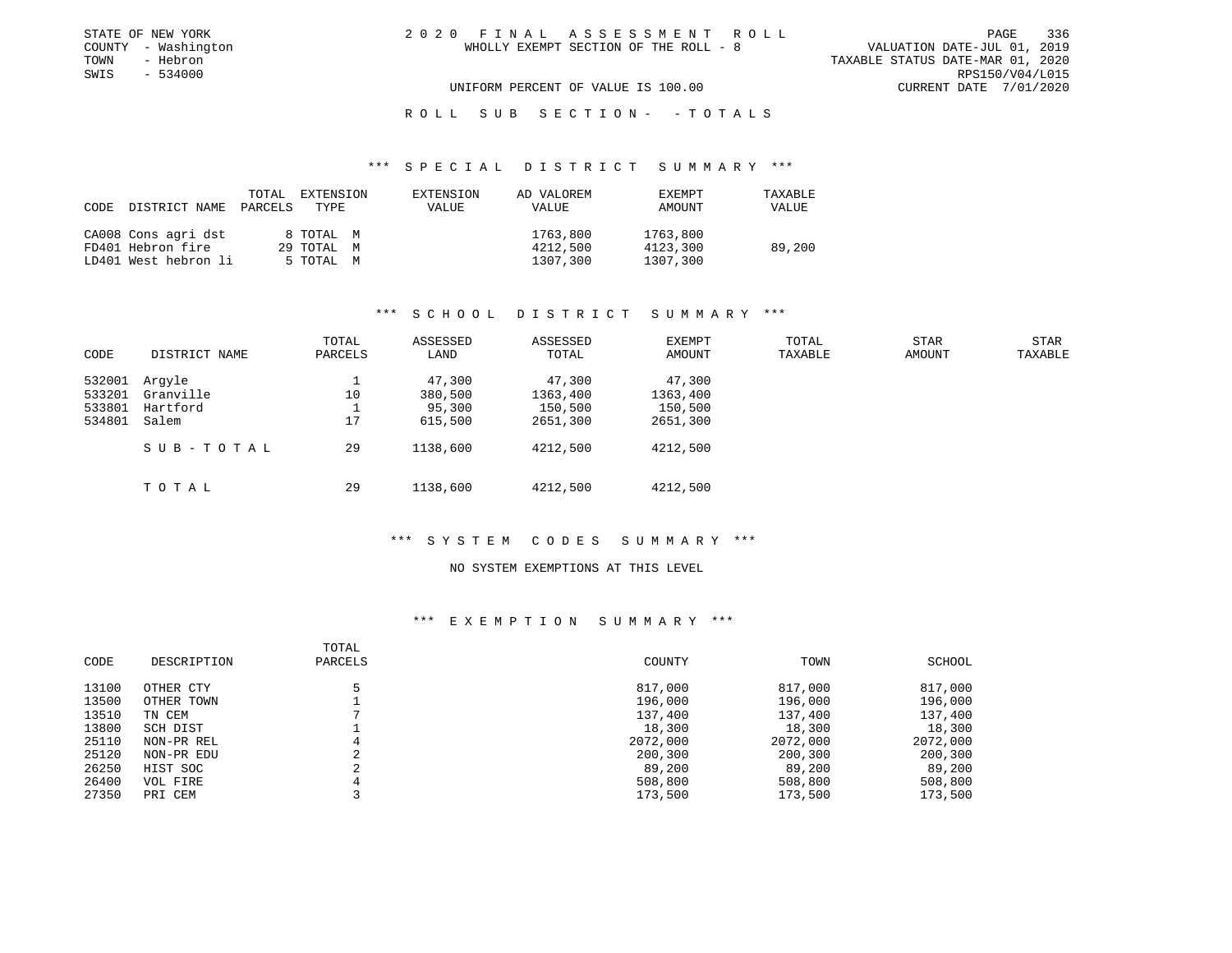|      | STATE OF NEW YORK   | 2020 FINAL ASSESSMENT ROLL            | 337<br>PAGE                      |
|------|---------------------|---------------------------------------|----------------------------------|
|      | COUNTY - Washington | WHOLLY EXEMPT SECTION OF THE ROLL - 8 | VALUATION DATE-JUL 01, 2019      |
| TOWN | - Hebron            |                                       | TAXABLE STATUS DATE-MAR 01, 2020 |
| SWIS | $-534000$           |                                       | RPS150/V04/L015                  |
|      |                     | UNIFORM PERCENT OF VALUE IS 100.00    | CURRENT DATE 7/01/2020           |
|      |                     |                                       |                                  |

R O L L S U B S E C T I O N - - T O T A L S

#### \*\*\* E X E M P T I O N S U M M A R Y \*\*\*

| CODE | DESCRIPTION | TOTAL<br>PARCELS | COUNTY   | TOWN     | SCHOOL   |
|------|-------------|------------------|----------|----------|----------|
|      | TOTAL       | 29<br>$\sim$     | 4212,500 | 4212,500 | 4212,500 |

| ROLL<br>SEC |                  | TOTAL<br>PARCELS | SSED<br>LAND | TOTAL    | TAXABLE<br>COUNTY | TAXABLE<br>TOWN | TAXABLE<br>SCHOOI | STAR<br>TAXABLE |
|-------------|------------------|------------------|--------------|----------|-------------------|-----------------|-------------------|-----------------|
|             | FYFMDT<br>WHOLLY | 20<br>ر ،        | 600<br>138   | 4212,500 |                   |                 |                   |                 |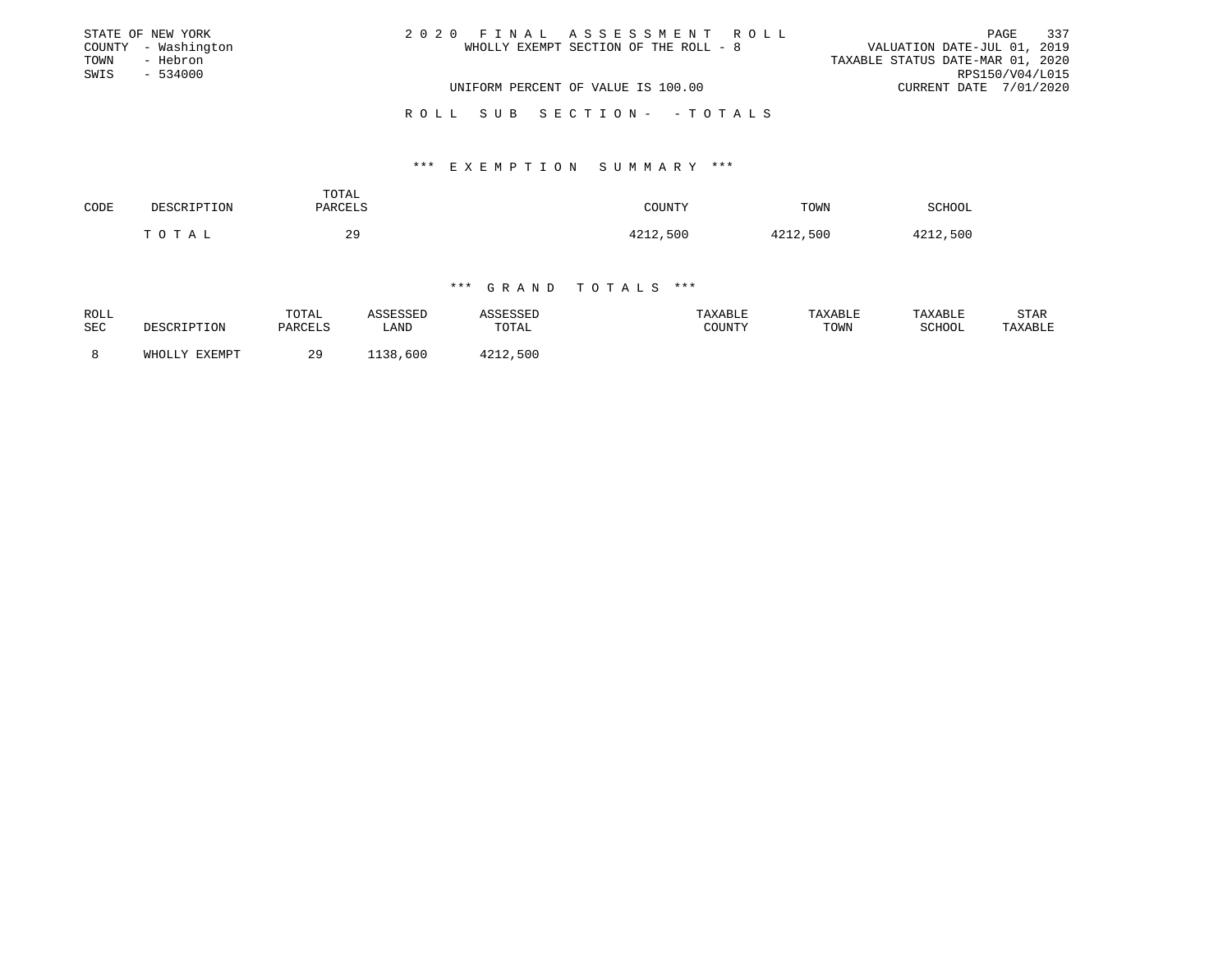|      | STATE OF NEW YORK   | 2020 FINAL ASSESSMENT ROLL            | PAGE                             | 338 |
|------|---------------------|---------------------------------------|----------------------------------|-----|
|      | COUNTY - Washington | WHOLLY EXEMPT SECTION OF THE ROLL - 8 | VALUATION DATE-JUL 01, 2019      |     |
| TOWN | - Hebron            |                                       | TAXABLE STATUS DATE-MAR 01, 2020 |     |
| SWIS | - 534000            | UNIFORM PERCENT OF VALUE IS 100.00    | RPS150/V04/L015                  |     |
|      |                     |                                       | CURRENT DATE 7/01/2020           |     |

# ROLL SECTION TOTALS

#### \*\*\* S P E C I A L D I S T R I C T S U M M A R Y \*\*\*

| CODE | DISTRICT NAME PARCELS | TOTAL<br>TYPE | EXTENSION | EXTENSION<br>VALUE | AD VALOREM<br>VALUE | <b>EXEMPT</b><br>AMOUNT | TAXABLE<br>VALUE |
|------|-----------------------|---------------|-----------|--------------------|---------------------|-------------------------|------------------|
|      | CA008 Cons agri dst   | 8 TOTAL M     |           |                    | 1763,800            | 1763,800                |                  |
|      | FD401 Hebron fire     | 29 TOTAL M    |           |                    | 4212,500            | 4123,300                | 89,200           |
|      | LD401 West hebron li  | 5 TOTAL M     |           |                    | 1307,300            | 1307,300                |                  |

### \*\*\* S C H O O L D I S T R I C T S U M M A R Y \*\*\*

| CODE                                 | DISTRICT NAME                            | TOTAL<br>PARCELS | ASSESSED<br>LAND                       | ASSESSED<br>TOTAL                         | EXEMPT<br>AMOUNT                          | TOTAL<br>TAXABLE | <b>STAR</b><br>AMOUNT | STAR<br>TAXABLE |
|--------------------------------------|------------------------------------------|------------------|----------------------------------------|-------------------------------------------|-------------------------------------------|------------------|-----------------------|-----------------|
| 532001<br>533201<br>533801<br>534801 | Arqyle<br>Granville<br>Hartford<br>Salem | 10<br>17         | 47,300<br>380,500<br>95,300<br>615,500 | 47,300<br>1363,400<br>150,500<br>2651,300 | 47,300<br>1363,400<br>150,500<br>2651,300 |                  |                       |                 |
|                                      | SUB-TOTAL                                | 29               | 1138,600                               | 4212,500                                  | 4212,500                                  |                  |                       |                 |
|                                      | тотаь                                    | 29               | 1138,600                               | 4212,500                                  | 4212,500                                  |                  |                       |                 |

#### \*\*\* S Y S T E M C O D E S S U M M A R Y \*\*\*

## NO SYSTEM EXEMPTIONS AT THIS LEVEL

| CODE  | DESCRIPTION | TOTAL<br>PARCELS | COUNTY   | TOWN     | SCHOOL   |
|-------|-------------|------------------|----------|----------|----------|
| 13100 | OTHER CTY   |                  | 817,000  | 817,000  | 817,000  |
| 13500 | OTHER TOWN  |                  | 196,000  | 196,000  | 196,000  |
| 13510 | TN CEM      |                  | 137,400  | 137,400  | 137,400  |
| 13800 | SCH DIST    |                  | 18,300   | 18,300   | 18,300   |
| 25110 | NON-PR REL  | 4                | 2072,000 | 2072,000 | 2072,000 |
| 25120 | NON-PR EDU  |                  | 200,300  | 200,300  | 200,300  |
| 26250 | HIST SOC    |                  | 89,200   | 89,200   | 89,200   |
| 26400 | VOL FIRE    | 4                | 508,800  | 508,800  | 508,800  |
| 27350 | PRI CEM     |                  | 173,500  | 173,500  | 173,500  |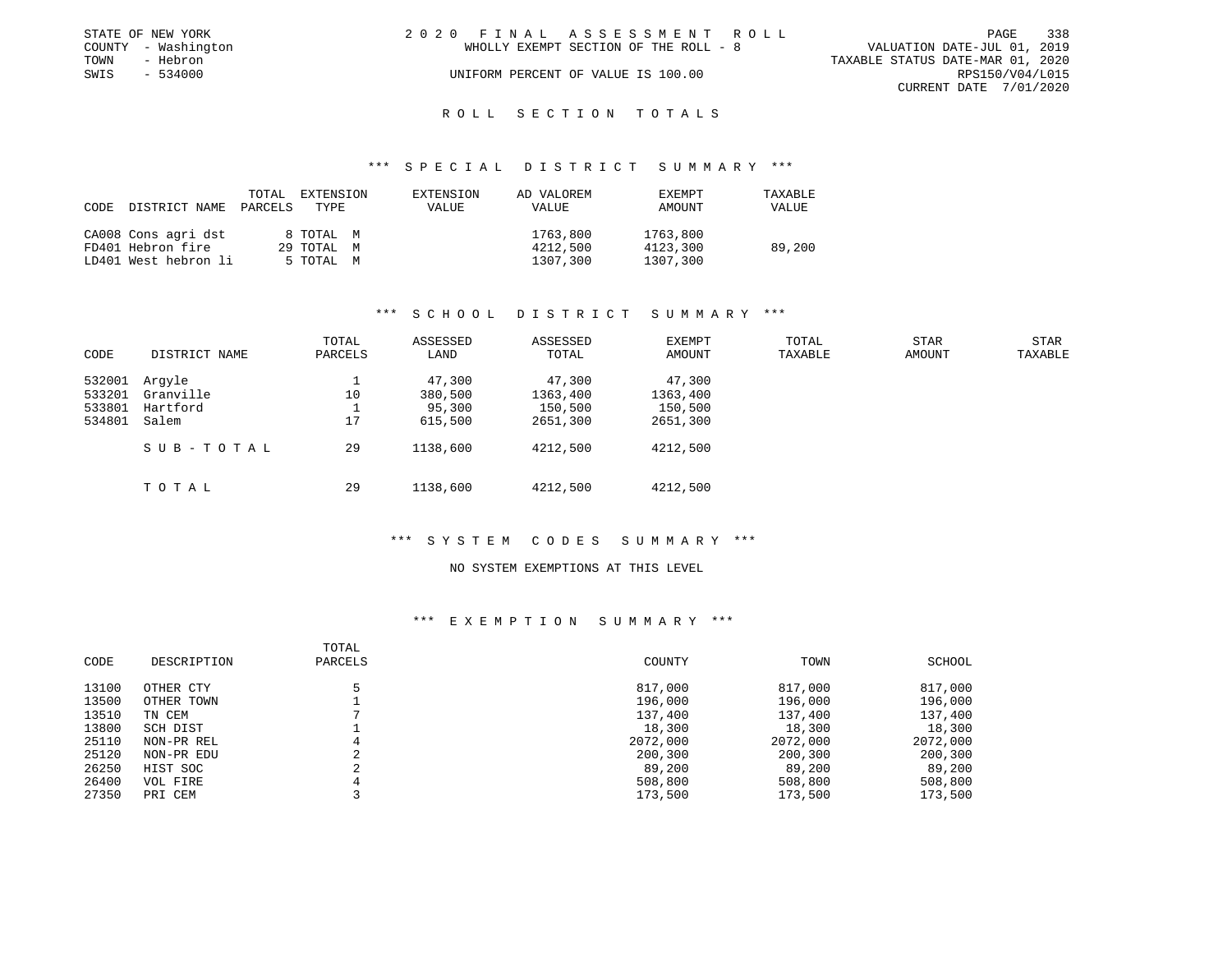|      | STATE OF NEW YORK   | 2020 FINAL ASSESSMENT ROLL |                                       |                                  |                        | PAGE | 339 |
|------|---------------------|----------------------------|---------------------------------------|----------------------------------|------------------------|------|-----|
|      | COUNTY - Washington |                            | WHOLLY EXEMPT SECTION OF THE ROLL - 8 | VALUATION DATE-JUL 01, 2019      |                        |      |     |
| TOWN | - Hebron            |                            |                                       | TAXABLE STATUS DATE-MAR 01, 2020 |                        |      |     |
| SWIS | - 534000            |                            | UNIFORM PERCENT OF VALUE IS 100.00    |                                  | RPS150/V04/L015        |      |     |
|      |                     |                            |                                       |                                  | CURRENT DATE 7/01/2020 |      |     |
|      |                     |                            |                                       |                                  |                        |      |     |

#### R O L L S E C T I O N T O T A L S

#### \*\*\* E X E M P T I O N S U M M A R Y \*\*\*

| CODE | DESCRIPTION | TOTAL<br>PARCELS | COUNTY   | TOWN     | SCHOOL   |
|------|-------------|------------------|----------|----------|----------|
|      | TOTAL       | 29               | 4212,500 | 4212,500 | 4212,500 |

| ROLL<br>SEC |                  | TOTAL<br>PARCELS | SSED<br>LAND | TOTAL    | TAXABLE<br>COUNTY | TAXABLE<br>TOWN | TAXABLE<br>SCHOOI | STAR<br>TAXABLE |
|-------------|------------------|------------------|--------------|----------|-------------------|-----------------|-------------------|-----------------|
|             | FYFMDT<br>WHOLLY | 20<br>ر ،        | 600<br>138   | 4212,500 |                   |                 |                   |                 |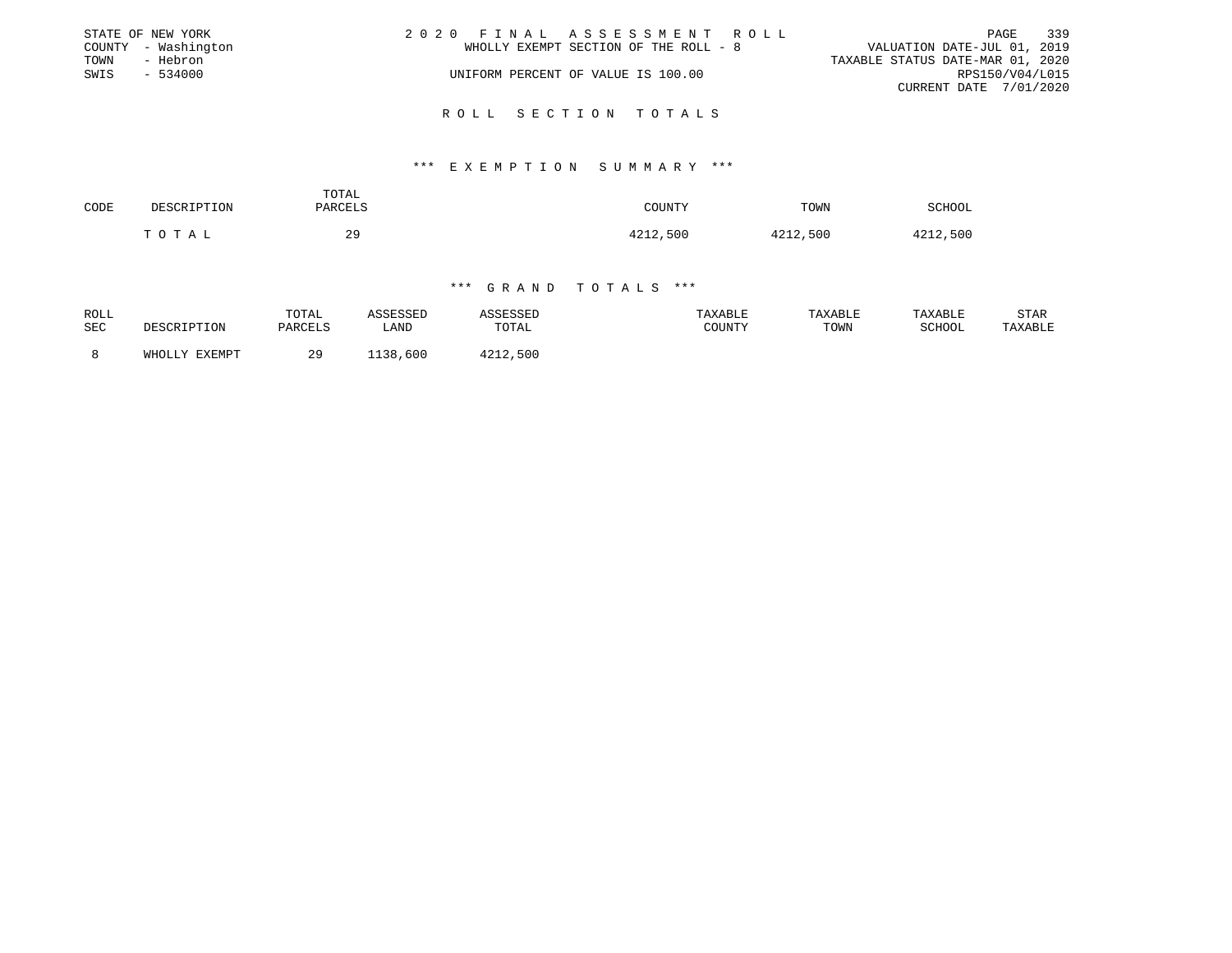|      | STATE OF NEW YORK   |  | 2020 FINAL ASSESSMENT ROLL         |                                  | PAGE            | 340 |
|------|---------------------|--|------------------------------------|----------------------------------|-----------------|-----|
|      | COUNTY - Washington |  |                                    | VALUATION DATE-JUL 01, 2019      |                 |     |
| TOWN | - Hebron            |  | SWIS TOTALS                        | TAXABLE STATUS DATE-MAR 01, 2020 |                 |     |
| SWIS | $-534000$           |  | UNIFORM PERCENT OF VALUE IS 100.00 |                                  | RPS150/V04/L015 |     |

CURRENT DATE 7/01/2020

\*\*\* S P E C I A L D I S T R I C T S U M M A R Y \*\*\*

|             |                      | TOTAL   | EXTENSION     | EXTENSION | AD VALOREM | EXEMPT    | TAXABLE    |
|-------------|----------------------|---------|---------------|-----------|------------|-----------|------------|
| <b>CODE</b> | DISTRICT NAME        | PARCELS | TYPE          | VALUE     | VALUE      | AMOUNT    | VALUE      |
|             | TE533 trans exempt f |         | 8 MOVTAX      |           |            |           |            |
|             | CA001 Cons agri dst  |         | 11 TOTAL      |           | 3451,800   | 822,015   | 2629,785   |
|             | CA004 Cons agri dst  |         | 2 TOTAL M     |           | 176,400    | 123,364   | 53,036     |
|             | CA006 Cons agri dst  |         | 8 TOTAL M     |           | 1594,600   | 665,237   | 929,363    |
|             | CA008 Cons agri dst  |         | 502 TOTAL M   |           | 79271,150  | 13644,642 | 65626,508  |
|             | FD401 Hebron fire    |         | 1,621 TOTAL M |           | 197681,963 | 4135,100  | 193546,863 |
|             | LD401 West hebron li |         | 67 TOTAL M    |           | 7776,600   | 1307,300  | 6469,300   |

# \*\*\* S C H O O L D I S T R I C T S U M M A R Y \*\*\*

| CODE                                           | DISTRICT NAME                                         | TOTAL<br>PARCELS        | ASSESSED<br>LAND                                           | ASSESSED<br>TOTAL                                          | EXEMPT<br>AMOUNT                                        | TOTAL<br>TAXABLE                                          | STAR<br>AMOUNT                              | STAR<br>TAXABLE                                           |
|------------------------------------------------|-------------------------------------------------------|-------------------------|------------------------------------------------------------|------------------------------------------------------------|---------------------------------------------------------|-----------------------------------------------------------|---------------------------------------------|-----------------------------------------------------------|
| 532001<br>533201<br>533401<br>533801<br>534801 | Arqyle<br>Granville<br>Greenwich<br>Hartford<br>Salem | 28<br>609<br>195<br>786 | 1424,500<br>37029,900<br>176,400<br>14234,900<br>48538,200 | 2787,140<br>73144,127<br>176,492<br>25387,218<br>96623,286 | 389,993<br>9714,306<br>123,364<br>3863,939<br>10530,470 | 2397,147<br>63429,821<br>53,128<br>21523,279<br>86092,816 | 279,800<br>7042,108<br>2645,600<br>9154,246 | 2117,347<br>56387,713<br>53,128<br>18877,679<br>76938,570 |
|                                                | SUB-TOTAL                                             | 1,621                   | 101403,900                                                 | 198118,263                                                 | 24622,072                                               | 173496,191                                                | 19121,754                                   | 154374,437                                                |
|                                                | TOTAL                                                 | 1,621                   | 101403,900                                                 | 198118,263                                                 | 24622,072                                               | 173496,191                                                | 19121,754                                   | 154374,437                                                |

## \*\*\* S Y S T E M C O D E S S U M M A R Y \*\*\*

## NO SYSTEM EXEMPTIONS AT THIS LEVEL

| CODE  | DESCRIPTION | TOTAL<br>PARCELS | COUNTY  | TOWN    | SCHOOL  |
|-------|-------------|------------------|---------|---------|---------|
| 13100 | OTHER CTY   |                  | 817,000 | 817,000 | 817,000 |
| 13500 | OTHER TOWN  |                  | 196,000 | 196,000 | 196,000 |
| 13510 | TN CEM      |                  | 137,400 | 137,400 | 137,400 |
| 13800 | SCH DIST    |                  | 18,300  | 18,300  | 18,300  |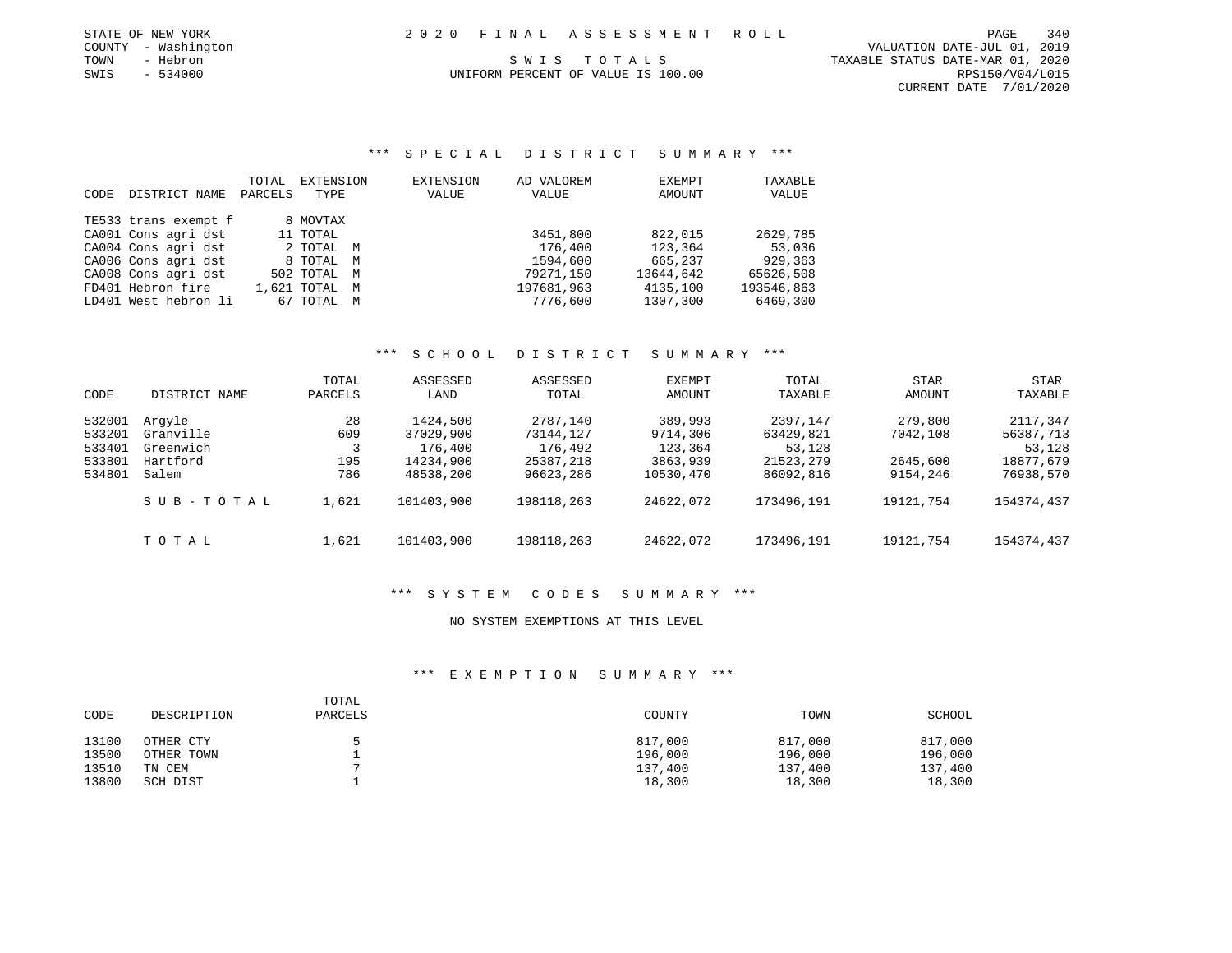# STATE OF NEW YORK 2 0 2 0 F I N A L A S S E S S M E N T R O L L PAGE 341

| STATE OF NEW YORK |                |              |
|-------------------|----------------|--------------|
| COUNTY            |                | - Washington |
| TOWN              |                | - Hebron     |
| SWIS              | $\sim$ 10 $\,$ | 534000       |

PAGE 341 COUNTRY THE RESERVE OF SALUATION DATE-JUL 01, 2019<br>S W I S T O T A L S TO T A L S TAXABLE STATUS DATE-MAR 01, 2020 TAXABLE STATUS DATE-MAR 01, 2020 UNIFORM PERCENT OF VALUE IS 100.00 RPS150/V04/L015 CURRENT DATE 7/01/2020

|       |                  | TOTAL          |           |           |           |
|-------|------------------|----------------|-----------|-----------|-----------|
| CODE  | DESCRIPTION      | PARCELS        | COUNTY    | TOWN      | SCHOOL    |
| 25110 | NON-PR REL       | 4              | 2072,000  | 2072,000  | 2072,000  |
| 25120 | NON-PR EDU       | 2              | 200,300   | 200,300   | 200,300   |
| 26250 | HIST SOC         | $\overline{2}$ | 89,200    | 89,200    | 89,200    |
| 26400 | VOL FIRE         |                | 508,800   | 508,800   | 508,800   |
| 27350 | PRI CEM          | 3              | 173,500   | 173,500   | 173,500   |
| 29700 | RPTL1138         | 3              | 11,800    | 11,800    | 11,800    |
| 41120 | VETWAR CTS       |                | 27,940    | 17,460    | 11,640    |
| 41121 | VET WAR CT       | 38             | 745,503   | 602,007   |           |
| 41131 | VET COM CT       | 31             | 1245,131  | 870,885   |           |
| 41141 | VET DIS CT       | 14             | 597,015   | 542,222   |           |
| 41151 | $CW_10_VET/$     | 7              | 57,392    | 57,392    |           |
| 41700 | AG BUILD         | 4              | 504,980   | 504,980   | 504,980   |
| 41720 | AG DIST          | 140            | 13783,961 | 13783,961 | 13783,961 |
| 41730 | AGRI-D IND       | 41             | 1898,637  | 1898,637  | 1898,637  |
| 41800 | AGED-ALL         | 12             | 747,139   | 747,139   | 754,834   |
| 41801 | AGED-CO/TN       | 1              | 16,600    | 16,600    |           |
| 41802 | AGED-CO          | 29             | 1176,521  |           |           |
| 41803 | AGED-TOWN        | 22             |           | 845,316   |           |
| 41804 | AGED-SCH         | 17             |           |           | 591,481   |
| 41805 | AGE-CO/SCH       | 10             | 519,591   |           | 526,108   |
| 41806 | AGE-TN/SCH       | $\mathbf{1}$   |           | 44,940    | 44,940    |
| 41834 | ENH STAR         | 156            |           |           | 10190,104 |
| 41854 | <b>BAS STAR</b>  | 297            |           |           | 8909,400  |
| 41864 | <b>B STAR MH</b> |                |           |           | 22,250    |
| 41931 | DISAB-C/T        | 4              | 177,215   | 177,215   |           |
| 41932 | DISAB-CO         | 2              | 123,200   |           |           |
| 41933 | DISAB-TOWN       | 2              |           | 36,850    |           |
| 47460 | FOR 480A         | 36             | 2281,191  | 2281,191  | 2281,191  |
| 49501 | SOL-CO/TWN       | 1              | 27,000    | 27,000    |           |
|       | TOTAL            | 899            | 28153,316 | 26678,095 | 43743,826 |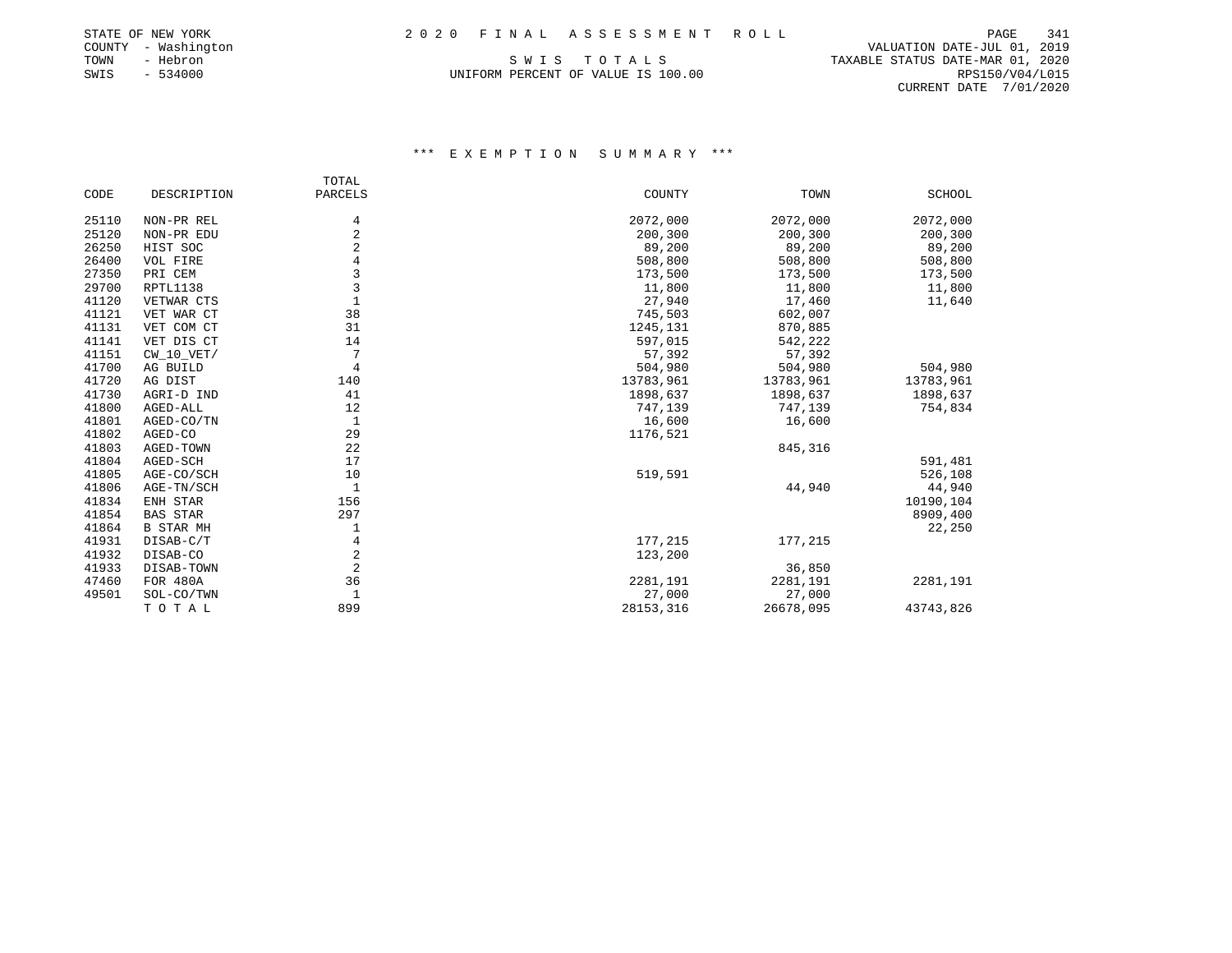|      | STATE OF NEW YORK   |  | 2020 FINAL ASSESSMENT ROLL         |                                  | PAGE            | 342 |
|------|---------------------|--|------------------------------------|----------------------------------|-----------------|-----|
|      | COUNTY - Washington |  |                                    | VALUATION DATE-JUL 01, 2019      |                 |     |
| TOWN | - Hebron            |  | SWIS TOTALS                        | TAXABLE STATUS DATE-MAR 01, 2020 |                 |     |
| SWIS | $-534000$           |  | UNIFORM PERCENT OF VALUE IS 100.00 |                                  | RPS150/V04/L015 |     |
|      |                     |  |                                    | CURRENT DATE 7/01/2020           |                 |     |

| ROLL<br>SEC    | DESCRIPTION       | TOTAL<br>PARCELS | ASSESSED<br>LAND | ASSESSED<br>TOTAL | TAXABLE<br>COUNTY | TAXABLE<br>TOWN | TAXABLE<br>SCHOOL | <b>STAR</b><br>TAXABLE |
|----------------|-------------------|------------------|------------------|-------------------|-------------------|-----------------|-------------------|------------------------|
| $\mathbf{1}$   | TAXABLE           | 1,563            | 100191,600       | 188775,700        | 164834,884        | 166310,105      | 168366,128        | 149244,374             |
| $\overline{3}$ | STATE OWNED LAND  |                  | 14,200           | 14,200            | 14,200            | 14,200          | 14,200            | 14,200                 |
| 5              | SPECIAL FRANCHISE | 9                |                  | 654,754           | 654,754           | 654,754         | 654,754           | 654,754                |
| 6              | UTILITIES & N.C.  | 19               | 59,500           | 4461,109          | 4461,109          | 4461,109        | 4461,109          | 4461,109               |
| 8              | WHOLLY EXEMPT     | 29               | 1138,600         | 4212,500          |                   |                 |                   |                        |
| $\star$        | TOTAL<br>SUB      | 1,621            | 101403,900       | 198118,263        | 169964,947        | 171440,168      | 173496,191        | 154374,437             |
| $***$          | GRAND TOTAL       | 1,621            | 101403,900       | 198118,263        | 169964,947        | 171440,168      | 173496,191        | 154374,437             |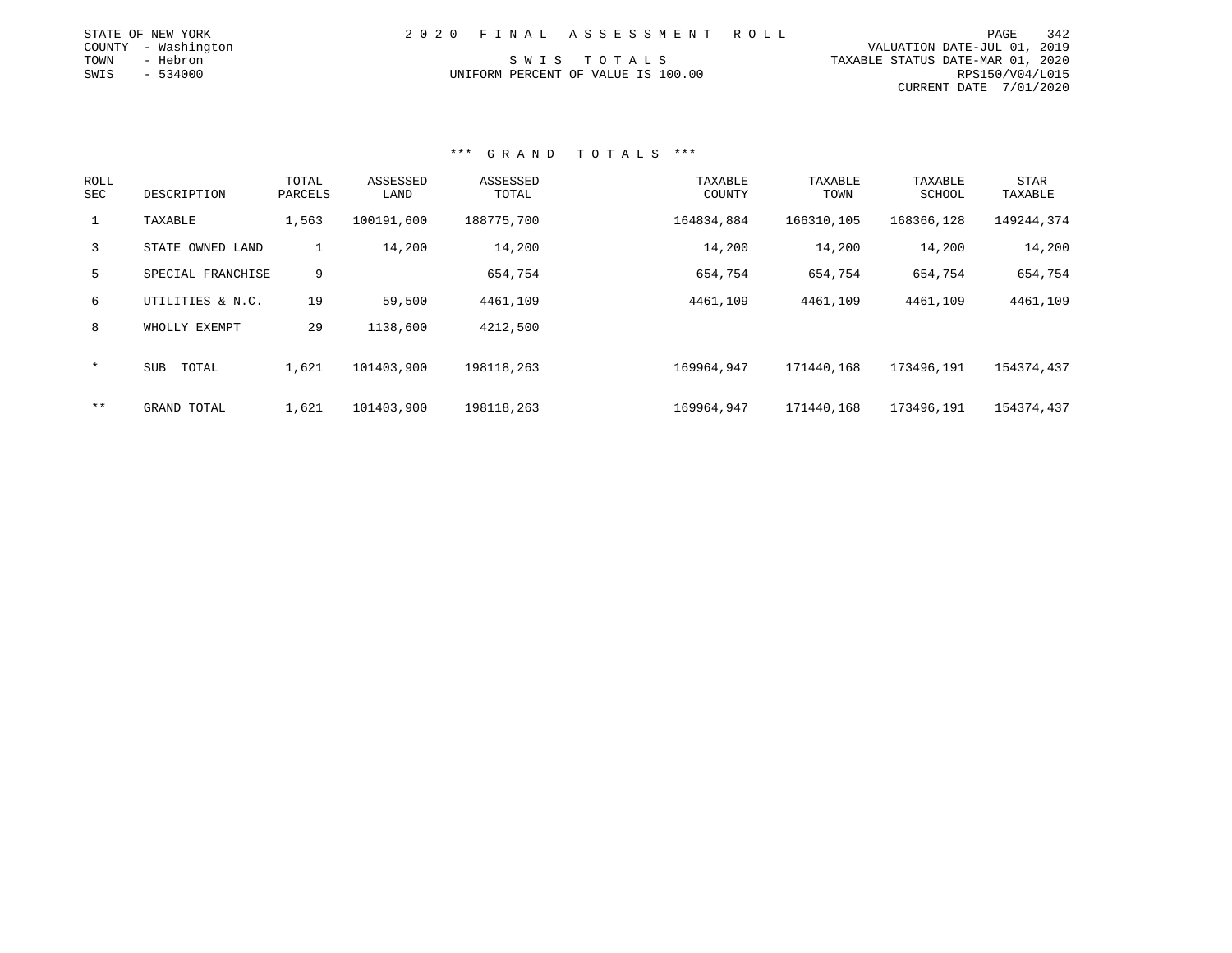|      | STATE OF NEW YORK   | 2020 FINAL ASSESSMENT ROLL         | PAGE                        | 343 |
|------|---------------------|------------------------------------|-----------------------------|-----|
|      | COUNTY - Washington | TOWN TOTALS                        | VALUATION DATE-JUL 01, 2019 |     |
| TOWN | - Hebron            | TAXABLE STATUS DATE-MAR 01, 2020   |                             |     |
| SWIS | $-5340$             | UNIFORM PERCENT OF VALUE IS 100.00 | RPS150/V04/L015             |     |

CURRENT DATE 7/01/2020

#### \*\*\* S P E C I A L D I S T R I C T S U M M A R Y \*\*\*

|      |                      | TOTAL   | EXTENSION     | <b>EXTENSION</b> | AD VALOREM | EXEMPT    | TAXABLE    |
|------|----------------------|---------|---------------|------------------|------------|-----------|------------|
| CODE | DISTRICT NAME        | PARCELS | TYPE          | VALUE            | VALUE      | AMOUNT    | VALUE      |
|      | TE533 trans exempt f |         | 8 MOVTAX      |                  |            |           |            |
|      | CA001 Cons agri dst  |         | 11 TOTAL      |                  | 3451,800   | 822,015   | 2629,785   |
|      | CA004 Cons agri dst  |         | 2 TOTAL M     |                  | 176,400    | 123,364   | 53,036     |
|      | CA006 Cons agri dst  |         | 8 TOTAL M     |                  | 1594,600   | 665,237   | 929,363    |
|      | CA008 Cons agri dst  |         | 502 TOTAL M   |                  | 79271,150  | 13644,642 | 65626,508  |
|      | FD401 Hebron fire    |         | 1,621 TOTAL M |                  | 197681,963 | 4135,100  | 193546,863 |
|      | LD401 West hebron li |         | 67 TOTAL M    |                  | 7776,600   | 1307,300  | 6469,300   |

# \*\*\* S C H O O L D I S T R I C T S U M M A R Y \*\*\*

| CODE                                           | DISTRICT NAME                                         | TOTAL<br>PARCELS        | ASSESSED<br>LAND                                           | ASSESSED<br>TOTAL                                          | EXEMPT<br>AMOUNT                                        | TOTAL<br>TAXABLE                                          | STAR<br>AMOUNT                              | STAR<br>TAXABLE                                           |
|------------------------------------------------|-------------------------------------------------------|-------------------------|------------------------------------------------------------|------------------------------------------------------------|---------------------------------------------------------|-----------------------------------------------------------|---------------------------------------------|-----------------------------------------------------------|
| 532001<br>533201<br>533401<br>533801<br>534801 | Arqyle<br>Granville<br>Greenwich<br>Hartford<br>Salem | 28<br>609<br>195<br>786 | 1424,500<br>37029,900<br>176,400<br>14234,900<br>48538,200 | 2787,140<br>73144,127<br>176,492<br>25387,218<br>96623,286 | 389,993<br>9714,306<br>123,364<br>3863,939<br>10530,470 | 2397,147<br>63429,821<br>53,128<br>21523,279<br>86092,816 | 279,800<br>7042,108<br>2645,600<br>9154,246 | 2117,347<br>56387,713<br>53,128<br>18877,679<br>76938,570 |
|                                                | SUB-TOTAL                                             | 1,621                   | 101403,900                                                 | 198118,263                                                 | 24622,072                                               | 173496,191                                                | 19121,754                                   | 154374,437                                                |
|                                                | TOTAL                                                 | 1,621                   | 101403,900                                                 | 198118,263                                                 | 24622,072                                               | 173496,191                                                | 19121,754                                   | 154374,437                                                |

#### \*\*\* S Y S T E M C O D E S S U M M A R Y \*\*\*

#### NO SYSTEM EXEMPTIONS AT THIS LEVEL

| CODE  | DESCRIPTION | TOTAL<br>PARCELS | COUNTY  | TOWN    | SCHOOL  |
|-------|-------------|------------------|---------|---------|---------|
| 13100 | OTHER CTY   |                  | 817,000 | 817,000 | 817,000 |
| 13500 | OTHER TOWN  |                  | 196,000 | 196,000 | 196,000 |
| 13510 | TN CEM      |                  | 137,400 | 137,400 | 137,400 |
| 13800 | SCH DIST    |                  | 18,300  | 18,300  | 18,300  |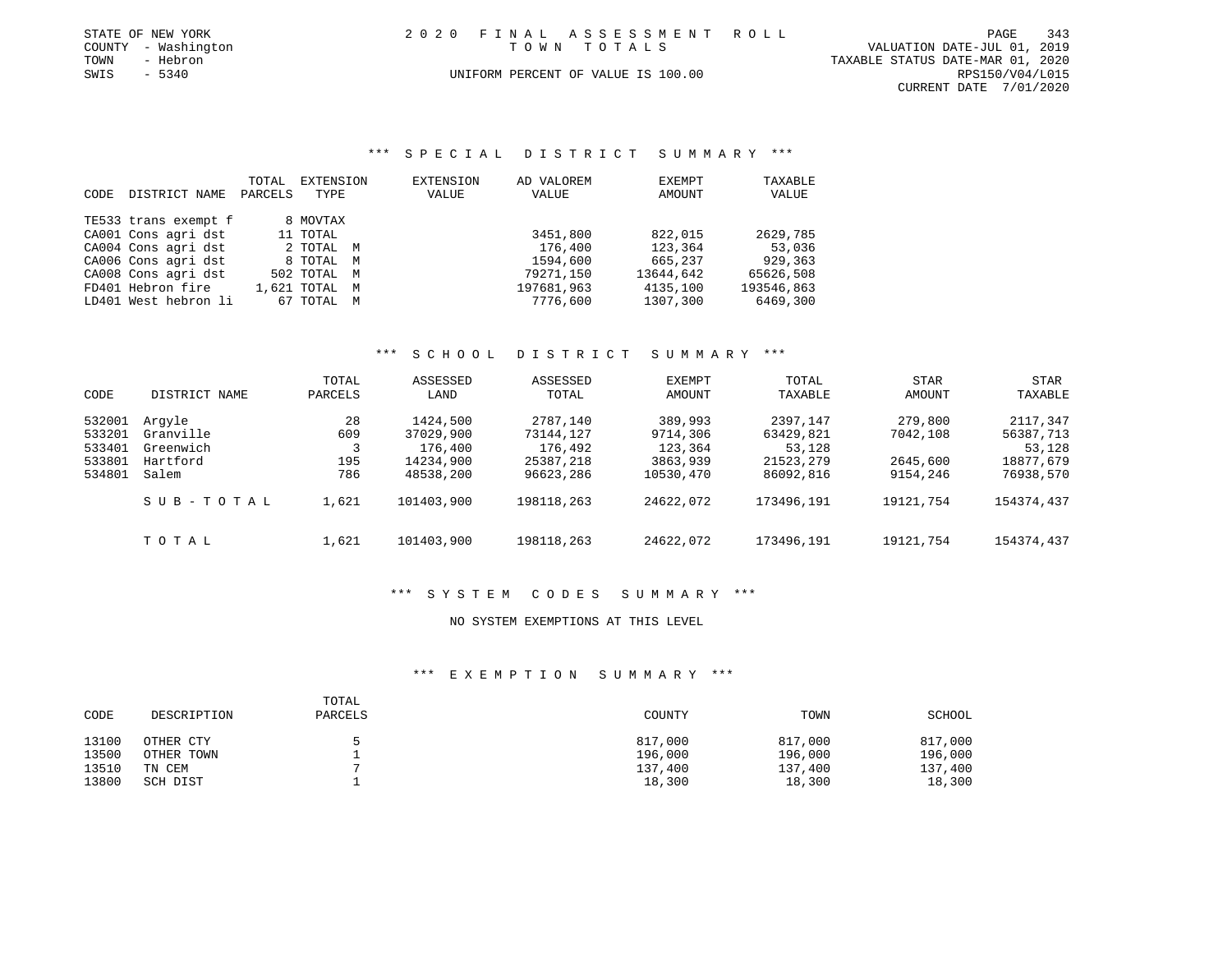|      | STATE OF NEW YORK   | 2020 FINAL ASSESSMENT ROLL | PAGE                             | 344 |
|------|---------------------|----------------------------|----------------------------------|-----|
|      | COUNTY - Washington | TOWN TOTALS                | VALUATION DATE-JUL 01, 2019      |     |
| TOWN | - Hebron            |                            | TAXABLE STATUS DATE-MAR 01, 2020 |     |
| SWIS | $-5340$             | RPS150/V04/L015            |                                  |     |
|      |                     |                            | CURRENT DATE 7/01/2020           |     |

|       |                  | TOTAL          |           |           |               |
|-------|------------------|----------------|-----------|-----------|---------------|
| CODE  | DESCRIPTION      | PARCELS        | COUNTY    | TOWN      | <b>SCHOOL</b> |
| 25110 | NON-PR REL       | 4              | 2072,000  | 2072,000  | 2072,000      |
| 25120 | NON-PR EDU       | $\overline{2}$ | 200,300   | 200,300   | 200,300       |
| 26250 | HIST SOC         | 2              | 89,200    | 89,200    | 89,200        |
| 26400 | VOL FIRE         | 4              | 508,800   | 508,800   | 508,800       |
| 27350 | PRI CEM          | 3              | 173,500   | 173,500   | 173,500       |
| 29700 | RPTL1138         | 3              | 11,800    | 11,800    | 11,800        |
| 41120 | VETWAR CTS       |                | 27,940    | 17,460    | 11,640        |
| 41121 | VET WAR CT       | 38             | 745,503   | 602,007   |               |
| 41131 | VET COM CT       | 31             | 1245,131  | 870,885   |               |
| 41141 | VET DIS CT       | 14             | 597,015   | 542,222   |               |
| 41151 | $CW_10_VET/$     | 7              | 57,392    | 57,392    |               |
| 41700 | AG BUILD         | 4              | 504,980   | 504,980   | 504,980       |
| 41720 | AG DIST          | 140            | 13783,961 | 13783,961 | 13783,961     |
| 41730 | AGRI-D IND       | 41             | 1898,637  | 1898,637  | 1898,637      |
| 41800 | AGED-ALL         | 12             | 747,139   | 747,139   | 754,834       |
| 41801 | AGED-CO/TN       | 1              | 16,600    | 16,600    |               |
| 41802 | AGED-CO          | 29             | 1176,521  |           |               |
| 41803 | AGED-TOWN        | 22             |           | 845, 316  |               |
| 41804 | AGED-SCH         | 17             |           |           | 591,481       |
| 41805 | AGE-CO/SCH       | 10             | 519,591   |           | 526,108       |
| 41806 | AGE-TN/SCH       | 1              |           | 44,940    | 44,940        |
| 41834 | ENH STAR         | 156            |           |           | 10190,104     |
| 41854 | <b>BAS STAR</b>  | 297            |           |           | 8909,400      |
| 41864 | <b>B STAR MH</b> |                |           |           | 22,250        |
| 41931 | DISAB-C/T        | 4              | 177,215   | 177,215   |               |
| 41932 | DISAB-CO         | $\overline{2}$ | 123,200   |           |               |
| 41933 | DISAB-TOWN       | $\overline{2}$ |           | 36,850    |               |
| 47460 | FOR 480A         | 36             | 2281,191  | 2281,191  | 2281,191      |
| 49501 | SOL-CO/TWN       |                | 27,000    | 27,000    |               |
|       | TOTAL            | 899            | 28153,316 | 26678,095 | 43743,826     |